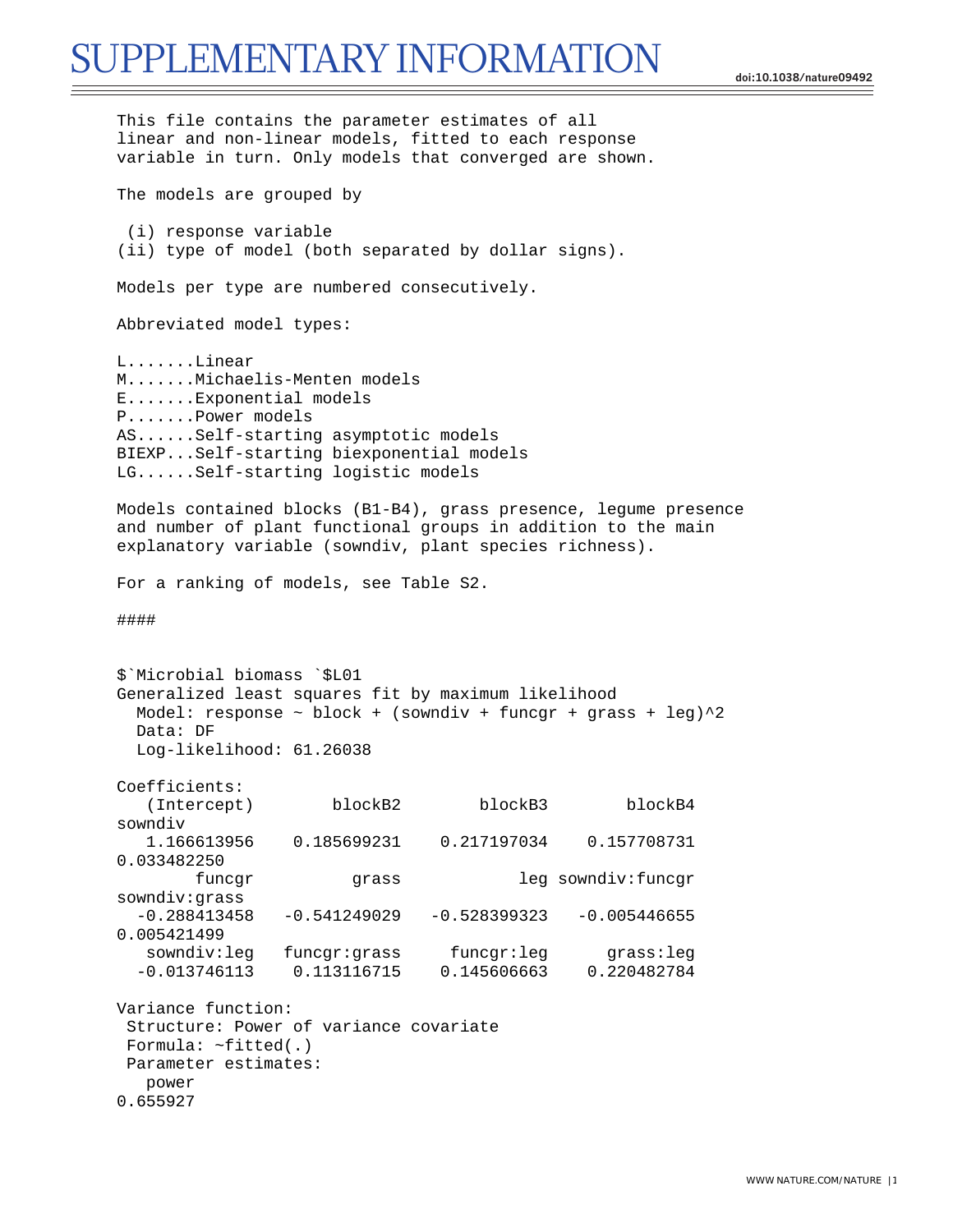Degrees of freedom: 82 total; 68 residual Residual standard error: 0.2281479 \$`Microbial biomass `\$L02 Generalized least squares fit by maximum likelihood Model: response  $\sim$  block + (sowndiv + funcgr + grass + leg) $^2$  Data: DF Log-likelihood: 61.9346 Coefficients: (Intercept) blockB2 blockB3 blockB4 sowndiv<br>1.076203913 0.180388317 0.217389470 0.158597014 0.033698018 funcgr grass leg sowndiv:funcgr sowndiv:grass -0.267735228 -0.477924193 -0.481581418 -0.005632530 0.007267982 sowndiv:leg funcgr:grass funcgr:leg grass:leg -0.014876138 0.097714359 0.142691024 0.189994151 Variance function: Structure: Exponential of variance covariate Formula: ~fitted(.) Parameter estimates: expon 2.038393 Degrees of freedom: 82 total; 68 residual Residual standard error: 0.05295806 \$`Microbial biomass `\$L011 Generalized least squares fit by maximum likelihood Model: response  $\sim$  block + (sowndiv + funcgr + grass + leg) $^2$  Data: DF Log-likelihood: 57.84676 Coefficients: (Intercept) blockB2 blockB3 blockB4 sowndiv 1.291682412 0.182847550 0.199292019 0.140312999 0.018740795 funcgr grass leg sowndiv:funcgr sowndiv:grass  $-0.293453870 -0.535141839 -0.563782438 -0.003333745$ 0.004909450 sowndiv:leg funcgr:grass funcgr:leg grass:leg -0.007305964 0.109432669 0.137695814 0.209942310 Variance function: Structure: Power of variance covariate Formula: ~sowndiv Parameter estimates: power 0.04494402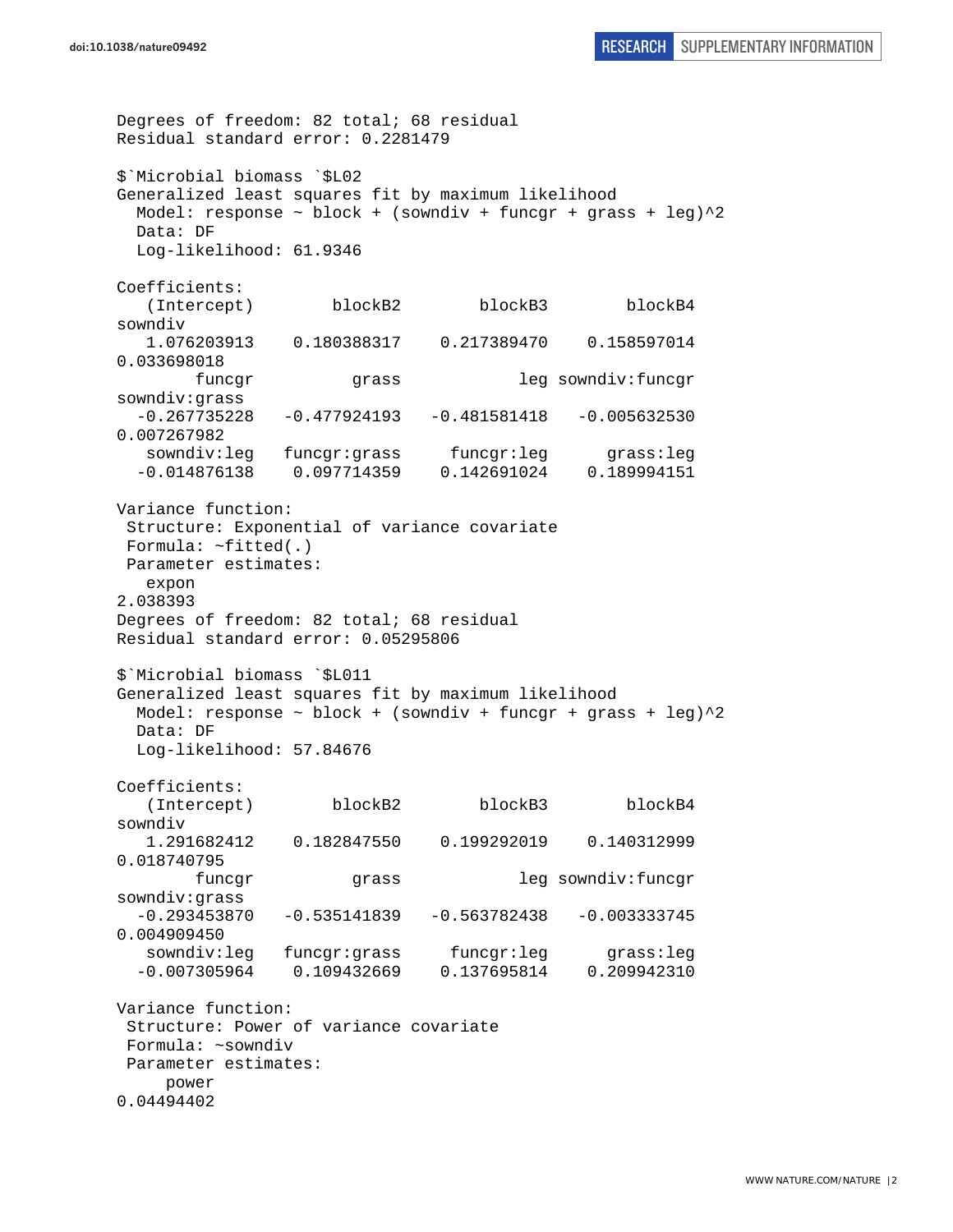Degrees of freedom: 82 total; 68 residual Residual standard error: 0.1117926 \$`Microbial biomass `\$L021 Generalized least squares fit by maximum likelihood Model: response  $\sim$  block + (sowndiv + funcgr + grass + leg) $^2$  Data: DF Log-likelihood: 57.76887 Coefficients: (Intercept) blockB2 blockB3 blockB4 sowndiv 1.407071420 0.180799812 0.195369582 0.134301219 0.015543597 funcgr grass leg sowndiv:funcgr sowndiv:grass  $-0.314183436 -0.590966569 -0.610526591 -0.002842570$ 0.004666344 sowndiv:leg funcgr:grass funcgr:leg grass:leg -0.005909582 0.121337183 0.138905351 0.232584327 Variance function: Structure: Exponential of variance covariate Formula: ~sowndiv Parameter estimates: expon -0.002285044 Degrees of freedom: 82 total; 68 residual Residual standard error: 0.1219897 \$`Microbial biomass `\$L2  $Ca11$ : lm(formula = response ~ sowndiv + funcgr + leg, data = DF) Coefficients: (Intercept) sowndiv funcgr leg 0.383907 0.002804 0.016636 -0.048376 \$`Microbial biomass `\$L21 Generalized least squares fit by maximum likelihood Model: response ~ sowndiv + funcgr + leg Data: DF Log-likelihood: 39.31563 Coefficients: (Intercept) sowndiv funcgr leg 0.372506932 0.003088426 0.018528600 -0.045070543 Variance function: Structure: Power of variance covariate Formula: ~fitted(.) Parameter estimates: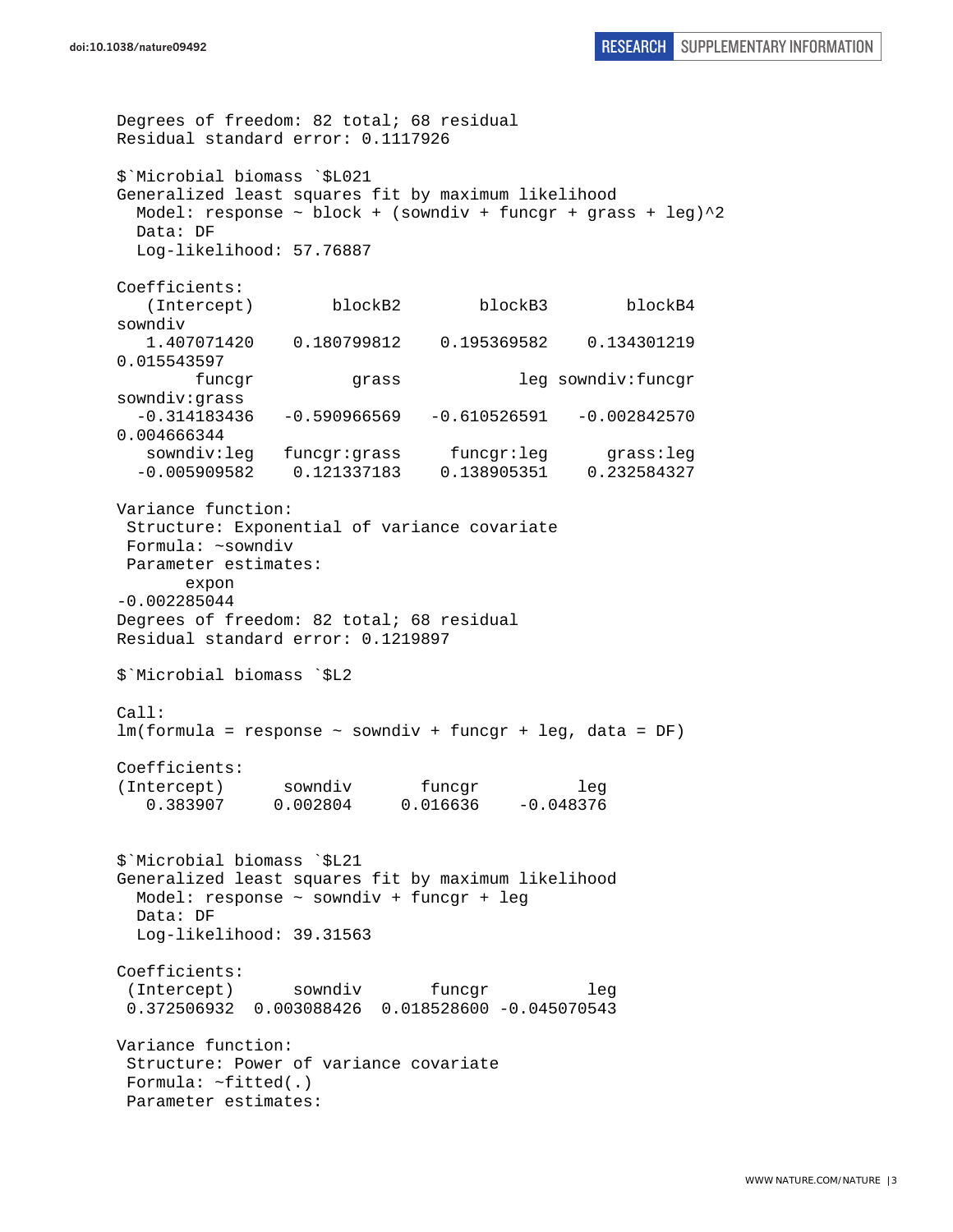power 0.3925366 Degrees of freedom: 82 total; 78 residual Residual standard error: 0.2221355 \$`Microbial biomass `\$L22 Generalized least squares fit by maximum likelihood Model: response ~ sowndiv + funcgr + leg Data: DF Log-likelihood: 39.21234 Coefficients: (Intercept) sowndiv funcgr leg 0.37581178 0.00305587 0.01786584 -0.04602664 Variance function: Structure: Exponential of variance covariate Formula: ~fitted(.) Parameter estimates: expon 0.7428834 Degrees of freedom: 82 total; 78 residual Residual standard error: 0.1137764 \$`Microbial biomass `\$L211 Generalized least squares fit by maximum likelihood Model: response ~ sowndiv + funcgr + leg Data: DF Log-likelihood: 39.16279 Coefficients: (Intercept) sowndiv funcgr leg 0.374469011 0.002931848 0.018037502 -0.045684910 Variance function: Structure: Power of variance covariate Formula: ~sowndiv Parameter estimates: power 0.03070032 Degrees of freedom: 82 total; 78 residual Residual standard error: 0.1434010 \$`Microbial biomass `\$L222 Generalized least squares fit by maximum likelihood Model: response ~ sowndiv + funcgr + leg Data: DF Log-likelihood: 39.57724 Coefficients: (Intercept) sowndiv funcgr leg 0.395044418 0.002279406 0.016064979 -0.051553441 Variance function: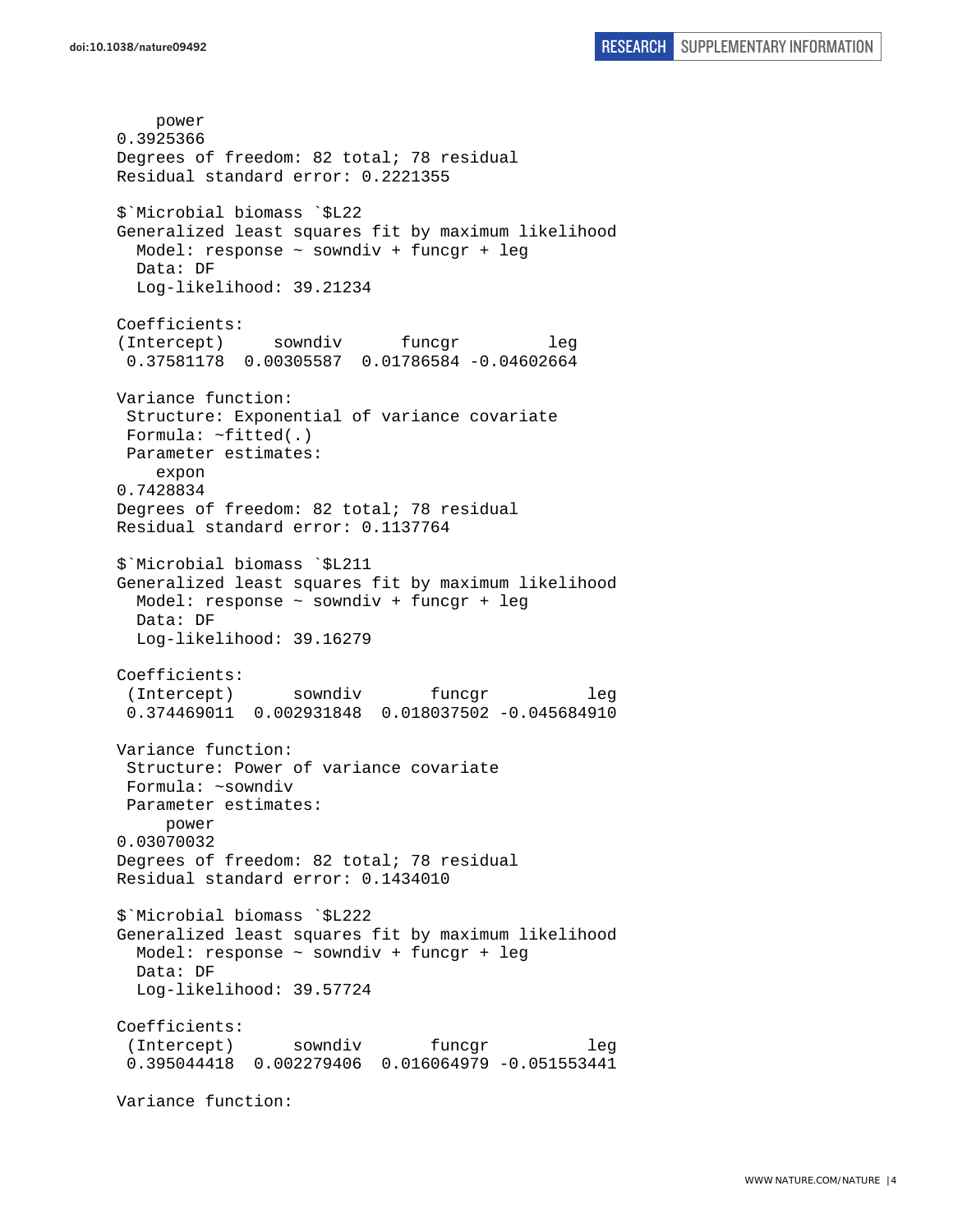Structure: Exponential of variance covariate Formula: ~sowndiv Parameter estimates: expon -0.00784338 Degrees of freedom: 82 total; 78 residual Residual standard error: 0.1597333 \$`Microbial biomass `\$M1 Nonlinear regression model model: response  $\sim$  a  $*$  sowndiv/(b + sowndiv) data: DF a b 0.4732 0.8767 residual sum-of-squares: 1.760 Number of iterations to convergence: 4 Achieved convergence tolerance: 4.649e-07 \$`Microbial biomass `\$M1a Nonlinear regression model model: response ~ SSmicmen(sowndiv, Vm, k) data: DF Vm k 0.4732 0.8767 residual sum-of-squares: 1.760 Number of iterations to convergence: 3 Achieved convergence tolerance: 1.335e-06 \$`Microbial biomass `\$M2 Nonlinear regression model model: response  $\sim d + a *$  sowndiv/(b + sowndiv) data: DF a b d 0.3463 1.9691 0.1466 residual sum-of-squares: 1.755 Number of iterations to convergence: 7 Achieved convergence tolerance: 5.819e-06 \$`Microbial biomass `\$M211 Generalized nonlinear least squares fit Model: response  $\sim d + a *$  sowndiv/(b + sowndiv) Data: DF Log-likelihood: 41.48849 Coefficients: a b d 0.3595576 1.6806960 0.1273808 Variance function: Structure: Power of variance covariate Formula: ~sowndiv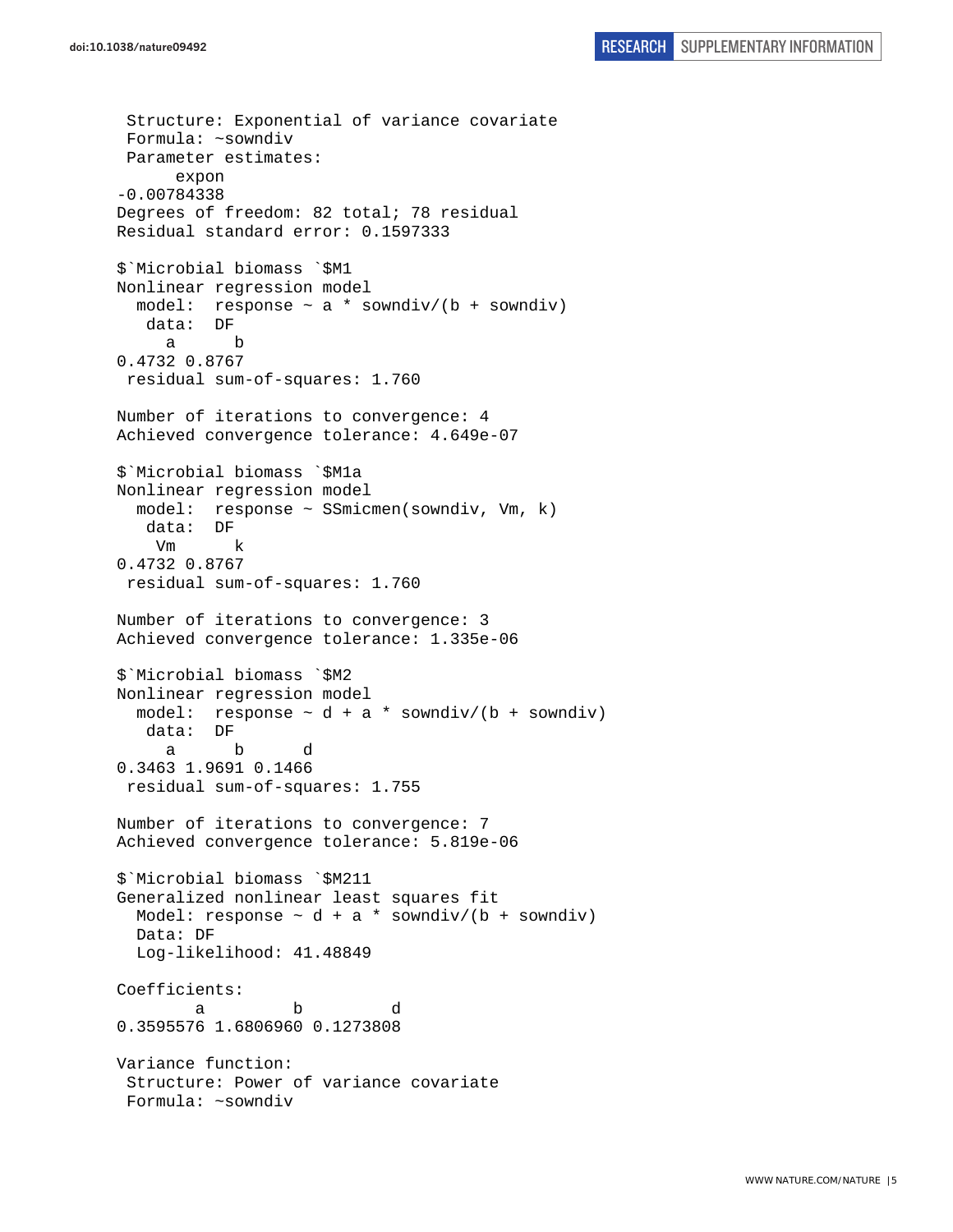Parameter estimates: power 0.058389 Degrees of freedom: 82 total; 79 residual Residual standard error: 0.1362937 \$`Microbial biomass `\$M222 Generalized nonlinear least squares fit Model: response  $\sim d + a *$  sowndiv/(b + sowndiv) Data: DF Log-likelihood: 41.56385 Coefficients: a b d 0.3313970 2.6705047 0.1761445 Variance function: Structure: Exponential of variance covariate Formula: ~sowndiv Parameter estimates: expon -0.006281512 Degrees of freedom: 82 total; 79 residual Residual standard error: 0.1567270 \$`Microbial biomass `\$M3 Generalized nonlinear least squares fit Model: response  $\sim$  a \* sowndiv/(b + sowndiv) Data: DF Log-likelihood: 42.87916 Coefficients: a.(Intercept) a.leg b.(Intercept) b.leg 0.6333594 -0.1177495 1.7604516 -0.6276455 Degrees of freedom: 82 total; 78 residual Residual standard error: 0.1470695 \$`Microbial biomass `\$M311 Generalized nonlinear least squares fit Model: response  $\sim$  a \* sowndiv/(b + sowndiv) Data: DF Log-likelihood: 42.93783 Coefficients: a.(Intercept) a.leg b.(Intercept) b.leg 0.6291894 -0.1150229 1.7156729 -0.6009236 Variance function: Structure: Power of variance covariate Formula: ~sowndiv Parameter estimates: power 0.02917223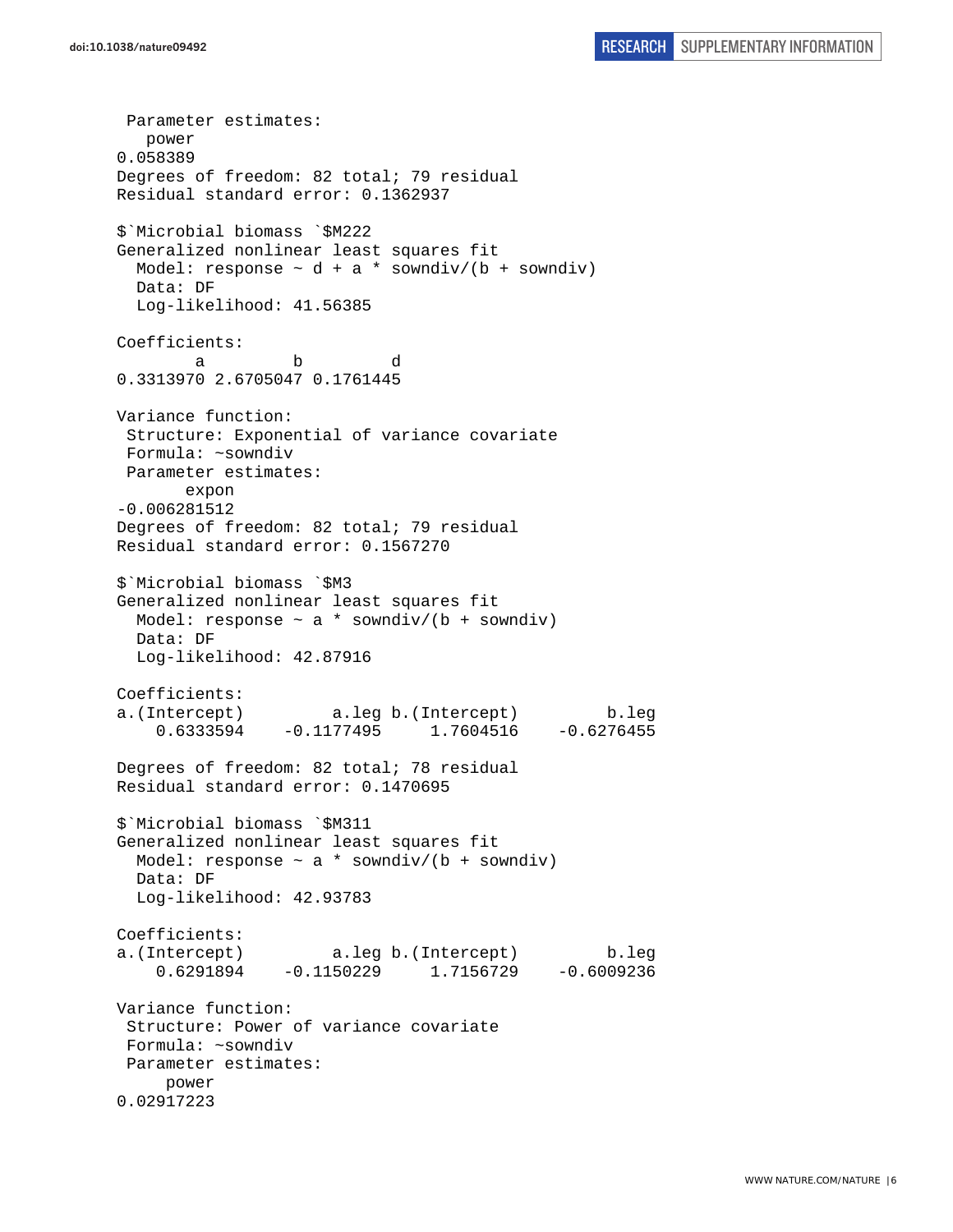```
Degrees of freedom: 82 total; 78 residual 
Residual standard error: 0.1407354 
$`Microbial biomass `$M321 
Generalized nonlinear least squares fit 
  Model: response \sim a * sowndiv/(b + sowndiv)
  Data: DF 
  Log-likelihood: 43.37478 
Coefficients: 
a.(Intercept) a.leg b.(Intercept) b.leg 
     0.6425148 -0.1228591 1.8456693 -0.6730959 
Variance function: 
  Structure: Exponential of variance covariate 
 Formula: ~sowndiv 
 Parameter estimates: 
        expon 
-0.007472615 
Degrees of freedom: 82 total; 78 residual 
Residual standard error: 0.1558691 
$`Microbial biomass `$M4 
Generalized nonlinear least squares fit 
  Model: response \sim a * sowndiv/(b + sowndiv)
   Data: DF 
   Log-likelihood: 41.48285 
Coefficients: 
a.(Intercept) a.grass b.(Intercept) b.grass 
    0.40790291 0.05179107 0.63962616 0.20621206 
Degrees of freedom: 82 total; 78 residual 
Residual standard error: 0.1495953 
$`Microbial biomass `$M411 
Generalized nonlinear least squares fit 
 Model: response \sim a * sowndiv/(b + sowndiv)
  Data: DF 
   Log-likelihood: 41.76829 
Coefficients: 
a.(Intercept) a.grass b.(Intercept) b.grass 
    0.39566014 0.05794642 0.51247693 0.26924749 
Variance function: 
  Structure: Power of variance covariate 
  Formula: ~sowndiv 
 Parameter estimates: 
      power 
0.06290398 
Degrees of freedom: 82 total; 78 residual 
Residual standard error: 0.1357841
```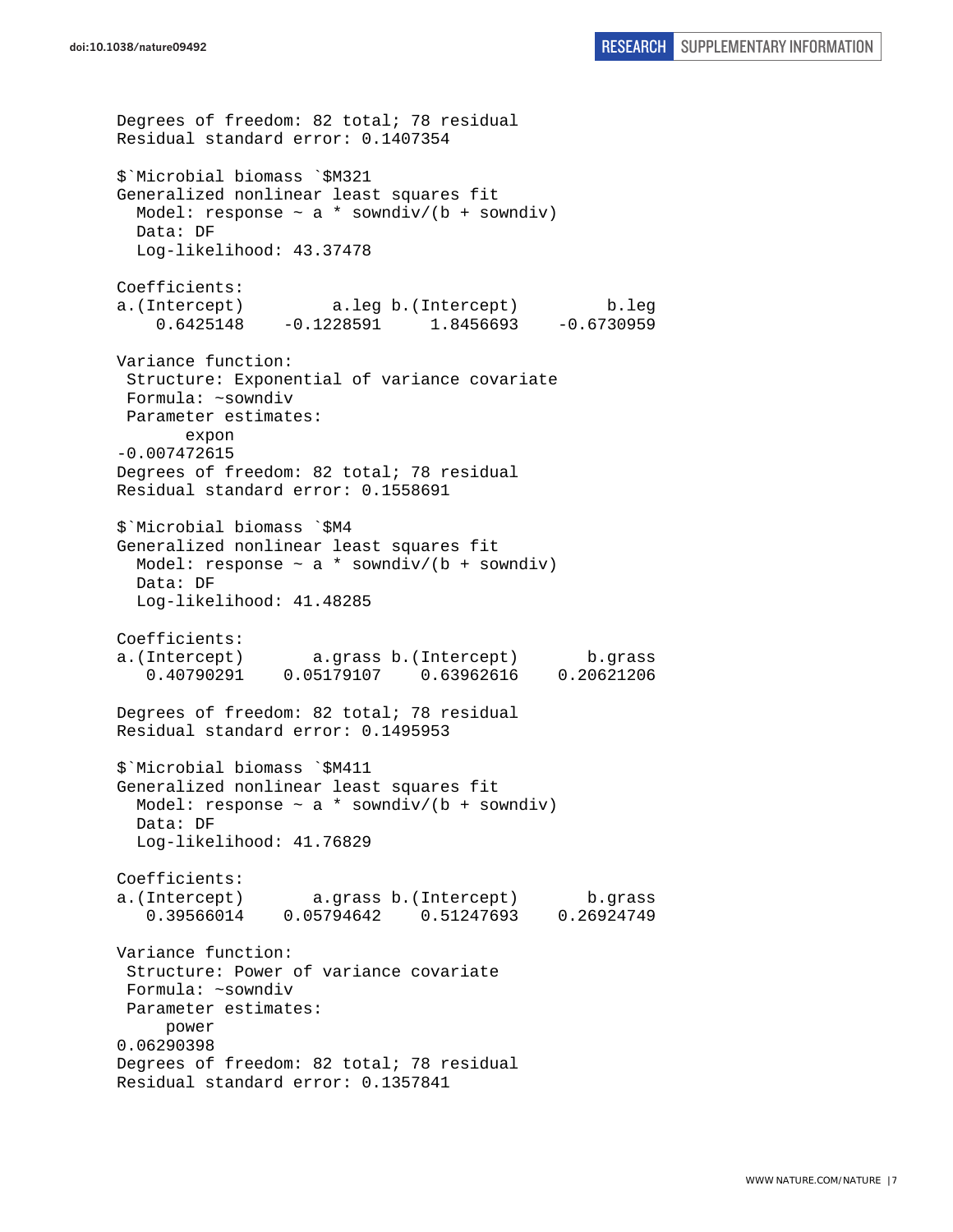\$`Microbial biomass `\$M422 Generalized nonlinear least squares fit Model: response  $\sim$  a  $*$  sowndiv/(b + sowndiv) Data: DF Log-likelihood: 41.6134 Coefficients: a.(Intercept) a.grass b.(Intercept) b.grass 0.42948921 0.04021002 0.84128192 0.10048097 Variance function: Structure: Exponential of variance covariate Formula: ~sowndiv Parameter estimates: expon -0.004117594 Degrees of freedom: 82 total; 78 residual Residual standard error: 0.1547317 \$`Microbial biomass `\$M5 Generalized nonlinear least squares fit Model: response  $\sim$  a \* sowndiv/(b + sowndiv) Data: DF Log-likelihood: 41.51328 Coefficients: a.(Intercept) a.funcgr b.(Intercept) b.funcgr 0.41291925 0.02488170 0.45059642 0.22252802 Degrees of freedom: 82 total; 78 residual Residual standard error: 0.1495398 \$`Microbial biomass `\$M511 Generalized nonlinear least squares fit Model: response  $\sim$  a  $*$  sowndiv/(b + sowndiv) Data: DF Log-likelihood: 41.6941 Coefficients: a.(Intercept) a.funcgr b.(Intercept) b.funcgr 0.41639747 0.02303531 0.48508055 0.19884014 Variance function: Structure: Power of variance covariate Formula: ~sowndiv Parameter estimates: power 0.05142434 Degrees of freedom: 82 total; 78 residual Residual standard error: 0.1382431 \$`Microbial biomass `\$M522 Generalized nonlinear least squares fit Model: response  $\sim$  a \* sowndiv/(b + sowndiv)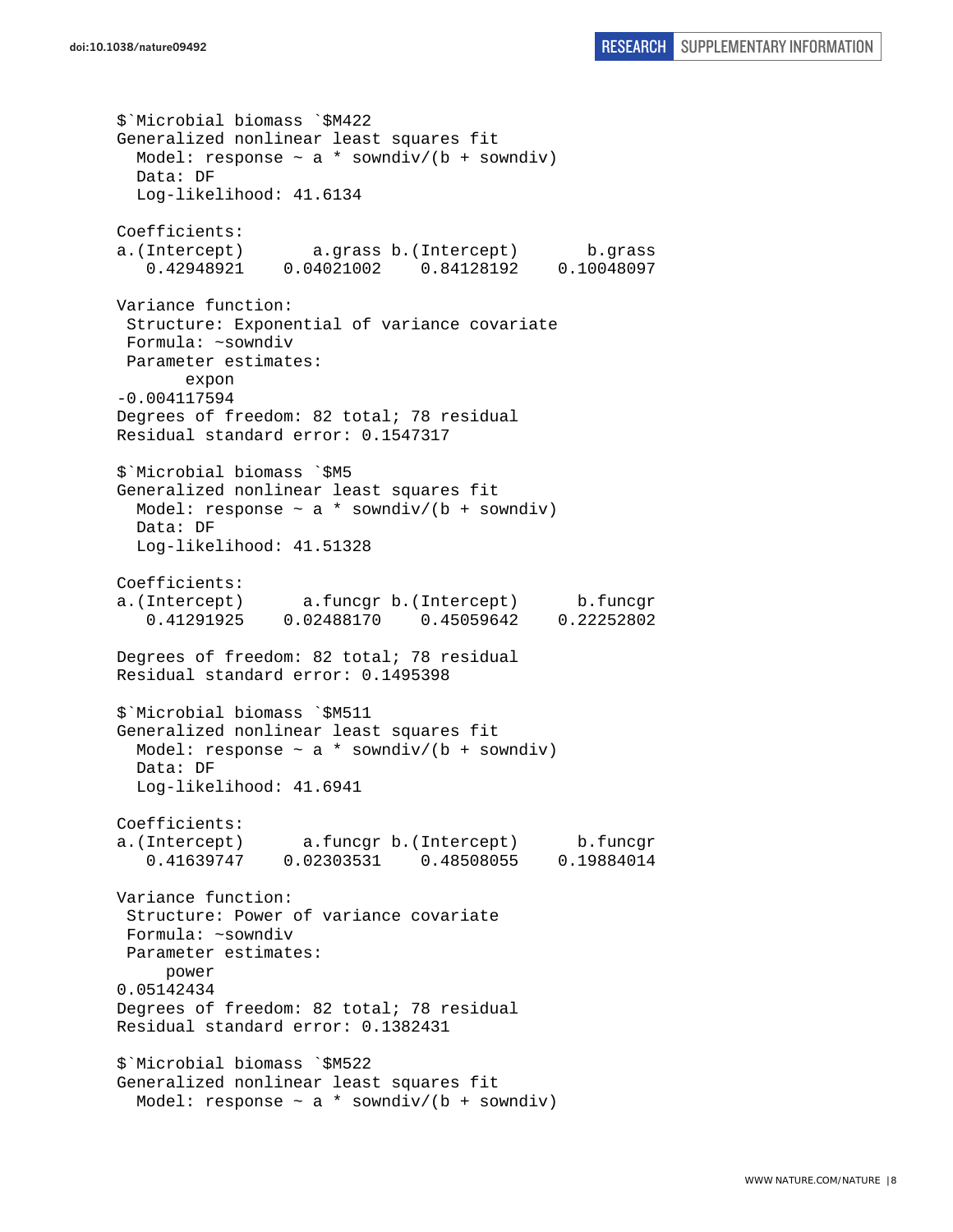Data: DF Log-likelihood: 41.92676 Coefficients: a.(Intercept) a.funcgr b.(Intercept) b.funcgr 0.40691037 0.02833383 0.39736464 0.26139975 Variance function: Structure: Exponential of variance covariate Formula: ~sowndiv Parameter estimates: expon -0.007048674 Degrees of freedom: 82 total; 78 residual Residual standard error: 0.1580696 \$`Microbial biomass `\$M6 Generalized nonlinear least squares fit Model: response  $\sim$  a \* sowndiv/(b + sowndiv) Data: DF Log-likelihood: 43.17232 Coefficients: a.(Intercept) a.funcgr a.leg b.(Intercept) b.funcgr 0.77557872 -0.02632395 -0.16609042 2.49196149 -0.09117077 b.leg -0.91014333 Degrees of freedom: 82 total; 76 residual Residual standard error: 0.1484604 \$`Microbial biomass `\$M611 Generalized nonlinear least squares fit Model: response  $\sim$  a \* sowndiv/(b + sowndiv) Data: DF Log-likelihood: 43.22154 Coefficients: a.(Intercept) a.funcgr a.leg b.(Intercept) b.funcgr 0.77312414 -0.02681783 -0.16403091 2.46379225 -0.09803511 b.leg -0.88862338 Variance function: Structure: Power of variance covariate Formula: ~sowndiv Parameter estimates: power 0.02654467 Degrees of freedom: 82 total; 76 residual Residual standard error: 0.142638 \$`Microbial biomass `\$M622 Generalized nonlinear least squares fit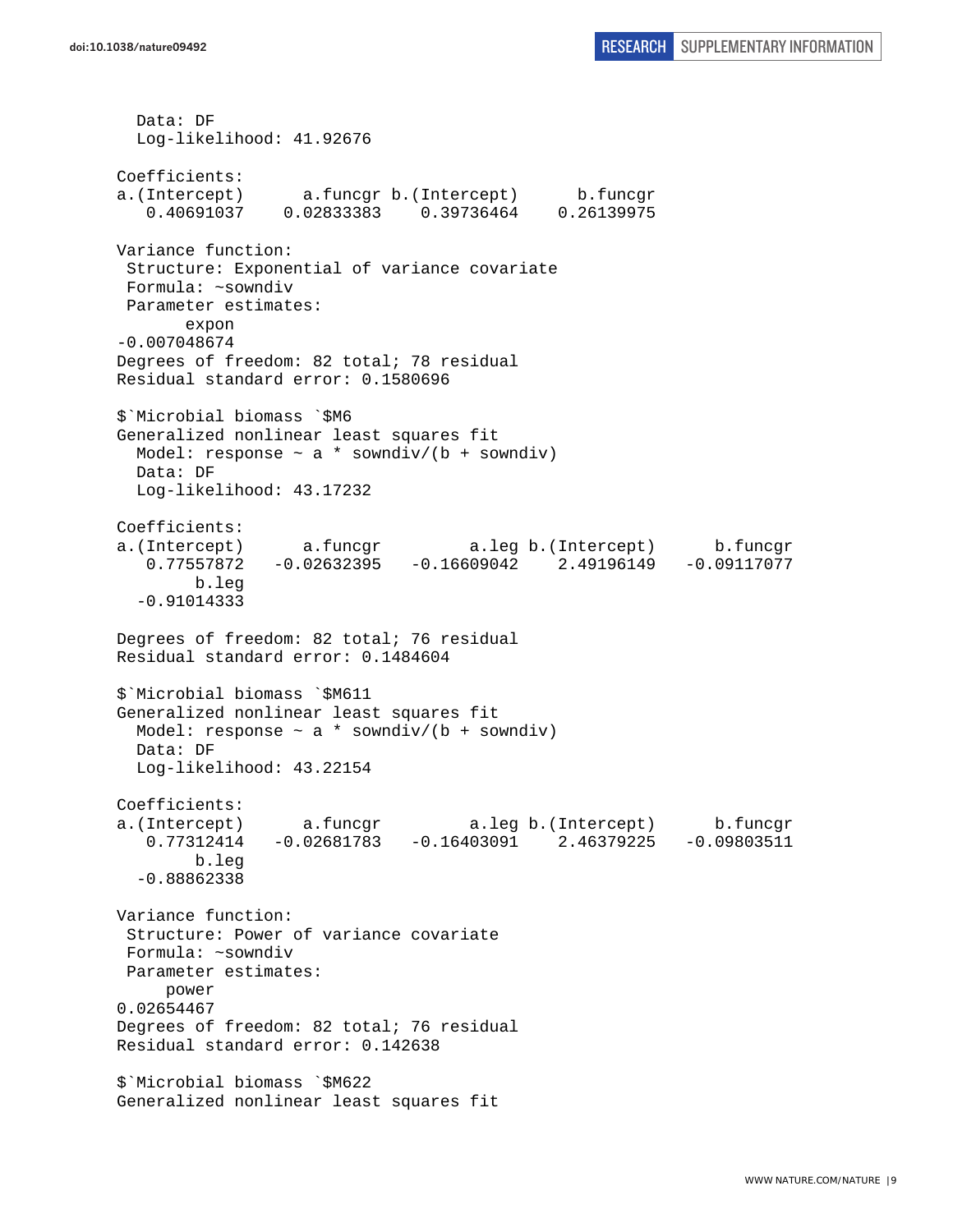```
Model: response \sim a * sowndiv/(b + sowndiv)
   Data: DF 
   Log-likelihood: 43.63443 
Coefficients: 
a.(Intercept) a.funcgr a.leg b.(Intercept) b.funcgr 
    0.76222586 -0.02083043 -0.16367523 2.36417645 -0.02997730 
        b.leg 
   -0.88461424 
Variance function: 
  Structure: Exponential of variance covariate 
 Formula: ~sowndiv 
 Parameter estimates: 
       expon 
-0.007277595 
Degrees of freedom: 82 total; 76 residual 
Residual standard error: 0.1571441 
$`Microbial biomass `$M7 
Generalized nonlinear least squares fit 
 Model: response \sim a * sowndiv/(b + sowndiv)
  Data: DF 
  Log-likelihood: 42.4971 
Coefficients: 
a.(Intercept) a.funcgr a.grass b.(Intercept) b.funcgr 
     0.2167675 0.0460553 0.1061114 -0.4412272 0.3005945 
       b.grass 
     0.5006104 
Degrees of freedom: 82 total; 76 residual 
Residual standard error: 0.1496879 
$`Microbial biomass `$M711 
Generalized nonlinear least squares fit 
  Model: response \sim a * sowndiv/(b + sowndiv)
  Data: DF 
   Log-likelihood: 42.62053 
Coefficients: 
a.(Intercept) a.funcgr a.grass b.(Intercept) b.funcgr 
    0.21998083 0.04430573 0.10616151 -0.41550221 0.27965590 
       b.grass 
    0.50357884 
Variance function: 
  Structure: Power of variance covariate 
 Formula: ~sowndiv 
 Parameter estimates: 
     power 
0.04184964 
Degrees of freedom: 82 total; 76 residual 
Residual standard error: 0.1404593
```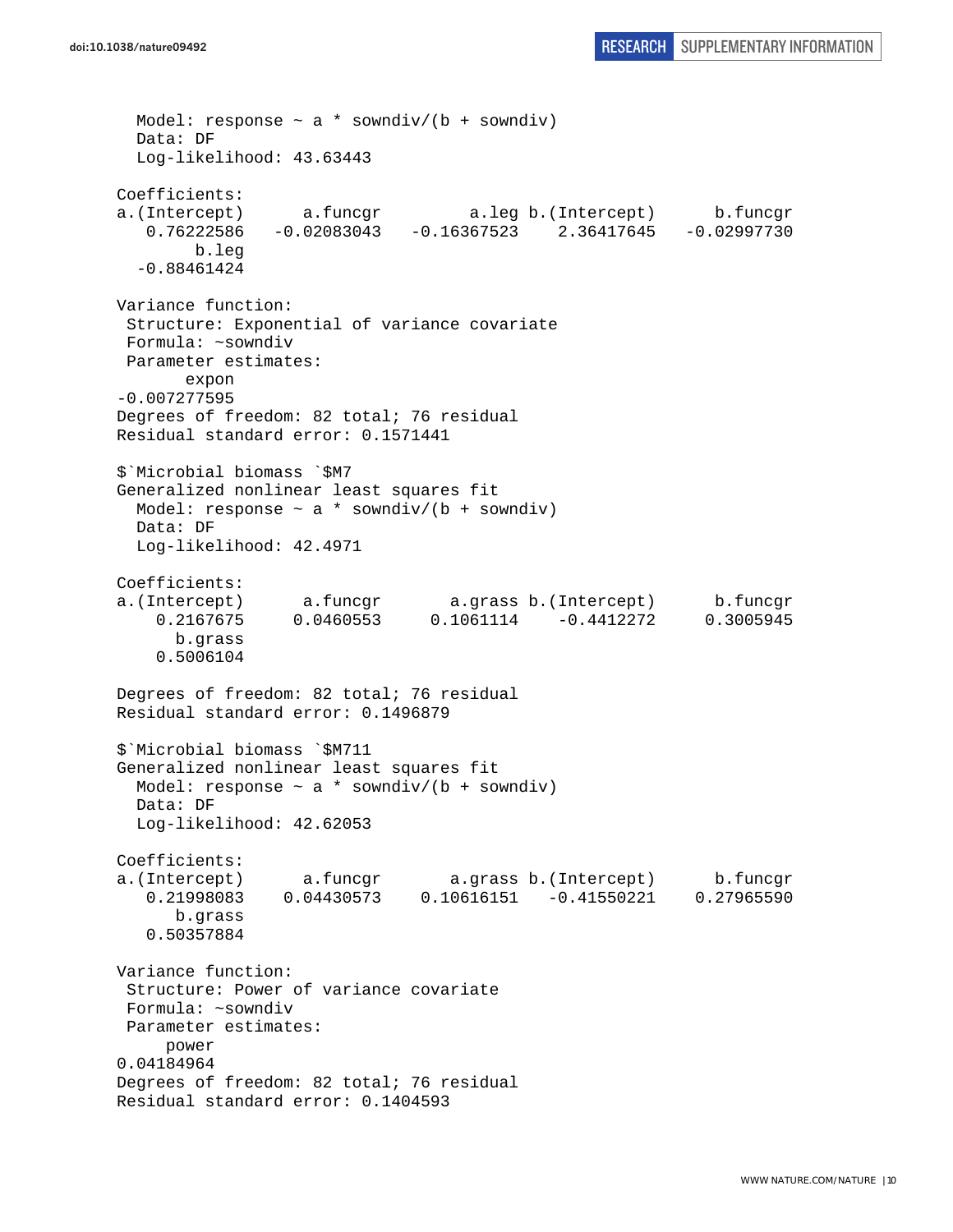```
$`Microbial biomass `$M722 
Generalized nonlinear least squares fit 
 Model: response \sim a * sowndiv/(b + sowndiv)
  Data: DF 
   Log-likelihood: 42.87197 
Coefficients: 
a.(Intercept) a.funcgr a.grass b.(Intercept) b.funcgr 
    0.21788866 0.04921181 0.10175733 -0.44729198 0.34037629 
       b.grass 
    0.46980628 
Variance function: 
  Structure: Exponential of variance covariate 
 Formula: ~sowndiv 
 Parameter estimates: 
        expon 
-0.006690928 
Degrees of freedom: 82 total; 76 residual 
Residual standard error: 0.1578152 
$`Microbial biomass `$M81 
Generalized nonlinear least squares fit 
  Model: response \sim a * sowndiv/(b + sowndiv)
   Data: DF 
   Log-likelihood: 43.19536 
Coefficients: 
a.(Intercept) a.grass a.leg b.(Intercept) b.grass 
   0.57101657 0.05231126 -0.12013190 1.55935750 0.25339056 
         b.leg 
   -0.69594933 
Degrees of freedom: 82 total; 76 residual 
Residual standard error: 0.1484187 
$`Microbial biomass `$M821 
Generalized nonlinear least squares fit 
 Model: response \sim a * sowndiv/(b + sowndiv)
  Data: DF 
  Log-likelihood: 43.25356 
Coefficients: 
a.(Intercept) a.grass a.leg b.(Intercept) b.grass 
   0.56389921 0.05369995 -0.11693862 1.47992196 0.26671081 
        b.leg 
   -0.66199293 
Variance function: 
  Structure: Power of variance covariate 
 Formula: ~sowndiv 
 Parameter estimates: 
     power
```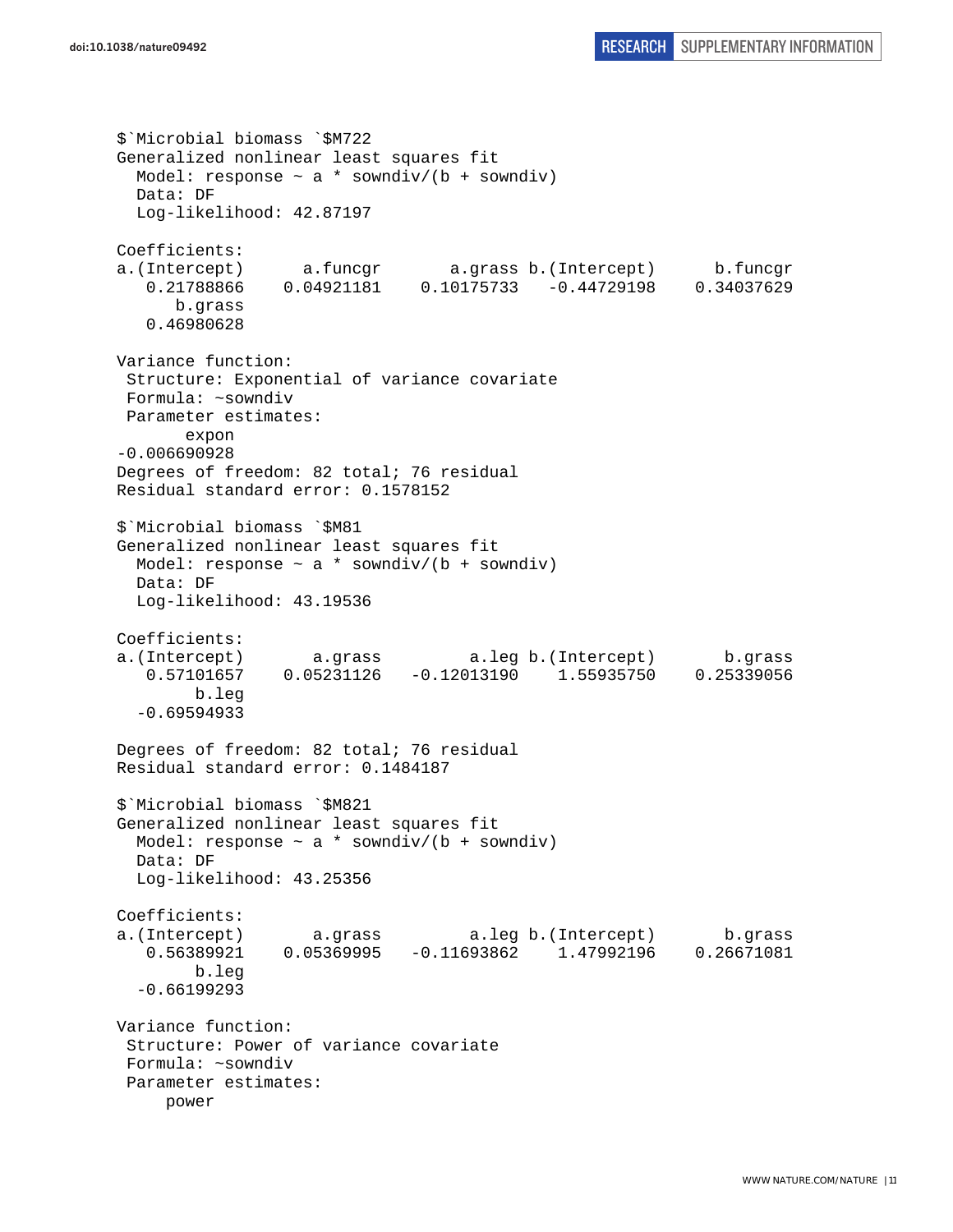0.02880191 Degrees of freedom: 82 total; 76 residual Residual standard error: 0.1421053 \$`Microbial biomass `\$M832 Generalized nonlinear least squares fit Model: response  $\sim$  a \* sowndiv/(b + sowndiv) Data: DF Log-likelihood: 43.62374 Coefficients: a.(Intercept) a.grass a.leg b.(Intercept) b.grass 0.59547052 0.04402642 -0.12731519 1.77186657 0.19313709 b.leg -0.76154671 Variance function: Structure: Exponential of variance covariate Formula: ~sowndiv Parameter estimates: expon -0.007035876 Degrees of freedom: 82 total; 76 residual Residual standard error: 0.1568388 \$`Microbial biomass `\$M91 Generalized nonlinear least squares fit Model: response  $\sim$  a \* sowndiv/(b + sowndiv) Data: DF Log-likelihood: 43.24014 Coefficients: a.(Intercept) a.funcgr a.grass a.leg b.(Intercept) 0.656871962 -0.011760065 0.035153055 -0.141493922 1.793927603 b.funcgr b.grass b.leg -0.007281231 0.207308545 -0.766211143 Degrees of freedom: 82 total; 74 residual Residual standard error: 0.1503288 \$`Microbial biomass `\$M921 Generalized nonlinear least squares fit Model: response  $\sim$  a \* sowndiv/(b + sowndiv) Data: DF Log-likelihood: 43.29431 Coefficients: a.(Intercept) a.funcgr a.grass a.leg b.(Intercept) 0.64930098 -0.01171344 0.03674372 -0.13832938 1.73299414 b.funcgr b.grass b.leg -0.01138088 0.21833340 -0.73791883 Variance function: Structure: Power of variance covariate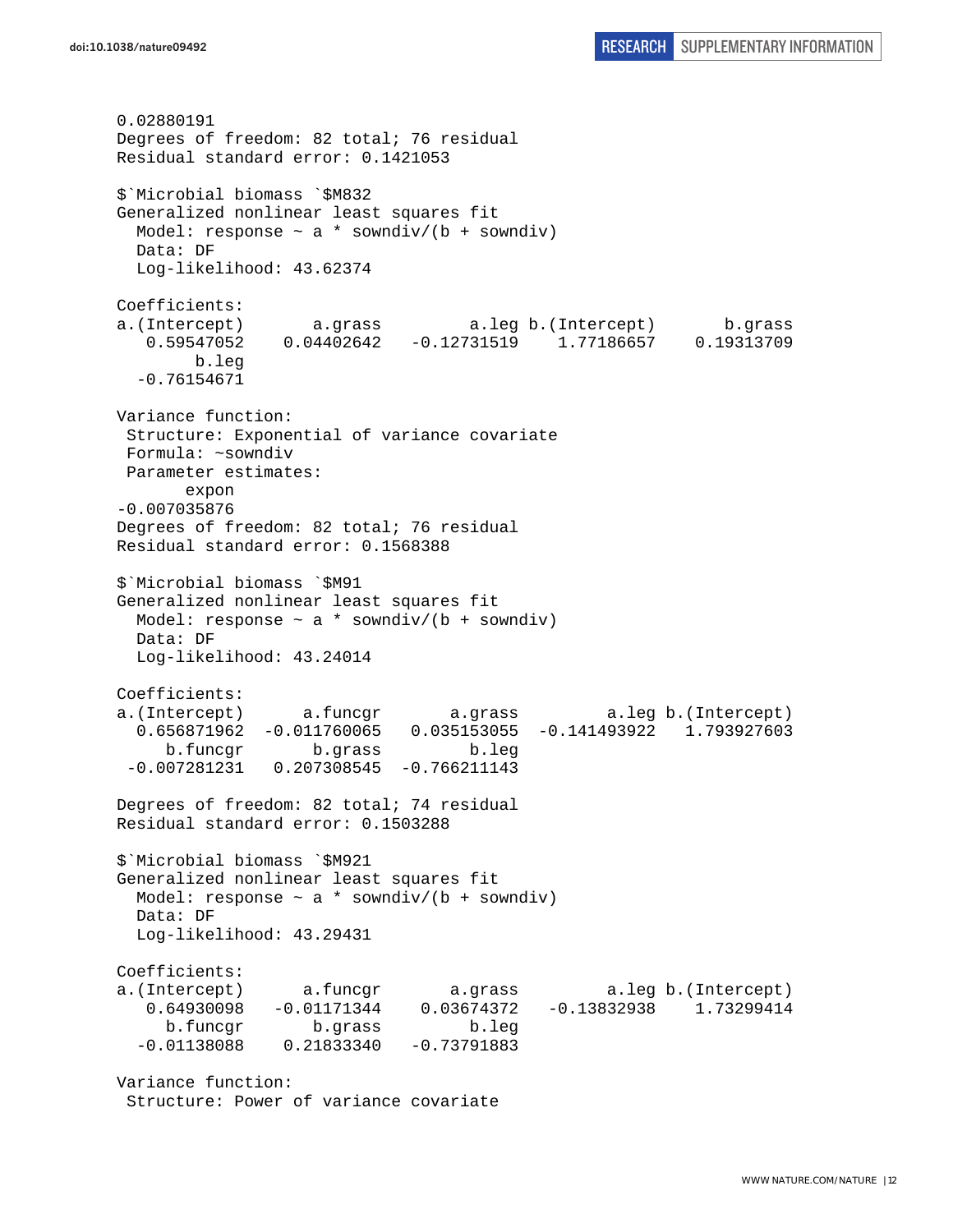Formula: ~sowndiv Parameter estimates: power 0.02780186 Degrees of freedom: 82 total; 74 residual Residual standard error: 0.1441552 \$`Microbial biomass `\$M932 Generalized nonlinear least squares fit Model: response  $\sim$  a \* sowndiv/(b + sowndiv) Data: DF Log-likelihood: 43.68027 Coefficients: a.(Intercept) a.funcgr a.grass a.leg b.(Intercept) 0.666487281 -0.009098335 0.028501484 -0.143955056 1.800321906 b.funcgr b.grass b.leg 0.037522135 0.169539328 -0.770210989 Variance function: Structure: Exponential of variance covariate Formula: ~sowndiv Parameter estimates: expon -0.007136876 Degrees of freedom: 82 total; 74 residual Residual standard error: 0.1589724 \$`Microbial biomass `\$M111 Generalized nonlinear least squares fit Model: response  $\sim d + a *$  sowndiv/(b + sowndiv) Data: DF Log-likelihood: 42.02787 Coefficients: a.(Intercept) a.grass b.(Intercept) b.grass d.(Intercept) 0.1366246 0.1492708 25.3762544 -11.8437813 0.4785390 d.grass -0.1925723 Degrees of freedom: 82 total; 76 residual Residual standard error: 0.1505469 \$`Microbial biomass `\$M1132 Generalized nonlinear least squares fit Model: response  $\sim$  d + a \* sowndiv/(b + sowndiv) Data: DF Log-likelihood: 42.43559 Coefficients: a.(Intercept) a.grass b.(Intercept) b.grass d.(Intercept) 0.1317396 0.1553871 26.0499692 -12.2713542 0.4946508 d.grass -0.2081471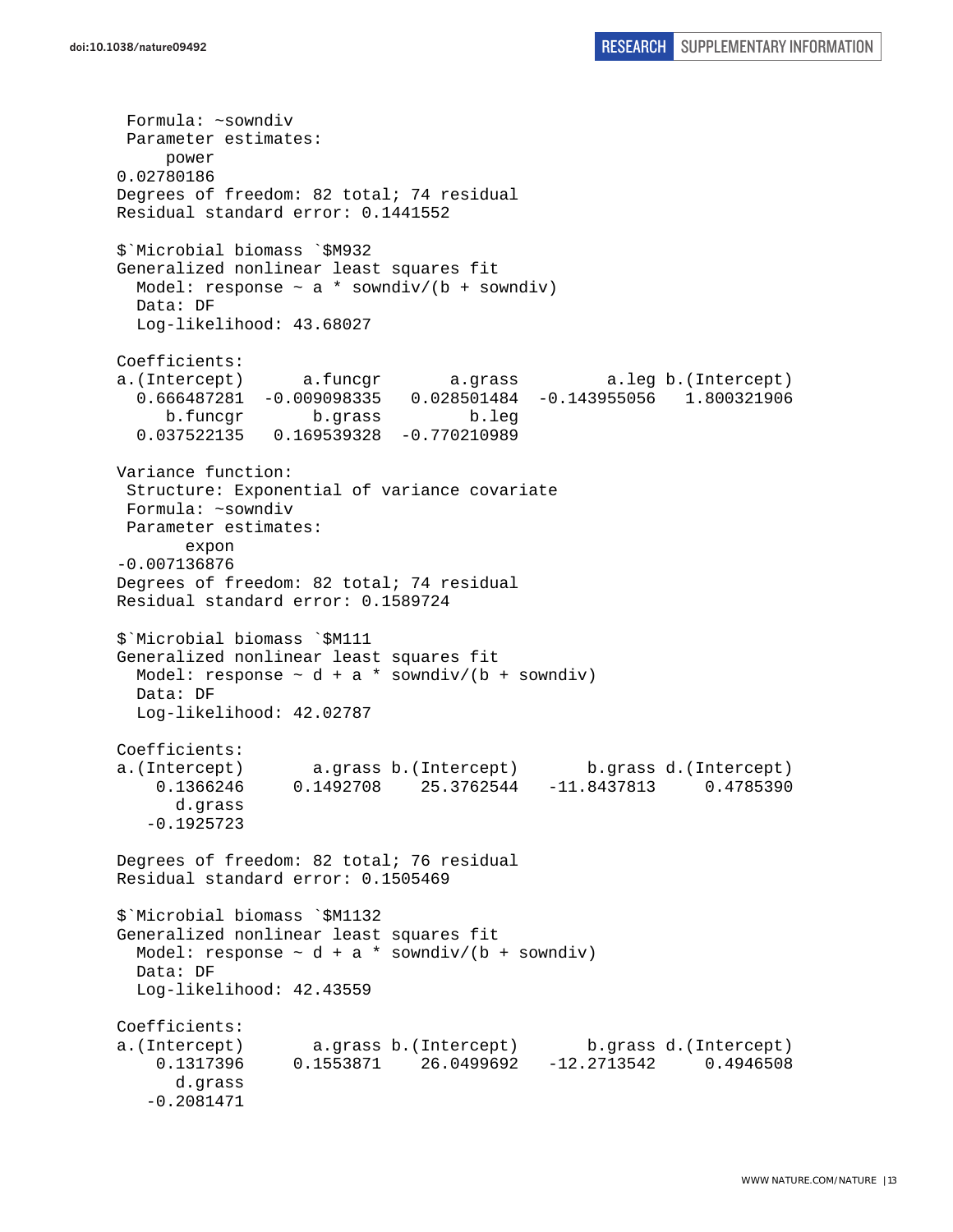Variance function: Structure: Exponential of variance covariate Formula: ~sowndiv Parameter estimates: expon -0.006937727 Degrees of freedom: 82 total; 76 residual Residual standard error: 0.1589938 \$`Microbial biomass `\$M131 Generalized nonlinear least squares fit Model: response  $\sim d + a *$  sowndiv/(b + sowndiv) Data: DF Log-likelihood: 44.33896 Coefficients: a.(Intercept) a.funcgr a.leg b.(Intercept) b.funcgr 0.12270701 0.05776488 0.04584730 -93.06234456 27.75784481 b.leg d.(Intercept) d.funcgr d.leg 41.06748999 0.31711072 0.01684919 -0.02846671 Degrees of freedom: 82 total; 73 residual Residual standard error: 0.1493403 \$`Microbial biomass `\$M1332 Generalized nonlinear least squares fit Model: response  $\sim d + a *$  sowndiv/(b + sowndiv) Data: DF Log-likelihood: 43.22579 Coefficients: a.(Intercept) a.funcgr a.leg b.(Intercept) b.funcgr -0.1901386 0.1008317 0.1237712 -20.7500219 5.5736804 b.leg d.(Intercept) d.funcgr d.leg 10.2600737 0.4245506 -0.0216960 -0.0668219 Variance function: Structure: Exponential of variance covariate Formula: ~sowndiv Parameter estimates: expon -0.006965124 Degrees of freedom: 82 total; 73 residual Residual standard error: 0.1607099 \$`Microbial biomass `\$M141 Generalized nonlinear least squares fit Model: response  $\sim d + a *$  sowndiv/(b + sowndiv) Data: DF Log-likelihood: 48.04177 Coefficients: a.(Intercept) a.funcgr a.grass b.(Intercept) b.funcgr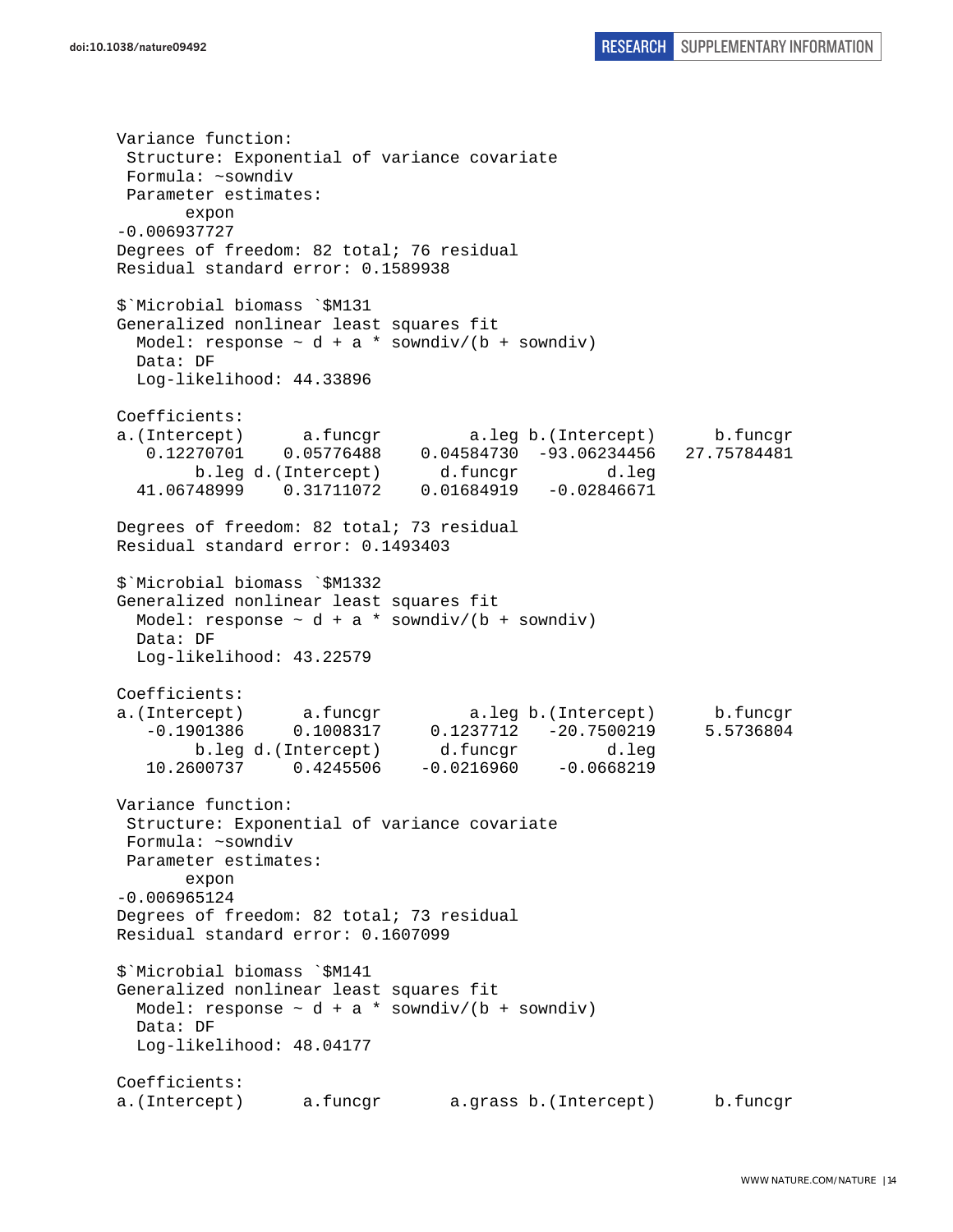```
 0.429753841 0.008390143 -0.219201503 47.900679823 0.213349629 
       b.grass d.(Intercept) d.funcgr d.grass 
-28.084795424 0.236290151 0.021407537 0.025934334 
Degrees of freedom: 82 total; 73 residual 
Residual standard error: 0.1427467 
$`Microbial biomass `$M1621 
Generalized nonlinear least squares fit 
  Model: response \sim d + a * sowndiv/(b + sowndiv)
  Data: DF 
   Log-likelihood: 43.82867 
Coefficients: 
a.(Intercept) a.funcgr a.grass a.leg b.(Intercept) 
    1.33504316 -0.09457035 -0.18670183 -0.42626870 36.94835850 
      b.funcgr b.grass b.leg d.(Intercept) d.funcgr 
   -2.21002466 -8.72463308 -12.01205779 -0.09245285 0.03928225 
       d.grass d.leg 
    0.07375816 0.09791911 
Variance function: 
  Structure: Power of variance covariate 
 Formula: ~sowndiv 
 Parameter estimates: 
      power 
0.02574381 
Degrees of freedom: 82 total; 70 residual 
Residual standard error: 0.1477045 
$`Microbial biomass `$E2 
Nonlinear regression model 
  model: response \sim a + b * exp(sowndiv)
    data: DF 
 a b 
3.643e-01 1.360e-27 
 residual sum-of-squares: 2.084 
Number of iterations to convergence: 4 
Achieved convergence tolerance: 3.222e-08 
$`Microbial biomass `$E4 
Nonlinear regression model 
 model: response \sim a + exp(sowndiv)
   data: DF 
a 
1 
 residual sum-of-squares: 5.217e+52 
Number of iterations to convergence: 0 
Achieved convergence tolerance: 6.17e-20 
$`Microbial biomass `$E5 
Nonlinear regression model
```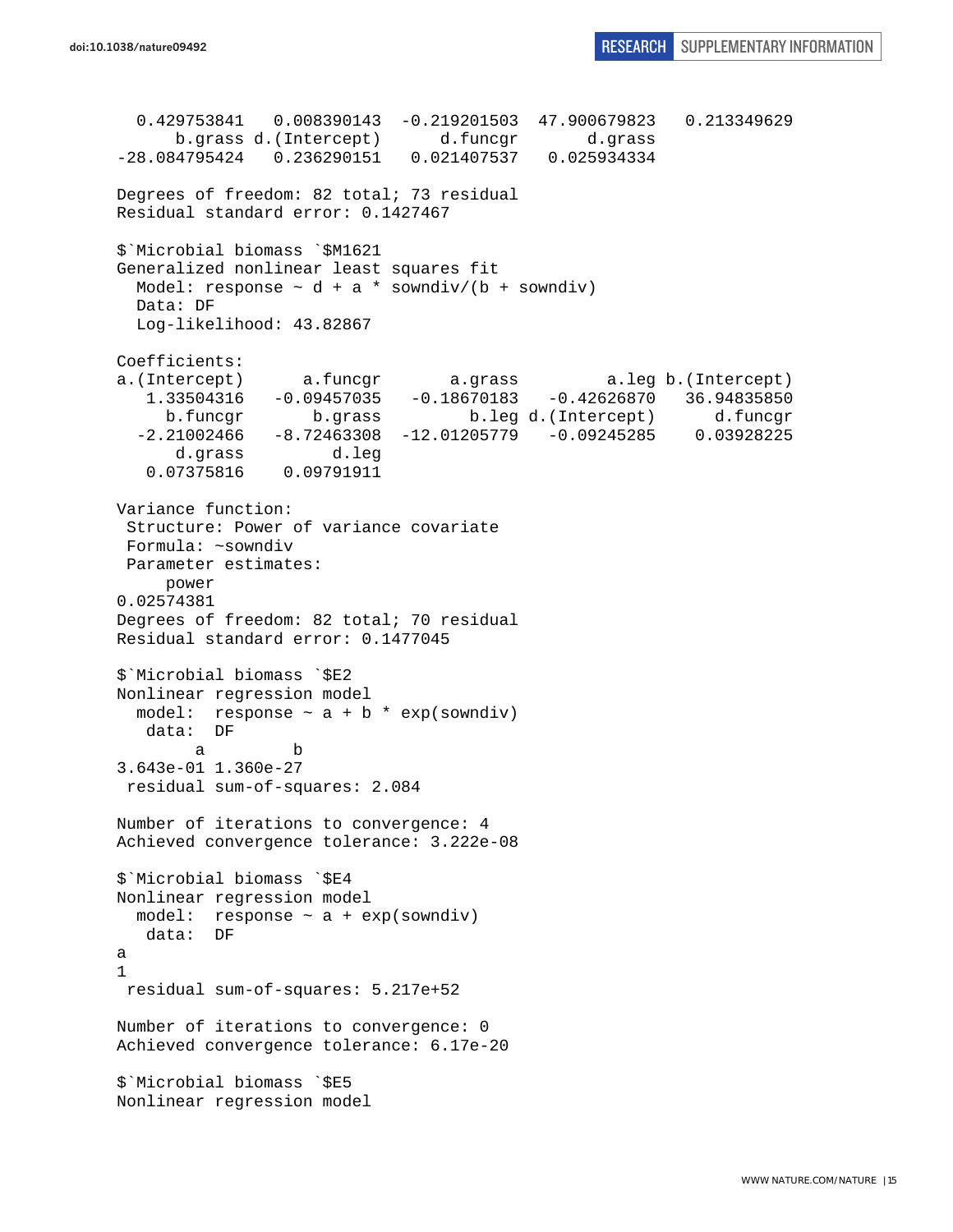model: response  $\sim$  b  $*$  exp(sowndiv) data: DF b 4.55e-27 residual sum-of-squares: 12.44 Number of iterations to convergence: 4 Achieved convergence tolerance: 1.650e-08 \$`Microbial biomass `\$E21 Generalized nonlinear least squares fit Model: response  $\sim$  a + b \* exp(sowndiv) Data: DF Log-likelihood: 34.22429 Coefficients: a b 3.635465e-01 1.366553e-27 Variance function: Structure: Power of variance covariate Formula: ~sowndiv Parameter estimates: power 0.00613502 Degrees of freedom: 82 total; 80 residual Residual standard error: 0.1599219 \$`Microbial biomass `\$E22 Generalized nonlinear least squares fit Model: response  $\sim$  a + b  $*$  exp(sowndiv) Data: DF Log-likelihood: 34.84026 Coefficients: a b 3.696510e-01 1.313098e-27 Variance function: Structure: Exponential of variance covariate Formula: ~sowndiv Parameter estimates: expon -0.008872625 Degrees of freedom: 82 total; 80 residual Residual standard error: 0.1728556 \$`Microbial biomass `\$E31 Generalized nonlinear least squares fit Model: response  $\sim$  a + exp(c \* sowndiv) Data: DF Log-likelihood: 36.78189 Coefficients: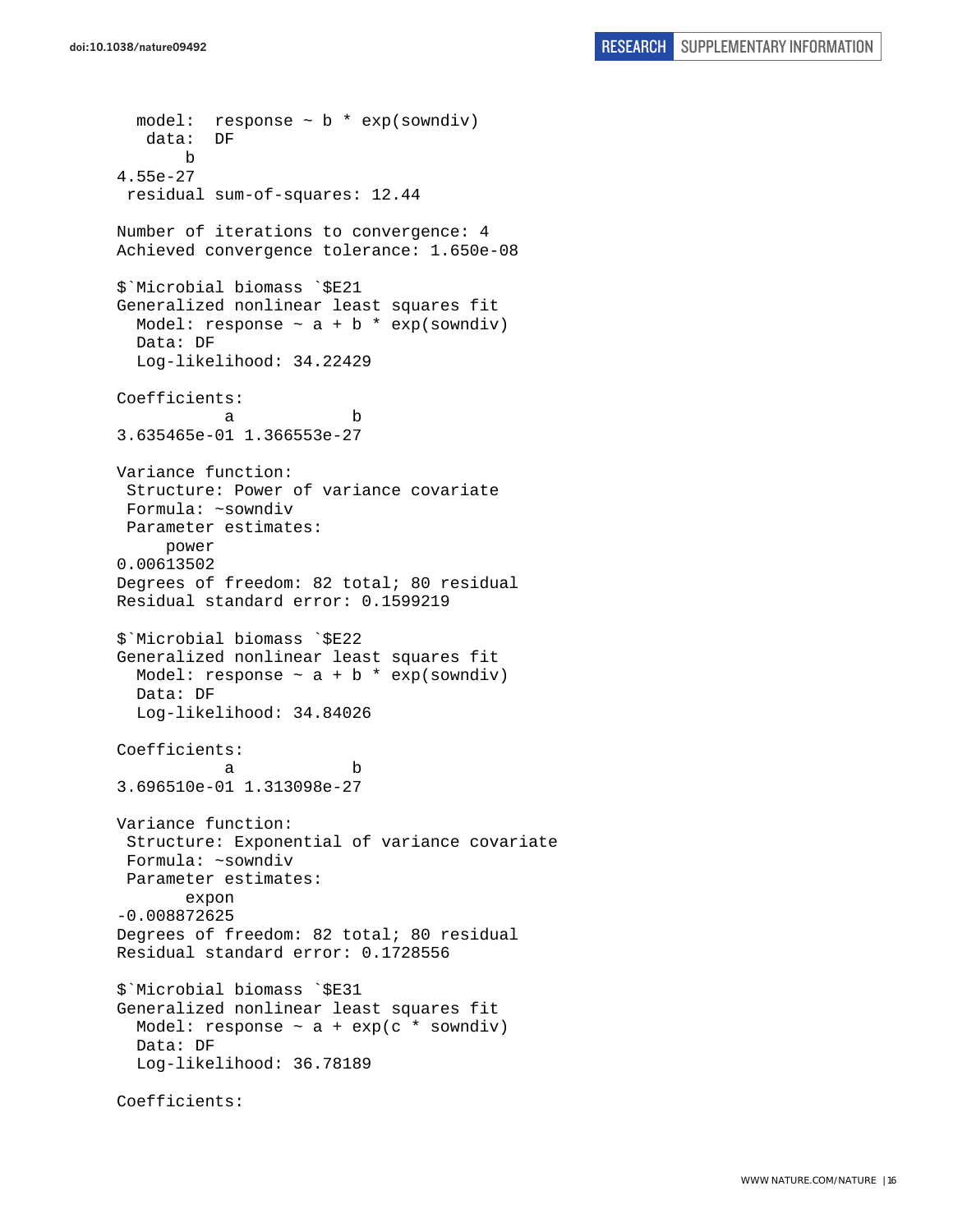a c -0.66341259 0.00369182 Variance function: Structure: Power of variance covariate Formula: ~sowndiv Parameter estimates: power 0.02756984 Degrees of freedom: 82 total; 80 residual Residual standard error: 0.1501559 \$`Microbial biomass `\$E32 Generalized nonlinear least squares fit Model: response  $\sim$  a + exp(c \* sowndiv) Data: DF Log-likelihood: 37.16667 Coefficients: a c -0.654360178 0.003070372 Variance function: Structure: Exponential of variance covariate Formula: ~sowndiv Parameter estimates: expon -0.007778773 Degrees of freedom: 82 total; 80 residual Residual standard error: 0.1664499 \$`Microbial biomass `\$E41 Generalized nonlinear least squares fit Model: response ~ a + exp(sowndiv) Data: DF Log-likelihood: -1729.079 Coefficients: a -2.462211 Variance function: Structure: Power of variance covariate Formula: ~sowndiv Parameter estimates: power 15.07020 Degrees of freedom: 82 total; 81 residual Residual standard error: 0.06724473 \$`Microbial biomass `\$E42 Generalized nonlinear least squares fit Model: response  $\sim$  a + exp(sowndiv) Data: DF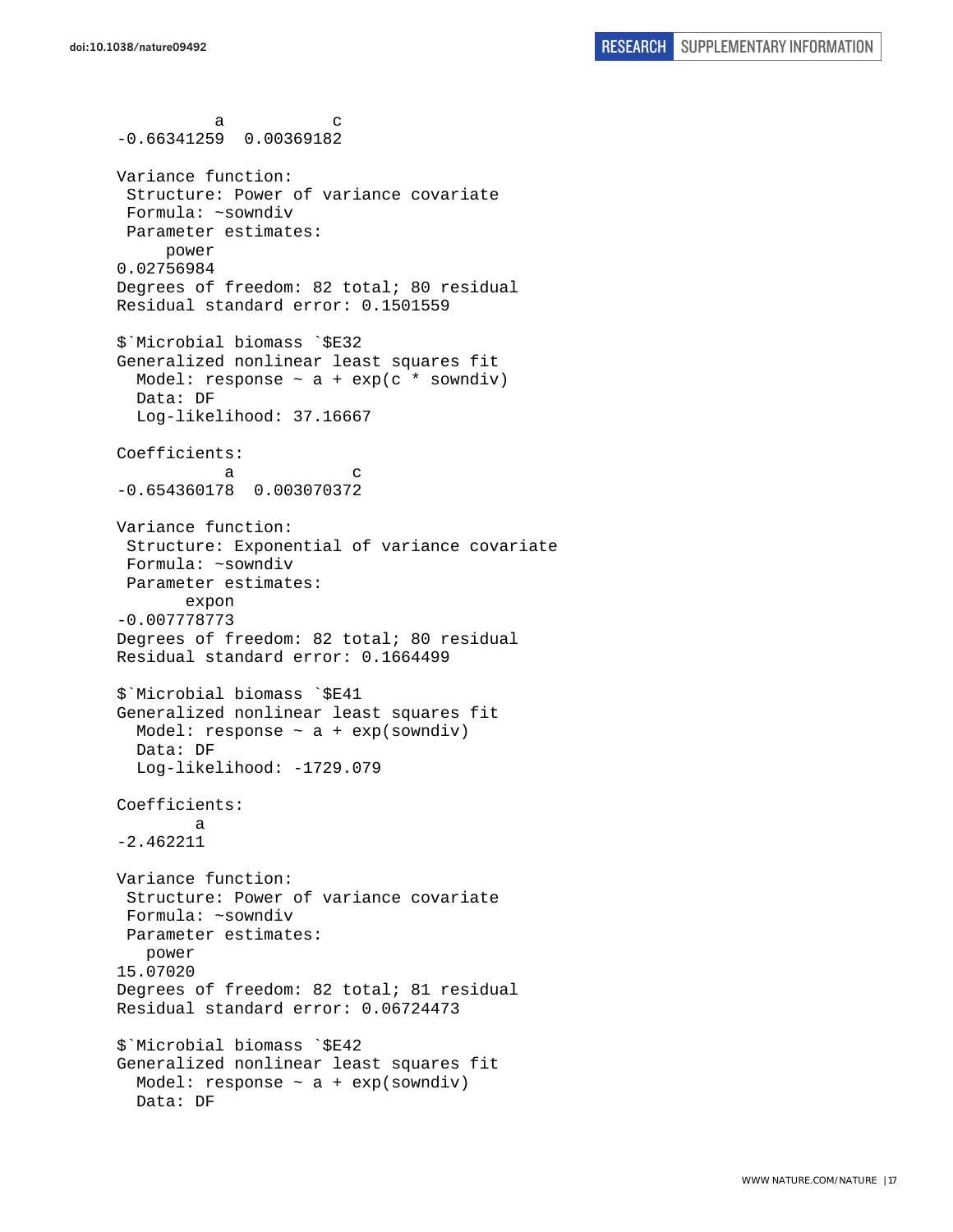```
 Log-likelihood: -800.9884 
Coefficients: 
 a 
-3.099336 
Variance function: 
  Structure: Exponential of variance covariate 
  Formula: ~sowndiv 
 Parameter estimates: 
    expon 
1.014765 
Degrees of freedom: 82 total; 81 residual 
Residual standard error: 0.6999242 
$`Microbial biomass `$E51 
Generalized nonlinear least squares fit 
  Model: response \sim b * exp(sowndiv)
   Data: DF 
   Log-likelihood: -1656.492 
Coefficients: 
 b 
0.07776686 
Variance function: 
  Structure: Power of variance covariate 
  Formula: ~sowndiv 
  Parameter estimates: 
    power 
14.43074 
Degrees of freedom: 82 total; 81 residual 
Residual standard error: 0.07169706 
$`Microbial biomass `$E52 
Generalized nonlinear least squares fit 
  Model: response \sim b * exp(sowndiv)
   Data: DF 
  Log-likelihood: -38.41257
Coefficients: 
 b 
4.549951e-27 
Variance function: 
  Structure: Exponential of variance covariate 
  Formula: ~sowndiv 
  Parameter estimates: 
       expon 
-0.01258417 
Degrees of freedom: 82 total; 81 residual 
Residual standard error: 0.4333031 
$`Microbial biomass `$E61
```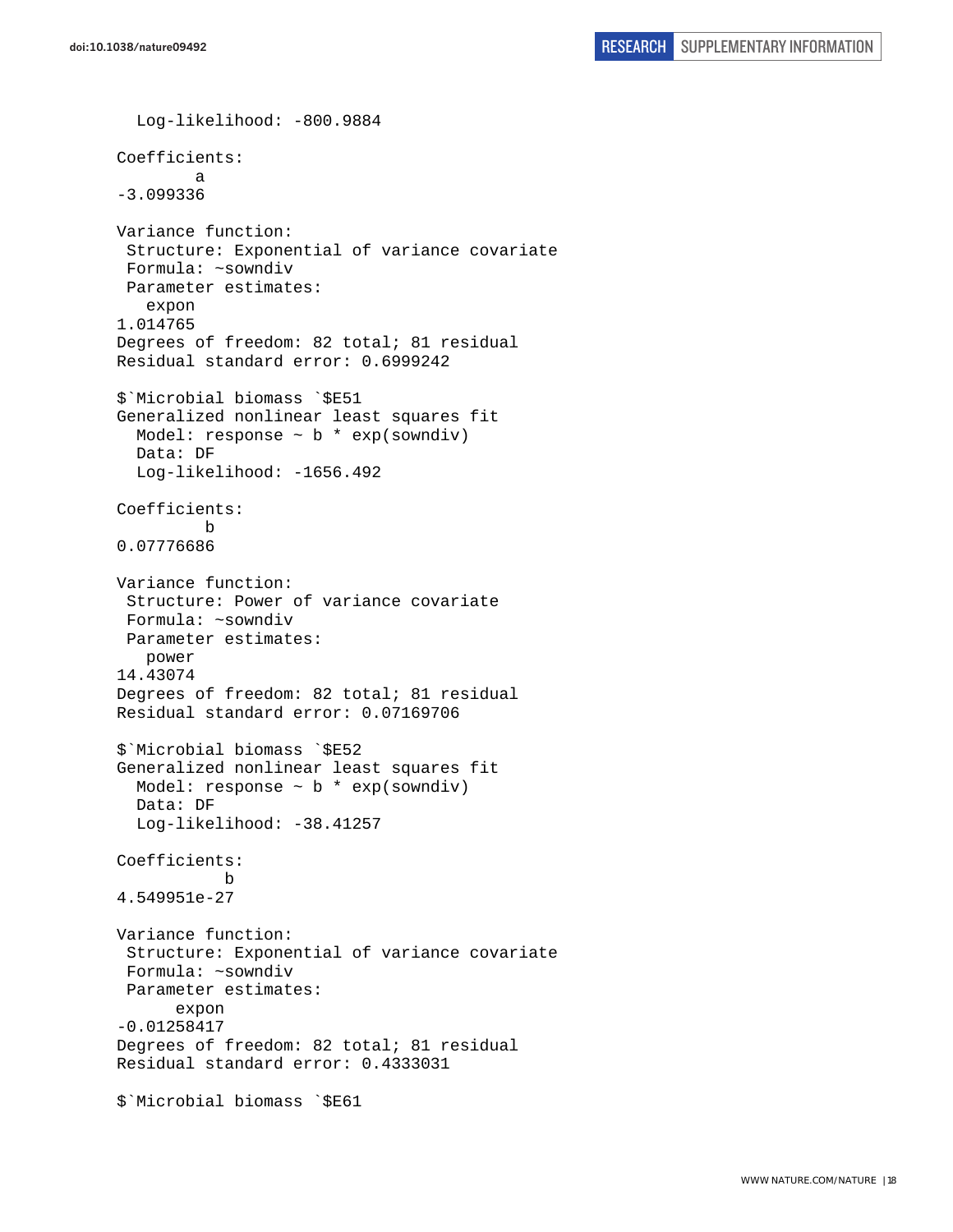```
Generalized nonlinear least squares fit 
   Model: response ~ exp(c * sowndiv) 
   Data: DF 
   Log-likelihood: -25.83710 
Coefficients: 
 c 
-0.9774835 
Variance function: 
  Structure: Power of variance covariate 
  Formula: ~sowndiv 
  Parameter estimates: 
     power 
0.3505123 
Degrees of freedom: 82 total; 81 residual 
Residual standard error: 0.1982788 
$`Microbial biomass `$E62 
Generalized nonlinear least squares fit 
  Model: response \sim exp(c * sowndiv)
   Data: DF 
   Log-likelihood: -31.04317 
Coefficients: 
 c 
-0.6919993 
Variance function: 
  Structure: Exponential of variance covariate 
  Formula: ~sowndiv 
  Parameter estimates: 
      expon 
0.01705533 
Degrees of freedom: 82 total; 81 residual 
Residual standard error: 0.3070777 
$`Microbial biomass `$Ea10 
Generalized nonlinear least squares fit 
  Model: response \sim a + exp(sowndiv)
   Data: DF 
   Log-likelihood: -4912.516 
Coefficients: 
a.(Intercept) a.leg 
      -2963126 911706 
Degrees of freedom: 82 total; 80 residual 
Residual standard error: 2.553606e+25 
$`Microbial biomass `$Ea12 
Generalized nonlinear least squares fit 
  Model: response \sim exp(c * sowndiv)
   Data: DF
```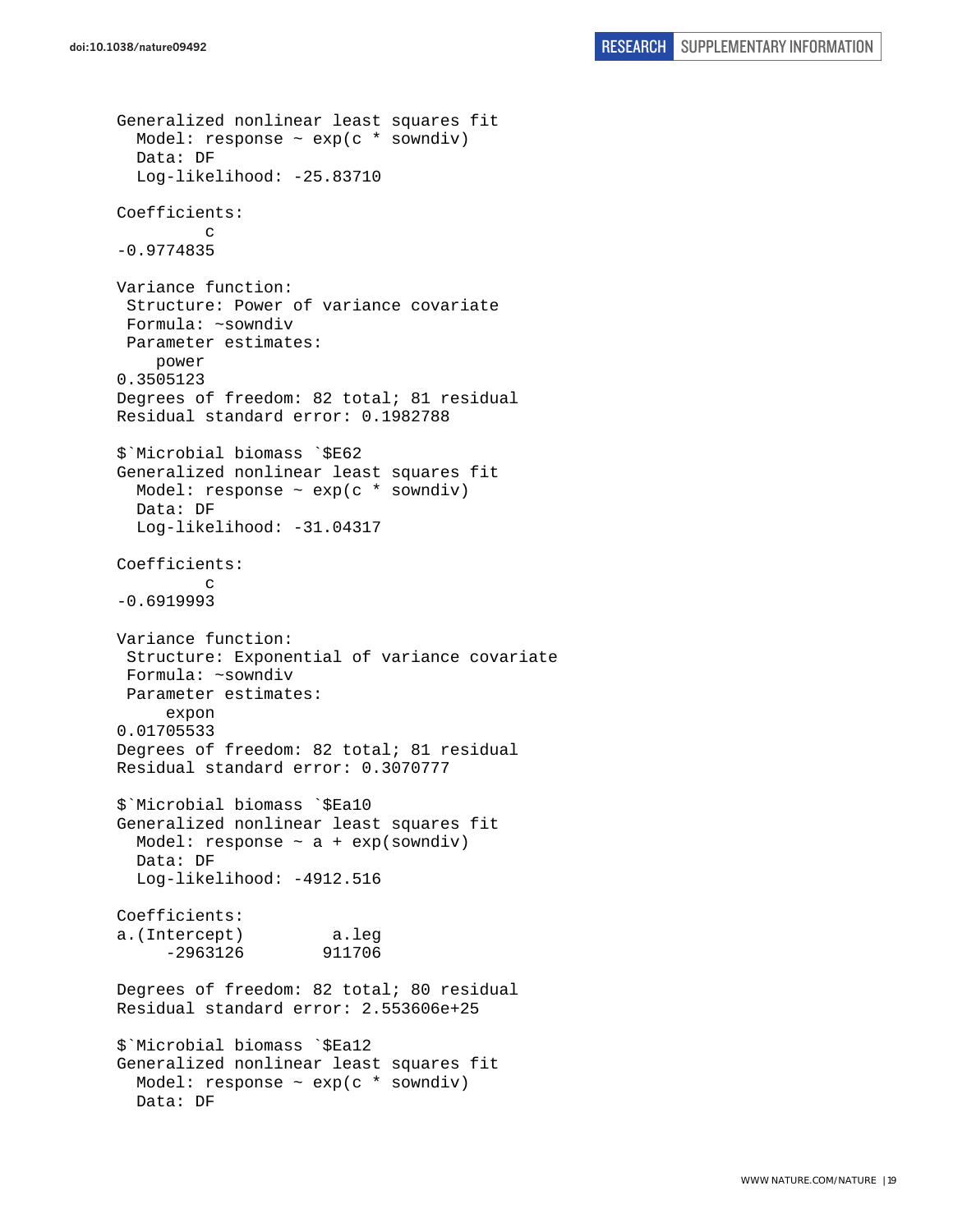Log-likelihood: -29.32285 Coefficients: c.(Intercept) c.leg 0.5483713 -0.7065756 Degrees of freedom: 82 total; 80 residual Residual standard error: 0.3502891 \$`Microbial biomass `\$Ea911 Generalized nonlinear least squares fit Model: response  $\sim$  a + exp(c \* sowndiv) Data: DF Log-likelihood: 38.94326 Coefficients: a.(Intercept) a.leg c.(Intercept) c.leg -0.5325662079 -0.0877833815 -0.0009775838 0.0037441116 Variance function: Structure: Power of variance covariate Formula: ~sowndiv Parameter estimates: power 0.01055477 Degrees of freedom: 82 total; 78 residual Residual standard error: 0.1519019 \$`Microbial biomass `\$Ea921 Generalized nonlinear least squares fit Model: response  $\sim$  a + exp(c \* sowndiv) Data: DF Log-likelihood: 39.53611 Coefficients: a.(Intercept) a.leg c.(Intercept) c.leg  $-0.517567126 -0.094386991 -0.001603329 0.003912477$ Variance function: Structure: Exponential of variance covariate Formula: ~sowndiv Parameter estimates: expon -0.008542137 Degrees of freedom: 82 total; 78 residual Residual standard error: 0.164846 \$`Microbial biomass `\$Ea1011 Generalized nonlinear least squares fit Model: response  $\sim$  a + exp(sowndiv) Data: DF Log-likelihood: -1728.390 Coefficients: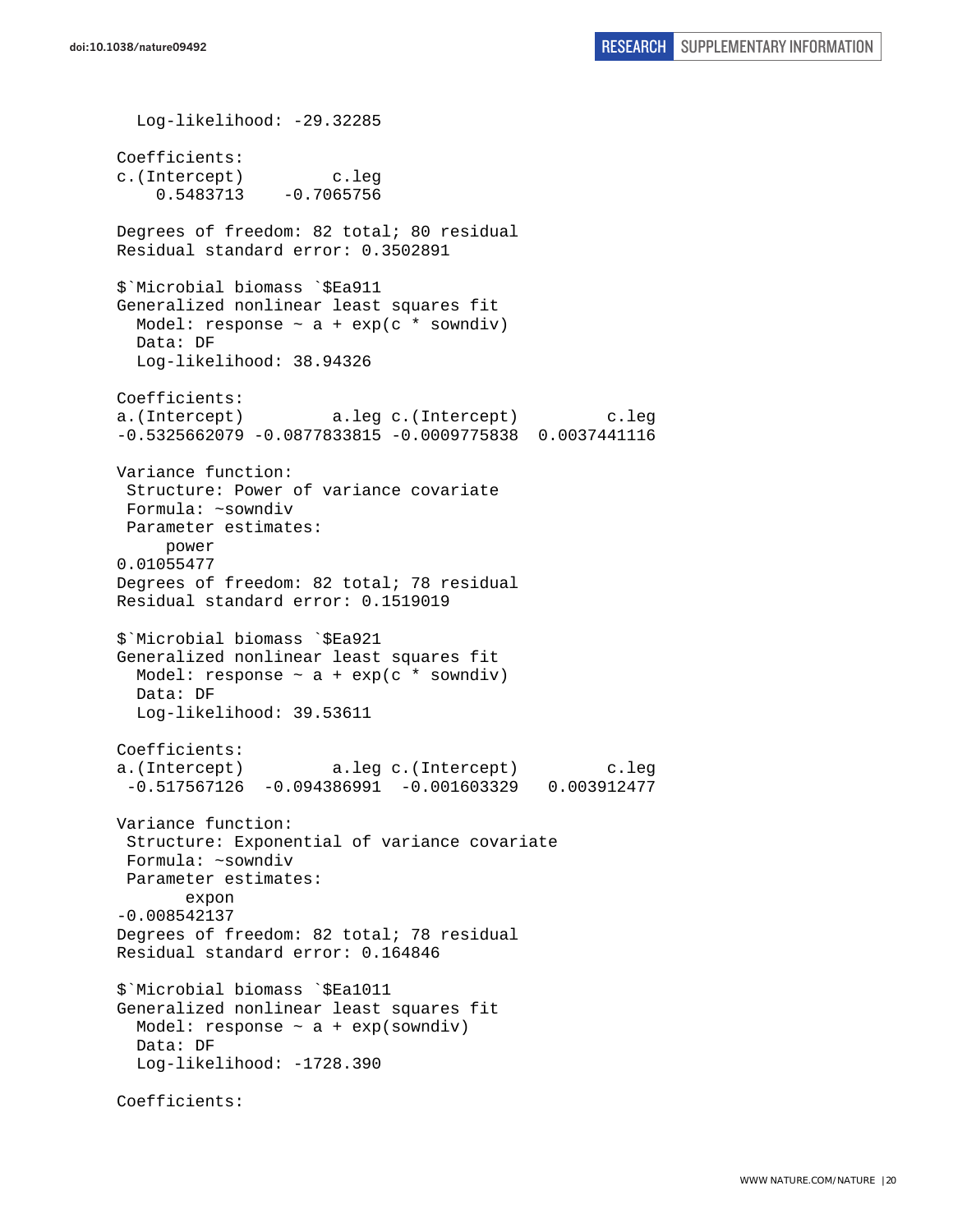a.(Intercept) a.leg  $-2.38346200 -0.04499927$ Variance function: Structure: Power of variance covariate Formula: ~sowndiv Parameter estimates: power 15.07342 Degrees of freedom: 82 total; 80 residual Residual standard error: 0.06677758 \$`Microbial biomass `\$Ea1021 Generalized nonlinear least squares fit Model: response  $\sim$  a + exp(sowndiv) Data: DF Log-likelihood: -800.886 Coefficients: a.(Intercept) a.leg -3.9000608 0.4616403 Variance function: Structure: Exponential of variance covariate Formula: ~sowndiv Parameter estimates: expon 1.014838 Degrees of freedom: 82 total; 80 residual Residual standard error: 0.7029687 \$`Microbial biomass `\$Ea121 Generalized nonlinear least squares fit Model: response  $\sim$  exp(c  $*$  sowndiv) Data: DF Log-likelihood: -24.80916 Coefficients: c.(Intercept) c.leg  $-0.2173166 -0.4285978$ Variance function: Structure: Power of variance covariate Formula: ~sowndiv Parameter estimates: power 0.3322020 Degrees of freedom: 82 total; 80 residual Residual standard error: 0.2024580 \$`Microbial biomass `\$Ea1221 Generalized nonlinear least squares fit Model: response  $\sim$  exp(c  $*$  sowndiv) Data: DF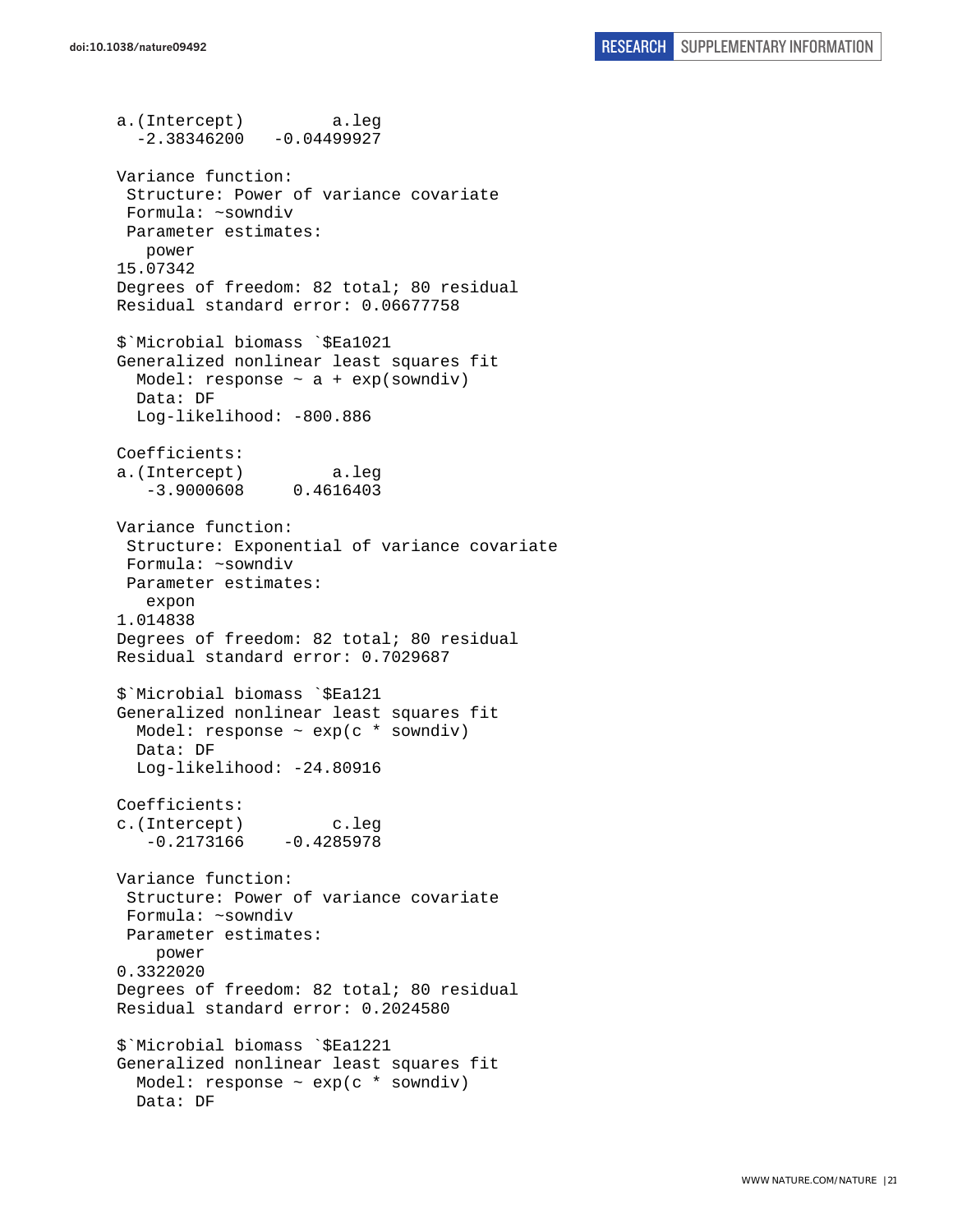Log-likelihood: -27.4095 Coefficients: c.(Intercept) c.leg 0.4437789 -0.6635958 Variance function: Structure: Exponential of variance covariate Formula: ~sowndiv Parameter estimates: expon 0.01308981 Degrees of freedom: 82 total; 80 residual Residual standard error: 0.3058346 \$`Microbial biomass `\$Eb16 Generalized nonlinear least squares fit Model: response  $\sim$  a + exp(sowndiv) Data: DF Log-likelihood: -4912.516 Coefficients: a.(Intercept) a.grass -3508713 1286426 Degrees of freedom: 82 total; 80 residual Residual standard error: 2.553606e+25 \$`Microbial biomass `\$Eb18 Generalized nonlinear least squares fit Model: response  $\sim$  exp(c  $*$  sowndiv) Data: DF Log-likelihood: -30.73342 Coefficients: c.(Intercept) c.grass 0.4277878 -0.6521125 Degrees of freedom: 82 total; 80 residual Residual standard error: 0.3563669 \$`Microbial biomass `\$Eb1511 Generalized nonlinear least squares fit Model: response  $\sim$  a + exp(c  $*$  sowndiv) Data: DF Log-likelihood: 38.74081 Coefficients: a.(Intercept) a.grass c.(Intercept) c.grass -0.598645888 -0.055059506 -0.006526529 0.009641372 Variance function: Structure: Power of variance covariate Formula: ~sowndiv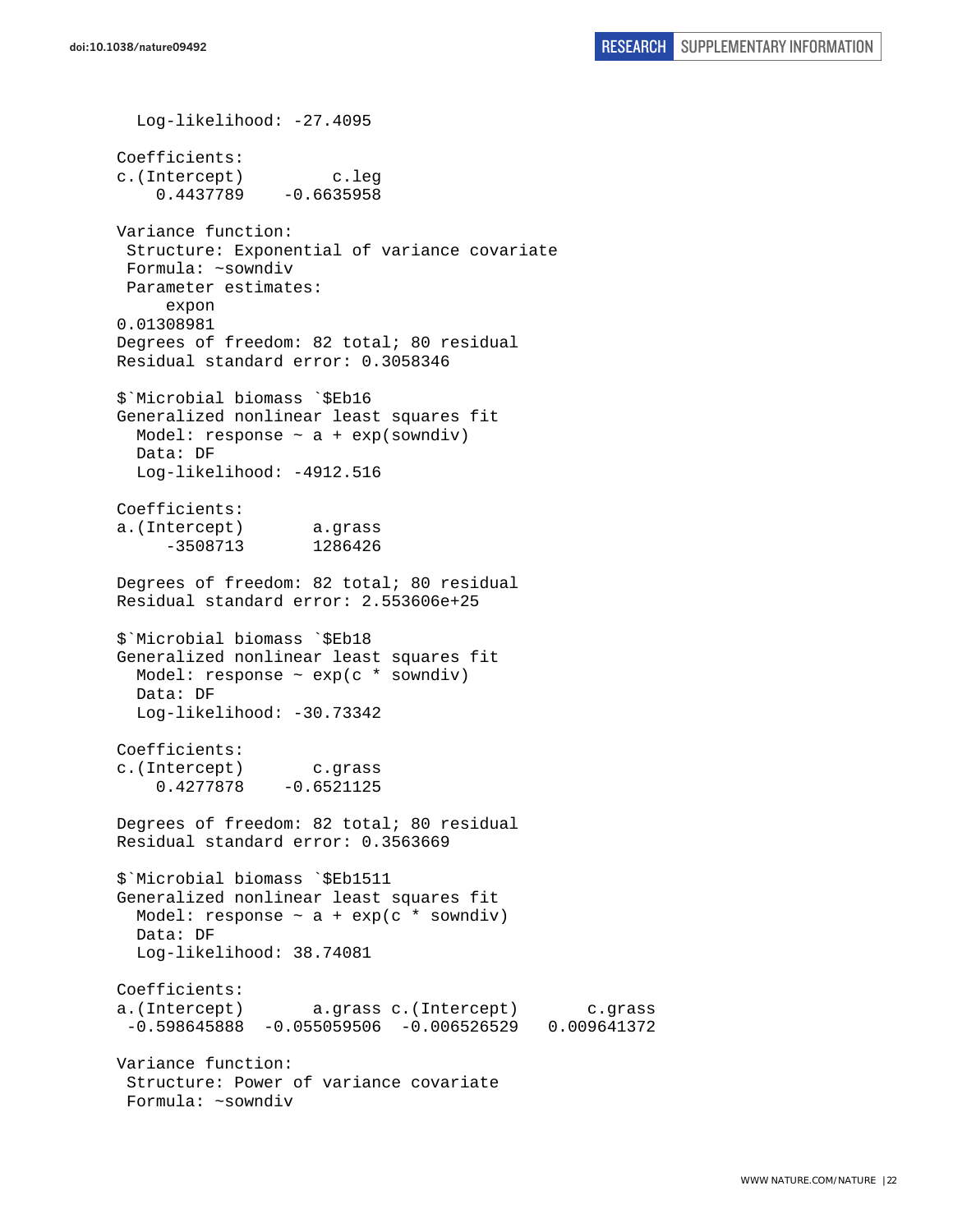Parameter estimates: power 0.04625037 Degrees of freedom: 82 total; 78 residual Residual standard error: 0.1444178 \$`Microbial biomass `\$Eb1521 Generalized nonlinear least squares fit Model: response  $\sim$  a + exp(c \* sowndiv) Data: DF Log-likelihood: 38.96318 Coefficients: a.(Intercept) a.grass c.(Intercept) c.grass -0.592388690 -0.053945553 -0.005974365 0.008737063 Variance function: Structure: Exponential of variance covariate Formula: ~sowndiv Parameter estimates: expon -0.006920597 Degrees of freedom: 82 total; 78 residual Residual standard error: 0.1637068 \$`Microbial biomass `\$Eb1611 Generalized nonlinear least squares fit Model: response  $\sim$  a + exp(sowndiv) Data: DF Log-likelihood: -1729.038 Coefficients: a.(Intercept) a.grass -2.48151154 0.01102905 Variance function: Structure: Power of variance covariate Formula: ~sowndiv Parameter estimates: power 15.07039 Degrees of freedom: 82 total; 80 residual Residual standard error: 0.0676108 \$`Microbial biomass `\$Eb1621 Generalized nonlinear least squares fit Model: response  $\sim$  a + exp(sowndiv) Data: DF Log-likelihood: -800.8691 Coefficients: a.(Intercept) a.grass -3.9630805 0.4979842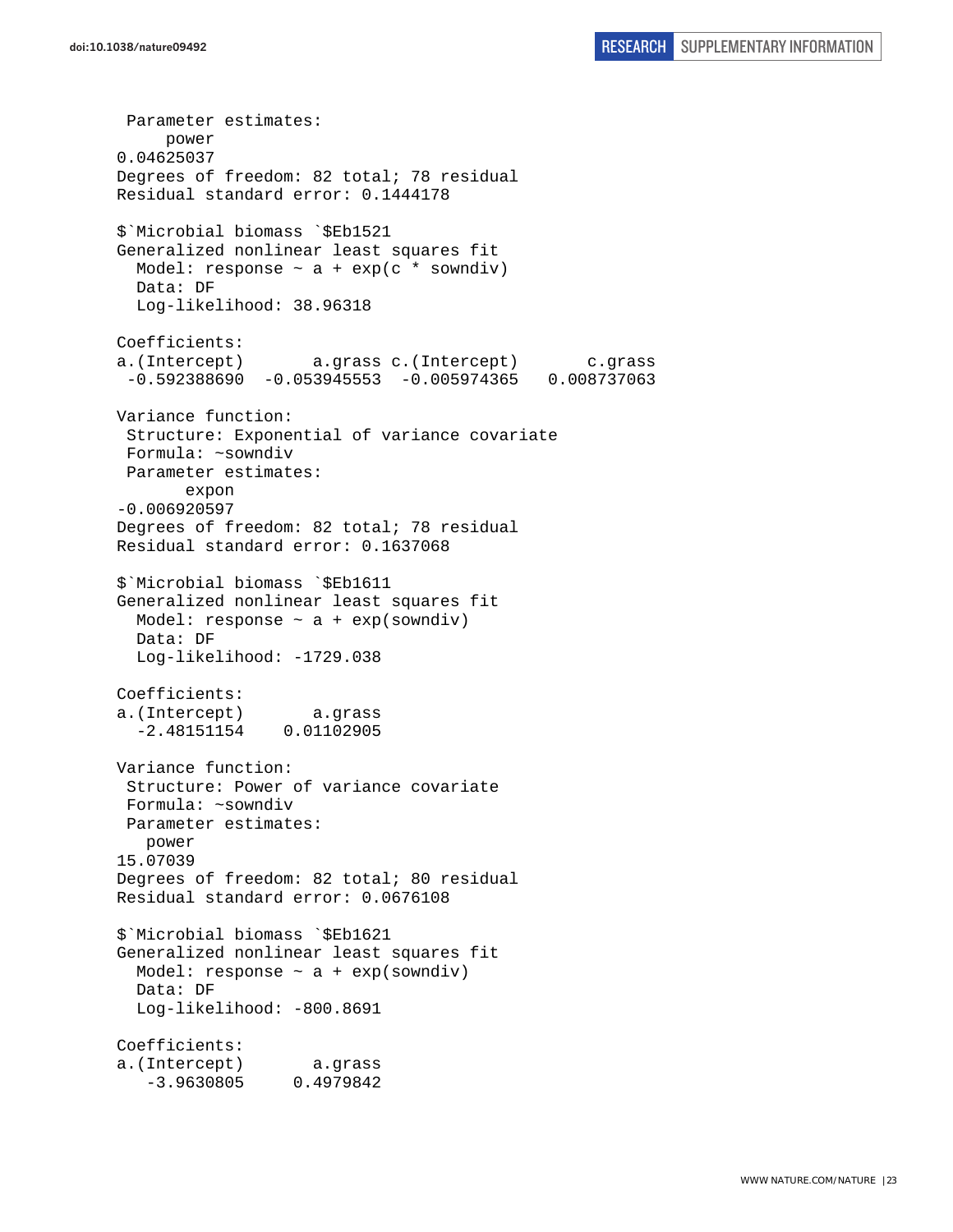Variance function: Structure: Exponential of variance covariate Formula: ~sowndiv Parameter estimates: expon 1.014856 Degrees of freedom: 82 total; 80 residual Residual standard error: 0.7027132 \$`Microbial biomass `\$Eb1811 Generalized nonlinear least squares fit Model: response  $\sim$  exp(c  $*$  sowndiv) Data: DF Log-likelihood: -24.8741 Coefficients: c.(Intercept) c.grass  $-0.2044469 -0.4273689$ Variance function: Structure: Power of variance covariate Formula: ~sowndiv Parameter estimates: power 0.3214632 Degrees of freedom: 82 total; 80 residual Residual standard error: 0.2058746 \$`Microbial biomass `\$Eb1821 Generalized nonlinear least squares fit Model: response  $\sim$  exp(c  $*$  sowndiv) Data: DF Log-likelihood: -28.06223 Coefficients: c.(Intercept) c.grass 0.3087346 -0.6034059 Variance function: Structure: Exponential of variance covariate Formula: ~sowndiv Parameter estimates: expon 0.01603783 Degrees of freedom: 82 total; 80 residual Residual standard error: 0.3005742 \$`Microbial biomass `\$Ec22 Generalized nonlinear least squares fit Model: response  $\sim$  a + exp(sowndiv) Data: DF Log-likelihood: -4912.516 Coefficients: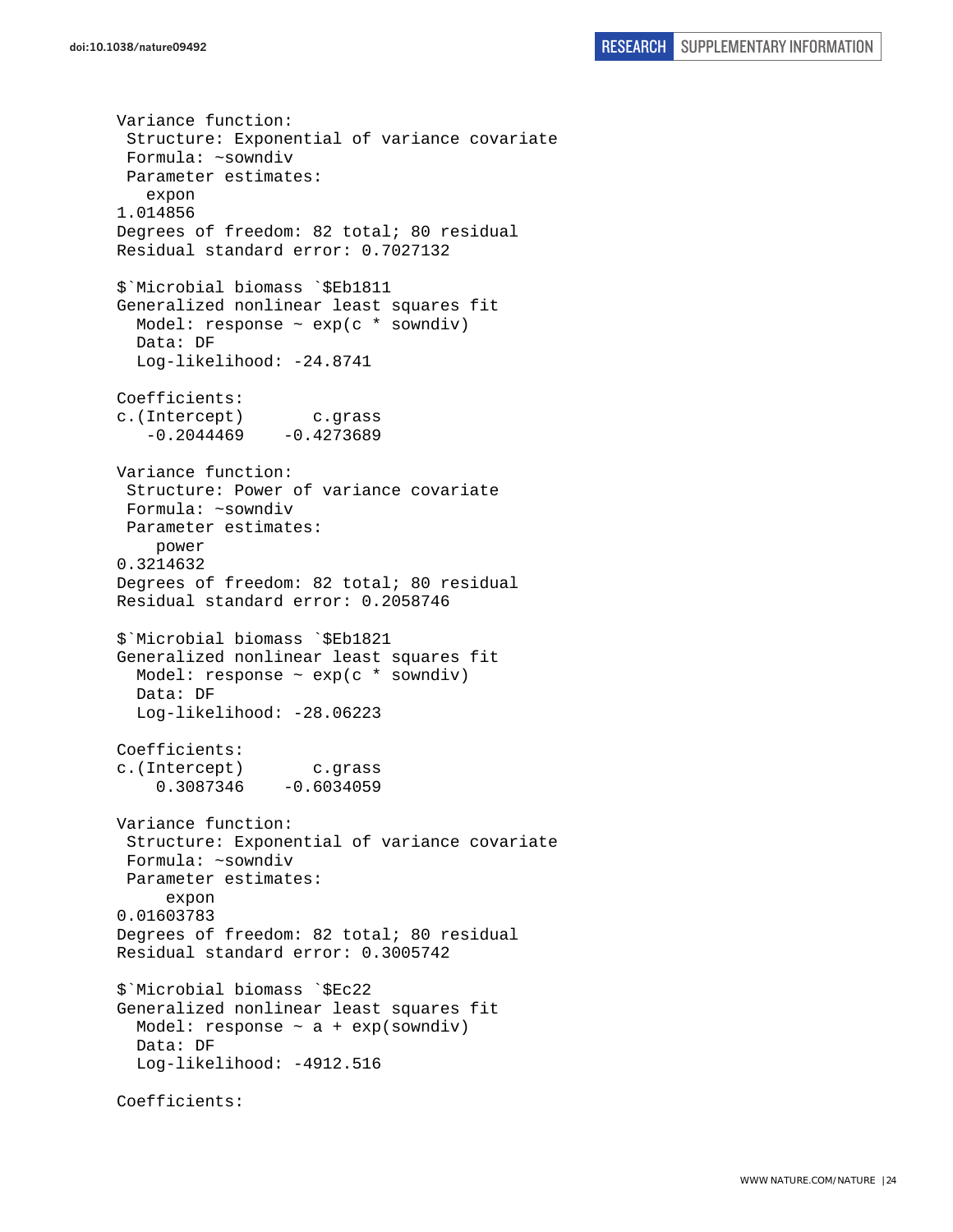a.(Intercept) a.funcgr 252095.8 -912137.5 Degrees of freedom: 82 total; 80 residual Residual standard error: 2.553606e+25 \$`Microbial biomass `\$Ec24 Generalized nonlinear least squares fit Model: response  $\sim$  exp(c  $*$  sowndiv) Data: DF Log-likelihood: -25.82217 Coefficients: c.(Intercept) c.funcgr -0.9396606 0.2096280 Degrees of freedom: 82 total; 80 residual Residual standard error: 0.3356496 \$`Microbial biomass `\$Ec1921 Generalized nonlinear least squares fit Model: response  $\sim$  a + b \* exp(c \* sowndiv) Data: DF Log-likelihood: -2877.534 Coefficients: a.(Intercept) a.funcgr b.(Intercept) b.funcgr c.(Intercept) 0.4481109050 -0.2042303971 0.0025138369 -0.0006284561 0.9998429581 c.funcgr 1.0000392604 Variance function: Structure: Exponential of variance covariate Formula: ~sowndiv Parameter estimates: expon 4.81646 Degrees of freedom: 82 total; 76 residual Residual standard error: 0.0004807627 \$`Microbial biomass `\$Ec2121 Generalized nonlinear least squares fit Model: response  $\sim$  a + exp(c \* sowndiv) Data: DF Log-likelihood: 40.37348 Coefficients: a.(Intercept) a.funcgr c.(Intercept) c.funcgr -0.757878116 0.042592404 0.012514505 -0.002690194 Variance function: Structure: Exponential of variance covariate Formula: ~sowndiv Parameter estimates: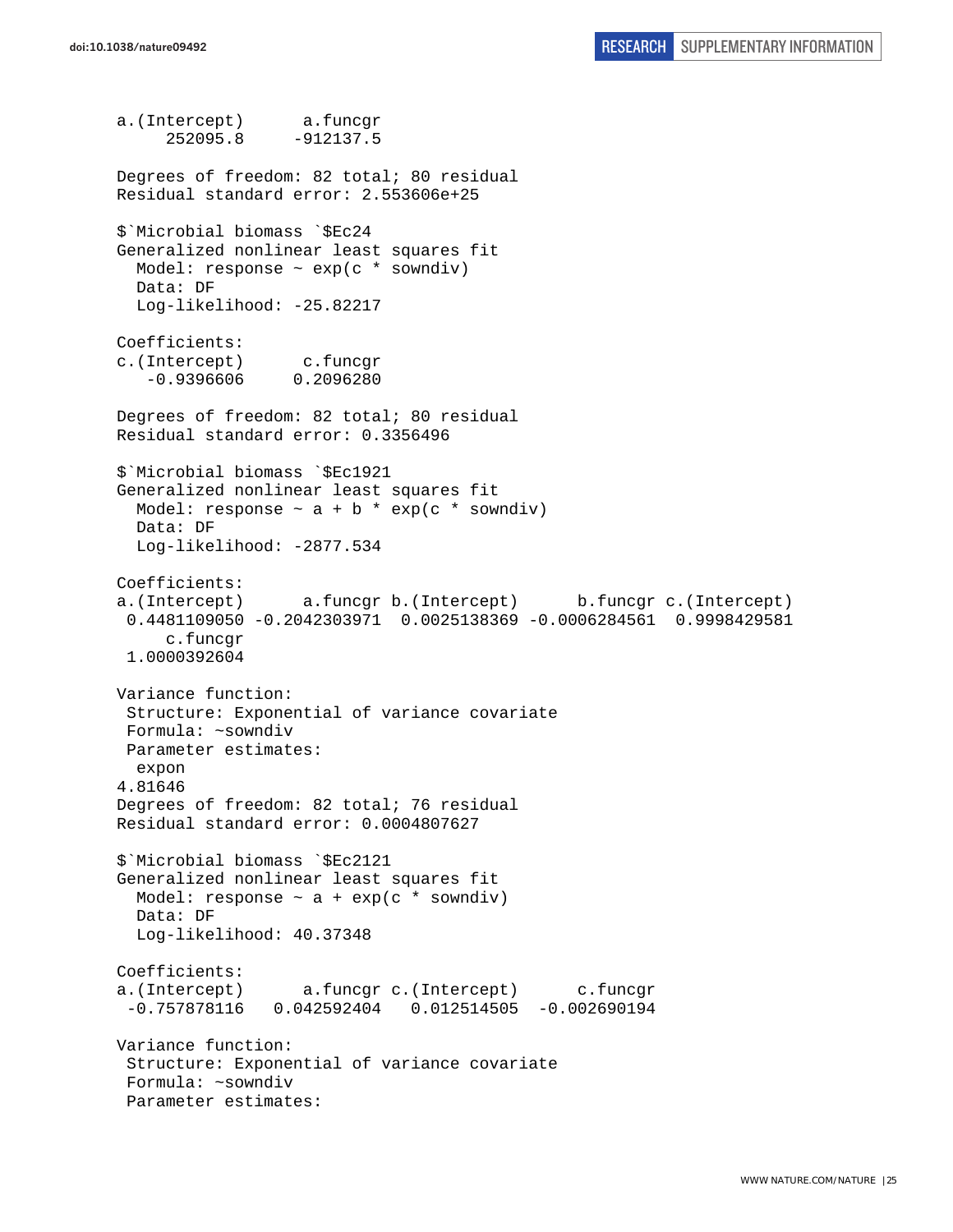expon -0.007441648 Degrees of freedom: 82 total; 78 residual Residual standard error: 0.1616368 \$`Microbial biomass `\$Ec2211 Generalized nonlinear least squares fit Model: response  $\sim$  a + exp(sowndiv) Data: DF Log-likelihood: -1729.079 Coefficients: a.(Intercept) a.funcgr 2.107968 -4.570178 Variance function: Structure: Power of variance covariate Formula: ~sowndiv Parameter estimates: power 15.07020 Degrees of freedom: 82 total; 80 residual Residual standard error: 0.06766368 \$`Microbial biomass `\$Ec2221 Generalized nonlinear least squares fit Model: response  $\sim$  a + exp(sowndiv) Data: DF Log-likelihood: -794.3282 Coefficients: a.(Intercept) a.funcgr 3.506409 -6.220623 Variance function: Structure: Exponential of variance covariate Formula: ~sowndiv Parameter estimates: expon 1.022193 Degrees of freedom: 82 total; 80 residual Residual standard error: 0.6092293 \$`Microbial biomass `\$Ec2411 Generalized nonlinear least squares fit Model: response ~ exp(c \* sowndiv) Data: DF Log-likelihood: -16.77887 Coefficients: c.(Intercept) c.funcgr -1.2873857 0.2861425 Variance function: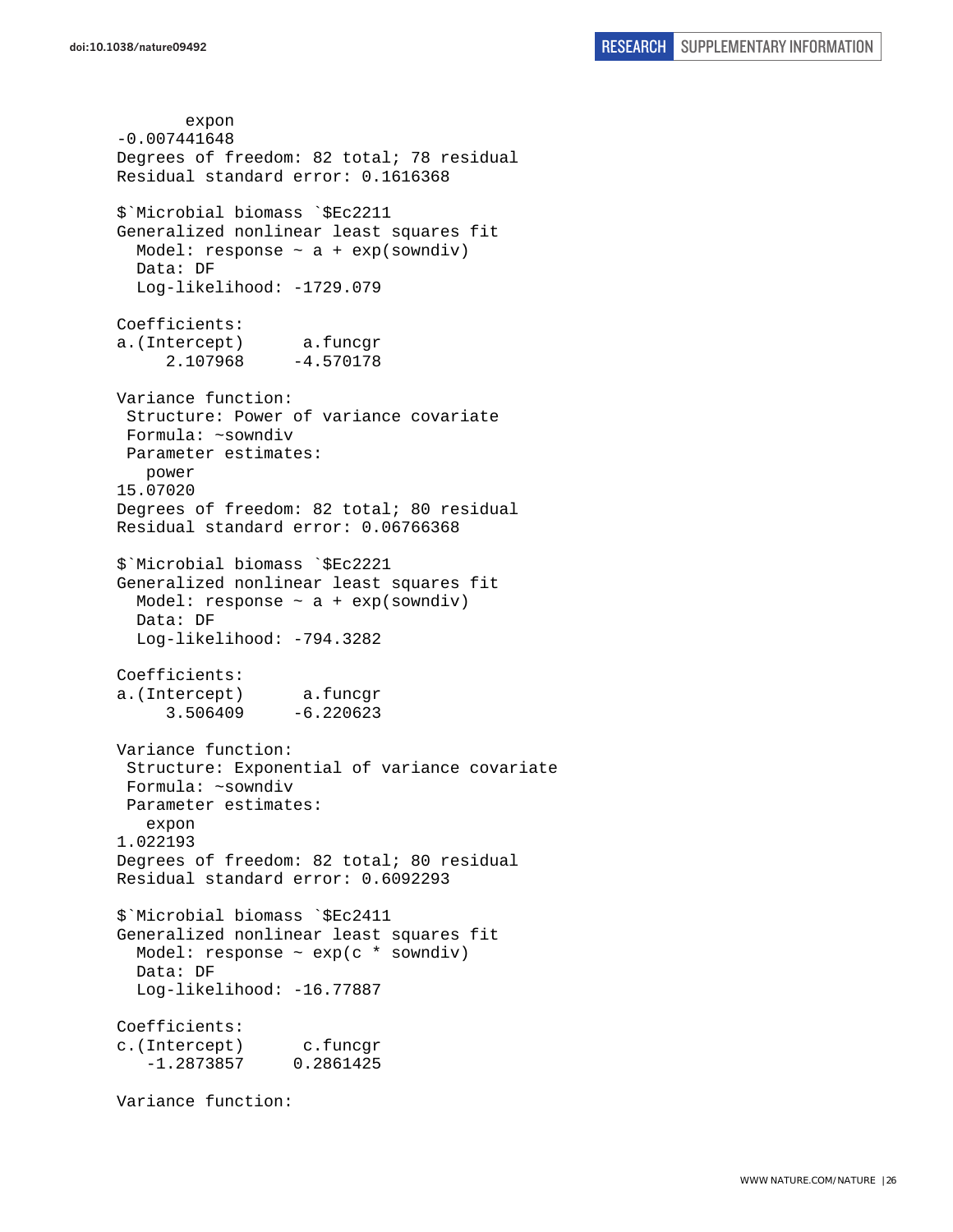Structure: Power of variance covariate Formula: ~sowndiv Parameter estimates: power 0.3588624 Degrees of freedom: 82 total; 80 residual Residual standard error: 0.1764474 \$`Microbial biomass `\$Ec2421 Generalized nonlinear least squares fit Model: response  $\sim$  exp(c  $*$  sowndiv) Data: DF Log-likelihood: -22.01001 Coefficients: c.(Intercept) c.funcgr -1.0072283 0.2213265 Variance function: Structure: Exponential of variance covariate Formula: ~sowndiv Parameter estimates: expon 0.0195956 Degrees of freedom: 82 total; 80 residual Residual standard error: 0.2707897 \$`Microbial biomass `\$Ed28 Generalized nonlinear least squares fit Model: response  $\sim$  a + exp(sowndiv) Data: DF Log-likelihood: -4912.516 Coefficients: a.(Intercept) a.funcgr a.leg 872779.2 -990730.5 -307654.7 Degrees of freedom: 82 total; 79 residual Residual standard error: 2.569717e+25 \$`Microbial biomass `\$Ed2811 Generalized nonlinear least squares fit Model: response  $\sim$  a + exp(sowndiv) Data: DF Log-likelihood: -1728.390 Coefficients: a.(Intercept) a.funcgr a.leg 2.19796605 -4.58142803 -0.04499927 Variance function: Structure: Power of variance covariate Formula: ~sowndiv Parameter estimates: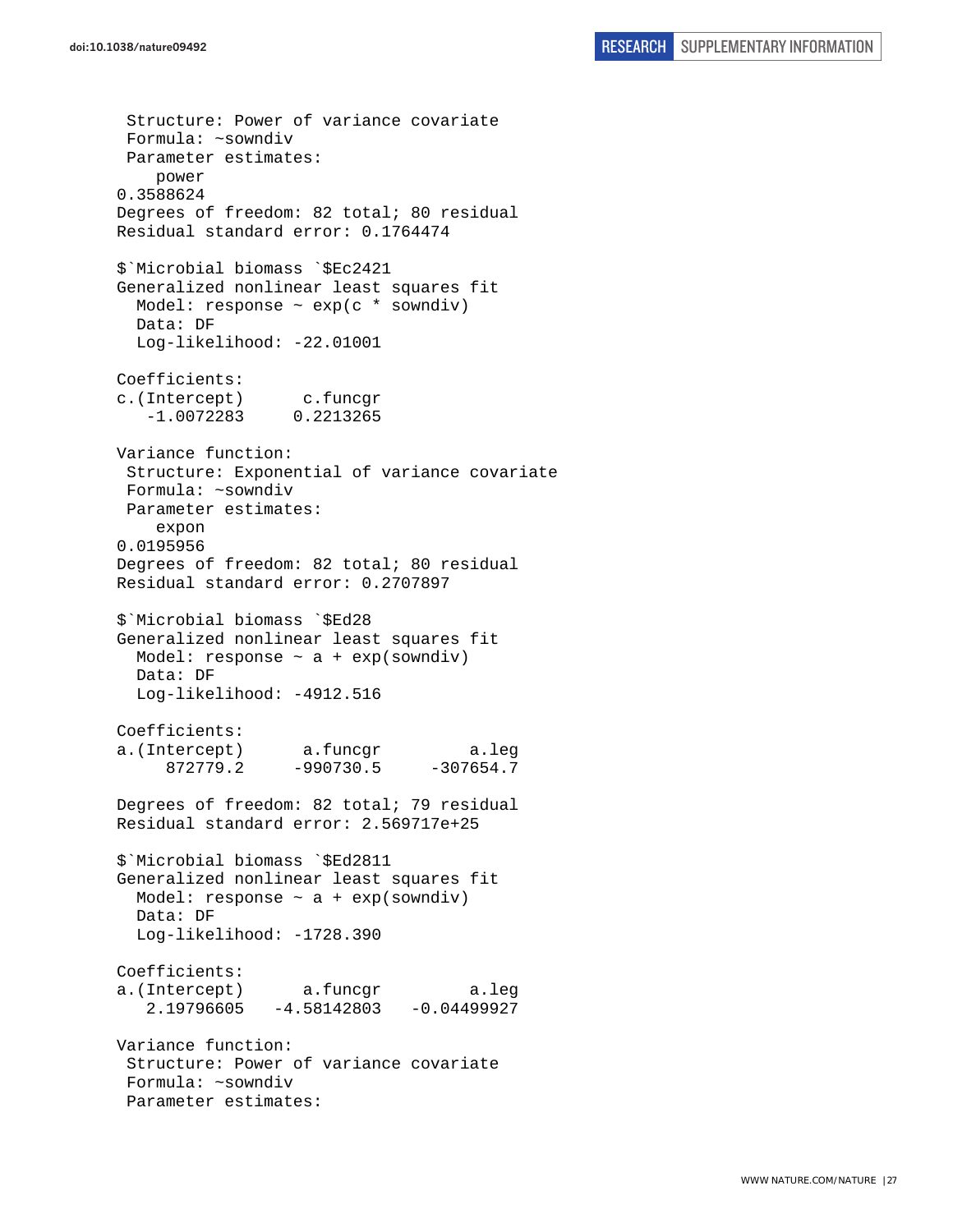power 15.07342 Degrees of freedom: 82 total; 79 residual Residual standard error: 0.06719888 \$`Microbial biomass `\$Ed2821 Generalized nonlinear least squares fit Model: response  $\sim$  a + exp(sowndiv) Data: DF Log-likelihood: -794.3276 Coefficients: a.(Intercept) a.funcgr a.leg 3.56986977 -6.22854831 -0.03173434 Variance function: Structure: Exponential of variance covariate Formula: ~sowndiv Parameter estimates: expon 1.022194 Degrees of freedom: 82 total; 79 residual Residual standard error: 0.6130616 \$`Microbial biomass `\$Ed3021 Generalized nonlinear least squares fit Model: response  $\sim$  exp(c  $*$  sowndiv) Data: DF Log-likelihood: -21.87297 Coefficients: c.(Intercept) c.funcgr c.leg  $-0.6762935$   $0.1809676$   $-0.1678372$ Variance function: Structure: Exponential of variance covariate Formula: ~sowndiv Parameter estimates: expon 0.01923615 Degrees of freedom: 82 total; 79 residual Residual standard error: 0.2728840 \$`Microbial biomass `\$Ee40 Generalized nonlinear least squares fit Model: response ~ a + exp(sowndiv) Data: DF Log-likelihood: -4912.516 Coefficients: a.(Intercept) a.funcgr a.grass -335850.6 -839615.5 296563.3 Degrees of freedom: 82 total; 79 residual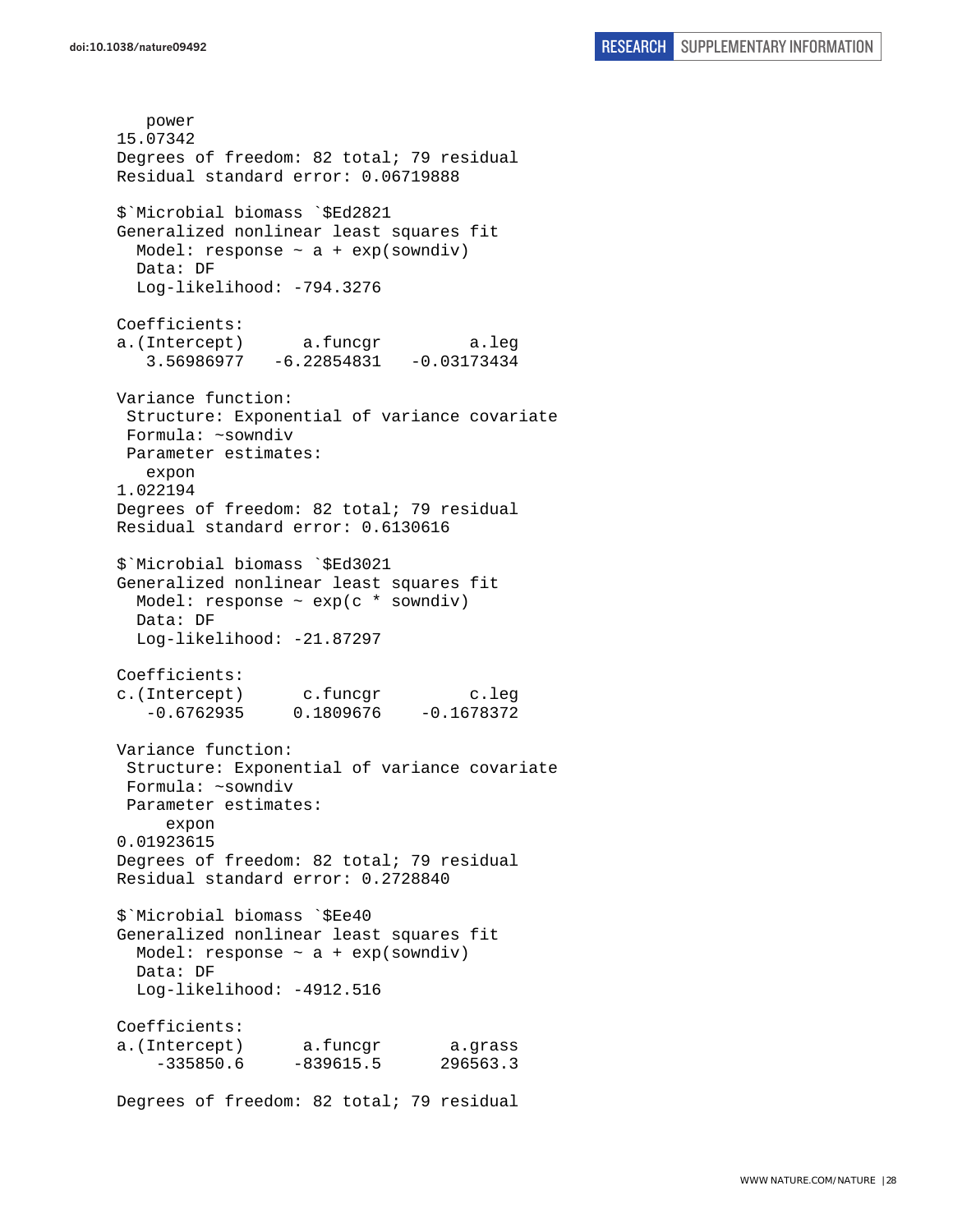Residual standard error: 2.569717e+25 \$`Microbial biomass `\$Ee341 Generalized nonlinear least squares fit Model: response  $\sim$  a + exp(sowndiv) Data: DF Log-likelihood: -1729.038 Coefficients: a.(Intercept) a.funcgr a.grass 2.08590943 -4.56742096 0.01102904 Variance function: Structure: Power of variance covariate Formula: ~sowndiv Parameter estimates: power 15.07039 Degrees of freedom: 82 total; 79 residual Residual standard error: 0.06803735 \$`Microbial biomass `\$Ee342 Generalized nonlinear least squares fit Model: response  $\sim$  a + exp(sowndiv) Data: DF Log-likelihood: -794.3282 Coefficients: a.(Intercept) a.funcgr a.grass 3.495194768 -6.219221340 0.005607121 Variance function: Structure: Exponential of variance covariate Formula: ~sowndiv Parameter estimates: expon 1.022193 Degrees of freedom: 82 total; 79 residual Residual standard error: 0.6130727 \$`Microbial biomass `\$Ef40 Generalized nonlinear least squares fit Model: response  $\sim$  a + exp(sowndiv) Data: DF Log-likelihood: -4912.516 Coefficients: a.(Intercept) a.grass a.leg -5251826 1394676 1054750 Degrees of freedom: 82 total; 79 residual Residual standard error: 2.569717e+25 \$`Microbial biomass `\$Ef3721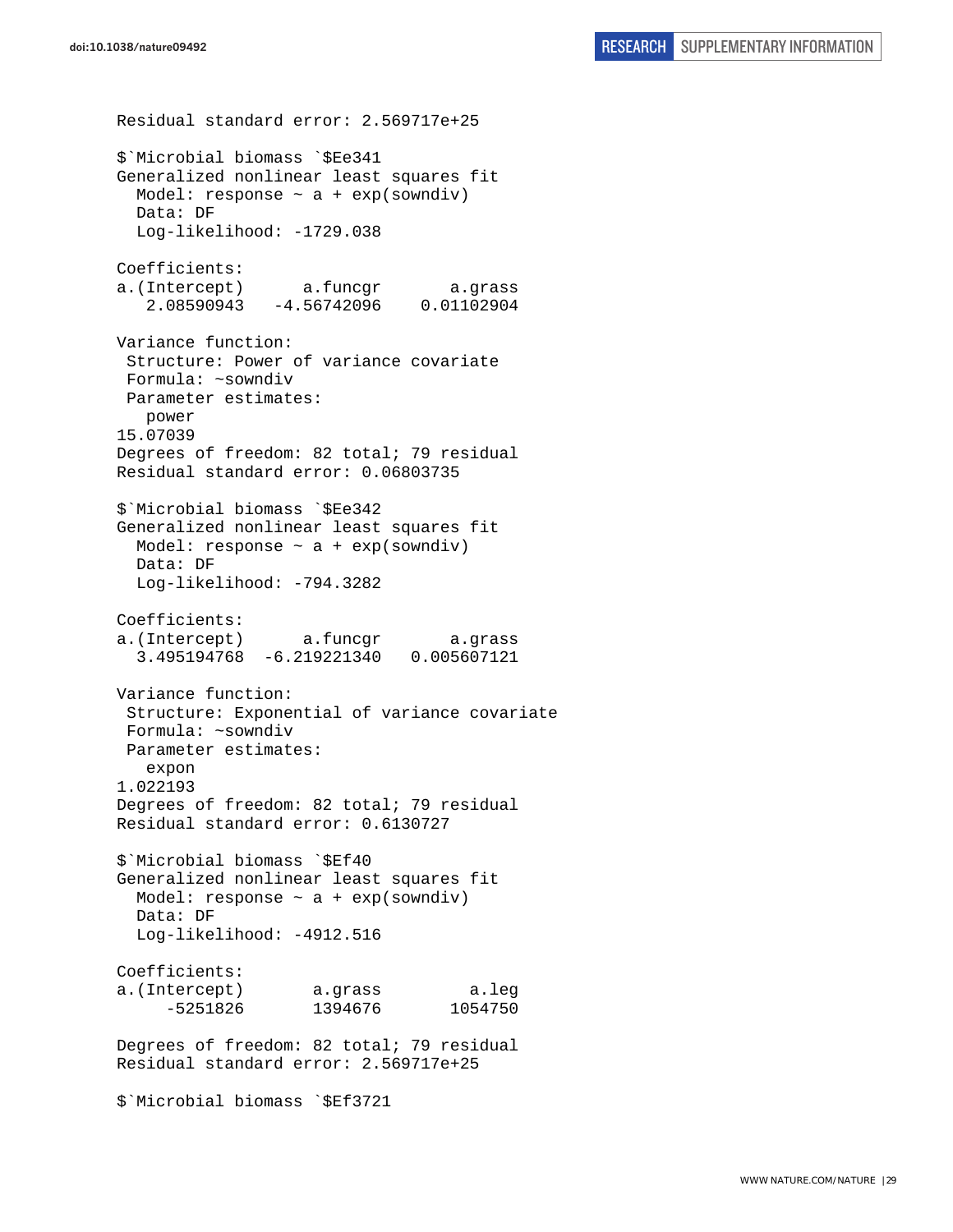```
Generalized nonlinear least squares fit 
 Model: response \sim a + b * exp(c * sowndiv)
  Data: DF 
   Log-likelihood: -2719.873 
Coefficients: 
a.(Intercept) a.grass a.leg b.(Intercept) b.grass 
  3.386504e-01 -1.611308e-03 -4.623395e-02 1.801116e-04 -7.609184e-05 
         b.leg c.(Intercept) c.grass c.leg 
-1.260945e-05 9.999884e-01 1.000005e+00 1.000001e+00 
Variance function: 
 Structure: Exponential of variance covariate 
 Formula: ~sowndiv 
 Parameter estimates: 
    expon 
4.527347 
Degrees of freedom: 82 total; 73 residual 
Residual standard error: 0.0008582994 
$`Microbial biomass `$Ef3921 
Generalized nonlinear least squares fit 
 Model: response \sim a + exp(c * sowndiv)
  Data: DF 
   Log-likelihood: 40.85162 
Coefficients: 
a.(Intercept) a.grass a.leg c.(Intercept) c.grass 
  -0.471064993 -0.056608918 -0.075798403 -0.006928818 0.007711895 
         c.leg 
   0.001292316 
Variance function: 
  Structure: Exponential of variance covariate 
 Formula: ~sowndiv 
 Parameter estimates: 
        expon 
-0.007490311 
Degrees of freedom: 82 total; 76 residual 
Residual standard error: 0.1628658 
$`Microbial biomass `$Ef4011 
Generalized nonlinear least squares fit 
 Model: response \sim a + exp(sowndiv)
   Data: DF 
   Log-likelihood: -1728.384 
Coefficients: 
a.(Intercept) a.grass a.leg 
 -2.373038886 -0.004467048 -0.046488281 
Variance function: 
  Structure: Power of variance covariate 
  Formula: ~sowndiv
```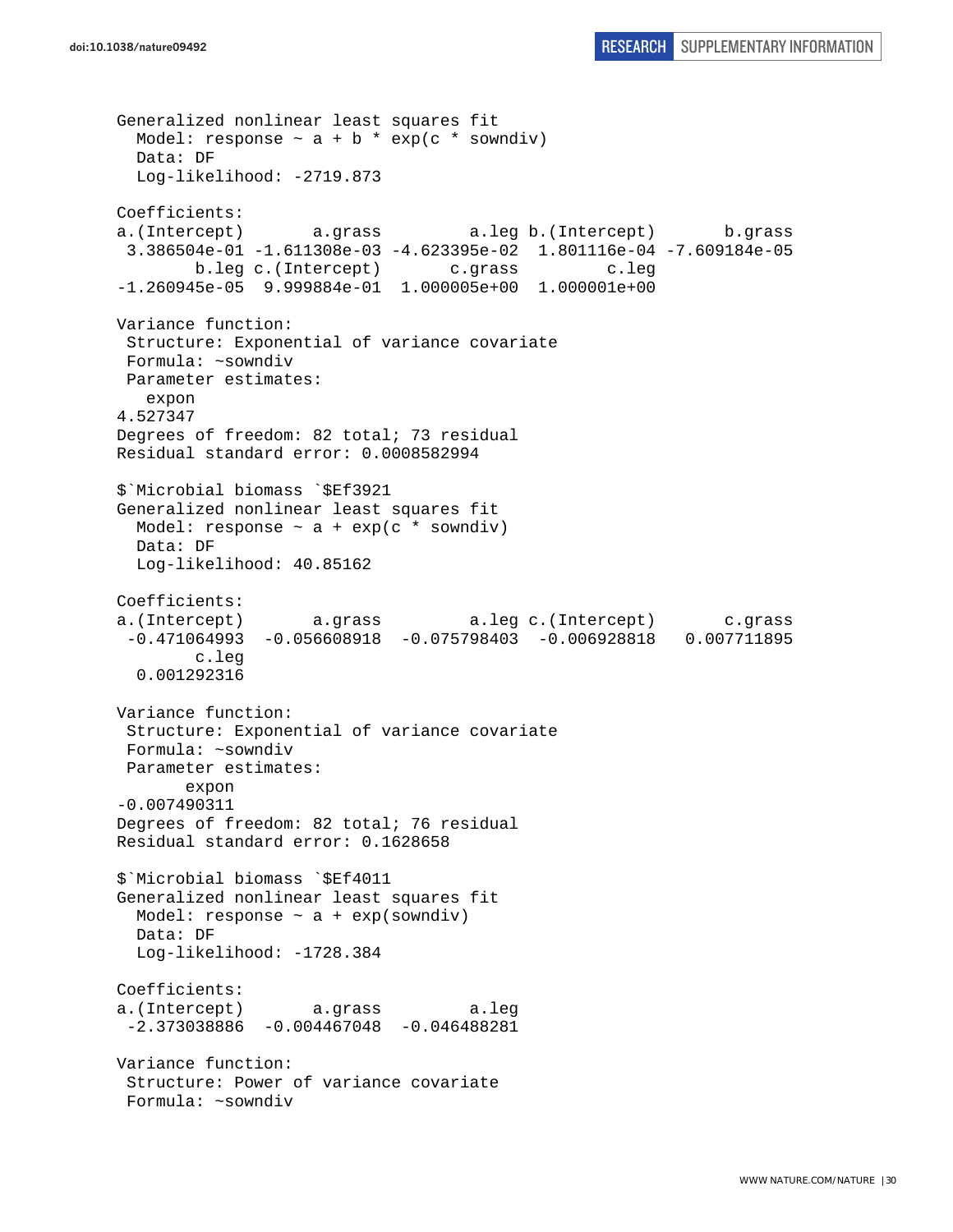Parameter estimates: power 15.07344 Degrees of freedom: 82 total; 79 residual Residual standard error: 0.06719103 \$`Microbial biomass `\$Ef4021 Generalized nonlinear least squares fit Model: response  $\sim$  a + exp(sowndiv) Data: DF Log-likelihood: -800.6425 Coefficients: a.(Intercept) a.grass a.leg -5.6870078 0.7593425 0.7325372 Variance function: Structure: Exponential of variance covariate Formula: ~sowndiv Parameter estimates: expon 1.015019 Degrees of freedom: 82 total; 79 residual Residual standard error: 0.7042094 \$`Microbial biomass `\$Ef4211 Generalized nonlinear least squares fit Model: response ~ exp(c \* sowndiv) Data: DF Log-likelihood: -18.45191 Coefficients: c.(Intercept) c.grass c.leg 1.0150746 -0.5875177 -0.5877623 Variance function: Structure: Power of variance covariate Formula: ~sowndiv Parameter estimates: power 0.3077127 Degrees of freedom: 82 total; 79 residual Residual standard error: 0.1955177 \$`Microbial biomass `\$Ef4221 Generalized nonlinear least squares fit Model: response  $\sim$  exp(c  $*$  sowndiv) Data: DF Log-likelihood: -22.29754 Coefficients: c.(Intercept) c.grass c.leg  $0.8367020 -0.4877268 -0.4777367$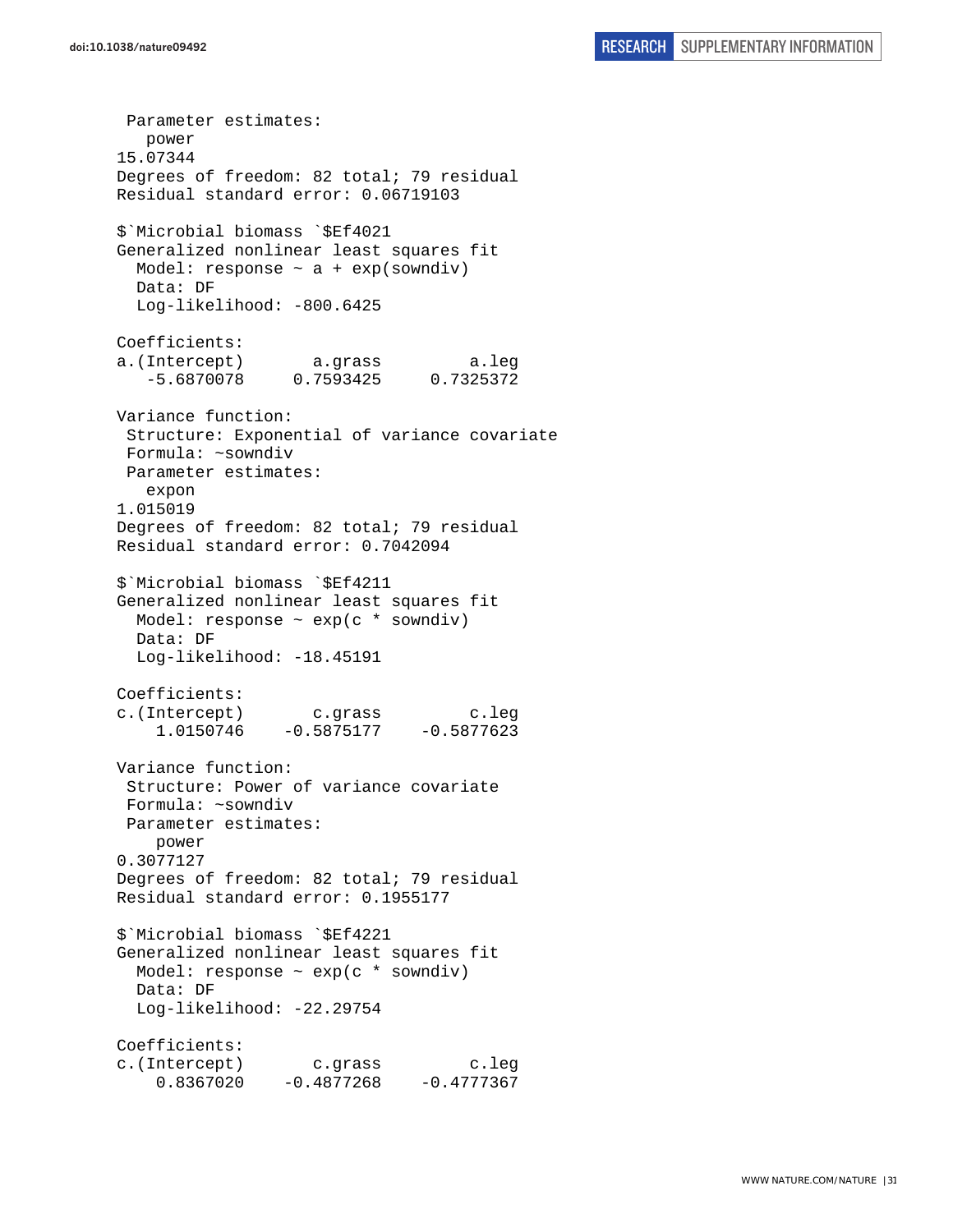Variance function: Structure: Exponential of variance covariate Formula: ~sowndiv Parameter estimates: expon 0.0171708 Degrees of freedom: 82 total; 79 residual Residual standard error: 0.2792077 \$`Microbial biomass `\$Eg46 Generalized nonlinear least squares fit Model: response  $\sim$  a + exp(sowndiv) Data: DF Log-likelihood: -4912.516 Coefficients: a.(Intercept) a.funcgr a.grass a.leg 292091.8 -918391.4 183181.3 -199834.2 Degrees of freedom: 82 total; 78 residual Residual standard error: 2.586137e+25 \$`Microbial biomass `\$Eg4611 Generalized nonlinear least squares fit Model: response  $\sim$  a + exp(sowndiv) Data: DF Log-likelihood: -1728.384 Coefficients: a.(Intercept) a.funcgr a.grass a.leg 2.209878210 -4.582917053 -0.004467059 -0.046488292 Variance function: Structure: Power of variance covariate Formula: ~sowndiv Parameter estimates: power 15.07344 Degrees of freedom: 82 total; 78 residual Residual standard error: 0.06762035 \$`Microbial biomass `\$Eg4621 Generalized nonlinear least squares fit Model: response  $\sim$  a + exp(sowndiv) Data: DF Log-likelihood: -794.3276 Coefficients: a.(Intercept) a.funcgr a.grass a.leg 3.591182637 -6.231212076 -0.007701756 -0.034689198 Variance function: Structure: Exponential of variance covariate Formula: ~sowndiv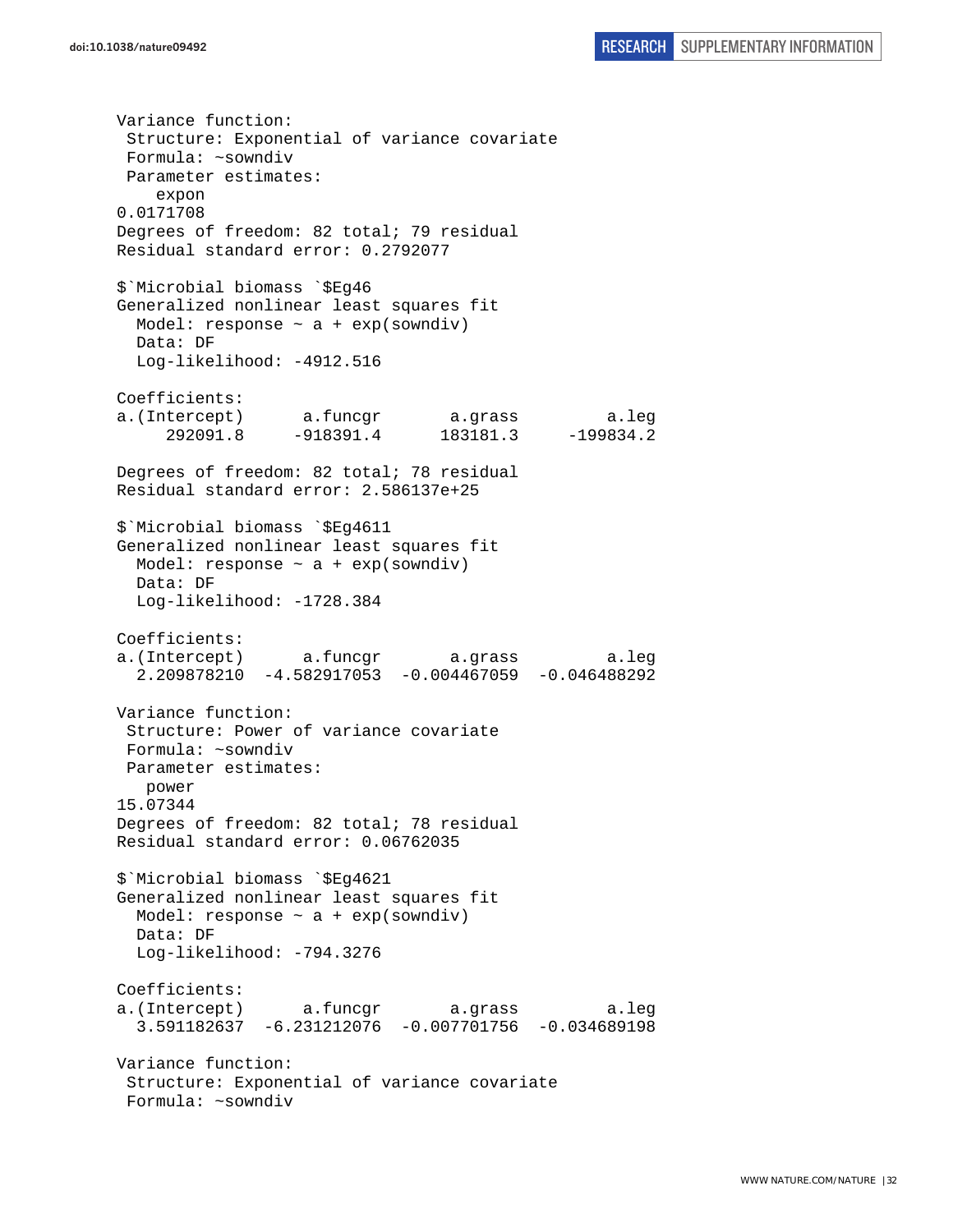Parameter estimates: expon 1.022194 Degrees of freedom: 82 total; 78 residual Residual standard error: 0.6169784 \$`Microbial biomass `\$Pa2 Nonlinear regression model model: response ~ a + b \* sowndiv data: DF a b 0.336476 0.004126 residual sum-of-squares: 1.949 Number of iterations to convergence: 1 Achieved convergence tolerance: 2.776e-10 \$`Microbial biomass `\$Pa3 Nonlinear regression model model: response  $\sim$  a + sowndiv<sup>^</sup>c data: DF a c -0.71888 0.05716 residual sum-of-squares: 1.765 Number of iterations to convergence: 8 Achieved convergence tolerance: 1.625e-07 \$`Microbial biomass `\$Pa4 Nonlinear regression model model: response ~ b \* sowndiv^c data: DF b c 0.2898 0.1580 residual sum-of-squares: 1.778 Number of iterations to convergence: 8 Achieved convergence tolerance: 5.803e-07 \$`Microbial biomass `\$Pa5 Nonlinear regression model model: response ~ sowndiv^c data: DF c -0.5422 residual sum-of-squares: 14.22 Number of iterations to convergence: 14 Achieved convergence tolerance: 7.2e-06 \$`Microbial biomass `\$Pb21 Generalized nonlinear least squares fit Model: response  $\sim$  a + b  $*$  sowndiv Data: DF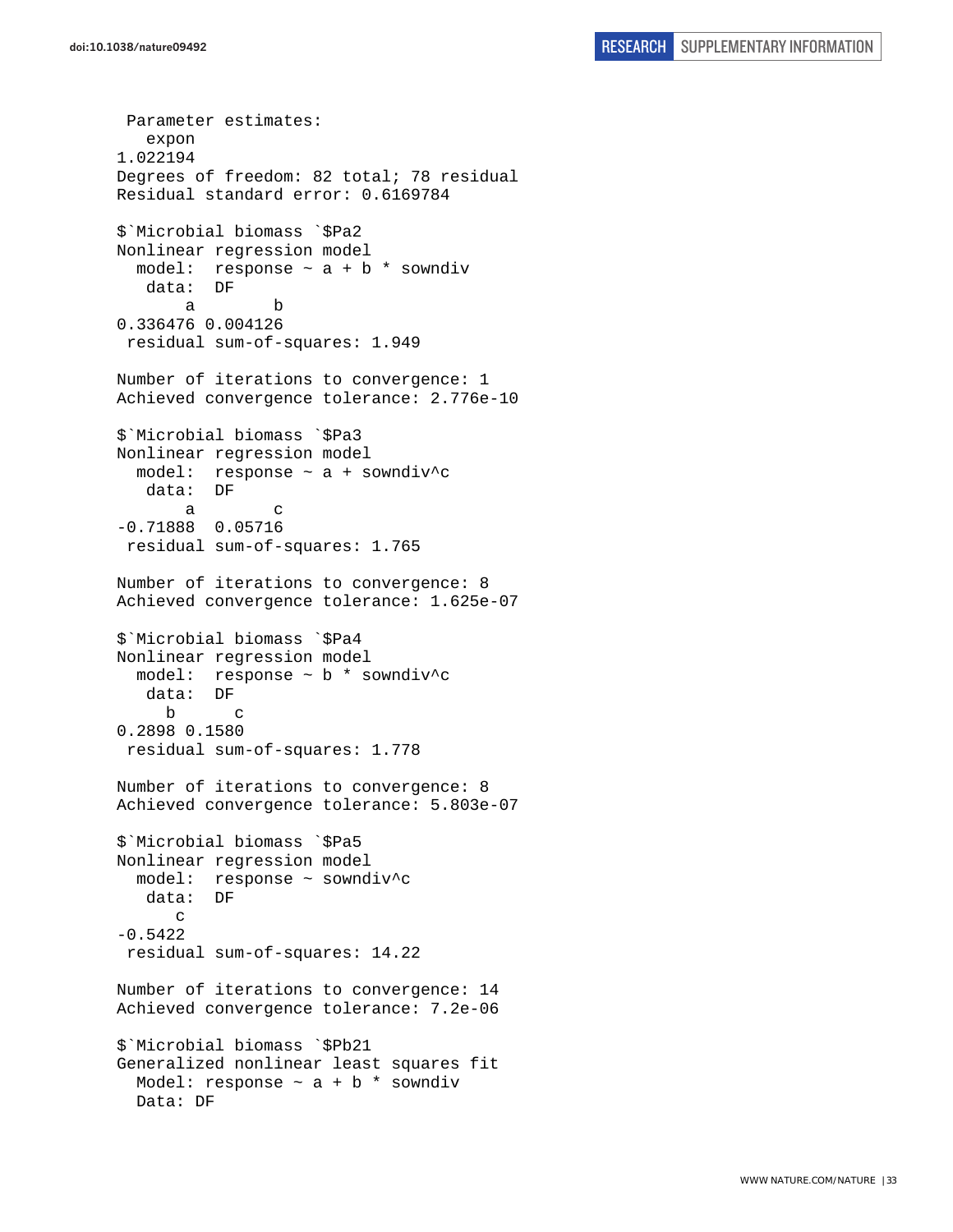Log-likelihood: 36.96076 Coefficients: a b 0.336476164 0.004125718 Degrees of freedom: 82 total; 80 residual Residual standard error: 0.1560883 \$`Microbial biomass `\$Pb31 Generalized nonlinear least squares fit Model: response  $\sim$  a + sowndiv<sup>^</sup>c Data: DF Log-likelihood: 41.02073 Coefficients: a c -0.71888046 0.05715492 Degrees of freedom: 82 total; 80 residual Residual standard error: 0.1485483 \$`Microbial biomass `\$Pb41 Generalized nonlinear least squares fit Model: response ~ b \* sowndiv^c Data: DF Log-likelihood: 40.73806 Coefficients: b c 0.2897725 0.1580283 Degrees of freedom: 82 total; 80 residual Residual standard error: 0.1490613 \$`Microbial biomass `\$Pb51 Generalized nonlinear least squares fit Model: response ~ sowndiv^c Data: DF Log-likelihood: -44.52038 Coefficients: c -0.5422031 Degrees of freedom: 82 total; 81 residual Residual standard error: 0.4190052 \$`Microbial biomass `\$Pc221 Generalized nonlinear least squares fit Model: response  $\sim$  a + b  $*$  sowndiv Data: DF Log-likelihood: 37.02406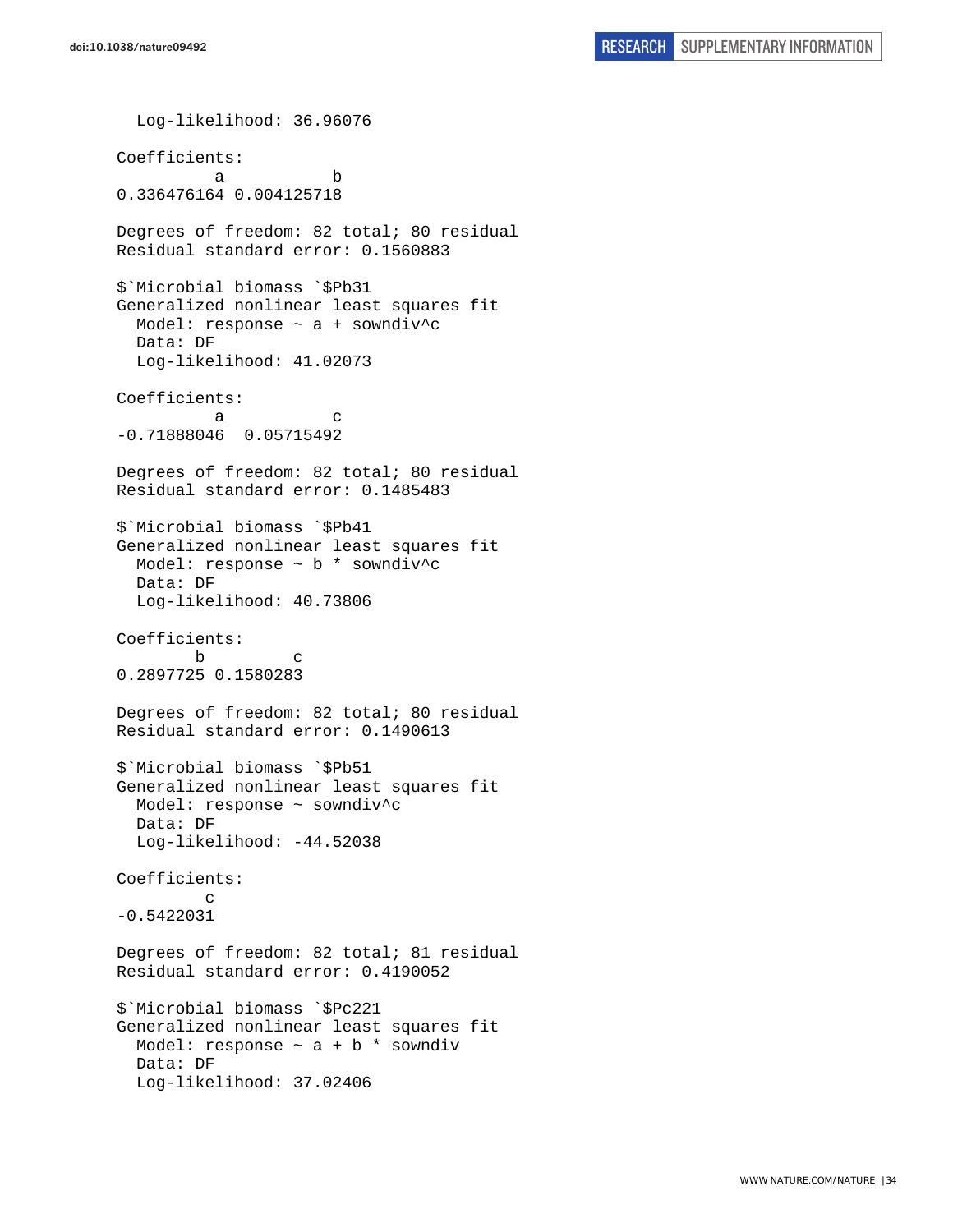Coefficients: a b 0.332444210 0.004359331 Variance function: Structure: Power of variance covariate Formula: ~sowndiv Parameter estimates: power 0.032711 Degrees of freedom: 82 total; 80 residual Residual standard error: 0.1485747 \$`Microbial biomass `\$Pc231 Generalized nonlinear least squares fit Model: response  $\sim$  a + b  $*$  sowndiv Data: DF Log-likelihood: 37.34375 Coefficients: a b 0.342814527 0.003487978 Variance function: Structure: Exponential of variance covariate Formula: ~sowndiv Parameter estimates: expon -0.007503355 Degrees of freedom: 82 total; 80 residual Residual standard error: 0.1656986 \$`Microbial biomass `\$Pc321 Generalized nonlinear least squares fit Model: response  $\sim$  a + sowndiv<sup>^</sup>c Data: DF Log-likelihood: 41.21007 Coefficients: a c -0.7211767 0.0585016 Variance function: Structure: Power of variance covariate Formula: ~sowndiv Parameter estimates: power 0.05264561 Degrees of freedom: 82 total; 80 residual Residual standard error: 0.1370635 \$`Microbial biomass `\$Pc331 Generalized nonlinear least squares fit Model: response ~ a + sowndiv^c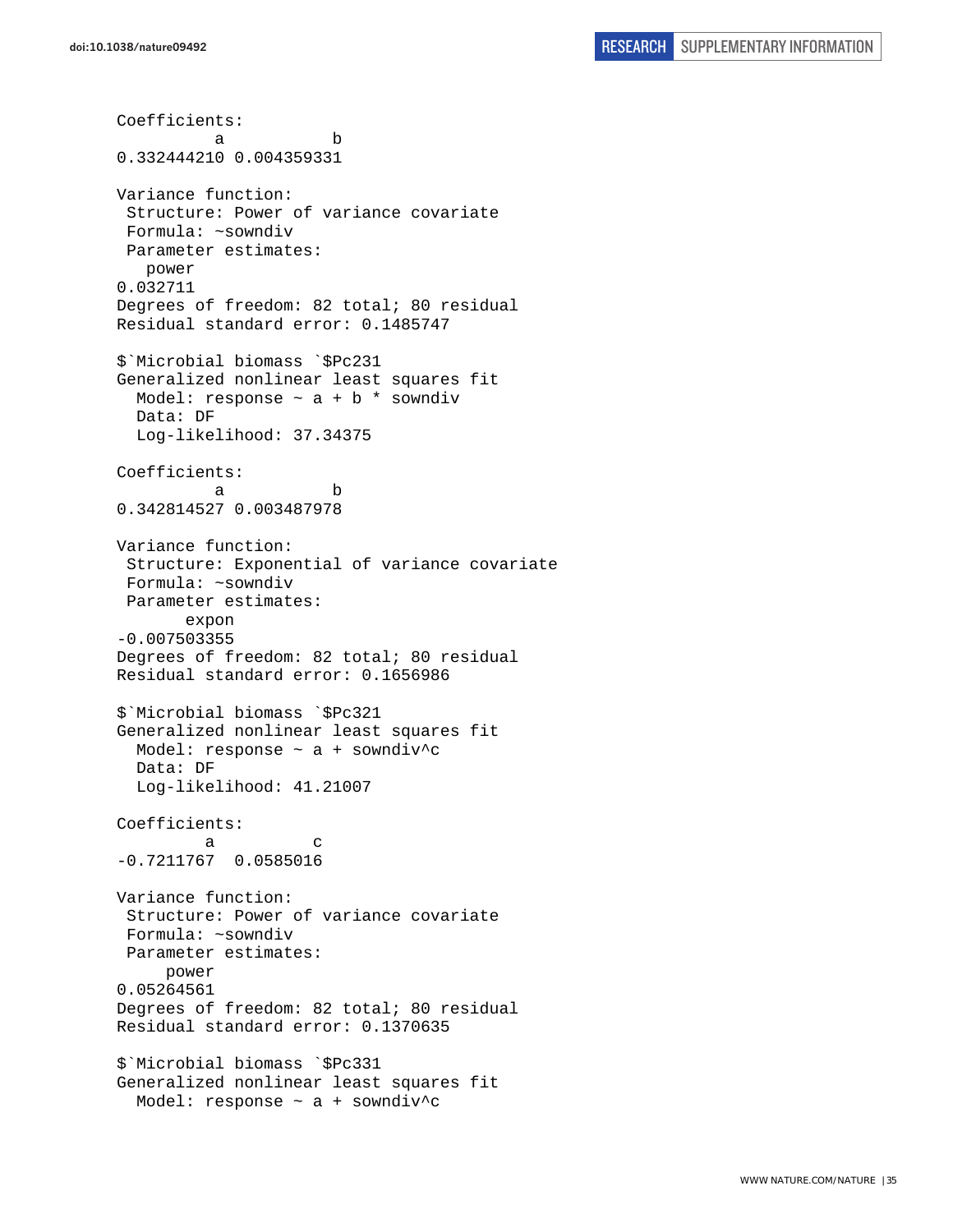```
 Data: DF 
   Log-likelihood: 41.40456 
Coefficients: 
a c
-0.71618166 0.05507333 
Variance function: 
  Structure: Exponential of variance covariate 
 Formula: ~sowndiv 
 Parameter estimates: 
        expon 
-0.006869461 
Degrees of freedom: 82 total; 80 residual 
Residual standard error: 0.1568369 
$`Microbial biomass `$Pc421 
Generalized nonlinear least squares fit 
  Model: response ~ b * sowndiv^c 
  Data: DF 
   Log-likelihood: 40.91377 
Coefficients: 
 b c 
0.2870557 0.1631600 
Variance function: 
  Structure: Power of variance covariate 
 Formula: ~sowndiv 
 Parameter estimates: 
     power 
0.0509429 
Degrees of freedom: 82 total; 80 residual 
Residual standard error: 0.1379078 
$`Microbial biomass `$Pc431 
Generalized nonlinear least squares fit 
  Model: response ~ b * sowndiv^c 
  Data: DF 
  Log-likelihood: 41.11141 
Coefficients: 
 b c 
0.2930870 0.1499929 
Variance function: 
  Structure: Exponential of variance covariate 
 Formula: ~sowndiv 
 Parameter estimates: 
        expon 
-0.006844048 
Degrees of freedom: 82 total; 80 residual 
Residual standard error: 0.1573642
```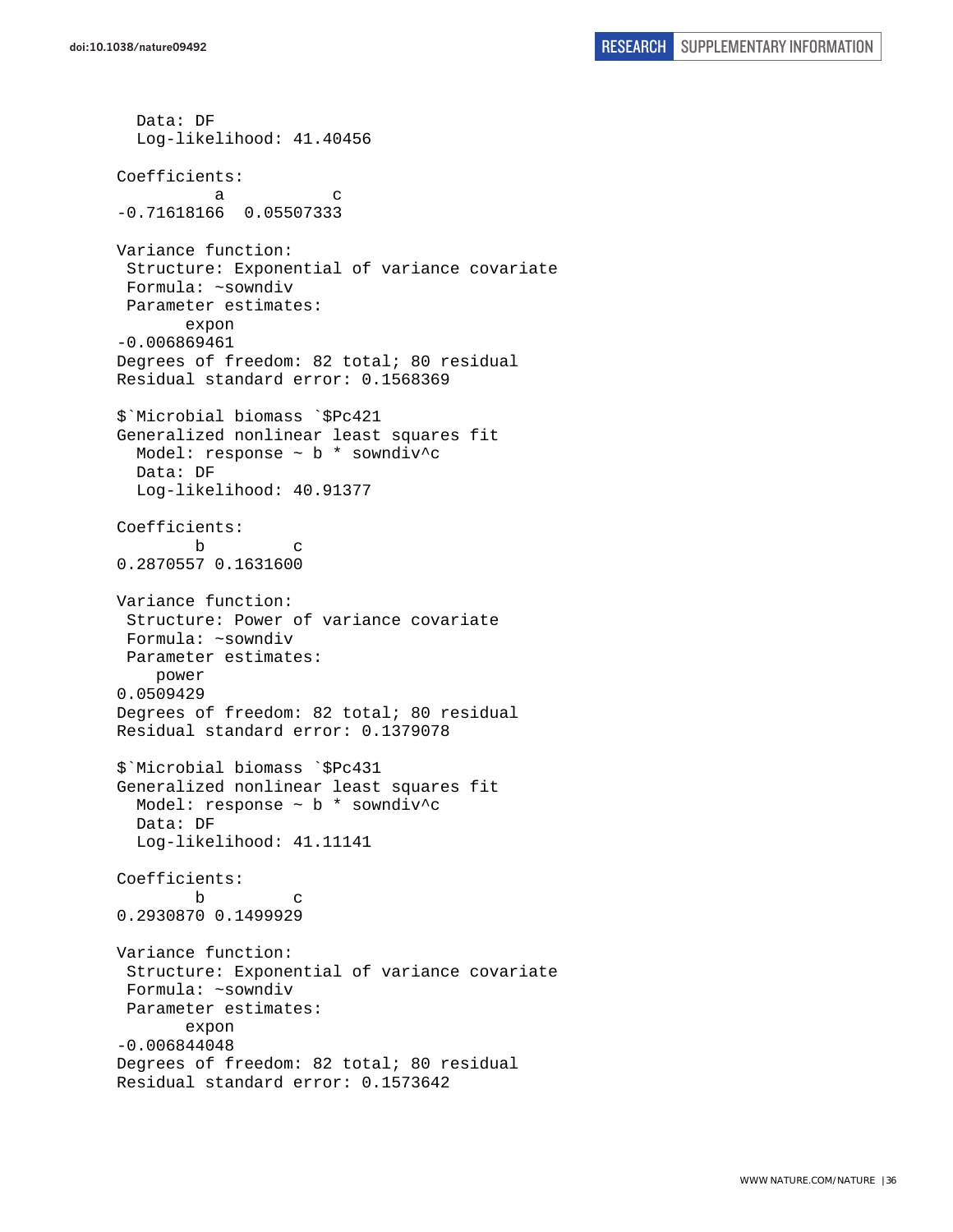```
$`Microbial biomass `$Pc521 
Generalized nonlinear least squares fit 
  Model: response ~ sowndiv^c 
  Data: DF 
  Log-likelihood: -31.05171 
Coefficients: 
 c 
-0.3141903 
Variance function: 
 Structure: Power of variance covariate 
 Formula: ~sowndiv 
 Parameter estimates: 
      power 
-0.3696795 
Degrees of freedom: 82 total; 81 residual 
Residual standard error: 0.6155098 
$`Microbial biomass `$Pc531 
Generalized nonlinear least squares fit 
  Model: response ~ sowndiv^c 
  Data: DF 
  Log-likelihood: -43.2067 
Coefficients: 
 c 
-0.431136 
Variance function: 
  Structure: Exponential of variance covariate 
 Formula: ~sowndiv 
 Parameter estimates: 
       expon 
-0.01015067 
Degrees of freedom: 82 total; 81 residual 
Residual standard error: 0.4498931 
$`Microbial biomass `$Pd61 
Generalized nonlinear least squares fit 
  Model: response \sim a + b * sowndiv^c
   Data: DF 
   Log-likelihood: 43.04026 
Coefficients: 
a.(Intercept) a.funcgr b.(Intercept) b.funcgr c.(Intercept) 
   -2.56016479 0.60779410 2.83080359 -0.60253586 -0.01139930 
      c.funcgr 
    0.02824325 
Degrees of freedom: 82 total; 76 residual 
Residual standard error: 0.1486996 
$`Microbial biomass `$Pd71
```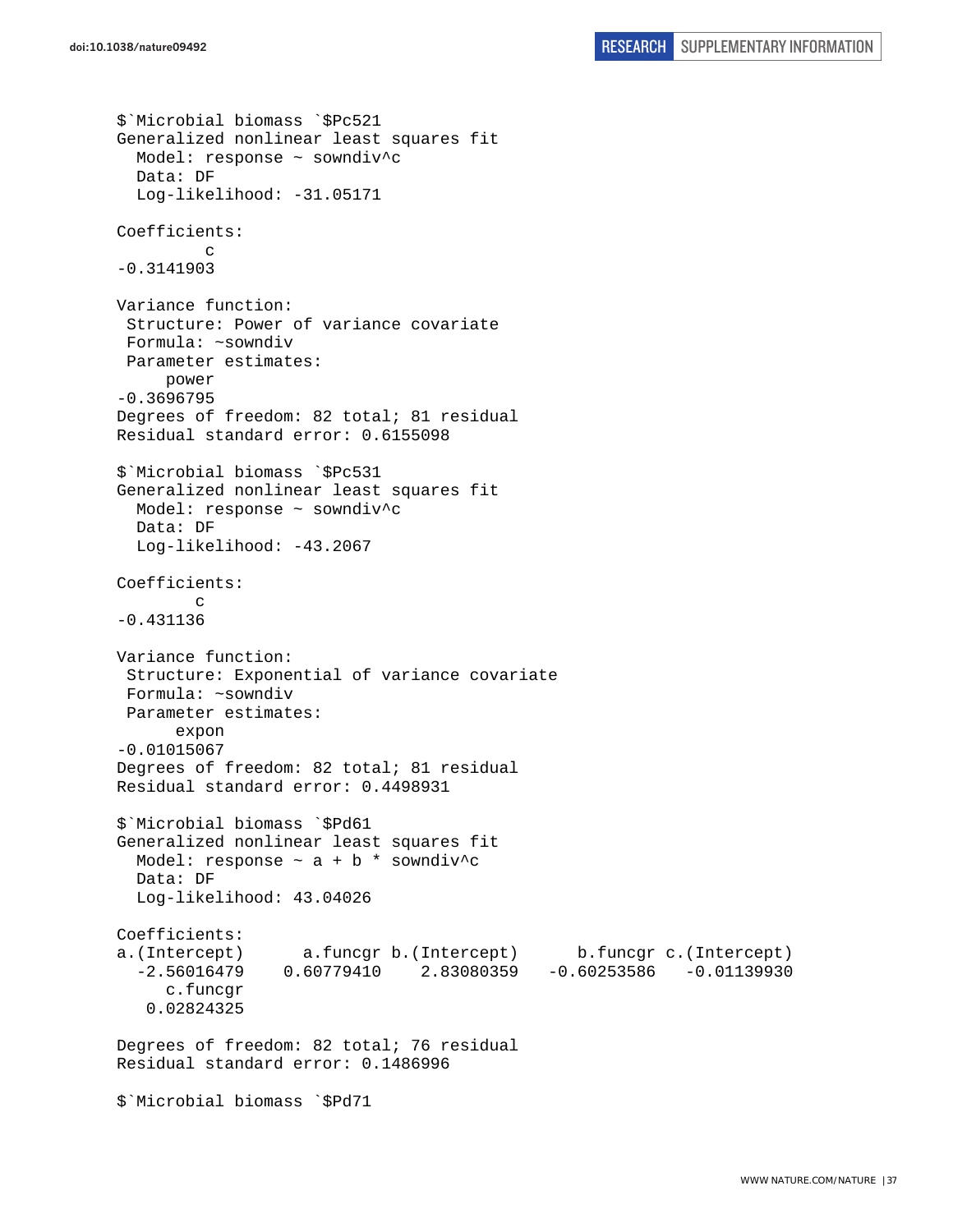Generalized nonlinear least squares fit Model: response  $\sim$  a + b \* sowndiv Data: DF Log-likelihood: 40.03284 Coefficients: a.(Intercept) a.funcgr b.(Intercept) b.funcgr 0.237093292 0.042712670 0.014651932 -0.003169064 Degrees of freedom: 82 total; 78 residual Residual standard error: 0.1522641 \$`Microbial biomass `\$Pd81 Generalized nonlinear least squares fit Model: response ~ a + sowndiv^c Data: DF Log-likelihood: 41.28237 Coefficients: a.(Intercept) a.funcgr c.(Intercept) c.funcgr -0.748641079 0.019907020 0.063995466 -0.005284921 Degrees of freedom: 82 total; 78 residual Residual standard error: 0.1499615 \$`Microbial biomass `\$Pd91 Generalized nonlinear least squares fit Model: response ~ b \* sowndiv^c Data: DF Log-likelihood: 41.27506 Coefficients: b.(Intercept) b.funcgr c.(Intercept) c.funcgr 0.24411294 0.02709654 0.21193026 -0.02991555 Degrees of freedom: 82 total; 78 residual Residual standard error: 0.1499748 \$`Microbial biomass `\$Pd101 Generalized nonlinear least squares fit Model: response ~ sowndiv^c Data: DF Log-likelihood: -42.13097 Coefficients: c.(Intercept) c.funcgr -1.0099876 0.1726411 Degrees of freedom: 82 total; 80 residual Residual standard error: 0.4095076 \$`Microbial biomass `\$Pe721 Generalized nonlinear least squares fit Model: response  $\sim$  a + b \* sowndiv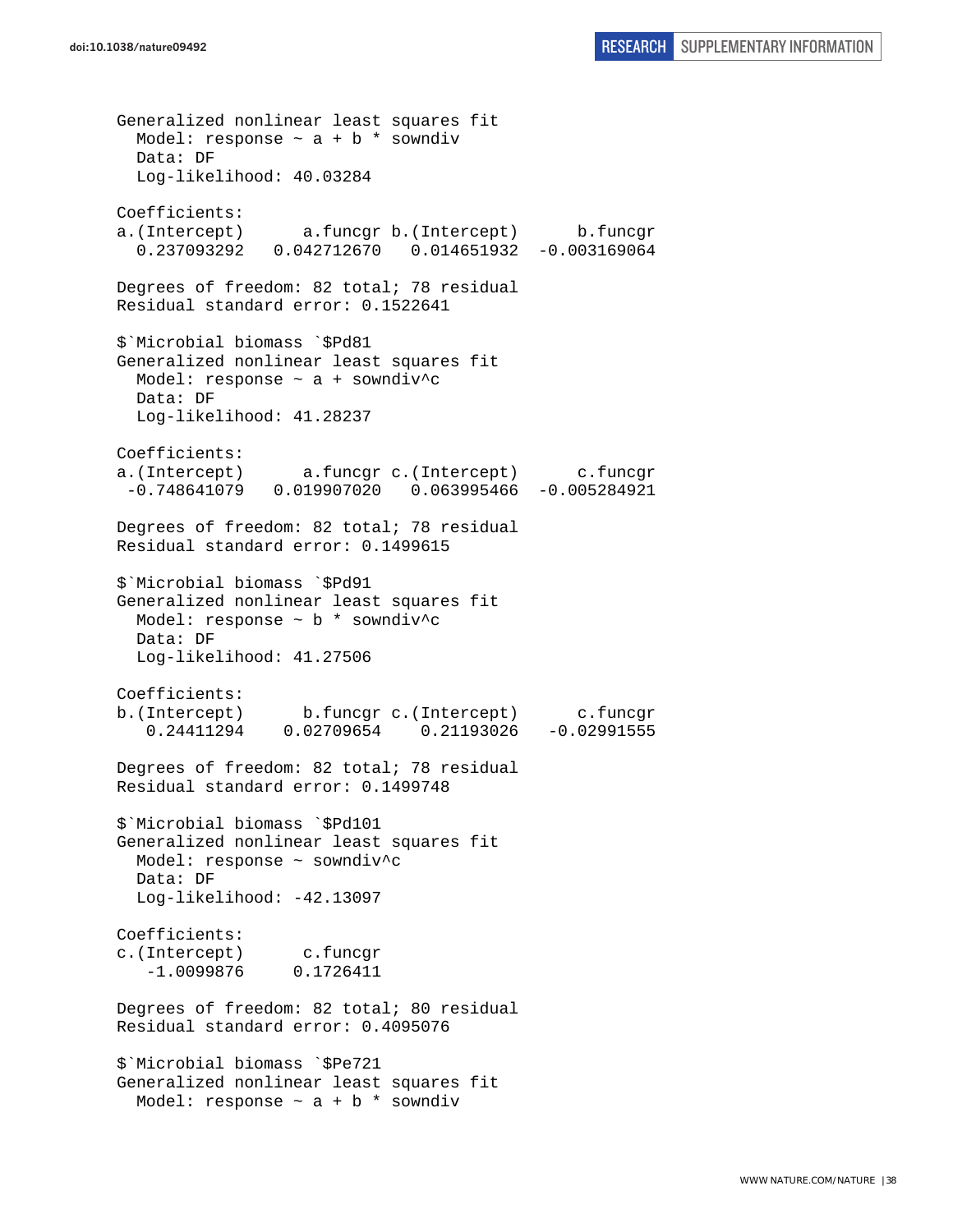Data: DF Log-likelihood: 40.20746 Coefficients: a.(Intercept) a.funcgr b.(Intercept) b.funcgr 0.233130958 0.043369891 0.015394330 -0.003345766 Variance function: Structure: Power of variance covariate Formula: ~sowndiv Parameter estimates: power 0.05118879 Degrees of freedom: 82 total; 78 residual Residual standard error: 0.1408215 \$`Microbial biomass `\$Pe731 Generalized nonlinear least squares fit Model: response  $\sim$  a + b \* sowndiv Data: DF Log-likelihood: 40.48165 Coefficients: a.(Intercept) a.funcgr b.(Intercept) b.funcgr 0.238640497 0.042978491 0.014021152 -0.003036082 Variance function: Structure: Exponential of variance covariate Formula: ~sowndiv Parameter estimates: expon -0.007389384 Degrees of freedom: 82 total; 78 residual Residual standard error: 0.1613513 \$`Microbial biomass `\$Pe821 Generalized nonlinear least squares fit Model: response  $\sim$  a + sowndiv<sup>^</sup>c Data: DF Log-likelihood: 41.47642 Coefficients: a.(Intercept) a.funcgr c.(Intercept) c.funcgr -0.750757579 0.020444507 0.066071133 -0.005839522 Variance function: Structure: Power of variance covariate Formula: ~sowndiv Parameter estimates: power 0.05329022 Degrees of freedom: 82 total; 78 residual Residual standard error: 0.1382271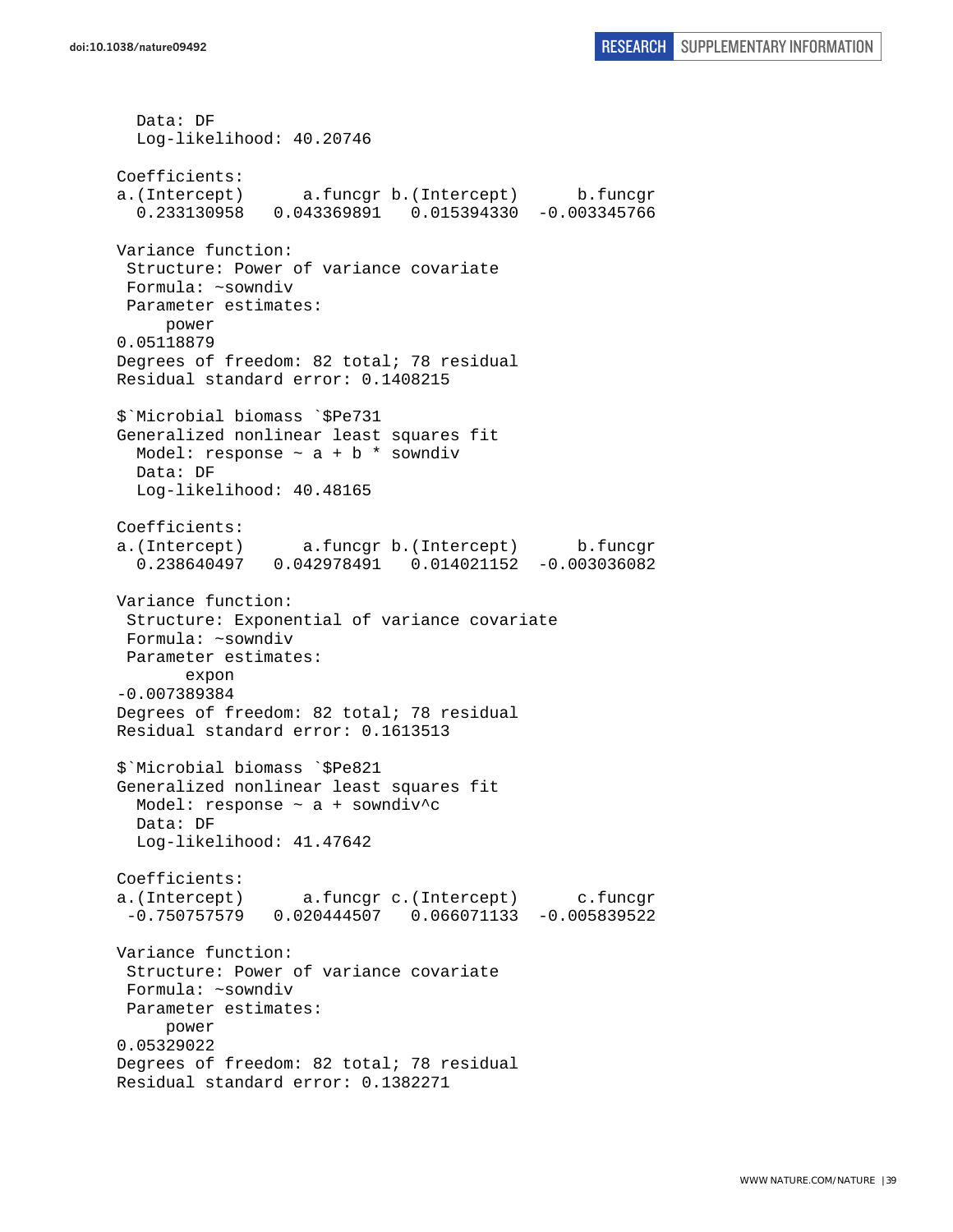```
$`Microbial biomass `$Pe831 
Generalized nonlinear least squares fit 
  Model: response ~ a + sowndiv^c 
  Data: DF 
  Log-likelihood: 41.69914 
Coefficients: 
a.(Intercept) a.funcgr c.(Intercept) c.funcgr 
  -0.748159839 0.020260379 0.062507185 -0.005063292 
Variance function: 
 Structure: Exponential of variance covariate 
 Formula: ~sowndiv 
 Parameter estimates: 
        expon 
-0.007073773 
Degrees of freedom: 82 total; 78 residual 
Residual standard error: 0.1585432 
$`Microbial biomass `$Pe921 
Generalized nonlinear least squares fit 
  Model: response ~ b * sowndiv^c 
  Data: DF 
  Log-likelihood: 41.4661 
Coefficients: 
b.(Intercept) b.funcgr c.(Intercept) c.funcgr 
    0.24214943 0.02772196 0.21863072 -0.03194872 
Variance function: 
  Structure: Power of variance covariate 
 Formula: ~sowndiv 
 Parameter estimates: 
      power 
0.05292123 
Degrees of freedom: 82 total; 78 residual 
Residual standard error: 0.1383203 
$`Microbial biomass `$Pe931 
Generalized nonlinear least squares fit 
  Model: response ~ b * sowndiv^c 
   Data: DF 
   Log-likelihood: 41.69461 
Coefficients: 
b.(Intercept) b.funcgr c.(Intercept) c.funcgr 
    0.24523734 0.02676648 0.20583548 -0.02803624 
Variance function: 
  Structure: Exponential of variance covariate 
 Formula: ~sowndiv 
 Parameter estimates: 
        expon 
-0.007100683
```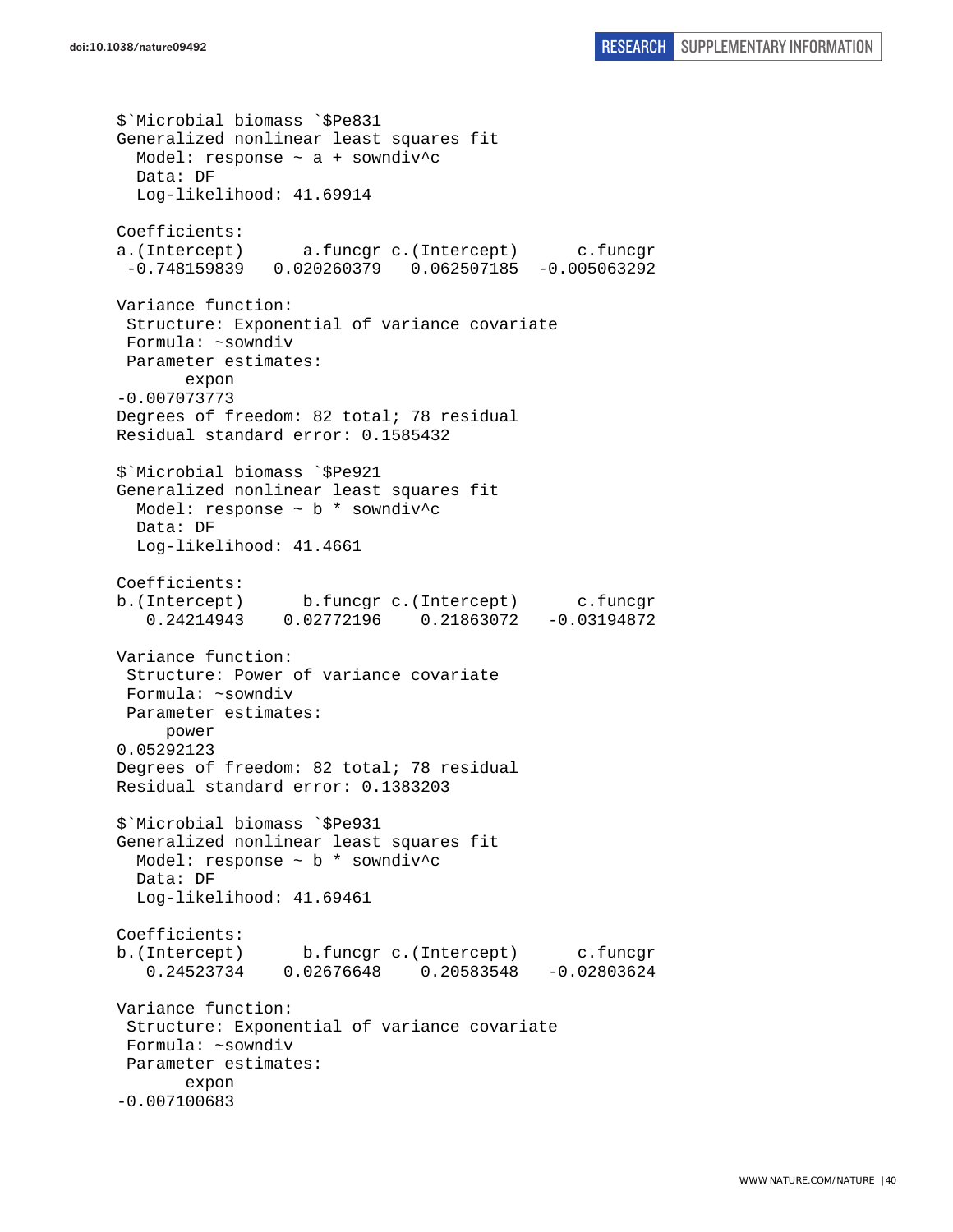Degrees of freedom: 82 total; 78 residual Residual standard error: 0.1585886 \$`Microbial biomass `\$Pe1021 Generalized nonlinear least squares fit Model: response ~ sowndiv^c Data: DF Log-likelihood: -23.00411 Coefficients: c.(Intercept) c.funcgr -0.6273438 0.1062891 Variance function: Structure: Power of variance covariate Formula: ~sowndiv Parameter estimates: power -0.4753241 Degrees of freedom: 82 total; 80 residual Residual standard error: 0.6567864 \$`Microbial biomass `\$Pe1031 Generalized nonlinear least squares fit Model: response ~ sowndiv^c Data: DF Log-likelihood: -33.60828 Coefficients: c.(Intercept) c.funcgr -0.8666610 0.1739901 Variance function: Structure: Exponential of variance covariate Formula: ~sowndiv Parameter estimates: expon -0.03261438 Degrees of freedom: 82 total; 80 residual Residual standard error: 0.4883471 \$`Microbial biomass `\$Pf121 Generalized nonlinear least squares fit Model: response  $\sim$  a + b  $*$  sowndiv Data: DF Log-likelihood: 38.854 Coefficients: a.(Intercept) a.grass b.(Intercept) b.grass 0.403745475 -0.056539696 -0.007394764 0.010755847 Degrees of freedom: 82 total; 78 residual Residual standard error: 0.1544689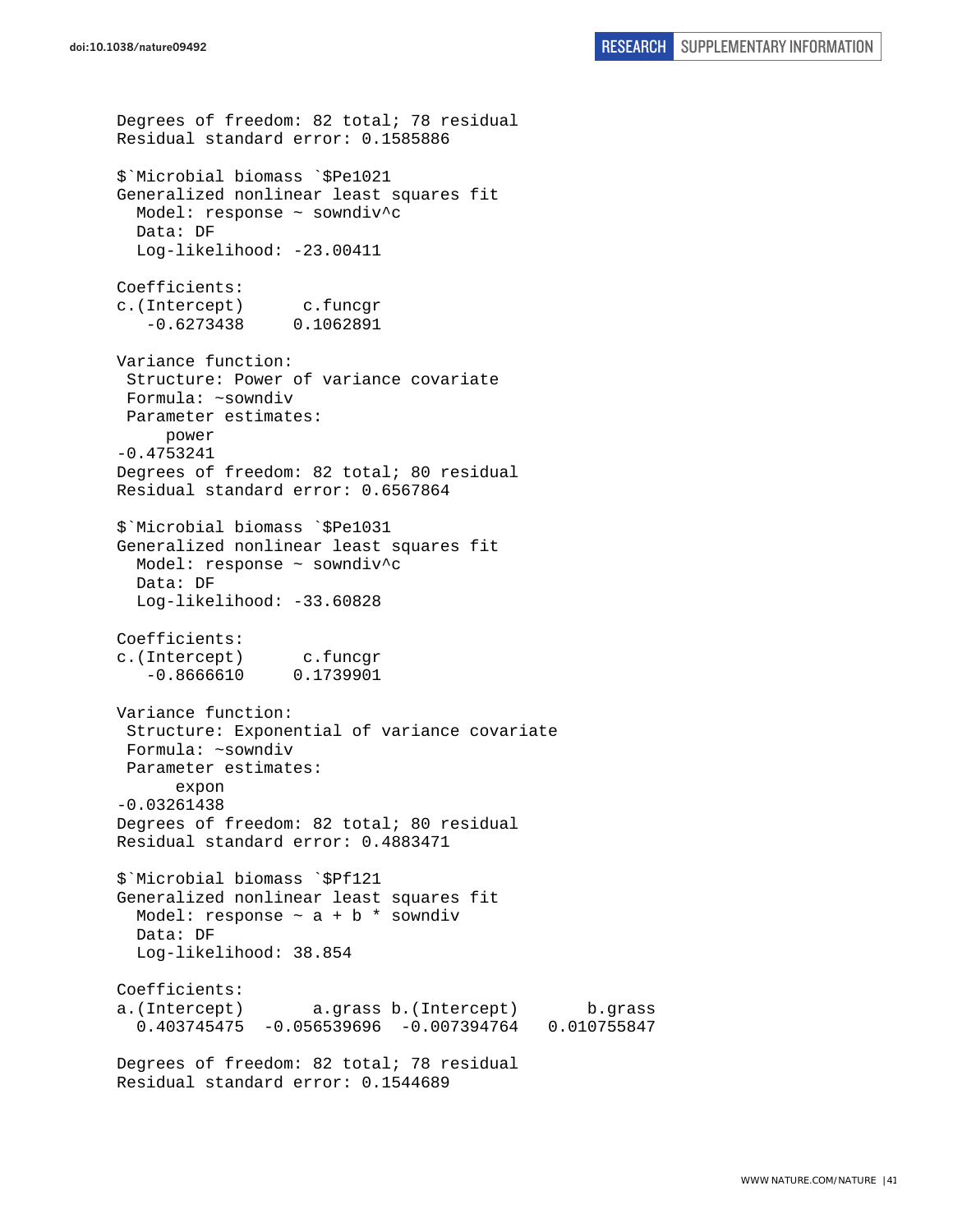\$`Microbial biomass `\$Pf131 Generalized nonlinear least squares fit Model: response  $\sim$  a + sowndiv<sup>^</sup>c Data: DF Log-likelihood: 41.72147 Coefficients: a.(Intercept) a.grass c.(Intercept) c.grass -0.69642385 -0.01770846 0.02449197 0.02635335 Degrees of freedom: 82 total; 78 residual Residual standard error: 0.1491606 \$`Microbial biomass `\$Pf141 Generalized nonlinear least squares fit Model: response ~ b \* sowndiv^c Data: DF Log-likelihood: 41.48720 Coefficients: b.(Intercept) b.grass c.(Intercept) c.grass 0.31111204 -0.01743101 0.06293662 0.07865262 Degrees of freedom: 82 total; 78 residual Residual standard error: 0.1495874 \$`Microbial biomass `\$Pf151 Generalized nonlinear least squares fit Model: response ~ sowndiv^c Data: DF Log-likelihood: -44.03444 Coefficients: c.(Intercept) c.grass  $-0.2523209 -0.2201906$ Degrees of freedom: 82 total; 80 residual Residual standard error: 0.4191247 \$`Microbial biomass `\$Pg171 Generalized nonlinear least squares fit Model: response  $\sim$  a + b  $*$  sowndiv Data: DF Log-likelihood: 39.03842 Coefficients: a.(Intercept) a.leg b.(Intercept) b.leg 0.4653169804 -0.0869936693 -0.0007470766 0.0038195204 Degrees of freedom: 82 total; 78 residual Residual standard error: 0.1541219 \$`Microbial biomass `\$Pg181 Generalized nonlinear least squares fit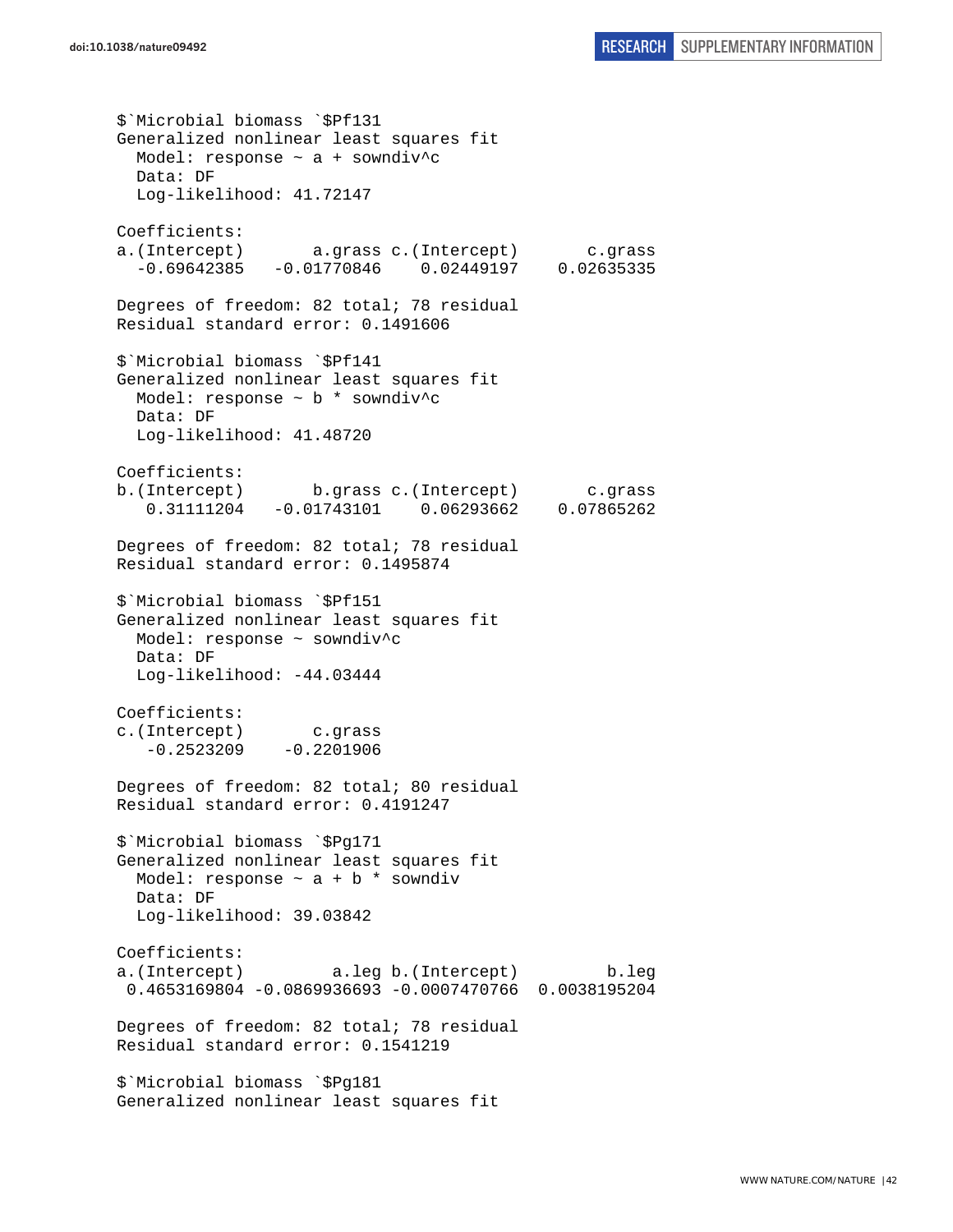Model: response ~ a + sowndiv^c Data: DF Log-likelihood: 42.12215 Coefficients: a.(Intercept) a.leg c.(Intercept) c.leg<br>-0.67294907 -0.02470195 0.07132477 -0.01486690  $-0.67294907 -0.02470195$ Degrees of freedom: 82 total; 78 residual Residual standard error: 0.1484335 \$`Microbial biomass `\$Pg191 Generalized nonlinear least squares fit Model: response ~ b \* sowndiv^c Data: DF Log-likelihood: 41.85989 Coefficients: b.(Intercept) b.leg c.(Intercept) c.leg 0.34900711 -0.03409829 0.15802005 -0.01552544 Degrees of freedom: 82 total; 78 residual Residual standard error: 0.148909 \$`Microbial biomass `\$Pg201 Generalized nonlinear least squares fit Model: response ~ sowndiv^c Data: DF Log-likelihood: -43.04784 Coefficients: c.(Intercept) c.leg  $-0.03783580 -0.38355360$ Degrees of freedom: 82 total; 80 residual Residual standard error: 0.4141121 \$`Microbial biomass `\$Ph221 Generalized nonlinear least squares fit Model: response  $\sim$  a + b  $*$  sowndiv Data: DF Log-likelihood: 41.69544 Coefficients: a.(Intercept) a.funcgr a.leg b.(Intercept) b.funcgr 0.231109492 0.043224533 0.001701334 0.037000878 -0.006146820 b.leg -0.010415420 Degrees of freedom: 82 total; 76 residual Residual standard error: 0.1511585 \$`Microbial biomass `\$Ph231 Generalized nonlinear least squares fit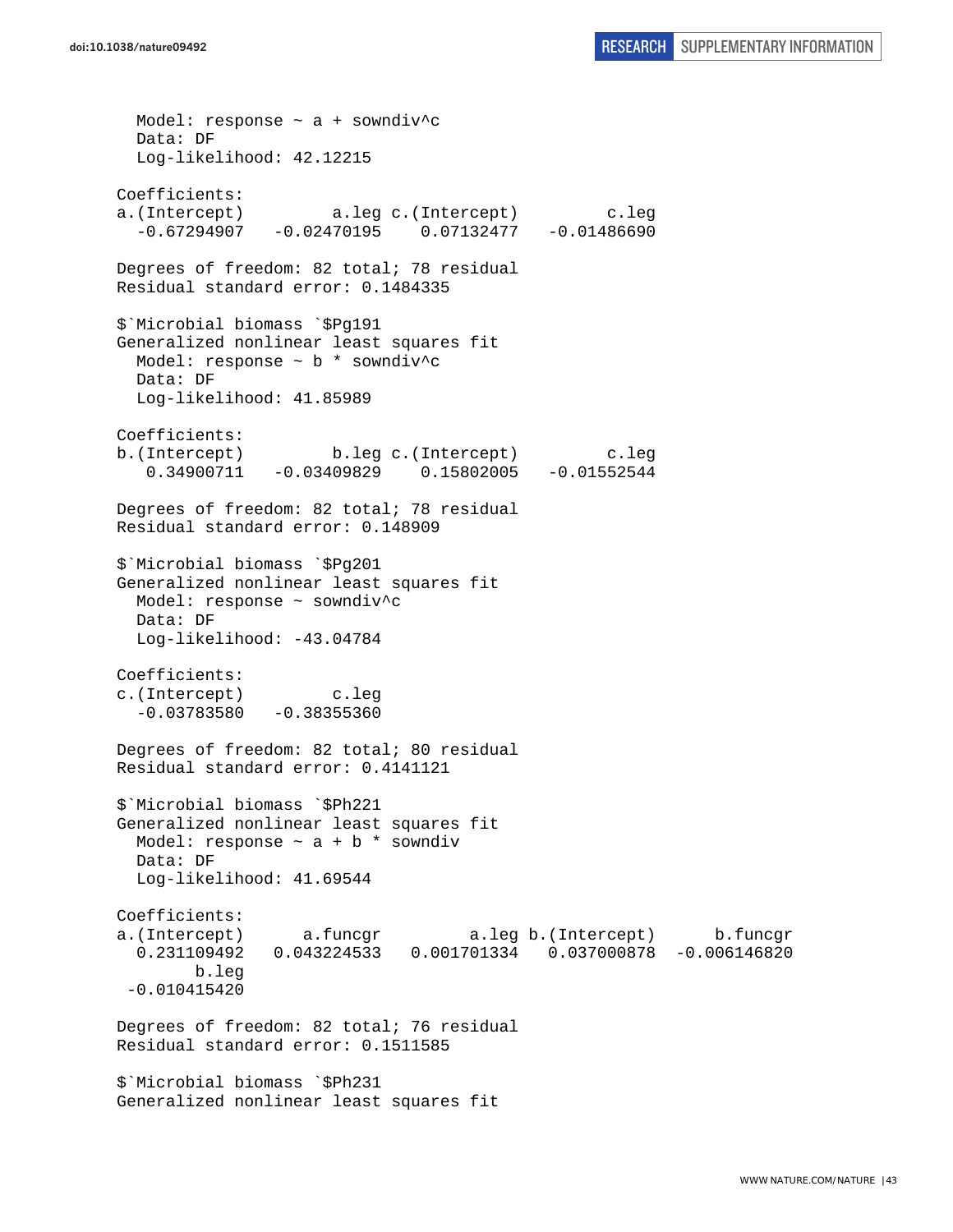Model: response ~ a + sowndiv^c Data: DF Log-likelihood: 43.00363 Coefficients: a.(Intercept) a.funcgr a.leg c.(Intercept) c.funcgr  $-0.77437683$   $0.02211231$   $0.01289246$   $0.16273666$  c.leg -0.04797342 Degrees of freedom: 82 total; 76 residual Residual standard error: 0.1487661 \$`Microbial biomass `\$Ph241 Generalized nonlinear least squares fit Model: response ~ b \* sowndiv^c Data: DF Log-likelihood: 43.11686 Coefficients: b.(Intercept) b.funcgr b.leg c.(Intercept) c.funcgr 0.20043676 0.03385176 0.01984171 0.51634235 -0.07014217 c.leg -0.14761289 Degrees of freedom: 82 total; 76 residual Residual standard error: 0.1485608 \$`Microbial biomass `\$Ph251 Generalized nonlinear least squares fit Model: response ~ sowndiv^c Data: DF Log-likelihood: -41.96952 Coefficients: c.(Intercept) c.funcgr c.leg -0.6908294 0.1345153 -0.1653919 Degrees of freedom: 82 total; 79 residual Residual standard error: 0.4112807 \$`Microbial biomass `\$Pi271 Generalized nonlinear least squares fit Model: response  $\sim$  a + b  $*$  sowndiv Data: DF Log-likelihood: 40.78295 Coefficients: a.(Intercept) a.funcgr a.grass b.(Intercept) b.funcgr 0.215032512 0.045333997 0.010285549 0.004914165 -0.002058117 b.grass 0.005306966

Degrees of freedom: 82 total; 76 residual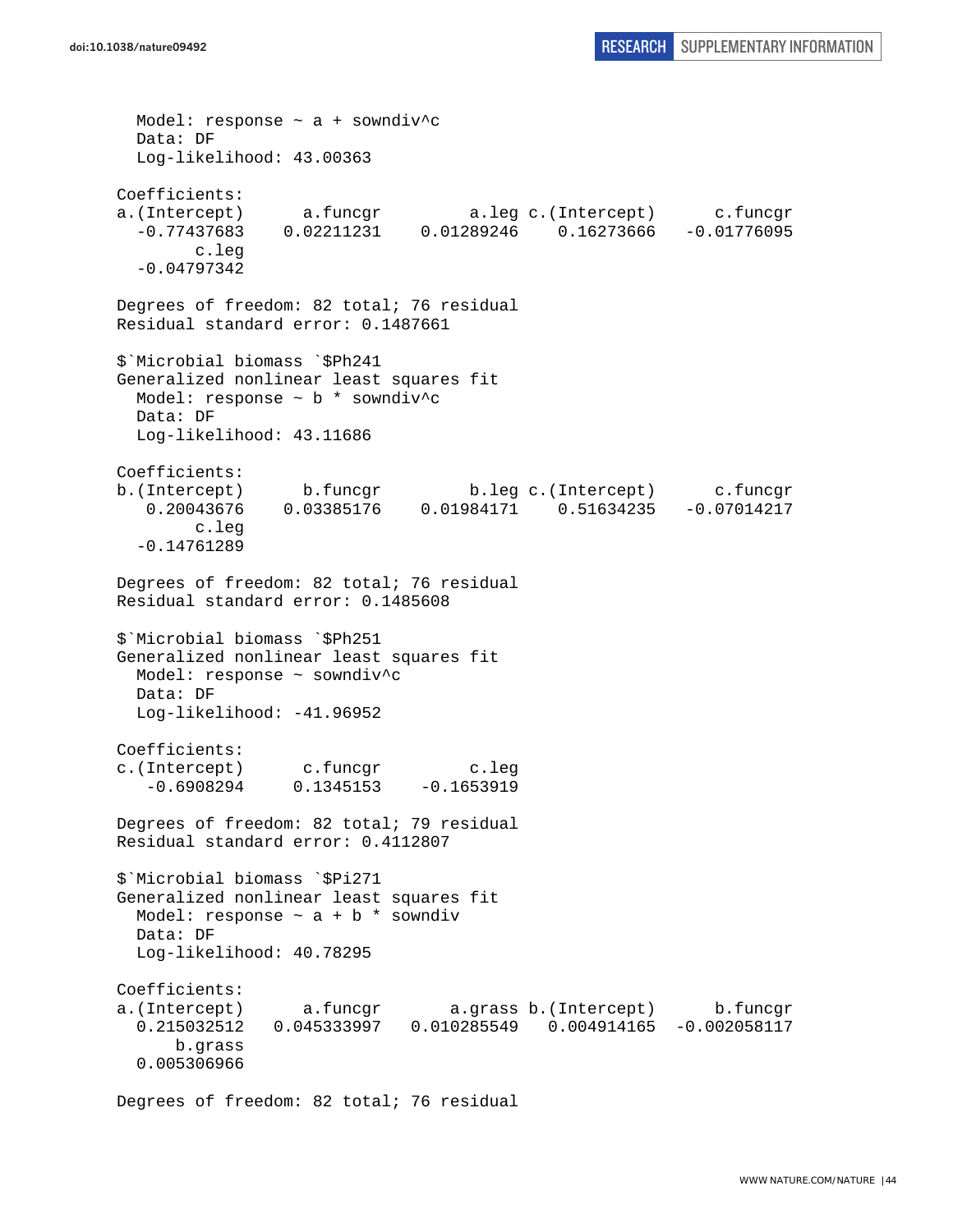Residual standard error: 0.1528499 \$`Microbial biomass `\$Pi281 Generalized nonlinear least squares fit Model: response ~ a + sowndiv^c Data: DF Log-likelihood: 42.35526 Coefficients: a.(Intercept) a.funcgr a.grass c.(Intercept) c.funcgr -0.720812817 0.016024023 -0.014074953 -0.009087851 0.003644050 c.grass 0.037599247 Degrees of freedom: 82 total; 76 residual Residual standard error: 0.1499470 \$`Microbial biomass `\$Pi291 Generalized nonlinear least squares fit Model: response  $\sim$  b  $*$  sowndiv<sup>^</sup>c Data: DF Log-likelihood: 42.35735 Coefficients: b.(Intercept) b.funcgr b.grass c.(Intercept) c.funcgr 0.254792448 0.026342524 -0.006103272 0.028461943 -0.008164079 c.grass 0.094039450 Degrees of freedom: 82 total; 76 residual Residual standard error: 0.1499432 \$`Microbial biomass `\$Pi301 Generalized nonlinear least squares fit Model: response ~ sowndiv^c Data: DF Log-likelihood: -42.00313 Coefficients: c.(Intercept) c.funcgr c.grass -1.3130587 0.2114817 0.1474538 Degrees of freedom: 82 total; 79 residual Residual standard error: 0.4114493 \$`Microbial biomass `\$Pj321 Generalized nonlinear least squares fit Model: response  $\sim$  a + b  $*$  sowndiv Data: DF Log-likelihood: 40.56554 Coefficients: a.(Intercept) a.grass a.leg b.(Intercept) b.grass 0.519974491 -0.060795213 -0.069706221 -0.008224235 0.009724642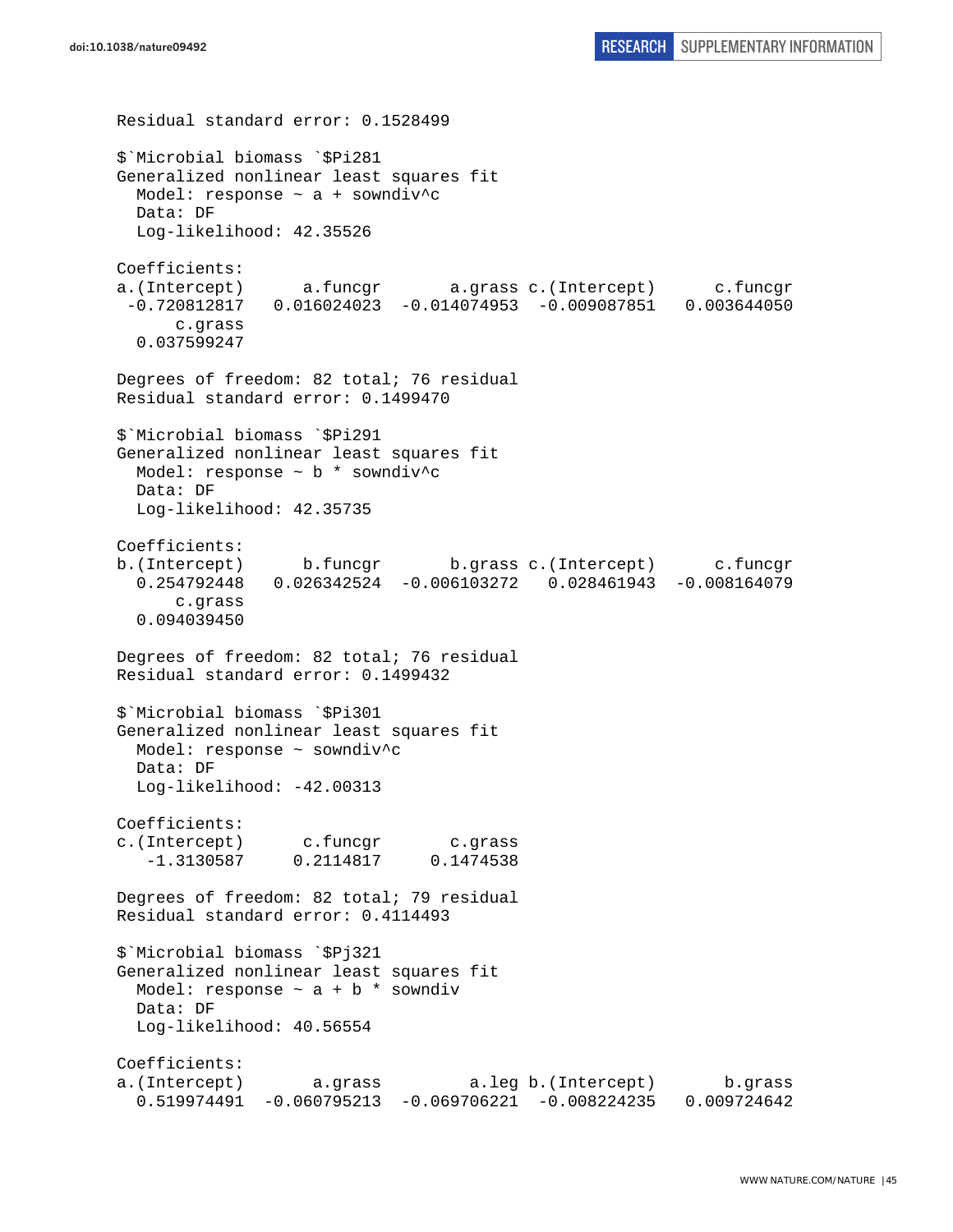b.leg 0.001010692 Degrees of freedom: 82 total; 76 residual Residual standard error: 0.1532557 \$`Microbial biomass `\$Pj331 Generalized nonlinear least squares fit Model: response ~ a + sowndiv^c Data: DF Log-likelihood: 42.93356 Coefficients: a.(Intercept) a.grass a.leg c.(Intercept) c.grass -0.63617578 -0.03449706 -0.01638429 0.03704288 0.03227001 c.leg -0.02045317 Degrees of freedom: 82 total; 76 residual Residual standard error: 0.1488933 \$`Microbial biomass `\$Pj341 Generalized nonlinear least squares fit Model: response ~ b \* sowndiv^c Data: DF Log-likelihood: 42.74853 Coefficients: b.(Intercept) b.grass b.leg c.(Intercept) c.grass 0.38735537 -0.03378377 -0.02794488 0.05498936 0.09739673 c.leg -0.03181284 Degrees of freedom: 82 total; 76 residual Residual standard error: 0.1492296 \$`Microbial biomass `\$Pj351 Generalized nonlinear least squares fit Model: response ~ sowndiv^c Data: DF Log-likelihood: -42.41599 Coefficients: c.(Intercept) c.grass c.leg  $0.2478340 -0.2209077 -0.3803795$ Degrees of freedom: 82 total; 79 residual Residual standard error: 0.4135261 \$`Microbial biomass `\$Pk371 Generalized nonlinear least squares fit Model: response  $\sim$  a + b  $*$  sowndiv Data: DF Log-likelihood: 41.72244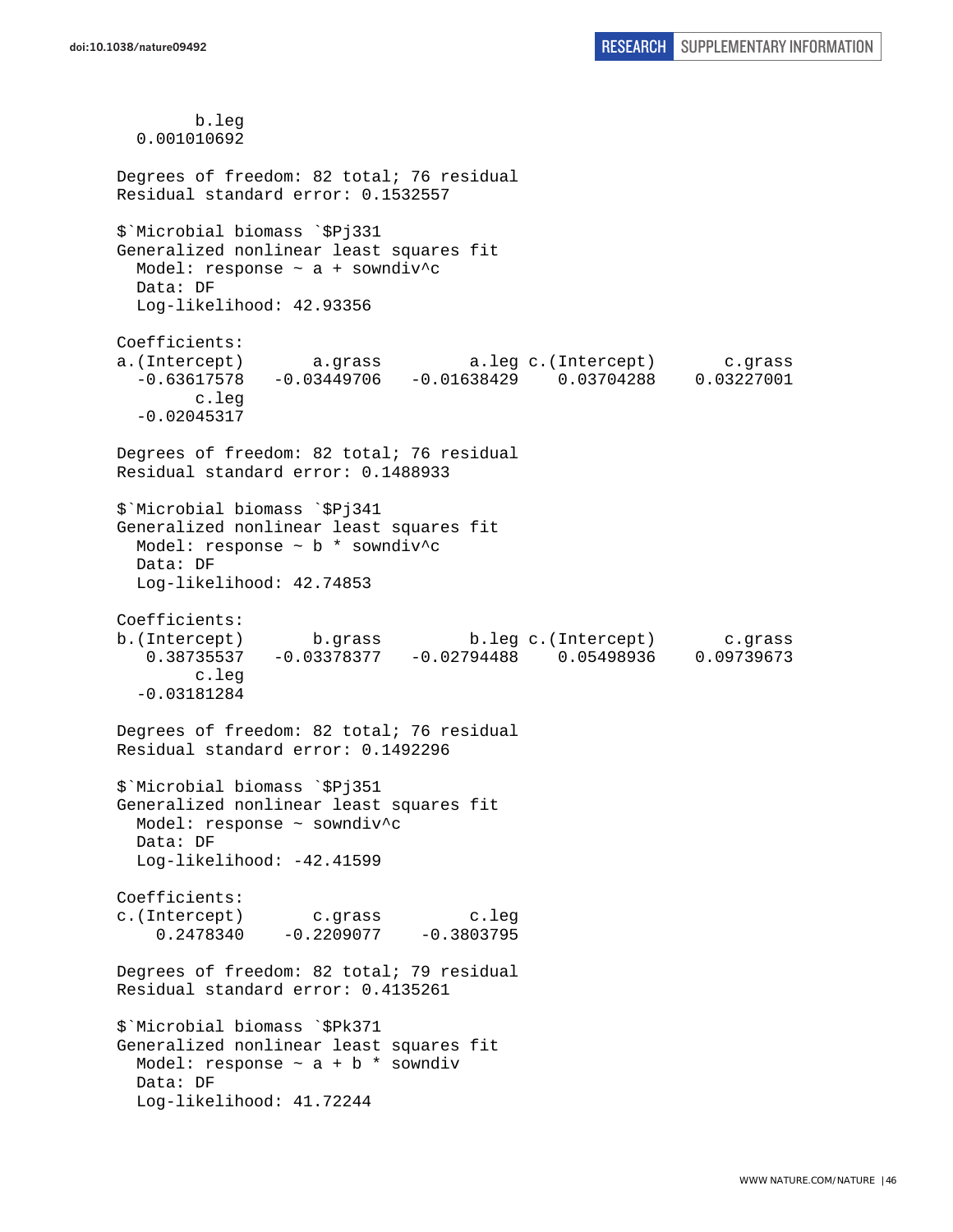Coefficients: a.(Intercept) a.funcgr a.grass a.leg b.(Intercept) 0.1861338394 0.0488467826 0.0146439813 0.0095467830 0.0394972558 b.funcgr b.grass b.leg  $-0.0064586381 - 0.0008434272 - 0.0108211248$ Degrees of freedom: 82 total; 74 residual Residual standard error: 0.1531371 \$`Microbial biomass `\$Pk381 Generalized nonlinear least squares fit Model: response ~ a + sowndiv^c Data: DF Log-likelihood: 43.08294 Coefficients: a.(Intercept) a.funcgr a.grass a.leg c.(Intercept) -0.740556181 0.017917230 -0.011056430 0.006998392 0.114107912 c.funcgr c.grass c.leg -0.011722228 0.014951569 -0.038518987 Degrees of freedom: 82 total; 74 residual Residual standard error: 0.1506173 \$`Microbial biomass `\$Pk391 Generalized nonlinear least squares fit Model: response ~ b \* sowndiv^c Data: DF Log-likelihood: 43.1627 Coefficients: b.(Intercept) b.funcgr b.grass b.leg c.(Intercept) 0.19777752 0.03413374 0.00174404 0.01953692 0.44409223 c.funcgr c.grass c.leg -0.06106459 0.01979614 -0.13141387 Degrees of freedom: 82 total; 74 residual Residual standard error: 0.1504709 \$`Microbial biomass `\$Pk401 Generalized nonlinear least squares fit Model: response ~ sowndiv^c Data: DF Log-likelihood: -41.9481 Coefficients: c.(Intercept) c.funcgr c.grass c.leg  $-0.93046600$   $0.16467446$   $0.07506066$   $-0.12162601$ Degrees of freedom: 82 total; 78 residual Residual standard error: 0.4138006 \$`Microbial biomass `\$Pm1221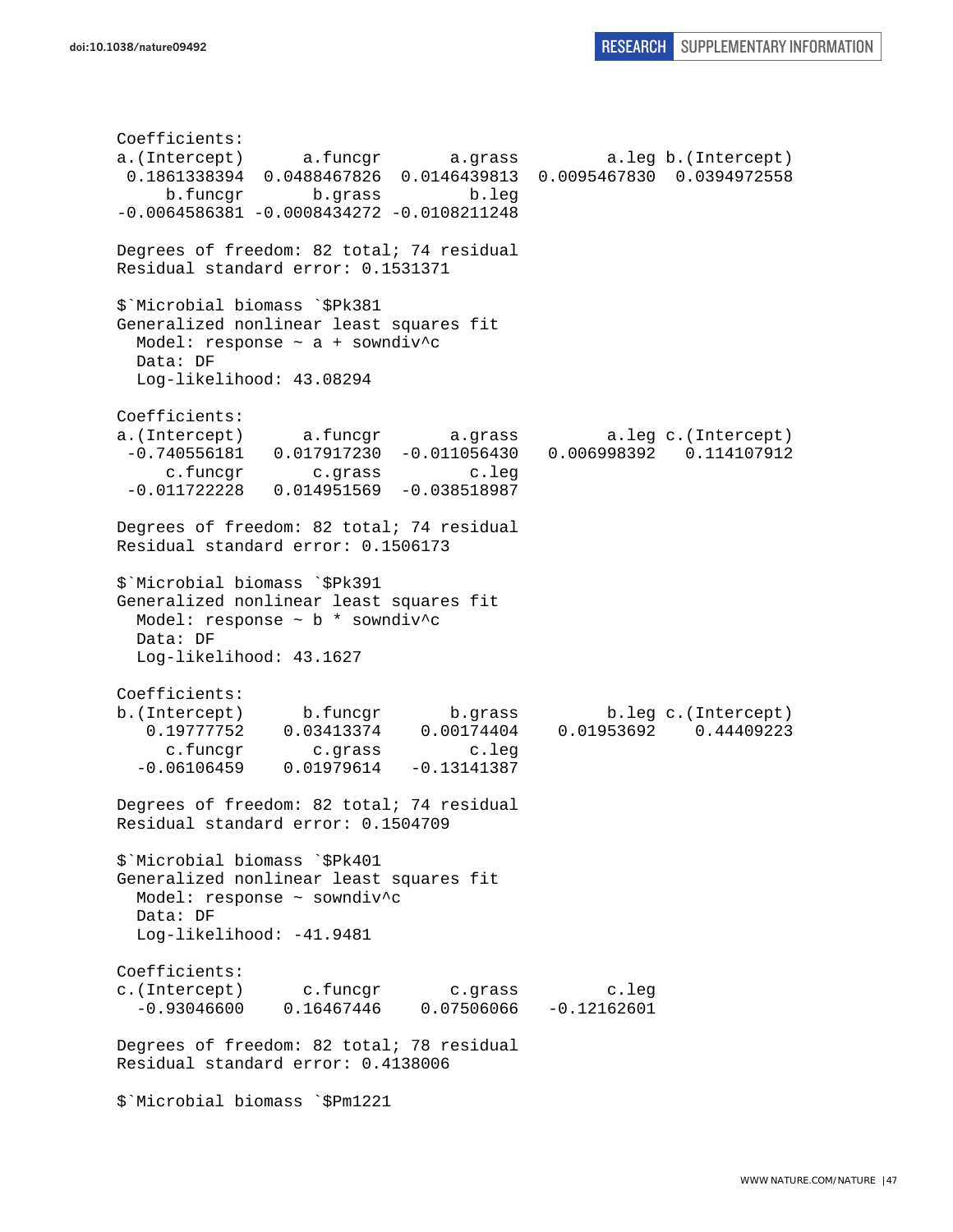Generalized nonlinear least squares fit Model: response  $\sim$  a + b \* sowndiv Data: DF Log-likelihood: 39.01313 Coefficients: a.(Intercept) a.grass b.(Intercept) b.grass 0.40146045 -0.05807734 -0.00788716 0.01141821 Variance function: Structure: Power of variance covariate Formula: ~sowndiv Parameter estimates: power 0.04895204 Degrees of freedom: 82 total; 78 residual Residual standard error: 0.1433628 \$`Microbial biomass `\$Pm1231 Generalized nonlinear least squares fit Model: response  $\sim$  a + b \* sowndiv Data: DF Log-likelihood: 39.19321 Coefficients: a.(Intercept) a.grass b.(Intercept) b.grass 0.40820907 -0.05695188 -0.00717501 0.01024767 Variance function: Structure: Exponential of variance covariate Formula: ~sowndiv Parameter estimates: expon -0.006722681 Degrees of freedom: 82 total; 78 residual Residual standard error: 0.1629711 \$`Microbial biomass `\$Pm1321 Generalized nonlinear least squares fit Model: response  $\sim$  a + sowndiv<sup>^</sup>c Data: DF Log-likelihood: 41.9164 Coefficients: a.(Intercept) a.grass c.(Intercept) c.grass -0.69474233 -0.01950539 0.02301555 0.02788350 Variance function: Structure: Power of variance covariate Formula: ~sowndiv Parameter estimates: power 0.05246447 Degrees of freedom: 82 total; 78 residual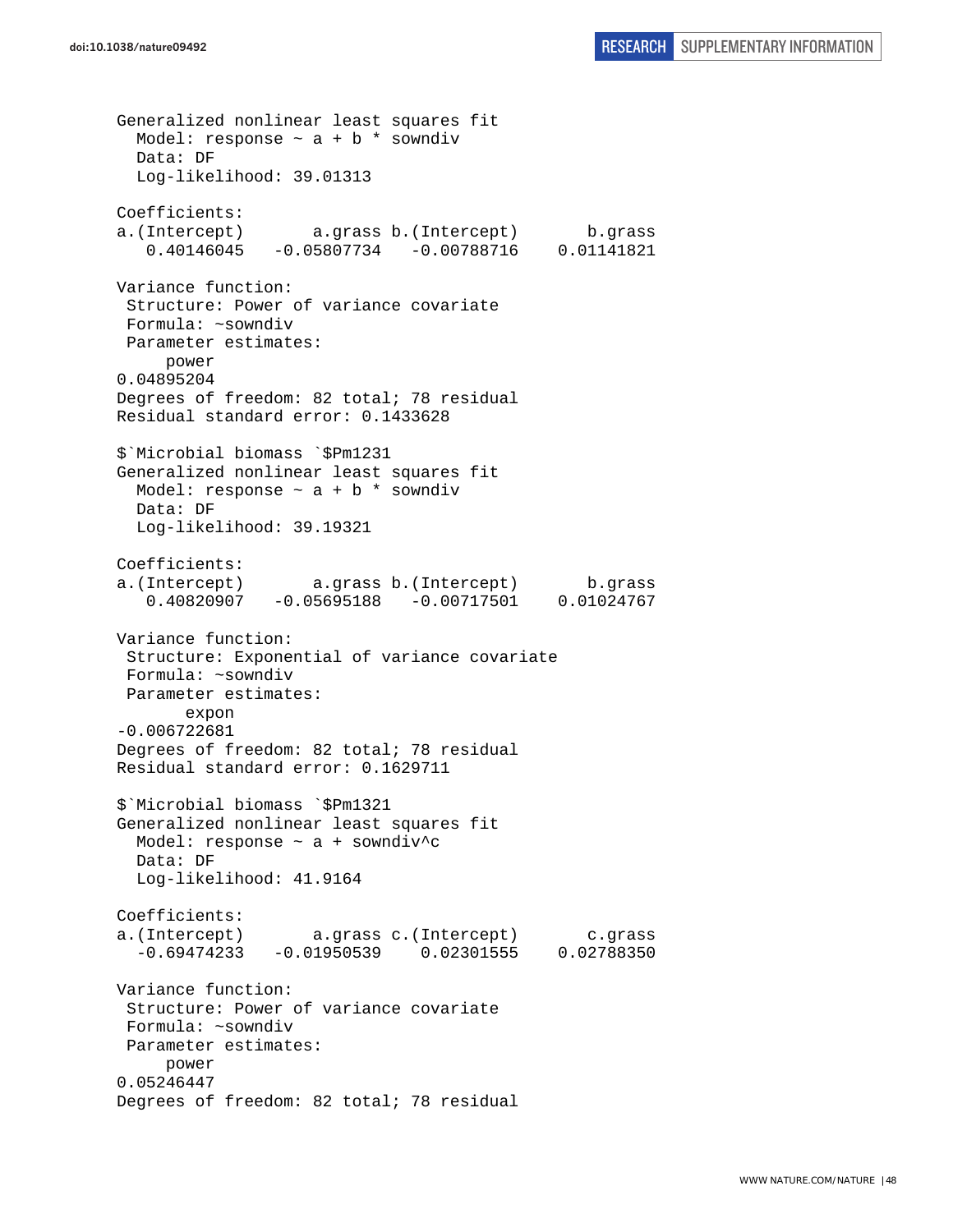Residual standard error: 0.1376561 \$`Microbial biomass `\$Pm1331 Generalized nonlinear least squares fit Model: response ~ a + sowndiv^c Data: DF Log-likelihood: 42.06854 Coefficients: a.(Intercept) a.grass c.(Intercept) c.grass -0.69942850 -0.01535618 0.02713550 0.02407854 Variance function: Structure: Exponential of variance covariate Formula: ~sowndiv Parameter estimates: expon -0.006512847 Degrees of freedom: 82 total; 78 residual Residual standard error: 0.1570723 \$`Microbial biomass `\$Pm1421 Generalized nonlinear least squares fit Model: response ~ b \* sowndiv^c Data: DF Log-likelihood: 41.67821 Coefficients: b.(Intercept) b.grass c.(Intercept) c.grass 0.31228180 -0.01927817 0.05847143 0.08418369 Variance function: Structure: Power of variance covariate Formula: ~sowndiv Parameter estimates: power 0.05213795 Degrees of freedom: 82 total; 78 residual Residual standard error: 0.1381235 \$`Microbial biomass `\$Pm1431 Generalized nonlinear least squares fit Model: response ~ b \* sowndiv^c Data: DF Log-likelihood: 41.83636 Coefficients: b.(Intercept) b.grass c.(Intercept) c.grass 0.31035532 -0.01610096 0.06739311 0.07313190 Variance function: Structure: Exponential of variance covariate Formula: ~sowndiv Parameter estimates: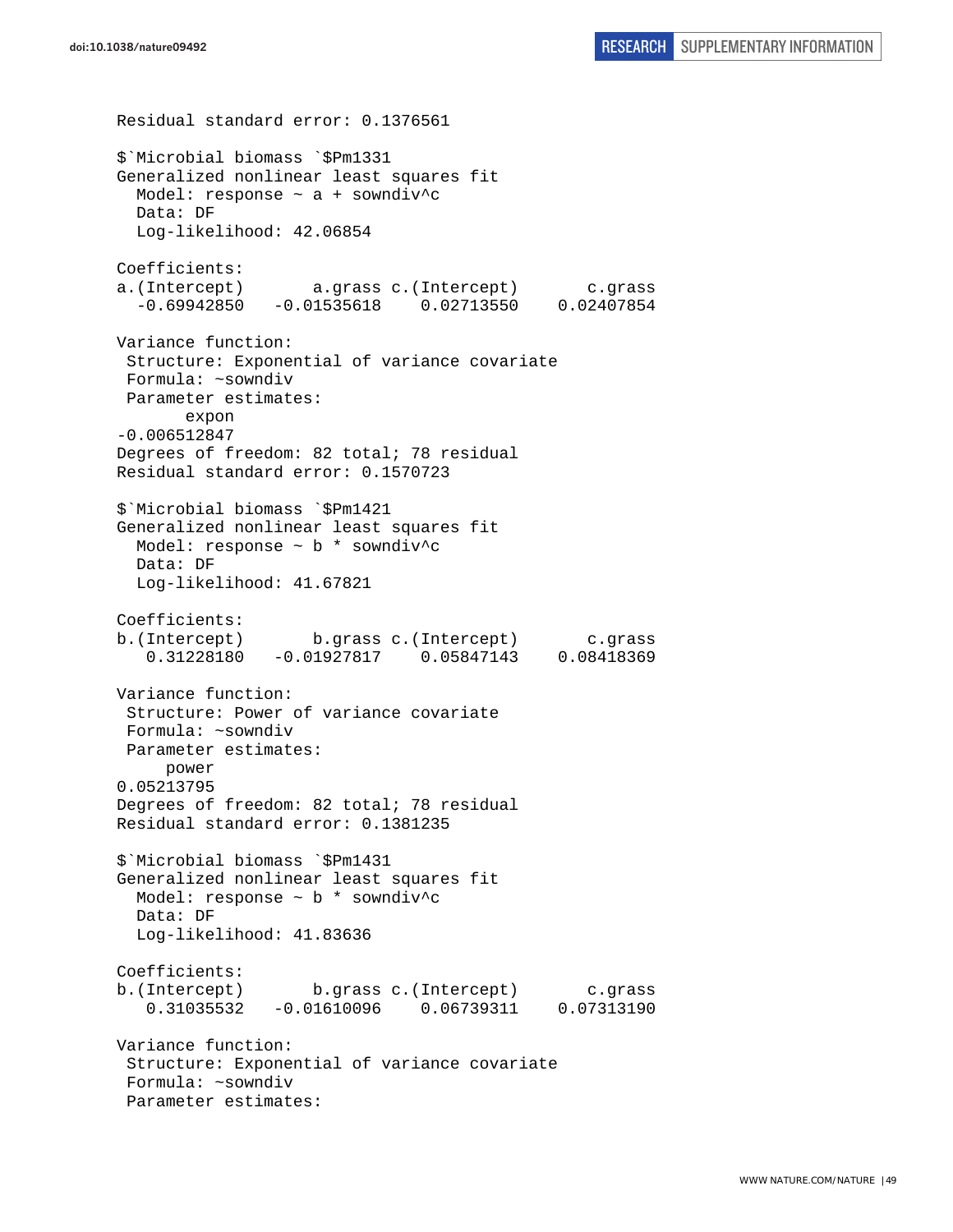expon -0.006547681 Degrees of freedom: 82 total; 78 residual Residual standard error: 0.1575648 \$`Microbial biomass `\$Pm1521 Generalized nonlinear least squares fit Model: response ~ sowndiv^c Data: DF Log-likelihood: -29.44967 Coefficients: c.(Intercept) c.grass  $-0.1248195 -0.1470732$ Variance function: Structure: Power of variance covariate Formula: ~sowndiv Parameter estimates: power -0.3996867 Degrees of freedom: 82 total; 80 residual Residual standard error: 0.6350306 \$`Microbial biomass `\$Pm1531 Generalized nonlinear least squares fit Model: response ~ sowndiv^c Data: DF Log-likelihood: -40.7658 Coefficients: c.(Intercept) c.grass  $0.1345091 -0.3296981$ Variance function: Structure: Exponential of variance covariate Formula: ~sowndiv Parameter estimates: expon -0.03044903 Degrees of freedom: 82 total; 80 residual Residual standard error: 0.523074 \$`Microbial biomass `\$Pn1721 Generalized nonlinear least squares fit Model: response  $\sim$  a + b \* sowndiv Data: DF Log-likelihood: 39.04898 Coefficients: a.(Intercept) a.leg b.(Intercept) b.leg 0.4625749331 -0.0860090871 -0.0006997079 0.0038467139 Variance function: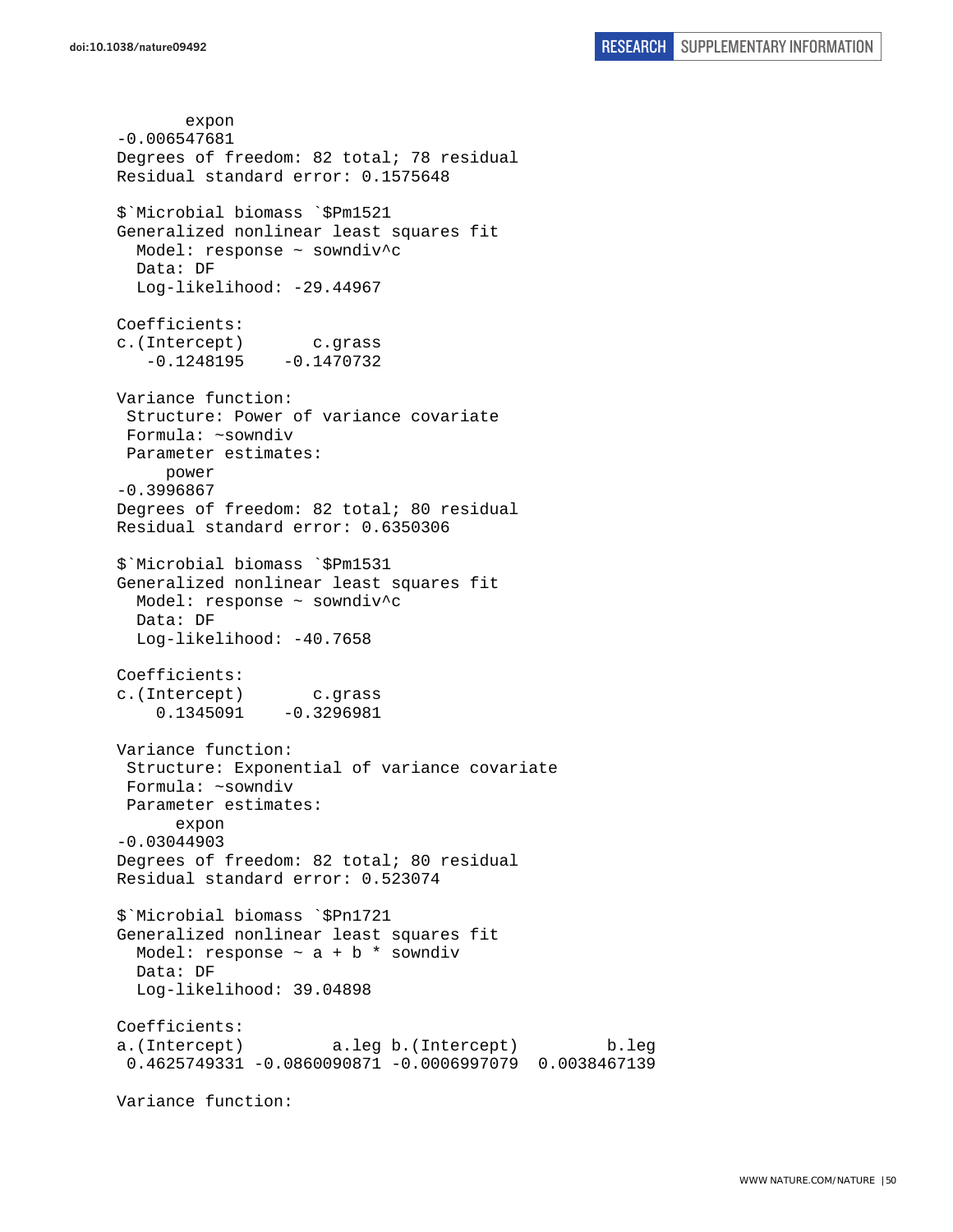Structure: Power of variance covariate Formula: ~sowndiv Parameter estimates: power 0.01316943 Degrees of freedom: 82 total; 78 residual Residual standard error: 0.1511184 \$`Microbial biomass `\$Pn1731 Generalized nonlinear least squares fit Model: response  $\sim$  a + b  $*$  sowndiv Data: DF Log-likelihood: 39.61339 Coefficients: a.(Intercept) a.leg b.(Intercept) b.leg 0.479431671 -0.093436642 -0.001555517 0.004099001 Variance function: Structure: Exponential of variance covariate Formula: ~sowndiv Parameter estimates: expon -0.00843563 Degrees of freedom: 82 total; 78 residual Residual standard error: 0.1645402 \$`Microbial biomass `\$Pn1821 Generalized nonlinear least squares fit Model: response ~ a + sowndiv^c Data: DF Log-likelihood: 42.20786 Coefficients: a.(Intercept) a.leg c.(Intercept) c.leg  $-0.67763884 -0.02307313 0.07289764 -0.01503849$ Variance function: Structure: Power of variance covariate Formula: ~sowndiv Parameter estimates: power 0.03566375 Degrees of freedom: 82 total; 78 residual Residual standard error: 0.1406319 \$`Microbial biomass `\$Pn1831 Generalized nonlinear least squares fit Model: response ~ a + sowndiv^c Data: DF Log-likelihood: 42.52942 Coefficients: a.(Intercept) a.leg c.(Intercept) c.leg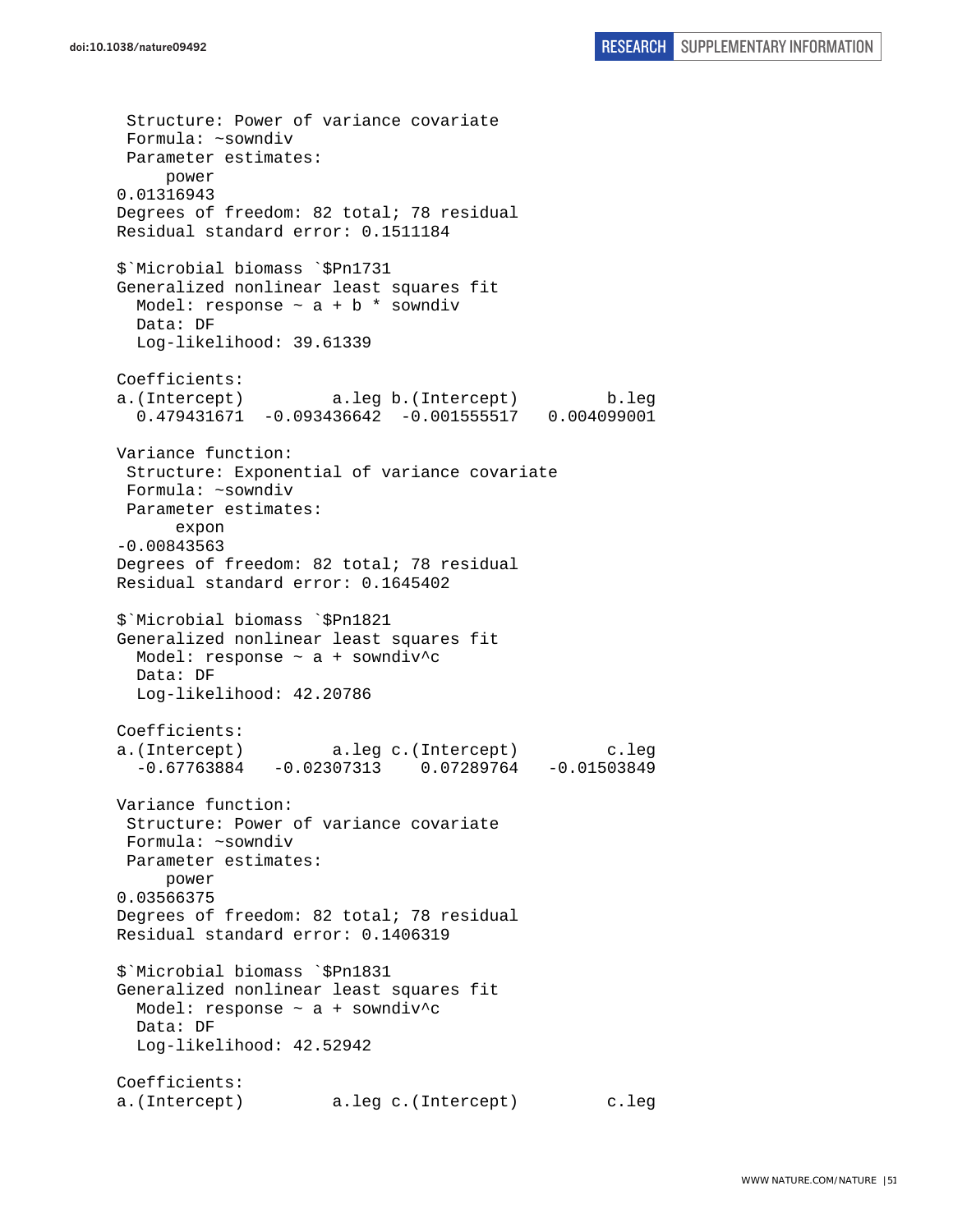-0.65737150 -0.03214449 0.06289819 -0.01111236 Variance function: Structure: Exponential of variance covariate Formula: ~sowndiv Parameter estimates: expon -0.007055654 Degrees of freedom: 82 total; 78 residual Residual standard error: 0.1569215 \$`Microbial biomass `\$Pn1921 Generalized nonlinear least squares fit Model: response ~ b \* sowndiv^c Data: DF Log-likelihood: 41.93729 Coefficients: b.(Intercept) b.leg c.(Intercept) c.leg 0.34408340 -0.03229861 0.16346815 -0.01640692 Variance function: Structure: Power of variance covariate Formula: ~sowndiv Parameter estimates: power 0.03410354 Degrees of freedom: 82 total; 78 residual Residual standard error: 0.1414239 \$`Microbial biomass `\$Pn1931 Generalized nonlinear least squares fit Model: response ~ b \* sowndiv^c Data: DF Log-likelihood: 42.27679 Coefficients: b.(Intercept) b.leg c.(Intercept) c.leg 0.363627161 -0.041082811 0.133337142 -0.004564306 Variance function: Structure: Exponential of variance covariate Formula: ~sowndiv Parameter estimates: expon -0.007178055 Degrees of freedom: 82 total; 78 residual Residual standard error: 0.1575712 \$`Microbial biomass `\$Pn2021 Generalized nonlinear least squares fit Model: response ~ sowndiv^c Data: DF Log-likelihood: -25.44735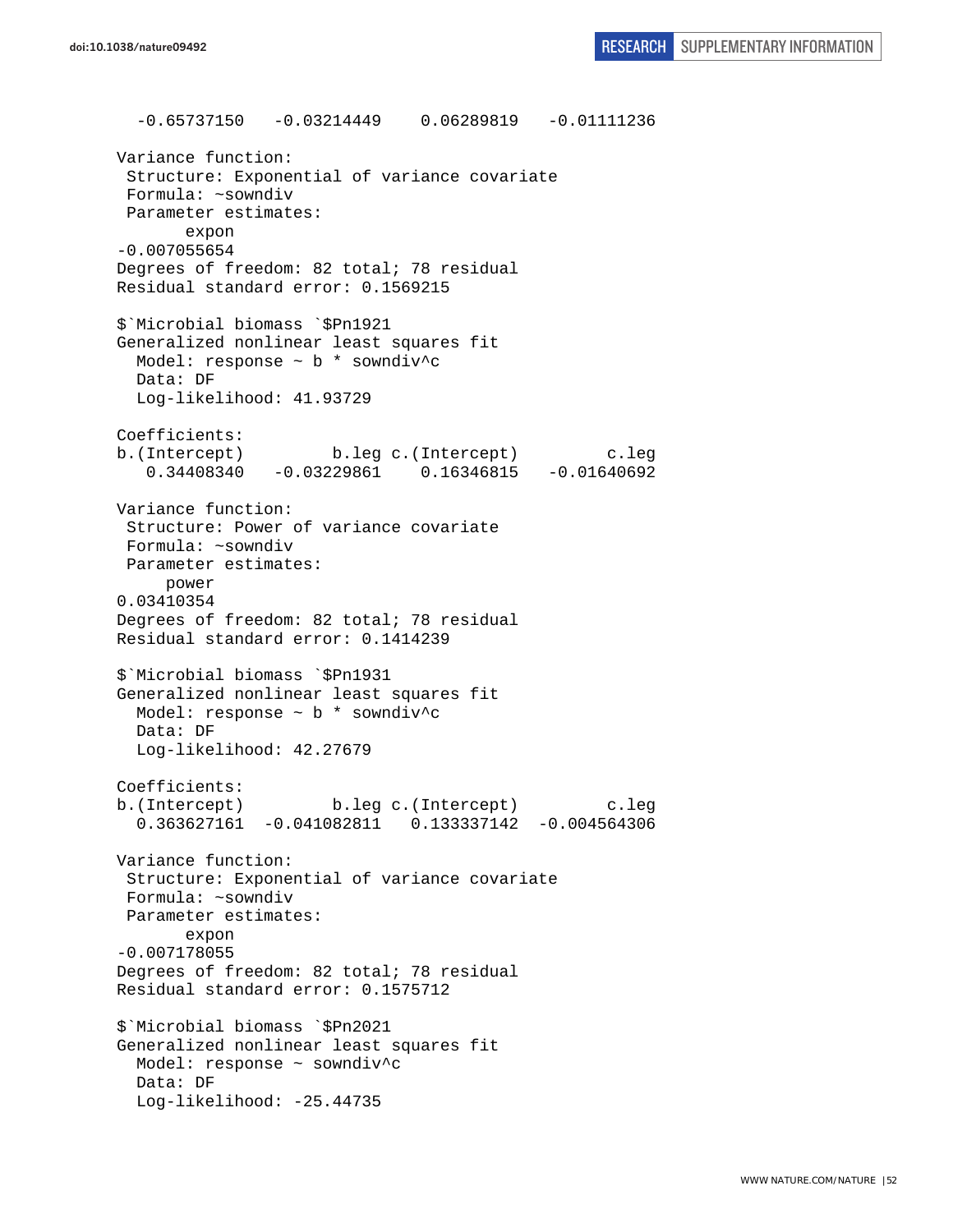Coefficients: c.(Intercept) c.leg  $0.02439203 -0.26065920$ Variance function: Structure: Power of variance covariate Formula: ~sowndiv Parameter estimates: power -0.4481359 Degrees of freedom: 82 total; 80 residual Residual standard error: 0.6498823 \$`Microbial biomass `\$Pn2031 Generalized nonlinear least squares fit Model: response ~ sowndiv^c Data: DF Log-likelihood: -37.75472 Coefficients: c.(Intercept) c.leg 0.2486636 -0.4335888 Variance function: Structure: Exponential of variance covariate Formula: ~sowndiv Parameter estimates: expon -0.03196687 Degrees of freedom: 82 total; 80 residual Residual standard error: 0.5108284 \$`Microbial biomass `\$Pp2221 Generalized nonlinear least squares fit Model: response  $\sim$  a + b  $*$  sowndiv Data: DF Log-likelihood: 41.779 Coefficients: a.(Intercept) a.funcgr a.leg b.(Intercept) b.funcgr 0.225269184 0.044072903 0.003287601 0.038052206 -0.006335945 b.leg -0.010688302 Variance function: Structure: Power of variance covariate Formula: ~sowndiv Parameter estimates: power 0.03517119 Degrees of freedom: 82 total; 76 residual Residual standard error: 0.1433222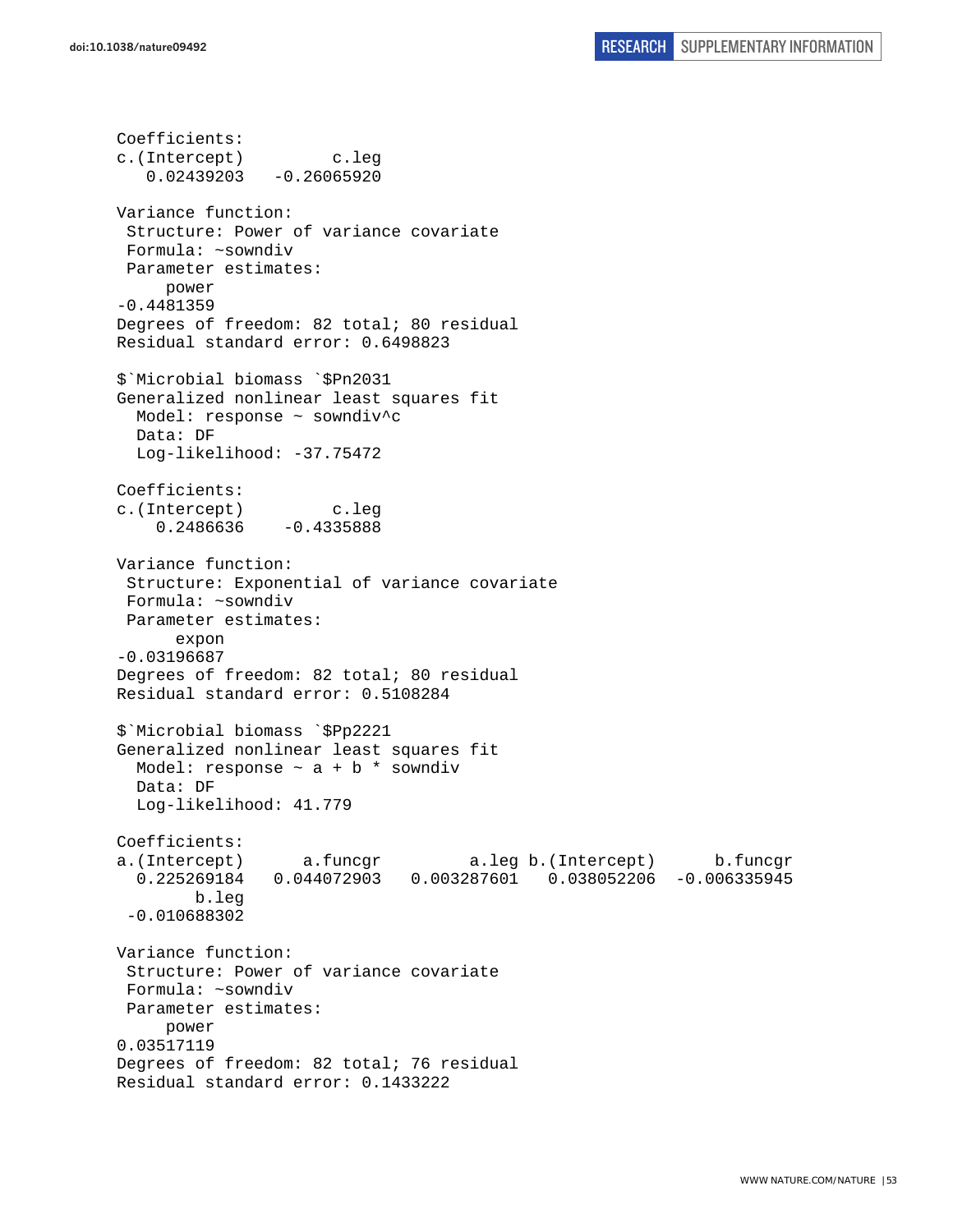```
$`Microbial biomass `$Pp2231 
Generalized nonlinear least squares fit 
 Model: response \sim a + b * sowndiv
  Data: DF 
  Log-likelihood: 42.17617 
Coefficients: 
a.(Intercept) a.funcgr a.leg b.(Intercept) b.funcgr 
   0.238803278 0.042676037 -0.001350002 0.035127811 -0.005853422 
         b.leg 
 -0.009805219 
Variance function: 
  Structure: Exponential of variance covariate 
 Formula: ~sowndiv 
 Parameter estimates: 
        expon 
-0.007494411 
Degrees of freedom: 82 total; 76 residual 
Residual standard error: 0.1602618 
$`Microbial biomass `$Pp2321 
Generalized nonlinear least squares fit 
 Model: response \sim a + sowndiv<sup>^</sup>c
  Data: DF 
  Log-likelihood: 43.06334 
Coefficients: 
a.(Intercept) a.funcgr a.leg c.(Intercept) c.funcgr 
   -0.77372462 0.02218492 0.01201465 0.16236615 -0.01785417 
         c.leg 
   -0.04728633 
Variance function: 
  Structure: Power of variance covariate 
 Formula: ~sowndiv 
 Parameter estimates: 
     power 
0.02925296 
Degrees of freedom: 82 total; 76 residual 
Residual standard error: 0.14234 
$`Microbial biomass `$Pp2331 
Generalized nonlinear least squares fit 
  Model: response ~ a + sowndiv^c 
  Data: DF 
  Log-likelihood: 43.48732 
Coefficients: 
a.(Intercept) a.funcgr a.leg c.(Intercept) c.funcgr 
   -0.77247286 0.02227757 0.01215010 0.16046633 -0.01747570 
         c.leg 
   -0.04747493
```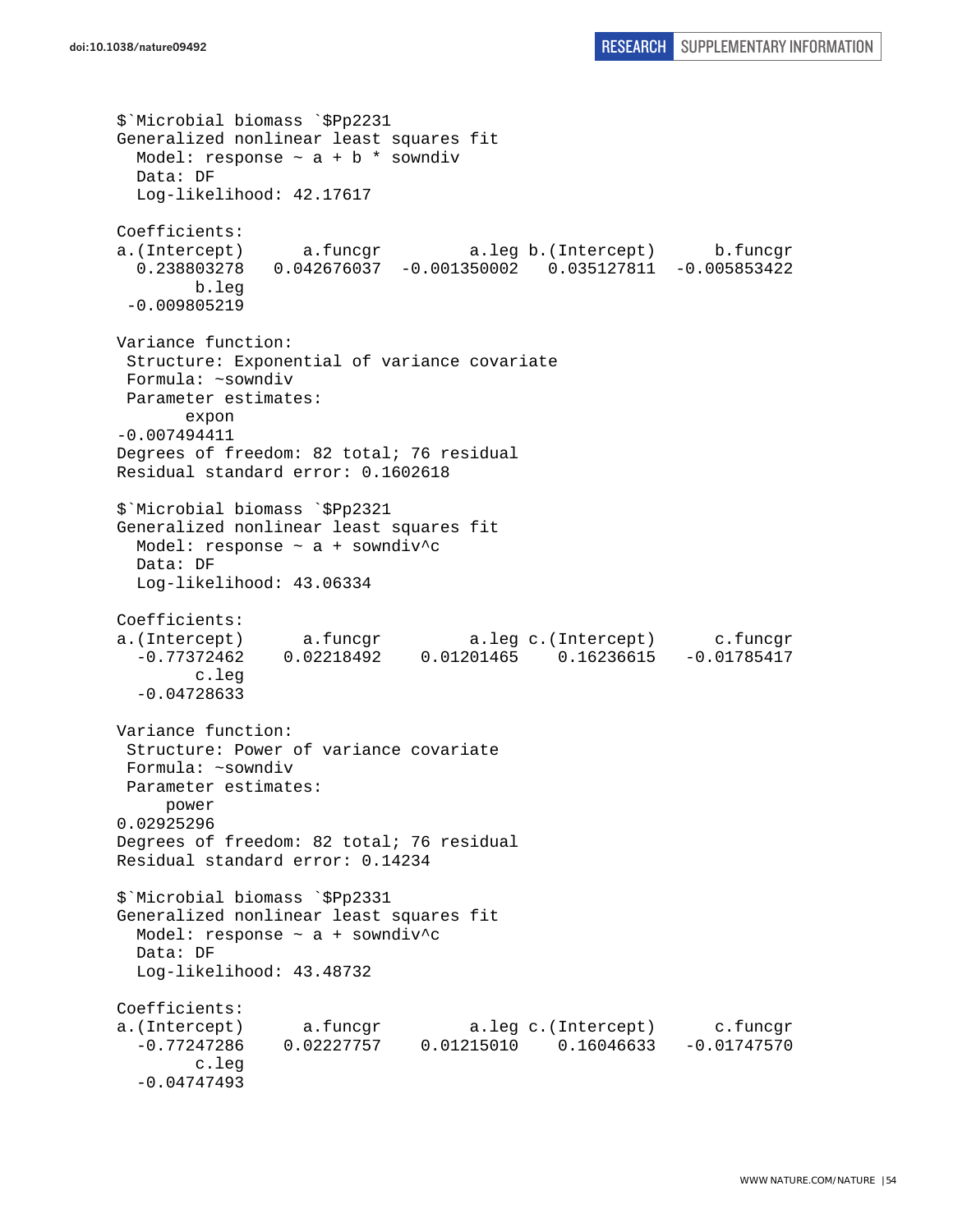Variance function: Structure: Exponential of variance covariate Formula: ~sowndiv Parameter estimates: expon -0.007395065 Degrees of freedom: 82 total; 76 residual Residual standard error: 0.1575851 \$`Microbial biomass `\$Pp2421 Generalized nonlinear least squares fit Model: response ~ b \* sowndiv^c Data: DF Log-likelihood: 43.18075 Coefficients: b.(Intercept) b.funcgr b.leg c.(Intercept) c.funcgr 0.20107203 0.03400912 0.01899989 0.51701315 -0.07091827 c.leg -0.14615421 Variance function: Structure: Power of variance covariate Formula: ~sowndiv Parameter estimates: power 0.03019153 Degrees of freedom: 82 total; 76 residual Residual standard error: 0.1419384 \$`Microbial biomass `\$Pp2431 Generalized nonlinear least squares fit Model: response ~ b \* sowndiv^c Data: DF Log-likelihood: 43.584 Coefficients: b.(Intercept) b.funcgr b.leg c.(Intercept) c.funcgr 0.20498604 0.03259207 0.01851749 0.50162072 -0.06655219 c.leg -0.14374157 Variance function: Structure: Exponential of variance covariate Formula: ~sowndiv Parameter estimates: expon -0.007298736 Degrees of freedom: 82 total; 76 residual Residual standard error: 0.1572693 \$`Microbial biomass `\$Pp2521 Generalized nonlinear least squares fit Model: response ~ sowndiv^c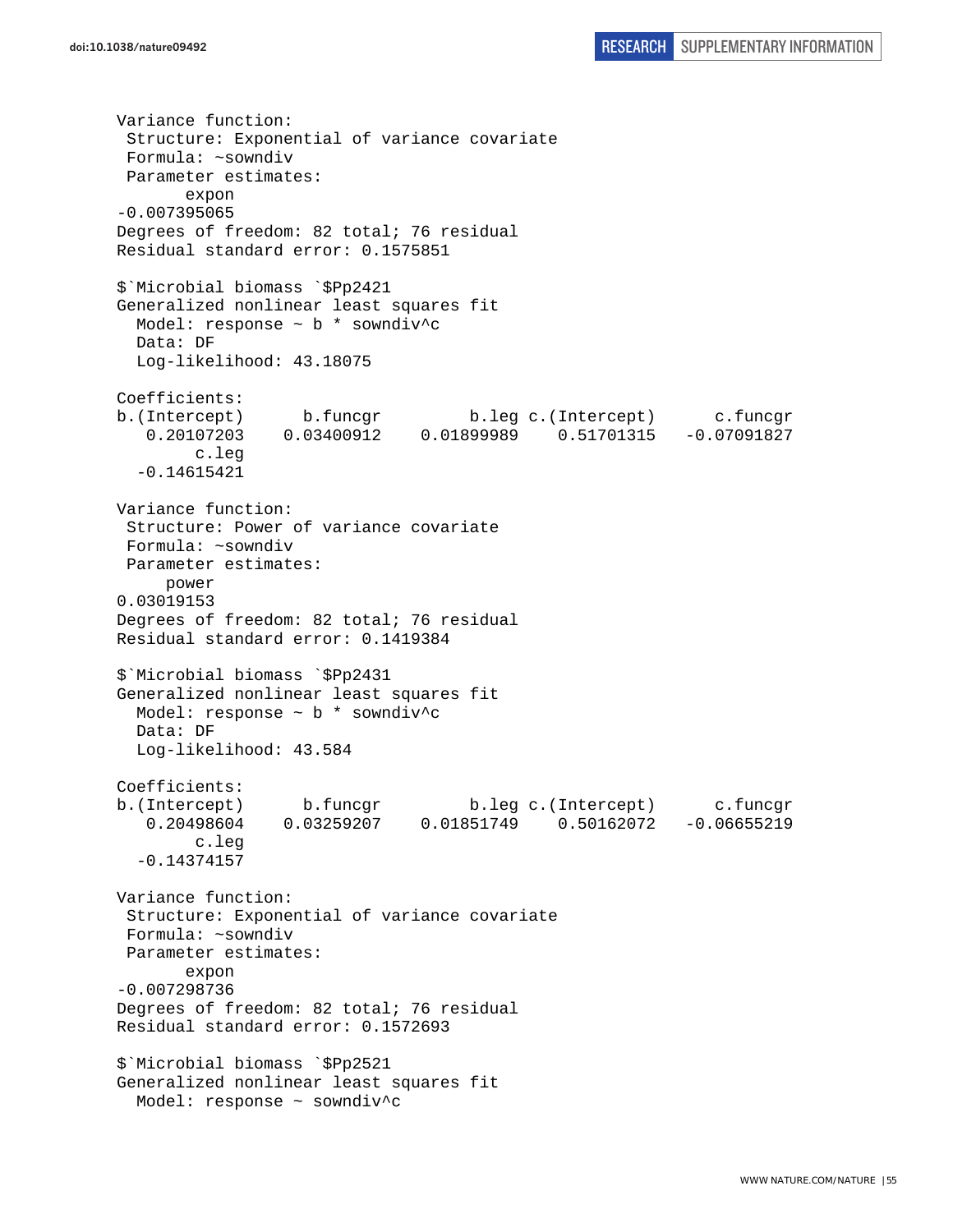Data: DF Log-likelihood: -22.31842 Coefficients: c.(Intercept) c.funcgr c.leg -0.40072821 0.07843802 -0.11445421 Variance function: Structure: Power of variance covariate Formula: ~sowndiv Parameter estimates: power -0.4810318 Degrees of freedom: 82 total; 79 residual Residual standard error: 0.6610038 \$`Microbial biomass `\$Pp2531 Generalized nonlinear least squares fit Model: response ~ sowndiv^c Data: DF Log-likelihood: -33.35057 Coefficients: c.(Intercept) c.funcgr c.leg  $-0.6101750$   $0.1431063$   $-0.1328996$ Variance function: Structure: Exponential of variance covariate Formula: ~sowndiv Parameter estimates: expon -0.03263521 Degrees of freedom: 82 total; 79 residual Residual standard error: 0.4899738 \$`Microbial biomass `\$Pq2631 Generalized nonlinear least squares fit Model: response  $\sim$  a + b \* sowndiv^c Data: DF Log-likelihood: 45.38668 Coefficients: a.(Intercept) a.funcgr a.grass b.(Intercept) b.funcgr -1.01282003 0.14209722 0.62913268 1.35045417 -0.14234013 b.grass c.(Intercept) c.funcgr c.grass -0.67066334 0.83878558 0.07806126 -0.87776507 Variance function: Structure: Exponential of variance covariate Formula: ~sowndiv Parameter estimates: expon -0.006764649 Degrees of freedom: 82 total; 73 residual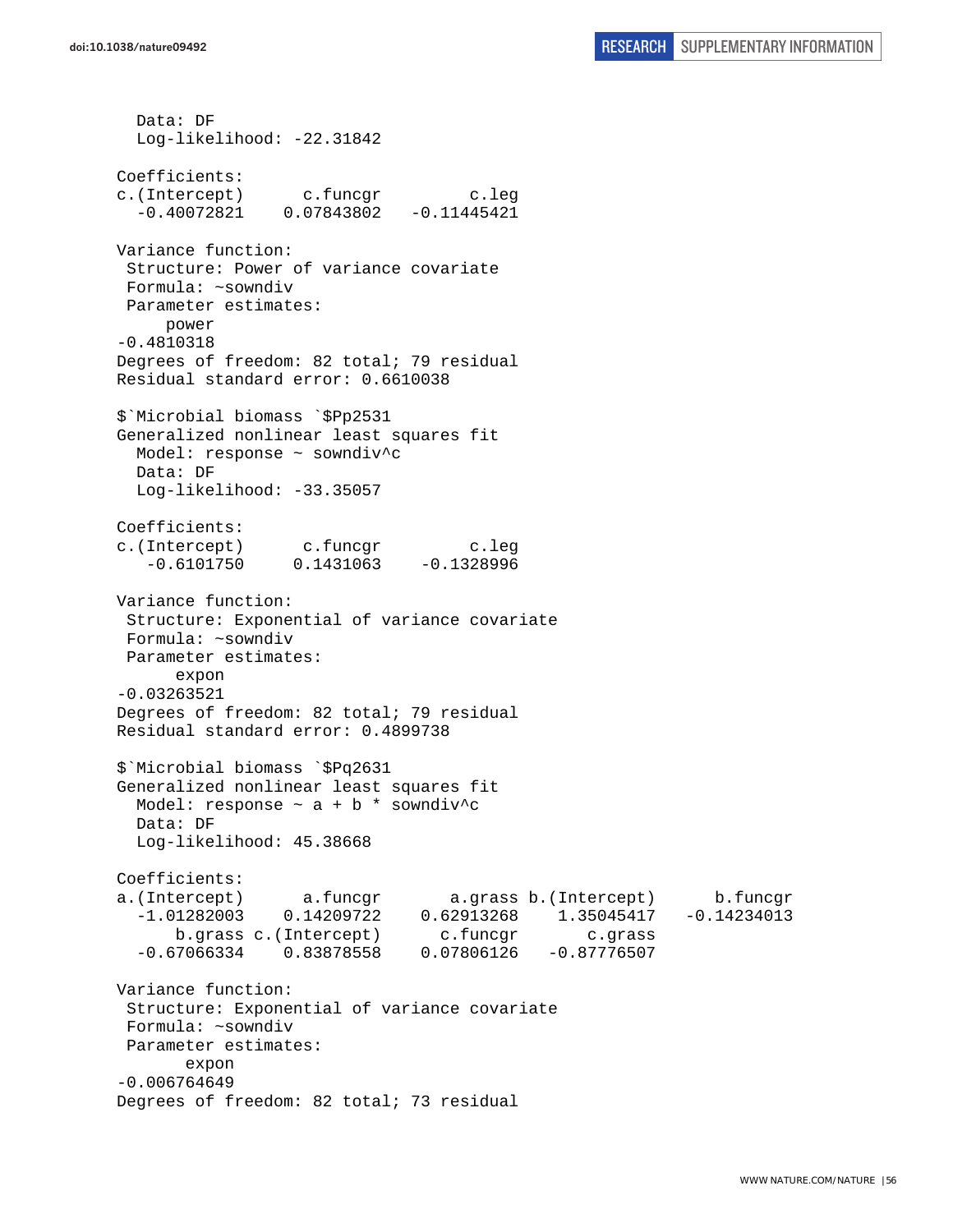```
Residual standard error: 0.1562610 
$`Microbial biomass `$Pq2721 
Generalized nonlinear least squares fit 
 Model: response \sim a + b * sowndiv
   Data: DF 
   Log-likelihood: 40.935 
Coefficients: 
a.(Intercept) a.funcgr a.grass b.(Intercept) b.funcgr 
   0.221738698 0.044645721 0.005092552 0.004179533 -0.002048883 
       b.grass 
   0.006035999 
Variance function: 
  Structure: Power of variance covariate 
 Formula: ~sowndiv 
 Parameter estimates: 
      power 
0.04773811 
Degrees of freedom: 82 total; 76 residual 
Residual standard error: 0.1421285 
$`Microbial biomass `$Pq2731 
Generalized nonlinear least squares fit 
  Model: response \sim a + b * sowndiv
  Data: DF 
  Log-likelihood: 41.18965 
Coefficients: 
a.(Intercept) a.funcgr a.grass b.(Intercept) b.funcgr 
   0.206352158 0.046841297 0.015418021 0.006097190 -0.002145218 
       b.grass 
   0.004381853 
Variance function: 
  Structure: Exponential of variance covariate 
 Formula: ~sowndiv 
 Parameter estimates: 
        expon 
-0.007064159 
Degrees of freedom: 82 total; 76 residual 
Residual standard error: 0.1616034 
$`Microbial biomass `$Pq2821 
Generalized nonlinear least squares fit 
 Model: response \sim a + sowndiv<sup>^</sup>c
  Data: DF 
   Log-likelihood: 42.50516 
Coefficients: 
a.(Intercept) a.funcgr a.grass c.(Intercept) c.funcgr 
  -0.719567523 0.016080309 -0.015554378 -0.009699953 0.003490436 
       c.grass
```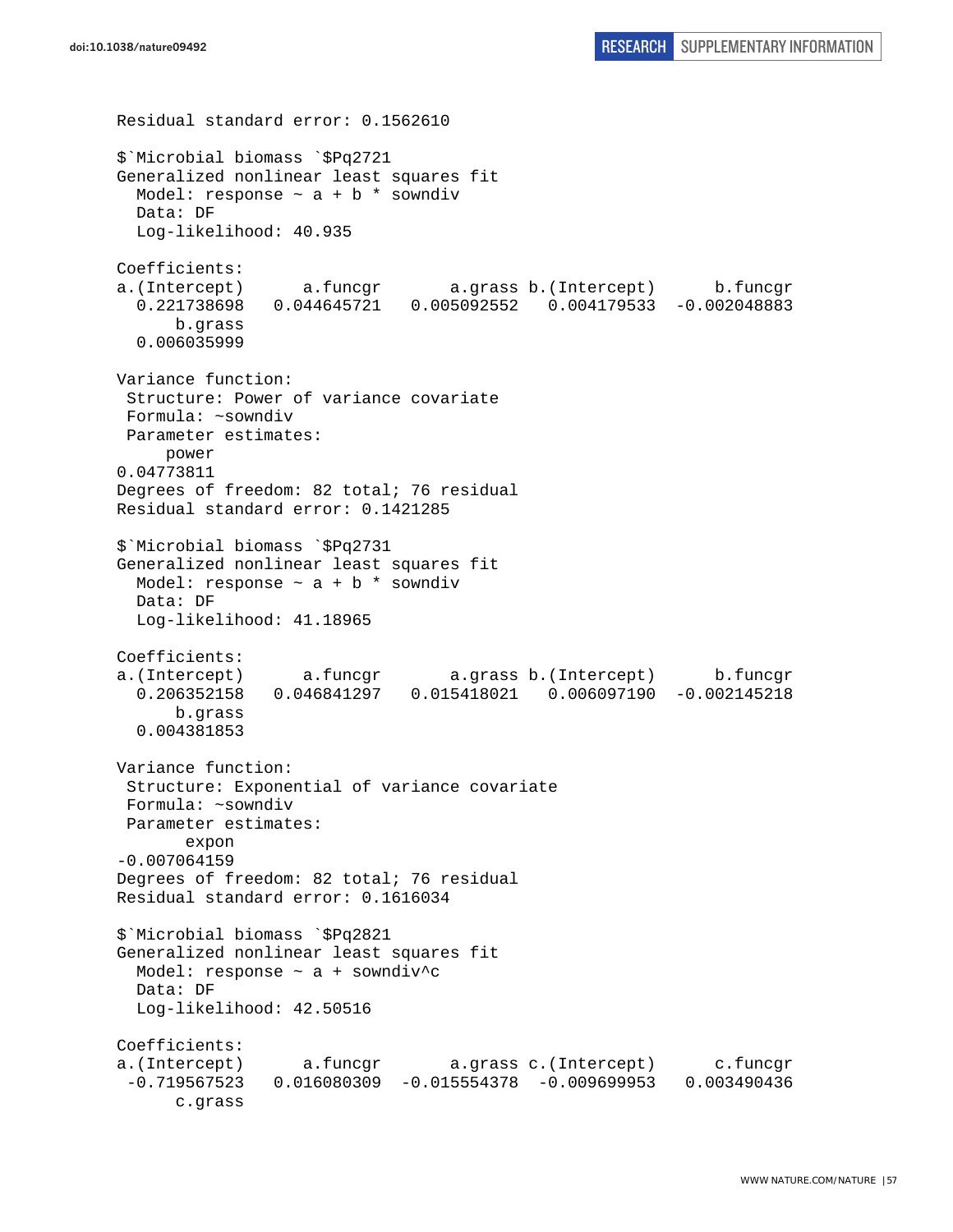0.038727143 Variance function: Structure: Power of variance covariate Formula: ~sowndiv Parameter estimates: power 0.04592993 Degrees of freedom: 82 total; 76 residual Residual standard error: 0.1398076 \$`Microbial biomass `\$Pq2831 Generalized nonlinear least squares fit Model: response ~ a + sowndiv^c Data: DF Log-likelihood: 42.71661 Coefficients: a.(Intercept) a.funcgr a.grass c.(Intercept) c.funcgr -0.726718447 0.017117787 -0.010904120 -0.004657297 0.003128925 c.grass 0.034734502 Variance function: Structure: Exponential of variance covariate Formula: ~sowndiv Parameter estimates: expon -0.006585009 Degrees of freedom: 82 total; 76 residual Residual standard error: 0.1579708 \$`Microbial biomass `\$Pq2921 Generalized nonlinear least squares fit Model: response  $\sim$  b  $*$  sowndiv<sup>^</sup>c Data: DF Log-likelihood: 42.5143 Coefficients: b.(Intercept) b.funcgr b.grass c.(Intercept) c.funcgr 0.257384236 0.026525808 -0.008393974 0.023921829 -0.008847298 c.grass 0.099362226 Variance function: Structure: Power of variance covariate Formula: ~sowndiv Parameter estimates: power 0.04717589 Degrees of freedom: 82 total; 76 residual Residual standard error: 0.1395337 \$`Microbial biomass `\$Pq2931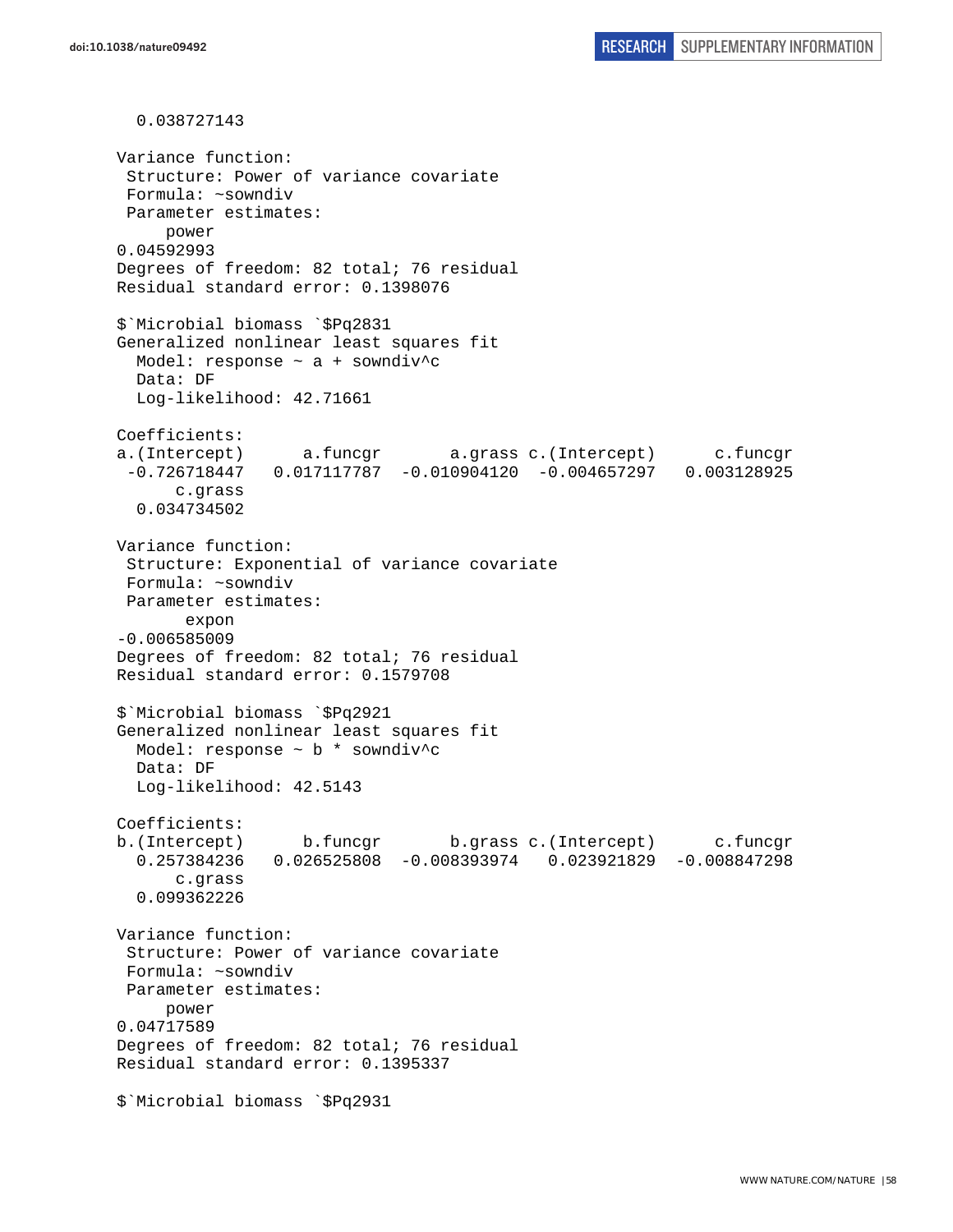```
Generalized nonlinear least squares fit 
 Model: response \sim b * sowndiv<sup>^</sup>c
  Data: DF 
   Log-likelihood: 42.71182 
Coefficients: 
b.(Intercept) b.funcgr b.grass c.(Intercept) c.funcgr 
   0.250244301 0.026356937 -0.003016204 0.040766269 -0.008234453 
       c.grass 
   0.084869176 
Variance function: 
  Structure: Exponential of variance covariate 
  Formula: ~sowndiv 
 Parameter estimates: 
       expon 
-0.00655037 
Degrees of freedom: 82 total; 76 residual 
Residual standard error: 0.1579330 
$`Microbial biomass `$Pq3021 
Generalized nonlinear least squares fit 
  Model: response ~ sowndiv^c 
  Data: DF 
   Log-likelihood: -22.75071 
Coefficients: 
c.(Intercept) c.funcgr c.grass 
   -0.76248625 0.12322157 0.06720479 
Variance function: 
  Structure: Power of variance covariate 
 Formula: ~sowndiv 
 Parameter estimates: 
      power 
-0.4749447 
Degrees of freedom: 82 total; 79 residual 
Residual standard error: 0.6585198 
$`Microbial biomass `$Pq3031 
Generalized nonlinear least squares fit 
  Model: response ~ sowndiv^c 
  Data: DF 
   Log-likelihood: -33.50686 
Coefficients: 
c.(Intercept) c.funcgr c.grass 
   -1.02988611 0.19479893 0.07991391 
Variance function: 
  Structure: Exponential of variance covariate 
 Formula: ~sowndiv 
  Parameter estimates: 
       expon
```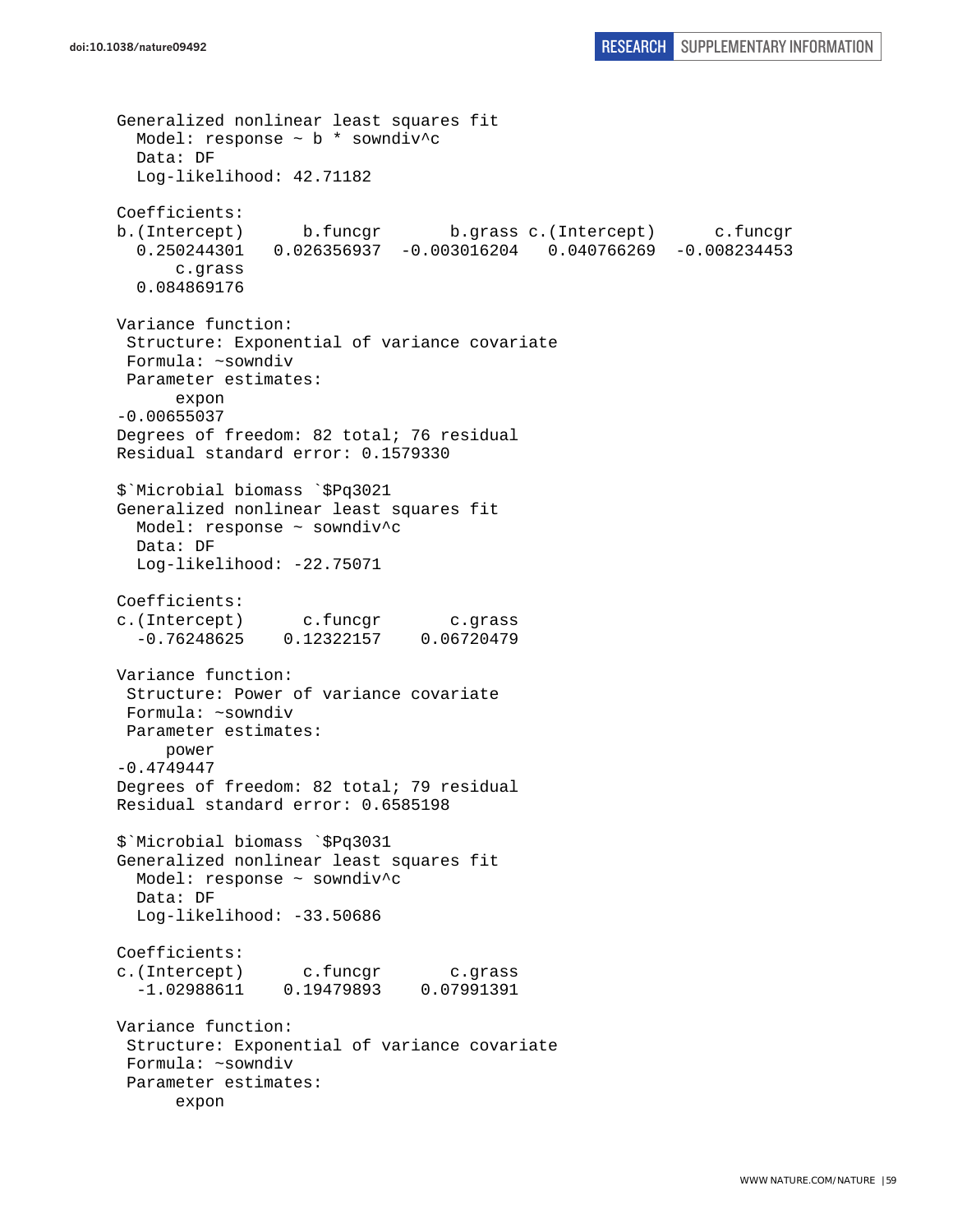-0.03256152 Degrees of freedom: 82 total; 79 residual Residual standard error: 0.4905981 \$`Microbial biomass `\$Pr3221 Generalized nonlinear least squares fit Model: response  $\sim$  a + b  $*$  sowndiv Data: DF Log-likelihood: 40.65128 Coefficients: a.(Intercept) a.grass a.leg b.(Intercept) b.grass 0.5168612613 -0.0625377335 -0.0677386764 -0.0086045264 0.0102274546 b.leg 0.0009871547 Variance function: Structure: Power of variance covariate Formula: ~sowndiv Parameter estimates: power 0.03605914 Degrees of freedom: 82 total; 76 residual Residual standard error: 0.1451155 \$`Microbial biomass `\$Pr3231 Generalized nonlinear least squares fit Model: response  $\sim$  a + b  $*$  sowndiv Data: DF Log-likelihood: 41.00305 Coefficients: a.(Intercept) a.grass a.leg b.(Intercept) b.grass 0.528073139 -0.059714719 -0.074030635 -0.008020193 0.009011539 b.leg 0.001270468 Variance function: Structure: Exponential of variance covariate Formula: ~sowndiv Parameter estimates: expon -0.007342647 Degrees of freedom: 82 total; 76 residual Residual standard error: 0.1623593 \$`Microbial biomass `\$Pr3321 Generalized nonlinear least squares fit Model: response ~ a + sowndiv^c Data: DF Log-likelihood: 43.01911 Coefficients: a.(Intercept) a.grass a.leg c.(Intercept) c.grass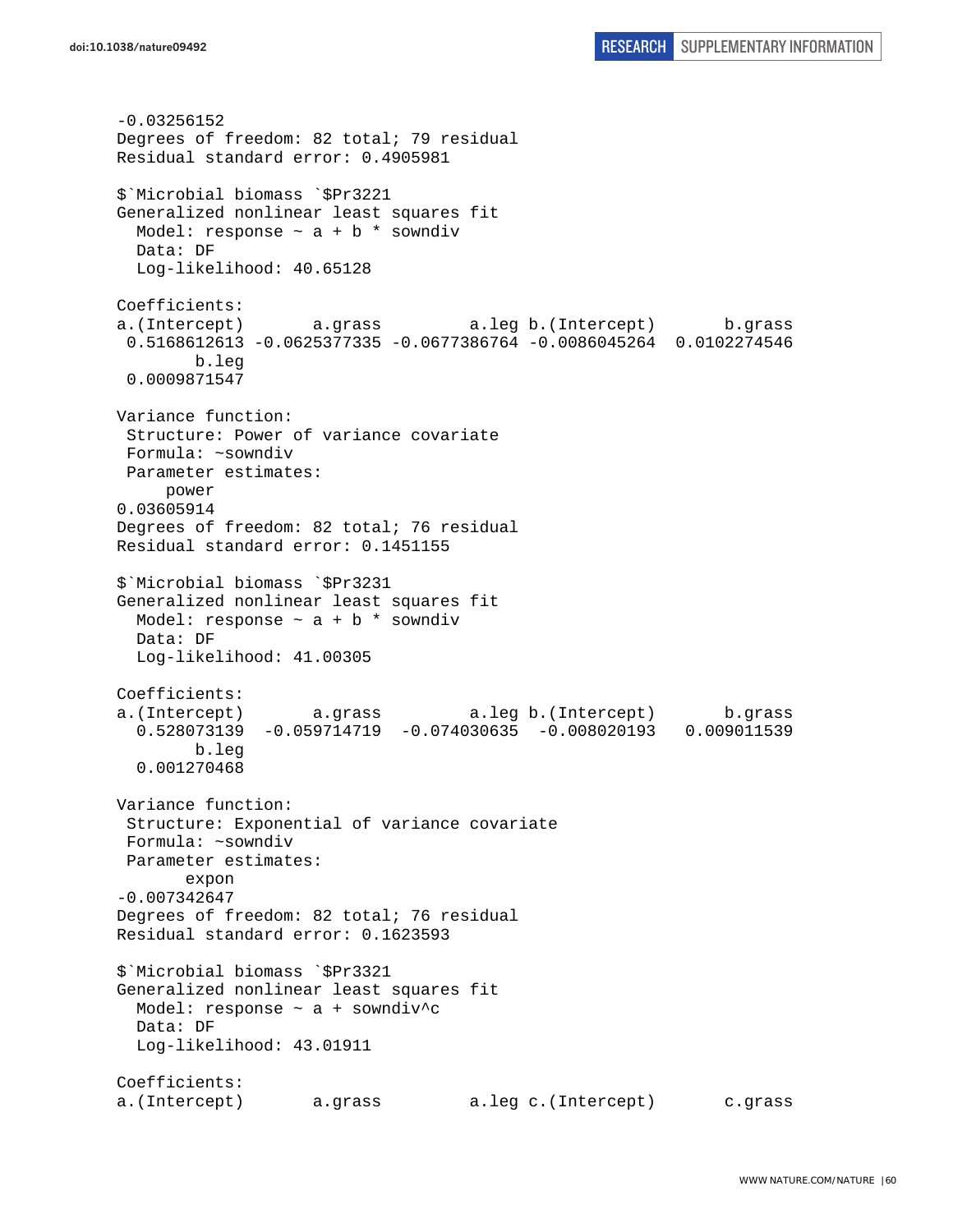```
 -0.63754499 -0.03461126 -0.01620579 0.03656193 0.03282452 
         c.leg 
   -0.02008047 
Variance function: 
  Structure: Power of variance covariate 
  Formula: ~sowndiv 
 Parameter estimates: 
      power 
0.03477835 
Degrees of freedom: 82 total; 76 residual 
Residual standard error: 0.1412533 
$`Microbial biomass `$Pr3331 
Generalized nonlinear least squares fit 
  Model: response ~ a + sowndiv^c 
   Data: DF 
   Log-likelihood: 43.34004 
Coefficients: 
a.(Intercept) a.grass a.leg c.(Intercept) c.grass 
   -0.62789496 -0.03501659 -0.01984176 0.03466192 0.03130126 
         c.leg 
   -0.01900136 
Variance function: 
  Structure: Exponential of variance covariate 
 Formula: ~sowndiv 
 Parameter estimates: 
       expon 
-0.00689536 
Degrees of freedom: 82 total; 76 residual 
Residual standard error: 0.1571926 
$`Microbial biomass `$Pr3421 
Generalized nonlinear least squares fit 
  Model: response ~ b * sowndiv^c 
  Data: DF 
   Log-likelihood: 42.83898 
Coefficients: 
b.(Intercept) b.grass b.leg c.(Intercept) c.grass 
    0.38565454 -0.03432817 -0.02724757 0.05328494 0.10033143 
         c.leg 
   -0.03135258 
Variance function: 
  Structure: Power of variance covariate 
 Formula: ~sowndiv 
 Parameter estimates: 
     power 
0.03594588 
Degrees of freedom: 82 total; 76 residual 
Residual standard error: 0.1413188
```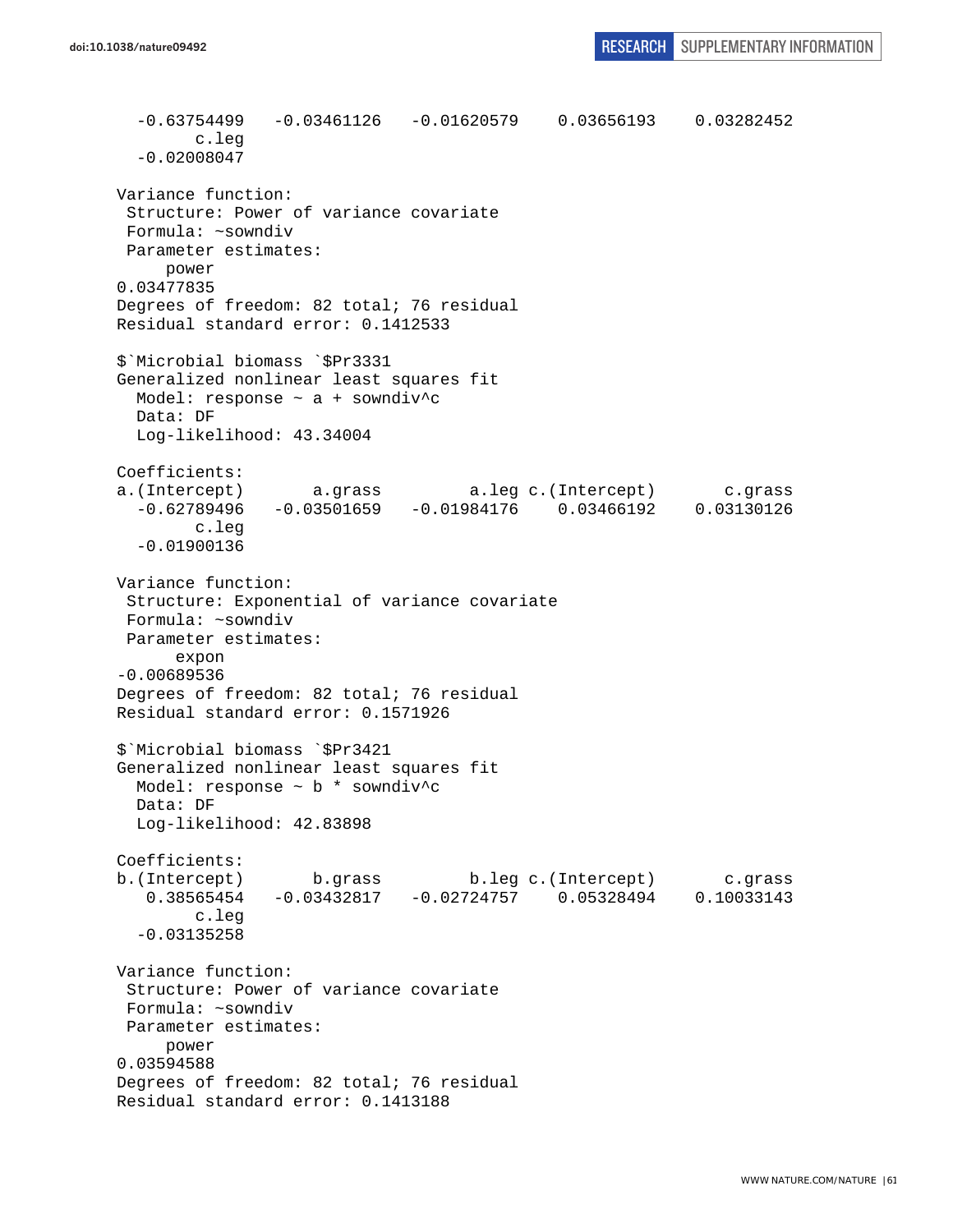```
$`Microbial biomass `$Pr3431 
Generalized nonlinear least squares fit 
  Model: response ~ b * sowndiv^c 
  Data: DF 
   Log-likelihood: 43.15433 
Coefficients: 
b.(Intercept) b.grass b.leg c.(Intercept) c.grass 
    0.39461733 -0.03399994 -0.03113385 0.04939747 0.09349555 
         c.leg 
   -0.02757952 
Variance function: 
  Structure: Exponential of variance covariate 
 Formula: ~sowndiv 
 Parameter estimates: 
        expon 
-0.006914078 
Degrees of freedom: 82 total; 76 residual 
Residual standard error: 0.1575743 
$`Microbial biomass `$Pr3521 
Generalized nonlinear least squares fit 
   Model: response ~ sowndiv^c 
   Data: DF 
  Log-likelihood: -23.32972
Coefficients: 
c.(Intercept) c.grass c.leg 
    0.1696281 -0.1318883 -0.2480324Variance function: 
  Structure: Power of variance covariate 
 Formula: ~sowndiv 
 Parameter estimates: 
     power 
-0.4767493 
Degrees of freedom: 82 total; 79 residual 
Residual standard error: 0.6649652 
$`Microbial biomass `$Pr3531 
Generalized nonlinear least squares fit 
  Model: response ~ sowndiv^c 
   Data: DF 
   Log-likelihood: -34.58352 
Coefficients: 
c.(Intercept) c.grass c.leg 
    0.4646305 -0.2561756 -0.3824112Variance function: 
  Structure: Exponential of variance covariate 
 Formula: ~sowndiv
```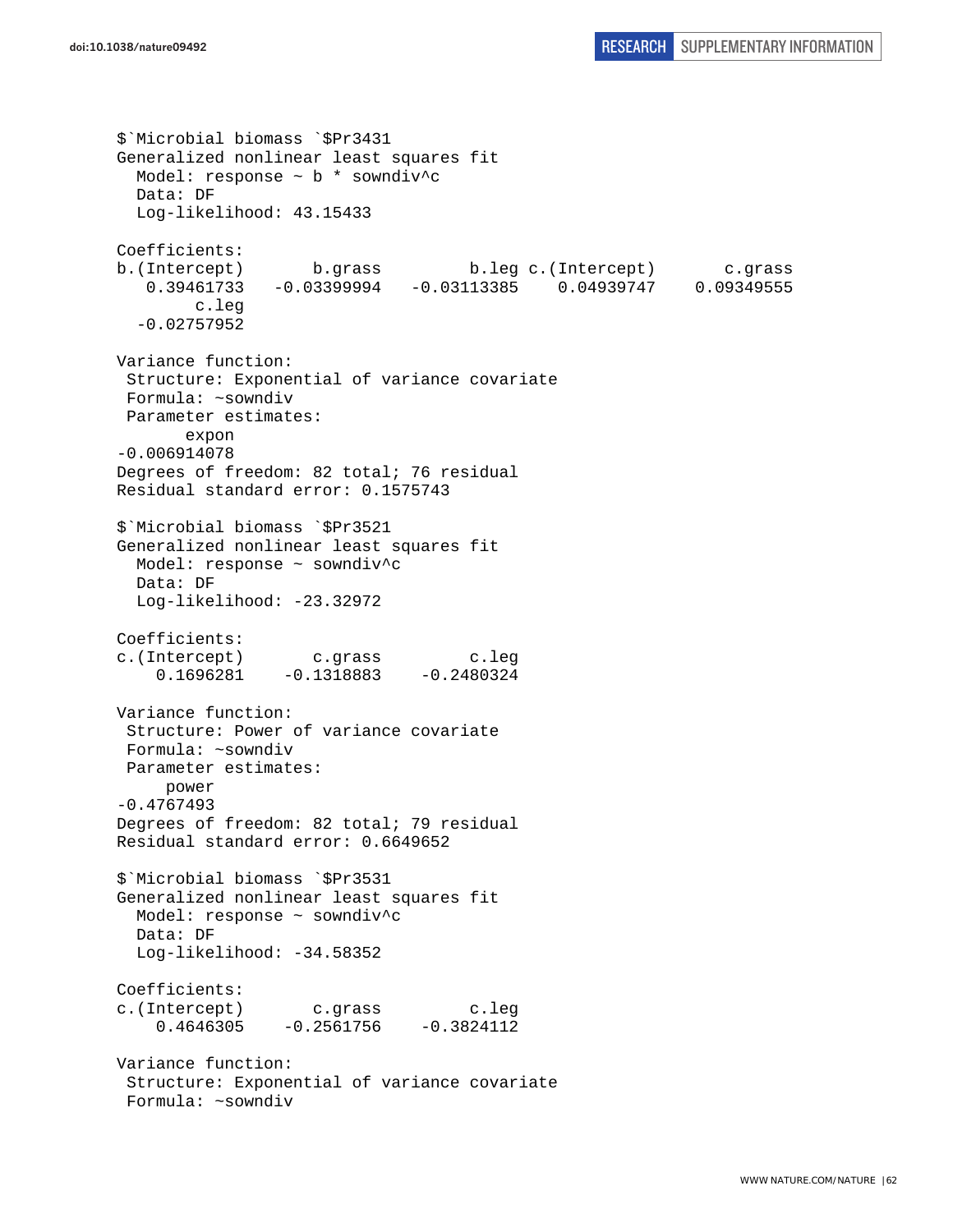Parameter estimates: expon -0.03274933 Degrees of freedom: 82 total; 79 residual Residual standard error: 0.4978843 \$`Microbial biomass `\$Ps3721 Generalized nonlinear least squares fit Model: response  $\sim$  a + b  $*$  sowndiv Data: DF Log-likelihood: 41.79784 Coefficients: a.(Intercept) a.funcgr a.grass a.leg b.(Intercept) 0.1936962863 0.0480115407 0.0104766644 0.0086542858 0.0386663089 b.funcgr b.grass b.leg -0.0064112141 -0.0002788291 -0.0107234248 Variance function: Structure: Power of variance covariate Formula: ~sowndiv Parameter estimates: power 0.03381456 Degrees of freedom: 82 total; 74 residual Residual standard error: 0.1455055 \$`Microbial biomass `\$Ps3731 Generalized nonlinear least squares fit Model: response  $\sim$  a + b  $*$  sowndiv Data: DF Log-likelihood: 42.2173 Coefficients: a.(Intercept) a.funcgr a.grass a.leg b.(Intercept) 0.176120253 0.050523945 0.020253493 0.009778975 0.040923822 b.funcgr b.grass b.leg  $-0.006573030 -0.001855361 -0.010869356$ Variance function: Structure: Exponential of variance covariate Formula: ~sowndiv Parameter estimates: expon -0.007618332 Degrees of freedom: 82 total; 74 residual Residual standard error: 0.1625044 \$`Microbial biomass `\$Ps3821 Generalized nonlinear least squares fit Model: response ~ a + sowndiv^c Data: DF Log-likelihood: 43.15511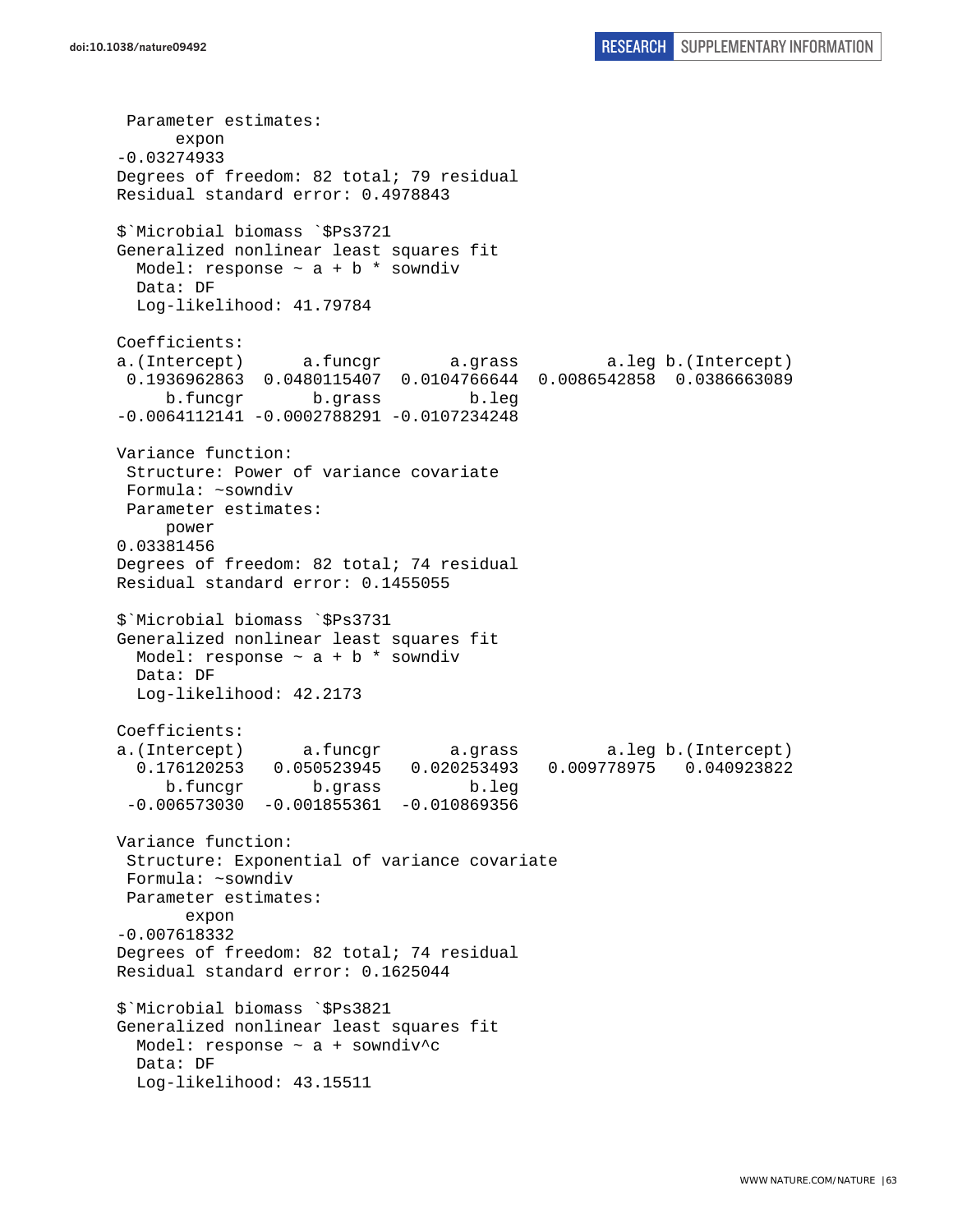Coefficients: a.(Intercept) a.funcgr a.grass a.leg c.(Intercept) -0.733578776 0.017216942 -0.013254450 0.005105006 0.108156571 c.funcgr c.grass c.leg -0.011133934 0.016776387 -0.036820287 Variance function: Structure: Power of variance covariate Formula: ~sowndiv Parameter estimates: power 0.03215278 Degrees of freedom: 82 total; 74 residual Residual standard error: 0.1434704 \$`Microbial biomass `\$Ps3831 Generalized nonlinear least squares fit Model: response  $\sim$  a + sowndiv^c Data: DF Log-likelihood: 43.5326 Coefficients: a.(Intercept) a.funcgr a.grass a.leg c.(Intercept) -0.751120541 0.019615046 -0.006825007 0.008272530 0.125225482 c.funcgr c.grass c.leg -0.013096155 0.010701009 -0.040470763 Variance function: Structure: Exponential of variance covariate Formula: ~sowndiv Parameter estimates: expon -0.007197967 Degrees of freedom: 82 total; 74 residual Residual standard error: 0.1593425 \$`Microbial biomass `\$Ps3921 Generalized nonlinear least squares fit Model: response ~ b \* sowndiv^c Data: DF Log-likelihood: 43.23408 Coefficients: b.(Intercept) b.funcgr b.grass b.leg c.(Intercept) 0.207653644 0.033167299 -0.001115847 0.016900738 0.421924819 c.funcgr c.grass c.leg -0.059052672 0.026722767 -0.125349574 Variance function: Structure: Power of variance covariate Formula: ~sowndiv Parameter estimates: power 0.03212689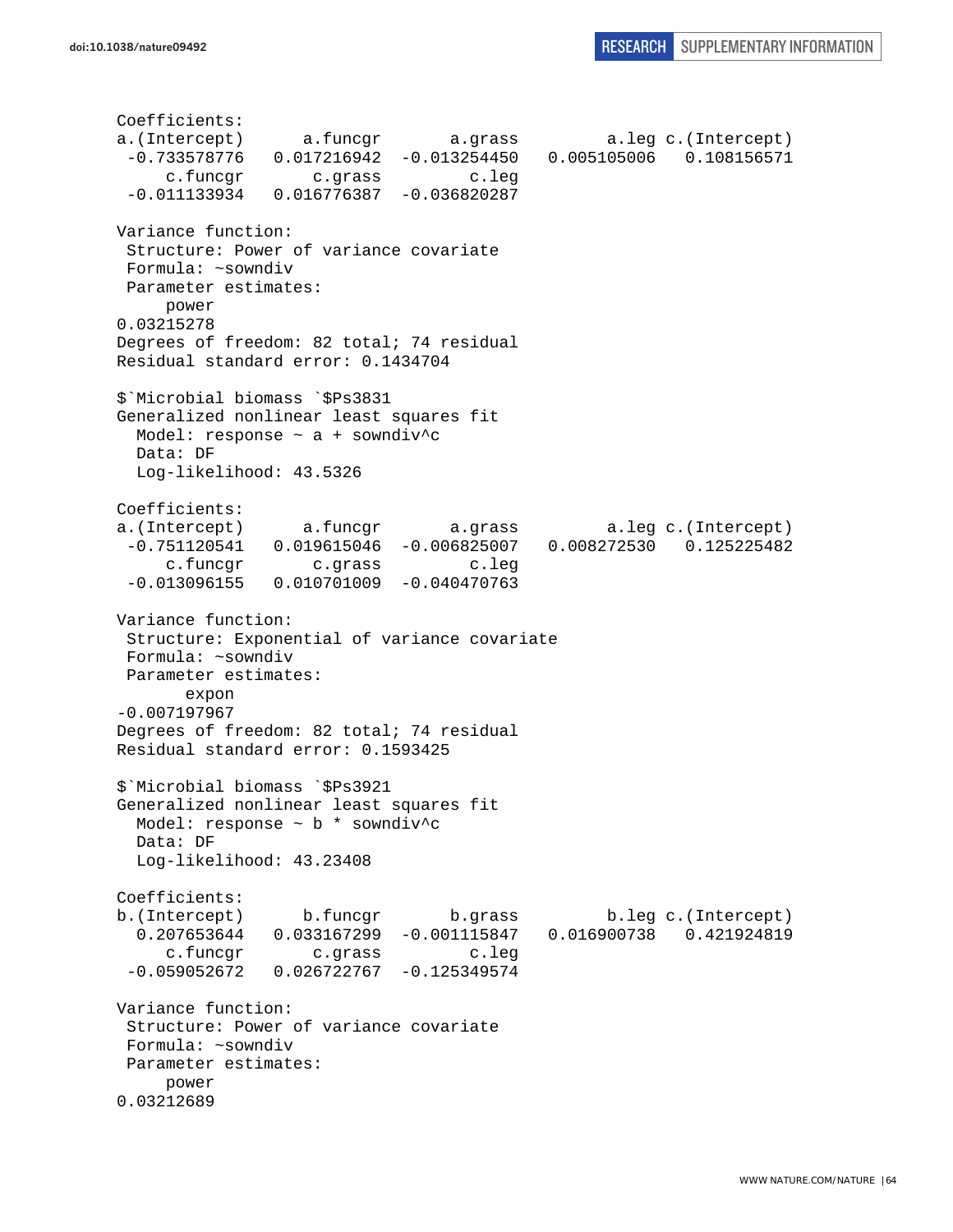Degrees of freedom: 82 total; 74 residual Residual standard error: 0.1433378 \$`Microbial biomass `\$Ps3931 Generalized nonlinear least squares fit Model: response ~ b \* sowndiv^c Data: DF Log-likelihood: 43.60998 Coefficients: b.(Intercept) b.funcgr b.grass b.leg c.(Intercept) 0.188467028 0.034604517 0.005811227 0.021019747 0.474973713 c.funcgr c.grass c.leg -0.063207629 0.006548958 -0.136916708 Variance function: Structure: Exponential of variance covariate Formula: ~sowndiv Parameter estimates: expon -0.007201753 Degrees of freedom: 82 total; 74 residual Residual standard error: 0.1591973 \$`Microbial biomass `\$Ps4021 Generalized nonlinear least squares fit Model: response ~ sowndiv^c Data: DF Log-likelihood: -22.31840 Coefficients: c.(Intercept) c.funcgr c.grass c.leg -0.4032618087 0.0787560188 0.0007762873 -0.1139730226 Variance function: Structure: Power of variance covariate Formula: ~sowndiv Parameter estimates: power -0.4809996 Degrees of freedom: 82 total; 78 residual Residual standard error: 0.6651956 \$`Microbial biomass `\$Ps4031 Generalized nonlinear least squares fit Model: response ~ sowndiv^c Data: DF Log-likelihood: -33.34910 Coefficients: c.(Intercept) c.funcgr c.grass c.leg -0.64678069 0.14772337 0.01152149 -0.12629269

Variance function: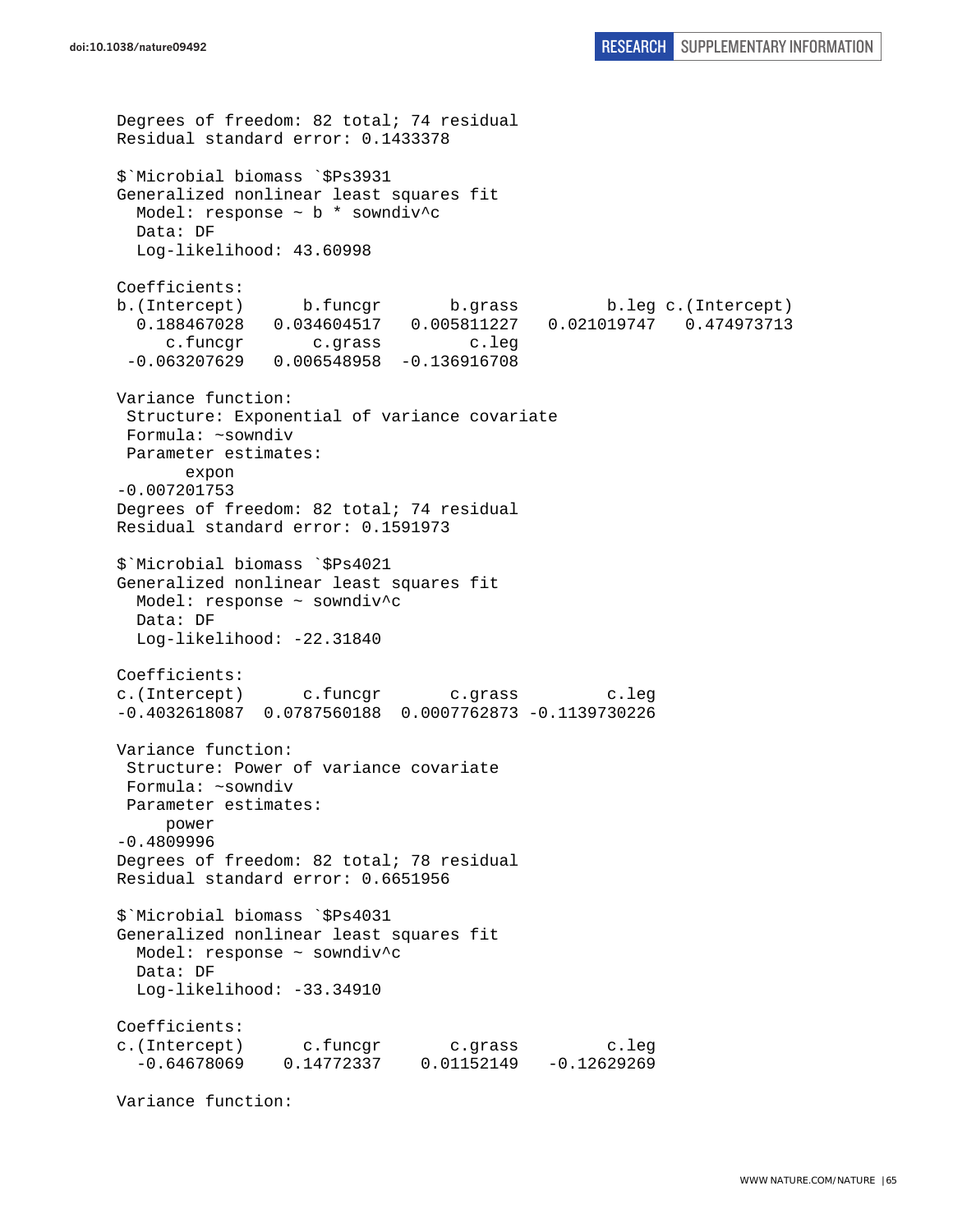Structure: Exponential of variance covariate Formula: ~sowndiv Parameter estimates: expon -0.03262592 Degrees of freedom: 82 total; 78 residual Residual standard error: 0.4930565 \$`Microbial biomass `\$AS1 Nonlinear regression model model: response ~ SSasymp(sowndiv, Asym, R0, lrc) data: DF Asym R0 lrc 0.4592 0.2098 -1.2930 residual sum-of-squares: 1.77 Number of iterations to convergence: 10 Achieved convergence tolerance: 8.682e-06 \$`Microbial biomass `\$AS2 Nonlinear regression model model: response ~ SSasympOff(sowndiv, Asym, lrc, c0) data: DF Asym lrc c0 0.4592 -1.2931 -2.2241 residual sum-of-squares: 1.77 Number of iterations to convergence: 10 Achieved convergence tolerance: 9.487e-06 \$`Microbial biomass `\$AS3 Nonlinear regression model model: response ~ SSasympOrig(sowndiv, Asym, lrc) data: DF Asym lrc 0.4281 -0.2150 residual sum-of-squares: 1.811 Number of iterations to convergence: 6 Achieved convergence tolerance: 6.154e-06 \$`Microbial biomass `\$LG2 Nonlinear regression model model: response ~ SSlogis(sowndiv, Asym, xmid, scal) data: DF Asym xmid scal 0.45479 -0.08847 2.64378 residual sum-of-squares: 1.775 Number of iterations to convergence: 9 Achieved convergence tolerance: 5.392e-06 \$`Microbial respiration `\$L01 Generalized least squares fit by maximum likelihood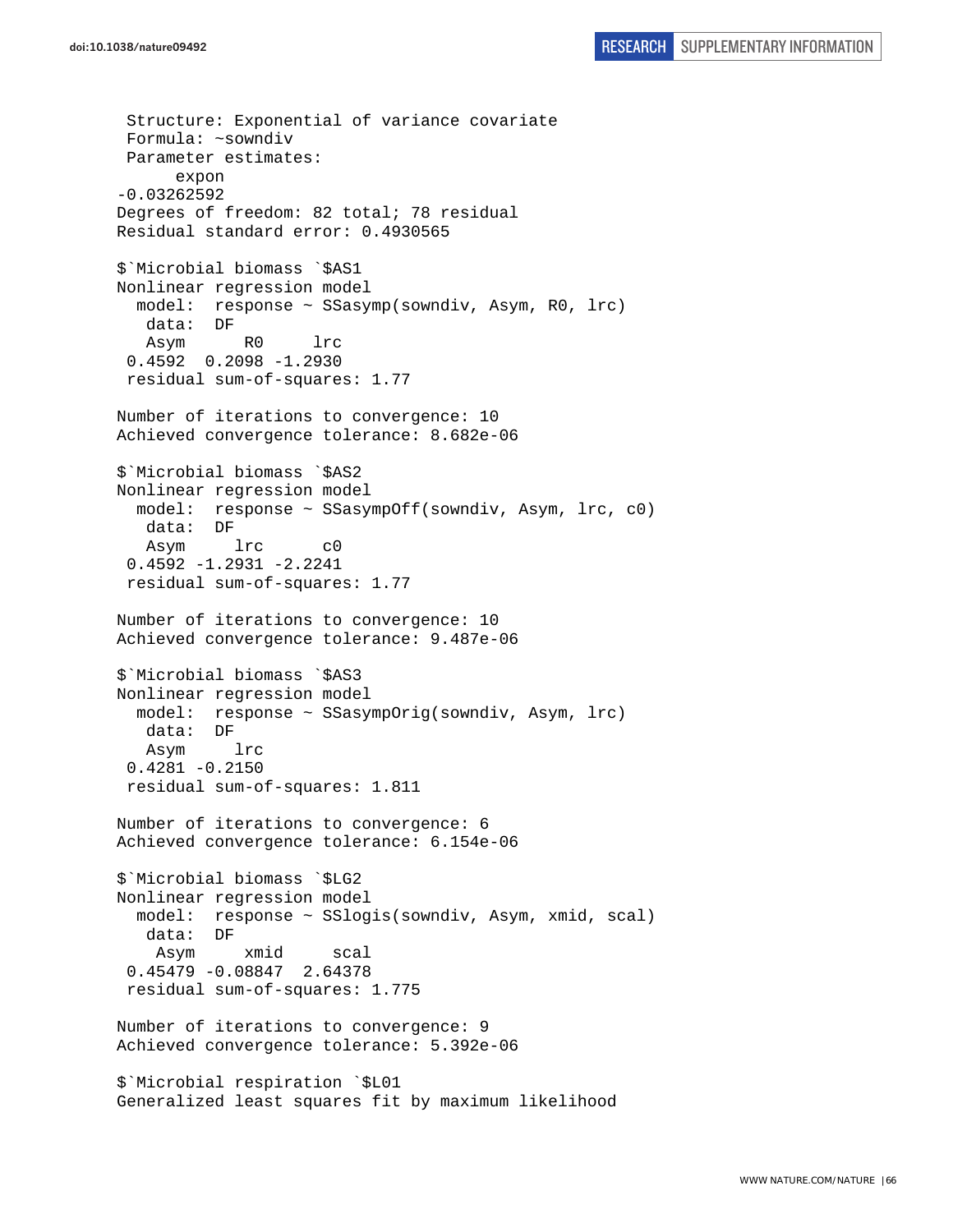**doi:10.1038/nature09492** RESEARCH SUPPLEMENTARY INFORMATION

Model: response  $\sim$  block + (sowndiv + funcgr + grass + leg) $^2$ 2 Data: DF Log-likelihood: 66.29191 Coefficients: (Intercept) blockB2 blockB3 blockB4 sowndiv 0.0971726254 0.0523450999 0.0796403354 0.0629400645 0.0249253472 funcgr grass leg sowndiv:funcgr sowndiv:grass  $-0.0081160347 -0.0499426079 0.0460419844 -0.0051481232$ 0.0011418402 sowndiv:leg funcgr:grass funcgr:leg grass:leg -0.0021583241 0.0396741576 -0.0001113372 -0.0257695886 Variance function: Structure: Power of variance covariate Formula: ~fitted(.) Parameter estimates: power 0.6649813 Degrees of freedom: 82 total; 68 residual Residual standard error: 0.3048384 \$`Microbial respiration `\$L02 Generalized least squares fit by maximum likelihood Model: response  $\sim$  block + (sowndiv + funcgr + grass + leg) $^2$  Data: DF Log-likelihood: 67.29897 Coefficients: (Intercept) blockB2 blockB3 blockB4 sowndiv -0.117696265 0.045130996 0.084416647 0.067752814 0.039911176 funcgr grass leg sowndiv:funcgr sowndiv:grass 0.036124557 0.041696967 0.141733792 -0.007603072 - 0.002710302 sowndiv:leg funcgr:grass funcgr:leg grass:leg -0.005643991 0.024931403 -0.014500042 -0.063829707 Variance function: Structure: Exponential of variance covariate Formula: ~fitted(.) Parameter estimates: expon 3.952133 Degrees of freedom: 82 total; 68 residual Residual standard error: 0.04342441 \$`Microbial respiration `\$L011 Generalized least squares fit by maximum likelihood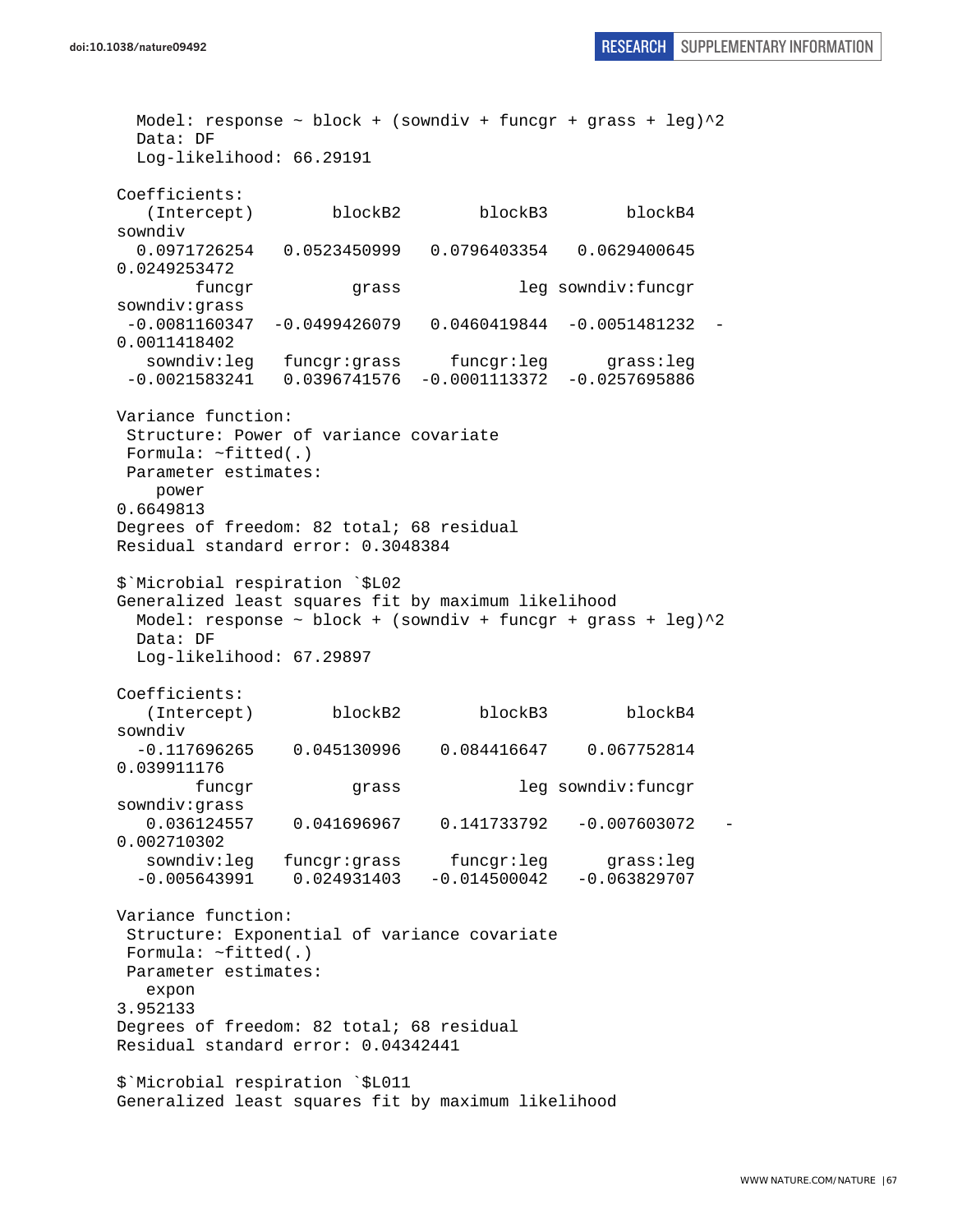**doi:10.1038/nature09492** RESEARCH SUPPLEMENTARY INFORMATION

Model: response  $\sim$  block + (sowndiv + funcgr + grass + leg) $^2$ 2 Data: DF Log-likelihood: 63.31731 Coefficients: (Intercept) blockB2 blockB3 blockB4 sowndiv 0.1902255247 0.0593659978 0.0789638219 0.0725917514 0.0160002508 funcgr grass leg sowndiv:funcgr sowndiv:grass -0.0180771558 -0.0765763704 0.0016587666 -0.0039677303 0.0007775239 sowndiv:leg funcgr:grass funcgr:leg grass:leg 0.0002668673 0.0353954059 0.0051592991 -0.0152206304 Variance function: Structure: Power of variance covariate Formula: ~sowndiv Parameter estimates: power 0.1848720 Degrees of freedom: 82 total; 68 residual Residual standard error: 0.08496138 \$`Microbial respiration `\$L021 Generalized least squares fit by maximum likelihood Model: response  $\sim$  block + (sowndiv + funcgr + grass + leg) $^2$  Data: DF Log-likelihood: 62.58916 Coefficients: (Intercept) blockB2 blockB3 blockB4 sowndiv 0.4306075623 0.0859601636 0.0978973953 0.0640848631 - 0.0036979432 funcgr grass leg sowndiv:funcgr sowndiv:grass -0.0767083561 -0.1562591317 -0.1071816341 -0.0009412327 0.0027273171 sowndiv:leg funcgr:grass funcgr:leg grass:leg 0.0054695031 0.0505530302 0.0283747042 0.0137328054 Variance function: Structure: Exponential of variance covariate Formula: ~sowndiv Parameter estimates: expon -0.01142284 Degrees of freedom: 82 total; 68 residual Residual standard error: 0.1244126 \$`Microbial respiration `\$L2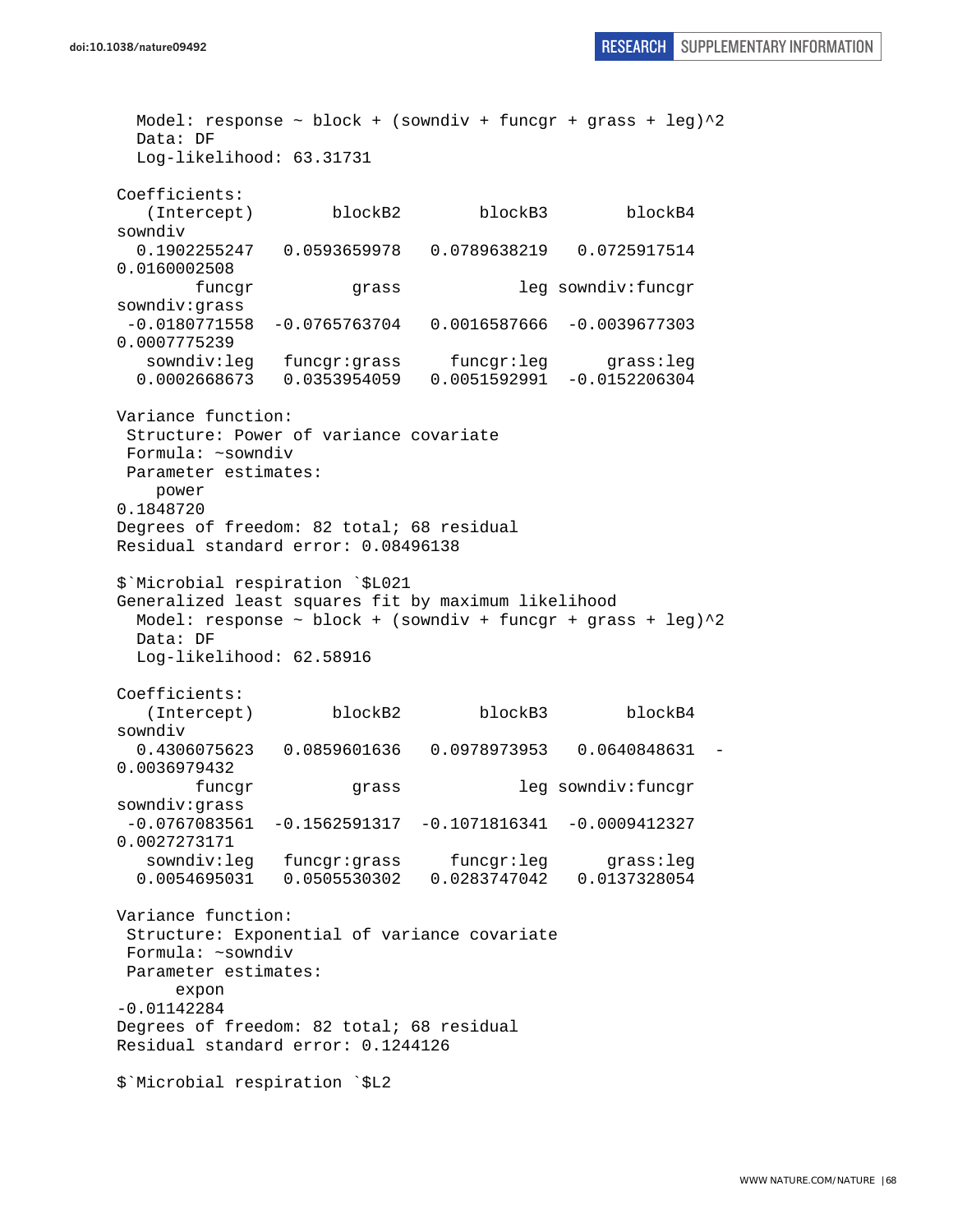Call: lm(formula = response ~ sowndiv + funcgr + leg, data = DF) Coefficients: (Intercept) sowndiv funcgr leg 0.140284 0.001500 0.029908 0.004830 \$`Microbial respiration `\$L21 Generalized least squares fit by maximum likelihood Model: response ~ sowndiv + funcgr + leg Data: DF Log-likelihood: 52.79872 Coefficients: (Intercept) sowndiv funcqr leg 0.143902019 0.001335543 0.029251588 0.004486356 Variance function: Structure: Power of variance covariate Formula: ~fitted(.) Parameter estimates: power -0.2067939 Degrees of freedom: 82 total; 78 residual Residual standard error: 0.09294533 \$`Microbial respiration `\$L22 Generalized least squares fit by maximum likelihood Model: response ~ sowndiv + funcgr + leg Data: DF Log-likelihood: 52.93664 Coefficients: (Intercept) sowndiv funcgr leg 0.145929326 0.001190281 0.028903010 0.004444837 Variance function: Structure: Exponential of variance covariate Formula: ~fitted(.) Parameter estimates: expon -1.633253 Degrees of freedom: 82 total; 78 residual Residual standard error: 0.1829401 \$`Microbial respiration `\$L211 Generalized least squares fit by maximum likelihood Model: response ~ sowndiv + funcgr + leg Data: DF Log-likelihood: 54.15545 Coefficients: (Intercept) sowndiv funcgr leg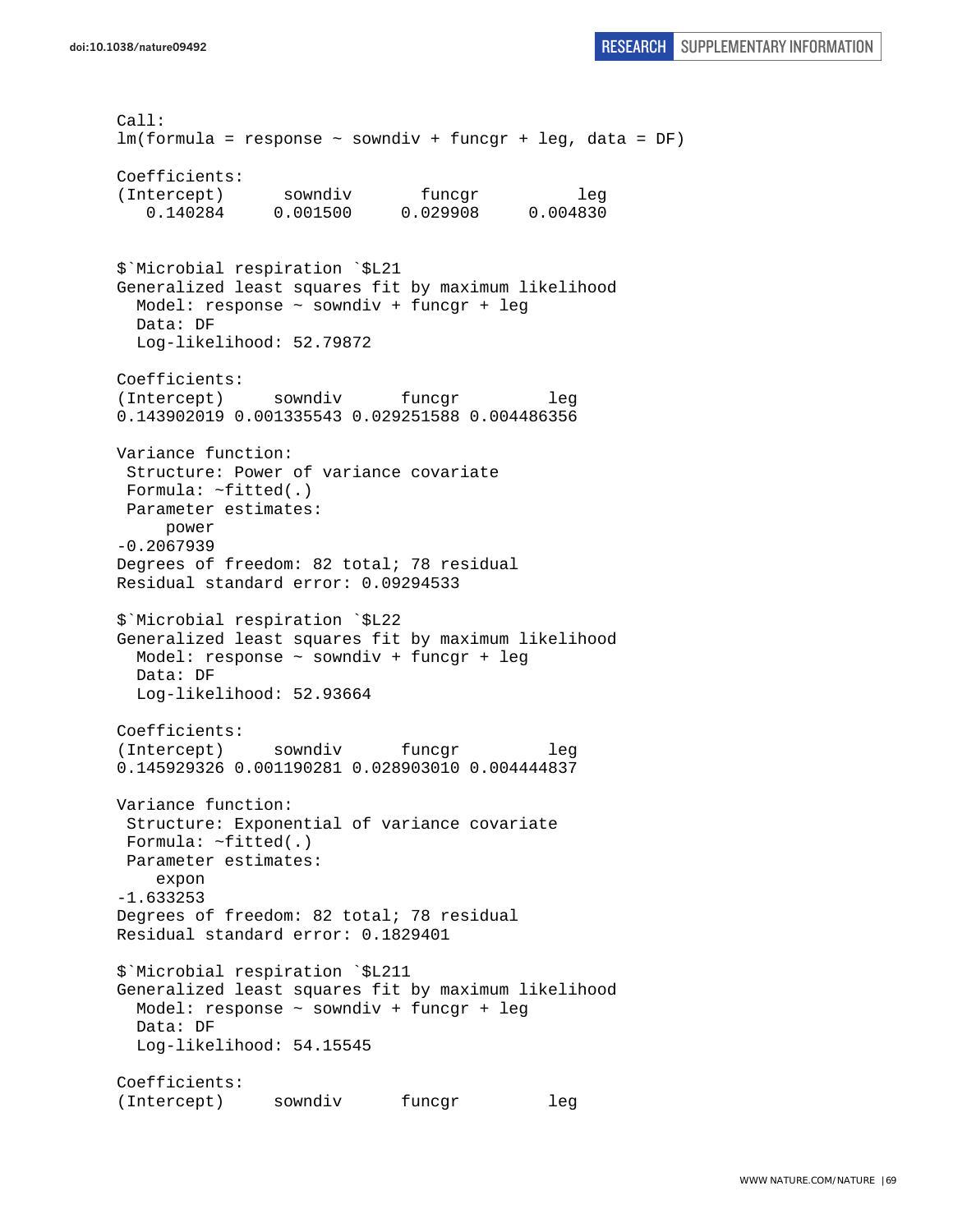0.116591541 0.002712024 0.032938150 0.004464579 Variance function: Structure: Power of variance covariate Formula: ~sowndiv Parameter estimates: power 0.1748227 Degrees of freedom: 82 total; 78 residual Residual standard error: 0.09643274 \$`Microbial respiration `\$L222 Generalized least squares fit by maximum likelihood Model: response ~ sowndiv + funcgr + leg Data: DF Log-likelihood: 52.83896 Coefficients: (Intercept) sowndiv funcgr leg 0.141246787 0.001076389 0.030578405 0.005890471 Variance function: Structure: Exponential of variance covariate Formula: ~sowndiv Parameter estimates: expon -0.004416224 Degrees of freedom: 82 total; 78 residual Residual standard error: 0.1319409 \$`Microbial respiration `\$M1 Nonlinear regression model model: response ~ a \* sowndiv/(b + sowndiv) data: DF a b 0.3299 1.6653 residual sum-of-squares: 1.119 Number of iterations to convergence: 5 Achieved convergence tolerance: 9.095e-06 \$`Microbial respiration `\$M1a Nonlinear regression model model: response ~ SSmicmen(sowndiv, Vm, k) data: DF Vm k 0.3299 1.6652 residual sum-of-squares: 1.119 Number of iterations to convergence: 4 Achieved convergence tolerance: 3.314e-06 \$`Microbial respiration `\$M2 Nonlinear regression model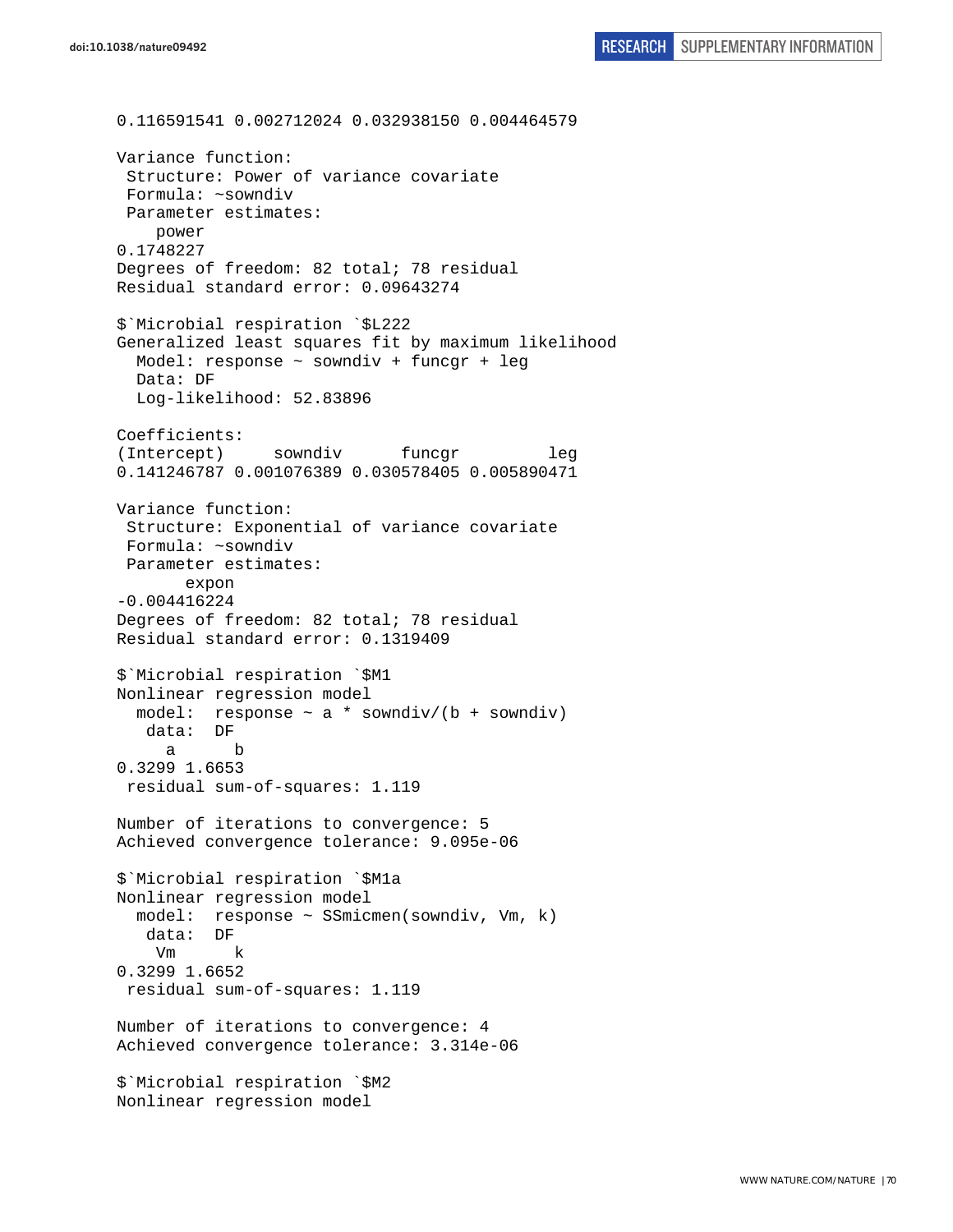```
doi:10.1038/nature09492 RESEARCH SUPPLEMENTARY INFORMATION
```

```
model: response \sim d + a * sowndiv/(b + sowndiv)
    data: DF 
 a b d 
  0.6982 0.4204 -0.3874 
  residual sum-of-squares: 1.107 
Number of iterations to convergence: 4 
Achieved convergence tolerance: 1.358e-06 
$`Microbial respiration `$M211 
Generalized nonlinear least squares fit 
  Model: response \sim d + a * sowndiv/(b + sowndiv)
  Data: DF 
   Log-likelihood: 62.40936 
Coefficients: 
 a b d 
  0.6982302 0.4213176 -0.3871629 
Variance function: 
  Structure: Power of variance covariate 
  Formula: ~sowndiv 
 Parameter estimates: 
     power 
0.1968301 
Degrees of freedom: 82 total; 79 residual 
Residual standard error: 0.08598322 
$`Microbial respiration `$M222 
Generalized nonlinear least squares fit 
 Model: response \sim d + a * sowndiv/(b + sowndiv)
  Data: DF 
  Log-likelihood: 60.22406 
Coefficients: 
 a b d 
  0.7365635 0.3867678 -0.4271569 
Variance function: 
  Structure: Exponential of variance covariate 
 Formula: ~sowndiv 
 Parameter estimates: 
        expon 
-0.003411667 
Degrees of freedom: 82 total; 79 residual 
Residual standard error: 0.1217906 
$`Microbial respiration `$M3 
Generalized nonlinear least squares fit 
 Model: response \sim a * sowndiv/(b + sowndiv)
  Data: DF 
   Log-likelihood: 59.73087 
Coefficients:
```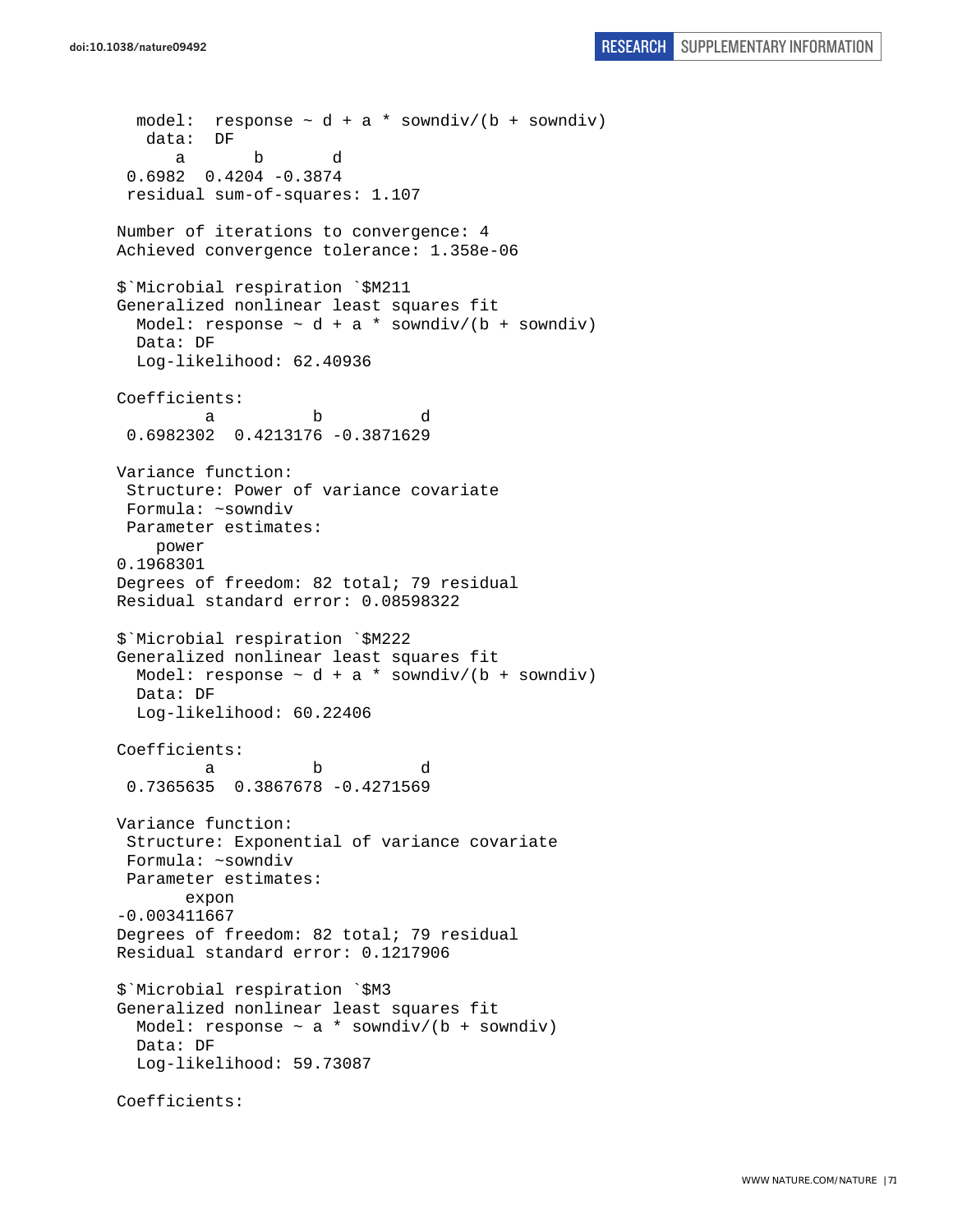a.(Intercept) a.leg b.(Intercept) b.leg 0.326857306 0.002134018 1.580649196 0.055836495 Degrees of freedom: 82 total; 78 residual Residual standard error: 0.1197489 \$`Microbial respiration `\$M311 Generalized nonlinear least squares fit Model: response  $\sim$  a \* sowndiv/(b + sowndiv) Data: DF Log-likelihood: 61.88362 Coefficients: a.(Intercept) a.leg b.(Intercept) b.leg 0.350182583 -0.006611364 2.086126769 -0.149449496 Variance function: Structure: Power of variance covariate Formula: ~sowndiv Parameter estimates: power 0.1914648 Degrees of freedom: 82 total; 78 residual Residual standard error: 0.08778568 \$`Microbial respiration `\$M321 Generalized nonlinear least squares fit Model: response  $\sim$  a \* sowndiv/(b + sowndiv) Data: DF Log-likelihood: 59.79978 Coefficients: a.(Intercept) a.leg b.(Intercept) b.leg 0.318884361 0.006170269 1.445764619 0.123928778 Variance function: Structure: Exponential of variance covariate Formula: ~sowndiv Parameter estimates: expon -0.003098961 Degrees of freedom: 82 total; 78 residual Residual standard error: 0.1228743 \$`Microbial respiration `\$M4 Generalized nonlinear least squares fit Model: response  $\sim$  a \* sowndiv/(b + sowndiv) Data: DF Log-likelihood: 60.32581 Coefficients: a.(Intercept) a.grass b.(Intercept) b.grass 0.30852874 0.01107377 0.25432498 0.87657993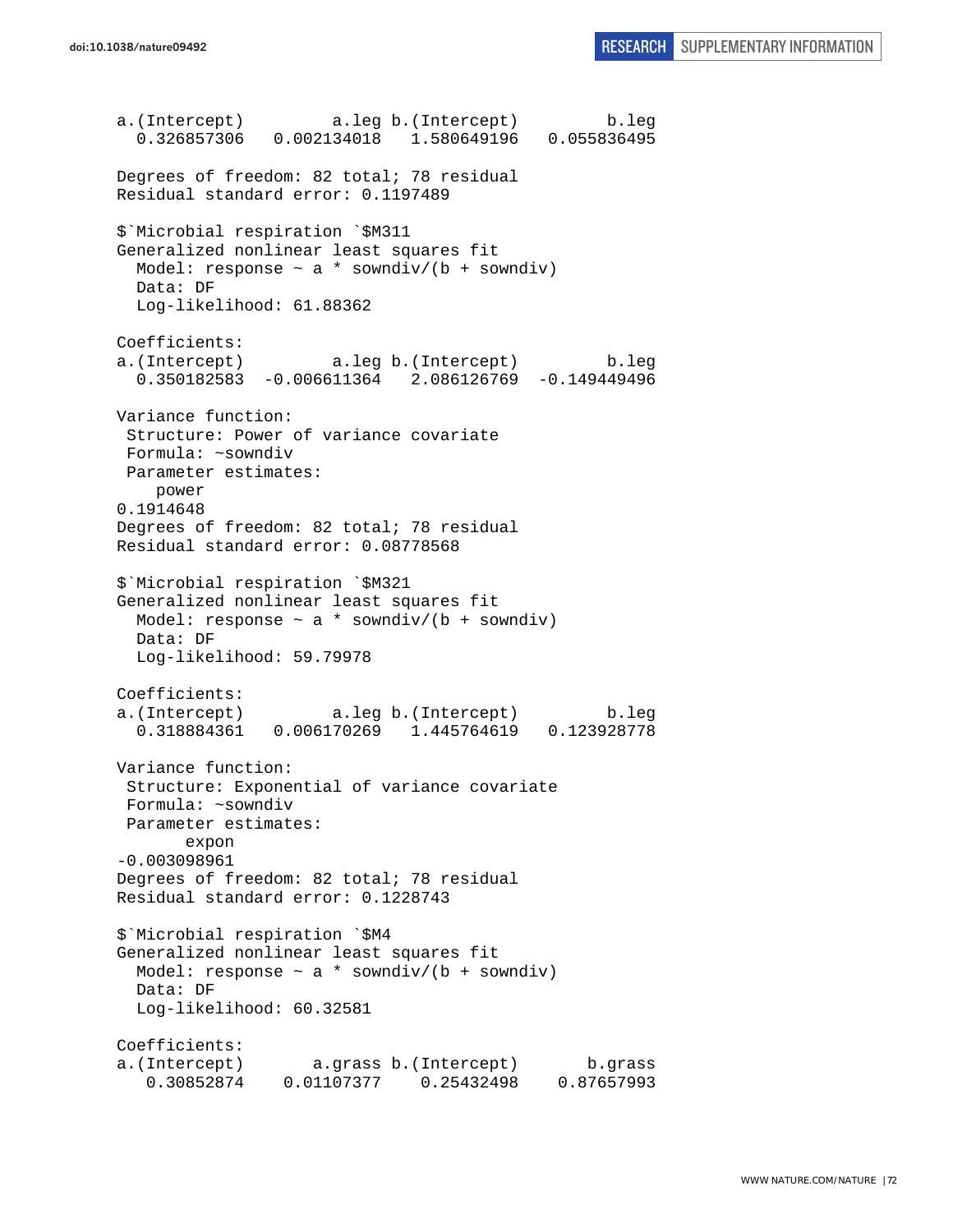```
Degrees of freedom: 82 total; 78 residual 
Residual standard error: 0.1188832 
$`Microbial respiration `$M411 
Generalized nonlinear least squares fit 
  Model: response \sim a * sowndiv/(b + sowndiv)
   Data: DF 
   Log-likelihood: 62.78314 
Coefficients: 
a.(Intercept) a.grass b.(Intercept) b.grass 
    0.29748555 0.02550948 0.07653057 1.11295941 
Variance function: 
  Structure: Power of variance covariate 
  Formula: ~sowndiv 
 Parameter estimates: 
     power 
0.2053818 
Degrees of freedom: 82 total; 78 residual 
Residual standard error: 0.08505241 
$`Microbial respiration `$M422 
Generalized nonlinear least squares fit 
  Model: response \sim a * sowndiv/(b + sowndiv)
   Data: DF 
   Log-likelihood: 60.38679 
Coefficients: 
a.(Intercept) a.grass b.(Intercept) b.grass 
    0.30765905 0.01031516 0.23997157 0.86679435 
Variance function: 
  Structure: Exponential of variance covariate 
 Formula: ~sowndiv 
 Parameter estimates: 
        expon 
-0.002894638 
Degrees of freedom: 82 total; 78 residual 
Residual standard error: 0.1217840 
$`Microbial respiration `$M5 
Generalized nonlinear least squares fit 
 Model: response \sim a * sowndiv/(b + sowndiv)
   Data: DF 
   Log-likelihood: 59.76359 
Coefficients: 
a.(Intercept) a.funcgr b.(Intercept) b.funcgr 
   0.341962837 -0.005576186 1.947615931 -0.156629792 
Degrees of freedom: 82 total; 78 residual 
Residual standard error: 0.1197011
```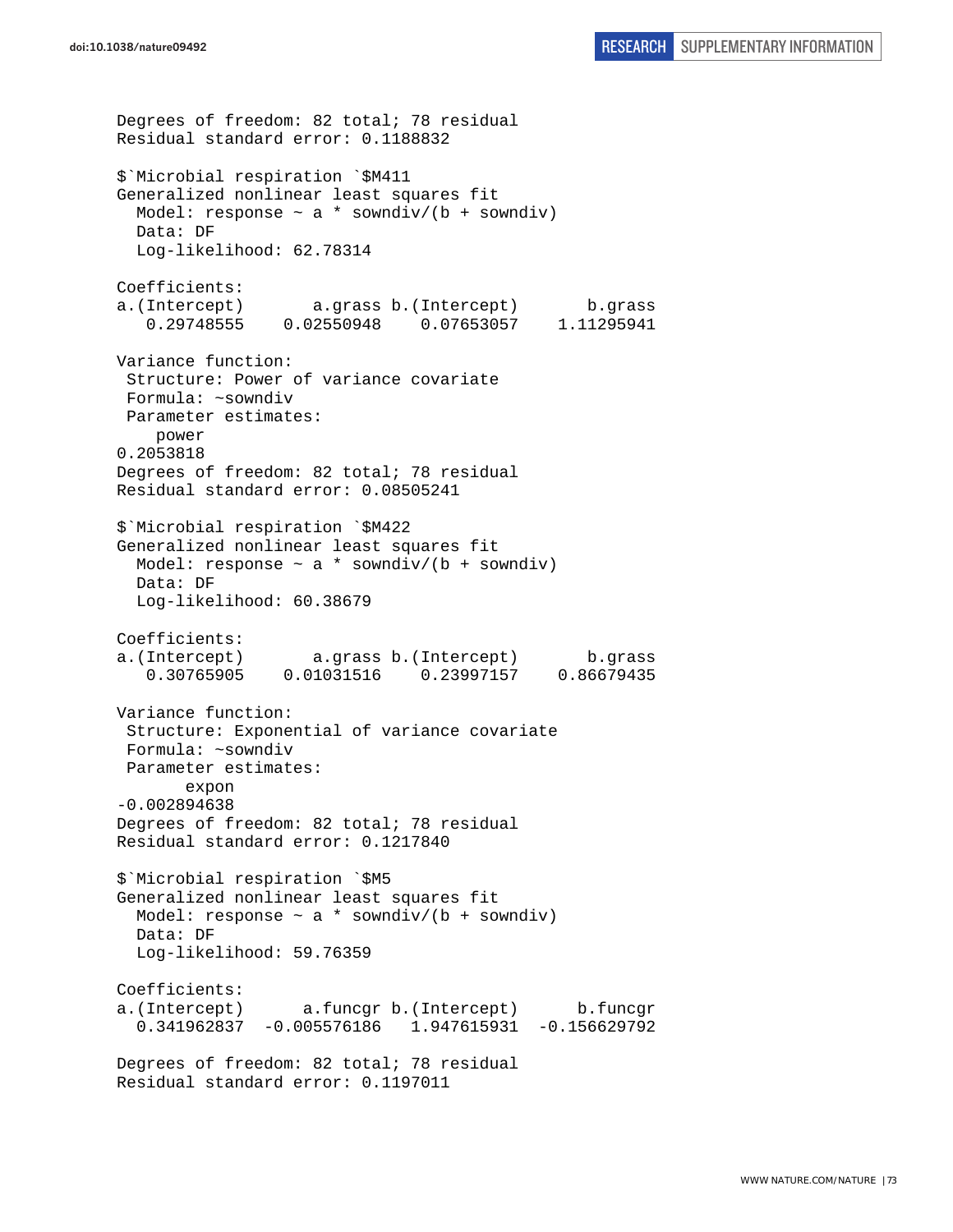\$`Microbial respiration `\$M511 Generalized nonlinear least squares fit Model: response  $\sim$  a  $*$  sowndiv/(b + sowndiv) Data: DF Log-likelihood: 61.90018 Coefficients: a.(Intercept) a.funcgr b.(Intercept) b.funcgr 0.357479510 -0.007701292 2.119998278 -0.145758240 Variance function: Structure: Power of variance covariate Formula: ~sowndiv Parameter estimates: power 0.1905368 Degrees of freedom: 82 total; 78 residual Residual standard error: 0.08788896 \$`Microbial respiration `\$M522 Generalized nonlinear least squares fit Model: response  $\sim$  a \* sowndiv/(b + sowndiv) Data: DF Log-likelihood: 59.84582 Coefficients: a.(Intercept) a.funcgr b.(Intercept) b.funcgr 0.342099584 -0.006588195 1.969395994 -0.185622278 Variance function: Structure: Exponential of variance covariate Formula: ~sowndiv Parameter estimates: expon -0.003361687 Degrees of freedom: 82 total; 78 residual Residual standard error: 0.1230827 \$`Microbial respiration `\$M6 Generalized nonlinear least squares fit Model: response  $\sim$  a \* sowndiv/(b + sowndiv) Data: DF Log-likelihood: 59.76729 Coefficients: a.(Intercept) a.funcgr a.leg b.(Intercept) b.funcgr 0.356797882 -0.007476935 -0.007273931 2.178676081 -0.185088294 b.leg -0.115659288 Degrees of freedom: 82 total; 76 residual Residual standard error: 0.1212604 \$`Microbial respiration `\$M611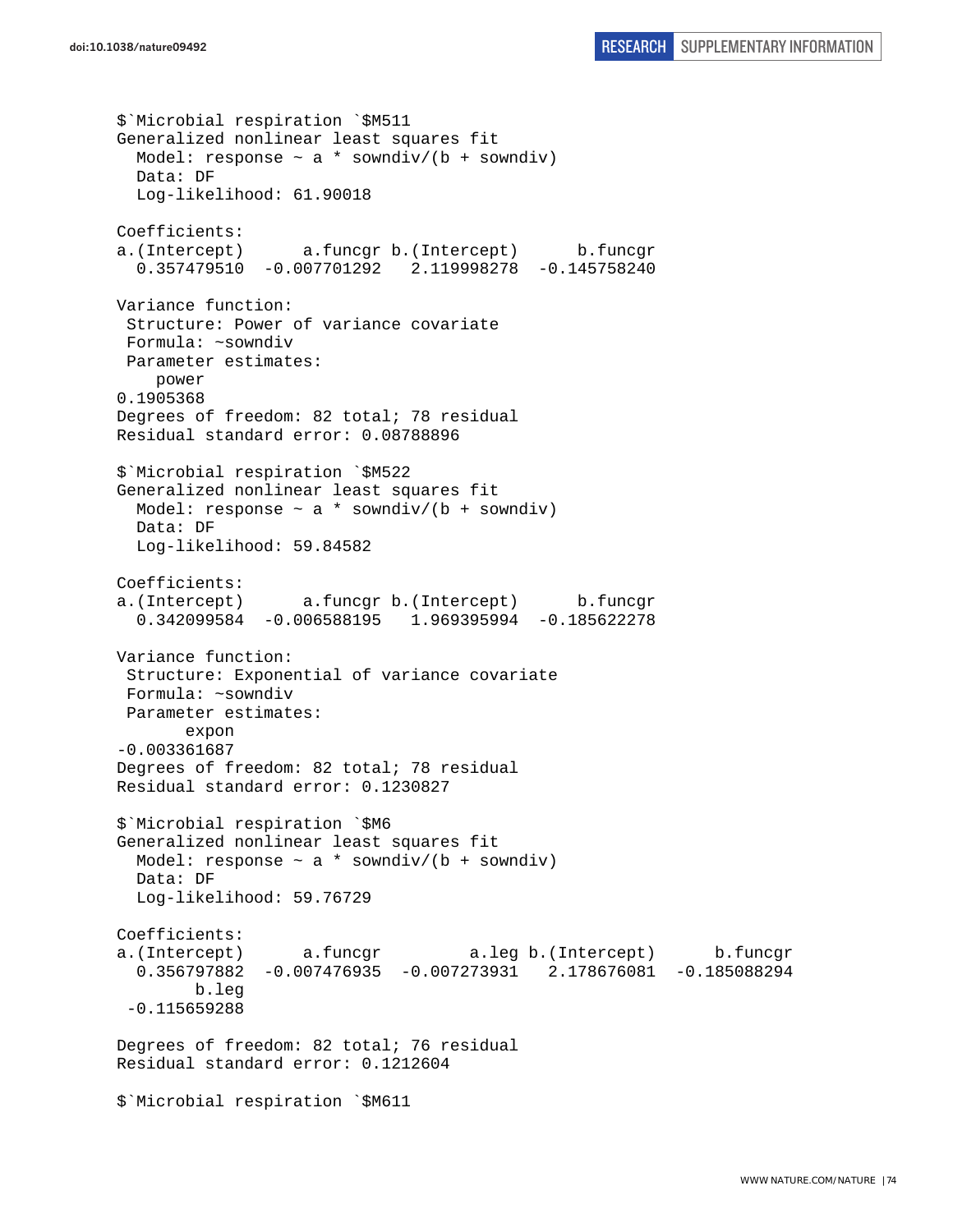```
Generalized nonlinear least squares fit 
  Model: response \sim a * sowndiv/(b + sowndiv)
  Data: DF 
   Log-likelihood: 61.94042 
Coefficients: 
a.(Intercept) a.funcgr a.leg b.(Intercept) b.funcgr 
   0.41212059 -0.01489927 -0.02623709 2.96425571 -0.25368091 
         b.leg 
   -0.41162572 
Variance function: 
  Structure: Power of variance covariate 
  Formula: ~sowndiv 
 Parameter estimates: 
     power 
0.1924045 
Degrees of freedom: 82 total; 76 residual 
Residual standard error: 0.08874778 
$`Microbial respiration `$M622 
Generalized nonlinear least squares fit 
 Model: response \sim a * sowndiv/(b + sowndiv)
  Data: DF 
   Log-likelihood: 59.84676 
Coefficients: 
a.(Intercept) a.funcgr a.leg b.(Intercept) b.funcgr 
   0.348854101 -0.007428589 -0.003346935 2.088197741 -0.199585643 
         b.leg 
  -0.060346018 
Variance function: 
  Structure: Exponential of variance covariate 
 Formula: ~sowndiv 
 Parameter estimates: 
        expon 
-0.003327552 
Degrees of freedom: 82 total; 76 residual 
Residual standard error: 0.1246537 
$`Microbial respiration `$M7 
Generalized nonlinear least squares fit 
 Model: response \sim a * sowndiv/(b + sowndiv)
   Data: DF 
   Log-likelihood: 60.42249 
Coefficients: 
a.(Intercept) a.funcgr a.grass b.(Intercept) b.funcgr 
   0.330218449 -0.002816289 0.005040695 0.010246555 0.135937683 
       b.grass 
   0.954642430 
Degrees of freedom: 82 total; 76 residual
```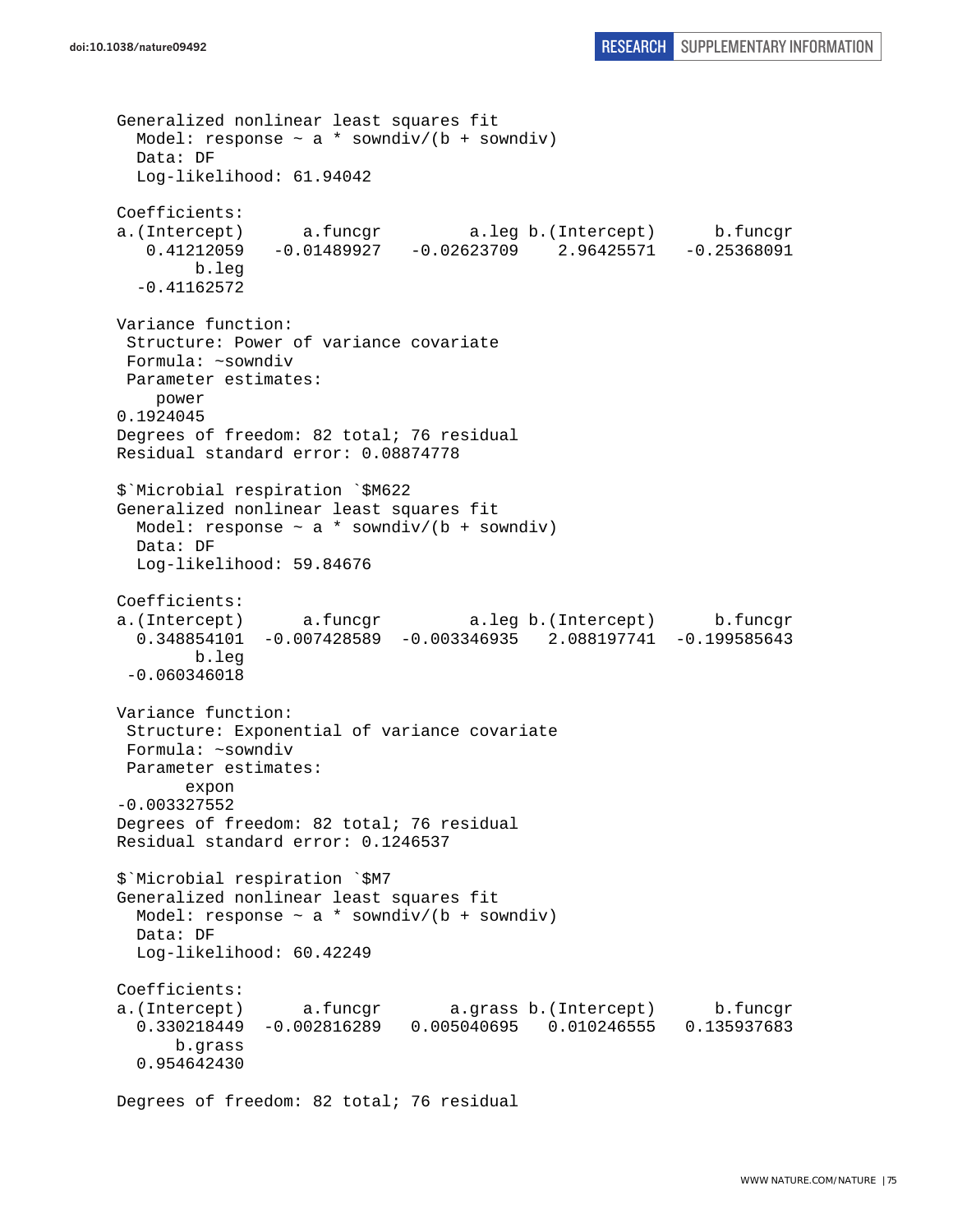```
Residual standard error: 0.1202954 
$`Microbial respiration `$M711 
Generalized nonlinear least squares fit 
 Model: response \sim a * sowndiv/(b + sowndiv)
   Data: DF 
   Log-likelihood: 62.96 
Coefficients: 
a.(Intercept) a.funcgr a.grass b.(Intercept) b.funcgr 
   0.330496980 -0.002702145 0.015185593 -0.171520726 0.208918092 
       b.grass 
   1.167337593 
Variance function: 
  Structure: Power of variance covariate 
 Formula: ~sowndiv 
 Parameter estimates: 
     power 
0.2090193 
Degrees of freedom: 82 total; 76 residual 
Residual standard error: 0.08551557 
$`Microbial respiration `$M722 
Generalized nonlinear least squares fit 
  Model: response \sim a * sowndiv/(b + sowndiv)
  Data: DF 
  Log-likelihood: 60.47483 
Coefficients: 
a.(Intercept) a.funcgr a.grass b.(Intercept) b.funcgr 
   0.333460840 -0.004137084 0.003323164 0.081568402 0.102649347 
       b.grass 
   0.925372082 
Variance function: 
  Structure: Exponential of variance covariate 
 Formula: ~sowndiv 
 Parameter estimates: 
        expon 
-0.002732781 
Degrees of freedom: 82 total; 76 residual 
Residual standard error: 0.1230725 
$`Microbial respiration `$M81 
Generalized nonlinear least squares fit 
 Model: response \sim a * sowndiv/(b + sowndiv)
  Data: DF 
   Log-likelihood: 60.3689 
Coefficients: 
a.(Intercept) a.grass a.leg b.(Intercept) b.grass 
   0.292826611 0.013941225 0.006823199 -0.384575772 0.972583546 
         b.leg
```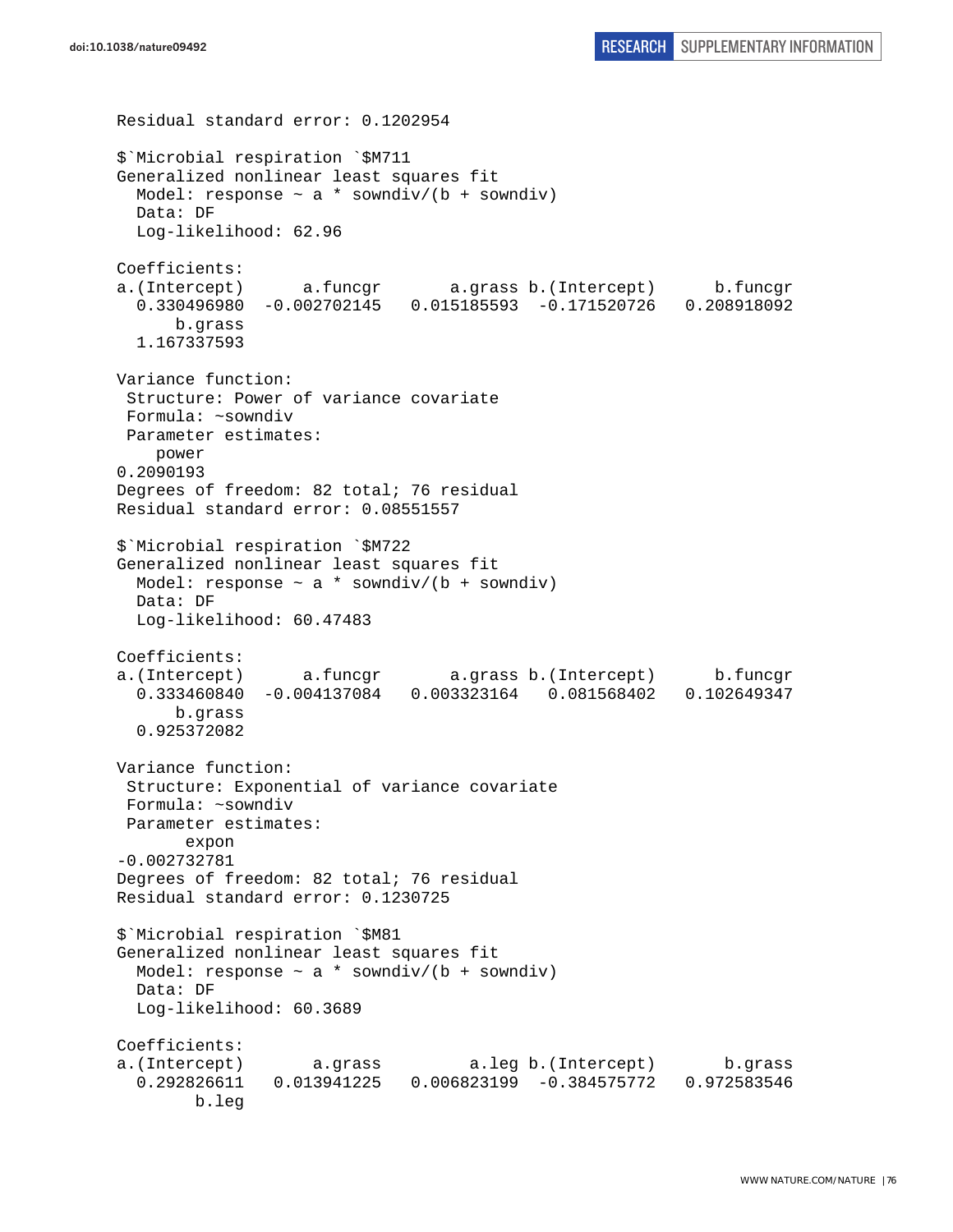0.299422049 Degrees of freedom: 82 total; 76 residual Residual standard error: 0.120374 \$`Microbial respiration `\$M821 Generalized nonlinear least squares fit Model: response  $\sim$  a \* sowndiv/(b + sowndiv) Data: DF Log-likelihood: 62.82142 Coefficients: a.(Intercept) a.grass a.leg b.(Intercept) b.grass 0.281162809 0.029396713 0.005355821 -0.543957271 1.222374072 b.leg 0.261221620 Variance function: Structure: Power of variance covariate Formula: ~sowndiv Parameter estimates: power 0.2054305 Degrees of freedom: 82 total; 76 residual Residual standard error: 0.08611782 \$`Microbial respiration `\$M832 Generalized nonlinear least squares fit Model: response  $\sim$  a \* sowndiv/(b + sowndiv) Data: DF Log-likelihood: 60.43926 Coefficients: a.(Intercept) a.grass a.leg b.(Intercept) b.grass 0.28821010 0.01329618 0.00965758 -0.48335725 0.97179928 b.leg 0.35047670 Variance function: Structure: Exponential of variance covariate Formula: ~sowndiv Parameter estimates: expon -0.003128149 Degrees of freedom: 82 total; 76 residual Residual standard error: 0.1235446 \$`Microbial respiration `\$M91 Generalized nonlinear least squares fit Model: response  $\sim$  a \* sowndiv/(b + sowndiv) Data: DF Log-likelihood: 60.71974 Coefficients: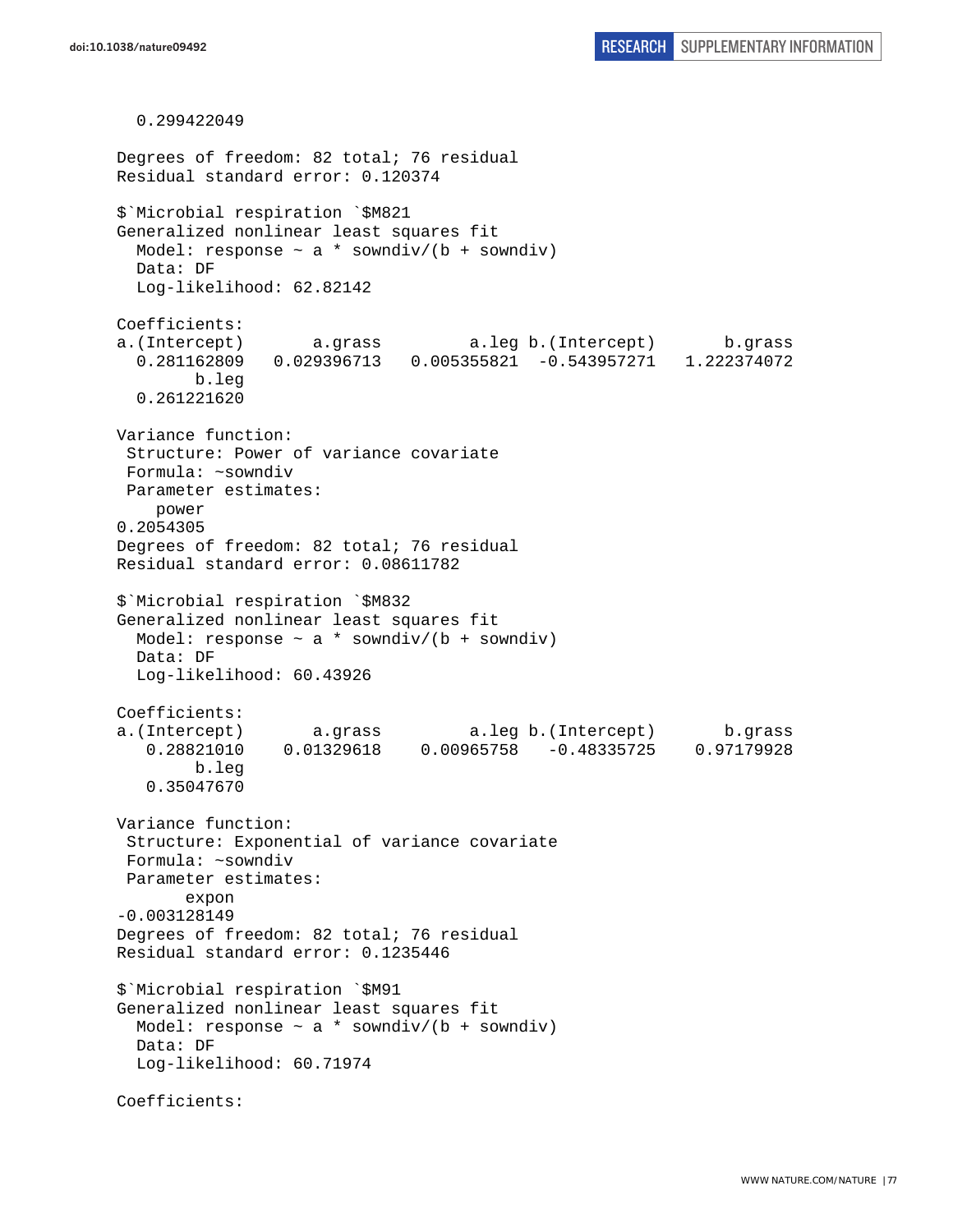a.(Intercept) a.funcgr a.grass a.leg b.(Intercept) 0.361065077 -0.008769352 0.001860795 -0.007798666 -1.981339707 b.funcgr b.grass b.leg 0.325212120 1.382203125 0.673986917 Degrees of freedom: 82 total; 74 residual Residual standard error: 0.121469 \$`Microbial respiration `\$M921 Generalized nonlinear least squares fit Model: response  $\sim$  a  $*$  sowndiv/(b + sowndiv) Data: DF Log-likelihood: 63.32324 Coefficients: a.(Intercept) a.funcgr a.grass a.leg b.(Intercept) 0.443380448 -0.019535072 -0.003904994 -0.032708805 -1.059270648 b.funcgr b.grass b.leg 0.251000536 1.361808883 0.343654253 Variance function: Structure: Power of variance covariate Formula: ~sowndiv Parameter estimates: power 0.2113500 Degrees of freedom: 82 total; 74 residual Residual standard error: 0.08598242 \$`Microbial respiration `\$M932 Generalized nonlinear least squares fit Model: response  $\sim$  a \* sowndiv/(b + sowndiv) Data: DF Log-likelihood: 60.76561 Coefficients: a.(Intercept) a.funcgr a.grass a.leg b.(Intercept) 0.352695795 -0.008450712 0.002447687 -0.004328447 -2.075788816 b.funcgr b.grass b.leg 0.316448356 1.388942036 0.721717945 Variance function: Structure: Exponential of variance covariate Formula: ~sowndiv Parameter estimates: expon -0.002567479 Degrees of freedom: 82 total; 74 residual Residual standard error: 0.1241068 \$`Microbial respiration `\$M1221 Generalized nonlinear least squares fit Model: response  $\sim d + a *$  sowndiv/(b + sowndiv) Data: DF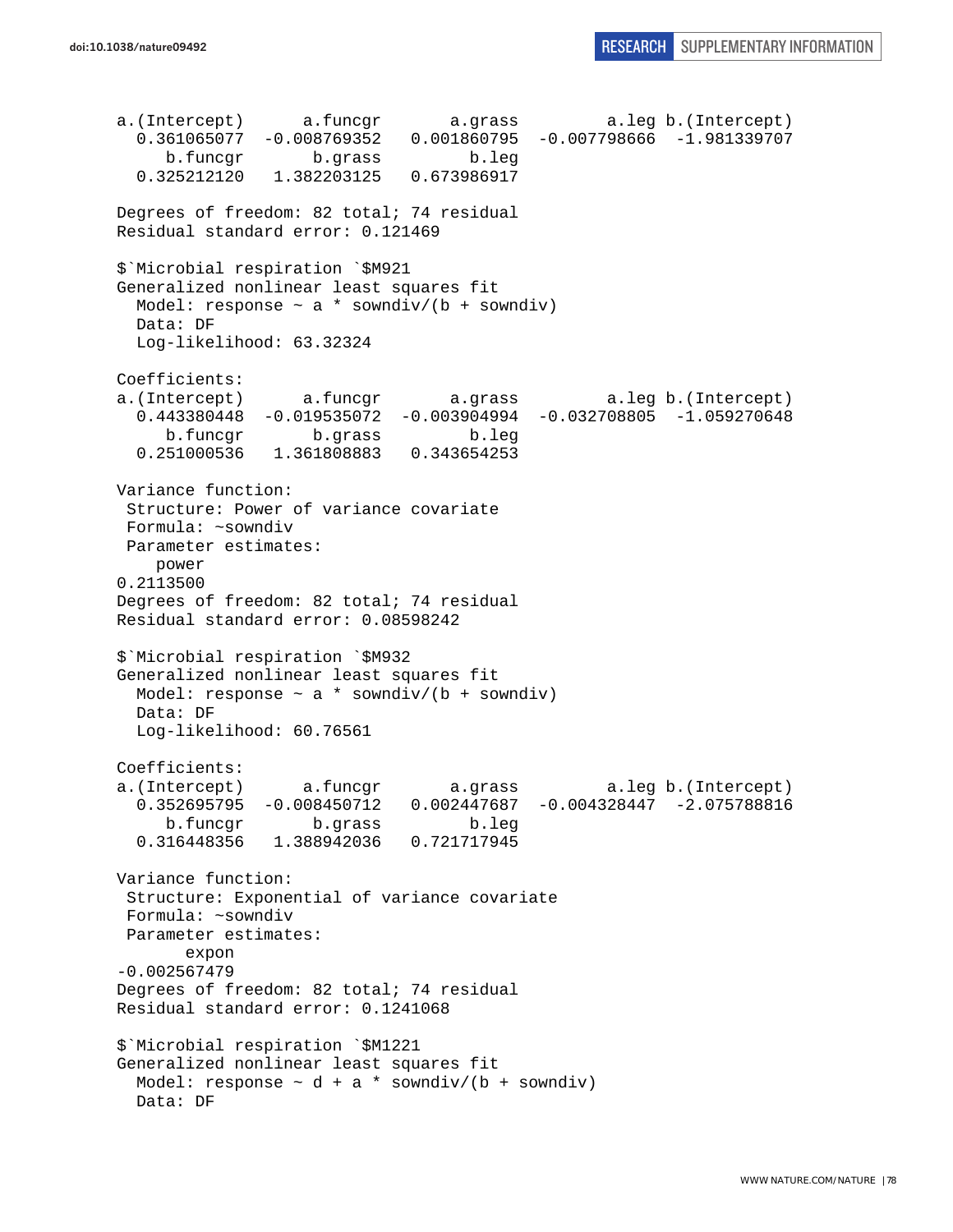Log-likelihood: 61.63093 Coefficients: a.(Intercept) a.funcgr b.(Intercept) b.funcgr d.(Intercept) -0.07777128 0.09703965 -6.28270783 5.05122860 0.19983042 d.funcgr -0.01357152 Variance function: Structure: Power of variance covariate Formula: ~sowndiv Parameter estimates: power 0.2199258 Degrees of freedom: 82 total; 76 residual Residual standard error: 0.08551698 \$`Microbial respiration `\$M1421 Generalized nonlinear least squares fit Model: response  $\sim d + a *$  sowndiv/(b + sowndiv) Data: DF Log-likelihood: 63.11021 Coefficients: a.(Intercept) a.funcgr a.grass b.(Intercept) b.funcgr -0.041726774 0.095817035 -0.024516224 -8.375442872 6.592756538 b.grass d.(Intercept) d.funcgr d.grass 0.367180114 0.227690151 -0.015220441 -0.008020673 Variance function: Structure: Power of variance covariate Formula: ~sowndiv Parameter estimates: power 0.2331689 Degrees of freedom: 82 total; 73 residual Residual standard error: 0.08402812 \$`Microbial respiration `\$M1432 Generalized nonlinear least squares fit Model: response  $\sim d + a *$  sowndiv/(b + sowndiv) Data: DF Log-likelihood: 59.11157 Coefficients: a.(Intercept) a.funcgr a.grass b.(Intercept) b.funcgr -2.110903e-01 1.785503e-01 6.264926e-02 -8.136022e+00 1.085236e+02 b.grass d.(Intercept) d.funcgr d.grass -1.016819e+02 3.185106e-01 3.741374e-03 -8.633738e-02 Variance function: Structure: Exponential of variance covariate Formula: ~sowndiv Parameter estimates: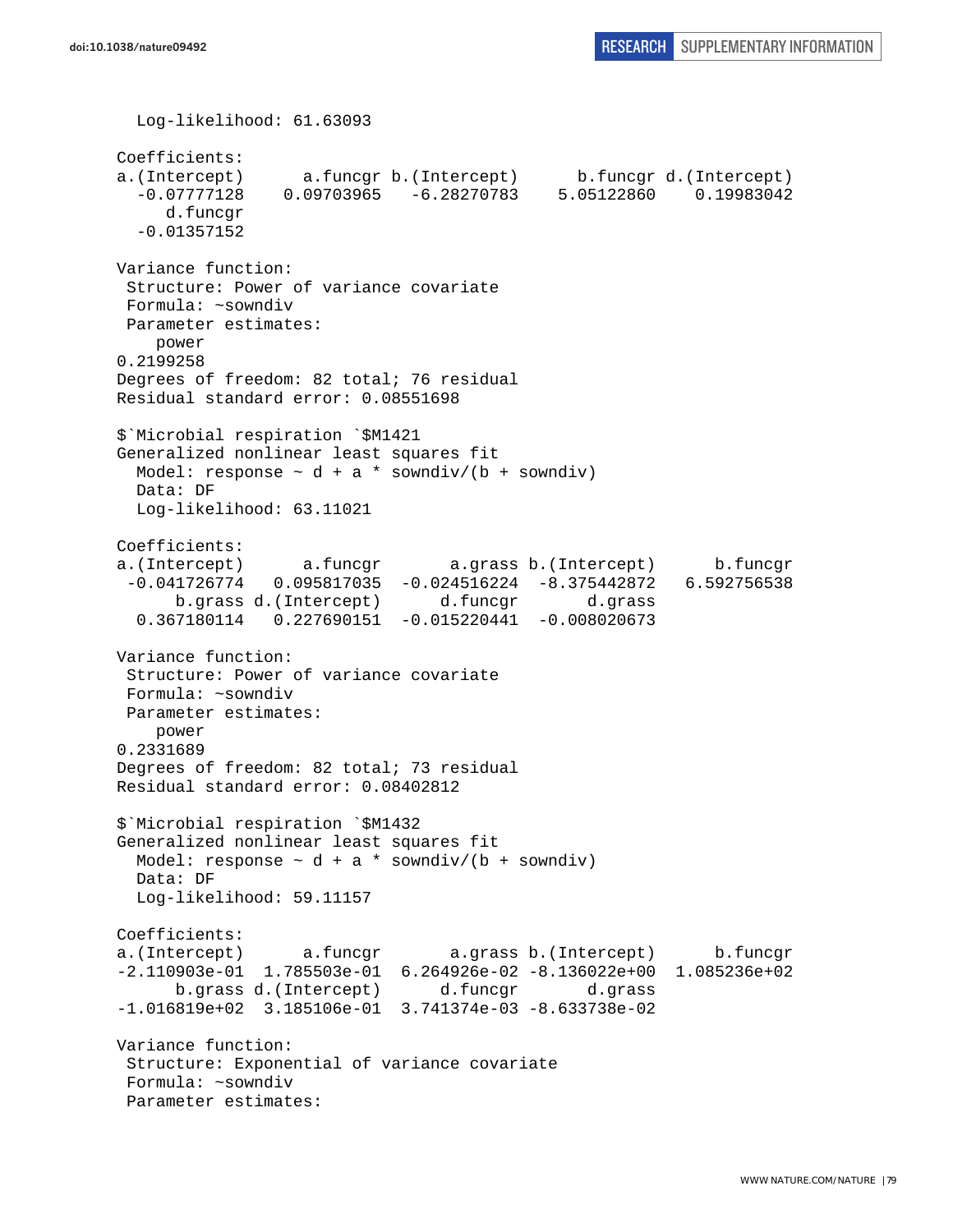expon -0.001468909 Degrees of freedom: 82 total; 73 residual Residual standard error: 0.1263031 \$`Microbial respiration `\$M1521 Generalized nonlinear least squares fit Model: response  $\sim d + a *$  sowndiv/(b + sowndiv) Data: DF Log-likelihood: 63.31914 Coefficients: a.(Intercept) a.grass a.leg b.(Intercept) b.grass 1.3835343 0.7580737 -0.7275315 0.4253561 -0.1805788 b.leg d.(Intercept) d.grass d.leg 0.0388338 -0.9912137 -0.7944077 0.7028837 Variance function: Structure: Power of variance covariate Formula: ~sowndiv Parameter estimates: power 0.2052779 Degrees of freedom: 82 total; 73 residual Residual standard error: 0.0873576 \$`Microbial respiration `\$M161 Generalized nonlinear least squares fit Model: response  $\sim d + a *$  sowndiv/(b + sowndiv) Data: DF Log-likelihood: 59.88302 Coefficients: a.(Intercept) a.funcgr a.grass a.leg b.(Intercept) -0.896803384 0.111343830 0.190501991 0.427096788 -56.440350555 b.funcgr b.grass b.leg d.(Intercept) d.funcgr 7.855060479 11.994529357 19.329392532 0.314998580 -0.004740474 d.grass d.leg  $-0.030622876 -0.085686439$ Degrees of freedom: 82 total; 70 residual Residual standard error: 0.1261723 \$`Microbial respiration `\$M1621 Generalized nonlinear least squares fit Model: response  $\sim$  d + a \* sowndiv/(b + sowndiv) Data: DF Log-likelihood: 61.22538 Coefficients: a.(Intercept) a.funcgr a.grass a.leg b.(Intercept) -1.47363339 0.14957965 0.37653744 0.65176733 -208.44454855 b.funcgr b.grass b.leg d.(Intercept) d.funcgr 29.20168083 41.97985415 71.49079035 0.24507155 0.01725007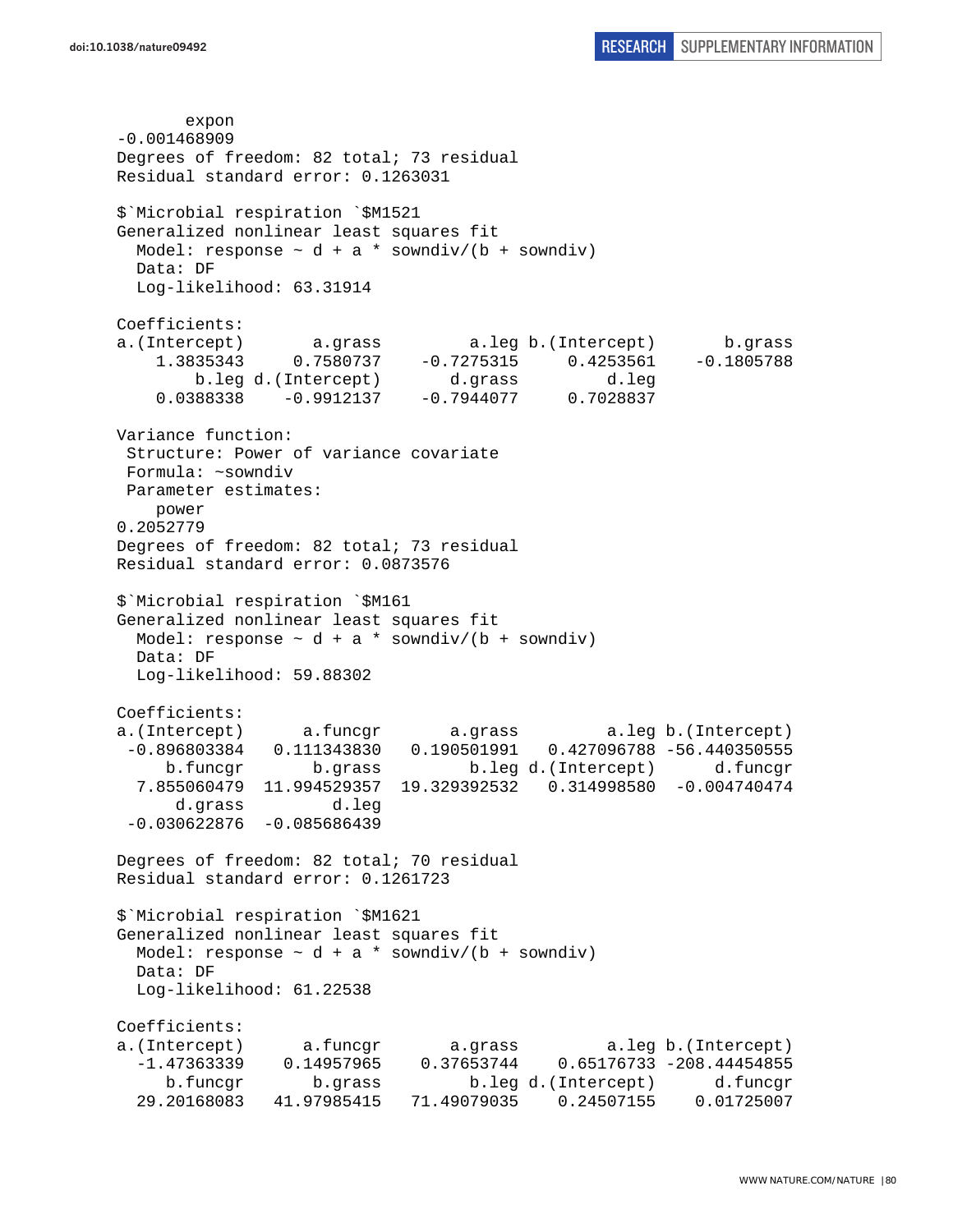d.grass d.leg  $-0.03914873 - 0.04338803$ Variance function: Structure: Power of variance covariate Formula: ~sowndiv Parameter estimates: power 0.1646066 Degrees of freedom: 82 total; 70 residual Residual standard error: 0.09721314 \$`Microbial respiration `\$M1632 Generalized nonlinear least squares fit Model: response  $\sim d + a *$  sowndiv/(b + sowndiv) Data: DF Log-likelihood: 59.48186 Coefficients: a.(Intercept) a.funcgr a.grass a.leg b.(Intercept) -6.057880111 0.008080652 0.066059944 5.925489542 -5.116725821 b.funcgr b.grass b.leg d.(Intercept) d.funcgr 0.032634639 0.005487238 2.552560880 6.273034052 0.010288494 d.grass d.leg  $-0.108064491 - 5.864548469$ Variance function: Structure: Exponential of variance covariate Formula: ~sowndiv Parameter estimates: expon -0.004594324 Degrees of freedom: 82 total; 70 residual Residual standard error: 0.1318921 \$`Microbial respiration `\$E2 Nonlinear regression model model: response  $\sim$  a + b  $*$  exp(sowndiv) data: DF a b 2.203e-01 6.220e-28 residual sum-of-squares: 1.480 Number of iterations to convergence: 4 Achieved convergence tolerance: 6.857e-08 \$`Microbial respiration `\$E4 Nonlinear regression model model: response ~ a + exp(sowndiv) data: DF a 1 residual sum-of-squares: 5.217e+52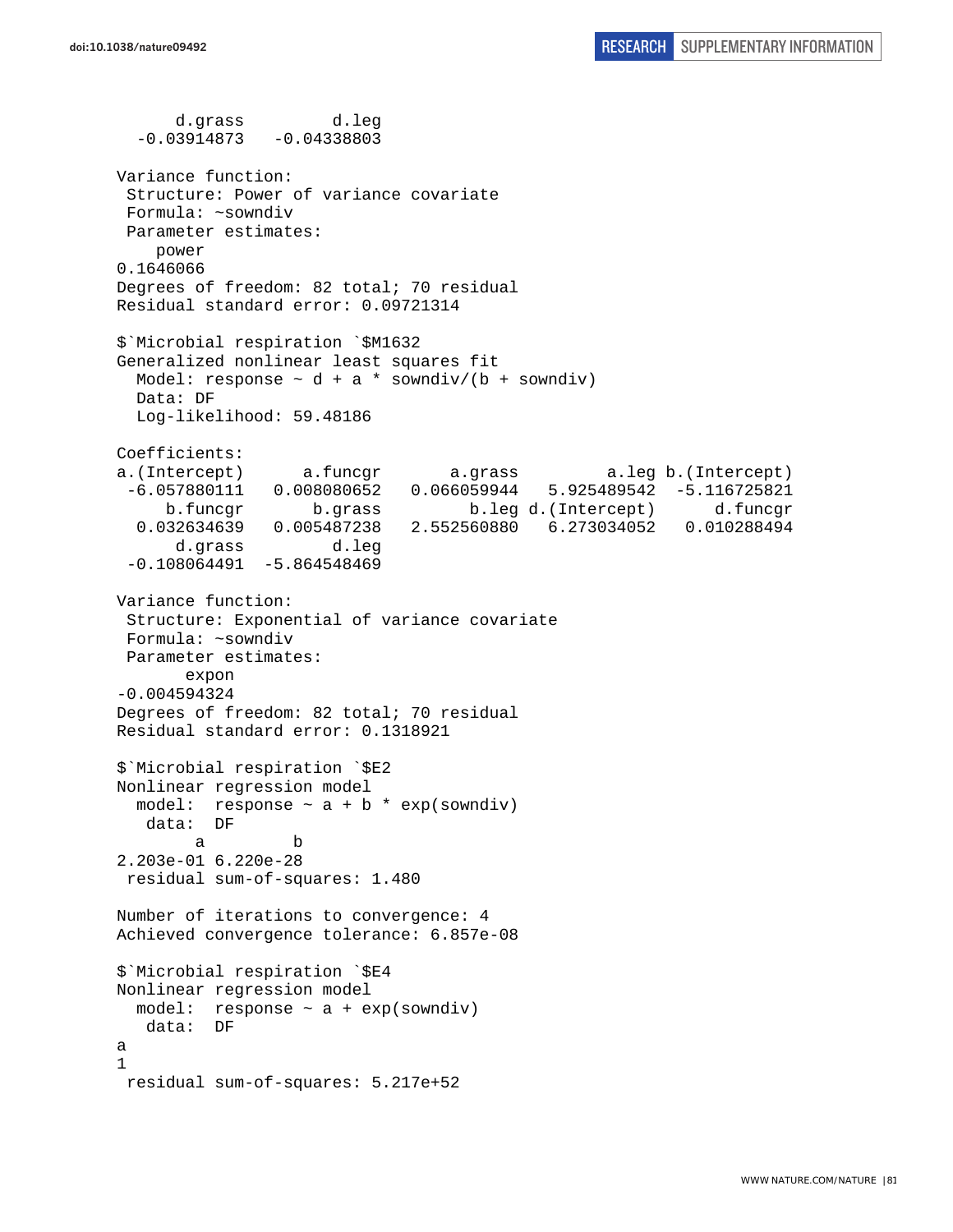```
Number of iterations to convergence: 0 
Achieved convergence tolerance: 6.17e-20 
$`Microbial respiration `$E5 
Nonlinear regression model 
   model: response ~ b * exp(sowndiv) 
    data: DF 
        b 
2.551e-27 
  residual sum-of-squares: 5.265 
Number of iterations to convergence: 4 
Achieved convergence tolerance: 1.079e-08 
$`Microbial respiration `$E22 
Generalized nonlinear least squares fit 
  Model: response \sim a + b * exp(sowndiv)
  Data: DF 
  Log-likelihood: 48.70784 
Coefficients: 
 a b 
2.250835e-01 5.800307e-28 
Variance function: 
  Structure: Exponential of variance covariate 
 Formula: ~sowndiv 
 Parameter estimates: 
        expon 
-0.007947522 
Degrees of freedom: 82 total; 80 residual 
Residual standard error: 0.1448064 
$`Microbial respiration `$E31 
Generalized nonlinear least squares fit 
 Model: response \sim a + exp(c * sowndiv)
   Data: DF 
   Log-likelihood: 51.40519 
Coefficients: 
a c
-0.817961541 0.003531556 
Variance function: 
  Structure: Power of variance covariate 
  Formula: ~sowndiv 
 Parameter estimates: 
     power 
0.1417875 
Degrees of freedom: 82 total; 80 residual 
Residual standard error: 0.1060356 
$`Microbial respiration `$E32 
Generalized nonlinear least squares fit
```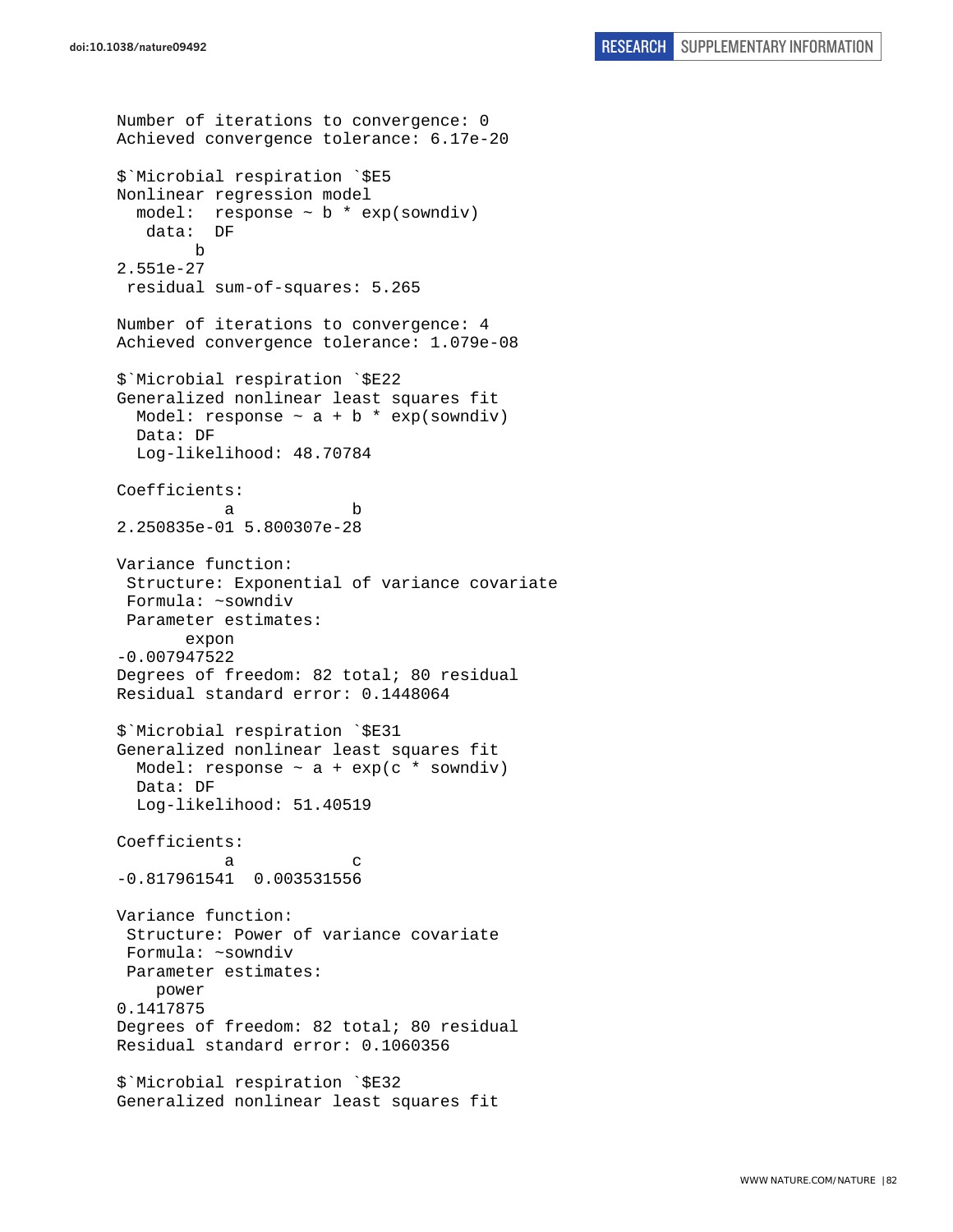```
doi:10.1038/nature09492 RESEARCH SUPPLEMENTARY INFORMATION
```

```
Model: response \sim a + exp(c * sowndiv)
   Data: DF 
   Log-likelihood: 50.66772 
Coefficients: 
a c
-0.794014932 0.002078811 
Variance function: 
  Structure: Exponential of variance covariate 
  Formula: ~sowndiv 
  Parameter estimates: 
        expon 
-0.004647726 
Degrees of freedom: 82 total; 80 residual 
Residual standard error: 0.1374371 
$`Microbial respiration `$E41 
Generalized nonlinear least squares fit 
  Model: response \sim a + exp(sowndiv)
   Data: DF 
  Log-likelihood: -1705.469
Coefficients: 
 a 
-2.615066 
Variance function: 
  Structure: Power of variance covariate 
  Formula: ~sowndiv 
 Parameter estimates: 
    power 
15.18052 
Degrees of freedom: 82 total; 81 residual 
Residual standard error: 0.0428033 
$`Microbial respiration `$E42 
Generalized nonlinear least squares fit 
  Model: response \sim a + exp(sowndiv)
   Data: DF 
   Log-likelihood: -800.9376 
Coefficients: 
 a 
-3.250971 
Variance function: 
  Structure: Exponential of variance covariate 
  Formula: ~sowndiv 
 Parameter estimates: 
    expon 
1.014825 
Degrees of freedom: 82 total; 81 residual 
Residual standard error: 0.6991326
```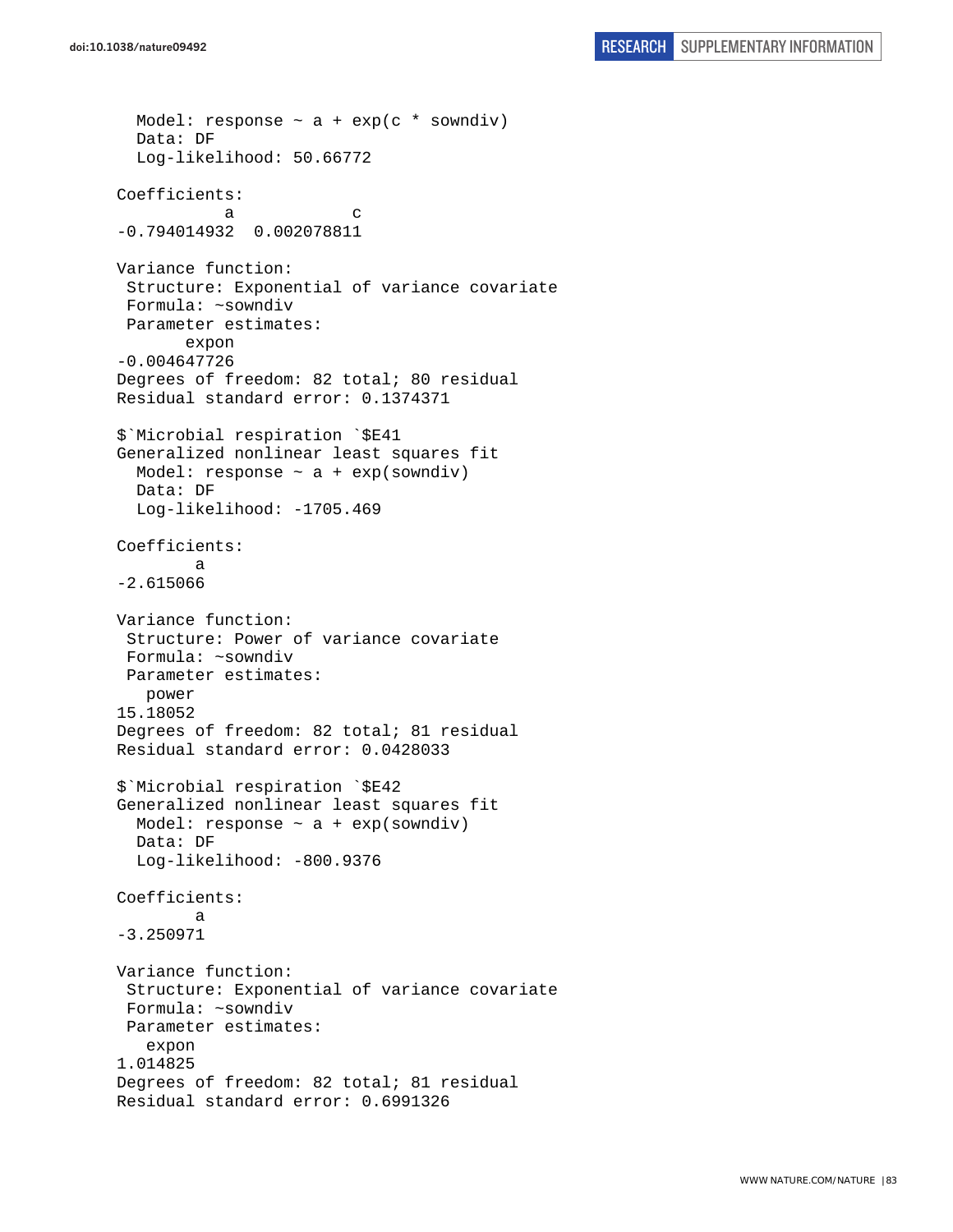```
$`Microbial respiration `$E51 
Generalized nonlinear least squares fit 
  Model: response \sim b * exp(sowndiv)
   Data: DF 
   Log-likelihood: -0.1826411 
Coefficients: 
 b 
2.550977e-27 
Variance function: 
  Structure: Power of variance covariate 
  Formula: ~sowndiv 
  Parameter estimates: 
     power 
0.2473099 
Degrees of freedom: 82 total; 81 residual 
Residual standard error: 0.1690217 
$`Microbial respiration `$E52 
Generalized nonlinear least squares fit 
  Model: response \sim b * exp(sowndiv)
   Data: DF 
   Log-likelihood: -3.732239 
Coefficients: 
 b 
2.550977e-27 
Variance function: 
  Structure: Exponential of variance covariate 
  Formula: ~sowndiv 
  Parameter estimates: 
        expon 
-0.003886036 
Degrees of freedom: 82 total; 81 residual 
Residual standard error: 0.2634411 
$`Microbial respiration `$E61 
Generalized nonlinear least squares fit 
  Model: response \sim exp(c * sowndiv)
   Data: DF 
   Log-likelihood: 4.333655 
Coefficients: 
 c 
-2.028304 
Variance function: 
  Structure: Power of variance covariate 
  Formula: ~sowndiv 
  Parameter estimates: 
     power
```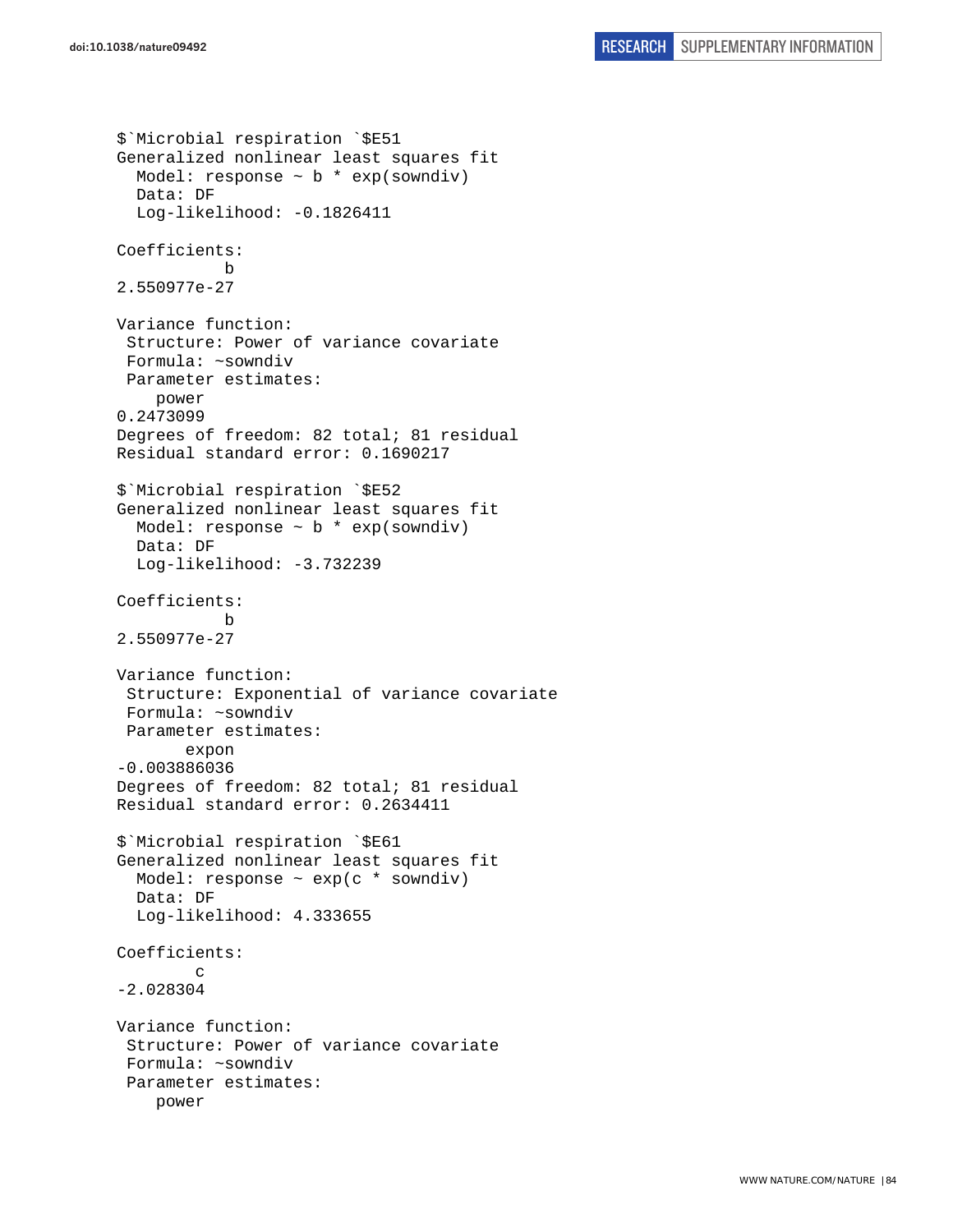0.3818898 Degrees of freedom: 82 total; 81 residual Residual standard error: 0.1309945 \$`Microbial respiration `\$E62 Generalized nonlinear least squares fit Model: response ~ exp(c \* sowndiv) Data: DF Log-likelihood: -2.728685 Coefficients: c -1.836439 Variance function: Structure: Exponential of variance covariate Formula: ~sowndiv Parameter estimates: expon 0.01390992 Degrees of freedom: 82 total; 81 residual Residual standard error: 0.2233649 \$`Microbial respiration `\$Ea10 Generalized nonlinear least squares fit Model: response  $\sim$  a + exp(sowndiv) Data: DF Log-likelihood: -4912.516 Coefficients: a.(Intercept) a.leg -2963126 911706 Degrees of freedom: 82 total; 80 residual Residual standard error: 2.553606e+25 \$`Microbial respiration `\$Ea12 Generalized nonlinear least squares fit Model: response  $\sim$  exp(c  $*$  sowndiv) Data: DF Log-likelihood: -4.268699 Coefficients: c.(Intercept) c.leg  $-1.3624178 - 0.2566368$ Degrees of freedom: 82 total; 80 residual Residual standard error: 0.2580673 \$`Microbial respiration `\$Ea911 Generalized nonlinear least squares fit Model: response  $\sim$  a + exp(c  $*$  sowndiv) Data: DF Log-likelihood: 54.45759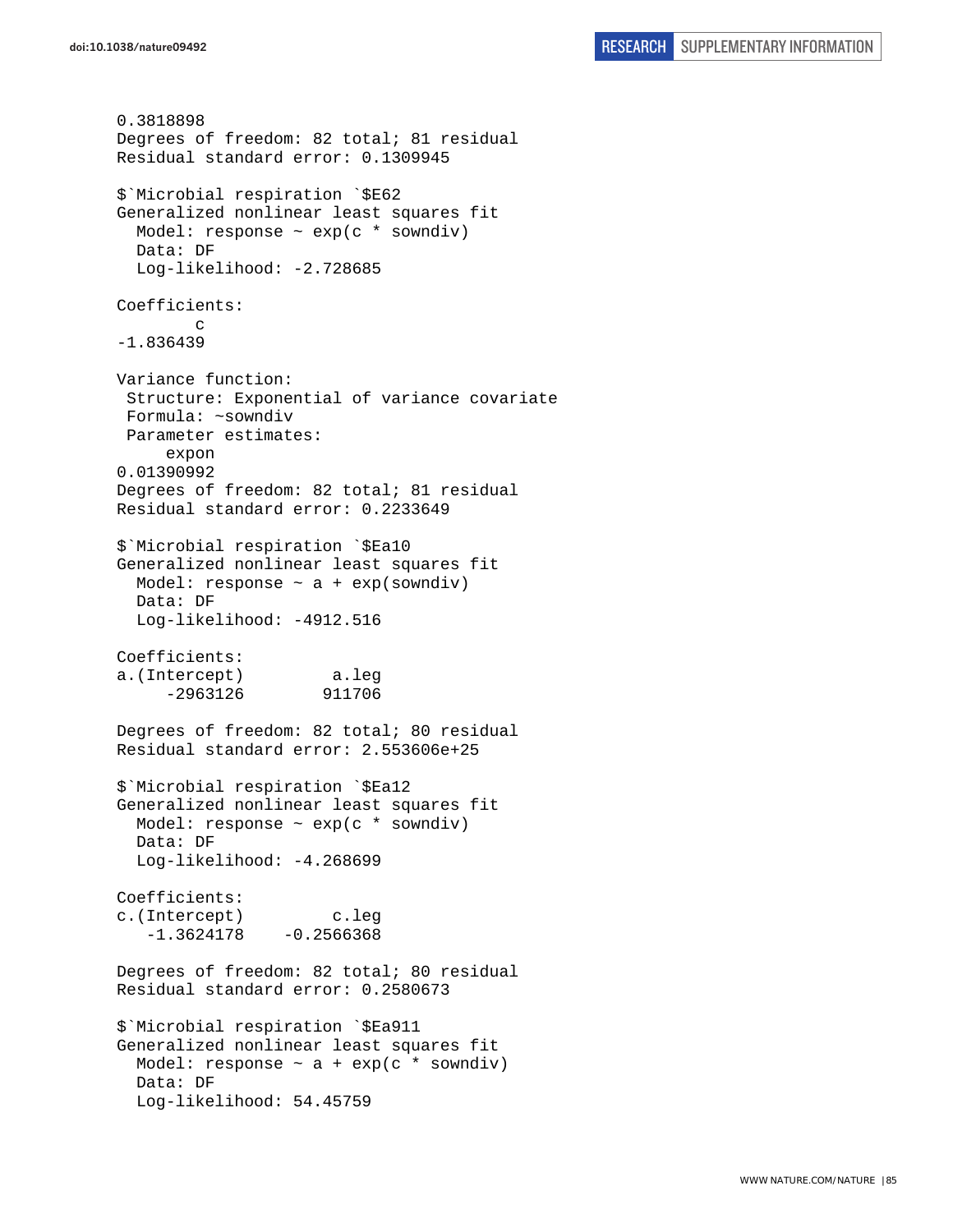Coefficients: a.(Intercept) a.leg c.(Intercept) c.leg -0.717243363 -0.071810143 -0.007058127 0.009266933 Variance function: Structure: Power of variance covariate Formula: ~sowndiv Parameter estimates: power 0.1164607 Degrees of freedom: 82 total; 78 residual Residual standard error: 0.1074268 \$`Microbial respiration `\$Ea921 Generalized nonlinear least squares fit Model: response  $\sim$  a + exp(c  $*$  sowndiv) Data: DF Log-likelihood: 54.09506 Coefficients: a.(Intercept) a.leg c.(Intercept) c.leg -0.685245234 -0.083555175 -0.007859084 0.009126230 Variance function: Structure: Exponential of variance covariate Formula: ~sowndiv Parameter estimates: expon -0.006524177 Degrees of freedom: 82 total; 78 residual Residual standard error: 0.1356582 \$`Microbial respiration `\$Ea1011 Generalized nonlinear least squares fit Model: response  $\sim$  a + exp(sowndiv) Data: DF Log-likelihood: -1705.442 Coefficients: a.(Intercept) a.leg -2.625047071 0.005703349 Variance function: Structure: Power of variance covariate Formula: ~sowndiv Parameter estimates: power 15.18065 Degrees of freedom: 82 total; 80 residual Residual standard error: 0.04304777 \$`Microbial respiration `\$Ea1021 Generalized nonlinear least squares fit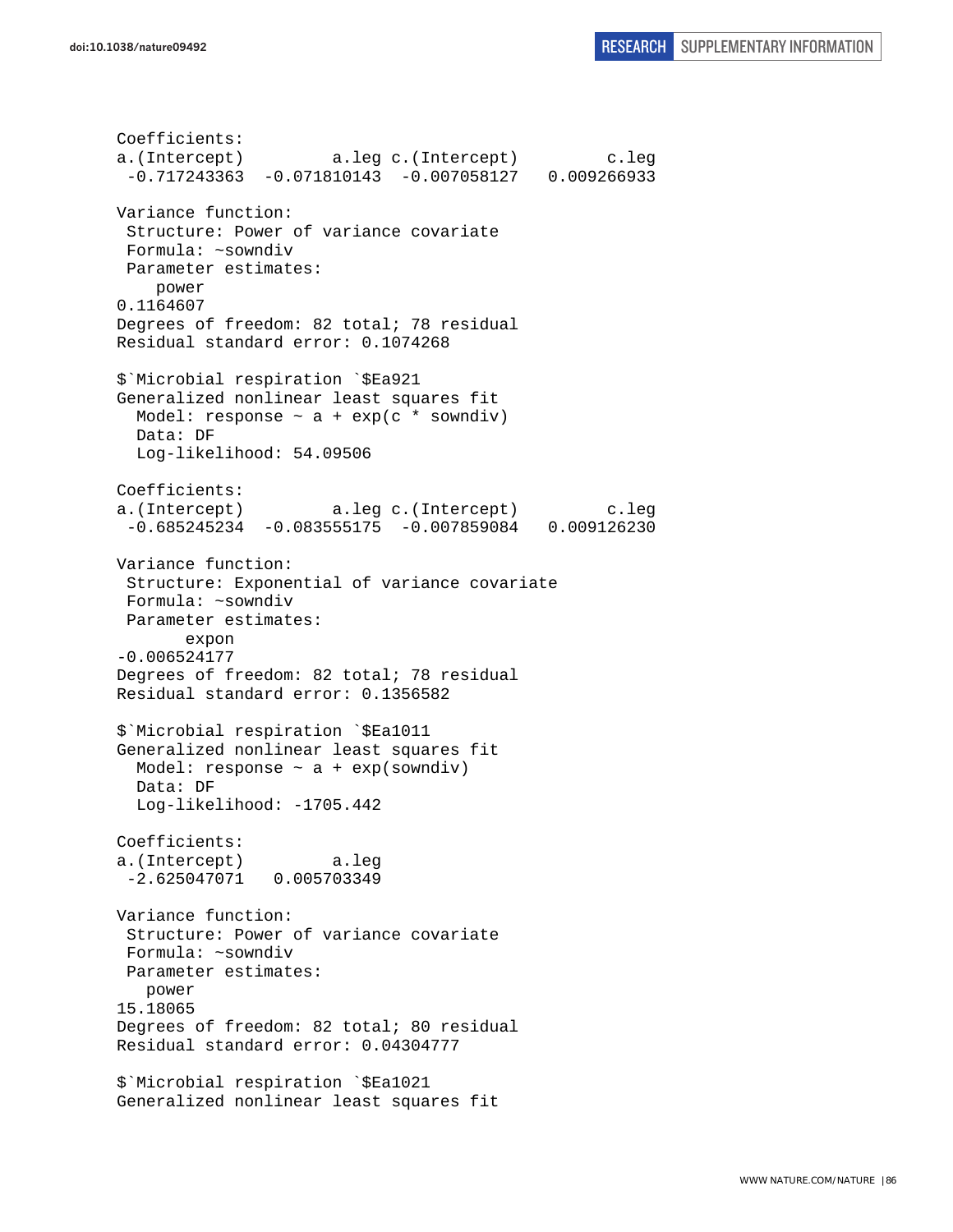Model: response  $\sim$  a + exp(sowndiv) Data: DF Log-likelihood: -800.816 Coefficients: a.(Intercept) a.leg -4.1222359 0.5023206 Variance function: Structure: Exponential of variance covariate Formula: ~sowndiv Parameter estimates: expon 1.014918 Degrees of freedom: 82 total; 80 residual Residual standard error: 0.7018862 \$`Microbial respiration `\$Ea121 Generalized nonlinear least squares fit Model: response  $\sim$  exp(c  $*$  sowndiv) Data: DF Log-likelihood: 4.3412 Coefficients: c.(Intercept) c.leg  $-1.88896853 -0.07879736$ Variance function: Structure: Power of variance covariate Formula: ~sowndiv Parameter estimates: power 0.3816182 Degrees of freedom: 82 total; 80 residual Residual standard error: 0.1318517 \$`Microbial respiration `\$Ea1221 Generalized nonlinear least squares fit Model: response  $\sim$  exp(c  $*$  sowndiv) Data: DF Log-likelihood: -2.699643 Coefficients: c.(Intercept) c.leg  $-1.4148567 -0.2366533$ Variance function: Structure: Exponential of variance covariate Formula: ~sowndiv Parameter estimates: expon 0.01391670 Degrees of freedom: 82 total; 80 residual Residual standard error: 0.2246639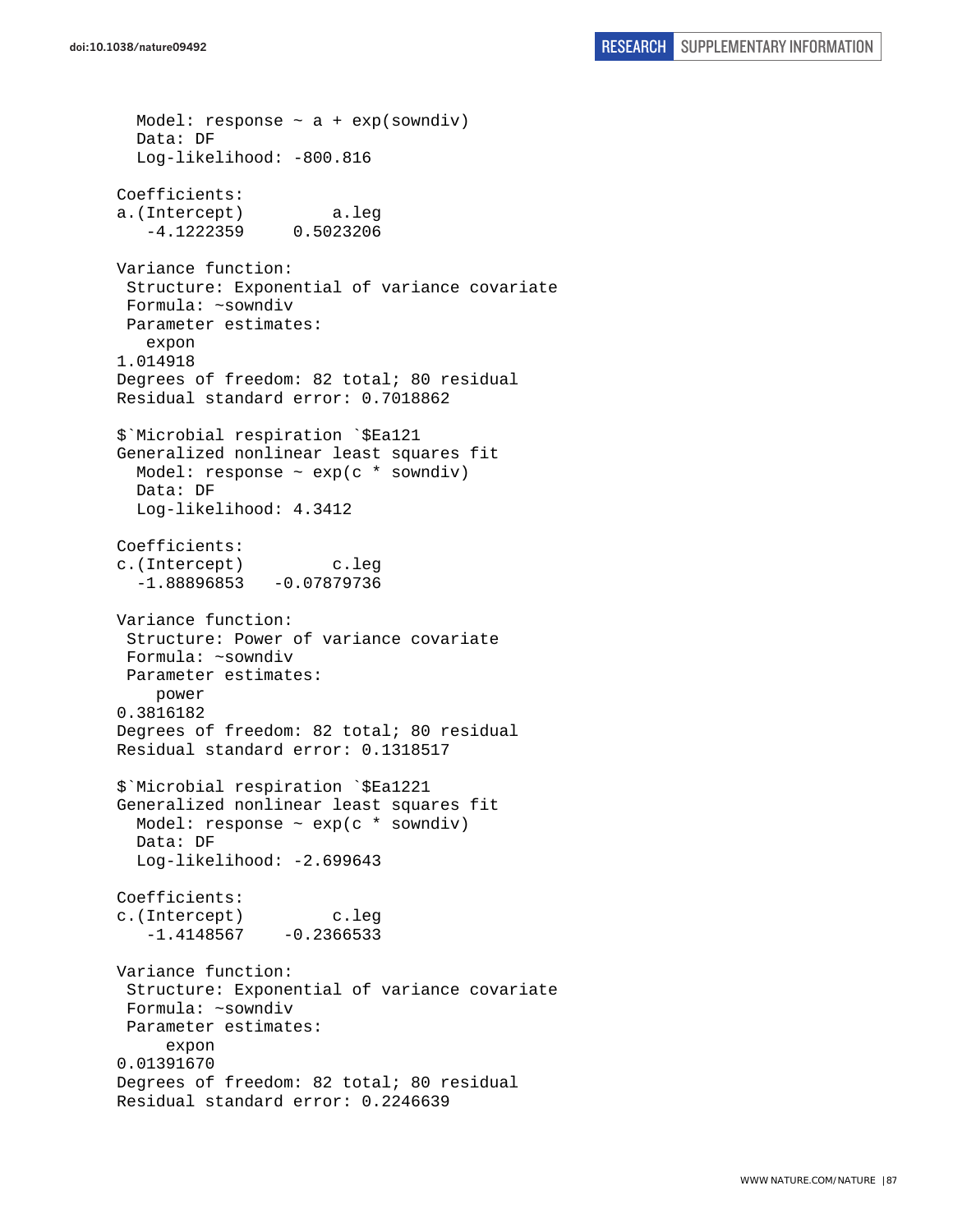\$`Microbial respiration `\$Eb16 Generalized nonlinear least squares fit Model: response  $\sim$  a + exp(sowndiv) Data: DF Log-likelihood: -4912.516 Coefficients: a.(Intercept) a.grass -3508713 1286426 Degrees of freedom: 82 total; 80 residual Residual standard error: 2.553606e+25 \$`Microbial respiration `\$Eb18 Generalized nonlinear least squares fit Model: response  $\sim$  exp(c  $*$  sowndiv) Data: DF Log-likelihood: -3.830379 Coefficients: c.(Intercept) c.grass  $-0.2058422 - 0.9182494$ Degrees of freedom: 82 total; 80 residual Residual standard error: 0.2566915 \$`Microbial respiration `\$Eb1511 Generalized nonlinear least squares fit Model: response  $\sim$  a + exp(c \* sowndiv) Data: DF Log-likelihood: 56.1161 Coefficients: a.(Intercept) a.grass c.(Intercept) c.grass -0.679921503 -0.098689090 -0.007494082 0.009754511 Variance function: Structure: Power of variance covariate Formula: ~sowndiv Parameter estimates: power 0.1787663 Degrees of freedom: 82 total; 78 residual Residual standard error: 0.09597483 \$`Microbial respiration `\$Eb1521 Generalized nonlinear least squares fit Model: response  $\sim$  a + exp(c \* sowndiv) Data: DF Log-likelihood: 54.59126 Coefficients: a.(Intercept) a.grass c.(Intercept) c.grass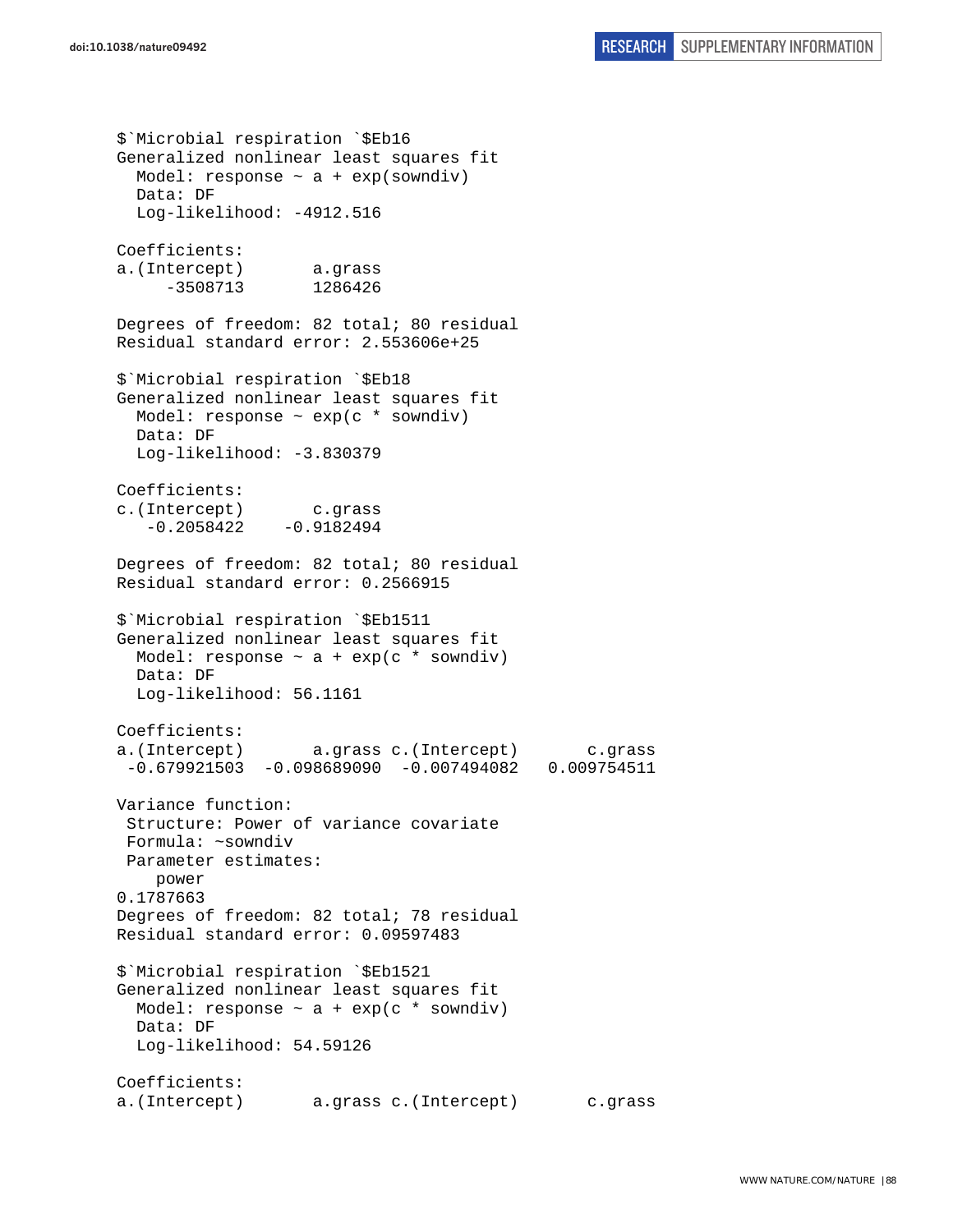-0.654465384 -0.101965262 -0.006881406 0.008066124 Variance function: Structure: Exponential of variance covariate Formula: ~sowndiv Parameter estimates: expon -0.004111777 Degrees of freedom: 82 total; 78 residual Residual standard error: 0.1320758 \$`Microbial respiration `\$Eb1611 Generalized nonlinear least squares fit Model: response  $\sim$  a + exp(sowndiv) Data: DF Log-likelihood: -1703.664 Coefficients: a.(Intercept) a.grass  $-2.53478386 -0.04587563$ Variance function: Structure: Power of variance covariate Formula: ~sowndiv Parameter estimates: power 15.18896 Degrees of freedom: 82 total; 80 residual Residual standard error: 0.04160783 \$`Microbial respiration `\$Eb1621 Generalized nonlinear least squares fit Model: response  $\sim$  a + exp(sowndiv) Data: DF Log-likelihood: -800.8393 Coefficients: a.(Intercept) a.grass -4.0341765 0.4515378 Variance function: Structure: Exponential of variance covariate Formula: ~sowndiv Parameter estimates: expon 1.014894 Degrees of freedom: 82 total; 80 residual Residual standard error: 0.7022306 \$`Microbial respiration `\$Eb1811 Generalized nonlinear least squares fit Model: response ~ exp(c \* sowndiv) Data: DF Log-likelihood: 4.923836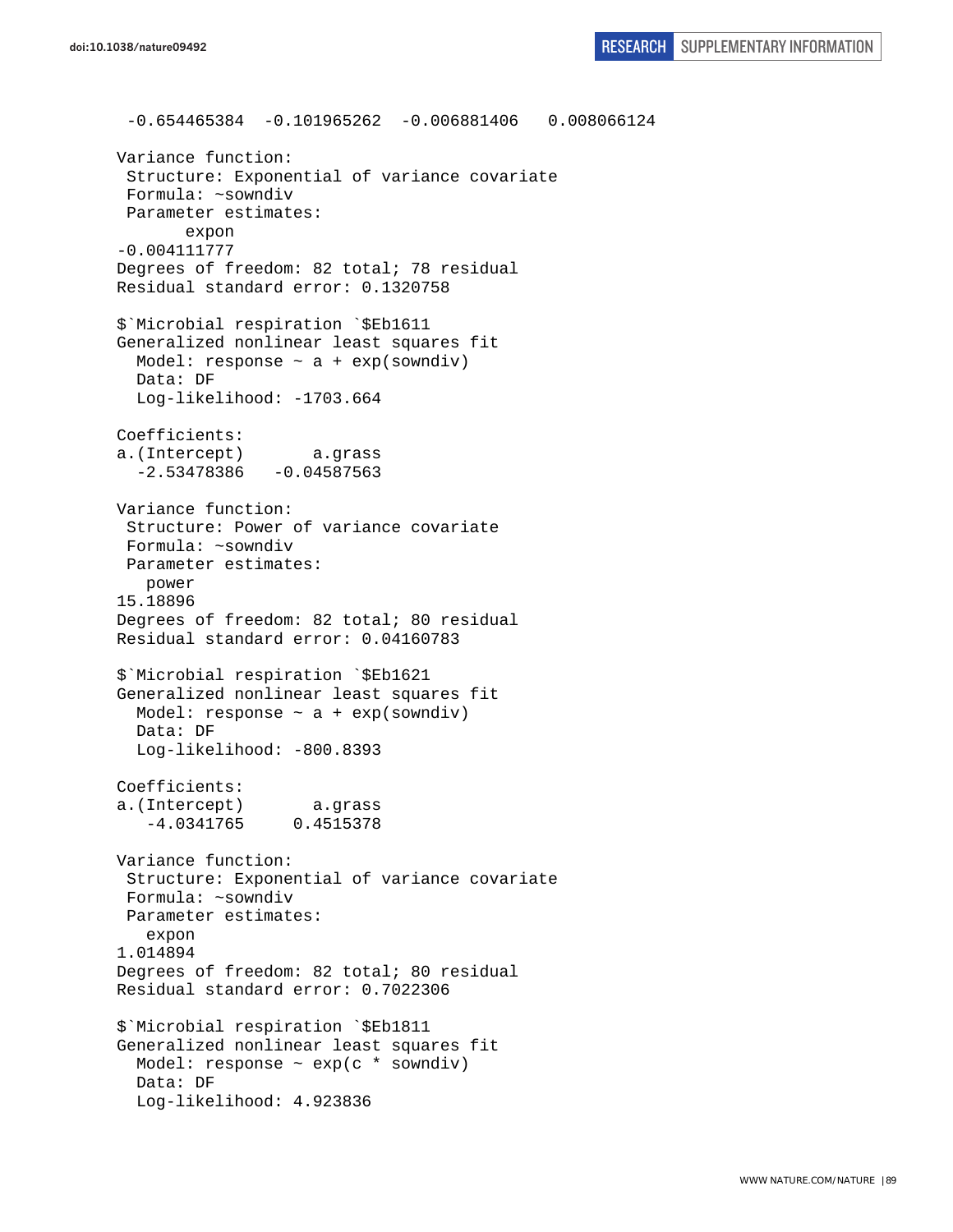Coefficients: c.(Intercept) c.grass  $-0.9781530 -0.6100284$ Variance function: Structure: Power of variance covariate Formula: ~sowndiv Parameter estimates: power 0.3879937 Degrees of freedom: 82 total; 80 residual Residual standard error: 0.1296849 \$`Microbial respiration `\$Eb1821 Generalized nonlinear least squares fit Model: response  $\sim$  exp(c  $*$  sowndiv) Data: DF Log-likelihood: -2.195488 Coefficients: c.(Intercept) c.grass  $-0.3066110 -0.8735264$ Variance function: Structure: Exponential of variance covariate Formula: ~sowndiv Parameter estimates: expon 0.01426320 Degrees of freedom: 82 total; 80 residual Residual standard error: 0.2226236 \$`Microbial respiration `\$Ec22 Generalized nonlinear least squares fit Model: response  $\sim$  a + exp(sowndiv) Data: DF Log-likelihood: -4912.516 Coefficients: a.(Intercept) a.funcgr 252095.7 -912137.5 Degrees of freedom: 82 total; 80 residual Residual standard error: 2.553606e+25 \$`Microbial respiration `\$Ec24 Generalized nonlinear least squares fit Model: response ~ exp(c \* sowndiv) Data: DF Log-likelihood: 0.6148857 Coefficients: c.(Intercept) c.funcgr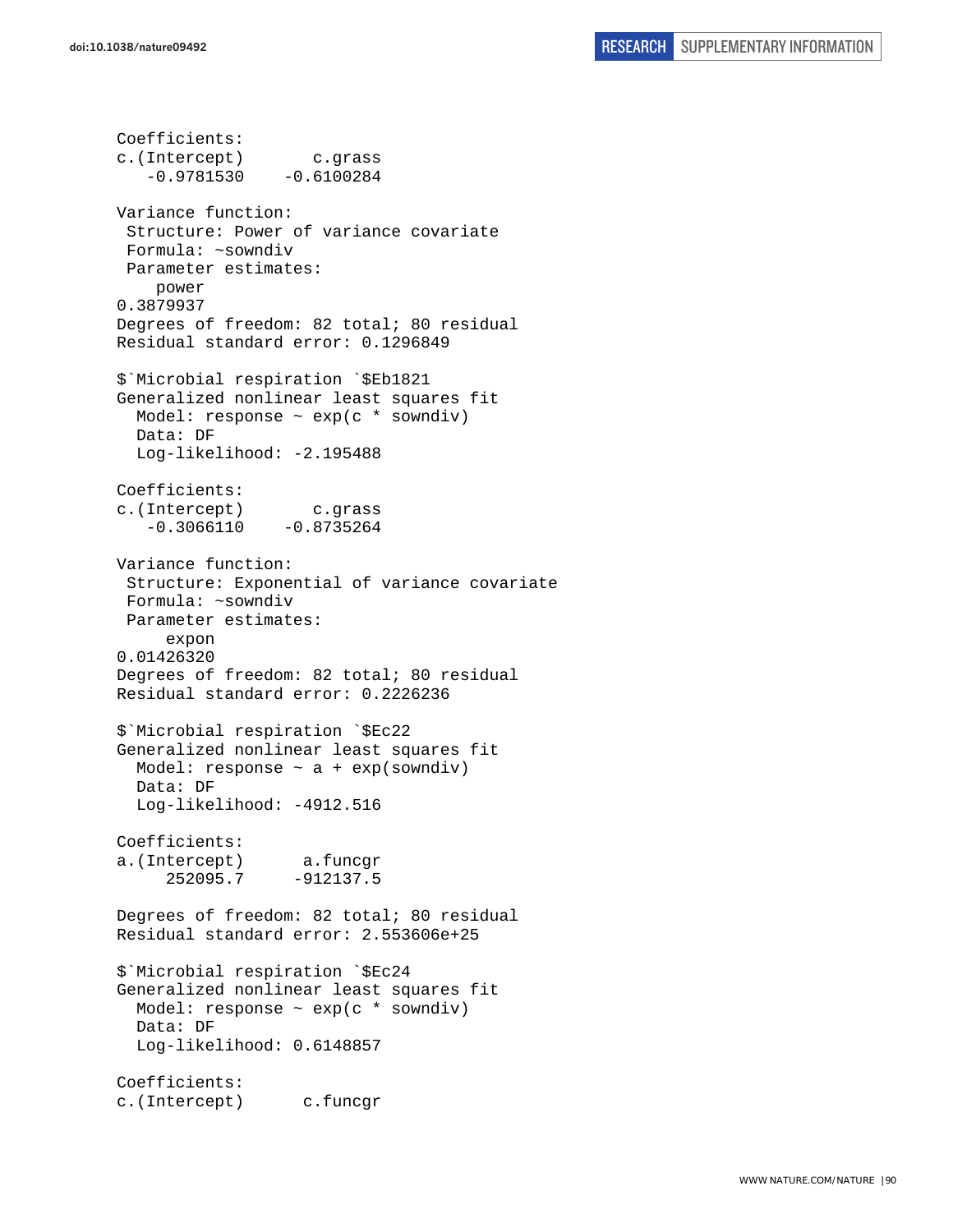-2.1229396 0.4730984 Degrees of freedom: 82 total; 80 residual Residual standard error: 0.2431466 \$`Microbial respiration `\$Ec1921 Generalized nonlinear least squares fit Model: response  $\sim$  a + b \* exp(c \* sowndiv) Data: DF Log-likelihood: -2845.25 Coefficients: a.(Intercept) a.funcgr b.(Intercept) b.funcgr c.(Intercept) 0.640058154 -0.561425071 0.005069170 -0.001267290 0.999683335 c.funcgr 1.000079166 Variance function: Structure: Exponential of variance covariate Formula: ~sowndiv Parameter estimates: expon 4.823858 Degrees of freedom: 82 total; 76 residual Residual standard error: 0.0003043408 \$`Microbial respiration `\$Ec2121 Generalized nonlinear least squares fit Model: response  $\sim$  a + exp(c \* sowndiv) Data: DF Log-likelihood: 56.30016 Coefficients: a.(Intercept) a.funcgr c.(Intercept) c.funcgr -0.905521178 0.045086157 0.013966989 -0.003392665 Variance function: Structure: Exponential of variance covariate Formula: ~sowndiv Parameter estimates: expon -0.004824038 Degrees of freedom: 82 total; 78 residual Residual standard error: 0.1301452 \$`Microbial respiration `\$Ec2211 Generalized nonlinear least squares fit Model: response  $\sim$  a + exp(sowndiv) Data: DF Log-likelihood: -1705.469 Coefficients: a.(Intercept) a.funcgr 2.002441 -4.617507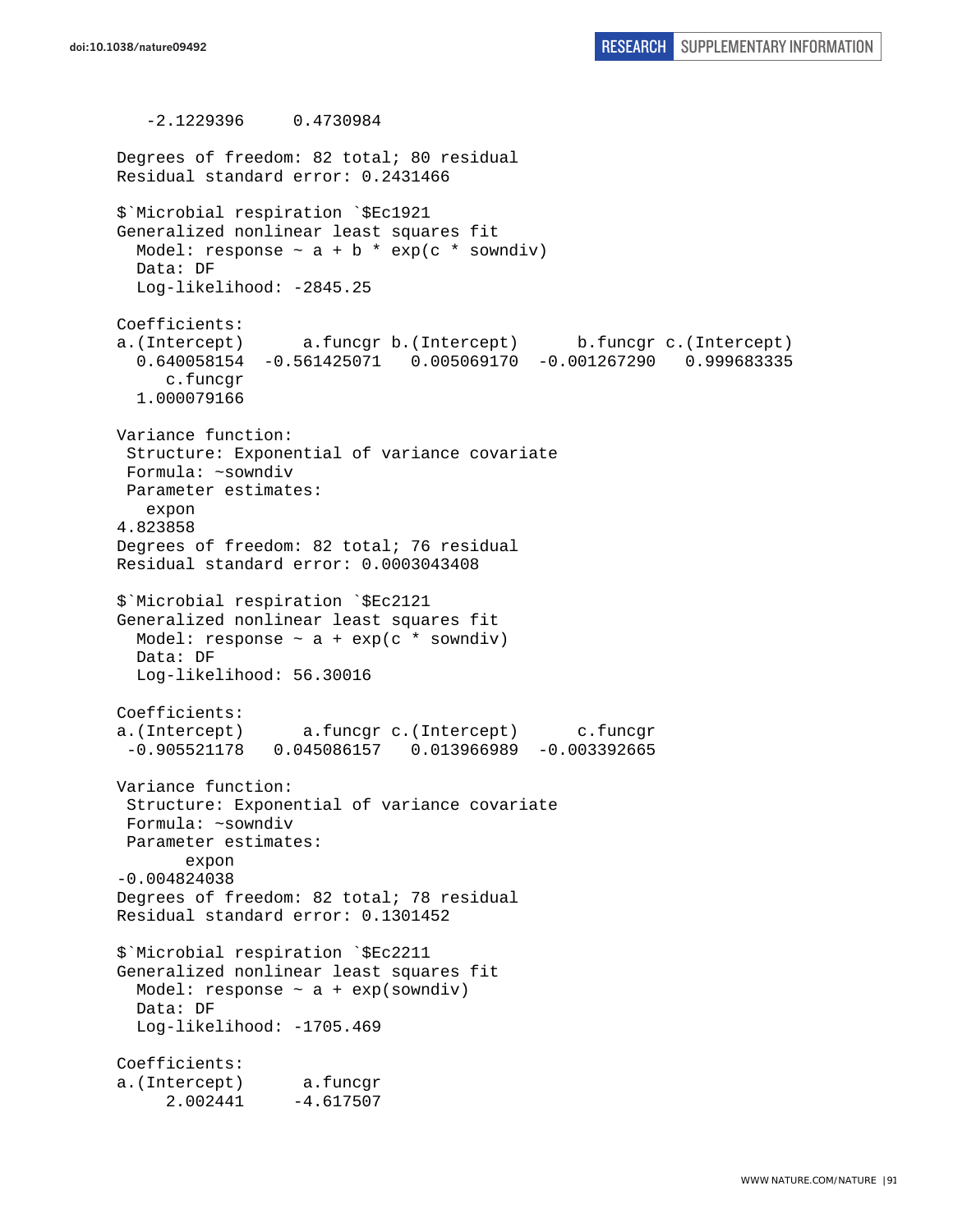Variance function: Structure: Power of variance covariate Formula: ~sowndiv Parameter estimates: power 15.18053 Degrees of freedom: 82 total; 80 residual Residual standard error: 0.04306996 \$`Microbial respiration `\$Ec2221 Generalized nonlinear least squares fit Model: response  $\sim$  a + exp(sowndiv) Data: DF Log-likelihood: -794.1537 Coefficients: a.(Intercept) a.funcgr 3.399746 -6.262941 Variance function: Structure: Exponential of variance covariate Formula: ~sowndiv Parameter estimates: expon 1.022475 Degrees of freedom: 82 total; 80 residual Residual standard error: 0.6064625 \$`Microbial respiration `\$Ec2411 Generalized nonlinear least squares fit Model: response ~ exp(c \* sowndiv) Data: DF Log-likelihood: 10.15619 Coefficients: c.(Intercept) c.funcgr -2.4843649 0.5531454 Variance function: Structure: Power of variance covariate Formula: ~sowndiv Parameter estimates: power 0.3884654 Degrees of freedom: 82 total; 80 residual Residual standard error: 0.1215831 \$`Microbial respiration `\$Ec2421 Generalized nonlinear least squares fit Model: response  $\sim$  exp(c  $*$  sowndiv) Data: DF Log-likelihood: 2.869752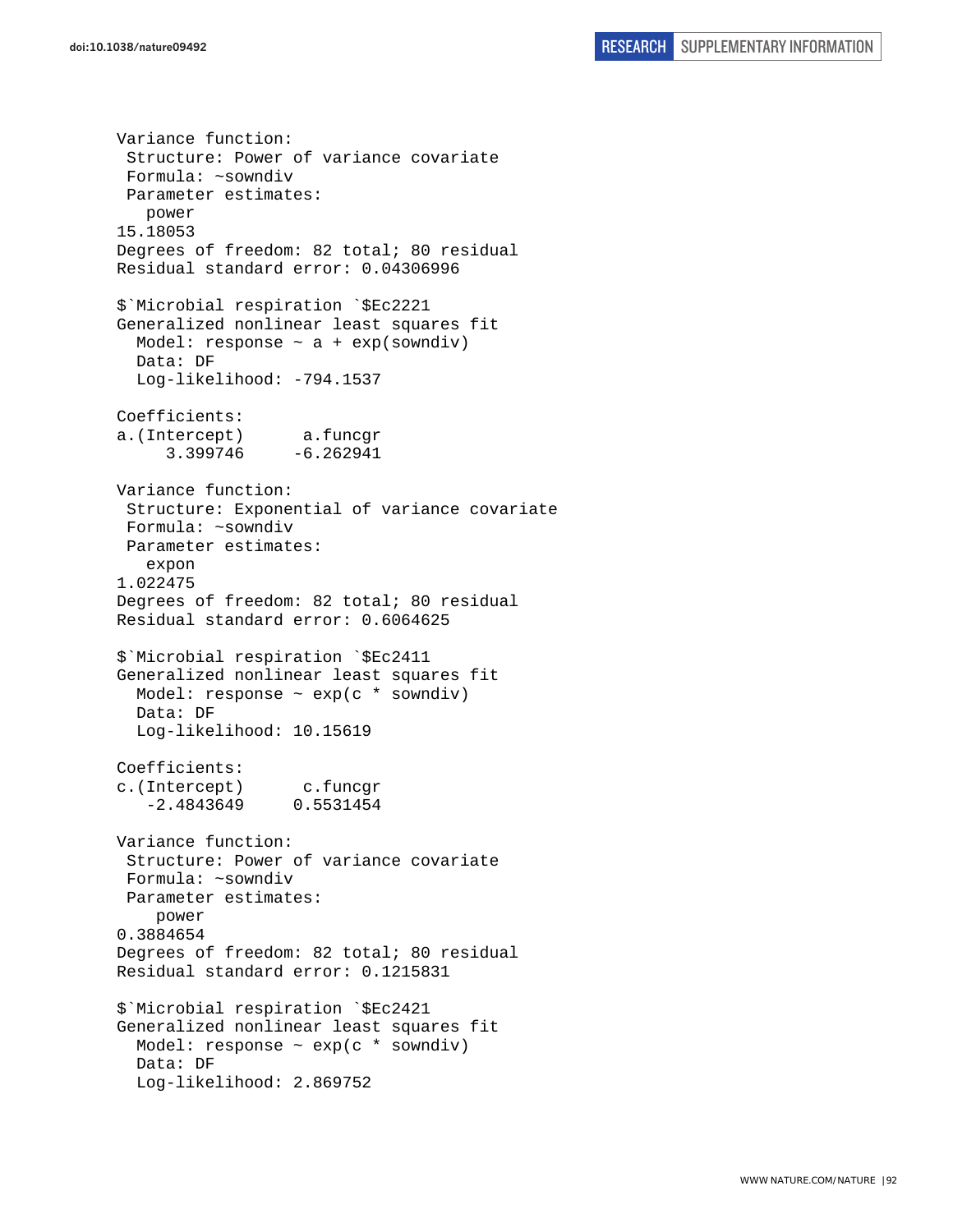Coefficients: c.(Intercept) c.funcgr -2.1625707 0.4786686 Variance function: Structure: Exponential of variance covariate Formula: ~sowndiv Parameter estimates: expon 0.01714776 Degrees of freedom: 82 total; 80 residual Residual standard error: 0.2041686 \$`Microbial respiration `\$Ed28 Generalized nonlinear least squares fit Model: response ~ a + exp(sowndiv) Data: DF Log-likelihood: -4912.516 Coefficients: a.(Intercept) a.funcgr a.leg 872779.0 -990730.5 -307654.7 Degrees of freedom: 82 total; 79 residual Residual standard error: 2.569717e+25 \$`Microbial respiration `\$Ed2811 Generalized nonlinear least squares fit Model: response  $\sim$  a + exp(sowndiv) Data: DF Log-likelihood: -1705.442 Coefficients: a.(Intercept) a.funcgr a.leg 1.991033965 -4.616081018 0.005703342 Variance function: Structure: Power of variance covariate Formula: ~sowndiv Parameter estimates: power 15.18065 Degrees of freedom: 82 total; 79 residual Residual standard error: 0.04331934 \$`Microbial respiration `\$Ed2821 Generalized nonlinear least squares fit Model: response  $\sim$  a + exp(sowndiv) Data: DF Log-likelihood: -794.1537 Coefficients: a.(Intercept) a.funcgr a.leg 3.386720391 -6.261312260 0.006512855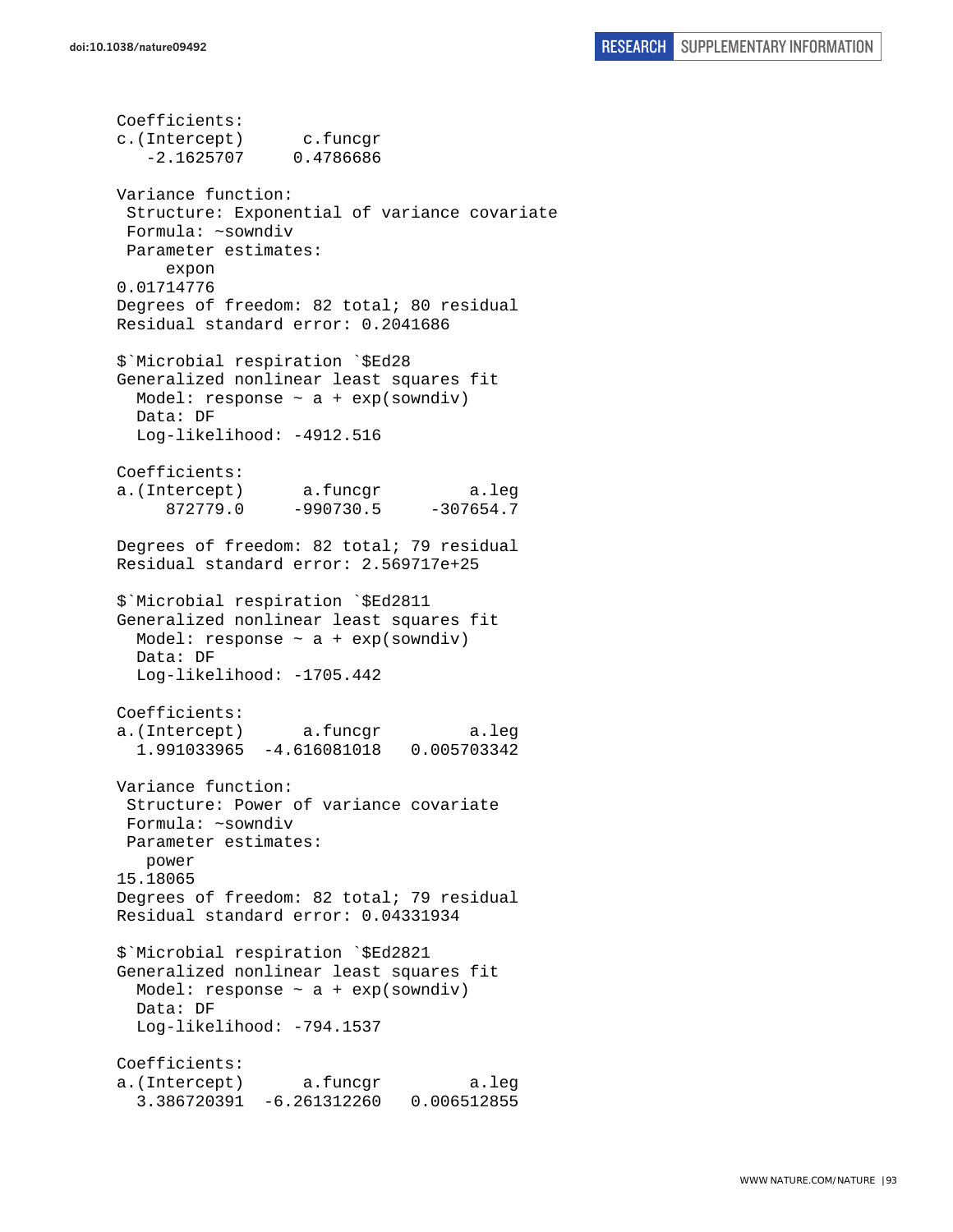Variance function: Structure: Exponential of variance covariate Formula: ~sowndiv Parameter estimates: expon 1.022475 Degrees of freedom: 82 total; 79 residual Residual standard error: 0.6102883 \$`Microbial respiration `\$Ed3021 Generalized nonlinear least squares fit Model: response ~ exp(c \* sowndiv) Data: DF Log-likelihood: 2.872662 Coefficients: c.(Intercept) c.funcgr c.leg -2.01162275 0.46019826 -0.07678796 Variance function: Structure: Exponential of variance covariate Formula: ~sowndiv Parameter estimates: expon 0.01713342 Degrees of freedom: 82 total; 79 residual Residual standard error: 0.2054748 \$`Microbial respiration `\$Ee40 Generalized nonlinear least squares fit Model: response  $\sim$  a + exp(sowndiv) Data: DF Log-likelihood: -4912.516 Coefficients: a.(Intercept) a.funcgr a.grass -335850.5 -839615.5 296563.2 Degrees of freedom: 82 total; 79 residual Residual standard error: 2.569717e+25 \$`Microbial respiration `\$Ee341 Generalized nonlinear least squares fit Model: response  $\sim$  a + exp(sowndiv) Data: DF Log-likelihood: -1703.664 Coefficients: a.(Intercept) a.funcgr a.grass 2.09419192 -4.62897576 -0.04587563 Variance function: Structure: Power of variance covariate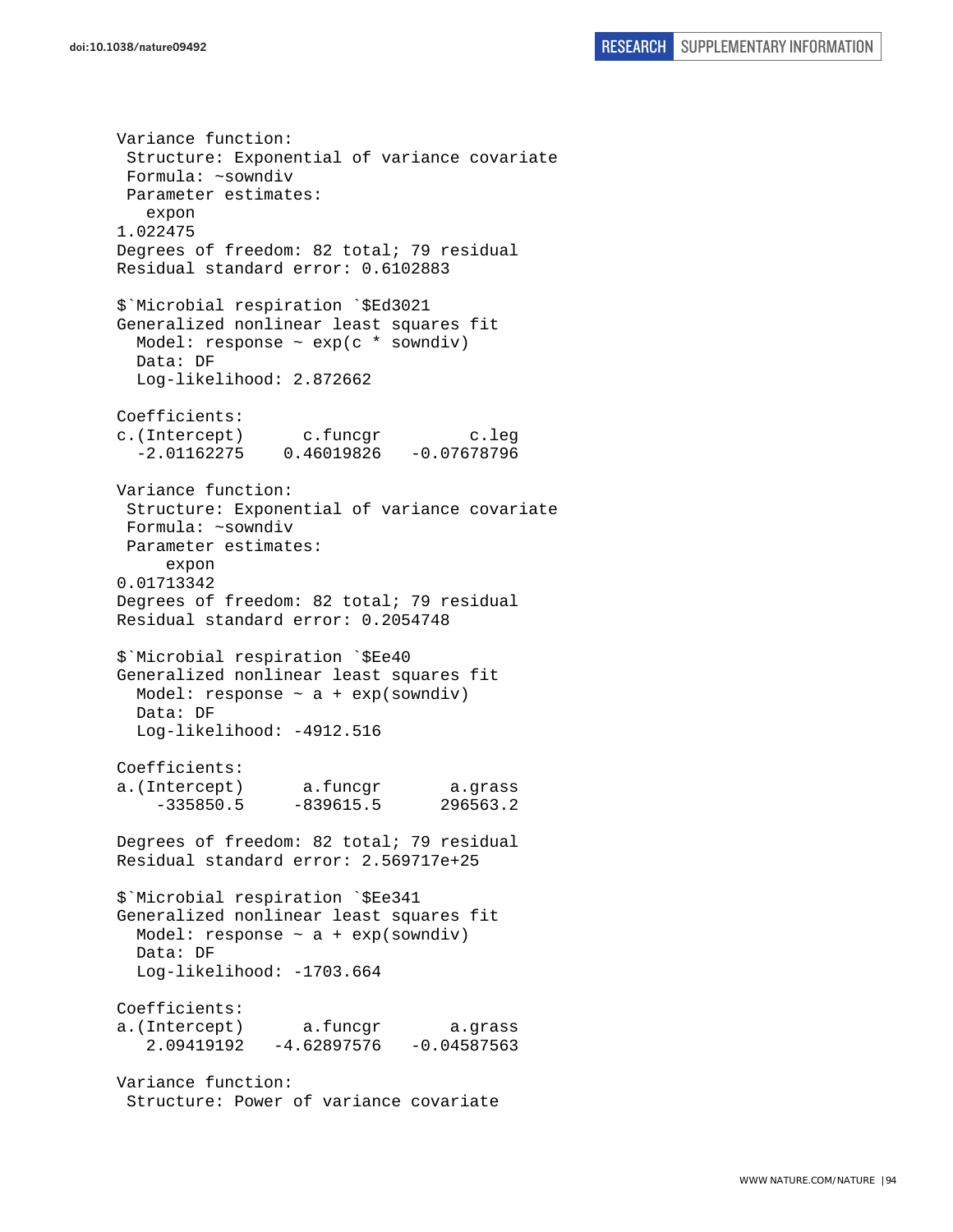Formula: ~sowndiv Parameter estimates: power 15.18896 Degrees of freedom: 82 total; 79 residual Residual standard error: 0.04187031 \$`Microbial respiration `\$Ee342 Generalized nonlinear least squares fit Model: response  $\sim$  a + exp(sowndiv) Data: DF Log-likelihood: -794.1525 Coefficients: a.(Intercept) a.funcgr a.grass 3.49036542 -6.27425360 -0.04531730 Variance function: Structure: Exponential of variance covariate Formula: ~sowndiv Parameter estimates: expon 1.022477 Degrees of freedom: 82 total; 79 residual Residual standard error: 0.6102664 \$`Microbial respiration `\$Ef40 Generalized nonlinear least squares fit Model: response  $\sim$  a + exp(sowndiv) Data: DF Log-likelihood: -4912.516 Coefficients: a.(Intercept) a.grass a.leg -5251826 1394676 1054750 Degrees of freedom: 82 total; 79 residual Residual standard error: 2.569717e+25 \$`Microbial respiration `\$Ef3721 Generalized nonlinear least squares fit Model: response  $\sim$  a + b \* exp(c \* sowndiv) Data: DF Log-likelihood: -2708.06 Coefficients: a.(Intercept) a.grass a.leg b.(Intercept) b.grass 2.017897e-01 -4.797664e-02 -9.065392e-03 1.908278e-04 -4.412649e-05 b.leg c.(Intercept) c.grass c.leg -4.966808e-05 9.999876e-01 1.000003e+00 1.000003e+00 Variance function: Structure: Exponential of variance covariate Formula: ~sowndiv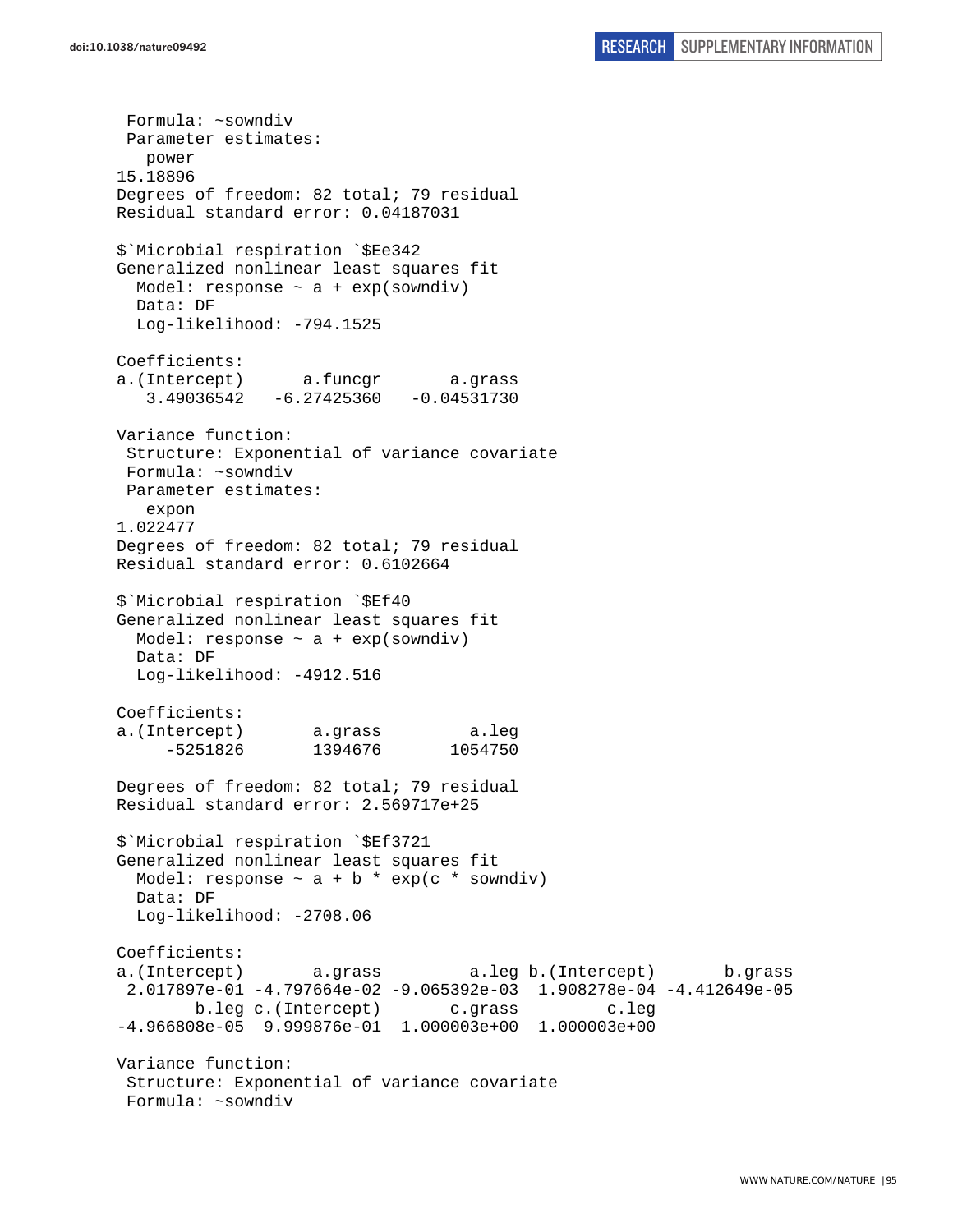Parameter estimates: expon 4.570895 Degrees of freedom: 82 total; 73 residual Residual standard error: 0.000511331 \$`Microbial respiration `\$Ef3911 Generalized nonlinear least squares fit Model: response  $\sim$  a + exp(c \* sowndiv) Data: DF Log-likelihood: 58.20031 Coefficients: a.(Intercept) a.grass a.leg c.(Intercept) c.grass -0.591295723 -0.092825407 -0.064825592 -0.012796461 0.007336161 c.leg 0.006692929 Variance function: Structure: Power of variance covariate Formula: ~sowndiv Parameter estimates: power 0.1721915 Degrees of freedom: 82 total; 76 residual Residual standard error: 0.09571905 \$`Microbial respiration `\$Ef3921 Generalized nonlinear least squares fit Model: response  $\sim$  a + exp(c \* sowndiv) Data: DF Log-likelihood: 56.7808 Coefficients: a.(Intercept) a.grass a.leg c.(Intercept) c.grass -0.570247554 -0.087149727 -0.074904836 -0.011533213 0.005258353 c.leg 0.006846085 Variance function: Structure: Exponential of variance covariate Formula: ~sowndiv Parameter estimates: expon -0.00495024 Degrees of freedom: 82 total; 76 residual Residual standard error: 0.1312181 \$`Microbial respiration `\$Ef4011 Generalized nonlinear least squares fit Model: response  $\sim$  a + exp(sowndiv) Data: DF Log-likelihood: -1703.572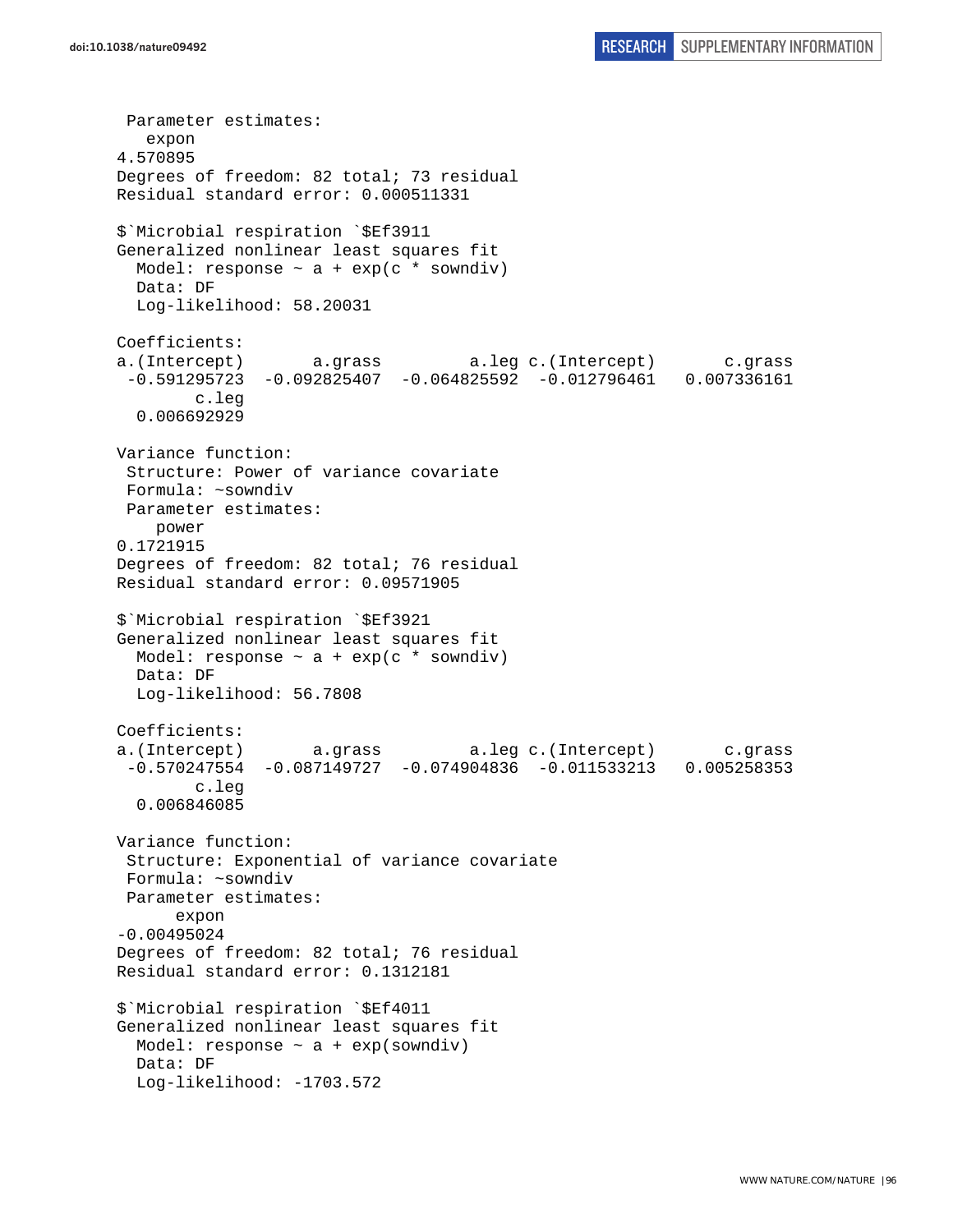Coefficients: a.(Intercept) a.grass a.leg  $-2.50961398 -0.04947132 -0.01078709$ Variance function: Structure: Power of variance covariate Formula: ~sowndiv Parameter estimates: power 15.18939 Degrees of freedom: 82 total; 79 residual Residual standard error: 0.04179669 \$`Microbial respiration `\$Ef4021 Generalized nonlinear least squares fit Model: response  $\sim$  a + exp(sowndiv) Data: DF Log-likelihood: -800.5948 Coefficients: a.(Intercept) a.grass a.leg -5.8230982 0.7227343 0.7601809 Variance function: Structure: Exponential of variance covariate Formula: ~sowndiv Parameter estimates: expon 1.015076 Degrees of freedom: 82 total; 79 residual Residual standard error: 0.7034557 \$`Microbial respiration `\$Ef4211 Generalized nonlinear least squares fit Model: response  $\sim$  exp(c  $*$  sowndiv) Data: DF Log-likelihood: 10.03772 Coefficients: c.(Intercept) c.grass c.leg 2.380080 -1.470691 -1.198116 Variance function: Structure: Power of variance covariate Formula: ~sowndiv Parameter estimates: power 0.3573199 Degrees of freedom: 82 total; 79 residual Residual standard error: 0.1283256 \$`Microbial respiration `\$Ef4221 Generalized nonlinear least squares fit Model: response ~ exp(c \* sowndiv)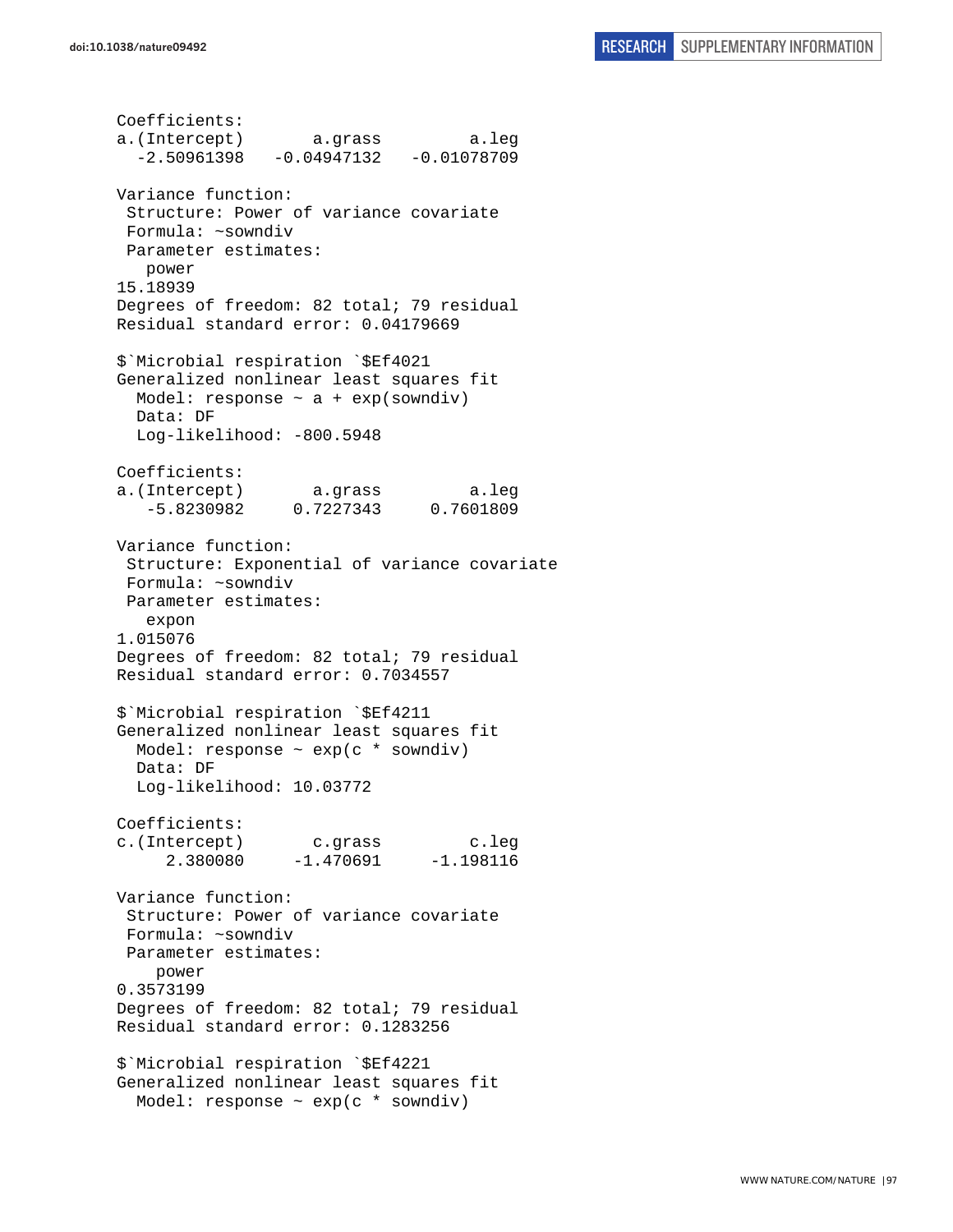Data: DF Log-likelihood: 3.631886 Coefficients: c.(Intercept) c.grass c.leg 2.083739 -1.323845 -1.019870 Variance function: Structure: Exponential of variance covariate Formula: ~sowndiv Parameter estimates: expon 0.01679461 Degrees of freedom: 82 total; 79 residual Residual standard error: 0.2041741 \$`Microbial respiration `\$Eg46 Generalized nonlinear least squares fit Model: response  $\sim$  a + exp(sowndiv) Data: DF Log-likelihood: -4912.516 Coefficients: a.(Intercept) a.funcgr a.grass a.leg 292091.7 -918391.4 183181.2 -199834.1 Degrees of freedom: 82 total; 78 residual Residual standard error: 2.586137e+25 \$`Microbial respiration `\$Eg4611 Generalized nonlinear least squares fit Model: response  $\sim$  a + exp(sowndiv) Data: DF Log-likelihood: -1703.572 Coefficients: a.(Intercept) a.funcgr a.grass a.leg 2.12295753 -4.63257146 -0.04947134 -0.01078710 Variance function: Structure: Power of variance covariate Formula: ~sowndiv Parameter estimates: power 15.18939 Degrees of freedom: 82 total; 78 residual Residual standard error: 0.04206374 \$`Microbial respiration `\$Eg4621 Generalized nonlinear least squares fit Model: response  $\sim$  a + exp(sowndiv) Data: DF Log-likelihood: -794.1524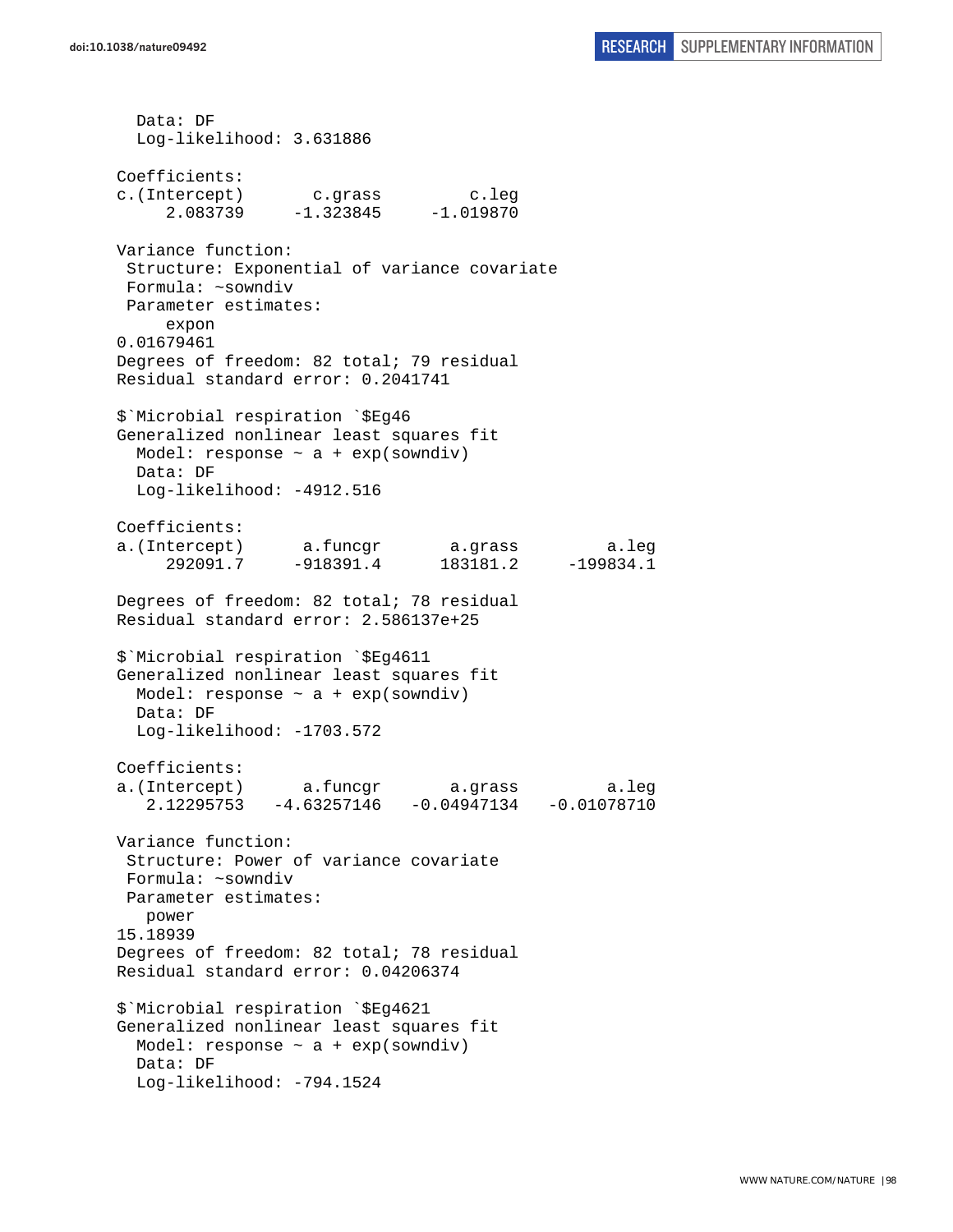```
Coefficients: 
a.(Intercept) a.funcgr a.grass a.leg 
    3.52564380 -6.27866244 -0.05020820 -0.01274880 
Variance function: 
  Structure: Exponential of variance covariate 
 Formula: ~sowndiv 
 Parameter estimates: 
    expon 
1.022478 
Degrees of freedom: 82 total; 78 residual 
Residual standard error: 0.6141644 
$`Microbial respiration `$Pa2 
Nonlinear regression model 
 model: response \sim a + b * sowndiv
    data: DF 
 a b 
0.199411 0.002836 
 residual sum-of-squares: 1.392 
Number of iterations to convergence: 1 
Achieved convergence tolerance: 6.81e-09 
$`Microbial respiration `$Pa3 
Nonlinear regression model 
 model: response \sim a + sowndiv<sup>^</sup>c
    data: DF 
 a c 
-0.85616 0.05071 
  residual sum-of-squares: 1.179 
Number of iterations to convergence: 8 
Achieved convergence tolerance: 5.37e-07 
$`Microbial respiration `$Pa4 
Nonlinear regression model 
  model: response ~ b * sowndiv^c 
    data: DF 
      b c 
0.1610 0.2069 
  residual sum-of-squares: 1.215 
Number of iterations to convergence: 10 
Achieved convergence tolerance: 2.370e-06 
$`Microbial respiration `$Pa5 
Nonlinear regression model 
   model: response ~ sowndiv^c 
    data: DF 
      c 
-1.221 
 residual sum-of-squares: 16.84
```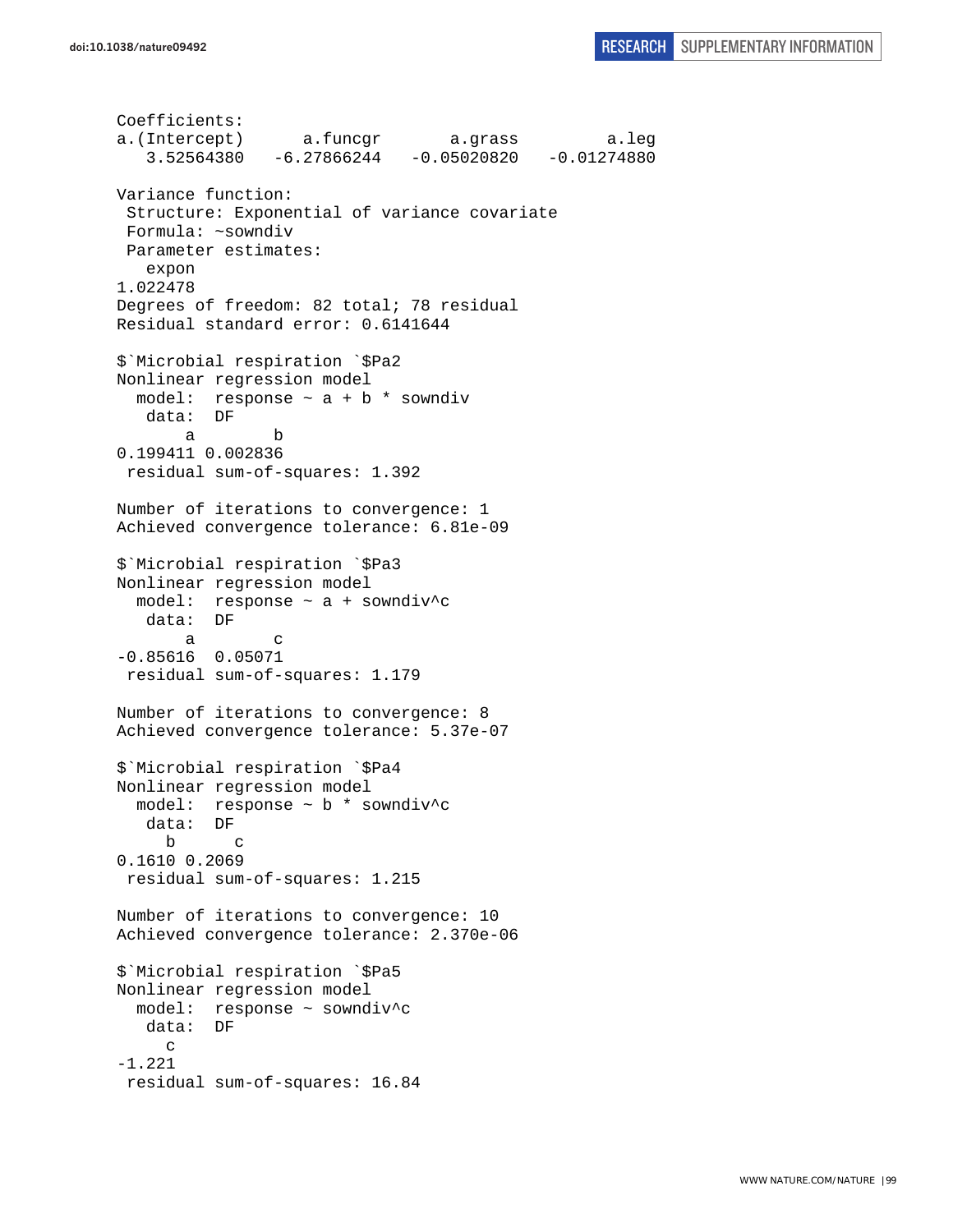```
Number of iterations to convergence: 23 
Achieved convergence tolerance: 7.941e-06 
$`Microbial respiration `$Pb21 
Generalized nonlinear least squares fit 
  Model: response \sim a + b * sowndiv
  Data: DF 
  Log-likelihood: 50.74906 
Coefficients: 
 a b 
0.199411228 0.002835612 
Degrees of freedom: 82 total; 80 residual 
Residual standard error: 0.1319301 
$`Microbial respiration `$Pb31 
Generalized nonlinear least squares fit 
  Model: response ~ a + sowndiv^c 
  Data: DF 
   Log-likelihood: 57.57778 
Coefficients: 
a c
-0.85616771 0.05071204 
Degrees of freedom: 82 total; 80 residual 
Residual standard error: 0.1213884 
$`Microbial respiration `$Pb41 
Generalized nonlinear least squares fit 
  Model: response ~ b * sowndiv^c 
  Data: DF 
   Log-likelihood: 56.34837 
Coefficients: 
 b c 
0.1609923 0.2068689 
Degrees of freedom: 82 total; 80 residual 
Residual standard error: 0.1232220 
$`Microbial respiration `$Pb51 
Generalized nonlinear least squares fit 
   Model: response ~ sowndiv^c 
  Data: DF 
  Log-likelihood: -51.46014 
Coefficients: 
 c 
-1.221471 
Degrees of freedom: 82 total; 81 residual 
Residual standard error: 0.4560099
```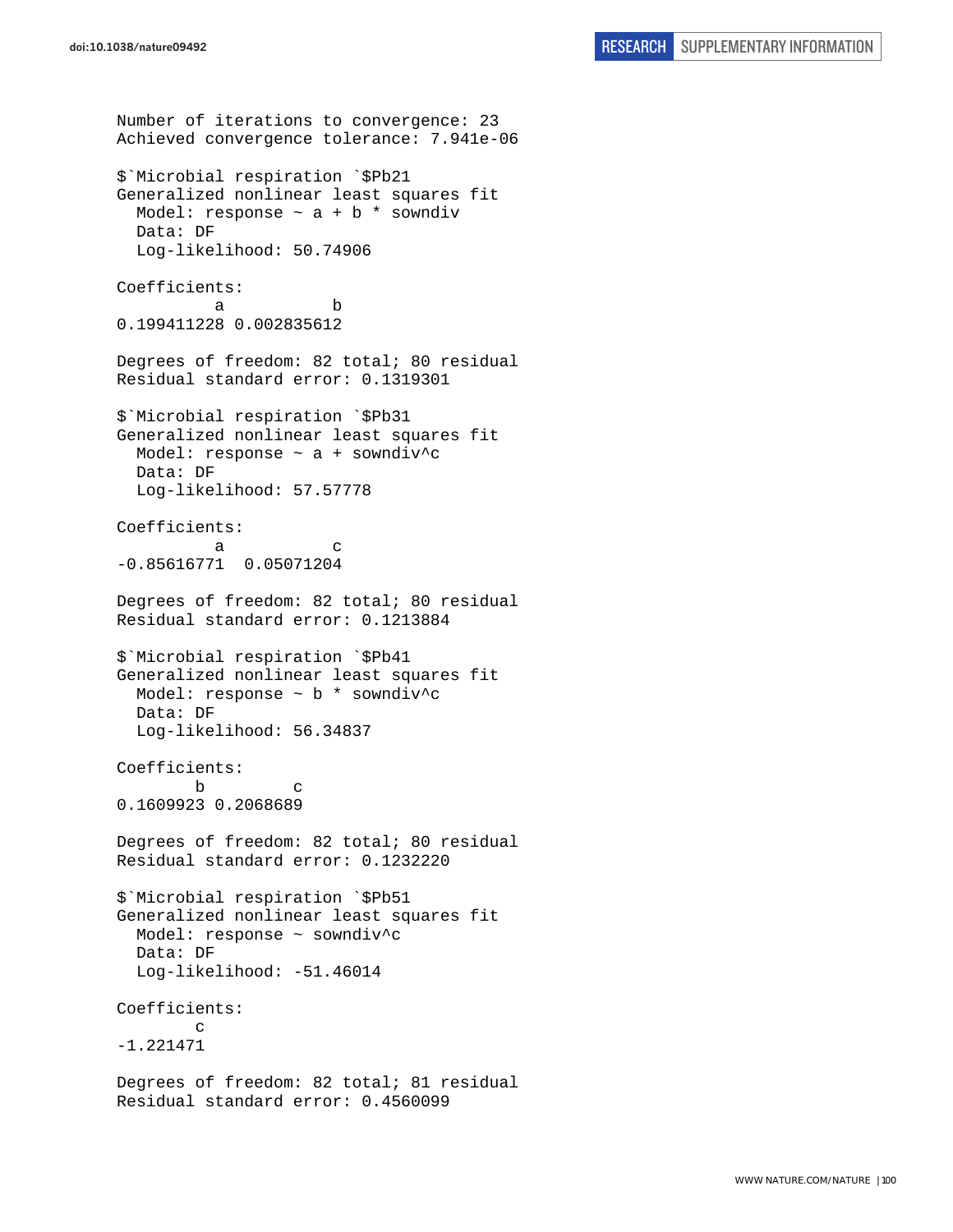\$`Microbial respiration `\$Pc221 Generalized nonlinear least squares fit Model: response  $\sim$  a + b  $*$  sowndiv Data: DF Log-likelihood: 51.76933 Coefficients: a b 0.176122796 0.004449545 Variance function: Structure: Power of variance covariate Formula: ~sowndiv Parameter estimates: power 0.1598409 Degrees of freedom: 82 total; 80 residual Residual standard error: 0.1027740 \$`Microbial respiration `\$Pc231 Generalized nonlinear least squares fit Model: response  $\sim$  a + b  $*$  sowndiv Data: DF Log-likelihood: 50.80191 Coefficients: a b 0.203419164 0.002401077 Variance function: Structure: Exponential of variance covariate Formula: ~sowndiv Parameter estimates: expon -0.003726245 Degrees of freedom: 82 total; 80 residual Residual standard error: 0.1361311 \$`Microbial respiration `\$Pc321 Generalized nonlinear least squares fit Model: response ~ a + sowndiv^c Data: DF Log-likelihood: 60.19028 Coefficients: a c -0.87266367 0.06186367 Variance function: Structure: Power of variance covariate Formula: ~sowndiv Parameter estimates: power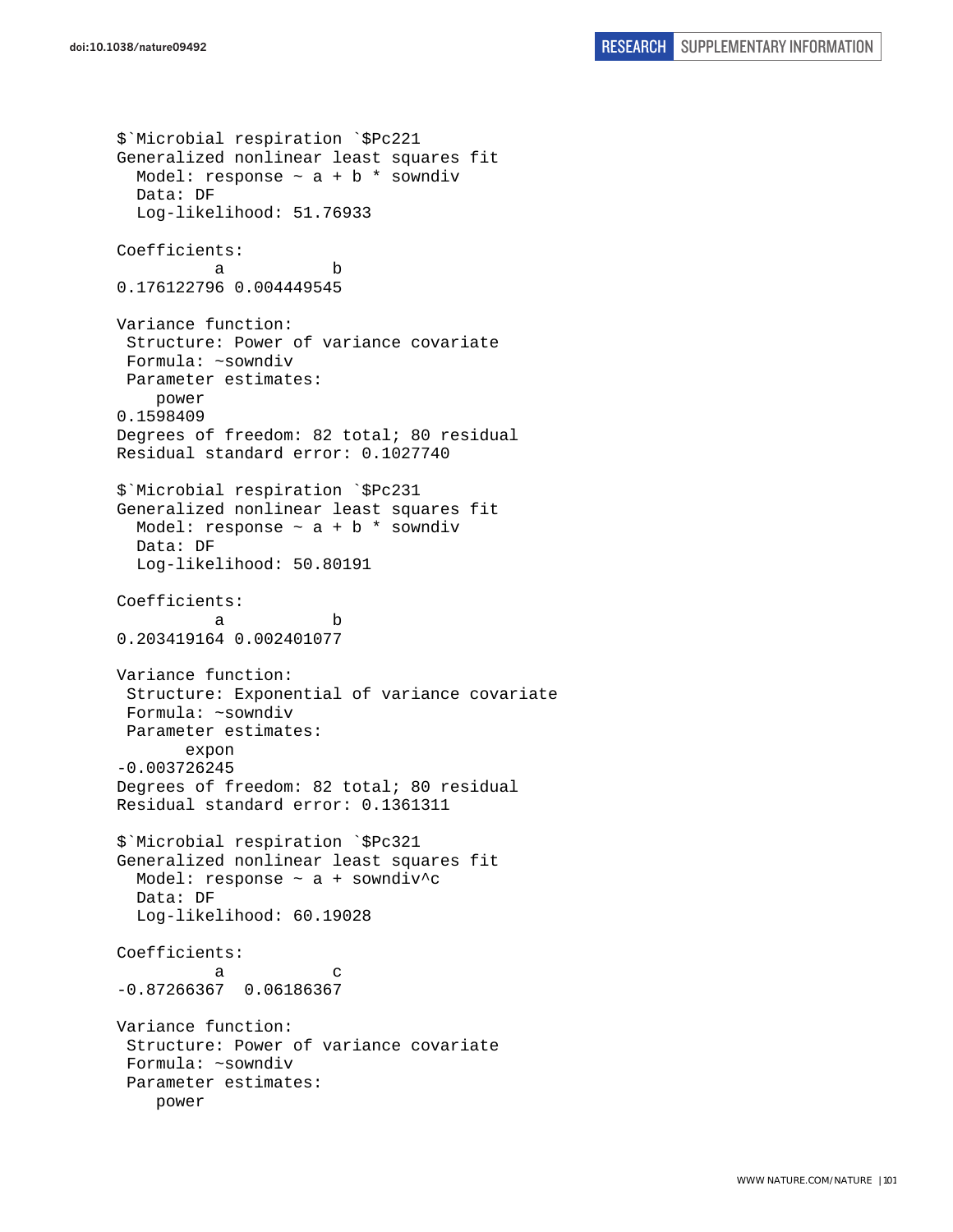0.2122137 Degrees of freedom: 82 total; 80 residual Residual standard error: 0.08580579 \$`Microbial respiration `\$Pc331 Generalized nonlinear least squares fit Model: response ~ a + sowndiv^c Data: DF Log-likelihood: 57.62524 Coefficients: a c -0.85906395 0.05306823 Variance function: Structure: Exponential of variance covariate Formula: ~sowndiv Parameter estimates: expon 0.002781907 Degrees of freedom: 82 total; 80 residual Residual standard error: 0.1184549 \$`Microbial respiration `\$Pc421 Generalized nonlinear least squares fit Model: response ~ b \* sowndiv^c Data: DF Log-likelihood: 58.48574 Coefficients: b c 0.1441568 0.2667658 Variance function: Structure: Power of variance covariate Formula: ~sowndiv Parameter estimates: power 0.1973600 Degrees of freedom: 82 total; 80 residual Residual standard error: 0.08956147 \$`Microbial respiration `\$Pc431 Generalized nonlinear least squares fit Model: response  $\sim$  b  $*$  sowndiv<sup>\*</sup>c Data: DF Log-likelihood: 56.37364 Coefficients: b c 0.1588255 0.2164106 Variance function: Structure: Exponential of variance covariate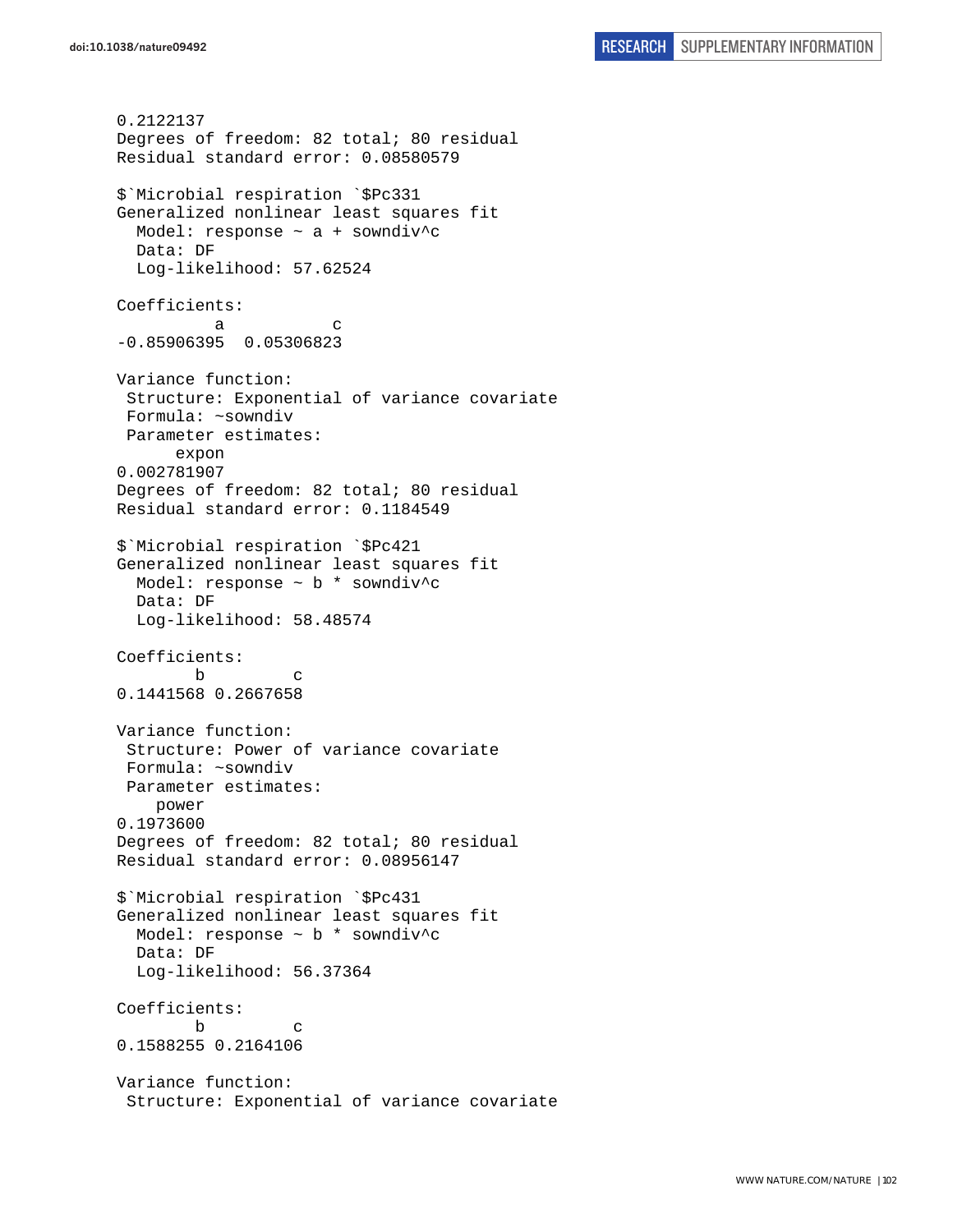Formula: ~sowndiv Parameter estimates: expon 0.002226376 Degrees of freedom: 82 total; 80 residual Residual standard error: 0.1208518 \$`Microbial respiration `\$Pc521 Generalized nonlinear least squares fit Model: response ~ sowndiv^c Data: DF Log-likelihood: -28.00235 Coefficients: c -0.4865414 Variance function: Structure: Power of variance covariate Formula: ~sowndiv Parameter estimates: power -0.5138108 Degrees of freedom: 82 total; 81 residual Residual standard error: 0.7345355 \$`Microbial respiration `\$Pc531 Generalized nonlinear least squares fit Model: response ~ sowndiv^c Data: DF Log-likelihood: -47.5707 Coefficients: c -0.8054995 Variance function: Structure: Exponential of variance covariate Formula: ~sowndiv Parameter estimates: expon -0.01712165 Degrees of freedom: 82 total; 81 residual Residual standard error: 0.5037489 \$`Microbial respiration `\$Pd71 Generalized nonlinear least squares fit Model: response  $\sim$  a + b  $*$  sowndiv Data: DF Log-likelihood: 56.34964 Coefficients: a.(Intercept) a.funcgr b.(Intercept) b.funcgr 0.089005374 0.045479721 0.016267702 -0.003937681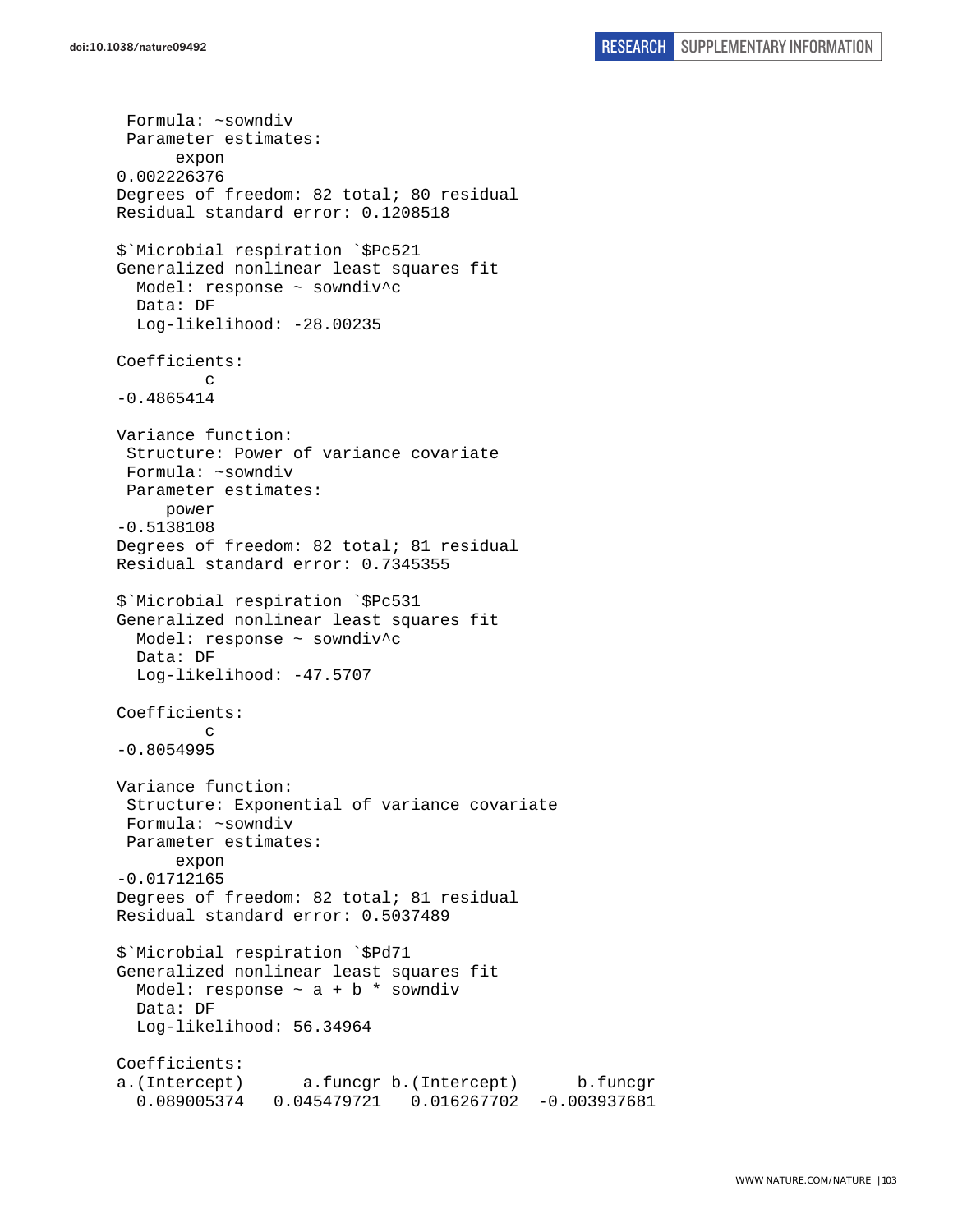Degrees of freedom: 82 total; 78 residual Residual standard error: 0.1247899 \$`Microbial respiration `\$Pd81 Generalized nonlinear least squares fit Model: response ~ a + sowndiv^c Data: DF Log-likelihood: 58.84096 Coefficients: a.(Intercept) a.funcgr c.(Intercept) c.funcgr -0.90890345 0.03152540 0.07960637 -0.01397259 Degrees of freedom: 82 total; 78 residual Residual standard error: 0.1210555 \$`Microbial respiration `\$Pd91 Generalized nonlinear least squares fit Model: response  $\sim$  b  $*$  sowndiv<sup>^</sup>c Data: DF Log-likelihood: 58.71226 Coefficients: b.(Intercept) b.funcgr c.(Intercept) c.funcgr 0.08924556 0.03800721 0.41685004 -0.09023305 Degrees of freedom: 82 total; 78 residual Residual standard error: 0.1212457 \$`Microbial respiration `\$Pd101 Generalized nonlinear least squares fit Model: response ~ sowndiv^c Data: DF Log-likelihood: -49.73295 Coefficients: c.(Intercept) c.funcgr -2.1793586 0.4005665 Degrees of freedom: 82 total; 80 residual Residual standard error: 0.4492873 \$`Microbial respiration `\$Pe721 Generalized nonlinear least squares fit Model: response  $\sim$  a + b \* sowndiv Data: DF Log-likelihood: 58.03166 Coefficients: a.(Intercept) a.funcgr b.(Intercept) b.funcgr 0.074833359 0.046971009 0.019509800 -0.004687325 Variance function: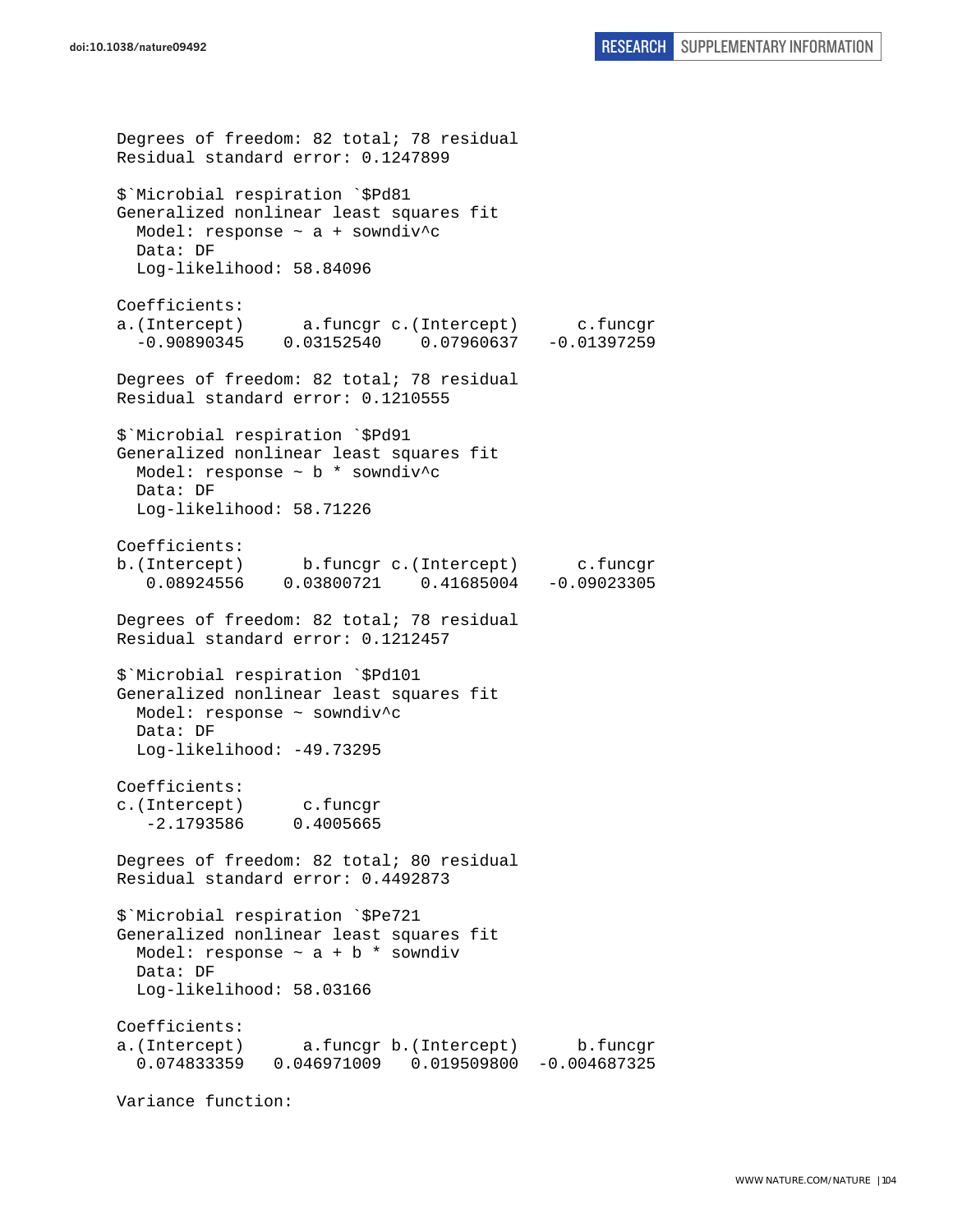Structure: Power of variance covariate Formula: ~sowndiv Parameter estimates: power 0.1738378 Degrees of freedom: 82 total; 78 residual Residual standard error: 0.09444733 \$`Microbial respiration `\$Pe731 Generalized nonlinear least squares fit Model: response  $\sim$  a + b  $*$  sowndiv Data: DF Log-likelihood: 56.50564 Coefficients: a.(Intercept) a.funcgr b.(Intercept) b.funcgr 0.090101881 0.045817418 0.015758435 -0.003835515 Variance function: Structure: Exponential of variance covariate Formula: ~sowndiv Parameter estimates: expon -0.004677084 Degrees of freedom: 82 total; 78 residual Residual standard error: 0.1296558 \$`Microbial respiration `\$Pe821 Generalized nonlinear least squares fit Model: response ~ a + sowndiv^c Data: DF Log-likelihood: 61.06714 Coefficients: a.(Intercept) a.funcgr c.(Intercept) c.funcgr -0.90899239 0.02615204 0.08588779 -0.01349399 Variance function: Structure: Power of variance covariate Formula: ~sowndiv Parameter estimates: power 0.1961218 Degrees of freedom: 82 total; 78 residual Residual standard error: 0.08805325 \$`Microbial respiration `\$Pe831 Generalized nonlinear least squares fit Model: response ~ a + sowndiv^c Data: DF Log-likelihood: 58.90381 Coefficients: a.(Intercept) a.funcgr c.(Intercept) c.funcgr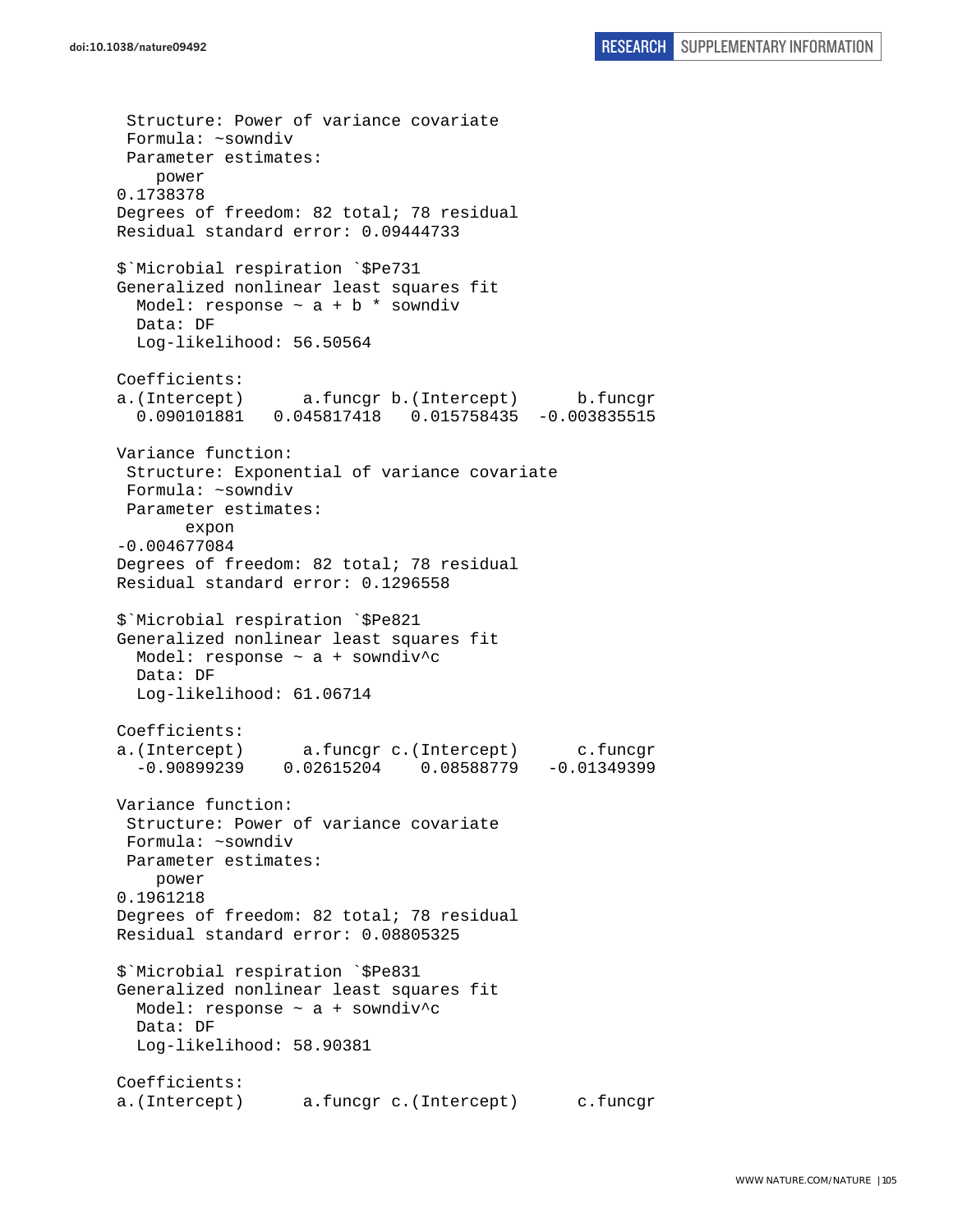-0.91031811 0.03319336 0.07965289 -0.01456918 Variance function: Structure: Exponential of variance covariate Formula: ~sowndiv Parameter estimates: expon -0.003042928 Degrees of freedom: 82 total; 78 residual Residual standard error: 0.1241645 \$`Microbial respiration `\$Pe921 Generalized nonlinear least squares fit Model: response ~ b \* sowndiv^c Data: DF Log-likelihood: 60.55484 Coefficients: b.(Intercept) b.funcgr c.(Intercept) c.funcgr 0.08992308 0.03373743 0.45053764 -0.09251206 Variance function: Structure: Power of variance covariate Formula: ~sowndiv Parameter estimates: power 0.1785027 Degrees of freedom: 82 total; 78 residual Residual standard error: 0.09095332 \$`Microbial respiration `\$Pe931 Generalized nonlinear least squares fit Model: response ~ b \* sowndiv^c Data: DF Log-likelihood: 58.83183 Coefficients: b.(Intercept) b.funcgr c.(Intercept) c.funcgr 0.08811165 0.03926827 0.41338553 -0.09097455 Variance function: Structure: Exponential of variance covariate Formula: ~sowndiv Parameter estimates: expon -0.004053705 Degrees of freedom: 82 total; 78 residual Residual standard error: 0.1253567 \$`Microbial respiration `\$Pe1021 Generalized nonlinear least squares fit Model: response ~ sowndiv^c Data: DF Log-likelihood: -20.44073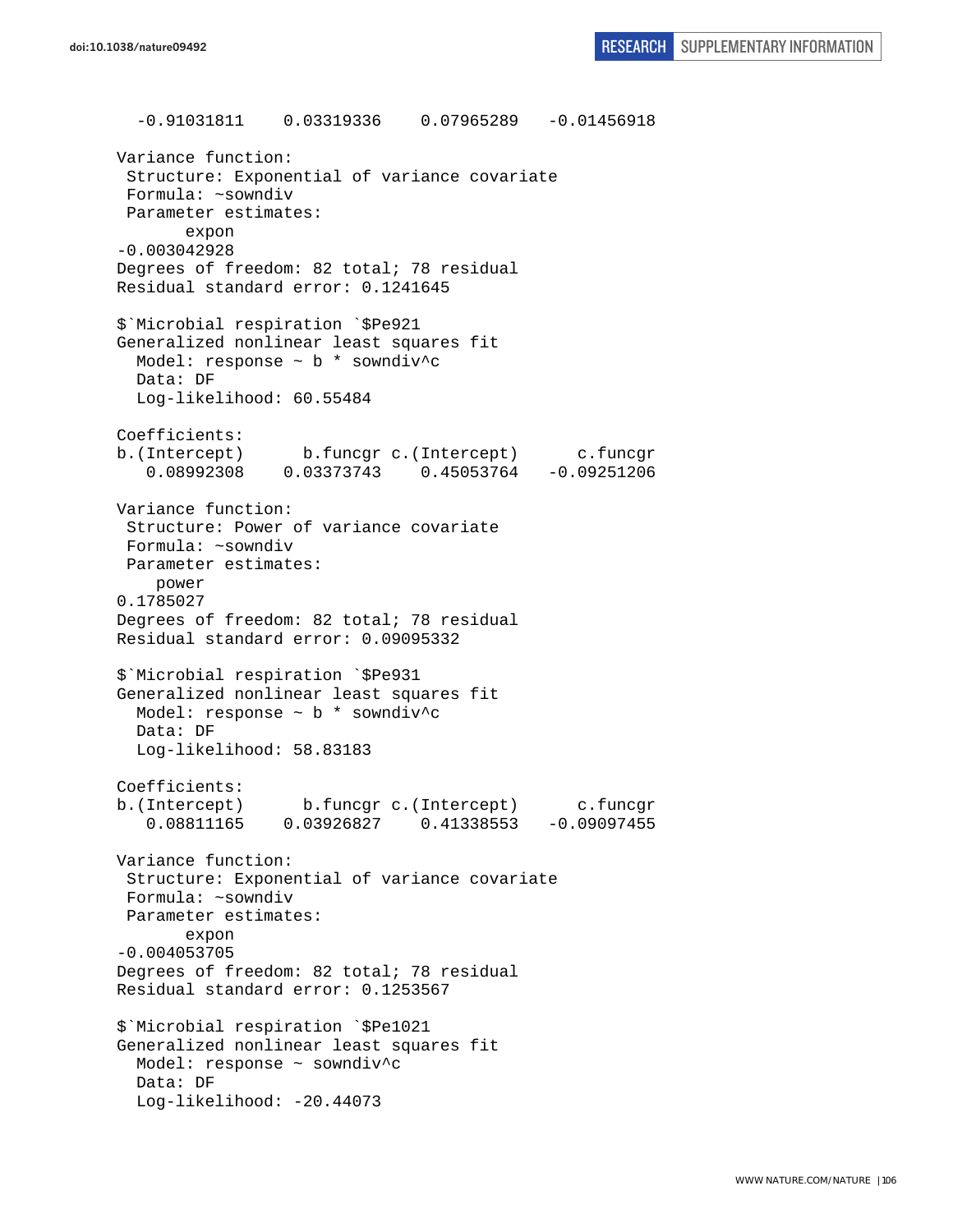Coefficients: c.(Intercept) c.funcgr -0.8995584 0.1377903 Variance function: Structure: Power of variance covariate Formula: ~sowndiv Parameter estimates: power -0.6034551 Degrees of freedom: 82 total; 80 residual Residual standard error: 0.769945 \$`Microbial respiration `\$Pe1031 Generalized nonlinear least squares fit Model: response ~ sowndiv^c Data: DF Log-likelihood: -37.72982 Coefficients: c.(Intercept) c.funcgr -1.6624862 0.3372814 Variance function: Structure: Exponential of variance covariate Formula: ~sowndiv Parameter estimates: expon -0.03728732 Degrees of freedom: 82 total; 80 residual Residual standard error: 0.5345408 \$`Microbial respiration `\$Pf121 Generalized nonlinear least squares fit Model: response  $\sim$  a + b  $*$  sowndiv Data: DF Log-likelihood: 54.67367 Coefficients: a.(Intercept) a.grass b.(Intercept) b.grass 0.342804281 -0.103452619 -0.007875516 0.009399906 Degrees of freedom: 82 total; 78 residual Residual standard error: 0.1273666 \$`Microbial respiration `\$Pf131 Generalized nonlinear least squares fit Model: response ~ a + sowndiv^c Data: DF Log-likelihood: 58.96102 Coefficients: a.(Intercept) a.grass c.(Intercept) c.grass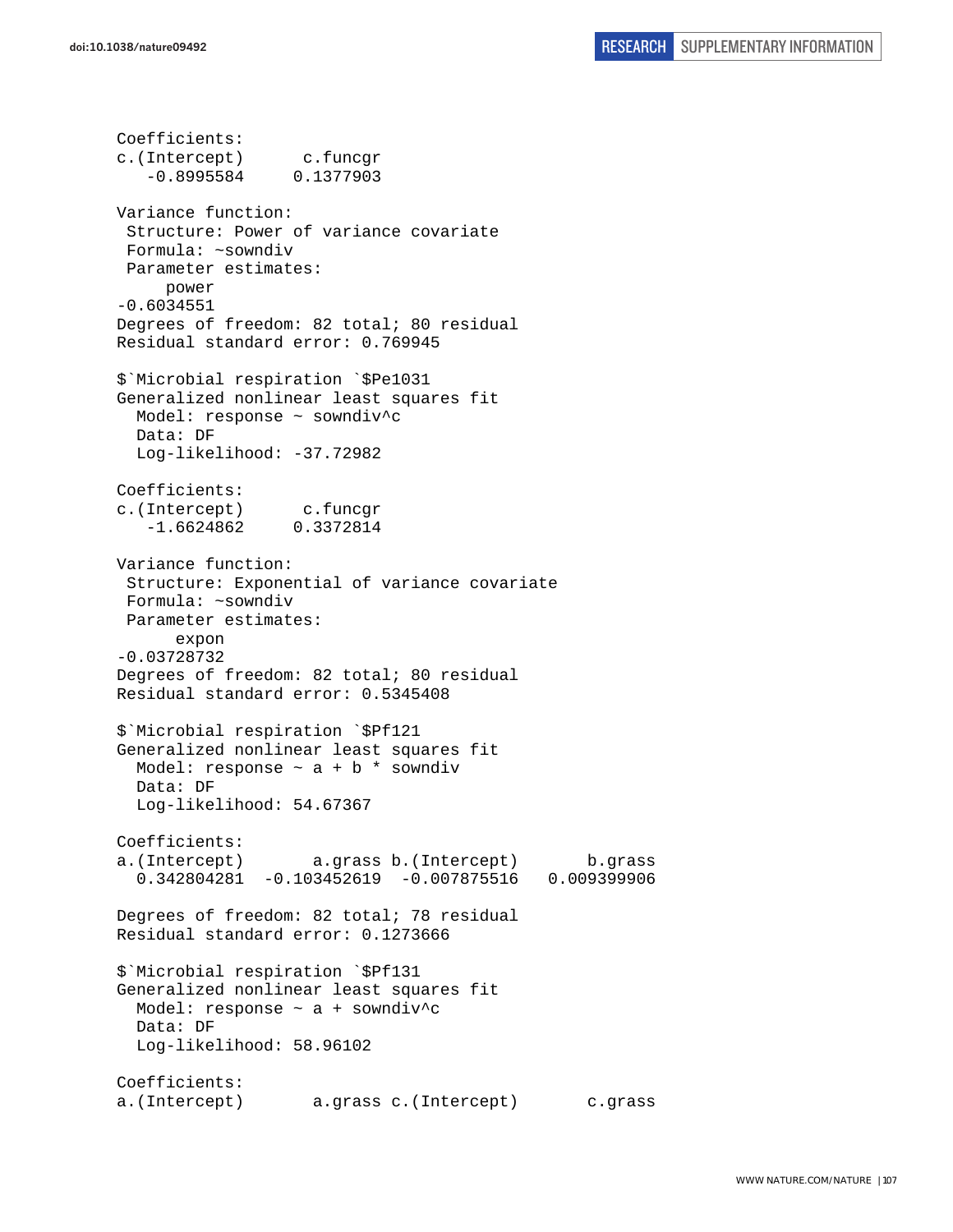-0.740478691 -0.072705341 0.007560598 0.028473321 Degrees of freedom: 82 total; 78 residual Residual standard error: 0.1208784 \$`Microbial respiration `\$Pf141 Generalized nonlinear least squares fit Model: response  $\sim$  b  $*$  sowndiv<sup>^</sup>c Data: DF Log-likelihood: 58.114 Coefficients: b.(Intercept) b.grass c.(Intercept) c.grass 0.26731297 -0.06938620 -0.04463967 0.17995253  $0.26731297 -0.06938620 -0.04463967$ Degrees of freedom: 82 total; 78 residual Residual standard error: 0.1221335 \$`Microbial respiration `\$Pf151 Generalized nonlinear least squares fit Model: response ~ sowndiv^c Data: DF Log-likelihood: -50.45279 Coefficients: c.(Intercept) c.grass 0.2013782 -1.0406869 Degrees of freedom: 82 total; 80 residual Residual standard error: 0.4532487 \$`Microbial respiration `\$Pg171 Generalized nonlinear least squares fit Model: response  $\sim$  a + b  $*$  sowndiv Data: DF Log-likelihood: 53.90424 Coefficients: a.(Intercept) a.leg b.(Intercept) b.leg 0.306530535 -0.081493616 -0.008325645 0.010061339 Degrees of freedom: 82 total; 78 residual Residual standard error: 0.1285674 \$`Microbial respiration `\$Pg181 Generalized nonlinear least squares fit Model: response  $\sim$  a + sowndiv<sup>^</sup>c Data: DF Log-likelihood: 58.01112 Coefficients: a.(Intercept) a.leg c.(Intercept) c.leg -0.80398015 -0.03401755 0.02260682 0.02008364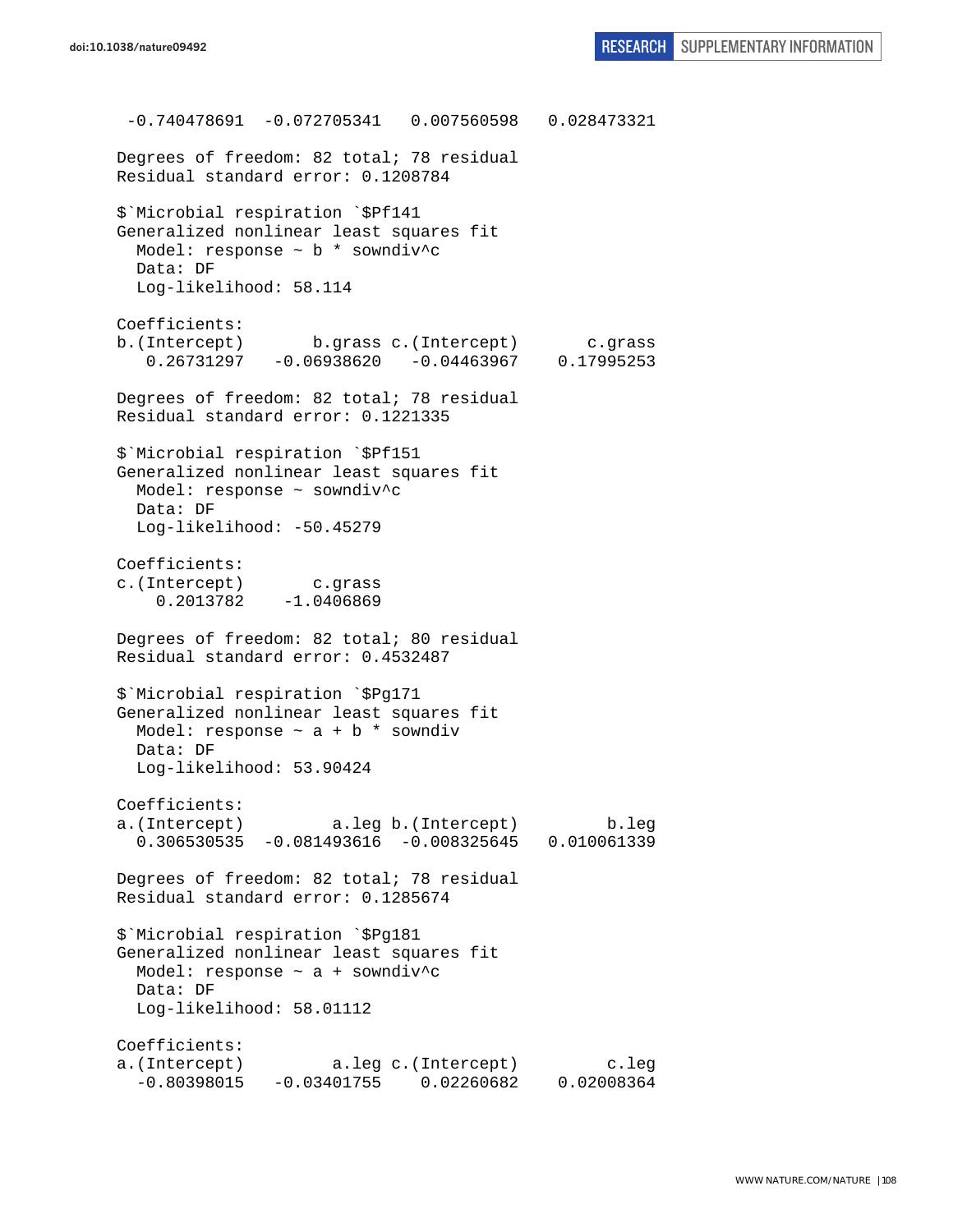```
Degrees of freedom: 82 total; 78 residual 
Residual standard error: 0.1222868 
$`Microbial respiration `$Pg191 
Generalized nonlinear least squares fit 
  Model: response \sim b * sowndiv<sup>^</sup>c
  Data: DF 
  Log-likelihood: 57.21511 
Coefficients: 
b.(Intercept) b.leg c.(Intercept) c.leg 
    0.22104356 -0.04140109 0.01933167 0.14239006 
Degrees of freedom: 82 total; 78 residual 
Residual standard error: 0.1234797 
$`Microbial respiration `$Pg201 
Generalized nonlinear least squares fit 
  Model: response ~ sowndiv^c 
  Data: DF 
   Log-likelihood: -50.89915 
Coefficients: 
c.(Intercept) c.leg 
   -0.1344110 -0.7676083Degrees of freedom: 82 total; 80 residual 
Residual standard error: 0.4557227 
$`Microbial respiration `$Ph221 
Generalized nonlinear least squares fit 
 Model: response \sim a + b * sowndiv
   Data: DF 
   Log-likelihood: 56.38684 
Coefficients: 
a.(Intercept) a.funcgr a.leg b.(Intercept) b.funcgr 
   0.108434913 0.043079504 -0.009559122 0.012403081 -0.003432396 
         b.leg 
   0.001840765 
Degrees of freedom: 82 total; 76 residual 
Residual standard error: 0.1263638 
$`Microbial respiration `$Ph231 
Generalized nonlinear least squares fit 
 Model: response \sim a + sowndiv<sup>^</sup>c
  Data: DF 
   Log-likelihood: 58.84406 
Coefficients: 
a.(Intercept) a.funcgr a.leg c.(Intercept) c.funcgr 
  -0.916077711 0.032437210 0.003546758 0.084514066 -0.014610687 
         c.leg
```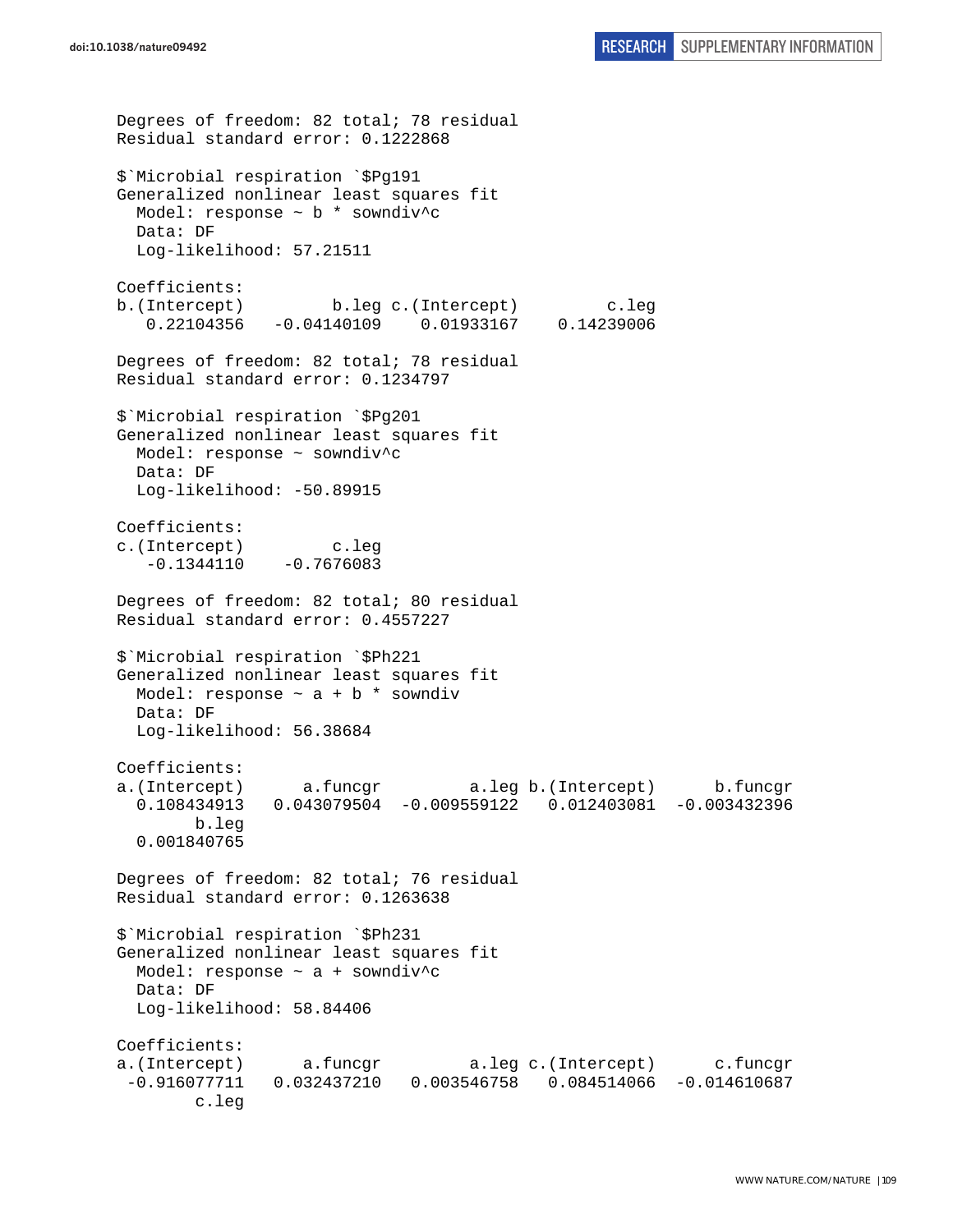-0.002380419 Degrees of freedom: 82 total; 76 residual Residual standard error: 0.1226334 \$`Microbial respiration `\$Ph241 Generalized nonlinear least squares fit Model: response  $\sim$  b  $*$  sowndiv<sup>^</sup>c Data: DF Log-likelihood: 58.71253 Coefficients: b.(Intercept) b.funcgr b.leg c.(Intercept) c.funcgr 0.091315785 0.037714760 -0.001011664 0.410692630 -0.089408648 c.leg 0.003050268 Degrees of freedom: 82 total; 76 residual Residual standard error: 0.1228302 \$`Microbial respiration `\$Ph251 Generalized nonlinear least squares fit Model: response ~ sowndiv^c Data: DF Log-likelihood: -49.73263 Coefficients: c.(Intercept) c.funcgr c.leg  $-2.13026461$  0.39452657  $-0.02489018$ Degrees of freedom: 82 total; 79 residual Residual standard error: 0.4521201 \$`Microbial respiration `\$Pi271 Generalized nonlinear least squares fit Model: response  $\sim$  a + b  $*$  sowndiv Data: DF Log-likelihood: 56.83354 Coefficients: a.(Intercept) a.funcgr a.grass b.(Intercept) b.funcgr 0.164114143 0.036121097 -0.037390560 0.014018455 -0.003633151 b.grass 0.001028269 Degrees of freedom: 82 total; 76 residual Residual standard error: 0.1256773 \$`Microbial respiration `\$Pi281 Generalized nonlinear least squares fit Model: response ~ a + sowndiv^c Data: DF Log-likelihood: 59.42453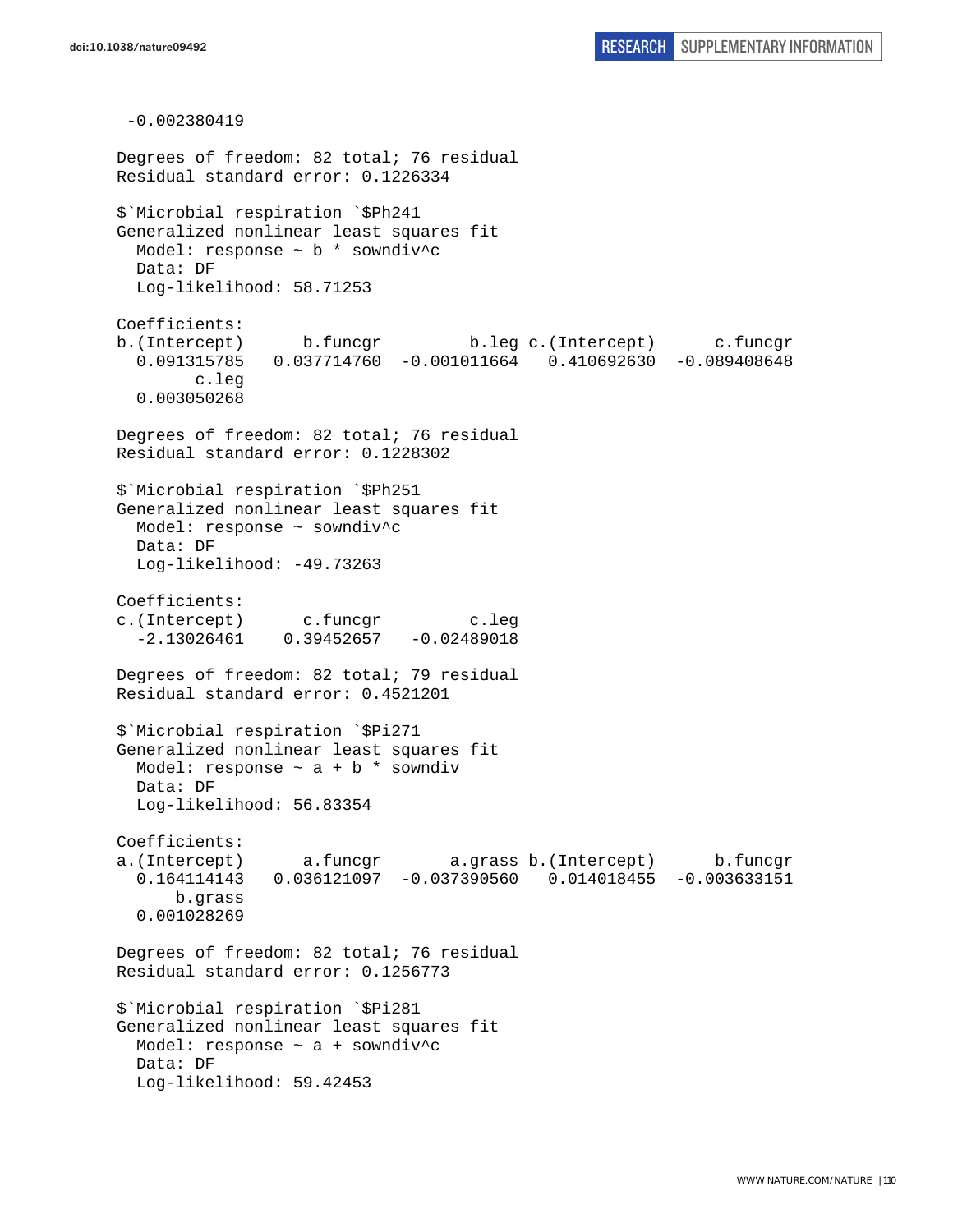Coefficients: a.(Intercept) a.funcgr a.grass c.(Intercept) c.funcgr -0.81355435 0.01956769 -0.04753213 0.05700612 -0.01107188 c.grass 0.01104714 Degrees of freedom: 82 total; 76 residual Residual standard error: 0.1217683 \$`Microbial respiration `\$Pi291 Generalized nonlinear least squares fit Model: response ~ b \* sowndiv^c Data: DF Log-likelihood: 59.43959 Coefficients: b.(Intercept) b.funcgr b.grass c.(Intercept) c.funcgr 0.17274103 0.02981441 -0.04389485 0.26157077 -0.07483255 c.grass 0.08327039 Degrees of freedom: 82 total; 76 residual Residual standard error: 0.1217460 \$`Microbial respiration `\$Pi301 Generalized nonlinear least squares fit Model: response ~ sowndiv^c Data: DF Log-likelihood: -49.71011 Coefficients: c.(Intercept) c.funcgr c.grass  $-1.6783664$  0.3376907  $-0.2532940$ Degrees of freedom: 82 total; 79 residual Residual standard error: 0.451996 \$`Microbial respiration `\$Pj321 Generalized nonlinear least squares fit Model: response  $\sim$  a + b  $*$  sowndiv Data: DF Log-likelihood: 56.83865 Coefficients: a.(Intercept) a.grass a.leg b.(Intercept) b.grass 0.428509595 -0.090708333 -0.073733631 -0.013444124 0.006682023 b.leg 0.007494271 Degrees of freedom: 82 total; 76 residual Residual standard error: 0.1256695 \$`Microbial respiration `\$Pj331 Generalized nonlinear least squares fit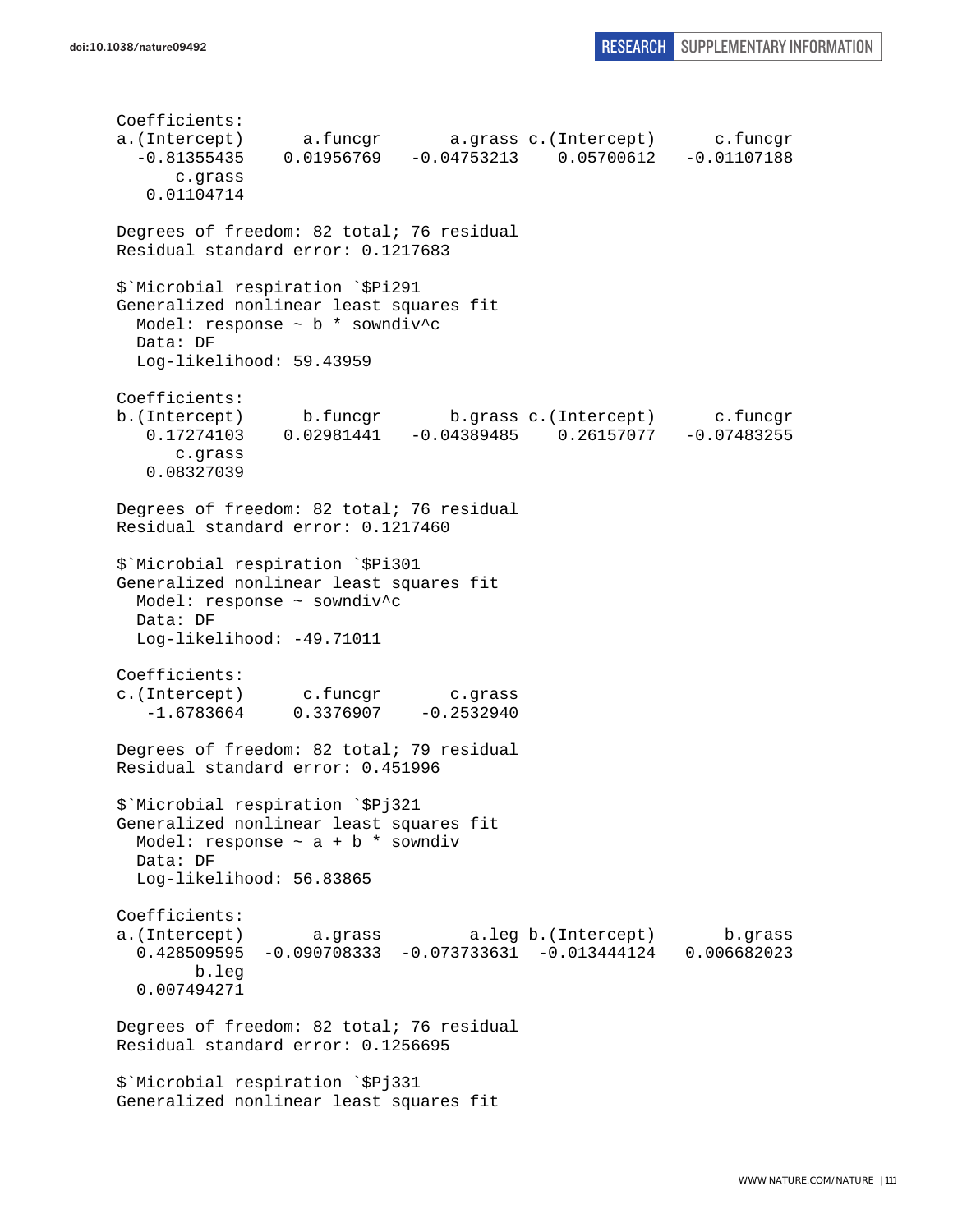```
 Model: response ~ a + sowndiv^c 
  Data: DF 
  Log-likelihood: 59.39385 
Coefficients: 
a.(Intercept) a.grass a.leg c.(Intercept) c.grass 
  -0.67259535 -0.07423296 -0.04087482 -0.01761855 0.02648239 
        c.leg 
    0.01831340 
Degrees of freedom: 82 total; 76 residual 
Residual standard error: 0.1218139 
$`Microbial respiration `$Pj341 
Generalized nonlinear least squares fit 
  Model: response ~ b * sowndiv^c 
  Data: DF 
  Log-likelihood: 59.74379 
Coefficients: 
b.(Intercept) b.grass b.leg c.(Intercept) c.grass 
   0.38078733 -0.08266533 -0.06200165 -0.29109248 0.19339787 
        c.leg 
    0.16369264 
Degrees of freedom: 82 total; 76 residual 
Residual standard error: 0.1212952 
$`Microbial respiration `$Pj351 
Generalized nonlinear least squares fit 
  Model: response ~ sowndiv^c 
  Data: DF 
 Log-likelihood: -49.75755
Coefficients: 
c.(Intercept) c.grass c.leg 
    0.9884388 - 0.9726134 - 0.6577870Degrees of freedom: 82 total; 79 residual 
Residual standard error: 0.4522576 
$`Microbial respiration `$Pk371 
Generalized nonlinear least squares fit 
 Model: response \sim a + b * sowndiv
  Data: DF 
  Log-likelihood: 57.12197 
Coefficients: 
a.(Intercept) a.funcgr a.grass a.leg b.(Intercept) 
   0.290592076 0.020315285 -0.059522146 -0.041085901 0.005558407 
     b.funcgr b.grass b.leg 
 -0.002572580 0.002458855 0.002786805
```
Degrees of freedom: 82 total; 74 residual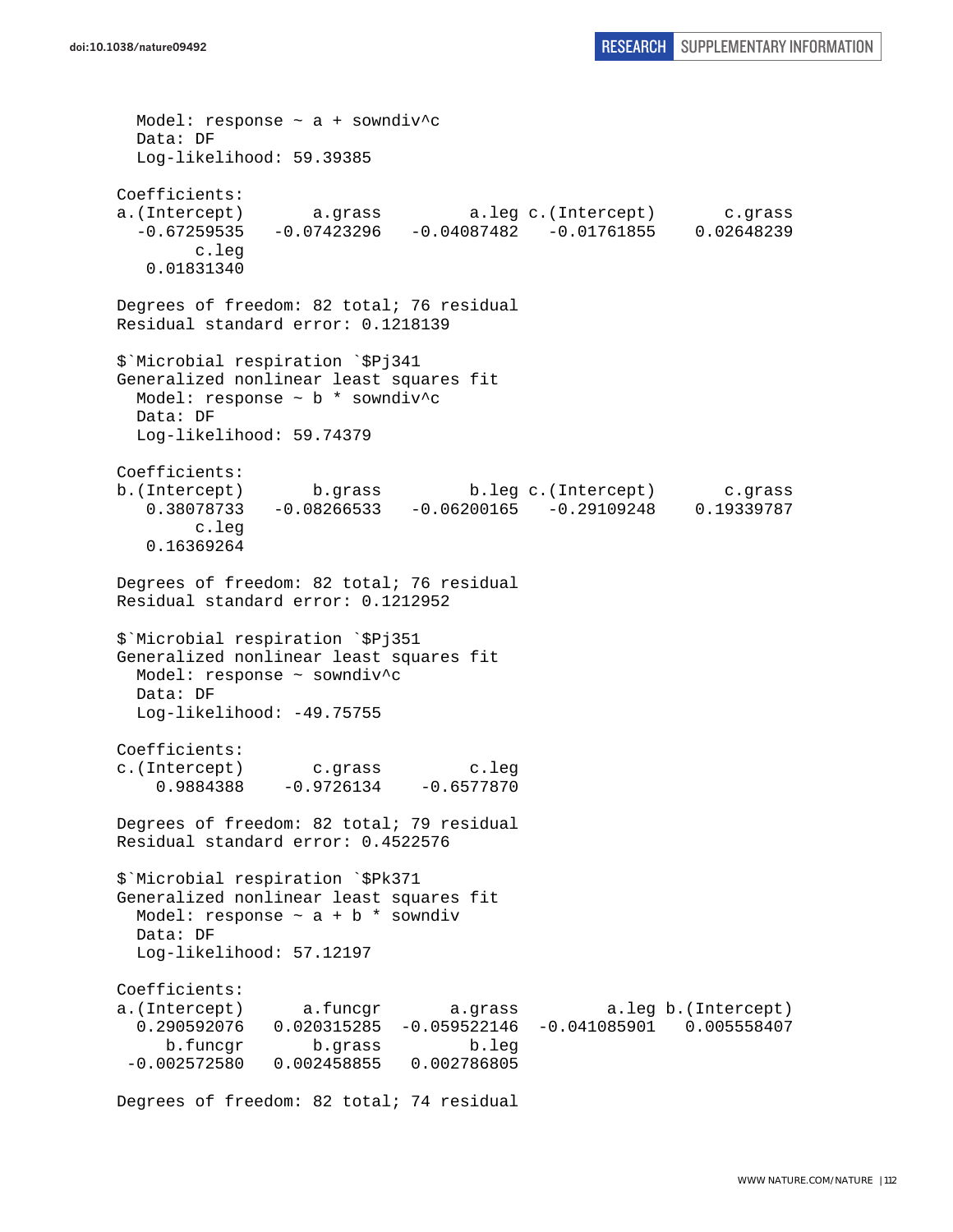```
doi:10.1038/nature09492 RESEARCH SUPPLEMENTARY INFORMATION
```
Residual standard error: 0.1269171 \$`Microbial respiration `\$Pk381 Generalized nonlinear least squares fit Model: response  $\sim$  a + sowndiv<sup>^</sup>c Data: DF Log-likelihood: 59.65819 Coefficients: a.(Intercept) a.funcgr a.grass a.leg c.(Intercept) -0.739079566 0.010267306 -0.060114104 -0.024745301 0.064888986 c.funcgr c.grass c.leg -0.012111040 0.008998353 -0.001699999 Degrees of freedom: 82 total; 74 residual Residual standard error: 0.1230517 \$`Microbial respiration `\$Pk391 Generalized nonlinear least squares fit Model: response  $\sim$  b  $*$  sowndiv<sup>^</sup>c Data: DF Log-likelihood: 59.87273 Coefficients: b.(Intercept) b.funcgr b.grass b.leg c.(Intercept) 0.307835649 0.012448046 -0.068152295 -0.043520614 -0.003802831 c.funcgr c.grass c.leg -0.042168816 0.133055621 0.087844469 Degrees of freedom: 82 total; 74 residual Residual standard error: 0.1227302 \$`Microbial respiration `\$Pk401 Generalized nonlinear least squares fit Model: response ~ sowndiv^c Data: DF Log-likelihood: -49.67979 Coefficients: c.(Intercept) c.funcgr c.grass c.leg  $-0.5905758$   $0.2043269$   $-0.5122727$   $-0.3026938$ Degrees of freedom: 82 total; 78 residual Residual standard error: 0.454716 \$`Microbial respiration `\$Pm1221 Generalized nonlinear least squares fit Model: response  $\sim$  a + b  $*$  sowndiv Data: DF Log-likelihood: 56.41545 Coefficients: a.(Intercept) a.grass b.(Intercept) b.grass 0.319843333 -0.100962367 -0.008821005 0.011419565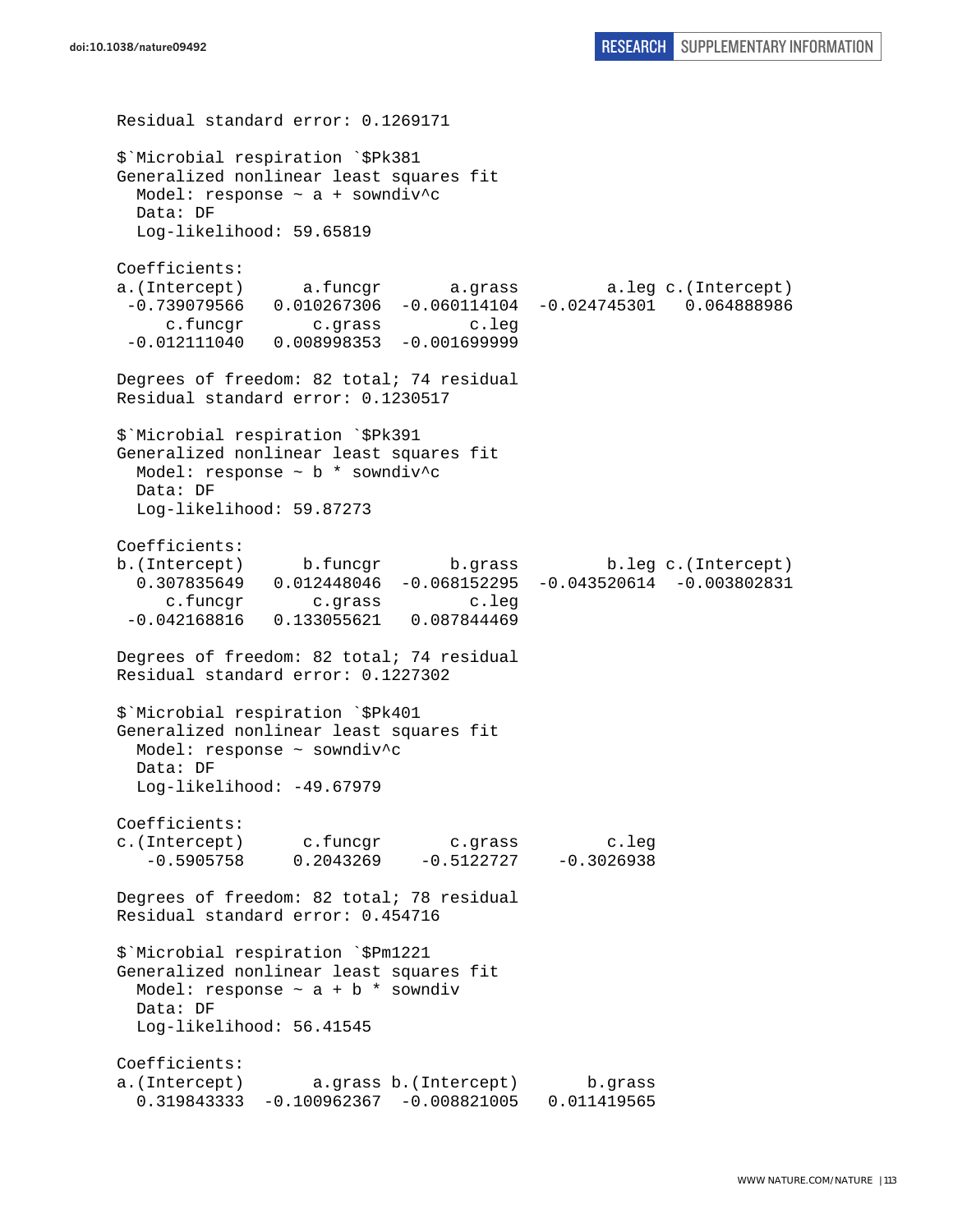Variance function: Structure: Power of variance covariate Formula: ~sowndiv Parameter estimates: power 0.1853397 Degrees of freedom: 82 total; 78 residual Residual standard error: 0.09469647 \$`Microbial respiration `\$Pm1231 Generalized nonlinear least squares fit Model: response  $\sim$  a + b \* sowndiv Data: DF Log-likelihood: 54.75623 Coefficients: a.(Intercept) a.grass b.(Intercept) b.grass 0.347353158 -0.104791454 -0.007946616 0.009227673 Variance function: Structure: Exponential of variance covariate Formula: ~sowndiv Parameter estimates: expon -0.003772452 Degrees of freedom: 82 total; 78 residual Residual standard error: 0.1314269 \$`Microbial respiration `\$Pm1321 Generalized nonlinear least squares fit Model: response  $\sim$  a + sowndiv^c Data: DF Log-likelihood: 61.70902 Coefficients: a.(Intercept) a.grass c.(Intercept) c.grass -0.76962867 -0.06231396 0.01959712 0.02655313 Variance function: Structure: Power of variance covariate Formula: ~sowndiv Parameter estimates: power 0.2179149 Degrees of freedom: 82 total; 78 residual Residual standard error: 0.08458529 \$`Microbial respiration `\$Pm1331 Generalized nonlinear least squares fit Model: response  $\sim$  a + sowndiv<sup>^</sup>c Data: DF Log-likelihood: 58.96118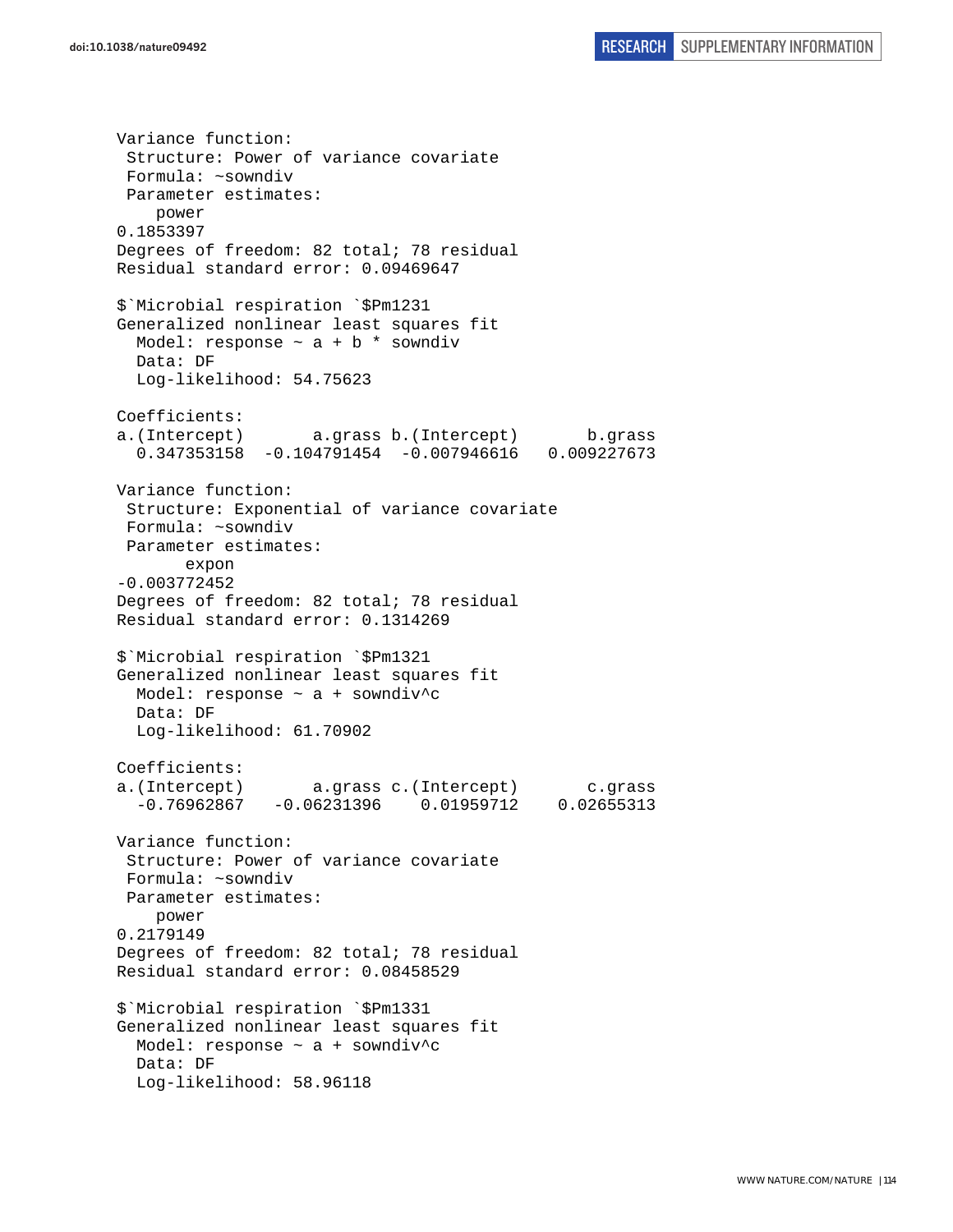```
Coefficients: 
a.(Intercept) a.grass c.(Intercept) c.grass 
  -0.740138577 -0.072857030 0.007372384 0.028545543 
Variance function: 
  Structure: Exponential of variance covariate 
 Formula: ~sowndiv 
 Parameter estimates: 
         expon 
-0.0001538966 
Degrees of freedom: 82 total; 78 residual 
Residual standard error: 0.121038 
$`Microbial respiration `$Pm1421 
Generalized nonlinear least squares fit 
  Model: response ~ b * sowndiv^c 
  Data: DF 
   Log-likelihood: 60.5516 
Coefficients: 
b.(Intercept) b.grass c.(Intercept) c.grass 
   0.242673999 -0.062243699 -0.009749694 0.190977629 
Variance function: 
  Structure: Power of variance covariate 
  Formula: ~sowndiv 
 Parameter estimates: 
     power 
0.2075967 
Degrees of freedom: 82 total; 78 residual 
Residual standard error: 0.0871119 
$`Microbial respiration `$Pm1431 
Generalized nonlinear least squares fit 
 Model: response \sim b * sowndiv<sup>^</sup>c
  Data: DF 
   Log-likelihood: 58.11922 
Coefficients: 
b.(Intercept) b.grass c.(Intercept) c.grass 
    0.26924398 -0.07021826 -0.04939153 0.18143481 
Variance function: 
 Structure: Exponential of variance covariate 
 Formula: ~sowndiv 
 Parameter estimates: 
         expon 
-0.0009405838 
Degrees of freedom: 82 total; 78 residual 
Residual standard error: 0.1231159 
$`Microbial respiration `$Pm1521 
Generalized nonlinear least squares fit 
  Model: response ~ sowndiv^c
```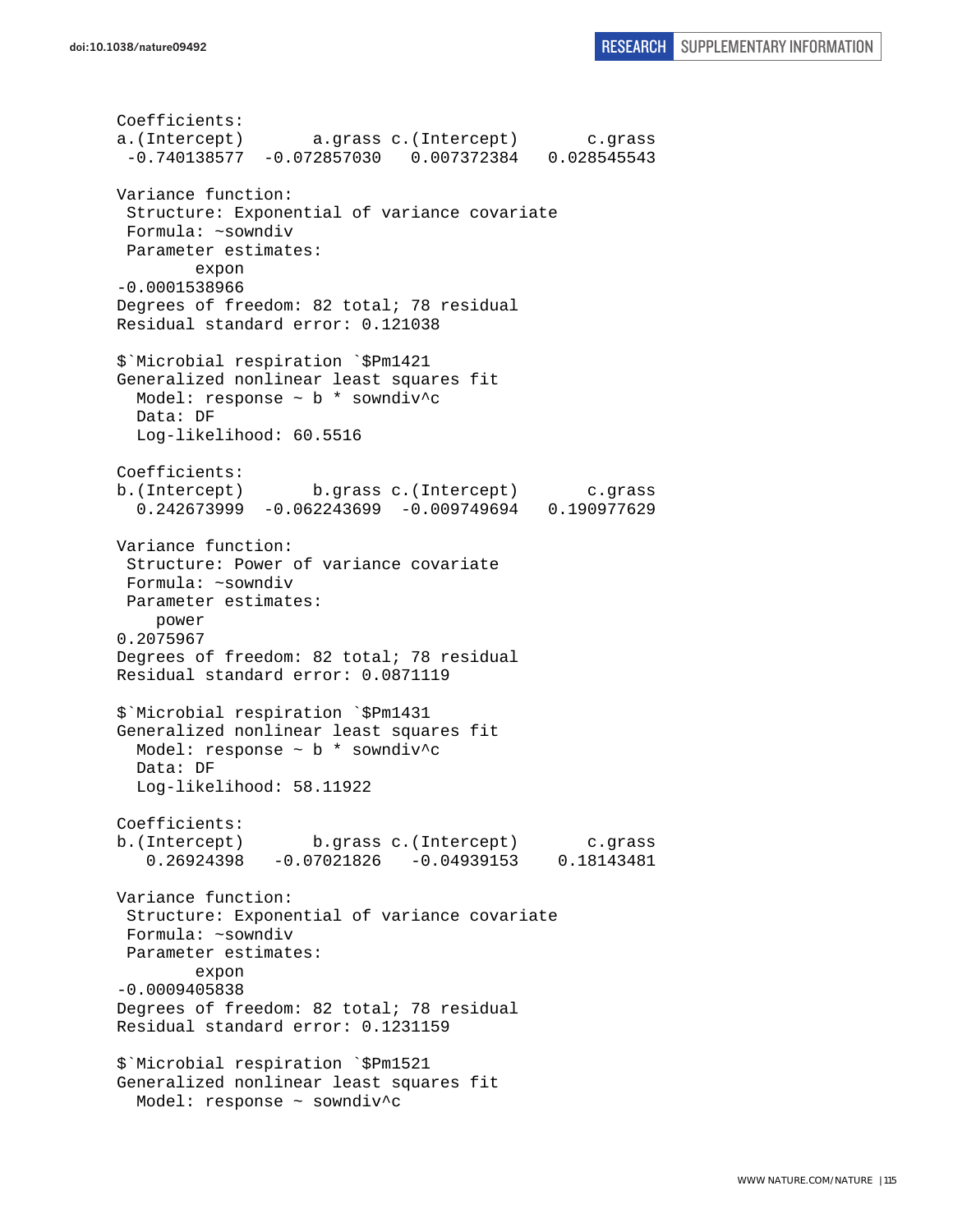Data: DF Log-likelihood: -24.07944 Coefficients: c.(Intercept) c.grass  $-0.08600842 -0.31991853$ Variance function: Structure: Power of variance covariate Formula: ~sowndiv Parameter estimates: power -0.5649148 Degrees of freedom: 82 total; 80 residual Residual standard error: 0.7601208 \$`Microbial respiration `\$Pm1531 Generalized nonlinear least squares fit Model: response ~ sowndiv^c Data: DF Log-likelihood: -42.13794 Coefficients: c.(Intercept) c.grass 0.7793182 -1.1156663 Variance function: Structure: Exponential of variance covariate Formula: ~sowndiv Parameter estimates: expon -0.03692335 Degrees of freedom: 82 total; 80 residual Residual standard error: 0.562303 \$`Microbial respiration `\$Pn1721 Generalized nonlinear least squares fit Model: response  $\sim$  a + b  $*$  sowndiv Data: DF Log-likelihood: 54.63644 Coefficients: a.(Intercept) a.leg b.(Intercept) b.leg 0.280537101 -0.072429139 -0.007868985 0.010407504 Variance function: Structure: Power of variance covariate Formula: ~sowndiv Parameter estimates: power 0.1231054 Degrees of freedom: 82 total; 78 residual Residual standard error: 0.1061405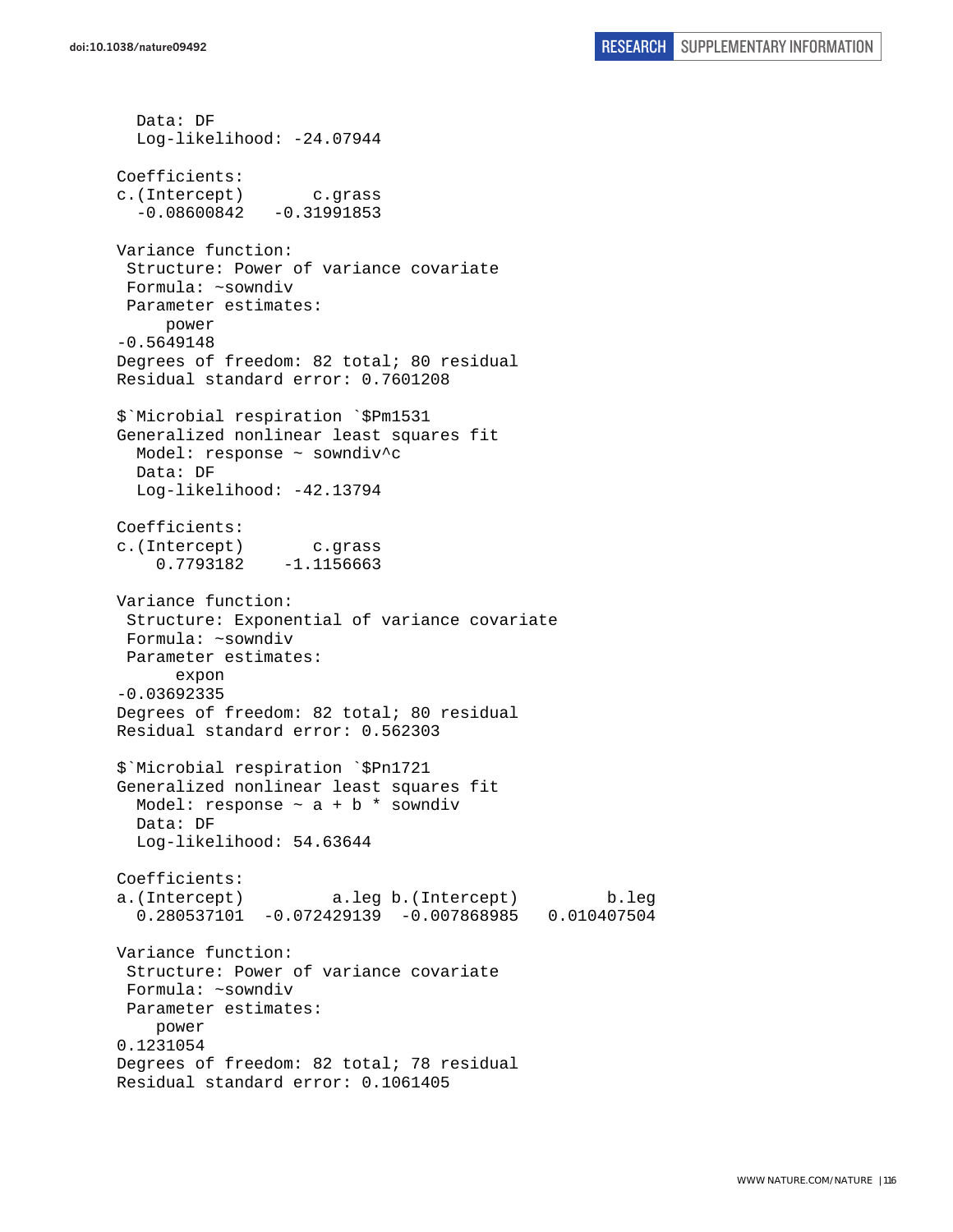\$`Microbial respiration `\$Pn1731 Generalized nonlinear least squares fit Model: response  $\sim$  a + b  $*$  sowndiv Data: DF Log-likelihood: 54.19172 Coefficients: a.(Intercept) a.leg b.(Intercept) b.leg 0.31588282 -0.08555073 -0.00883490 0.01018897 Variance function: Structure: Exponential of variance covariate Formula: ~sowndiv Parameter estimates: expon -0.006383408 Degrees of freedom: 82 total; 78 residual Residual standard error: 0.1353347 \$`Microbial respiration `\$Pn1821 Generalized nonlinear least squares fit Model: response ~ a + sowndiv^c Data: DF Log-likelihood: 60.32068 Coefficients: a.(Intercept) a.leg c.(Intercept) c.leg -0.85143636 -0.01308069 0.04531228 0.01137661 Variance function: Structure: Power of variance covariate Formula: ~sowndiv Parameter estimates: power 0.205258 Degrees of freedom: 82 total; 78 residual Residual standard error: 0.08766138 \$`Microbial respiration `\$Pn1831 Generalized nonlinear least squares fit Model: response  $\sim$  a + sowndiv<sup>^</sup>c Data: DF Log-likelihood: 58.01642 Coefficients: a.(Intercept) a.leg c.(Intercept) c.leg -0.80081191 -0.03556859 0.02067441 0.02100772 Variance function: Structure: Exponential of variance covariate Formula: ~sowndiv Parameter estimates: expon -0.0009696893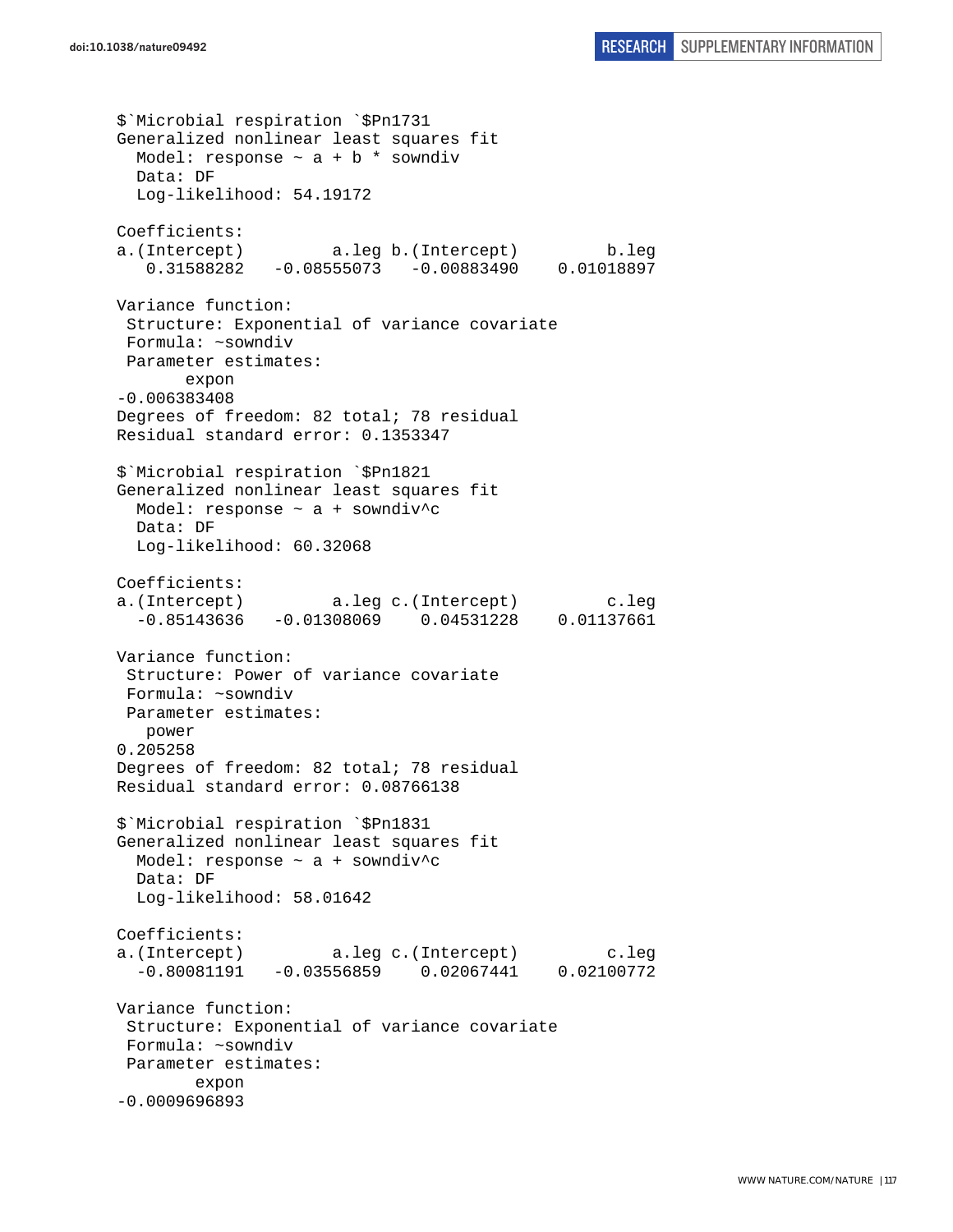```
Degrees of freedom: 82 total; 78 residual 
Residual standard error: 0.1233012 
$`Microbial respiration `$Pn1921 
Generalized nonlinear least squares fit 
   Model: response ~ b * sowndiv^c 
  Data: DF 
  Log-likelihood: 58.99839 
Coefficients: 
b.(Intercept) b.leg c.(Intercept) c.leg 
    0.18494488 -0.02620548 0.10868457 0.11169913 
Variance function: 
  Structure: Power of variance covariate 
  Formula: ~sowndiv 
 Parameter estimates: 
     power 
0.1821684 
Degrees of freedom: 82 total; 78 residual 
Residual standard error: 0.09219311 
$`Microbial respiration `$Pn1931 
Generalized nonlinear least squares fit 
   Model: response ~ b * sowndiv^c 
   Data: DF 
   Log-likelihood: 57.25404 
Coefficients: 
b.(Intercept) b.leg c.(Intercept) c.leg 
  0.2272008733 -0.0443787169 -0.0003636652 0.1515924029 
Variance function: 
  Structure: Exponential of variance covariate 
 Formula: ~sowndiv 
 Parameter estimates: 
        expon 
-0.002580117 
Degrees of freedom: 82 total; 78 residual 
Residual standard error: 0.1261855 
$`Microbial respiration `$Pn2021 
Generalized nonlinear least squares fit 
  Model: response ~ sowndiv^c 
   Data: DF 
   Log-likelihood: -25.63431 
Coefficients: 
c.(Intercept) c.leg 
   -0.1866333 - 0.2331165Variance function: 
  Structure: Power of variance covariate 
  Formula: ~sowndiv
```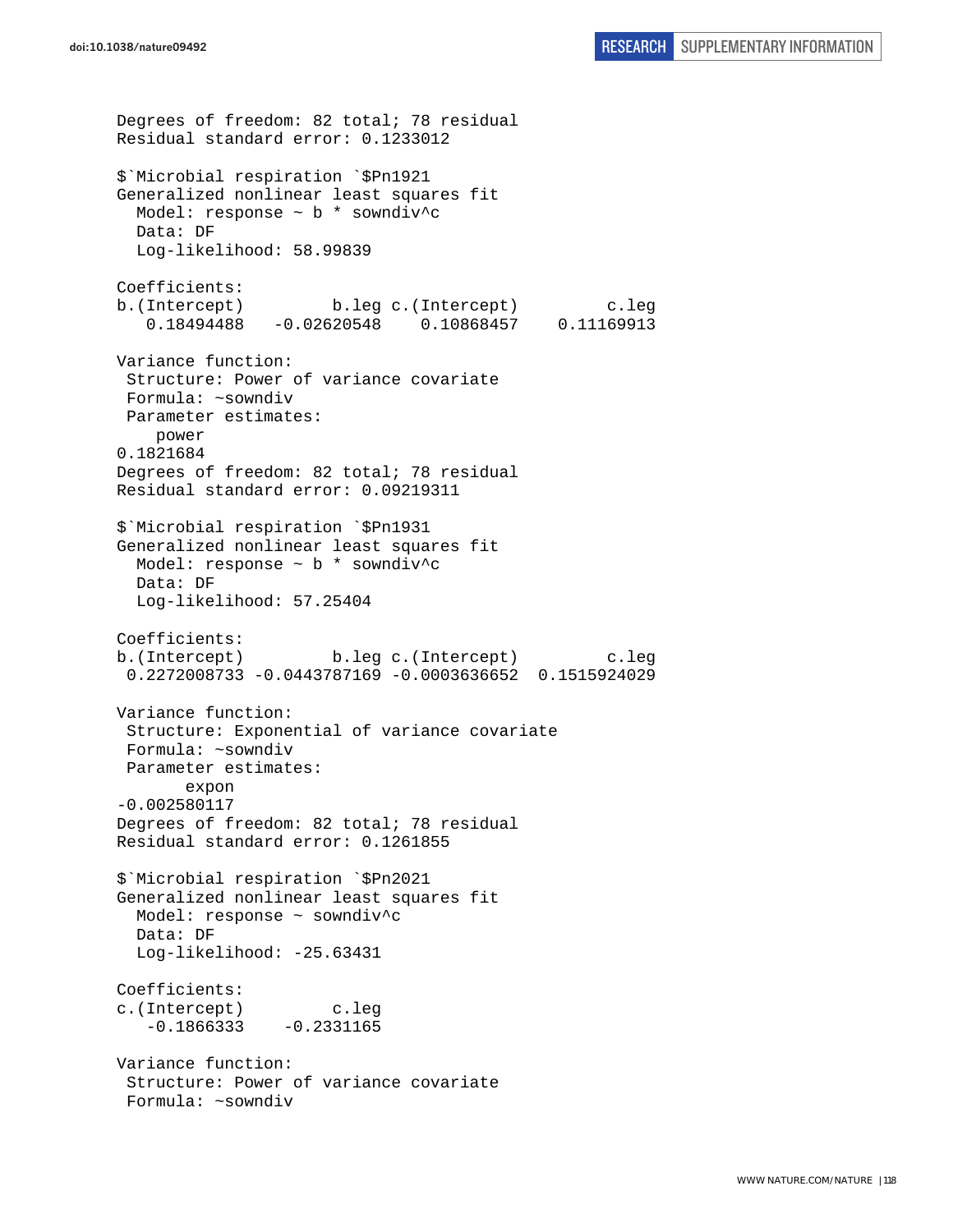Parameter estimates: power -0.5465825 Degrees of freedom: 82 total; 80 residual Residual standard error: 0.7538726 \$`Microbial respiration `\$Pn2031 Generalized nonlinear least squares fit Model: response ~ sowndiv^c Data: DF Log-likelihood: -43.37593 Coefficients: c.(Intercept) c.leg  $0.4677713 - 0.8064268$ Variance function: Structure: Exponential of variance covariate Formula: ~sowndiv Parameter estimates: expon -0.03659326 Degrees of freedom: 82 total; 80 residual Residual standard error: 0.5692412 \$`Microbial respiration `\$Pp2221 Generalized nonlinear least squares fit Model: response  $\sim$  a + b  $*$  sowndiv Data: DF Log-likelihood: 58.03278 Coefficients: a.(Intercept) a.funcgr a.leg b.(Intercept) b.funcgr 0.0708151858 0.0474705905 0.0019834618 0.0199335013 -0.0047426105 b.leg -0.0002017624 Variance function: Structure: Power of variance covariate Formula: ~sowndiv Parameter estimates: power 0.1743157 Degrees of freedom: 82 total; 76 residual Residual standard error: 0.09561281 \$`Microbial respiration `\$Pp2231 Generalized nonlinear least squares fit Model: response  $\sim$  a + b \* sowndiv Data: DF Log-likelihood: 56.56855 Coefficients: a.(Intercept) a.funcgr a.leg b.(Intercept) b.funcgr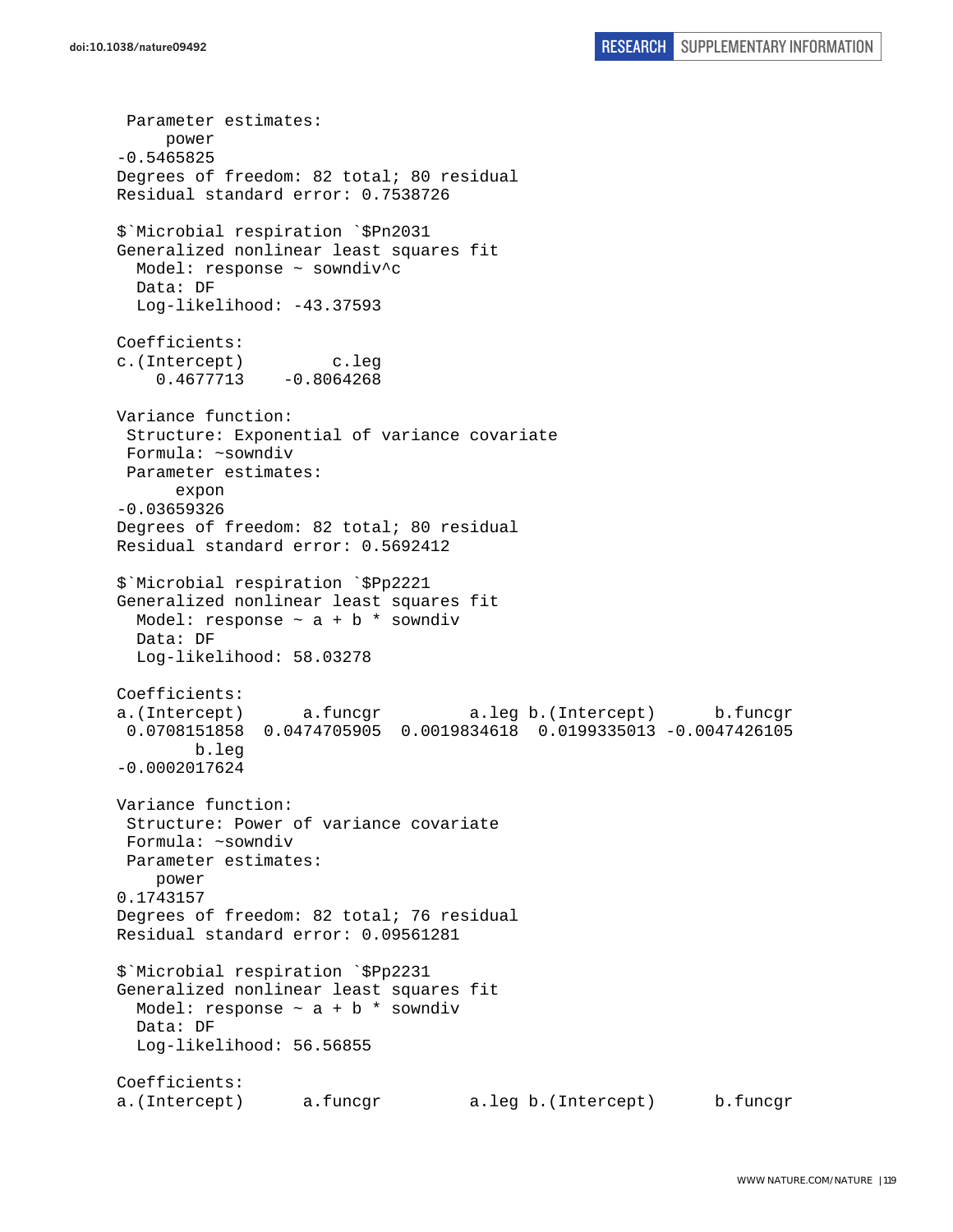```
 0.114925412 0.042793434 -0.012161428 0.010734461 -0.003175198 
         b.leg 
   0.002371022 
Variance function: 
  Structure: Exponential of variance covariate 
  Formula: ~sowndiv 
 Parameter estimates: 
        expon 
-0.005045164 
Degrees of freedom: 82 total; 76 residual 
Residual standard error: 0.1316654 
$`Microbial respiration `$Pp2321 
Generalized nonlinear least squares fit 
  Model: response ~ a + sowndiv^c 
  Data: DF 
   Log-likelihood: 61.10396 
Coefficients: 
a.(Intercept) a.funcgr a.leg c.(Intercept) c.funcgr 
  -0.928187423 0.028518424 0.009537289 0.101834887 -0.015538869 
         c.leg 
  -0.007757288 
Variance function: 
  Structure: Power of variance covariate 
 Formula: ~sowndiv 
 Parameter estimates: 
     power 
0.1976249 
Degrees of freedom: 82 total; 76 residual 
Residual standard error: 0.08896553 
$`Microbial respiration `$Pp2331 
Generalized nonlinear least squares fit 
  Model: response ~ a + sowndiv^c 
  Data: DF 
   Log-likelihood: 58.90488 
Coefficients: 
a.(Intercept) a.funcgr a.leg c.(Intercept) c.funcgr 
  -0.915255648 0.033801819 0.002458985 0.082228418 -0.014895019 
         c.leg 
  -0.001258016 
Variance function: 
  Structure: Exponential of variance covariate 
 Formula: ~sowndiv 
 Parameter estimates: 
        expon 
-0.003014016 
Degrees of freedom: 82 total; 76 residual 
Residual standard error: 0.1257548
```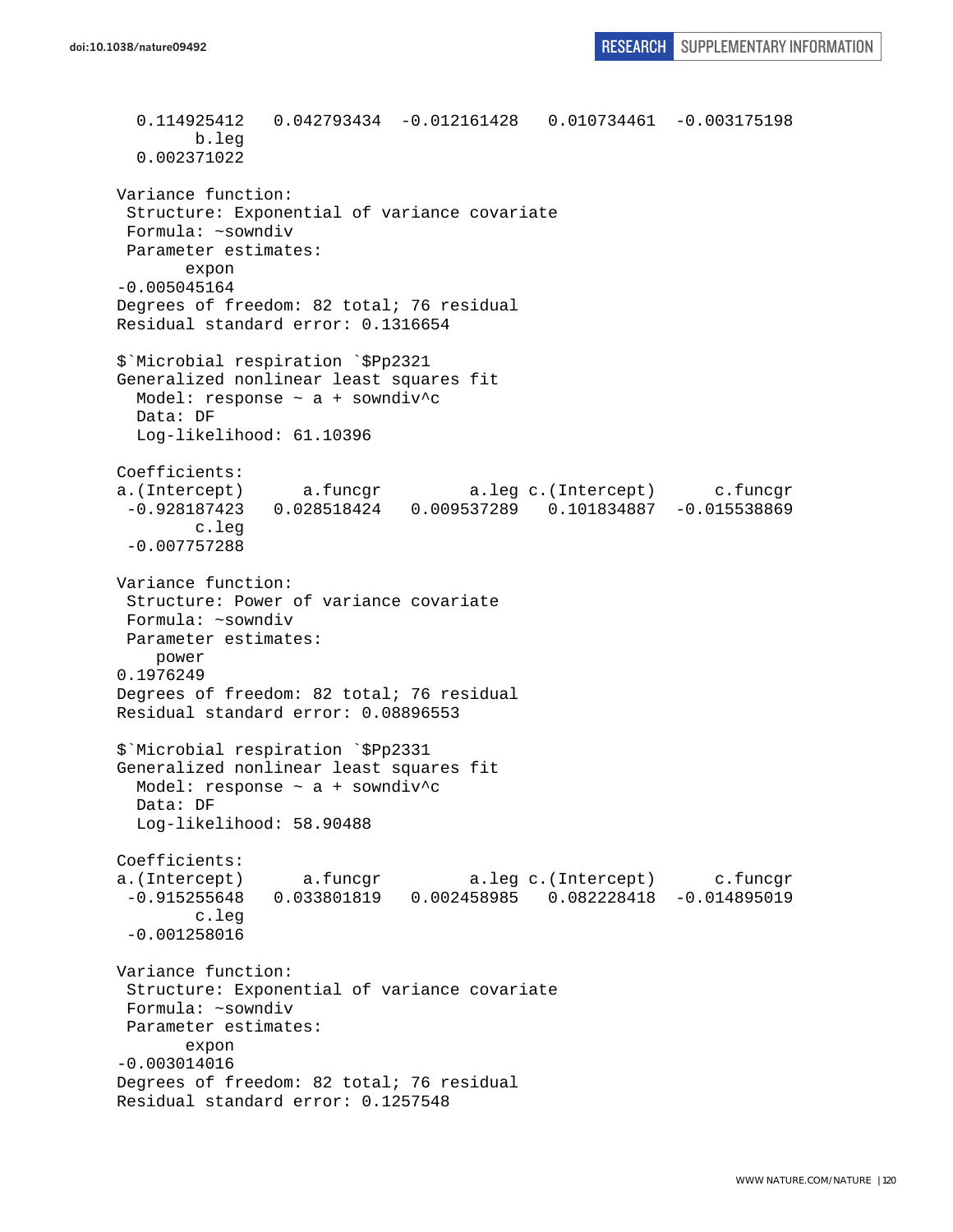```
$`Microbial respiration `$Pp2421 
Generalized nonlinear least squares fit 
  Model: response ~ b * sowndiv^c 
  Data: DF 
  Log-likelihood: 60.5878 
Coefficients: 
b.(Intercept) b.funcgr b.leg c.(Intercept) c.funcgr 
   0.074587969 0.035768211 0.007533121 0.527114993 -0.102692959 
         c.leg 
  -0.036980297 
Variance function: 
  Structure: Power of variance covariate 
  Formula: ~sowndiv 
 Parameter estimates: 
     power 
0.1811066 
Degrees of freedom: 82 total; 76 residual 
Residual standard error: 0.0917499 
$`Microbial respiration `$Pp2431 
Generalized nonlinear least squares fit 
   Model: response ~ b * sowndiv^c 
   Data: DF 
   Log-likelihood: 58.83594 
Coefficients: 
b.(Intercept) b.funcgr b.leg c.(Intercept) c.funcgr 
   0.094088937 0.038539424 -0.003010614 0.387361076 -0.087668822 
         c.leg 
   0.012810419 
Variance function: 
  Structure: Exponential of variance covariate 
 Formula: ~sowndiv 
 Parameter estimates: 
        expon 
-0.004152684 
Degrees of freedom: 82 total; 76 residual 
Residual standard error: 0.127097 
$`Microbial respiration `$Pp2521 
Generalized nonlinear least squares fit 
  Model: response ~ sowndiv^c 
  Data: DF 
 Log-likelihood: -20.30973
Coefficients: 
c.(Intercept) c.funcgr c.leg 
   -1.03978087 0.15557072 0.06967505 
Variance function:
```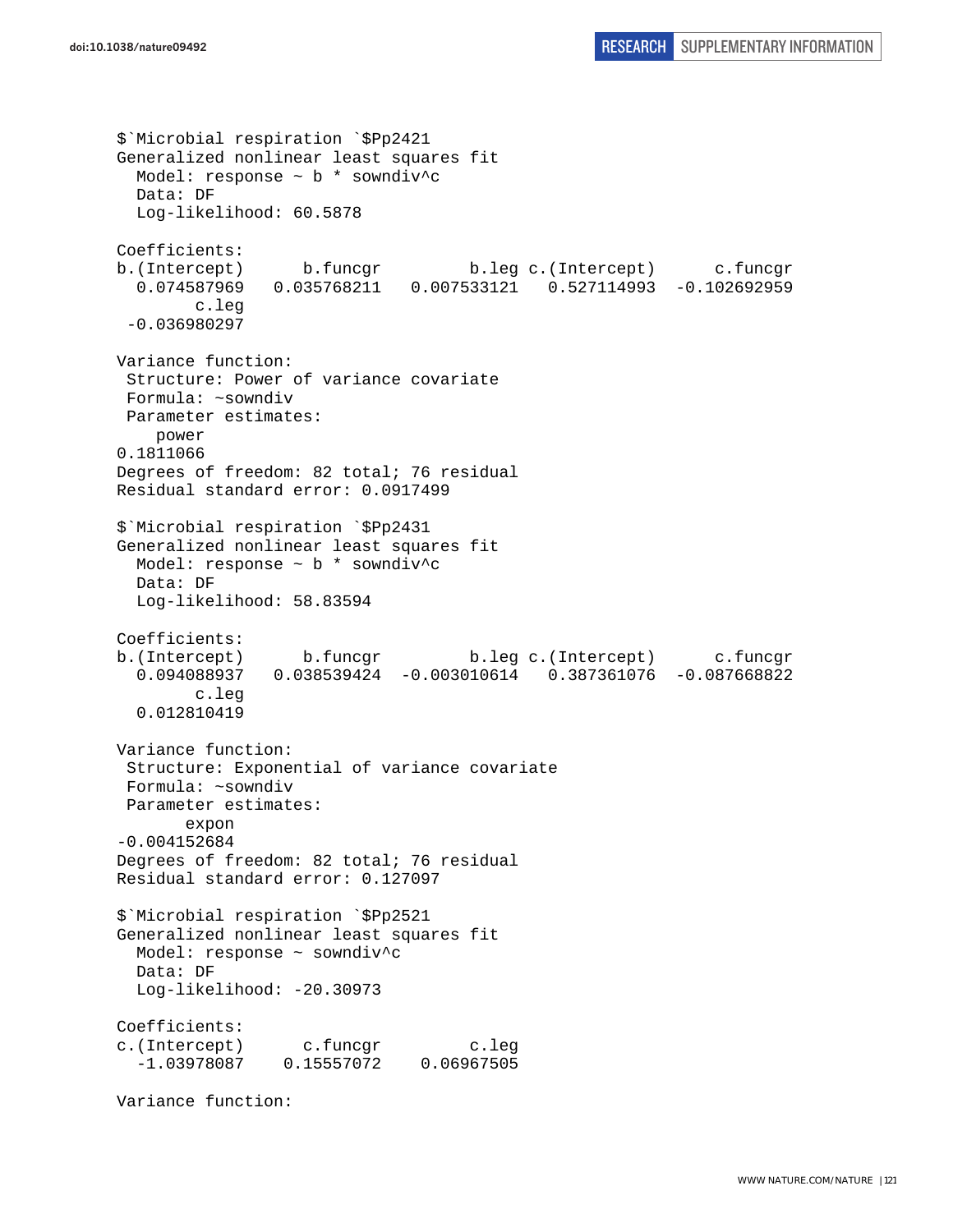Structure: Power of variance covariate Formula: ~sowndiv Parameter estimates: power -0.606964 Degrees of freedom: 82 total; 79 residual Residual standard error: 0.7776061 \$`Microbial respiration `\$Pp2531 Generalized nonlinear least squares fit Model: response ~ sowndiv^c Data: DF Log-likelihood: -37.71677 Coefficients: c.(Intercept) c.funcgr c.leg -1.81120608 0.35568831 0.07512042 Variance function: Structure: Exponential of variance covariate Formula: ~sowndiv Parameter estimates: expon -0.03731561 Degrees of freedom: 82 total; 79 residual Residual standard error: 0.5379584 \$`Microbial respiration `\$Pq2721 Generalized nonlinear least squares fit Model: response  $\sim$  a + b  $*$  sowndiv Data: DF Log-likelihood: 58.82828 Coefficients: a.(Intercept) a.funcgr a.grass b.(Intercept) b.funcgr 0.166482251 0.035471373 -0.046446667 0.014630398 -0.004110641 b.grass 0.002599940 Variance function: Structure: Power of variance covariate Formula: ~sowndiv Parameter estimates: power 0.1918163 Degrees of freedom: 82 total; 76 residual Residual standard error: 0.09226127 \$`Microbial respiration `\$Pq2731 Generalized nonlinear least squares fit Model: response  $\sim$  a + b  $*$  sowndiv Data: DF Log-likelihood: 56.97049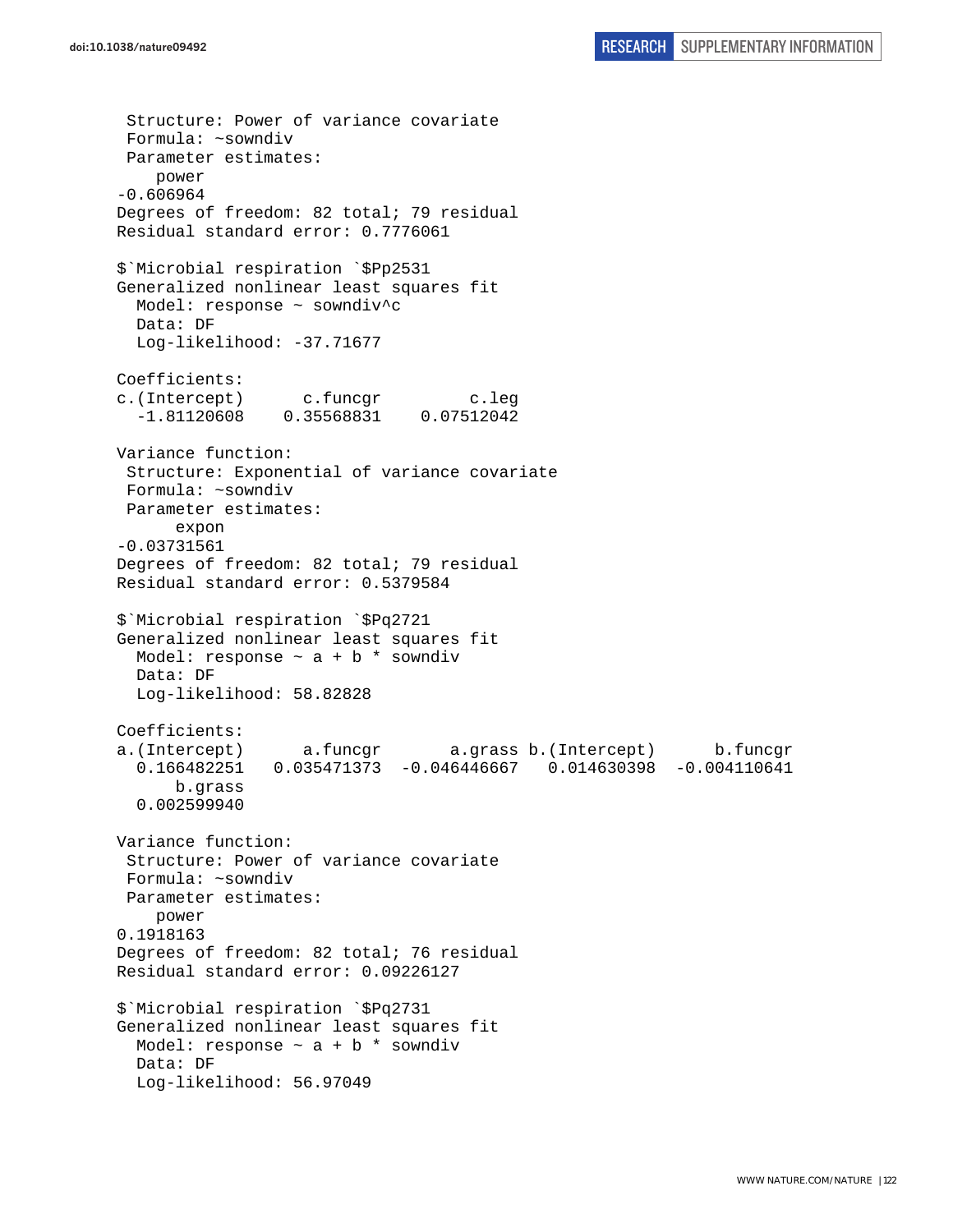```
Coefficients: 
a.(Intercept) a.funcgr a.grass b.(Intercept) b.funcgr 
  0.1616475376 0.0368918998 -0.0356052719 0.0141863850 -0.0036133149 
       b.grass 
 0.0006833155 
Variance function: 
  Structure: Exponential of variance covariate 
 Formula: ~sowndiv 
 Parameter estimates: 
       expon 
-0.00444112 
Degrees of freedom: 82 total; 76 residual 
Residual standard error: 0.1303439 
$`Microbial respiration `$Pq2821 
Generalized nonlinear least squares fit 
 Model: response \sim a + sowndiv^c
  Data: DF 
  Log-likelihood: 62.03227 
Coefficients: 
a.(Intercept) a.funcgr a.grass c.(Intercept) c.funcgr 
 -0.807336163 0.012813452 -0.050642093 0.058909235 -0.009908292 
       c.grass 
   0.013607161 
Variance function: 
  Structure: Power of variance covariate 
 Formula: ~sowndiv 
 Parameter estimates: 
     power 
0.2137288 
Degrees of freedom: 82 total; 76 residual 
Residual standard error: 0.08588598 
$`Microbial respiration `$Pq2831 
Generalized nonlinear least squares fit 
  Model: response ~ a + sowndiv^c 
  Data: DF 
   Log-likelihood: 59.46815 
Coefficients: 
a.(Intercept) a.funcgr a.grass c.(Intercept) c.funcgr 
  -0.81616971 0.02117528 -0.04682785 0.05830373 -0.01173808 
       c.grass 
    0.01040527 
Variance function: 
  Structure: Exponential of variance covariate 
 Formula: ~sowndiv 
 Parameter estimates: 
        expon 
-0.002575074
```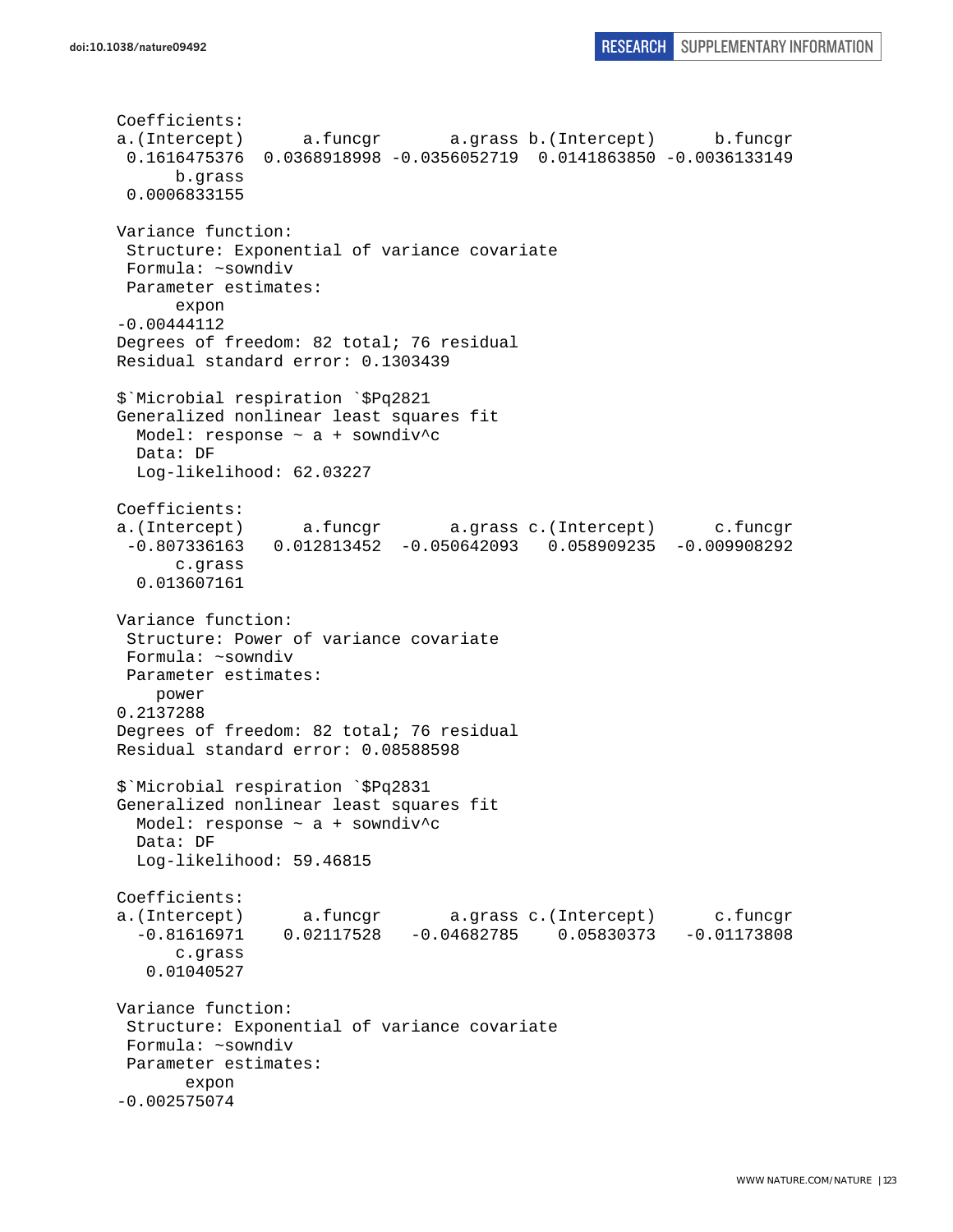```
Degrees of freedom: 82 total; 76 residual 
Residual standard error: 0.1244242 
$`Microbial respiration `$Pq2921 
Generalized nonlinear least squares fit 
   Model: response ~ b * sowndiv^c 
  Data: DF 
  Log-likelihood: 61.647 
Coefficients: 
b.(Intercept) b.funcgr b.grass c.(Intercept) c.funcgr 
    0.17905495 0.02514584 -0.04705315 0.25827849 -0.07483087 
       c.grass 
    0.10662831 
Variance function: 
  Structure: Power of variance covariate 
  Formula: ~sowndiv 
 Parameter estimates: 
     power 
0.1963893 
Degrees of freedom: 82 total; 76 residual 
Residual standard error: 0.08854057 
$`Microbial respiration `$Pq2931 
Generalized nonlinear least squares fit 
  Model: response ~ b * sowndiv^c 
  Data: DF 
   Log-likelihood: 59.52951 
Coefficients: 
b.(Intercept) b.funcgr b.grass c.(Intercept) c.funcgr 
    0.17081032 0.03078489 -0.04322450 0.26647780 -0.07579589 
       c.grass 
    0.07844493 
Variance function: 
  Structure: Exponential of variance covariate 
  Formula: ~sowndiv 
 Parameter estimates: 
        expon 
-0.003563513 
Degrees of freedom: 82 total; 76 residual 
Residual standard error: 0.1253907 
$`Microbial respiration `$Pq3021 
Generalized nonlinear least squares fit 
  Model: response ~ sowndiv^c 
   Data: DF 
   Log-likelihood: -20.25239 
Coefficients: 
c.(Intercept) c.funcgr c.grass 
  -0.72432002 0.11605744 -0.08807366
```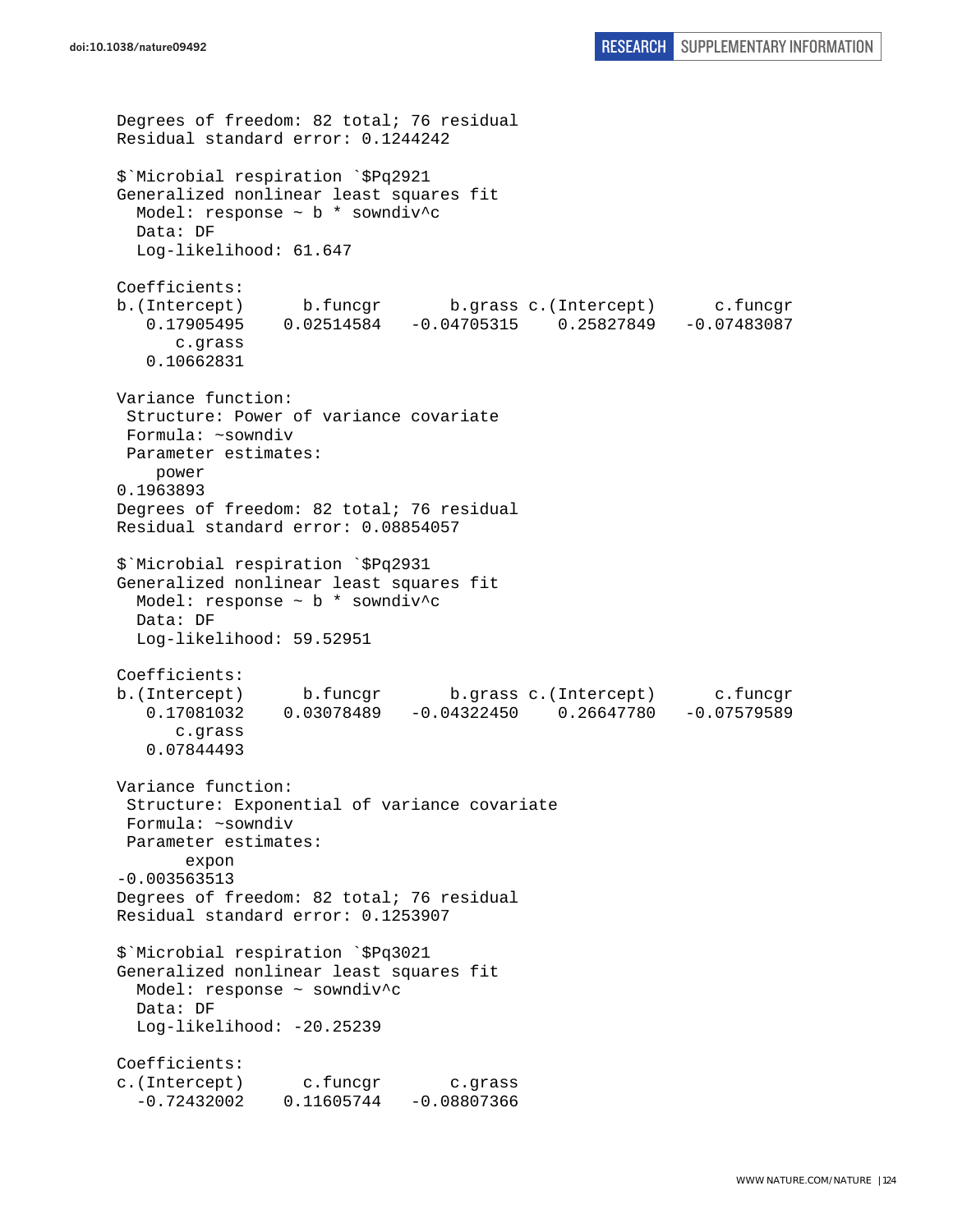Variance function: Structure: Power of variance covariate Formula: ~sowndiv Parameter estimates: power -0.6066679 Degrees of freedom: 82 total; 79 residual Residual standard error: 0.776721 \$`Microbial respiration `\$Pq3031 Generalized nonlinear least squares fit Model: response ~ sowndiv^c Data: DF Log-likelihood: -37.69283 Coefficients: c.(Intercept) c.funcgr c.grass  $-1.3604017$  0.2995533  $-0.1512191$ Variance function: Structure: Exponential of variance covariate Formula: ~sowndiv Parameter estimates: expon -0.03732085 Degrees of freedom: 82 total; 79 residual Residual standard error: 0.5378255 \$`Microbial respiration `\$Pr3221 Generalized nonlinear least squares fit Model: response  $\sim$  a + b  $*$  sowndiv Data: DF Log-likelihood: 58.5069 Coefficients: a.(Intercept) a.grass a.leg b.(Intercept) b.grass 0.410330435 -0.095560108 -0.065425192 -0.015164510 0.008849700 b.leg 0.007609817 Variance function: Structure: Power of variance covariate Formula: ~sowndiv Parameter estimates: power 0.1759106 Degrees of freedom: 82 total; 76 residual Residual standard error: 0.09483677 \$`Microbial respiration `\$Pr3231 Generalized nonlinear least squares fit Model: response  $\sim$  a + b \* sowndiv Data: DF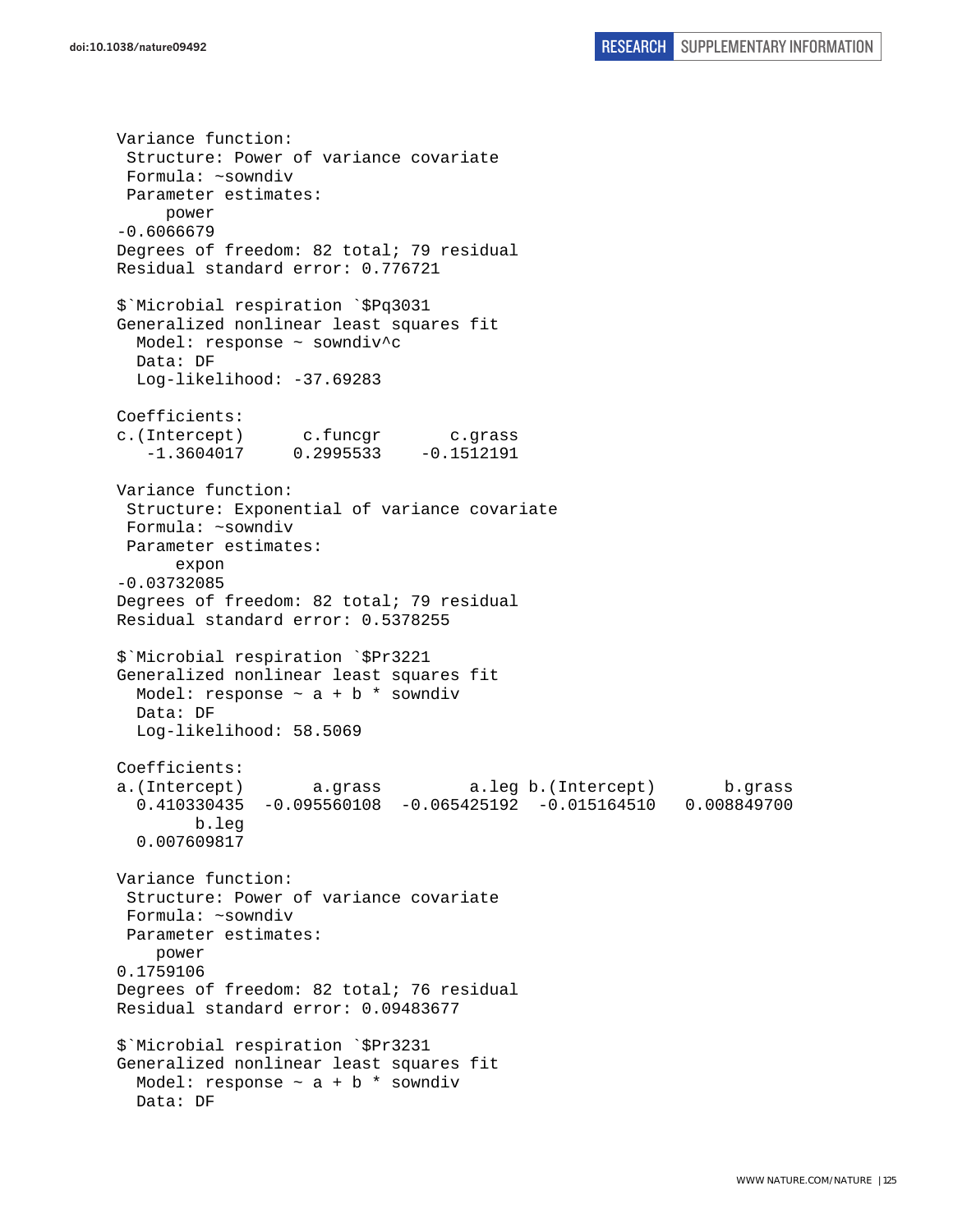```
 Log-likelihood: 56.99763 
Coefficients: 
a.(Intercept) a.grass a.leg b.(Intercept) b.grass 
   0.432794042 -0.090157175 -0.075861050 -0.013286944 0.006284303 
         b.leg 
   0.007589753 
Variance function: 
  Structure: Exponential of variance covariate 
 Formula: ~sowndiv 
 Parameter estimates: 
        expon 
-0.004759752 
Degrees of freedom: 82 total; 76 residual 
Residual standard error: 0.1306577 
$`Microbial respiration `$Pr3321 
Generalized nonlinear least squares fit 
 Model: response \sim a + sowndiv<sup>^</sup>c
  Data: DF 
  Log-likelihood: 61.95734 
Coefficients: 
a.(Intercept) a.grass a.leg c.(Intercept) c.grass 
  -0.718090234 -0.067180237 -0.025961373 -0.001113989 0.026871466 
         c.leg 
   0.012259491 
Variance function: 
  Structure: Power of variance covariate 
 Formula: ~sowndiv 
 Parameter estimates: 
     power 
0.2124785 
Degrees of freedom: 82 total; 76 residual 
Residual standard error: 0.08612421 
$`Microbial respiration `$Pr3331 
Generalized nonlinear least squares fit 
 Model: response \sim a + sowndiv<sup>^</sup>c
   Data: DF 
   Log-likelihood: 59.42284 
Coefficients: 
a.(Intercept) a.grass a.leg c.(Intercept) c.grass 
  -0.66568108 -0.07555059 -0.04323089 -0.02111459 0.02687587 
         c.leg 
    0.01966653 
Variance function: 
 Structure: Exponential of variance covariate 
 Formula: ~sowndiv 
  Parameter estimates:
```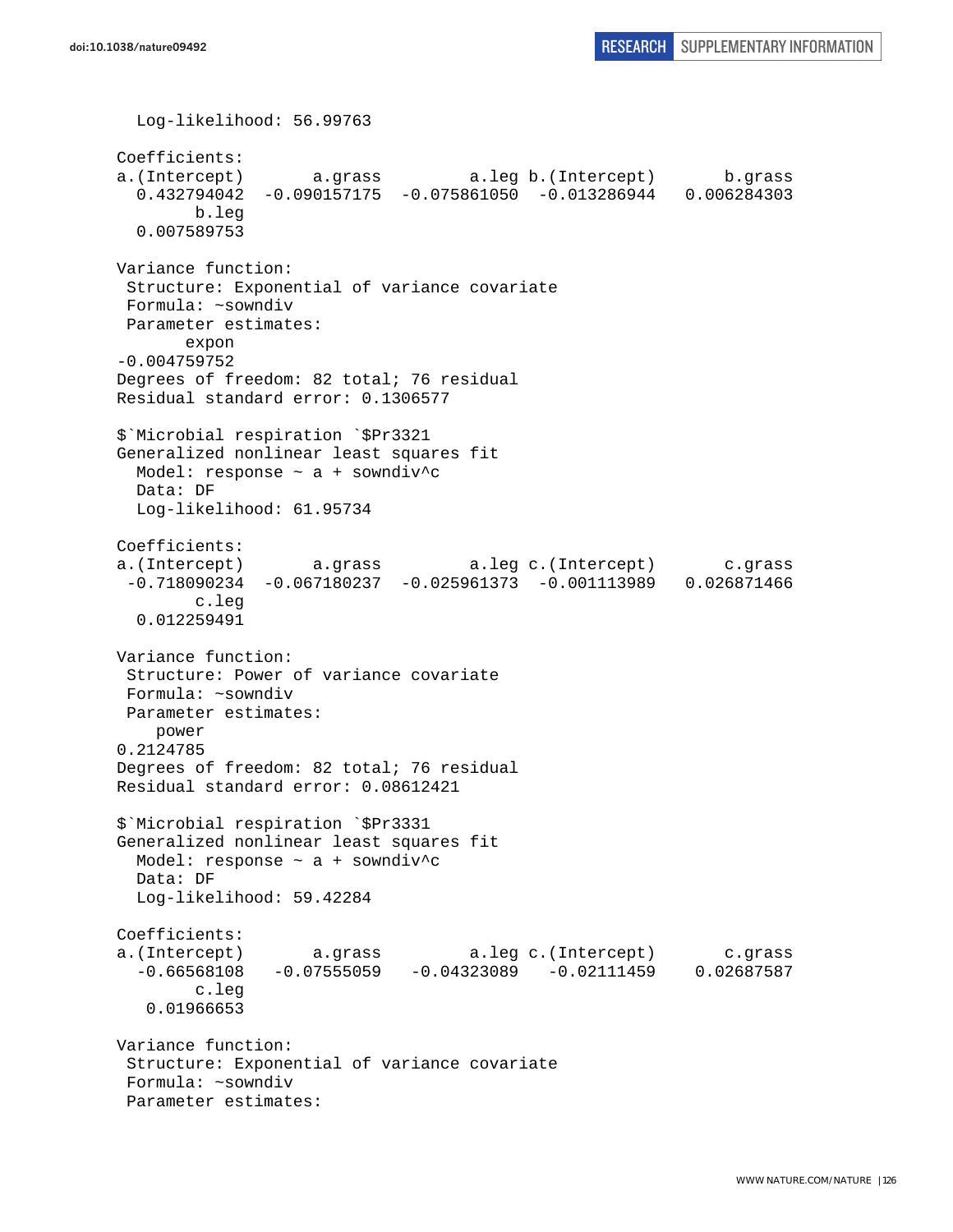expon -0.002138357 Degrees of freedom: 82 total; 76 residual Residual standard error: 0.1240270 \$`Microbial respiration `\$Pr3421 Generalized nonlinear least squares fit Model: response  $\sim$  b  $*$  sowndiv<sup>^</sup>c Data: DF Log-likelihood: 61.70068 Coefficients: b.(Intercept) b.grass b.leg c.(Intercept) c.grass 0.33678999 -0.07513304 -0.04602501 -0.23474192 0.20305310 c.leg 0.13589119 Variance function: Structure: Power of variance covariate Formula: ~sowndiv Parameter estimates: power 0.1876357 Degrees of freedom: 82 total; 76 residual Residual standard error: 0.08964001 \$`Microbial respiration `\$Pr3431 Generalized nonlinear least squares fit Model: response ~ b \* sowndiv^c Data: DF Log-likelihood: 59.8464 Coefficients: b.(Intercept) b.grass b.leg c.(Intercept) c.grass 0.3877102 -0.0839343 -0.0645233 -0.3017943 0.1920325 c.leg 0.1692223 Variance function: Structure: Exponential of variance covariate Formula: ~sowndiv Parameter estimates: expon -0.003789002 Degrees of freedom: 82 total; 76 residual Residual standard error: 0.1251491 \$`Microbial respiration `\$Pr3521 Generalized nonlinear least squares fit Model: response ~ sowndiv^c Data: DF Log-likelihood: -21.78842 Coefficients: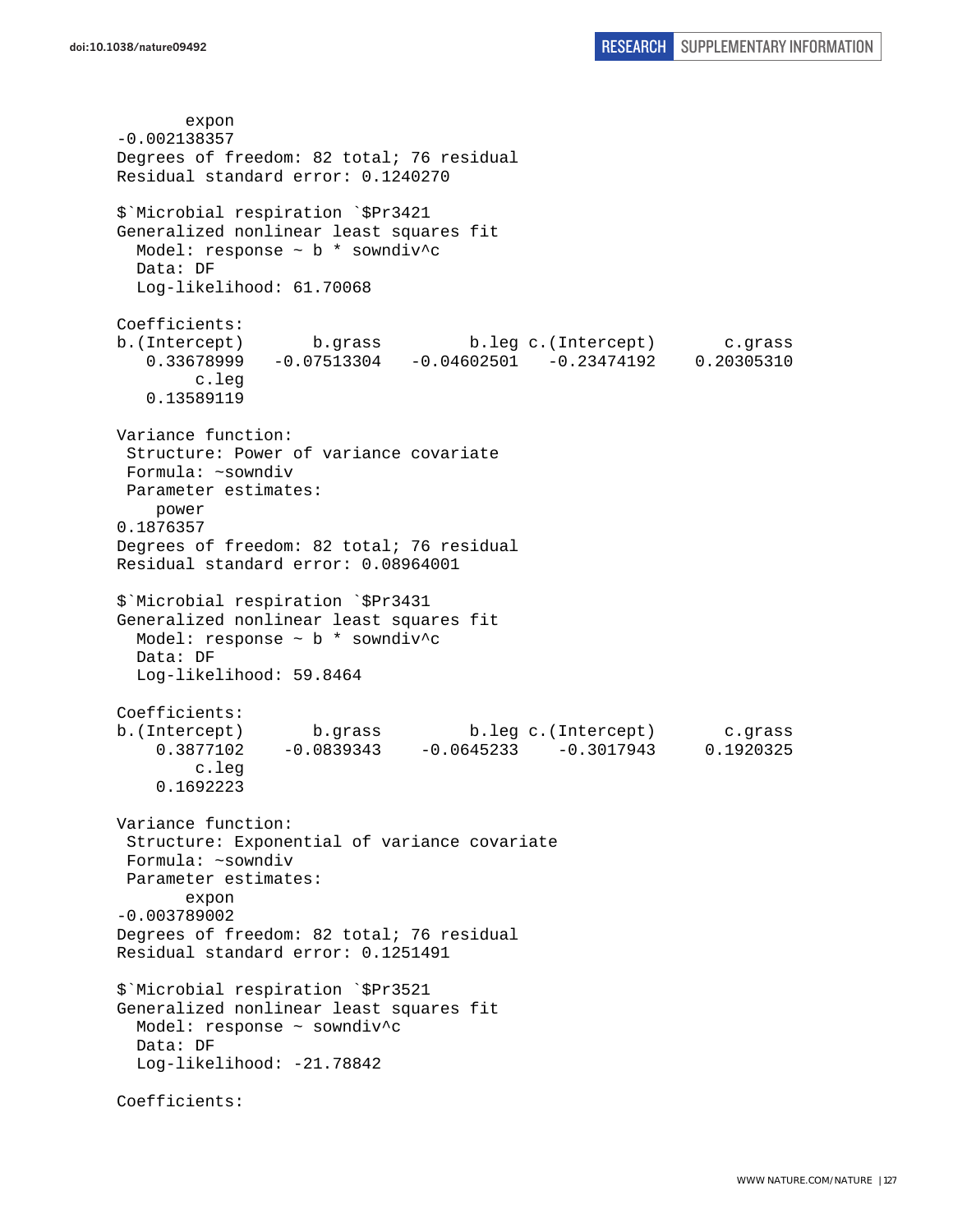c.(Intercept) c.grass c.leg  $0.0983735 -0.2799979 -0.1852750$ Variance function: Structure: Power of variance covariate Formula: ~sowndiv Parameter estimates: power -0.5901747 Degrees of freedom: 82 total; 79 residual Residual standard error: 0.772265 \$`Microbial respiration `\$Pr3531 Generalized nonlinear least squares fit Model: response ~ sowndiv^c Data: DF Log-likelihood: -38.99911 Coefficients: c.(Intercept) c.grass c.leg 0.9702269 -0.8046709 -0.4857232 Variance function: Structure: Exponential of variance covariate Formula: ~sowndiv Parameter estimates: expon -0.03712303 Degrees of freedom: 82 total; 79 residual Residual standard error: 0.5455346 \$`Microbial respiration `\$Ps3721 Generalized nonlinear least squares fit Model: response  $\sim$  a + b \* sowndiv Data: DF Log-likelihood: 59.09674 Coefficients: a.(Intercept) a.funcgr a.grass a.leg b.(Intercept) 0.2485291629 0.0252074108 -0.0602873059 -0.0272289890 0.0140241251 b.funcgr b.grass b.leg -0.0040424017 0.0025727222 0.0003609101 Variance function: Structure: Power of variance covariate Formula: ~sowndiv Parameter estimates: power 0.1918945 Degrees of freedom: 82 total; 74 residual Residual standard error: 0.09318331 \$`Microbial respiration `\$Ps3731 Generalized nonlinear least squares fit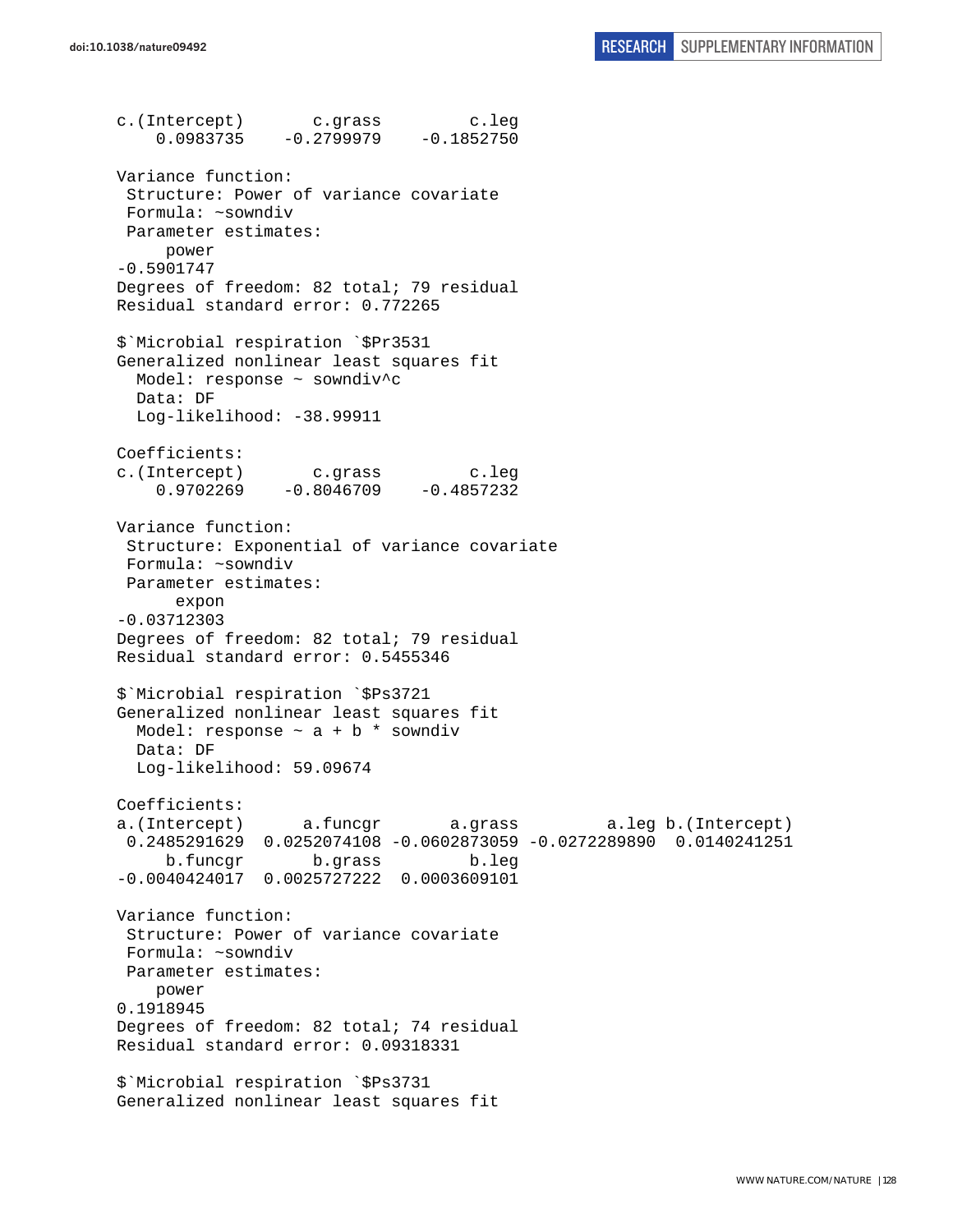Model: response  $\sim$  a + b \* sowndiv Data: DF Log-likelihood: 57.26071 Coefficients: a.(Intercept) a.funcgr a.grass a.leg b.(Intercept) 0.294408348 0.020307259 -0.058853259 -0.043091603 0.004373144 b.funcgr b.grass b.leg -0.002381111 0.002357349 0.003209017 Variance function: Structure: Exponential of variance covariate Formula: ~sowndiv Parameter estimates: expon -0.004471175 Degrees of freedom: 82 total; 74 residual Residual standard error: 0.1316608 \$`Microbial respiration `\$Ps3821 Generalized nonlinear least squares fit Model: response ~ a + sowndiv^c Data: DF Log-likelihood: 62.34296 Coefficients: a.(Intercept) a.funcgr a.grass a.leg c.(Intercept) -0.758568128 0.006731880 -0.058804171 -0.016349344 0.093648241 c.funcgr c.grass c.leg -0.014345080 0.006681259 -0.010132262 Variance function: Structure: Power of variance covariate Formula: ~sowndiv Parameter estimates: power 0.2164253 Degrees of freedom: 82 total; 74 residual Residual standard error: 0.08636329 \$`Microbial respiration `\$Ps3831 Generalized nonlinear least squares fit Model: response  $\sim$  a + sowndiv^c Data: DF Log-likelihood: 59.69163 Coefficients: a.(Intercept) a.funcgr a.grass a.leg c.(Intercept) -0.7392124007 0.0113955394 -0.0598669176 -0.0254448894 0.0633574748 c.funcgr c.grass c.leg -0.0123546021 0.0089282053 -0.0008692602 Variance function: Structure: Exponential of variance covariate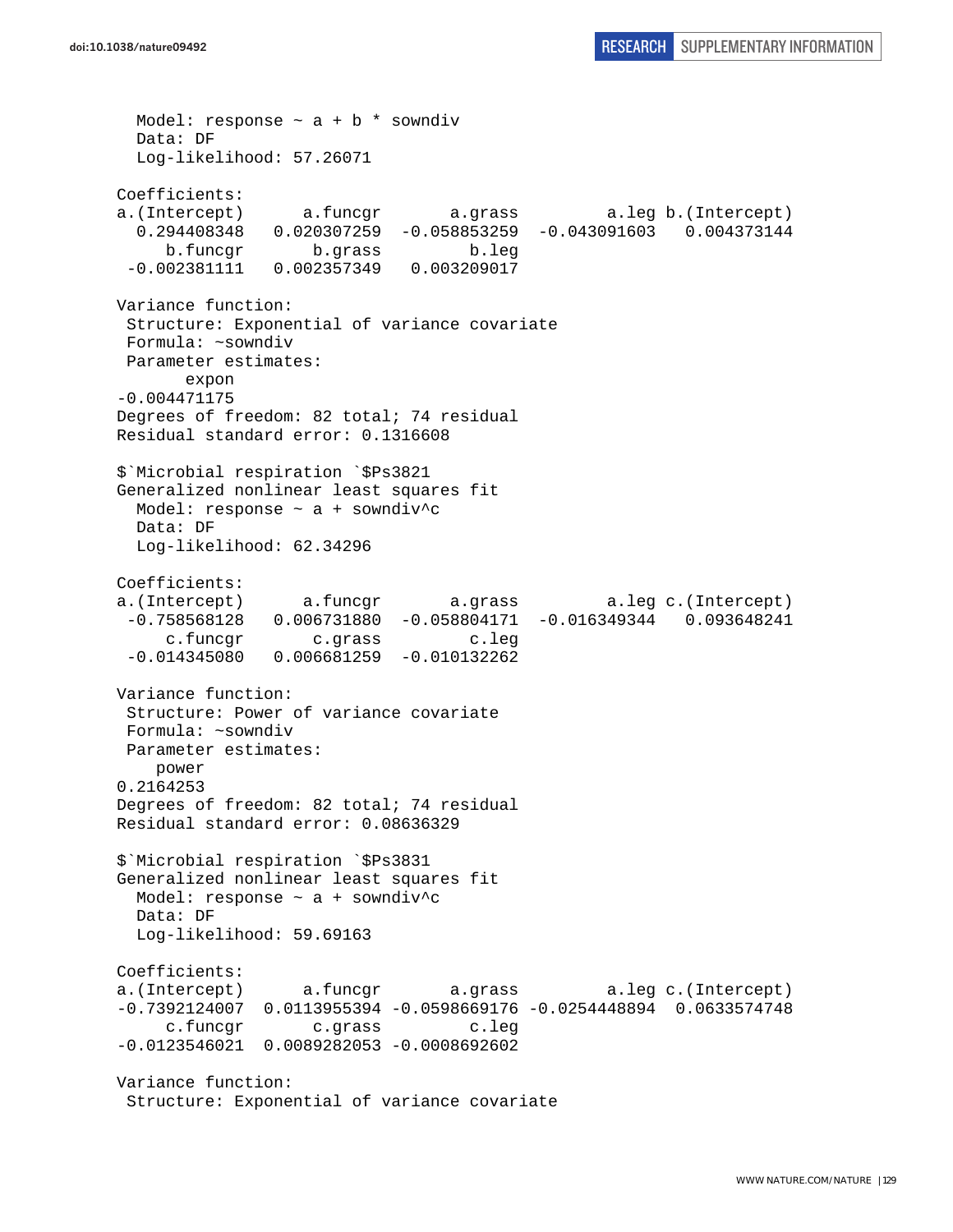Formula: ~sowndiv Parameter estimates: expon -0.002270894 Degrees of freedom: 82 total; 74 residual Residual standard error: 0.1254232 \$`Microbial respiration `\$Ps3921 Generalized nonlinear least squares fit Model: response ~ b \* sowndiv^c Data: DF Log-likelihood: 62.01715 Coefficients: b.(Intercept) b.funcgr b.grass b.leg c.(Intercept) 0.25868127 0.01469318 -0.06080888 -0.02590398 0.19920389 c.funcgr c.grass c.leg -0.06727244 0.11605615 0.02217935 Variance function: Structure: Power of variance covariate Formula: ~sowndiv Parameter estimates: power 0.1955927 Degrees of freedom: 82 total; 74 residual Residual standard error: 0.08943067 \$`Microbial respiration `\$Ps3931 Generalized nonlinear least squares fit Model: response ~ b \* sowndiv^c Data: DF Log-likelihood: 59.96754 Coefficients: b.(Intercept) b.funcgr b.grass b.leg c.(Intercept) 0.31237116 0.01264660 -0.06868913 -0.04559151 -0.02516167 c.funcgr c.grass c.leg -0.03997350 0.13319821 0.09620737 Variance function: Structure: Exponential of variance covariate Formula: ~sowndiv Parameter estimates: expon -0.003655054 Degrees of freedom: 82 total; 74 residual Residual standard error: 0.1264962 \$`Microbial respiration `\$Ps4021 Generalized nonlinear least squares fit Model: response ~ sowndiv^c Data: DF Log-likelihood: -20.2245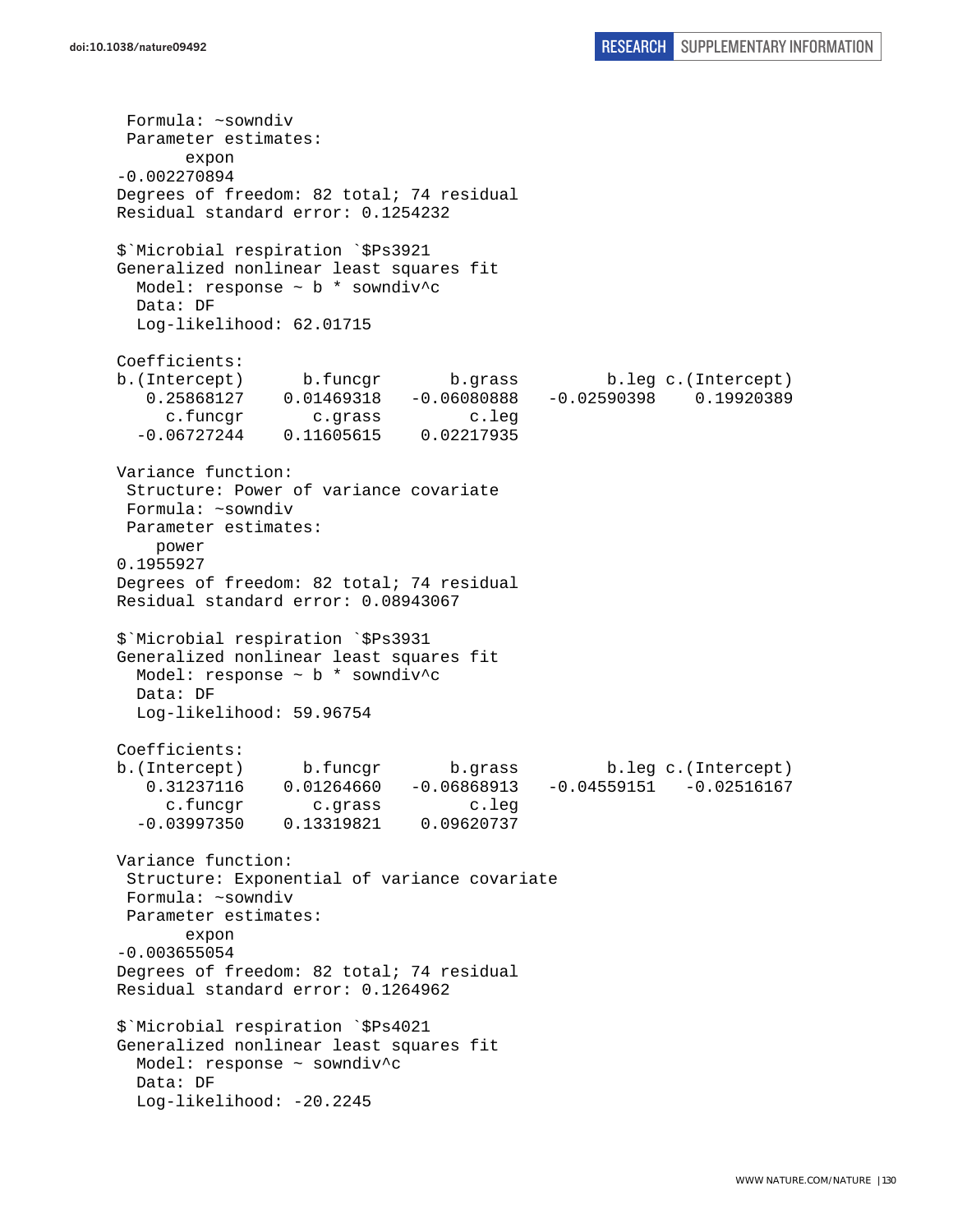Coefficients: c.(Intercept) c.funcgr c.grass c.leg -0.83751052 0.13043483 -0.06879915 0.03668404 Variance function: Structure: Power of variance covariate Formula: ~sowndiv Parameter estimates: power -0.6077387 Degrees of freedom: 82 total; 78 residual Residual standard error: 0.7826615 \$`Microbial respiration `\$Ps4031 Generalized nonlinear least squares fit Model: response ~ sowndiv^c Data: DF Log-likelihood: -37.69144 Coefficients: c.(Intercept) c.funcgr c.grass c.leg -1.43726132 0.30919124 -0.13860272 0.02570969 Variance function: Structure: Exponential of variance covariate Formula: ~sowndiv Parameter estimates: expon -0.03732847 Degrees of freedom: 82 total; 78 residual Residual standard error: 0.5412884 \$`Microbial respiration `\$AS1 Nonlinear regression model model: response ~ SSasymp(sowndiv, Asym, R0, lrc) data: DF Asym R0 lrc 0.291486 0.003924 -0.769550 residual sum-of-squares: 1.111 Number of iterations to convergence: 2 Achieved convergence tolerance: 8.271e-06 \$`Microbial respiration `\$AS2 Nonlinear regression model model: response ~ SSasympOff(sowndiv, Asym, lrc, c0) data: DF Asym lrc c0 0.29149 -0.76955 -0.02926 residual sum-of-squares: 1.111 Number of iterations to convergence: 2 Achieved convergence tolerance: 8.271e-06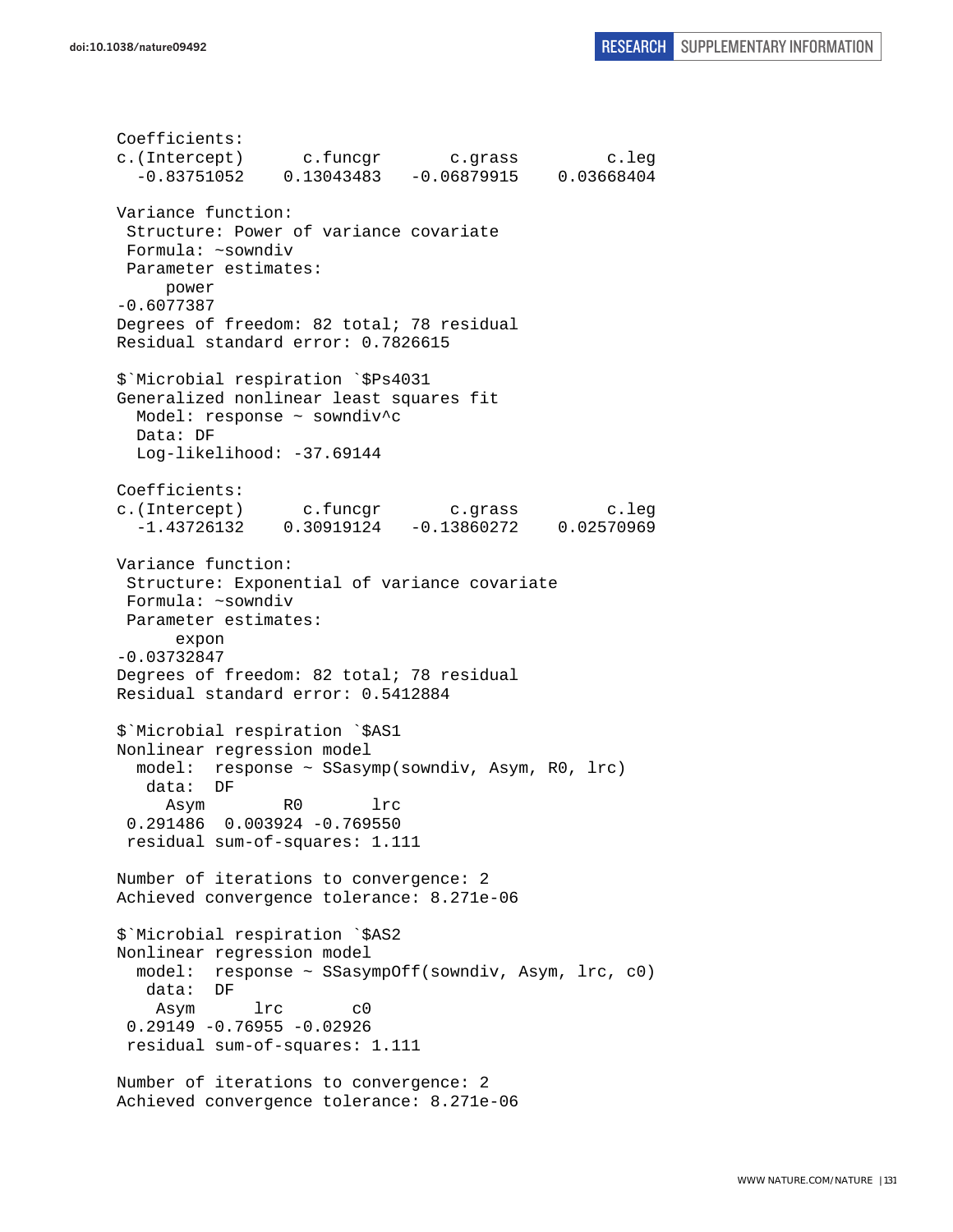\$`Microbial respiration `\$AS3 Nonlinear regression model model: response ~ SSasympOrig(sowndiv, Asym, lrc) data: DF Asym lrc 0.2911 -0.7495 residual sum-of-squares: 1.111 Number of iterations to convergence: 2 Achieved convergence tolerance: 1.962e-06 \$`Microbial respiration `\$LG2 Nonlinear regression model model: response ~ SSlogis(sowndiv, Asym, xmid, scal) data: DF Asym xmid scal 0.2894 1.4920 1.4317 residual sum-of-squares: 1.12 Number of iterations to convergence: 5 Achieved convergence tolerance: 8.227e-06 \$`Saprophagous macrofauna abundance` \$`Saprophagous macrofauna abundance`\$L0 Call:  $lm(formula = response ~ block + (sowndiv + funcgr + grass + leg)^2,$  $data = DF)$ Coefficients: (Intercept) blockB2 blockB3 blockB4 sowndiv  $-0.3072817$   $-0.0746838$   $-0.1098295$   $-0.1301468$ 0.0012881 funcgr grass leg sowndiv:funcgr sowndiv:grass 0.1023091 0.1380578 0.3071122 -0.0008684 0.0082285 sowndiv:leg funcgr:grass funcgr:leg grass:leg  $-0.0035285$  0.0250139  $-0.0582777$   $-0.1099047$ \$`Saprophagous macrofauna abundance`\$L2 Call: lm(formula = response ~ sowndiv + funcgr + leg, data = DF) Coefficients: (Intercept) sowndiv funcqr leg 0.1648771 0.0003210 0.0232660 -0.0279574

\$`Saprophagous macrofauna abundance`\$M1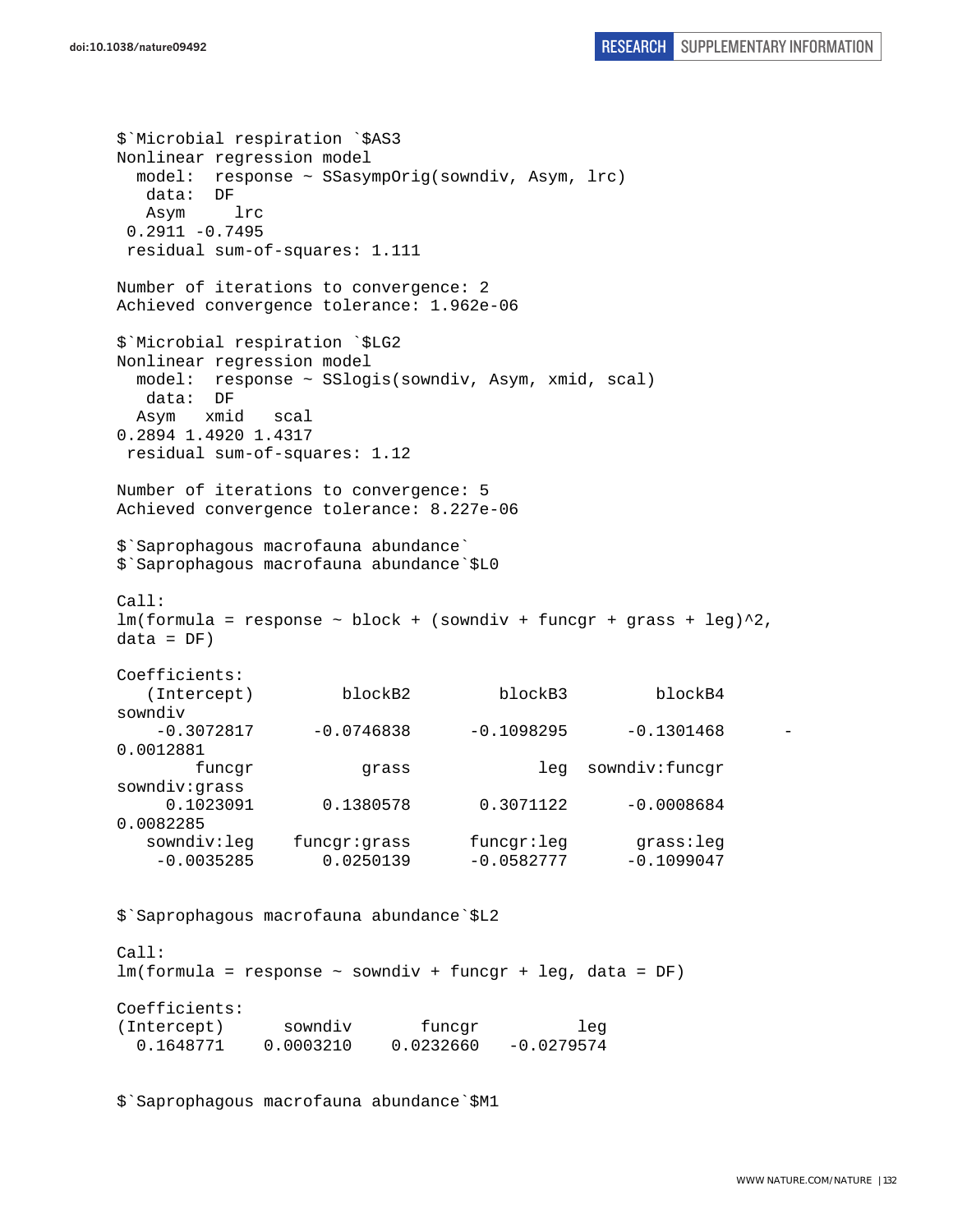```
Nonlinear regression model 
  model: response \sim a * sowndiv/(b + sowndiv)
    data: DF 
      a b 
0.2393 1.2810 
  residual sum-of-squares: 1.615 
Number of iterations to convergence: 6 
Achieved convergence tolerance: 2.831e-06 
$`Saprophagous macrofauna abundance`$M1a 
Nonlinear regression model 
   model: response ~ SSmicmen(sowndiv, Vm, k) 
    data: DF 
     Vm k 
0.2393 1.2810 
  residual sum-of-squares: 1.615 
Number of iterations to convergence: 5 
Achieved convergence tolerance: 3.082e-06 
$`Saprophagous macrofauna abundance`$M2 
Nonlinear regression model 
  model: response \sim d + a * sowndiv/(b + sowndiv)
    data: DF 
 a b d 
0.18070 4.70228 0.08737 
 residual sum-of-squares: 1.605 
Number of iterations to convergence: 14 
Achieved convergence tolerance: 5.486e-06 
$`Saprophagous macrofauna abundance`$E2 
Nonlinear regression model 
  model: response \sim a + b * exp(sowndiv)
    data: DF 
 a b 
1.747e-01 1.017e-28 
 residual sum-of-squares: 1.744 
Number of iterations to convergence: 4 
Achieved convergence tolerance: 4.471e-09 
$`Saprophagous macrofauna abundance`$E4 
Nonlinear regression model 
  model: response ~ a + exp(sowndiv) 
    data: DF 
a 
1 
  residual sum-of-squares: 5.217e+52 
Number of iterations to convergence: 0 
Achieved convergence tolerance: 6.25e-20
```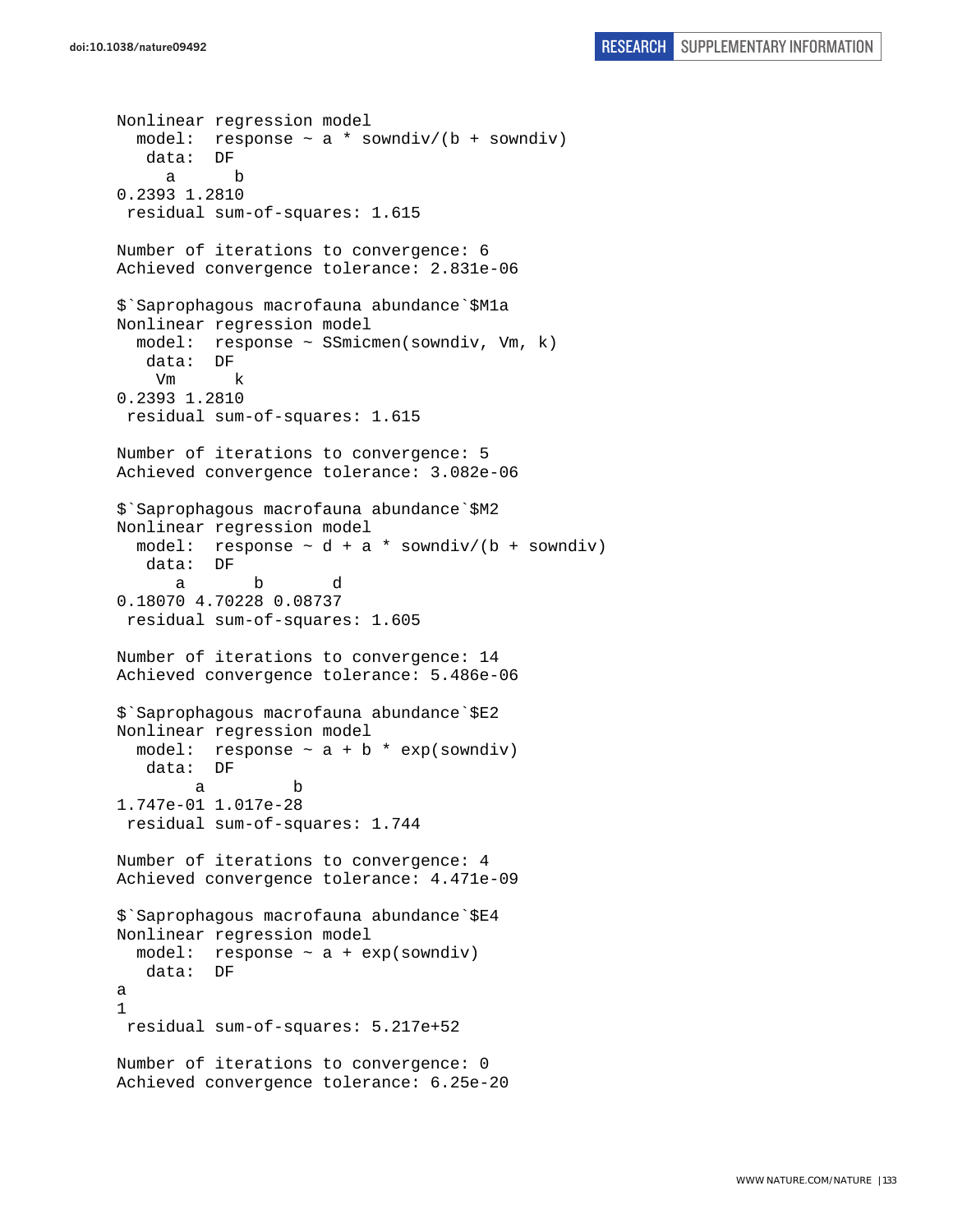\$`Saprophagous macrofauna abundance`\$E5 Nonlinear regression model model: response  $\sim$  b  $*$  exp(sowndiv) data: DF b 1.631e-27 residual sum-of-squares: 4.063 Number of iterations to convergence: 4 Achieved convergence tolerance: 3.273e-08 \$`Saprophagous macrofauna abundance`\$Pa2 Nonlinear regression model model: response  $\sim$  a + b  $*$  sowndiv data: DF a b 0.160034 0.001741 residual sum-of-squares: 1.705 Number of iterations to convergence: 1 Achieved convergence tolerance: 2.749e-09 \$`Saprophagous macrofauna abundance`\$Pa3 Nonlinear regression model model: response ~ a + sowndiv^c data: DF a c -0.87704 0.03342 residual sum-of-squares: 1.619 Number of iterations to convergence: 8 Achieved convergence tolerance: 2.842e-07 \$`Saprophagous macrofauna abundance`\$Pa4 Nonlinear regression model model: response ~ b \* sowndiv^c data: DF b c 0.1316 0.1787 residual sum-of-squares: 1.628 Number of iterations to convergence: 8 Achieved convergence tolerance: 6.81e-06 \$`Saprophagous macrofauna abundance`\$Pa5 Nonlinear regression model model: response ~ sowndiv^c data: DF  $\mathcal{C}$ -2.084 residual sum-of-squares: 15.08 Number of iterations to convergence: 21 Achieved convergence tolerance: 8.678e-06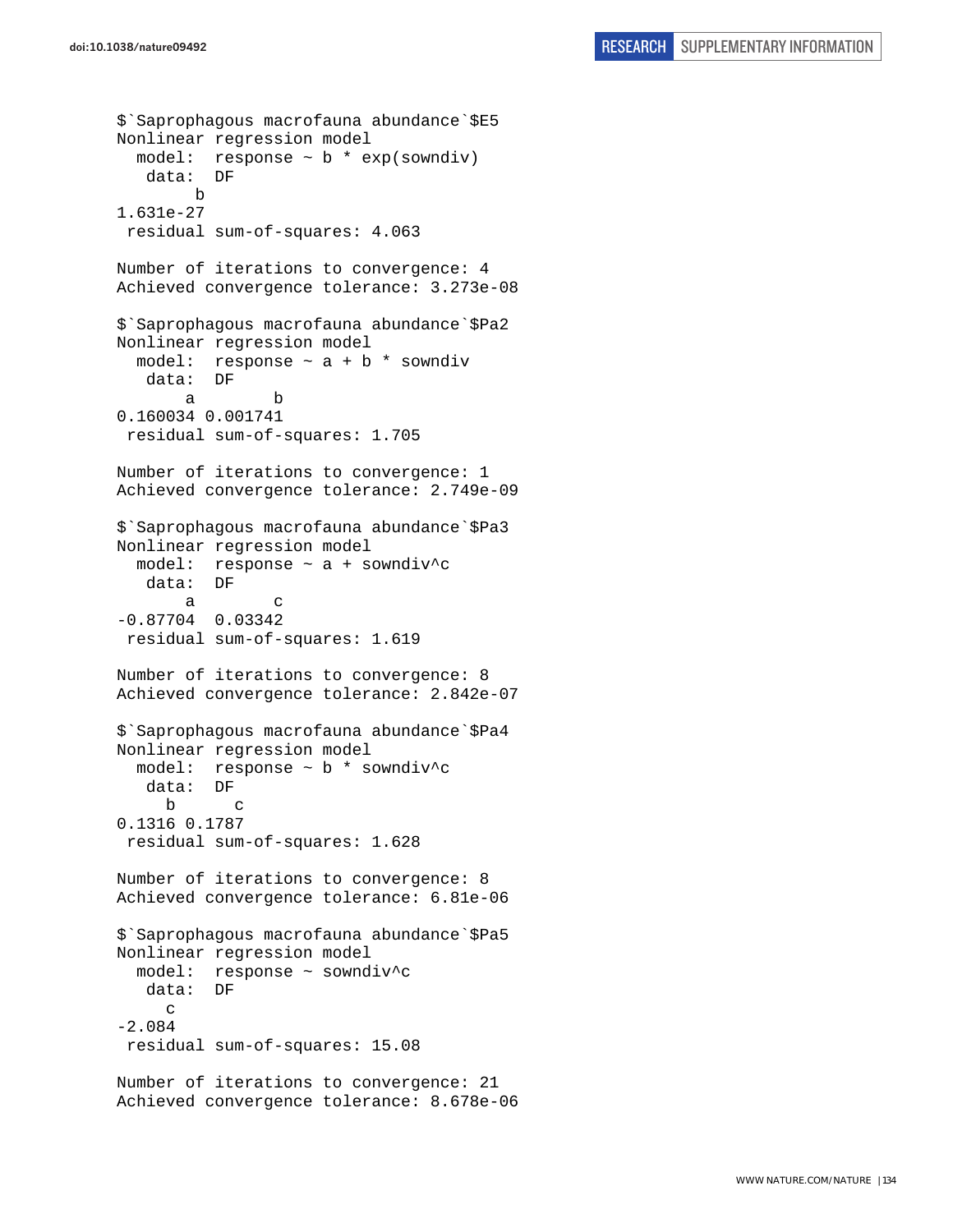```
doi:10.1038/nature09492 RESEARCH SUPPLEMENTARY INFORMATION
```
\$`Saprophagous macrofauna abundance`\$LG2 Nonlinear regression model model: response ~ SSlogis(sowndiv, Asym, xmid, scal) data: DF Asym xmid scal 0.2545 1.2717 5.2241 residual sum-of-squares: 1.589 Number of iterations to convergence: 11 Achieved convergence tolerance: 4.895e-06 \$`Saprophagous macrofauna species richness` \$`Saprophagous macrofauna species richness`\$L0 Call:  $lm(formula = response ~ block + (sowndiv + funcgr + grass + leg)^2,$  $data = DF)$ Coefficients: (Intercept) blockB2 blockB3 blockB4 sowndiv  $0.46563$  -0.09351 -0.15181 -0.17229 0.11004 funcgr grass leg sowndiv:funcgr sowndiv:grass  $-0.15994$  0.04545  $-0.14398$   $-0.01321$ 0.01792 sowndiv:leg funcgr:grass funcgr:leg grass:leg -0.03125 0.05120 0.11829 0.02618 \$`Saprophagous macrofauna species richness`\$L2 Call: lm(formula = response ~ sowndiv + funcgr + leg, data = DF) Coefficients: (Intercept) sowndiv funcgr leg 0.681633 0.007353 -0.045287 -0.111485 \$`Saprophagous macrofauna species richness`\$M1 Nonlinear regression model model: response  $\sim$  a \* sowndiv/(b + sowndiv) data: DF a b 0.5595 0.4718 residual sum-of-squares: 4.651 Number of iterations to convergence: 4 Achieved convergence tolerance: 8.636e-06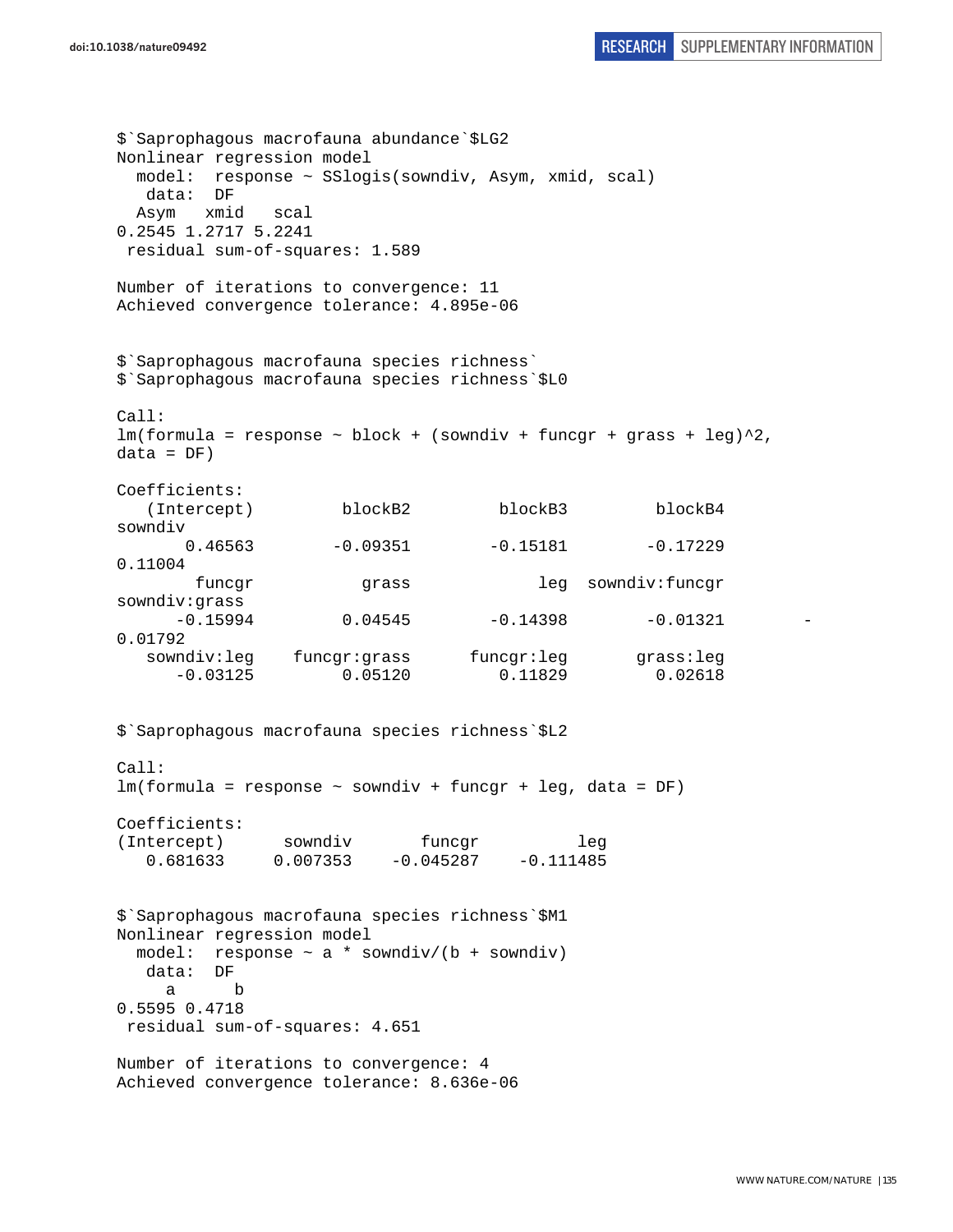```
$`Saprophagous macrofauna species richness`$M1a 
Nonlinear regression model 
   model: response ~ SSmicmen(sowndiv, Vm, k) 
    data: DF 
    V<sub>m</sub> \qquad \qquad \qquad \qquad \qquad \qquad \qquad \qquad \qquad \qquad \qquad \qquad \qquad \qquad \qquad \qquad \qquad \qquad \qquad \qquad \qquad \qquad \qquad \qquad \qquad \qquad \qquad \qquad \qquad \qquad \qquad \qquad \qquad \qquad \qquad 0.5595 0.4718 
  residual sum-of-squares: 4.651 
Number of iterations to convergence: 3 
Achieved convergence tolerance: 5.575e-06 
$`Saprophagous macrofauna species richness`$M2 
Nonlinear regression model 
  model: response \sim d + a * sowndiv/(b + sowndiv)
    data: DF 
 a b d 
   2.9231 388.3379 0.4228 
  residual sum-of-squares: 4.349 
Number of iterations to convergence: 9 
Achieved convergence tolerance: 2.902e-07 
$`Saprophagous macrofauna species richness`$E2 
Nonlinear regression model 
  model: response \sim a + b * exp(sowndiv)<br>data: DF
   data:
 a b 
4.671e-01 3.024e-27 
  residual sum-of-squares: 4.465 
Number of iterations to convergence: 4 
Achieved convergence tolerance: 2.2e-08 
$`Saprophagous macrofauna species richness`$E4 
Nonlinear regression model 
  model: response \sim a + exp(sowndiv)
    data: DF 
a 
1 
  residual sum-of-squares: 5.217e+52 
Number of iterations to convergence: 0 
Achieved convergence tolerance: 6.25e-20 
$`Saprophagous macrofauna species richness`$E5 
Nonlinear regression model 
  model: response \sim b * exp(sowndiv)
    data: DF 
 b 
7.115e-27 
  residual sum-of-squares: 21.05 
Number of iterations to convergence: 4 
Achieved convergence tolerance: 2.535e-09
```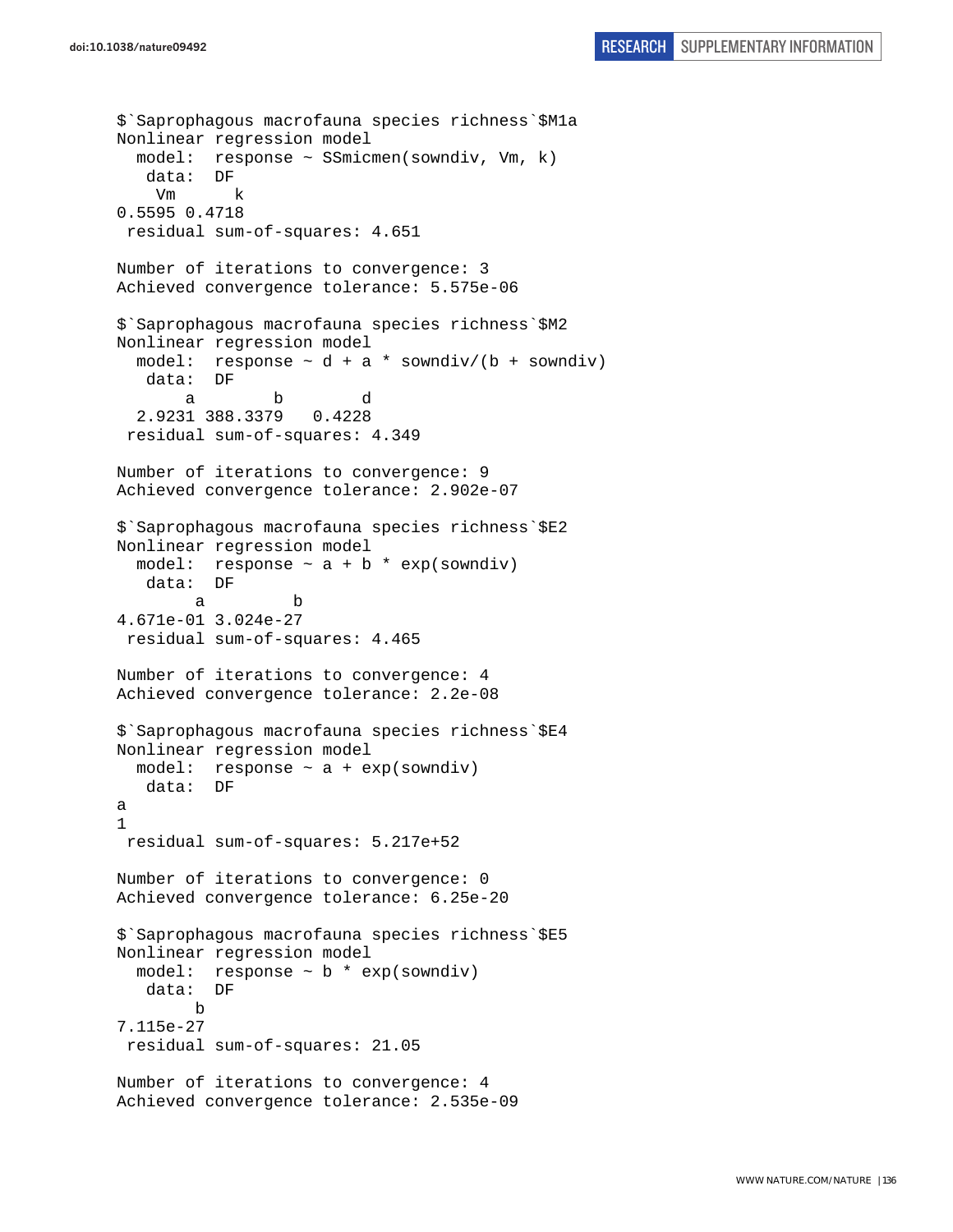```
$`Saprophagous macrofauna species richness`$Pa1 
Nonlinear regression model 
  model: response \sim a + b * sowndiv^c
    data: DF 
a b c
0.418704 0.009942 0.898775 
  residual sum-of-squares: 4.348 
Number of iterations to convergence: 5 
Achieved convergence tolerance: 4.798e-06 
$`Saprophagous macrofauna species richness`$Pa2 
Nonlinear regression model 
 model: response \sim a + b * sowndiv
    data: DF 
 a b 
0.427089 0.006556 
 residual sum-of-squares: 4.35 
Number of iterations to convergence: 1 
Achieved convergence tolerance: 5.935e-10 
$`Saprophagous macrofauna species richness`$Pa3 
Nonlinear regression model 
   model: response ~ a + sowndiv^c 
    data: DF 
 a c 
-0.6138 0.0607 
 residual sum-of-squares: 4.48 
Number of iterations to convergence: 8 
Achieved convergence tolerance: 5.294e-06 
$`Saprophagous macrofauna species richness`$Pa4 
Nonlinear regression model 
   model: response ~ b * sowndiv^c 
    data: DF 
 b c 
0.3862 0.1415 
  residual sum-of-squares: 4.459 
Number of iterations to convergence: 7 
Achieved convergence tolerance: 4.413e-06 
$`Saprophagous macrofauna species richness`$Pa5 
Nonlinear regression model 
   model: response ~ sowndiv^c 
    data: DF 
      \mathcal{C}-0.3557 
  residual sum-of-squares: 13.42 
Number of iterations to convergence: 12
```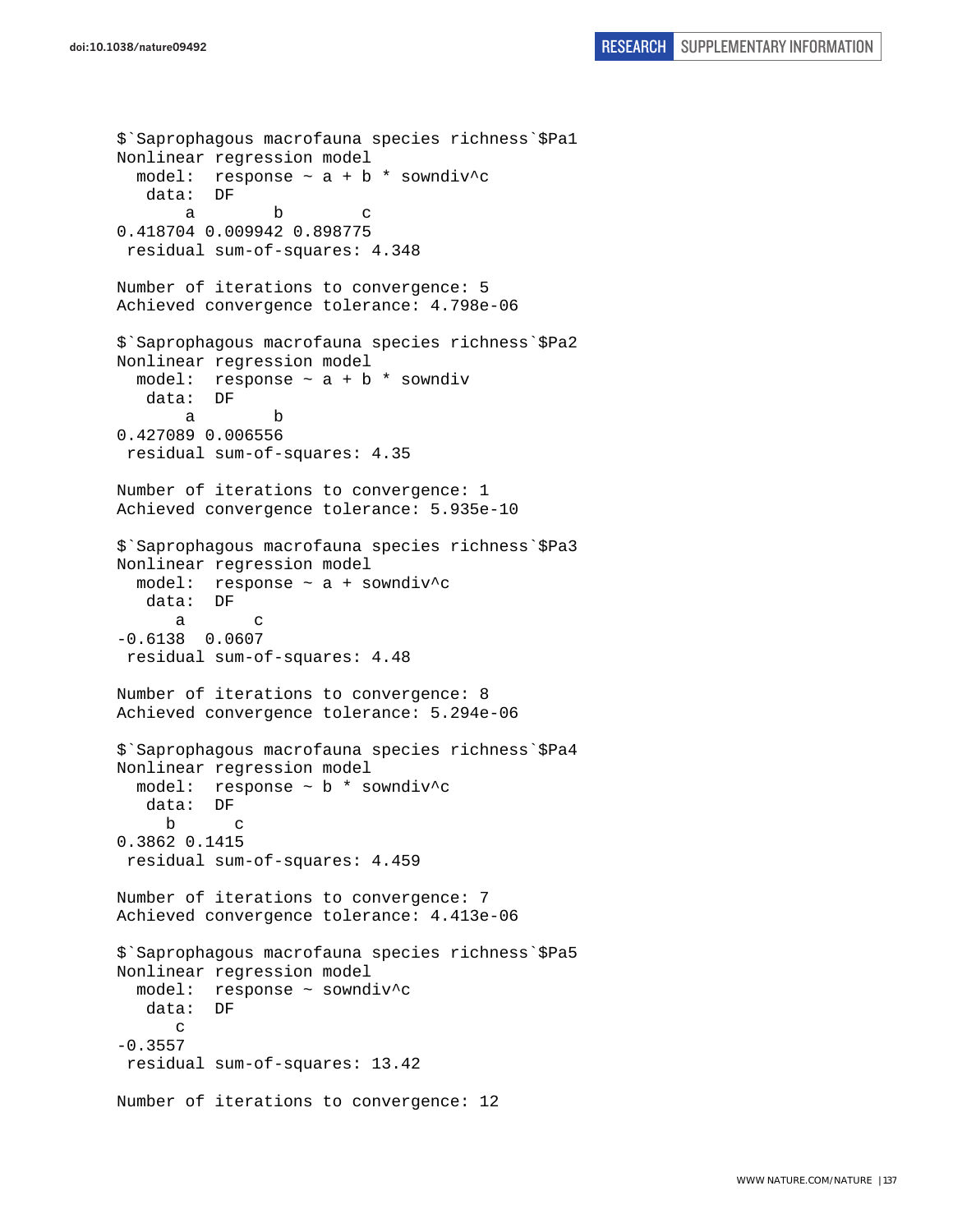```
doi:10.1038/nature09492 RESEARCH SUPPLEMENTARY INFORMATION
```
Achieved convergence tolerance: 8.16e-06 \$`Saprophagous macrofauna species richness`\$AS1 Nonlinear regression model model: response ~ SSasymp(sowndiv, Asym, R0, lrc) data: DF Asym R0 lrc 1.9580 0.4228 -5.3183 residual sum-of-squares: 4.349 Number of iterations to convergence: 4 Achieved convergence tolerance: 5.981e-07 \$`Saprophagous macrofauna species richness`\$AS2 Nonlinear regression model model: response ~ SSasympOff(sowndiv, Asym, lrc, c0) data: DF Asym lrc c0 1.958 -5.318 -49.630 residual sum-of-squares: 4.349 Number of iterations to convergence: 7 Achieved convergence tolerance: 6.376e-08 \$`Saprophagous macrofauna species richness`\$AS3 Nonlinear regression model model: response ~ SSasympOrig(sowndiv, Asym, lrc) data: DF Asym lrc 0.5170 0.2968 residual sum-of-squares: 4.716 Number of iterations to convergence: 4 Achieved convergence tolerance: 3.055e-06 \$`Saprophagous macrofauna species richness`\$LG2 Nonlinear regression model model: response ~ SSlogis(sowndiv, Asym, xmid, scal) data: DF Asym xmid scal 1.016 11.673 34.726 residual sum-of-squares: 4.348 Number of iterations to convergence: 2 Achieved convergence tolerance: 7.056e-06 \$`Saprophagous mesofauna abundance` \$`Saprophagous mesofauna abundance`\$L0 Call:  $lm(formula = response ~ block + (sowndiv + funcgr + grass + leg)^2,$  $data = DF)$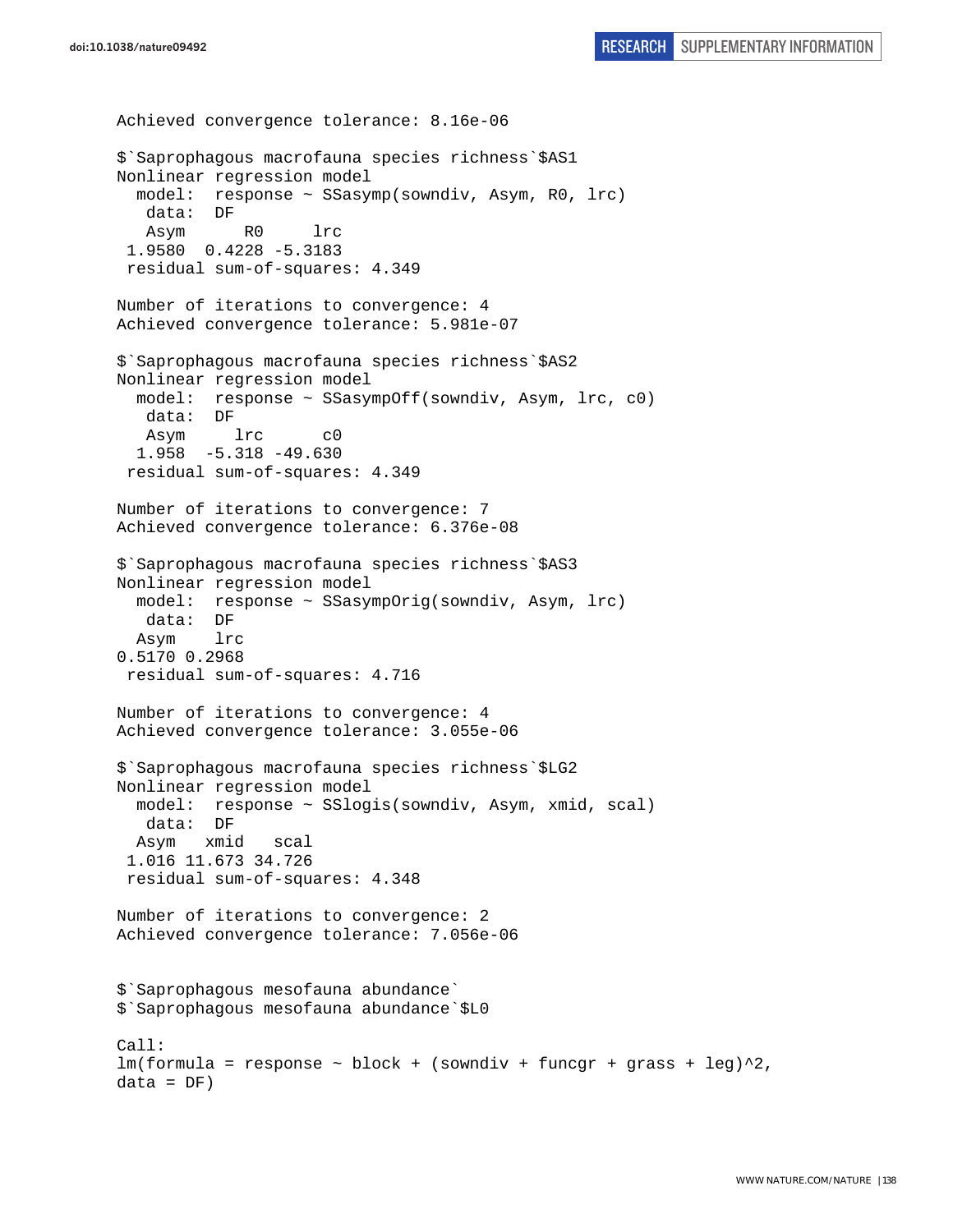Coefficients: (Intercept) blockB2 blockB3 blockB4 sowndiv 1.341015 0.039409 -0.004169 -0.003262 - 0.059874 funcgr grass leg sowndiv:funcgr sowndiv:grass  $-0.314140$   $-0.597975$   $-0.418526$  0.009234 0.015003 sowndiv:leg funcgr:grass funcgr:leg grass:leg 0.010432 0.154441 0.046500 0.172970 \$`Saprophagous mesofauna abundance`\$L2 Call: lm(formula = response ~ sowndiv + funcgr + leg, data = DF) Coefficients: (Intercept) sowndiv funcgr leg<br>0.186943 0.001177 -0.011622 -0.037172  $0.001177 - 0.011622 - 0.037172$ \$`Saprophagous mesofauna abundance`\$M1 Nonlinear regression model model: response  $\sim$  a \* sowndiv/(b + sowndiv) data: DF a b  $0.09657 - 0.39941$  residual sum-of-squares: 1.869 Number of iterations to convergence: 6 Achieved convergence tolerance: 7.25e-06 \$`Saprophagous mesofauna abundance`\$M1a Nonlinear regression model model: response ~ SSmicmen(sowndiv, Vm, k) data: DF Vm k 0.09656 -0.39942 residual sum-of-squares: 1.869 Number of iterations to convergence: 6 Achieved convergence tolerance: 2.423e-06 \$`Saprophagous mesofauna abundance`\$M2 Nonlinear regression model model: response  $\sim d + a *$  sowndiv/(b + sowndiv) data: DF a b d 0.03643 -34.55860 0.12232 residual sum-of-squares: 1.857 Number of iterations to convergence: 7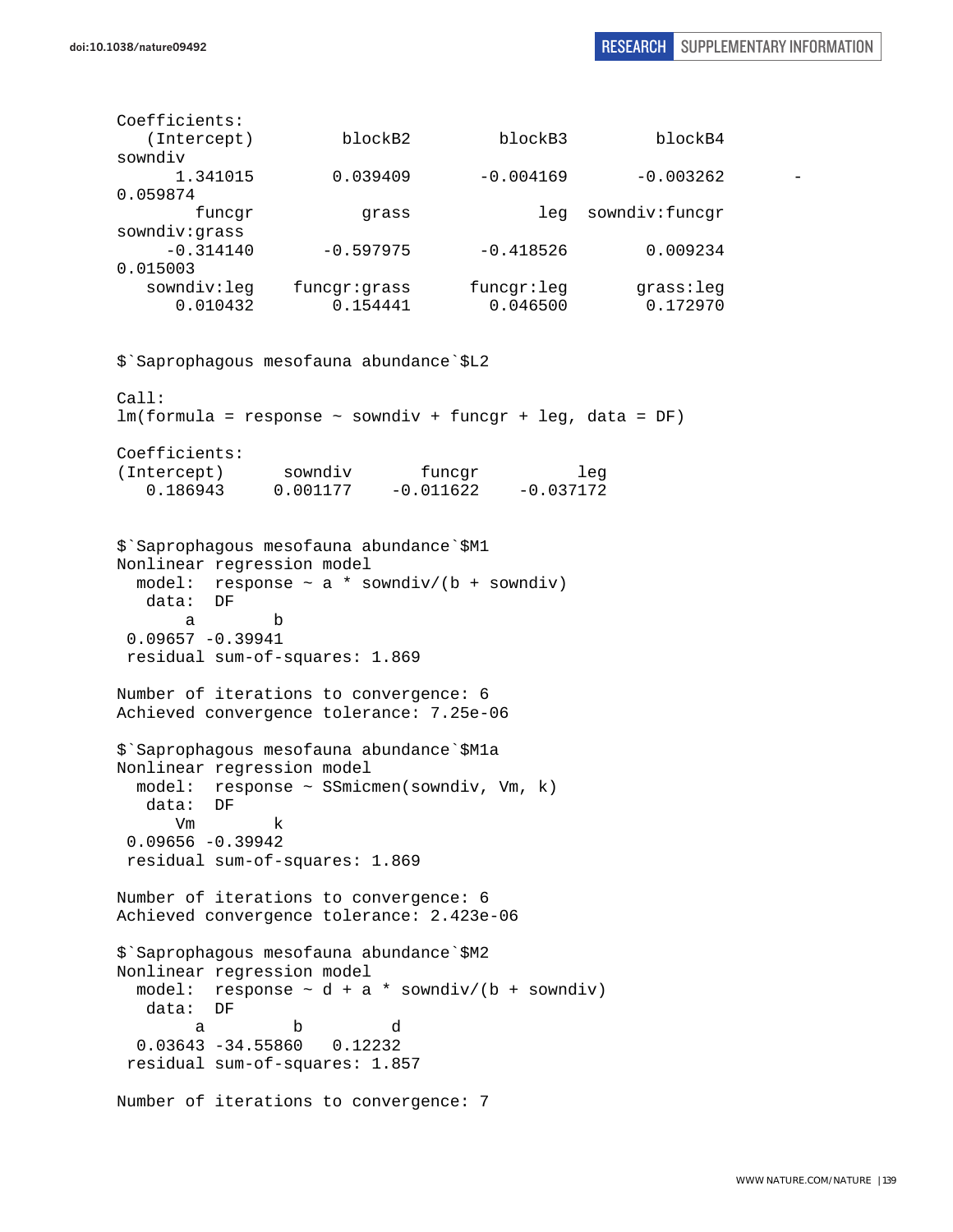```
Achieved convergence tolerance: 2.384e-06 
$`Saprophagous mesofauna abundance`$E2 
Nonlinear regression model 
  model: response \sim a + b * exp(sowndiv)
    data: DF 
 a b 
1.127e-01 8.263e-28 
  residual sum-of-squares: 1.867 
Number of iterations to convergence: 4 
Achieved convergence tolerance: 5.483e-08 
$`Saprophagous mesofauna abundance`$E4 
Nonlinear regression model 
 model: response \sim a + exp(sowndiv)
    data: DF 
a 
1 
  residual sum-of-squares: 5.217e+52 
Number of iterations to convergence: 0 
Achieved convergence tolerance: 6.25e-20 
$`Saprophagous mesofauna abundance`$E5 
Nonlinear regression model 
  model: response \sim b * exp(sowndiv)
    data: DF 
         b 
1.813e-27 
  residual sum-of-squares: 2.831 
Number of iterations to convergence: 4 
Achieved convergence tolerance: 4.072e-08 
$`Saprophagous mesofauna abundance`$Pa2 
Nonlinear regression model 
  model: response \sim a + b * sowndiv
    data: DF 
 a b 
0.107998 0.001074 
  residual sum-of-squares: 1.885 
Number of iterations to convergence: 1 
Achieved convergence tolerance: 4.15e-09 
$`Saprophagous mesofauna abundance`$Pa3 
Nonlinear regression model 
   model: response ~ a + sowndiv^c 
    data: DF 
a c
-0.877629 - 0.003329 residual sum-of-squares: 1.899
```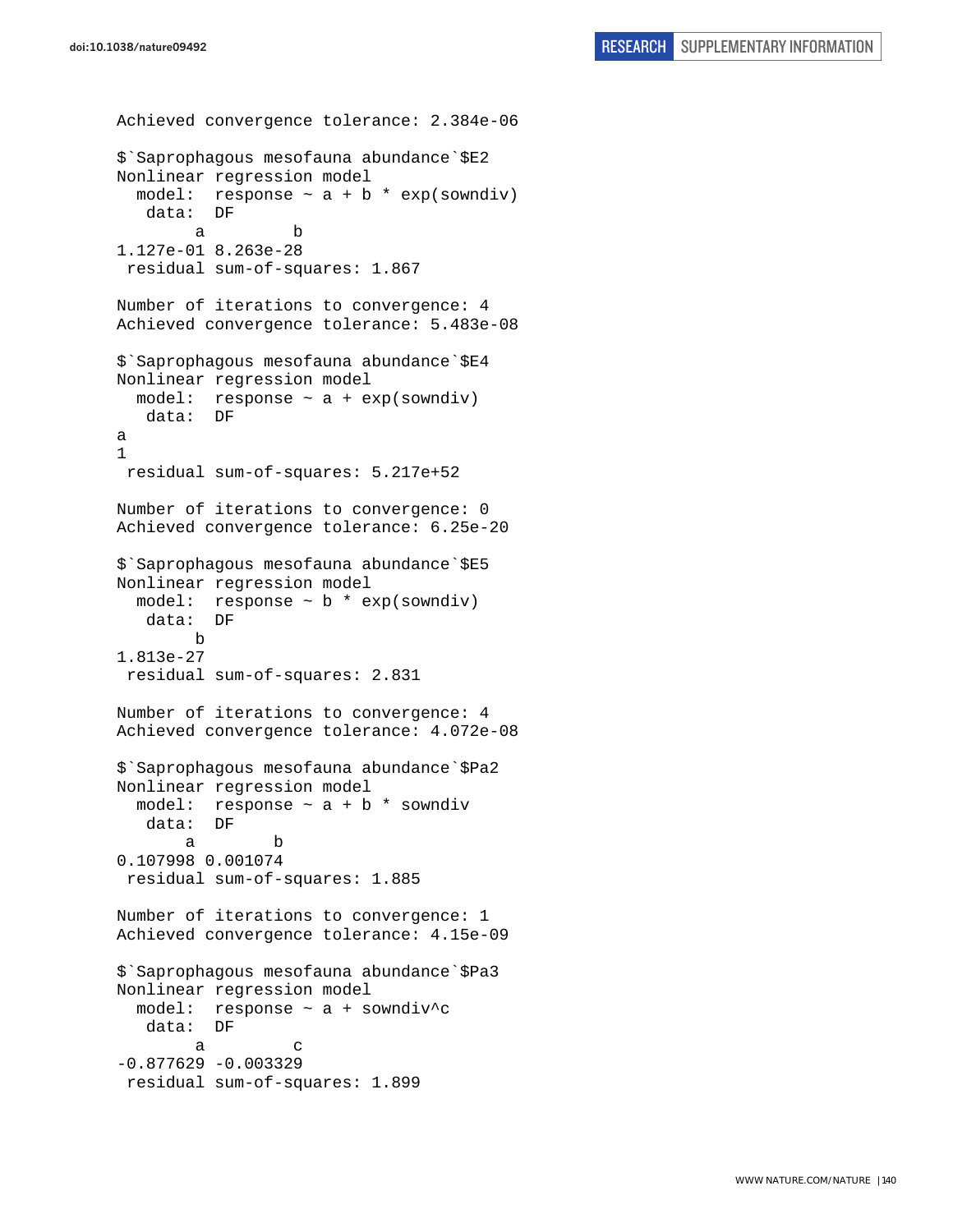```
Number of iterations to convergence: 9 
Achieved convergence tolerance: 7.765e-07 
$`Saprophagous mesofauna abundance`$Pa4 
Nonlinear regression model 
  model: response ~ b * sowndiv^c 
   data: DF 
 b c 
  0.12427 -0.03869 
 residual sum-of-squares: 1.899 
Number of iterations to convergence: 11 
Achieved convergence tolerance: 5.355e-06 
$`Saprophagous mesofauna abundance`$Pa5 
Nonlinear regression model 
  model: response ~ sowndiv^c 
   data: DF 
    \Gamma-3.338 
 residual sum-of-squares: 12.70 
Number of iterations to convergence: 16 
Achieved convergence tolerance: 5.94e-06 
$`Saprophagous mesofauna species richness` 
$`Saprophagous mesofauna species richness`$L0 
Call: 
lm(formula = response ~ block + (sowndiv + funcgr + grass + leg)^2,
data = DF)Coefficients: 
   (Intercept) blockB2 blockB3 blockB4 
sowndiv 
    -0.918696 0.084647 -0.089643 -0.1118530.018711 
       funcgr grass leg sowndiv:funcgr
sowndiv:grass 
     0.251719 0.753861 0.636052 0.004837
0.002650 
   sowndiv:leg funcgr:grass funcgr:leg grass:leg 
     0.003633 -0.099412 -0.066297 -0.316524$`Saprophagous mesofauna species richness`$L2 
Call: 
lm(formula = response ~ sowndiv + funcgr + leg, data = DF) 
Coefficients: 
(Intercept) sowndiv funcgr leg
  0.5041918 0.0004479 0.0003795 -0.0311977
```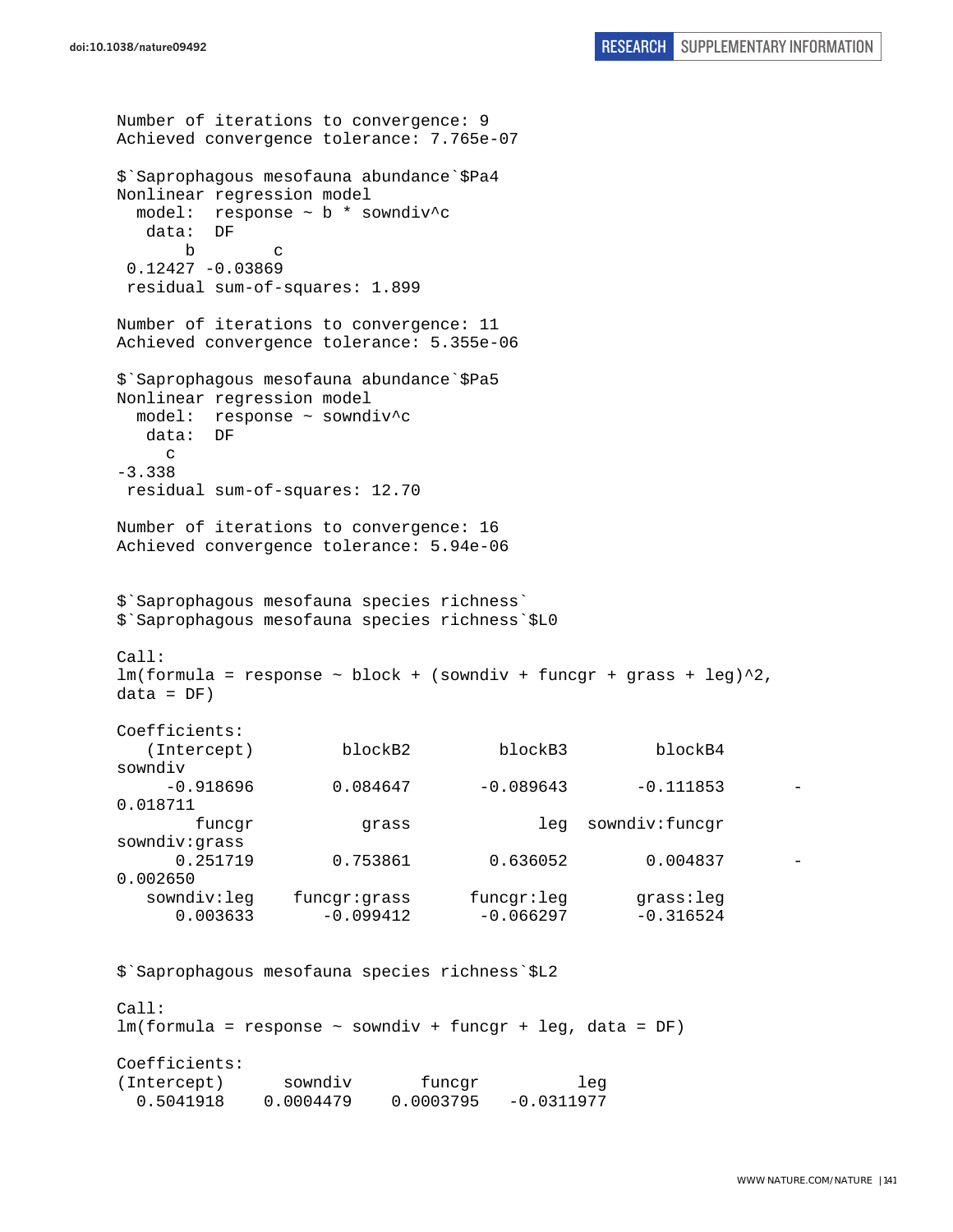```
$`Saprophagous mesofauna species richness`$M1 
Nonlinear regression model 
  model: response \sim a * sowndiv/(b + sowndiv)
    data: DF 
 a b 
 0.4360 - 0.1470 residual sum-of-squares: 5.612 
Number of iterations to convergence: 4 
Achieved convergence tolerance: 1.894e-07 
$`Saprophagous mesofauna species richness`$M1a 
Nonlinear regression model 
   model: response ~ SSmicmen(sowndiv, Vm, k) 
    data: DF 
      Vm k 
 0.4360 - 0.1470 residual sum-of-squares: 5.612 
Number of iterations to convergence: 2 
Achieved convergence tolerance: 5.377e-06 
$`Saprophagous mesofauna species richness`$M2 
Nonlinear regression model 
  model: response \sim d + a * sowndiv/(b + sowndiv)
    data: DF 
 a b d 
-0.8202 0.1030 1.2533 
  residual sum-of-squares: 5.612 
Number of iterations to convergence: 7 
Achieved convergence tolerance: 4.66e-07 
$`Saprophagous mesofauna species richness`$E2 
Nonlinear regression model 
  model: response \sim a + b * exp(sowndiv)
    data: DF 
 a b 
4.561e-01 1.114e-27 
  residual sum-of-squares: 5.604 
Number of iterations to convergence: 4 
Achieved convergence tolerance: 6.132e-09 
$`Saprophagous mesofauna species richness`$E4 
Nonlinear regression model 
   model: response ~ a + exp(sowndiv) 
    data: DF 
a 
1 
  residual sum-of-squares: 5.217e+52
```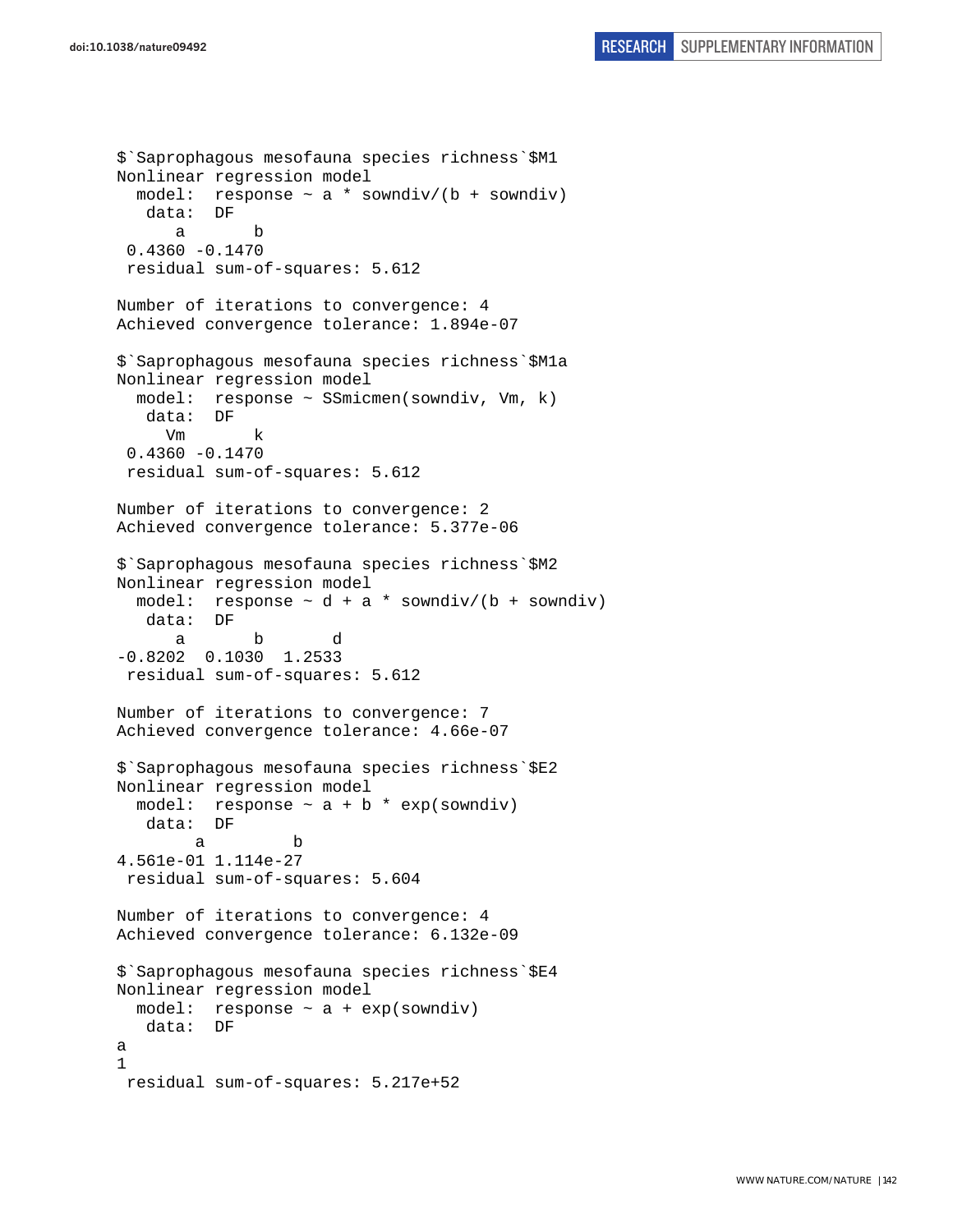```
Number of iterations to convergence: 0 
Achieved convergence tolerance: 6.25e-20 
$`Saprophagous mesofauna species richness`$E5 
Nonlinear regression model 
   model: response ~ b * exp(sowndiv) 
    data: DF 
        b 
5.108e-27 
  residual sum-of-squares: 21.42 
Number of iterations to convergence: 4 
Achieved convergence tolerance: 1.146e-08 
$`Saprophagous mesofauna species richness`$Pa2 
Nonlinear regression model 
  model: response \sim a + b * sowndiv
    data: DF 
 a b 
0.4551992 0.0008356 
 residual sum-of-squares: 5.656 
Number of iterations to convergence: 1 
Achieved convergence tolerance: 7.193e-09 
$`Saprophagous mesofauna species richness`$Pa3 
Nonlinear regression model 
   model: response ~ a + sowndiv^c 
    data: DF 
 a c 
-0.51338 - 0.01634 residual sum-of-squares: 5.641 
Number of iterations to convergence: 9 
Achieved convergence tolerance: 8.892e-07 
$`Saprophagous mesofauna species richness`$Pa4 
Nonlinear regression model 
  model: response ~ b * sowndiv^c 
   data: DF 
 b c 
  0.48795 -0.03618 
  residual sum-of-squares: 5.64 
Number of iterations to convergence: 8 
Achieved convergence tolerance: 1.076e-06 
$`Saprophagous mesofauna species richness`$Pa5 
Nonlinear regression model 
   model: response ~ sowndiv^c 
    data: DF 
       c 
-0.4514 residual sum-of-squares: 11.13
```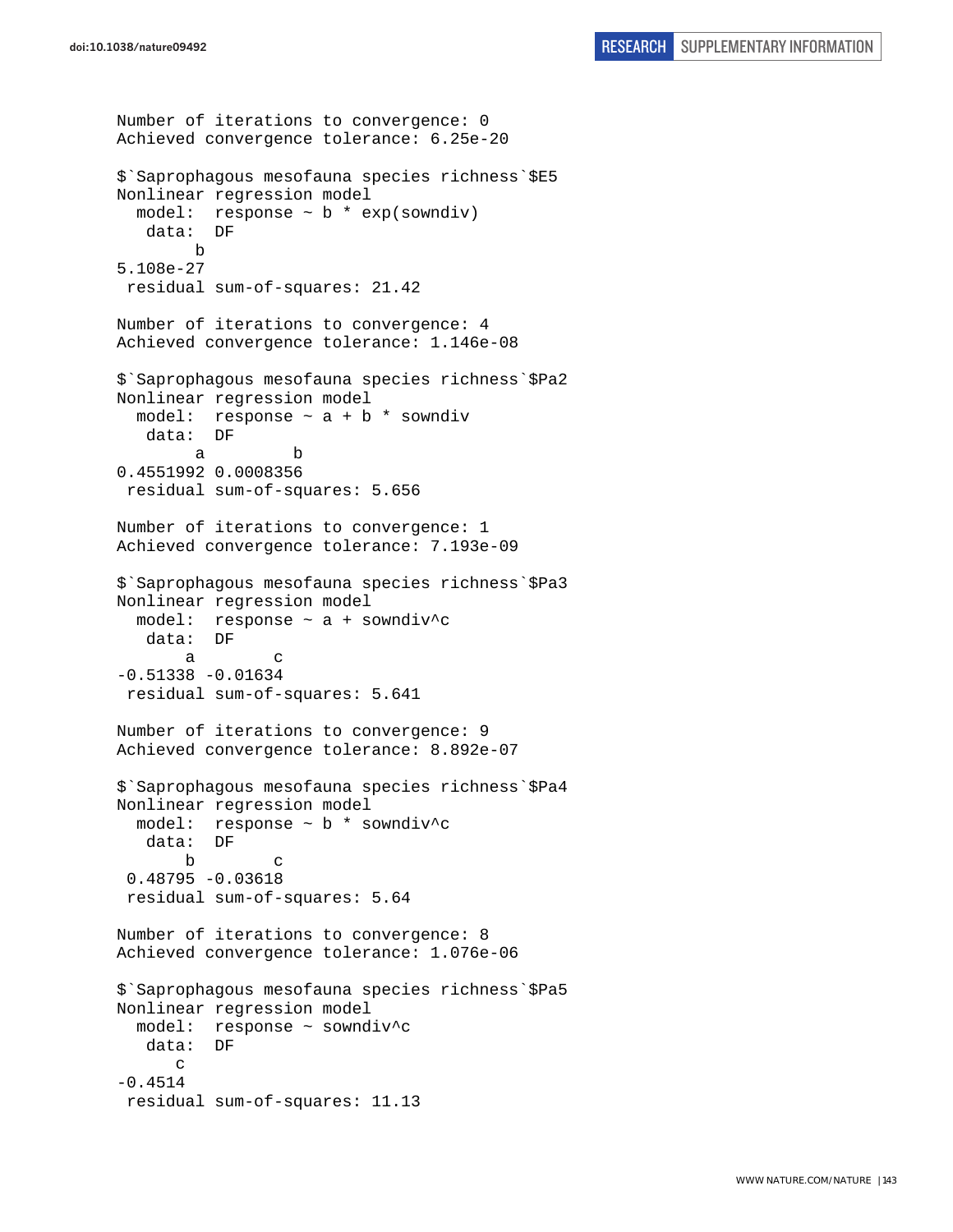```
Number of iterations to convergence: 12 
Achieved convergence tolerance: 4.126e-06 
$`Herbivorous macrofauna abundance` 
$`Herbivorous macrofauna abundance`$L0 
Call: 
lm(formula = response ~ block + (sowndiv + funcgr + grass + leg)^2,data = DF)Coefficients: 
    (Intercept) blockB2 blockB3 blockB4 
sowndiv 
      0.61859 0.11238 -0.08339 -0.052450.09465 
       funcgr grass leg sowndiv:funcgr
sowndiv:grass 
     -0.26974 -0.26221 -0.15178 -0.011040.01779 
   sowndiv:leg funcgr:grass funcgr:leg grass:leg 
      -0.02717 0.13958 0.10263 0.04449 
$`Herbivorous macrofauna abundance`$L2 
Cal:lm(formula = response ~ sowndiv + funcgr + leg, data = DF) 
Coefficients: 
(Intercept) sowndiv funcgr leg<br>0.289741 0.004172 -0.005636 -0.042776
    0.289741 0.004172 -0.005636 -0.042776 
$`Herbivorous macrofauna abundance`$M1 
Nonlinear regression model 
 model: response \sim a * sowndiv/(b + sowndiv)
   data: DF 
     a b 
0.3109 0.7648 
 residual sum-of-squares: 3.4 
Number of iterations to convergence: 4 
Achieved convergence tolerance: 6.112e-06 
$`Herbivorous macrofauna abundance`$M1a 
Nonlinear regression model 
  model: response ~ SSmicmen(sowndiv, Vm, k) 
   data: DF 
    Vm k 
0.3109 0.7648 
 residual sum-of-squares: 3.4
```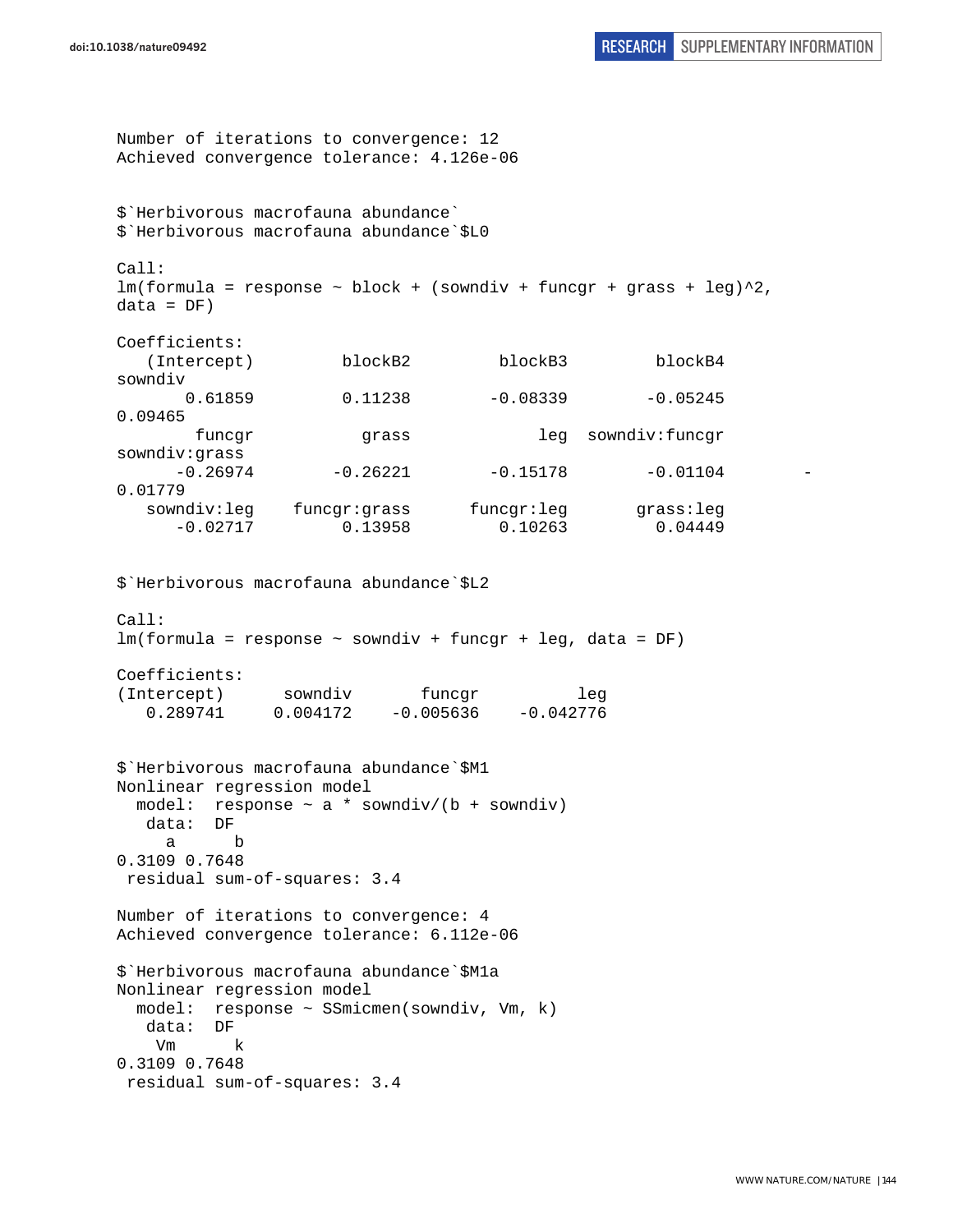```
Number of iterations to convergence: 3 
Achieved convergence tolerance: 8.72e-06 
$`Herbivorous macrofauna abundance`$M2 
Nonlinear regression model 
  model: response \sim d + a * sowndiv/(b + sowndiv)
    data: DF 
 a b d 
   4.3785 934.0906 0.2109 
  residual sum-of-squares: 3.311 
Number of iterations to convergence: 11 
Achieved convergence tolerance: 4.341e-06 
$`Herbivorous macrofauna abundance`$E2 
Nonlinear regression model 
  model: response \sim a + b * exp(sowndiv)
    data: DF 
 a b 
2.389e-01 2.056e-27 
 residual sum-of-squares: 3.36 
Number of iterations to convergence: 4 
Achieved convergence tolerance: 9.195e-10 
$`Herbivorous macrofauna abundance`$E4 
Nonlinear regression model 
 model: response \sim a + exp(sowndiv)
    data: DF 
a 
1 
 residual sum-of-squares: 5.217e+52 
Number of iterations to convergence: 0 
Achieved convergence tolerance: 6.25e-20 
$`Herbivorous macrofauna abundance`$E5 
Nonlinear regression model 
  model: response ~ b * exp(sowndiv) 
   data: DF 
         b 
4.148e-27 
  residual sum-of-squares: 7.698 
Number of iterations to convergence: 4 
Achieved convergence tolerance: 7.254e-09 
$`Herbivorous macrofauna abundance`$Pa1 
Nonlinear regression model 
  model: response \sim a + b * sowndiv^c
    data: DF 
a b c
0.206534 0.006654 0.900217 
  residual sum-of-squares: 3.311
```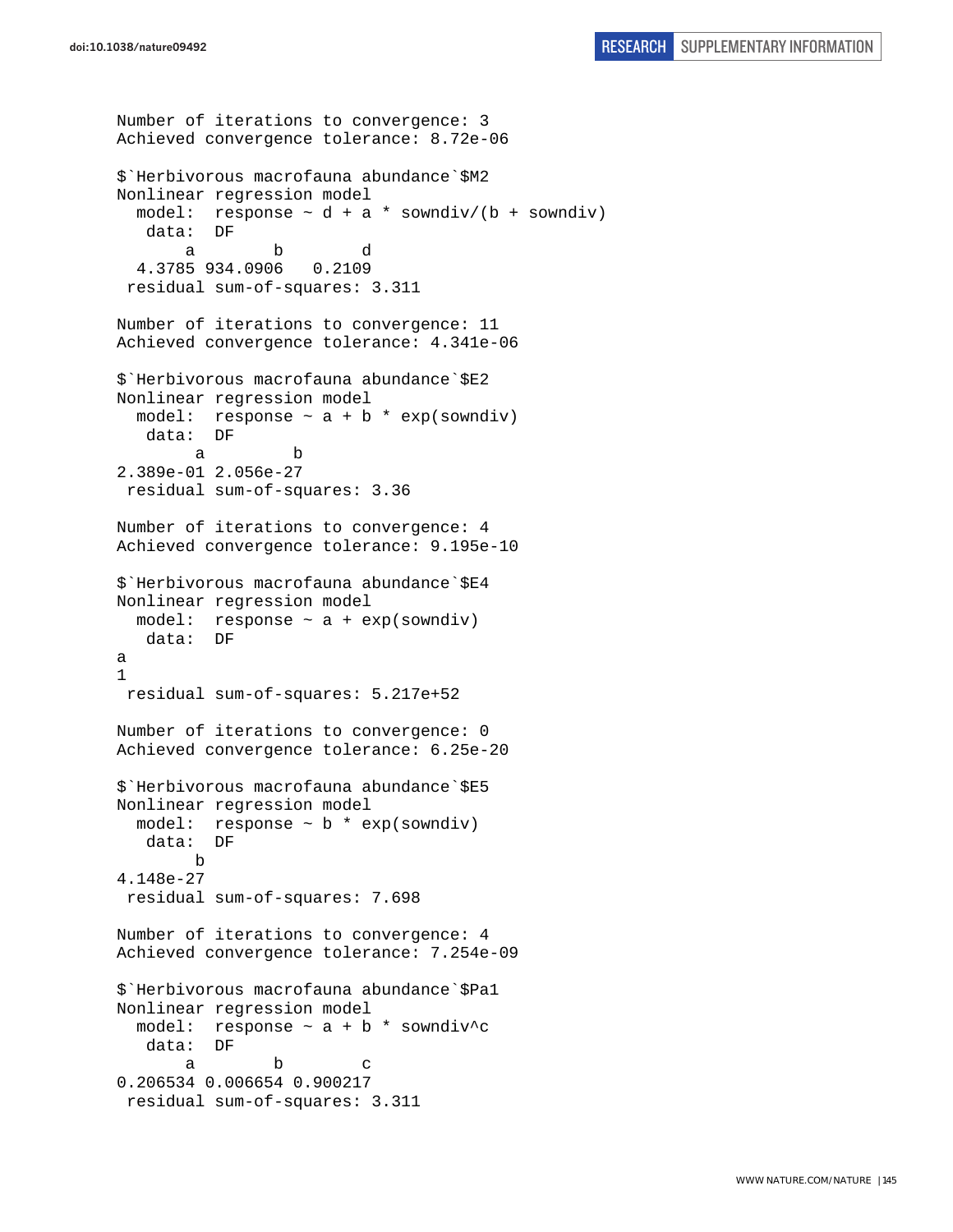Number of iterations to convergence: 7 Achieved convergence tolerance: 6.458e-06 \$`Herbivorous macrofauna abundance`\$Pa2 Nonlinear regression model model: response  $\sim$  a + b  $*$  sowndiv data: DF a b 0.212078 0.004415 residual sum-of-squares: 3.311 Number of iterations to convergence: 1 Achieved convergence tolerance: 3.969e-10 \$`Herbivorous macrofauna abundance`\$Pa3 Nonlinear regression model model: response ~ a + sowndiv^c data: DF a c -0.81813 0.04344 residual sum-of-squares: 3.354 Number of iterations to convergence: 8 Achieved convergence tolerance: 9.875e-07 \$`Herbivorous macrofauna abundance`\$Pa4 Nonlinear regression model model: response ~ b \* sowndiv^c data: DF b c 0.1843 0.1884 residual sum-of-squares: 3.343 Number of iterations to convergence: 7 Achieved convergence tolerance: 3.223e-06 \$`Herbivorous macrofauna abundance`\$Pa5 Nonlinear regression model model: response ~ sowndiv^c data: DF c -1.015 residual sum-of-squares: 16.57 Number of iterations to convergence: 17 Achieved convergence tolerance: 9.69e-06 \$`Herbivorous macrofauna abundance`\$AS1 Nonlinear regression model model: response ~ SSasymp(sowndiv, Asym, R0, lrc) data: DF Asym R0 lrc 2.4220 0.2108 -6.1558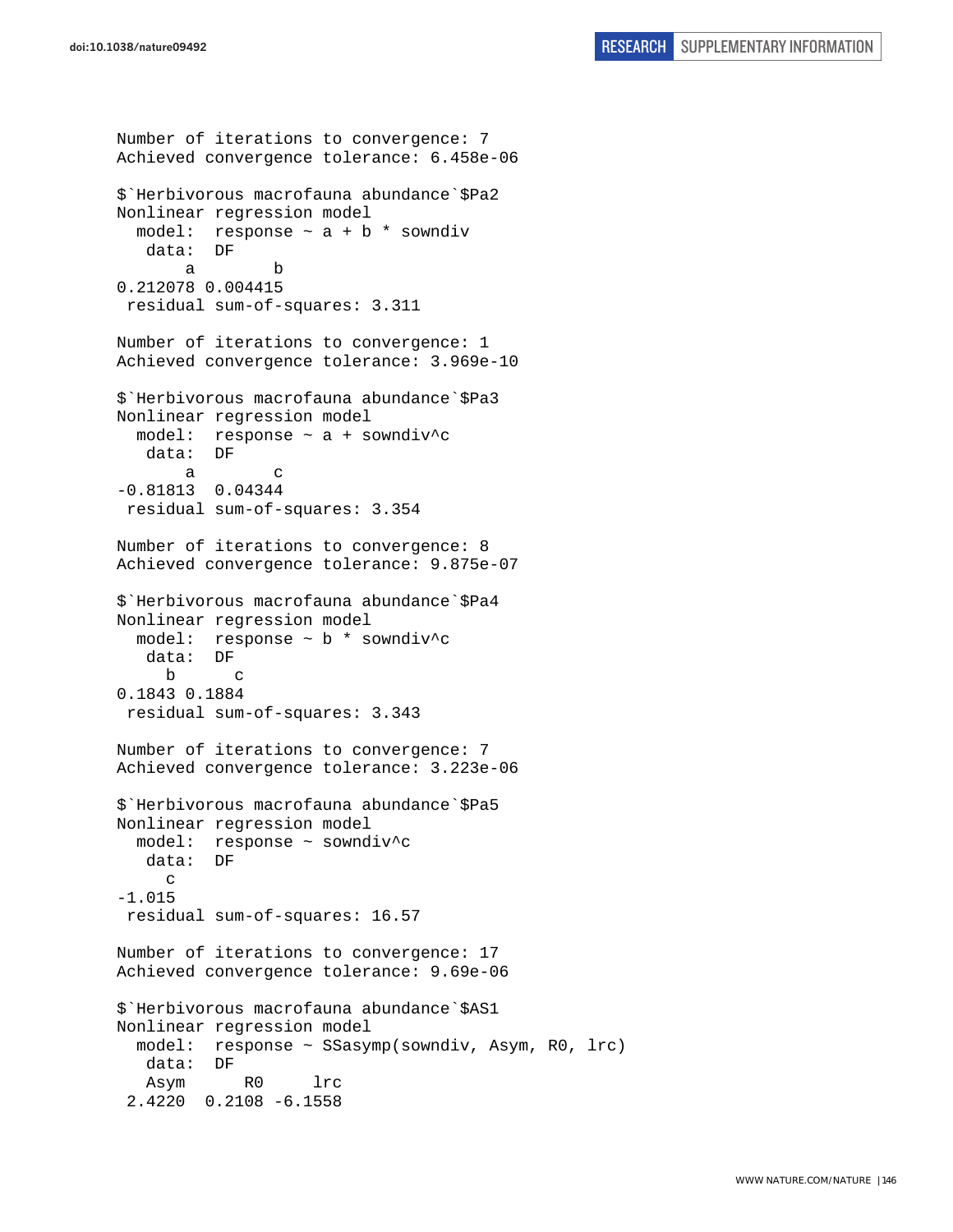residual sum-of-squares: 3.311 Number of iterations to convergence: 10 Achieved convergence tolerance: 3.86e-06 \$`Herbivorous macrofauna abundance`\$AS2 Nonlinear regression model model: response ~ SSasympOff(sowndiv, Asym, lrc, c0) data: DF Asym lrc c0 2.422 -6.156 -42.933 residual sum-of-squares: 3.311 Number of iterations to convergence: 27 Achieved convergence tolerance: 4.669e-07 \$`Herbivorous macrofauna abundance`\$AS3 Nonlinear regression model model: response ~ SSasympOrig(sowndiv, Asym, lrc) data: DF Asym lrc 0.2797793 0.0003725 residual sum-of-squares: 3.397 Number of iterations to convergence: 7 Achieved convergence tolerance: 6.384e-06 \$`Herbivorous macrofauna abundance`\$LG2 Nonlinear regression model model: response ~ SSlogis(sowndiv, Asym, xmid, scal) data: DF Asym xmid scal 0.6051 19.5021 31.2907 residual sum-of-squares: 3.311 Number of iterations to convergence: 3 Achieved convergence tolerance: 1.205e-06 \$`Herbivorous macrofauna species richness` \$`Herbivorous macrofauna species richness`\$L0 Call:  $lm(formula = response ~ block + (sowndiv + funcgr + grass + leg)^2,$  $data = DF)$ Coefficients: (Intercept) blockB2 blockB3 blockB4 sowndiv  $-0.47987$   $0.10763$   $-0.11919$   $-0.11541$ 0.07662 funcgr grass leg sowndiv:funcgr sowndiv:grass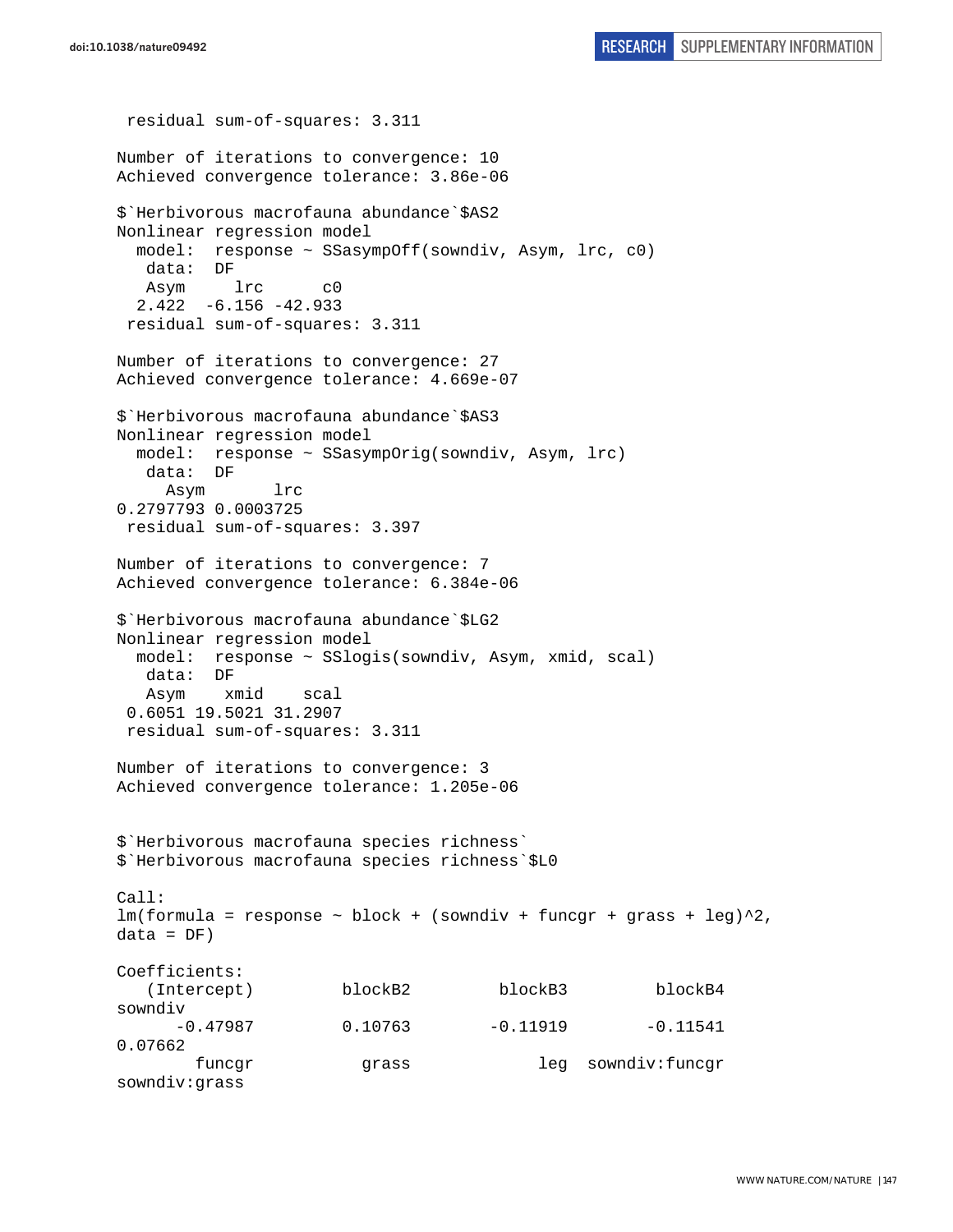0.01873 0.24153 0.29892 -0.01005 0.01299 sowndiv:leg funcgr:grass funcgr:leg grass:leg  $-0.01936$  0.03315 0.05511  $-0.11922$ \$`Herbivorous macrofauna species richness`\$L2 Call: lm(formula = response ~ sowndiv + funcgr + leg, data = DF) Coefficients: (Intercept) sowndiv funcgr leg 0.162776 0.003608 0.045569 0.051962 \$`Herbivorous macrofauna species richness`\$M1 Nonlinear regression model model: response  $\sim$  a \* sowndiv/(b + sowndiv) data: DF a b 0.4841 1.0599 residual sum-of-squares: 3.598 Number of iterations to convergence: 3 Achieved convergence tolerance: 7.27e-06 \$`Herbivorous macrofauna species richness`\$M1a Nonlinear regression model model: response ~ SSmicmen(sowndiv, Vm, k) data: DF Vm k 0.4841 1.0599 residual sum-of-squares: 3.598 Number of iterations to convergence: 3 Achieved convergence tolerance: 1.053e-06 \$`Herbivorous macrofauna species richness`\$M2 Nonlinear regression model model: response  $\sim d + a *$  sowndiv/(b + sowndiv) data: DF a b d 0.45459 1.22556 0.03293 residual sum-of-squares: 3.598 Number of iterations to convergence: 13 Achieved convergence tolerance: 6.964e-06 \$`Herbivorous macrofauna species richness`\$E2 Nonlinear regression model model: response  $\sim$  a + b  $*$  exp(sowndiv) data: DF a b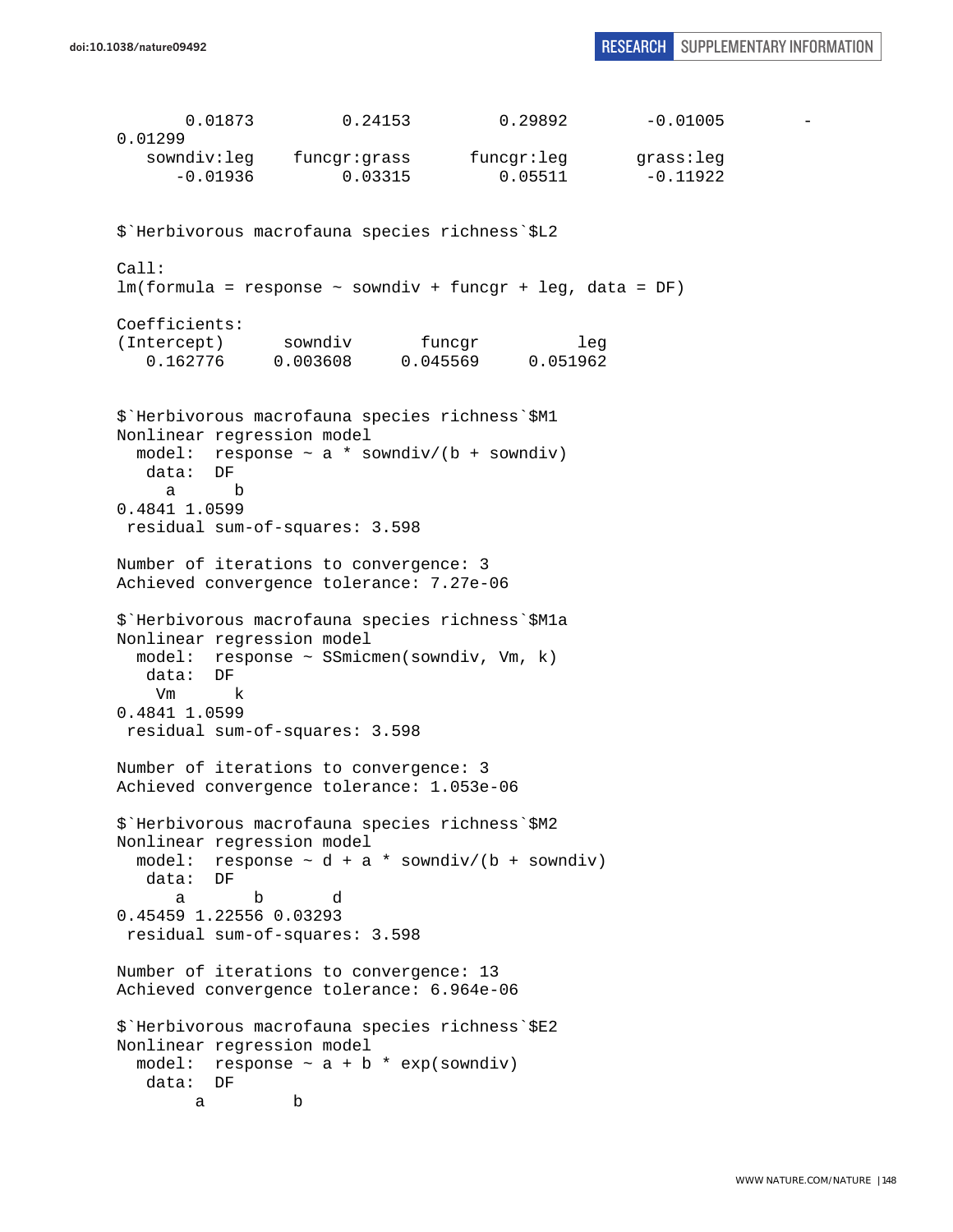```
3.571e-01 1.876e-27 
  residual sum-of-squares: 3.939 
Number of iterations to convergence: 4 
Achieved convergence tolerance: 4.219e-08 
$`Herbivorous macrofauna species richness`$E4 
Nonlinear regression model 
  model: response ~ a + exp(sowndiv) 
    data: DF 
a 
1 
  residual sum-of-squares: 5.217e+52 
Number of iterations to convergence: 0 
Achieved convergence tolerance: 6.25e-20 
$`Herbivorous macrofauna species richness`$E5 
Nonlinear regression model 
 model: response \sim b * exp(sowndiv)
    data: DF 
         b 
5.004e-27 
  residual sum-of-squares: 13.63 
Number of iterations to convergence: 4 
Achieved convergence tolerance: 1.260e-08 
$`Herbivorous macrofauna species richness`$Pa2 
Nonlinear regression model 
 model: response \sim a + b * sowndiv
    data: DF 
 a b 
0.323094 0.005123 
  residual sum-of-squares: 3.766 
Number of iterations to convergence: 1 
Achieved convergence tolerance: 3.661e-09 
$`Herbivorous macrofauna species richness`$Pa3 
Nonlinear regression model 
   model: response ~ a + sowndiv^c 
    data: DF 
 a c 
-0.73738 0.06477 
 residual sum-of-squares: 3.586 
Number of iterations to convergence: 7 
Achieved convergence tolerance: 8.508e-06 
$`Herbivorous macrofauna species richness`$Pa4 
Nonlinear regression model 
  model: response ~ b * sowndiv^c 
    data: DF
```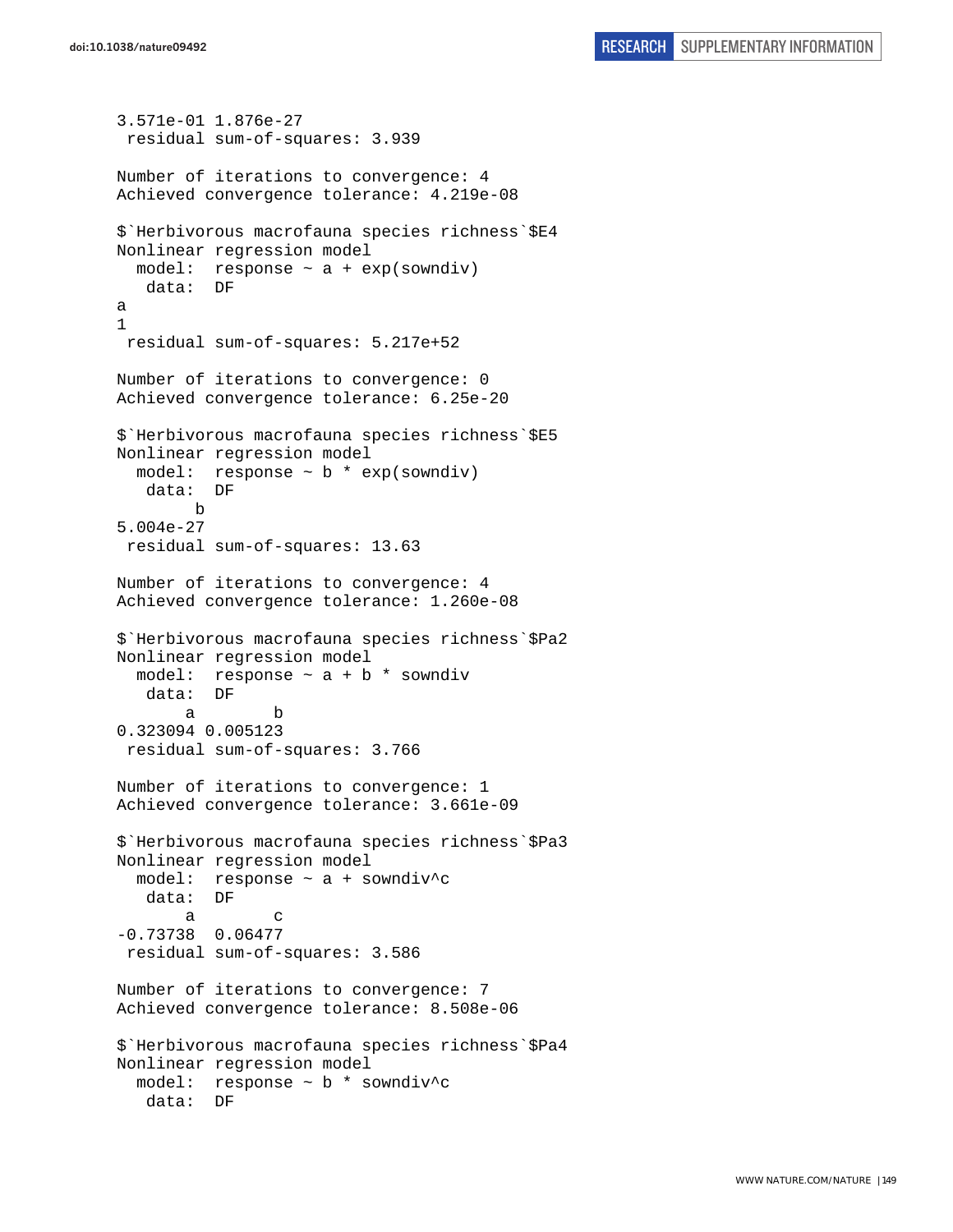b c 0.2732 0.1840 residual sum-of-squares: 3.597 Number of iterations to convergence: 7 Achieved convergence tolerance: 2.319e-06 \$`Herbivorous macrofauna species richness`\$Pa5 Nonlinear regression model model: response ~ sowndiv^c data: DF  $\Gamma$ -0.5415 residual sum-of-squares: 16.19 Number of iterations to convergence: 14 Achieved convergence tolerance: 8.433e-06 \$`Herbivorous macrofauna species richness`\$AS1 Nonlinear regression model model: response ~ SSasymp(sowndiv, Asym, R0, lrc) data: DF Asym R0 lrc 0.5322 0.2552 -2.3413 residual sum-of-squares: 3.643 Number of iterations to convergence: 20 Achieved convergence tolerance: 7.566e-06 \$`Herbivorous macrofauna species richness`\$AS2 Nonlinear regression model model: response ~ SSasympOff(sowndiv, Asym, lrc, c0)  $data:$  Asym lrc c0 0.5322 -2.3413 -6.7866 residual sum-of-squares: 3.643 Number of iterations to convergence: 20 Achieved convergence tolerance: 7.581e-06 \$`Herbivorous macrofauna species richness`\$AS3 Nonlinear regression model model: response ~ SSasympOrig(sowndiv, Asym, lrc) data: DF Asym lrc 0.4316 -0.3215 residual sum-of-squares: 3.641 Number of iterations to convergence: 5 Achieved convergence tolerance: 9.734e-07 \$`Herbivorous macrofauna species richness`\$LG2 Nonlinear regression model model: response ~ SSlogis(sowndiv, Asym, xmid, scal)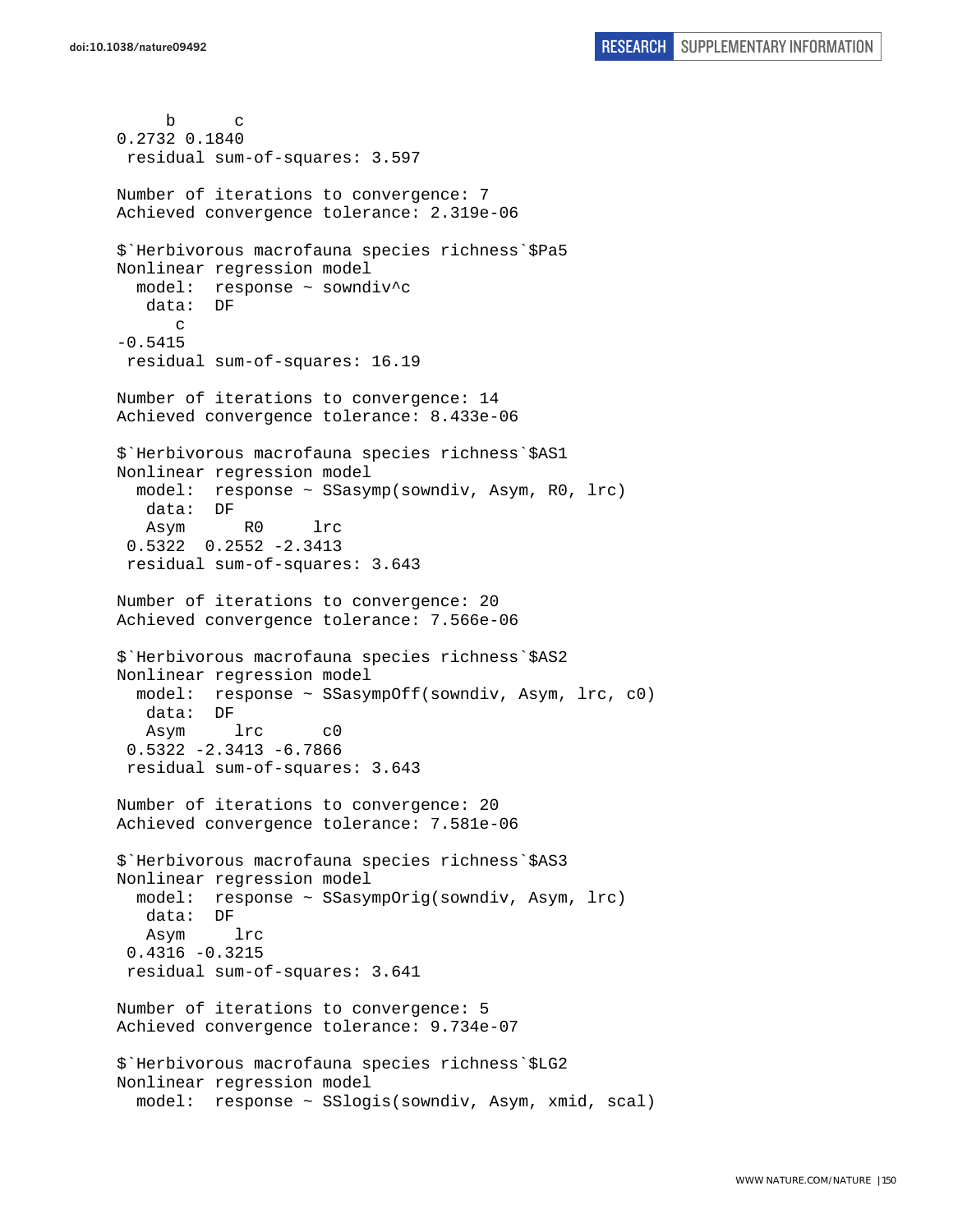data: DF Asym xmid scal 0.5406 -0.4005 8.5349 residual sum-of-squares: 3.661 Number of iterations to convergence: 14 Achieved convergence tolerance: 6.172e-06 \$`Predatory macrofauna abundance` \$`Predatory macrofauna abundance`\$L0 Call:  $lm(formula = response ~ block + (sowndiv + funcgr + grass + leg)^2,$  $data = DF)$ Coefficients: (Intercept) blockB2 blockB3 blockB4 sowndiv  $-0.202176$   $0.053584$   $-0.119942$   $-0.128746$ 0.017235 funcgr grass leg sowndiv:funcgr sowndiv:grass 0.012339 0.111254 0.216122 -0.001862 0.002489 sowndiv:leg funcgr:grass funcgr:leg grass:leg  $-0.004593$   $0.017909$   $-0.011525$   $-0.068991$ \$`Predatory macrofauna abundance`\$L2 Call: lm(formula = response ~ sowndiv + funcgr + leg, data = DF) Coefficients: (Intercept) sowndiv funcgr leg 0.105210 0.002395 -0.008339 0.030135 \$`Predatory macrofauna abundance`\$M1 Nonlinear regression model model: response  $\sim$  a \* sowndiv/(b + sowndiv) data: DF a b 0.1644 0.2051 residual sum-of-squares: 1.940 Number of iterations to convergence: 5 Achieved convergence tolerance: 4.989e-06 \$`Predatory macrofauna abundance`\$M1a Nonlinear regression model model: response ~ SSmicmen(sowndiv, Vm, k) data: DF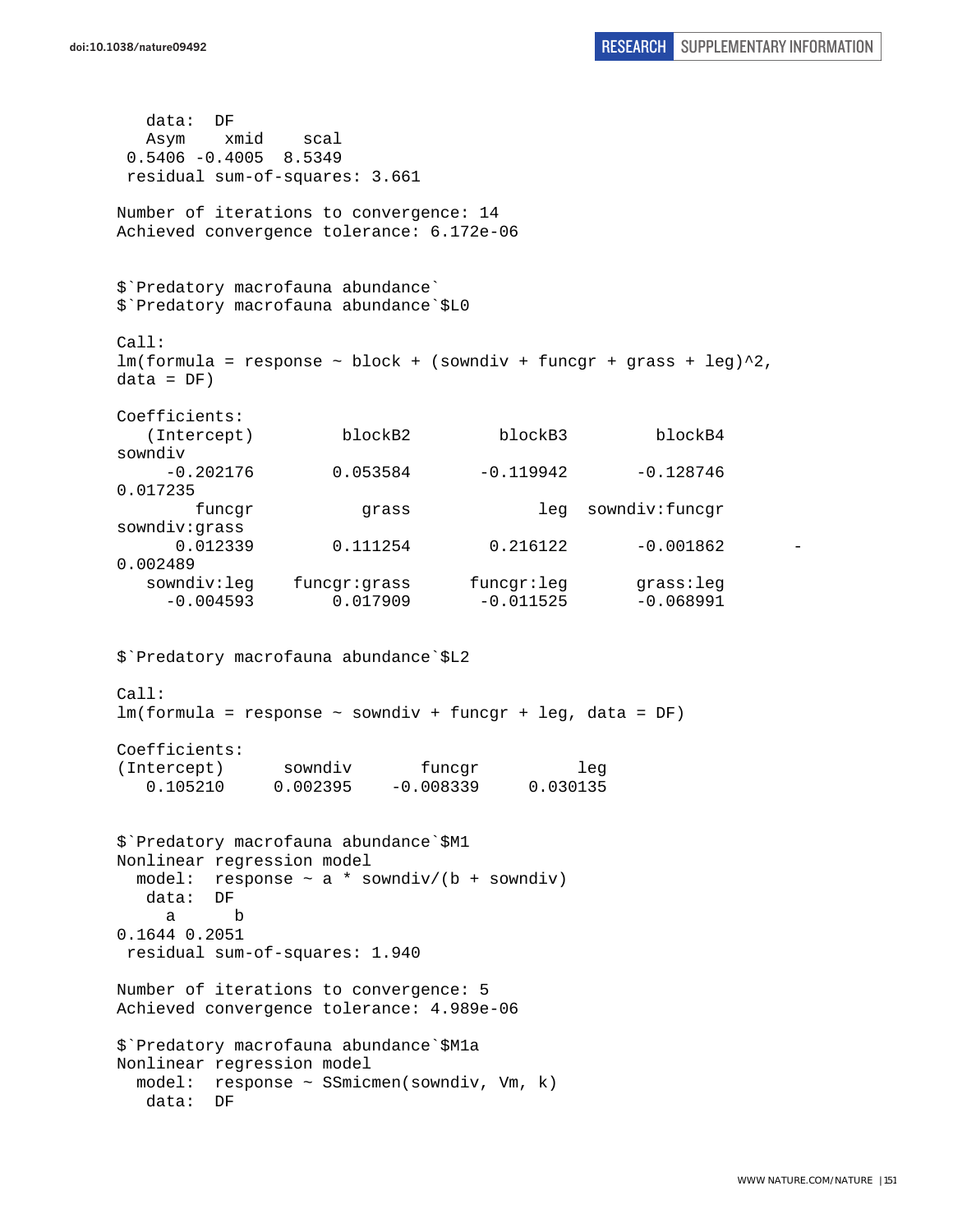```
 Vm k 
0.1644 0.2051 
  residual sum-of-squares: 1.940 
Number of iterations to convergence: 3 
Achieved convergence tolerance: 5.223e-07 
$`Predatory macrofauna abundance`$E2 
Nonlinear regression model 
  model: response \sim a + b * exp(sowndiv)
    data: DF 
 a b 
1.483e-01 8.909e-28 
 residual sum-of-squares: 1.907 
Number of iterations to convergence: 4 
Achieved convergence tolerance: 6.245e-08 
$`Predatory macrofauna abundance`$E4 
Nonlinear regression model 
  model: response ~ a + exp(sowndiv) 
    data: DF 
a 
1 
  residual sum-of-squares: 5.217e+52 
Number of iterations to convergence: 0 
Achieved convergence tolerance: 6.25e-20 
$`Predatory macrofauna abundance`$E5 
Nonlinear regression model 
 model: response \sim b * exp(sowndiv)
    data: DF 
 b 
2.189e-27 
  residual sum-of-squares: 3.578 
Number of iterations to convergence: 4 
Achieved convergence tolerance: 3.364e-08 
$`Predatory macrofauna abundance`$Pa2 
Nonlinear regression model 
  model: response \sim a + b * sowndiv
    data: DF 
 a b 
0.138950 0.001647 
 residual sum-of-squares: 1.911 
Number of iterations to convergence: 1 
Achieved convergence tolerance: 6.856e-15 
$`Predatory macrofauna abundance`$Pa3 
Nonlinear regression model 
   model: response ~ a + sowndiv^c
```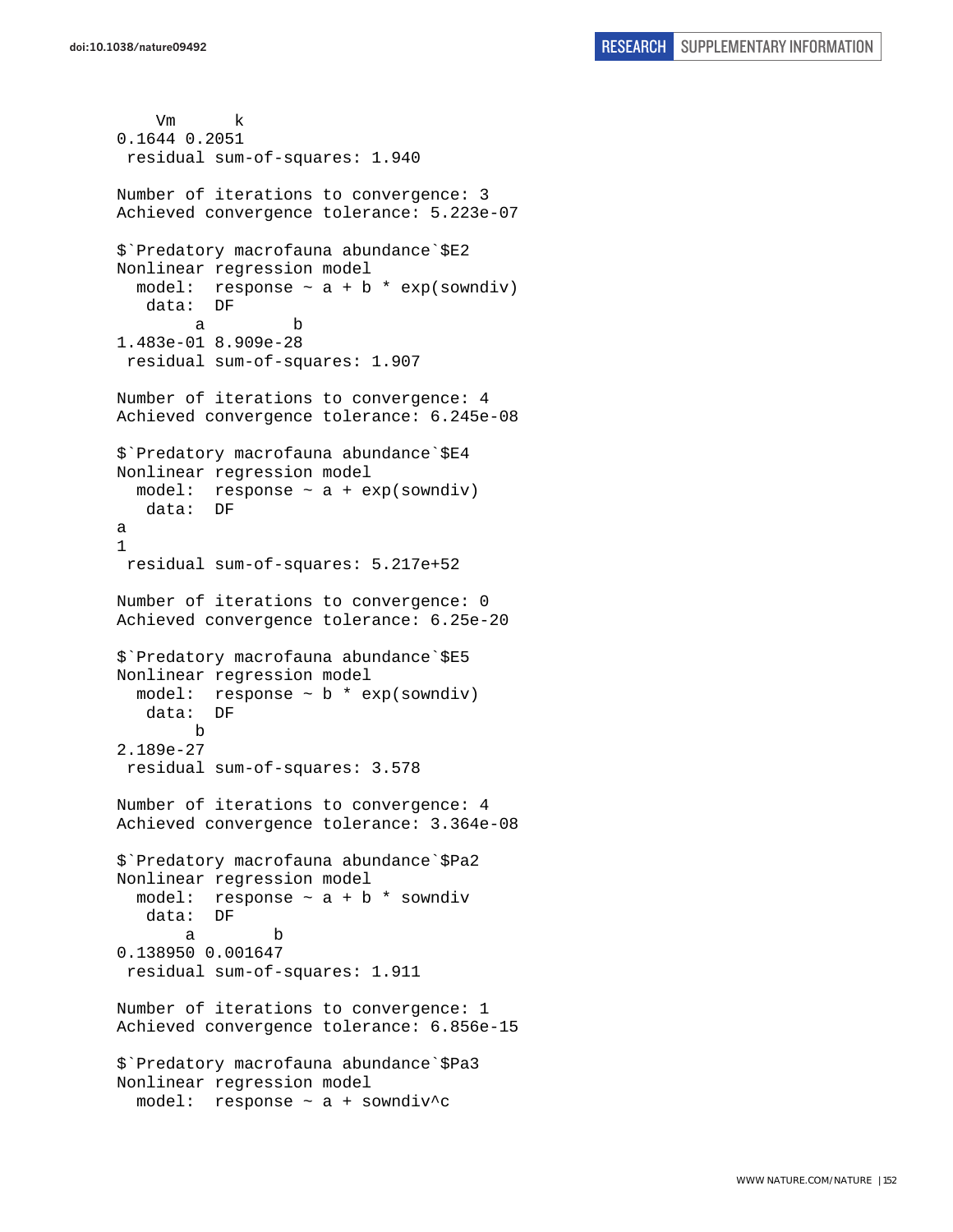data: DF a c -0.86547 0.01232 residual sum-of-squares: 1.931 Number of iterations to convergence: 8 Achieved convergence tolerance: 2.042e-06 \$`Predatory macrofauna abundance`\$Pa4 Nonlinear regression model model: response ~ b \* sowndiv^c data: DF b c 0.13359 0.08807 residual sum-of-squares: 1.930 Number of iterations to convergence: 8 Achieved convergence tolerance: 1.052e-06 \$`Predatory macrofauna abundance`\$Pa5 Nonlinear regression model model: response ~ sowndiv^c data: DF c -2.094 residual sum-of-squares: 14.23 Number of iterations to convergence: 18 Achieved convergence tolerance: 3.997e-06 \$`Predatory macrofauna abundance`\$AS3 Nonlinear regression model model: response ~ SSasympOrig(sowndiv, Asym, lrc) data: DF Asym lrc 0.1585 0.6448 residual sum-of-squares: 1.939 Number of iterations to convergence: 4 Achieved convergence tolerance: 5.688e-06 \$`Predatory macrofauna species richness` \$`Predatory macrofauna species richness`\$L0 Call: lm(formula = response ~ block + (sowndiv + funcgr + grass + leg)^2,  $data = DF)$ Coefficients: (Intercept) blockB2 blockB3 blockB4 sowndiv 1.625178 0.078577 -0.177474 -0.152123 0.058597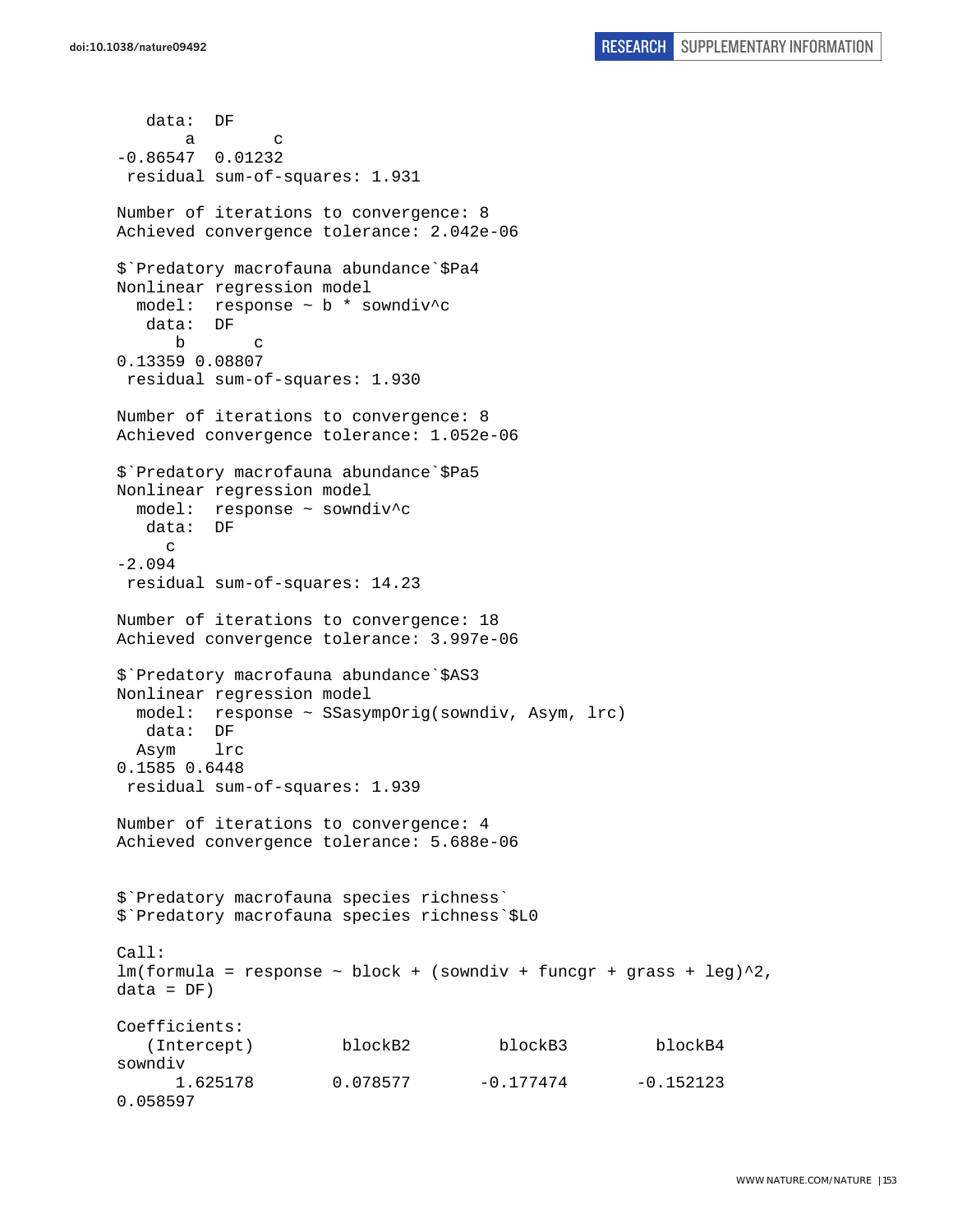|                                                               | funcgr              | grass                                                                                                                          |                                                                               | leg sowndiv:funcgr    |  |
|---------------------------------------------------------------|---------------------|--------------------------------------------------------------------------------------------------------------------------------|-------------------------------------------------------------------------------|-----------------------|--|
| sowndiv:grass                                                 |                     | $-0.384025$ $-0.641716$                                                                                                        | $-0.372303$                                                                   | $-0.008019$           |  |
| 0.005931                                                      |                     |                                                                                                                                |                                                                               |                       |  |
|                                                               |                     | sowndiv:leg funcgr:grass<br>$-0.017018$ 0.167187                                                                               | funcgr:leg<br>0.102339                                                        | grass:leg<br>0.164552 |  |
|                                                               |                     | \$'Predatory macrofauna species richness'\$L2                                                                                  |                                                                               |                       |  |
| Call:                                                         |                     |                                                                                                                                | $lm(formula = response ~soundiv + funcgr + leg, data = DF)$                   |                       |  |
| Coefficients:                                                 | (Intercept) sowndiv |                                                                                                                                | funcgr<br>tercept) sowndiv funcgr 1eg<br>0.400356 0.002948 -0.023652 0.027495 | leg                   |  |
| Nonlinear regression model<br>data: DF<br>a<br>0.4393 0.1497  | b                   | \$'Predatory macrofauna species richness'\$M1<br>residual sum-of-squares: 3.881                                                | model: response $\sim$ a * sowndiv/(b + sowndiv)                              |                       |  |
|                                                               |                     | Number of iterations to convergence: 4<br>Achieved convergence tolerance: 1.244e-07                                            |                                                                               |                       |  |
| Nonlinear regression model<br>data: DF<br>Vm<br>0.4393 0.1497 | k                   | \$'Predatory macrofauna species richness'\$Mla<br>model: response ~ SSmicmen(sowndiv, Vm, k)<br>residual sum-of-squares: 3.881 |                                                                               |                       |  |
|                                                               |                     | Number of iterations to convergence: 3                                                                                         |                                                                               |                       |  |
|                                                               |                     | Achieved convergence tolerance: 6.163e-06                                                                                      |                                                                               |                       |  |
| Nonlinear regression model                                    |                     | \$'Predatory macrofauna species richness'\$E2                                                                                  |                                                                               |                       |  |
| model:<br>data: DF                                            |                     | response $\sim$ a + b * exp(sowndiv)                                                                                           |                                                                               |                       |  |
| а<br>4.127e-01 7.646e-28                                      | b                   | residual sum-of-squares: 3.883                                                                                                 |                                                                               |                       |  |
|                                                               |                     | Number of iterations to convergence: 4<br>Achieved convergence tolerance: 1.281e-08                                            |                                                                               |                       |  |
| Nonlinear regression model                                    |                     | \$'Predatory macrofauna species richness'\$E4<br>model: response $\sim$ a + exp(sowndiv)                                       |                                                                               |                       |  |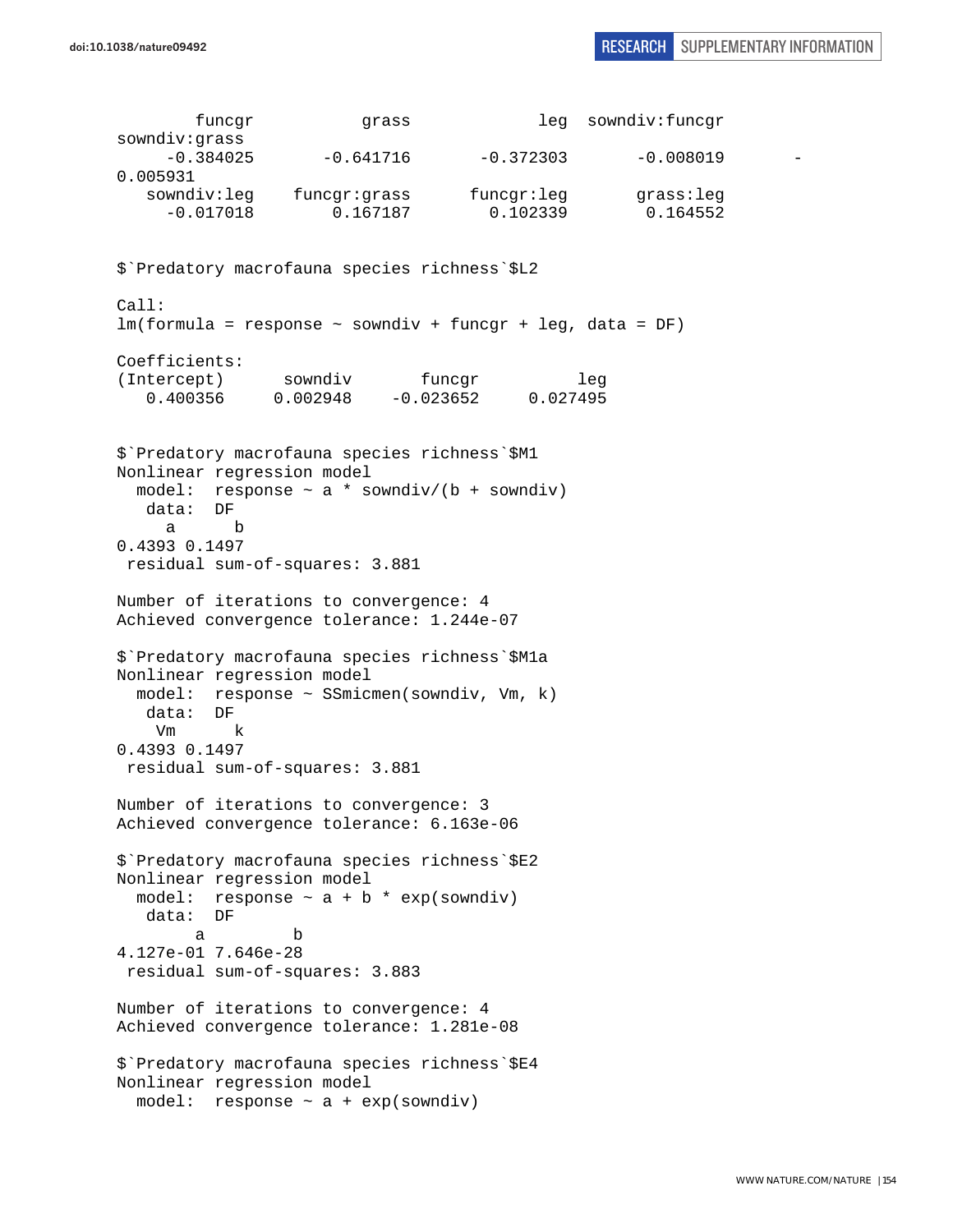data: DF a 1 residual sum-of-squares: 5.217e+52 Number of iterations to convergence: 0 Achieved convergence tolerance: 6.25e-20 \$`Predatory macrofauna species richness`\$E5 Nonlinear regression model model: response ~ b \* exp(sowndiv) data: DF b 4.378e-27 residual sum-of-squares: 16.83 Number of iterations to convergence: 4 Achieved convergence tolerance: 4.998e-09 \$`Predatory macrofauna species richness`\$Pa1 Nonlinear regression model model: response  $\sim$  a + b \* sowndiv^c data: DF a b c 0.4088279 0.0002075 1.4879992 residual sum-of-squares: 3.881 Number of iterations to convergence: 7 Achieved convergence tolerance: 6.256e-06 \$`Predatory macrofauna species richness`\$Pa2 Nonlinear regression model model: response  $\sim$  a + b  $*$  sowndiv data: DF a b 0.403806 0.001515 residual sum-of-squares: 3.882 Number of iterations to convergence: 1 Achieved convergence tolerance: 7.321e-09 \$`Predatory macrofauna species richness`\$Pa3 Nonlinear regression model model: response ~ a + sowndiv^c data: DF a c -0.60703 0.01571 residual sum-of-squares: 3.886 Number of iterations to convergence: 7 Achieved convergence tolerance: 9.456e-06 \$`Predatory macrofauna species richness`\$Pa4 Nonlinear regression model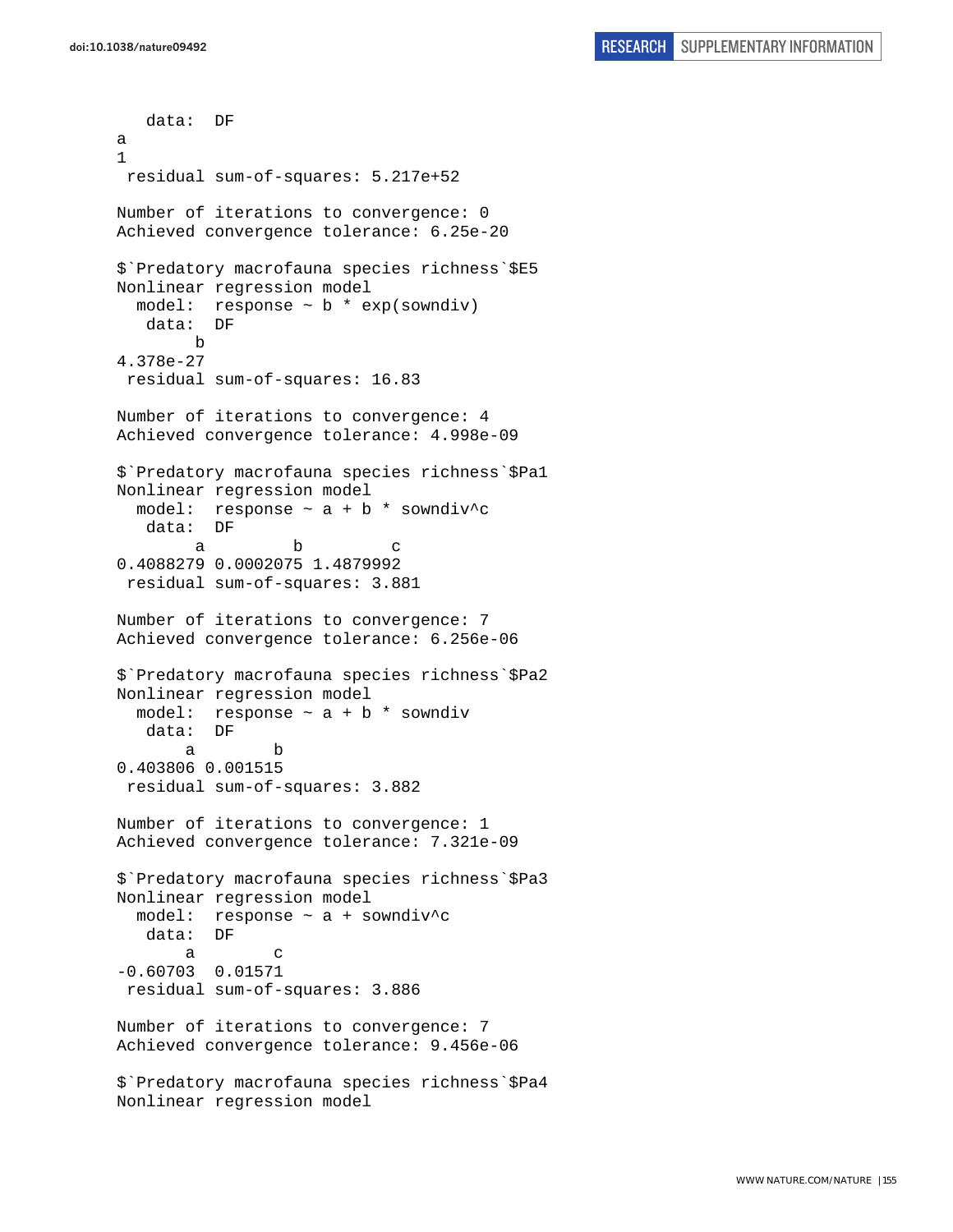```
 model: response ~ b * sowndiv^c 
   data: DF 
 b c 
0.39325 0.03844 
 residual sum-of-squares: 3.886 
Number of iterations to convergence: 6 
Achieved convergence tolerance: 8.142e-06 
$`Predatory macrofauna species richness`$Pa5 
Nonlinear regression model 
  model: response ~ sowndiv^c 
   data: DF 
     \mathcal{C}-0.4887 
 residual sum-of-squares: 12.06 
Number of iterations to convergence: 12 
Achieved convergence tolerance: 9.496e-06 
$`Predatory macrofauna species richness`$AS3 
Nonlinear regression model 
  model: response ~ SSasympOrig(sowndiv, Asym, lrc) 
   data: DF 
  Asym lrc 
0.4305 0.6601 
 residual sum-of-squares: 3.868 
Number of iterations to convergence: 2 
Achieved convergence tolerance: 3.721e-06 
$`Amobae abundance` 
$`Amobae abundance`$L0 
Call: 
lm(formula = response ~ block + (sowndiv + funcgr + grass + leg)^2,data = DF)Coefficients: 
   (Intercept) blockB2 blockB3 blockB4 
sowndiv 
     -0.54335 -0.01291 0.12950 0.312410.11167 
        funcgr grass leg sowndiv:funcgr 
sowndiv:grass 
       0.10524 0.35813 -0.08285 0.01318 
0.01856 
   sowndiv:leg funcgr:grass funcgr:leg grass:leg 
      0.05646    -0.07554    NA    NA
```
\$`Amobae abundance`\$L2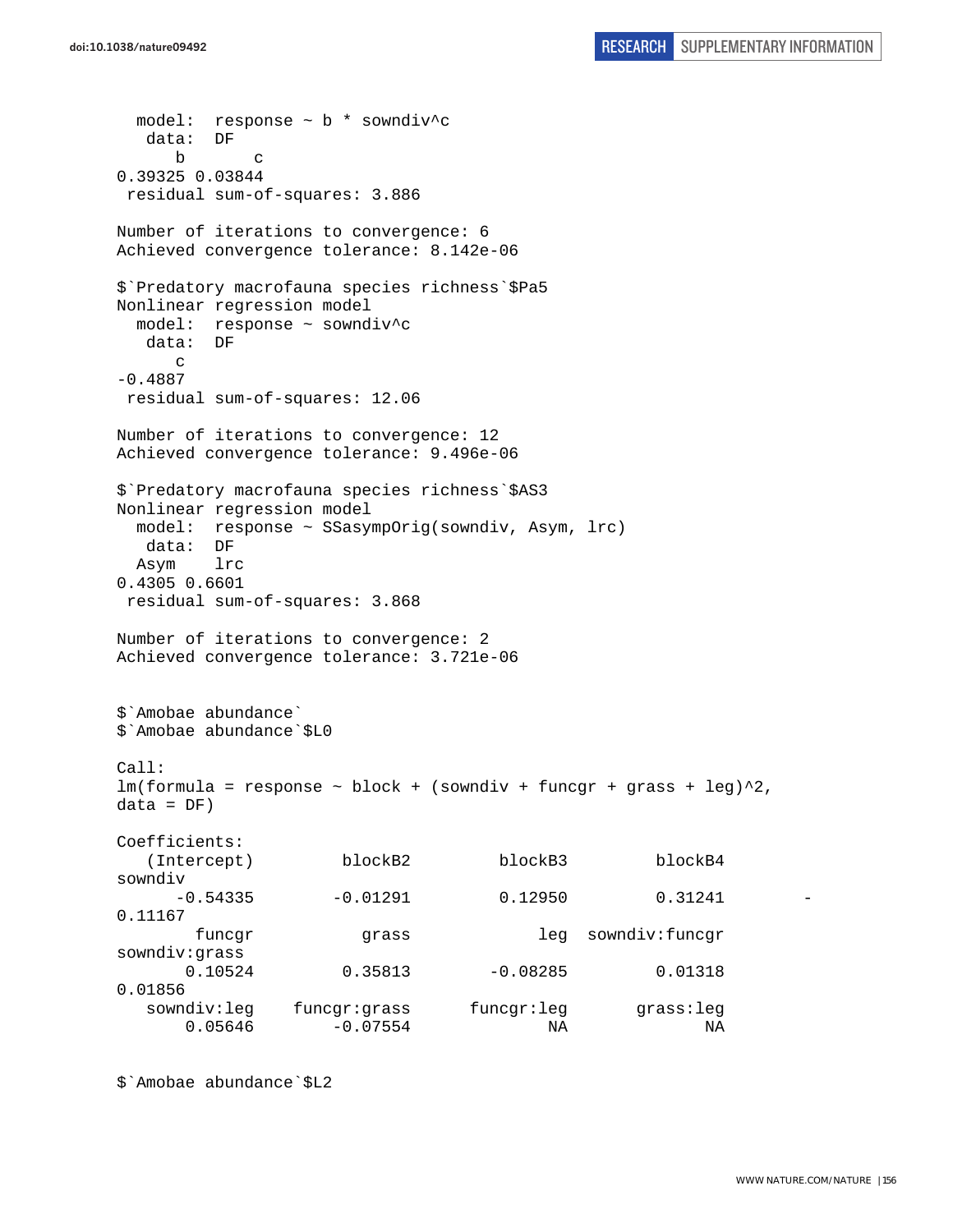```
Call: 
lm(formula = response ~ sowndiv + funcgr + leg, data = DF) 
Coefficients: 
(Intercept) sowndiv funcgr leg
    -0.45379 0.02164 0.05197 0.25842 
$`Amobae abundance`$E1 
Nonlinear regression model 
  model: response \sim a + b * exp(c * sowndiv)
   data: DF 
a b c
0.045121 0.004798 0.280140 
 residual sum-of-squares: 0.4619 
Number of iterations to convergence: 13 
Achieved convergence tolerance: 3.528e-07 
$`Amobae abundance`$E2 
Nonlinear regression model 
  model: response \sim a + b * exp(sowndiv)
   data: DF 
 a b 
5.565e-02 4.657e-08 
 residual sum-of-squares: 0.4621 
Number of iterations to convergence: 2 
Achieved convergence tolerance: 1.807e-10 
$`Amobae abundance`$E3 
Nonlinear regression model 
 model: response \sim a + exp(c * sowndiv)
    data: DF 
 a c 
-1.00409 0.02399 
 residual sum-of-squares: 0.4714 
Number of iterations to convergence: 20 
Achieved convergence tolerance: 2.139e-07 
$`Amobae abundance`$E4 
Nonlinear regression model 
 model: response \sim a + exp(sowndiv)
   data: DF 
        a 
-2962056 
 residual sum-of-squares: 2.106e+14 
Number of iterations to convergence: 1 
Achieved convergence tolerance: 1.027e-16 
$`Amobae abundance`$E5 
Nonlinear regression model
```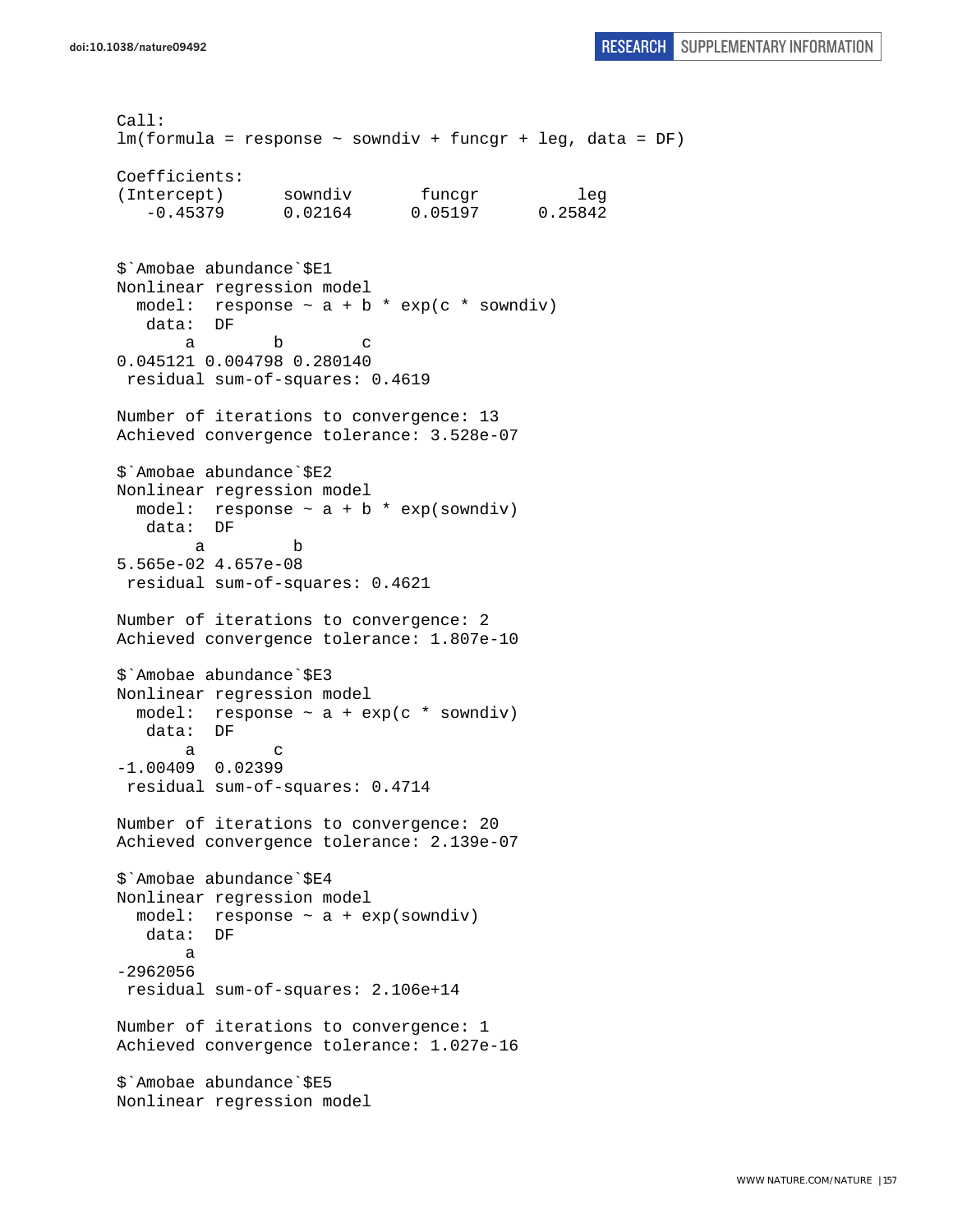```
model: response \sim b * exp(sowndiv)
    data: DF 
 b 
5.283e-08 
 residual sum-of-squares: 0.4869 
Number of iterations to convergence: 2 
Achieved convergence tolerance: 1.657e-10 
$`Amobae abundance`$E6 
Nonlinear regression model 
  model: response \sim exp(c * sowndiv)
    data: DF 
     \mathcal{C}-2.966 
 residual sum-of-squares: 1.358 
Number of iterations to convergence: 27 
Achieved convergence tolerance: 6.662e-08 
$`Amobae abundance`$Pa2 
Nonlinear regression model 
 model: response \sim a + b * sowndiv
    data: DF 
 a b 
-0.01401 0.02966 
 residual sum-of-squares: 0.4754 
Number of iterations to convergence: 1 
Achieved convergence tolerance: 4.403e-09 
$`Amobae abundance`$Pa3 
Nonlinear regression model 
   model: response ~ a + sowndiv^c 
    data: DF 
 a c 
-1.0188 0.1310 
 residual sum-of-squares: 0.5499 
Number of iterations to convergence: 7 
Achieved convergence tolerance: 6.142e-06 
$`Amobae abundance`$Pa4 
Nonlinear regression model 
   model: response ~ b * sowndiv^c 
    data: DF 
 b c 
0.01115 1.34820 
  residual sum-of-squares: 0.4691 
Number of iterations to convergence: 6 
Achieved convergence tolerance: 2.942e-06 
$`Amobae abundance`$Pa5
```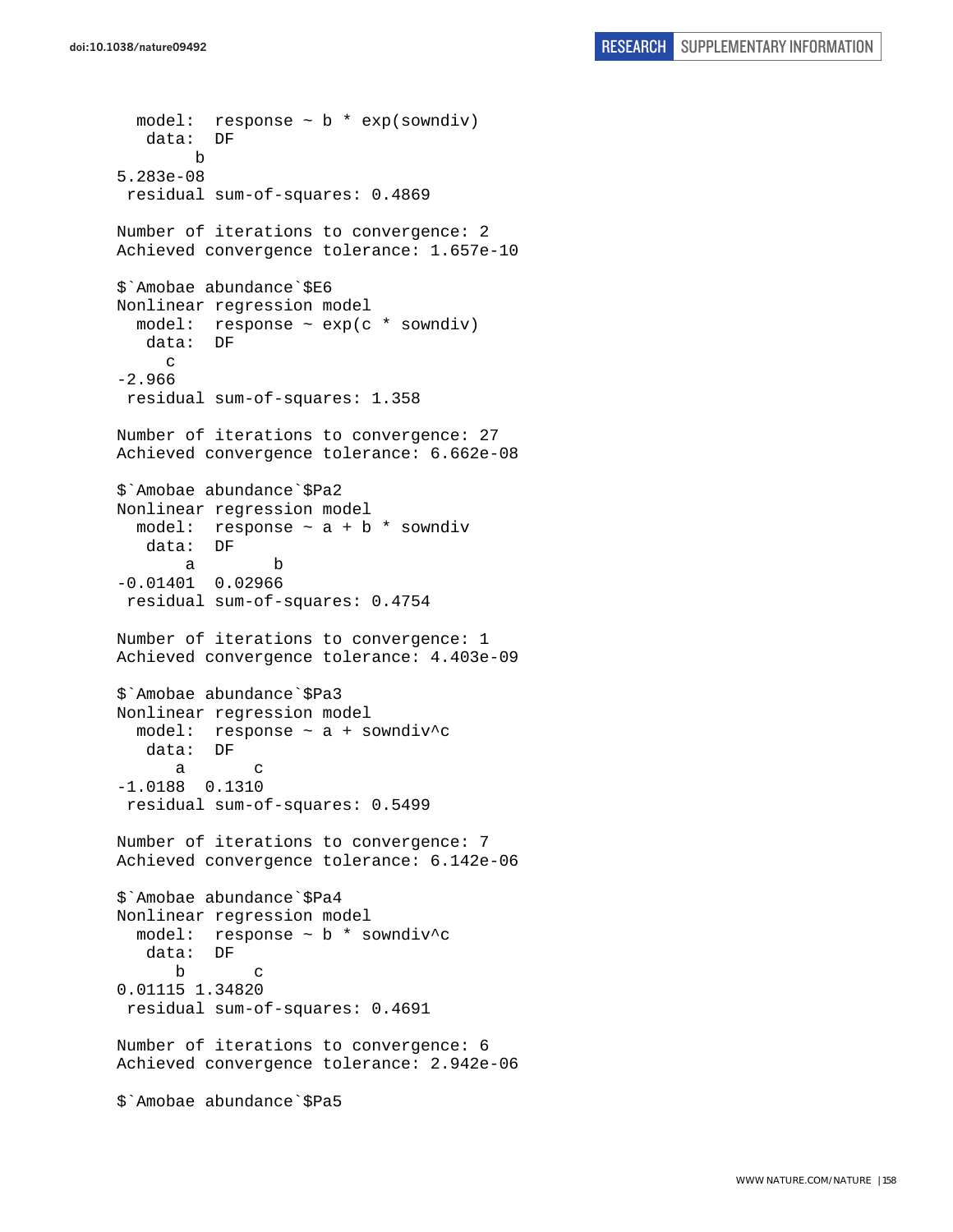Nonlinear regression model model: response ~ sowndiv^c data: DF c  $-0.924$  residual sum-of-squares: 4.866 Number of iterations to convergence: 23 Achieved convergence tolerance: 6.88e-06 \$`Flagellate abundance` \$`Flagellate abundance`\$L0 Call:  $lm(formula = response ~ block + (sowndiv + funcgr + grass + leg)^2,$  $data = DF)$ Coefficients: (Intercept) blockB2 blockB3 blockB4 sowndiv  $-5.15959$   $-1.31843$   $-0.80018$  0.28485 0.60133 funcgr grass leg sowndiv:funcgr sowndiv:grass 0.54256 1.44368 1.45352 -0.06533 0.19331 sowndiv:leg funcgr:grass funcgr:leg grass:leg -0.13968 0.32460 NA NA \$`Flagellate abundance`\$L2 Call: lm(formula = response ~ sowndiv + funcgr + leg, data = DF) Coefficients: (Intercept) sowndiv funcgr leg -0.02244 -0.01529 0.11788 0.30827 \$`Flagellate abundance`\$M1 Nonlinear regression model model: response  $\sim$  a  $*$  sowndiv/(b + sowndiv) data: DF a b 0.6124 0.1404 residual sum-of-squares: 1.205 Number of iterations to convergence: 5 Achieved convergence tolerance: 9.216e-06 \$`Flagellate abundance`\$M1a Nonlinear regression model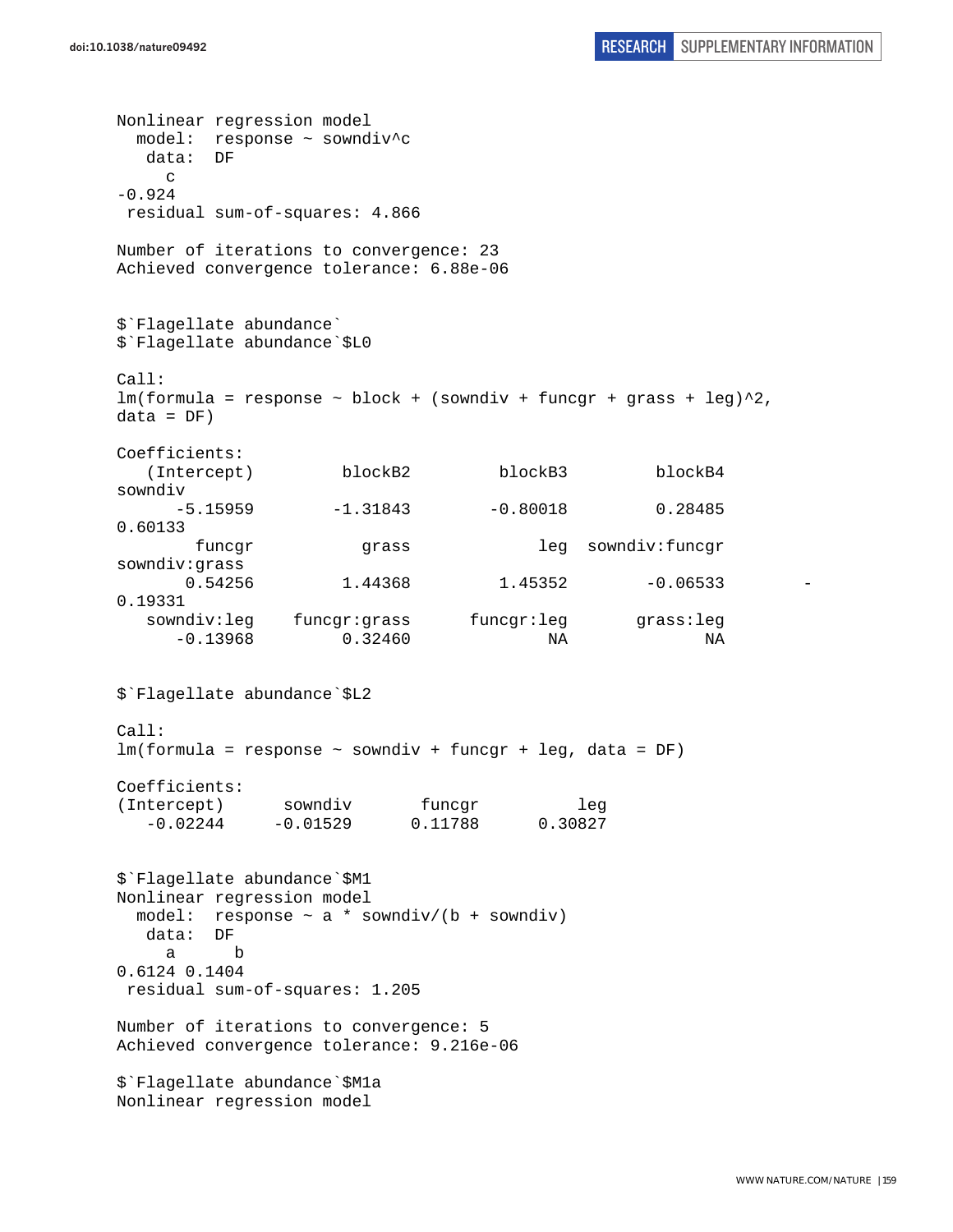```
 model: response ~ SSmicmen(sowndiv, Vm, k) 
    data: DF 
     Vm k 
0.6124 0.1404 
 residual sum-of-squares: 1.205 
Number of iterations to convergence: 0 
Achieved convergence tolerance: 6.815e-07 
$`Flagellate abundance`$E2 
Nonlinear regression model 
  model: response \sim a + b * exp(sowndiv)
    data: DF 
 a b 
  5.972e-01 -6.307e-09 
  residual sum-of-squares: 1.209 
Number of iterations to convergence: 2 
Achieved convergence tolerance: 1.860e-08 
$`Flagellate abundance`$E3 
Nonlinear regression model 
  model: response \sim a + exp(c * sowndiv)
    data: DF 
a c
-0.407344 -0.002050 
 residual sum-of-squares: 1.215 
Number of iterations to convergence: 20 
Achieved convergence tolerance: 6.577e-06 
$`Flagellate abundance`$E4 
Nonlinear regression model 
   model: response ~ a + exp(sowndiv) 
    data: DF 
        a 
-2962055 
  residual sum-of-squares: 2.106e+14 
Number of iterations to convergence: 1 
Achieved convergence tolerance: 1.504e-16 
$`Flagellate abundance`$E5 
Nonlinear regression model 
   model: response ~ b * exp(sowndiv) 
    data: DF 
        b 
6.09e-08 
  residual sum-of-squares: 4.061 
Number of iterations to convergence: 2 
Achieved convergence tolerance: 1.236e-10 
$`Flagellate abundance`$E6
```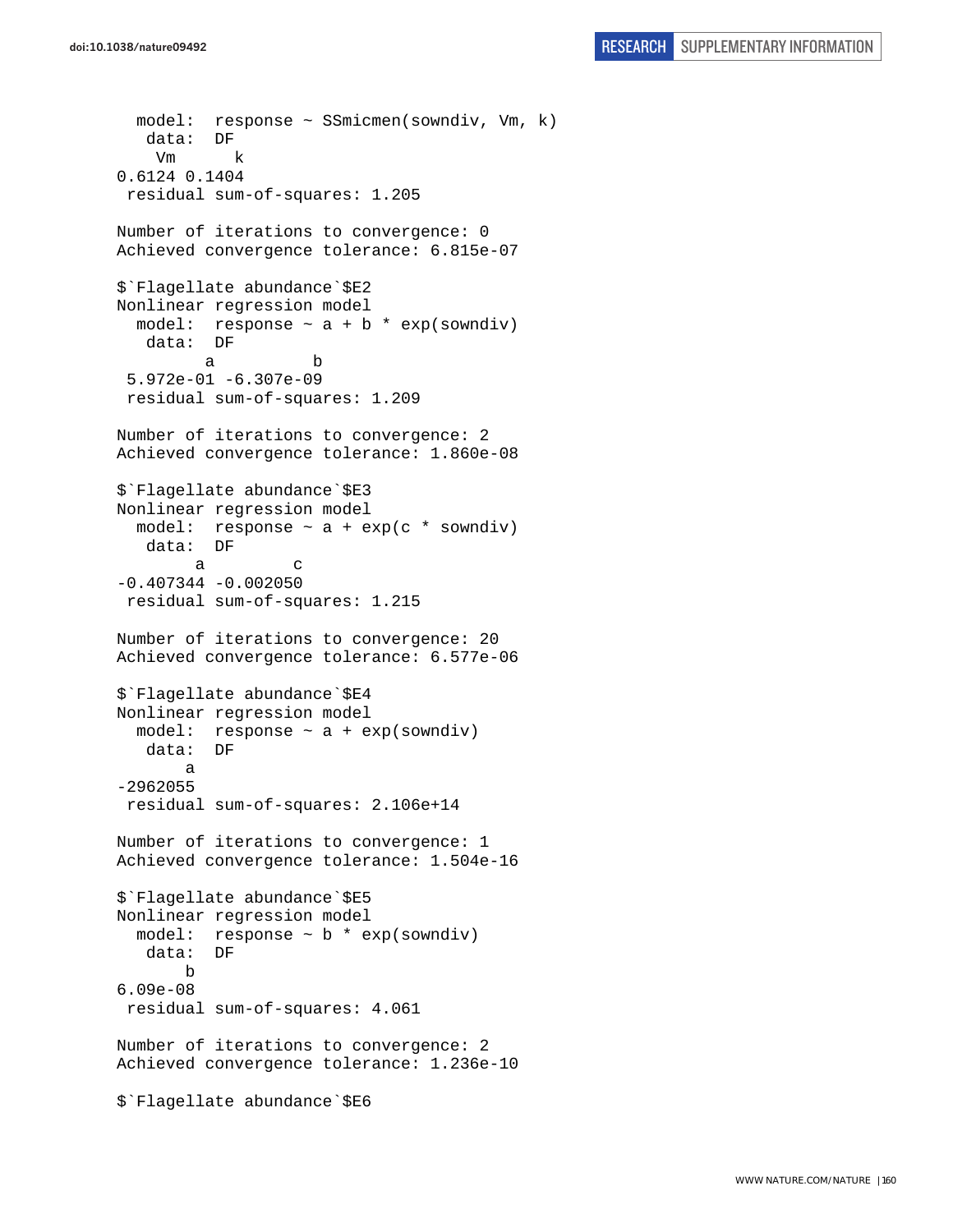```
Nonlinear regression model 
   model: response ~ exp(c * sowndiv) 
    data: DF 
        c 
-0.05427 
  residual sum-of-squares: 2.023 
Number of iterations to convergence: 24 
Achieved convergence tolerance: 5.472e-06 
$`Flagellate abundance`$Pa2 
Nonlinear regression model 
  model: response \sim a + b * sowndiv
    data: DF 
 a b 
  0.592978 -0.002069 
  residual sum-of-squares: 1.215 
Number of iterations to convergence: 1 
Achieved convergence tolerance: 2.402e-15 
$`Flagellate abundance`$Pa3 
Nonlinear regression model 
   model: response ~ a + sowndiv^c 
    data: DF 
a c
-0.433482 0.008553 
 residual sum-of-squares: 1.216 
Number of iterations to convergence: 7 
Achieved convergence tolerance: 3.397e-06 
$`Flagellate abundance`$Pa4 
Nonlinear regression model 
   model: response ~ b * sowndiv^c 
    data: DF 
 b c 
0.56695 0.01445 
 residual sum-of-squares: 1.216 
Number of iterations to convergence: 7 
Achieved convergence tolerance: 7.712e-06 
$`Flagellate abundance`$Pa5 
Nonlinear regression model 
  model: response ~ sowndiv^c 
   data: DF 
       c 
-0.2399 
  residual sum-of-squares: 2.102 
Number of iterations to convergence: 7 
Achieved convergence tolerance: 7.101e-06
```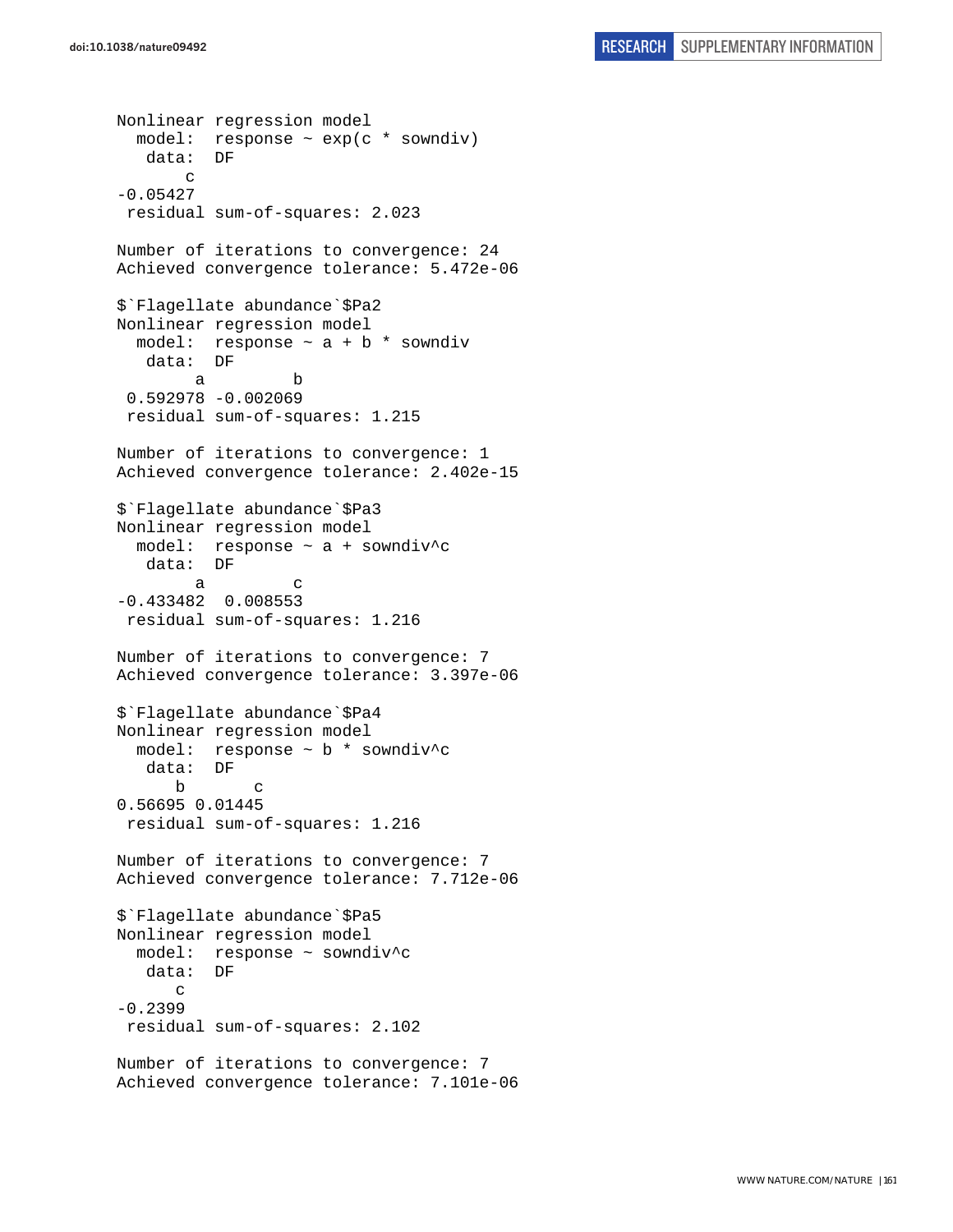\$`Bacterivorous nematode species richness` \$`Bacterivorous nematode species richness`\$L0  $C<sub>2</sub>11$ :  $lm(formula = response ~ block + (sowndiv + funcgr + grass + leg)^2,$  $data = DF)$ Coefficients: (Intercept) blockB2 blockB3 blockB4 sowndiv  $-0.318444$   $-0.087825$   $-0.158204$   $-0.045658$ 0.034080 funcgr grass leg sowndiv:funcgr sowndiv:grass 0.310109 0.487349 0.486881 0.004117 0.024294 sowndiv:leg funcgr:grass funcgr:leg grass:leg  $-0.001638$   $-0.116599$   $-0.171749$   $-0.218221$ \$`Bacterivorous nematode species richness`\$L2 Call: lm(formula = response ~ sowndiv + funcgr + leg, data = DF) Coefficients: (Intercept) sowndiv funcgr leg 0.875937 0.006438 -0.070078 -0.202421 \$`Bacterivorous nematode species richness`\$M1 Nonlinear regression model model: response  $\sim$  a \* sowndiv/(b + sowndiv) data: DF a b 0.5235 0.2333 residual sum-of-squares: 4.994 Number of iterations to convergence: 6 Achieved convergence tolerance: 3.274e-06 \$`Bacterivorous nematode species richness`\$M1a Nonlinear regression model model: response ~ SSmicmen(sowndiv, Vm, k) data: DF Vm k 0.5235 0.2333 residual sum-of-squares: 4.994 Number of iterations to convergence: 6 Achieved convergence tolerance: 2.365e-06 \$`Bacterivorous nematode species richness`\$M2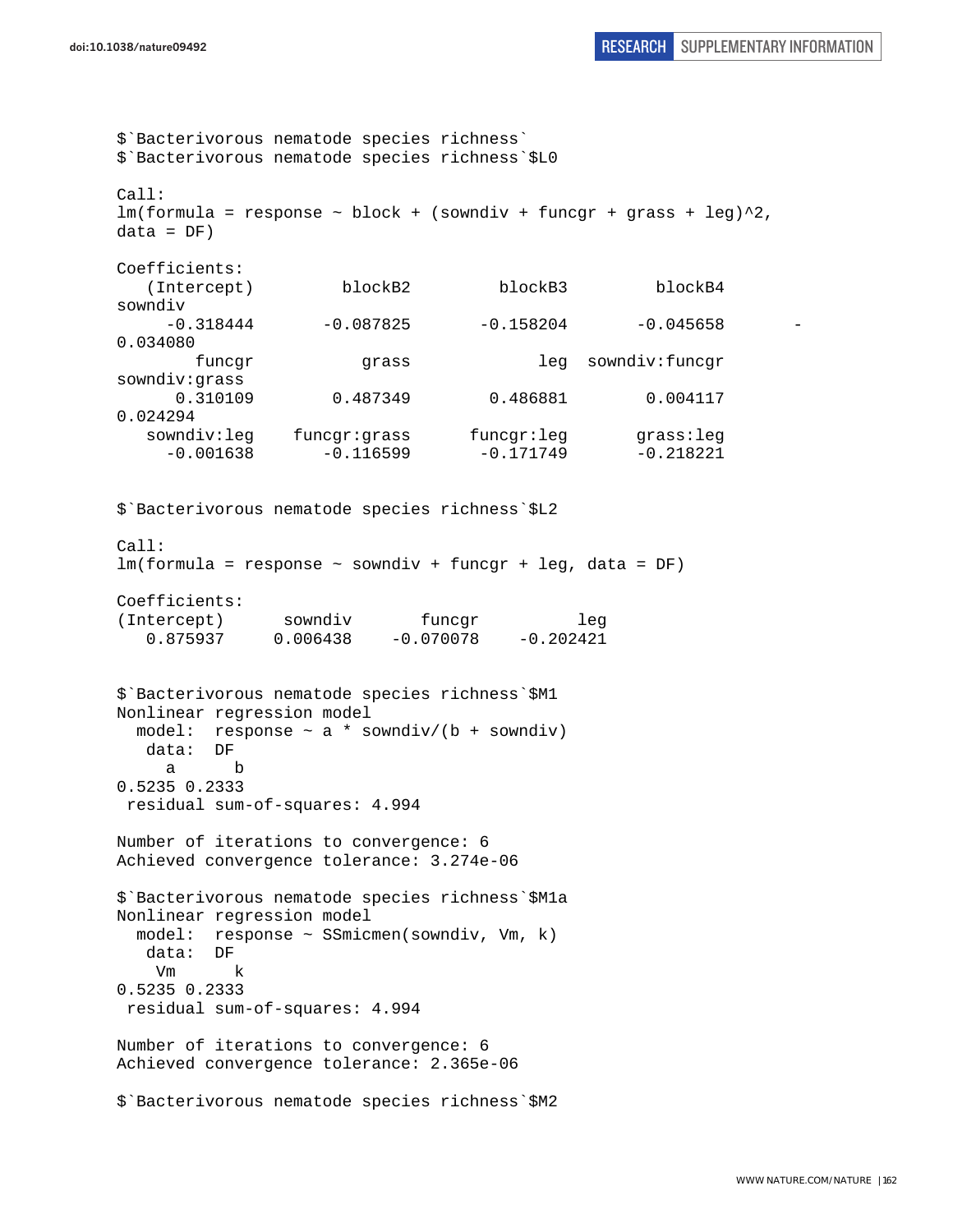```
Nonlinear regression model 
  model: response \sim d + a * sowndiv/(b + sowndiv)
    data: DF 
 a b d 
  0.6767 66.3663 0.4186 
  residual sum-of-squares: 4.729 
Number of iterations to convergence: 11 
Achieved convergence tolerance: 9.064e-06 
$`Bacterivorous nematode species richness`$E2 
Nonlinear regression model 
  model: response \sim a + b * exp(sowndiv)
    data: DF 
 a b 
4.734e-01 2.179e-27 
  residual sum-of-squares: 4.886 
Number of iterations to convergence: 4 
Achieved convergence tolerance: 3.104e-08 
$`Bacterivorous nematode species richness`$E4 
Nonlinear regression model 
 model: response \sim a + exp(sowndiv)
    data: DF 
a 
1 
 residual sum-of-squares: 3.913e+52 
Number of iterations to convergence: 0 
Achieved convergence tolerance: 7.034e-20 
$`Bacterivorous nematode species richness`$E5 
Nonlinear regression model 
  model: response \sim b * exp(sowndiv)
    data: DF 
         b 
6.324e-27 
 residual sum-of-squares: 20.35 
Number of iterations to convergence: 4 
Achieved convergence tolerance: 1.36e-09 
$`Bacterivorous nematode species richness`$Pa1 
Nonlinear regression model 
 model: response \sim a + b * sowndiv^c
    data: DF 
 a b c 
0.41674 0.01512 0.75580 
  residual sum-of-squares: 4.741 
Number of iterations to convergence: 10 
Achieved convergence tolerance: 4.539e-06
```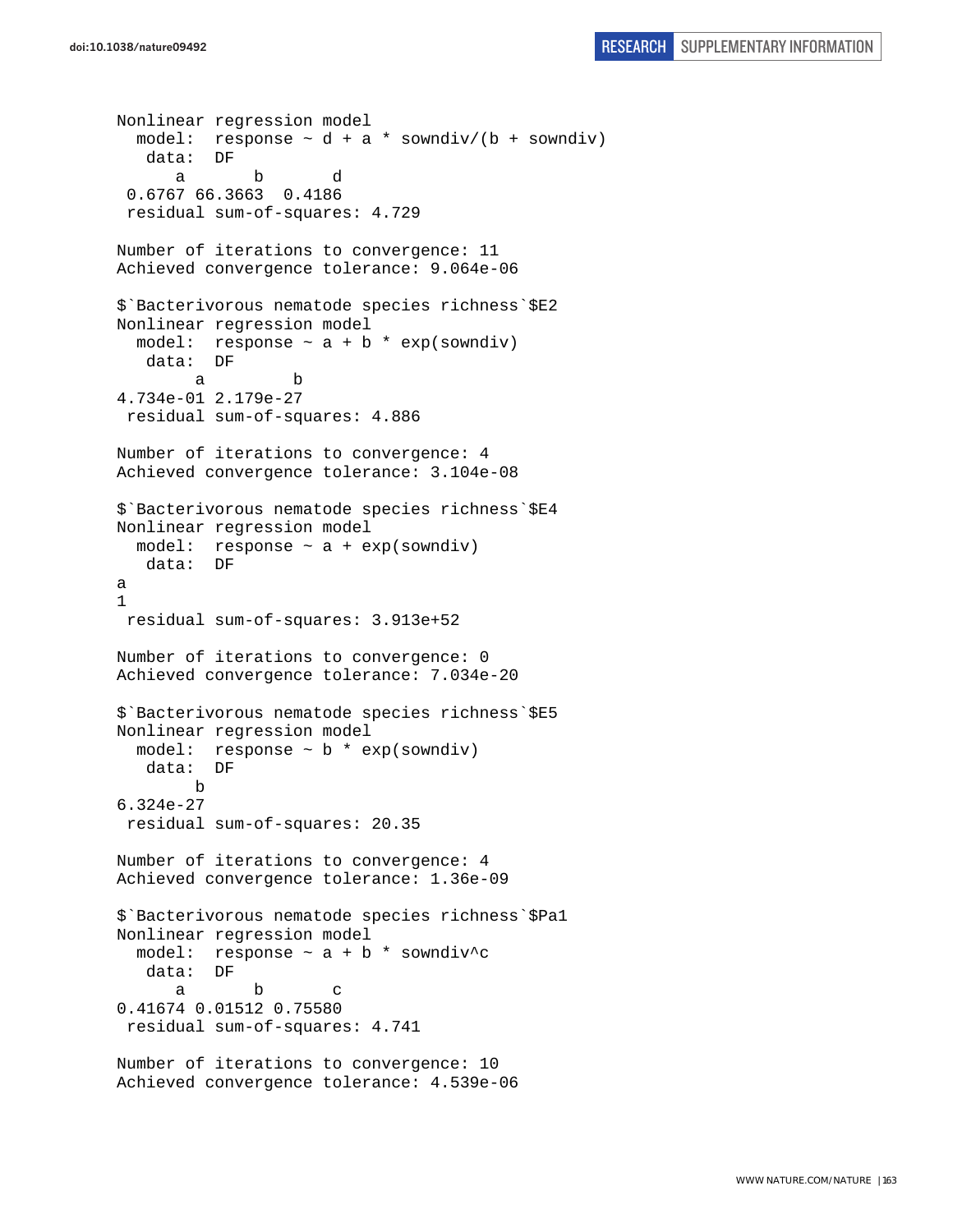```
$`Bacterivorous nematode species richness`$Pa2 
Nonlinear regression model 
  model: response \sim a + b * sowndiv
    data: DF 
 a b 
0.437612 0.005515 
 residual sum-of-squares: 4.75 
Number of iterations to convergence: 1 
Achieved convergence tolerance: 1.870e-09 
$`Bacterivorous nematode species richness`$Pa3 
Nonlinear regression model 
   model: response ~ a + sowndiv^c 
    data: DF 
 a c 
-0.59152 0.04781 
  residual sum-of-squares: 4.838 
Number of iterations to convergence: 8 
Achieved convergence tolerance: 9.52e-06 
$`Bacterivorous nematode species richness`$Pa4 
Nonlinear regression model 
   model: response ~ b * sowndiv^c 
    data: DF 
      b c 
0.4063 0.1115 
  residual sum-of-squares: 4.825 
Number of iterations to convergence: 7 
Achieved convergence tolerance: 2.109e-06 
$`Bacterivorous nematode species richness`$Pa5 
Nonlinear regression model 
   model: response ~ sowndiv^c 
    data: DF 
       c 
-0.3686 
 residual sum-of-squares: 12.19 
Number of iterations to convergence: 12 
Achieved convergence tolerance: 6.692e-06 
$`Bacterivorous nematode species richness`$AS1 
Nonlinear regression model 
  model: response ~ SSasymp(sowndiv, Asym, R0, lrc) 
    data: DF 
    Asym R0 lrc 
  0.8267 0.4175 -3.6850 
  residual sum-of-squares: 4.727 
Number of iterations to convergence: 5 
Achieved convergence tolerance: 4.955e-06
```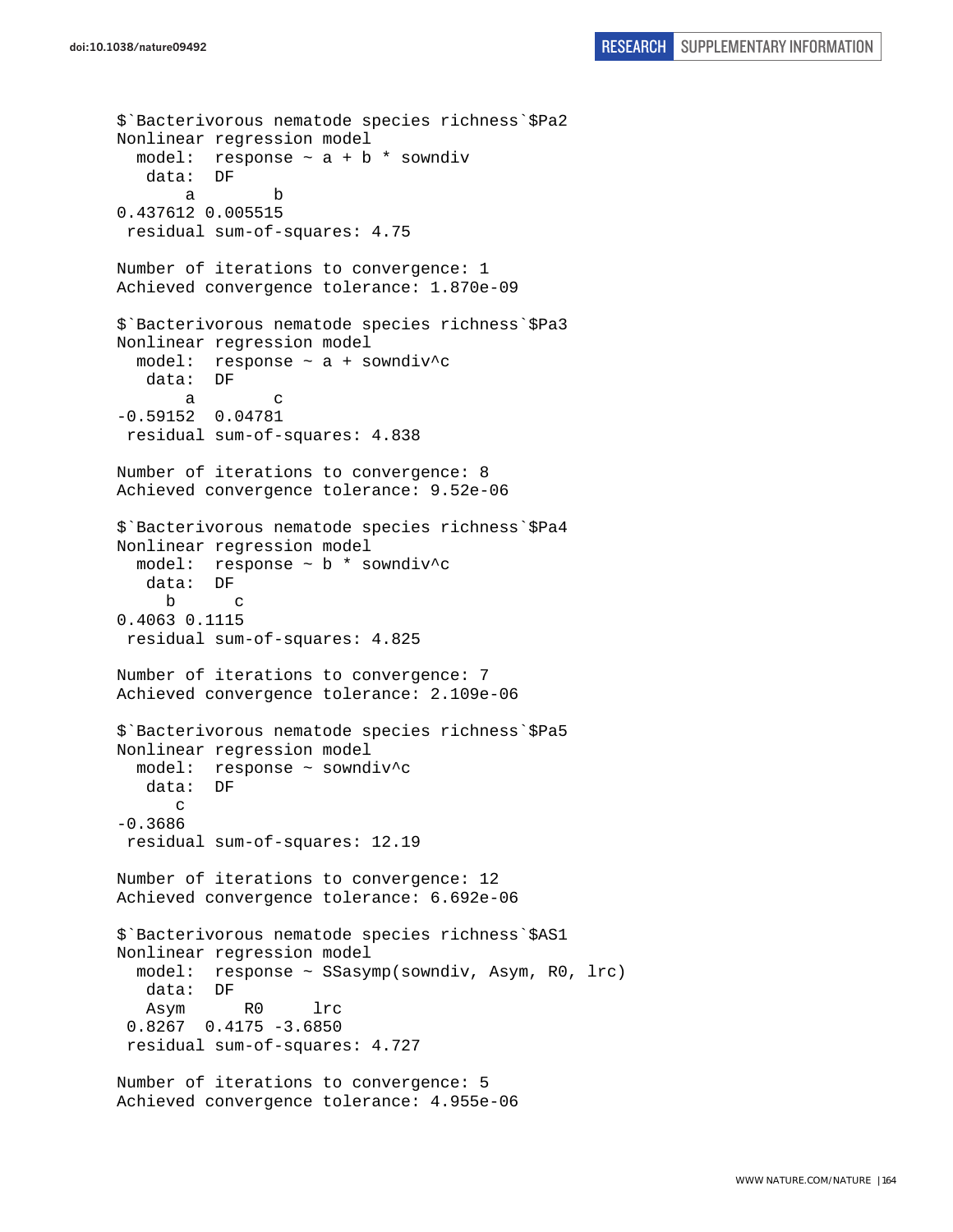```
$`Bacterivorous nematode species richness`$AS2 
Nonlinear regression model 
  model: response ~ SSasympOff(sowndiv, Asym, lrc, c0) 
   data: DF 
    Asym lrc c0 
  0.8267 -3.6850 -28.0226 residual sum-of-squares: 4.727 
Number of iterations to convergence: 5 
Achieved convergence tolerance: 4.802e-06 
$`Bacterivorous nematode species richness`$AS3 
Nonlinear regression model 
  model: response ~ SSasympOrig(sowndiv, Asym, lrc) 
   data: DF 
  Asym lrc 
0.4901 1.0404 
 residual sum-of-squares: 5.057 
Number of iterations to convergence: 8 
Achieved convergence tolerance: 3.186e-06 
$`Bacterivorous nematode species richness`$LG2 
Nonlinear regression model 
  model: response ~ SSlogis(sowndiv, Asym, xmid, scal) 
   data: DF 
   Asym xmid scal 
  0.7632 -3.6602 19.6752 
  residual sum-of-squares: 4.722 
Number of iterations to convergence: 4 
Achieved convergence tolerance: 8.326e-06 
$`Fungivorous nematode species richness` 
$`Fungivorous nematode species richness`$L0 
Call: 
lm(formula = response ~ block + (sowndiv + funcgr + grass + leg)^2,data = DF)Coefficients: 
   (Intercept) blockB2 blockB3 blockB4 
sowndiv 
     0.511959 -0.048813 -0.087673 -0.0243090.075731 
        funcgr grass leg sowndiv:funcgr 
sowndiv:grass 
      0.178719 0.172345 0.044442 0.010451 
0.005365 
   sowndiv:leg funcgr:grass funcgr:leg grass:leg 
     0.029630 -0.054520 -0.117897 -0.037698
```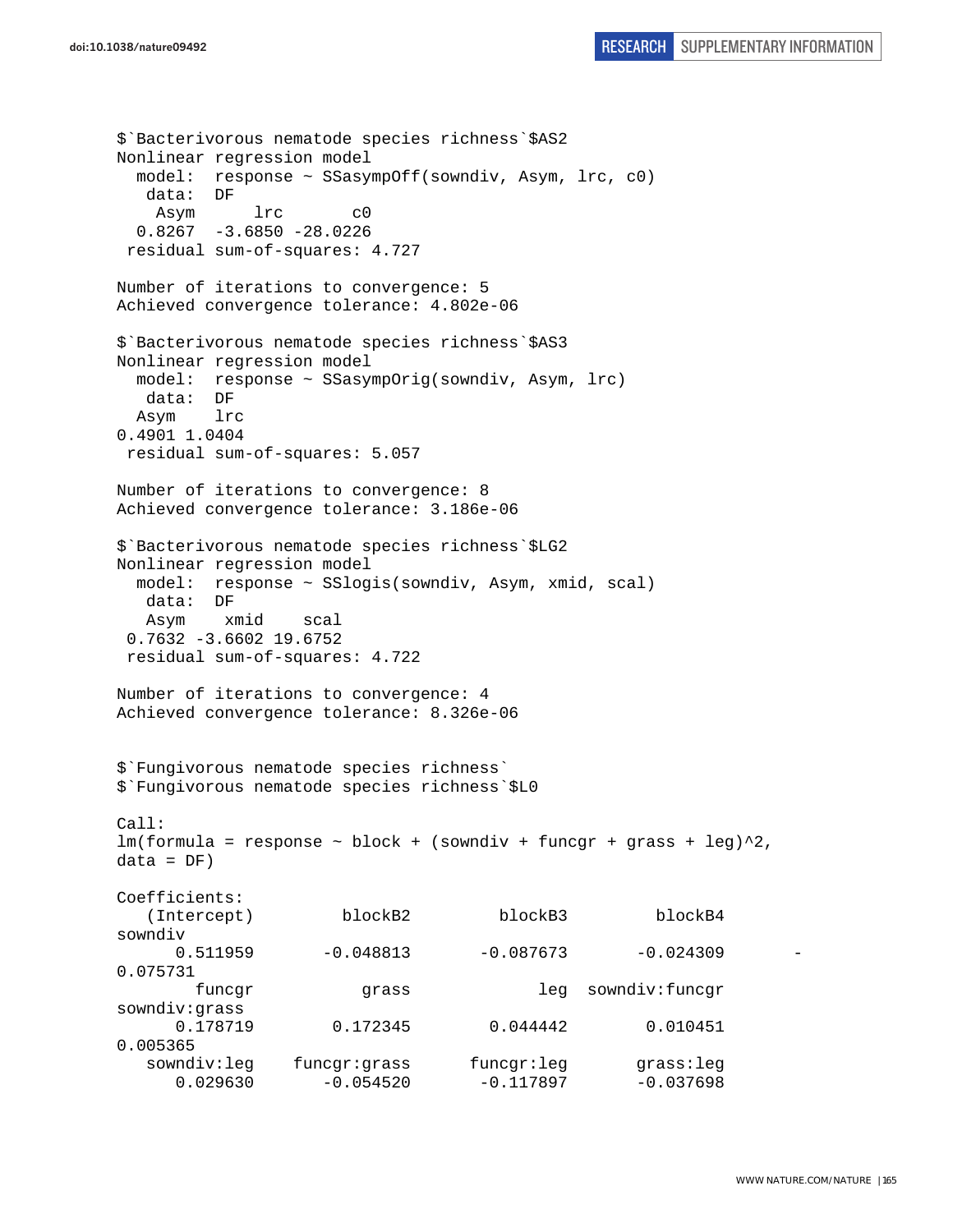```
$`Fungivorous nematode species richness`$L2 
Call: 
lm(formula = response ~ sowndiv + funcgr + leg, data = DF) 
Coefficients: 
(Intercept) sowndiv funcgr leg
    0.747072 0.001506 -0.007748 -0.095203 
$`Fungivorous nematode species richness`$M1 
Nonlinear regression model 
  model: response \sim a * sowndiv/(b + sowndiv)
    data: DF 
 a b 
0.61926 0.06743 
  residual sum-of-squares: 5.08 
Number of iterations to convergence: 4 
Achieved convergence tolerance: 5.448e-06 
$`Fungivorous nematode species richness`$M1a 
Nonlinear regression model 
   model: response ~ SSmicmen(sowndiv, Vm, k) 
    data: DF 
      Vm k 
0.61926 0.06744 
  residual sum-of-squares: 5.08 
Number of iterations to convergence: 3 
Achieved convergence tolerance: 3.753e-06 
$`Fungivorous nematode species richness`$E2 
Nonlinear regression model 
  model: response \sim a + b * exp(sowndiv)
    data: DF 
 a b 
5.978e-01 1.333e-27 
 residual sum-of-squares: 5.027 
Number of iterations to convergence: 4 
Achieved convergence tolerance: 6.257e-09 
$`Fungivorous nematode species richness`$E4 
Nonlinear regression model 
 model: response \sim a + exp(sowndiv)
   data: DF 
a 
1 
 residual sum-of-squares: 3.913e+52 
Number of iterations to convergence: 0 
Achieved convergence tolerance: 7.034e-20
```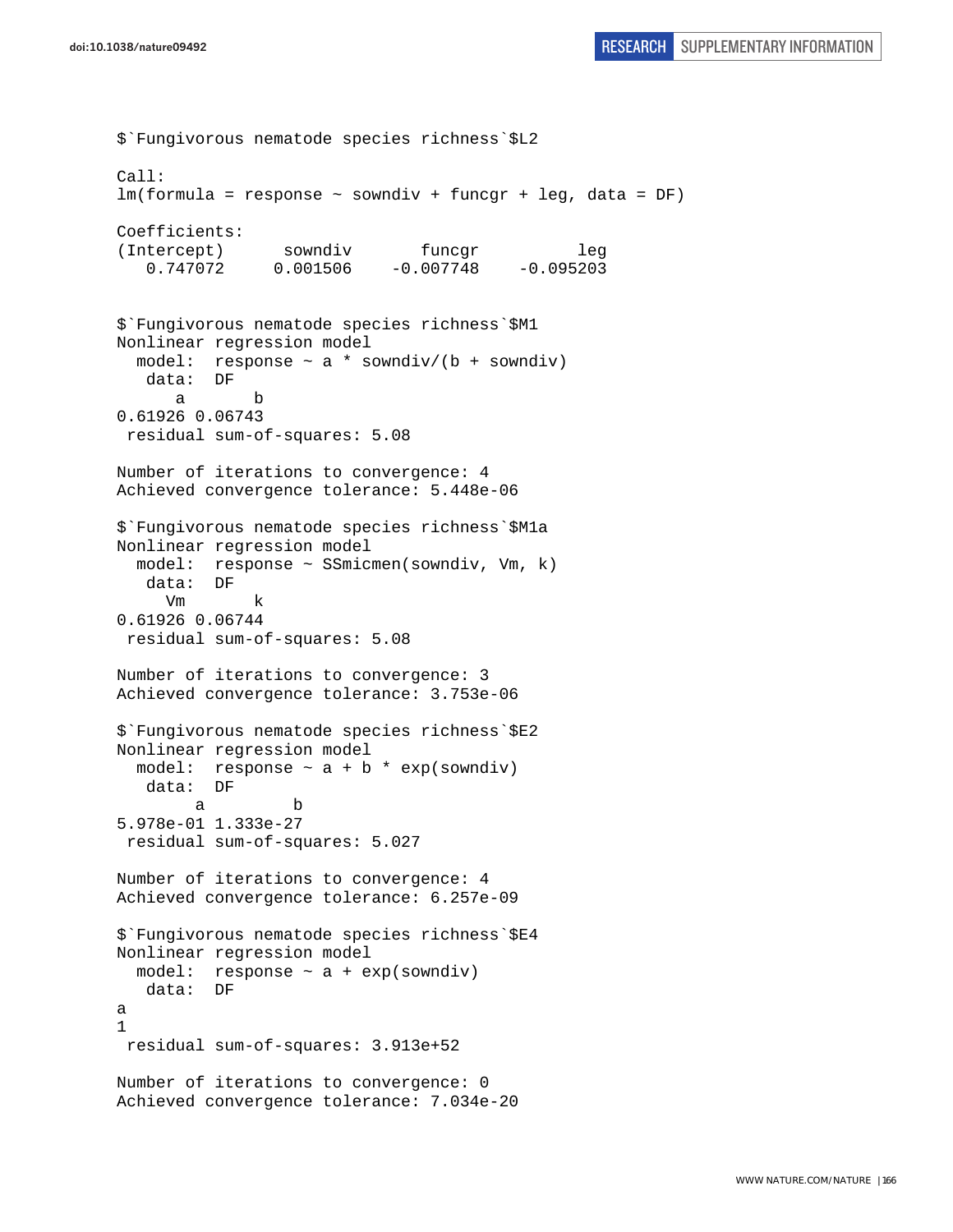```
$`Fungivorous nematode species richness`$E5 
Nonlinear regression model 
  model: response \sim b * exp(sowndiv)
    data: DF 
         b 
6.567e-27 
  residual sum-of-squares: 29.69 
Number of iterations to convergence: 4 
Achieved convergence tolerance: 8.015e-09 
$`Fungivorous nematode species richness`$Pa2 
Nonlinear regression model 
 model: response \sim a + b * sowndiv
    data: DF 
 a b 
0.585358 0.002246 
  residual sum-of-squares: 5.042 
Number of iterations to convergence: 1 
Achieved convergence tolerance: 9.241e-09 
$`Fungivorous nematode species richness`$Pa3 
Nonlinear regression model 
   model: response ~ a + sowndiv^c 
    data: DF 
 a c 
-0.41728 0.01417 
 residual sum-of-squares: 5.076 
Number of iterations to convergence: 8 
Achieved convergence tolerance: 1.062e-06 
$`Fungivorous nematode species richness`$Pa4 
Nonlinear regression model 
   model: response ~ b * sowndiv^c 
    data: DF 
 b c 
0.58258 0.02418 
  residual sum-of-squares: 5.075 
Number of iterations to convergence: 7 
Achieved convergence tolerance: 2.968e-06 
$`Fungivorous nematode species richness`$Pa5 
Nonlinear regression model 
   model: response ~ sowndiv^c 
    data: DF 
     \mathcal{C}-0.242 residual sum-of-squares: 8.971 
Number of iterations to convergence: 10
```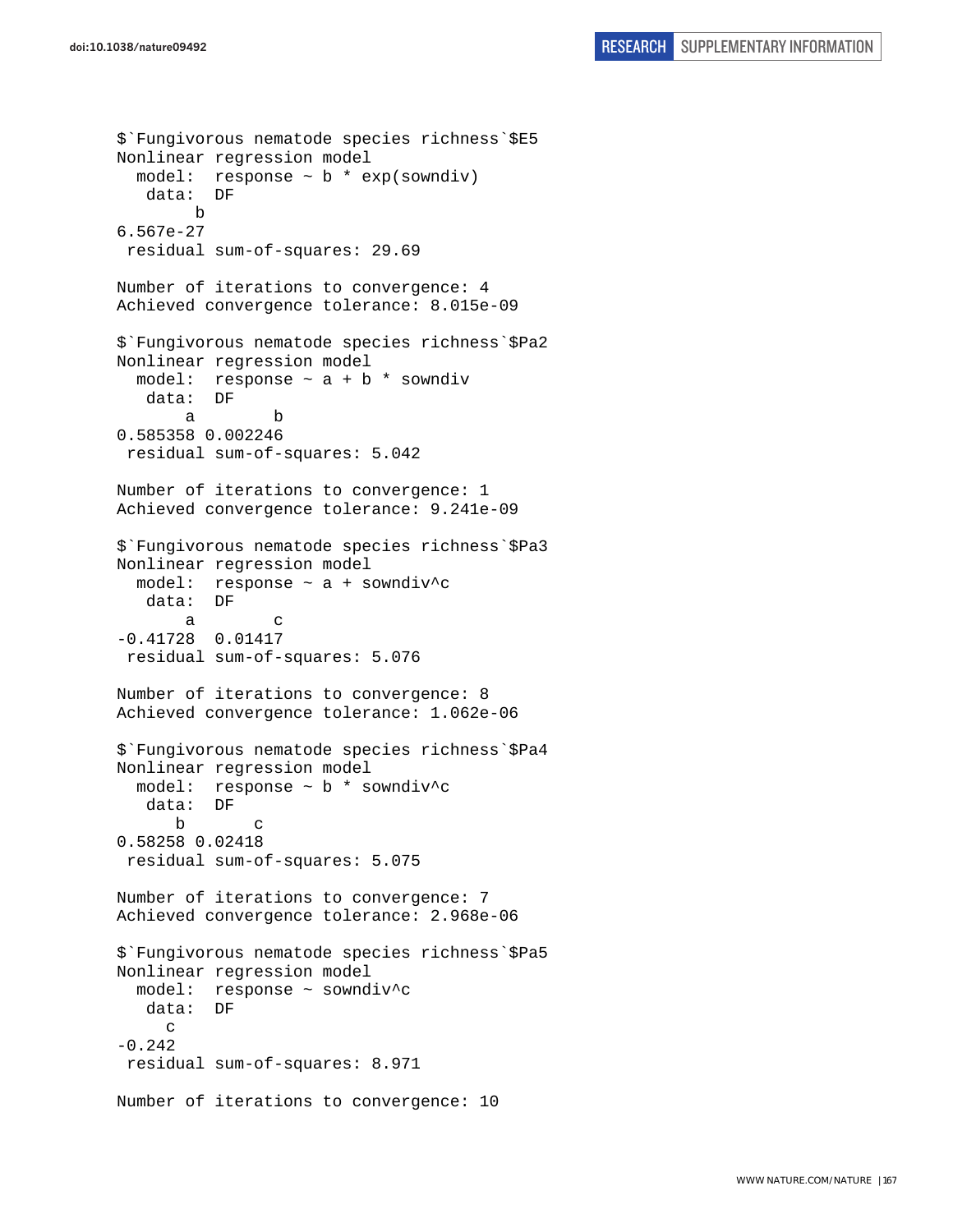```
Achieved convergence tolerance: 2.664e-06 
doi:10.1038/nature09492 RESEARCH SUPPLEMENTARY INFORMATION
```
\$`Fungivorous nematode species richness`\$AS3 Nonlinear regression model model: response ~ SSasympOrig(sowndiv, Asym, lrc) data: DF Asym lrc 0.6143 0.9533 residual sum-of-squares: 5.068 Number of iterations to convergence: 3 Achieved convergence tolerance: 7.017e-06 \$`Omnivorous nematode species richness` \$`Omnivorous nematode species richness`\$L0 Call:  $lm(formula = response ~ block + (sowndiv + funcgr + grass + leg)^2,$  $data = DF)$ Coefficients: (Intercept) blockB2 blockB3 blockB4 sowndiv 0.418437 -0.141997 0.073453 0.326920 - 0.012106 funcgr grass leg sowndiv:funcgr sowndiv:grass 0.088971 -0.024654 0.223959 0.003278 0.010343 sowndiv:leg funcgr:grass funcgr:leg grass:leg 0.014175 0.032212 -0.194145 -0.070754 \$`Omnivorous nematode species richness`\$L2 Call: lm(formula = response ~ sowndiv + funcgr + leg, data = DF) Coefficients: (Intercept) sowndiv funcgr leg 0.53156 0.00510 -0.05349 -0.05579 \$`Omnivorous nematode species richness`\$M1 Nonlinear regression model model: response  $\sim$  a \* sowndiv/(b + sowndiv) data: DF a b  $0.3671 - 0.0725$  residual sum-of-squares: 5.878 Number of iterations to convergence: 7 Achieved convergence tolerance: 1.529e-06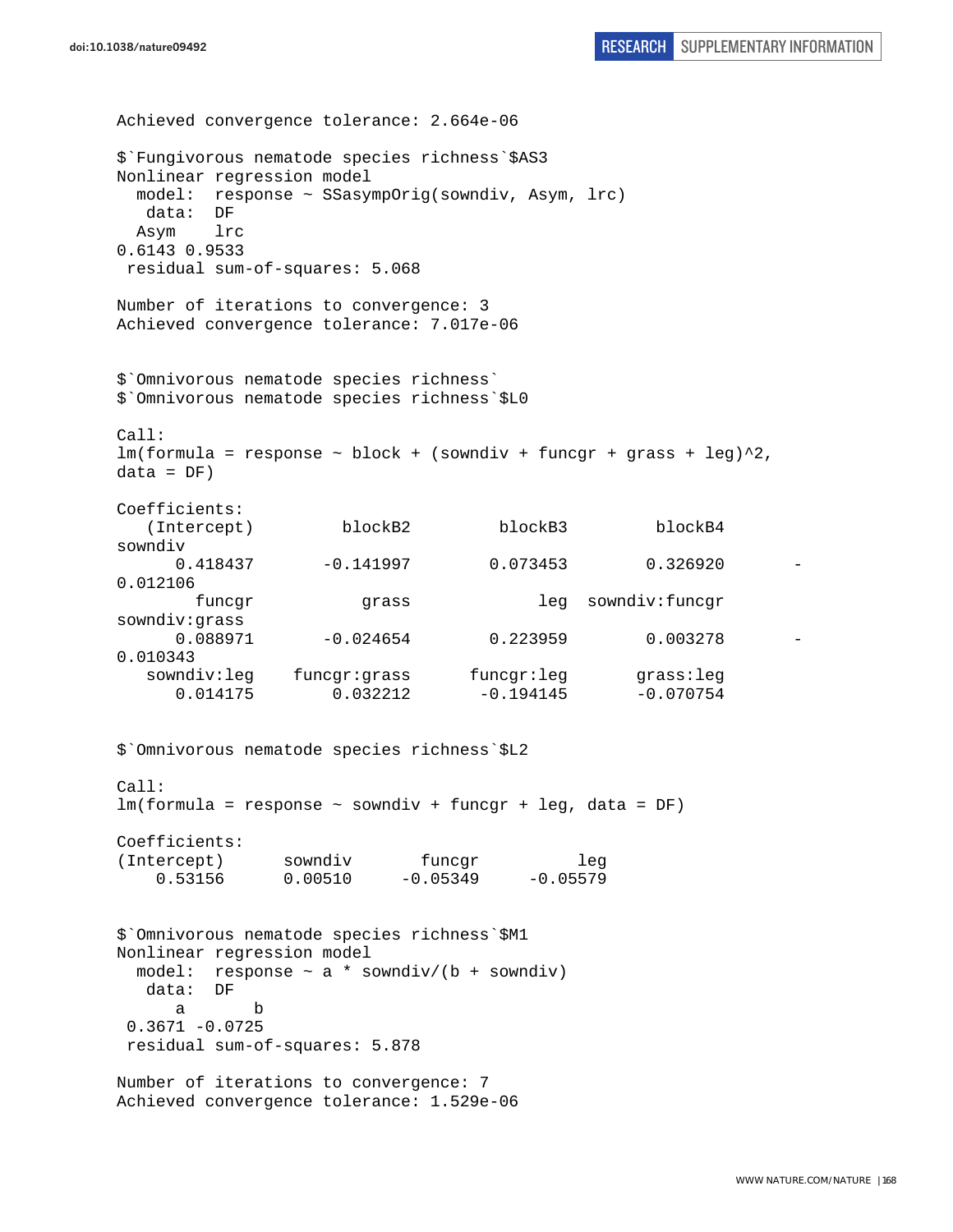```
$`Omnivorous nematode species richness`$M1a 
Nonlinear regression model 
   model: response ~ SSmicmen(sowndiv, Vm, k) 
    data: DF 
       Vm k 
  0.36715 -0.07249 
  residual sum-of-squares: 5.878 
Number of iterations to convergence: 4 
Achieved convergence tolerance: 2.275e-06 
$`Omnivorous nematode species richness`$E2 
Nonlinear regression model 
 model: response \sim a + b * exp(sowndiv)
    data: DF 
 a b 
3.681e-01 2.030e-27 
  residual sum-of-squares: 5.73 
Number of iterations to convergence: 4 
Achieved convergence tolerance: 9.57e-10 
$`Omnivorous nematode species richness`$E4 
Nonlinear regression model 
  model: response \sim a + exp(sowndiv)
    data: DF 
a 
1 
 residual sum-of-squares: 3.913e+52 
Number of iterations to convergence: 0 
Achieved convergence tolerance: 7.034e-20 
$`Omnivorous nematode species richness`$E5 
Nonlinear regression model 
   model: response ~ b * exp(sowndiv) 
    data: DF 
 b 
5.254e-27 
  residual sum-of-squares: 15.08 
Number of iterations to convergence: 4 
Achieved convergence tolerance: 2.294e-09 
$`Omnivorous nematode species richness`$Pa2 
Nonlinear regression model 
  model: response \sim a + b * sowndiv
    data: DF 
 a b 
0.350523 0.003254 
  residual sum-of-squares: 5.775 
Number of iterations to convergence: 1
```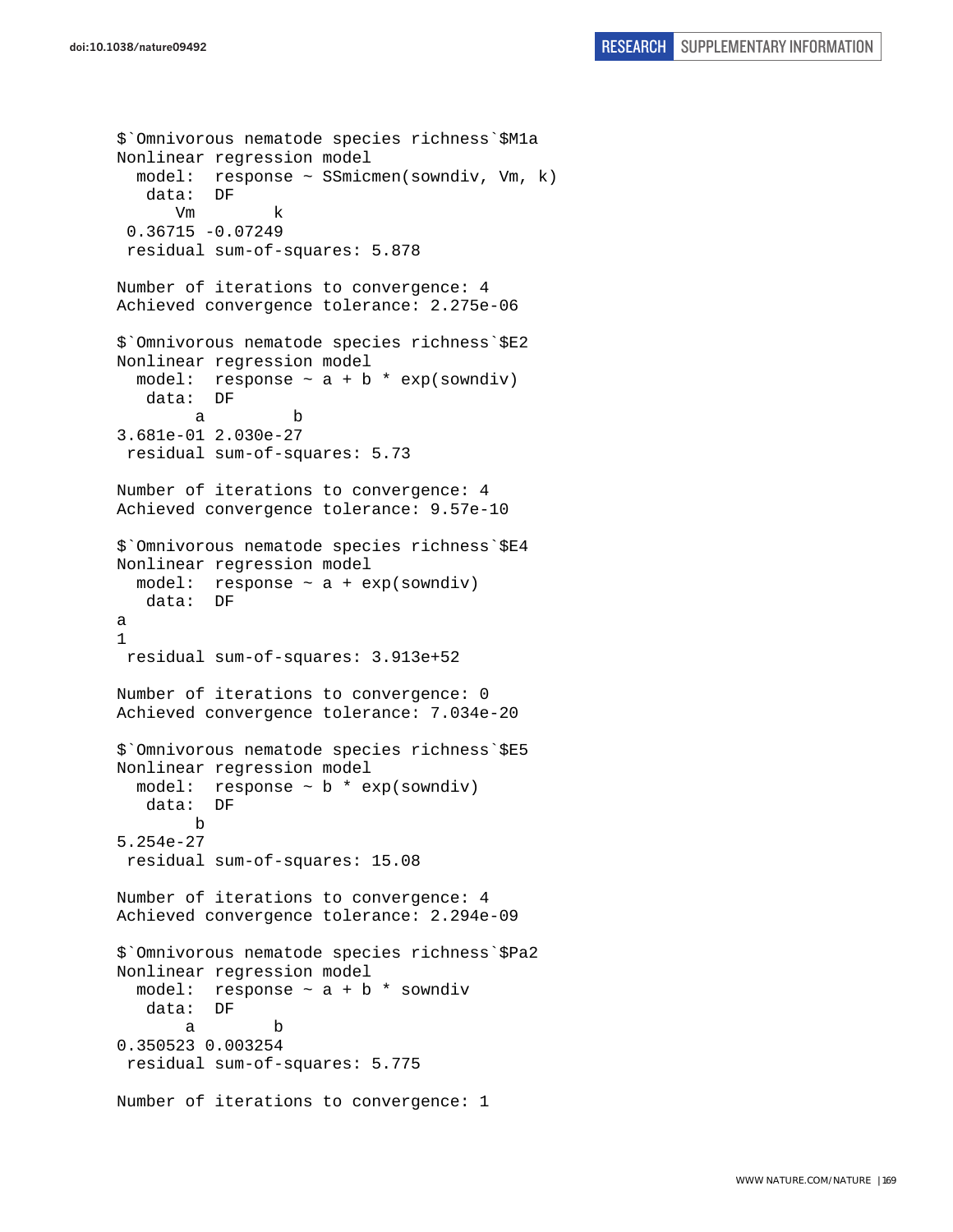```
Achieved convergence tolerance: 5.555e-10 
$`Omnivorous nematode species richness`$Pa3 
Nonlinear regression model 
  model: response ~ a + sowndiv^c 
   data: DF 
 a c 
-0.6393 0.0113 
 residual sum-of-squares: 5.873 
Number of iterations to convergence: 9 
Achieved convergence tolerance: 1.479e-06 
$`Omnivorous nematode species richness`$Pa4 
Nonlinear regression model 
  model: response ~ b * sowndiv^c 
   data: DF 
 b c 
0.35902 0.03365 
 residual sum-of-squares: 5.872 
Number of iterations to convergence: 7 
Achieved convergence tolerance: 3.928e-06 
$`Omnivorous nematode species richness`$Pa5 
Nonlinear regression model 
  model: response ~ sowndiv^c 
   data: DF 
     \Gamma-0.6064 
 residual sum-of-squares: 13.4 
Number of iterations to convergence: 14 
Achieved convergence tolerance: 5.292e-06 
$`Plant-feeding nematode species richness` 
$`Plant-feeding nematode species richness`$L0 
Call: 
lm(formula = response ~ ~block ~ + ~ (sowndiv ~ + ~funcgr ~ + ~grass ~ + ~ leg)^2,
data = DF)Coefficients: 
    (Intercept) blockB2 blockB3 blockB4 
sowndiv 
     0.555186 -0.110306 -0.257135 -0.2036000.013882 
        funcgr grass leg sowndiv:funcgr 
sowndiv:grass 
      0.137924 -0.131863 0.161175 -0.004076 
0.004630 
   sowndiv:leg funcgr:grass funcgr:leg grass:leg 
      0.001713 -0.018504 -0.133758 0.031712
```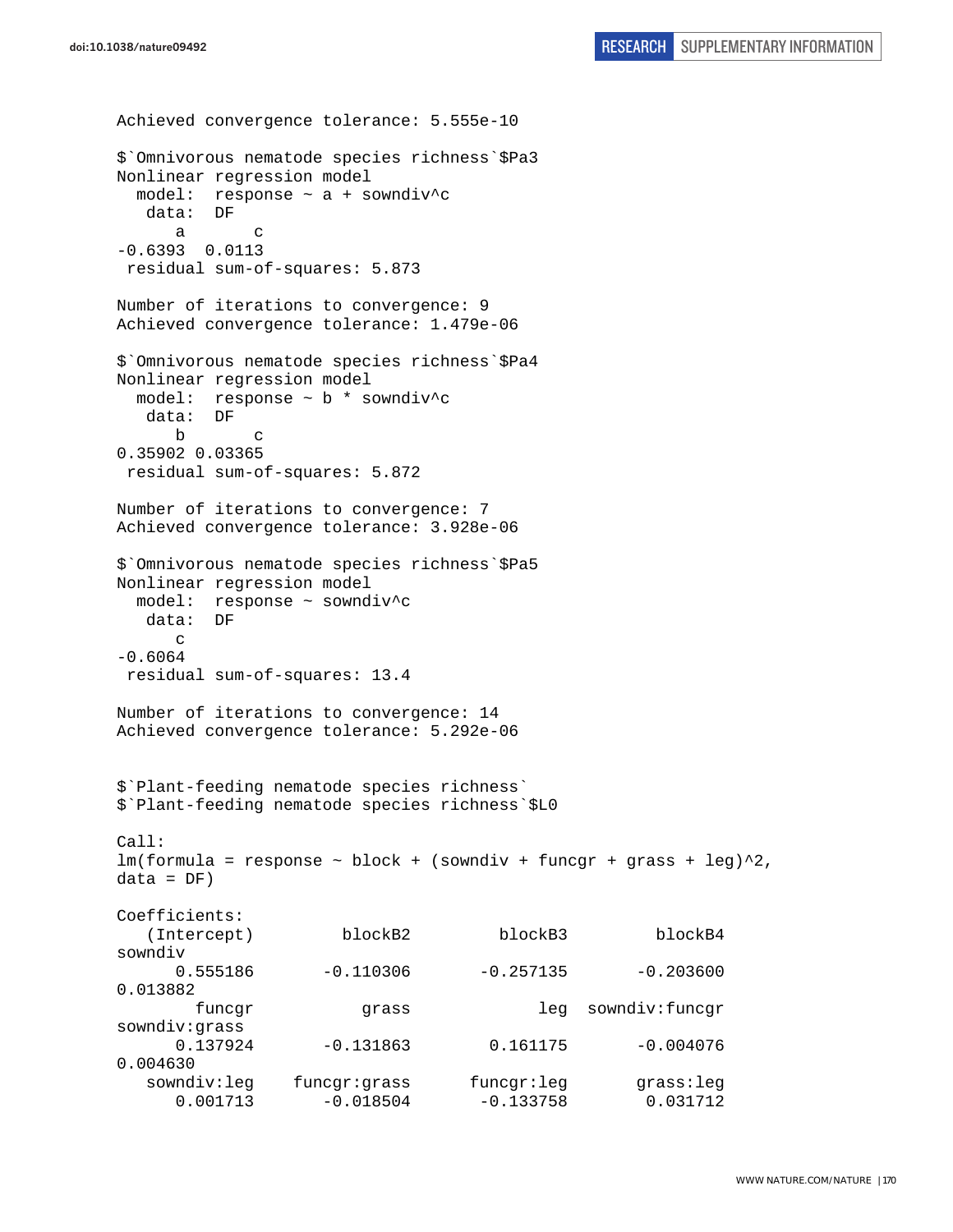```
$`Plant-feeding nematode species richness`$L2 
C<sub>2</sub>11:
lm(formula = response ~ sowndiv + funcgr + leg, data = DF) 
Coefficients: 
(Intercept) sowndiv funcgr leg
    0.375780 0.007087 -0.023934 0.066479 
$`Plant-feeding nematode species richness`$M1 
Nonlinear regression model 
 model: response \sim a * sowndiv/(b + sowndiv)
    data: DF 
      a b 
0.5536 0.4558 
 residual sum-of-squares: 3.665 
Number of iterations to convergence: 4 
Achieved convergence tolerance: 2.088e-06 
$`Plant-feeding nematode species richness`$M1a 
Nonlinear regression model 
   model: response ~ SSmicmen(sowndiv, Vm, k) 
    data: DF 
    Vm k 
0.5536 0.4558 
 residual sum-of-squares: 3.665 
Number of iterations to convergence: 4 
Achieved convergence tolerance: 4.888e-06 
$`Plant-feeding nematode species richness`$M2 
Nonlinear regression model 
  model: response \sim d + a * sowndiv/(b + sowndiv)
    data: DF 
 a b d 
  0.4185 25.6553 0.3993 
  residual sum-of-squares: 3.567 
Number of iterations to convergence: 9 
Achieved convergence tolerance: 1.66e-06 
$`Plant-feeding nematode species richness`$E2 
Nonlinear regression model 
  model: response \sim a + b * exp(sowndiv)
    data: DF 
 a b 
4.710e-01 2.005e-27 
 residual sum-of-squares: 3.742 
Number of iterations to convergence: 4
```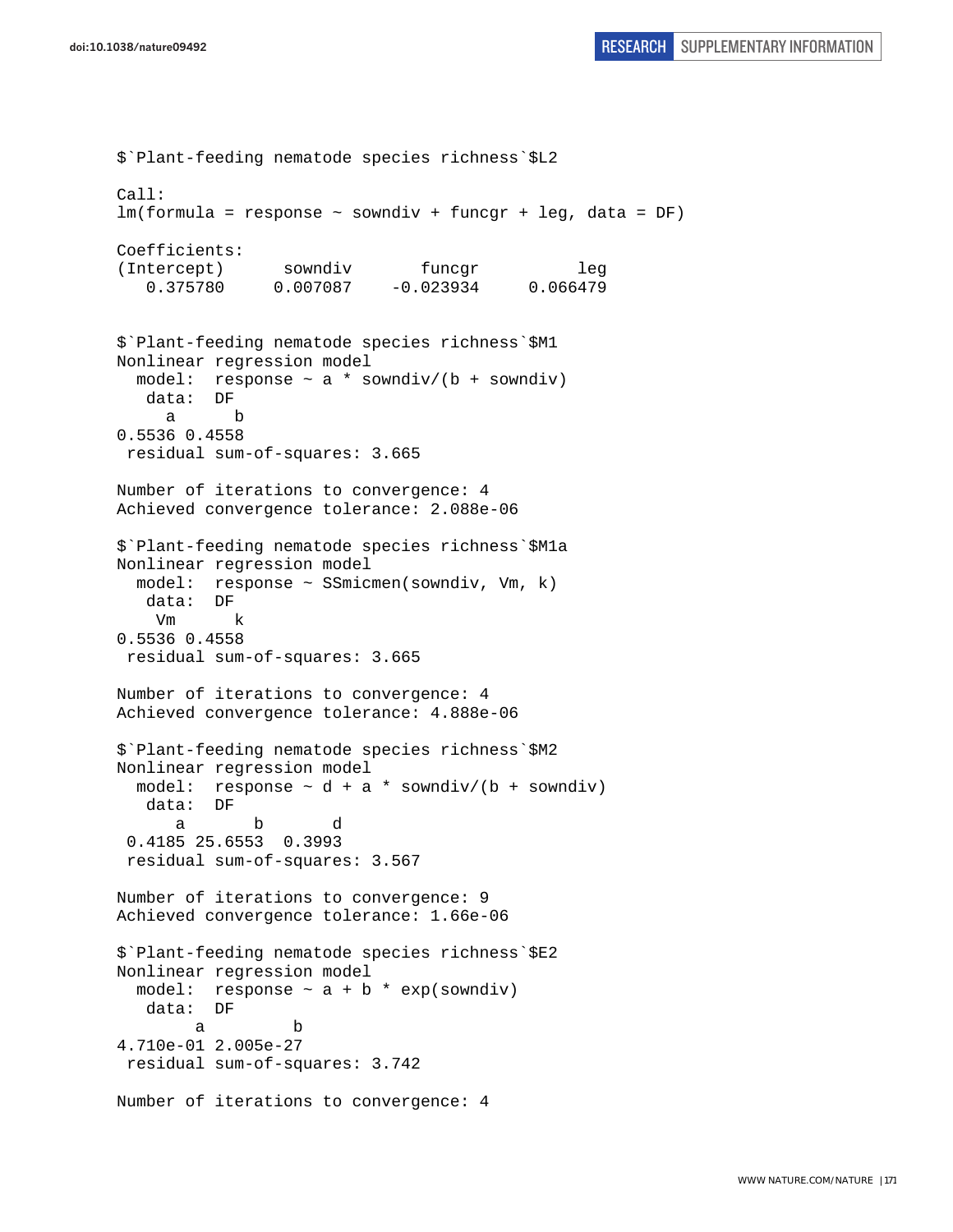```
Achieved convergence tolerance: 1.749e-08 
$`Plant-feeding nematode species richness`$E4 
Nonlinear regression model 
  model: response ~ a + exp(sowndiv) 
    data: DF 
a 
1 
  residual sum-of-squares: 3.913e+52 
Number of iterations to convergence: 0 
Achieved convergence tolerance: 7.034e-20 
$`Plant-feeding nematode species richness`$E5 
Nonlinear regression model 
  model: response \sim b * exp(sowndiv)
    data: DF 
        b 
6.13e-27 
  residual sum-of-squares: 19.05 
Number of iterations to convergence: 4 
Achieved convergence tolerance: 1.446e-09 
$`Plant-feeding nematode species richness`$Pa1 
Nonlinear regression model 
  model: response \sim a + b * sowndiv<sup>^</sup>c
    data: DF 
 a b c 
0.3252 0.0825 0.3677 
  residual sum-of-squares: 3.562 
Number of iterations to convergence: 7 
Achieved convergence tolerance: 4.665e-06 
$`Plant-feeding nematode species richness`$Pa2 
Nonlinear regression model 
  model: response \sim a + b * sowndiv
    data: DF 
 a b 
0.436977 0.005203 
  residual sum-of-squares: 3.613 
Number of iterations to convergence: 1 
Achieved convergence tolerance: 1.440e-09 
$`Plant-feeding nematode species richness`$Pa3 
Nonlinear regression model 
   model: response ~ a + sowndiv^c 
    data: DF 
 a c 
-0.6068 0.0550 
 residual sum-of-squares: 3.577
```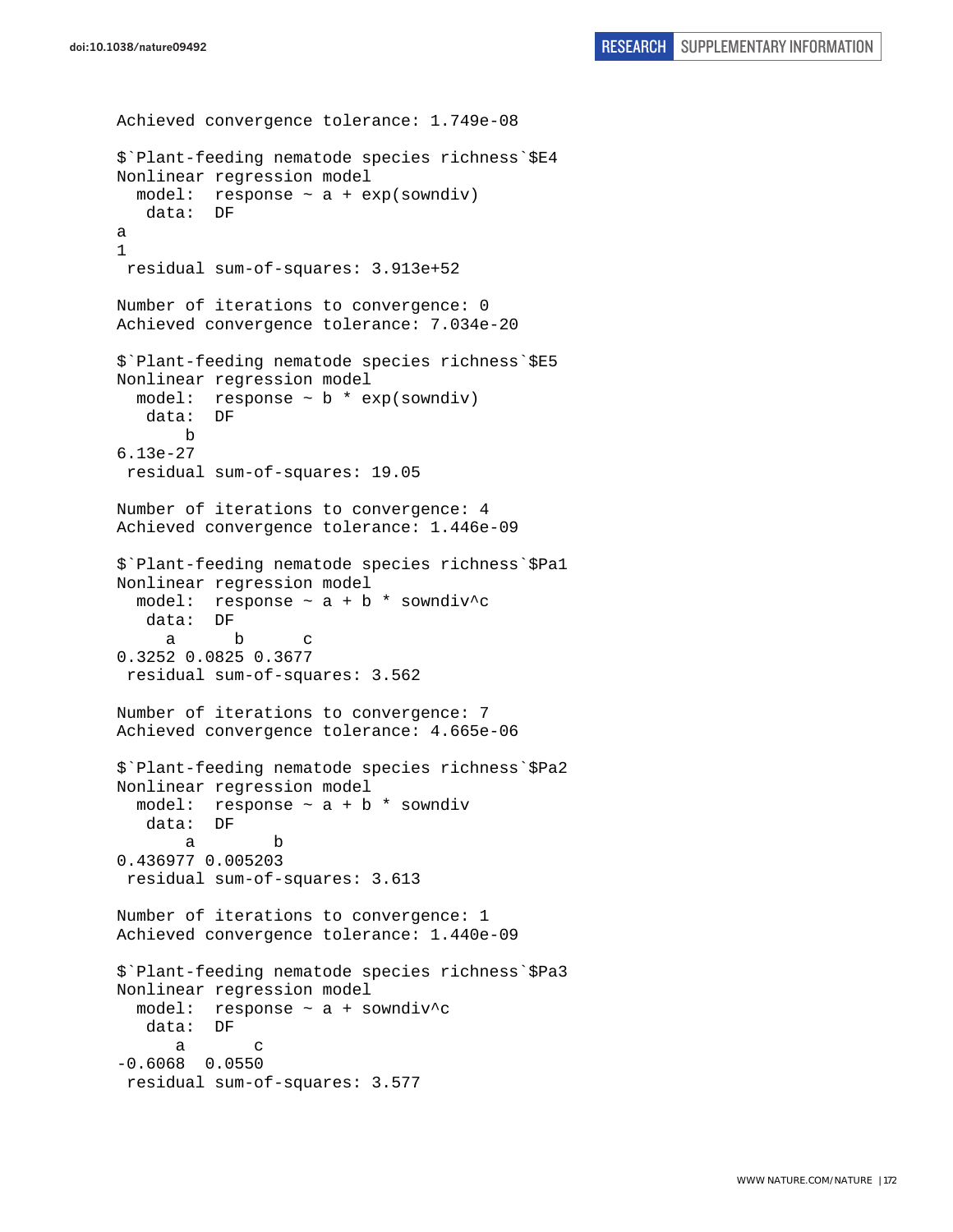```
Number of iterations to convergence: 8 
Achieved convergence tolerance: 4.466e-07 
$`Plant-feeding nematode species richness`$Pa4 
Nonlinear regression model 
   model: response ~ b * sowndiv^c 
    data: DF 
      b c 
0.3951 0.1248 
  residual sum-of-squares: 3.571 
Number of iterations to convergence: 7 
Achieved convergence tolerance: 4.134e-07 
$`Plant-feeding nematode species richness`$Pa5 
Nonlinear regression model 
   model: response ~ sowndiv^c 
    data: DF 
       c 
-0.3523 
 residual sum-of-squares: 11.69 
Number of iterations to convergence: 12 
Achieved convergence tolerance: 2.712e-06 
$`Plant-feeding nematode species richness`$AS1 
Nonlinear regression model 
  model: response ~ SSasymp(sowndiv, Asym, R0, lrc) 
    data: DF 
    Asym R0 lrc 
  0.7185 0.4044 -3.1448 
  residual sum-of-squares: 3.568 
Number of iterations to convergence: 3 
Achieved convergence tolerance: 1.844e-06 
$`Plant-feeding nematode species richness`$AS2 
Nonlinear regression model 
  model: response ~ SSasympOff(sowndiv, Asym, lrc, c0) 
   data: DF 
     Asym lrc c0 
   0.7185 -3.1448 -19.2105 
  residual sum-of-squares: 3.568 
Number of iterations to convergence: 3 
Achieved convergence tolerance: 1.850e-06 
$`Plant-feeding nematode species richness`$AS3 
Nonlinear regression model 
   model: response ~ SSasympOrig(sowndiv, Asym, lrc) 
    data: DF 
  Asym lrc 
0.5131 0.3125 
  residual sum-of-squares: 3.749
```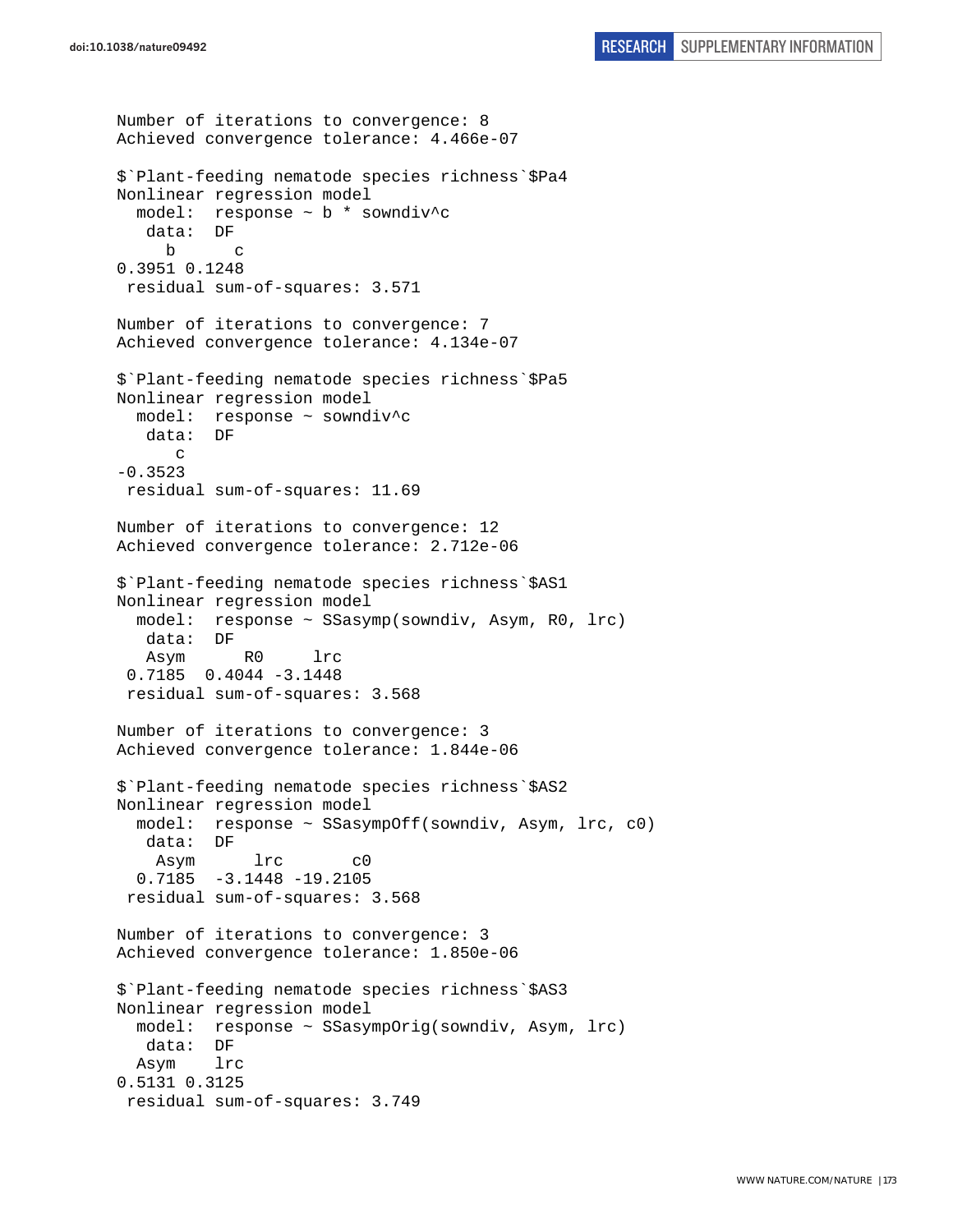```
doi:10.1038/nature09492 RESEARCH SUPPLEMENTARY INFORMATION
```

```
Number of iterations to convergence: 7 
Achieved convergence tolerance: 6.768e-06 
$`Plant-feeding nematode species richness`$LG2 
Nonlinear regression model 
  model: response ~ SSlogis(sowndiv, Asym, xmid, scal) 
   data: DF 
   Asym xmid scal 
  0.7047 -4.9959 15.3458 
 residual sum-of-squares: 3.571 
Number of iterations to convergence: 3 
Achieved convergence tolerance: 2.132e-06 
$`Predatory nematode species richness` 
$`Predatory nematode species richness`$L0 
Call: 
lm(formula = response ~ block + (sowndiv + funcgr + grass + leg)^2,data = DF)Coefficients: 
   (Intercept) blockB2 blockB3 blockB4 
sowndiv 
    -0.940341 -0.008989 -0.092801 -0.0625470.061245 
      funcgr grass leg sowndiv:funcgr
sowndiv:grass 
      0.415795 0.577016 0.709755 0.009625 
0.019112 
  sowndiv:leg funcgr:grass funcgr:leg grass:leg
     0.009799 -0.203875 -0.187749 -0.258812$`Predatory nematode species richness`$L2 
Call: 
lm(formula = response ~ sowndiv + funcgr + leg, data = DF) 
Coefficients: 
(Intercept) sowndiv funcgr leg
   0.040028 0.006618 -0.012927 0.074263 
$`Predatory nematode species richness`$M1 
Nonlinear regression model 
  model: response ~ a * sowndiv/(b + sowndiv) 
   data: DF 
 a b 
  0.17031 -0.08201 
 residual sum-of-squares: 4.658
```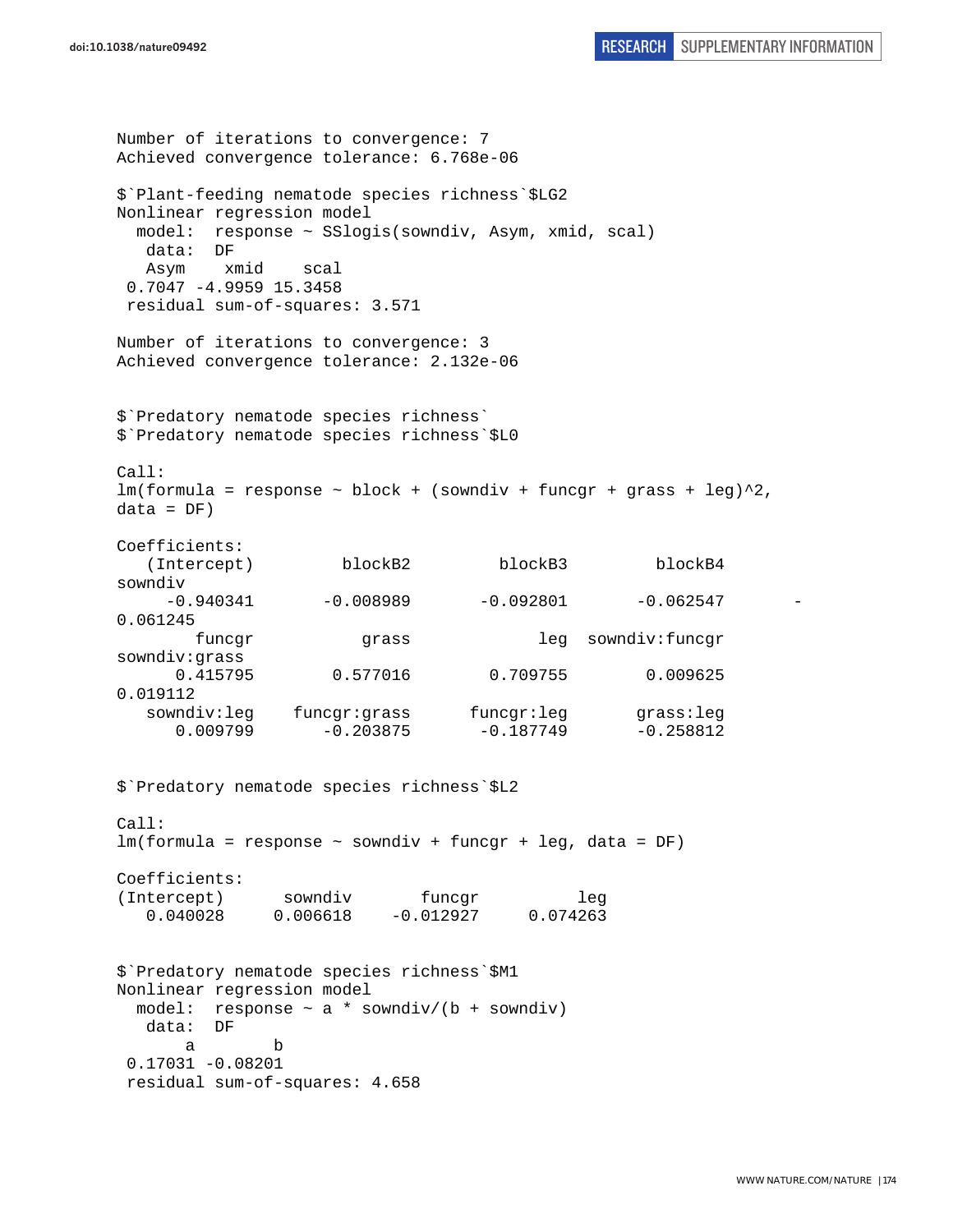```
Number of iterations to convergence: 5 
Achieved convergence tolerance: 3.430e-06 
$`Predatory nematode species richness`$M1a 
Nonlinear regression model 
   model: response ~ SSmicmen(sowndiv, Vm, k) 
    data: DF 
      Vm k 
  0.1703 -0.0820 
  residual sum-of-squares: 4.658 
Number of iterations to convergence: 12 
Achieved convergence tolerance: 2.429e-07 
$`Predatory nematode species richness`$E2 
Nonlinear regression model 
  model: response \sim a + b * exp(sowndiv)
    data: DF 
 a b 
1.594e-01 3.469e-27 
  residual sum-of-squares: 4.209 
Number of iterations to convergence: 4 
Achieved convergence tolerance: 2.713e-09 
$`Predatory nematode species richness`$E4 
Nonlinear regression model 
 model: response \sim a + exp(sowndiv)
    data: DF 
a 
1 
  residual sum-of-squares: 3.913e+52 
Number of iterations to convergence: 0 
Achieved convergence tolerance: 7.034e-20 
$`Predatory nematode species richness`$E5 
Nonlinear regression model 
  model: response ~ b * exp(sowndiv) 
   data: DF 
         b 
4.865e-27 
  residual sum-of-squares: 5.963 
Number of iterations to convergence: 4 
Achieved convergence tolerance: 2.700e-09 
$`Predatory nematode species richness`$Pa2 
Nonlinear regression model 
  model: response \sim a + b * sowndiv
    data: DF 
 a b 
0.132732 0.005157 
  residual sum-of-squares: 4.386
```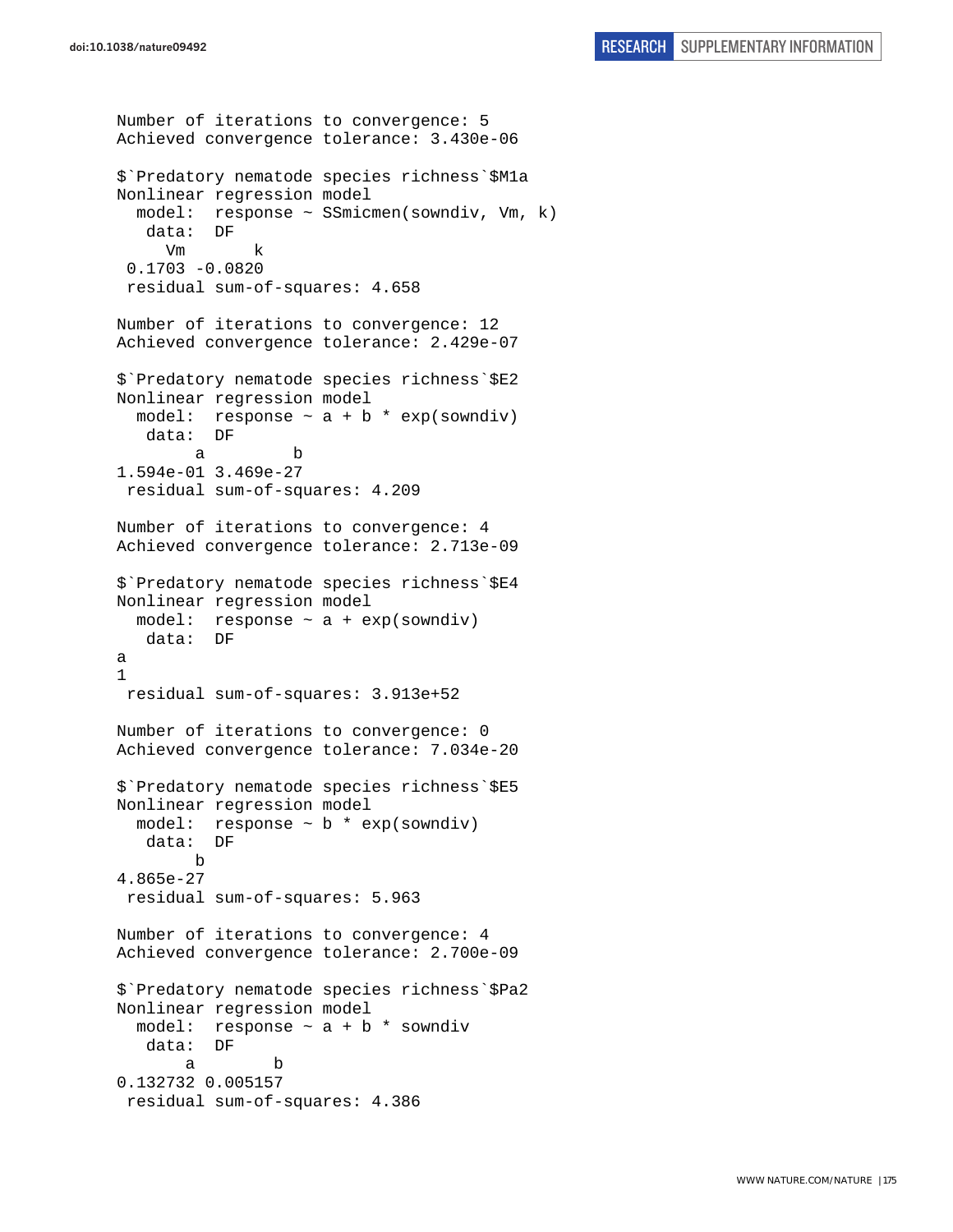Number of iterations to convergence: 1 Achieved convergence tolerance: 7.456e-10 \$`Predatory nematode species richness`\$Pa3 Nonlinear regression model model: response ~ a + sowndiv^c data: DF a c -0.84871 0.01623 residual sum-of-squares: 4.638 Number of iterations to convergence: 9 Achieved convergence tolerance: 5.39e-06 \$`Predatory nematode species richness`\$Pa4 Nonlinear regression model model: response ~ b \* sowndiv^c data: DF b c 0.1352 0.1606 residual sum-of-squares: 4.622 Number of iterations to convergence: 17 Achieved convergence tolerance: 8.792e-06 \$`Predatory nematode species richness`\$Pa5 Nonlinear regression model model: response ~ sowndiv^c data: DF c -1.678 residual sum-of-squares: 15.56 Number of iterations to convergence: 16 Achieved convergence tolerance: 3.511e-06 \$`Predatory nematode species richness`\$AS3 Nonlinear regression model model: response ~ SSasympOrig(sowndiv, Asym, lrc) data: DF Asym lrc  $0.5967 - 3.5023$  residual sum-of-squares: 5.137 Number of iterations to convergence: 8 Achieved convergence tolerance: 6.351e-06 \$`Plant-feeding nematode abundance` \$`Plant-feeding nematode abundance`\$L0 Call: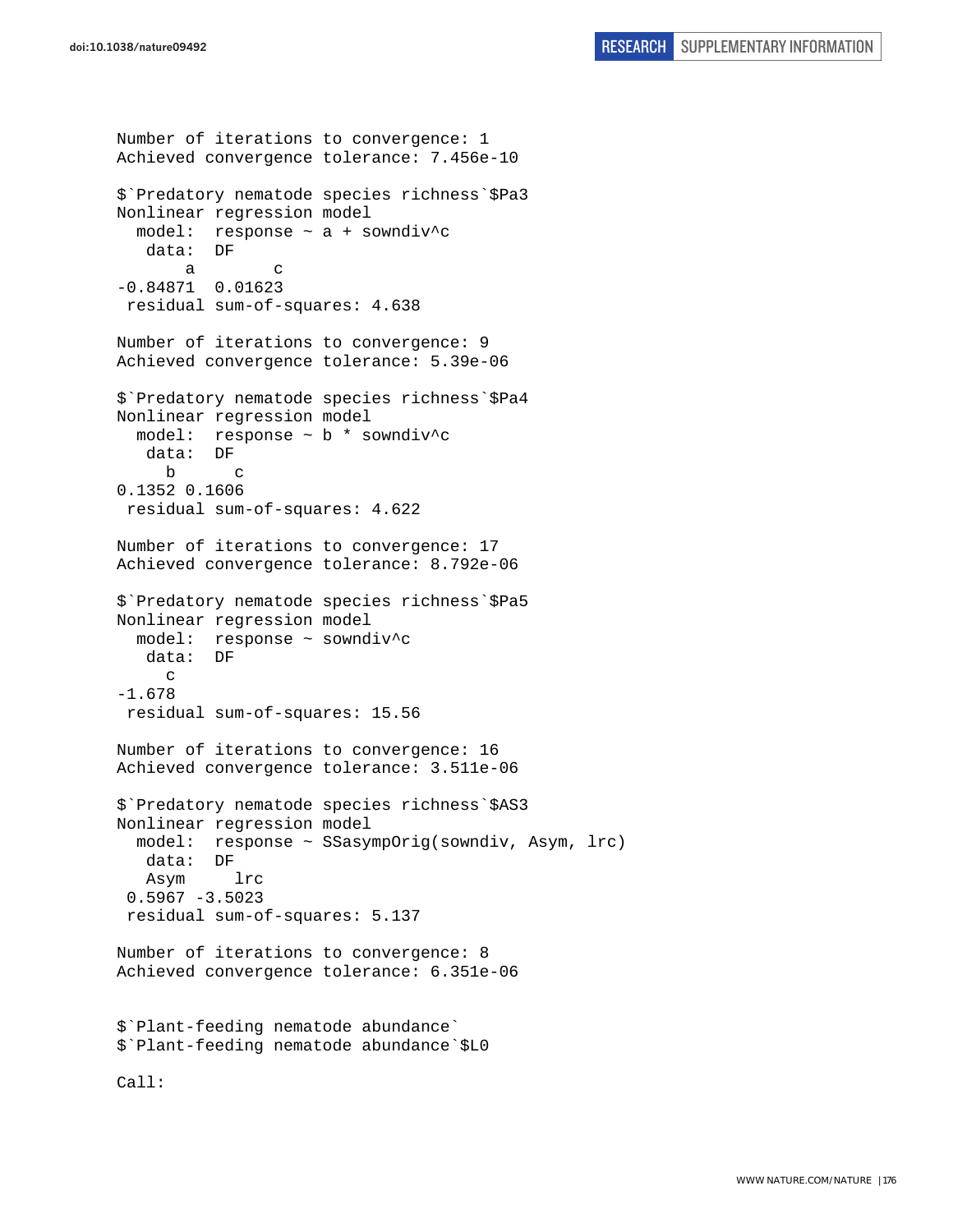$lm(formula = response ~ block + (sowndiv + funcgr + grass + leg)^2$ ,  $data = DF)$ Coefficients: (Intercept) blockB2 blockB3 blockB4 sowndiv 5.611e-01 2.077e-02 -1.618e-01 4.669e-04 - 7.277e-03 funcgr grass leg sowndiv:funcgr sowndiv:grass 5.311e-02 -1.714e-01 -1.139e-03 2.884e-05 1.879e-02 sowndiv:leg funcgr:grass funcgr:leg grass:leg  $-1.183e-02$   $-4.756e-02$   $-2.401e-02$   $4.268e-02$ \$`Plant-feeding nematode abundance`\$L2 Call:  $lm(formula = response \sim soundiv + funcar + leq, data = DF)$ Coefficients: (Intercept) sowndiv funcgr leg 0.2294488 0.0009399 0.0107855 0.0227016 \$`Plant-feeding nematode abundance`\$M1 Nonlinear regression model model: response  $\sim$  a \* sowndiv/(b + sowndiv) data: DF a b 0.3158 0.2136 residual sum-of-squares: 3.018 Number of iterations to convergence: 5 Achieved convergence tolerance: 2.456e-06 \$`Plant-feeding nematode abundance`\$M1a Nonlinear regression model model: response ~ SSmicmen(sowndiv, Vm, k) data: DF Vm k 0.3158 0.2136 residual sum-of-squares: 3.018 Number of iterations to convergence: 2 Achieved convergence tolerance: 7.715e-07 \$`Plant-feeding nematode abundance`\$M2 Nonlinear regression model model: response  $\sim d + a *$  sowndiv/(b + sowndiv) data: DF a b d 0.08968 7.51206 0.25826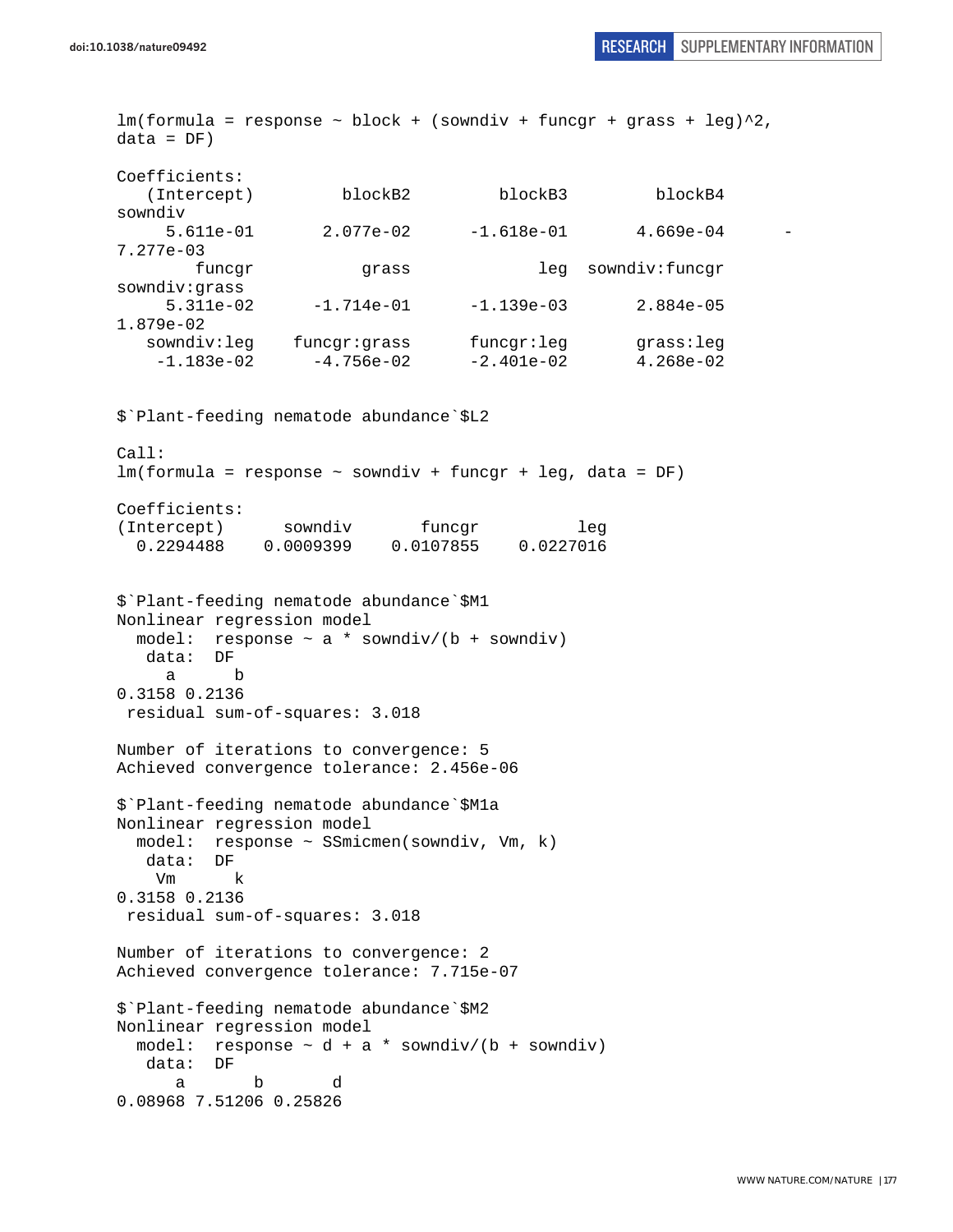```
 residual sum-of-squares: 3.016 
Number of iterations to convergence: 5 
Achieved convergence tolerance: 6.331e-07 
$`Plant-feeding nematode abundance`$E2 
Nonlinear regression model 
  model: response \sim a + b * exp(sowndiv)
    data: DF 
 a b 
2.925e-01 2.361e-28 
 residual sum-of-squares: 3.043 
Number of iterations to convergence: 4 
Achieved convergence tolerance: 1.666e-09 
$`Plant-feeding nematode abundance`$E4 
Nonlinear regression model 
  model: response ~ a + exp(sowndiv) 
    data: DF 
a 
1 
 residual sum-of-squares: 3.913e+52 
Number of iterations to convergence: 0 
Achieved convergence tolerance: 6.983e-20 
$`Plant-feeding nematode abundance`$E5 
Nonlinear regression model 
   model: response ~ b * exp(sowndiv) 
    data: DF 
         b 
2.797e-27 
  residual sum-of-squares: 9.03 
Number of iterations to convergence: 4 
Achieved convergence tolerance: 4.1e-09 
$`Plant-feeding nematode abundance`$Pa2 
Nonlinear regression model 
  model: response \sim a + b * sowndiv
    data: DF 
 a b 
0.283762 0.001180 
  residual sum-of-squares: 3.030 
Number of iterations to convergence: 1 
Achieved convergence tolerance: 1.156e-09 
$`Plant-feeding nematode abundance`$Pa3 
Nonlinear regression model 
  model: response ~ a + sowndiv^c 
   data: DF 
 a c
```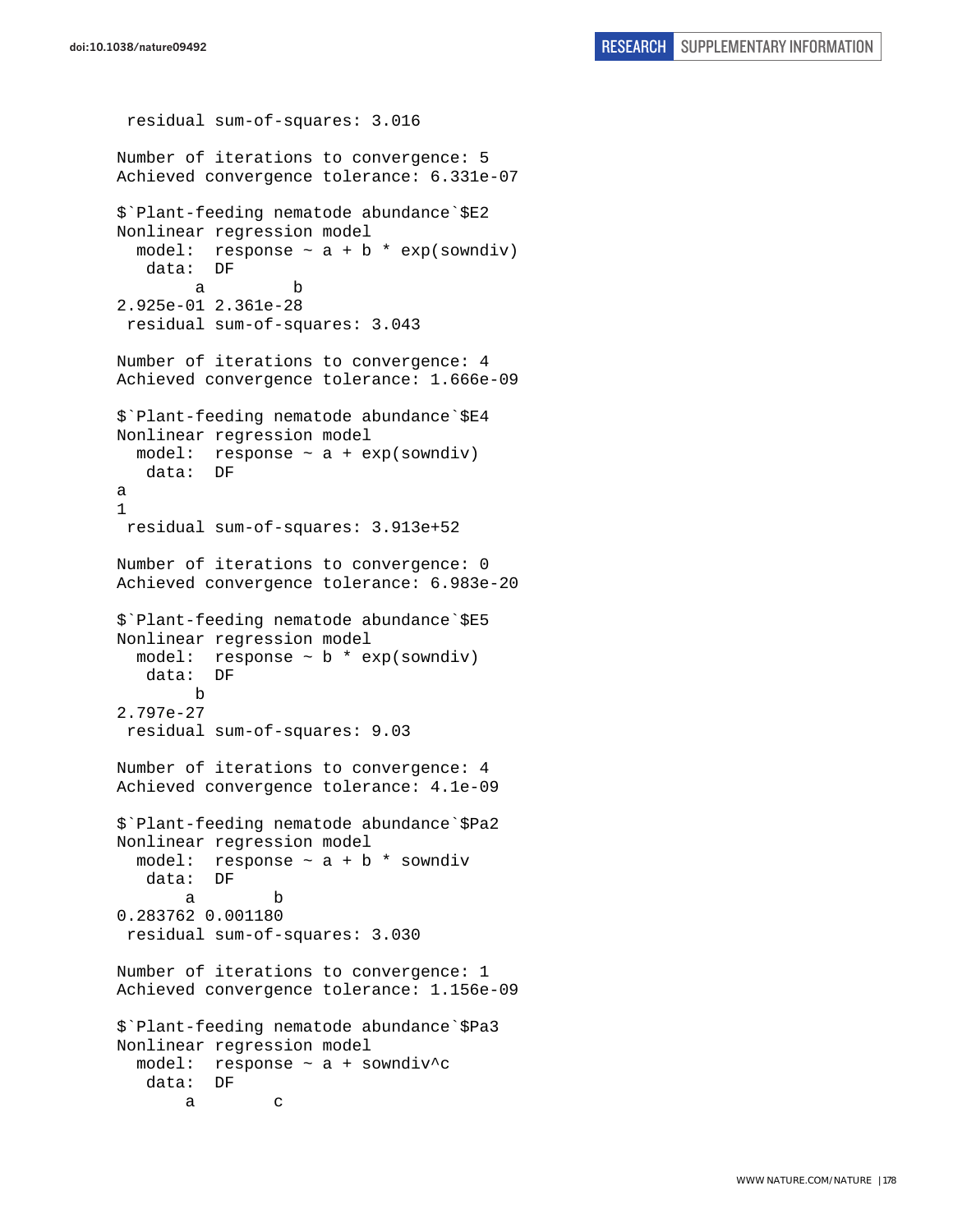```
-0.73310 0.01757 
  residual sum-of-squares: 3.016 
Number of iterations to convergence: 7 
Achieved convergence tolerance: 3.895e-06 
$`Plant-feeding nematode abundance`$Pa4 
Nonlinear regression model 
   model: response ~ b * sowndiv^c 
    data: DF 
 b c 
0.26768 0.06056 
  residual sum-of-squares: 3.016 
Number of iterations to convergence: 7 
Achieved convergence tolerance: 2.235e-07 
$`Plant-feeding nematode abundance`$Pa5 
Nonlinear regression model 
  model: response ~ sowndiv^c 
    data: DF 
       c 
-0.8012 
 residual sum-of-squares: 13.22 
Number of iterations to convergence: 15 
Achieved convergence tolerance: 7.024e-06 
$`Plant-feeding nematode abundance`$AS1 
Nonlinear regression model 
  model: response ~ SSasymp(sowndiv, Asym, R0, lrc) 
    data: DF 
    Asym R0 lrc 
  0.3369 0.2630 -2.2987 
  residual sum-of-squares: 3.015 
Number of iterations to convergence: 22 
Achieved convergence tolerance: 8.95e-06 
$`Plant-feeding nematode abundance`$AS2 
Nonlinear regression model 
   model: response ~ SSasympOff(sowndiv, Asym, lrc, c0) 
    data: DF 
     Asym lrc c0 
   0.3369 -2.2987 -15.1113 
  residual sum-of-squares: 3.015 
Number of iterations to convergence: 15 
Achieved convergence tolerance: 8.89e-06 
$`Plant-feeding nematode abundance`$AS3 
Nonlinear regression model 
   model: response ~ SSasympOrig(sowndiv, Asym, lrc) 
    data: DF
```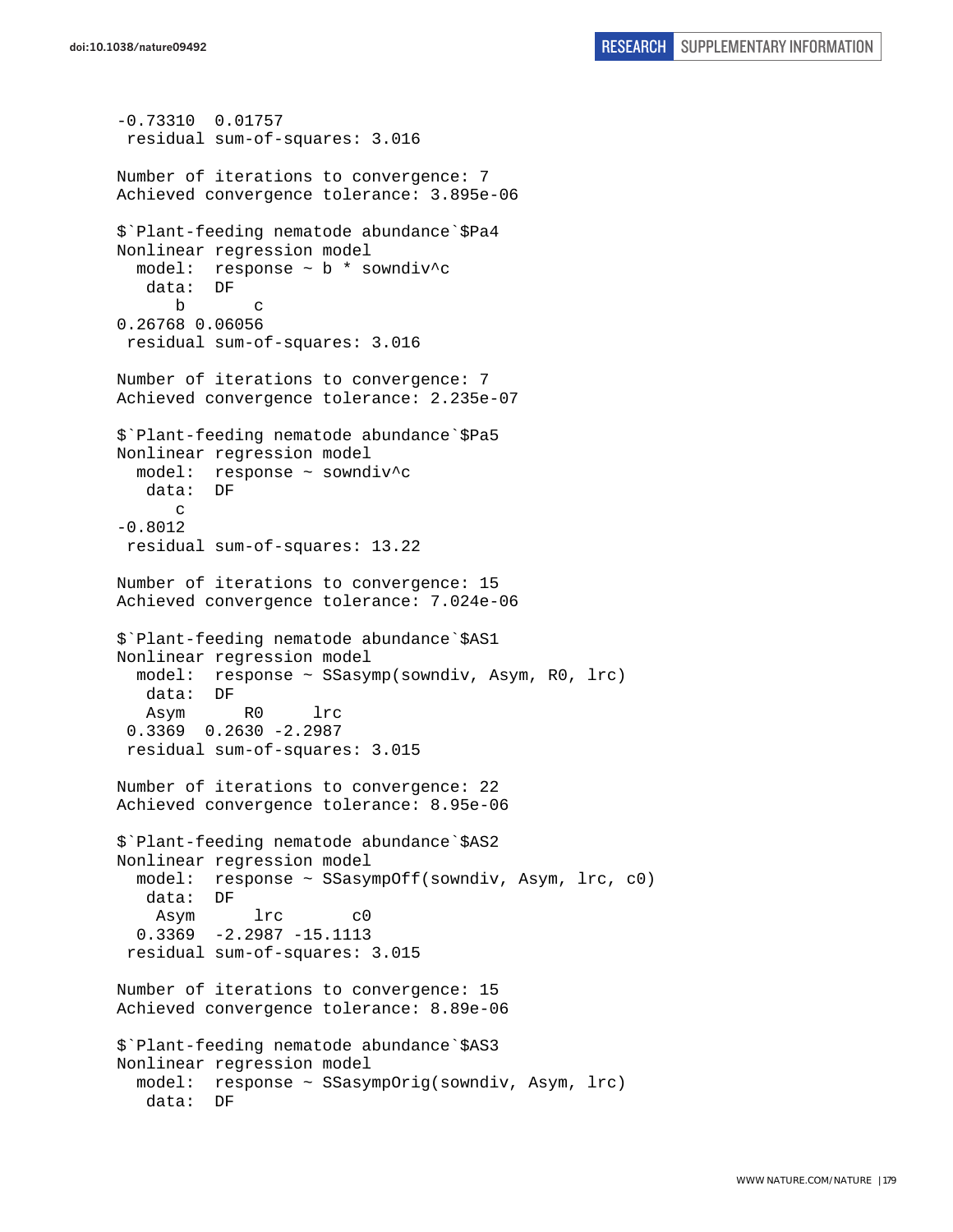Asym lrc 0.3037 0.6562 residual sum-of-squares: 3.023 Number of iterations to convergence: 2 Achieved convergence tolerance: 3.096e-06 \$`Plant-feeding nematode abundance`\$LG2 Nonlinear regression model model: response ~ SSlogis(sowndiv, Asym, xmid, scal) data: DF Asym xmid scal 0.3373 -11.3104 8.8154 residual sum-of-squares: 3.014 Number of iterations to convergence: 32 Achieved convergence tolerance: 8.12e-06 \$`Omnivorous nematode abundance` \$`Omnivorous nematode abundance`\$L0 Call:  $lm(formula = response ~ block + (sowndiv + funcgr + grass + leg)^2,$  $data = DF)$ Coefficients: (Intercept) blockB2 blockB3 blockB4 sowndiv 0.580168 -0.023768 0.047648 0.221986 - 0.049526 funcgr grass leg sowndiv:funcgr sowndiv:grass  $-0.030450$   $-0.153541$   $-0.129963$  0.006406 0.004660 sowndiv:leg funcgr:grass funcgr:leg grass:leg 0.020150 0.027354 -0.045683 0.050059 \$`Omnivorous nematode abundance`\$L2 Call: lm(formula = response ~ sowndiv + funcgr + leg, data = DF) Coefficients: (Intercept) sowndiv funcgr leg 0.288068 0.001003 -0.016602 -0.026873 \$`Omnivorous nematode abundance`\$M1a Nonlinear regression model model: response ~ SSmicmen(sowndiv, Vm, k) data: DF Vm k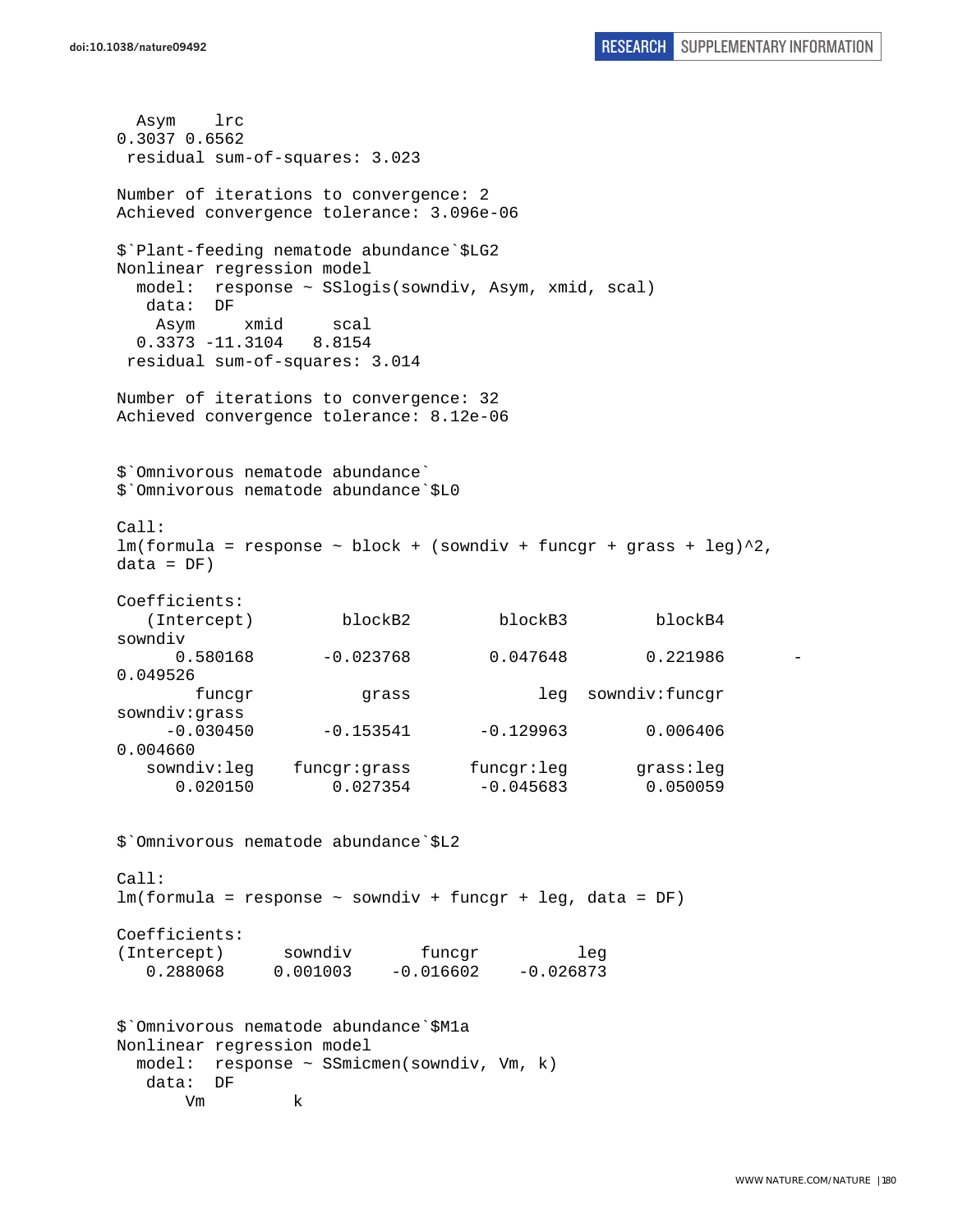```
0.2214690 0.0001752 
  residual sum-of-squares: 2.695 
Number of iterations to convergence: 3 
Achieved convergence tolerance: 5.273e-06 
$`Omnivorous nematode abundance`$E2 
Nonlinear regression model 
  model: response \sim a + b * exp(sowndiv)
    data: DF 
 a b 
2.198e-01 3.511e-28 
  residual sum-of-squares: 2.691 
Number of iterations to convergence: 4 
Achieved convergence tolerance: 8.99e-10 
$`Omnivorous nematode abundance`$E4 
Nonlinear regression model 
 model: response \sim a + exp(sowndiv)
   data: DF 
a 
1 
 residual sum-of-squares: 3.913e+52 
Number of iterations to convergence: 0 
Achieved convergence tolerance: 6.983e-20 
$`Omnivorous nematode abundance`$E5 
Nonlinear regression model 
  model: response \sim b * exp(sowndiv)
    data: DF 
         b 
2.276e-27 
 residual sum-of-squares: 6.073 
Number of iterations to convergence: 4 
Achieved convergence tolerance: 6.339e-10 
$`Omnivorous nematode abundance`$Pa2 
Nonlinear regression model 
  model: response \sim a + b * sowndiv
    data: DF 
 a b 
0.2169470 0.0005421 
 residual sum-of-squares: 2.692 
Number of iterations to convergence: 1 
Achieved convergence tolerance: 1.516e-08 
$`Omnivorous nematode abundance`$Pa3 
Nonlinear regression model 
  model: response ~ a + sowndiv^c 
    data: DF
```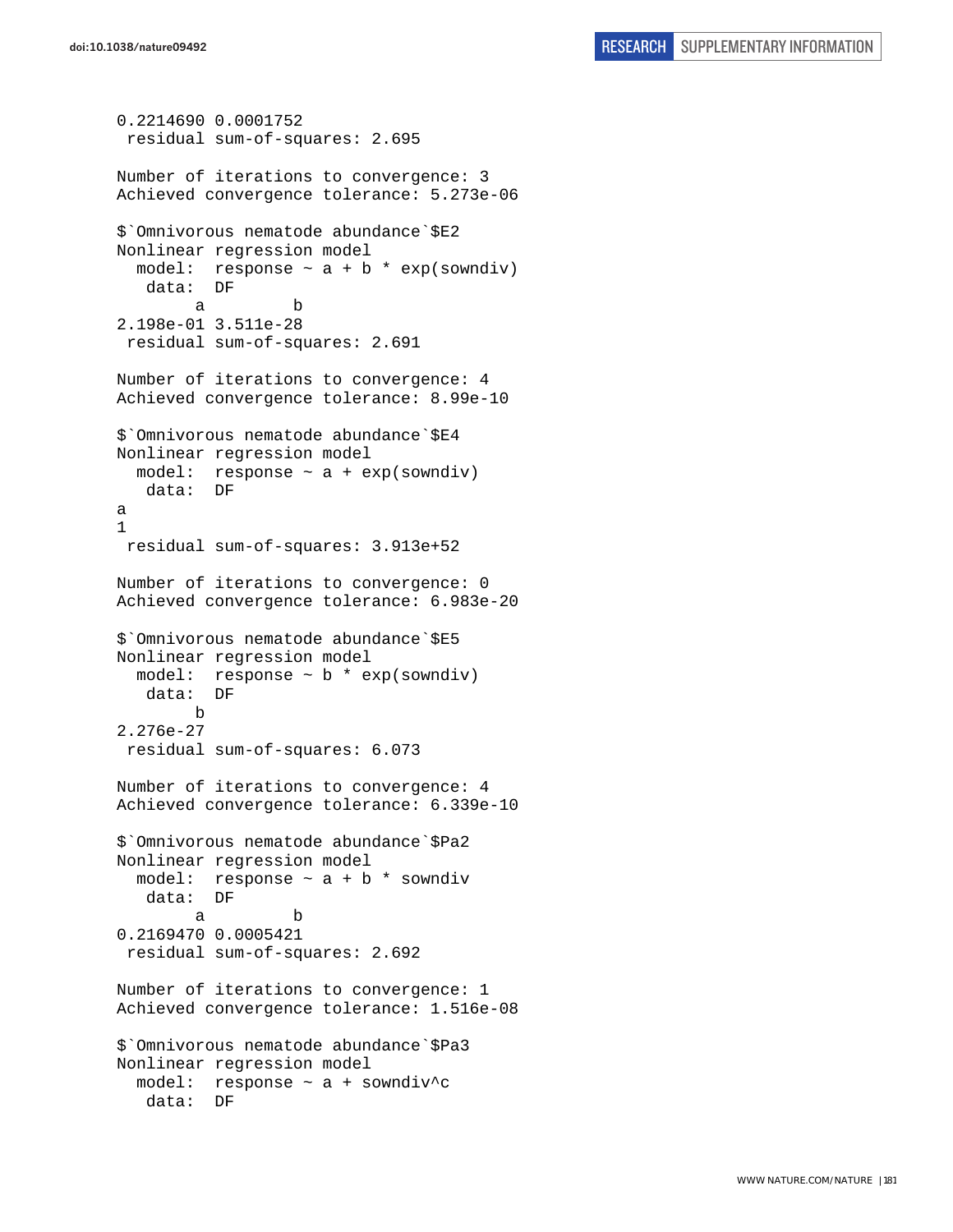a c -0.784102 0.003718 residual sum-of-squares: 2.694 Number of iterations to convergence: 8 Achieved convergence tolerance: 4.483e-08 \$`Omnivorous nematode abundance`\$Pa4 Nonlinear regression model model: response ~ b \* sowndiv^c data: DF b c 0.21579 0.01728 residual sum-of-squares: 2.694 Number of iterations to convergence: 7 Achieved convergence tolerance: 7.32e-07 \$`Omnivorous nematode abundance`\$Pa5 Nonlinear regression model model: response ~ sowndiv^c data: DF c -1.284 residual sum-of-squares: 13.18 Number of iterations to convergence: 20 Achieved convergence tolerance: 5.335e-06 \$`Predatory nematode abundance` \$`Predatory nematode abundance`\$L0 Call:  $lm(formula = response ~ ~block ~ + ~ (sowndiv ~ + ~funcgr ~ + ~grass ~ + ~ leg)^2$ ,  $data = DF)$ Coefficients: (Intercept) blockB2 blockB3 blockB4 sowndiv 2.87930 0.05726 0.03274 -0.00908 - 0.08246 funcgr grass leg sowndiv:funcgr sowndiv:grass  $-0.52723$   $-1.17278$   $-1.26450$  0.01222 0.01961 sowndiv:leg funcgr:grass funcgr:leg grass:leg 0.02061 0.10943 0.17711 0.48587

\$`Predatory nematode abundance`\$L2

 $Ca11$ : lm(formula = response ~ sowndiv + funcgr + leg, data = DF)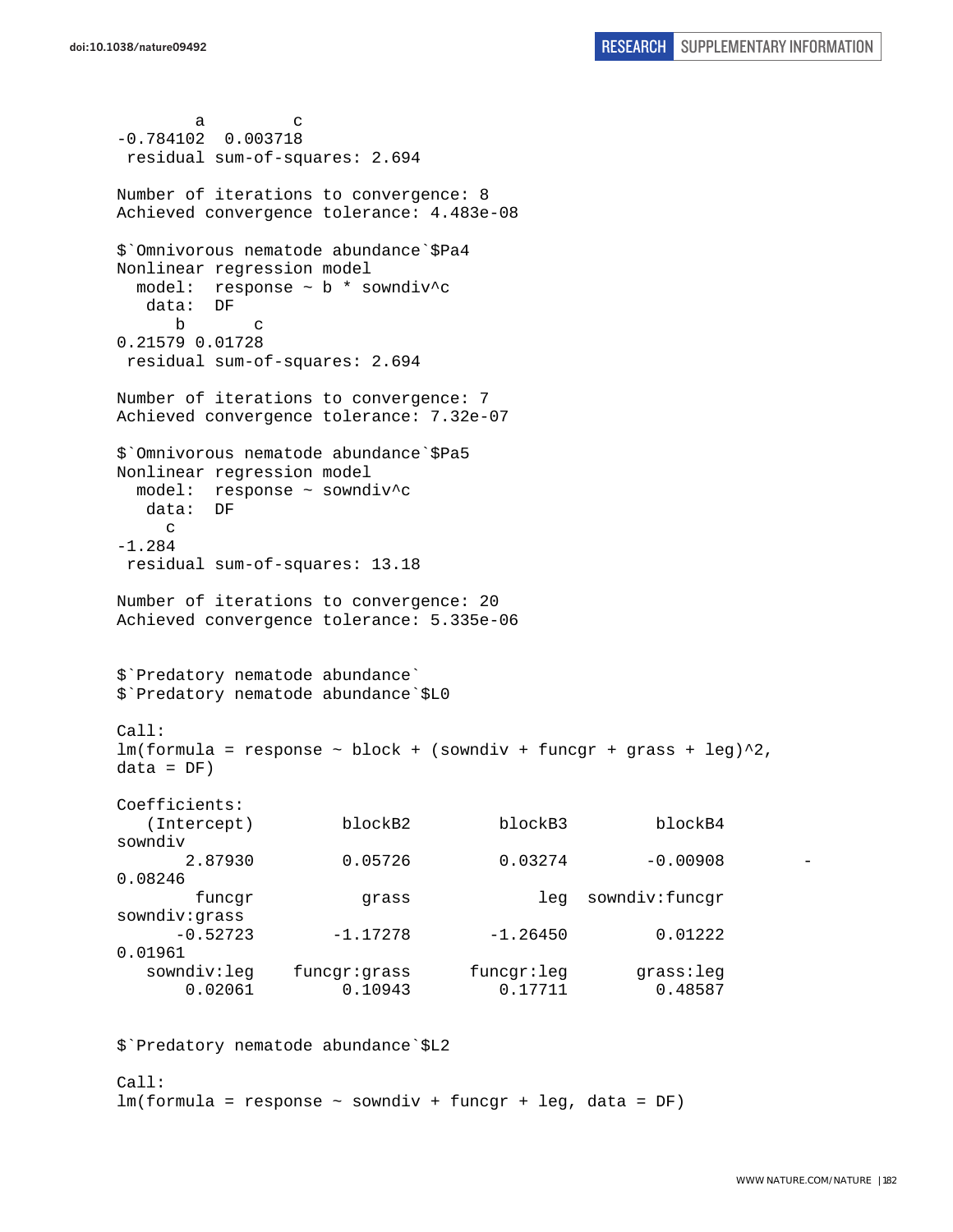```
Coefficients: 
(Intercept) sowndiv funcgr leg 
    0.079820 0.005578 -0.013658 -0.014687 
$`Predatory nematode abundance`$E2 
Nonlinear regression model 
  model: response \sim a + b * exp(sowndiv)
    data: DF 
 a b 
6.084e-02 3.086e-27 
  residual sum-of-squares: 1.217 
Number of iterations to convergence: 4 
Achieved convergence tolerance: 1.242e-08 
$`Predatory nematode abundance`$E4 
Nonlinear regression model 
 model: response \sim a + exp(sowndiv)
   data: DF 
a 
1 
 residual sum-of-squares: 3.913e+52 
Number of iterations to convergence: 0 
Achieved convergence tolerance: 6.983e-20 
$`Predatory nematode abundance`$E5 
Nonlinear regression model 
 model: response \sim b * exp(sowndiv)
    data: DF 
        b 
3.618e-27 
 residual sum-of-squares: 1.477 
Number of iterations to convergence: 4 
Achieved convergence tolerance: 2.905e-08 
$`Predatory nematode abundance`$Pa2 
Nonlinear regression model 
  model: response \sim a + b * sowndiv
    data: DF 
 a b 
0.032787 0.005115 
 residual sum-of-squares: 1.304 
Number of iterations to convergence: 1 
Achieved convergence tolerance: 3.545e-09 
$`Predatory nematode abundance`$Pa3 
Nonlinear regression model 
  model: response ~ a + sowndiv^c 
    data: DF
```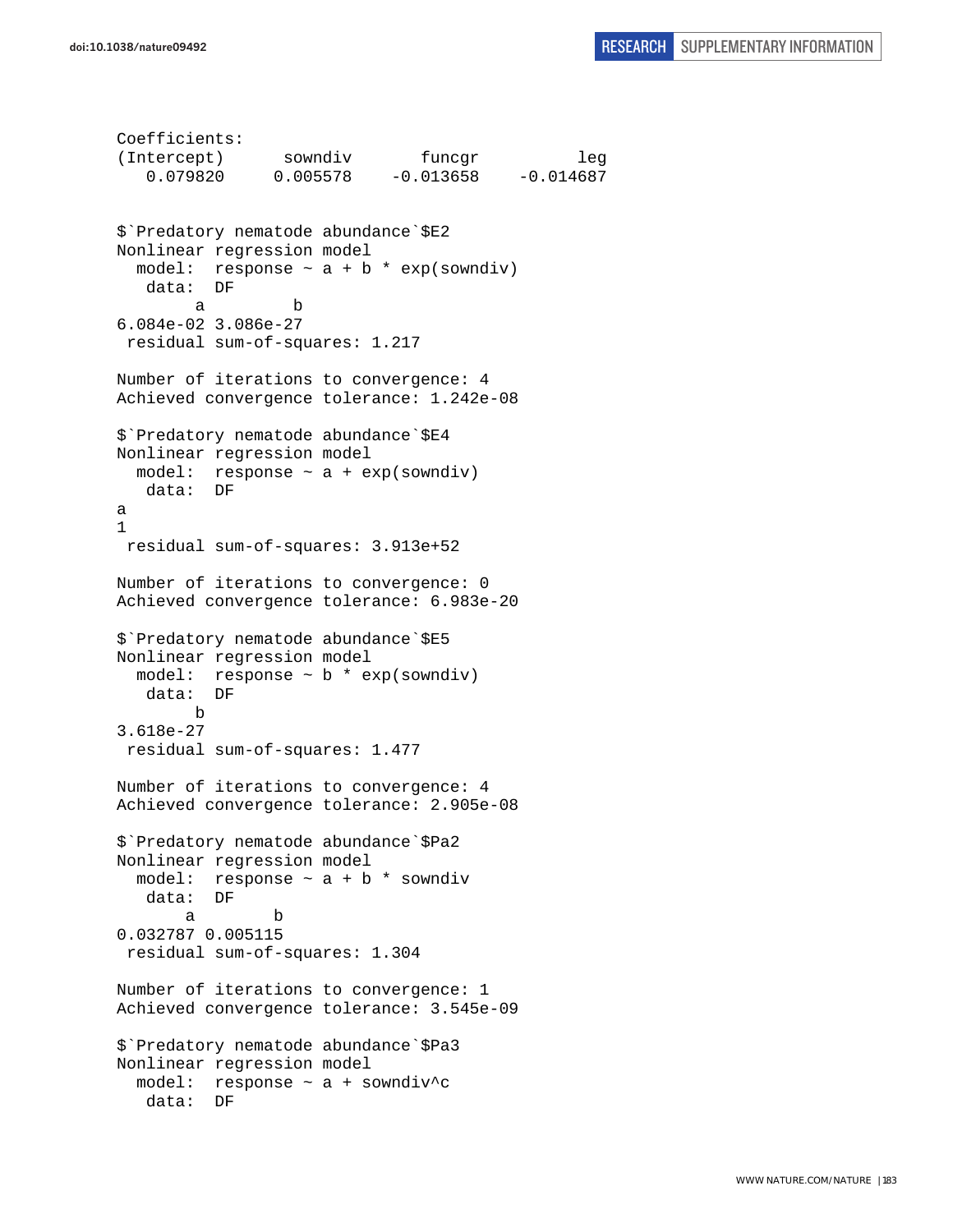a c -0.96994 0.02940 residual sum-of-squares: 1.495 Number of iterations to convergence: 9 Achieved convergence tolerance: 1.723e-06 \$`Predatory nematode abundance`\$Pa4 Nonlinear regression model model: response ~ b \* sowndiv^c data: DF b c 0.008507 0.921069 residual sum-of-squares: 1.356 Number of iterations to convergence: 12 Achieved convergence tolerance: 9.82e-06 \$`Predatory nematode abundance`\$Pa5 Nonlinear regression model model: response ~ sowndiv^c data: DF c -3.902 residual sum-of-squares: 15.13 Number of iterations to convergence: 15 Achieved convergence tolerance: 6.27e-06 \$`Bacterivorous nematode abundance` \$`Bacterivorous nematode abundance`\$L0 Call:  $lm(formula = response ~ ~block ~ + ~ (sowndiv ~ + ~funcgr ~ + ~grass ~ + ~ leg)^2$ ,  $data = DF)$ Coefficients: (Intercept) blockB2 blockB3 blockB4 sowndiv  $-0.721558$   $-0.102526$   $-0.095018$   $-0.120770$ 0.054064 funcgr grass leg sowndiv:funcgr sowndiv:grass 0.339564 0.494652 0.464718 0.006983 0.018475 sowndiv:leg funcgr:grass funcgr:leg grass:leg  $0.010363$   $-0.124975$   $-0.167984$   $-0.150982$ 

\$`Bacterivorous nematode abundance`\$L2

 $Ca11$ : lm(formula = response ~ sowndiv + funcgr + leg, data = DF)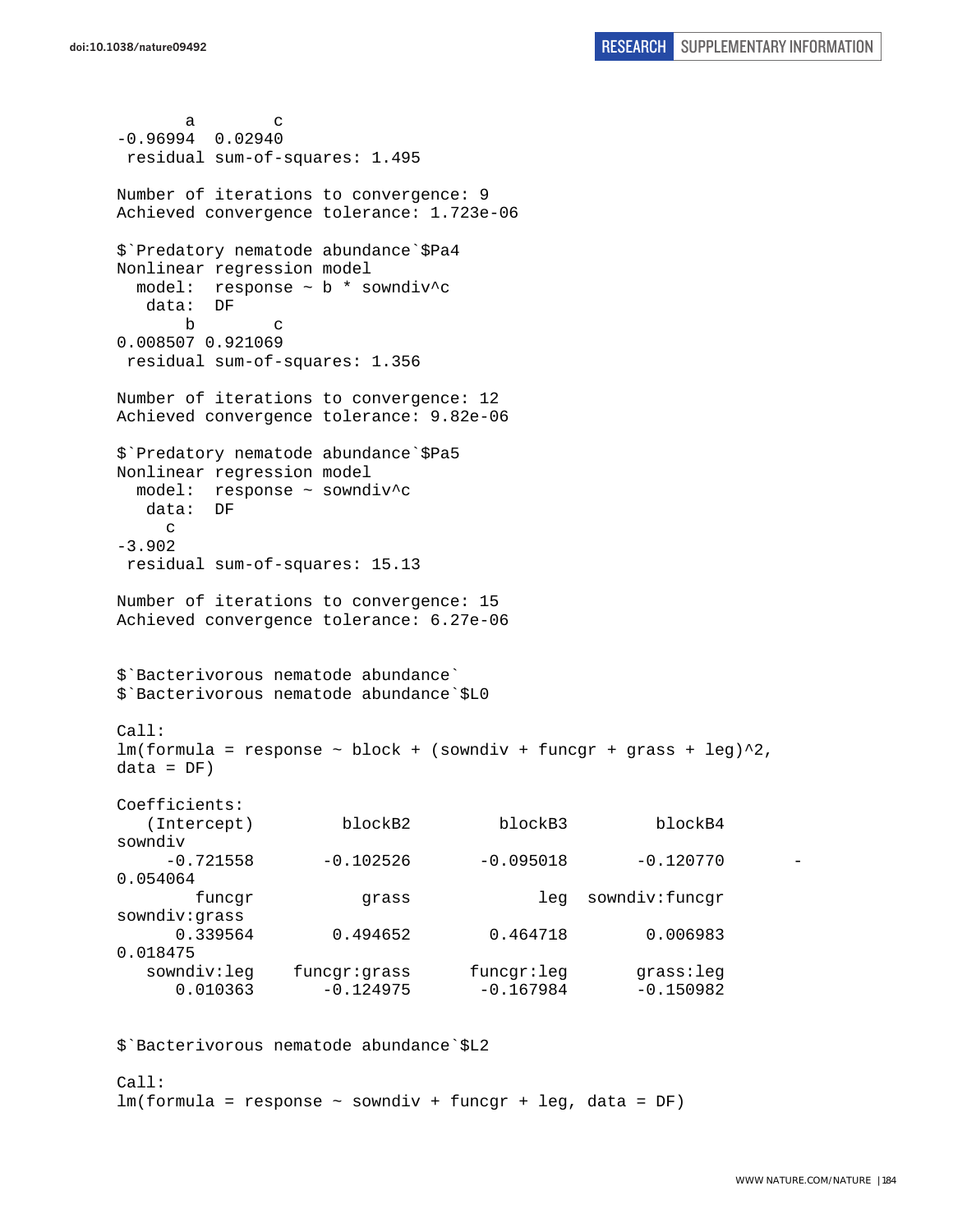```
Coefficients: 
(Intercept) sowndiv funcgr leg 
    0.422191 0.003742 -0.053107 -0.087098 
$`Bacterivorous nematode abundance`$M1 
Nonlinear regression model 
  model: response \sim a * sowndiv/(b + sowndiv)
    data: DF 
 a b 
0.21562 0.04743 
  residual sum-of-squares: 2.463 
Number of iterations to convergence: 8 
Achieved convergence tolerance: 1.762e-06 
$`Bacterivorous nematode abundance`$M1a 
Nonlinear regression model 
   model: response ~ SSmicmen(sowndiv, Vm, k) 
    data: DF 
      Vm k 
0.21562 0.04745 
  residual sum-of-squares: 2.463 
Number of iterations to convergence: 5 
Achieved convergence tolerance: 3.502e-06 
$`Bacterivorous nematode abundance`$E2 
Nonlinear regression model 
  model: response \sim a + b * exp(sowndiv)
    data: DF 
 a b 
2.069e-01 1.063e-27 
 residual sum-of-squares: 2.421 
Number of iterations to convergence: 4 
Achieved convergence tolerance: 2.315e-08 
$`Bacterivorous nematode abundance`$E4 
Nonlinear regression model 
  model: response ~ a + exp(sowndiv) 
    data: DF 
a 
1 
 residual sum-of-squares: 3.913e+52 
Number of iterations to convergence: 0 
Achieved convergence tolerance: 6.983e-20 
$`Bacterivorous nematode abundance`$E5 
Nonlinear regression model 
 model: response \sim b * exp(sowndiv)
    data: DF
```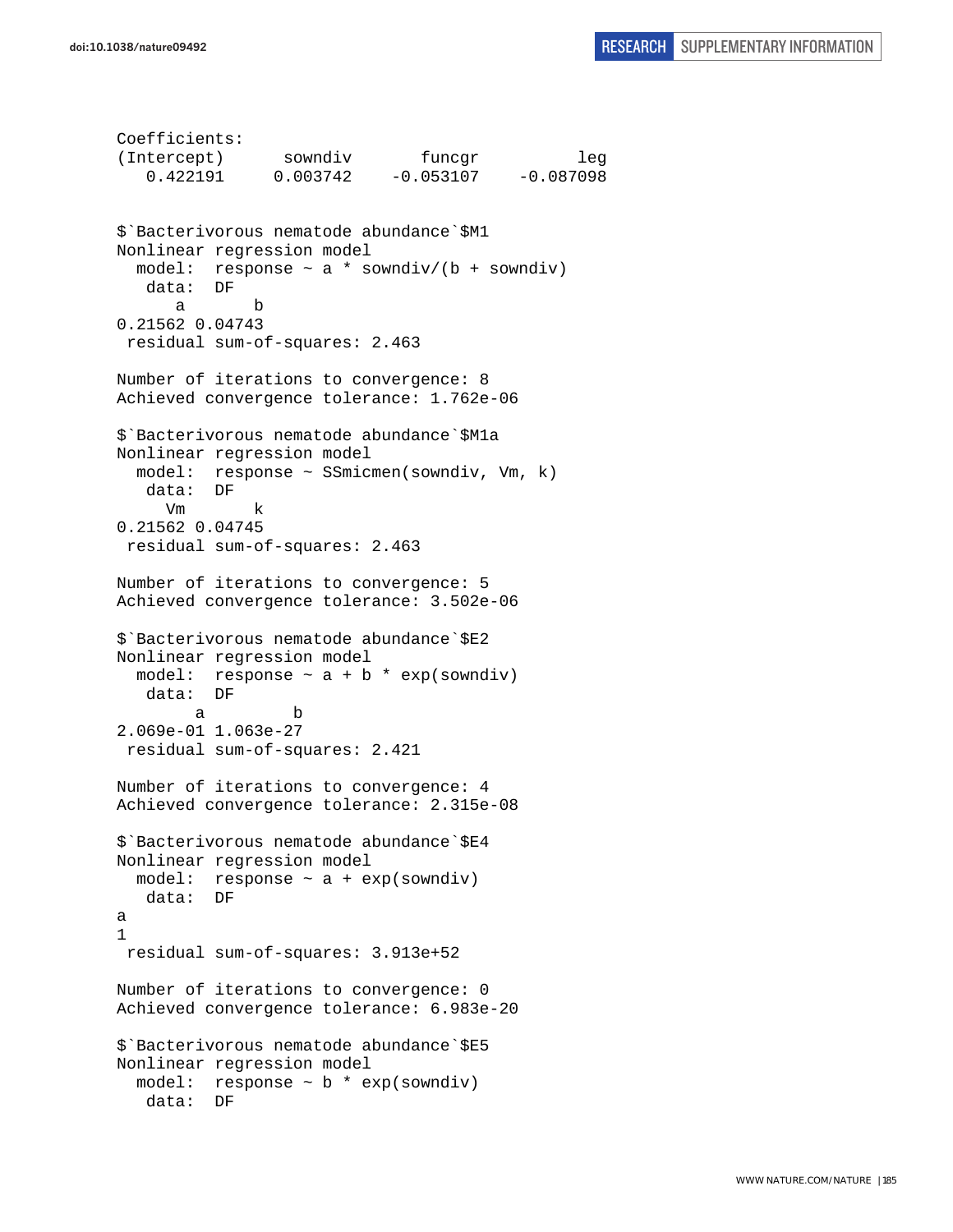b 2.875e-27 residual sum-of-squares: 5.418 Number of iterations to convergence: 4 Achieved convergence tolerance: 2.08e-09 \$`Bacterivorous nematode abundance`\$Pa2 Nonlinear regression model model: response  $\sim$  a + b  $*$  sowndiv data: DF a b 0.192929 0.002281 residual sum-of-squares: 2.410 Number of iterations to convergence: 1 Achieved convergence tolerance: 1.425e-11 \$`Bacterivorous nematode abundance`\$Pa3 Nonlinear regression model model: response ~ a + sowndiv^c data: DF a c -0.81056 0.01483 residual sum-of-squares: 2.444 Number of iterations to convergence: 8 Achieved convergence tolerance: 7.34e-06 \$`Bacterivorous nematode abundance`\$Pa4 Nonlinear regression model model: response ~ b \* sowndiv^c data: DF b c 0.18720 0.08027 residual sum-of-squares: 2.441 Number of iterations to convergence: 8 Achieved convergence tolerance: 1.978e-06 \$`Bacterivorous nematode abundance`\$Pa5 Nonlinear regression model model: response ~ sowndiv^c data: DF c -1.452 residual sum-of-squares: 13.18 Number of iterations to convergence: 21 Achieved convergence tolerance: 5.128e-06 \$`Bacterivorous nematode abundance`\$LG2 Nonlinear regression model model: response ~ SSlogis(sowndiv, Asym, xmid, scal)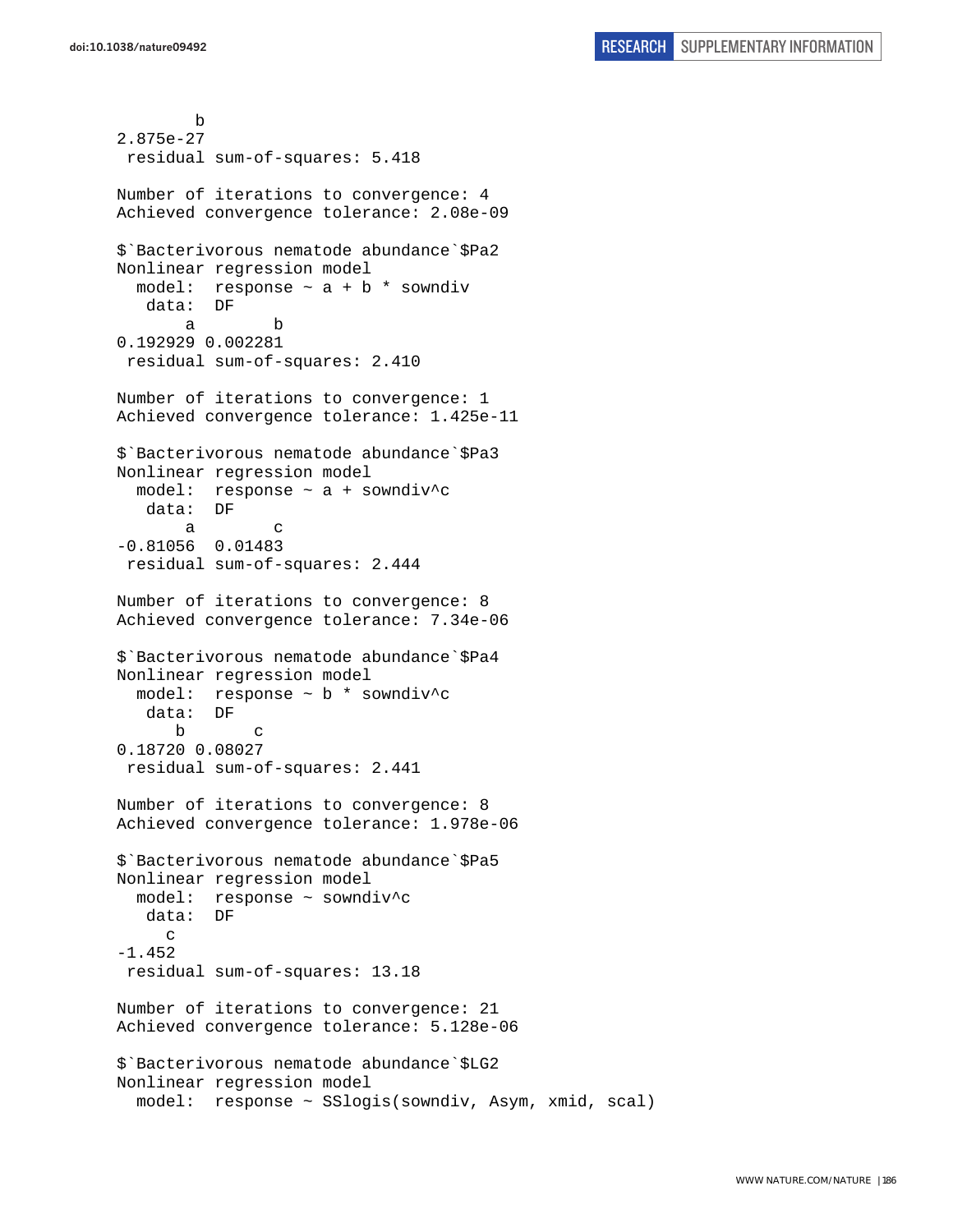```
 data: DF 
   Asym xmid scal 
  0.5185 28.8115 55.2367 
 residual sum-of-squares: 2.409 
Number of iterations to convergence: 4 
Achieved convergence tolerance: 1.208e-06 
$`Fungivorous nematode abundance` 
$`Fungivorous nematode abundance`$L0 
Call: 
lm(formula = response ~ block + (sowndiv + funcgr + grass + leg)^2,data = DF)Coefficients: 
    (Intercept) blockB2 blockB3 blockB4 
sowndiv 
     0.469115 0.024585 -0.016396 0.077099
0.021021 
        funcgr grass leg sowndiv:funcgr 
sowndiv:grass 
     0.035548 -0.077821 -0.013231 0.002742
0.007002 
  sowndiv:leg funcgr:grass funcgr:leg grass:leg
     0.001644 -0.023833 -0.055108 0.011134$`Fungivorous nematode abundance`$L2 
Call: 
lm(formula = response ~ sowndiv + funcgr + leg, data = DF) 
Coefficients: 
(Intercept) sowndiv funcqr leg
   0.335010 -0.001201 -0.020037 -0.042390 
$`Fungivorous nematode abundance`$M1 
Nonlinear regression model 
  model: response ~ a * sowndiv/(b + sowndiv) 
   data: DF 
 a b 
  0.21498 -0.06063 
 residual sum-of-squares: 2.761 
Number of iterations to convergence: 4 
Achieved convergence tolerance: 7.831e-06 
$`Fungivorous nematode abundance`$M1a 
Nonlinear regression model 
  model: response ~ SSmicmen(sowndiv, Vm, k) 
   data: DF
```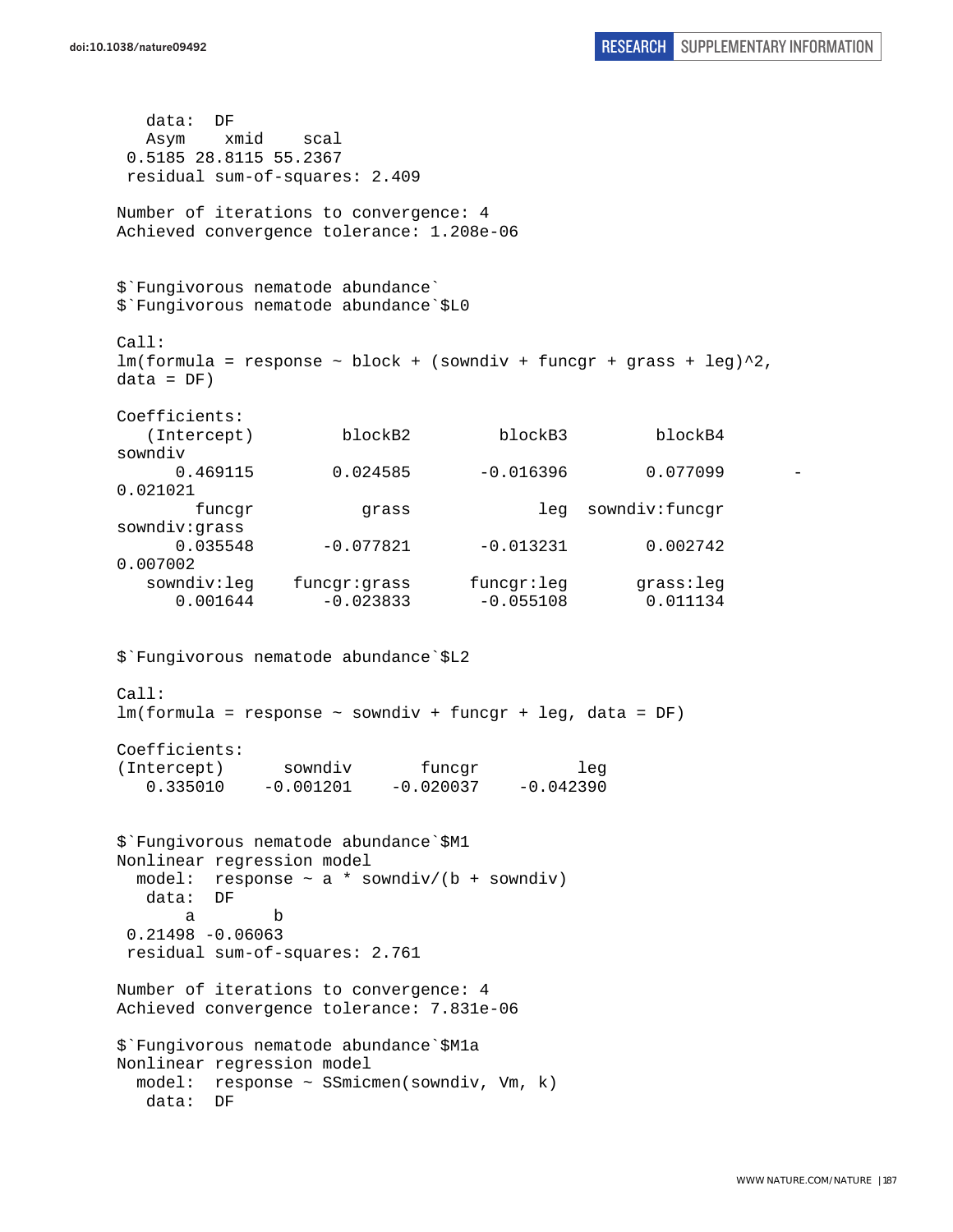Vm k 0.21498 -0.06065 residual sum-of-squares: 2.761 Number of iterations to convergence: 3 Achieved convergence tolerance: 1.173e-06 \$`Fungivorous nematode abundance`\$M2 Nonlinear regression model model: response  $\sim$  d + a \* sowndiv/(b + sowndiv) data: DF a b d -0.002992 -4.310560 0.213767 residual sum-of-squares: 2.742 Number of iterations to convergence: 14 Achieved convergence tolerance: 3.159e-06 \$`Fungivorous nematode abundance`\$E2 Nonlinear regression model model: response  $\sim$  a + b  $*$  exp(sowndiv) data: DF a b 2.240e-01 -8.294e-28 residual sum-of-squares: 2.737 Number of iterations to convergence: 4 Achieved convergence tolerance: 2.46e-09 \$`Fungivorous nematode abundance`\$E4 Nonlinear regression model model: response  $\sim$  a + exp(sowndiv) data: DF a 1 residual sum-of-squares: 3.913e+52 Number of iterations to convergence: 0 Achieved convergence tolerance: 6.983e-20 \$`Fungivorous nematode abundance`\$E5 Nonlinear regression model model: response ~ b \* exp(sowndiv) data: DF b 1.132e-27 residual sum-of-squares: 6.249 Number of iterations to convergence: 4 Achieved convergence tolerance: 6.222e-09 \$`Fungivorous nematode abundance`\$Pa2 Nonlinear regression model model: response ~ a + b \* sowndiv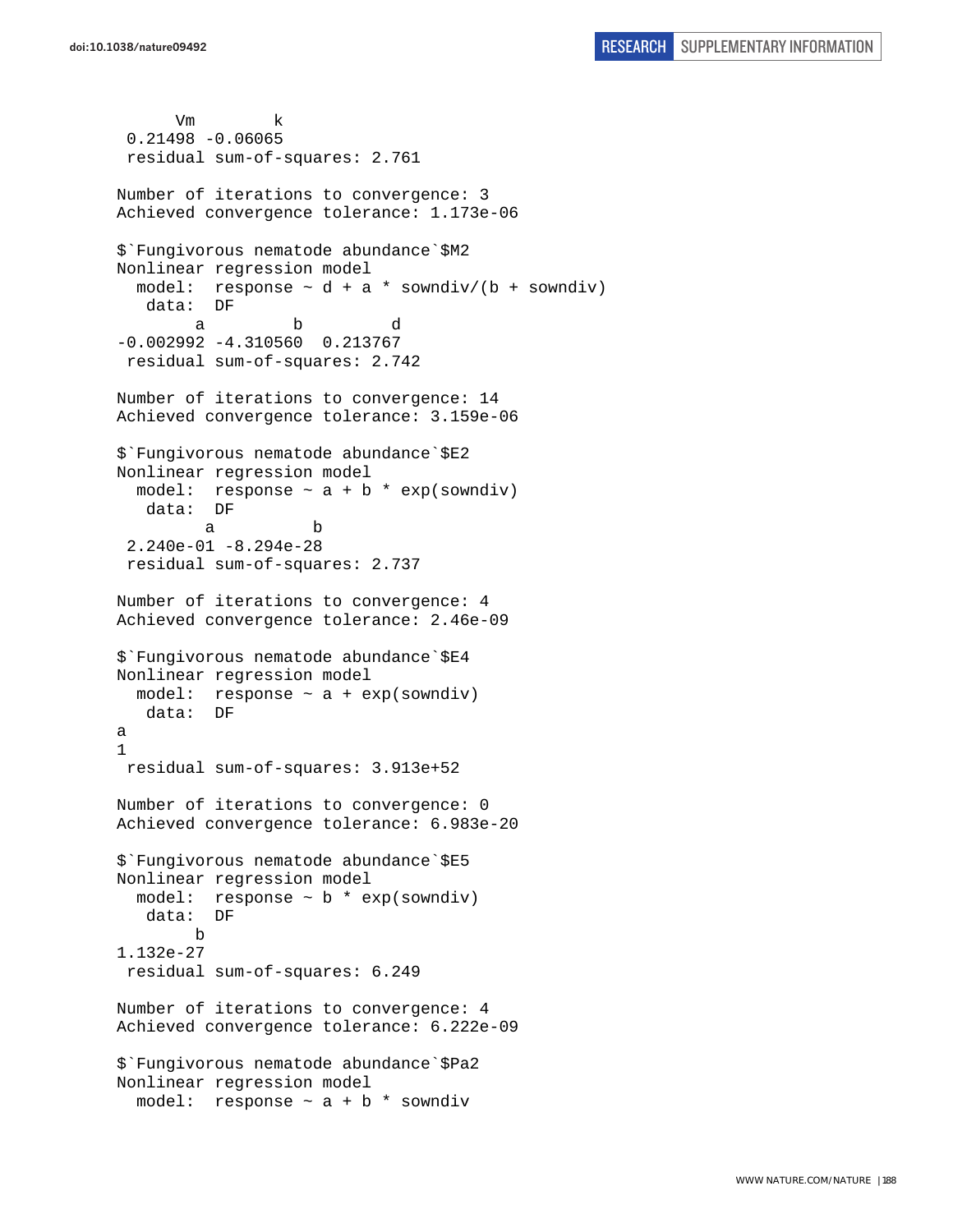data: DF a b 0.233777 -0.001645 residual sum-of-squares: 2.735 Number of iterations to convergence: 1 Achieved convergence tolerance: 6.468e-10 \$`Fungivorous nematode abundance`\$Pa3 Nonlinear regression model model: response ~ a + sowndiv^c data: DF a c  $-0.76322 - 0.01136$  residual sum-of-squares: 2.752 Number of iterations to convergence: 8 Achieved convergence tolerance: 5.819e-07 \$`Fungivorous nematode abundance`\$Pa4 Nonlinear regression model model: response ~ b \* sowndiv^c data: DF b c 0.23608 -0.04795 residual sum-of-squares: 2.752 Number of iterations to convergence: 8 Achieved convergence tolerance: 8.743e-06 \$`Fungivorous nematode abundance`\$Pa5 Nonlinear regression model model: response ~ sowndiv^c data: DF  $\mathcal{C}$ -1.187 residual sum-of-squares: 13.08 Number of iterations to convergence: 17 Achieved convergence tolerance: 9.556e-06 \$`Fungivorous nematode abundance`\$BIEXP Nonlinear regression model model: response ~ SSbiexp(sowndiv, A1, lrc1, A2, lrc2) data: DF A1 lrc1 A2 lrc2  $-0.04701 - 0.43045$  0.24788  $-4.51583$  residual sum-of-squares: 2.731 Number of iterations to convergence: 23 Achieved convergence tolerance: 8.412e-06 \$`Fungivorous nematode abundance`\$LG2 Nonlinear regression model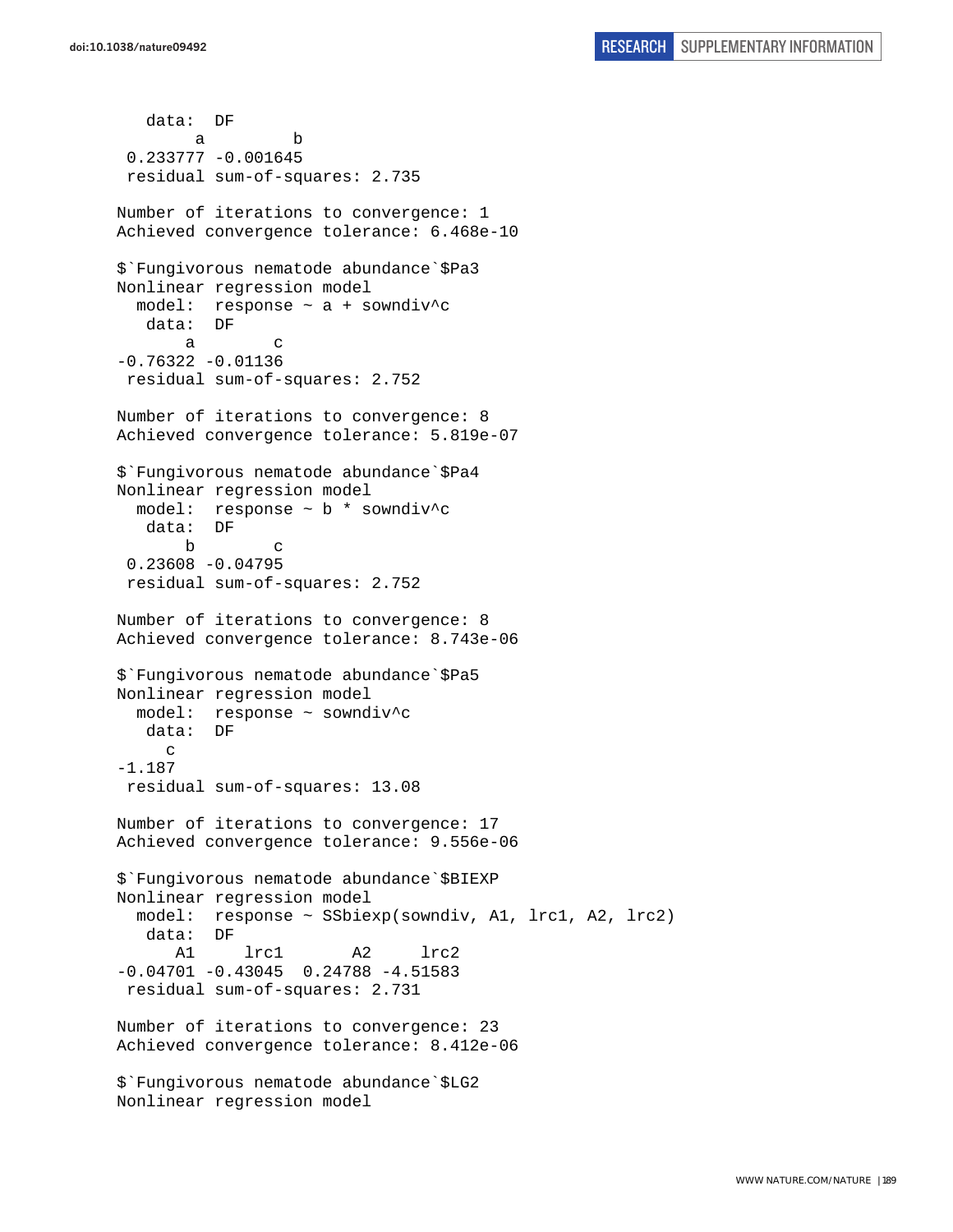```
doi:10.1038/nature09492 RESEARCH SUPPLEMENTARY INFORMATION
```

```
 model: response ~ SSlogis(sowndiv, Asym, xmid, scal) 
   data: DF 
    Asym xmid scal 
  0.2619 59.0430 -29.6045 
 residual sum-of-squares: 2.734 
Number of iterations to convergence: 2 
Achieved convergence tolerance: 5.513e-06 
$`Collembola abundance` 
$`Collembola abundance`$L0 
Call: 
lm(formula = response ~ block + (sowndiv + funcgr + grass + leg)^2,data = DF)Coefficients: 
  (Intercept) blockB2 blockB3 blockB4
sowndiv 
      3.32716 -0.12775 -0.03627 -0.15423
0.08519 
        funcgr grass leg sowndiv:funcgr 
sowndiv:grass 
     -0.68085 -1.29444 -1.32048 0.01055
0.01323 
   sowndiv:leg funcgr:grass funcgr:leg grass:leg 
       0.03218 0.22039 0.23004 0.47891 
$`Collembola abundance`$L2 
Call: 
lm(formula = response ~ sowndiv + funcgr + leg, data = DF) 
Coefficients: 
(Intercept) sowndiv funcgr leg 
   0.133770 0.001950 0.015583 0.058705 
$`Collembola abundance`$M1 
Nonlinear regression model 
 model: response \sim a * sowndiv/(b + sowndiv)
   data: DF 
 a b 
0.3187 0.5408 
 residual sum-of-squares: 2.58 
Number of iterations to convergence: 5 
Achieved convergence tolerance: 2.938e-07 
$`Collembola abundance`$M1a 
Nonlinear regression model 
  model: response ~ SSmicmen(sowndiv, Vm, k)
```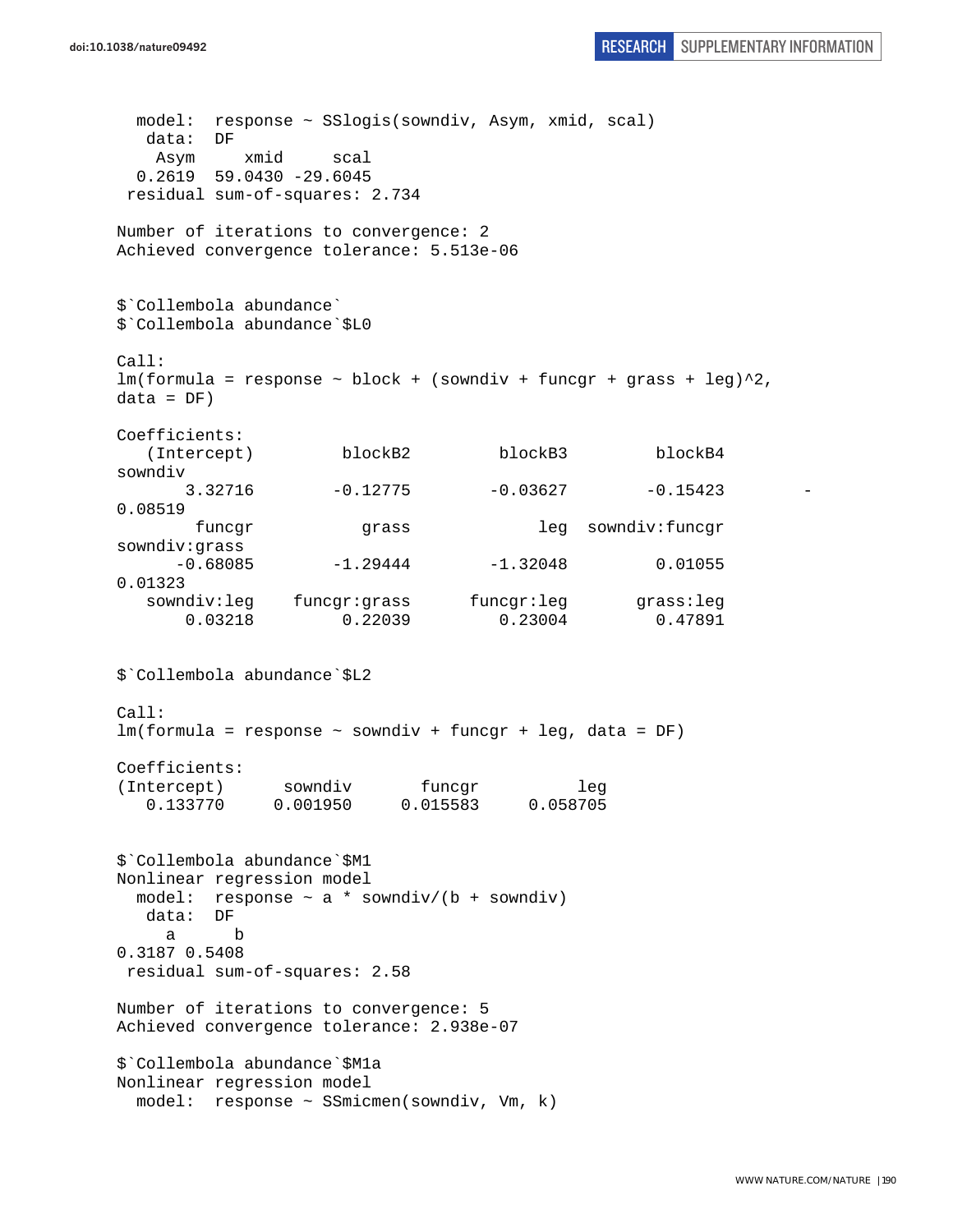```
 data: DF 
     Vm k 
0.3187 0.5408 
  residual sum-of-squares: 2.58 
Number of iterations to convergence: 2 
Achieved convergence tolerance: 3.391e-06 
$`Collembola abundance`$M2 
Nonlinear regression model 
  model: response \sim d + a * sowndiv/(b + sowndiv)
    data: DF 
      a b d 
0.2046 1.3001 0.1223 
 residual sum-of-squares: 2.579 
Number of iterations to convergence: 9 
Achieved convergence tolerance: 4.061e-06 
$`Collembola abundance`$E2 
Nonlinear regression model 
  model: response \sim a + b * exp(sowndiv)
    data: DF 
 a b 
2.670e-01 5.672e-28 
 residual sum-of-squares: 2.674 
Number of iterations to convergence: 4 
Achieved convergence tolerance: 2.437e-11 
$`Collembola abundance`$E4 
Nonlinear regression model 
  model: response ~ a + exp(sowndiv) 
    data: DF 
a 
1 
  residual sum-of-squares: 5.217e+52 
Number of iterations to convergence: 0 
Achieved convergence tolerance: 5.804e-20 
$`Collembola abundance`$E5 
Nonlinear regression model 
  model: response \sim b * exp(sowndiv)
    data: DF 
 b 
2.905e-27 
  residual sum-of-squares: 8.09 
Number of iterations to convergence: 4 
Achieved convergence tolerance: 1.465e-08 
$`Collembola abundance`$Pa2 
Nonlinear regression model
```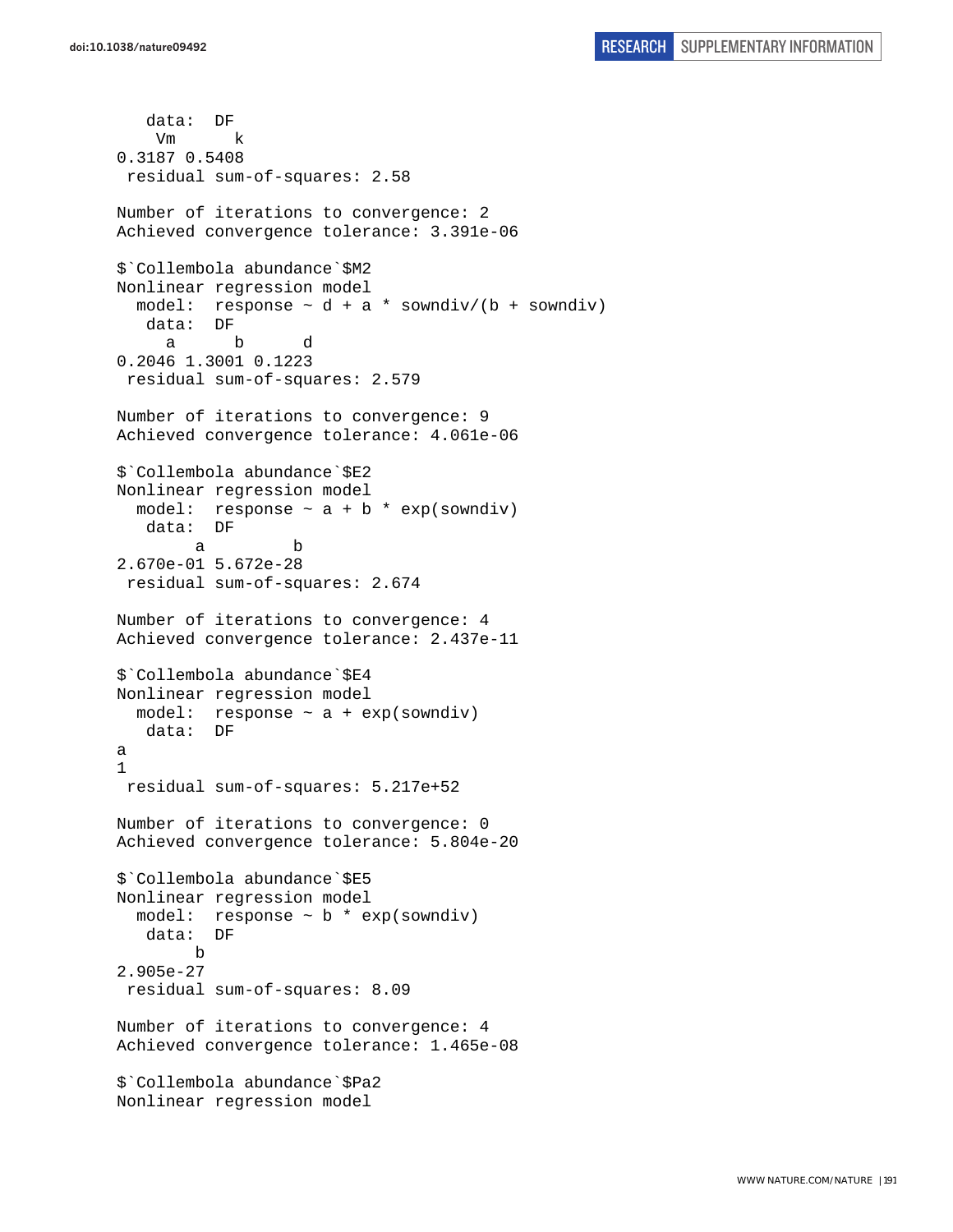```
model: response \sim a + b * sowndiv
    data: DF 
 a b 
0.253377 0.001961 
 residual sum-of-squares: 2.639 
Number of iterations to convergence: 1 
Achieved convergence tolerance: 4.108e-09 
$`Collembola abundance`$Pa3 
Nonlinear regression model 
   model: response ~ a + sowndiv^c 
    data: DF 
 a c 
-0.77704 0.03082 
 residual sum-of-squares: 2.584 
Number of iterations to convergence: 8 
Achieved convergence tolerance: 1.657e-07 
$`Collembola abundance`$Pa4 
Nonlinear regression model 
  model: response ~ b * sowndiv^c 
    data: DF 
      b c 
0.2267 0.1134 
  residual sum-of-squares: 2.587 
Number of iterations to convergence: 7 
Achieved convergence tolerance: 3.289e-06 
$`Collembola abundance`$Pa5 
Nonlinear regression model 
   model: response ~ sowndiv^c 
    data: DF 
      c 
-0.933 
 residual sum-of-squares: 15.17 
Number of iterations to convergence: 18 
Achieved convergence tolerance: 5.093e-06 
$`Collembola abundance`$AS1 
Nonlinear regression model 
   model: response ~ SSasymp(sowndiv, Asym, R0, lrc) 
    data: DF 
    Asym R0 lrc 
  0.3176 0.1907 -1.3890 
  residual sum-of-squares: 2.584 
Number of iterations to convergence: 13 
Achieved convergence tolerance: 7.181e-06 
$`Collembola abundance`$AS2
```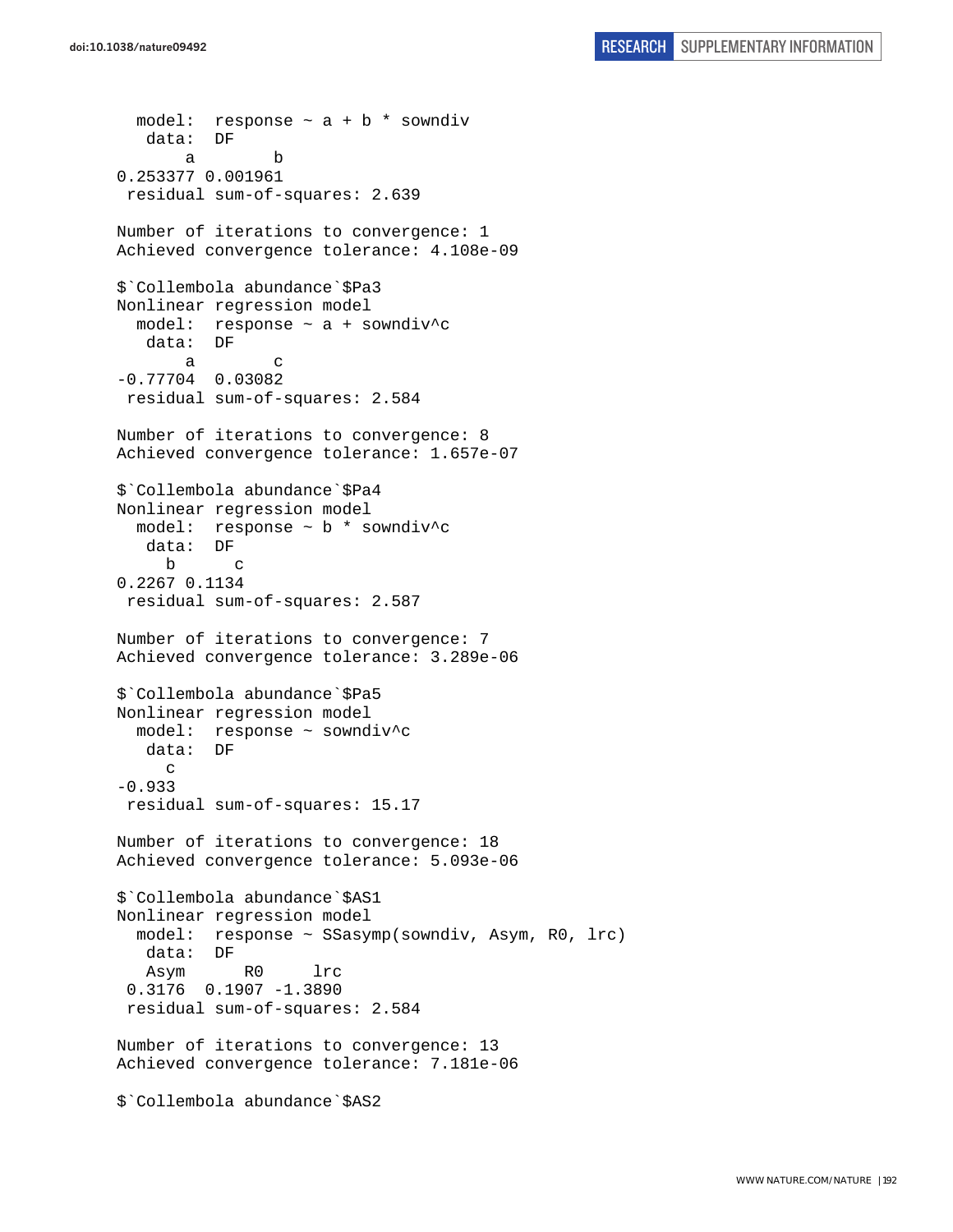```
Nonlinear regression model 
  model: response ~ SSasympOff(sowndiv, Asym, lrc, c0) 
   data: DF 
   Asym lrc c0 
 0.3176 - 1.3890 - 3.6780 residual sum-of-squares: 2.584 
Number of iterations to convergence: 13 
Achieved convergence tolerance: 7.243e-06 
$`Collembola abundance`$AS3 
Nonlinear regression model 
  model: response ~ SSasympOrig(sowndiv, Asym, lrc) 
   data: DF 
  Asym lrc 
0.2952 0.1290 
  residual sum-of-squares: 2.595 
Number of iterations to convergence: 4 
Achieved convergence tolerance: 7.259e-06 
$`Collembola abundance`$LG2 
Nonlinear regression model 
  model: response ~ SSlogis(sowndiv, Asym, xmid, scal) 
   data: DF 
   Asym xmid scal 
  0.3165 -1.7959 3.3273 
 residual sum-of-squares: 2.586 
Number of iterations to convergence: 16 
Achieved convergence tolerance: 6.976e-06 
$`Mite abundance` 
$`Mite abundance`$L0 
Call: 
lm(formula = response ~ block + (sowndiv + funcgr + grass + leg)^2,data = DF)Coefficients: 
    (Intercept) blockB2 blockB3 blockB4 
sowndiv 
      5.081596 -0.009796 0.019798 -0.101649 -
0.110498 
        funcgr grass leg sowndiv:funcgr 
sowndiv:grass 
    -0.924492 -2.230046 -2.139964 0.014004
0.025339 
   sowndiv:leg funcgr:grass funcgr:leg grass:leg 
      0.029644 0.305586 0.251218 0.924884
```

```
$`Mite abundance`$L2
```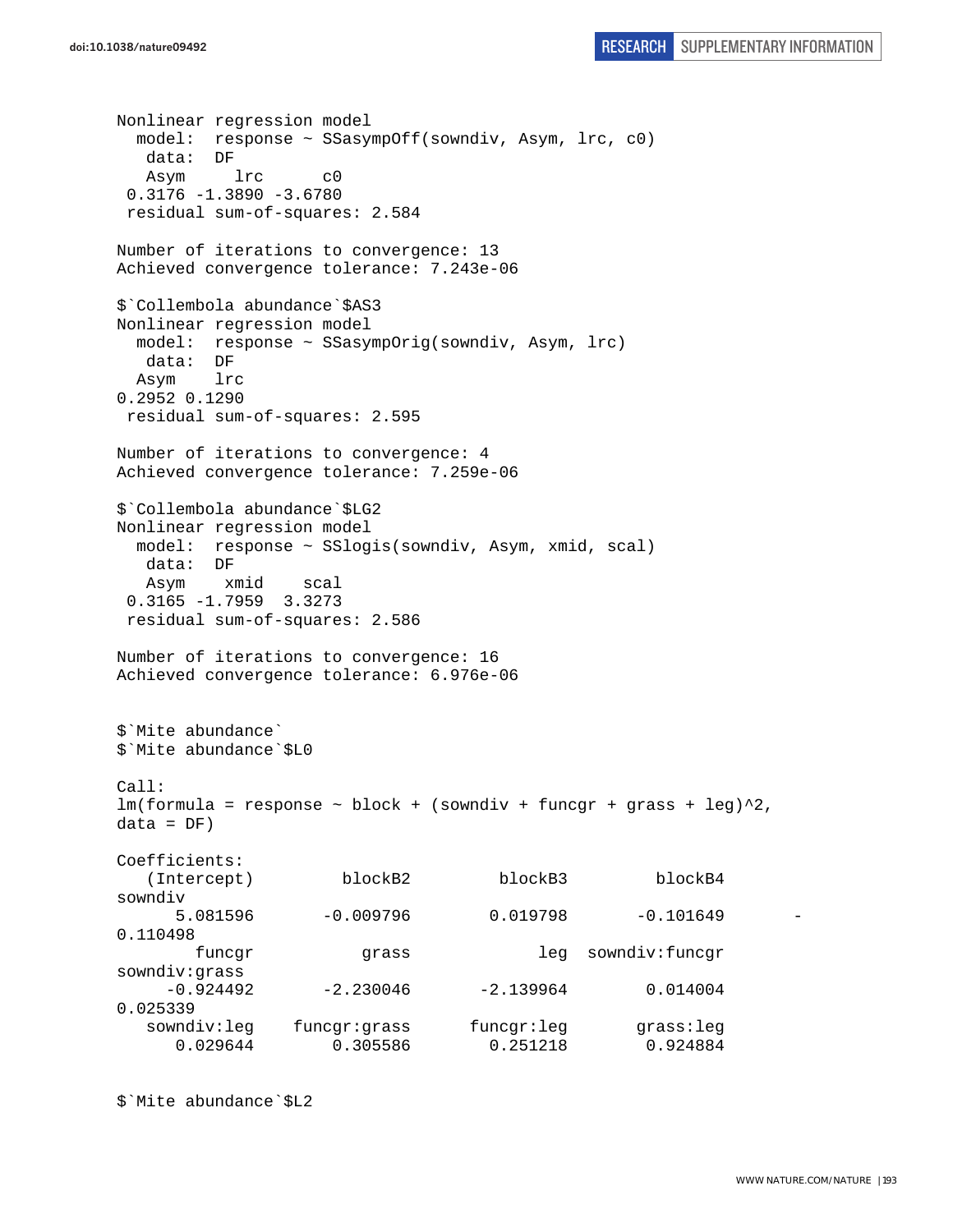```
Call: 
lm(formula = response ~ sowndiv + funcgr + leg, data = DF) 
Coefficients: 
(Intercept) sowndiv funcgr leg
   2.598e-01 4.268e-05 -1.760e-02 -5.472e-03 
$`Mite abundance`$M1 
Nonlinear regression model 
  model: response \sim a * sowndiv/(b + sowndiv)
    data: DF 
 a b 
0.21700 0.02833 
 residual sum-of-squares: 2.867 
Number of iterations to convergence: 6 
Achieved convergence tolerance: 1.515e-06 
$`Mite abundance`$M1a 
Nonlinear regression model 
  model: response ~ SSmicmen(sowndiv, Vm, k) 
    data: DF 
      Vm k 
0.21700 0.02834 
  residual sum-of-squares: 2.867 
Number of iterations to convergence: 3 
Achieved convergence tolerance: 7.903e-06 
$`Mite abundance`$E2 
Nonlinear regression model 
  model: response \sim a + b * exp(sowndiv)
    data: DF 
 a b 
  2.167e-01 -3.524e-28 
  residual sum-of-squares: 2.862 
Number of iterations to convergence: 4 
Achieved convergence tolerance: 1.838e-08 
$`Mite abundance`$E4 
Nonlinear regression model 
 model: response \sim a + exp(sowndiv)
   data: DF 
a 
1 
  residual sum-of-squares: 5.217e+52 
Number of iterations to convergence: 0 
Achieved convergence tolerance: 5.804e-20 
$`Mite abundance`$E5
```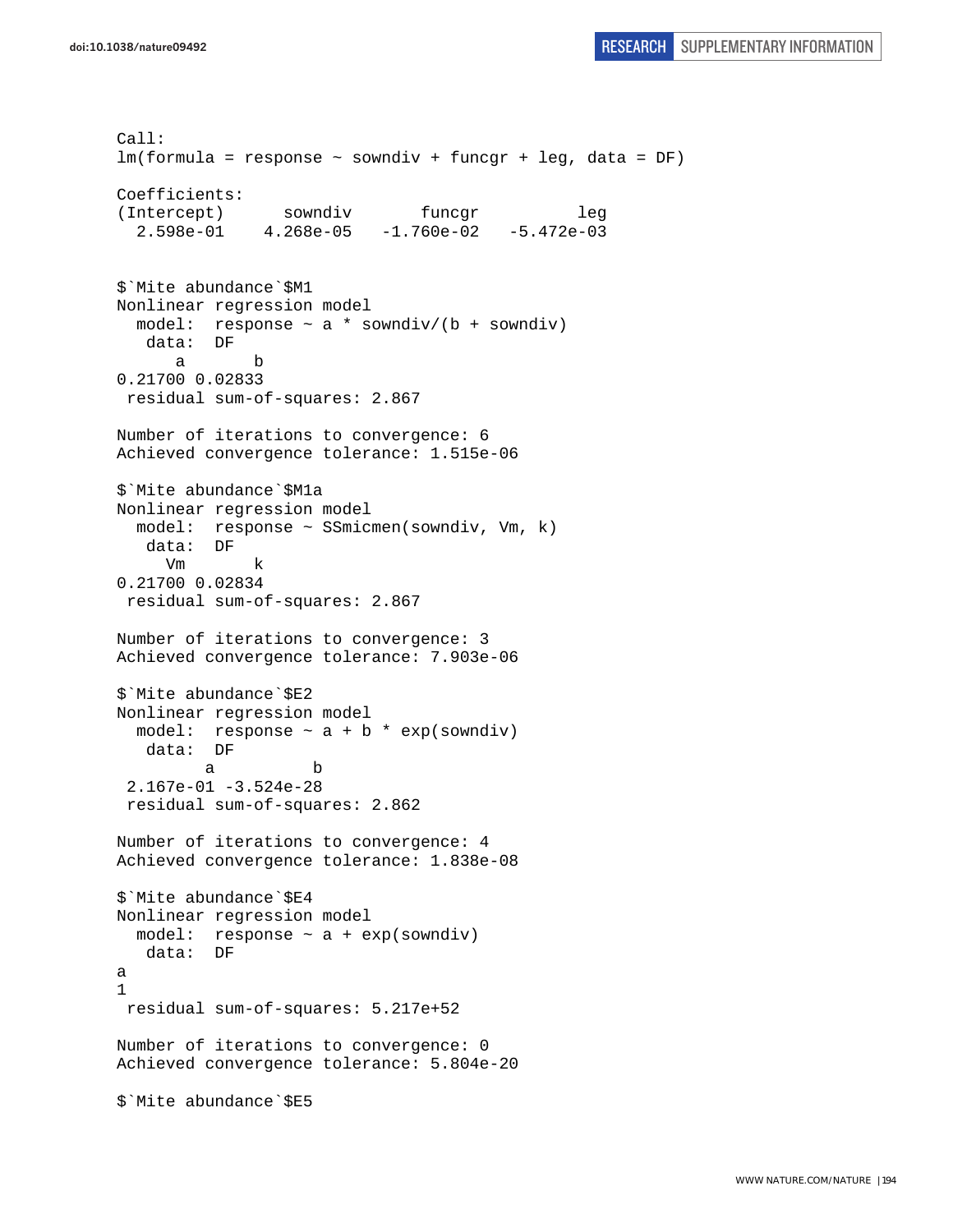```
Nonlinear regression model 
   model: response ~ b * exp(sowndiv) 
    data: DF 
        b 
1.545e-27 
  residual sum-of-squares: 6.431 
Number of iterations to convergence: 4 
Achieved convergence tolerance: 4.232e-09 
$`Mite abundance`$Pa2 
Nonlinear regression model 
  model: response \sim a + b * sowndiv
    data: DF 
 a b 
  0.2206881 -0.0006976 
  residual sum-of-squares: 2.861 
Number of iterations to convergence: 1 
Achieved convergence tolerance: 2.618e-09 
$`Mite abundance`$Pa3 
Nonlinear regression model 
  model: response ~ a + sowndiv^c 
    data: DF 
 a c 
-0.781150 -0.002813 
 residual sum-of-squares: 2.867 
Number of iterations to convergence: 8 
Achieved convergence tolerance: 5.483e-07 
$`Mite abundance`$Pa4 
Nonlinear regression model 
   model: response ~ b * sowndiv^c 
    data: DF 
        b c 
  0.21868 -0.01247 
  residual sum-of-squares: 2.867 
Number of iterations to convergence: 8 
Achieved convergence tolerance: 1.286e-06 
$`Mite abundance`$Pa5 
Nonlinear regression model 
  model: response ~ sowndiv^c 
   data: DF 
      c 
-1.305 
  residual sum-of-squares: 14.49 
Number of iterations to convergence: 18 
Achieved convergence tolerance: 6.399e-06
```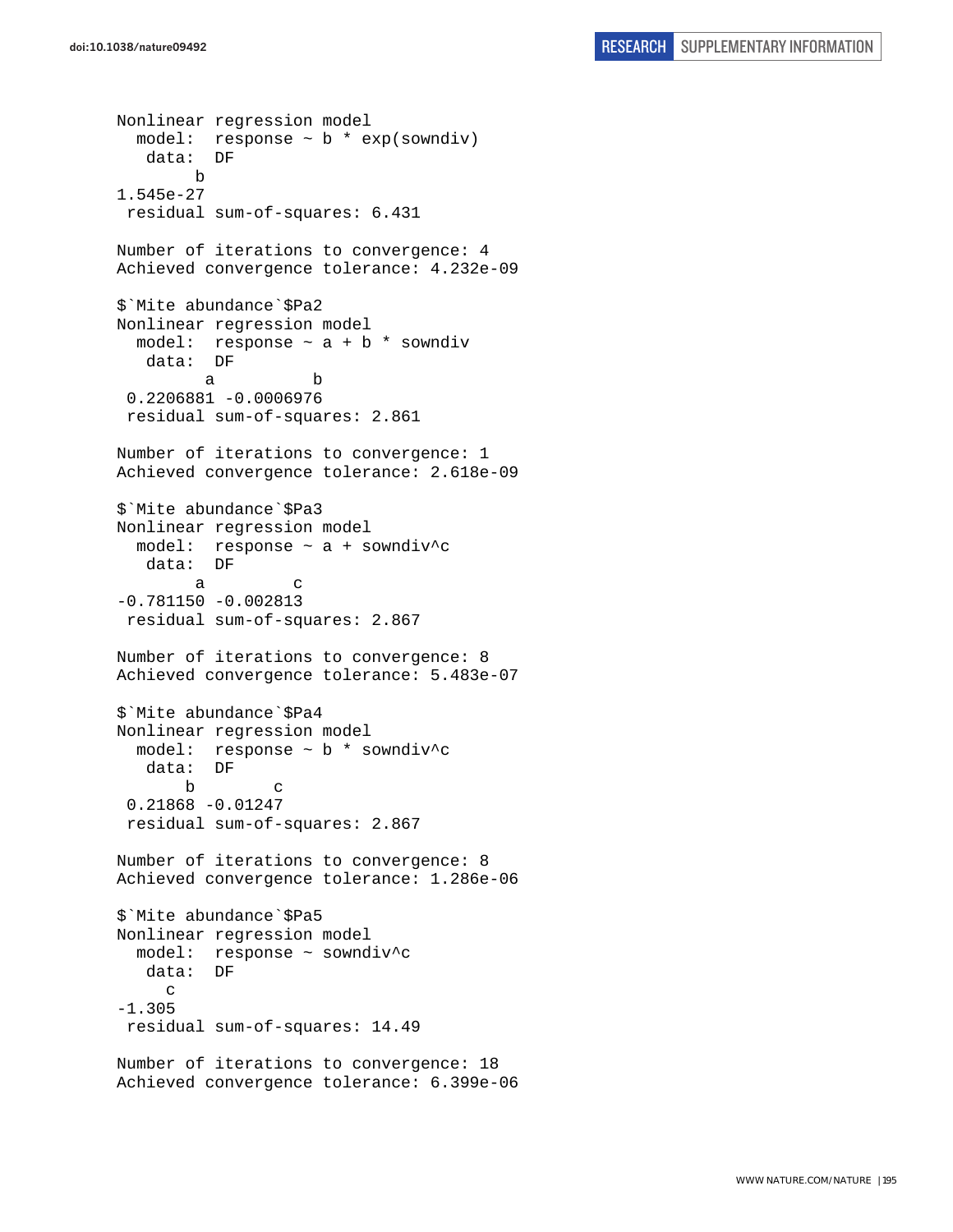\$`Mite abundance`\$BIEXP Nonlinear regression model model: response ~ SSbiexp(sowndiv, A1, lrc1, A2, lrc2) data: DF A1 lrc1 A2 lrc2  $-0.03812 -1.33549$   $0.24011 -5.09350$  residual sum-of-squares: 2.856 Number of iterations to convergence: 19 Achieved convergence tolerance: 7.275e-06 \$`Mite abundance`\$LG2 Nonlinear regression model model: response ~ SSlogis(sowndiv, Asym, xmid, scal) data: DF Asym xmid scal 0.2289 97.1762 -31.5272 residual sum-of-squares: 2.861 Number of iterations to convergence: 40 Achieved convergence tolerance: 9.444e-06 \$`Gamasida abundance` \$`Gamasida abundance`\$L0 Call:  $lm(formula = response ~ block + (sowndiv + funcgr + grass + leg)^2,$  $data = DF)$ Coefficients: (Intercept) blockB2 blockB3 blockB4 sowndiv  $0.223179$   $-0.009512$   $-0.140608$   $-0.129438$ 0.037086 funcgr grass leg sowndiv:funcgr sowndiv:grass  $-0.030971$   $-0.022045$   $-0.014081$  0.005080 0.011566 sowndiv:leg funcgr:grass funcgr:leg grass:leg 0.010214 0.025204 -0.014118 0.014940 \$`Gamasida abundance`\$L2 Call: lm(formula = response ~ sowndiv + funcgr + leg, data = DF) Coefficients: (Intercept) sowndiv funcgr leg  $0.230764$   $0.005071$   $-0.035075$   $-0.037496$ 

\$`Gamasida abundance`\$M1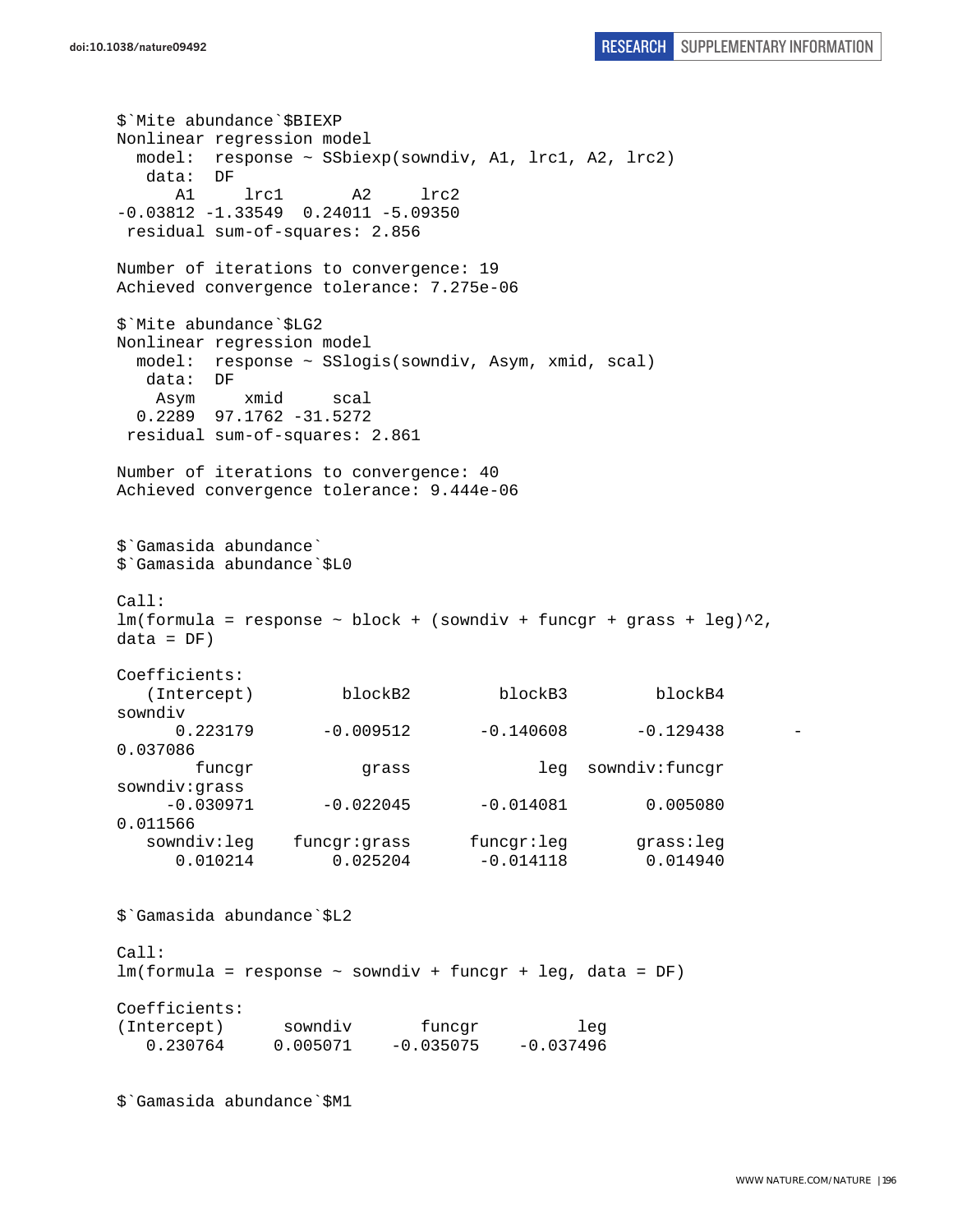```
Nonlinear regression model 
  model: response \sim a * sowndiv/(b + sowndiv)
    data: DF 
      a b 
0.1914 1.1112 
  residual sum-of-squares: 2.791 
Number of iterations to convergence: 9 
Achieved convergence tolerance: 5.854e-06 
$`Gamasida abundance`$M1a 
Nonlinear regression model 
   model: response ~ SSmicmen(sowndiv, Vm, k) 
    data: DF 
     Vm k 
0.1914 1.1114 
  residual sum-of-squares: 2.791 
Number of iterations to convergence: 12 
Achieved convergence tolerance: 6.86e-06 
$`Gamasida abundance`$E2 
Nonlinear regression model 
  model: response \sim a + b * exp(sowndiv)
    data: DF 
 a b 
1.333e-01 1.944e-27 
 residual sum-of-squares: 2.662 
Number of iterations to convergence: 4 
Achieved convergence tolerance: 4.078e-08 
$`Gamasida abundance`$E4 
Nonlinear regression model 
 model: response \sim a + exp(sowndiv)
    data: DF 
a 
1 
 residual sum-of-squares: 5.217e+52 
Number of iterations to convergence: 0 
Achieved convergence tolerance: 5.804e-20 
$`Gamasida abundance`$E5 
Nonlinear regression model 
  model: response ~ b * exp(sowndiv) 
   data: DF 
         b 
3.111e-27 
  residual sum-of-squares: 4.012 
Number of iterations to convergence: 4 
Achieved convergence tolerance: 1.189e-08
```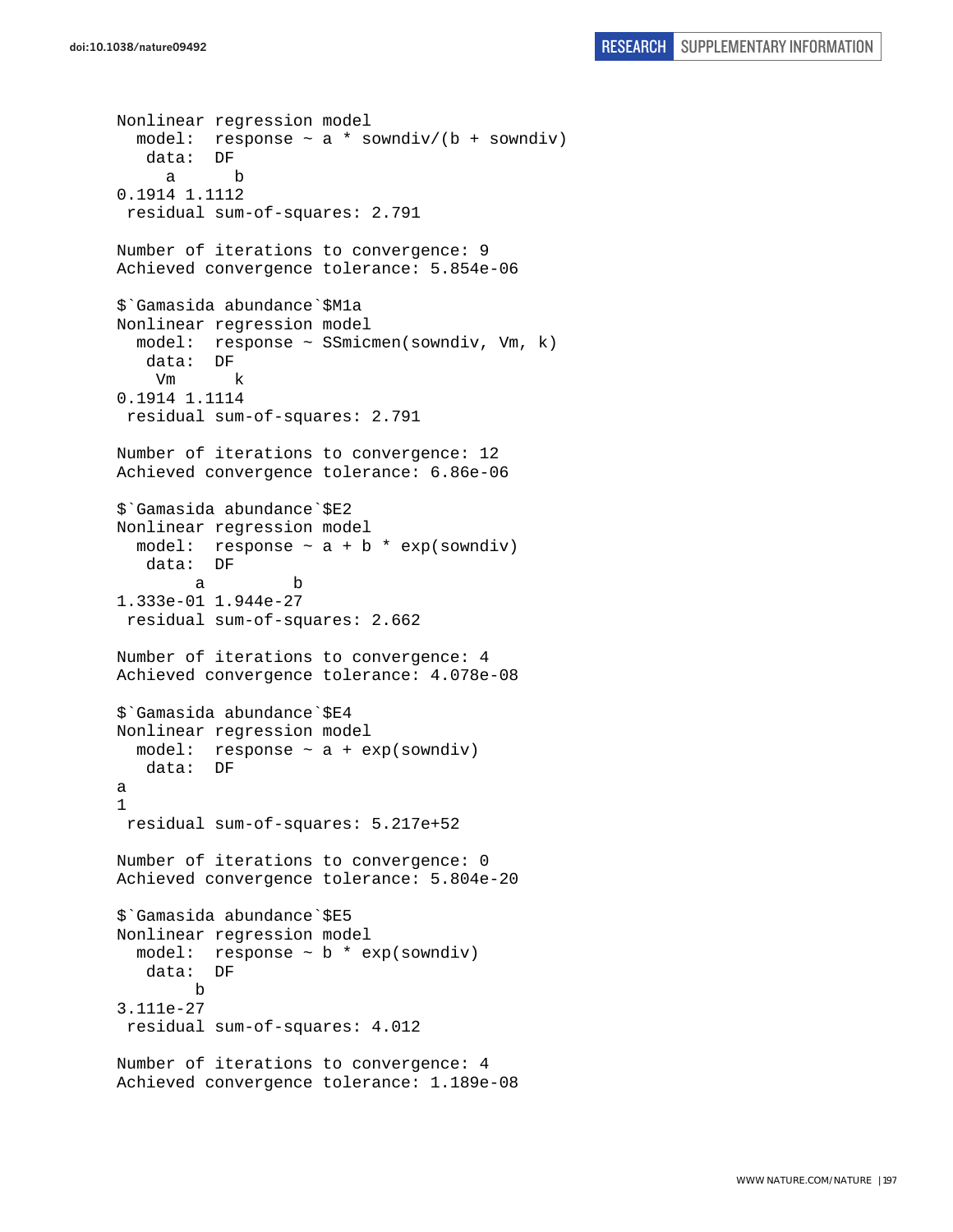\$`Gamasida abundance`\$Pa1 Nonlinear regression model model: response  $\sim$  a + b  $*$  sowndiv<sup>^</sup>c data: DF a b c 0.118550 0.001507 1.234152 residual sum-of-squares: 2.645 Number of iterations to convergence: 6 Achieved convergence tolerance: 1.447e-07 \$`Gamasida abundance`\$Pa2 Nonlinear regression model model: response  $\sim$  a + b  $*$  sowndiv data: DF a b 0.110844 0.003914 residual sum-of-squares: 2.647 Number of iterations to convergence: 1 Achieved convergence tolerance: 5.87e-11 \$`Gamasida abundance`\$Pa3 Nonlinear regression model model: response ~ a + sowndiv^c data: DF a c -0.90674 0.03328 residual sum-of-squares: 2.730 Number of iterations to convergence: 8 Achieved convergence tolerance: 8.492e-06 \$`Gamasida abundance`\$Pa4 Nonlinear regression model model: response ~ b \* sowndiv^c data: DF b c 0.08985 0.27981 residual sum-of-squares: 2.701 Number of iterations to convergence: 9 Achieved convergence tolerance: 6.145e-06 \$`Gamasida abundance`\$Pa5 Nonlinear regression model model: response ~ sowndiv^c data: DF  $\mathcal{C}$ -2.452 residual sum-of-squares: 16.47 Number of iterations to convergence: 18 Achieved convergence tolerance: 3.593e-06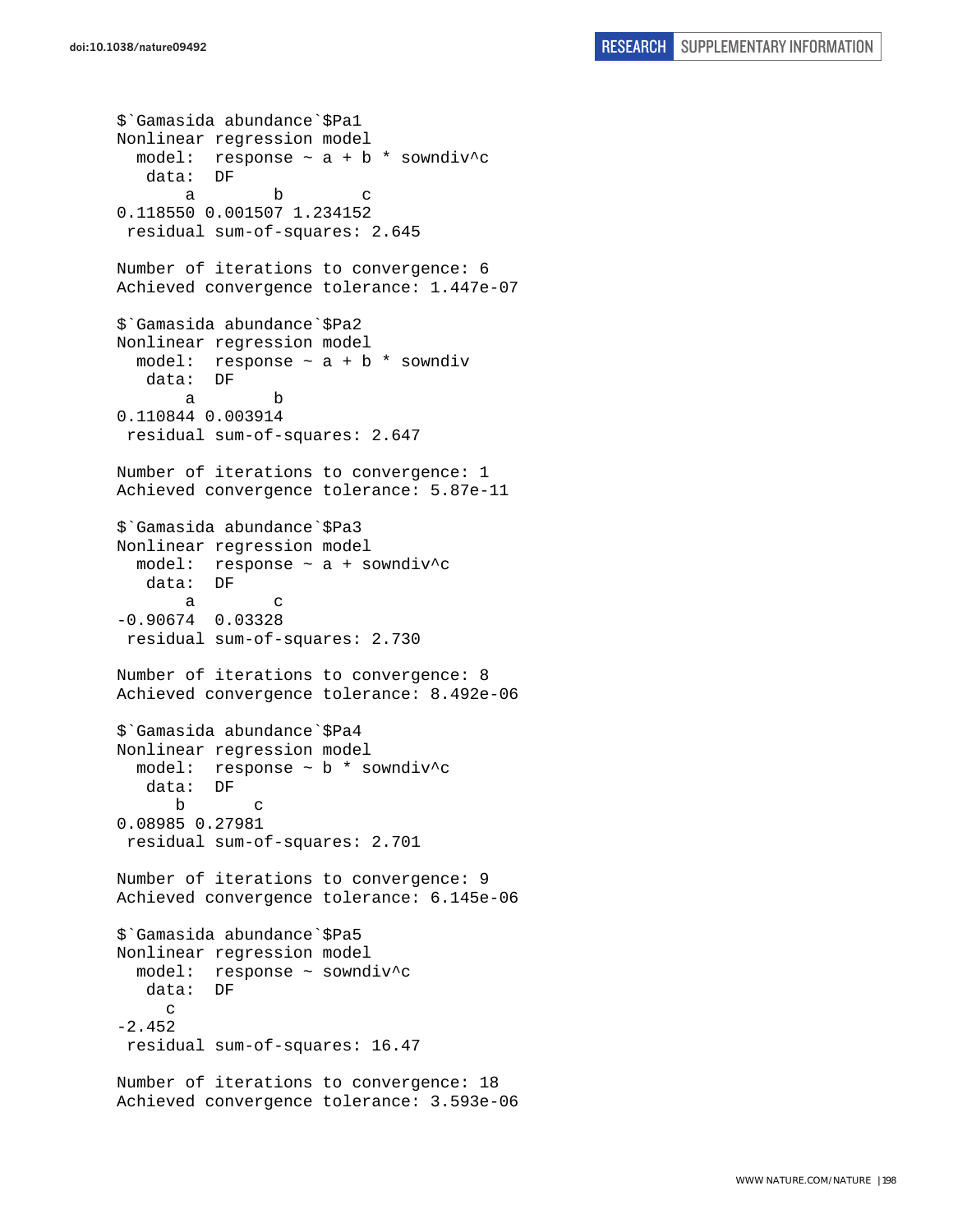\$`Gamasida abundance`\$AS3 Nonlinear regression model model: response ~ SSasympOrig(sowndiv, Asym, lrc) data: DF Asym lrc 0.15954 0.03061 residual sum-of-squares: 2.824 Number of iterations to convergence: 19 Achieved convergence tolerance: 5.873e-06 \$`Gamasida abundance`\$LG2 Nonlinear regression model model: response ~ SSlogis(sowndiv, Asym, xmid, scal) data: DF Asym xmid scal 0.8968 77.2008 40.7402 residual sum-of-squares: 2.644 Number of iterations to convergence: 4 Achieved convergence tolerance: 2.708e-06 \$`Collembola species richness` \$`Collembola species richness`\$L0 Call:  $lm(formula = response ~ block + (sowndiv + funcgr + grass + leg)^2,$  $data = DF)$ Coefficients: (Intercept) blockB2 blockB3 blockB4 sowndiv  $4.74471$   $-0.12271$   $-0.01488$   $-0.14914$   $-$ 0.17695 funcgr grass leg sowndiv:funcgr sowndiv:grass  $-0.89443$   $-1.72479$   $-1.84417$  0.02206 0.03562 sowndiv:leg funcgr:grass funcgr:leg grass:leg 0.05797 0.27653 0.27812 0.64757 \$`Collembola species richness`\$L2 Call: lm(formula = response ~ sowndiv + funcgr + leg, data = DF) Coefficients: (Intercept) sowndiv funcgr leg

 $0.537532$   $0.004415$   $-0.014021$   $-0.020130$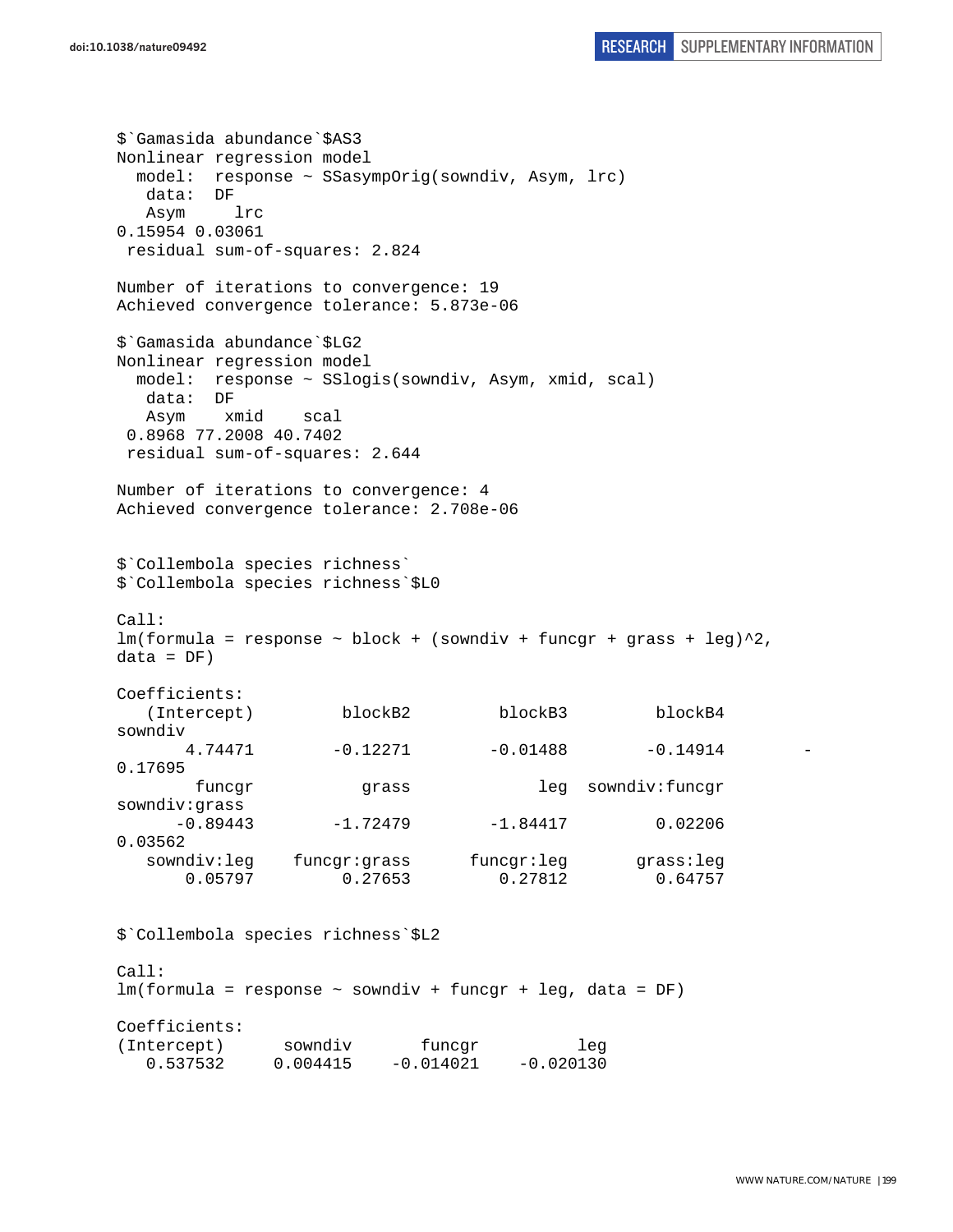\$`Collembola species richness`\$M1 Nonlinear regression model model: response  $\sim$  a  $*$  sowndiv/(b + sowndiv) data: DF a b 0.5738 0.3234 residual sum-of-squares: 2.971 Number of iterations to convergence: 5 Achieved convergence tolerance: 1.778e-06 \$`Collembola species richness`\$M1a Nonlinear regression model model: response ~ SSmicmen(sowndiv, Vm, k) data: DF Vm k 0.5738 0.3234 residual sum-of-squares: 2.971 Number of iterations to convergence: 4 Achieved convergence tolerance: 2.738e-06 \$`Collembola species richness`\$M2 Nonlinear regression model model: response  $\sim d + a *$  sowndiv/(b + sowndiv) data: DF a b d 0.3232 21.7764 0.4465 residual sum-of-squares: 2.879 Number of iterations to convergence: 6 Achieved convergence tolerance: 3.110e-07 \$`Collembola species richness`\$E2 Nonlinear regression model model: response  $\sim$  a + b  $*$  exp(sowndiv) data: DF a b 5.072e-01 1.529e-27 residual sum-of-squares: 3.021 Number of iterations to convergence: 4 Achieved convergence tolerance: 5.023e-08 \$`Collembola species richness`\$E4 Nonlinear regression model model: response  $\sim$  a + exp(sowndiv) data: DF a 1 residual sum-of-squares: 5.217e+52 Number of iterations to convergence: 0 Achieved convergence tolerance: 5.804e-20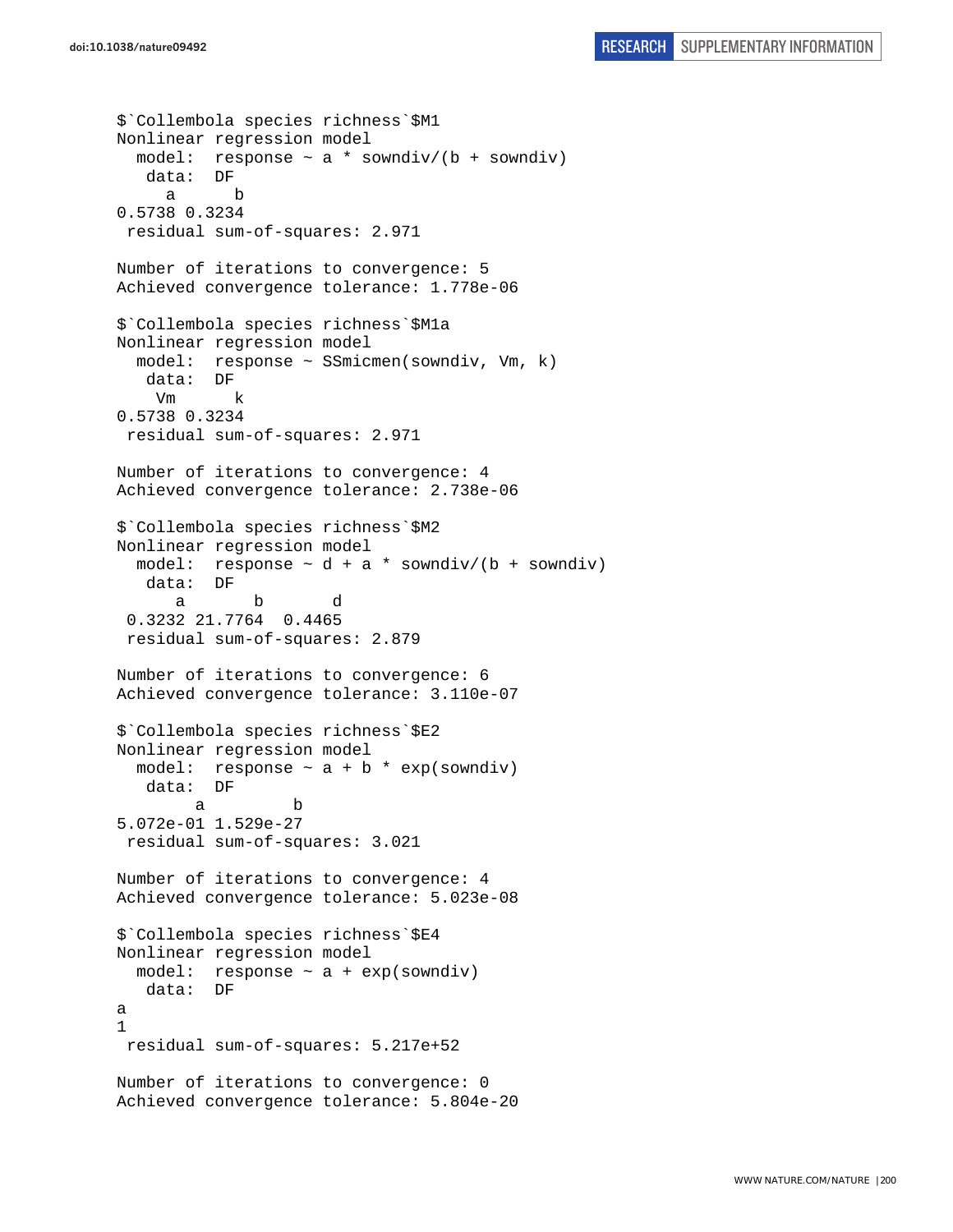```
$`Collembola species richness`$E5 
Nonlinear regression model 
  model: response \sim b * exp(sowndiv)
    data: DF 
       b 
5.97e-27 
  residual sum-of-squares: 22.57 
Number of iterations to convergence: 4 
Achieved convergence tolerance: 2.196e-10 
$`Collembola species richness`$Pa1 
Nonlinear regression model 
 model: response \sim a + b * sowndiv<sup>^</sup>c
    data: DF 
 a b c 
0.37785 0.07782 0.33780 
 residual sum-of-squares: 2.88 
Number of iterations to convergence: 9 
Achieved convergence tolerance: 8.77e-07 
$`Collembola species richness`$Pa2 
Nonlinear regression model 
  model: response \sim a + b * sowndiv
    data: DF 
 a b 
0.481486 0.004014 
 residual sum-of-squares: 2.924 
Number of iterations to convergence: 1 
Achieved convergence tolerance: 1.876e-09 
$`Collembola species richness`$Pa3 
Nonlinear regression model 
   model: response ~ a + sowndiv^c 
    data: DF 
 a c 
-0.55624 0.04622 
  residual sum-of-squares: 2.891 
Number of iterations to convergence: 8 
Achieved convergence tolerance: 5.994e-07 
$`Collembola species richness`$Pa4 
Nonlinear regression model 
   model: response ~ b * sowndiv^c 
    data: DF 
 b c 
0.44496 0.09605 
  residual sum-of-squares: 2.888 
Number of iterations to convergence: 7
```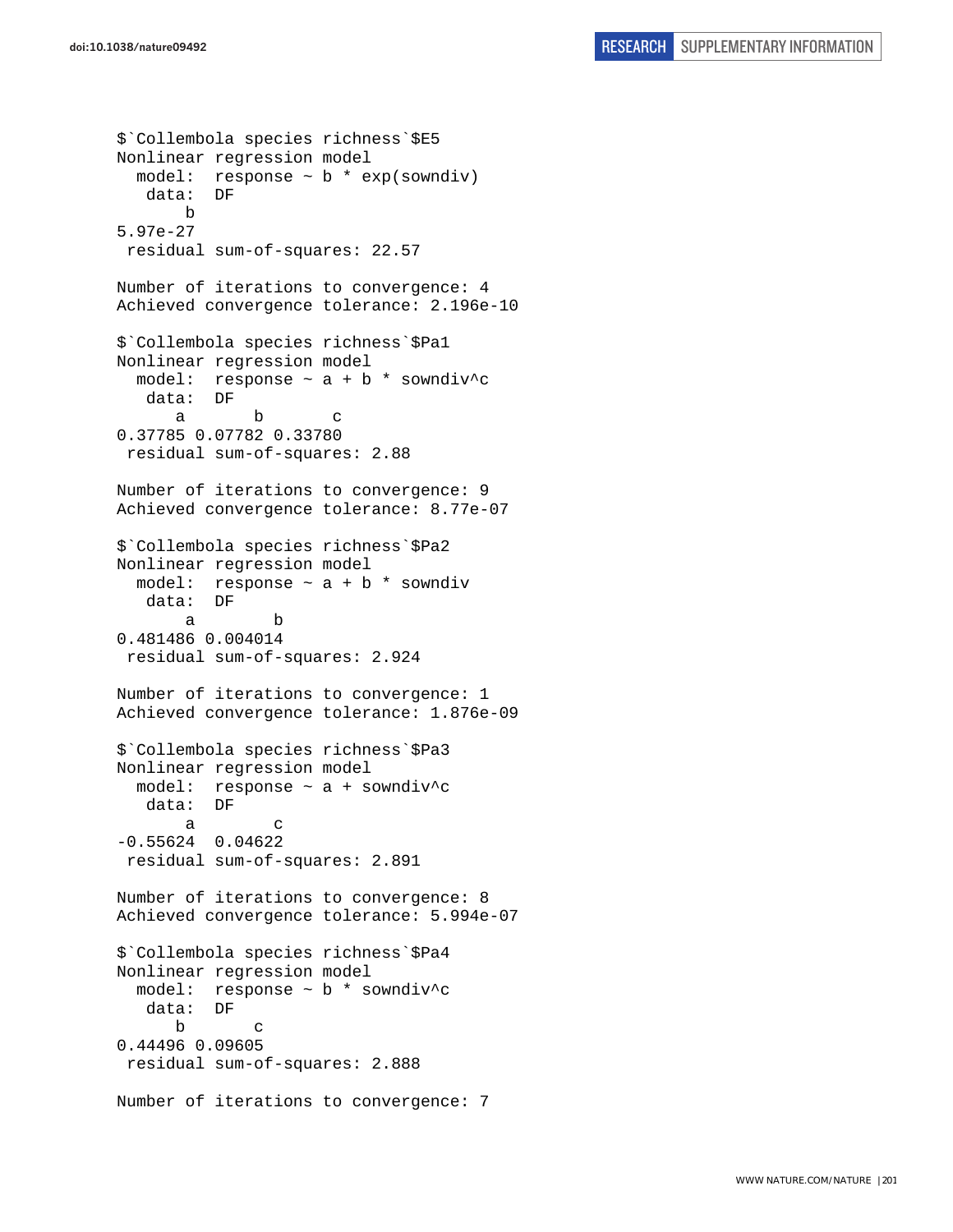```
Achieved convergence tolerance: 2.901e-07 
$`Collembola species richness`$Pa5 
Nonlinear regression model 
  model: response ~ sowndiv^c 
    data: DF 
      \mathcal{C}-0.3213 
  residual sum-of-squares: 10.57 
Number of iterations to convergence: 12 
Achieved convergence tolerance: 2.504e-06 
$`Collembola species richness`$AS1 
Nonlinear regression model 
   model: response ~ SSasymp(sowndiv, Asym, R0, lrc) 
    data: DF 
    Asym R0 lrc 
  0.6934 0.4500 -2.9736 
  residual sum-of-squares: 2.879 
Number of iterations to convergence: 1 
Achieved convergence tolerance: 8.852e-07 
$`Collembola species richness`$AS2 
Nonlinear regression model 
   model: response ~ SSasympOff(sowndiv, Asym, lrc, c0) 
    data: DF 
     Asym lrc c0 
   0.6934 -2.9736 -20.4813 
  residual sum-of-squares: 2.879 
Number of iterations to convergence: 1 
Achieved convergence tolerance: 1.365e-06 
$`Collembola species richness`$AS3 
Nonlinear regression model 
   model: response ~ SSasympOrig(sowndiv, Asym, lrc) 
   data: DF 
   Asym lrc 
0.5385 0.5376 
  residual sum-of-squares: 3.043 
Number of iterations to convergence: 6 
Achieved convergence tolerance: 4.798e-06 
$`Collembola species richness`$LG2 
Nonlinear regression model 
   model: response ~ SSlogis(sowndiv, Asym, xmid, scal) 
    data: DF 
    Asym xmid scal 
  0.6866 -9.4396 14.2829 
  residual sum-of-squares: 2.879
```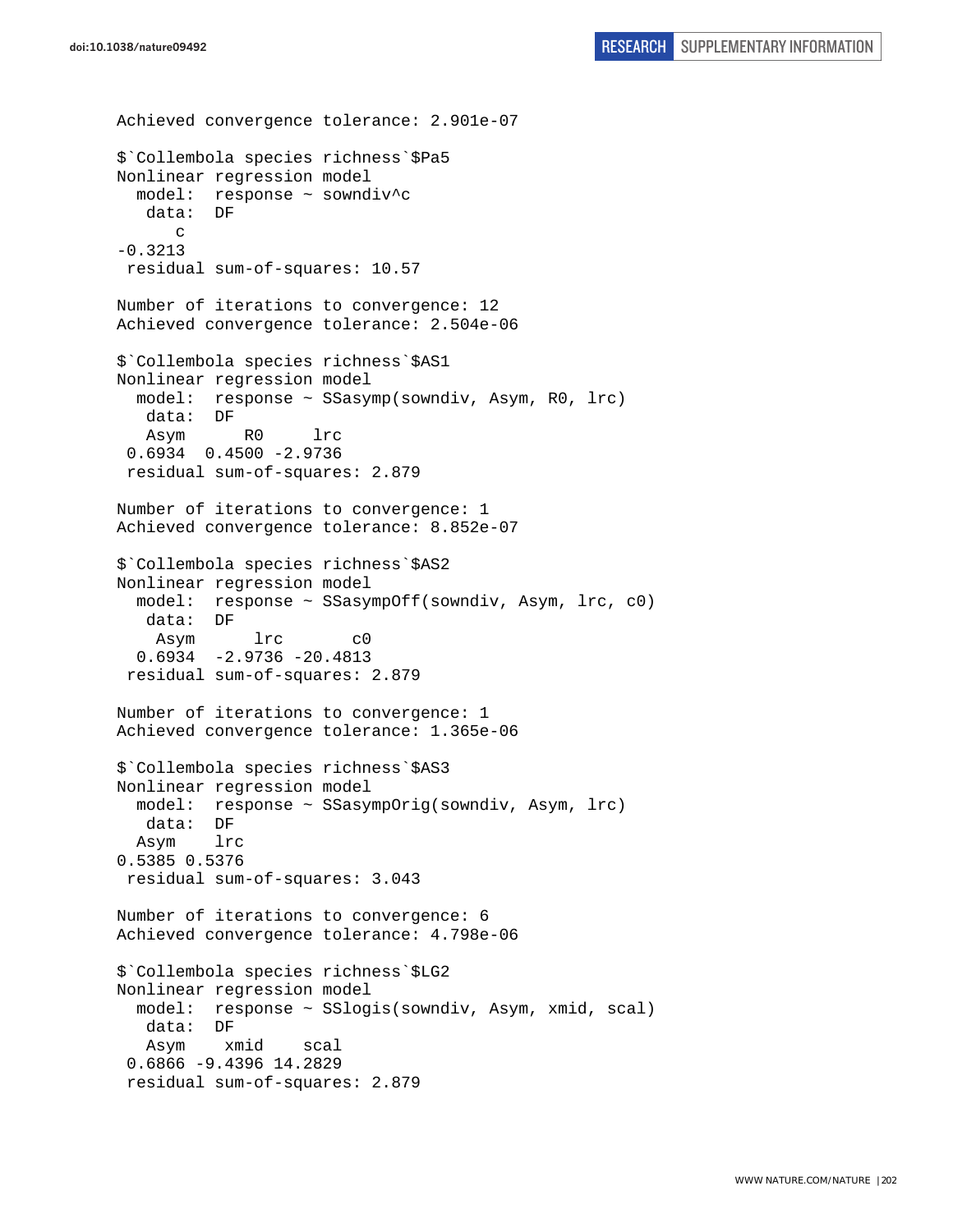Number of iterations to convergence: 1 Achieved convergence tolerance: 5.776e-06 \$`Aboveground herbivore abundance` \$`Aboveground herbivore abundance`\$L0 Call:  $lm(formula = response ~ block + (sowndiv + funcgr + grass + leg)^2,$  $data = DF)$ Coefficients: (Intercept) blockB2 blockB3 blockB4 sowndiv 3.211833 -0.022801 -0.103561 -0.140502 0.066319 funcgr grass leg sowndiv:funcgr sowndiv:grass  $-0.629014$   $-1.264339$   $-1.362688$   $-0.007438$ 0.007964 sowndiv:leg funcgr:grass funcgr:leg grass:leg -0.019563 0.159127 0.265130 0.506788 \$`Aboveground herbivore abundance`\$L2 Call: lm(formula = response ~ sowndiv + funcgr + leg, data = DF) Coefficients: (Intercept) sowndiv funcgr leg 0.304450 0.008327 0.006768 -0.061162 \$`Aboveground herbivore abundance`\$M1 Nonlinear regression model model: response  $\sim$  a \* sowndiv/(b + sowndiv) data: DF a b 0.5849 3.8403 residual sum-of-squares: 1.508 Number of iterations to convergence: 14 Achieved convergence tolerance: 7.193e-06 \$`Aboveground herbivore abundance`\$M1a Nonlinear regression model model: response ~ SSmicmen(sowndiv, Vm, k) data: DF Vm k 0.5849 3.8406 residual sum-of-squares: 1.508 Number of iterations to convergence: 12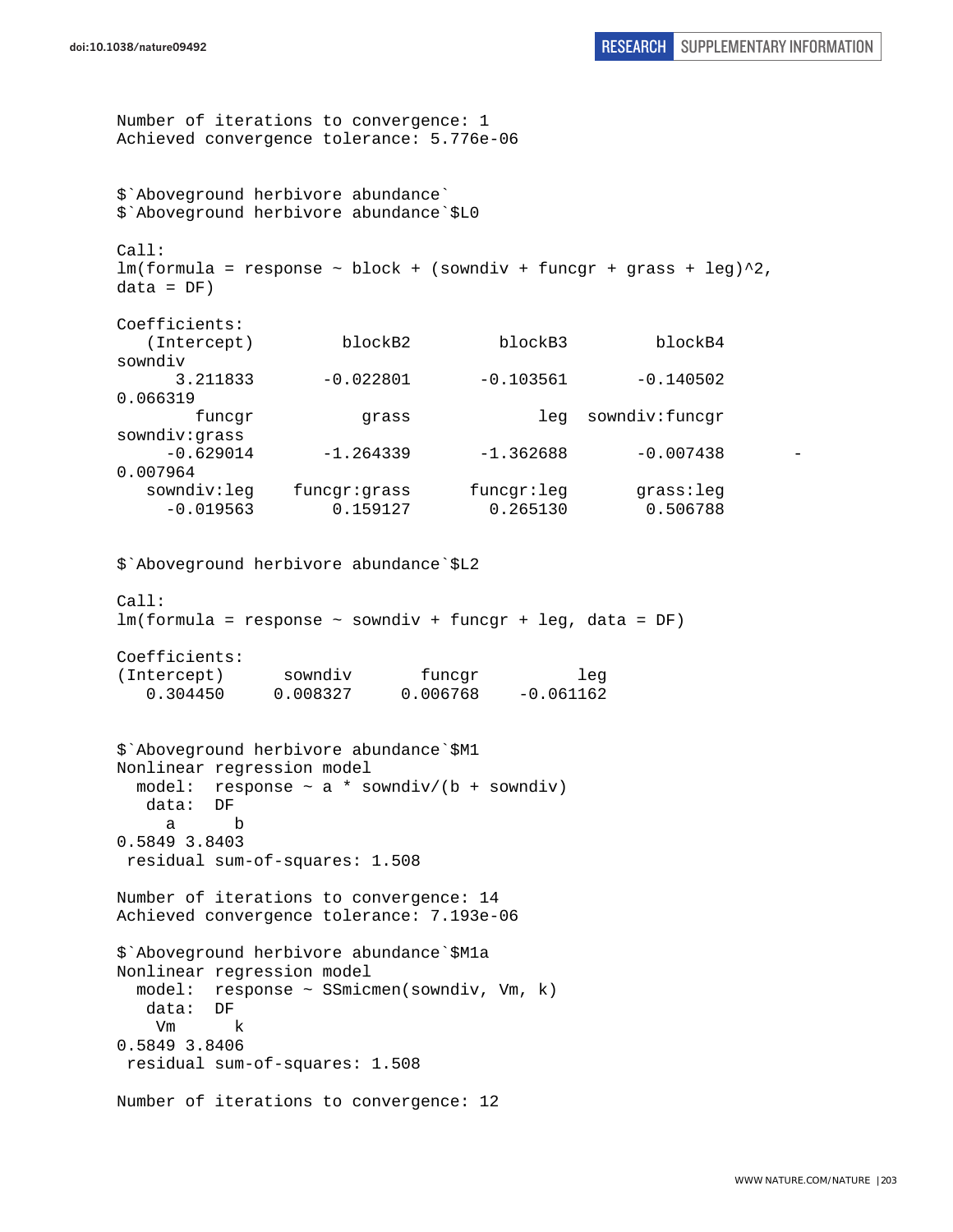```
doi:10.1038/nature09492 RESEARCH SUPPLEMENTARY INFORMATION
```

```
Achieved convergence tolerance: 9.82e-06 
$`Aboveground herbivore abundance`$M2 
Nonlinear regression model 
  model: response \sim d + a * sowndiv/(b + sowndiv)
    data: DF 
 a b d 
  1.2291 73.8072 0.1897 
  residual sum-of-squares: 1.251 
Number of iterations to convergence: 8 
Achieved convergence tolerance: 8.297e-06 
$`Aboveground herbivore abundance`$E2 
Nonlinear regression model 
  model: response \sim a + b * exp(sowndiv)
    data: DF 
 a b 
2.835e-01 4.061e-27 
 residual sum-of-squares: 1.558 
Number of iterations to convergence: 4 
Achieved convergence tolerance: 3.021e-08 
$`Aboveground herbivore abundance`$E4 
Nonlinear regression model 
  model: response \sim a + exp(sowndiv)
    data: DF 
a 
1 
 residual sum-of-squares: 5.217e+52 
Number of iterations to convergence: 0 
Achieved convergence tolerance: 8.031e-20 
$`Aboveground herbivore abundance`$E5 
Nonlinear regression model 
  model: response \sim b * exp(sowndiv)
    data: DF 
        b 
6.543e-27 
  residual sum-of-squares: 5.256 
Number of iterations to convergence: 4 
Achieved convergence tolerance: 9.403e-09 
$`Aboveground herbivore abundance`$Pa1 
Nonlinear regression model 
   model: response ~ a + b * sowndiv^c 
    data: DF 
 a b c 
0.14125 0.05342 0.58765 
  residual sum-of-squares: 1.237
```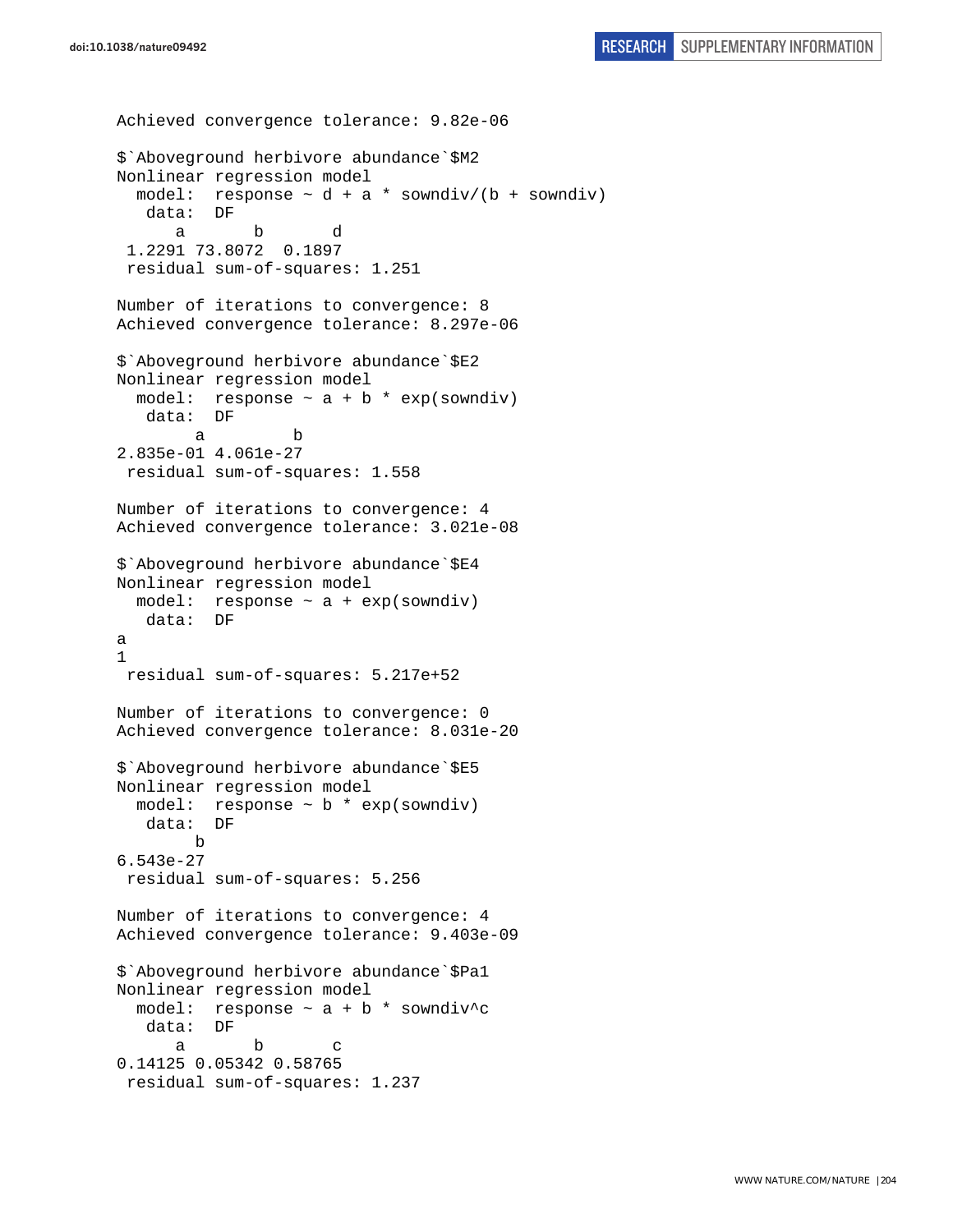```
Number of iterations to convergence: 7 
Achieved convergence tolerance: 9.668e-06 
$`Aboveground herbivore abundance`$Pa2 
Nonlinear regression model 
  model: response \sim a + b * sowndiv
    data: DF 
 a b 
0.219536 0.009292 
  residual sum-of-squares: 1.284 
Number of iterations to convergence: 1 
Achieved convergence tolerance: 9.678e-10 
$`Aboveground herbivore abundance`$Pa3 
Nonlinear regression model 
   model: response ~ a + sowndiv^c 
    data: DF 
 a c 
-0.8436 0.0934 
 residual sum-of-squares: 1.331 
Number of iterations to convergence: 8 
Achieved convergence tolerance: 4.092e-06 
$`Aboveground herbivore abundance`$Pa4 
Nonlinear regression model 
   model: response ~ b * sowndiv^c 
    data: DF 
      b c 
0.1681 0.3455 
  residual sum-of-squares: 1.261 
Number of iterations to convergence: 6 
Achieved convergence tolerance: 9.92e-06 
$`Aboveground herbivore abundance`$Pa5 
Nonlinear regression model 
  model: response ~ sowndiv^c 
    data: DF 
      \mathcal{C}-0.4642 
  residual sum-of-squares: 14.49 
Number of iterations to convergence: 14 
Achieved convergence tolerance: 9.666e-06 
$`Aboveground herbivore abundance`$AS1 
Nonlinear regression model 
   model: response ~ SSasymp(sowndiv, Asym, R0, lrc) 
    data: DF 
    Asym R0 lrc 
  0.9843 0.1921 -3.9221 
  residual sum-of-squares: 1.253
```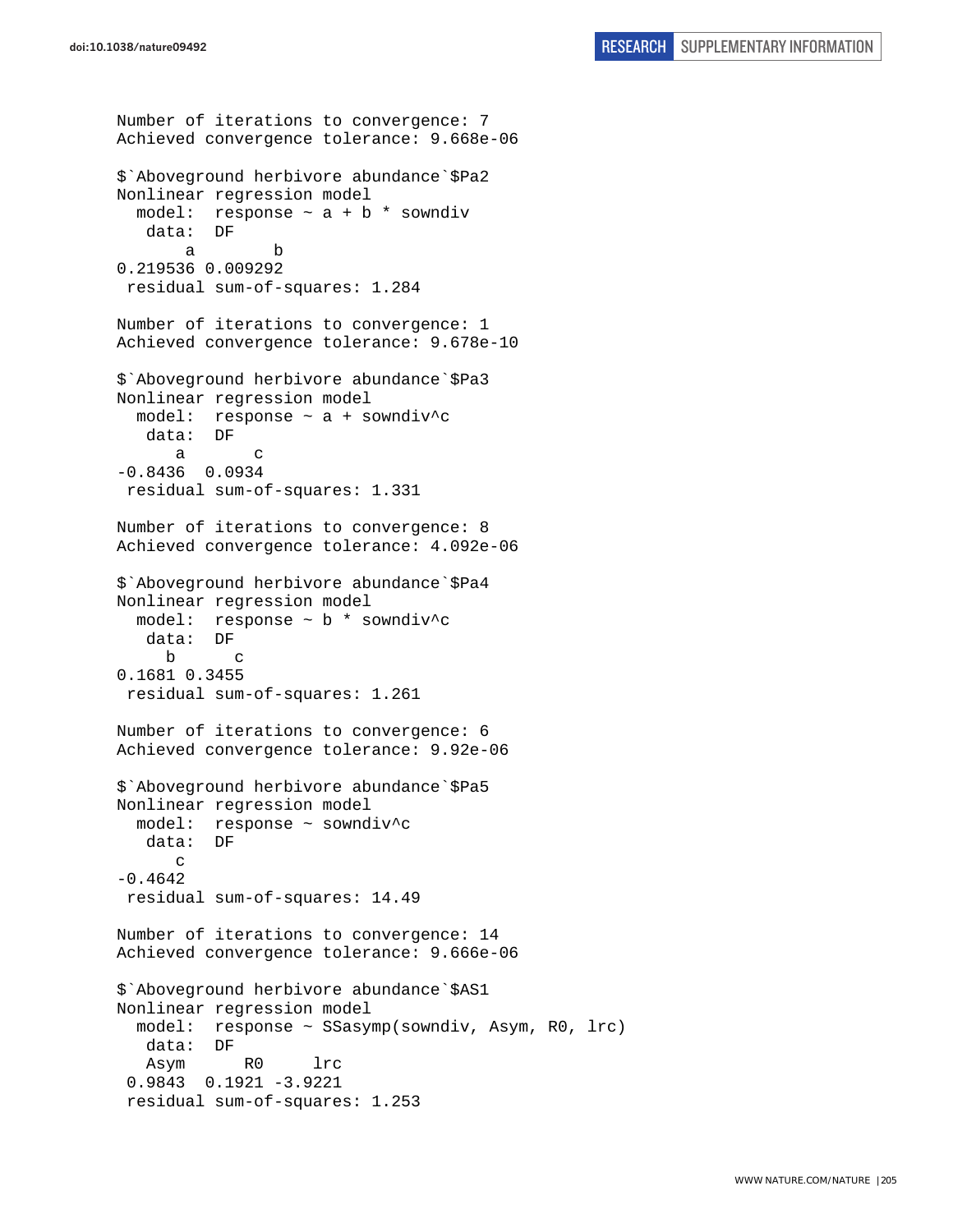```
Number of iterations to convergence: 3 
Achieved convergence tolerance: 1.304e-06 
$`Aboveground herbivore abundance`$AS2 
Nonlinear regression model 
  model: response ~ SSasympOff(sowndiv, Asym, lrc, c0) 
   data: DF 
    Asym lrc c0 
   0.9843 -3.9221 -10.9625 
  residual sum-of-squares: 1.253 
Number of iterations to convergence: 3 
Achieved convergence tolerance: 1.307e-06 
$`Aboveground herbivore abundance`$AS3 
Nonlinear regression model 
  model: response ~ SSasympOrig(sowndiv, Asym, lrc) 
   data: DF 
   Asym lrc 
  0.4746 -1.2771 
  residual sum-of-squares: 1.666 
Number of iterations to convergence: 18 
Achieved convergence tolerance: 5.758e-06 
$`Aboveground herbivore abundance`$LG2 
Nonlinear regression model 
  model: response ~ SSlogis(sowndiv, Asym, xmid, scal) 
   data: DF 
  Asym xmid scal 
  0.779 15.018 14.595 
  residual sum-of-squares: 1.264 
Number of iterations to convergence: 2 
Achieved convergence tolerance: 1.350e-06 
$`Aboveground carnivore abundance` 
$`Aboveground carnivore abundance`$L0 
Call: 
lm(formula = response ~ block + (sowndiv + funcgr + grass + leg)^2,
data = DF)Coefficients: 
   (Intercept) blockB2 blockB3 blockB4
sowndiv 
     4.7208466 -0.0886979 -0.0550726 -0.0237293
0.0181320 
        funcgr grass leg sowndiv:funcgr 
sowndiv:grass 
   -0.9023465 -1.7673288 -2.0982837 0.00013560.0150569
```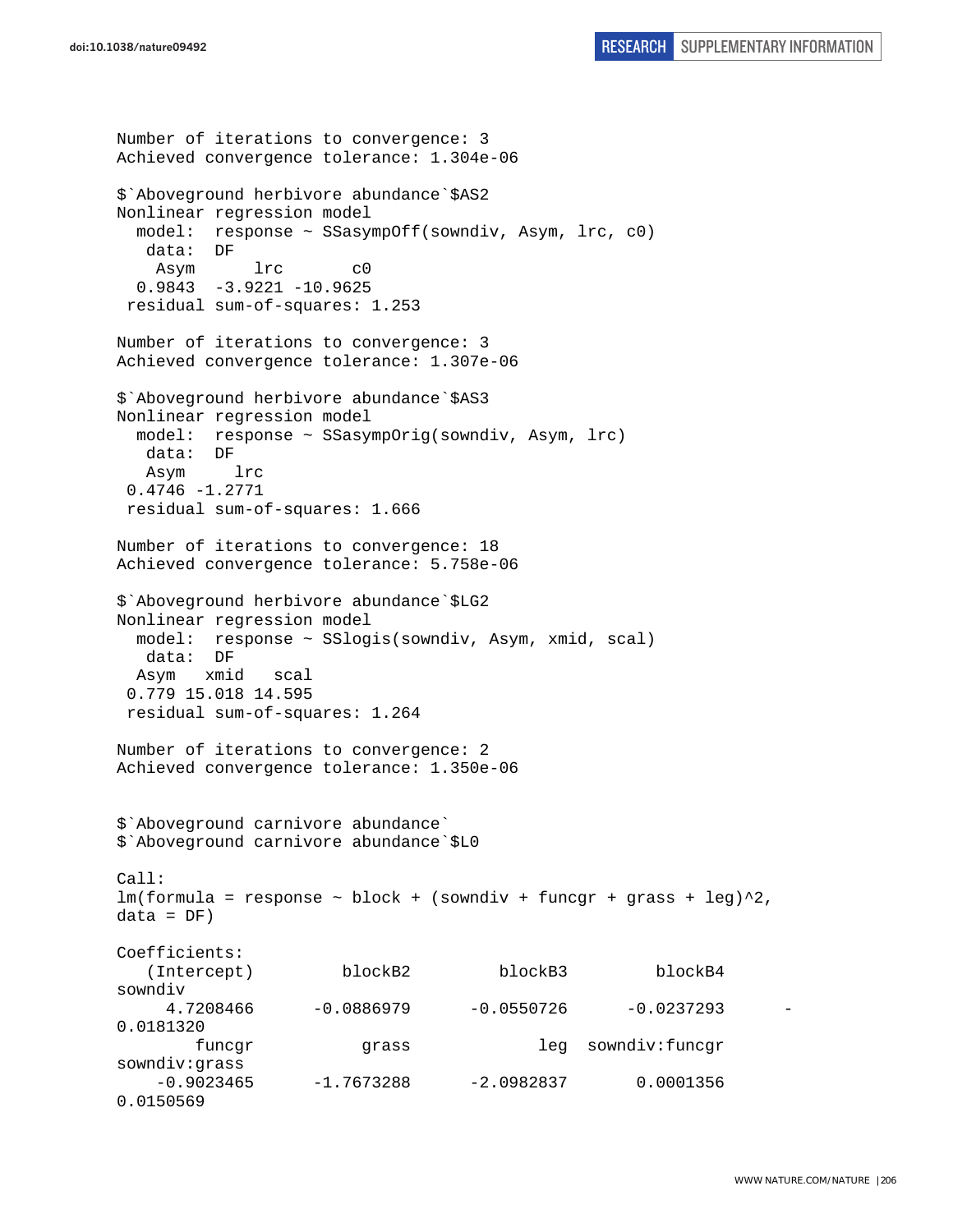```
 sowndiv:leg funcgr:grass funcgr:leg grass:leg 
     0.0050220 0.2318474 0.3733037 0.7164957 
$`Aboveground carnivore abundance`$L2 
Call: 
lm(formula = response ~ sowndiv + funcgr + leg, data = DF) 
Coefficients: 
(Intercept) sowndiv funcgr leg 
    0.633127 0.002308 -0.003545 -0.189020 
$`Aboveground carnivore abundance`$M1 
Nonlinear regression model 
 model: response \sim a * sowndiv/(b + sowndiv)
    data: DF 
 a b 
0.5117 1.1924 
 residual sum-of-squares: 1.806 
Number of iterations to convergence: 4 
Achieved convergence tolerance: 4.961e-07 
$`Aboveground carnivore abundance`$M1a 
Nonlinear regression model 
  model: response ~ SSmicmen(sowndiv, Vm, k) 
    data: DF 
     Vm k 
0.5117 1.1924 
  residual sum-of-squares: 1.806 
Number of iterations to convergence: 2 
Achieved convergence tolerance: 1.252e-06 
$`Aboveground carnivore abundance`$M2 
Nonlinear regression model 
 model: response \sim d + a * sowndiv/(b + sowndiv)
   data: DF 
 a b d 
0.47154 1.47757 0.04569 
  residual sum-of-squares: 1.806 
Number of iterations to convergence: 3 
Achieved convergence tolerance: 9.555e-06 
$`Aboveground carnivore abundance`$E2 
Nonlinear regression model 
 model: response \sim a + b * exp(sowndiv)
   data: DF 
 a b 
3.639e-01 1.160e-27 
  residual sum-of-squares: 2.269
```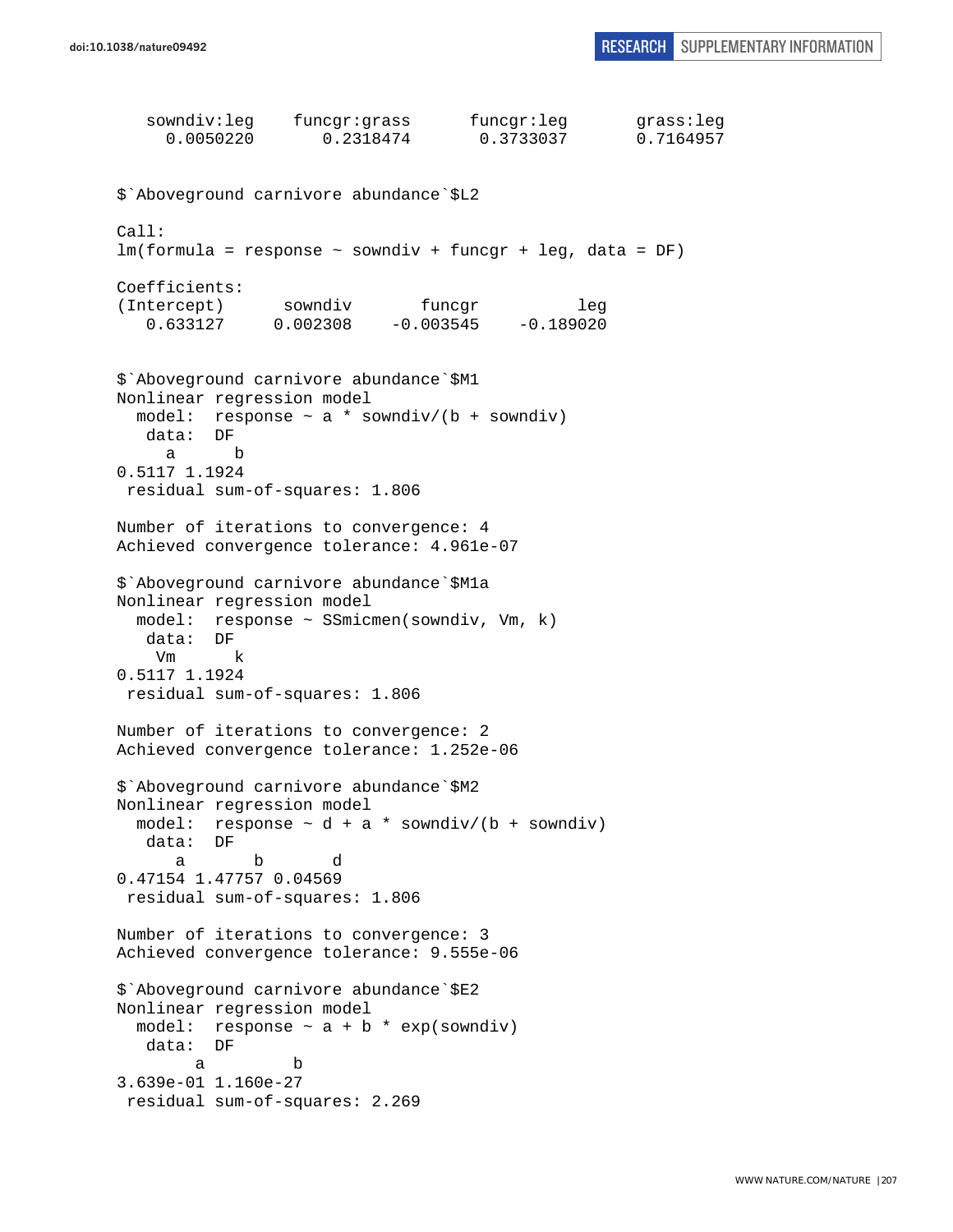```
Number of iterations to convergence: 4 
Achieved convergence tolerance: 1.832e-08 
$`Aboveground carnivore abundance`$E4 
Nonlinear regression model 
  model: response \sim a + exp(sowndiv)
    data: DF 
a 
1 
  residual sum-of-squares: 5.217e+52 
Number of iterations to convergence: 0 
Achieved convergence tolerance: 8.031e-20 
$`Aboveground carnivore abundance`$E5 
Nonlinear regression model 
   model: response ~ b * exp(sowndiv) 
    data: DF 
         b 
4.347e-27 
  residual sum-of-squares: 8.36 
Number of iterations to convergence: 4 
Achieved convergence tolerance: 2.062e-08 
$`Aboveground carnivore abundance`$Pa2 
Nonlinear regression model 
  model: response \sim a + b * sowndiv
    data: DF 
 a b 
0.328693 0.004208 
  residual sum-of-squares: 2.115 
Number of iterations to convergence: 1 
Achieved convergence tolerance: 8.806e-10 
$`Aboveground carnivore abundance`$Pa3 
Nonlinear regression model 
  model: response \sim a + sowndiv<sup>^</sup>c
    data: DF 
 a c 
-0.73615 0.06541 
  residual sum-of-squares: 1.859 
Number of iterations to convergence: 7 
Achieved convergence tolerance: 2.877e-06 
$`Aboveground carnivore abundance`$Pa4 
Nonlinear regression model 
  model: response \sim b * sowndiv<sup>^</sup>c
    data: DF 
 b c 
0.2773 0.1782
```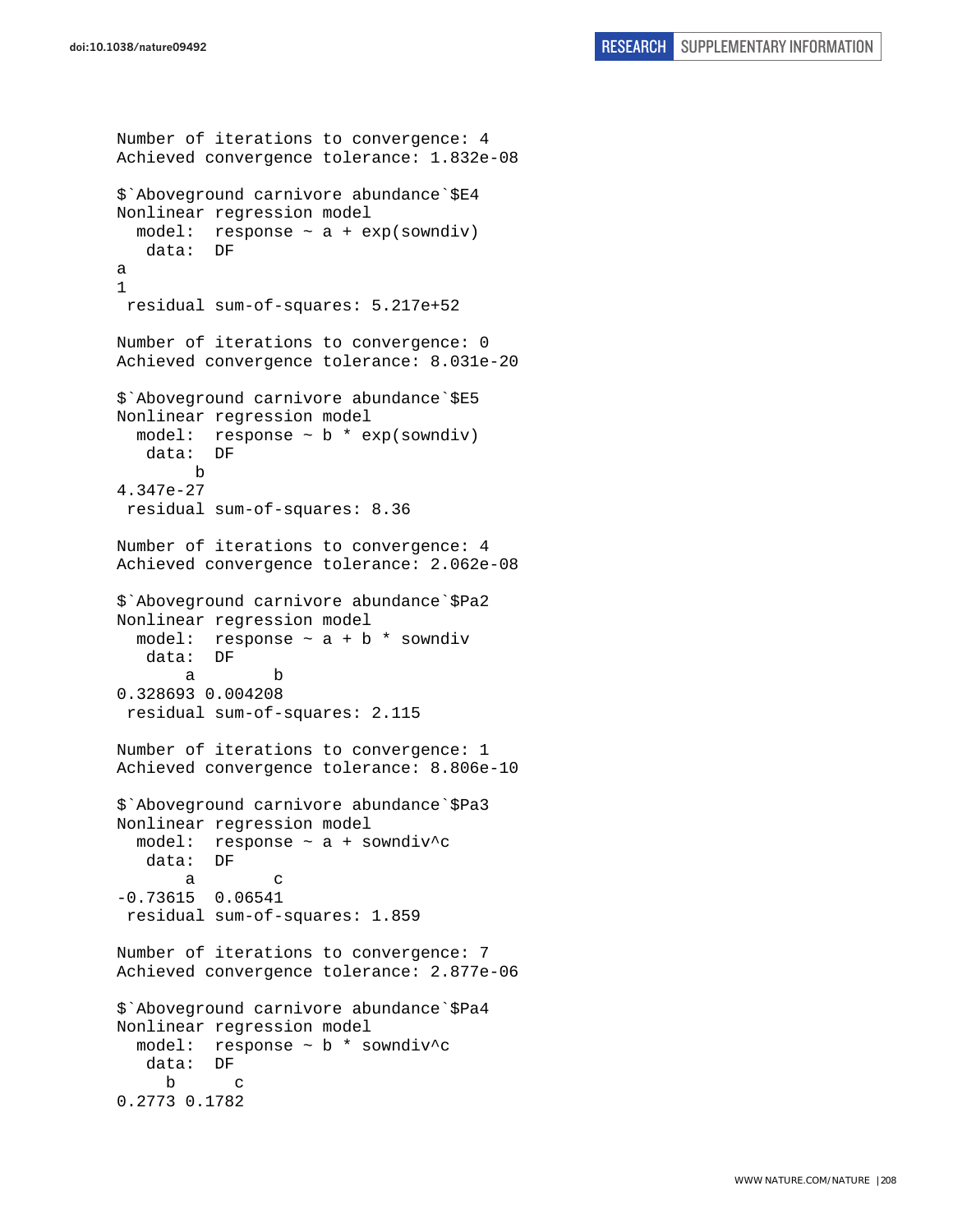```
 residual sum-of-squares: 1.885 
Number of iterations to convergence: 9 
Achieved convergence tolerance: 1.433e-06 
$`Aboveground carnivore abundance`$Pa5 
Nonlinear regression model 
   model: response ~ sowndiv^c 
    data: DF 
       c 
-0.3737 
 residual sum-of-squares: 12.36 
Number of iterations to convergence: 12 
Achieved convergence tolerance: 2.792e-06 
$`Aboveground carnivore abundance`$AS1 
Nonlinear regression model 
   model: response ~ SSasymp(sowndiv, Asym, R0, lrc) 
    data: DF 
    Asym R0 lrc 
  0.4867 0.1448 -1.1667 
  residual sum-of-squares: 1.806 
Number of iterations to convergence: 2 
Achieved convergence tolerance: 4.346e-06 
$`Aboveground carnivore abundance`$AS2 
Nonlinear regression model 
   model: response ~ SSasympOff(sowndiv, Asym, lrc, c0) 
    data: DF 
    Asym lrc c0 
  0.4867 -1.1667 -1.1342 
  residual sum-of-squares: 1.806 
Number of iterations to convergence: 2 
Achieved convergence tolerance: 4.393e-06 
$`Aboveground carnivore abundance`$AS3 
Nonlinear regression model 
   model: response ~ SSasympOrig(sowndiv, Asym, lrc) 
    data: DF 
    Asym lrc 
 0.4647 - 0.4869 residual sum-of-squares: 1.843 
Number of iterations to convergence: 7 
Achieved convergence tolerance: 5.382e-06 
$`Aboveground carnivore abundance`$LG2 
Nonlinear regression model 
   model: response ~ SSlogis(sowndiv, Asym, xmid, scal) 
    data: DF 
   Asym xmid scal
```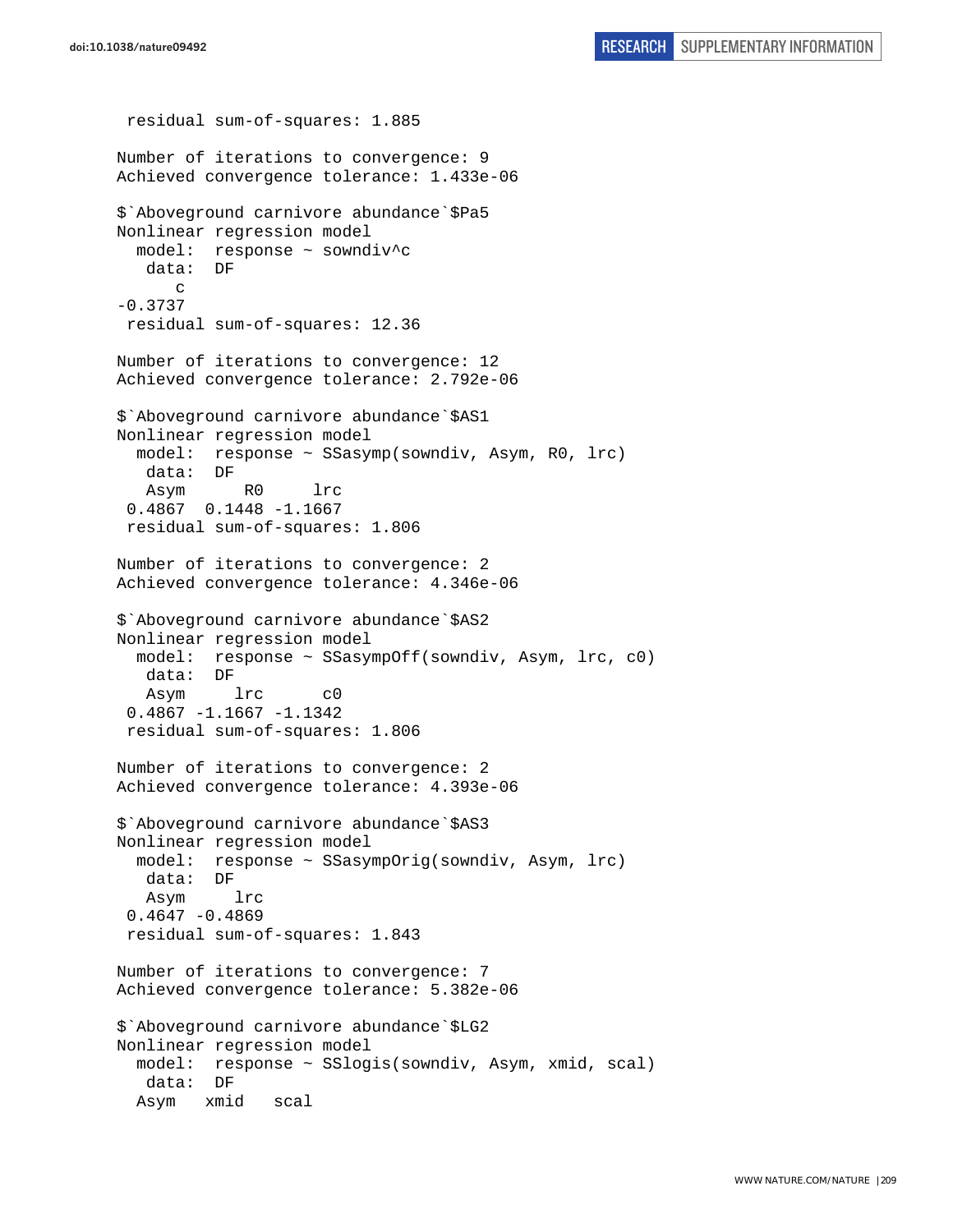```
0.4851 1.1073 2.0759 
  residual sum-of-squares: 1.806 
Number of iterations to convergence: 2 
Achieved convergence tolerance: 4.695e-07 
$`Aboveground omnivore abundance` 
$`Aboveground omnivore abundance`$L0 
Call: 
lm(formula = response ~ block + (sowndiv + funcgr + grass + leg)^2,data = DF)Coefficients: 
   (Intercept) blockB2 blockB3 blockB4 
sowndiv 
     1.4261864 -0.1177153 -0.1273346 -0.0681818 
0.0467792 
        funcgr grass leg sowndiv:funcgr 
sowndiv:grass 
   -0.2237831 -0.2175366 -0.7035044 -0.00697200.0062441 
   sowndiv:leg funcgr:grass funcgr:leg grass:leg 
    -0.0220844 0.0001476 0.1397496 0.1683369 
$`Aboveground omnivore abundance`$L2 
Call: 
lm(formula = response ~ sowndiv + funcgr + leg, data = DF) 
Coefficients: 
(Intercept) sowndiv funcgr leg 
   1.001860 0.003109 -0.090819 -0.352086 
$`Aboveground omnivore abundance`$M1 
Nonlinear regression model 
 model: response \sim a * sowndiv/(b + sowndiv)
   data: DF 
     a b 
0.3691 0.4050 
 residual sum-of-squares: 2.396 
Number of iterations to convergence: 5 
Achieved convergence tolerance: 8.796e-06 
$`Aboveground omnivore abundance`$M1a 
Nonlinear regression model 
  model: response ~ SSmicmen(sowndiv, Vm, k) 
   data: DF 
    Vm k 
0.3691 0.4050
```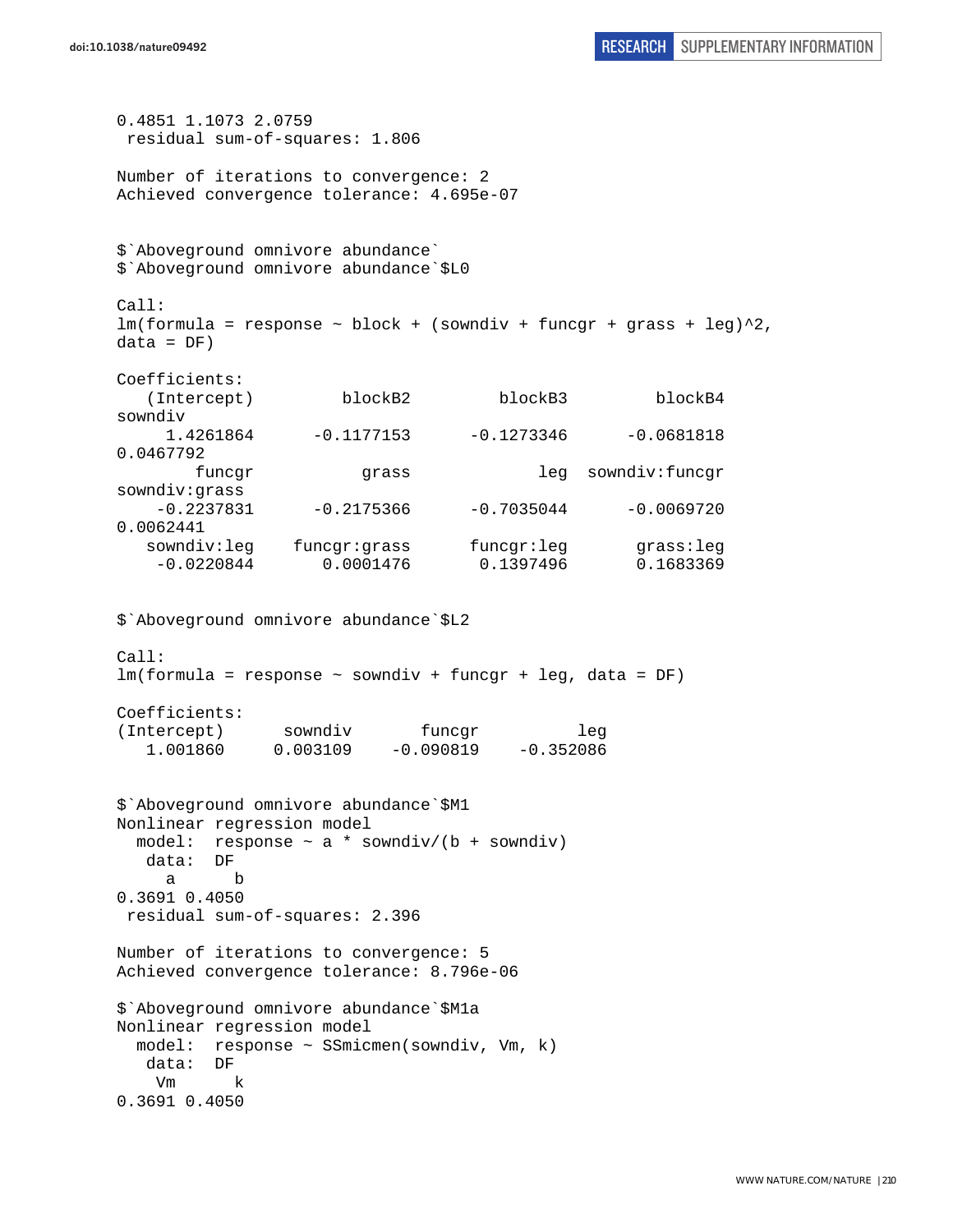```
 residual sum-of-squares: 2.396 
Number of iterations to convergence: 5 
Achieved convergence tolerance: 3.686e-06 
$`Aboveground omnivore abundance`$M2 
Nonlinear regression model 
 model: response \sim d + a * sowndiv/(b + sowndiv)
    data: DF 
 a b d 
  0.2379 17.8646 0.2577 
  residual sum-of-squares: 2.333 
Number of iterations to convergence: 14 
Achieved convergence tolerance: 6.94e-06 
$`Aboveground omnivore abundance`$E2 
Nonlinear regression model 
  model: response \sim a + b * exp(sowndiv)
    data: DF 
 a b 
3.127e-01 9.990e-28 
 residual sum-of-squares: 2.424 
Number of iterations to convergence: 4 
Achieved convergence tolerance: 6.259e-08 
$`Aboveground omnivore abundance`$E4 
Nonlinear regression model 
  model: response ~ a + exp(sowndiv) 
    data: DF 
a 
1 
  residual sum-of-squares: 5.217e+52 
Number of iterations to convergence: 0 
Achieved convergence tolerance: 8.031e-20 
$`Aboveground omnivore abundance`$E5 
Nonlinear regression model 
  model: response \sim b * exp(sowndiv)
    data: DF 
        b 
3.737e-27 
  residual sum-of-squares: 6.922 
Number of iterations to convergence: 4 
Achieved convergence tolerance: 1.296e-09 
$`Aboveground omnivore abundance`$Pa1 
Nonlinear regression model 
 model: response \sim a + b * sowndiv^c
    data: DF 
 a b c
```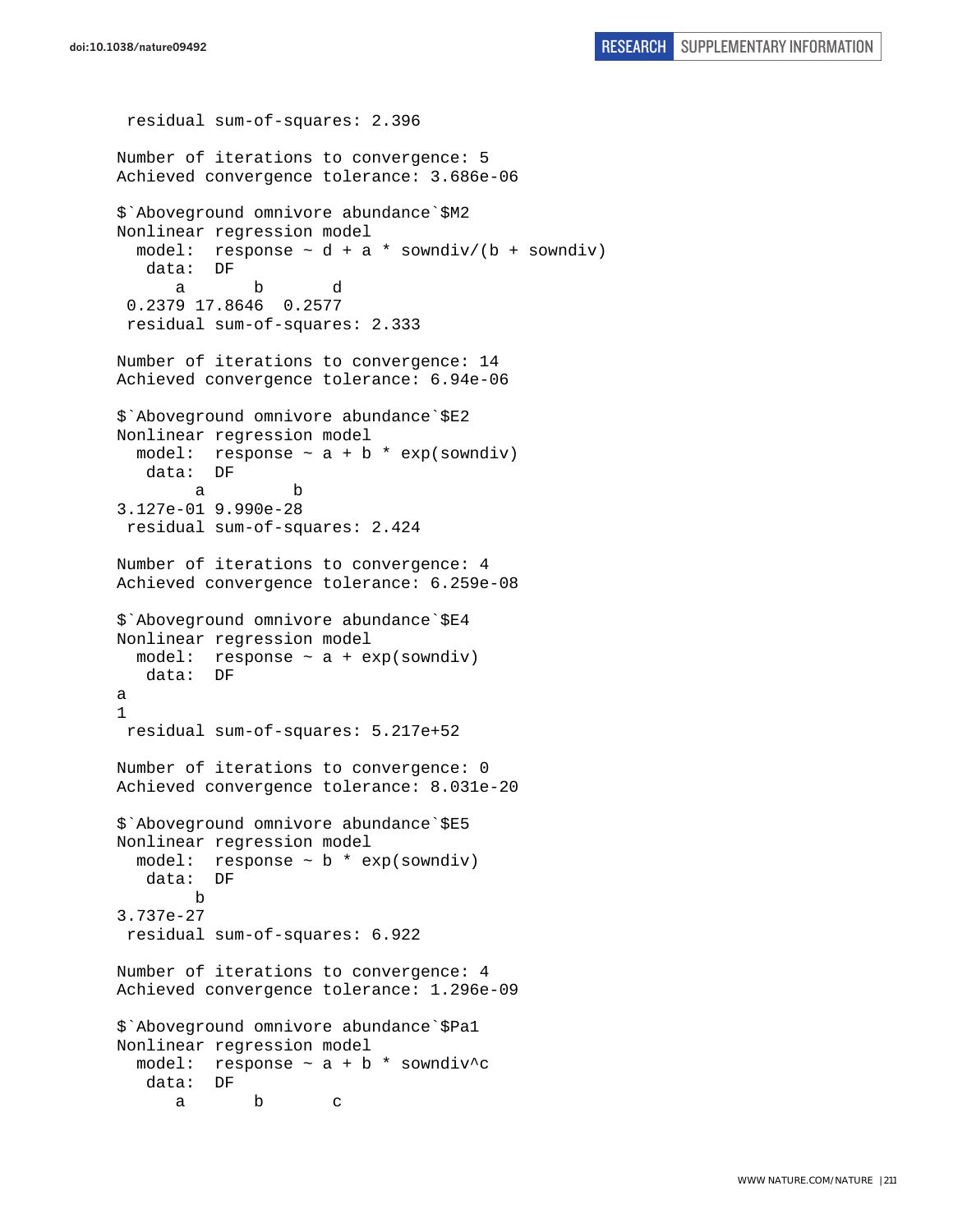```
0.20931 0.06141 0.32966 
  residual sum-of-squares: 2.341 
Number of iterations to convergence: 13 
Achieved convergence tolerance: 8.086e-06 
$`Aboveground omnivore abundance`$Pa2 
Nonlinear regression model 
  model: response \sim a + b * sowndiv
    data: DF 
 a b 
0.290158 0.002912 
  residual sum-of-squares: 2.367 
Number of iterations to convergence: 1 
Achieved convergence tolerance: 1.224e-09 
$`Aboveground omnivore abundance`$Pa3 
Nonlinear regression model 
  model: response \sim a + sowndiv<sup>^</sup>c
    data: DF 
 a c 
-0.7365 0.0359 
  residual sum-of-squares: 2.348 
Number of iterations to convergence: 8 
Achieved convergence tolerance: 7.745e-07 
$`Aboveground omnivore abundance`$Pa4 
Nonlinear regression model 
   model: response ~ b * sowndiv^c 
    data: DF 
 b c 
0.2643 0.1190 
  residual sum-of-squares: 2.345 
Number of iterations to convergence: 7 
Achieved convergence tolerance: 1.189e-06 
$`Aboveground omnivore abundance`$Pa5 
Nonlinear regression model 
   model: response ~ sowndiv^c 
    data: DF 
       c 
-0.5454 residual sum-of-squares: 11.93 
Number of iterations to convergence: 14 
Achieved convergence tolerance: 3.366e-06 
$`Aboveground omnivore abundance`$AS1 
Nonlinear regression model 
   model: response ~ SSasymp(sowndiv, Asym, R0, lrc) 
    data: DF
```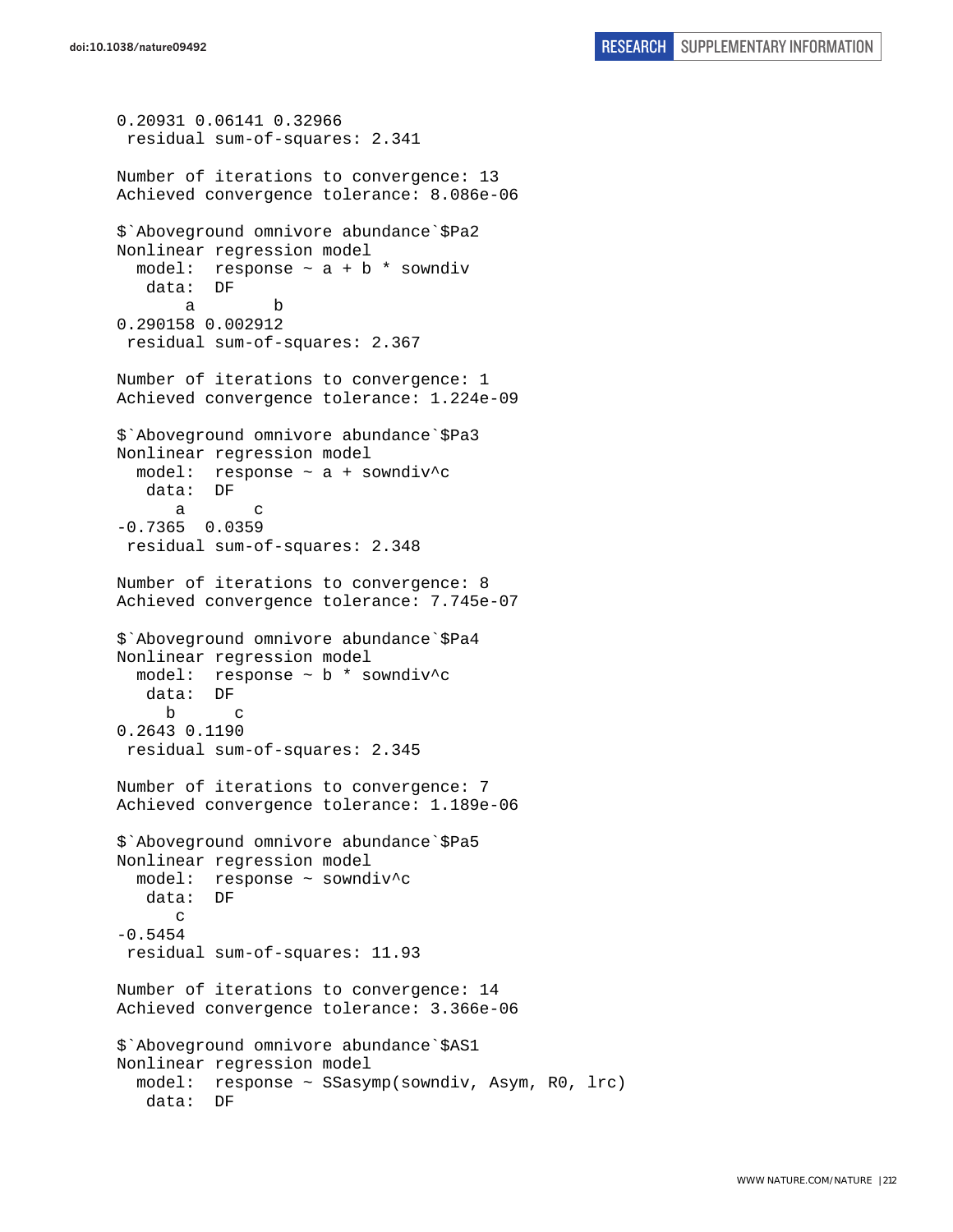```
 Asym R0 lrc 
  0.4388 0.2585 -2.7408 
  residual sum-of-squares: 2.33 
Number of iterations to convergence: 6 
Achieved convergence tolerance: 5.867e-06 
$`Aboveground omnivore abundance`$AS2 
Nonlinear regression model 
   model: response ~ SSasympOff(sowndiv, Asym, lrc, c0) 
   data: DF 
     Asym lrc c0 
   0.4388 -2.7408 -13.7847 
  residual sum-of-squares: 2.33 
Number of iterations to convergence: 6 
Achieved convergence tolerance: 5.769e-06 
$`Aboveground omnivore abundance`$AS3 
Nonlinear regression model 
   model: response ~ SSasympOrig(sowndiv, Asym, lrc) 
   data: DF 
   Asym lrc 
0.3414 0.5438 
  residual sum-of-squares: 2.433 
Number of iterations to convergence: 4 
Achieved convergence tolerance: 8.377e-06 
$`Aboveground omnivore abundance`$LG2 
Nonlinear regression model 
  model: response ~ SSlogis(sowndiv, Asym, xmid, scal) 
   data: DF 
   Asym xmid scal 
  0.4348 -4.3436 10.8311 
  residual sum-of-squares: 2.328 
Number of iterations to convergence: 5 
Achieved convergence tolerance: 8.04e-06 
$`Parasitoid abundance` 
$`Parasitoid abundance`$L0 
Call: 
lm(formula = response ~ block + (sowndiv + funcgr + grass + leg)^2,data = DF)Coefficients: 
    (Intercept) blockB2 blockB3 blockB4 
sowndiv 
      6.176487 -0.131229 -0.243014 -0.0652770.024879
```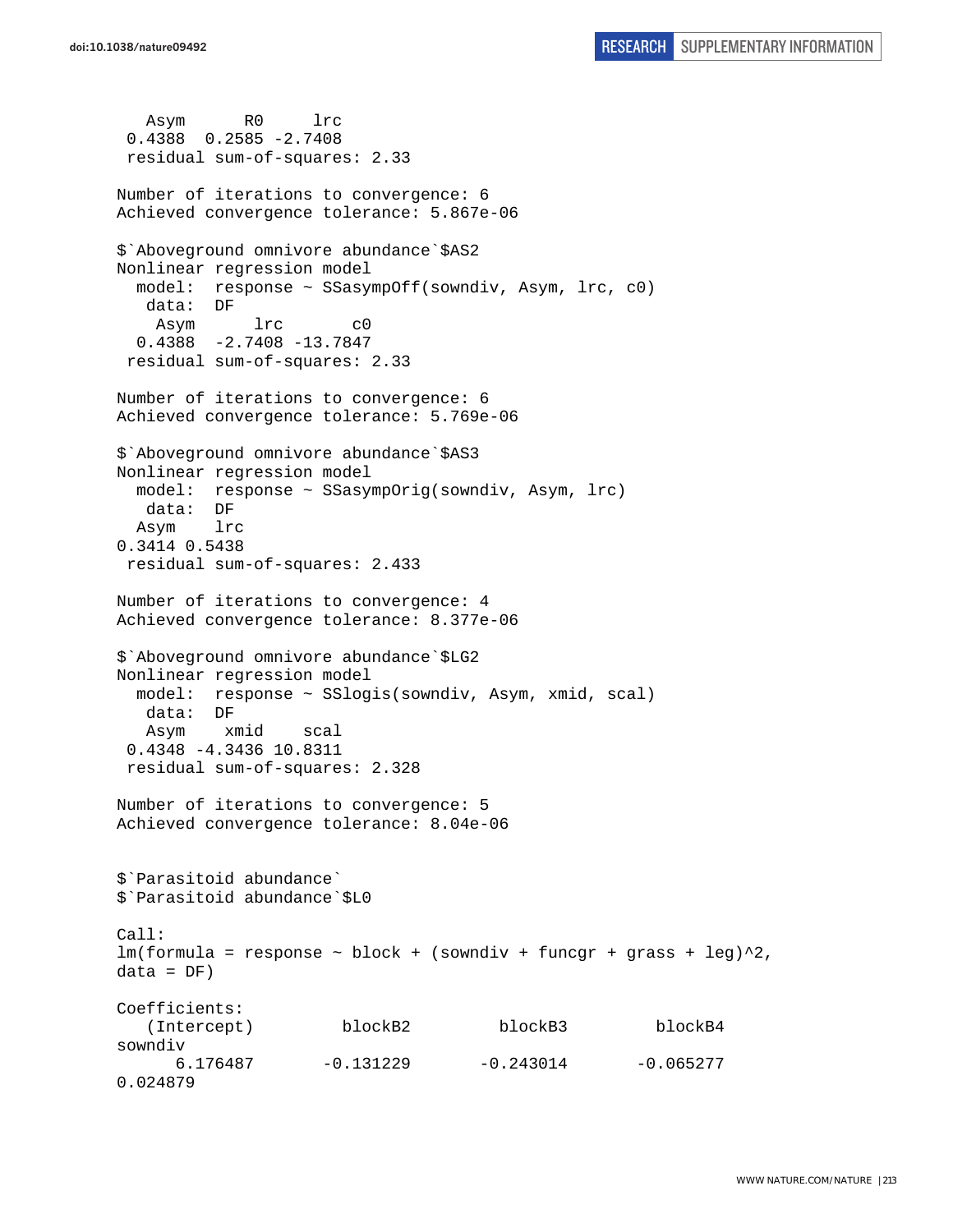funcgr grass leg sowndiv:funcgr sowndiv:grass  $-1.120755$   $-2.414636$   $-2.630248$   $-0.001607$ 0.007002 sowndiv:leg funcgr:grass funcgr:leg grass:leg -0.015767 0.292672 0.371989 0.971772 \$`Parasitoid abundance`\$L2 Call: lm(formula = response ~ sowndiv + funcgr + leg, data = DF) Coefficients: (Intercept) sowndiv funcgr leg 0.831973 0.008307 -0.062920 -0.325588 \$`Parasitoid abundance`\$M1 Nonlinear regression model model: response  $\sim$  a \* sowndiv/(b + sowndiv) data: DF a b 0.5475 3.7200 residual sum-of-squares: 3.219 Number of iterations to convergence: 21 Achieved convergence tolerance: 8.92e-06 \$`Parasitoid abundance`\$M1a Nonlinear regression model model: response ~ SSmicmen(sowndiv, Vm, k) data: DF Vm k 0.5475 3.7207 residual sum-of-squares: 3.219 Number of iterations to convergence: 21 Achieved convergence tolerance: 7.14e-06 \$`Parasitoid abundance`\$M2 Nonlinear regression model model: response  $\sim d + a *$  sowndiv/(b + sowndiv) data: DF a b d 3.5740 335.9181 0.2029 residual sum-of-squares: 2.772 Number of iterations to convergence: 8 Achieved convergence tolerance: 2.569e-06 \$`Parasitoid abundance`\$E2 Nonlinear regression model model: response  $\sim$  a + b  $*$  exp(sowndiv)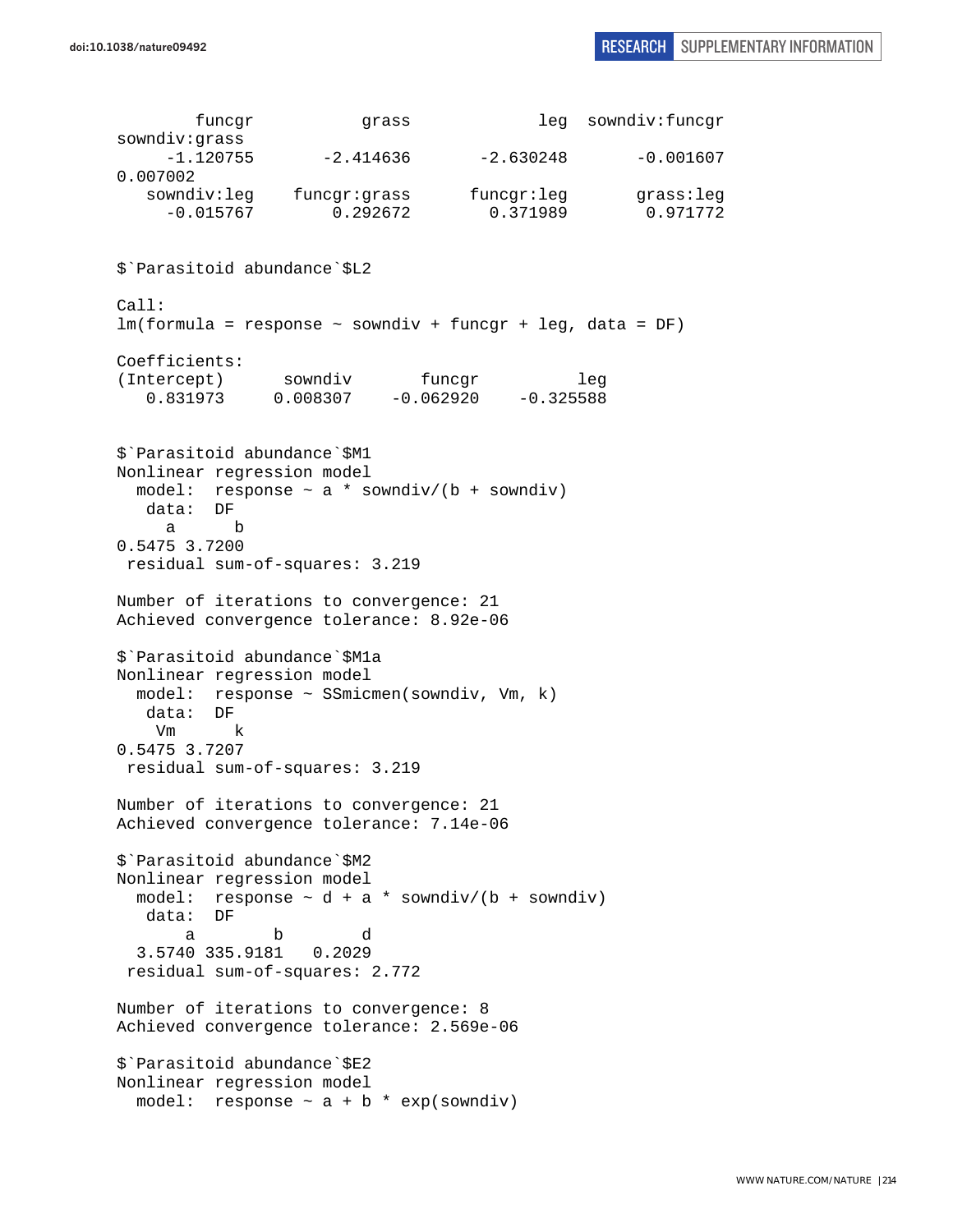data: DF a b 2.706e-01 4.156e-27 residual sum-of-squares: 2.958 Number of iterations to convergence: 4 Achieved convergence tolerance: 7.82e-09 \$`Parasitoid abundance`\$E4 Nonlinear regression model model: response  $\sim$  a + exp(sowndiv) data: DF a 1 residual sum-of-squares: 5.217e+52 Number of iterations to convergence: 0 Achieved convergence tolerance: 8.031e-20 \$`Parasitoid abundance`\$E5 Nonlinear regression model model: response ~ b \* exp(sowndiv) data: DF b 6.526e-27 residual sum-of-squares: 6.326 Number of iterations to convergence: 4 Achieved convergence tolerance: 1.800e-08 \$`Parasitoid abundance`\$Pa1 Nonlinear regression model model: response  $\sim$  a + b \* sowndiv<sup>^</sup>c data: DF a b c 0.19684 0.01455 0.88557 residual sum-of-squares: 2.771 Number of iterations to convergence: 5 Achieved convergence tolerance: 1.343e-06 \$`Parasitoid abundance`\$Pa2 Nonlinear regression model model: response  $\sim$  a + b  $*$  sowndiv data: DF a b 0.210010 0.009059 residual sum-of-squares: 2.774 Number of iterations to convergence: 1 Achieved convergence tolerance: 1.407e-10 \$`Parasitoid abundance`\$Pa3 Nonlinear regression model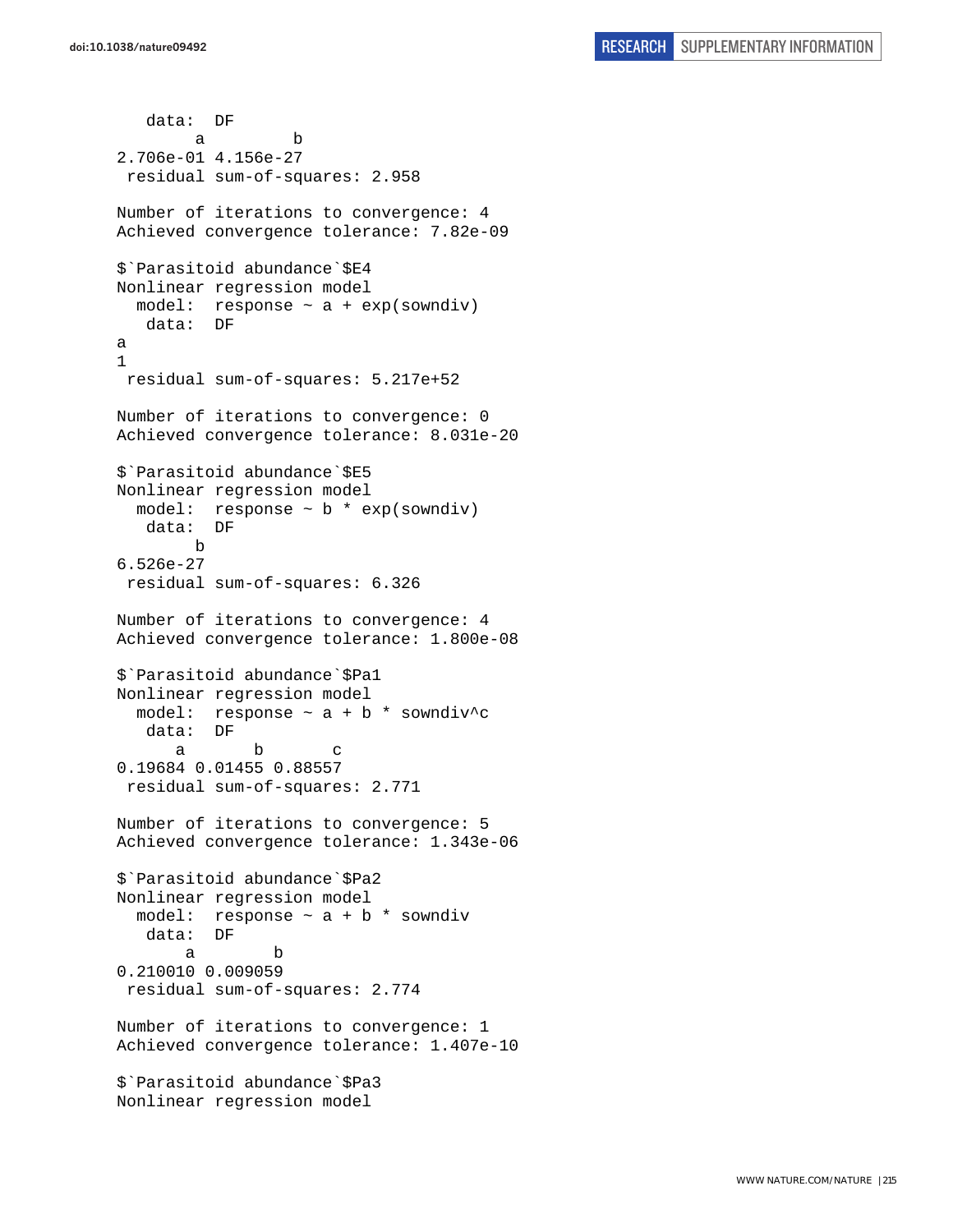```
model: response \sim a + sowndiv<sup>^</sup>c
    data: DF 
 a c 
-0.83867 0.08475 
 residual sum-of-squares: 2.989 
Number of iterations to convergence: 9 
Achieved convergence tolerance: 4.719e-07 
$`Parasitoid abundance`$Pa4 
Nonlinear regression model 
   model: response ~ b * sowndiv^c 
    data: DF 
 b c 
0.1606 0.3449 
 residual sum-of-squares: 2.876 
Number of iterations to convergence: 8 
Achieved convergence tolerance: 7.317e-06 
$`Parasitoid abundance`$Pa5 
Nonlinear regression model 
  model: response ~ sowndiv^c 
    data: DF 
       c 
-0.5338 
 residual sum-of-squares: 15.50 
Number of iterations to convergence: 16 
Achieved convergence tolerance: 3.879e-06 
$`Parasitoid abundance`$AS1 
Nonlinear regression model 
   model: response ~ SSasymp(sowndiv, Asym, R0, lrc) 
    data: DF 
  Asym R0 lrc 
  2.129 0.203 -5.203 
  residual sum-of-squares: 2.772 
Number of iterations to convergence: 2 
Achieved convergence tolerance: 3.416e-08 
$`Parasitoid abundance`$AS2 
Nonlinear regression model 
   model: response ~ SSasympOff(sowndiv, Asym, lrc, c0) 
    data: DF 
   Asym lrc c0 
   2.129 -5.203 -18.210 
  residual sum-of-squares: 2.772 
Number of iterations to convergence: 2 
Achieved convergence tolerance: 6.217e-08 
$`Parasitoid abundance`$LG2
```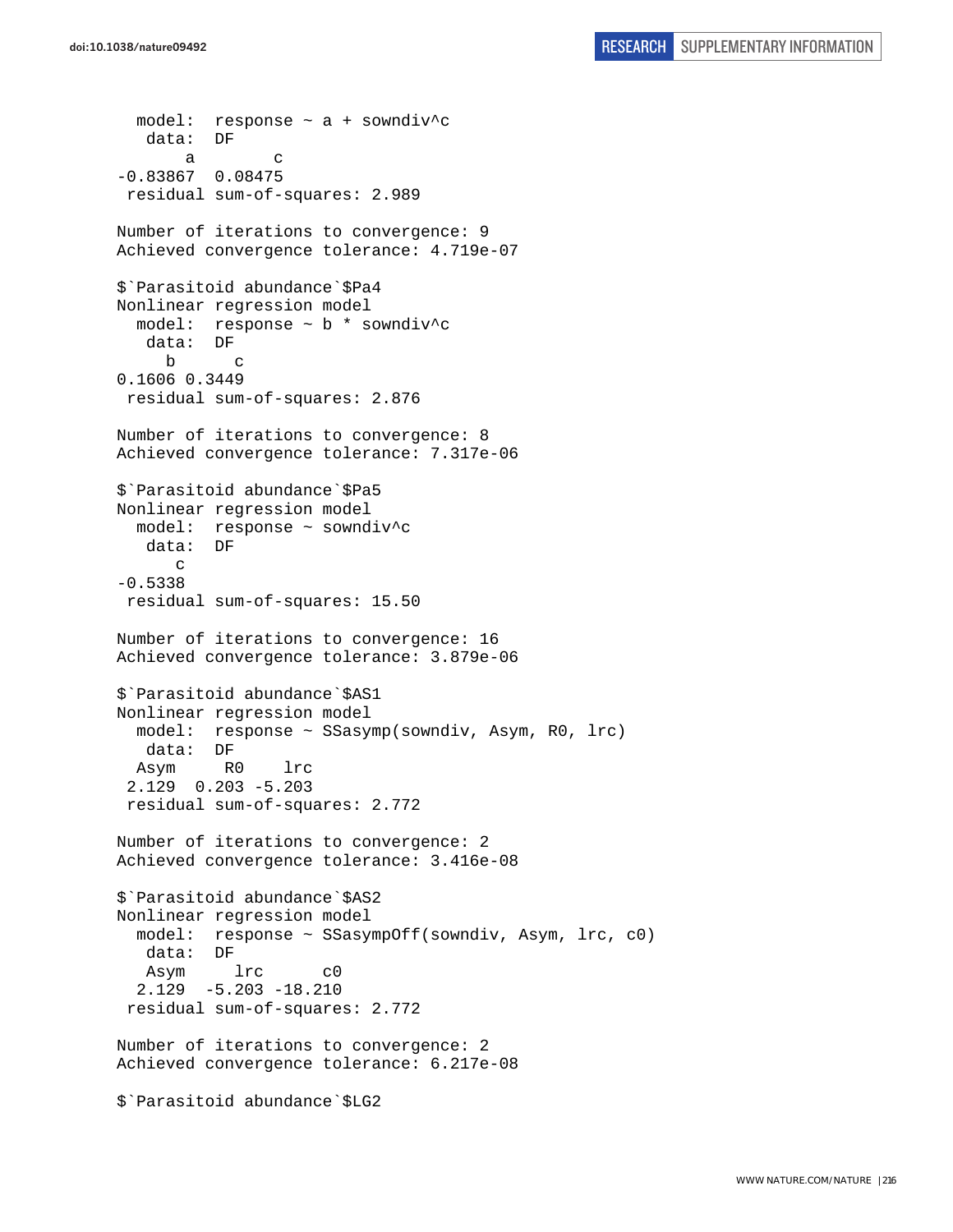```
doi:10.1038/nature09492 RESEARCH SUPPLEMENTARY INFORMATION
```
Nonlinear regression model model: response ~ SSlogis(sowndiv, Asym, xmid, scal) data: DF Asym xmid scal 0.8386 20.9265 18.8546 residual sum-of-squares: 2.773 Number of iterations to convergence: 1 Achieved convergence tolerance: 2.611e-06 \$`Hyperparasitoid abundance` \$`Hyperparasitoid abundance`\$L0 Call:  $lm(formula = response ~ block + (sowndiv + funcgr + grass + leg)^2,$  $data = DF)$ Coefficients: (Intercept) blockB2 blockB4 sowndiv funcgr 1.8521809 -0.0320712 0.3509313 0.0255851 - 0.5250246 grass leg sowndiv:funcgr sowndiv:grass sowndiv:leg  $-0.7114799$   $-0.6803634$   $-0.0004056$   $-0.0189907$ 0.0037382 funcgr:grass funcgr:leg grass:leg 0.1759965 0.2076345 0.2063541 \$`Hyperparasitoid abundance`\$L2 Call: lm(formula = response ~ sowndiv + funcgr + leg, data = DF) Coefficients: (Intercept) sowndiv funcgr leg 0.133847 -0.002814 0.059486 0.043011 \$`Hyperparasitoid abundance`\$M1 Nonlinear regression model model: response  $\sim$  a  $*$  sowndiv/(b + sowndiv) data: DF a b 0.28749 -0.04046 residual sum-of-squares: 3.158 Number of iterations to convergence: 7 Achieved convergence tolerance: 7.454e-06 \$`Hyperparasitoid abundance`\$M1a Nonlinear regression model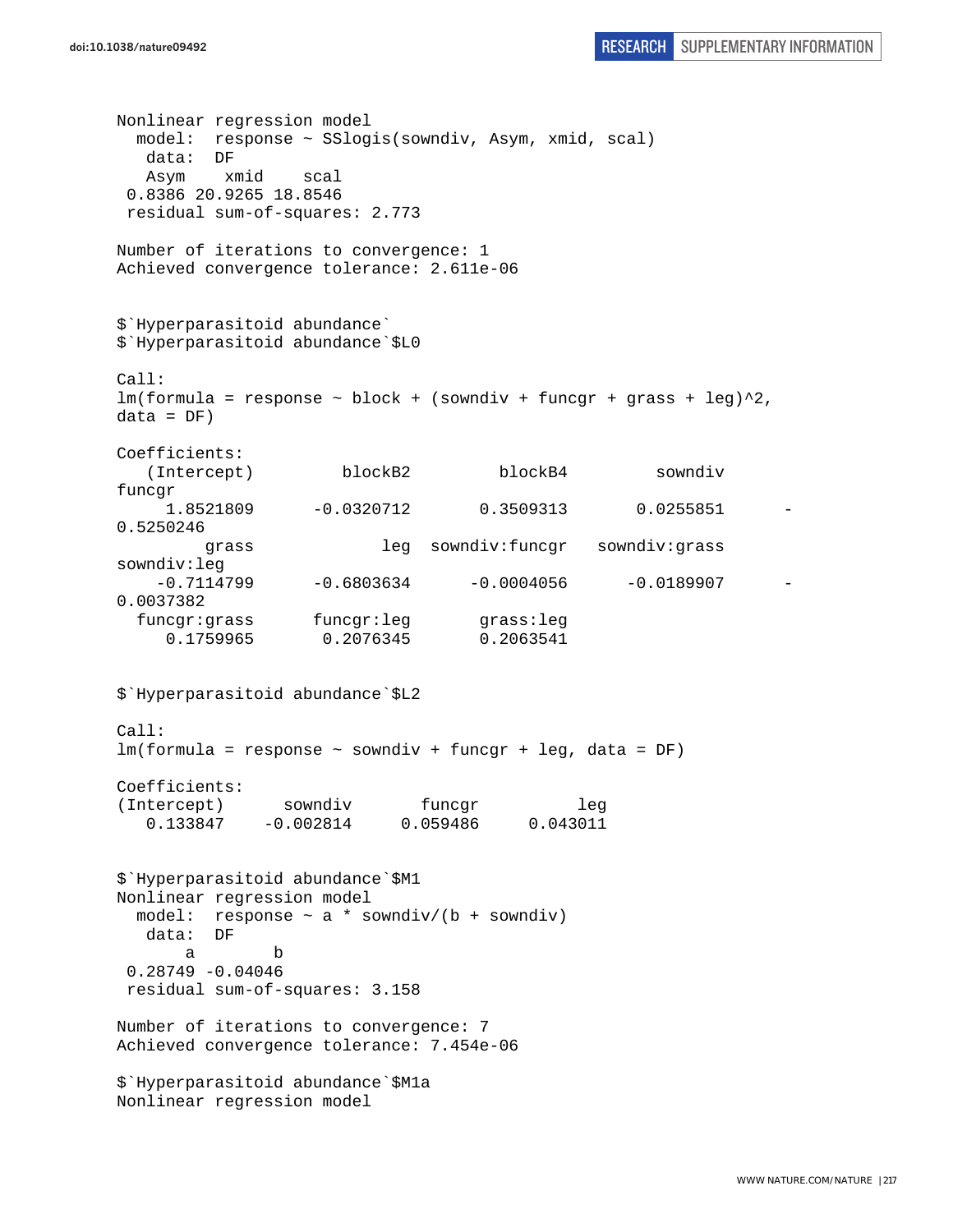```
doi:10.1038/nature09492 RESEARCH SUPPLEMENTARY INFORMATION
```

```
 model: response ~ SSmicmen(sowndiv, Vm, k) 
    data: DF 
 Vm k 
  0.28750 -0.04044 
  residual sum-of-squares: 3.158 
Number of iterations to convergence: 4 
Achieved convergence tolerance: 1.970e-06 
$`Hyperparasitoid abundance`$M2 
Nonlinear regression model 
  model: response \sim d + a * sowndiv/(b + sowndiv)
    data: DF 
 a b d 
-0.06718 -5.96317 0.28368 
 residual sum-of-squares: 2.912 
Number of iterations to convergence: 13 
Achieved convergence tolerance: 6.082e-06 
$`Hyperparasitoid abundance`$E2 
Nonlinear regression model 
  model: response \sim a + b * exp(sowndiv)
    data: DF 
 a b 
2.88e-01 3.97e-28 
  residual sum-of-squares: 3.153 
Number of iterations to convergence: 4 
Achieved convergence tolerance: 2.245e-08 
$`Hyperparasitoid abundance`$E4 
Nonlinear regression model 
  model: response \sim a + exp(sowndiv)
    data: DF 
a 
1 
 residual sum-of-squares: 3.913e+52 
Number of iterations to convergence: 0 
Achieved convergence tolerance: 6.29e-20 
$`Hyperparasitoid abundance`$E5 
Nonlinear regression model 
   model: response ~ b * exp(sowndiv) 
    data: DF 
        b 
2.919e-27 
  residual sum-of-squares: 5.227 
Number of iterations to convergence: 4 
Achieved convergence tolerance: 1.508e-08 
$`Hyperparasitoid abundance`$Pa1
```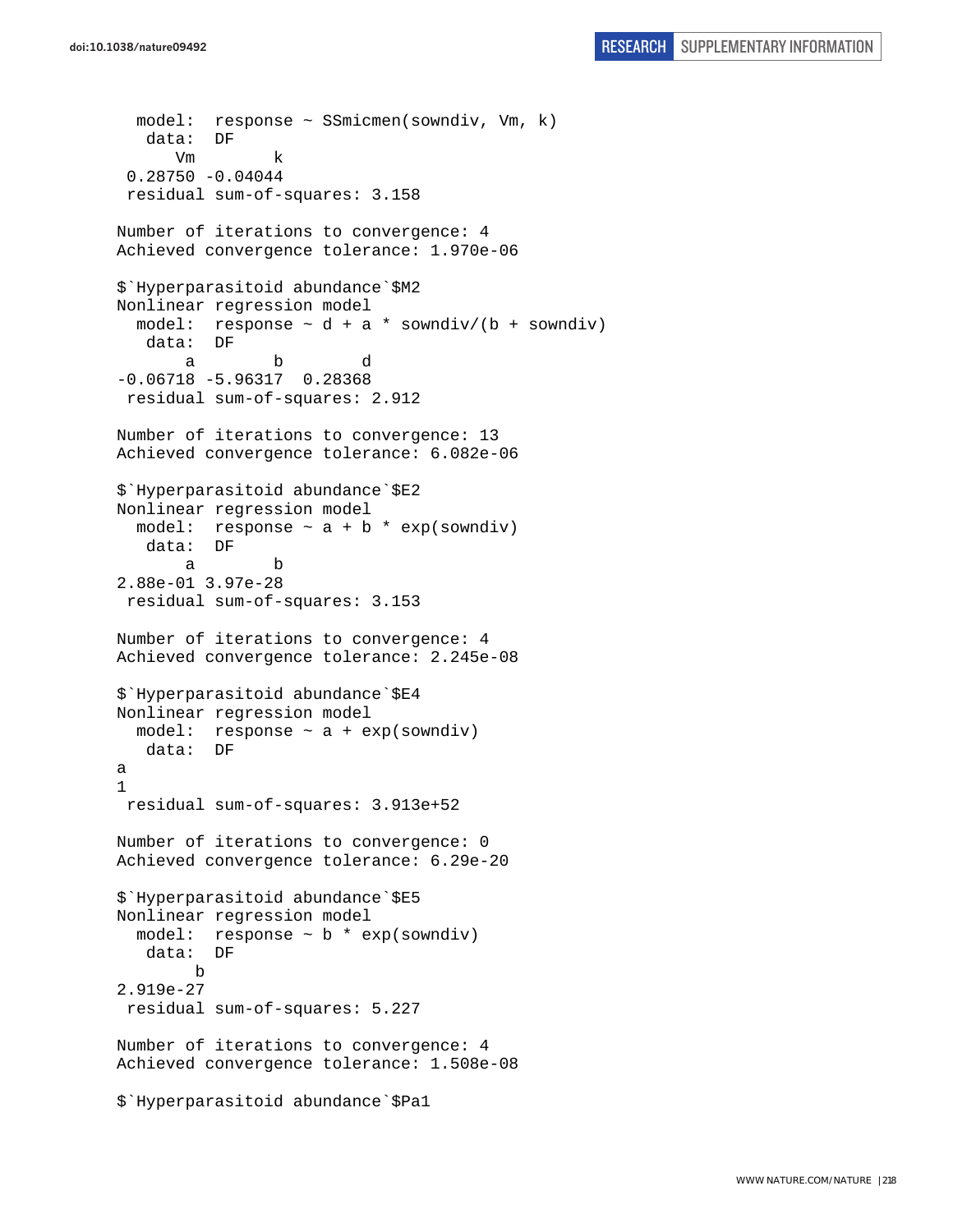```
Nonlinear regression model 
  model: response \sim a + b * sowndiv<sup>^</sup>c
    data: DF 
a b c
  0.40685 -0.08832 0.15208 
  residual sum-of-squares: 3.141 
Number of iterations to convergence: 15 
Achieved convergence tolerance: 8.373e-06 
$`Hyperparasitoid abundance`$Pa2 
Nonlinear regression model 
  model: response \sim a + b * sowndiv
    data: DF 
 a b 
  0.3002417 -0.0006191 
  residual sum-of-squares: 3.155 
Number of iterations to convergence: 1 
Achieved convergence tolerance: 2.213e-08 
$`Hyperparasitoid abundance`$Pa3 
Nonlinear regression model 
   model: response ~ a + sowndiv^c 
    data: DF 
 a c 
-0.68051 - 0.01787 residual sum-of-squares: 3.142 
Number of iterations to convergence: 8 
Achieved convergence tolerance: 9.192e-07 
$`Hyperparasitoid abundance`$Pa4 
Nonlinear regression model 
   model: response ~ b * sowndiv^c 
    data: DF 
 b c 
  0.31900 -0.05795 
  residual sum-of-squares: 3.143 
Number of iterations to convergence: 8 
Achieved convergence tolerance: 1.611e-06 
$`Hyperparasitoid abundance`$Pa5 
Nonlinear regression model 
  model: response ~ sowndiv^c 
   data: DF 
       c 
-0.5917 
  residual sum-of-squares: 8.238 
Number of iterations to convergence: 11 
Achieved convergence tolerance: 8.552e-07
```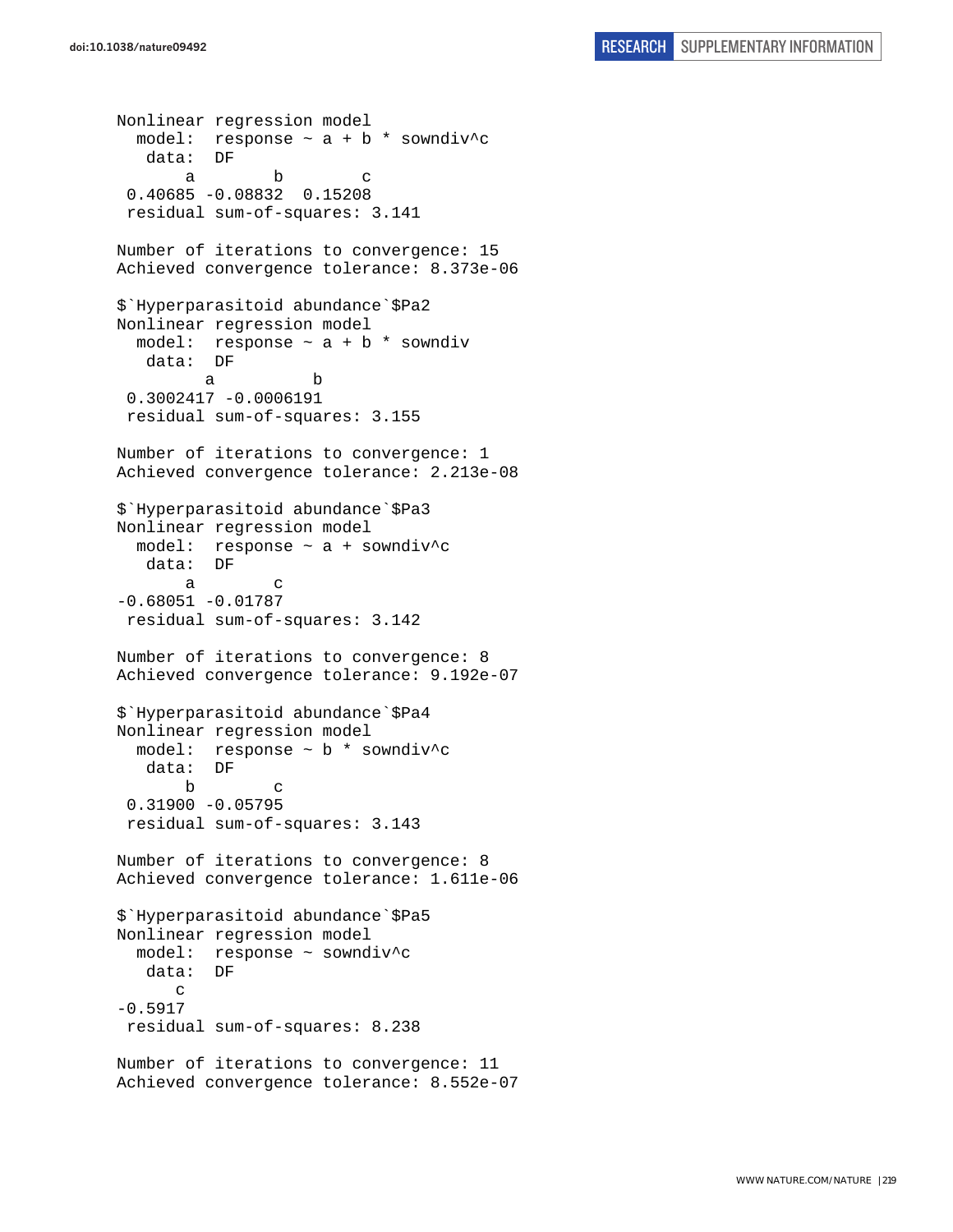```
doi:10.1038/nature09492 RESEARCH SUPPLEMENTARY INFORMATION
```
\$`Hyperparasitoid abundance`\$AS3 Nonlinear regression model model: response ~ SSasympOrig(sowndiv, Asym, lrc) data: DF Asym lrc 0.2999 0.9994 residual sum-of-squares: 3.156 Number of iterations to convergence: 2 Achieved convergence tolerance: 2.620e-07 \$`Pollinator abundance` \$`Pollinator abundance`\$L0 Call:  $lm(formula = response ~ block + (sowndiv + funcgr + grass + leg)^2,$  $data = DF)$ Coefficients: (Intercept) blockB2 blockB3 blockB4 sowndiv 1.002187 -0.141355 -0.160610 -0.108764 0.012896 funcgr grass leg sowndiv:funcgr sowndiv:grass  $-0.044395$   $-0.080761$   $-0.213346$   $-0.001070$ 0.007455 sowndiv:leg funcgr:grass funcgr:leg grass:leg  $-0.015239$   $-0.045765$  0.020650  $-0.015216$ \$`Pollinator abundance`\$L2 Call: lm(formula = response ~ sowndiv + funcgr + leg, data = DF) Coefficients: (Intercept) sowndiv funcgr leg 0.632480 0.000598 -0.027858 -0.210336 \$`Pollinator abundance`\$M1 Nonlinear regression model model: response  $\sim$  a \* sowndiv/(b + sowndiv) data: DF a b 0.2856 0.1398 residual sum-of-squares: 2.009 Number of iterations to convergence: 6 Achieved convergence tolerance: 1.577e-06 \$`Pollinator abundance`\$M1a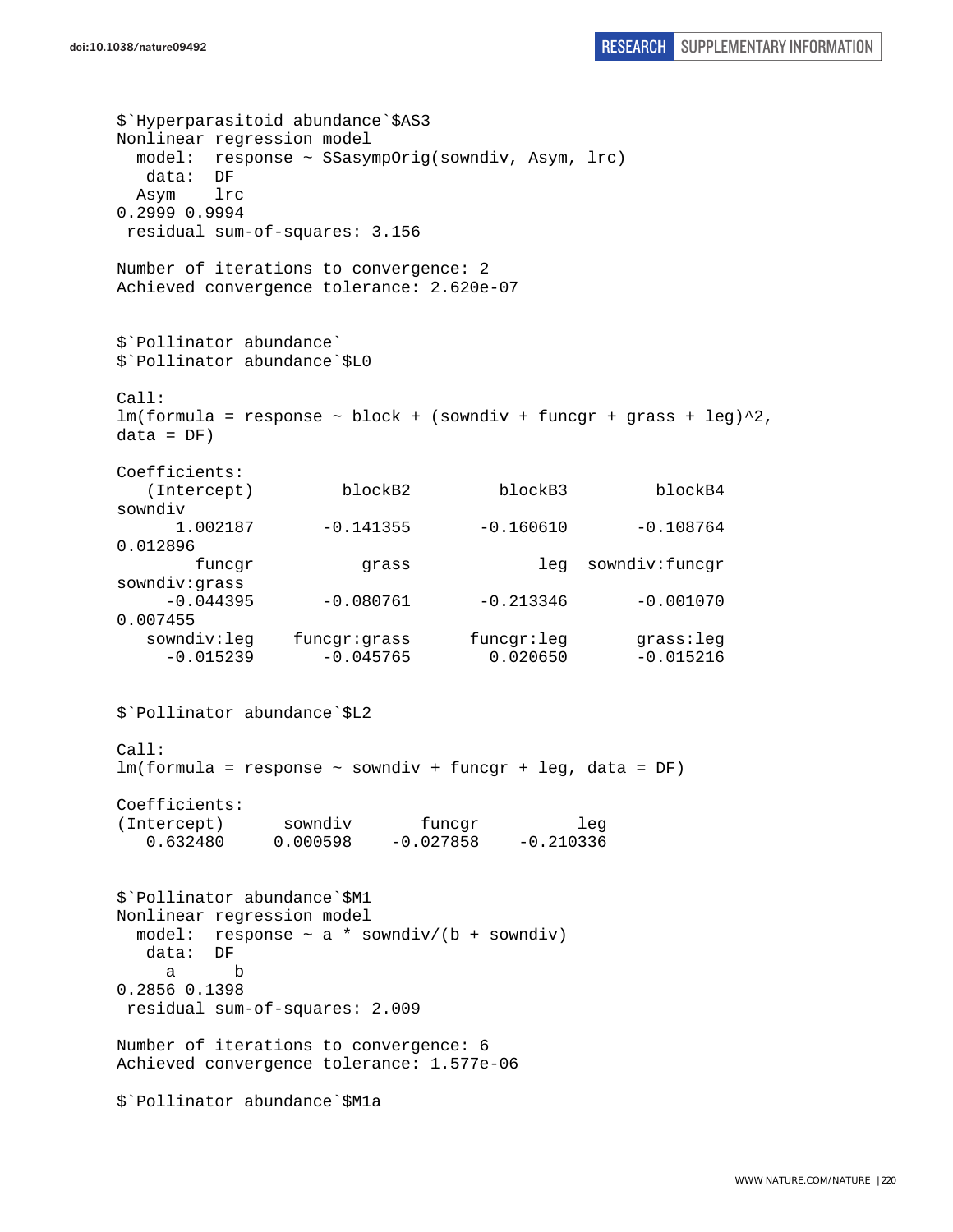```
Nonlinear regression model 
   model: response ~ SSmicmen(sowndiv, Vm, k) 
    data: DF 
     Vm k 
0.2856 0.1398 
  residual sum-of-squares: 2.009 
Number of iterations to convergence: 2 
Achieved convergence tolerance: 9.826e-06 
$`Pollinator abundance`$E2 
Nonlinear regression model 
  model: response \sim a + b * exp(sowndiv)
    data: DF 
 a b 
2.629e-01 8.424e-28 
  residual sum-of-squares: 1.984 
Number of iterations to convergence: 4 
Achieved convergence tolerance: 1.549e-08 
$`Pollinator abundance`$E4 
Nonlinear regression model 
 model: response \sim a + exp(sowndiv)
   data: DF 
a 
1 
 residual sum-of-squares: 5.217e+52 
Number of iterations to convergence: 0 
Achieved convergence tolerance: 8.031e-20 
$`Pollinator abundance`$E5 
Nonlinear regression model 
  model: response \sim b * exp(sowndiv)
    data: DF 
         b 
3.145e-27 
 residual sum-of-squares: 5.164 
Number of iterations to convergence: 4 
Achieved convergence tolerance: 1.324e-08 
$`Pollinator abundance`$Pa2 
Nonlinear regression model 
  model: response ~ a + b * sowndiv 
   data: DF 
 a b 
0.252644 0.001651 
  residual sum-of-squares: 1.985 
Number of iterations to convergence: 1 
Achieved convergence tolerance: 1.878e-09
```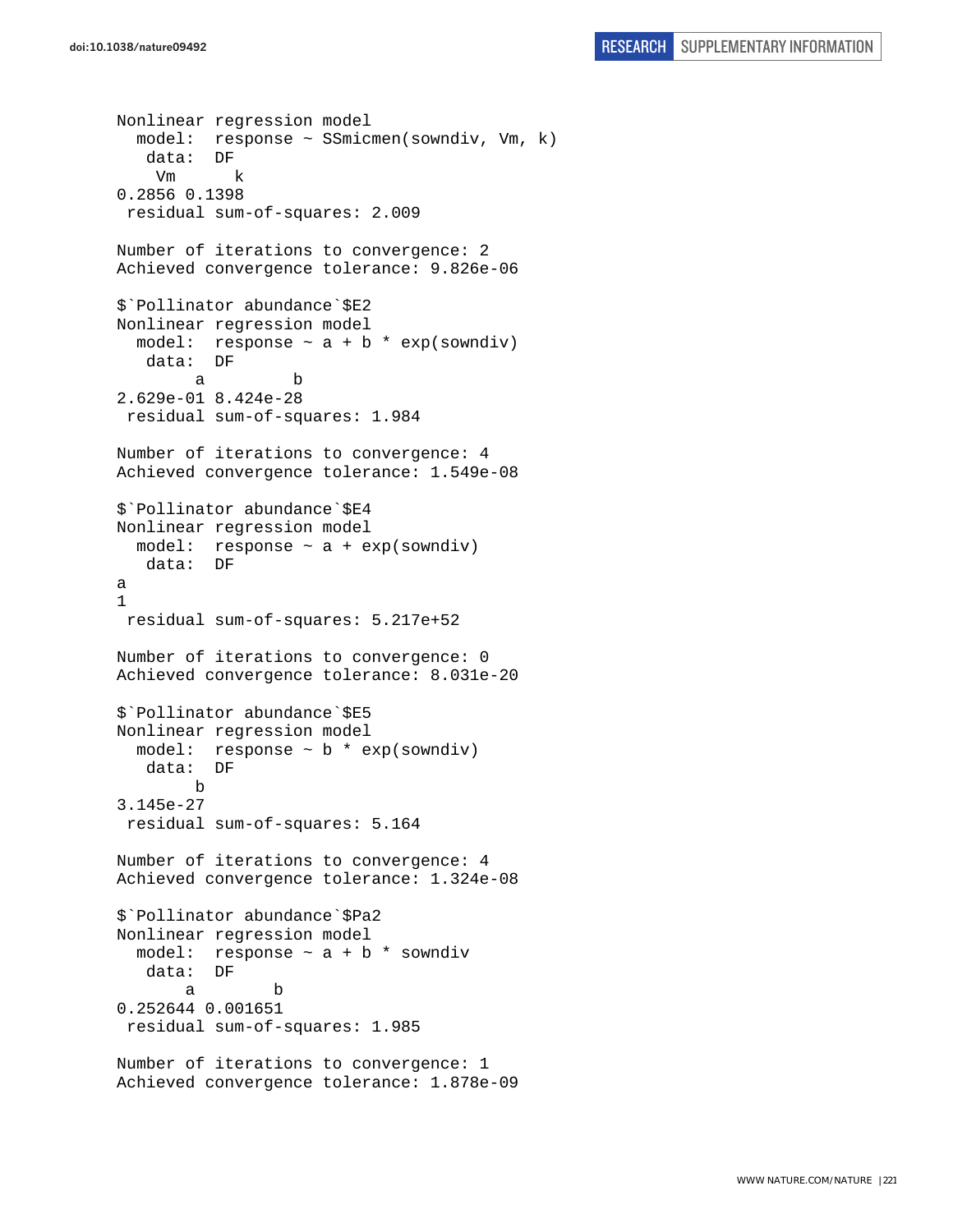\$`Pollinator abundance`\$Pa3 Nonlinear regression model model: response  $\sim$  a + sowndiv<sup>^</sup>c data: DF a c -0.75295 0.01492 residual sum-of-squares: 1.998 Number of iterations to convergence: 8 Achieved convergence tolerance: 1.534e-06 \$`Pollinator abundance`\$Pa4 Nonlinear regression model model: response ~ b \* sowndiv^c data: DF b c 0.24658 0.05811 residual sum-of-squares: 1.998 Number of iterations to convergence: 7 Achieved convergence tolerance: 6.814e-06 \$`Pollinator abundance`\$Pa5 Nonlinear regression model model: response ~ sowndiv^c<br>data: DF  $data:$  $\mathcal{C}$ -0.6934 residual sum-of-squares: 11.67 Number of iterations to convergence: 13 Achieved convergence tolerance: 9.425e-06 \$`Pollinator abundance`\$AS3 Nonlinear regression model model: response ~ SSasympOrig(sowndiv, Asym, lrc) data: DF Asym lrc 0.2784 0.8920 residual sum-of-squares: 2.012 Number of iterations to convergence: 3 Achieved convergence tolerance: 1.674e-06 \$`Invader abundance` \$`Invader abundance`\$L0 Call:  $lm(formula = response ~ block + (sowndiv + funcgr + grass + leg)^2,$  $data = DF)$ Coefficients: (Intercept) blockB2 blockB3 blockB4 sowndiv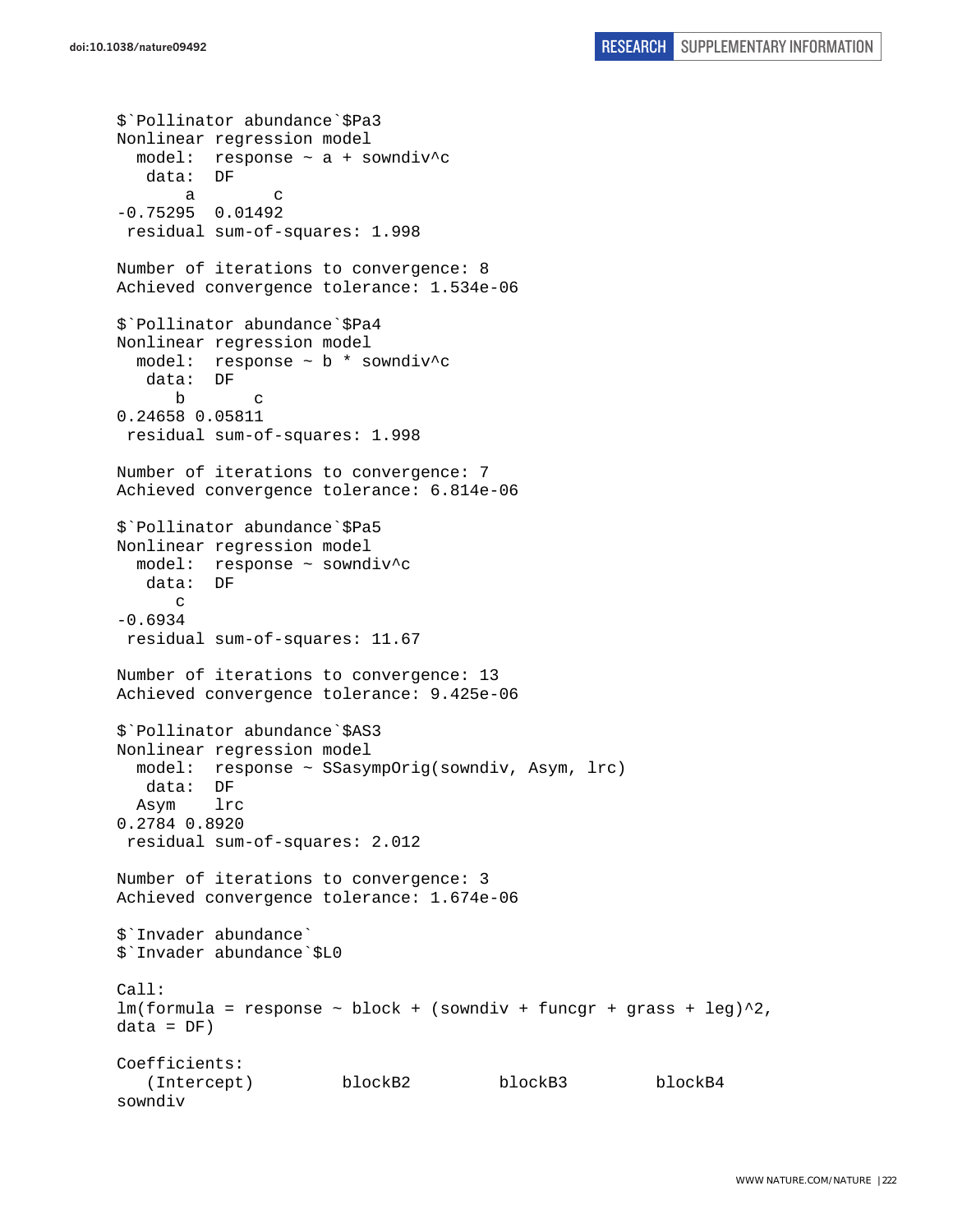| 0.0948471<br>0.0008283                                                                                                                                                            | $-0.1047890$                                                    | $-0.0822876$                  | $-0.0698602$                 |  |
|-----------------------------------------------------------------------------------------------------------------------------------------------------------------------------------|-----------------------------------------------------------------|-------------------------------|------------------------------|--|
| funcgr<br>sowndiv:grass                                                                                                                                                           | grass                                                           |                               | sowndiv:funcgr<br>leg        |  |
| 0.0579528<br>0.0100594                                                                                                                                                            | 0.3623876                                                       | 0.0139182                     | 0.0011248                    |  |
| sowndiv:leg<br>0.0013060                                                                                                                                                          | funcgr:grass<br>$-0.0776286$                                    | funcgr:leg<br>$-0.0003597$    | grass:leg<br>$-0.1033390$    |  |
| \$'Invader abundance'\$L02<br>Generalized least squares fit by maximum likelihood<br>Data: DF                                                                                     | Model: response ~ block + (sowndiv + funcgr + grass + leg)^2    |                               |                              |  |
| Log-likelihood: 53.2507                                                                                                                                                           |                                                                 |                               |                              |  |
| Coefficients:<br>(Intercept)<br>sowndiv                                                                                                                                           | blockB2                                                         | blockB3                       | blockB4                      |  |
| 0.0136915868                                                                                                                                                                      | $-0.4229337492$ $-0.1183189954$ $-0.1304634129$ $-0.0910711246$ |                               |                              |  |
| funcgr<br>sowndiv:grass                                                                                                                                                           | leg sowndiv: funcgr<br>grass                                    |                               |                              |  |
| 0.1684421917<br>0.0119627573                                                                                                                                                      | 0.6006197821   0.2276533374                                     |                               | $-0.0004172888$              |  |
| sowndiv:leg                                                                                                                                                                       | funcgr:grass<br>$-0.0038335378 - 0.1155916413$                  | funcgr:leg<br>$-0.0182514680$ | grass:leg<br>$-0.1950475315$ |  |
| Variance function:<br>Formula: $~\sim$ fitted(.)<br>Parameter estimates:<br>expon<br>5.720827<br>Degrees of freedom: 82 total; 68 residual<br>Residual standard error: 0.03759467 | Structure: Exponential of variance covariate                    |                               |                              |  |
| \$'Invader abundance'\$L011<br>Generalized least squares fit by maximum likelihood<br>Data: DF                                                                                    | Model: response ~ block + (sowndiv + funcgr + grass + leg)^2    |                               |                              |  |
| Log-likelihood: 53.39595                                                                                                                                                          |                                                                 |                               |                              |  |
| Coefficients:<br>(Intercept)<br>sowndiv                                                                                                                                           | blockB2                                                         | blockB3                       | blockB4                      |  |
| 0.214463989<br>0.004116072                                                                                                                                                        | $-0.088644602$                                                  | $-0.088227958$                | $-0.073070824$               |  |
| funcgr<br>sowndiv:grass                                                                                                                                                           | grass                                                           |                               | leg sowndiv: funcgr          |  |
| 0.027564026<br>0.008266401                                                                                                                                                        | 0.343163236                                                     | $-0.045344435$                | 0.001604593                  |  |
| sowndiv:leg<br>0.002525867                                                                                                                                                        | funcgr:grass<br>$-0.080155696$                                  | funcgr:leg<br>0.021008184     | grass:leg<br>$-0.102308085$  |  |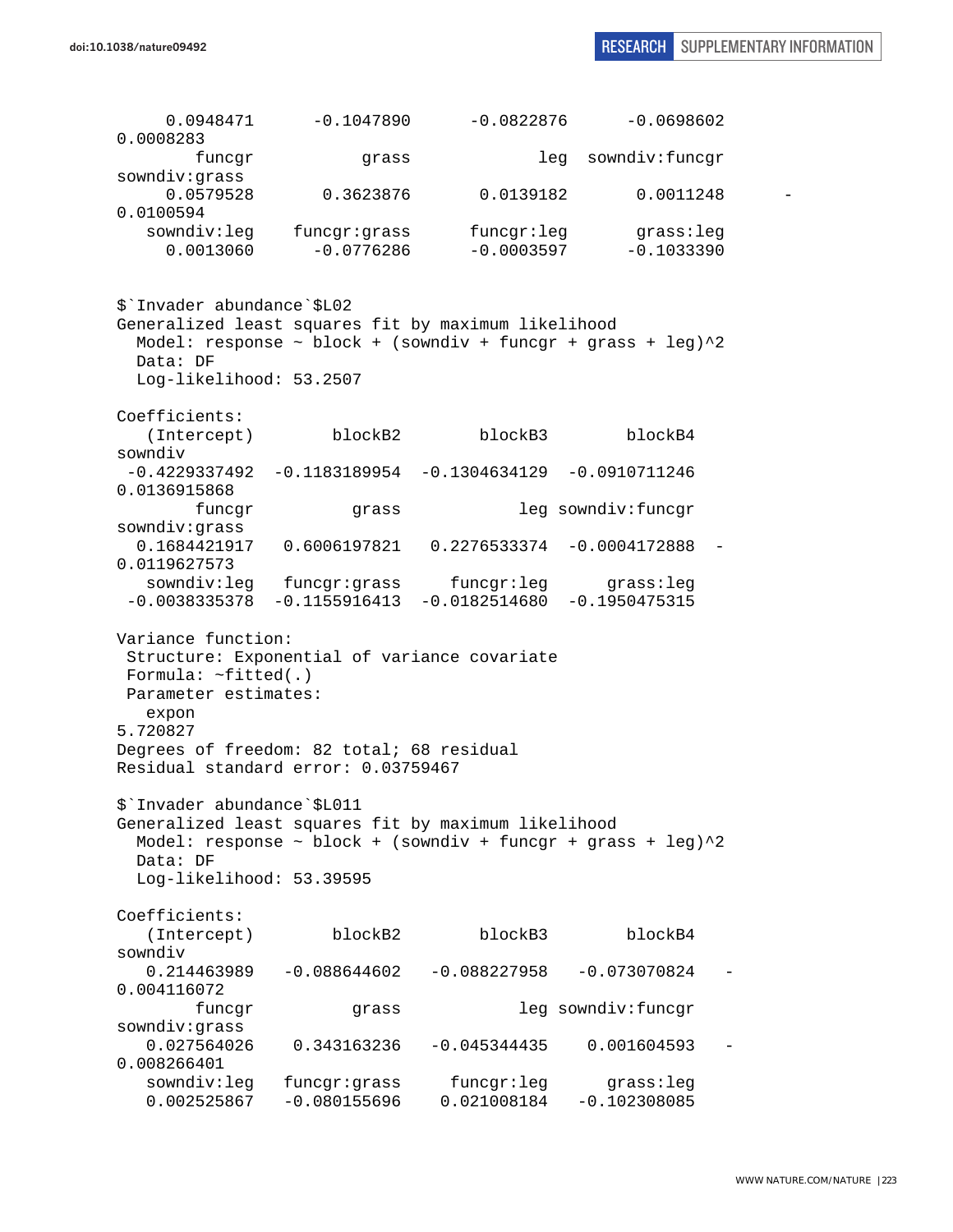Variance function: Structure: Power of variance covariate Formula: ~sowndiv Parameter estimates: power -0.3738835 Degrees of freedom: 82 total; 68 residual Residual standard error: 0.2197977 \$`Invader abundance`\$L021 Generalized least squares fit by maximum likelihood Model: response  $\sim$  block + (sowndiv + funcgr + grass + leg) $^2$  Data: DF Log-likelihood: 56.94919 Coefficients: (Intercept) blockB2 blockB3 blockB4 sowndiv 0.186472665 0.005263845 0.021510854 0.024733810 - 0.028393251 funcgr grass leg sowndiv:funcgr sowndiv:grass 0.041281594 0.315519961 -0.024930964 0.004424593 - 0.001421379 sowndiv:leg funcgr:grass funcgr:leg grass:leg 0.008427897 -0.081210990 0.002836866 -0.107116026 Variance function: Structure: Exponential of variance covariate Formula: ~sowndiv Parameter estimates: expon -0.08592699 Degrees of freedom: 82 total; 68 residual Residual standard error: 0.2526560 \$`Invader abundance`\$L2 Call: lm(formula = response ~ sowndiv + funcgr + leg, data = DF) Coefficients: (Intercept) sowndiv funcgr leg  $0.567230 -0.004025 -0.051769 -0.144489$ \$`Invader abundance`\$L21 Generalized least squares fit by maximum likelihood Model: response ~ sowndiv + funcgr + leg Data: DF Log-likelihood: 44.7894 Coefficients: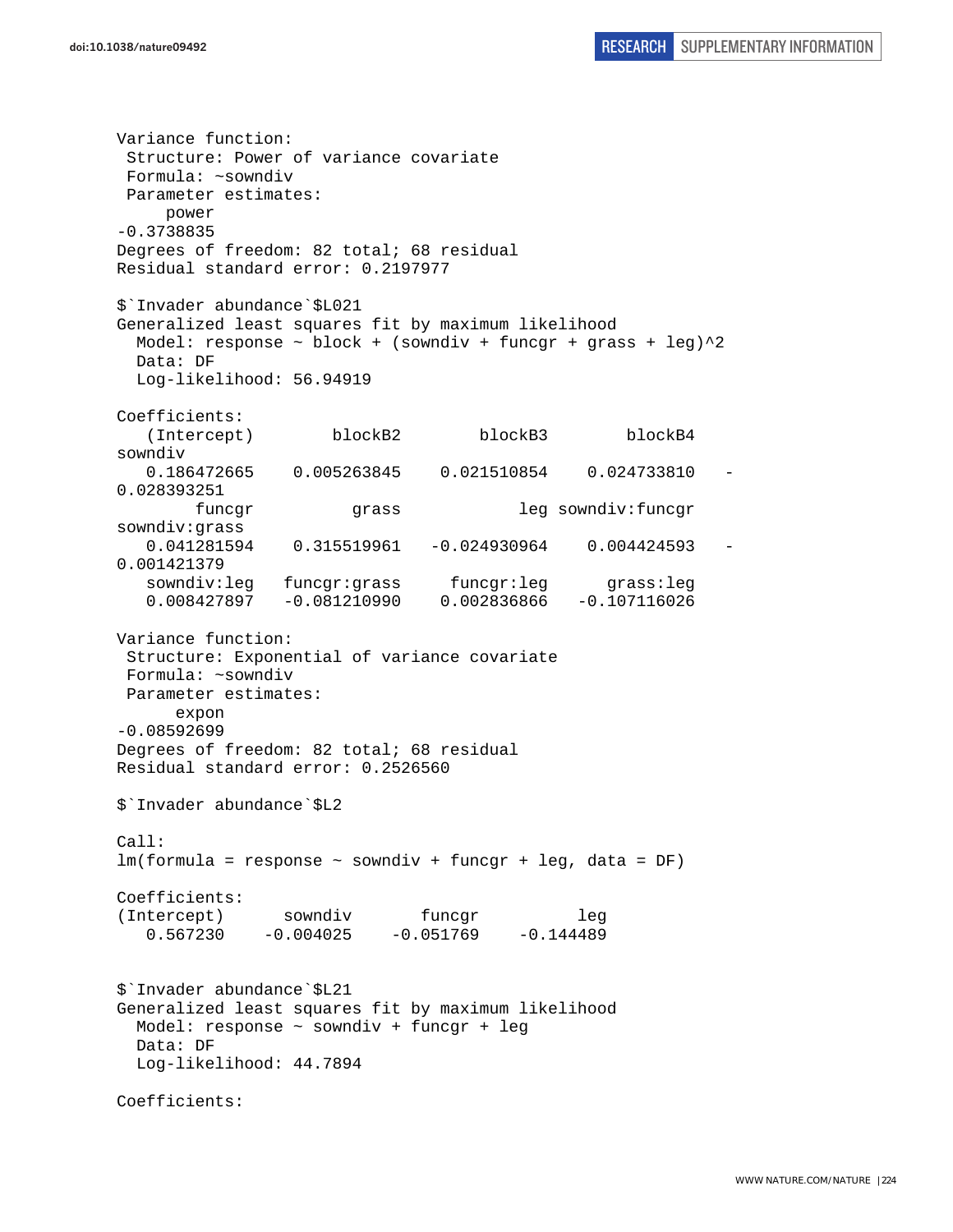```
doi:10.1038/nature09492 RESEARCH SUPPLEMENTARY INFORMATION
```
 (Intercept) sowndiv funcgr leg 0.484491856 -0.003471566 -0.037187508 -0.114501179 Variance function: Structure: Power of variance covariate Formula: ~fitted(.) Parameter estimates: power 0.942972 Degrees of freedom: 82 total; 78 residual Residual standard error: 0.6937715 \$`Invader abundance`\$L22 Generalized least squares fit by maximum likelihood Model: response ~ sowndiv + funcgr + leg Data: DF Log-likelihood: 39.72063 Coefficients: (Intercept) sowndiv funcgr leg 0.441504105 -0.003573788 -0.029447487 -0.099416362 Variance function: Structure: Exponential of variance covariate Formula: ~fitted(.) Parameter estimates: expon 6.289382 Degrees of freedom: 82 total; 78 residual Residual standard error: 0.04194056 \$`Invader abundance`\$L211 Generalized least squares fit by maximum likelihood Model: response ~ sowndiv + funcgr + leg Data: DF Log-likelihood: 42.1319 Coefficients: (Intercept) sowndiv funcgr leg 0.447412914 -0.003567621 -0.030316035 -0.108397163 Variance function: Structure: Power of variance covariate Formula: ~sowndiv Parameter estimates: power -0.3388165 Degrees of freedom: 82 total; 78 residual Residual standard error: 0.2393709 \$`Invader abundance`\$L222 Generalized least squares fit by maximum likelihood Model: response ~ sowndiv + funcgr + leg Data: DF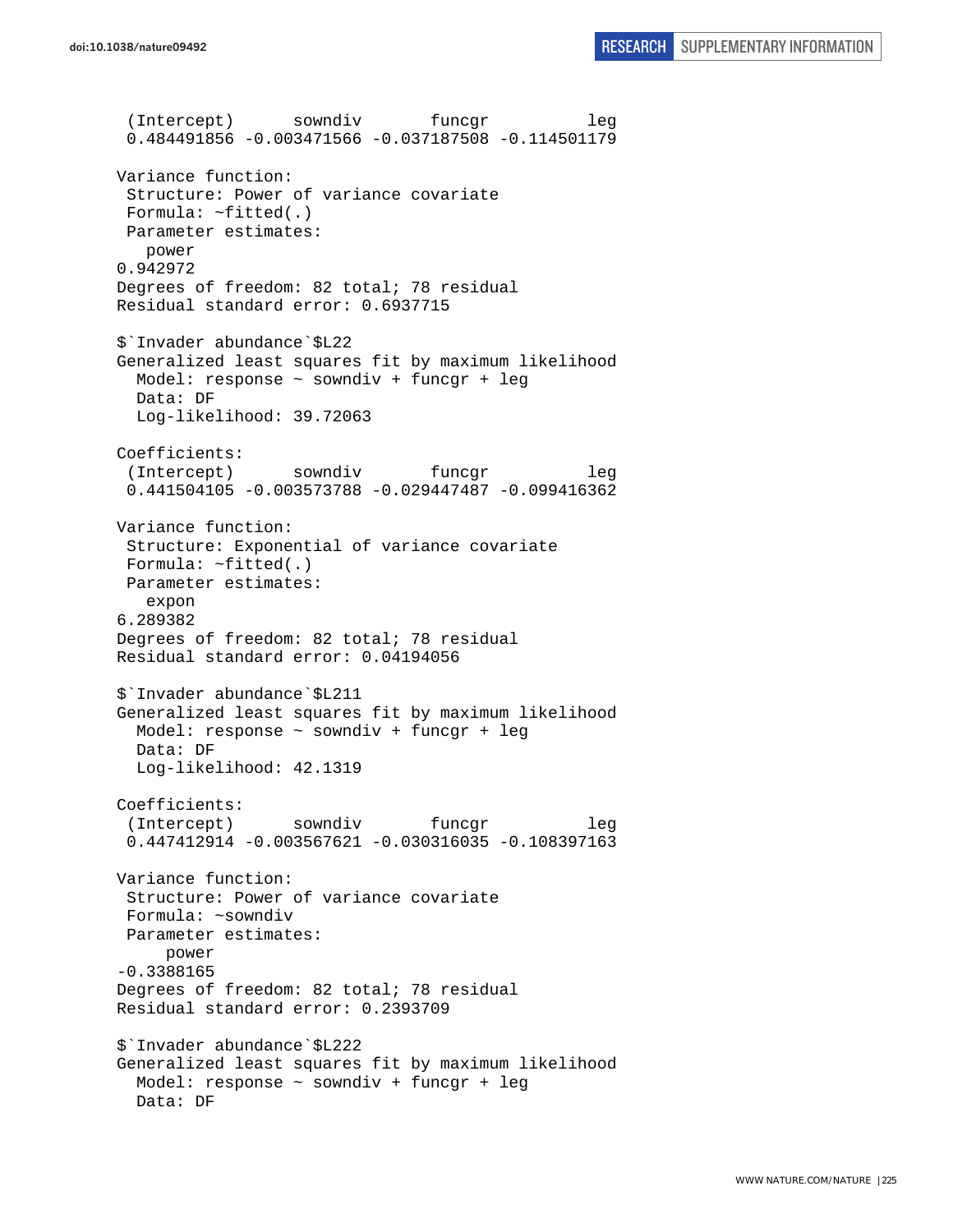```
 Log-likelihood: 46.25071 
Coefficients: 
 (Intercept) sowndiv funcgr leg
  0.455606549 -0.003420561 -0.032132902 -0.109051649 
Variance function: 
  Structure: Exponential of variance covariate 
 Formula: ~sowndiv 
 Parameter estimates: 
       expon 
-0.04910265 
Degrees of freedom: 82 total; 78 residual 
Residual standard error: 0.2098406 
$`Invader abundance`$M1 
Nonlinear regression model 
  model: response \sim a * sowndiv/(b + sowndiv)
    data: DF 
       a b 
  0.1641 -0.4761 
  residual sum-of-squares: 2.435 
Number of iterations to convergence: 8 
Achieved convergence tolerance: 1.998e-06 
$`Invader abundance`$M1a 
Nonlinear regression model 
   model: response ~ SSmicmen(sowndiv, Vm, k) 
    data: DF 
      Vm k 
  0.1641 -0.4761 
  residual sum-of-squares: 2.435 
Number of iterations to convergence: 4 
Achieved convergence tolerance: 6.607e-06 
$`Invader abundance`$M2 
Nonlinear regression model 
 model: response \sim d + a * sowndiv/(b + sowndiv)
    data: DF 
 a b d 
-0.3348 12.3555 0.3110
 residual sum-of-squares: 2.305 
Number of iterations to convergence: 8 
Achieved convergence tolerance: 5.069e-06 
$`Invader abundance`$M211 
Generalized nonlinear least squares fit 
 Model: response \sim d + a * sowndiv/(b + sowndiv)
  Data: DF 
   Log-likelihood: 40.14578
```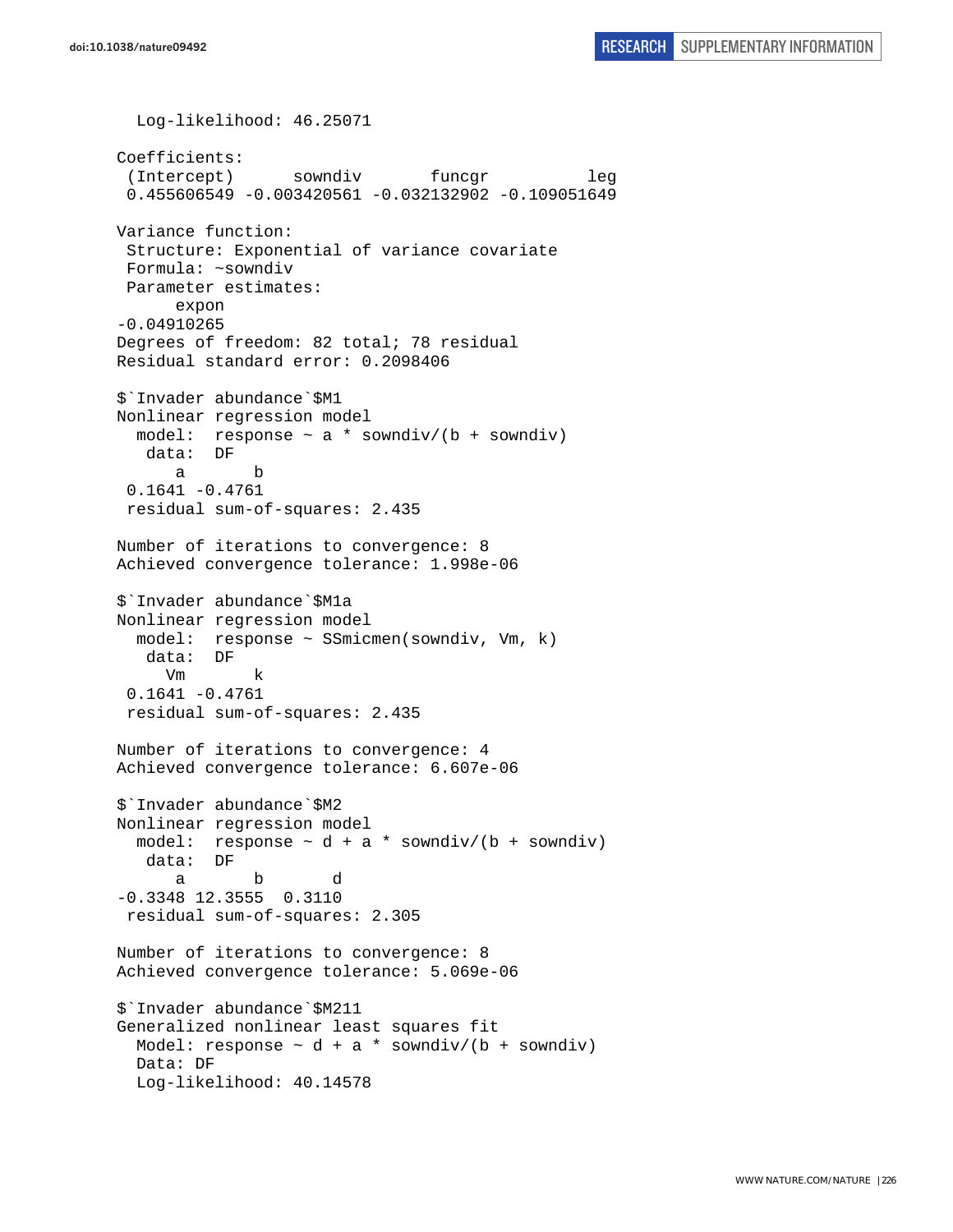Coefficients: a b d -0.3690034 22.1355213 0.2850952 Variance function: Structure: Power of variance covariate Formula: ~sowndiv Parameter estimates: power -0.3712425 Degrees of freedom: 82 total; 79 residual Residual standard error: 0.2621744 \$`Invader abundance`\$M222 Generalized nonlinear least squares fit Model: response  $\sim d + a *$  sowndiv/(b + sowndiv) Data: DF Log-likelihood: 44.88807 Coefficients: a b d -0.3787998 21.3212682 0.2927103 Variance function: Structure: Exponential of variance covariate Formula: ~sowndiv Parameter estimates: expon -0.05099692 Degrees of freedom: 82 total; 79 residual Residual standard error: 0.2209340 \$`Invader abundance`\$M3 Generalized nonlinear least squares fit Model: response  $\sim$  a \* sowndiv/(b + sowndiv) Data: DF Log-likelihood: 30.97222 Coefficients: a.(Intercept) a.leg b.(Intercept) b.leg 0.24914479 -0.06172622 -0.61869389 0.04318655 Degrees of freedom: 82 total; 78 residual Residual standard error: 0.1700533 \$`Invader abundance`\$M311 Generalized nonlinear least squares fit Model: response  $\sim$  a \* sowndiv/(b + sowndiv) Data: DF Log-likelihood: 34.41162 Coefficients: a.(Intercept) a.leg b.(Intercept) b.leg 0.19583611 -0.03598630 -0.75896319 0.10937049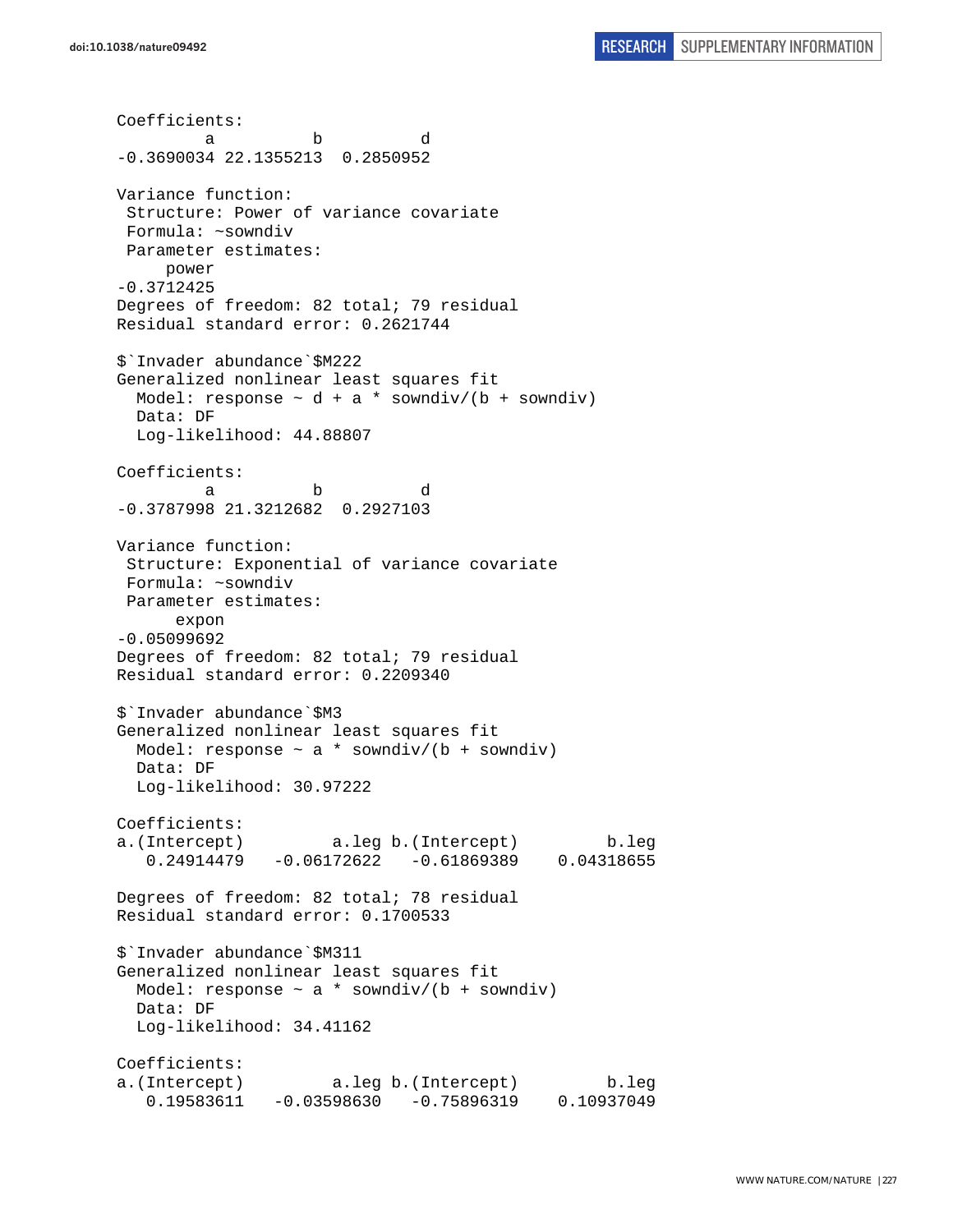Variance function: Structure: Power of variance covariate Formula: ~sowndiv Parameter estimates: power -0.1827186 Degrees of freedom: 82 total; 78 residual Residual standard error: 0.2138829 \$`Invader abundance`\$M321 Generalized nonlinear least squares fit Model: response  $\sim$  a \* sowndiv/(b + sowndiv) Data: DF Log-likelihood: 31.41477 Coefficients: a.(Intercept) a.leg b.(Intercept) b.leg 0.22005059 -0.04743426 -0.68820082 0.07689891 Variance function: Structure: Exponential of variance covariate Formula: ~sowndiv Parameter estimates: expon -0.005816461 Degrees of freedom: 82 total; 78 residual Residual standard error: 0.1777986 \$`Invader abundance`\$M4 Generalized nonlinear least squares fit Model: response  $\sim$  a  $*$  sowndiv/(b + sowndiv) Data: DF Log-likelihood: 29.73078 Coefficients: a.(Intercept) a.grass b.(Intercept) b.grass 0.07260709 0.06756012 -0.45254503 0.03465354 Degrees of freedom: 82 total; 78 residual Residual standard error: 0.1726474 \$`Invader abundance`\$M411 Generalized nonlinear least squares fit Model: response  $\sim$  a \* sowndiv/(b + sowndiv) Data: DF Log-likelihood: 34.38195 Coefficients: a.(Intercept) a.grass b.(Intercept) b.grass 0.05861905 0.06422998 -0.59408588 0.06845999 Variance function: Structure: Power of variance covariate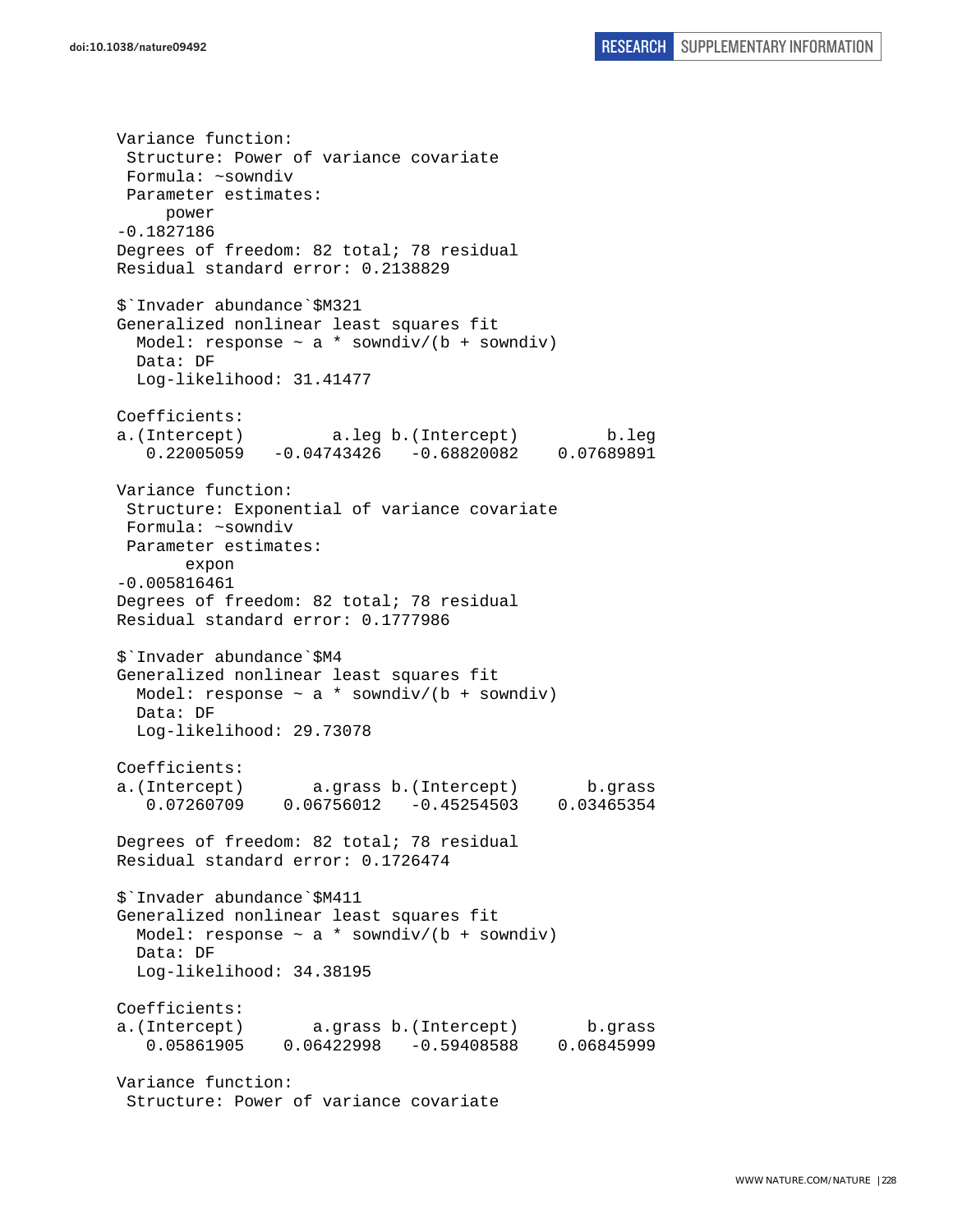Formula: ~sowndiv Parameter estimates: power -0.2175738 Degrees of freedom: 82 total; 78 residual Residual standard error: 0.2253233 \$`Invader abundance`\$M422 Generalized nonlinear least squares fit Model: response  $\sim$  a \* sowndiv/(b + sowndiv) Data: DF Log-likelihood: 31.71743 Coefficients: a.(Intercept) a.grass b.(Intercept) b.grass 0.01305763 0.09259118 -0.76114135 0.17346143 Variance function: Structure: Exponential of variance covariate Formula: ~sowndiv Parameter estimates: expon -0.01481194 Degrees of freedom: 82 total; 78 residual Residual standard error: 0.1913664 \$`Invader abundance`\$M511 Generalized nonlinear least squares fit Model: response  $\sim$  a \* sowndiv/(b + sowndiv) Data: DF Log-likelihood: 35.62032 Coefficients: a.(Intercept) a.funcgr b.(Intercept) b.funcgr 0.19010293 -0.02595969 0.19713078 -0.64645796 Variance function: Structure: Power of variance covariate Formula: ~sowndiv Parameter estimates: power -0.2698072 Degrees of freedom: 82 total; 78 residual Residual standard error: 0.2398416 \$`Invader abundance`\$M522 Generalized nonlinear least squares fit Model: response  $\sim$  a \* sowndiv/(b + sowndiv) Data: DF Log-likelihood: 34.94891 Coefficients: a.(Intercept) a.funcgr b.(Intercept) b.funcgr 0.2238262 -0.0497326 0.5401651 -0.9112279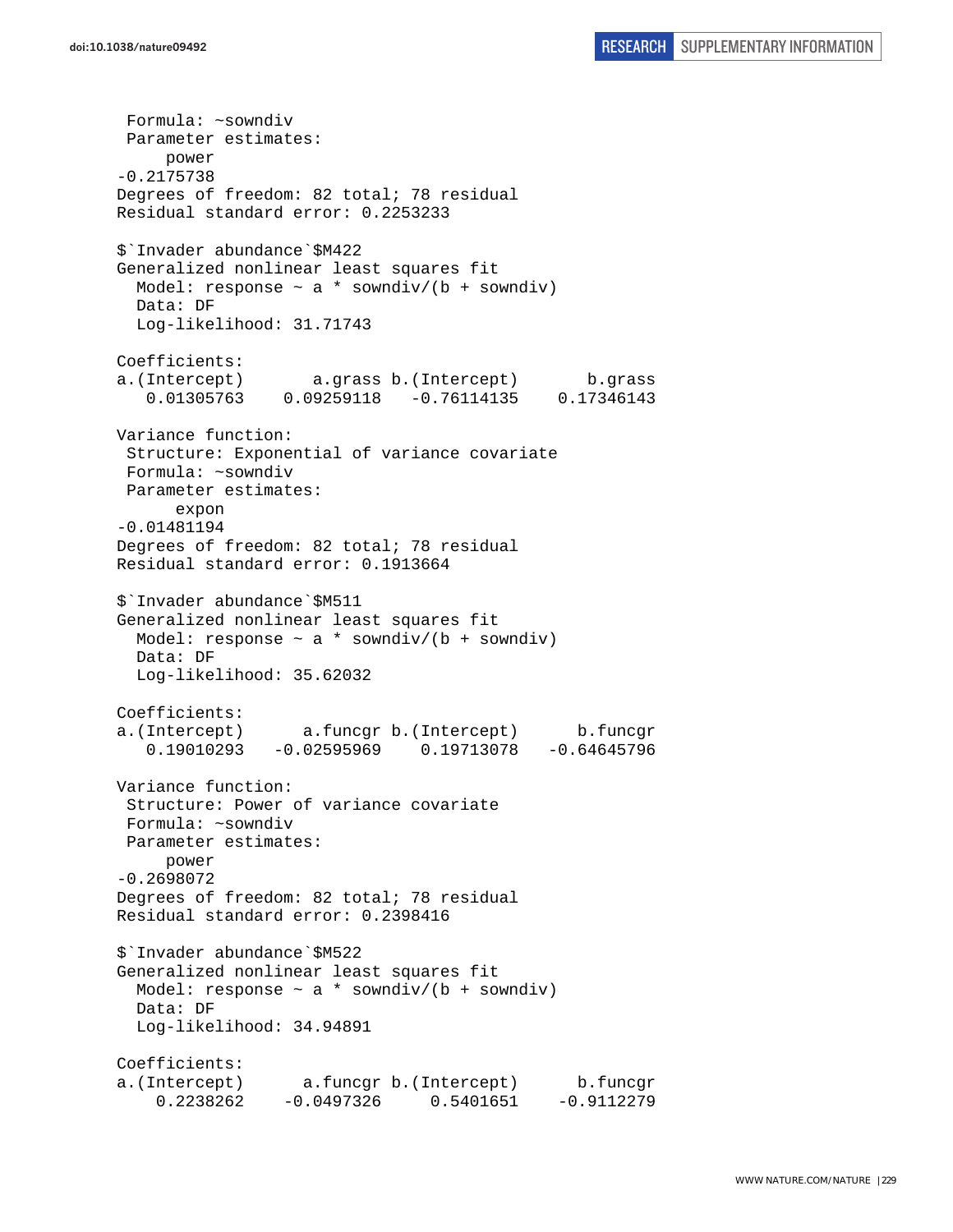Variance function: Structure: Exponential of variance covariate Formula: ~sowndiv Parameter estimates: expon -0.0419854 Degrees of freedom: 82 total; 78 residual Residual standard error: 0.2323107 \$`Invader abundance`\$M6 Generalized nonlinear least squares fit Model: response  $\sim$  a \* sowndiv/(b + sowndiv) Data: DF Log-likelihood: 13.07694 Coefficients: a.(Intercept) a.funcgr a.leg b.(Intercept) b.funcgr -0.23798558 0.04922908 0.14909558 -8.43494986 0.63234113 b.leg 3.60372733 Degrees of freedom: 82 total; 76 residual Residual standard error: 0.214291 \$`Invader abundance`\$M611 Generalized nonlinear least squares fit Model: response  $\sim$  a \* sowndiv/(b + sowndiv) Data: DF Log-likelihood: 39.48383 Coefficients: a.(Intercept) a.funcgr a.leg b.(Intercept) b.funcgr 0.35486102 -0.04600789 -0.08004049 0.07769520 -0.58759789 b.leg 0.04365296 Variance function: Structure: Power of variance covariate Formula: ~sowndiv Parameter estimates: power -0.2406816 Degrees of freedom: 82 total; 76 residual Residual standard error: 0.2219853 \$`Invader abundance`\$M622 Generalized nonlinear least squares fit Model: response  $\sim$  a \* sowndiv/(b + sowndiv) Data: DF Log-likelihood: 24.10479 Coefficients: a.(Intercept) a.funcgr a.leg b.(Intercept) b.funcgr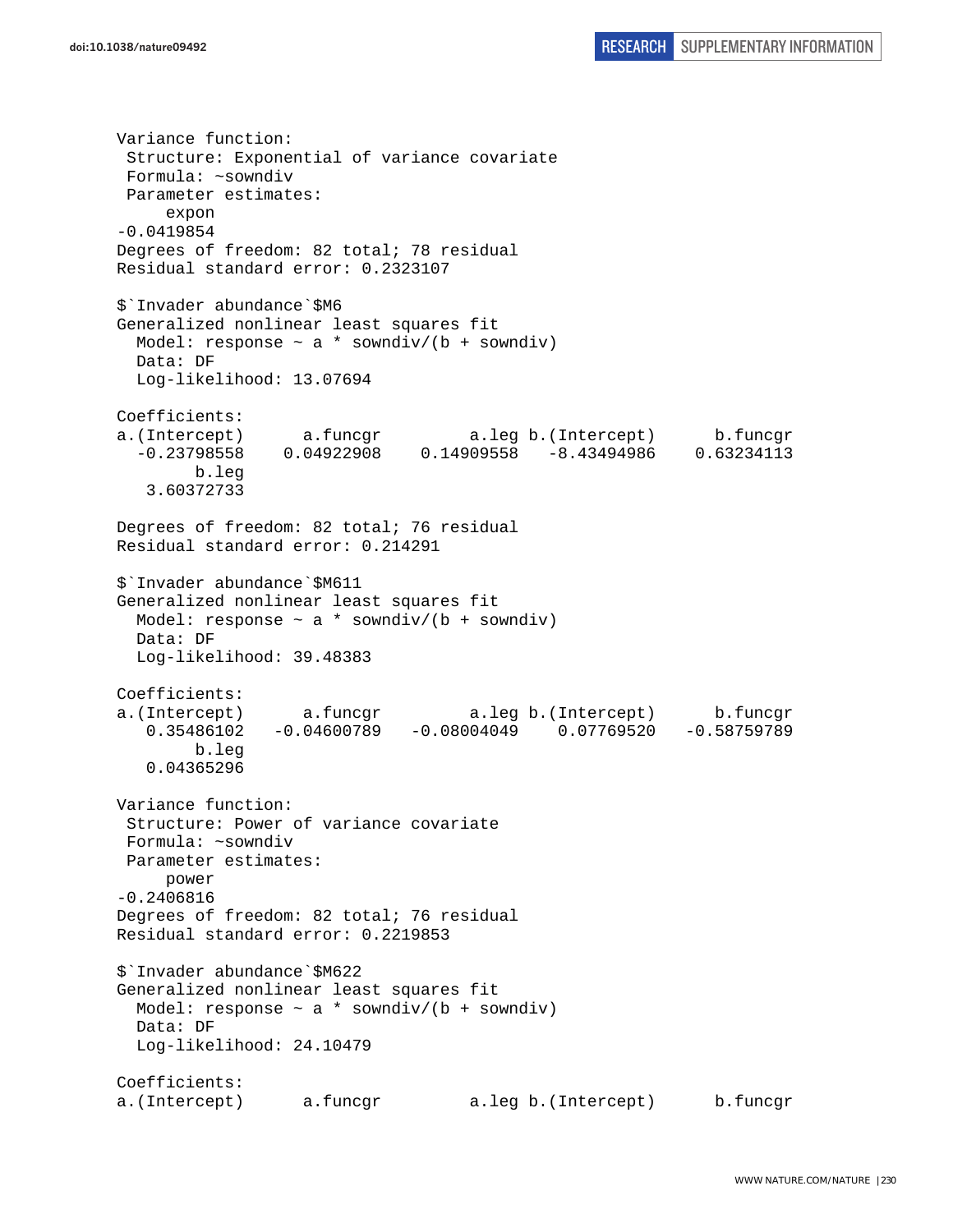0.01866494 -0.01629558 0.06478459 -2.91537403 -0.01334685 b.leg 1.20935978 Variance function: Structure: Exponential of variance covariate Formula: ~sowndiv Parameter estimates: expon -0.05140486 Degrees of freedom: 82 total; 76 residual Residual standard error: 0.2912490 \$`Invader abundance`\$M7 Generalized nonlinear least squares fit Model: response  $\sim$  a \* sowndiv/(b + sowndiv) Data: DF Log-likelihood: 30.88462 Coefficients: a.(Intercept) a.funcgr a.grass b.(Intercept) b.funcgr 0.11149679 -0.01188506 0.04362230 0.35698982 -0.54330152 b.grass -0.12480209 Degrees of freedom: 82 total; 76 residual Residual standard error: 0.1724605 \$`Invader abundance`\$M711 Generalized nonlinear least squares fit Model: response  $\sim$  a  $*$  sowndiv/(b + sowndiv) Data: DF Log-likelihood: 36.90214 Coefficients: a.(Intercept) a.funcgr a.grass b.(Intercept) b.funcgr 0.16392725 -0.02314251 0.01543774 0.86396713 -0.73015934 b.grass -0.30525716 Variance function: Structure: Power of variance covariate Formula: ~sowndiv Parameter estimates: power -0.2575043 Degrees of freedom: 82 total; 76 residual Residual standard error: 0.2348789 \$`Invader abundance`\$M722 Generalized nonlinear least squares fit Model: response  $\sim$  a  $*$  sowndiv/(b + sowndiv) Data: DF Log-likelihood: 36.12136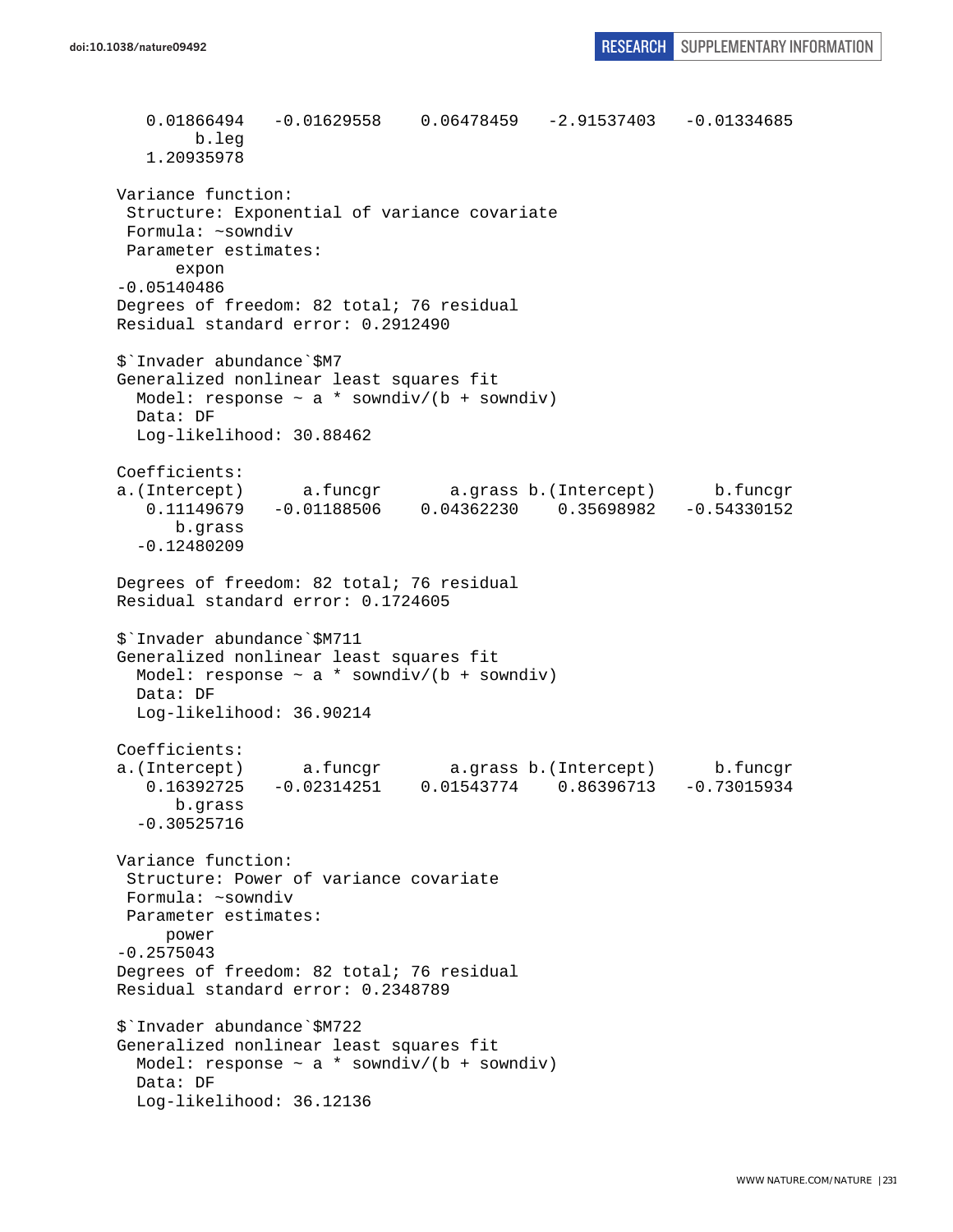```
Coefficients: 
a.(Intercept) a.funcgr a.grass b.(Intercept) b.funcgr 
    0.19177306 -0.04536400 0.01705130 0.98483053 -0.93873615 
       b.grass 
   -0.22912603 
Variance function: 
  Structure: Exponential of variance covariate 
  Formula: ~sowndiv 
 Parameter estimates: 
       expon 
-0.03959124 
Degrees of freedom: 82 total; 76 residual 
Residual standard error: 0.2272863 
$`Invader abundance`$M81 
Generalized nonlinear least squares fit 
 Model: response \sim a * sowndiv/(b + sowndiv)
  Data: DF 
   Log-likelihood: 32.2338 
Coefficients: 
a.(Intercept) a.grass a.leg b.(Intercept) b.grass 
    0.14438475 0.06545733 -0.05180781 -0.99526402 0.19436730 
         b.leg 
    0.11400671 
Degrees of freedom: 82 total; 76 residual 
Residual standard error: 0.1696461 
$`Invader abundance`$M821 
Generalized nonlinear least squares fit 
 Model: response \sim a * sowndiv/(b + sowndiv)
  Data: DF 
  Log-likelihood: 36.09408 
Coefficients: 
a.(Intercept) a.grass a.leg b.(Intercept) b.grass 
    0.09134739 0.06759404 -0.02697942 -1.28479553 0.25070728 
         b.leg 
    0.21784472 
Variance function: 
  Structure: Power of variance covariate 
 Formula: ~sowndiv 
 Parameter estimates: 
     power 
-0.1972918 
Degrees of freedom: 82 total; 76 residual 
Residual standard error: 0.2169212 
$`Invader abundance`$M832 
Generalized nonlinear least squares fit
```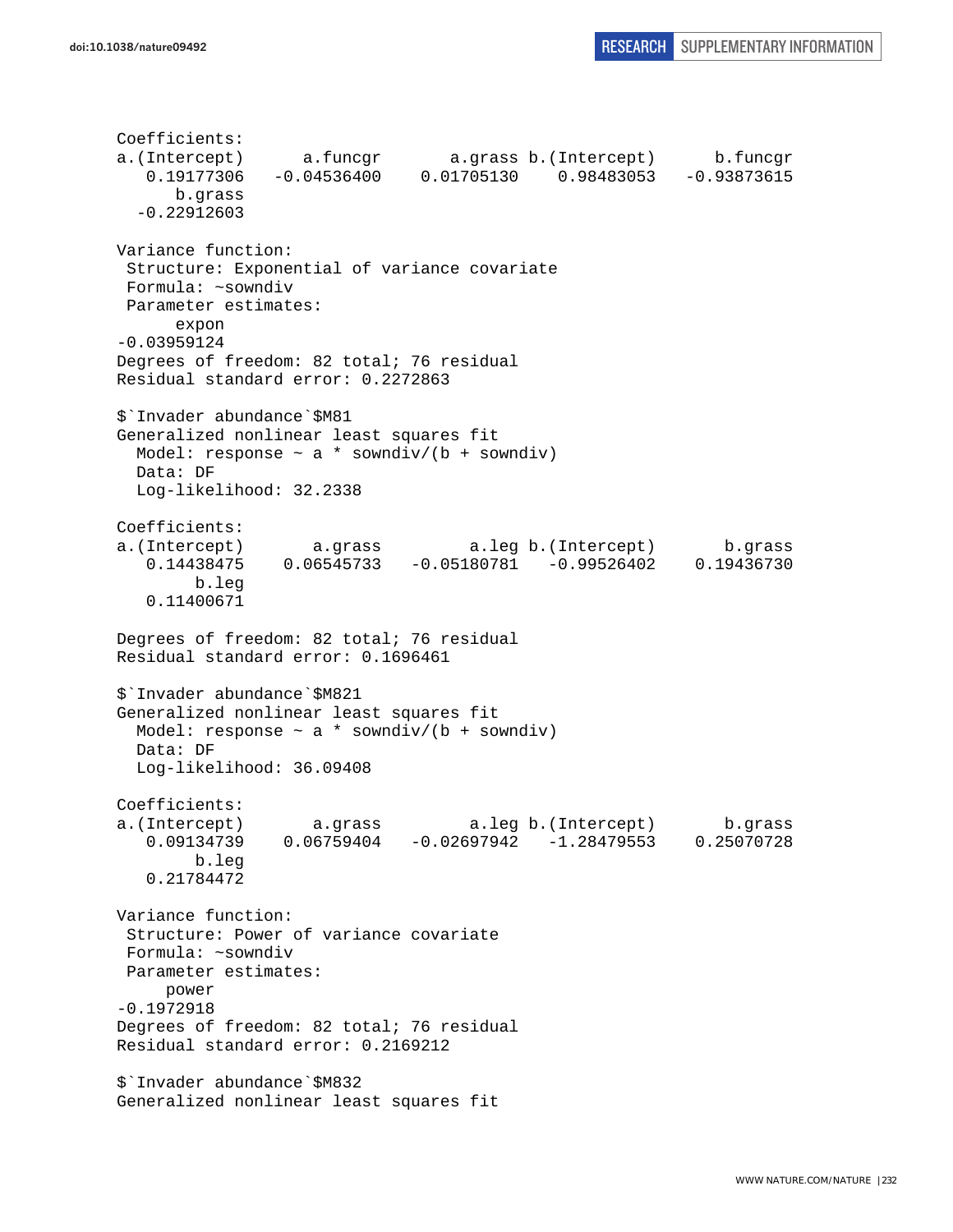```
Model: response \sim a * sowndiv/(b + sowndiv)
  Data: DF 
  Log-likelihood: 33.41921 
Coefficients: 
a.(Intercept) a.grass a.leg b.(Intercept) b.grass 
    0.04804095 0.08994424 -0.01898503 -1.42632619 0.32362842 
        b.leg 
    0.24646832 
Variance function: 
  Structure: Exponential of variance covariate 
 Formula: ~sowndiv 
 Parameter estimates: 
      expon 
-0.01189590 
Degrees of freedom: 82 total; 76 residual 
Residual standard error: 0.1851912 
$`Invader abundance`$M91 
Generalized nonlinear least squares fit 
 Model: response \sim a * sowndiv/(b + sowndiv)
  Data: DF 
  Log-likelihood: 34.29109 
Coefficients: 
a.(Intercept) a.funcgr a.grass a.leg b.(Intercept) 
    0.53857176 -0.06361510 -0.04335824 -0.12531460 0.93021793 
     b.funcgr b.grass b.leg 
 -0.53314224 -0.32274917 -0.13194821Degrees of freedom: 82 total; 74 residual 
Residual standard error: 0.1676636 
$`Invader abundance`$M921 
Generalized nonlinear least squares fit 
 Model: response \sim a * sowndiv/(b + sowndiv)
  Data: DF 
  Log-likelihood: 27.03216 
Coefficients: 
a.(Intercept) a.funcgr a.grass a.leg b.(Intercept) 
   -0.22851219 0.05024008 0.08061437 0.06446704 -14.86289205 
     b.funcgr b.grass b.leg 
    2.25089738 2.84219721 3.16774921 
Variance function: 
  Structure: Power of variance covariate 
 Formula: ~sowndiv 
 Parameter estimates: 
     power 
-0.3299815 
Degrees of freedom: 82 total; 74 residual 
Residual standard error: 0.2989774
```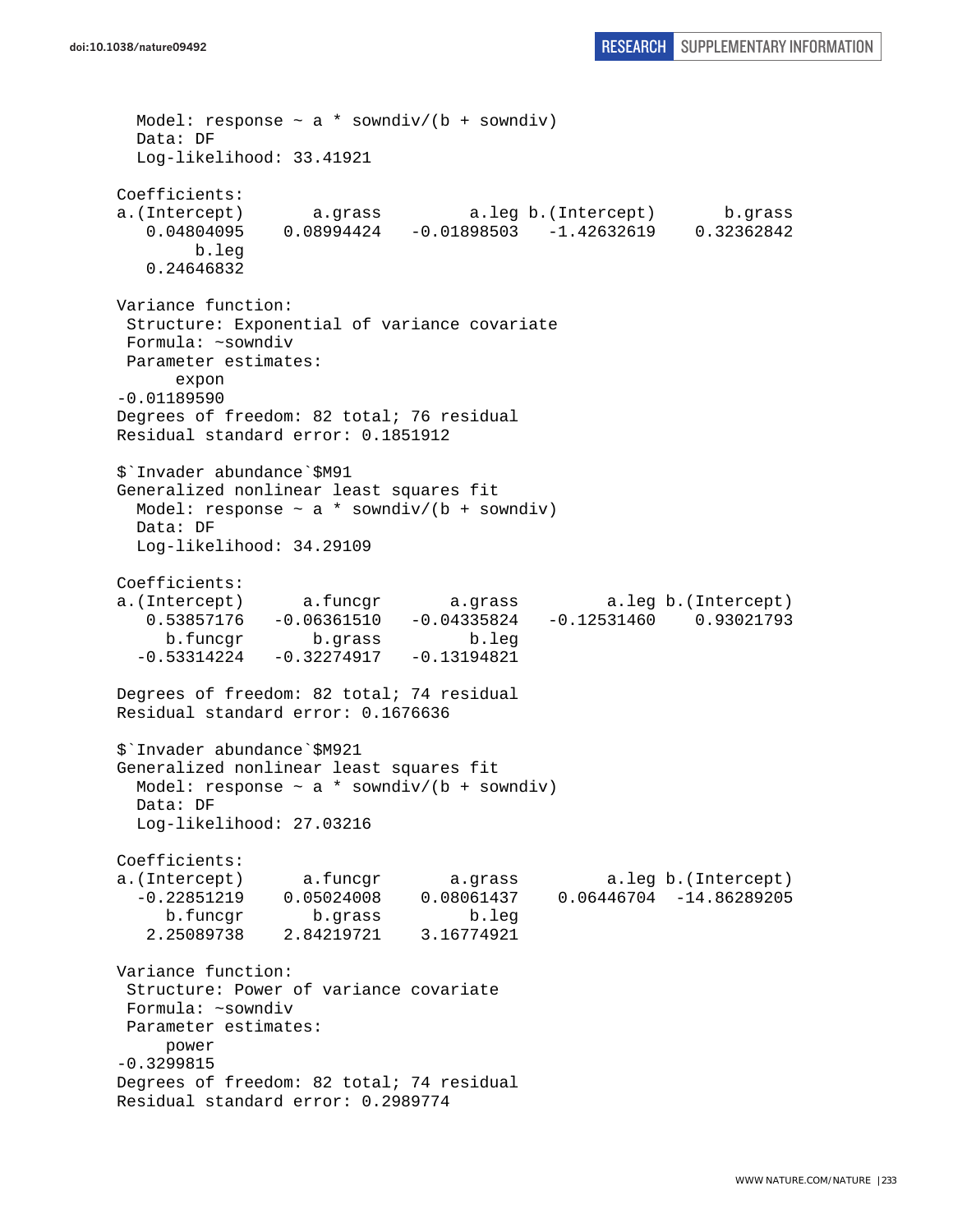\$`Invader abundance`\$M932 Generalized nonlinear least squares fit Model: response  $\sim$  a  $*$  sowndiv/(b + sowndiv) Data: DF Log-likelihood: 38.20703 Coefficients: a.(Intercept) a.funcgr a.grass a.leg b.(Intercept) 0.46677146 -0.07765869 -0.03216412 -0.08813560 0.86002467 b.funcgr b.grass b.leg  $-0.83772691 -0.20409047 -0.02626041$ Variance function: Structure: Exponential of variance covariate Formula: ~sowndiv Parameter estimates: expon -0.03360188 Degrees of freedom: 82 total; 74 residual Residual standard error: 0.2132977 \$`Invader abundance`\$M1332 Generalized nonlinear least squares fit Model: response  $\sim d + a *$  sowndiv/(b + sowndiv) Data: DF Log-likelihood: 51.8033 Coefficients: a.(Intercept) a.funcgr a.leg b.(Intercept) b.funcgr -3.06324133 0.32394216 1.18141394 82.28886459 21.85153865 b.leg d.(Intercept) d.funcgr d.leg  $-47.44499433$  0.72391757  $-0.08353662$   $-0.18371000$ Variance function: Structure: Exponential of variance covariate Formula: ~sowndiv Parameter estimates: expon -0.0494803 Degrees of freedom: 82 total; 73 residual Residual standard error: 0.2085139 \$`Invader abundance`\$M1421 Generalized nonlinear least squares fit Model: response  $\sim d + a *$  sowndiv/(b + sowndiv) Data: DF Log-likelihood: 43.54543 Coefficients: a.(Intercept) a.funcgr a.grass b.(Intercept) b.funcgr -7.00327421 0.13867722 3.14584406 1750.08547192 -7.77040726 b.grass d.(Intercept) d.funcgr d.grass -863.09808881 -0.05787106 0.02003169 0.20781047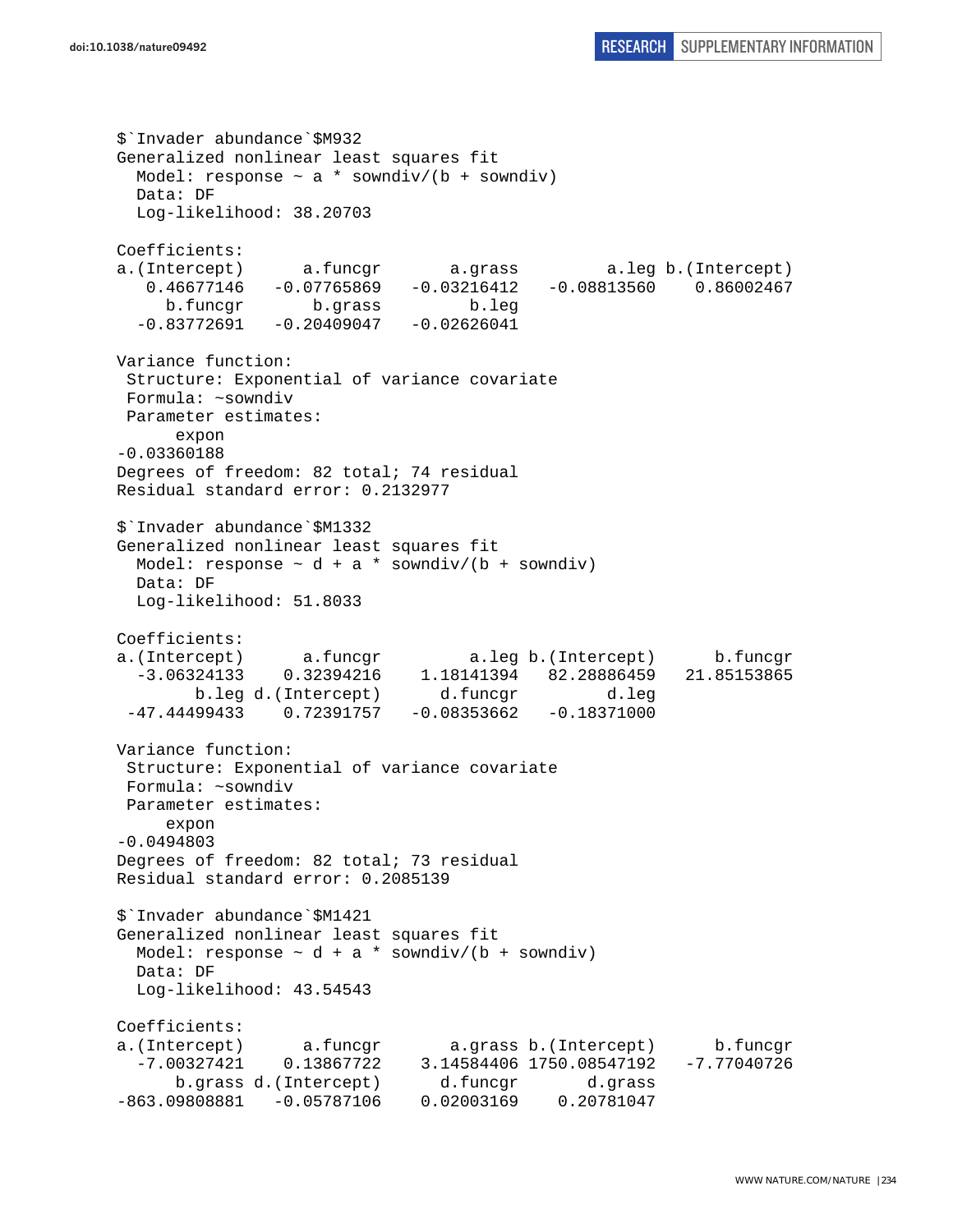Variance function: Structure: Power of variance covariate Formula: ~sowndiv Parameter estimates: power -0.3687438 Degrees of freedom: 82 total; 73 residual Residual standard error: 0.2606909 \$`Invader abundance`\$M151 Generalized nonlinear least squares fit Model: response  $\sim d + a *$  sowndiv/(b + sowndiv) Data: DF Log-likelihood: 36.03919 Coefficients: a.(Intercept) a.grass a.leg b.(Intercept) b.grass -0.71311972 -0.04280351 0.21235215 154.16358571 -65.73402975 b.leg d.(Intercept) d.grass d.leg -10.04856066 0.11409034 0.20155085 -0.06552941 Degrees of freedom: 82 total; 73 residual Residual standard error: 0.1652475 \$`Invader abundance`\$M1521 Generalized nonlinear least squares fit Model: response  $\sim d + a *$  sowndiv/(b + sowndiv) Data: DF Log-likelihood: 45.93036 Coefficients: a.(Intercept) a.grass a.leg b.(Intercept) b.grass -2.689393e+01 1.304132e+01 2.113955e-01 7.604110e+03 -3.789799e+03 b.leg d.(Intercept) d.grass d.leg -1.105012e+01 4.960164e-02 2.231372e-01 -4.754850e-02 Variance function: Structure: Power of variance covariate Formula: ~sowndiv Parameter estimates: power -0.3595345 Degrees of freedom: 82 total; 73 residual Residual standard error: 0.2497796 \$`Invader abundance`\$E2 Nonlinear regression model model: response  $\sim$  a + b  $*$  exp(sowndiv) data: DF a b 2.197e-01 -1.809e-27 residual sum-of-squares: 2.536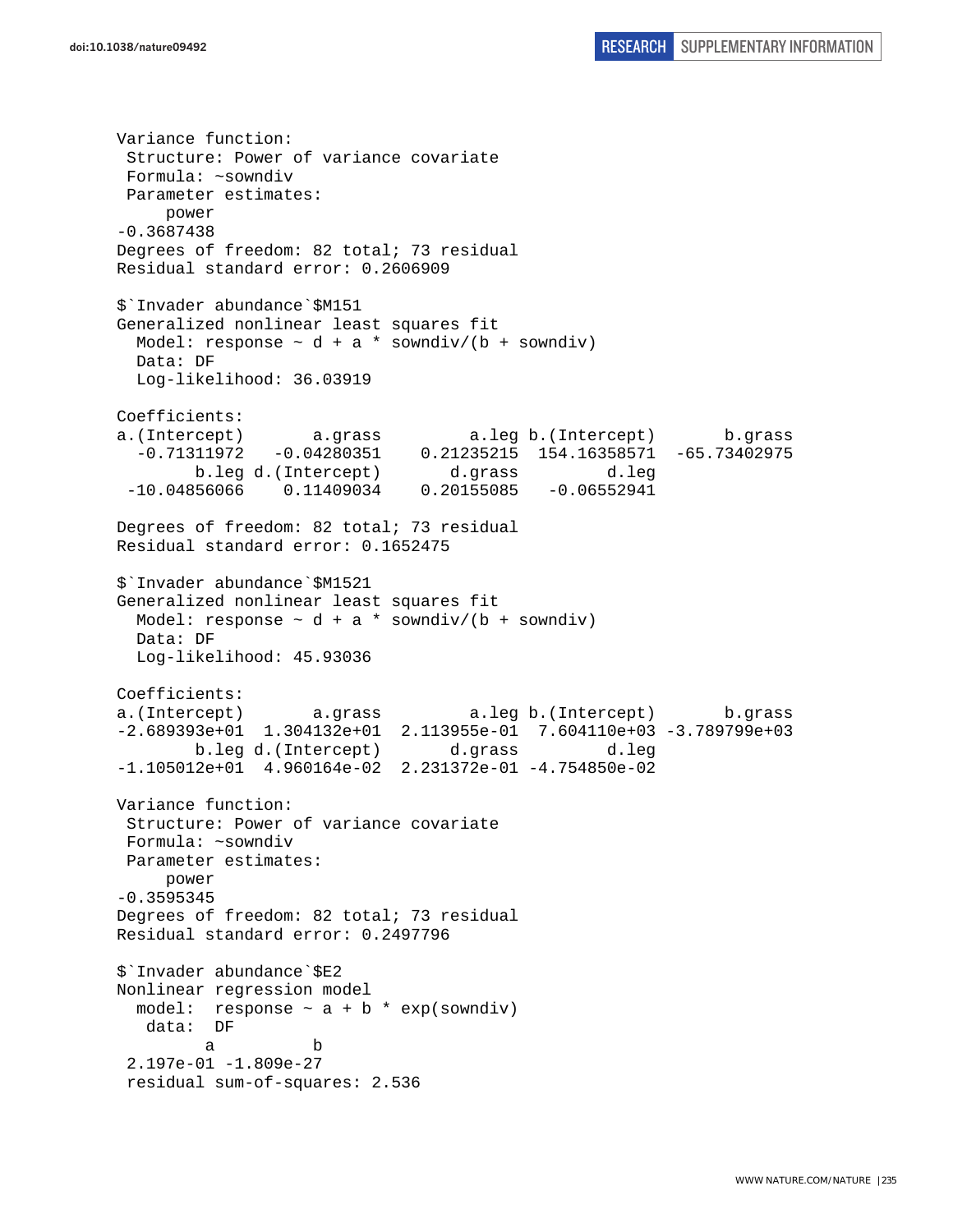```
Number of iterations to convergence: 4 
Achieved convergence tolerance: 5.939e-08 
$`Invader abundance`$E4 
Nonlinear regression model 
  model: response ~ a + exp(sowndiv) 
   data: DF 
a 
1 
 residual sum-of-squares: 5.217e+52 
Number of iterations to convergence: 0 
Achieved convergence tolerance: 6.17e-20 
$`Invader abundance`$E5 
Nonlinear regression model 
  model: response \sim b * exp(sowndiv)
    data: DF 
        b 
1.151e-28 
 residual sum-of-squares: 6.3 
Number of iterations to convergence: 4 
Achieved convergence tolerance: 1.372e-09 
$`Invader abundance`$E22 
Generalized nonlinear least squares fit 
 Model: response \sim a + b * exp(sowndiv)
  Data: DF 
   Log-likelihood: 40.11754 
Coefficients: 
 a b 
  1.882089e-01 -1.532909e-27 
Variance function: 
  Structure: Exponential of variance covariate 
 Formula: ~sowndiv 
 Parameter estimates: 
       expon 
-0.05172093 
Degrees of freedom: 82 total; 80 residual 
Residual standard error: 0.2341514 
$`Invader abundance`$E31 
Generalized nonlinear least squares fit 
 Model: response \sim a + exp(c * sowndiv)
  Data: DF 
   Log-likelihood: 38.79981 
Coefficients: 
a c
-0.775235528 -0.004168319
```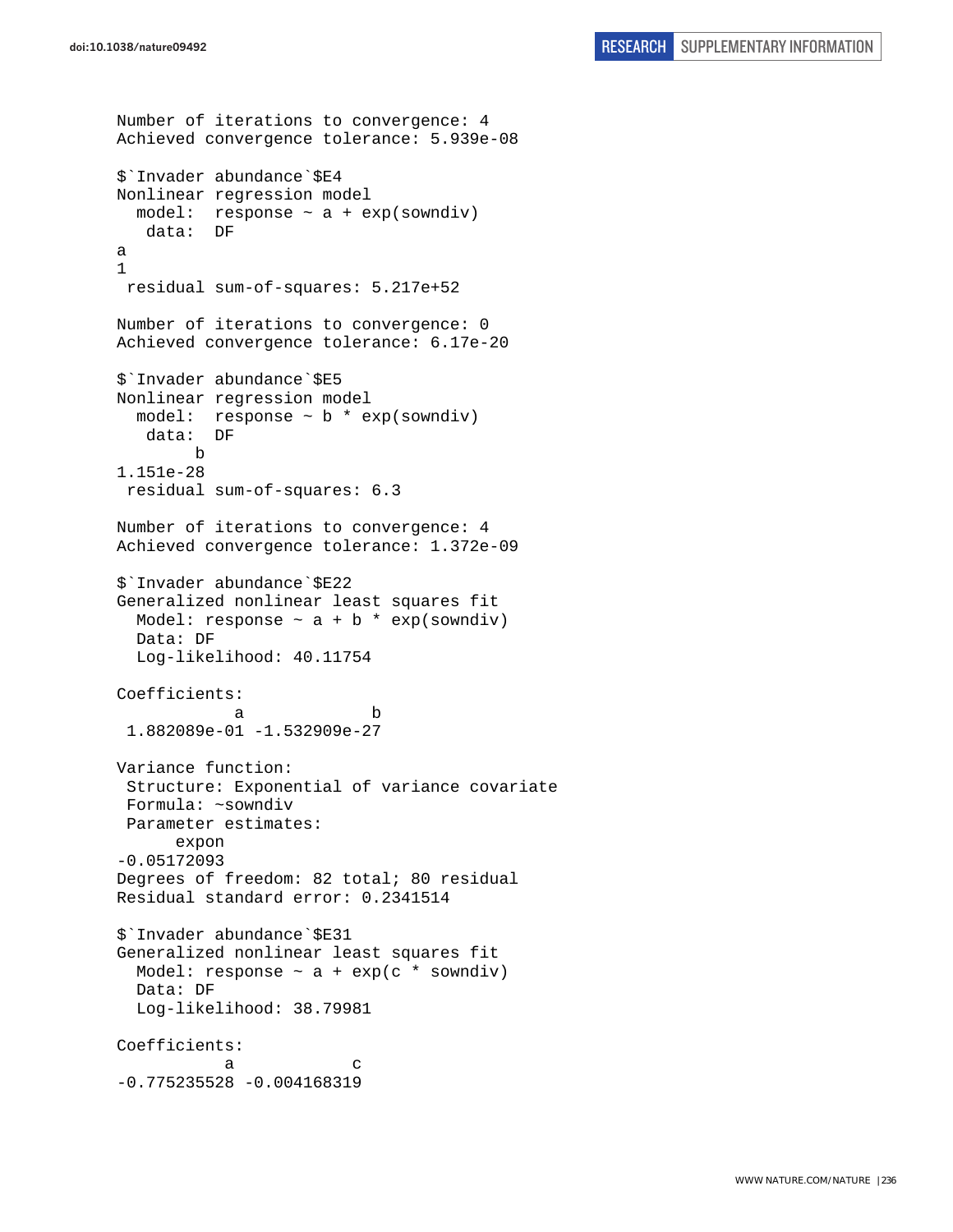Variance function: Structure: Power of variance covariate Formula: ~sowndiv Parameter estimates: power -0.3790989 Degrees of freedom: 82 total; 80 residual Residual standard error: 0.2679494 \$`Invader abundance`\$E32 Generalized nonlinear least squares fit Model: response  $\sim$  a + exp(c \* sowndiv) Data: DF Log-likelihood: 43.20836 Coefficients: a c -0.770078973 -0.004080025 Variance function: Structure: Exponential of variance covariate Formula: ~sowndiv Parameter estimates: expon -0.05130422 Degrees of freedom: 82 total; 80 residual Residual standard error: 0.2246845 \$`Invader abundance`\$E41 Generalized nonlinear least squares fit Model: response  $\sim$  a + exp(sowndiv) Data: DF Log-likelihood: -1768.036 Coefficients: a -2.415134 Variance function: Structure: Power of variance covariate Formula: ~sowndiv Parameter estimates: power 14.88816 Degrees of freedom: 82 total; 81 residual Residual standard error: 0.1416940 \$`Invader abundance`\$E42 Generalized nonlinear least squares fit Model: response  $\sim$  a + exp(sowndiv) Data: DF Log-likelihood: -801.5105 Coefficients: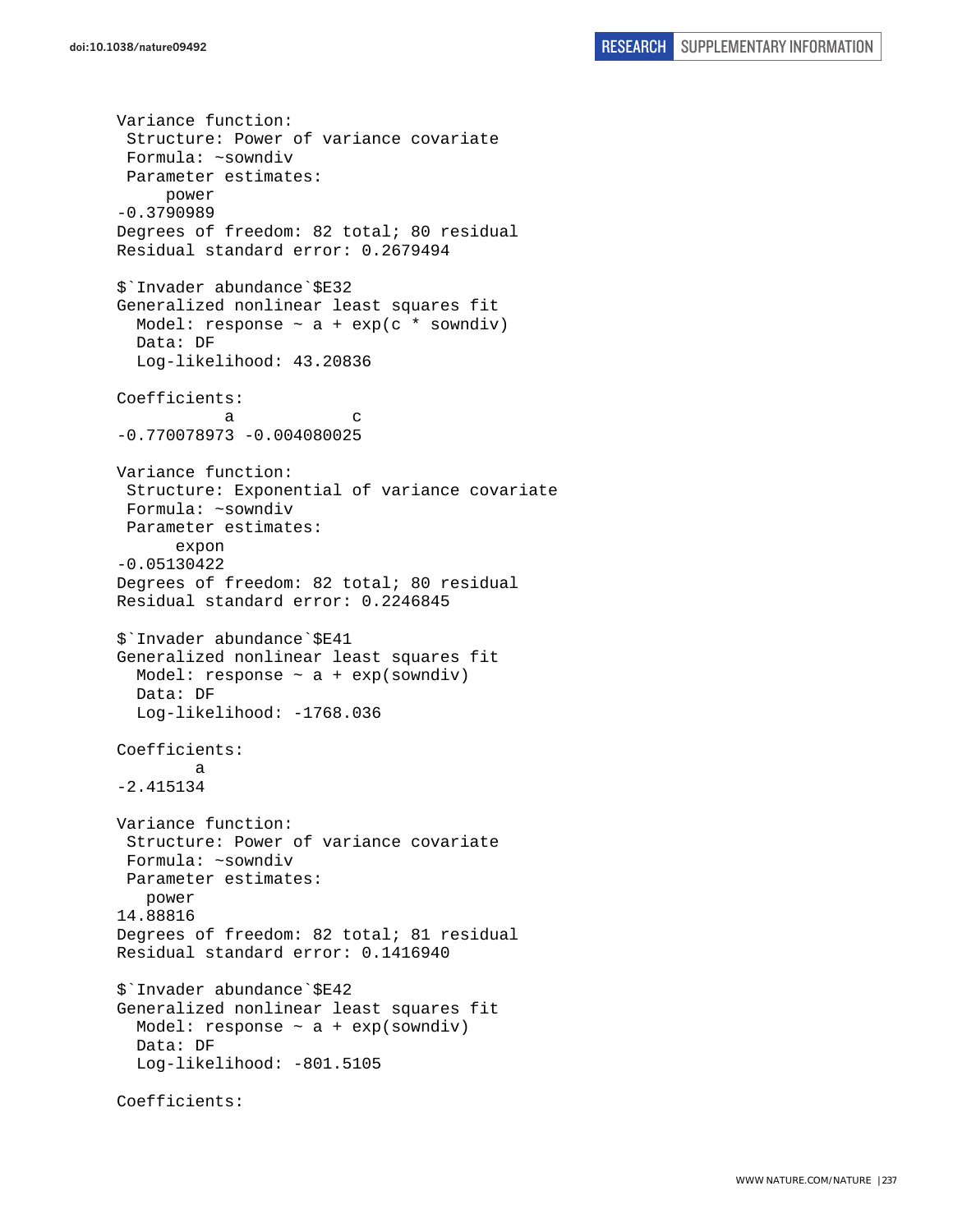a -3.069749 Variance function: Structure: Exponential of variance covariate Formula: ~sowndiv Parameter estimates: expon 1.014182 Degrees of freedom: 82 total; 81 residual Residual standard error: 0.7079285 \$`Invader abundance`\$E51 Generalized nonlinear least squares fit Model: response  $\sim$  b  $*$  exp(sowndiv) Data: DF Log-likelihood: -1.920097 Coefficients: b 1.151439e-28 Variance function: Structure: Power of variance covariate Formula: ~sowndiv Parameter estimates: power -0.3560951 Degrees of freedom: 82 total; 81 residual Residual standard error: 0.4228511 \$`Invader abundance`\$E52 Generalized nonlinear least squares fit Model: response  $\sim$  b  $*$  exp(sowndiv) Data: DF Log-likelihood: 4.865807 Coefficients: b 1.151439e-28 Variance function: Structure: Exponential of variance covariate Formula: ~sowndiv Parameter estimates: expon -0.05786626 Degrees of freedom: 82 total; 81 residual Residual standard error: 0.3770643 \$`Invader abundance`\$E61 Generalized nonlinear least squares fit Model: response ~ exp(c \* sowndiv) Data: DF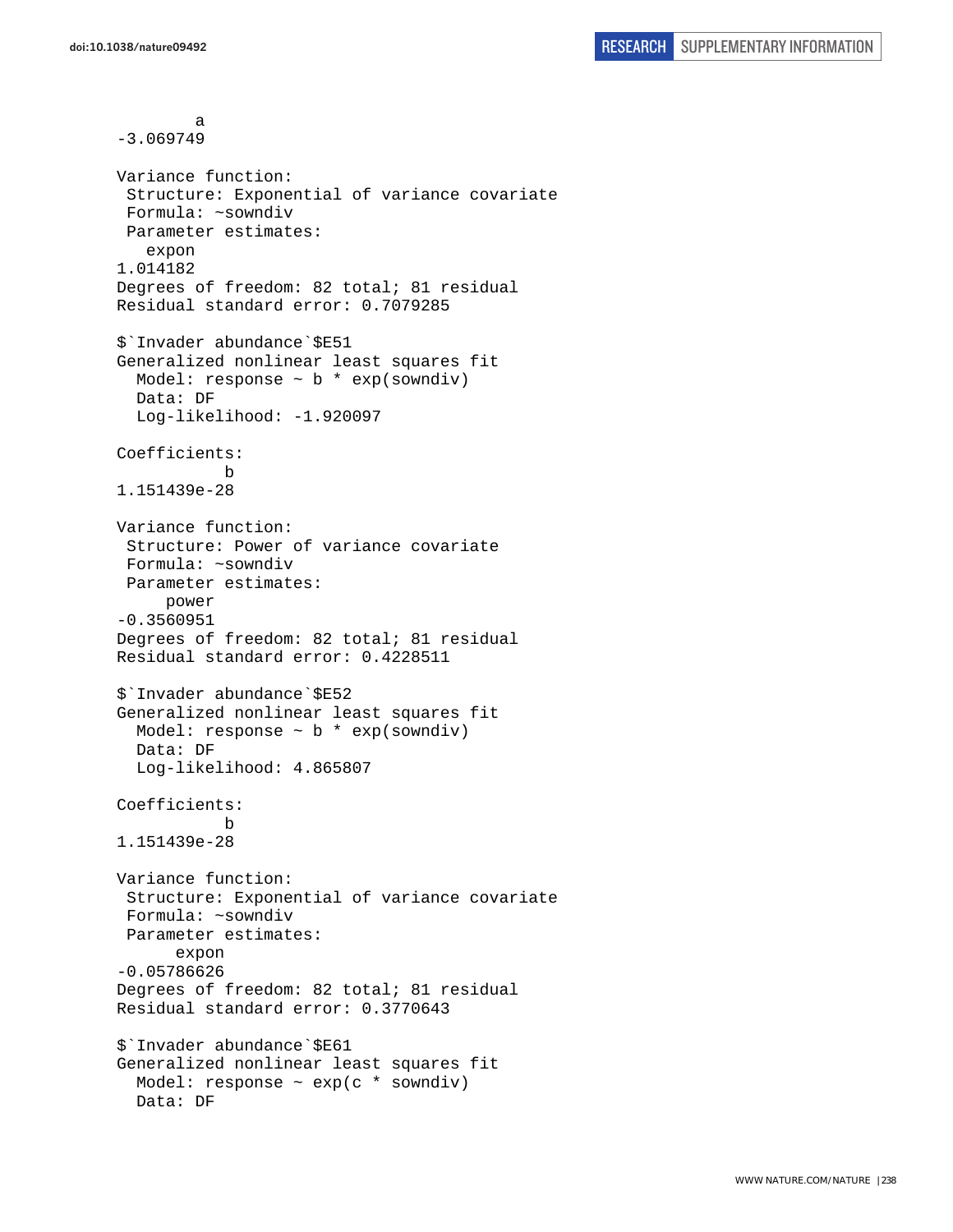```
 Log-likelihood: 11.00391 
Coefficients: 
 c 
-0.7305366 
Variance function: 
  Structure: Power of variance covariate 
  Formula: ~sowndiv 
 Parameter estimates: 
      power 
-0.2148205 
Degrees of freedom: 82 total; 81 residual 
Residual standard error: 0.2928547 
$`Invader abundance`$E62 
Generalized nonlinear least squares fit 
  Model: response \sim exp(c * sowndiv)
   Data: DF 
   Log-likelihood: 16.51183 
Coefficients: 
 c 
-0.811601 
Variance function: 
  Structure: Exponential of variance covariate 
  Formula: ~sowndiv 
 Parameter estimates: 
       expon 
-0.04292147 
Degrees of freedom: 82 total; 81 residual 
Residual standard error: 0.2877479 
$`Invader abundance`$Ea10 
Generalized nonlinear least squares fit 
   Model: response ~ a + exp(sowndiv) 
   Data: DF 
   Log-likelihood: -4912.516 
Coefficients: 
a.(Intercept) a.leg 
      -2963126 911706 
Degrees of freedom: 82 total; 80 residual 
Residual standard error: 2.553606e+25 
$`Invader abundance`$Ea12 
Generalized nonlinear least squares fit 
   Model: response ~ exp(c * sowndiv) 
   Data: DF 
   Log-likelihood: 16.695 
Coefficients:
```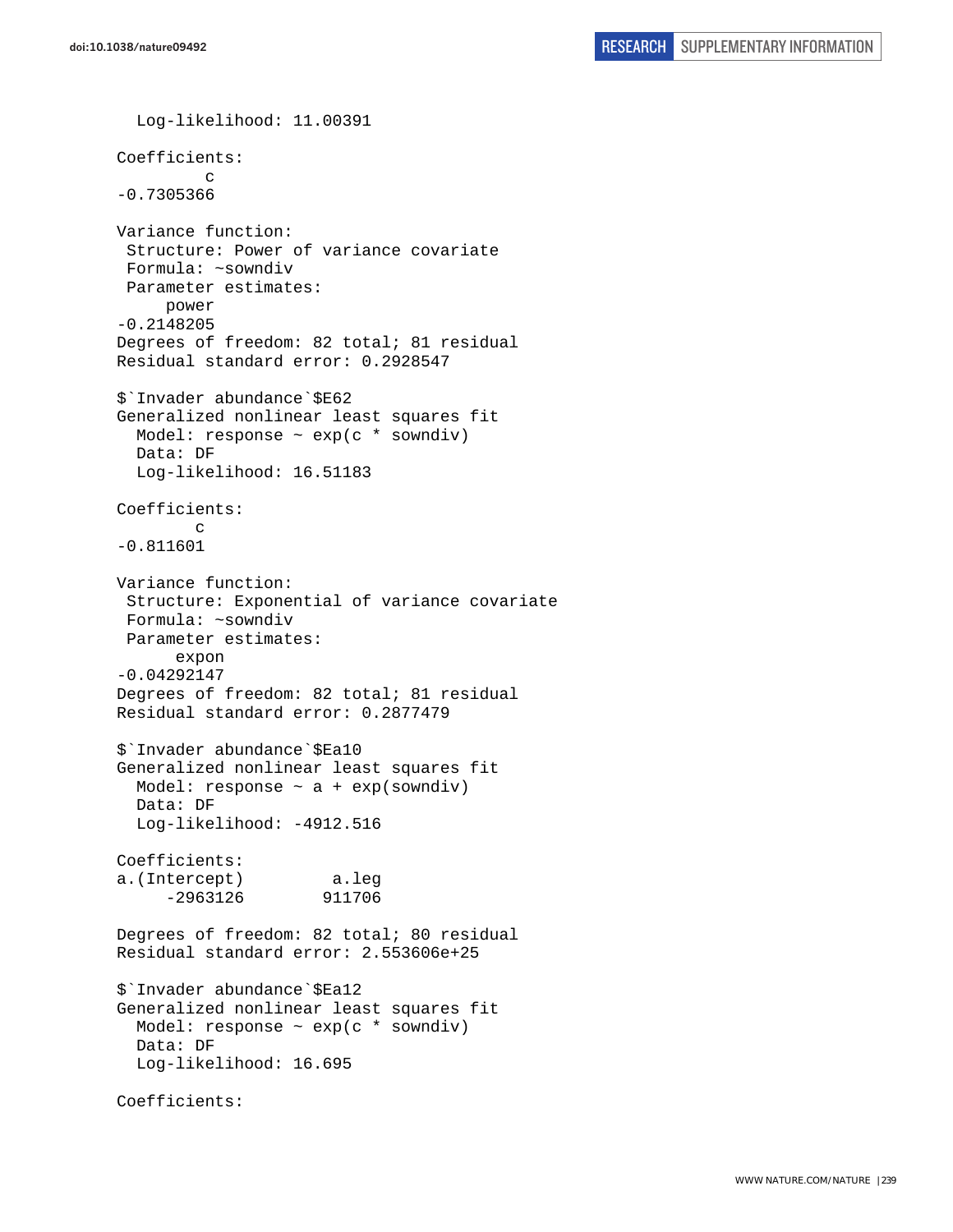c.(Intercept) c.leg  $0.3438988 - 0.7503805$ Degrees of freedom: 82 total; 80 residual Residual standard error: 0.1998497 \$`Invader abundance`\$Ea911 Generalized nonlinear least squares fit Model: response  $\sim$  a + exp(c \* sowndiv) Data: DF Log-likelihood: 41.26493 Coefficients: a.(Intercept) a.leg c.(Intercept) c.leg -0.687672739 -0.052484133 -0.002881459 -0.002035232 Variance function: Structure: Power of variance covariate Formula: ~sowndiv Parameter estimates: power -0.3742735 Degrees of freedom: 82 total; 78 residual Residual standard error: 0.2614469 \$`Invader abundance`\$Ea921 Generalized nonlinear least squares fit Model: response  $\sim$  a + exp(c \* sowndiv) Data: DF Log-likelihood: 45.52539 Coefficients: a.(Intercept) a.leg c.(Intercept) c.leg  $-0.688344745 -0.045309377 -0.001729266 -0.003143998$ Variance function: Structure: Exponential of variance covariate Formula: ~sowndiv Parameter estimates: expon -0.05068551 Degrees of freedom: 82 total; 78 residual Residual standard error: 0.2200353 \$`Invader abundance`\$Ea1011 Generalized nonlinear least squares fit Model: response  $\sim$  a + exp(sowndiv) Data: DF Log-likelihood: -1766.566 Coefficients: a.(Intercept) a.leg  $-2.1745485 - 0.1374774$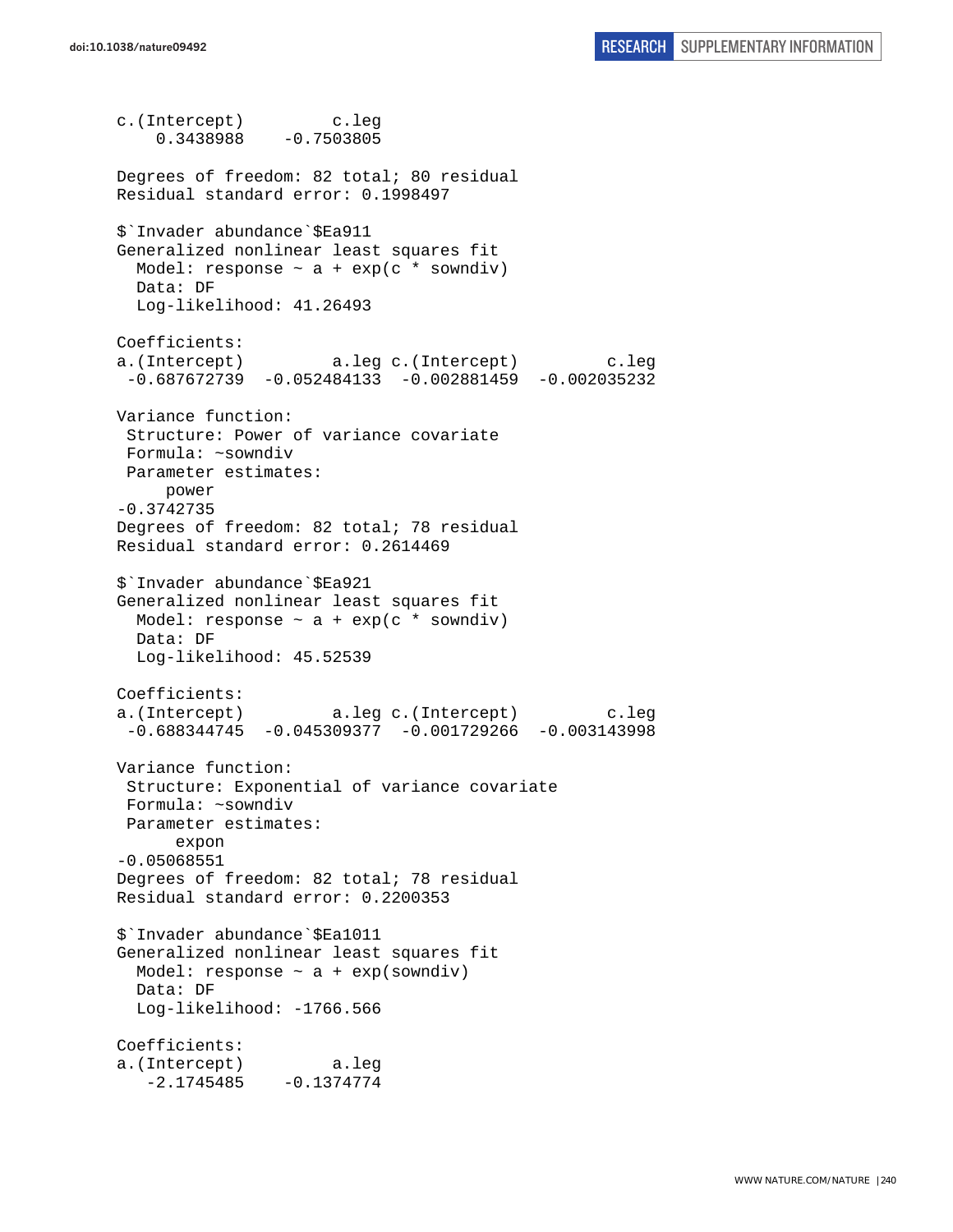Variance function: Structure: Power of variance covariate Formula: ~sowndiv Parameter estimates: power 14.89503 Degrees of freedom: 82 total; 80 residual Residual standard error: 0.1386226 \$`Invader abundance`\$Ea1021 Generalized nonlinear least squares fit Model: response  $\sim$  a + exp(sowndiv) Data: DF Log-likelihood: -801.4501 Coefficients: a.(Intercept) a.leg -3.6915954 0.3584942 Variance function: Structure: Exponential of variance covariate Formula: ~sowndiv Parameter estimates: expon 1.014214 Degrees of freedom: 82 total; 80 residual Residual standard error: 0.7116208 \$`Invader abundance`\$Ea121 Generalized nonlinear least squares fit Model: response  $\sim$  exp(c  $*$  sowndiv) Data: DF Log-likelihood: 20.20608 Coefficients: c.(Intercept) c.leg  $0.4395948 - 0.7699244$ Variance function: Structure: Power of variance covariate Formula: ~sowndiv Parameter estimates: power -0.2217967 Degrees of freedom: 82 total; 80 residual Residual standard error: 0.2661401 \$`Invader abundance`\$Ea1221 Generalized nonlinear least squares fit Model: response ~ exp(c \* sowndiv) Data: DF Log-likelihood: 24.20597 Coefficients: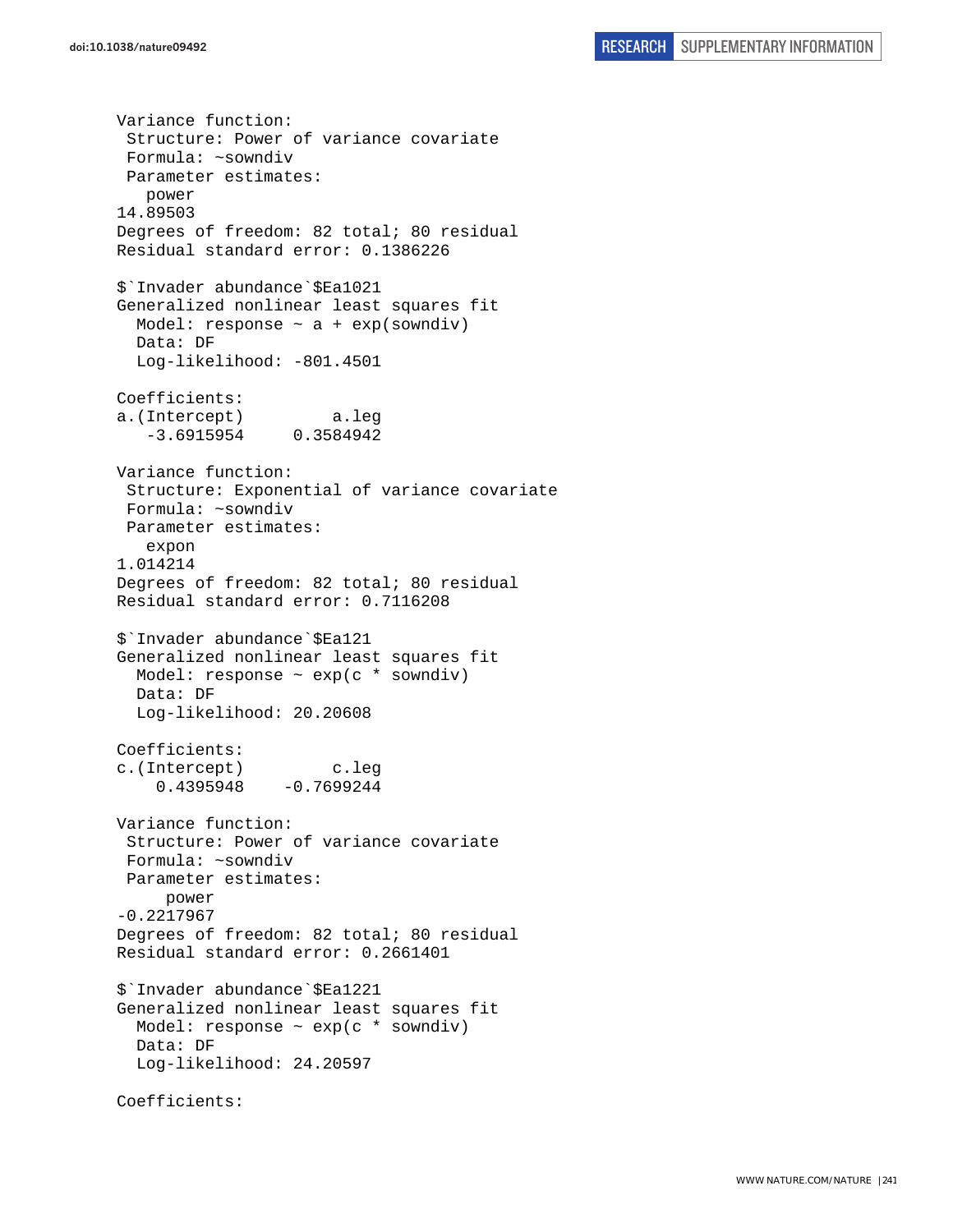c.(Intercept) c.leg  $0.4431009 -0.7919247$ Variance function: Structure: Exponential of variance covariate Formula: ~sowndiv Parameter estimates: expon -0.04040003 Degrees of freedom: 82 total; 80 residual Residual standard error: 0.2579633 \$`Invader abundance`\$Eb16 Generalized nonlinear least squares fit Model: response  $\sim$  a + exp(sowndiv) Data: DF Log-likelihood: -4912.516 Coefficients: a.(Intercept) a.grass -3508714 1286426 Degrees of freedom: 82 total; 80 residual Residual standard error: 2.553606e+25 \$`Invader abundance`\$Eb18 Generalized nonlinear least squares fit Model: response ~ exp(c \* sowndiv) Data: DF Log-likelihood: 8.491606 Coefficients: c.(Intercept) c.grass -1.3351941 0.2671049 Degrees of freedom: 82 total; 80 residual Residual standard error: 0.2208772 \$`Invader abundance`\$Eb1511 Generalized nonlinear least squares fit Model: response  $\sim$  a + exp(c \* sowndiv) Data: DF Log-likelihood: 42.25407 Coefficients: a.(Intercept) a.grass c.(Intercept) c.grass -0.928306486 0.129727349 0.009783139 -0.013238877 Variance function: Structure: Power of variance covariate Formula: ~sowndiv Parameter estimates: power -0.3580496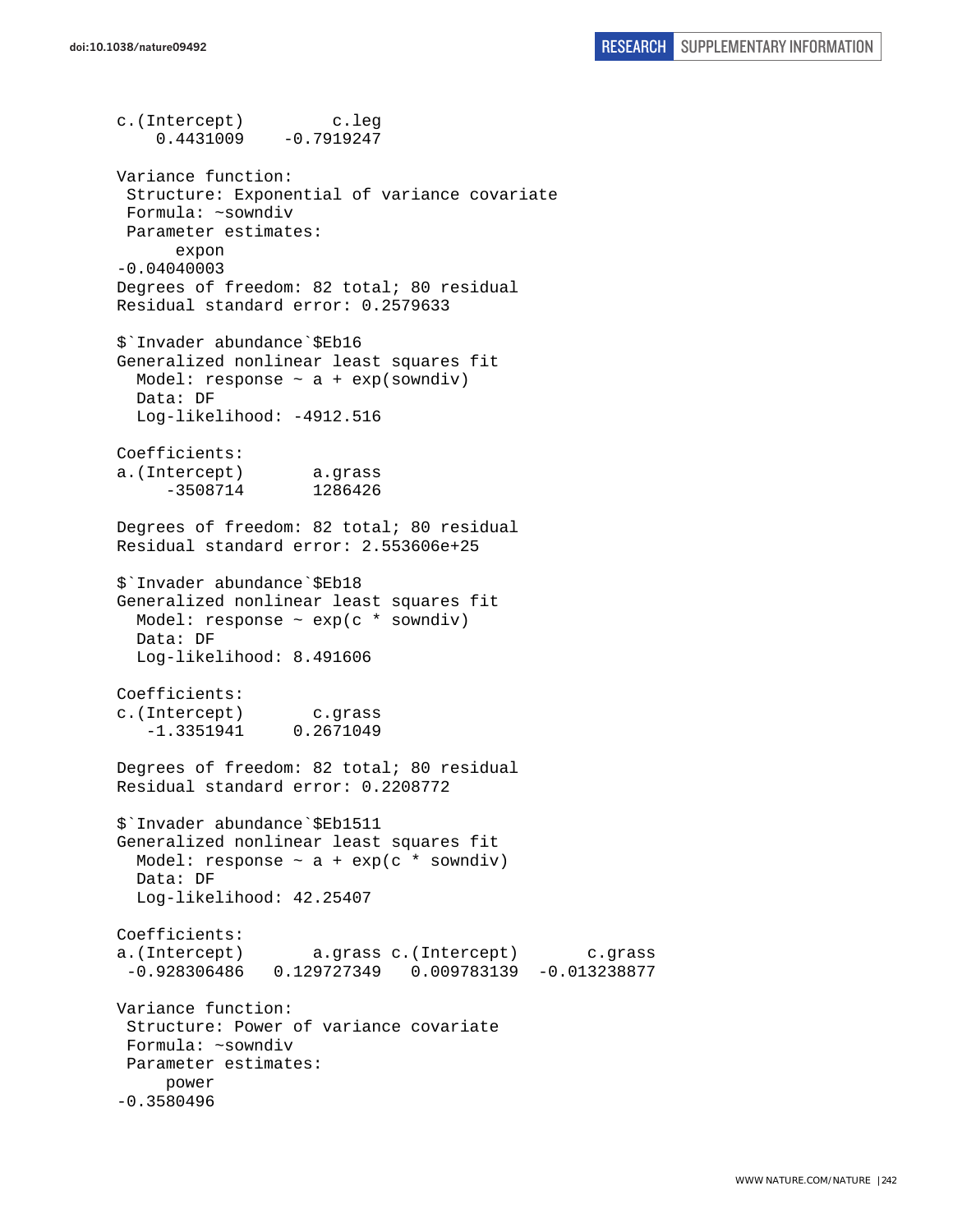```
Degrees of freedom: 82 total; 78 residual 
Residual standard error: 0.2521647 
$`Invader abundance`$Eb1521 
Generalized nonlinear least squares fit 
  Model: response \sim a + exp(c * sowndiv)
  Data: DF 
  Log-likelihood: 47.01877 
Coefficients: 
a.(Intercept) a.grass c.(Intercept) c.grass 
  -0.929791968 0.131945974 0.009743024 -0.013233999 
Variance function: 
  Structure: Exponential of variance covariate 
 Formula: ~sowndiv 
 Parameter estimates: 
       expon 
-0.05031111 
Degrees of freedom: 82 total; 78 residual 
Residual standard error: 0.2153709 
$`Invader abundance`$Eb1611 
Generalized nonlinear least squares fit 
  Model: response \sim a + exp(sowndiv)
   Data: DF 
   Log-likelihood: -1767.522 
Coefficients: 
a.(Intercept) a.grass 
   -2.55864026 0.08200363 
Variance function: 
  Structure: Power of variance covariate 
 Formula: ~sowndiv 
 Parameter estimates: 
    power 
14.89056 
Degrees of freedom: 82 total; 80 residual 
Residual standard error: 0.1411824 
$`Invader abundance`$Eb1621 
Generalized nonlinear least squares fit 
 Model: response \sim a + exp(sowndiv)
   Data: DF 
   Log-likelihood: -801.3425 
Coefficients: 
a.(Intercept) a.grass 
    -4.1052831 0.5970601 
Variance function: 
  Structure: Exponential of variance covariate 
  Formula: ~sowndiv
```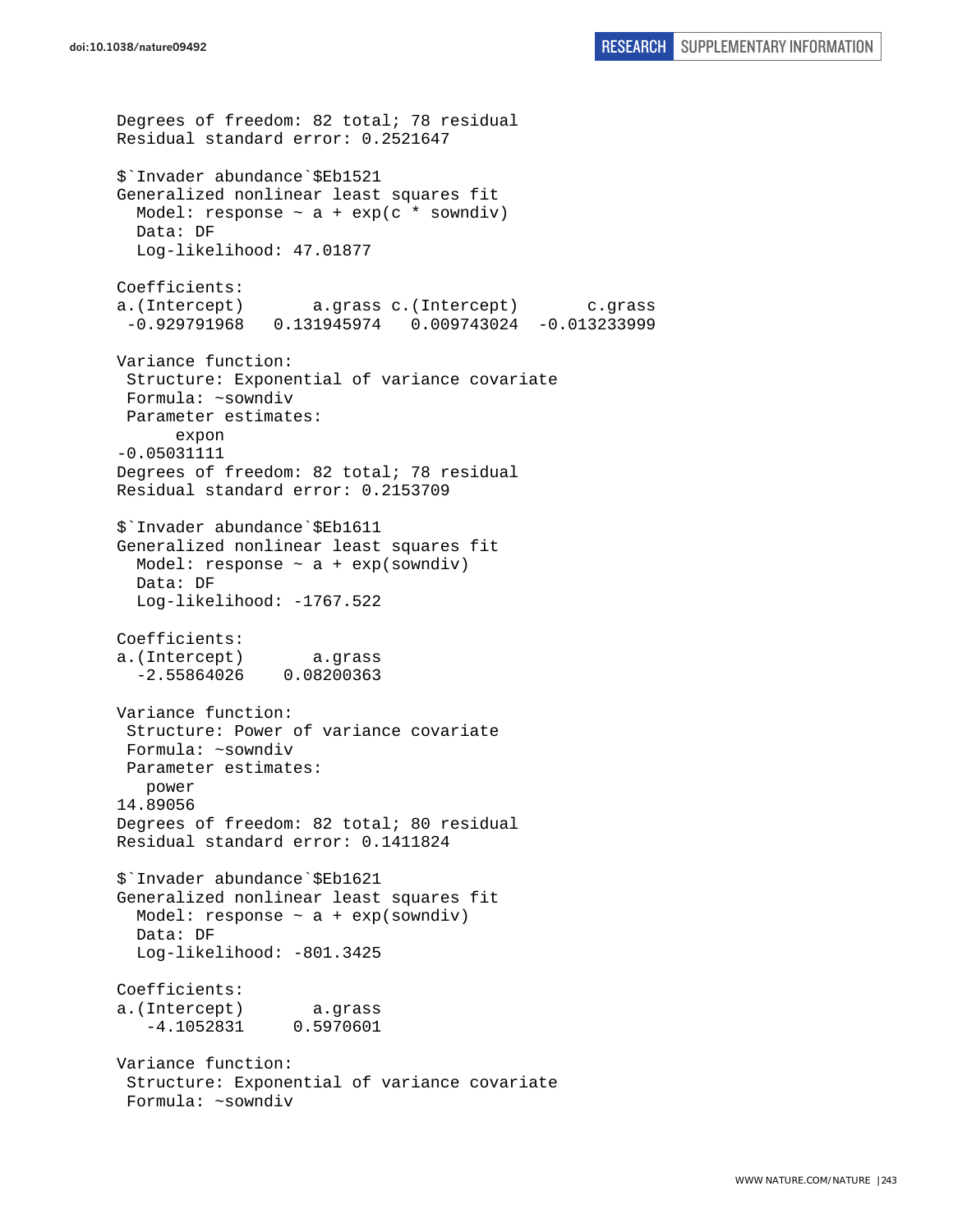Parameter estimates: expon 1.014318 Degrees of freedom: 82 total; 80 residual Residual standard error: 0.7100529 \$`Invader abundance`\$Eb1811 Generalized nonlinear least squares fit Model: response  $\sim$  exp(c  $*$  sowndiv) Data: DF Log-likelihood: 11.13965 Coefficients: c.(Intercept) c.grass -1.0395104 0.1703889 Variance function: Structure: Power of variance covariate Formula: ~sowndiv Parameter estimates: power -0.2050308 Degrees of freedom: 82 total; 80 residual Residual standard error: 0.2899472 \$`Invader abundance`\$Eb1821 Generalized nonlinear least squares fit Model: response ~ exp(c \* sowndiv) Data: DF Log-likelihood: 16.71487 Coefficients: c.(Intercept) c.grass -1.2203830 0.2292794 Variance function: Structure: Exponential of variance covariate Formula: ~sowndiv Parameter estimates: expon -0.04265491 Degrees of freedom: 82 total; 80 residual Residual standard error: 0.2881644 \$`Invader abundance`\$Ec22 Generalized nonlinear least squares fit Model: response  $\sim$  a + exp(sowndiv) Data: DF Log-likelihood: -4912.516 Coefficients: a.(Intercept) a.funcgr 252095.8 -912137.6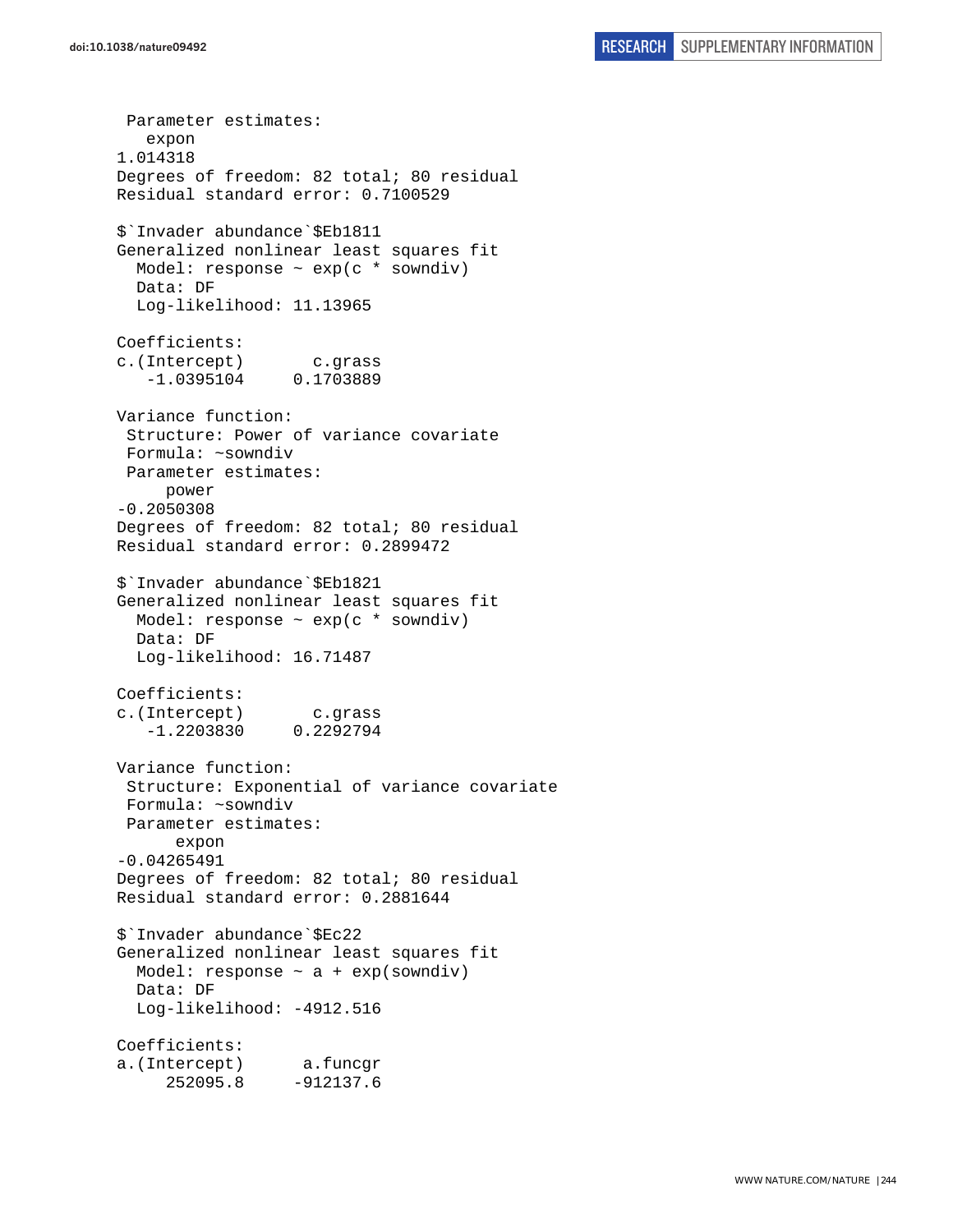Degrees of freedom: 82 total; 80 residual Residual standard error: 2.553606e+25 \$`Invader abundance`\$Ec24 Generalized nonlinear least squares fit Model: response  $\sim$  exp(c  $*$  sowndiv) Data: DF Log-likelihood: 13.66704 Coefficients: c.(Intercept) c.funcgr -1.1822421 0.2267671 Degrees of freedom: 82 total; 80 residual Residual standard error: 0.2073673 \$`Invader abundance`\$Ec2121 Generalized nonlinear least squares fit Model: response  $\sim$  a + exp(c \* sowndiv) Data: DF Log-likelihood: 45.81655 Coefficients: a.(Intercept) a.funcgr c.(Intercept) c.funcgr -0.677003919 -0.024301135 -0.018282488 0.003574789 Variance function: Structure: Exponential of variance covariate Formula: ~sowndiv Parameter estimates: expon -0.05139769 Degrees of freedom: 82 total; 78 residual Residual standard error: 0.2206001 \$`Invader abundance`\$Ec2211 Generalized nonlinear least squares fit Model: response  $\sim$  a + exp(sowndiv) Data: DF Log-likelihood: -1768.036 Coefficients: a.(Intercept) a.funcgr 2.293596 -4.708730 Variance function: Structure: Power of variance covariate Formula: ~sowndiv Parameter estimates: power 14.88816 Degrees of freedom: 82 total; 80 residual Residual standard error: 0.1425766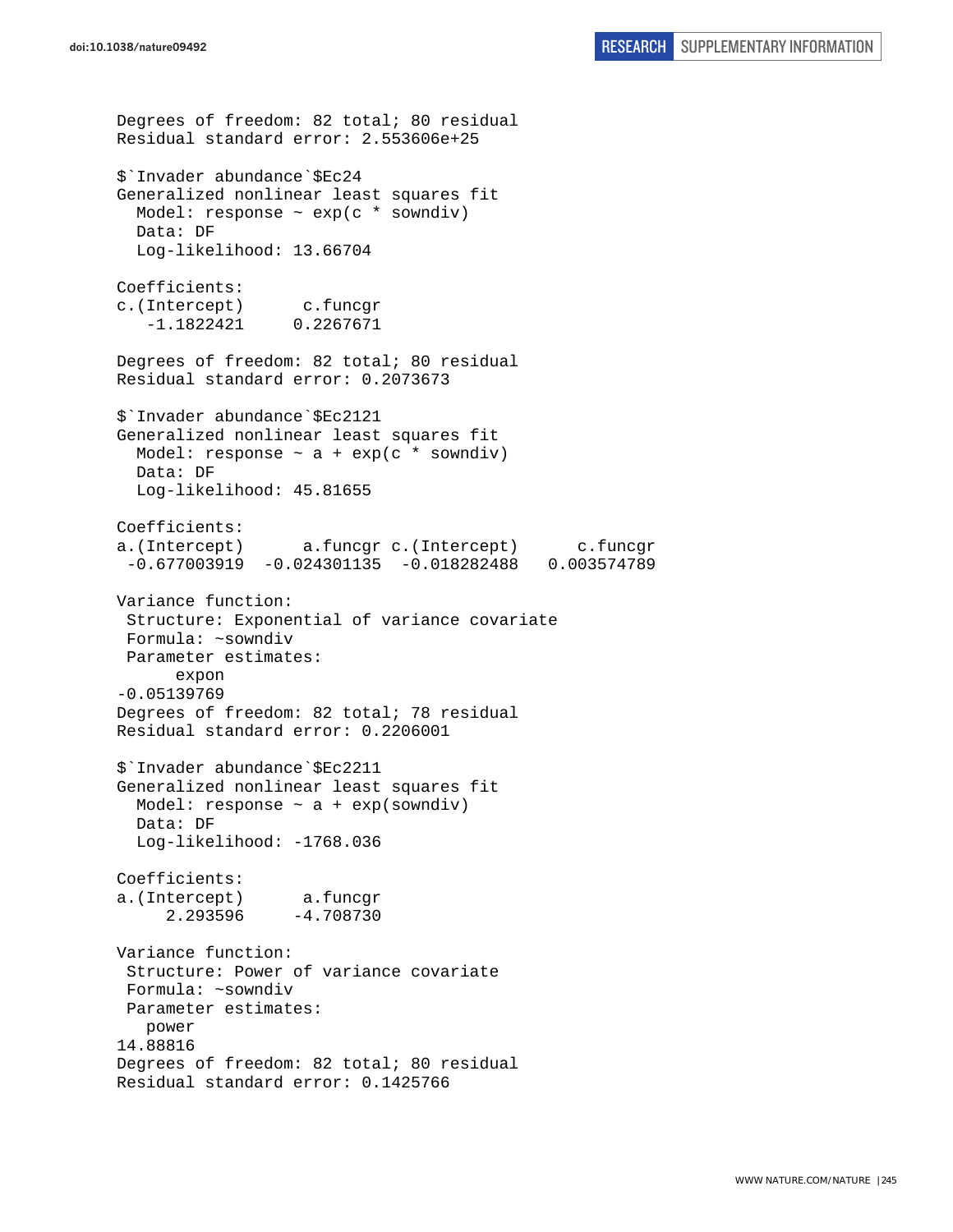```
$`Invader abundance`$Ec2221 
Generalized nonlinear least squares fit 
  Model: response \sim a + exp(sowndiv)
   Data: DF 
   Log-likelihood: -794.7024 
Coefficients: 
a.(Intercept) a.funcgr 
      3.673552 -6.349790 
Variance function: 
  Structure: Exponential of variance covariate 
  Formula: ~sowndiv 
 Parameter estimates: 
    expon 
1.021545 
Degrees of freedom: 82 total; 80 residual 
Residual standard error: 0.6154255 
$`Invader abundance`$Ec2411 
Generalized nonlinear least squares fit 
  Model: response \sim exp(c * sowndiv)
   Data: DF 
   Log-likelihood: 16.33890 
Coefficients: 
c.(Intercept) c.funcgr 
    -1.0879521 0.2061365 
Variance function: 
  Structure: Power of variance covariate 
  Formula: ~sowndiv 
 Parameter estimates: 
      power 
-0.1929917 
Degrees of freedom: 82 total; 80 residual 
Residual standard error: 0.267313 
$`Invader abundance`$Ec2421 
Generalized nonlinear least squares fit 
  Model: response \sim exp(c * sowndiv)
   Data: DF 
   Log-likelihood: 21.53604 
Coefficients: 
c.(Intercept) c.funcgr 
    -1.1494337 0.2263834 
Variance function: 
  Structure: Exponential of variance covariate 
  Formula: ~sowndiv 
 Parameter estimates: 
       expon 
-0.04149374
```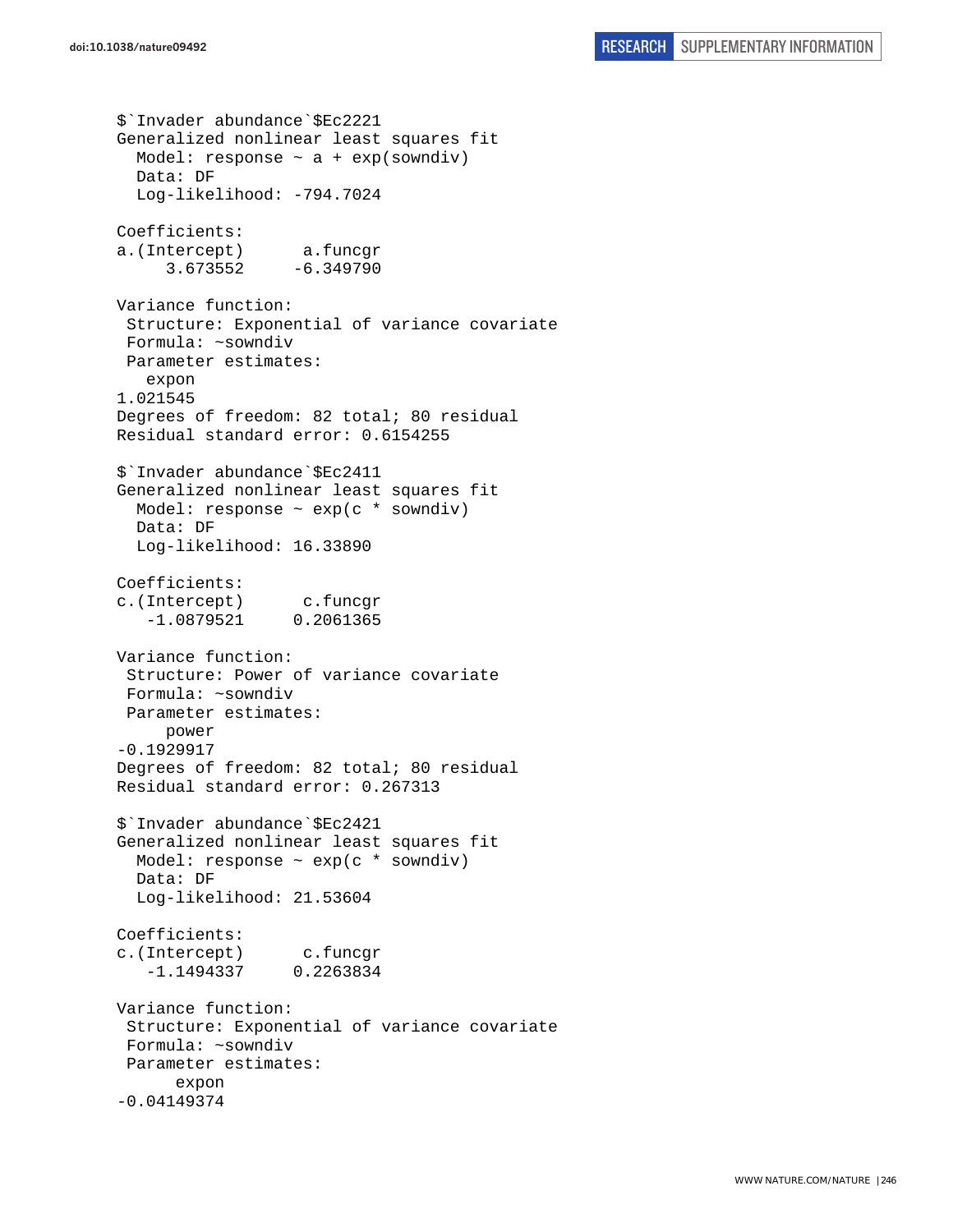Degrees of freedom: 82 total; 80 residual Residual standard error: 0.2690151 \$`Invader abundance`\$Ed28 Generalized nonlinear least squares fit Model: response  $\sim$  a + exp(sowndiv) Data: DF Log-likelihood: -4912.516 Coefficients: a.(Intercept) a.funcgr a.leg 872779.4 -990730.6 -307654.9 Degrees of freedom: 82 total; 79 residual Residual standard error: 2.569717e+25 \$`Invader abundance`\$Ed2811 Generalized nonlinear least squares fit Model: response  $\sim$  a + exp(sowndiv) Data: DF Log-likelihood: -1766.566 Coefficients: a.(Intercept) a.funcgr a.leg 2.5685513 -4.7430997 -0.1374774 Variance function: Structure: Power of variance covariate Formula: ~sowndiv Parameter estimates: power 14.89503 Degrees of freedom: 82 total; 79 residual Residual standard error: 0.1394972 \$`Invader abundance`\$Ed2821 Generalized nonlinear least squares fit Model: response  $\sim$  a + exp(sowndiv) Data: DF Log-likelihood: -794.6891 Coefficients: a.(Intercept) a.funcgr a.leg 3.9686351 -6.3865345 -0.1476168 Variance function: Structure: Exponential of variance covariate Formula: ~sowndiv Parameter estimates: expon 1.021569 Degrees of freedom: 82 total; 79 residual Residual standard error: 0.6190824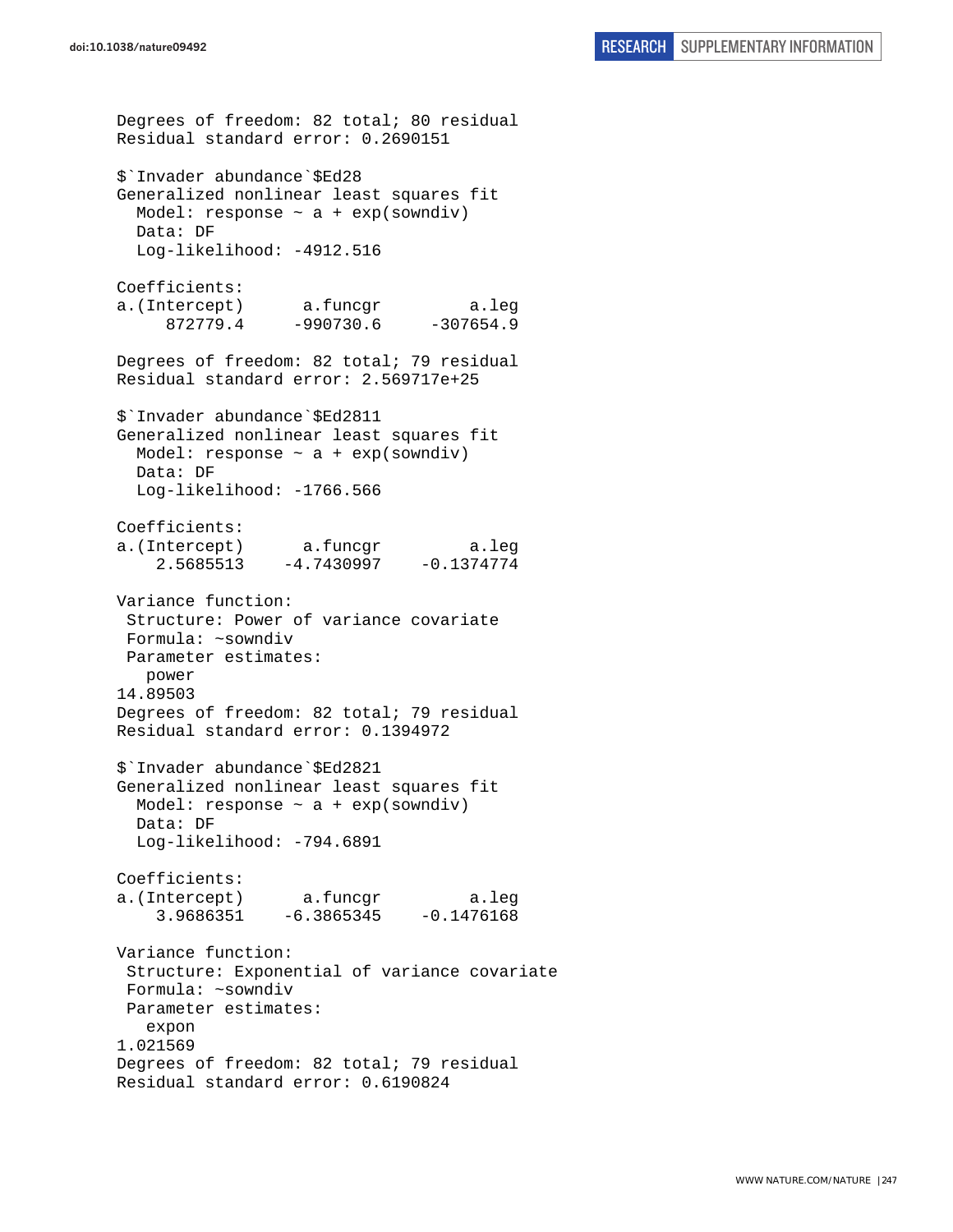```
$`Invader abundance`$Ed3021 
Generalized nonlinear least squares fit 
  Model: response \sim exp(c * sowndiv)
   Data: DF 
   Log-likelihood: 25.09075 
Coefficients: 
c.(Intercept) c.funcgr c.leg 
    0.08860051 0.07610679 -0.65174044 
Variance function: 
  Structure: Exponential of variance covariate 
 Formula: ~sowndiv 
 Parameter estimates: 
      expon 
-0.0398211 
Degrees of freedom: 82 total; 79 residual 
Residual standard error: 0.2555317 
$`Invader abundance`$Ee40 
Generalized nonlinear least squares fit 
  Model: response ~ a + exp(sowndiv) 
  Data: DF 
  Log-likelihood: -4912.516 
Coefficients: 
a.(Intercept) a.funcgr a.grass 
     -335850.6 -839615.5 296563.3 
Degrees of freedom: 82 total; 79 residual 
Residual standard error: 2.569717e+25 
$`Invader abundance`$Ee341 
Generalized nonlinear least squares fit 
 Model: response \sim a + exp(sowndiv)
  Data: DF 
   Log-likelihood: -1767.522 
Coefficients: 
a.(Intercept) a.funcgr a.grass 
    2.12958922 -4.68822946 0.08200362 
Variance function: 
  Structure: Power of variance covariate 
 Formula: ~sowndiv 
 Parameter estimates: 
   power 
14.89056 
Degrees of freedom: 82 total; 79 residual 
Residual standard error: 0.1420732 
$`Invader abundance`$Ee342 
Generalized nonlinear least squares fit 
  Model: response \sim a + exp(sowndiv)
```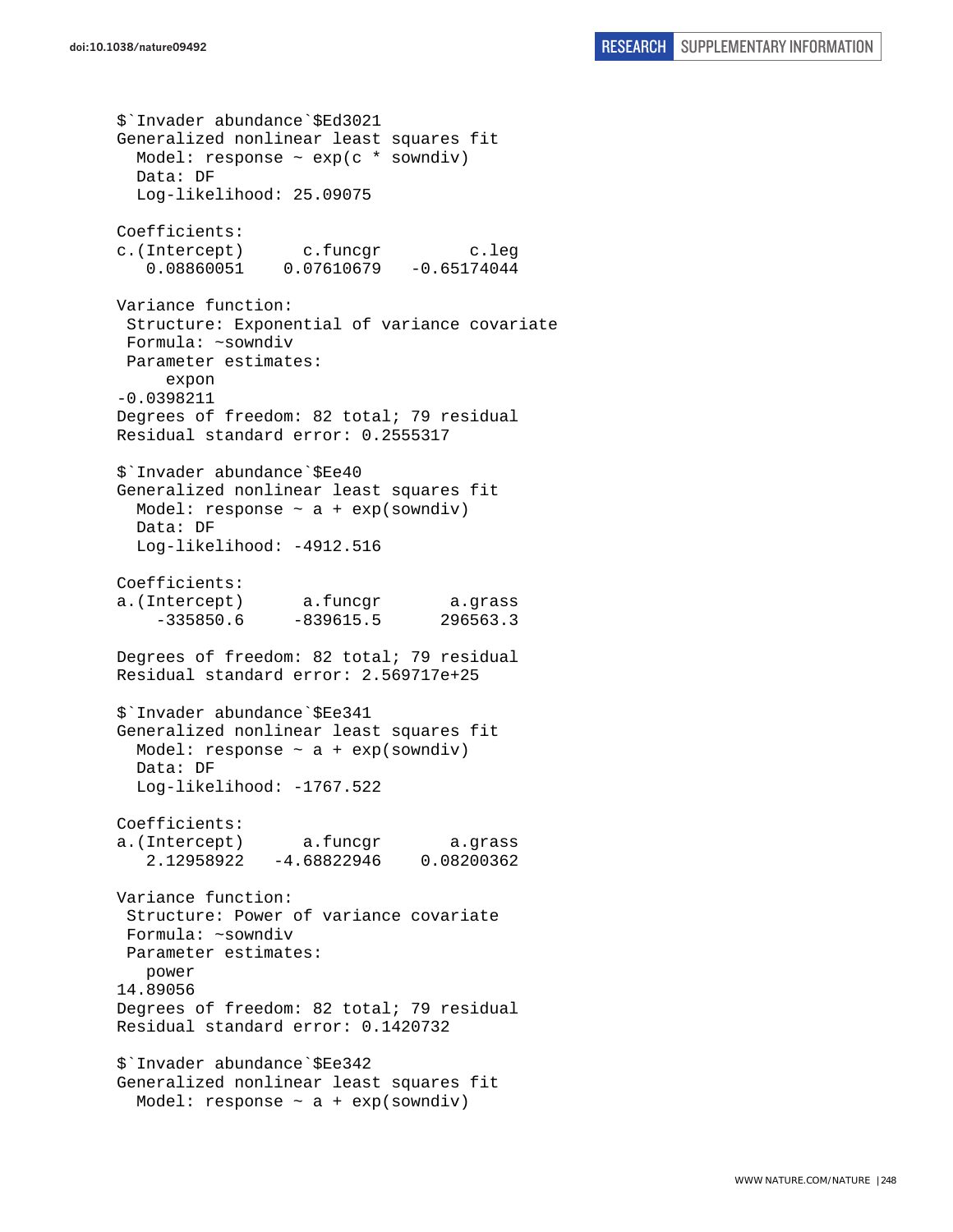Data: DF Log-likelihood: -794.6968 Coefficients: a.(Intercept) a.funcgr a.grass 3.48229916 -6.32582543 0.09559537 Variance function: Structure: Exponential of variance covariate Formula: ~sowndiv Parameter estimates: expon 1.021555 Degrees of freedom: 82 total; 79 residual Residual standard error: 0.6192145 \$`Invader abundance`\$Ef40 Generalized nonlinear least squares fit Model: response  $\sim$  a + exp(sowndiv) Data: DF Log-likelihood: -4912.516 Coefficients: a.(Intercept) a.grass a.leg -5251826 1394676 1054750 Degrees of freedom: 82 total; 79 residual Residual standard error: 2.569717e+25 \$`Invader abundance`\$Ef3721 Generalized nonlinear least squares fit Model: response  $\sim$  a + b \* exp(c \* sowndiv) Data: DF Log-likelihood: -2739.352 Coefficients: a.(Intercept) a.grass a.leg b.(Intercept) b.grass 4.550016e-01 3.824826e-02 -1.244299e-01 -1.671282e-04 6.483160e-05 b.leg c.(Intercept) c.grass c.leg 1.766882e-05 1.000011e+00 9.999959e-01 9.999988e-01 Variance function: Structure: Exponential of variance covariate Formula: ~sowndiv Parameter estimates: expon 4.462693 Degrees of freedom: 82 total; 73 residual Residual standard error: 0.001896154 \$`Invader abundance`\$Ef3921 Generalized nonlinear least squares fit Model: response  $\sim$  a + exp(c \* sowndiv) Data: DF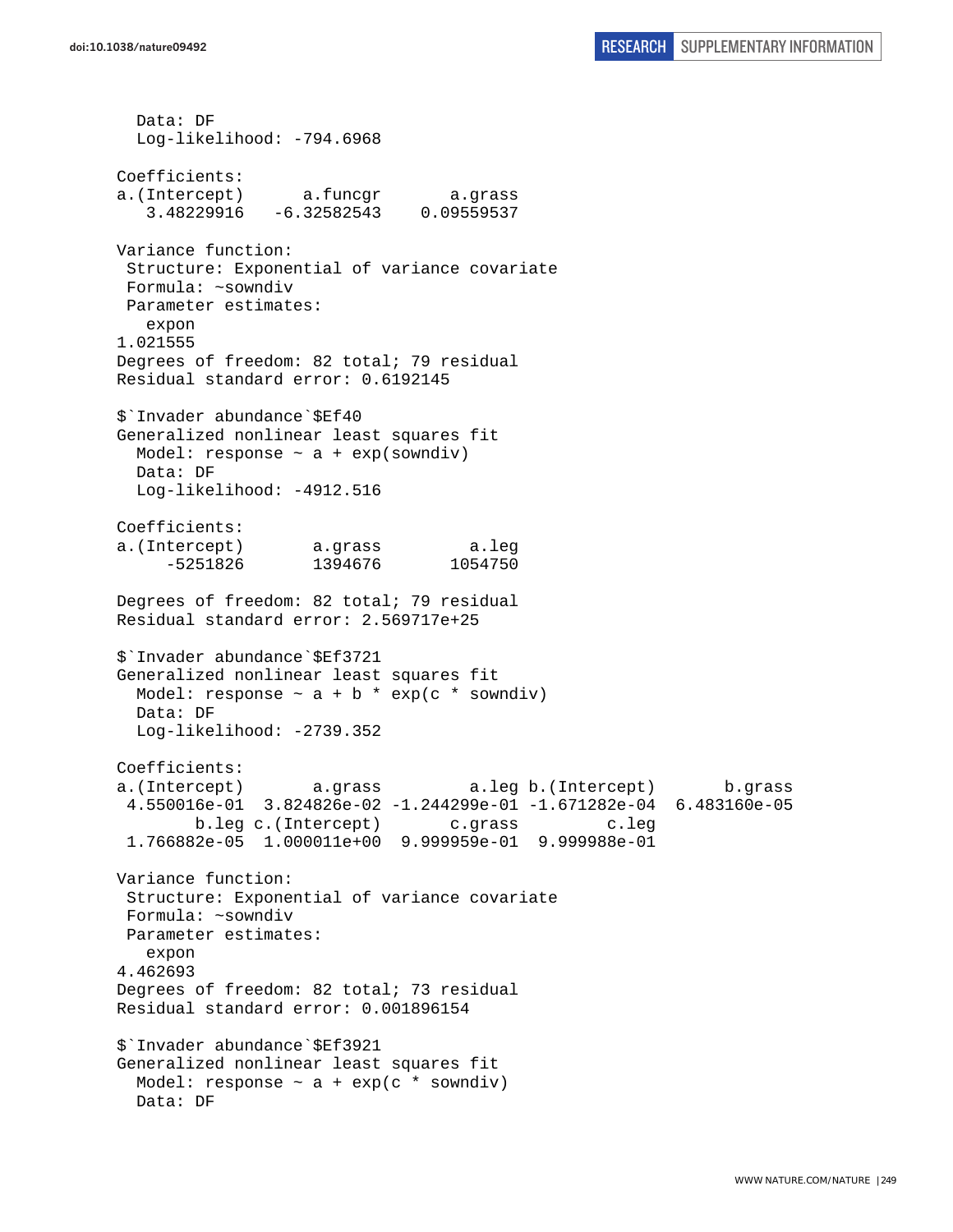```
 Log-likelihood: 49.45979 
Coefficients: 
a.(Intercept) a.grass a.leg c.(Intercept) c.grass 
  -0.801347675 0.135550858 -0.088151532 0.008757770 -0.015175787 
         c.leg 
   0.001997876 
Variance function: 
  Structure: Exponential of variance covariate 
 Formula: ~sowndiv 
 Parameter estimates: 
       expon 
-0.04984311 
Degrees of freedom: 82 total; 76 residual 
Residual standard error: 0.2109377 
$`Invader abundance`$Ef4011 
Generalized nonlinear least squares fit 
 Model: response \sim a + exp(sowndiv)
  Data: DF 
 Log-likelihood: -1766.448
Coefficients: 
a.(Intercept) a.grass a.leg 
  -2.26951526 0.04070006 -0.12391071Variance function: 
  Structure: Power of variance covariate 
 Formula: ~sowndiv 
 Parameter estimates: 
   power 
14.89558 
Degrees of freedom: 82 total; 79 residual 
Residual standard error: 0.1391824 
$`Invader abundance`$Ef4021 
Generalized nonlinear least squares fit 
 Model: response \sim a + exp(sowndiv)
  Data: DF 
   Log-likelihood: -801.165 
Coefficients: 
a.(Intercept) a.grass a.leg 
    -5.6465543 0.8307653 0.6548644 
Variance function: 
  Structure: Exponential of variance covariate 
 Formula: ~sowndiv 
 Parameter estimates: 
    expon 
1.014429 
Degrees of freedom: 82 total; 79 residual 
Residual standard error: 0.7123082
```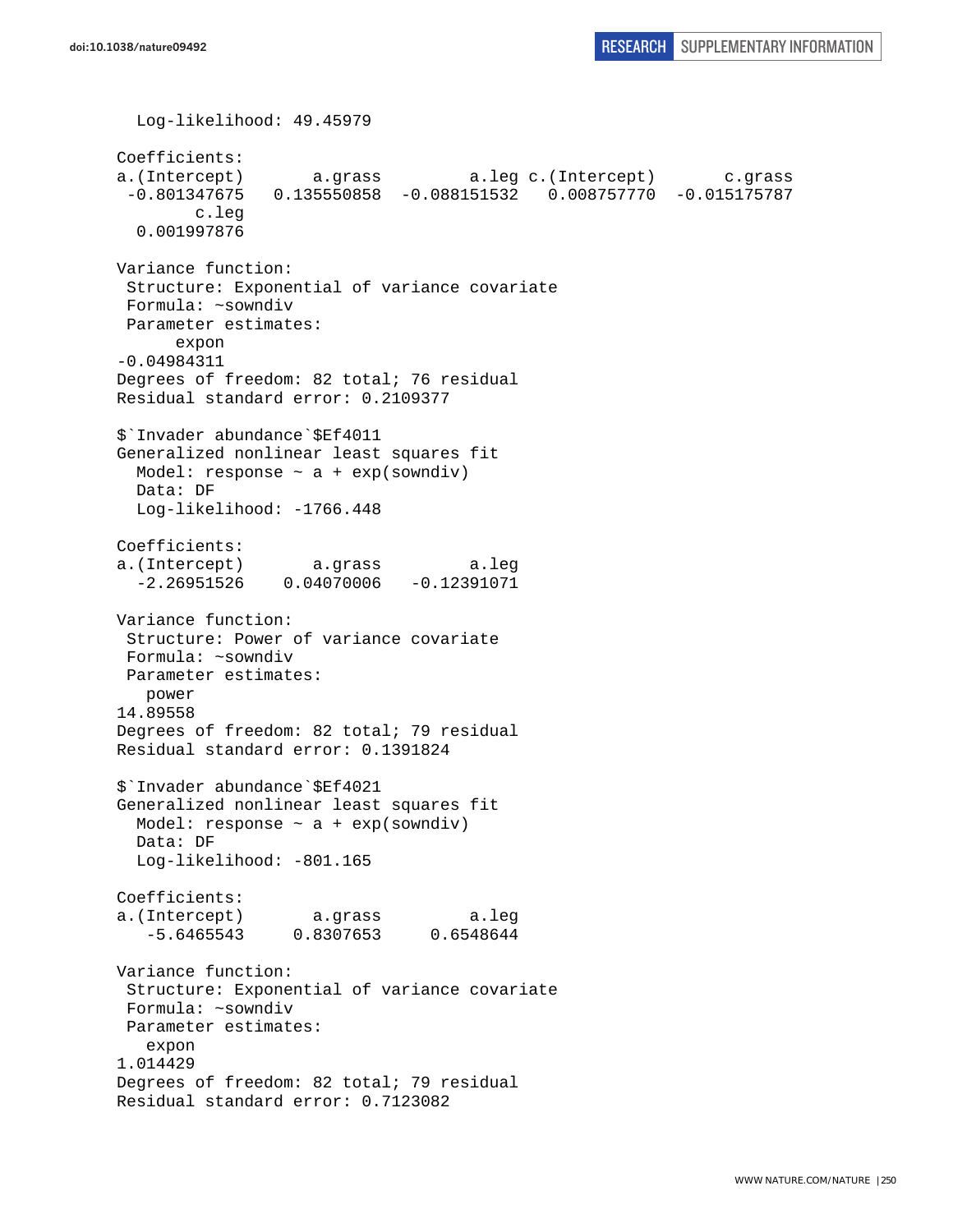\$`Invader abundance`\$Ef4211 Generalized nonlinear least squares fit Model: response  $\sim$  exp(c  $*$  sowndiv) Data: DF Log-likelihood: 20.86188 Coefficients: c.(Intercept) c.grass c.leg  $0.6029478 -0.1165741 -0.7653157$ Variance function: Structure: Power of variance covariate Formula: ~sowndiv Parameter estimates: power -0.2064317 Degrees of freedom: 82 total; 79 residual Residual standard error: 0.259694 \$`Invader abundance`\$Ef4221 Generalized nonlinear least squares fit Model: response ~ exp(c \* sowndiv) Data: DF Log-likelihood: 25.19821 Coefficients: c.(Intercept) c.grass c.leg  $0.6912315 -0.1620634 -0.7931793$ Variance function: Structure: Exponential of variance covariate Formula: ~sowndiv Parameter estimates: expon -0.04032088 Degrees of freedom: 82 total; 79 residual Residual standard error: 0.2562944 \$`Invader abundance`\$Eg46 Generalized nonlinear least squares fit Model: response  $\sim$  a + exp(sowndiv) Data: DF Log-likelihood: -4912.516 Coefficients: a.(Intercept) a.funcgr a.grass a.leg 292092.0 -918391.5 183181.3 -199834.3 Degrees of freedom: 82 total; 78 residual Residual standard error: 2.586137e+25 \$`Invader abundance`\$Eg4611 Generalized nonlinear least squares fit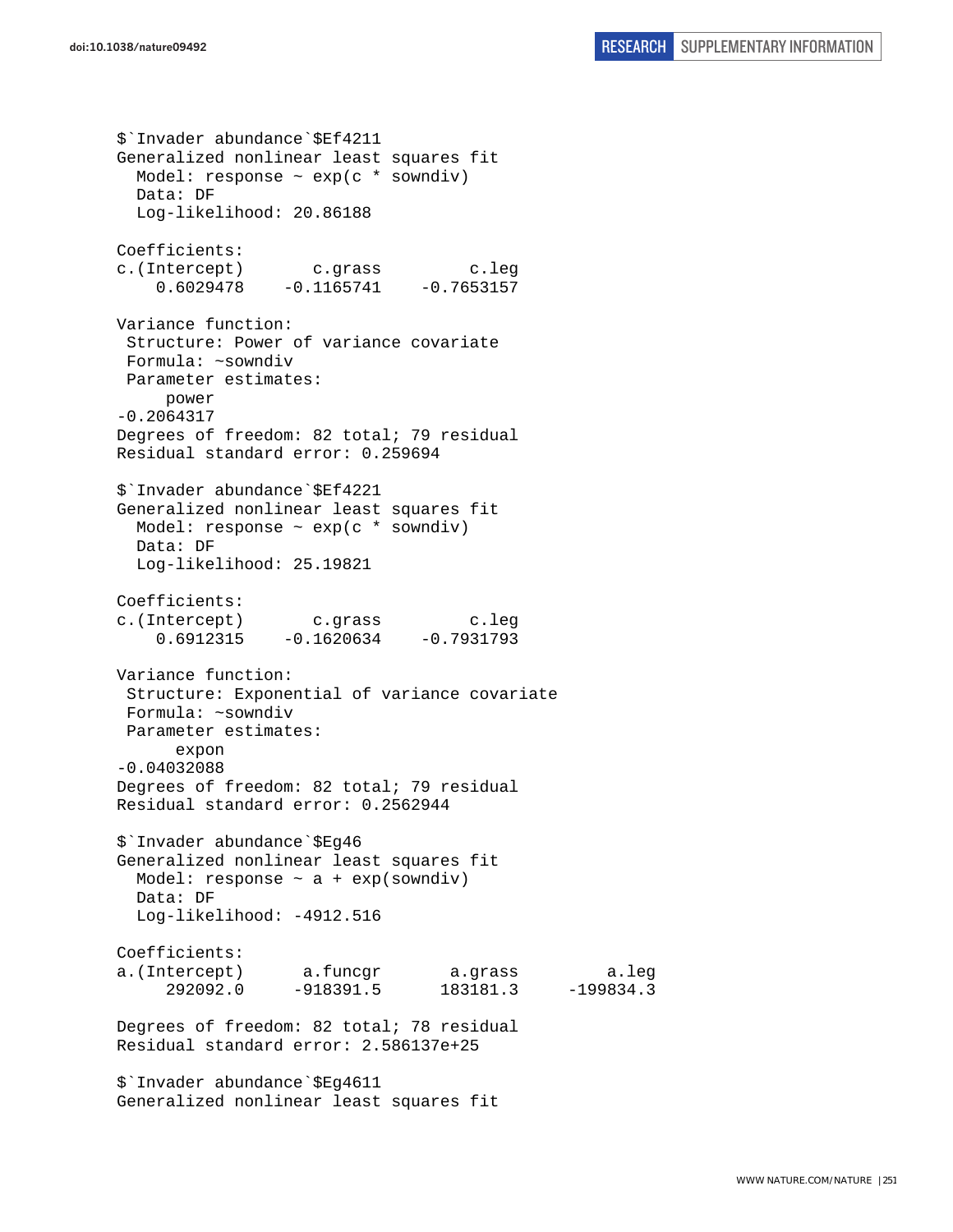Model: response  $\sim$  a + exp(sowndiv) Data: DF Log-likelihood: -1766.448 Coefficients: a.(Intercept) a.funcgr a.grass a.leg 2.46001782 -4.72953304 0.04070005 -0.12391072 Variance function: Structure: Power of variance covariate Formula: ~sowndiv Parameter estimates: power 14.89558 Degrees of freedom: 82 total; 78 residual Residual standard error: 0.1400717 \$`Invader abundance`\$Eg4621 Generalized nonlinear least squares fit Model: response  $\sim$  a + exp(sowndiv) Data: DF Log-likelihood: -794.688 Coefficients: a.(Intercept) a.funcgr a.grass a.leg 3.84221323 -6.37072032 0.04567755 -0.13008952 Variance function: Structure: Exponential of variance covariate Formula: ~sowndiv Parameter estimates: expon 1.021571 Degrees of freedom: 82 total; 78 residual Residual standard error: 0.6230196 \$`Invader abundance`\$Pa1 Nonlinear regression model model: response  $\sim$  a + b \* sowndiv^c data: DF a b c 0.6022 -0.3072 0.1550 residual sum-of-squares: 2.295 Number of iterations to convergence: 11 Achieved convergence tolerance: 2.866e-06 \$`Invader abundance`\$Pa2 Nonlinear regression model model: response  $\sim$  a + b  $*$  sowndiv data: DF a b 0.250758 -0.004793 residual sum-of-squares: 2.393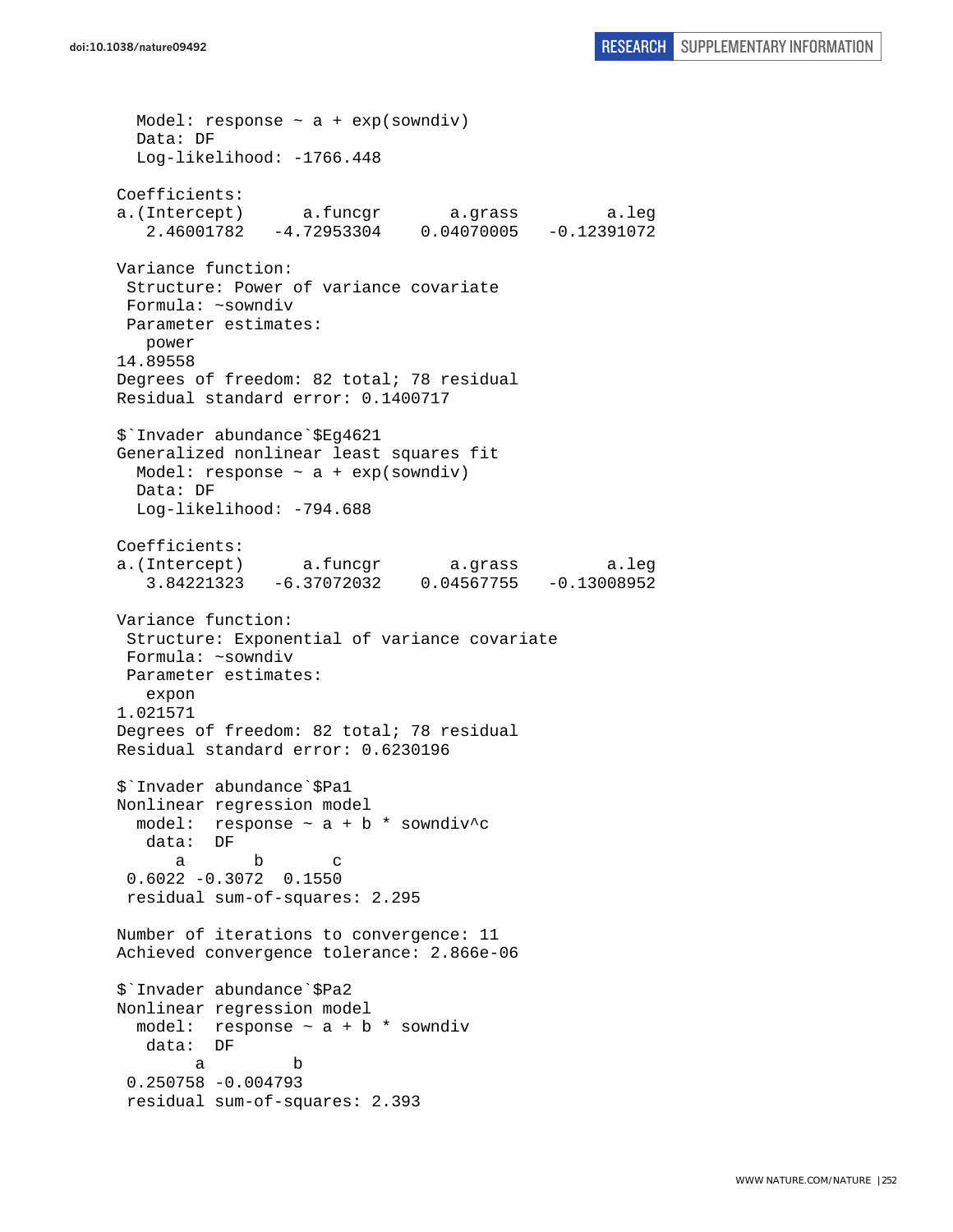Number of iterations to convergence: 1 Achieved convergence tolerance: 1.430e-10 \$`Invader abundance`\$Pa3 Nonlinear regression model model: response ~ a + sowndiv^c data: DF a c  $-0.6949 - 0.0696$  residual sum-of-squares: 2.302 Number of iterations to convergence: 8 Achieved convergence tolerance: 1.388e-06 \$`Invader abundance`\$Pa4 Nonlinear regression model model: response ~ b \* sowndiv^c data: DF b c  $0.3097 - 0.2947$  residual sum-of-squares: 2.322 Number of iterations to convergence: 9 Achieved convergence tolerance: 1.03e-06 \$`Invader abundance`\$Pa5 Nonlinear regression model model: response ~ sowndiv^c data: DF c -1.388 residual sum-of-squares: 10.87 Number of iterations to convergence: 16 Achieved convergence tolerance: 4.725e-06 \$`Invader abundance`\$Pb11 Generalized nonlinear least squares fit Model: response  $\sim$  a + b \* sowndiv<sup>^</sup>c Data: DF Log-likelihood: 30.27011 Coefficients: a b c 0.6021535 -0.3071771 0.1549520 Degrees of freedom: 82 total; 79 residual Residual standard error: 0.1704266 \$`Invader abundance`\$Pb21 Generalized nonlinear least squares fit Model: response  $\sim$  a + b \* sowndiv Data: DF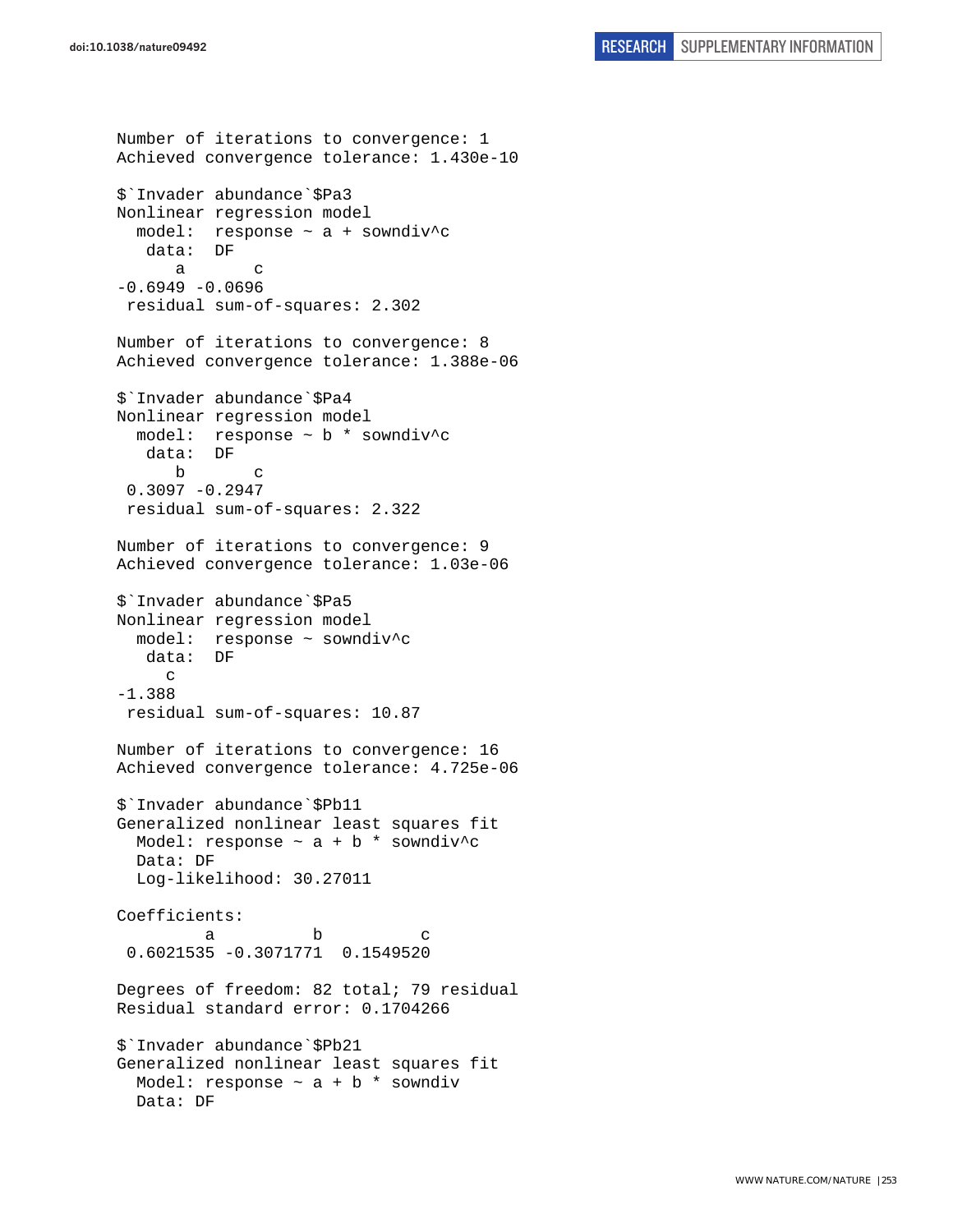Log-likelihood: 28.55619 Coefficients: a b 0.250758061 -0.004792753 Degrees of freedom: 82 total; 80 residual Residual standard error: 0.1729352 \$`Invader abundance`\$Pb31 Generalized nonlinear least squares fit Model: response ~ a + sowndiv^c Data: DF Log-likelihood: 30.13368 Coefficients: a c -0.69489839 -0.06960382 Degrees of freedom: 82 total; 80 residual Residual standard error: 0.1696401 \$`Invader abundance`\$Pb41 Generalized nonlinear least squares fit Model: response ~ b \* sowndiv^c Data: DF Log-likelihood: 29.78818 Coefficients: b c 0.3097057 -0.2947488 Degrees of freedom: 82 total; 80 residual Residual standard error: 0.1703564 \$`Invader abundance`\$Pb51 Generalized nonlinear least squares fit Model: response ~ sowndiv^c Data: DF Log-likelihood: -33.51072 Coefficients: c -1.387611 Degrees of freedom: 82 total; 81 residual Residual standard error: 0.366361 \$`Invader abundance`\$Pc121 Generalized nonlinear least squares fit Model: response  $\sim$  a + b  $*$  sowndiv<sup>^</sup>c Data: DF Log-likelihood: 40.35215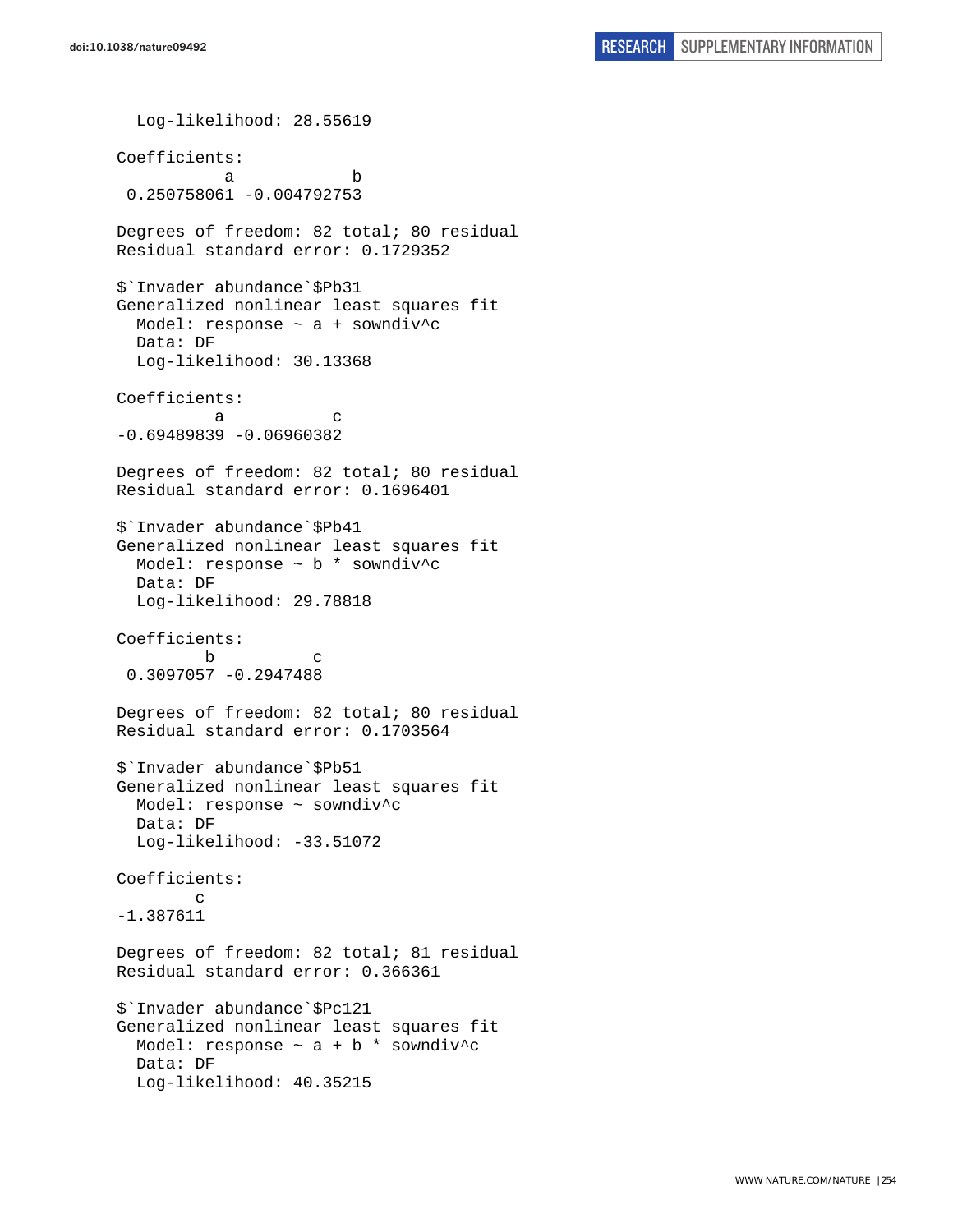Coefficients: a b c 0.4463549 -0.1595320 0.2430347 Variance function: Structure: Power of variance covariate Formula: ~sowndiv Parameter estimates: power -0.3705384 Degrees of freedom: 82 total; 79 residual Residual standard error: 0.2612421 \$`Invader abundance`\$Pc131 Generalized nonlinear least squares fit Model: response  $\sim$  a + b \* sowndiv^c Data: DF Log-likelihood: 45.11403 Coefficients: a b c 0.4565660 -0.1664563 0.2392683 Variance function: Structure: Exponential of variance covariate Formula: ~sowndiv Parameter estimates: expon -0.05095225 Degrees of freedom: 82 total; 79 residual Residual standard error: 0.2202416 \$`Invader abundance`\$Pc221 Generalized nonlinear least squares fit Model: response  $\sim$  a + b  $*$  sowndiv Data: DF Log-likelihood: 38.58775 Coefficients: a b 0.219798405 -0.003585873 Variance function: Structure: Power of variance covariate Formula: ~sowndiv Parameter estimates: power -0.3806004 Degrees of freedom: 82 total; 80 residual Residual standard error: 0.2692427 \$`Invader abundance`\$Pc231 Generalized nonlinear least squares fit Model: response  $\sim$  a + b \* sowndiv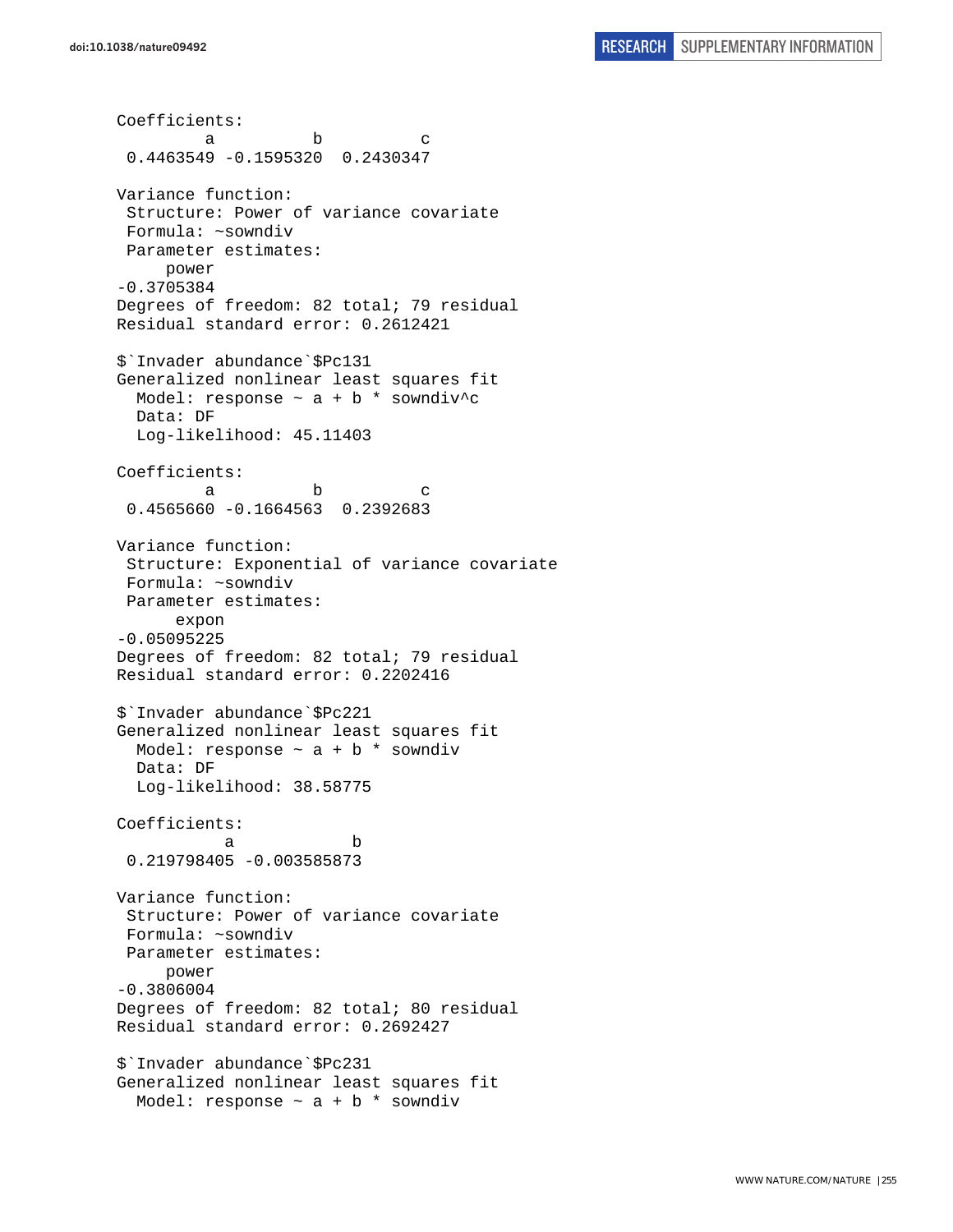```
 Data: DF 
   Log-likelihood: 42.97463 
Coefficients: 
 a b 
  0.225341330 -0.003541865 
Variance function: 
  Structure: Exponential of variance covariate 
 Formula: ~sowndiv 
 Parameter estimates: 
       expon 
-0.05134829 
Degrees of freedom: 82 total; 80 residual 
Residual standard error: 0.2254111 
$`Invader abundance`$Pc321 
Generalized nonlinear least squares fit 
  Model: response ~ a + sowndiv^c 
  Data: DF 
   Log-likelihood: 39.60107 
Coefficients: 
a c
-0.67341011 - 0.08345803Variance function: 
 Structure: Power of variance covariate 
 Formula: ~sowndiv 
 Parameter estimates: 
     power 
-0.3556401 
Degrees of freedom: 82 total; 80 residual 
Residual standard error: 0.256262 
$`Invader abundance`$Pc331 
Generalized nonlinear least squares fit 
 Model: response \sim a + sowndiv^c
  Data: DF 
  Log-likelihood: 43.82733 
Coefficients: 
a c
-0.66409766 -0.09471116Variance function: 
  Structure: Exponential of variance covariate 
 Formula: ~sowndiv 
 Parameter estimates: 
       expon 
-0.05052622 
Degrees of freedom: 82 total; 80 residual 
Residual standard error: 0.2215104
```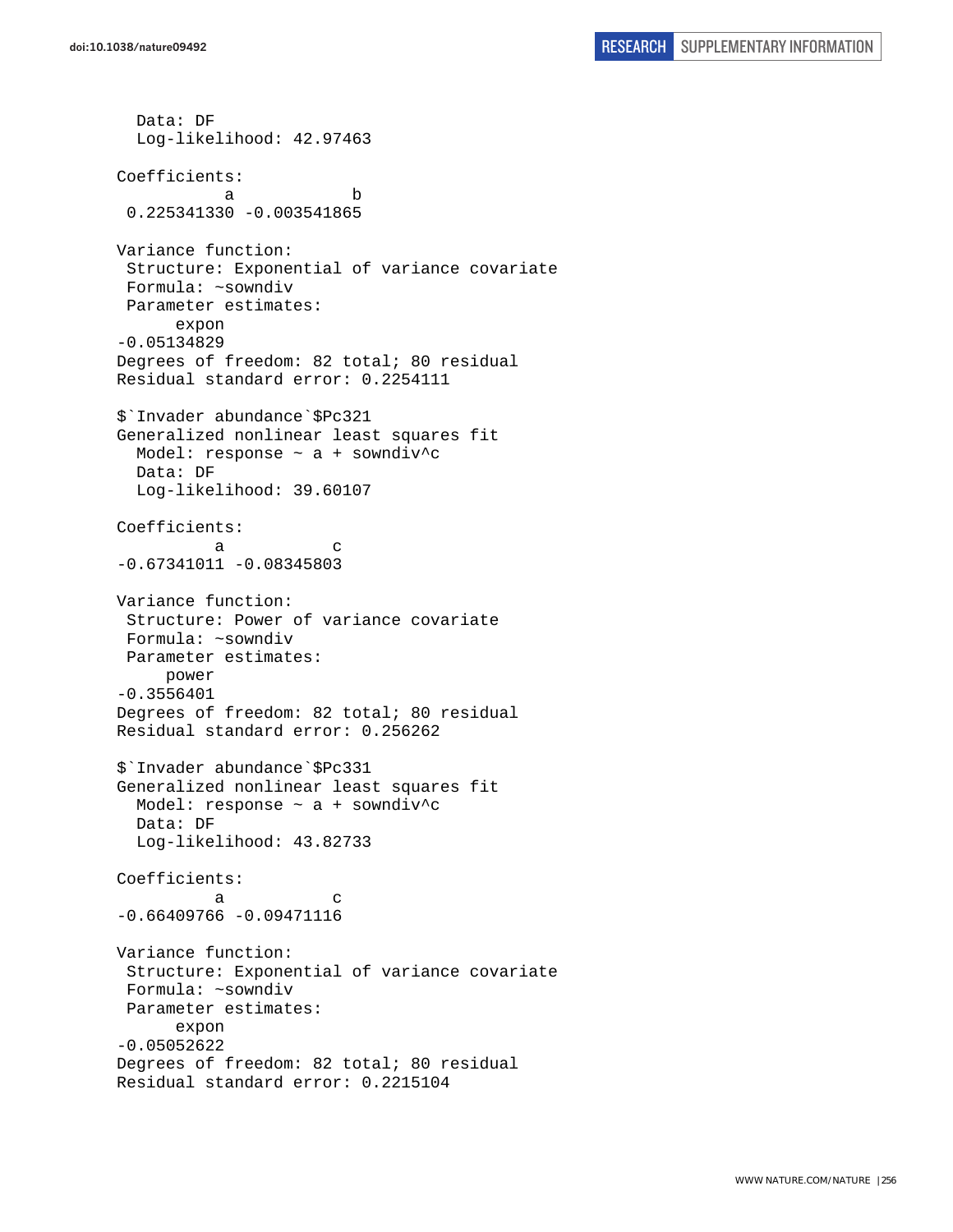```
$`Invader abundance`$Pc421 
Generalized nonlinear least squares fit 
   Model: response ~ b * sowndiv^c 
   Data: DF 
   Log-likelihood: 37.77617 
Coefficients: 
         b c 
  0.3350423 -0.3643016 
Variance function: 
  Structure: Power of variance covariate 
  Formula: ~sowndiv 
 Parameter estimates: 
      power 
-0.3072863 
Degrees of freedom: 82 total; 80 residual 
Residual standard error: 0.2438784 
$`Invader abundance`$Pc431 
Generalized nonlinear least squares fit 
   Model: response ~ b * sowndiv^c 
   Data: DF 
   Log-likelihood: 36.14356 
Coefficients: 
 b c 
  0.3489759 -0.5070250 
Variance function: 
  Structure: Exponential of variance covariate 
  Formula: ~sowndiv 
 Parameter estimates: 
       expon 
-0.03289137 
Degrees of freedom: 82 total; 80 residual 
Residual standard error: 0.2090916 
$`Invader abundance`$Pc521 
Generalized nonlinear least squares fit 
   Model: response ~ sowndiv^c 
   Data: DF 
   Log-likelihood: 8.496593 
Coefficients: 
 c 
-0.872734 
Variance function: 
  Structure: Power of variance covariate 
  Formula: ~sowndiv 
 Parameter estimates: 
      power 
-0.7349819
```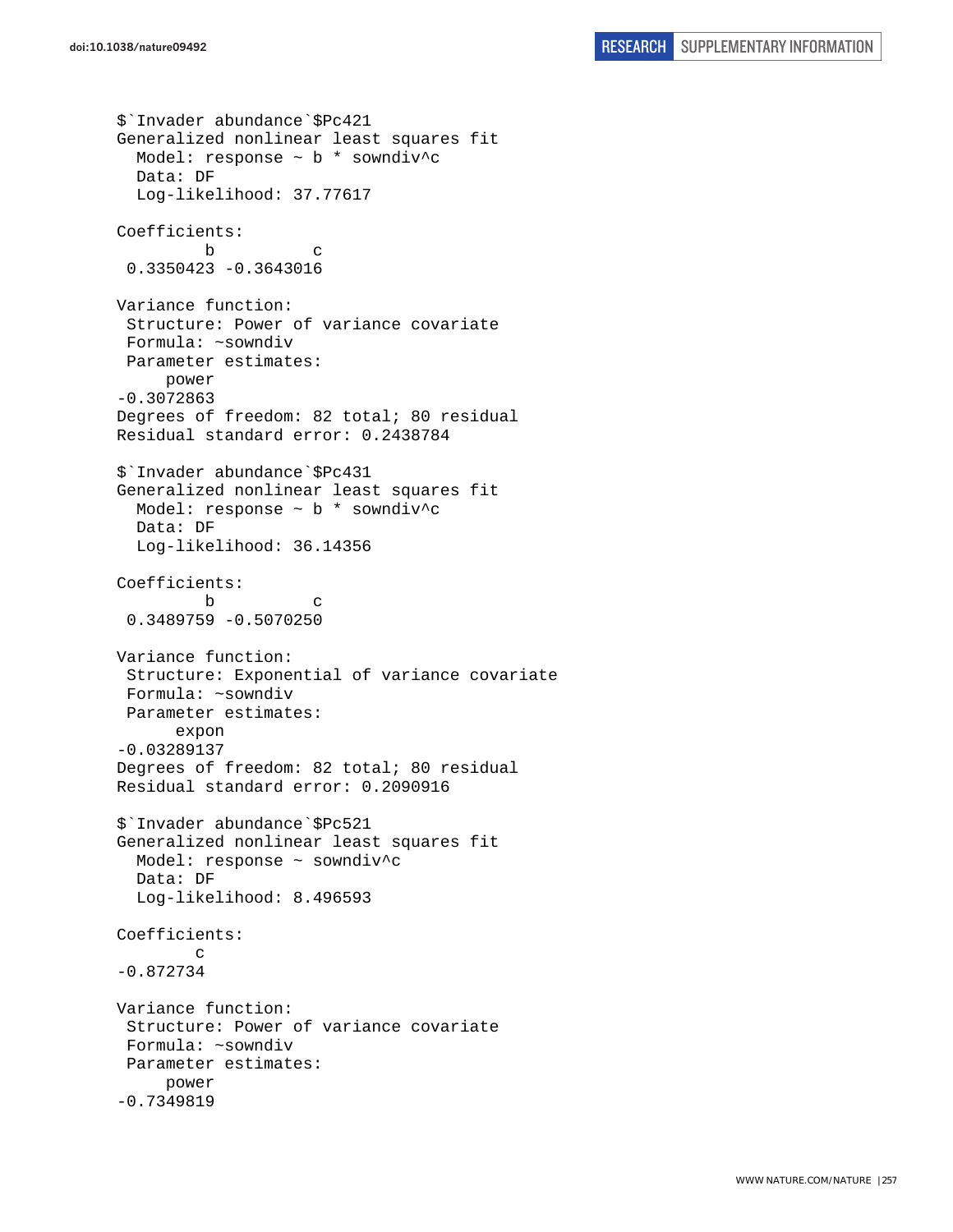```
Degrees of freedom: 82 total; 81 residual 
Residual standard error: 0.6535871 
$`Invader abundance`$Pc531 
Generalized nonlinear least squares fit 
   Model: response ~ sowndiv^c 
  Data: DF 
  Log-likelihood: -4.439147 
Coefficients: 
 c 
-1.046137 
Variance function: 
  Structure: Exponential of variance covariate 
 Formula: ~sowndiv 
 Parameter estimates: 
       expon 
-0.06754658 
Degrees of freedom: 82 total; 81 residual 
Residual standard error: 0.4589769 
$`Invader abundance`$Pd61 
Generalized nonlinear least squares fit 
  Model: response \sim a + b * sowndiv^c
   Data: DF 
   Log-likelihood: 30.47216 
Coefficients: 
a.(Intercept) a.funcgr b.(Intercept) b.funcgr c.(Intercept) 
   0.334886306 -0.024877669 -0.022998214 0.002586177 0.950513525 
      c.funcgr 
  -0.065539989 
Degrees of freedom: 82 total; 76 residual 
Residual standard error: 0.1733301 
$`Invader abundance`$Pd71 
Generalized nonlinear least squares fit 
 Model: response \sim a + b * sowndiv
  Data: DF 
   Log-likelihood: 30.40951 
Coefficients: 
a.(Intercept) a.funcgr b.(Intercept) b.funcgr 
  0.329927604 -0.029343753 -0.017308412Degrees of freedom: 82 total; 78 residual 
Residual standard error: 0.1712243 
$`Invader abundance`$Pd81 
Generalized nonlinear least squares fit 
   Model: response ~ a + sowndiv^c 
   Data: DF
```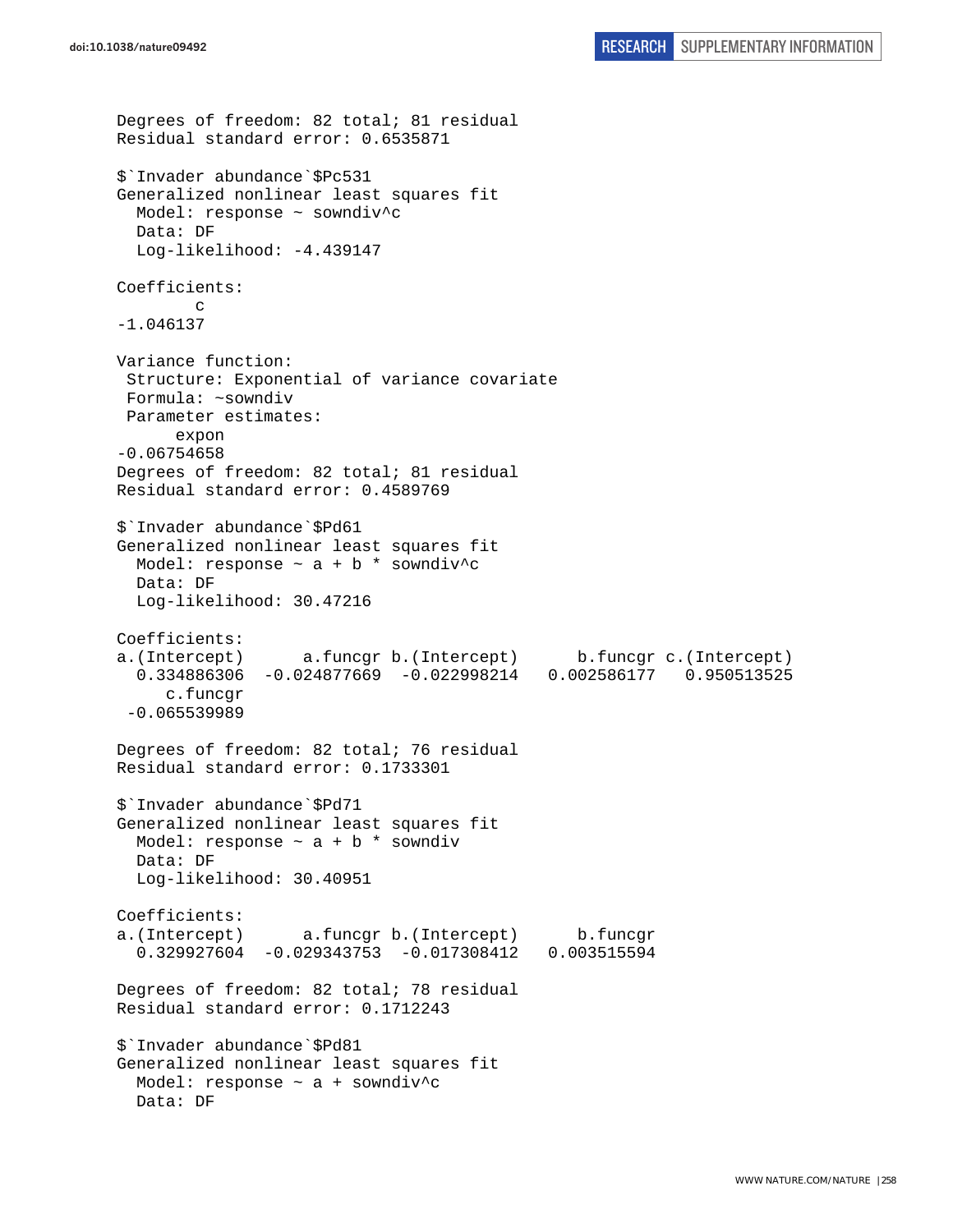Log-likelihood: 30.16052 Coefficients: a.(Intercept) a.funcgr c.(Intercept) c.funcgr -0.707741015 0.009028536 -0.062774310 -0.004499274 Degrees of freedom: 82 total; 78 residual Residual standard error: 0.171745 \$`Invader abundance`\$Pd91 Generalized nonlinear least squares fit Model: response ~ b \* sowndiv^c Data: DF Log-likelihood: 29.91367 Coefficients: b.(Intercept) b.funcgr c.(Intercept) c.funcgr 0.27563864 0.02688852 -0.22760621 -0.04409281 Degrees of freedom: 82 total; 78 residual Residual standard error: 0.1722628 \$`Invader abundance`\$Pd101 Generalized nonlinear least squares fit Model: response ~ sowndiv^c Data: DF Log-likelihood: -32.67393 Coefficients: c.(Intercept) c.funcgr -2.0533833 0.2959445 Degrees of freedom: 82 total; 80 residual Residual standard error: 0.3649008 \$`Invader abundance`\$Pe621 Generalized nonlinear least squares fit Model: response  $\sim$  a + b \* sowndiv^c Data: DF Log-likelihood: 41.38124 Coefficients: a.(Intercept) a.funcgr b.(Intercept) b.funcgr c.(Intercept) 0.3029607303 -0.0236047650 -0.0059872898 0.0007383095 1.4547741331 c.funcgr -0.1099692391 Variance function: Structure: Power of variance covariate Formula: ~sowndiv Parameter estimates: power -0.3914348 Degrees of freedom: 82 total; 76 residual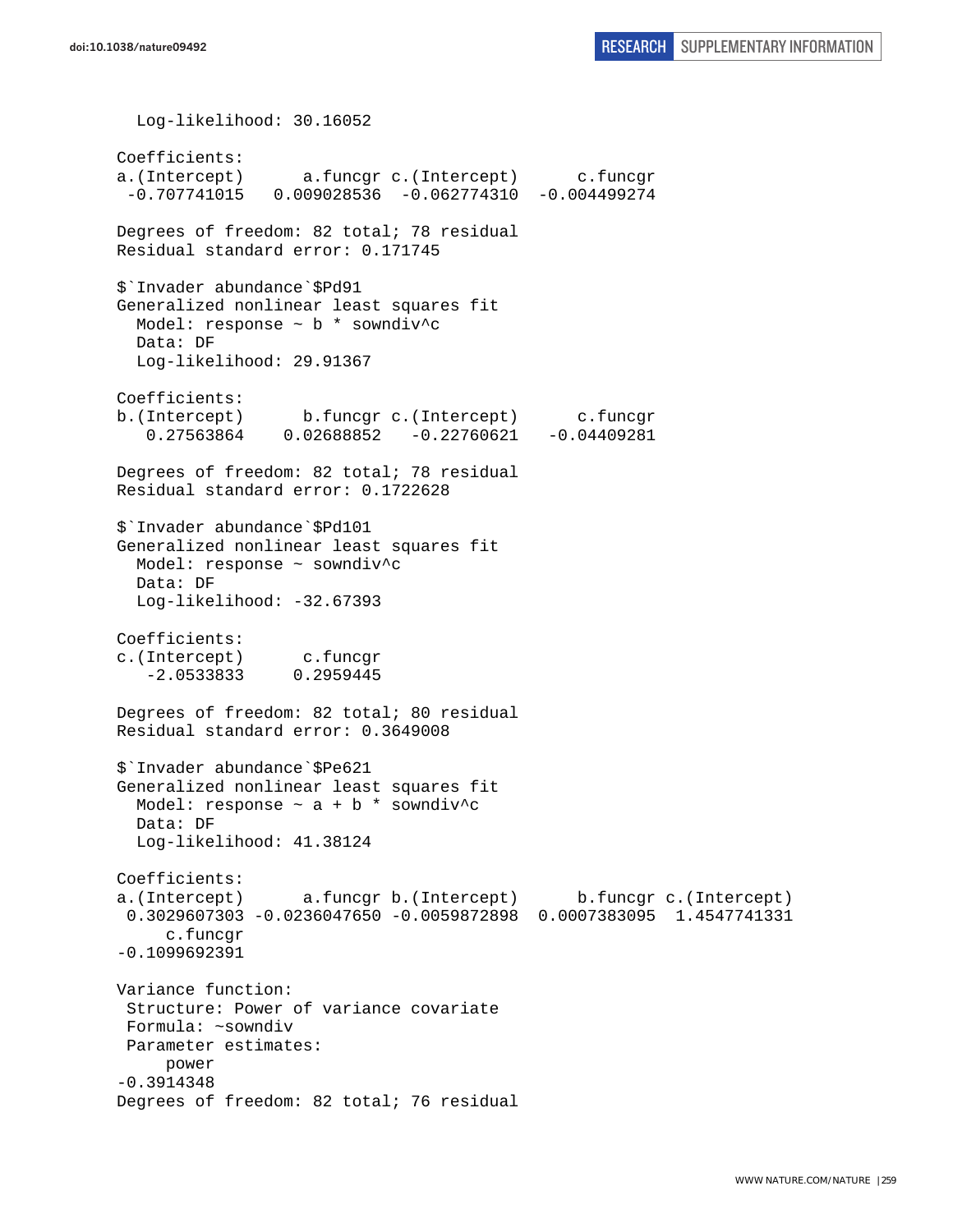Residual standard error: 0.2713142 \$`Invader abundance`\$Pe631 Generalized nonlinear least squares fit Model: response  $\sim$  a + b \* sowndiv<sup>^</sup>c Data: DF Log-likelihood: 45.96573 Coefficients: a.(Intercept) a.funcgr b.(Intercept) b.funcgr c.(Intercept) 0.311832748 -0.023913670 -0.008152650 0.001042906 1.338836124 c.funcgr -0.094651265 Variance function: Structure: Exponential of variance covariate Formula: ~sowndiv Parameter estimates: expon -0.05146487 Degrees of freedom: 82 total; 76 residual Residual standard error: 0.2232064 \$`Invader abundance`\$Pe721 Generalized nonlinear least squares fit Model: response  $\sim$  a + b \* sowndiv Data: DF Log-likelihood: 41.20443 Coefficients: a.(Intercept) a.funcgr b.(Intercept) b.funcgr 0.317563066 -0.025127691 -0.016136583 0.003191292 Variance function: Structure: Power of variance covariate Formula: ~sowndiv Parameter estimates: power -0.3877693 Degrees of freedom: 82 total; 78 residual Residual standard error: 0.2669348 \$`Invader abundance`\$Pe731 Generalized nonlinear least squares fit Model: response  $\sim$  a + b  $*$  sowndiv Data: DF Log-likelihood: 45.8575 Coefficients: a.(Intercept) a.funcgr b.(Intercept) b.funcgr 0.321984677 -0.025366830 -0.016541130 0.003271439 Variance function: Structure: Exponential of variance covariate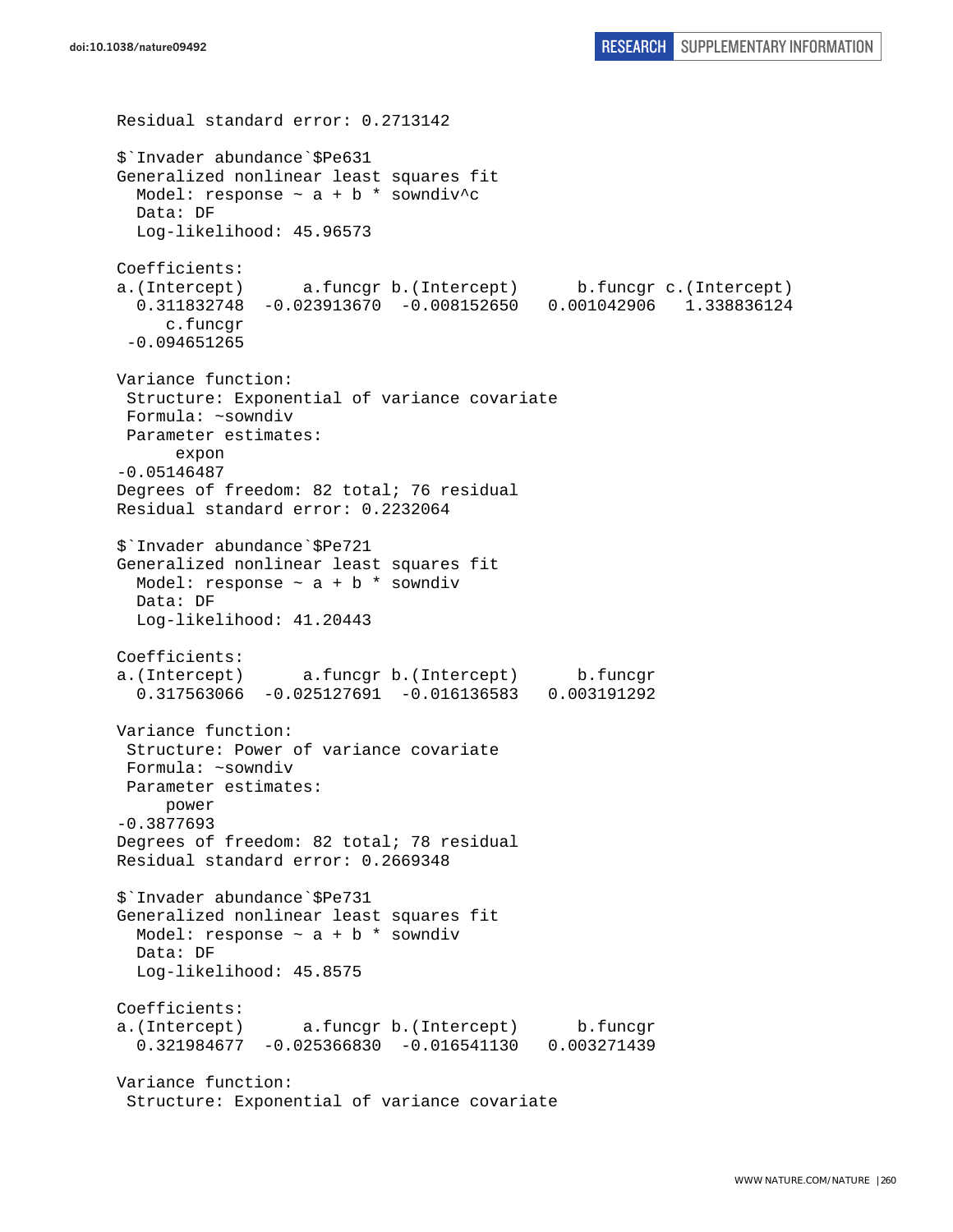Formula: ~sowndiv Parameter estimates: expon -0.05141859 Degrees of freedom: 82 total; 78 residual Residual standard error: 0.2205295 \$`Invader abundance`\$Pe821 Generalized nonlinear least squares fit Model: response ~ a + sowndiv^c Data: DF Log-likelihood: 39.85312 Coefficients: a.(Intercept) a.funcgr c.(Intercept) c.funcgr  $-0.71712737$   $0.02334206$   $-0.06350915$   $-0.01016126$ Variance function: Structure: Power of variance covariate Formula: ~sowndiv Parameter estimates: power -0.3624853 Degrees of freedom: 82 total; 78 residual Residual standard error: 0.2613728 \$`Invader abundance`\$Pe831 Generalized nonlinear least squares fit Model: response ~ a + sowndiv^c Data: DF Log-likelihood: 44.56813 Coefficients: a.(Intercept) a.funcgr c.(Intercept) c.funcgr -0.73405610 0.03616619 -0.05556796 -0.01698256 Variance function: Structure: Exponential of variance covariate Formula: ~sowndiv Parameter estimates: expon -0.05085261 Degrees of freedom: 82 total; 78 residual Residual standard error: 0.2229386 \$`Invader abundance`\$Pe921 Generalized nonlinear least squares fit Model: response ~ b \* sowndiv^c Data: DF Log-likelihood: 38.53071 Coefficients: b.(Intercept) b.funcgr c.(Intercept) c.funcgr 0.23886600 0.06471418 -0.21923353 -0.07966958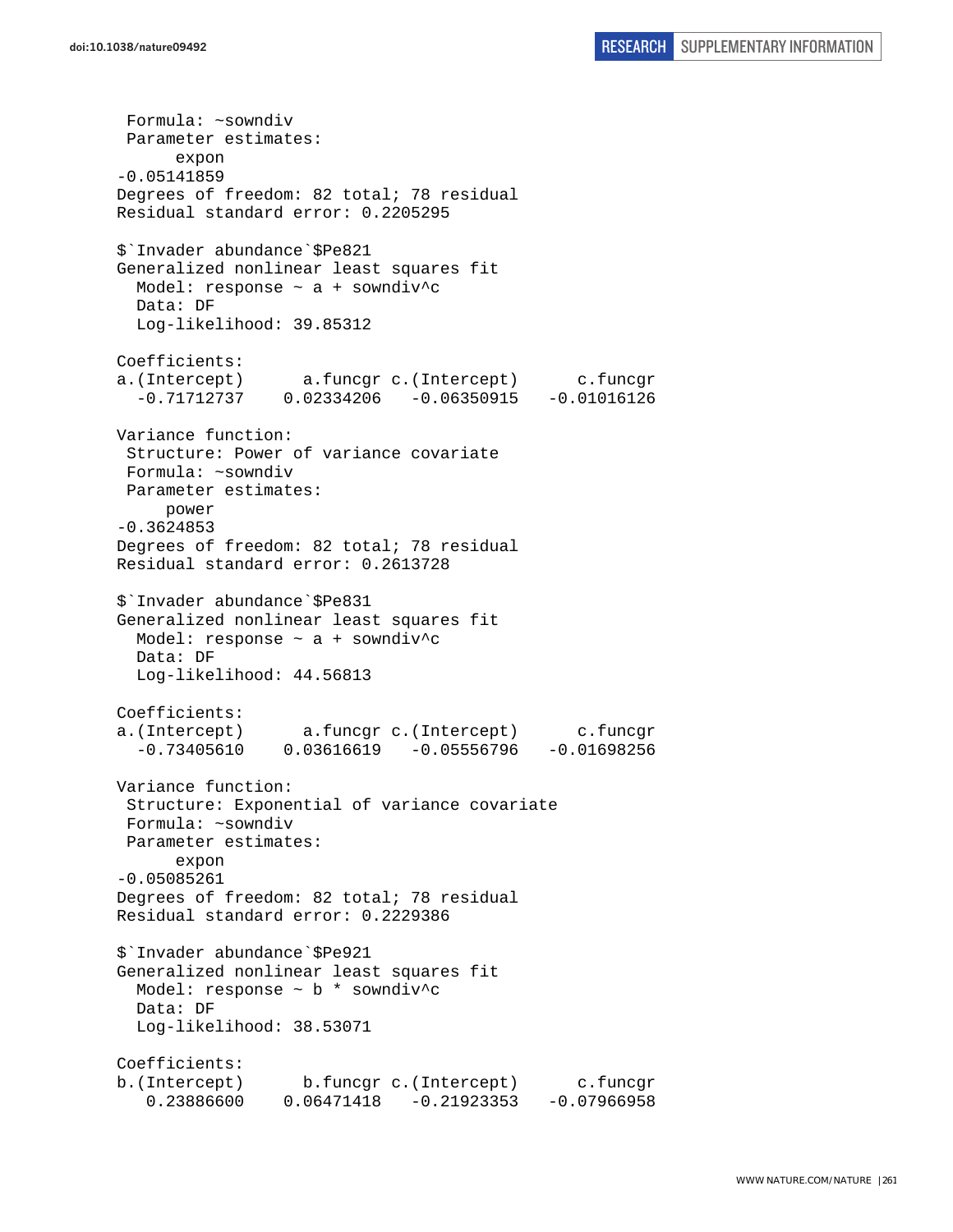Variance function: Structure: Power of variance covariate Formula: ~sowndiv Parameter estimates: power -0.3289522 Degrees of freedom: 82 total; 78 residual Residual standard error: 0.2527224 \$`Invader abundance`\$Pe931 Generalized nonlinear least squares fit Model: response ~ b \* sowndiv^c Data: DF Log-likelihood: 40.77589 Coefficients: b.(Intercept) b.funcgr c.(Intercept) c.funcgr 0.13600578 0.15785010 -0.08859434 -0.20082956 Variance function: Structure: Exponential of variance covariate Formula: ~sowndiv Parameter estimates: expon -0.04712211 Degrees of freedom: 82 total; 78 residual Residual standard error: 0.2261312 \$`Invader abundance`\$Pe1021 Generalized nonlinear least squares fit Model: response ~ sowndiv^c Data: DF Log-likelihood: 8.958299 Coefficients: c.(Intercept) c.funcgr -1.01814997 0.04865806 Variance function: Structure: Power of variance covariate Formula: ~sowndiv Parameter estimates: power -0.7216424 Degrees of freedom: 82 total; 80 residual Residual standard error: 0.6411433 \$`Invader abundance`\$Pe1031 Generalized nonlinear least squares fit Model: response ~ sowndiv^c Data: DF Log-likelihood: -4.182259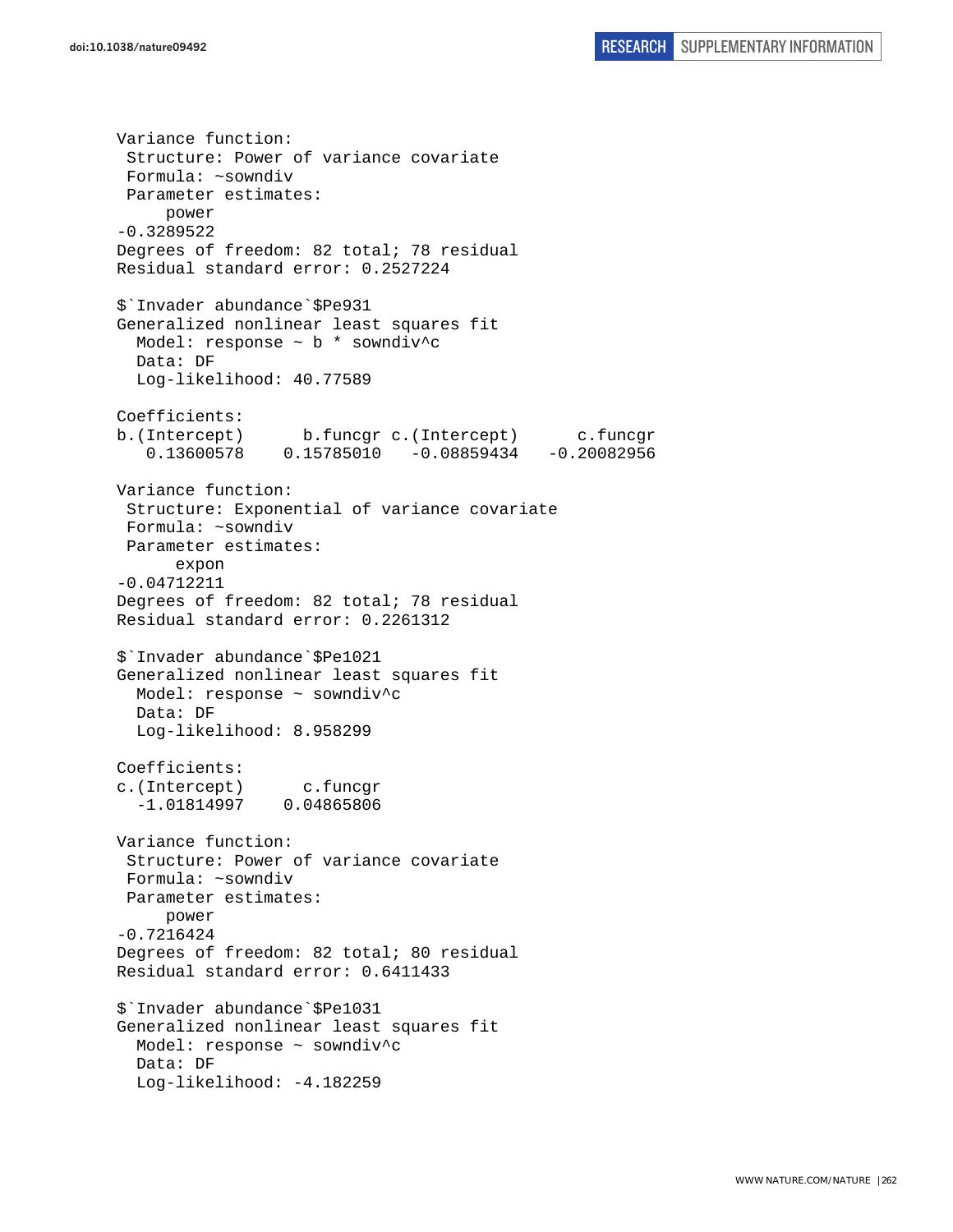Coefficients: c.(Intercept) c.funcgr -1.3155657 0.0710146 Variance function: Structure: Exponential of variance covariate Formula: ~sowndiv Parameter estimates: expon -0.06700493 Degrees of freedom: 82 total; 80 residual Residual standard error: 0.458256 \$`Invader abundance`\$Pf111 Generalized nonlinear least squares fit Model: response  $\sim$  a + b \* sowndiv^c Data: DF Log-likelihood: 32.65248 Coefficients: a.(Intercept) a.grass b.(Intercept) b.grass c.(Intercept) 0.01246323 0.18392084 0.04580310 -0.04841561 1.46016543 c.grass -0.42282426 Degrees of freedom: 82 total; 76 residual Residual standard error: 0.1687821 \$`Invader abundance`\$Pf121 Generalized nonlinear least squares fit Model: response  $\sim$  a + b  $*$  sowndiv Data: DF Log-likelihood: 32.56315 Coefficients: a.(Intercept) a.grass b.(Intercept) b.grass 0.060921396 0.136957262 0.009385455 -0.012442343 Degrees of freedom: 82 total; 78 residual Residual standard error: 0.1667858 \$`Invader abundance`\$Pf131 Generalized nonlinear least squares fit Model: response  $\sim$  a + sowndiv<sup>^</sup>c Data: DF Log-likelihood: 31.75053 Coefficients: a.(Intercept) a.grass c.(Intercept) c.grass -0.8780006764 0.1103969138 0.0006062357 -0.0406280171 Degrees of freedom: 82 total; 78 residual Residual standard error: 0.1684469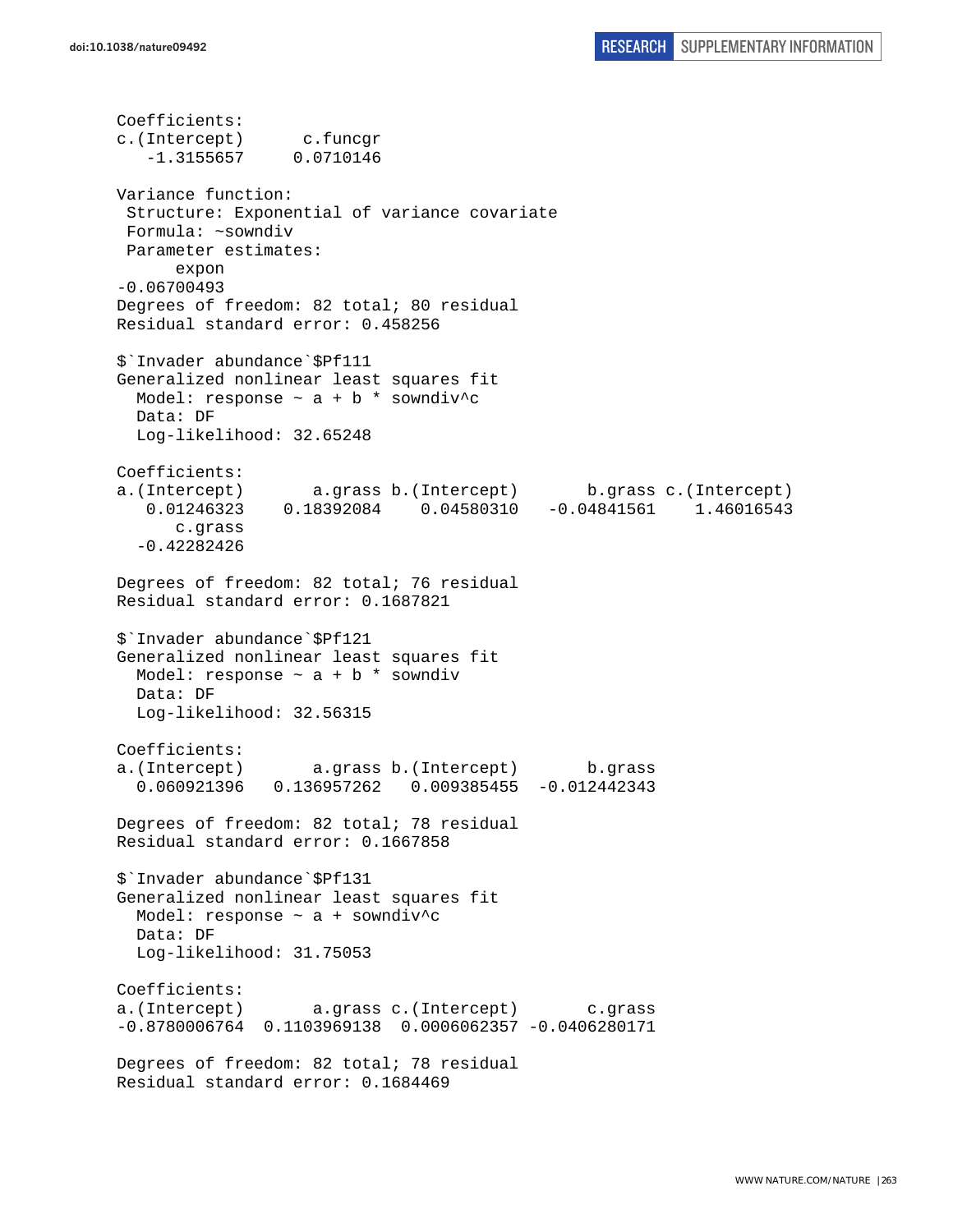```
$`Invader abundance`$Pf141 
Generalized nonlinear least squares fit 
  Model: response ~ b * sowndiv^c 
  Data: DF 
   Log-likelihood: 31.3878 
Coefficients: 
b.(Intercept) b.grass c.(Intercept) c.grass 
    0.12053981 0.11105461 -0.13533294 -0.06973454 
Degrees of freedom: 82 total; 78 residual 
Residual standard error: 0.1691937 
$`Invader abundance`$Pf151 
Generalized nonlinear least squares fit 
  Model: response ~ sowndiv^c 
  Data: DF 
   Log-likelihood: -33.45612 
Coefficients: 
c.(Intercept) c.grass 
    -1.7512639 0.2226676 
Degrees of freedom: 82 total; 80 residual 
Residual standard error: 0.3683982 
$`Invader abundance`$Pg171 
Generalized nonlinear least squares fit 
 Model: response \sim a + b * sowndiv
  Data: DF 
  Log-likelihood: 31.24589 
Coefficients: 
a.(Intercept) a.leg b.(Intercept) b.leg 
   0.367348662 -0.069728795 -0.002226355 -0.003299537 
Degrees of freedom: 82 total; 78 residual 
Residual standard error: 0.1694867 
$`Invader abundance`$Pg181 
Generalized nonlinear least squares fit 
  Model: response ~ a + sowndiv^c 
  Data: DF 
  Log-likelihood: 34.98048 
Coefficients: 
a.(Intercept) a.leg c.(Intercept) c.leg 
  -0.38687935 -0.18352827 -0.18833358 0.06448595Degrees of freedom: 82 total; 78 residual 
Residual standard error: 0.1619408 
$`Invader abundance`$Pg191 
Generalized nonlinear least squares fit
```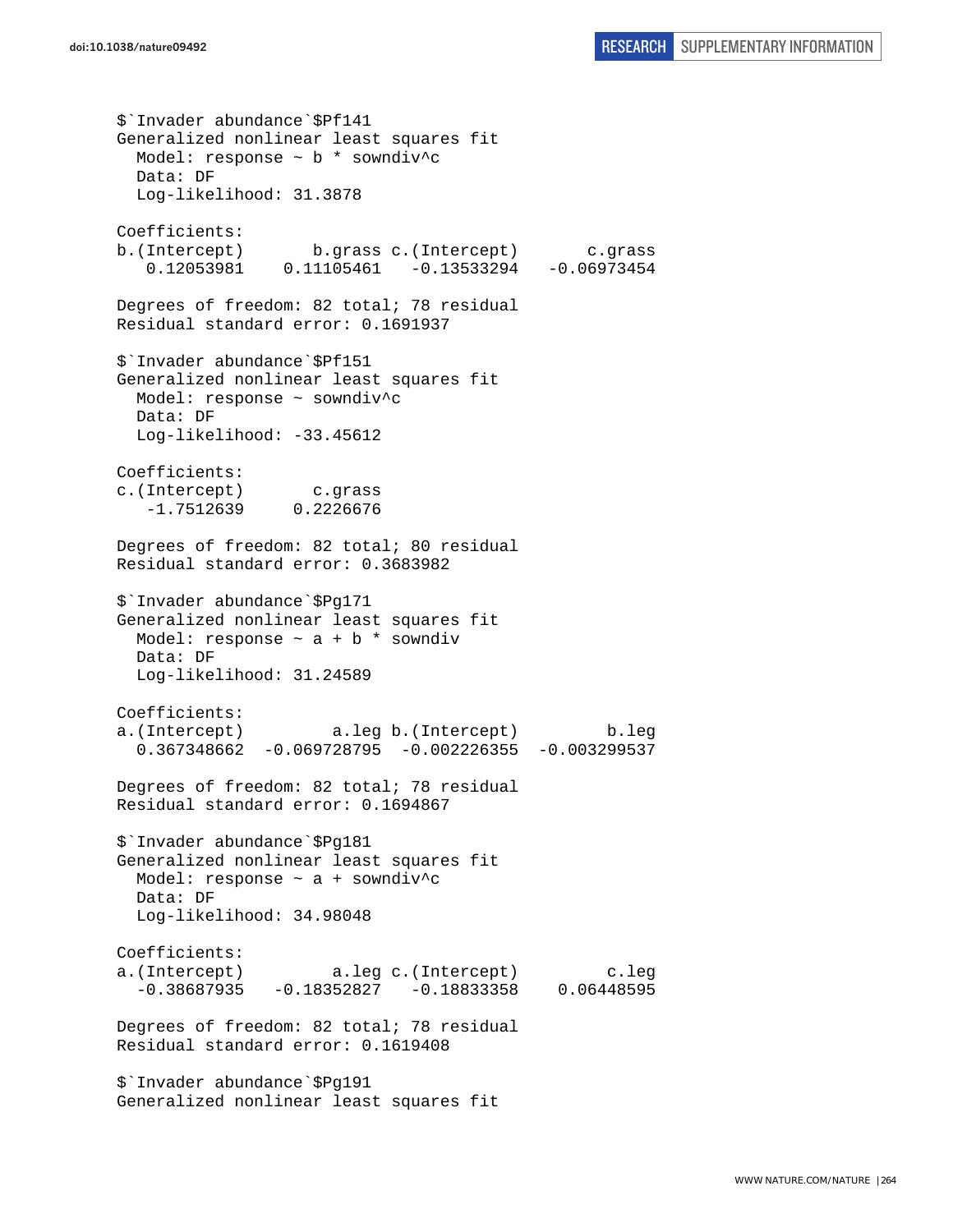```
 Model: response ~ b * sowndiv^c 
   Data: DF 
   Log-likelihood: 34.617 
Coefficients: 
b.(Intercept) b.leg c.(Intercept) c.leg 
    0.64453474 -0.19511823 -0.46081723 0.05862756 
Degrees of freedom: 82 total; 78 residual 
Residual standard error: 0.1626602 
$`Invader abundance`$Pg201 
Generalized nonlinear least squares fit 
   Model: response ~ sowndiv^c 
  Data: DF 
  Log-likelihood: -31.33639 
Coefficients: 
c.(Intercept) c.leg 
     0.3461394 -1.2994556 
Degrees of freedom: 82 total; 80 residual 
Residual standard error: 0.3589970 
$`Invader abundance`$Ph221 
Generalized nonlinear least squares fit 
 Model: response \sim a + b * sowndiv
  Data: DF 
   Log-likelihood: 36.48591 
Coefficients: 
a.(Intercept) a.funcgr a.leg b.(Intercept) b.funcgr 
    0.74196716 -0.08085495 -0.20605396 -0.04247883 0.00665702 
         b.leg 
    0.01260532 
Degrees of freedom: 82 total; 76 residual 
Residual standard error: 0.1610733 
$`Invader abundance`$Ph231 
Generalized nonlinear least squares fit 
   Model: response ~ a + sowndiv^c 
  Data: DF 
   Log-likelihood: 35.82151 
Coefficients: 
a.(Intercept) a.funcgr a.leg c.(Intercept) c.funcgr 
  -0.29330126 -0.04519313 -0.20575353 -0.18272442 0.01151563
         c.leg 
    0.05964037 
Degrees of freedom: 82 total; 76 residual
```

```
Residual standard error: 0.1623837
```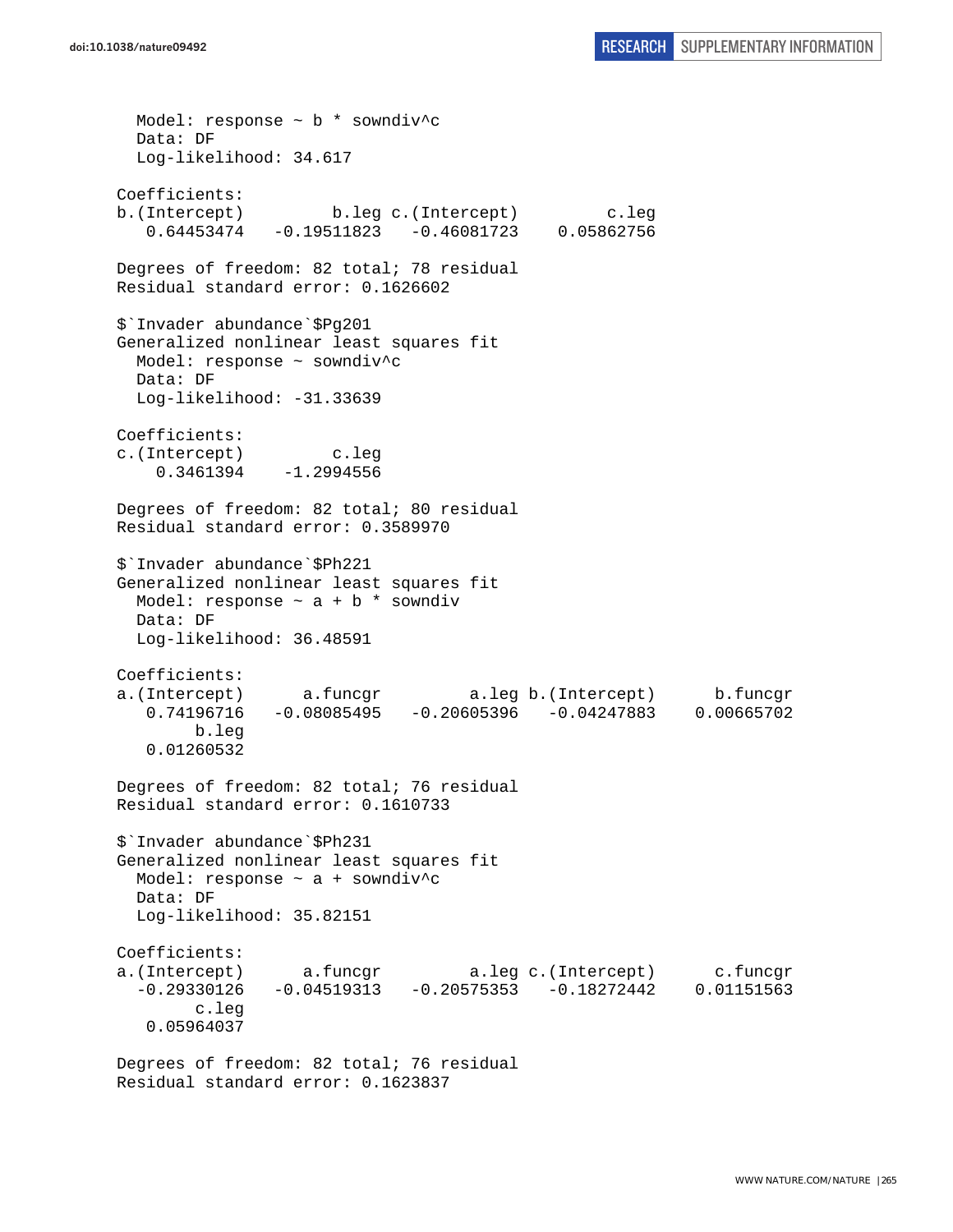```
$`Invader abundance`$Ph241 
Generalized nonlinear least squares fit 
   Model: response ~ b * sowndiv^c 
  Data: DF 
   Log-likelihood: 36.03314 
Coefficients: 
b.(Intercept) b.funcgr b.leg c.(Intercept) c.funcgr 
   0.606486707 -0.002070936 -0.174474923 0.139433226 -0.118852294 
         c.leg 
 -0.162655265 
Degrees of freedom: 82 total; 76 residual 
Residual standard error: 0.1619651 
$`Invader abundance`$Ph251 
Generalized nonlinear least squares fit 
  Model: response ~ sowndiv^c 
  Data: DF 
  Log-likelihood: -31.33605
Coefficients: 
c.(Intercept) c.funcgr c.leg 
   0.371502130 -0.005913315 -1.308434410 
Degrees of freedom: 82 total; 79 residual 
Residual standard error: 0.3612605 
$`Invader abundance`$Pi261 
Generalized nonlinear least squares fit 
 Model: response \sim a + b * sowndiv^c
  Data: DF 
  Log-likelihood: 32.91713 
Coefficients: 
a.(Intercept) a.funcgr a.grass b.(Intercept) b.funcgr 
  -0.810997336 0.020617861 0.993457000 0.817768129 0.001028162 
      b.grass c.(Intercept) c.funcgr c.grass
 -0.839826789 1.061651547 0.021512249 -0.508249447 
Degrees of freedom: 82 total; 73 residual 
Residual standard error: 0.1716604 
$`Invader abundance`$Pi271 
Generalized nonlinear least squares fit 
 Model: response \sim a + b * sowndiv
  Data: DF 
  Log-likelihood: 32.72635 
Coefficients: 
a.(Intercept) a.funcgr a.grass b.(Intercept) b.funcgr 
 0.0568018865 0.0048470791 0.1368367932 0.0038503489 0.0009098336 
       b.grass 
-0.0107404964
```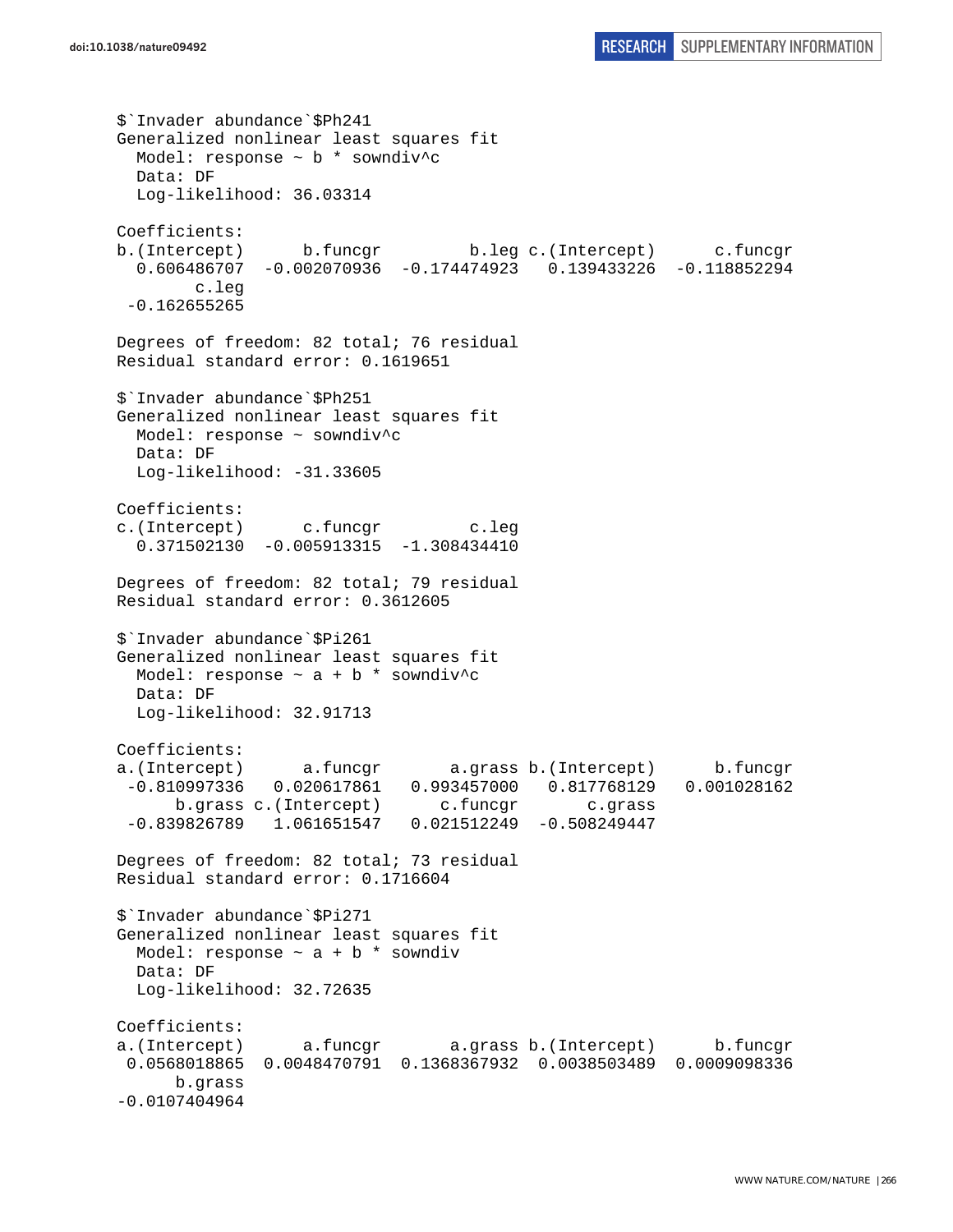```
Degrees of freedom: 82 total; 76 residual 
Residual standard error: 0.1686302 
$`Invader abundance`$Pi281 
Generalized nonlinear least squares fit 
   Model: response ~ a + sowndiv^c 
   Data: DF 
   Log-likelihood: 32.28086 
Coefficients: 
a.(Intercept) a.funcgr a.grass c.(Intercept) c.funcgr 
   -0.98693651 0.04177543 0.14131378 0.04795075 -0.01709286 
       c.grass 
   -0.05690232 
Degrees of freedom: 82 total; 76 residual 
Residual standard error: 0.1695488 
$`Invader abundance`$Pi291 
Generalized nonlinear least squares fit 
  Model: response ~ b * sowndiv^c 
  Data: DF 
  Log-likelihood: 32.28284 
Coefficients: 
b.(Intercept) b.funcgr b.grass c.(Intercept) c.funcgr 
   -0.08027685 0.07968513 0.16941868 0.18680723 -0.11349684 
       c.grass 
   -0.17106800 
Degrees of freedom: 82 total; 76 residual 
Residual standard error: 0.1695447 
$`Invader abundance`$Pi301 
Generalized nonlinear least squares fit 
   Model: response ~ sowndiv^c 
  Data: DF 
   Log-likelihood: -32.36455 
Coefficients: 
c.(Intercept) c.funcgr c.grass 
    -2.9840753 0.4046579 0.4628305 
Degrees of freedom: 82 total; 79 residual 
Residual standard error: 0.3658202 
$`Invader abundance`$Pj311 
Generalized nonlinear least squares fit 
 Model: response \sim a + b * sowndiv^c
  Data: DF 
   Log-likelihood: 35.96113 
Coefficients:
```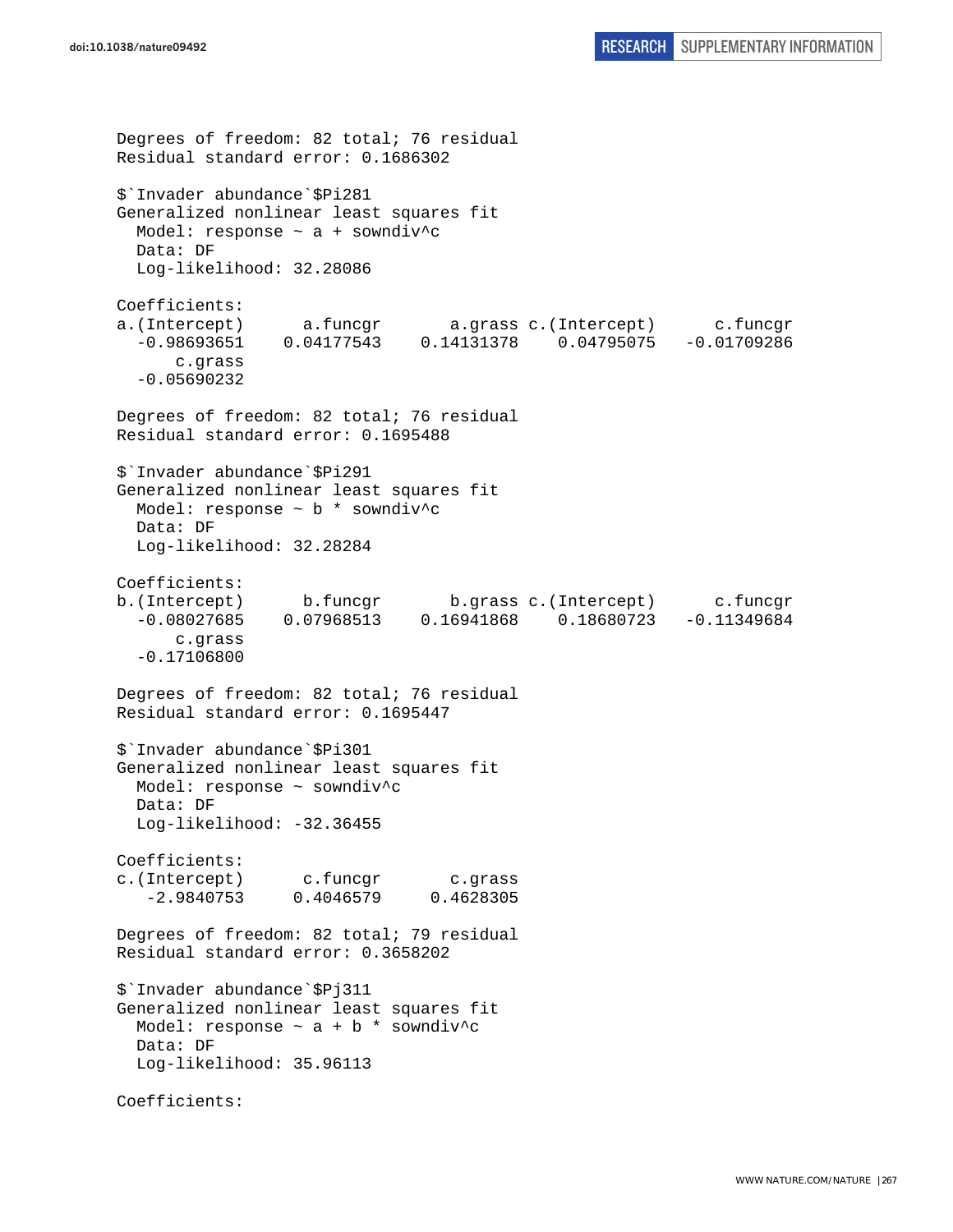a.(Intercept) a.grass a.leg b.(Intercept) b.grass <br>0.62644521 0.36488683 -0.36160357 -0.25609047 -0.26999765 0.62644521 0.36488683 -0.36160357 -0.25609047 -0.26999765 b.leg c.(Intercept) c.grass c.leg 0.22230622 0.15029902 -0.02564616 0.04504088 Degrees of freedom: 82 total; 73 residual Residual standard error: 0.1654049 \$`Invader abundance`\$Pj321 Generalized nonlinear least squares fit Model: response  $\sim$  a + b  $*$  sowndiv Data: DF Log-likelihood: 35.06818 Coefficients: a.(Intercept) a.grass a.leg b.(Intercept) b.grass 0.211907505 0.131319410 -0.090396796 0.008342197 -0.013768391 b.leg 0.001266285 Degrees of freedom: 82 total; 76 residual Residual standard error: 0.1638824 \$`Invader abundance`\$Pj331 Generalized nonlinear least squares fit Model: response  $\sim$  a + sowndiv<sup>^</sup>c Data: DF Log-likelihood: 35.63367 Coefficients: a.(Intercept) a.grass a.leg c.(Intercept) c.grass -0.54051894 0.07542841 -0.16684317 -0.11468758 -0.03678350 c.leg 0.05770076 Degrees of freedom: 82 total; 76 residual Residual standard error: 0.1627561 \$`Invader abundance`\$Pj341 Generalized nonlinear least squares fit Model: response ~ b \* sowndiv^c Data: DF Log-likelihood: 35.06263 Coefficients: b.(Intercept) b.grass b.leg c.(Intercept) c.grass 0.52666596 0.04666181 -0.17349889 -0.45241915 0.02444973 c.leg 0.04997824 Degrees of freedom: 82 total; 76 residual Residual standard error: 0.1638935 \$`Invader abundance`\$Pj351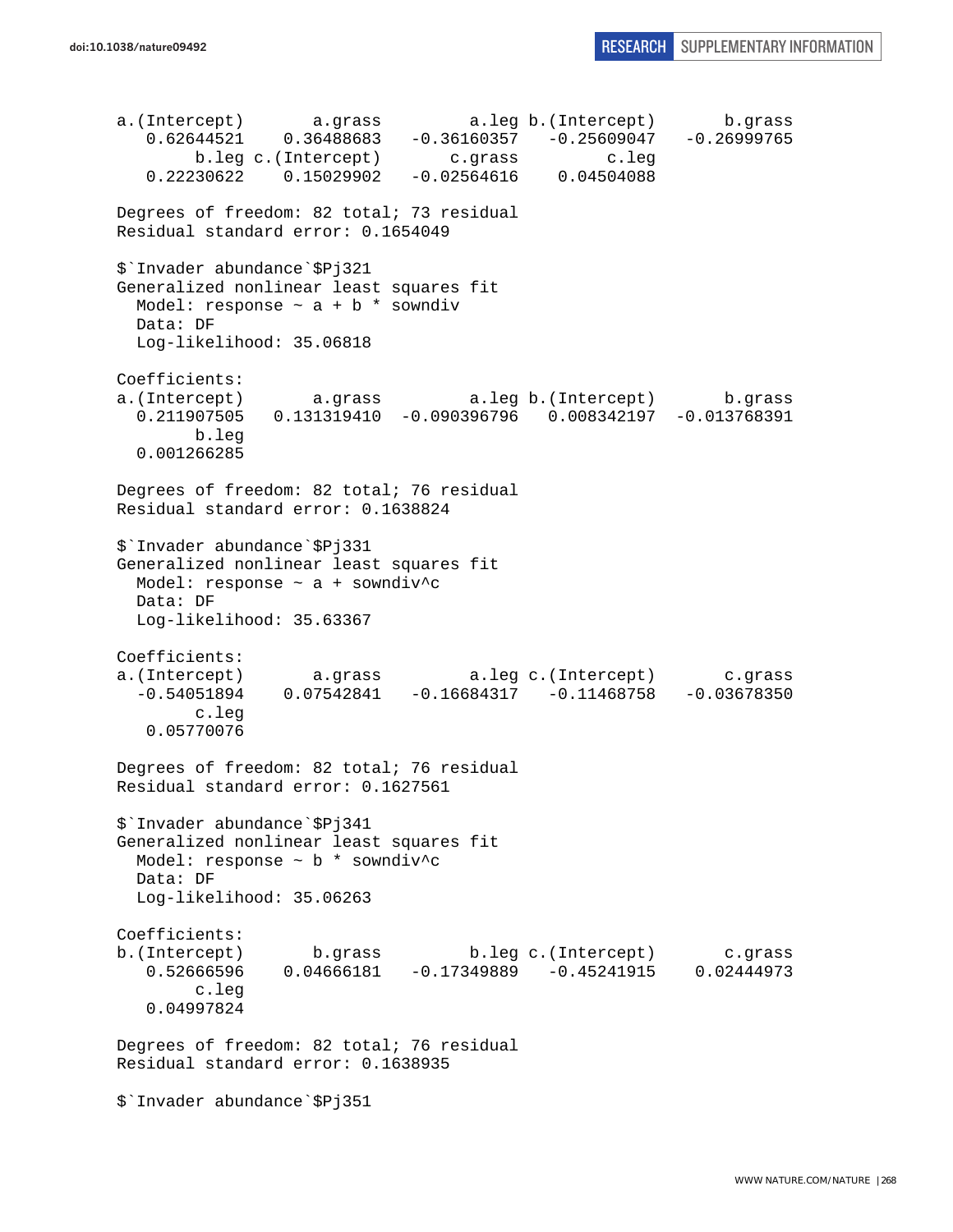Generalized nonlinear least squares fit Model: response ~ sowndiv^c Data: DF Log-likelihood: -31.29572 Coefficients: c.(Intercept) c.grass c.leg  $0.5413296 -0.1156257 -1.3220242$ Degrees of freedom: 82 total; 79 residual Residual standard error: 0.3610829 \$`Invader abundance`\$Pk371 Generalized nonlinear least squares fit Model: response  $\sim$  a + b  $*$  sowndiv Data: DF Log-likelihood: 36.71996 Coefficients: a.(Intercept) a.funcgr a.grass a.leg b.(Intercept) 0.624691484 -0.066163108 0.037170612 -0.184409728 -0.020357008 b.funcgr b.grass b.leg 0.003917047 -0.006774679 0.008214975 Degrees of freedom: 82 total; 74 residual Residual standard error: 0.1627702 \$`Invader abundance`\$Pk381 Generalized nonlinear least squares fit Model: response ~ a + sowndiv^c Data: DF Log-likelihood: 36.23872 Coefficients: a.(Intercept) a.funcgr a.grass a.leg c.(Intercept) -0.459401161 -0.025255999 0.056790821 -0.178382472 -0.021458703 c.funcgr c.grass c.leg -0.007875366 -0.053316744 0.030532974 Degrees of freedom: 82 total; 74 residual Residual standard error: 0.1637283 \$`Invader abundance`\$Pk391 Generalized nonlinear least squares fit Model: response  $\sim$  b  $*$  sowndiv<sup>^</sup>c Data: DF Log-likelihood: 36.9996 Coefficients: b.(Intercept) b.funcgr b.grass b.leg c.(Intercept) 0.33098399 0.04054253 0.09658130 -0.13986018 1.18043035 c.funcgr c.grass c.leg  $-0.26125736 -0.33538575 -0.33347420$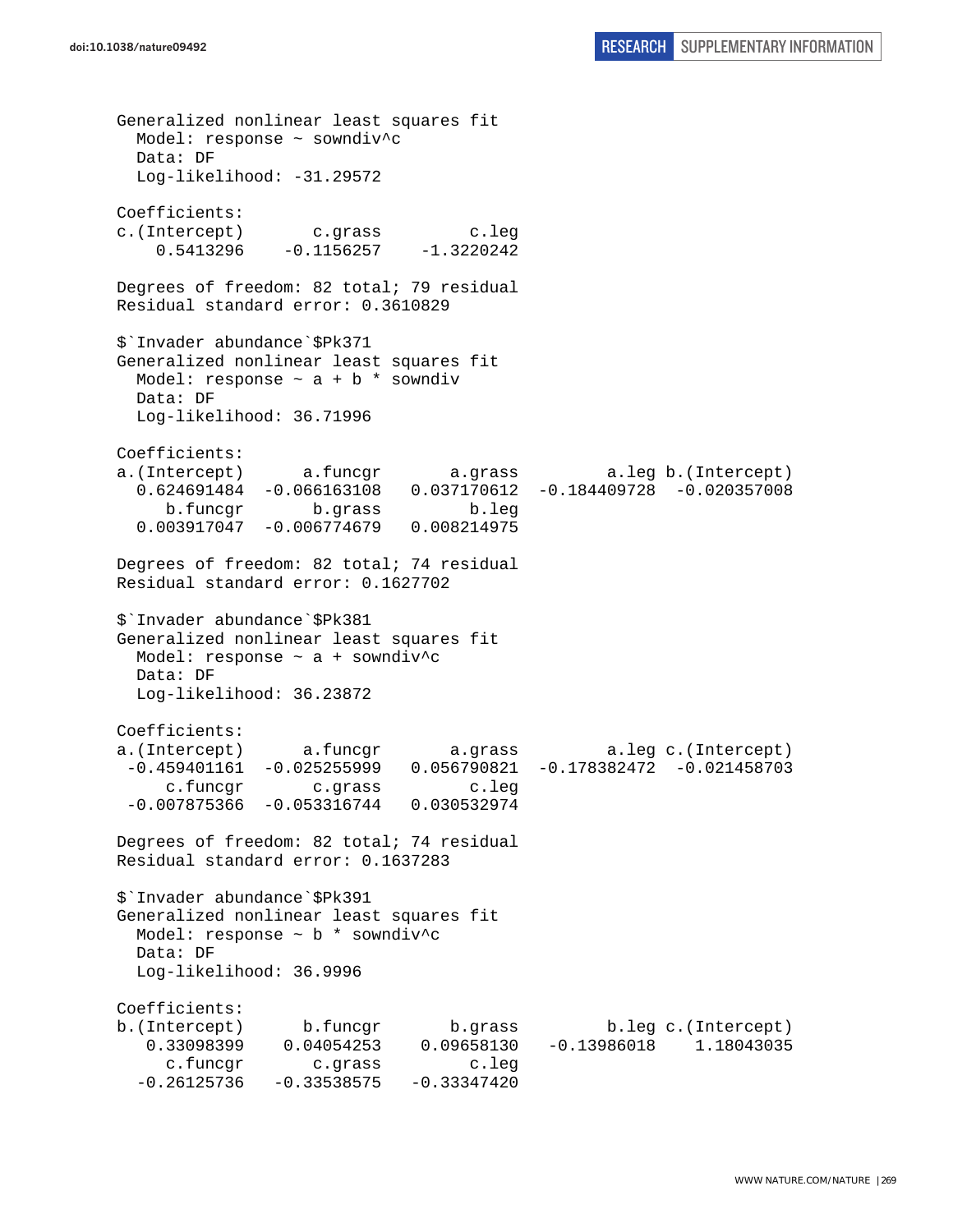```
Degrees of freedom: 82 total; 74 residual 
Residual standard error: 0.1622161 
$`Invader abundance`$Pk401 
Generalized nonlinear least squares fit 
   Model: response ~ sowndiv^c 
  Data: DF 
 Log-likelihood: -31.17508
Coefficients: 
c.(Intercept) c.funcgr c.grass c.leg 
     1.9325895 -0.1990075 -0.4236287 -1.7021928 
Degrees of freedom: 82 total; 78 residual 
Residual standard error: 0.3628559 
$`Invader abundance`$Pm1121 
Generalized nonlinear least squares fit 
 Model: response \sim a + b * sowndiv<sup>^</sup>c
  Data: DF 
   Log-likelihood: 42.42333 
Coefficients: 
a.(Intercept) a.grass b.(Intercept) b.grass c.(Intercept) 
   -0.05037650 0.24254113 0.09448375 -0.09626433 1.81522301 
       c.grass 
   -0.68911776 
Variance function: 
  Structure: Power of variance covariate 
  Formula: ~sowndiv 
 Parameter estimates: 
      power 
-0.3604728 
Degrees of freedom: 82 total; 76 residual 
Residual standard error: 0.2558531 
$`Invader abundance`$Pm1221 
Generalized nonlinear least squares fit 
 Model: response \sim a + b * sowndiv
  Data: DF 
   Log-likelihood: 42.18275 
Coefficients: 
a.(Intercept) a.grass b.(Intercept) b.grass 
   0.073515985 0.125042409 0.008016638 -0.011098131 
Variance function: 
  Structure: Power of variance covariate 
 Formula: ~sowndiv 
 Parameter estimates: 
      power 
-0.3579639 
Degrees of freedom: 82 total; 78 residual
```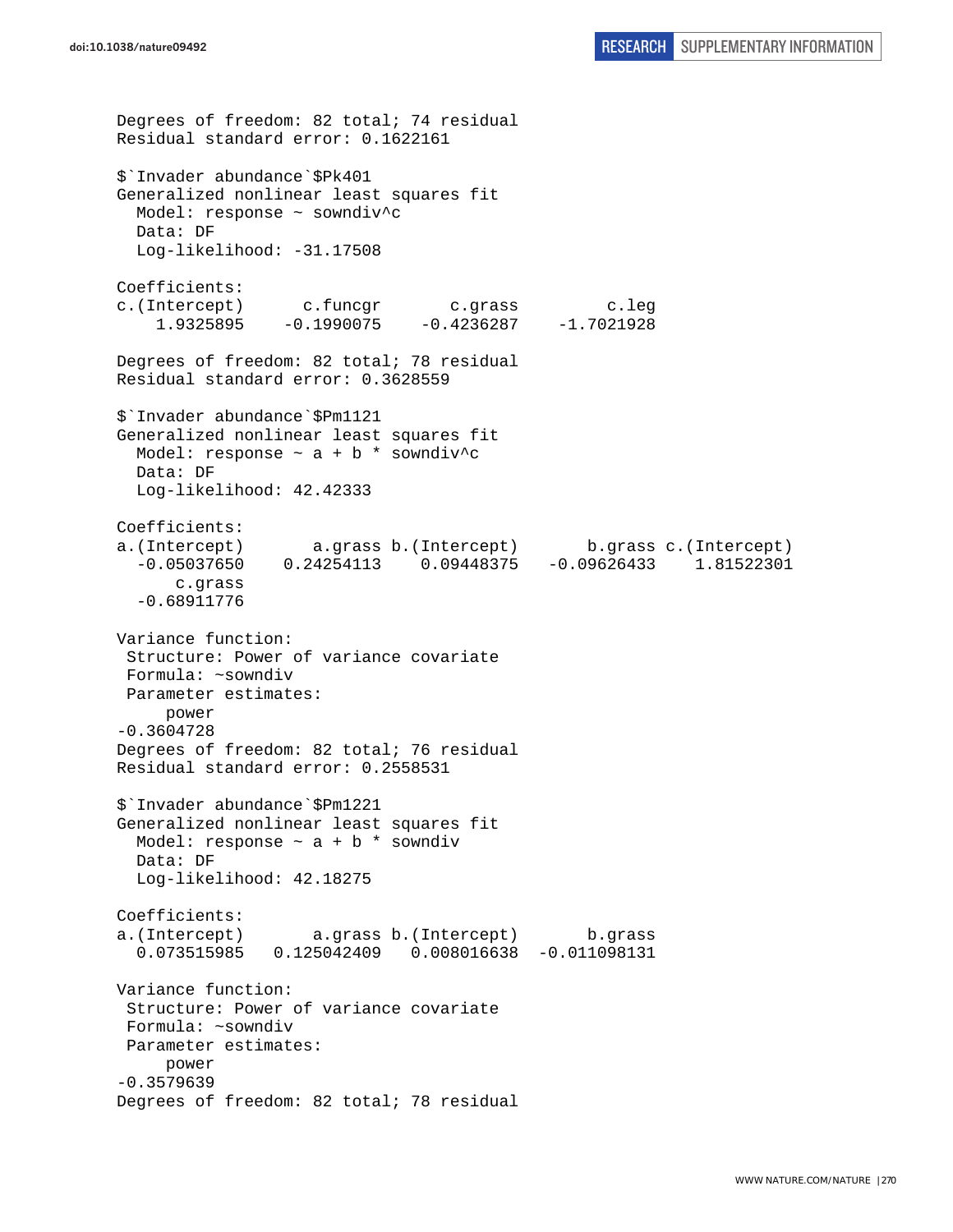Residual standard error: 0.2523521 \$`Invader abundance`\$Pm1231 Generalized nonlinear least squares fit Model: response  $\sim$  a + b \* sowndiv Data: DF Log-likelihood: 46.96174 Coefficients: a.(Intercept) a.grass b.(Intercept) b.grass 0.070209116 0.128894368 0.008104369 -0.011203394 Variance function: Structure: Exponential of variance covariate Formula: ~sowndiv Parameter estimates: expon -0.05032007 Degrees of freedom: 82 total; 78 residual Residual standard error: 0.2155373 \$`Invader abundance`\$Pm1321 Generalized nonlinear least squares fit Model: response ~ a + sowndiv^c Data: DF Log-likelihood: 40.15715 Coefficients: a.(Intercept) a.grass c.(Intercept) c.grass -0.78883988 0.07384008 -0.03833572 -0.02887602 Variance function: Structure: Power of variance covariate Formula: ~sowndiv Parameter estimates: power -0.3358681 Degrees of freedom: 82 total; 78 residual Residual standard error: 0.2503161 \$`Invader abundance`\$Pm1331 Generalized nonlinear least squares fit Model: response ~ a + sowndiv^c Data: DF Log-likelihood: 44.25284 Coefficients: a.(Intercept) a.grass c.(Intercept) c.grass -0.738973564 0.044413990 -0.076195327 -0.007767322 Variance function: Structure: Exponential of variance covariate Formula: ~sowndiv Parameter estimates: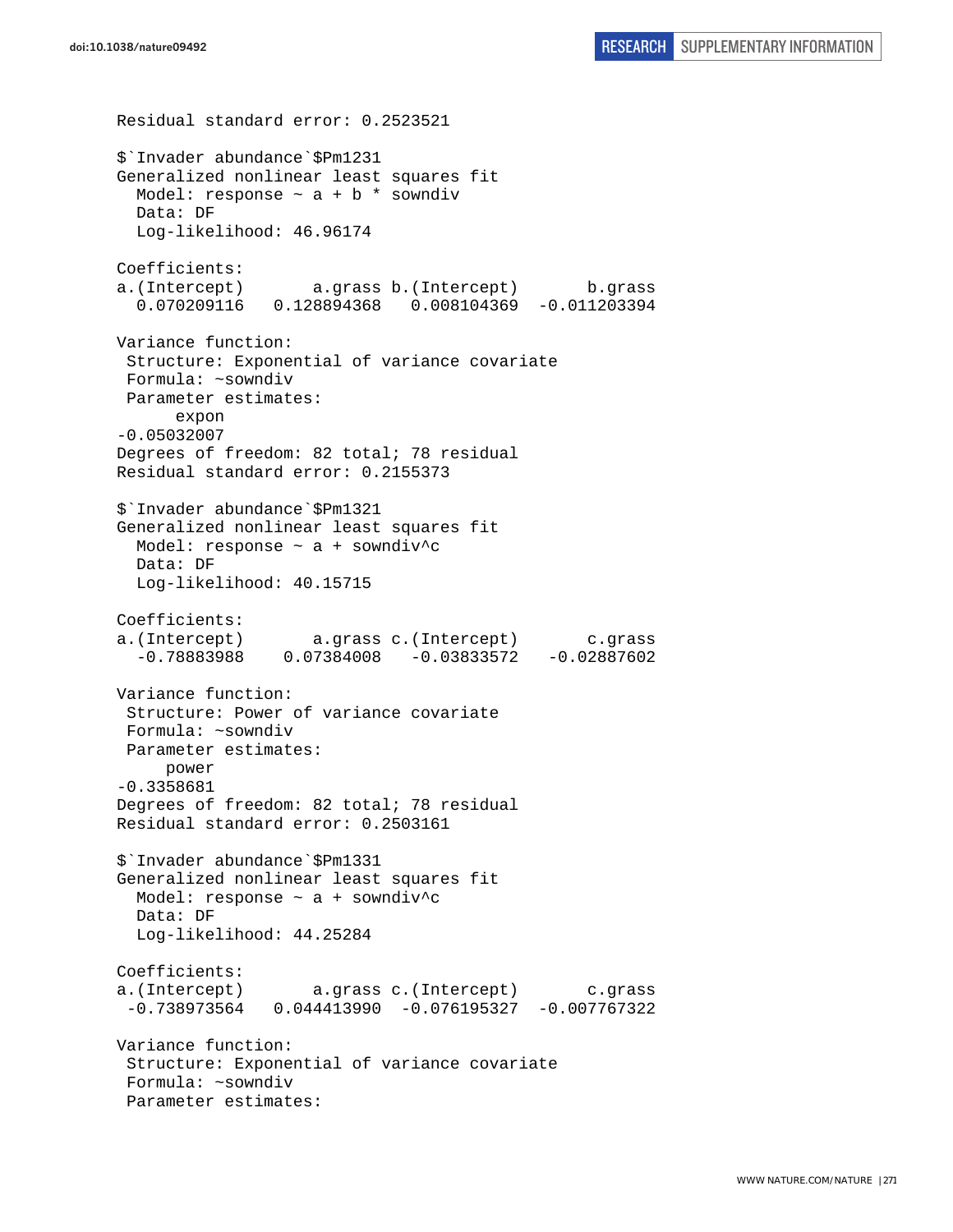expon -0.04985922 Degrees of freedom: 82 total; 78 residual Residual standard error: 0.2218969 \$`Invader abundance`\$Pm1421 Generalized nonlinear least squares fit Model: response  $\sim$  b  $*$  sowndiv<sup>^</sup>c Data: DF Log-likelihood: 38.55335 Coefficients: b.(Intercept) b.grass c.(Intercept) c.grass 0.20007863 0.07929307 -0.30412670 -0.01490977 Variance function: Structure: Power of variance covariate Formula: ~sowndiv Parameter estimates: power -0.2918026 Degrees of freedom: 82 total; 78 residual Residual standard error: 0.2390957 \$`Invader abundance`\$Pm1431 Generalized nonlinear least squares fit Model: response ~ b \* sowndiv^c Data: DF Log-likelihood: 38.29122 Coefficients: b.(Intercept) b.grass c.(Intercept) c.grass 0.29353730 0.02802755 -0.84750757 0.26258246 Variance function: Structure: Exponential of variance covariate Formula: ~sowndiv Parameter estimates: expon -0.03967438 Degrees of freedom: 82 total; 78 residual Residual standard error: 0.2186506 \$`Invader abundance`\$Pm1521 Generalized nonlinear least squares fit Model: response ~ sowndiv^c Data: DF Log-likelihood: 8.557915 Coefficients: c.(Intercept) c.grass  $-0.8147400 -0.0457785$ Variance function: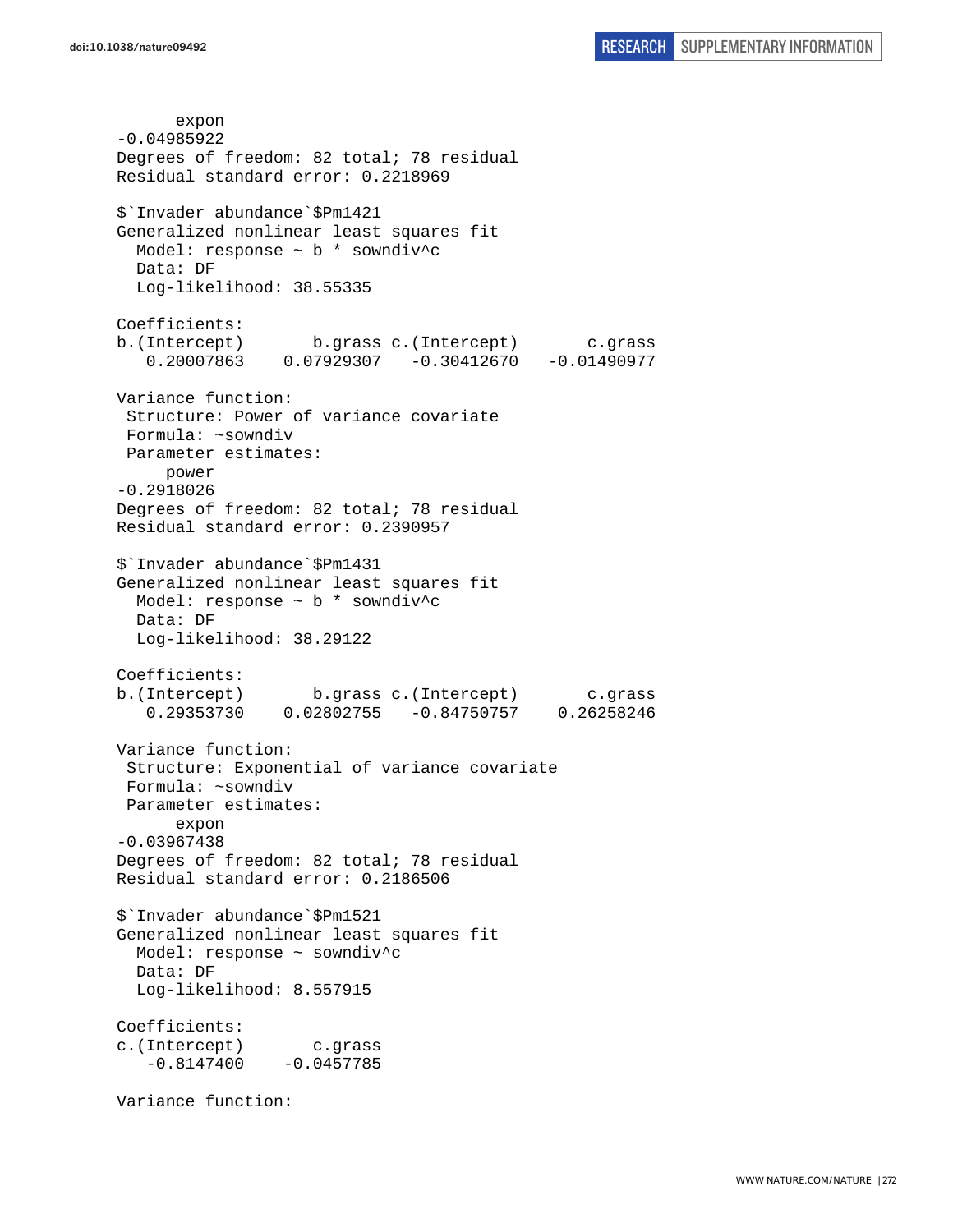Structure: Power of variance covariate Formula: ~sowndiv Parameter estimates: power -0.7336138 Degrees of freedom: 82 total; 80 residual Residual standard error: 0.6558344 \$`Invader abundance`\$Pm1531 Generalized nonlinear least squares fit Model: response ~ sowndiv^c Data: DF Log-likelihood: -4.433769 Coefficients: c.(Intercept) c.grass  $-1.01642869 -0.02797205$ Variance function: Structure: Exponential of variance covariate Formula: ~sowndiv Parameter estimates: expon -0.06750813 Degrees of freedom: 82 total; 80 residual Residual standard error: 0.4616539 \$`Invader abundance`\$Pn1721 Generalized nonlinear least squares fit Model: response  $\sim$  a + b  $*$  sowndiv Data: DF Log-likelihood: 40.99492 Coefficients: a.(Intercept) a.leg b.(Intercept) b.leg 0.298743334 -0.046613021 -0.001761901 -0.002341891 Variance function: Structure: Power of variance covariate Formula: ~sowndiv Parameter estimates: power -0.3768088 Degrees of freedom: 82 total; 78 residual Residual standard error: 0.2632983 \$`Invader abundance`\$Pn1731 Generalized nonlinear least squares fit Model: response  $\sim$  a + b \* sowndiv Data: DF Log-likelihood: 45.23193 Coefficients: a.(Intercept) a.leg b.(Intercept) b.leg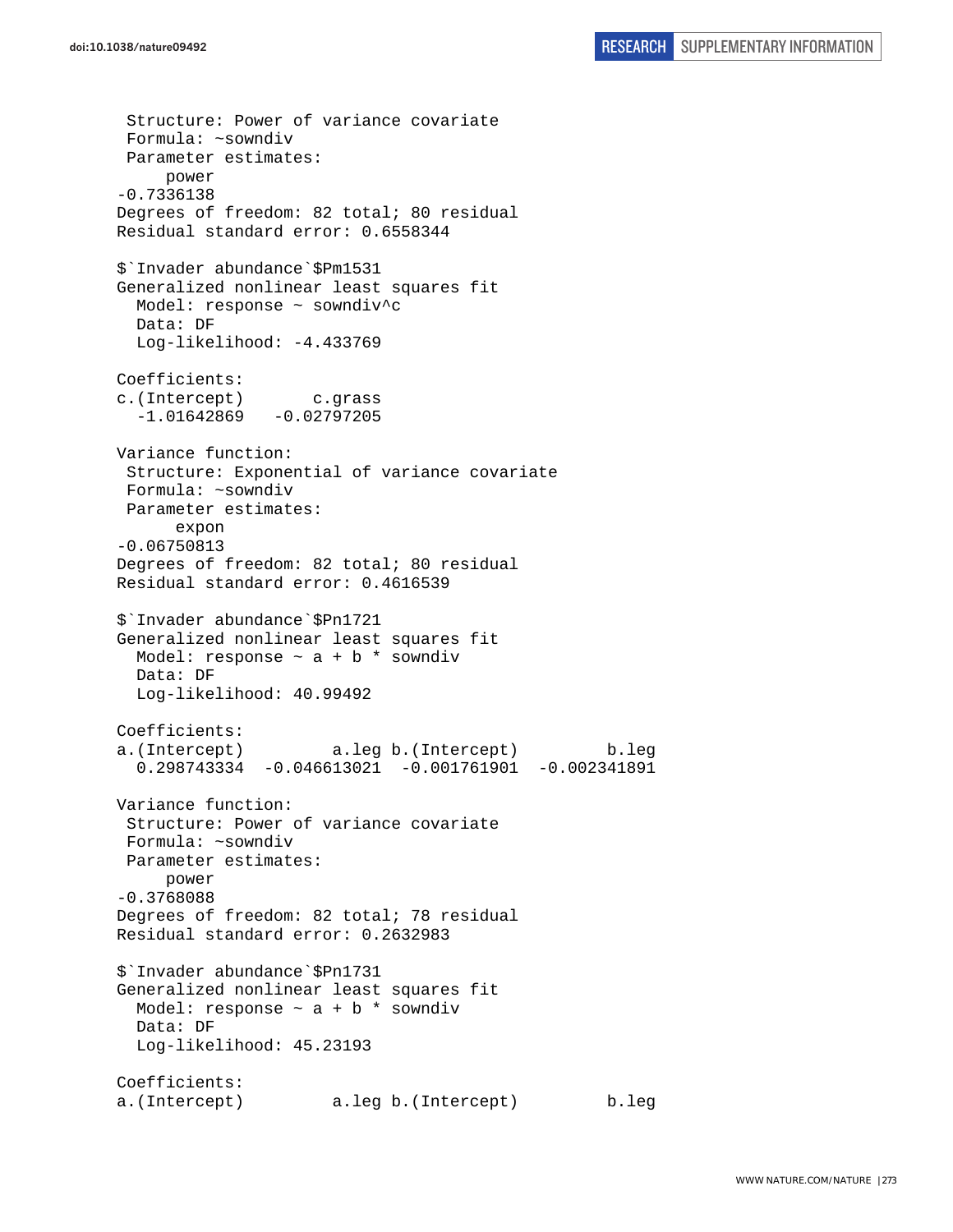0.2984515528 -0.0396607377 -0.0008158036 -0.0032827198 Variance function: Structure: Exponential of variance covariate Formula: ~sowndiv Parameter estimates: expon -0.05077733 Degrees of freedom: 82 total; 78 residual Residual standard error: 0.2209983 \$`Invader abundance`\$Pn1821 Generalized nonlinear least squares fit Model: response ~ a + sowndiv^c Data: DF Log-likelihood: 44.15542 Coefficients: a.(Intercept) a.leg c.(Intercept) c.leg  $-0.34990756 - 0.20756525 - 0.21488556 0.08246755$ Variance function: Structure: Power of variance covariate Formula: ~sowndiv Parameter estimates: power -0.3448227 Degrees of freedom: 82 total; 78 residual Residual standard error: 0.2415940 \$`Invader abundance`\$Pn1831 Generalized nonlinear least squares fit Model: response ~ a + sowndiv^c Data: DF Log-likelihood: 48.69719 Coefficients: a.(Intercept) a.leg c.(Intercept) c.leg -0.33708150 -0.21043306 -0.22848745 0.08741645 Variance function: Structure: Exponential of variance covariate Formula: ~sowndiv Parameter estimates: expon -0.0494622 Degrees of freedom: 82 total; 78 residual Residual standard error: 0.2094751 \$`Invader abundance`\$Pn1921 Generalized nonlinear least squares fit Model: response ~ b \* sowndiv^c Data: DF Log-likelihood: 42.29265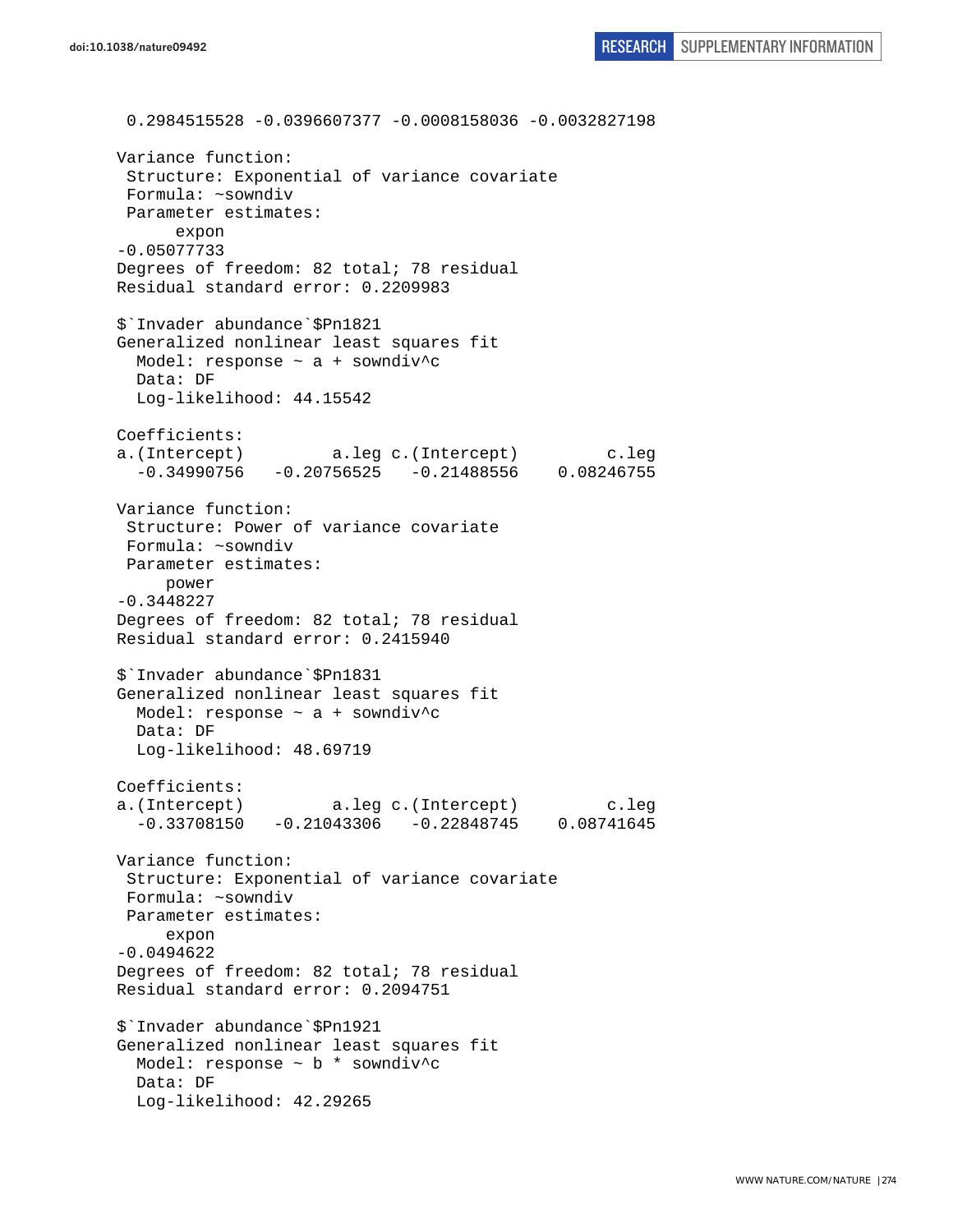Coefficients: b.(Intercept) b.leg c.(Intercept) c.leg 0.7492946 -0.2515664 -0.6667354 0.1829145 Variance function: Structure: Power of variance covariate Formula: ~sowndiv Parameter estimates: power -0.2990622 Degrees of freedom: 82 total; 78 residual Residual standard error: 0.2309129 \$`Invader abundance`\$Pn1931 Generalized nonlinear least squares fit Model: response ~ b \* sowndiv^c Data: DF Log-likelihood: 41.14902 Coefficients: b.(Intercept) b.leg c.(Intercept) c.leg 0.8091815 -0.2787171 -0.9716606 0.3260912 Variance function: Structure: Exponential of variance covariate Formula: ~sowndiv Parameter estimates: expon -0.03473652 Degrees of freedom: 82 total; 78 residual Residual standard error: 0.2023969 \$`Invader abundance`\$Pn2021 Generalized nonlinear least squares fit Model: response ~ sowndiv^c Data: DF Log-likelihood: 10.34763 Coefficients: c.(Intercept) c.leg  $-0.4946436 -0.3184766$ Variance function: Structure: Power of variance covariate Formula: ~sowndiv Parameter estimates: power -0.7059934 Degrees of freedom: 82 total; 80 residual Residual standard error: 0.6158959 \$`Invader abundance`\$Pn2031 Generalized nonlinear least squares fit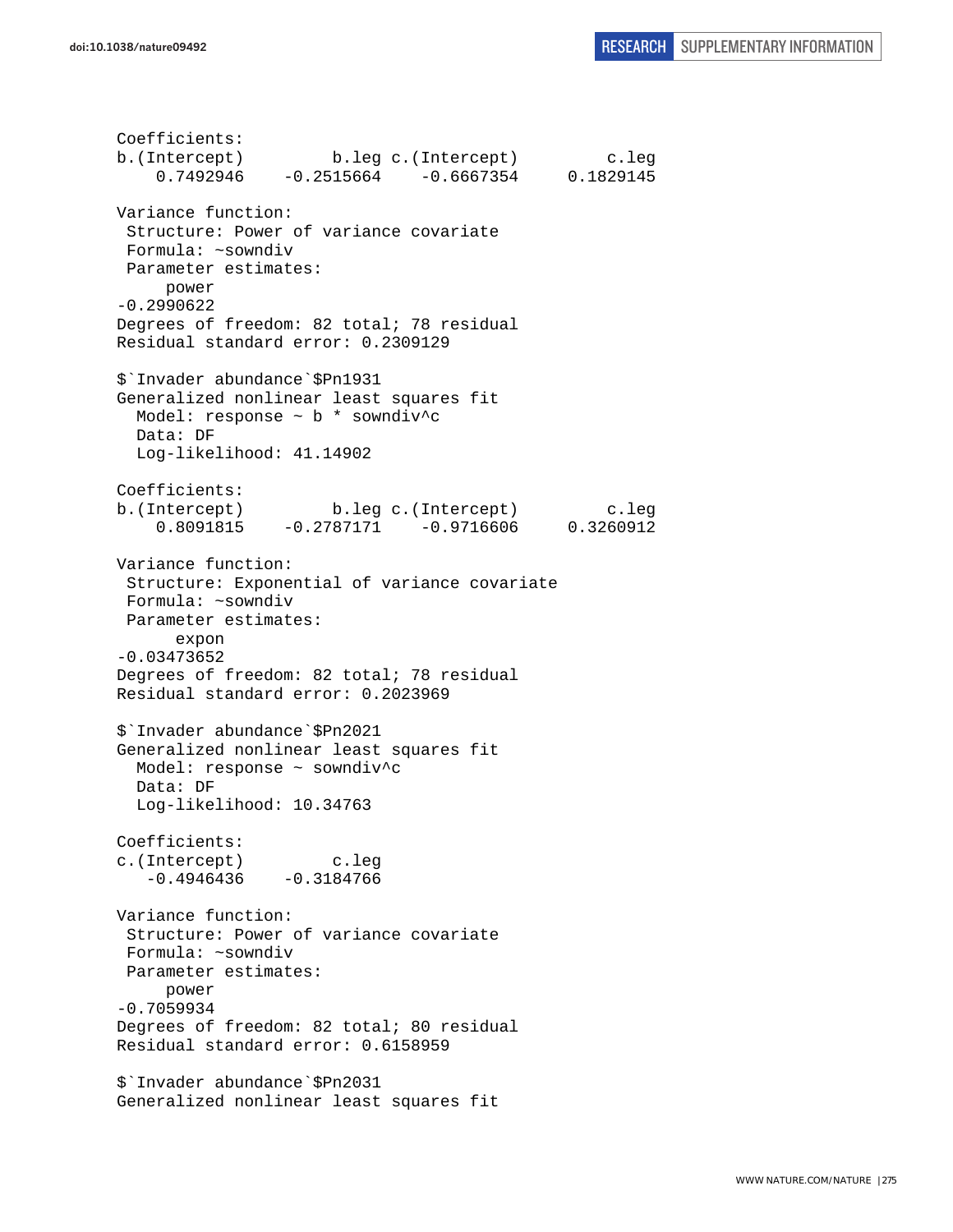Model: response ~ sowndiv^c Data: DF Log-likelihood: -2.959177 Coefficients: c.(Intercept) c.leg -0.1215847 -0.8989223 Variance function: Structure: Exponential of variance covariate Formula: ~sowndiv Parameter estimates: expon -0.06618317 Degrees of freedom: 82 total; 80 residual Residual standard error: 0.4482976 \$`Invader abundance`\$Pp2121 Generalized nonlinear least squares fit Model: response  $\sim$  a + b \* sowndiv<sup>^</sup>c Data: DF Log-likelihood: 47.06444 Coefficients: a.(Intercept) a.funcgr a.leg b.(Intercept) b.funcgr 0.731900609 -0.075370031 -0.217215733 -0.024957840 0.002177117 b.leg c.(Intercept) c.funcgr c.leg 0.010331652 1.116923794 -0.143047205 0.313475037 Variance function: Structure: Power of variance covariate Formula: ~sowndiv Parameter estimates: power -0.3696229 Degrees of freedom: 82 total; 73 residual Residual standard error: 0.2500662 \$`Invader abundance`\$Pp2221 Generalized nonlinear least squares fit Model: response  $\sim$  a + b \* sowndiv Data: DF Log-likelihood: 46.6413 Coefficients: a.(Intercept) a.funcgr a.leg b.(Intercept) b.funcgr 0.754060781 -0.079920835 -0.217718144 -0.043749592 0.006657424 b.leg 0.013757482 Variance function: Structure: Power of variance covariate Formula: ~sowndiv Parameter estimates: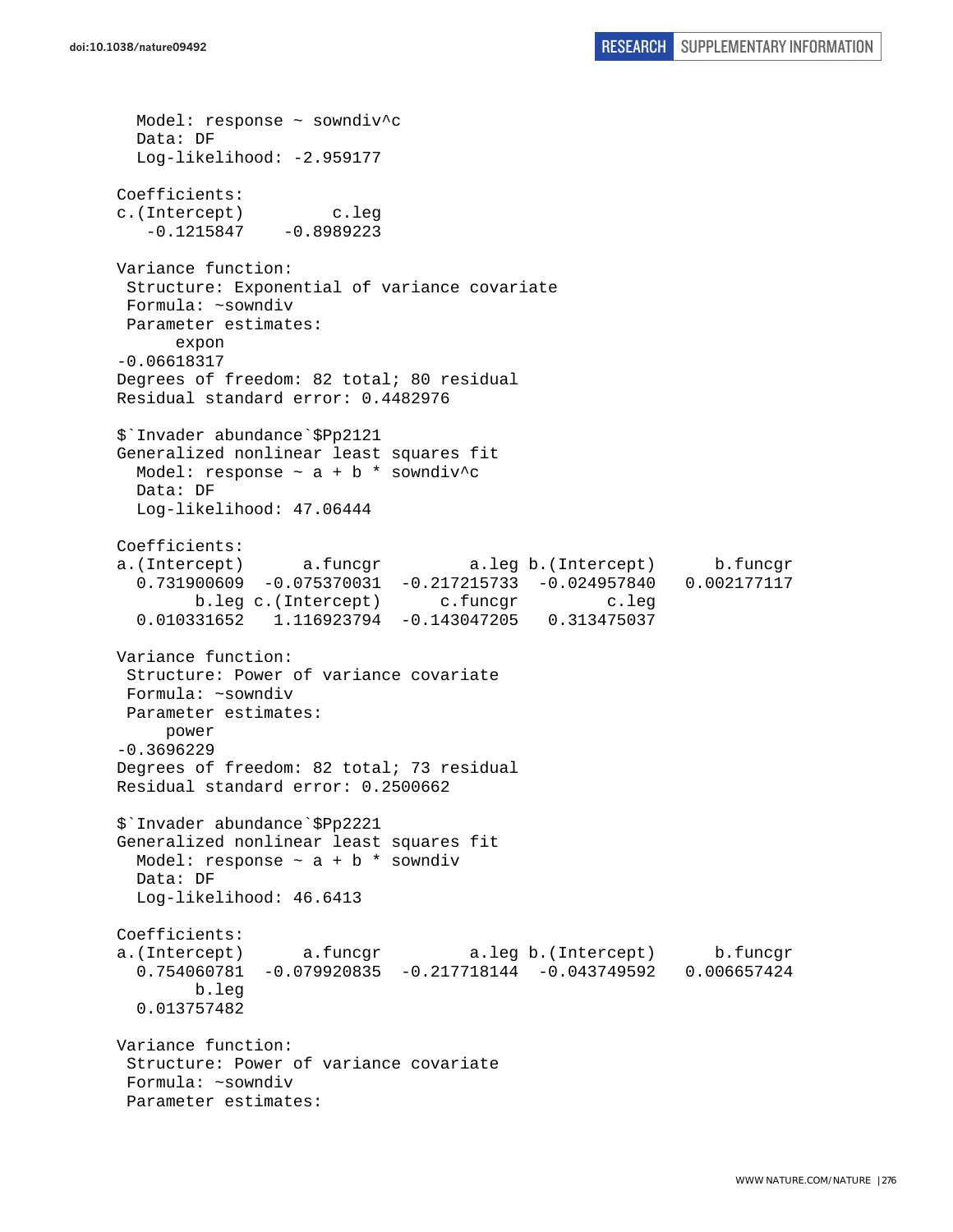power -0.3602385 Degrees of freedom: 82 total; 76 residual Residual standard error: 0.2429406 \$`Invader abundance`\$Pp2231 Generalized nonlinear least squares fit Model: response  $\sim$  a + b \* sowndiv Data: DF Log-likelihood: 50.80888 Coefficients: a.(Intercept) a.funcgr a.leg b.(Intercept) b.funcgr 0.740612710 -0.077819900 -0.209156810 -0.042672968 0.006541472 b.leg 0.013057536 Variance function: Structure: Exponential of variance covariate Formula: ~sowndiv Parameter estimates: expon -0.04959603 Degrees of freedom: 82 total; 76 residual Residual standard error: 0.207056 \$`Invader abundance`\$Pp2321 Generalized nonlinear least squares fit Model: response ~ a + sowndiv^c Data: DF Log-likelihood: 44.9155 Coefficients: a.(Intercept) a.funcgr a.leg c.(Intercept) c.funcgr -0.18916469 -0.04644753 -0.26095110 -0.27502109 0.01819533 c.leg 0.10311909 Variance function: Structure: Power of variance covariate Formula: ~sowndiv Parameter estimates: power -0.3405568 Degrees of freedom: 82 total; 76 residual Residual standard error: 0.2409632 \$`Invader abundance`\$Pp2331 Generalized nonlinear least squares fit Model: response ~ a + sowndiv^c Data: DF Log-likelihood: 48.98426 Coefficients: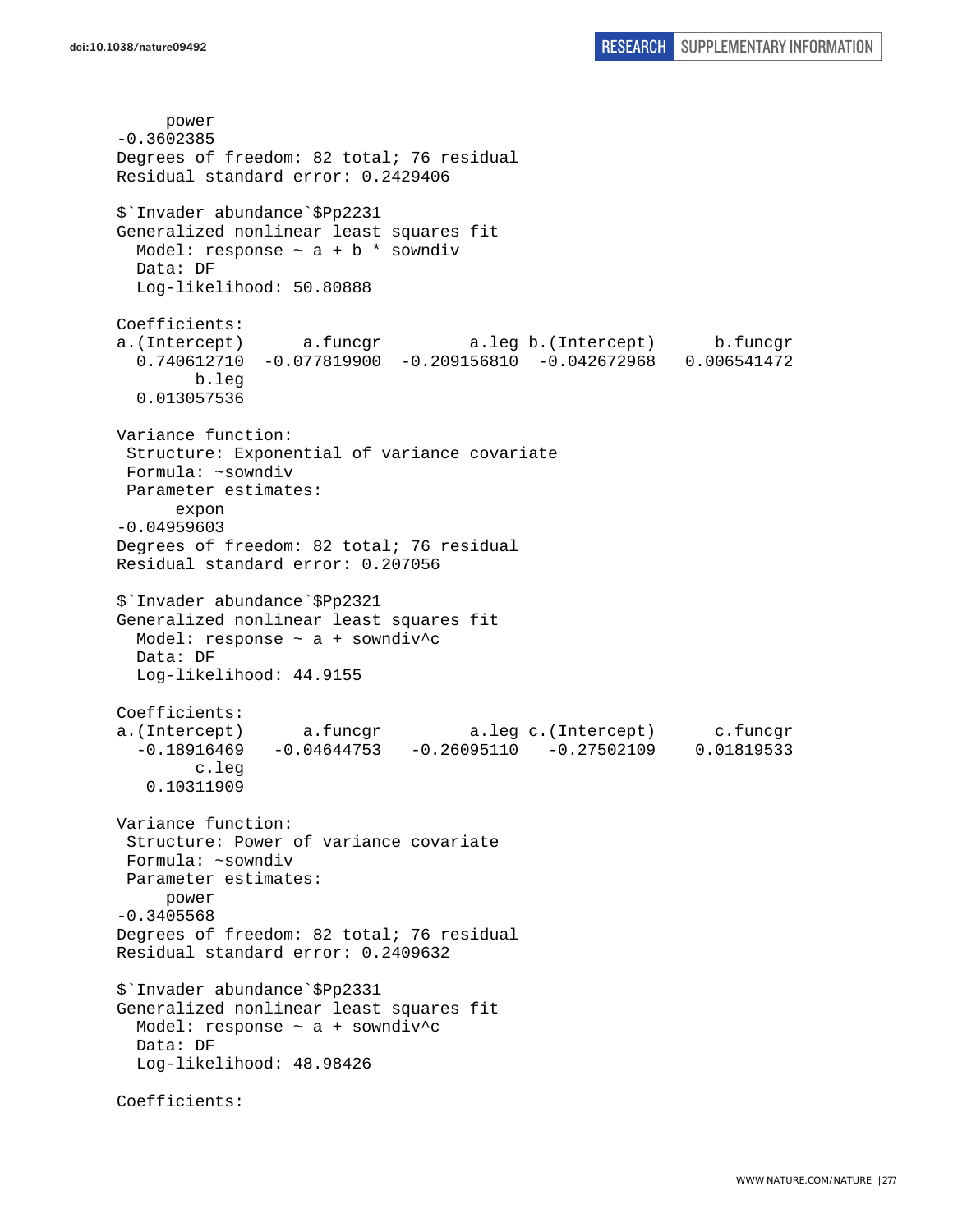a.(Intercept) a.funcgr a.leg c.(Intercept) c.funcgr -0.266122291 -0.025560877 -0.231704014 -0.239340627 0.007489603 c.leg 0.090219468 Variance function: Structure: Exponential of variance covariate Formula: ~sowndiv Parameter estimates: expon -0.04906694 Degrees of freedom: 82 total; 76 residual Residual standard error: 0.2107554 \$`Invader abundance`\$Pp2421 Generalized nonlinear least squares fit Model: response ~ b \* sowndiv^c Data: DF Log-likelihood: 43.81555 Coefficients: b.(Intercept) b.funcgr b.leg c.(Intercept) c.funcgr 0.64446407 0.02388094 -0.21455454 -0.10939863 -0.11341270 0.64446407 0.02388094 -0.21455454 -0.10939863 -0.11341270 c.leg -0.01819977 Variance function: Structure: Power of variance covariate Formula: ~sowndiv Parameter estimates: power -0.303572 Degrees of freedom: 82 total; 76 residual Residual standard error: 0.2311695 \$`Invader abundance`\$Pp2431 Generalized nonlinear least squares fit Model: response ~ b \* sowndiv^c Data: DF Log-likelihood: 45.80999 Coefficients: b.(Intercept) b.funcgr b.leg c.(Intercept) c.funcgr 0.56237821 0.09185412 -0.20903260 0.11062056 -0.22723805 c.leg -0.07450236 Variance function: Structure: Exponential of variance covariate Formula: ~sowndiv Parameter estimates: expon -0.04446559 Degrees of freedom: 82 total; 76 residual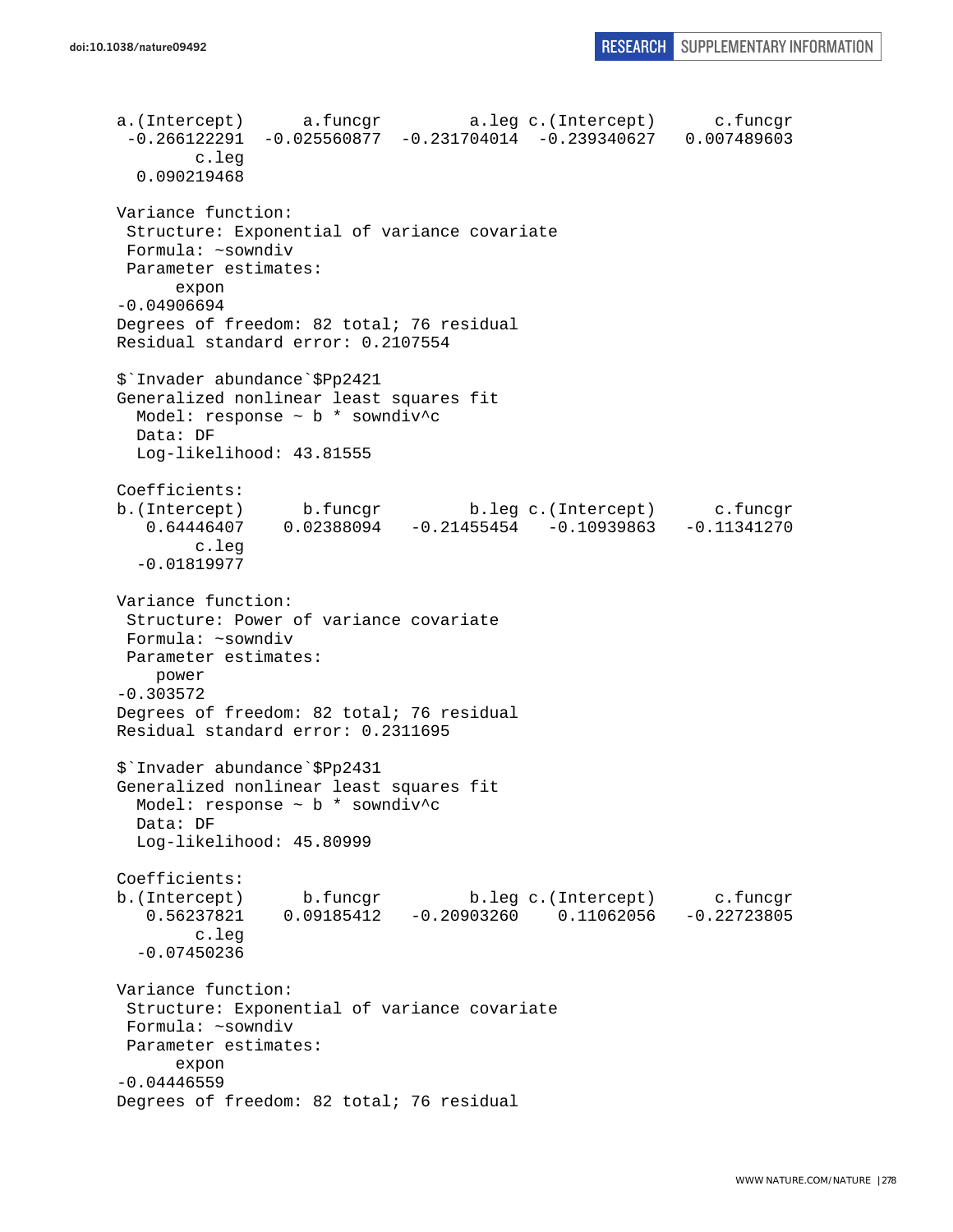```
Residual standard error: 0.2105882 
$`Invader abundance`$Pp2521 
Generalized nonlinear least squares fit 
  Model: response ~ sowndiv^c 
   Data: DF 
   Log-likelihood: 10.51697 
Coefficients: 
c.(Intercept) c.funcgr c.leg 
  -0.28614192 -0.03840577 -0.39871699Variance function: 
  Structure: Power of variance covariate 
 Formula: ~sowndiv 
 Parameter estimates: 
      power 
-0.7098015 
Degrees of freedom: 82 total; 79 residual 
Residual standard error: 0.6220096 
$`Invader abundance`$Pp2531 
Generalized nonlinear least squares fit 
  Model: response ~ sowndiv^c 
  Data: DF 
 Log-likelihood: -2.462987
Coefficients: 
c.(Intercept) c.funcgr c.leg 
    0.6423419 -0.1113610 -1.2335512Variance function: 
  Structure: Exponential of variance covariate 
 Formula: ~sowndiv 
 Parameter estimates: 
       expon 
-0.06657737 
Degrees of freedom: 82 total; 79 residual 
Residual standard error: 0.4499246 
$`Invader abundance`$Pq2721 
Generalized nonlinear least squares fit 
 Model: response \sim a + b * sowndiv
  Data: DF 
   Log-likelihood: 42.66089 
Coefficients: 
a.(Intercept) a.funcgr a.grass b.(Intercept) b.funcgr 
   0.076943882 0.004811255 0.121049346 0.001683290 0.001004948 
       b.grass 
 -0.009075095 
Variance function: 
  Structure: Power of variance covariate
```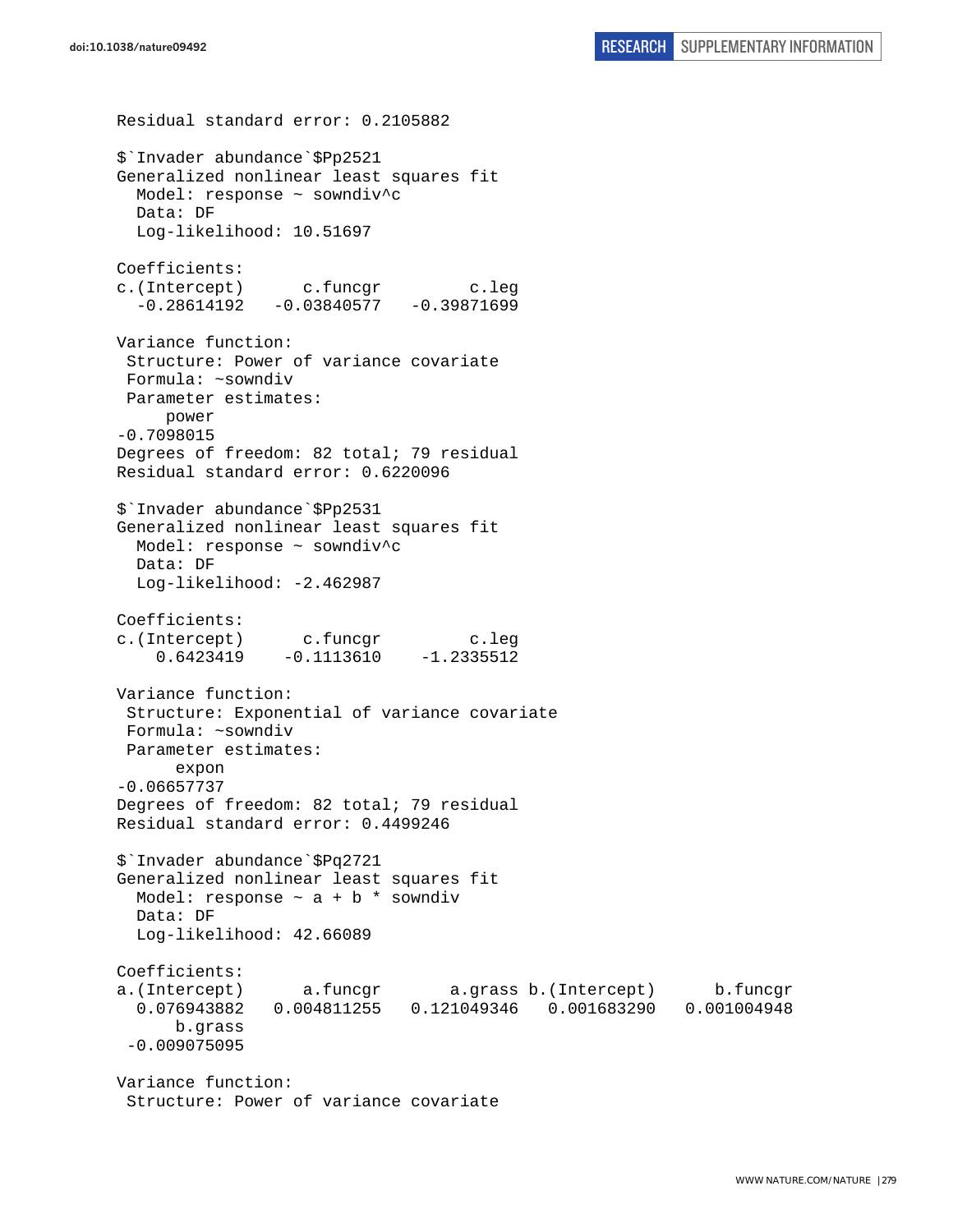Formula: ~sowndiv Parameter estimates: power -0.3669896 Degrees of freedom: 82 total; 76 residual Residual standard error: 0.2575931 \$`Invader abundance`\$Pq2731 Generalized nonlinear least squares fit Model: response  $\sim$  a + b \* sowndiv Data: DF Log-likelihood: 47.46071 Coefficients: a.(Intercept) a.funcgr a.grass b.(Intercept) b.funcgr 0.071523283 0.005966201 0.125508102 0.001488101 0.001046019 b.grass -0.009133785 Variance function: Structure: Exponential of variance covariate Formula: ~sowndiv Parameter estimates: expon -0.0506212 Degrees of freedom: 82 total; 76 residual Residual standard error: 0.2175921 \$`Invader abundance`\$Pq2821 Generalized nonlinear least squares fit Model: response  $\sim$  a + sowndiv<sup>^</sup>c Data: DF Log-likelihood: 41.2799 Coefficients: a.(Intercept) a.funcgr a.grass c.(Intercept) c.funcgr -1.00835861 0.05601574 0.14973096 0.06816375 -0.02453366 c.grass -0.06928831 Variance function: Structure: Power of variance covariate Formula: ~sowndiv Parameter estimates: power -0.3438254 Degrees of freedom: 82 total; 76 residual Residual standard error: 0.2531123 \$`Invader abundance`\$Pq2831 Generalized nonlinear least squares fit Model: response  $\sim$  a + sowndiv<sup>^</sup>c Data: DF Log-likelihood: 45.97365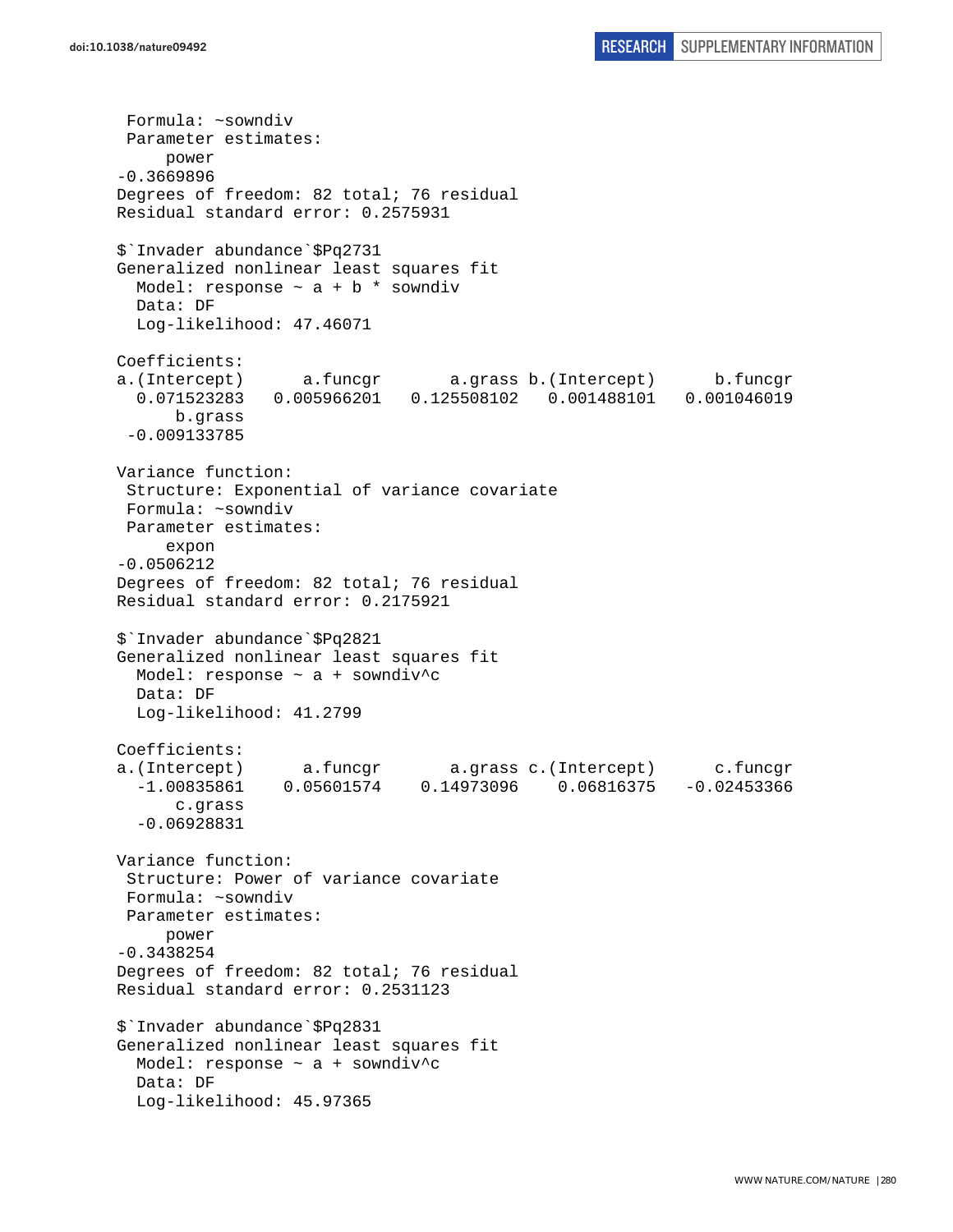```
Coefficients: 
a.(Intercept) a.funcgr a.grass c.(Intercept) c.funcgr 
   -1.00525405 0.06742965 0.13836045 0.06473201 -0.03062228 
       c.grass 
   -0.06256849 
Variance function: 
  Structure: Exponential of variance covariate 
  Formula: ~sowndiv 
 Parameter estimates: 
       expon 
-0.05004287 
Degrees of freedom: 82 total; 76 residual 
Residual standard error: 0.2204766 
$`Invader abundance`$Pq2921 
Generalized nonlinear least squares fit 
   Model: response ~ b * sowndiv^c 
   Data: DF 
   Log-likelihood: 41.11316 
Coefficients: 
b.(Intercept) b.funcgr b.grass c.(Intercept) c.funcgr 
    -0.3448916 0.1536346 0.2688783 0.7131279 -0.2275026 
       c.grass 
    -0.3869549 
Variance function: 
  Structure: Power of variance covariate 
  Formula: ~sowndiv 
 Parameter estimates: 
      power 
-0.3399824 
Degrees of freedom: 82 total; 76 residual 
Residual standard error: 0.2521847 
$`Invader abundance`$Pq2931 
Generalized nonlinear least squares fit 
  Model: response \sim b * sowndiv<sup>^</sup>c
   Data: DF 
   Log-likelihood: 43.01545 
Coefficients: 
b.(Intercept) b.funcgr b.grass c.(Intercept) c.funcgr<br>-0.3339144 0.2182006 0.2252733 0.5564066 -0.2952986
   -0.3339144 0.2182006 0.2252733 0.5564066
       c.grass 
    -0.2688959 
Variance function: 
  Structure: Exponential of variance covariate 
  Formula: ~sowndiv 
  Parameter estimates: 
       expon
```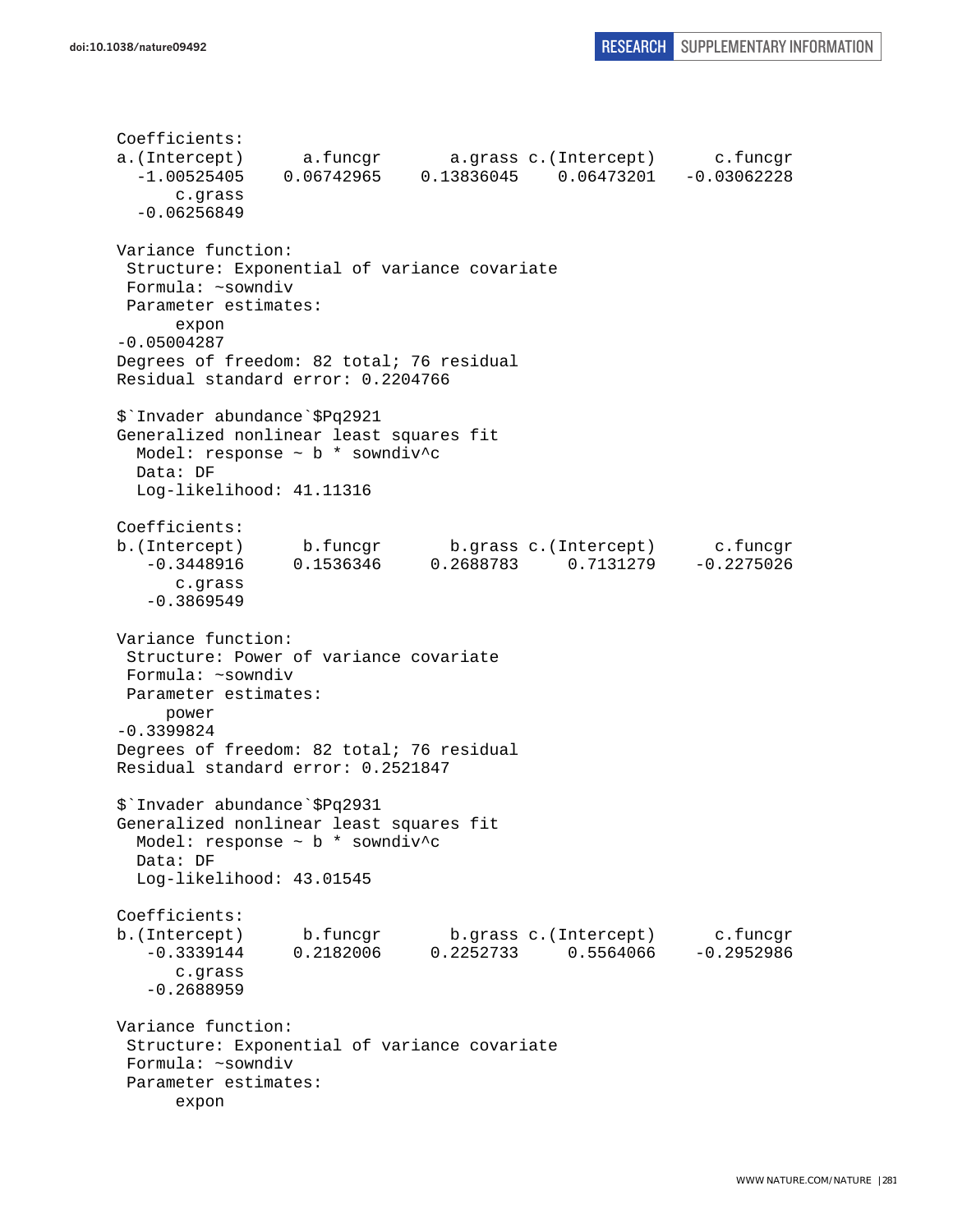```
-0.04687295 
Degrees of freedom: 82 total; 76 residual 
Residual standard error: 0.2224389 
$`Invader abundance`$Pq3021 
Generalized nonlinear least squares fit 
  Model: response ~ sowndiv^c 
  Data: DF 
  Log-likelihood: 8.990034 
Coefficients: 
c.(Intercept) c.funcgr c.grass 
   -1.10297731 0.05878646 0.04319733 
Variance function: 
  Structure: Power of variance covariate 
 Formula: ~sowndiv 
 Parameter estimates: 
     power 
-0.7205282 
Degrees of freedom: 82 total; 79 residual 
Residual standard error: 0.6438729 
$`Invader abundance`$Pq3031 
Generalized nonlinear least squares fit 
  Model: response ~ sowndiv^c
  Data: DF 
  Log-likelihood: -3.964087 
Coefficients: 
c.(Intercept) c.funcgr c.grass 
    -1.9753290 0.1581112 0.3096115 
Variance function: 
  Structure: Exponential of variance covariate 
 Formula: ~sowndiv 
 Parameter estimates: 
       expon 
-0.06687784 
Degrees of freedom: 82 total; 79 residual 
Residual standard error: 0.4594204 
$`Invader abundance`$Pr3221 
Generalized nonlinear least squares fit 
  Model: response \sim a + b * sowndiv
  Data: DF 
  Log-likelihood: 44.78195 
Coefficients: 
a.(Intercept) a.grass a.leg b.(Intercept) b.grass 
   0.196492807 0.126535135 -0.085288302 0.006717771 -0.012186934 
         b.leg 
   0.001707759
```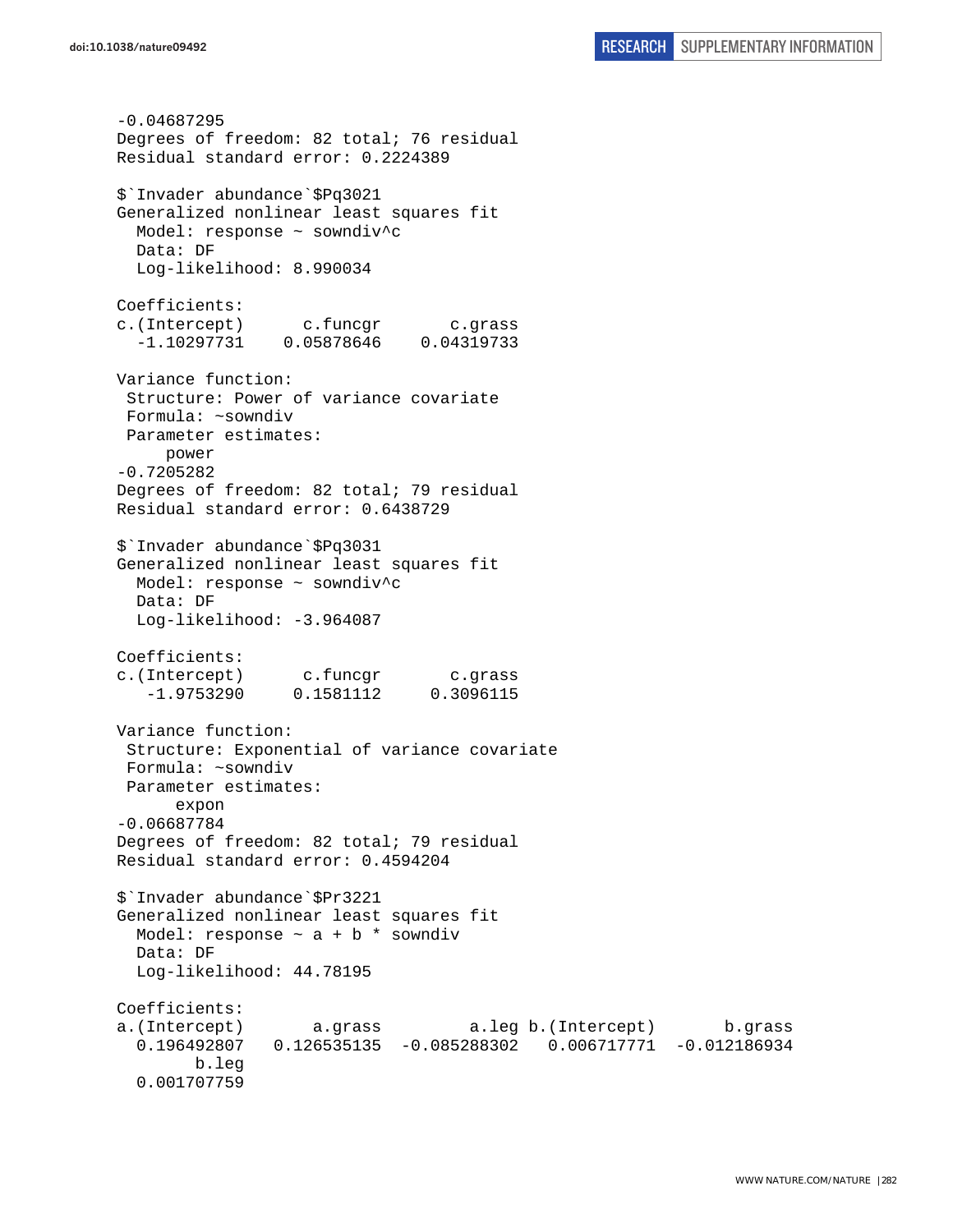Variance function: Structure: Power of variance covariate Formula: ~sowndiv Parameter estimates: power -0.3582216 Degrees of freedom: 82 total; 76 residual Residual standard error: 0.2477692 \$`Invader abundance`\$Pr3231 Generalized nonlinear least squares fit Model: response  $\sim$  a + b \* sowndiv Data: DF Log-likelihood: 49.30091 Coefficients: a.(Intercept) a.grass a.leg b.(Intercept) b.grass 0.193026617 0.130338893 -0.082782212 0.007252526 -0.012392393 b.leg 0.001348527 Variance function: Structure: Exponential of variance covariate Formula: ~sowndiv Parameter estimates: expon -0.04988375 Degrees of freedom: 82 total; 76 residual Residual standard error: 0.2114206 \$`Invader abundance`\$Pr3321 Generalized nonlinear least squares fit Model: response  $\sim$  a + sowndiv<sup>^</sup>c Data: DF Log-likelihood: 44.68341 Coefficients: a.(Intercept) a.grass a.leg c.(Intercept) c.grass  $-0.46334874$   $0.07627850$   $-0.20942265$   $-0.15508330$   $-0.04404392$  c.leg 0.08509773 Variance function: Structure: Power of variance covariate Formula: ~sowndiv Parameter estimates: power -0.3415551 Degrees of freedom: 82 total; 76 residual Residual standard error: 0.2420046 \$`Invader abundance`\$Pr3331 Generalized nonlinear least squares fit Model: response  $\sim$  a + sowndiv<sup>^</sup>c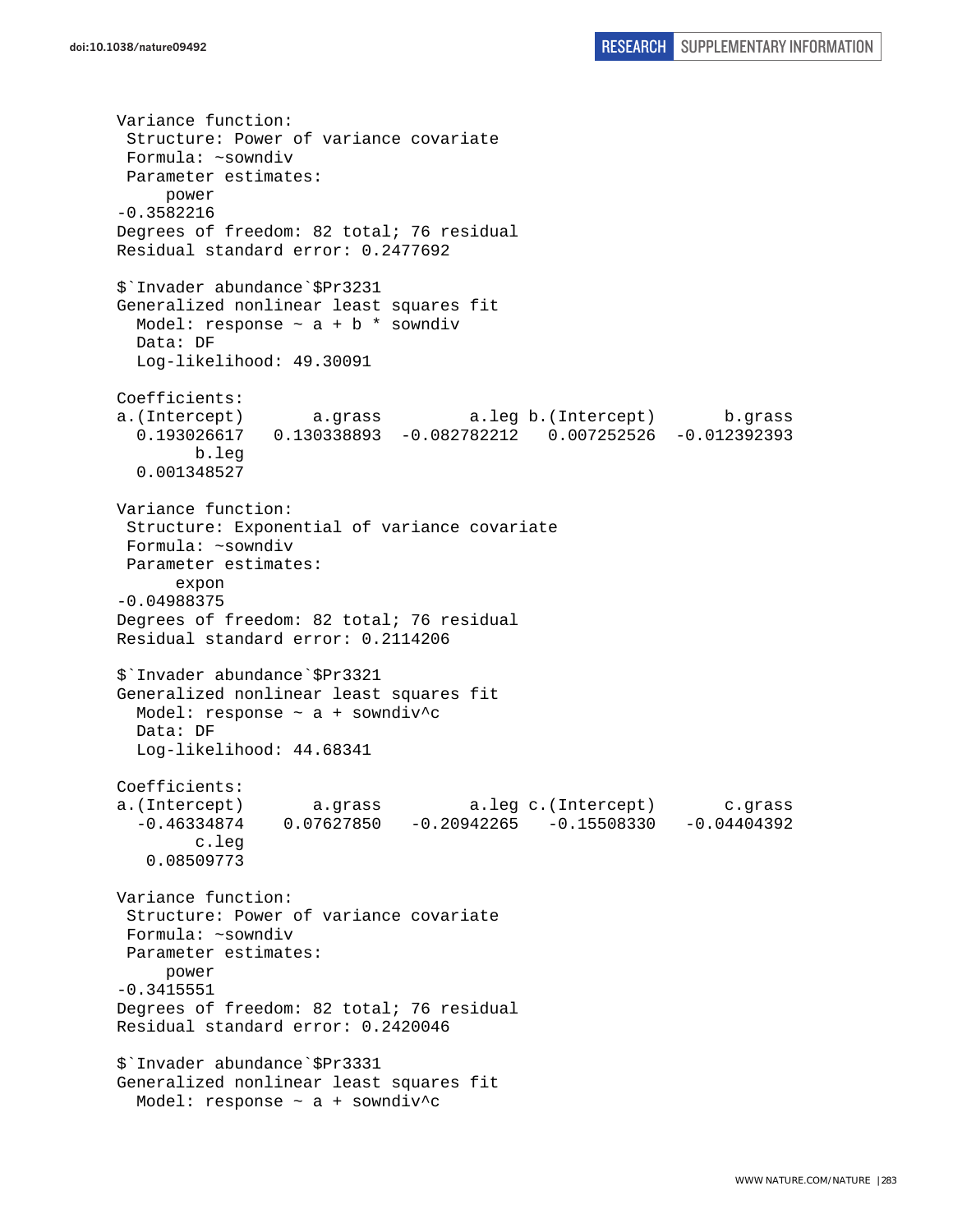```
 Data: DF 
   Log-likelihood: 48.97447 
Coefficients: 
a.(Intercept) a.grass a.leg c.(Intercept) c.grass 
  -0.41702788 0.05235117 -0.21163406 -0.19016920 -0.02883295 c.leg 
    0.09023691 
Variance function: 
  Structure: Exponential of variance covariate 
 Formula: ~sowndiv 
 Parameter estimates: 
       expon 
-0.04925354 
Degrees of freedom: 82 total; 76 residual 
Residual standard error: 0.2111185 
$`Invader abundance`$Pr3421 
Generalized nonlinear least squares fit 
  Model: response ~ b * sowndiv^c 
  Data: DF 
  Log-likelihood: 42.4812 
Coefficients: 
b.(Intercept) b.grass b.leg c.(Intercept) c.grass 
   0.708111731 0.009703086 -0.238226255 -0.703096917 0.049586930 
         c.leg 
   0.167742551 
Variance function: 
  Structure: Power of variance covariate 
 Formula: ~sowndiv 
 Parameter estimates: 
     power 
-0.2963200 
Degrees of freedom: 82 total; 76 residual 
Residual standard error: 0.2324460 
$`Invader abundance`$Pr3431 
Generalized nonlinear least squares fit 
  Model: response ~ b * sowndiv^c 
  Data: DF 
  Log-likelihood: 42.48675 
Coefficients: 
b.(Intercept) b.grass b.leg c.(Intercept) c.grass 
    0.85619892 -0.04350173 -0.26717430 -1.25121982 0.25687070 
         c.leg 
    0.27014410 
Variance function: 
  Structure: Exponential of variance covariate 
  Formula: ~sowndiv
```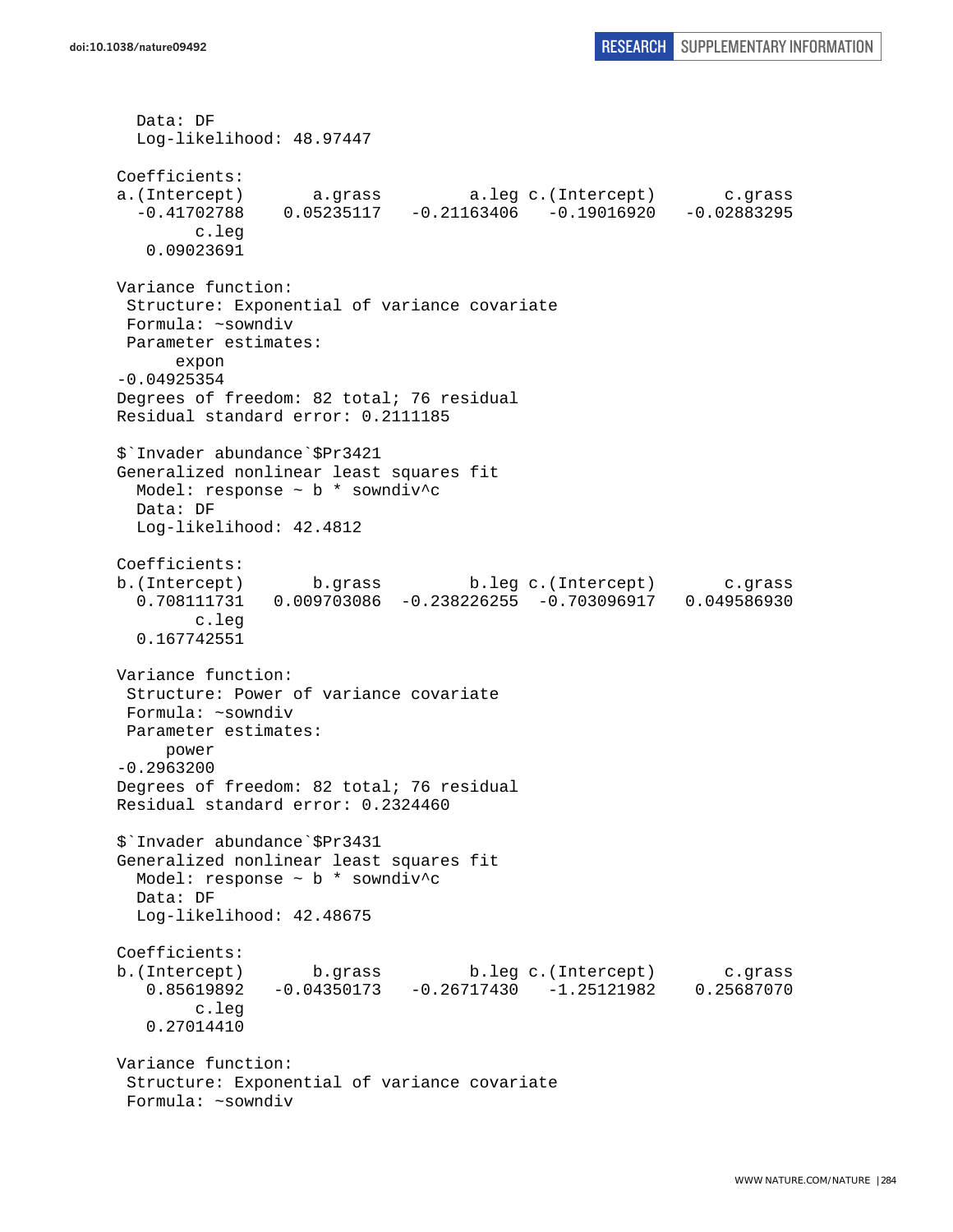Parameter estimates: expon -0.03985363 Degrees of freedom: 82 total; 76 residual Residual standard error: 0.2107846 \$`Invader abundance`\$Pr3521 Generalized nonlinear least squares fit Model: response ~ sowndiv^c Data: DF Log-likelihood: 10.35181 Coefficients: c.(Intercept) c.grass c.leg  $-0.48284607 -0.01162401 -0.31575693$ Variance function: Structure: Power of variance covariate Formula: ~sowndiv Parameter estimates: power -0.7056322 Degrees of freedom: 82 total; 79 residual Residual standard error: 0.6194177 \$`Invader abundance`\$Pr3531 Generalized nonlinear least squares fit Model: response ~ sowndiv^c Data: DF Log-likelihood: -2.778649 Coefficients: c.(Intercept) c.grass c.leg  $-0.2063479$   $0.1515175$   $-0.9744229$ Variance function: Structure: Exponential of variance covariate Formula: ~sowndiv Parameter estimates: expon -0.06642155 Degrees of freedom: 82 total; 79 residual Residual standard error: 0.4510561 \$`Invader abundance`\$Ps3721 Generalized nonlinear least squares fit Model: response  $\sim$  a + b  $*$  sowndiv Data: DF Log-likelihood: 46.84857 Coefficients: a.(Intercept) a.funcgr a.grass a.leg b.(Intercept) 0.776174517 -0.082647454 -0.007852252 -0.220787127 -0.036558090 b.funcgr b.grass b.leg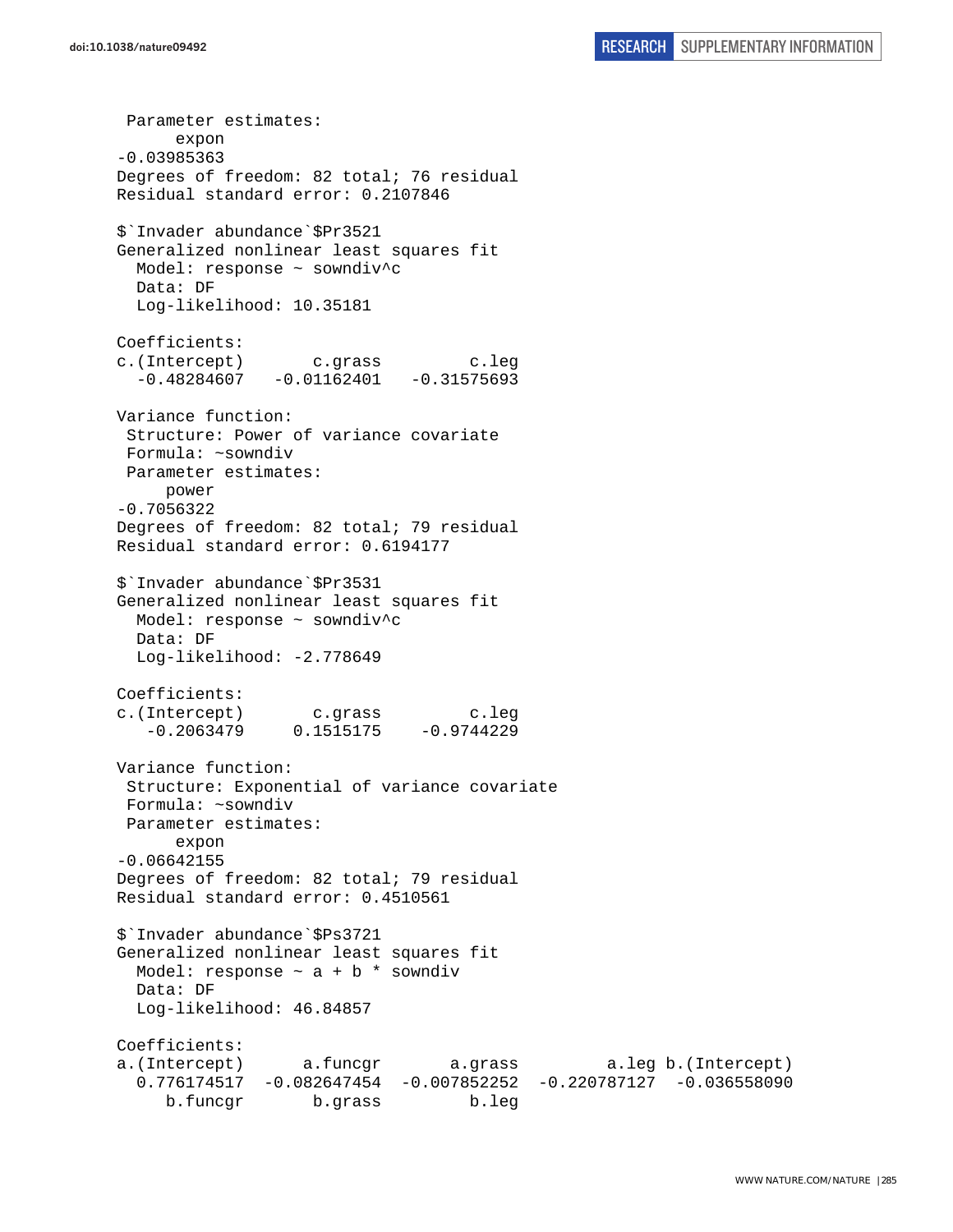0.005773283 -0.002044155 0.012142087 Variance function: Structure: Power of variance covariate Formula: ~sowndiv Parameter estimates: power -0.3625649 Degrees of freedom: 82 total; 74 residual Residual standard error: 0.2464298 \$`Invader abundance`\$Ps3731 Generalized nonlinear least squares fit Model: response  $\sim$  a + b  $*$  sowndiv Data: DF Log-likelihood: 50.94663 Coefficients: a.(Intercept) a.funcgr a.grass a.leg b.(Intercept) 0.693154335 -0.071849069 0.014540558 -0.199851089 -0.031594904 b.funcgr b.grass b.leg 0.005171200 -0.003313974 0.010770025 Variance function: Structure: Exponential of variance covariate Formula: ~sowndiv Parameter estimates: expon -0.04953642 Degrees of freedom: 82 total; 74 residual Residual standard error: 0.2093760 \$`Invader abundance`\$Ps3821 Generalized nonlinear least squares fit Model: response  $\sim$  a + sowndiv<sup>^</sup>c Data: DF Log-likelihood: 45.28678 Coefficients: a.(Intercept) a.funcgr a.grass a.leg c.(Intercept) -0.283895851 -0.035825698 0.033826188 -0.244978060 -0.159881072 c.funcgr c.grass c.leg 0.004723799 -0.038601205 0.081705168 Variance function: Structure: Power of variance covariate Formula: ~sowndiv Parameter estimates: power -0.3400161 Degrees of freedom: 82 total; 74 residual Residual standard error: 0.2428995 \$`Invader abundance`\$Ps3831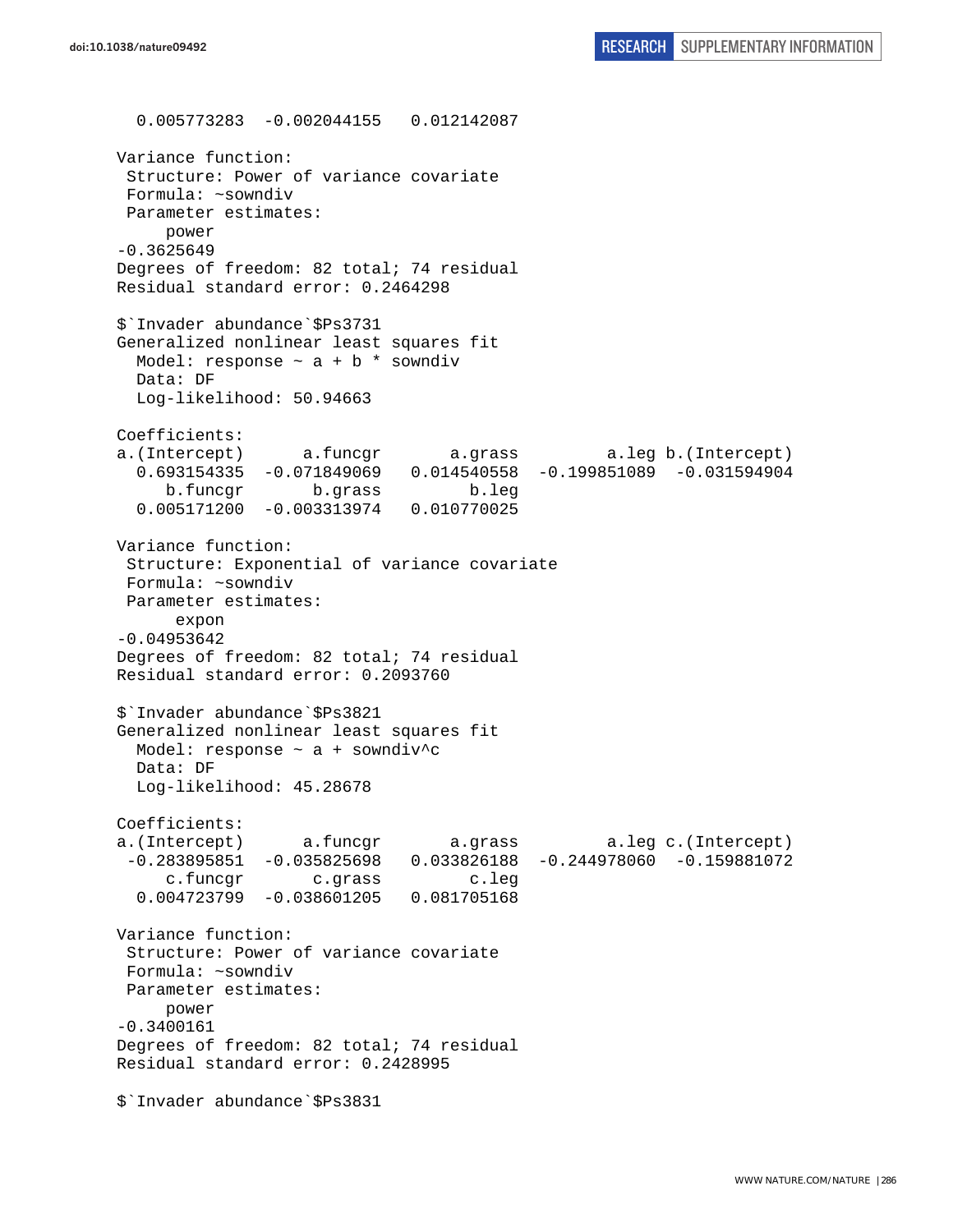Generalized nonlinear least squares fit Model: response  $\sim$  a + sowndiv<sup>^</sup>c Data: DF Log-likelihood: 49.27361 Coefficients: a.(Intercept) a.funcgr a.grass a.leg c.(Intercept) -0.38812892 -0.01120230 0.04260621 -0.21164686 -0.12185627 c.funcgr c.grass c.leg  $-0.00651053 - 0.03936069$  0.06887257 Variance function: Structure: Exponential of variance covariate Formula: ~sowndiv Parameter estimates: expon -0.04892602 Degrees of freedom: 82 total; 74 residual Residual standard error: 0.2125748 \$`Invader abundance`\$Ps3921 Generalized nonlinear least squares fit Model: response ~ b \* sowndiv^c Data: DF Log-likelihood: 45.54622 Coefficients: b.(Intercept) b.funcgr b.grass b.leg c.(Intercept) -0.003213657 0.136682055 0.227219740 -0.157069295 1.603625748 c.funcgr c.grass c.leg  $-0.386059476 -0.591665215 -0.160257241$ Variance function: Structure: Power of variance covariate Formula: ~sowndiv Parameter estimates: power -0.3418101 Degrees of freedom: 82 total; 74 residual Residual standard error: 0.2427780 \$`Invader abundance`\$Ps3931 Generalized nonlinear least squares fit Model: response ~ b \* sowndiv^c Data: DF Log-likelihood: 47.28533 Coefficients: b.(Intercept) b.funcgr b.grass b.leg c.(Intercept) -0.01290679 0.18135957 0.21354815 -0.16338695 1.77183934 c.funcgr c.grass c.leg  $-0.47068837 -0.58851221 -0.21576149$ 

Variance function: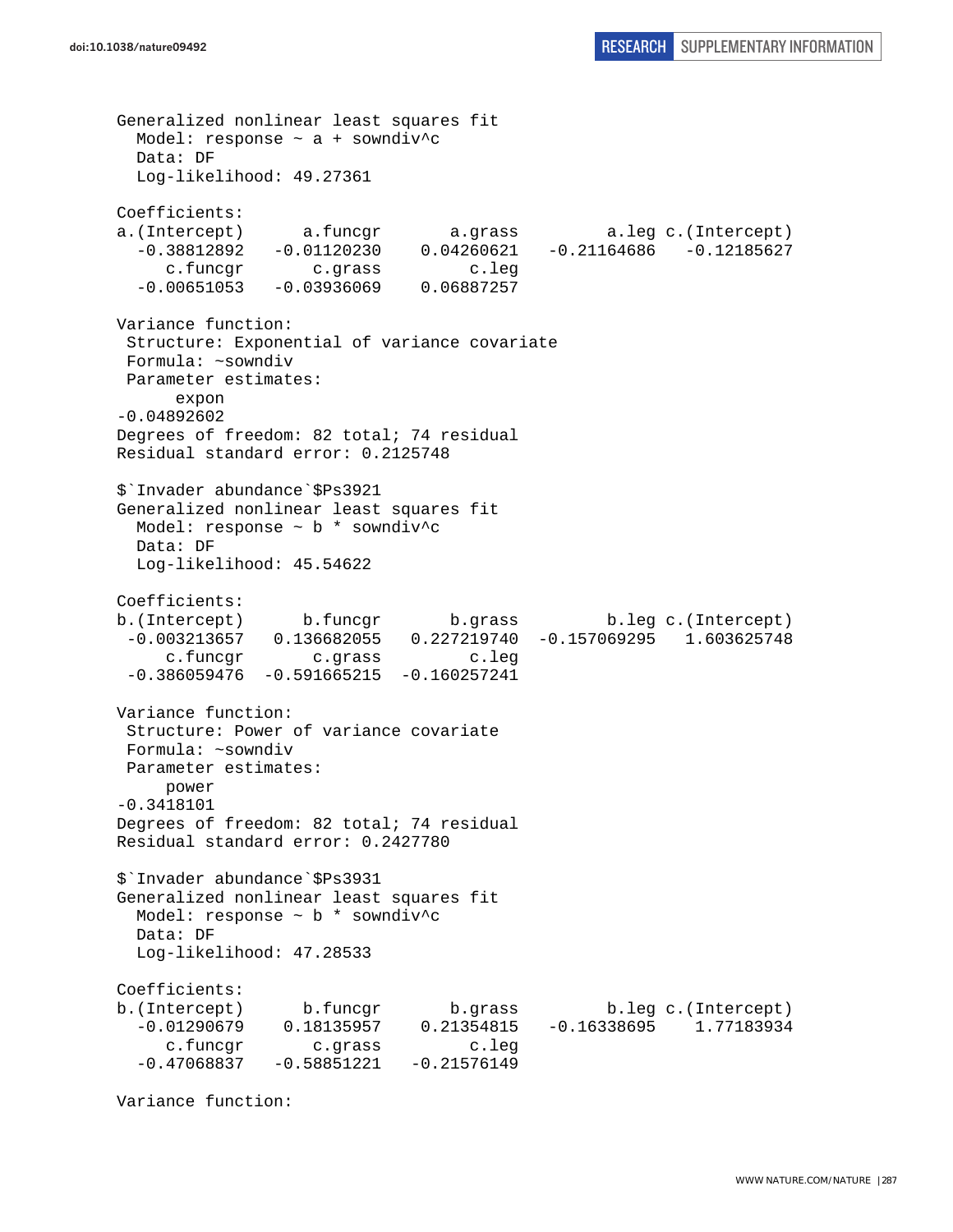Structure: Exponential of variance covariate Formula: ~sowndiv Parameter estimates: expon -0.04665023 Degrees of freedom: 82 total; 74 residual Residual standard error: 0.2135781 \$`Invader abundance`\$Ps4021 Generalized nonlinear least squares fit Model: response ~ sowndiv^c Data: DF Log-likelihood: 10.95581 Coefficients: c.(Intercept) c.funcgr c.grass c.leg 0.3715612 -0.1197887 -0.1884820 -0.5465698 Variance function: Structure: Power of variance covariate Formula: ~sowndiv Parameter estimates: power -0.7104753 Degrees of freedom: 82 total; 78 residual Residual standard error: 0.6232662 \$`Invader abundance`\$Ps4031 Generalized nonlinear least squares fit Model: response ~ sowndiv^c Data: DF Log-likelihood: -2.209384 Coefficients: c.(Intercept) c.funcgr c.grass c.leg 1.9667590 -0.2649226 -0.3764372 -1.5687500 Variance function: Structure: Exponential of variance covariate Formula: ~sowndiv Parameter estimates: expon -0.06654936 Degrees of freedom: 82 total; 78 residual Residual standard error: 0.4512928 \$`Invader abundance`\$AS1 Nonlinear regression model model: response ~ SSasymp(sowndiv, Asym, R0, lrc) data: DF Asym R0 lrc 0.02133 0.29604 -2.75052 residual sum-of-squares: 2.312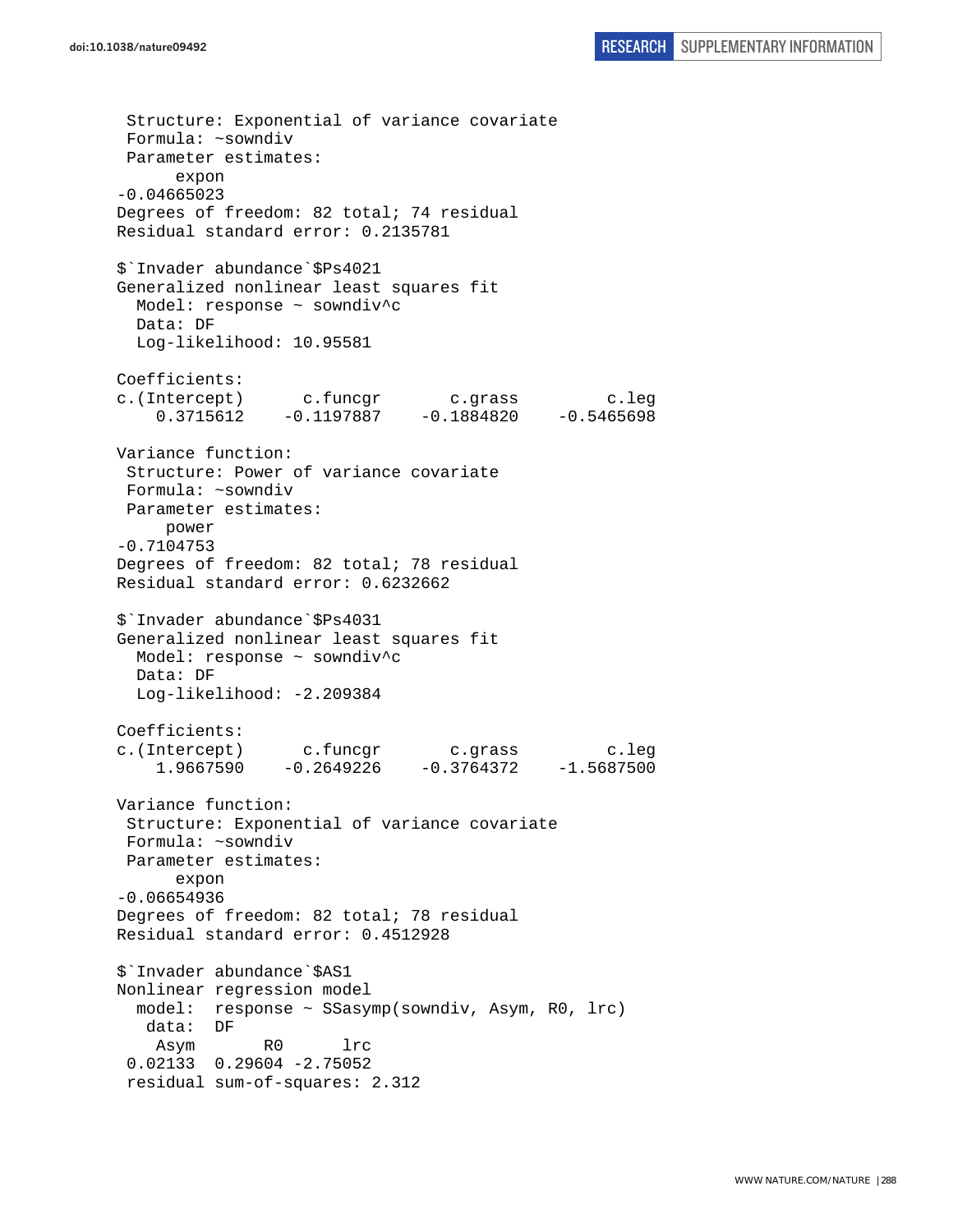Number of iterations to convergence: 5 Achieved convergence tolerance: 8.803e-06 \$`Invader abundance`\$BIEXP Nonlinear regression model model: response ~ SSbiexp(sowndiv, A1, lrc1, A2, lrc2) data: DF A1 lrc1 A2 lrc2 0.3584 0.6365 0.2597 -3.1622 residual sum-of-squares: 2.292 Number of iterations to convergence: 5 Achieved convergence tolerance: 3.807e-06 \$`Mycorrhiza species richness` \$`Mycorrhiza species richness`\$L0  $Ca11$ :  $lm(formula = response \sim block + (sowndiv + funcar + grass + leg)^2$ ,  $data = DF)$ Coefficients: (Intercept) blockB2 blockB3 blockB4 sowndiv 1.801373 0.083645 -0.026957 0.021404 0.008348 funcgr grass leg sowndiv:funcgr sowndiv:grass  $-0.412400$   $-0.840267$   $-0.405923$  0.001045 0.004643 sowndiv:leg funcgr:grass funcgr:leg grass:leg -0.003388 0.247349 0.074420 0.217500 \$`Mycorrhiza species richness`\$L2 Call: lm(formula = response ~ sowndiv + funcgr + leg, data = DF) Coefficients: (Intercept) sowndiv funcqr leg 0.218492 0.002933 0.047786 0.098950 \$`Mycorrhiza species richness`\$M1 Nonlinear regression model model: response  $\sim$  a \* sowndiv/(b + sowndiv) data: DF a b 0.5110 0.1226 residual sum-of-squares: 2.822 Number of iterations to convergence: 6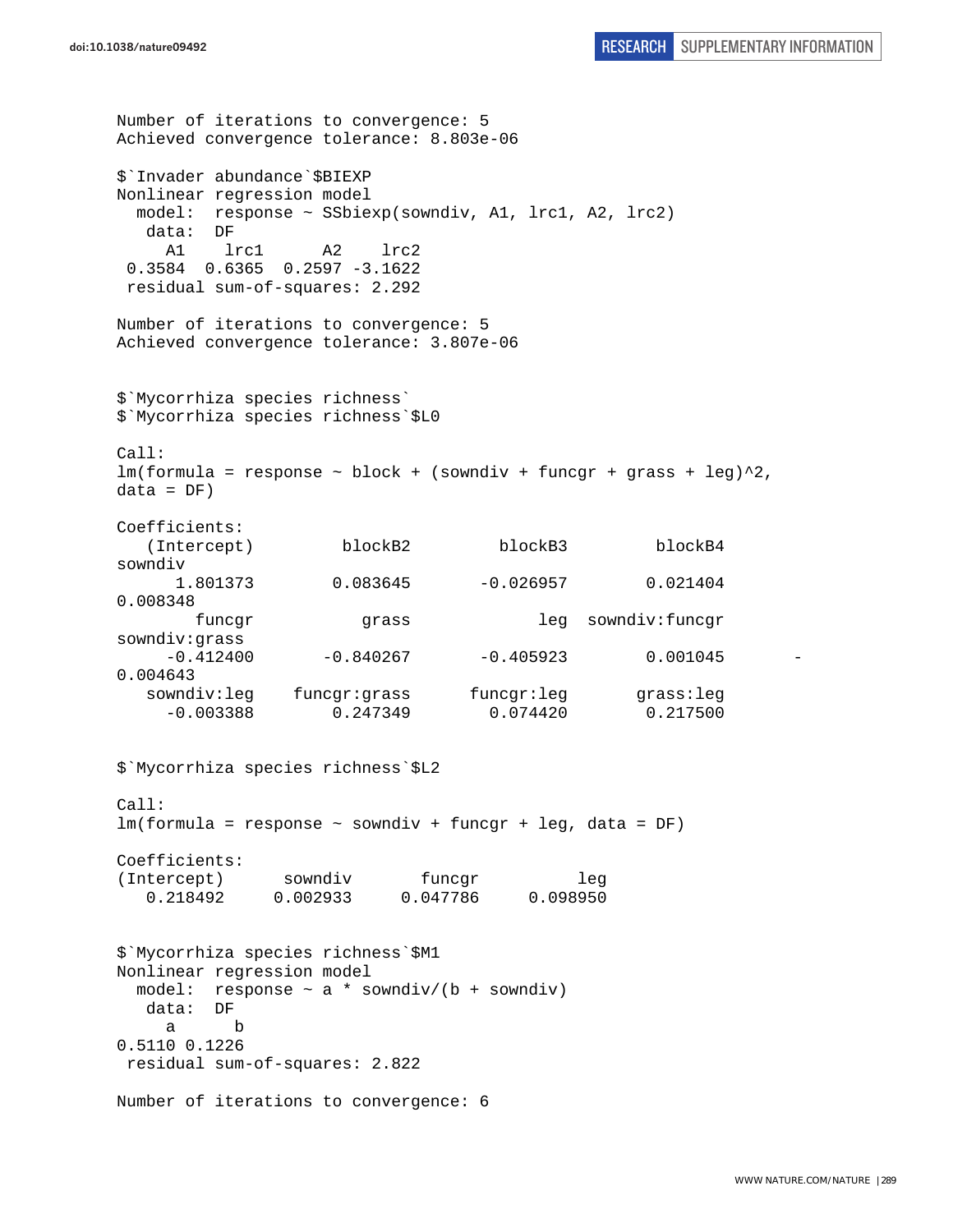```
doi:10.1038/nature09492 RESEARCH SUPPLEMENTARY INFORMATION
```

```
Achieved convergence tolerance: 1.955e-06 
$`Mycorrhiza species richness`$M1a 
Nonlinear regression model 
   model: response ~ SSmicmen(sowndiv, Vm, k) 
    data: DF 
     Vm k 
0.5110 0.1226 
  residual sum-of-squares: 2.822 
Number of iterations to convergence: 5 
Achieved convergence tolerance: 6.473e-06 
$`Mycorrhiza species richness`$M2 
Nonlinear regression model 
 model: response \sim d + a * sowndiv/(b + sowndiv)
    data: DF 
 a b d 
  0.3852 37.6075 0.4336 
  residual sum-of-squares: 2.643 
Number of iterations to convergence: 10 
Achieved convergence tolerance: 5.1e-07 
$`Mycorrhiza species richness`$E2 
Nonlinear regression model 
  model: response \sim a + b * exp(sowndiv)
    data: DF 
 a b 
4.835e-01 1.280e-27 
  residual sum-of-squares: 2.784 
Number of iterations to convergence: 4 
Achieved convergence tolerance: 3.687e-08 
$`Mycorrhiza species richness`$E4 
Nonlinear regression model 
 model: response \sim a + exp(sowndiv)
   data: DF 
a 
1 
  residual sum-of-squares: 3.913e+52 
Number of iterations to convergence: 0 
Achieved convergence tolerance: 6.792e-20 
$`Mycorrhiza species richness`$E5 
Nonlinear regression model 
   model: response ~ b * exp(sowndiv) 
    data: DF 
         b 
5.513e-27 
 residual sum-of-squares: 20.08
```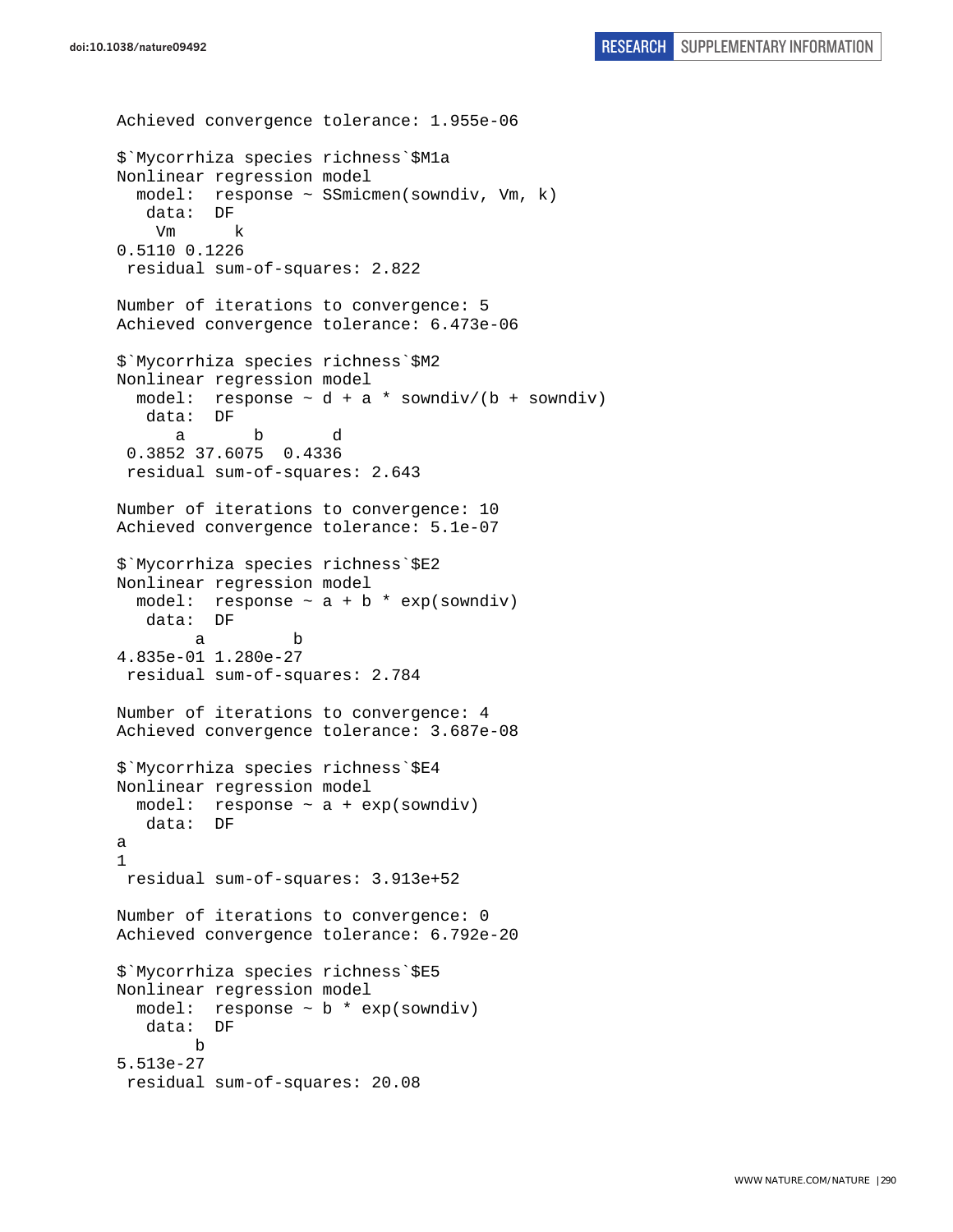```
Number of iterations to convergence: 4 
Achieved convergence tolerance: 3.044e-09 
$`Mycorrhiza species richness`$Pa1 
Nonlinear regression model 
  model: response \sim a + b * sowndiv^c
    data: DF 
 a b c 
0.43059 0.01744 0.64943 
  residual sum-of-squares: 2.664 
Number of iterations to convergence: 46 
Achieved convergence tolerance: 9.603e-06 
$`Mycorrhiza species richness`$Pa2 
Nonlinear regression model 
  model: response \sim a + b * sowndiv
    data: DF 
 a b 
0.456963 0.003994 
 residual sum-of-squares: 2.679 
Number of iterations to convergence: 1 
Achieved convergence tolerance: 1.551e-10 
$`Mycorrhiza species richness`$Pa3 
Nonlinear regression model 
   model: response ~ a + sowndiv^c 
    data: DF 
 a c 
-0.56583 0.03604 
  residual sum-of-squares: 2.719 
Number of iterations to convergence: 9 
Achieved convergence tolerance: 3.814e-07 
$`Mycorrhiza species richness`$Pa4 
Nonlinear regression model 
  model: response ~ b * sowndiv^c 
    data: DF 
 b c 
0.4327 0.0809 
  residual sum-of-squares: 2.712 
Number of iterations to convergence: 7 
Achieved convergence tolerance: 4.267e-06 
$`Mycorrhiza species richness`$Pa5 
Nonlinear regression model 
   model: response ~ sowndiv^c 
    data: DF 
       c 
-0.3848 
  residual sum-of-squares: 9.692
```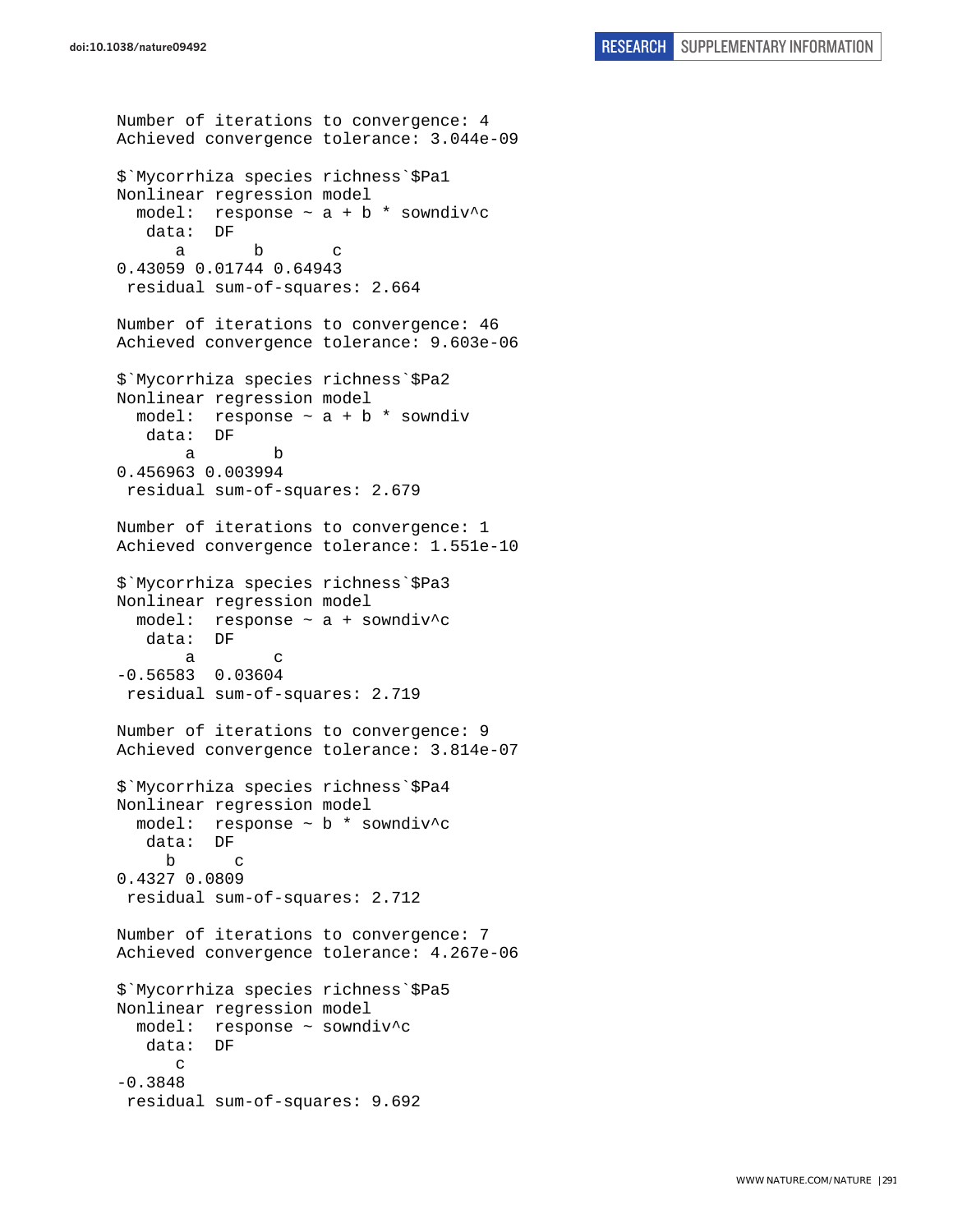Number of iterations to convergence: 12 Achieved convergence tolerance: 8.646e-06 \$`Mycorrhiza species richness`\$AS1 Nonlinear regression model model: response ~ SSasymp(sowndiv, Asym, R0, lrc) data: DF Asym R0 lrc 0.6817 0.4309 -3.1654 residual sum-of-squares: 2.637 Number of iterations to convergence: 18 Achieved convergence tolerance: 8.598e-06 \$`Mycorrhiza species richness`\$AS2 Nonlinear regression model model: response ~ SSasympOff(sowndiv, Asym, lrc, c0) data: DF Asym lrc c0 0.6818 -3.1655 -23.6945 residual sum-of-squares: 2.637 Number of iterations to convergence: 14 Achieved convergence tolerance: 8.431e-06 \$`Mycorrhiza species richness`\$AS3 Nonlinear regression model model: response ~ SSasympOrig(sowndiv, Asym, lrc) data: DF Asym lrc 0.4893 1.9651 residual sum-of-squares: 2.846 Number of iterations to convergence: 7 Achieved convergence tolerance: 2.289e-06 \$`Mycorrhiza species richness`\$LG2 Nonlinear regression model model: response ~ SSlogis(sowndiv, Asym, xmid, scal) data: DF Asym xmid scal 0.6688 -8.9144 15.2449 residual sum-of-squares: 2.63 Number of iterations to convergence: 18 Achieved convergence tolerance: 9.797e-06 \$`Aboveground herbivore species richness` \$`Aboveground herbivore species richness`\$L0 Call: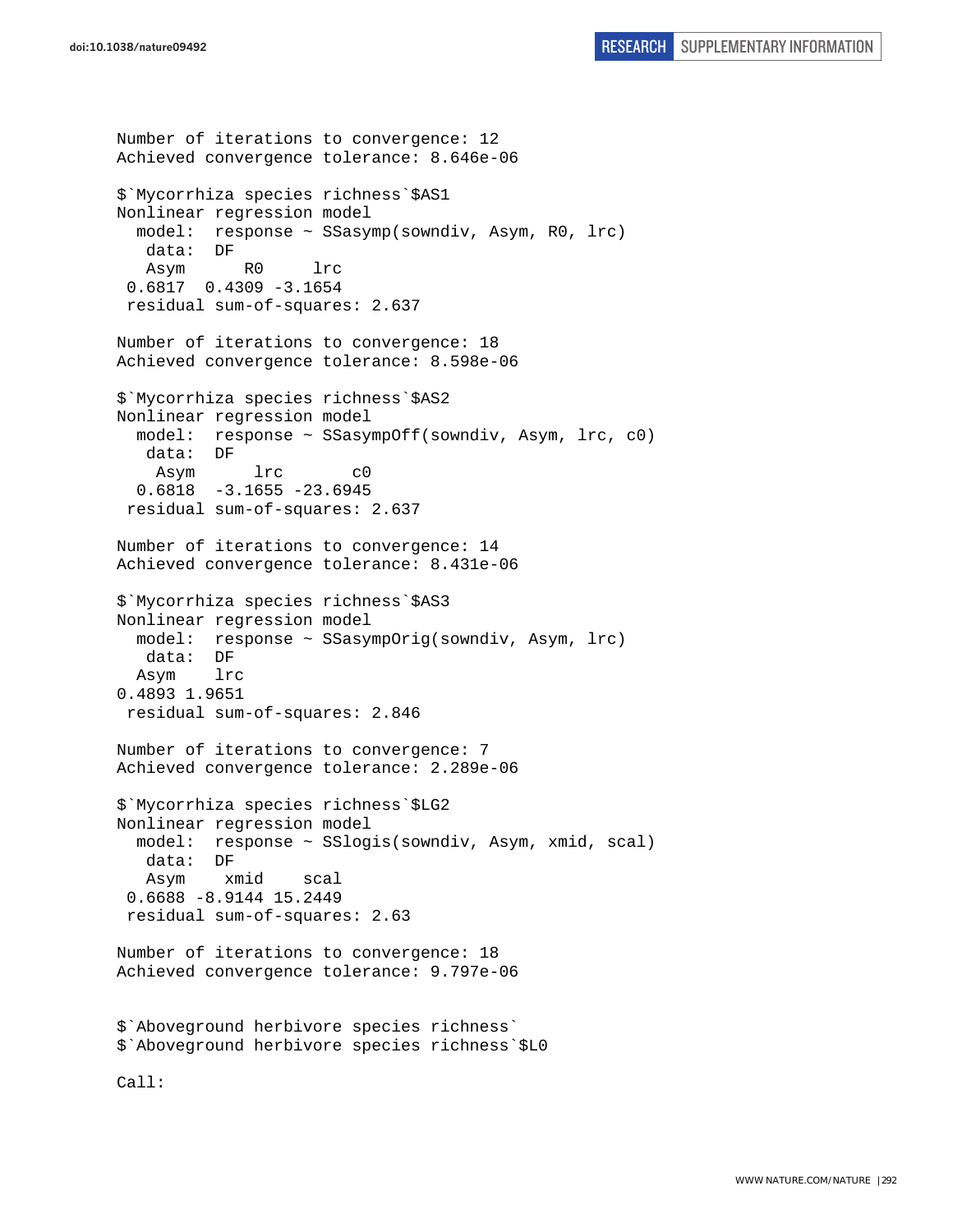$lm(formula = response ~ block + (sowndiv + funcgr + grass + leg)^2$ ,  $data = DF)$ Coefficients: (Intercept) blockB2 blockB3 blockB4 sowndiv 3.542690 -0.049192 -0.145620 -0.013189 0.025763 funcgr grass leg sowndiv:funcgr sowndiv:grass  $-0.565416$   $-1.373447$   $-1.547001$   $-0.003388$ 0.007026 sowndiv:leg funcgr:grass funcgr:leg grass:leg -0.010016 0.146057 0.217942 0.570139 \$`Aboveground herbivore species richness`\$L2 Call:  $lm(formula = response \sim soundiv + funcar + leq, data = DF)$ Coefficients: (Intercept) sowndiv funcgr leg 0.541702 0.009016 0.010269 -0.205594 \$`Aboveground herbivore species richness`\$M1 Nonlinear regression model model: response  $\sim$  a \* sowndiv/(b + sowndiv) data: DF a b 0.811 6.987 residual sum-of-squares: 1.354 Number of iterations to convergence: 15 Achieved convergence tolerance: 6.603e-06 \$`Aboveground herbivore species richness`\$M1a Nonlinear regression model model: response ~ SSmicmen(sowndiv, Vm, k) data: DF Vm k 0.811 6.988 residual sum-of-squares: 1.354 Number of iterations to convergence: 12 Achieved convergence tolerance: 5.025e-06 \$`Aboveground herbivore species richness`\$M2 Nonlinear regression model model: response  $\sim$  d + a \* sowndiv/(b + sowndiv) data: DF a b d 1.1572 40.0162 0.1715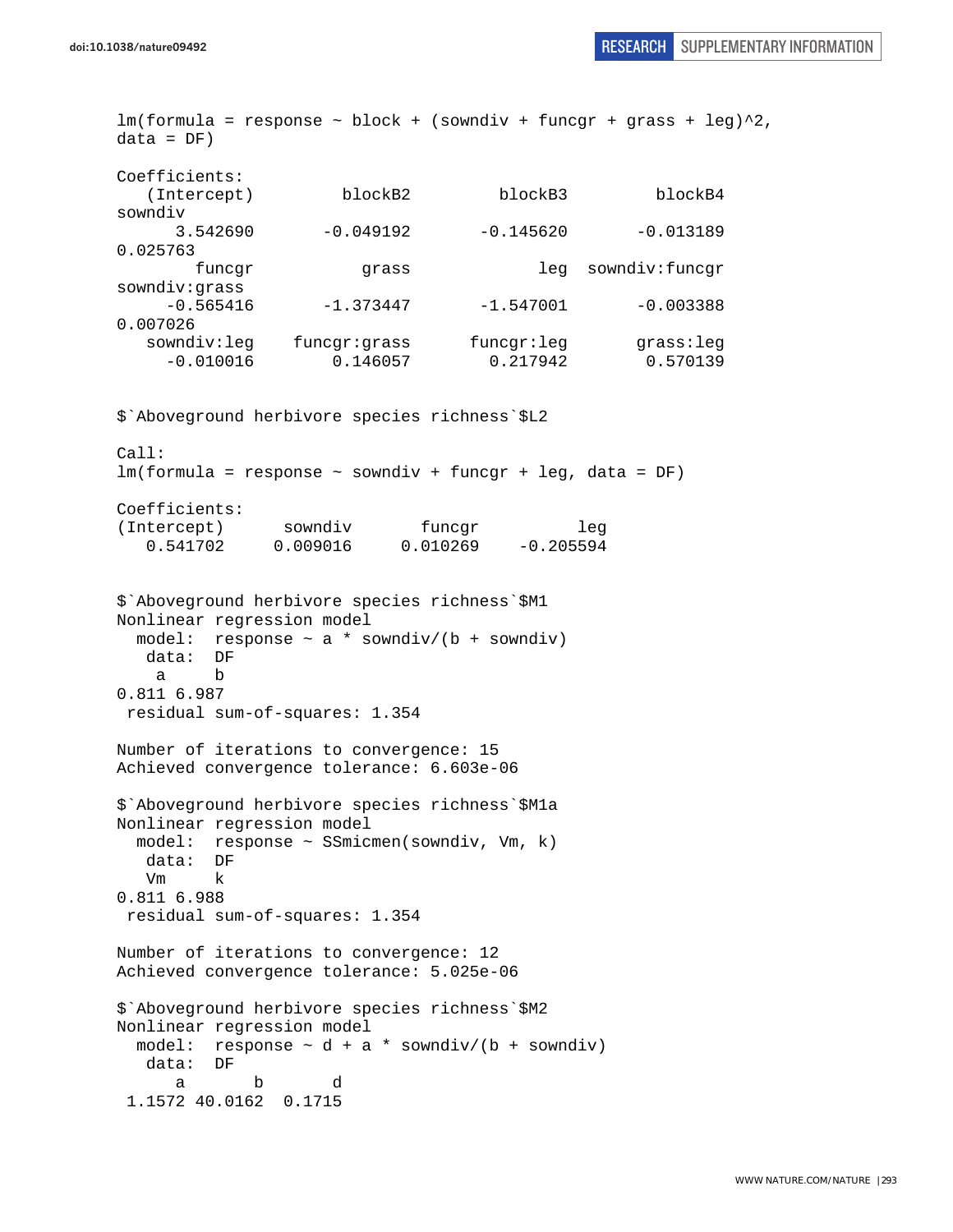```
 residual sum-of-squares: 1.098 
Number of iterations to convergence: 6 
Achieved convergence tolerance: 8.631e-06 
$`Aboveground herbivore species richness`$E2 
Nonlinear regression model 
  model: response \sim a + b * exp(sowndiv)
    data: DF 
 a b 
3.178e-01 4.857e-27 
 residual sum-of-squares: 1.793 
Number of iterations to convergence: 4 
Achieved convergence tolerance: 5.452e-08 
$`Aboveground herbivore species richness`$E4 
Nonlinear regression model 
  model: response ~ a + exp(sowndiv) 
    data: DF 
a 
1 
 residual sum-of-squares: 5.217e+52 
Number of iterations to convergence: 0 
Achieved convergence tolerance: 8.031e-20 
$`Aboveground herbivore species richness`$E5 
Nonlinear regression model 
   model: response ~ b * exp(sowndiv) 
    data: DF 
        b 
7.64e-27 
  residual sum-of-squares: 6.44 
Number of iterations to convergence: 4 
Achieved convergence tolerance: 2.903e-08 
$`Aboveground herbivore species richness`$Pa1 
Nonlinear regression model 
  model: response \sim a + b * sowndiv^c
    data: DF 
 a b c 
0.07643 0.11129 0.47917 
  residual sum-of-squares: 1.085 
Number of iterations to convergence: 7 
Achieved convergence tolerance: 4.311e-07 
$`Aboveground herbivore species richness`$Pa2 
Nonlinear regression model 
 model: response \sim a + b * sowndiv
    data: DF 
 a b
```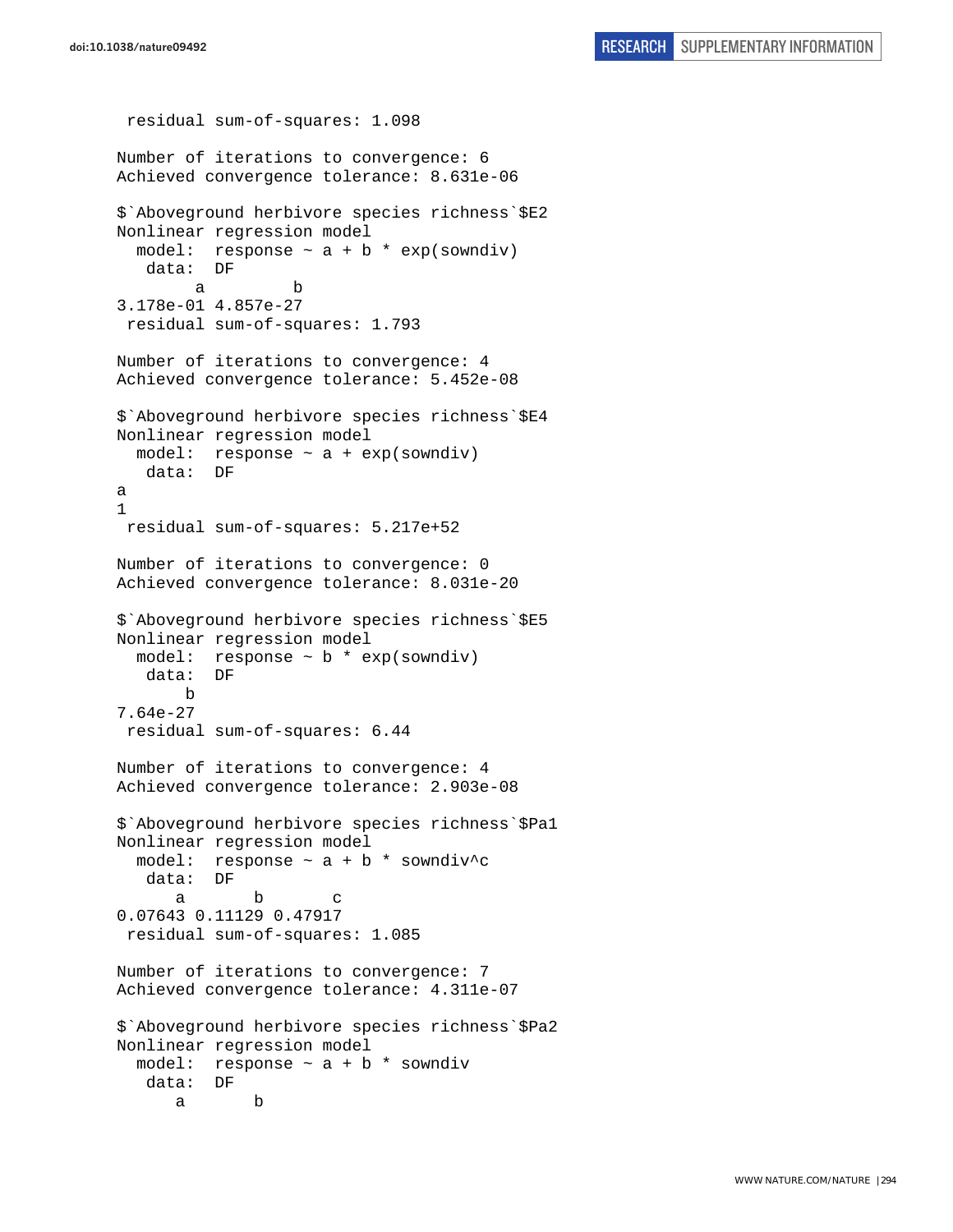```
0.23483 0.01171 
  residual sum-of-squares: 1.234 
Number of iterations to convergence: 1 
Achieved convergence tolerance: 9.27e-10 
$`Aboveground herbivore species richness`$Pa3 
Nonlinear regression model 
   model: response ~ a + sowndiv^c 
    data: DF 
 a c 
-0.8503 0.1169 
 residual sum-of-squares: 1.184 
Number of iterations to convergence: 8 
Achieved convergence tolerance: 3.12e-06 
$`Aboveground herbivore species richness`$Pa4 
Nonlinear regression model 
   model: response ~ b * sowndiv^c 
    data: DF 
 b c 
0.1734 0.3880 
  residual sum-of-squares: 1.092 
Number of iterations to convergence: 6 
Achieved convergence tolerance: 1.723e-06 
$`Aboveground herbivore species richness`$Pa5 
Nonlinear regression model 
  model: response ~ sowndiv^c 
    data: DF 
      \Gamma-0.3583 
 residual sum-of-squares: 15.11 
Number of iterations to convergence: 14 
Achieved convergence tolerance: 5.685e-06 
$`Aboveground herbivore species richness`$AS1 
Nonlinear regression model 
   model: response ~ SSasymp(sowndiv, Asym, R0, lrc) 
    data: DF 
    Asym R0 lrc 
  0.9883 0.1772 -3.4479 
  residual sum-of-squares: 1.101 
Number of iterations to convergence: 3 
Achieved convergence tolerance: 5.077e-07 
$`Aboveground herbivore species richness`$AS2 
Nonlinear regression model 
   model: response ~ SSasympOff(sowndiv, Asym, lrc, c0) 
    data: DF
```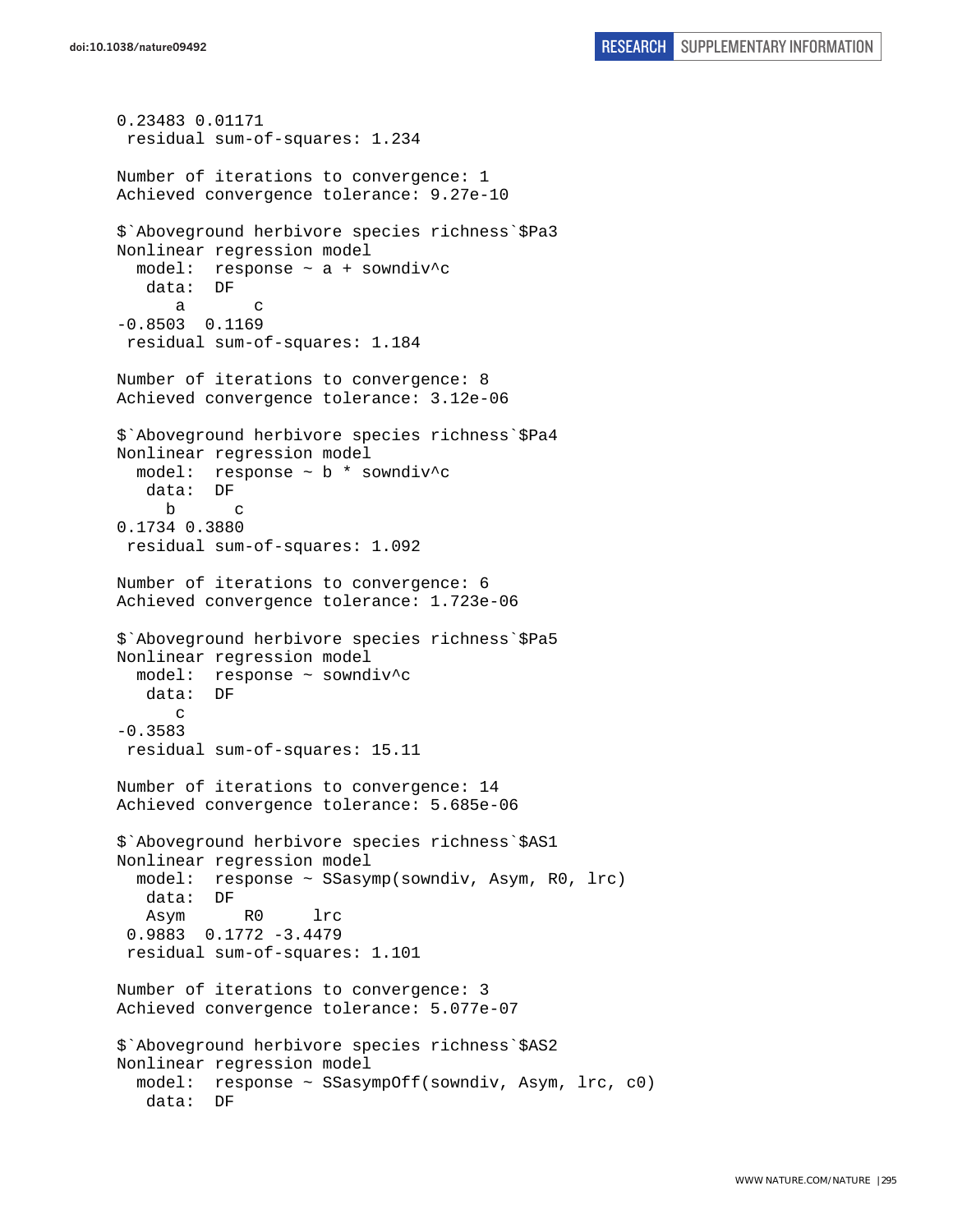Asym lrc c0 0.9883 -3.4479 -6.2111 residual sum-of-squares: 1.101 Number of iterations to convergence: 3 Achieved convergence tolerance: 5.08e-07 \$`Aboveground herbivore species richness`\$AS3 Nonlinear regression model model: response ~ SSasympOrig(sowndiv, Asym, lrc) data: DF Asym lrc 0.7294 -2.2898 residual sum-of-squares: 1.551 Number of iterations to convergence: 33 Achieved convergence tolerance: 9.188e-06 \$`Aboveground herbivore species richness`\$LG2 Nonlinear regression model model: response ~ SSlogis(sowndiv, Asym, xmid, scal) data: DF Asym xmid scal 0.8811 13.1636 10.8363 residual sum-of-squares: 1.122 Number of iterations to convergence: 2 Achieved convergence tolerance: 2.494e-06 \$`Aboveground carnivore species richness` \$`Aboveground carnivore species richness`\$L0 Call:  $lm(formula = response ~ ~block ~ + ~ (sowndiv ~ + ~funcgr ~ + ~grass ~ + ~ leg)^2$ ,  $data = DF)$ Coefficients: (Intercept) blockB2 blockB3 blockB4 sowndiv 5.429105 -0.156202 -0.104682 0.009385 - 0.077174 funcgr grass leg sowndiv:funcgr sowndiv:grass  $-0.873498$   $-2.091119$   $-2.278339$  0.008375 0.024366 sowndiv:leg funcgr:grass funcgr:leg grass:leg 0.026581 0.269358 0.264119 0.870962

\$`Aboveground carnivore species richness`\$L2

 $Ca11$ : lm(formula = response ~ sowndiv + funcgr + leg, data = DF)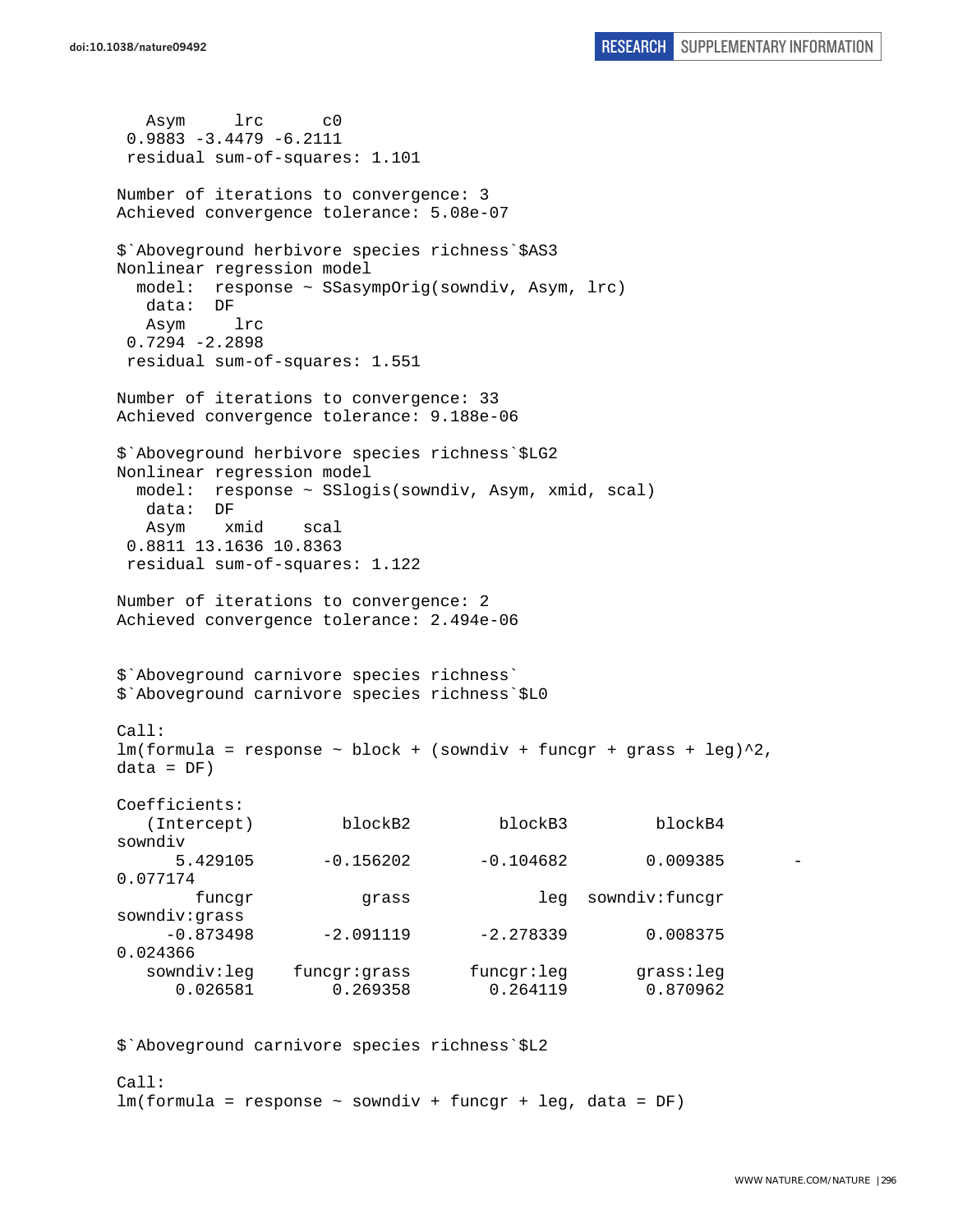```
Coefficients: 
(Intercept) sowndiv funcgr leg 
     0.81312 0.00748 -0.01456 -0.20032 
$`Aboveground carnivore species richness`$M1 
Nonlinear regression model 
  model: response \sim a * sowndiv/(b + sowndiv)
    data: DF 
      a b 
0.7875 1.2819 
  residual sum-of-squares: 2.042 
Number of iterations to convergence: 6 
Achieved convergence tolerance: 6.784e-06 
$`Aboveground carnivore species richness`$M1a 
Nonlinear regression model 
   model: response ~ SSmicmen(sowndiv, Vm, k) 
   data: DF 
     Vm k 
0.7875 1.2819 
  residual sum-of-squares: 2.042 
Number of iterations to convergence: 6 
Achieved convergence tolerance: 2.215e-06 
$`Aboveground carnivore species richness`$M2 
Nonlinear regression model 
  model: response \sim d + a * sowndiv/(b + sowndiv)
    data: DF 
 a b d 
0.6395 9.6391 0.3349 
  residual sum-of-squares: 1.911 
Number of iterations to convergence: 10 
Achieved convergence tolerance: 4.073e-06 
$`Aboveground carnivore species richness`$E2 
Nonlinear regression model 
  model: response \sim a + b * exp(sowndiv)
    data: DF 
 a b 
5.393e-01 3.364e-27 
 residual sum-of-squares: 2.670 
Number of iterations to convergence: 4 
Achieved convergence tolerance: 4.622e-09 
$`Aboveground carnivore species richness`$E4 
Nonlinear regression model 
  model: response ~ a + exp(sowndiv) 
   data: DF
```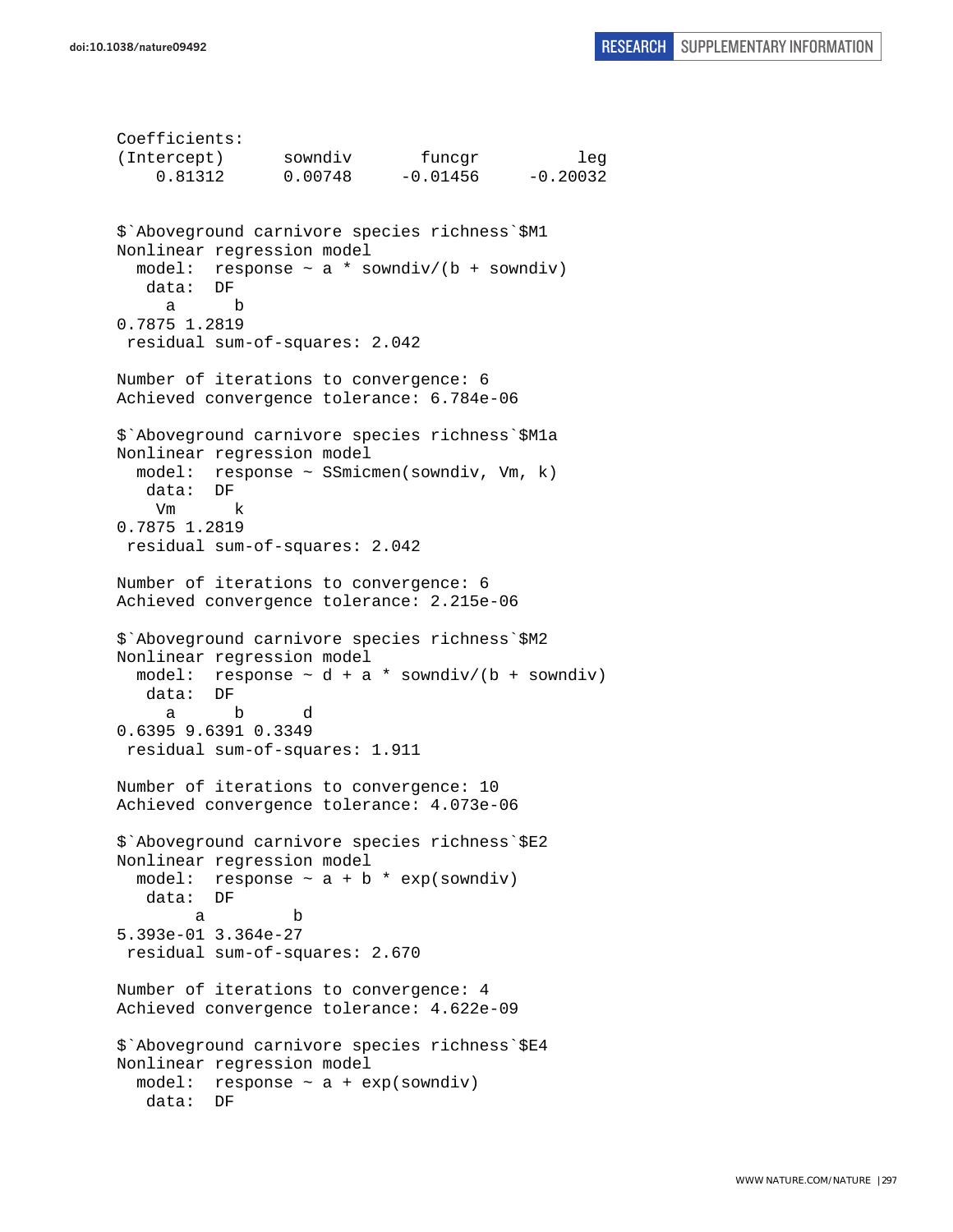a 1 residual sum-of-squares: 5.217e+52 Number of iterations to convergence: 0 Achieved convergence tolerance: 8.031e-20 \$`Aboveground carnivore species richness`\$E5 Nonlinear regression model model: response  $\sim$  b  $*$  exp(sowndiv) data: DF b 8.086e-27 residual sum-of-squares: 16.05 Number of iterations to convergence: 4 Achieved convergence tolerance: 8.72e-09 \$`Aboveground carnivore species richness`\$Pa1 Nonlinear regression model model: response  $\sim$  a + b \* sowndiv^c data: DF a b c -0.5644 0.9508 0.1076 residual sum-of-squares: 1.885 Number of iterations to convergence: 16 Achieved convergence tolerance: 1.334e-06 \$`Aboveground carnivore species richness`\$Pa2 Nonlinear regression model model: response  $\sim$  a + b  $*$  sowndiv data: DF a b 0.471926 0.009014 residual sum-of-squares: 2.21 Number of iterations to convergence: 1 Achieved convergence tolerance: 4.713e-09 \$`Aboveground carnivore species richness`\$Pa3 Nonlinear regression model model: response  $\sim$  a + sowndiv<sup>^</sup>c data: DF a c -0.6141 0.1032 residual sum-of-squares: 1.885 Number of iterations to convergence: 7 Achieved convergence tolerance: 1.247e-06 \$`Aboveground carnivore species richness`\$Pa4 Nonlinear regression model model: response ~ b \* sowndiv^c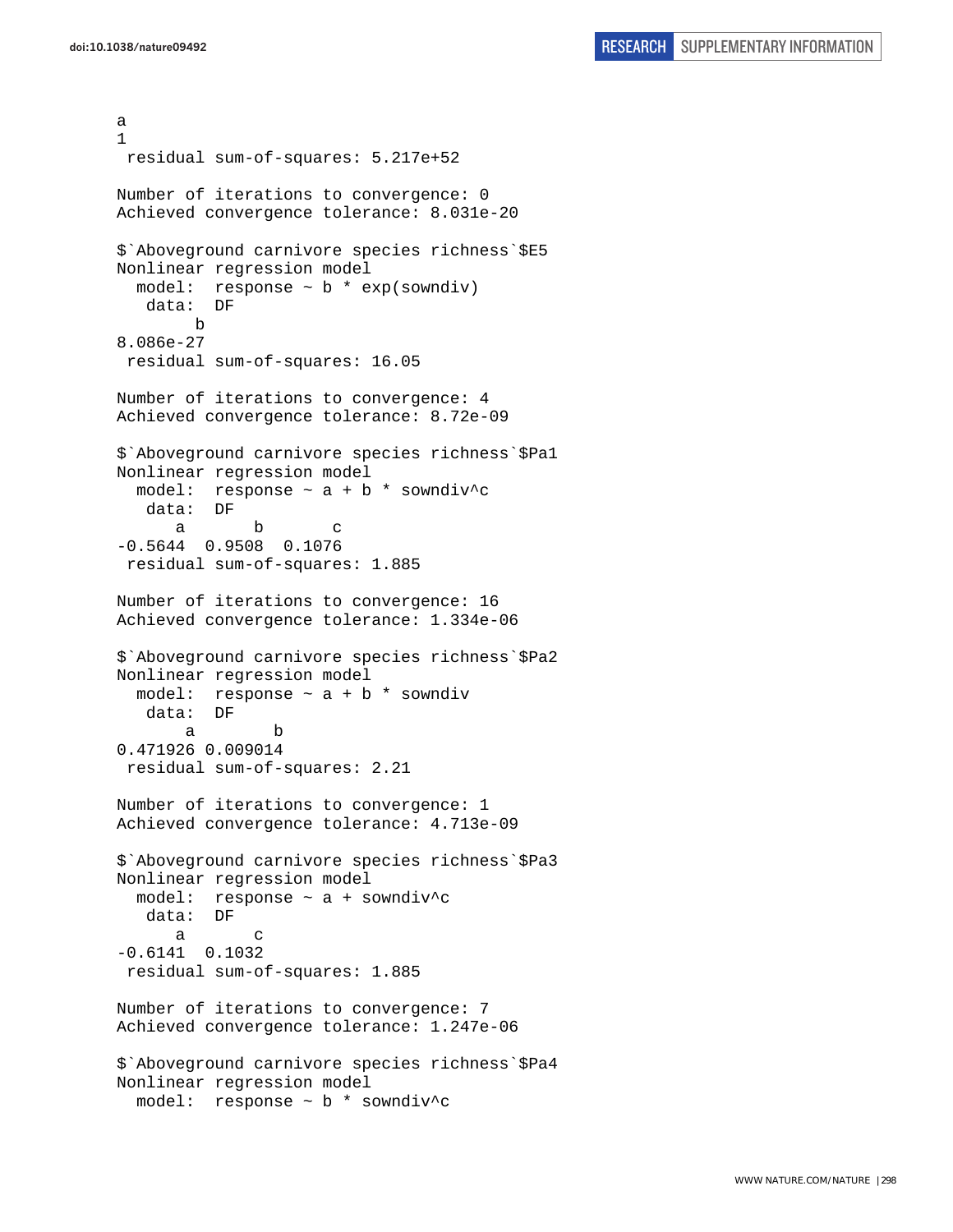data: DF b c 0.3977 0.2085 residual sum-of-squares: 1.891 Number of iterations to convergence: 7 Achieved convergence tolerance: 1.128e-06 \$`Aboveground carnivore species richness`\$Pa5 Nonlinear regression model model: response ~ sowndiv^c data: DF c -0.1519 residual sum-of-squares: 9.702 Number of iterations to convergence: 10 Achieved convergence tolerance: 8.666e-06 \$`Aboveground carnivore species richness`\$AS1 Nonlinear regression model model: response ~ SSasymp(sowndiv, Asym, R0, lrc) data: DF Asym R0 lrc 0.9103 0.3763 -2.6824 residual sum-of-squares: 1.937 Number of iterations to convergence: 6 Achieved convergence tolerance: 5.383e-06 \$`Aboveground carnivore species richness`\$AS2 Nonlinear regression model model: response ~ SSasympOff(sowndiv, Asym, lrc, c0) data: DF Asym lrc c0 0.9103 -2.6824 -7.7979 residual sum-of-squares: 1.937 Number of iterations to convergence: 6 Achieved convergence tolerance: 5.399e-06 \$`Aboveground carnivore species richness`\$AS3 Nonlinear regression model model: response ~ SSasympOrig(sowndiv, Asym, lrc) data: DF Asym lrc 0.7027 -0.4829 residual sum-of-squares: 2.278 Number of iterations to convergence: 15 Achieved convergence tolerance: 6.976e-06 \$`Aboveground carnivore species richness`\$LG2 Nonlinear regression model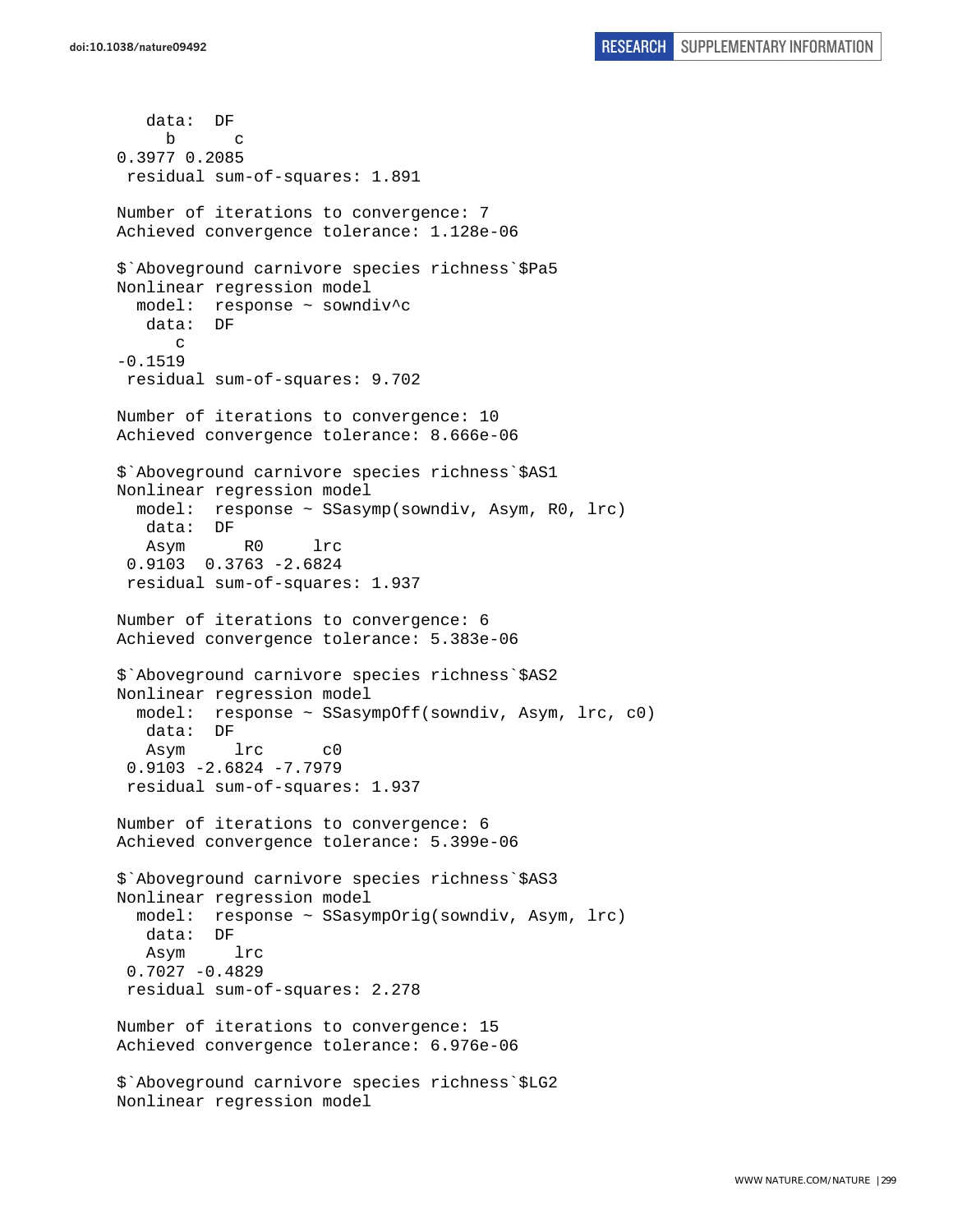```
 model: response ~ SSlogis(sowndiv, Asym, xmid, scal) 
   data: DF 
  Asym xmid scal 
0.9086 2.2419 9.9254 
 residual sum-of-squares: 1.965 
Number of iterations to convergence: 5 
Achieved convergence tolerance: 6.799e-06 
$`Aboveground omnivore species richness` 
$`Aboveground omnivore species richness`$L0 
Call: 
lm(formula = response ~ ~block ~ + ~ (sowndiv ~ + ~funcgr ~ + ~grass ~ + ~ leg)^2,
data = DF)Coefficients: 
   (Intercept) blockB2 blockB3 blockB4
sowndiv 
     1.2588258 -0.0373488 -0.1012202 0.0191073 -
0.0114090 
       funcgr grass leg sowndiv:funcgr
sowndiv:grass 
    -0.1216172 0.0400796 -0.7112026 -0.0002074 
0.0234268 
   sowndiv:leg funcgr:grass funcgr:leg grass:leg 
    -0.0083184 -0.1584131 0.2065219 0.1351638 
$`Aboveground omnivore species richness`$L2 
Call: 
lm(formula = response ~ sowndiv + funcgr + leg, data = DF) 
Coefficients: 
(Intercept) sowndiv funcgr leg 
   0.975284 0.003096 -0.077447 -0.255278 
$`Aboveground omnivore species richness`$M1 
Nonlinear regression model 
 model: response \sim a * sowndiv/(b + sowndiv)
   data: DF 
 a b 
0.4929 0.1468 
 residual sum-of-squares: 2.261 
Number of iterations to convergence: 6 
Achieved convergence tolerance: 1.888e-06 
$`Aboveground omnivore species richness`$M1a 
Nonlinear regression model 
  model: response ~ SSmicmen(sowndiv, Vm, k)
```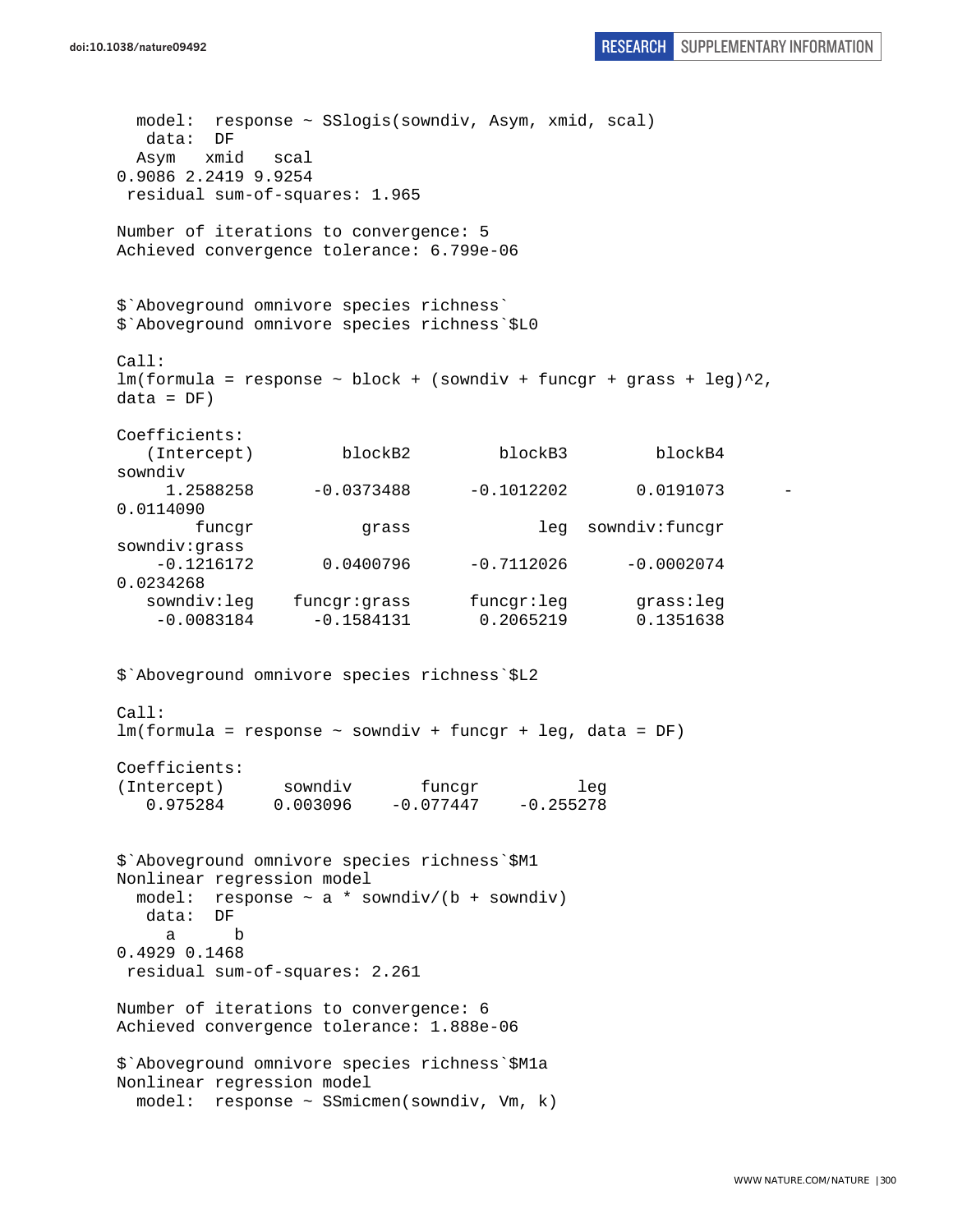```
 data: DF 
     Vm k 
0.4929 0.1468 
  residual sum-of-squares: 2.261 
Number of iterations to convergence: 4 
Achieved convergence tolerance: 5.083e-06 
$`Aboveground omnivore species richness`$M2 
Nonlinear regression model 
  model: response \sim d + a * sowndiv/(b + sowndiv)
    data: DF 
 a b d 
  0.2128 20.1657 0.4123 
  residual sum-of-squares: 2.186 
Number of iterations to convergence: 9 
Achieved convergence tolerance: 2.921e-06 
$`Aboveground omnivore species richness`$E2 
Nonlinear regression model 
  model: response \sim a + b * exp(sowndiv)
    data: DF 
 a b 
4.591e-01 7.446e-28 
  residual sum-of-squares: 2.263 
Number of iterations to convergence: 4 
Achieved convergence tolerance: 7.282e-08 
$`Aboveground omnivore species richness`$E4 
Nonlinear regression model 
  model: response ~ a + exp(sowndiv) 
    data: DF 
a 
1 
  residual sum-of-squares: 5.217e+52 
Number of iterations to convergence: 0 
Achieved convergence tolerance: 8.031e-20 
$`Aboveground omnivore species richness`$E5 
Nonlinear regression model 
  model: response \sim b * exp(sowndiv)
    data: DF 
 b 
4.765e-27 
  residual sum-of-squares: 11.96 
Number of iterations to convergence: 4 
Achieved convergence tolerance: 3.452e-08 
$`Aboveground omnivore species richness`$Pa1 
Nonlinear regression model
```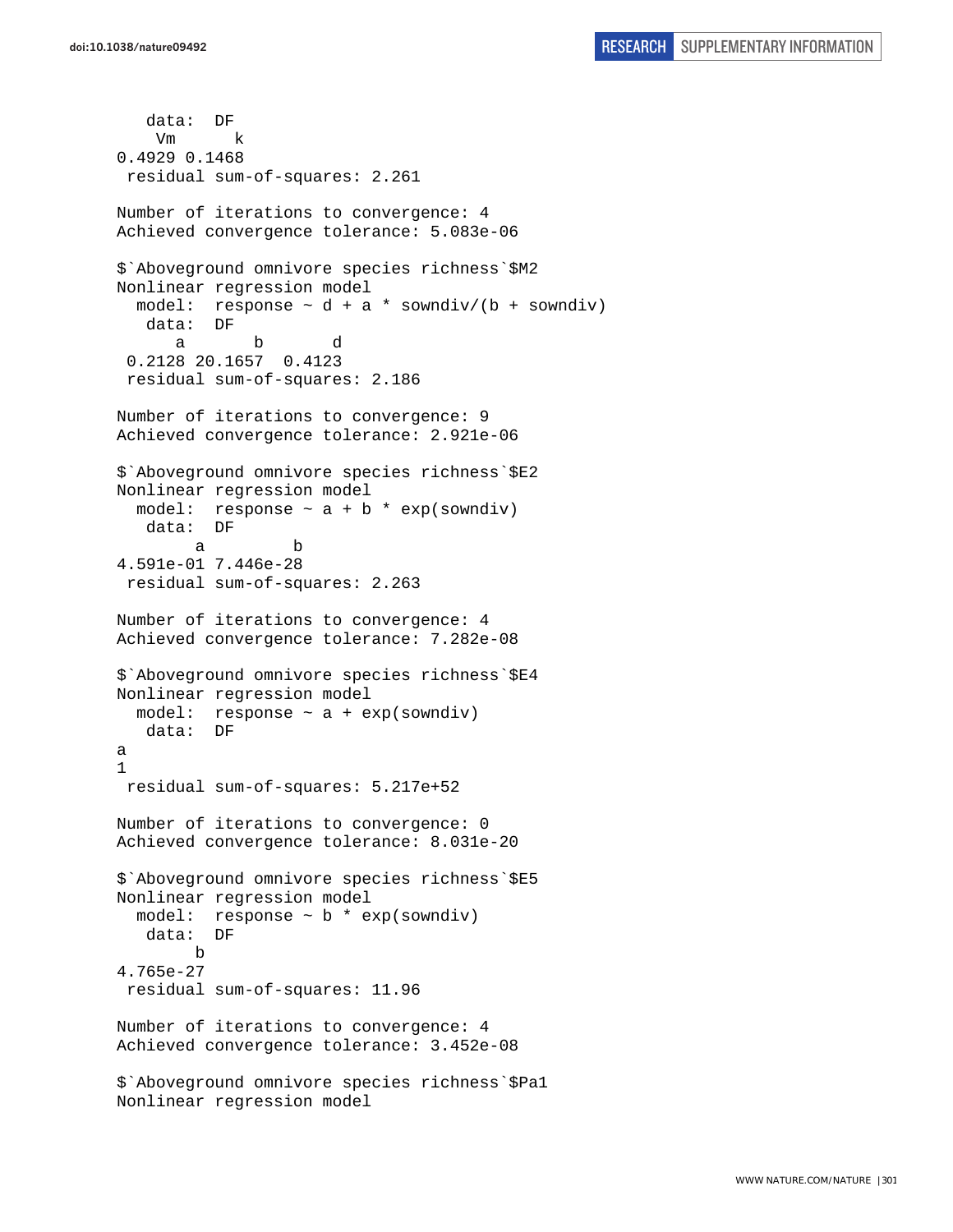```
model: response \sim a + b * sowndiv^c
    data: DF 
 a b c 
0.39352 0.03213 0.42307 
 residual sum-of-squares: 2.199 
Number of iterations to convergence: 47 
Achieved convergence tolerance: 9.933e-06 
$`Aboveground omnivore species richness`$Pa2 
Nonlinear regression model 
  model: response \sim a + b * sowndiv
    data: DF 
 a b 
0.439347 0.002439 
 residual sum-of-squares: 2.216 
Number of iterations to convergence: 1 
Achieved convergence tolerance: 6.904e-09 
$`Aboveground omnivore species richness`$Pa3 
Nonlinear regression model 
   model: response ~ a + sowndiv^c 
    data: DF 
 a c 
-0.58117 0.02924 
  residual sum-of-squares: 2.21 
Number of iterations to convergence: 8 
Achieved convergence tolerance: 2.413e-06 
$`Aboveground omnivore species richness`$Pa4 
Nonlinear regression model 
   model: response ~ b * sowndiv^c 
    data: DF 
 b c 
0.41847 0.06676 
 residual sum-of-squares: 2.208 
Number of iterations to convergence: 7 
Achieved convergence tolerance: 4.796e-06 
$`Aboveground omnivore species richness`$Pa5 
Nonlinear regression model 
   model: response ~ sowndiv^c 
    data: DF 
      \Gamma-0.3272 
  residual sum-of-squares: 8.423 
Number of iterations to convergence: 12 
Achieved convergence tolerance: 2.322e-06 
$`Aboveground omnivore species richness`$AS1
```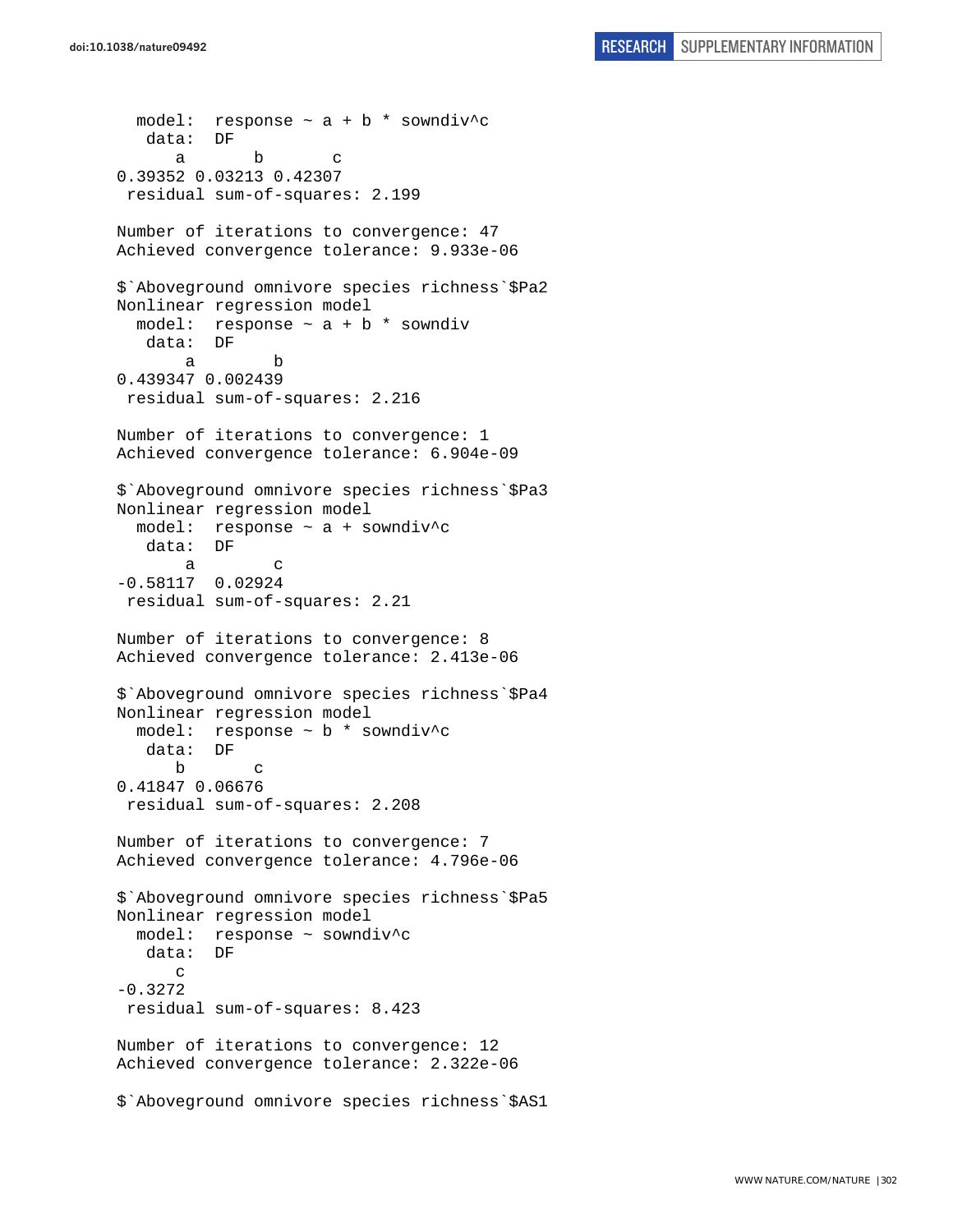```
doi:10.1038/nature09492 RESEARCH SUPPLEMENTARY INFORMATION
```

```
Nonlinear regression model 
   model: response ~ SSasymp(sowndiv, Asym, R0, lrc) 
    data: DF 
    Asym R0 lrc 
  0.5673 0.4100 -2.7219 
  residual sum-of-squares: 2.181 
Number of iterations to convergence: 40 
Achieved convergence tolerance: 9.847e-06 
$`Aboveground omnivore species richness`$AS2 
Nonlinear regression model 
   model: response ~ SSasympOff(sowndiv, Asym, lrc, c0) 
   data: DF 
     Asym lrc c0 
  0.5674 - 2.7221 - 19.5121 residual sum-of-squares: 2.181 
Number of iterations to convergence: 25 
Achieved convergence tolerance: 8.746e-06 
$`Aboveground omnivore species richness`$AS3 
Nonlinear regression model 
   model: response ~ SSasympOrig(sowndiv, Asym, lrc) 
    data: DF 
   Asym lrc 
0.4741 1.0713 
 residual sum-of-squares: 2.282 
Number of iterations to convergence: 3 
Achieved convergence tolerance: 2.584e-06 
$`Aboveground omnivore species richness`$LG2 
Nonlinear regression model 
   model: response ~ SSlogis(sowndiv, Asym, xmid, scal) 
   data: DF 
     Asym xmid scal 
   0.5653 -11.3956 11.7725 
  residual sum-of-squares: 2.178 
Number of iterations to convergence: 44 
Achieved convergence tolerance: 8.336e-06 
$`Parasitoid species richness` 
$`Parasitoid species richness`$L0 
Call: 
lm(formula = response ~ block + (sowndiv + funcgr + grass + leg)^2,data = DF)Coefficients: 
    (Intercept) blockB2 blockB3 blockB4 
sowndiv
```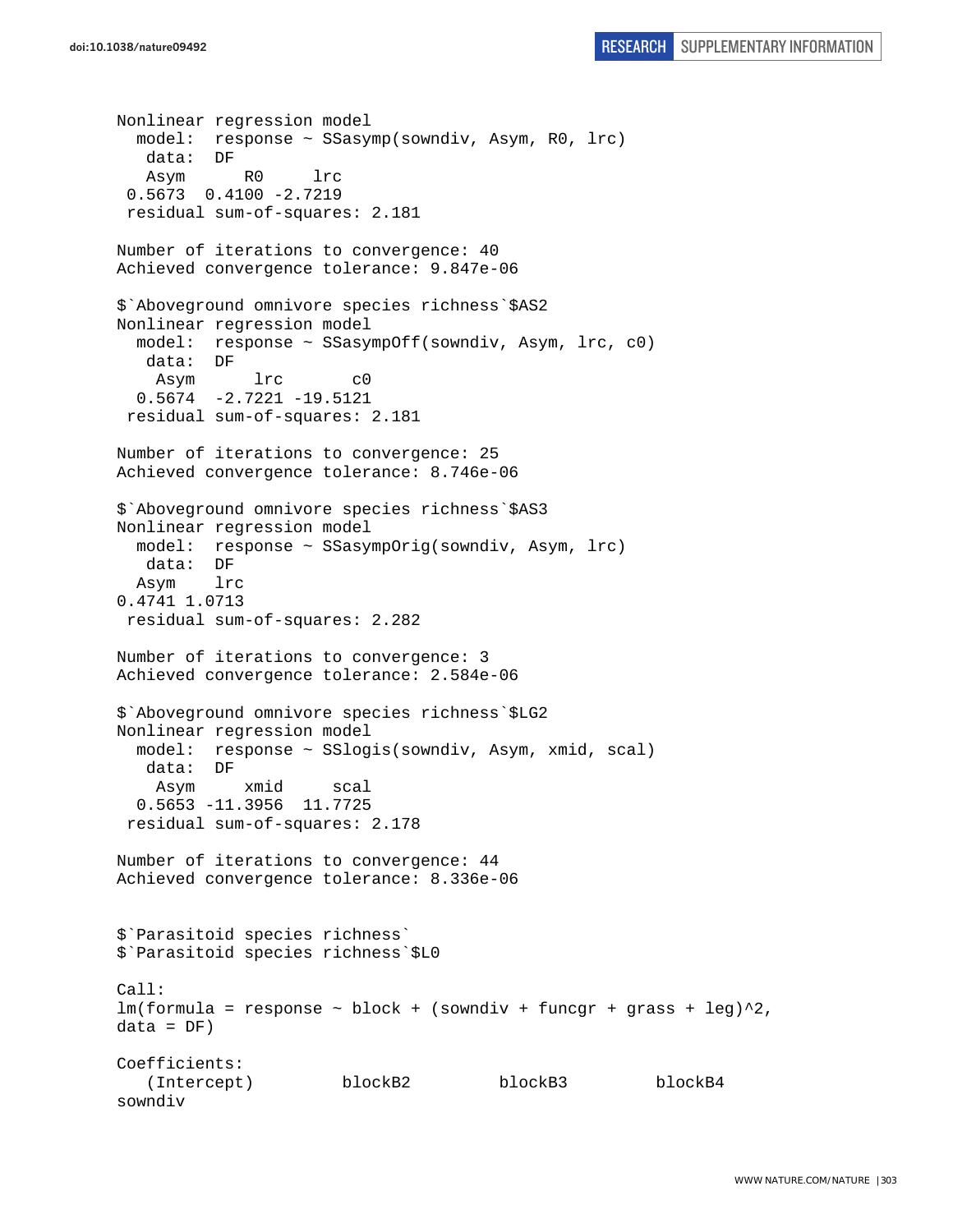| 1.3918128                      | $-0.0959923$                                                                        |              | $-0.1500167$ $-0.0030301$ |  |
|--------------------------------|-------------------------------------------------------------------------------------|--------------|---------------------------|--|
| 0.0416670                      |                                                                                     |              |                           |  |
| funcgr<br>sowndiv:grass        | grass                                                                               |              | leg sowndiv:funcgr        |  |
| $-0.1637666$                   | $-0.3441796$                                                                        | $-0.2710549$ | $-0.0047511$              |  |
| 0.0006327                      |                                                                                     |              |                           |  |
| sowndiv:leg<br>$-0.0143749$    | funcgr:grass funcgr:leg<br>0.0786142                                                | 0.0076970    | grass:leg<br>0.0426012    |  |
|                                |                                                                                     |              |                           |  |
|                                | \$ Parasitoid species richness \$L2                                                 |              |                           |  |
| Call:                          | $lm(formula = response ~soundiv + funcgr + leg, data = DF)$                         |              |                           |  |
| Coefficients:                  |                                                                                     |              |                           |  |
| (Intercept) sowndiv            |                                                                                     | funcgr       | leg                       |  |
|                                | $0.733584$ $0.007586$ $-0.019561$ $-0.187555$                                       |              |                           |  |
|                                |                                                                                     |              |                           |  |
|                                | \$ Parasitoid species richness \$M1                                                 |              |                           |  |
| Nonlinear regression model     |                                                                                     |              |                           |  |
| data: DF                       | model: response $\sim$ a * sowndiv/(b + sowndiv)                                    |              |                           |  |
| b<br>а                         |                                                                                     |              |                           |  |
| 0.6457 0.9254                  |                                                                                     |              |                           |  |
| residual sum-of-squares: 1.835 |                                                                                     |              |                           |  |
|                                | Number of iterations to convergence: 6                                              |              |                           |  |
|                                | Achieved convergence tolerance: 7.932e-06                                           |              |                           |  |
|                                |                                                                                     |              |                           |  |
| Nonlinear regression model     | \$ Parasitoid species richness \$M1a                                                |              |                           |  |
|                                | model: response ~ SSmicmen(sowndiv, Vm, k)                                          |              |                           |  |
| data: DF                       |                                                                                     |              |                           |  |
| k<br>Vm<br>$0.6457$ 0.9253     |                                                                                     |              |                           |  |
| residual sum-of-squares: 1.835 |                                                                                     |              |                           |  |
|                                |                                                                                     |              |                           |  |
|                                | Number of iterations to convergence: 7<br>Achieved convergence tolerance: 6.306e-06 |              |                           |  |
|                                |                                                                                     |              |                           |  |
|                                | \$ Parasitoid species richness \$M2                                                 |              |                           |  |
| Nonlinear regression model     |                                                                                     |              |                           |  |
| data: DF                       | model: response $\sim d + a *$ sowndiv/(b + sowndiv)                                |              |                           |  |
| a                              | b<br>d                                                                              |              |                           |  |
| 1.4177 103.3241 0.3831         |                                                                                     |              |                           |  |
| residual sum-of-squares: 1.44  |                                                                                     |              |                           |  |
|                                | Number of iterations to convergence: 8                                              |              |                           |  |
|                                | Achieved convergence tolerance: 6.492e-06                                           |              |                           |  |
|                                | \$ Parasitoid species richness \$E2                                                 |              |                           |  |
|                                |                                                                                     |              |                           |  |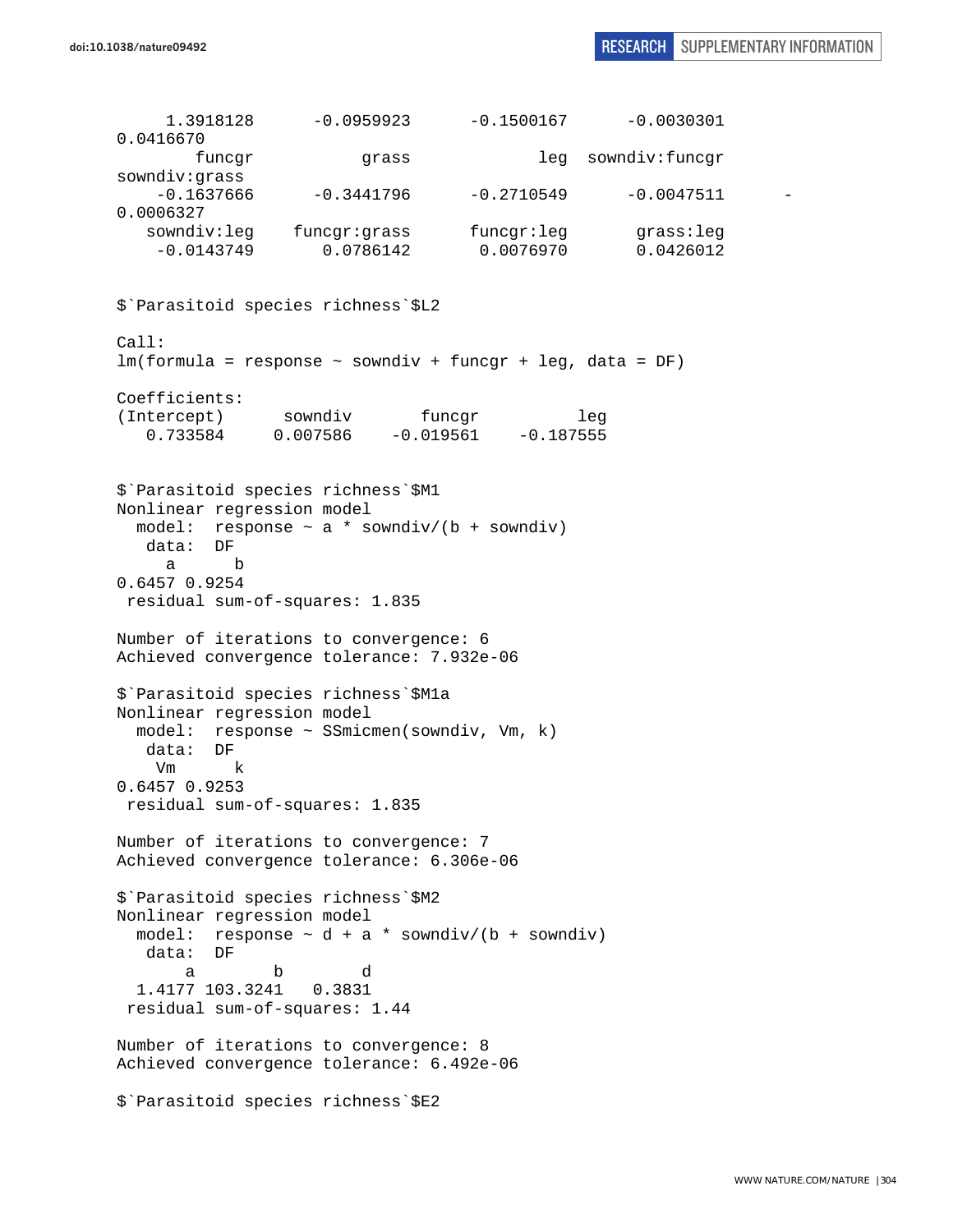```
Nonlinear regression model 
  model: response \sim a + b * exp(sowndiv)
    data: DF 
 a b 
4.638e-01 3.885e-27 
  residual sum-of-squares: 1.680 
Number of iterations to convergence: 4 
Achieved convergence tolerance: 5.057e-09 
$`Parasitoid species richness`$E4 
Nonlinear regression model 
  model: response ~ a + exp(sowndiv) 
   data: DF 
a 
1 
  residual sum-of-squares: 5.217e+52 
Number of iterations to convergence: 0 
Achieved convergence tolerance: 8.031e-20 
$`Parasitoid species richness`$E5 
Nonlinear regression model 
  model: response \sim b * exp(sowndiv)
    data: DF 
 b 
7.946e-27 
 residual sum-of-squares: 11.57 
Number of iterations to convergence: 4 
Achieved convergence tolerance: 8.214e-09 
$`Parasitoid species richness`$Pa1 
Nonlinear regression model 
  model: response \sim a + b * sowndiv<sup>^</sup>c
    data: DF 
 a b c 
0.35598 0.03326 0.68231 
 residual sum-of-squares: 1.433 
Number of iterations to convergence: 7 
Achieved convergence tolerance: 1.989e-06 
$`Parasitoid species richness`$Pa2 
Nonlinear regression model 
  model: response ~ a + b * sowndiv 
   data: DF 
 a b 
0.40395 0.00876 
  residual sum-of-squares: 1.457 
Number of iterations to convergence: 1 
Achieved convergence tolerance: 5.614e-10
```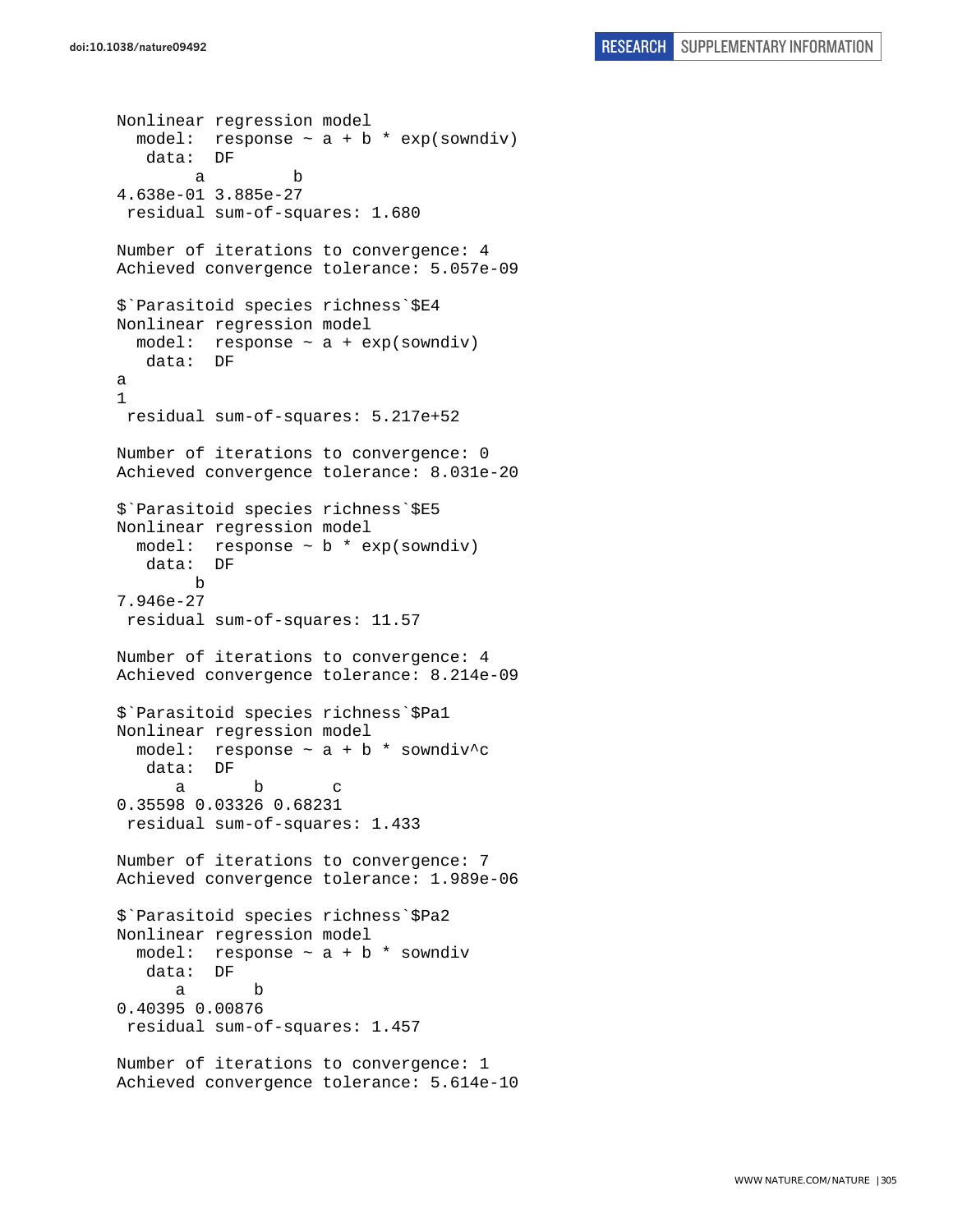\$`Parasitoid species richness`\$Pa3 Nonlinear regression model model: response ~ a + sowndiv^c data: DF a c -0.65174 0.08668 residual sum-of-squares: 1.553 Number of iterations to convergence: 8 Achieved convergence tolerance: 6.311e-06 \$`Parasitoid species richness`\$Pa4 Nonlinear regression model model: response ~ b \* sowndiv^c data: DF b c 0.3494 0.2052 residual sum-of-squares: 1.512 Number of iterations to convergence: 7 Achieved convergence tolerance: 1.041e-06 \$`Parasitoid species richness`\$Pa5 Nonlinear regression model model: response ~ sowndiv^c<br>data: DF  $data:$  $\mathcal{C}$ -0.2351 residual sum-of-squares: 9.827 Number of iterations to convergence: 12 Achieved convergence tolerance: 2.209e-06 \$`Parasitoid species richness`\$AS1 Nonlinear regression model model: response ~ SSasymp(sowndiv, Asym, R0, lrc) data: DF Asym R0 lrc 1.2497 0.3842 -4.1777 residual sum-of-squares: 1.440 Number of iterations to convergence: 2 Achieved convergence tolerance: 4.802e-06 \$`Parasitoid species richness`\$AS2 Nonlinear regression model model: response ~ SSasympOff(sowndiv, Asym, lrc, c0) data: DF Asym lrc c0 1.250 -4.178 -23.958 residual sum-of-squares: 1.440 Number of iterations to convergence: 2 Achieved convergence tolerance: 4.821e-06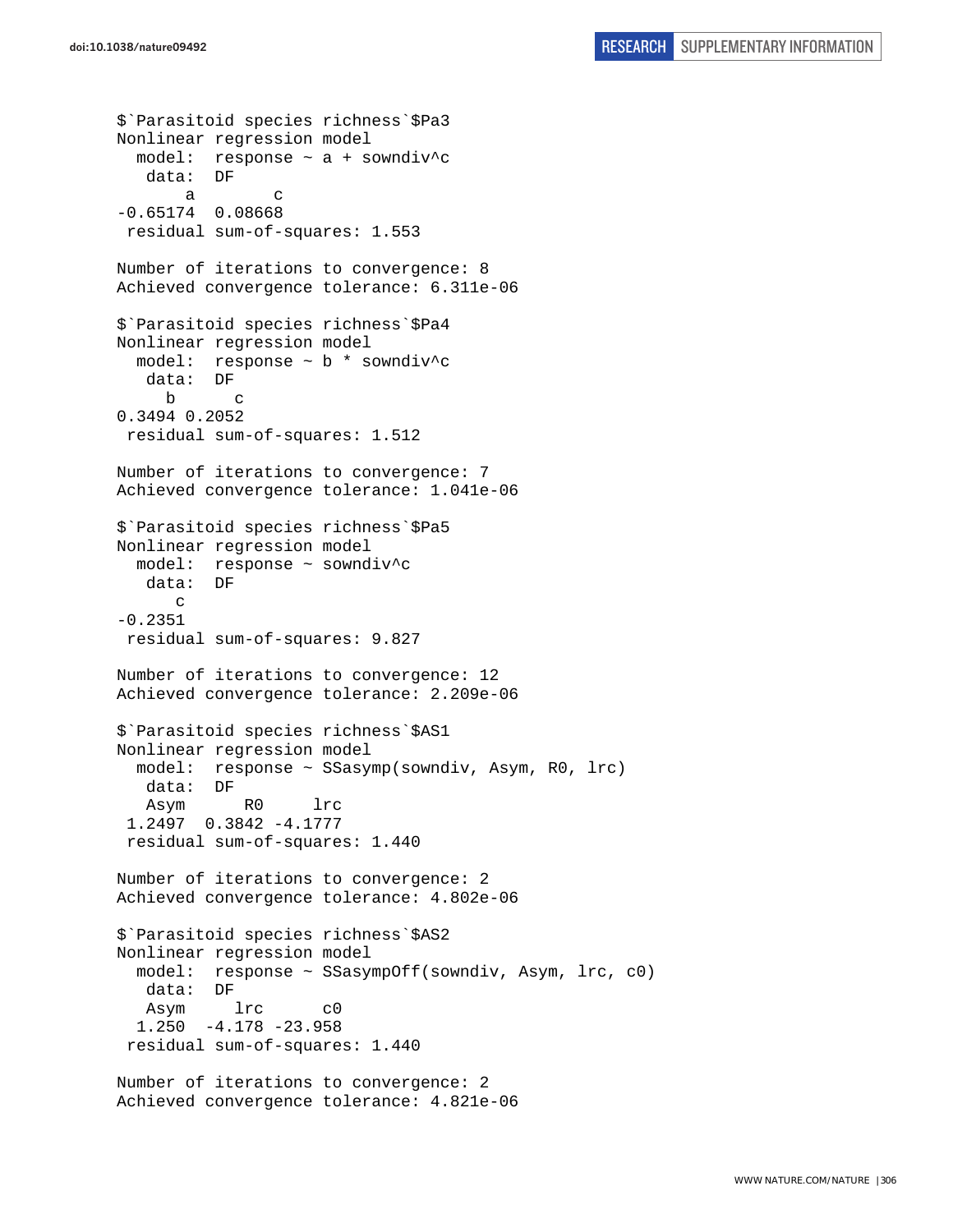\$`Parasitoid species richness`\$AS3 Nonlinear regression model model: response ~ SSasympOrig(sowndiv, Asym, lrc) data: DF Asym lrc 0.568112 -0.004174 residual sum-of-squares: 2.031 Number of iterations to convergence: 12 Achieved convergence tolerance: 5.773e-06 \$`Parasitoid species richness`\$LG2 Nonlinear regression model model: response ~ SSlogis(sowndiv, Asym, xmid, scal) data: DF Asym xmid scal 0.9936 9.5018 21.6578 residual sum-of-squares: 1.444 Number of iterations to convergence: 2 Achieved convergence tolerance: 4.368e-07 \$`Pollinator species richness` \$`Pollinator species richness`\$L0  $Cal:$  $lm(formula = response ~ block + (sowndiv + funcgr + grass + leg)^2,$  $data = DF)$ Coefficients: (Intercept) blockB2 blockB3 blockB4 sowndiv  $3.774504$   $-0.146067$   $-0.252304$   $-0.065976$ 0.048946 funcgr grass leg sowndiv:funcgr sowndiv:grass  $-0.604833$   $-1.387454$   $-1.700949$   $-0.008840$ 0.003963 sowndiv:leg funcgr:grass funcgr:leg grass:leg -0.012843 0.174636 0.232653 0.633571 \$`Pollinator species richness`\$L2 Call: lm(formula = response ~ sowndiv + funcgr + leg, data = DF) Coefficients: (Intercept) sowndiv funcgr leg

0.875319 0.005249 -0.032371 -0.288501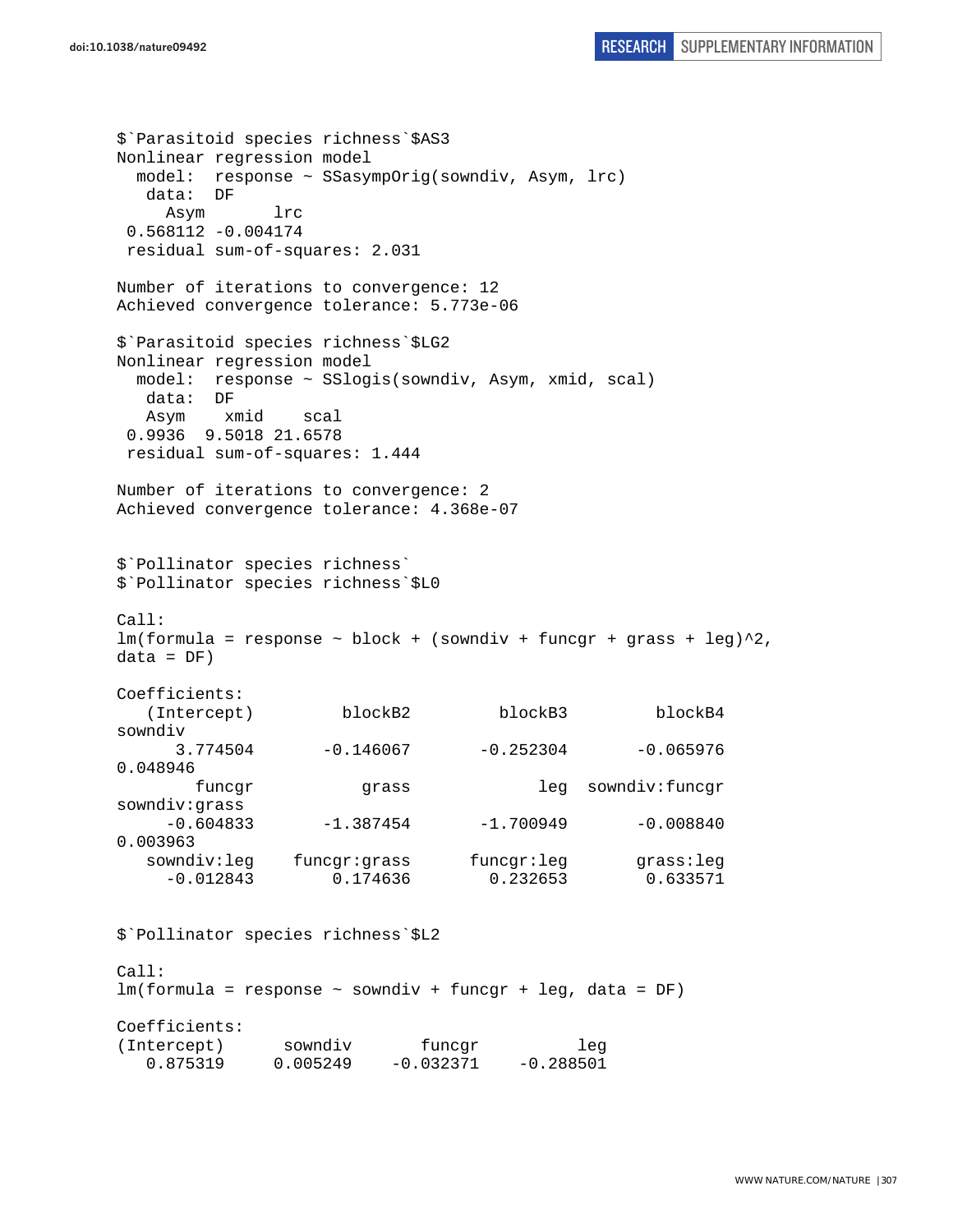\$`Pollinator species richness`\$M1 Nonlinear regression model model: response  $\sim$  a  $*$  sowndiv/(b + sowndiv) data: DF a b 0.6529 1.7491 residual sum-of-squares: 2.138 Number of iterations to convergence: 7 Achieved convergence tolerance: 2.771e-06 \$`Pollinator species richness`\$M1a Nonlinear regression model model: response ~ SSmicmen(sowndiv, Vm, k) data: DF Vm k 0.6529 1.7491 residual sum-of-squares: 2.138 Number of iterations to convergence: 5 Achieved convergence tolerance: 2.336e-06 \$`Pollinator species richness`\$M2 Nonlinear regression model model: response  $\sim d + a *$  sowndiv/(b + sowndiv) data: DF a b d 0.5437 5.1878 0.1811 residual sum-of-squares: 2.088 Number of iterations to convergence: 4 Achieved convergence tolerance: 4.133e-06 \$`Pollinator species richness`\$E2 Nonlinear regression model model: response  $\sim$  a + b \* exp(sowndiv) data: DF a b 4.203e-01 2.157e-27 residual sum-of-squares: 2.897 Number of iterations to convergence: 4 Achieved convergence tolerance: 4.189e-08 \$`Pollinator species richness`\$E4 Nonlinear regression model model: response  $\sim$  a + exp(sowndiv) data: DF a 1 residual sum-of-squares: 5.217e+52 Number of iterations to convergence: 0 Achieved convergence tolerance: 8.031e-20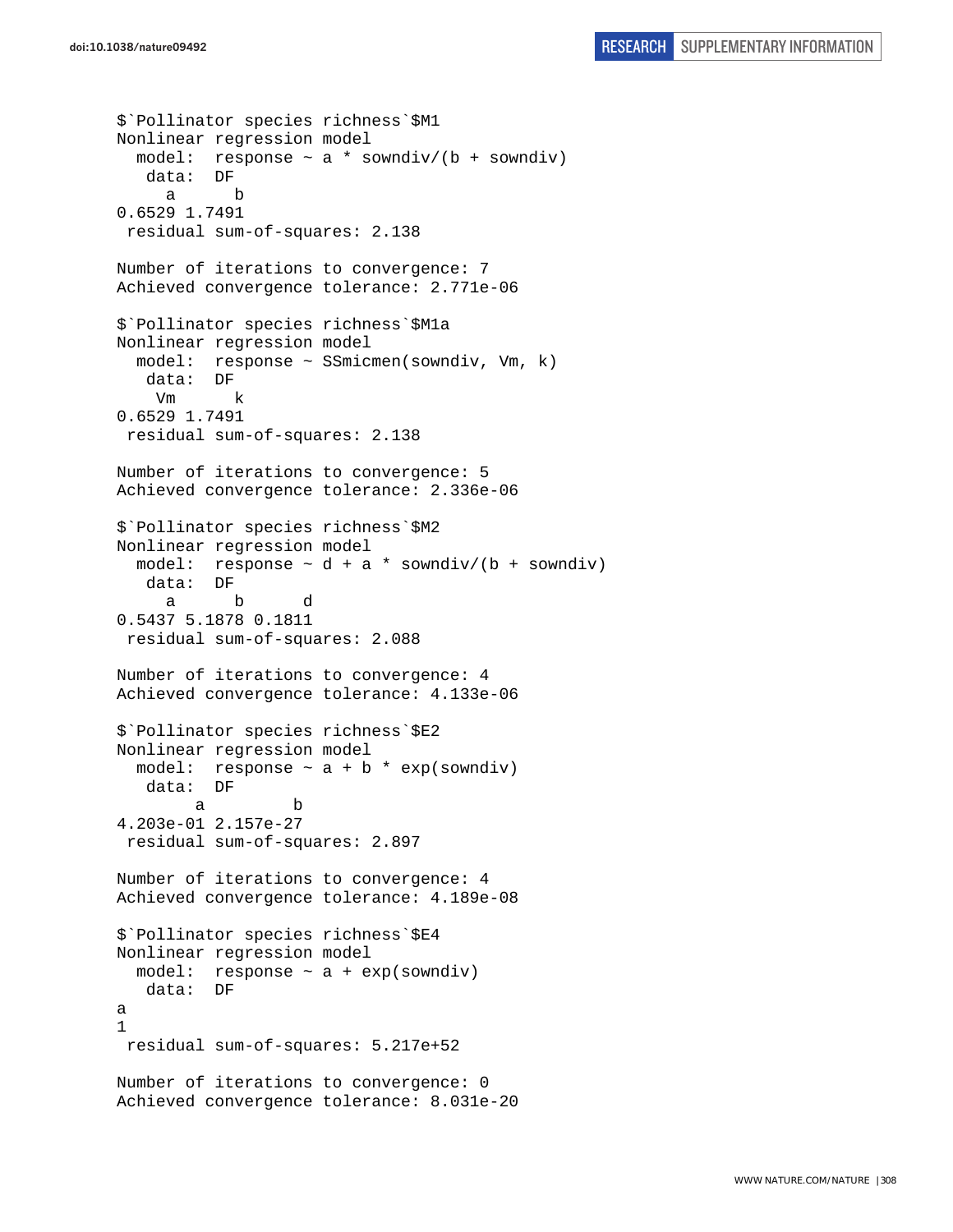```
$`Pollinator species richness`$E5 
Nonlinear regression model 
  model: response \sim b * exp(sowndiv)
    data: DF 
         b 
5.838e-27 
  residual sum-of-squares: 11.02 
Number of iterations to convergence: 4 
Achieved convergence tolerance: 1.382e-08 
$`Pollinator species richness`$Pa2 
Nonlinear regression model 
 model: response \sim a + b * sowndiv
    data: DF 
 a b 
0.364358 0.006952 
 residual sum-of-squares: 2.524 
Number of iterations to convergence: 1 
Achieved convergence tolerance: 2.732e-09 
$`Pollinator species richness`$Pa3 
Nonlinear regression model 
   model: response ~ a + sowndiv^c 
    data: DF 
 a c 
-0.71962 0.09106 
 residual sum-of-squares: 2.120 
Number of iterations to convergence: 7 
Achieved convergence tolerance: 5.532e-06 
$`Pollinator species richness`$Pa4 
Nonlinear regression model 
   model: response ~ b * sowndiv^c 
    data: DF 
 b c 
0.2985 0.2243 
  residual sum-of-squares: 2.152 
Number of iterations to convergence: 8 
Achieved convergence tolerance: 3.038e-06 
$`Pollinator species richness`$Pa5 
Nonlinear regression model 
  model: response ~ sowndiv^c 
    data: DF 
      \mathcal{C}-0.2713 
 residual sum-of-squares: 12.48 
Number of iterations to convergence: 11
```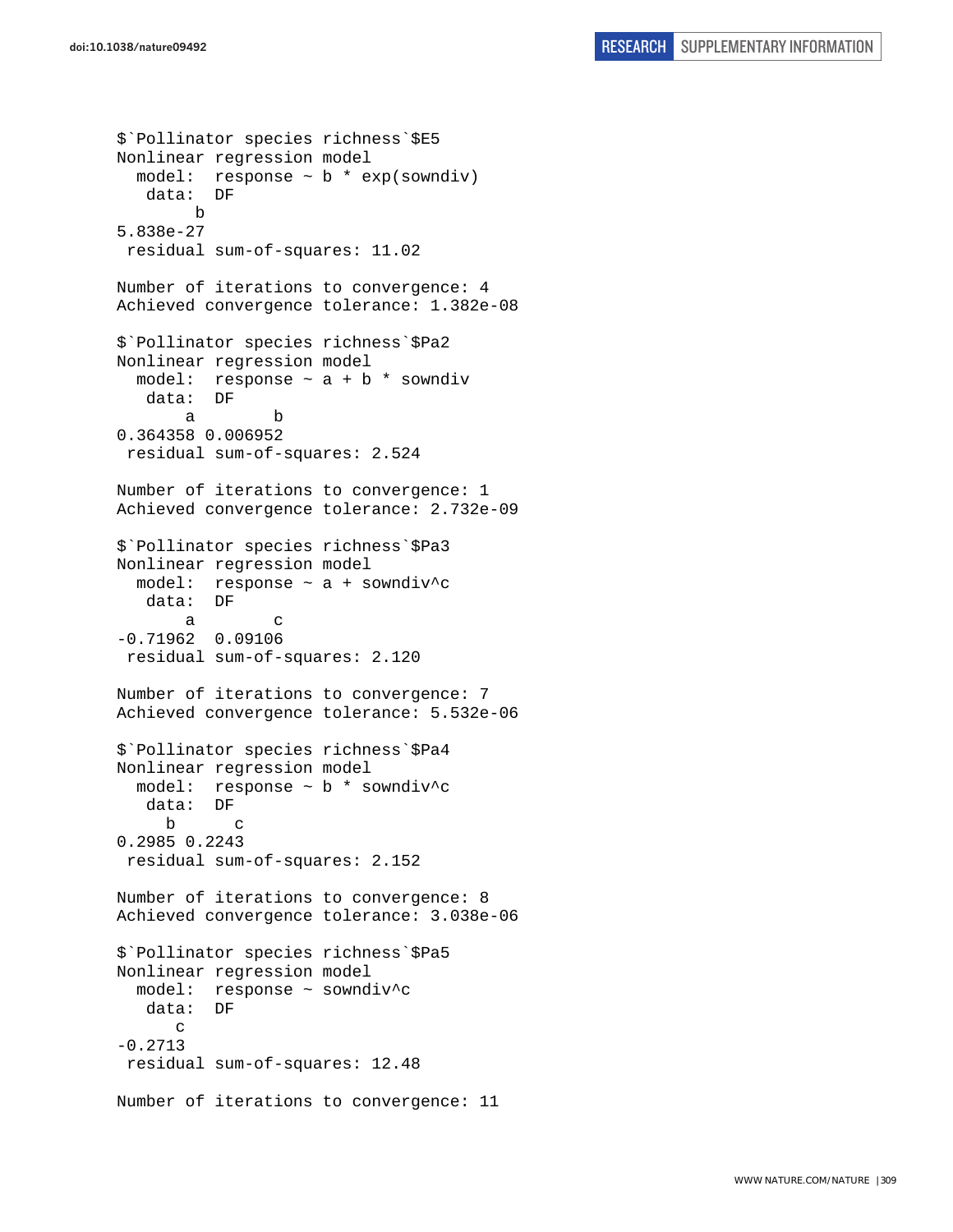```
doi:10.1038/nature09492 RESEARCH SUPPLEMENTARY INFORMATION
```

```
Achieved convergence tolerance: 9.727e-06 
$`Pollinator species richness`$AS1 
Nonlinear regression model 
  model: response ~ SSasymp(sowndiv, Asym, R0, lrc) 
    data: DF 
    Asym R0 lrc 
  0.6510 0.2154 -1.9354 
  residual sum-of-squares: 2.089 
Number of iterations to convergence: 5 
Achieved convergence tolerance: 2.955e-06 
$`Pollinator species richness`$AS2 
Nonlinear regression model 
  model: response ~ SSasympOff(sowndiv, Asym, lrc, c0) 
    data: DF 
  Asym lrc c0 
  0.651 -1.935 -2.783 
  residual sum-of-squares: 2.089 
Number of iterations to convergence: 5 
Achieved convergence tolerance: 2.969e-06 
$`Pollinator species richness`$AS3 
Nonlinear regression model 
   model: response ~ SSasympOrig(sowndiv, Asym, lrc) 
    data: DF 
    Asym lrc 
 0.5931 - 0.9086 residual sum-of-squares: 2.259 
Number of iterations to convergence: 9 
Achieved convergence tolerance: 5.317e-06 
$`Pollinator species richness`$LG2 
Nonlinear regression model 
  model: response ~ SSlogis(sowndiv, Asym, xmid, scal) 
   data: DF 
   Asym xmid scal 
0.6234 1.8274 3.3834 
  residual sum-of-squares: 2.097 
Number of iterations to convergence: 7 
Achieved convergence tolerance: 3.943e-06 
$`Invader species richness` 
$`Invader species richness`$L0 
Call: 
lm(formula = response ~ block + (sowndiv + funcgr + grass + leg)^2, 
data = DF)Coefficients:
```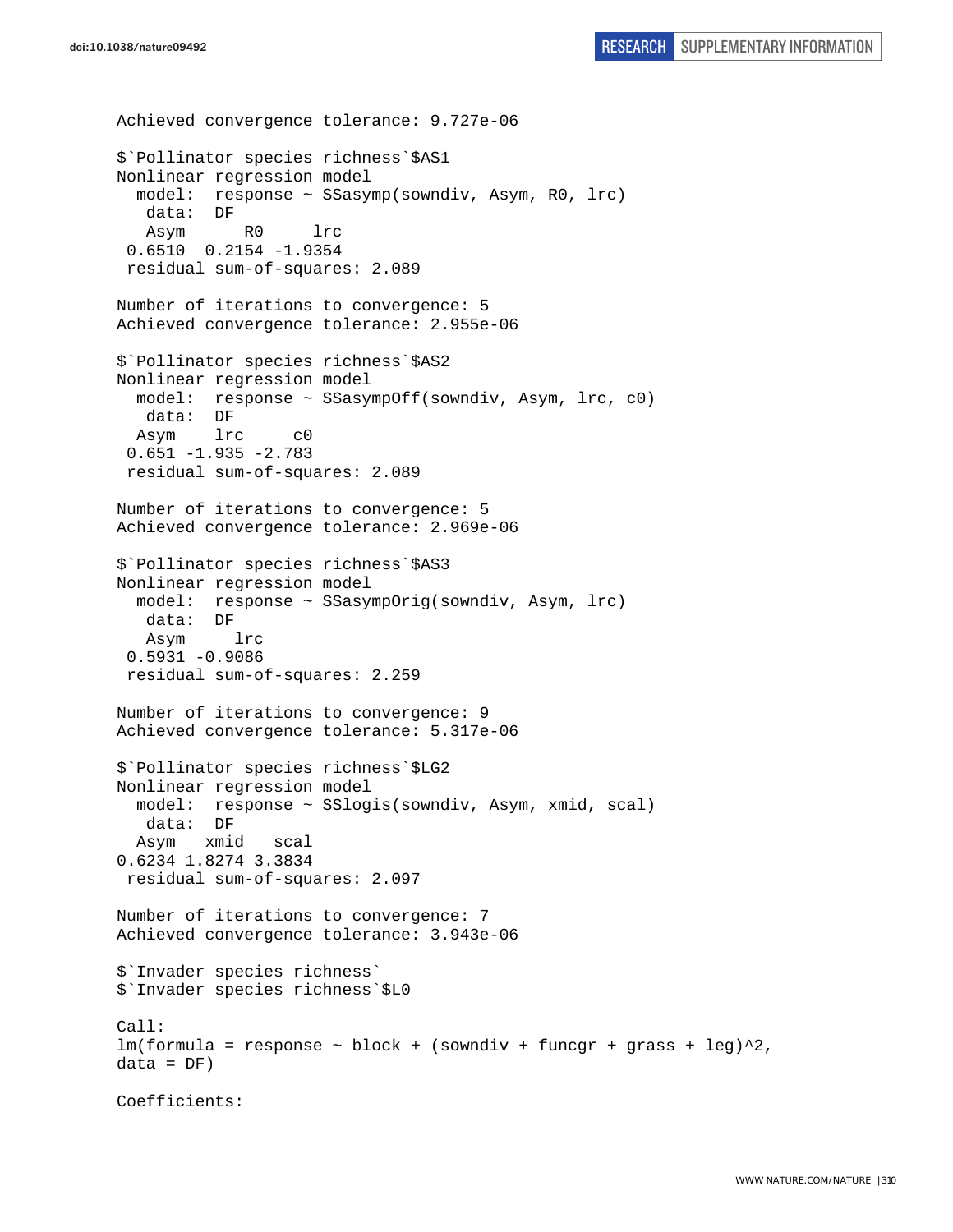(Intercept) blockB2 blockB3 blockB4 sowndiv  $-0.8696588$   $-0.0741752$   $-0.0763104$   $-0.0870208$ 0.0287076 funcgr grass leg sowndiv:funcgr sowndiv:grass 0.1641398 0.8386769 0.4239302 -0.0005527 - 0.0206278 sowndiv:leg funcgr:grass funcgr:leg grass:leg  $-0.0100043$   $-0.0929594$   $-0.0273729$   $-0.2326095$ \$`Invader species richness`\$L02 Generalized least squares fit by maximum likelihood Model: response  $\sim$  block + (sowndiv + funcgr + grass + leg) $\textdegree{}2$  Data: DF Log-likelihood: 49.34961 Coefficients: (Intercept) blockB2 blockB3 blockB4 sowndiv -0.8755590223 -0.0364875483 -0.0259437467 -0.0313083836 0.0174771973 funcgr grass leg sowndiv:funcgr sowndiv:grass 0.1679137338 0.8850495455 0.3960277132 0.0005156306 - 0.0171791223 sowndiv:leg funcgr:grass funcgr:leg grass:leg -0.0062638686 -0.1182599297 -0.0151106133 -0.2504513006 Variance function: Structure: Exponential of variance covariate Formula: ~fitted(.) Parameter estimates: expon 2.677272 Degrees of freedom: 82 total; 68 residual Residual standard error: 0.05314511 \$`Invader species richness`\$L011 Generalized least squares fit by maximum likelihood Model: response  $\sim$  block + (sowndiv + funcgr + grass + leg) $^2$  Data: DF Log-likelihood: 47.23053 Coefficients: (Intercept) blockB2 blockB3 blockB4 sowndiv  $-1.059376314 -0.021027002$  0.001390864  $-0.009293654$ 0.028430914 funcgr grass leg sowndiv:funcgr sowndiv:grass 0.189198945 0.965782179 0.421379116 -0.001073868 - 0.019028230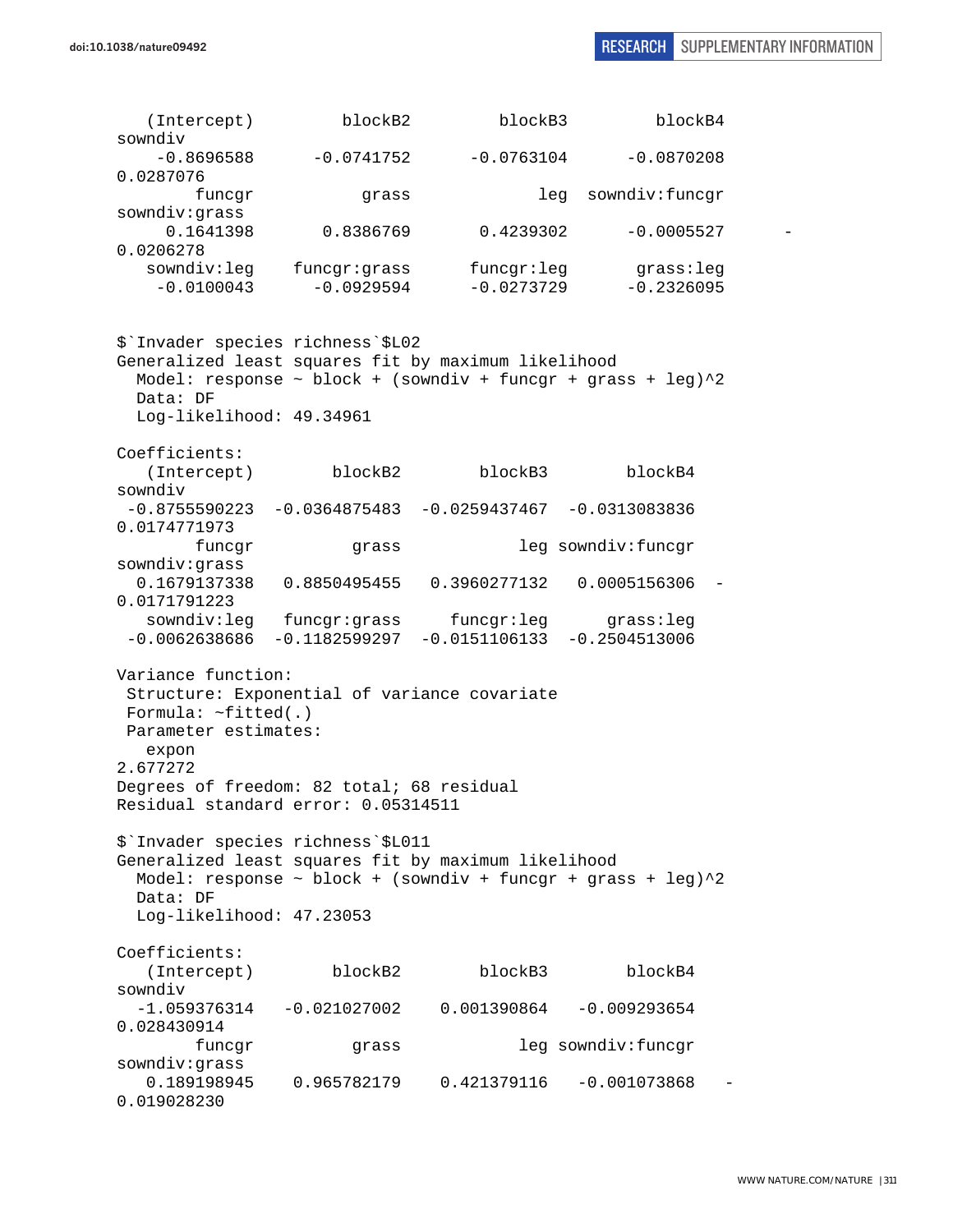sowndiv:leg funcgr:grass funcgr:leg grass:leg  $-0.008825354 -0.134342737 -0.003999912 -0.265886656$ Variance function: Structure: Power of variance covariate Formula: ~sowndiv Parameter estimates: power -0.3902477 Degrees of freedom: 82 total; 68 residual Residual standard error: 0.2427882 \$`Invader species richness`\$L021 Generalized least squares fit by maximum likelihood Model: response  $\sim$  block + (sowndiv + funcgr + grass + leg) $^2$  Data: DF Log-likelihood: 52.31982 Coefficients: (Intercept) blockB2 blockB3 blockB4 sowndiv -0.957393444 0.013686513 0.100197677 0.031931240 0.009492330 funcgr grass leg sowndiv:funcgr sowndiv:grass 0.164051251 0.913646299 0.342664292 0.001263172 - 0.015253015 sowndiv:leg funcgr:grass funcgr:leg grass:leg -0.002851171 -0.131801439 0.005157409 -0.234921059 Variance function: Structure: Exponential of variance covariate Formula: ~sowndiv Parameter estimates: expon -0.08868277 Degrees of freedom: 82 total; 68 residual Residual standard error: 0.2737306 \$`Invader species richness`\$L2 Call: lm(formula = response ~ sowndiv + funcgr + leg, data = DF) Coefficients: (Intercept) sowndiv funcgr leg 0.856929 -0.005806 -0.101818 -0.168073 \$`Invader species richness`\$L21 Generalized least squares fit by maximum likelihood Model: response ~ sowndiv + funcgr + leg Data: DF Log-likelihood: 30.44476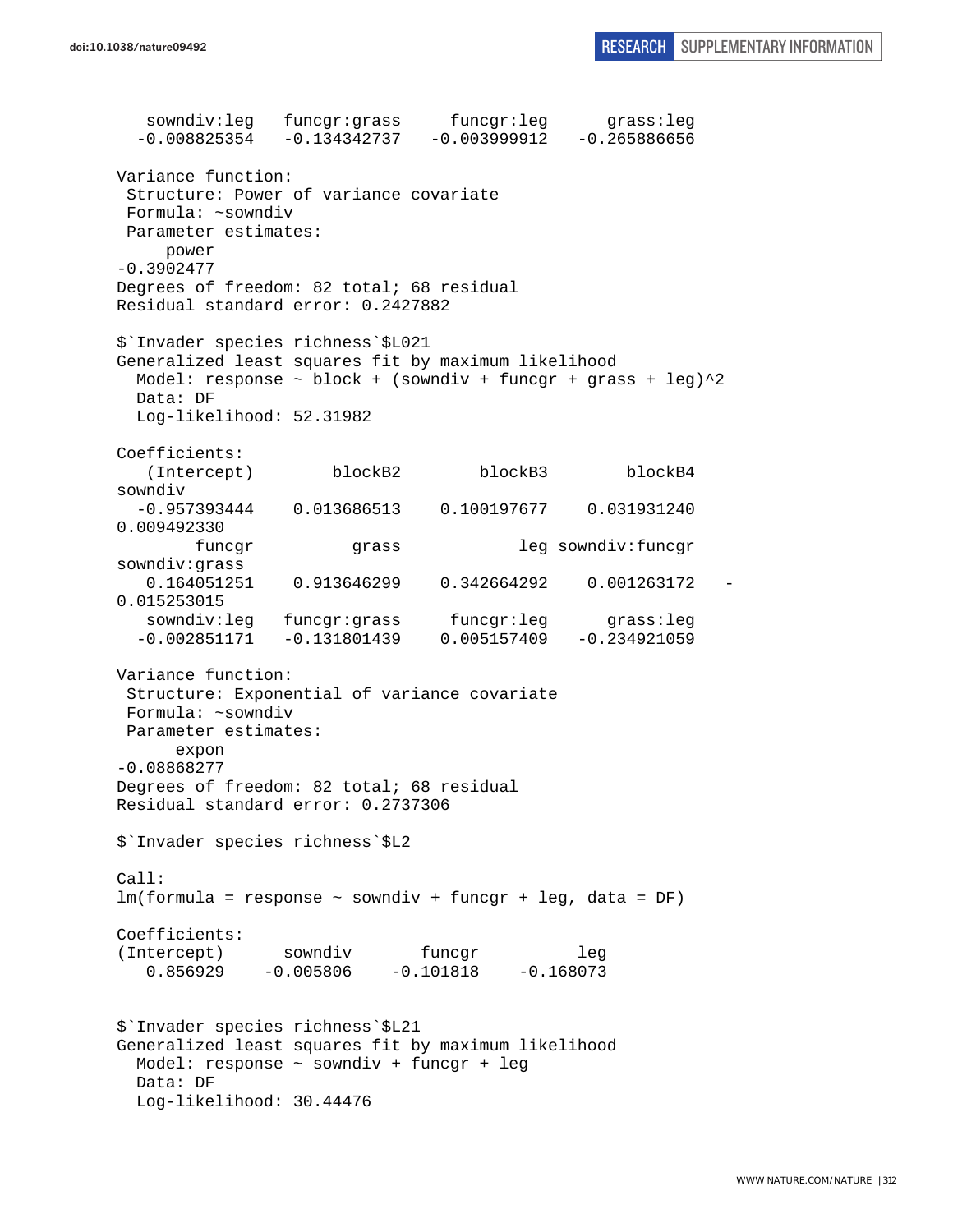```
Coefficients: 
  (Intercept) sowndiv funcgr leg 
  0.772691168 -0.003966816 -0.090492733 -0.140033771 
Variance function: 
  Structure: Power of variance covariate 
  Formula: ~fitted(.) 
 Parameter estimates: 
    power 
0.740228 
Degrees of freedom: 82 total; 78 residual 
Residual standard error: 0.4013454 
$`Invader species richness`$L22 
Generalized least squares fit by maximum likelihood 
   Model: response ~ sowndiv + funcgr + leg 
  Data: DF 
  Log-likelihood: 31.62189 
Coefficients: 
 (Intercept) sowndiv funcqr leg
  0.678468103 -0.004035291 -0.074440144 -0.110156946 
Variance function: 
  Structure: Exponential of variance covariate 
 Formula: ~fitted(.) 
 Parameter estimates: 
    expon 
4.647493 
Degrees of freedom: 82 total; 78 residual 
Residual standard error: 0.03661918 
$`Invader species richness`$L211 
Generalized least squares fit by maximum likelihood 
  Model: response ~ sowndiv + funcgr + leg 
   Data: DF 
  Log-likelihood: 29.75327 
Coefficients: 
  (Intercept) sowndiv funcgr leg 
  0.729383569 -0.004077178 -0.078861611 -0.154818799 
Variance function: 
  Structure: Power of variance covariate 
 Formula: ~sowndiv 
 Parameter estimates: 
     power 
-0.3722554 
Degrees of freedom: 82 total; 78 residual 
Residual standard error: 0.2925442 
$`Invader species richness`$L222 
Generalized least squares fit by maximum likelihood
```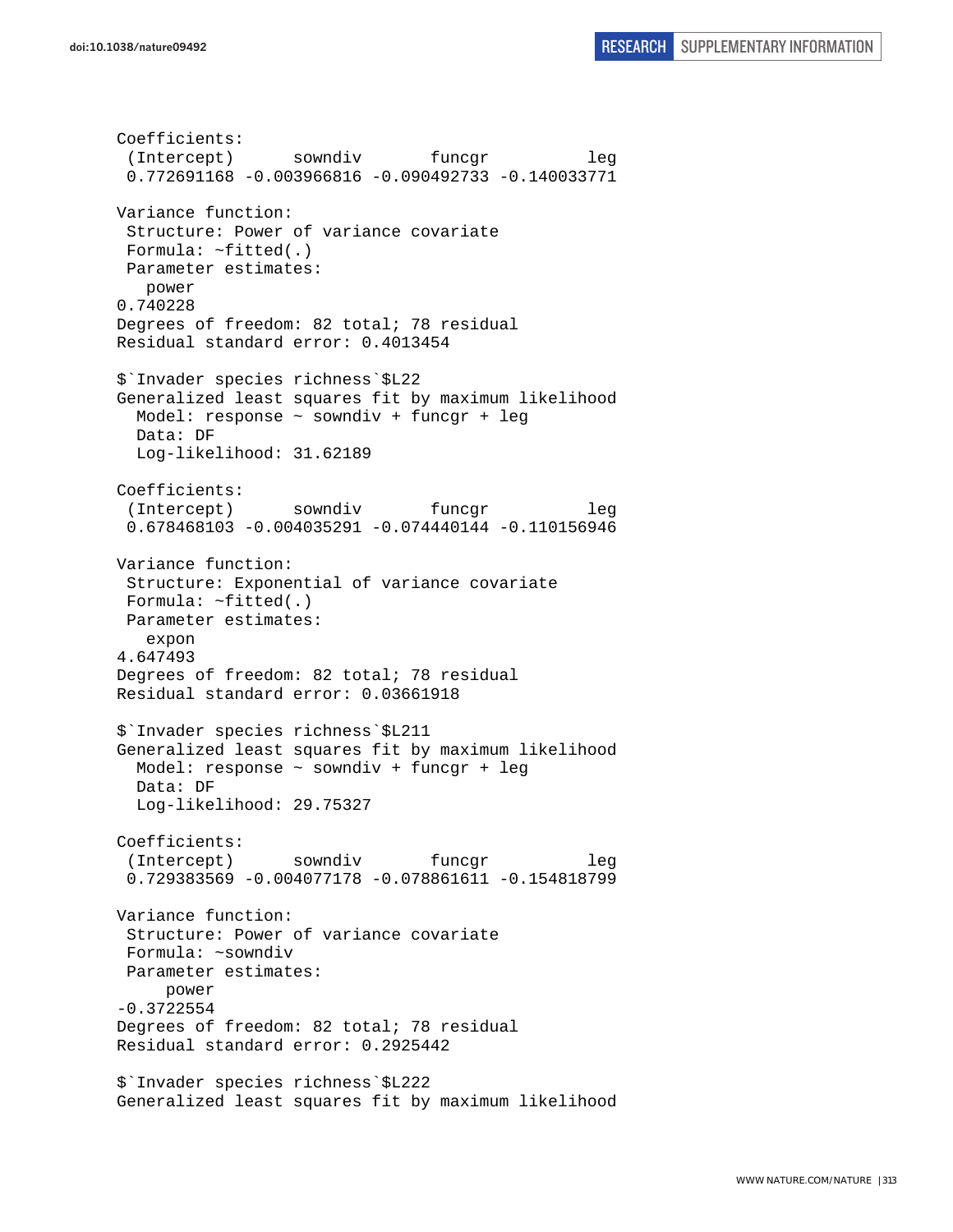```
 Model: response ~ sowndiv + funcgr + leg 
   Data: DF 
   Log-likelihood: 27.85592 
Coefficients: 
 (Intercept) sowndiv funcgr leg
  0.801428372 -0.003787894 -0.095387170 -0.161872261 
Variance function: 
  Structure: Exponential of variance covariate 
  Formula: ~sowndiv 
 Parameter estimates: 
       expon 
-0.03068574 
Degrees of freedom: 82 total; 78 residual 
Residual standard error: 0.2242045 
$`Invader species richness`$M1 
Nonlinear regression model 
  model: response \sim a * sowndiv/(b + sowndiv)
    data: DF 
 a b 
  0.2614 -0.5167 
  residual sum-of-squares: 3.486 
Number of iterations to convergence: 8 
Achieved convergence tolerance: 5.604e-06 
$`Invader species richness`$M1a 
Nonlinear regression model 
  model: response ~ SSmicmen(sowndiv, Vm, k) 
    data: DF 
      Vm k 
  0.2614 -0.5167 
  residual sum-of-squares: 3.486 
Number of iterations to convergence: 6 
Achieved convergence tolerance: 4.148e-06 
$`Invader species richness`$M2 
Nonlinear regression model 
  model: response \sim d + a * sowndiv/(b + sowndiv)
    data: DF 
 a b d 
-0.6166 5.3995 0.6237 
 residual sum-of-squares: 2.838 
Number of iterations to convergence: 9 
Achieved convergence tolerance: 8.74e-07 
$`Invader species richness`$M211 
Generalized nonlinear least squares fit 
  Model: response \sim d + a * sowndiv/(b + sowndiv)
   Data: DF
```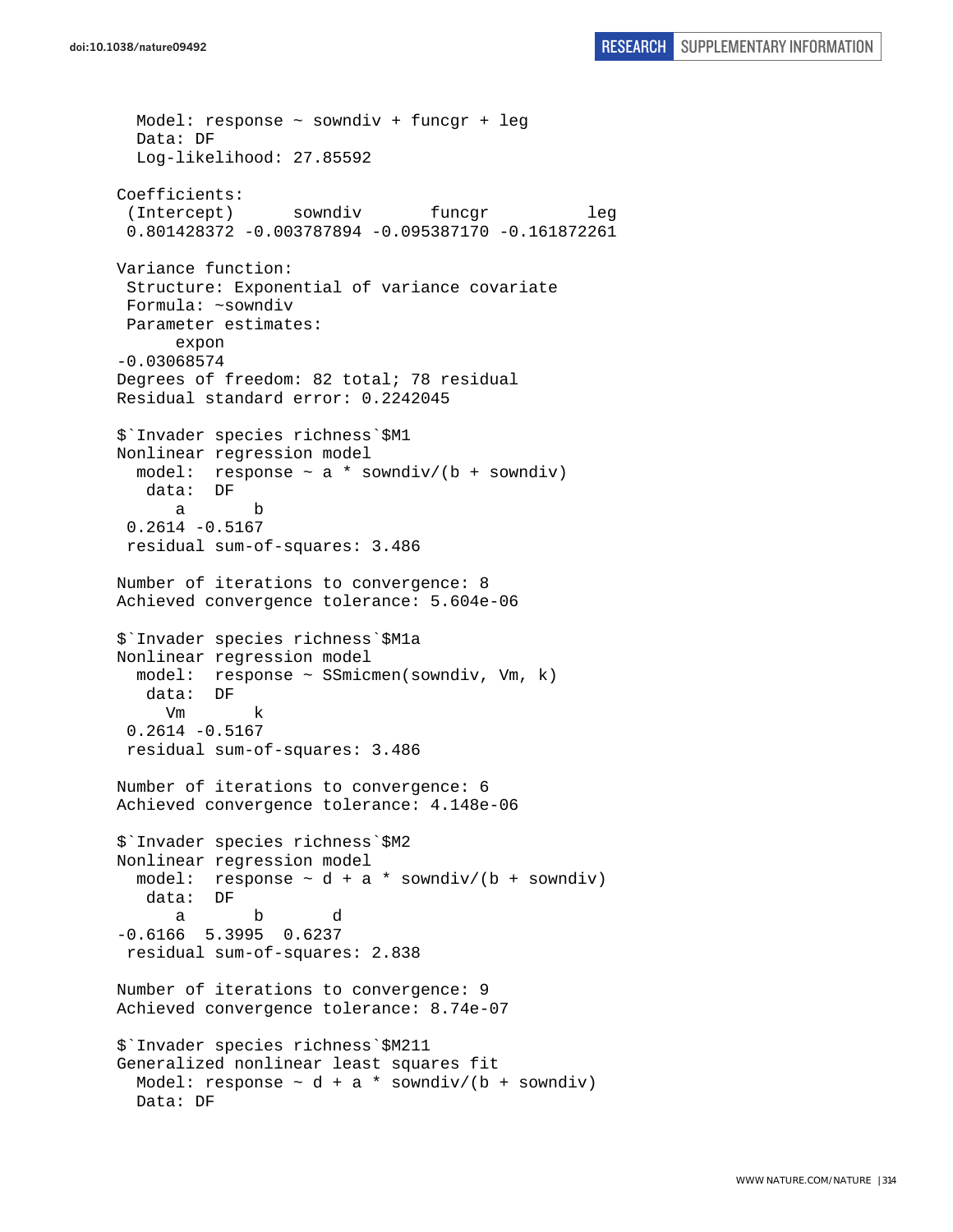Log-likelihood: 32.39396 Coefficients: a b d -0.6148211 6.4549092 0.6007534 Variance function: Structure: Power of variance covariate Formula: ~sowndiv Parameter estimates: power -0.3712023 Degrees of freedom: 82 total; 79 residual Residual standard error: 0.288151 \$`Invader species richness`\$M222 Generalized nonlinear least squares fit Model: response  $\sim$  d + a \* sowndiv/(b + sowndiv) Data: DF Log-likelihood: 30.84111 Coefficients: a b d -0.6273309 6.7207306 0.6022064 Variance function: Structure: Exponential of variance covariate Formula: ~sowndiv Parameter estimates: expon -0.03227654 Degrees of freedom: 82 total; 79 residual Residual standard error: 0.2232846 \$`Invader species richness`\$M3 Generalized nonlinear least squares fit Model: response  $\sim$  a  $*$  sowndiv/(b + sowndiv) Data: DF Log-likelihood: 14.23710 Coefficients: a.(Intercept) a.leg b.(Intercept) b.leg 0.31338494 -0.03713824 -0.60983174 0.04202515 Degrees of freedom: 82 total; 78 residual Residual standard error: 0.2085542 \$`Invader species richness`\$M311 Generalized nonlinear least squares fit Model: response  $\sim$  a \* sowndiv/(b + sowndiv) Data: DF Log-likelihood: 17.32547 Coefficients: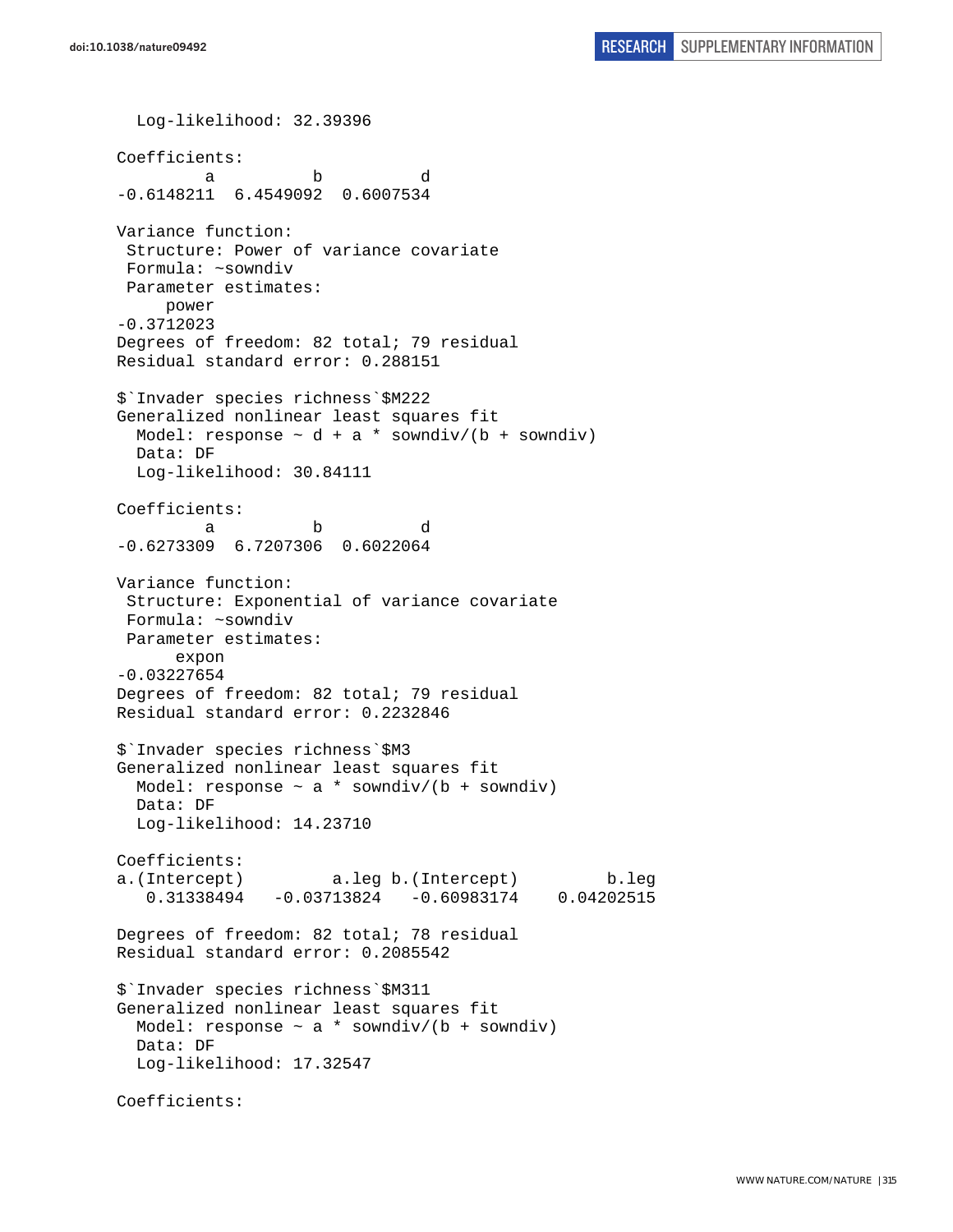a.(Intercept) a.leg b.(Intercept) b.leg 0.24293979 -0.01112464 -0.72898638 0.08093060 Variance function: Structure: Power of variance covariate Formula: ~sowndiv Parameter estimates: power -0.1836267 Degrees of freedom: 82 total; 78 residual Residual standard error: 0.2637877 \$`Invader species richness`\$M321 Generalized nonlinear least squares fit Model: response  $\sim$  a \* sowndiv/(b + sowndiv) Data: DF Log-likelihood: 14.33456 Coefficients: a.(Intercept) a.leg b.(Intercept) b.leg 0.29736029 -0.02995577 -0.63499497 0.05284561 Variance function: Structure: Exponential of variance covariate Formula: ~sowndiv Parameter estimates: expon -0.002618793 Degrees of freedom: 82 total; 78 residual Residual standard error: 0.2130429 \$`Invader species richness`\$M4 Generalized nonlinear least squares fit Model: response  $\sim$  a \* sowndiv/(b + sowndiv) Data: DF Log-likelihood: 25.14466 Coefficients: a.(Intercept) a.grass b.(Intercept) b.grass -0.02753018 0.21050859 -0.70480736 0.18272411 Degrees of freedom: 82 total; 78 residual Residual standard error: 0.1825784 \$`Invader species richness`\$M422 Generalized nonlinear least squares fit Model: response  $\sim$  a \* sowndiv/(b + sowndiv) Data: DF Log-likelihood: 26.25377 Coefficients: a.(Intercept) a.grass b.(Intercept) b.grass -0.06552824 0.22344803 -0.82735139 0.23278602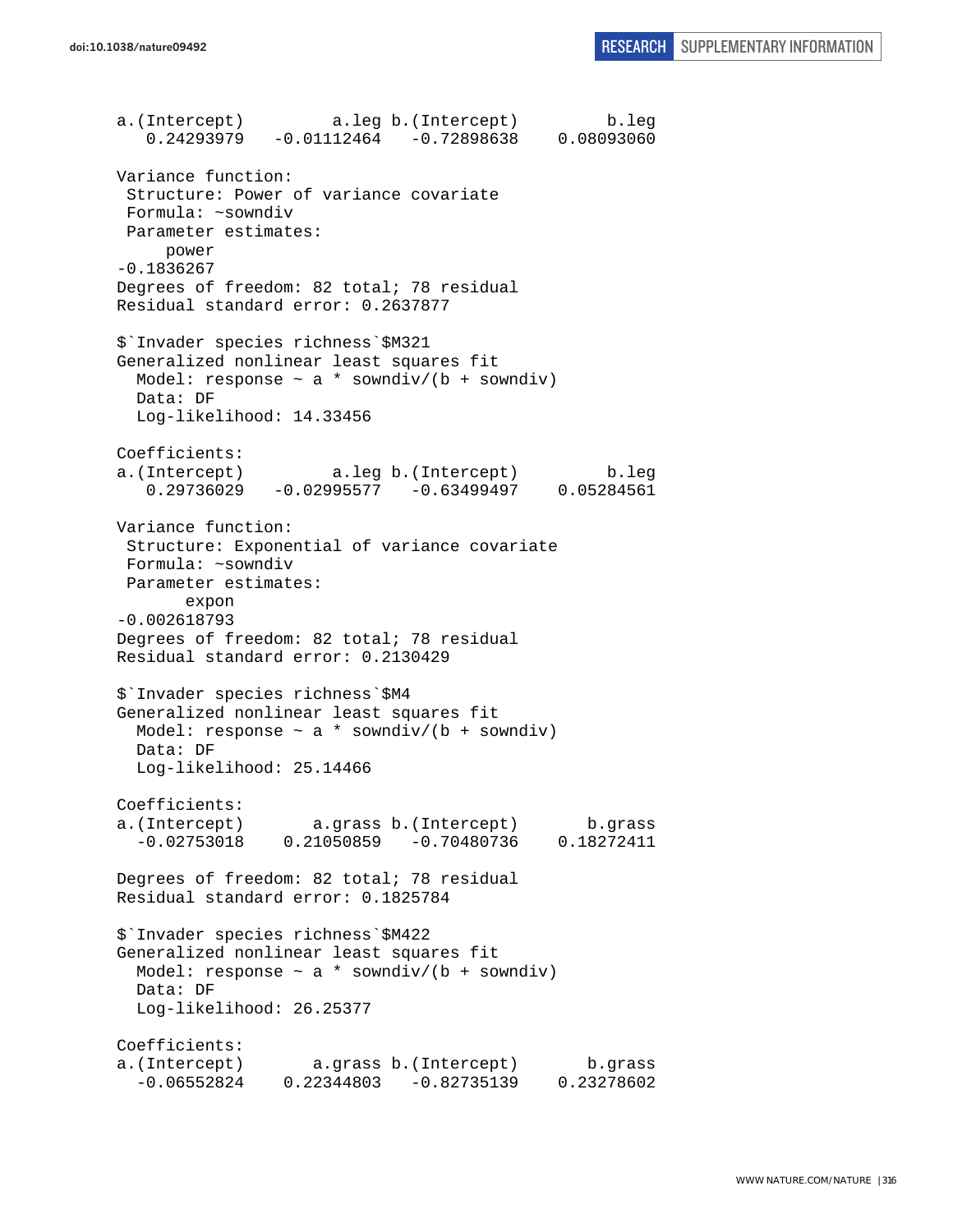Variance function: Structure: Exponential of variance covariate Formula: ~sowndiv Parameter estimates: expon -0.01025615 Degrees of freedom: 82 total; 78 residual Residual standard error: 0.1967053 \$`Invader species richness`\$M5 Generalized nonlinear least squares fit Model: response  $\sim$  a \* sowndiv/(b + sowndiv) Data: DF Log-likelihood: -38.46439 Coefficients: a.(Intercept) a.funcgr b.(Intercept) b.funcgr -1.1594272 0.3807862 -78.8806130 23.4563579 Degrees of freedom: 82 total; 78 residual Residual standard error: 0.3965887 \$`Invader species richness`\$M511 Generalized nonlinear least squares fit Model: response  $\sim$  a \* sowndiv/(b + sowndiv) Data: DF Log-likelihood: 27.24935 Coefficients: a.(Intercept) a.funcgr b.(Intercept) b.funcgr 0.33888495 -0.05975709 0.23481253 -0.70373143 Variance function: Structure: Power of variance covariate Formula: ~sowndiv Parameter estimates: power -0.3034175 Degrees of freedom: 82 total; 78 residual Residual standard error: 0.2792091 \$`Invader species richness`\$M522 Generalized nonlinear least squares fit Model: response  $\sim$  a \* sowndiv/(b + sowndiv) Data: DF Log-likelihood: 24.79522 Coefficients: a.(Intercept) a.funcgr b.(Intercept) b.funcgr 0.37237642 -0.07647321 0.35142898 -0.77577462 Variance function: Structure: Exponential of variance covariate Formula: ~sowndiv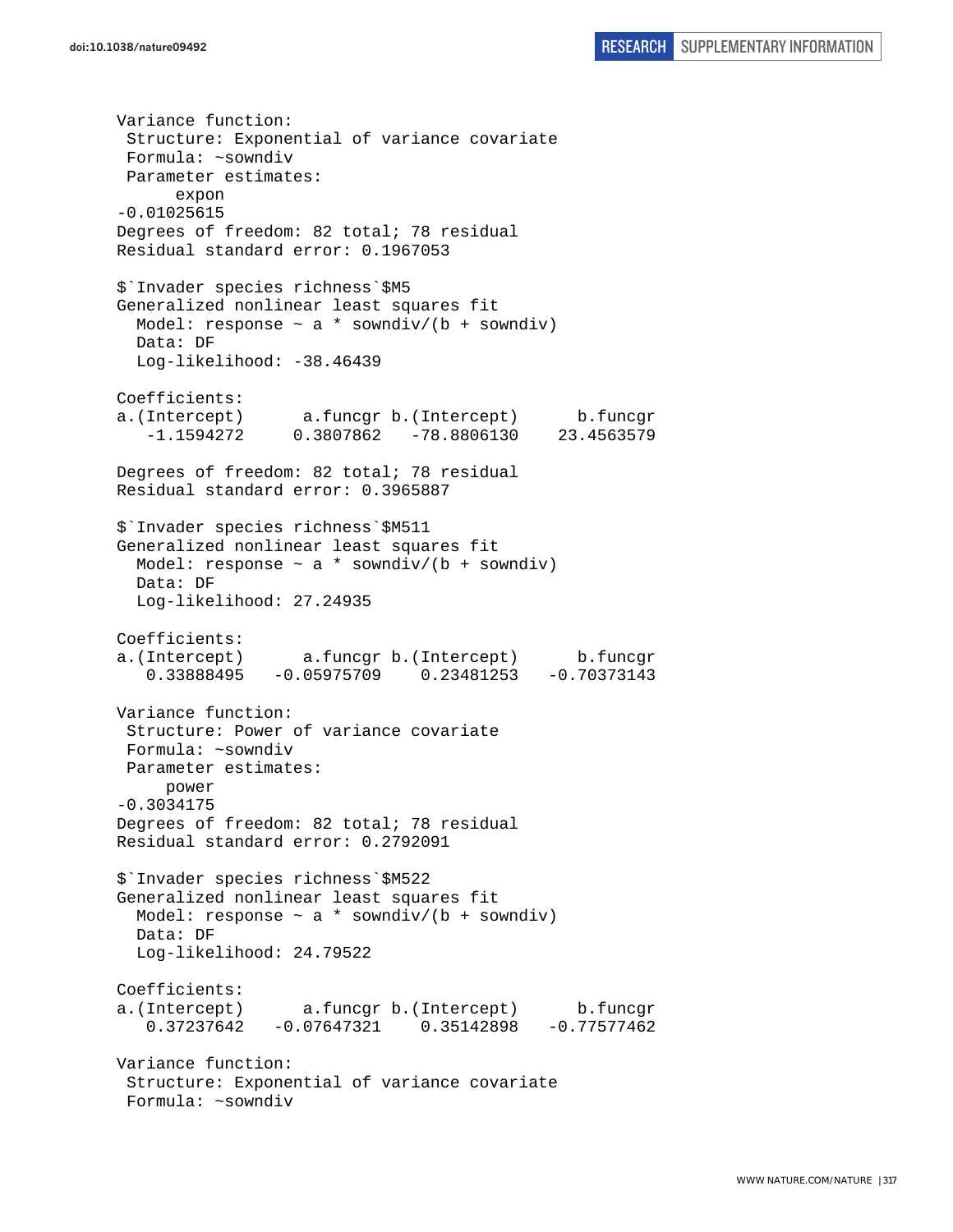```
 Parameter estimates: 
       expon 
-0.02749054 
Degrees of freedom: 82 total; 78 residual 
Residual standard error: 0.2321671 
$`Invader species richness`$M6 
Generalized nonlinear least squares fit 
  Model: response \sim a * sowndiv/(b + sowndiv)
   Data: DF 
   Log-likelihood: 24.8594 
Coefficients: 
a.(Intercept) a.funcgr a.leg b.(Intercept) b.funcgr 
   0.66146237 -0.09926636 -0.14154427 0.43150520 -0.63514914 
         b.leg 
   -0.11597899 
Degrees of freedom: 82 total; 76 residual 
Residual standard error: 0.1856097 
$`Invader species richness`$M611 
Generalized nonlinear least squares fit 
 Model: response \sim a * sowndiv/(b + sowndiv)
  Data: DF 
  Log-likelihood: 32.77305 
Coefficients: 
a.(Intercept) a.funcgr a.leg b.(Intercept) b.funcgr<br>0.5803347 -0.0903548 -0.1176348 0.3589807 -0.7072431
    0.5803347 -0.0903548 -0.1176348 0.3589807 b.leg 
    -0.0673866 
Variance function: 
  Structure: Power of variance covariate 
 Formula: ~sowndiv 
 Parameter estimates: 
      power 
-0.2949823 
Degrees of freedom: 82 total; 76 residual 
Residual standard error: 0.2611419 
$`Invader species richness`$M622 
Generalized nonlinear least squares fit 
 Model: response \sim a * sowndiv/(b + sowndiv)
  Data: DF 
  Log-likelihood: 29.62458 
Coefficients: 
a.(Intercept) a.funcgr a.leg b.(Intercept) b.funcgr 
    0.62153896 -0.10701614 -0.12245165 0.50662297 -0.77955051 
         b.leg 
   -0.08640912
```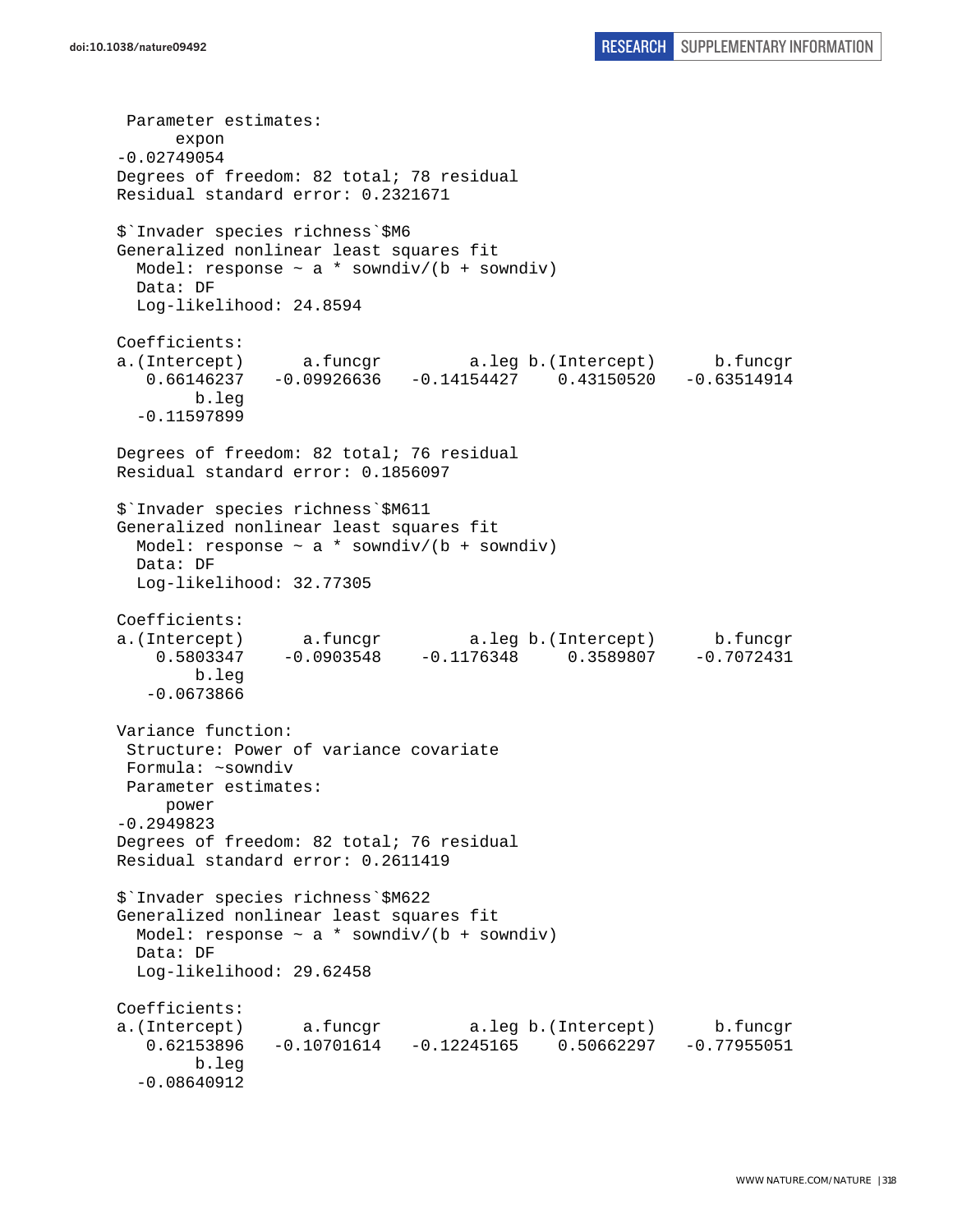Variance function: Structure: Exponential of variance covariate Formula: ~sowndiv Parameter estimates: expon -0.02533785 Degrees of freedom: 82 total; 76 residual Residual standard error: 0.2176894 \$`Invader species richness`\$M7 Generalized nonlinear least squares fit Model: response  $\sim$  a \* sowndiv/(b + sowndiv) Data: DF Log-likelihood: 29.21946 Coefficients: a.(Intercept) a.funcgr a.grass b.(Intercept) b.funcgr 0.06034288 -0.02424396 0.15957061 0.07991952 -0.58888938 b.grass 0.06032706 Degrees of freedom: 82 total; 76 residual Residual standard error: 0.1759984 \$`Invader species richness`\$M711 Generalized nonlinear least squares fit Model: response  $\sim$  a \* sowndiv/(b + sowndiv) Data: DF Log-likelihood: 36.07311 Coefficients: a.(Intercept) a.funcgr a.grass b.(Intercept) b.funcgr 0.08075086 -0.02780305 0.13343584 0.17854639 -0.67847707 b.grass 0.02333110 Variance function: Structure: Power of variance covariate Formula: ~sowndiv Parameter estimates: power -0.2709792 Degrees of freedom: 82 total; 76 residual Residual standard error: 0.2420598 \$`Invader species richness`\$M722 Generalized nonlinear least squares fit Model: response  $\sim$  a \* sowndiv/(b + sowndiv) Data: DF Log-likelihood: 33.10838 Coefficients: a.(Intercept) a.funcgr a.grass b.(Intercept) b.funcgr 0.09730423 -0.04009736 0.13982871 0.24214926 -0.72896584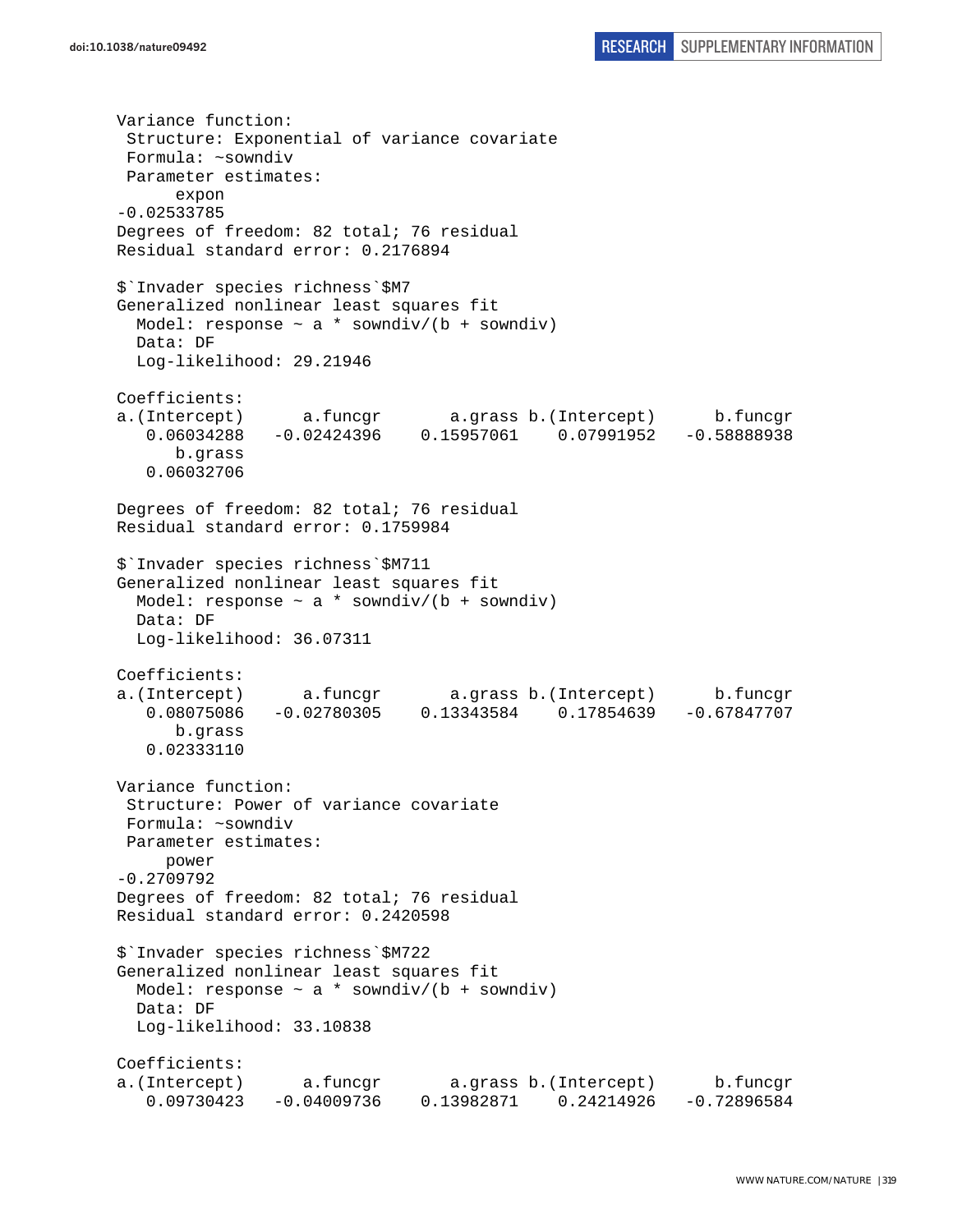b.grass 0.03768198 Variance function: Structure: Exponential of variance covariate Formula: ~sowndiv Parameter estimates: expon -0.02274148 Degrees of freedom: 82 total; 76 residual Residual standard error: 0.2040353 \$`Invader species richness`\$M81 Generalized nonlinear least squares fit Model: response  $\sim$  a \* sowndiv/(b + sowndiv) Data: DF Log-likelihood: 25.50035 Coefficients: a.(Intercept) a.grass a.leg b.(Intercept) b.grass -0.01308350 0.20979853 -0.01034301 -0.89517590 0.22254734 b.leg 0.06583228 Degrees of freedom: 82 total; 76 residual Residual standard error: 0.1841646 \$`Invader species richness`\$M821 Generalized nonlinear least squares fit Model: response  $\sim$  a  $*$  sowndiv/(b + sowndiv) Data: DF Log-likelihood: 30.05757 Coefficients: a.(Intercept) a.grass a.leg b.(Intercept) b.grass -0.052966270 0.198753104 0.006670851 -1.076495311 0.239135801 b.leg 0.115837171 Variance function: Structure: Power of variance covariate Formula: ~sowndiv Parameter estimates: power -0.2230148 Degrees of freedom: 82 total; 76 residual Residual standard error: 0.2425815 \$`Invader species richness`\$M832 Generalized nonlinear least squares fit Model: response  $\sim a *$  sowndiv/(b + sowndiv) Data: DF Log-likelihood: 26.65086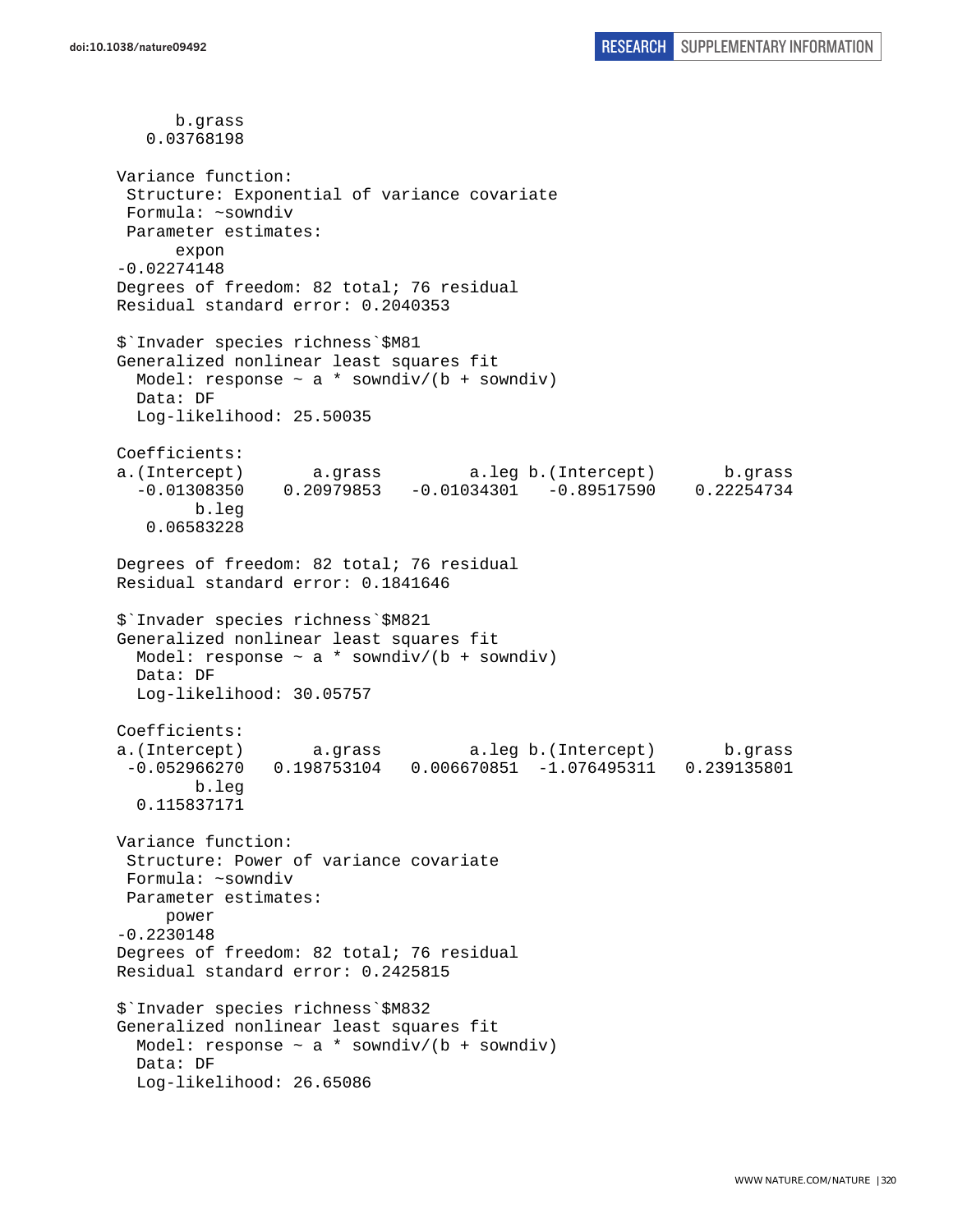Coefficients: a.(Intercept) a.grass a.leg b.(Intercept) b.grass -0.10033544 0.22814802 0.01843387 -1.10353748 0.27707688 b.leg 0.12433801 Variance function: Structure: Exponential of variance covariate Formula: ~sowndiv Parameter estimates: expon -0.01165125 Degrees of freedom: 82 total; 76 residual Residual standard error: 0.2007036 \$`Invader species richness`\$M91 Generalized nonlinear least squares fit Model: response  $\sim$  a  $*$  sowndiv/(b + sowndiv) Data: DF Log-likelihood: 29.6004 Coefficients: a.(Intercept) a.funcgr a.grass a.leg b.(Intercept) 0.230361602 -0.045192955 0.125533370 -0.050483230 0.309723030 b.funcgr b.grass b.leg -0.608686373 0.004682253 -0.062427634 Degrees of freedom: 82 total; 74 residual Residual standard error: 0.1775342 \$`Invader species richness`\$M921 Generalized nonlinear least squares fit Model: response  $\sim$  a \* sowndiv/(b + sowndiv) Data: DF Log-likelihood: 36.55591 Coefficients: a.(Intercept) a.funcgr a.grass a.leg b.(Intercept) 0.23581701 -0.04714367 0.10381128 -0.04741346 0.36776081 b.funcgr b.grass b.leg  $-0.69645559 -0.01493465 -0.05908719$ Variance function: Structure: Power of variance covariate Formula: ~sowndiv Parameter estimates: power -0.27264 Degrees of freedom: 82 total; 74 residual Residual standard error: 0.2444710 \$`Invader species richness`\$M932 Generalized nonlinear least squares fit Model: response  $\sim$  a \* sowndiv/(b + sowndiv)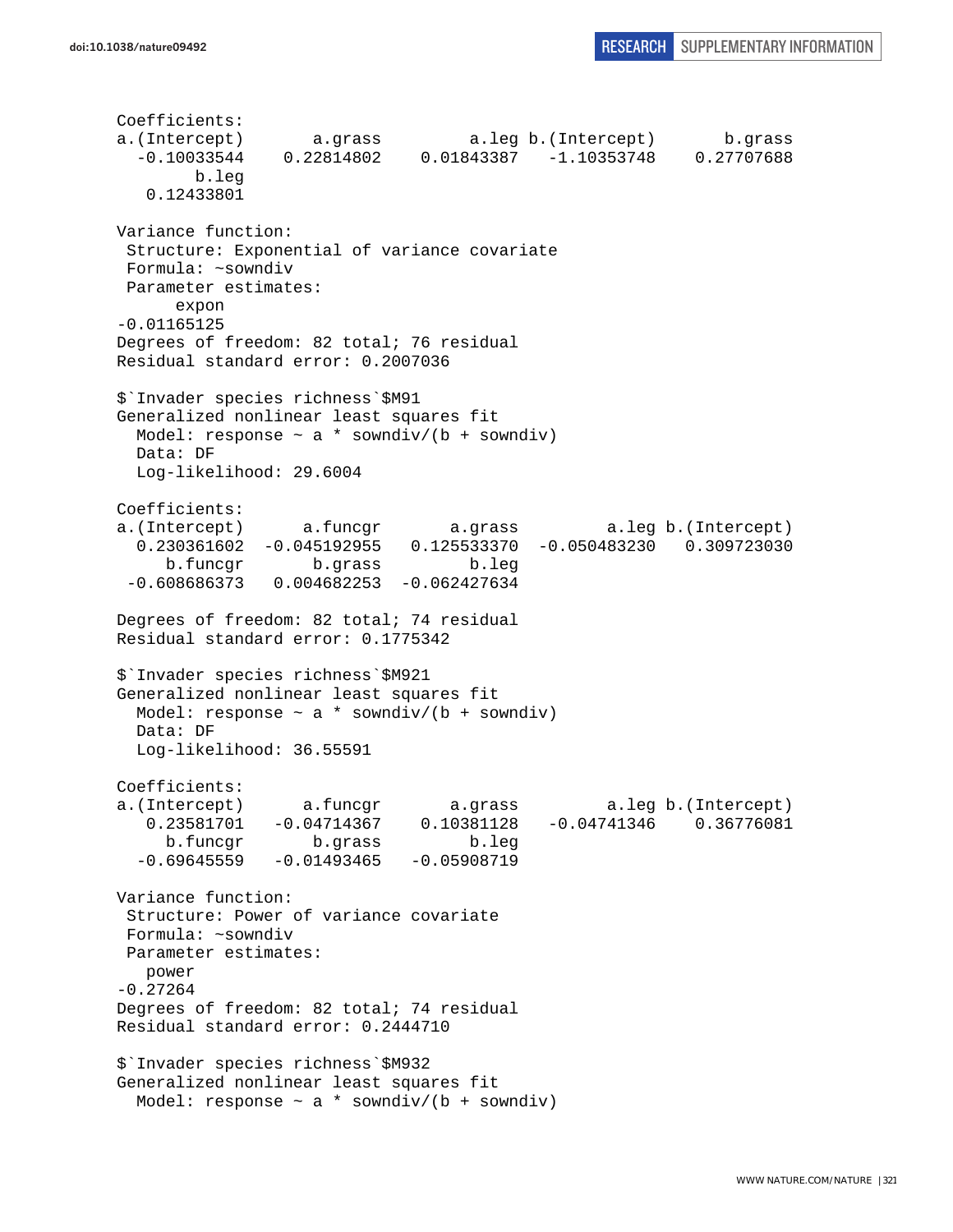Data: DF Log-likelihood: -20.1709 Coefficients: a.(Intercept) a.funcgr a.grass a.leg b.(Intercept) 0.154742277 -0.012688615 -0.068472733 0.009060244 3.091674011 b.funcgr b.grass b.leg  $-0.875700261 -3.081295756 0.068947882$ Variance function: Structure: Exponential of variance covariate Formula: ~sowndiv Parameter estimates: expon -0.04443995 Degrees of freedom: 82 total; 74 residual Residual standard error: 0.4770702 \$`Invader species richness`\$M111 Generalized nonlinear least squares fit Model: response  $\sim$  d + a \* sowndiv/(b + sowndiv) Data: DF Log-likelihood: 32.75786 Coefficients: a.(Intercept) a.grass b.(Intercept) b.grass d.(Intercept) 0.2105159 -0.5871141 0.7620374 9.5745325 0.1071789 d.grass 0.2656661 Degrees of freedom: 82 total; 76 residual Residual standard error: 0.1685654 \$`Invader species richness`\$M1132 Generalized nonlinear least squares fit Model: response  $\sim d + a *$  sowndiv/(b + sowndiv) Data: DF Log-likelihood: 41.0249 Coefficients: a.(Intercept) a.grass b.(Intercept) b.grass d.(Intercept) 0.17213565 -0.56687186 9.97150692 4.93267526 0.06837465 d.grass 0.28511332 Variance function: Structure: Exponential of variance covariate Formula: ~sowndiv Parameter estimates: expon -0.02970084 Degrees of freedom: 82 total; 76 residual Residual standard error: 0.1966644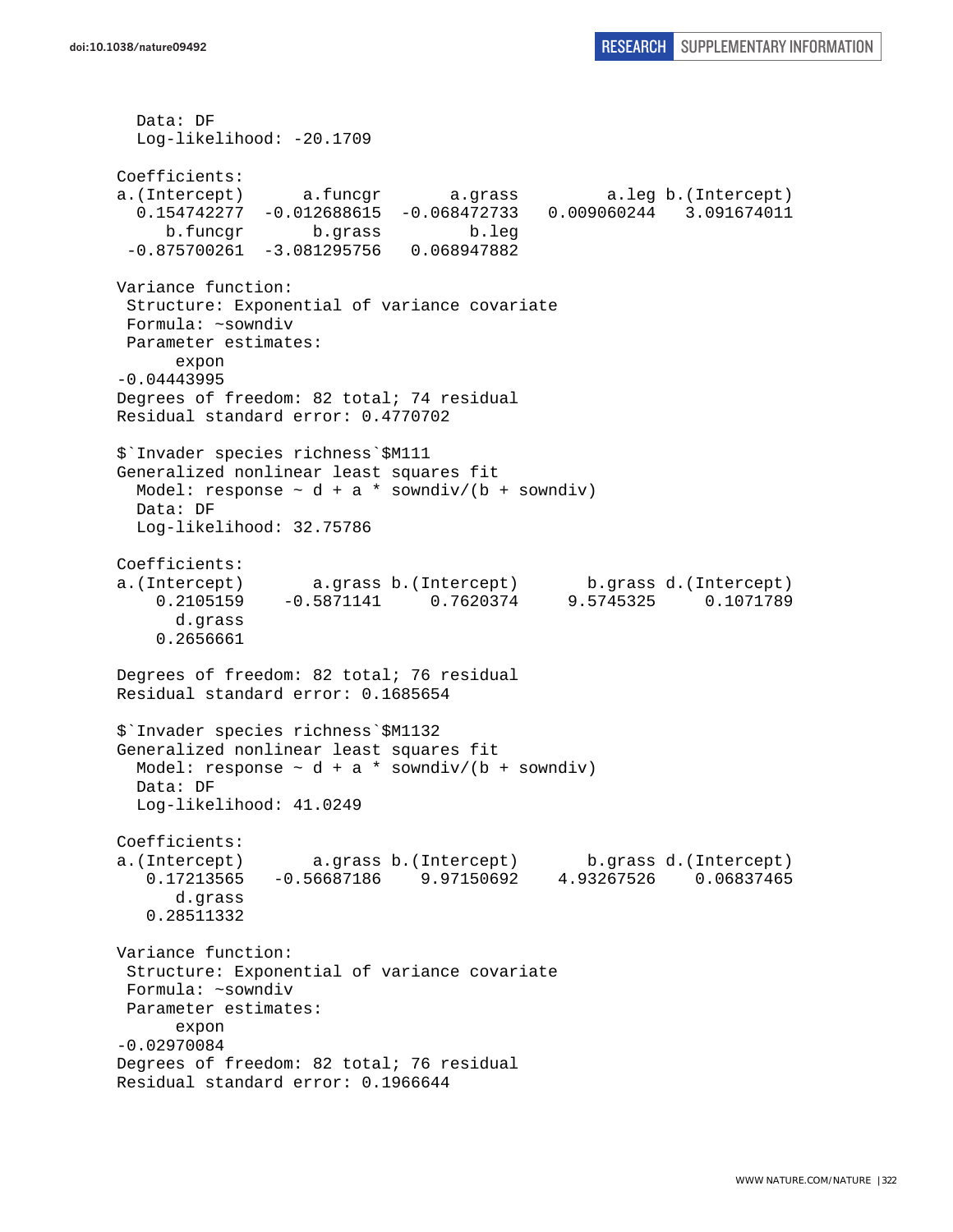```
$`Invader species richness`$M121 
Generalized nonlinear least squares fit 
  Model: response \sim d + a * sowndiv/(b + sowndiv)
  Data: DF 
   Log-likelihood: 22.14295 
Coefficients: 
a.(Intercept) a.funcgr b.(Intercept) b.funcgr d.(Intercept) 
   -0.68750113 0.04952297 10.54774181 -1.11372183 0.61790043 
      d.funcgr 
   -0.02922212 
Degrees of freedom: 82 total; 76 residual 
Residual standard error: 0.1918615 
$`Invader species richness`$M1221 
Generalized nonlinear least squares fit 
 Model: response \sim d + a * sowndiv/(b + sowndiv)
   Data: DF 
   Log-likelihood: 33.3862 
Coefficients: 
a.(Intercept) a.funcgr b.(Intercept) b.funcgr d.(Intercept) 
   -0.78583177 0.09067713 9.63876241 1.28935836 0.65653564 
      d.funcgr 
   -0.06926793 
Variance function: 
  Structure: Power of variance covariate 
 Formula: ~sowndiv 
 Parameter estimates: 
      power 
-0.3772727 
Degrees of freedom: 82 total; 76 residual 
Residual standard error: 0.2928772 
$`Invader species richness`$M1232 
Generalized nonlinear least squares fit 
 Model: response \sim d + a * sowndiv/(b + sowndiv)
   Data: DF 
   Log-likelihood: 31.48695 
Coefficients: 
a.(Intercept) a.funcgr b.(Intercept) b.funcgr d.(Intercept) 
   -0.76996288 0.08060100 10.59586748 0.58532421 0.64321828 
      d.funcgr 
   -0.05947297 
Variance function: 
  Structure: Exponential of variance covariate 
 Formula: ~sowndiv 
 Parameter estimates: 
       expon 
-0.03223497
```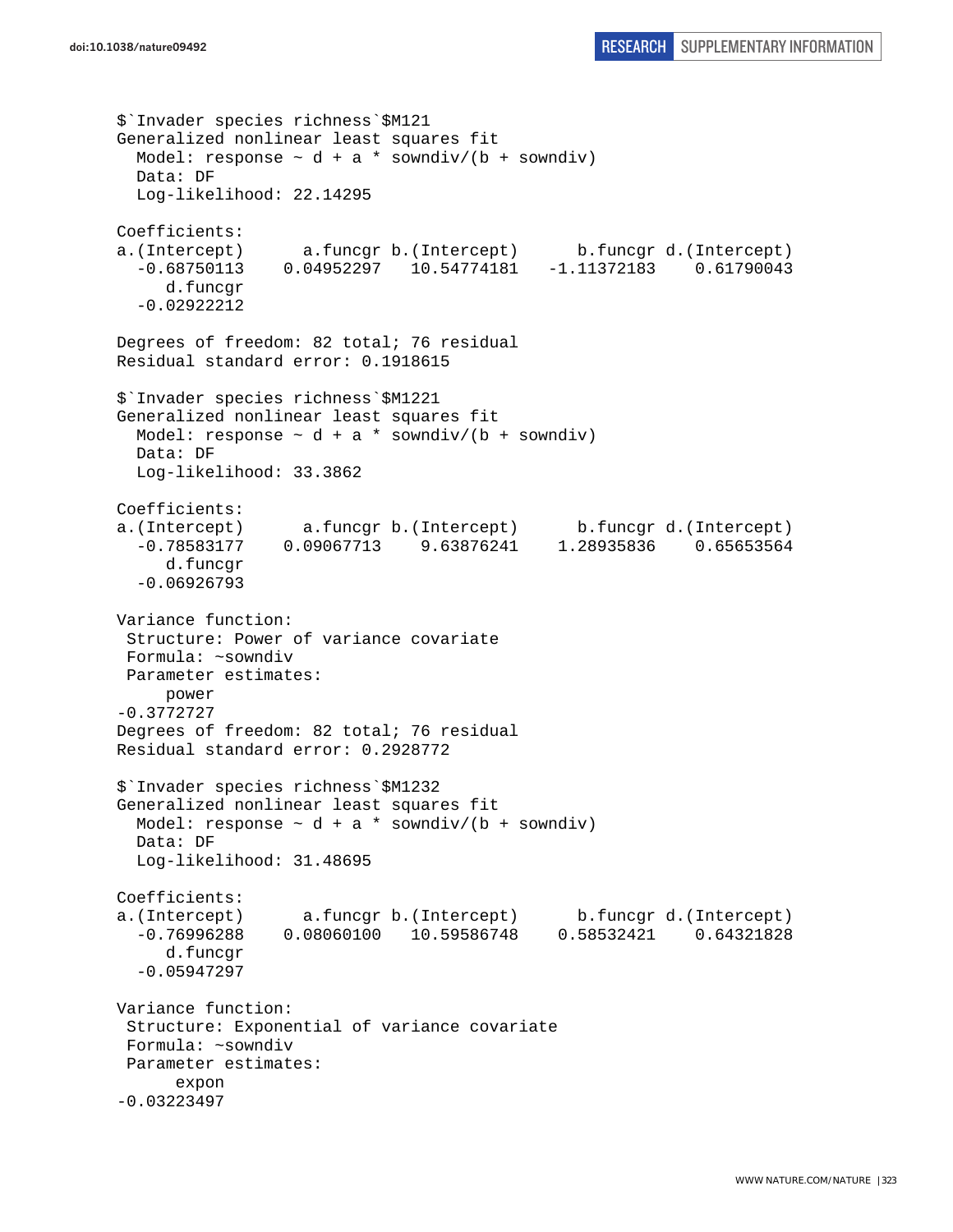```
Degrees of freedom: 82 total; 76 residual 
Residual standard error: 0.2257823 
$`Invader species richness`$M131 
Generalized nonlinear least squares fit 
 Model: response \sim d + a * sowndiv/(b + sowndiv)
  Data: DF 
  Log-likelihood: 28.67949 
Coefficients: 
a.(Intercept) a.funcgr a.leg b.(Intercept) b.funcgr 
   -2.6141507 0.3664406 0.7370165 81.3561071 -7.1368400 
        b.leg d.(Intercept) d.funcgr d.leg 
   -30.6265476 0.9753803 -0.1203790 -0.1568531 
Degrees of freedom: 82 total; 73 residual 
Residual standard error: 0.1807648 
$`Invader species richness`$M1321 
Generalized nonlinear least squares fit 
 Model: response \sim d + a * sowndiv/(b + sowndiv)
  Data: DF 
  Log-likelihood: 39.9969 
Coefficients: 
a.(Intercept) a.funcgr a.leg b.(Intercept) b.funcgr 
   0.61517821 -0.14172470 -0.49427271 -15.68682841 5.87811699 
        b.leg d.(Intercept) d.funcgr d.leg 
    7.67227313 0.50431680 -0.03986849 0.03842124 
Variance function: 
  Structure: Power of variance covariate 
 Formula: ~sowndiv 
 Parameter estimates: 
     power 
-0.3755647 
Degrees of freedom: 82 total; 73 residual 
Residual standard error: 0.2749904 
$`Invader species richness`$M1332 
Generalized nonlinear least squares fit 
 Model: response \sim d + a * sowndiv/(b + sowndiv)
  Data: DF 
  Log-likelihood: 38.25412 
Coefficients: 
a.(Intercept) a.funcgr a.leg b.(Intercept) b.funcgr 
   -2.4565512 0.3408683 0.6925005 77.5155909 -6.3746884 
        b.leg d.(Intercept) d.funcgr d.leg 
  -29.6652322 0.9838190 -0.1241351 -0.1587125Variance function: 
  Structure: Exponential of variance covariate 
  Formula: ~sowndiv
```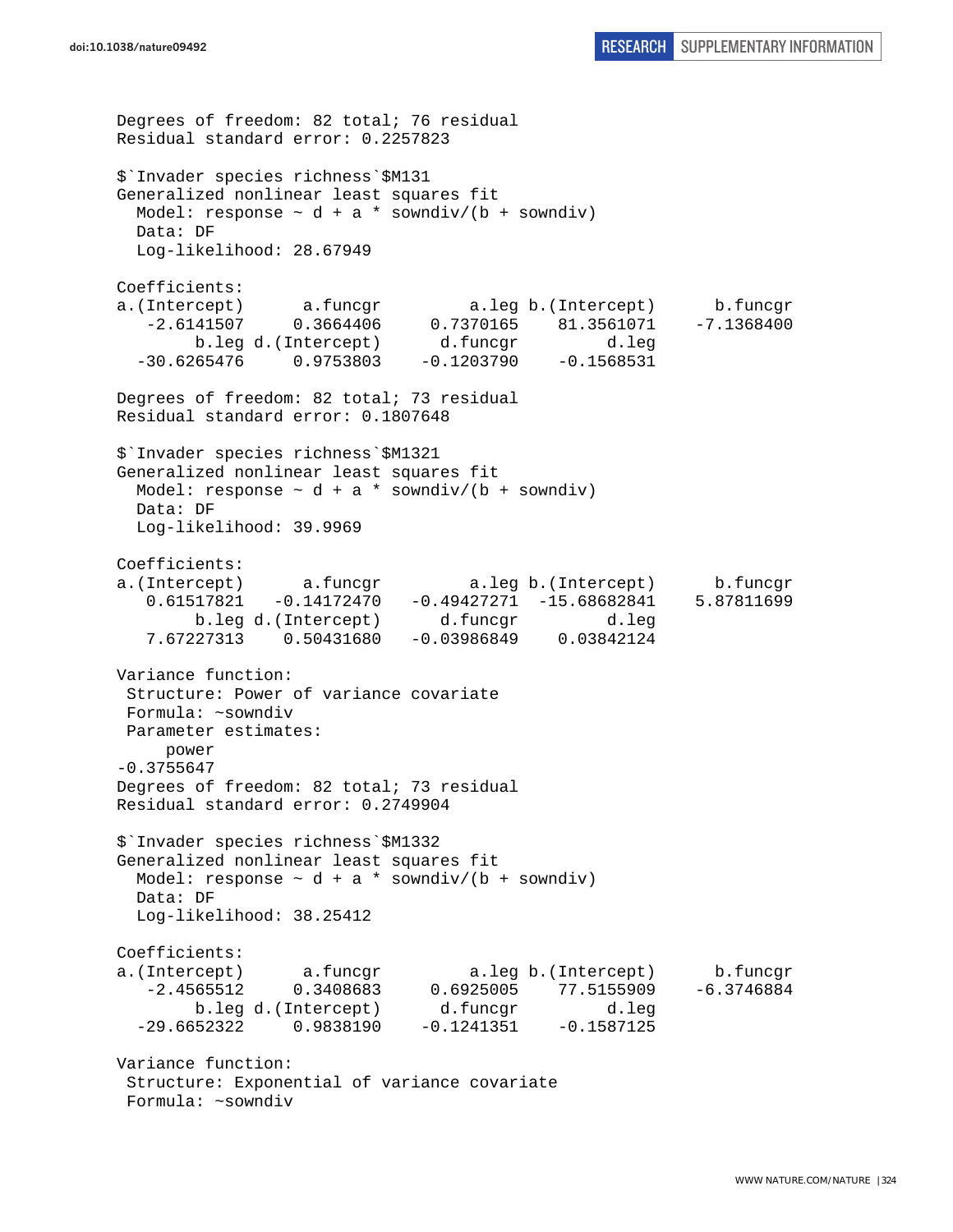Parameter estimates: expon -0.03131458 Degrees of freedom: 82 total; 73 residual Residual standard error: 0.2104567 \$`Invader species richness`\$M141 Generalized nonlinear least squares fit Model: response  $\sim d + a *$  sowndiv/(b + sowndiv) Data: DF Log-likelihood: 33.08728 Coefficients: a.(Intercept) a.funcgr a.grass b.(Intercept) b.funcgr -0.042606968 -0.020707395 -0.346630180 12.216629190 -1.532412675 b.grass d.(Intercept) d.funcgr d.grass 0.443001572 -0.002119850 0.044553531 0.306208239 Degrees of freedom: 82 total; 73 residual Residual standard error: 0.1713046 \$`Invader species richness`\$M1432 Generalized nonlinear least squares fit Model: response  $\sim d + a *$  sowndiv/(b + sowndiv) Data: DF Log-likelihood: 41.58411 Coefficients: a.(Intercept) a.funcgr a.grass b.(Intercept) b.funcgr 0.346249988 -0.028277111 -0.700274393 -23.087422778 2.758196149 b.grass d.(Intercept) d.funcgr d.grass 22.083331706 0.305506157 -0.009116099 0.168999831 Variance function: Structure: Exponential of variance covariate Formula: ~sowndiv Parameter estimates: expon -0.02958036 Degrees of freedom: 82 total; 73 residual Residual standard error: 0.1990949 \$`Invader species richness`\$M151 Generalized nonlinear least squares fit Model: response  $\sim d + a *$  sowndiv/(b + sowndiv) Data: DF Log-likelihood: 33.97925 Coefficients: a.(Intercept) a.grass a.leg b.(Intercept) b.grass -0.074534284 -0.477019360 0.115727765 22.376641570 2.726468809 b.leg d.(Intercept) d.grass d.leg -9.756980404 0.094377905 0.288504761 -0.001676065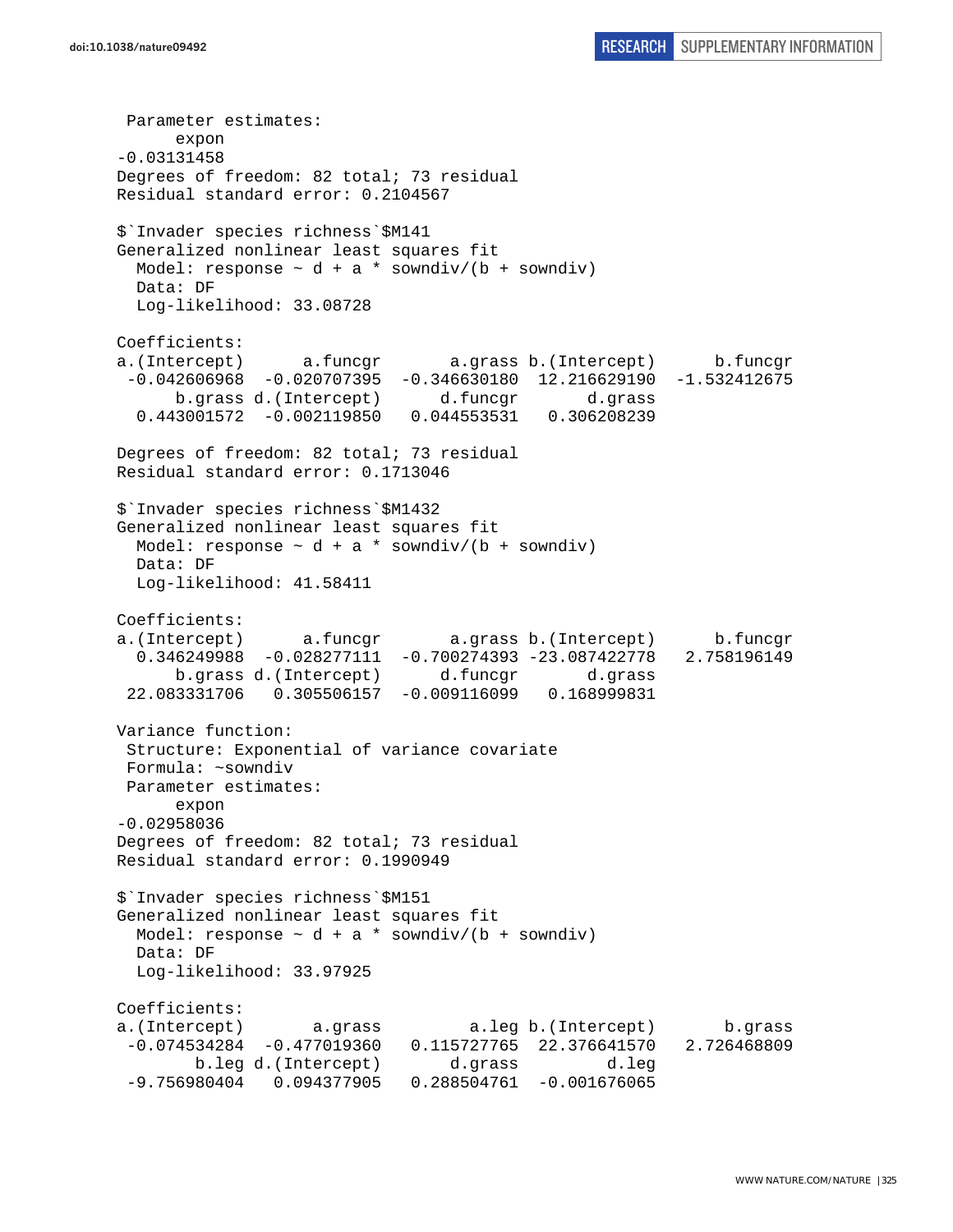```
Degrees of freedom: 82 total; 73 residual 
Residual standard error: 0.1694513 
$`Invader species richness`$M1521 
Generalized nonlinear least squares fit 
 Model: response \sim d + a * sowndiv/(b + sowndiv)
  Data: DF 
  Log-likelihood: 45.848 
Coefficients: 
a.(Intercept) a.grass a.leg b.(Intercept) b.grass 
    0.03156529 -0.55700289 0.11398264 26.52481431 3.80375048 
        b.leg d.(Intercept) d.grass d.leg 
  -12.85946621 0.02898520 0.30385442 0.02362958 
Variance function: 
  Structure: Power of variance covariate 
  Formula: ~sowndiv 
 Parameter estimates: 
     power 
-0.3671795 
Degrees of freedom: 82 total; 73 residual 
Residual standard error: 0.2528845 
$`Invader species richness`$M1532 
Generalized nonlinear least squares fit 
 Model: response \sim d + a * sowndiv/(b + sowndiv)
  Data: DF 
  Log-likelihood: 42.51194 
Coefficients: 
a.(Intercept) a.grass a.leg b.(Intercept) b.grass 
  -0.027212016 -0.520447833 0.121713545 24.535028423 3.243172328 
        b.leg d.(Intercept) d.grass d.leg 
-11.259857028 0.069752128 0.294602237 0.006246683 
Variance function: 
  Structure: Exponential of variance covariate 
  Formula: ~sowndiv 
 Parameter estimates: 
      expon 
-0.02970589 
Degrees of freedom: 82 total; 73 residual 
Residual standard error: 0.1970671 
$`Invader species richness`$M161 
Generalized nonlinear least squares fit 
 Model: response \sim d + a * sowndiv/(b + sowndiv)
  Data: DF 
  Log-likelihood: 34.50523 
Coefficients: 
a.(Intercept) a.funcgr a.grass a.leg b.(Intercept) 
  -2.309110462 0.350051853 -0.139943157 0.637271542 154.449334110
```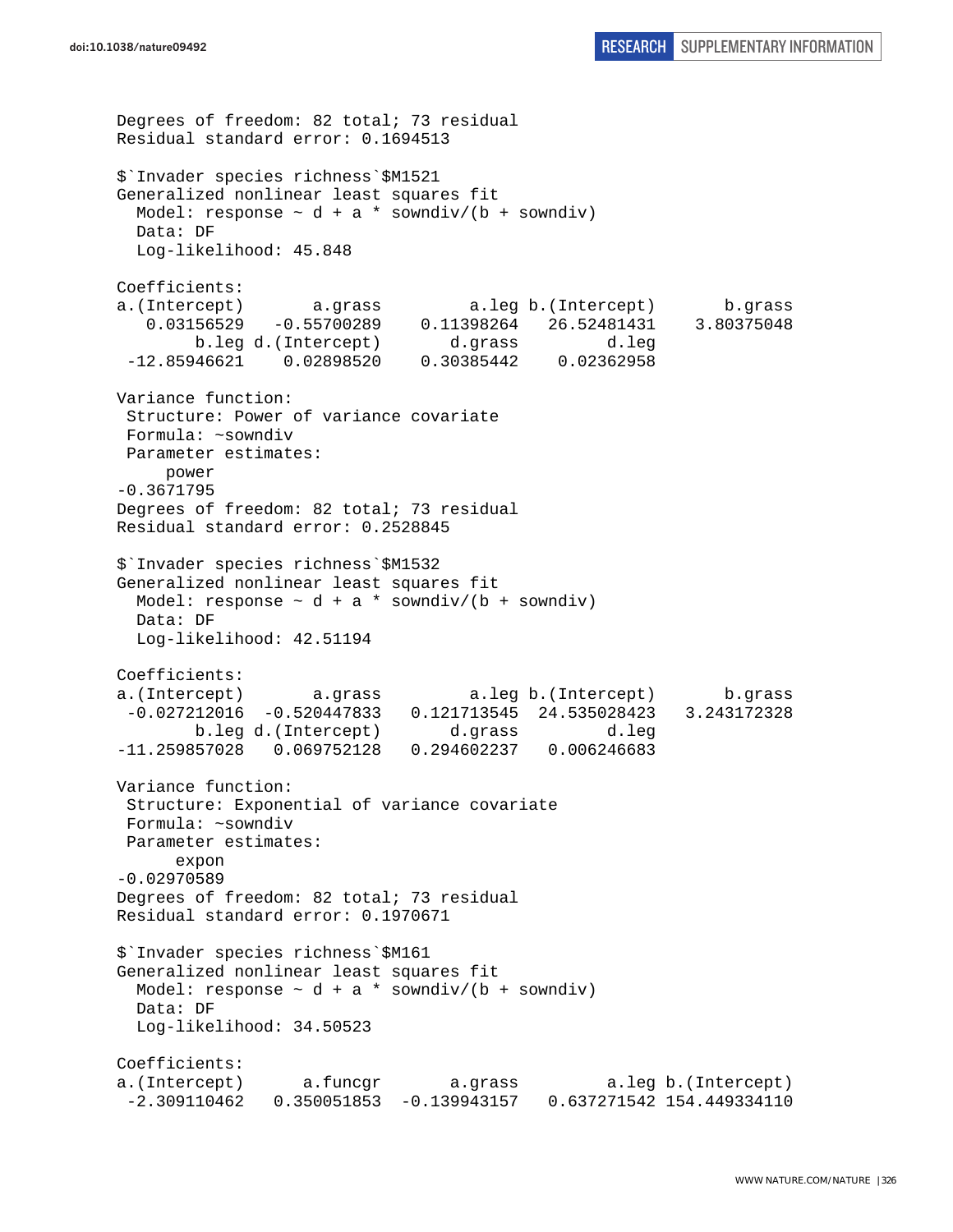b.funcgr b.grass b.leg d.(Intercept) d.funcgr -17.370532774 -24.792560766 -36.930582097 0.101832000 -0.009206486 d.grass d.leg 0.295591080 -0.023308855 Degrees of freedom: 82 total; 70 residual Residual standard error: 0.1719379 \$`Invader species richness`\$E2 Nonlinear regression model model: response  $\sim$  a + b  $*$  exp(sowndiv) data: DF a b 3.587e-01 -2.821e-27 residual sum-of-squares: 4.103 Number of iterations to convergence: 4 Achieved convergence tolerance: 1.286e-08 \$`Invader species richness`\$E4 Nonlinear regression model model: response ~ a + exp(sowndiv) data: DF a 1 residual sum-of-squares: 5.217e+52 Number of iterations to convergence: 0 Achieved convergence tolerance: 6.17e-20 \$`Invader species richness`\$E5 Nonlinear regression model model: response ~ b \* exp(sowndiv) data: DF b 3.199e-28 residual sum-of-squares: 14.14 Number of iterations to convergence: 4 Achieved convergence tolerance: 2.304e-08 \$`Invader species richness`\$E21 Generalized nonlinear least squares fit Model: response  $\sim$  a + b  $*$  exp(sowndiv) Data: DF Log-likelihood: 16.35315 Coefficients: a b 2.618194e-01 -1.972752e-27 Variance function: Structure: Power of variance covariate Formula: ~sowndiv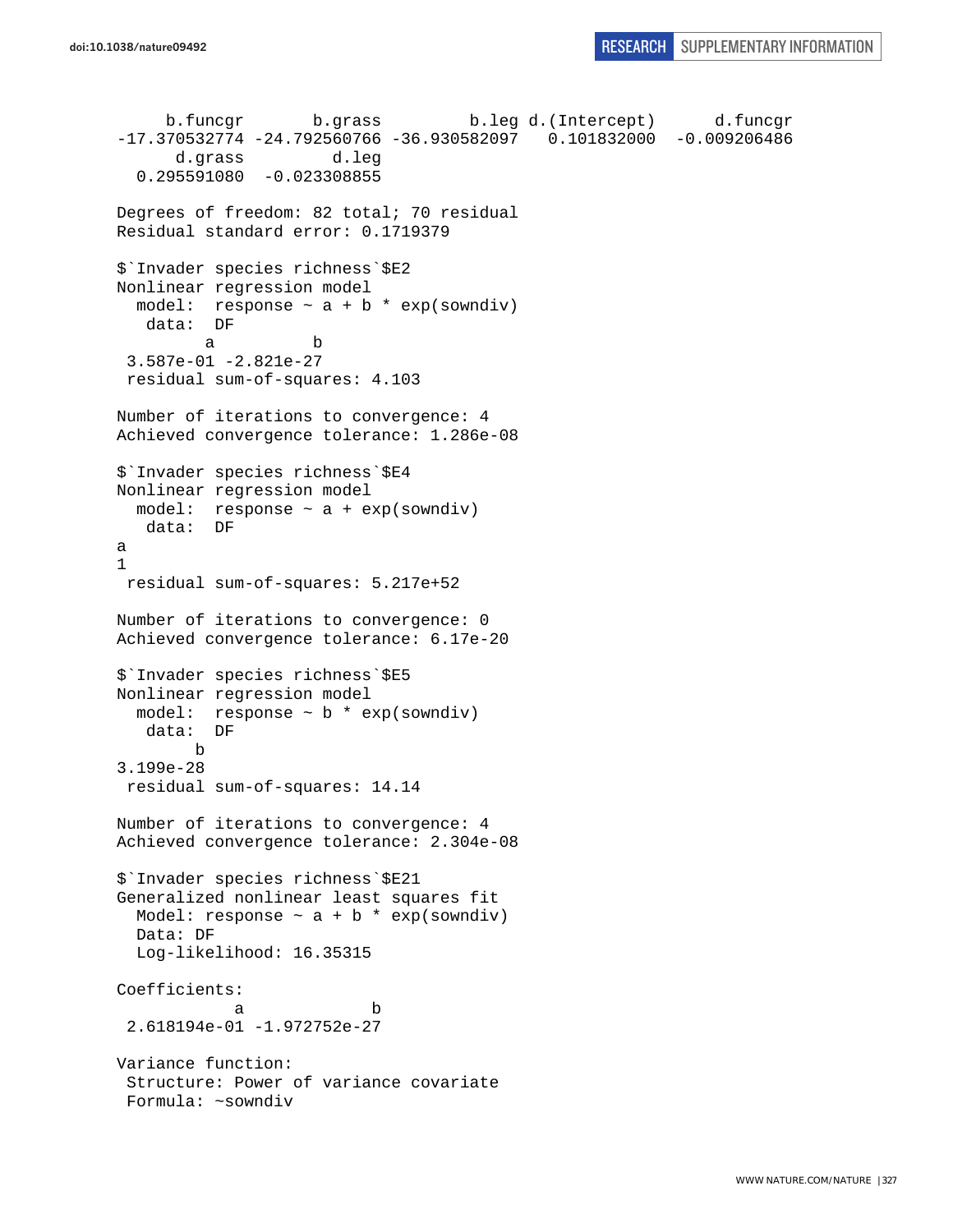Parameter estimates: power -0.450275 Degrees of freedom: 82 total; 80 residual Residual standard error: 0.3915858 \$`Invader species richness`\$E22 Generalized nonlinear least squares fit Model: response  $\sim$  a + b \* exp(sowndiv) Data: DF Log-likelihood: 13.98649 Coefficients: a b 3.124052e-01 -2.415707e-27 Variance function: Structure: Exponential of variance covariate Formula: ~sowndiv Parameter estimates: expon -0.03410473 Degrees of freedom: 82 total; 80 residual Residual standard error: 0.2768284 \$`Invader species richness`\$E31 Generalized nonlinear least squares fit Model: response  $\sim$  a + exp(c \* sowndiv) Data: DF Log-likelihood: 23.21724 Coefficients: a c  $-0.6550308 - 0.0068674$ Variance function: Structure: Power of variance covariate Formula: ~sowndiv Parameter estimates: power -0.3996771 Degrees of freedom: 82 total; 80 residual Residual standard error: 0.3340797 \$`Invader species richness`\$E32 Generalized nonlinear least squares fit Model: response  $\sim$  a + exp(c  $*$  sowndiv) Data: DF Log-likelihood: 21.20065 Coefficients: a c  $-0.615932071 - 0.007323298$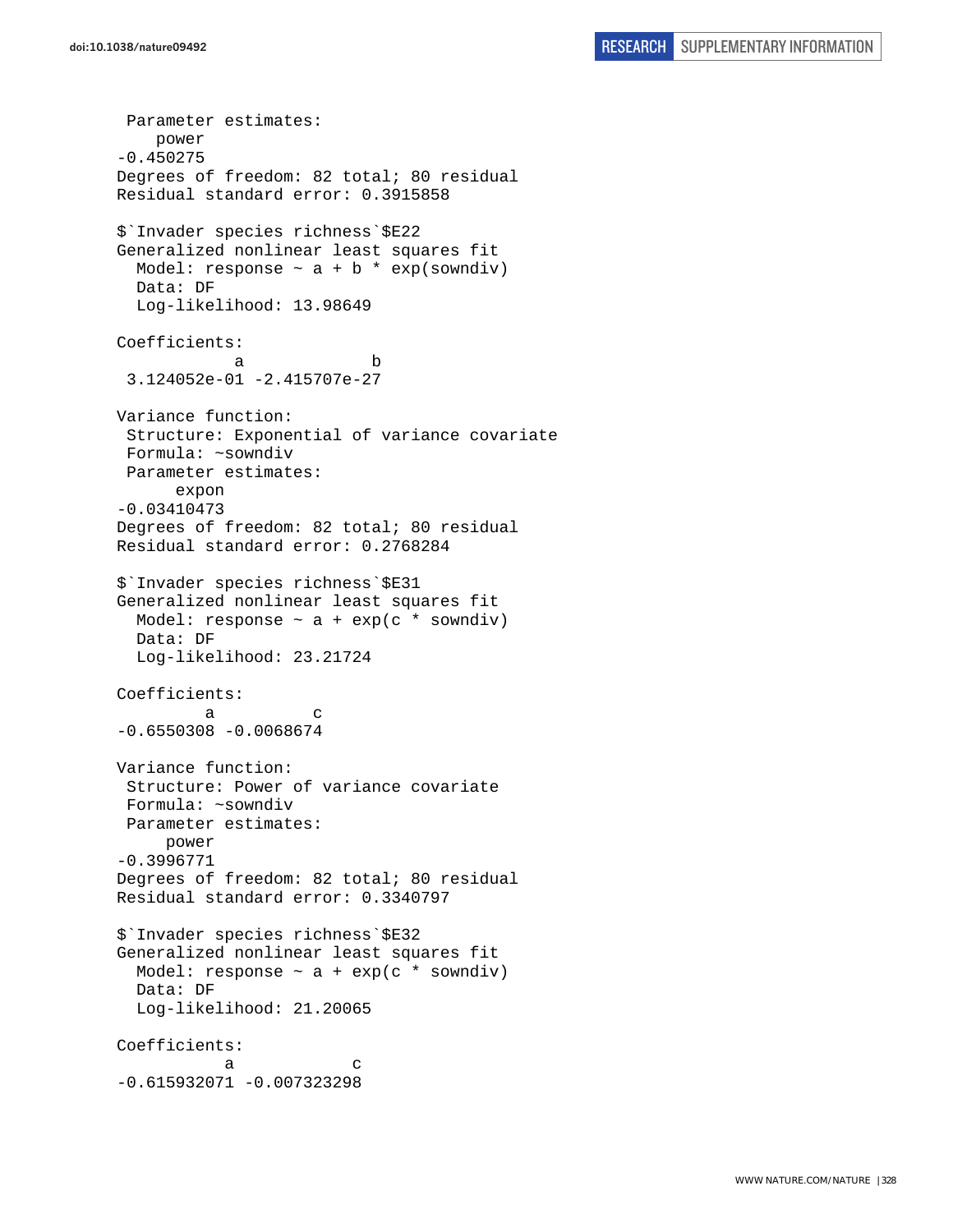```
Variance function: 
  Structure: Exponential of variance covariate 
  Formula: ~sowndiv 
  Parameter estimates: 
       expon 
-0.03278747 
Degrees of freedom: 82 total; 80 residual 
Residual standard error: 0.2506634 
$`Invader species richness`$E41 
Generalized nonlinear least squares fit 
  Model: response \sim a + exp(sowndiv)
   Data: DF 
   Log-likelihood: -1768.39 
Coefficients: 
 a 
-2.208674 
Variance function: 
  Structure: Power of variance covariate 
  Formula: ~sowndiv 
  Parameter estimates: 
    power 
14.88650 
Degrees of freedom: 82 total; 81 residual 
Residual standard error: 0.1426569 
$`Invader species richness`$E42 
Generalized nonlinear least squares fit 
  Model: response \sim a + exp(sowndiv)
   Data: DF 
   Log-likelihood: -801.4686 
Coefficients: 
 a 
-2.857788 
Variance function: 
  Structure: Exponential of variance covariate 
  Formula: ~sowndiv 
 Parameter estimates: 
    expon 
1.014251 
Degrees of freedom: 82 total; 81 residual 
Residual standard error: 0.7071498 
$`Invader species richness`$E51 
Generalized nonlinear least squares fit 
  Model: response \sim b * exp(sowndiv)
   Data: DF 
   Log-likelihood: -1715.803 
Coefficients:
```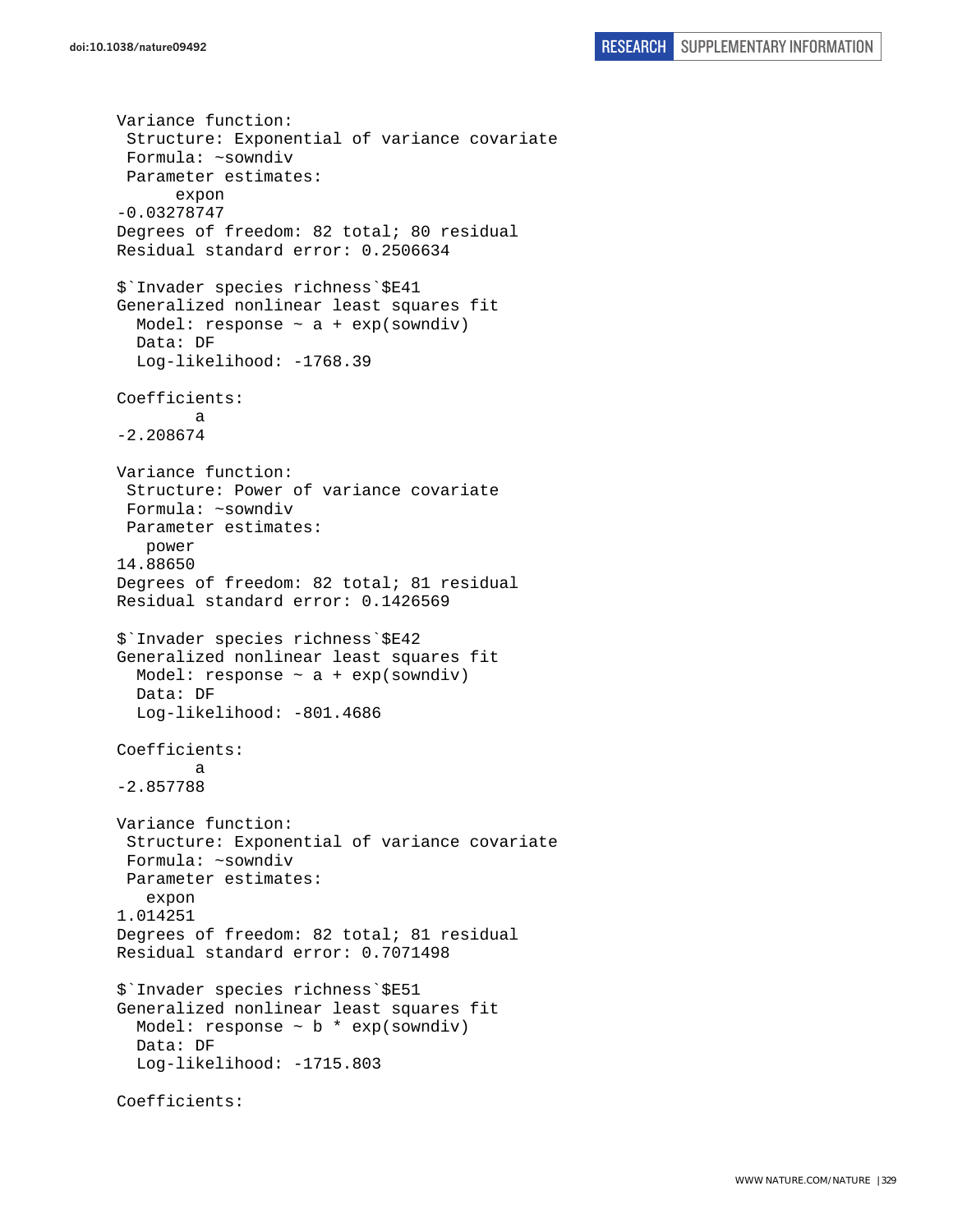```
 b 
0.1463439 
Variance function: 
  Structure: Power of variance covariate 
  Formula: ~sowndiv 
  Parameter estimates: 
    power 
14.39585 
Degrees of freedom: 82 total; 81 residual 
Residual standard error: 0.1556430 
$`Invader species richness`$E52 
Generalized nonlinear least squares fit 
  Model: response \sim b * exp(sowndiv)
   Data: DF 
   Log-likelihood: -29.16024 
Coefficients: 
 b 
3.198725e-28 
Variance function: 
  Structure: Exponential of variance covariate 
  Formula: ~sowndiv 
 Parameter estimates: 
       expon 
-0.04616619 
Degrees of freedom: 82 total; 81 residual 
Residual standard error: 0.5164188 
$`Invader species richness`$E61 
Generalized nonlinear least squares fit 
   Model: response ~ exp(c * sowndiv) 
   Data: DF 
   Log-likelihood: 8.6749 
Coefficients: 
 c 
-0.2294122 
Variance function: 
  Structure: Power of variance covariate 
  Formula: ~sowndiv 
  Parameter estimates: 
      power 
-0.3137089 
Degrees of freedom: 82 total; 81 residual 
Residual standard error: 0.3489355 
$`Invader species richness`$E62 
Generalized nonlinear least squares fit 
  Model: response \sim exp(c * sowndiv)
   Data: DF
```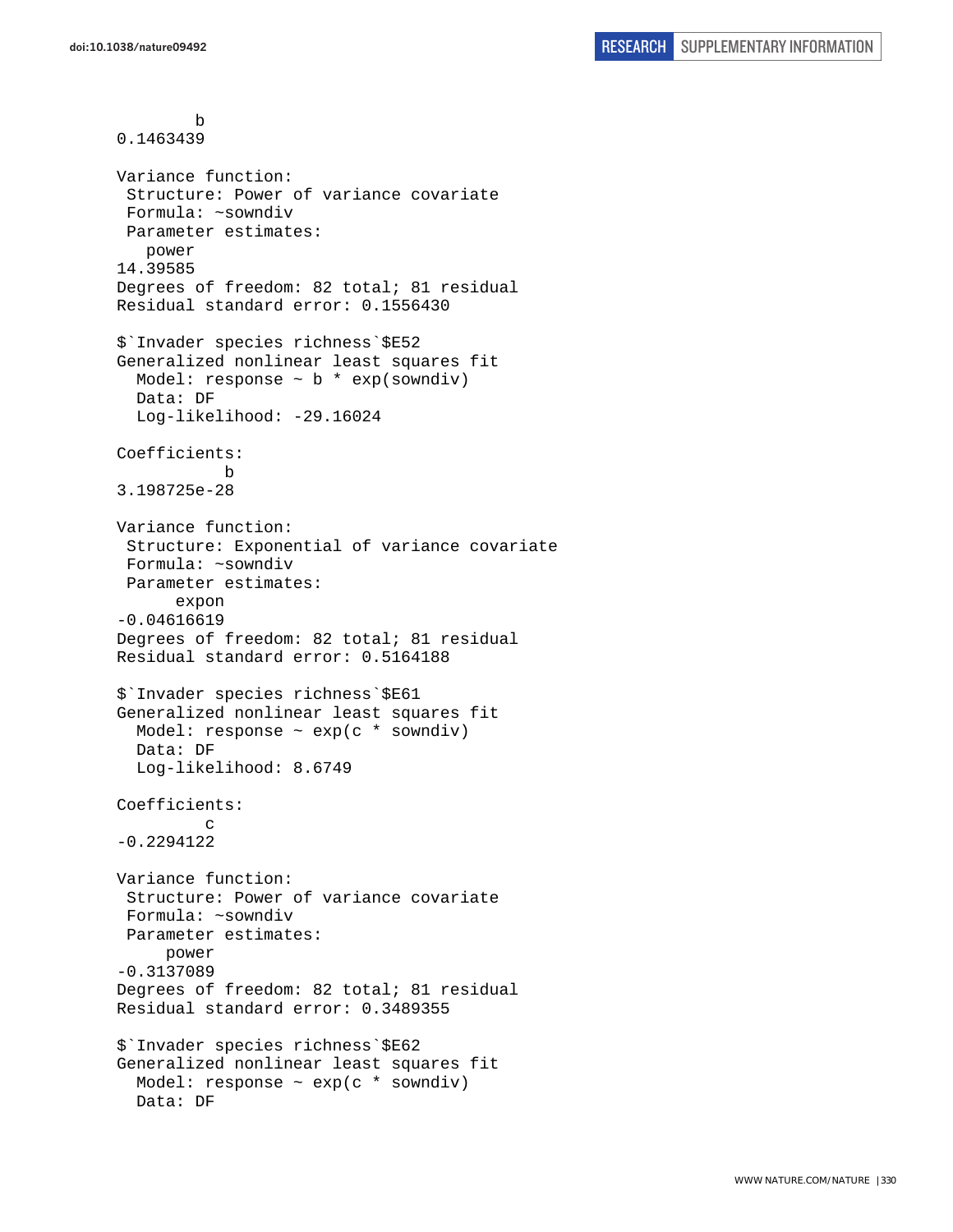Log-likelihood: 7.984434 Coefficients: c -0.2886913 Variance function: Structure: Exponential of variance covariate Formula: ~sowndiv Parameter estimates: expon -0.02739641 Degrees of freedom: 82 total; 81 residual Residual standard error: 0.2794404 \$`Invader species richness`\$Ea10 Generalized nonlinear least squares fit Model: response  $\sim$  a + exp(sowndiv) Data: DF Log-likelihood: -4912.516 Coefficients: a.(Intercept) a.leg -2963126 911706 Degrees of freedom: 82 total; 80 residual Residual standard error: 2.553606e+25 \$`Invader species richness`\$Ea12 Generalized nonlinear least squares fit Model: response ~ exp(c \* sowndiv) Data: DF Log-likelihood: 9.940523 Coefficients: c.(Intercept) c.leg 0.07027172 -0.27978125 Degrees of freedom: 82 total; 80 residual Residual standard error: 0.2170086 \$`Invader species richness`\$Ea921 Generalized nonlinear least squares fit Model: response  $\sim$  a + exp(c  $*$  sowndiv) Data: DF Log-likelihood: 25.08048 Coefficients: a.(Intercept) a.leg c.(Intercept) c.leg -0.65560671 0.05808522 0.01117756 -0.01890015 Variance function: Structure: Exponential of variance covariate Formula: ~sowndiv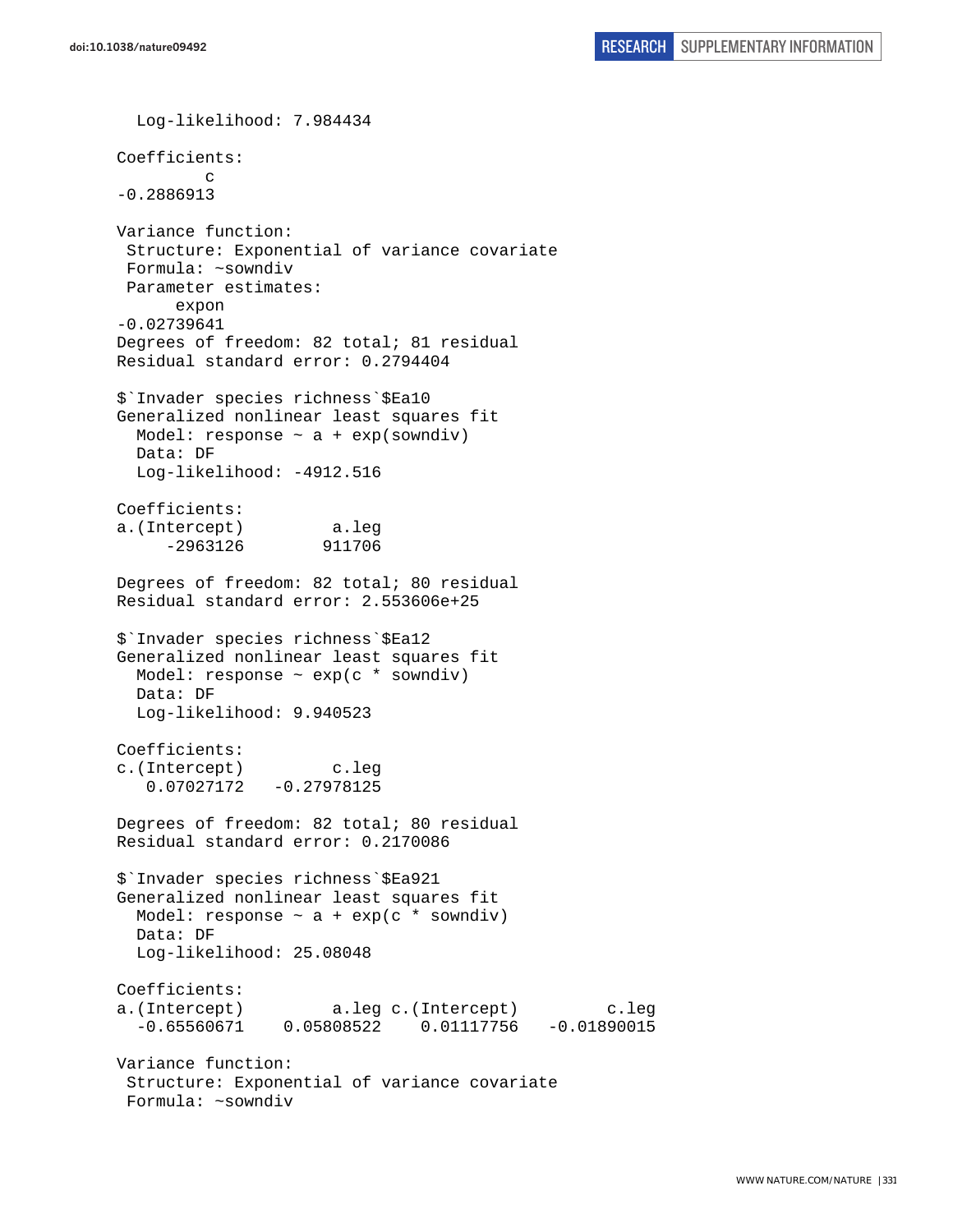Parameter estimates: expon -0.03262556 Degrees of freedom: 82 total; 78 residual Residual standard error: 0.2417888 \$`Invader species richness`\$Ea1011 Generalized nonlinear least squares fit Model: response  $\sim$  a + exp(sowndiv) Data: DF Log-likelihood: -1768.089 Coefficients: a.(Intercept) a.leg  $-2.09791148 - 0.06329274$ Variance function: Structure: Power of variance covariate Formula: ~sowndiv Parameter estimates: power 14.88791 Degrees of freedom: 82 total; 80 residual Residual standard error: 0.1427223 \$`Invader species richness`\$Ea1021 Generalized nonlinear least squares fit Model: response  $\sim$  a + exp(sowndiv) Data: DF Log-likelihood: -801.392 Coefficients: a.(Intercept) a.leg -3.557476 0.403380 Variance function: Structure: Exponential of variance covariate Formula: ~sowndiv Parameter estimates: expon 1.014299 Degrees of freedom: 82 total; 80 residual Residual standard error: 0.7105965 \$`Invader species richness`\$Ea121 Generalized nonlinear least squares fit Model: response  $\sim$  exp(c  $*$  sowndiv) Data: DF Log-likelihood: 14.62785 Coefficients: c.(Intercept) c.leg 0.04724133 -0.22411372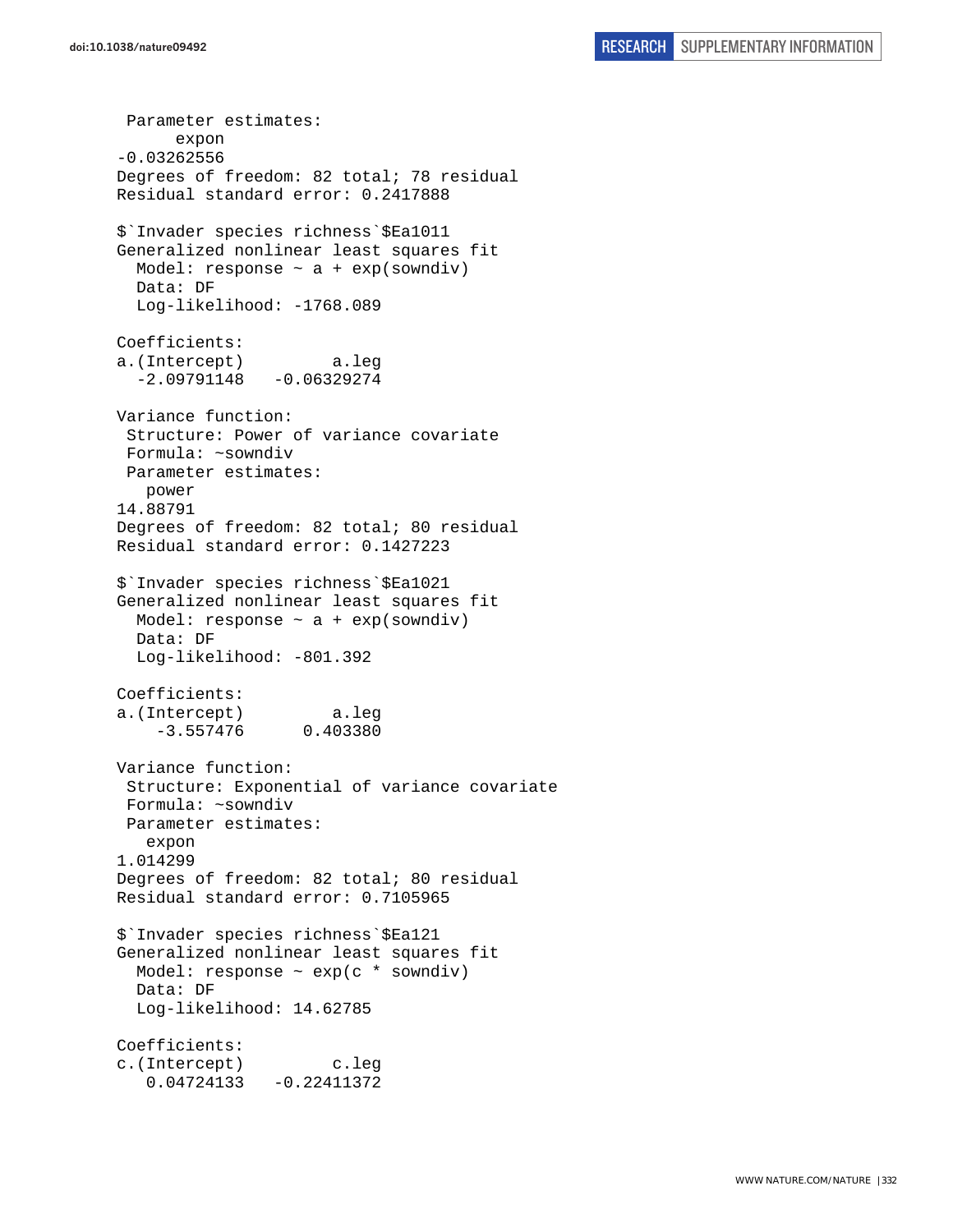Variance function: Structure: Power of variance covariate Formula: ~sowndiv Parameter estimates: power -0.2598078 Degrees of freedom: 82 total; 80 residual Residual standard error: 0.3014128 \$`Invader species richness`\$Ea1221 Generalized nonlinear least squares fit Model: response ~ exp(c \* sowndiv) Data: DF Log-likelihood: 15.01052 Coefficients: c.(Intercept) c.leg 0.09369032 -0.28107660 Variance function: Structure: Exponential of variance covariate Formula: ~sowndiv Parameter estimates: expon -0.0261203 Degrees of freedom: 82 total; 80 residual Residual standard error: 0.2552798 \$`Invader species richness`\$Eb16 Generalized nonlinear least squares fit Model: response  $\sim$  a + exp(sowndiv) Data: DF Log-likelihood: -4912.516 Coefficients: a.(Intercept) a.grass -3508714 1286426 Degrees of freedom: 82 total; 80 residual Residual standard error: 2.553606e+25 \$`Invader species richness`\$Eb18 Generalized nonlinear least squares fit Model: response ~ exp(c \* sowndiv) Data: DF Log-likelihood: 5.873459 Coefficients: c.(Intercept) c.grass -0.7107069 0.2352284 Degrees of freedom: 82 total; 80 residual Residual standard error: 0.2280433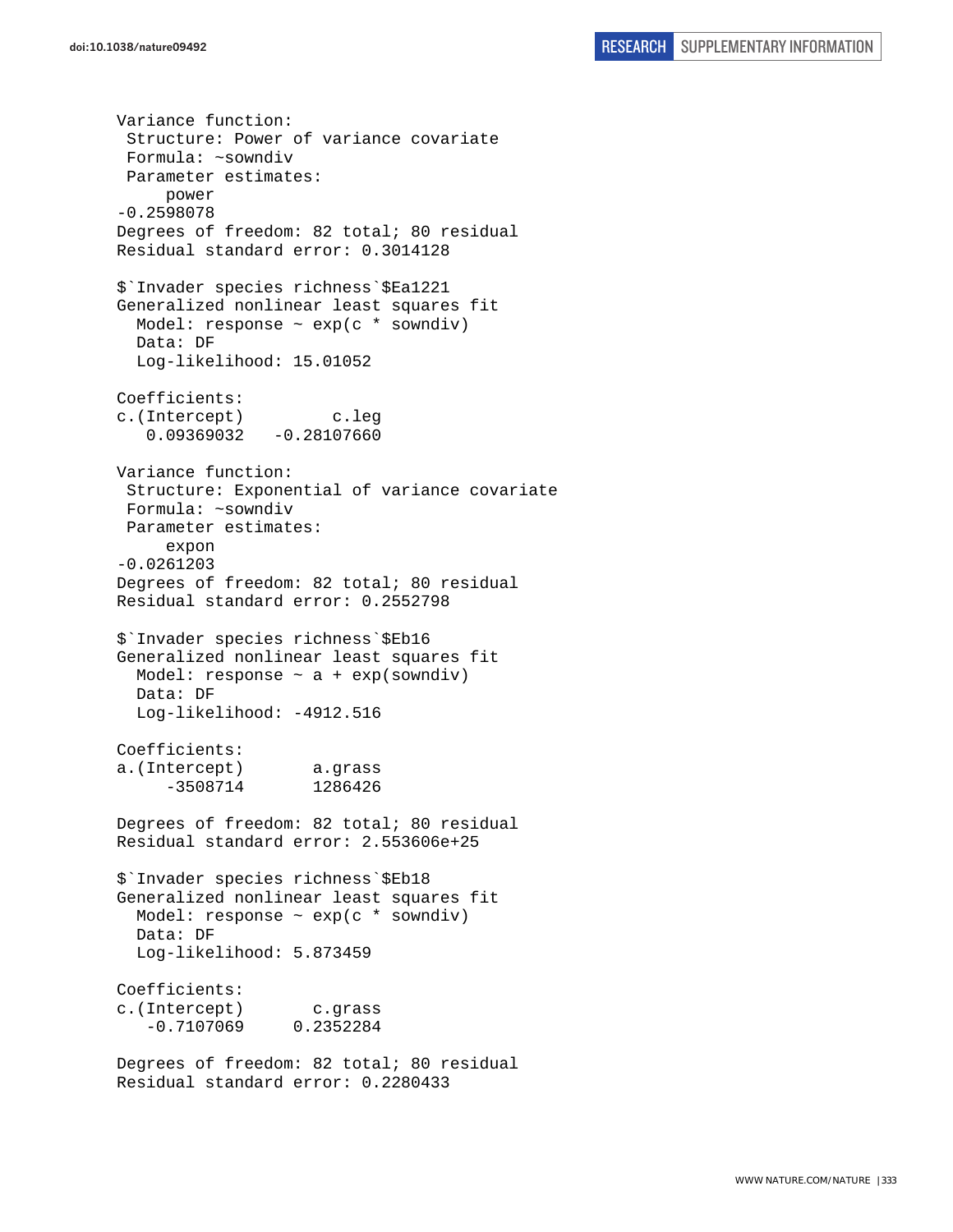```
$`Invader species richness`$Eb1511 
Generalized nonlinear least squares fit 
 Model: response \sim a + exp(c * sowndiv)
  Data: DF 
   Log-likelihood: 42.18982 
Coefficients: 
a.(Intercept) a.grass c.(Intercept) c.grass 
   -1.11257729 0.36126322 0.02479703 -0.02891492 
Variance function: 
  Structure: Power of variance covariate 
 Formula: ~sowndiv 
 Parameter estimates: 
     power 
-0.3590787 
Degrees of freedom: 82 total; 78 residual 
Residual standard error: 0.2527482 
$`Invader species richness`$Eb1521 
Generalized nonlinear least squares fit 
  Model: response ~ a + exp(c * sowndiv) 
  Data: DF 
  Log-likelihood: 39.69403 
Coefficients: 
a.(Intercept) a.grass c.(Intercept) c.grass 
   -1.09315945 0.35459464 0.02532085 -0.02961015 
Variance function: 
  Structure: Exponential of variance covariate 
 Formula: ~sowndiv 
 Parameter estimates: 
       expon 
-0.02997079 
Degrees of freedom: 82 total; 78 residual 
Residual standard error: 0.1977609 
$`Invader species richness`$Eb1611 
Generalized nonlinear least squares fit 
  Model: response \sim a + exp(sowndiv)
   Data: DF 
   Log-likelihood: -1765.168 
Coefficients: 
a.(Intercept) a.grass 
   -2.5613818 0.2015474 
Variance function: 
  Structure: Power of variance covariate 
 Formula: ~sowndiv 
 Parameter estimates: 
    power 
14.90156
```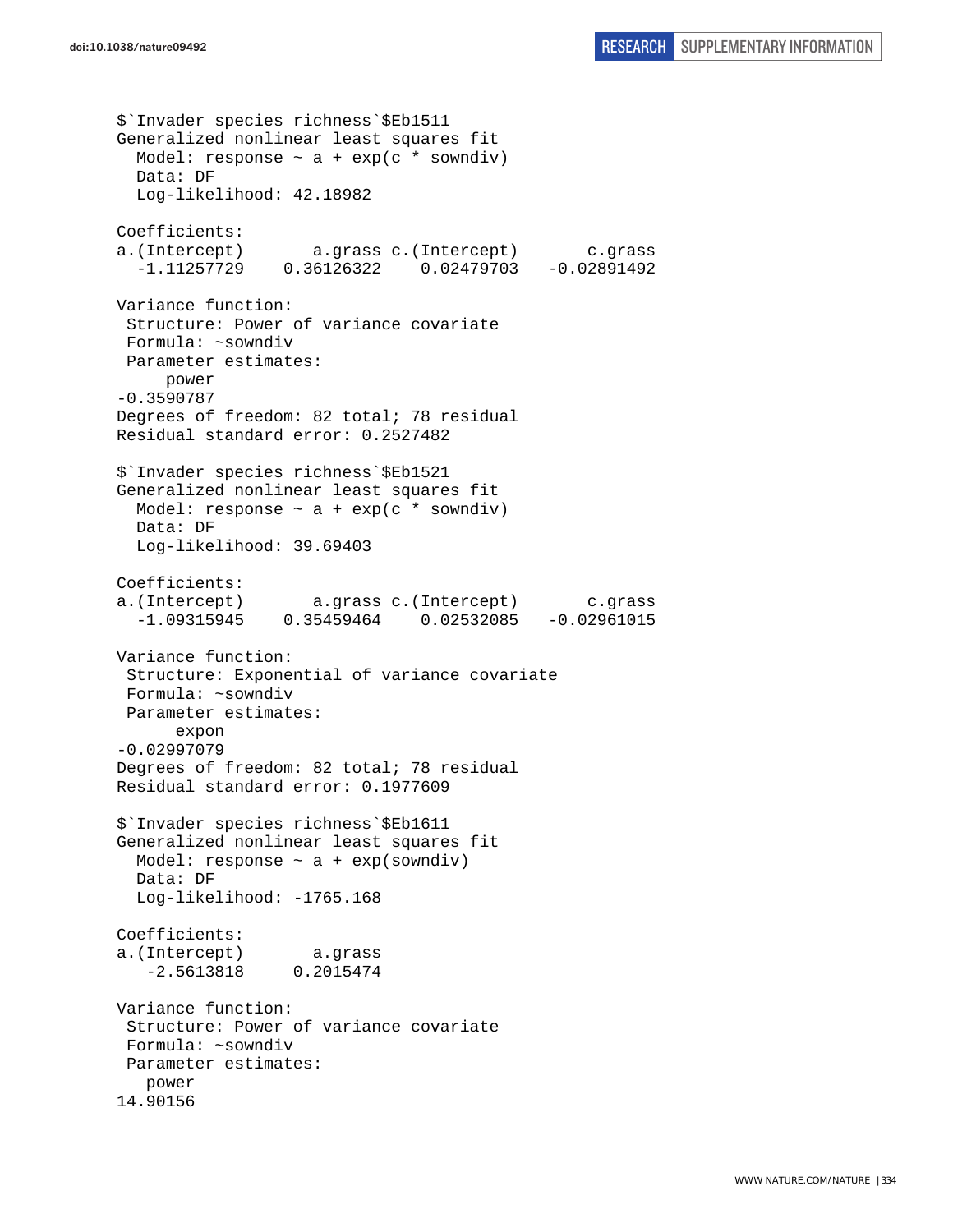Degrees of freedom: 82 total; 80 residual Residual standard error: 0.1349648 \$`Invader species richness`\$Eb1621 Generalized nonlinear least squares fit Model: response  $\sim$  a + exp(sowndiv) Data: DF Log-likelihood: -801.2233 Coefficients: a.(Intercept) a.grass -4.1066329 0.7200957 Variance function: Structure: Exponential of variance covariate Formula: ~sowndiv Parameter estimates: expon 1.014469 Degrees of freedom: 82 total; 80 residual Residual standard error: 0.7081031 \$`Invader species richness`\$Eb1811 Generalized nonlinear least squares fit Model: response  $\sim$  exp(c  $*$  sowndiv) Data: DF Log-likelihood: 12.40135 Coefficients: c.(Intercept) c.grass -0.4722994 0.1557393 Variance function: Structure: Power of variance covariate Formula: ~sowndiv Parameter estimates: power -0.3227594 Degrees of freedom: 82 total; 80 residual Residual standard error: 0.3400491 \$`Invader species richness`\$Eb1821 Generalized nonlinear least squares fit Model: response ~ exp(c \* sowndiv) Data: DF Log-likelihood: 10.93501 Coefficients: c.(Intercept) c.grass -0.6457749 0.2191184 Variance function: Structure: Exponential of variance covariate Formula: ~sowndiv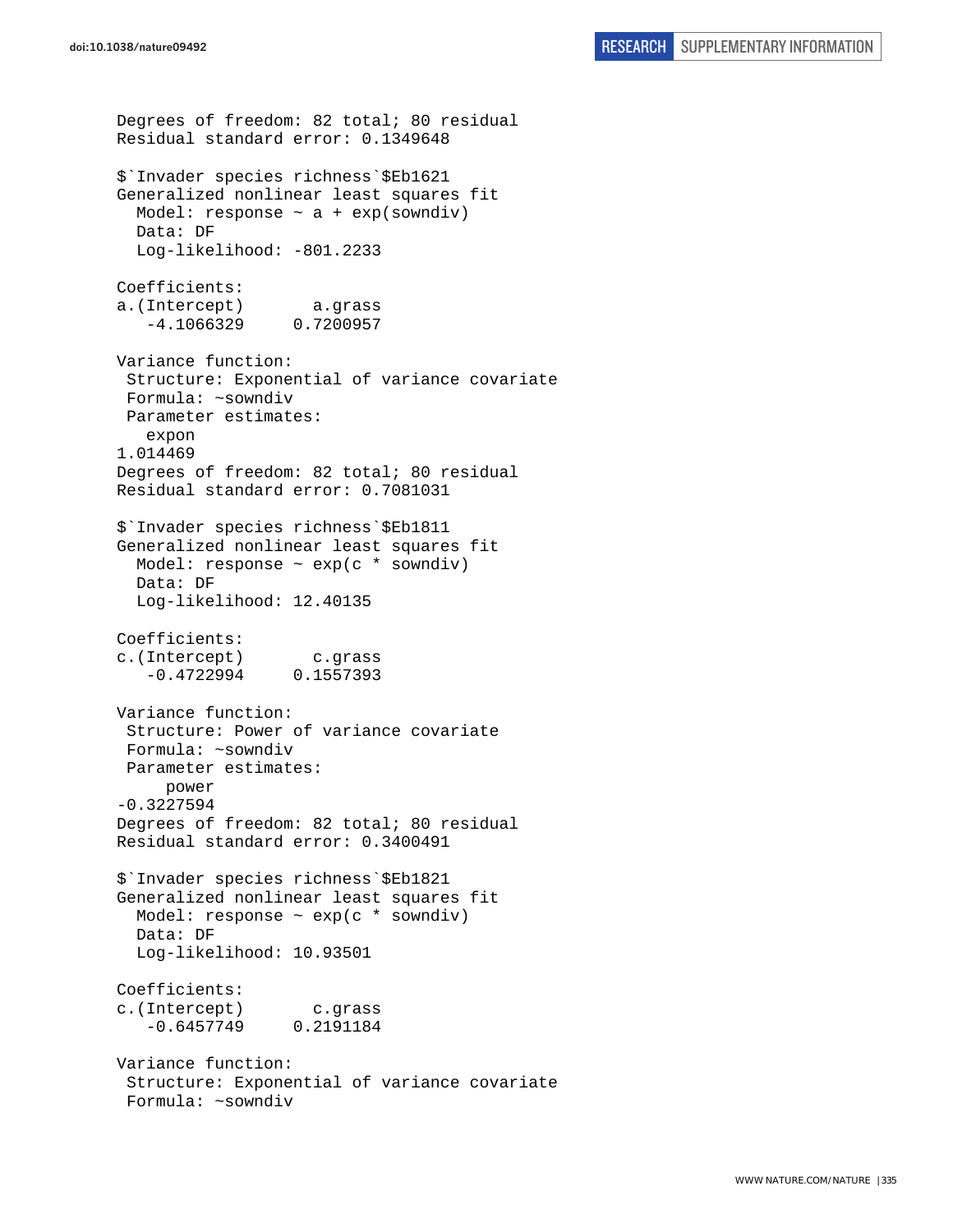Parameter estimates: expon -0.02658537 Degrees of freedom: 82 total; 80 residual Residual standard error: 0.2693615 \$`Invader species richness`\$Ec22 Generalized nonlinear least squares fit Model: response  $\sim$  a + exp(sowndiv) Data: DF Log-likelihood: -4912.516 Coefficients: a.(Intercept) a.funcgr 252096.1 -912137.6 Degrees of freedom: 82 total; 80 residual Residual standard error: 2.553606e+25 \$`Invader species richness`\$Ec24 Generalized nonlinear least squares fit Model: response ~ exp(c \* sowndiv) Data: DF Log-likelihood: 4.719322 Coefficients: c.(Intercept) c.funcgr -0.4535248 0.0614036 Degrees of freedom: 82 total; 80 residual Residual standard error: 0.2312757 \$`Invader species richness`\$Ec2121 Generalized nonlinear least squares fit Model: response  $\sim$  a + exp(c  $*$  sowndiv) Data: DF Log-likelihood: 30.93506 Coefficients: a.(Intercept) a.funcgr c.(Intercept) c.funcgr -0.361463110 -0.091661133 -0.039336297 0.008713791 Variance function: Structure: Exponential of variance covariate Formula: ~sowndiv Parameter estimates: expon -0.03234552 Degrees of freedom: 82 total; 78 residual Residual standard error: 0.2245870 \$`Invader species richness`\$Ec2211 Generalized nonlinear least squares fit Model: response  $\sim$  a + exp(sowndiv)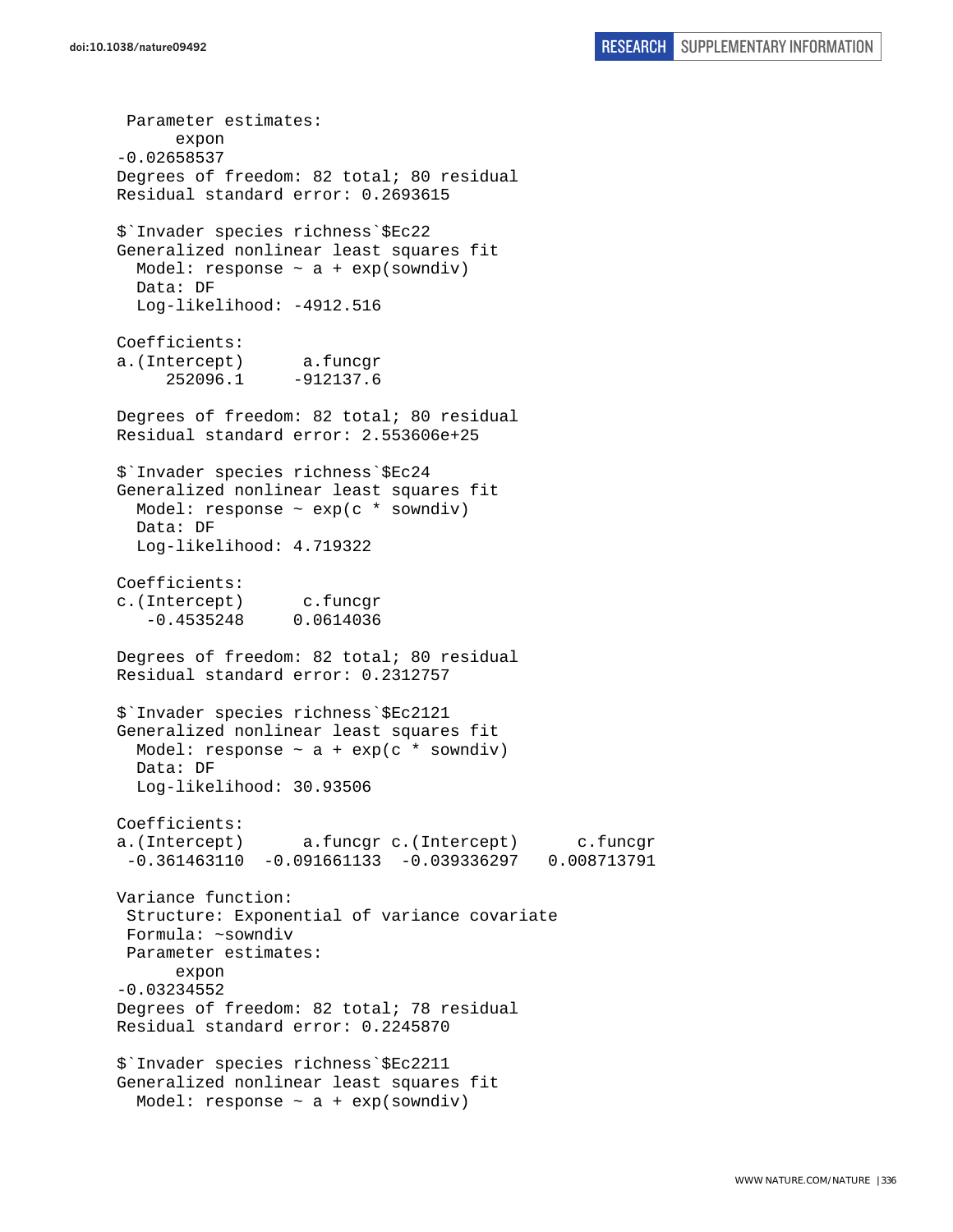Data: DF Log-likelihood: -1768.39 Coefficients: a.(Intercept) a.funcgr 2.478558 -4.687232 Variance function: Structure: Power of variance covariate Formula: ~sowndiv Parameter estimates: power 14.88650 Degrees of freedom: 82 total; 80 residual Residual standard error: 0.1435456 \$`Invader species richness`\$Ec2221 Generalized nonlinear least squares fit Model: response  $\sim$  a + exp(sowndiv) Data: DF Log-likelihood: -794.6692 Coefficients: a.(Intercept) a.funcgr 3.874402 -6.339405 Variance function: Structure: Exponential of variance covariate Formula: ~sowndiv Parameter estimates: expon 1.021634 Degrees of freedom: 82 total; 80 residual Residual standard error: 0.6147121 \$`Invader species richness`\$Ec2411 Generalized nonlinear least squares fit Model: response ~ exp(c \* sowndiv) Data: DF Log-likelihood: 9.415064 Coefficients: c.(Intercept) c.funcgr -0.31494618 0.03079770 Variance function: Structure: Power of variance covariate Formula: ~sowndiv Parameter estimates: power -0.2776935 Degrees of freedom: 82 total; 80 residual Residual standard error: 0.3298388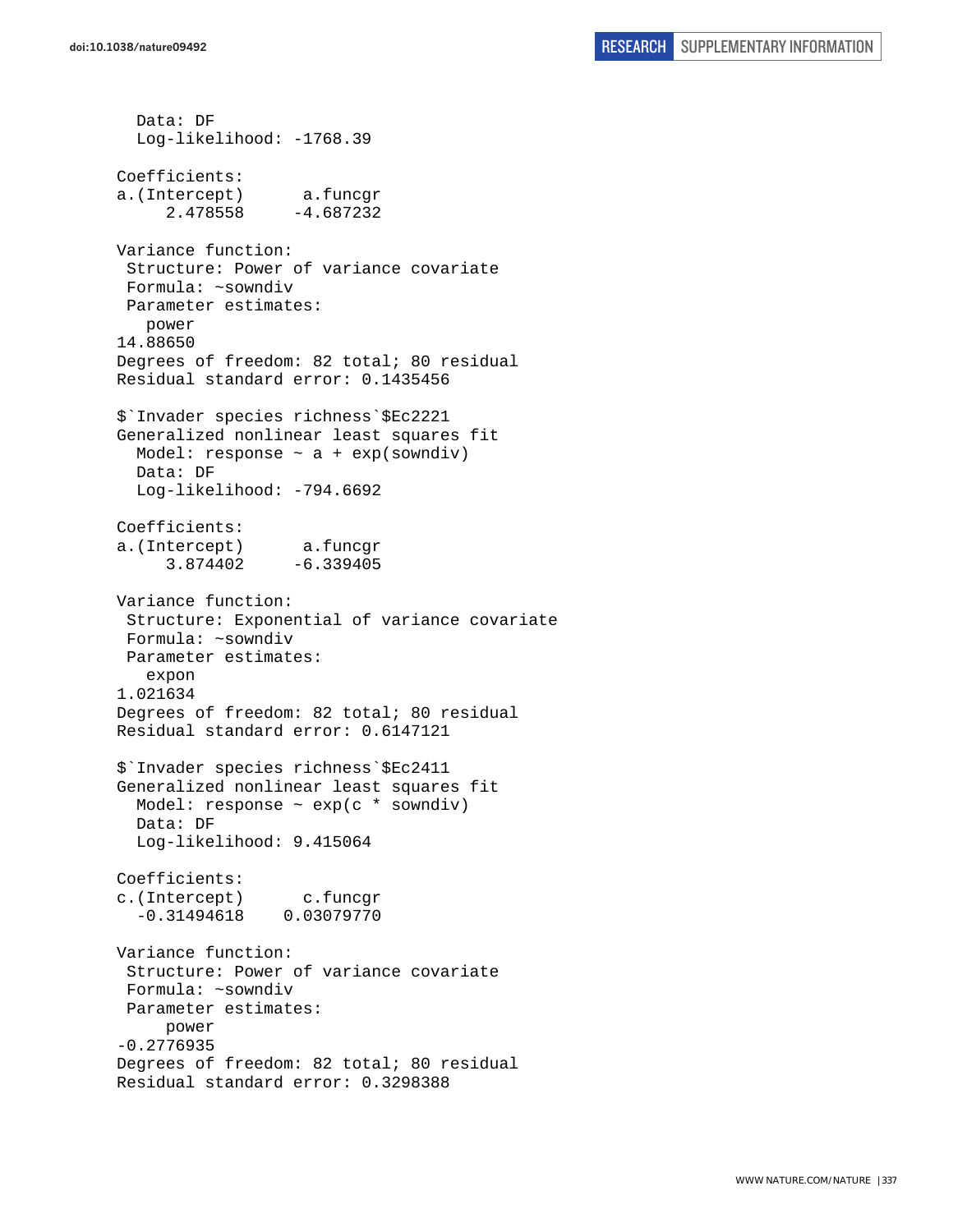\$`Invader species richness`\$Ec2421 Generalized nonlinear least squares fit Model: response  $\sim$  exp(c  $*$  sowndiv) Data: DF Log-likelihood: 9.885686 Coefficients: c.(Intercept) c.funcgr -0.4188951 0.0572270 Variance function: Structure: Exponential of variance covariate Formula: ~sowndiv Parameter estimates: expon -0.0268367 Degrees of freedom: 82 total; 80 residual Residual standard error: 0.2734199 \$`Invader species richness`\$Ed28 Generalized nonlinear least squares fit Model: response  $\sim$  a + exp(sowndiv) Data: DF Log-likelihood: -4912.516 Coefficients: a.(Intercept) a.funcgr a.leg 872779.7 -990730.7 -307654.9 Degrees of freedom: 82 total; 79 residual Residual standard error: 2.569717e+25 \$`Invader species richness`\$Ed2811 Generalized nonlinear least squares fit Model: response  $\sim$  a + exp(sowndiv) Data: DF Log-likelihood: -1768.089 Coefficients: a.(Intercept) a.funcgr a.leg 2.60514365 -4.70305511 -0.06329275 Variance function: Structure: Power of variance covariate Formula: ~sowndiv Parameter estimates: power 14.88791 Degrees of freedom: 82 total; 79 residual Residual standard error: 0.1436228 \$`Invader species richness`\$Ed2821 Generalized nonlinear least squares fit Model: response  $\sim$  a + exp(sowndiv)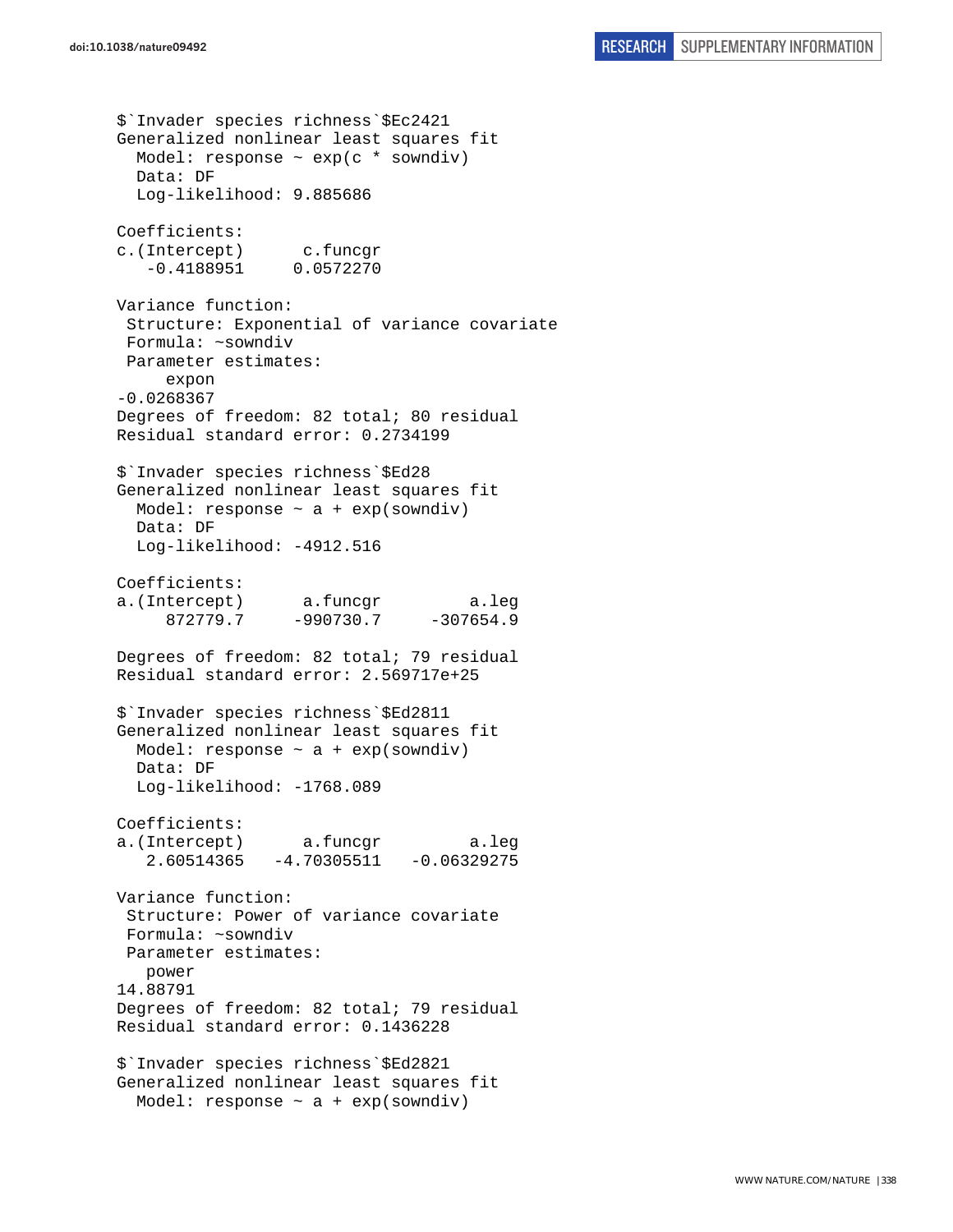Data: DF Log-likelihood: -794.6631 Coefficients: a.(Intercept) a.funcgr a.leg 4.0755148 -6.3644827 -0.1005894 Variance function: Structure: Exponential of variance covariate Formula: ~sowndiv Parameter estimates: expon 1.021644 Degrees of freedom: 82 total; 79 residual Residual standard error: 0.6184893 \$`Invader species richness`\$Ed3021 Generalized nonlinear least squares fit Model: response ~ exp(c \* sowndiv) Data: DF Log-likelihood: 15.31406 Coefficients: c.(Intercept) c.funcgr c.leg 0.18948785 -0.02097112 -0.31658809 Variance function: Structure: Exponential of variance covariate Formula: ~sowndiv Parameter estimates: expon -0.02635913 Degrees of freedom: 82 total; 79 residual Residual standard error: 0.2564666 \$`Invader species richness`\$Ee40 Generalized nonlinear least squares fit Model: response  $\sim$  a + exp(sowndiv) Data: DF Log-likelihood: -4912.516 Coefficients: a.(Intercept) a.funcgr a.grass -335850.7 -839615.5 296563.5 Degrees of freedom: 82 total; 79 residual Residual standard error: 2.569717e+25 \$`Invader species richness`\$Ee341 Generalized nonlinear least squares fit Model: response  $\sim$  a + exp(sowndiv) Data: DF Log-likelihood: -1765.168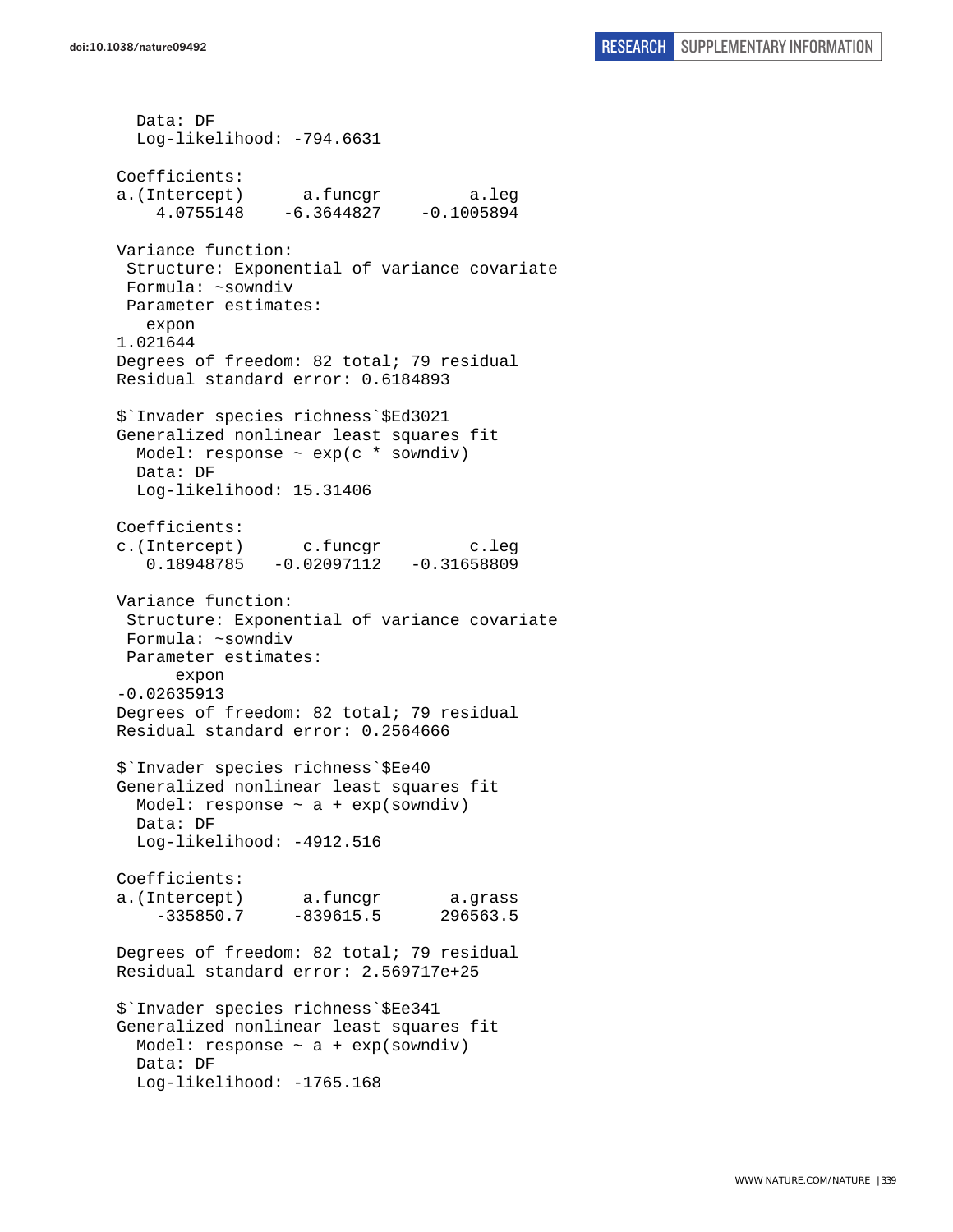Coefficients: a.(Intercept) a.funcgr a.grass 2.0754633 -4.6368451 0.2015474 Variance function: Structure: Power of variance covariate Formula: ~sowndiv Parameter estimates: power 14.90156 Degrees of freedom: 82 total; 79 residual Residual standard error: 0.1358163 \$`Invader species richness`\$Ee342 Generalized nonlinear least squares fit Model: response  $\sim$  a + exp(sowndiv) Data: DF Log-likelihood: -794.6393 Coefficients: a.(Intercept) a.funcgr a.grass 3.4300182 -6.2835356 0.2220201 Variance function: Structure: Exponential of variance covariate Formula: ~sowndiv Parameter estimates: expon 1.021687 Degrees of freedom: 82 total; 79 residual Residual standard error: 0.6180783 \$`Invader species richness`\$Ef40 Generalized nonlinear least squares fit Model: response  $\sim$  a + exp(sowndiv) Data: DF Log-likelihood: -4912.516 Coefficients: a.(Intercept) a.grass a.leg -5251826 1394677 1054750 Degrees of freedom: 82 total; 79 residual Residual standard error: 2.569717e+25 \$`Invader species richness`\$Ef3721 Generalized nonlinear least squares fit Model: response  $\sim$  a + b \* exp(c \* sowndiv) Data: DF Log-likelihood: -2712.751 Coefficients: a.(Intercept) a.grass a.leg b.(Intercept) b.grass 1.419691e-01 2.012095e-01 8.611878e-03 1.071776e-04 4.652869e-05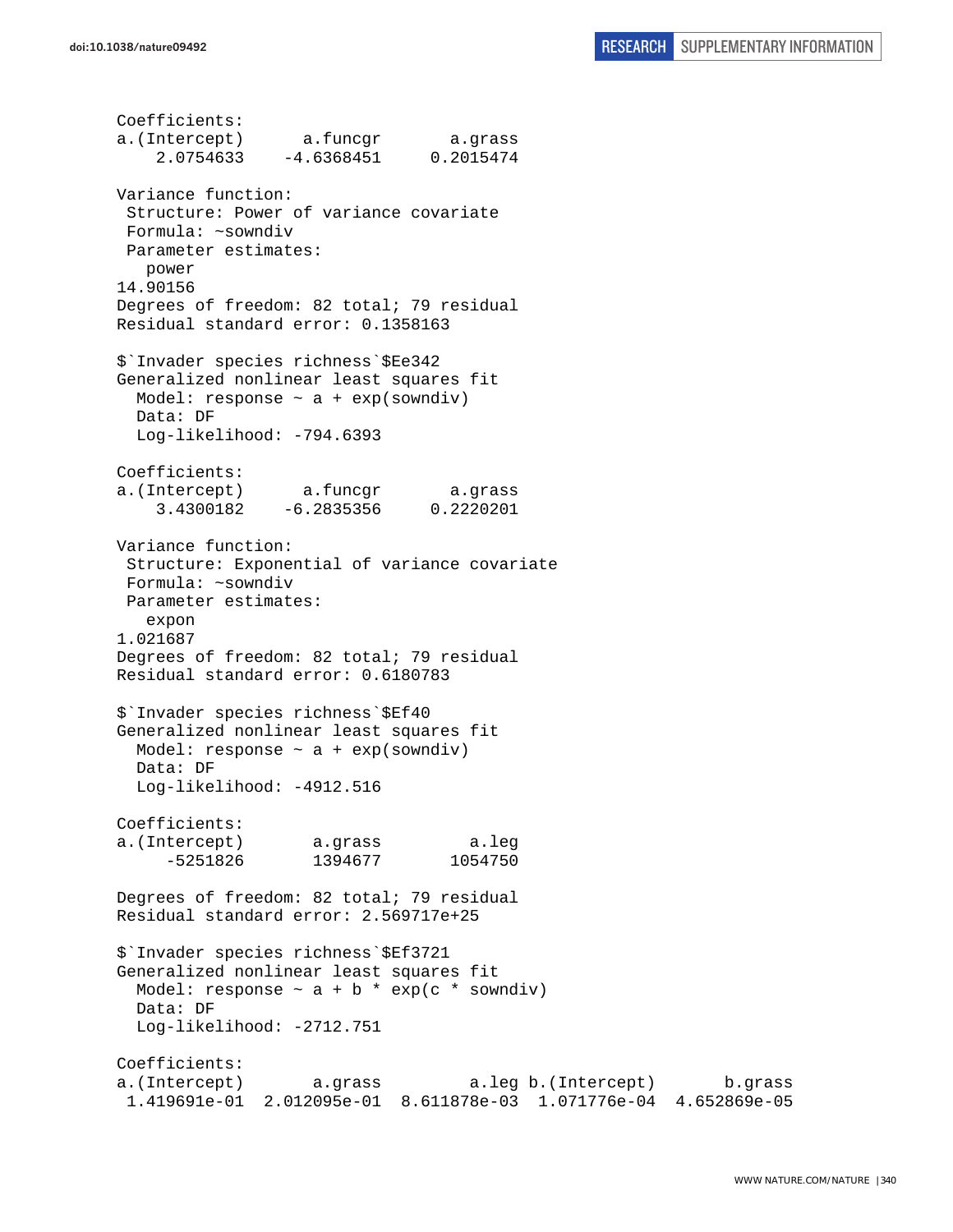b.leg c.(Intercept) c.grass c.leg -1.006911e-04 9.999935e-01 9.999970e-01 1.000006e+00 Variance function: Structure: Exponential of variance covariate Formula: ~sowndiv Parameter estimates: expon 4.423157 Degrees of freedom: 82 total; 73 residual Residual standard error: 0.001924846 \$`Invader species richness`\$Ef3911 Generalized nonlinear least squares fit Model: response  $\sim$  a + exp(c \* sowndiv) Data: DF Log-likelihood: 43.4042 Coefficients: a.(Intercept) a.grass a.leg c.(Intercept) c.grass -1.057936251 0.342852252 -0.011580879 0.027034455 -0.027627968 c.leg -0.004010485 Variance function: Structure: Power of variance covariate Formula: ~sowndiv Parameter estimates: power -0.3622474 Degrees of freedom: 82 total; 76 residual Residual standard error: 0.2534778 \$`Invader species richness`\$Ef3921 Generalized nonlinear least squares fit Model: response  $\sim$  a + exp(c \* sowndiv) Data: DF Log-likelihood: 40.65308 Coefficients: a.(Intercept) a.grass a.leg c.(Intercept) c.grass -1.045465471 0.333136267 -0.002225989 0.028542689 -0.027713348 c.leg -0.005629043 Variance function: Structure: Exponential of variance covariate Formula: ~sowndiv Parameter estimates: expon -0.02983964 Degrees of freedom: 82 total; 76 residual Residual standard error: 0.1977937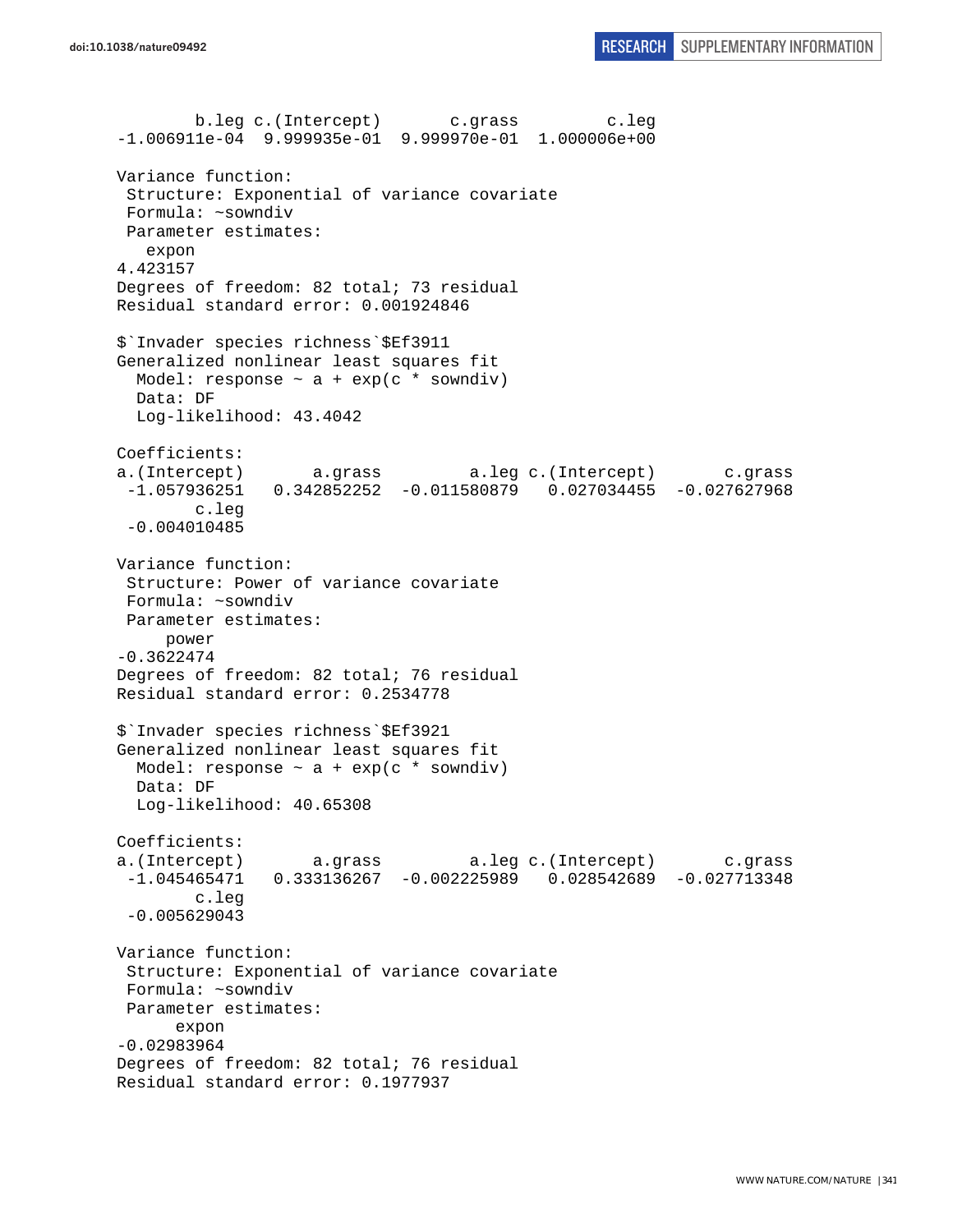```
$`Invader species richness`$Ef4011 
Generalized nonlinear least squares fit 
 Model: response \sim a + exp(sowndiv)
  Data: DF 
   Log-likelihood: -1765.167 
Coefficients: 
a.(Intercept) a.grass a.leg 
  -2.571592378 0.203006099 0.004375961 
Variance function: 
  Structure: Power of variance covariate 
 Formula: ~sowndiv 
 Parameter estimates: 
   power 
14.90156 
Degrees of freedom: 82 total; 79 residual 
Residual standard error: 0.1358126 
$`Invader species richness`$Ef4021 
Generalized nonlinear least squares fit 
 Model: response \sim a + exp(sowndiv)
  Data: DF 
  Log-likelihood: -800.985 
Coefficients: 
a.(Intercept) a.grass a.leg 
    -5.8867231 0.9899655 0.7564188 
Variance function: 
  Structure: Exponential of variance covariate 
 Formula: ~sowndiv 
 Parameter estimates: 
    expon 
1.014643 
Degrees of freedom: 82 total; 79 residual 
Residual standard error: 0.7094427 
$`Invader species richness`$Ef4211 
Generalized nonlinear least squares fit 
   Model: response ~ exp(c * sowndiv) 
   Data: DF 
   Log-likelihood: 17.78622 
Coefficients: 
c.(Intercept) c.grass c.leg 
   -0.1508073 0.1095076 -0.1949573Variance function: 
  Structure: Power of variance covariate 
 Formula: ~sowndiv 
 Parameter estimates: 
      power 
-0.2899755
```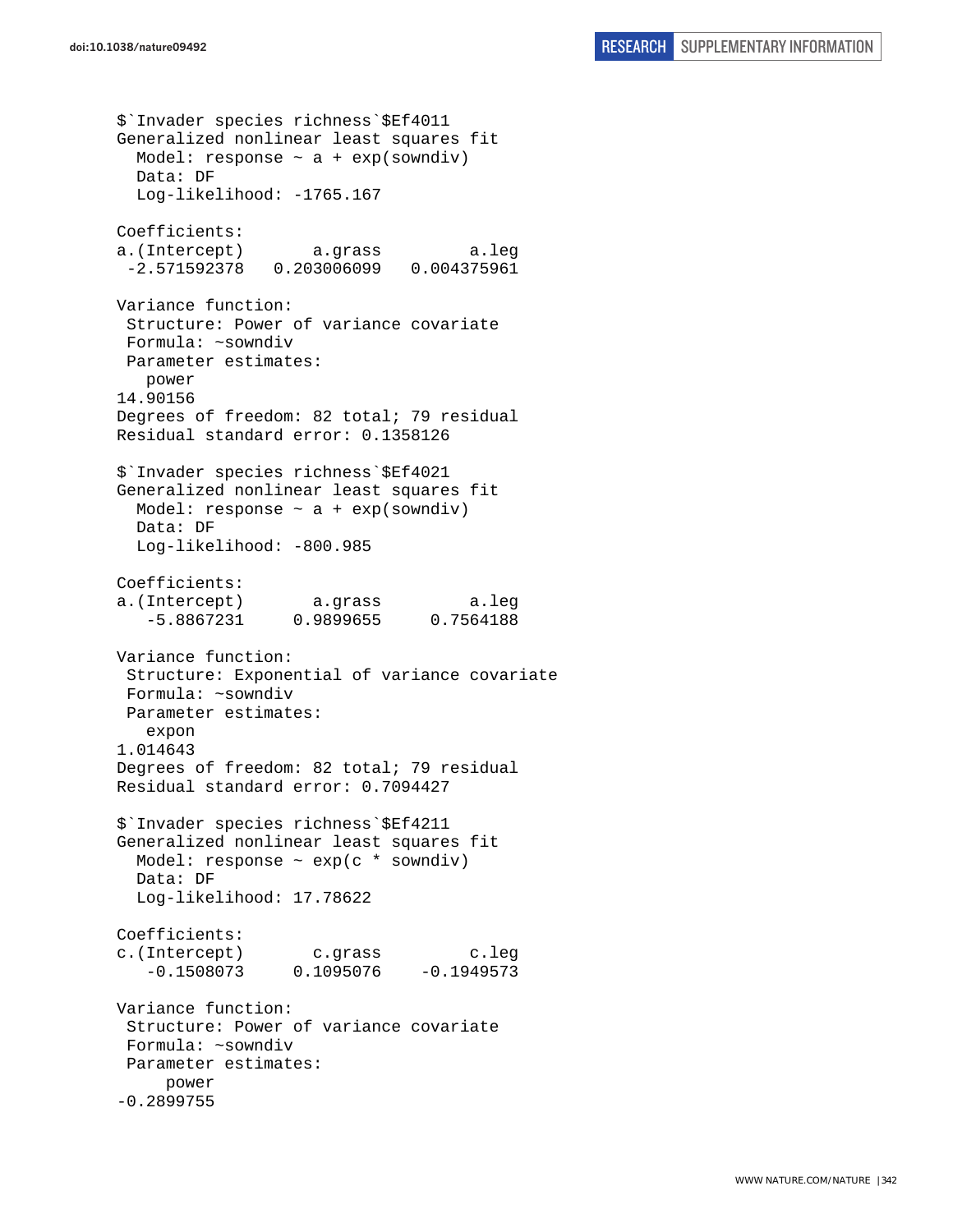Degrees of freedom: 82 total; 79 residual Residual standard error: 0.3052221 \$`Invader species richness`\$Ef4221 Generalized nonlinear least squares fit Model: response ~ exp(c \* sowndiv) Data: DF Log-likelihood: 16.9982 Coefficients: c.(Intercept) c.grass c.leg  $-0.1003633$   $0.1106902$   $-0.2632032$ Variance function: Structure: Exponential of variance covariate Formula: ~sowndiv Parameter estimates: expon -0.02590937 Degrees of freedom: 82 total; 79 residual Residual standard error: 0.2502846 \$`Invader species richness`\$Eg46 Generalized nonlinear least squares fit Model: response  $\sim$  a + exp(sowndiv) Data: DF Log-likelihood: -4912.516 Coefficients: a.(Intercept) a.funcgr a.grass a.leg 292091.9 -918391.5 183181.4 -199834.2 Degrees of freedom: 82 total; 78 residual Residual standard error: 2.586137e+25 \$`Invader species richness`\$Eg4611 Generalized nonlinear least squares fit Model: response  $\sim$  a + exp(sowndiv) Data: DF Log-likelihood: -1765.167 Coefficients: a.(Intercept) a.funcgr a.grass a.leg 2.063794081 -4.635386417 0.203006089 0.004375951 Variance function: Structure: Power of variance covariate Formula: ~sowndiv Parameter estimates: power 14.90156 Degrees of freedom: 82 total; 78 residual Residual standard error: 0.1366804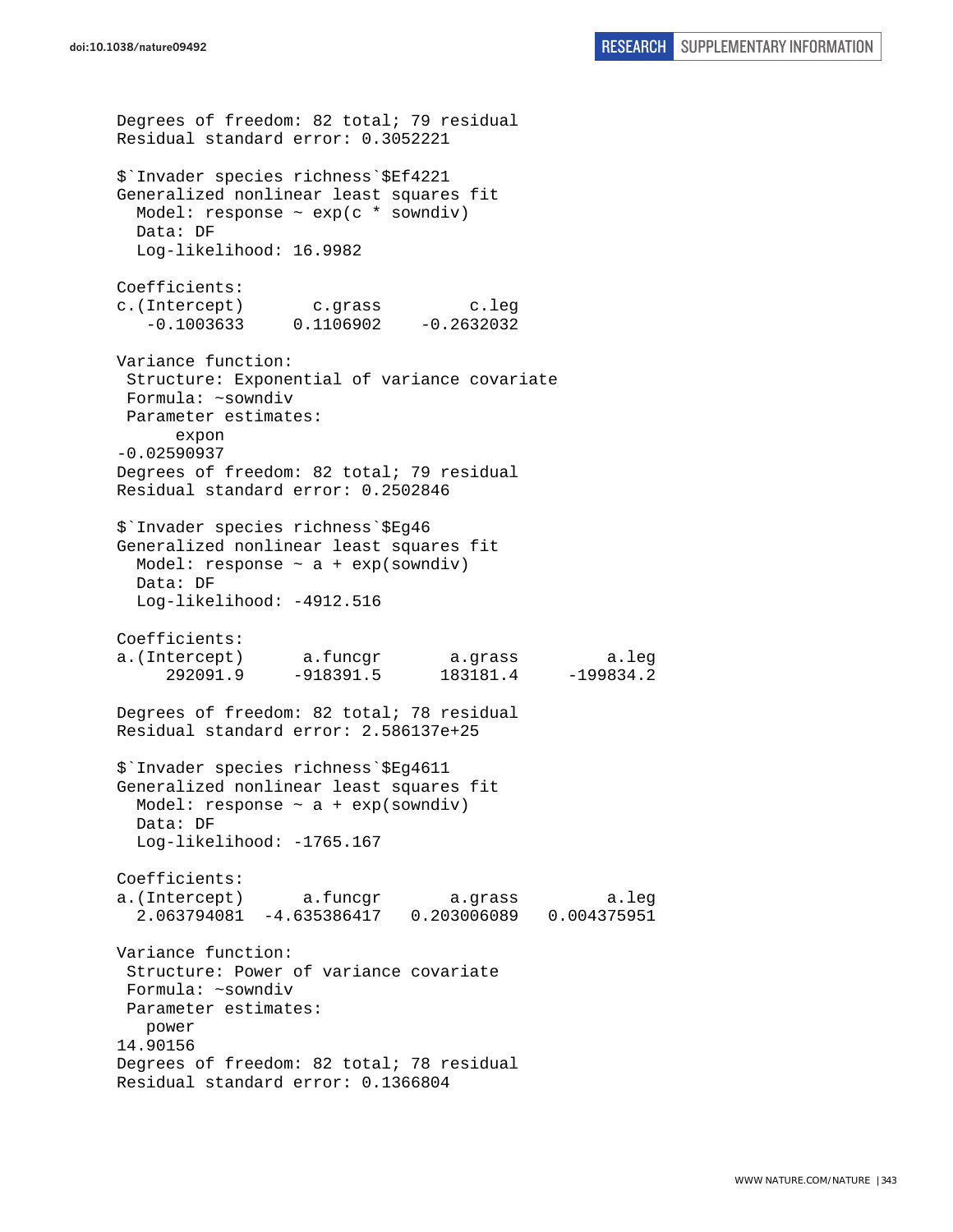```
$`Invader species richness`$Eg4621 
Generalized nonlinear least squares fit 
  Model: response \sim a + exp(sowndiv)
   Data: DF 
   Log-likelihood: -794.6391 
Coefficients: 
a.(Intercept) a.funcgr a.grass a.leg 
    3.47998058 -6.28977955 0.21509253 -0.01805433 
Variance function: 
  Structure: Exponential of variance covariate 
 Formula: ~sowndiv 
 Parameter estimates: 
    expon 
1.021688 
Degrees of freedom: 82 total; 78 residual 
Residual standard error: 0.6220253 
$`Invader species richness`$Pa2 
Nonlinear regression model 
 model: response \sim a + b * sowndiv
    data: DF 
 a b 
  0.417129 -0.008632 
  residual sum-of-squares: 3.507 
Number of iterations to convergence: 1 
Achieved convergence tolerance: 2.236e-09 
$`Invader species richness`$Pa3 
Nonlinear regression model 
  model: response ~ a + sowndiv^c 
    data: DF 
 a c 
-0.4553 - 0.1624 residual sum-of-squares: 2.866 
Number of iterations to convergence: 9 
Achieved convergence tolerance: 3.763e-07 
$`Invader species richness`$Pa4 
Nonlinear regression model 
  model: response ~ b * sowndiv^c 
    data: DF 
 b c 
  0.5529 -0.3708 
  residual sum-of-squares: 2.926 
Number of iterations to convergence: 9 
Achieved convergence tolerance: 4.003e-06 
$`Invader species richness`$Pa5 
Nonlinear regression model
```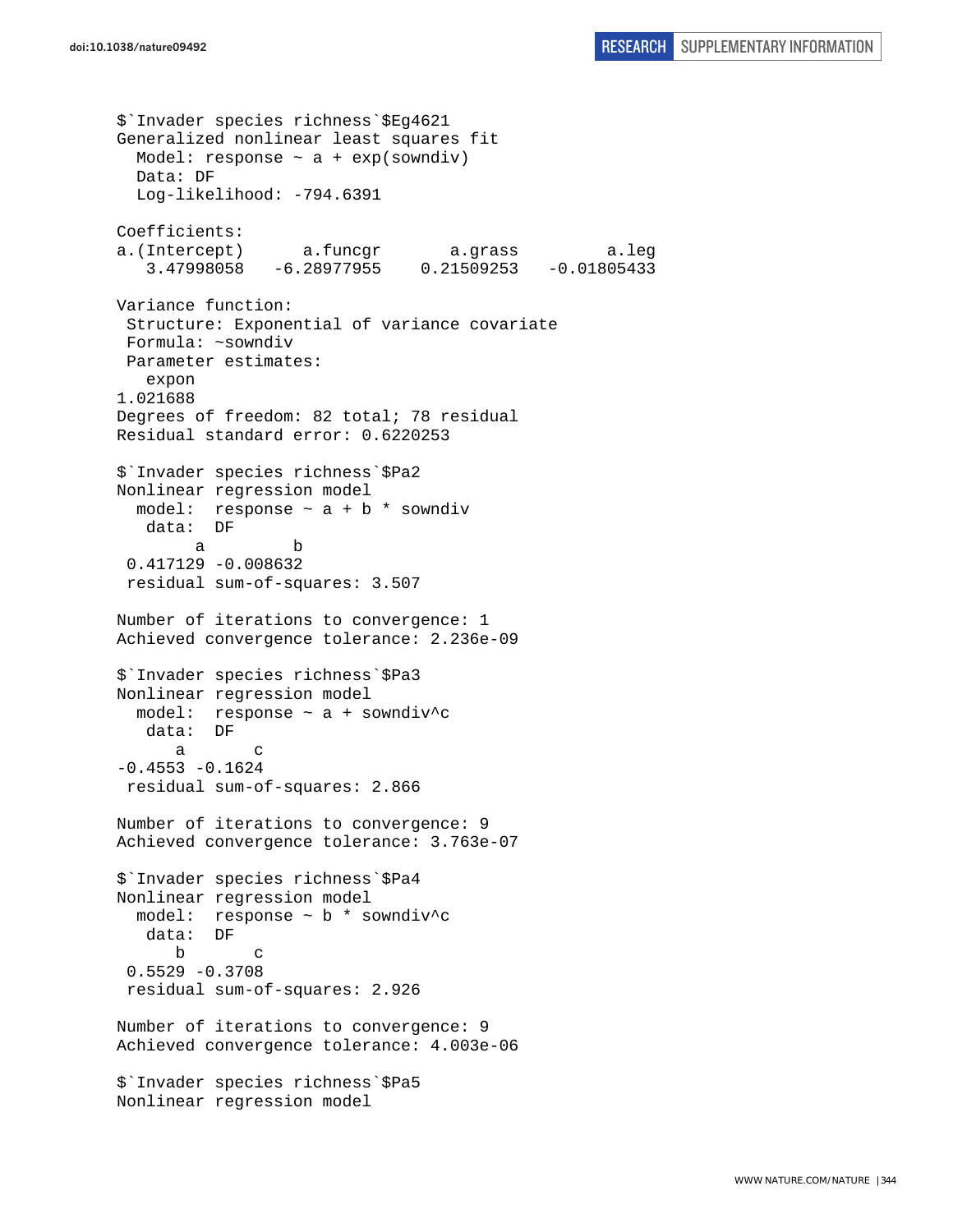model: response ~ sowndiv^c data: DF c -0.7758 residual sum-of-squares: 6.844 Number of iterations to convergence: 11 Achieved convergence tolerance: 1.481e-06 \$`Invader species richness`\$Pb21 Generalized nonlinear least squares fit Model: response  $\sim$  a + b \* sowndiv Data: DF Log-likelihood: 12.88056 Coefficients: a b 0.417129359 -0.008631752 Degrees of freedom: 82 total; 80 residual Residual standard error: 0.2093658 \$`Invader species richness`\$Pb31 Generalized nonlinear least squares fit Model: response ~ a + sowndiv^c Data: DF Log-likelihood: 21.15601 Coefficients: a c -0.4553454 -0.1624136 Degrees of freedom: 82 total; 80 residual Residual standard error: 0.1892678 \$`Invader species richness`\$Pb41 Generalized nonlinear least squares fit Model: response ~ b \* sowndiv^c Data: DF Log-likelihood: 20.30381 Coefficients: b c 0.5529273 -0.3707754 Degrees of freedom: 82 total; 80 residual Residual standard error: 0.1912450 \$`Invader species richness`\$Pb51 Generalized nonlinear least squares fit Model: response ~ sowndiv^c Data: DF Log-likelihood: -14.53352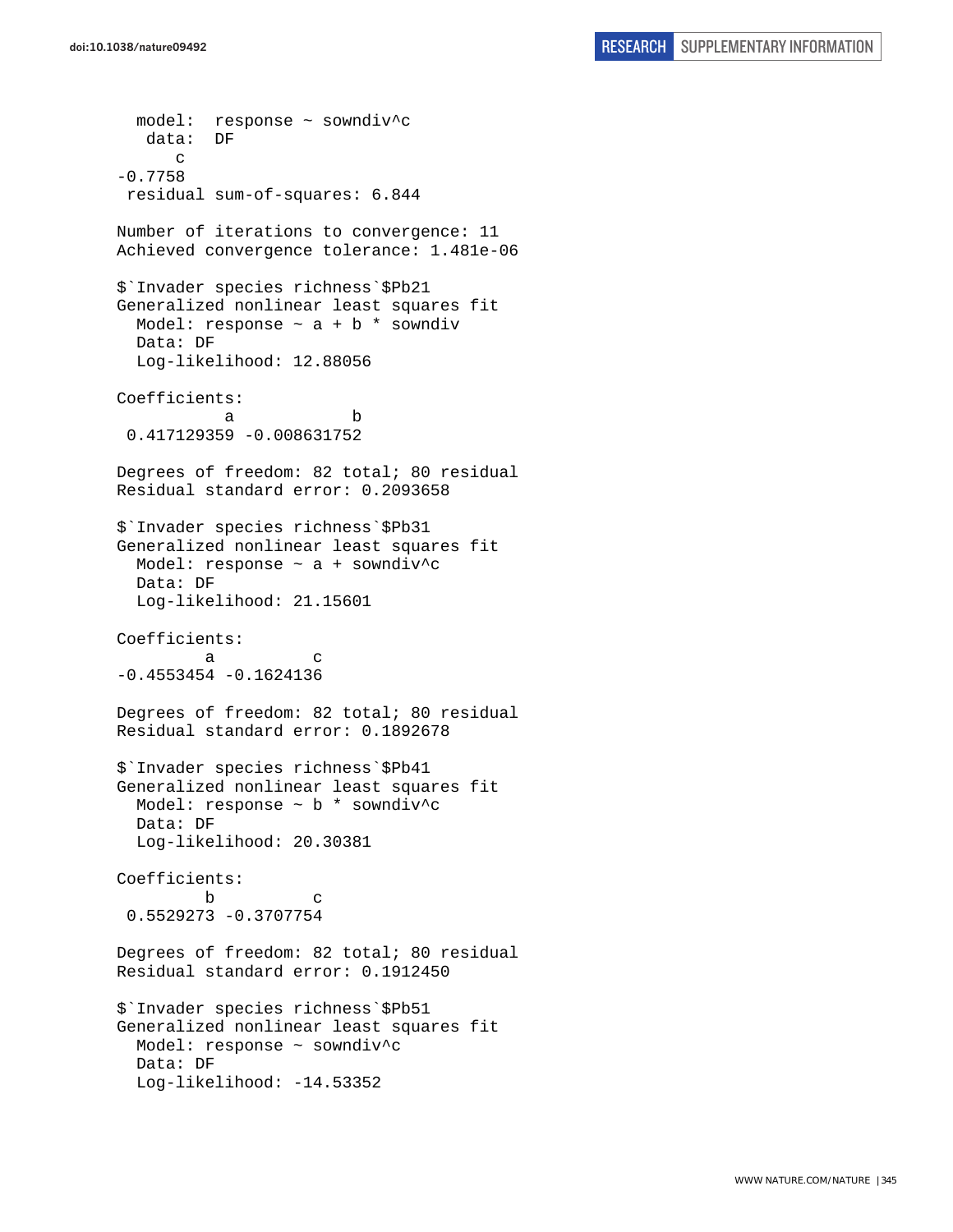Coefficients: c -0.7758186 Degrees of freedom: 82 total; 81 residual Residual standard error: 0.2906704 \$`Invader species richness`\$Pc221 Generalized nonlinear least squares fit Model: response  $\sim$  a + b  $*$  sowndiv Data: DF Log-likelihood: 22.21624 Coefficients: a b 0.326729178 -0.005179762 Variance function: Structure: Power of variance covariate Formula: ~sowndiv Parameter estimates: power -0.4159826 Degrees of freedom: 82 total; 80 residual Residual standard error: 0.3464691 \$`Invader species richness`\$Pc231 Generalized nonlinear least squares fit Model: response  $\sim$  a + b \* sowndiv Data: DF Log-likelihood: 20.10696 Coefficients: a b 0.369223372 -0.005640003 Variance function: Structure: Exponential of variance covariate Formula: ~sowndiv Parameter estimates: expon -0.03318851 Degrees of freedom: 82 total; 80 residual Residual standard error: 0.2549052 \$`Invader species richness`\$Pc321 Generalized nonlinear least squares fit Model: response ~ a + sowndiv^c Data: DF Log-likelihood: 32.50991 Coefficients: a c  $-0.4387390 -0.1772267$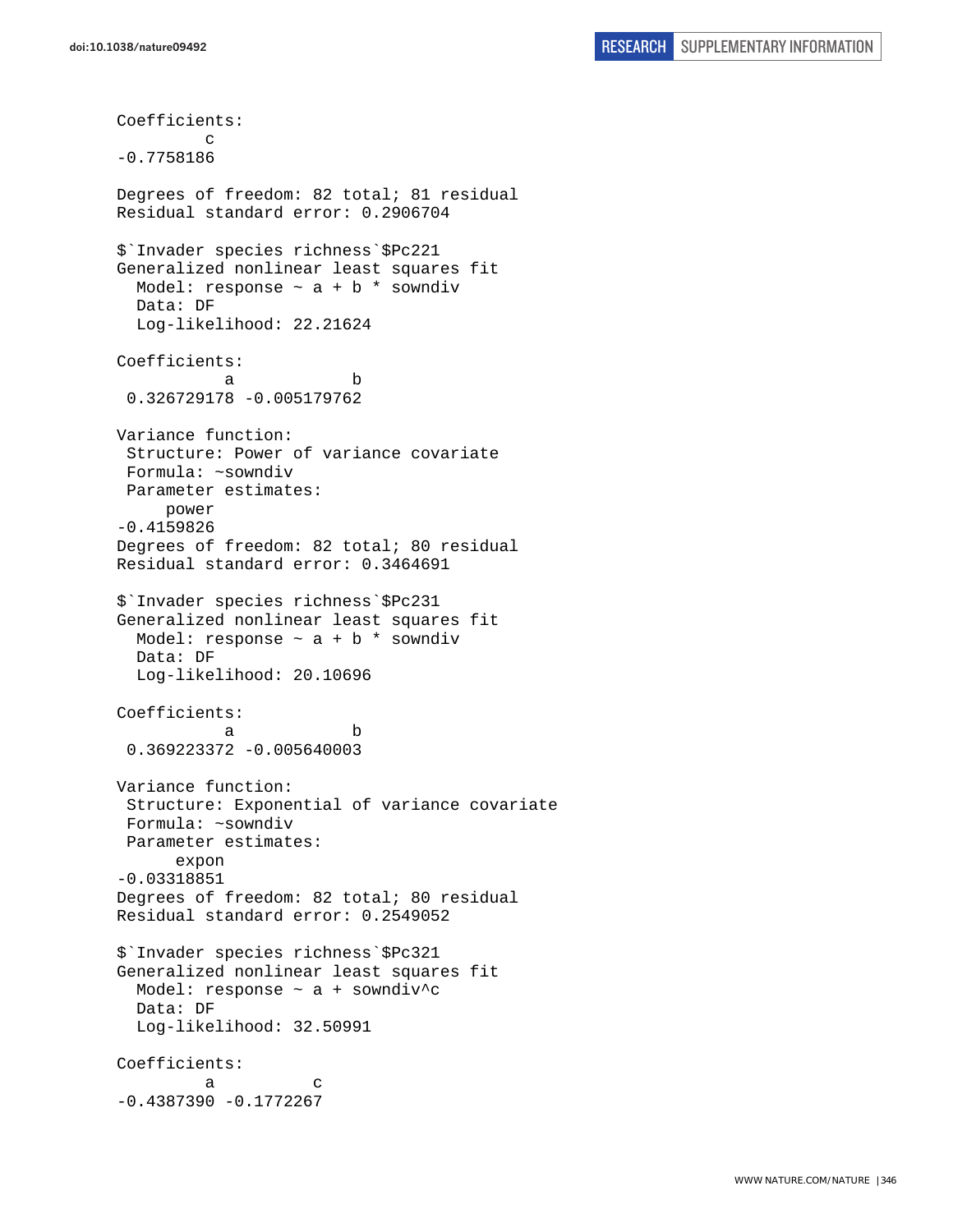Variance function: Structure: Power of variance covariate Formula: ~sowndiv Parameter estimates: power -0.3794411 Degrees of freedom: 82 total; 80 residual Residual standard error: 0.2894586 \$`Invader species richness`\$Pc331 Generalized nonlinear least squares fit Model: response ~ a + sowndiv^c Data: DF Log-likelihood: 30.55208 Coefficients: a c  $-0.4448249 - 0.1766571$ Variance function: Structure: Exponential of variance covariate Formula: ~sowndiv Parameter estimates: expon -0.03242523 Degrees of freedom: 82 total; 80 residual Residual standard error: 0.2229526 \$`Invader species richness`\$Pc421 Generalized nonlinear least squares fit Model: response ~ b \* sowndiv^c Data: DF Log-likelihood: 30.11980 Coefficients: b c 0.5960487 -0.4465598 Variance function: Structure: Power of variance covariate Formula: ~sowndiv Parameter estimates: power -0.3417814 Degrees of freedom: 82 total; 80 residual Residual standard error: 0.2818151 \$`Invader species richness`\$Pc431 Generalized nonlinear least squares fit Model: response  $\sim$  b  $*$  sowndiv<sup>^</sup>c Data: DF Log-likelihood: 26.00437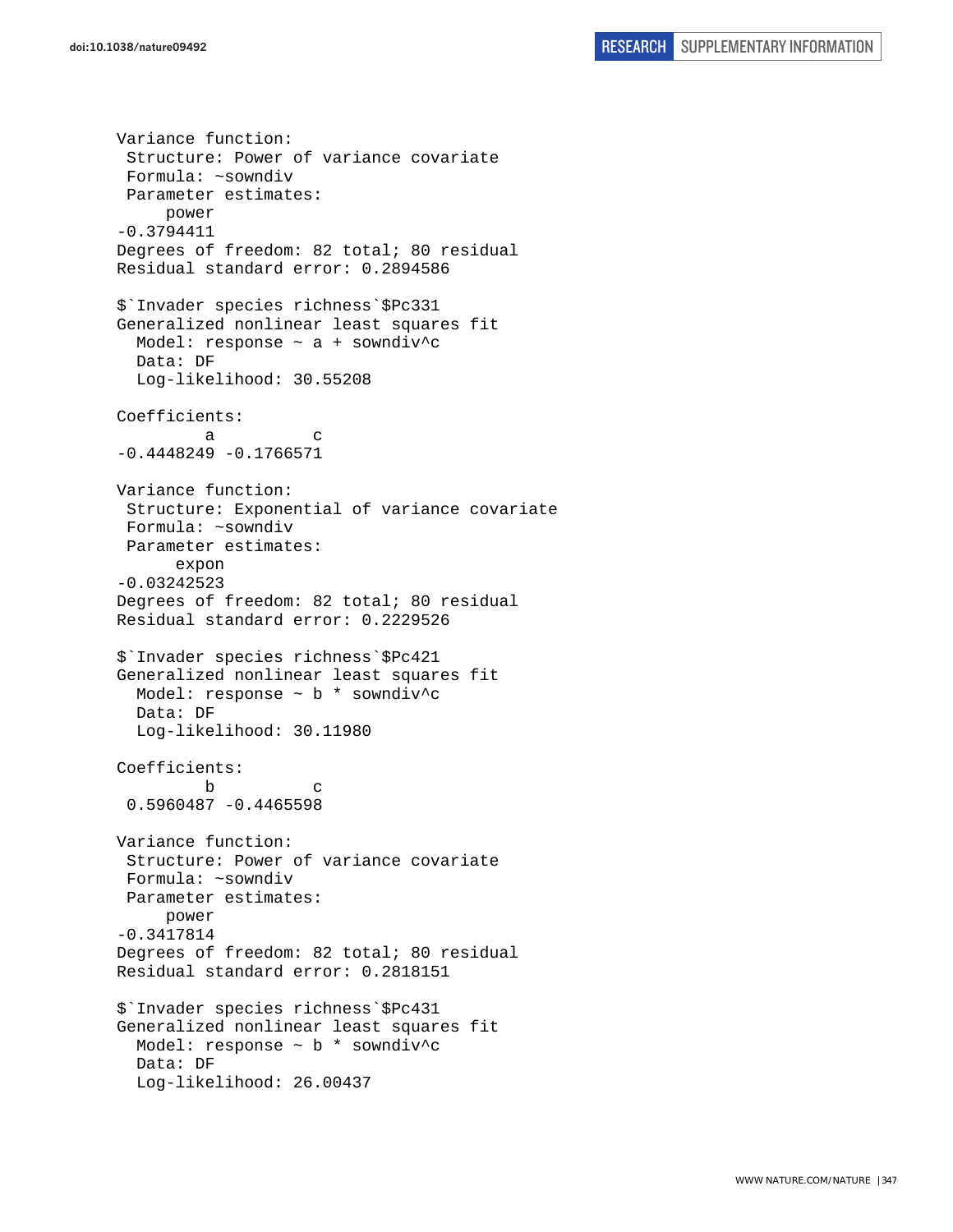```
Coefficients: 
 b c 
  0.5839645 -0.4759169 
Variance function: 
  Structure: Exponential of variance covariate 
  Formula: ~sowndiv 
  Parameter estimates: 
       expon 
-0.02546366 
Degrees of freedom: 82 total; 80 residual 
Residual standard error: 0.2219942 
$`Invader species richness`$Pc521 
Generalized nonlinear least squares fit 
   Model: response ~ sowndiv^c 
   Data: DF 
   Log-likelihood: 15.82466 
Coefficients: 
 c 
-0.695587 
Variance function: 
  Structure: Power of variance covariate 
  Formula: ~sowndiv 
  Parameter estimates: 
      power 
-0.5683133 
Degrees of freedom: 82 total; 81 residual 
Residual standard error: 0.4666951 
$`Invader species richness`$Pc531 
Generalized nonlinear least squares fit 
   Model: response ~ sowndiv^c 
   Data: DF 
   Log-likelihood: 1.713970 
Coefficients: 
         c 
-0.762298 
Variance function: 
  Structure: Exponential of variance covariate 
  Formula: ~sowndiv 
 Parameter estimates: 
       expon 
-0.04135571 
Degrees of freedom: 82 total; 81 residual 
Residual standard error: 0.3400537 
$`Invader species richness`$Pd61 
Generalized nonlinear least squares fit 
  Model: response \sim a + b * sowndiv^c
```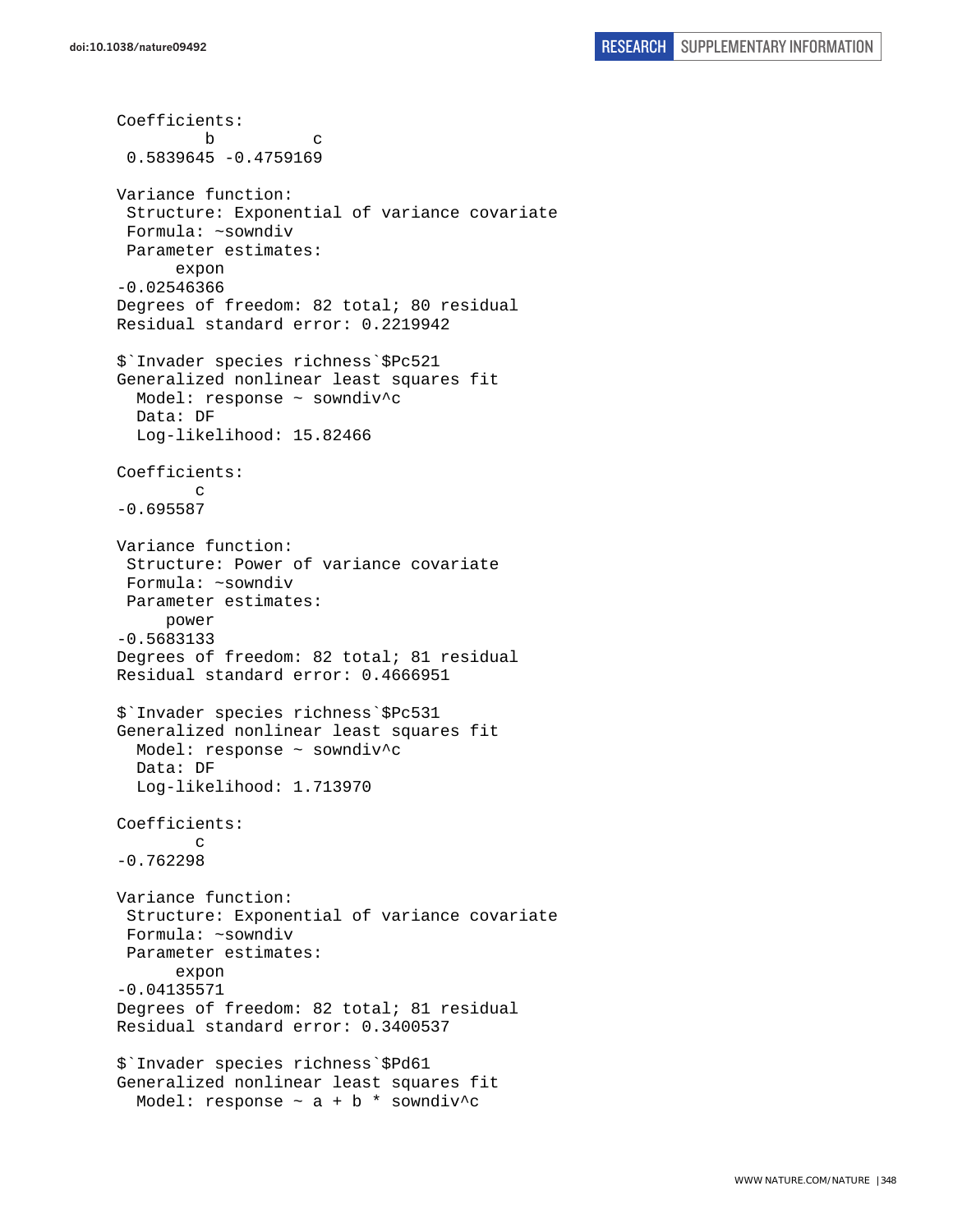Data: DF Log-likelihood: 22.04046 Coefficients: a.(Intercept) a.funcgr b.(Intercept) b.funcgr c.(Intercept) 0.69693583 -0.01204201 -0.11754105 -0.03675916 0.50035632 c.funcgr -0.07337373 Degrees of freedom: 82 total; 76 residual Residual standard error: 0.1921015 \$`Invader species richness`\$Pd71 Generalized nonlinear least squares fit Model: response  $\sim$  a + b  $*$  sowndiv Data: DF Log-likelihood: 21.33612 Coefficients: a.(Intercept) a.funcgr b.(Intercept) b.funcgr 0.630167330 -0.089314529 -0.033176218 0.007268427 Degrees of freedom: 82 total; 78 residual Residual standard error: 0.1912584 \$`Invader species richness`\$Pd81 Generalized nonlinear least squares fit Model: response ~ a + sowndiv^c Data: DF Log-likelihood: 21.68425 Coefficients: a.(Intercept) a.funcgr c.(Intercept) c.funcgr -0.458342103 -0.003366539 -0.118504949 -0.013242964 Degrees of freedom: 82 total; 78 residual Residual standard error: 0.1904481 \$`Invader species richness`\$Pd91 Generalized nonlinear least squares fit Model: response ~ b \* sowndiv^c Data: DF Log-likelihood: 21.63043 Coefficients: b.(Intercept) b.funcgr c.(Intercept) c.funcgr 0.47145739 0.06381308 -0.15277006 -0.11400496 Degrees of freedom: 82 total; 78 residual Residual standard error: 0.1905732 \$`Invader species richness`\$Pd101 Generalized nonlinear least squares fit Model: response ~ sowndiv^c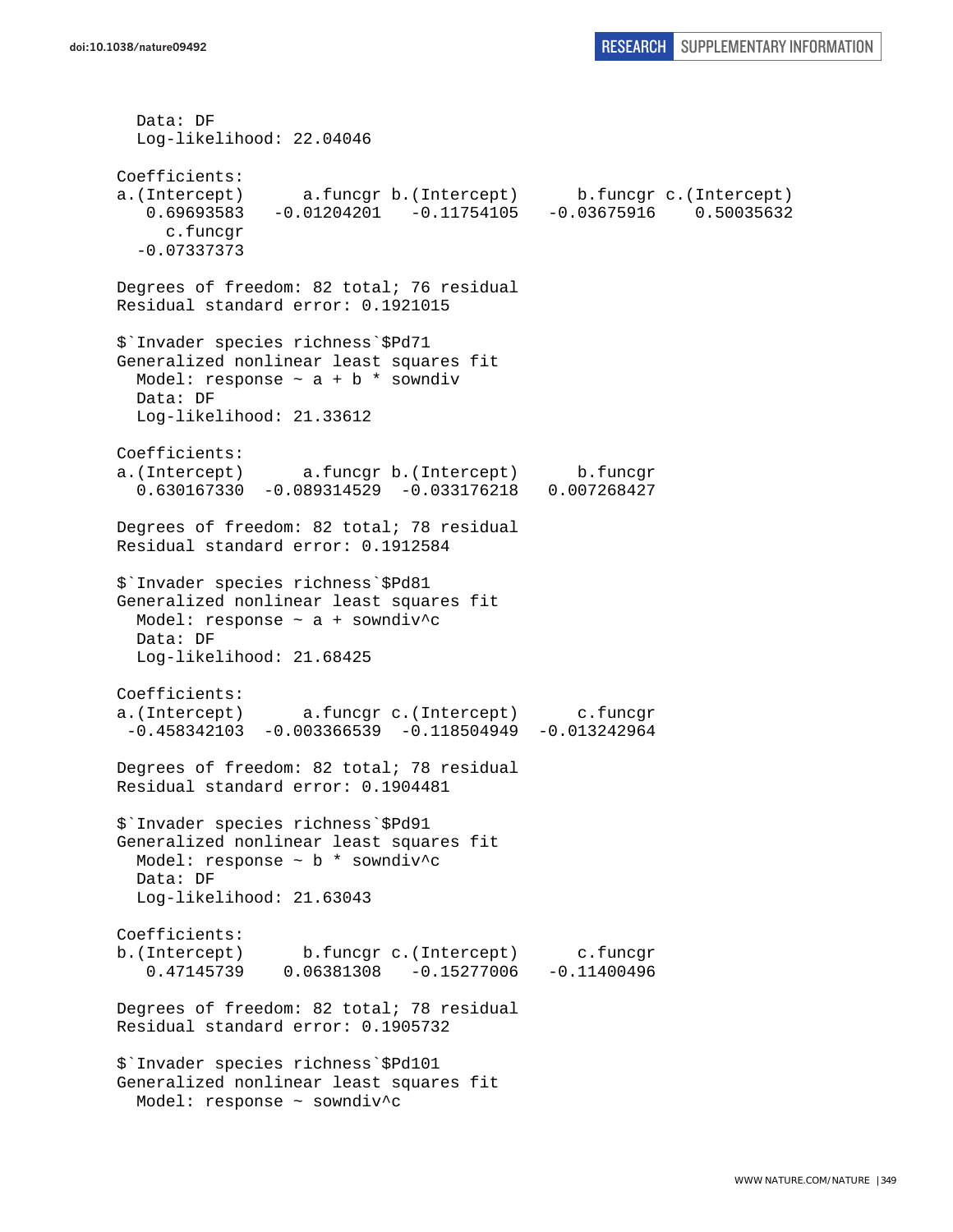Data: DF Log-likelihood: -14.52953 Coefficients: c.(Intercept) c.funcgr -0.79368895 0.00765095 Degrees of freedom: 82 total; 80 residual Residual standard error: 0.2924672 \$`Invader species richness`\$Pe621 Generalized nonlinear least squares fit Model: response  $\sim$  a + b \* sowndiv^c Data: DF Log-likelihood: 33.50194 Coefficients: a.(Intercept) a.funcgr b.(Intercept) b.funcgr c.(Intercept) 0.84230527 -0.04263488 -0.24458503 -0.01422285 0.36393765 c.funcgr -0.04553150 Variance function: Structure: Power of variance covariate Formula: ~sowndiv Parameter estimates: power -0.3803518 Degrees of freedom: 82 total; 76 residual Residual standard error: 0.2938040 \$`Invader species richness`\$Pe631 Generalized nonlinear least squares fit Model: response  $\sim$  a + b \* sowndiv^c Data: DF Log-likelihood: 31.4902 Coefficients: a.(Intercept) a.funcgr b.(Intercept) b.funcgr c.(Intercept) 0.73732804 -0.03098583 -0.15141668 -0.02259400 0.46596031 c.funcgr -0.06338947 Variance function: Structure: Exponential of variance covariate Formula: ~sowndiv Parameter estimates: expon -0.03229696 Degrees of freedom: 82 total; 76 residual Residual standard error: 0.2258936 \$`Invader species richness`\$Pe721 Generalized nonlinear least squares fit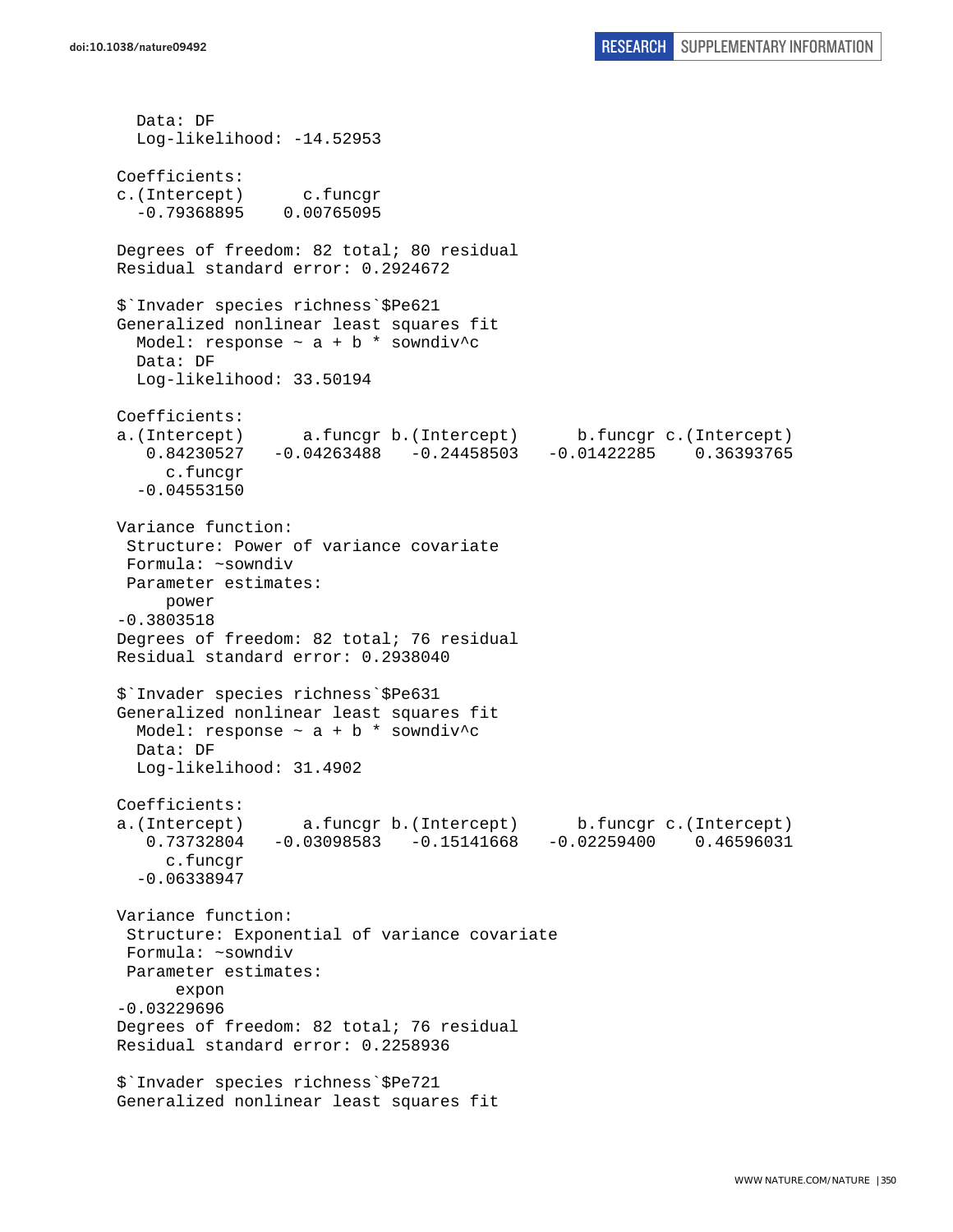Model: response  $\sim$  a + b \* sowndiv Data: DF Log-likelihood: 32.44078 Coefficients: a.(Intercept) a.funcgr b.(Intercept) b.funcgr 0.611738355 -0.089326220 -0.029794959 0.006534511 Variance function: Structure: Power of variance covariate Formula: ~sowndiv Parameter estimates: power -0.3795758 Degrees of freedom: 82 total; 78 residual Residual standard error: 0.2934520 \$`Invader species richness`\$Pe731 Generalized nonlinear least squares fit Model: response  $\sim$  a + b  $*$  sowndiv Data: DF Log-likelihood: 30.7238 Coefficients: a.(Intercept) a.funcgr b.(Intercept) b.funcgr 0.62704760 -0.09164936 -0.03132883 0.00689777 Variance function: Structure: Exponential of variance covariate Formula: ~sowndiv Parameter estimates: expon -0.03239339 Degrees of freedom: 82 total; 78 residual Residual standard error: 0.2252589 \$`Invader species richness`\$Pe821 Generalized nonlinear least squares fit Model: response ~ a + sowndiv^c Data: DF Log-likelihood: 33.06976 Coefficients: a.(Intercept) a.funcgr c.(Intercept) c.funcgr -0.417567066 -0.021645713 -0.161038712 0.003049373 Variance function: Structure: Power of variance covariate Formula: ~sowndiv Parameter estimates: power -0.3794307 Degrees of freedom: 82 total; 78 residual Residual standard error: 0.291147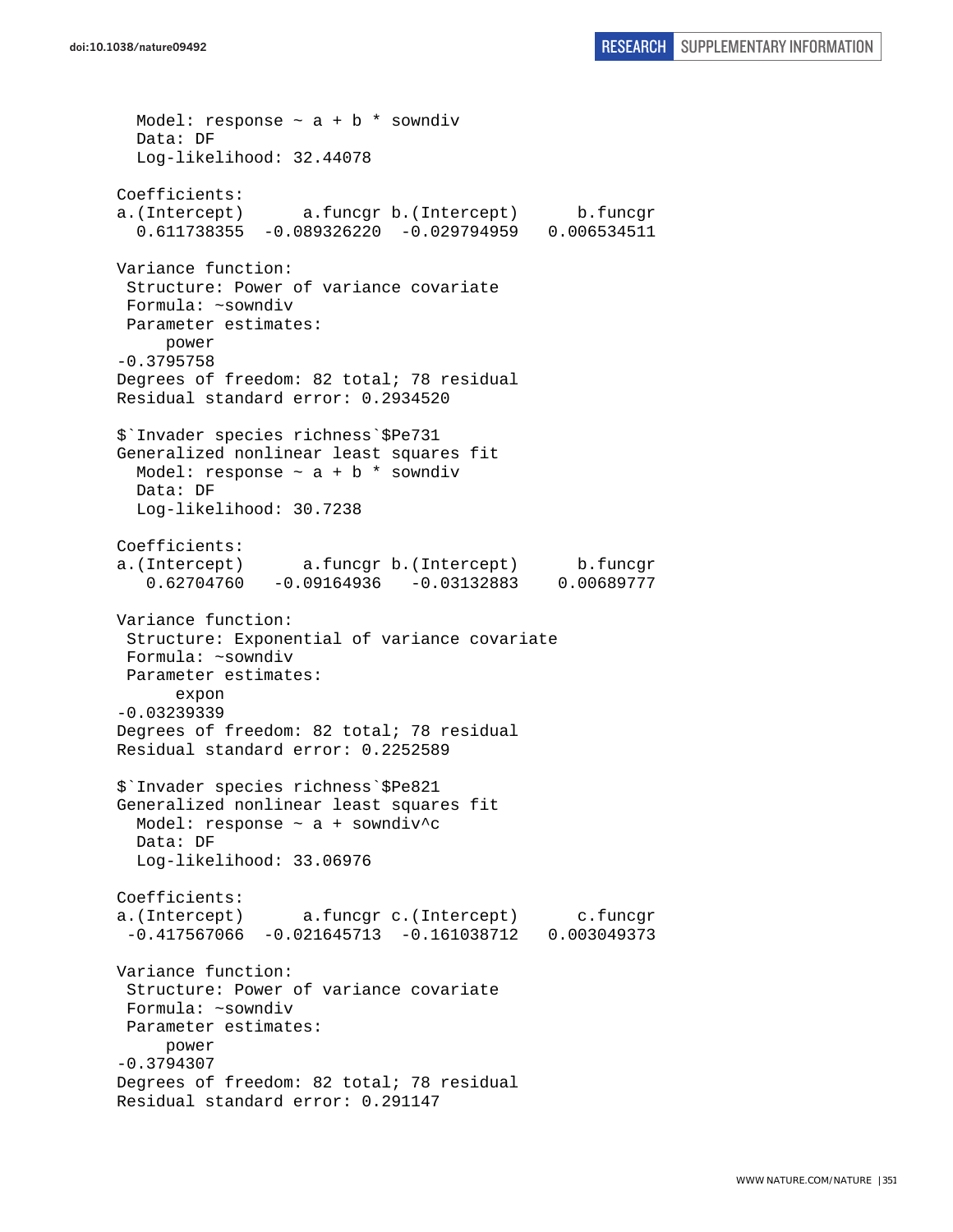```
$`Invader species richness`$Pe831 
Generalized nonlinear least squares fit 
  Model: response ~ a + sowndiv^c 
  Data: DF 
   Log-likelihood: 30.05476 
Coefficients: 
a.(Intercept) a.funcgr c.(Intercept) c.funcgr 
  -0.58354769 0.11546947 -0.02176777 -0.10861881Variance function: 
  Structure: Exponential of variance covariate 
  Formula: ~sowndiv 
 Parameter estimates: 
       expon 
-0.03220079 
Degrees of freedom: 82 total; 78 residual 
Residual standard error: 0.2267291 
$`Invader species richness`$Pe921 
Generalized nonlinear least squares fit 
  Model: response ~ b * sowndiv^c 
   Data: DF 
   Log-likelihood: 32.27755 
Coefficients: 
b.(Intercept) b.funcgr c.(Intercept) c.funcgr 
    0.48810276 0.06741560 -0.22497351 -0.09829296 
Variance function: 
  Structure: Power of variance covariate 
 Formula: ~sowndiv 
 Parameter estimates: 
      power 
-0.3619244 
Degrees of freedom: 82 total; 78 residual 
Residual standard error: 0.2864316 
$`Invader species richness`$Pe931 
Generalized nonlinear least squares fit 
  Model: response ~ b * sowndiv^c 
  Data: DF 
   Log-likelihood: 30.40131 
Coefficients: 
b.(Intercept) b.funcgr c.(Intercept) c.funcgr 
     0.4266011 0.1103235 -0.1481938 -0.1438805 
Variance function: 
  Structure: Exponential of variance covariate 
 Formula: ~sowndiv 
  Parameter estimates: 
       expon
```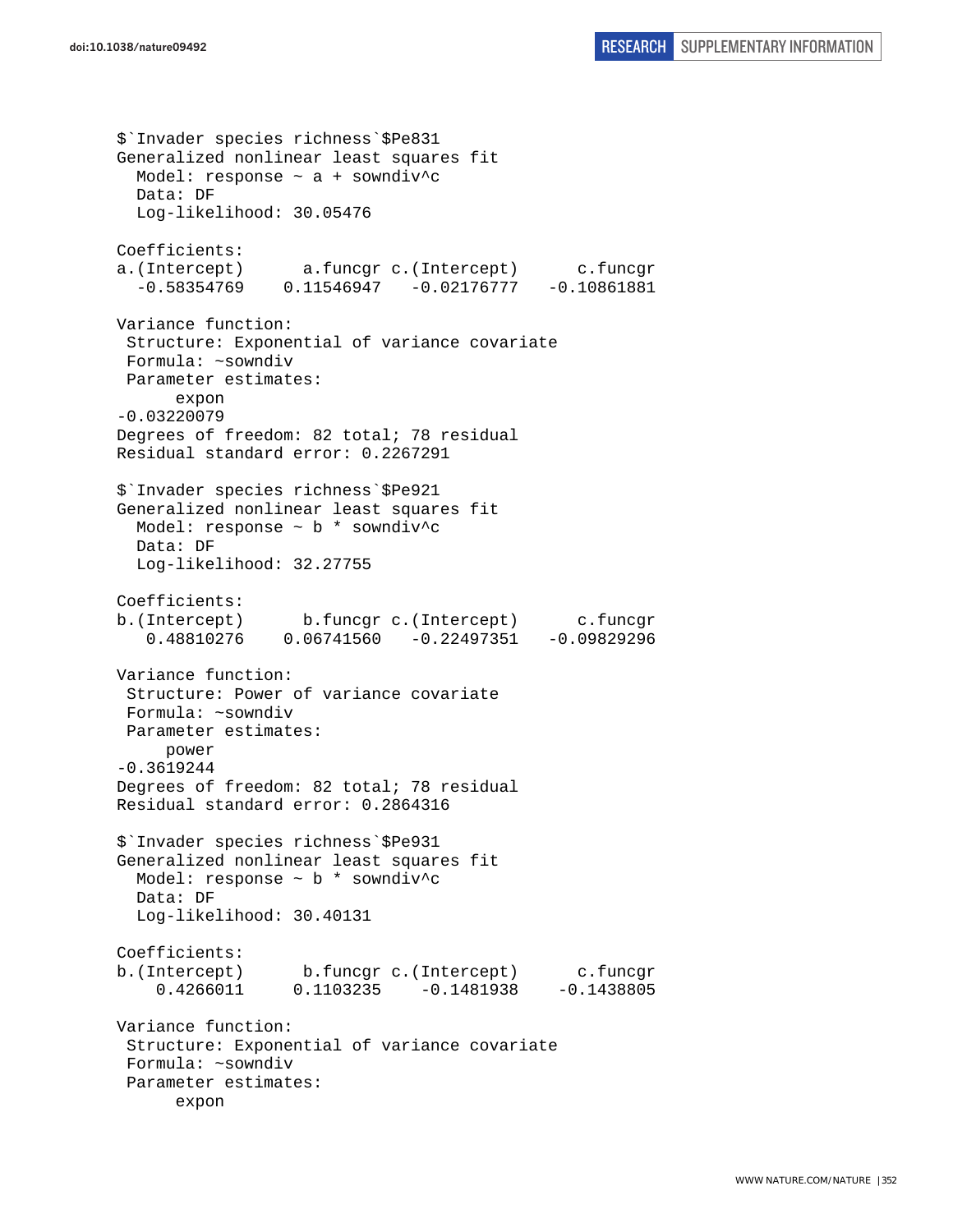```
-0.03162179 
Degrees of freedom: 82 total; 78 residual 
Residual standard error: 0.2246534 
$`Invader species richness`$Pe1021 
Generalized nonlinear least squares fit 
  Model: response ~ sowndiv^c 
  Data: DF 
   Log-likelihood: 16.10336 
Coefficients: 
c.(Intercept) c.funcgr 
  -0.62441777 - 0.02542857Variance function: 
  Structure: Power of variance covariate 
 Formula: ~sowndiv 
 Parameter estimates: 
      power 
-0.5766707 
Degrees of freedom: 82 total; 80 residual 
Residual standard error: 0.4738524 
$`Invader species richness`$Pe1031 
Generalized nonlinear least squares fit 
  Model: response ~ sowndiv^c
  Data: DF 
  Log-likelihood: 1.832112 
Coefficients: 
c.(Intercept) c.funcgr 
  -0.68495826 -0.02409634Variance function: 
  Structure: Exponential of variance covariate 
 Formula: ~sowndiv 
 Parameter estimates: 
       expon 
-0.04166035 
Degrees of freedom: 82 total; 80 residual 
Residual standard error: 0.3425747 
$`Invader species richness`$Pf111 
Generalized nonlinear least squares fit 
  Model: response \sim a + b * sowndiv<sup>^</sup>c
  Data: DF 
  Log-likelihood: 32.75374 
Coefficients: 
a.(Intercept) a.grass b.(Intercept) b.grass c.(Intercept) 
     1.5069269 -0.4201459 -1.3917740 0.6582016 -0.4827015 
       c.grass 
     0.5693927
```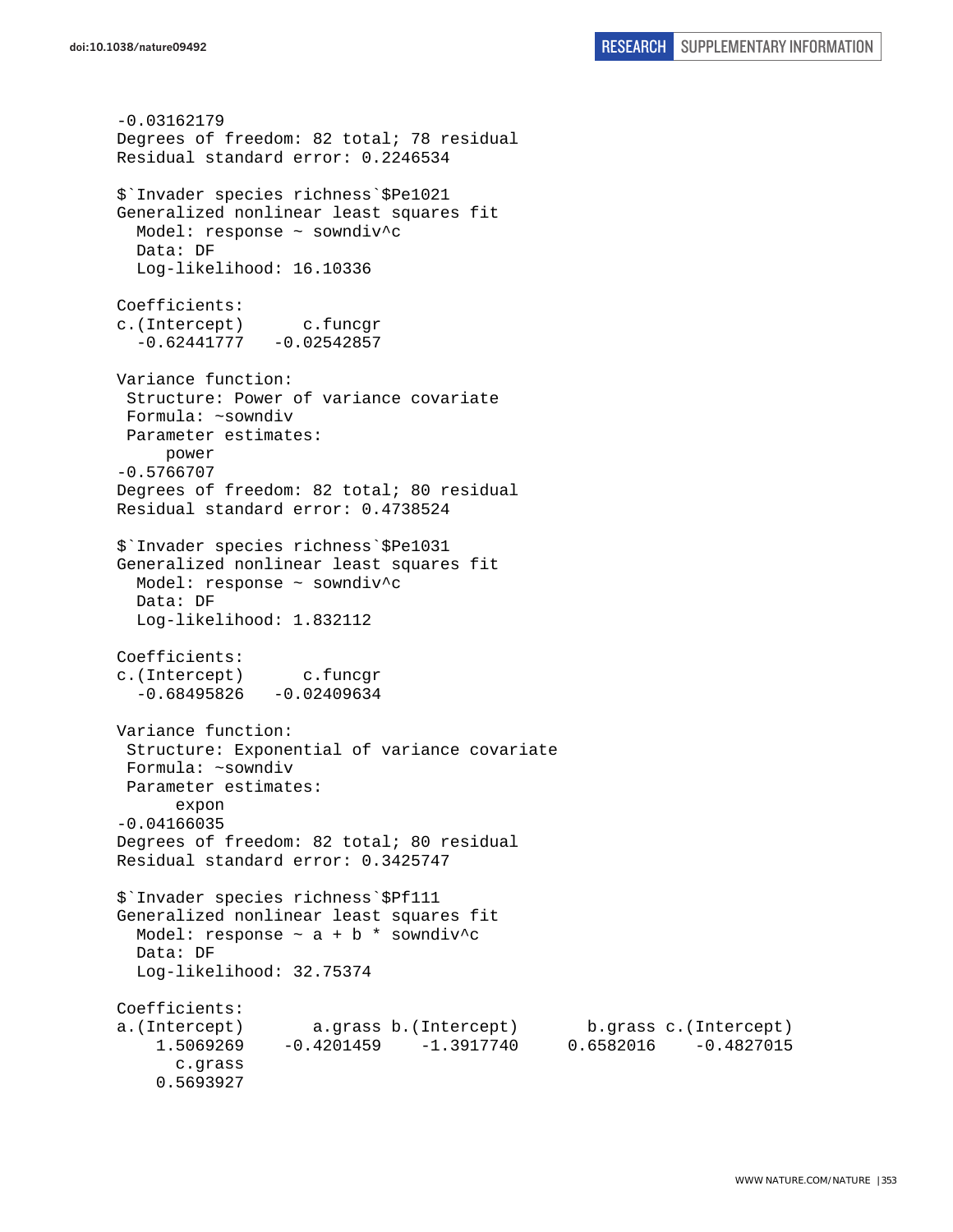```
Degrees of freedom: 82 total; 76 residual 
Residual standard error: 0.1685738 
$`Invader species richness`$Pf121 
Generalized nonlinear least squares fit 
  Model: response \sim a + b * sowndiv
  Data: DF 
  Log-likelihood: 31.16652 
Coefficients: 
a.(Intercept) a.grass b.(Intercept) b.grass 
   -0.05405562 0.32841511 0.01721410 -0.02175244 
Degrees of freedom: 82 total; 78 residual 
Residual standard error: 0.1696508 
$`Invader species richness`$Pf131 
Generalized nonlinear least squares fit 
  Model: response ~ a + sowndiv^c 
   Data: DF 
   Log-likelihood: 31.35253 
Coefficients: 
a.(Intercept) a.grass c.(Intercept) c.grass 
  -0.87486993 0.24422907 -0.03644039 -0.05248520Degrees of freedom: 82 total; 78 residual 
Residual standard error: 0.1692664 
$`Invader species richness`$Pf141 
Generalized nonlinear least squares fit 
  Model: response ~ b * sowndiv^c 
   Data: DF 
   Log-likelihood: 30.66643 
Coefficients: 
b.(Intercept) b.grass c.(Intercept) c.grass 
    0.14854720 0.23238258 -0.39446566 0.07229237 
Degrees of freedom: 82 total; 78 residual 
Residual standard error: 0.1706886 
$`Invader species richness`$Pf151 
Generalized nonlinear least squares fit 
   Model: response ~ sowndiv^c 
   Data: DF 
   Log-likelihood: -12.32948 
Coefficients: 
c.(Intercept) c.grass 
    -1.4005608 0.4061233 
Degrees of freedom: 82 total; 80 residual 
Residual standard error: 0.2847246
```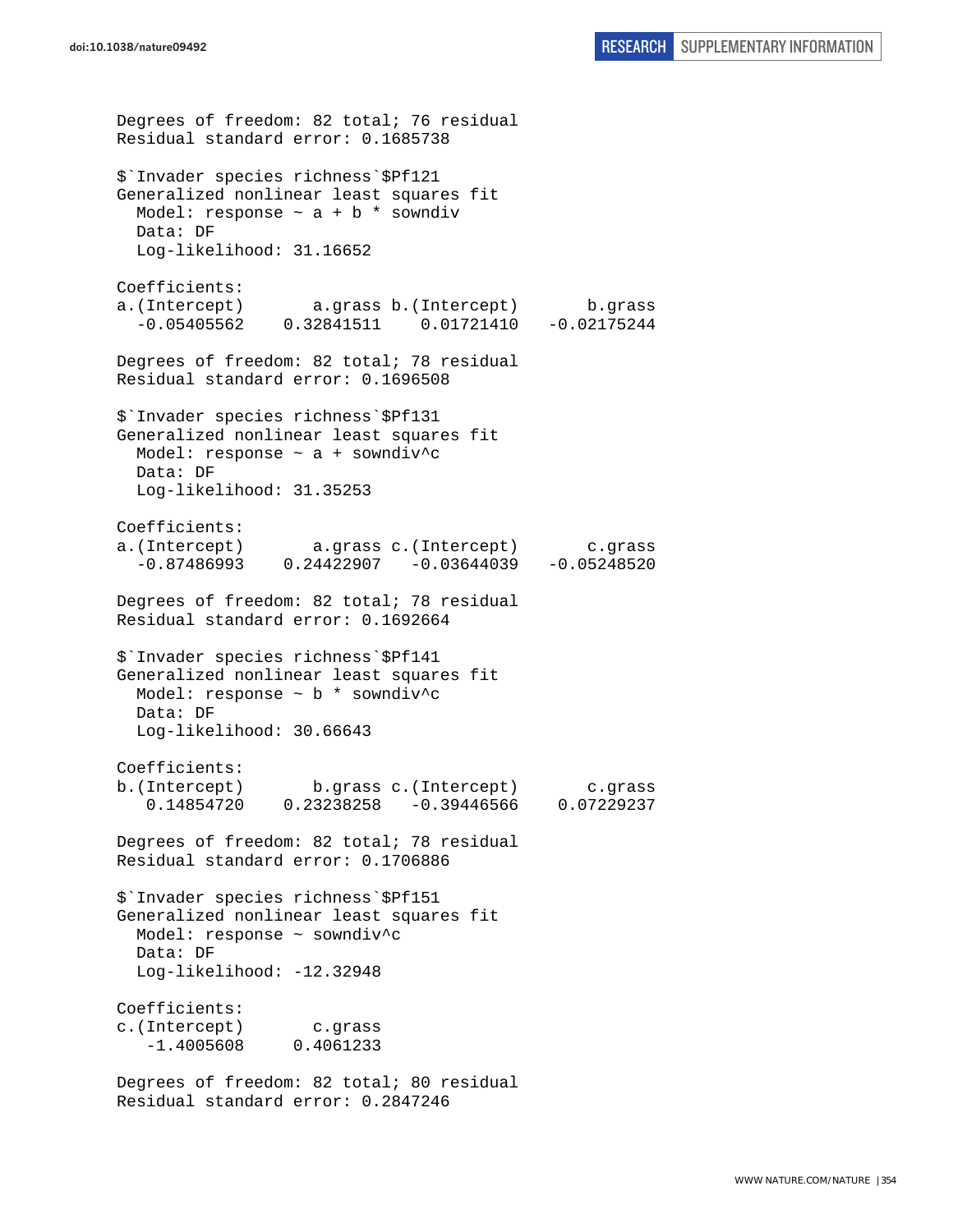\$`Invader species richness`\$Pg171 Generalized nonlinear least squares fit Model: response  $\sim$  a + b  $*$  sowndiv Data: DF Log-likelihood: 15.86537 Coefficients: a.(Intercept) a.leg b.(Intercept) b.leg 0.412542457 0.022516667 0.006604696 -0.014723930 Degrees of freedom: 82 total; 78 residual Residual standard error: 0.2044538 \$`Invader species richness`\$Pg181 Generalized nonlinear least squares fit Model: response ~ a + sowndiv^c Data: DF Log-likelihood: 24.38817 Coefficients: a.(Intercept) a.leg c.(Intercept) c.leg  $-0.15811003 -0.17428692 -0.30971908 0.07706301$ Degrees of freedom: 82 total; 78 residual Residual standard error: 0.1842706 \$`Invader species richness`\$Pg191 Generalized nonlinear least squares fit Model: response ~ b \* sowndiv^c Data: DF Log-likelihood: 23.54685 Coefficients: b.(Intercept) b.leg c.(Intercept) c.leg 0.87570692 -0.18786335 -0.47217817 0.03754091 Degrees of freedom: 82 total; 78 residual Residual standard error: 0.1861709 \$`Invader species richness`\$Pg201 Generalized nonlinear least squares fit Model: response ~ sowndiv^c Data: DF Log-likelihood: -12.82061 Coefficients: c.(Intercept) c.leg  $-0.2798797 -0.3739393$ Degrees of freedom: 82 total; 80 residual Residual standard error: 0.2864351 \$`Invader species richness`\$Ph221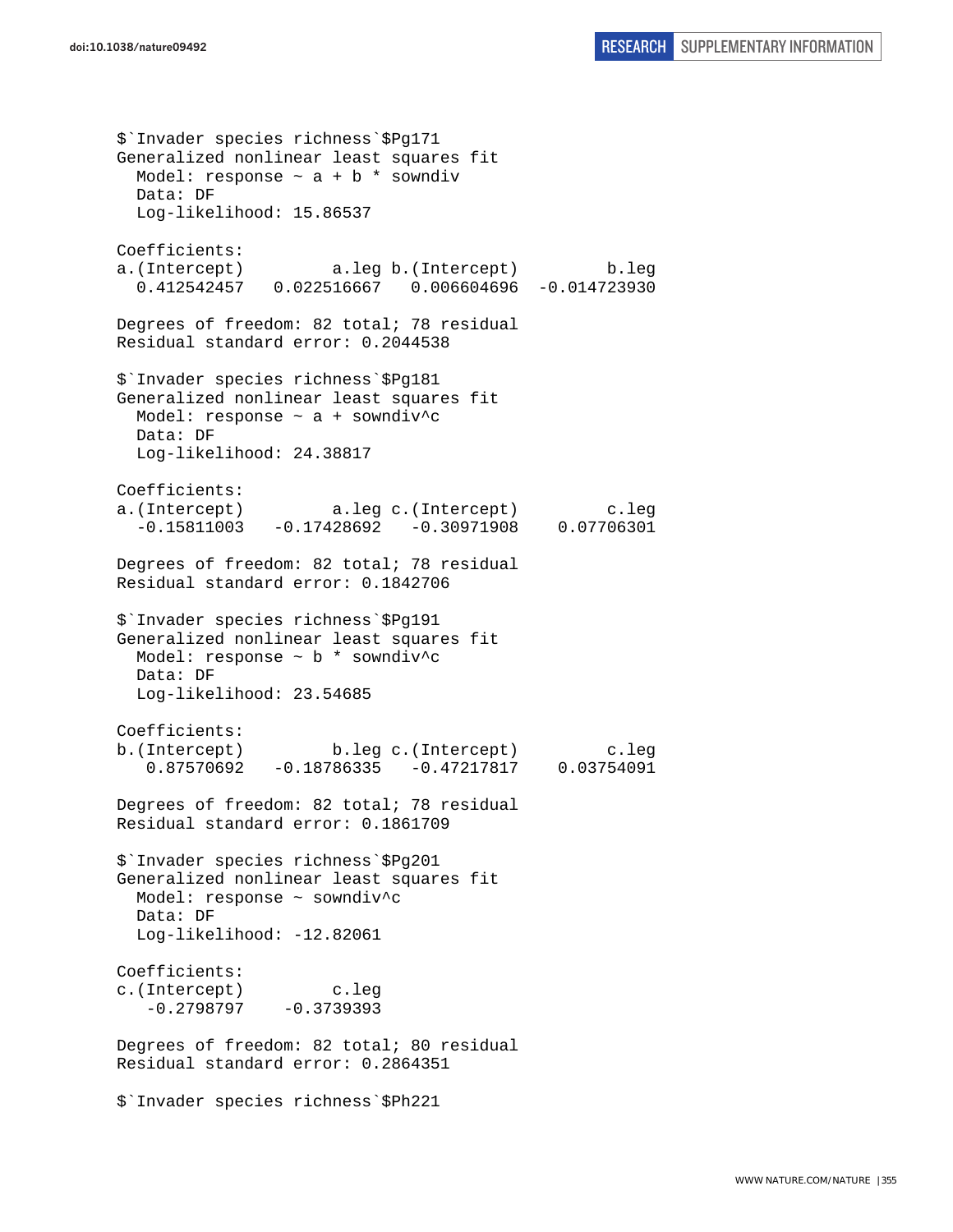```
Generalized nonlinear least squares fit 
  Model: response \sim a + b * sowndiv
  Data: DF 
   Log-likelihood: 26.75476 
Coefficients: 
a.(Intercept) a.funcgr a.leg b.(Intercept) b.funcgr 
   1.015514463 -0.137610858 -0.193372861 -0.045353257 0.008690782 
         b.leg 
   0.006499813 
Degrees of freedom: 82 total; 76 residual 
Residual standard error: 0.1813687 
$`Invader species richness`$Ph231 
Generalized nonlinear least squares fit 
   Model: response ~ a + sowndiv^c 
  Data: DF 
  Log-likelihood: 27.19862 
Coefficients: 
a.(Intercept) a.funcgr a.leg c.(Intercept) c.funcgr 
  -0.136405780 -0.043468172 -0.162036429 -0.108570009 -0.015545757 
         c.leg 
 -0.001374916 
Degrees of freedom: 82 total; 76 residual 
Residual standard error: 0.1803896 
$`Invader species richness`$Ph241 
Generalized nonlinear least squares fit 
  Model: response ~ b * sowndiv^c 
   Data: DF 
   Log-likelihood: 28.54119 
Coefficients: 
b.(Intercept) b.funcgr b.leg c.(Intercept) c.funcgr 
   0.73575274 0.04165656 -0.13995582 0.35646033 -0.19782181 
        c.leg 
   -0.24241006 
Degrees of freedom: 82 total; 76 residual 
Residual standard error: 0.1774602 
$`Invader species richness`$Ph251 
Generalized nonlinear least squares fit 
  Model: response ~ sowndiv^c 
  Data: DF 
   Log-likelihood: -11.81655 
Coefficients: 
c.(Intercept) c.funcgr c.leg 
     0.2735073 -0.1332462 -0.5562679
```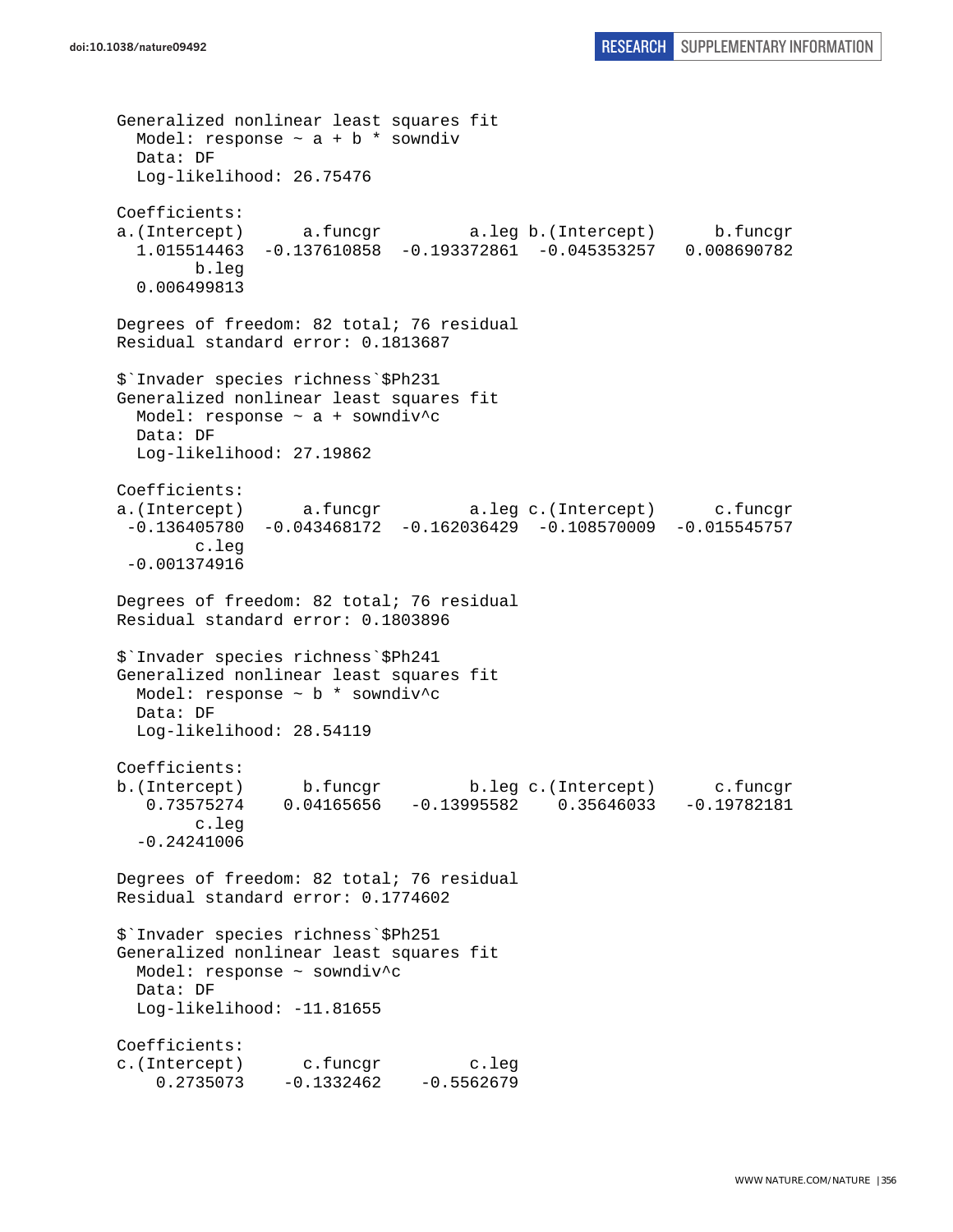```
Degrees of freedom: 82 total; 79 residual 
Residual standard error: 0.2847344 
$`Invader species richness`$Pi271 
Generalized nonlinear least squares fit 
  Model: response \sim a + b * sowndiv
   Data: DF 
   Log-likelihood: 32.08462 
Coefficients: 
a.(Intercept) a.funcgr a.grass b.(Intercept) b.funcgr 
   0.063678443 -0.018592589 0.282757047 -0.005044938 0.003682476 
       b.grass 
  -0.013778975 
Degrees of freedom: 82 total; 76 residual 
Residual standard error: 0.1699550 
$`Invader species richness`$Pi281 
Generalized nonlinear least squares fit 
   Model: response ~ a + sowndiv^c 
   Data: DF 
   Log-likelihood: 32.13330 
Coefficients: 
a.(Intercept) a.funcgr a.grass c.(Intercept) c.funcgr<br>-1.00108667  0.05983559  0.27361119  0.01532652  -0.02767011
  -1.00108667 0.05983559 0.27361119 0.01532652
       c.grass 
   -0.06655799 
Degrees of freedom: 82 total; 76 residual 
Residual standard error: 0.1698542 
$`Invader species richness`$Pi291 
Generalized nonlinear least squares fit 
   Model: response ~ b * sowndiv^c 
   Data: DF 
   Log-likelihood: 32.43288 
Coefficients: 
b.(Intercept) b.funcgr b.grass c.(Intercept) c.funcgr 
   -0.09063530 0.13572666 0.27853058 -0.27181359 -0.10501154 
       c.grass 
    0.06788672 
Degrees of freedom: 82 total; 76 residual 
Residual standard error: 0.1692347 
$`Invader species richness`$Pi301 
Generalized nonlinear least squares fit 
   Model: response ~ sowndiv^c 
   Data: DF 
   Log-likelihood: -11.61194
```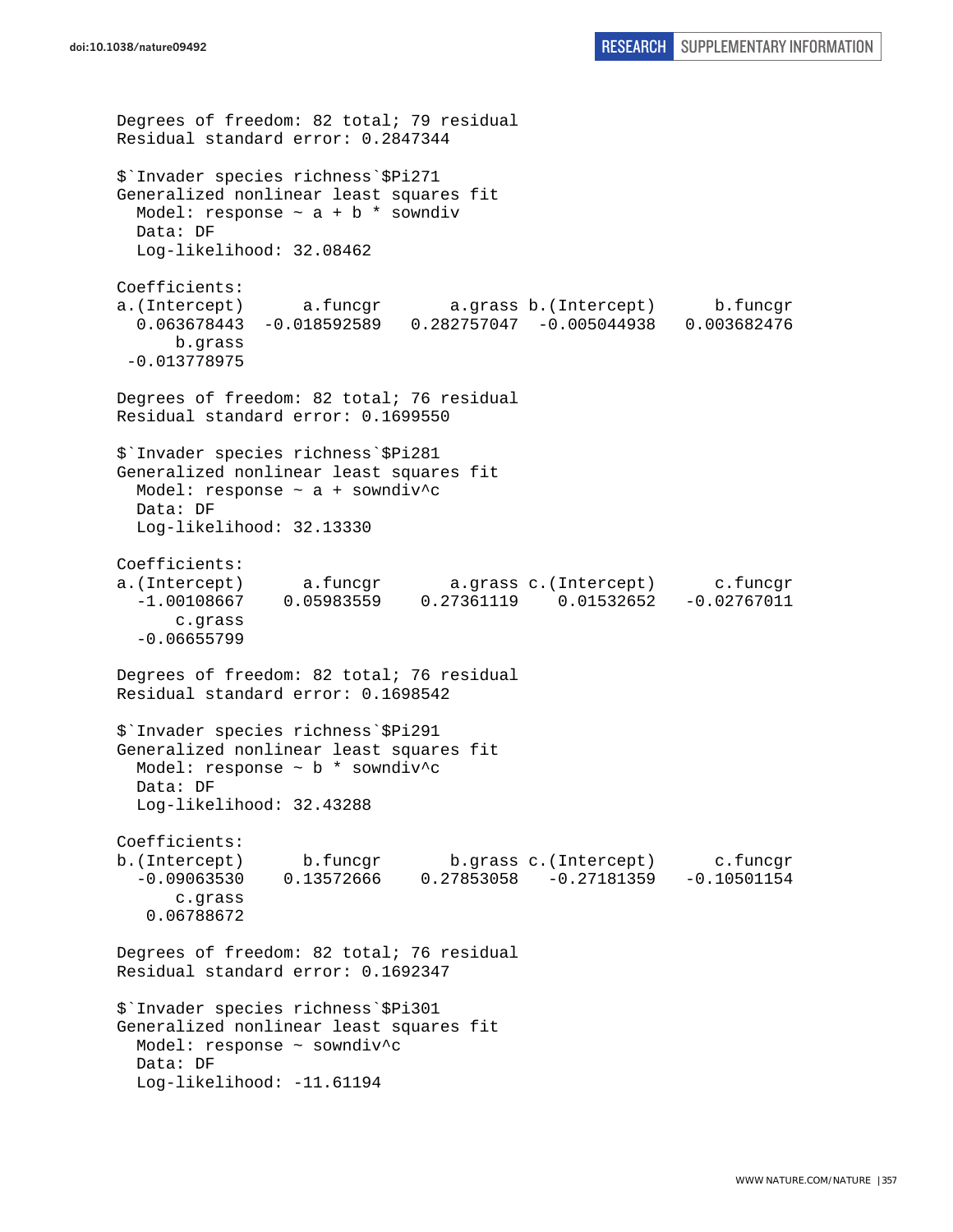Coefficients: c.(Intercept) c.funcgr c.grass -1.8166817 0.1212961 0.5041612 Degrees of freedom: 82 total; 79 residual Residual standard error: 0.2840248 \$`Invader species richness`\$Pj321 Generalized nonlinear least squares fit Model: response  $\sim$  a + b \* sowndiv Data: DF Log-likelihood: 32.13525 Coefficients: a.(Intercept) a.grass a.leg b.(Intercept) b.grass -0.020635335 0.311193310 0.002453275 0.021968754 -0.020077170 b.leg -0.006507661 Degrees of freedom: 82 total; 76 residual Residual standard error: 0.1698501 \$`Invader species richness`\$Pj331 Generalized nonlinear least squares fit Model: response ~ a + sowndiv^c Data: DF Log-likelihood: 32.59551 Coefficients: a.(Intercept) a.grass a.leg c.(Intercept) c.grass  $-0.67654278$  0.21960945  $-0.09267028$   $-0.10761020$   $-0.04680049$  c.leg 0.03035498 Degrees of freedom: 82 total; 76 residual Residual standard error: 0.1688994 \$`Invader species richness`\$Pj341 Generalized nonlinear least squares fit Model: response  $\sim$  b  $*$  sowndiv<sup>^</sup>c Data: DF Log-likelihood: 31.93707 Coefficients: b.(Intercept) b.grass b.leg c.(Intercept) c.grass 0.3808502517 0.1930088170 -0.0958376885 -0.5051045589 0.1167130758 c.leg -0.0004397458 Degrees of freedom: 82 total; 76 residual Residual standard error: 0.1702611 \$`Invader species richness`\$Pj351 Generalized nonlinear least squares fit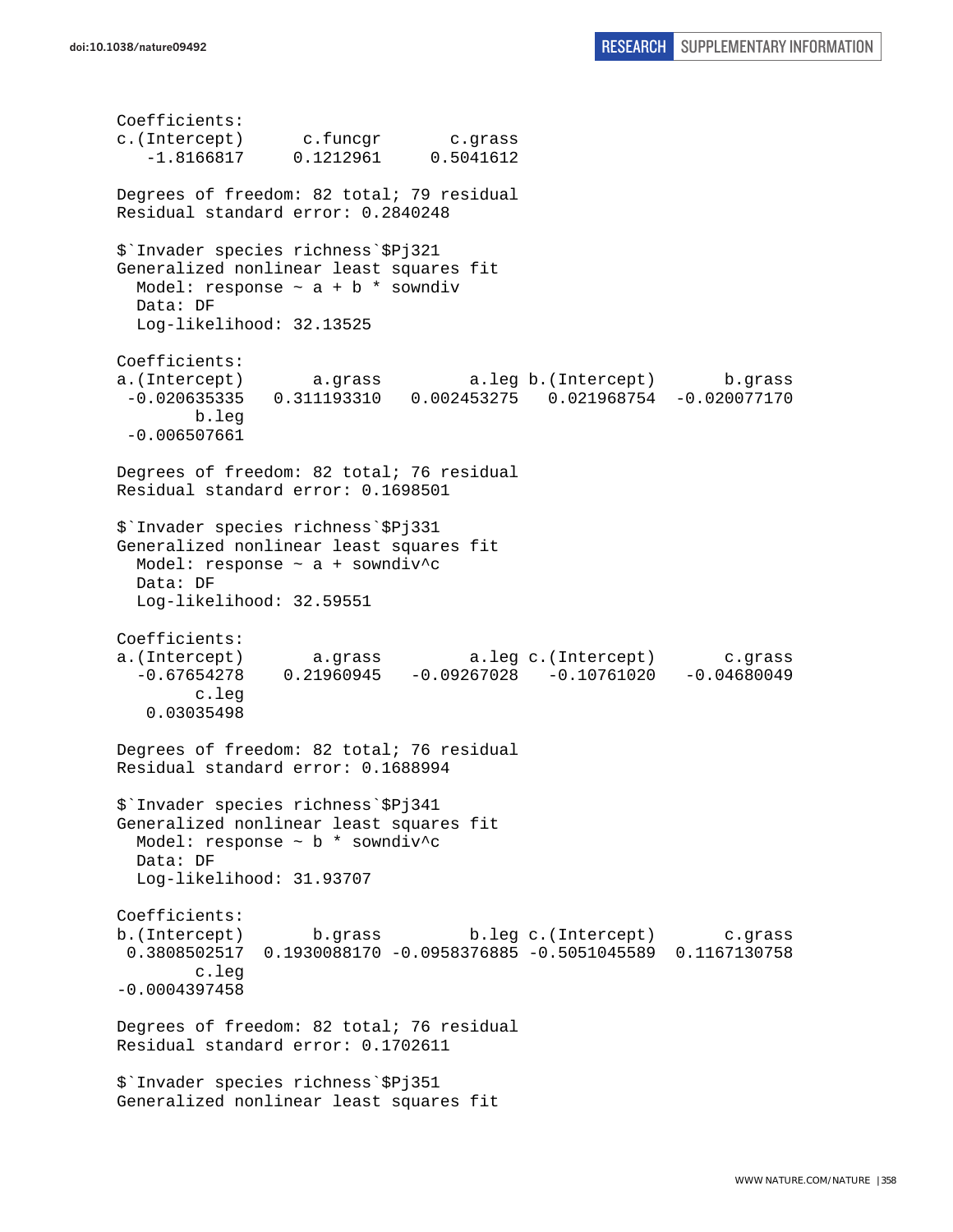Model: response ~ sowndiv^c Data: DF Log-likelihood: -11.07876 Coefficients: c.(Intercept) c.grass c.leg  $-0.8507797$  0.3308007  $-0.3173230$ Degrees of freedom: 82 total; 79 residual Residual standard error: 0.282184 \$`Invader species richness`\$Pk371 Generalized nonlinear least squares fit Model: response  $\sim$  a + b  $*$  sowndiv Data: DF Log-likelihood: 32.69562 Coefficients: a.(Intercept) a.funcgr a.grass a.leg b.(Intercept) 0.2463421302 -0.0414611831 0.2505014302 -0.0592709971 -0.0035913038 b.funcgr b.grass b.leg 0.0034729818 -0.0141514205 -0.0002398164 Degrees of freedom: 82 total; 74 residual Residual standard error: 0.1709578 \$`Invader species richness`\$Pk381 Generalized nonlinear least squares fit Model: response ~ a + sowndiv^c Data: DF Log-likelihood: 32.85072 Coefficients: a.(Intercept) a.funcgr a.grass a.leg c.(Intercept) -0.84184688 0.04090840 0.24590219 -0.05280485 0.06788732 c.funcgr c.grass c.leg  $-0.03505635 -0.07750161 -0.01423810$ Degrees of freedom: 82 total; 74 residual Residual standard error: 0.1706348 \$`Invader species richness`\$Pk391 Generalized nonlinear least squares fit Model: response ~ b \* sowndiv^c Data: DF Log-likelihood: 33.93438 Coefficients: b.(Intercept) b.funcgr b.grass b.leg c.(Intercept) 0.02826615 0.12008834 0.25839679 -0.03975164 0.34677209 c.funcgr c.grass c.leg  $-0.18977842 -0.04771701 -0.18335220$ 

Degrees of freedom: 82 total; 74 residual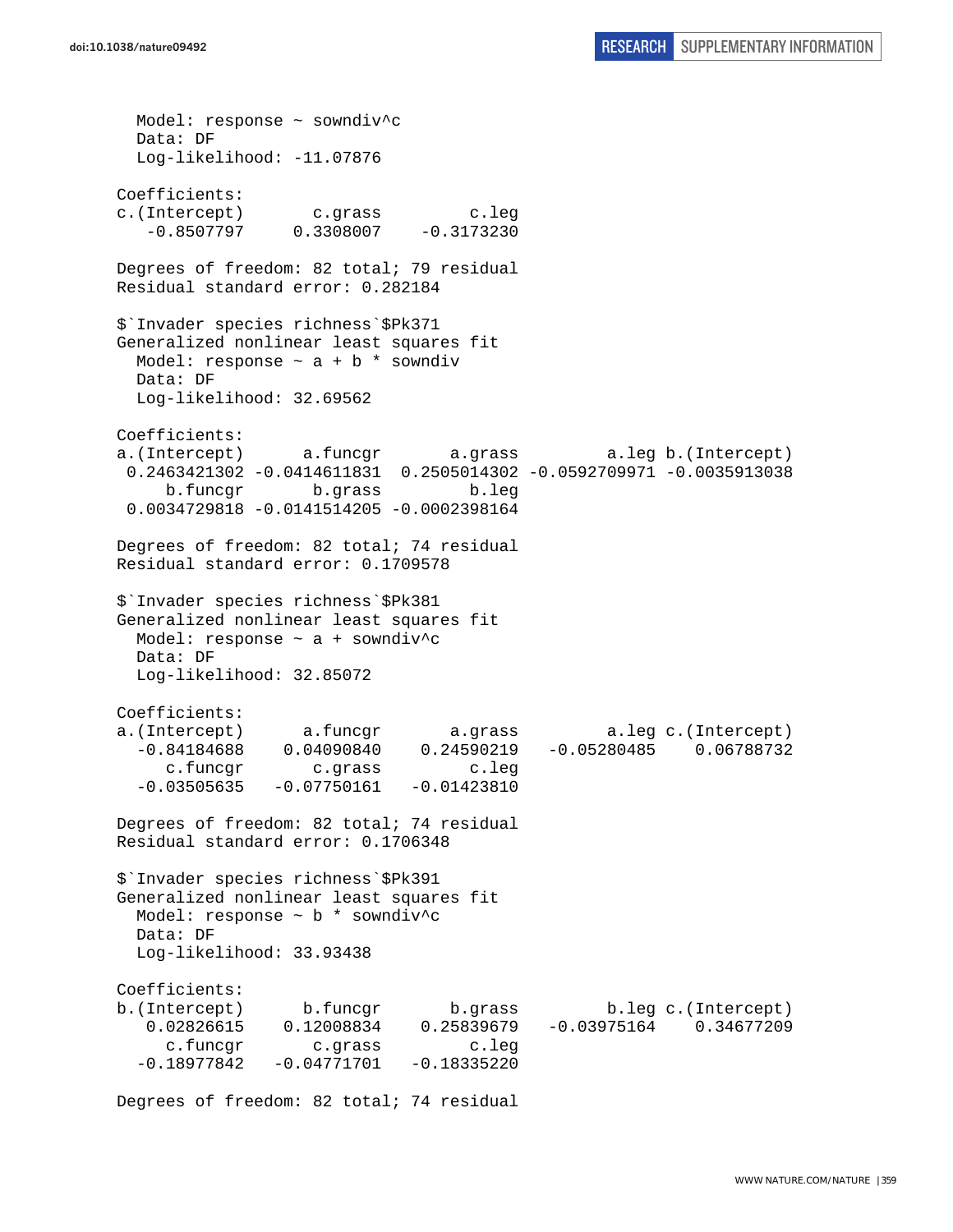Residual standard error: 0.1683946 \$`Invader species richness`\$Pk401 Generalized nonlinear least squares fit Model: response ~ sowndiv^c Data: DF Log-likelihood: -11.07875 Coefficients: c.(Intercept) c.funcgr c.grass c.leg -0.855308355 0.000730808 0.331740345 -0.316246224 Degrees of freedom: 82 total; 78 residual Residual standard error: 0.2839871 \$`Invader species richness`\$Pm1131 Generalized nonlinear least squares fit Model: response  $\sim$  a + b \* sowndiv^c Data: DF Log-likelihood: 41.11341 Coefficients: a.(Intercept) a.grass b.(Intercept) b.grass c.(Intercept) 0.9651428 -0.1447366 -0.8585680 0.3875217 -0.3746046 c.grass 0.4988814 Variance function: Structure: Exponential of variance covariate Formula: ~sowndiv Parameter estimates: expon -0.02975738 Degrees of freedom: 82 total; 76 residual Residual standard error: 0.1965476 \$`Invader species richness`\$Pm1221 Generalized nonlinear least squares fit Model: response  $\sim$  a + b \* sowndiv Data: DF Log-likelihood: 41.79731 Coefficients: a.(Intercept) a.grass b.(Intercept) b.grass -0.09996902 0.34329718 0.01731705 -0.02086094 Variance function: Structure: Power of variance covariate Formula: ~sowndiv Parameter estimates: power -0.3609832 Degrees of freedom: 82 total; 78 residual Residual standard error: 0.25468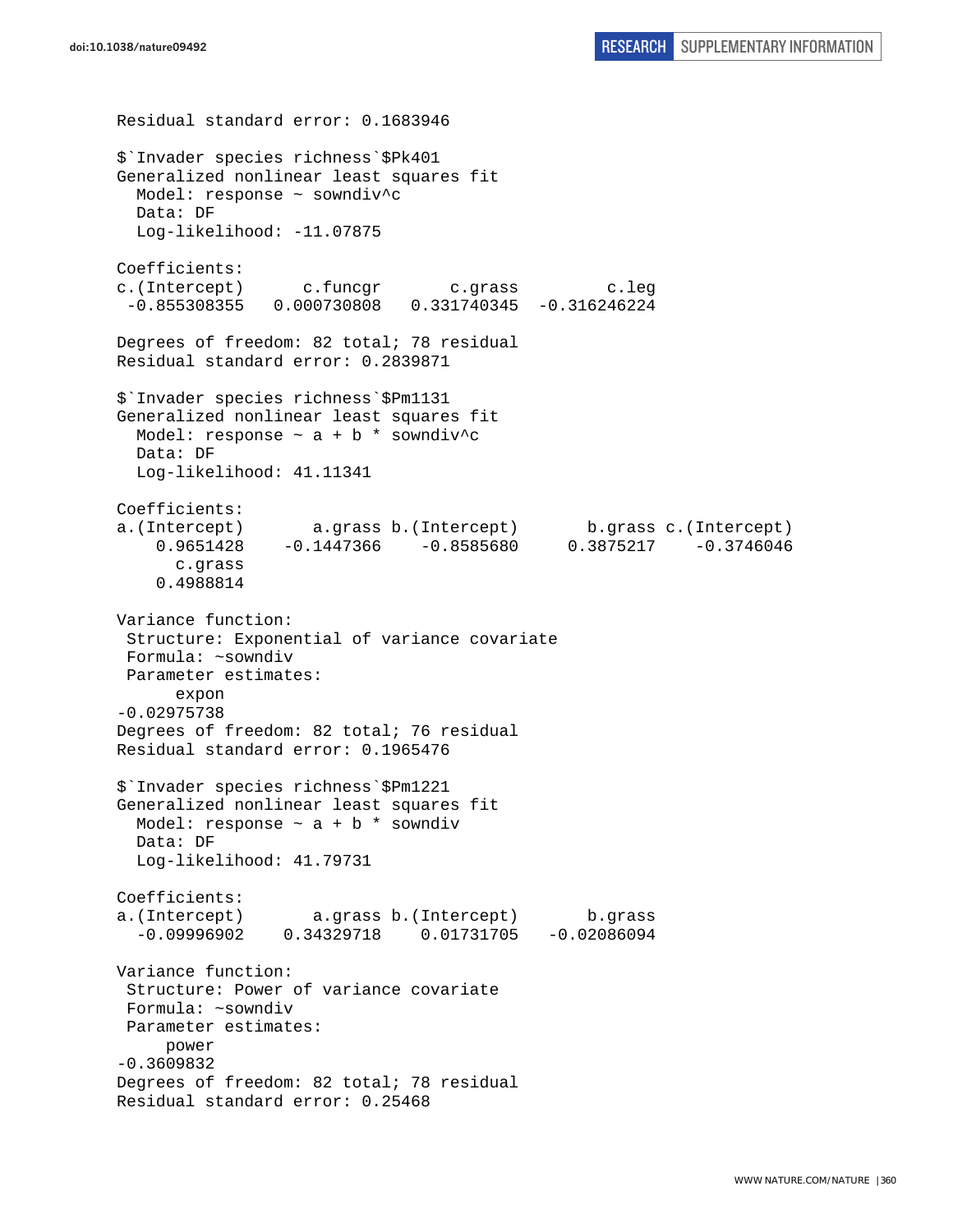\$`Invader species richness`\$Pm1231 Generalized nonlinear least squares fit Model: response  $\sim$  a + b  $*$  sowndiv Data: DF Log-likelihood: 39.35593 Coefficients: a.(Intercept) a.grass b.(Intercept) b.grass -0.08537011 0.34165769 0.01796586 -0.02165696 Variance function: Structure: Exponential of variance covariate Formula: ~sowndiv Parameter estimates: expon -0.03003527 Degrees of freedom: 82 total; 78 residual Residual standard error: 0.1986879 \$`Invader species richness`\$Pm1321 Generalized nonlinear least squares fit Model: response ~ a + sowndiv^c Data: DF Log-likelihood: 42.10798 Coefficients: a.(Intercept) a.grass c.(Intercept) c.grass -0.86106131 0.25360980 -0.02570178 -0.07694270 Variance function: Structure: Power of variance covariate Formula: ~sowndiv Parameter estimates: power -0.3526547 Degrees of freedom: 82 total; 78 residual Residual standard error: 0.2505992 \$`Invader species richness`\$Pm1331 Generalized nonlinear least squares fit Model: response ~ a + sowndiv^c Data: DF Log-likelihood: 39.37394 Coefficients: a.(Intercept) a.grass c.(Intercept) c.grass -0.84042252 0.23107728 -0.05223669 -0.05297478 Variance function: Structure: Exponential of variance covariate Formula: ~sowndiv Parameter estimates: expon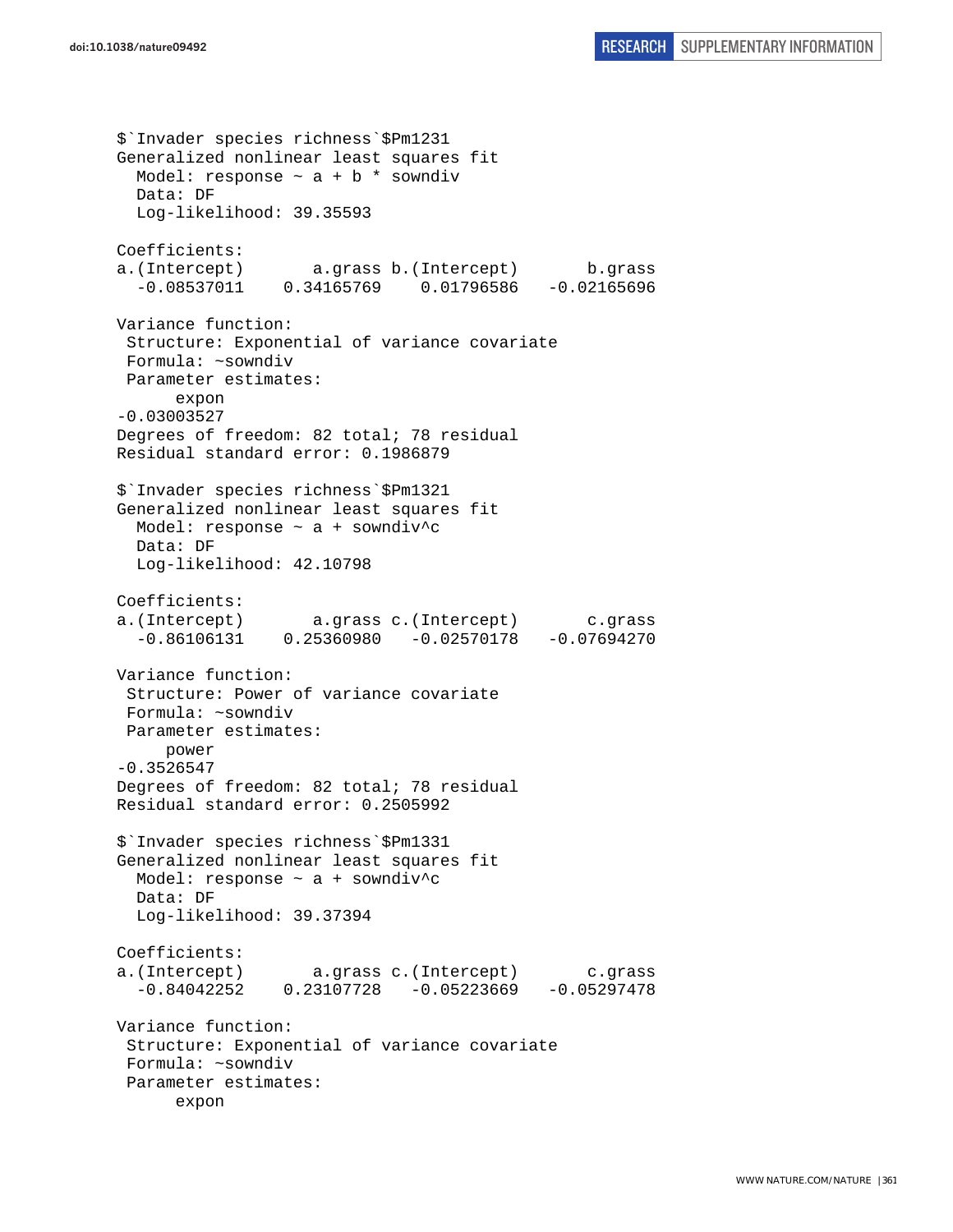-0.02975453 Degrees of freedom: 82 total; 78 residual Residual standard error: 0.1981661 \$`Invader species richness`\$Pm1421 Generalized nonlinear least squares fit Model: response ~ b \* sowndiv^c Data: DF Log-likelihood: 40.15399 Coefficients: b.(Intercept) b.grass c.(Intercept) c.grass 0.21660160 0.21522733 -0.50179903 0.09355505 Variance function: Structure: Power of variance covariate Formula: ~sowndiv Parameter estimates: power -0.3258341 Degrees of freedom: 82 total; 78 residual Residual standard error: 0.2466244 \$`Invader species richness`\$Pm1431 Generalized nonlinear least squares fit Model: response ~ b \* sowndiv^c Data: DF Log-likelihood: 36.62846 Coefficients: b.(Intercept) b.grass c.(Intercept) c.grass 0.2439211 0.1887773 -0.6599966 0.1895947 Variance function: Structure: Exponential of variance covariate Formula: ~sowndiv Parameter estimates: expon -0.02665412 Degrees of freedom: 82 total; 78 residual Residual standard error: 0.1995308 \$`Invader species richness`\$Pm1521 Generalized nonlinear least squares fit Model: response ~ sowndiv^c Data: DF Log-likelihood: 20.26987 Coefficients: c.(Intercept) c.grass -1.0048581 0.2288813 Variance function: Structure: Power of variance covariate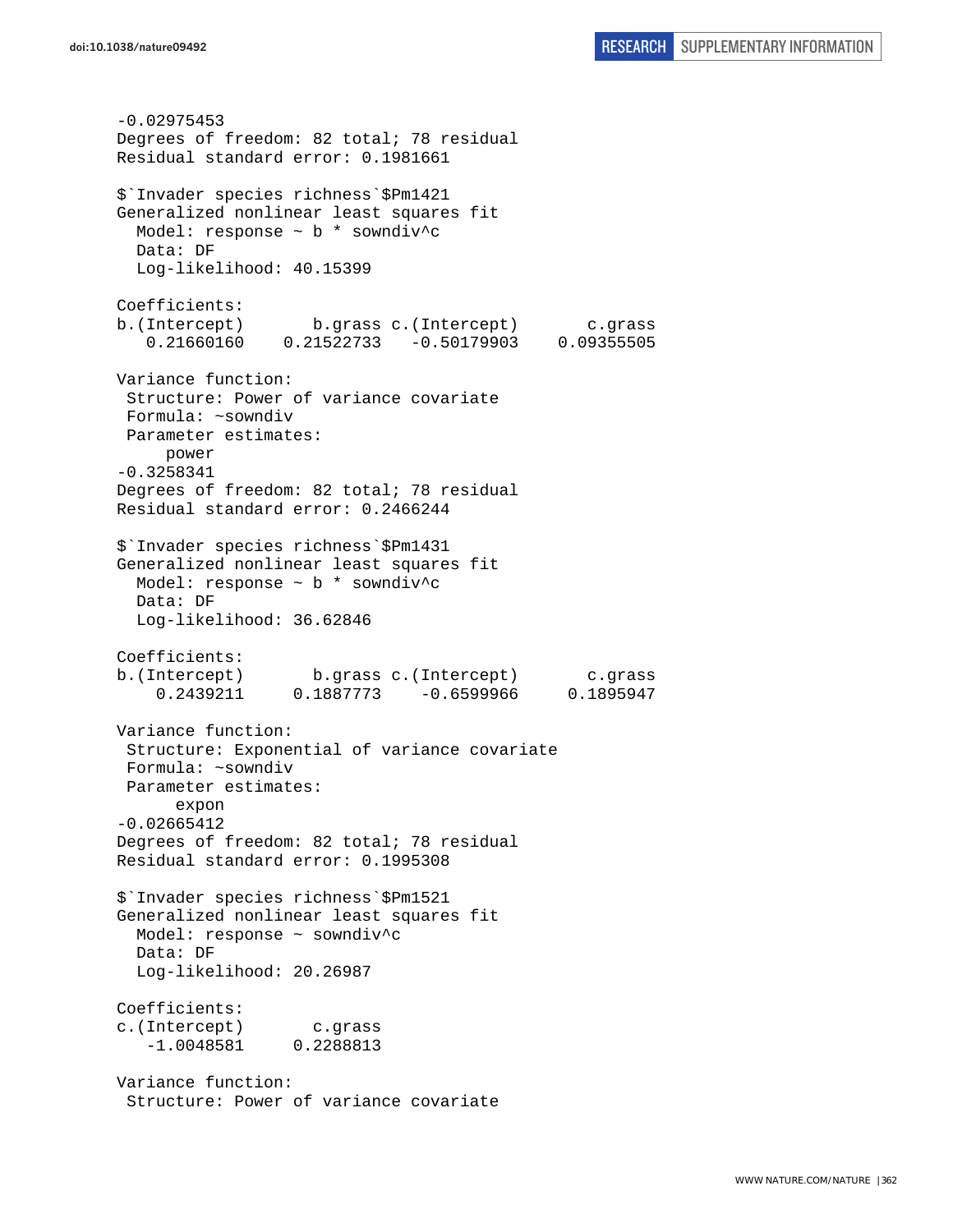Formula: ~sowndiv Parameter estimates: power -0.5877286 Degrees of freedom: 82 total; 80 residual Residual standard error: 0.4578314 \$`Invader species richness`\$Pm1531 Generalized nonlinear least squares fit Model: response ~ sowndiv^c Data: DF Log-likelihood: 3.926738 Coefficients: c.(Intercept) c.grass -1.0886432 0.2597931 Variance function: Structure: Exponential of variance covariate Formula: ~sowndiv Parameter estimates: expon -0.04147372 Degrees of freedom: 82 total; 80 residual Residual standard error: 0.3334000 \$`Invader species richness`\$Pn1721 Generalized nonlinear least squares fit Model: response  $\sim$  a + b \* sowndiv Data: DF Log-likelihood: 26.04545 Coefficients: a.(Intercept) a.leg b.(Intercept) b.leg 0.286090424 0.059738925 0.006601245 -0.011968258 Variance function: Structure: Power of variance covariate Formula: ~sowndiv Parameter estimates: power -0.4077572 Degrees of freedom: 82 total; 78 residual Residual standard error: 0.3308098 \$`Invader species richness`\$Pn1731 Generalized nonlinear least squares fit Model: response  $\sim$  a + b  $*$  sowndiv Data: DF Log-likelihood: 24.01991 Coefficients: a.(Intercept) a.leg b.(Intercept) b.leg 0.324673516 0.059356680 0.008611559 -0.014459520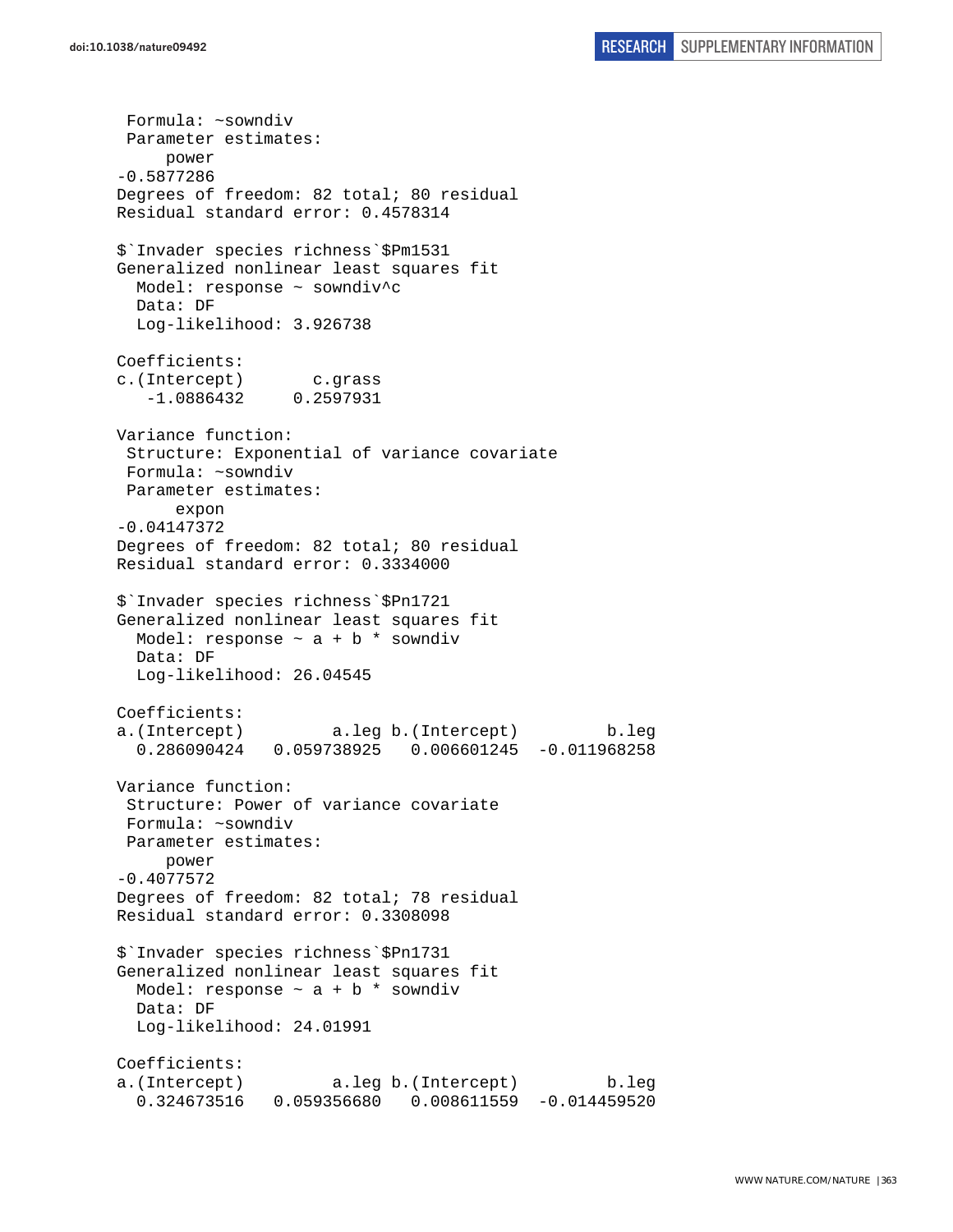Variance function: Structure: Exponential of variance covariate Formula: ~sowndiv Parameter estimates: expon -0.03297544 Degrees of freedom: 82 total; 78 residual Residual standard error: 0.2456733 \$`Invader species richness`\$Pn1821 Generalized nonlinear least squares fit Model: response  $\sim$  a + sowndiv<sup>^</sup>c Data: DF Log-likelihood: 35.50666 Coefficients: a.(Intercept) a.leg c.(Intercept) c.leg  $-0.11753302 -0.19465764 -0.34878051 0.09663866$ Variance function: Structure: Power of variance covariate Formula: ~sowndiv Parameter estimates: power -0.3694779 Degrees of freedom: 82 total; 78 residual Residual standard error: 0.2784767 \$`Invader species richness`\$Pn1831 Generalized nonlinear least squares fit Model: response  $\sim$  a + sowndiv<sup>^</sup>c Data: DF Log-likelihood: 33.49728 Coefficients: a.(Intercept) a.leg c.(Intercept) c.leg  $-0.13300881$   $-0.18714082$   $-0.34491949$  0.09516301 Variance function: Structure: Exponential of variance covariate Formula: ~sowndiv Parameter estimates: expon -0.03168886 Degrees of freedom: 82 total; 78 residual Residual standard error: 0.2164542 \$`Invader species richness`\$Pn1921 Generalized nonlinear least squares fit Model: response  $\sim$  b  $*$  sowndiv<sup>\*</sup>c Data: DF Log-likelihood: 33.48263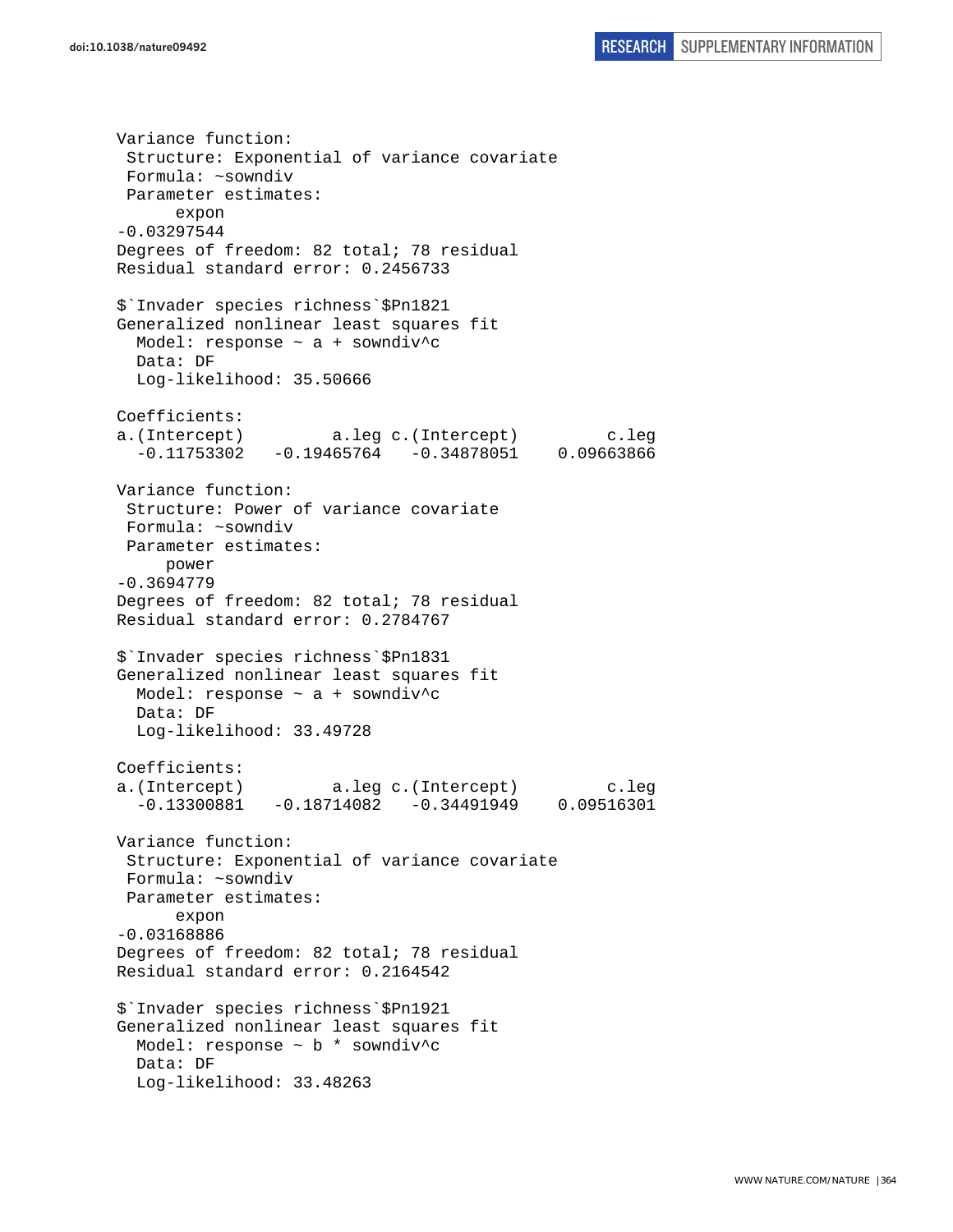Coefficients: b.(Intercept) b.leg c.(Intercept) c.leg 1.0260803 -0.2583930 -0.6270084 0.1014506 Variance function: Structure: Power of variance covariate Formula: ~sowndiv Parameter estimates: power -0.3398739 Degrees of freedom: 82 total; 78 residual Residual standard error: 0.2731628 \$`Invader species richness`\$Pn1931 Generalized nonlinear least squares fit Model: response ~ b \* sowndiv^c Data: DF Log-likelihood: 29.51901 Coefficients: b.(Intercept) b.leg c.(Intercept) c.leg 1.0035289 -0.2507705 -0.7209066 0.1560956 Variance function: Structure: Exponential of variance covariate Formula: ~sowndiv Parameter estimates: expon -0.02652077 Degrees of freedom: 82 total; 78 residual Residual standard error: 0.2173534 \$`Invader species richness`\$Pn2021 Generalized nonlinear least squares fit Model: response ~ sowndiv^c Data: DF Log-likelihood: 17.17423 Coefficients: c.(Intercept) c.leg  $-0.5051655 - 0.1516705$ Variance function: Structure: Power of variance covariate Formula: ~sowndiv Parameter estimates: power -0.5555069 Degrees of freedom: 82 total; 80 residual Residual standard error: 0.4532378 \$`Invader species richness`\$Pn2031 Generalized nonlinear least squares fit Model: response ~ sowndiv^c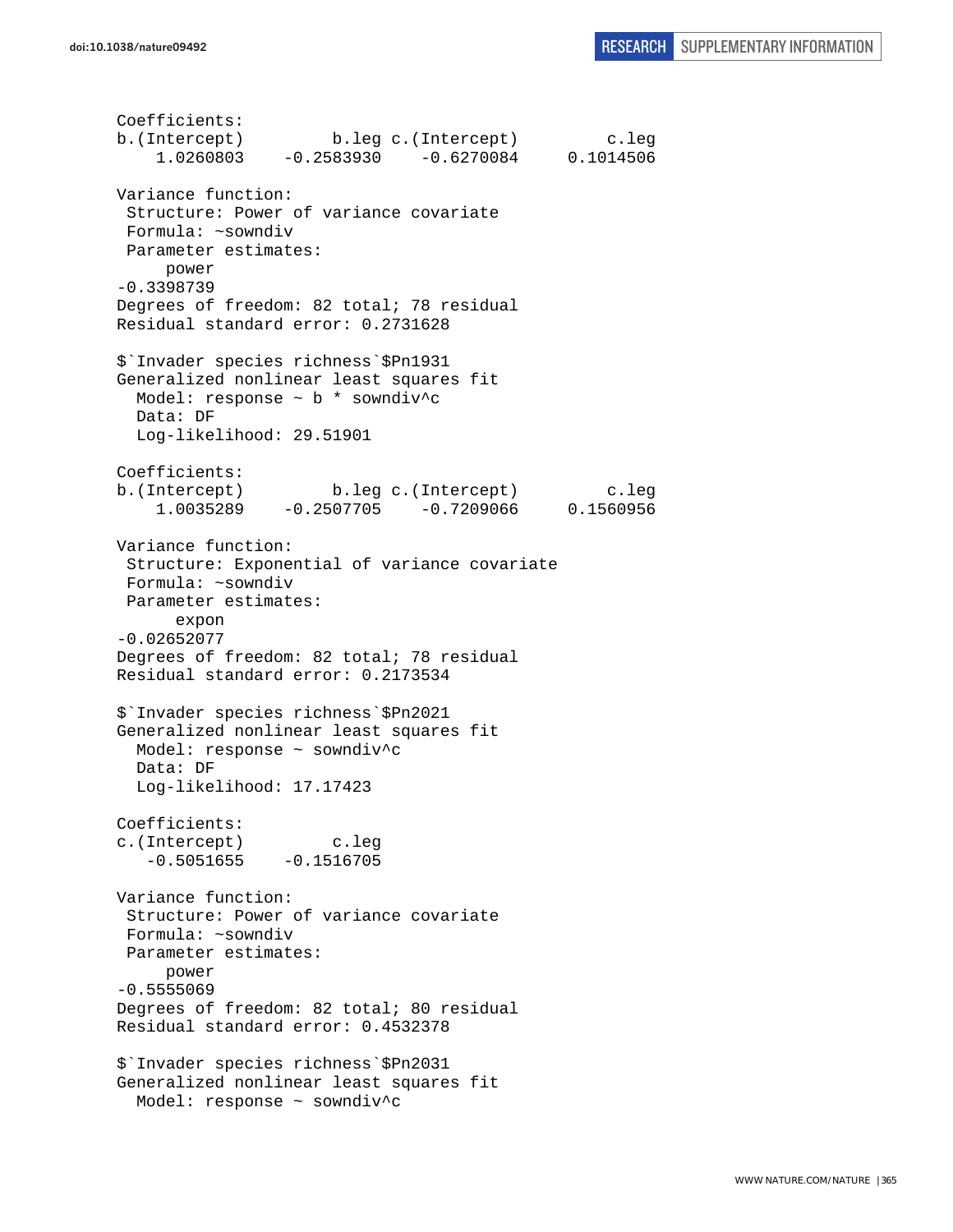Data: DF Log-likelihood: 2.42626 Coefficients: c.(Intercept) c.leg  $-0.5379375 -0.1932928$ Variance function: Structure: Exponential of variance covariate Formula: ~sowndiv Parameter estimates: expon -0.04034197 Degrees of freedom: 82 total; 80 residual Residual standard error: 0.3362736 \$`Invader species richness`\$Pp2121 Generalized nonlinear least squares fit Model: response  $\sim$  a + b \* sowndiv^c Data: DF Log-likelihood: 45.01433 Coefficients: a.(Intercept) a.funcgr a.leg b.(Intercept) b.funcgr -1.95173396 1.11905981 1.76976177 2.85281801 -1.19574945 b.leg c.(Intercept) c.funcgr c.leg -1.93423489 0.14782170 -0.02204228 -0.03605776 Variance function: Structure: Power of variance covariate Formula: ~sowndiv Parameter estimates: power -0.4191833 Degrees of freedom: 82 total; 73 residual Residual standard error: 0.2759731 \$`Invader species richness`\$Pp2221 Generalized nonlinear least squares fit Model: response  $\sim$  a + b \* sowndiv Data: DF Log-likelihood: 38.79377 Coefficients: a.(Intercept) a.funcgr a.leg b.(Intercept) b.funcgr 1.047892157 -0.143963401 -0.219425587 -0.046799270 0.008552152 b.leg 0.008962449 Variance function: Structure: Power of variance covariate Formula: ~sowndiv Parameter estimates: power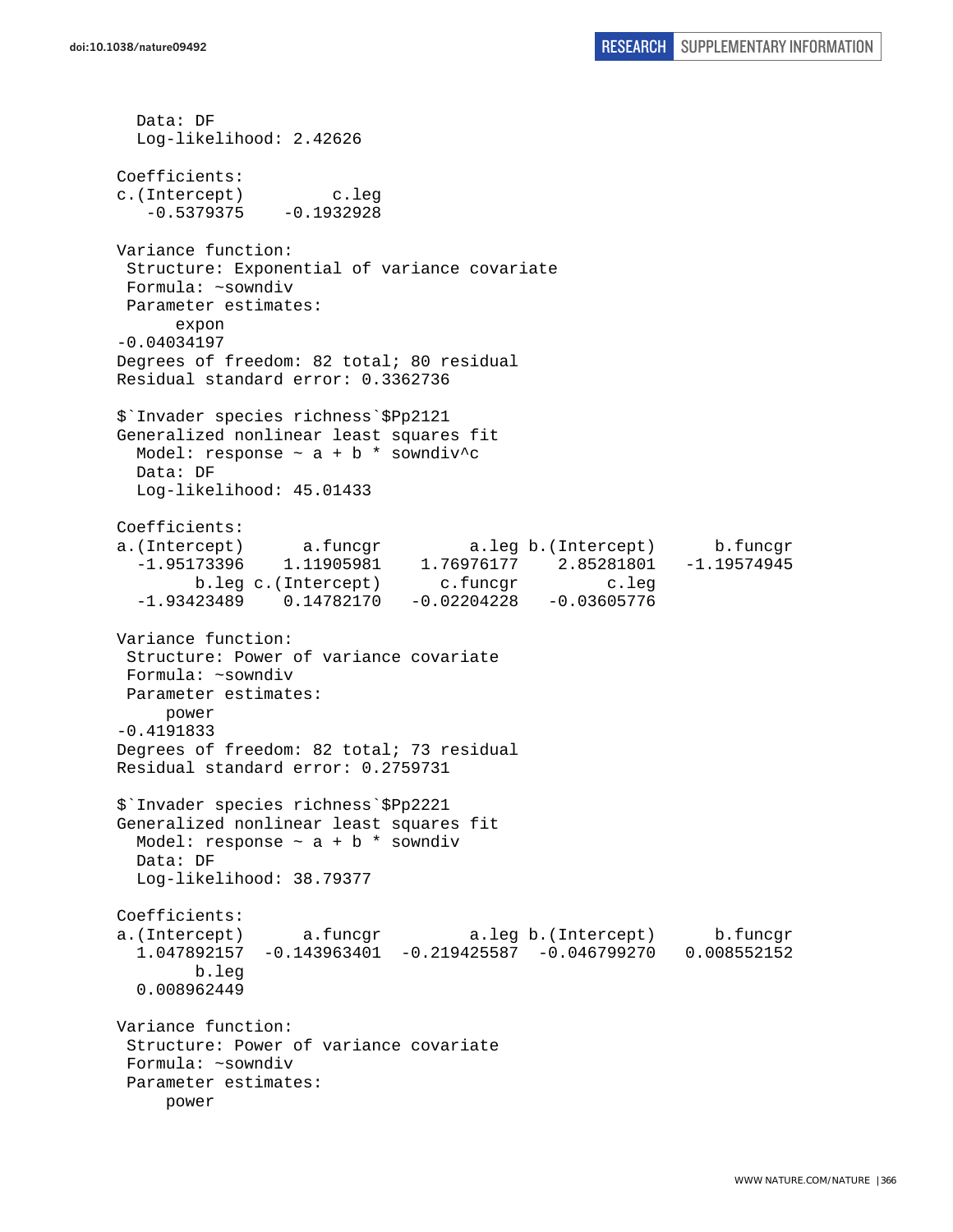-0.3837133 Degrees of freedom: 82 total; 76 residual Residual standard error: 0.2768204 \$`Invader species richness`\$Pp2231 Generalized nonlinear least squares fit Model: response  $\sim$  a + b  $*$  sowndiv Data: DF Log-likelihood: 35.89476 Coefficients: a.(Intercept) a.funcgr a.leg b.(Intercept) b.funcgr 1.028413569 -0.141983328 -0.201329427 -0.045879104 0.008625761 b.leg 0.007658880 Variance function: Structure: Exponential of variance covariate Formula: ~sowndiv Parameter estimates: expon -0.03134643 Degrees of freedom: 82 total; 76 residual Residual standard error: 0.2123401 \$`Invader species richness`\$Pp2321 Generalized nonlinear least squares fit Model: response ~ a + sowndiv^c Data: DF Log-likelihood: 39.06248 Coefficients: a.(Intercept) a.funcgr a.leg c.(Intercept) c.funcgr -0.76983833 0.15946999 0.08906809 0.51380812 -0.21841989 c.leg -0.24089121 Variance function: Structure: Power of variance covariate Formula: ~sowndiv Parameter estimates: power -0.4059511 Degrees of freedom: 82 total; 76 residual Residual standard error: 0.2851758 \$`Invader species richness`\$Pp2331 Generalized nonlinear least squares fit Model: response ~ a + sowndiv^c Data: DF Log-likelihood: 35.75659 Coefficients: a.(Intercept) a.funcgr a.leg c.(Intercept) c.funcgr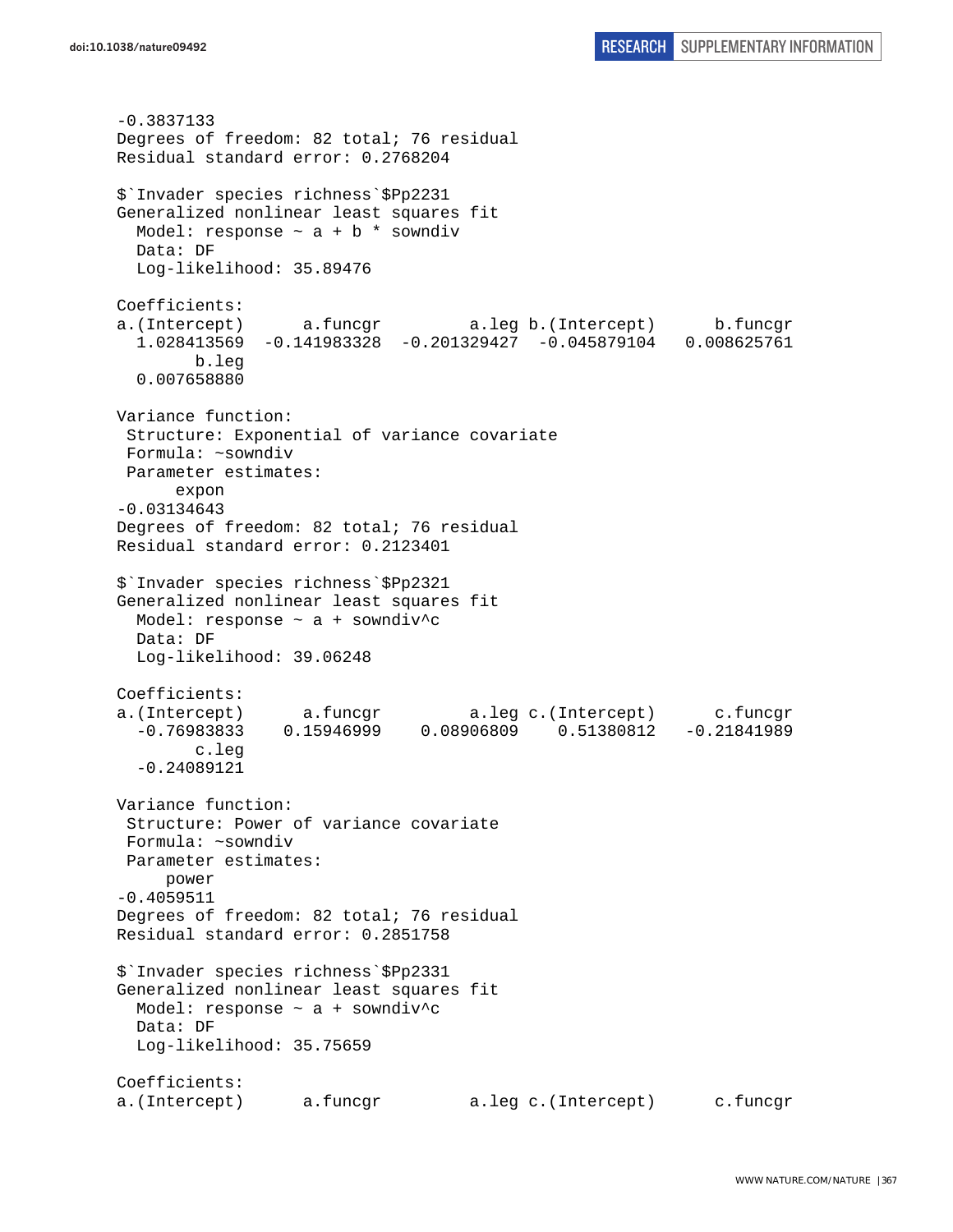```
 -0.53589463 0.12921000 -0.03662687 0.32848914 -0.19235283 
         c.leg 
   -0.14004891 
Variance function: 
  Structure: Exponential of variance covariate 
  Formula: ~sowndiv 
 Parameter estimates: 
       expon 
-0.03082321 
Degrees of freedom: 82 total; 76 residual 
Residual standard error: 0.2117449 
$`Invader species richness`$Pp2421 
Generalized nonlinear least squares fit 
 Model: response \sim b * sowndiv<sup>^</sup>c
   Data: DF 
   Log-likelihood: 40.80514 
Coefficients: 
b.(Intercept) b.funcgr b.leg c.(Intercept) c.funcgr 
   0.80200830 0.03207266 -0.16386580 0.22911335 -0.16930646 
         c.leg 
   -0.20922018 
Variance function: 
  Structure: Power of variance covariate 
  Formula: ~sowndiv 
 Parameter estimates: 
      power 
-0.3747754 
Degrees of freedom: 82 total; 76 residual 
Residual standard error: 0.2665524 
$`Invader species richness`$Pp2431 
Generalized nonlinear least squares fit 
  Model: response ~ b * sowndiv^c 
  Data: DF 
   Log-likelihood: 37.35203 
Coefficients: 
b.(Intercept) b.funcgr b.leg c.(Intercept) c.funcgr 
    0.72666925 0.06202786 -0.14544917 0.34145225 -0.20801137 
         c.leg 
   -0.23748846 
Variance function: 
  Structure: Exponential of variance covariate 
 Formula: ~sowndiv 
 Parameter estimates: 
       expon 
-0.03058375 
Degrees of freedom: 82 total; 76 residual 
Residual standard error: 0.2072384
```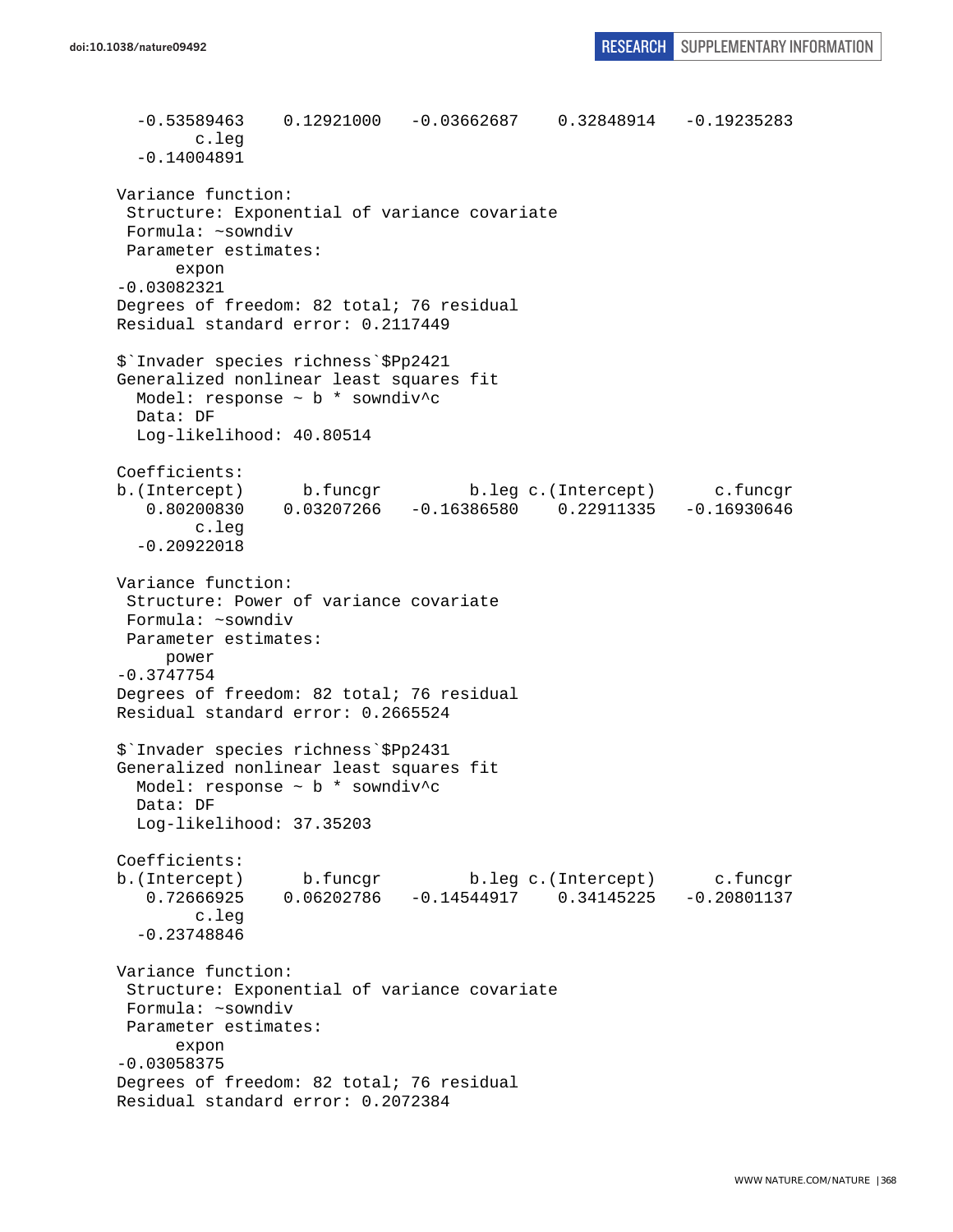\$`Invader species richness`\$Pp2521 Generalized nonlinear least squares fit Model: response ~ sowndiv^c Data: DF Log-likelihood: 21.66257 Coefficients: c.(Intercept) c.funcgr c.leg  $0.1232385 -0.1275926 -0.3697904$ Variance function: Structure: Power of variance covariate Formula: ~sowndiv Parameter estimates: power -0.5943065 Degrees of freedom: 82 total; 79 residual Residual standard error: 0.4574061 \$`Invader species richness`\$Pp2531 Generalized nonlinear least squares fit Model: response ~ sowndiv^c Data: DF Log-likelihood: 4.724891 Coefficients: c.(Intercept) c.funcgr c.leg 0.2237150 -0.1351649 -0.4787033 Variance function: Structure: Exponential of variance covariate Formula: ~sowndiv Parameter estimates: expon -0.0413064 Degrees of freedom: 82 total; 79 residual Residual standard error: 0.3317768 \$`Invader species richness`\$Pq2721 Generalized nonlinear least squares fit Model: response  $\sim$  a + b  $*$  sowndiv Data: DF Log-likelihood: 42.86236 Coefficients: a.(Intercept) a.funcgr a.grass b.(Intercept) b.funcgr 0.0216840901 -0.0156838964 0.2950118254 0.0002271900 0.0027256163 b.grass -0.0147833010 Variance function: Structure: Power of variance covariate Formula: ~sowndiv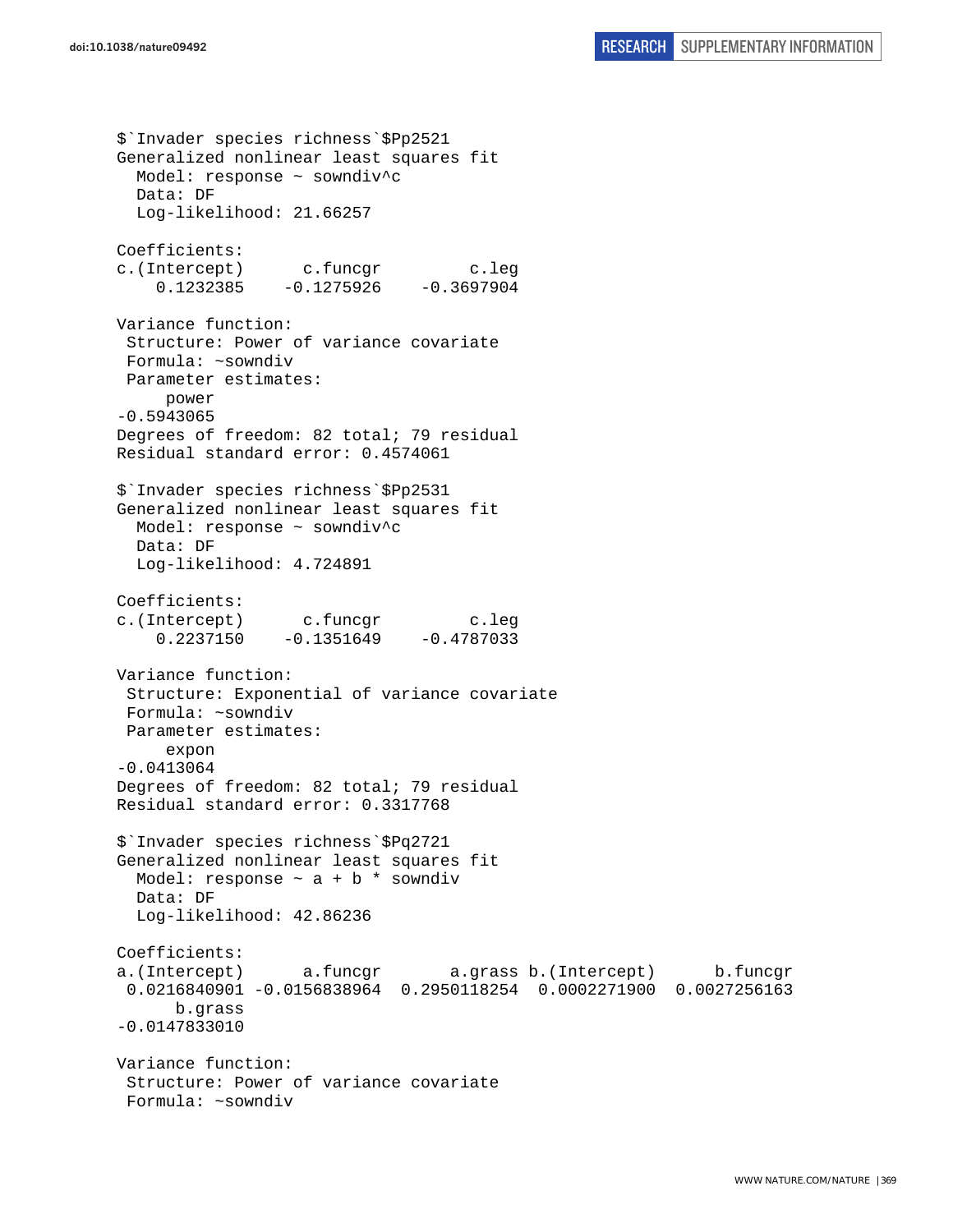Parameter estimates: power -0.3577454 Degrees of freedom: 82 total; 76 residual Residual standard error: 0.2534586 \$`Invader species richness`\$Pq2731 Generalized nonlinear least squares fit Model: response  $\sim$  a + b  $*$  sowndiv Data: DF Log-likelihood: 40.4102 Coefficients: a.(Intercept) a.funcgr a.grass b.(Intercept) b.funcgr 0.052867267 -0.019880909 0.286728538 -0.002336005 0.003215359 b.grass -0.014258973 Variance function: Structure: Exponential of variance covariate Formula: ~sowndiv Parameter estimates: expon -0.02989376 Degrees of freedom: 82 total; 76 residual Residual standard error: 0.1984726 \$`Invader species richness`\$Pq2821 Generalized nonlinear least squares fit Model: response ~ a + sowndiv^c Data: DF Log-likelihood: 42.91245 Coefficients: a.(Intercept) a.funcgr a.grass c.(Intercept) c.funcgr -1.02251732 0.04848752 0.30477802 0.04695039 -0.02056472 c.grass -0.10413558 Variance function: Structure: Power of variance covariate Formula: ~sowndiv Parameter estimates: power -0.3516781 Degrees of freedom: 82 total; 76 residual Residual standard error: 0.2510325 \$`Invader species richness`\$Pq2831 Generalized nonlinear least squares fit Model: response  $\sim$  a + sowndiv<sup>^</sup>c Data: DF Log-likelihood: 40.27449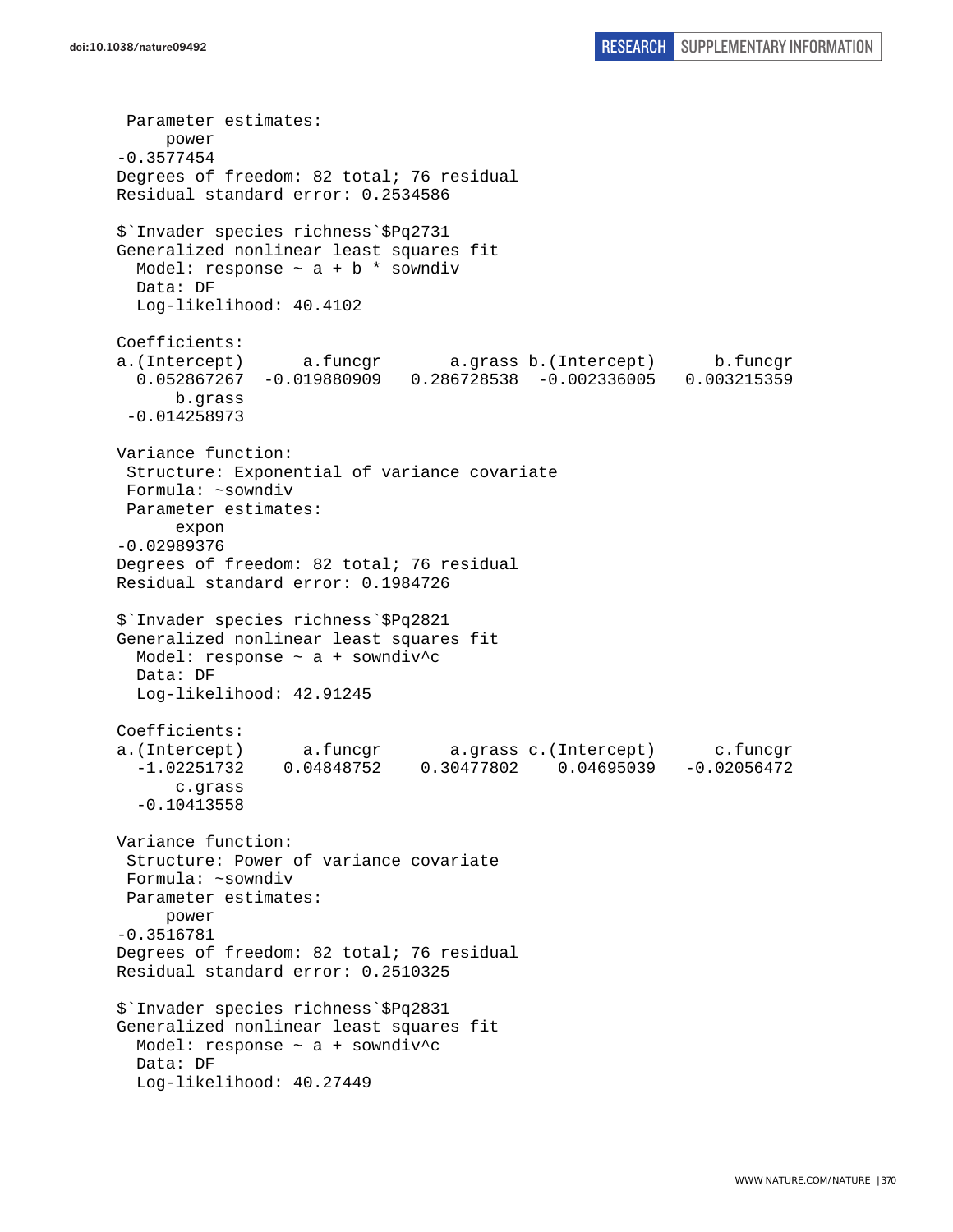```
Coefficients: 
a.(Intercept) a.funcgr a.grass c.(Intercept) c.funcgr 
   -1.00611097 0.05489282 0.28236358 0.03219615 -0.02436188 
       c.grass 
   -0.08479484 
Variance function: 
  Structure: Exponential of variance covariate 
 Formula: ~sowndiv 
 Parameter estimates: 
       expon 
-0.02969641 
Degrees of freedom: 82 total; 76 residual 
Residual standard error: 0.1984648 
$`Invader species richness`$Pq2921 
Generalized nonlinear least squares fit 
  Model: response ~ b * sowndiv^c 
  Data: DF 
  Log-likelihood: 42.60673 
Coefficients: 
b.(Intercept) b.funcgr b.grass c.(Intercept) c.funcgr 
   -0.15357013 0.14499167 0.31840022 -0.23256545 -0.10073780 
       c.grass 
    0.01854377 
Variance function: 
  Structure: Power of variance covariate 
 Formula: ~sowndiv 
 Parameter estimates: 
     power 
-0.3365072 
Degrees of freedom: 82 total; 76 residual 
Residual standard error: 0.2463586 
$`Invader species richness`$Pq2931 
Generalized nonlinear least squares fit 
  Model: response ~ b * sowndiv^c 
  Data: DF 
   Log-likelihood: 40.02634 
Coefficients: 
b.(Intercept) b.funcgr b.grass c.(Intercept) c.funcgr 
  -0.13642706 0.17217708 0.28489160 -0.26222868 -0.12813774 
       c.grass 
    0.06373016 
Variance function: 
  Structure: Exponential of variance covariate 
 Formula: ~sowndiv 
 Parameter estimates: 
       expon 
-0.02888577
```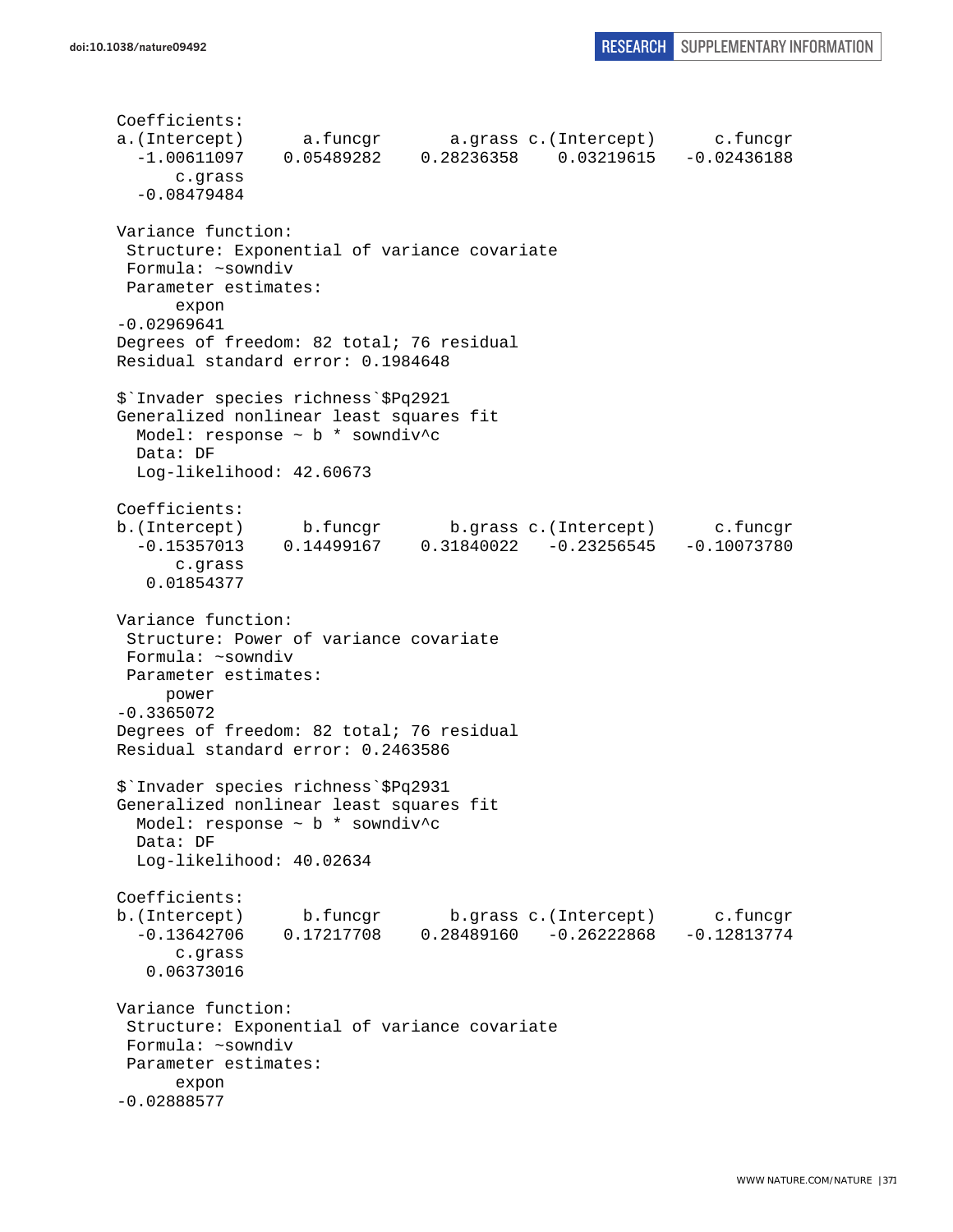```
Degrees of freedom: 82 total; 76 residual 
Residual standard error: 0.1976857 
$`Invader species richness`$Pq3021 
Generalized nonlinear least squares fit 
   Model: response ~ sowndiv^c 
  Data: DF 
  Log-likelihood: 20.80111 
Coefficients: 
c.(Intercept) c.funcgr c.grass 
   -1.19832277 0.04239401 0.28550308 
Variance function: 
  Structure: Power of variance covariate 
  Formula: ~sowndiv 
 Parameter estimates: 
      power 
-0.5807103 
Degrees of freedom: 82 total; 79 residual 
Residual standard error: 0.4530002 
$`Invader species richness`$Pq3031 
Generalized nonlinear least squares fit 
   Model: response ~ sowndiv^c 
   Data: DF 
   Log-likelihood: 4.610106 
Coefficients: 
c.(Intercept) c.funcgr c.grass 
    -1.5120005 0.0805158 0.3962009 
Variance function: 
  Structure: Exponential of variance covariate 
 Formula: ~sowndiv 
 Parameter estimates: 
       expon 
-0.04112049 
Degrees of freedom: 82 total; 79 residual 
Residual standard error: 0.3317117 
$`Invader species richness`$Pr3221 
Generalized nonlinear least squares fit 
 Model: response \sim a + b * sowndiv
   Data: DF 
   Log-likelihood: 43.17197 
Coefficients: 
a.(Intercept) a.grass a.leg b.(Intercept) b.grass 
-0.0602757517 0.3241895920 0.0004919155 0.0201846284 -0.0195088148 
         b.leg 
-0.0045281774 
Variance function:
```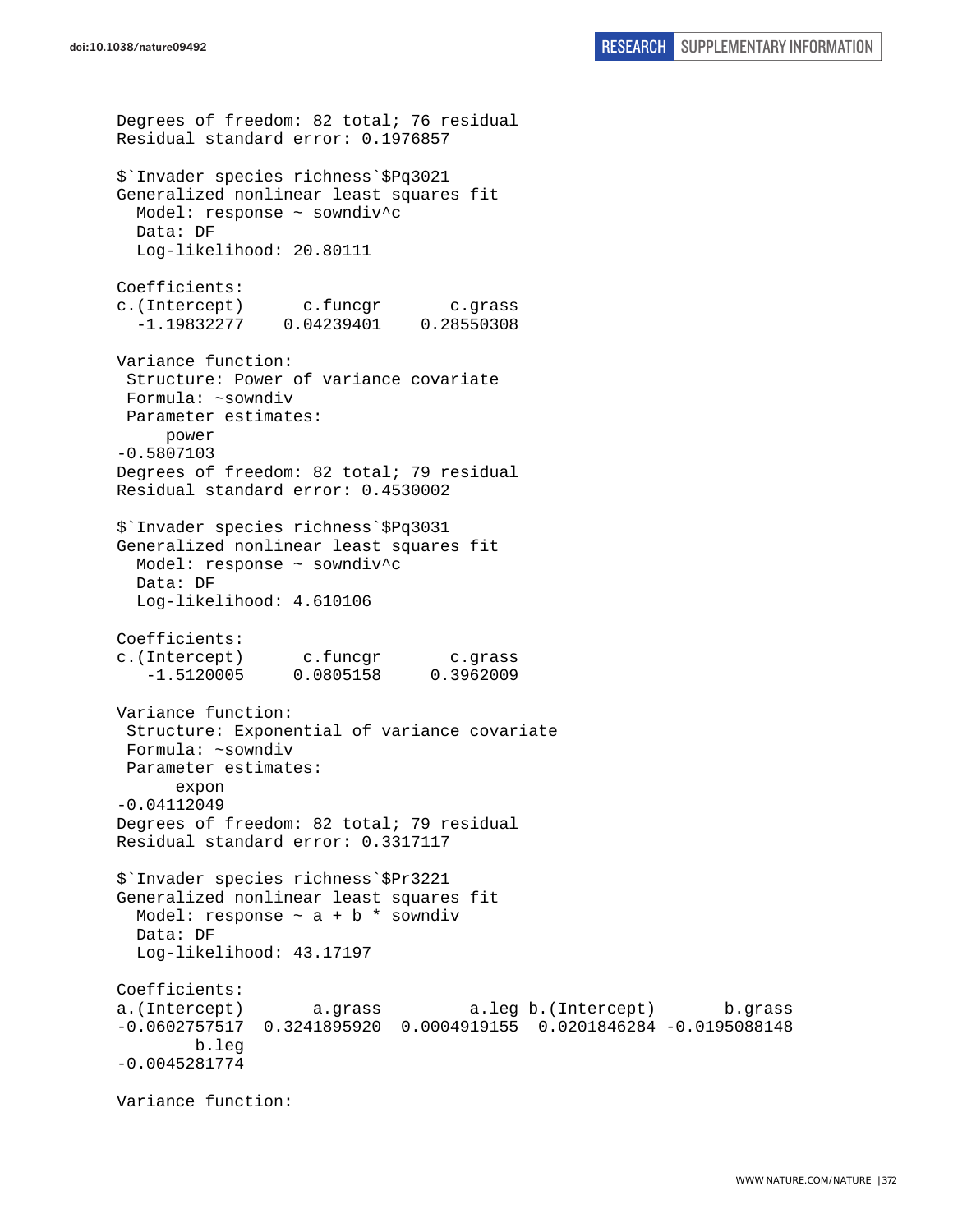Structure: Power of variance covariate Formula: ~sowndiv Parameter estimates: power -0.3639944 Degrees of freedom: 82 total; 76 residual Residual standard error: 0.2548568 \$`Invader species richness`\$Pr3231 Generalized nonlinear least squares fit Model: response  $\sim$  a + b  $*$  sowndiv Data: DF Log-likelihood: 40.43608 Coefficients: a.(Intercept) a.grass a.leg b.(Intercept) b.grass -0.051643557 0.320972804 0.006663600 0.021493251 -0.019924581 b.leg -0.005575996 Variance function: Structure: Exponential of variance covariate Formula: ~sowndiv Parameter estimates: expon -0.02990988 Degrees of freedom: 82 total; 76 residual Residual standard error: 0.1984375 \$`Invader species richness`\$Pr3321 Generalized nonlinear least squares fit Model: response  $\sim$  a + sowndiv<sup>^</sup>c Data: DF Log-likelihood: 44.00296 Coefficients: a.(Intercept) a.grass a.leg c.(Intercept) c.grass -0.64673095 0.25161842 -0.13056007 -0.10328940 -0.08858918 c.leg 0.05405993 Variance function: Structure: Power of variance covariate Formula: ~sowndiv Parameter estimates: power -0.3619205 Degrees of freedom: 82 total; 76 residual Residual standard error: 0.2515116 \$`Invader species richness`\$Pr3331 Generalized nonlinear least squares fit Model: response  $\sim$  a + sowndiv<sup>^</sup>c Data: DF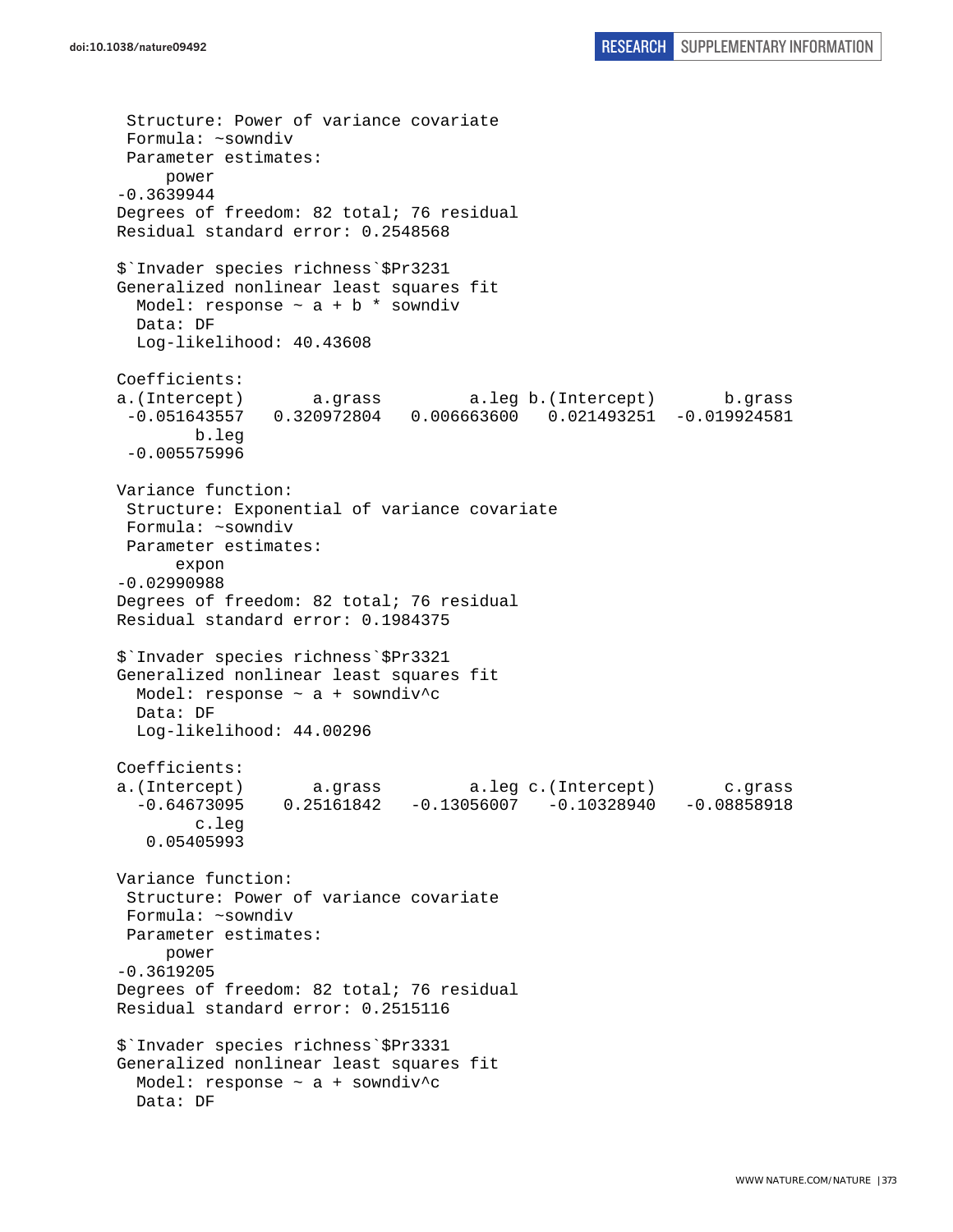```
 Log-likelihood: 40.83264 
Coefficients: 
a.(Intercept) a.grass a.leg c.(Intercept) c.grass 
   -0.63772965 0.21995538 -0.11218681 -0.12471634 -0.05889420 
         c.leg 
    0.04572847 
Variance function: 
  Structure: Exponential of variance covariate 
 Formula: ~sowndiv 
 Parameter estimates: 
       expon 
-0.02972233 
Degrees of freedom: 82 total; 76 residual 
Residual standard error: 0.1971624 
$`Invader species richness`$Pr3421 
Generalized nonlinear least squares fit 
 Model: response \sim b * sowndiv<sup>^</sup>c
  Data: DF 
  Log-likelihood: 42.00789 
Coefficients: 
b.(Intercept) b.grass b.leg c.(Intercept) c.grass 
    0.56710471 0.15769048 -0.15088913 -0.67074397 0.14296676 
         c.leg 
    0.03451621 
Variance function: 
  Structure: Power of variance covariate 
 Formula: ~sowndiv 
 Parameter estimates: 
      power 
-0.3331444 
Degrees of freedom: 82 total; 76 residual 
Residual standard error: 0.2469285 
$`Invader species richness`$Pr3431 
Generalized nonlinear least squares fit 
  Model: response ~ b * sowndiv^c 
   Data: DF 
   Log-likelihood: 38.21659 
Coefficients: 
b.(Intercept) b.grass b.leg c.(Intercept) c.grass 
    0.57166068 0.14032134 -0.14546260 -0.83014736 0.21995668 
         c.leg 
    0.06170711 
Variance function: 
  Structure: Exponential of variance covariate 
 Formula: ~sowndiv 
  Parameter estimates:
```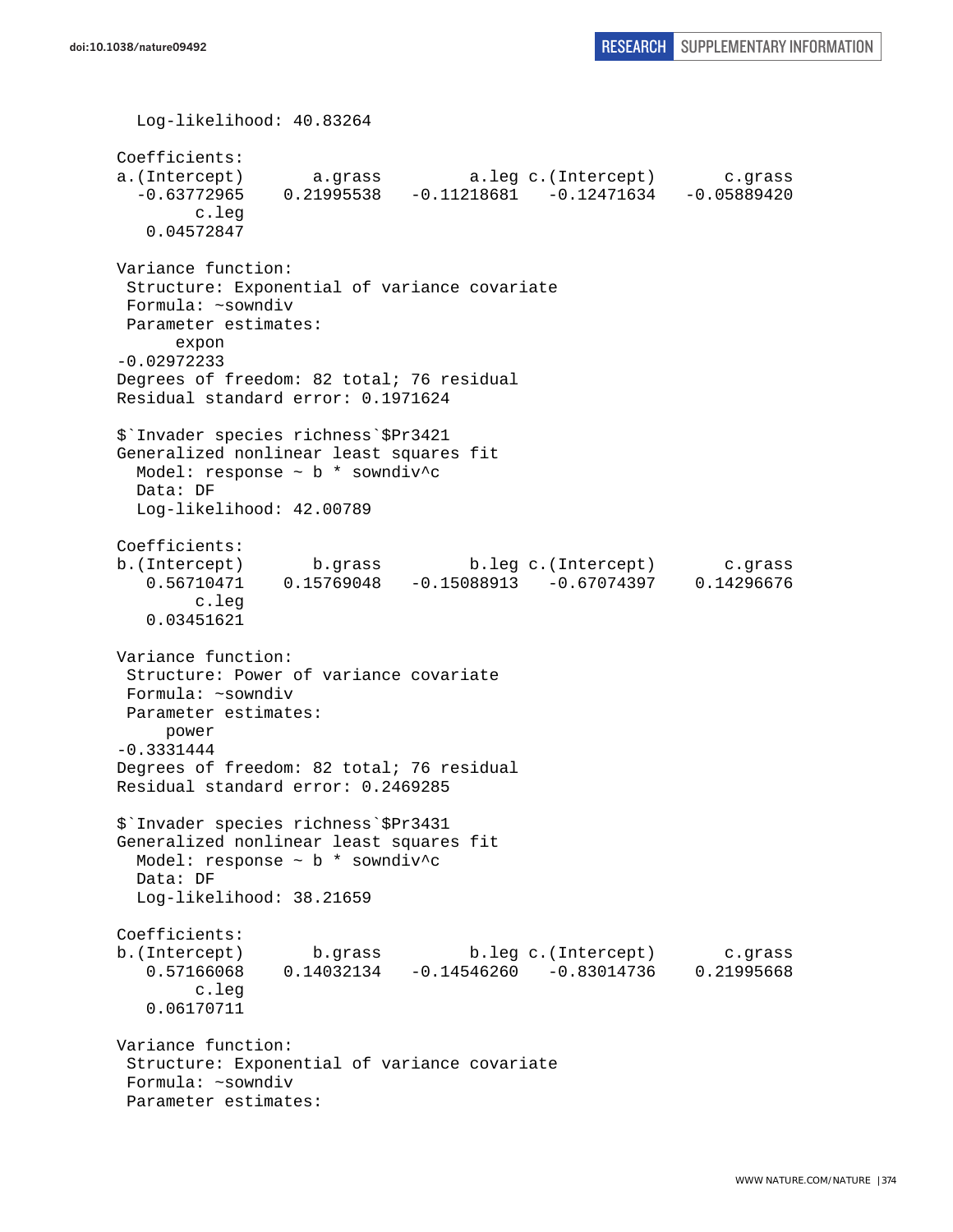expon -0.02706913 Degrees of freedom: 82 total; 76 residual Residual standard error: 0.1989696 \$`Invader species richness`\$Pr3521 Generalized nonlinear least squares fit Model: response ~ sowndiv^c Data: DF Log-likelihood: 22.13663 Coefficients: c.(Intercept) c.grass c.leg  $-0.8066883$   $0.2339641$   $-0.1631919$ Variance function: Structure: Power of variance covariate Formula: ~sowndiv Parameter estimates: power -0.5823131 Degrees of freedom: 82 total; 79 residual Residual standard error: 0.4467438 \$`Invader species richness`\$Pr3531 Generalized nonlinear least squares fit Model: response ~ sowndiv^c Data: DF Log-likelihood: 5.287322 Coefficients: c.(Intercept) c.grass c.leg  $-0.8314496$   $0.2877868$ Variance function: Structure: Exponential of variance covariate Formula: ~sowndiv Parameter estimates: expon -0.04104642 Degrees of freedom: 82 total; 79 residual Residual standard error: 0.3287743 \$`Invader species richness`\$Ps3621 Generalized nonlinear least squares fit Model: response  $\sim$  a + b \* sowndiv<sup>^</sup>c Data: DF Log-likelihood: 50.29523 Coefficients: a.(Intercept) a.funcgr a.grass a.leg b.(Intercept) -1.93245484 0.46808645 0.66797466 0.71820200 1.89919696 b.funcgr b.grass b.leg c.(Intercept) c.funcgr -0.43400756 -0.37339881 -0.71112282 0.36881258 -0.05554374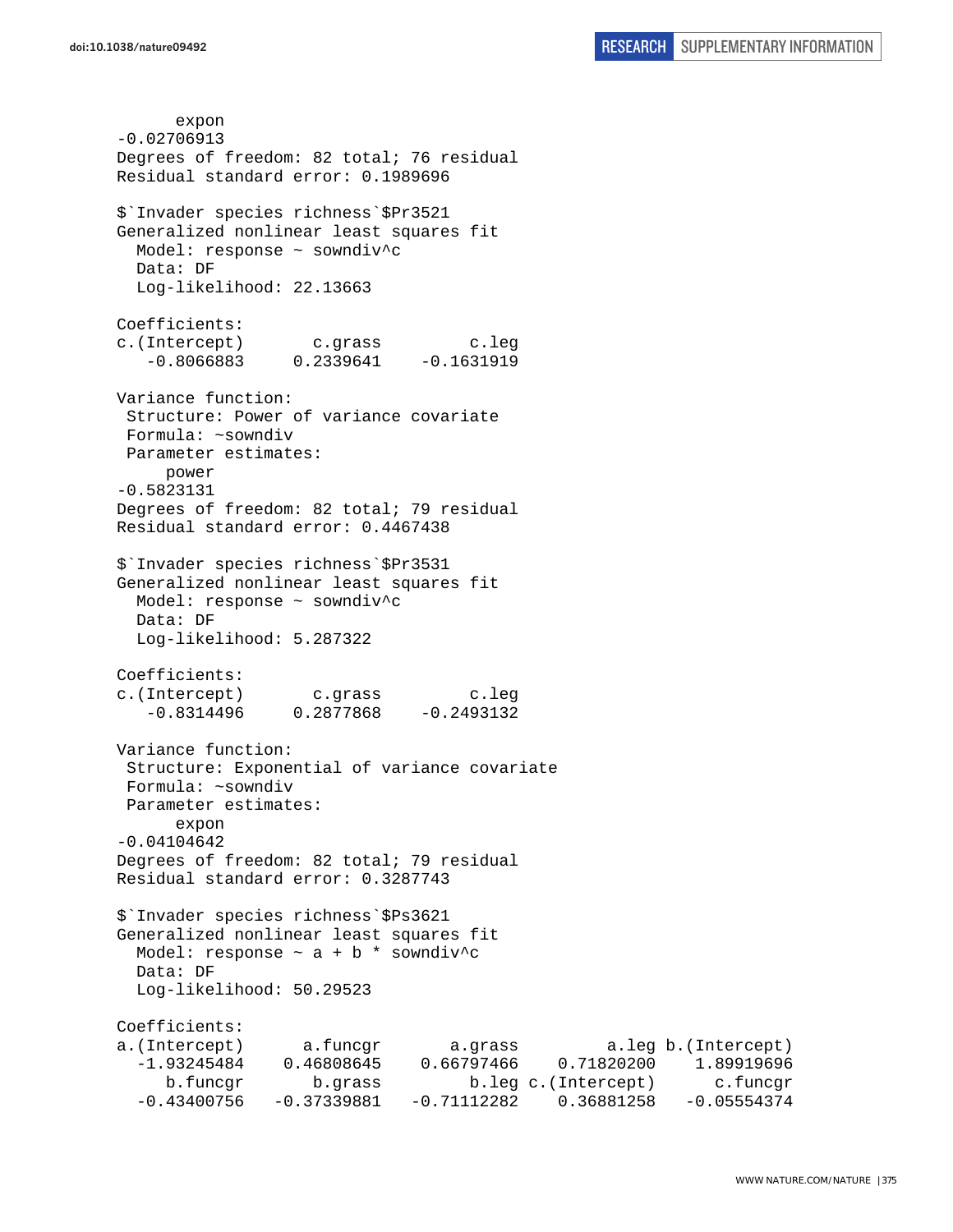c.grass c.leg 0.02980064 -0.09457733 Variance function: Structure: Power of variance covariate Formula: ~sowndiv Parameter estimates: power -0.3973175 Degrees of freedom: 82 total; 70 residual Residual standard error: 0.2558069 \$`Invader species richness`\$Ps3721 Generalized nonlinear least squares fit Model: response  $\sim$  a + b  $*$  sowndiv Data: DF Log-likelihood: 43.72664 Coefficients: a.(Intercept) a.funcgr a.grass a.leg b.(Intercept) 0.247874044 -0.043994698 0.252801742 -0.071385823 -0.002507854 b.funcgr b.grass b.leg 0.003031539 -0.014188951 0.000927611 Variance function: Structure: Power of variance covariate Formula: ~sowndiv Parameter estimates: power -0.3613453 Degrees of freedom: 82 total; 74 residual Residual standard error: 0.2555298 \$`Invader species richness`\$Ps3731 Generalized nonlinear least squares fit Model: response  $\sim$  a + b  $*$  sowndiv Data: DF Log-likelihood: 41.0468 Coefficients: a.(Intercept) a.funcgr a.grass a.leg b.(Intercept) 0.2509668132 -0.0447050217 0.2512739250 -0.0637999771 -0.0032650952 b.funcgr b.grass b.leg 0.0033036923 -0.0141289557 0.0004530692 Variance function: Structure: Exponential of variance covariate Formula: ~sowndiv Parameter estimates: expon -0.02982247 Degrees of freedom: 82 total; 74 residual Residual standard error: 0.1994592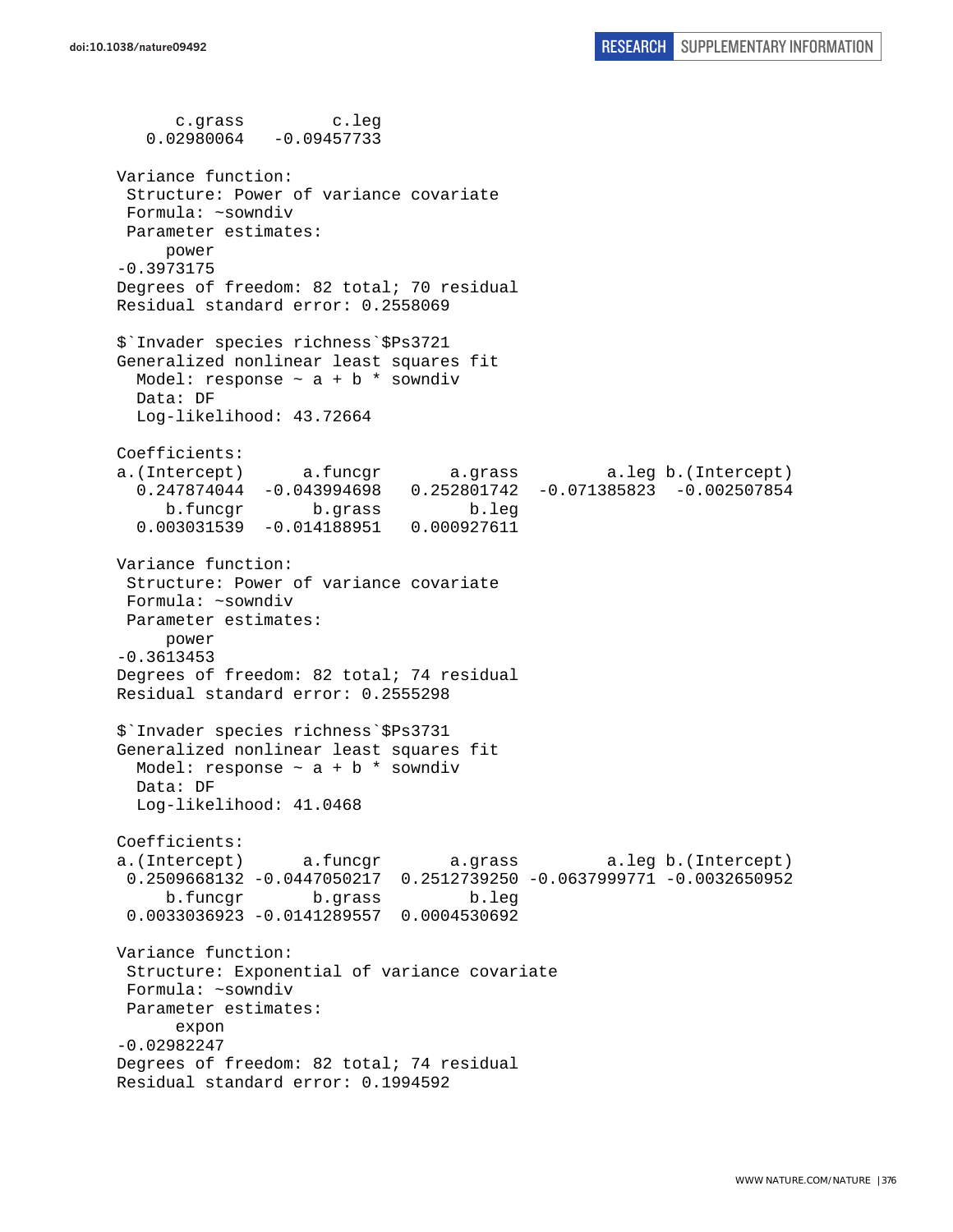```
$`Invader species richness`$Ps3821 
Generalized nonlinear least squares fit 
  Model: response ~ a + sowndiv^c 
  Data: DF 
  Log-likelihood: 42.52694 
Coefficients: 
a.(Intercept) a.funcgr a.grass a.leg c.(Intercept) 
    -1.4206838 0.2359320 0.2350012 0.1785560 0.7868325 
      c.funcgr c.grass c.leg 
   -0.2416403 -0.1205433 -0.2613907Variance function: 
  Structure: Power of variance covariate 
  Formula: ~sowndiv 
 Parameter estimates: 
      power 
-0.3713957 
Degrees of freedom: 82 total; 74 residual 
Residual standard error: 0.2631937 
$`Invader species richness`$Ps3831 
Generalized nonlinear least squares fit 
 Model: response \sim a + sowndiv<sup>^</sup>c
  Data: DF 
  Log-likelihood: 41.02693 
Coefficients: 
a.(Intercept) a.funcgr a.grass a.leg c.(Intercept) 
  -0.797182802 0.028202889 0.247579123 -0.069327702 0.031423223 
      c.funcgr c.grass c.leg 
  -0.024083720 -0.087149929 0.002907419 
Variance function: 
  Structure: Exponential of variance covariate 
 Formula: ~sowndiv 
 Parameter estimates: 
      expon 
-0.02962511 
Degrees of freedom: 82 total; 74 residual 
Residual standard error: 0.1991698 
$`Invader species richness`$Ps3921 
Generalized nonlinear least squares fit 
 Model: response \sim b * sowndiv<sup>^</sup>c
  Data: DF 
  Log-likelihood: 44.98124 
Coefficients: 
b.(Intercept) b.funcgr b.grass b.leg c.(Intercept) 
  -0.04234246 0.12645110 0.29868719 -0.03496212 0.42487645 
      c.funcgr c.grass c.leg 
 -0.18819367 -0.09951096 -0.19959094
```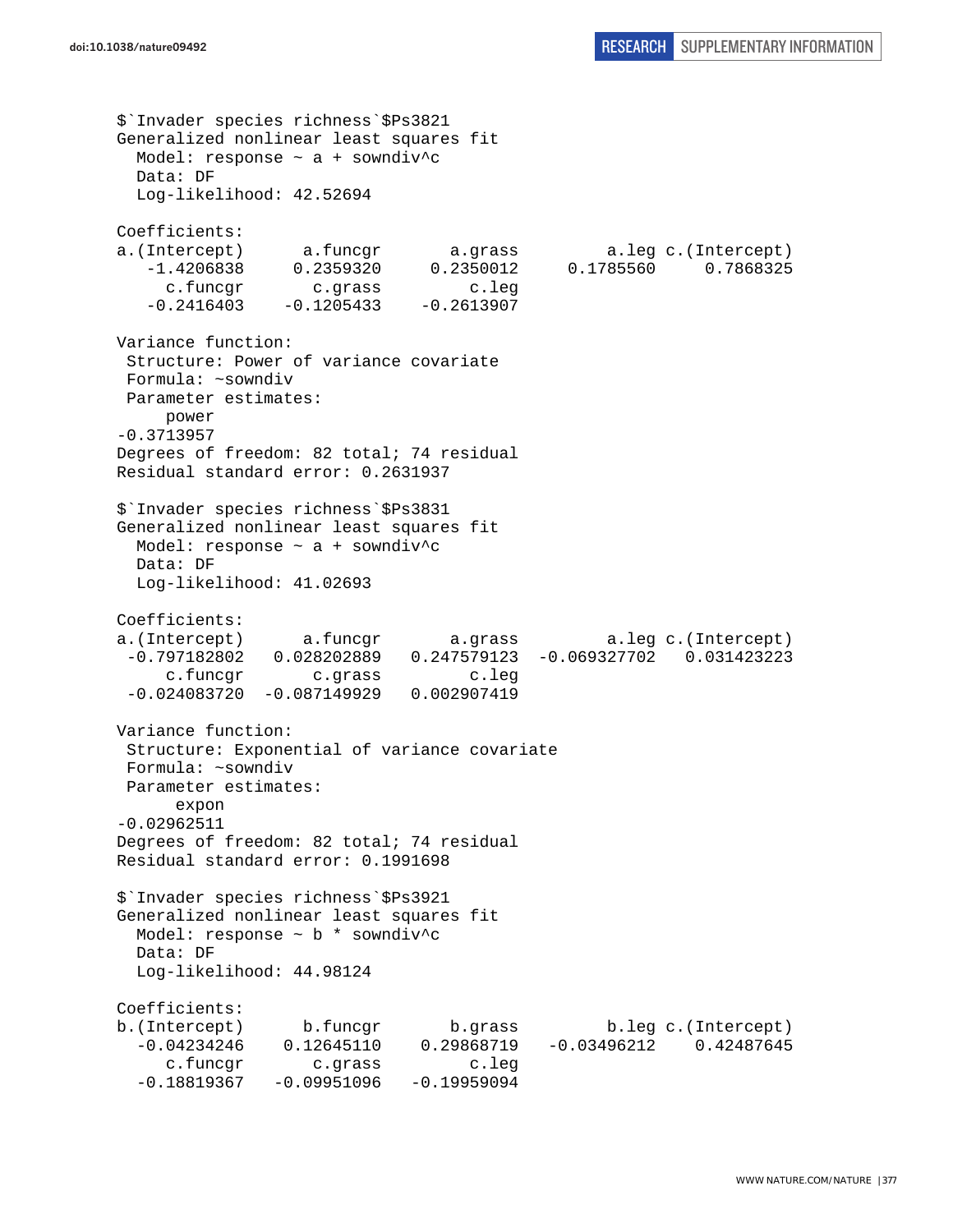Variance function: Structure: Power of variance covariate Formula: ~sowndiv Parameter estimates: power -0.3494143 Degrees of freedom: 82 total; 74 residual Residual standard error: 0.2472318 \$`Invader species richness`\$Ps3931 Generalized nonlinear least squares fit Model: response ~ b \* sowndiv^c Data: DF Log-likelihood: 41.81318 Coefficients: b.(Intercept) b.funcgr b.grass b.leg c.(Intercept) -0.003032876 0.146549743 0.264252712 -0.041997471 0.406415523 c.funcgr c.grass c.leg  $-0.214042602 -0.063073641 -0.197580226$ Variance function: Structure: Exponential of variance covariate Formula: ~sowndiv Parameter estimates: expon -0.02895602 Degrees of freedom: 82 total; 74 residual Residual standard error: 0.1961393 \$`Invader species richness`\$Ps4021 Generalized nonlinear least squares fit Model: response ~ sowndiv^c Data: DF Log-likelihood: 22.55772 Coefficients: c.(Intercept) c.funcgr c.grass c.leg -0.40630104 -0.06072173 0.15047459 -0.25805065 Variance function: Structure: Power of variance covariate Formula: ~sowndiv Parameter estimates: power -0.5910483 Degrees of freedom: 82 total; 78 residual Residual standard error: 0.4531339 \$`Invader species richness`\$Ps4031 Generalized nonlinear least squares fit Model: response ~ sowndiv^c Data: DF Log-likelihood: 5.328999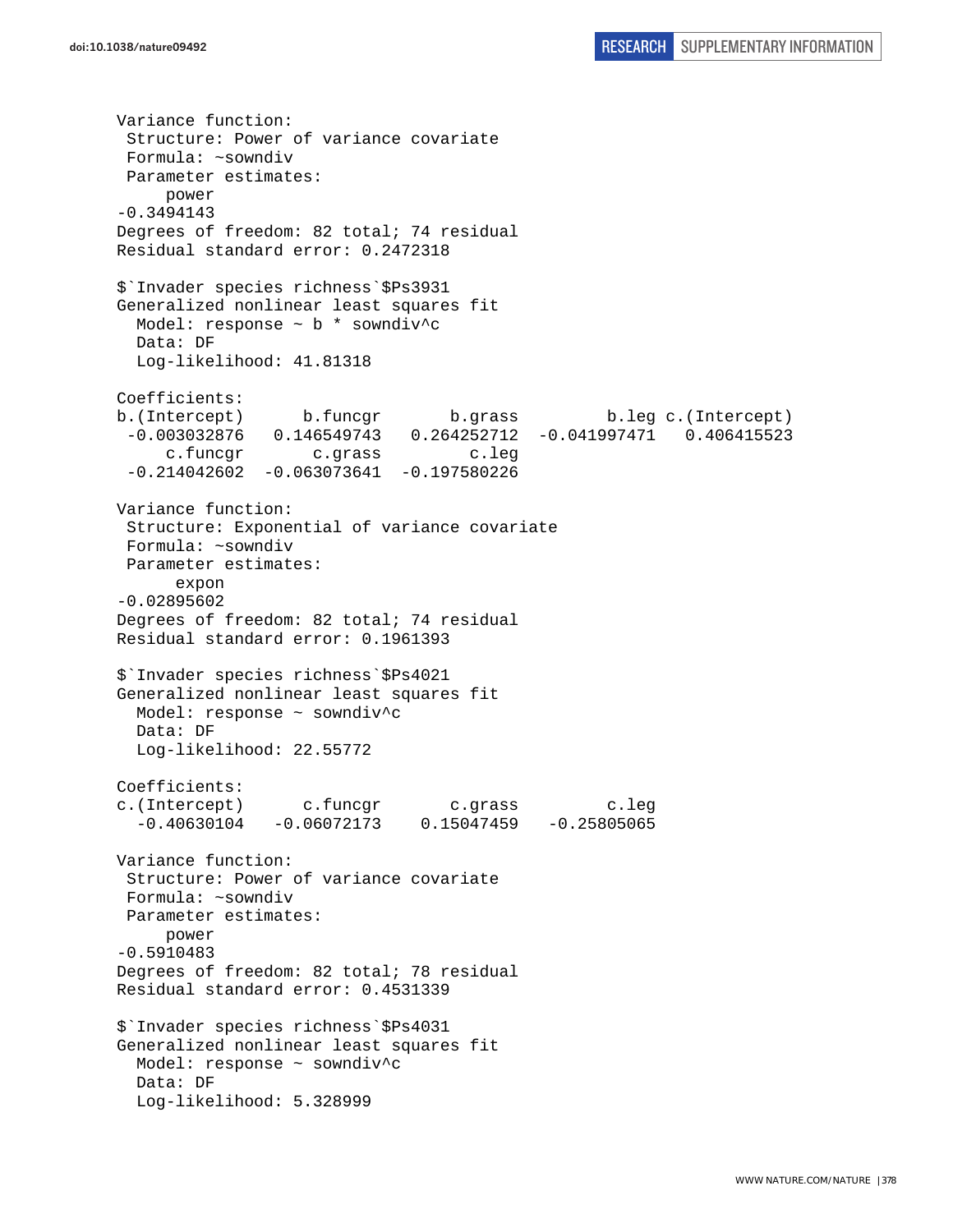Coefficients: c.(Intercept) c.funcgr c.grass c.leg  $-0.59909992 -0.03260645 -0.23542643 -0.30395859$ Variance function: Structure: Exponential of variance covariate Formula: ~sowndiv Parameter estimates: expon -0.04111847 Degrees of freedom: 82 total; 78 residual Residual standard error: 0.3309116 \$`Invader species richness`\$AS1 Nonlinear regression model model: response ~ SSasymp(sowndiv, Asym, R0, lrc) data: DF Asym R0 lrc 0.09845 0.58229 -1.94556 residual sum-of-squares: 2.865 Number of iterations to convergence: 10 Achieved convergence tolerance: 5.436e-06 \$`Invader species richness`\$BIEXP Nonlinear regression model model: response ~ SSbiexp(sowndiv, A1, lrc1, A2, lrc2) data: DF A1 lrc1 A2 lrc2 0.3523 -1.2446 0.2747 -3.5169 residual sum-of-squares: 2.829 Number of iterations to convergence: 14 Achieved convergence tolerance: 7.195e-06 \$`Pathogen species richness` \$`Pathogen species richness`\$L0 Call:  $lm(formula = response ~ block + (sowndiv + funcgr + grass + leg)^2,$  $data = DF)$ Coefficients: (Intercept) blockB2 blockB3 blockB4 sowndiv 0.224259 0.114006 0.025244 0.027118 0.055516 funcgr grass leg sowndiv:funcgr sowndiv:grass  $0.101548$   $0.177569$   $-0.053095$   $-0.010251$ 0.001817 sowndiv:leg funcgr:grass funcgr:leg grass:leg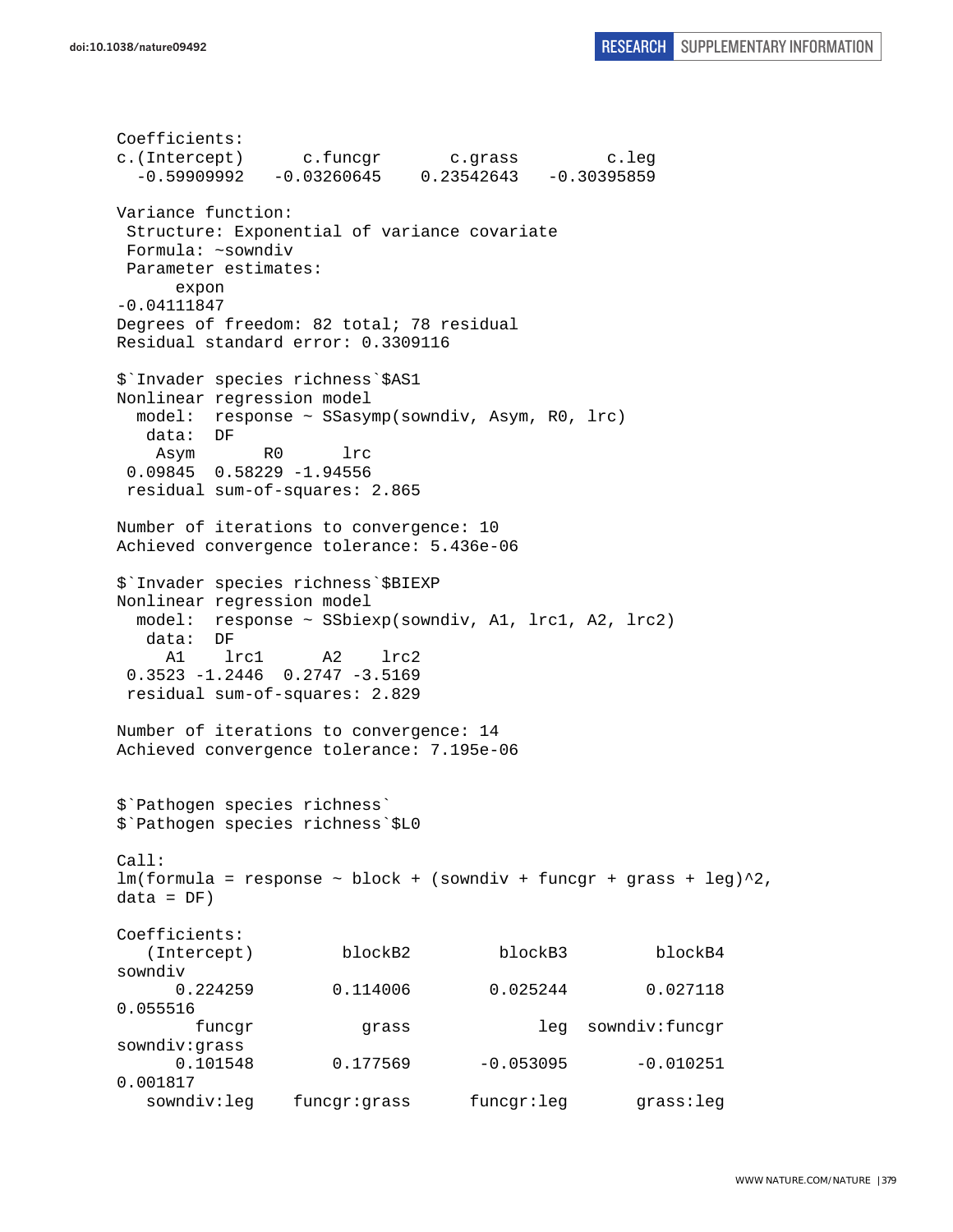$-0.013620$   $-0.084607$  0.059833  $-0.069480$ \$`Pathogen species richness`\$L01 Generalized least squares fit by maximum likelihood Model: response  $\sim$  block + (sowndiv + funcgr + grass + leg) $\textdegree{}2$  Data: DF Log-likelihood: 25.79086 Coefficients: (Intercept) blockB2 blockB3 blockB4 sowndiv 0.195712422 0.110276383 0.017650003 0.025469852 0.054185791 funcgr grass leg sowndiv:funcgr sowndiv:grass 0.109607530 0.193109544 -0.027974670 -0.009994719 0.001547305 sowndiv:leg funcgr:grass funcgr:leg grass:leg -0.013094391 -0.084367639 0.052372703 -0.080035890 Variance function: Structure: Power of variance covariate Formula: ~fitted(.) Parameter estimates: power -0.2091725 Degrees of freedom: 82 total; 68 residual Residual standard error: 0.1533704 \$`Pathogen species richness`\$L02 Generalized least squares fit by maximum likelihood Model: response  $\sim$  block + (sowndiv + funcgr + grass + leg) $^2$  Data: DF Log-likelihood: 25.78197 Coefficients: (Intercept) blockB2 blockB3 blockB4 sowndiv 0.183702193 0.109027386 0.016928353 0.023977400 0.053623966 funcgr grass leg sowndiv:funcgr sowndiv:grass 0.112771926 0.199238813 -0.022587638 -0.009925503 0.001536858 sowndiv:leg funcqr:grass funcqr:leg grass:leg -0.012821702 -0.085125766 0.051023361 -0.082313634 Variance function: Structure: Exponential of variance covariate Formula: ~fitted(.) Parameter estimates: expon -0.4080875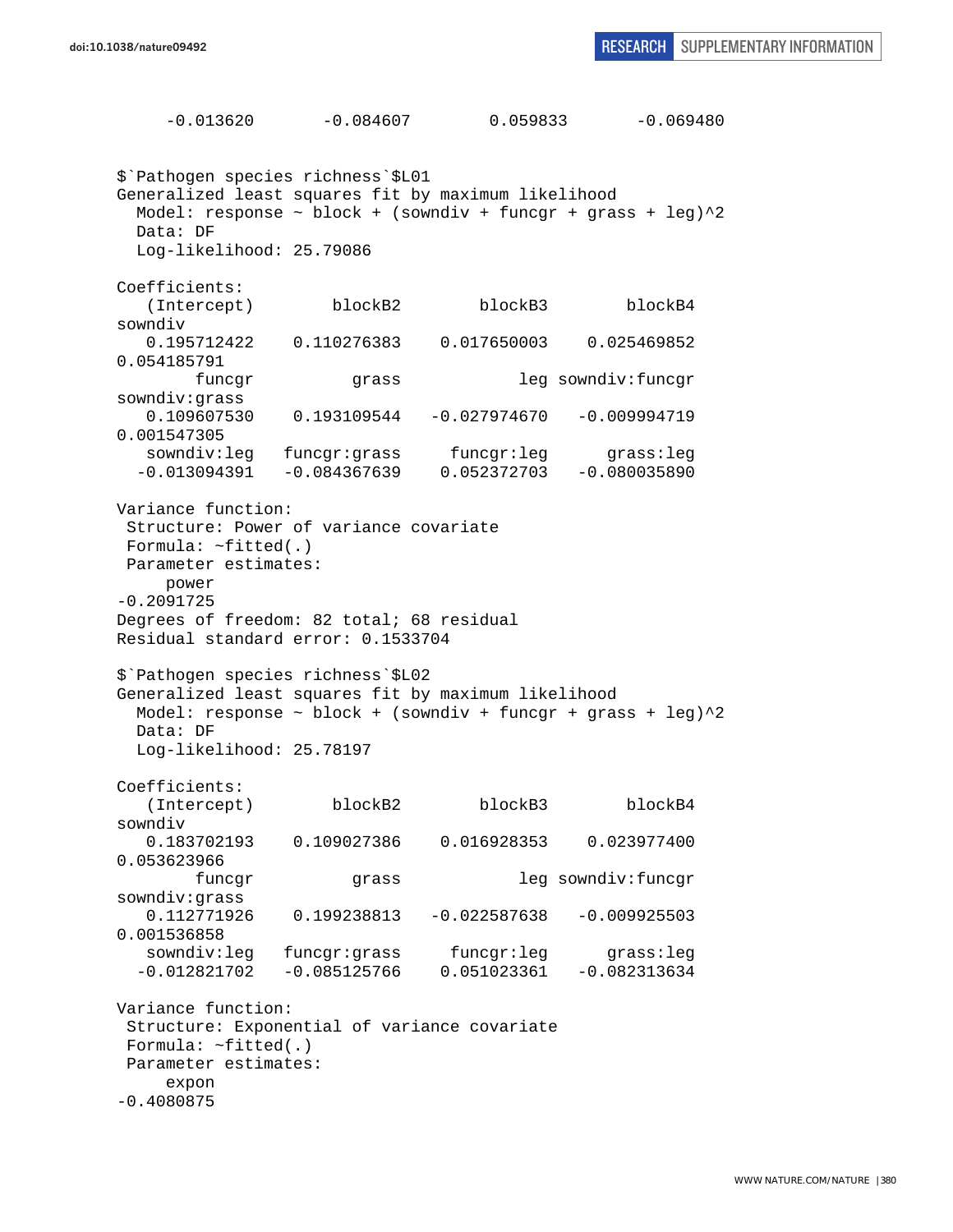Degrees of freedom: 82 total; 68 residual Residual standard error: 0.2192983 \$`Pathogen species richness`\$L011 Generalized least squares fit by maximum likelihood Model: response  $\sim$  block + (sowndiv + funcgr + grass + leg) $^2$  Data: DF Log-likelihood: 26.26706 Coefficients: (Intercept) blockB2 blockB3 blockB4 sowndiv 0.1507478581 0.0928332638 0.0058362452 0.0116110166 0.0544964140 funcgr grass leg sowndiv:funcgr sowndiv:grass 0.1200501041 0.2153571331 0.0050773122 -0.0098785536 0.0006030371 sowndiv:leg funcgr:grass funcgr:leg grass:leg -0.0128101203 -0.0824406715 0.0422156139 -0.0904535104 Variance function: Structure: Power of variance covariate Formula: ~sowndiv Parameter estimates: power -0.09880364 Degrees of freedom: 82 total; 68 residual Residual standard error: 0.2033989 \$`Pathogen species richness`\$L021 Generalized least squares fit by maximum likelihood Model: response  $\sim$  block + (sowndiv + funcgr + grass + leg) $^2$  Data: DF Log-likelihood: 25.96710 Coefficients: (Intercept) blockB2 blockB3 blockB4 sowndiv 0.234501006 0.094153237 0.012429609 0.005426761 0.054255056 funcgr grass leg sowndiv:funcgr sowndiv:grass 0.100839744 0.173745379 -0.047992274 -0.009938857 0.001101670 sowndiv:leg funcqr:grass funcqr:leg grass:leg -0.012799493 -0.078541763 0.054459014 -0.068391197 Variance function: Structure: Exponential of variance covariate Formula: ~sowndiv Parameter estimates: expon -0.006230011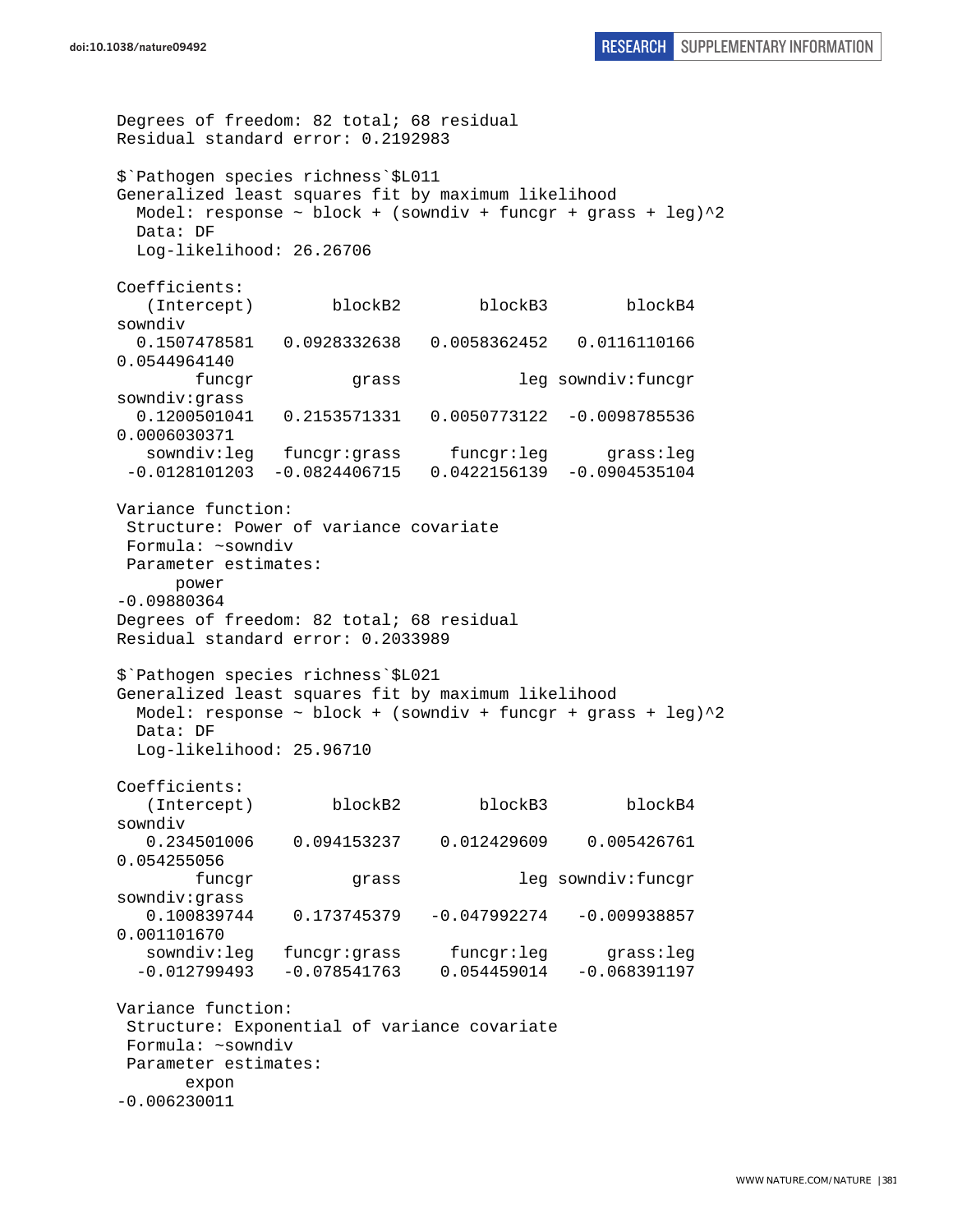```
Degrees of freedom: 82 total; 68 residual 
Residual standard error: 0.1859786 
$`Pathogen species richness`$L2 
Call: 
lm(formula = response ~ sowndiv + funcgr + leg, data = DF) 
Coefficients: 
(Intercept) sowndiv funcgr leg
    0.530198 0.004257 0.046881 -0.092814 
$`Pathogen species richness`$L21 
Generalized least squares fit by maximum likelihood 
   Model: response ~ sowndiv + funcgr + leg 
   Data: DF 
   Log-likelihood: 18.34620 
Coefficients: 
  (Intercept) sowndiv funcgr leg 
  0.536849843 0.003927728 0.045721903 -0.093260869 
Variance function: 
  Structure: Power of variance covariate 
  Formula: ~fitted(.) 
 Parameter estimates: 
    power 
-0.255895 
Degrees of freedom: 82 total; 78 residual 
Residual standard error: 0.1634570 
$`Pathogen species richness`$L22 
Generalized least squares fit by maximum likelihood 
  Model: response ~ sowndiv + funcgr + leg 
  Data: DF 
   Log-likelihood: 18.32808 
Coefficients: 
  (Intercept) sowndiv funcgr leg 
  0.536678756 0.003881564 0.045954940 -0.093528411 
Variance function: 
  Structure: Exponential of variance covariate 
  Formula: ~fitted(.) 
 Parameter estimates: 
      expon 
-0.4537556 
Degrees of freedom: 82 total; 78 residual 
Residual standard error: 0.2460587 
$`Pathogen species richness`$L211 
Generalized least squares fit by maximum likelihood 
   Model: response ~ sowndiv + funcgr + leg
```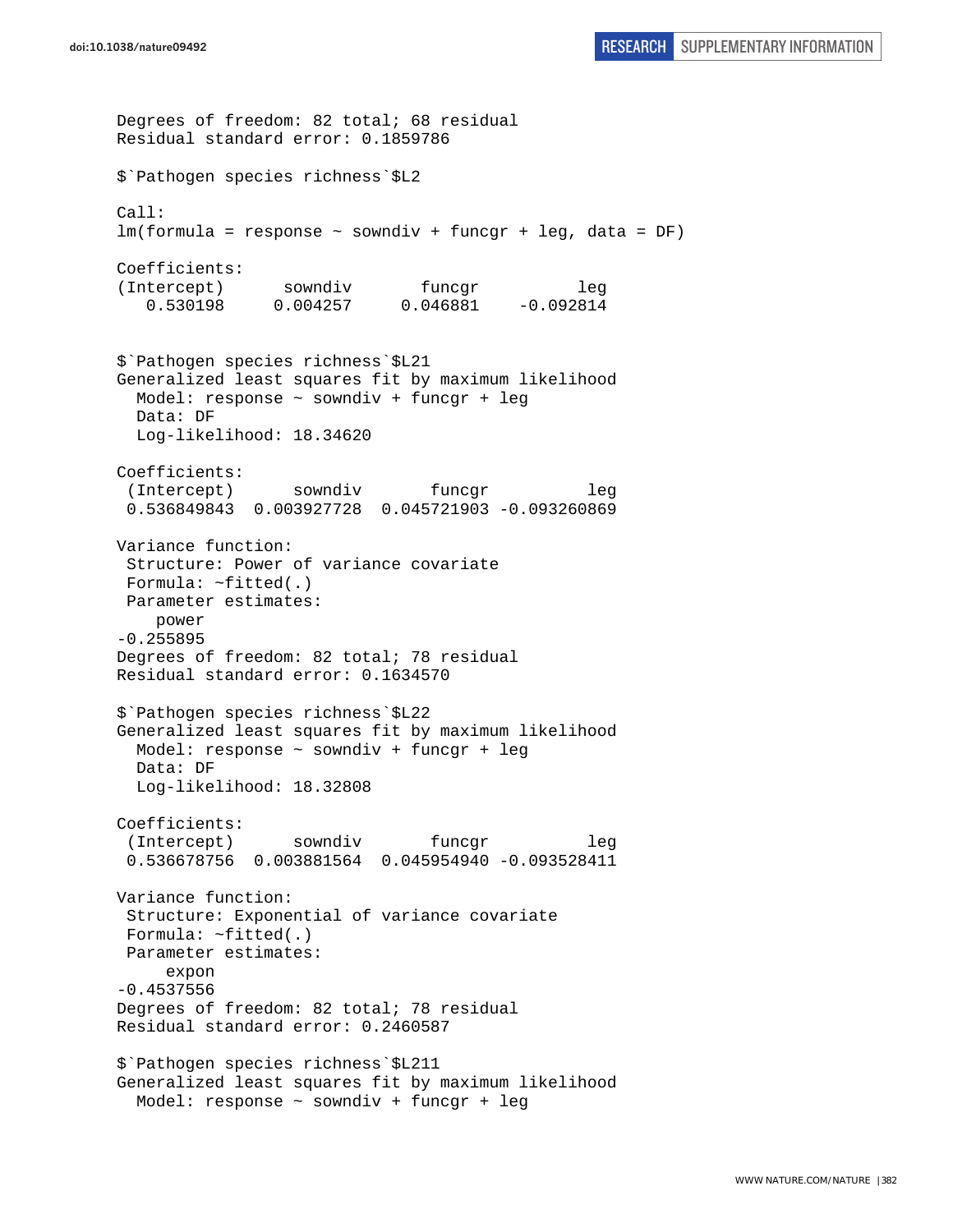Data: DF Log-likelihood: 19.13973 Coefficients: (Intercept) sowndiv funcgr leg 0.569649550 0.003767531 0.037279288 -0.095455025 Variance function: Structure: Power of variance covariate Formula: ~sowndiv Parameter estimates: power -0.1200674 Degrees of freedom: 82 total; 78 residual Residual standard error: 0.2289847 \$`Pathogen species richness`\$L222 Generalized least squares fit by maximum likelihood Model: response ~ sowndiv + funcgr + leg Data: DF Log-likelihood: 18.72840 Coefficients: (Intercept) sowndiv funcgr leg 0.541165282 0.003540669 0.045253681 -0.093020815 Variance function: Structure: Exponential of variance covariate Formula: ~sowndiv Parameter estimates: expon -0.007423418 Degrees of freedom: 82 total; 78 residual Residual standard error: 0.2052347 \$`Pathogen species richness`\$M1 Nonlinear regression model model: response  $\sim$  a  $*$  sowndiv/(b + sowndiv) data: DF a b 0.7295 1.2863 residual sum-of-squares: 2.919 Number of iterations to convergence: 4 Achieved convergence tolerance: 7.176e-08 \$`Pathogen species richness`\$M1a Nonlinear regression model model: response ~ SSmicmen(sowndiv, Vm, k) data: DF Vm k 0.7295 1.2863 residual sum-of-squares: 2.919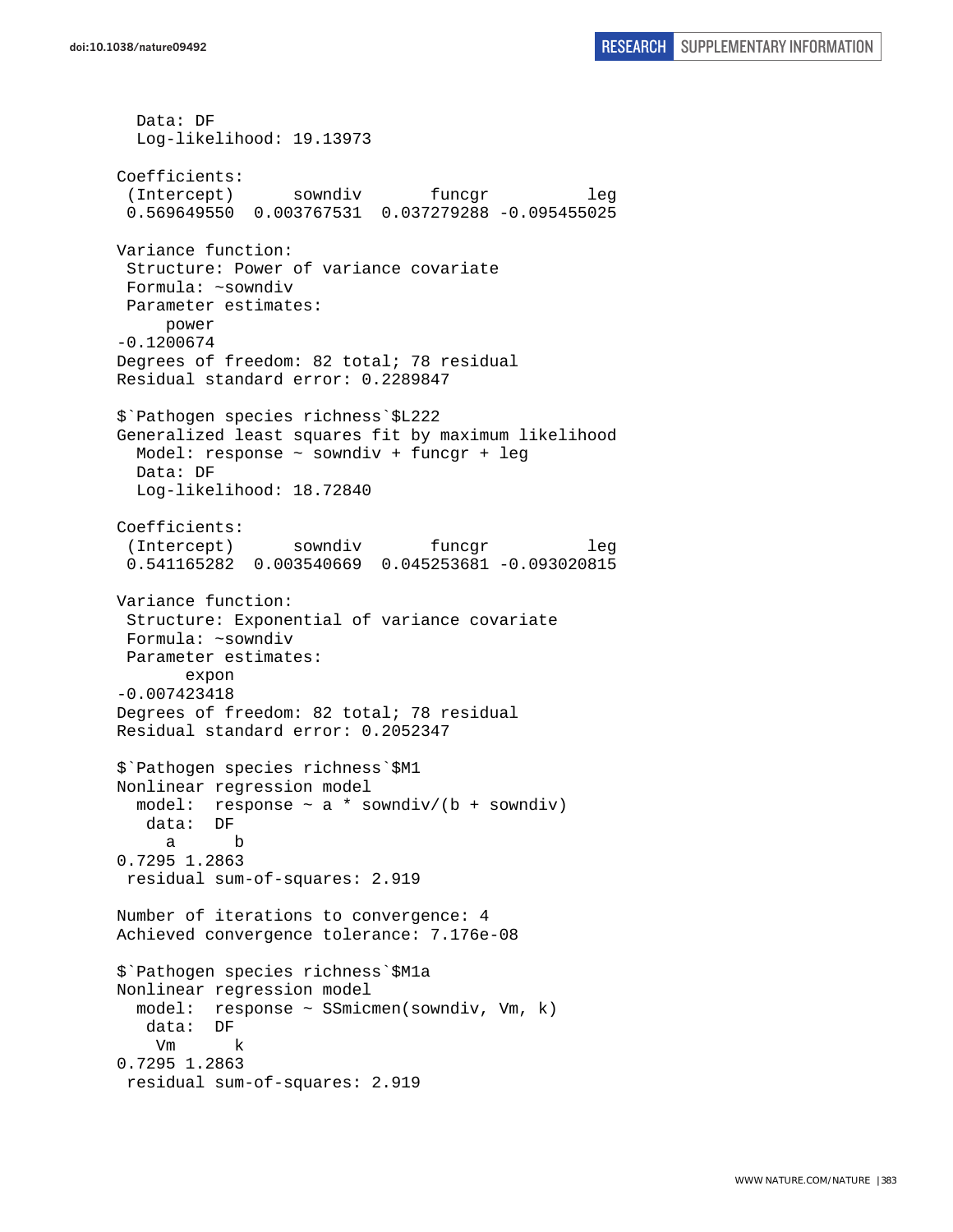```
Number of iterations to convergence: 3 
Achieved convergence tolerance: 8e-08 
$`Pathogen species richness`$M2 
Nonlinear regression model 
  model: response \sim d + a * sowndiv/(b + sowndiv)
    data: DF 
 a b d 
  0.7583 1.1735 -0.0324 
  residual sum-of-squares: 2.918 
Number of iterations to convergence: 7 
Achieved convergence tolerance: 1.997e-06 
$`Pathogen species richness`$M211 
Generalized nonlinear least squares fit 
  Model: response \sim d + a * sowndiv/(b + sowndiv)
  Data: DF 
   Log-likelihood: 21.01517 
Coefficients: 
 a b d 
0.69046934 1.54479976 0.05044647 
Variance function: 
  Structure: Power of variance covariate 
  Formula: ~sowndiv 
 Parameter estimates: 
       power 
-0.08482043 
Degrees of freedom: 82 total; 79 residual 
Residual standard error: 0.2163923 
$`Pathogen species richness`$M222 
Generalized nonlinear least squares fit 
 Model: response \sim d + a * sowndiv/(b + sowndiv)
   Data: DF 
   Log-likelihood: 20.87344 
Coefficients: 
 a b d 
0.67766109 1.74522509 0.07557819 
Variance function: 
  Structure: Exponential of variance covariate 
 Formula: ~sowndiv 
 Parameter estimates: 
        expon 
-0.006247317 
Degrees of freedom: 82 total; 79 residual 
Residual standard error: 0.2016500 
$`Pathogen species richness`$M3 
Generalized nonlinear least squares fit
```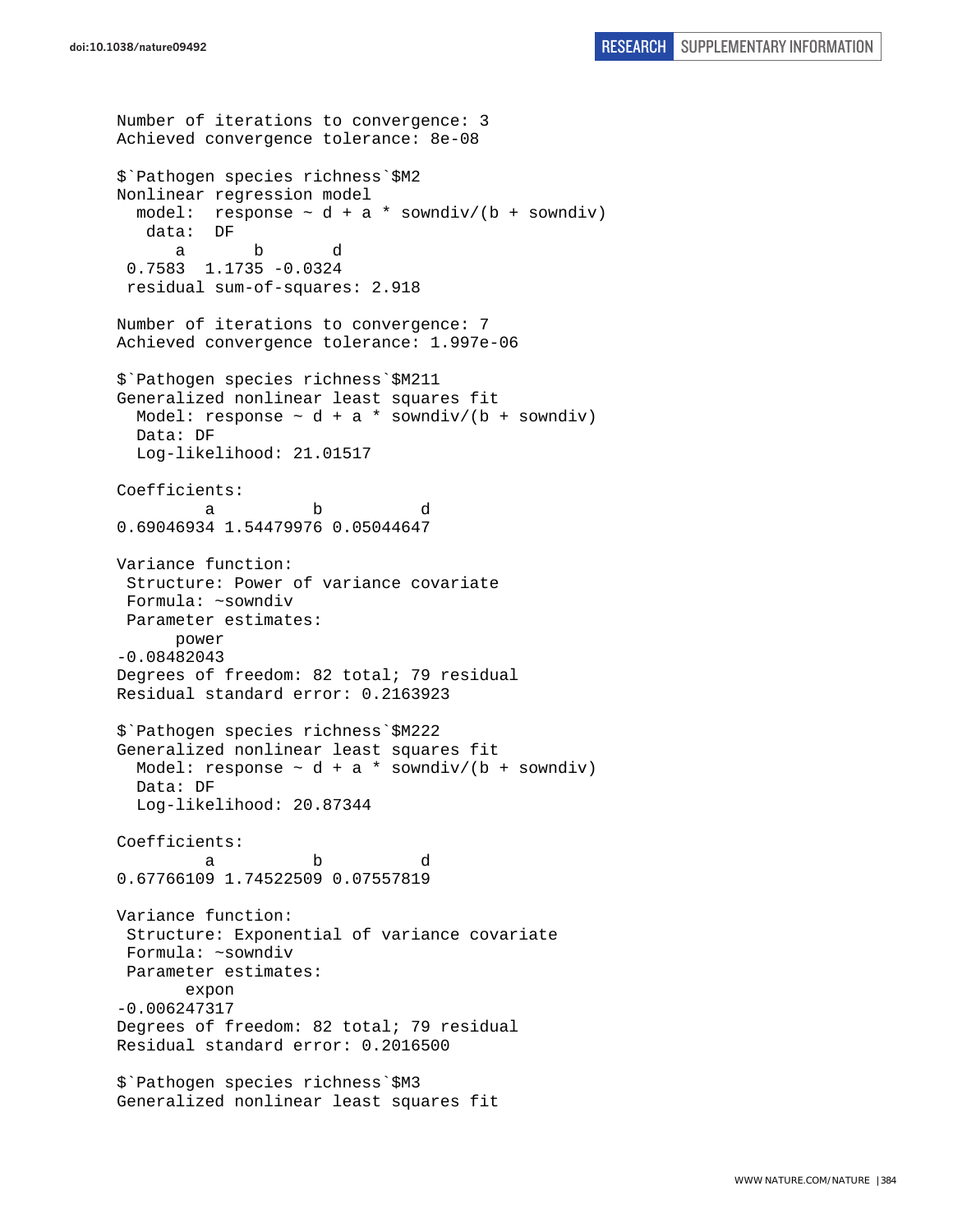Model: response  $\sim$  a \* sowndiv/(b + sowndiv) Data: DF Log-likelihood: 23.45475 Coefficients: a.(Intercept) a.leg b.(Intercept) b.leg  $0.88239609 - 0.12900952$ Degrees of freedom: 82 total; 78 residual Residual standard error: 0.1863801 \$`Pathogen species richness`\$M311 Generalized nonlinear least squares fit Model: response  $\sim$  a \* sowndiv/(b + sowndiv) Data: DF Log-likelihood: 24.29779 Coefficients: a.(Intercept) a.leg b.(Intercept) b.leg 0.89597525 -0.13590317 1.02211041 0.02907177 Variance function: Structure: Power of variance covariate Formula: ~sowndiv Parameter estimates: power -0.09821594 Degrees of freedom: 82 total; 78 residual Residual standard error: 0.2134317 \$`Pathogen species richness`\$M321 Generalized nonlinear least squares fit Model: response  $\sim$  a \* sowndiv/(b + sowndiv) Data: DF Log-likelihood: 24.04015 Coefficients: a.(Intercept) a.leg b.(Intercept) b.leg 0.908120436 -0.141493054 1.075816216 0.005721646 Variance function: Structure: Exponential of variance covariate Formula: ~sowndiv Parameter estimates: expon -0.006630205 Degrees of freedom: 82 total; 78 residual Residual standard error: 0.1958937 \$`Pathogen species richness`\$M4 Generalized nonlinear least squares fit Model: response  $\sim$  a \* sowndiv/(b + sowndiv) Data: DF Log-likelihood: 20.46183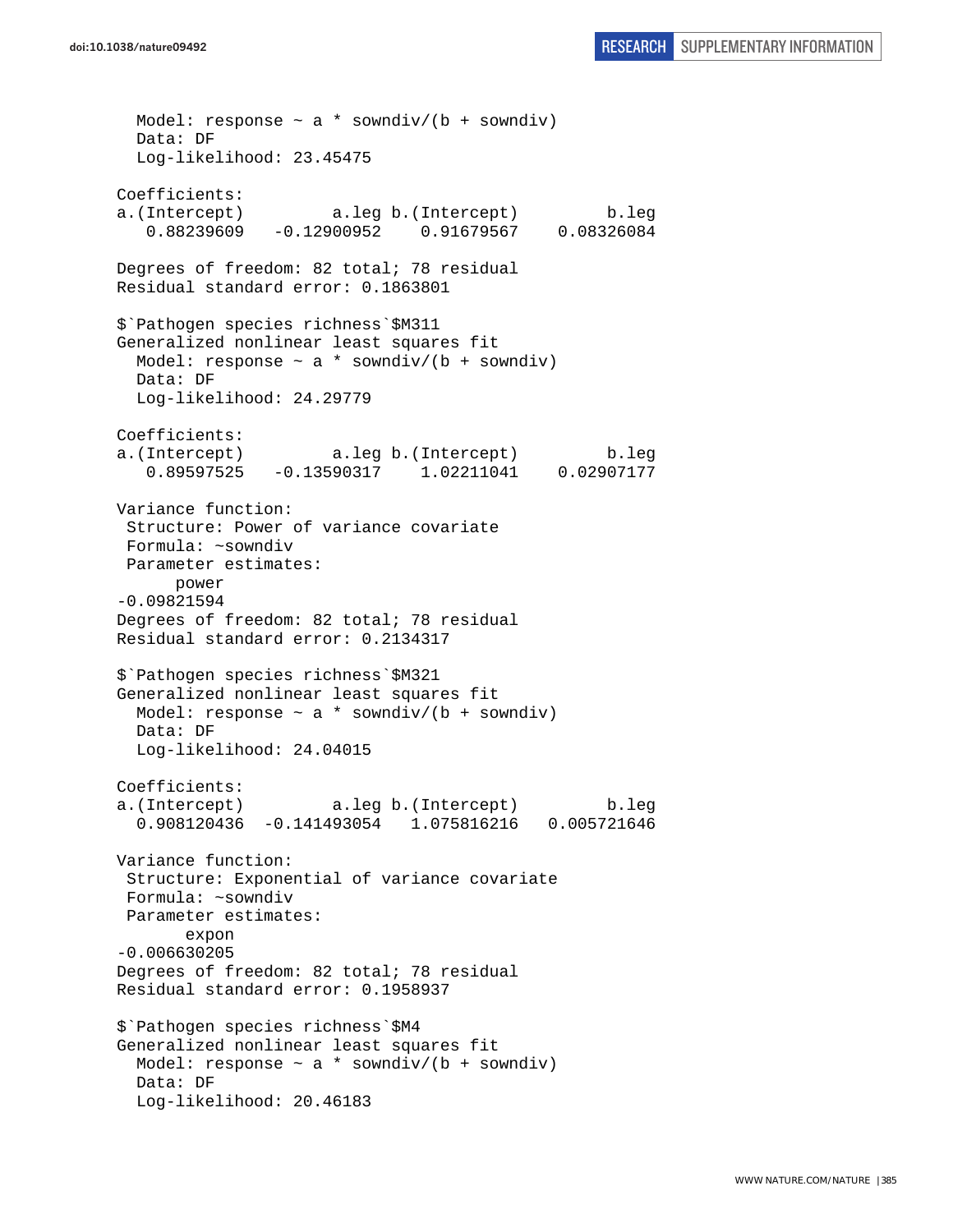Coefficients: a.(Intercept) a.grass b.(Intercept) b.grass 0.75004538 -0.01800059 1.22508376 0.01495586 Degrees of freedom: 82 total; 78 residual Residual standard error: 0.1933085 \$`Pathogen species richness`\$M411 Generalized nonlinear least squares fit Model: response  $\sim$  a  $*$  sowndiv/(b + sowndiv) Data: DF Log-likelihood: 21.07146 Coefficients: a.(Intercept) a.grass b.(Intercept) b.grass 0.76638844 -0.02643300 1.36367286 -0.05583744 Variance function: Structure: Power of variance covariate Formula: ~sowndiv Parameter estimates: power -0.08403693 Degrees of freedom: 82 total; 78 residual Residual standard error: 0.2173725 \$`Pathogen species richness`\$M422 Generalized nonlinear least squares fit Model: response  $\sim$  a  $*$  sowndiv/(b + sowndiv) Data: DF Log-likelihood: 20.94024 Coefficients: a.(Intercept) a.grass b.(Intercept) b.grass 0.78756795 -0.03704391 1.49567459 -0.12173999 Variance function: Structure: Exponential of variance covariate Formula: ~sowndiv Parameter estimates: expon -0.006189834 Degrees of freedom: 82 total; 78 residual Residual standard error: 0.2026733 \$`Pathogen species richness`\$M5 Generalized nonlinear least squares fit Model: response  $\sim$  a  $*$  sowndiv/(b + sowndiv) Data: DF Log-likelihood: 21.60615 Coefficients: a.(Intercept) a.funcgr b.(Intercept) b.funcgr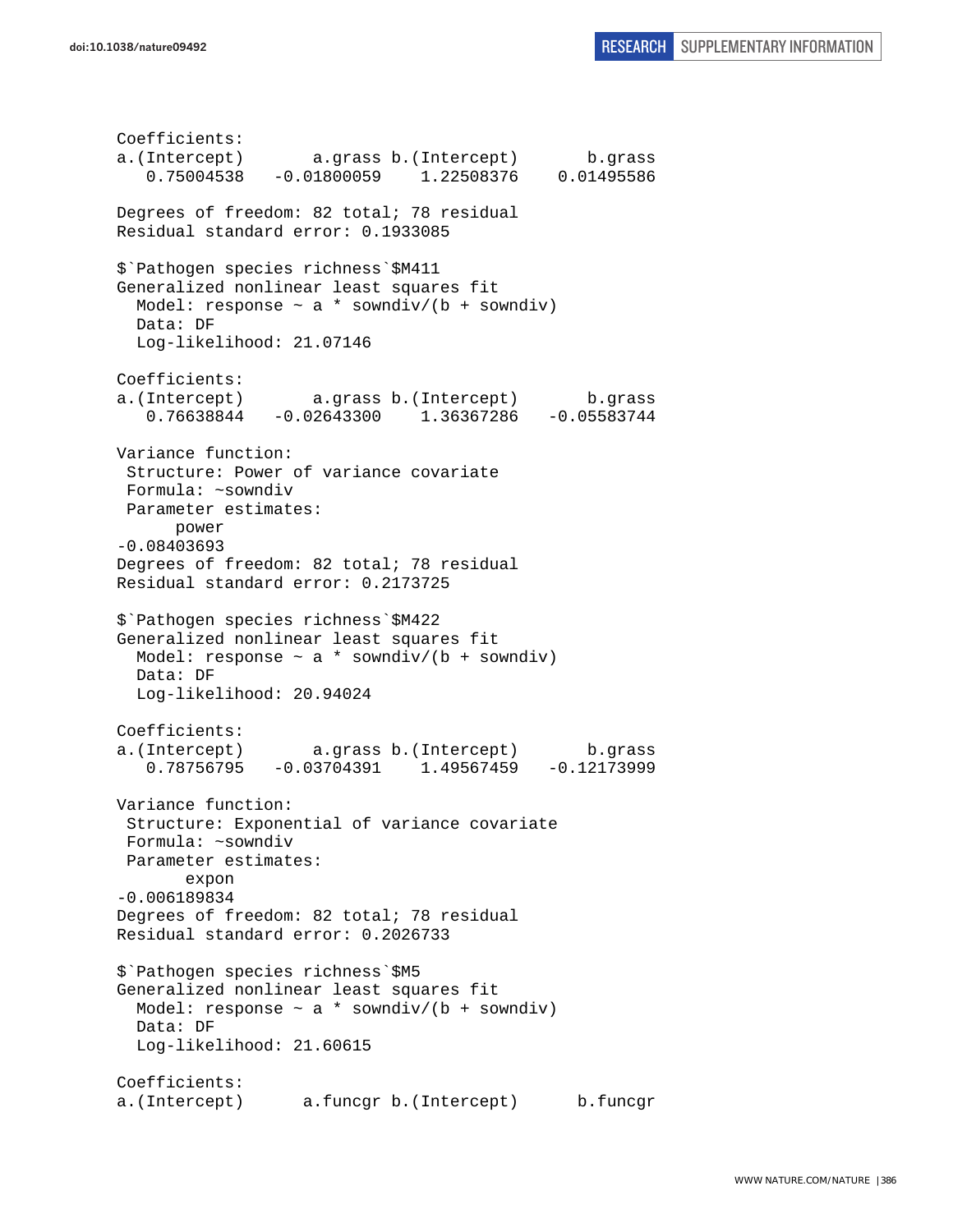0.60835854 0.03419589 1.10892203 -0.07956287 Degrees of freedom: 82 total; 78 residual Residual standard error: 0.1906296 \$`Pathogen species richness`\$M511 Generalized nonlinear least squares fit Model: response  $\sim$  a \* sowndiv/(b + sowndiv) Data: DF Log-likelihood: 22.32114 Coefficients: a.(Intercept) a.funcgr b.(Intercept) b.funcgr 0.60365617 0.03849863 1.05304035 -0.03068223 Variance function: Structure: Power of variance covariate Formula: ~sowndiv Parameter estimates: power -0.09127604 Degrees of freedom: 82 total; 78 residual Residual standard error: 0.2163981 \$`Pathogen species richness`\$M522 Generalized nonlinear least squares fit Model: response  $\sim$  a \* sowndiv/(b + sowndiv) Data: DF Log-likelihood: 22.18767 Coefficients: a.(Intercept) a.funcgr b.(Intercept) b.funcgr 0.596166074 0.043341204 1.008864699 0.001562636 Variance function: Structure: Exponential of variance covariate Formula: ~sowndiv Parameter estimates: expon -0.00684901 Degrees of freedom: 82 total; 78 residual Residual standard error: 0.2007463 \$`Pathogen species richness`\$M6 Generalized nonlinear least squares fit Model: response  $\sim$  a \* sowndiv/(b + sowndiv) Data: DF Log-likelihood: 23.49014 Coefficients: a.(Intercept) a.funcgr a.leg b.(Intercept) b.funcgr 0.855541643 0.003707222 -0.120743168 0.964522202 -0.042244691 b.leg 0.070577857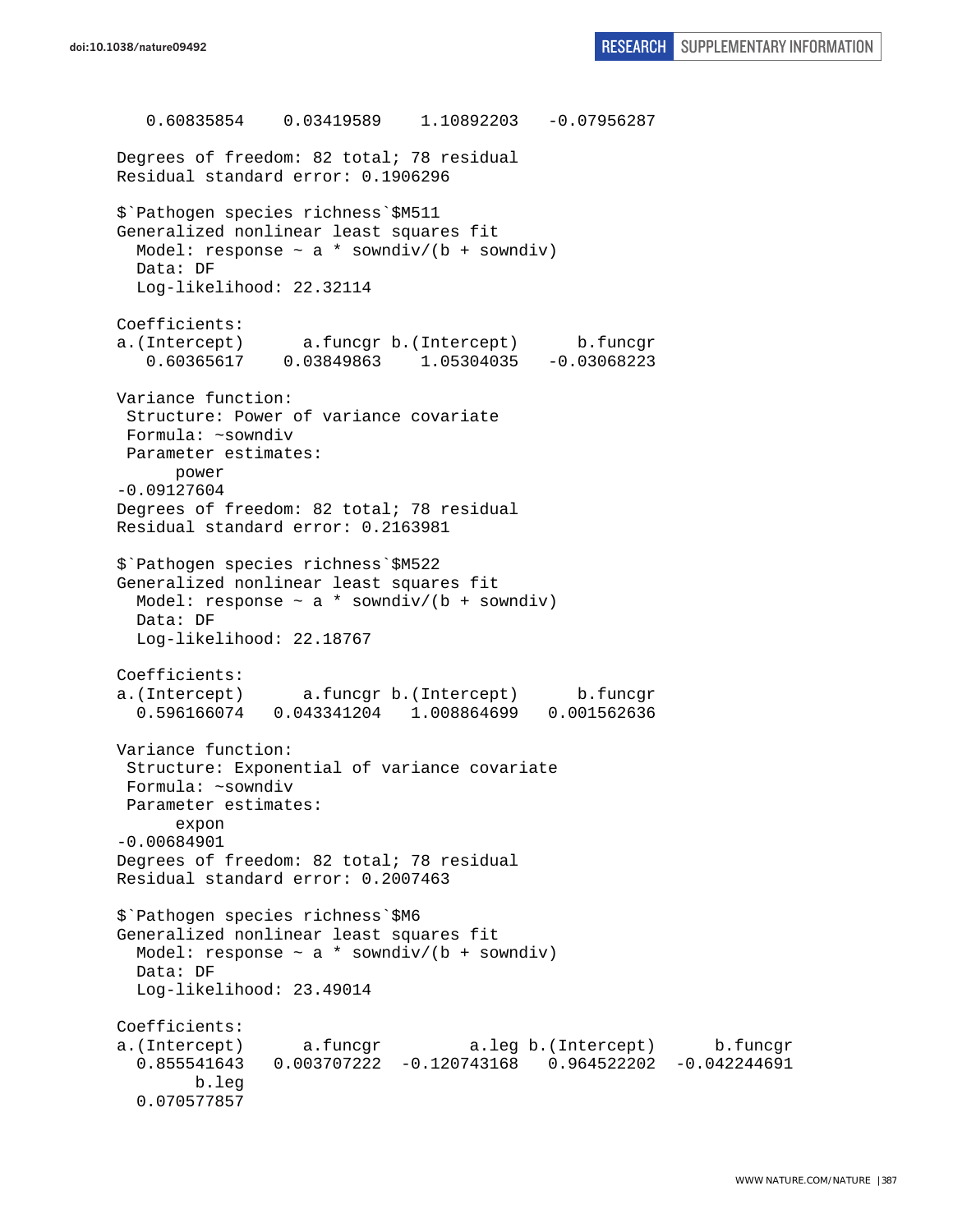```
Degrees of freedom: 82 total; 76 residual 
Residual standard error: 0.1887351 
$`Pathogen species richness`$M611 
Generalized nonlinear least squares fit 
  Model: response \sim a * sowndiv/(b + sowndiv)
   Data: DF 
   Log-likelihood: 24.31743 
Coefficients: 
a.(Intercept) a.funcgr a.leg b.(Intercept) b.funcgr 
   0.862485187 0.005912456 -0.125068509 0.959152055 -0.002954550 
         b.leg 
   0.052232132 
Variance function: 
  Structure: Power of variance covariate 
  Formula: ~sowndiv 
  Parameter estimates: 
       power 
-0.09770039 
Degrees of freedom: 82 total; 76 residual 
Residual standard error: 0.2160046 
$`Pathogen species richness`$M622 
Generalized nonlinear least squares fit 
  Model: response \sim a * sowndiv/(b + sowndiv)
   Data: DF 
   Log-likelihood: 24.07894 
Coefficients: 
a.(Intercept) a.funcgr a.leg b.(Intercept) b.funcgr<br>0.84469792 0.01197955 -0.12034963 0.84290563 0.03750713
   0.84469792  0.01197955  -0.12034963  0.84290563
         b.leg 
    0.08709348 
Variance function: 
  Structure: Exponential of variance covariate 
  Formula: ~sowndiv 
  Parameter estimates: 
       expon 
-0.00676429 
Degrees of freedom: 82 total; 76 residual 
Residual standard error: 0.1985891 
$`Pathogen species richness`$M7 
Generalized nonlinear least squares fit 
  Model: response \sim a * sowndiv/(b + sowndiv)
   Data: DF 
   Log-likelihood: 21.78471 
Coefficients: 
a.(Intercept) a.funcgr a.grass b.(Intercept) b.funcgr
```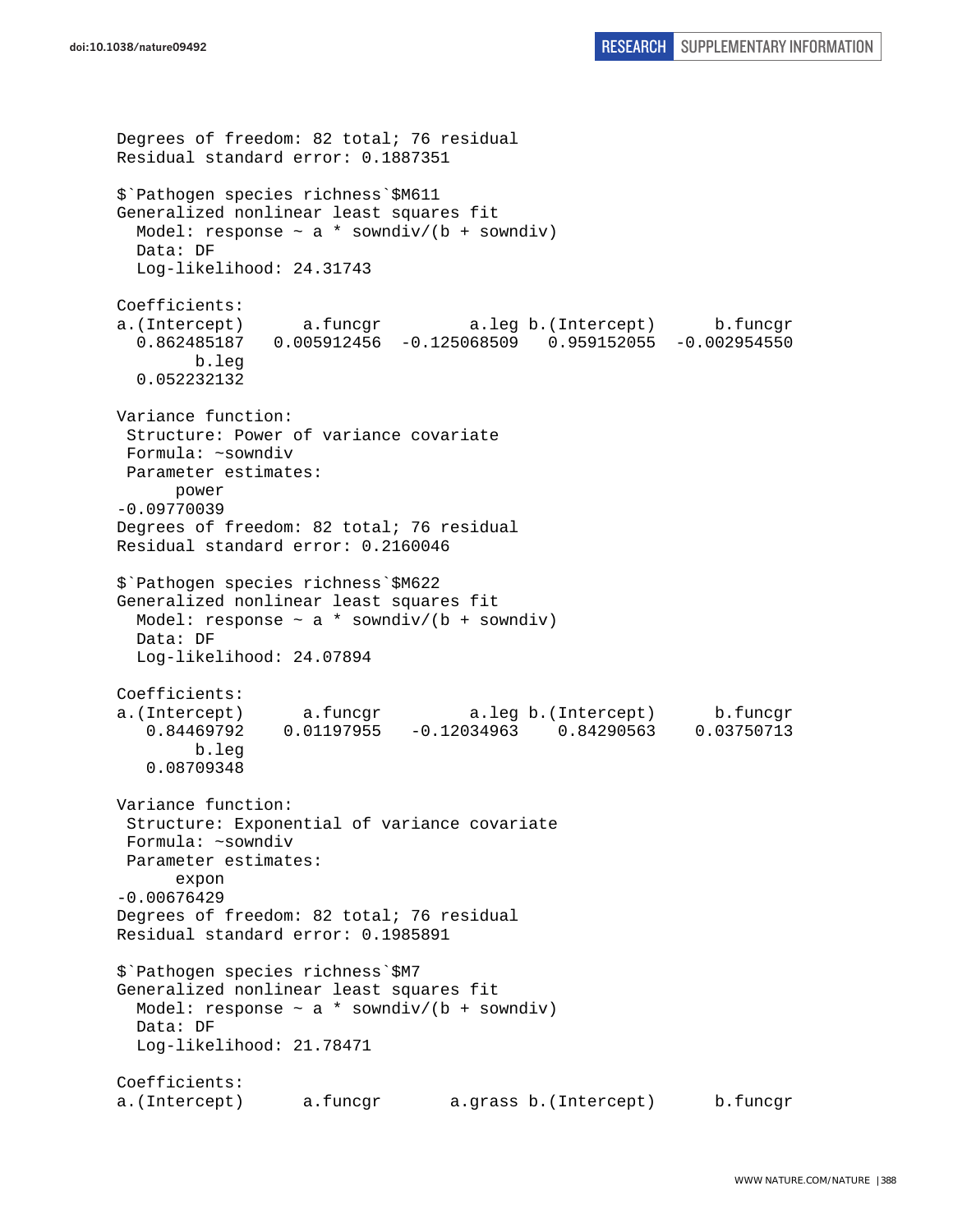0.48550314 0.04852315 0.06425281 0.65431728 -0.02983060 b.grass 0.24163392 Degrees of freedom: 82 total; 76 residual Residual standard error: 0.1927015 \$`Pathogen species richness`\$M711 Generalized nonlinear least squares fit Model: response  $\sim$  a \* sowndiv/(b + sowndiv) Data: DF Log-likelihood: 22.50904 Coefficients: a.(Intercept) a.funcgr a.grass b.(Intercept) b.funcgr 0.48991730 0.05181520 0.05957531 0.65509828 0.01362889 b.grass 0.21182957 Variance function: Structure: Power of variance covariate Formula: ~sowndiv Parameter estimates: power -0.09163546 Degrees of freedom: 82 total; 76 residual Residual standard error: 0.2188419 \$`Pathogen species richness`\$M722 Generalized nonlinear least squares fit Model: response  $\sim$  a  $*$  sowndiv/(b + sowndiv) Data: DF Log-likelihood: 22.35262 Coefficients: a.(Intercept) a.funcgr a.grass b.(Intercept) b.funcgr 0.48314400 0.05655999 0.05914080 0.61611042 0.04489032 b.grass 0.20895339 Variance function: Structure: Exponential of variance covariate Formula: ~sowndiv Parameter estimates: expon -0.006774529 Degrees of freedom: 82 total; 76 residual Residual standard error: 0.2028321 \$`Pathogen species richness`\$M81 Generalized nonlinear least squares fit Model: response  $\sim$  a \* sowndiv/(b + sowndiv) Data: DF Log-likelihood: 23.84253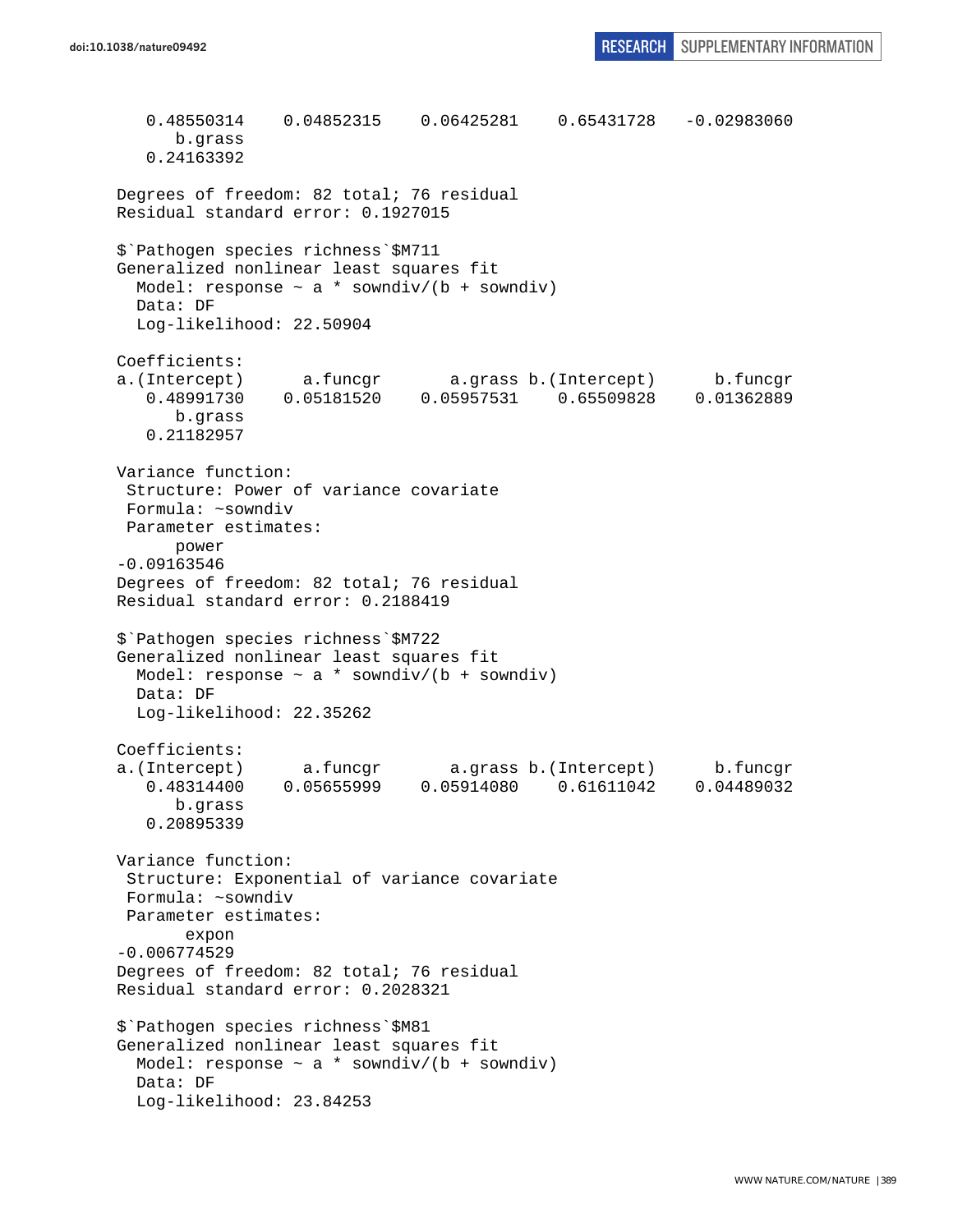Coefficients: a.(Intercept) a.grass a.leg b.(Intercept) b.grass 0.88047550 -0.01380403 -0.12358318 0.22706274 0.26690270 b.leg 0.19935848 Degrees of freedom: 82 total; 76 residual Residual standard error: 0.1879258 \$`Pathogen species richness`\$M821 Generalized nonlinear least squares fit Model: response  $\sim$  a \* sowndiv/(b + sowndiv) Data: DF Log-likelihood: 24.61323 Coefficients: a.(Intercept) a.grass a.leg b.(Intercept) b.grass 0.90934636 -0.02143111 -0.13268221 0.51115374 0.18673598 b.leg 0.11388326 Variance function: Structure: Power of variance covariate Formula: ~sowndiv Parameter estimates: power -0.09438728 Degrees of freedom: 82 total; 76 residual Residual standard error: 0.2141708 \$`Pathogen species richness`\$M832 Generalized nonlinear least squares fit Model: response  $\sim$  a \* sowndiv/(b + sowndiv) Data: DF Log-likelihood: 24.38021 Coefficients: a.(Intercept) a.grass a.leg b.(Intercept) b.grass 0.93081363 -0.02926342 -0.13811841 0.61481982 0.14632621 b.leg 0.09093443 Variance function: Structure: Exponential of variance covariate Formula: ~sowndiv Parameter estimates: expon -0.006473901 Degrees of freedom: 82 total; 76 residual Residual standard error: 0.1973682 \$`Pathogen species richness`\$M91 Generalized nonlinear least squares fit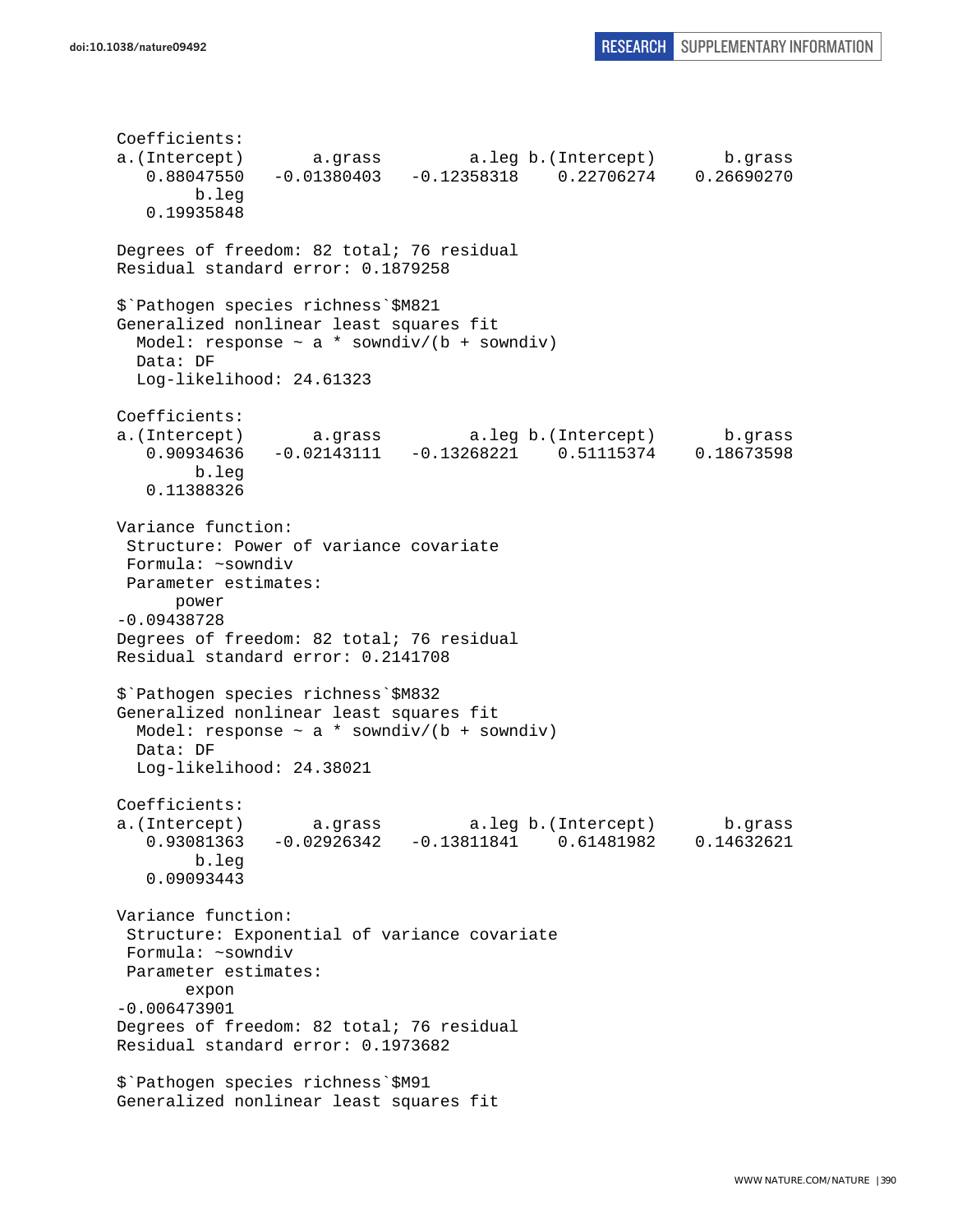Model: response  $\sim$  a \* sowndiv/(b + sowndiv) Data: DF Log-likelihood: 23.91061 Coefficients: a.(Intercept) a.funcgr a.grass a.leg b.(Intercept) 0.98132531 -0.01338071 -0.03529884 -0.14669233 0.23333440 b.funcgr b.grass b.leg 0.02960461 0.25945375 0.19976449 Degrees of freedom: 82 total; 74 residual Residual standard error: 0.1902904 \$`Pathogen species richness`\$M921 Generalized nonlinear least squares fit Model: response  $\sim$  a \* sowndiv/(b + sowndiv) Data: DF Log-likelihood: 24.71568 Coefficients: a.(Intercept) a.funcgr a.grass a.leg b.(Intercept) 1.01336346 -0.01362123 -0.04335969 -0.15665873 0.38789203 b.funcgr b.grass b.leg 0.05556948 0.20694381 0.14449543 Variance function: Structure: Power of variance covariate Formula: ~sowndiv Parameter estimates: power -0.09665698 Degrees of freedom: 82 total; 74 residual Residual standard error: 0.2175064 \$`Pathogen species richness`\$M932 Generalized nonlinear least squares fit Model: response  $\sim$  a \* sowndiv/(b + sowndiv) Data: DF Log-likelihood: 24.47693 Coefficients: a.(Intercept) a.funcgr a.grass a.leg b.(Intercept) 0.997733637 -0.008018508 -0.043294519 -0.152740026 0.292929816 b.funcgr b.grass b.leg 0.090844005 0.207175242 0.171292854 Variance function: Structure: Exponential of variance covariate Formula: ~sowndiv Parameter estimates: expon -0.006653257 Degrees of freedom: 82 total; 74 residual Residual standard error: 0.2000896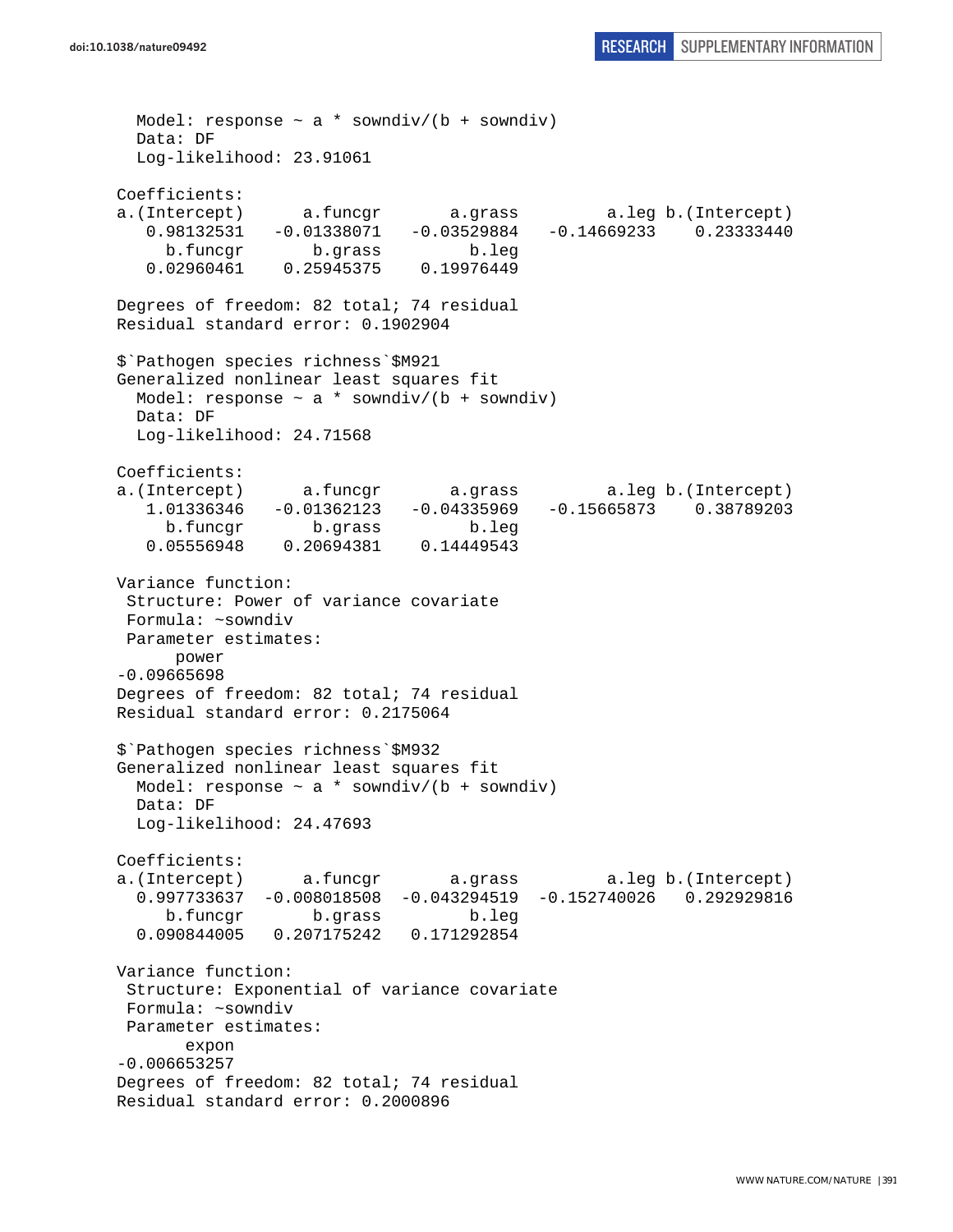```
$`Pathogen species richness`$M1021 
Generalized nonlinear least squares fit 
 Model: response \sim d + a * sowndiv/(b + sowndiv)
  Data: DF 
   Log-likelihood: 19.87921 
Coefficients: 
a.(Intercept) a.leg b.(Intercept) b.leg d.(Intercept) 
   1.094338819 -0.534239919 10.415251287 -8.348091799 0.003771448 
         d.leg 
   0.216517625 
Variance function: 
  Structure: Power of variance covariate 
  Formula: ~sowndiv 
 Parameter estimates: 
      power 
-0.1246653 
Degrees of freedom: 82 total; 76 residual 
Residual standard error: 0.2373311 
$`Pathogen species richness`$M111 
Generalized nonlinear least squares fit 
  Model: response \sim d + a * sowndiv/(b + sowndiv)
   Data: DF 
   Log-likelihood: 20.47412 
Coefficients: 
a.(Intercept) a.grass b.(Intercept) b.grass d.(Intercept) 
     1.0203204 -0.1530536 0.5301123 0.3620318 -0.2888120 
       d.grass 
     0.1443049 
Degrees of freedom: 82 total; 76 residual 
Residual standard error: 0.1958062 
$`Pathogen species richness`$M121 
Generalized nonlinear least squares fit 
 Model: response \sim d + a * sowndiv/(b + sowndiv)
  Data: DF 
   Log-likelihood: 21.63869 
Coefficients: 
a.(Intercept) a.funcgr b.(Intercept) b.funcgr d.(Intercept) 
   0.626448150 -0.053486837 1.408719896 0.076505336 0.005106643 
      d.funcgr 
   0.082652882 
Degrees of freedom: 82 total; 76 residual 
Residual standard error: 0.1930450 
$`Pathogen species richness`$M131 
Generalized nonlinear least squares fit
```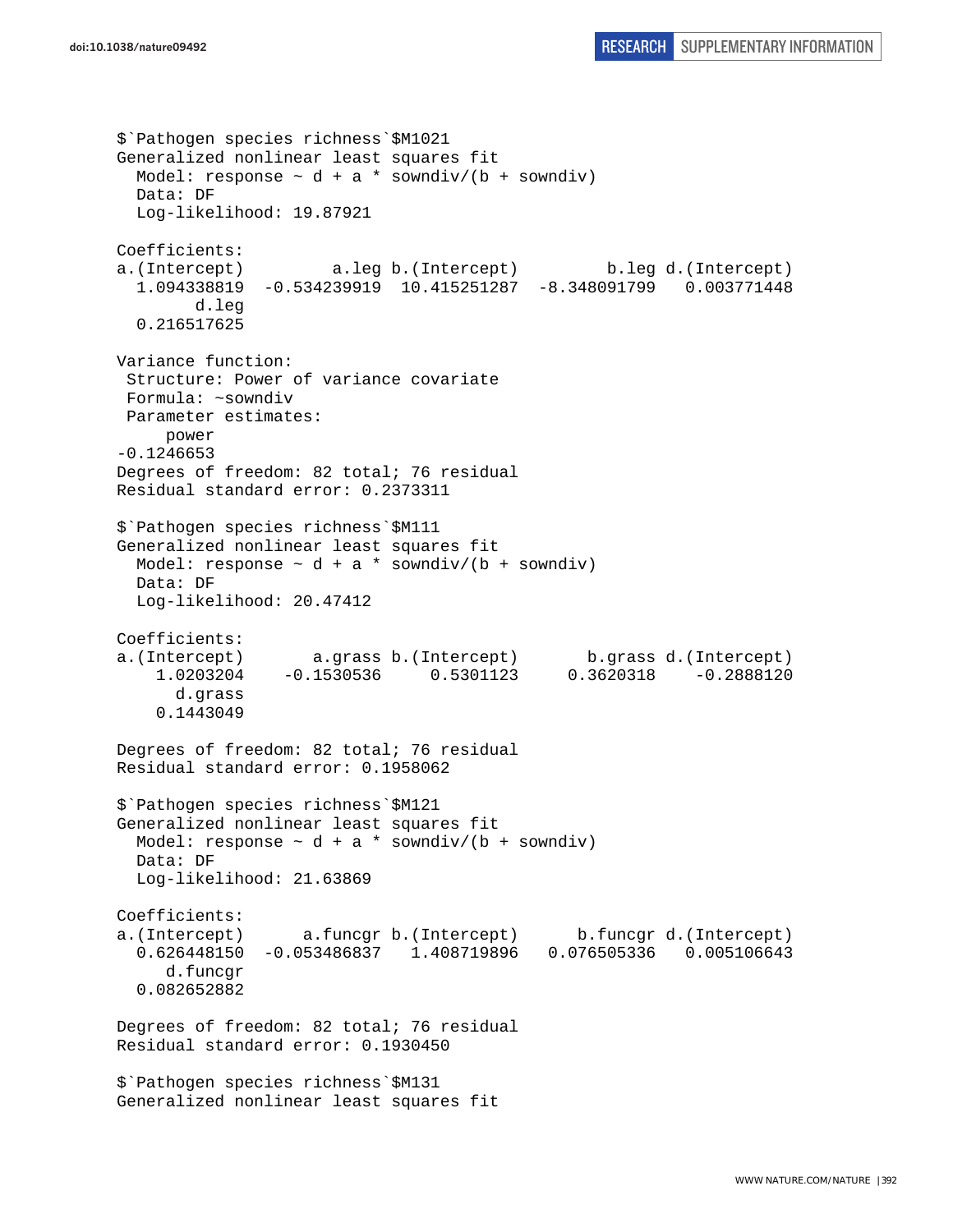```
doi:10.1038/nature09492 RESEARCH SUPPLEMENTARY INFORMATION
```
Model: response  $\sim d + a *$  sowndiv/(b + sowndiv) Data: DF Log-likelihood: 24.31191 Coefficients: a.(Intercept) a.funcgr a.leg b.(Intercept) b.funcgr  $2.3363524 -0.2685684 -0.7611738 -1.0023039$  b.leg d.(Intercept) d.funcgr d.leg 1.0163507 -1.3982048 0.2629219 0.5991636 Degrees of freedom: 82 total; 73 residual Residual standard error: 0.1906539 \$`Pathogen species richness`\$M1421 Generalized nonlinear least squares fit Model: response  $\sim d + a *$  sowndiv/(b + sowndiv) Data: DF Log-likelihood: 20.4803 Coefficients: a.(Intercept) a.funcgr a.grass b.(Intercept) b.funcgr -1.38103407 0.12034958 1.15460746 -100.68603647 21.55792892 b.grass d.(Intercept) d.funcgr d.grass 54.57477040 0.41674560 0.07354225 -0.07493489 Variance function: Structure: Power of variance covariate Formula: ~sowndiv Parameter estimates: power -0.1045497 Degrees of freedom: 82 total; 73 residual Residual standard error: 0.2333173 \$`Pathogen species richness`\$M151 Generalized nonlinear least squares fit Model: response  $\sim d + a *$  sowndiv/(b + sowndiv) Data: DF Log-likelihood: 23.92760 Coefficients: a.(Intercept) a.grass a.leg b.(Intercept) b.grass 0.24095993 0.03275615 0.25526709 2.49866161 0.08271573 b.leg d.(Intercept) d.grass d.leg -1.01288219 0.70111101 -0.05246082 -0.41280498 Degrees of freedom: 82 total; 73 residual Residual standard error: 0.1915496 \$`Pathogen species richness`\$M1521 Generalized nonlinear least squares fit Model: response  $\sim d + a *$  sowndiv/(b + sowndiv) Data: DF Log-likelihood: 24.74933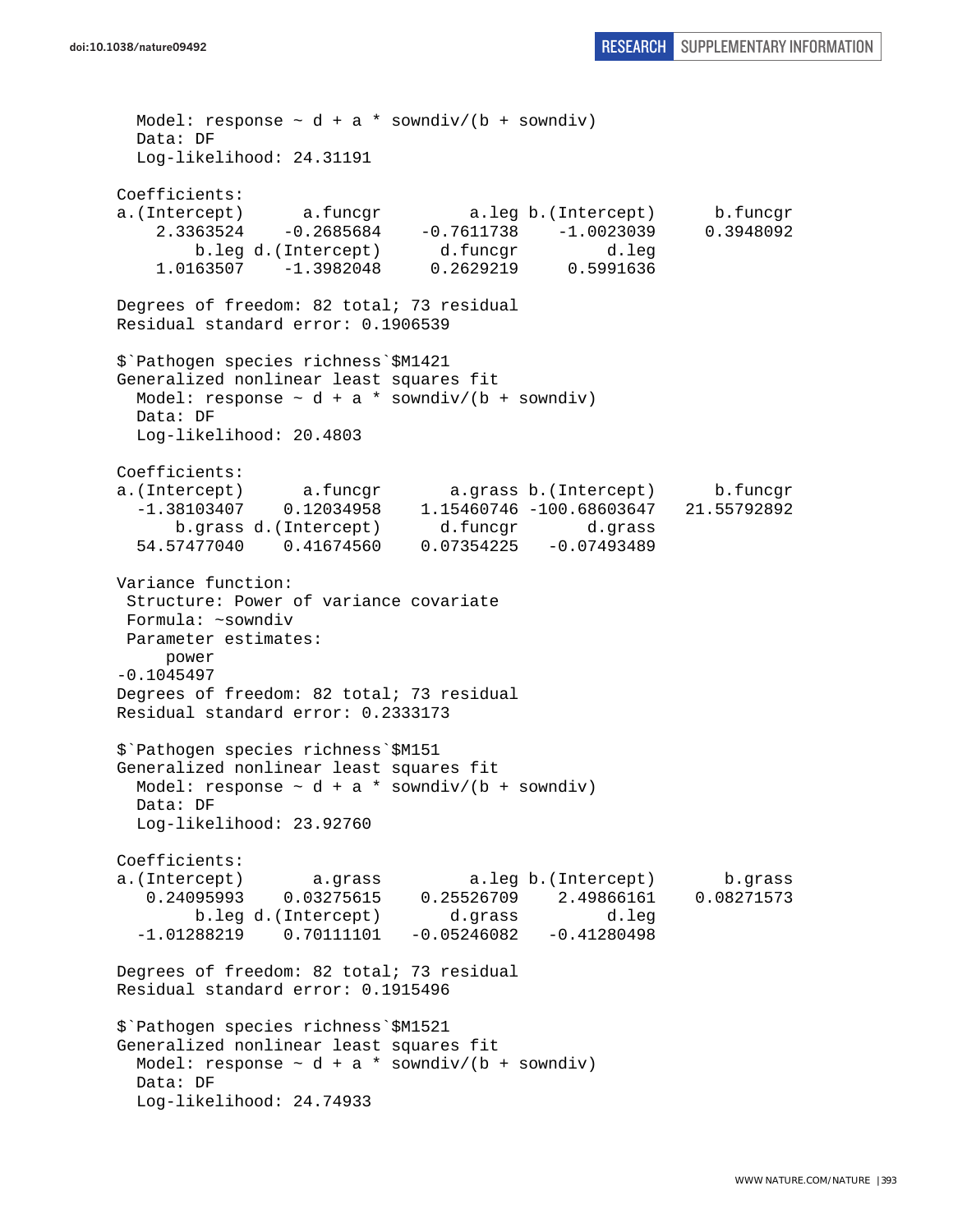Coefficients: a.(Intercept) a.grass a.leg b.(Intercept) b.grass 0.33283959 0.01398456 0.16317931 3.00339090 0.19059826 b.leg d.(Intercept) d.grass d.leg  $-1.23425023$   $0.62109081$   $-0.02955820$   $-0.32520518$ Variance function: Structure: Power of variance covariate Formula: ~sowndiv Parameter estimates: power -0.09809096 Degrees of freedom: 82 total; 73 residual Residual standard error: 0.2193678 \$`Pathogen species richness`\$M1532 Generalized nonlinear least squares fit Model: response  $\sim$  d + a \* sowndiv/(b + sowndiv) Data: DF Log-likelihood: 24.55367 Coefficients: a.(Intercept) a.grass a.leg b.(Intercept) b.grass 0.19317628 0.01569938 0.29268537 3.77581777 0.08263089 b.leg d.(Intercept) d.grass d.leg<br>-1.64999426 0.79489516 -0.03942170 -0.46985645  $0.79489516 -0.03942170 -0.46985645$ Variance function: Structure: Exponential of variance covariate Formula: ~sowndiv Parameter estimates: expon -0.006944733 Degrees of freedom: 82 total; 73 residual Residual standard error: 0.2017713 \$`Pathogen species richness`\$E2 Nonlinear regression model model: response  $\sim$  a + b \* exp(sowndiv) data: DF a b 5.154e-01 2.492e-27 residual sum-of-squares: 4.042 Number of iterations to convergence: 4 Achieved convergence tolerance: 2.424e-08 \$`Pathogen species richness`\$E4 Nonlinear regression model model: response  $\sim$  a + exp(sowndiv) data: DF a 1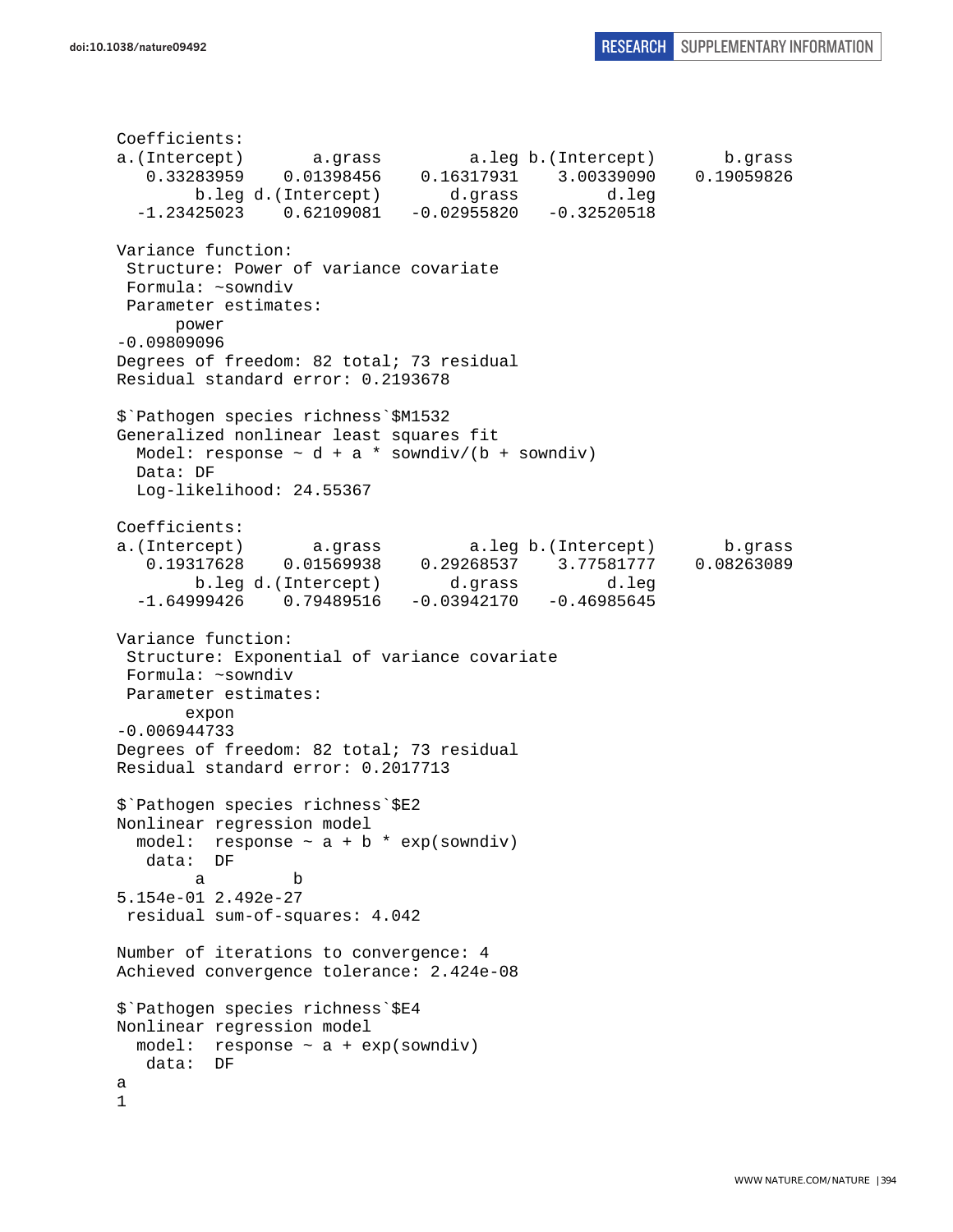residual sum-of-squares: 5.217e+52 Number of iterations to convergence: 0 Achieved convergence tolerance: 6.17e-20 \$`Pathogen species richness`\$E5 Nonlinear regression model model: response  $\sim$  b  $*$  exp(sowndiv) data: DF b 7.005e-27 residual sum-of-squares: 24.76 Number of iterations to convergence: 4 Achieved convergence tolerance: 1.608e-08 \$`Pathogen species richness`\$E21 Generalized nonlinear least squares fit Model: response  $\sim$  a + b \* exp(sowndiv) Data: DF Log-likelihood: 9.633678 Coefficients: a b 5.573077e-01 2.125137e-27 Variance function: Structure: Power of variance covariate Formula: ~sowndiv Parameter estimates: power -0.1958362 Degrees of freedom: 82 total; 80 residual Residual standard error: 0.2913176 \$`Pathogen species richness`\$E22 Generalized nonlinear least squares fit Model: response  $\sim$  a + b  $*$  exp(sowndiv) Data: DF Log-likelihood: 8.328561 Coefficients: a b 5.268271e-01 2.392041e-27 Variance function: Structure: Exponential of variance covariate Formula: ~sowndiv Parameter estimates: expon -0.01058015 Degrees of freedom: 82 total; 80 residual Residual standard error: 0.2423613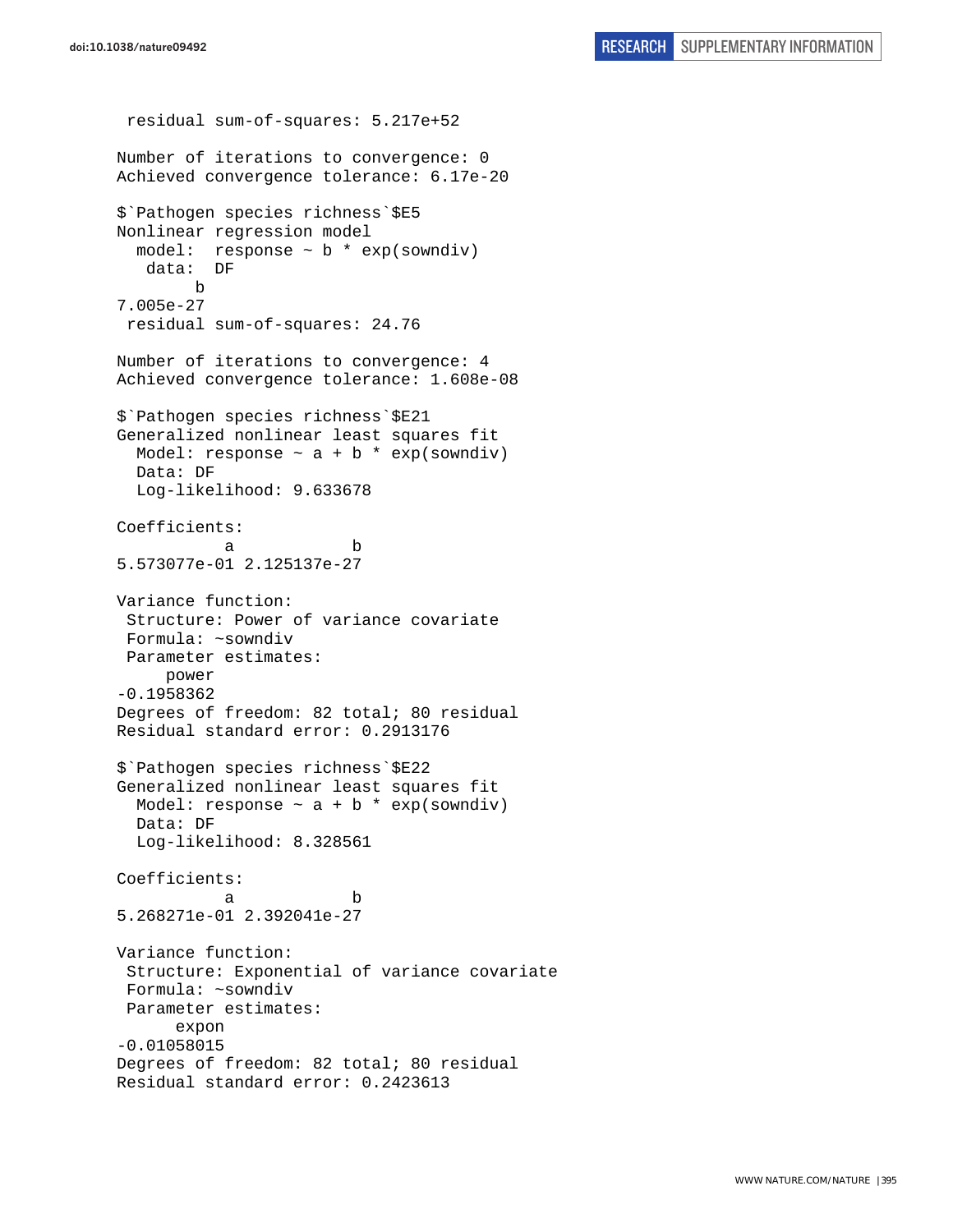```
$`Pathogen species richness`$E31 
Generalized nonlinear least squares fit 
 Model: response \sim a + exp(c * sowndiv)
  Data: DF 
   Log-likelihood: 13.18944 
Coefficients: 
a c
-0.490281292 0.004784538 
Variance function: 
  Structure: Power of variance covariate 
 Formula: ~sowndiv 
 Parameter estimates: 
     power 
-0.1722209 
Degrees of freedom: 82 total; 80 residual 
Residual standard error: 0.2693448 
$`Pathogen species richness`$E32 
Generalized nonlinear least squares fit 
 Model: response \sim a + exp(c * sowndiv)
  Data: DF 
  Log-likelihood: 12.13004 
Coefficients: 
a c
-0.513583117 0.005033258 
Variance function: 
  Structure: Exponential of variance covariate 
 Formula: ~sowndiv 
 Parameter estimates: 
        expon 
-0.009660512 
Degrees of freedom: 82 total; 80 residual 
Residual standard error: 0.2295624 
$`Pathogen species richness`$E41 
Generalized nonlinear least squares fit 
 Model: response \sim a + exp(sowndiv)
   Data: DF 
   Log-likelihood: -1755.331 
Coefficients: 
 a 
-2.405782 
Variance function: 
  Structure: Power of variance covariate 
 Formula: ~sowndiv 
 Parameter estimates: 
    power 
14.94752
```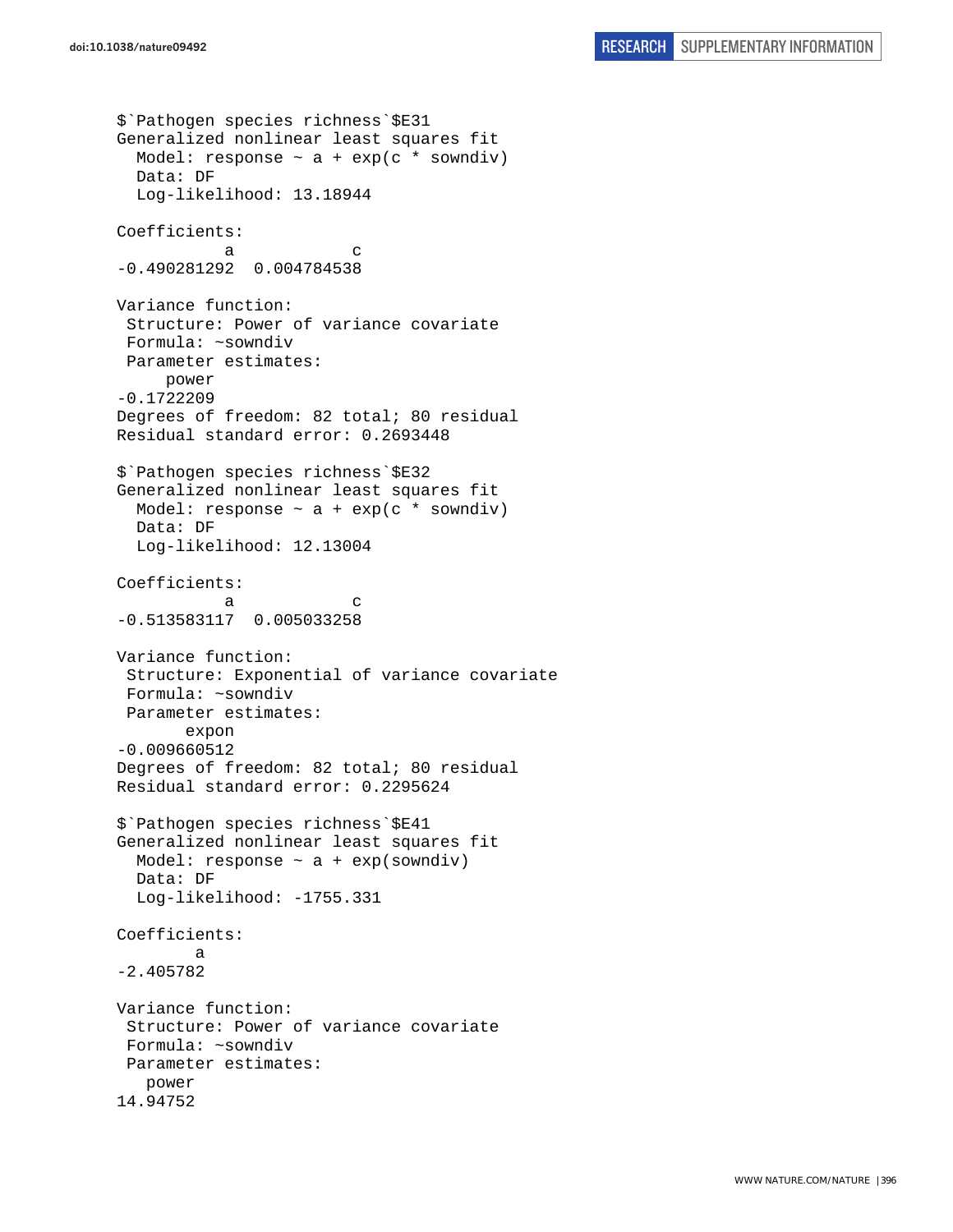```
Degrees of freedom: 82 total; 81 residual 
Residual standard error: 0.1111193 
$`Pathogen species richness`$E42 
Generalized nonlinear least squares fit 
  Model: response \sim a + exp(sowndiv)
   Data: DF 
   Log-likelihood: -800.847 
Coefficients: 
 a 
-3.036074 
Variance function: 
  Structure: Exponential of variance covariate 
  Formula: ~sowndiv 
  Parameter estimates: 
    expon 
1.014895 
Degrees of freedom: 82 total; 81 residual 
Residual standard error: 0.6979394 
$`Pathogen species richness`$E51 
Generalized nonlinear least squares fit 
  Model: response \sim b * exp(sowndiv)
   Data: DF 
   Log-likelihood: -66.11416 
Coefficients: 
 b 
7.005209e-27 
Variance function: 
  Structure: Power of variance covariate 
  Formula: ~sowndiv 
  Parameter estimates: 
     power 
0.1312471 
Degrees of freedom: 82 total; 81 residual 
Residual standard error: 0.4487092 
$`Pathogen species richness`$E52 
Generalized nonlinear least squares fit 
  Model: response \sim b * exp(sowndiv)
   Data: DF 
   Log-likelihood: -66.86429 
Coefficients: 
 b 
7.005209e-27 
Variance function: 
  Structure: Exponential of variance covariate 
  Formula: ~sowndiv
```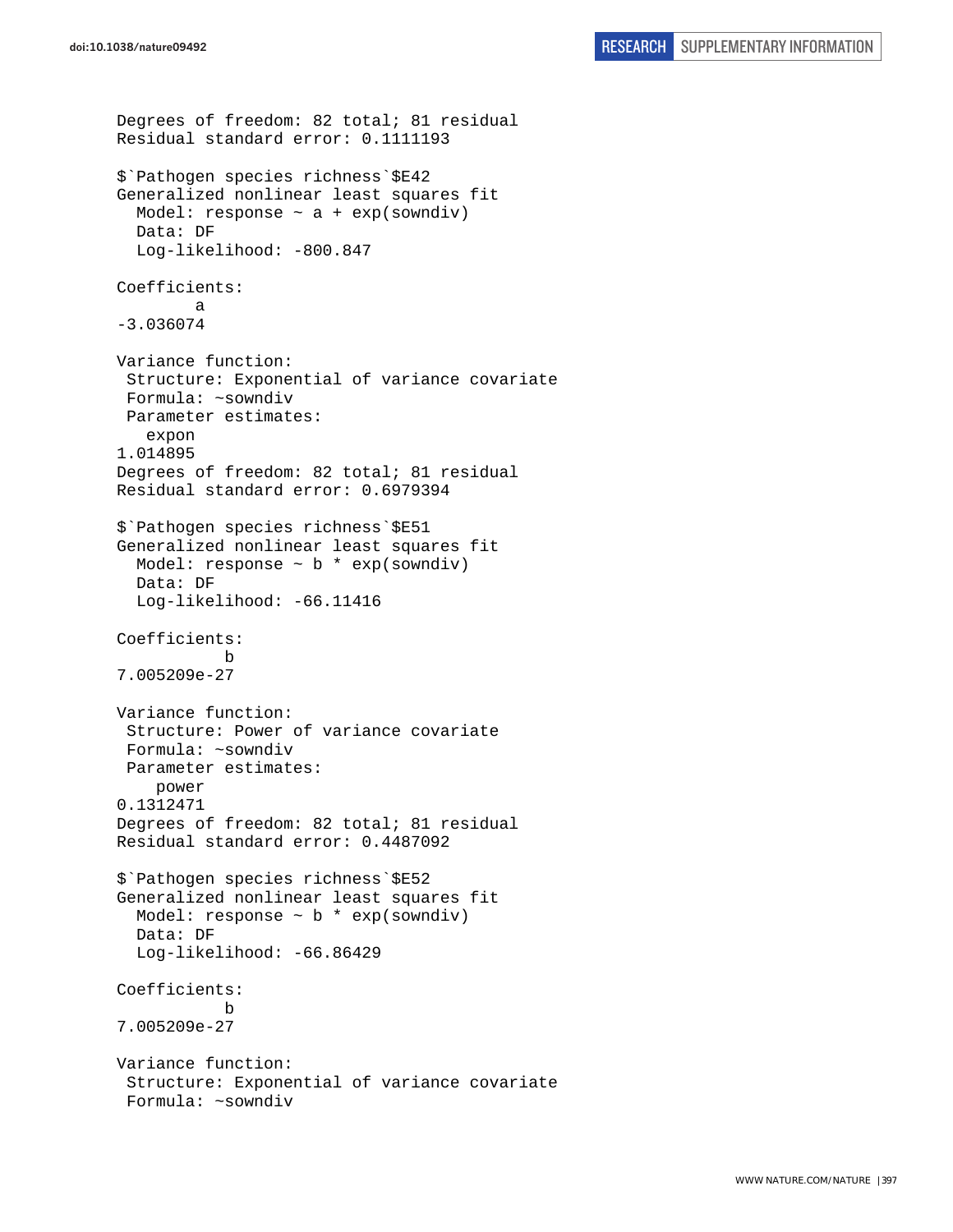```
 Parameter estimates: 
        expon 
-0.009902272 
Degrees of freedom: 82 total; 81 residual 
Residual standard error: 0.5990737 
$`Pathogen species richness`$E61 
Generalized nonlinear least squares fit 
   Model: response ~ exp(c * sowndiv) 
   Data: DF 
   Log-likelihood: -53.489 
Coefficients: 
 c 
-0.5083214 
Variance function: 
  Structure: Power of variance covariate 
  Formula: ~sowndiv 
  Parameter estimates: 
     power 
0.2842085 
Degrees of freedom: 82 total; 81 residual 
Residual standard error: 0.3065331 
$`Pathogen species richness`$E62 
Generalized nonlinear least squares fit 
   Model: response ~ exp(c * sowndiv) 
   Data: DF 
   Log-likelihood: -49.20415 
Coefficients: 
c
-0.08780405 
Variance function: 
  Structure: Exponential of variance covariate 
  Formula: ~sowndiv 
  Parameter estimates: 
       expon 
0.007136297 
Degrees of freedom: 82 total; 81 residual 
Residual standard error: 0.4172705 
$`Pathogen species richness`$Ea10 
Generalized nonlinear least squares fit 
  Model: response \sim a + exp(sowndiv)
   Data: DF 
   Log-likelihood: -4912.516 
Coefficients: 
a.(Intercept) a.leg 
    -2963125.8 911705.8
```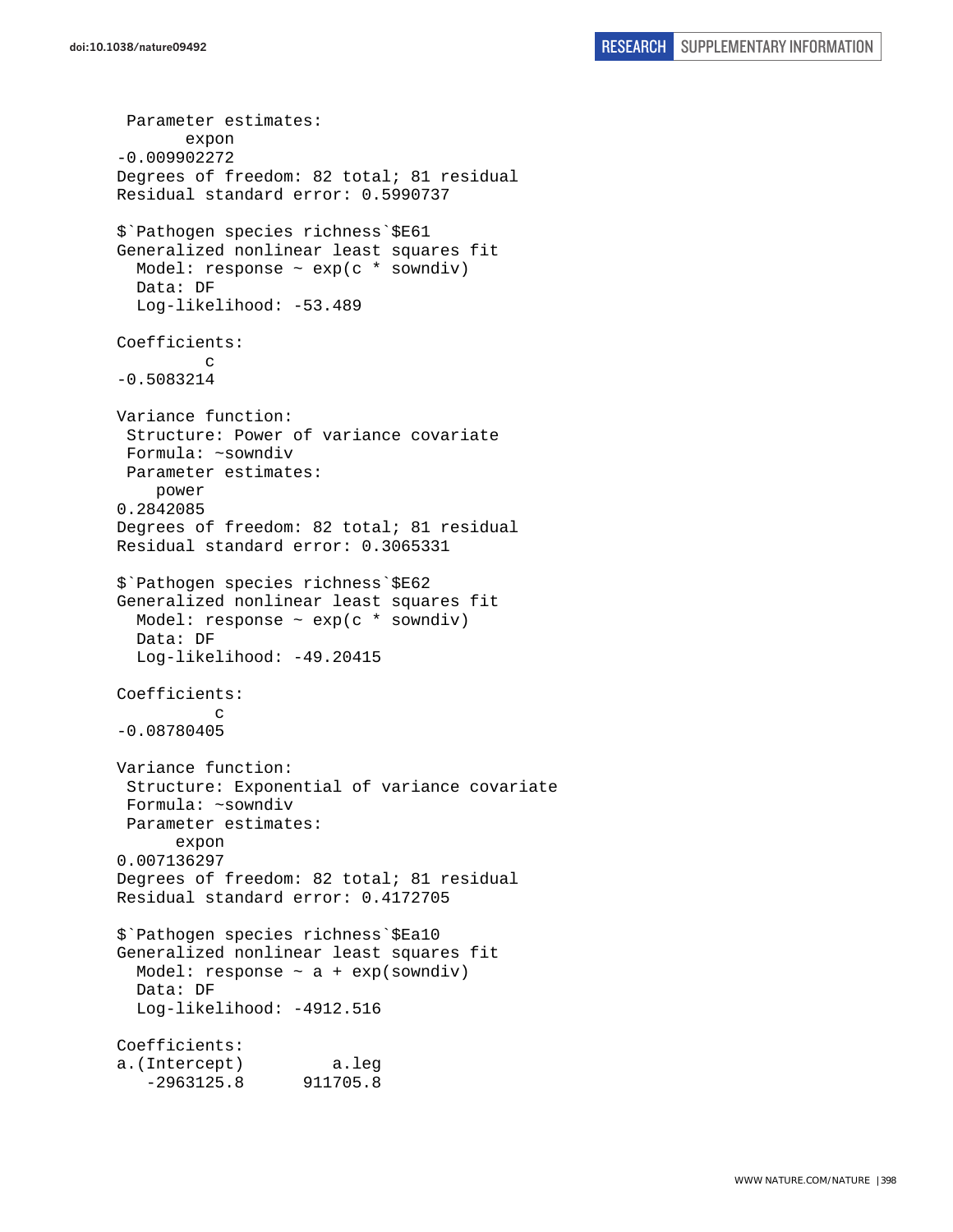```
Degrees of freedom: 82 total; 80 residual 
Residual standard error: 2.553606e+25 
$`Pathogen species richness`$Ea12 
Generalized nonlinear least squares fit 
  Model: response \sim exp(c * sowndiv)
  Data: DF 
 Log-likelihood: -40.97958
Coefficients: 
c.(Intercept) c.leg 
    0.5243027 -0.5449271Degrees of freedom: 82 total; 80 residual 
Residual standard error: 0.4037977 
$`Pathogen species richness`$Ea911 
Generalized nonlinear least squares fit 
 Model: response \sim a + exp(c * sowndiv)
   Data: DF 
   Log-likelihood: 20.31377 
Coefficients: 
a.(Intercept) a.leg c.(Intercept) c.leg 
  -0.189825083 -0.222785548 -0.007606337 0.011075620 
Variance function: 
  Structure: Power of variance covariate 
 Formula: ~sowndiv 
 Parameter estimates: 
     power 
-0.1505718 
Degrees of freedom: 82 total; 78 residual 
Residual standard error: 0.2421674 
$`Pathogen species richness`$Ea921 
Generalized nonlinear least squares fit 
 Model: response \sim a + exp(c * sowndiv)
  Data: DF 
   Log-likelihood: 19.51059 
Coefficients: 
a.(Intercept) a.leg c.(Intercept) c.leg 
   -0.20376717 -0.22220757 -0.00828691 0.01191123 
Variance function: 
  Structure: Exponential of variance covariate 
 Formula: ~sowndiv 
 Parameter estimates: 
       expon 
-0.00892863 
Degrees of freedom: 82 total; 78 residual 
Residual standard error: 0.2111447
```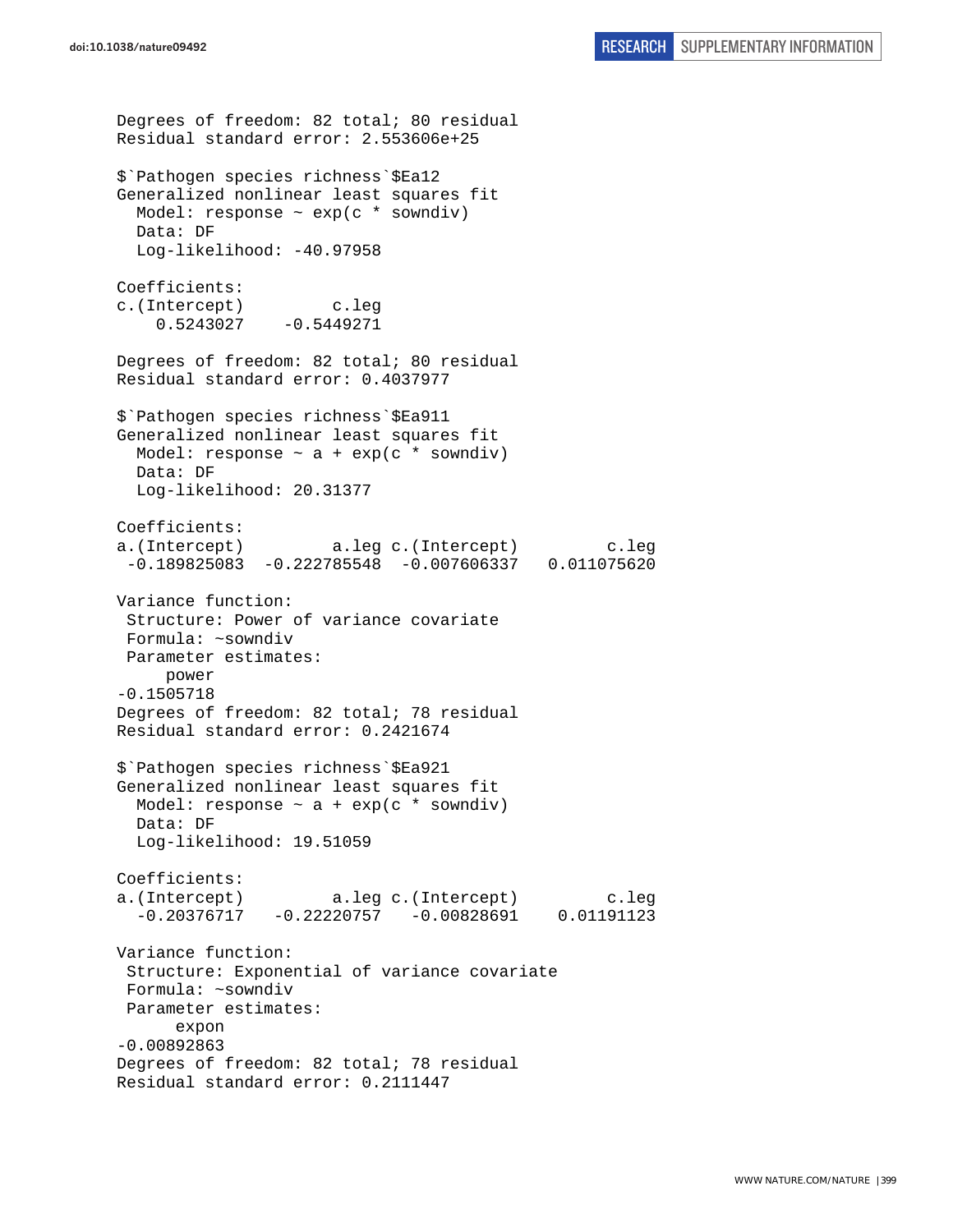```
$`Pathogen species richness`$Ea1011 
Generalized nonlinear least squares fit 
  Model: response \sim a + exp(sowndiv)
   Data: DF 
   Log-likelihood: -1753.602 
Coefficients: 
a.(Intercept) a.leg 
   -2.2016152 - 0.1166667Variance function: 
  Structure: Power of variance covariate 
  Formula: ~sowndiv 
 Parameter estimates: 
    power 
14.95561 
Degrees of freedom: 82 total; 80 residual 
Residual standard error: 0.1081715 
$`Pathogen species richness`$Ea1021 
Generalized nonlinear least squares fit 
  Model: response \sim a + exp(sowndiv)
   Data: DF 
   Log-likelihood: -800.7748 
Coefficients: 
a.(Intercept) a.leg 
    -3.7064321 0.3864636 
Variance function: 
  Structure: Exponential of variance covariate 
  Formula: ~sowndiv 
 Parameter estimates: 
    expon 
1.014938 
Degrees of freedom: 82 total; 80 residual 
Residual standard error: 0.7014101 
$`Pathogen species richness`$Ea121 
Generalized nonlinear least squares fit 
  Model: response \sim exp(c * sowndiv)
   Data: DF 
   Log-likelihood: -39.14428 
Coefficients: 
c.(Intercept) c.leg 
    0.04918354 -0.05577394 
Variance function: 
  Structure: Power of variance covariate 
  Formula: ~sowndiv 
 Parameter estimates: 
      power 
-0.3321321
```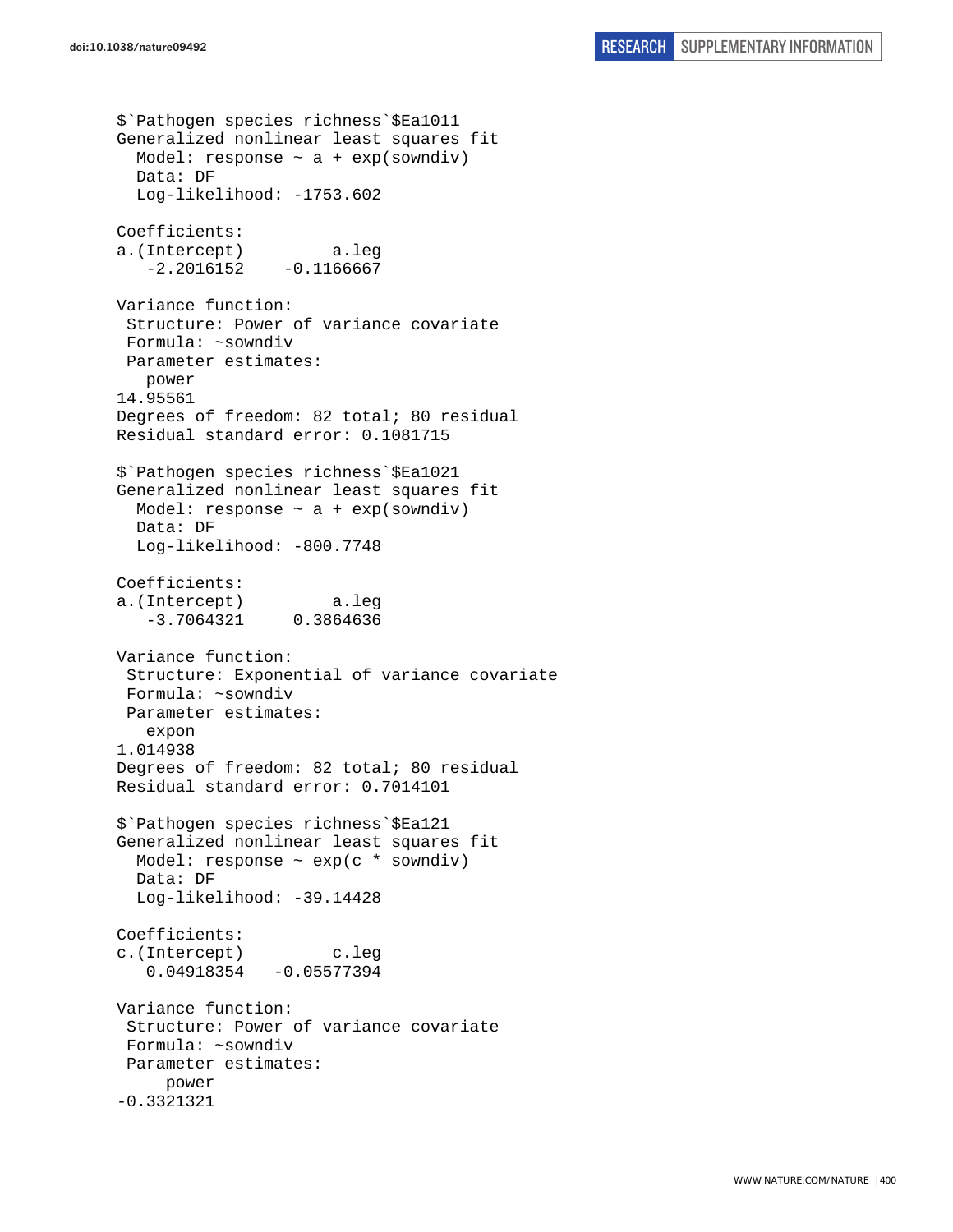```
Degrees of freedom: 82 total; 80 residual 
Residual standard error: 0.6465237 
$`Pathogen species richness`$Ea1221 
Generalized nonlinear least squares fit 
   Model: response ~ exp(c * sowndiv) 
   Data: DF 
  Log-likelihood: -39.15422
Coefficients: 
c.(Intercept) c.leg 
    0.4953196 -0.5472460Variance function: 
  Structure: Exponential of variance covariate 
 Formula: ~sowndiv 
 Parameter estimates: 
      expon 
0.01249611 
Degrees of freedom: 82 total; 80 residual 
Residual standard error: 0.3547346 
$`Pathogen species richness`$Eb16 
Generalized nonlinear least squares fit 
  Model: response \sim a + exp(sowndiv)
   Data: DF 
   Log-likelihood: -4912.516 
Coefficients: 
a.(Intercept) a.grass 
      -3508713 1286426 
Degrees of freedom: 82 total; 80 residual 
Residual standard error: 2.553606e+25 
$`Pathogen species richness`$Eb18 
Generalized nonlinear least squares fit 
  Model: response \sim exp(c * sowndiv)
  Data: DF 
  Log-likelihood: -46.15873
Coefficients: 
c.(Intercept) c.grass 
    0.3543401 -0.3886778Degrees of freedom: 82 total; 80 residual 
Residual standard error: 0.4301244 
$`Pathogen species richness`$Eb1511 
Generalized nonlinear least squares fit 
 Model: response \sim a + exp(c * sowndiv)
  Data: DF 
   Log-likelihood: 16.56897
```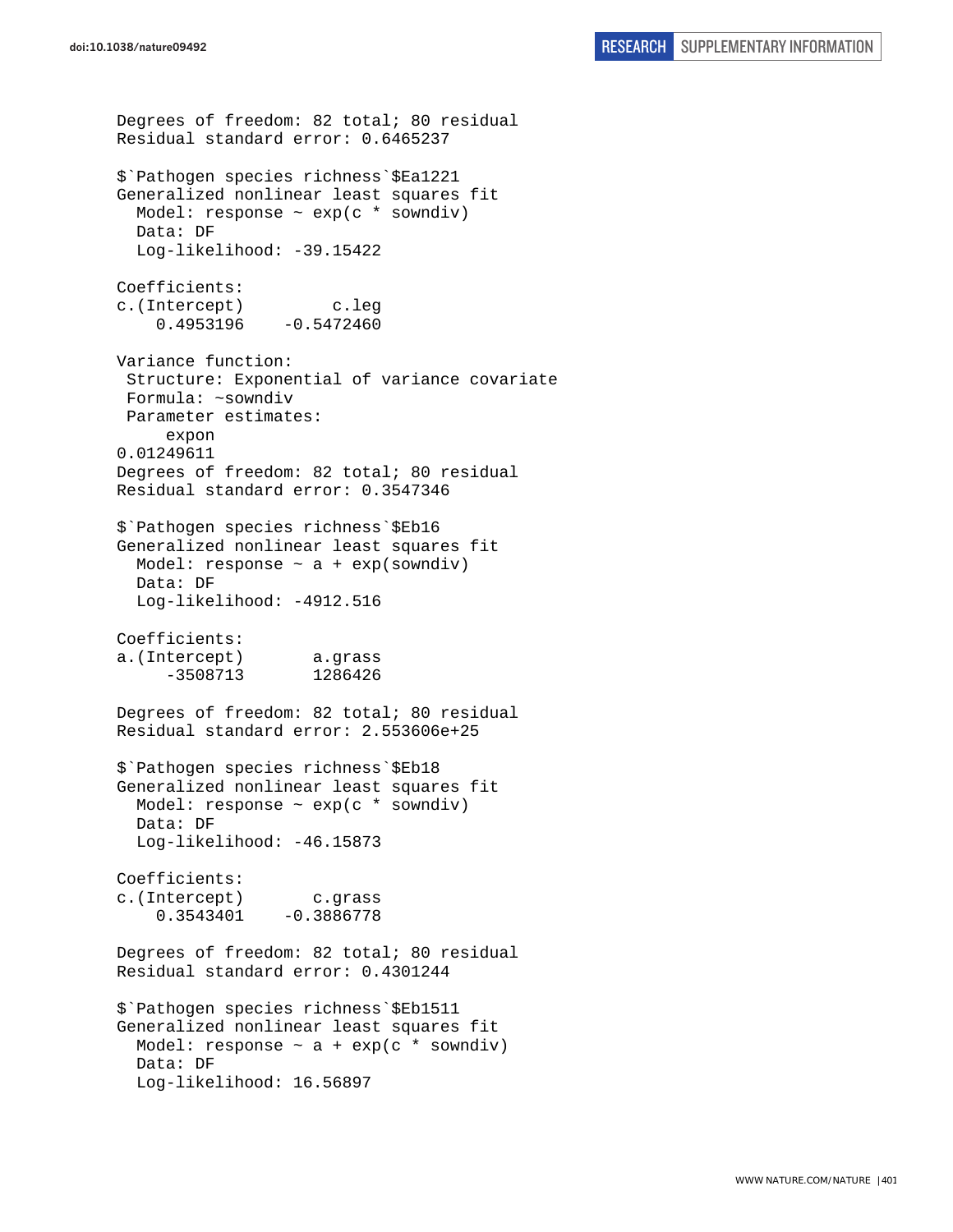```
Coefficients: 
a.(Intercept) a.grass c.(Intercept) c.grass 
  -0.314801191 -0.143565186 -0.008628612 0.012724463 
Variance function: 
  Structure: Power of variance covariate 
  Formula: ~sowndiv 
 Parameter estimates: 
      power 
-0.1466571 
Degrees of freedom: 82 total; 78 residual 
Residual standard error: 0.2520143 
$`Pathogen species richness`$Eb1521 
Generalized nonlinear least squares fit 
 Model: response \sim a + exp(c * sowndiv)
   Data: DF 
   Log-likelihood: 15.95644 
Coefficients: 
a.(Intercept) a.grass c.(Intercept) c.grass 
   -0.32409668 -0.14695480 -0.00961705 0.01383765 
Variance function: 
  Structure: Exponential of variance covariate 
  Formula: ~sowndiv 
 Parameter estimates: 
        expon 
-0.009345214 
Degrees of freedom: 82 total; 78 residual 
Residual standard error: 0.2212876 
$`Pathogen species richness`$Eb1611 
Generalized nonlinear least squares fit 
 Model: response \sim a + exp(sowndiv)
  Data: DF 
   Log-likelihood: -1755.297 
Coefficients: 
a.(Intercept) a.grass 
   -2.43494852 0.01666667 
Variance function: 
  Structure: Power of variance covariate 
 Formula: ~sowndiv 
 Parameter estimates: 
    power 
14.94768 
Degrees of freedom: 82 total; 80 residual 
Residual standard error: 0.1117385 
$`Pathogen species richness`$Eb1621 
Generalized nonlinear least squares fit 
  Model: response \sim a + exp(sowndiv)
```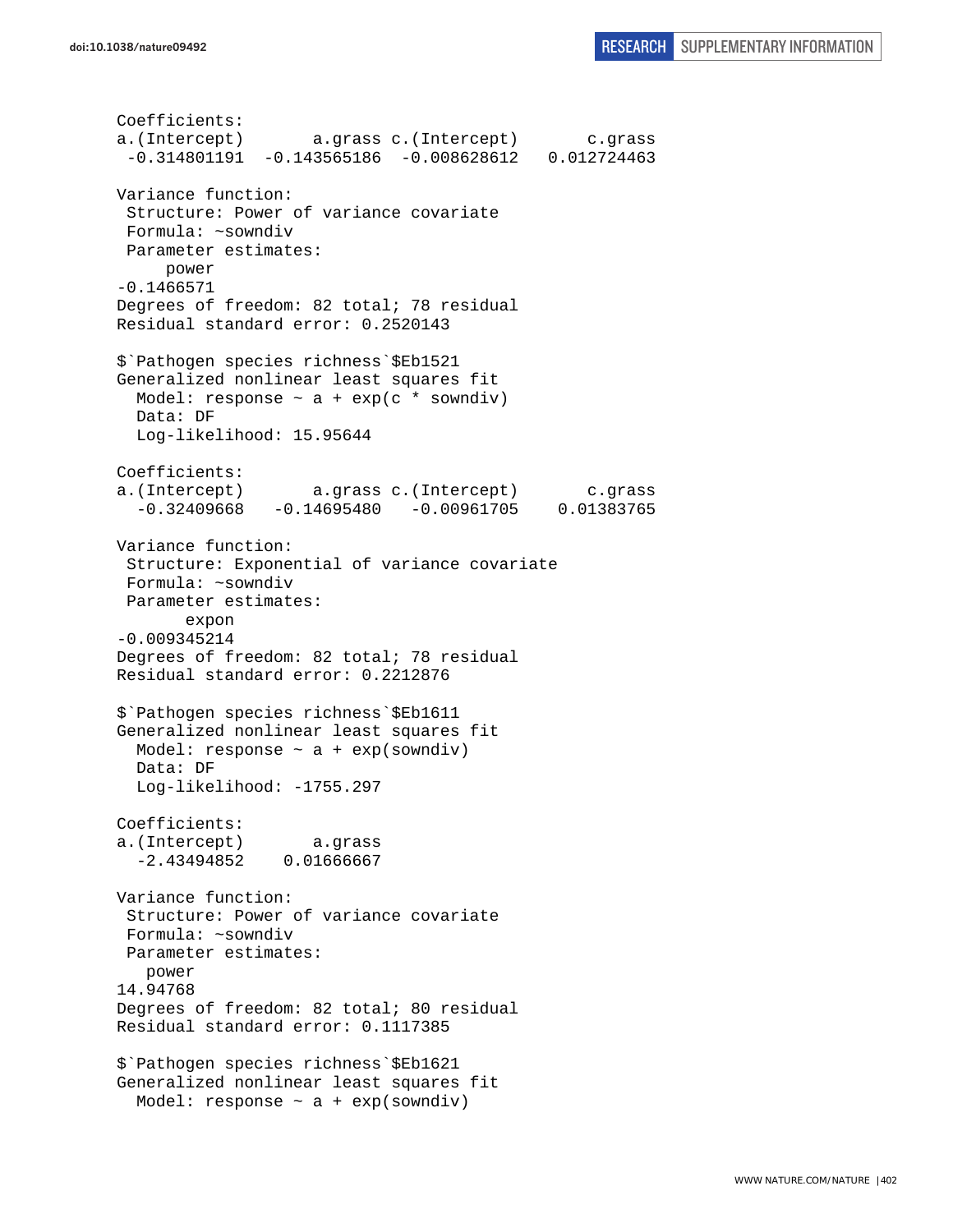Data: DF Log-likelihood: -800.7262 Coefficients: a.(Intercept) a.grass -3.9029772 0.4998053 Variance function: Structure: Exponential of variance covariate Formula: ~sowndiv Parameter estimates: expon 1.014988 Degrees of freedom: 82 total; 80 residual Residual standard error: 0.7006931 \$`Pathogen species richness`\$Eb1811 Generalized nonlinear least squares fit Model: response ~ exp(c \* sowndiv) Data: DF Log-likelihood: -43.07596 Coefficients: c.(Intercept) c.grass 0.03895951 -0.04672897 Variance function: Structure: Power of variance covariate Formula: ~sowndiv Parameter estimates: power -0.3021551 Degrees of freedom: 82 total; 80 residual Residual standard error: 0.6487541 \$`Pathogen species richness`\$Eb1821 Generalized nonlinear least squares fit Model: response  $\sim$  exp(c  $*$  sowndiv) Data: DF Log-likelihood: -46.3727 Coefficients: c.(Intercept) c.grass 0.07661238 -0.08151570 Variance function: Structure: Exponential of variance covariate Formula: ~sowndiv Parameter estimates: expon -0.02278001 Degrees of freedom: 82 total; 80 residual Residual standard error: 0.524402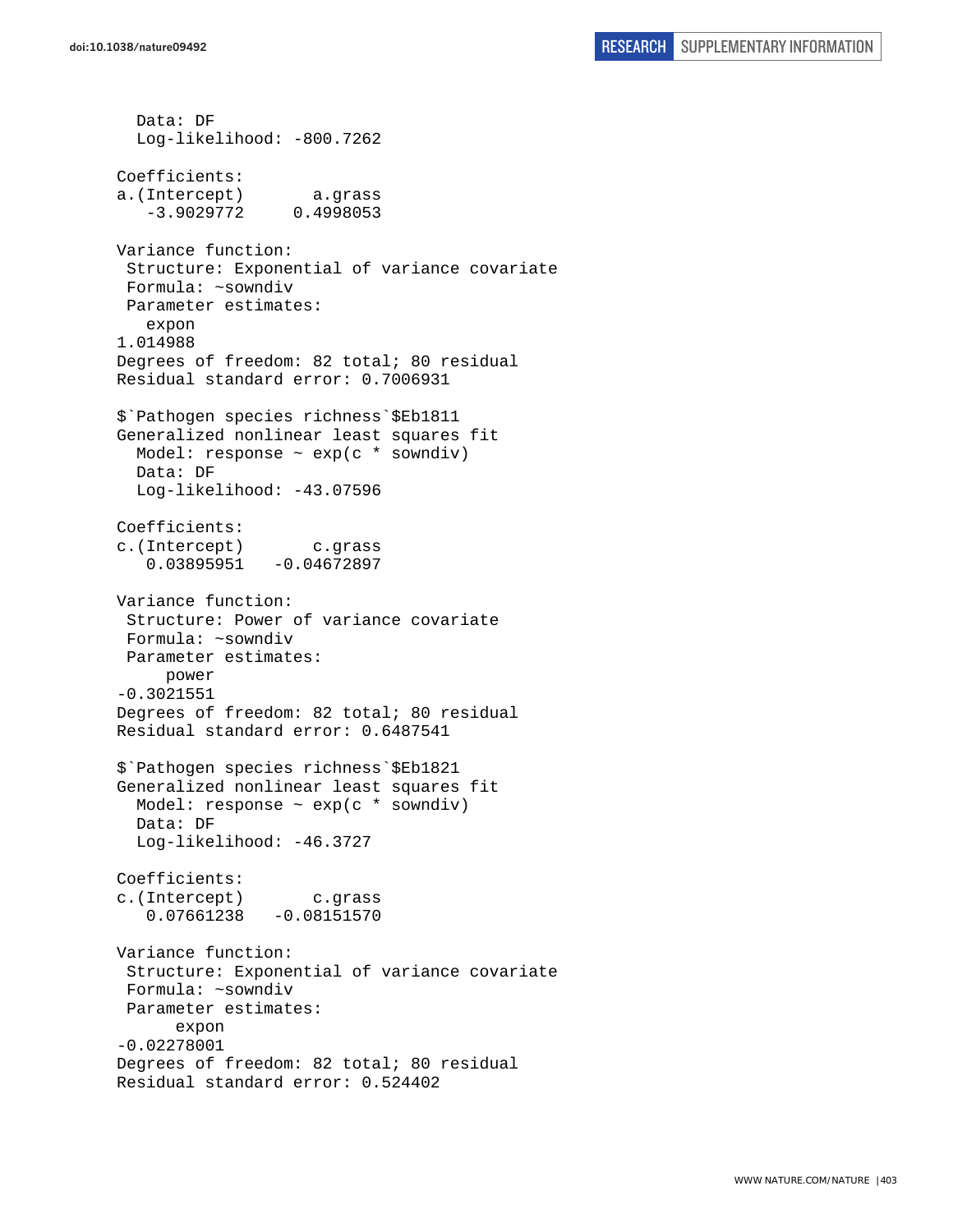```
$`Pathogen species richness`$Ec22 
Generalized nonlinear least squares fit 
 Model: response \sim a + exp(sowndiv)
  Data: DF 
   Log-likelihood: -4912.516 
Coefficients: 
a.(Intercept) a.funcgr 
      252095.9 -912137.5 
Degrees of freedom: 82 total; 80 residual 
Residual standard error: 2.553606e+25 
$`Pathogen species richness`$Ec24 
Generalized nonlinear least squares fit 
  Model: response ~ exp(c * sowndiv) 
   Data: DF 
  Log-likelihood: -38.38607
Coefficients: 
c.(Intercept) c.funcgr 
    -0.3524317 0.0863926 
Degrees of freedom: 82 total; 80 residual 
Residual standard error: 0.3912262 
$`Pathogen species richness`$Ec1921 
Generalized nonlinear least squares fit 
  Model: response \sim a + b * exp(c * sowndiv)
  Data: DF 
  Log-likelihood: -2913.733 
Coefficients: 
a.(Intercept) a.funcgr b.(Intercept) b.funcgr c.(Intercept) 
   0.792377200 -0.505595531 0.005303375 -0.001325841 0.999668707 
      c.funcgr 
   1.000082823 
Variance function: 
  Structure: Exponential of variance covariate 
 Formula: ~sowndiv 
 Parameter estimates: 
    expon 
4.808426 
Degrees of freedom: 82 total; 76 residual 
Residual standard error: 0.0008009555 
$`Pathogen species richness`$Ec2211 
Generalized nonlinear least squares fit 
 Model: response \sim a + exp(sowndiv)
   Data: DF 
   Log-likelihood: -1755.331 
Coefficients:
```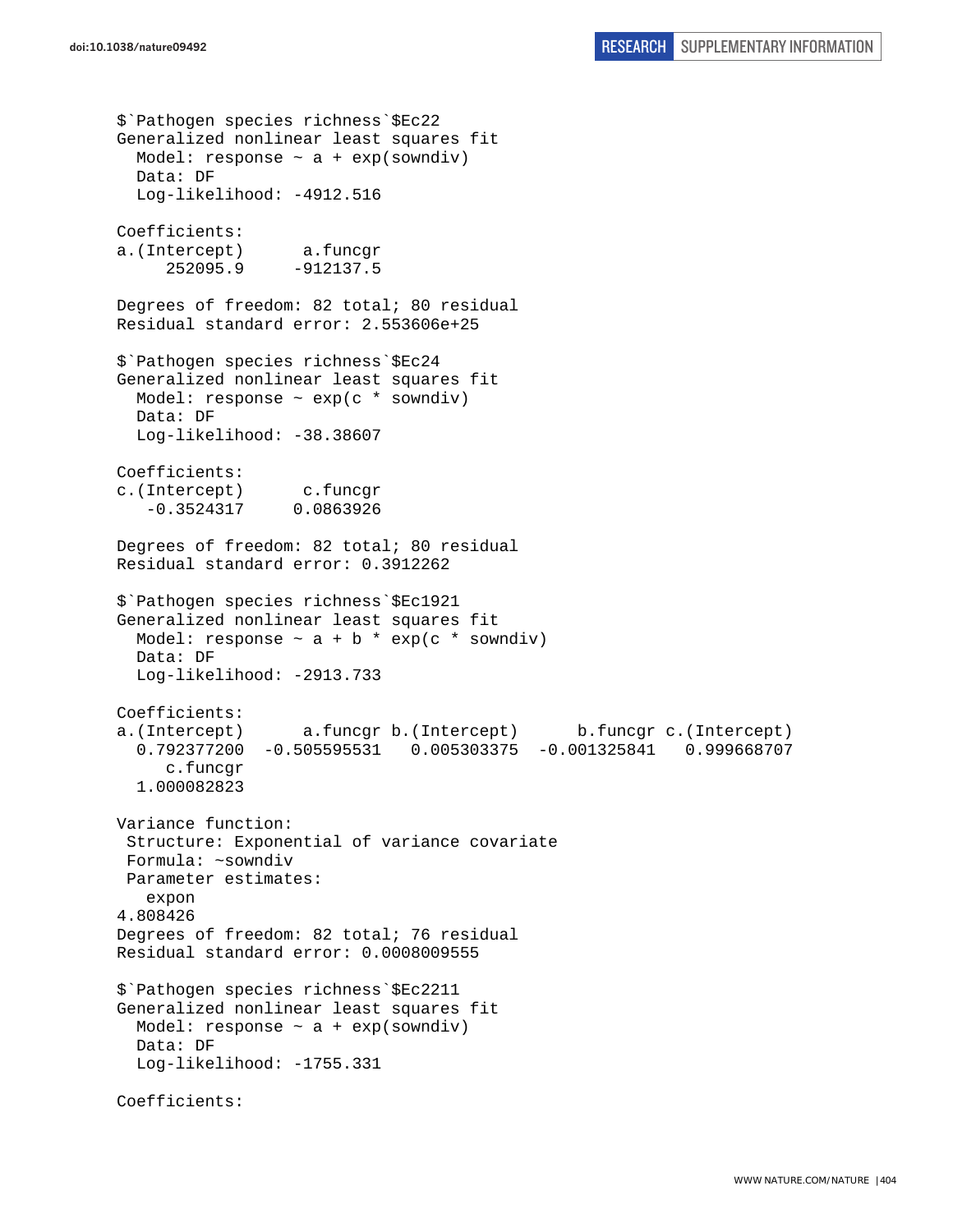a.(Intercept) a.funcgr 2.127493 -4.533275 Variance function: Structure: Power of variance covariate Formula: ~sowndiv Parameter estimates: power 14.94752 Degrees of freedom: 82 total; 80 residual Residual standard error: 0.1118116 \$`Pathogen species richness`\$Ec2221 Generalized nonlinear least squares fit Model: response  $\sim$  a + exp(sowndiv) Data: DF Log-likelihood: -794.2422 Coefficients: a.(Intercept) a.funcgr 3.527754 -6.181283 Variance function: Structure: Exponential of variance covariate Formula: ~sowndiv Parameter estimates: expon 1.022297 Degrees of freedom: 82 total; 80 residual Residual standard error: 0.6080454 \$`Pathogen species richness`\$Ec2411 Generalized nonlinear least squares fit Model: response  $\sim$  exp(c  $*$  sowndiv) Data: DF Log-likelihood: -33.39247 Coefficients: c.(Intercept) c.funcgr -0.09825549 0.02333046 Variance function: Structure: Power of variance covariate Formula: ~sowndiv Parameter estimates: power -0.3459823 Degrees of freedom: 82 total; 80 residual Residual standard error: 0.6152492 \$`Pathogen species richness`\$Ec2421 Generalized nonlinear least squares fit Model: response  $\sim$  exp(c  $*$  sowndiv) Data: DF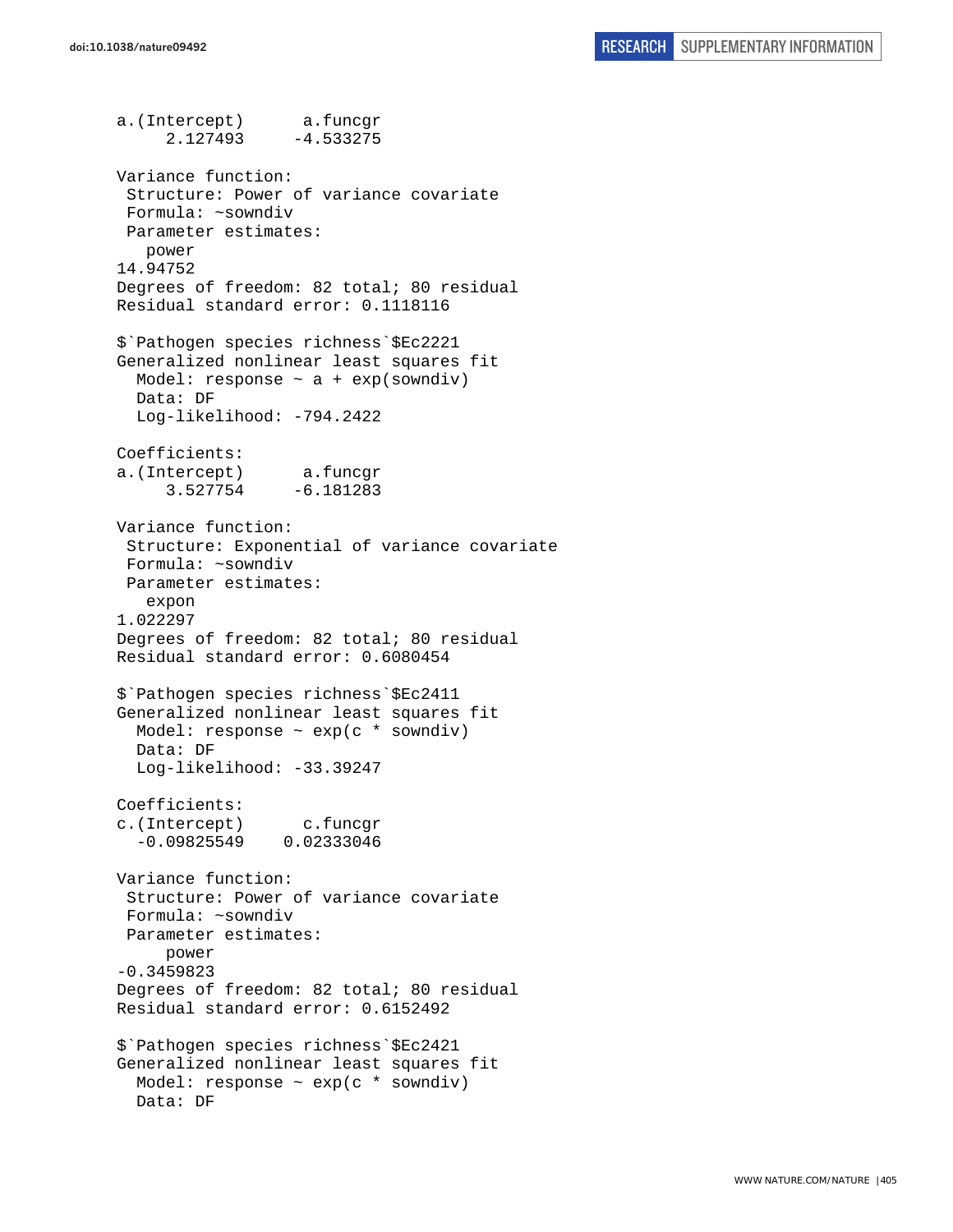Log-likelihood: -36.9849 Coefficients: c.(Intercept) c.funcgr -0.17948952 0.04382155 Variance function: Structure: Exponential of variance covariate Formula: ~sowndiv Parameter estimates: expon -0.01953315 Degrees of freedom: 82 total; 80 residual Residual standard error: 0.4548182 \$`Pathogen species richness`\$Ed28 Generalized nonlinear least squares fit Model: response  $\sim$  a + exp(sowndiv) Data: DF Log-likelihood: -4912.516 Coefficients: a.(Intercept) a.funcgr a.leg 872779.4 -990730.5 -307654.8 Degrees of freedom: 82 total; 79 residual Residual standard error: 2.569717e+25 \$`Pathogen species richness`\$Ed2811 Generalized nonlinear least squares fit Model: response  $\sim$  a + exp(sowndiv) Data: DF Log-likelihood: -1753.601 Coefficients: a.(Intercept) a.funcgr a.leg  $2.3608261 -4.5624412 -0.1166667$ Variance function: Structure: Power of variance covariate Formula: ~sowndiv Parameter estimates: power 14.95561 Degrees of freedom: 82 total; 79 residual Residual standard error: 0.1088539 \$`Pathogen species richness`\$Ed2821 Generalized nonlinear least squares fit Model: response  $\sim$  a + exp(sowndiv) Data: DF Log-likelihood: -794.2353 Coefficients: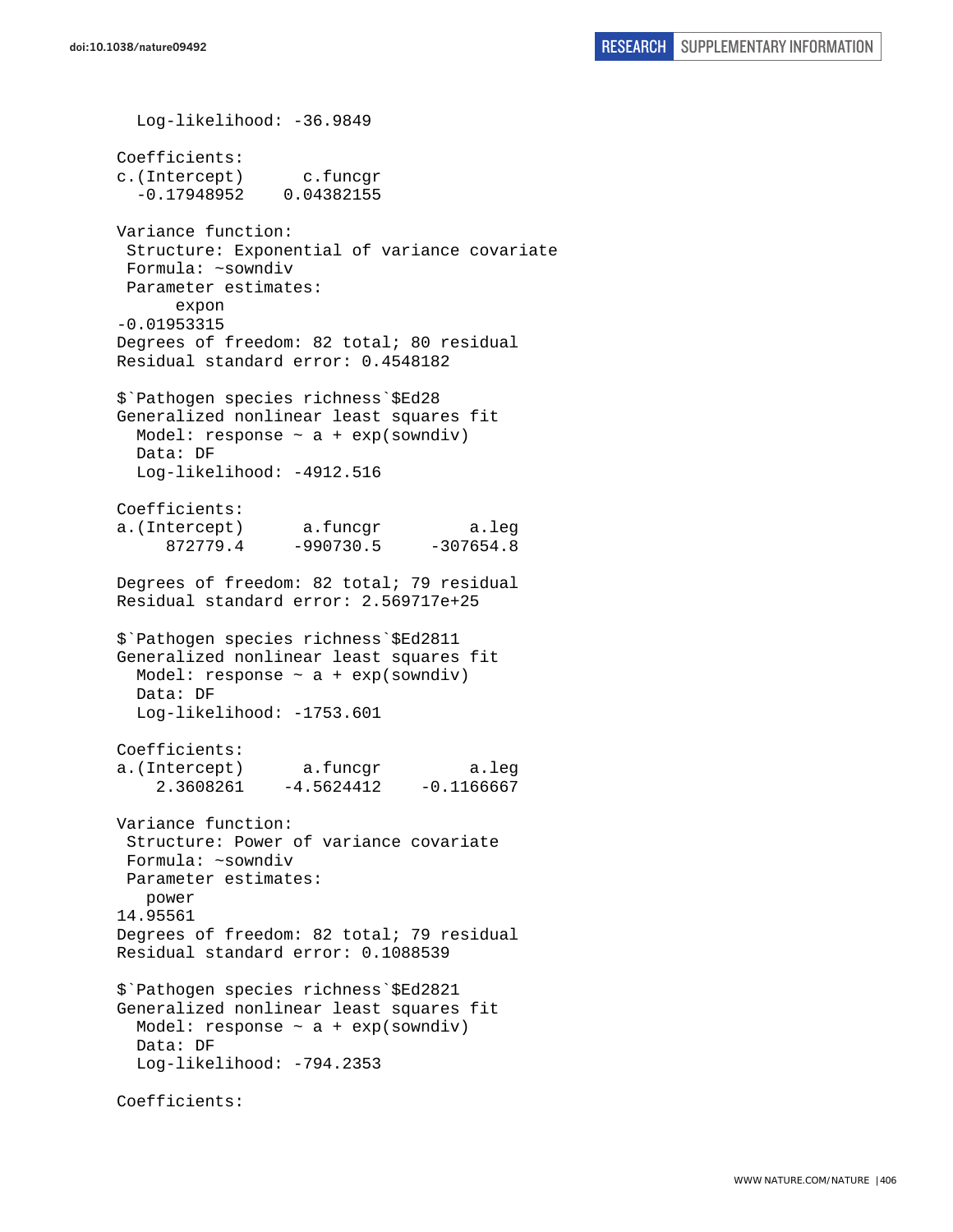a.(Intercept) a.funcgr a.leg 3.7379349 -6.2074764 -0.1051328 Variance function: Structure: Exponential of variance covariate Formula: ~sowndiv Parameter estimates: expon 1.022310 Degrees of freedom: 82 total; 79 residual Residual standard error: 0.6117605 \$`Pathogen species richness`\$Ed3021 Generalized nonlinear least squares fit Model: response  $\sim$  exp(c  $*$  sowndiv) Data: DF Log-likelihood: -35.57012 Coefficients: c.(Intercept) c.funcgr c.leg<br>0.23922085 0.03518679 -0.38509444 0.03518679 -0.38509444 Variance function: Structure: Exponential of variance covariate Formula: ~sowndiv Parameter estimates: expon -0.00935685 Degrees of freedom: 82 total; 79 residual Residual standard error: 0.4122238 \$`Pathogen species richness`\$Ee40 Generalized nonlinear least squares fit Model: response  $\sim$  a + exp(sowndiv) Data: DF Log-likelihood: -4912.516 Coefficients: a.(Intercept) a.funcgr a.grass  $-335850.5 -839615.4$  296563.3 Degrees of freedom: 82 total; 79 residual Residual standard error: 2.569717e+25 \$`Pathogen species richness`\$Ee341 Generalized nonlinear least squares fit Model: response  $\sim$  a + exp(sowndiv) Data: DF Log-likelihood: -1755.297 Coefficients: a.(Intercept) a.funcgr a.grass 2.09415938 -4.52910788 0.01666667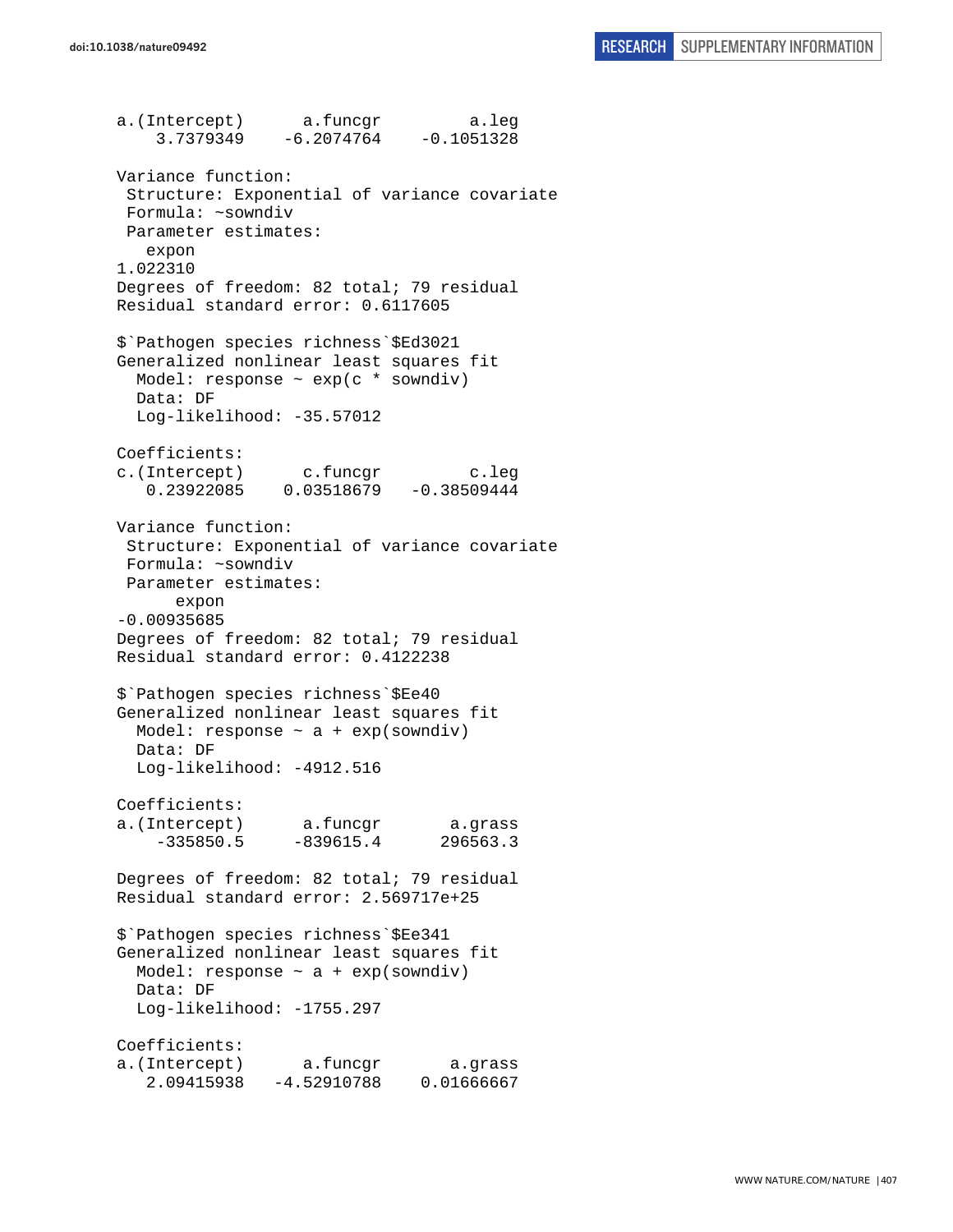Variance function: Structure: Power of variance covariate Formula: ~sowndiv Parameter estimates: power 14.94768 Degrees of freedom: 82 total; 79 residual Residual standard error: 0.1124435 \$`Pathogen species richness`\$Ee342 Generalized nonlinear least squares fit Model: response  $\sim$  a + exp(sowndiv) Data: DF Log-likelihood: -794.2421 Coefficients: a.(Intercept) a.funcgr a.grass 3.50619785 -6.17858764 0.01077768 Variance function: Structure: Exponential of variance covariate Formula: ~sowndiv Parameter estimates: expon 1.022297 Degrees of freedom: 82 total; 79 residual Residual standard error: 0.6118804 \$`Pathogen species richness`\$Ef40 Generalized nonlinear least squares fit Model: response  $\sim$  a + exp(sowndiv) Data: DF Log-likelihood: -4912.516 Coefficients: a.(Intercept) a.grass a.leg -5251825 1394676 1054749 Degrees of freedom: 82 total; 79 residual Residual standard error: 2.569717e+25 \$`Pathogen species richness`\$Ef3721 Generalized nonlinear least squares fit Model: response  $\sim$  a + b  $*$  exp(c  $*$  sowndiv) Data: DF Log-likelihood: -2748.242 Coefficients: a.(Intercept) a.grass a.leg b.(Intercept) b.grass 0.5632294806 -0.0207623679 -0.1235830839 0.0003110381 -0.0001113385 b.leg c.(Intercept) c.grass c.leg -0.0000425028 0.9999801140 1.0000071064 1.0000028133

Variance function: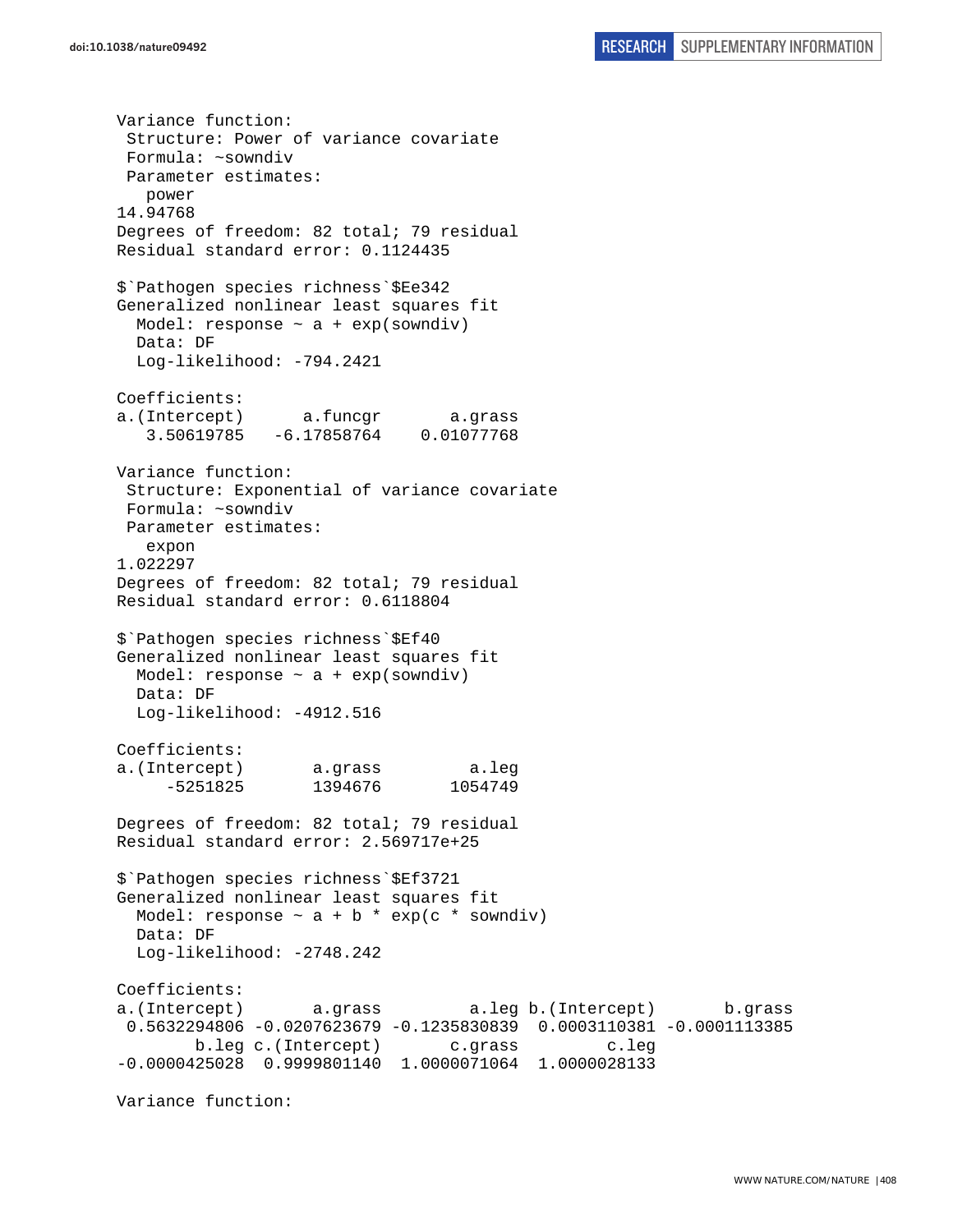Structure: Exponential of variance covariate Formula: ~sowndiv Parameter estimates: expon 4.509548 Degrees of freedom: 82 total; 73 residual Residual standard error: 0.001413366 \$`Pathogen species richness`\$Ef3921 Generalized nonlinear least squares fit Model: response  $\sim$  a + exp(c \* sowndiv) Data: DF Log-likelihood: 22.44404 Coefficients: a.(Intercept) a.grass a.leg c.(Intercept) c.grass -0.03852644 -0.13689759 -0.20227265 -0.01533502 0.01002089 c.leg 0.00810498 Variance function: Structure: Exponential of variance covariate Formula: ~sowndiv Parameter estimates: expon -0.008068937 Degrees of freedom: 82 total; 76 residual Residual standard error: 0.2048702 \$`Pathogen species richness`\$Ef4011 Generalized nonlinear least squares fit Model: response  $\sim$  a + exp(sowndiv) Data: DF Log-likelihood: -1753.528 Coefficients: a.(Intercept) a.grass a.leg  $-2.14328188 - 0.02499999 - 0.12499999$ Variance function: Structure: Power of variance covariate Formula: ~sowndiv Parameter estimates: power 14.95595 Degrees of freedom: 82 total; 79 residual Residual standard error: 0.1087018 \$`Pathogen species richness`\$Ef4021 Generalized nonlinear least squares fit Model: response  $\sim$  a + exp(sowndiv) Data: DF Log-likelihood: -800.5485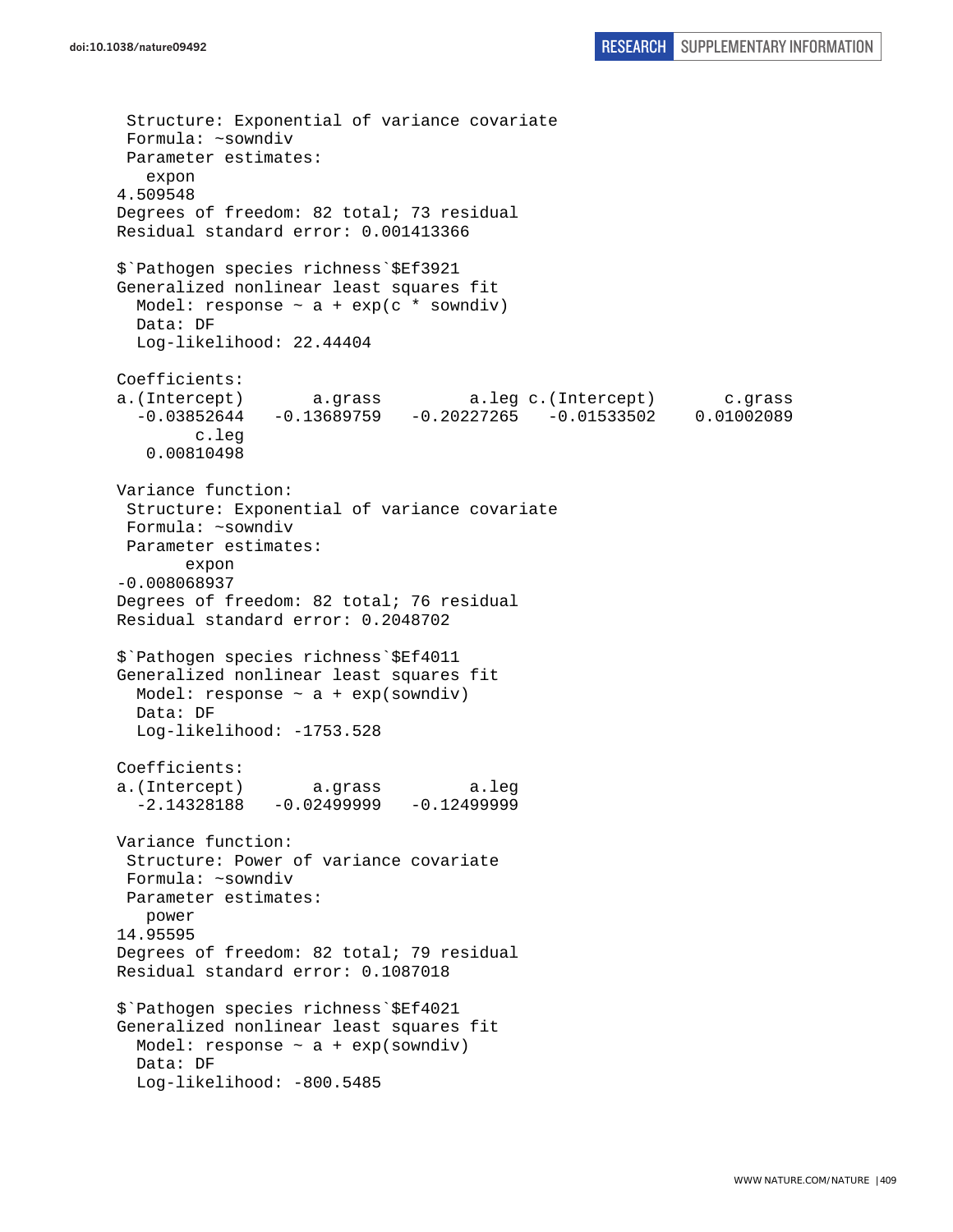Coefficients: a.(Intercept) a.grass a.leg -5.4261349 0.7307499 0.6471738 Variance function: Structure: Exponential of variance covariate Formula: ~sowndiv Parameter estimates: expon 1.015104 Degrees of freedom: 82 total; 79 residual Residual standard error: 0.7028916 \$`Pathogen species richness`\$Ef4211 Generalized nonlinear least squares fit Model: response ~ exp(c \* sowndiv) Data: DF Log-likelihood: -37.20266 Coefficients: c.(Intercept) c.grass c.leg  $0.8058854 -0.3024206 -0.5318166$ Variance function: Structure: Power of variance covariate Formula: ~sowndiv Parameter estimates: power 0.2285446 Degrees of freedom: 82 total; 79 residual Residual standard error: 0.2764003 \$`Pathogen species richness`\$Ef4221 Generalized nonlinear least squares fit Model: response  $\sim$  exp(c  $*$  sowndiv) Data: DF Log-likelihood: -37.58315 Coefficients: c.(Intercept) c.grass c.leg  $0.54148502 -0.07913541 -0.49187409$ Variance function: Structure: Exponential of variance covariate Formula: ~sowndiv Parameter estimates: expon 0.01153550 Degrees of freedom: 82 total; 79 residual Residual standard error: 0.3530985 \$`Pathogen species richness`\$Eg46 Generalized nonlinear least squares fit Model: response  $\sim$  a + exp(sowndiv)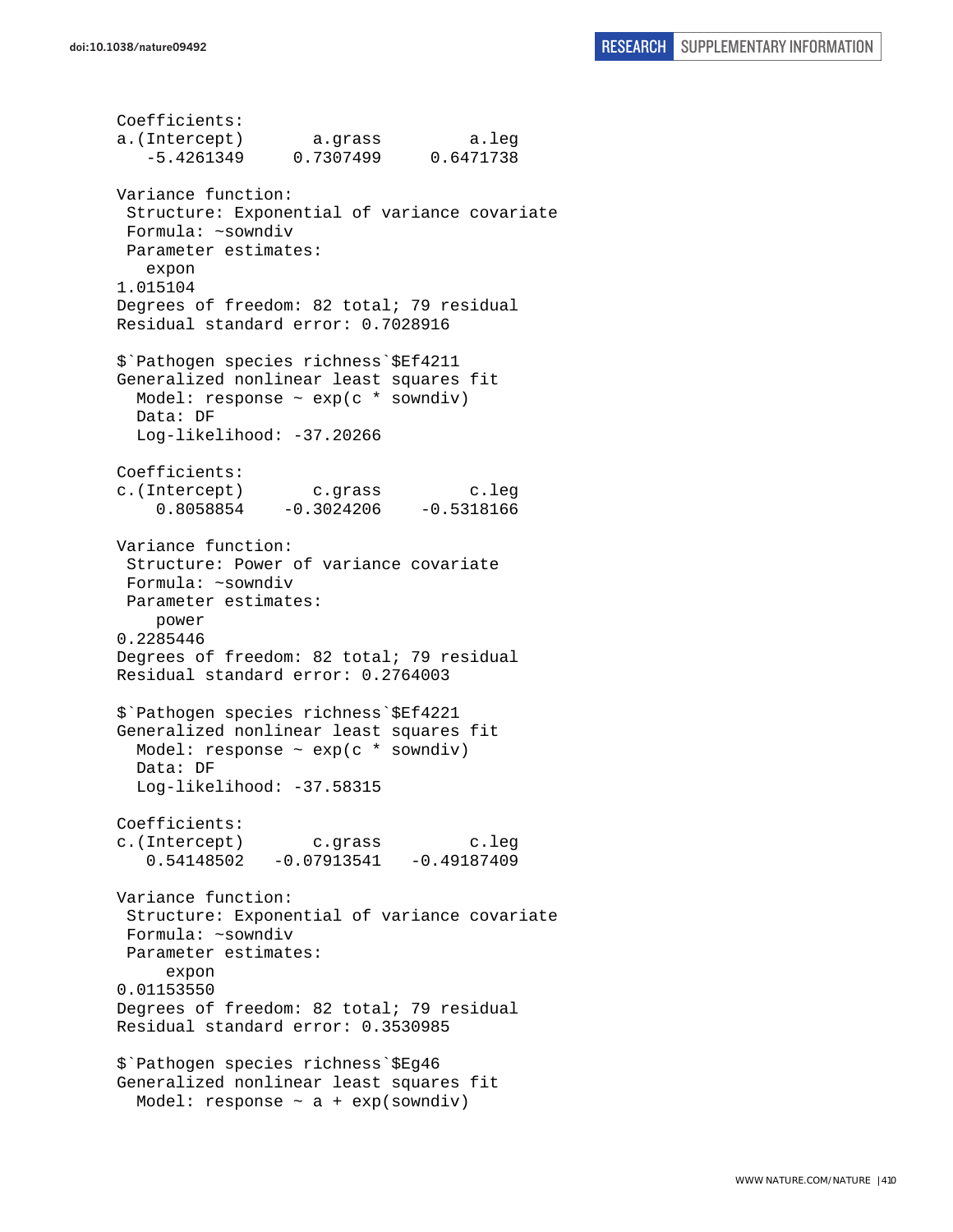Data: DF Log-likelihood: -4912.516 Coefficients: a.(Intercept) a.funcgr a.grass a.leg 292092.1 -918391.4 183181.2 -199834.3 Degrees of freedom: 82 total; 78 residual Residual standard error: 2.586137e+25 \$`Pathogen species richness`\$Eg4611 Generalized nonlinear least squares fit Model: response  $\sim$  a + exp(sowndiv) Data: DF Log-likelihood: -1753.528 Coefficients: a.(Intercept) a.funcgr a.grass a.leg  $2.427493 -4.570775 -0.025000 -0.125000$ Variance function: Structure: Power of variance covariate Formula: ~sowndiv Parameter estimates: power 14.95595 Degrees of freedom: 82 total; 78 residual Residual standard error: 0.1093964 \$`Pathogen species richness`\$Eg4621 Generalized nonlinear least squares fit Model: response  $\sim$  a + exp(sowndiv) Data: DF Log-likelihood: -794.2347 Coefficients: a.(Intercept) a.funcgr a.grass a.leg 3.83383575 -6.21945730 -0.03465759 -0.11842922 Variance function: Structure: Exponential of variance covariate Formula: ~sowndiv Parameter estimates: expon 1.022311 Degrees of freedom: 82 total; 78 residual Residual standard error: 0.6156587 \$`Pathogen species richness`\$Pa2 Nonlinear regression model model: response  $\sim$  a + b  $*$  sowndiv data: DF a b 0.464978 0.007488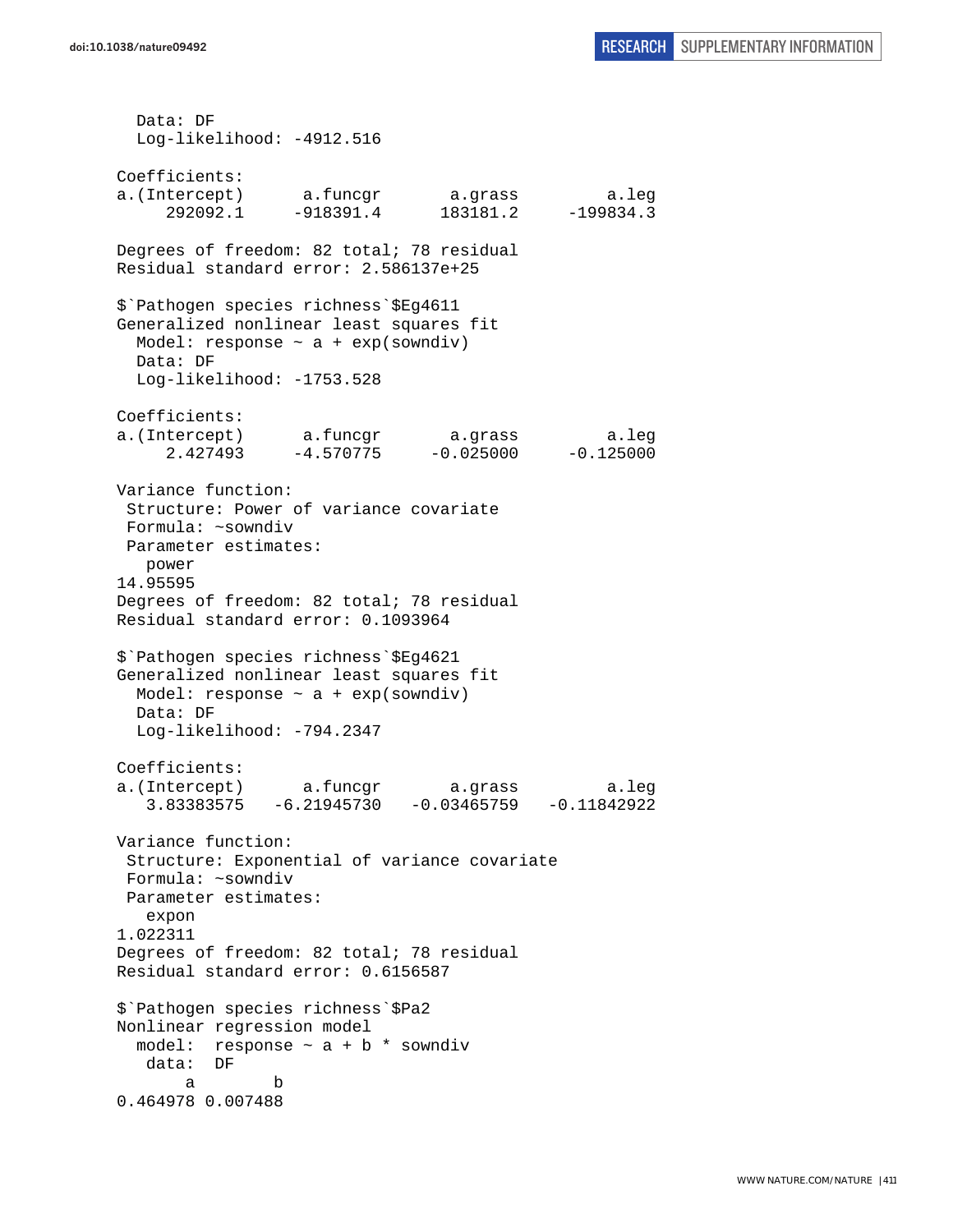residual sum-of-squares: 3.604 Number of iterations to convergence: 1 Achieved convergence tolerance: 9.597e-10 \$`Pathogen species richness`\$Pa3 Nonlinear regression model model: response  $\sim$  a + sowndiv<sup>^</sup>c data: DF a c -0.63085 0.09613 residual sum-of-squares: 2.996 Number of iterations to convergence: 8 Achieved convergence tolerance: 2.634e-07 \$`Pathogen species richness`\$Pa4 Nonlinear regression model model: response ~ b \* sowndiv^c data: DF b c 0.3867 0.1964 residual sum-of-squares: 3.046 Number of iterations to convergence: 8 Achieved convergence tolerance: 3.015e-06 \$`Pathogen species richness`\$Pa5 Nonlinear regression model model: response ~ sowndiv^c data: DF c -0.2495 residual sum-of-squares: 14.27 Number of iterations to convergence: 11 Achieved convergence tolerance: 6.026e-06 \$`Pathogen species richness`\$Pb21 Generalized nonlinear least squares fit Model: response  $\sim$  a + b \* sowndiv Data: DF Log-likelihood: 11.75931 Coefficients: a b 0.46497755 0.00748841 Degrees of freedom: 82 total; 80 residual Residual standard error: 0.2122483 \$`Pathogen species richness`\$Pb31 Generalized nonlinear least squares fit Model: response ~ a + sowndiv^c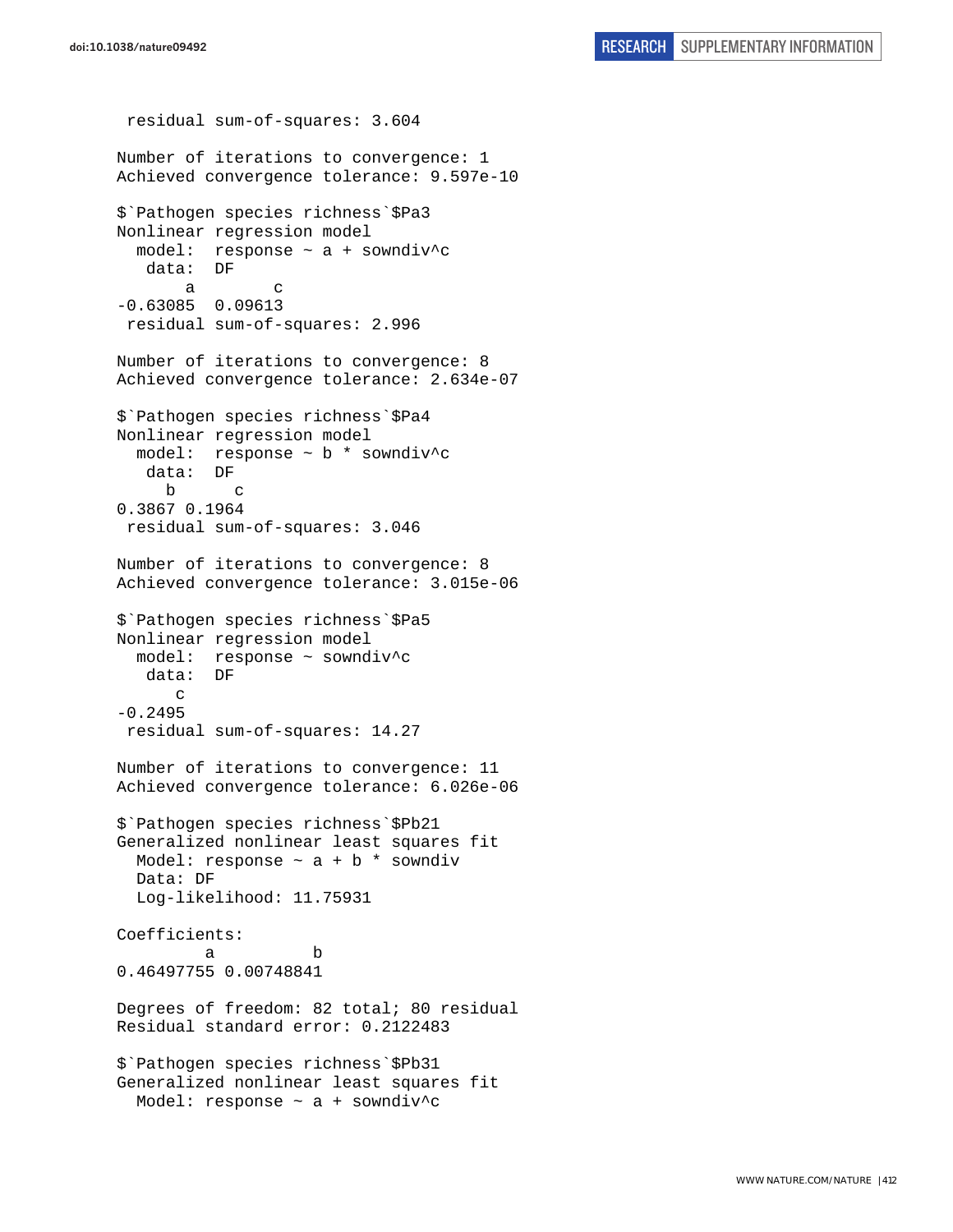```
 Data: DF 
   Log-likelihood: 19.33647 
Coefficients: 
a c
-0.6308510 0.0961363 
Degrees of freedom: 82 total; 80 residual 
Residual standard error: 0.1935145 
$`Pathogen species richness`$Pb41 
Generalized nonlinear least squares fit 
  Model: response ~ b * sowndiv^c 
  Data: DF 
  Log-likelihood: 18.65379 
Coefficients: 
 b c 
0.3866424 0.1963963 
Degrees of freedom: 82 total; 80 residual 
Residual standard error: 0.1951323 
$`Pathogen species richness`$Pb51 
Generalized nonlinear least squares fit 
   Model: response ~ sowndiv^c 
  Data: DF 
   Log-likelihood: -44.66585 
Coefficients: 
 c 
-0.2495131 
Degrees of freedom: 82 total; 81 residual 
Residual standard error: 0.4197491 
$`Pathogen species richness`$Pc221 
Generalized nonlinear least squares fit 
 Model: response \sim a + b * sowndiv
  Data: DF 
   Log-likelihood: 13.63299 
Coefficients: 
 a b 
0.500708927 0.005850212 
Variance function: 
  Structure: Power of variance covariate 
 Formula: ~sowndiv 
 Parameter estimates: 
     power 
-0.1655913 
Degrees of freedom: 82 total; 80 residual 
Residual standard error: 0.2652681
```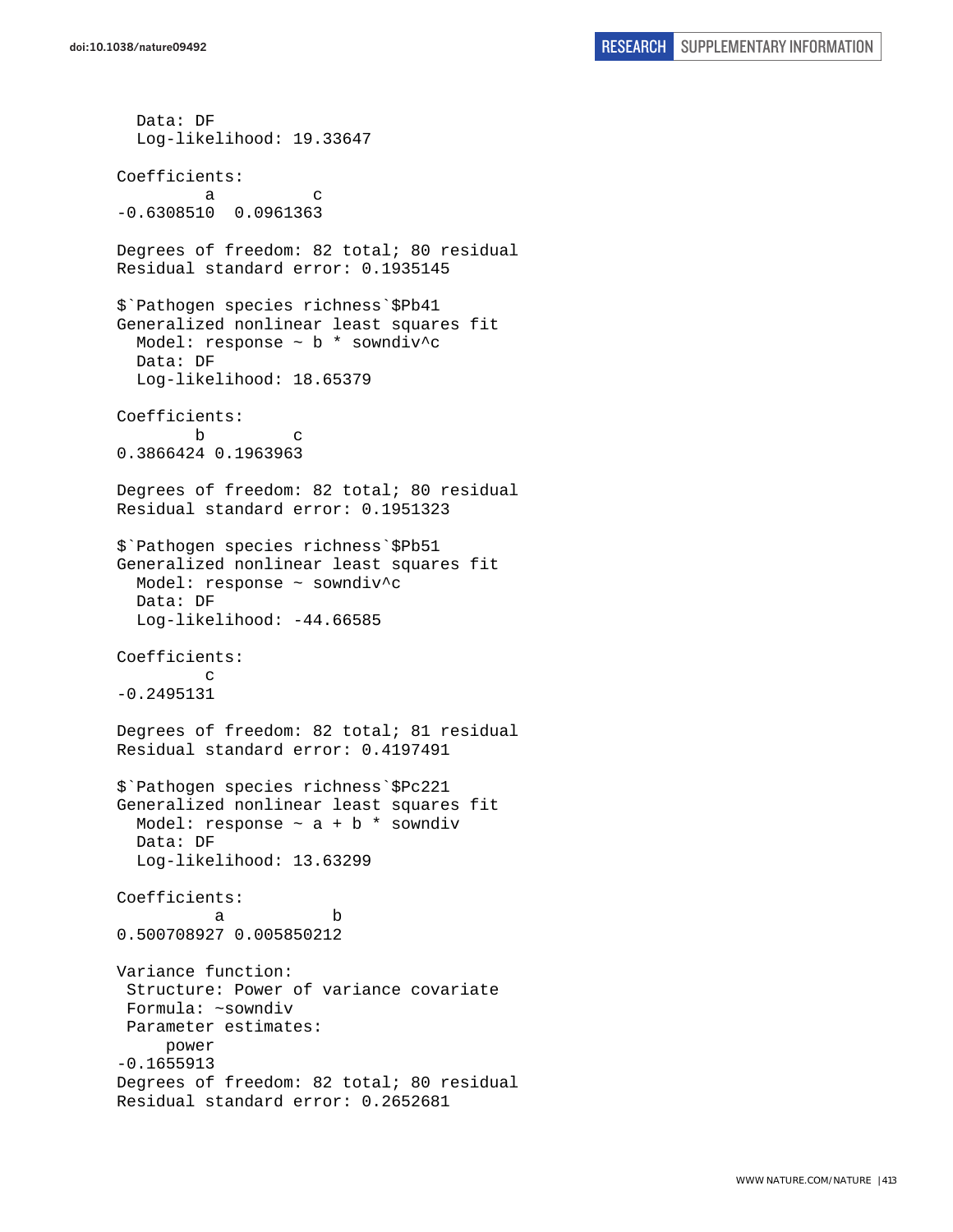```
$`Pathogen species richness`$Pc231 
Generalized nonlinear least squares fit 
 Model: response \sim a + b * sowndiv
  Data: DF 
   Log-likelihood: 12.62874 
Coefficients: 
 a b 
0.478541496 0.006170491 
Variance function: 
 Structure: Exponential of variance covariate 
 Formula: ~sowndiv 
 Parameter estimates: 
       expon 
-0.00925748 
Degrees of freedom: 82 total; 80 residual 
Residual standard error: 0.2273823 
$`Pathogen species richness`$Pc321 
Generalized nonlinear least squares fit 
  Model: response ~ a + sowndiv^c 
  Data: DF 
   Log-likelihood: 20.37152 
Coefficients: 
a c
-0.61908527 0.09082243 
Variance function: 
  Structure: Power of variance covariate 
 Formula: ~sowndiv 
 Parameter estimates: 
      power 
-0.1143123 
Degrees of freedom: 82 total; 80 residual 
Residual standard error: 0.22643 
$`Pathogen species richness`$Pc331 
Generalized nonlinear least squares fit 
  Model: response ~ a + sowndiv^c 
  Data: DF 
   Log-likelihood: 20.15986 
Coefficients: 
a c
-0.6244992 0.0917245 
Variance function: 
 Structure: Exponential of variance covariate 
 Formula: ~sowndiv 
  Parameter estimates: 
        expon
```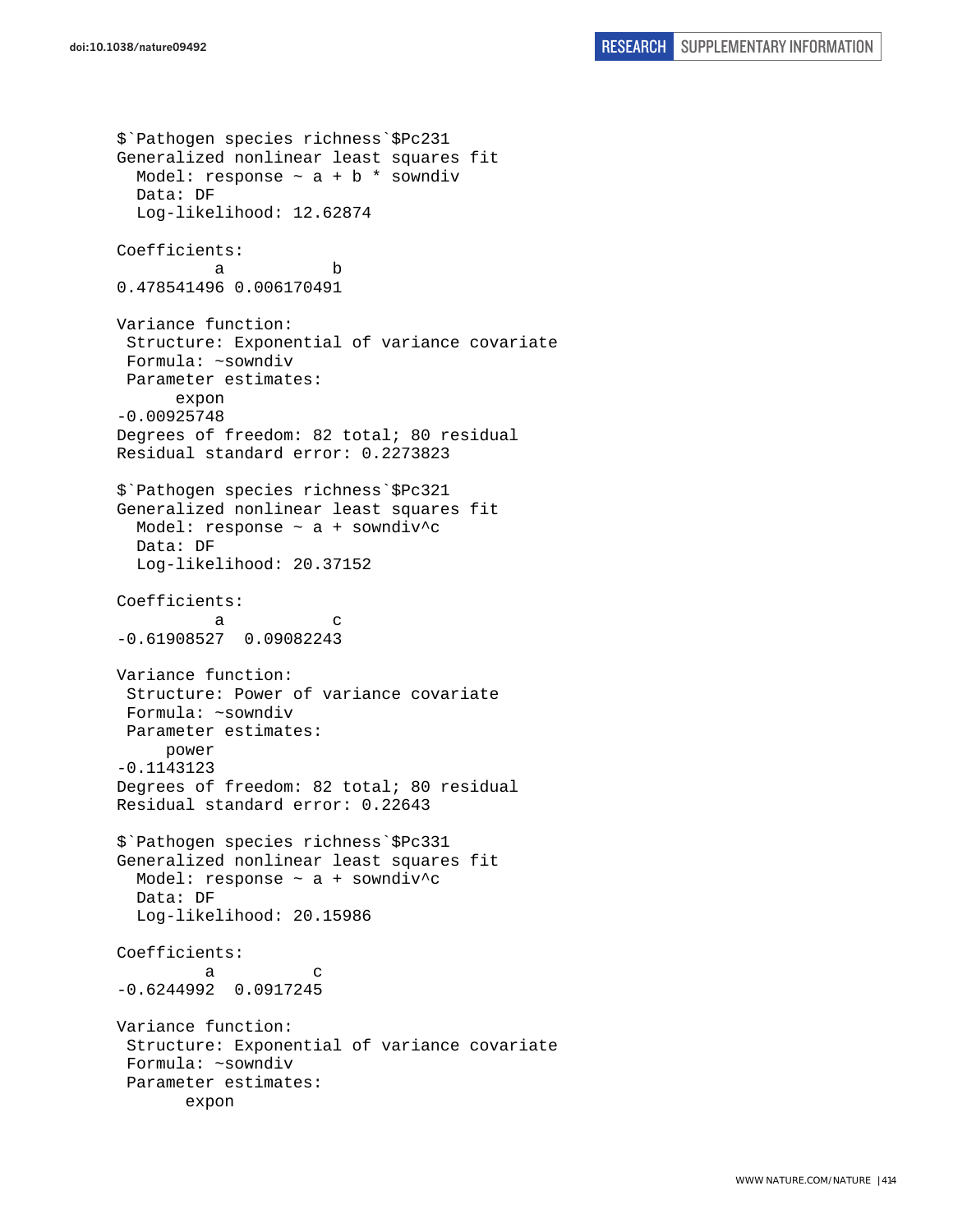```
-0.008089045 
Degrees of freedom: 82 total; 80 residual 
Residual standard error: 0.2053588 
$`Pathogen species richness`$Pc421 
Generalized nonlinear least squares fit 
  Model: response ~ b * sowndiv^c 
  Data: DF 
   Log-likelihood: 19.80060 
Coefficients: 
 b c 
0.4000319 0.1805042 
Variance function: 
  Structure: Power of variance covariate 
 Formula: ~sowndiv 
 Parameter estimates: 
      power 
-0.1208100 
Degrees of freedom: 82 total; 80 residual 
Residual standard error: 0.2302221 
$`Pathogen species richness`$Pc431 
Generalized nonlinear least squares fit 
   Model: response ~ b * sowndiv^c 
  Data: DF 
  Log-likelihood: 19.48105 
Coefficients: 
 b c 
0.3937832 0.1840941 
Variance function: 
  Structure: Exponential of variance covariate 
 Formula: ~sowndiv 
 Parameter estimates: 
        expon 
-0.008199287 
Degrees of freedom: 82 total; 80 residual 
Residual standard error: 0.2072619 
$`Pathogen species richness`$Pc521 
Generalized nonlinear least squares fit 
  Model: response ~ sowndiv^c 
  Data: DF 
  Log-likelihood: -32.73787 
Coefficients: 
 c 
-0.1432924 
Variance function: 
  Structure: Power of variance covariate
```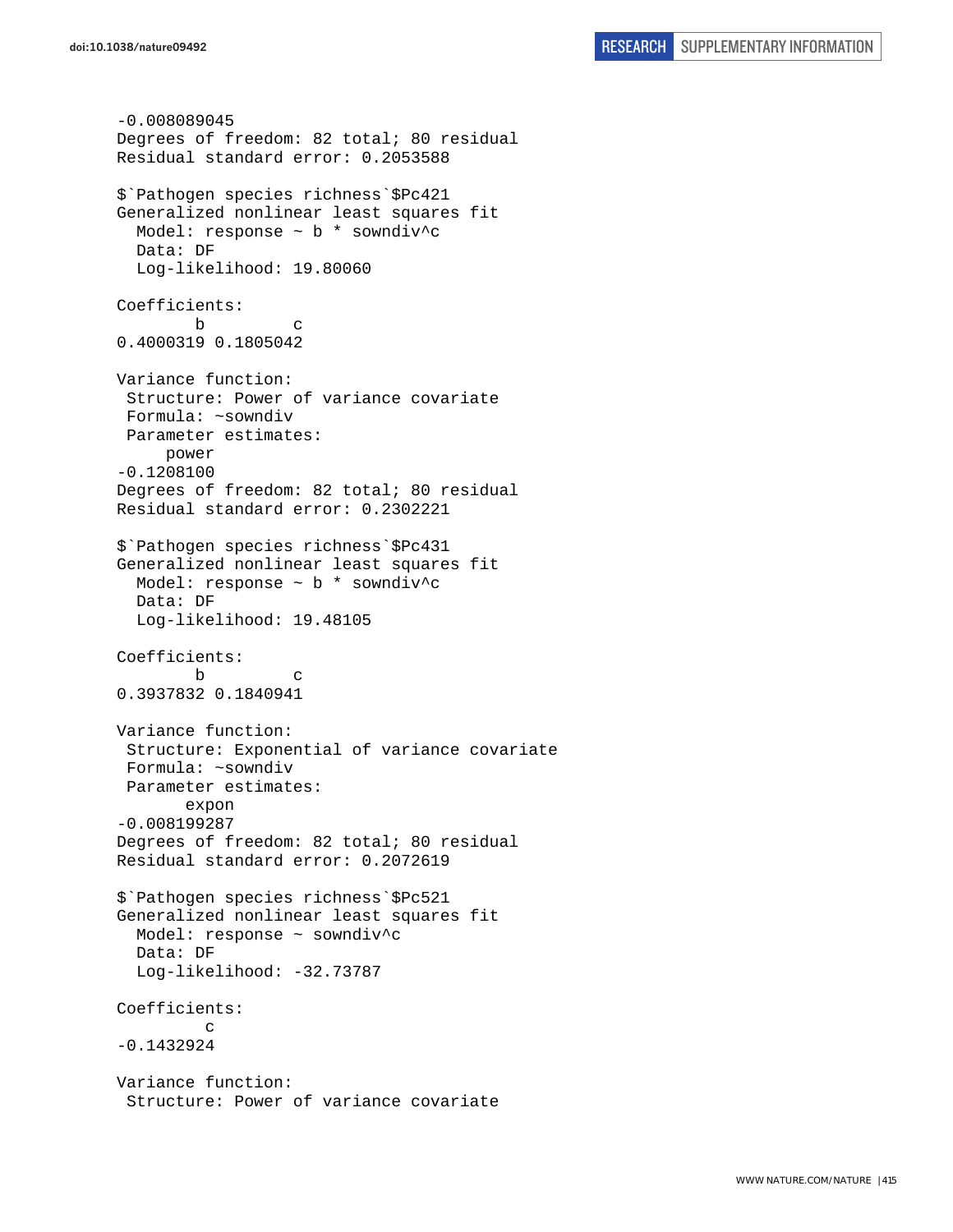Formula: ~sowndiv Parameter estimates: power -0.3391029 Degrees of freedom: 82 total; 81 residual Residual standard error: 0.6004145 \$`Pathogen species richness`\$Pc531 Generalized nonlinear least squares fit Model: response ~ sowndiv^c Data: DF Log-likelihood: -43.4501 Coefficients: c -0.1749613 Variance function: Structure: Exponential of variance covariate Formula: ~sowndiv Parameter estimates: expon -0.01130970 Degrees of freedom: 82 total; 81 residual Residual standard error: 0.4557429 \$`Pathogen species richness`\$Pd71 Generalized nonlinear least squares fit Model: response  $\sim$  a + b \* sowndiv Data: DF Log-likelihood: 20.60097 Coefficients: a.(Intercept) a.funcgr b.(Intercept) b.funcgr 0.243512311 0.098292577 0.028200002 -0.006403276 Degrees of freedom: 82 total; 78 residual Residual standard error: 0.1929808 \$`Pathogen species richness`\$Pd81 Generalized nonlinear least squares fit Model: response ~ a + sowndiv^c Data: DF Log-likelihood: 21.78697 Coefficients: a.(Intercept) a.funcgr c.(Intercept) c.funcgr -0.74744301 0.07702308 0.11940968 -0.01830123 Degrees of freedom: 82 total; 78 residual Residual standard error: 0.1902097 \$`Pathogen species richness`\$Pd91 Generalized nonlinear least squares fit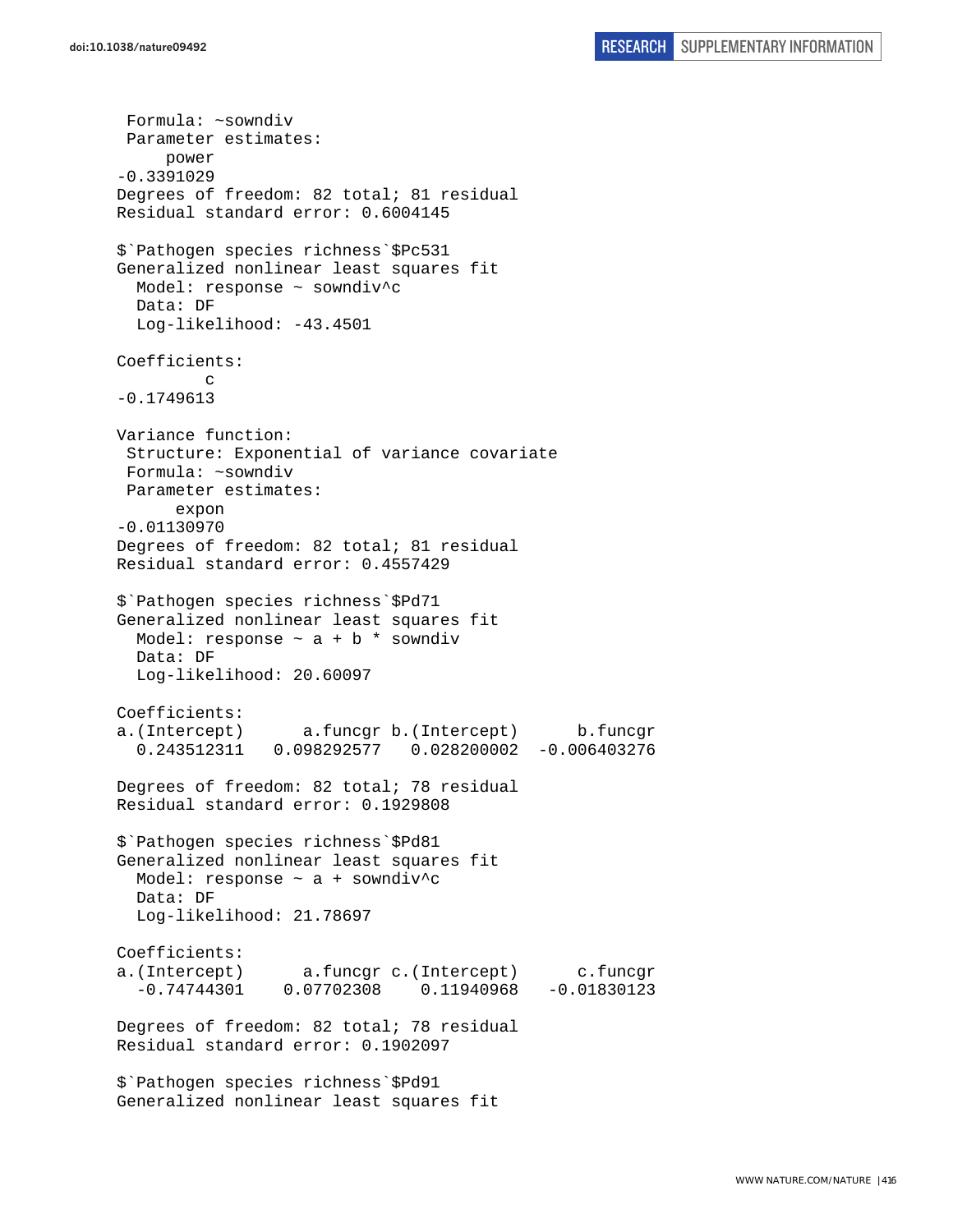Model: response ~ b \* sowndiv^c Data: DF Log-likelihood: 21.62022 Coefficients: b.(Intercept) b.funcgr c.(Intercept) c.funcgr 0.26682915 0.07180866 0.28220673 -0.05059161 Degrees of freedom: 82 total; 78 residual Residual standard error: 0.1905969 \$`Pathogen species richness`\$Pd101 Generalized nonlinear least squares fit Model: response ~ sowndiv^c Data: DF Log-likelihood: -41.20251 Coefficients: c.(Intercept) c.funcgr -0.5818001 0.1149157 Degrees of freedom: 82 total; 80 residual Residual standard error: 0.404897 \$`Pathogen species richness`\$Pe721 Generalized nonlinear least squares fit Model: response  $\sim$  a + b  $*$  sowndiv Data: DF Log-likelihood: 21.64085 Coefficients: a.(Intercept) a.funcgr b.(Intercept) b.funcgr 0.258945643 0.093657643 0.026236255 -0.005884313 Variance function: Structure: Power of variance covariate Formula: ~sowndiv Parameter estimates: power -0.1114984 Degrees of freedom: 82 total; 78 residual Residual standard error: 0.2248509 \$`Pathogen species richness`\$Pe731 Generalized nonlinear least squares fit Model: response  $\sim$  a + b \* sowndiv Data: DF Log-likelihood: 21.44076 Coefficients: a.(Intercept) a.funcgr b.(Intercept) b.funcgr 0.24781149 0.09682293 0.02732203 -0.00615804

Variance function: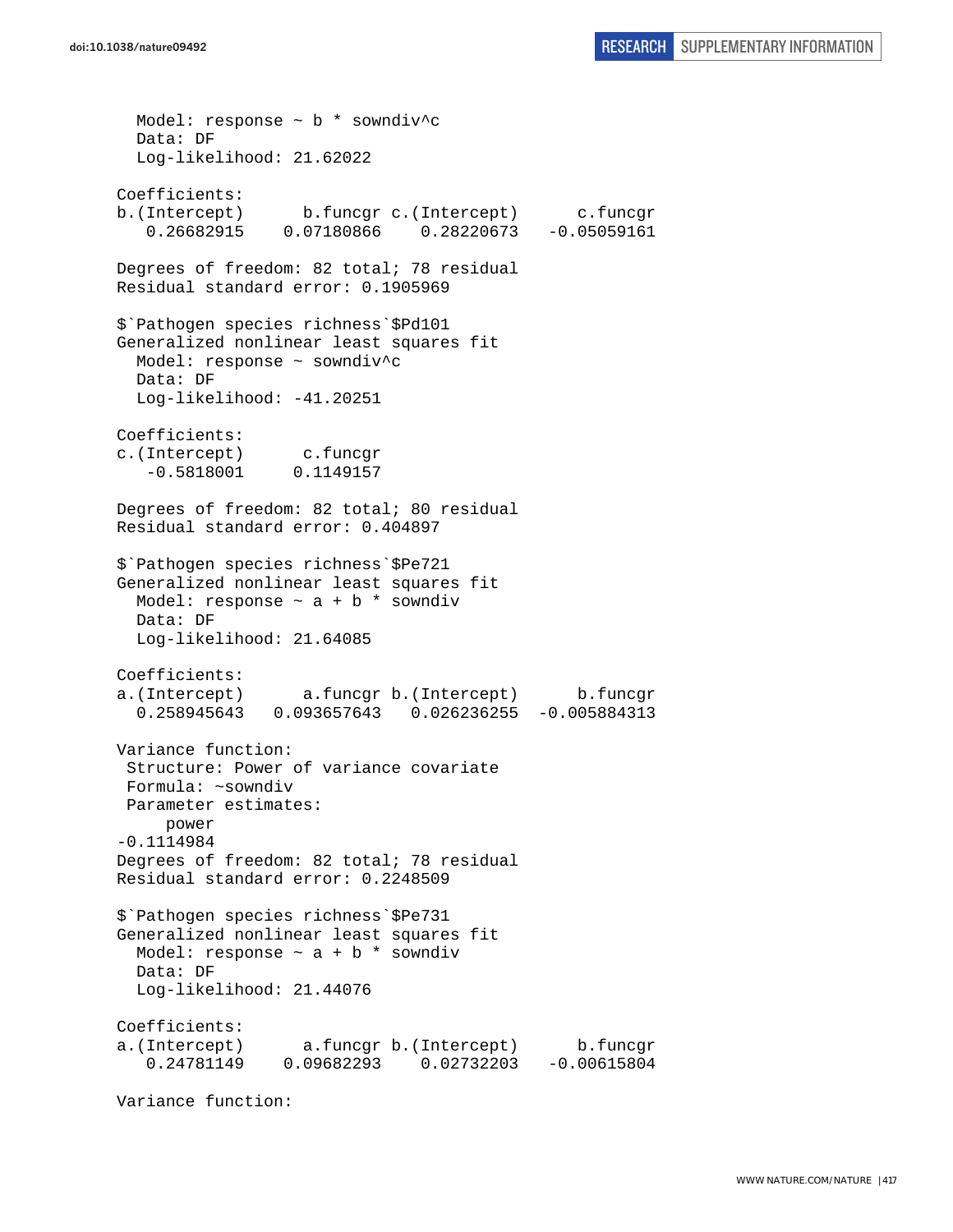Structure: Exponential of variance covariate Formula: ~sowndiv Parameter estimates: expon -0.007994556 Degrees of freedom: 82 total; 78 residual Residual standard error: 0.2045854 \$`Pathogen species richness`\$Pe821 Generalized nonlinear least squares fit Model: response ~ a + sowndiv^c Data: DF Log-likelihood: 22.68746 Coefficients: a.(Intercept) a.funcgr c.(Intercept) c.funcgr -0.73866524 0.07201327 0.11475309 -0.01613350 Variance function: Structure: Power of variance covariate Formula: ~sowndiv Parameter estimates: power -0.1028757 Degrees of freedom: 82 total; 78 residual Residual standard error: 0.2191756 \$`Pathogen species richness`\$Pe831 Generalized nonlinear least squares fit Model: response ~ a + sowndiv^c Data: DF Log-likelihood: 22.53589 Coefficients: a.(Intercept) a.funcgr c.(Intercept) c.funcgr -0.74103892 0.07220831 0.11565137 -0.01600030 Variance function: Structure: Exponential of variance covariate Formula: ~sowndiv Parameter estimates: expon -0.007579509 Degrees of freedom: 82 total; 78 residual Residual standard error: 0.2011532 \$`Pathogen species richness`\$Pe921 Generalized nonlinear least squares fit Model: response ~ b \* sowndiv^c Data: DF Log-likelihood: 22.53932 Coefficients: b.(Intercept) b.funcgr c.(Intercept) c.funcgr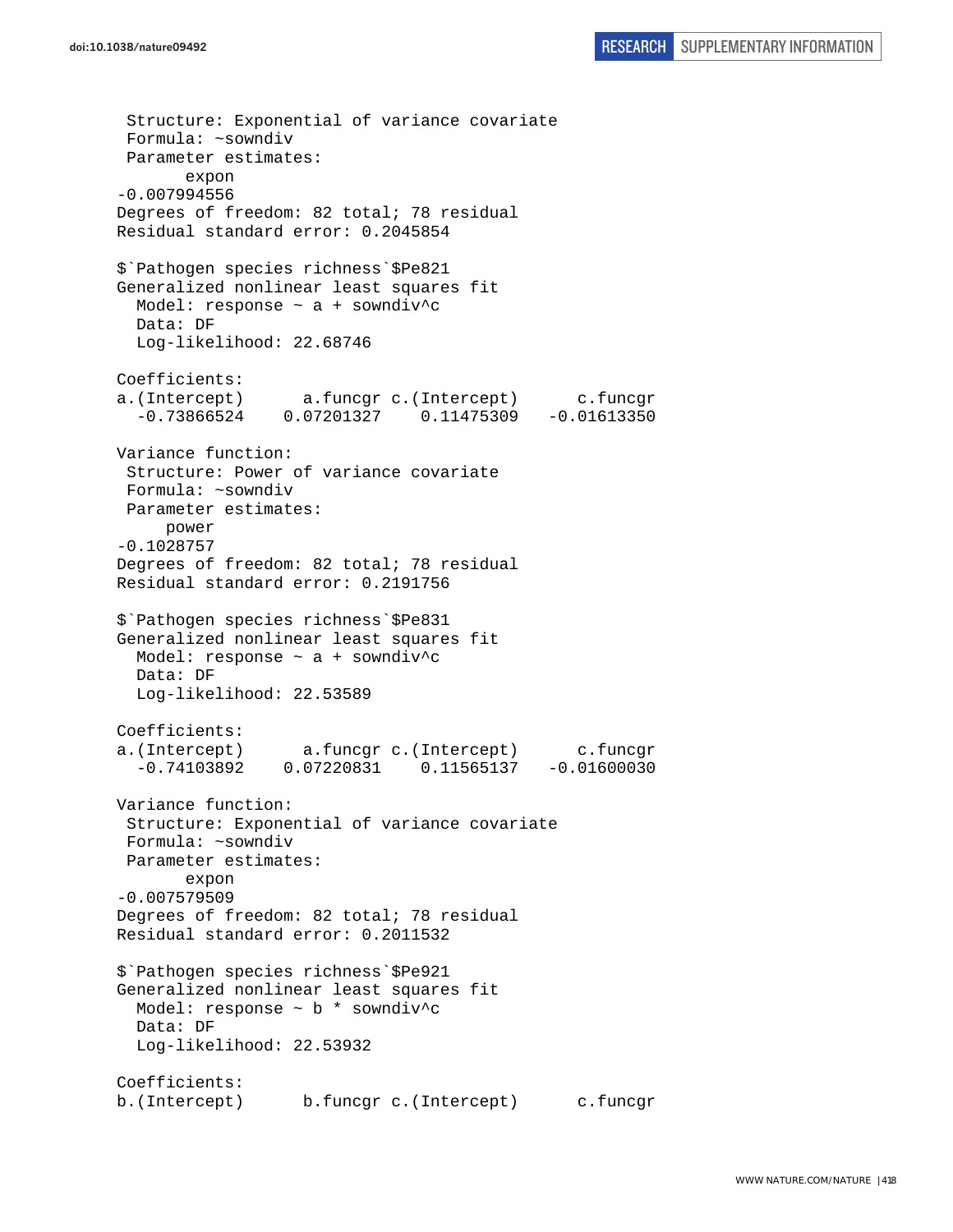0.27685956 0.06680434 0.26905410 -0.04540945 Variance function: Structure: Power of variance covariate Formula: ~sowndiv Parameter estimates: power -0.1042404 Degrees of freedom: 82 total; 78 residual Residual standard error: 0.2200172 \$`Pathogen species richness`\$Pe931 Generalized nonlinear least squares fit Model: response ~ b \* sowndiv^c Data: DF Log-likelihood: 22.37990 Coefficients: b.(Intercept) b.funcgr c.(Intercept) c.funcgr 0.27285381 0.06757339 0.27429822 -0.04619372 Variance function: Structure: Exponential of variance covariate Formula: ~sowndiv Parameter estimates: expon -0.007642383 Degrees of freedom: 82 total; 78 residual Residual standard error: 0.2016450 \$`Pathogen species richness`\$Pe1021 Generalized nonlinear least squares fit Model: response ~ sowndiv^c Data: DF Log-likelihood: -24.24738 Coefficients: c.(Intercept) c.funcgr -0.38500563 0.07633384 Variance function: Structure: Power of variance covariate Formula: ~sowndiv Parameter estimates: power -0.4136888 Degrees of freedom: 82 total; 80 residual Residual standard error: 0.6085128 \$`Pathogen species richness`\$Pe1031 Generalized nonlinear least squares fit Model: response ~ sowndiv^c Data: DF Log-likelihood: -35.01724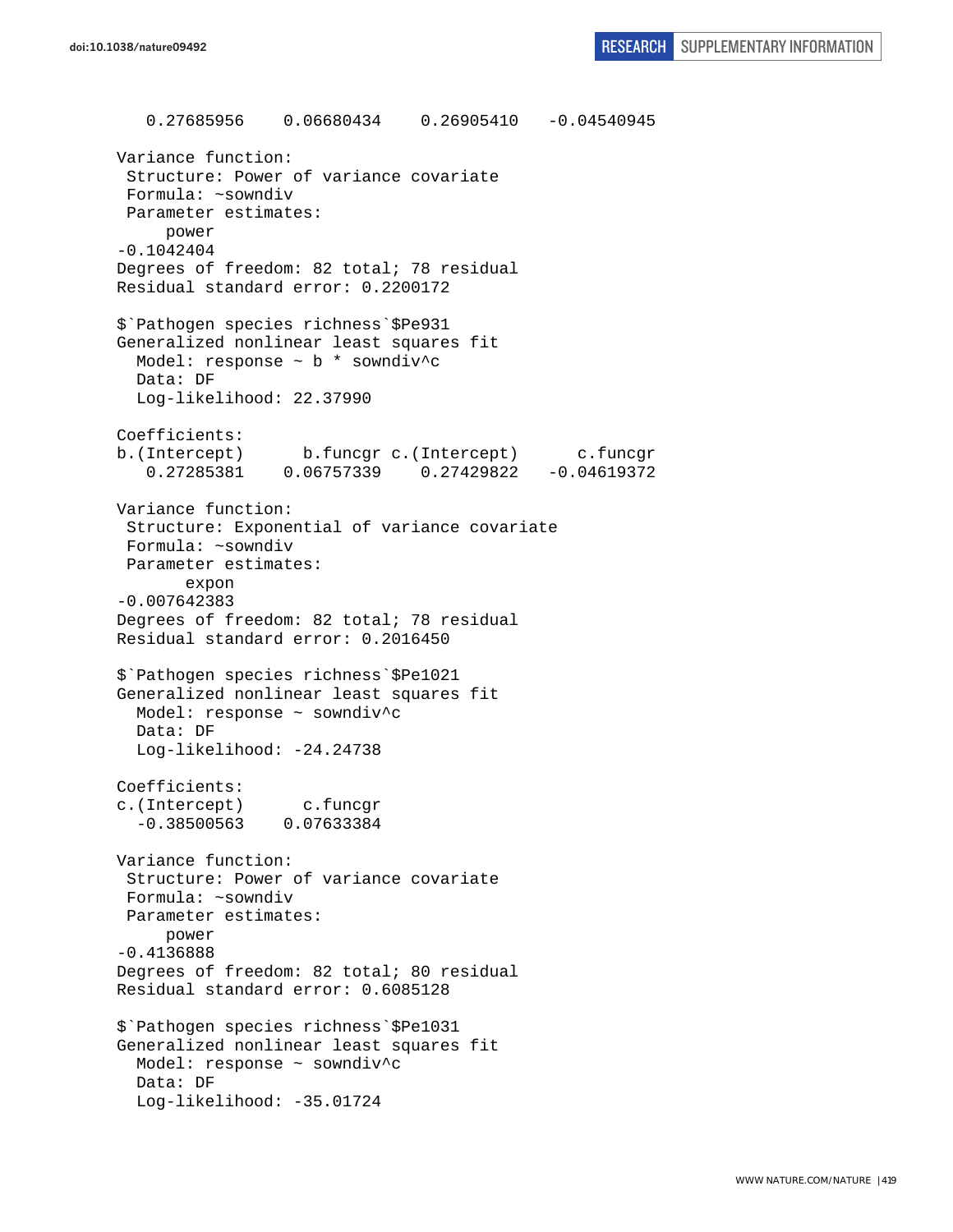Coefficients: c.(Intercept) c.funcgr -0.5167479 0.1127950 Variance function: Structure: Exponential of variance covariate Formula: ~sowndiv Parameter estimates: expon -0.02403517 Degrees of freedom: 82 total; 80 residual Residual standard error: 0.4615329 \$`Pathogen species richness`\$Pf121 Generalized nonlinear least squares fit Model: response  $\sim$  a + b  $*$  sowndiv Data: DF Log-likelihood: 15.30452 Coefficients: a.(Intercept) a.grass b.(Intercept) b.grass 0.66068590 -0.14697510 -0.01181845 0.01740935 Degrees of freedom: 82 total; 78 residual Residual standard error: 0.2058569 \$`Pathogen species richness`\$Pf131 Generalized nonlinear least squares fit Model: response ~ a + sowndiv^c Data: DF Log-likelihood: 19.81005 Coefficients: a.(Intercept) a.grass c.(Intercept) c.grass -0.53389419 -0.06277416 0.05738116 0.02745136 Degrees of freedom: 82 total; 78 residual Residual standard error: 0.1948512 \$`Pathogen species richness`\$Pf141 Generalized nonlinear least squares fit Model: response ~ b \* sowndiv^c Data: DF Log-likelihood: 19.37311 Coefficients: b.(Intercept) b.grass c.(Intercept) c.grass 0.48860400 -0.06840381 0.07542139 0.08904610 Degrees of freedom: 82 total; 78 residual Residual standard error: 0.1958922 \$`Pathogen species richness`\$Pf151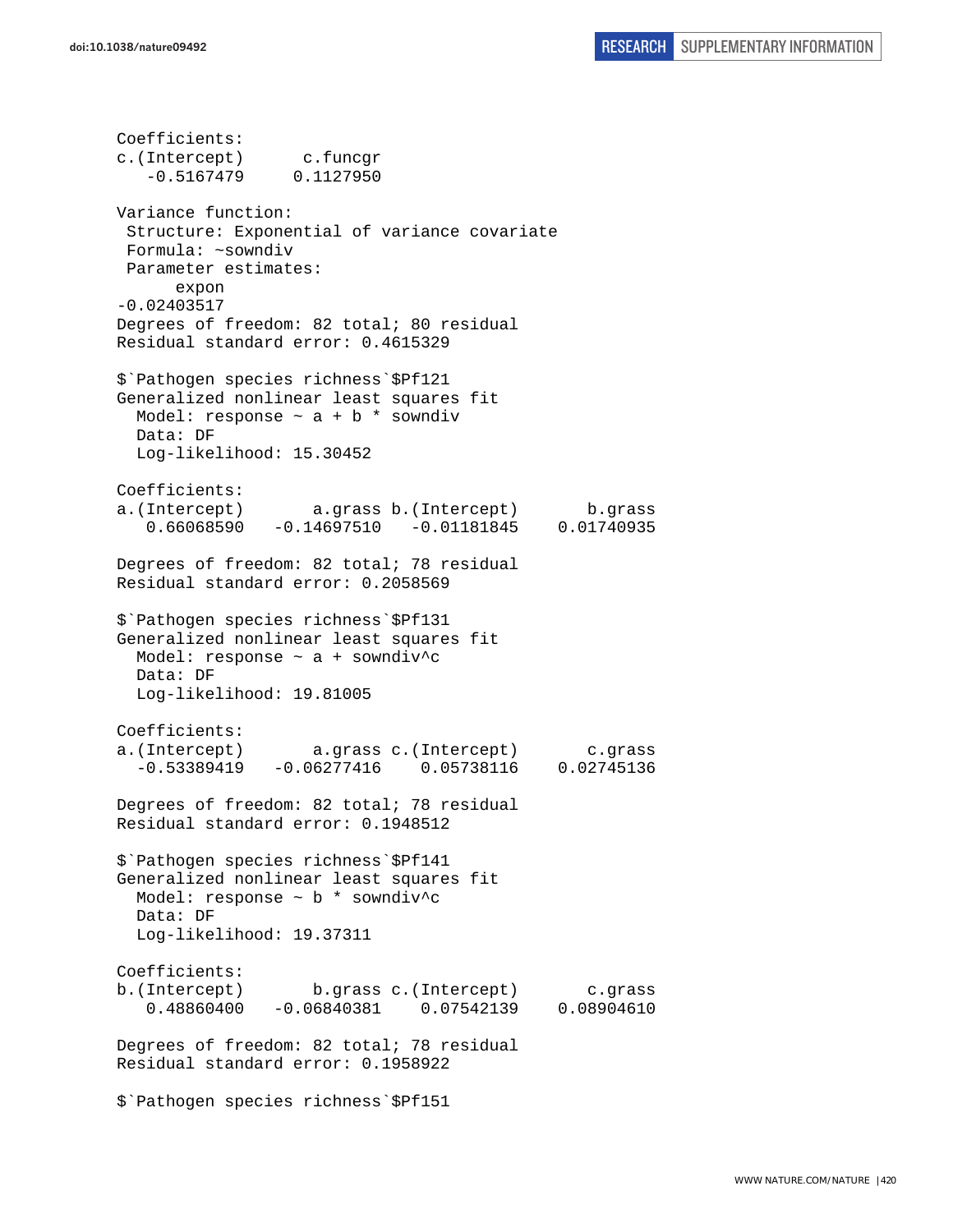Generalized nonlinear least squares fit Model: response ~ sowndiv^c Data: DF Log-likelihood: -43.66343 Coefficients: c.(Intercept) c.grass  $-0.0405096 -0.1637491$ Degrees of freedom: 82 total; 80 residual Residual standard error: 0.4172326 \$`Pathogen species richness`\$Pg171 Generalized nonlinear least squares fit Model: response  $\sim$  a + b  $*$  sowndiv Data: DF Log-likelihood: 18.73599 Coefficients: a.(Intercept) a.leg b.(Intercept) b.leg 0.779965167 -0.218929666 -0.009271733 0.014032259 Degrees of freedom: 82 total; 78 residual Residual standard error: 0.1974202 \$`Pathogen species richness`\$Pg181 Generalized nonlinear least squares fit Model: response ~ a + sowndiv^c Data: DF Log-likelihood: 22.67043 Coefficients: a.(Intercept) a.leg c.(Intercept) c.leg -0.39936553 -0.14068020 0.05899806 0.01805985 Degrees of freedom: 82 total; 78 residual Residual standard error: 0.1881714 \$`Pathogen species richness`\$Pg191 Generalized nonlinear least squares fit Model: response ~ b \* sowndiv^c Data: DF Log-likelihood: 22.33023 Coefficients: b.(Intercept) b.leg c.(Intercept) c.leg 0.61637328 -0.14398644 0.04580425 0.09291403 Degrees of freedom: 82 total; 78 residual Residual standard error: 0.1889537 \$`Pathogen species richness`\$Pg201 Generalized nonlinear least squares fit Model: response ~ sowndiv^c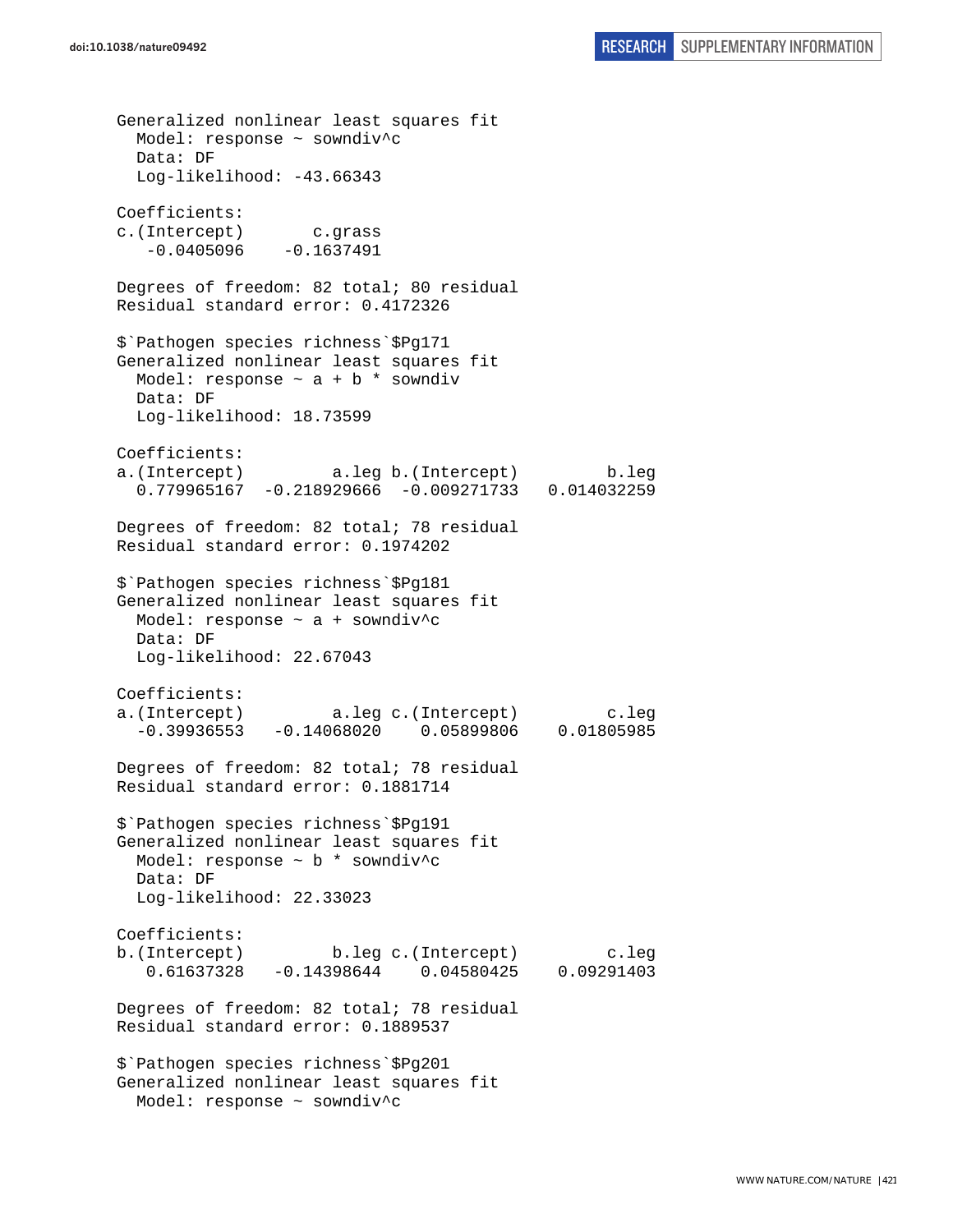Data: DF Log-likelihood: -42.25859 Coefficients: c.(Intercept) c.leg  $0.07689255 - 0.25621767$ Degrees of freedom: 82 total; 80 residual Residual standard error: 0.4101454 \$`Pathogen species richness`\$Ph211 Generalized nonlinear least squares fit Model: response  $\sim$  a + b \* sowndiv^c Data: DF Log-likelihood: 23.94078 Coefficients: a.(Intercept) a.funcgr a.leg b.(Intercept) b.funcgr 1.923713702 0.175860151 -2.225569784 -1.517163430 -0.114263591 b.leg c.(Intercept) c.funcgr c.leg 2.144840116 0.390376490 -0.007518942 -0.171668267 Degrees of freedom: 82 total; 73 residual Residual standard error: 0.1915188 \$`Pathogen species richness`\$Ph221 Generalized nonlinear least squares fit Model: response  $\sim$  a + b  $*$  sowndiv Data: DF Log-likelihood: 22.66458 Coefficients: a.(Intercept) a.funcgr a.leg b.(Intercept) b.funcgr 0.395556589 0.079071850 -0.077198357 0.038725144 -0.007886741 b.leg -0.004570772 Degrees of freedom: 82 total; 76 residual Residual standard error: 0.1906449 \$`Pathogen species richness`\$Ph231 Generalized nonlinear least squares fit Model: response ~ a + sowndiv^c Data: DF Log-likelihood: 23.83331 Coefficients: a.(Intercept) a.funcgr a.leg c.(Intercept) c.funcgr -0.60038951 0.05859186 -0.07448230 0.15861140 -0.02374895 c.leg -0.01752368 Degrees of freedom: 82 total; 76 residual

Residual standard error: 0.1879469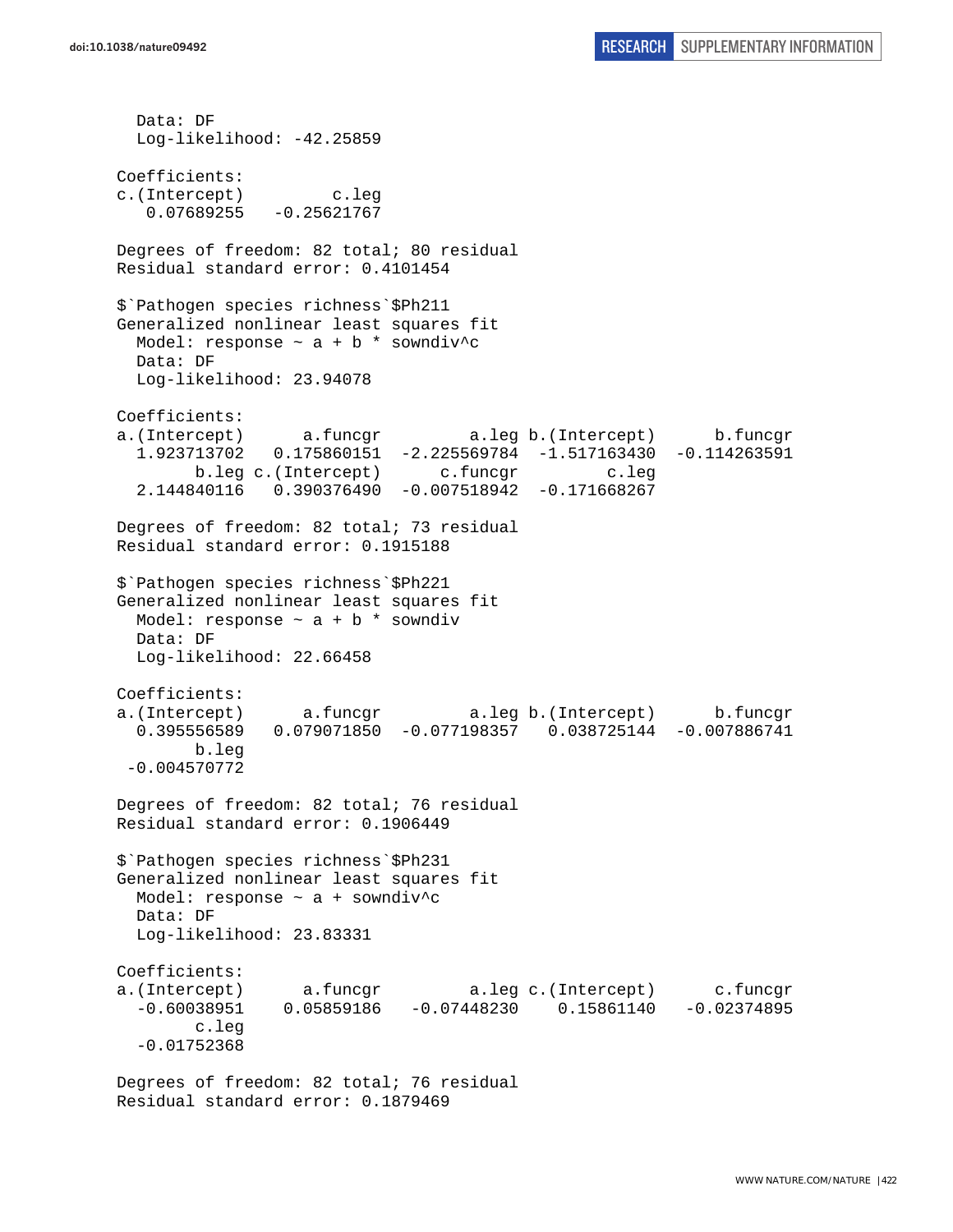```
$`Pathogen species richness`$Ph241 
Generalized nonlinear least squares fit 
 Model: response \sim b * sowndiv<sup>^</sup>c
  Data: DF 
   Log-likelihood: 23.681 
Coefficients: 
b.(Intercept) b.funcgr b.leg c.(Intercept) c.funcgr 
   0.421686027 0.051749617 -0.077922974 0.297138718 -0.053539599 
         c.leg 
  -0.002087413 
Degrees of freedom: 82 total; 76 residual 
Residual standard error: 0.1882963 
$`Pathogen species richness`$Ph251 
Generalized nonlinear least squares fit 
  Model: response ~ sowndiv^c 
  Data: DF 
 Log-likelihood: -40.93934
Coefficients: 
c.(Intercept) c.funcgr c.leg 
  -0.35842406 0.08722085 -0.11319435Degrees of freedom: 82 total; 79 residual 
Residual standard error: 0.406146 
$`Pathogen species richness`$Pi271 
Generalized nonlinear least squares fit 
 Model: response \sim a + b * sowndiv
   Data: DF 
   Log-likelihood: 20.76347 
Coefficients: 
a.(Intercept) a.funcgr a.grass b.(Intercept) b.funcgr 
   0.223370509 0.100733672 0.009652048 0.023207573 -0.005838984 
       b.grass 
   0.002742565 
Degrees of freedom: 82 total; 76 residual 
Residual standard error: 0.1951165 
$`Pathogen species richness`$Pi281 
Generalized nonlinear least squares fit 
 Model: response \sim a + sowndiv<sup>^</sup>c
  Data: DF 
   Log-likelihood: 21.96824 
Coefficients: 
a.(Intercept) a.funcgr a.grass c.(Intercept) c.funcgr 
-0.7502517233 0.0774127372 0.0009903833 0.0909939879 -0.0149844042 
       c.grass
```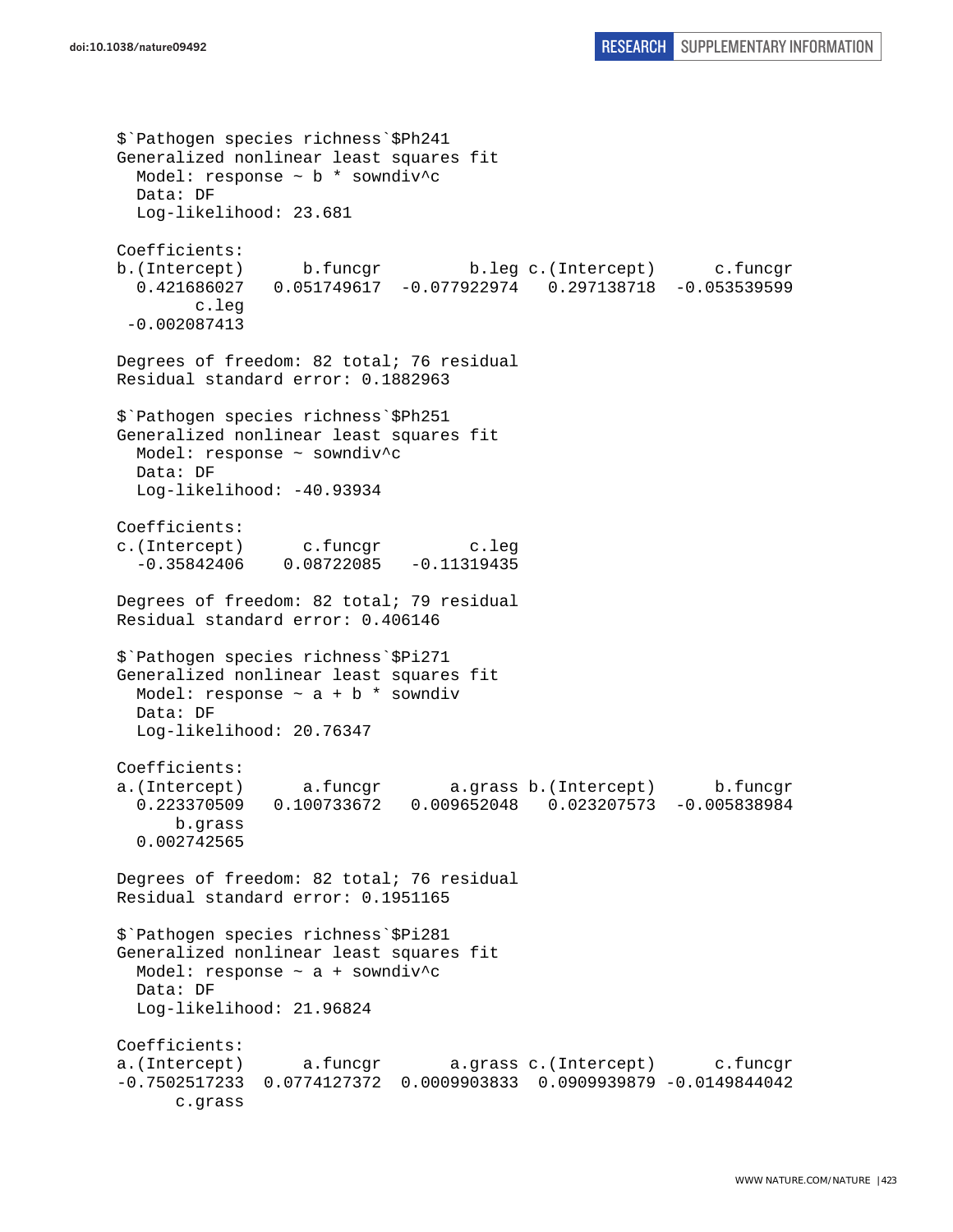0.0150262992 Degrees of freedom: 82 total; 76 residual Residual standard error: 0.1922707 \$`Pathogen species richness`\$Pi291 Generalized nonlinear least squares fit Model: response  $\sim$  b  $*$  sowndiv<sup>^</sup>c Data: DF Log-likelihood: 21.78175 Coefficients: b.(Intercept) b.funcgr b.grass c.(Intercept) c.funcgr 0.24835575 0.07382829 0.00920391 0.25053121 -0.04688314 c.grass 0.01725350 Degrees of freedom: 82 total; 76 residual Residual standard error: 0.1927085 \$`Pathogen species richness`\$Pi301 Generalized nonlinear least squares fit Model: response ~ sowndiv^c Data: DF Log-likelihood: -41.19395 Coefficients: c.(Intercept) c.funcgr c.grass -0.62061763 0.11972168 0.01954748 Degrees of freedom: 82 total; 79 residual Residual standard error: 0.4074091 \$`Pathogen species richness`\$Pj321 Generalized nonlinear least squares fit Model: response  $\sim$  a + b  $*$  sowndiv Data: DF Log-likelihood: 21.80094 Coefficients: a.(Intercept) a.grass a.leg b.(Intercept) b.grass 0.95821336 -0.14149523 -0.20146063 -0.01905200 0.01275162 b.leg 0.00954489 Degrees of freedom: 82 total; 76 residual Residual standard error: 0.1926634 \$`Pathogen species richness`\$Pj331 Generalized nonlinear least squares fit Model: response  $\sim$  a + sowndiv<sup>^</sup>c Data: DF Log-likelihood: 23.73427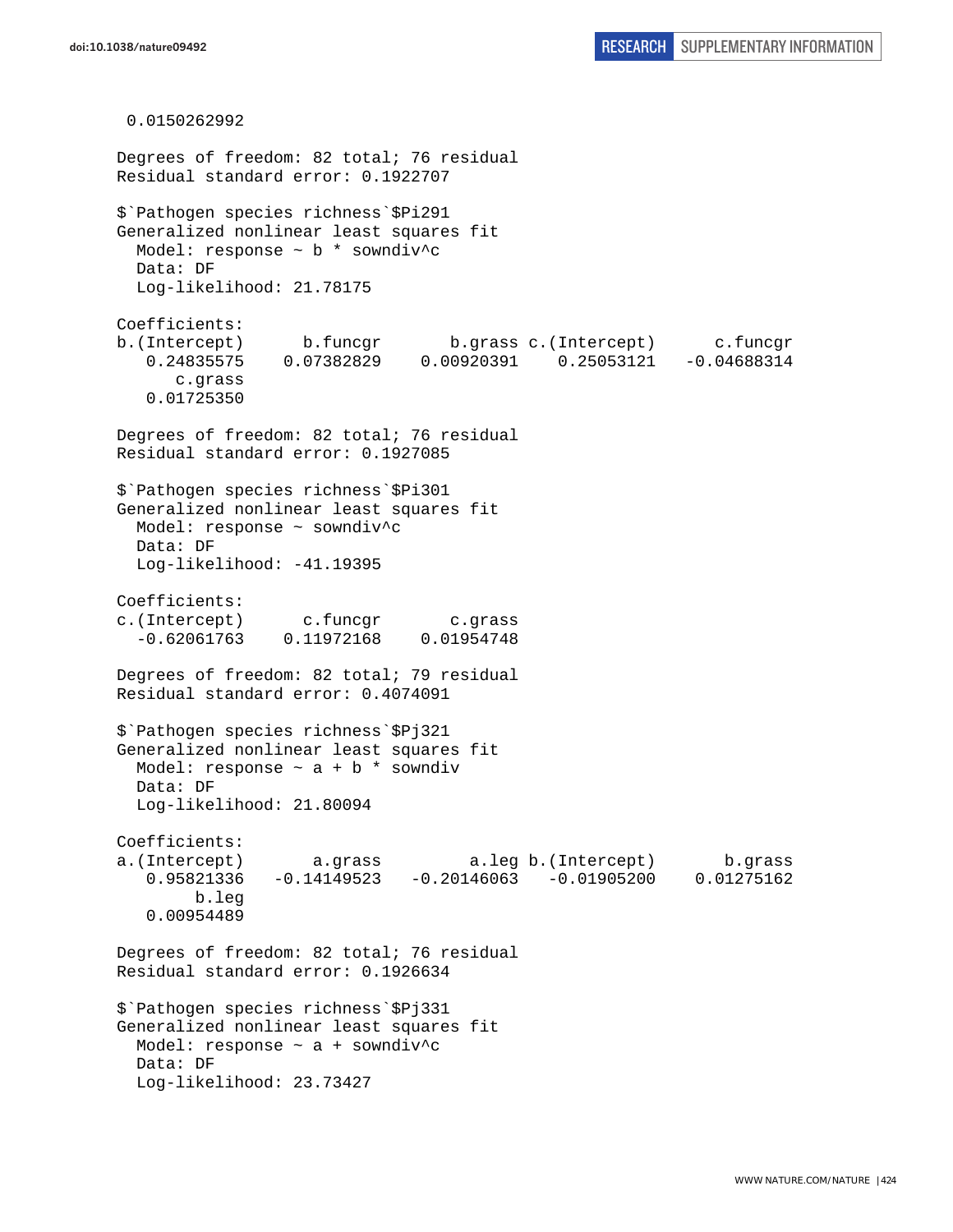Coefficients: a.(Intercept) a.grass a.leg c.(Intercept) c.grass -0.225213867 -0.098260087 -0.150811503 0.009063626 0.032842230 c.leg 0.016617211 Degrees of freedom: 82 total; 76 residual Residual standard error: 0.1881741 \$`Pathogen species richness`\$Pj341 Generalized nonlinear least squares fit Model: response ~ b \* sowndiv^c Data: DF Log-likelihood: 23.60564 Coefficients: b.(Intercept) b.grass b.leg c.(Intercept) c.grass 0.76671183 -0.09301816 -0.14686510 -0.06543814 0.08868413 c.leg 0.07700663 Degrees of freedom: 82 total; 76 residual Residual standard error: 0.1884695 \$`Pathogen species richness`\$Pj351 Generalized nonlinear least squares fit Model: response ~ sowndiv^c Data: DF Log-likelihood: -41.13042 Coefficients: c.(Intercept) c.grass c.leg  $0.2729075 -0.1597437 -0.2509907$ Degrees of freedom: 82 total; 79 residual Residual standard error: 0.4070935 \$`Pathogen species richness`\$Pk371 Generalized nonlinear least squares fit Model: response  $\sim$  a + b \* sowndiv Data: DF Log-likelihood: 23.02157 Coefficients: a.(Intercept) a.funcgr a.grass a.leg b.(Intercept) 0.531986397 0.062042380 -0.045227797 -0.100052881 0.043569249 b.funcgr b.grass b.leg -0.008473337 -0.001080386 -0.005990417 Degrees of freedom: 82 total; 74 residual Residual standard error: 0.1923647 \$`Pathogen species richness`\$Pk381 Generalized nonlinear least squares fit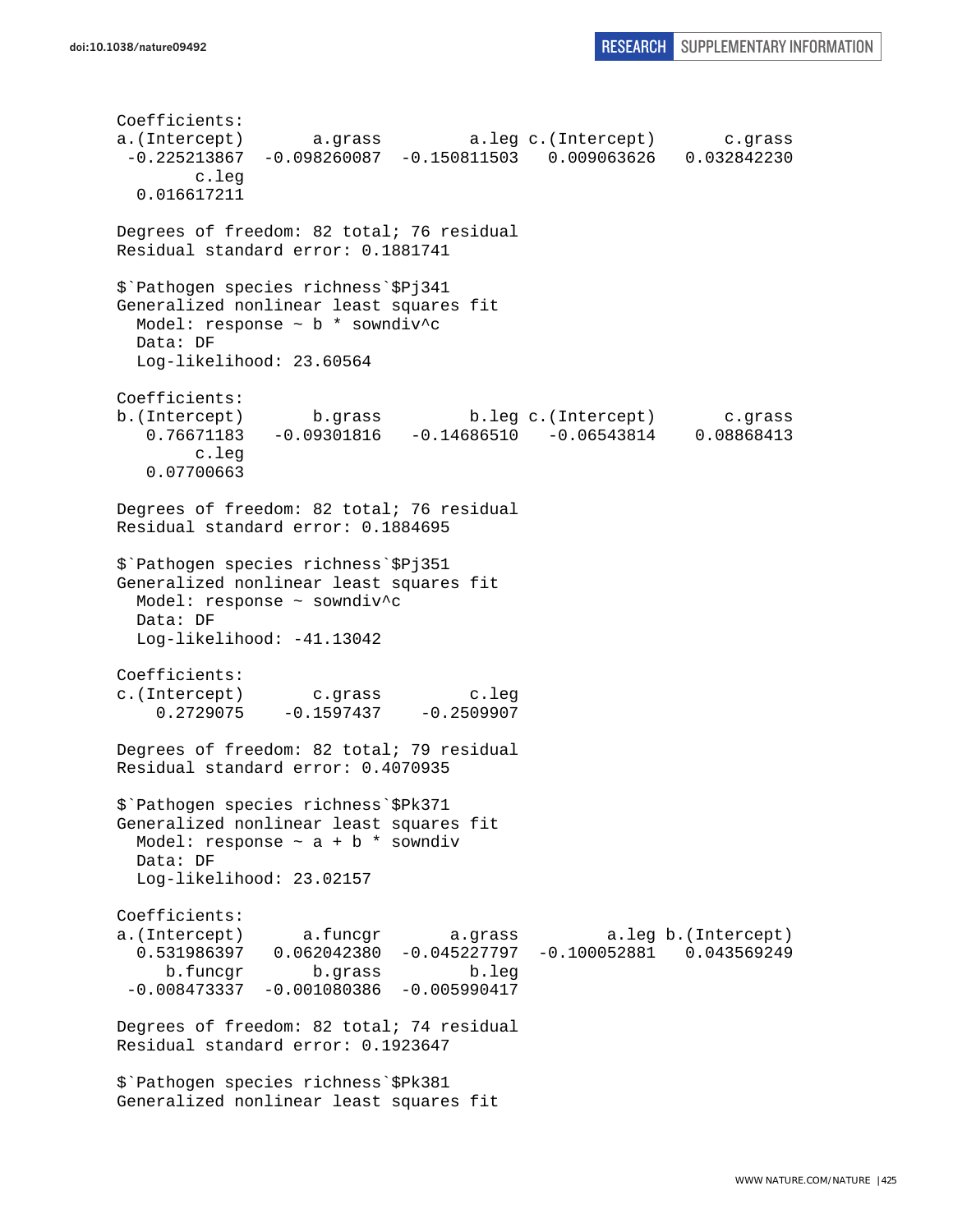Model: response ~ a + sowndiv^c Data: DF Log-likelihood: 24.21713 Coefficients: a.(Intercept) a.funcgr a.grass a.leg c.(Intercept) -0.4478245570 0.0395853429 -0.0517423744 -0.0989938814 0.1680800497 c.funcgr c.grass c.leg -0.0249049008 -0.0004575856 -0.0219810793 Degrees of freedom: 82 total; 74 residual Residual standard error: 0.1895804 \$`Pathogen species richness`\$Pk391 Generalized nonlinear least squares fit Model: response ~ b \* sowndiv^c Data: DF Log-likelihood: 24.04800 Coefficients: b.(Intercept) b.funcgr b.grass b.leg c.(Intercept) 0.556366210 0.034812552 -0.045192385 -0.099758396 0.285047263 c.funcgr c.grass c.leg -0.051674891 0.009029686 -0.006294483 Degrees of freedom: 82 total; 74 residual Residual standard error: 0.1899718 \$`Pathogen species richness`\$Pk401 Generalized nonlinear least squares fit Model: response ~ sowndiv^c Data: DF Log-likelihood: -40.87884 Coefficients: c.(Intercept) c.funcgr c.grass c.leg -0.16025817 0.06235398 -0.06222112 -0.15004957 Degrees of freedom: 82 total; 78 residual Residual standard error: 0.4084398 \$`Pathogen species richness`\$Pm1221 Generalized nonlinear least squares fit Model: response  $\sim$  a + b  $*$  sowndiv Data: DF Log-likelihood: 16.91892 Coefficients: a.(Intercept) a.grass b.(Intercept) b.grass 0.68378394 -0.14835424 -0.01071535 0.01551977 Variance function: Structure: Power of variance covariate Formula: ~sowndiv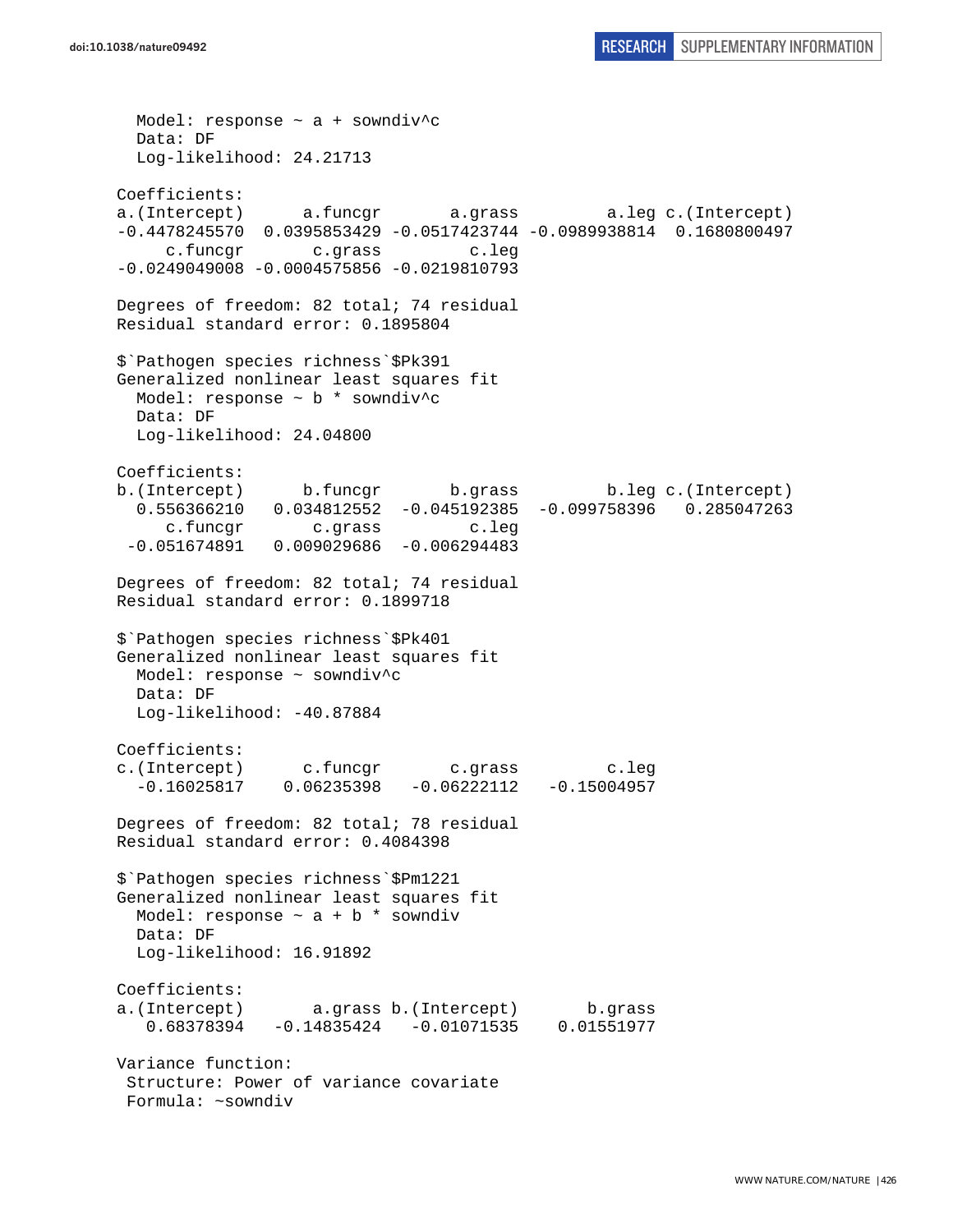Parameter estimates: power -0.1431583 Degrees of freedom: 82 total; 78 residual Residual standard error: 0.249641 \$`Pathogen species richness`\$Pm1231 Generalized nonlinear least squares fit Model: response  $\sim$  a + b \* sowndiv Data: DF Log-likelihood: 16.34223 Coefficients: a.(Intercept) a.grass b.(Intercept) b.grass 0.67475105 -0.15161983 -0.01206148 0.01701441 Variance function: Structure: Exponential of variance covariate Formula: ~sowndiv Parameter estimates: expon -0.009182033 Degrees of freedom: 82 total; 78 residual Residual standard error: 0.2199406 \$`Pathogen species richness`\$Pm1321 Generalized nonlinear least squares fit Model: response ~ a + sowndiv^c Data: DF Log-likelihood: 20.85456 Coefficients: a.(Intercept) a.grass c.(Intercept) c.grass -0.51990201 -0.06674961 0.05379627 0.02726427 Variance function: Structure: Power of variance covariate Formula: ~sowndiv Parameter estimates: power -0.1126906 Degrees of freedom: 82 total; 78 residual Residual standard error: 0.2274195 \$`Pathogen species richness`\$Pm1331 Generalized nonlinear least squares fit Model: response  $\sim$  a + sowndiv<sup>^</sup>c Data: DF Log-likelihood: 20.69289 Coefficients: a.(Intercept) a.grass c.(Intercept) c.grass -0.52697969 -0.06537211 0.05443562 0.02801695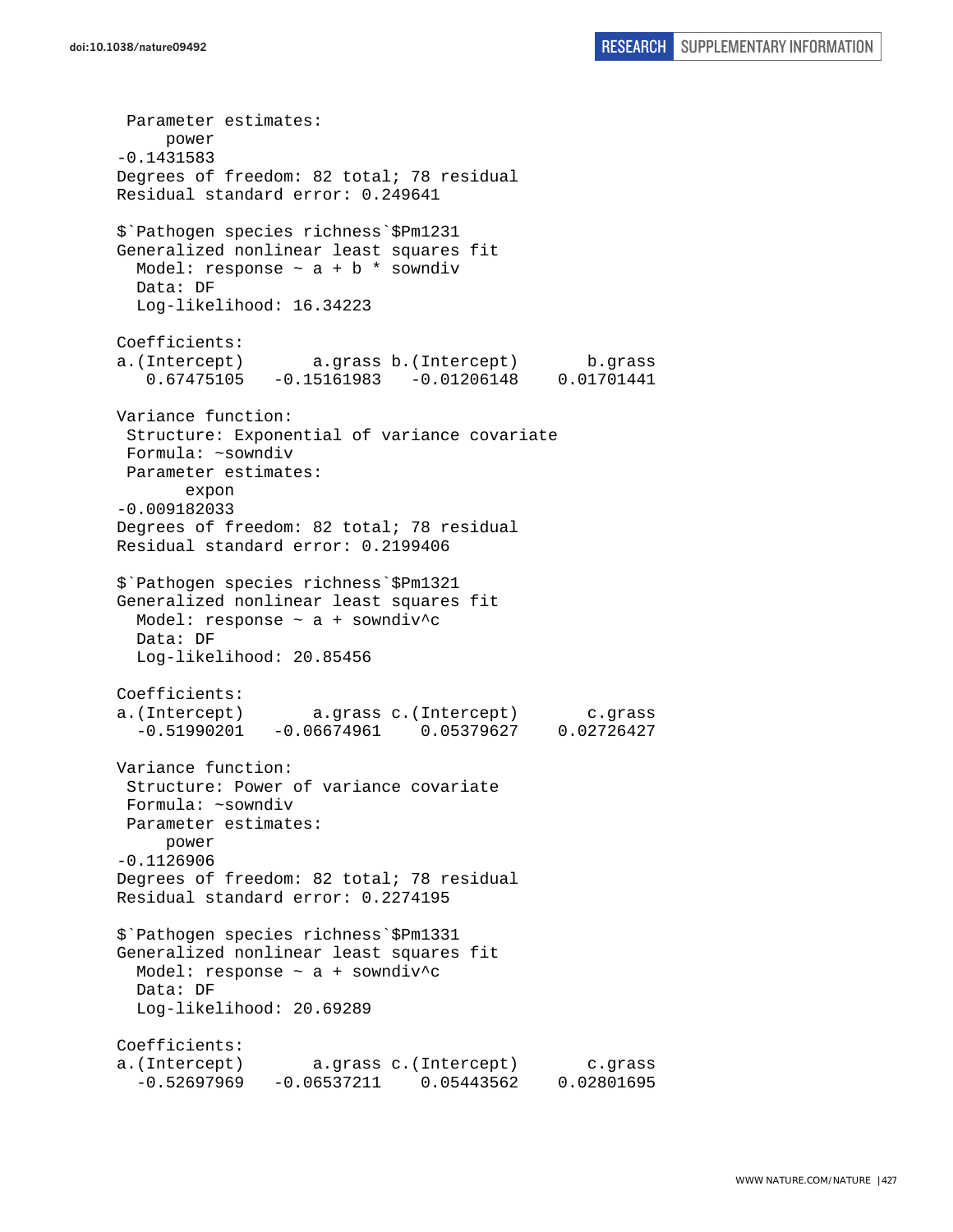Variance function: Structure: Exponential of variance covariate Formula: ~sowndiv Parameter estimates: expon -0.008221298 Degrees of freedom: 82 total; 78 residual Residual standard error: 0.2068621 \$`Pathogen species richness`\$Pm1421 Generalized nonlinear least squares fit Model: response ~ b \* sowndiv^c Data: DF Log-likelihood: 20.49511 Coefficients: b.(Intercept) b.grass c.(Intercept) c.grass 0.50128975 -0.07095973 0.06904435 0.08556216 Variance function: Structure: Power of variance covariate Formula: ~sowndiv Parameter estimates: power -0.1168382 Degrees of freedom: 82 total; 78 residual Residual standard error: 0.2298294 \$`Pathogen species richness`\$Pm1431 Generalized nonlinear least squares fit Model: response ~ b \* sowndiv^c Data: DF Log-likelihood: 20.27960 Coefficients: b.(Intercept) b.grass c.(Intercept) c.grass 0.49615980 -0.07118850 0.06784997 0.09022740 Variance function: Structure: Exponential of variance covariate Formula: ~sowndiv Parameter estimates: expon -0.008345465 Degrees of freedom: 82 total; 78 residual Residual standard error: 0.2081291 \$`Pathogen species richness`\$Pm1521 Generalized nonlinear least squares fit Model: response ~ sowndiv^c Data: DF Log-likelihood: -30.15572 Coefficients: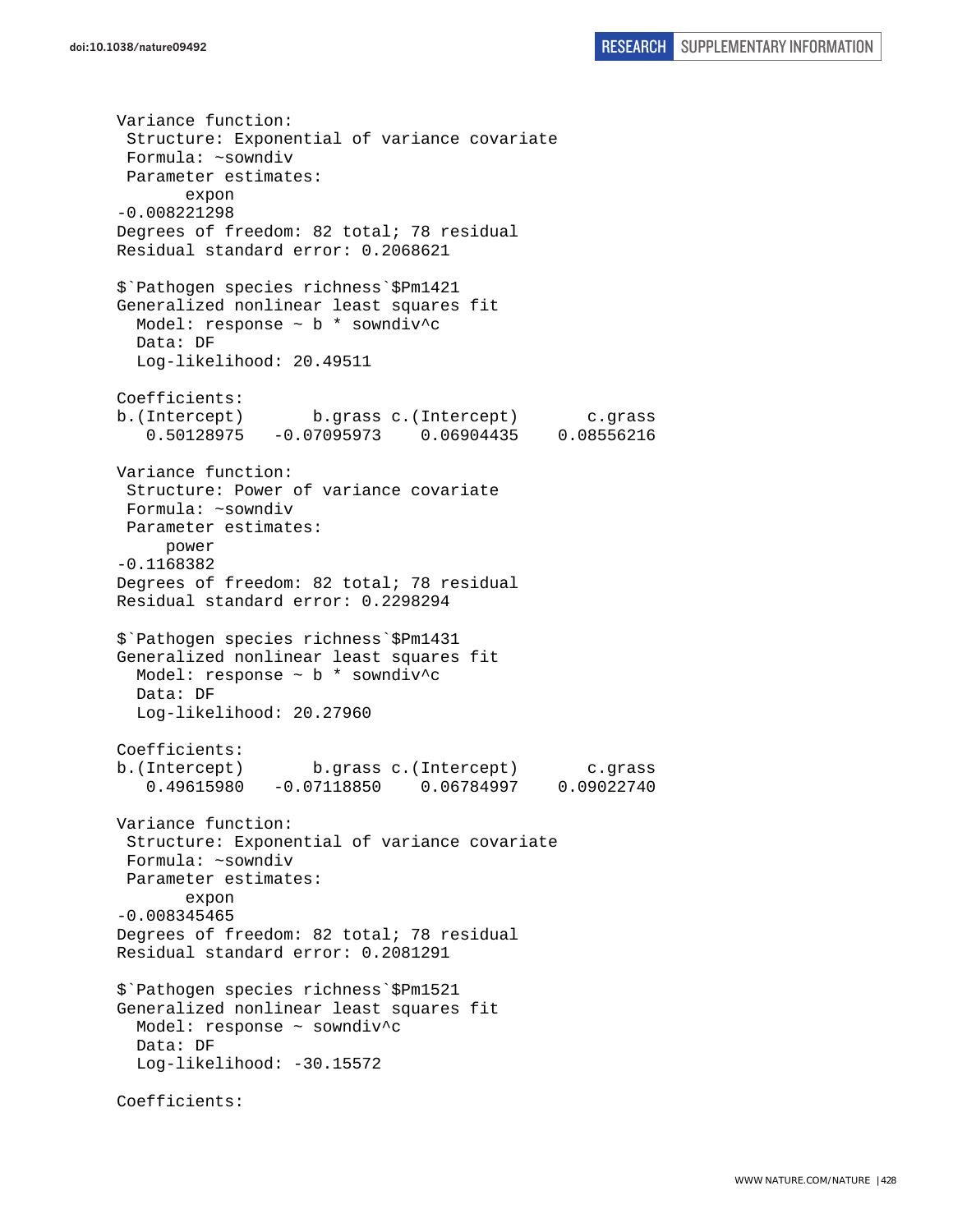c.(Intercept) c.grass 0.009537851 -0.125350101 Variance function: Structure: Power of variance covariate Formula: ~sowndiv Parameter estimates: power -0.3678333 Degrees of freedom: 82 total; 80 residual Residual standard error: 0.6109374 \$`Pathogen species richness`\$Pm1531 Generalized nonlinear least squares fit Model: response ~ sowndiv^c Data: DF Log-likelihood: -40.49644 Coefficients: c.(Intercept) c.grass  $0.1207450 -0.2127570$ Variance function: Structure: Exponential of variance covariate Formula: ~sowndiv Parameter estimates: expon -0.021524 Degrees of freedom: 82 total; 80 residual Residual standard error: 0.4829019 \$`Pathogen species richness`\$Pn1721 Generalized nonlinear least squares fit Model: response  $\sim$  a + b  $*$  sowndiv Data: DF Log-likelihood: 20.51815 Coefficients: a.(Intercept) a.leg b.(Intercept) b.leg 0.80822694 -0.22530631 -0.00896895 0.01294805 Variance function: Structure: Power of variance covariate Formula: ~sowndiv Parameter estimates: power -0.1482535 Degrees of freedom: 82 total; 78 residual Residual standard error: 0.2407346 \$`Pathogen species richness`\$Pn1731 Generalized nonlinear least squares fit Model: response  $\sim$  a + b \* sowndiv Data: DF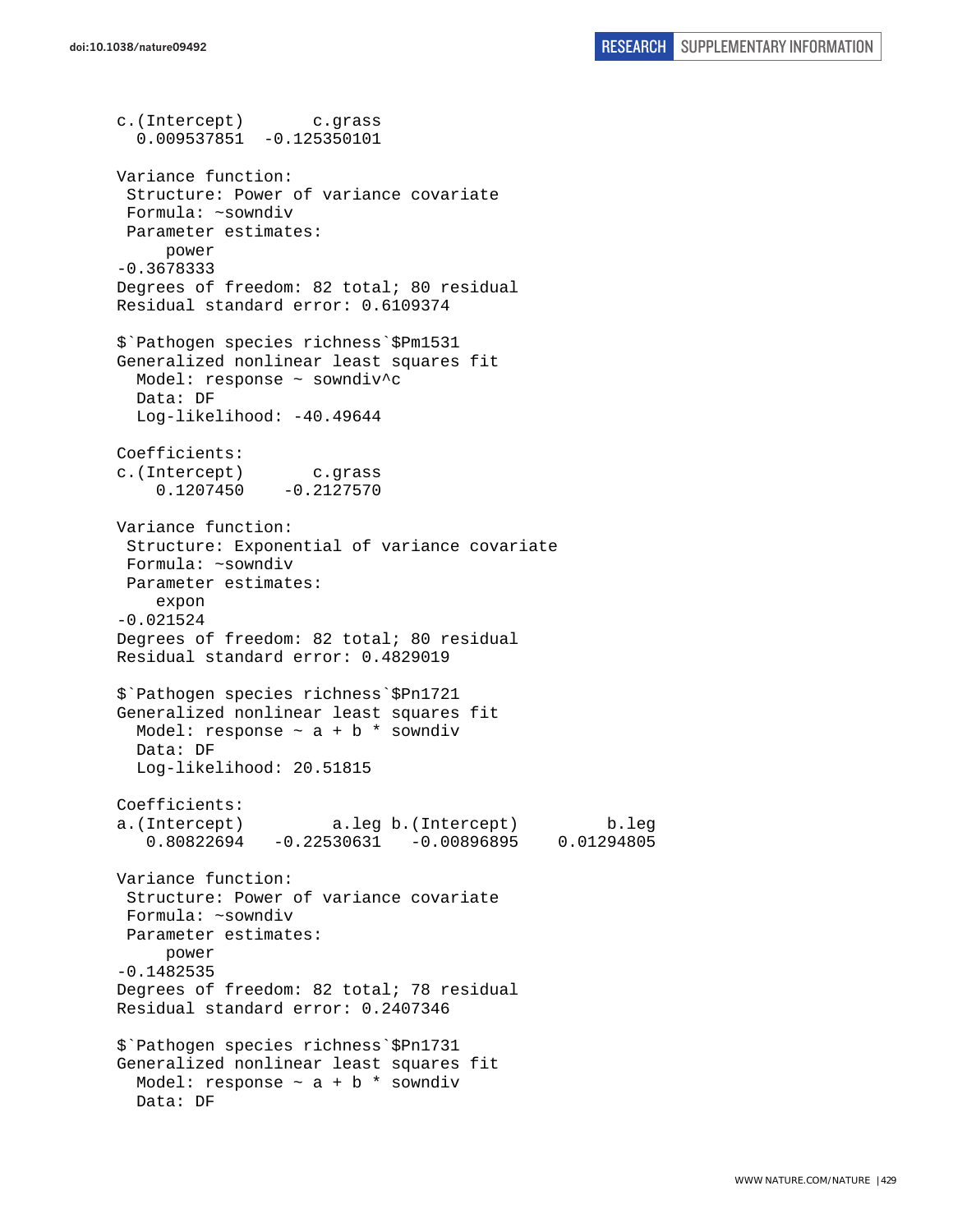Log-likelihood: 19.7451 Coefficients: a.(Intercept) a.leg b.(Intercept) b.leg 0.794428635 -0.224724612 -0.009875853 0.014043234 Variance function: Structure: Exponential of variance covariate Formula: ~sowndiv Parameter estimates: expon -0.008819365 Degrees of freedom: 82 total; 78 residual Residual standard error: 0.2103443 \$`Pathogen species richness`\$Pn1821 Generalized nonlinear least squares fit Model: response  $\sim$  a + sowndiv<sup>^</sup>c Data: DF Log-likelihood: 23.84013 Coefficients: a.(Intercept) a.leg c.(Intercept) c.leg -0.37944063 -0.14806114 0.05259461 0.01958317 Variance function: Structure: Power of variance covariate Formula: ~sowndiv Parameter estimates: power -0.1183815 Degrees of freedom: 82 total; 78 residual Residual standard error: 0.2211488 \$`Pathogen species richness`\$Pn1831 Generalized nonlinear least squares fit Model: response ~ a + sowndiv^c Data: DF Log-likelihood: 23.49372 Coefficients: a.(Intercept) a.leg c.(Intercept) c.leg -0.38699008 -0.14640751 0.05263465 0.02072561 Variance function: Structure: Exponential of variance covariate Formula: ~sowndiv Parameter estimates: expon -0.007827403 Degrees of freedom: 82 total; 78 residual Residual standard error: 0.1992408 \$`Pathogen species richness`\$Pn1921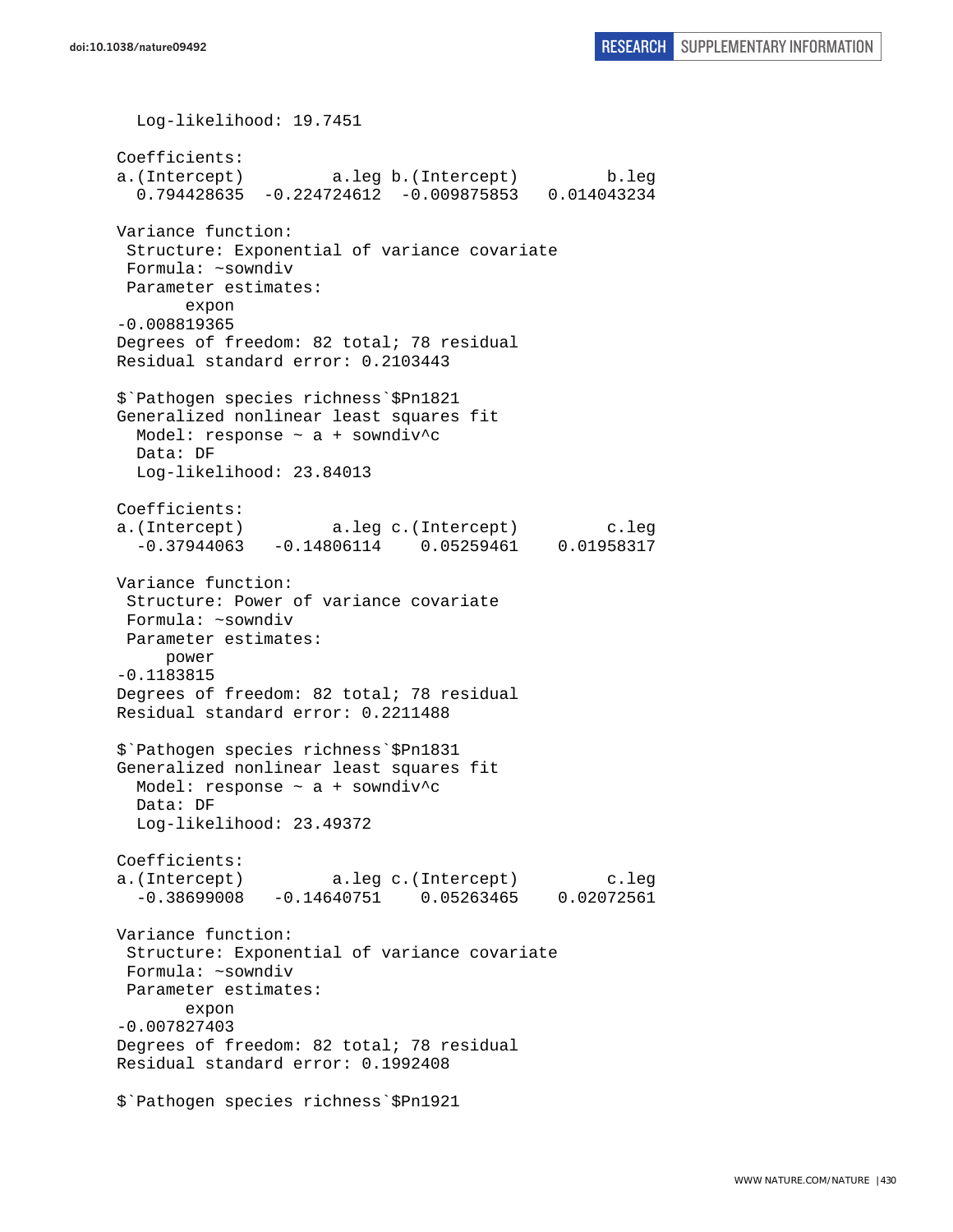Generalized nonlinear least squares fit Model: response  $\sim$  b  $*$  sowndiv<sup>^</sup>c Data: DF Log-likelihood: 23.57285 Coefficients: b.(Intercept) b.leg c.(Intercept) c.leg 0.63558683 -0.15064039 0.03437547 0.09315904 Variance function: Structure: Power of variance covariate Formula: ~sowndiv Parameter estimates: power -0.1219306 Degrees of freedom: 82 total; 78 residual Residual standard error: 0.2230429 \$`Pathogen species richness`\$Pn1931 Generalized nonlinear least squares fit Model: response ~ b \* sowndiv^c Data: DF Log-likelihood: 23.17555 Coefficients: b.(Intercept) b.leg c.(Intercept) c.leg 0.62844890 -0.14950216 0.03275276 0.09792241 Variance function: Structure: Exponential of variance covariate Formula: ~sowndiv Parameter estimates: expon -0.0079389 Degrees of freedom: 82 total; 78 residual Residual standard error: 0.2002070 \$`Pathogen species richness`\$Pn2021 Generalized nonlinear least squares fit Model: response ~ sowndiv^c Data: DF Log-likelihood: -26.60531 Coefficients: c.(Intercept) c.leg 0.08151517 -0.18166086 Variance function: Structure: Power of variance covariate Formula: ~sowndiv Parameter estimates: power -0.3976587 Degrees of freedom: 82 total; 80 residual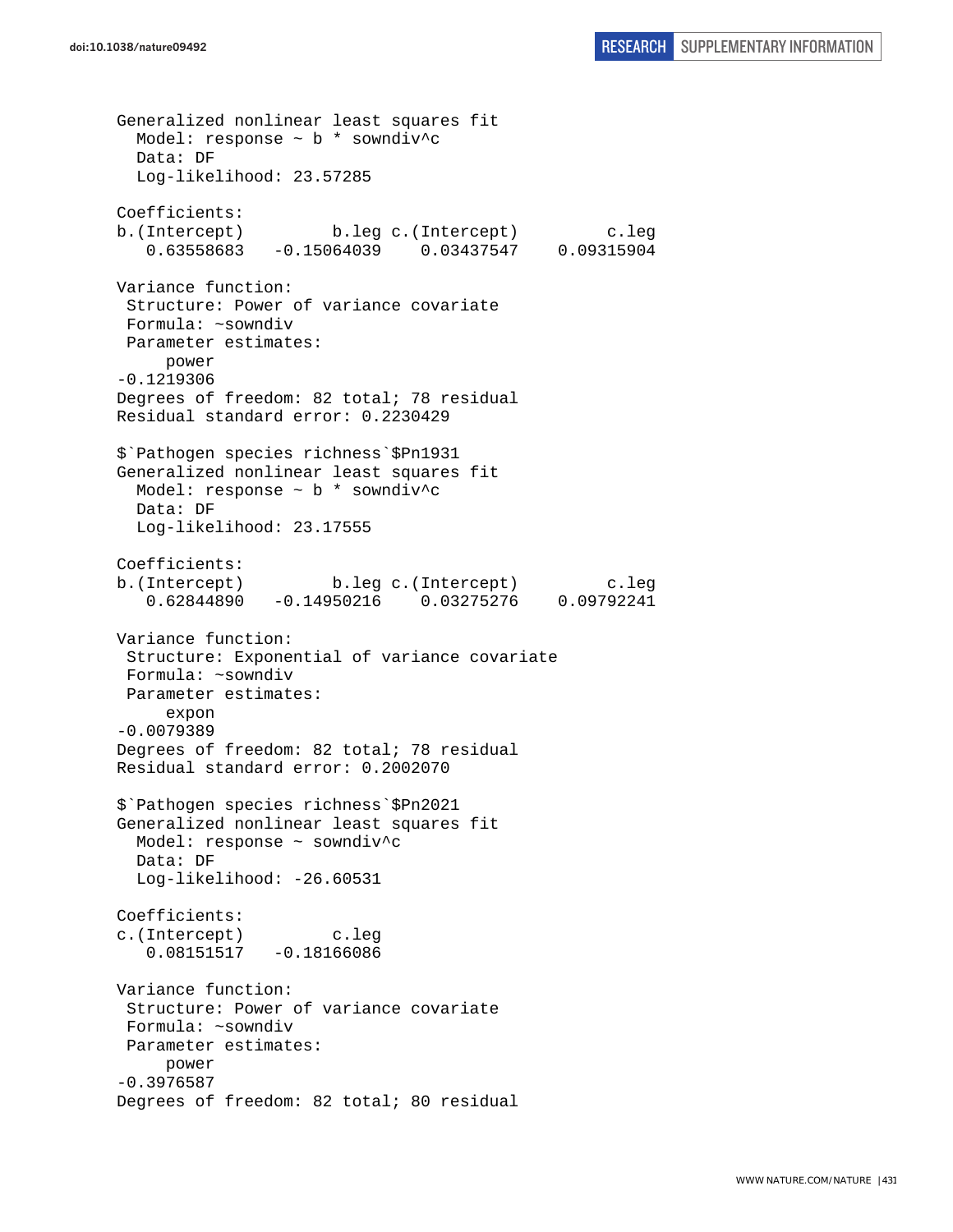```
Residual standard error: 0.6115368 
$`Pathogen species richness`$Pn2031 
Generalized nonlinear least squares fit 
  Model: response ~ sowndiv^c 
   Data: DF 
   Log-likelihood: -38.00165 
Coefficients: 
c.(Intercept) c.leg 
    0.1914038 - 0.2731625Variance function: 
  Structure: Exponential of variance covariate 
 Formula: ~sowndiv 
 Parameter estimates: 
       expon 
-0.02290016 
Degrees of freedom: 82 total; 80 residual 
Residual standard error: 0.4739984 
$`Pathogen species richness`$Pp2131 
Generalized nonlinear least squares fit 
 Model: response \sim a + b * sowndiv^c
  Data: DF 
  Log-likelihood: 24.69409 
Coefficients: 
a.(Intercept) a.funcgr a.leg b.(Intercept) b.funcgr 
   2.911153337 0.134978707 -2.994464126 -2.489667113 -0.076142721 
        b.leg c.(Intercept) c.funcgr c.leg
   2.907905425 0.531982913 -0.006271179 -0.246666810 
Variance function: 
  Structure: Exponential of variance covariate 
 Formula: ~sowndiv 
 Parameter estimates: 
        expon 
-0.007469758 
Degrees of freedom: 82 total; 73 residual 
Residual standard error: 0.2023360 
$`Pathogen species richness`$Pp2221 
Generalized nonlinear least squares fit 
  Model: response \sim a + b * sowndiv
  Data: DF 
  Log-likelihood: 23.84471 
Coefficients: 
a.(Intercept) a.funcgr a.leg b.(Intercept) b.funcgr 
   0.415424534 0.073700247 -0.079164053 0.035916145 -0.007252045 
        b.leg 
  -0.004173682
```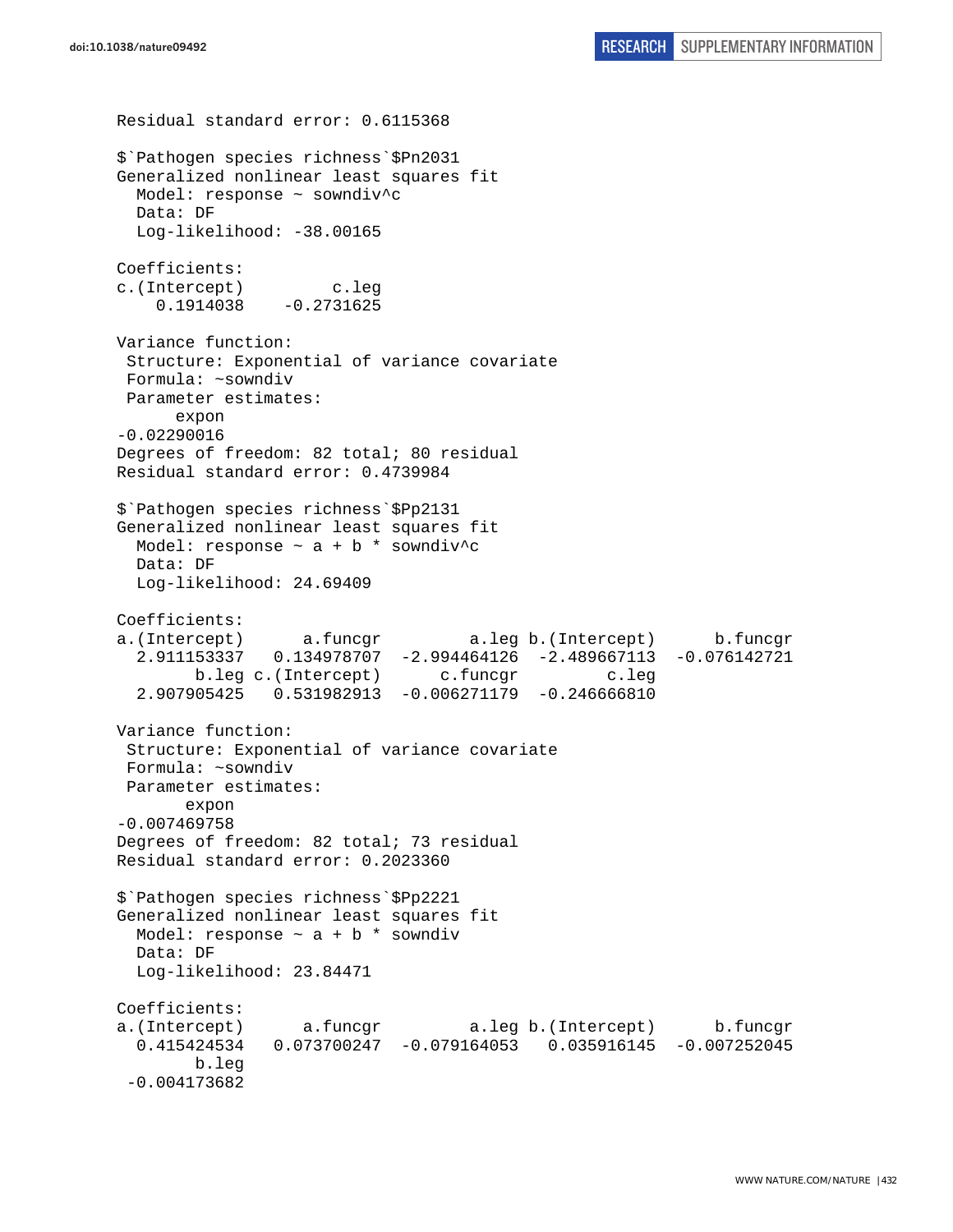Variance function: Structure: Power of variance covariate Formula: ~sowndiv Parameter estimates: power -0.1181768 Degrees of freedom: 82 total; 76 residual Residual standard error: 0.2239592 \$`Pathogen species richness`\$Pp2231 Generalized nonlinear least squares fit Model: response  $\sim$  a + b \* sowndiv Data: DF Log-likelihood: 23.49819 Coefficients: a.(Intercept) a.funcgr a.leg b.(Intercept) b.funcgr 0.402011296 0.077294214 -0.078334722 0.037360396 -0.007582780 b.leg -0.004309504 Variance function: Structure: Exponential of variance covariate Formula: ~sowndiv Parameter estimates: expon -0.007837042 Degrees of freedom: 82 total; 76 residual Residual standard error: 0.2018511 \$`Pathogen species richness`\$Pp2321 Generalized nonlinear least squares fit Model: response ~ a + sowndiv^c Data: DF Log-likelihood: 24.8643 Coefficients: a.(Intercept) a.funcgr a.leg c.(Intercept) c.funcgr -0.59565695 0.05378397 -0.07249625 0.15607929 -0.02178120 c.leg -0.01844238 Variance function: Structure: Power of variance covariate Formula: ~sowndiv Parameter estimates: power -0.1095003 Degrees of freedom: 82 total; 76 residual Residual standard error: 0.2183608 \$`Pathogen species richness`\$Pp2331 Generalized nonlinear least squares fit Model: response  $\sim$  a + sowndiv<sup>^</sup>c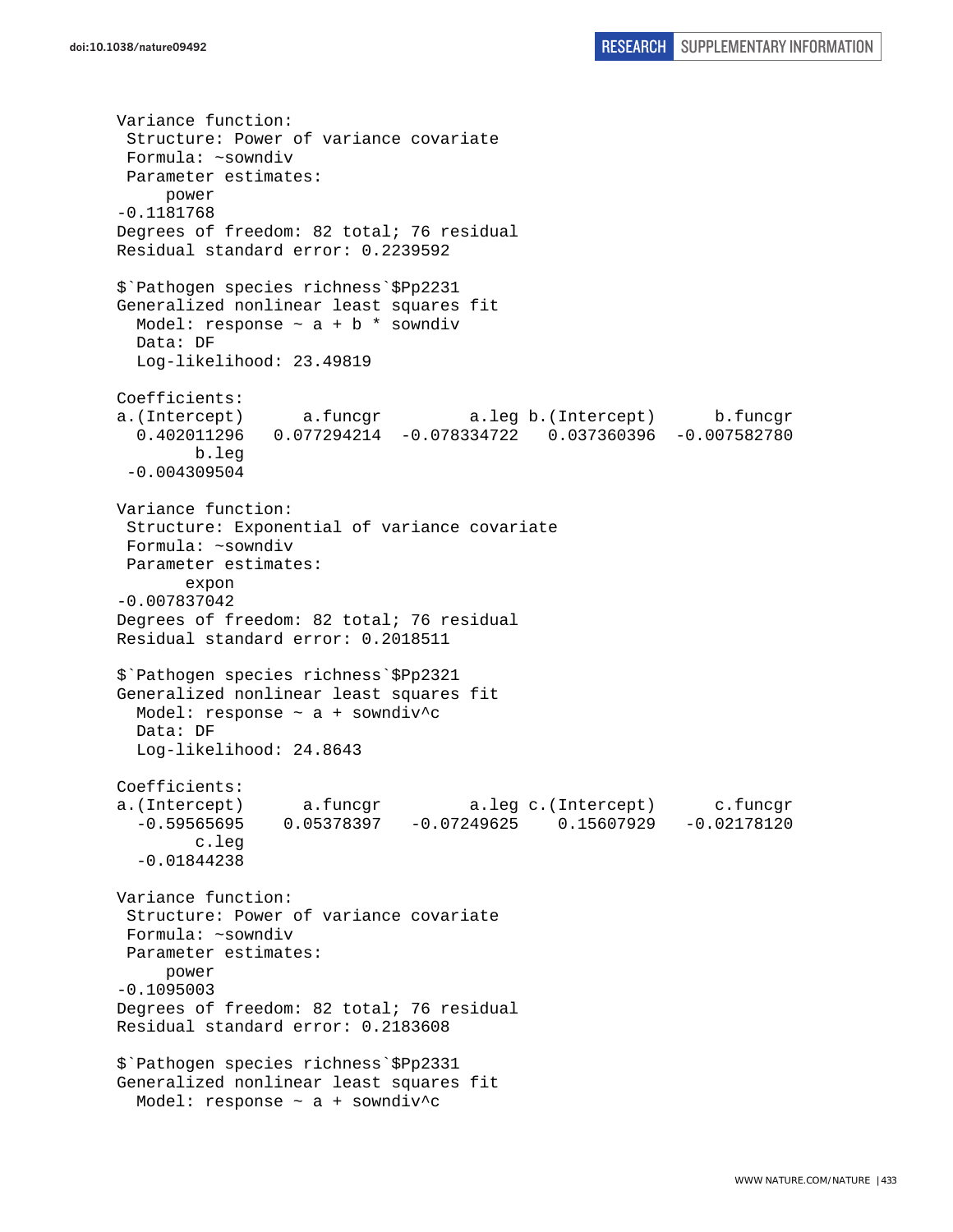```
 Data: DF 
   Log-likelihood: 24.57357 
Coefficients: 
a.(Intercept) a.funcgr a.leg c.(Intercept) c.funcgr 
   -0.59328763 0.05356422 -0.07484361 0.15425560 -0.02134551 
         c.leg 
   -0.01713421 
Variance function: 
  Structure: Exponential of variance covariate 
 Formula: ~sowndiv 
 Parameter estimates: 
        expon 
-0.007418785 
Degrees of freedom: 82 total; 76 residual 
Residual standard error: 0.1985071 
$`Pathogen species richness`$Pp2421 
Generalized nonlinear least squares fit 
  Model: response ~ b * sowndiv^c 
  Data: DF 
  Log-likelihood: 24.72657 
Coefficients: 
b.(Intercept) b.funcgr b.leg c.(Intercept) c.funcgr 
   0.431718284 0.046365696 -0.077747861 0.286008445 -0.048398378 
         c.leg 
  -0.003028066 
Variance function: 
  Structure: Power of variance covariate 
 Formula: ~sowndiv 
 Parameter estimates: 
     power 
-0.1106363 
Degrees of freedom: 82 total; 76 residual 
Residual standard error: 0.2190971 
$`Pathogen species richness`$Pp2431 
Generalized nonlinear least squares fit 
  Model: response ~ b * sowndiv^c 
  Data: DF 
  Log-likelihood: 24.42907 
Coefficients: 
b.(Intercept) b.funcgr b.leg c.(Intercept) c.funcgr 
   0.428487256 0.047321053 -0.078310195 0.287884537 -0.048945480 
         c.leg 
  -0.001199277 
Variance function: 
  Structure: Exponential of variance covariate 
  Formula: ~sowndiv
```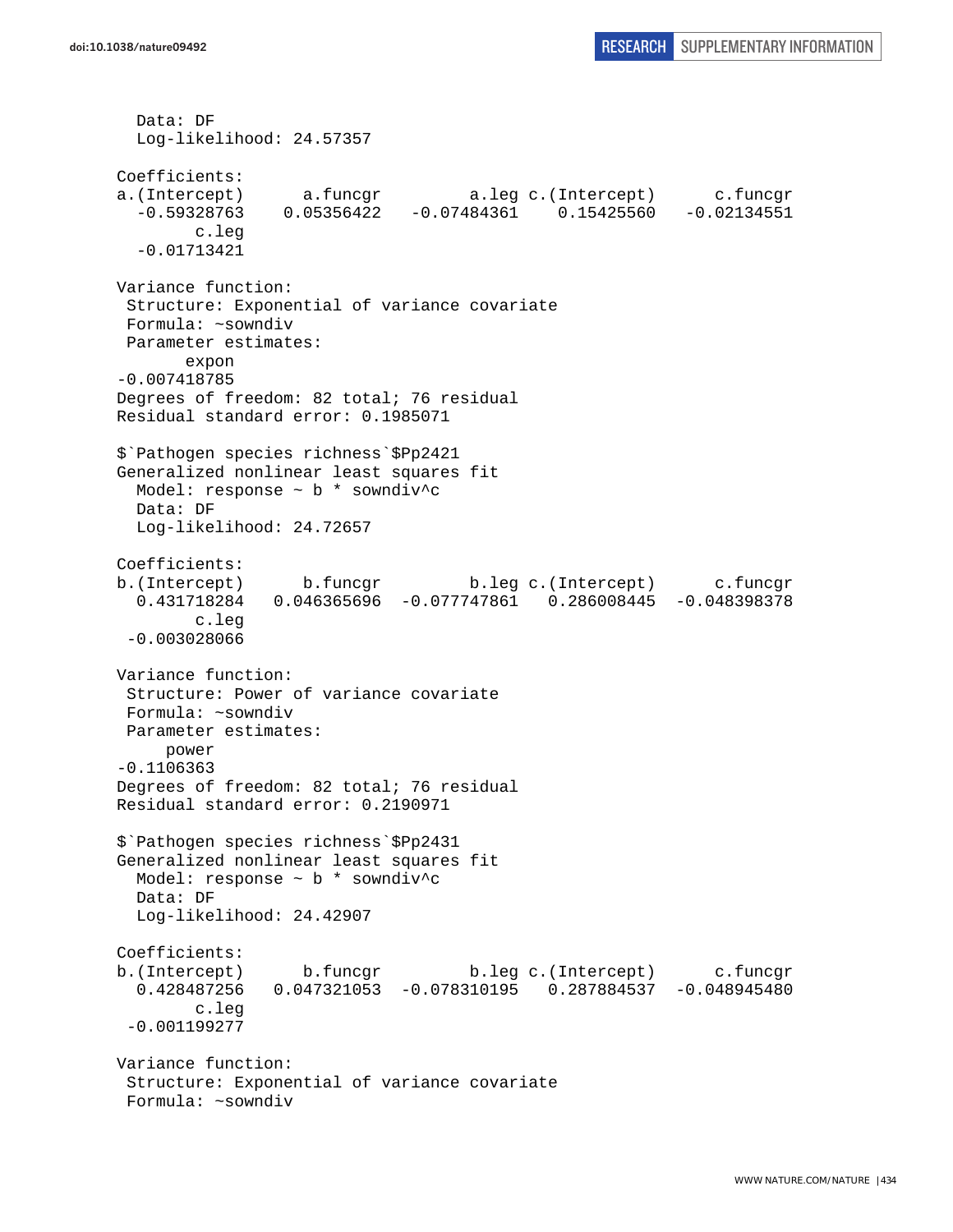Parameter estimates: expon -0.007469359 Degrees of freedom: 82 total; 76 residual Residual standard error: 0.1989436 \$`Pathogen species richness`\$Pp2521 Generalized nonlinear least squares fit Model: response ~ sowndiv^c Data: DF Log-likelihood: -23.67079 Coefficients: c.(Intercept) c.funcgr c.leg -0.23434472 0.05717198 -0.07402966 Variance function: Structure: Power of variance covariate Formula: ~sowndiv Parameter estimates: power -0.4168835 Degrees of freedom: 82 total; 79 residual Residual standard error: 0.610952 \$`Pathogen species richness`\$Pp2531 Generalized nonlinear least squares fit Model: response ~ sowndiv^c Data: DF Log-likelihood: -34.7495 Coefficients: c.(Intercept) c.funcgr c.leg -0.34435451 0.09134704 -0.08669321 Variance function: Structure: Exponential of variance covariate Formula: ~sowndiv Parameter estimates: expon -0.02401639 Degrees of freedom: 82 total; 79 residual Residual standard error: 0.4628562 \$`Pathogen species richness`\$Pq2721 Generalized nonlinear least squares fit Model: response  $\sim$  a + b  $*$  sowndiv Data: DF Log-likelihood: 21.82353 Coefficients: a.(Intercept) a.funcgr a.grass b.(Intercept) b.funcgr 0.225311930 0.097764069 0.016452094 0.022995958 -0.005531206 b.grass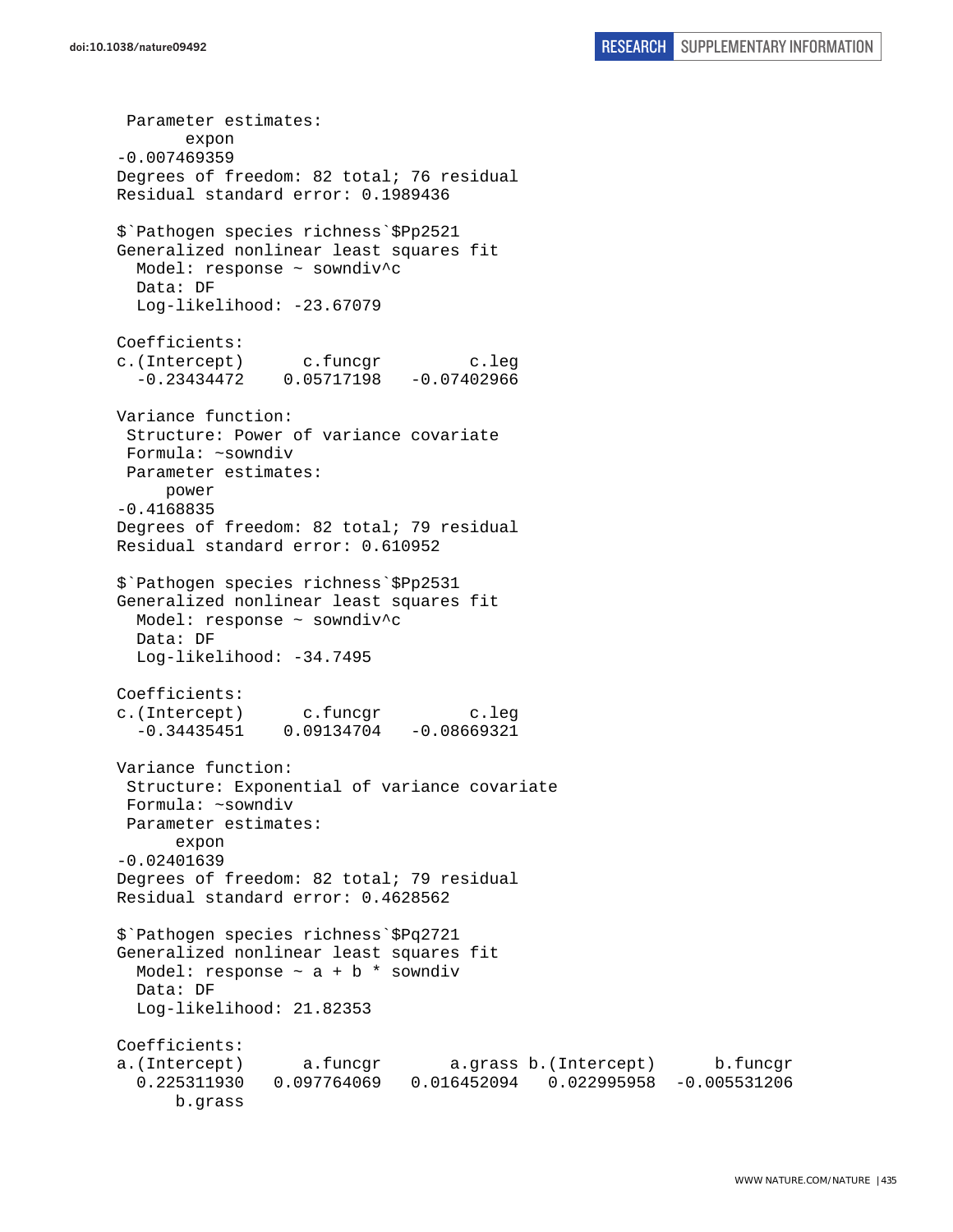0.001837900 Variance function: Structure: Power of variance covariate Formula: ~sowndiv Parameter estimates: power -0.1125134 Degrees of freedom: 82 total; 76 residual Residual standard error: 0.2276261 \$`Pathogen species richness`\$Pq2731 Generalized nonlinear least squares fit Model: response  $\sim$  a + b \* sowndiv Data: DF Log-likelihood: 21.59771 Coefficients: a.(Intercept) a.funcgr a.grass b.(Intercept) b.funcgr 0.222742378 0.099870736 0.012133610 0.023251806 -0.005704842 b.grass 0.002267485 Variance function: Structure: Exponential of variance covariate Formula: ~sowndiv Parameter estimates: expon -0.007963175 Degrees of freedom: 82 total; 76 residual Residual standard error: 0.2068078 \$`Pathogen species richness`\$Pq2821 Generalized nonlinear least squares fit Model: response  $\sim$  a + sowndiv<sup>^</sup>c Data: DF Log-likelihood: 22.88712 Coefficients: a.(Intercept) a.funcgr a.grass c.(Intercept) c.funcgr -0.747904478 0.073172332 0.004142437 0.090388221 -0.013307892 c.grass 0.013029990 Variance function: Structure: Power of variance covariate Formula: ~sowndiv Parameter estimates: power -0.1036532 Degrees of freedom: 82 total; 76 residual Residual standard error: 0.2217566 \$`Pathogen species richness`\$Pq2831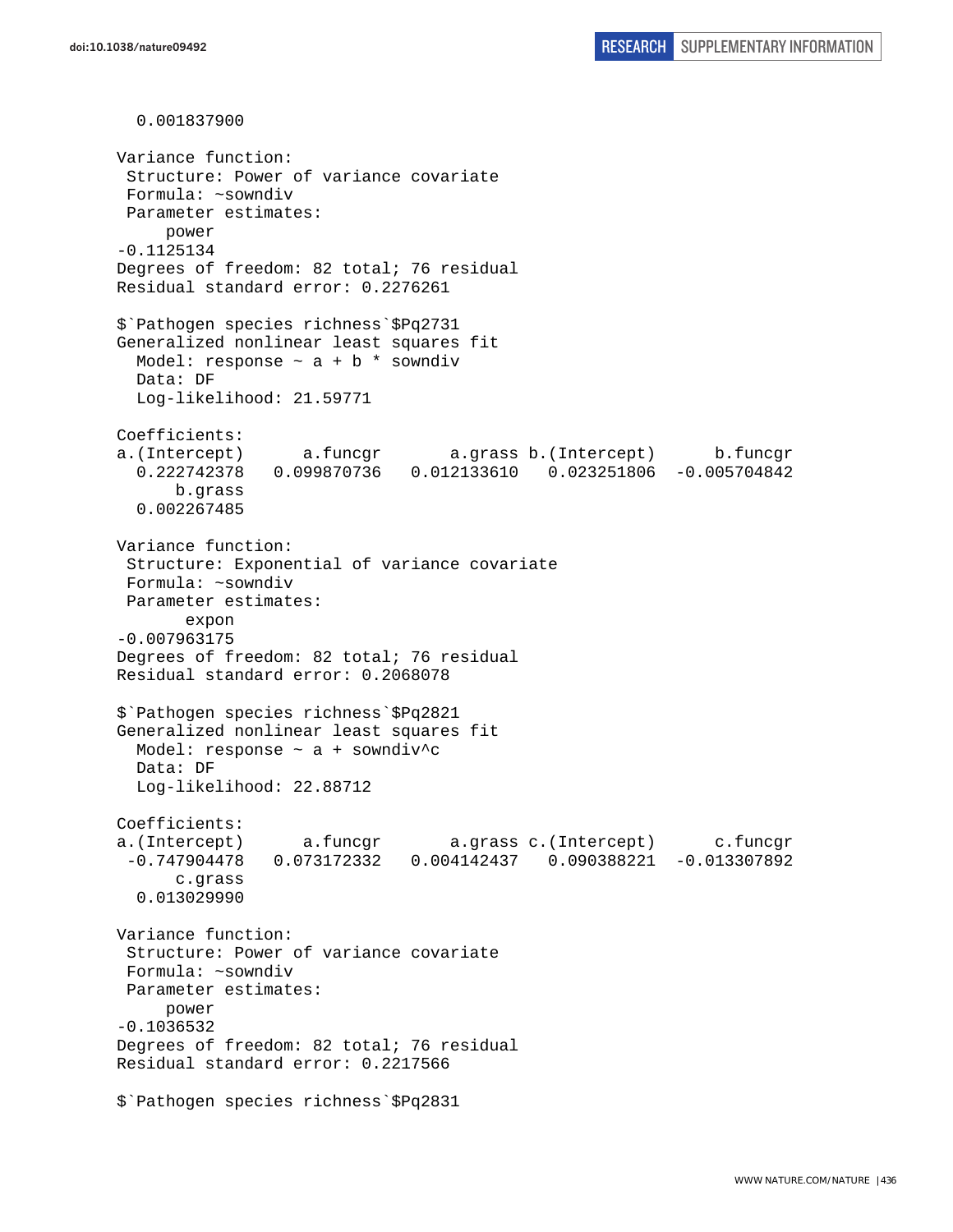```
Generalized nonlinear least squares fit 
 Model: response \sim a + sowndiv<sup>^</sup>c
  Data: DF 
   Log-likelihood: 22.70966 
Coefficients: 
a.(Intercept) a.funcgr a.grass c.(Intercept) c.funcgr 
  -0.747180672 0.072949871 0.002683592 0.090239337 -0.013026387 
       c.grass 
   0.013508718 
Variance function: 
  Structure: Exponential of variance covariate 
  Formula: ~sowndiv 
 Parameter estimates: 
        expon 
-0.007536848 
Degrees of freedom: 82 total; 76 residual 
Residual standard error: 0.2032769 
$`Pathogen species richness`$Pq2921 
Generalized nonlinear least squares fit 
  Model: response ~ b * sowndiv^c 
  Data: DF 
   Log-likelihood: 22.72223 
Coefficients: 
b.(Intercept) b.funcgr b.grass c.(Intercept) c.funcgr 
    0.24814219 0.07006605 0.01430295 0.25090567 -0.04337737 
       c.grass 
    0.01057901 
Variance function: 
  Structure: Power of variance covariate 
 Formula: ~sowndiv 
 Parameter estimates: 
     power 
-0.1053221 
Degrees of freedom: 82 total; 76 residual 
Residual standard error: 0.2227542 
$`Pathogen species richness`$Pq2931 
Generalized nonlinear least squares fit 
  Model: response ~ b * sowndiv^c 
   Data: DF 
   Log-likelihood: 22.5366 
Coefficients: 
b.(Intercept) b.funcgr b.grass c.(Intercept) c.funcgr 
    0.24974534 0.07015689 0.01150877 0.25069549 -0.04348149 
       c.grass 
    0.01325797
```
Variance function: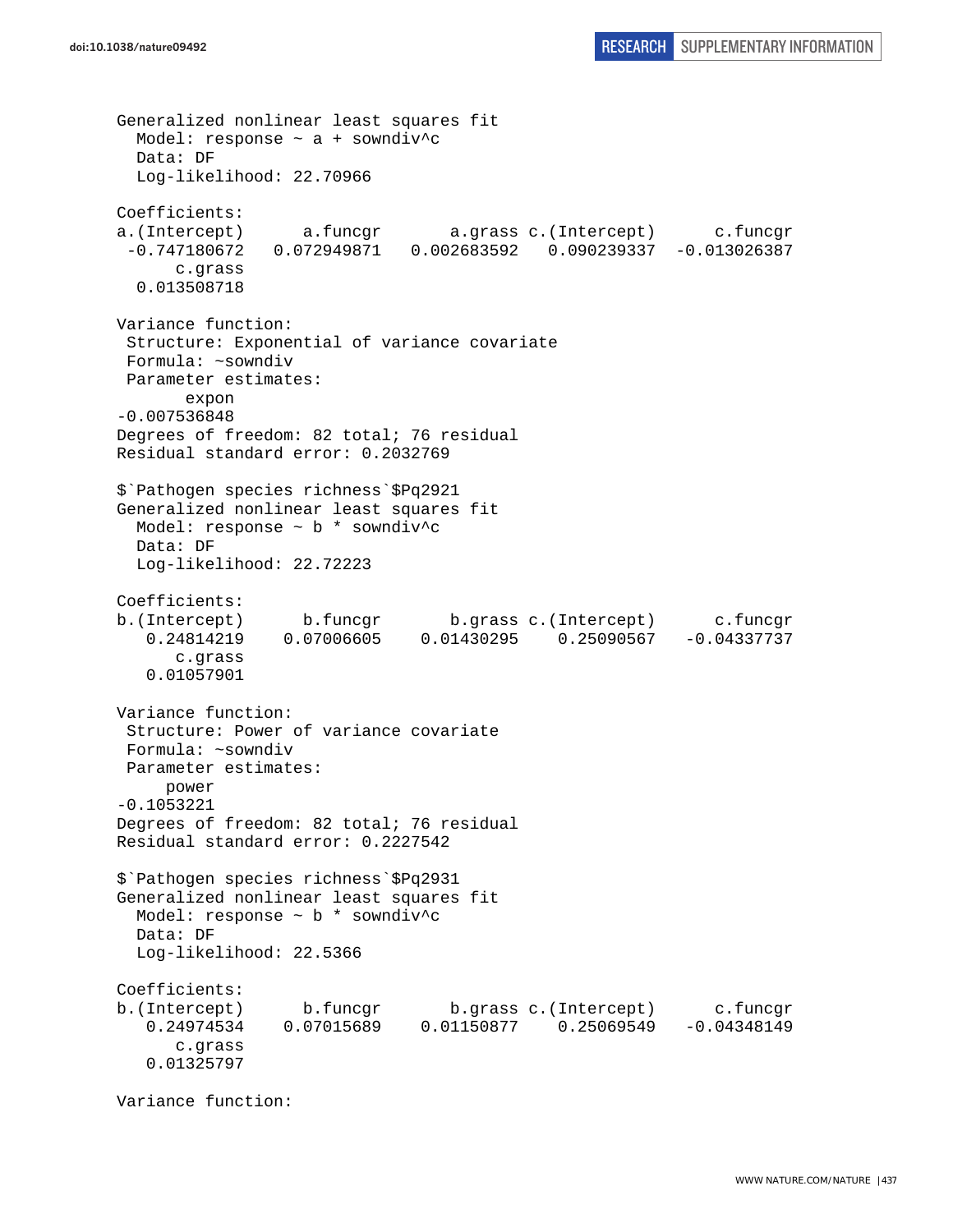Structure: Exponential of variance covariate Formula: ~sowndiv Parameter estimates: expon -0.007613373 Degrees of freedom: 82 total; 76 residual Residual standard error: 0.2038403 \$`Pathogen species richness`\$Pq3021 Generalized nonlinear least squares fit Model: response ~ sowndiv^c Data: DF Log-likelihood: -24.23716 Coefficients: c.(Intercept) c.funcgr c.grass -0.403228137 0.078536436 0.009379263 Variance function: Structure: Power of variance covariate Formula: ~sowndiv Parameter estimates: power -0.4136301 Degrees of freedom: 82 total; 79 residual Residual standard error: 0.6122223 \$`Pathogen species richness`\$Pq3031 Generalized nonlinear least squares fit Model: response ~ sowndiv^c Data: DF Log-likelihood: -35.01414 Coefficients: c.(Intercept) c.funcgr c.grass -0.534321939 0.114955176 0.008922596 Variance function: Structure: Exponential of variance covariate Formula: ~sowndiv Parameter estimates: expon -0.02403034 Degrees of freedom: 82 total; 79 residual Residual standard error: 0.464408 \$`Pathogen species richness`\$Pr3221 Generalized nonlinear least squares fit Model: response  $\sim$  a + b \* sowndiv Data: DF Log-likelihood: 23.07893 Coefficients: a.(Intercept) a.grass a.leg b.(Intercept) b.grass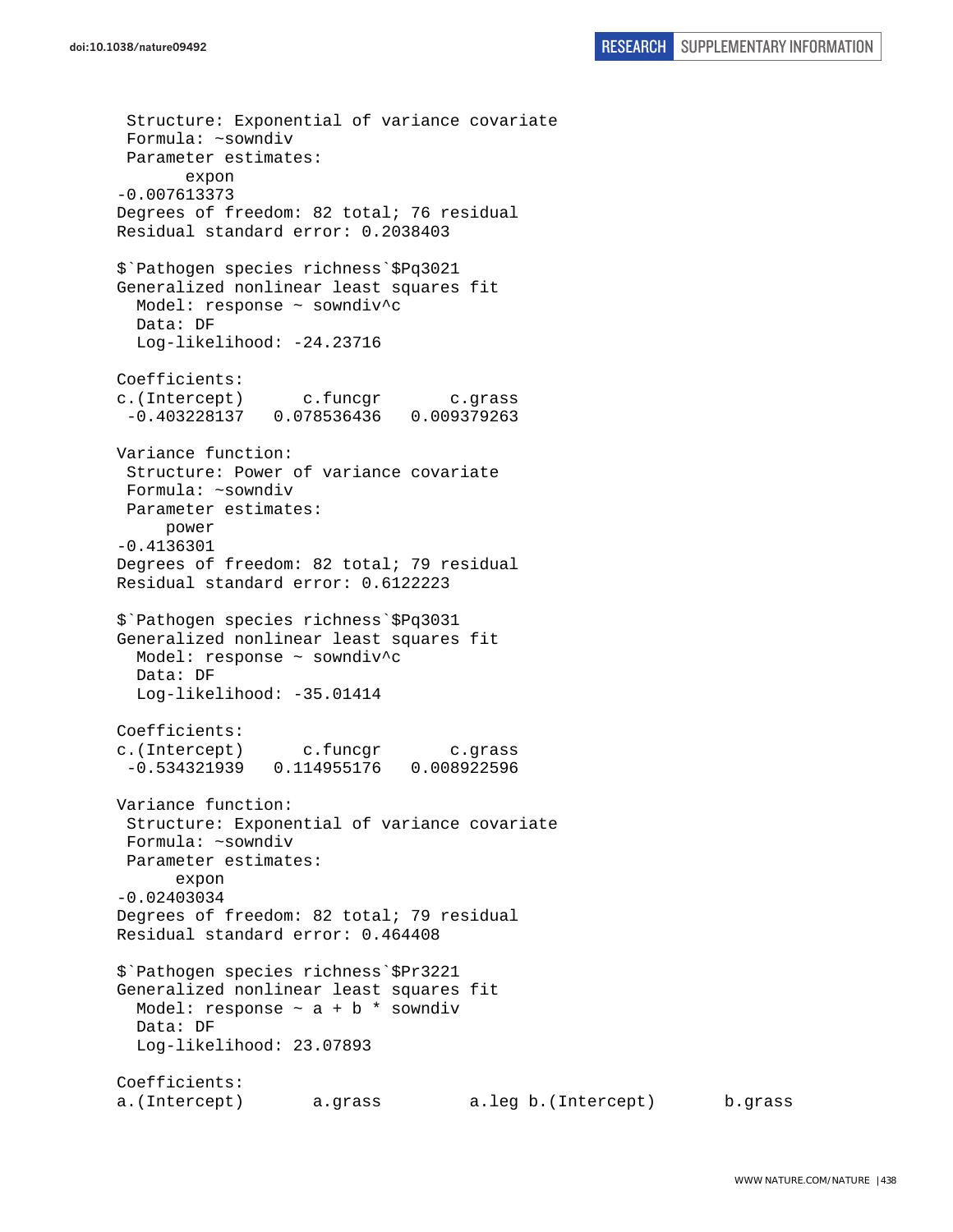0.959836265 -0.135826207 -0.201599022 -0.017342719 0.011396992 b.leg 0.008990877 Variance function: Structure: Power of variance covariate Formula: ~sowndiv Parameter estimates: power -0.1223437 Degrees of freedom: 82 total; 76 residual Residual standard error: 0.2274632 \$`Pathogen species richness`\$Pr3231 Generalized nonlinear least squares fit Model: response  $\sim$  a + b \* sowndiv Data: DF Log-likelihood: 22.66166 Coefficients: a.(Intercept) a.grass a.leg b.(Intercept) b.grass 0.961432419 -0.140484471 -0.202755566 -0.018515614 0.012194775 b.leg 0.009427421 Variance function: Structure: Exponential of variance covariate Formula: ~sowndiv Parameter estimates: expon -0.007994929 Degrees of freedom: 82 total; 76 residual Residual standard error: 0.2041974 \$`Pathogen species richness`\$Pr3321 Generalized nonlinear least squares fit Model: response ~ a + sowndiv^c Data: DF Log-likelihood: 24.78332 Coefficients: a.(Intercept) a.grass a.leg c.(Intercept) c.grass -0.221823765 -0.097703056 -0.151333716 0.009744305 0.031594924 c.leg 0.016057809 Variance function: Structure: Power of variance covariate Formula: ~sowndiv Parameter estimates: power -0.1101088 Degrees of freedom: 82 total; 76 residual Residual standard error: 0.2187741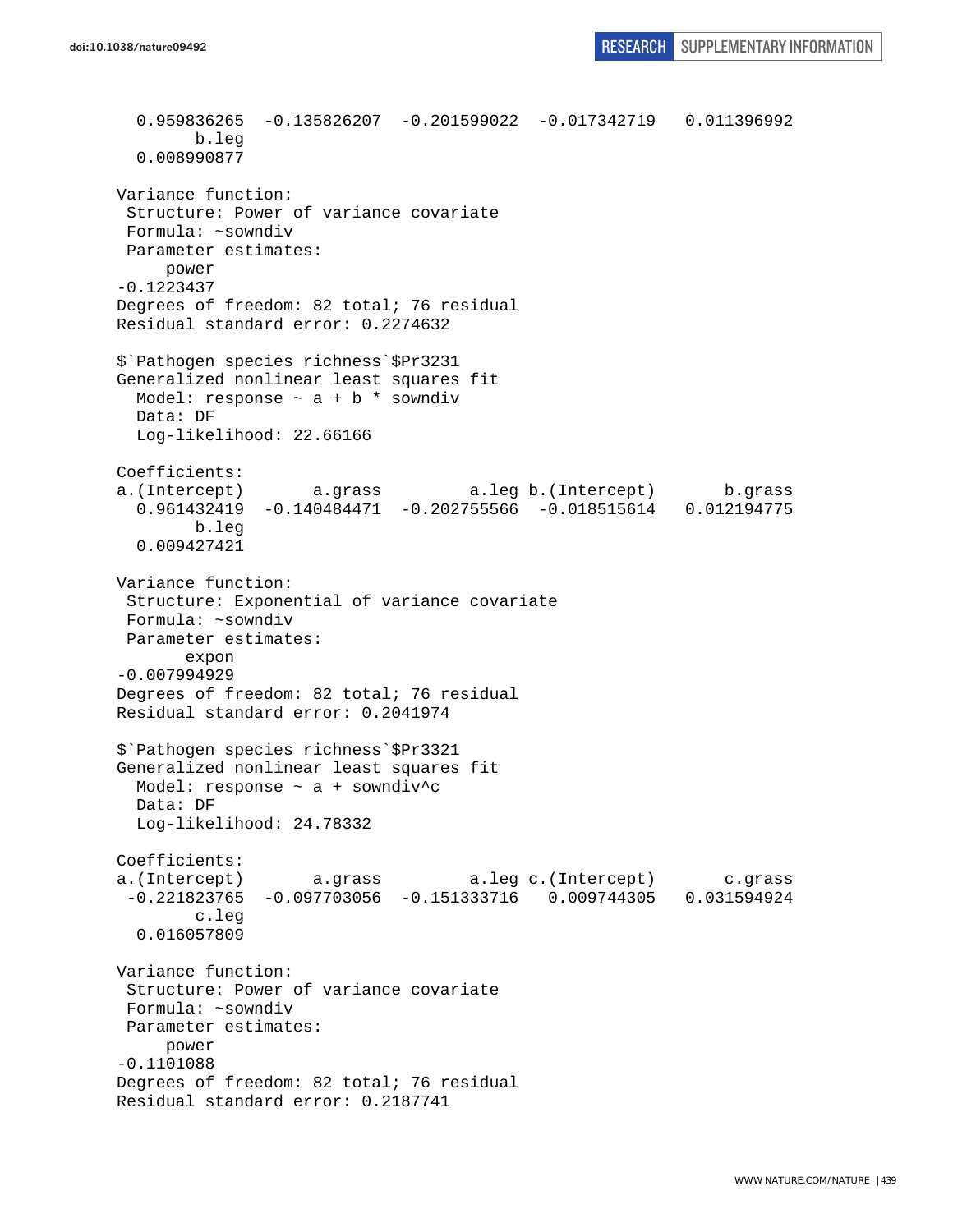```
$`Pathogen species richness`$Pr3331 
Generalized nonlinear least squares fit 
 Model: response \sim a + sowndiv<sup>^</sup>c
  Data: DF 
   Log-likelihood: 24.50963 
Coefficients: 
a.(Intercept) a.grass a.leg c.(Intercept) c.grass 
   -0.22749739 -0.09674731 -0.15057322 0.01092501 0.03152455 
         c.leg 
    0.01631359 
Variance function: 
  Structure: Exponential of variance covariate 
 Formula: ~sowndiv 
 Parameter estimates: 
        expon 
-0.007531185 
Degrees of freedom: 82 total; 76 residual 
Residual standard error: 0.1988538 
$`Pathogen species richness`$Pr3421 
Generalized nonlinear least squares fit 
   Model: response ~ b * sowndiv^c 
   Data: DF 
   Log-likelihood: 24.67462 
Coefficients: 
b.(Intercept) b.grass b.leg c.(Intercept) c.grass 
    0.76605400 -0.09032890 -0.14646842 -0.05672544 0.08232533 
         c.leg 
    0.07322950 
Variance function: 
  Structure: Power of variance covariate 
  Formula: ~sowndiv 
 Parameter estimates: 
     power 
-0.1111540 
Degrees of freedom: 82 total; 76 residual 
Residual standard error: 0.2194045 
$`Pathogen species richness`$Pr3431 
Generalized nonlinear least squares fit 
  Model: response ~ b * sowndiv^c 
  Data: DF 
   Log-likelihood: 24.38091 
Coefficients: 
b.(Intercept) b.grass b.leg c.(Intercept) c.grass 
    0.76285639 -0.09082022 -0.14620159 -0.05843747 0.08443434 
         c.leg 
    0.07535850
```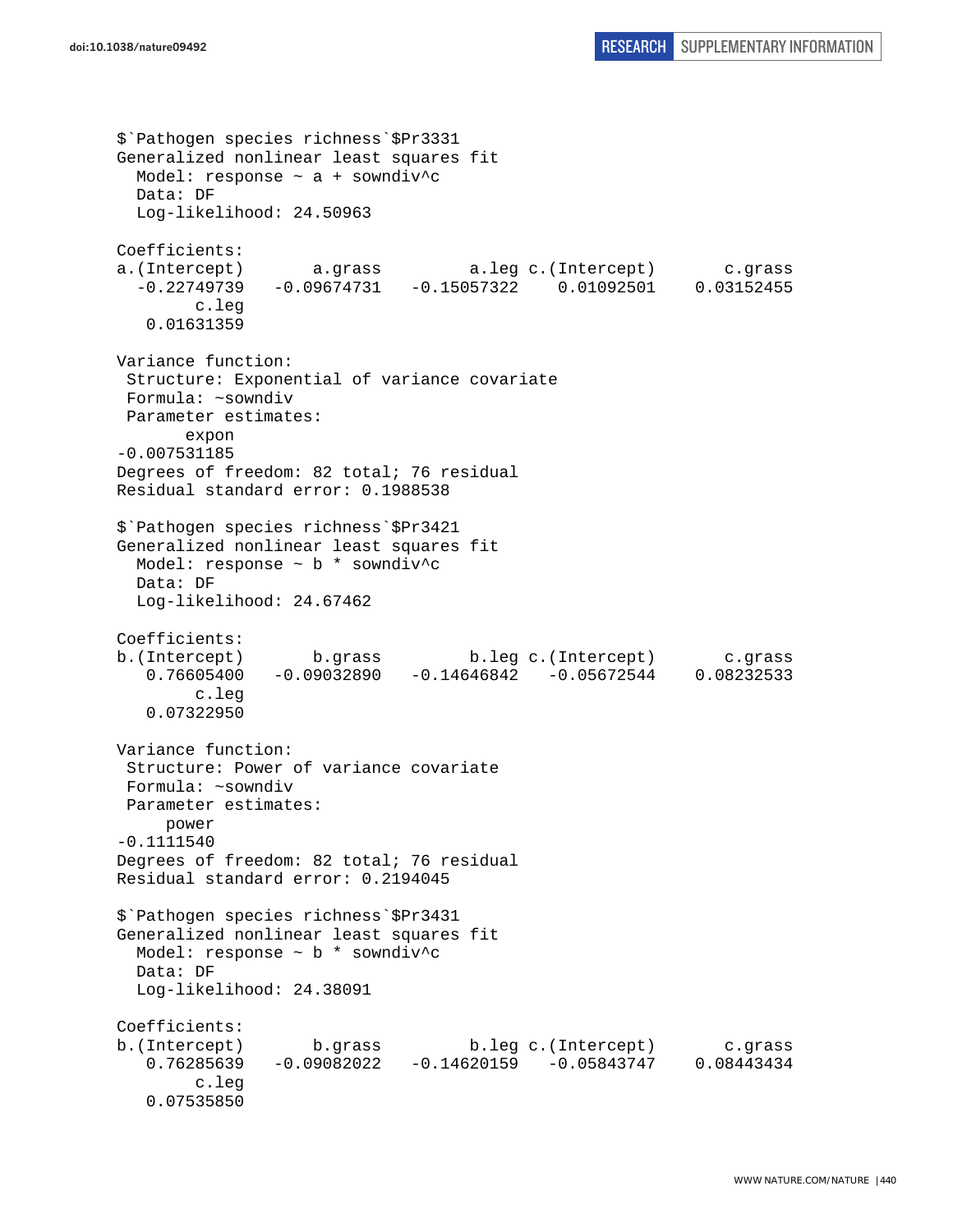Variance function: Structure: Exponential of variance covariate Formula: ~sowndiv Parameter estimates: expon -0.00754006 Degrees of freedom: 82 total; 76 residual Residual standard error: 0.1991813 \$`Pathogen species richness`\$Pr3521 Generalized nonlinear least squares fit Model: response ~ sowndiv^c Data: DF Log-likelihood: -23.95861 Coefficients: c.(Intercept) c.grass c.leg  $0.1933754 -0.1075205 -0.1696864$ Variance function: Structure: Power of variance covariate Formula: ~sowndiv Parameter estimates: power -0.4170285 Degrees of freedom: 82 total; 79 residual Residual standard error: 0.6132322 \$`Pathogen species richness`\$Pr3531 Generalized nonlinear least squares fit Model: response ~ sowndiv^c Data: DF Log-likelihood: -35.27774 Coefficients: c.(Intercept) c.grass c.leg 0.3441158 -0.1710008 -0.2421337 Variance function: Structure: Exponential of variance covariate Formula: ~sowndiv Parameter estimates: expon -0.02395940 Degrees of freedom: 82 total; 79 residual Residual standard error: 0.4656196 \$`Pathogen species richness`\$Ps3721 Generalized nonlinear least squares fit Model: response  $\sim$  a + b  $*$  sowndiv Data: DF Log-likelihood: 24.20909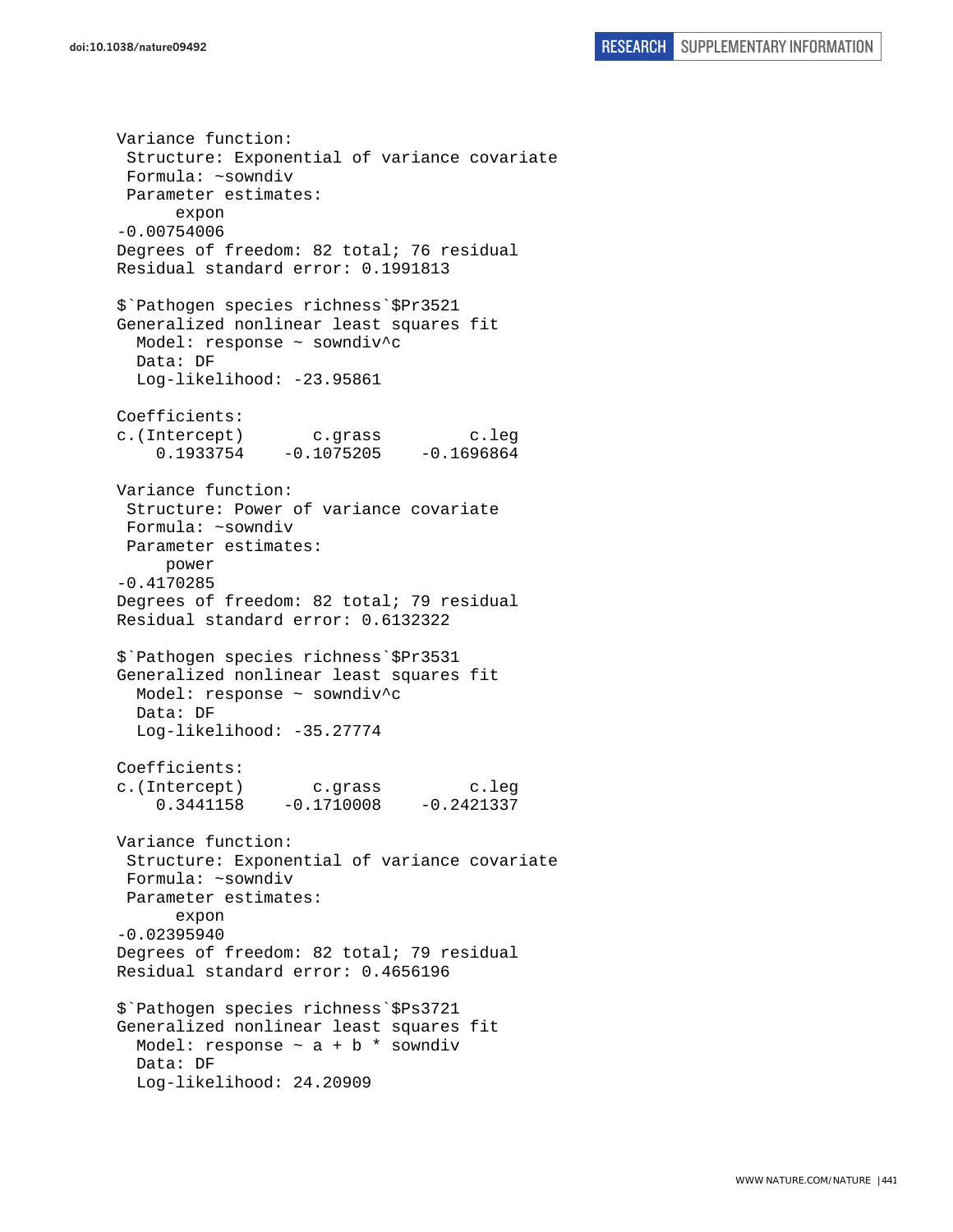```
Coefficients: 
a.(Intercept) a.funcgr a.grass a.leg b.(Intercept) 
   0.536115692 0.058627451 -0.039836277 -0.099438706 0.042896663 
     b.funcgr b.grass b.leg 
  -0.008100150 -0.001787386 -0.005977685 
Variance function: 
  Structure: Power of variance covariate 
 Formula: ~sowndiv 
 Parameter estimates: 
     power 
-0.1188682 
Degrees of freedom: 82 total; 74 residual 
Residual standard error: 0.2261912 
$`Pathogen species richness`$Ps3731 
Generalized nonlinear least squares fit 
 Model: response \sim a + b * sowndiv
  Data: DF 
  Log-likelihood: 23.85676 
Coefficients: 
a.(Intercept) a.funcgr a.grass a.leg b.(Intercept) 
   0.532045935 0.061074636 -0.043171837 -0.100033823 0.043444694 
      b.funcgr b.grass b.leg 
  -0.008322576 -0.001466992 -0.005971621 
Variance function: 
  Structure: Exponential of variance covariate 
 Formula: ~sowndiv 
 Parameter estimates: 
       expon 
-0.007828433 
Degrees of freedom: 82 total; 74 residual 
Residual standard error: 0.203653 
$`Pathogen species richness`$Ps3821 
Generalized nonlinear least squares fit 
  Model: response ~ a + sowndiv^c 
  Data: DF 
  Log-likelihood: 25.24807 
Coefficients: 
a.(Intercept) a.funcgr a.grass a.leg c.(Intercept) 
  -0.448810840 0.035484430 -0.049579537 -0.096262238 0.169794815 
      c.funcgr c.grass c.leg 
 -0.023450119 - 0.002002733 - 0.023539529Variance function: 
  Structure: Power of variance covariate 
 Formula: ~sowndiv 
 Parameter estimates: 
     power 
-0.1096477
```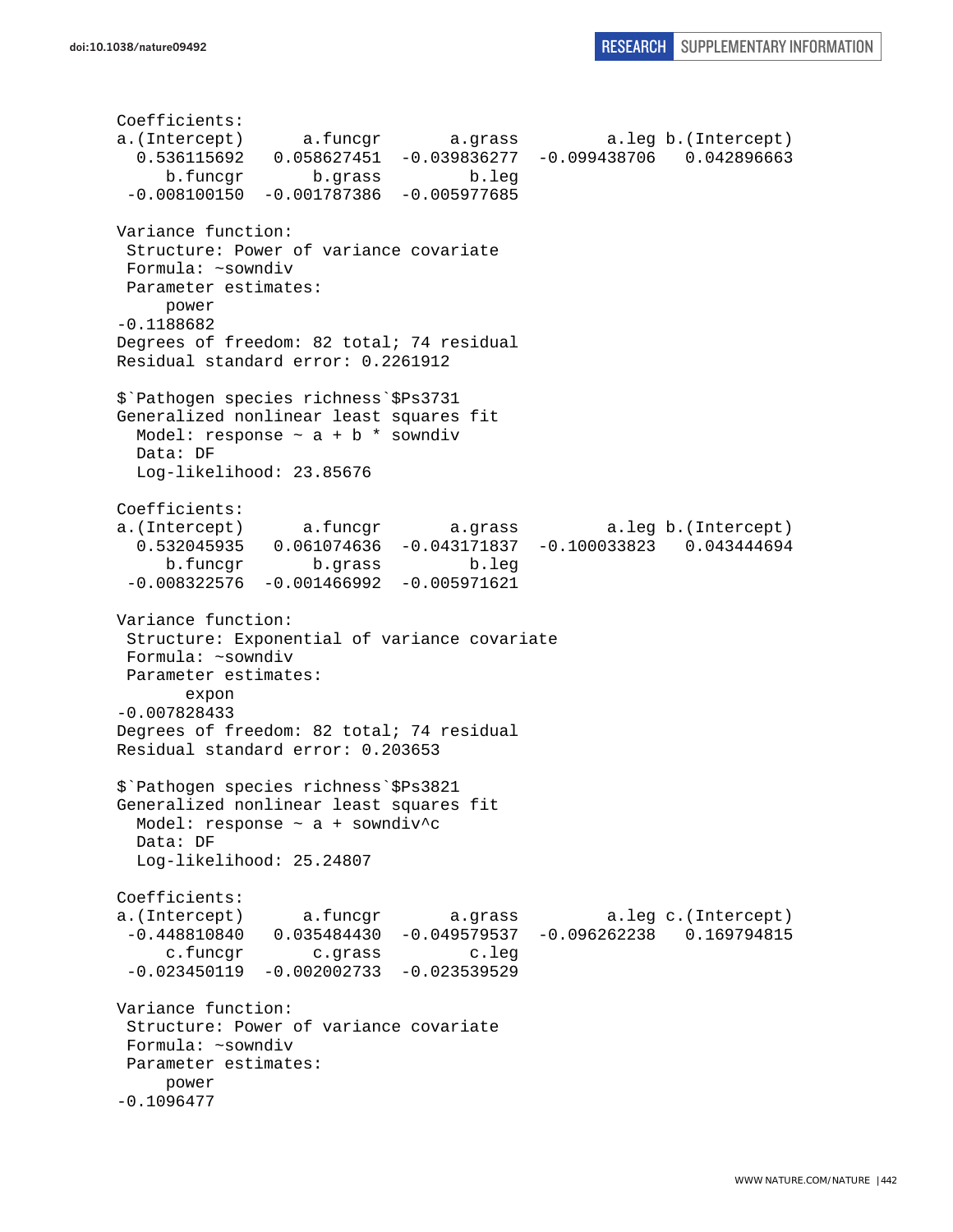```
Degrees of freedom: 82 total; 74 residual 
Residual standard error: 0.2203069 
$`Pathogen species richness`$Ps3831 
Generalized nonlinear least squares fit 
  Model: response \sim a + sowndiv<sup>^</sup>c
  Data: DF 
  Log-likelihood: 24.95524 
Coefficients: 
a.(Intercept) a.funcgr a.grass a.leg c.(Intercept) 
  -0.444584920 0.035053834 -0.050461845 -0.098698032 0.167544274 
      c.funcgr c.grass c.leg 
  -0.022974222 -0.001696072 -0.022292383 
Variance function: 
  Structure: Exponential of variance covariate 
 Formula: ~sowndiv 
 Parameter estimates: 
        expon 
-0.007393924 
Degrees of freedom: 82 total; 74 residual 
Residual standard error: 0.2001948 
$`Pathogen species richness`$Ps3921 
Generalized nonlinear least squares fit 
 Model: response \sim b * sowndiv<sup>^</sup>c
  Data: DF 
   Log-likelihood: 25.09594 
Coefficients: 
b.(Intercept) b.funcgr b.grass b.leg c.(Intercept) 
   0.554962758 0.030914077 -0.041204109 -0.097852295 0.291005259 
      c.funcgr c.grass c.leg 
  -0.048687945 0.003190964 -0.010032247 
Variance function: 
  Structure: Power of variance covariate 
  Formula: ~sowndiv 
 Parameter estimates: 
      power 
-0.1109782 
Degrees of freedom: 82 total; 74 residual 
Residual standard error: 0.2211524 
$`Pathogen species richness`$Ps3931 
Generalized nonlinear least squares fit 
   Model: response ~ b * sowndiv^c 
   Data: DF 
   Log-likelihood: 24.79494 
Coefficients: 
b.(Intercept) b.funcgr b.grass b.leg c.(Intercept) 
   0.557165920 0.031201158 -0.043223567 -0.099150193 0.286985772
```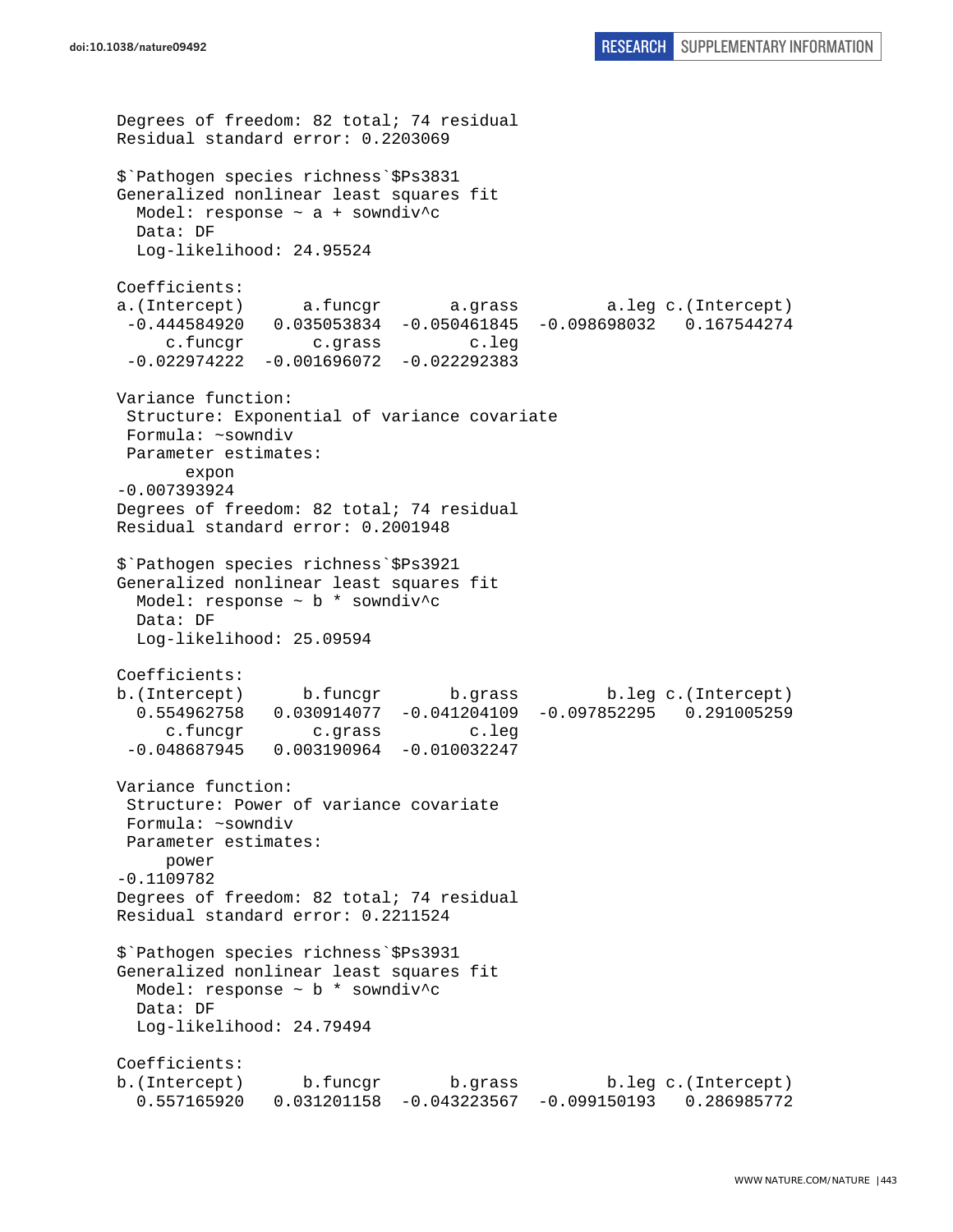c.funcgr c.grass c.leg -0.048517180 0.005478609 -0.007495777 Variance function: Structure: Exponential of variance covariate Formula: ~sowndiv Parameter estimates: expon -0.007449337 Degrees of freedom: 82 total; 74 residual Residual standard error: 0.2006820 \$`Pathogen species richness`\$Ps4021 Generalized nonlinear least squares fit Model: response ~ sowndiv^c Data: DF Log-likelihood: -23.48429 Coefficients: c.(Intercept) c.funcgr c.grass c.leg -0.07816457 0.03772632 -0.04820031 -0.10414684 Variance function: Structure: Power of variance covariate Formula: ~sowndiv Parameter estimates: power -0.4187356 Degrees of freedom: 82 total; 78 residual Residual standard error: 0.6151482 \$`Pathogen species richness`\$Ps4031 Generalized nonlinear least squares fit Model: response ~ sowndiv^c Data: DF Log-likelihood: -34.66539 Coefficients: c.(Intercept) c.funcgr c.grass c.leg  $-0.16867769$  0.06943602  $-0.05535610$   $-0.11938329$ Variance function: Structure: Exponential of variance covariate Formula: ~sowndiv Parameter estimates: expon -0.02404346 Degrees of freedom: 82 total; 78 residual Residual standard error: 0.4654444 \$`Pathogen species richness`\$AS1 Nonlinear regression model model: response ~ SSasymp(sowndiv, Asym, R0, lrc) data: DF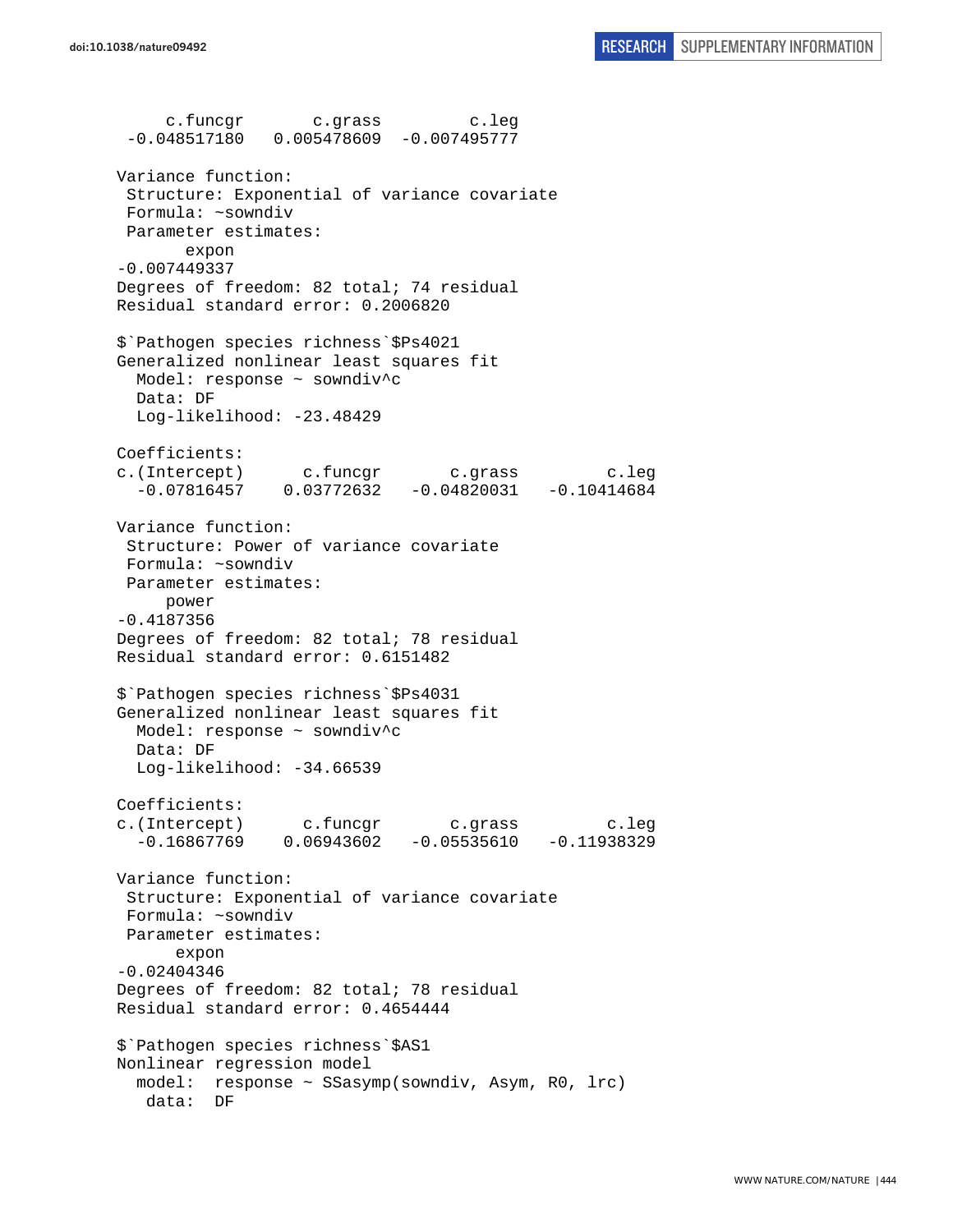Asym R0 lrc 0.6624 0.1440 -0.8723 residual sum-of-squares: 2.974 Number of iterations to convergence: 12 Achieved convergence tolerance: 9.016e-06 \$`Pathogen species richness`\$AS2 Nonlinear regression model model: response ~ SSasympOff(sowndiv, Asym, lrc, c0) data: DF Asym lrc c0 0.6624 -0.8722 -0.5862 residual sum-of-squares: 2.974 Number of iterations to convergence: 13 Achieved convergence tolerance: 4.293e-06 \$`Pathogen species richness`\$AS3 Nonlinear regression model model: response ~ SSasympOrig(sowndiv, Asym, lrc) data: DF Asym lrc  $0.6461 - 0.4989$  residual sum-of-squares: 2.994 Number of iterations to convergence: 5 Achieved convergence tolerance: 2.483e-06 \$`Community herbivory` \$`Community herbivory`\$L0 Call:  $lm(formula = response ~ ~block ~ + ~ (sowndiv ~ + ~funcgr ~ + ~grass ~ + ~ leg)^2$ ,  $data = DF)$ Coefficients: (Intercept) blockB2 blockB3 blockB4 sowndiv 1.707295 0.053400 0.026608 0.012223 0.026316 funcgr grass leg sowndiv:funcgr sowndiv:grass  $-0.371195$   $-0.592373$   $-0.735237$   $-0.002452$ 0.008053 sowndiv:leg funcgr:grass funcgr:leg grass:leg -0.005442 0.128445 0.125588 0.239208 \$`Community herbivory`\$L02 Generalized least squares fit by maximum likelihood

Model: response  $\sim$  block + (sowndiv + funcgr + grass + leg) $\textdegree$ 2 Data: DF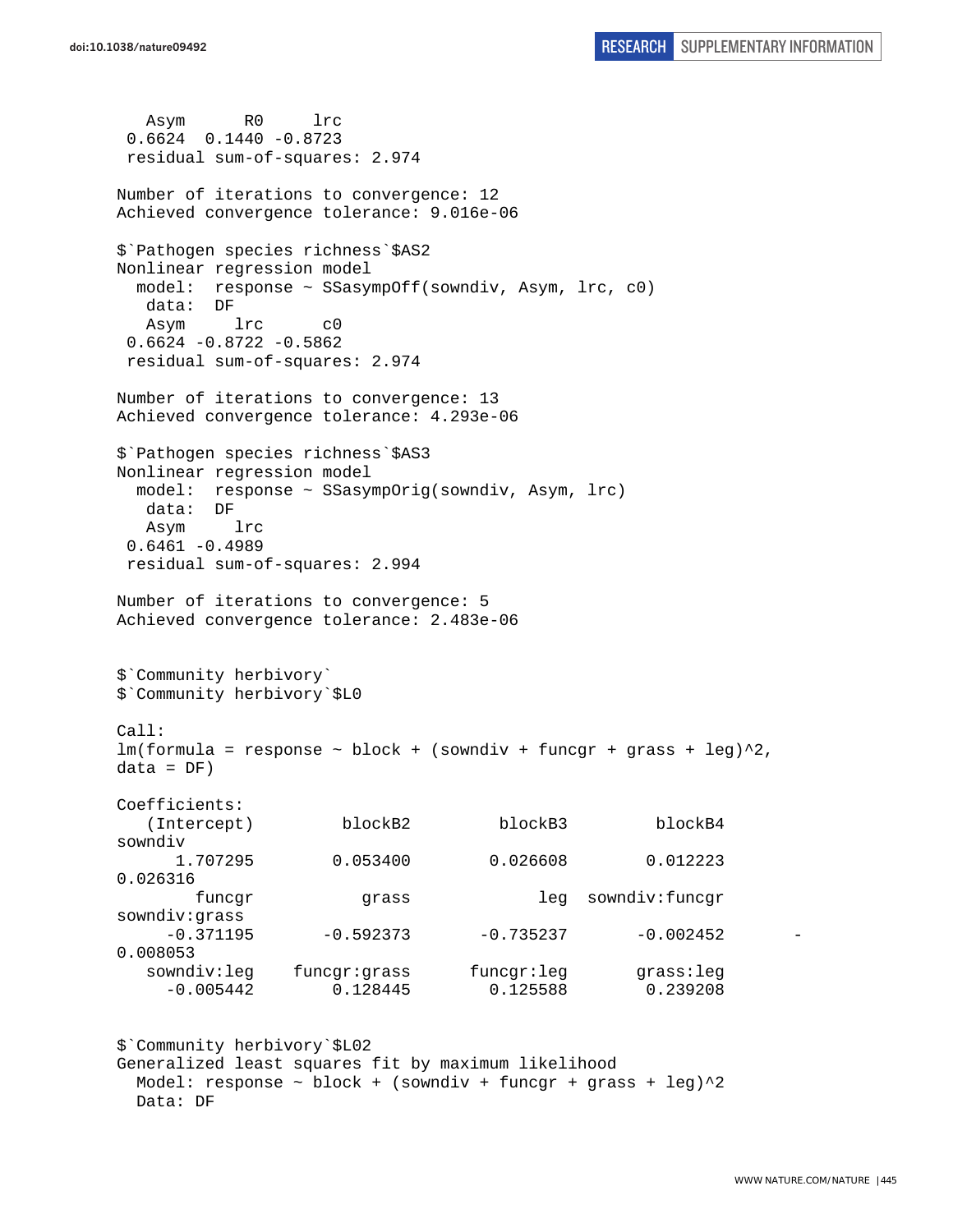Log-likelihood: 44.42416 Coefficients: (Intercept) blockB2 blockB3 blockB4 sowndiv 1.529022935 0.095631017 0.014249563 0.000878727 0.032917390 funcgr grass leg sowndiv:funcgr sowndiv:grass  $-0.337828514 -0.460683973 -0.671494719 -0.004159035 -$ 0.003213781 sowndiv:leg funcgr:grass funcgr:leg grass:leg -0.010344917 0.089148643 0.140937198 0.181844044 Variance function: Structure: Exponential of variance covariate Formula: ~fitted(.) Parameter estimates: expon 3.142826 Degrees of freedom: 82 total; 68 residual Residual standard error: 0.06717656 \$`Community herbivory`\$L011 Generalized least squares fit by maximum likelihood Model: response  $\sim$  block + (sowndiv + funcgr + grass + leg) $^2$  Data: DF Log-likelihood: 43.69942 Coefficients: (Intercept) blockB2 blockB3 blockB4 sowndiv 2.1406243693 0.0557134665 0.0103356521 -0.0233052588 0.0127451549 funcgr grass leg sowndiv:funcgr sowndiv:grass  $-0.4228726020 -0.7935588869 -0.9288876785 -0.0008375057$ 0.0055791680 sowndiv:leg funcgr:grass funcgr:leg grass:leg -0.0009714835 0.1456591476 0.1316819773 0.3346879577 Variance function: Structure: Power of variance covariate Formula: ~sowndiv Parameter estimates: power -0.2567483 Degrees of freedom: 82 total; 68 residual Residual standard error: 0.2079008 \$`Community herbivory`\$L021 Generalized least squares fit by maximum likelihood Model: response  $\sim$  block + (sowndiv + funcgr + grass + leg) $\textdegree{}2$ Data: DF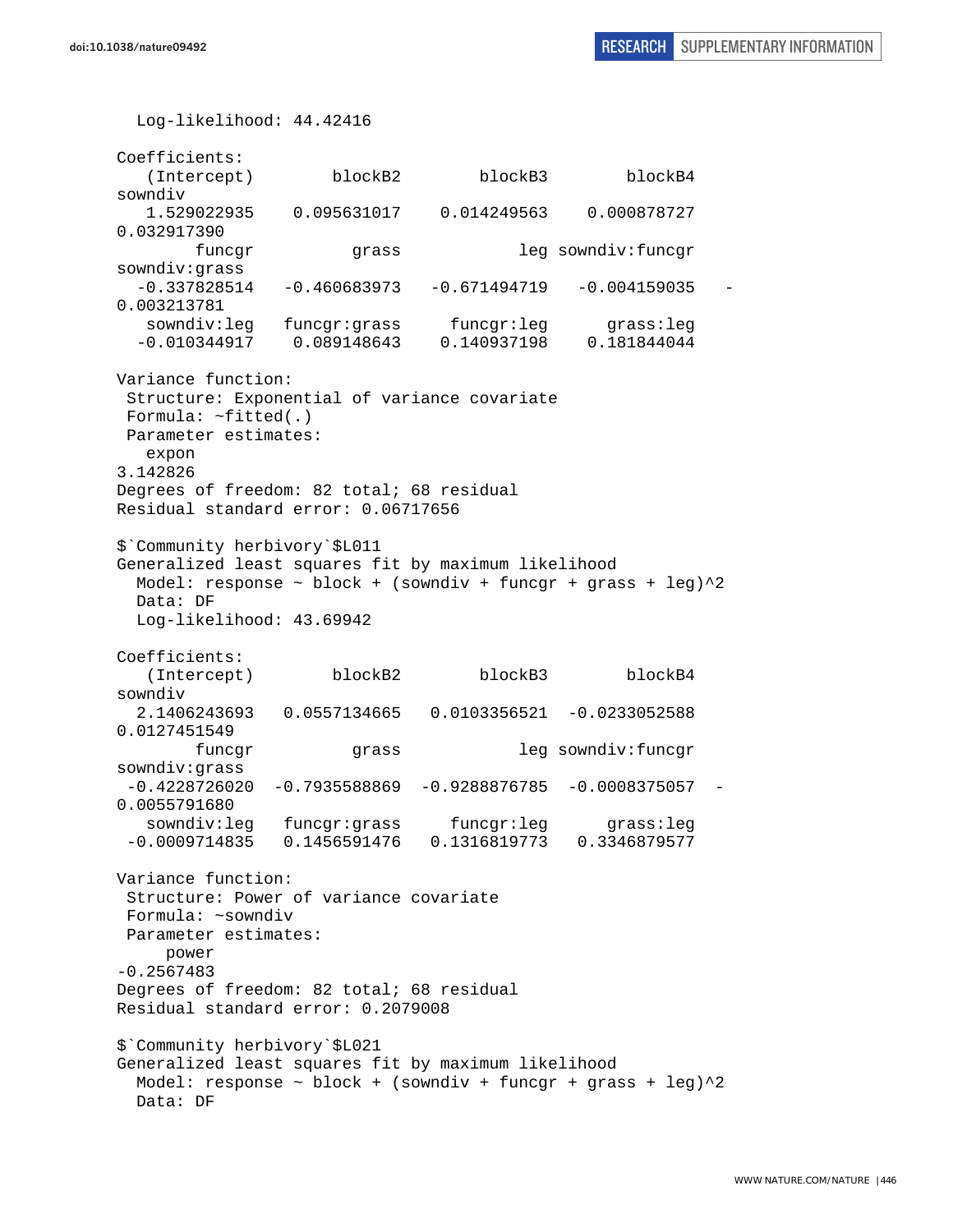Log-likelihood: 45.89971 Coefficients: (Intercept) blockB2 blockB3 blockB4 sowndiv 2.0802339105 0.2034015011 -0.0080696883 -0.0698676252 - 0.0064468166 funcgr grass leg sowndiv:funcgr sowndiv:grass -0.3349905540 -0.7626311671 -0.8816057350 0.0005511879 0.0055541897 sowndiv:leg funcgr:grass funcgr:leg grass:leg 0.0010967992 0.0804440708 0.1093007491 0.3192579320 Variance function: Structure: Exponential of variance covariate Formula: ~sowndiv Parameter estimates: expon -0.0878895 Degrees of freedom: 82 total; 68 residual Residual standard error: 0.2940141 \$`Community herbivory`\$L2 Call: lm(formula = response ~ sowndiv + funcgr + leg, data = DF) Coefficients: (Intercept) sowndiv funcqr leg 0.492976 0.002186 -0.030361 -0.147185 \$`Community herbivory`\$L21 Generalized least squares fit by maximum likelihood Model: response ~ sowndiv + funcgr + leg Data: DF Log-likelihood: 41.04868 Coefficients: (Intercept) sowndiv funcgr leg 0.467340153 0.002000944 -0.025138209 -0.136499788 Variance function: Structure: Power of variance covariate Formula: ~fitted(.) Parameter estimates: power 0.799472 Degrees of freedom: 82 total; 78 residual Residual standard error: 0.4905231 \$`Community herbivory`\$L22 Generalized least squares fit by maximum likelihood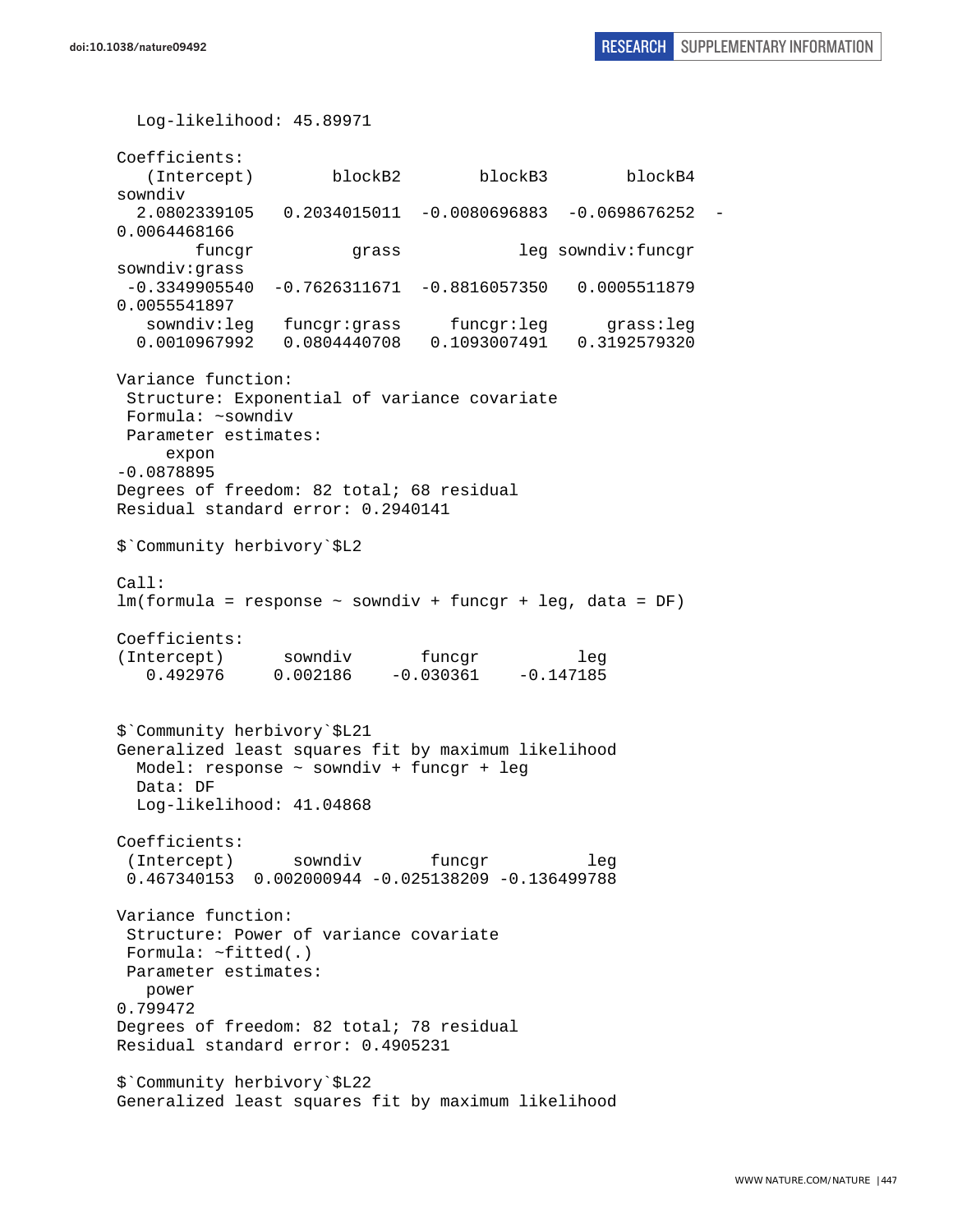Model: response ~ sowndiv + funcgr + leg Data: DF Log-likelihood: 41.19621 Coefficients: (Intercept) sowndiv funcgr leg 0.47253638 0.00211395 -0.02691415 -0.13839871 Variance function: Structure: Exponential of variance covariate Formula: ~fitted(.) Parameter estimates: expon 3.564324 Degrees of freedom: 82 total; 78 residual Residual standard error: 0.06464674 \$`Community herbivory`\$L211 Generalized least squares fit by maximum likelihood Model: response ~ sowndiv + funcgr + leg Data: DF Log-likelihood: 39.52574 Coefficients: (Intercept) sowndiv funcgr leg 0.503320858 0.002167146 -0.032472874 -0.150127834 Variance function: Structure: Power of variance covariate Formula: ~sowndiv Parameter estimates: power -0.1788520 Degrees of freedom: 82 total; 78 residual Residual standard error: 0.1948668 \$`Community herbivory`\$L222 Generalized least squares fit by maximum likelihood Model: response ~ sowndiv + funcgr + leg Data: DF Log-likelihood: 38.64863 Coefficients: (Intercept) sowndiv funcgr leg 0.493901574 0.002125242 -0.030377156 -0.147341866 Variance function: Structure: Exponential of variance covariate Formula: ~sowndiv Parameter estimates: expon -0.01133809 Degrees of freedom: 82 total; 78 residual Residual standard error: 0.1664731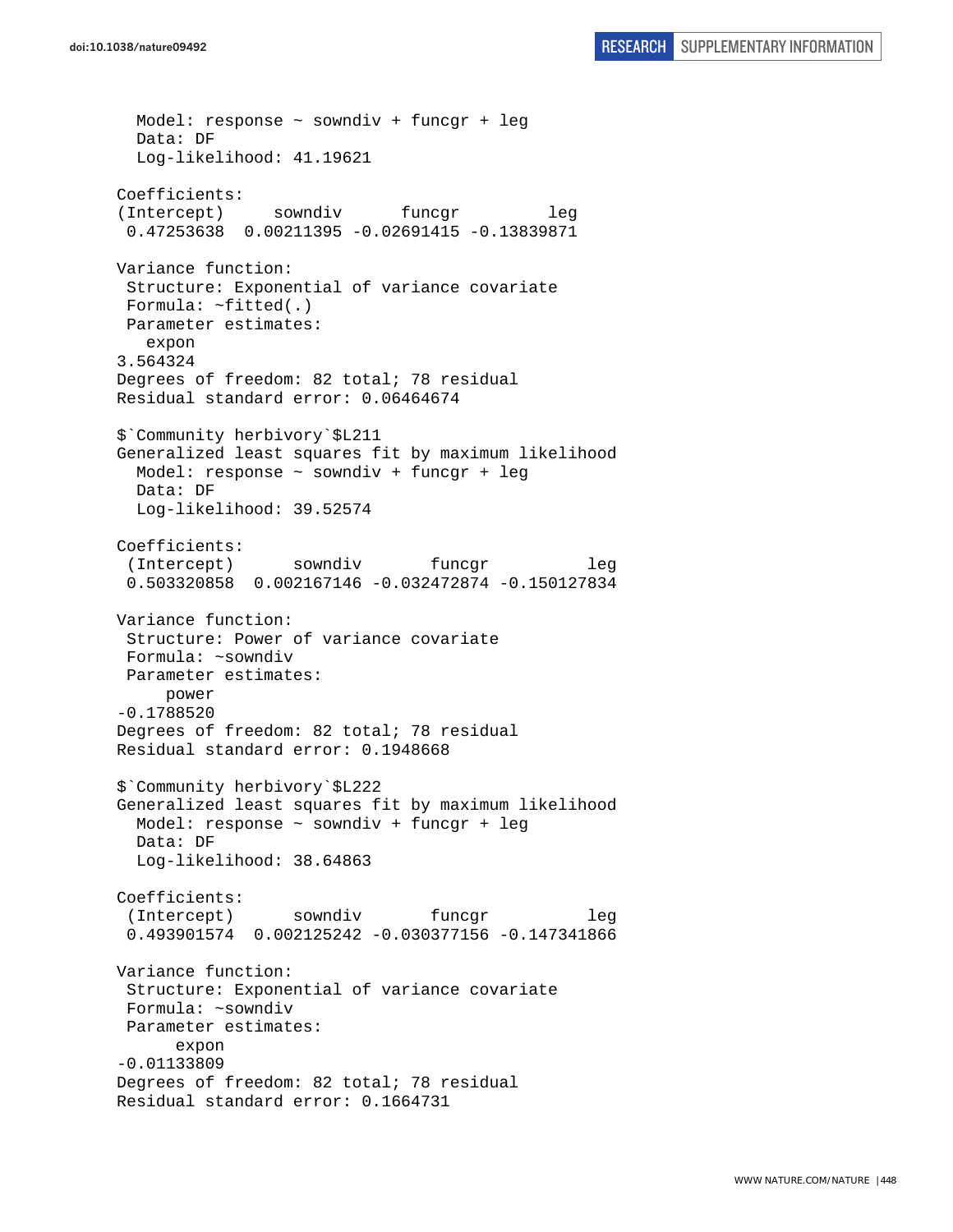\$`Community herbivory`\$M1 Nonlinear regression model model: response  $\sim$  a  $*$  sowndiv/(b + sowndiv) data: DF a b 0.2660 0.4597 residual sum-of-squares: 2.252 Number of iterations to convergence: 6 Achieved convergence tolerance: 5.332e-06 \$`Community herbivory`\$M1a Nonlinear regression model model: response ~ SSmicmen(sowndiv, Vm, k) data: DF Vm k 0.2660 0.4597 residual sum-of-squares: 2.252 Number of iterations to convergence: 5 Achieved convergence tolerance: 3.847e-06 \$`Community herbivory`\$M3 Generalized nonlinear least squares fit Model: response  $\sim$  a \* sowndiv/(b + sowndiv) Data: DF Log-likelihood: 35.67832 Coefficients: a.(Intercept) a.leg b.(Intercept) b.leg 0.40798389 -0.11235936 -0.01576761 0.11552540 Degrees of freedom: 82 total; 78 residual Residual standard error: 0.1605685 \$`Community herbivory`\$M311 Generalized nonlinear least squares fit Model: response  $\sim$  a \* sowndiv/(b + sowndiv) Data: DF Log-likelihood: 37.48318 Coefficients: a.(Intercept) a.leg b.(Intercept) b.leg 0.423812157 -0.123163222 0.128556619 0.009921196 Variance function: Structure: Power of variance covariate Formula: ~sowndiv Parameter estimates: power -0.1507633 Degrees of freedom: 82 total; 78 residual Residual standard error: 0.1964741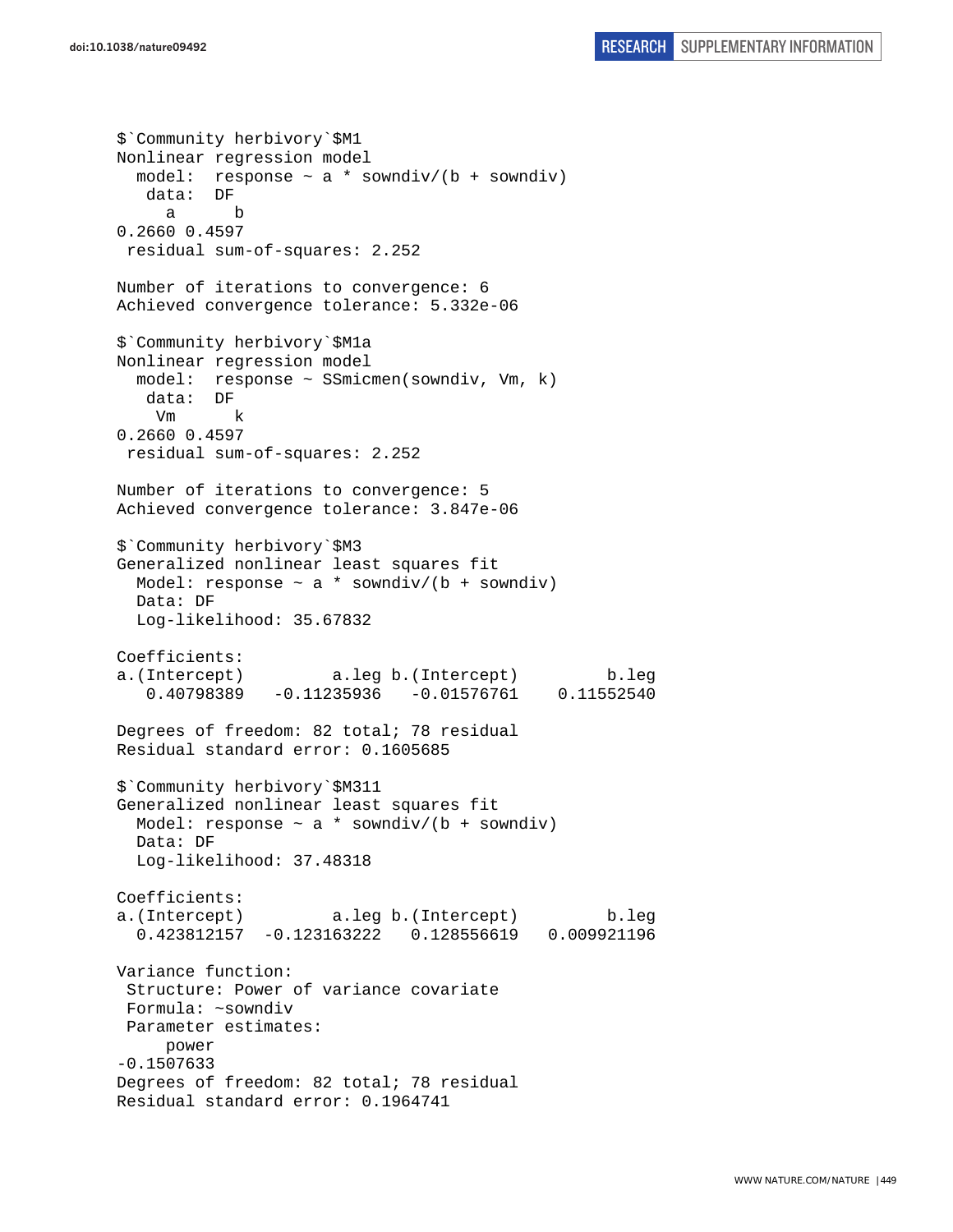\$`Community herbivory`\$M321 Generalized nonlinear least squares fit Model: response  $\sim$  a  $*$  sowndiv/(b + sowndiv) Data: DF Log-likelihood: 36.96639 Coefficients: a.(Intercept) a.leg b.(Intercept) b.leg 0.43534852 -0.12645275 0.17891703 0.01479444 Variance function: Structure: Exponential of variance covariate Formula: ~sowndiv Parameter estimates: expon -0.009994028 Degrees of freedom: 82 total; 78 residual Residual standard error: 0.1722272 \$`Community herbivory`\$M4 Generalized nonlinear least squares fit Model: response  $\sim$  a \* sowndiv/(b + sowndiv) Data: DF Log-likelihood: 32.08760 Coefficients: a.(Intercept) a.grass b.(Intercept) b.grass 0.26847873 0.01119497 2.26448453 -0.92060431 Degrees of freedom: 82 total; 78 residual Residual standard error: 0.1677559 \$`Community herbivory`\$M411 Generalized nonlinear least squares fit Model: response  $\sim$  a \* sowndiv/(b + sowndiv) Data: DF Log-likelihood: 33.54138 Coefficients: a.(Intercept) a.grass b.(Intercept) b.grass 0.35831562 -0.04086852 4.85298952 -2.27449711 Variance function: Structure: Power of variance covariate Formula: ~sowndiv Parameter estimates: power -0.1480779 Degrees of freedom: 82 total; 78 residual Residual standard error: 0.2053292 \$`Community herbivory`\$M422 Generalized nonlinear least squares fit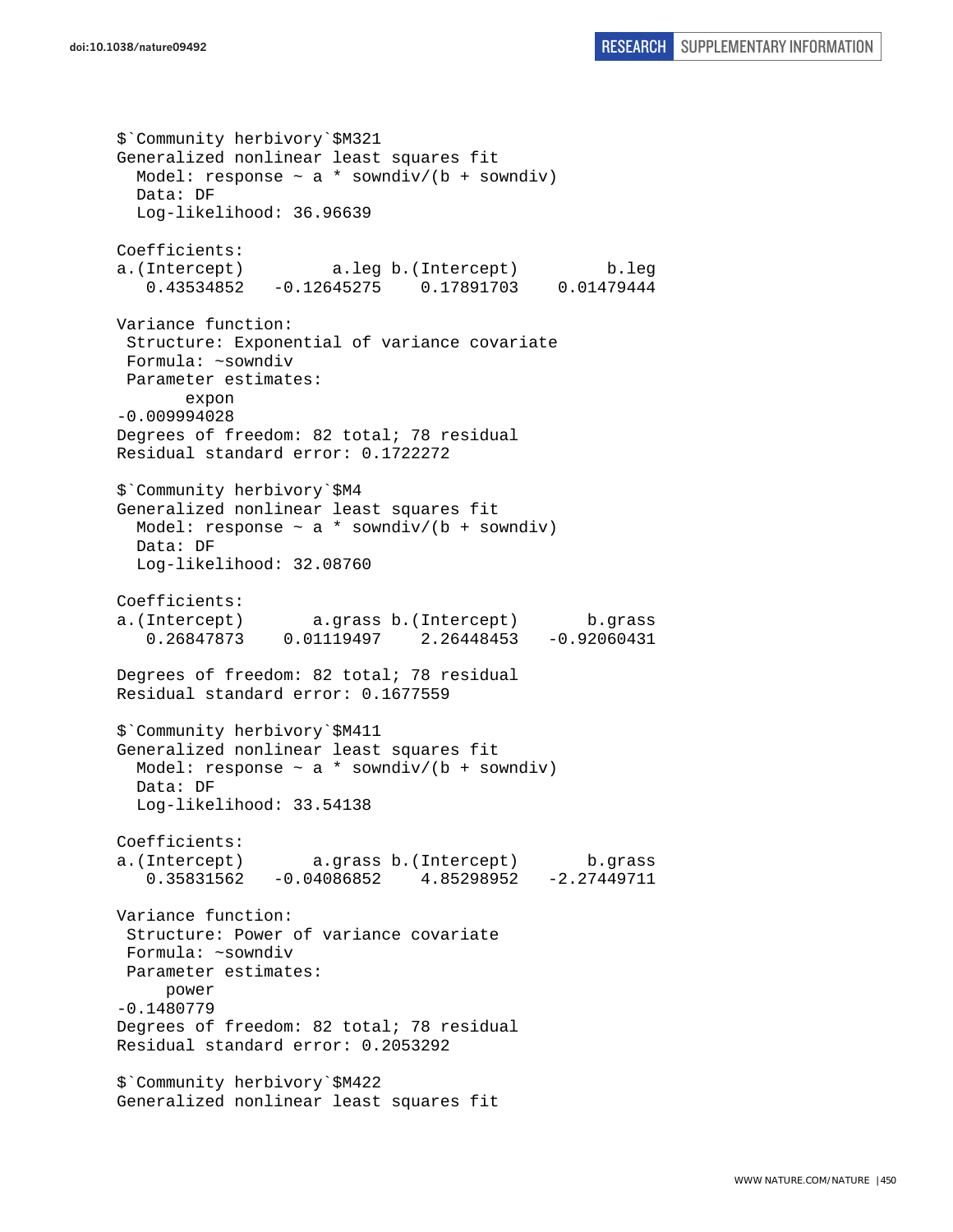Model: response  $\sim$  a \* sowndiv/(b + sowndiv) Data: DF Log-likelihood: 33.29031 Coefficients: a.(Intercept) a.grass b.(Intercept) b.grass 0.36980972 -0.04227543 4.85269703 -2.23244057 Variance function: Structure: Exponential of variance covariate Formula: ~sowndiv Parameter estimates: expon -0.01074023 Degrees of freedom: 82 total; 78 residual Residual standard error: 0.1812816 \$`Community herbivory`\$M5 Generalized nonlinear least squares fit Model: response  $\sim$  a \* sowndiv/(b + sowndiv) Data: DF Log-likelihood: 31.17932 Coefficients: a.(Intercept) a.funcgr b.(Intercept) b.funcgr 0.23420545 0.01494393 0.13610164 0.21163230 Degrees of freedom: 82 total; 78 residual Residual standard error: 0.1696244 \$`Community herbivory`\$M511 Generalized nonlinear least squares fit Model: response  $\sim$  a \* sowndiv/(b + sowndiv) Data: DF Log-likelihood: 33.00655 Coefficients: a.(Intercept) a.funcgr b.(Intercept) b.funcgr 0.20152956 0.03104567 -0.31278764 0.52840937 Variance function: Structure: Power of variance covariate Formula: ~sowndiv Parameter estimates: power -0.1609547 Degrees of freedom: 82 total; 78 residual Residual standard error: 0.2106617 \$`Community herbivory`\$M522 Generalized nonlinear least squares fit Model: response  $\sim$  a  $*$  sowndiv/(b + sowndiv) Data: DF Log-likelihood: 32.71080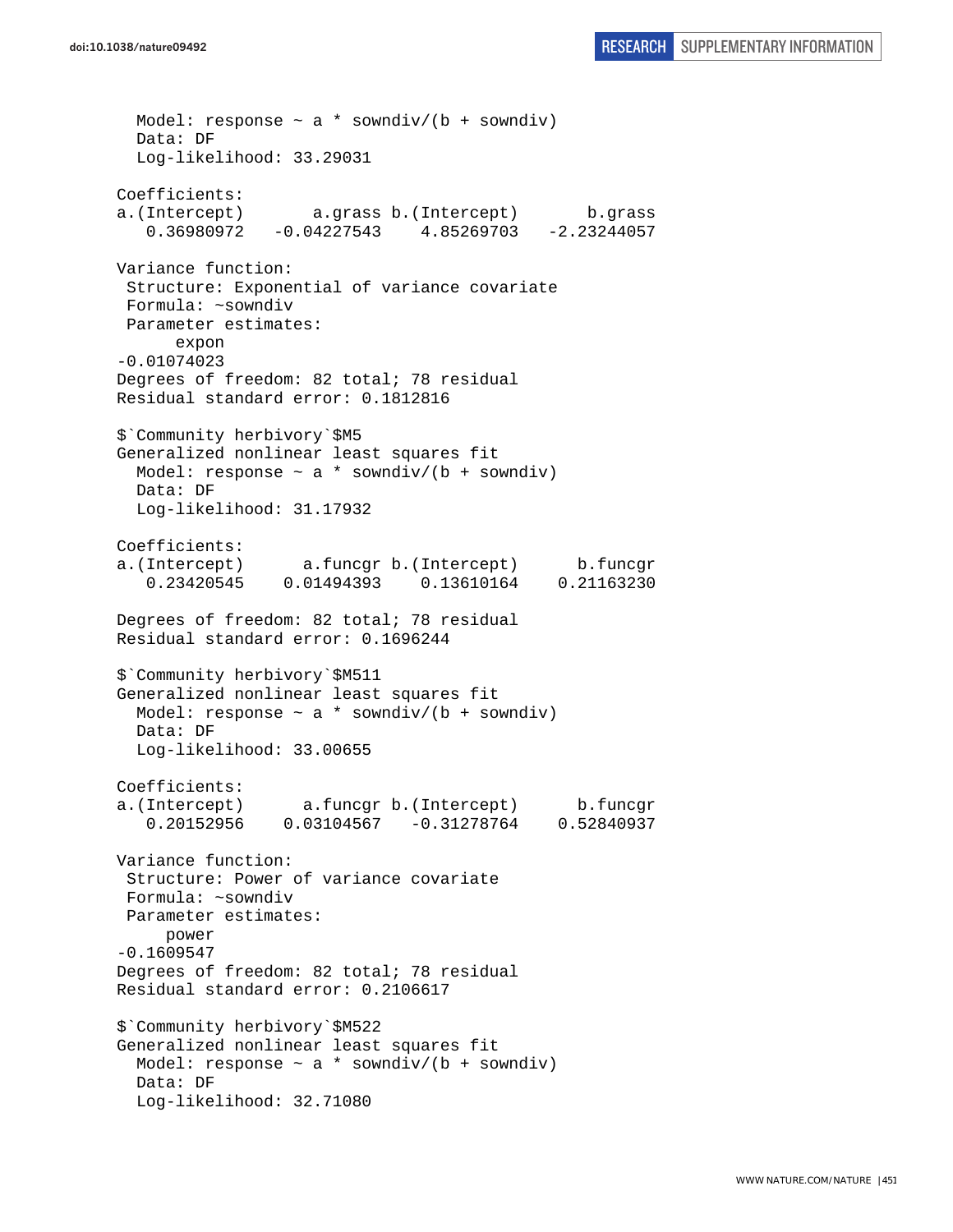Coefficients: a.(Intercept) a.funcgr b.(Intercept) b.funcgr 0.21029343 0.03097349 -0.21790606 0.51989671 Variance function: Structure: Exponential of variance covariate Formula: ~sowndiv Parameter estimates: expon -0.01154836 Degrees of freedom: 82 total; 78 residual Residual standard error: 0.1838383 \$`Community herbivory`\$M6 Generalized nonlinear least squares fit Model: response  $\sim$  a \* sowndiv/(b + sowndiv) Data: DF Log-likelihood: 21.04815 Coefficients: a.(Intercept) a.funcgr a.leg b.(Intercept) b.funcgr -0.3215992 0.1455476 0.1669361 -11.3711356 2.9577010 b.leg 4.2543625 Degrees of freedom: 82 total; 76 residual Residual standard error: 0.1944403 \$`Community herbivory`\$M611 Generalized nonlinear least squares fit Model: response  $\sim$  a \* sowndiv/(b + sowndiv) Data: DF Log-likelihood: 38.90167 Coefficients: a.(Intercept) a.funcgr a.leg b.(Intercept) b.funcgr 0.55486753 -0.01602631 -0.16931819 -0.28340425 0.48349130 b.leg 0.05247415 Variance function: Structure: Power of variance covariate Formula: ~sowndiv Parameter estimates: power -0.1594142 Degrees of freedom: 82 total; 76 residual Residual standard error: 0.1981576 \$`Community herbivory`\$M622 Generalized nonlinear least squares fit Model: response  $\sim$  a \* sowndiv/(b + sowndiv) Data: DF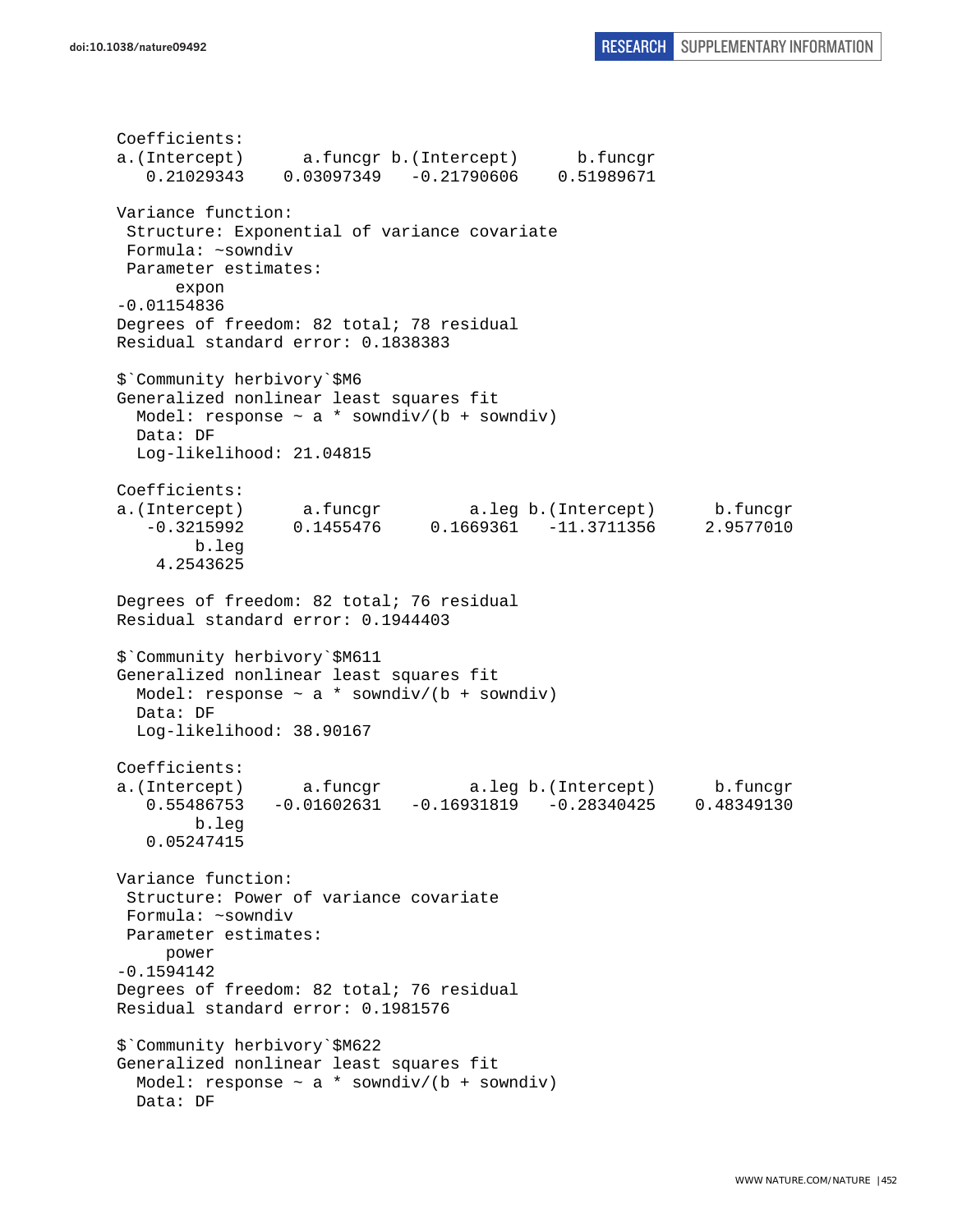Log-likelihood: 23.29787 Coefficients: a.(Intercept) a.funcgr a.leg b.(Intercept) b.funcgr -0.2783098 0.1300841 0.1519496 -10.6673201 2.7112912 b.leg 4.0170880 Variance function: Structure: Exponential of variance covariate Formula: ~sowndiv Parameter estimates: expon -0.01403334 Degrees of freedom: 82 total; 76 residual Residual standard error: 0.2134005 \$`Community herbivory`\$M7 Generalized nonlinear least squares fit Model: response  $\sim$  a \* sowndiv/(b + sowndiv) Data: DF Log-likelihood: 32.57422 Coefficients: a.(Intercept) a.funcgr a.grass b.(Intercept) b.funcgr 0.18691510 0.01735268 0.03119138 2.65521104 -0.18575155 b.grass -1.08001275 Degrees of freedom: 82 total; 76 residual Residual standard error: 0.1689433 \$`Community herbivory`\$M711 Generalized nonlinear least squares fit Model: response  $\sim$  a \* sowndiv/(b + sowndiv) Data: DF Log-likelihood: 34.52731 Coefficients: a.(Intercept) a.funcgr a.grass b.(Intercept) b.funcgr 0.35535464 0.01208676 -0.06238859 9.52120555 -0.59562385 b.grass -4.36463941 Variance function: Structure: Power of variance covariate Formula: ~sowndiv Parameter estimates: power -0.1695360 Degrees of freedom: 82 total; 76 residual Residual standard error: 0.21218 \$`Community herbivory`\$M722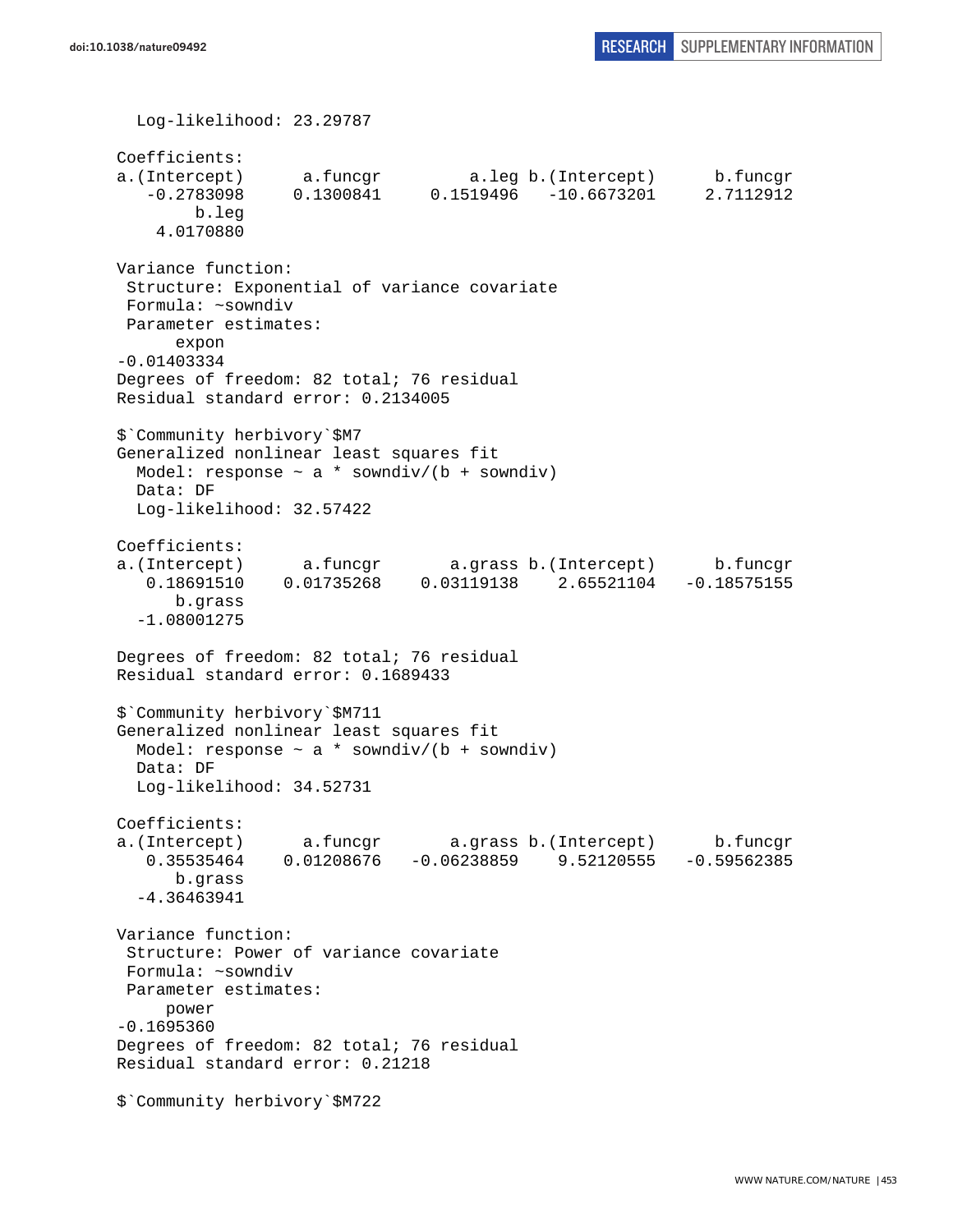```
Generalized nonlinear least squares fit 
 Model: response \sim a * sowndiv/(b + sowndiv)
  Data: DF 
   Log-likelihood: 34.05936 
Coefficients: 
a.(Intercept) a.funcgr a.grass b.(Intercept) b.funcgr 
   0.35902448 0.01045258 -0.05843968 8.74370009 -0.57019786 
       b.grass 
   -3.95042405 
Variance function: 
  Structure: Exponential of variance covariate 
  Formula: ~sowndiv 
 Parameter estimates: 
       expon 
-0.01148532 
Degrees of freedom: 82 total; 76 residual 
Residual standard error: 0.1831046 
$`Community herbivory`$M81 
Generalized nonlinear least squares fit 
 Model: response \sim a * sowndiv/(b + sowndiv)
   Data: DF 
   Log-likelihood: 36.16760 
Coefficients: 
a.(Intercept) a.grass a.leg b.(Intercept) b.grass 
   0.419077580 0.002328941 -0.111821634 1.369836292 -0.676001701 
         b.leg 
   0.104942205 
Degrees of freedom: 82 total; 76 residual 
Residual standard error: 0.1616998 
$`Community herbivory`$M821 
Generalized nonlinear least squares fit 
 Model: response \sim a * sowndiv/(b + sowndiv)
  Data: DF 
  Log-likelihood: 38.31961 
Coefficients: 
a.(Intercept) a.grass a.leg b.(Intercept) b.grass 
    0.49792668 -0.03674970 -0.12215103 3.40789809 -1.73119598 
        b.leg 
    0.07873039 
Variance function: 
  Structure: Power of variance covariate 
 Formula: ~sowndiv 
 Parameter estimates: 
     power 
-0.1724931 
Degrees of freedom: 82 total; 76 residual
```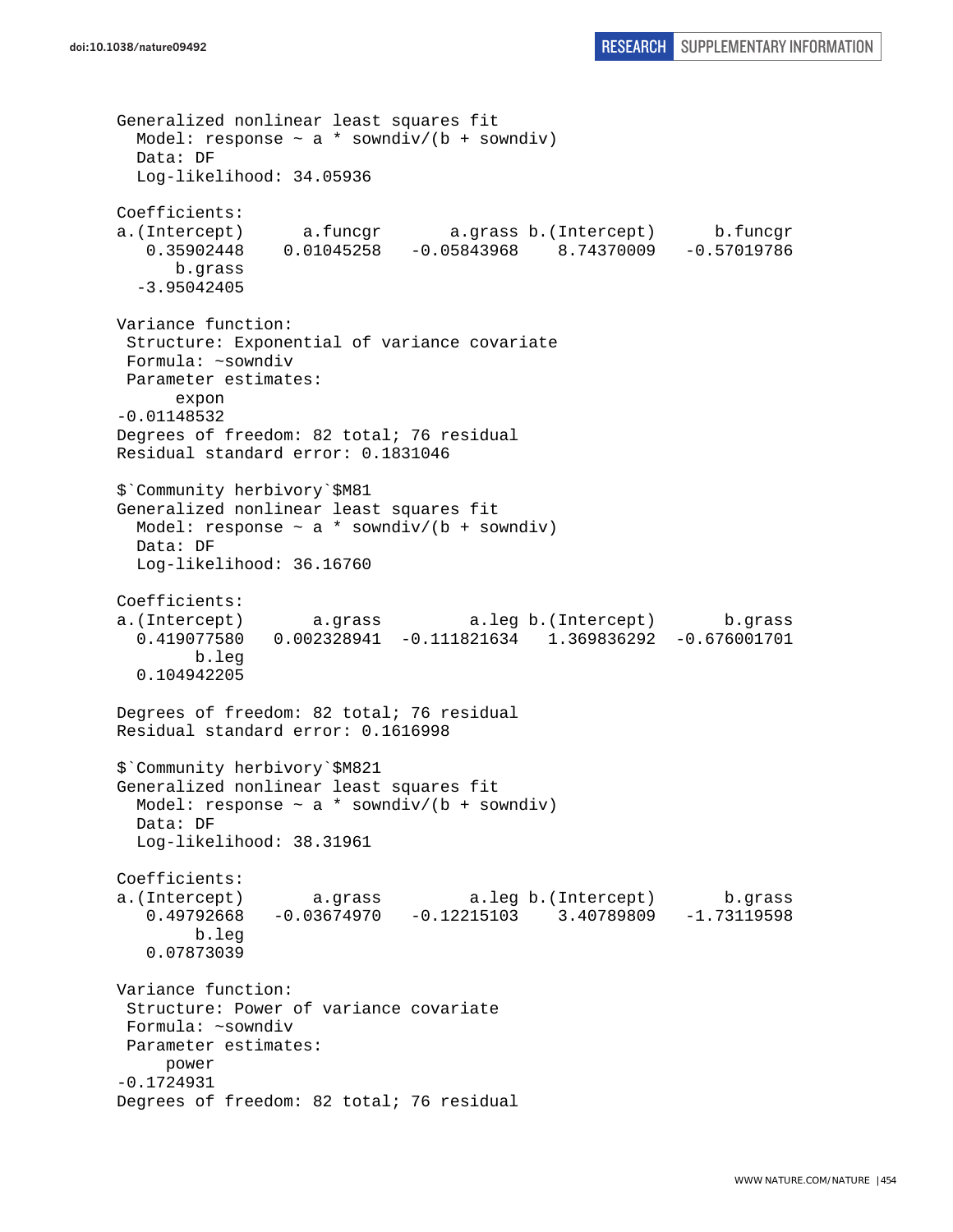```
Residual standard error: 0.203482 
$`Community herbivory`$M832 
Generalized nonlinear least squares fit 
 Model: response \sim a * sowndiv/(b + sowndiv)
  Data: DF 
  Log-likelihood: 37.66966 
Coefficients: 
a.(Intercept) a.grass a.leg b.(Intercept) b.grass 
    0.48705962 -0.02700000 -0.12224847 2.73300853 -1.34238099 
        b.leg 
    0.05922125 
Variance function: 
  Structure: Exponential of variance covariate 
 Formula: ~sowndiv 
 Parameter estimates: 
      expon 
-0.01097729 
Degrees of freedom: 82 total; 76 residual 
Residual standard error: 0.1744551 
$`Community herbivory`$M91 
Generalized nonlinear least squares fit 
 Model: response \sim a * sowndiv/(b + sowndiv)
  Data: DF 
  Log-likelihood: 18.94589 
Coefficients: 
a.(Intercept) a.funcgr a.grass a.leg b.(Intercept) 
    -0.7329514 0.2179924 0.1820374 0.1594840 -30.5215377 
     b.funcgr b.grass b.leg 
     6.6137105 4.4908260 7.5530635 
Degrees of freedom: 82 total; 74 residual 
Residual standard error: 0.2021675 
$`Community herbivory`$M921 
Generalized nonlinear least squares fit 
 Model: response \sim a * sowndiv/(b + sowndiv)
  Data: DF 
  Log-likelihood: 39.55760 
Coefficients: 
a.(Intercept) a.funcgr a.grass a.leg b.(Intercept) 
   0.90984885 -0.06010962 -0.12080646 -0.22367502 4.35693008 
     b.funcgr b.grass b.leg 
  -0.08533397 -1.82326352 -0.31889144Variance function: 
  Structure: Power of variance covariate 
 Formula: ~sowndiv 
  Parameter estimates:
```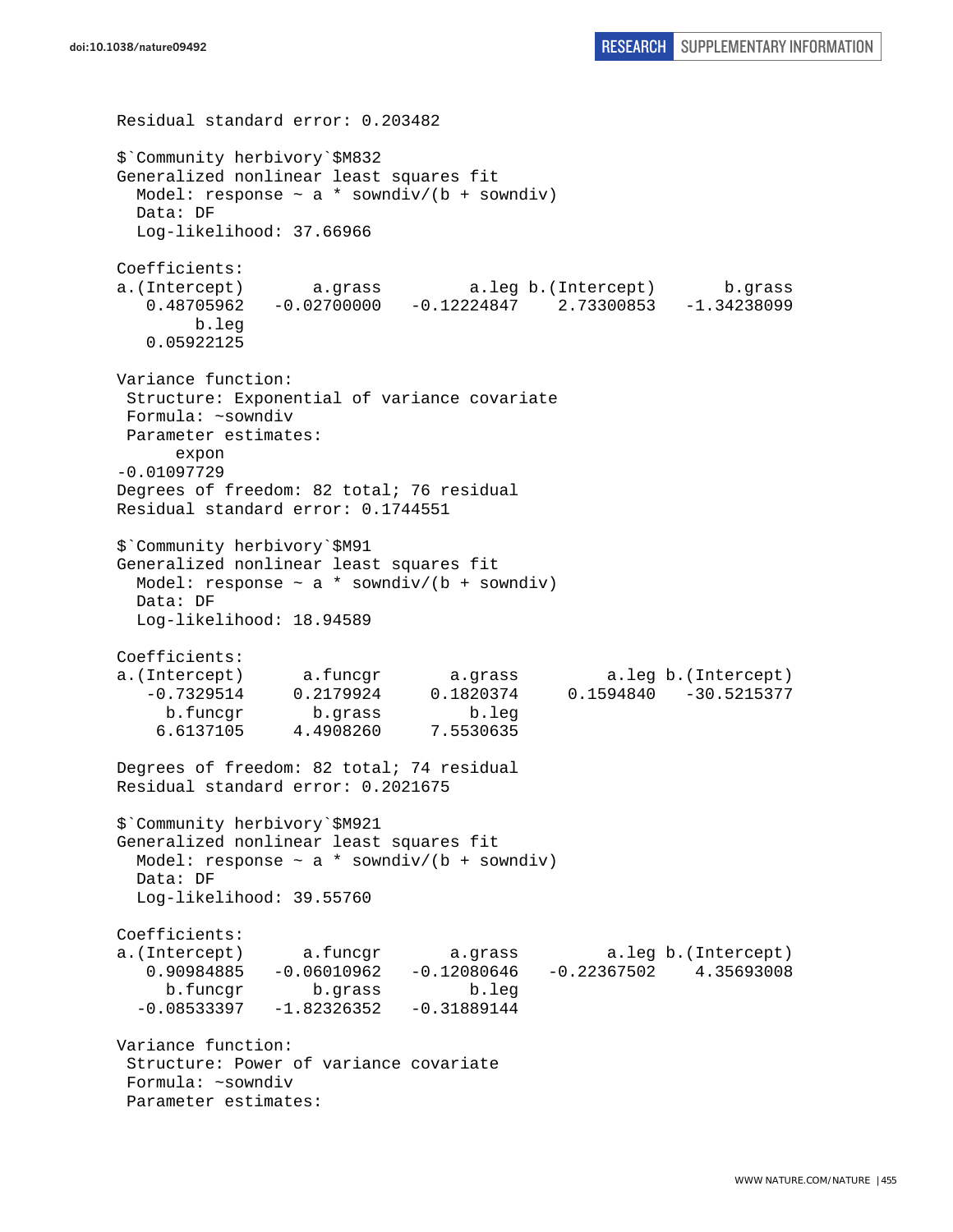```
 power 
-0.1688381 
Degrees of freedom: 82 total; 74 residual 
Residual standard error: 0.2020243 
$`Community herbivory`$M932 
Generalized nonlinear least squares fit 
  Model: response \sim a * sowndiv/(b + sowndiv)
  Data: DF 
  Log-likelihood: 33.09238 
Coefficients: 
a.(Intercept) a.funcgr a.grass a.leg b.(Intercept) 
    1.29145147 -0.07477941 -0.23529392 -0.36938880 24.56424665 
     b.funcgr b.grass b.leg 
  -0.85564540 -7.73156922 -7.75222146Variance function: 
  Structure: Exponential of variance covariate 
  Formula: ~sowndiv 
 Parameter estimates: 
       expon 
-0.01245610 
Degrees of freedom: 82 total; 74 residual 
Residual standard error: 0.1893351 
$`Community herbivory`$M1121 
Generalized nonlinear least squares fit 
  Model: response \sim d + a * sowndiv/(b + sowndiv)
  Data: DF 
  Log-likelihood: 36.37840 
Coefficients: 
a.(Intercept) a.grass b.(Intercept) b.grass d.(Intercept) 
    0.60338263 -0.28817616 75.66175963 -38.56635785 0.09834601 
       d.grass 
    0.05955957 
Variance function: 
  Structure: Power of variance covariate 
 Formula: ~sowndiv 
 Parameter estimates: 
     power 
-0.1451536 
Degrees of freedom: 82 total; 76 residual 
Residual standard error: 0.2000692 
$`Community herbivory`$M121 
Generalized nonlinear least squares fit 
 Model: response \sim d + a * sowndiv/(b + sowndiv)
  Data: DF 
   Log-likelihood: 36.21738 
Coefficients:
```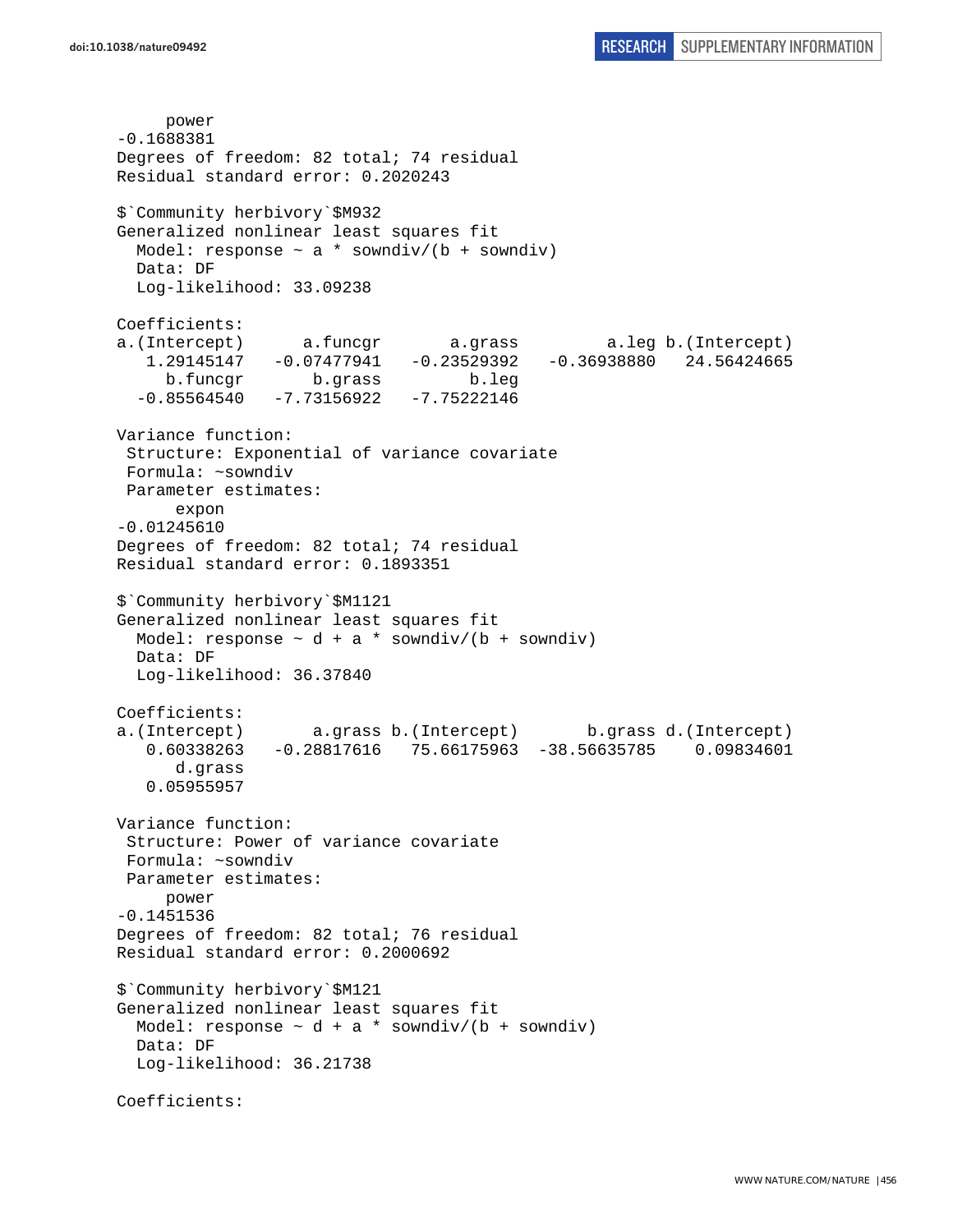```
a.(Intercept) a.funcgr b.(Intercept) b.funcgr d.(Intercept) 
    -0.1792284 0.1912136 -3.2516883 1.4059593 0.2849784 
      d.funcgr 
    -0.1271348 
Degrees of freedom: 82 total; 76 residual 
Residual standard error: 0.1616017 
$`Community herbivory`$M1232 
Generalized nonlinear least squares fit 
 Model: response \sim d + a * sowndiv/(b + sowndiv)
   Data: DF 
   Log-likelihood: 37.58779 
Coefficients: 
a.(Intercept) a.funcgr b.(Intercept) b.funcgr d.(Intercept) 
    -0.1825913 0.1948220 -3.2687431 1.4267513 0.2876855 
      d.funcgr 
    -0.1292708 
Variance function: 
  Structure: Exponential of variance covariate 
 Formula: ~sowndiv 
 Parameter estimates: 
       expon 
-0.01042976 
Degrees of freedom: 82 total; 76 residual 
Residual standard error: 0.1738105 
$`Community herbivory`$M1321 
Generalized nonlinear least squares fit 
 Model: response \sim d + a * sowndiv/(b + sowndiv)
   Data: DF 
   Log-likelihood: 42.08544 
Coefficients: 
a.(Intercept) a.funcgr a.leg b.(Intercept) b.funcgr 
   -0.13681713 0.09856717 0.02481958 -20.66729274 7.09022532 
        b.leg d.(Intercept) d.funcgr d.leg 
    6.18916962 0.52212461 -0.06657456 -0.13749447 
Variance function: 
  Structure: Power of variance covariate 
 Formula: ~sowndiv 
 Parameter estimates: 
     power 
-0.1736904 
Degrees of freedom: 82 total; 73 residual 
Residual standard error: 0.1986545 
$`Community herbivory`$M1632 
Generalized nonlinear least squares fit 
  Model: response \sim d + a * sowndiv/(b + sowndiv)
   Data: DF
```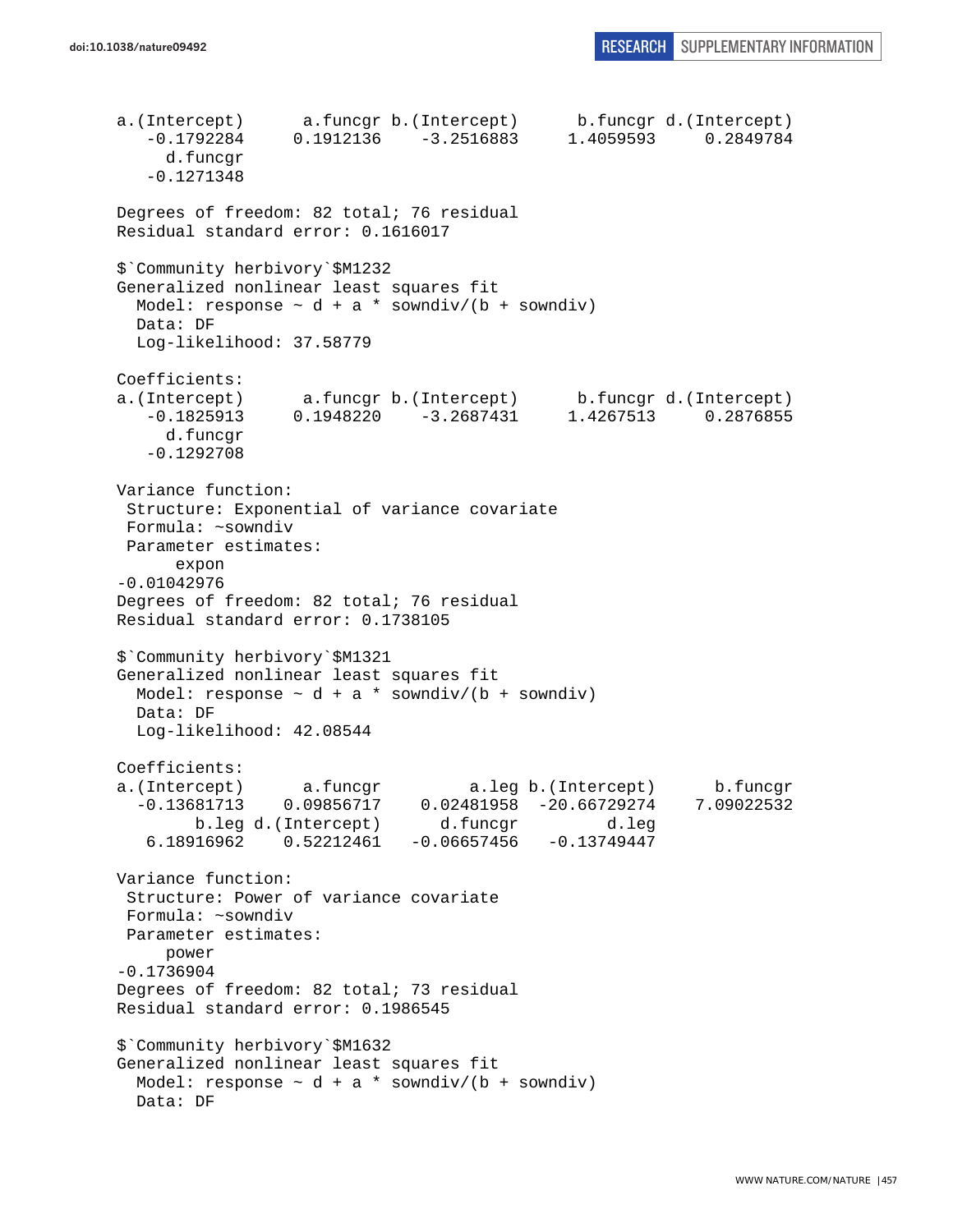```
 Log-likelihood: 42.96161 
Coefficients: 
a.(Intercept) a.funcgr a.grass a.leg b.(Intercept) 
   1.203738639 -0.025481101 -0.381167208 -0.379593572 -29.563822008 
      b.funcgr b.grass b.leg d.(Intercept) d.funcgr 
   6.455939641 1.529633806 10.059164330 -0.452597746 0.006328389 
       d.grass d.leg 
   0.302534020 0.157421705 
Variance function: 
  Structure: Exponential of variance covariate 
 Formula: ~sowndiv 
 Parameter estimates: 
       expon 
-0.01027852 
Degrees of freedom: 82 total; 70 residual 
Residual standard error: 0.1693981 
$`Community herbivory`$E2 
Nonlinear regression model 
  model: response \sim a + b * exp(sowndiv)
    data: DF 
 a b 
2.240e-01 1.105e-27 
 residual sum-of-squares: 2.265 
Number of iterations to convergence: 4 
Achieved convergence tolerance: 7.094e-08 
$`Community herbivory`$E4 
Nonlinear regression model 
  model: response ~ a + exp(sowndiv) 
   data: DF 
a 
1 
  residual sum-of-squares: 5.217e+52 
Number of iterations to convergence: 0 
Achieved convergence tolerance: 6.17e-20 
$`Community herbivory`$E5 
Nonlinear regression model 
  model: response \sim b * exp(sowndiv)
   data: DF 
 b 
3.066e-27 
  residual sum-of-squares: 6.178 
Number of iterations to convergence: 4 
Achieved convergence tolerance: 1.119e-08 
$`Community herbivory`$E21 
Generalized nonlinear least squares fit
```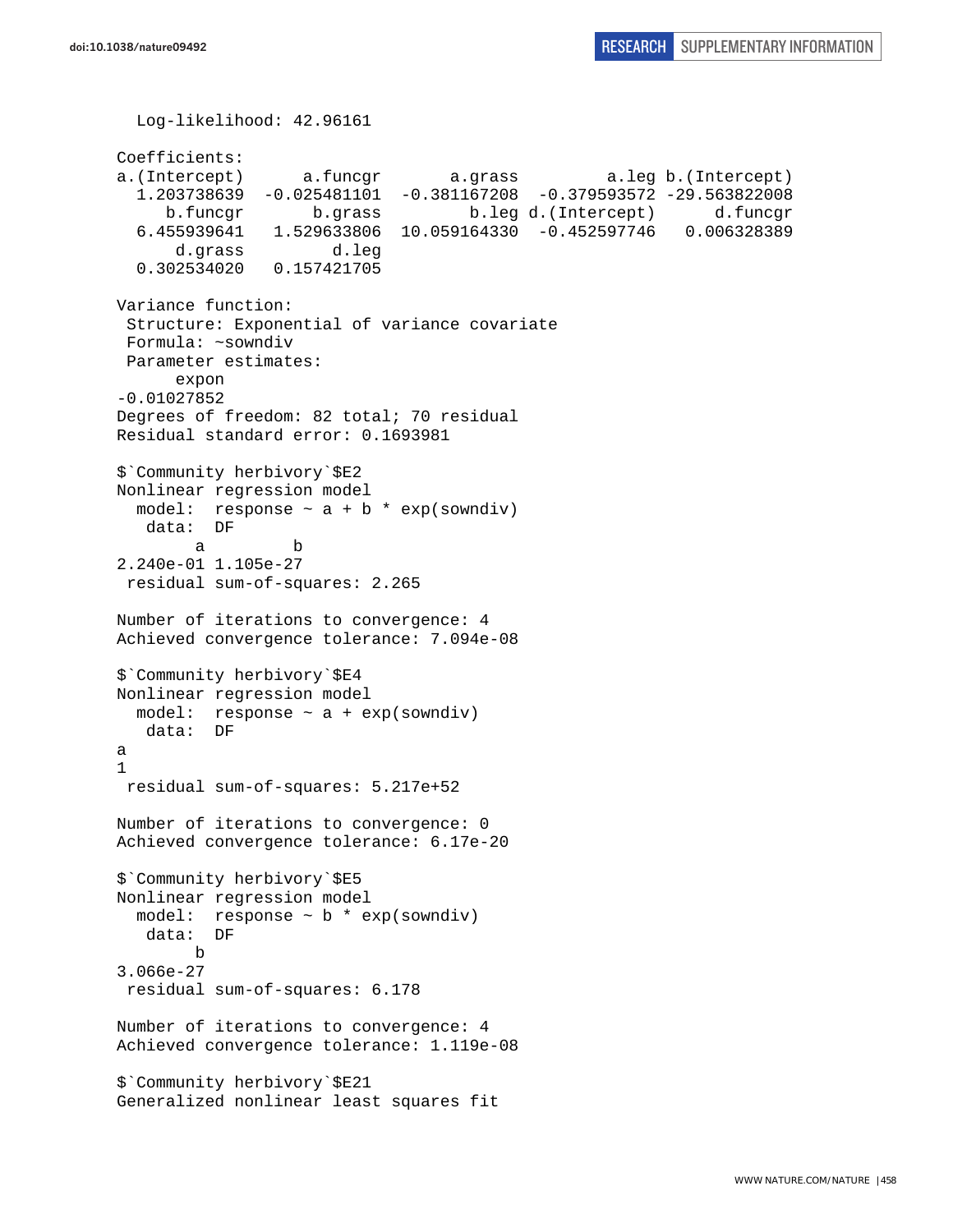```
Model: response \sim a + b * exp(sowndiv)
   Data: DF 
   Log-likelihood: 33.04149 
Coefficients: 
 a b 
2.296581e-01 1.055292e-27 
Variance function: 
  Structure: Power of variance covariate 
 Formula: ~sowndiv 
 Parameter estimates: 
      power 
-0.1689875 
Degrees of freedom: 82 total; 80 residual 
Residual standard error: 0.2104175 
$`Community herbivory`$E22 
Generalized nonlinear least squares fit 
 Model: response \sim a + b * exp(sowndiv)
  Data: DF 
  Log-likelihood: 32.62928 
Coefficients: 
 a b 
2.261522e-01 1.085991e-27 
Variance function: 
  Structure: Exponential of variance covariate 
 Formula: ~sowndiv 
 Parameter estimates: 
       expon 
-0.01206485 
Degrees of freedom: 82 total; 80 residual 
Residual standard error: 0.1825139 
$`Community herbivory`$E31 
Generalized nonlinear least squares fit 
 Model: response \sim a + exp(c * sowndiv)
  Data: DF 
   Log-likelihood: 33.41654 
Coefficients: 
a c
-0.787576396 0.002191456 
Variance function: 
  Structure: Power of variance covariate 
 Formula: ~sowndiv 
 Parameter estimates: 
      power 
-0.1708962 
Degrees of freedom: 82 total; 80 residual 
Residual standard error: 0.2100517
```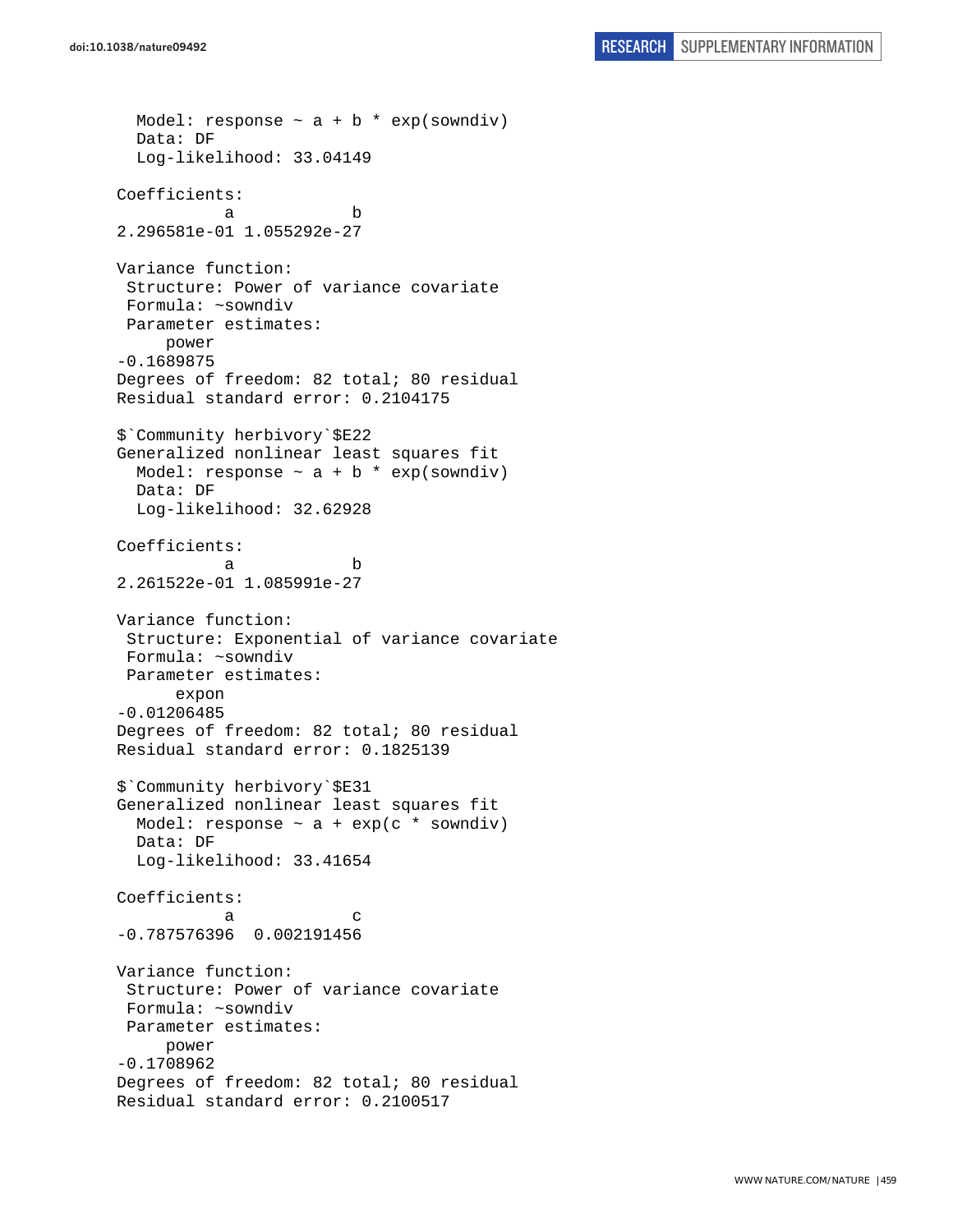```
$`Community herbivory`$E32 
Generalized nonlinear least squares fit 
  Model: response \sim a + exp(c * sowndiv)
   Data: DF 
   Log-likelihood: 33.01485 
Coefficients: 
a c
-0.789189108 0.002208505 
Variance function: 
  Structure: Exponential of variance covariate 
  Formula: ~sowndiv 
  Parameter estimates: 
       expon 
-0.01214825 
Degrees of freedom: 82 total; 80 residual 
Residual standard error: 0.1817878 
$`Community herbivory`$E41 
Generalized nonlinear least squares fit 
  Model: response \sim a + exp(sowndiv)
   Data: DF 
   Log-likelihood: -1729.905 
Coefficients: 
 a 
-2.575062 
Variance function: 
  Structure: Power of variance covariate 
  Formula: ~sowndiv 
 Parameter estimates: 
    power 
15.06634 
Degrees of freedom: 82 total; 81 residual 
Residual standard error: 0.06831513 
$`Community herbivory`$E42 
Generalized nonlinear least squares fit 
  Model: response \sim a + exp(sowndiv)
   Data: DF 
   Log-likelihood: -800.8545 
Coefficients: 
 a 
-3.203410 
Variance function: 
  Structure: Exponential of variance covariate 
  Formula: ~sowndiv 
  Parameter estimates: 
    expon
```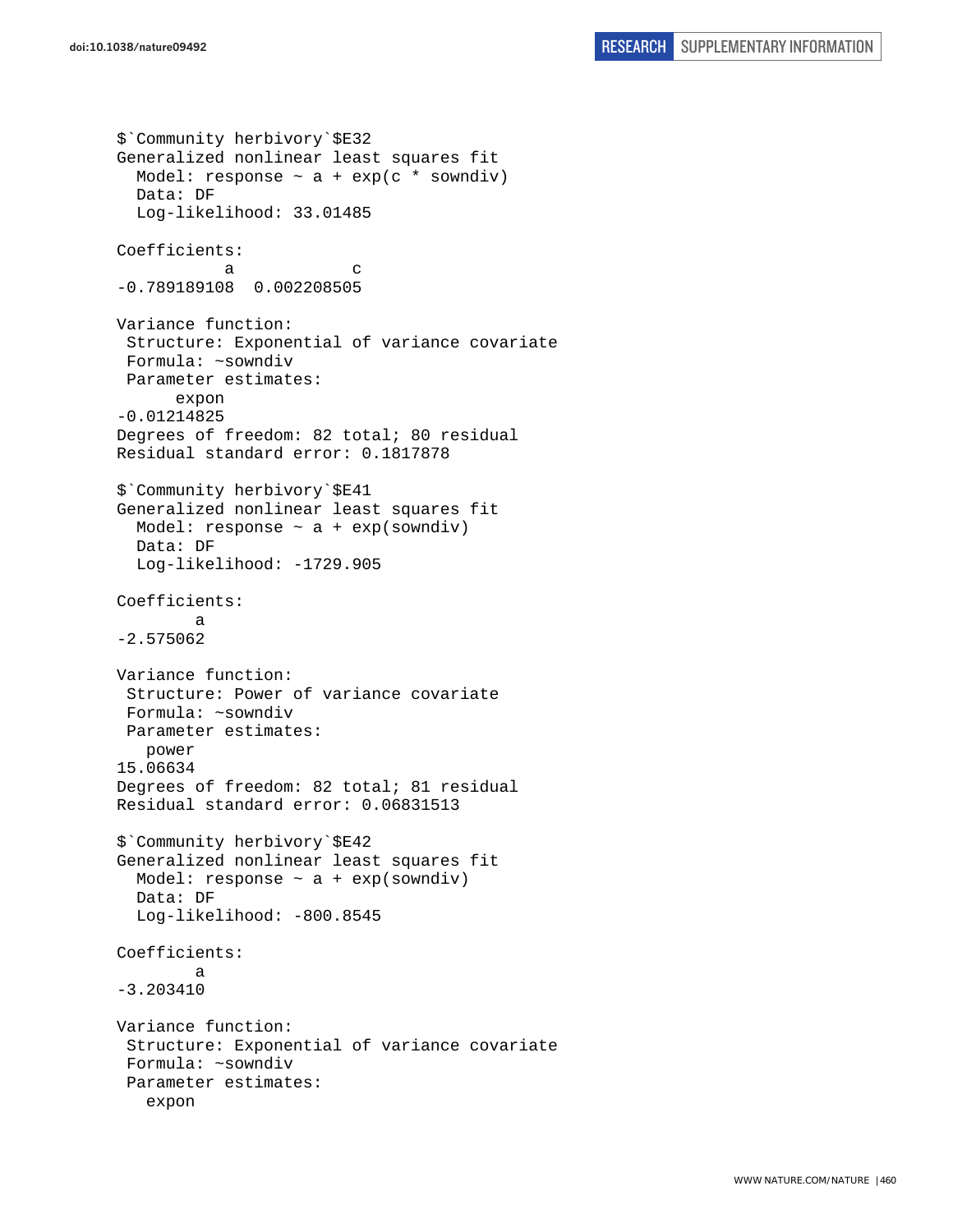```
1.014933 
Degrees of freedom: 82 total; 81 residual 
Residual standard error: 0.697776 
$`Community herbivory`$E51 
Generalized nonlinear least squares fit 
  Model: response \sim b * exp(sowndiv)
   Data: DF 
  Log-likelihood: -10.13008
Coefficients: 
 b 
3.066295e-27 
Variance function: 
  Structure: Power of variance covariate 
  Formula: ~sowndiv 
 Parameter estimates: 
      power 
-0.0541683 
Degrees of freedom: 82 total; 81 residual 
Residual standard error: 0.2985408 
$`Community herbivory`$E52 
Generalized nonlinear least squares fit 
  Model: response \sim b * exp(sowndiv)
   Data: DF 
   Log-likelihood: -8.65095 
Coefficients: 
 b 
3.066296e-27 
Variance function: 
  Structure: Exponential of variance covariate 
  Formula: ~sowndiv 
  Parameter estimates: 
       expon 
-0.01510904 
Degrees of freedom: 82 total; 81 residual 
Residual standard error: 0.3080209 
$`Community herbivory`$E61 
Generalized nonlinear least squares fit 
  Model: response \sim exp(c * sowndiv)
   Data: DF 
   Log-likelihood: -7.970382 
Coefficients: 
 c 
-1.339667 
Variance function: 
  Structure: Power of variance covariate
```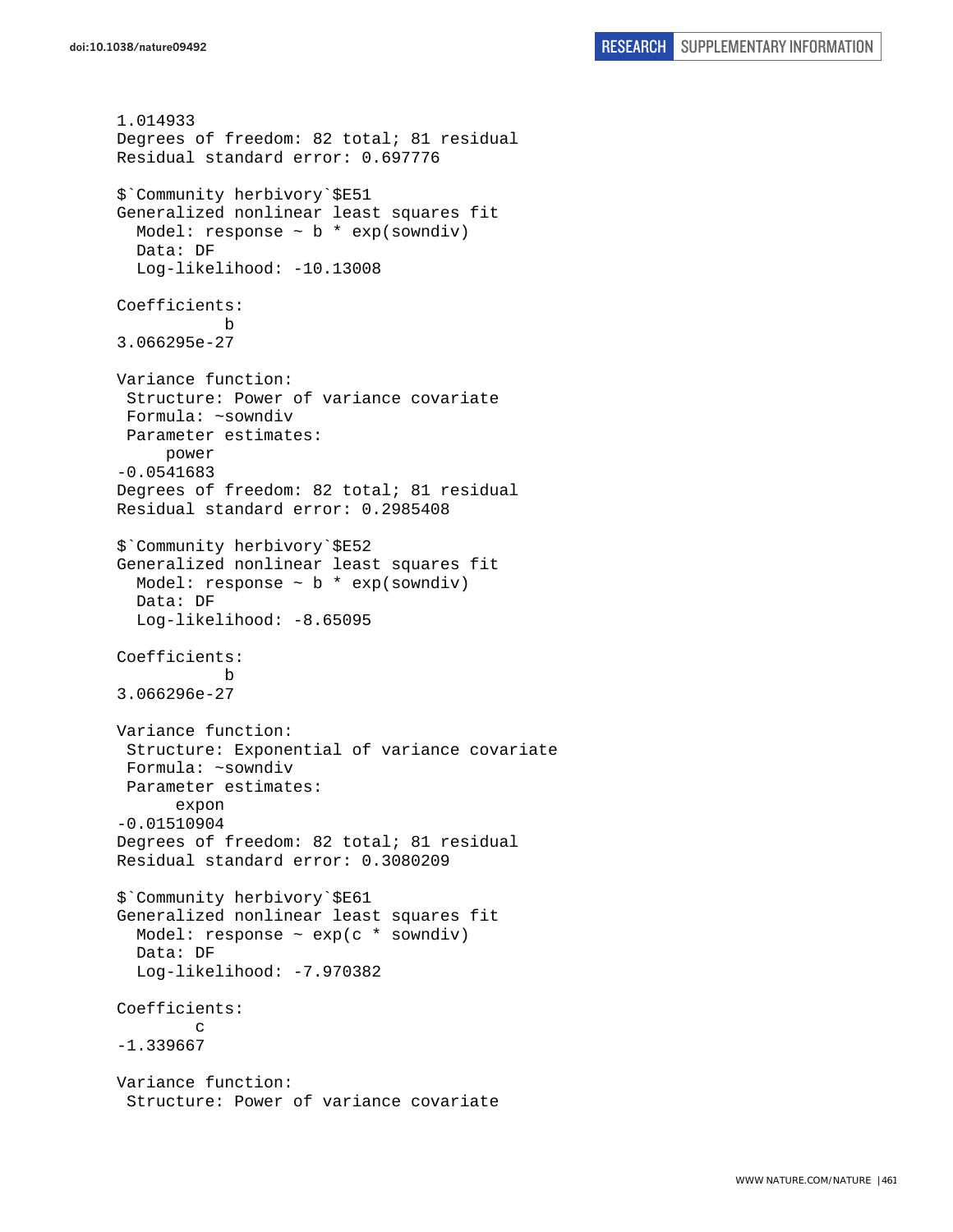Formula: ~sowndiv Parameter estimates: power 0.09166336 Degrees of freedom: 82 total; 81 residual Residual standard error: 0.2341752 \$`Community herbivory`\$E62 Generalized nonlinear least squares fit Model: response  $\sim$  exp(c  $*$  sowndiv) Data: DF Log-likelihood: -8.1251 Coefficients: c -1.253483 Variance function: Structure: Exponential of variance covariate Formula: ~sowndiv Parameter estimates: expon 0.006287412 Degrees of freedom: 82 total; 81 residual Residual standard error: 0.2546929 \$`Community herbivory`\$Ea10 Generalized nonlinear least squares fit Model: response  $\sim$  a + exp(sowndiv) Data: DF Log-likelihood: -4912.516 Coefficients: a.(Intercept) a.leg -2963126.3 911705.9 Degrees of freedom: 82 total; 80 residual Residual standard error: 2.553606e+25 \$`Community herbivory`\$Ea12 Generalized nonlinear least squares fit Model: response  $\sim$  exp(c  $*$  sowndiv) Data: DF Log-likelihood: -3.938943 Coefficients: c.(Intercept) c.leg  $0.7674007 -1.2209265$ Degrees of freedom: 82 total; 80 residual Residual standard error: 0.2570316 \$`Community herbivory`\$Ea911 Generalized nonlinear least squares fit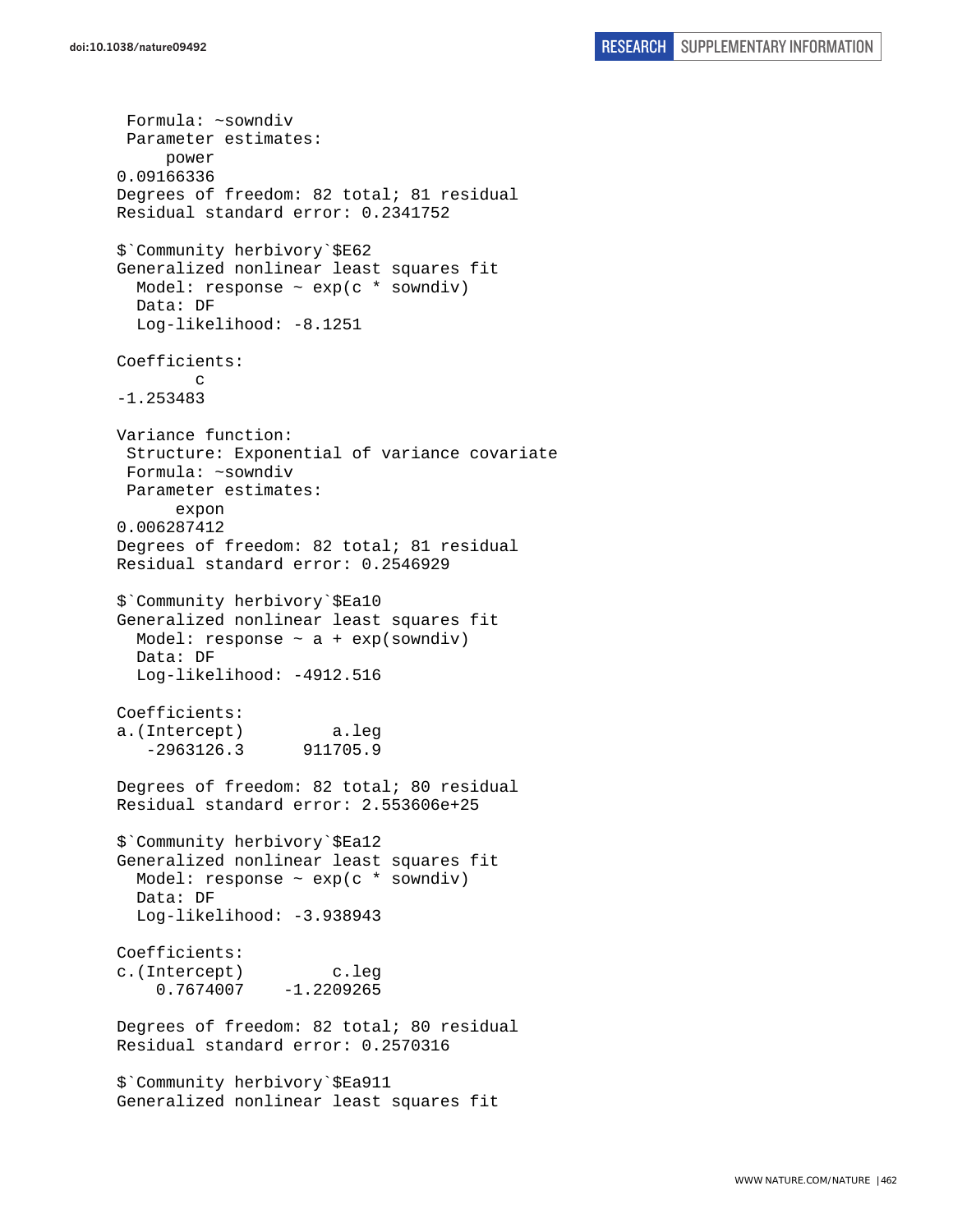```
Model: response \sim a + exp(c * sowndiv)
   Data: DF 
   Log-likelihood: 38.15056 
Coefficients: 
a.(Intercept) a.leg c.(Intercept) c.leg 
-0.6179784308 -0.1113739359 0.0011357340 0.0001120074 
Variance function: 
  Structure: Power of variance covariate 
 Formula: ~sowndiv 
 Parameter estimates: 
      power 
-0.1729848 
Degrees of freedom: 82 total; 78 residual 
Residual standard error: 0.2014178 
$`Community herbivory`$Ea921 
Generalized nonlinear least squares fit 
 Model: response \sim a + exp(c * sowndiv)
  Data: DF 
  Log-likelihood: 37.55482 
Coefficients: 
a.(Intercept) a.leg c.(Intercept) c.leg 
-0.6138353463 -0.1133283722 0.0010625205 0.0001541776 
Variance function: 
  Structure: Exponential of variance covariate 
 Formula: ~sowndiv 
 Parameter estimates: 
       expon 
-0.01143209 
Degrees of freedom: 82 total; 78 residual 
Residual standard error: 0.17312 
$`Community herbivory`$Ea1011 
Generalized nonlinear least squares fit 
 Model: response \sim a + exp(sowndiv)
   Data: DF 
   Log-likelihood: -1727.462 
Coefficients: 
a.(Intercept) a.leg 
  -2.42689506 -0.08466704Variance function: 
  Structure: Power of variance covariate 
 Formula: ~sowndiv 
 Parameter estimates: 
   power 
15.07776 
Degrees of freedom: 82 total; 80 residual 
Residual standard error: 0.06560148
```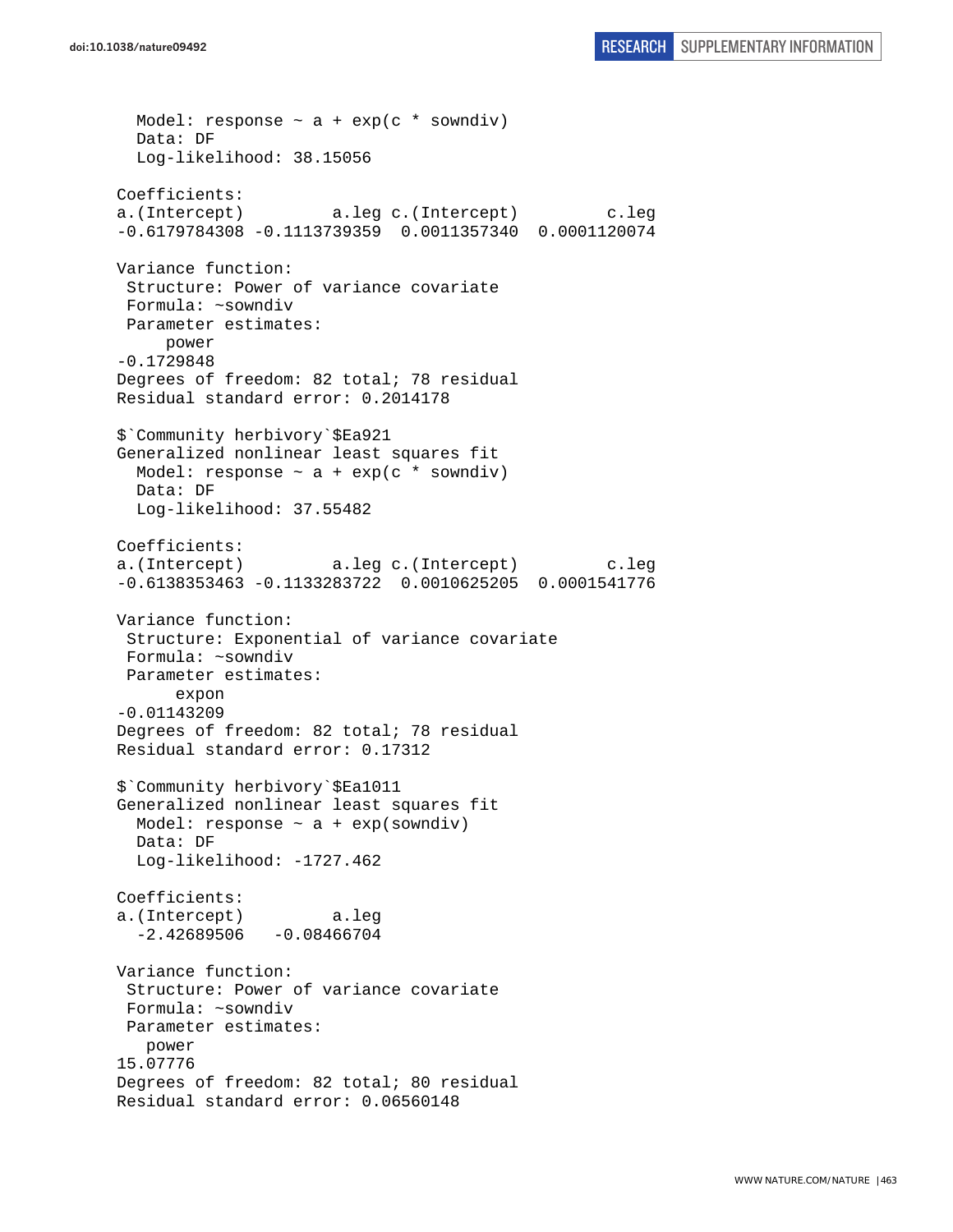\$`Community herbivory`\$Ea1021 Generalized nonlinear least squares fit Model: response  $\sim$  a + exp(sowndiv) Data: DF Log-likelihood: -800.7796 Coefficients: a.(Intercept) a.leg -3.8862204 0.3936446 Variance function: Structure: Exponential of variance covariate Formula: ~sowndiv Parameter estimates: expon 1.014980 Degrees of freedom: 82 total; 80 residual Residual standard error: 0.7011978 \$`Community herbivory`\$Ea121 Generalized nonlinear least squares fit Model: response ~ exp(c \* sowndiv) Data: DF Log-likelihood: -3.435027 Coefficients: c.(Intercept) c.leg 0.6906132 -1.2050090 Variance function: Structure: Power of variance covariate Formula: ~sowndiv Parameter estimates: power 0.07122608 Degrees of freedom: 82 total; 80 residual Residual standard error: 0.2298237 \$`Community herbivory`\$Ea1221 Generalized nonlinear least squares fit Model: response  $\sim$  exp(c  $*$  sowndiv) Data: DF Log-likelihood: -3.010201 Coefficients: c.(Intercept) c.leg 0.7393013 -1.2106198 Variance function: Structure: Exponential of variance covariate Formula: ~sowndiv Parameter estimates: expon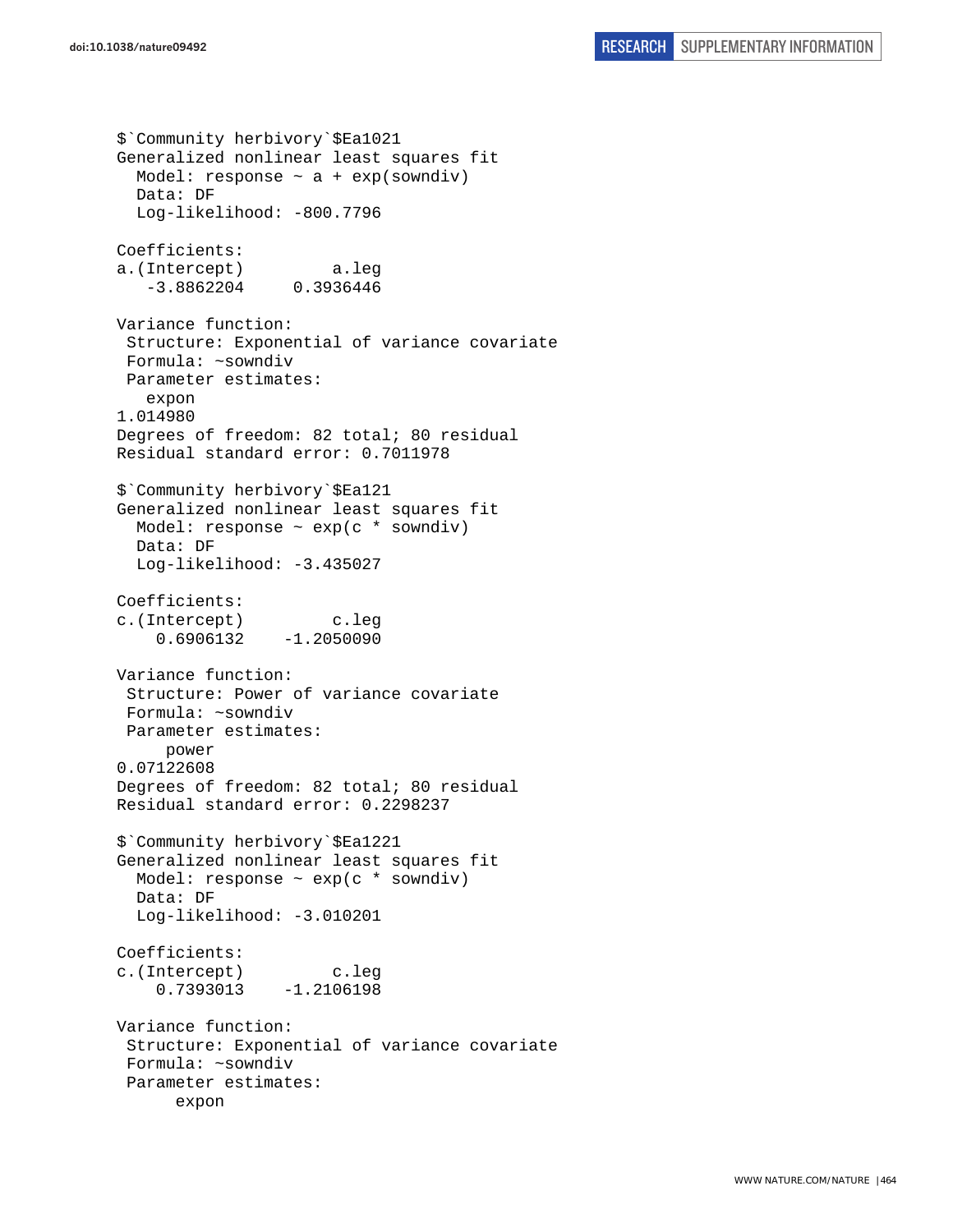0.007609589 Degrees of freedom: 82 total; 80 residual Residual standard error: 0.2380645 \$`Community herbivory`\$Eb16 Generalized nonlinear least squares fit Model: response  $\sim$  a + exp(sowndiv) Data: DF Log-likelihood: -4912.516 Coefficients: a.(Intercept) a.grass -3508713 1286426 Degrees of freedom: 82 total; 80 residual Residual standard error: 2.553606e+25 \$`Community herbivory`\$Eb18 Generalized nonlinear least squares fit Model: response  $\sim$  exp(c  $*$  sowndiv) Data: DF Log-likelihood: -8.737071 Coefficients: c.(Intercept) c.grass  $-1.19745985 -0.02462364$ Degrees of freedom: 82 total; 80 residual Residual standard error: 0.2725202 \$`Community herbivory`\$Eb1511 Generalized nonlinear least squares fit Model: response  $\sim$  a + exp(c \* sowndiv) Data: DF Log-likelihood: 34.10187 Coefficients: a.(Intercept) a.grass c.(Intercept) c.grass -0.864011520 0.054345671 0.004685732 -0.002089984 Variance function: Structure: Power of variance covariate Formula: ~sowndiv Parameter estimates: power -0.1687454 Degrees of freedom: 82 total; 78 residual Residual standard error: 0.2102846 \$`Community herbivory`\$Eb1521 Generalized nonlinear least squares fit Model: response  $\sim$  a + exp(c  $*$  sowndiv) Data: DF Log-likelihood: 33.62145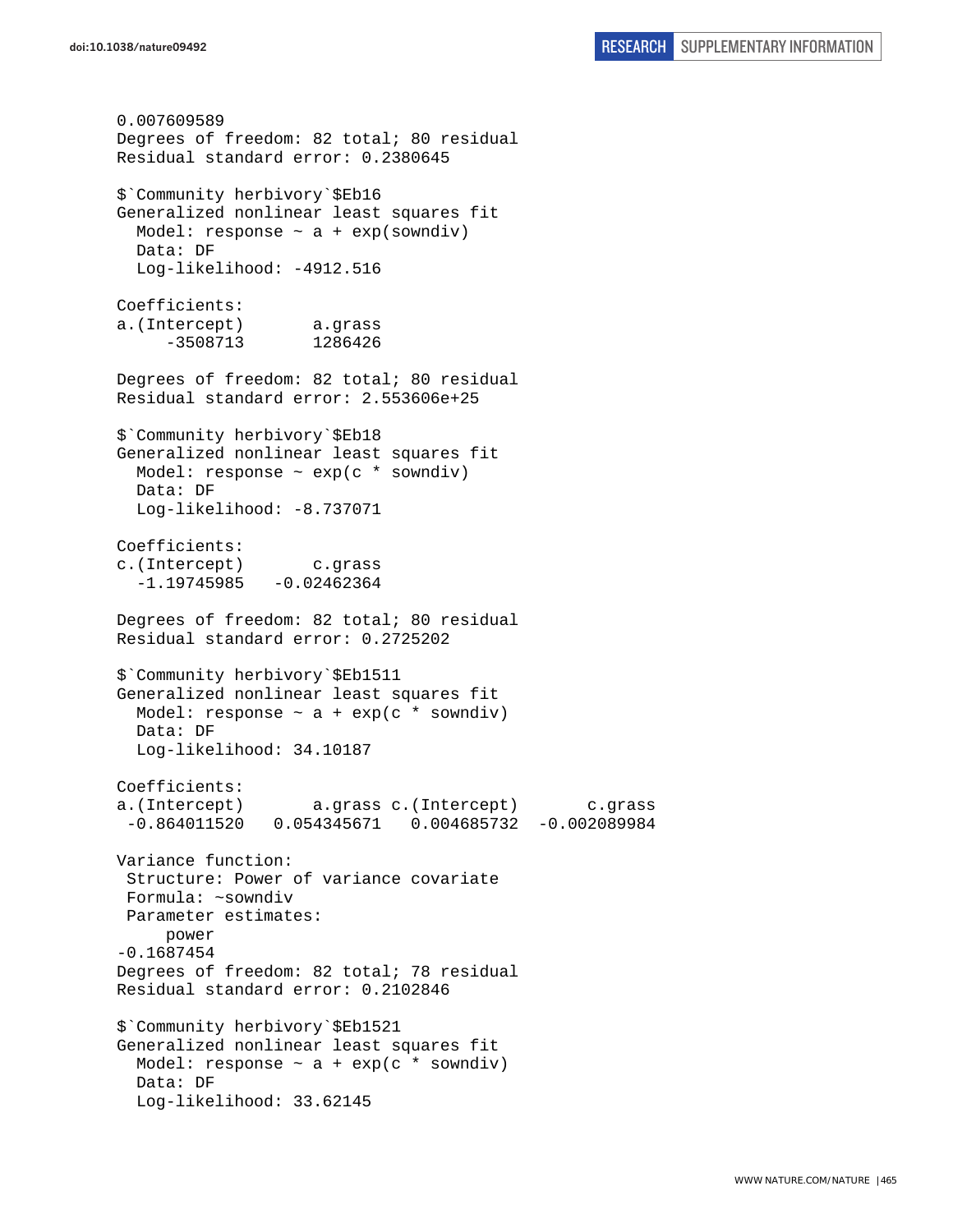```
Coefficients: 
a.(Intercept) a.grass c.(Intercept) c.grass 
  -0.859927402 0.047863805 0.003728919 -0.001144567 
Variance function: 
  Structure: Exponential of variance covariate 
 Formula: ~sowndiv 
 Parameter estimates: 
       expon 
-0.01185265 
Degrees of freedom: 82 total; 78 residual 
Residual standard error: 0.1822836 
$`Community herbivory`$Eb1611 
Generalized nonlinear least squares fit 
  Model: response \sim a + exp(sowndiv)
  Data: DF 
  Log-likelihood: -1728.199 
Coefficients: 
a.(Intercept) a.grass 
   -2.69973776 0.07124307 
Variance function: 
  Structure: Power of variance covariate 
 Formula: ~sowndiv 
 Parameter estimates: 
    power 
15.07431 
Degrees of freedom: 82 total; 80 residual 
Residual standard error: 0.06653335 
$`Community herbivory`$Eb1621 
Generalized nonlinear least squares fit 
 Model: response \sim a + exp(sowndiv)
   Data: DF 
   Log-likelihood: -800.7048 
Coefficients: 
a.(Intercept) a.grass 
    -4.1678143 0.5560354 
Variance function: 
  Structure: Exponential of variance covariate 
 Formula: ~sowndiv 
 Parameter estimates: 
    expon 
1.015057 
Degrees of freedom: 82 total; 80 residual 
Residual standard error: 0.7000986 
$`Community herbivory`$Eb1811 
Generalized nonlinear least squares fit
```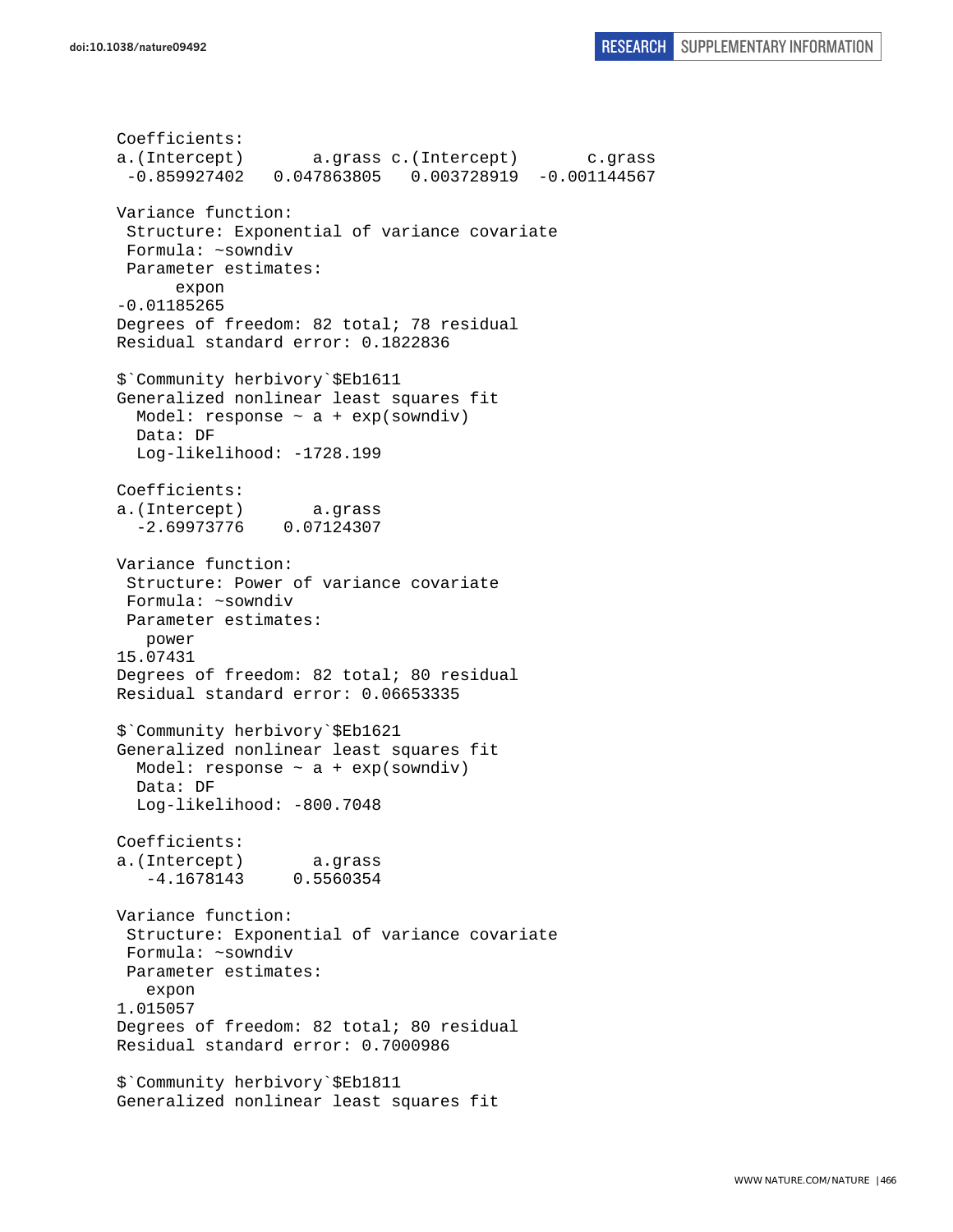Model: response ~ exp(c \* sowndiv) Data: DF Log-likelihood: -7.963783 Coefficients: c.(Intercept) c.grass -1.48362335 0.07911665 Variance function: Structure: Power of variance covariate Formula: ~sowndiv Parameter estimates: power 0.09269988 Degrees of freedom: 82 total; 80 residual Residual standard error: 0.2352531 \$`Community herbivory`\$Eb1821 Generalized nonlinear least squares fit Model: response  $\sim$  exp(c  $*$  sowndiv) Data: DF Log-likelihood: -8.124949 Coefficients: c.(Intercept) c.grass  $-1.23208548 - 0.01182290$ Variance function: Structure: Exponential of variance covariate Formula: ~sowndiv Parameter estimates: expon 0.006285309 Degrees of freedom: 82 total; 80 residual Residual standard error: 0.256284 \$`Community herbivory`\$Ec22 Generalized nonlinear least squares fit Model: response  $\sim$  a + exp(sowndiv) Data: DF Log-likelihood: -4912.516 Coefficients: a.(Intercept) a.funcgr 252095.7 -912137.5 Degrees of freedom: 82 total; 80 residual Residual standard error: 2.553606e+25 \$`Community herbivory`\$Ec24 Generalized nonlinear least squares fit Model: response  $\sim$  exp(c  $*$  sowndiv) Data: DF Log-likelihood: -5.092373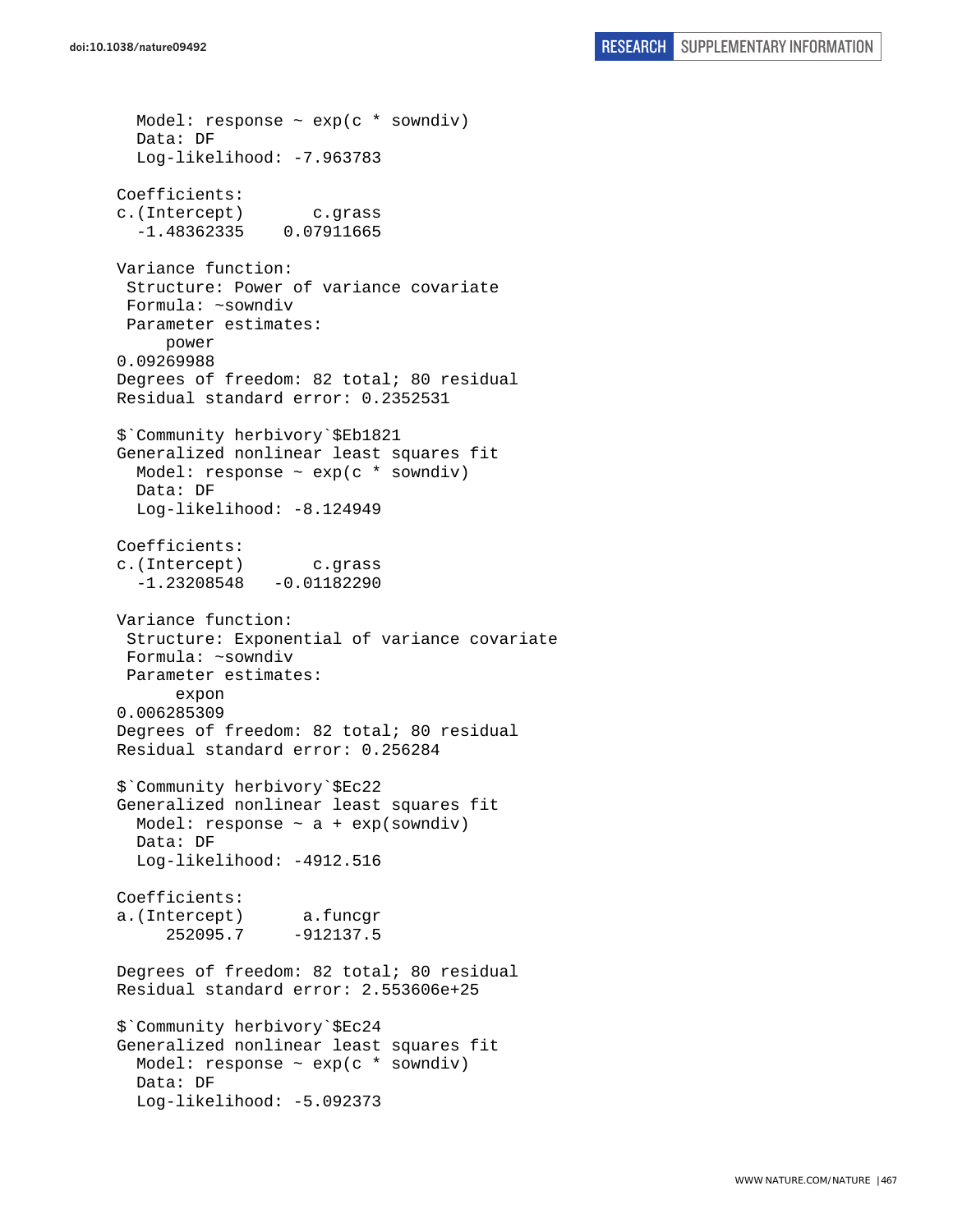Coefficients: c.(Intercept) c.funcgr -1.5334221 0.3106515 Degrees of freedom: 82 total; 80 residual Residual standard error: 0.2606726 \$`Community herbivory`\$Ec1921 Generalized nonlinear least squares fit Model: response  $\sim$  a + b \* exp(c \* sowndiv) Data: DF Log-likelihood: -2878.481 Coefficients: a.(Intercept) a.funcgr b.(Intercept) b.funcgr c.(Intercept) 0.761574112 -0.650123714 0.006551118 -0.001637776 0.999590753 c.funcgr 1.000102312 Variance function: Structure: Exponential of variance covariate Formula: ~sowndiv Parameter estimates: expon 4.815731 Degrees of freedom: 82 total; 76 residual Residual standard error: 0.000489398 \$`Community herbivory`\$Ec2121 Generalized nonlinear least squares fit Model: response  $\sim$  a + exp(c  $*$  sowndiv) Data: DF Log-likelihood: 33.11837 Coefficients: a.(Intercept) a.funcgr c.(Intercept) c.funcgr -8.045578e-01 8.316245e-03 1.981765e-03 -1.404252e-05 Variance function: Structure: Exponential of variance covariate Formula: ~sowndiv Parameter estimates: expon -0.01216325 Degrees of freedom: 82 total; 78 residual Residual standard error: 0.1838951 \$`Community herbivory`\$Ec2211 Generalized nonlinear least squares fit Model: response  $\sim$  a + exp(sowndiv) Data: DF Log-likelihood: -1729.905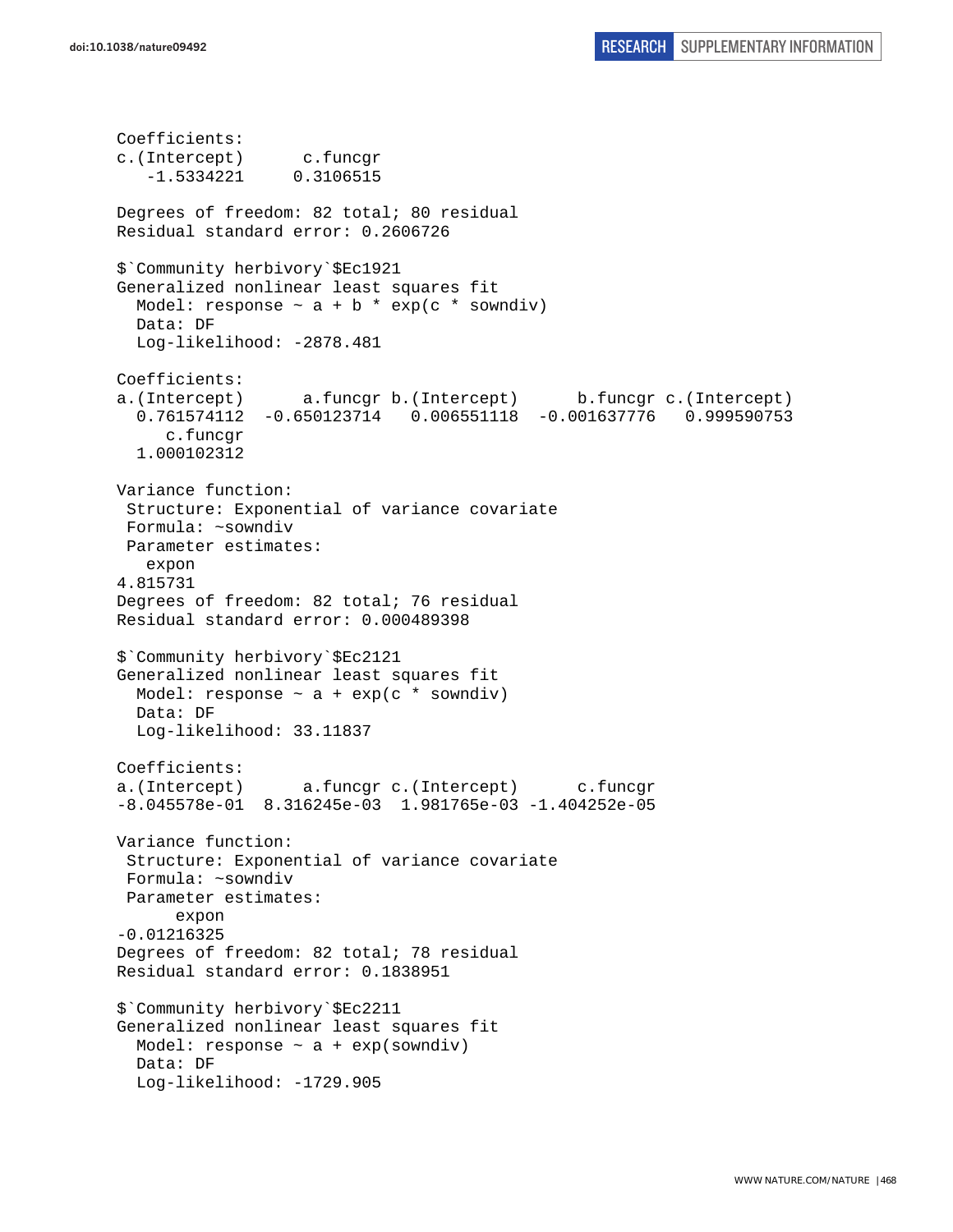Coefficients: a.(Intercept) a.funcgr 1.951450 -4.526512 Variance function: Structure: Power of variance covariate Formula: ~sowndiv Parameter estimates: power 15.06634 Degrees of freedom: 82 total; 80 residual Residual standard error: 0.06874075 \$`Community herbivory`\$Ec2221 Generalized nonlinear least squares fit Model: response  $\sim$  a + exp(sowndiv) Data: DF Log-likelihood: -794.2275 Coefficients: a.(Intercept) a.funcgr 3.368203 -6.188628 Variance function: Structure: Exponential of variance covariate Formula: ~sowndiv Parameter estimates: expon 1.022389 Degrees of freedom: 82 total; 80 residual Residual standard error: 0.6074585 \$`Community herbivory`\$Ec2411 Generalized nonlinear least squares fit Model: response  $\sim$  exp(c  $*$  sowndiv) Data: DF Log-likelihood: -4.148691 Coefficients: c.(Intercept) c.funcgr -1.6452381 0.3357799 Variance function: Structure: Power of variance covariate Formula: ~sowndiv Parameter estimates: power 0.09893362 Degrees of freedom: 82 total; 80 residual Residual standard error: 0.2224899 \$`Community herbivory`\$Ec2421 Generalized nonlinear least squares fit Model: response ~ exp(c \* sowndiv)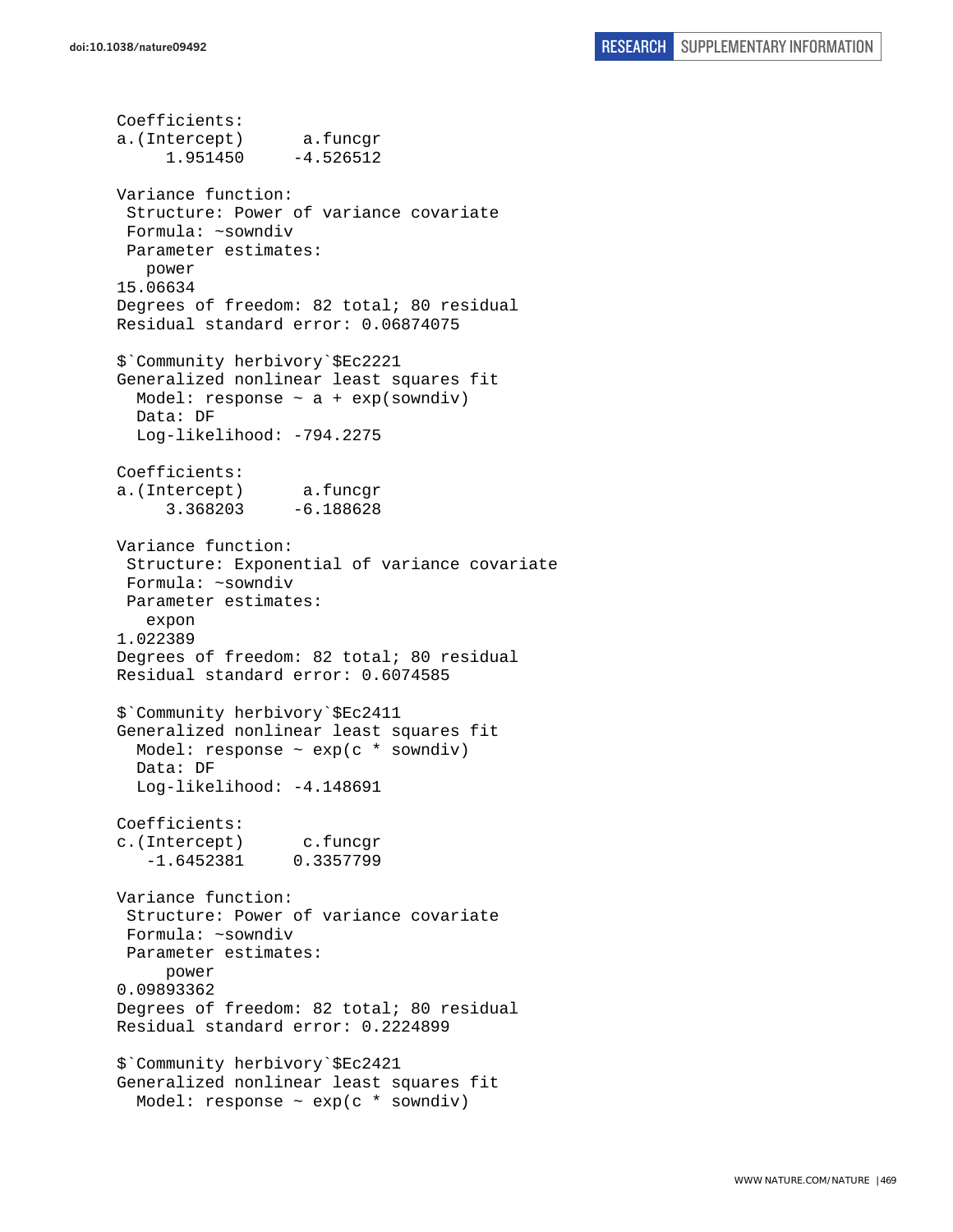Data: DF Log-likelihood: -4.202869 Coefficients: c.(Intercept) c.funcgr -1.5493827 0.3131131 Variance function: Structure: Exponential of variance covariate Formula: ~sowndiv Parameter estimates: expon 0.007533377 Degrees of freedom: 82 total; 80 residual Residual standard error: 0.2417105 \$`Community herbivory`\$Ed28 Generalized nonlinear least squares fit Model: response  $\sim$  a + exp(sowndiv) Data: DF Log-likelihood: -4912.516 Coefficients: a.(Intercept) a.funcgr a.leg 872779.3 -990730.6 -307654.9 Degrees of freedom: 82 total; 79 residual Residual standard error: 2.569717e+25 \$`Community herbivory`\$Ed2811 Generalized nonlinear least squares fit Model: response  $\sim$  a + exp(sowndiv) Data: DF Log-likelihood: -1727.462 Coefficients: a.(Intercept) a.funcgr a.leg 2.12078408 -4.54767912 -0.08466705 Variance function: Structure: Power of variance covariate Formula: ~sowndiv Parameter estimates: power 15.07776 Degrees of freedom: 82 total; 79 residual Residual standard error: 0.06601536 \$`Community herbivory`\$Ed2821 Generalized nonlinear least squares fit Model: response  $\sim$  a + exp(sowndiv) Data: DF Log-likelihood: -794.2215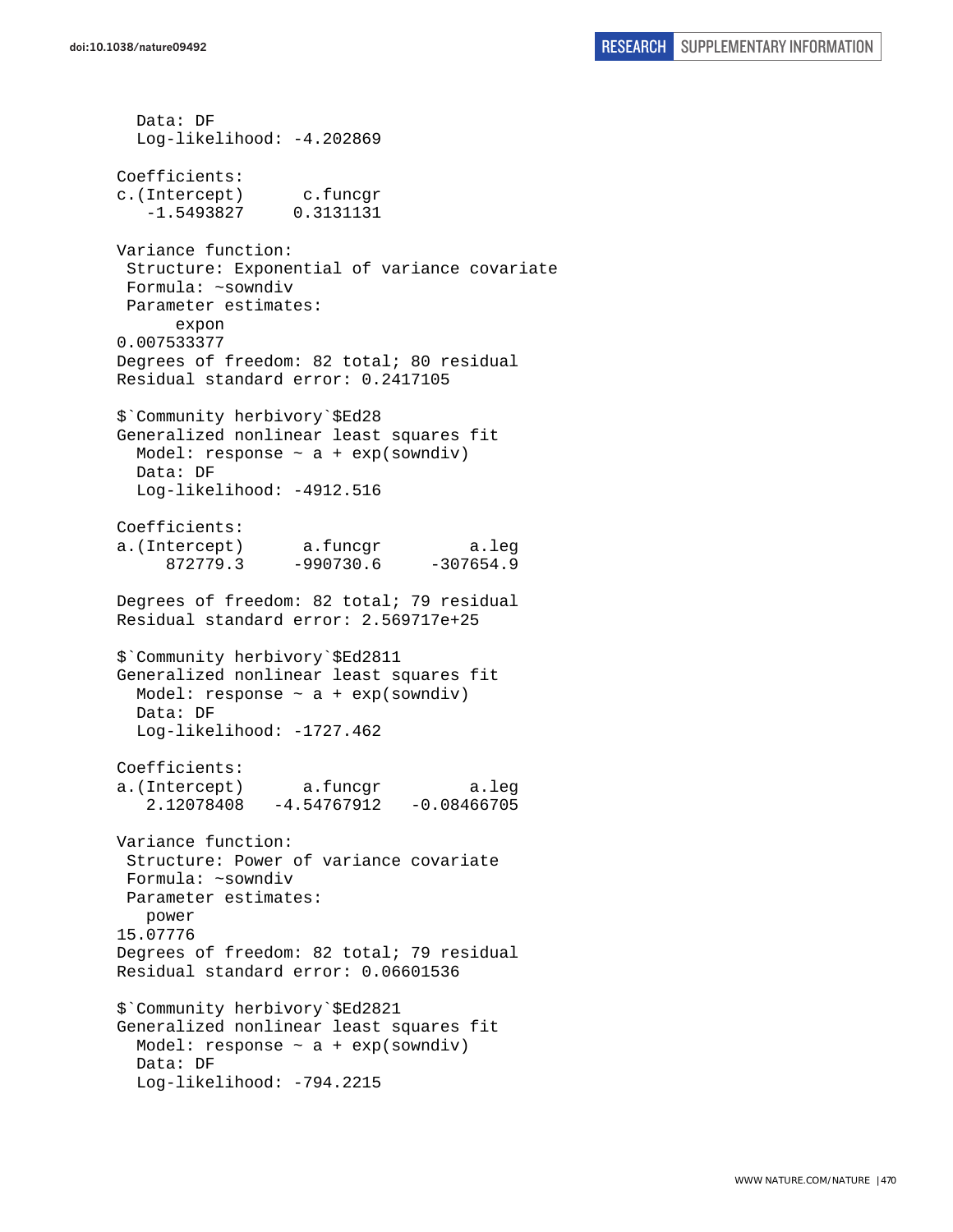Coefficients: a.(Intercept) a.funcgr a.leg 3.56430330 -6.21307473 -0.09808544 Variance function: Structure: Exponential of variance covariate Formula: ~sowndiv Parameter estimates: expon 1.022400 Degrees of freedom: 82 total; 79 residual Residual standard error: 0.6111886 \$`Community herbivory`\$Ed3021 Generalized nonlinear least squares fit Model: response ~ exp(c \* sowndiv) Data: DF Log-likelihood: -1.164351 Coefficients: c.(Intercept) c.funcgr c.leg 0.2087367 0.1225190 -0.9842630 Variance function: Structure: Exponential of variance covariate Formula: ~sowndiv Parameter estimates: expon 0.008427115 Degrees of freedom: 82 total; 79 residual Residual standard error: 0.2325958 \$`Community herbivory`\$Ee40 Generalized nonlinear least squares fit Model: response  $\sim$  a + exp(sowndiv) Data: DF Log-likelihood: -4912.516 Coefficients: a.(Intercept) a.funcgr a.grass -335850.8 -839615.5 296563.3 Degrees of freedom: 82 total; 79 residual Residual standard error: 2.569717e+25 \$`Community herbivory`\$Ee341 Generalized nonlinear least squares fit Model: response  $\sim$  a + exp(sowndiv) Data: DF Log-likelihood: -1728.199 Coefficients: a.(Intercept) a.funcgr a.grass 1.80896385 -4.50870159 0.07124306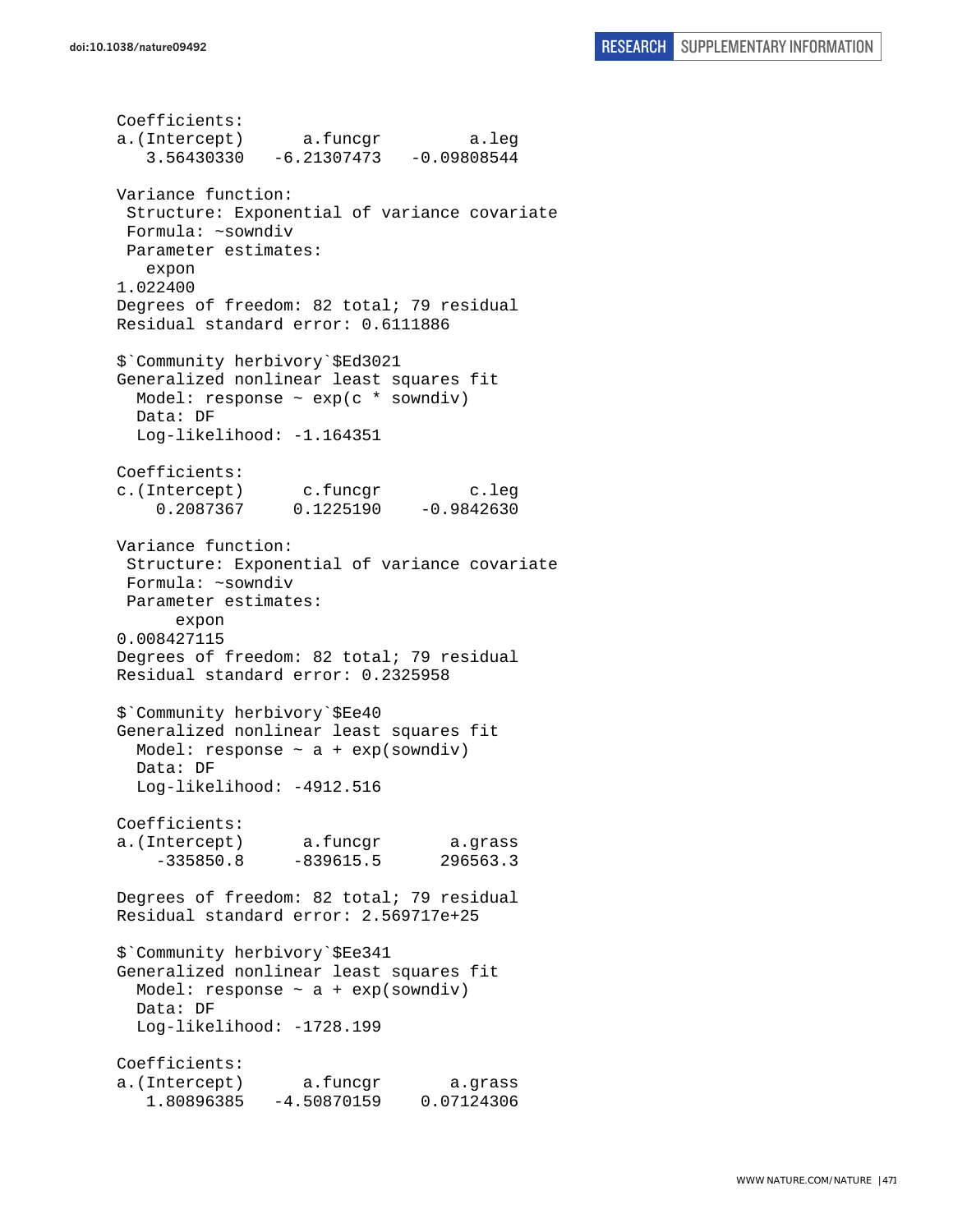Variance function: Structure: Power of variance covariate Formula: ~sowndiv Parameter estimates: power 15.07431 Degrees of freedom: 82 total; 79 residual Residual standard error: 0.0669531 \$`Community herbivory`\$Ee342 Generalized nonlinear least squares fit Model: response  $\sim$  a + exp(sowndiv) Data: DF Log-likelihood: -794.2247 Coefficients: a.(Intercept) a.funcgr a.grass 3.23308310 -6.17170553 0.06754253 Variance function: Structure: Exponential of variance covariate Formula: ~sowndiv Parameter estimates: expon 1.022394 Degrees of freedom: 82 total; 79 residual Residual standard error: 0.6112412 \$`Community herbivory`\$Ef40 Generalized nonlinear least squares fit Model: response  $\sim$  a + exp(sowndiv) Data: DF Log-likelihood: -4912.516 Coefficients: a.(Intercept) a.grass a.leg -5251826 1394676 1054750 Degrees of freedom: 82 total; 79 residual Residual standard error: 2.569717e+25 \$`Community herbivory`\$Ef3721 Generalized nonlinear least squares fit Model: response  $\sim$  a + b  $*$  exp(c  $*$  sowndiv) Data: DF Log-likelihood: -2688.523 Coefficients: a.(Intercept) a.grass a.leg b.(Intercept) b.grass 0.1575874825 0.0533438816 -0.0631350170 0.0005186644 -0.0001238038 b.leg c.(Intercept) c.grass c.leg -0.0001348722 0.9999674578 1.0000077862 1.0000084759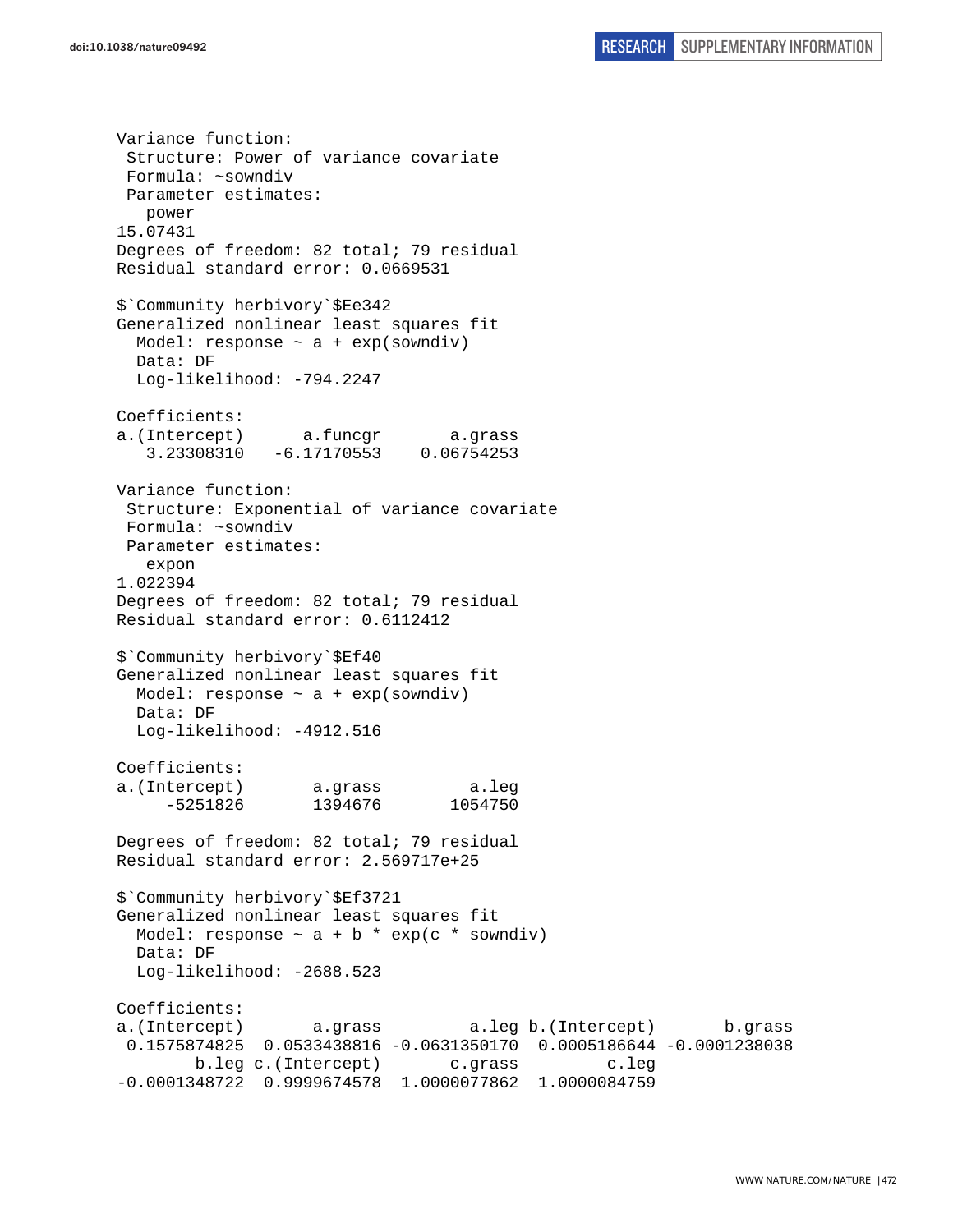Variance function: Structure: Exponential of variance covariate Formula: ~sowndiv Parameter estimates: expon 4.481151 Degrees of freedom: 82 total; 73 residual Residual standard error: 0.0008706527 \$`Community herbivory`\$Ef3911 Generalized nonlinear least squares fit Model: response  $\sim$  a + exp(c \* sowndiv) Data: DF Log-likelihood: 38.702 Coefficients: a.(Intercept) a.grass a.leg c.(Intercept) c.grass -0.678692570 0.051864523 -0.119082988 0.003884775 -0.003747483 c.leg 0.001446025 Variance function: Structure: Power of variance covariate Formula: ~sowndiv Parameter estimates: power -0.1755138 Degrees of freedom: 82 total; 76 residual Residual standard error: 0.2034456 \$`Community herbivory`\$Ef3921 Generalized nonlinear least squares fit Model: response  $\sim$  a + exp(c \* sowndiv) Data: DF Log-likelihood: 37.96413 Coefficients: a.(Intercept) a.grass a.leg c.(Intercept) c.grass -0.669205726 0.043351635 -0.118207283 0.003130986 -0.002947766 c.leg 0.001342380 Variance function: Structure: Exponential of variance covariate Formula: ~sowndiv Parameter estimates: expon -0.01136017 Degrees of freedom: 82 total; 76 residual Residual standard error: 0.1744021 \$`Community herbivory`\$Ef4011 Generalized nonlinear least squares fit Model: response  $\sim$  a + exp(sowndiv)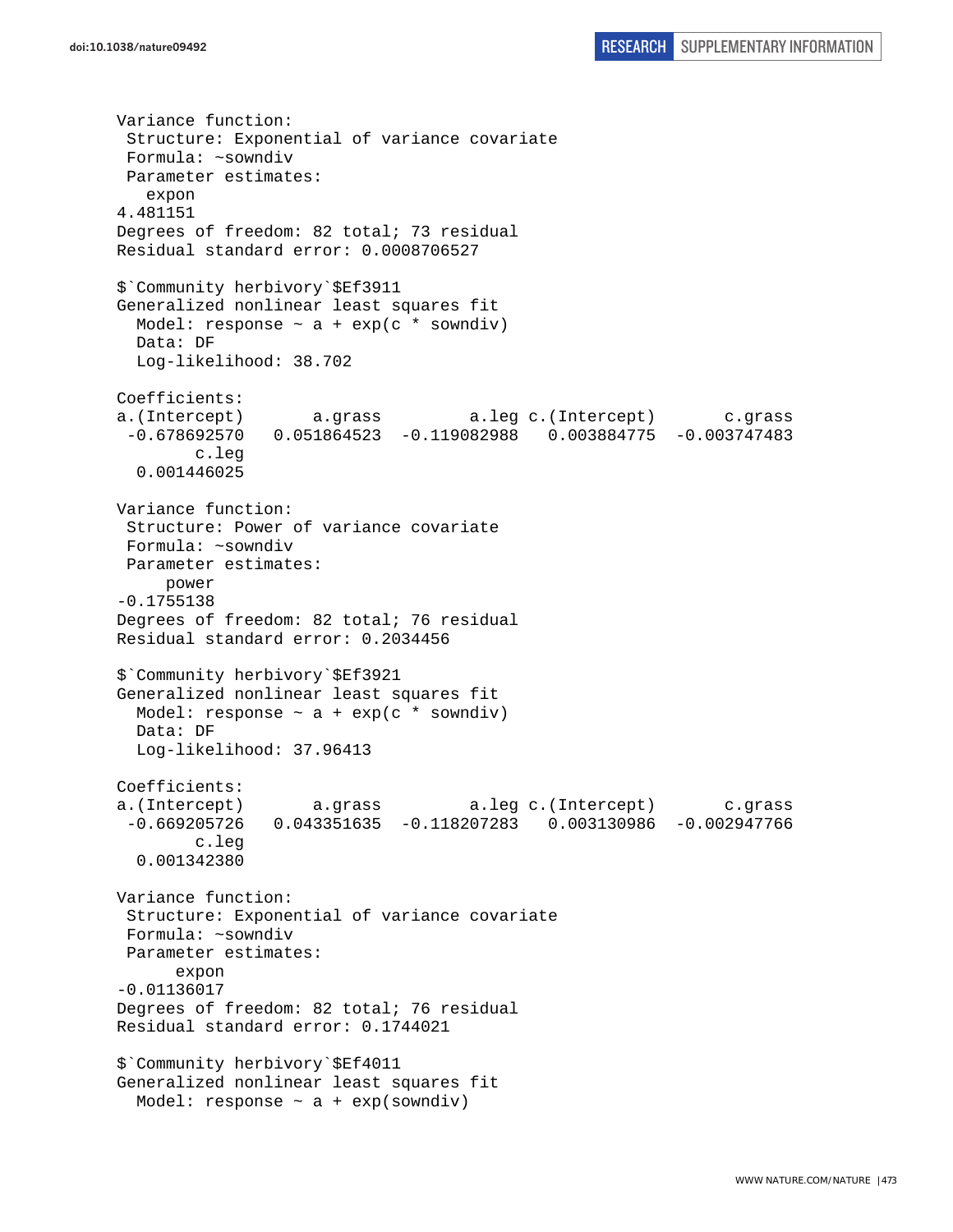Data: DF Log-likelihood: -1726.707 Coefficients: a.(Intercept) a.grass a.leg  $-2.53982446$  0.04839831  $-0.06853427$ Variance function: Structure: Power of variance covariate Formula: ~sowndiv Parameter estimates: power 15.08128 Degrees of freedom: 82 total; 79 residual Residual standard error: 0.06506907 \$`Community herbivory`\$Ef4021 Generalized nonlinear least squares fit Model: response  $\sim$  a + exp(sowndiv) Data: DF Log-likelihood: -800.5092 Coefficients: a.(Intercept) a.grass a.leg -5.7642379 0.7980731 0.6783306 Variance function: Structure: Exponential of variance covariate Formula: ~sowndiv Parameter estimates: expon 1.015192 Degrees of freedom: 82 total; 79 residual Residual standard error: 0.702019 \$`Community herbivory`\$Ef4211 Generalized nonlinear least squares fit Model: response  $\sim$  exp(c  $*$  sowndiv) Data: DF Log-likelihood: -2.224896 Coefficients: c.(Intercept) c.grass c.leg 1.1827902 -0.3213236 -1.1738978 Variance function: Structure: Power of variance covariate Formula: ~sowndiv Parameter estimates: power 0.08164156 Degrees of freedom: 82 total; 79 residual Residual standard error: 0.2243891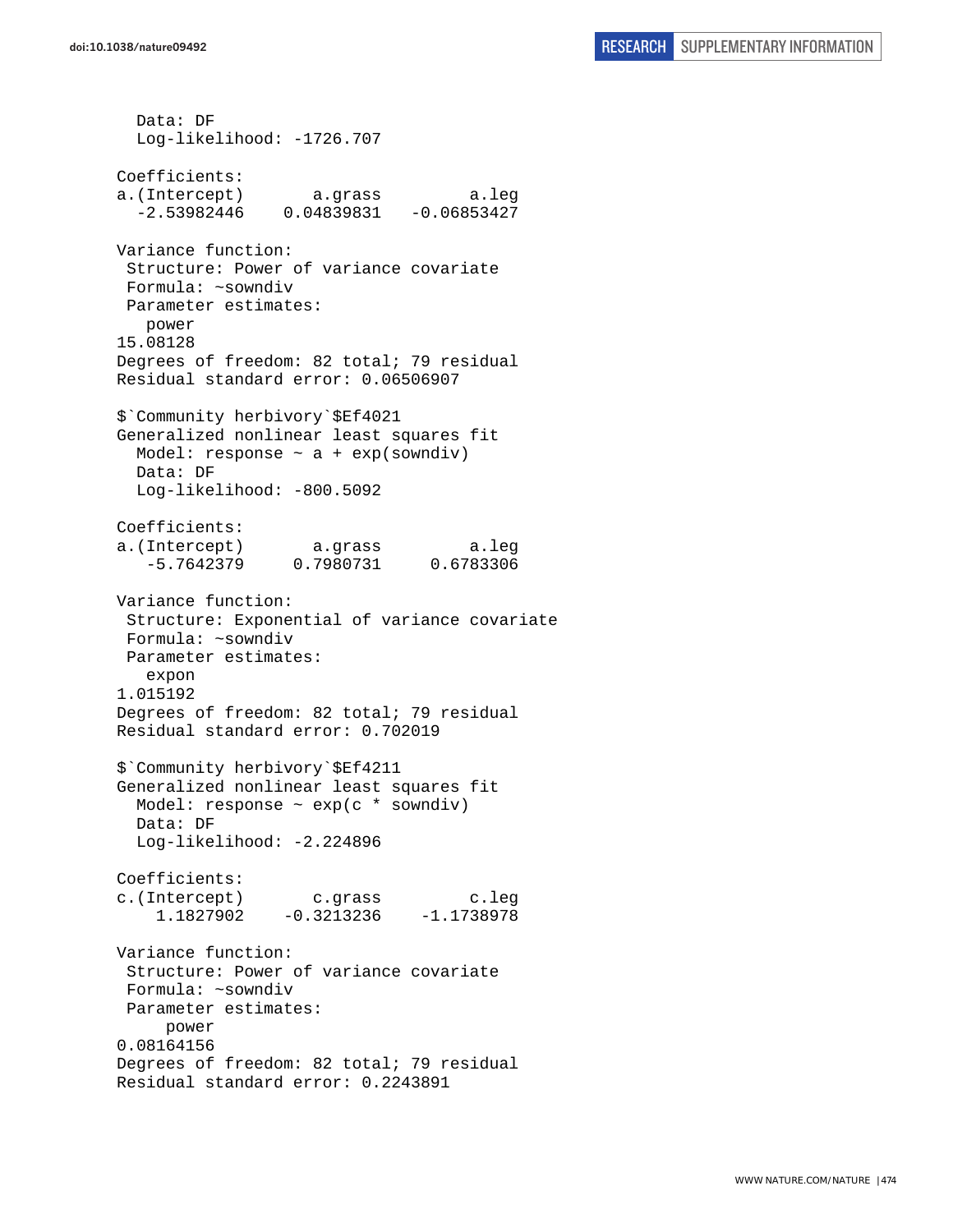\$`Community herbivory`\$Ef4221 Generalized nonlinear least squares fit Model: response  $\sim$  exp(c  $*$  sowndiv) Data: DF Log-likelihood: -1.908851 Coefficients: c.(Intercept) c.grass c.leg 1.1311043 -0.2779977 -1.1577644 Variance function: Structure: Exponential of variance covariate Formula: ~sowndiv Parameter estimates: expon 0.007861737 Degrees of freedom: 82 total; 79 residual Residual standard error: 0.2358592 \$`Community herbivory`\$Eg46 Generalized nonlinear least squares fit Model: response  $\sim$  a + exp(sowndiv) Data: DF Log-likelihood: -4912.516 Coefficients: a.(Intercept) a.funcgr a.grass a.leg 292091.9 -918391.5 183181.3 -199834.3 Degrees of freedom: 82 total; 78 residual Residual standard error: 2.586137e+25 \$`Community herbivory`\$Eg4611 Generalized nonlinear least squares fit Model: response ~ a + exp(sowndiv) Data: DF Log-likelihood: -1726.707 Coefficients: a.(Intercept) a.funcgr a.grass a.leg 1.99172194 -4.53154635 0.04839830 -0.06853428 Variance function: Structure: Power of variance covariate Formula: ~sowndiv Parameter estimates: power 15.08128 Degrees of freedom: 82 total; 78 residual Residual standard error: 0.06548483 \$`Community herbivory`\$Eg4621 Generalized nonlinear least squares fit Model: response  $\sim$  a + exp(sowndiv)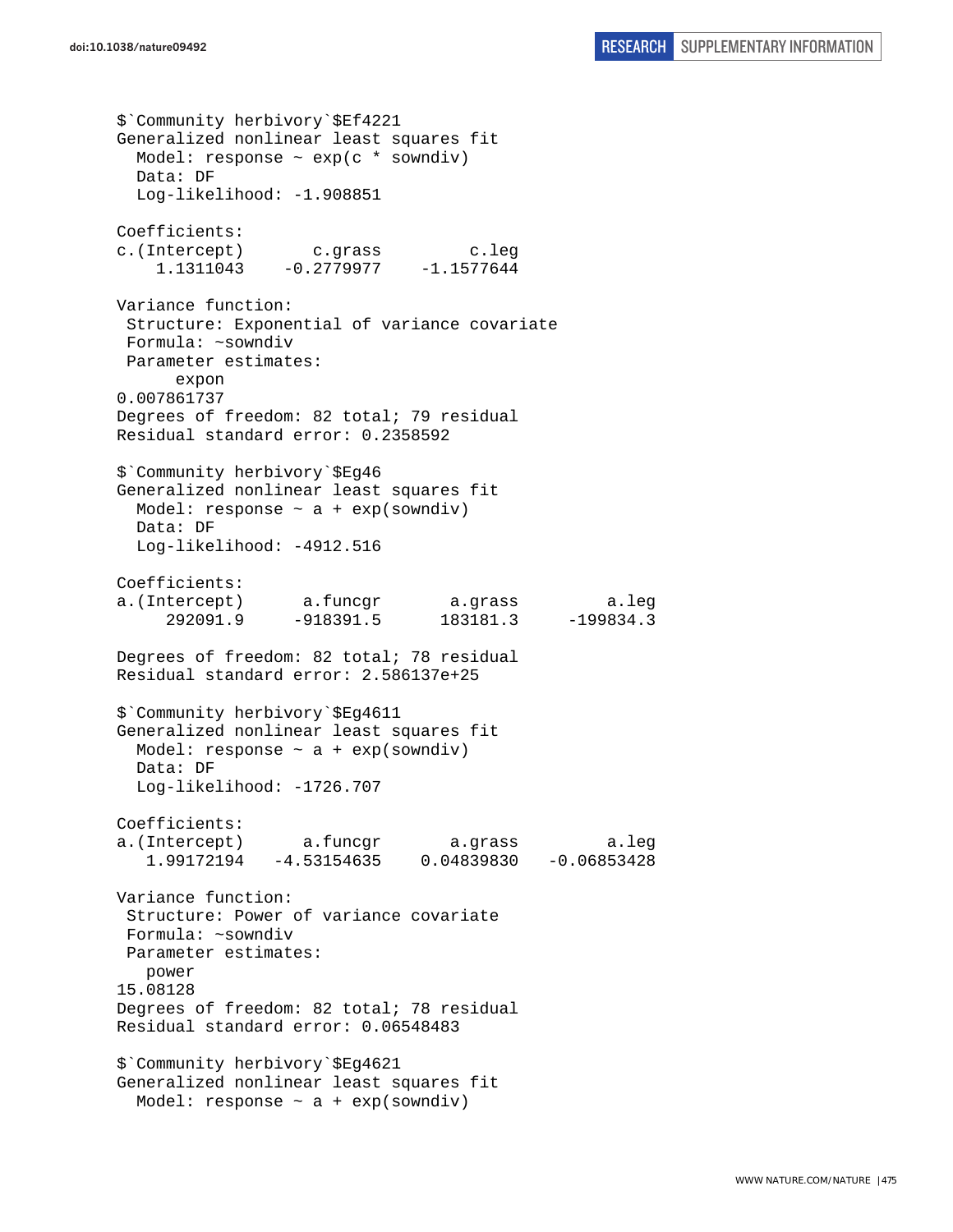Data: DF Log-likelihood: -794.2209 Coefficients: a.(Intercept) a.funcgr a.grass a.leg 3.46723113 -6.20093251 0.03507529 -0.08462904 Variance function: Structure: Exponential of variance covariate Formula: ~sowndiv Parameter estimates: expon 1.022401 Degrees of freedom: 82 total; 78 residual Residual standard error: 0.6150818 \$`Community herbivory`\$Pa1 Nonlinear regression model model: response  $\sim$  a + b \* sowndiv<sup>^</sup>c data: DF a b c 0.194975 0.009702 0.668423 residual sum-of-squares: 2.244 Number of iterations to convergence: 12 Achieved convergence tolerance: 6.157e-06 \$`Community herbivory`\$Pa2 Nonlinear regression model model: response ~ a + b \* sowndiv data: DF a b 0.209147 0.002444 residual sum-of-squares: 2.246 Number of iterations to convergence: 1 Achieved convergence tolerance: 2.393e-09 \$`Community herbivory`\$Pa3 Nonlinear regression model model: response ~ a + sowndiv^c data: DF a c -0.81001 0.02622 residual sum-of-squares: 2.249 Number of iterations to convergence: 8 Achieved convergence tolerance: 6.616e-08 \$`Community herbivory`\$Pa4 Nonlinear regression model model: response ~ b \* sowndiv^c data: DF b c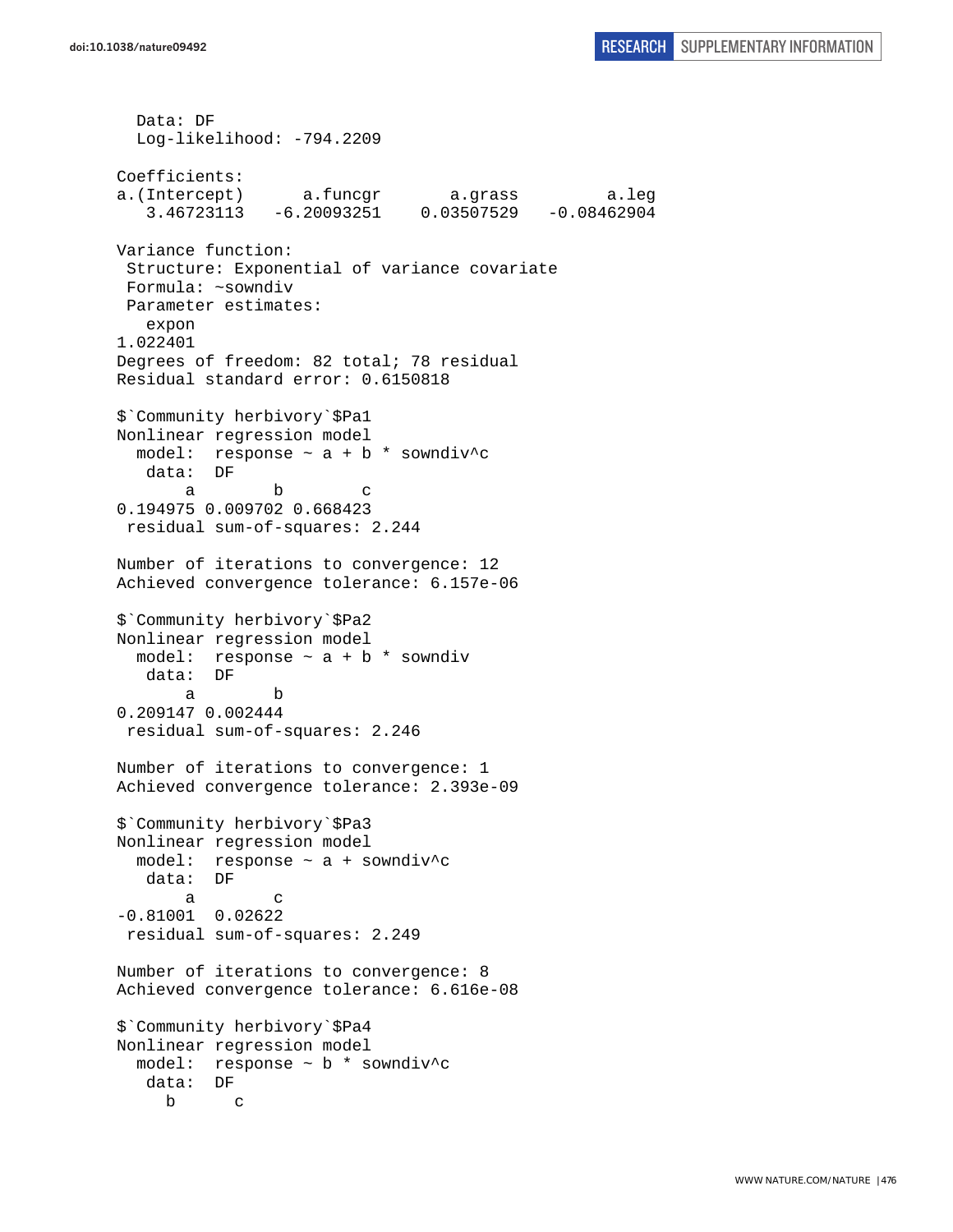```
0.1916 0.1175 
  residual sum-of-squares: 2.248 
Number of iterations to convergence: 7 
Achieved convergence tolerance: 5.555e-07 
$`Community herbivory`$Pa5 
Nonlinear regression model 
   model: response ~ sowndiv^c 
    data: DF 
      c 
-1.128 
 residual sum-of-squares: 15.50 
Number of iterations to convergence: 17 
Achieved convergence tolerance: 5.237e-06 
$`Community herbivory`$Pb11 
Generalized nonlinear least squares fit 
 Model: response \sim a + b * sowndiv<sup>^</sup>c
  Data: DF 
  Log-likelihood: 31.18064 
Coefficients: 
a b c
0.195026079 0.009669404 0.669212743 
Degrees of freedom: 82 total; 79 residual 
Residual standard error: 0.1685447 
$`Community herbivory`$Pb21 
Generalized nonlinear least squares fit 
 Model: response \sim a + b * sowndiv
  Data: DF 
   Log-likelihood: 31.14897 
Coefficients: 
 a b 
0.209147242 0.002444324 
Degrees of freedom: 82 total; 80 residual 
Residual standard error: 0.1675526 
$`Community herbivory`$Pb31 
Generalized nonlinear least squares fit 
  Model: response ~ a + sowndiv^c 
  Data: DF 
   Log-likelihood: 31.08971 
Coefficients: 
a c
-0.81001263 0.02622533 
Degrees of freedom: 82 total; 80 residual
```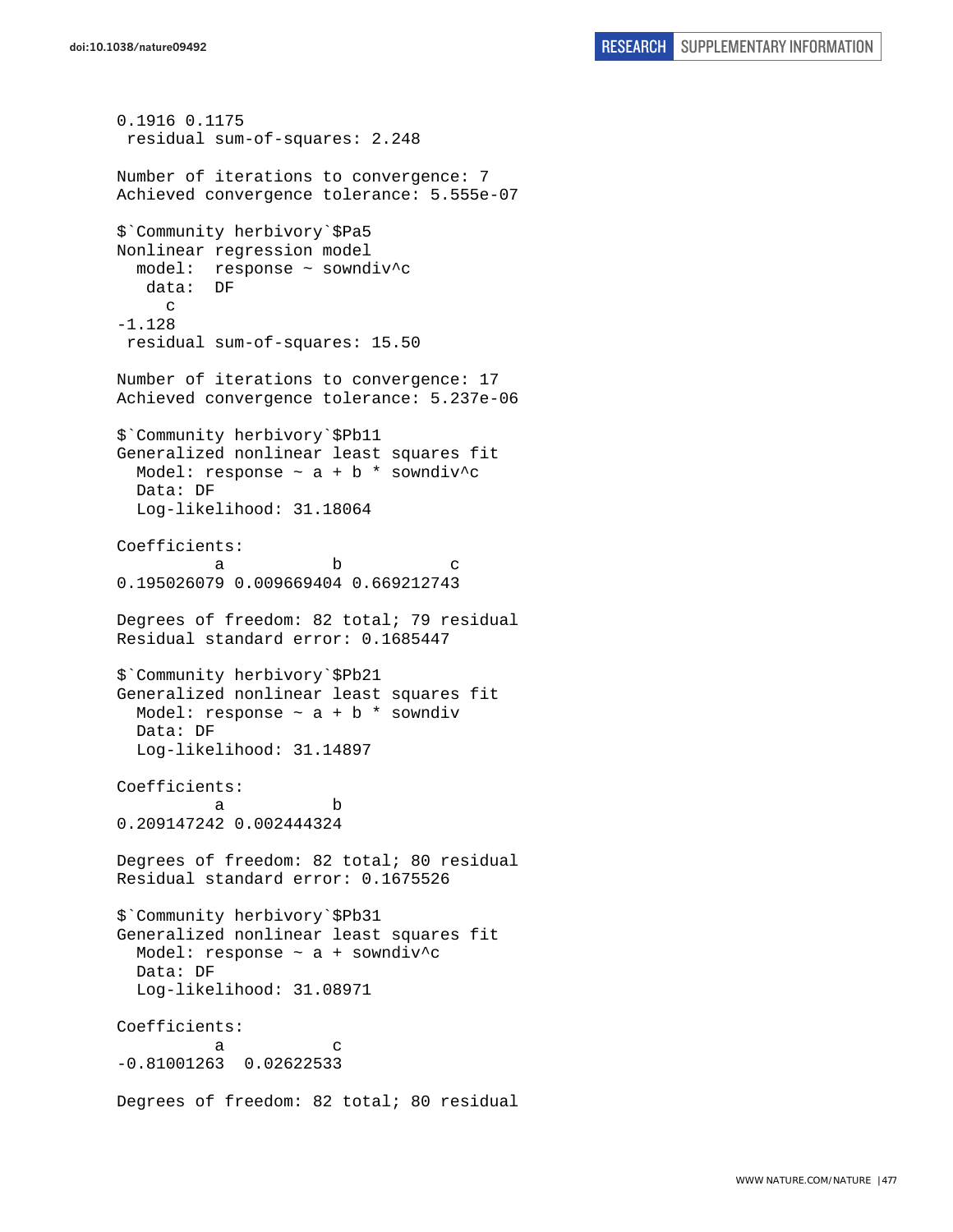Residual standard error: 0.1676738 \$`Community herbivory`\$Pb41 Generalized nonlinear least squares fit Model: response ~ b \* sowndiv^c Data: DF Log-likelihood: 31.10556 Coefficients: b c 0.1916094 0.1174617 Degrees of freedom: 82 total; 80 residual Residual standard error: 0.1676414 \$`Community herbivory`\$Pb51 Generalized nonlinear least squares fit Model: response ~ sowndiv^c Data: DF Log-likelihood: -48.0445 Coefficients: c -1.127994 Degrees of freedom: 82 total; 81 residual Residual standard error: 0.4374054 \$`Community herbivory`\$Pc121 Generalized nonlinear least squares fit Model: response  $\sim$  a + b \* sowndiv^c Data: DF Log-likelihood: 33.42531 Coefficients: a b c 0.208134229 0.003462153 0.909074345 Variance function: Structure: Power of variance covariate Formula: ~sowndiv Parameter estimates: power -0.1707239 Degrees of freedom: 82 total; 79 residual Residual standard error: 0.2113003 \$`Community herbivory`\$Pc221 Generalized nonlinear least squares fit Model: response  $\sim$  a + b  $*$  sowndiv Data: DF Log-likelihood: 33.42154 Coefficients: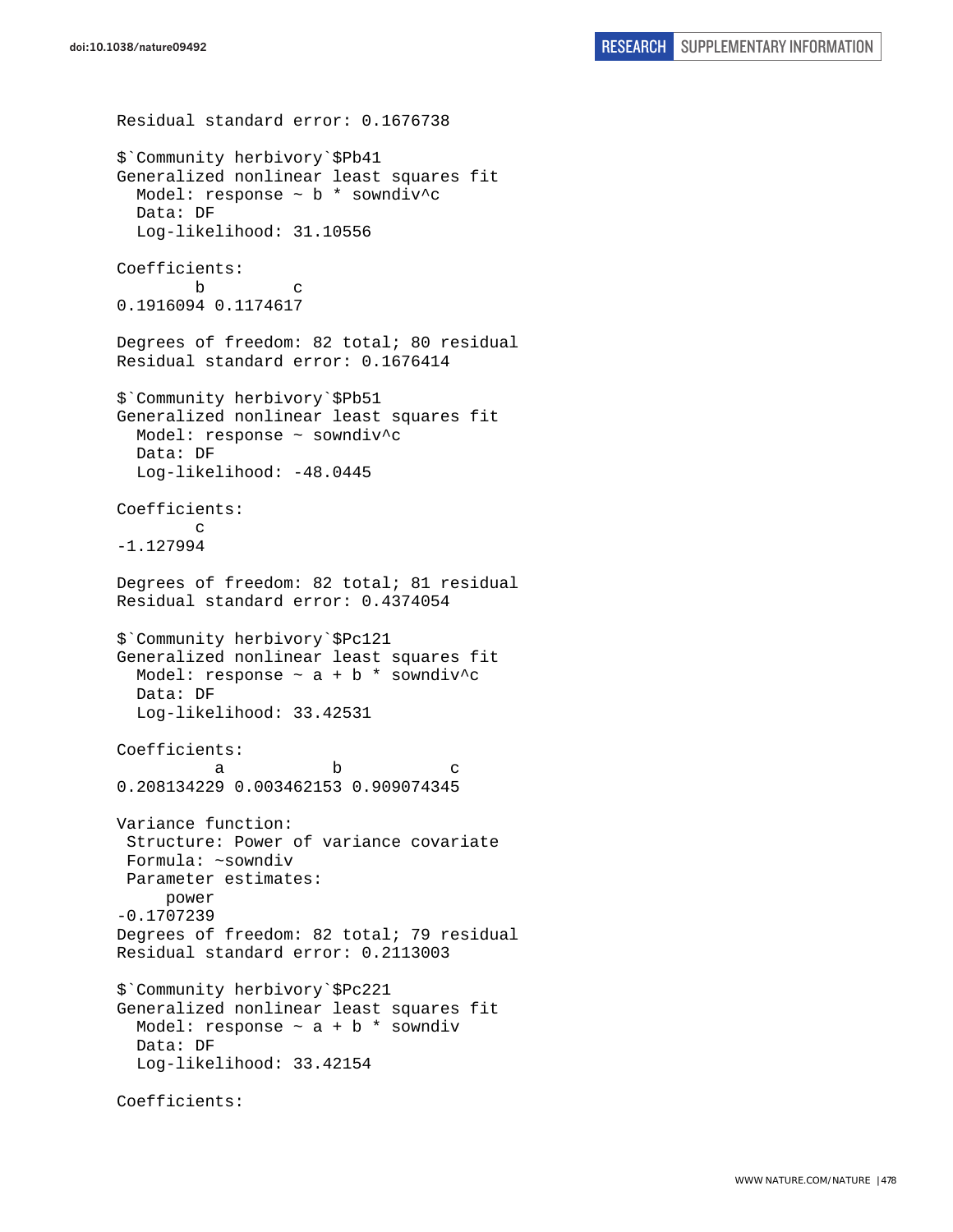a b 0.211460390 0.002352177 Variance function: Structure: Power of variance covariate Formula: ~sowndiv Parameter estimates: power -0.1709220 Degrees of freedom: 82 total; 80 residual Residual standard error: 0.2100469 \$`Community herbivory`\$Pc231 Generalized nonlinear least squares fit Model: response  $\sim$  a + b  $*$  sowndiv Data: DF Log-likelihood: 33.02255 Coefficients: a b 0.209920888 0.002373976 Variance function: Structure: Exponential of variance covariate Formula: ~sowndiv Parameter estimates: expon -0.01215167 Degrees of freedom: 82 total; 80 residual Residual standard error: 0.1817761 \$`Community herbivory`\$Pc321 Generalized nonlinear least squares fit Model: response ~ a + sowndiv^c Data: DF Log-likelihood: 32.88777 Coefficients: a c -0.81523050 0.02899385 Variance function: Structure: Power of variance covariate Formula: ~sowndiv Parameter estimates: power -0.1536319 Degrees of freedom: 82 total; 80 residual Residual standard error: 0.2060609 \$`Community herbivory`\$Pc331 Generalized nonlinear least squares fit Model: response ~ a + sowndiv^c Data: DF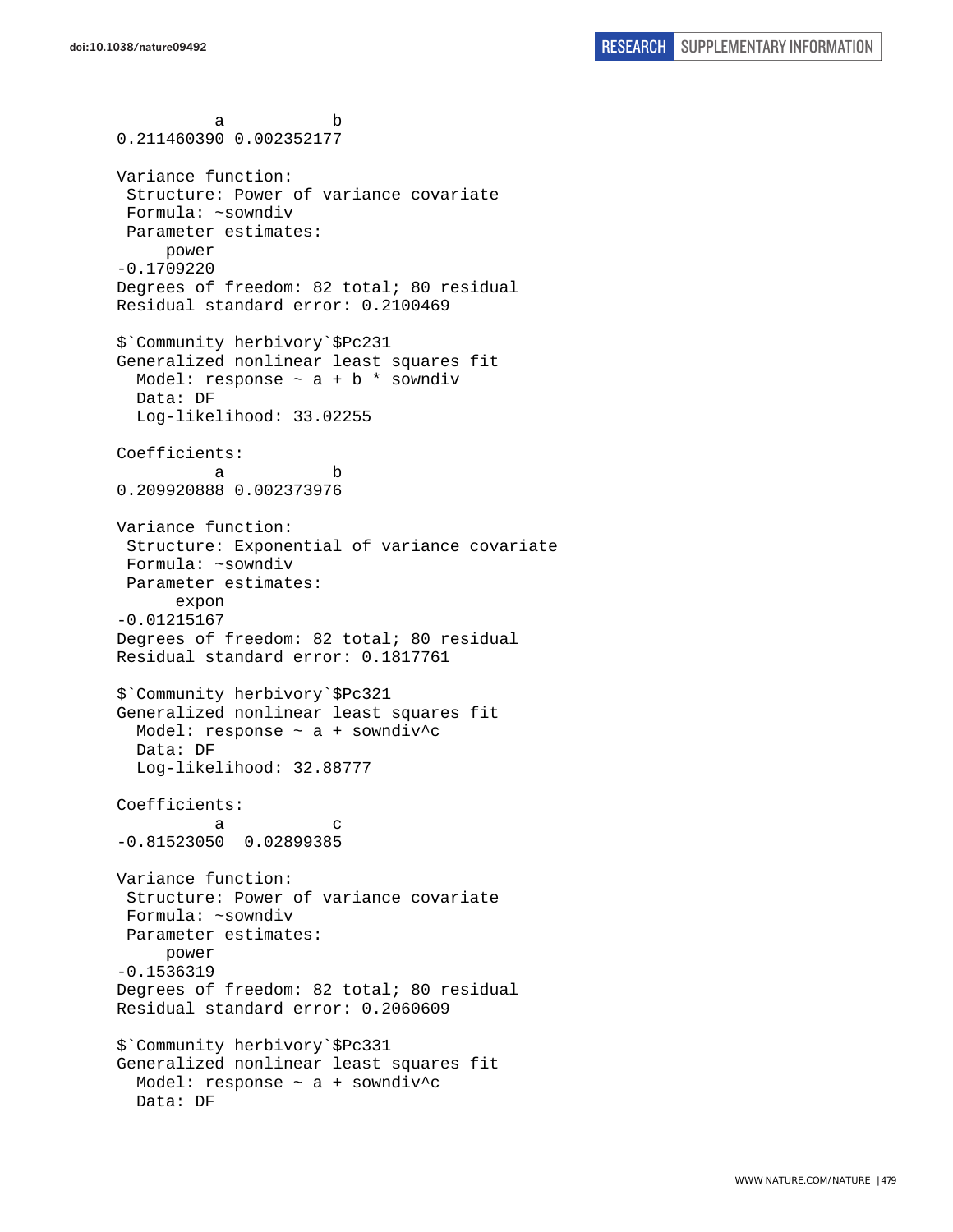Log-likelihood: 32.67162 Coefficients: a c -0.81788104 0.03214639 Variance function: Structure: Exponential of variance covariate Formula: ~sowndiv Parameter estimates: expon -0.01143901 Degrees of freedom: 82 total; 80 residual Residual standard error: 0.1814421 \$`Community herbivory`\$Pc421 Generalized nonlinear least squares fit Model: response ~ b \* sowndiv^c Data: DF Log-likelihood: 32.99557 Coefficients: b c 0.1857586 0.1325125 Variance function: Structure: Power of variance covariate Formula: ~sowndiv Parameter estimates: power -0.1583759 Degrees of freedom: 82 total; 80 residual Residual standard error: 0.2072447 \$`Community herbivory`\$Pc431 Generalized nonlinear least squares fit Model: response ~ b \* sowndiv^c Data: DF Log-likelihood: 32.77999 Coefficients: b c 0.1844735 0.1422440 Variance function: Structure: Exponential of variance covariate Formula: ~sowndiv Parameter estimates: expon -0.01173997 Degrees of freedom: 82 total; 80 residual Residual standard error: 0.1816713 \$`Community herbivory`\$Pc521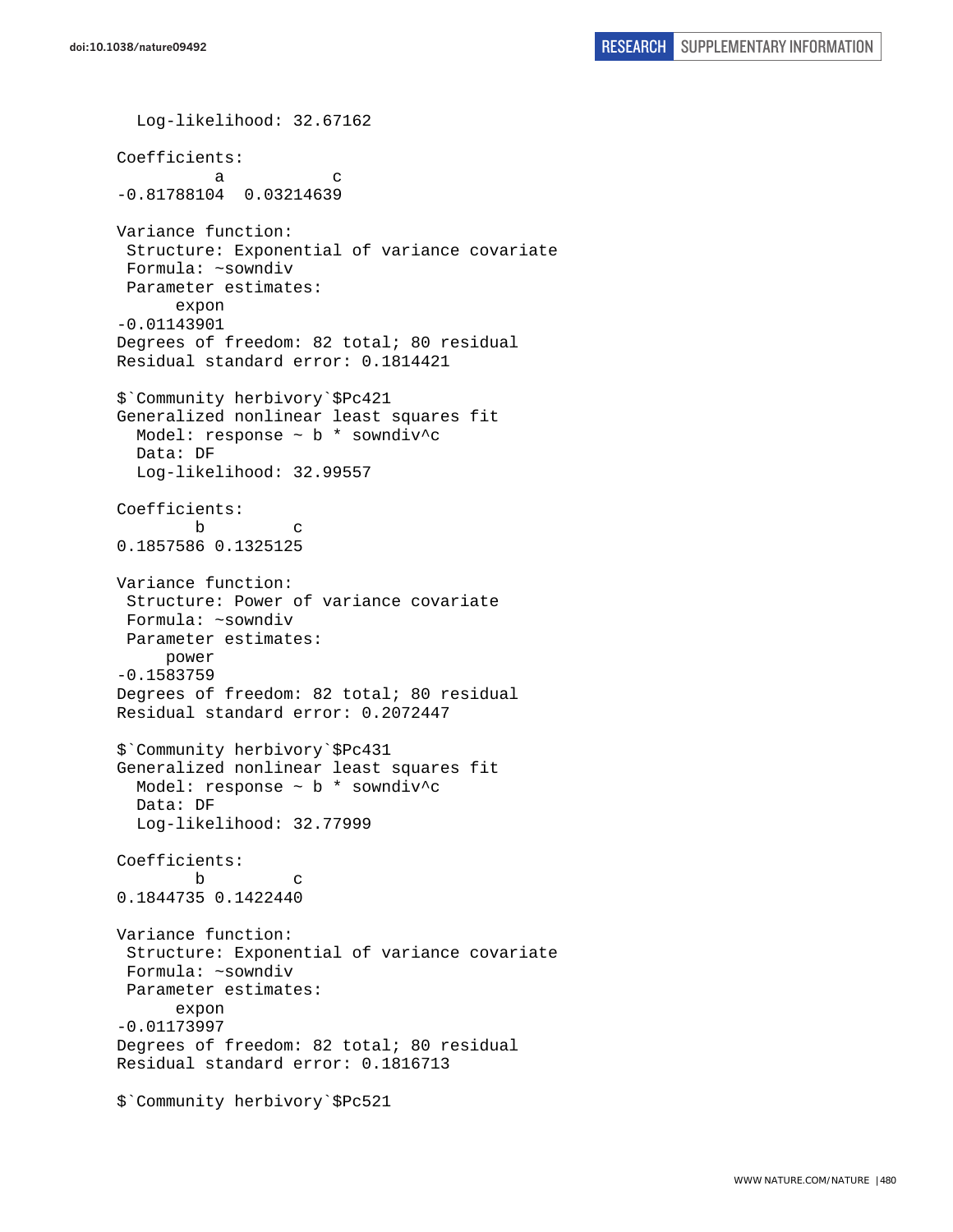```
Generalized nonlinear least squares fit 
   Model: response ~ sowndiv^c 
   Data: DF 
   Log-likelihood: -31.12288 
Coefficients: 
 c 
-0.652685 
Variance function: 
  Structure: Power of variance covariate 
  Formula: ~sowndiv 
 Parameter estimates: 
      power 
-0.3578569 
Degrees of freedom: 82 total; 81 residual 
Residual standard error: 0.605326 
$`Community herbivory`$Pc531 
Generalized nonlinear least squares fit 
  Model: response ~ sowndiv^c
   Data: DF 
   Log-likelihood: -45.61966 
Coefficients: 
 c 
-0.9733747 
Variance function: 
  Structure: Exponential of variance covariate 
  Formula: ~sowndiv 
  Parameter estimates: 
       expon 
-0.01149586 
Degrees of freedom: 82 total; 81 residual 
Residual standard error: 0.4687105 
$`Community herbivory`$Pd61 
Generalized nonlinear least squares fit 
  Model: response \sim a + b * sowndiv<sup>^</sup>c
   Data: DF 
   Log-likelihood: 32.01368 
Coefficients: 
a.(Intercept) a.funcgr b.(Intercept) b.funcgr c.(Intercept) 
    0.16325703 0.01130353 0.04486658 -0.01108138 -0.64537515 
      c.funcgr 
    0.50199477 
Degrees of freedom: 82 total; 76 residual 
Residual standard error: 0.1701021 
$`Community herbivory`$Pd71 
Generalized nonlinear least squares fit
```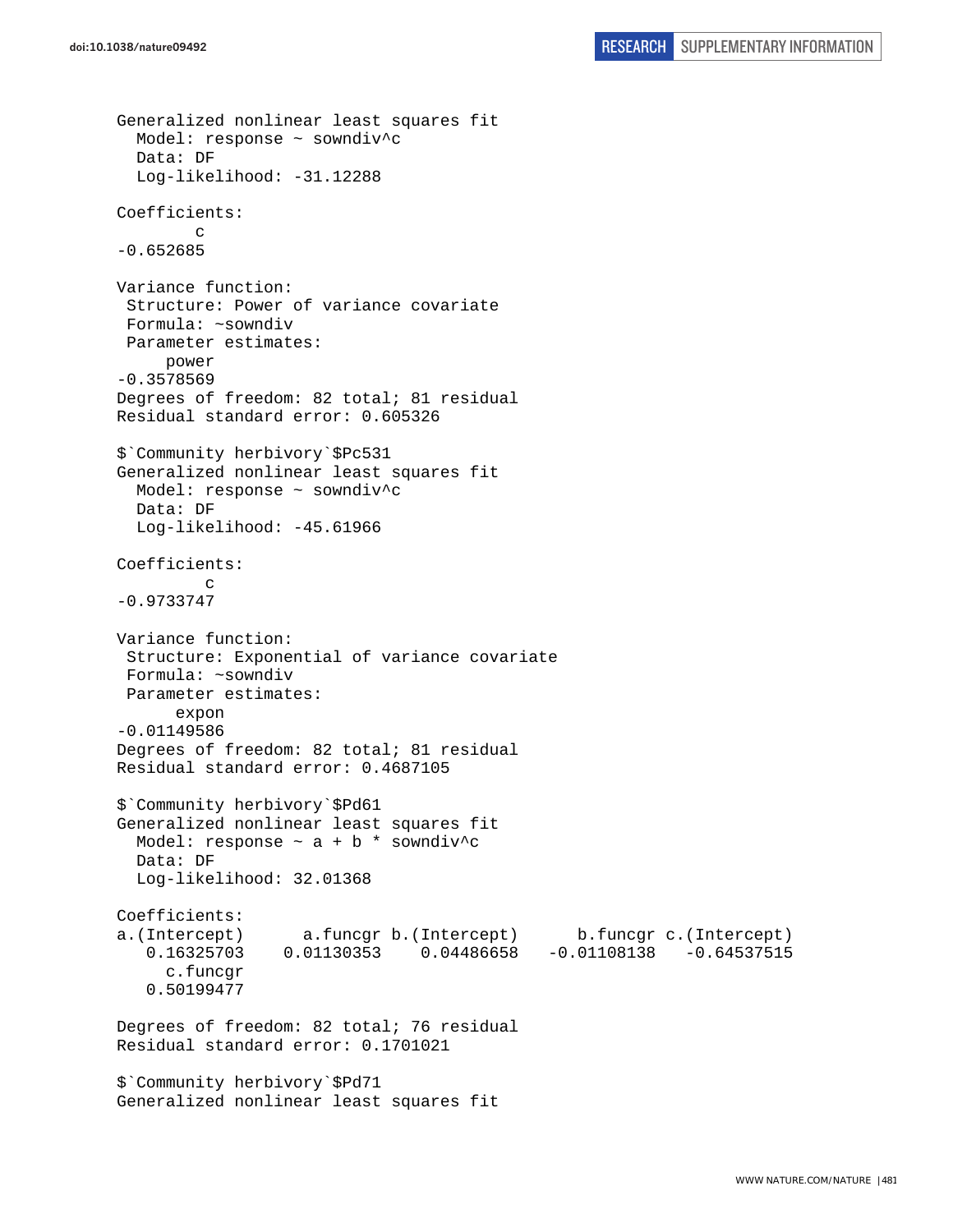Model: response  $\sim$  a + b \* sowndiv Data: DF Log-likelihood: 31.23818 Coefficients: a.(Intercept) a.funcgr b.(Intercept) b.funcgr 1.967712e-01 7.498399e-03 1.832365e-03 6.673067e-05 Degrees of freedom: 82 total; 78 residual Residual standard error: 0.1695026 \$`Community herbivory`\$Pd81 Generalized nonlinear least squares fit Model: response ~ a + sowndiv^c Data: DF Log-likelihood: 31.22049 Coefficients: a.(Intercept) a.funcgr c.(Intercept) c.funcgr -0.794881064 -0.007584368 0.009992519 0.006230645 Degrees of freedom: 82 total; 78 residual Residual standard error: 0.1695392 \$`Community herbivory`\$Pd91 Generalized nonlinear least squares fit Model: response ~ b \* sowndiv^c Data: DF Log-likelihood: 31.26438 Coefficients: b.(Intercept) b.funcgr c.(Intercept) c.funcgr 0.210049578 -0.009087971 0.033360542 0.032806066 Degrees of freedom: 82 total; 78 residual Residual standard error: 0.1694485 \$`Community herbivory`\$Pd101 Generalized nonlinear least squares fit Model: response ~ sowndiv^c Data: DF Log-likelihood: -47.17952 Coefficients: c.(Intercept) c.funcgr -1.6883061 0.2551688 Degrees of freedom: 82 total; 80 residual Residual standard error: 0.4355123 \$`Community herbivory`\$Pe721 Generalized nonlinear least squares fit Model: response  $\sim$  a + b \* sowndiv Data: DF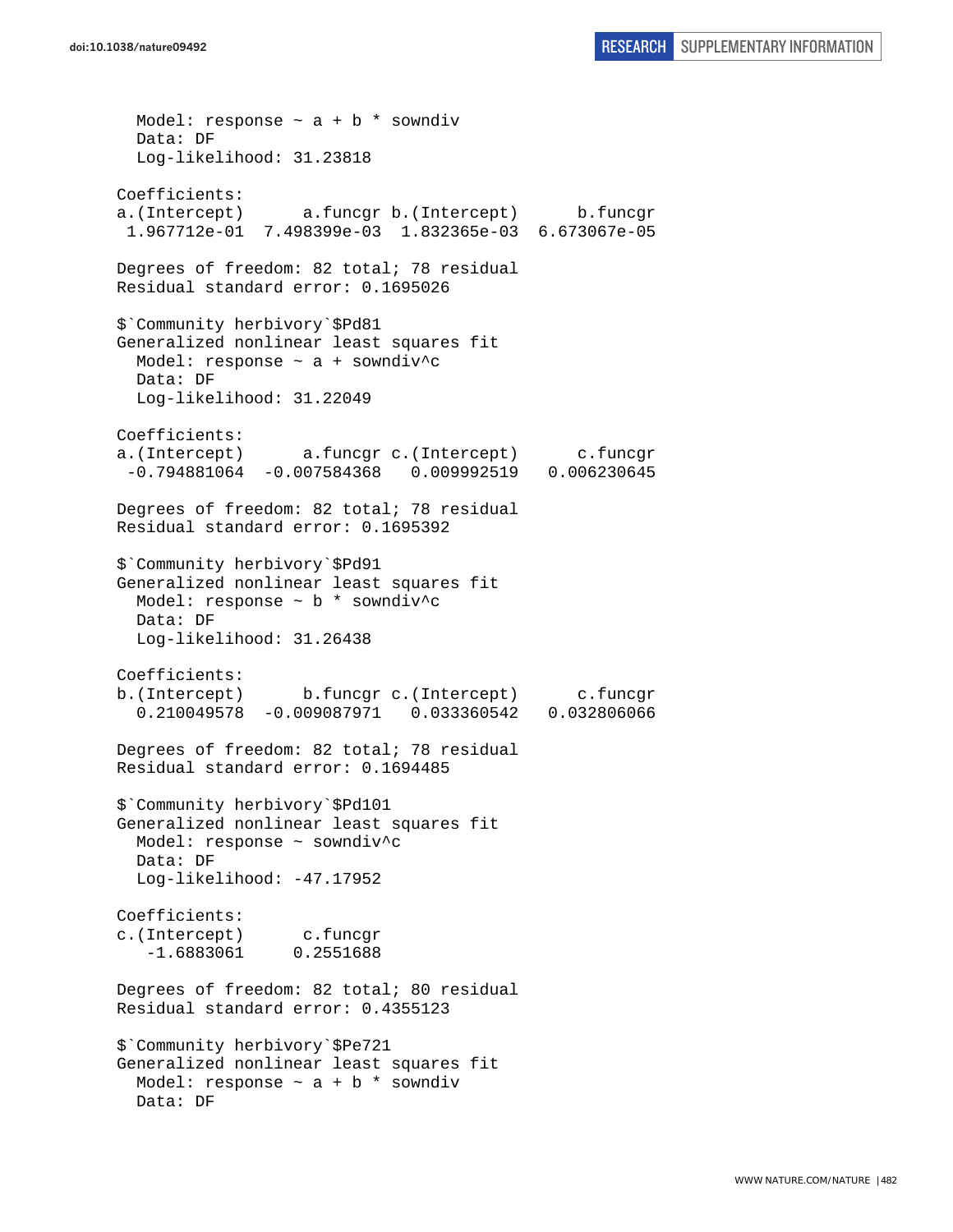Log-likelihood: 33.51607 Coefficients: a.(Intercept) a.funcgr b.(Intercept) b.funcgr 0.2029382649 0.0057849916 0.0011988858 0.0002282628 Variance function: Structure: Power of variance covariate Formula: ~sowndiv Parameter estimates: power -0.1715717 Degrees of freedom: 82 total; 78 residual Residual standard error: 0.2126828 \$`Community herbivory`\$Pe731 Generalized nonlinear least squares fit Model: response  $\sim$  a + b  $*$  sowndiv Data: DF Log-likelihood: 33.12032 Coefficients: a.(Intercept) a.funcgr b.(Intercept) b.funcgr 1.959196e-01 7.932772e-03 1.943102e-03 2.901683e-05 Variance function: Structure: Exponential of variance covariate Formula: ~sowndiv Parameter estimates: expon -0.01216433 Degrees of freedom: 82 total; 78 residual Residual standard error: 0.1838924 \$`Community herbivory`\$Pe821 Generalized nonlinear least squares fit Model: response ~ a + sowndiv^c Data: DF Log-likelihood: 33.43232 Coefficients: a.(Intercept) a.funcgr c.(Intercept) c.funcgr -0.776180259 -0.016349455 -0.003103451 0.011093498 Variance function: Structure: Power of variance covariate Formula: ~sowndiv Parameter estimates: power -0.17187 Degrees of freedom: 82 total; 78 residual Residual standard error: 0.2129944 \$`Community herbivory`\$Pe831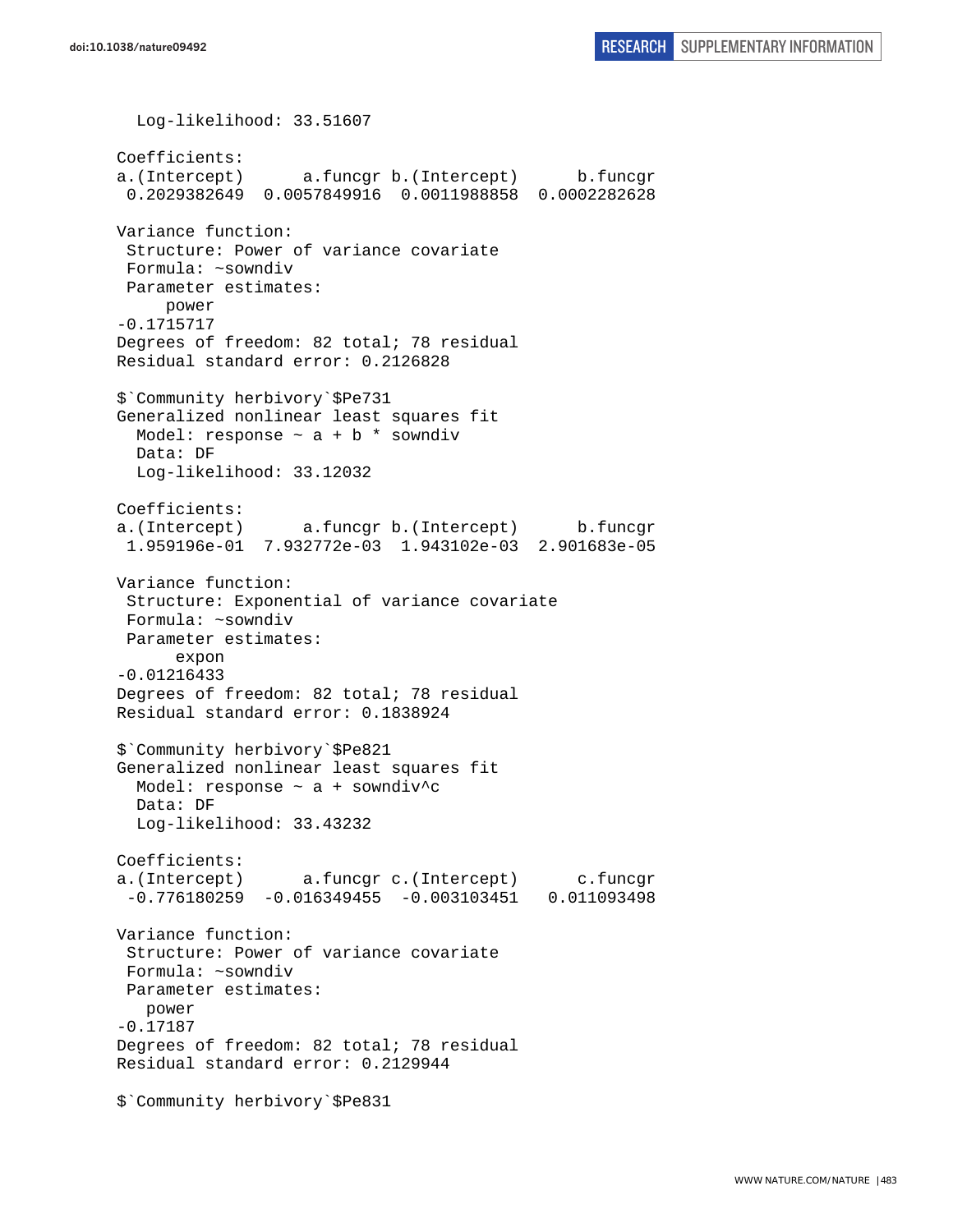Generalized nonlinear least squares fit Model: response  $\sim$  a + sowndiv<sup>^</sup>c Data: DF Log-likelihood: 33.0607 Coefficients: a.(Intercept) a.funcgr c.(Intercept) c.funcgr -0.788494125 -0.012314946 0.005159086 0.008875600 Variance function: Structure: Exponential of variance covariate Formula: ~sowndiv Parameter estimates: expon -0.01211806 Degrees of freedom: 82 total; 78 residual Residual standard error: 0.1839531 \$`Community herbivory`\$Pe921 Generalized nonlinear least squares fit Model: response ~ b \* sowndiv^c Data: DF Log-likelihood: 33.54211 Coefficients: b.(Intercept) b.funcgr c.(Intercept) c.funcgr 0.23020126 -0.01751314 -0.02950140 0.05526225 Variance function: Structure: Power of variance covariate Formula: ~sowndiv Parameter estimates: power -0.1735878 Degrees of freedom: 82 total; 78 residual Residual standard error: 0.2132526 \$`Community herbivory`\$Pe931 Generalized nonlinear least squares fit Model: response  $\sim$  b  $*$  sowndiv<sup>^</sup>c Data: DF Log-likelihood: 33.13544 Coefficients: b.(Intercept) b.funcgr c.(Intercept) c.funcgr 0.21407016 -0.01155920 0.01765159 0.04014175 Variance function: Structure: Exponential of variance covariate Formula: ~sowndiv Parameter estimates: expon -0.01215335 Degrees of freedom: 82 total; 78 residual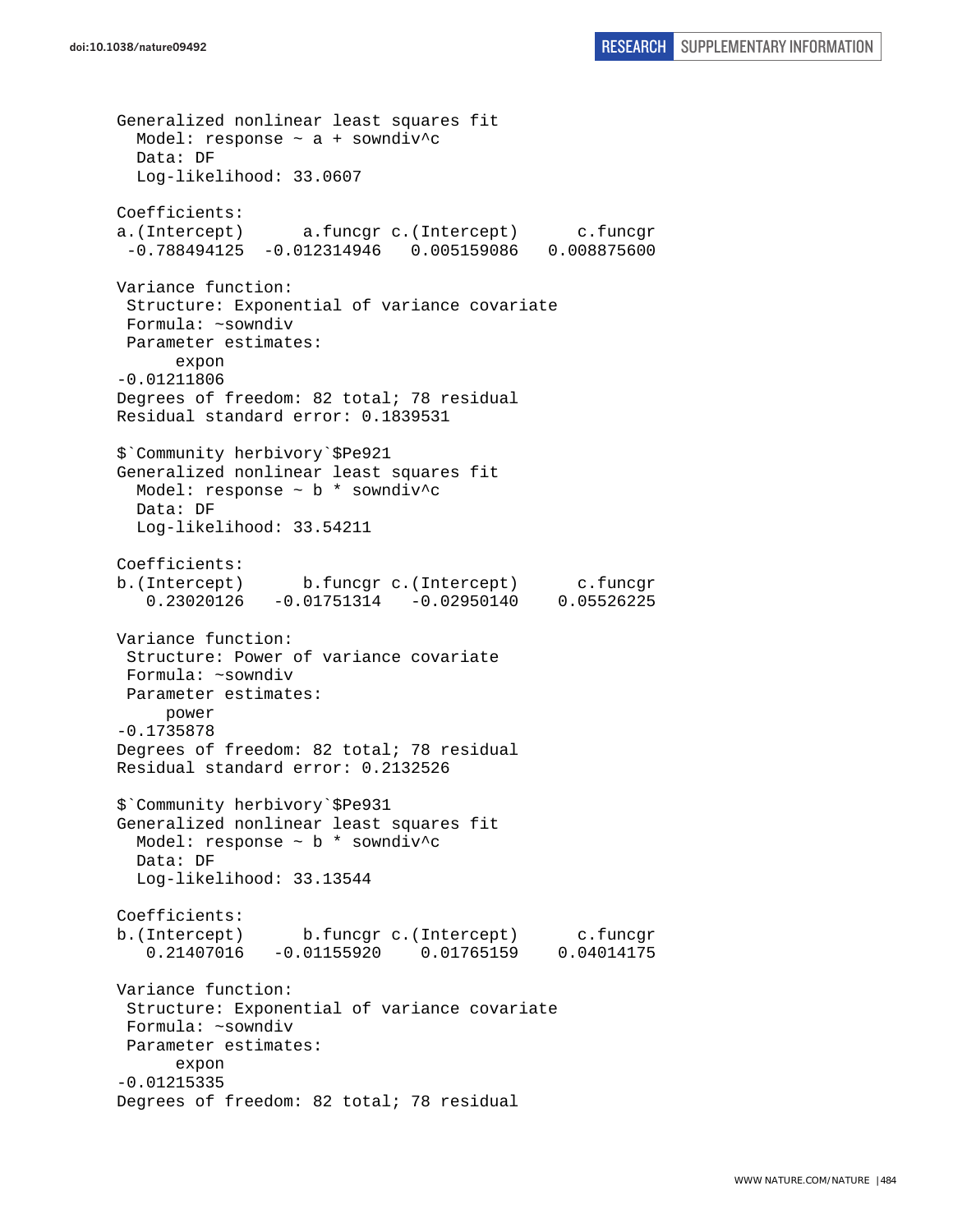Residual standard error: 0.1838412 \$`Community herbivory`\$Pe1021 Generalized nonlinear least squares fit Model: response ~ sowndiv^c Data: DF Log-likelihood: -23.80446 Coefficients: c.(Intercept) c.funcgr -1.2473381 0.2248952 Variance function: Structure: Power of variance covariate Formula: ~sowndiv Parameter estimates: power -0.4731535 Degrees of freedom: 82 total; 80 residual Residual standard error: 0.6610944 \$`Community herbivory`\$Pe1031 Generalized nonlinear least squares fit Model: response ~ sowndiv^c Data: DF Log-likelihood: -39.04267 Coefficients: c.(Intercept) c.funcgr -1.7364361 0.3634469 Variance function: Structure: Exponential of variance covariate Formula: ~sowndiv Parameter estimates: expon -0.03123122 Degrees of freedom: 82 total; 80 residual Residual standard error: 0.5156482 \$`Community herbivory`\$Pf121 Generalized nonlinear least squares fit Model: response  $\sim$  a + b  $*$  sowndiv Data: DF Log-likelihood: 31.87912 Coefficients: a.(Intercept) a.grass b.(Intercept) b.grass 0.130358174 0.051972912 0.004378836 -0.001304980 Degrees of freedom: 82 total; 78 residual Residual standard error: 0.1681829 \$`Community herbivory`\$Pf131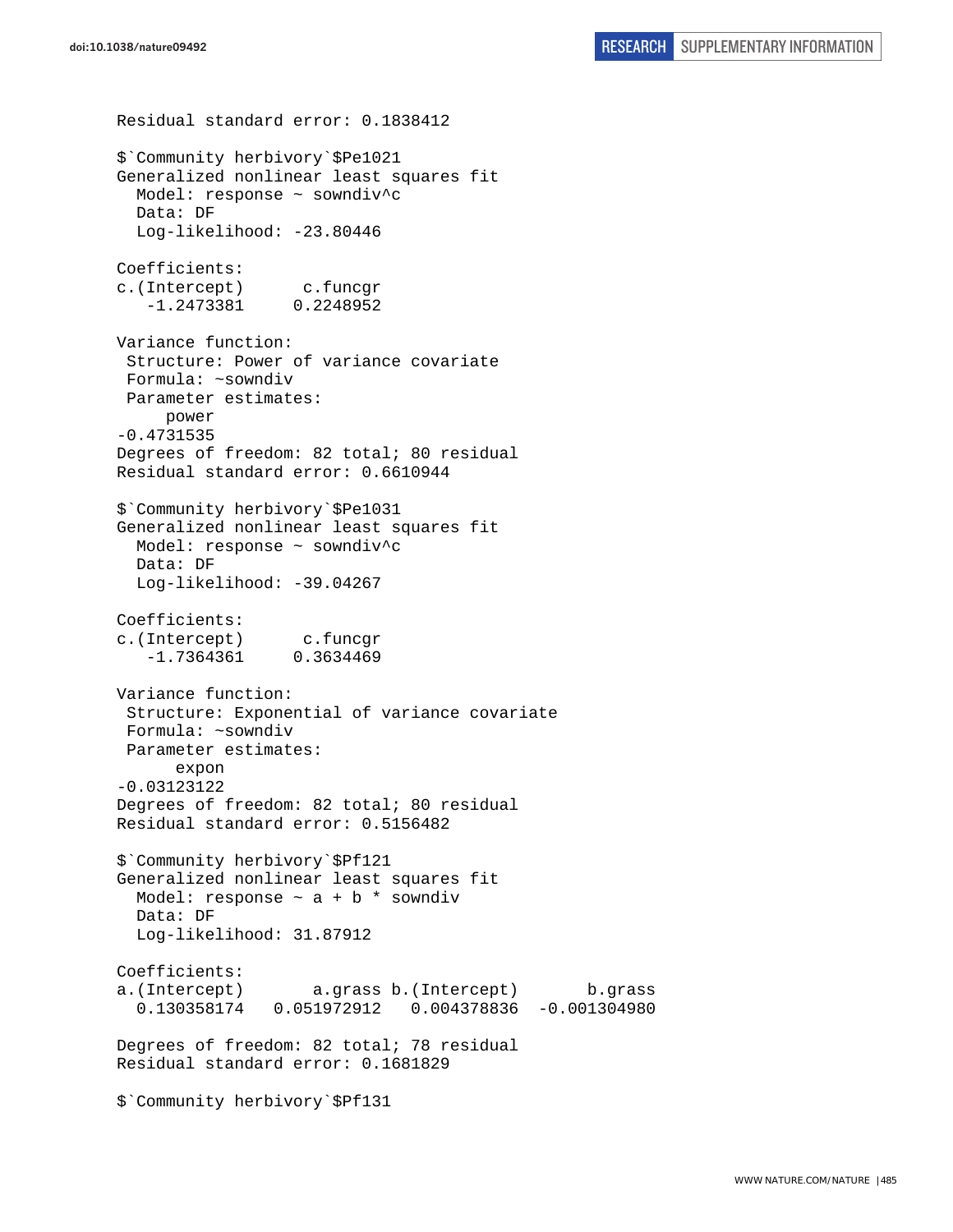Generalized nonlinear least squares fit Model: response  $\sim$  a + sowndiv<sup>^</sup>c Data: DF Log-likelihood: 32.20555 Coefficients: a.(Intercept) a.grass c.(Intercept) c.grass -0.94546389 0.08218282 0.06129685 -0.01951820 Degrees of freedom: 82 total; 78 residual Residual standard error: 0.1675147 \$`Community herbivory`\$Pf141 Generalized nonlinear least squares fit Model: response ~ b \* sowndiv^c Data: DF Log-likelihood: 32.25798 Coefficients: b.(Intercept) b.grass c.(Intercept) c.grass 0.06720449 0.07727986 0.33257429 -0.12457324 Degrees of freedom: 82 total; 78 residual Residual standard error: 0.1674077 \$`Community herbivory`\$Pf151 Generalized nonlinear least squares fit Model: response ~ sowndiv^c Data: DF Log-likelihood: -48.03464 Coefficients: c.(Intercept) c.grass  $-1.00777700 -0.07902687$ Degrees of freedom: 82 total; 80 residual Residual standard error: 0.4400777 \$`Community herbivory`\$Pg171 Generalized nonlinear least squares fit Model: response  $\sim$  a + b \* sowndiv Data: DF Log-likelihood: 35.81823 Coefficients: a.(Intercept) a.leg b.(Intercept) b.leg 3.874848e-01 -1.133089e-01 1.210668e-03 -5.045723e-05 Degrees of freedom: 82 total; 78 residual Residual standard error: 0.1602947 \$`Community herbivory`\$Pg181 Generalized nonlinear least squares fit Model: response  $\sim$  a + sowndiv<sup>^</sup>c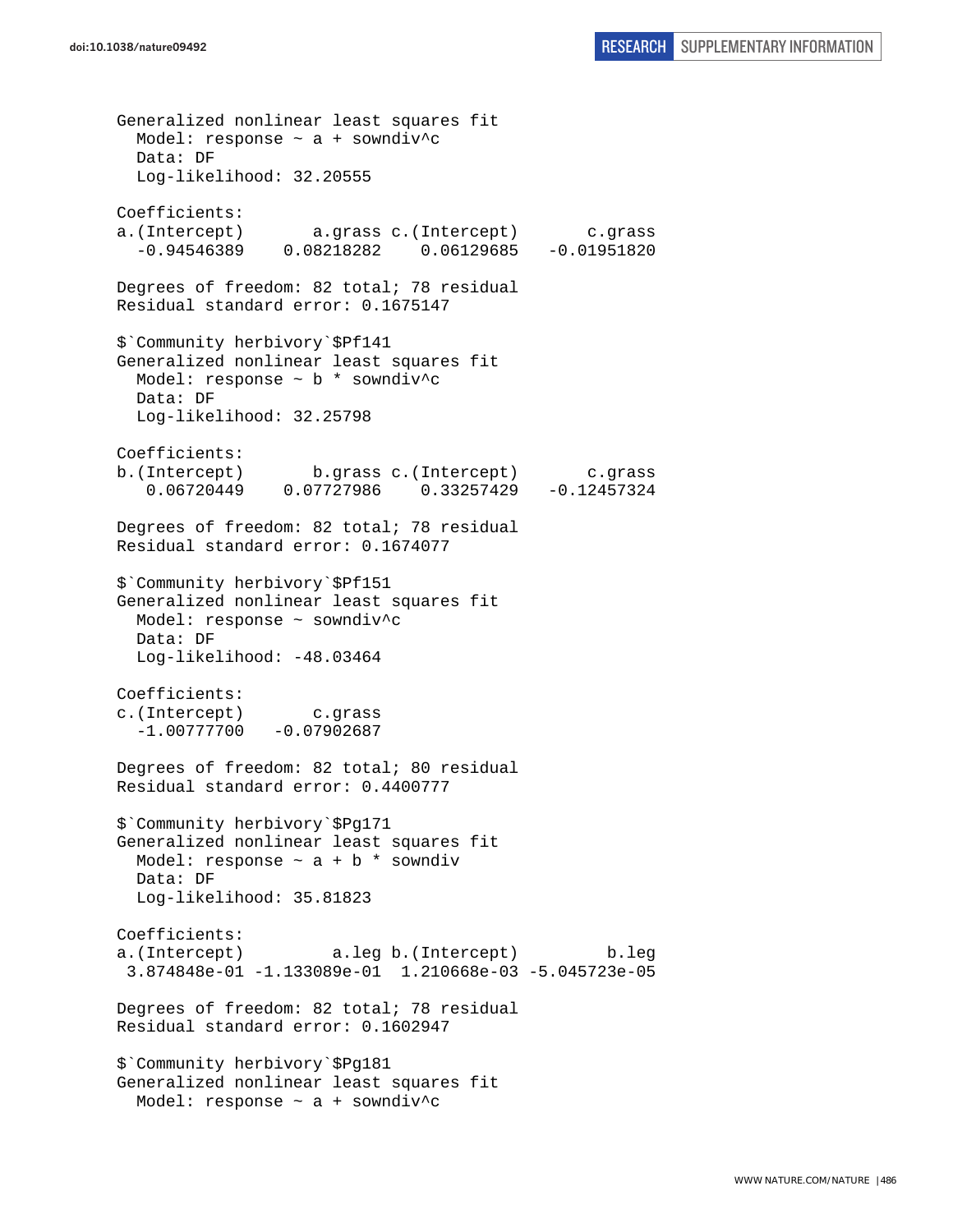Data: DF Log-likelihood: 35.63302 Coefficients: a.(Intercept) a.leg c.(Intercept) c.leg -0.619834848 -0.110833641 0.012916792 -0.002917135 Degrees of freedom: 82 total; 78 residual Residual standard error: 0.1606572 \$`Community herbivory`\$Pg191 Generalized nonlinear least squares fit Model: response  $\sim$  b  $*$  sowndiv<sup>^</sup>c Data: DF Log-likelihood: 35.63579 Coefficients: b.(Intercept) b.leg c.(Intercept) c.leg 0.378809678 -0.109921238 0.033013541 0.003742843 Degrees of freedom: 82 total; 78 residual Residual standard error: 0.1606518 \$`Community herbivory`\$Pg201 Generalized nonlinear least squares fit Model: response ~ sowndiv^c Data: DF Log-likelihood: -46.20505 Coefficients: c.(Intercept) c.leg 0.3009427 -1.0524024 Degrees of freedom: 82 total; 80 residual Residual standard error: 0.4303674 \$`Community herbivory`\$Ph211 Generalized nonlinear least squares fit Model: response  $\sim$  a + b \* sowndiv^c Data: DF Log-likelihood: 37.91941 Coefficients: a.(Intercept) a.funcgr a.leg b.(Intercept) b.funcgr 0.40965848 -0.01994444 -0.12072185 0.06232529 -0.01271718 b.leg c.(Intercept) c.funcgr c.leg  $-0.01097843 - 0.64063754$  0.50276663 0.02134754 Degrees of freedom: 82 total; 73 residual Residual standard error: 0.1615016 \$`Community herbivory`\$Ph221 Generalized nonlinear least squares fit Model: response  $\sim$  a + b \* sowndiv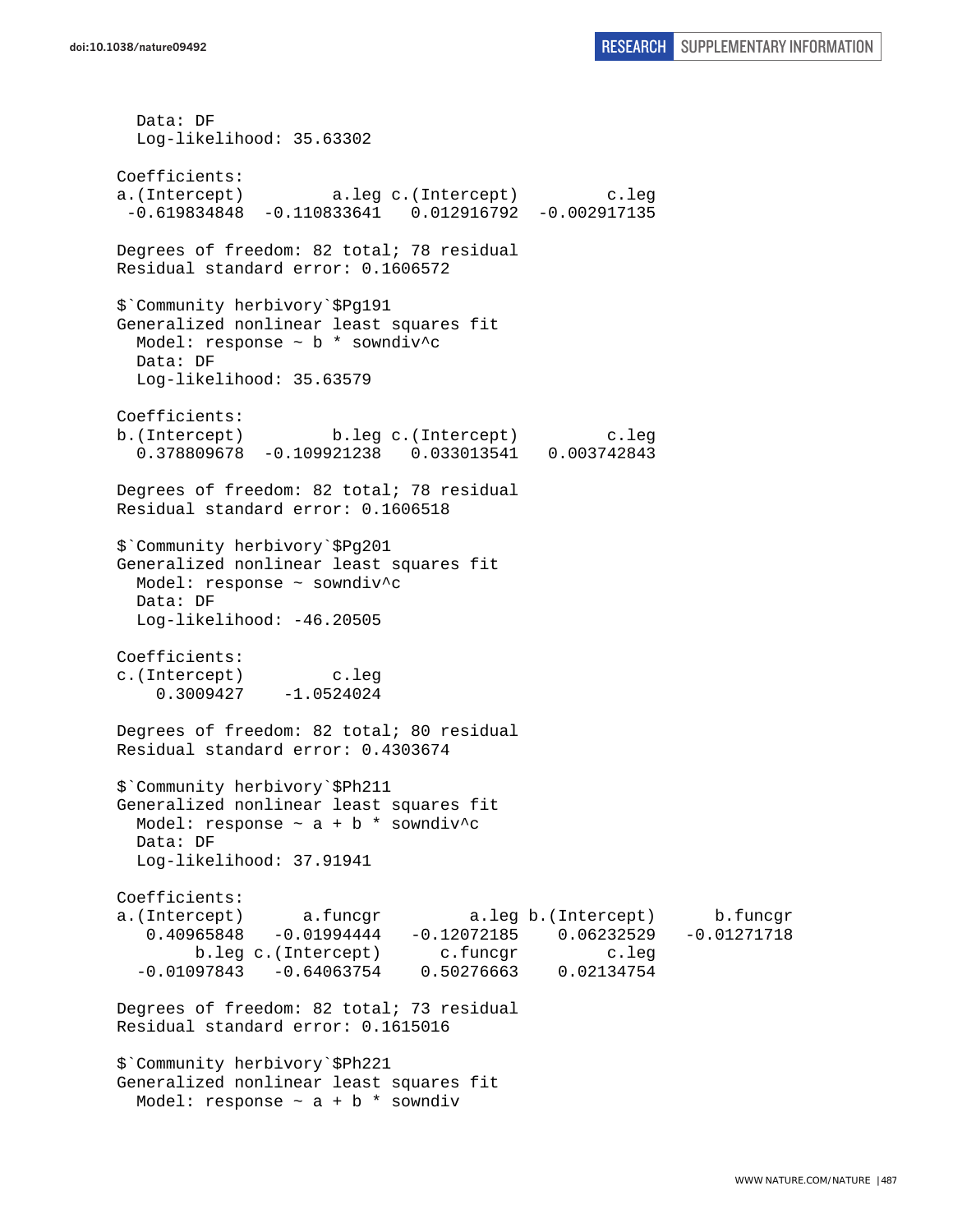```
 Data: DF 
   Log-likelihood: 36.92233 
Coefficients: 
a.(Intercept) a.funcgr a.leg b.(Intercept) b.funcgr 
  0.4831846445 -0.0285236815 -0.1444113981 0.0044437229 -0.0004315691 
        b.leg 
-0.0005971516 
Degrees of freedom: 82 total; 76 residual 
Residual standard error: 0.1602183 
$`Community herbivory`$Ph231 
Generalized nonlinear least squares fit 
  Model: response ~ a + sowndiv^c 
  Data: DF 
  Log-likelihood: 36.96259 
Coefficients: 
a.(Intercept) a.funcgr a.leg c.(Intercept) c.funcgr 
  -0.531404698 -0.041131861 -0.132195407 0.038966881 0.002129778 
         c.leg 
 -0.012093799 
Degrees of freedom: 82 total; 76 residual 
Residual standard error: 0.1601397 
$`Community herbivory`$Ph241 
Generalized nonlinear least squares fit 
  Model: response ~ b * sowndiv^c 
  Data: DF 
  Log-likelihood: 37.07779 
Coefficients: 
b.(Intercept) b.funcgr b.leg c.(Intercept) c.funcgr 
   0.48080810 -0.04490106 -0.13389504 -0.00252009 0.03901684 
         c.leg 
    0.02359415 
Degrees of freedom: 82 total; 76 residual 
Residual standard error: 0.1599149 
$`Community herbivory`$Ph251 
Generalized nonlinear least squares fit 
   Model: response ~ sowndiv^c 
  Data: DF 
  Log-likelihood: -46.1194 
Coefficients: 
c.(Intercept) c.funcgr c.leg 
   0.002772294 0.070065300 -0.951714511 
Degrees of freedom: 82 total; 79 residual 
Residual standard error: 0.4326306
```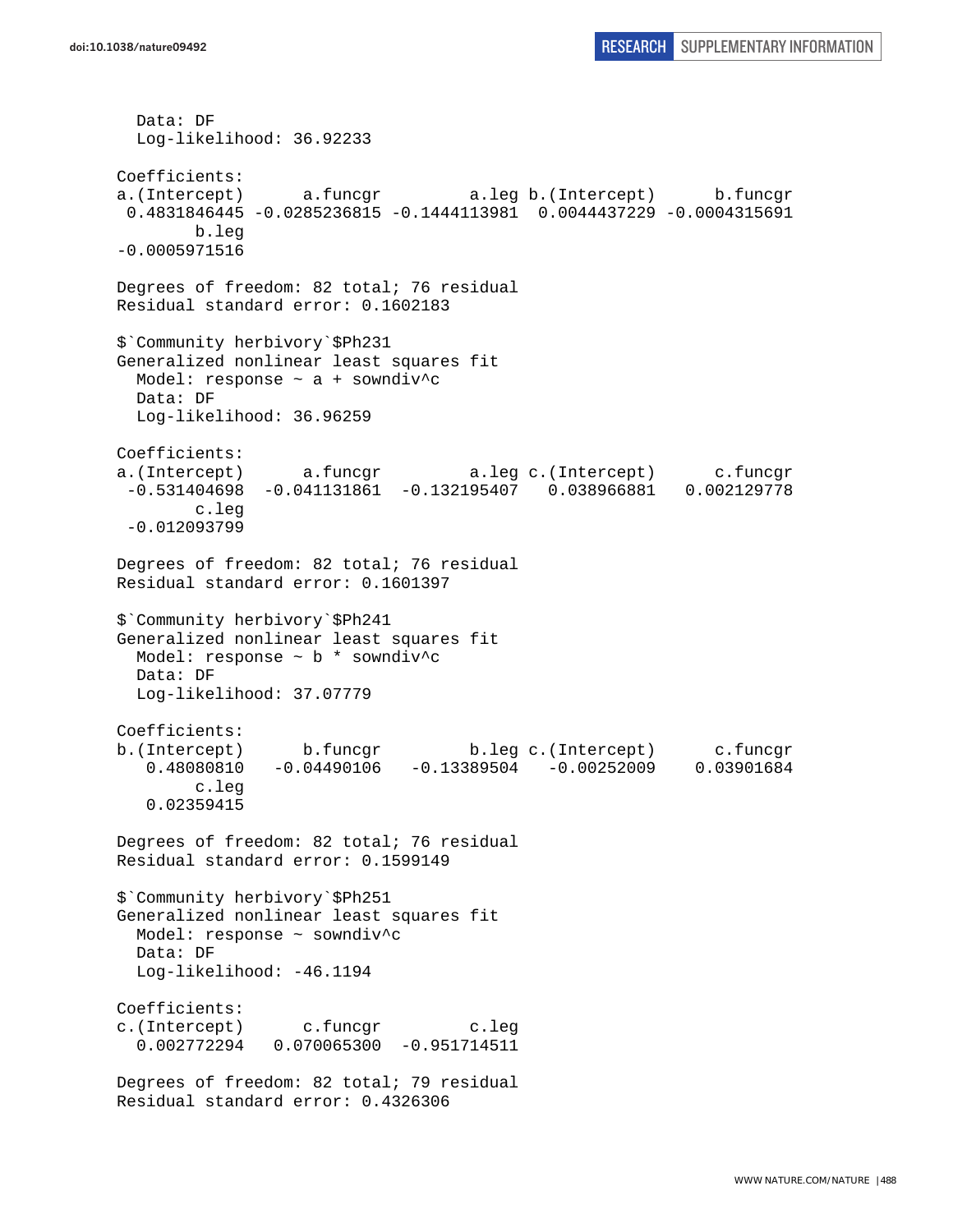\$`Community herbivory`\$Pi261 Generalized nonlinear least squares fit Model: response  $\sim$  a + b \* sowndiv^c Data: DF Log-likelihood: 33.73037 Coefficients: a.(Intercept) a.funcgr a.grass b.(Intercept) b.funcgr 0.031667064 0.027355120 0.081243859 0.022630306 -0.004514414 b.grass c.(Intercept) c.funcgr c.grass -0.004569579 -3.588619529 1.325748196 0.884974509 Degrees of freedom: 82 total; 73 residual Residual standard error: 0.1699664 \$`Community herbivory`\$Pi271 Generalized nonlinear least squares fit Model: response  $\sim$  a + b \* sowndiv Data: DF Log-likelihood: 32.70084 Coefficients: a.(Intercept) a.funcgr a.grass b.(Intercept) b.funcgr 0.003591316 0.031609123 0.096389018 0.010907605 -0.001096340 b.grass -0.004419455 Degrees of freedom: 82 total; 76 residual Residual standard error: 0.1686826 \$`Community herbivory`\$Pi281 Generalized nonlinear least squares fit Model: response ~ a + sowndiv^c Data: DF Log-likelihood: 32.57852 Coefficients: a.(Intercept) a.funcgr a.grass c.(Intercept) c.funcgr -0.964981440 0.013462141 0.084858051 0.031107186 0.003422497 c.grass -0.009704097 Degrees of freedom: 82 total; 76 residual Residual standard error: 0.1689344 \$`Community herbivory`\$Pi291 Generalized nonlinear least squares fit Model: response ~ b \* sowndiv^c Data: DF Log-likelihood: 32.60171 Coefficients: b.(Intercept) b.funcgr b.grass c.(Intercept) c.funcgr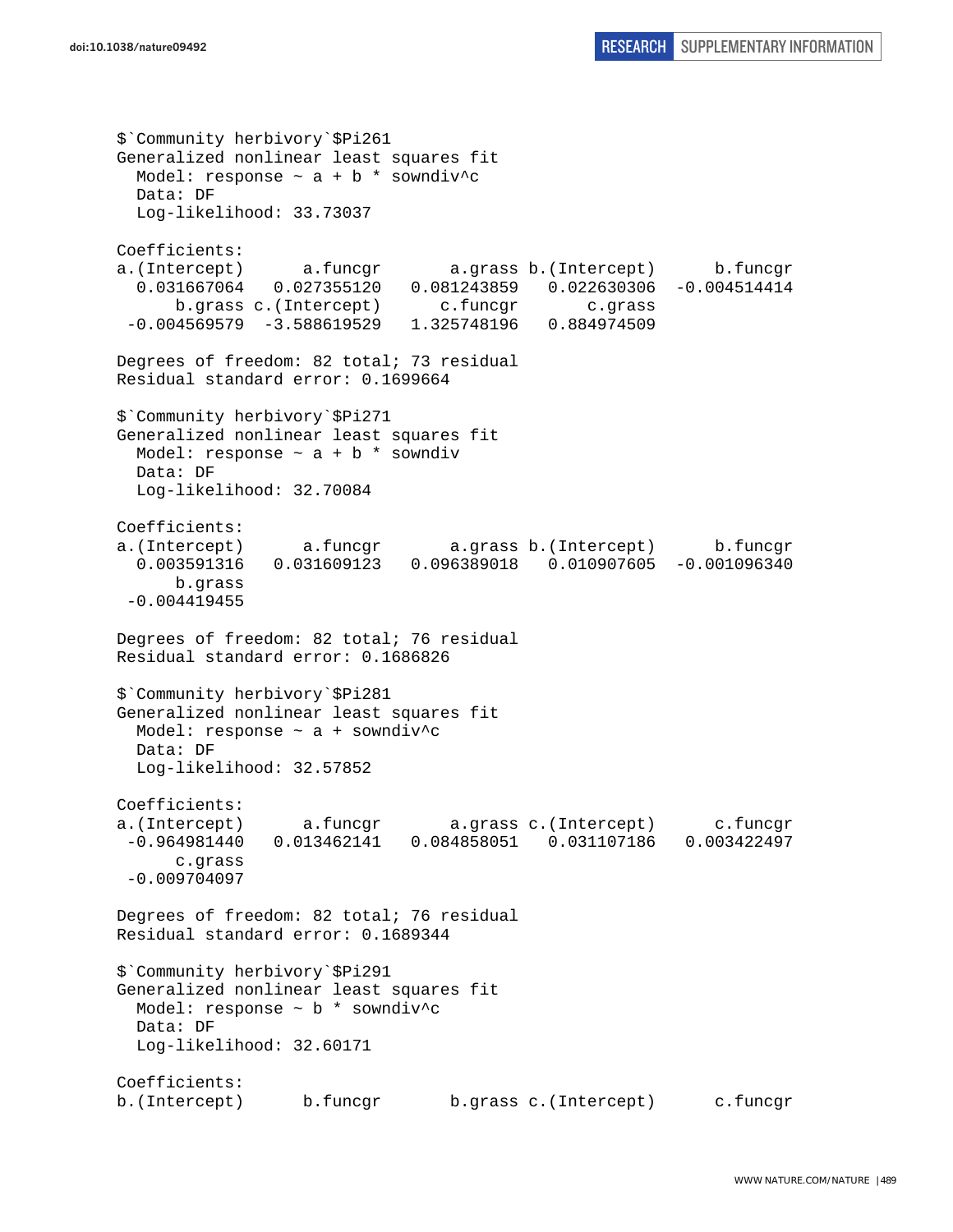0.05129921 0.01104363 0.07891310 0.18245694 0.01188881 c.grass -0.06653944 Degrees of freedom: 82 total; 76 residual Residual standard error: 0.1688867 \$`Community herbivory`\$Pi301 Generalized nonlinear least squares fit Model: response ~ sowndiv^c Data: DF Log-likelihood: -46.95529 Coefficients: c.(Intercept) c.funcgr c.grass -2.4979057 0.3559130 0.3930719 Degrees of freedom: 82 total; 79 residual Residual standard error: 0.4370633 \$`Community herbivory`\$Pj321 Generalized nonlinear least squares fit Model: response  $\sim$  a + b  $*$  sowndiv Data: DF Log-likelihood: 36.24167 Coefficients: a.(Intercept) a.grass a.leg b.(Intercept) b.grass 0.327606399 0.043329224 -0.116296685 0.003414923 -0.002879766 b.leg 0.001111030 Degrees of freedom: 82 total; 76 residual Residual standard error: 0.1615538 \$`Community herbivory`\$Pj331 Generalized nonlinear least squares fit Model: response  $\sim$  a + sowndiv^c Data: DF Log-likelihood: 36.00159 Coefficients: a.(Intercept) a.grass a.leg c.(Intercept) c.grass  $-0.714686784$  0.046639297  $-0.100283255$  0.037584649  $-0.011484961$  c.leg -0.004685047 Degrees of freedom: 82 total; 76 residual Residual standard error: 0.1620275 \$`Community herbivory`\$Pj341 Generalized nonlinear least squares fit Model: response ~ b \* sowndiv^c Data: DF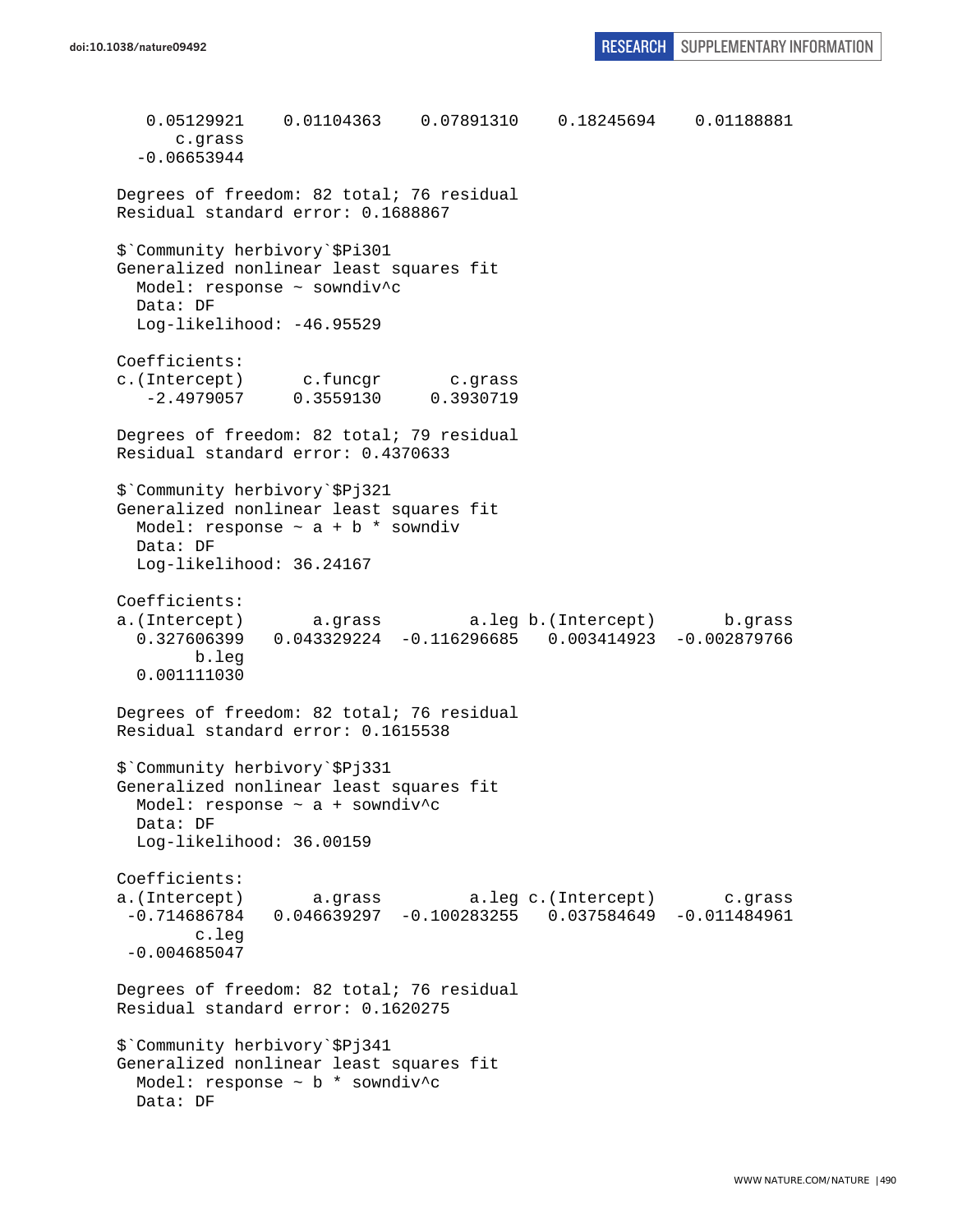```
 Log-likelihood: 35.99771 
Coefficients: 
b.(Intercept) b.grass b.leg c.(Intercept) c.grass 
  0.2872415907 0.0425930666 -0.0968085726 0.1291530062 -0.0461180037 
        c.leg 
  0.0006948042 
Degrees of freedom: 82 total; 76 residual 
Residual standard error: 0.1620351 
$`Community herbivory`$Pj351 
Generalized nonlinear least squares fit 
  Model: response ~ sowndiv^c 
  Data: DF 
  Log-likelihood: -46.0492 
Coefficients: 
c.(Intercept) c.grass c.leg 
    0.6076117 -0.2068888 -1.0582865Degrees of freedom: 82 total; 79 residual 
Residual standard error: 0.4322604 
$`Community herbivory`$Pk361 
Generalized nonlinear least squares fit 
 Model: response \sim a + b * sowndiv<sup>^</sup>c
  Data: DF 
  Log-likelihood: 39.59341 
Coefficients: 
a.(Intercept) a.funcgr a.grass a.leg b.(Intercept) 
  5.176573e-01 -3.193907e-02 1.074526e-03 -1.578515e-01 7.314251e-05 
     b.funcgr b.grass b.leg c.(Intercept) c.funcgr 
  2.920057e-07 -3.805649e-05 2.357451e-06 7.755240e+00 -1.116355e+00 
      c.grass c.leg 
  1.067631e+00 -2.404173e+00 
Degrees of freedom: 82 total; 70 residual 
Residual standard error: 0.1615932 
$`Community herbivory`$Pk371 
Generalized nonlinear least squares fit 
 Model: response \sim a + b * sowndiv
  Data: DF 
  Log-likelihood: 37.36964 
Coefficients: 
a.(Intercept) a.funcgr a.grass a.leg b.(Intercept) 
   0.396974676 -0.017698369 0.026514121 -0.127552343 0.033178661 
     b.funcgr b.grass b.leg 
  -0.003985171 -0.008635486 -0.006486873 
Degrees of freedom: 82 total; 74 residual
```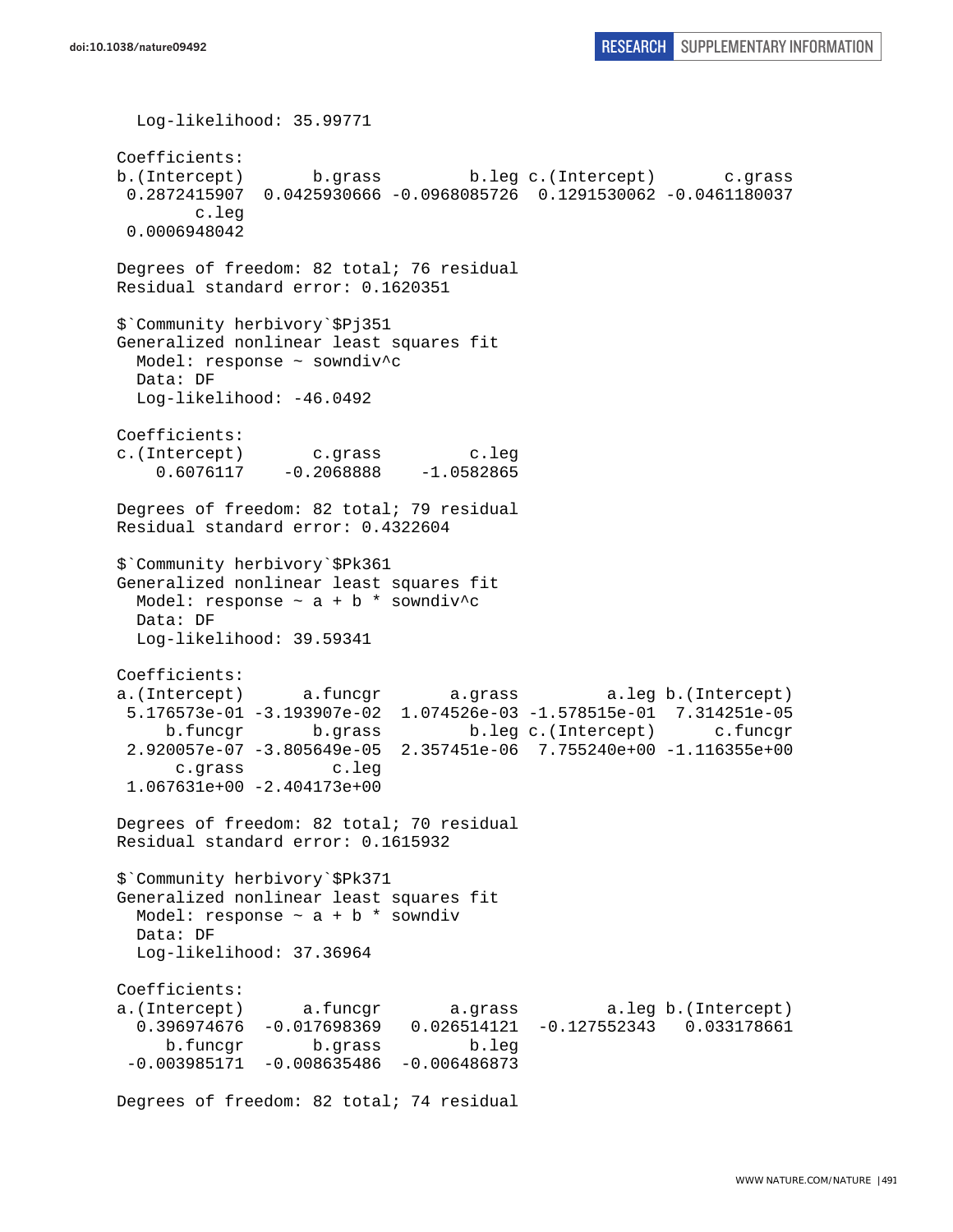Residual standard error: 0.1614857 \$`Community herbivory`\$Pk381 Generalized nonlinear least squares fit Model: response ~ a + sowndiv^c Data: DF Log-likelihood: 37.3273 Coefficients: a.(Intercept) a.funcgr a.grass a.leg c.(Intercept) -0.60899400 -0.03174576 0.02532620 -0.11819087 0.15798428 c.funcgr c.grass c.leg  $-0.01244693 -0.03682973 -0.03561520$ Degrees of freedom: 82 total; 74 residual Residual standard error: 0.1615691 \$`Community herbivory`\$Pk391 Generalized nonlinear least squares fit Model: response  $\sim$  b  $*$  sowndiv<sup>^</sup>c Data: DF Log-likelihood: 37.53798 Coefficients: b.(Intercept) b.funcgr b.grass b.leg c.(Intercept) 0.41244893 -0.03764404 0.02143111 -0.11970821 0.58293172 c.funcgr c.grass c.leg  $-0.03030396 -0.17515424 -0.10206602$ Degrees of freedom: 82 total; 74 residual Residual standard error: 0.1611545 \$`Community herbivory`\$Pk401 Generalized nonlinear least squares fit Model: response ~ sowndiv^c Data: DF Log-likelihood: -46.03722 Coefficients: c.(Intercept) c.funcgr c.grass c.leg 0.99402698 -0.05368502 -0.31236416 -1.14149131 Degrees of freedom: 82 total; 78 residual Residual standard error: 0.4349589 \$`Community herbivory`\$Pm1221 Generalized nonlinear least squares fit Model: response  $\sim$  a + b \* sowndiv Data: DF Log-likelihood: 34.1336 Coefficients: a.(Intercept) a.grass b.(Intercept) b.grass 0.131938894 0.056370832 0.005196032 -0.002343910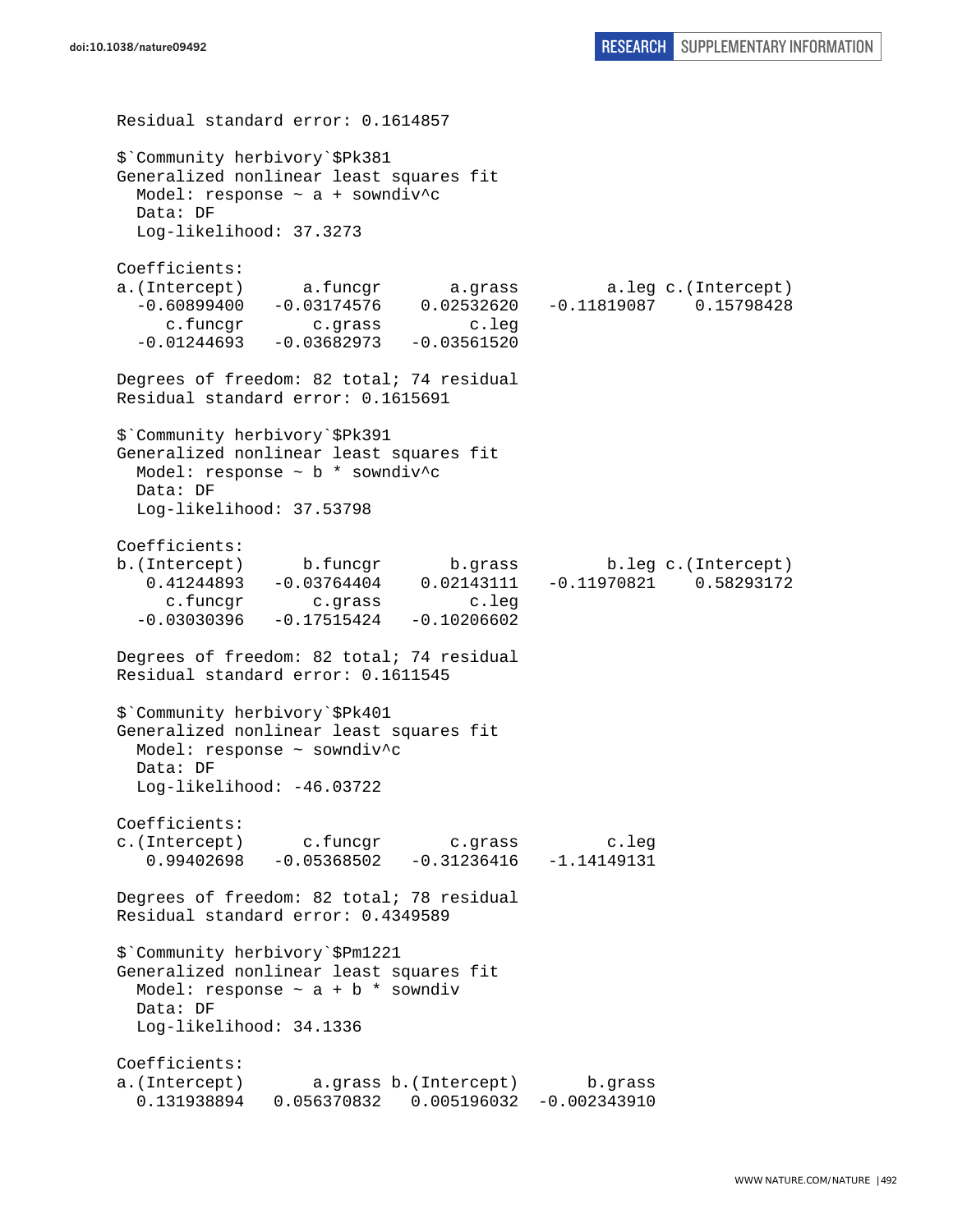Variance function: Structure: Power of variance covariate Formula: ~sowndiv Parameter estimates: power -0.1689157 Degrees of freedom: 82 total; 78 residual Residual standard error: 0.2102564 \$`Community herbivory`\$Pm1231 Generalized nonlinear least squares fit Model: response  $\sim$  a + b \* sowndiv Data: DF Log-likelihood: 33.64984 Coefficients: a.(Intercept) a.grass b.(Intercept) b.grass 0.136555251 0.049567808 0.004191784 -0.001359770 Variance function: Structure: Exponential of variance covariate Formula: ~sowndiv Parameter estimates: expon -0.0118539 Degrees of freedom: 82 total; 78 residual Residual standard error: 0.1822224 \$`Community herbivory`\$Pm1321 Generalized nonlinear least squares fit Model: response  $\sim$  a + sowndiv^c Data: DF Log-likelihood: 34.21271 Coefficients: a.(Intercept) a.grass c.(Intercept) c.grass -0.97942124 0.10534271 0.08034195 -0.03409685 Variance function: Structure: Power of variance covariate Formula: ~sowndiv Parameter estimates: power -0.1643353 Degrees of freedom: 82 total; 78 residual Residual standard error: 0.2086301 \$`Community herbivory`\$Pm1331 Generalized nonlinear least squares fit Model: response  $\sim$  a + sowndiv<sup>^</sup>c Data: DF Log-likelihood: 33.89796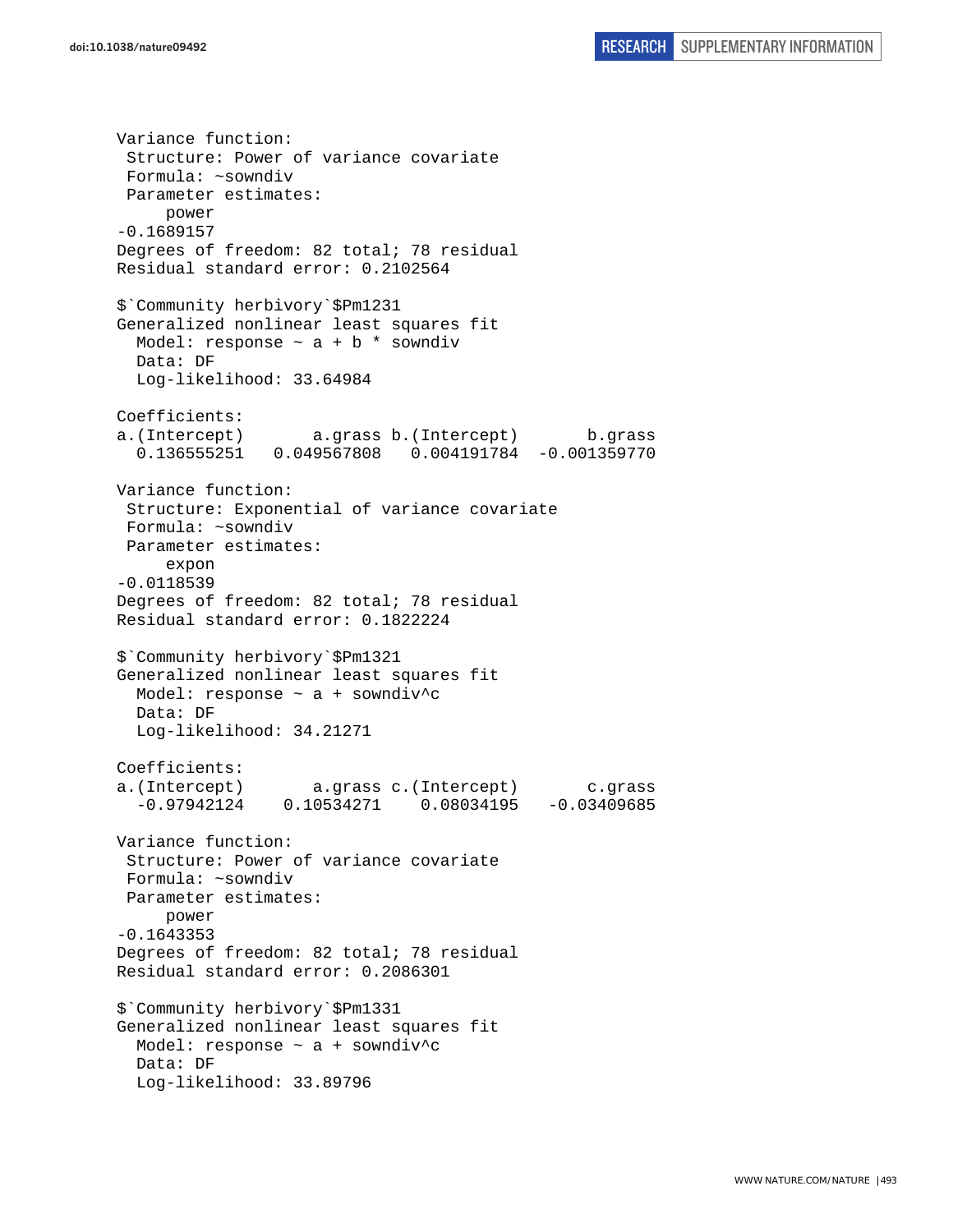```
Coefficients: 
a.(Intercept) a.grass c.(Intercept) c.grass 
   -0.96498743 0.09300394 0.07407273 -0.02742314 
Variance function: 
  Structure: Exponential of variance covariate 
 Formula: ~sowndiv 
 Parameter estimates: 
       expon 
-0.01169514 
Degrees of freedom: 82 total; 78 residual 
Residual standard error: 0.1814244 
$`Community herbivory`$Pm1421 
Generalized nonlinear least squares fit 
   Model: response ~ b * sowndiv^c 
   Data: DF 
   Log-likelihood: 34.36048 
Coefficients: 
b.(Intercept) b.grass c.(Intercept) c.grass 
    0.04572846 0.09359140 0.39837588 -0.17648440 
Variance function: 
  Structure: Power of variance covariate 
  Formula: ~sowndiv 
 Parameter estimates: 
      power 
-0.1667527 
Degrees of freedom: 82 total; 78 residual 
Residual standard error: 0.2090032 
$`Community herbivory`$Pm1431 
Generalized nonlinear least squares fit 
  Model: response ~ b * sowndiv^c 
  Data: DF 
   Log-likelihood: 34.01334 
Coefficients: 
b.(Intercept) b.grass c.(Intercept) c.grass 
    0.05899808 0.08221970 0.36564553 -0.14640942 
Variance function: 
 Structure: Exponential of variance covariate 
  Formula: ~sowndiv 
 Parameter estimates: 
       expon 
-0.01180601 
Degrees of freedom: 82 total; 78 residual 
Residual standard error: 0.1813419 
$`Community herbivory`$Pm1521 
Generalized nonlinear least squares fit 
   Model: response ~ sowndiv^c
```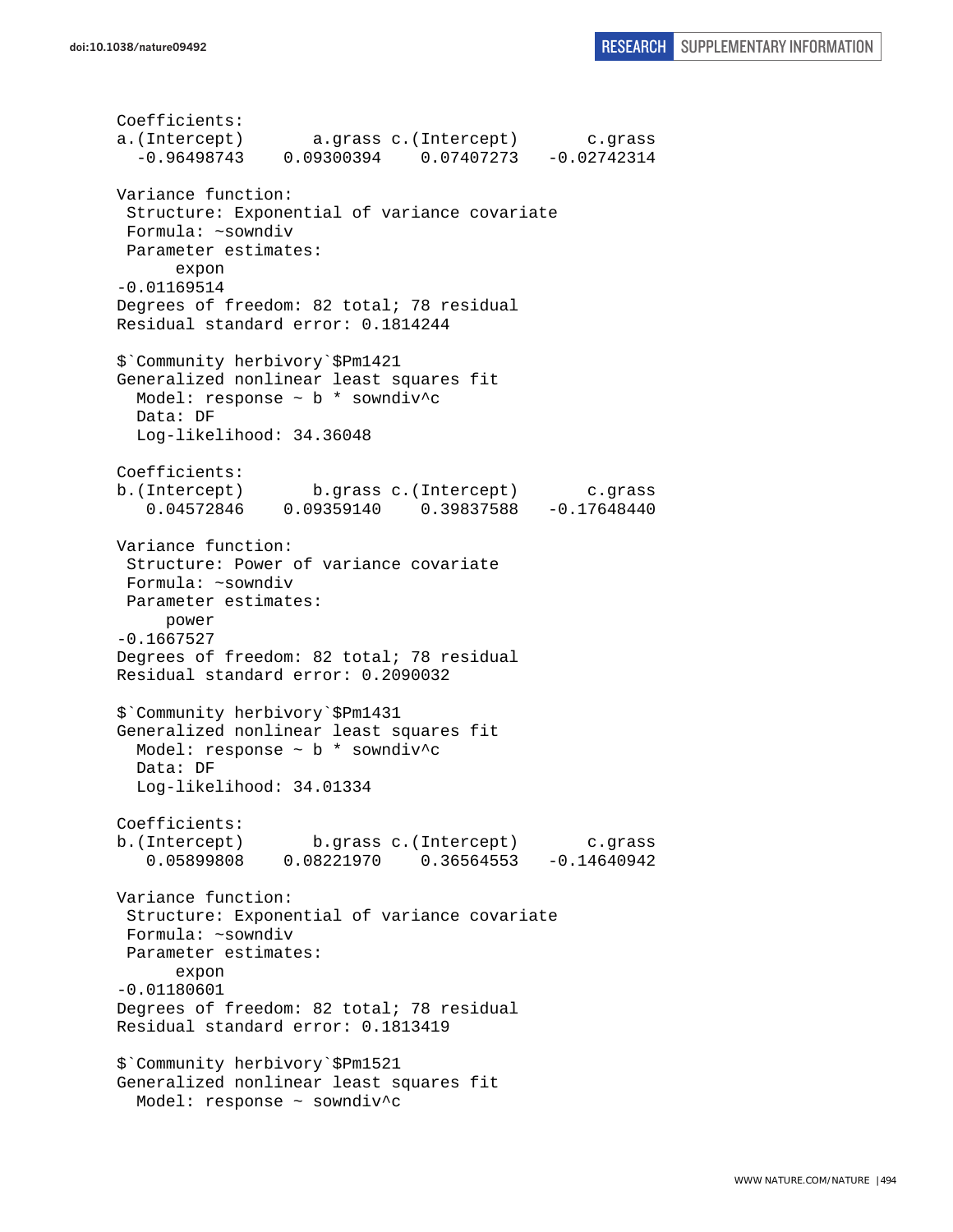Data: DF

Log-likelihood: -30.06568 Coefficients: c.(Intercept) c.grass  $-0.2551586 -0.2817844$ Variance function: Structure: Power of variance covariate Formula: ~sowndiv Parameter estimates: power -0.3871548 Degrees of freedom: 82 total; 80 residual Residual standard error: 0.6280255 \$`Community herbivory`\$Pm1531 Generalized nonlinear least squares fit Model: response ~ sowndiv^c Data: DF Log-likelihood: -45.41921 Coefficients: c.(Intercept) c.grass  $-0.4611317 -0.3220803$ Variance function: Structure: Exponential of variance covariate Formula: ~sowndiv Parameter estimates: expon -0.01279797 Degrees of freedom: 82 total; 80 residual Residual standard error: 0.4757684 \$`Community herbivory`\$Pn1721 Generalized nonlinear least squares fit Model: response  $\sim$  a + b  $*$  sowndiv Data: DF Log-likelihood: 38.14756 Coefficients: a.(Intercept) a.leg b.(Intercept) b.leg 3.813549e-01 -1.109906e-01 1.237919e-03 5.840574e-05 Variance function: Structure: Power of variance covariate Formula: ~sowndiv Parameter estimates: power -0.1729774 Degrees of freedom: 82 total; 78 residual Residual standard error: 0.201423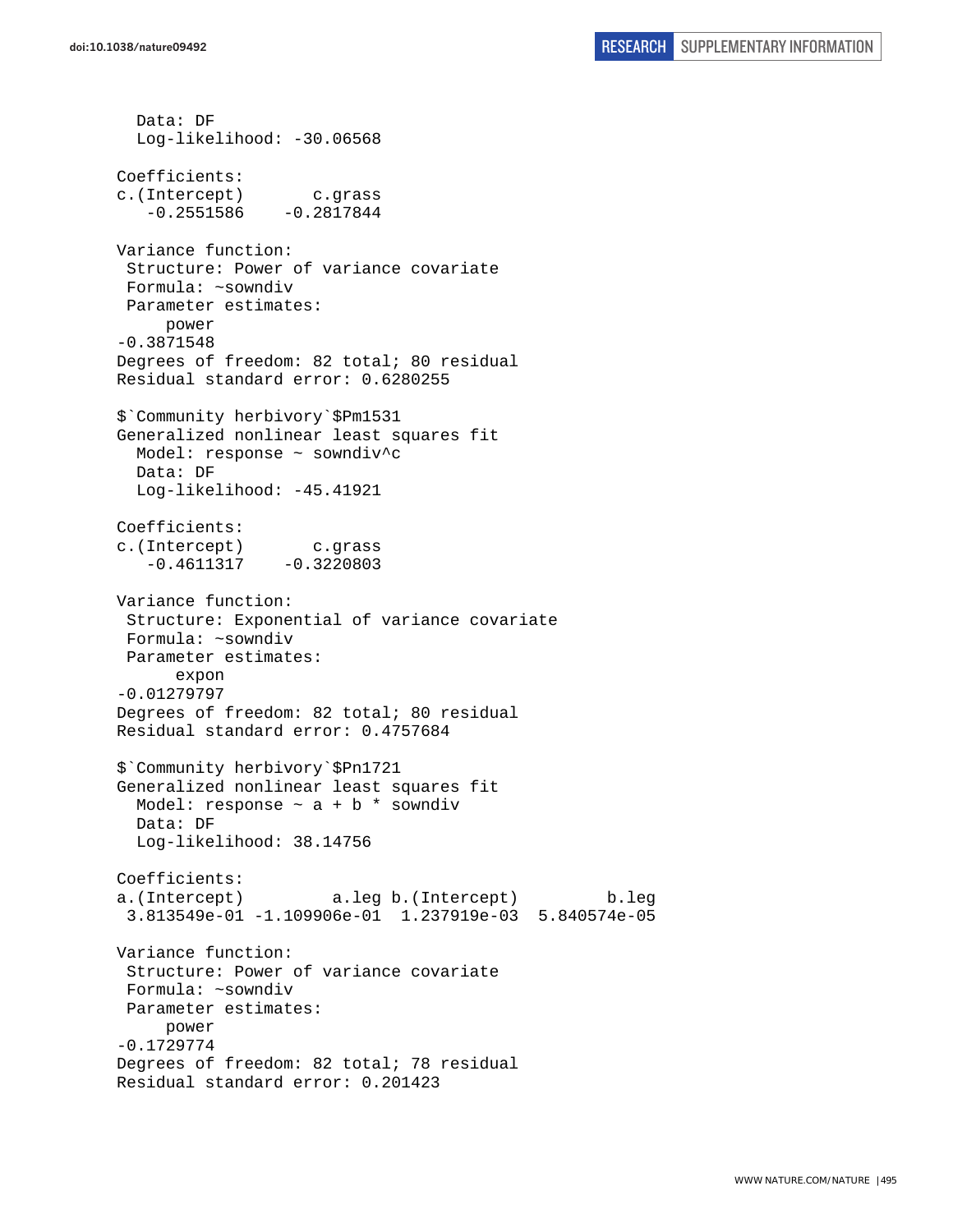```
$`Community herbivory`$Pn1731 
Generalized nonlinear least squares fit 
 Model: response \sim a + b * sowndiv
  Data: DF 
   Log-likelihood: 37.55201 
Coefficients: 
a.(Intercept) a.leg b.(Intercept) b.leg 
  0.3856544683 -0.1130511261 0.0011534745 0.0001093700 
Variance function: 
  Structure: Exponential of variance covariate 
 Formula: ~sowndiv 
 Parameter estimates: 
       expon 
-0.01143179 
Degrees of freedom: 82 total; 78 residual 
Residual standard error: 0.1731255 
$`Community herbivory`$Pn1821 
Generalized nonlinear least squares fit 
  Model: response ~ a + sowndiv^c 
  Data: DF 
  Log-likelihood: 37.75088 
Coefficients: 
a.(Intercept) a.leg c.(Intercept) c.leg 
  -0.65081195 -0.09403555 0.02812687 -0.01160515Variance function: 
  Structure: Power of variance covariate 
 Formula: ~sowndiv 
 Parameter estimates: 
      power 
-0.1664630 
Degrees of freedom: 82 total; 78 residual 
Residual standard error: 0.2004517 
$`Community herbivory`$Pn1831 
Generalized nonlinear least squares fit 
  Model: response ~ a + sowndiv^c 
   Data: DF 
   Log-likelihood: 37.21407 
Coefficients: 
a.(Intercept) a.leg c.(Intercept) c.leg 
 -0.64377487 -0.09905300 0.02760291 -0.01011214Variance function: 
  Structure: Exponential of variance covariate 
 Formula: ~sowndiv 
 Parameter estimates: 
       expon 
-0.01113719
```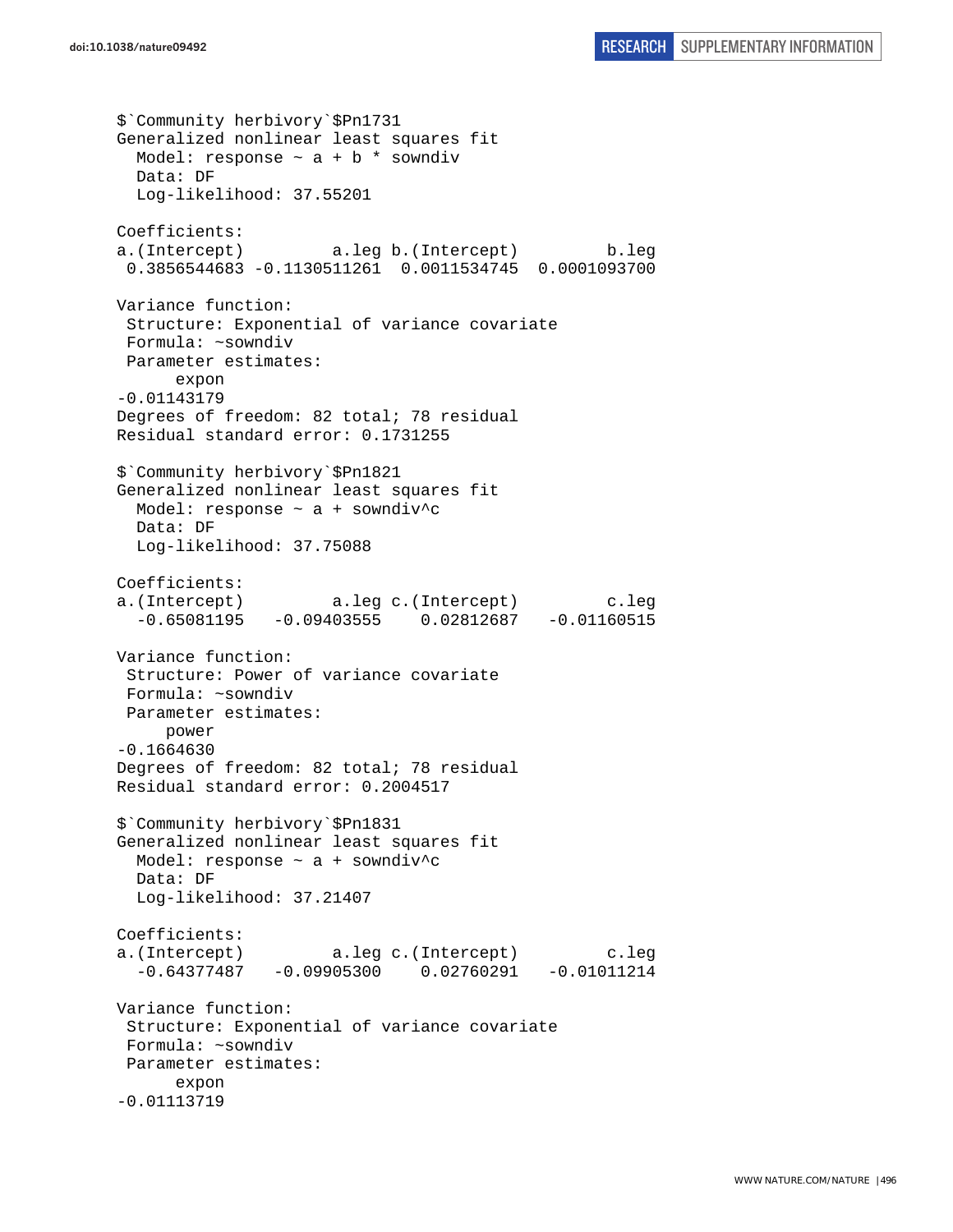```
Degrees of freedom: 82 total; 78 residual 
Residual standard error: 0.1734013 
$`Community herbivory`$Pn1921 
Generalized nonlinear least squares fit 
   Model: response ~ b * sowndiv^c 
  Data: DF 
  Log-likelihood: 37.77519 
Coefficients: 
b.(Intercept) b.leg c.(Intercept) c.leg 
    0.34752800 -0.09314748 0.09458514 -0.03268483 
Variance function: 
  Structure: Power of variance covariate 
  Formula: ~sowndiv 
 Parameter estimates: 
      power 
-0.1675627 
Degrees of freedom: 82 total; 78 residual 
Residual standard error: 0.2007197 
$`Community herbivory`$Pn1931 
Generalized nonlinear least squares fit 
   Model: response ~ b * sowndiv^c 
   Data: DF 
   Log-likelihood: 37.23646 
Coefficients: 
b.(Intercept) b.leg c.(Intercept) c.leg 
    0.35534578 -0.09840721 0.08450787 -0.02085787 
Variance function: 
  Structure: Exponential of variance covariate 
 Formula: ~sowndiv 
 Parameter estimates: 
       expon 
-0.01119835 
Degrees of freedom: 82 total; 78 residual 
Residual standard error: 0.1734450 
$`Community herbivory`$Pn2021 
Generalized nonlinear least squares fit 
  Model: response ~ sowndiv^c 
   Data: DF 
   Log-likelihood: -24.53753 
Coefficients: 
c.(Intercept) c.leg 
    0.4054071 -0.8442322Variance function: 
  Structure: Power of variance covariate 
  Formula: ~sowndiv
```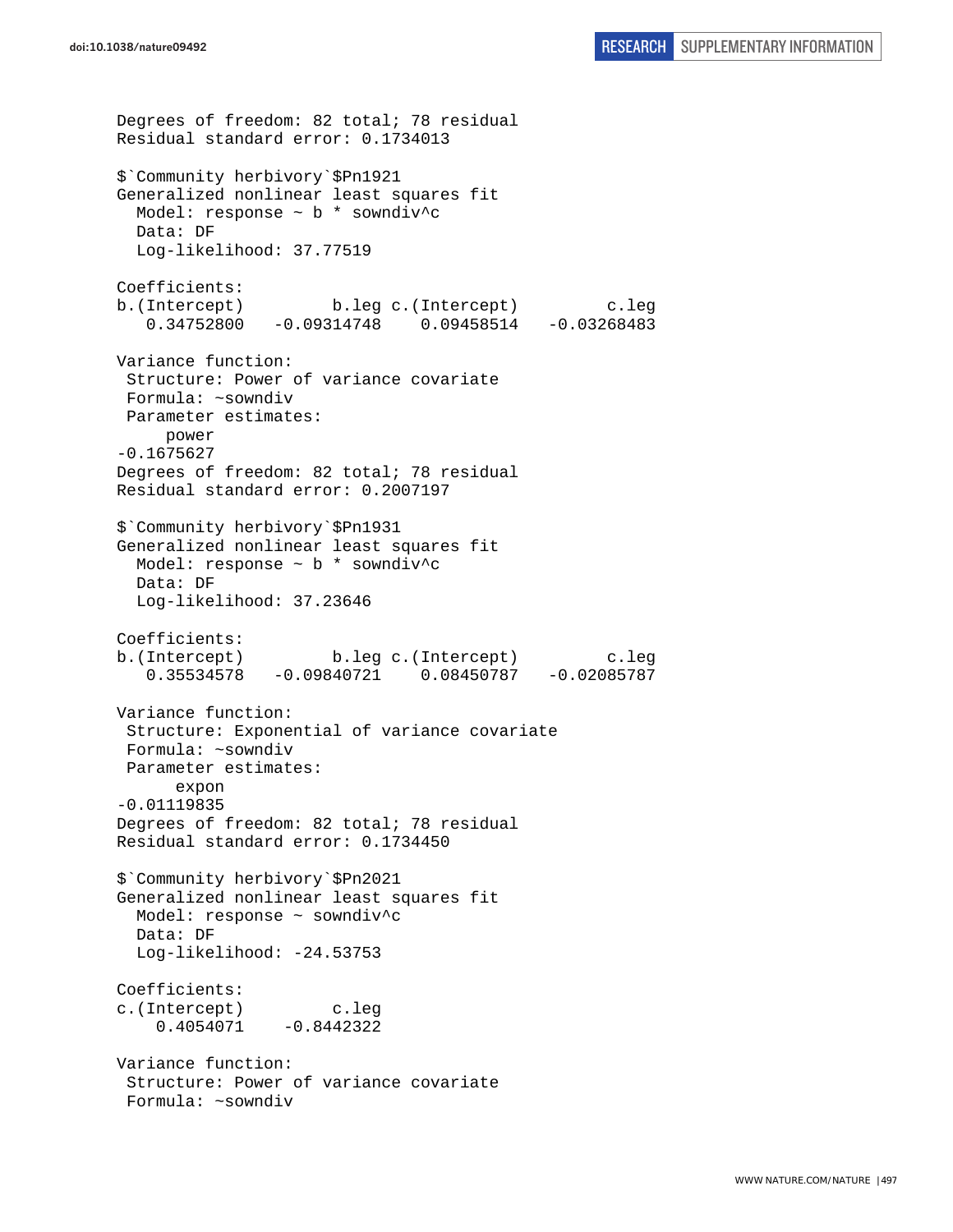```
 Parameter estimates: 
      power 
-0.4234126 
Degrees of freedom: 82 total; 80 residual 
Residual standard error: 0.6195492 
$`Community herbivory`$Pp2221 
Generalized nonlinear least squares fit 
  Model: response \sim a + b * sowndiv
   Data: DF 
   Log-likelihood: 39.53212 
Coefficients: 
a.(Intercept) a.funcgr a.leg b.(Intercept) b.funcgr 
  5.070306e-01 -3.247299e-02 -1.535703e-01 1.766967e-03 -2.118745e-05 
         b.leg 
  4.631735e-04 
Variance function: 
  Structure: Power of variance covariate 
 Formula: ~sowndiv 
 Parameter estimates: 
      power 
-0.1791154 
Degrees of freedom: 82 total; 76 residual 
Residual standard error: 0.2024762 
$`Community herbivory`$Pp2231 
Generalized nonlinear least squares fit 
 Model: response \sim a + b * sowndiv
  Data: DF 
  Log-likelihood: 38.66769 
Coefficients: 
a.(Intercept) a.funcgr a.leg b.(Intercept) b.funcgr 
 0.4854158865 -0.0285819681 -0.1459587046 0.0040462121 -0.0004058639 
         b.leg 
-0.0003253645 
Variance function: 
  Structure: Exponential of variance covariate 
  Formula: ~sowndiv 
 Parameter estimates: 
       expon 
-0.01135543 
Degrees of freedom: 82 total; 76 residual 
Residual standard error: 0.1729051 
$`Community herbivory`$Pp2321 
Generalized nonlinear least squares fit 
  Model: response ~ a + sowndiv^c 
  Data: DF 
   Log-likelihood: 39.41778
```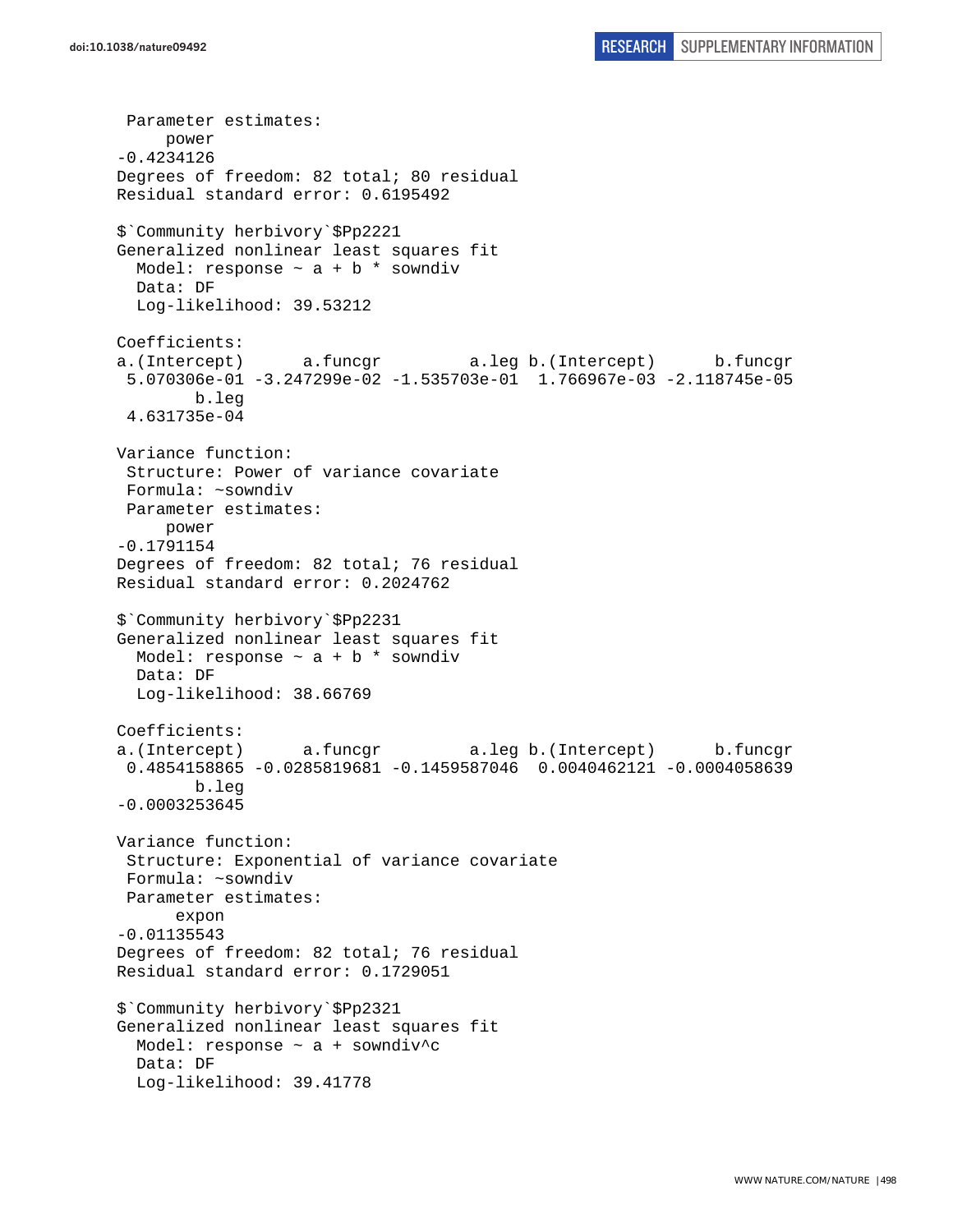```
Coefficients: 
a.(Intercept) a.funcgr a.leg c.(Intercept) c.funcgr 
 -0.493951975 -0.052495638 -0.141780336 0.012594018 0.008635340 
         c.leg 
 -0.005059316 
Variance function: 
  Structure: Power of variance covariate 
 Formula: ~sowndiv 
 Parameter estimates: 
     power 
-0.1769790 
Degrees of freedom: 82 total; 76 residual 
Residual standard error: 0.2021166 
$`Community herbivory`$Pp2331 
Generalized nonlinear least squares fit 
 Model: response \sim a + sowndiv^c
  Data: DF 
  Log-likelihood: 38.63558 
Coefficients: 
a.(Intercept) a.funcgr a.leg c.(Intercept) c.funcgr 
  -0.521745984 -0.046276812 -0.133991350 0.030439144 0.005145438 
         c.leg 
  -0.009905252 
Variance function: 
  Structure: Exponential of variance covariate 
 Formula: ~sowndiv 
 Parameter estimates: 
       expon 
-0.01123359 
Degrees of freedom: 82 total; 76 residual 
Residual standard error: 0.172792 
$`Community herbivory`$Pp2421 
Generalized nonlinear least squares fit 
  Model: response ~ b * sowndiv^c 
  Data: DF 
   Log-likelihood: 39.79904 
Coefficients: 
b.(Intercept) b.funcgr b.leg c.(Intercept) c.funcgr 
    0.52596285 -0.05669338 -0.14531992 -0.13089563 0.06916151 
         c.leg 
    0.05797702 
Variance function: 
  Structure: Power of variance covariate 
 Formula: ~sowndiv 
 Parameter estimates: 
     power 
-0.1862746
```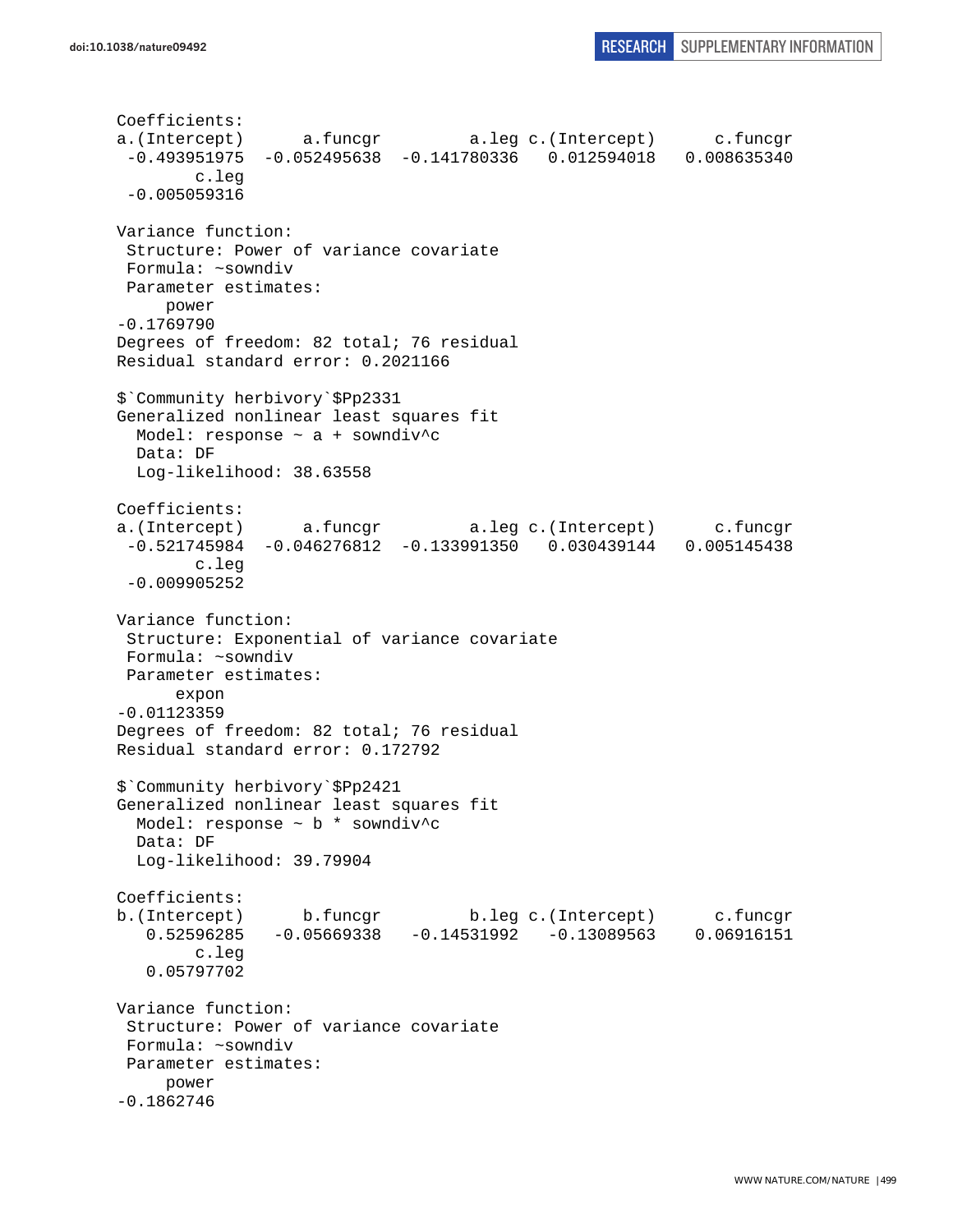```
Degrees of freedom: 82 total; 76 residual 
Residual standard error: 0.2039746 
$`Community herbivory`$Pp2431 
Generalized nonlinear least squares fit 
   Model: response ~ b * sowndiv^c 
  Data: DF 
  Log-likelihood: 38.83692 
Coefficients: 
b.(Intercept) b.funcgr b.leg c.(Intercept) c.funcgr 
    0.49161276 -0.04776077 -0.13766226 -0.04856581 0.04807140 
         c.leg 
    0.04300763 
Variance function: 
  Structure: Exponential of variance covariate 
 Formula: ~sowndiv 
 Parameter estimates: 
       expon 
-0.01140479 
Degrees of freedom: 82 total; 76 residual 
Residual standard error: 0.1726218 
$`Community herbivory`$Pp2521 
Generalized nonlinear least squares fit 
  Model: response ~ sowndiv^c 
   Data: DF 
  Log-likelihood: -21.66270
Coefficients: 
c.(Intercept) c.funcgr c.leg 
   -0.3435000 0.1347464 -0.5422597Variance function: 
  Structure: Power of variance covariate 
 Formula: ~sowndiv 
 Parameter estimates: 
     power 
-0.4757632 
Degrees of freedom: 82 total; 79 residual 
Residual standard error: 0.6506302 
$`Community herbivory`$Pp2531 
Generalized nonlinear least squares fit 
  Model: response ~ sowndiv^c 
  Data: DF 
   Log-likelihood: -37.8878 
Coefficients: 
c.(Intercept) c.funcgr c.leg 
   -0.3476097 0.2224018 -0.8252297Variance function:
```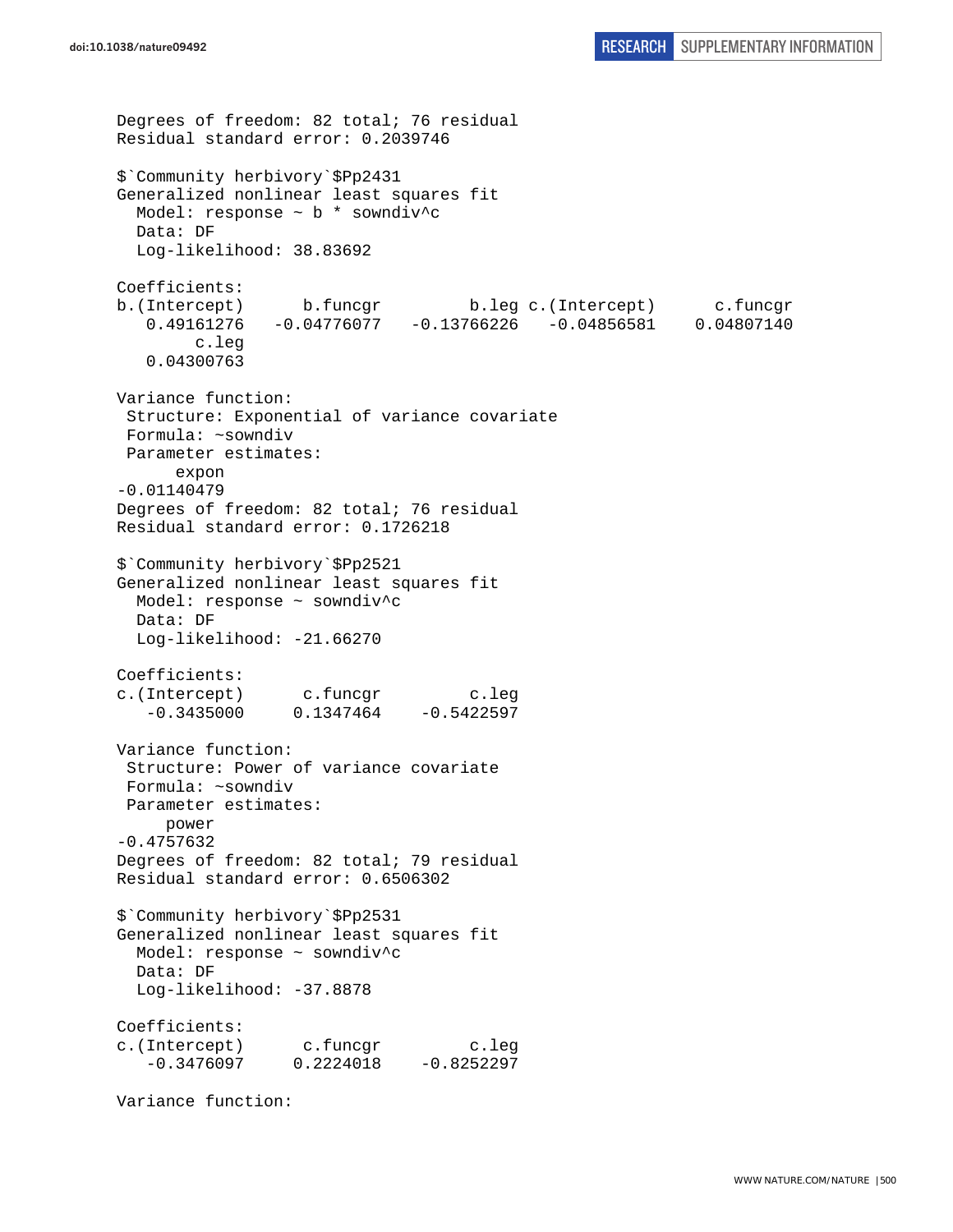```
 Structure: Exponential of variance covariate 
  Formula: ~sowndiv 
 Parameter estimates: 
       expon 
-0.03118281 
Degrees of freedom: 82 total; 79 residual 
Residual standard error: 0.511432 
$`Community herbivory`$Pq2721 
Generalized nonlinear least squares fit 
 Model: response \sim a + b * sowndiv
   Data: DF 
   Log-likelihood: 35.01325 
Coefficients: 
a.(Intercept) a.funcgr a.grass b.(Intercept) b.funcgr 
  -0.017486588 0.033313939 0.110052522 0.013247791 -0.001296043 
       b.grass 
  -0.005948199 
Variance function: 
  Structure: Power of variance covariate 
 Formula: ~sowndiv 
 Parameter estimates: 
      power 
-0.1716561 
Degrees of freedom: 82 total; 76 residual 
Residual standard error: 0.2115913 
$`Community herbivory`$Pq2731 
Generalized nonlinear least squares fit 
 Model: response \sim a + b * sowndiv
   Data: DF 
   Log-likelihood: 34.50069 
Coefficients: 
a.(Intercept) a.funcgr a.grass b.(Intercept) b.funcgr 
  -0.004039675 0.032876458 0.099831079 0.012122522 -0.001265548 
       b.grass 
  -0.004995392 
Variance function: 
  Structure: Exponential of variance covariate 
 Formula: ~sowndiv 
 Parameter estimates: 
       expon 
-0.01183749 
Degrees of freedom: 82 total; 76 residual 
Residual standard error: 0.1826732 
$`Community herbivory`$Pq2821 
Generalized nonlinear least squares fit 
   Model: response ~ a + sowndiv^c 
   Data: DF
```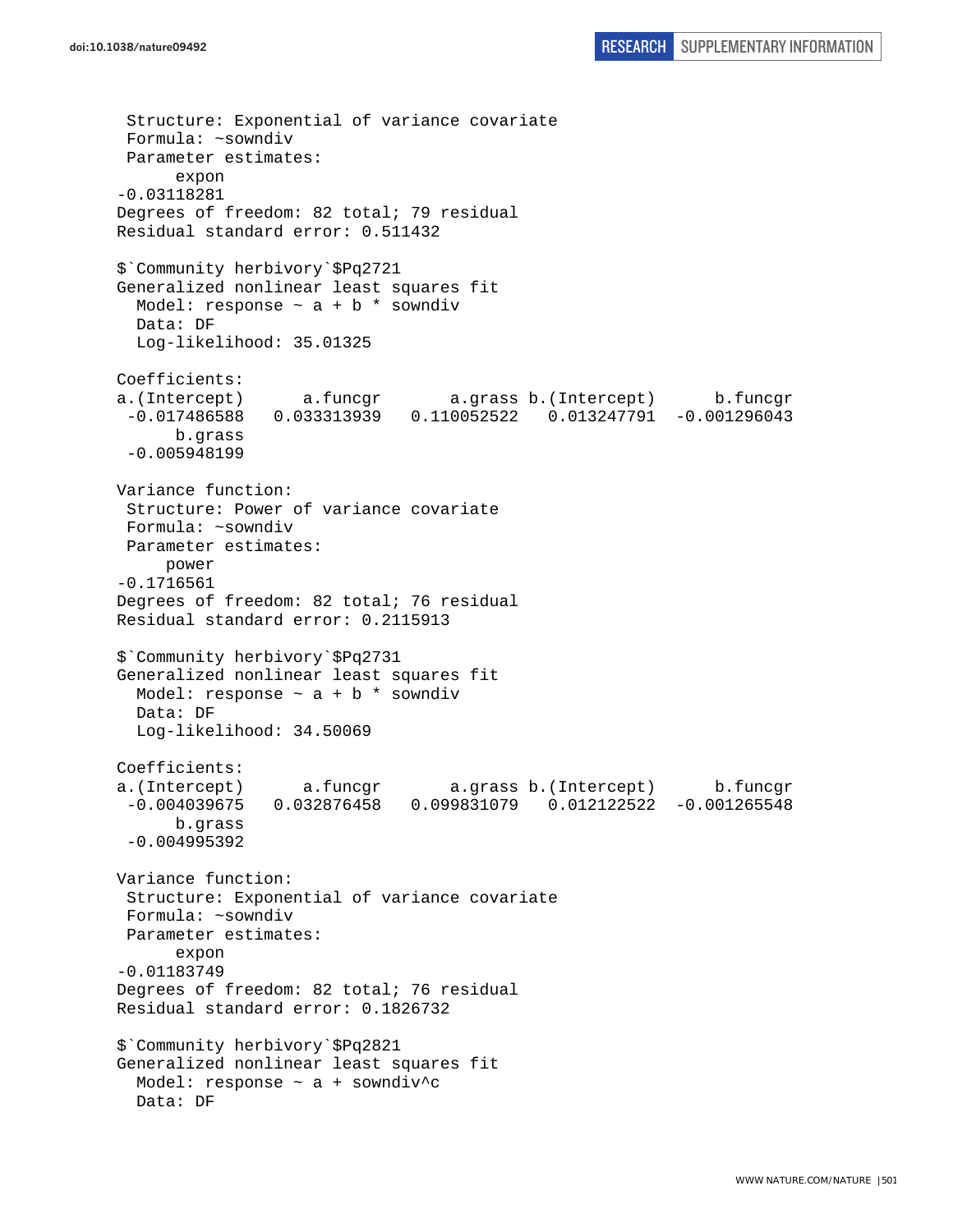```
 Log-likelihood: 34.72888 
Coefficients: 
a.(Intercept) a.funcgr a.grass c.(Intercept) c.funcgr 
  -0.978299430 0.008704722 0.100735687 0.039735068 0.005594306 
       c.grass 
 -0.020630994 
Variance function: 
  Structure: Power of variance covariate 
 Formula: ~sowndiv 
 Parameter estimates: 
      power 
-0.1689960 
Degrees of freedom: 82 total; 76 residual 
Residual standard error: 0.2114895 
$`Community herbivory`$Pq2831 
Generalized nonlinear least squares fit 
 Model: response \sim a + sowndiv<sup>^</sup>c
  Data: DF 
  Log-likelihood: 34.30393 
Coefficients: 
a.(Intercept) a.funcgr a.grass c.(Intercept) c.funcgr 
  -0.967656283 0.009872894 0.089368869 0.035362037 0.004931140 
       c.grass 
  -0.014269277 
Variance function: 
  Structure: Exponential of variance covariate 
 Formula: ~sowndiv 
 Parameter estimates: 
       expon 
-0.01172940 
Degrees of freedom: 82 total; 76 residual 
Residual standard error: 0.1829422 
$`Community herbivory`$Pq2921 
Generalized nonlinear least squares fit 
   Model: response ~ b * sowndiv^c 
   Data: DF 
   Log-likelihood: 34.78510 
Coefficients: 
b.(Intercept) b.funcgr b.grass c.(Intercept) c.funcgr 
  0.045818912 0.006991451 0.090038715 0.211661287 0.019974039 
       c.grass 
  -0.106305713 
Variance function: 
  Structure: Power of variance covariate 
 Formula: ~sowndiv 
  Parameter estimates:
```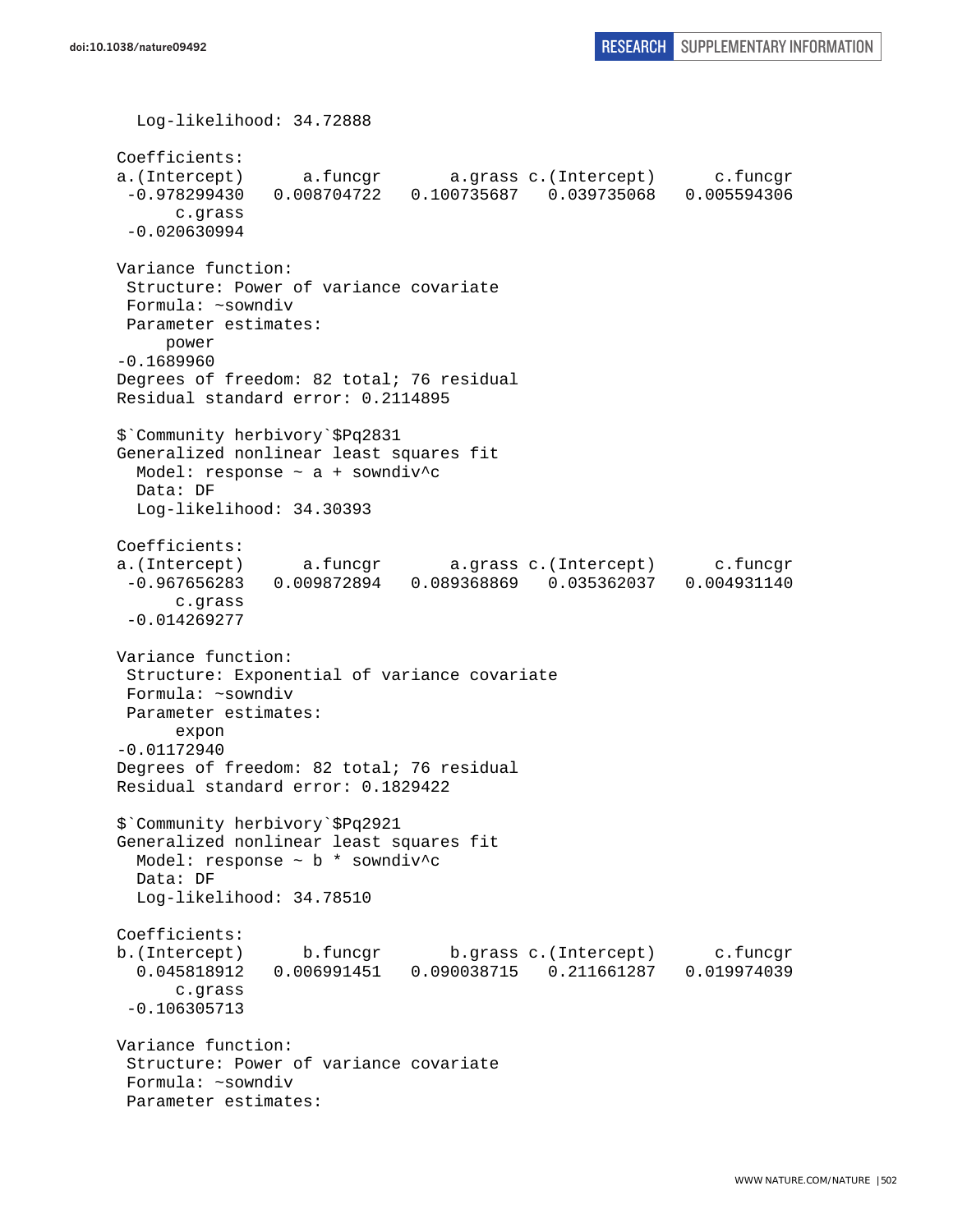power -0.1690702 Degrees of freedom: 82 total; 76 residual Residual standard error: 0.2113678 \$`Community herbivory`\$Pq2931 Generalized nonlinear least squares fit Model: response  $\sim$  b  $*$  sowndiv<sup>^</sup>c Data: DF Log-likelihood: 34.35377 Coefficients: b.(Intercept) b.funcgr b.grass c.(Intercept) c.funcgr 0.047469248 0.009869286 0.082415768 0.213469837 0.012470611 c.grass -0.087568006 Variance function: Structure: Exponential of variance covariate Formula: ~sowndiv Parameter estimates: expon -0.01175943 Degrees of freedom: 82 total; 76 residual Residual standard error: 0.1828782 \$`Community herbivory`\$Pq3021 Generalized nonlinear least squares fit Model: response ~ sowndiv^c Data: DF Log-likelihood: -23.67203 Coefficients: c.(Intercept) c.funcgr c.grass -1.4556547 0.2513051 0.1015088 Variance function: Structure: Power of variance covariate Formula: ~sowndiv Parameter estimates: power -0.471243 Degrees of freedom: 82 total; 79 residual Residual standard error: 0.6623107 \$`Community herbivory`\$Pq3031 Generalized nonlinear least squares fit Model: response ~ sowndiv^c Data: DF Log-likelihood: -38.94309 Coefficients: c.(Intercept) c.funcgr c.grass -2.0807583 0.4076852 0.1669846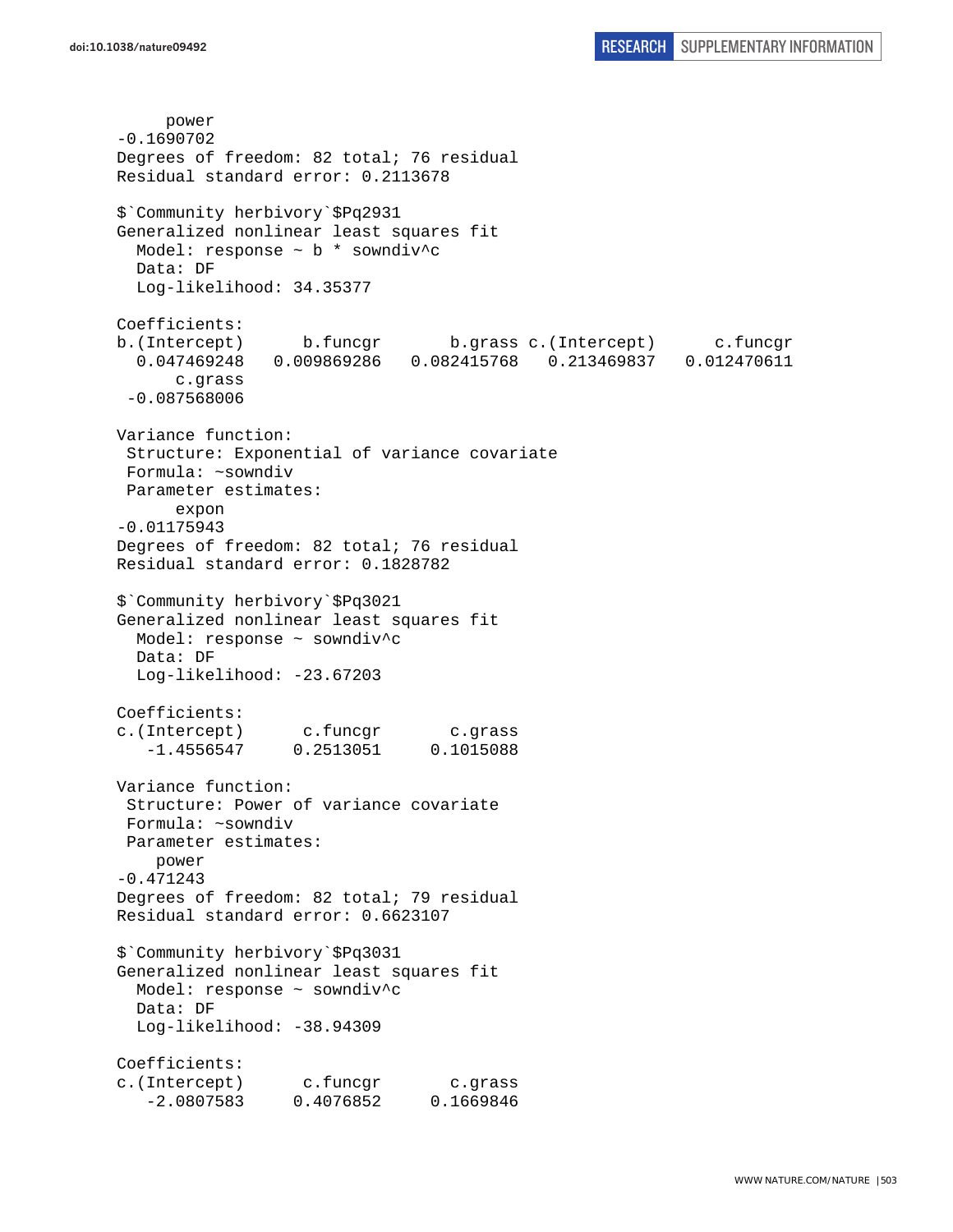Variance function: Structure: Exponential of variance covariate Formula: ~sowndiv Parameter estimates: expon -0.03115831 Degrees of freedom: 82 total; 79 residual Residual standard error: 0.5179474 \$`Community herbivory`\$Pr3221 Generalized nonlinear least squares fit Model: response  $\sim$  a + b \* sowndiv Data: DF Log-likelihood: 38.71288 Coefficients: a.(Intercept) a.grass a.leg b.(Intercept) b.grass 0.320033109 0.053028687 -0.119632590 0.004012594 -0.003898086 b.leg 0.001557830 Variance function: Structure: Power of variance covariate Formula: ~sowndiv Parameter estimates: power -0.175876 Degrees of freedom: 82 total; 76 residual Residual standard error: 0.2035281 \$`Community herbivory`\$Pr3231 Generalized nonlinear least squares fit Model: response  $\sim$  a + b  $*$  sowndiv Data: DF Log-likelihood: 37.96947 Coefficients: a.(Intercept) a.grass a.leg b.(Intercept) b.grass 0.329647408 0.044195553 -0.118439591 0.003278737 -0.003085959 b.leg 0.001413392 Variance function: Structure: Exponential of variance covariate Formula: ~sowndiv Parameter estimates: expon -0.01136700 Degrees of freedom: 82 total; 76 residual Residual standard error: 0.174401 \$`Community herbivory`\$Pr3321 Generalized nonlinear least squares fit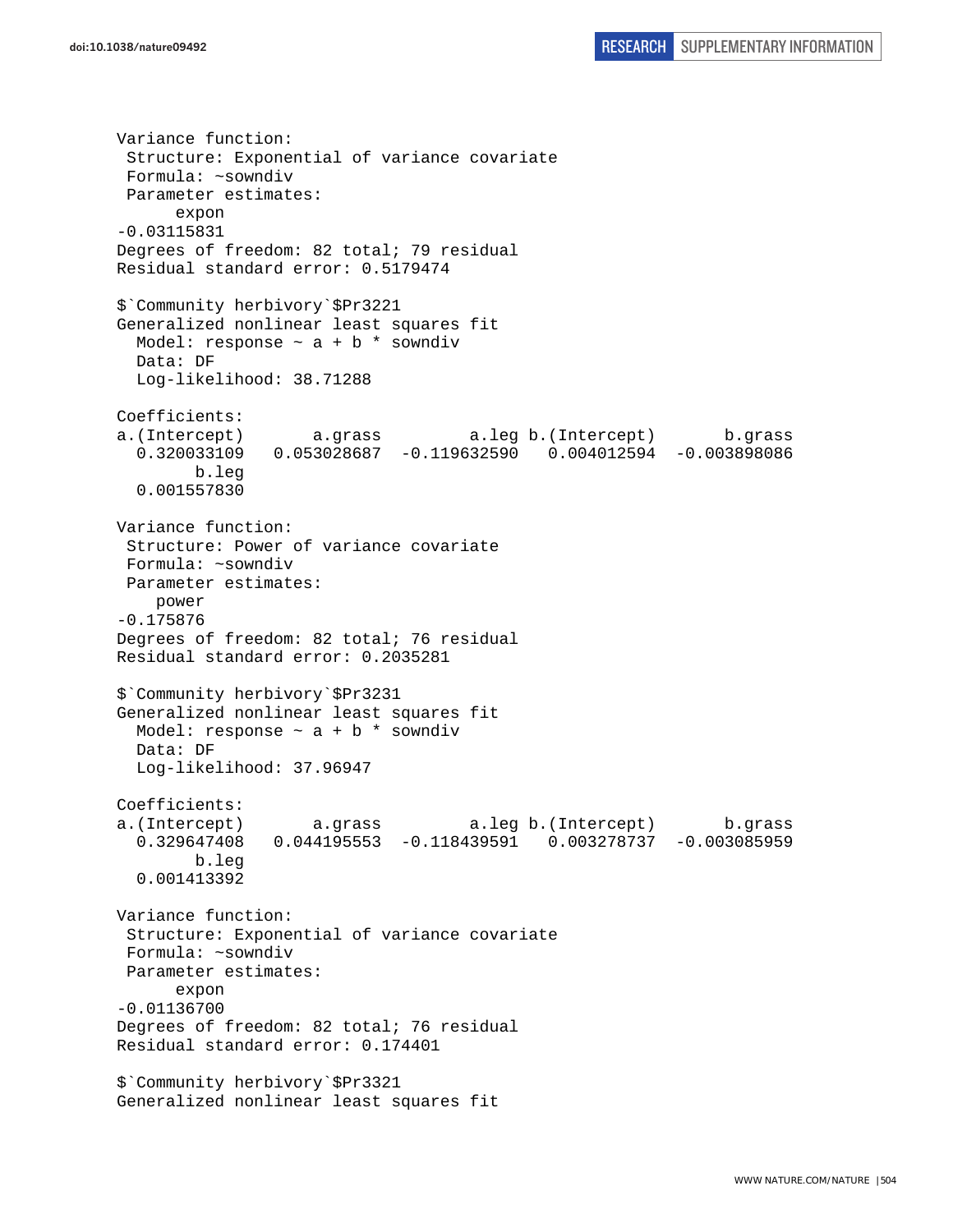```
 Model: response ~ a + sowndiv^c 
   Data: DF 
  Log-likelihood: 38.37933 
Coefficients: 
a.(Intercept) a.grass a.leg c.(Intercept) c.grass 
  -0.771952837 0.072909247 -0.089525576 0.066337850 -0.027125550 
         c.leg 
 -0.009511568 
Variance function: 
  Structure: Power of variance covariate 
 Formula: ~sowndiv 
 Parameter estimates: 
     power 
-0.1772813 
Degrees of freedom: 82 total; 76 residual 
Residual standard error: 0.2047844 
$`Community herbivory`$Pr3331 
Generalized nonlinear least squares fit 
 Model: response \sim a + sowndiv<sup>^</sup>c
  Data: DF 
  Log-likelihood: 37.67438 
Coefficients: 
a.(Intercept) a.grass a.leg c.(Intercept) c.grass 
  -0.743848039 0.057041817 -0.093734079 0.054950826 -0.018897502 
         c.leg 
  -0.008137404 
Variance function: 
  Structure: Exponential of variance covariate 
 Formula: ~sowndiv 
 Parameter estimates: 
       expon 
-0.01134172 
Degrees of freedom: 82 total; 76 residual 
Residual standard error: 0.1749918 
$`Community herbivory`$Pr3421 
Generalized nonlinear least squares fit 
  Model: response ~ b * sowndiv^c 
  Data: DF 
   Log-likelihood: 38.44825 
Coefficients: 
b.(Intercept) b.grass b.leg c.(Intercept) c.grass 
   0.239603131 0.065742239 -0.088495743 0.233288621 -0.109276467 
         c.leg 
 -0.009883932 
Variance function: 
  Structure: Power of variance covariate
```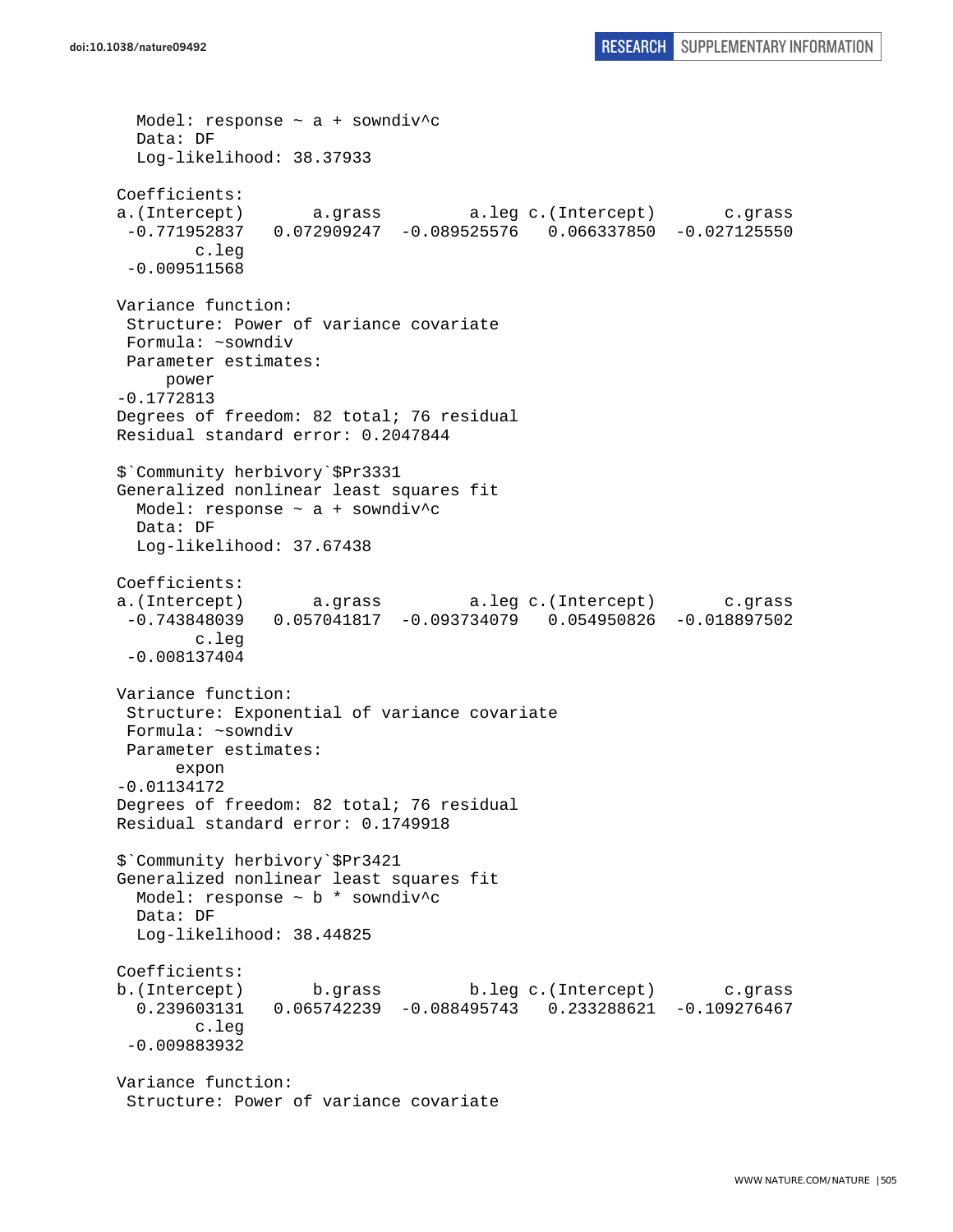```
 Formula: ~sowndiv 
  Parameter estimates: 
      power 
-0.1802022 
Degrees of freedom: 82 total; 76 residual 
Residual standard error: 0.2055016 
$`Community herbivory`$Pr3431 
Generalized nonlinear least squares fit 
   Model: response ~ b * sowndiv^c 
  Data: DF 
   Log-likelihood: 37.71363 
Coefficients: 
b.(Intercept) b.grass b.leg c.(Intercept) c.grass 
   0.264703178 0.051495789 -0.092475027 0.183846791 -0.076385853 
         c.leg 
  -0.002290281 
Variance function: 
  Structure: Exponential of variance covariate 
  Formula: ~sowndiv 
 Parameter estimates: 
       expon 
-0.01144533 
Degrees of freedom: 82 total; 76 residual 
Residual standard error: 0.1750637 
$`Community herbivory`$Pr3521 
Generalized nonlinear least squares fit 
  Model: response ~ sowndiv^c 
  Data: DF 
 Log-likelihood: -21.59119
Coefficients: 
c.(Intercept) c.grass c.leg 
    0.6825006 -0.2904494 -0.7495879Variance function: 
  Structure: Power of variance covariate 
 Formula: ~sowndiv 
 Parameter estimates: 
      power 
-0.4750247 
Degrees of freedom: 82 total; 79 residual 
Residual standard error: 0.6493507 
$`Community herbivory`$Pr3531 
Generalized nonlinear least squares fit 
  Model: response ~ sowndiv^c 
  Data: DF 
  Log-likelihood: -38.35568
Coefficients:
```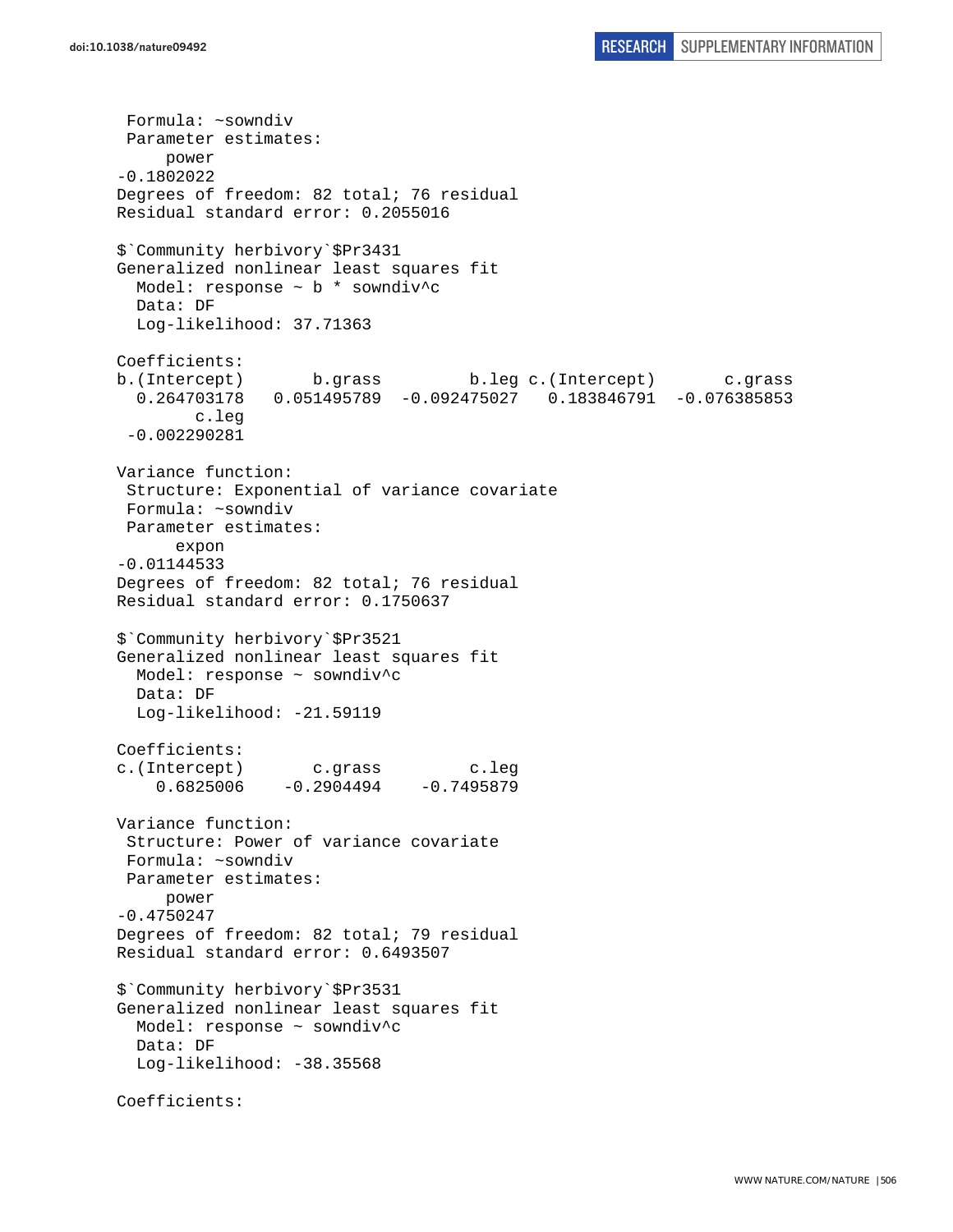c.(Intercept) c.grass c.leg 1.3926140 -0.4662971 -1.2169714 Variance function: Structure: Exponential of variance covariate Formula: ~sowndiv Parameter estimates: expon -0.03086126 Degrees of freedom: 82 total; 79 residual Residual standard error: 0.5129405 \$`Community herbivory`\$Ps3721 Generalized nonlinear least squares fit Model: response  $\sim$  a + b  $*$  sowndiv Data: DF Log-likelihood: 40.3574 Coefficients: a.(Intercept) a.funcgr a.grass a.leg b.(Intercept) 0.388427729 -0.017592664 0.036271000 -0.130110799 0.034287756 b.funcgr b.grass b.leg  $-0.004042476 - 0.009746458 - 0.006235750$ Variance function: Structure: Power of variance covariate Formula: ~sowndiv Parameter estimates: power -0.1928125 Degrees of freedom: 82 total; 74 residual Residual standard error: 0.2073123 \$`Community herbivory`\$Ps3731 Generalized nonlinear least squares fit Model: response  $\sim$  a + b  $*$  sowndiv Data: DF Log-likelihood: 39.25093 Coefficients: a.(Intercept) a.funcgr a.grass a.leg b.(Intercept) 0.389429111 -0.016505939 0.029416388 -0.127103909 0.034525942 b.funcgr b.grass b.leg  $-0.004175936 -0.009138107 -0.006595659$ Variance function: Structure: Exponential of variance covariate Formula: ~sowndiv Parameter estimates: expon -0.01164804 Degrees of freedom: 82 total; 74 residual Residual standard error: 0.1744218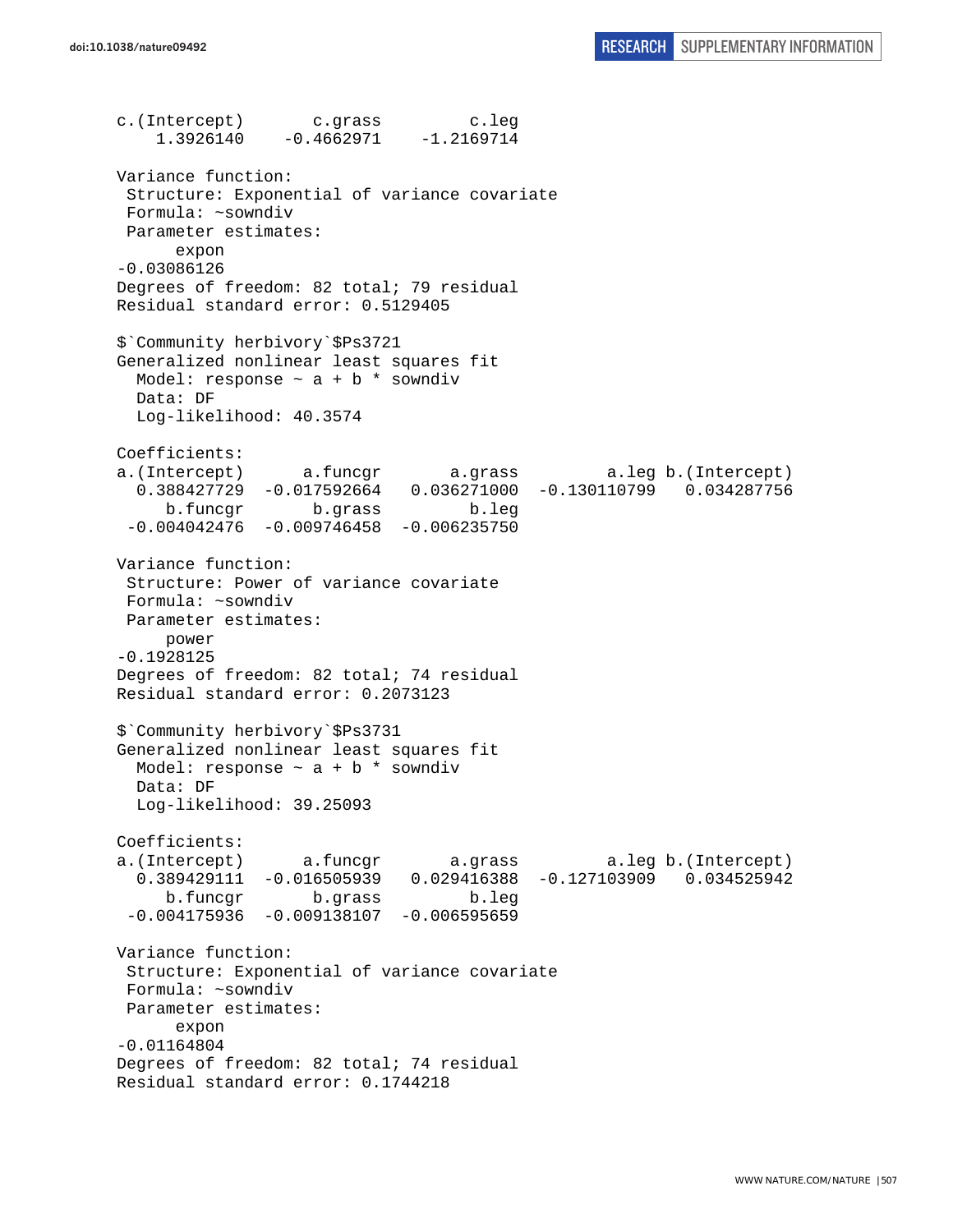```
$`Community herbivory`$Ps3821 
Generalized nonlinear least squares fit 
  Model: response ~ a + sowndiv^c 
  Data: DF 
  Log-likelihood: 40.1031 
Coefficients: 
a.(Intercept) a.funcgr a.grass a.leg c.(Intercept) 
  -0.625535707 -0.036972473 0.042035385 -0.116331586 0.165507745 
     c.funcgr c.grass c.leg 
 -0.009874154 -0.047253490 -0.035949996Variance function: 
  Structure: Power of variance covariate 
  Formula: ~sowndiv 
 Parameter estimates: 
     power 
-0.1903130 
Degrees of freedom: 82 total; 74 residual 
Residual standard error: 0.207186 
$`Community herbivory`$Ps3831 
Generalized nonlinear least squares fit 
 Model: response \sim a + sowndiv^c
  Data: DF 
  Log-likelihood: 39.12697 
Coefficients: 
a.(Intercept) a.funcgr a.grass a.leg c.(Intercept) 
  -0.61511869 -0.03493537 0.03014212 -0.11677424 0.16389265 
     c.funcgr c.grass c.leg 
  -0.01120816 -0.04113454 -0.03653152Variance function: 
  Structure: Exponential of variance covariate 
 Formula: ~sowndiv 
 Parameter estimates: 
      expon 
-0.01152889 
Degrees of freedom: 82 total; 74 residual 
Residual standard error: 0.1745071 
$`Community herbivory`$Ps3921 
Generalized nonlinear least squares fit 
 Model: response \sim b * sowndiv<sup>^</sup>c
  Data: DF 
  Log-likelihood: 40.76203 
Coefficients: 
b.(Intercept) b.funcgr b.grass b.leg c.(Intercept) 
    0.41309378 -0.04433125 0.03703875 -0.12348835 0.63637756 
     c.funcgr c.grass c.leg 
  -0.02181063 -0.23195476 -0.10517477
```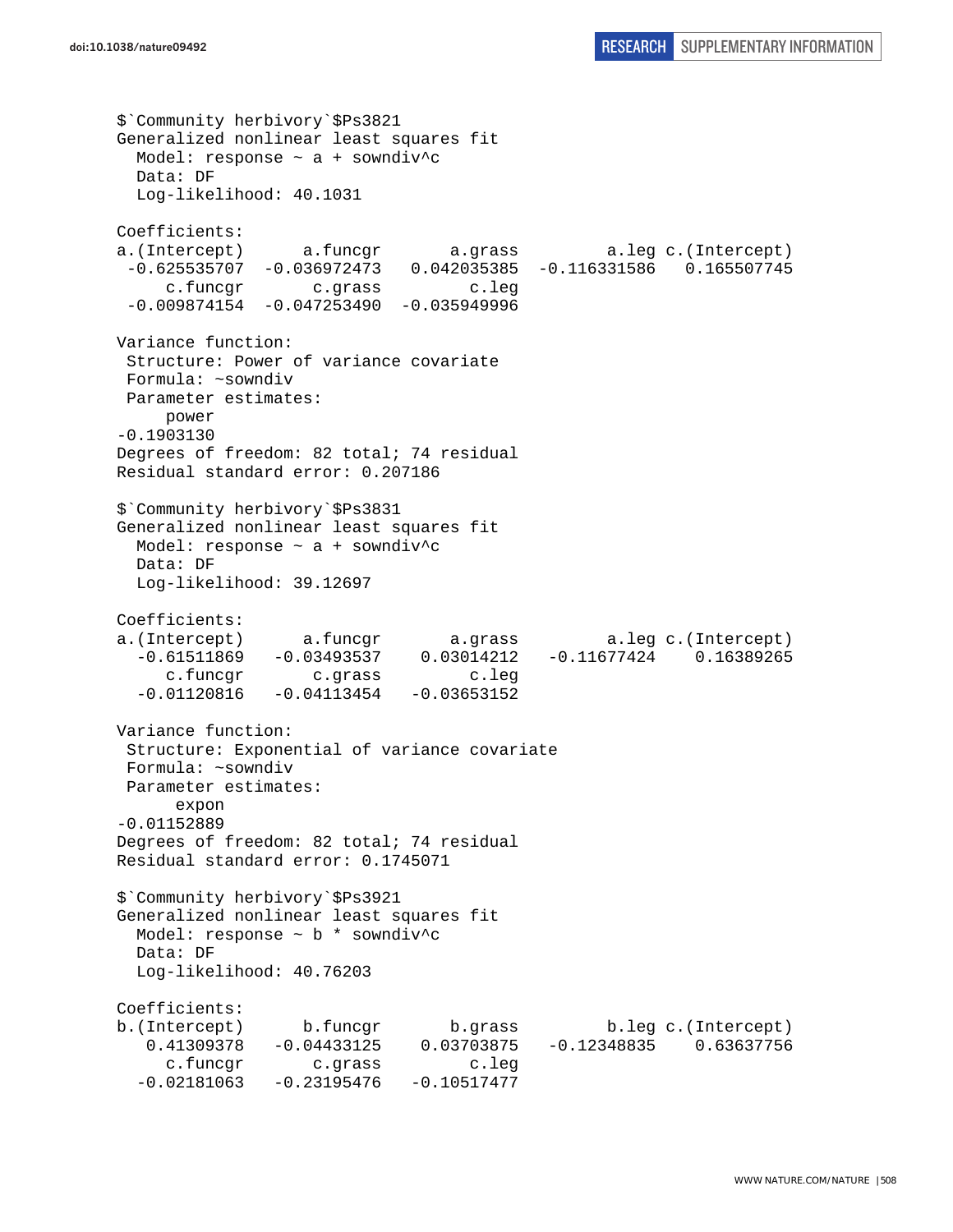Variance function: Structure: Power of variance covariate Formula: ~sowndiv Parameter estimates: power -0.2047530 Degrees of freedom: 82 total; 74 residual Residual standard error: 0.2099813 \$`Community herbivory`\$Ps3931 Generalized nonlinear least squares fit Model: response ~ b \* sowndiv^c Data: DF Log-likelihood: 39.47652 Coefficients: b.(Intercept) b.funcgr b.grass b.leg c.(Intercept) 0.40647891 -0.03817920 0.02646162 -0.12027324 0.62661112 c.funcgr c.grass c.leg  $-0.03289239 -0.20030682 -0.10297327$ Variance function: Structure: Exponential of variance covariate Formula: ~sowndiv Parameter estimates: expon -0.01179900 Degrees of freedom: 82 total; 74 residual Residual standard error: 0.1741682 \$`Community herbivory`\$Ps4021 Generalized nonlinear least squares fit Model: response ~ sowndiv^c Data: DF Log-likelihood: -21.34536 Coefficients: c.(Intercept) c.funcgr c.grass c.leg 0.19303542 0.06686784 -0.17126203 -0.63549883 Variance function: Structure: Power of variance covariate Formula: ~sowndiv Parameter estimates: power -0.480029 Degrees of freedom: 82 total; 78 residual Residual standard error: 0.6564023 \$`Community herbivory`\$Ps4031 Generalized nonlinear least squares fit Model: response ~ sowndiv^c Data: DF Log-likelihood: -37.79615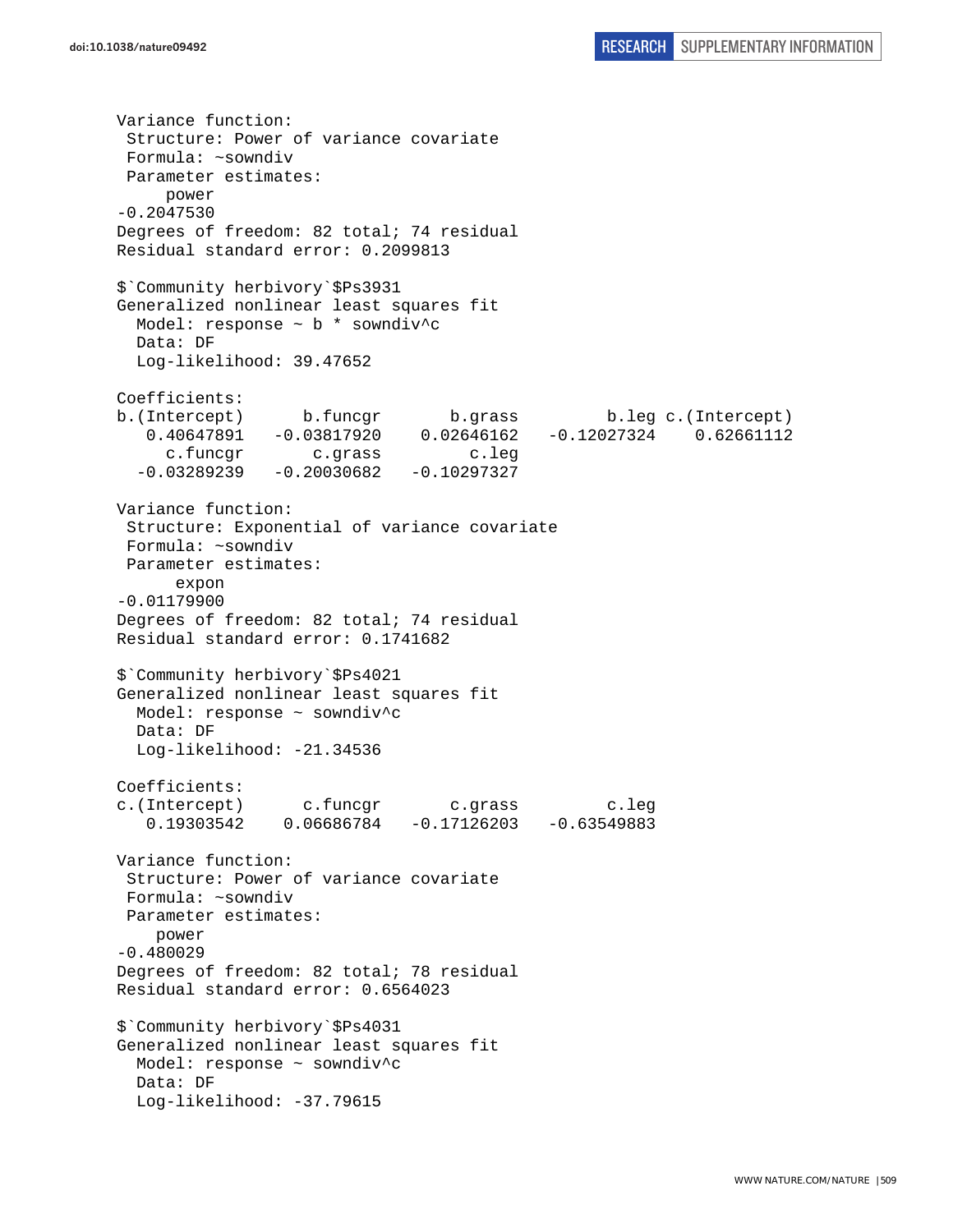Coefficients: c.(Intercept) c.funcgr c.grass c.leg 0.1634056 0.1592159 -0.1617899 -0.9217684 Variance function: Structure: Exponential of variance covariate Formula: ~sowndiv Parameter estimates: expon -0.03121767 Degrees of freedom: 82 total; 78 residual Residual standard error: 0.5142789 \$`Community herbivory`\$AS1 Nonlinear regression model model: response ~ SSasymp(sowndiv, Asym, R0, lrc) data: DF Asym R0 lrc 0.5364 0.2060 -4.6435 residual sum-of-squares: 2.245 Number of iterations to convergence: 2 Achieved convergence tolerance: 9.686e-06 \$`Community herbivory`\$AS2 Nonlinear regression model model: response ~ SSasympOff(sowndiv, Asym, lrc, c0) data: DF Asym lrc c0  $0.5364 -4.6434 -50.3356$  residual sum-of-squares: 2.245 Number of iterations to convergence: 3 Achieved convergence tolerance: 1.048e-06 \$`Community herbivory`\$AS3 Nonlinear regression model model: response ~ SSasympOrig(sowndiv, Asym, lrc) data: DF Asym lrc 0.2485 0.2501 residual sum-of-squares: 2.233 Number of iterations to convergence: 12 Achieved convergence tolerance: 5.642e-06 \$`Community herbivory`\$LG2 Nonlinear regression model model: response ~ SSlogis(sowndiv, Asym, xmid, scal) data: DF Asym xmid scal 0.4115 -0.1689 34.2745 residual sum-of-squares: 2.245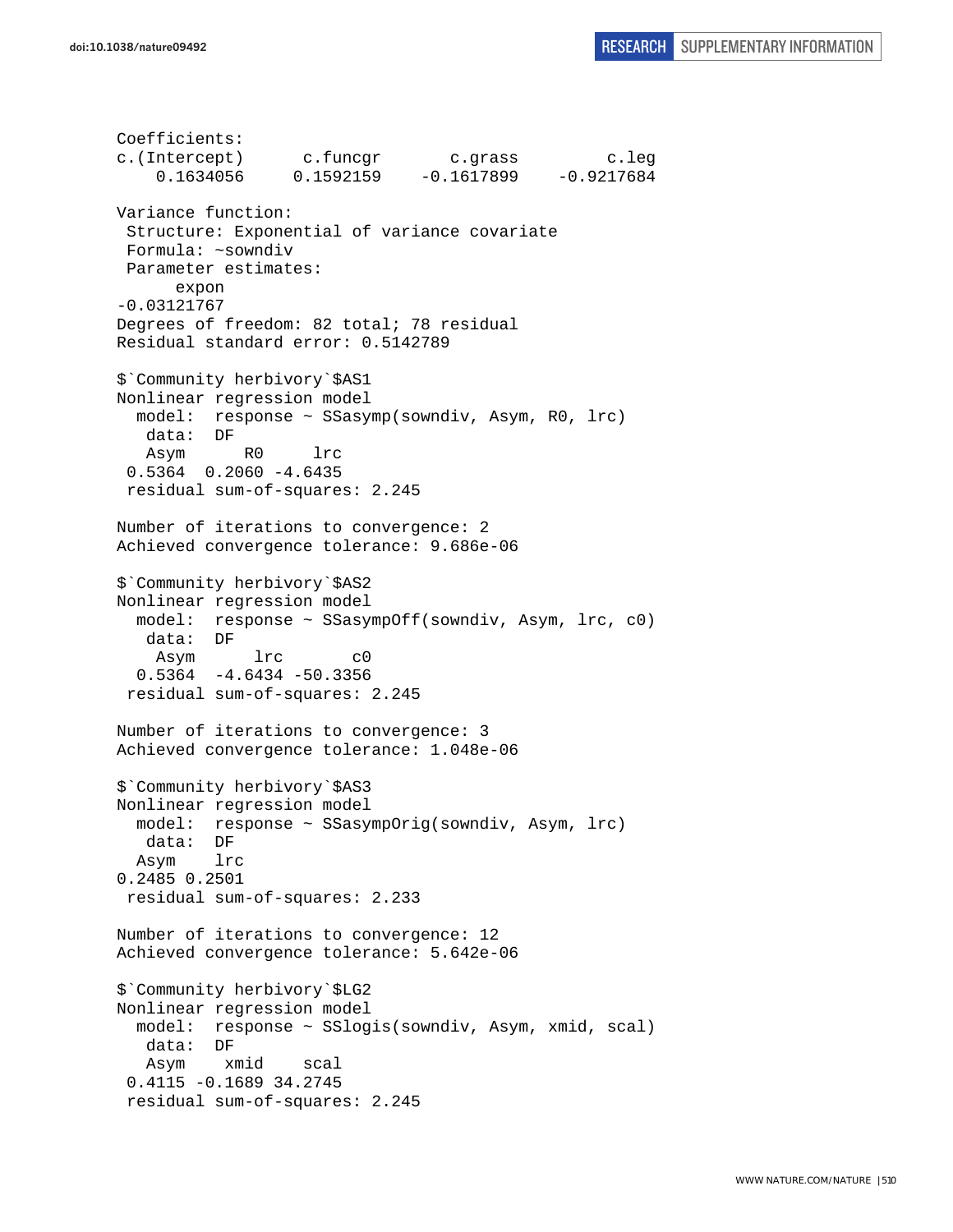Number of iterations to convergence: 2 Achieved convergence tolerance: 3.114e-06 \$Parasitism \$Parasitism\$L0 Call:  $lm(formula = response ~ block + (sowndiv + funcgr + grass + leg)^2,$  $data = DF)$ Coefficients: (Intercept) blockB2 blockB3 blockB4 sowndiv  $0.295994 -0.018157 -0.002647 -0.131154$ 0.030594 funcgr grass leg sowndiv:funcgr sowndiv:grass  $0.175185$   $0.013751$   $-0.215317$   $-0.004322$ 0.012852 sowndiv:leg funcgr:grass funcgr:leg grass:leg 0.002185 -0.092400 -0.059584 0.161299 \$Parasitism\$L2 Call: lm(formula = response ~ sowndiv + funcgr + leg, data = DF) Coefficients: (Intercept) sowndiv funcgr leg<br>0.426109 0.004086 -0.031926 -0.066197 0.426109 0.004086 -0.031926 -0.066197 \$Parasitism\$M1 Nonlinear regression model model: response  $\sim$  a  $*$  sowndiv/(b + sowndiv) data: DF a b 0.3362 0.3985 residual sum-of-squares: 4.091 Number of iterations to convergence: 5 Achieved convergence tolerance: 4.469e-06 \$Parasitism\$M1a Nonlinear regression model model: response ~ SSmicmen(sowndiv, Vm, k) data: DF Vm k 0.3362 0.3985

```
 residual sum-of-squares: 4.091
```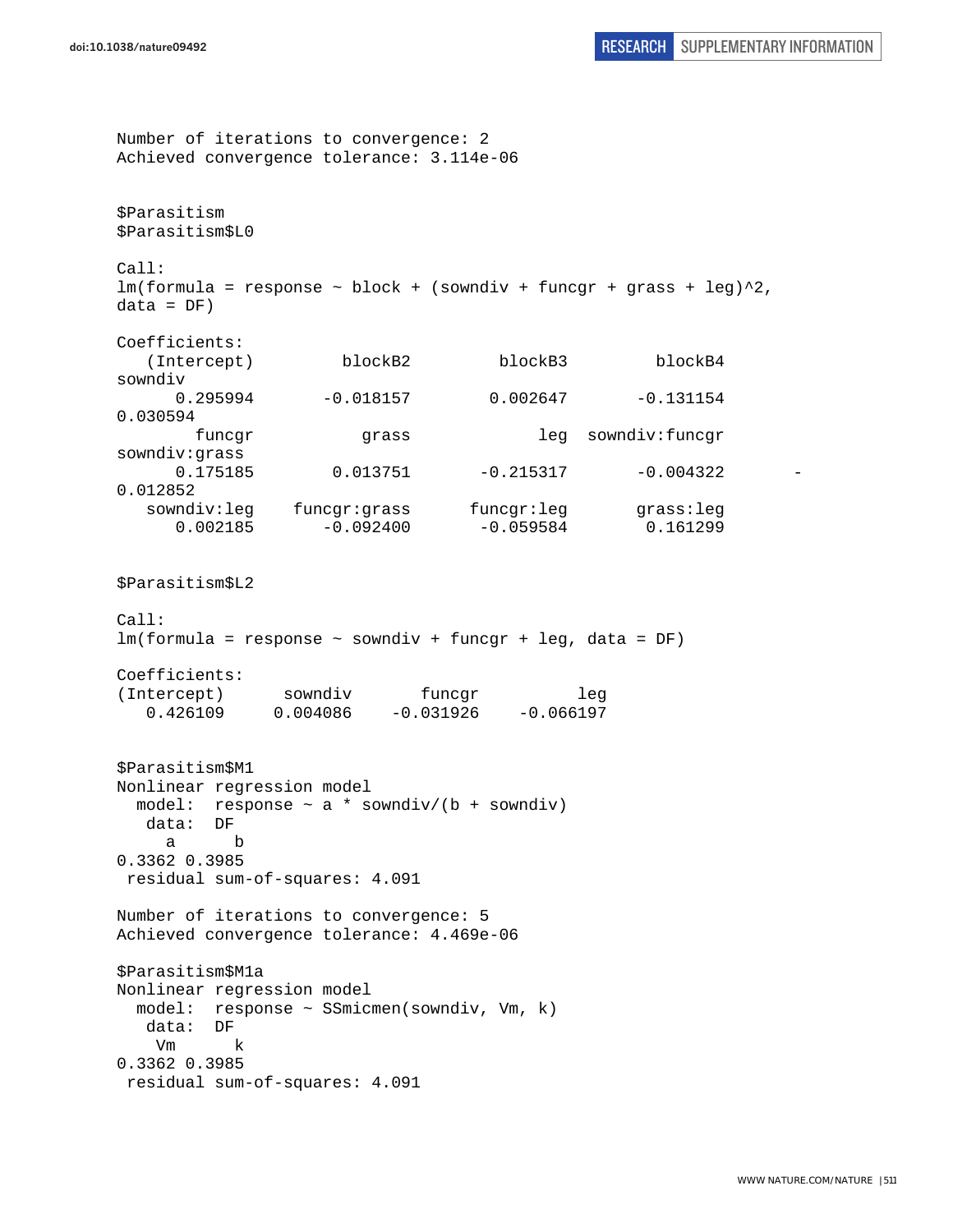```
Number of iterations to convergence: 6 
Achieved convergence tolerance: 2.293e-06 
$Parasitism$M2 
Nonlinear regression model 
  model: response \sim d + a * sowndiv/(b + sowndiv)
    data: DF 
 a b d 
  0.4540 78.7102 0.2573 
  residual sum-of-squares: 4.005 
Number of iterations to convergence: 8 
Achieved convergence tolerance: 4.62e-06 
$Parasitism$E2 
Nonlinear regression model 
  model: response \sim a + b * exp(sowndiv)
    data: DF 
 a b 
2.878e-01 1.502e-27 
 residual sum-of-squares: 4.046 
Number of iterations to convergence: 4 
Achieved convergence tolerance: 7.914e-09 
$Parasitism$E4 
Nonlinear regression model 
 model: response \sim a + exp(sowndiv)
    data: DF 
a 
1 
 residual sum-of-squares: 5.217e+52 
Number of iterations to convergence: 0 
Achieved convergence tolerance: 6.334e-20 
$Parasitism$E5 
Nonlinear regression model 
  model: response ~ b * exp(sowndiv) 
   data: DF 
         b 
4.022e-27 
  residual sum-of-squares: 10.17 
Number of iterations to convergence: 4 
Achieved convergence tolerance: 7.55e-09 
$Parasitism$Pa1 
Nonlinear regression model 
  model: response \sim a + b * sowndiv^c
    data: DF 
 a b c 
0.24676 0.01368 0.66379 
  residual sum-of-squares: 4.004
```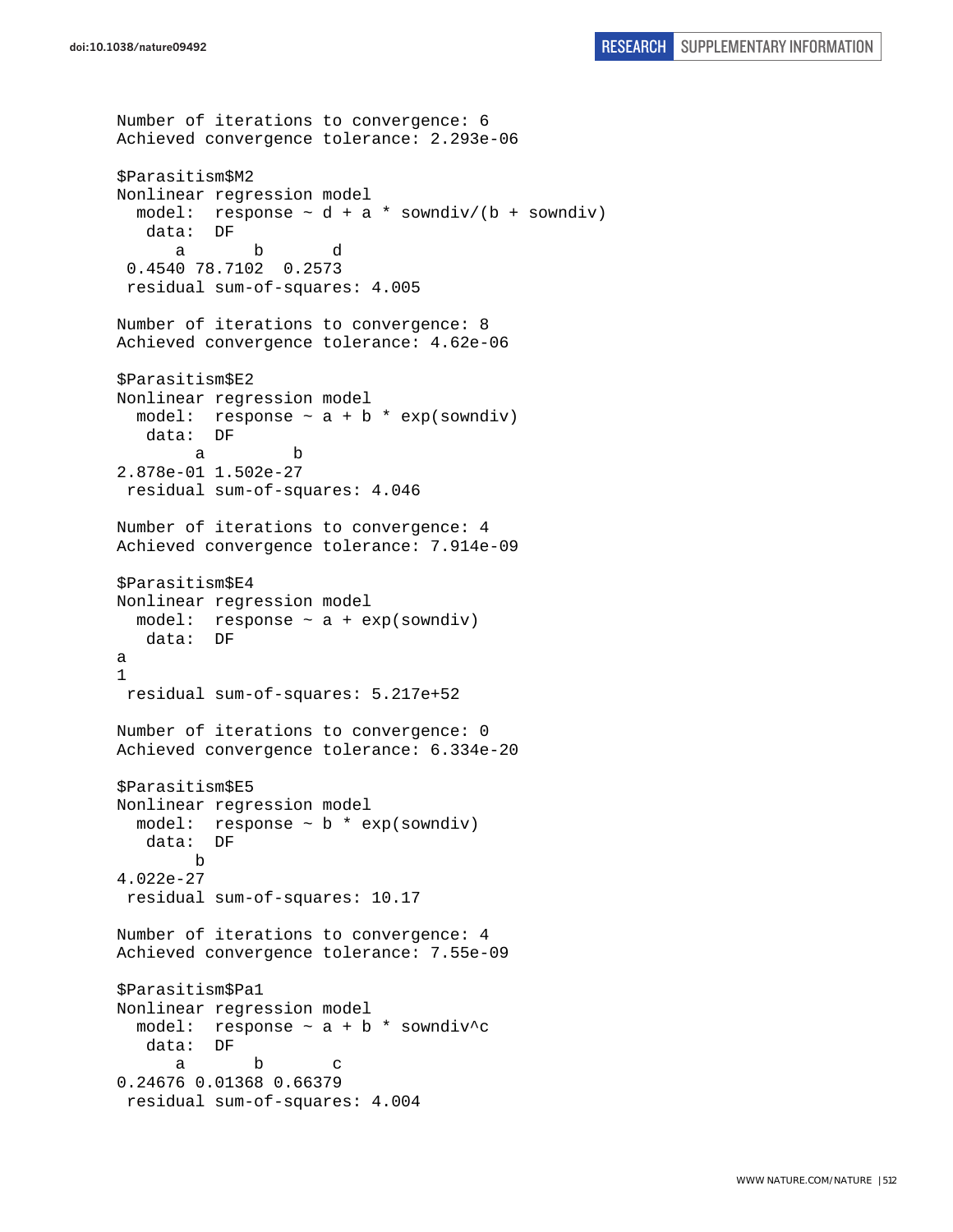Number of iterations to convergence: 5 Achieved convergence tolerance: 1.21e-06 \$Parasitism\$Pa2 Nonlinear regression model model: response  $\sim$  a + b \* sowndiv data: DF a b 0.26705 0.00335 residual sum-of-squares: 4.009 Number of iterations to convergence: 1 Achieved convergence tolerance: 2.424e-09 \$Parasitism\$Pa3 Nonlinear regression model model: response ~ a + sowndiv^c data: DF a c -0.75660 0.03406 residual sum-of-squares: 4.031 Number of iterations to convergence: 8 Achieved convergence tolerance: 1.985e-06 \$Parasitism\$Pa4 Nonlinear regression model model: response ~ b \* sowndiv^c data: DF b c 0.2435 0.1243 residual sum-of-squares: 4.024 Number of iterations to convergence: 7 Achieved convergence tolerance: 3.161e-06 \$Parasitism\$Pa5 Nonlinear regression model model: response ~ sowndiv^c data: DF  $\mathcal{C}$ -0.9072 residual sum-of-squares: 15.19 Number of iterations to convergence: 20 Achieved convergence tolerance: 6.788e-06 \$Parasitism\$AS1 Nonlinear regression model model: response ~ SSasymp(sowndiv, Asym, R0, lrc) data: DF Asym R0 lrc 0.5548 0.2584 -4.0091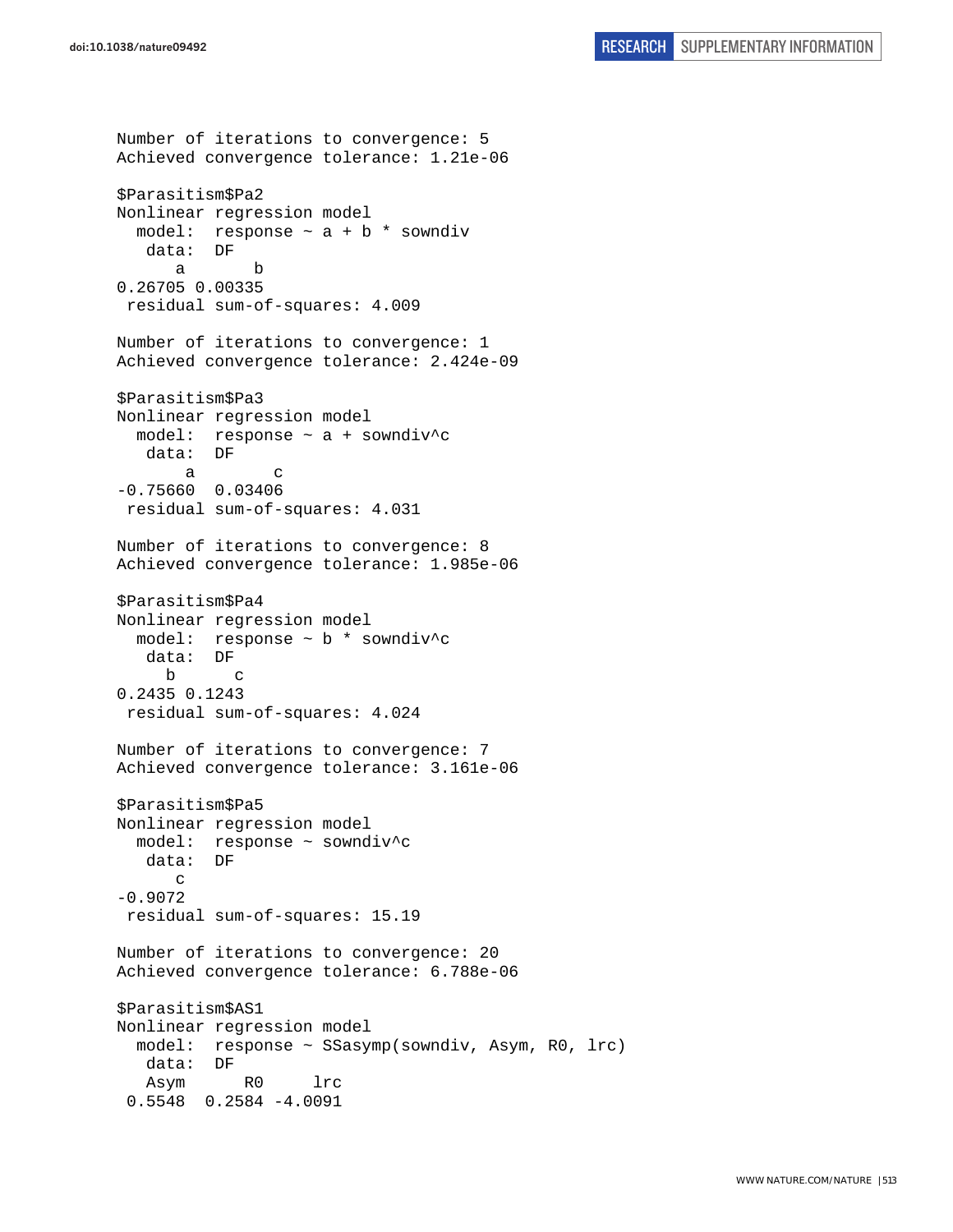```
 residual sum-of-squares: 4.006 
Number of iterations to convergence: 3 
Achieved convergence tolerance: 4.406e-06 
$Parasitism$AS2 
Nonlinear regression model 
  model: response ~ SSasympOff(sowndiv, Asym, lrc, c0) 
   data: DF 
    Asym lrc c0 
  0.5548 -4.0091 -34.5433 residual sum-of-squares: 4.006 
Number of iterations to convergence: 4 
Achieved convergence tolerance: 3.554e-06 
$Parasitism$AS3 
Nonlinear regression model 
  model: response ~ SSasympOrig(sowndiv, Asym, lrc) 
   data: DF 
  Asym lrc 
0.3079 0.5821 
 residual sum-of-squares: 4.142 
Number of iterations to convergence: 13 
Achieved convergence tolerance: 5.682e-06 
$Parasitism$LG2 
Nonlinear regression model 
  model: response ~ SSlogis(sowndiv, Asym, xmid, scal) 
   data: DF 
   Asym xmid scal 
  0.5008 -2.1699 26.8442 
  residual sum-of-squares: 4.007 
Number of iterations to convergence: 2 
Achieved convergence tolerance: 9.962e-06 
$Pollination 
$Pollination$L0 
Call: 
lm(formula = response ~ block + (sowndiv + funcgr + grass + leg)^2,data = DF)Coefficients: 
    (Intercept) blockB2 blockB3 blockB4 
sowndiv 
      1.9021830 -0.0529588 0.0408958 0.0005415 
0.0106349 
       funcgr grass leg sowndiv:funcgr
sowndiv:grass
```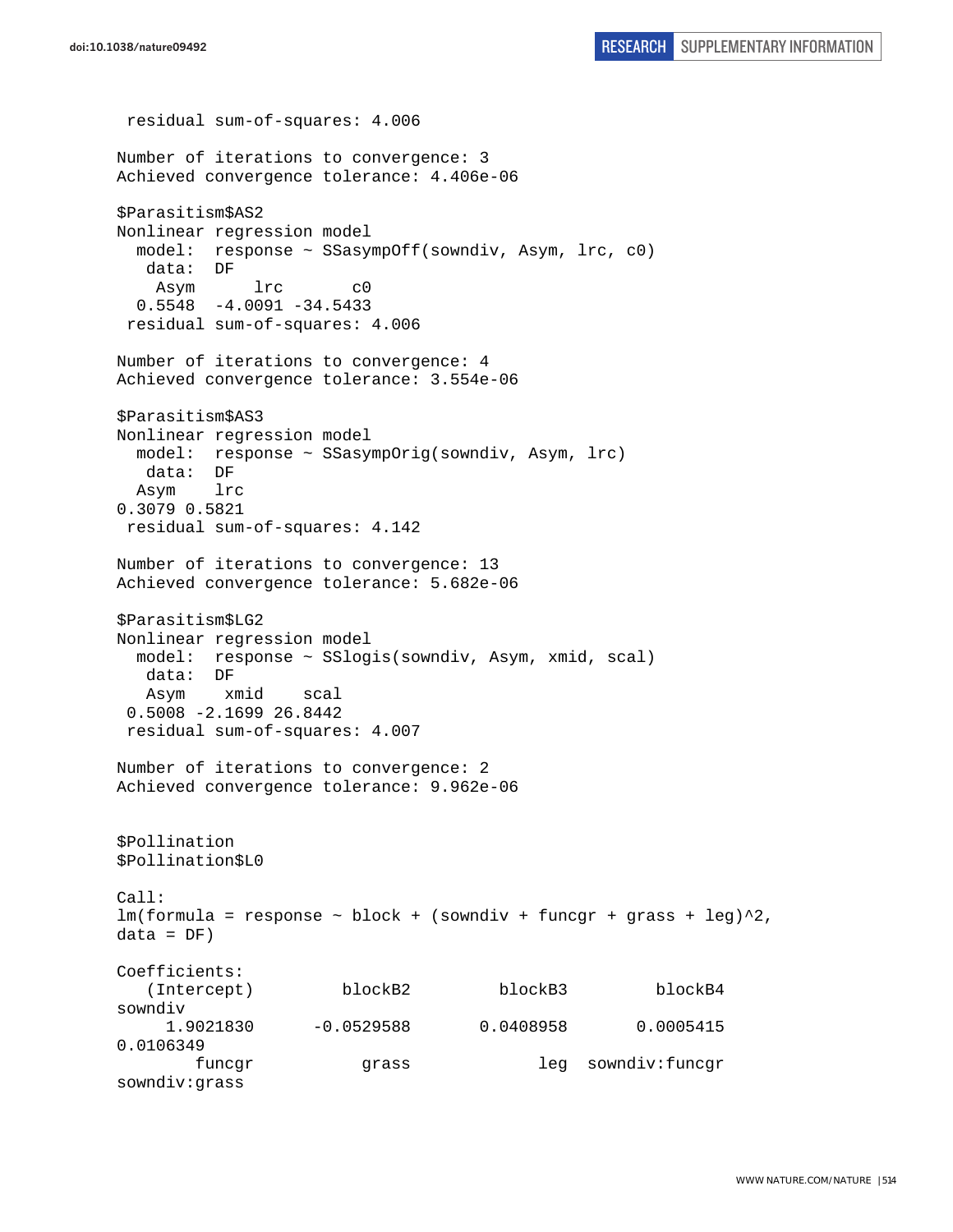$-0.3370700$   $-0.8064455$   $-0.9614541$   $-0.0012289$ 0.0025477 sowndiv:leg funcgr:grass funcgr:leg grass:leg -0.0046002 0.1079479 0.1338933 0.3779492 \$Pollination\$L2 Call: lm(formula = response ~ sowndiv + funcgr + leg, data = DF) Coefficients: (Intercept) sowndiv funcgr leg<br>0.259298 0.003546 0.003957 -0.126254 0.259298 0.003546 0.003957 -0.126254 \$Pollination\$M1 Nonlinear regression model model: response  $\sim$  a \* sowndiv/(b + sowndiv) data: DF a b 0.3627 11.3639 residual sum-of-squares: 1.594 Number of iterations to convergence: 9 Achieved convergence tolerance: 3.705e-06 \$Pollination\$M1a Nonlinear regression model model: response ~ SSmicmen(sowndiv, Vm, k) data: DF Vm k 0.3628 11.3643 residual sum-of-squares: 1.594 Number of iterations to convergence: 5 Achieved convergence tolerance: 1.959e-06 \$Pollination\$M2 Nonlinear regression model model: response  $\sim d + a *$  sowndiv/(b + sowndiv) data: DF a b d 0.38230 17.50585 0.02366 residual sum-of-squares: 1.589 Number of iterations to convergence: 7 Achieved convergence tolerance: 2.34e-06 \$Pollination\$E2 Nonlinear regression model model: response  $\sim$  a + b  $*$  exp(sowndiv) data: DF a b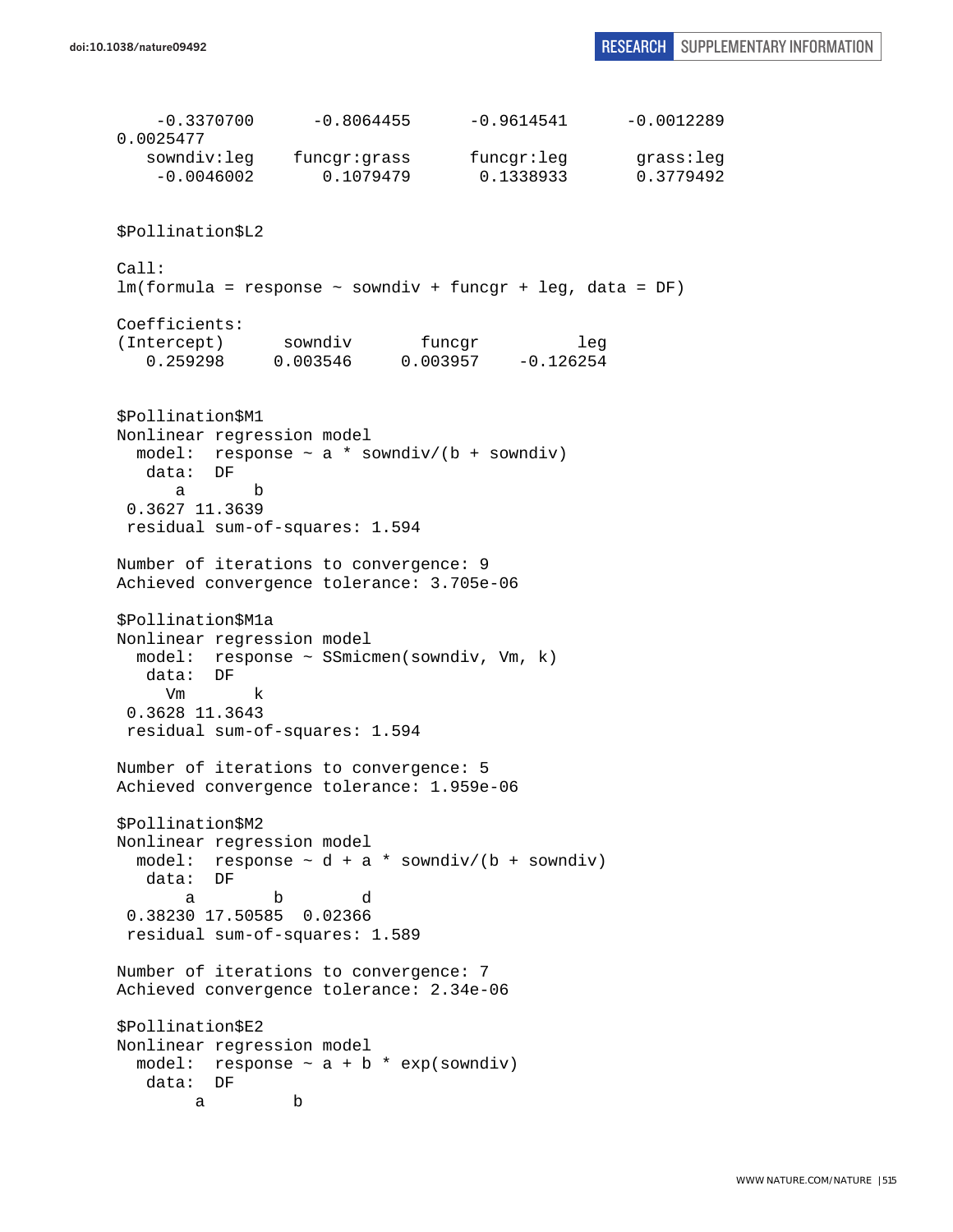```
1.105e-01 1.924e-27 
  residual sum-of-squares: 1.794 
Number of iterations to convergence: 4 
Achieved convergence tolerance: 3.059e-09 
$Pollination$E4 
Nonlinear regression model 
  model: response ~ a + exp(sowndiv) 
    data: DF 
a 
1 
 residual sum-of-squares: 5.217e+52 
Number of iterations to convergence: 0 
Achieved convergence tolerance: 6.091e-20 
$Pollination$E5 
Nonlinear regression model 
  model: response \sim b * exp(sowndiv)
    data: DF 
        b 
2.892e-27 
  residual sum-of-squares: 2.637 
Number of iterations to convergence: 4 
Achieved convergence tolerance: 5.16e-08 
$Pollination$Pa1 
Nonlinear regression model 
 model: response \sim a + b * sowndiv^c
    data: DF 
 a b c 
-0.1078 0.1441 0.2707 
 residual sum-of-squares: 1.586 
Number of iterations to convergence: 9 
Achieved convergence tolerance: 1.950e-06 
$Pollination$Pa2 
Nonlinear regression model 
  model: response \sim a + b * sowndiv
    data: DF 
 a b 
0.077167 0.004959 
 residual sum-of-squares: 1.660 
Number of iterations to convergence: 1 
Achieved convergence tolerance: 1.034e-09 
$Pollination$Pa3 
Nonlinear regression model 
  model: response ~ a + sowndiv^c 
    data: DF
```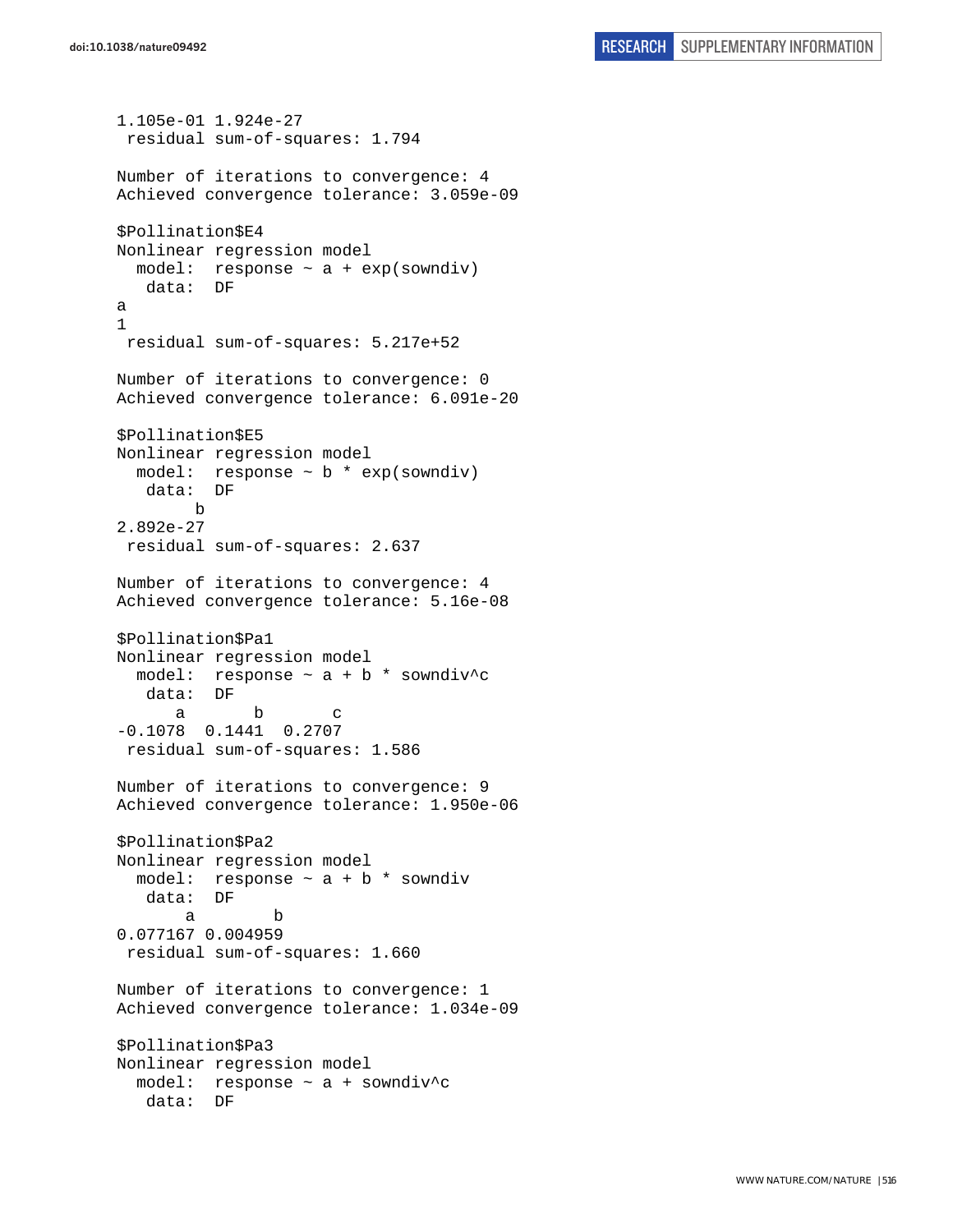a c -0.97683 0.05923 residual sum-of-squares: 1.594 Number of iterations to convergence: 8 Achieved convergence tolerance: 5.48e-07 \$Pollination\$Pa4 Nonlinear regression model model: response ~ b \* sowndiv^c data: DF b c 0.05315 0.45675 residual sum-of-squares: 1.593 Number of iterations to convergence: 7 Achieved convergence tolerance: 2.007e-06 \$Pollination\$Pa5 Nonlinear regression model model: response ~ sowndiv^c data: DF c -3.509 residual sum-of-squares: 14.09 Number of iterations to convergence: 17 Achieved convergence tolerance: 5.126e-06 \$Pollination\$AS1 Nonlinear regression model model: response ~ SSasymp(sowndiv, Asym, R0, lrc) data: DF Asym R0 lrc 0.33277 0.03301 -2.90449 residual sum-of-squares: 1.592 Number of iterations to convergence: 4 Achieved convergence tolerance: 3.285e-06 \$Pollination\$AS2 Nonlinear regression model model: response ~ SSasympOff(sowndiv, Asym, lrc, c0) data: DF Asym lrc c0 0.3328 -2.9045 -1.9071 residual sum-of-squares: 1.592 Number of iterations to convergence: 4 Achieved convergence tolerance: 3.286e-06 \$Pollination\$AS3 Nonlinear regression model model: response ~ SSasympOrig(sowndiv, Asym, lrc)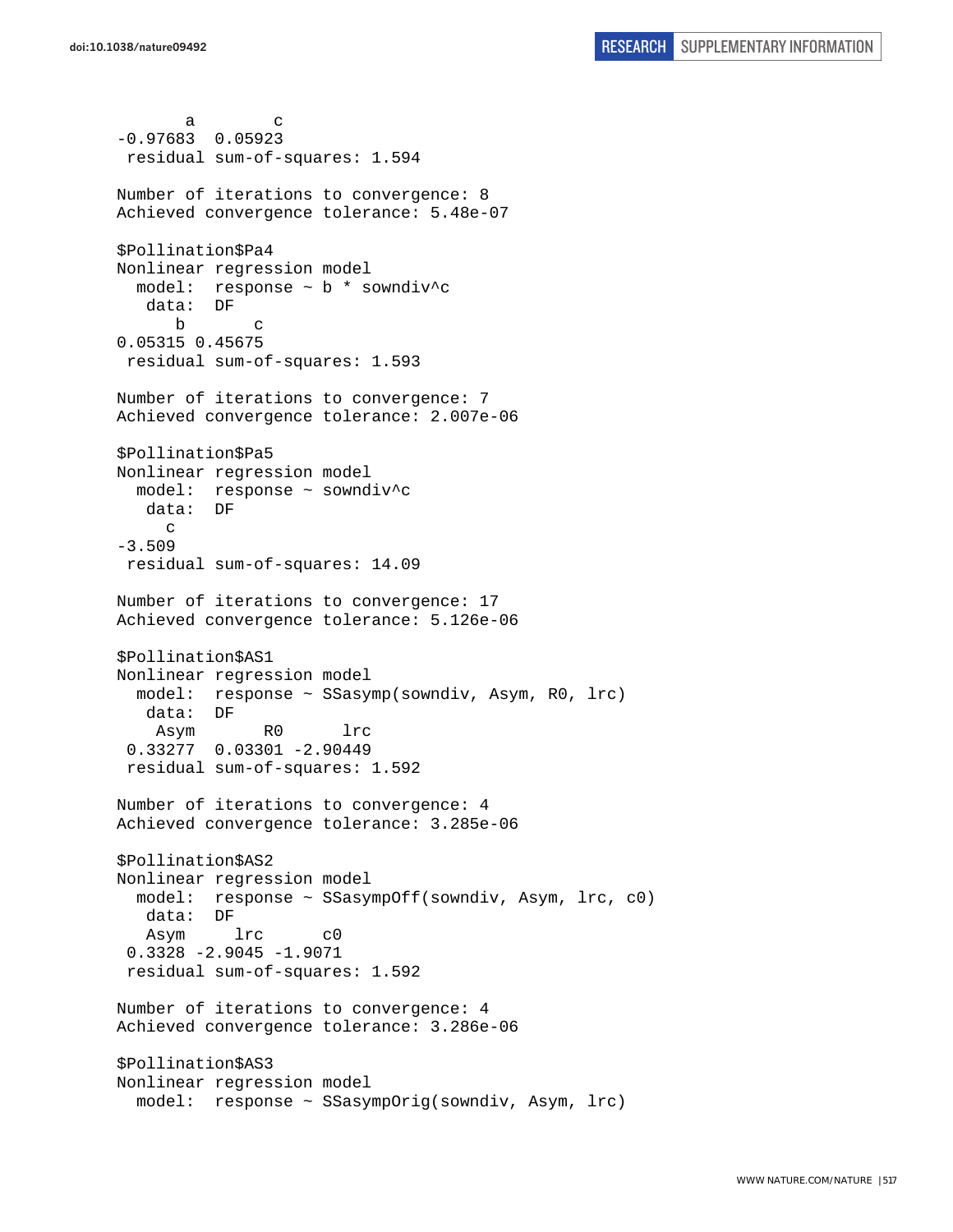data: DF Asym lrc 0.3002 -2.4785 residual sum-of-squares: 1.608 Number of iterations to convergence: 7 Achieved convergence tolerance: 7.618e-06 \$Pollination\$LG2 Nonlinear regression model model: response ~ SSlogis(sowndiv, Asym, xmid, scal) data: DF Asym xmid scal 0.3196 11.1852 7.5379 residual sum-of-squares: 1.612 Number of iterations to convergence: 5 Achieved convergence tolerance: 7.504e-06 \$Decomposition \$Decomposition\$L0 Call:  $lm(formula = response ~ block + (sowndiv + funcgr + grass + leg)^2,$  $data = DF)$ Coefficients: (Intercept) blockB2 blockB3 blockB4 sowndiv 0.698513 0.077314 0.262365 0.048947 0.035103 funcgr grass leg sowndiv:funcgr sowndiv:grass  $-0.170241$   $-0.065910$   $-0.451922$   $-0.001485$   $-$ 0.019453 sowndiv:leg funcgr:grass funcgr:leg grass:leg 0.001682 0.027121 0.150350 0.168624 \$Decomposition\$L2 Call: lm(formula = response ~ sowndiv + funcgr + leg, data = DF) Coefficients: (Intercept) sowndiv funcgr leg 0.5297420 0.0070731 0.0001013 0.0003643 \$Decomposition\$M1 Nonlinear regression model model: response  $\sim$  a \* sowndiv/(b + sowndiv) data: DF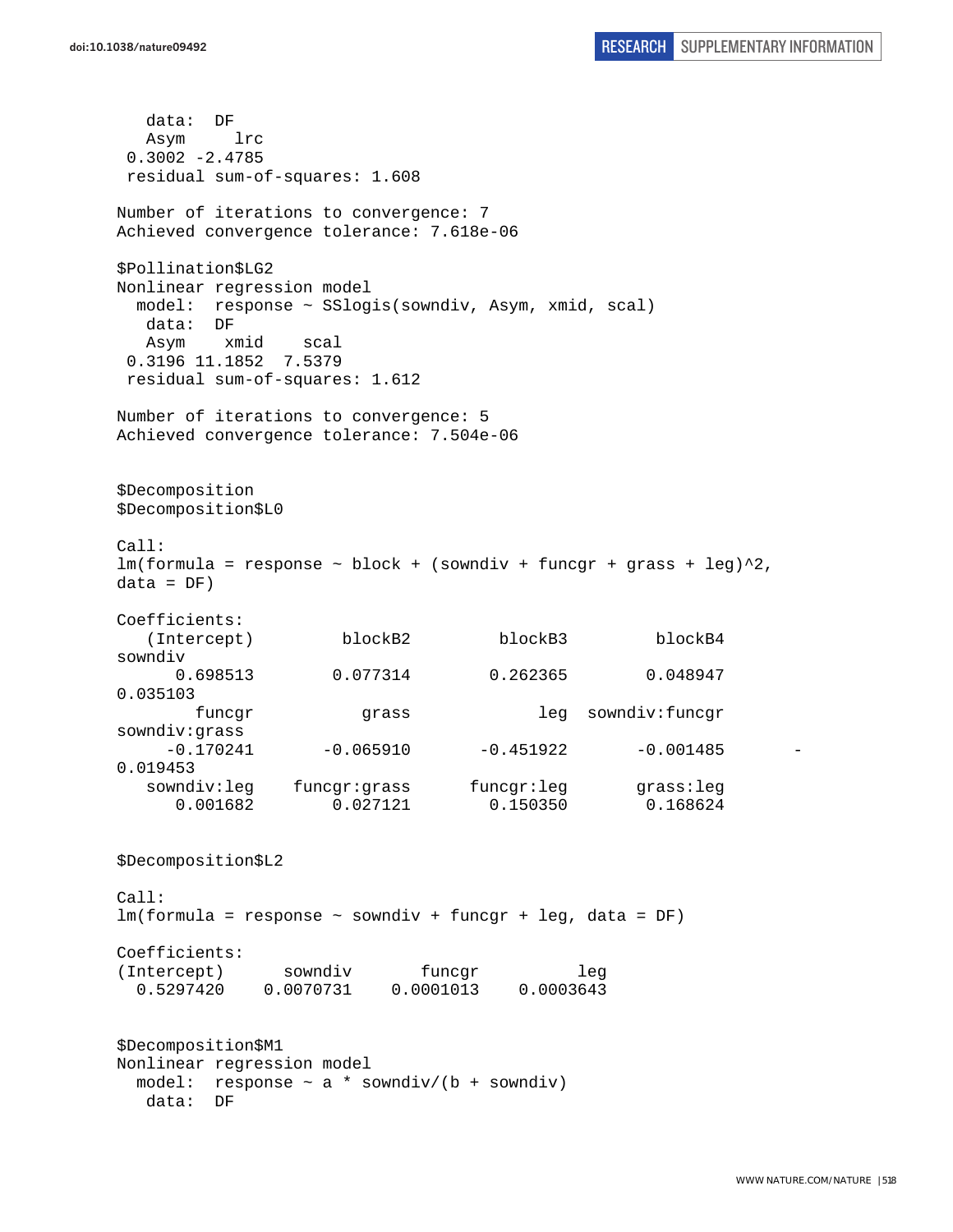a b 0.6300 0.2212 residual sum-of-squares: 1.577 Number of iterations to convergence: 3 Achieved convergence tolerance: 3.250e-06 \$Decomposition\$M1a Nonlinear regression model model: response ~ SSmicmen(sowndiv, Vm, k) data: DF Vm k 0.6300 0.2212 residual sum-of-squares: 1.577 Number of iterations to convergence: 2 Achieved convergence tolerance: 3.275e-06 \$Decomposition\$M2 Nonlinear regression model model: response  $\sim d + a *$  sowndiv/(b + sowndiv) data: DF a b d 0.1966 4.6211 0.4864 residual sum-of-squares: 1.567 Number of iterations to convergence: 4 Achieved convergence tolerance: 6.865e-10 \$Decomposition\$E2 Nonlinear regression model model: response  $\sim$  a + b  $*$  exp(sowndiv) data: DF a b 5.505e-01 9.965e-09 residual sum-of-squares: 1.591 Number of iterations to convergence: 2 Achieved convergence tolerance: 8.29e-09 \$Decomposition\$E3 Nonlinear regression model model: response  $\sim$  a + exp(c  $*$  sowndiv) data: DF a c -0.468458 0.006627 residual sum-of-squares: 1.577 Number of iterations to convergence: 20 Achieved convergence tolerance: 1.289e-07 \$Decomposition\$E4 Nonlinear regression model model: response ~ a + exp(sowndiv)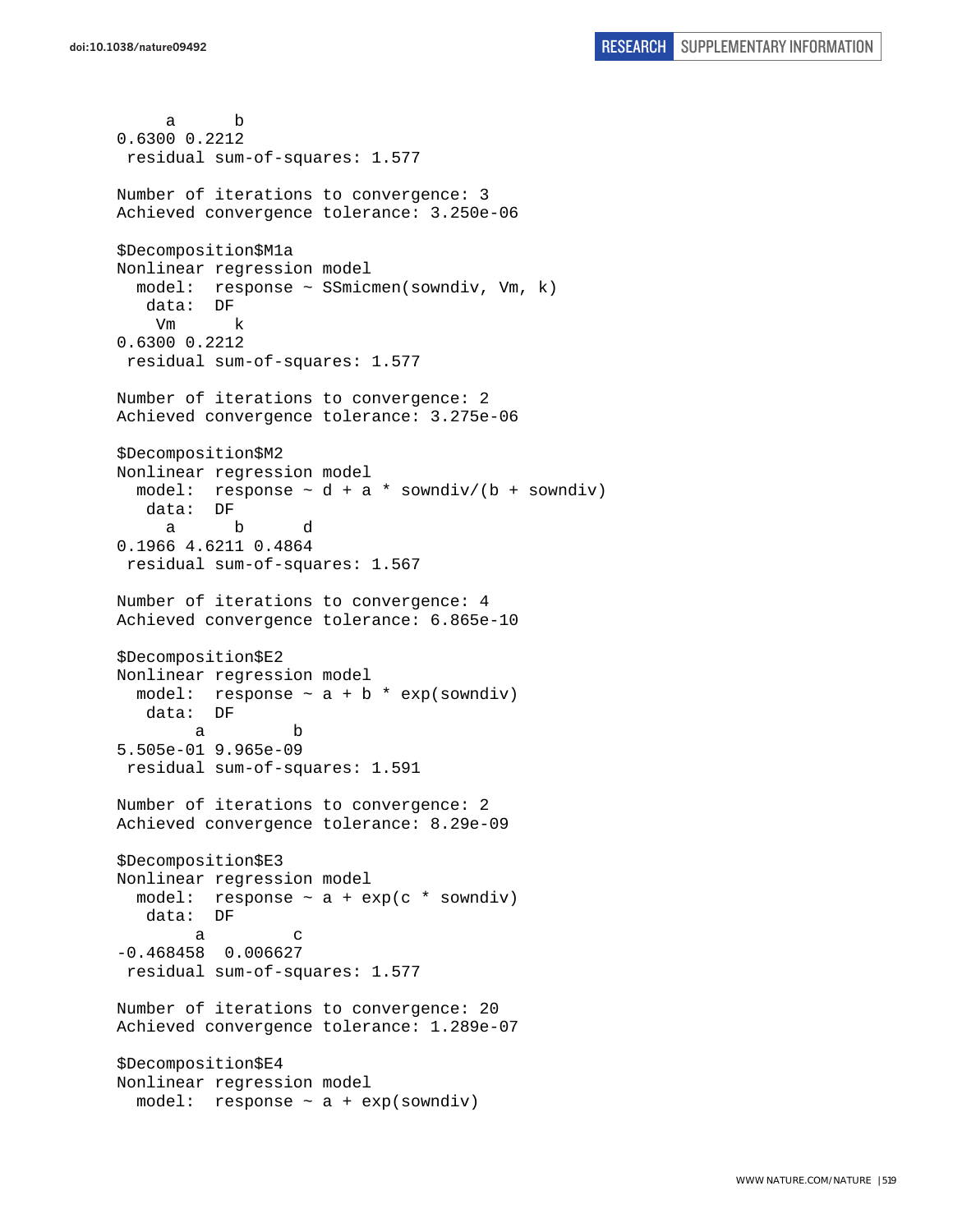data: DF a -2625462 residual sum-of-squares: 7.232e+14 Number of iterations to convergence: 1 Achieved convergence tolerance: 1.086e-08 \$Decomposition\$E5 Nonlinear regression model model: response  $\sim$  b  $*$  exp(sowndiv) data: DF b 7.191e-08 residual sum-of-squares: 10.98 Number of iterations to convergence: 2 Achieved convergence tolerance: 1.518e-10 \$Decomposition\$E6 Nonlinear regression model model: response ~ exp(c \* sowndiv) data: DF c -0.05171 residual sum-of-squares: 5.734 Number of iterations to convergence: 26 Achieved convergence tolerance: 5.82e-06 \$Decomposition\$Pa1 Nonlinear regression model model: response  $\sim$  a + b \* sowndiv<sup>^</sup>c data: DF a b c -0.1011 0.6225 0.0624 residual sum-of-squares: 1.567 Number of iterations to convergence: 18 Achieved convergence tolerance: 1.923e-07 \$Decomposition\$Pa2 Nonlinear regression model model: response  $\sim$  a + b  $*$  sowndiv data: DF a b 0.530483 0.007074 residual sum-of-squares: 1.577 Number of iterations to convergence: 1 Achieved convergence tolerance: 3.662e-09 \$Decomposition\$Pa3 Nonlinear regression model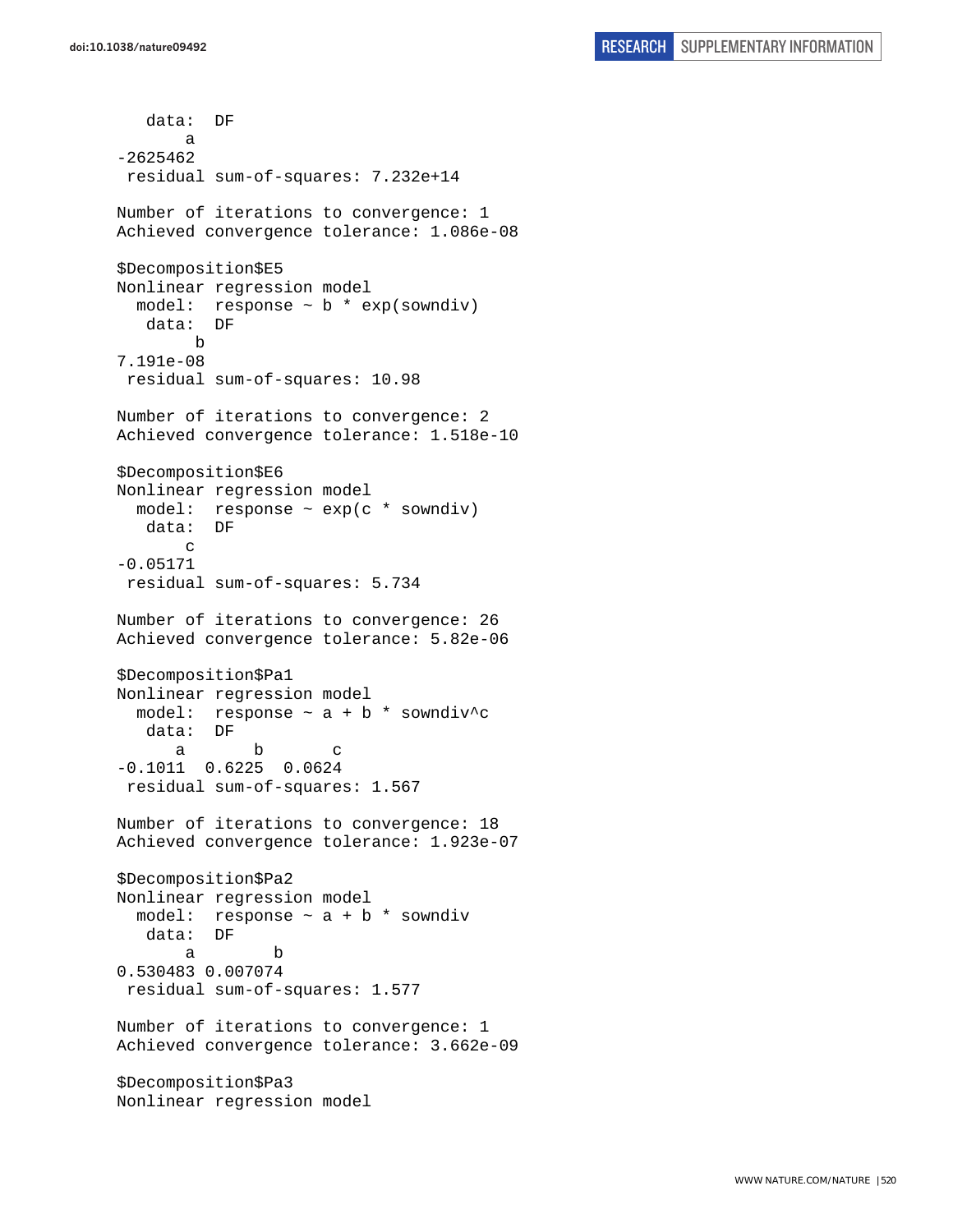```
 model: response ~ a + sowndiv^c 
    data: DF 
 a c 
-0.47890 0.04009 
 residual sum-of-squares: 1.567 
Number of iterations to convergence: 6 
Achieved convergence tolerance: 4.718e-06 
$Decomposition$Pa4 
Nonlinear regression model 
   model: response ~ b * sowndiv^c 
    data: DF 
 b c 
0.52160 0.07332 
 residual sum-of-squares: 1.567 
Number of iterations to convergence: 6 
Achieved convergence tolerance: 3.496e-08 
$Decomposition$Pa5 
Nonlinear regression model 
  model: response ~ sowndiv^c 
   data: DF 
       c 
-0.2375 
 residual sum-of-squares: 5.516 
Number of iterations to convergence: 9 
Achieved convergence tolerance: 1.044e-06 
$Decomposition$AS3 
Nonlinear regression model 
   model: response ~ SSasympOrig(sowndiv, Asym, lrc) 
   data: DF 
  Asym lrc 
0.6054 0.6786 
 residual sum-of-squares: 1.594 
Number of iterations to convergence: 2 
Achieved convergence tolerance: 3.265e-06 
$`Seed predation` 
$`Seed predation`$L0 
Call: 
lm(formula = response ~ block + (sowndiv + funcgr + grass + leg)^2,data = DF)Coefficients: 
    (Intercept) blockB2 blockB3 blockB4 
sowndiv
```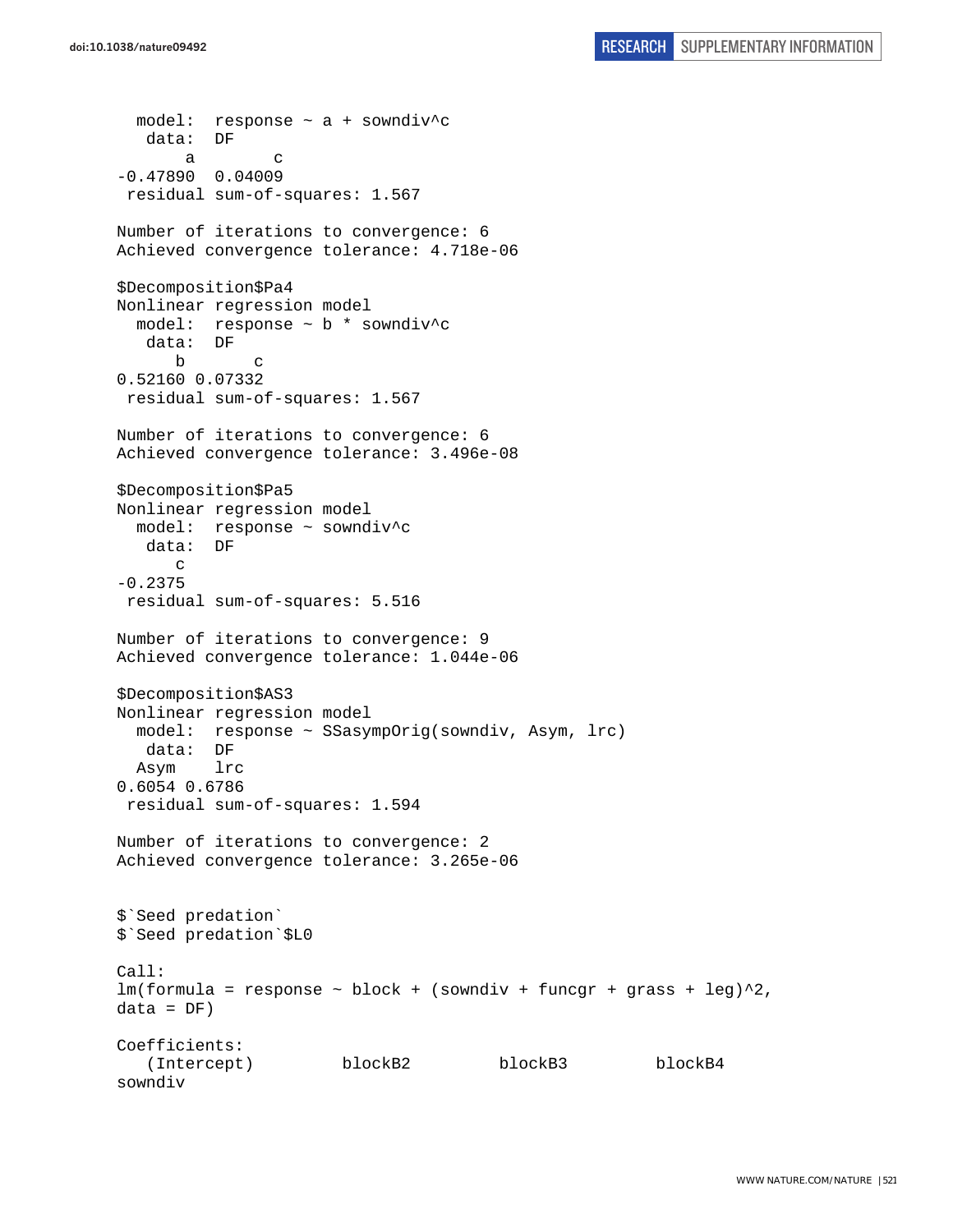2.666190 0.080418 0.107597 0.088453 - 0.060141 funcgr grass leg sowndiv:funcgr sowndiv:grass  $-0.503360$   $-0.788904$   $-1.020570$  0.011867 0.016931 sowndiv:leg funcgr:grass funcgr:leg grass:leg 0.000714 0.101580 0.238586 0.355816 \$`Seed predation`\$L2 Call: lm(formula = response ~ sowndiv + funcgr + leg, data = DF) Coefficients: (Intercept) sowndiv funcgr leg 0.850759 -0.008135 0.010276 -0.091914 \$`Seed predation`\$M1 Nonlinear regression model model: response  $\sim$  a \* sowndiv/(b + sowndiv) data: DF a b 0.6436 -0.1135 residual sum-of-squares: 1.668 Number of iterations to convergence: 4 Achieved convergence tolerance: 7.026e-06 \$`Seed predation`\$M1a Nonlinear regression model model: response ~ SSmicmen(sowndiv, Vm, k) data: DF Vm k 0.6436 -0.1135 residual sum-of-squares: 1.668 Number of iterations to convergence: 2 Achieved convergence tolerance: 4.475e-07 \$`Seed predation`\$M2 Nonlinear regression model model: response  $\sim d + a *$  sowndiv/(b + sowndiv) data: DF a b d -0.1510 4.1923 0.7523 residual sum-of-squares: 1.661 Number of iterations to convergence: 4 Achieved convergence tolerance: 4.011e-08 \$`Seed predation`\$E2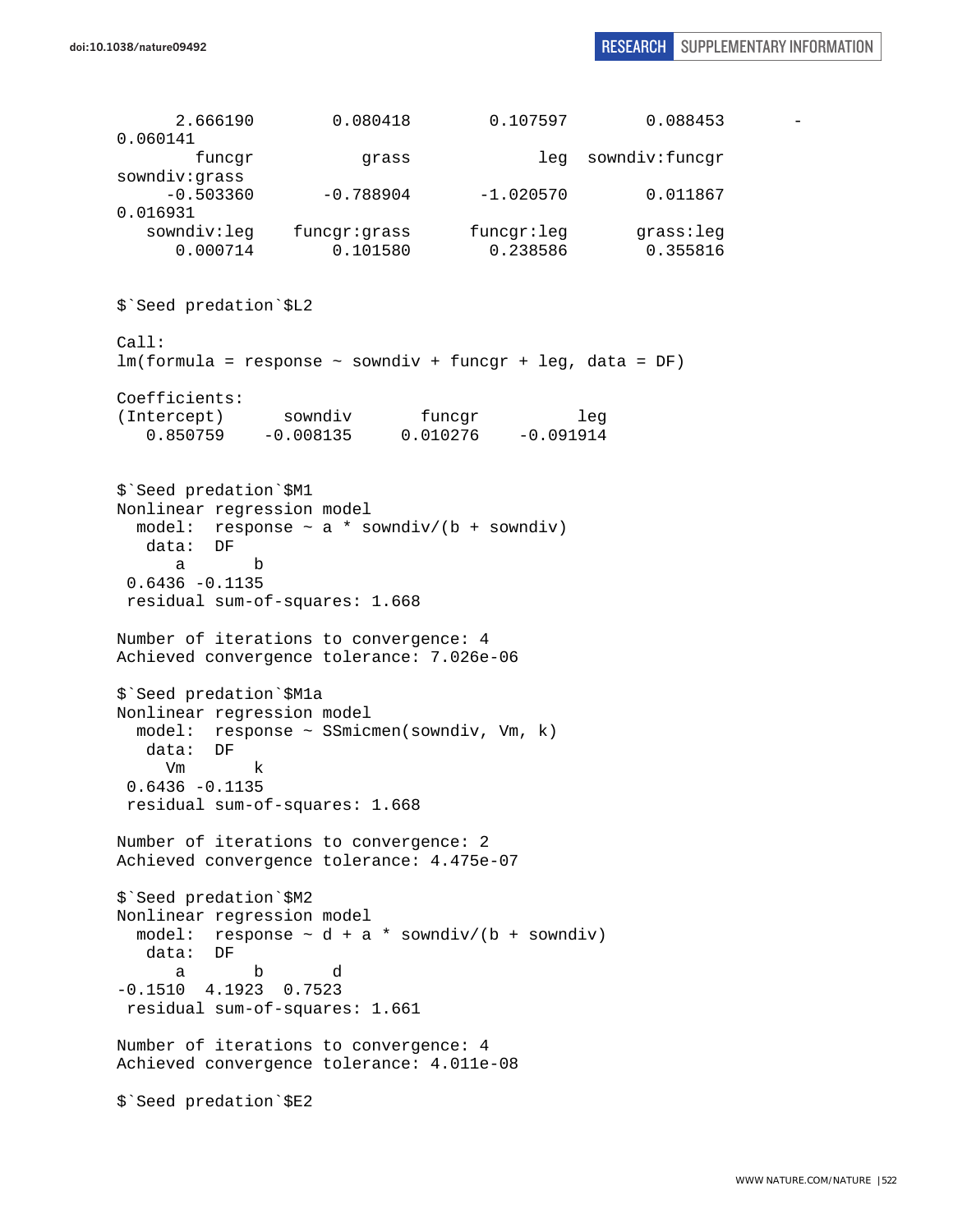```
Nonlinear regression model 
  model: response \sim a + b * exp(sowndiv)
    data: DF 
 a b 
  7.009e-01 -7.679e-09 
  residual sum-of-squares: 1.676 
Number of iterations to convergence: 2 
Achieved convergence tolerance: 6.374e-09 
$`Seed predation`$E3 
Nonlinear regression model 
  model: response \sim a + exp(c * sowndiv)
    data: DF 
 a c 
-0.283208 - 0.005752 residual sum-of-squares: 1.667 
Number of iterations to convergence: 20 
Achieved convergence tolerance: 2.764e-06 
$`Seed predation`$E4 
Nonlinear regression model 
  model: response \sim a + exp(sowndiv)
    data: DF 
 a 
-2704488 
 residual sum-of-squares: 7.69e+14 
Number of iterations to convergence: 1 
Achieved convergence tolerance: 1.063e-08 
$`Seed predation`$E5 
Nonlinear regression model 
  model: response \sim b * exp(sowndiv)
    data: DF 
        b 
7.12e-08 
 residual sum-of-squares: 17.40 
Number of iterations to convergence: 2 
Achieved convergence tolerance: 4.464e-13 
$`Seed predation`$E6 
Nonlinear regression model 
  model: response ~ exp(c * sowndiv) 
   data: DF 
        c 
-0.04066 
  residual sum-of-squares: 3.201 
Number of iterations to convergence: 23 
Achieved convergence tolerance: 6.528e-06
```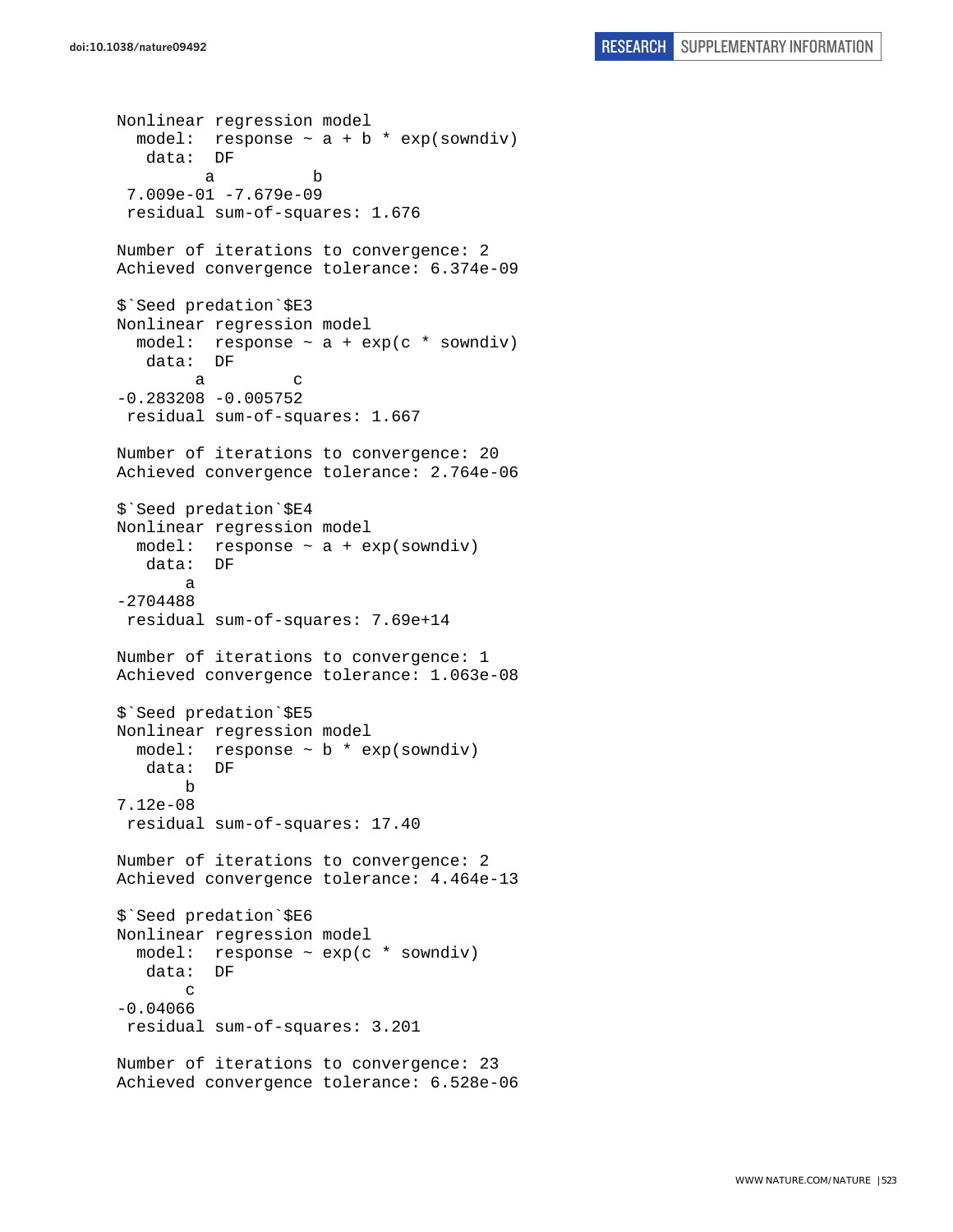\$`Seed predation`\$Pa1 Nonlinear regression model model: response  $\sim$  a + b \* sowndiv^c data: DF a b c 2.28571 -1.56250 0.02032 residual sum-of-squares: 1.661 Number of iterations to convergence: 45 Achieved convergence tolerance: 7.753e-09 \$`Seed predation`\$Pa2 Nonlinear regression model model: response  $\sim$  a + b  $*$  sowndiv data: DF a b 0.716061 -0.005438 residual sum-of-squares: 1.667 Number of iterations to convergence: 1 Achieved convergence tolerance: 9.875e-15 \$`Seed predation`\$Pa3 Nonlinear regression model model: response ~ a + sowndiv^c data: DF a c  $-0.27626 - 0.03418$  residual sum-of-squares: 1.661 Number of iterations to convergence: 7 Achieved convergence tolerance: 7.223e-09 \$`Seed predation`\$Pa4 Nonlinear regression model model: response ~ b \* sowndiv^c data: DF b c 0.72387 -0.04809 residual sum-of-squares: 1.661 Number of iterations to convergence: 6 Achieved convergence tolerance: 4.912e-07 \$`Seed predation`\$Pa5 Nonlinear regression model model: response ~ sowndiv^c data: DF  $\mathcal{C}$ -0.2006 residual sum-of-squares: 3.034 Number of iterations to convergence: 8 Achieved convergence tolerance: 1.217e-06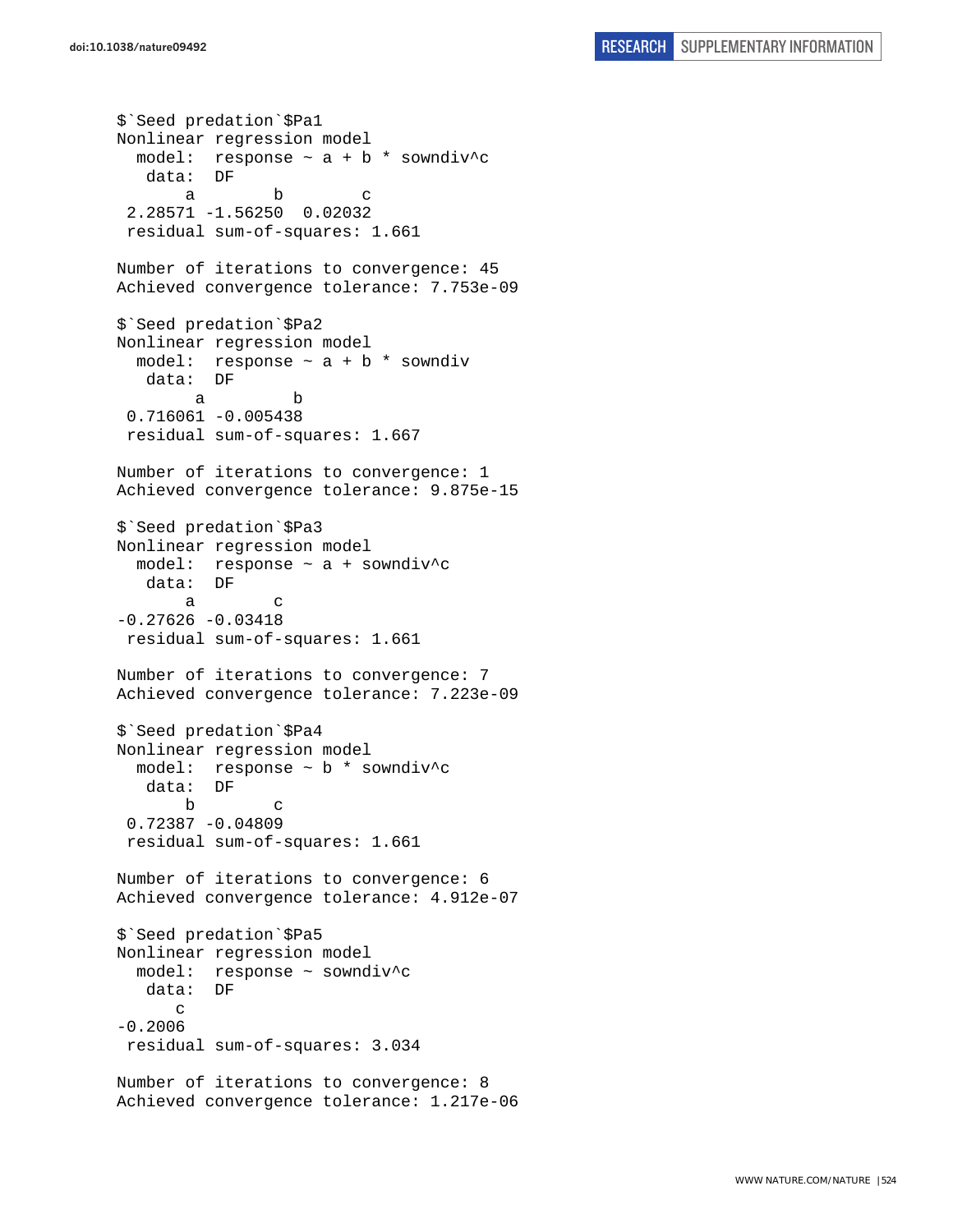```
$`Pathogen infection` 
$`Pathogen infection`$L0 
Call: 
lm(formula = response ~ block + (sowndiv + funcgr + grass + leg)^2,data = DF)Coefficients: 
   (Intercept) blockB2 blockB3 blockB4 
sowndiv 
      1.102971 0.033740 -0.037188 -0.062730 -
0.068664 
        funcgr grass leg sowndiv:funcgr 
sowndiv:grass 
    -0.153352 0.278805 -0.334250 0.0120600.006800 
   sowndiv:leg funcgr:grass funcgr:leg grass:leg 
      0.009389 -0.127558 0.124327 -0.108286 
$`Pathogen infection`$L011 
Generalized least squares fit by maximum likelihood 
 Model: response \sim block + (sowndiv + funcgr + grass + leg)^22
  Data: DF 
  Log-likelihood: 44.57221 
Coefficients: 
   (Intercept) blockB2 blockB3 blockB4 
sowndiv 
   0.896730536 0.021292658 0.012025342 -0.022596434 -
0.069415459 
        funcgr grass leg sowndiv:funcgr 
sowndiv:grass 
   -0.096897633 0.244997307 -0.203951715 0.011998217 
0.003549326 
   sowndiv:leg funcgr:grass funcgr:leg grass:leg 
    0.015083434 -0.086614758 0.031646421 -0.094323519 
Variance function: 
  Structure: Power of variance covariate 
 Formula: ~sowndiv 
 Parameter estimates: 
     power 
-0.7437424 
Degrees of freedom: 82 total; 68 residual 
Residual standard error: 0.4238586 
$`Pathogen infection`$L021 
Generalized least squares fit by maximum likelihood 
 Model: response \sim block + (sowndiv + funcgr + grass + leg)\textdegree{}2 Data: DF 
  Log-likelihood: 75.28316
```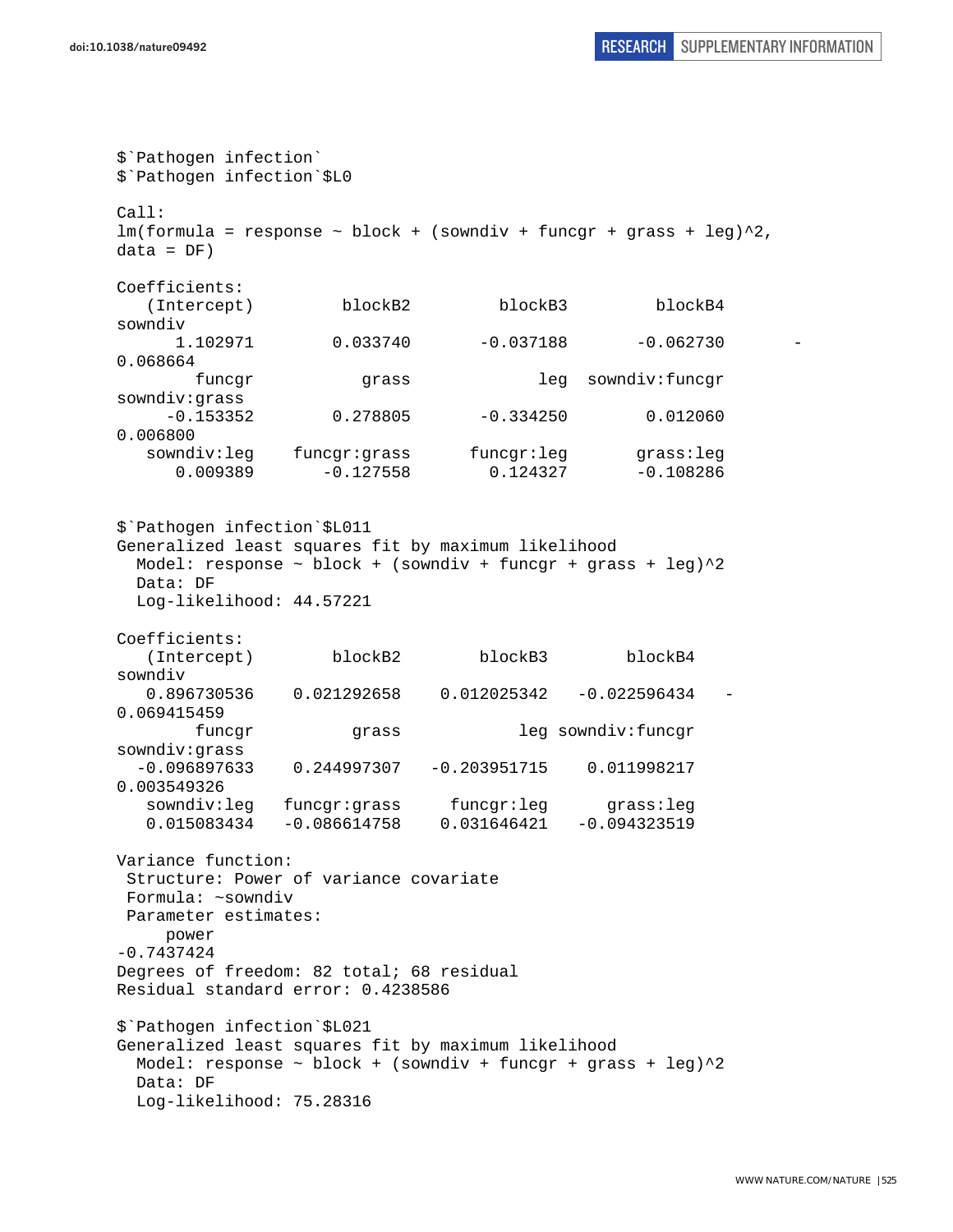Coefficients: (Intercept) blockB2 blockB3 blockB4 sowndiv 1.545749102 0.009856514 0.038419681 -0.011553805 - 0.081191776 funcgr grass leg sowndiv:funcgr sowndiv:grass -0.236771617 -0.093730840 -0.477253990 0.013780221 0.003729401 sowndiv:leg funcgr:grass funcgr:leg grass:leg 0.020399792 -0.015648728 0.042045714 0.046842079 Variance function: Structure: Exponential of variance covariate Formula: ~sowndiv Parameter estimates: expon -0.1857012 Degrees of freedom: 82 total; 68 residual Residual standard error: 0.4758213 \$`Pathogen infection`\$L2 Call: lm(formula = response ~ sowndiv + funcgr + leg, data = DF) Coefficients: (Intercept) sowndiv funcgr leg 0.889072 -0.006513 -0.086534 -0.215888 \$`Pathogen infection`\$L21 Generalized least squares fit by maximum likelihood Model: response ~ sowndiv + funcgr + leg Data: DF Log-likelihood: 16.89656 Coefficients: (Intercept) sowndiv funcgr leg 0.656639822 -0.003907434 -0.055308674 -0.130281660 Variance function: Structure: Power of variance covariate Formula: ~fitted(.) Parameter estimates: power 1.542182 Degrees of freedom: 82 total; 78 residual Residual standard error: 1.284036 \$`Pathogen infection`\$L22 Generalized least squares fit by maximum likelihood Model: response ~ sowndiv + funcgr + leg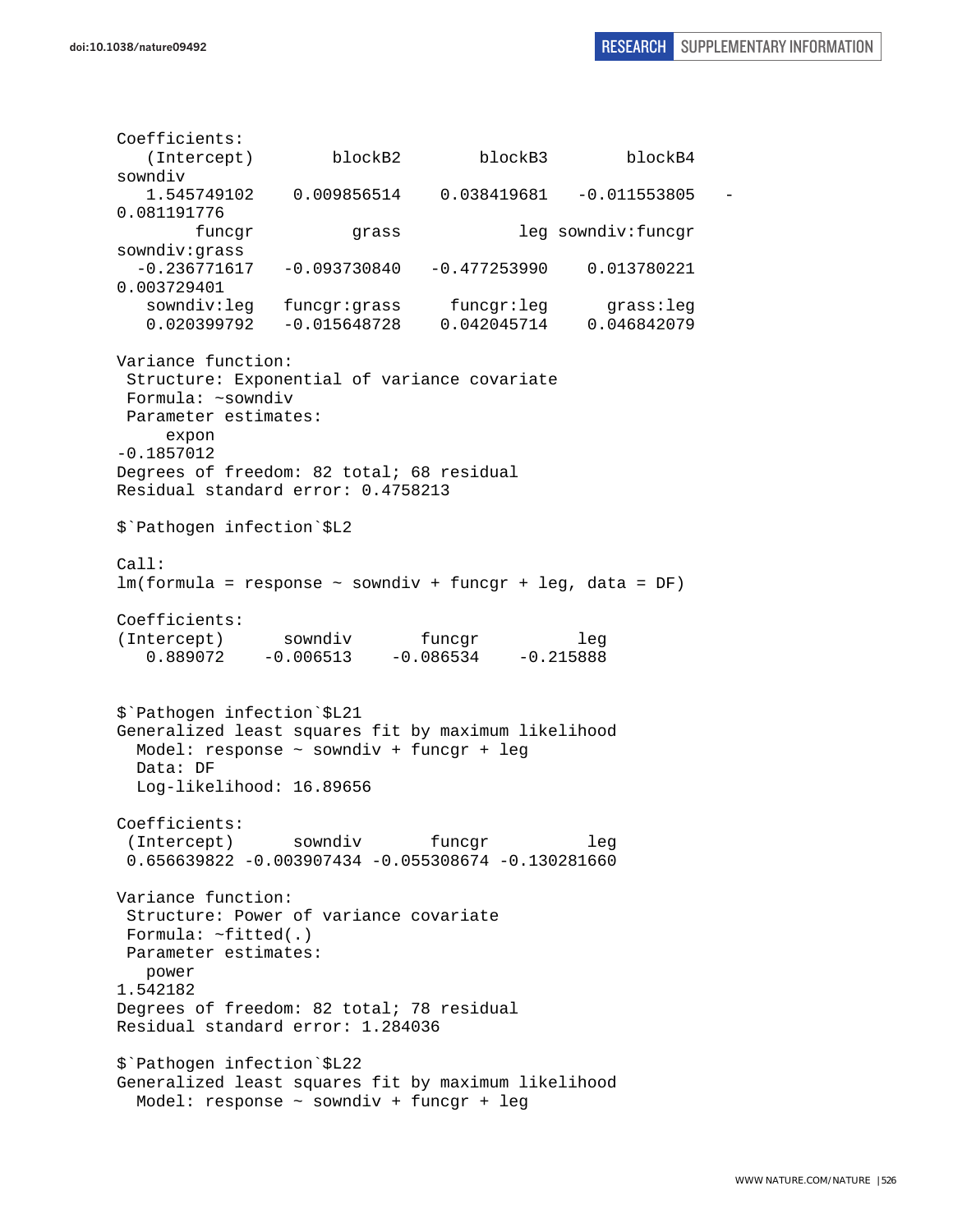Data: DF Log-likelihood: 15.92461 Coefficients: (Intercept) sowndiv funcgr leg 0.556582294 -0.003828855 -0.041020824 -0.095882640 Variance function: Structure: Exponential of variance covariate Formula: ~fitted(.) Parameter estimates: expon 7.817952 Degrees of freedom: 82 total; 78 residual Residual standard error: 0.01982425 \$`Pathogen infection`\$L211 Generalized least squares fit by maximum likelihood Model: response ~ sowndiv + funcgr + leg Data: DF Log-likelihood: 23.01397 Coefficients: (Intercept) sowndiv funcgr leg 0.488385141 -0.003137442 -0.032178552 -0.108575324 Variance function: Structure: Power of variance covariate Formula: ~sowndiv Parameter estimates: power -0.6429561 Degrees of freedom: 82 total; 78 residual Residual standard error: 0.4746985 \$`Pathogen infection`\$L222 Generalized least squares fit by maximum likelihood Model: response ~ sowndiv + funcgr + leg Data: DF Log-likelihood: 19.64292 Coefficients: (Intercept) sowndiv funcgr leg 0.716208400 -0.003237871 -0.070818202 -0.167350761 Variance function: Structure: Exponential of variance covariate Formula: ~sowndiv Parameter estimates: expon -0.0479371 Degrees of freedom: 82 total; 78 residual Residual standard error: 0.2873861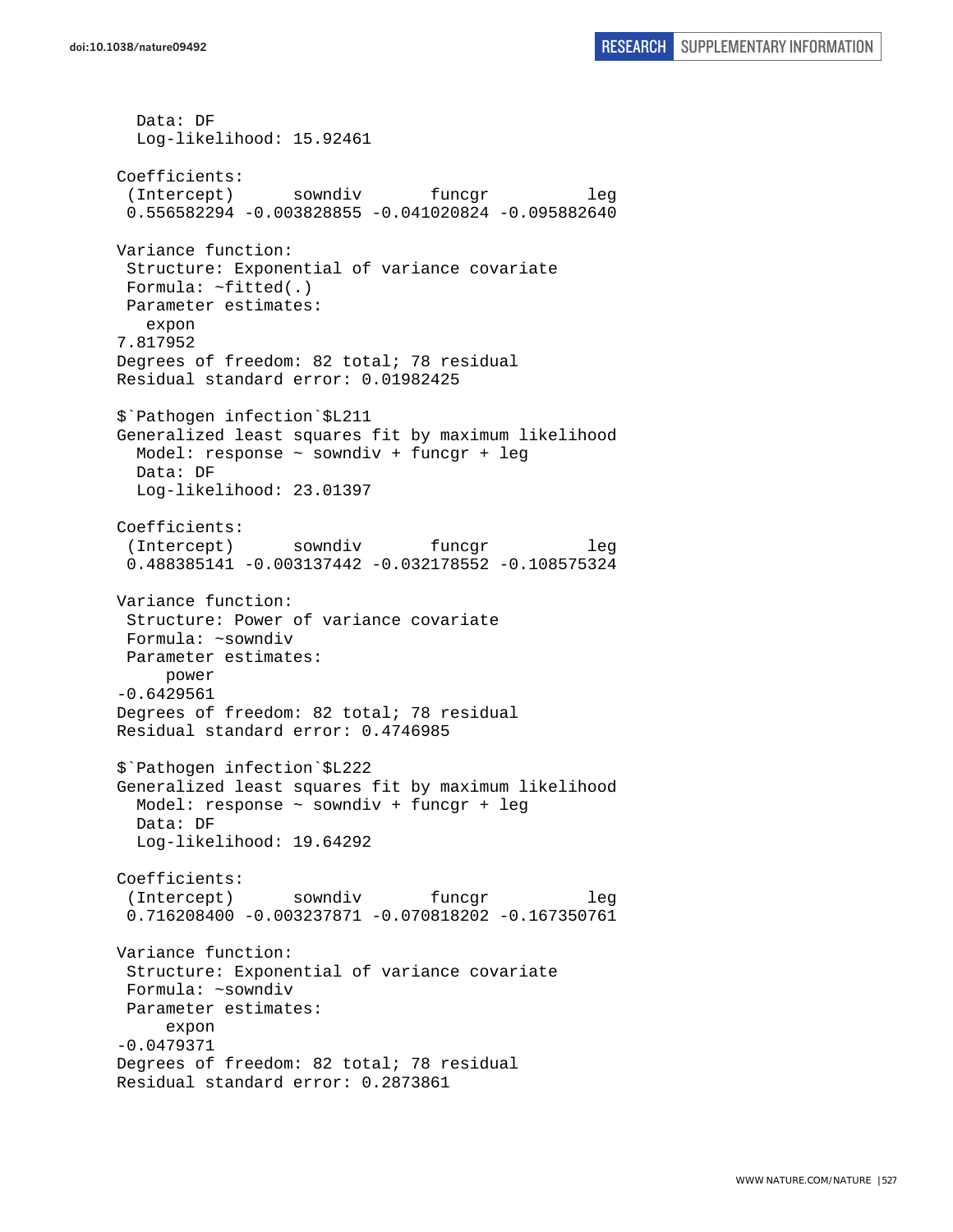\$`Pathogen infection`\$M1 Nonlinear regression model model: response ~ a \* sowndiv/(b + sowndiv) data: DF a b 0.2554 -0.5006 residual sum-of-squares: 4.771 Number of iterations to convergence: 7 Achieved convergence tolerance: 2.111e-06 \$`Pathogen infection`\$M1a Nonlinear regression model model: response ~ SSmicmen(sowndiv, Vm, k) data: DF Vm k 0.2554 -0.5006 residual sum-of-squares: 4.771 Number of iterations to convergence: 6 Achieved convergence tolerance: 3.658e-06 \$`Pathogen infection`\$M2 Nonlinear regression model model: response  $\sim d + a *$  sowndiv/(b + sowndiv) data: DF a b d -0.6051 7.0685 0.5750 residual sum-of-squares: 4.079 Number of iterations to convergence: 12 Achieved convergence tolerance: 6.525e-06 \$`Pathogen infection`\$M3 Generalized nonlinear least squares fit Model: response  $\sim$  a \* sowndiv/(b + sowndiv) Data: DF Log-likelihood: 8.072823 Coefficients: a.(Intercept) a.leg b.(Intercept) b.leg 0.28711065 -0.02348914 -1.01977773 0.32042976 Degrees of freedom: 82 total; 78 residual Residual standard error: 0.2248364 \$`Pathogen infection`\$M311 Generalized nonlinear least squares fit Model: response  $\sim$  a \* sowndiv/(b + sowndiv) Data: DF Log-likelihood: 16.05026 Coefficients: a.(Intercept) a.leg b.(Intercept) b.leg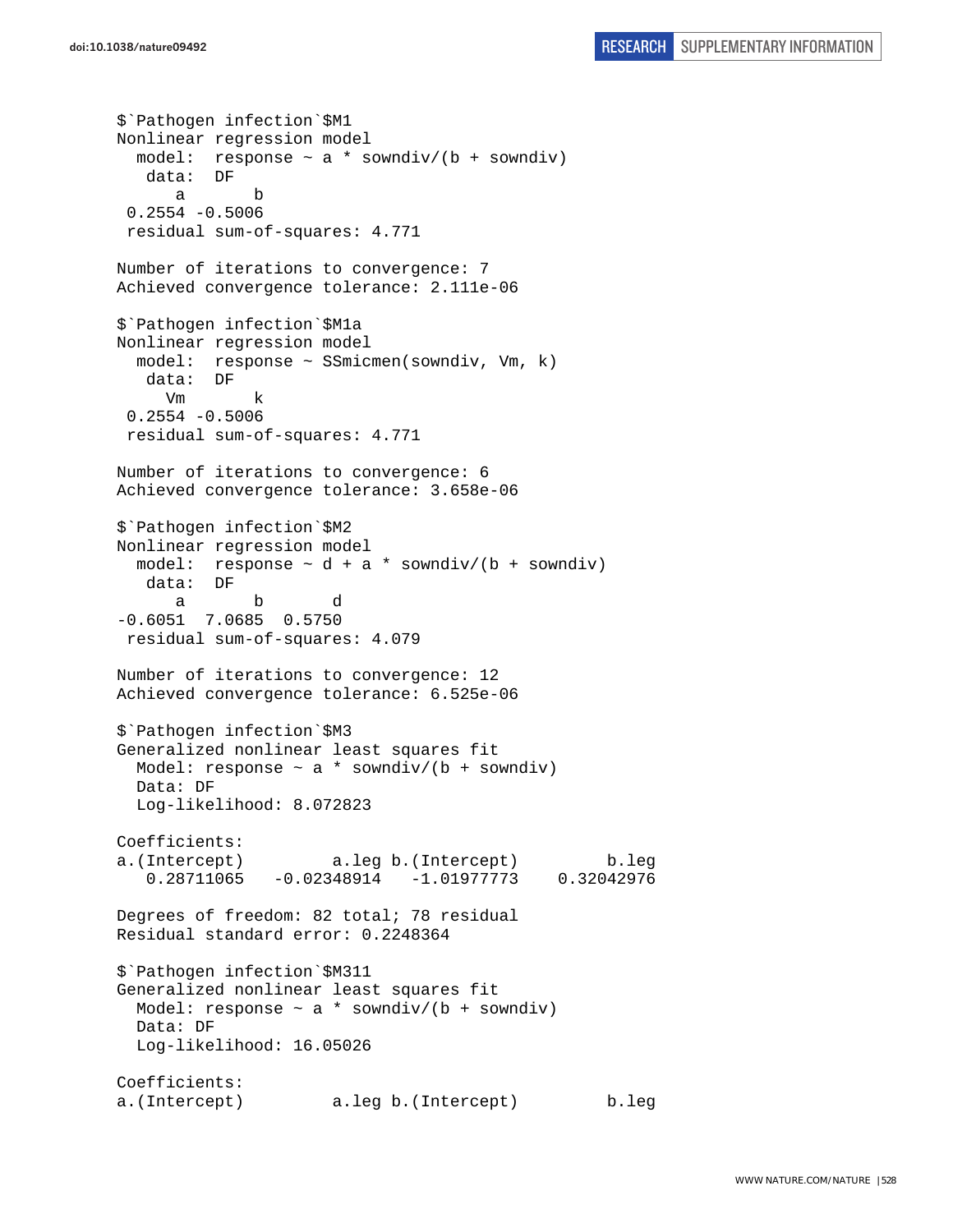0.185247605 0.002120233 -1.053995554 0.260920205 Variance function: Structure: Power of variance covariate Formula: ~sowndiv Parameter estimates: power -0.3622465 Degrees of freedom: 82 total; 78 residual Residual standard error: 0.3492793 \$`Pathogen infection`\$M321 Generalized nonlinear least squares fit Model: response  $\sim$  a \* sowndiv/(b + sowndiv) Data: DF Log-likelihood: 9.853601 Coefficients: a.(Intercept) a.leg b.(Intercept) b.leg 0.19932325 0.01373029 -1.10100184 0.34267870 Variance function: Structure: Exponential of variance covariate Formula: ~sowndiv Parameter estimates: expon -0.01402654 Degrees of freedom: 82 total; 78 residual Residual standard error: 0.2481613 \$`Pathogen infection`\$M4 Generalized nonlinear least squares fit Model: response  $\sim$  a \* sowndiv/(b + sowndiv) Data: DF Log-likelihood: 1.344883 Coefficients: a.(Intercept) a.grass b.(Intercept) b.grass 0.14028600 0.08392556 -0.62936226 0.10841971 Degrees of freedom: 82 total; 78 residual Residual standard error: 0.2440617 \$`Pathogen infection`\$M411 Generalized nonlinear least squares fit Model: response  $\sim$  a  $*$  sowndiv/(b + sowndiv) Data: DF Log-likelihood: 15.83237 Coefficients: a.(Intercept) a.grass b.(Intercept) b.grass 0.04682286 0.09378464 -0.88542047 0.15321032

Variance function: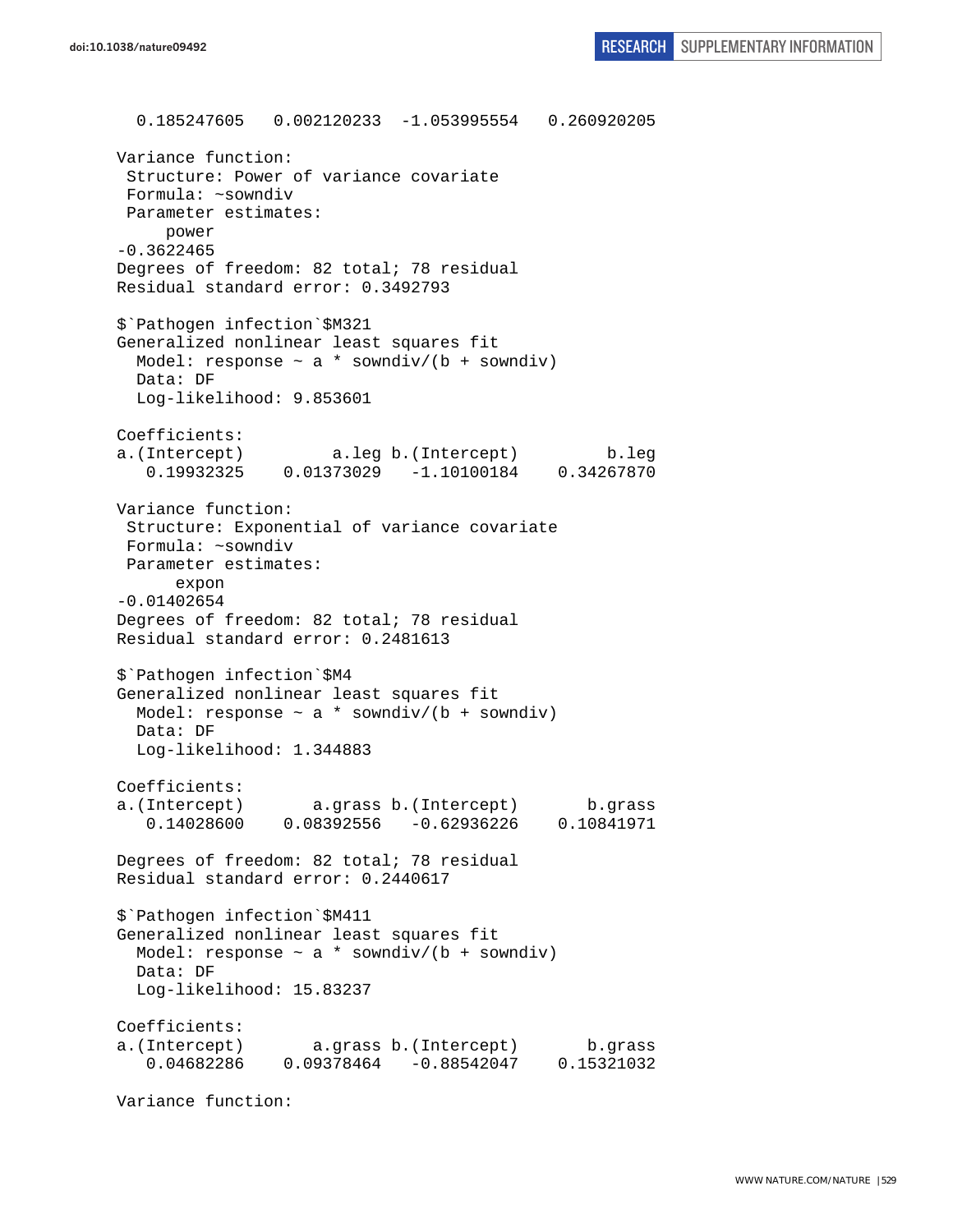Structure: Power of variance covariate Formula: ~sowndiv Parameter estimates: power -0.4905169 Degrees of freedom: 82 total; 78 residual Residual standard error: 0.4236709 \$`Pathogen infection`\$M422 Generalized nonlinear least squares fit Model: response  $\sim$  a  $*$  sowndiv/(b + sowndiv) Data: DF Log-likelihood: 10.73674 Coefficients: a.(Intercept) a.grass b.(Intercept) b.grass -0.0900203 0.1695955 -1.1126953 0.2902504 Variance function: Structure: Exponential of variance covariate Formula: ~sowndiv Parameter estimates: expon -0.05069827 Degrees of freedom: 82 total; 78 residual Residual standard error: 0.336349 \$`Pathogen infection`\$M5 Generalized nonlinear least squares fit Model: response  $\sim$  a \* sowndiv/(b + sowndiv) Data: DF Log-likelihood: 4.745254 Coefficients: a.(Intercept) a.funcgr b.(Intercept) b.funcgr 0.32312360 -0.04867924 0.25063361 -0.68990069 Degrees of freedom: 82 total; 78 residual Residual standard error: 0.2341479 \$`Pathogen infection`\$M511 Generalized nonlinear least squares fit Model: response  $\sim$  a \* sowndiv/(b + sowndiv) Data: DF Log-likelihood: 25.25129 Coefficients: a.(Intercept) a.funcgr b.(Intercept) b.funcgr 0.25144508 -0.03938687 0.21272838 -0.79106694 Variance function: Structure: Power of variance covariate Formula: ~sowndiv Parameter estimates: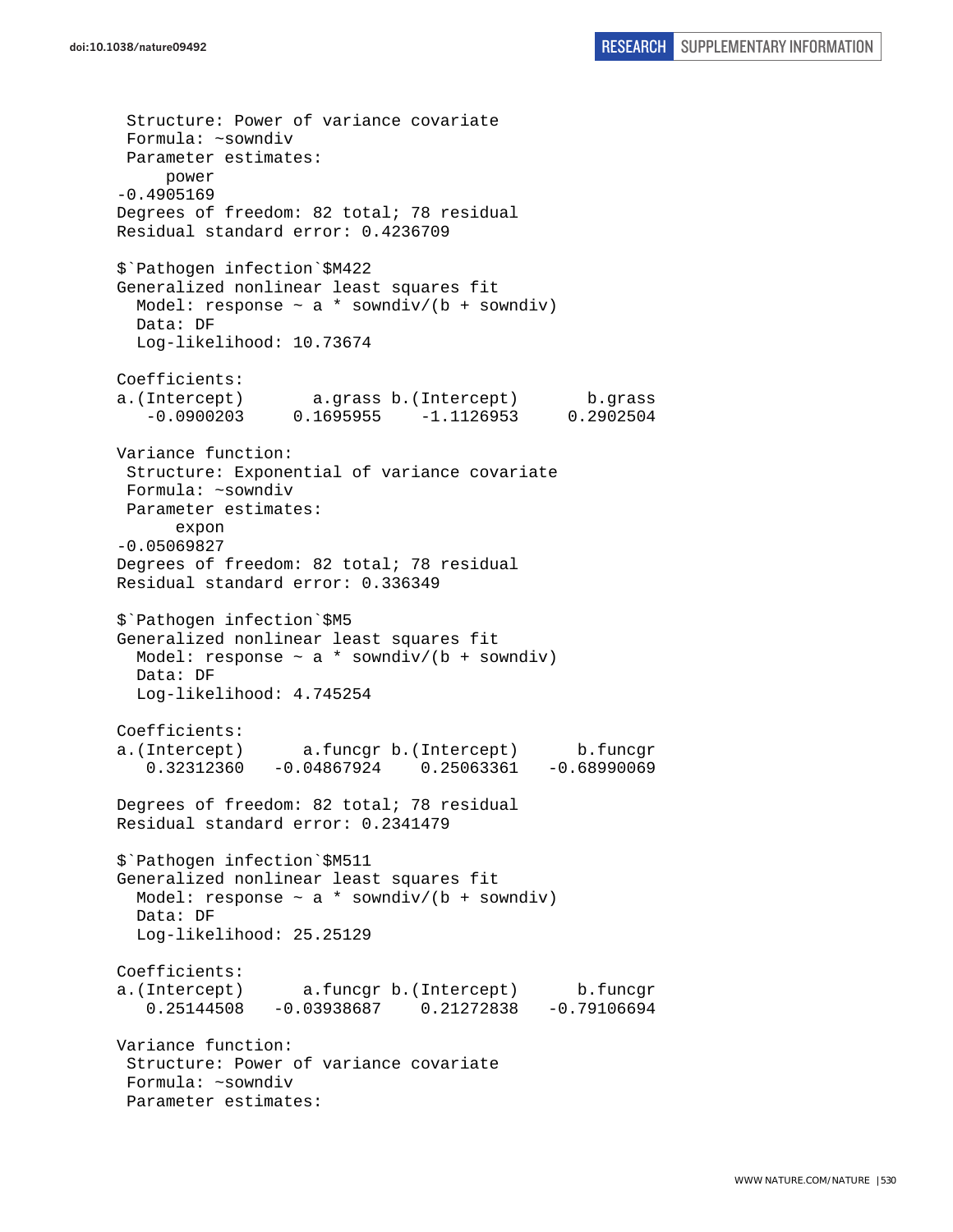power -0.5794491 Degrees of freedom: 82 total; 78 residual Residual standard error: 0.4310048 \$`Pathogen infection`\$M522 Generalized nonlinear least squares fit Model: response  $\sim$  a \* sowndiv/(b + sowndiv) Data: DF Log-likelihood: 21.67777 Coefficients: a.(Intercept) a.funcgr b.(Intercept) b.funcgr 0.29034034 -0.05462995 0.33685002 -0.84642996 Variance function: Structure: Exponential of variance covariate Formula: ~sowndiv Parameter estimates: expon -0.0498852 Degrees of freedom: 82 total; 78 residual Residual standard error: 0.2922886 \$`Pathogen infection`\$M6 Generalized nonlinear least squares fit Model: response  $\sim$  a \* sowndiv/(b + sowndiv) Data: DF Log-likelihood: 12.41141 Coefficients: a.(Intercept) a.funcgr a.leg b.(Intercept) b.funcgr 0.42876938 -0.05623745 -0.05362281 -0.41847915 -0.49649051 b.leg 0.29557715 Degrees of freedom: 82 total; 76 residual Residual standard error: 0.2160373 \$`Pathogen infection`\$M611 Generalized nonlinear least squares fit Model: response  $\sim$  a \* sowndiv/(b + sowndiv) Data: DF Log-likelihood: 28.75609 Coefficients: a.(Intercept) a.funcgr a.leg b.(Intercept) b.funcgr 0.38395383 -0.05529414 -0.06331711 -0.06607989 -0.70909197 b.leg 0.11898052 Variance function: Structure: Power of variance covariate Formula: ~sowndiv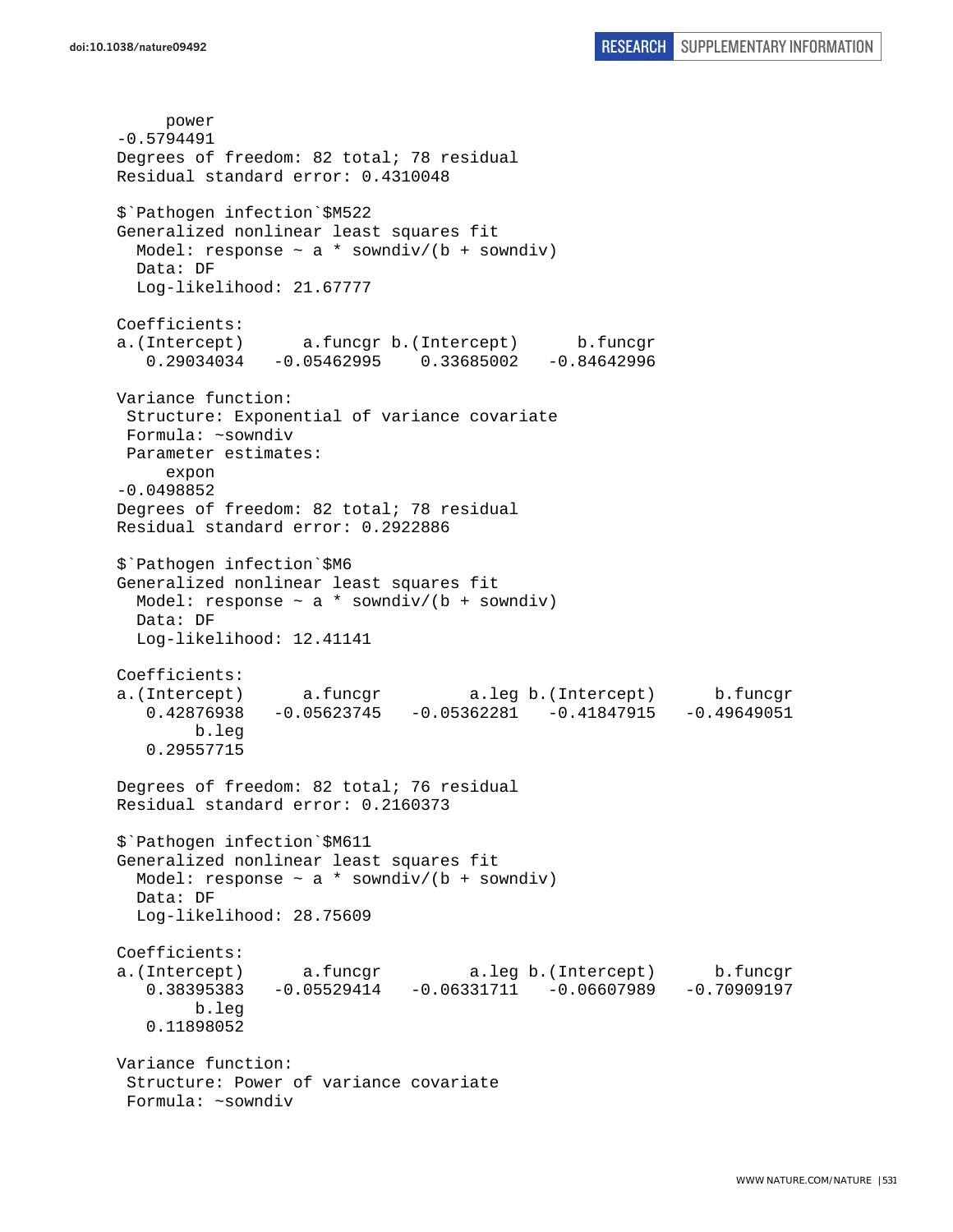```
 Parameter estimates: 
      power 
-0.5429979 
Degrees of freedom: 82 total; 76 residual 
Residual standard error: 0.3963314 
$`Pathogen infection`$M622 
Generalized nonlinear least squares fit 
  Model: response \sim a * sowndiv/(b + sowndiv)
   Data: DF 
   Log-likelihood: 26.47167 
Coefficients: 
a.(Intercept) a.funcgr a.leg b.(Intercept) b.funcgr 
     0.3840137 -0.0667193 -0.0435958 -0.1785743 -0.7134030 
         b.leg 
     0.2318944 
Variance function: 
  Structure: Exponential of variance covariate 
 Formula: ~sowndiv 
 Parameter estimates: 
       expon 
-0.04797379 
Degrees of freedom: 82 total; 76 residual 
Residual standard error: 0.2747487 
$`Pathogen infection`$M7 
Generalized nonlinear least squares fit 
  Model: response \sim a * sowndiv/(b + sowndiv)
   Data: DF 
   Log-likelihood: 5.081408 
Coefficients: 
a.(Intercept) a.funcgr a.grass b.(Intercept) b.funcgr 
    0.24910811 -0.03885417 0.03730490 0.19731222 -0.67220445 
       b.grass 
    0.02073095 
Degrees of freedom: 82 total; 76 residual 
Residual standard error: 0.2362384 
$`Pathogen infection`$M711 
Generalized nonlinear least squares fit 
  Model: response \sim a * sowndiv/(b + sowndiv)
  Data: DF 
  Log-likelihood: 25.70577 
Coefficients: 
a.(Intercept) a.funcgr a.grass b.(Intercept) b.funcgr 
    0.18761396 -0.03169204 0.03309608 0.09743451 -0.77610007 
       b.grass 
    0.05962879
```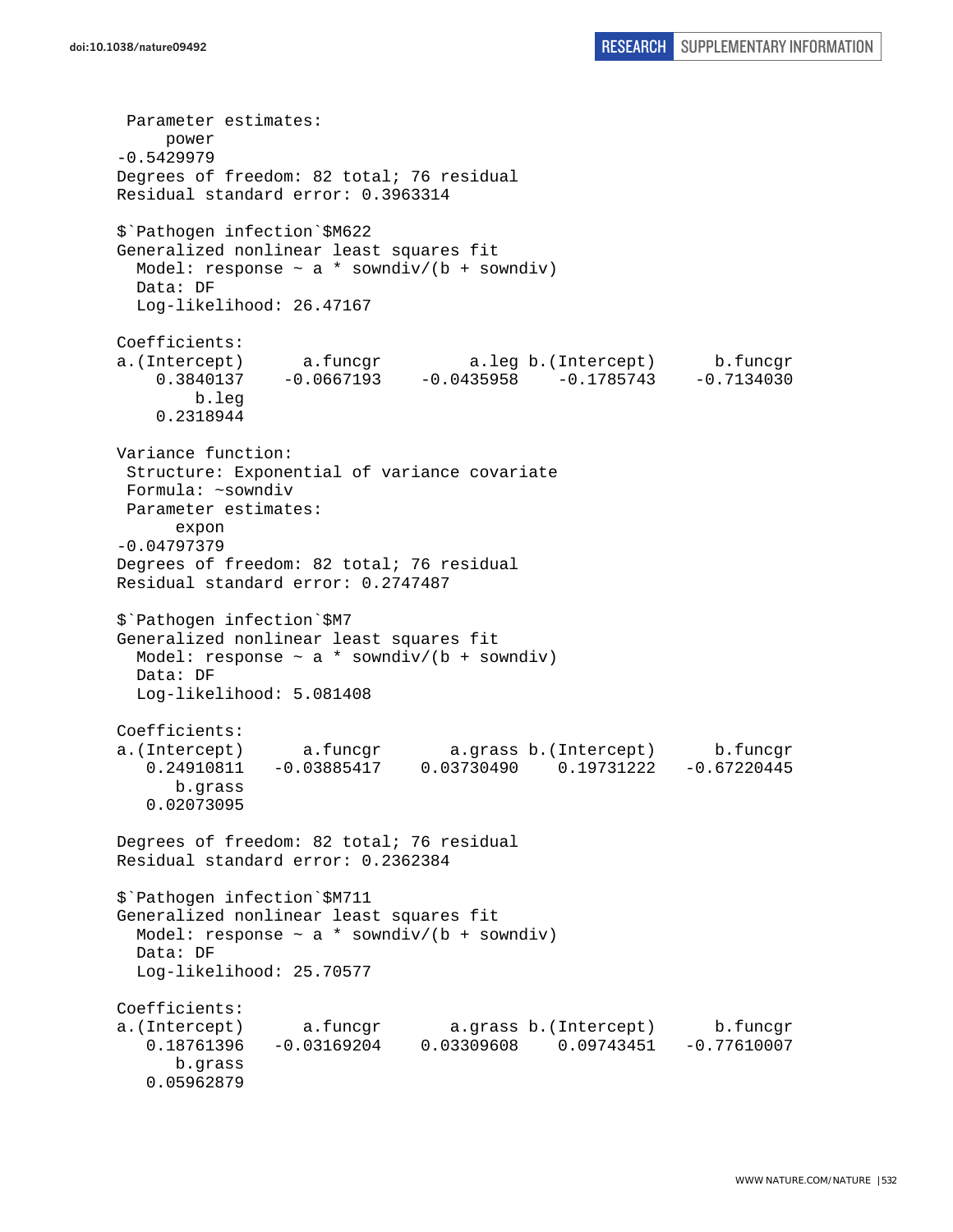Variance function: Structure: Power of variance covariate Formula: ~sowndiv Parameter estimates: power -0.5798649 Degrees of freedom: 82 total; 76 residual Residual standard error: 0.4344939 \$`Pathogen infection`\$M722 Generalized nonlinear least squares fit Model: response  $\sim$  a \* sowndiv/(b + sowndiv) Data: DF Log-likelihood: 21.93480 Coefficients: a.(Intercept) a.funcgr a.grass b.(Intercept) b.funcgr 0.23096686 -0.04747342 0.03081502 0.26451867 -0.83533164 b.grass 0.03672329 Variance function: Structure: Exponential of variance covariate Formula: ~sowndiv Parameter estimates: expon -0.0498179 Degrees of freedom: 82 total; 76 residual Residual standard error: 0.2950123 \$`Pathogen infection`\$M81 Generalized nonlinear least squares fit Model: response  $\sim$  a \* sowndiv/(b + sowndiv) Data: DF Log-likelihood: 10.01789 Coefficients: a.(Intercept) a.grass a.leg b.(Intercept) b.grass 0.098925437 0.101531748 0.009025709 -2.351995946 0.532222527 b.leg 0.643522441 Degrees of freedom: 82 total; 76 residual Residual standard error: 0.2224362 \$`Pathogen infection`\$M821 Generalized nonlinear least squares fit Model: response  $\sim$  a \* sowndiv/(b + sowndiv) Data: DF Log-likelihood: 22.5384 Coefficients: a.(Intercept) a.grass a.leg b.(Intercept) b.grass -0.07669542 0.13151616 0.05104610 -7.19642980 2.13544872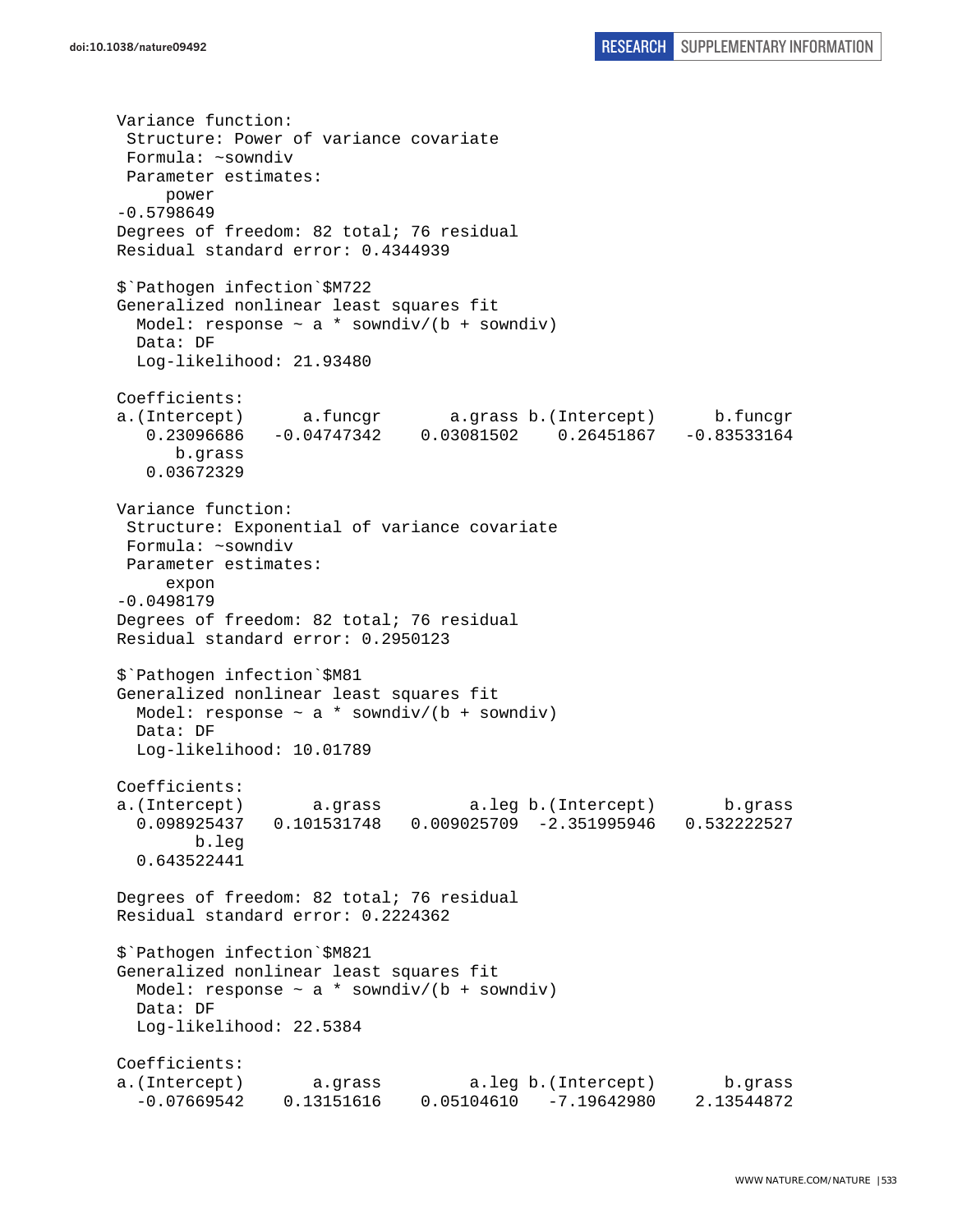b.leg 2.18378864 Variance function: Structure: Power of variance covariate Formula: ~sowndiv Parameter estimates: power -0.53344 Degrees of freedom: 82 total; 76 residual Residual standard error: 0.4215282 \$`Pathogen infection`\$M832 Generalized nonlinear least squares fit Model: response  $\sim$  a \* sowndiv/(b + sowndiv) Data: DF Log-likelihood: 20.33727 Coefficients: a.(Intercept) a.grass a.leg b.(Intercept) b.grass -0.2263303 0.1909072 0.1084571 -8.2401081 2.4852494 b.leg 2.5679252 Variance function: Structure: Exponential of variance covariate Formula: ~sowndiv Parameter estimates: expon -0.04815979 Degrees of freedom: 82 total; 76 residual Residual standard error: 0.2965642 \$`Pathogen infection`\$M91 Generalized nonlinear least squares fit Model: response  $\sim$  a \* sowndiv/(b + sowndiv) Data: DF Log-likelihood: -30.72924 Coefficients: a.(Intercept) a.funcgr a.grass a.leg b.(Intercept) -0.20346459 0.07648041 0.01745988 0.04114572 -8.26905948 b.funcgr b.grass b.leg 0.73453285 0.49320408 2.24886640 Degrees of freedom: 82 total; 74 residual Residual standard error: 0.3705138 \$`Pathogen infection`\$M921 Generalized nonlinear least squares fit Model: response  $\sim$  a  $*$  sowndiv/(b + sowndiv) Data: DF Log-likelihood: 29.65802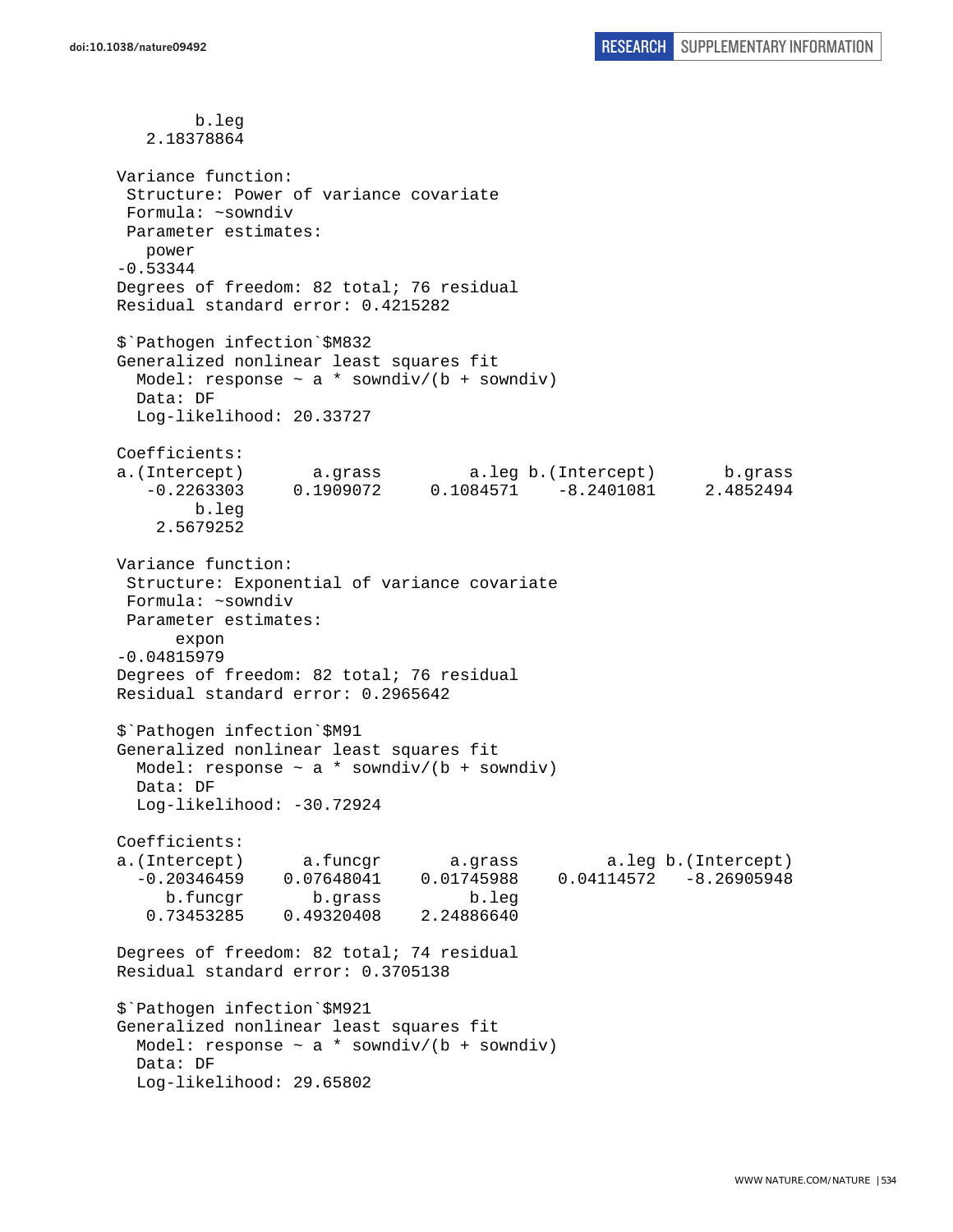Coefficients: a.(Intercept) a.funcgr a.grass a.leg b.(Intercept) 0.45532940 -0.06550872 -0.01862946 -0.07761899 -0.65218575 b.funcgr b.grass b.leg -0.67215733 0.20398034 0.25616851 Variance function: Structure: Power of variance covariate Formula: ~sowndiv Parameter estimates: power -0.5382397 Degrees of freedom: 82 total; 74 residual Residual standard error: 0.3944616 \$`Pathogen infection`\$M932 Generalized nonlinear least squares fit Model: response  $\sim$  a  $*$  sowndiv/(b + sowndiv) Data: DF Log-likelihood: 27.69777 Coefficients: a.(Intercept) a.funcgr a.grass a.leg b.(Intercept) 0.45850322 -0.07697651 -0.01825330 -0.05959983 -0.81909361 b.funcgr b.grass b.leg -0.69808154 0.24445621 0.37799471 Variance function: Structure: Exponential of variance covariate Formula: ~sowndiv Parameter estimates: expon -0.04769536 Degrees of freedom: 82 total; 74 residual Residual standard error: 0.2736495 \$`Pathogen infection`\$M101 Generalized nonlinear least squares fit Model: response  $\sim d + a *$  sowndiv/(b + sowndiv) Data: DF Log-likelihood: 15.63085 Coefficients: a.(Intercept) a.leg b.(Intercept) b.leg d.(Intercept) -1.8769758 0.6127942 -12.6950174 14.1764627 2.2144567 d.leg -0.8912429 Degrees of freedom: 82 total; 76 residual Residual standard error: 0.2077197 \$`Pathogen infection`\$M111 Generalized nonlinear least squares fit Model: response  $\sim d + a *$  sowndiv/(b + sowndiv)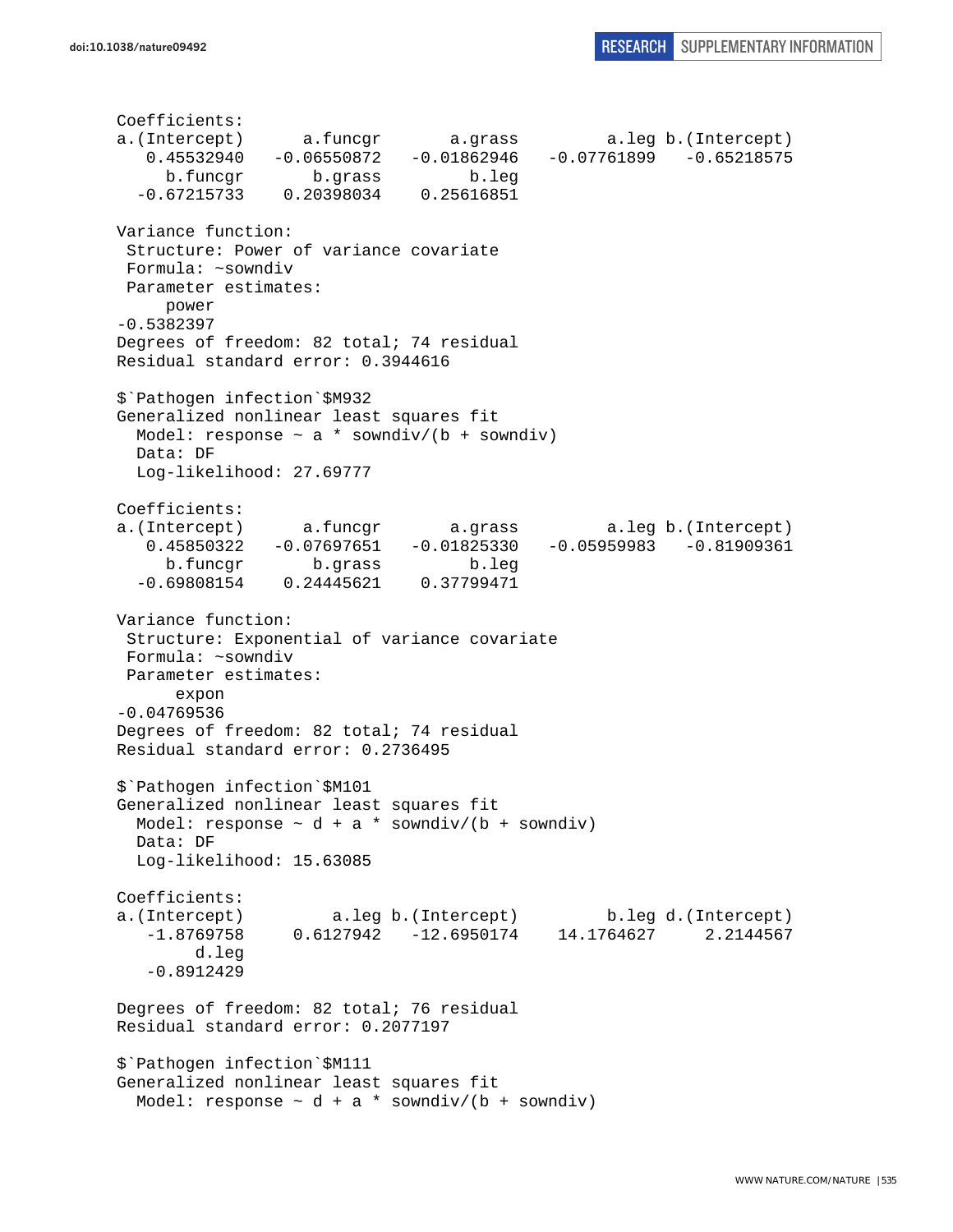```
 Data: DF 
   Log-likelihood: 7.242137 
Coefficients: 
a.(Intercept) a.grass b.(Intercept) b.grass d.(Intercept) 
   0.335216061 -0.873690391 -24.019345060 30.702949523 0.525171326 
       d.grass 
   0.007916547 
Degrees of freedom: 82 total; 76 residual 
Residual standard error: 0.2300947 
$`Pathogen infection`$M1121 
Generalized nonlinear least squares fit 
 Model: response \sim d + a * sowndiv/(b + sowndiv)
  Data: DF 
  Log-likelihood: 38.55366 
Coefficients: 
a.(Intercept) a.grass b.(Intercept) b.grass d.(Intercept) 
     1.8736911 -2.5342207 -104.4572393 107.5495609 0.8819469 
       d.grass 
    -0.1823112 
Variance function: 
  Structure: Power of variance covariate 
 Formula: ~sowndiv 
 Parameter estimates: 
      power 
-0.7442117 
Degrees of freedom: 82 total; 76 residual 
Residual standard error: 0.4741324 
$`Pathogen infection`$M1132 
Generalized nonlinear least squares fit 
 Model: response \sim d + a * sowndiv/(b + sowndiv)
  Data: DF 
  Log-likelihood: 27.98844 
Coefficients: 
a.(Intercept) a.grass b.(Intercept) b.grass d.(Intercept) 
    0.62113535 -1.16310539 -39.71052367 44.19381445 0.61716159 
       d.grass 
   -0.04033186 
Variance function: 
  Structure: Exponential of variance covariate 
 Formula: ~sowndiv 
 Parameter estimates: 
       expon 
-0.05041029 
Degrees of freedom: 82 total; 76 residual 
Residual standard error: 0.2754147
```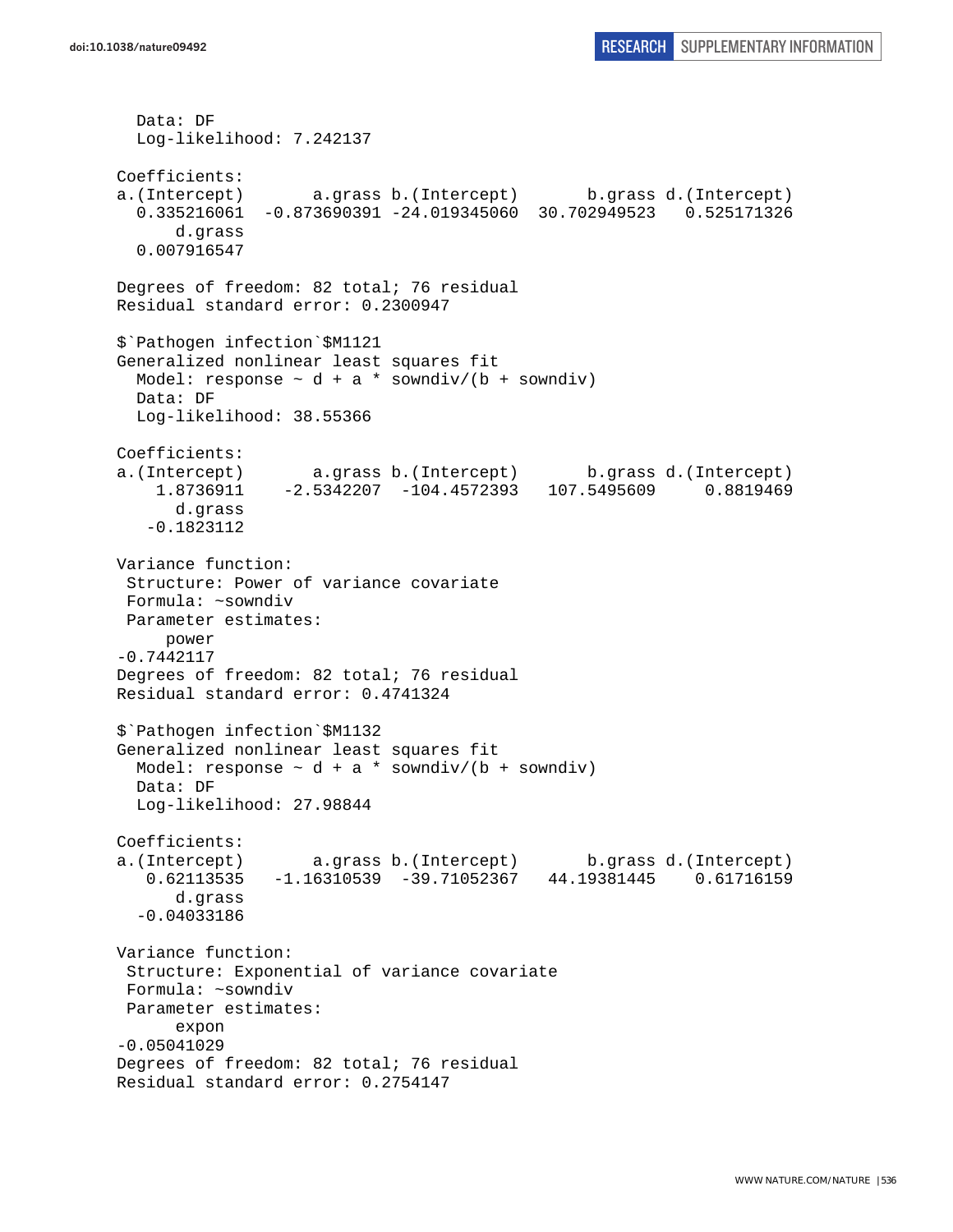```
$`Pathogen infection`$M121 
Generalized nonlinear least squares fit 
  Model: response \sim d + a * sowndiv/(b + sowndiv)
  Data: DF 
   Log-likelihood: 7.241623 
Coefficients: 
a.(Intercept) a.funcgr b.(Intercept) b.funcgr d.(Intercept) 
-0.7622345269 -0.0009909639 14.1195856009 -2.8999972467 0.4596863801 
      d.funcgr 
 0.0875688521 
Degrees of freedom: 82 total; 76 residual 
Residual standard error: 0.2300961 
$`Pathogen infection`$M1221 
Generalized nonlinear least squares fit 
  Model: response \sim d + a * sowndiv/(b + sowndiv)
   Data: DF 
   Log-likelihood: 37.74945 
Coefficients: 
a.(Intercept) a.funcgr b.(Intercept) b.funcgr d.(Intercept) 
   -0.98200730 0.09631328 19.15189671 -3.72527626 0.52605448 
      d.funcgr 
    0.02587024 
Variance function: 
  Structure: Power of variance covariate 
 Formula: ~sowndiv 
 Parameter estimates: 
      power 
-0.7352549 
Degrees of freedom: 82 total; 76 residual 
Residual standard error: 0.4724807 
$`Pathogen infection`$M1232 
Generalized nonlinear least squares fit 
 Model: response \sim d + a * sowndiv/(b + sowndiv)
   Data: DF 
   Log-likelihood: 27.93144 
Coefficients: 
a.(Intercept) a.funcgr b.(Intercept) b.funcgr d.(Intercept) 
   -0.86925803 0.04442597 16.82837956 -3.42021192 0.48272004 
      d.funcgr 
    0.06178171 
Variance function: 
  Structure: Exponential of variance covariate 
 Formula: ~sowndiv 
 Parameter estimates: 
      expon 
-0.0503925
```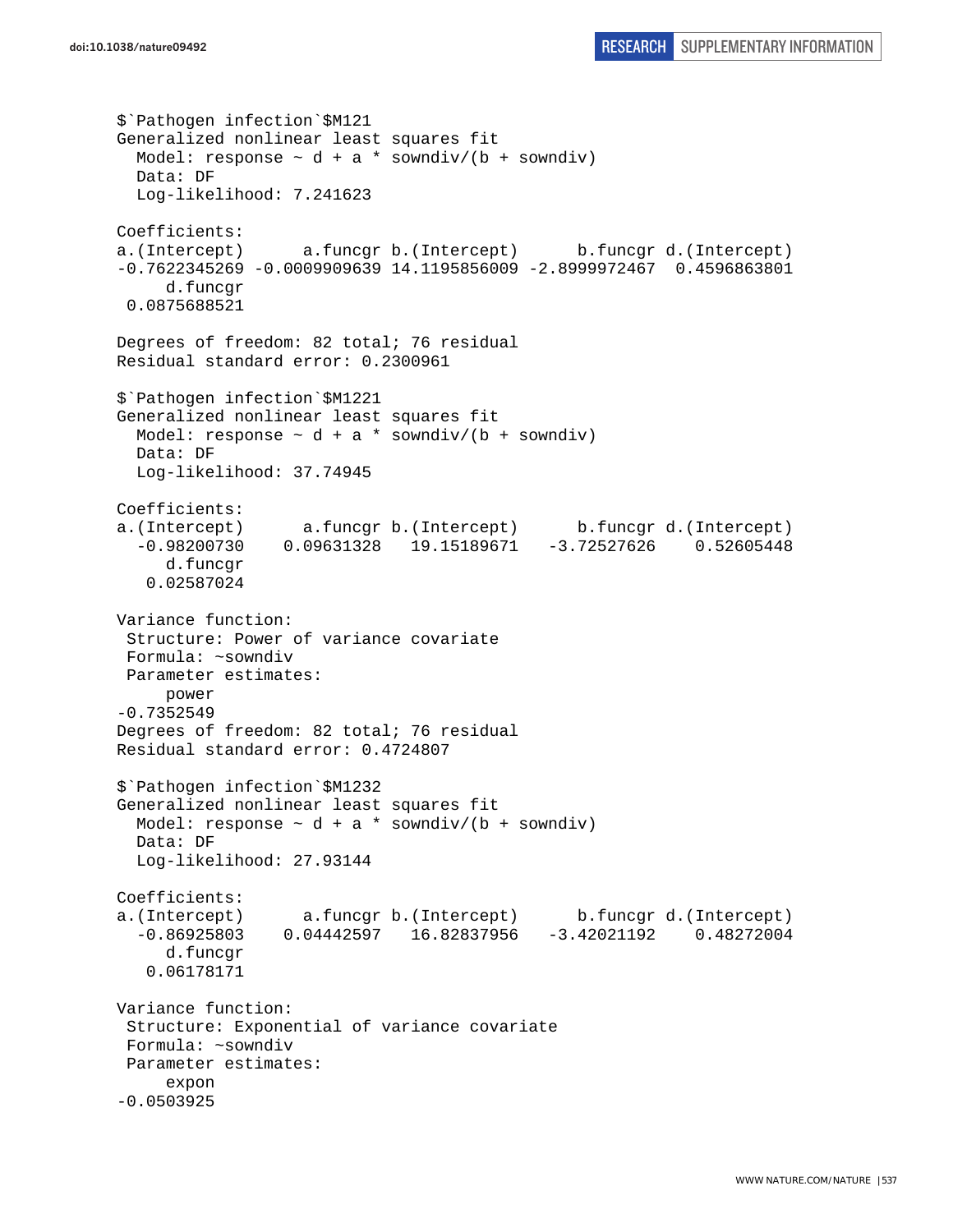```
Degrees of freedom: 82 total; 76 residual 
Residual standard error: 0.2755642 
$`Pathogen infection`$M1421 
Generalized nonlinear least squares fit 
  Model: response \sim d + a * sowndiv/(b + sowndiv)
   Data: DF 
  Log-likelihood: 40.39215 
Coefficients: 
a.(Intercept) a.funcgr a.grass b.(Intercept) b.funcgr 
    0.53160313 0.01436848 -1.43263123 -74.74320566 0.62001038 
       b.grass d.(Intercept) d.funcgr d.grass 
   75.15550100 1.35695488 -0.01919253 -0.40342630 
Variance function: 
  Structure: Power of variance covariate 
  Formula: ~sowndiv 
 Parameter estimates: 
     power 
-0.7558632 
Degrees of freedom: 82 total; 73 residual 
Residual standard error: 0.4813047 
$`Pathogen infection`$M1432 
Generalized nonlinear least squares fit 
 Model: response \sim d + a * sowndiv/(b + sowndiv)
   Data: DF 
   Log-likelihood: 29.02421 
Coefficients: 
a.(Intercept) a.funcgr a.grass b.(Intercept) b.funcgr 
   -0.35095492 0.01186935 -0.67827550 -50.59864626 0.63583728 
       b.grass d.(Intercept) d.funcgr d.grass 
   50.51429990 1.68084481 -0.02715952 -0.55652955 
Variance function: 
  Structure: Exponential of variance covariate 
  Formula: ~sowndiv 
 Parameter estimates: 
      expon 
-0.0502669 
Degrees of freedom: 82 total; 73 residual 
Residual standard error: 0.2771482 
$`Pathogen infection`$M151 
Generalized nonlinear least squares fit 
  Model: response \sim d + a * sowndiv/(b + sowndiv)
   Data: DF 
   Log-likelihood: 16.37626 
Coefficients: 
a.(Intercept) a.grass a.leg b.(Intercept) b.grass 
  -2.542670174 0.182135418 0.859436137 -6.846966892 -0.005541167
```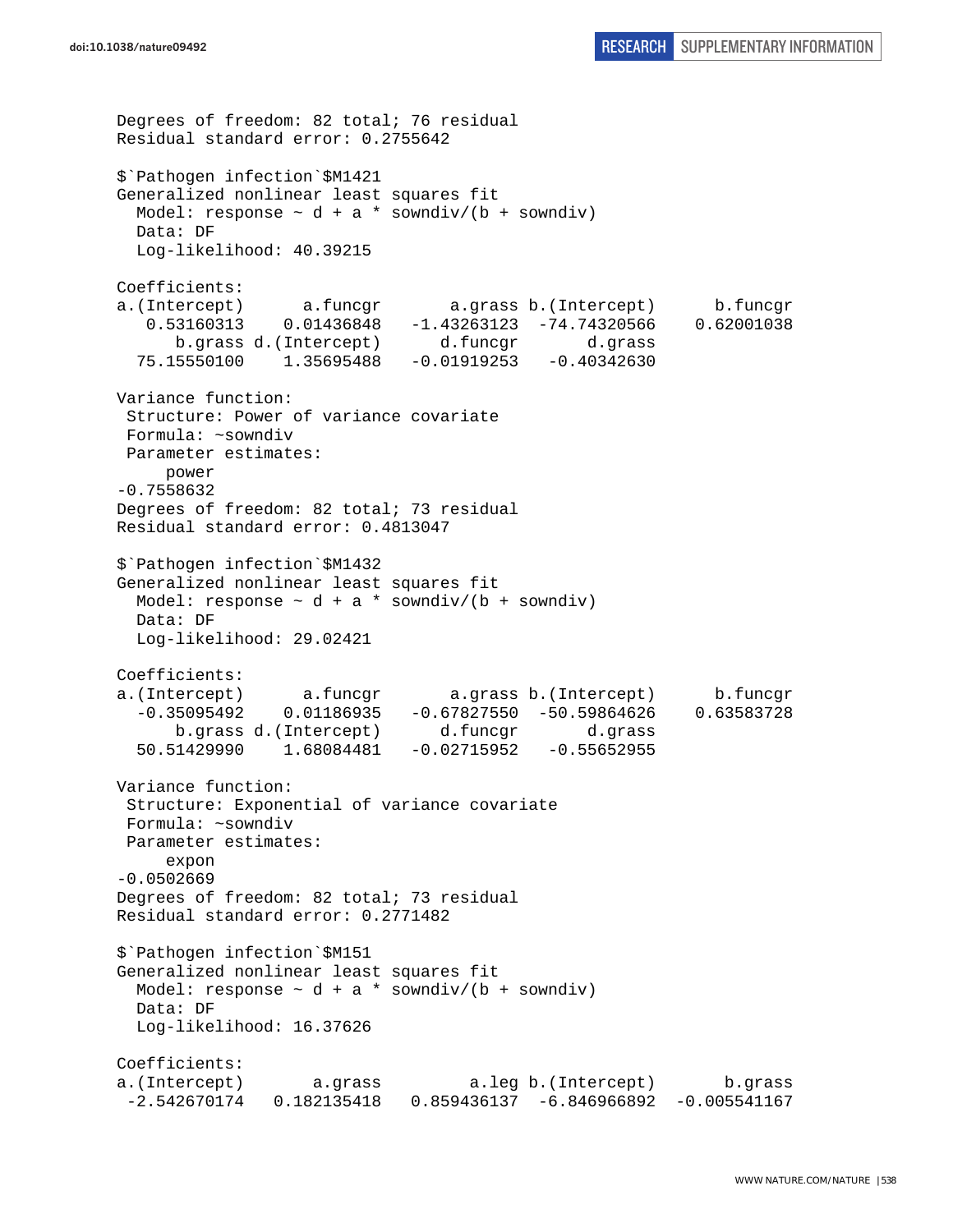```
 b.leg d.(Intercept) d.grass d.leg 
   7.969688072 2.712112531 -0.113230780 -1.042069802 
Degrees of freedom: 82 total; 73 residual 
Residual standard error: 0.210027 
$`Pathogen infection`$M161 
Generalized nonlinear least squares fit 
  Model: response \sim d + a * sowndiv/(b + sowndiv)
   Data: DF 
   Log-likelihood: 20.15388 
Coefficients: 
a.(Intercept) a.funcgr a.grass a.leg b.(Intercept) 
   -3.0959747 0.2528777 0.7215863 0.4626971 -13.7837611 
     b.funcgr b.grass b.leg d.(Intercept) d.funcgr 
     1.3098456 10.2926627 1.2790994 3.4745556 -0.2931023 
      d.grass d.leg<br>8871969 -0.5031307
   -0.8871969Degrees of freedom: 82 total; 70 residual 
Residual standard error: 0.2048237 
$`Pathogen infection`$E2 
Nonlinear regression model 
  model: response \sim a + b * exp(sowndiv)
   data: DF 
 a b 
  3.442e-01 -2.377e-27 
  residual sum-of-squares: 5.343 
Number of iterations to convergence: 4 
Achieved convergence tolerance: 7.217e-09 
$`Pathogen infection`$E4 
Nonlinear regression model 
  model: response ~ a + exp(sowndiv) 
   data: DF 
a 
1 
  residual sum-of-squares: 5.217e+52 
Number of iterations to convergence: 0 
Achieved convergence tolerance: 6.17e-20 
$`Pathogen infection`$E5 
Nonlinear regression model 
  model: response \sim b * exp(sowndiv)
   data: DF 
        b 
6.374e-28 
  residual sum-of-squares: 14.58 
Number of iterations to convergence: 4
```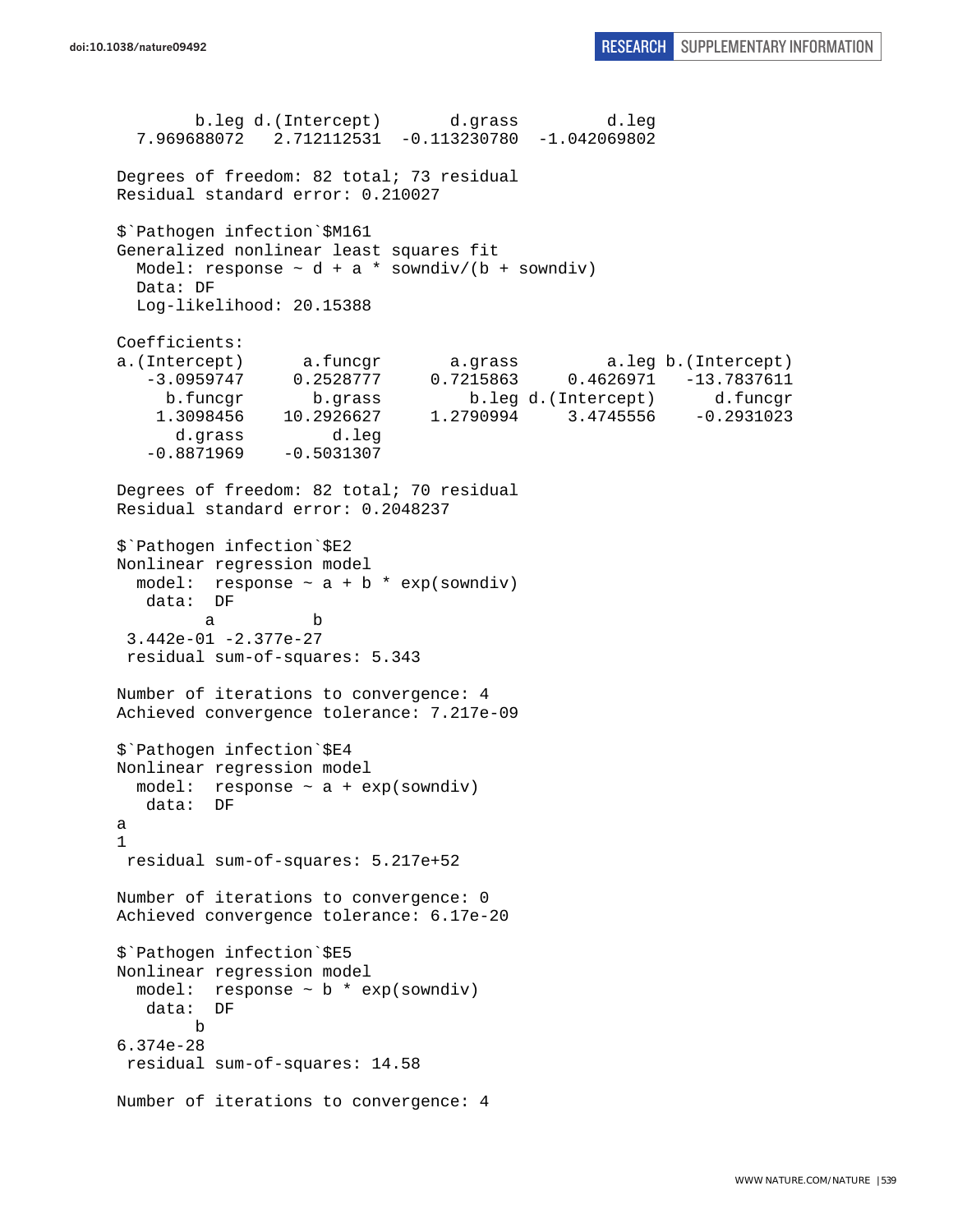```
Achieved convergence tolerance: 1.328e-09 
$`Pathogen infection`$E22 
Generalized nonlinear least squares fit 
 Model: response \sim a + b * exp(sowndiv)
   Data: DF 
   Log-likelihood: 10.27396 
Coefficients: 
 a b 
  2.659267e-01 -1.691235e-27 
Variance function: 
  Structure: Exponential of variance covariate 
 Formula: ~sowndiv 
 Parameter estimates: 
       expon 
-0.05116319 
Degrees of freedom: 82 total; 80 residual 
Residual standard error: 0.3353335 
$`Pathogen infection`$E31 
Generalized nonlinear least squares fit 
 Model: response \sim a + exp(c * sowndiv)
  Data: DF 
  Log-likelihood: 20.33815 
Coefficients: 
a c
-0.739578883 -0.003686748 
Variance function: 
  Structure: Power of variance covariate 
  Formula: ~sowndiv 
 Parameter estimates: 
     power 
-0.668375 
Degrees of freedom: 82 total; 80 residual 
Residual standard error: 0.5156326 
$`Pathogen infection`$E32 
Generalized nonlinear least squares fit 
 Model: response \sim a + exp(c * sowndiv)
  Data: DF 
   Log-likelihood: 15.63486 
Coefficients: 
a c
-0.671375834 -0.004962035 
Variance function: 
 Structure: Exponential of variance covariate 
 Formula: ~sowndiv 
  Parameter estimates:
```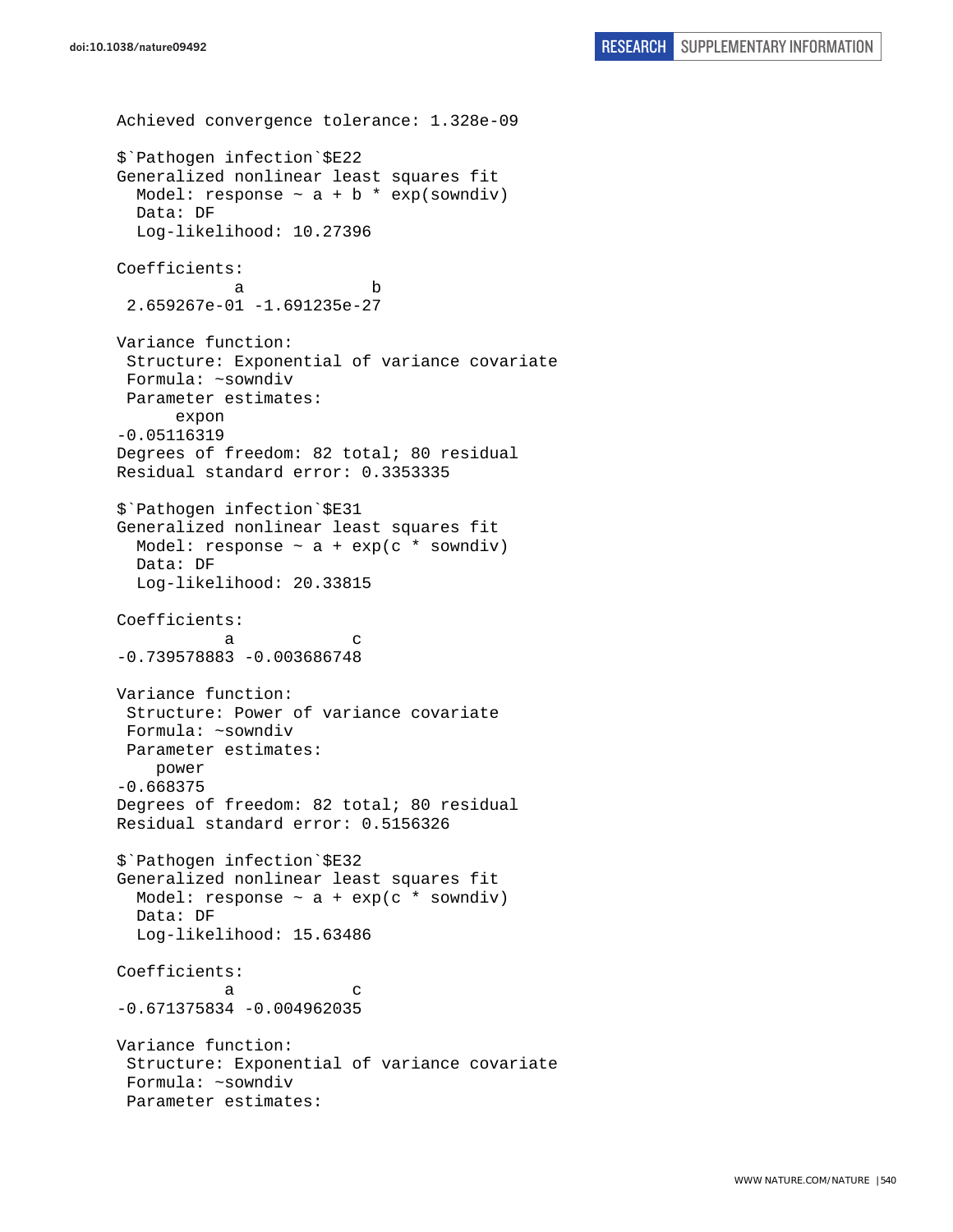```
 expon 
-0.05003396 
Degrees of freedom: 82 total; 80 residual 
Residual standard error: 0.3110812 
$`Pathogen infection`$E41 
Generalized nonlinear least squares fit 
  Model: response \sim a + exp(sowndiv)
   Data: DF 
   Log-likelihood: -1784.916 
Coefficients: 
 a 
-2.237326 
Variance function: 
  Structure: Power of variance covariate 
  Formula: ~sowndiv 
 Parameter estimates: 
    power 
14.80928 
Degrees of freedom: 82 total; 81 residual 
Residual standard error: 0.1957100 
$`Pathogen infection`$E42 
Generalized nonlinear least squares fit 
  Model: response \sim a + exp(sowndiv)
   Data: DF 
   Log-likelihood: -801.5788 
Coefficients: 
 a 
-2.887314 
Variance function: 
  Structure: Exponential of variance covariate 
  Formula: ~sowndiv 
 Parameter estimates: 
    expon 
1.014097 
Degrees of freedom: 82 total; 81 residual 
Residual standard error: 0.7090351 
$`Pathogen infection`$E51 
Generalized nonlinear least squares fit 
  Model: response \sim b * exp(sowndiv)
   Data: DF 
   Log-likelihood: -26.12111 
Coefficients: 
 b 
6.373547e-28 
Variance function:
```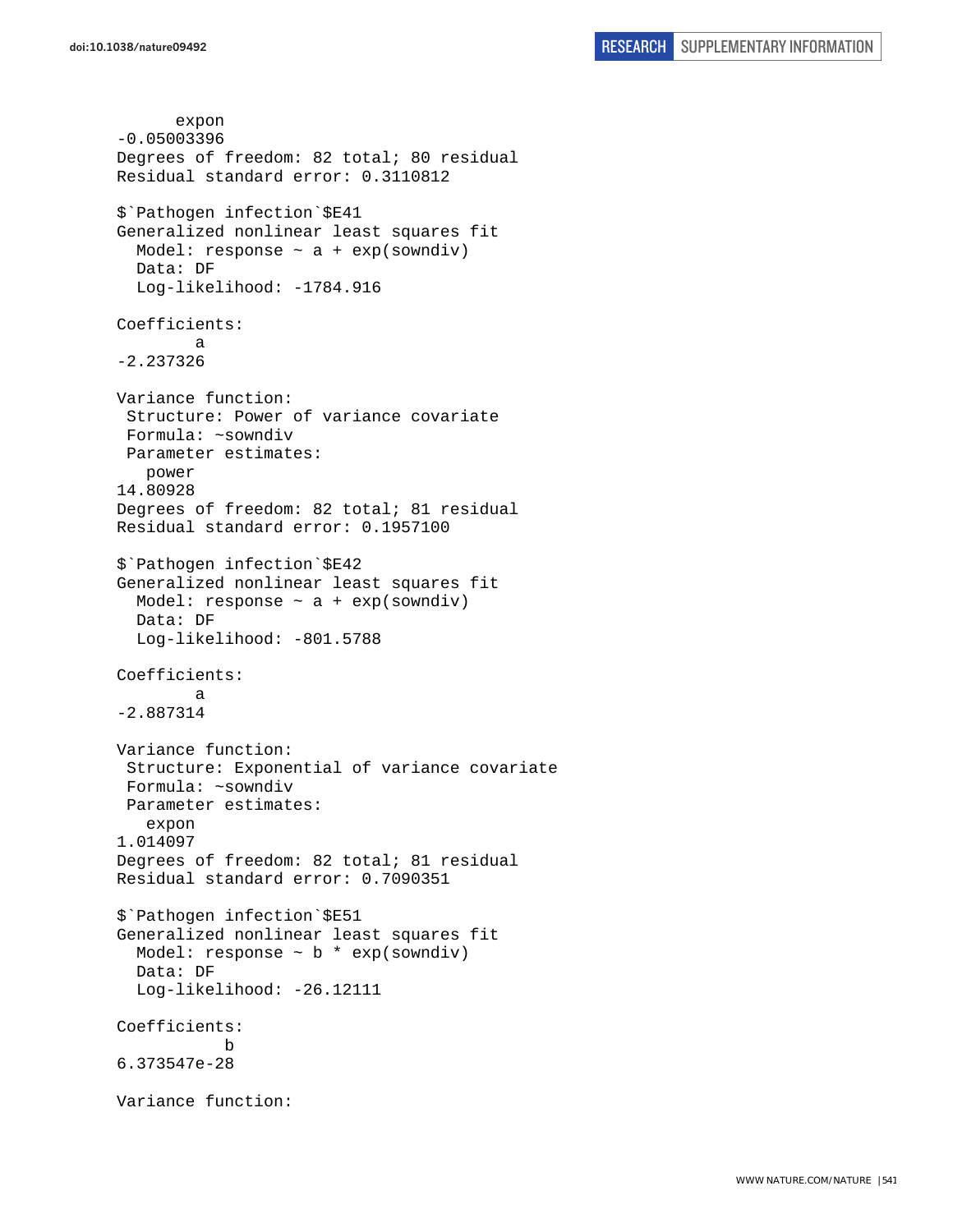```
 Structure: Power of variance covariate 
  Formula: ~sowndiv 
  Parameter estimates: 
      power 
-0.5857162 
Degrees of freedom: 82 total; 81 residual 
Residual standard error: 0.7987482 
$`Pathogen infection`$E52 
Generalized nonlinear least squares fit 
  Model: response \sim b * exp(sowndiv)
   Data: DF 
  Log-likelihood: -23.22938
Coefficients: 
 b 
6.373546e-28 
Variance function: 
  Structure: Exponential of variance covariate 
  Formula: ~sowndiv 
  Parameter estimates: 
       expon 
-0.06014282 
Degrees of freedom: 82 total; 81 residual 
Residual standard error: 0.5416311 
$`Pathogen infection`$E61 
Generalized nonlinear least squares fit 
  Model: response \sim exp(c * sowndiv)
   Data: DF 
   Log-likelihood: 10.46526 
Coefficients: 
 c 
-0.1926283 
Variance function: 
  Structure: Power of variance covariate 
  Formula: ~sowndiv 
  Parameter estimates: 
      power 
-0.5336081 
Degrees of freedom: 82 total; 81 residual 
Residual standard error: 0.473197 
$`Pathogen infection`$E62 
Generalized nonlinear least squares fit 
  Model: response \sim exp(c * sowndiv)
   Data: DF 
   Log-likelihood: -0.3309196 
Coefficients: 
 c
```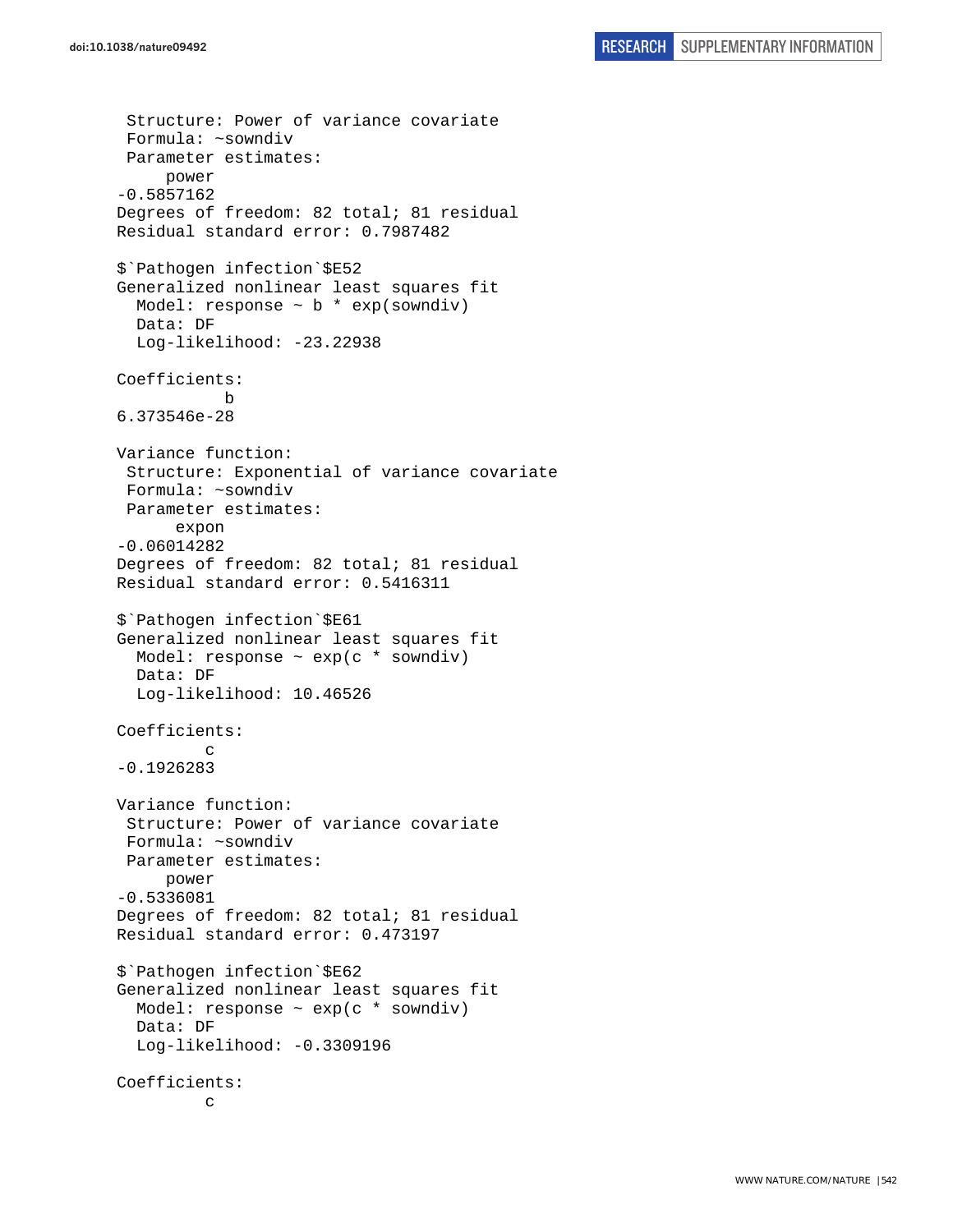-0.2976321 Variance function: Structure: Exponential of variance covariate Formula: ~sowndiv Parameter estimates: expon -0.02824344 Degrees of freedom: 82 total; 81 residual Residual standard error: 0.3115213 \$`Pathogen infection`\$Ea10 Generalized nonlinear least squares fit Model: response  $\sim$  a + exp(sowndiv) Data: DF Log-likelihood: -4912.516 Coefficients: a.(Intercept) a.leg -2963126 911706 Degrees of freedom: 82 total; 80 residual Residual standard error: 2.553606e+25 \$`Pathogen infection`\$Ea12 Generalized nonlinear least squares fit Model: response ~ exp(c \* sowndiv) Data: DF Log-likelihood: 2.366908 Coefficients: c.(Intercept) c.leg  $0.2235841 -0.4160421$ Degrees of freedom: 82 total; 80 residual Residual standard error: 0.2380066 \$`Pathogen infection`\$Ea911 Generalized nonlinear least squares fit Model: response  $\sim$  a + exp(c \* sowndiv) Data: DF Log-likelihood: 37.10579 Coefficients: a.(Intercept) a.leg c.(Intercept) c.leg 0.7955720 -0.7161086 -0.4041537 0.1927873 Variance function: Structure: Power of variance covariate Formula: ~sowndiv Parameter estimates: power -0.7028233 Degrees of freedom: 82 total; 78 residual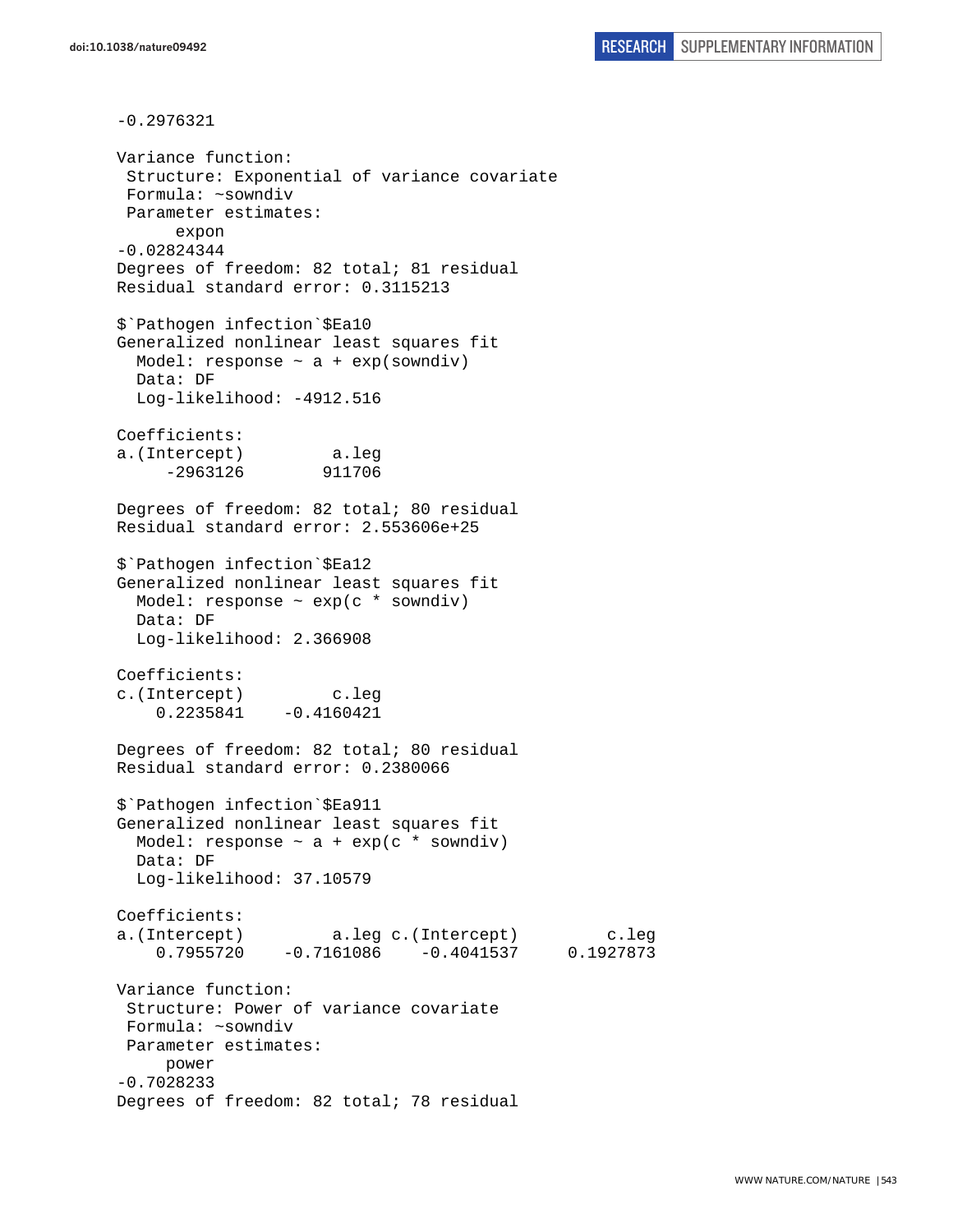Residual standard error: 0.4479634 \$`Pathogen infection`\$Ea921 Generalized nonlinear least squares fit Model: response  $\sim$  a + exp(c \* sowndiv) Data: DF Log-likelihood: 31.59849 Coefficients: a.(Intercept) a.leg c.(Intercept) c.leg 0.7504362 -0.6764945 -0.4530437 0.2154851 Variance function: Structure: Exponential of variance covariate Formula: ~sowndiv Parameter estimates: expon -0.04860523 Degrees of freedom: 82 total; 78 residual Residual standard error: 0.2561513 \$`Pathogen infection`\$Ea1011 Generalized nonlinear least squares fit Model: response  $\sim$  a + exp(sowndiv) Data: DF Log-likelihood: -1772.911 Coefficients: a.(Intercept) a.leg  $-1.3750303 -0.4927403$ Variance function: Structure: Power of variance covariate Formula: ~sowndiv Parameter estimates: power 14.86538 Degrees of freedom: 82 total; 80 residual Residual standard error: 0.1565160 \$`Pathogen infection`\$Ea1021 Generalized nonlinear least squares fit Model: response  $\sim$  a + exp(sowndiv) Data: DF Log-likelihood: -801.5766 Coefficients: a.(Intercept) a.leg -3.00682052 0.06888411 Variance function: Structure: Exponential of variance covariate Formula: ~sowndiv Parameter estimates: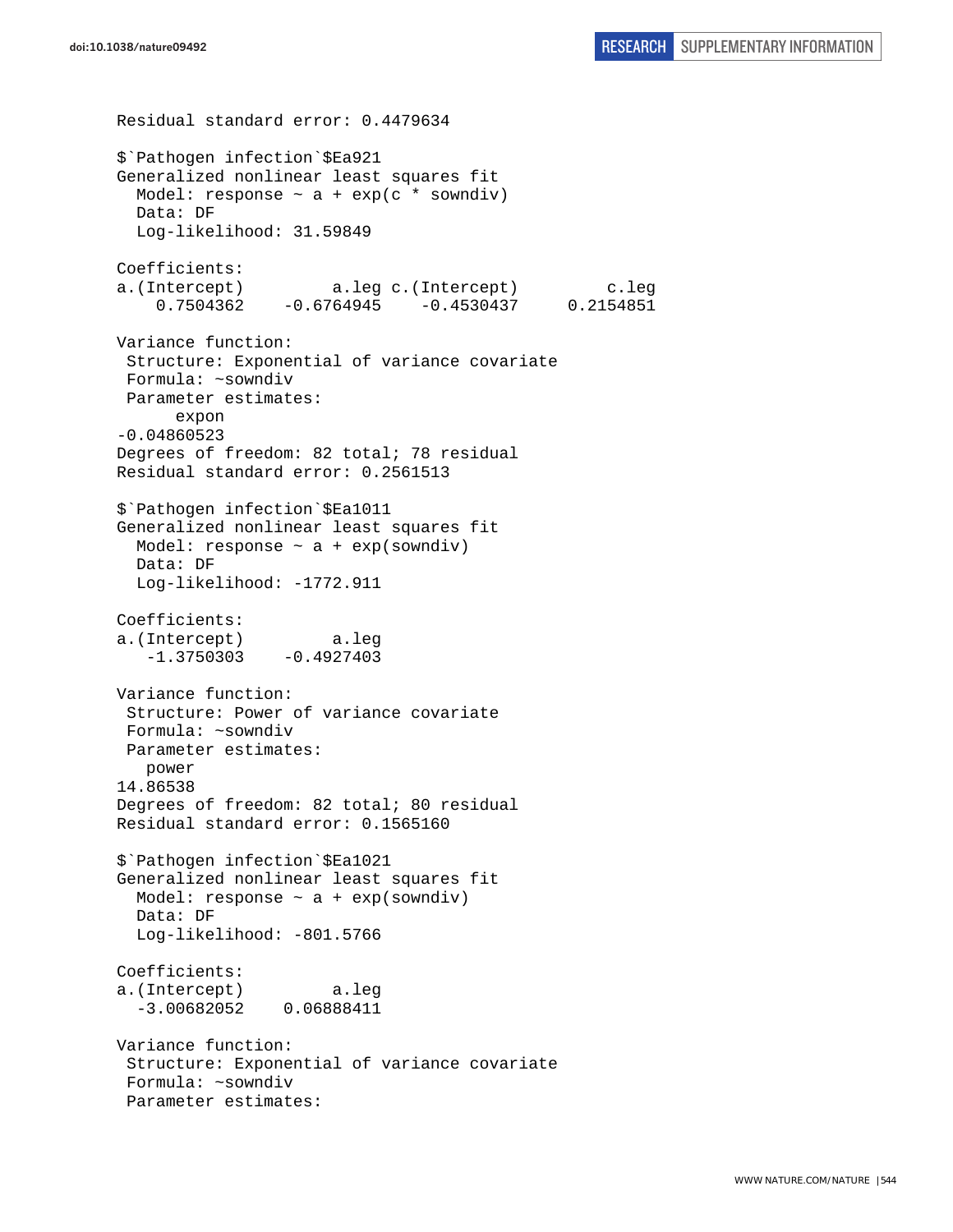expon 1.014091 Degrees of freedom: 82 total; 80 residual Residual standard error: 0.7134715 \$`Pathogen infection`\$Ea121 Generalized nonlinear least squares fit Model: response ~ exp(c \* sowndiv) Data: DF Log-likelihood: 17.24413 Coefficients: c.(Intercept) c.leg 0.05738158 -0.21642256 Variance function: Structure: Power of variance covariate Formula: ~sowndiv Parameter estimates: power -0.4689588 Degrees of freedom: 82 total; 80 residual Residual standard error: 0.3982487 \$`Pathogen infection`\$Ea1221 Generalized nonlinear least squares fit Model: response  $\sim$  exp(c  $*$  sowndiv) Data: DF Log-likelihood: 9.960481 Coefficients: c.(Intercept) c.leg  $0.2254390 -0.4046875$ Variance function: Structure: Exponential of variance covariate Formula: ~sowndiv Parameter estimates: expon -0.02608192 Degrees of freedom: 82 total; 80 residual Residual standard error: 0.2714062 \$`Pathogen infection`\$Eb16 Generalized nonlinear least squares fit Model: response  $\sim$  a + exp(sowndiv) Data: DF Log-likelihood: -4912.516 Coefficients: a.(Intercept) a.grass -3508713 1286426 Degrees of freedom: 82 total; 80 residual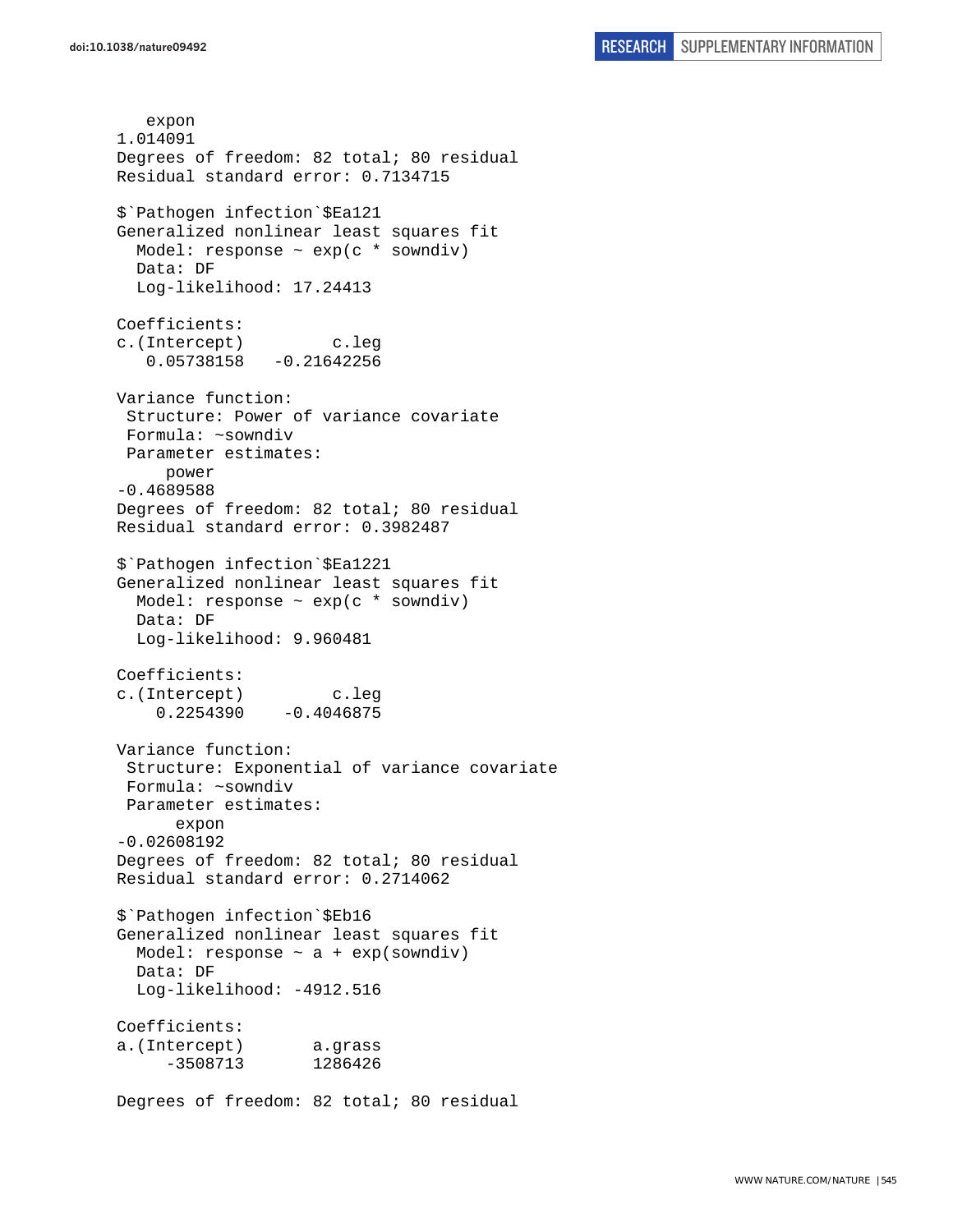Residual standard error: 2.553606e+25 \$`Pathogen infection`\$Eb18 Generalized nonlinear least squares fit Model: response  $\sim$  exp(c  $*$  sowndiv) Data: DF Log-likelihood: -8.31271 Coefficients: c.(Intercept) c.grass  $-0.21886155 - 0.07792917$ Degrees of freedom: 82 total; 80 residual Residual standard error: 0.2711135 \$`Pathogen infection`\$Eb1511 Generalized nonlinear least squares fit Model: response  $\sim$  a + exp(c \* sowndiv) Data: DF Log-likelihood: 30.92529 Coefficients: a.(Intercept) a.grass c.(Intercept) c.grass -1.07592822 0.30407815 0.02790709 -0.03079686 Variance function: Structure: Power of variance covariate Formula: ~sowndiv Parameter estimates: power -0.7235179 Degrees of freedom: 82 total; 78 residual Residual standard error: 0.4981026 \$`Pathogen infection`\$Eb1521 Generalized nonlinear least squares fit Model: response  $\sim$  a + exp(c \* sowndiv) Data: DF Log-likelihood: 23.33727 Coefficients: a.(Intercept) a.grass c.(Intercept) c.grass -0.98327578 0.25923446 0.02652600 -0.03032510 Variance function: Structure: Exponential of variance covariate Formula: ~sowndiv Parameter estimates: expon -0.05047716 Degrees of freedom: 82 total; 78 residual Residual standard error: 0.2878922 \$`Pathogen infection`\$Eb1611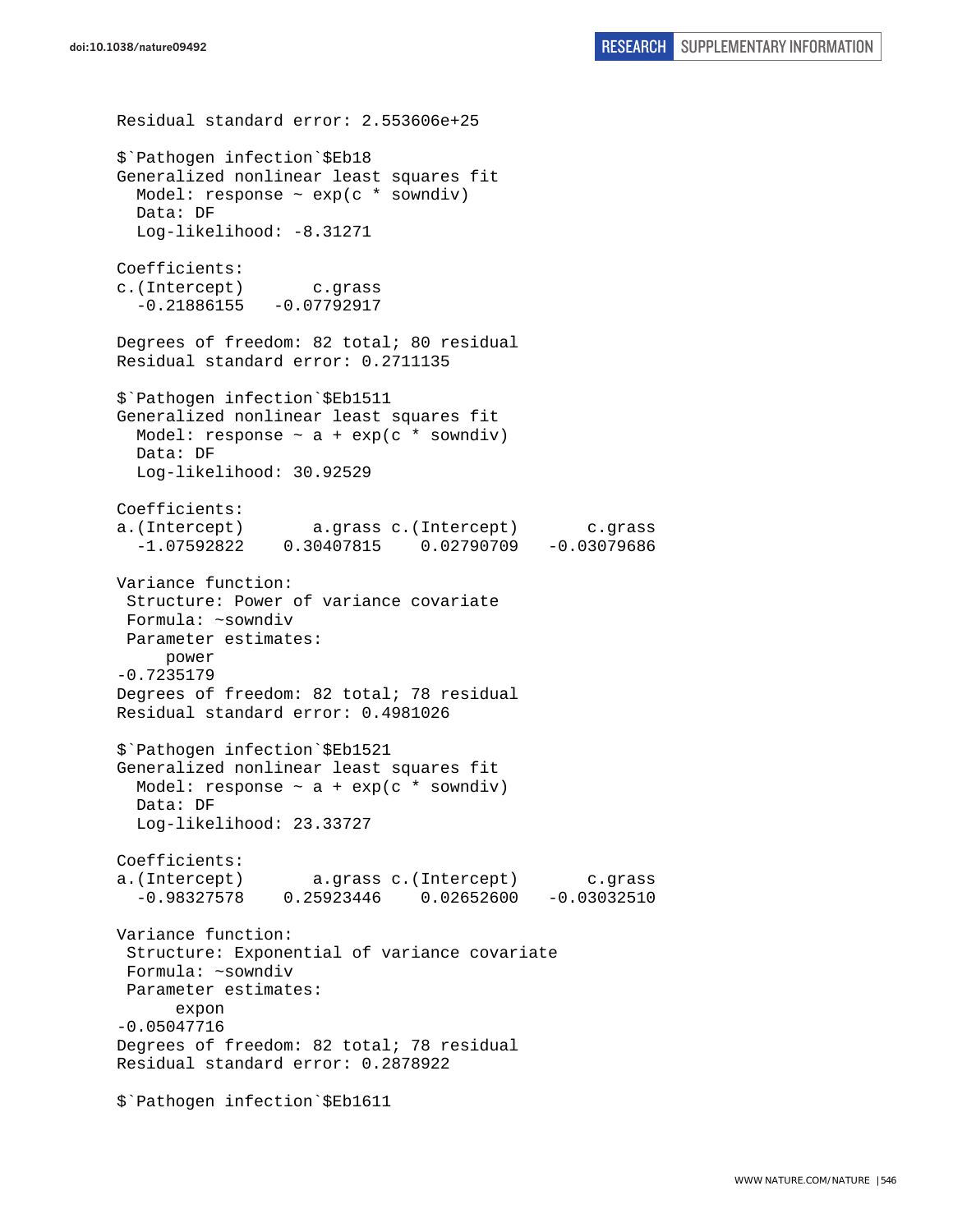```
Generalized nonlinear least squares fit 
  Model: response \sim a + exp(sowndiv)
   Data: DF 
   Log-likelihood: -1784.570 
Coefficients: 
a.(Intercept) a.grass 
   -2.40045636 0.09321746 
Variance function: 
  Structure: Power of variance covariate 
  Formula: ~sowndiv 
  Parameter estimates: 
    power 
14.81090 
Degrees of freedom: 82 total; 80 residual 
Residual standard error: 0.1956272 
$`Pathogen infection`$Eb1621 
Generalized nonlinear least squares fit 
  Model: response \sim a + exp(sowndiv)
   Data: DF 
   Log-likelihood: -801.4177 
Coefficients: 
a.(Intercept) a.grass 
    -3.9026850 0.5854318 
Variance function: 
  Structure: Exponential of variance covariate 
  Formula: ~sowndiv 
 Parameter estimates: 
    expon 
1.014227 
Degrees of freedom: 82 total; 80 residual 
Residual standard error: 0.7112604 
$`Pathogen infection`$Eb1811 
Generalized nonlinear least squares fit 
  Model: response \sim exp(c * sowndiv)
   Data: DF 
   Log-likelihood: 10.46792 
Coefficients: 
c.(Intercept) c.grass 
 -0.188712702 -0.002865015Variance function: 
  Structure: Power of variance covariate 
  Formula: ~sowndiv 
 Parameter estimates: 
     power 
-0.533238 
Degrees of freedom: 82 total; 80 residual
```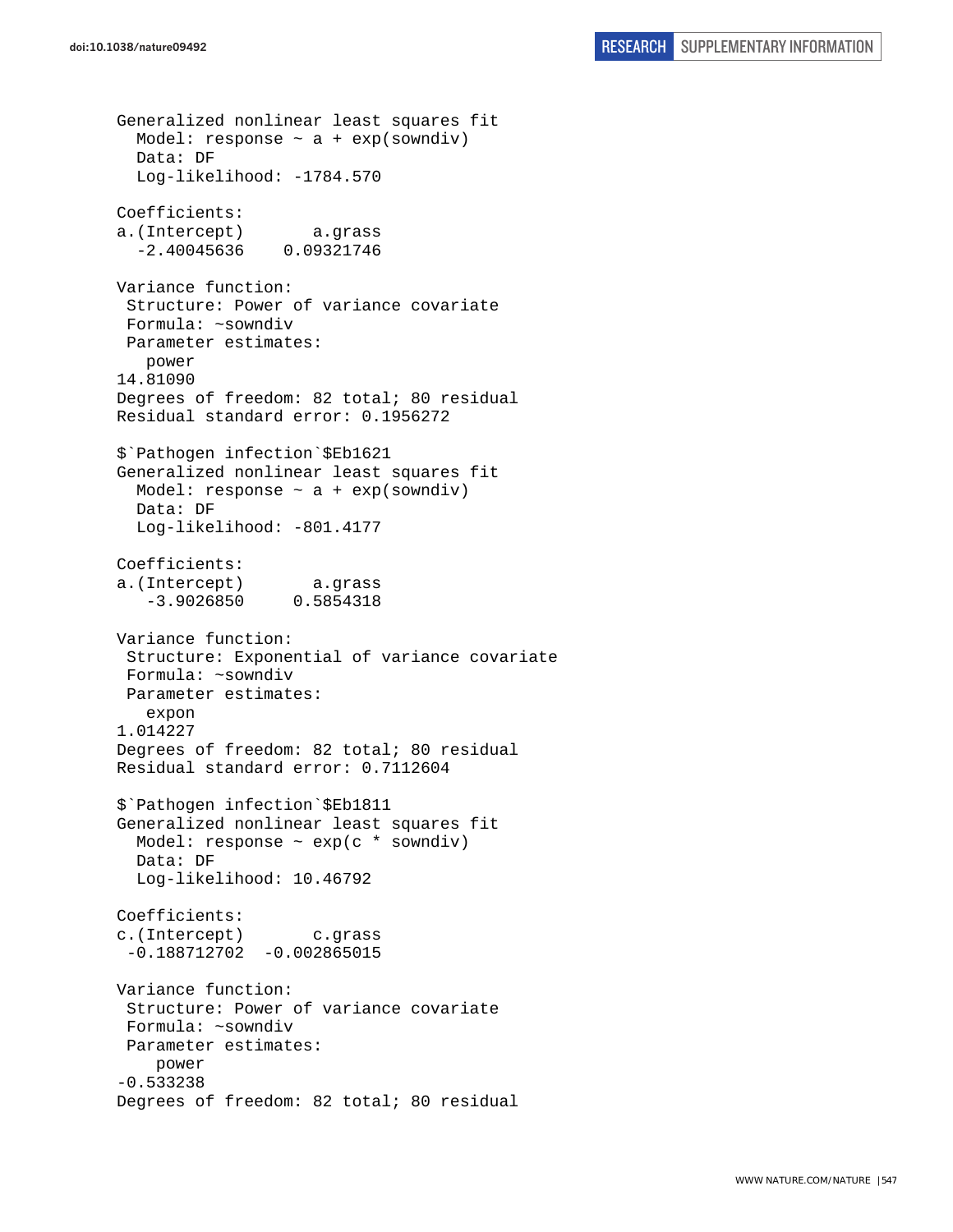Residual standard error: 0.4758683 \$`Pathogen infection`\$Eb1821 Generalized nonlinear least squares fit Model: response ~ exp(c \* sowndiv) Data: DF Log-likelihood: 0.004373489 Coefficients: c.(Intercept) c.grass  $-0.1874735 - 0.0760091$ Variance function: Structure: Exponential of variance covariate Formula: ~sowndiv Parameter estimates: expon -0.02819225 Degrees of freedom: 82 total; 80 residual Residual standard error: 0.3120460 \$`Pathogen infection`\$Ec22 Generalized nonlinear least squares fit Model: response  $\sim$  a + exp(sowndiv) Data: DF Log-likelihood: -4912.516 Coefficients: a.(Intercept) a.funcgr 252096.0 -912137.6 Degrees of freedom: 82 total; 80 residual Residual standard error: 2.553606e+25 \$`Pathogen infection`\$Ec24 Generalized nonlinear least squares fit Model: response  $\sim$  exp(c  $*$  sowndiv) Data: DF Log-likelihood: -4.515243 Coefficients: c.(Intercept) c.funcgr -0.52792613 0.08859517 Degrees of freedom: 82 total; 80 residual Residual standard error: 0.2588444 \$`Pathogen infection`\$Ec2121 Generalized nonlinear least squares fit Model: response  $\sim$  a + exp(c \* sowndiv) Data: DF Log-likelihood: 25.88963 Coefficients: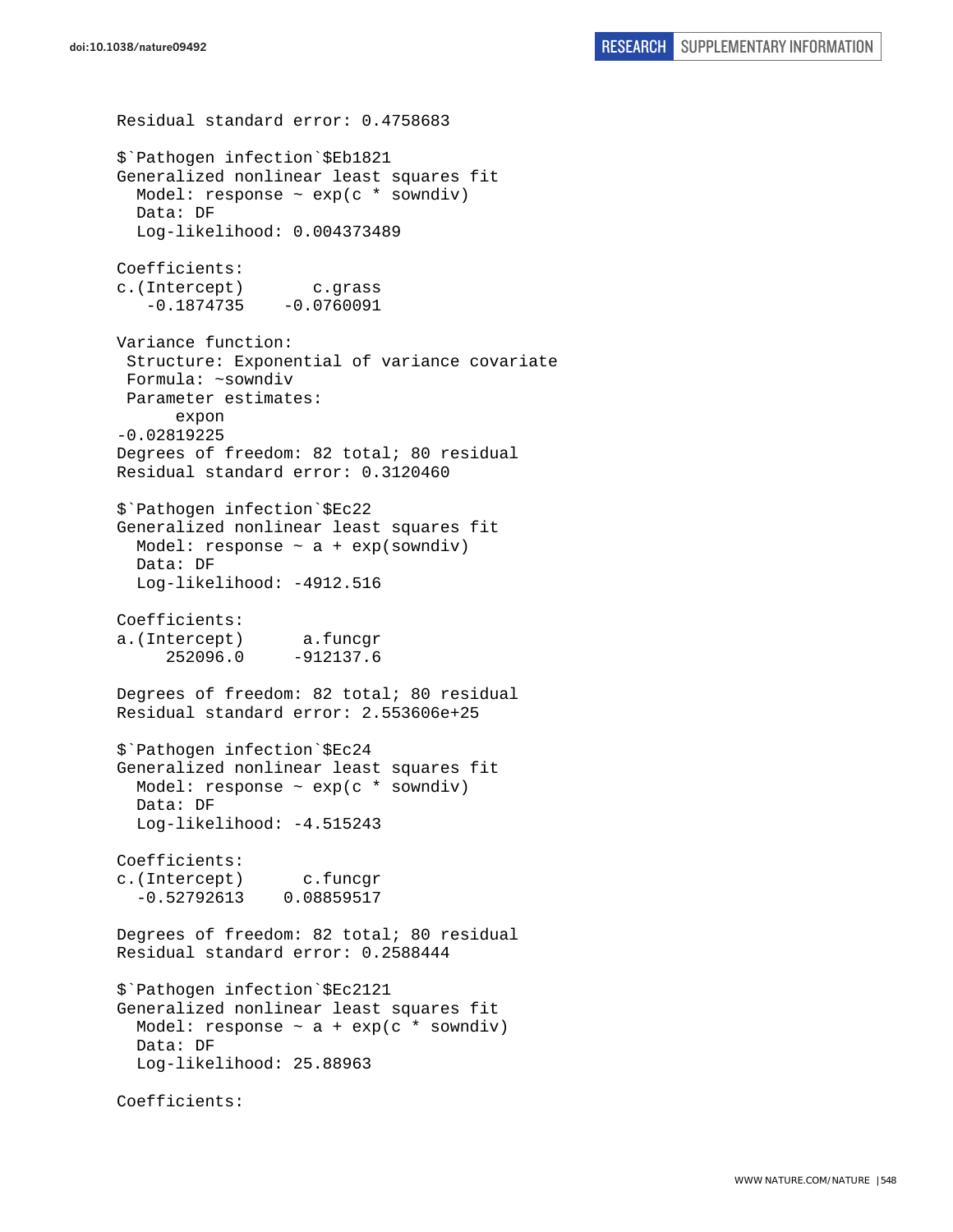a.(Intercept) a.funcgr c.(Intercept) c.funcgr -0.38673349 -0.08330820 -0.04683816 0.01074062 Variance function: Structure: Exponential of variance covariate Formula: ~sowndiv Parameter estimates: expon -0.05052097 Degrees of freedom: 82 total; 78 residual Residual standard error: 0.2791742 \$`Pathogen infection`\$Ec2211 Generalized nonlinear least squares fit Model: response  $\sim$  a + exp(sowndiv) Data: DF Log-likelihood: -1784.916 Coefficients: a.(Intercept) a.funcgr  $2.410351 -4.647677$ Variance function: Structure: Power of variance covariate Formula: ~sowndiv Parameter estimates: power 14.80928 Degrees of freedom: 82 total; 80 residual Residual standard error: 0.1969297 \$`Pathogen infection`\$Ec2221 Generalized nonlinear least squares fit Model: response  $\sim$  a + exp(sowndiv) Data: DF Log-likelihood: -794.9174 Coefficients: a.(Intercept) a.funcgr 3.803231 -6.300221 Variance function: Structure: Exponential of variance covariate Formula: ~sowndiv Parameter estimates: expon 1.021196 Degrees of freedom: 82 total; 80 residual Residual standard error: 0.6188969 \$`Pathogen infection`\$Ec2411 Generalized nonlinear least squares fit Model: response  $\sim$  exp(c  $*$  sowndiv) Data: DF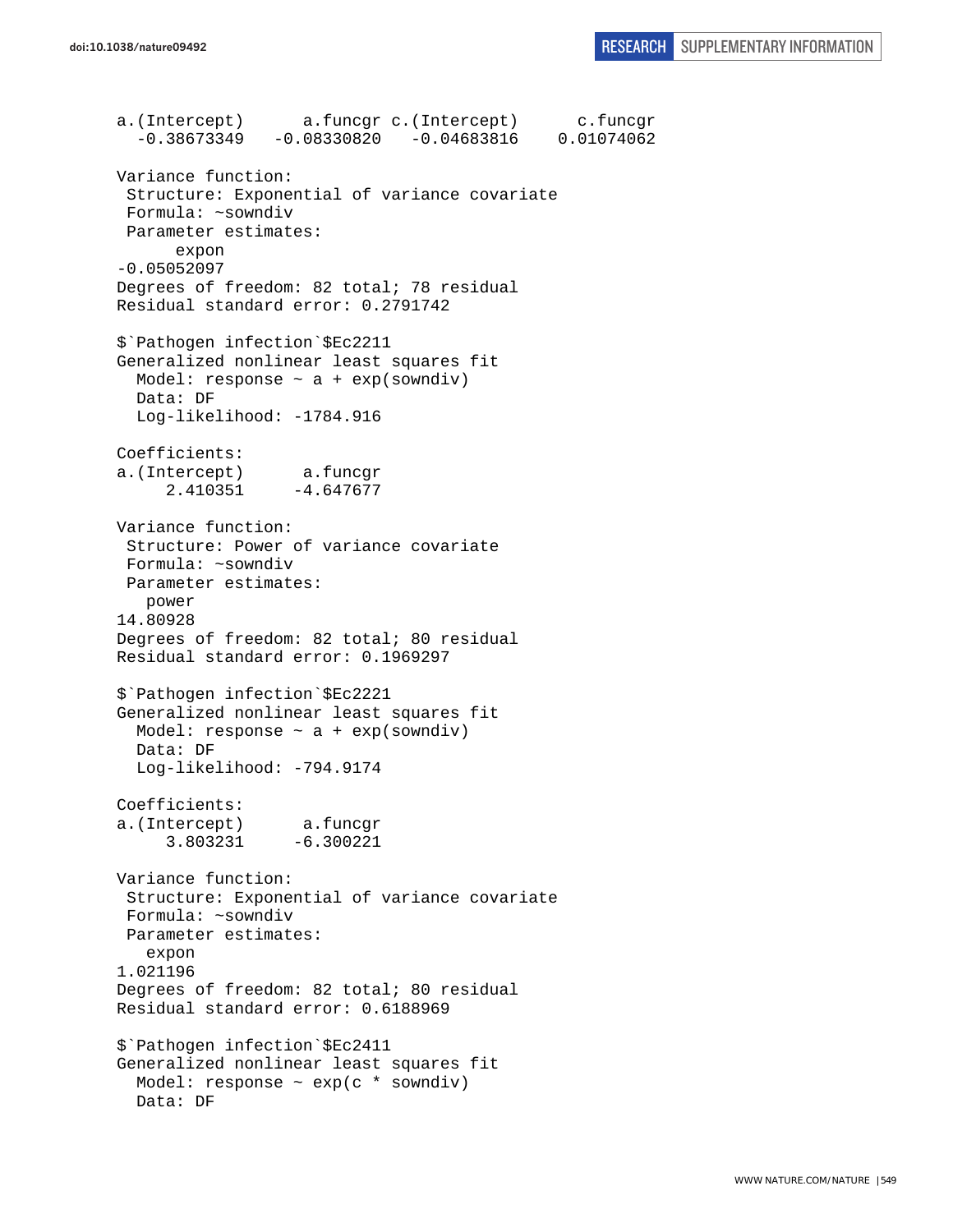Log-likelihood: 12.01444 Coefficients: c.(Intercept) c.funcgr -0.27574825 0.02990515 Variance function: Structure: Power of variance covariate Formula: ~sowndiv Parameter estimates: power -0.5101623 Degrees of freedom: 82 total; 80 residual Residual standard error: 0.4512508 \$`Pathogen infection`\$Ec2421 Generalized nonlinear least squares fit Model: response  $\sim$  exp(c  $*$  sowndiv) Data: DF Log-likelihood: 3.569997 Coefficients: c.(Intercept) c.funcgr -0.49172921 0.08228715 Variance function: Structure: Exponential of variance covariate Formula: ~sowndiv Parameter estimates: expon -0.02744894 Degrees of freedom: 82 total; 80 residual Residual standard error: 0.2968674 \$`Pathogen infection`\$Ed28 Generalized nonlinear least squares fit Model: response  $\sim$  a + exp(sowndiv) Data: DF Log-likelihood: -4912.516 Coefficients: a.(Intercept) a.funcgr a.leg 872779.7 -990730.7 -307654.9 Degrees of freedom: 82 total; 79 residual Residual standard error: 2.569717e+25 \$`Pathogen infection`\$Ed2811 Generalized nonlinear least squares fit Model: response  $\sim$  a + exp(sowndiv) Data: DF Log-likelihood: -1772.911 Coefficients: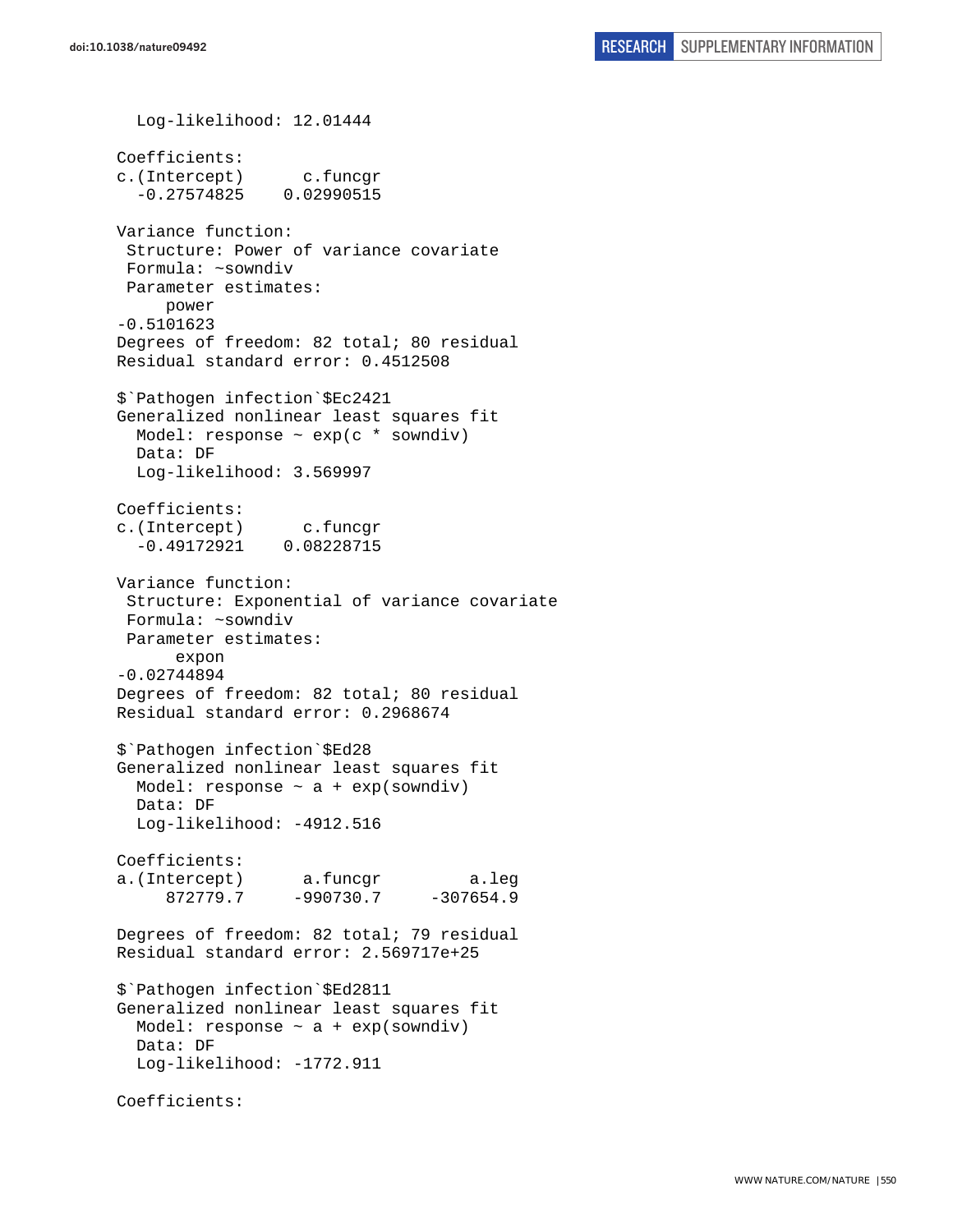a.(Intercept) a.funcgr a.leg  $3.3958313 -4.7708616 -0.4927403$ Variance function: Structure: Power of variance covariate Formula: ~sowndiv Parameter estimates: power 14.86538 Degrees of freedom: 82 total; 79 residual Residual standard error: 0.1575035 \$`Pathogen infection`\$Ed2821 Generalized nonlinear least squares fit Model: response  $\sim$  a + exp(sowndiv) Data: DF Log-likelihood: -794.8008 Coefficients: a.(Intercept) a.funcgr a.leg 4.681659 -6.408737 -0.439901 Variance function: Structure: Exponential of variance covariate Formula: ~sowndiv Parameter estimates: expon 1.021411 Degrees of freedom: 82 total; 79 residual Residual standard error: 0.6207676 \$`Pathogen infection`\$Ed3021 Generalized nonlinear least squares fit Model: response ~ exp(c \* sowndiv) Data: DF Log-likelihood: 10.00241 Coefficients: c.(Intercept) c.funcgr c.leg  $0.262913852 - 0.007659155 - 0.420433155$ Variance function: Structure: Exponential of variance covariate Formula: ~sowndiv Parameter estimates: expon -0.02606521 Degrees of freedom: 82 total; 79 residual Residual standard error: 0.2729398 \$`Pathogen infection`\$Ee40 Generalized nonlinear least squares fit Model: response  $\sim$  a + exp(sowndiv) Data: DF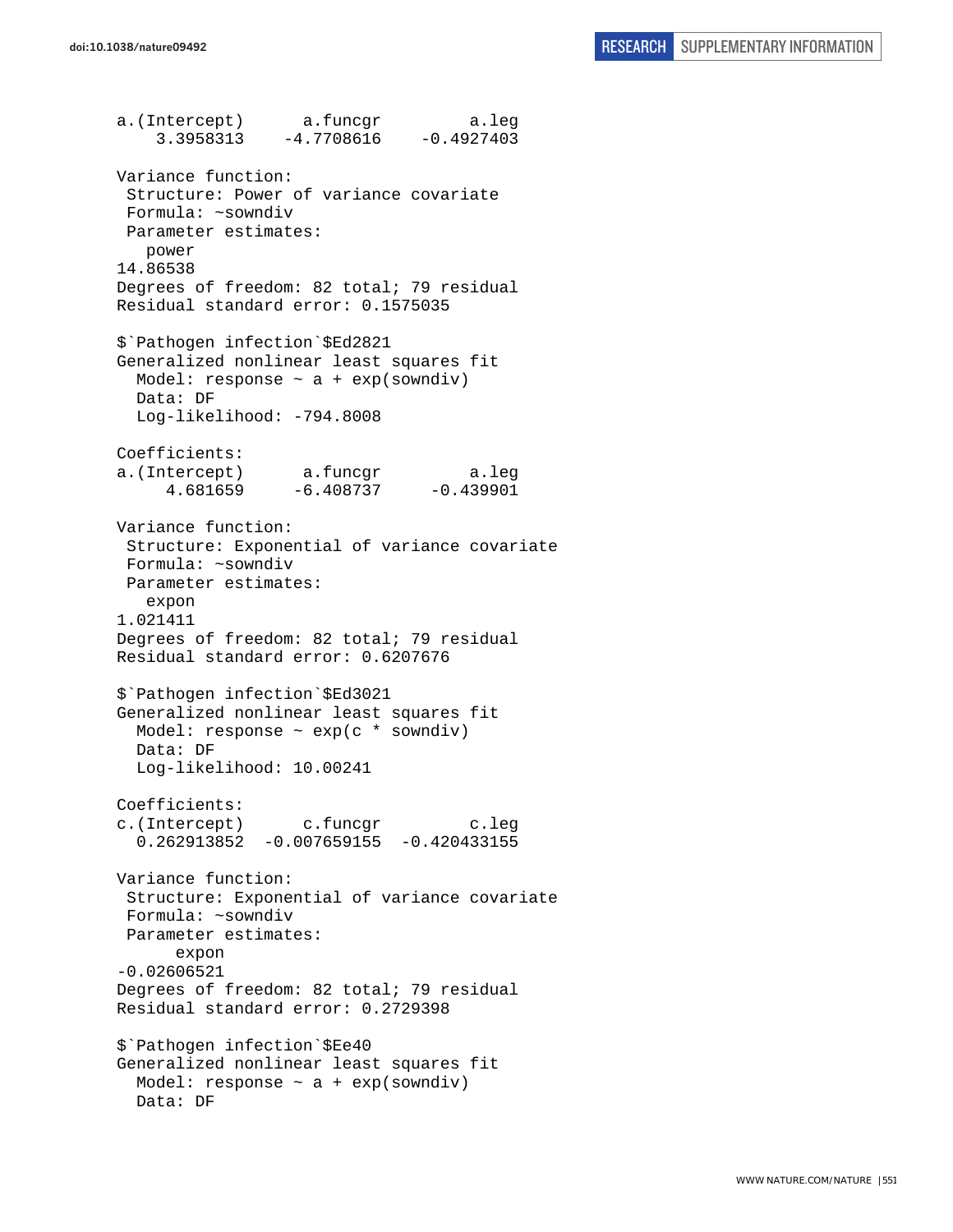Log-likelihood: -4912.516 Coefficients: a.(Intercept) a.funcgr a.grass  $-335850.5 -839615.5$  296563.3 Degrees of freedom: 82 total; 79 residual Residual standard error: 2.569717e+25 \$`Pathogen infection`\$Ee341 Generalized nonlinear least squares fit Model: response  $\sim$  a + exp(sowndiv) Data: DF Log-likelihood: -1784.570 Coefficients: a.(Intercept) a.funcgr a.grass 2.22391583 -4.62437217 0.09321745 Variance function: Structure: Power of variance covariate Formula: ~sowndiv Parameter estimates: power 14.81090 Degrees of freedom: 82 total; 79 residual Residual standard error: 0.1968614 \$`Pathogen infection`\$Ee342 Generalized nonlinear least squares fit Model: response  $\sim$  a + exp(sowndiv) Data: DF Log-likelihood: -794.9127 Coefficients: a.(Intercept) a.funcgr a.grass 3.62722844 -6.27817043 0.08797433 Variance function: Structure: Exponential of variance covariate Formula: ~sowndiv Parameter estimates: expon 1.021204 Degrees of freedom: 82 total; 79 residual Residual standard error: 0.6227213 \$`Pathogen infection`\$Ef40 Generalized nonlinear least squares fit Model: response  $\sim$  a + exp(sowndiv) Data: DF Log-likelihood: -4912.516 Coefficients: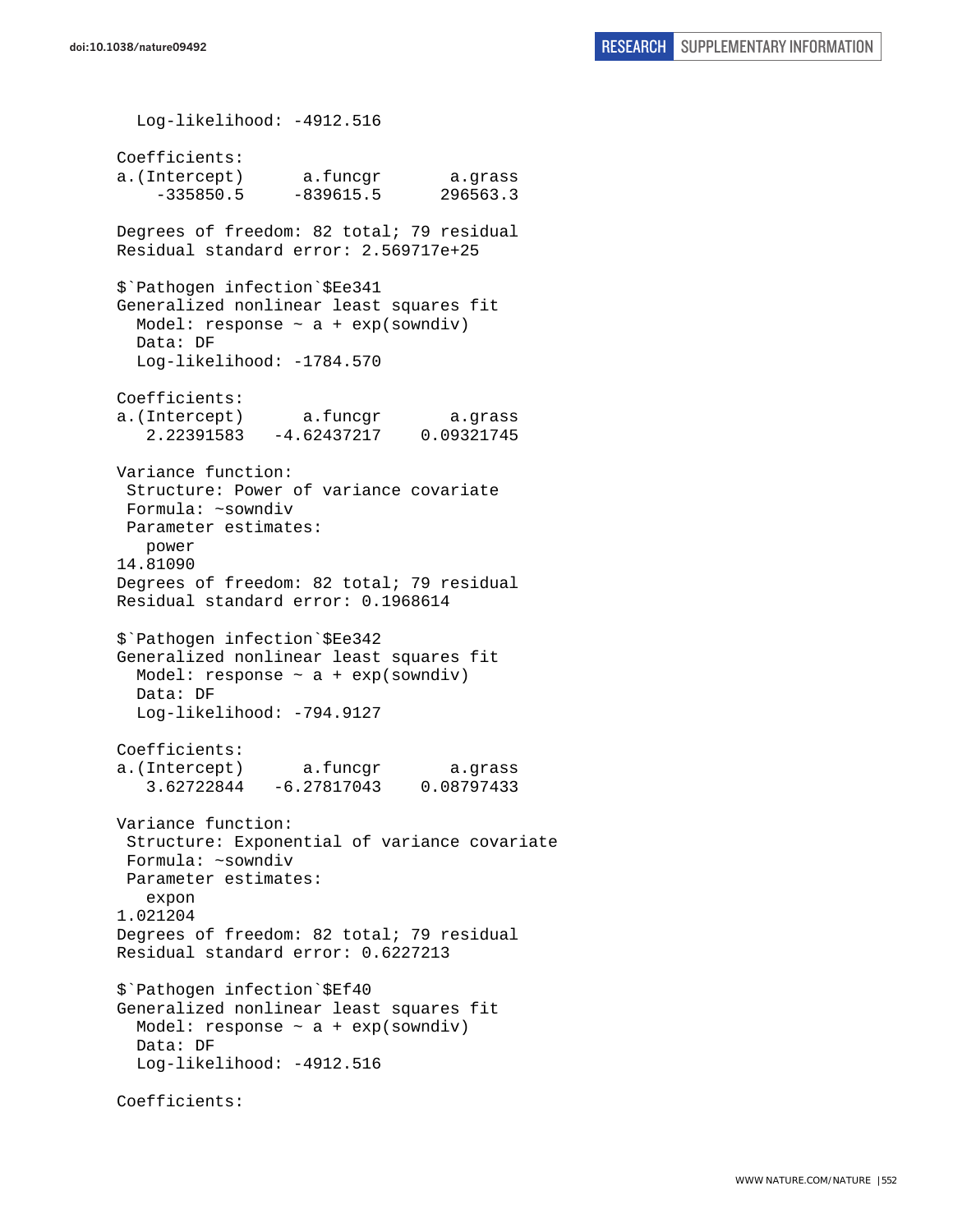a.(Intercept) a.grass a.leg -5251826 1394676 1054750 Degrees of freedom: 82 total; 79 residual Residual standard error: 2.569717e+25 \$`Pathogen infection`\$Ef3721 Generalized nonlinear least squares fit Model: response  $\sim$  a + b \* exp(c \* sowndiv) Data: DF Log-likelihood: -2734.132 Coefficients: a.(Intercept) a.grass a.leg b.(Intercept) b.grass 1.5462587026 -0.0791169040 -0.5285599169 -0.0003920776 -0.0000232667 b.leg c.(Intercept) c.grass c.leg 0.0002201421 1.0000242034 1.0000015328 0.9999863539 Variance function: Structure: Exponential of variance covariate Formula: ~sowndiv Parameter estimates: expon 4.438892 Degrees of freedom: 82 total; 73 residual Residual standard error: 0.002182565 \$`Pathogen infection`\$Ef3921 Generalized nonlinear least squares fit Model: response  $\sim$  a + exp(c \* sowndiv) Data: DF Log-likelihood: 31.63233 Coefficients: a.(Intercept) a.grass a.leg c.(Intercept) c.grass 0.7542599397 -0.0096190568 -0.6707113944 -0.4413984107 -0.0004566373 c.leg 0.2097583393 Variance function: Structure: Exponential of variance covariate Formula: ~sowndiv Parameter estimates: expon -0.04858349 Degrees of freedom: 82 total; 76 residual Residual standard error: 0.2593443 \$`Pathogen infection`\$Ef4011 Generalized nonlinear least squares fit Model: response  $\sim$  a + exp(sowndiv) Data: DF Log-likelihood: -1772.553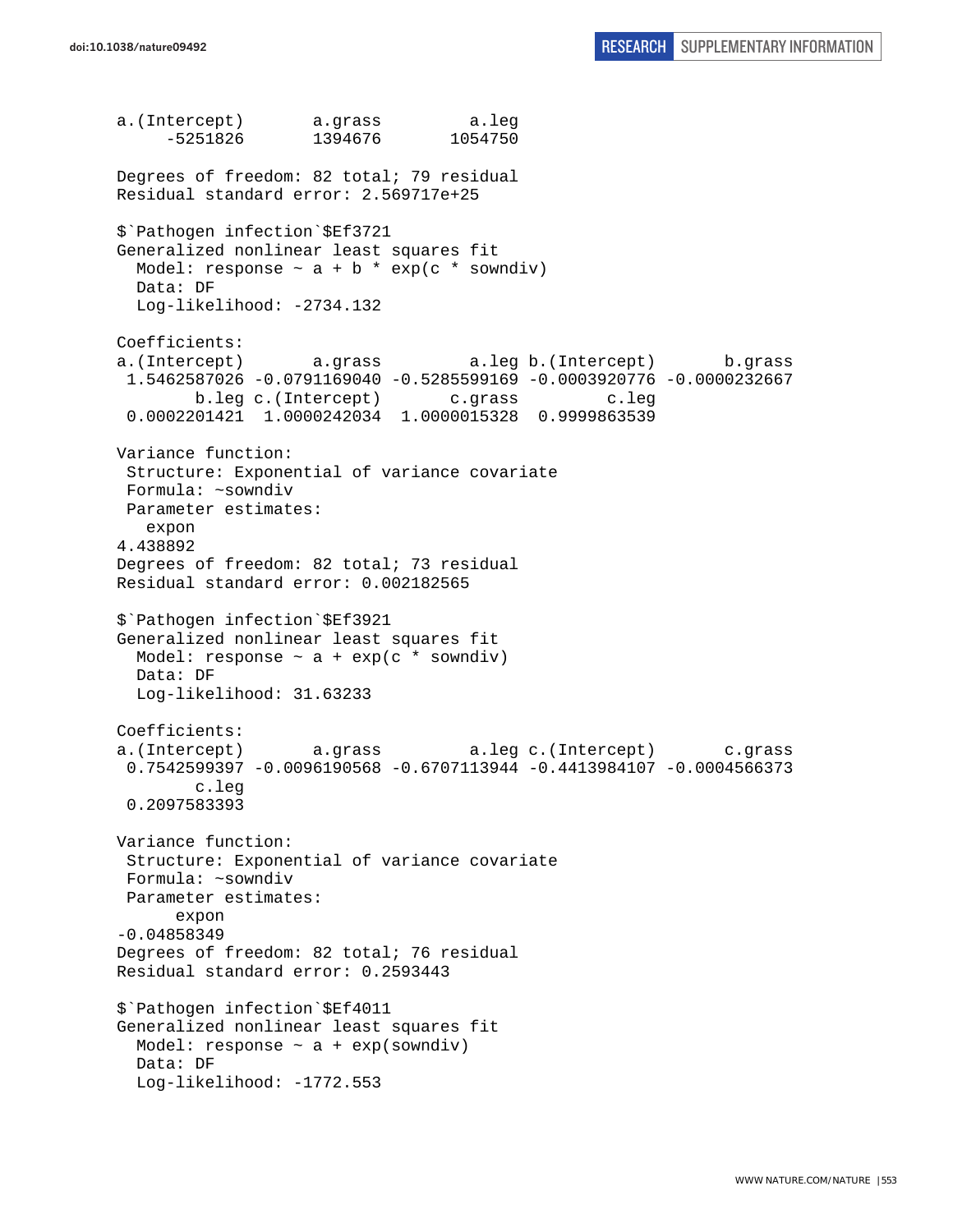```
Coefficients: 
a.(Intercept) a.grass a.leg 
  -1.18857840 -0.07990796 -0.51937627Variance function: 
  Structure: Power of variance covariate 
  Formula: ~sowndiv 
 Parameter estimates: 
    power 
14.86705 
Degrees of freedom: 82 total; 79 residual 
Residual standard error: 0.1564264 
$`Pathogen infection`$Ef4021 
Generalized nonlinear least squares fit 
 Model: response \sim a + exp(sowndiv)
   Data: DF 
   Log-likelihood: -801.376 
Coefficients: 
a.(Intercept) a.grass a.leg 
    -4.6522264 0.6991411 0.3183637 
Variance function: 
  Structure: Exponential of variance covariate 
  Formula: ~sowndiv 
 Parameter estimates: 
    expon 
1.014223 
Degrees of freedom: 82 total; 79 residual 
Residual standard error: 0.7154107 
$`Pathogen infection`$Ef4211 
Generalized nonlinear least squares fit 
 Model: response \sim exp(c * sowndiv)
  Data: DF 
   Log-likelihood: 17.24931 
Coefficients: 
c.(Intercept) c.grass c.leg 
   0.061493432 -0.003270806 -0.215969163 
Variance function: 
  Structure: Power of variance covariate 
  Formula: ~sowndiv 
 Parameter estimates: 
      power 
-0.4686998 
Degrees of freedom: 82 total; 79 residual 
Residual standard error: 0.400582 
$`Pathogen infection`$Ef4221 
Generalized nonlinear least squares fit 
   Model: response ~ exp(c * sowndiv)
```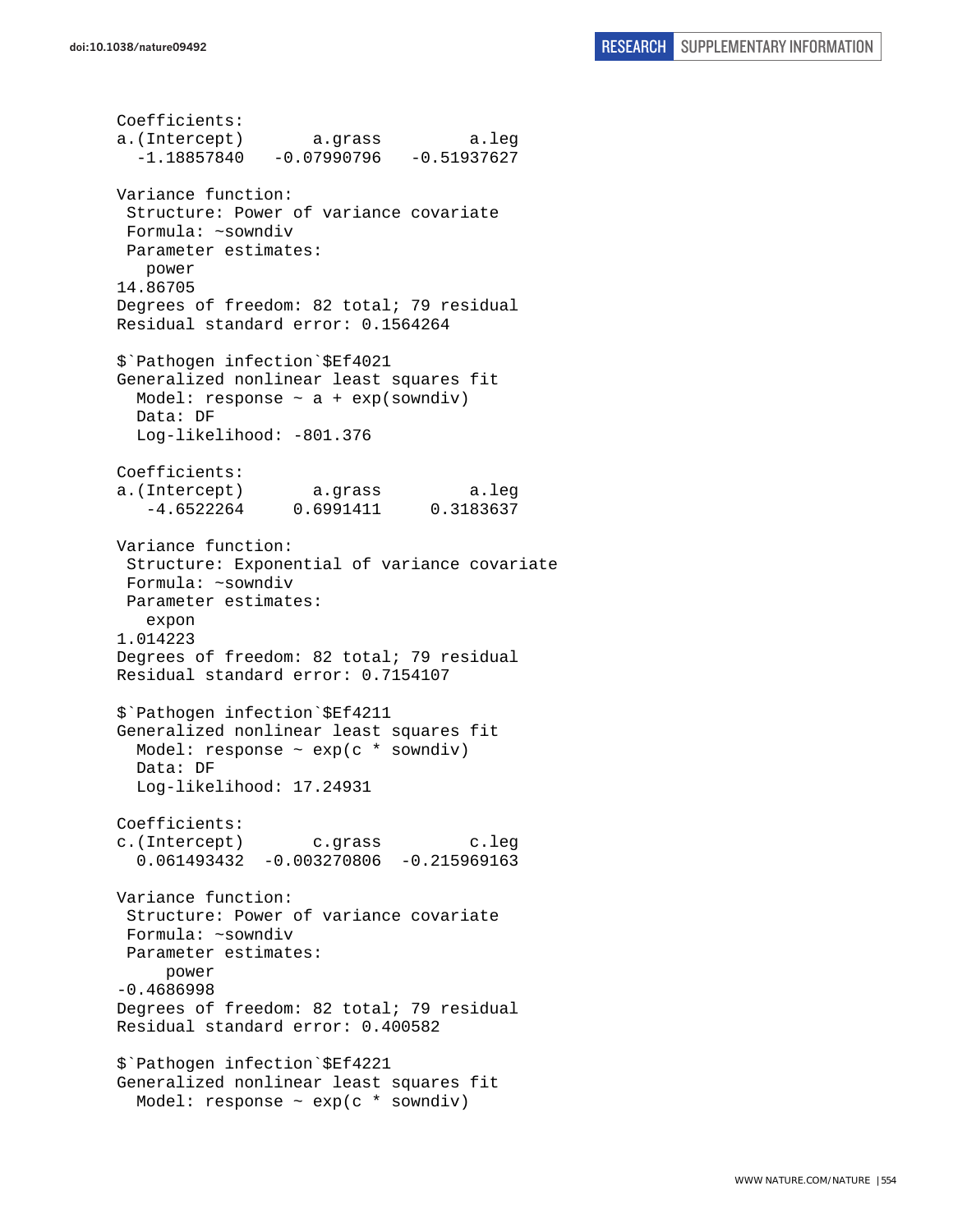Data: DF Log-likelihood: 10.07287 Coefficients: c.(Intercept) c.grass c.leg 0.25230736 -0.02450144 -0.39705377 Variance function: Structure: Exponential of variance covariate Formula: ~sowndiv Parameter estimates: expon -0.02604326 Degrees of freedom: 82 total; 79 residual Residual standard error: 0.2726540 \$`Pathogen infection`\$Eg46 Generalized nonlinear least squares fit Model: response  $\sim$  a + exp(sowndiv) Data: DF Log-likelihood: -4912.516 Coefficients: a.(Intercept) a.funcgr a.grass a.leg 292092.6 -918391.6 183181.2 -199834.4 Degrees of freedom: 82 total; 78 residual Residual standard error: 2.586137e+25 \$`Pathogen infection`\$Eg4611 Generalized nonlinear least squares fit Model: response  $\sim$  a + exp(sowndiv) Data: DF Log-likelihood: -1772.553 Coefficients: a.(Intercept) a.funcgr a.grass a.leg 3.60891924 -4.79749760 -0.07990798 -0.51937628 Variance function: Structure: Power of variance covariate Formula: ~sowndiv Parameter estimates: power 14.86705 Degrees of freedom: 82 total; 78 residual Residual standard error: 0.1574259 \$`Pathogen infection`\$Eg4621 Generalized nonlinear least squares fit Model: response  $\sim$  a + exp(sowndiv) Data: DF Log-likelihood: -794.7962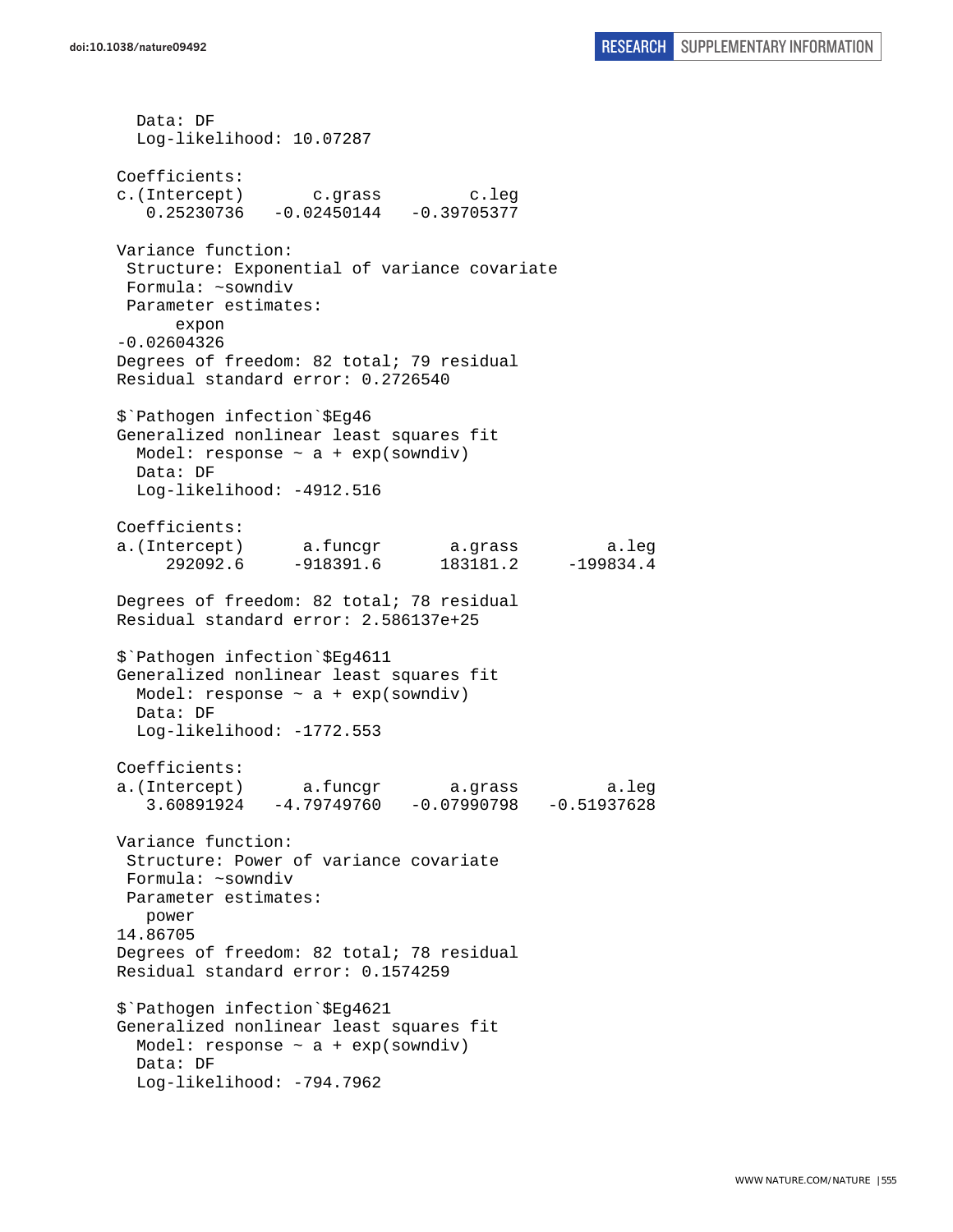```
Coefficients: 
a.(Intercept) a.funcgr a.grass a.leg 
    4.94391878 -6.44147104 -0.09478368 -0.47627302 
Variance function: 
  Structure: Exponential of variance covariate 
 Formula: ~sowndiv 
 Parameter estimates: 
    expon 
1.021419 
Degrees of freedom: 82 total; 78 residual 
Residual standard error: 0.6246552 
$`Pathogen infection`$Pa2 
Nonlinear regression model 
  model: response ~ a + b * sowndiv 
    data: DF 
 a b 
  0.400395 -0.008086 
  residual sum-of-squares: 4.753 
Number of iterations to convergence: 1 
Achieved convergence tolerance: 1.597e-09 
$`Pathogen infection`$Pa3 
Nonlinear regression model 
   model: response ~ a + sowndiv^c 
    data: DF 
 a c 
-0.4791 - 0.1512 residual sum-of-squares: 4.15 
Number of iterations to convergence: 9 
Achieved convergence tolerance: 6.922e-07 
$`Pathogen infection`$Pa4 
Nonlinear regression model 
  model: response ~ b * sowndiv^c 
    data: DF 
 b c 
  0.5268 -0.3581 
  residual sum-of-squares: 4.221 
Number of iterations to convergence: 9 
Achieved convergence tolerance: 8.406e-06 
$`Pathogen infection`$Pa5 
Nonlinear regression model 
   model: response ~ sowndiv^c 
    data: DF 
       c 
-0.7926 
 residual sum-of-squares: 8.646
```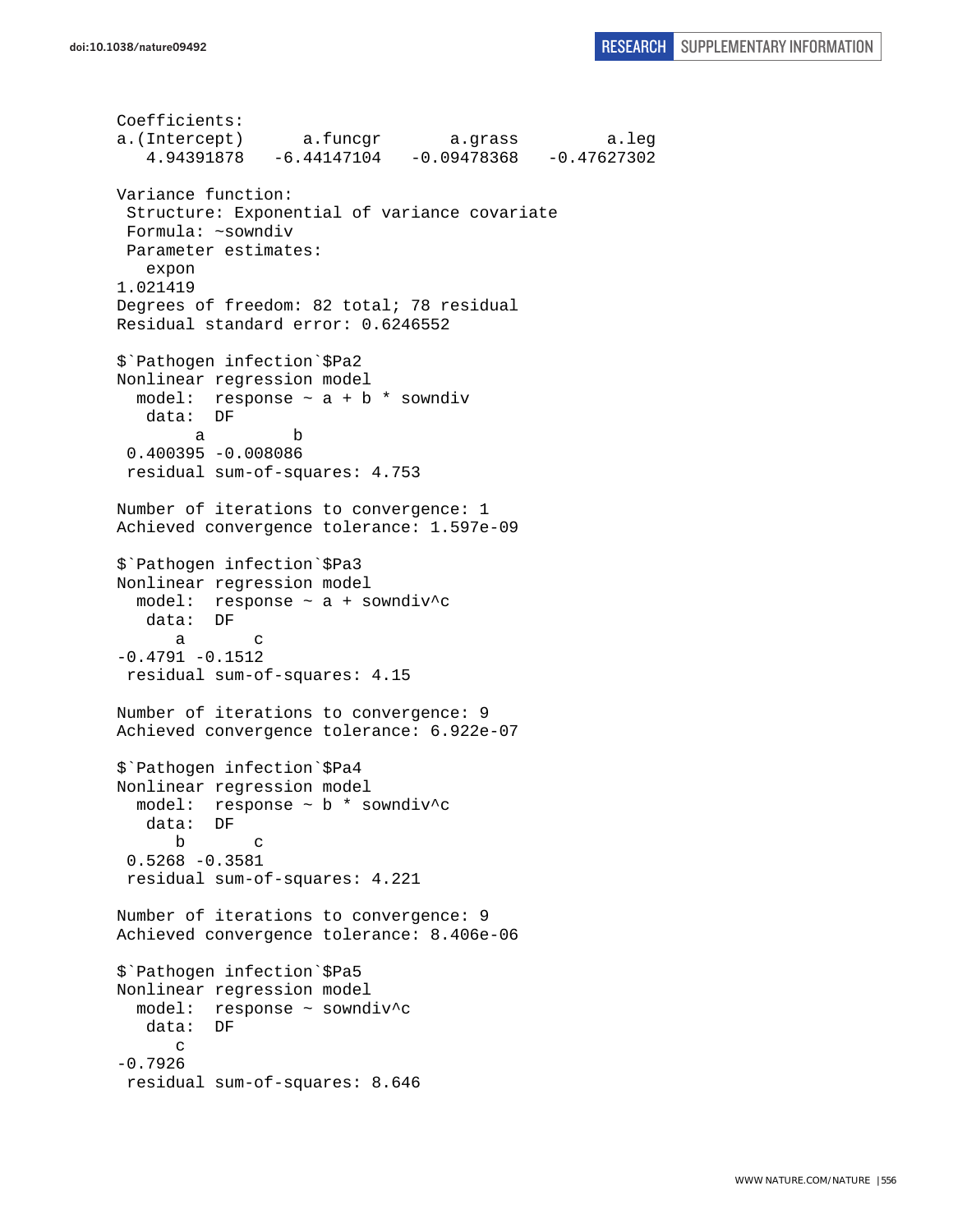```
Number of iterations to convergence: 11 
Achieved convergence tolerance: 1.359e-06 
$`Pathogen infection`$Pb11 
Generalized nonlinear least squares fit 
  Model: response \sim a + b * sowndiv<sup>^</sup>c
  Data: DF 
  Log-likelihood: 6.155177 
Coefficients: 
a b c
  17.389084042 -16.878929226 0.007091838 
Degrees of freedom: 82 total; 79 residual 
Residual standard error: 0.228695 
$`Pathogen infection`$Pb21 
Generalized nonlinear least squares fit 
 Model: response \sim a + b * sowndiv
   Data: DF 
   Log-likelihood: 0.4103512 
Coefficients: 
 a b 
  0.400395226 -0.008086146 
Degrees of freedom: 82 total; 80 residual 
Residual standard error: 0.2437538 
$`Pathogen infection`$Pb31 
Generalized nonlinear least squares fit 
 Model: response \sim a + sowndiv<sup>^</sup>c
  Data: DF 
   Log-likelihood: 5.973103 
Coefficients: 
a c
-0.4791161 -0.1511808 
Degrees of freedom: 82 total; 80 residual 
Residual standard error: 0.2277664 
$`Pathogen infection`$Pb41 
Generalized nonlinear least squares fit 
   Model: response ~ b * sowndiv^c 
  Data: DF 
   Log-likelihood: 5.277567 
Coefficients: 
 b c 
  0.5268355 -0.3580622 
Degrees of freedom: 82 total; 80 residual 
Residual standard error: 0.2297065
```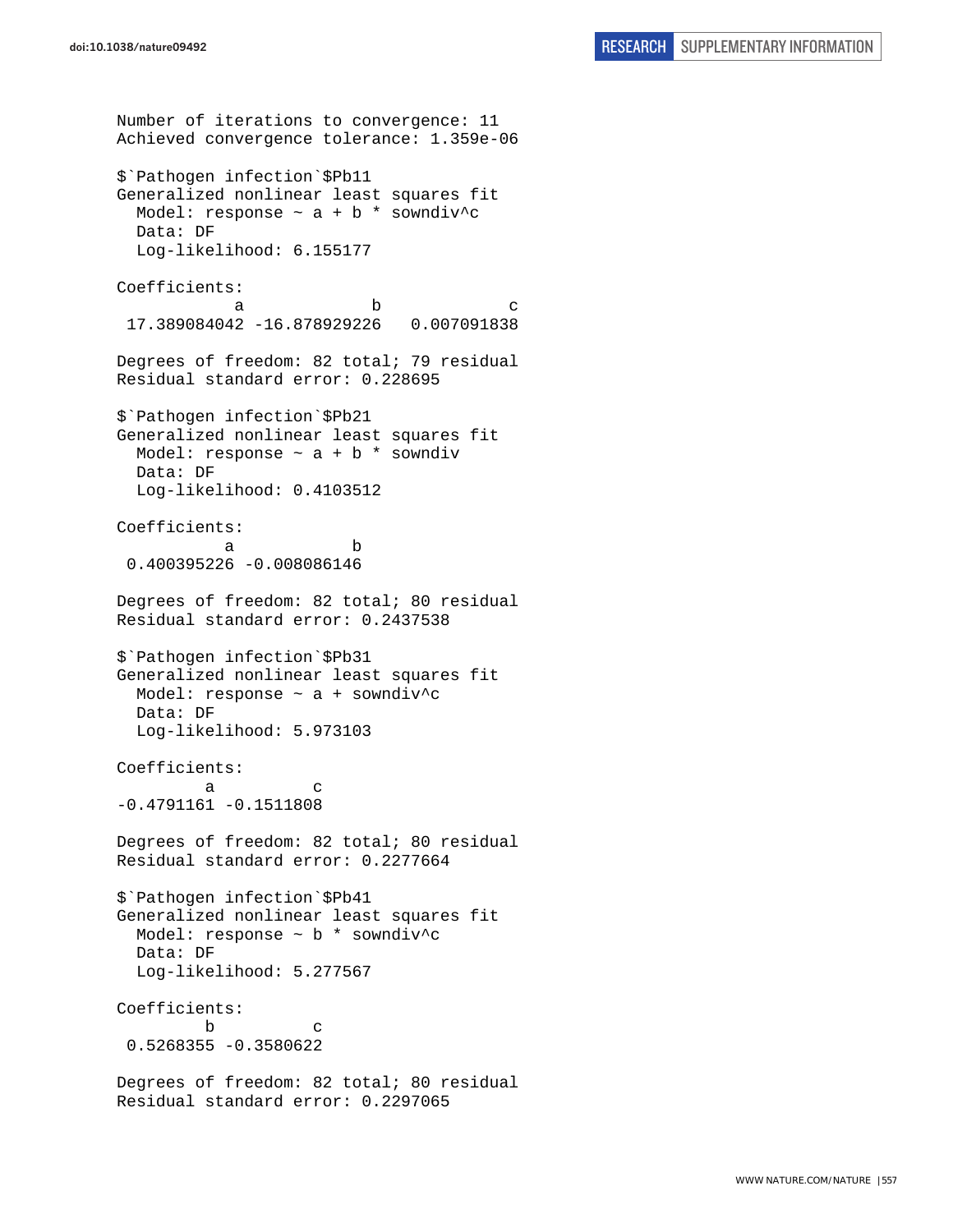\$`Pathogen infection`\$Pb51 Generalized nonlinear least squares fit Model: response ~ sowndiv^c Data: DF Log-likelihood: -24.11859 Coefficients: c -0.7925799 Degrees of freedom: 82 total; 81 residual Residual standard error: 0.3267126 \$`Pathogen infection`\$Pc221 Generalized nonlinear least squares fit Model: response  $\sim$  a + b  $*$  sowndiv Data: DF Log-likelihood: 19.84966 Coefficients: a b 0.252266257 -0.003136881 Variance function: Structure: Power of variance covariate Formula: ~sowndiv Parameter estimates: power -0.6777543 Degrees of freedom: 82 total; 80 residual Residual standard error: 0.5259867 \$`Pathogen infection`\$Pc231 Generalized nonlinear least squares fit Model: response  $\sim$  a + b  $*$  sowndiv Data: DF Log-likelihood: 15.02697 Coefficients: a b 0.318745681 -0.004120877 Variance function: Structure: Exponential of variance covariate Formula: ~sowndiv Parameter estimates: expon -0.05025831 Degrees of freedom: 82 total; 80 residual Residual standard error: 0.3140001 \$`Pathogen infection`\$Pc321 Generalized nonlinear least squares fit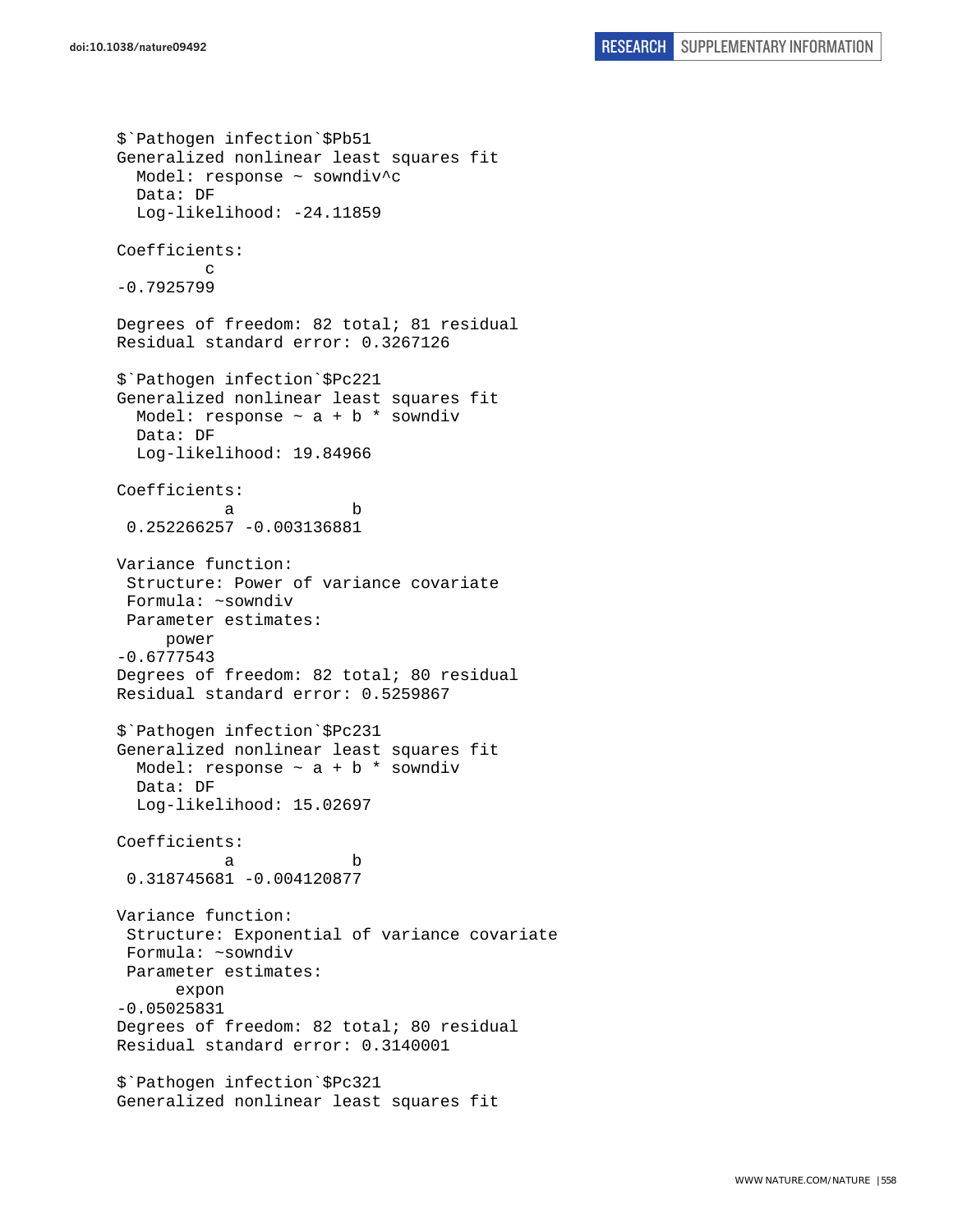Model: response ~ a + sowndiv^c Data: DF Log-likelihood: 32.80125 Coefficients: a c  $-0.4941662 -0.1456434$ Variance function: Structure: Power of variance covariate Formula: ~sowndiv Parameter estimates: power -0.652355 Degrees of freedom: 82 total; 80 residual Residual standard error: 0.4325173 \$`Pathogen infection`\$Pc331 Generalized nonlinear least squares fit Model: response  $\sim$  a + sowndiv<sup>^</sup>c Data: DF Log-likelihood: 25.68335 Coefficients: a c  $-0.4946555 - 0.1390135$ Variance function: Structure: Exponential of variance covariate Formula: ~sowndiv Parameter estimates: expon -0.05008193 Degrees of freedom: 82 total; 80 residual Residual standard error: 0.275317 \$`Pathogen infection`\$Pc421 Generalized nonlinear least squares fit Model: response ~ b \* sowndiv^c Data: DF Log-likelihood: 33.70441 Coefficients: b c 0.6557468 -0.5273297 Variance function: Structure: Power of variance covariate Formula: ~sowndiv Parameter estimates: power -0.7281074 Degrees of freedom: 82 total; 80 residual Residual standard error: 0.4786975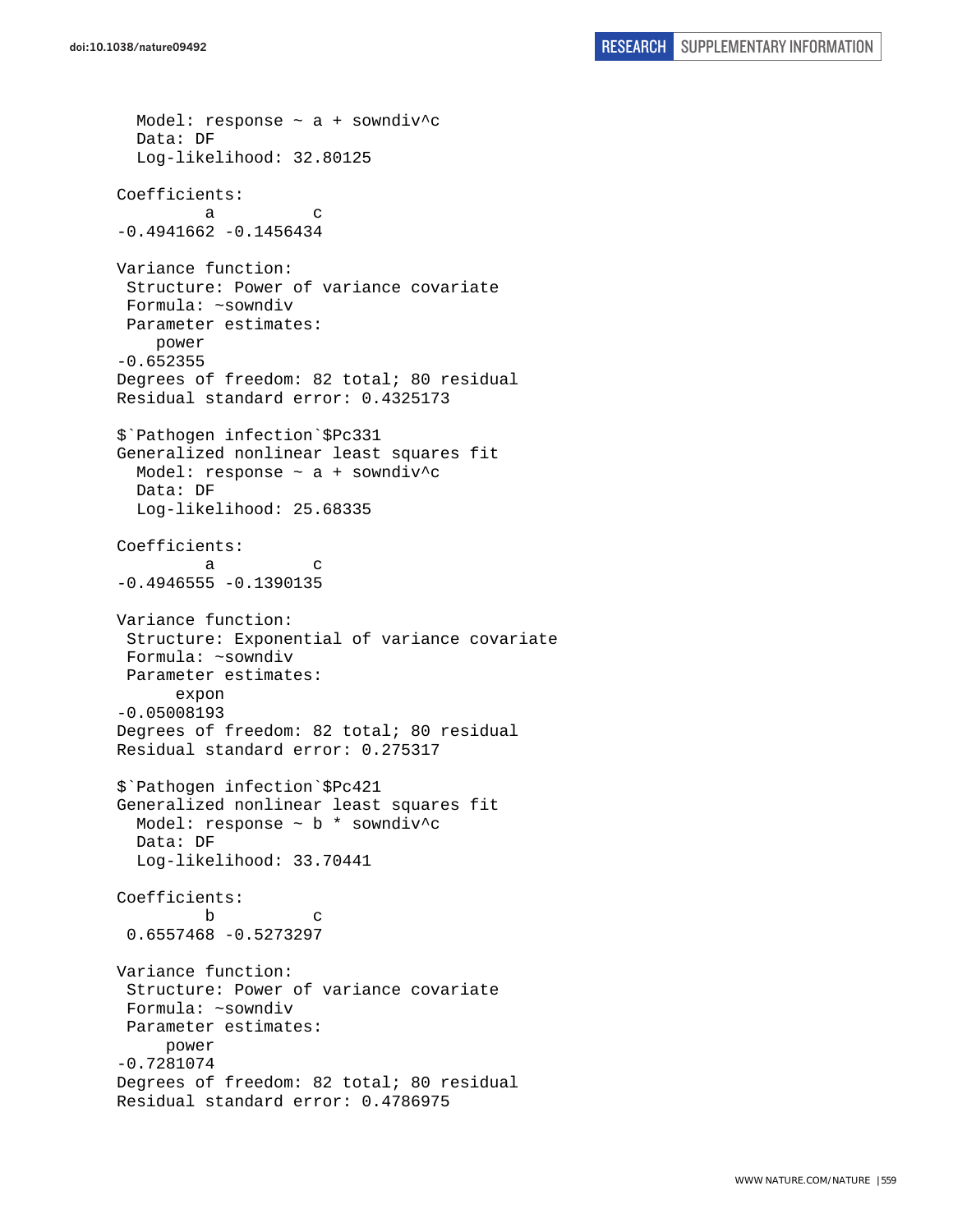```
$`Pathogen infection`$Pc431 
Generalized nonlinear least squares fit 
   Model: response ~ b * sowndiv^c 
   Data: DF 
   Log-likelihood: 24.56124 
Coefficients: 
 b c 
  0.5687183 -0.4933223 
Variance function: 
  Structure: Exponential of variance covariate 
  Formula: ~sowndiv 
  Parameter estimates: 
      expon 
-0.0508083 
Degrees of freedom: 82 total; 80 residual 
Residual standard error: 0.2808564 
$`Pathogen infection`$Pc521 
Generalized nonlinear least squares fit 
   Model: response ~ sowndiv^c 
   Data: DF 
   Log-likelihood: 26.03236 
Coefficients: 
 c 
-0.685694 
Variance function: 
  Structure: Power of variance covariate 
  Formula: ~sowndiv 
  Parameter estimates: 
      power 
-0.8465402 
Degrees of freedom: 82 total; 81 residual 
Residual standard error: 0.6228107 
$`Pathogen infection`$Pc531 
Generalized nonlinear least squares fit 
   Model: response ~ sowndiv^c 
   Data: DF 
   Log-likelihood: 1.50058 
Coefficients: 
 c 
-0.6508648 
Variance function: 
  Structure: Exponential of variance covariate 
  Formula: ~sowndiv 
  Parameter estimates: 
       expon
```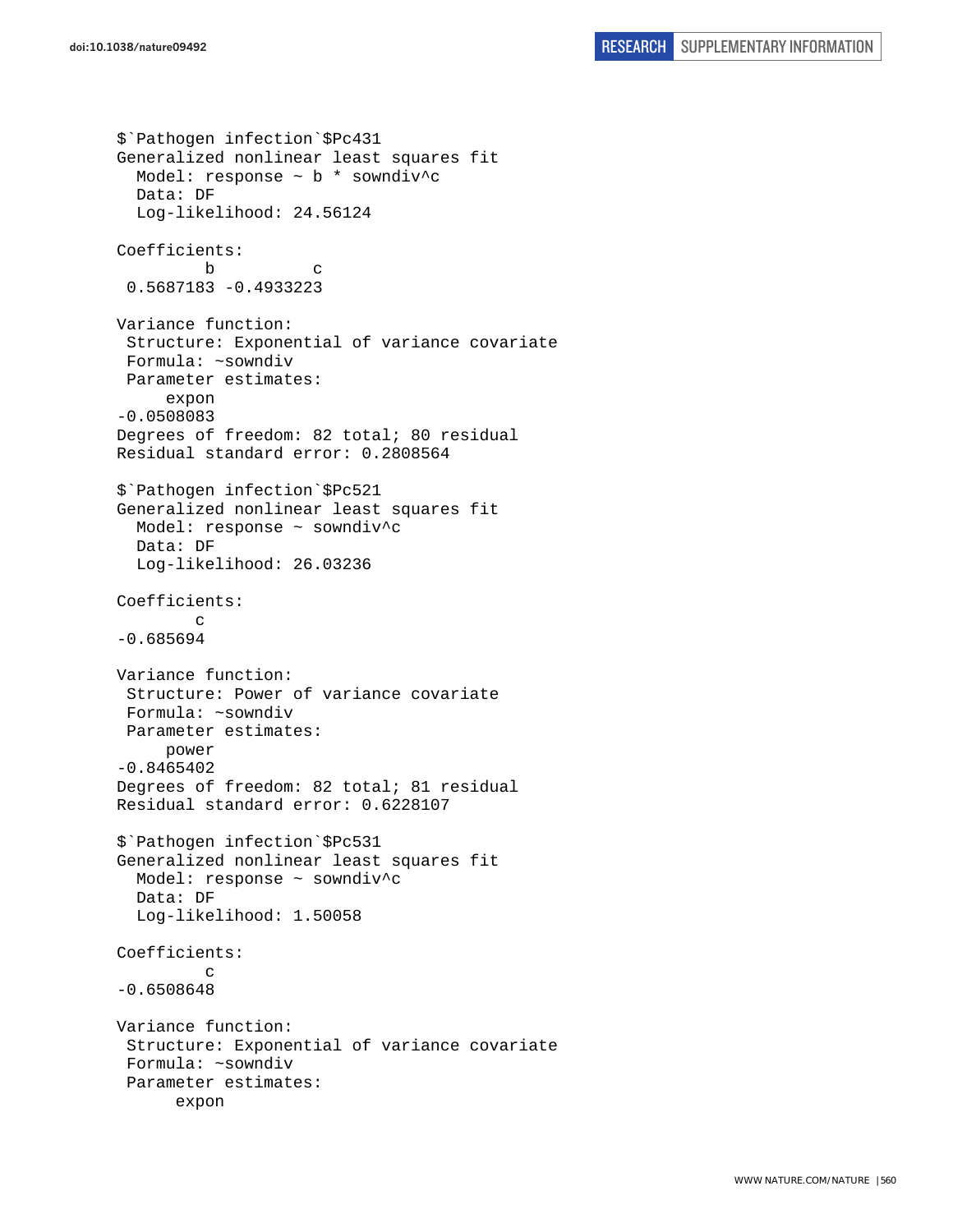-0.05733502 Degrees of freedom: 82 total; 81 residual Residual standard error: 0.3910730 \$`Pathogen infection`\$Pd61 Generalized nonlinear least squares fit Model: response  $\sim$  a + b \* sowndiv<sup>^</sup>c Data: DF Log-likelihood: 6.362197 Coefficients: a.(Intercept) a.funcgr b.(Intercept) b.funcgr c.(Intercept) 0.64277785 0.04052562 -0.13180153 -0.05181246 0.47003111 c.funcgr -0.06680323 Degrees of freedom: 82 total; 76 residual Residual standard error: 0.2325771 \$`Pathogen infection`\$Pd71 Generalized nonlinear least squares fit Model: response  $\sim$  a + b  $*$  sowndiv Data: DF Log-likelihood: 5.596674 Coefficients: a.(Intercept) a.funcgr b.(Intercept) b.funcgr 0.580708967 -0.065761705 -0.037535882 0.008233629 Degrees of freedom: 82 total; 78 residual Residual standard error: 0.2317293 \$`Pathogen infection`\$Pd81 Generalized nonlinear least squares fit Model: response ~ a + sowndiv^c Data: DF Log-likelihood: 6.645464 Coefficients: a.(Intercept) a.funcgr c.(Intercept) c.funcgr  $-0.63376839$   $0.13208947$   $-0.01274415$   $-0.11602548$ Degrees of freedom: 82 total; 78 residual Residual standard error: 0.2287843 \$`Pathogen infection`\$Pd91 Generalized nonlinear least squares fit Model: response ~ b \* sowndiv^c Data: DF Log-likelihood: 6.652229 Coefficients: b.(Intercept) b.funcgr c.(Intercept) c.funcgr 0.3038077 0.1925425 -0.1882545 -0.1428979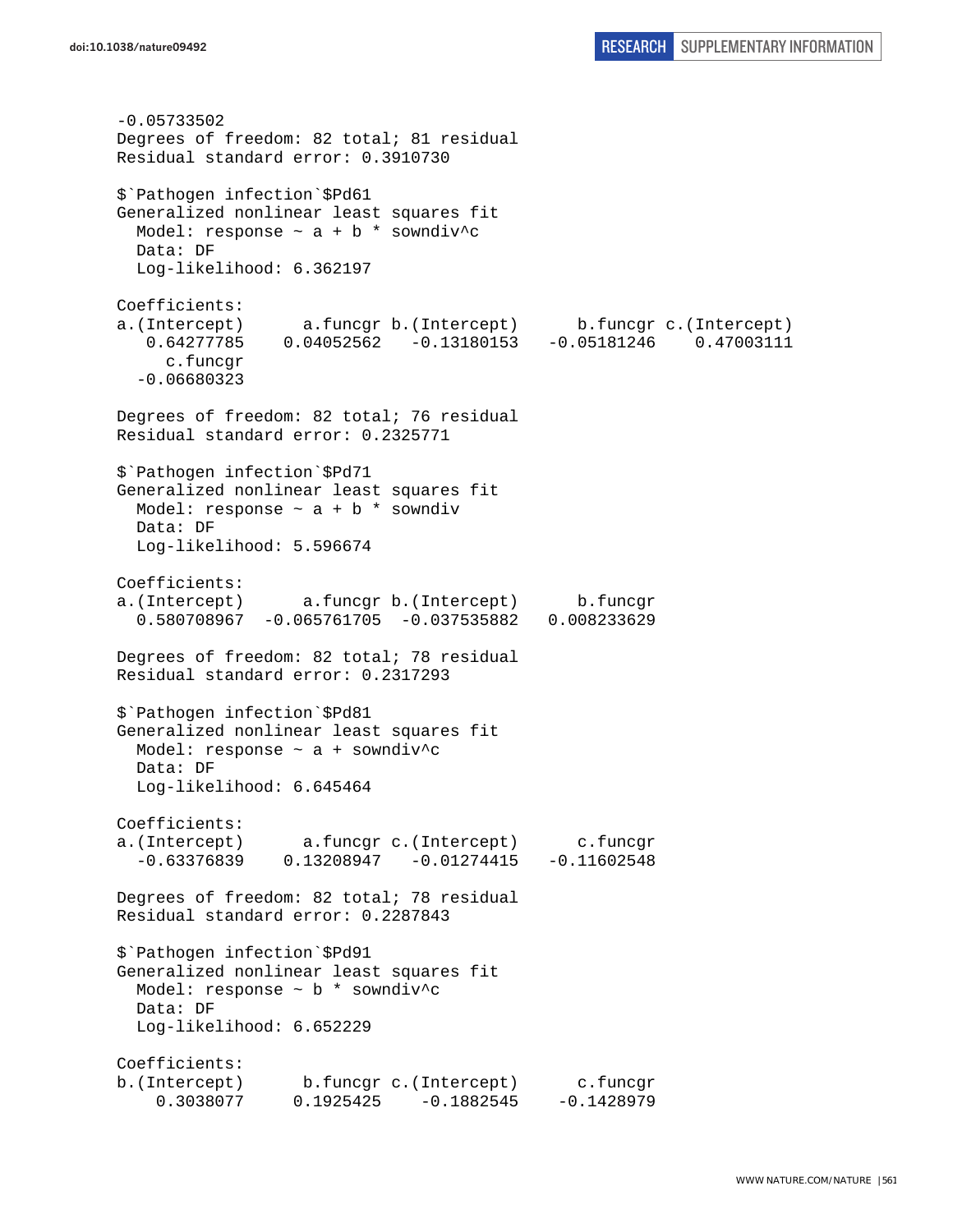Degrees of freedom: 82 total; 78 residual Residual standard error: 0.2287654 \$`Pathogen infection`\$Pd101 Generalized nonlinear least squares fit Model: response ~ sowndiv^c Data: DF Log-likelihood: -23.76424 Coefficients: c.(Intercept) c.funcgr -0.9801819 0.0774386 Degrees of freedom: 82 total; 80 residual Residual standard error: 0.3273307 \$`Pathogen infection`\$Pe721 Generalized nonlinear least squares fit Model: response  $\sim$  a + b  $*$  sowndiv Data: DF Log-likelihood: 33.78239 Coefficients: a.(Intercept) a.funcgr b.(Intercept) b.funcgr 0.591491661 -0.088132108 -0.034202349 0.007851525 Variance function: Structure: Power of variance covariate Formula: ~sowndiv Parameter estimates: power -0.7217787 Degrees of freedom: 82 total; 78 residual Residual standard error: 0.4798059 \$`Pathogen infection`\$Pe731 Generalized nonlinear least squares fit Model: response  $\sim$  a + b \* sowndiv Data: DF Log-likelihood: 25.64964 Coefficients: a.(Intercept) a.funcgr b.(Intercept) b.funcgr 0.597345064 -0.082917648 -0.035951344 0.008183271 Variance function: Structure: Exponential of variance covariate Formula: ~sowndiv Parameter estimates: expon -0.05056455 Degrees of freedom: 82 total; 78 residual Residual standard error: 0.2800972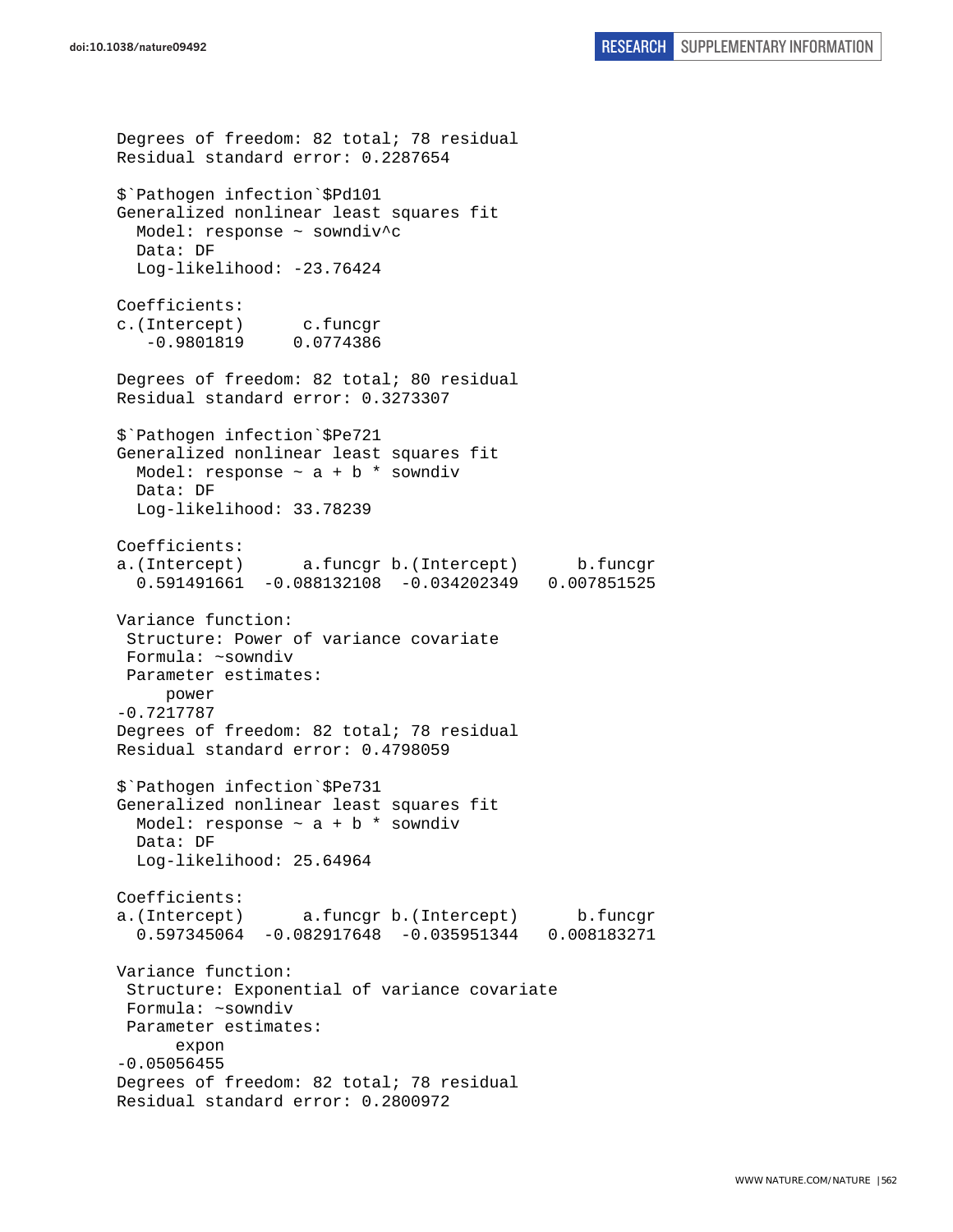\$`Pathogen infection`\$Pe821 Generalized nonlinear least squares fit Model: response  $\sim$  a + sowndiv<sup>^</sup>c Data: DF Log-likelihood: 35.41856 Coefficients: a.(Intercept) a.funcgr c.(Intercept) c.funcgr  $-0.54256793$   $0.12916547$   $-0.08619778$   $-0.12242958$ Variance function: Structure: Power of variance covariate Formula: ~sowndiv Parameter estimates: power -0.718809 Degrees of freedom: 82 total; 78 residual Residual standard error: 0.468258 \$`Pathogen infection`\$Pe831 Generalized nonlinear least squares fit Model: response ~ a + sowndiv^c Data: DF Log-likelihood: 26.79289 Coefficients: a.(Intercept) a.funcgr c.(Intercept) c.funcgr  $-0.64216670$   $0.15337936$   $-0.01394444$   $-0.13654842$ Variance function: Structure: Exponential of variance covariate Formula: ~sowndiv Parameter estimates: expon -0.05034638 Degrees of freedom: 82 total; 78 residual Residual standard error: 0.2757023 \$`Pathogen infection`\$Pe921 Generalized nonlinear least squares fit Model: response ~ b \* sowndiv^c Data: DF Log-likelihood: 34.78714 Coefficients: b.(Intercept) b.funcgr c.(Intercept) c.funcgr 0.47926579 0.10651744 -0.45781397 -0.04303702 Variance function: Structure: Power of variance covariate Formula: ~sowndiv Parameter estimates: power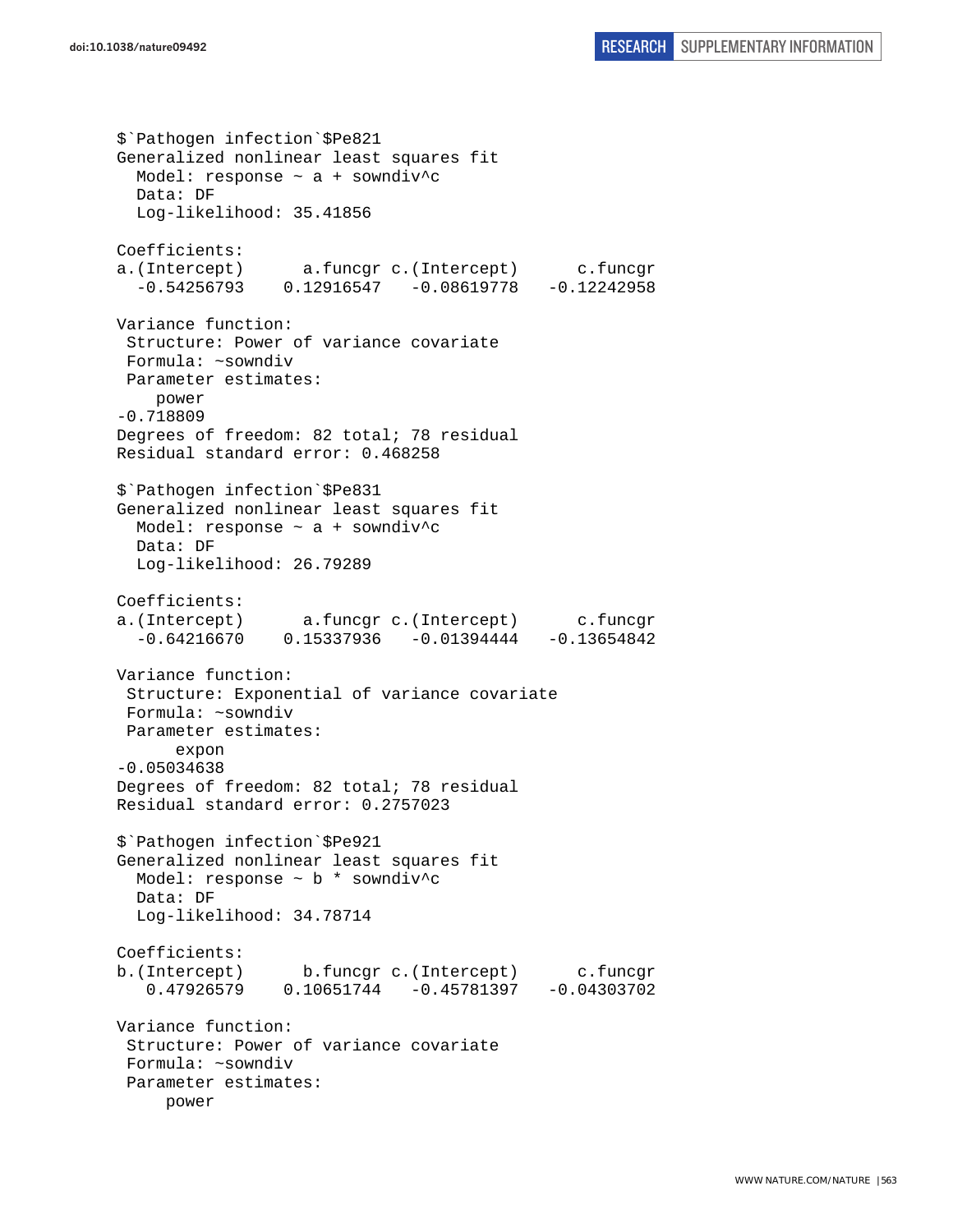-0.7111895 Degrees of freedom: 82 total; 78 residual Residual standard error: 0.4665699 \$`Pathogen infection`\$Pe931 Generalized nonlinear least squares fit Model: response ~ b \* sowndiv^c Data: DF Log-likelihood: 26.50037 Coefficients: b.(Intercept) b.funcgr c.(Intercept) c.funcgr 0.38463530 0.13011088 -0.34486447 -0.06839052 Variance function: Structure: Exponential of variance covariate Formula: ~sowndiv Parameter estimates: expon -0.05030885 Degrees of freedom: 82 total; 78 residual Residual standard error: 0.2765984 \$`Pathogen infection`\$Pe1021 Generalized nonlinear least squares fit Model: response ~ sowndiv^c Data: DF Log-likelihood: 27.52781 Coefficients: c.(Intercept) c.funcgr -0.80367373 0.03760853 Variance function: Structure: Power of variance covariate Formula: ~sowndiv Parameter estimates: power -0.8715216 Degrees of freedom: 82 total; 80 residual Residual standard error: 0.6386162 \$`Pathogen infection`\$Pe1031 Generalized nonlinear least squares fit Model: response ~ sowndiv^c Data: DF Log-likelihood: 2.939418 Coefficients: c.(Intercept) c.funcgr -0.91068411 0.06736651 Variance function: Structure: Exponential of variance covariate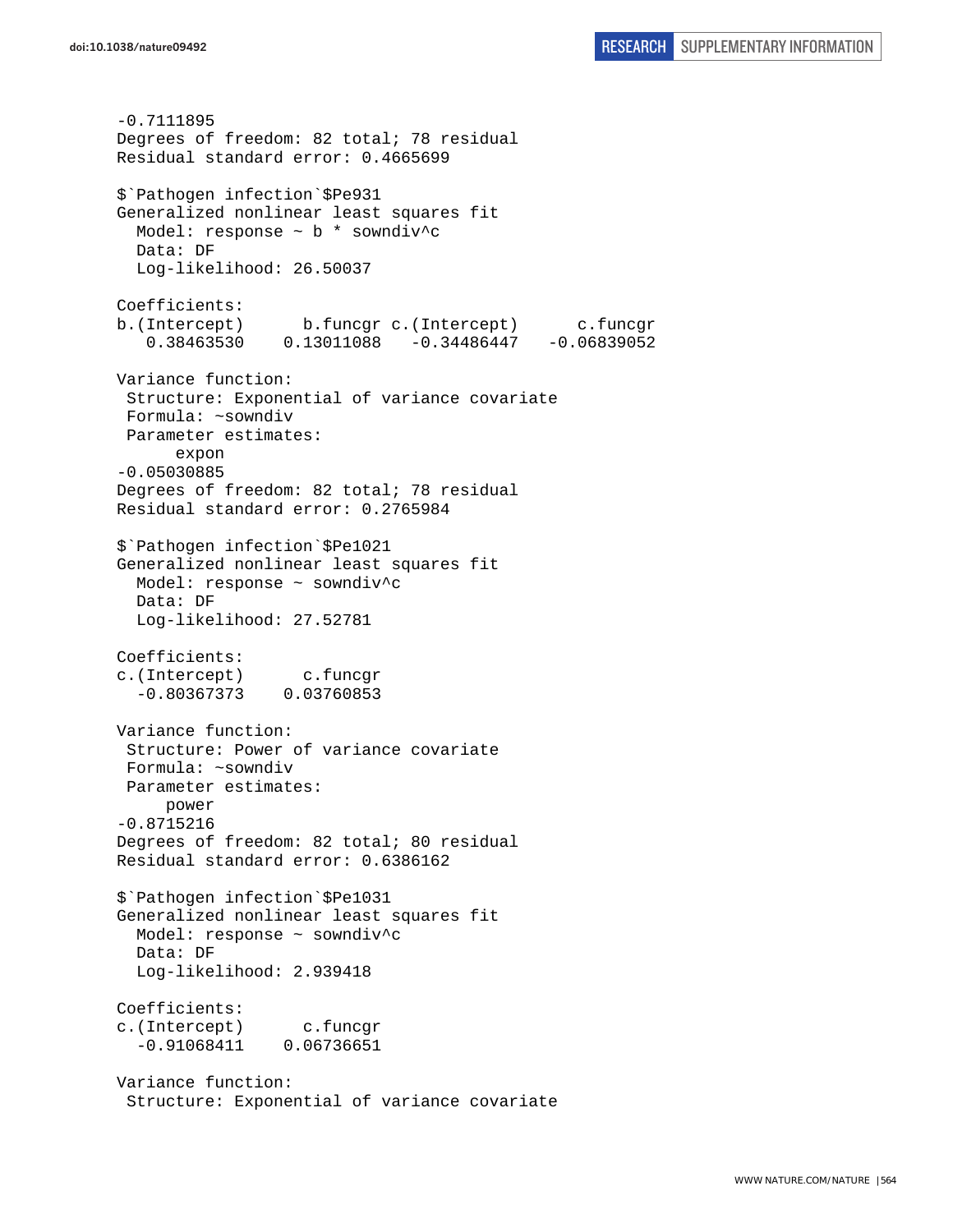Formula: ~sowndiv Parameter estimates: expon -0.05736787 Degrees of freedom: 82 total; 80 residual Residual standard error: 0.386774 \$`Pathogen infection`\$Pf121 Generalized nonlinear least squares fit Model: response  $\sim$  a + b \* sowndiv Data: DF Log-likelihood: 4.472134 Coefficients: a.(Intercept) a.grass b.(Intercept) b.grass 0.15180571 0.18472544 0.01484520 -0.02055777 Degrees of freedom: 82 total; 78 residual Residual standard error: 0.2349291 \$`Pathogen infection`\$Pf131 Generalized nonlinear least squares fit Model: response ~ a + sowndiv^c Data: DF Log-likelihood: 6.267973 Coefficients: a.(Intercept) a.grass c.(Intercept) c.grass -0.558976228 0.045968384 -0.133341616 -0.004543258 Degrees of freedom: 82 total; 78 residual Residual standard error: 0.2298400 \$`Pathogen infection`\$Pf141 Generalized nonlinear least squares fit Model: response ~ b \* sowndiv^c Data: DF Log-likelihood: 5.673176 Coefficients: b.(Intercept) b.grass c.(Intercept) c.grass 0.46823359 0.03248395 -0.43786763 0.06766446 Degrees of freedom: 82 total; 78 residual Residual standard error: 0.2315132 \$`Pathogen infection`\$Pf151 Generalized nonlinear least squares fit Model: response ~ sowndiv^c Data: DF Log-likelihood: -24.11854 Coefficients: c.(Intercept) c.grass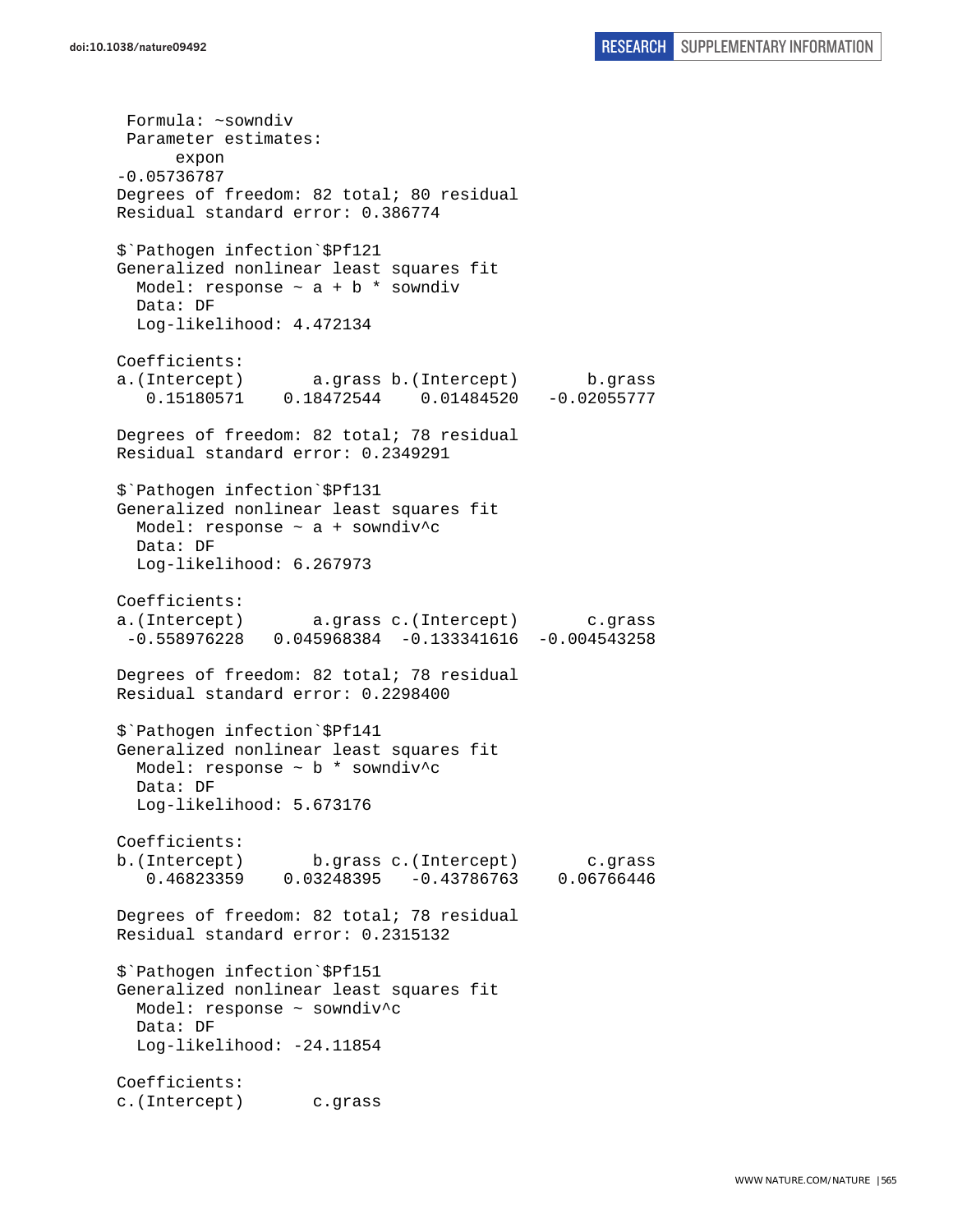-0.795653224 0.002169931 Degrees of freedom: 82 total; 80 residual Residual standard error: 0.328748 \$`Pathogen infection`\$Pg171 Generalized nonlinear least squares fit Model: response  $\sim$  a + b \* sowndiv Data: DF Log-likelihood: 3.781036 Coefficients: a.(Intercept) a.leg b.(Intercept) b.leg 0.520987791 -0.062058141 0.002374644 -0.010972918 Degrees of freedom: 82 total; 78 residual Residual standard error: 0.2369174 \$`Pathogen infection`\$Pg181 Generalized nonlinear least squares fit Model: response ~ a + sowndiv^c Data: DF Log-likelihood: 15.18665 Coefficients: a.(Intercept) a.leg c.(Intercept) c.leg 0.2342888 -0.4135707 -0.6574593 0.2755329 Degrees of freedom: 82 total; 78 residual Residual standard error: 0.2061531 \$`Pathogen infection`\$Pg191 Generalized nonlinear least squares fit Model: response ~ b \* sowndiv^c Data: DF Log-likelihood: 14.89550 Coefficients: b.(Intercept) b.leg c.(Intercept) c.leg 1.2751201 -0.4349334 -0.8062905 0.2530300 Degrees of freedom: 82 total; 78 residual Residual standard error: 0.2068863 \$`Pathogen infection`\$Pg201 Generalized nonlinear least squares fit Model: response ~ sowndiv^c Data: DF Log-likelihood: -22.79454 Coefficients: c.(Intercept) c.leg  $-0.2942345 -0.3697108$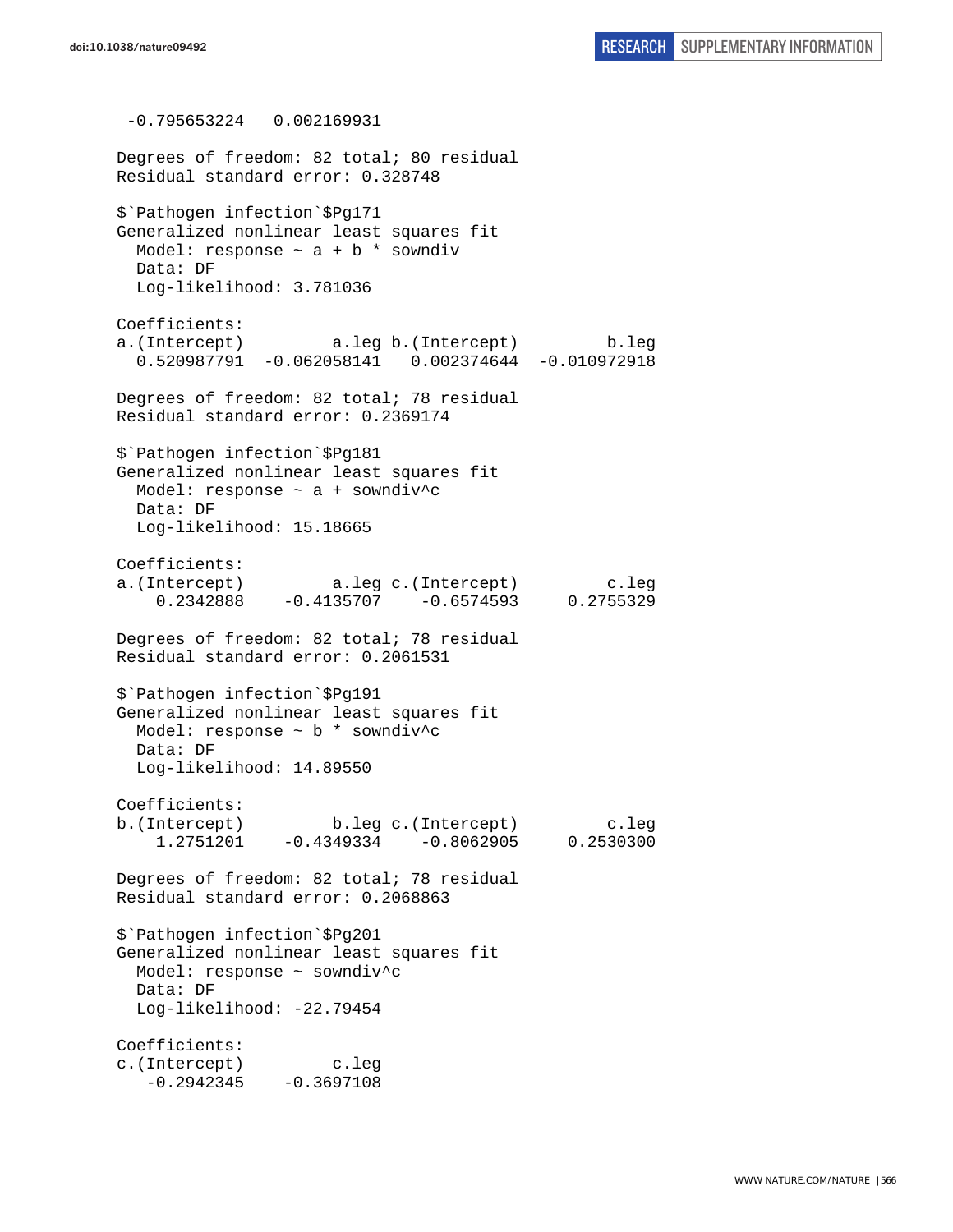Degrees of freedom: 82 total; 80 residual Residual standard error: 0.3234826 \$`Pathogen infection`\$Ph221 Generalized nonlinear least squares fit Model: response  $\sim$  a + b \* sowndiv Data: DF Log-likelihood: 13.25366 Coefficients: a.(Intercept) a.funcgr a.leg b.(Intercept) b.funcgr 1.21395171 -0.14488472 -0.31644469 -0.08012208 0.01358211 b.leg 0.02118918 Degrees of freedom: 82 total; 76 residual Residual standard error: 0.2138297 \$`Pathogen infection`\$Ph231 Generalized nonlinear least squares fit Model: response ~ a + sowndiv^c Data: DF Log-likelihood: 15.30070 Coefficients: a.(Intercept) a.funcgr a.leg c.(Intercept) c.funcgr 0.215325995 0.002685901 -0.405829998 -0.577760481 -0.015821105 c.leg 0.248547542 Degrees of freedom: 82 total; 76 residual Residual standard error: 0.2085577 \$`Pathogen infection`\$Ph241 Generalized nonlinear least squares fit Model: response ~ b \* sowndiv^c Data: DF Log-likelihood: 16.30459 Coefficients: b.(Intercept) b.funcgr b.leg c.(Intercept) c.funcgr 1.0770606 0.1327776 -0.4110494 -0.3526272 -0.1526833 c.leg 0.1170629 Degrees of freedom: 82 total; 76 residual Residual standard error: 0.20602 \$`Pathogen infection`\$Ph251 Generalized nonlinear least squares fit Model: response ~ sowndiv^c Data: DF Log-likelihood: -22.74608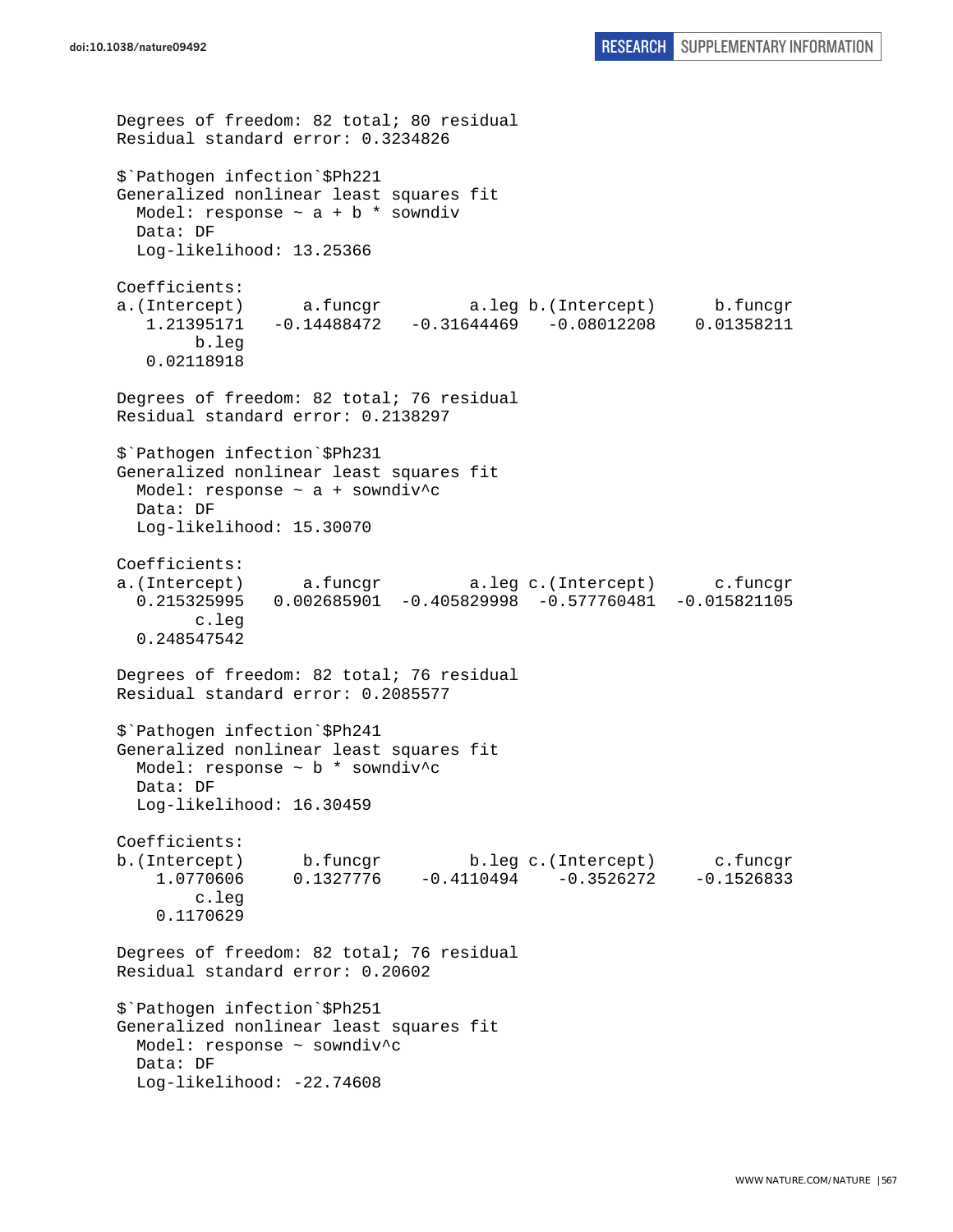Coefficients: c.(Intercept) c.funcgr c.leg  $-0.13917163 -0.03415626 -0.42420852$ Degrees of freedom: 82 total; 79 residual Residual standard error: 0.3253312 \$`Pathogen infection`\$Pi271 Generalized nonlinear least squares fit Model: response  $\sim$  a + b \* sowndiv Data: DF Log-likelihood: 6.179161 Coefficients: a.(Intercept) a.funcgr a.grass b.(Intercept) b.funcgr 0.402359211 -0.043471204 0.089157290 -0.026651518 0.006870574 b.grass -0.005431838 Degrees of freedom: 82 total; 76 residual Residual standard error: 0.2330969 \$`Pathogen infection`\$Pi281 Generalized nonlinear least squares fit Model: response ~ a + sowndiv^c Data: DF Log-likelihood: 7.224315 Coefficients: a.(Intercept) a.funcgr a.grass c.(Intercept) c.funcgr -0.757526600 0.149440983 0.060270485 -0.015814983 -0.118601866 c.grass 0.004972221 Degrees of freedom: 82 total; 76 residual Residual standard error: 0.2301447 \$`Pathogen infection`\$Pi291 Generalized nonlinear least squares fit Model: response ~ b \* sowndiv^c Data: DF Log-likelihood: 7.348475 Coefficients: b.(Intercept) b.funcgr b.grass c.(Intercept) c.funcgr 0.0886962570 0.2221097543 0.1049454183 -0.1711261166 -0.1494640959 c.grass -0.0007277157 Degrees of freedom: 82 total; 76 residual Residual standard error: 0.2297965 \$`Pathogen infection`\$Pi301 Generalized nonlinear least squares fit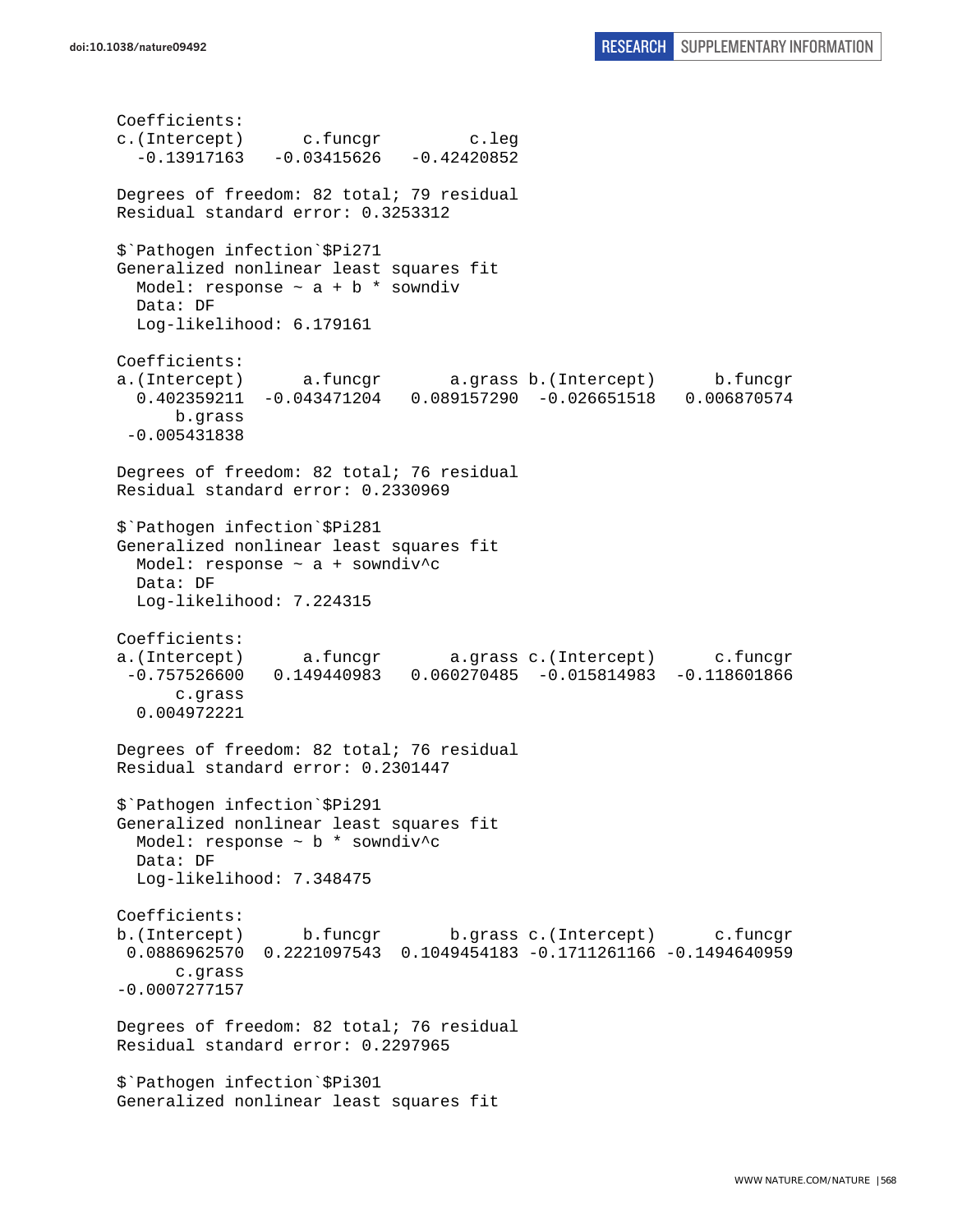Model: response ~ sowndiv^c Data: DF Log-likelihood: -23.64254 Coefficients: c.(Intercept) c.funcgr c.grass -1.2267265 0.1061809 0.1261345 Degrees of freedom: 82 total; 79 residual Residual standard error: 0.3289073 \$`Pathogen infection`\$Pj321 Generalized nonlinear least squares fit Model: response  $\sim$  a + b  $*$  sowndiv Data: DF Log-likelihood: 7.22208 Coefficients: a.(Intercept) a.grass a.leg b.(Intercept) b.grass 0.345746486 0.162805803 -0.095474300 0.018086212 -0.020452025 b.leg -0.004610679 Degrees of freedom: 82 total; 76 residual Residual standard error: 0.230151 \$`Pathogen infection`\$Pj331 Generalized nonlinear least squares fit Model: response ~ a + sowndiv^c Data: DF Log-likelihood: 15.62466 Coefficients: a.(Intercept) a.grass a.leg c.(Intercept) c.grass 0.41366306 -0.07830015 -0.44085594 -0.85201888 0.07244390 c.leg 0.31778889 Degrees of freedom: 82 total; 76 residual Residual standard error: 0.2077354 \$`Pathogen infection`\$Pj341 Generalized nonlinear least squares fit Model: response ~ b \* sowndiv^c Data: DF Log-likelihood: 15.80527 Coefficients: b.(Intercept) b.grass b.leg c.(Intercept) c.grass 1.5484336 -0.1248992 -0.4715035 -1.0605645 0.1480564 c.leg 0.2629894

Degrees of freedom: 82 total; 76 residual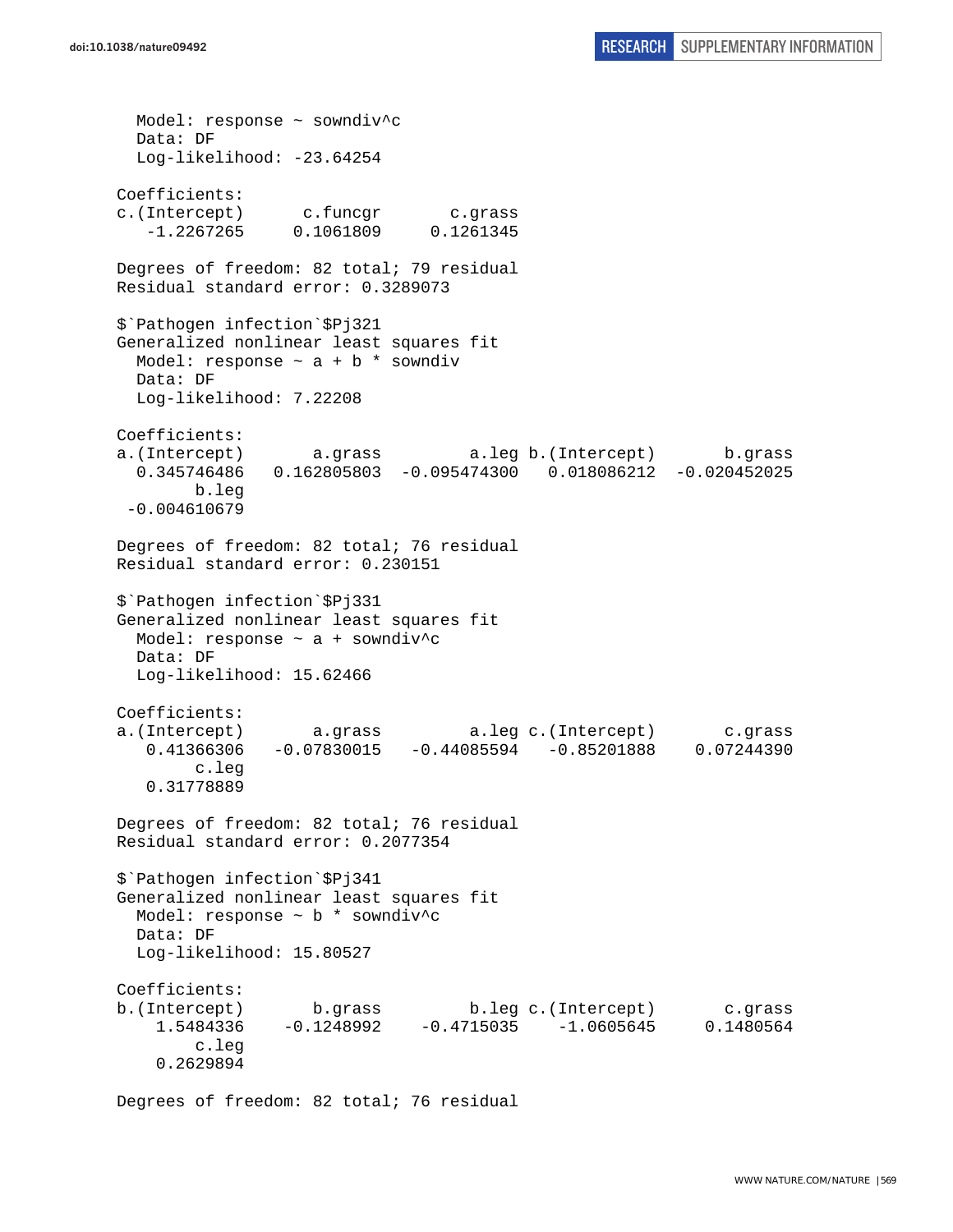Residual standard error: 0.2072783 \$`Pathogen infection`\$Pj351 Generalized nonlinear least squares fit Model: response ~ sowndiv^c Data: DF Log-likelihood: -22.79102 Coefficients: c.(Intercept) c.grass c.leg  $-0.27050929 -0.01666012 -0.36984159$ Degrees of freedom: 82 total; 79 residual Residual standard error: 0.3255095 \$`Pathogen infection`\$Pk371 Generalized nonlinear least squares fit Model: response  $\sim$  a + b  $*$  sowndiv Data: DF Log-likelihood: 14.05393 Coefficients: a.(Intercept) a.funcgr a.grass a.leg b.(Intercept) 1.566257199 -0.188929890 -0.114559777 -0.378075810 -0.101988825 b.funcgr b.grass b.leg 0.016310012 0.007284333 0.024860662 Degrees of freedom: 82 total; 74 residual Residual standard error: 0.2145954 \$`Pathogen infection`\$Pk381 Generalized nonlinear least squares fit Model: response  $\sim$  a + sowndiv<sup>^</sup>c Data: DF Log-likelihood: 16.00184 Coefficients: a.(Intercept) a.funcgr a.grass a.leg c.(Intercept) 0.545966595 -0.041897838 -0.114185682 -0.455705651 -0.739975860 c.funcgr c.grass c.leg 0.007694655 0.063767101 0.265957784 Degrees of freedom: 82 total; 74 residual Residual standard error: 0.2095578 \$`Pathogen infection`\$Pk391 Generalized nonlinear least squares fit Model: response ~ b \* sowndiv^c Data: DF Log-likelihood: 16.81188 Coefficients: b.(Intercept) b.funcgr b.grass b.leg c.(Intercept) 1.27131908 0.10651982 -0.06995057 -0.43632790 -0.09012089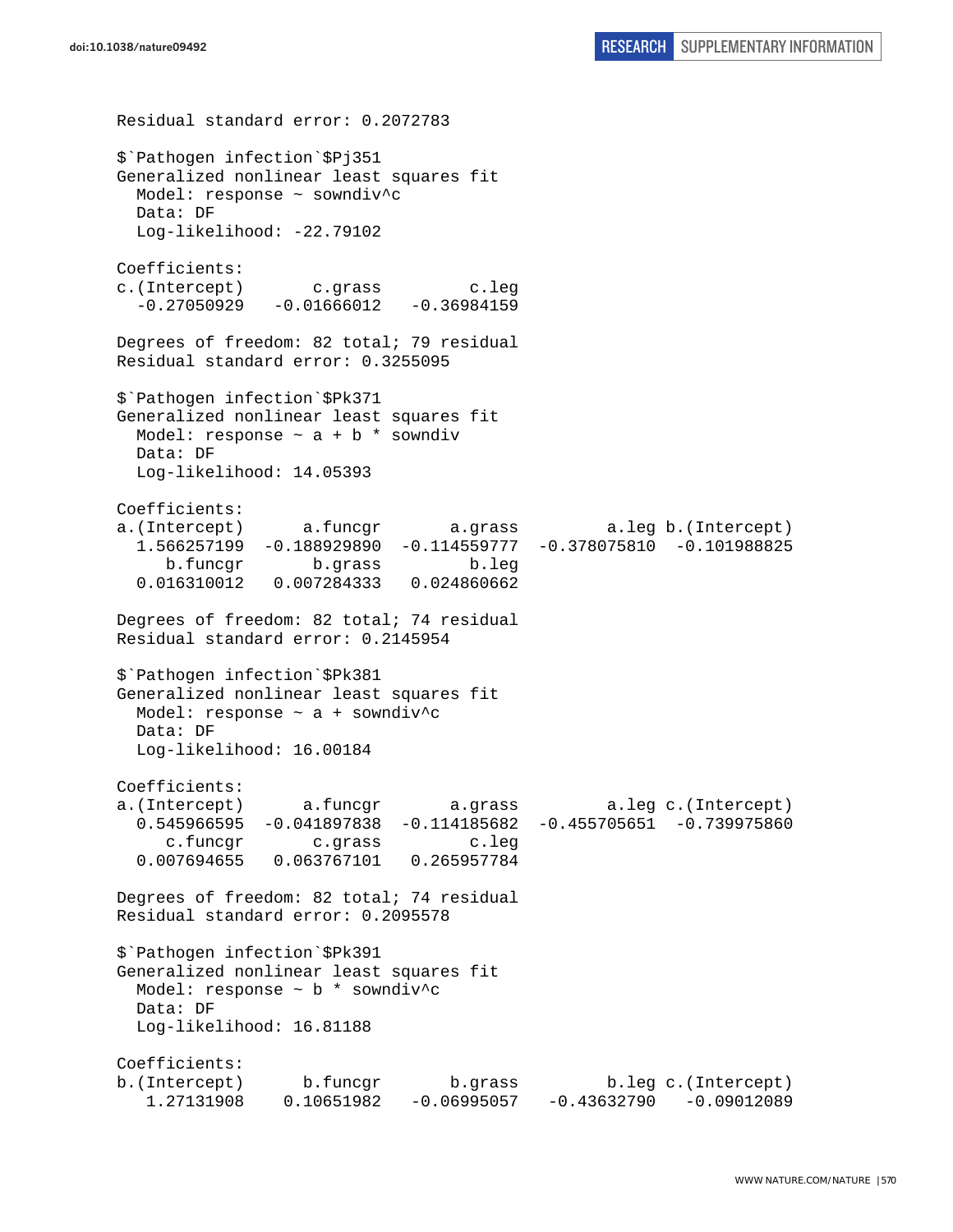c.funcgr c.grass c.leg  $-0.18101740 -0.06498643 0.04010283$ Degrees of freedom: 82 total; 74 residual Residual standard error: 0.2074978 \$`Pathogen infection`\$Pk401 Generalized nonlinear least squares fit Model: response ~ sowndiv^c Data: DF Log-likelihood: -22.60385 Coefficients: c.(Intercept) c.funcgr c.grass c.leg  $0.4455496 -0.1075155 -0.1704884 -0.5495846$ Degrees of freedom: 82 total; 78 residual Residual standard error: 0.3268426 \$`Pathogen infection`\$Pm1221 Generalized nonlinear least squares fit Model: response  $\sim$  a + b  $*$  sowndiv Data: DF Log-likelihood: 30.72892 Coefficients: a.(Intercept) a.grass b.(Intercept) b.grass -0.05470556 0.27850068 0.01922535 -0.02179708 Variance function: Structure: Power of variance covariate Formula: ~sowndiv Parameter estimates: power -0.7264104 Degrees of freedom: 82 total; 78 residual Residual standard error: 0.5014456 \$`Pathogen infection`\$Pm1231 Generalized nonlinear least squares fit Model: response  $\sim$  a + b \* sowndiv Data: DF Log-likelihood: 23.10365 Coefficients: a.(Intercept) a.grass b.(Intercept) b.grass 0.02235393 0.24732462 0.01893354 -0.02222426 Variance function: Structure: Exponential of variance covariate Formula: ~sowndiv Parameter estimates: expon -0.05054528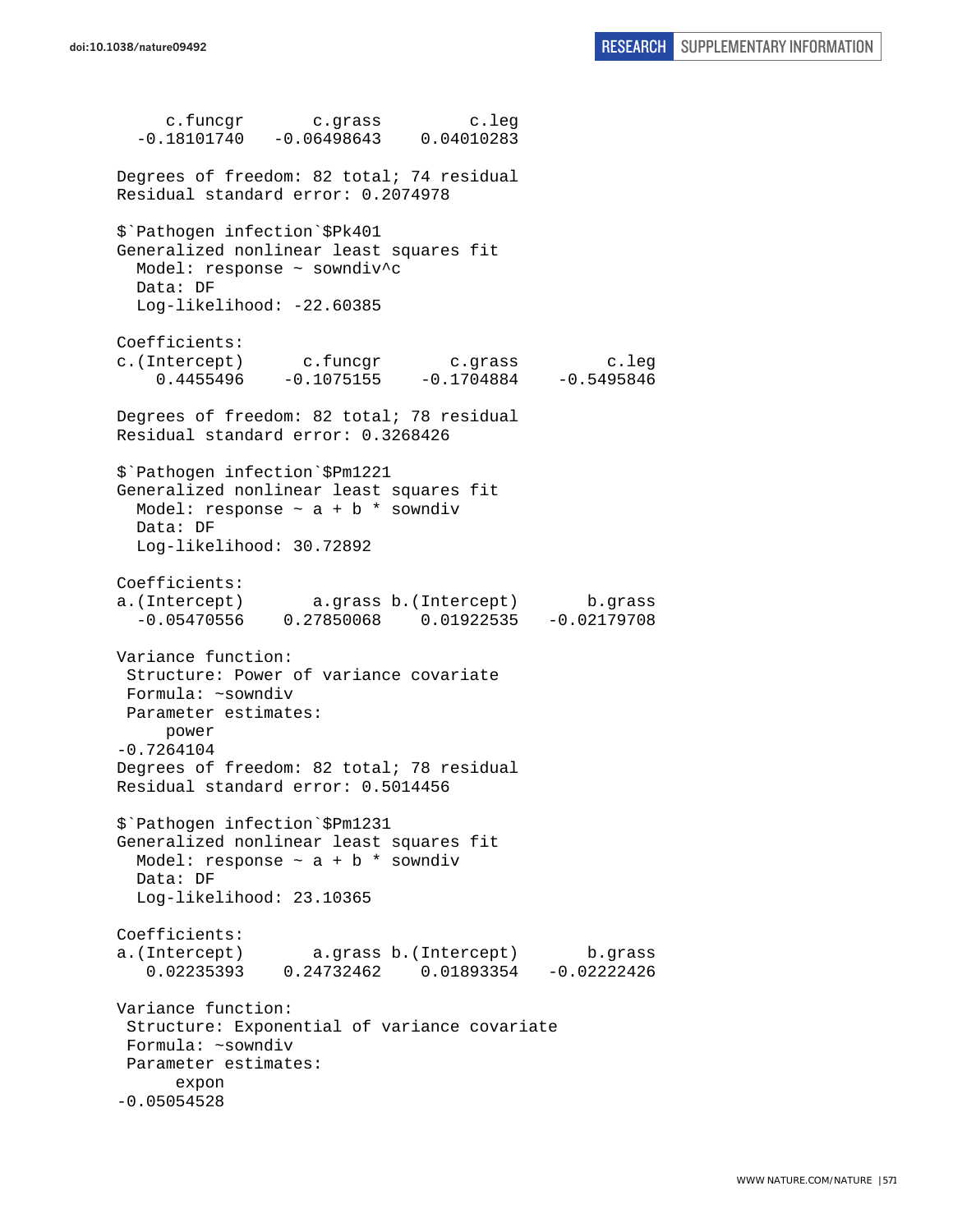```
Degrees of freedom: 82 total; 78 residual 
Residual standard error: 0.2888824 
$`Pathogen infection`$Pm1321 
Generalized nonlinear least squares fit 
   Model: response ~ a + sowndiv^c 
  Data: DF 
  Log-likelihood: 34.36998 
Coefficients: 
a.(Intercept) a.grass c.(Intercept) c.grass 
-0.7443924824 0.1816348284 0.0009382821 -0.1143512467 
Variance function: 
  Structure: Power of variance covariate 
  Formula: ~sowndiv 
 Parameter estimates: 
      power 
-0.7035424 
Degrees of freedom: 82 total; 78 residual 
Residual standard error: 0.4636558 
$`Pathogen infection`$Pm1331 
Generalized nonlinear least squares fit 
   Model: response ~ a + sowndiv^c 
   Data: DF 
   Log-likelihood: 26.19698 
Coefficients: 
a.(Intercept) a.grass c.(Intercept) c.grass 
  -0.63145194 0.09005373 -0.06625075 -0.05310468Variance function: 
  Structure: Exponential of variance covariate 
 Formula: ~sowndiv 
 Parameter estimates: 
       expon 
-0.05029657 
Degrees of freedom: 82 total; 78 residual 
Residual standard error: 0.2775944 
$`Pathogen infection`$Pm1421 
Generalized nonlinear least squares fit 
  Model: response ~ b * sowndiv^c 
   Data: DF 
   Log-likelihood: 33.97974 
Coefficients: 
b.(Intercept) b.grass c.(Intercept) c.grass 
   0.648218293 -0.003367885 -0.576349547 0.046013278 
Variance function: 
  Structure: Power of variance covariate 
  Formula: ~sowndiv
```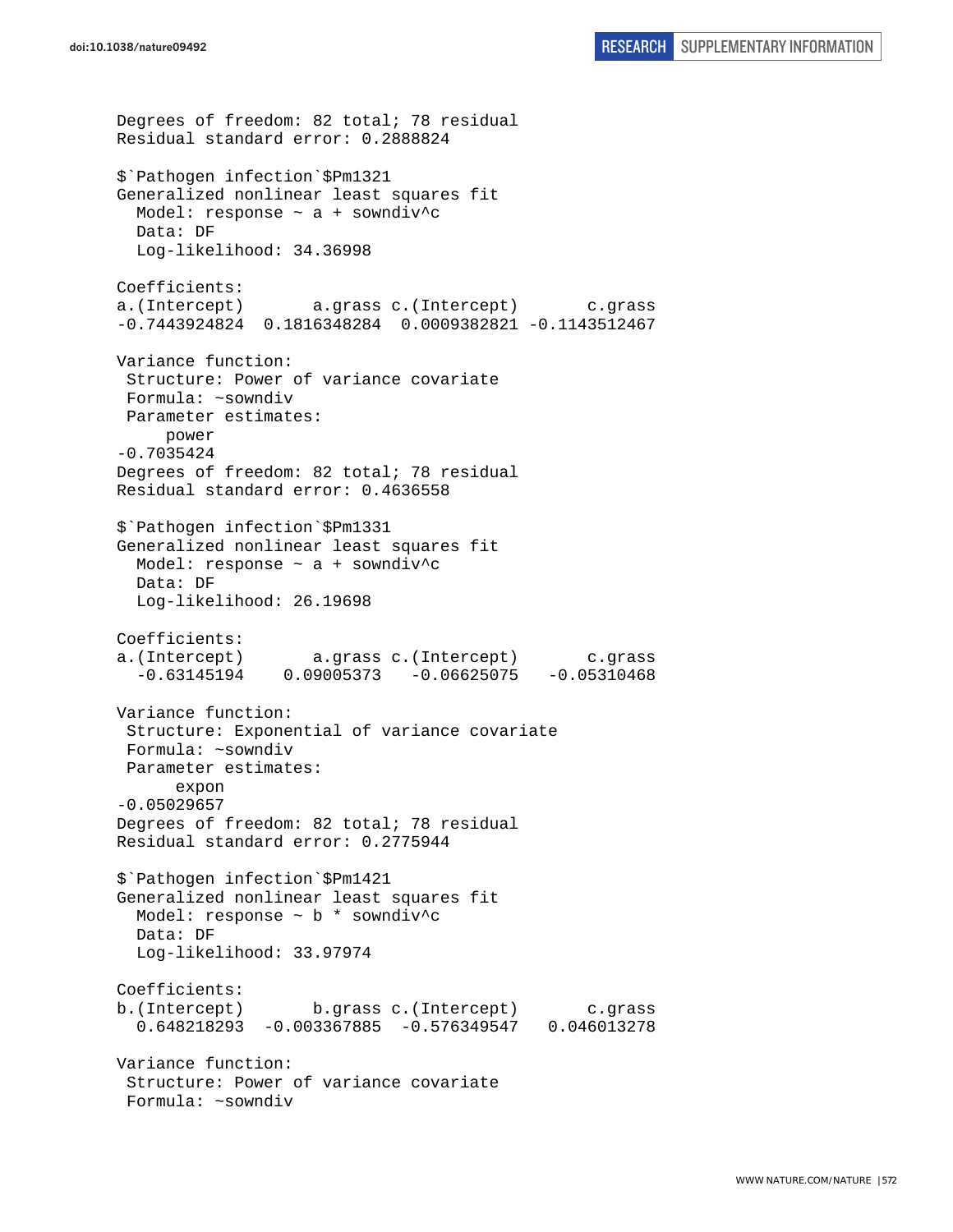Parameter estimates: power -0.7195395 Degrees of freedom: 82 total; 78 residual Residual standard error: 0.4770639 \$`Pathogen infection`\$Pm1431 Generalized nonlinear least squares fit Model: response ~ b \* sowndiv^c Data: DF Log-likelihood: 25.26296 Coefficients: b.(Intercept) b.grass c.(Intercept) c.grass 0.56285166 -0.00599163 -0.60279791 0.11015190 Variance function: Structure: Exponential of variance covariate Formula: ~sowndiv Parameter estimates: expon -0.05054672 Degrees of freedom: 82 total; 78 residual Residual standard error: 0.2813781 \$`Pathogen infection`\$Pm1521 Generalized nonlinear least squares fit Model: response ~ sowndiv^c Data: DF Log-likelihood: 26.07841 Coefficients: c.(Intercept) c.grass  $-0.66399455 - 0.01765004$ Variance function: Structure: Power of variance covariate Formula: ~sowndiv Parameter estimates: power -0.8499086 Degrees of freedom: 82 total; 80 residual Residual standard error: 0.6294793 \$`Pathogen infection`\$Pm1531 Generalized nonlinear least squares fit Model: response ~ sowndiv^c Data: DF Log-likelihood: 1.864626 Coefficients: c.(Intercept) c.grass  $-0.5491821 -0.0980320$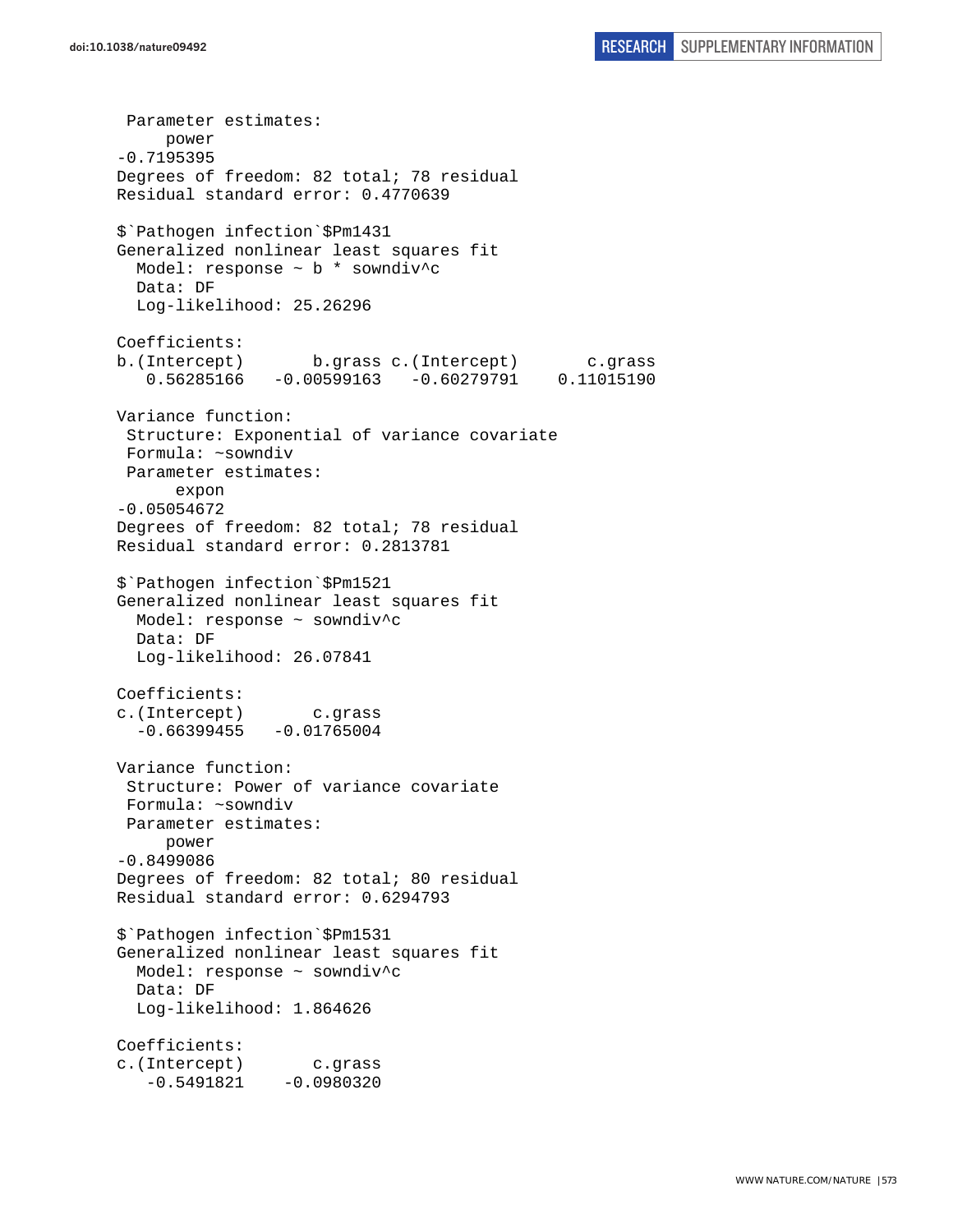Variance function: Structure: Exponential of variance covariate Formula: ~sowndiv Parameter estimates: expon -0.05741988 Degrees of freedom: 82 total; 80 residual Residual standard error: 0.392052 \$`Pathogen infection`\$Pn1721 Generalized nonlinear least squares fit Model: response  $\sim$  a + b \* sowndiv Data: DF Log-likelihood: 24.87227 Coefficients: a.(Intercept) a.leg b.(Intercept) b.leg 0.200617953 0.075031609 0.008294706 -0.011774644 Variance function: Structure: Power of variance covariate Formula: ~sowndiv Parameter estimates: power -0.6829825 Degrees of freedom: 82 total; 78 residual Residual standard error: 0.5049429 \$`Pathogen infection`\$Pn1731 Generalized nonlinear least squares fit Model: response  $\sim$  a + b  $*$  sowndiv Data: DF Log-likelihood: 18.97063 Coefficients: a.(Intercept) a.leg b.(Intercept) b.leg 0.31356687 0.03641362 0.00859263 -0.01322794 Variance function: Structure: Exponential of variance covariate Formula: ~sowndiv Parameter estimates: expon -0.04991894 Degrees of freedom: 82 total; 78 residual Residual standard error: 0.3021867 \$`Pathogen infection`\$Pn1821 Generalized nonlinear least squares fit Model: response ~ a + sowndiv^c Data: DF Log-likelihood: 40.70109 Coefficients: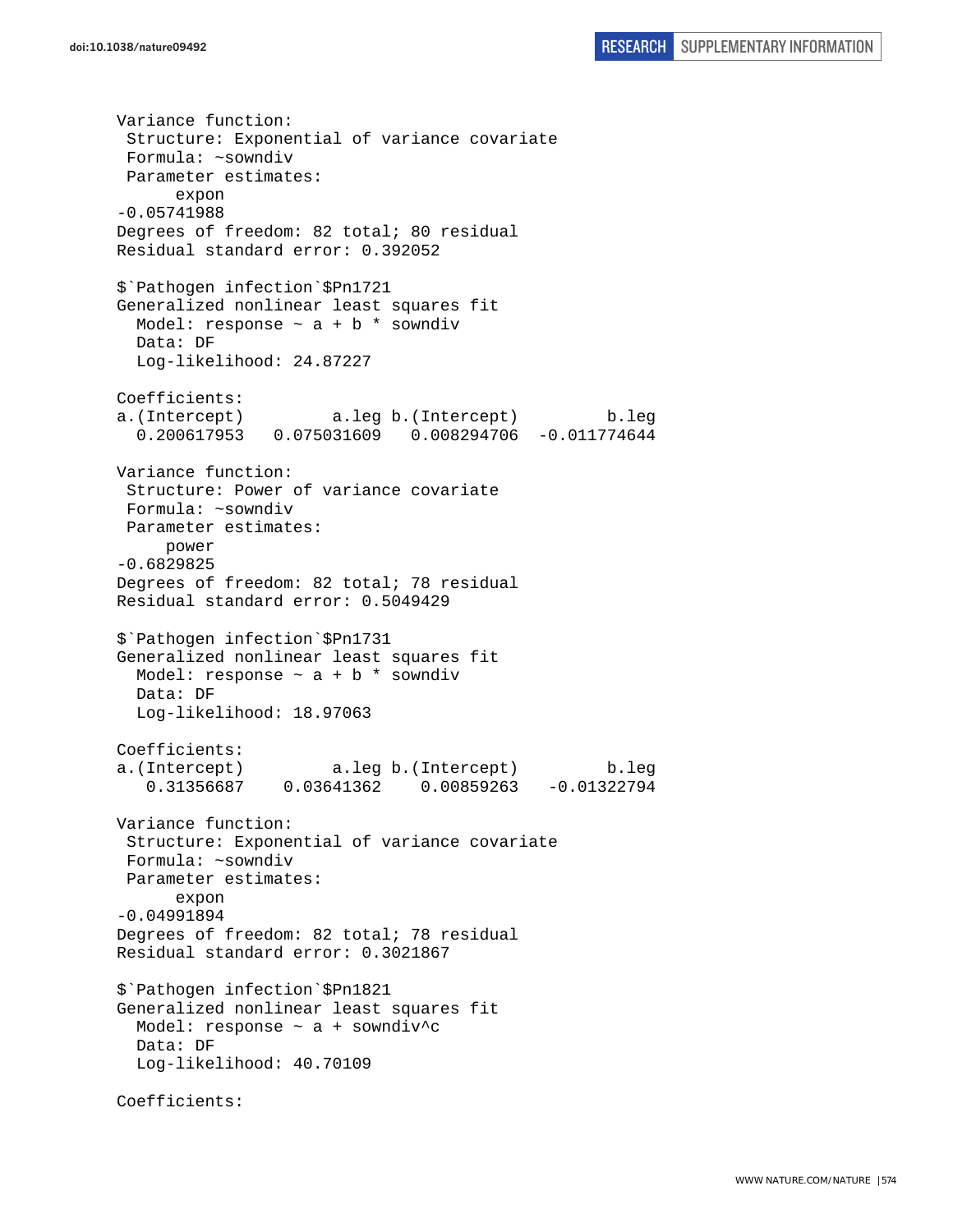a.(Intercept) a.leg c.(Intercept) c.leg<br>0.5369887 -0.5404474 -1.1358277 0.4933570  $0.5369887 -0.5404474 -1.1358277$ Variance function: Structure: Power of variance covariate Formula: ~sowndiv Parameter estimates: power -0.70344 Degrees of freedom: 82 total; 78 residual Residual standard error: 0.4291394 \$`Pathogen infection`\$Pn1831 Generalized nonlinear least squares fit Model: response ~ a + sowndiv^c Data: DF Log-likelihood: 32.52407 Coefficients: a.(Intercept) a.leg c.(Intercept) c.leg 0.1581660 -0.3712603 -0.4958903 0.1874014 Variance function: Structure: Exponential of variance covariate Formula: ~sowndiv Parameter estimates: expon -0.04781907 Degrees of freedom: 82 total; 78 residual Residual standard error: 0.2515725 \$`Pathogen infection`\$Pn1921 Generalized nonlinear least squares fit Model: response ~ b \* sowndiv^c Data: DF Log-likelihood: 40.36177 Coefficients: b.(Intercept) b.leg c.(Intercept) c.leg 1.3755319 -0.4478205 -0.7724605 0.1494138 Variance function: Structure: Power of variance covariate Formula: ~sowndiv Parameter estimates: power -0.6996985 Degrees of freedom: 82 total; 78 residual Residual standard error: 0.428532 \$`Pathogen infection`\$Pn1931 Generalized nonlinear least squares fit Model: response ~ b \* sowndiv^c Data: DF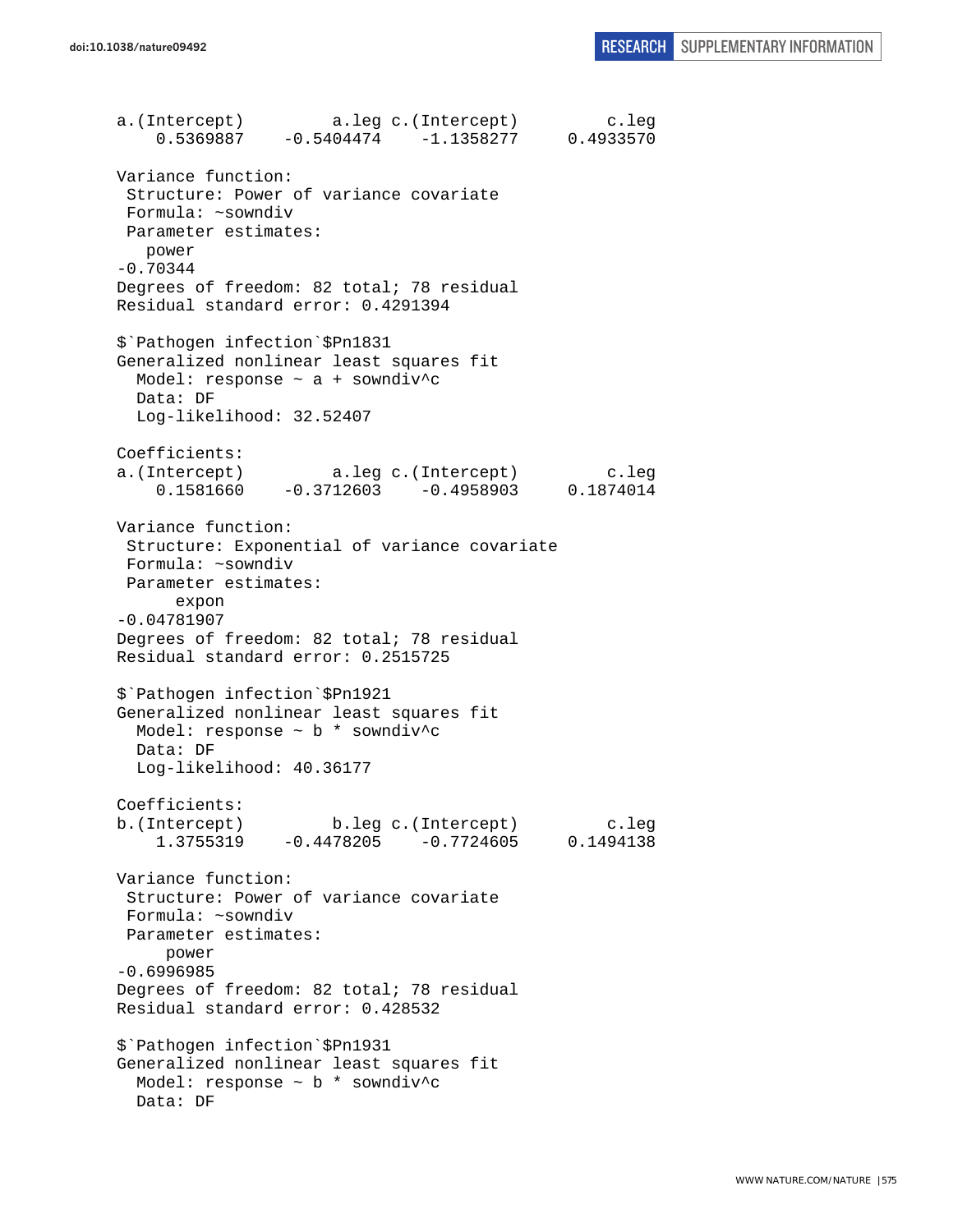Log-likelihood: 33.54727 Coefficients: b.(Intercept) b.leg c.(Intercept) c.leg 1.3237939 -0.4535601 -0.8355527 0.2319202 Variance function: Structure: Exponential of variance covariate Formula: ~sowndiv Parameter estimates: expon -0.04852583 Degrees of freedom: 82 total; 78 residual Residual standard error: 0.249965 \$`Pathogen infection`\$Pn2021 Generalized nonlinear least squares fit Model: response ~ sowndiv^c Data: DF Log-likelihood: 30.35833 Coefficients: c.(Intercept) c.leg  $-0.4760070 -0.1749738$ Variance function: Structure: Power of variance covariate Formula: ~sowndiv Parameter estimates: power -0.872265 Degrees of freedom: 82 total; 80 residual Residual standard error: 0.6176294 \$`Pathogen infection`\$Pn2031 Generalized nonlinear least squares fit Model: response ~ sowndiv^c Data: DF Log-likelihood: 3.932815 Coefficients: c.(Intercept) c.leg  $-0.3498407 -0.2919234$ Variance function: Structure: Exponential of variance covariate Formula: ~sowndiv Parameter estimates: expon -0.05713115 Degrees of freedom: 82 total; 80 residual Residual standard error: 0.3813409 \$`Pathogen infection`\$Pp2221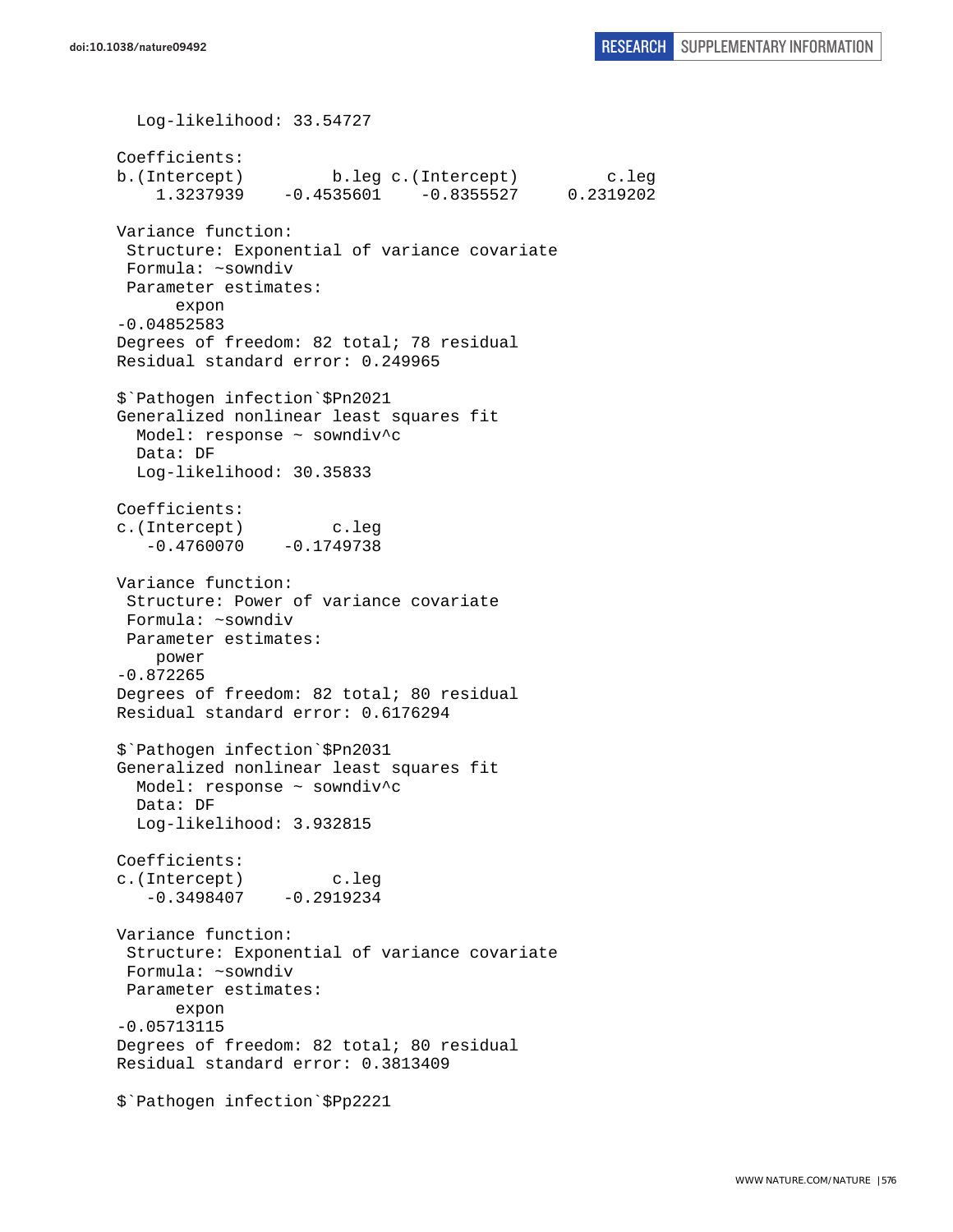Generalized nonlinear least squares fit Model: response  $\sim$  a + b \* sowndiv Data: DF Log-likelihood: 40.56058 Coefficients: a.(Intercept) a.funcgr a.leg b.(Intercept) b.funcgr 1.16383517 -0.15972421 -0.28629123 -0.06942929 0.01224794 b.leg 0.01764681 Variance function: Structure: Power of variance covariate Formula: ~sowndiv Parameter estimates: power -0.7243738 Degrees of freedom: 82 total; 76 residual Residual standard error: 0.4492416 \$`Pathogen infection`\$Pp2231 Generalized nonlinear least squares fit Model: response  $\sim$  a + b  $*$  sowndiv Data: DF Log-likelihood: 32.30315 Coefficients: a.(Intercept) a.funcgr a.leg b.(Intercept) b.funcgr 1.21196911 -0.15928435 -0.30749313 -0.07519254 0.01309549 b.leg 0.01956398 Variance function: Structure: Exponential of variance covariate Formula: ~sowndiv Parameter estimates: expon -0.04891789 Degrees of freedom: 82 total; 76 residual Residual standard error: 0.2579709 \$`Pathogen infection`\$Pp2321 Generalized nonlinear least squares fit Model: response ~ a + sowndiv^c Data: DF Log-likelihood: 40.74666 Coefficients: a.(Intercept) a.funcgr a.leg c.(Intercept) c.funcgr 0.585725478 -0.005558248 -0.561473704 -1.187933317 0.001736407 c.leg 0.518784488 Variance function: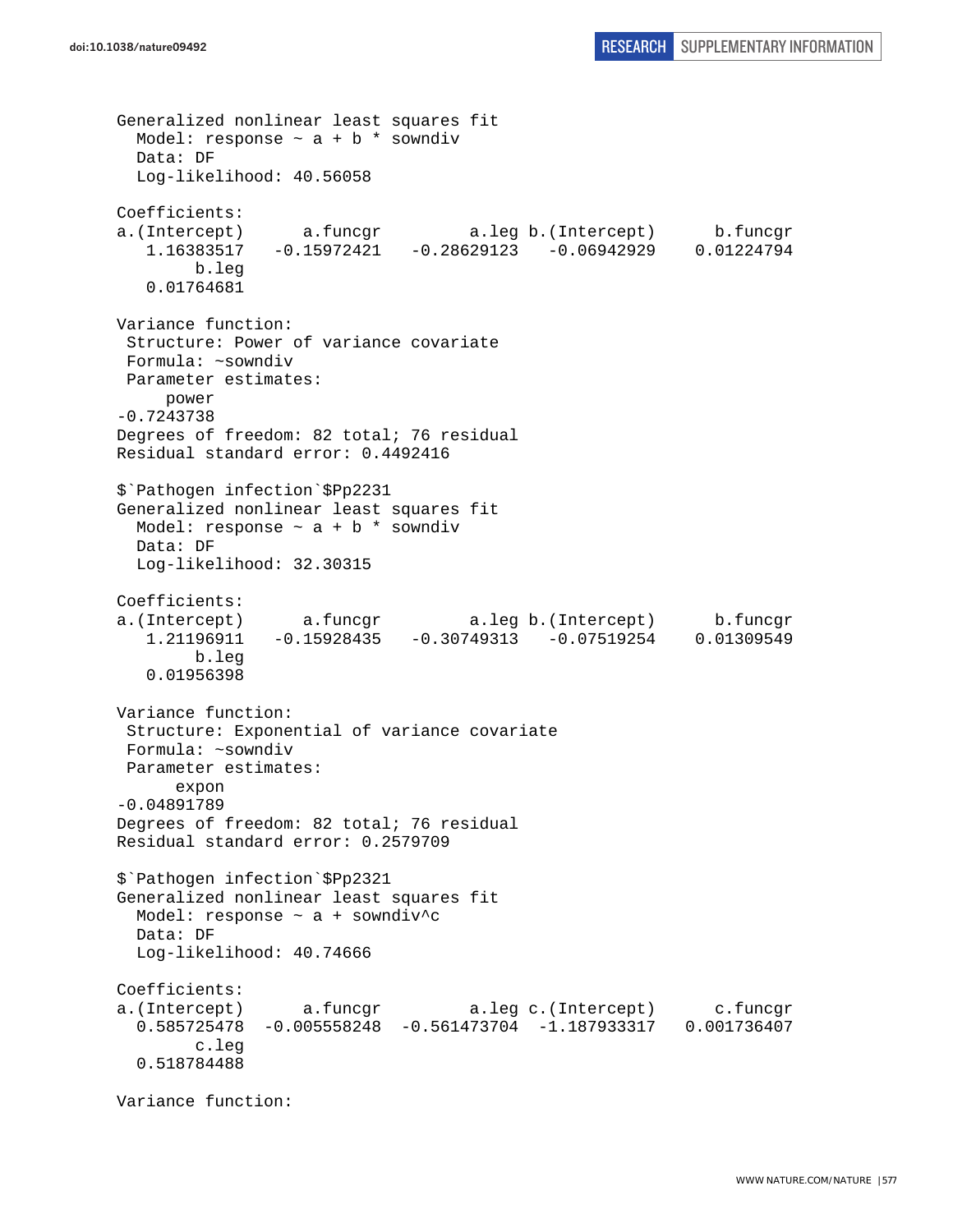```
 Structure: Power of variance covariate 
  Formula: ~sowndiv 
 Parameter estimates: 
      power 
-0.7051416 
Degrees of freedom: 82 total; 76 residual 
Residual standard error: 0.4356068 
$`Pathogen infection`$Pp2331 
Generalized nonlinear least squares fit 
  Model: response ~ a + sowndiv^c 
   Data: DF 
   Log-likelihood: 33.67642 
Coefficients: 
a.(Intercept) a.funcgr a.leg c.(Intercept) c.funcgr 
   0.26877151 0.03795901 -0.44707876 -0.76119675 -0.03739801 c.leg 
    0.34432540 
Variance function: 
  Structure: Exponential of variance covariate 
 Formula: ~sowndiv 
 Parameter estimates: 
       expon 
-0.04842482 
Degrees of freedom: 82 total; 76 residual 
Residual standard error: 0.252615 
$`Pathogen infection`$Pp2421 
Generalized nonlinear least squares fit 
  Model: response ~ b * sowndiv^c 
   Data: DF 
   Log-likelihood: 41.32051 
Coefficients: 
b.(Intercept) b.funcgr b.leg c.(Intercept) c.funcgr 
    1.18765444 0.03751063 -0.38199167 -0.47885211 -0.05681594 
         c.leg 
    0.04867709 
Variance function: 
  Structure: Power of variance covariate 
 Formula: ~sowndiv 
 Parameter estimates: 
      power 
-0.6745853 
Degrees of freedom: 82 total; 76 residual 
Residual standard error: 0.4133846 
$`Pathogen infection`$Pp2431 
Generalized nonlinear least squares fit 
   Model: response ~ b * sowndiv^c 
   Data: DF
```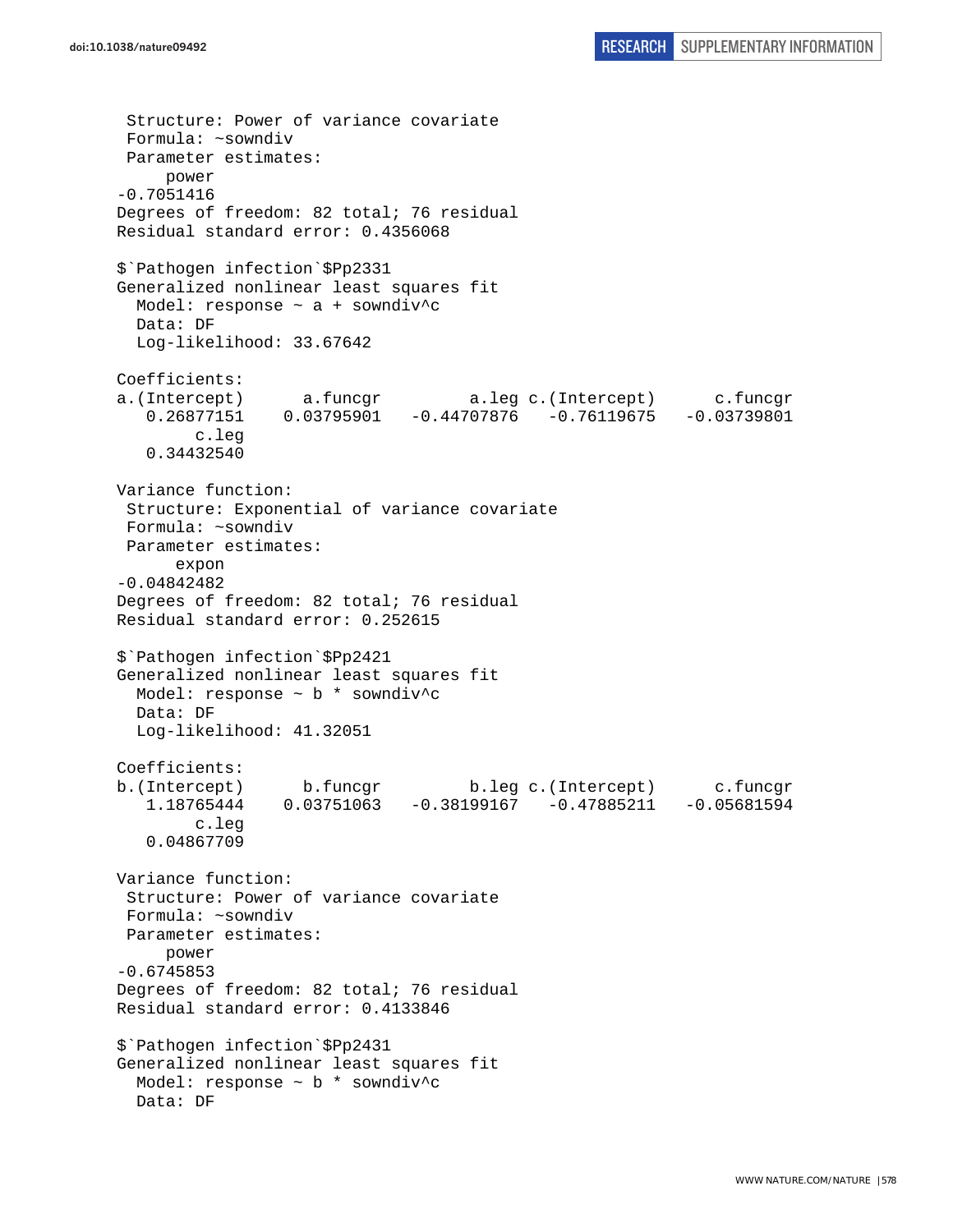```
 Log-likelihood: 34.30758 
Coefficients: 
b.(Intercept) b.funcgr b.leg c.(Intercept) c.funcgr 
    1.16393456 0.04260682 -0.39874233 -0.50456970 -0.05722525 
         c.leg 
    0.10445539 
Variance function: 
  Structure: Exponential of variance covariate 
 Formula: ~sowndiv 
 Parameter estimates: 
       expon 
-0.04812667 
Degrees of freedom: 82 total; 76 residual 
Residual standard error: 0.2500372 
$`Pathogen infection`$Pp2521 
Generalized nonlinear least squares fit 
  Model: response ~ sowndiv^c 
  Data: DF 
  Log-likelihood: 30.49712 
Coefficients: 
c.(Intercept) c.funcgr c.leg 
  -0.39432817 -0.01486023 -0.20392405Variance function: 
  Structure: Power of variance covariate 
 Formula: ~sowndiv 
 Parameter estimates: 
      power 
-0.8675753 
Degrees of freedom: 82 total; 79 residual 
Residual standard error: 0.6161702 
$`Pathogen infection`$Pp2531 
Generalized nonlinear least squares fit 
 Model: response ~ sowndiv^c
  Data: DF 
   Log-likelihood: 3.933912 
Coefficients: 
c.(Intercept) c.funcgr c.leg 
  -0.332818339 -0.002669313 -0.298454797 
Variance function: 
  Structure: Exponential of variance covariate 
 Formula: ~sowndiv 
 Parameter estimates: 
       expon 
-0.05712641 
Degrees of freedom: 82 total; 79 residual 
Residual standard error: 0.3837261
```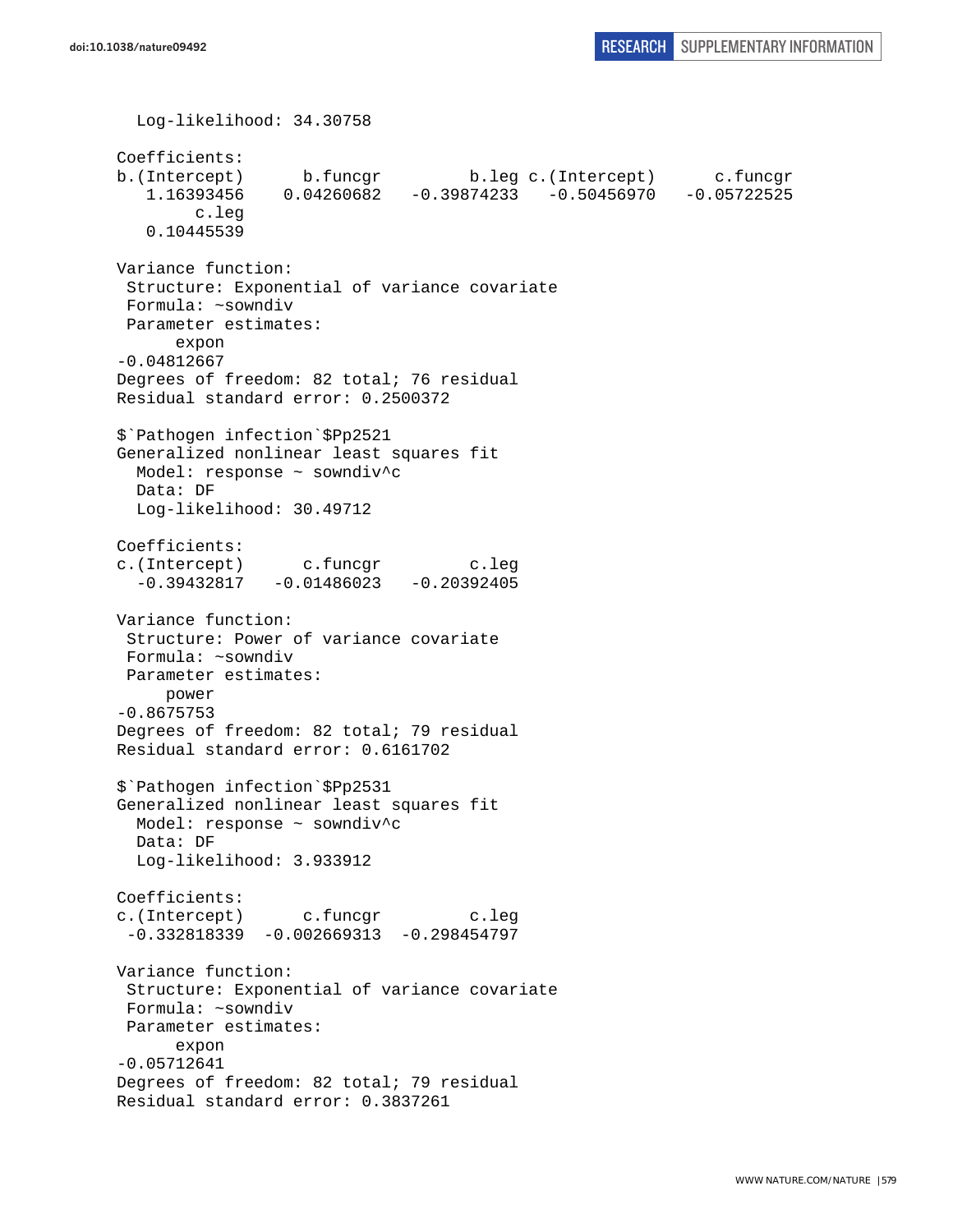```
$`Pathogen infection`$Pq2721 
Generalized nonlinear least squares fit 
 Model: response \sim a + b * sowndiv
  Data: DF 
   Log-likelihood: 35.04252 
Coefficients: 
a.(Intercept) a.funcgr a.grass b.(Intercept) b.funcgr 
   0.326832204 -0.055235717 0.132509077 -0.016585617 0.005661481 
       b.grass 
  -0.008845867 
Variance function: 
  Structure: Power of variance covariate 
 Formula: ~sowndiv 
 Parameter estimates: 
      power 
-0.7327585 
Degrees of freedom: 82 total; 76 residual 
Residual standard error: 0.4865318 
$`Pathogen infection`$Pq2731 
Generalized nonlinear least squares fit 
  Model: response \sim a + b * sowndiv
   Data: DF 
   Log-likelihood: 26.27065 
Coefficients: 
a.(Intercept) a.funcgr a.grass b.(Intercept) b.funcgr 
  0.399638947 -0.058154417 0.098906818 -0.022833494 0.006552094 
       b.grass 
  -0.006597396 
Variance function: 
  Structure: Exponential of variance covariate 
 Formula: ~sowndiv 
 Parameter estimates: 
       expon 
-0.05047323 
Degrees of freedom: 82 total; 76 residual 
Residual standard error: 0.2813972 
$`Pathogen infection`$Pq2821 
Generalized nonlinear least squares fit 
  Model: response ~ a + sowndiv^c 
  Data: DF 
  Log-likelihood: 36.32609 
Coefficients: 
a.(Intercept) a.funcgr a.grass c.(Intercept) c.funcgr 
   -0.43180274 0.11824861 -0.05721805 -0.24830740 -0.10987822 
       c.grass 
    0.08840723
```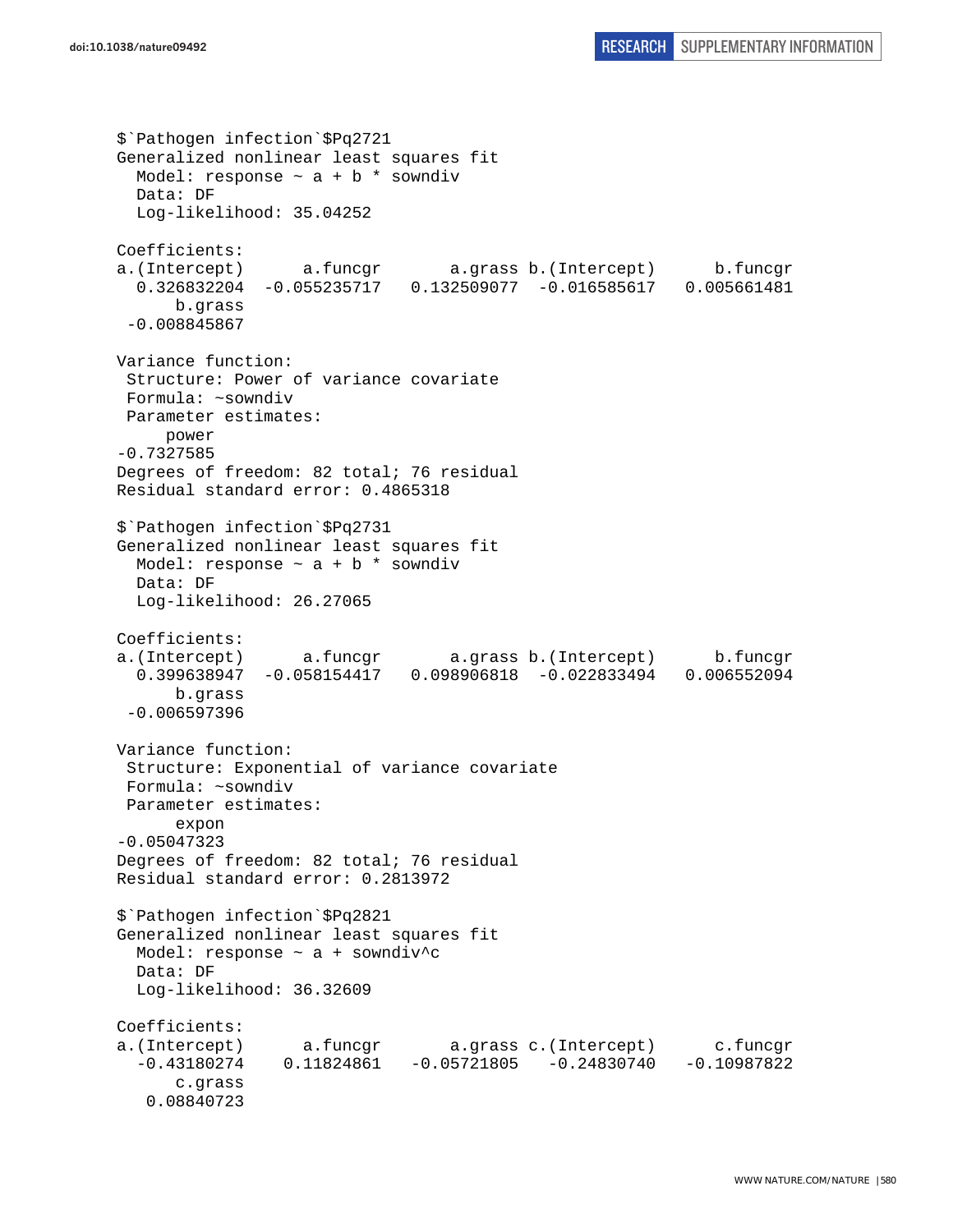Variance function: Structure: Power of variance covariate Formula: ~sowndiv Parameter estimates: power -0.7255503 Degrees of freedom: 82 total; 76 residual Residual standard error: 0.473877 \$`Pathogen infection`\$Pq2831 Generalized nonlinear least squares fit Model: response ~ a + sowndiv^c Data: DF Log-likelihood: 27.26533 Coefficients: a.(Intercept) a.funcgr a.grass c.(Intercept) c.funcgr -0.71477256 0.16356831 0.03472733 -0.03337152 -0.13698572 c.grass 0.01418161 Variance function: Structure: Exponential of variance covariate Formula: ~sowndiv Parameter estimates: expon -0.05018408 Degrees of freedom: 82 total; 76 residual Residual standard error: 0.2773151 \$`Pathogen infection`\$Pq2921 Generalized nonlinear least squares fit Model: response ~ b \* sowndiv^c Data: DF Log-likelihood: 35.86733 Coefficients: b.(Intercept) b.funcgr b.grass c.(Intercept) c.funcgr 0.01988272 0.16978224 0.21844623 -0.27004661 -0.07210098 c.grass -0.07763660 Variance function: Structure: Power of variance covariate Formula: ~sowndiv Parameter estimates: power -0.7160409 Degrees of freedom: 82 total; 76 residual Residual standard error: 0.4698553 \$`Pathogen infection`\$Pq2931 Generalized nonlinear least squares fit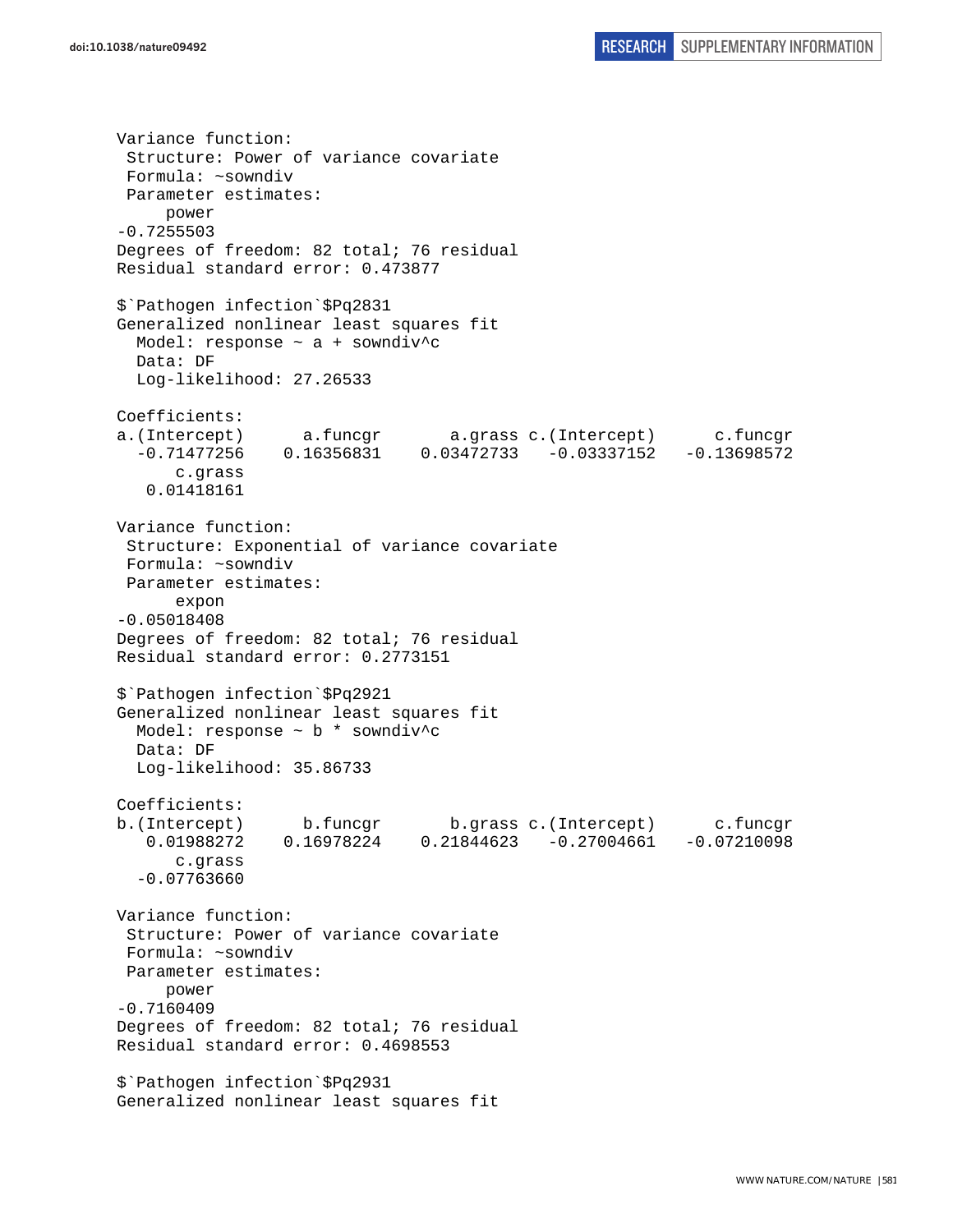```
 Model: response ~ b * sowndiv^c 
   Data: DF 
   Log-likelihood: 27.13800 
Coefficients: 
b.(Intercept) b.funcgr b.grass c.(Intercept) c.funcgr 
    0.14942529 0.15949966 0.11626134 -0.29051521 -0.07687286 
       c.grass 
   -0.02033653 
Variance function: 
  Structure: Exponential of variance covariate 
 Formula: ~sowndiv 
 Parameter estimates: 
       expon 
-0.05016477 
Degrees of freedom: 82 total; 76 residual 
Residual standard error: 0.2777 
$`Pathogen infection`$Pq3021 
Generalized nonlinear least squares fit 
  Model: response ~ sowndiv^c 
  Data: DF 
  Log-likelihood: 27.83864 
Coefficients: 
c.(Intercept) c.funcgr c.grass 
   -0.91075435 0.05012470 0.05598724 
Variance function: 
  Structure: Power of variance covariate 
 Formula: ~sowndiv 
 Parameter estimates: 
      power 
-0.8698623 
Degrees of freedom: 82 total; 79 residual 
Residual standard error: 0.6386388 
$`Pathogen infection`$Pq3031 
Generalized nonlinear least squares fit 
  Model: response ~ sowndiv^c 
   Data: DF 
   Log-likelihood: 3.039909 
Coefficients: 
c.(Intercept) c.funcgr c.grass 
  -1.06680637 0.08651391 0.07939970 
Variance function: 
  Structure: Exponential of variance covariate 
 Formula: ~sowndiv 
 Parameter estimates: 
       expon 
-0.05733312
```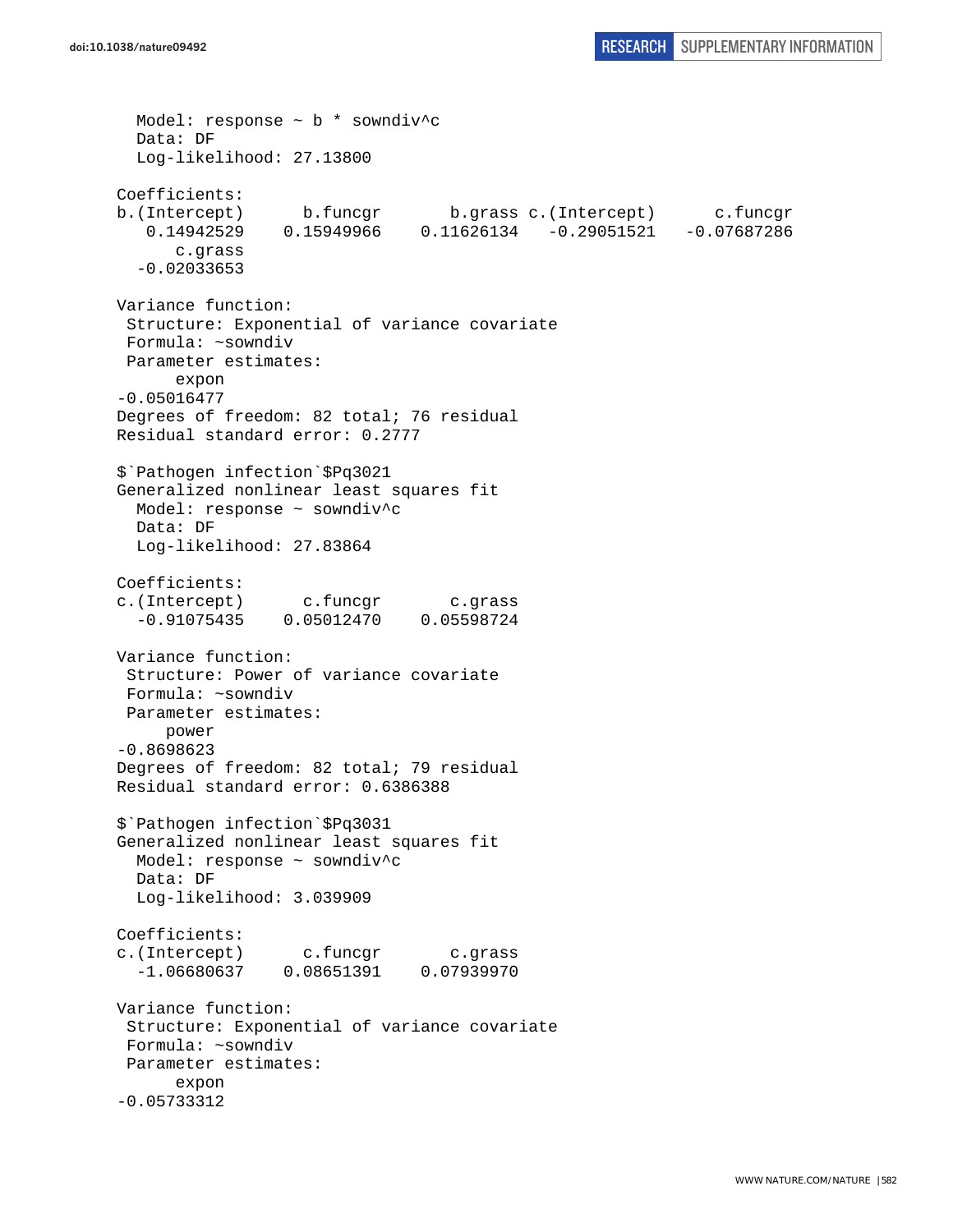```
Degrees of freedom: 82 total; 79 residual 
Residual standard error: 0.3886216 
$`Pathogen infection`$Pr3221 
Generalized nonlinear least squares fit 
  Model: response \sim a + b * sowndiv
  Data: DF 
  Log-likelihood: 33.90717 
Coefficients: 
a.(Intercept) a.grass a.leg b.(Intercept) b.grass 
   0.005943660 0.251988098 -0.003016704 0.022109167 -0.020285560 
         b.leg 
  -0.004901915 
Variance function: 
  Structure: Power of variance covariate 
  Formula: ~sowndiv 
 Parameter estimates: 
   power 
-0.73504 
Degrees of freedom: 82 total; 76 residual 
Residual standard error: 0.4949887 
$`Pathogen infection`$Pr3231 
Generalized nonlinear least squares fit 
 Model: response \sim a + b * sowndiv
  Data: DF 
   Log-likelihood: 25.26129 
Coefficients: 
a.(Intercept) a.grass a.leg b.(Intercept) b.grass 
   0.132661671 0.220561411 -0.035468580 0.022185991 -0.020880026 
         b.leg 
 -0.005397104 
Variance function: 
  Structure: Exponential of variance covariate 
  Formula: ~sowndiv 
 Parameter estimates: 
       expon 
-0.04999286 
Degrees of freedom: 82 total; 76 residual 
Residual standard error: 0.2837099 
$`Pathogen infection`$Pr3321 
Generalized nonlinear least squares fit 
   Model: response ~ a + sowndiv^c 
   Data: DF 
   Log-likelihood: 40.94132 
Coefficients: 
a.(Intercept) a.grass a.leg c.(Intercept) c.grass 
    0.53508004 -0.03420016 -0.51387104 -1.09222031 0.03070465
```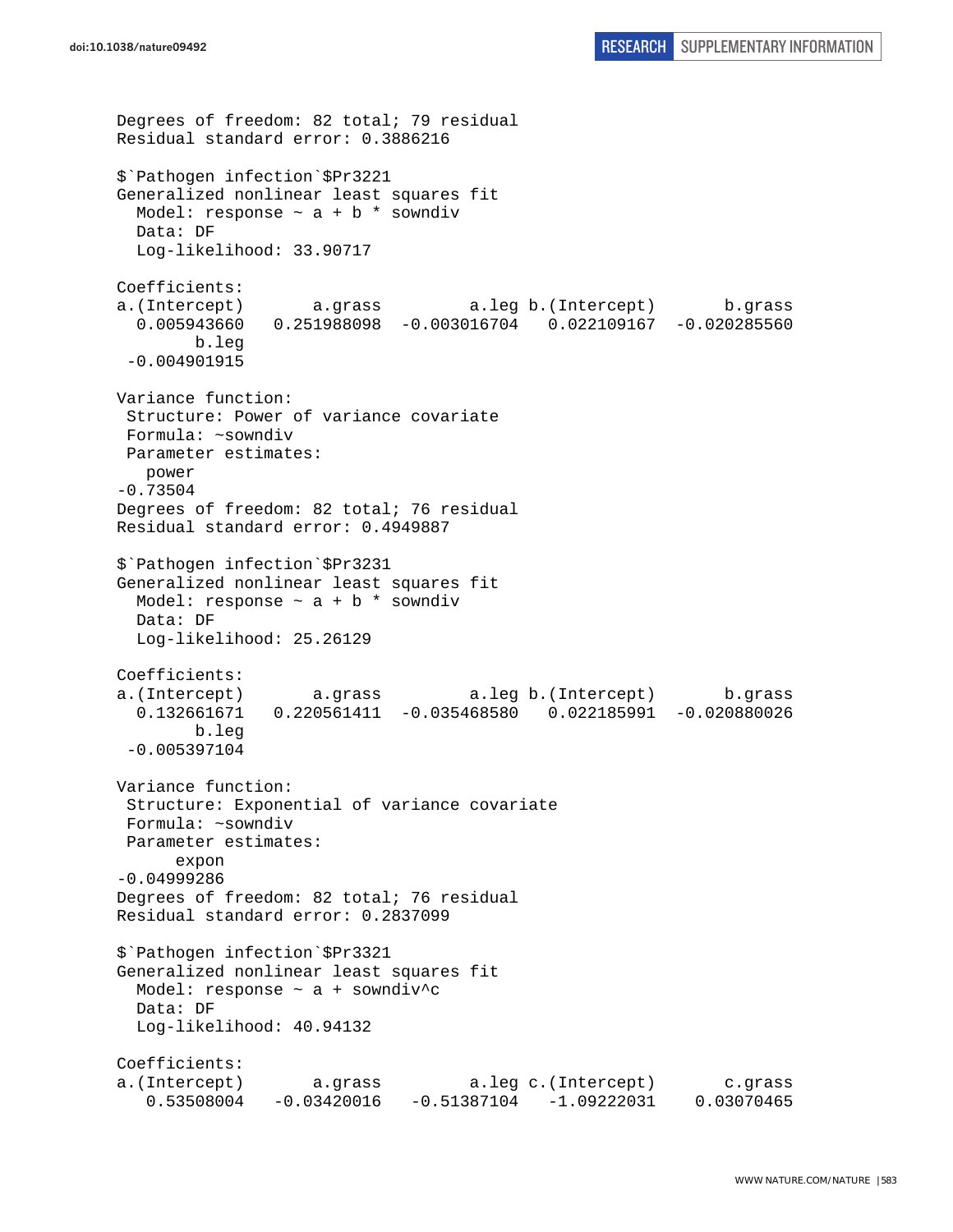c.leg 0.44980572 Variance function: Structure: Power of variance covariate Formula: ~sowndiv Parameter estimates: power -0.6998773 Degrees of freedom: 82 total; 76 residual Residual standard error: 0.4311908 \$`Pathogen infection`\$Pr3331 Generalized nonlinear least squares fit Model: response ~ a + sowndiv^c Data: DF Log-likelihood: 34.18246 Coefficients: a.(Intercept) a.grass a.leg c.(Intercept) c.grass 0.55171887 -0.09450098 -0.49298051 -1.00335738 0.07473468 c.leg 0.38415896 Variance function: Structure: Exponential of variance covariate Formula: ~sowndiv Parameter estimates: expon -0.0483615 Degrees of freedom: 82 total; 76 residual Residual standard error: 0.2509244 \$`Pathogen infection`\$Pr3421 Generalized nonlinear least squares fit Model: response ~ b \* sowndiv^c Data: DF Log-likelihood: 40.72115 Coefficients: b.(Intercept) b.grass b.leg c.(Intercept) c.grass 1.52253176 -0.09664305 -0.44735268 -0.85865553 0.07285594 c.leg 0.13685559 Variance function: Structure: Power of variance covariate Formula: ~sowndiv Parameter estimates: power -0.6824517 Degrees of freedom: 82 total; 76 residual Residual standard error: 0.4213088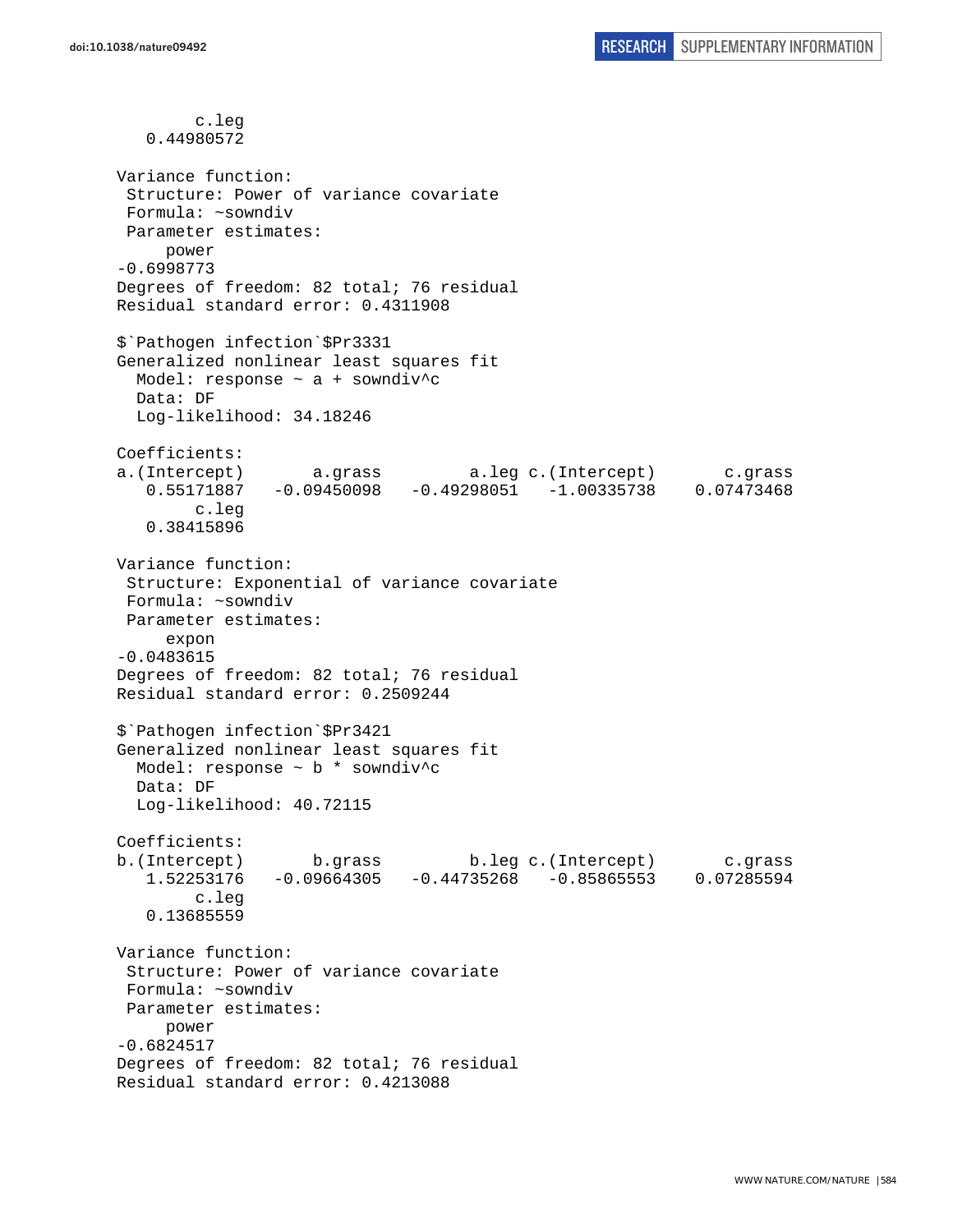```
$`Pathogen infection`$Pr3431 
Generalized nonlinear least squares fit 
  Model: response ~ b * sowndiv^c 
  Data: DF 
   Log-likelihood: 34.28993 
Coefficients: 
b.(Intercept) b.grass b.leg c.(Intercept) c.grass 
    1.51875259 -0.11150486 -0.46170712 -0.91856767 0.09387145 
         c.leg 
    0.19608061 
Variance function: 
  Structure: Exponential of variance covariate 
  Formula: ~sowndiv 
 Parameter estimates: 
      expon 
-0.0481987 
Degrees of freedom: 82 total; 76 residual 
Residual standard error: 0.2502457 
$`Pathogen infection`$Pr3521 
Generalized nonlinear least squares fit 
  Model: response ~ sowndiv^c 
  Data: DF 
  Log-likelihood: 30.37014 
Coefficients: 
c.(Intercept) c.grass c.leg 
  -0.46729575 -0.00809387 -0.17412478Variance function: 
  Structure: Power of variance covariate 
  Formula: ~sowndiv 
 Parameter estimates: 
     power 
-0.8734558 
Degrees of freedom: 82 total; 79 residual 
Residual standard error: 0.6225362 
$`Pathogen infection`$Pr3531 
Generalized nonlinear least squares fit 
  Model: response ~ sowndiv^c 
  Data: DF 
   Log-likelihood: 3.963421 
Coefficients: 
c.(Intercept) c.grass c.leg 
  -0.32953259 -0.02866563 -0.28276448Variance function: 
 Structure: Exponential of variance covariate 
 Formula: ~sowndiv 
  Parameter estimates:
```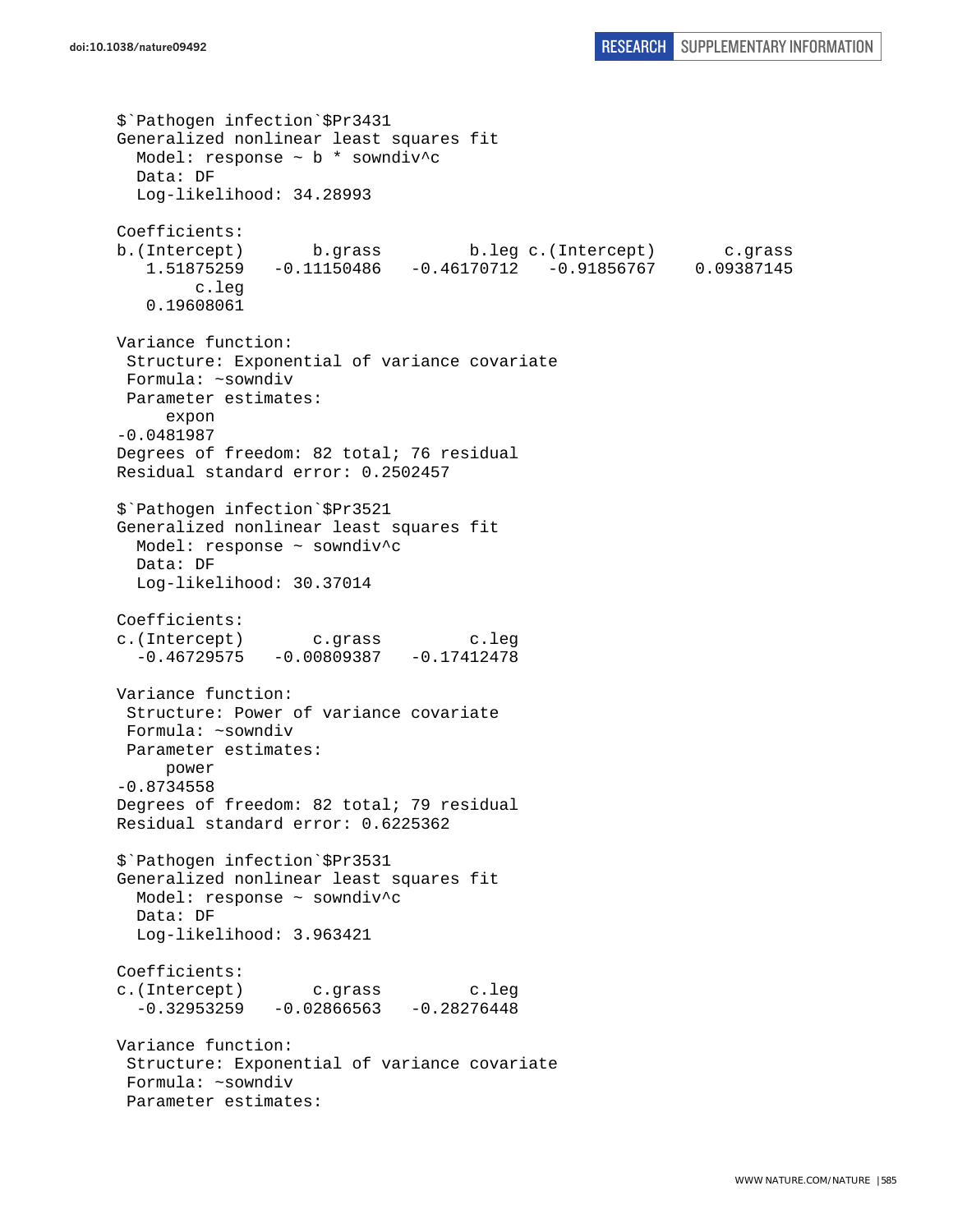expon -0.05714741 Degrees of freedom: 82 total; 79 residual Residual standard error: 0.3836572 \$`Pathogen infection`\$Ps3721 Generalized nonlinear least squares fit Model: response  $\sim$  a + b \* sowndiv Data: DF Log-likelihood: 40.94776 Coefficients: a.(Intercept) a.funcgr a.grass a.leg b.(Intercept) 1.368405236 -0.185235982 -0.064442841 -0.323974657 -0.078223373 b.funcgr b.grass b.leg 0.013356484 0.002846580 0.019153217 Variance function: Structure: Power of variance covariate Formula: ~sowndiv Parameter estimates: power -0.7212753 Degrees of freedom: 82 total; 74 residual Residual standard error: 0.4510478 \$`Pathogen infection`\$Ps3731 Generalized nonlinear least squares fit Model: response  $\sim$  a + b \* sowndiv Data: DF Log-likelihood: 32.93724 Coefficients: a.(Intercept) a.funcgr a.grass a.leg b.(Intercept) 1.53499500 -0.19960288 -0.10413913 -0.36487010 -0.09254169 b.funcgr b.grass b.leg 0.01526722 0.00571484 0.02250734 Variance function: Structure: Exponential of variance covariate Formula: ~sowndiv Parameter estimates: expon -0.04872914 Degrees of freedom: 82 total; 74 residual Residual standard error: 0.2589999 \$`Pathogen infection`\$Ps3821 Generalized nonlinear least squares fit Model: response ~ a + sowndiv^c Data: DF Log-likelihood: 41.67135 Coefficients: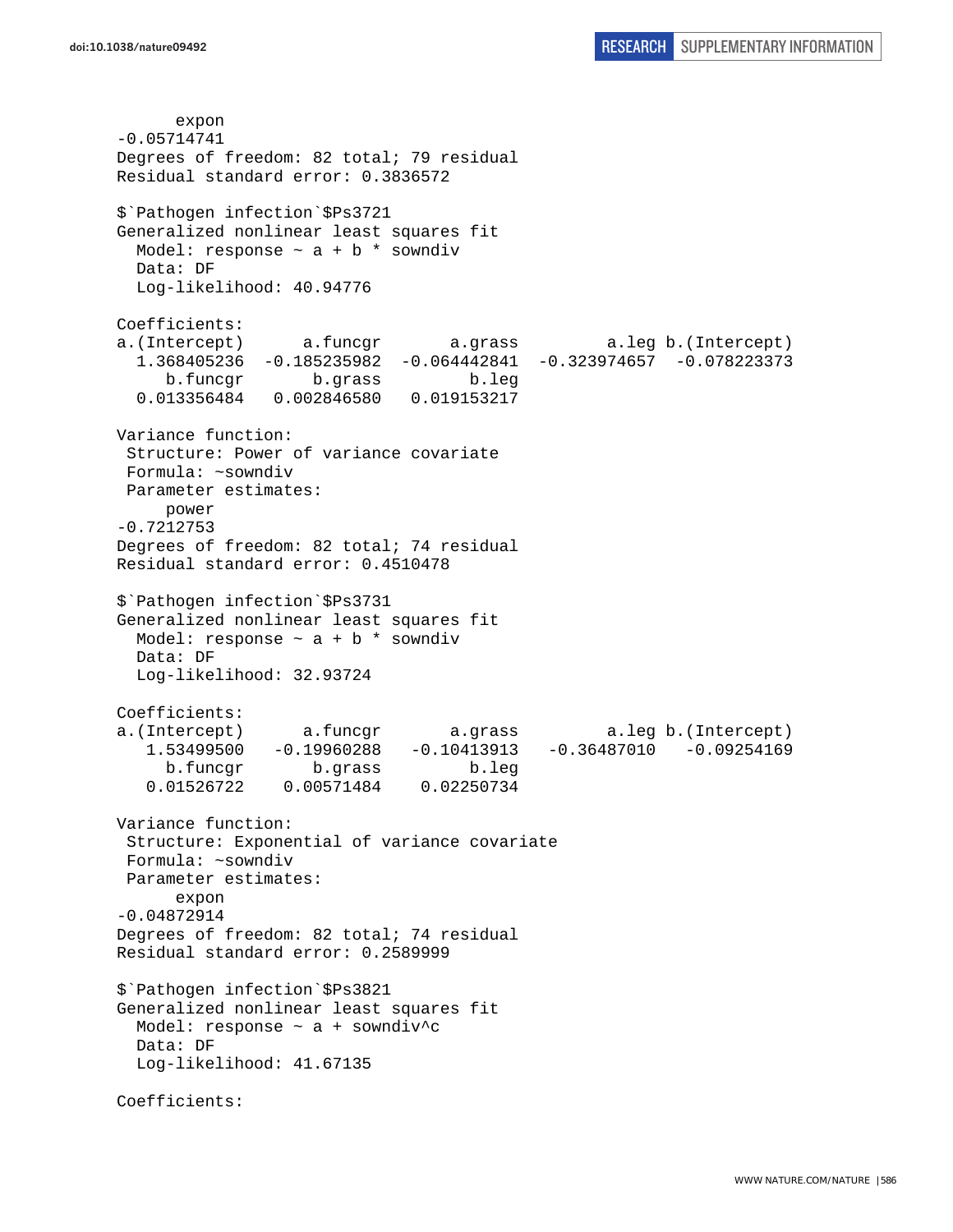a.(Intercept) a.funcgr a.grass a.leg c.(Intercept) 0.90955164 -0.04578968 -0.09438064 -0.62776474 -1.41806644 c.funcgr c.grass c.leg 0.02860772 0.06524672 0.56852317 Variance function: Structure: Power of variance covariate Formula: ~sowndiv Parameter estimates: power -0.7138855 Degrees of freedom: 82 total; 74 residual Residual standard error: 0.4422071 \$`Pathogen infection`\$Ps3831 Generalized nonlinear least squares fit Model: response ~ a + sowndiv^c Data: DF Log-likelihood: 34.28005 Coefficients: a.(Intercept) a.funcgr a.grass a.leg c.(Intercept) 0.5659448474 -0.0001477096 -0.1039111648 -0.4921089754 -0.9276336453 c.funcgr c.grass c.leg -0.0144836619 0.0667682806 0.3623464274 Variance function: Structure: Exponential of variance covariate Formula: ~sowndiv Parameter estimates: expon -0.04829322 Degrees of freedom: 82 total; 74 residual Residual standard error: 0.2538414 \$`Pathogen infection`\$Ps3921 Generalized nonlinear least squares fit Model: response ~ b \* sowndiv^c Data: DF Log-likelihood: 41.76924 Coefficients: b.(Intercept) b.funcgr b.grass b.leg c.(Intercept) 1.25223567 0.03031320 -0.02607755 -0.38810759 -0.24231910 c.funcgr c.grass c.leg  $-0.08572935 -0.06258484 -0.01128599$ Variance function: Structure: Power of variance covariate Formula: ~sowndiv Parameter estimates: power -0.6743579 Degrees of freedom: 82 total; 74 residual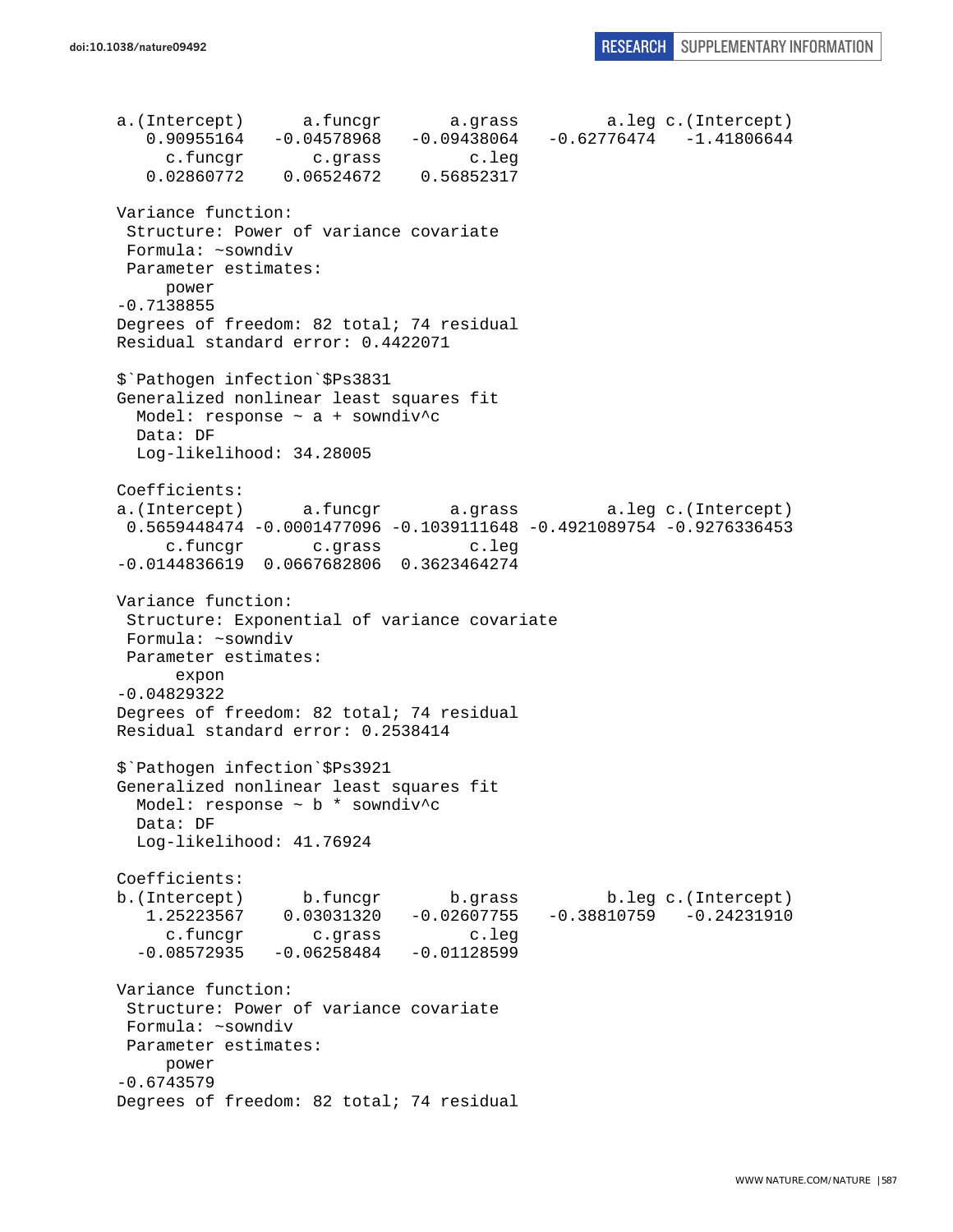```
Residual standard error: 0.4165067 
$`Pathogen infection`$Ps3931 
Generalized nonlinear least squares fit 
   Model: response ~ b * sowndiv^c 
   Data: DF 
   Log-likelihood: 34.76142 
Coefficients: 
b.(Intercept) b.funcgr b.grass b.leg c.(Intercept) 
    1.38510116 0.01422292 -0.07927894 -0.42890830 -0.35397278 
      c.funcgr c.grass c.leg 
   -0.07429969 -0.03085131 0.05353984 
Variance function: 
  Structure: Exponential of variance covariate 
 Formula: ~sowndiv 
 Parameter estimates: 
      expon 
-0.0480017 
Degrees of freedom: 82 total; 74 residual 
Residual standard error: 0.2517247 
$`Pathogen infection`$Ps4021 
Generalized nonlinear least squares fit 
   Model: response ~ sowndiv^c 
  Data: DF 
  Log-likelihood: 30.96249 
Coefficients: 
c.(Intercept) c.funcgr c.grass c.leg 
  -0.10508617 -0.05065033 -0.08249203 -0.26801339Variance function: 
  Structure: Power of variance covariate 
 Formula: ~sowndiv 
 Parameter estimates: 
     power 
-0.869056 
Degrees of freedom: 82 total; 78 residual 
Residual standard error: 0.617955 
$`Pathogen infection`$Ps4031 
Generalized nonlinear least squares fit 
   Model: response ~ sowndiv^c 
  Data: DF 
  Log-likelihood: 4.084734 
Coefficients: 
c.(Intercept) c.funcgr c.grass c.leg 
    0.07405364 -0.05287018 -0.11761492 -0.38705343 
Variance function: 
  Structure: Exponential of variance covariate
```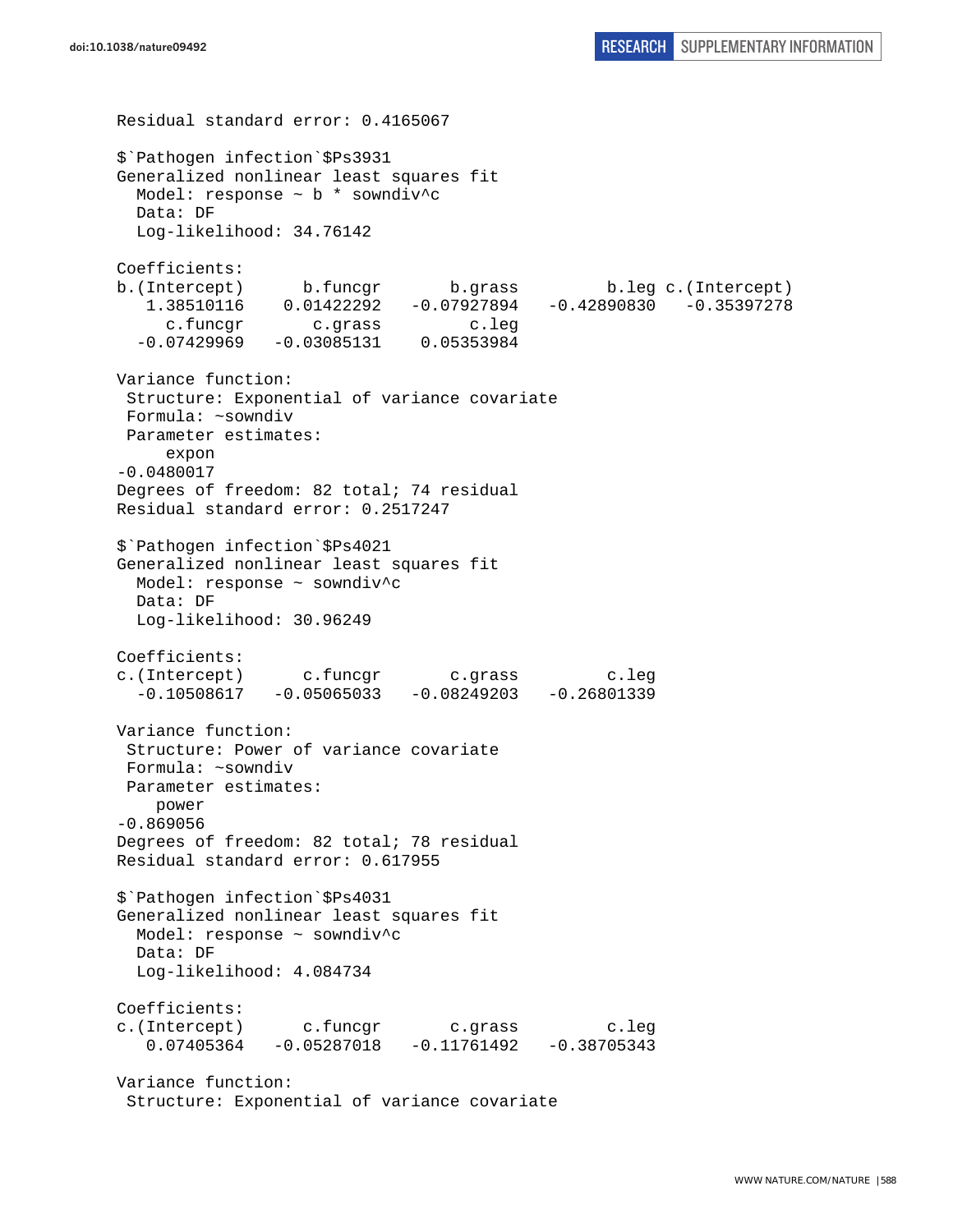Formula: ~sowndiv Parameter estimates: expon -0.0571068 Degrees of freedom: 82 total; 78 residual Residual standard error: 0.3854035 \$`Pathogen infection`\$AS1 Nonlinear regression model model: response ~ SSasymp(sowndiv, Asym, R0, lrc) data: DF Asym R0 lrc 0.06345 0.54735 -2.14483 residual sum-of-squares: 4.06 Number of iterations to convergence: 3 Achieved convergence tolerance: 3.048e-06 \$Invasion \$Invasion\$L0 Call:  $lm(formula = response ~ block + (sowndiv + funcgr + grass + leg)^2,$  $data = DF)$ Coefficients: (Intercept) blockB2 blockB3 blockB4 sowndiv 0.307063 -0.010065 0.020042 0.067829 0.044326 funcgr grass leg sowndiv:funcgr sowndiv:grass  $-0.039788$   $-0.053540$  0.087993 0.008202 0.002328 sowndiv:leg funcgr:grass funcgr:leg grass:leg  $0.012370$   $0.067425$   $-0.089575$   $-0.029469$ \$Invasion\$L2 Call: lm(formula = response ~ sowndiv + funcgr + leg, data = DF) Coefficients: (Intercept) sowndiv funcgr leg  $0.310237 -0.002566 -0.040160 -0.064401$ \$Invasion\$M1 Nonlinear regression model model: response  $\sim$  a  $*$  sowndiv/(b + sowndiv) data: DF a b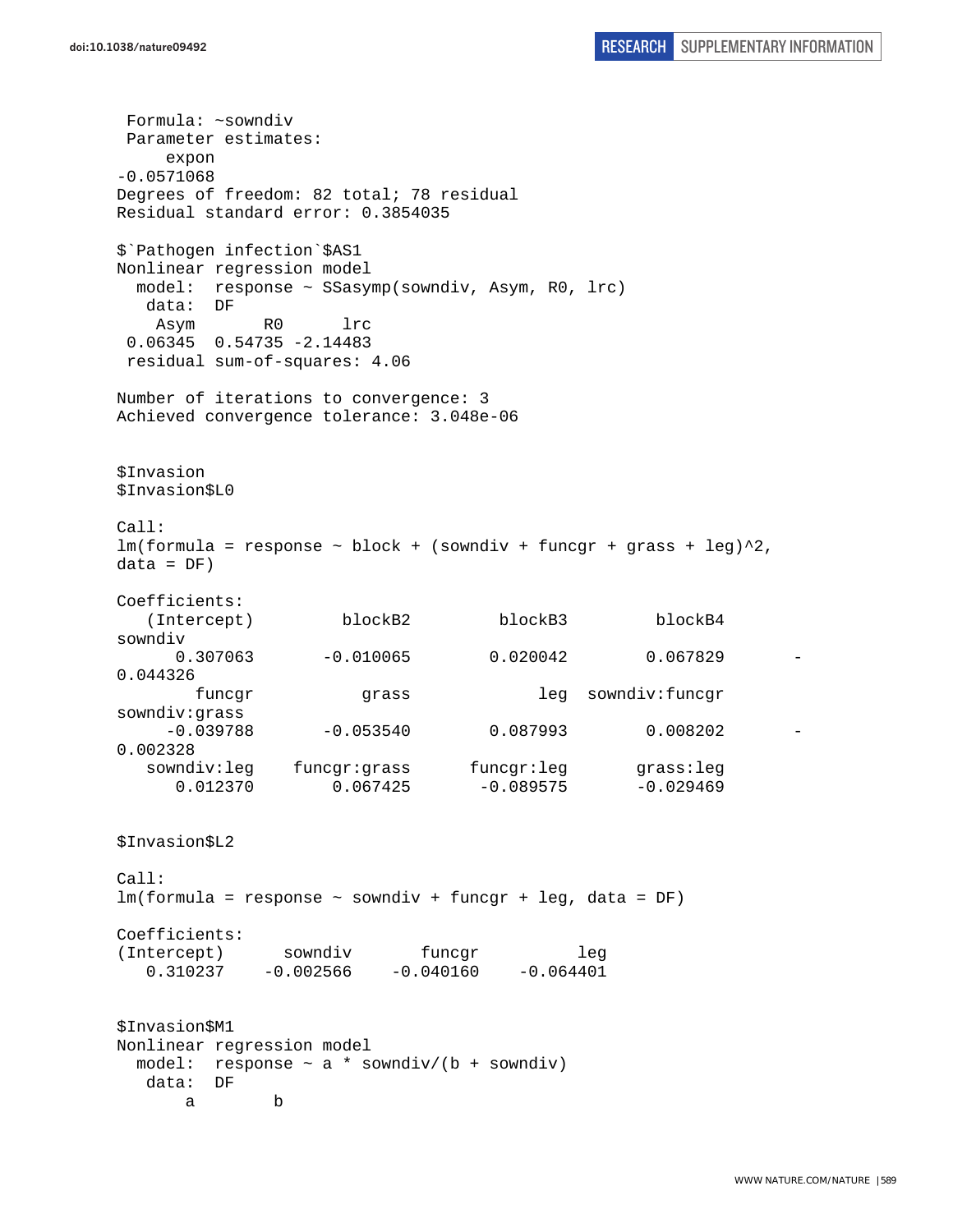```
 0.06933 -0.69849 
  residual sum-of-squares: 2.098 
Number of iterations to convergence: 14 
Achieved convergence tolerance: 2.804e-06 
$Invasion$M1a 
Nonlinear regression model 
   model: response ~ SSmicmen(sowndiv, Vm, k) 
    data: DF 
       Vm k 
  0.06933 -0.69849 
  residual sum-of-squares: 2.098 
Number of iterations to convergence: 6 
Achieved convergence tolerance: 3.848e-06 
$Invasion$M2 
Nonlinear regression model 
  model: response \sim d + a * sowndiv/(b + sowndiv)
    data: DF 
 a b d 
-0.4052 1.8313 0.3768 
  residual sum-of-squares: 1.914 
Number of iterations to convergence: 11 
Achieved convergence tolerance: 9.98e-06 
$Invasion$E2 
Nonlinear regression model 
 model: response \sim a + b * exp(sowndiv)
    data: DF 
 a b 
  1.127e-01 -9.306e-28 
  residual sum-of-squares: 2.400 
Number of iterations to convergence: 4 
Achieved convergence tolerance: 4.839e-08 
$Invasion$E4 
Nonlinear regression model 
  model: response ~ a + exp(sowndiv) 
   data: DF 
a 
1 
 residual sum-of-squares: 5.217e+52 
Number of iterations to convergence: 0 
Achieved convergence tolerance: 5.804e-20 
$Invasion$E5 
Nonlinear regression model 
  model: response ~ b * exp(sowndiv) 
    data: DF
```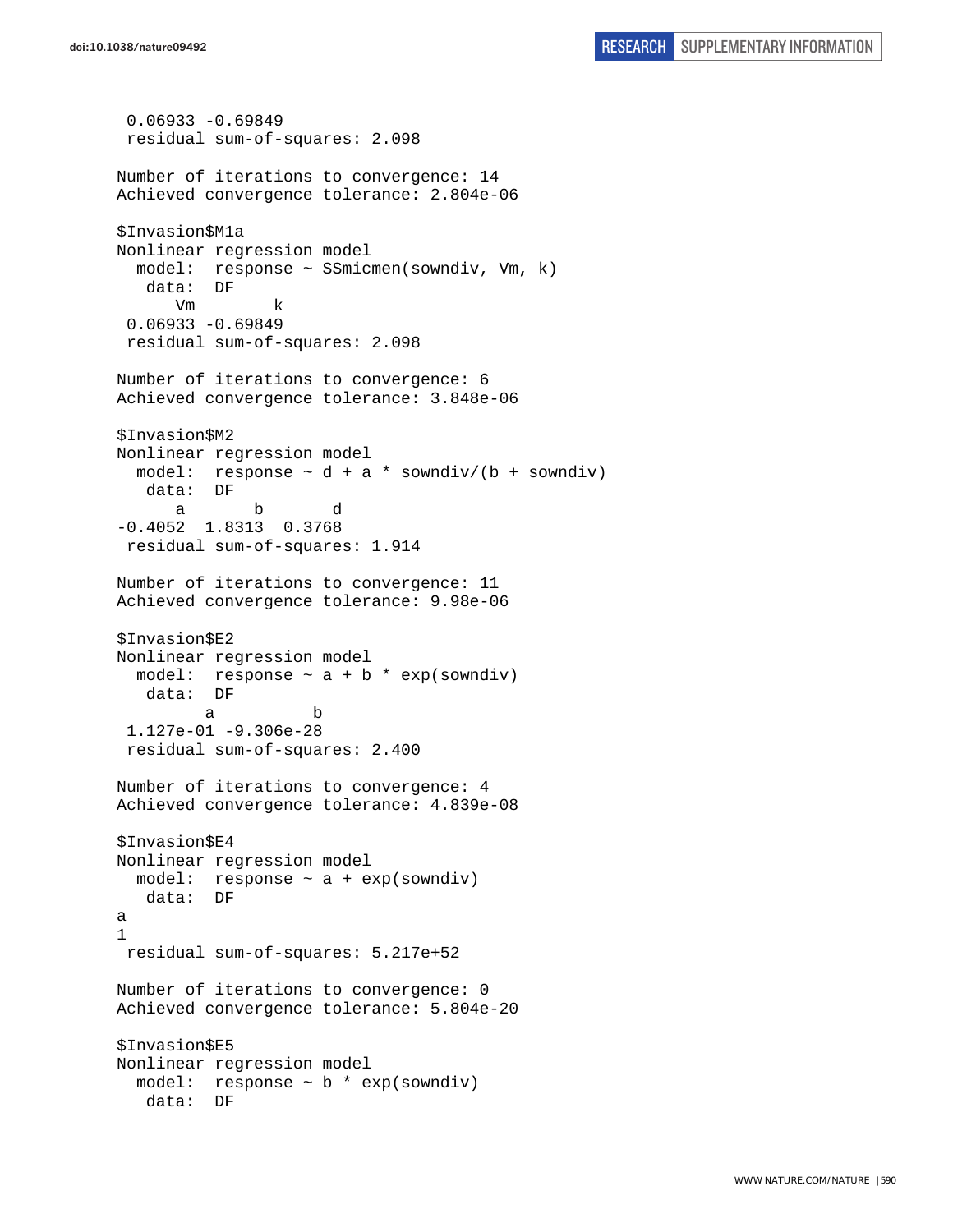b 5.613e-29 residual sum-of-squares: 3.365 Number of iterations to convergence: 4 Achieved convergence tolerance: 9.231e-09 \$Invasion\$Pa2 Nonlinear regression model model: response ~ a + b \* sowndiv data: DF a b 0.139360 -0.003725 residual sum-of-squares: 2.260 Number of iterations to convergence: 1 Achieved convergence tolerance: 1.968e-09 \$Invasion\$Pa3 Nonlinear regression model model: response ~ a + sowndiv^c data: DF a c  $-0.78071 - 0.08258$  residual sum-of-squares: 1.951 Number of iterations to convergence: 9 Achieved convergence tolerance: 1.029e-06 \$Invasion\$Pa4 Nonlinear regression model model: response ~ b \* sowndiv^c data: DF b c 0.2413 -0.7030 residual sum-of-squares: 1.942 Number of iterations to convergence: 11 Achieved convergence tolerance: 2.792e-06 \$Invasion\$Pa5 Nonlinear regression model model: response ~ sowndiv^c data: DF c -2.211 residual sum-of-squares: 11.03 Number of iterations to convergence: 12 Achieved convergence tolerance: 1.480e-06 \$Invasion\$AS1 Nonlinear regression model model: response ~ SSasymp(sowndiv, Asym, R0, lrc)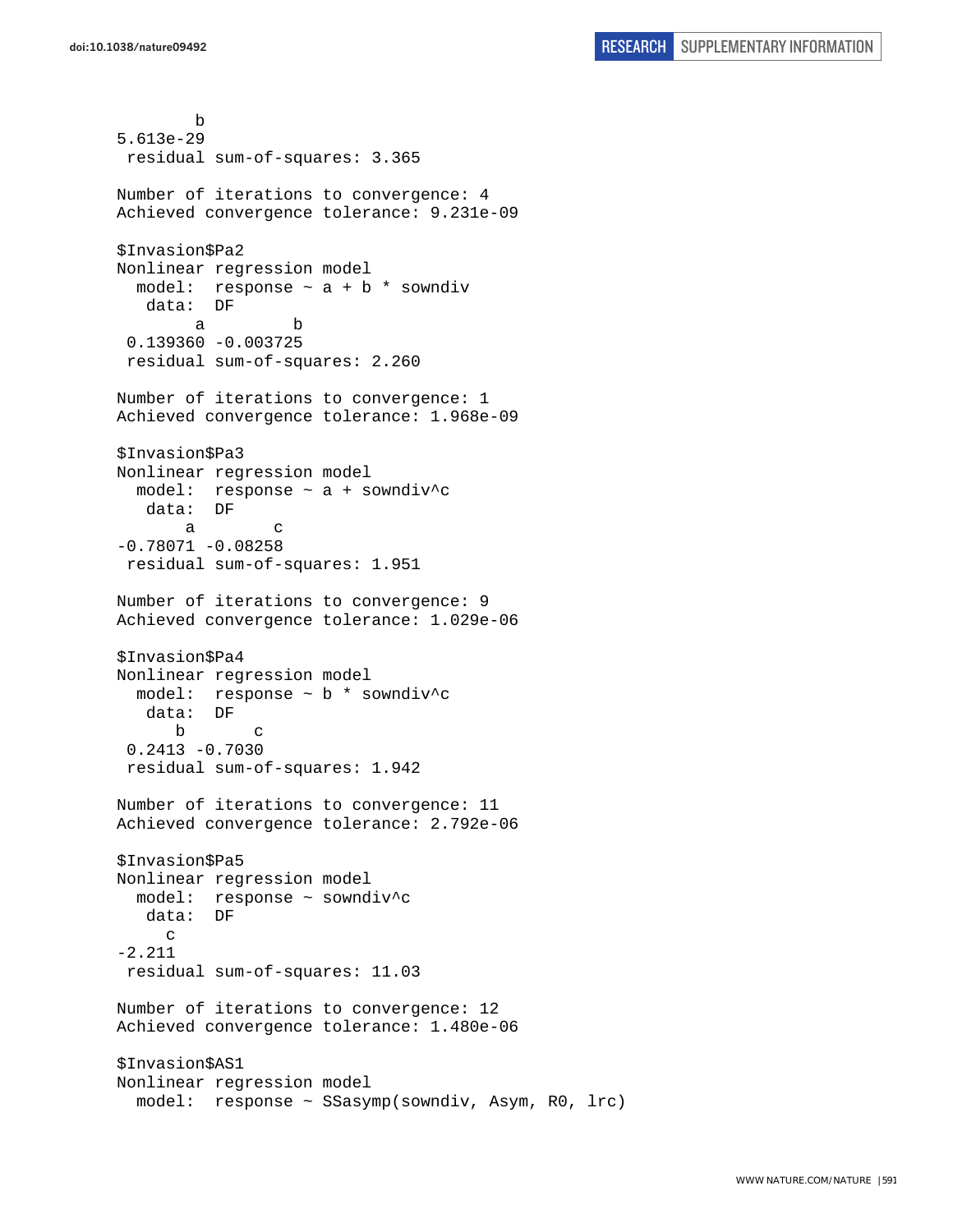data: DF Asym R0 lrc 0.01214 0.31703 -1.13375 residual sum-of-squares: 1.904 Number of iterations to convergence: 3 Achieved convergence tolerance: 3.384e-06 \$Invasion\$BIEXP Nonlinear regression model model: response ~ SSbiexp(sowndiv, A1, lrc1, A2, lrc2) data: DF A1 lrc1 A2 lrc2 0.30291 -1.11141 0.01553 -4.54329 residual sum-of-squares: 1.904 Number of iterations to convergence: 6 Achieved convergence tolerance: 3.934e-06 \$Bioturbation \$Bioturbation\$L0 Call:  $lm(formula = response ~ block + (sowndiv + funcgr + grass + leg)^2,$  $data = DF)$ Coefficients: (Intercept) blockB2 blockB3 blockB4 sowndiv  $0.939685$  -0.122863 -0.173566 -0.133465 0.014722 funcgr grass leg sowndiv:funcgr sowndiv:grass  $-0.025605$   $-0.225735$   $-0.356849$   $-0.002209$ 0.004379 sowndiv:leg funcgr:grass funcgr:leg grass:leg  $-0.009272$   $-0.015221$   $0.018932$   $0.094472$ \$Bioturbation\$L011 Generalized least squares fit by maximum likelihood Model: response  $\sim$  block + (sowndiv + funcgr + grass + leg) $\textdegree{}2$  Data: DF Log-likelihood: 43.91721 Coefficients: (Intercept) blockB2 blockB3 blockB4 sowndiv 0.742155563 -0.134158757 -0.172586132 -0.129674857 0.010753177 funcgr grass leg sowndiv:funcgr sowndiv:grass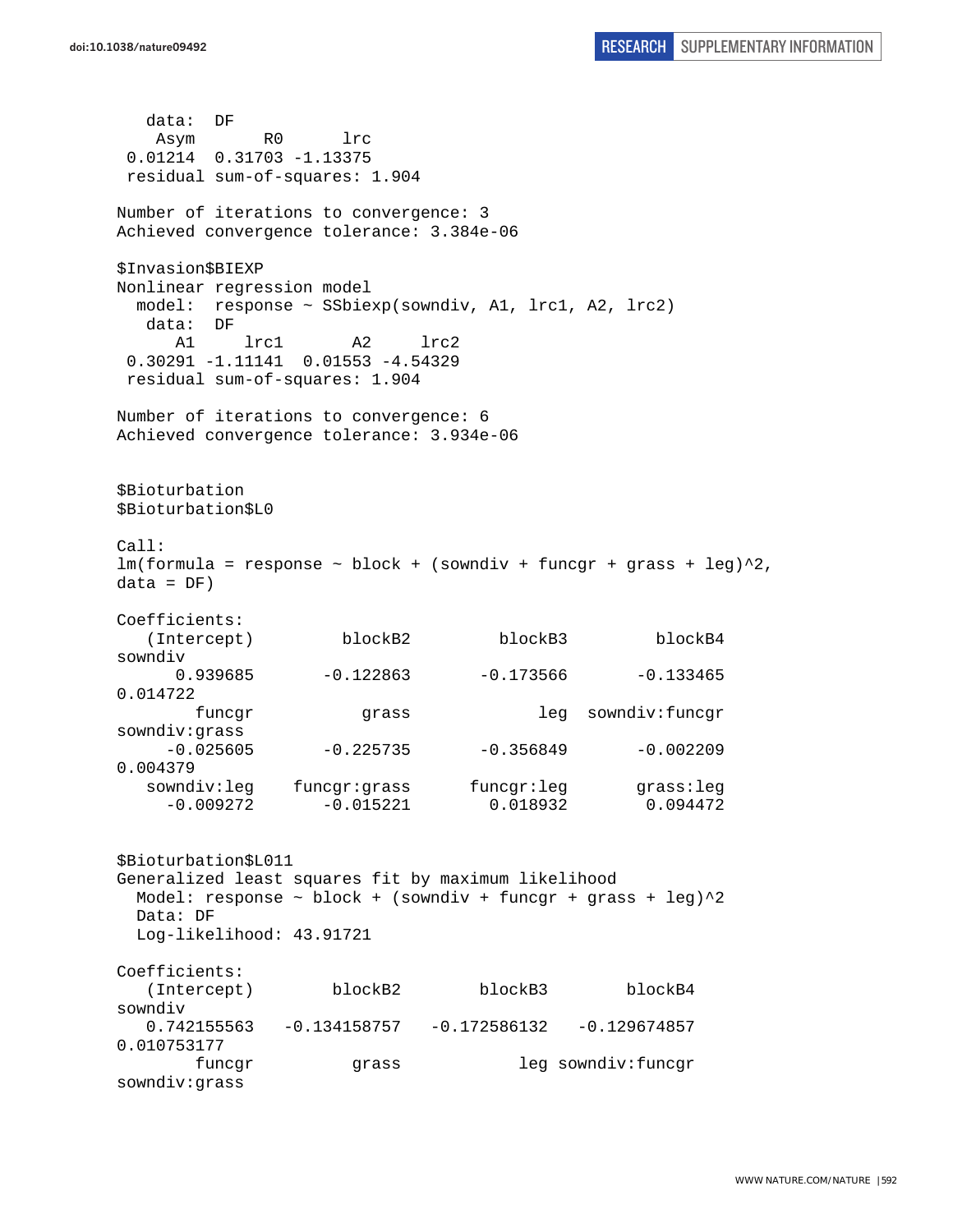0.030415536 -0.090909158 -0.287848871 -0.001553369 0.004761870 sowndiv:leg funcgr:grass funcgr:leg grass:leg -0.007974406 -0.054381154 0.010477109 0.053746029 Variance function: Structure: Power of variance covariate Formula: ~sowndiv Parameter estimates: power 0.1361320 Degrees of freedom: 82 total; 68 residual Residual standard error: 0.1157163 \$Bioturbation\$L021 Generalized least squares fit by maximum likelihood Model: response  $\sim$  block + (sowndiv + funcgr + grass + leg) $^2$ 2 Data: DF Log-likelihood: 43.03142 Coefficients: (Intercept) blockB2 blockB3 blockB4 sowndiv 1.069665907 -0.104227676 -0.170014302 -0.130936916 0.015708100 funcgr grass leg sowndiv:funcgr sowndiv:grass  $-0.058696115 -0.299784756 -0.414645863 -0.002523603$ 0.004693034 sowndiv:leg funcgr:grass funcgr:leg grass:leg -0.009789191 0.000832551 0.030207881 0.119718590 Variance function: Structure: Exponential of variance covariate Formula: ~sowndiv Parameter estimates: expon -0.009508292 Degrees of freedom: 82 total; 68 residual Residual standard error: 0.1553492 \$Bioturbation\$L2 Call: lm(formula = response ~ sowndiv + funcgr + leg, data = DF) Coefficients: (Intercept) sowndiv funcqr leg 0.348149 0.001355 0.014130 -0.162175 \$Bioturbation\$L21 Generalized least squares fit by maximum likelihood Model: response ~ sowndiv + funcgr + leg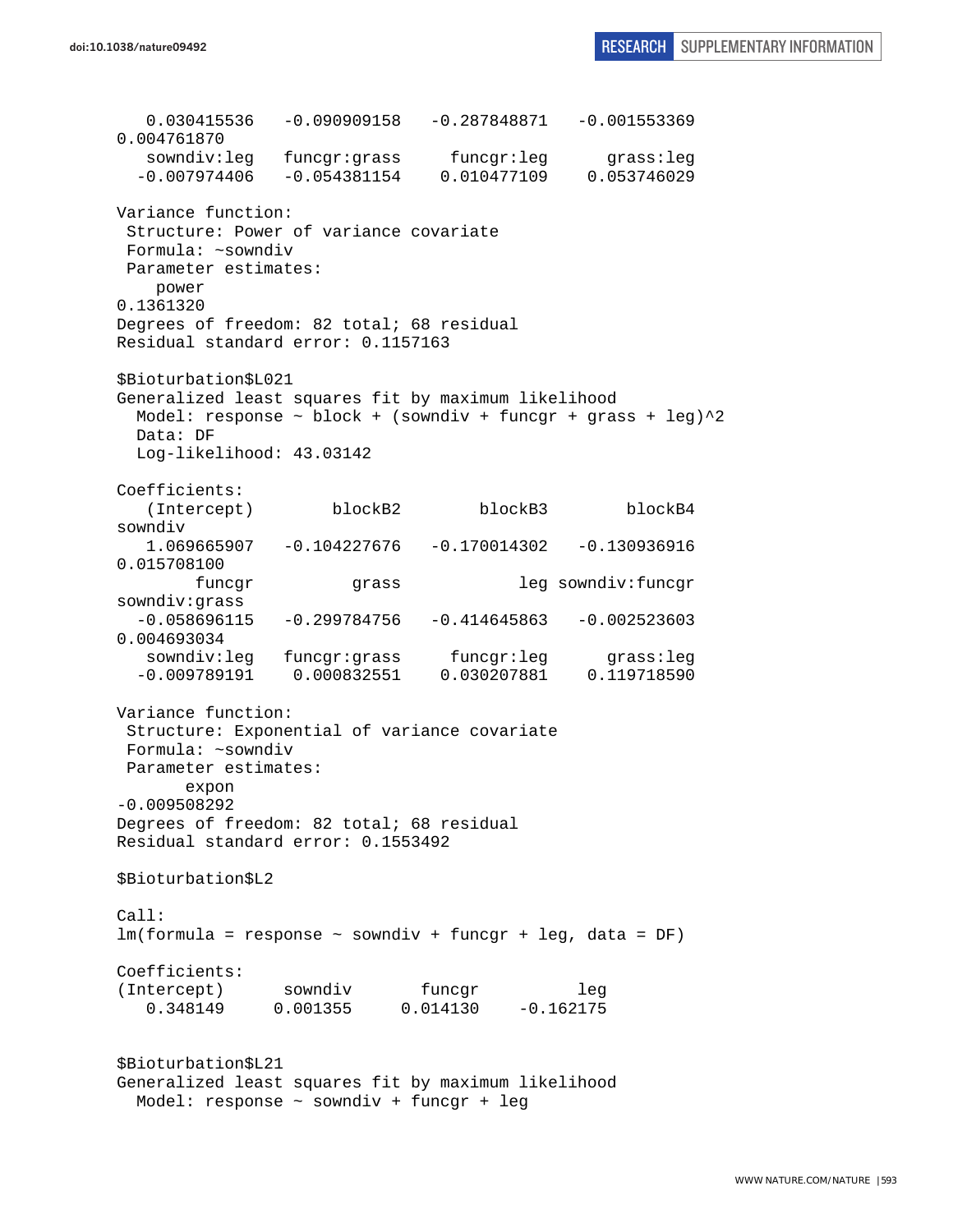Data: DF Log-likelihood: 51.24852 Coefficients: (Intercept) sowndiv funcgr leg 0.3453936054 0.0004288869 0.0188291929 -0.1617153986 Variance function: Structure: Power of variance covariate Formula: ~fitted(.) Parameter estimates: power 0.6301896 Degrees of freedom: 82 total; 78 residual Residual standard error: 0.5123178 \$Bioturbation\$L22 Generalized least squares fit by maximum likelihood Model: response ~ sowndiv + funcgr + leg Data: DF Log-likelihood: 51.39079 Coefficients: (Intercept) sowndiv funcgr leg 0.3547843965 0.0004500239 0.0158132682 -0.1644044363 Variance function: Structure: Exponential of variance covariate Formula: ~fitted(.) Parameter estimates: expon 5.367966 Degrees of freedom: 82 total; 78 residual Residual standard error: 0.05791745 \$Bioturbation\$L211 Generalized least squares fit by maximum likelihood Model: response ~ sowndiv + funcgr + leg Data: DF Log-likelihood: 33.49418 Coefficients: (Intercept) sowndiv funcgr leg 0.34899051 0.00157920 0.01169825 -0.16065109 Variance function: Structure: Power of variance covariate Formula: ~sowndiv Parameter estimates: power 0.06728227 Degrees of freedom: 82 total; 78 residual Residual standard error: 0.1455421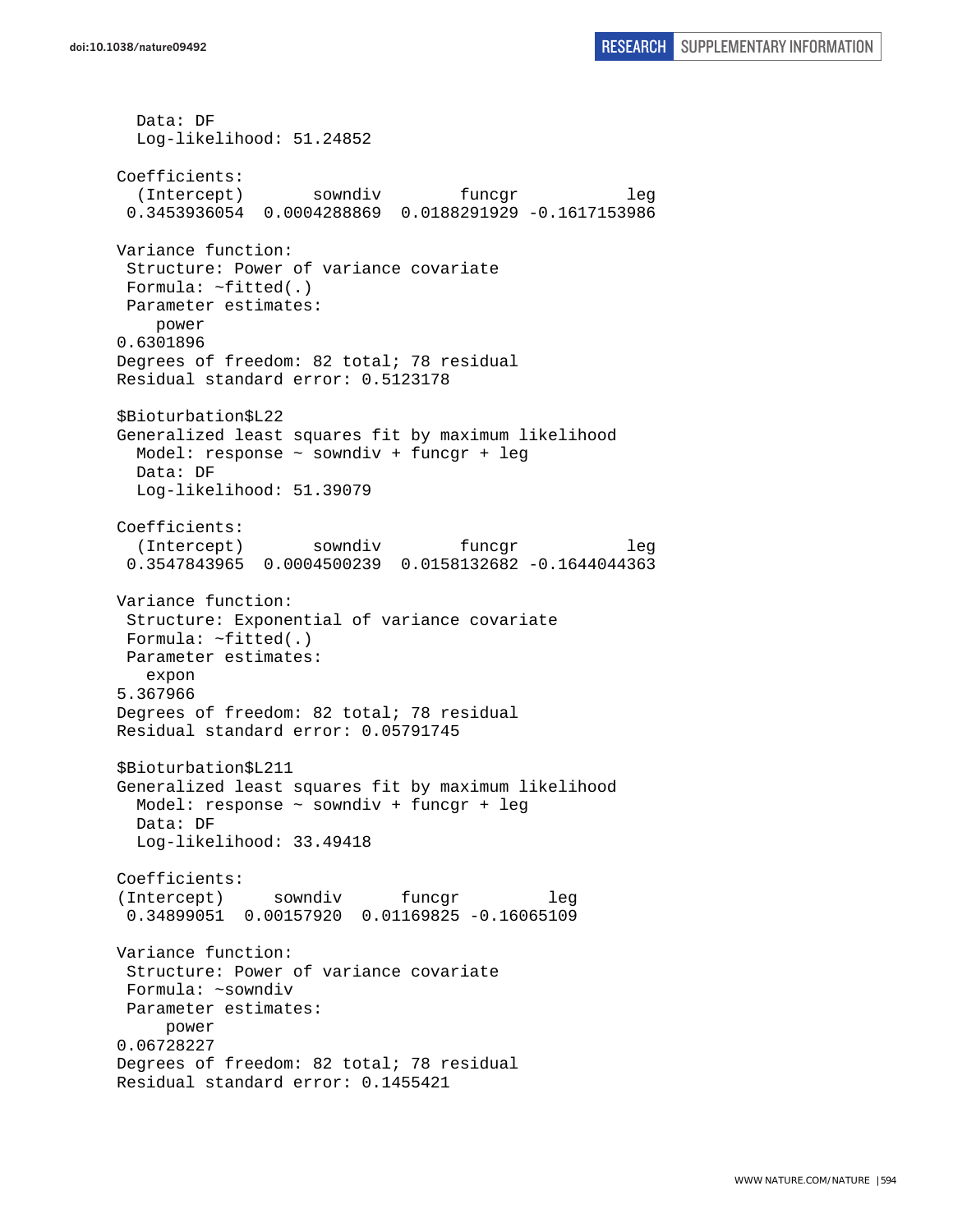```
$Bioturbation$L222 
Generalized least squares fit by maximum likelihood 
   Model: response ~ sowndiv + funcgr + leg 
   Data: DF 
   Log-likelihood: 33.55628 
Coefficients: 
   (Intercept) sowndiv funcgr leg 
  0.3544782684 0.0007802275 0.0165363208 -0.1661246254 
Variance function: 
  Structure: Exponential of variance covariate 
 Formula: ~sowndiv 
 Parameter estimates: 
        expon 
-0.008501686 
Degrees of freedom: 82 total; 78 residual 
Residual standard error: 0.1728776 
$Bioturbation$M1 
Nonlinear regression model 
 model: response \sim a * sowndiv/(b + sowndiv)
    data: DF 
      a b 
0.2871 4.1803 
  residual sum-of-squares: 2.71 
Number of iterations to convergence: 13 
Achieved convergence tolerance: 5.113e-06 
$Bioturbation$M1a 
Nonlinear regression model 
  model: response ~ SSmicmen(sowndiv, Vm, k) 
    data: DF 
     Vm k 
0.2871 4.1808 
  residual sum-of-squares: 2.71 
Number of iterations to convergence: 8 
Achieved convergence tolerance: 4.668e-06 
$Bioturbation$M2 
Nonlinear regression model 
 model: response \sim d + a * sowndiv/(b + sowndiv)
    data: DF 
 a b d 
  0.31275 17.74720 0.07374 
  residual sum-of-squares: 2.656 
Number of iterations to convergence: 17 
Achieved convergence tolerance: 7.513e-06 
$Bioturbation$M211 
Generalized nonlinear least squares fit
```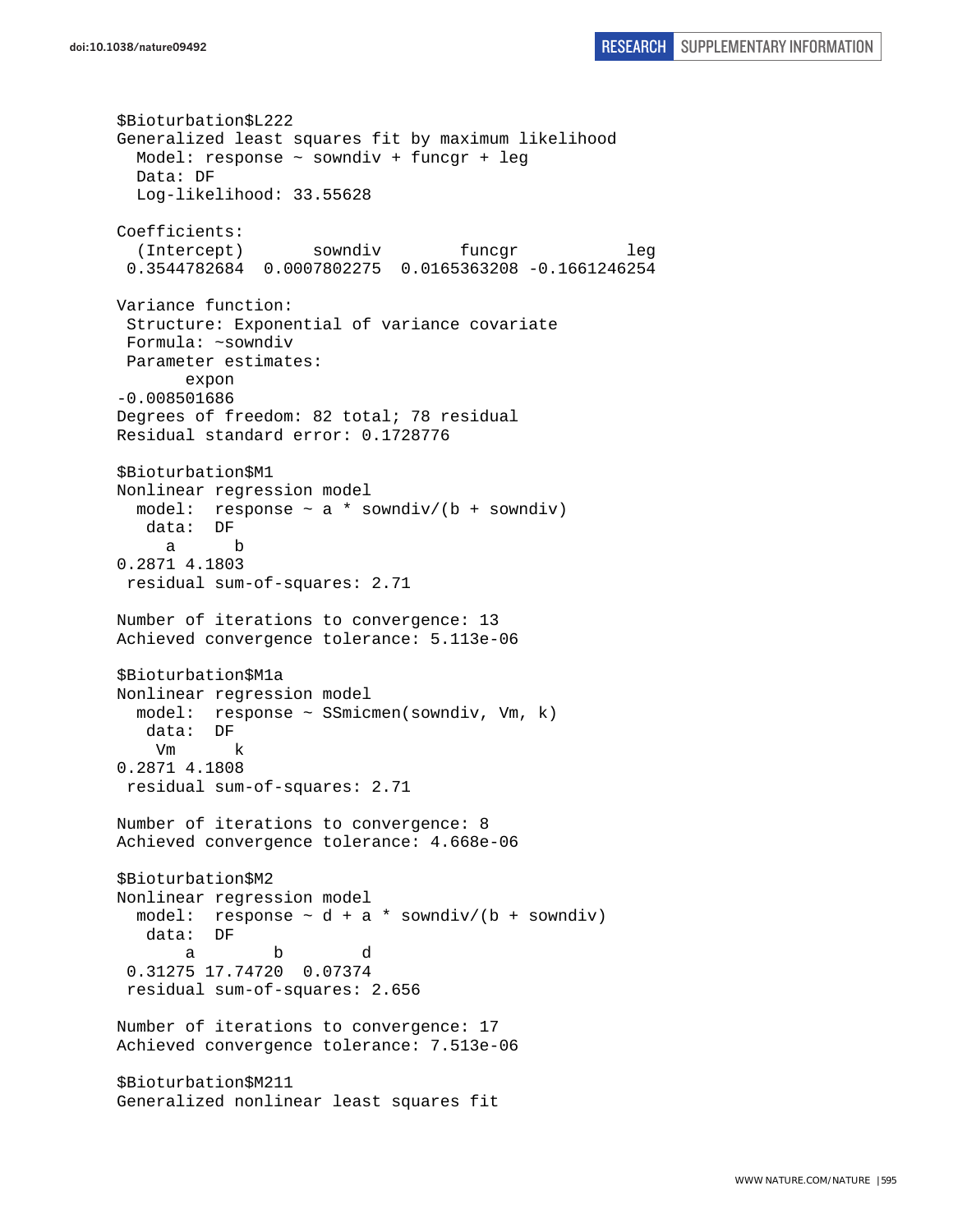```
doi:10.1038/nature09492 RESEARCH SUPPLEMENTARY INFORMATION
```

```
Model: response \sim d + a * sowndiv/(b + sowndiv)
   Data: DF 
   Log-likelihood: 24.64247 
Coefficients: 
 a b d 
  0.32431482 20.03155883 0.07691525 
Variance function: 
  Structure: Power of variance covariate 
  Formula: ~sowndiv 
 Parameter estimates: 
     power 
0.0671265 
Degrees of freedom: 82 total; 79 residual 
Residual standard error: 0.1652203 
$Bioturbation$M222 
Generalized nonlinear least squares fit 
 Model: response \sim d + a * sowndiv/(b + sowndiv)
  Data: DF 
  Log-likelihood: 24.49748 
Coefficients: 
 a b d 
  0.28653389 14.47177598 0.07072373 
Variance function: 
  Structure: Exponential of variance covariate 
 Formula: ~sowndiv 
 Parameter estimates: 
        expon 
-0.006697846 
Degrees of freedom: 82 total; 79 residual 
Residual standard error: 0.1936798 
$Bioturbation$M311 
Generalized nonlinear least squares fit 
 Model: response \sim a * sowndiv/(b + sowndiv)
   Data: DF 
   Log-likelihood: 32.90006 
Coefficients: 
a.(Intercept) a.leg b.(Intercept) b.leg 
     0.5541098 -0.2505078 2.5021192 -1.1931605 
Variance function: 
  Structure: Power of variance covariate 
 Formula: ~sowndiv 
 Parameter estimates: 
     power 
0.01571449 
Degrees of freedom: 82 total; 78 residual 
Residual standard error: 0.1622717
```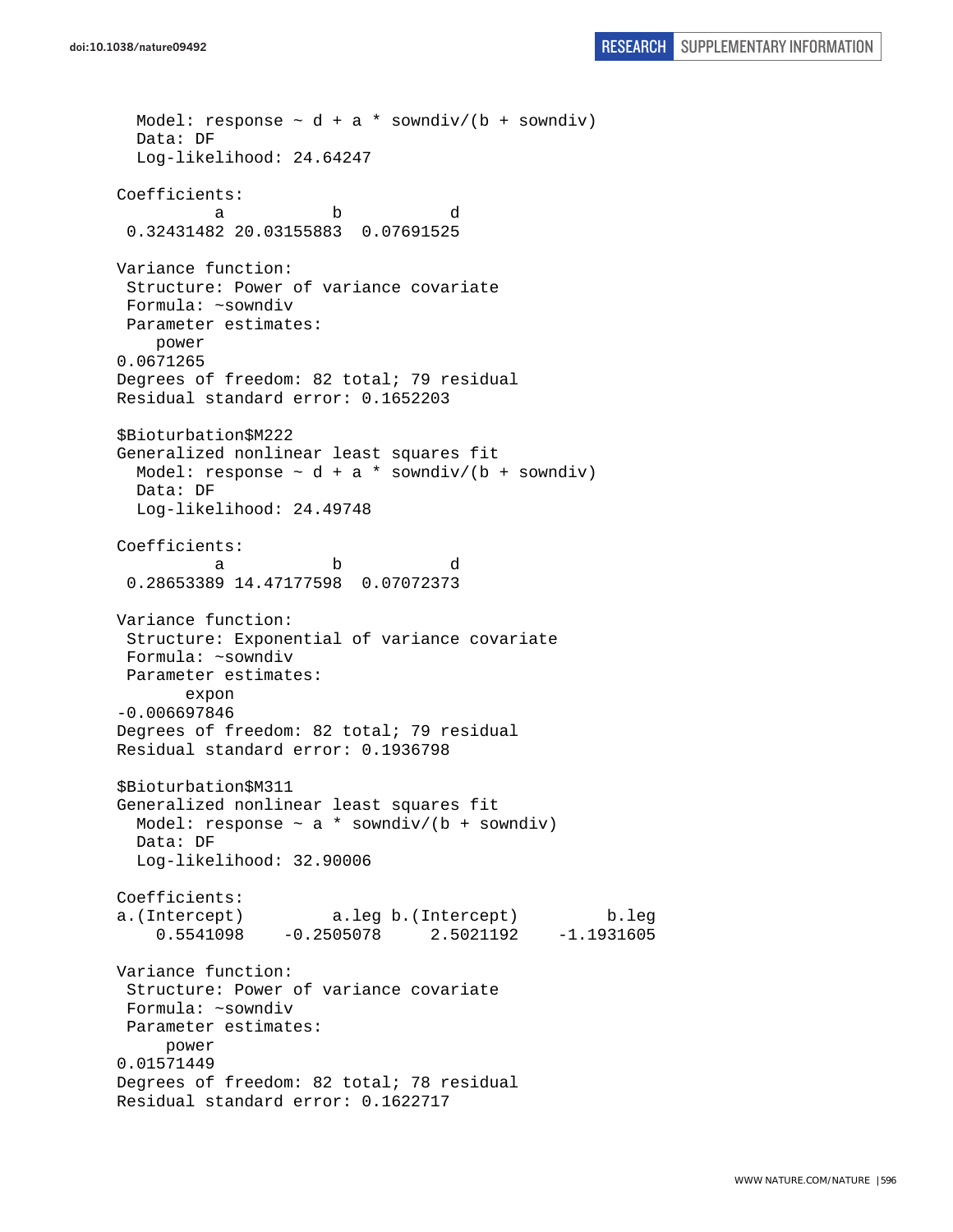\$Bioturbation\$M4 Generalized nonlinear least squares fit Model: response  $\sim$  a  $*$  sowndiv/(b + sowndiv) Data: DF Log-likelihood: 23.64752 Coefficients: a.(Intercept) a.grass b.(Intercept) b.grass 0.4289151 -0.1264902 8.7289961 -3.9222587 Degrees of freedom: 82 total; 78 residual Residual standard error: 0.1859425 \$Bioturbation\$M422 Generalized nonlinear least squares fit Model: response  $\sim$  a \* sowndiv/(b + sowndiv) Data: DF Log-likelihood: 23.87064 Coefficients: a.(Intercept) a.grass b.(Intercept) b.grass 0.40143641 -0.09754347 8.15533856 -3.28576836 Variance function: Structure: Exponential of variance covariate Formula: ~sowndiv Parameter estimates: expon -0.00708299 Degrees of freedom: 82 total; 78 residual Residual standard error: 0.1970636 \$Bioturbation\$M5 Generalized nonlinear least squares fit Model: response  $\sim$  a  $*$  sowndiv/(b + sowndiv) Data: DF Log-likelihood: 27.55336 Coefficients: a.(Intercept) a.funcgr b.(Intercept) b.funcgr -0.02603163 0.09617381 -1.53596020 1.23768316 Degrees of freedom: 82 total; 78 residual Residual standard error: 0.1772933 \$Bioturbation\$M511 Generalized nonlinear least squares fit Model: response  $\sim$  a \* sowndiv/(b + sowndiv) Data: DF Log-likelihood: 27.66535 Coefficients: a.(Intercept) a.funcgr b.(Intercept) b.funcgr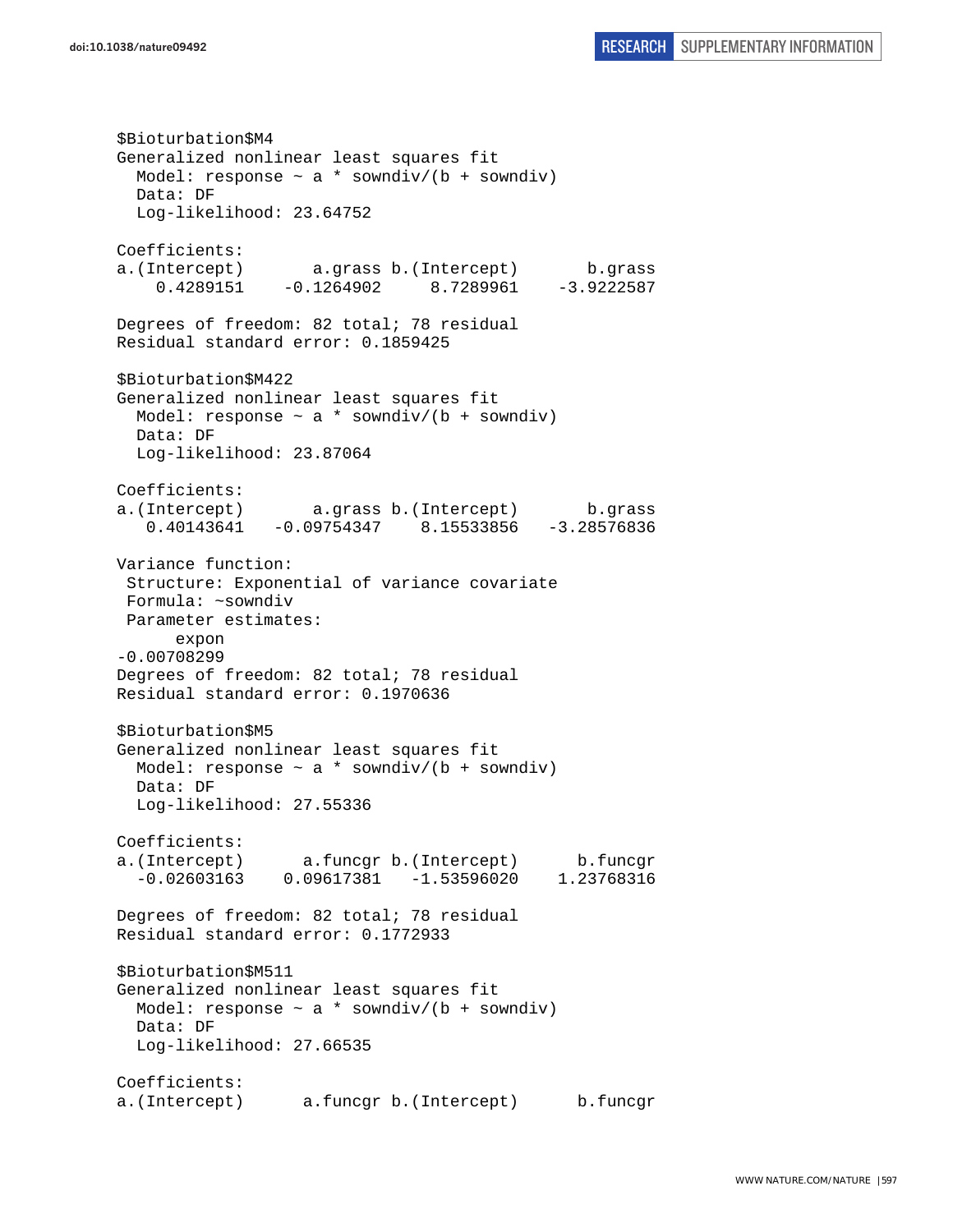-0.02671433 0.09678689 -1.56736239 1.26587898 Variance function: Structure: Power of variance covariate Formula: ~sowndiv Parameter estimates: power 0.03694585 Degrees of freedom: 82 total; 78 residual Residual standard error: 0.1676017 \$Bioturbation\$M522 Generalized nonlinear least squares fit Model: response  $\sim$  a \* sowndiv/(b + sowndiv) Data: DF Log-likelihood: 27.88576 Coefficients: a.(Intercept) a.funcgr b.(Intercept) b.funcgr -0.01518126 0.08702784 -1.21398056 0.94363987 Variance function: Structure: Exponential of variance covariate Formula: ~sowndiv Parameter estimates: expon -0.007720393 Degrees of freedom: 82 total; 78 residual Residual standard error: 0.1886765 \$Bioturbation\$M6 Generalized nonlinear least squares fit Model: response  $\sim$  a \* sowndiv/(b + sowndiv) Data: DF Log-likelihood: 35.50639 Coefficients: a.(Intercept) a.funcgr a.leg b.(Intercept) b.funcgr 0.31027217 0.06294473 -0.17187777 -2.17669471 1.77695252 b.leg 0.07244900 Degrees of freedom: 82 total; 76 residual Residual standard error: 0.1630089 \$Bioturbation\$M611 Generalized nonlinear least squares fit Model: response  $\sim$  a \* sowndiv/(b + sowndiv) Data: DF Log-likelihood: 36.17238 Coefficients: a.(Intercept) a.funcgr a.leg b.(Intercept) b.funcgr 0.26527518 0.07358406 -0.15378081 -2.57961594 1.98117606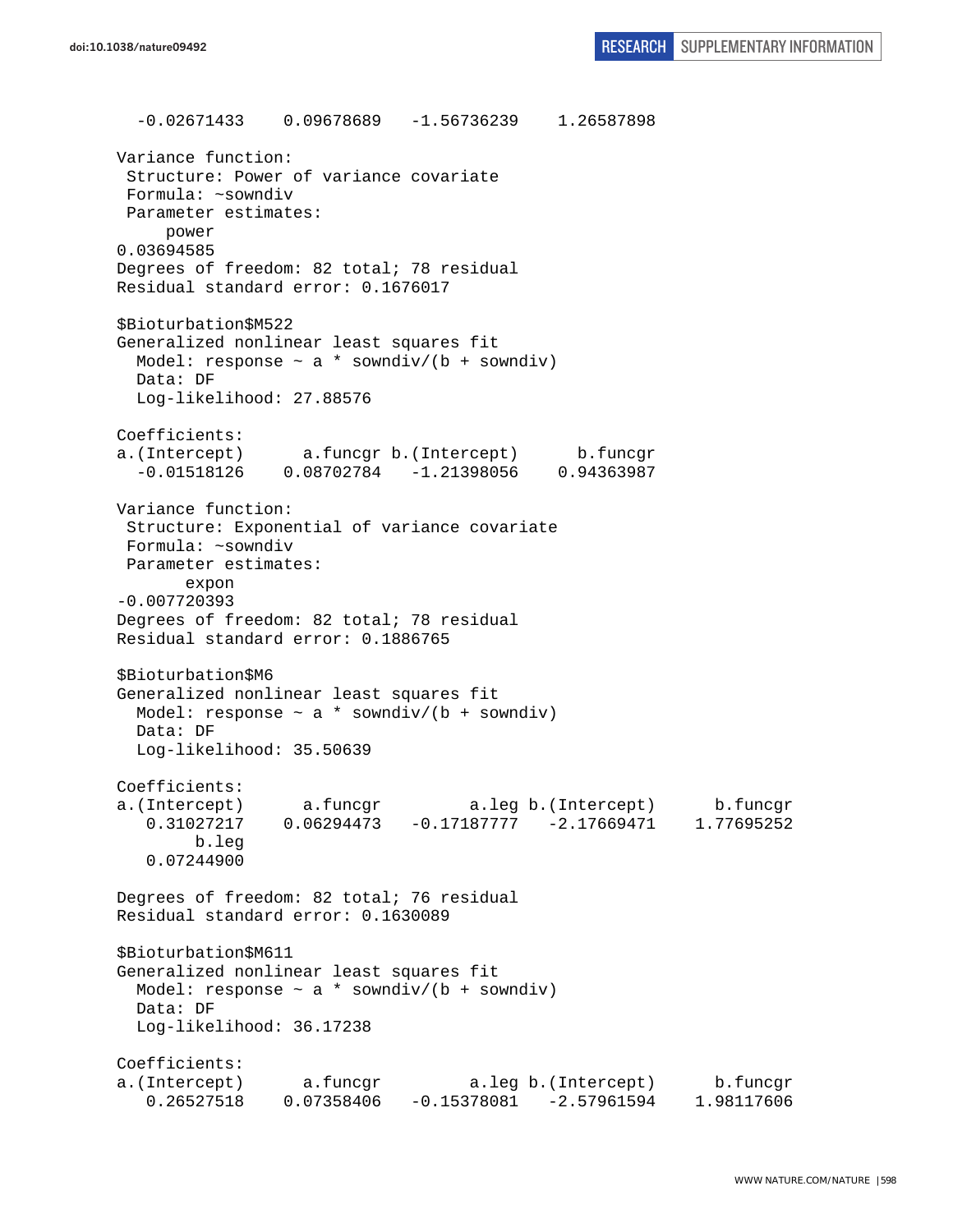b.leg 0.20326822 Variance function: Structure: Power of variance covariate Formula: ~sowndiv Parameter estimates: power 0.1015376 Degrees of freedom: 82 total; 76 residual Residual standard error: 0.1390651 \$Bioturbation\$M622 Generalized nonlinear least squares fit Model: response  $\sim$  a \* sowndiv/(b + sowndiv) Data: DF Log-likelihood: 35.59414 Coefficients: a.(Intercept) a.funcgr a.leg b.(Intercept) b.funcgr 0.31944992 0.05565844 -0.17251619 -1.93111160 1.54661207 b.leg 0.06606451 Variance function: Structure: Exponential of variance covariate Formula: ~sowndiv Parameter estimates: expon -0.00409521 Degrees of freedom: 82 total; 76 residual Residual standard error: 0.1686615 \$Bioturbation\$M7 Generalized nonlinear least squares fit Model: response  $\sim$  a  $*$  sowndiv/(b + sowndiv) Data: DF Log-likelihood: 28.97385 Coefficients: a.(Intercept) a.funcgr a.grass b.(Intercept) b.funcgr -0.2151597 0.1187088 0.0965719 -5.5950727 1.8310602 b.grass 1.7680605 Degrees of freedom: 82 total; 76 residual Residual standard error: 0.1765263 \$Bioturbation\$M711 Generalized nonlinear least squares fit Model: response  $\sim a *$  sowndiv/(b + sowndiv) Data: DF Log-likelihood: 29.10370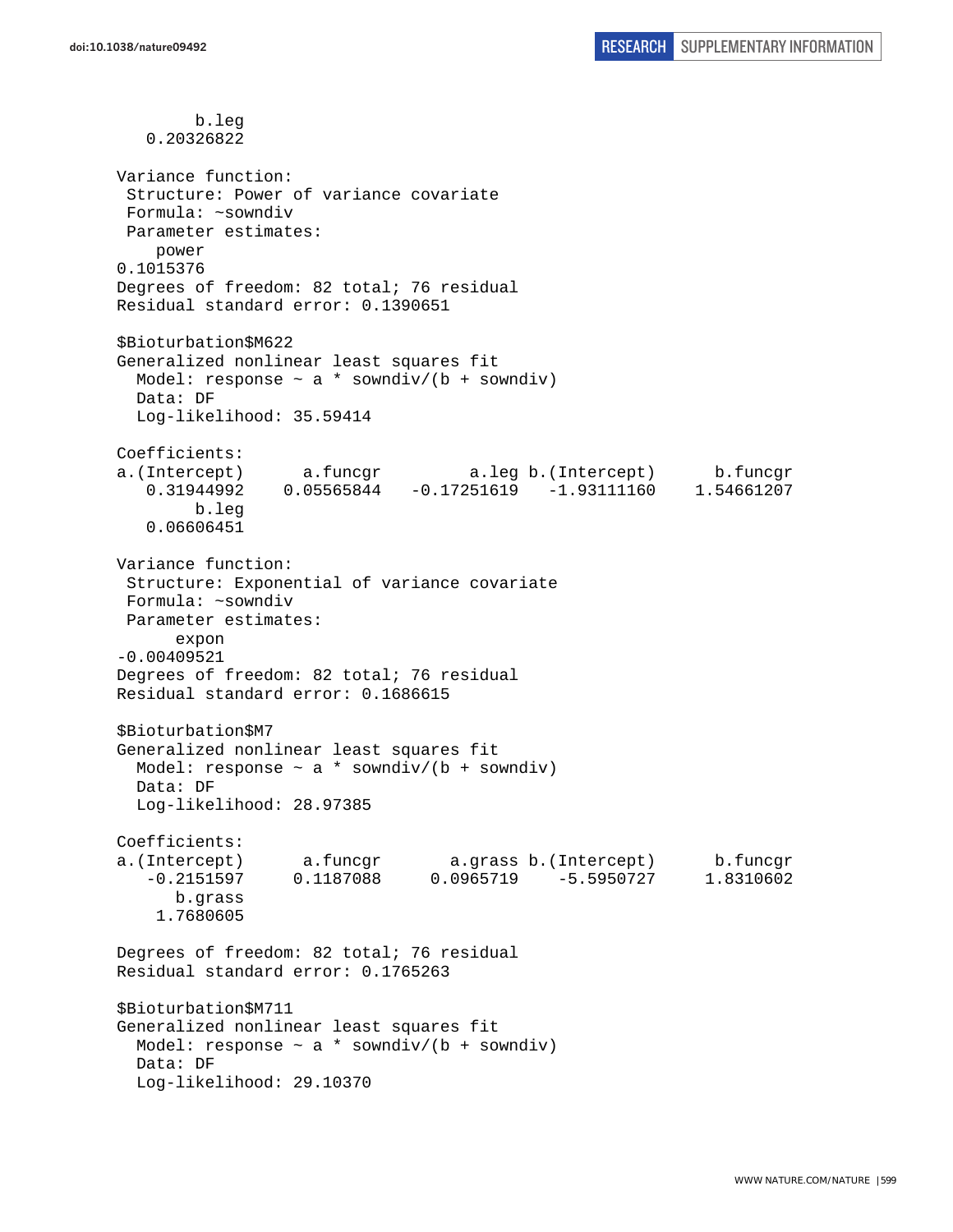Coefficients: a.(Intercept) a.funcgr a.grass b.(Intercept) b.funcgr -0.2140510 0.1195090 0.0943110 -5.6241783 1.8639799 b.grass 1.7524778 Variance function: Structure: Power of variance covariate Formula: ~sowndiv Parameter estimates: power 0.04073174 Degrees of freedom: 82 total; 76 residual Residual standard error: 0.1659053 \$Bioturbation\$M722 Generalized nonlinear least squares fit Model: response  $\sim$  a  $*$  sowndiv/(b + sowndiv) Data: DF Log-likelihood: 29.35075 Coefficients: a.(Intercept) a.funcgr a.grass b.(Intercept) b.funcgr -0.2101225 0.1099884 0.1015824 -5.2978240 1.5558792 b.grass 1.7920335 Variance function: Structure: Exponential of variance covariate Formula: ~sowndiv Parameter estimates: expon -0.008194379 Degrees of freedom: 82 total; 76 residual Residual standard error: 0.1885240 \$Bioturbation\$M81 Generalized nonlinear least squares fit Model: response  $\sim$  a  $*$  sowndiv/(b + sowndiv) Data: DF Log-likelihood: 33.34542 Coefficients: a.(Intercept) a.grass a.leg b.(Intercept) b.grass 0.5646320 -0.0671946 -0.2056116 2.1323027 -0.7826511 b.leg -0.4690916 Degrees of freedom: 82 total; 76 residual Residual standard error: 0.1673619 \$Bioturbation\$M832 Generalized nonlinear least squares fit Model: response  $\sim$  a \* sowndiv/(b + sowndiv)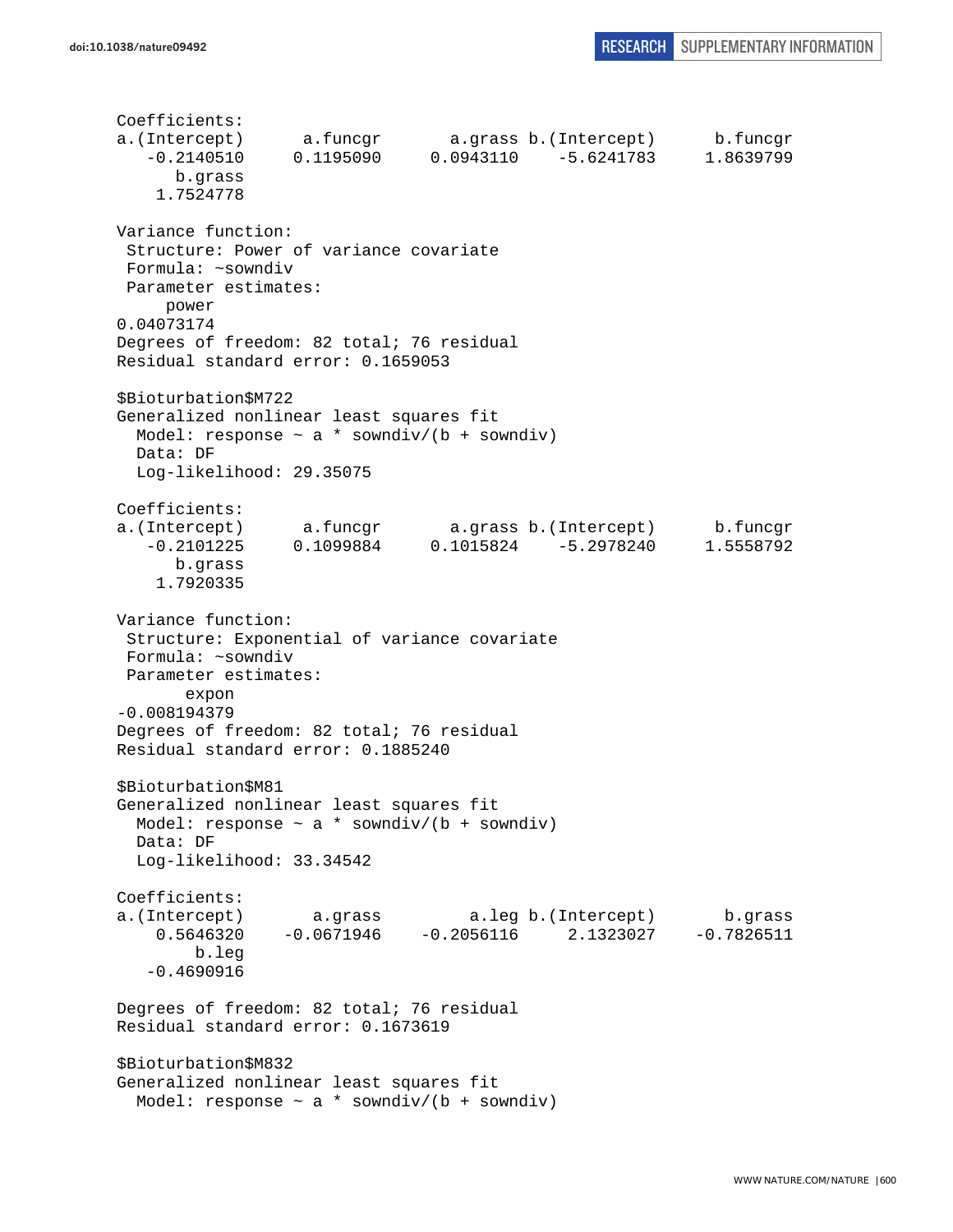```
 Data: DF 
  Log-likelihood: 33.92761 
Coefficients: 
a.(Intercept) a.grass a.leg b.(Intercept) b.grass 
   0.57984693 -0.04420419 -0.23295275 2.29658918 -0.40430943 
        b.leg 
   -0.86995521 
Variance function: 
  Structure: Exponential of variance covariate 
 Formula: ~sowndiv 
 Parameter estimates: 
      expon 
-0.01006584 
Degrees of freedom: 82 total; 76 residual 
Residual standard error: 0.1811775 
$Bioturbation$M91 
Generalized nonlinear least squares fit 
 Model: response \sim a * sowndiv/(b + sowndiv)
  Data: DF 
  Log-likelihood: 36.35256 
Coefficients: 
a.(Intercept) a.funcgr a.grass a.leg b.(Intercept) 
    0.23574086 0.06231327 0.03300789 -0.14675267 -19.18522971 
     b.funcgr b.grass b.leg 
    3.08922815 5.15865452 5.50224685 
Degrees of freedom: 82 total; 74 residual 
Residual standard error: 0.1635011 
$Bioturbation$M932 
Generalized nonlinear least squares fit 
 Model: response \sim a * sowndiv/(b + sowndiv)
  Data: DF 
  Log-likelihood: 36.47370 
Coefficients: 
a.(Intercept) a.funcgr a.grass a.leg b.(Intercept) 
    0.24751758 0.05484814 0.03364624 -0.14906852 -18.01221774 
     b.funcgr b.grass b.leg 
    2.79301174 4.88419441 5.18981073 
Variance function: 
  Structure: Exponential of variance covariate 
 Formula: ~sowndiv 
 Parameter estimates: 
       expon 
-0.004752046 
Degrees of freedom: 82 total; 74 residual 
Residual standard error: 0.1700582
```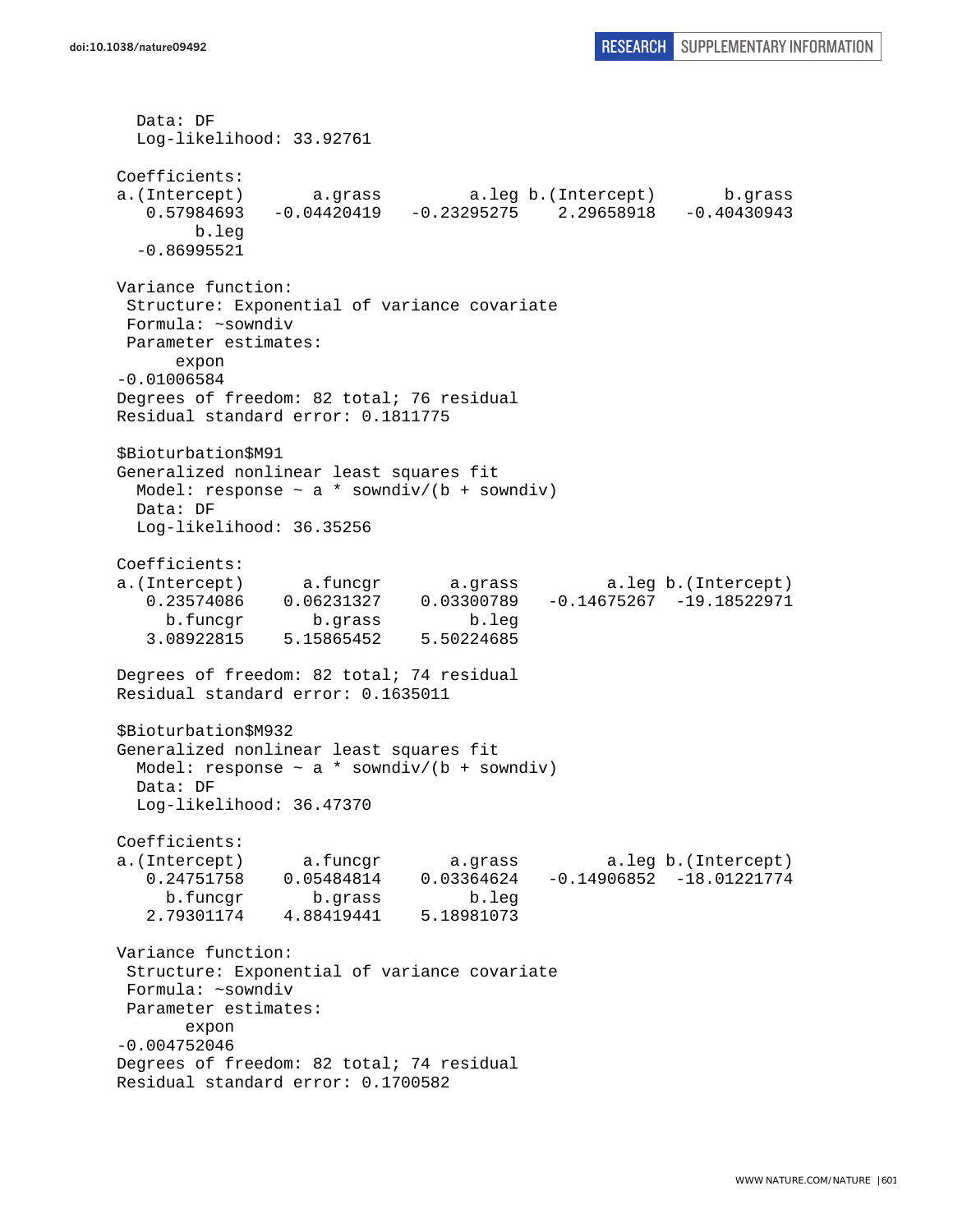```
$Bioturbation$M121 
Generalized nonlinear least squares fit 
  Model: response \sim d + a * sowndiv/(b + sowndiv)
  Data: DF 
   Log-likelihood: 28.33993 
Coefficients: 
a.(Intercept) a.funcgr b.(Intercept) b.funcgr d.(Intercept) 
   -0.19442137 0.17373657 5.46986504 -1.17232284 0.19444129 
      d.funcgr 
   -0.08975697 
Degrees of freedom: 82 total; 76 residual 
Residual standard error: 0.1778963 
$Bioturbation$M1221 
Generalized nonlinear least squares fit 
 Model: response \sim d + a * sowndiv/(b + sowndiv)
   Data: DF 
   Log-likelihood: 28.49348 
Coefficients: 
a.(Intercept) a.funcgr b.(Intercept) b.funcgr d.(Intercept) 
   -0.18798742 0.16615799 6.13880172 -1.33266112 0.18659237 
      d.funcgr 
   -0.08178482 
Variance function: 
  Structure: Power of variance covariate 
 Formula: ~sowndiv 
 Parameter estimates: 
      power 
0.04303777 
Degrees of freedom: 82 total; 76 residual 
Residual standard error: 0.1665733 
$Bioturbation$M1232 
Generalized nonlinear least squares fit 
 Model: response \sim d + a * sowndiv/(b + sowndiv)
   Data: DF 
   Log-likelihood: 28.62024 
Coefficients: 
a.(Intercept) a.funcgr b.(Intercept) b.funcgr d.(Intercept) 
    -0.1994389 0.1833977 4.2538311 -0.9363812 0.2102266 
      d.funcgr 
    -0.1061460 
Variance function: 
  Structure: Exponential of variance covariate 
 Formula: ~sowndiv 
 Parameter estimates: 
       expon 
-0.00711942
```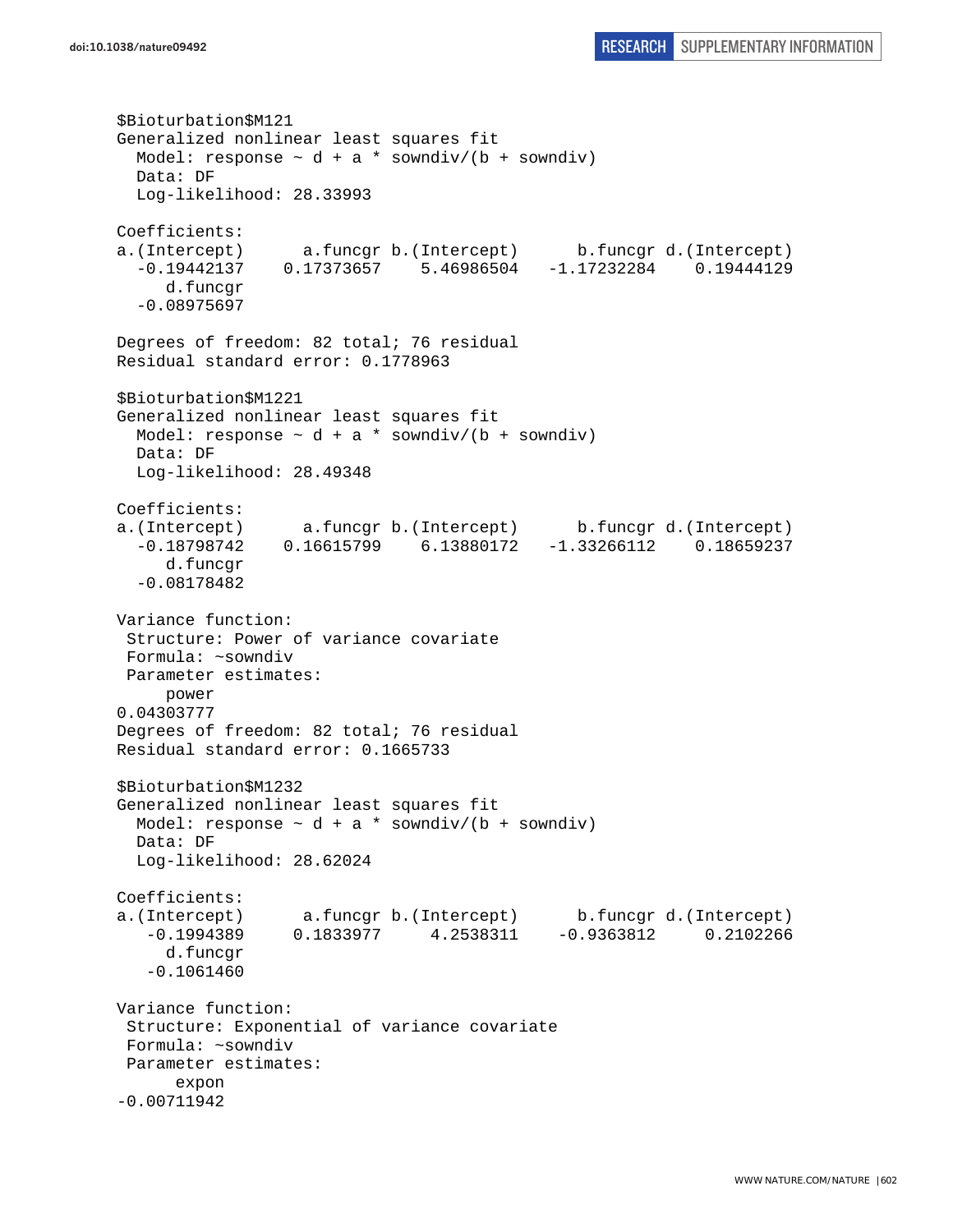```
Degrees of freedom: 82 total; 76 residual 
Residual standard error: 0.1884637 
$Bioturbation$M1321 
Generalized nonlinear least squares fit 
  Model: response \sim d + a * sowndiv/(b + sowndiv)
   Data: DF 
  Log-likelihood: 36.17853 
Coefficients: 
a.(Intercept) a.funcgr a.leg b.(Intercept) b.funcgr 
    0.66997800 -0.01625768 -0.31048317 58.77468031 -9.08573990 
        b.leg d.(Intercept) d.funcgr d.leg 
  -21.18018131 0.36180386 -0.04782457 -0.13442095 
Variance function: 
  Structure: Power of variance covariate 
  Formula: ~sowndiv 
 Parameter estimates: 
     power 
0.06807649 
Degrees of freedom: 82 total; 73 residual 
Residual standard error: 0.1491093 
$Bioturbation$M1432 
Generalized nonlinear least squares fit 
 Model: response \sim d + a * sowndiv/(b + sowndiv)
   Data: DF 
   Log-likelihood: 30.41767 
Coefficients: 
a.(Intercept) a.funcgr a.grass b.(Intercept) b.funcgr 
   -2.41670451 0.81372146 0.80777882 -0.45988788 0.01829668 
       b.grass d.(Intercept) d.funcgr d.grass 
    0.51768074 2.14713253 -0.70461381 -0.66367097 
Variance function: 
  Structure: Exponential of variance covariate 
  Formula: ~sowndiv 
 Parameter estimates: 
        expon 
-0.008350164 
Degrees of freedom: 82 total; 73 residual 
Residual standard error: 0.1901263 
$Bioturbation$E2 
Nonlinear regression model 
  model: response \sim a + b * exp(sowndiv)
   data: DF 
 a b 
1.439e-01 1.170e-27 
 residual sum-of-squares: 2.871 
Number of iterations to convergence: 4
```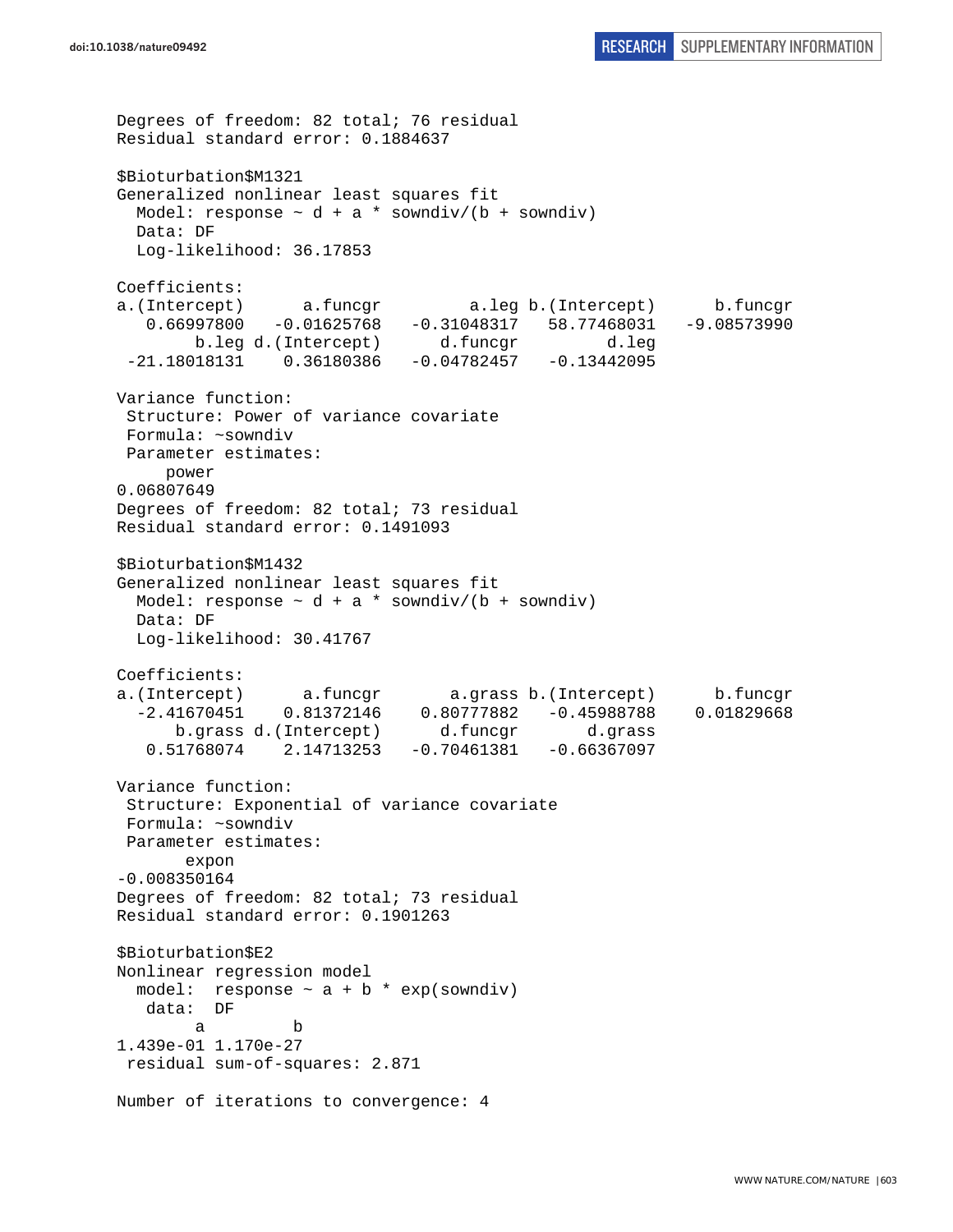```
Achieved convergence tolerance: 4.662e-08 
$Bioturbation$E4 
Nonlinear regression model 
 model: response \sim a + exp(sowndiv)
   data: DF 
a 
1 
 residual sum-of-squares: 5.217e+52 
Number of iterations to convergence: 0 
Achieved convergence tolerance: 6.17e-20 
$Bioturbation$E5 
Nonlinear regression model 
 model: response \sim b * exp(sowndiv)
    data: DF 
       b 
2.43e-27 
 residual sum-of-squares: 4.487 
Number of iterations to convergence: 4 
Achieved convergence tolerance: 2.04e-08 
$Bioturbation$E22 
Generalized nonlinear least squares fit 
 Model: response \sim a + b * exp(sowndiv)
  Data: DF 
   Log-likelihood: 21.15609 
Coefficients: 
 a b 
1.464626e-01 1.147535e-27 
Variance function: 
 Structure: Exponential of variance covariate 
 Formula: ~sowndiv 
 Parameter estimates: 
        expon 
-0.004039713 
Degrees of freedom: 82 total; 80 residual 
Residual standard error: 0.1959470 
$Bioturbation$E31 
Generalized nonlinear least squares fit 
 Model: response \sim a + exp(c * sowndiv)
  Data: DF 
  Log-likelihood: 23.46193 
Coefficients: 
a c
-0.885548703 0.003653482 
Variance function:
```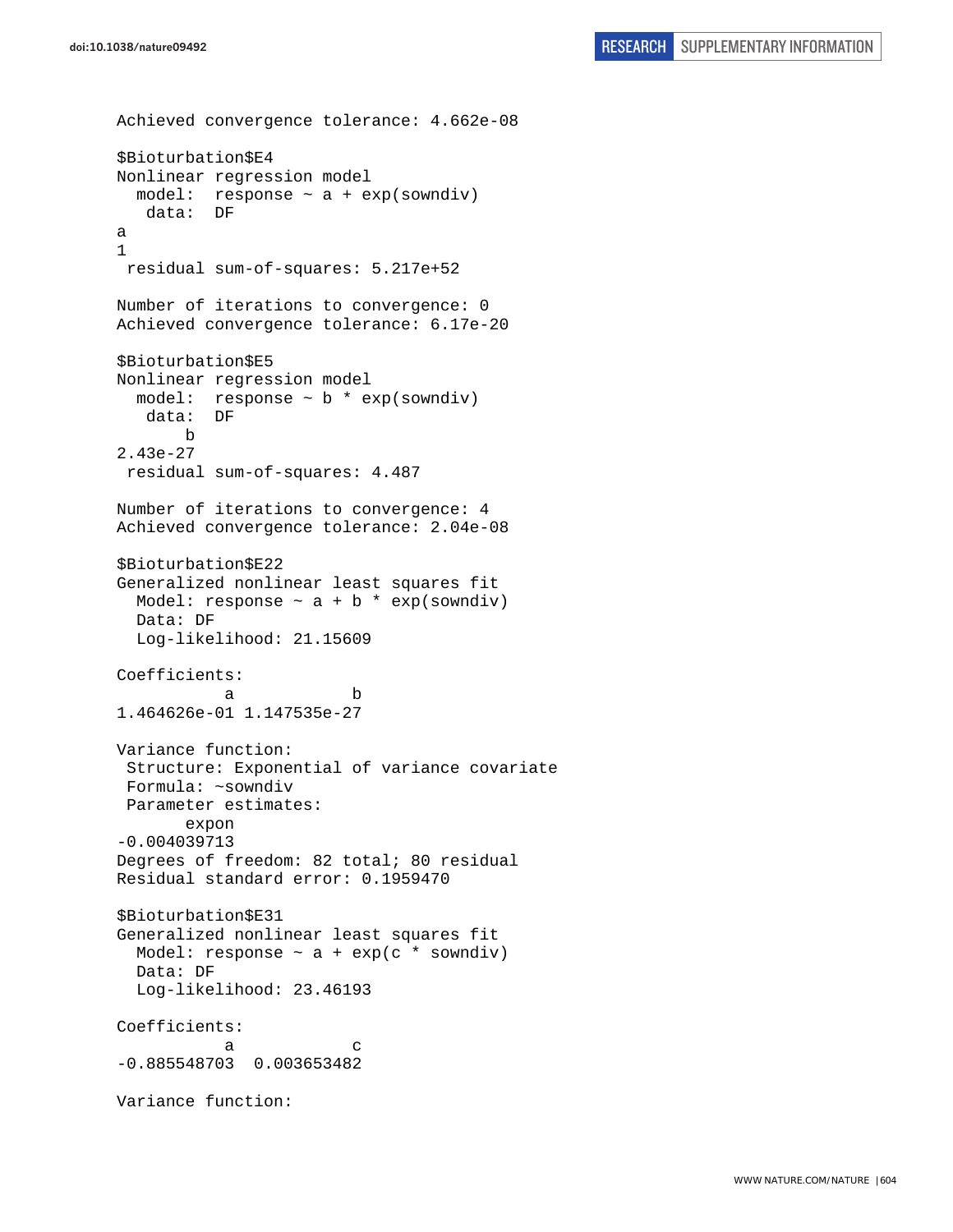```
 Structure: Power of variance covariate 
  Formula: ~sowndiv 
  Parameter estimates: 
      power 
0.08739955 
Degrees of freedom: 82 total; 80 residual 
Residual standard error: 0.1616268 
$Bioturbation$E32 
Generalized nonlinear least squares fit 
  Model: response \sim a + exp(c * sowndiv)
   Data: DF 
   Log-likelihood: 22.87766 
Coefficients: 
a c
-0.877117952 0.003109013 
Variance function: 
  Structure: Exponential of variance covariate 
  Formula: ~sowndiv 
  Parameter estimates: 
        expon 
-0.003097963 
Degrees of freedom: 82 total; 80 residual 
Residual standard error: 0.1903309 
$Bioturbation$E41 
Generalized nonlinear least squares fit 
  Model: response \sim a + exp(sowndiv)
   Data: DF 
  Log-likelihood: -1746.568
Coefficients: 
 a 
-2.616607 
Variance function: 
  Structure: Power of variance covariate 
  Formula: ~sowndiv 
  Parameter estimates: 
    power 
14.98847 
Degrees of freedom: 82 total; 81 residual 
Residual standard error: 0.09396732 
$Bioturbation$E42 
Generalized nonlinear least squares fit 
  Model: response \sim a + exp(sowndiv)
   Data: DF 
   Log-likelihood: -801.2417 
Coefficients: 
 a
```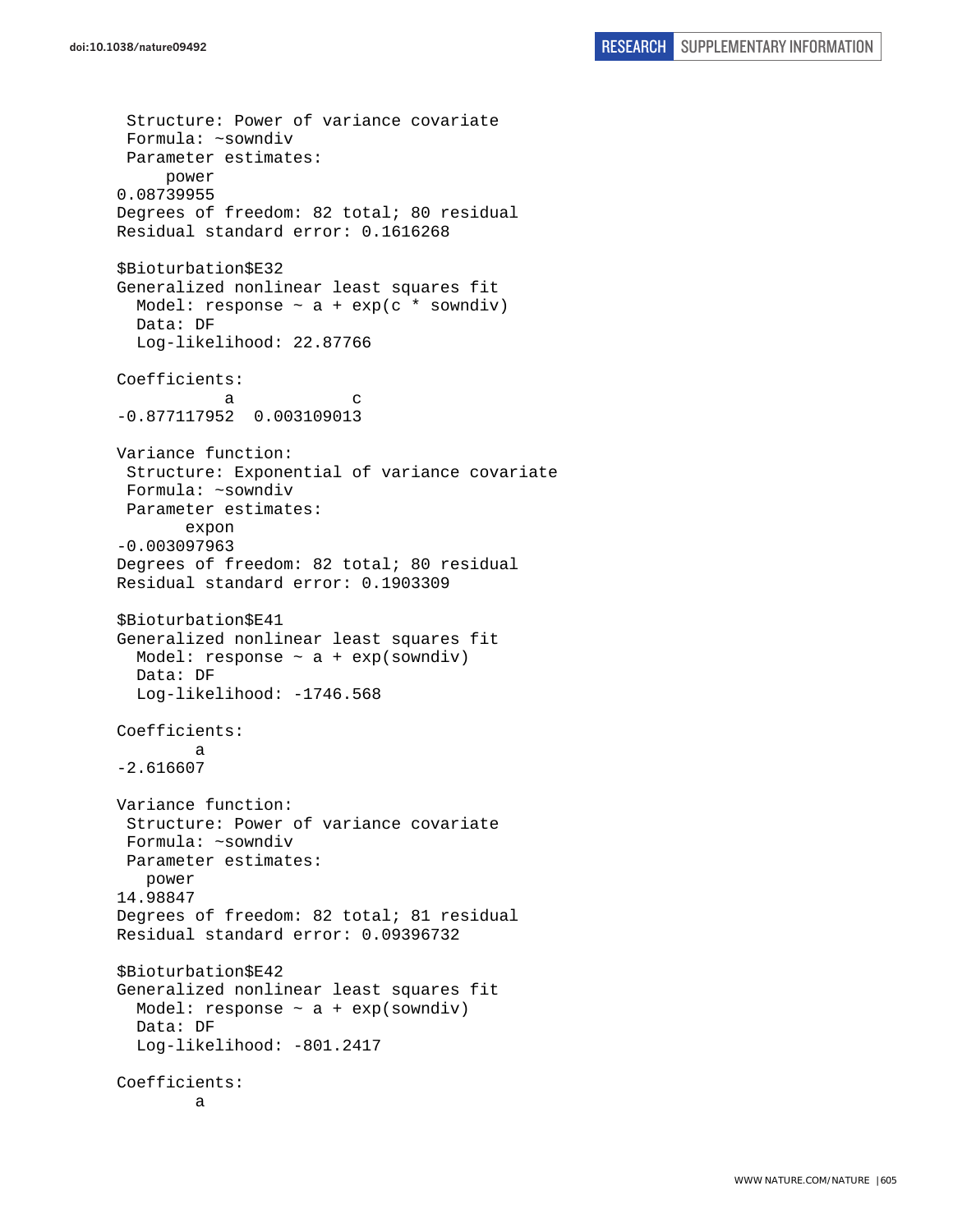-3.263914 Variance function: Structure: Exponential of variance covariate Formula: ~sowndiv Parameter estimates: expon 1.014480 Degrees of freedom: 82 total; 81 residual Residual standard error: 0.7038134 \$Bioturbation\$E51 Generalized nonlinear least squares fit Model: response  $\sim$  b  $*$  exp(sowndiv) Data: DF Log-likelihood: 4.582206 Coefficients: b 2.430036e-27 Variance function: Structure: Power of variance covariate Formula: ~sowndiv Parameter estimates: power 0.1443433 Degrees of freedom: 82 total; 81 residual Residual standard error: 0.1858206 \$Bioturbation\$E52 Generalized nonlinear least squares fit Model: response  $\sim$  b  $*$  exp(sowndiv) Data: DF Log-likelihood: 2.81848 Coefficients: b 2.430036e-27 Variance function: Structure: Exponential of variance covariate Formula: ~sowndiv Parameter estimates: expon 0.003316847 Degrees of freedom: 82 total; 81 residual Residual standard error: 0.2286297 \$Bioturbation\$E61 Generalized nonlinear least squares fit Model: response  $\sim$  exp(c  $*$  sowndiv) Data: DF Log-likelihood: 6.736101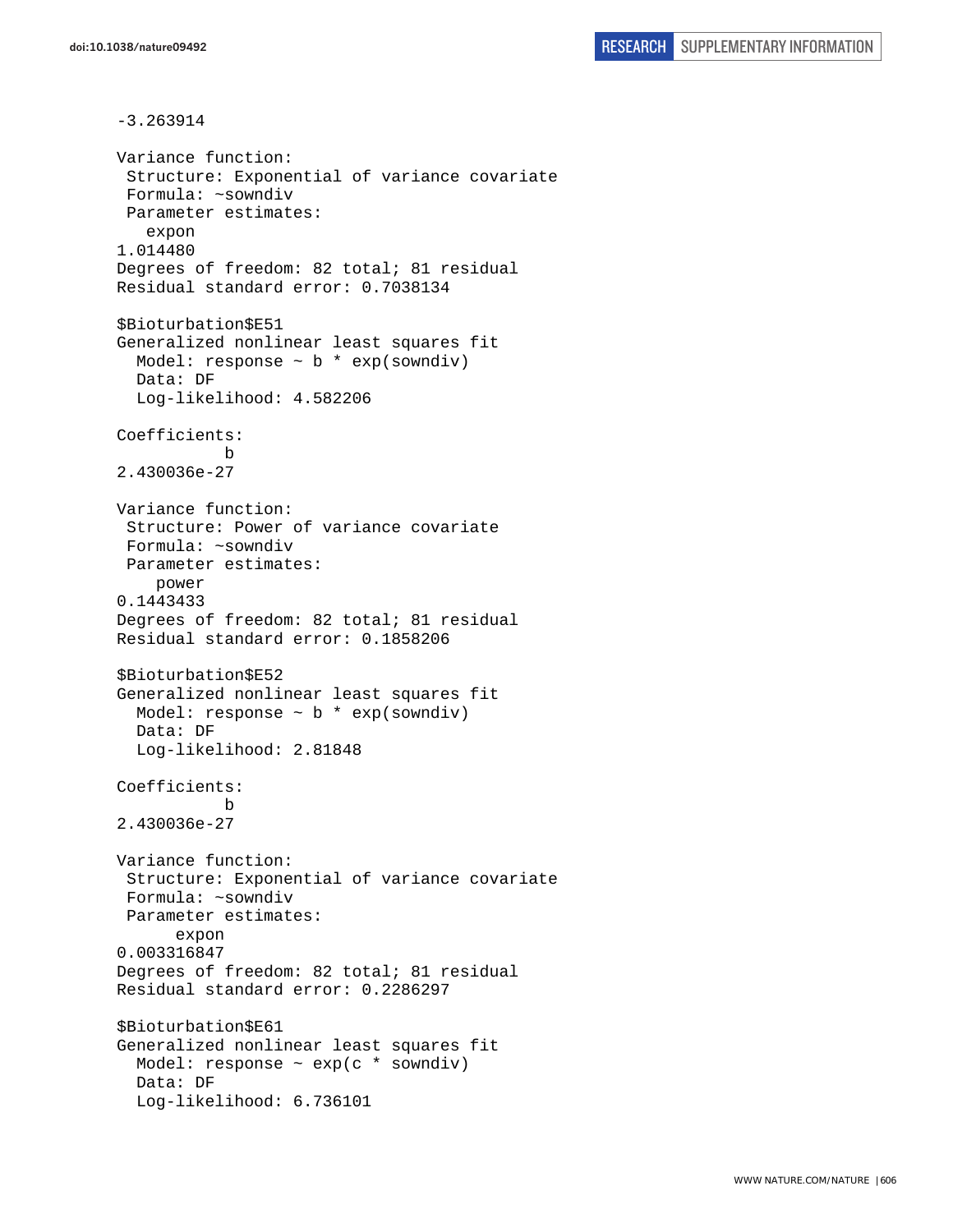Coefficients: c -2.143234 Variance function: Structure: Power of variance covariate Formula: ~sowndiv Parameter estimates: power 0.2256813 Degrees of freedom: 82 total; 81 residual Residual standard error: 0.1604146 \$Bioturbation\$E62 Generalized nonlinear least squares fit Model: response  $\sim$  exp(c  $*$  sowndiv) Data: DF Log-likelihood: 4.096374 Coefficients: c -2.092924 Variance function: Structure: Exponential of variance covariate Formula: ~sowndiv Parameter estimates: expon 0.01624483 Degrees of freedom: 82 total; 81 residual Residual standard error: 0.2014474 \$Bioturbation\$Ea10 Generalized nonlinear least squares fit Model: response  $\sim$  a + exp(sowndiv) Data: DF Log-likelihood: -4912.516 Coefficients: a.(Intercept) a.leg -2963126.2 911705.8 Degrees of freedom: 82 total; 80 residual Residual standard error: 2.553606e+25 \$Bioturbation\$Ea12 Generalized nonlinear least squares fit Model: response ~ exp(c \* sowndiv) Data: DF Log-likelihood: 4.91415 Coefficients: c.(Intercept) c.leg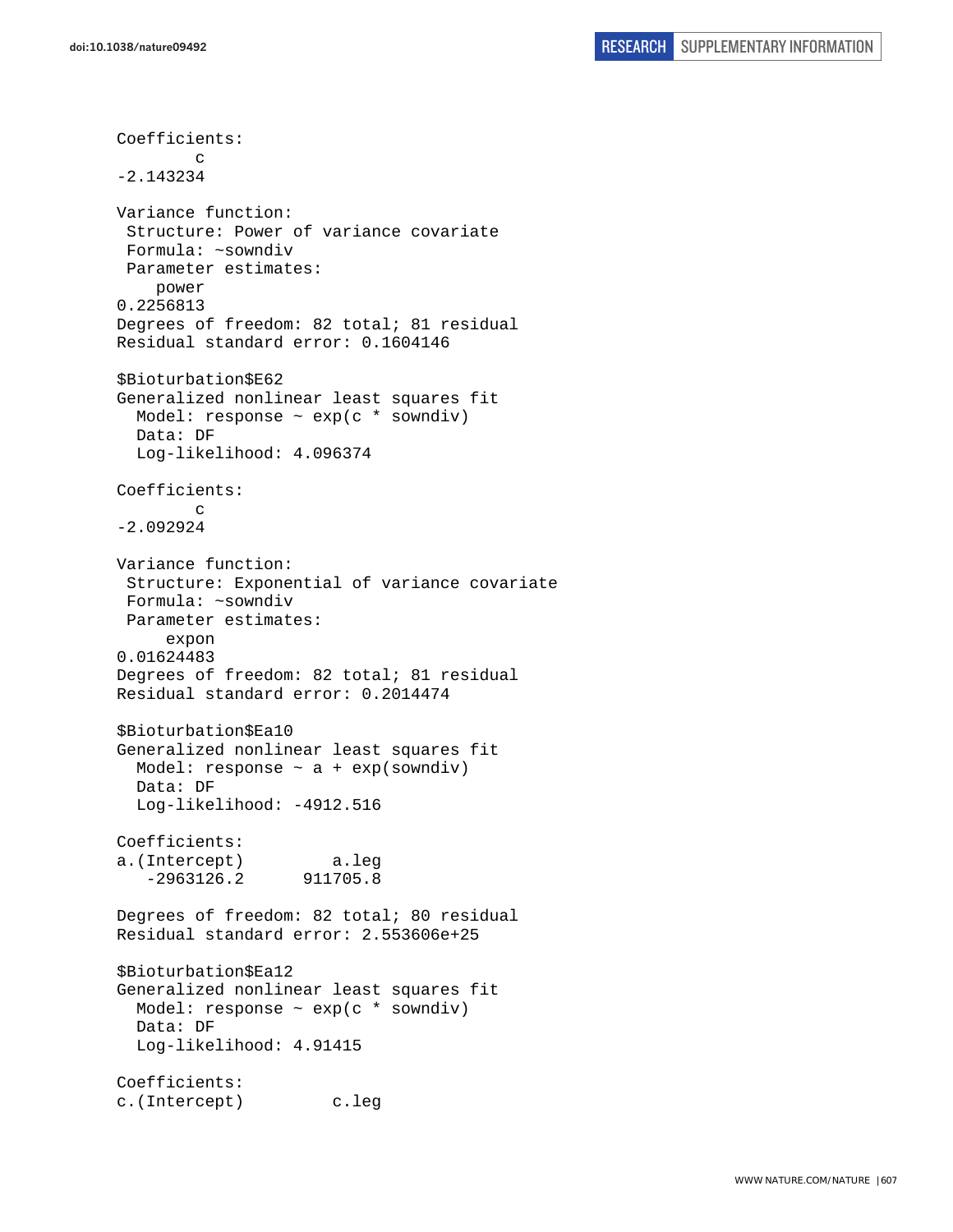1.374812 -2.348107 Degrees of freedom: 82 total; 80 residual Residual standard error: 0.2307268 \$Bioturbation\$Ea911 Generalized nonlinear least squares fit Model: response  $\sim$  a + exp(c \* sowndiv) Data: DF Log-likelihood: 33.42807 Coefficients: a.(Intercept) a.leg c.(Intercept) c.leg -0.625548077 -0.160907125 0.004697923 -0.002630952 Variance function: Structure: Power of variance covariate Formula: ~sowndiv Parameter estimates: power 0.07500636 Degrees of freedom: 82 total; 78 residual Residual standard error: 0.1476448 \$Bioturbation\$Ea921 Generalized nonlinear least squares fit Model: response  $\sim$  a + exp(c \* sowndiv) Data: DF Log-likelihood: 32.7739 Coefficients: a.(Intercept) a.leg c.(Intercept) c.leg 1.439809 -1.193793 -6.042223 3.020886 Variance function: Structure: Exponential of variance covariate Formula: ~sowndiv Parameter estimates: expon -0.007434664 Degrees of freedom: 82 total; 78 residual Residual standard error: 0.1773224 \$Bioturbation\$Ea1011 Generalized nonlinear least squares fit Model: response ~ a + exp(sowndiv) Data: DF Log-likelihood: -1726.313 Coefficients: a.(Intercept) a.leg  $-2.1156104 -0.2862839$ Variance function: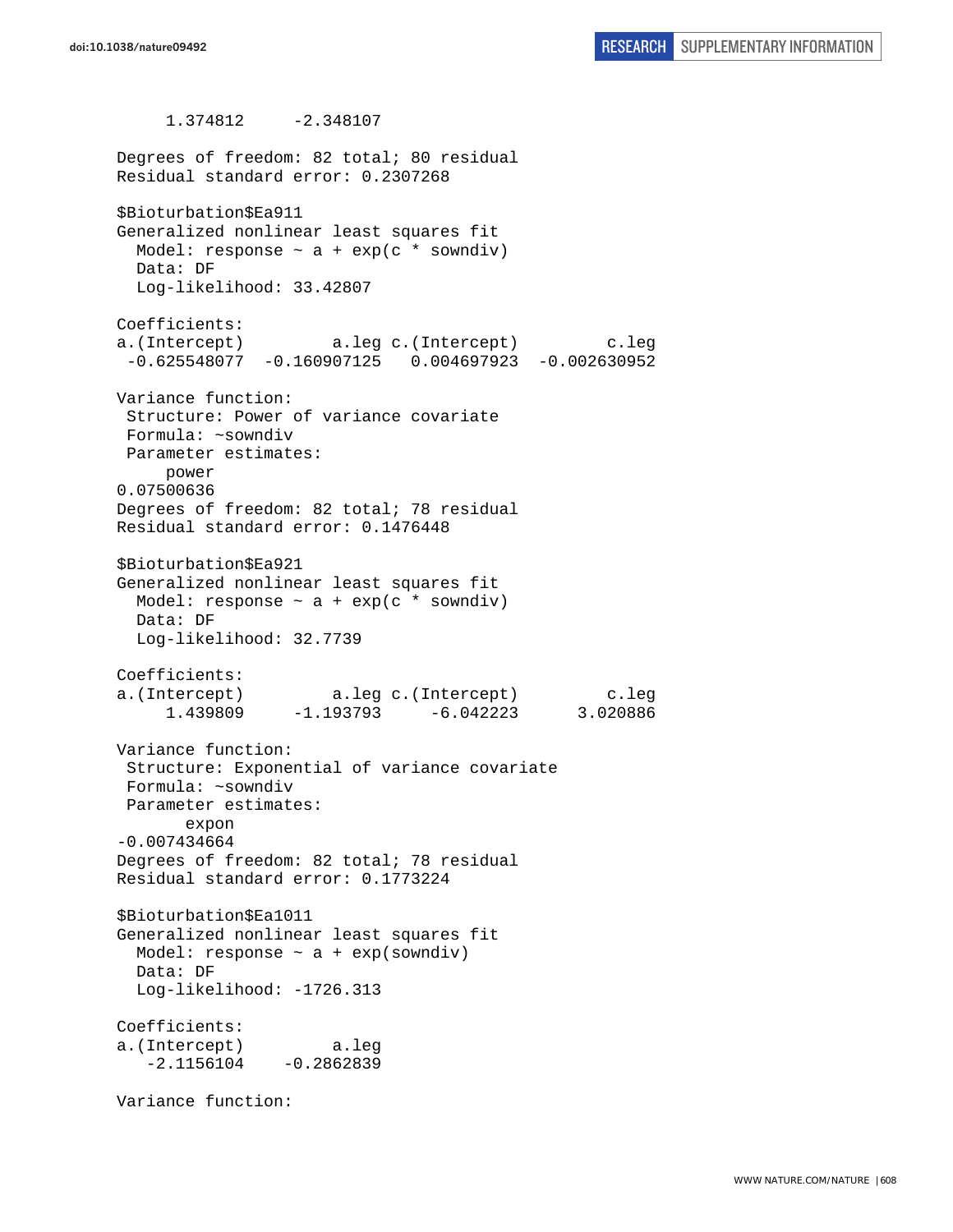Structure: Power of variance covariate Formula: ~sowndiv Parameter estimates: power 15.08313 Degrees of freedom: 82 total; 80 residual Residual standard error: 0.06417506 \$Bioturbation\$Ea1021 Generalized nonlinear least squares fit Model: response  $\sim$  a + exp(sowndiv) Data: DF Log-likelihood: -801.2105 Coefficients: a.(Intercept) a.leg -3.7086881 0.2563954 Variance function: Structure: Exponential of variance covariate Formula: ~sowndiv Parameter estimates: expon 1.014485 Degrees of freedom: 82 total; 80 residual Residual standard error: 0.7078932 \$Bioturbation\$Ea121 Generalized nonlinear least squares fit Model: response  $\sim$  exp(c  $*$  sowndiv) Data: DF Log-likelihood: 13.91363 Coefficients: c.(Intercept) c.leg 1.232690 -2.312641 Variance function: Structure: Power of variance covariate Formula: ~sowndiv Parameter estimates: power 0.3349592 Degrees of freedom: 82 total; 80 residual Residual standard error: 0.1257392 \$Bioturbation\$Ea1221 Generalized nonlinear least squares fit Model: response ~ exp(c \* sowndiv) Data: DF Log-likelihood: 8.354766 Coefficients: c.(Intercept) c.leg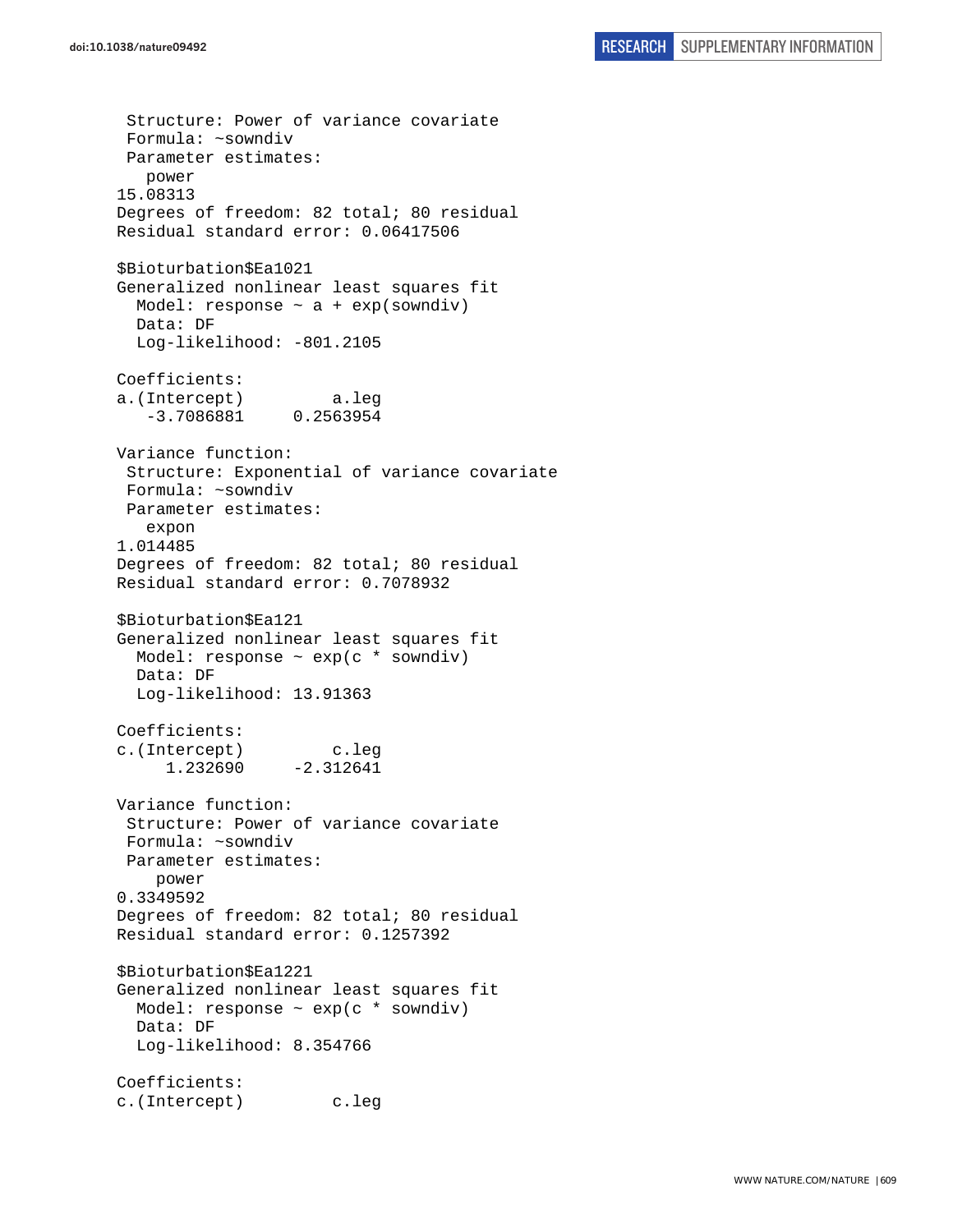1.333594 -2.331699 Variance function: Structure: Exponential of variance covariate Formula: ~sowndiv Parameter estimates: expon 0.02174387 Degrees of freedom: 82 total; 80 residual Residual standard error: 0.1835701 \$Bioturbation\$Eb16 Generalized nonlinear least squares fit Model: response  $\sim$  a + exp(sowndiv) Data: DF Log-likelihood: -4912.516 Coefficients: a.(Intercept) a.grass -3508713 1286426 Degrees of freedom: 82 total; 80 residual Residual standard error: 2.553606e+25 \$Bioturbation\$Eb18 Generalized nonlinear least squares fit Model: response  $\sim$  exp(c  $*$  sowndiv) Data: DF Log-likelihood: 2.171385 Coefficients: c.(Intercept) c.grass -5.799670 1.951380 Degrees of freedom: 82 total; 80 residual Residual standard error: 0.2385748 \$Bioturbation\$Eb1511 Generalized nonlinear least squares fit Model: response  $\sim$  a + exp(c \* sowndiv) Data: DF Log-likelihood: 23.94108 Coefficients: a.(Intercept) a.grass c.(Intercept) c.grass -0.835820596 -0.038401915 -0.003052411 0.006162009 Variance function: Structure: Power of variance covariate Formula: ~sowndiv Parameter estimates: power 0.06736577 Degrees of freedom: 82 total; 78 residual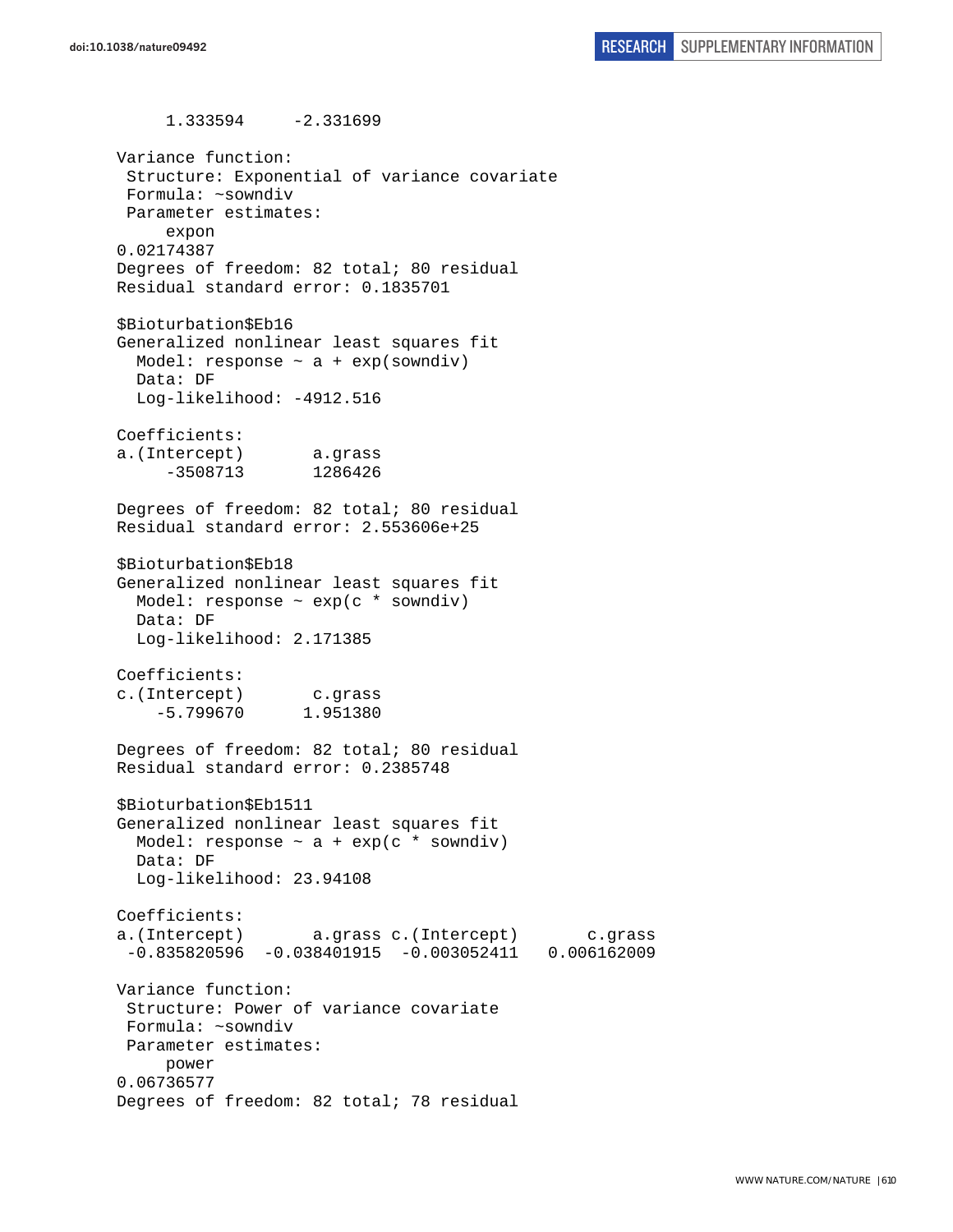```
Residual standard error: 0.1676448 
$Bioturbation$Eb1521 
Generalized nonlinear least squares fit 
  Model: response \sim a + exp(c * sowndiv)
   Data: DF 
   Log-likelihood: 23.78207 
Coefficients: 
a.(Intercept) a.grass c.(Intercept) c.grass 
  -0.803597842 -0.057815009 -0.005233268 0.007742796 
Variance function: 
  Structure: Exponential of variance covariate 
  Formula: ~sowndiv 
  Parameter estimates: 
        expon 
-0.006475795 
Degrees of freedom: 82 total; 78 residual 
Residual standard error: 0.1962509 
$Bioturbation$Eb1611 
Generalized nonlinear least squares fit 
  Model: response \sim a + exp(sowndiv)
   Data: DF 
   Log-likelihood: -1744.127 
Coefficients: 
a.(Intercept) a.grass 
    -2.8203552 0.1164274 
Variance function: 
  Structure: Power of variance covariate 
  Formula: ~sowndiv 
 Parameter estimates: 
    power 
14.99988 
Degrees of freedom: 82 total; 80 residual 
Residual standard error: 0.09023714 
$Bioturbation$Eb1621 
Generalized nonlinear least squares fit 
  Model: response \sim a + exp(sowndiv)
   Data: DF 
   Log-likelihood: -801.0719 
Coefficients: 
a.(Intercept) a.grass 
    -4.2990828 0.5968514 
Variance function: 
  Structure: Exponential of variance covariate 
  Formula: ~sowndiv 
  Parameter estimates:
```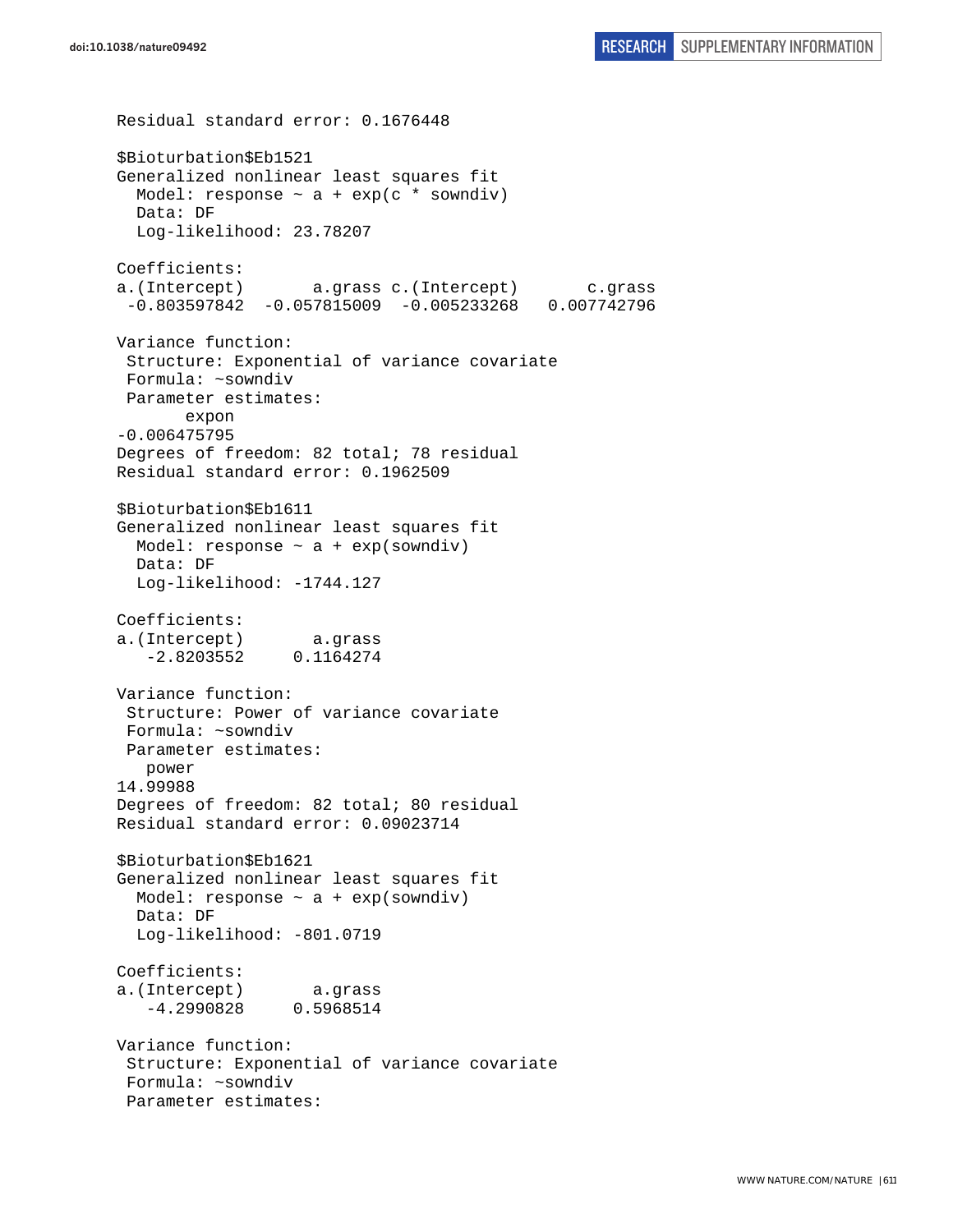expon 1.014622 Degrees of freedom: 82 total; 80 residual Residual standard error: 0.7058685 \$Bioturbation\$Eb1811 Generalized nonlinear least squares fit Model: response ~ exp(c \* sowndiv) Data: DF Log-likelihood: 7.51318 Coefficients: c.(Intercept) c.grass -6.013761 2.038840 Variance function: Structure: Power of variance covariate Formula: ~sowndiv Parameter estimates: power 0.2386021 Degrees of freedom: 82 total; 80 residual Residual standard error: 0.1568538 \$Bioturbation\$Eb1821 Generalized nonlinear least squares fit Model: response  $\sim$  exp(c  $*$  sowndiv) Data: DF Log-likelihood: 4.545051 Coefficients: c.(Intercept) c.grass -5.826237 1.962299 Variance function: Structure: Exponential of variance covariate Formula: ~sowndiv Parameter estimates: expon 0.01683463 Degrees of freedom: 82 total; 80 residual Residual standard error: 0.2005782 \$Bioturbation\$Ec22 Generalized nonlinear least squares fit Model: response ~ a + exp(sowndiv) Data: DF Log-likelihood: -4912.516 Coefficients: a.(Intercept) a.funcgr 252095.6 -912137.5 Degrees of freedom: 82 total; 80 residual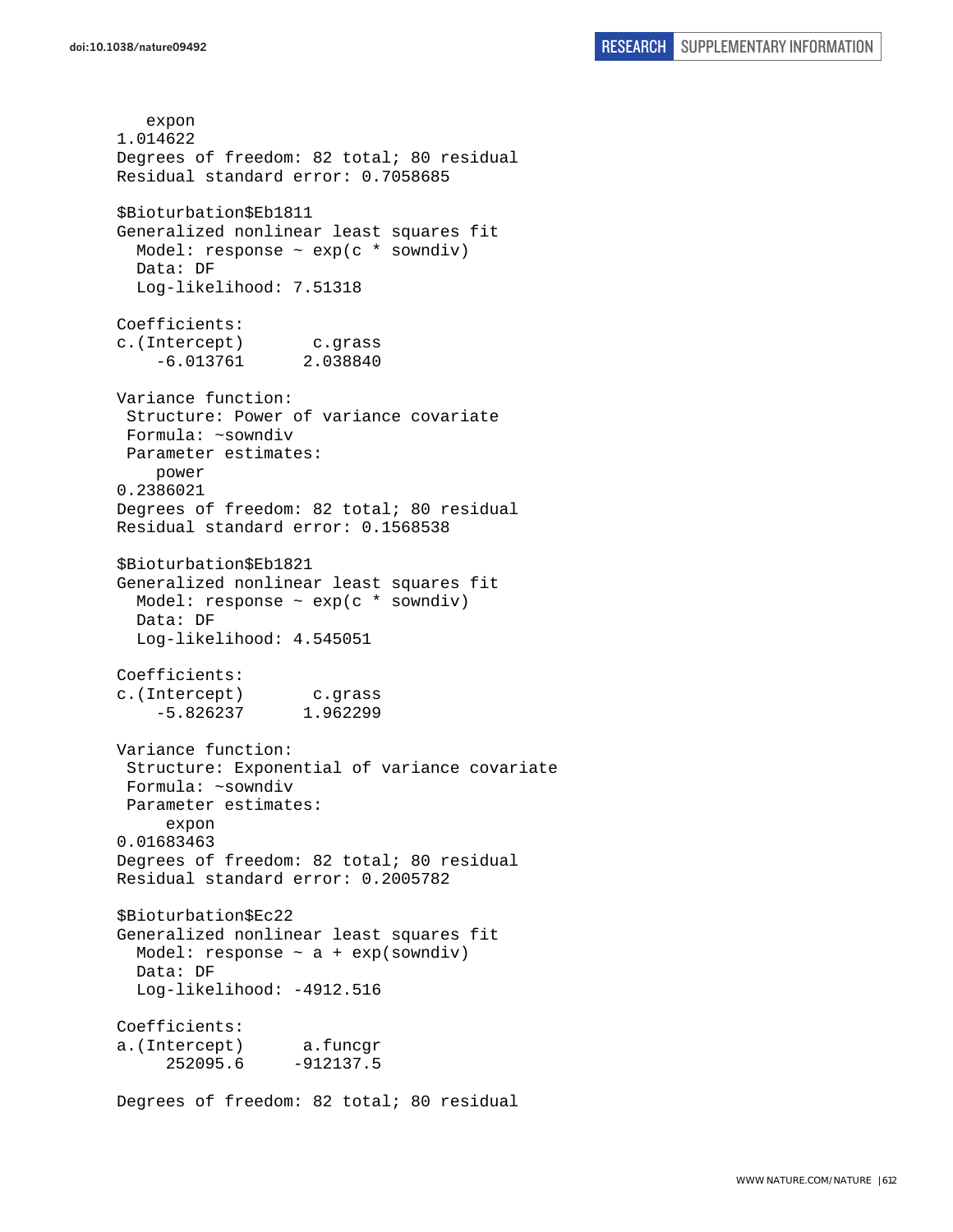```
Residual standard error: 2.553606e+25 
$Bioturbation$Ec24 
Generalized nonlinear least squares fit 
   Model: response ~ exp(c * sowndiv) 
   Data: DF 
   Log-likelihood: 7.66888 
Coefficients: 
c.(Intercept) c.funcgr 
    -2.5935390 0.5919952 
Degrees of freedom: 82 total; 80 residual 
Residual standard error: 0.2231045 
$Bioturbation$Ec2121 
Generalized nonlinear least squares fit 
 Model: response \sim a + exp(c * sowndiv)
  Data: DF 
   Log-likelihood: 27.30375 
Coefficients: 
a.(Intercept) a.funcgr c.(Intercept) c.funcgr 
-0.9877393684 0.0614971579 0.0019556117 -0.0003330070 
Variance function: 
 Structure: Exponential of variance covariate 
 Formula: ~sowndiv 
 Parameter estimates: 
        expon 
-0.008661683 
Degrees of freedom: 82 total; 78 residual 
Residual standard error: 0.1915623 
$Bioturbation$Ec2211 
Generalized nonlinear least squares fit 
  Model: response \sim a + exp(sowndiv)
  Data: DF 
  Log-likelihood: -1746.568
Coefficients: 
a.(Intercept) a.funcgr 
      2.053868 -4.670476 
Variance function: 
  Structure: Power of variance covariate 
 Formula: ~sowndiv 
 Parameter estimates: 
    power 
14.98847 
Degrees of freedom: 82 total; 80 residual 
Residual standard error: 0.09455278 
$Bioturbation$Ec2221
```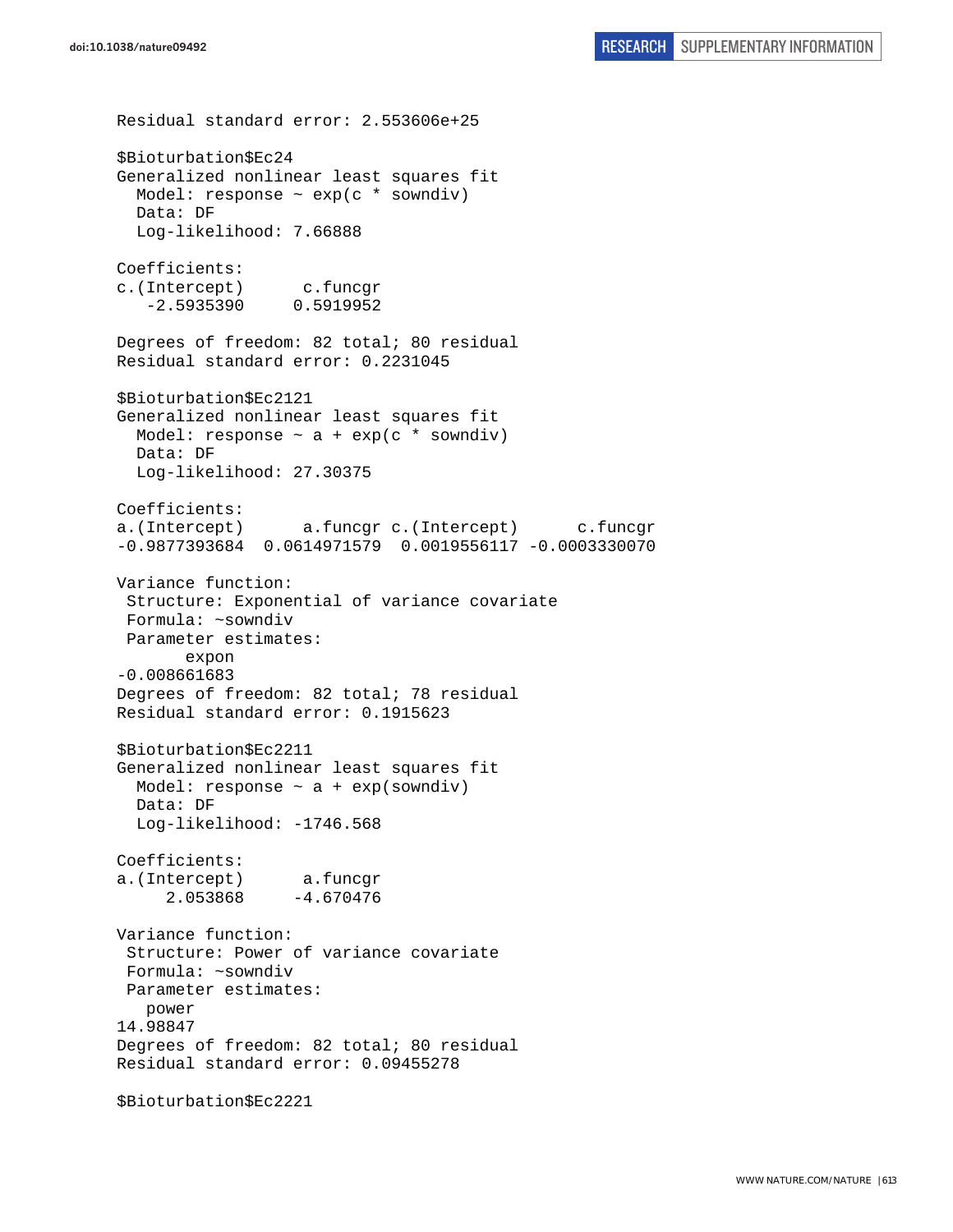Generalized nonlinear least squares fit Model: response  $\sim$  a + exp(sowndiv) Data: DF Log-likelihood: -794.4478 Coefficients: a.(Intercept) a.funcgr 3.434836 -6.307975 Variance function: Structure: Exponential of variance covariate Formula: ~sowndiv Parameter estimates: expon 1.021975 Degrees of freedom: 82 total; 80 residual Residual standard error: 0.6112592 \$Bioturbation\$Ec2411 Generalized nonlinear least squares fit Model: response ~ exp(c \* sowndiv) Data: DF Log-likelihood: 13.13934 Coefficients: c.(Intercept) c.funcgr -2.694993 0.611774 Variance function: Structure: Power of variance covariate Formula: ~sowndiv Parameter estimates: power 0.2254497 Degrees of freedom: 82 total; 80 residual Residual standard error: 0.1493404 \$Bioturbation\$Ec2421 Generalized nonlinear least squares fit Model: response  $\sim$  exp(c  $*$  sowndiv) Data: DF Log-likelihood: 11.04788 Coefficients: c.(Intercept) c.funcgr -2.6096511 0.5914553 Variance function: Structure: Exponential of variance covariate Formula: ~sowndiv Parameter estimates: expon 0.02027195 Degrees of freedom: 82 total; 80 residual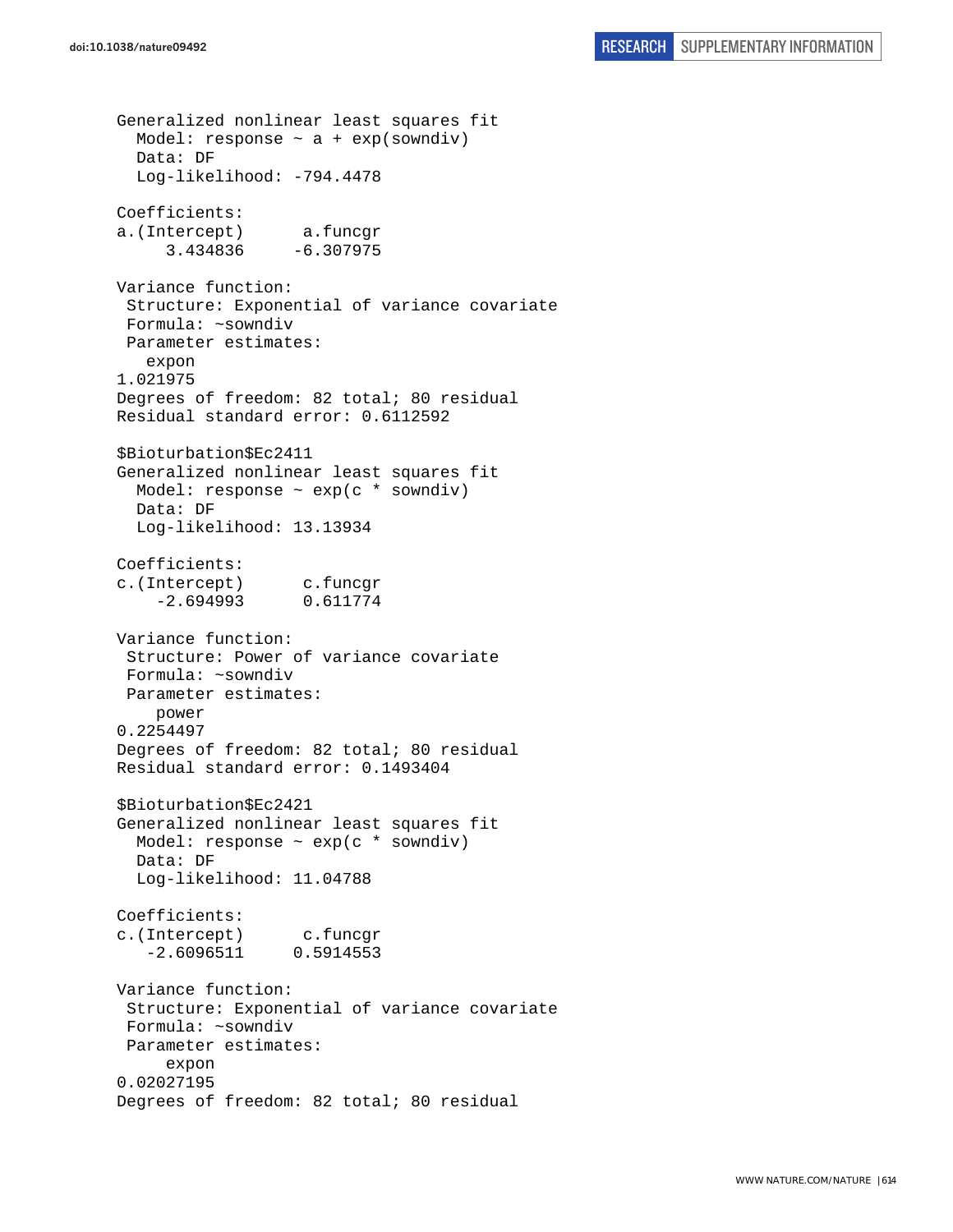Residual standard error: 0.1798981 \$Bioturbation\$Ed28 Generalized nonlinear least squares fit Model: response  $\sim$  a + exp(sowndiv) Data: DF Log-likelihood: -4912.516 Coefficients: a.(Intercept) a.funcgr a.leg 872779.2 -990730.5 -307654.9 Degrees of freedom: 82 total; 79 residual Residual standard error: 2.569717e+25 \$Bioturbation\$Ed2811 Generalized nonlinear least squares fit Model: response  $\sim$  a + exp(sowndiv) Data: DF Log-likelihood: -1726.313 Coefficients: a.(Intercept) a.funcgr a.leg  $2.6264361 -4.7420465 -0.2862839$ Variance function: Structure: Power of variance covariate Formula: ~sowndiv Parameter estimates: power 15.08313 Degrees of freedom: 82 total; 79 residual Residual standard error: 0.06457993 \$Bioturbation\$Ed2821 Generalized nonlinear least squares fit Model: response  $\sim$  a + exp(sowndiv) Data: DF Log-likelihood: -794.4097 Coefficients: a.(Intercept) a.funcgr a.leg 3.9320377 -6.3696884 -0.2488338 Variance function: Structure: Exponential of variance covariate Formula: ~sowndiv Parameter estimates: expon 1.022049 Degrees of freedom: 82 total; 79 residual Residual standard error: 0.6144413 \$Bioturbation\$Ed3021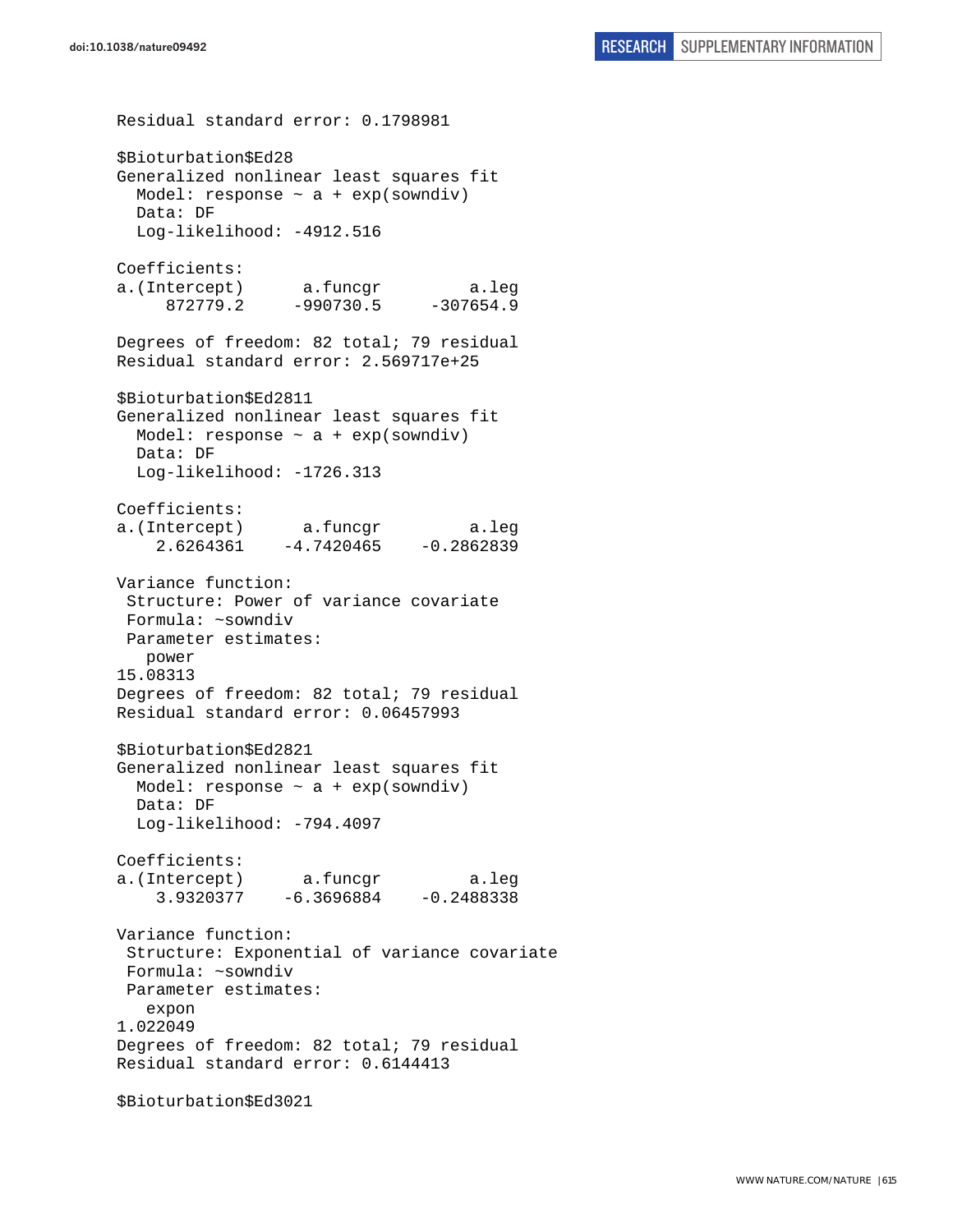```
doi:10.1038/nature09492 RESEARCH SUPPLEMENTARY INFORMATION
```
Generalized nonlinear least squares fit Model: response  $\sim$  exp(c  $*$  sowndiv) Data: DF Log-likelihood: 15.00419 Coefficients: c.(Intercept) c.funcgr c.leg 0.5083306 0.3186349 -2.0340878 Variance function: Structure: Exponential of variance covariate Formula: ~sowndiv Parameter estimates: expon 0.02611714 Degrees of freedom: 82 total; 79 residual Residual standard error: 0.1640628 \$Bioturbation\$Ee40 Generalized nonlinear least squares fit Model: response  $\sim$  a + exp(sowndiv) Data: DF Log-likelihood: -4912.516 Coefficients: a.(Intercept) a.funcgr a.grass -335851.0 -839615.4 296563.4 Degrees of freedom: 82 total; 79 residual Residual standard error: 2.569717e+25 \$Bioturbation\$Ee341 Generalized nonlinear least squares fit Model: response  $\sim$  a + exp(sowndiv) Data: DF Log-likelihood: -1744.127 Coefficients: a.(Intercept) a.funcgr a.grass 1.8210135 -4.6413687 0.1164274 Variance function: Structure: Power of variance covariate Formula: ~sowndiv Parameter estimates: power 14.99988 Degrees of freedom: 82 total; 79 residual Residual standard error: 0.09080645 \$Bioturbation\$Ee342 Generalized nonlinear least squares fit Model: response  $\sim$  a + exp(sowndiv) Data: DF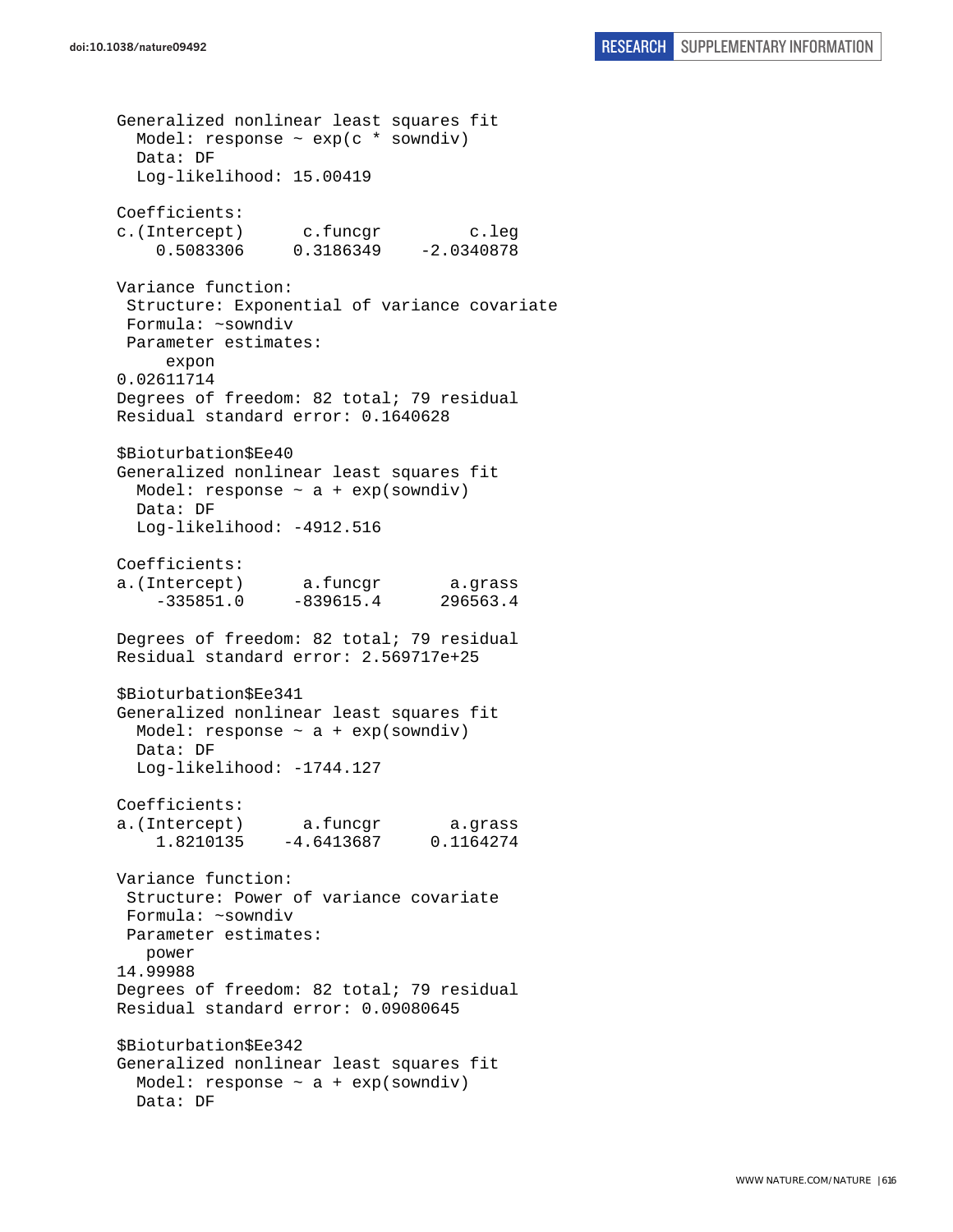Log-likelihood: -794.4417 Coefficients: a.(Intercept) a.funcgr a.grass 3.23598882 -6.28304893 0.09938625 Variance function: Structure: Exponential of variance covariate Formula: ~sowndiv Parameter estimates: expon 1.021987 Degrees of freedom: 82 total; 79 residual Residual standard error: 0.615008 \$Bioturbation\$Ef40 Generalized nonlinear least squares fit Model: response  $\sim$  a + exp(sowndiv) Data: DF Log-likelihood: -4912.516 Coefficients: a.(Intercept) a.grass a.leg -5251826 1394676 1054750 Degrees of freedom: 82 total; 79 residual Residual standard error: 2.569717e+25 \$Bioturbation\$Ef3721 Generalized nonlinear least squares fit Model: response  $\sim$  a + b \* exp(c \* sowndiv) Data: DF Log-likelihood: -2690.078 Coefficients: a.(Intercept) a.grass a.leg b.(Intercept) b.grass 0.5548137983 0.0260987202 -0.2846109987 -0.0001674899 -0.0000636444 b.leg c.(Intercept) c.grass c.leg 0.0001480782 1.0000102418 1.0000040363 0.9999908333 Variance function: Structure: Exponential of variance covariate Formula: ~sowndiv Parameter estimates: expon 4.485142 Degrees of freedom: 82 total; 73 residual Residual standard error: 0.0008574329 \$Bioturbation\$Ef3921 Generalized nonlinear least squares fit Model: response  $\sim$  a + exp(c  $*$  sowndiv) Data: DF Log-likelihood: 34.28635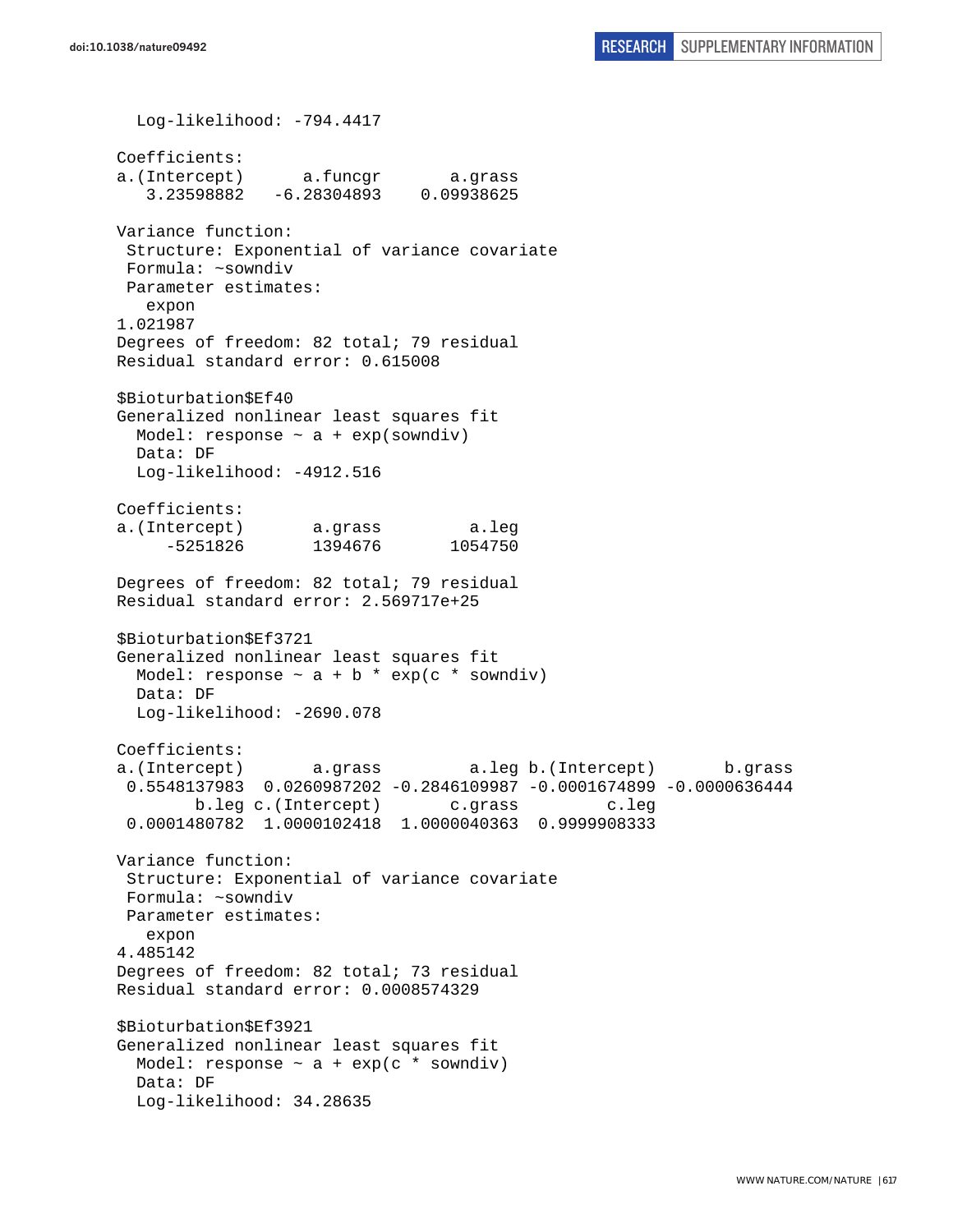```
Coefficients: 
a.(Intercept) a.grass a.leg c.(Intercept) c.grass 
   1.524922249 -0.069509092 -1.183004918 -4.925669312 0.002784789 
         c.leg 
   2.460050374 
Variance function: 
  Structure: Exponential of variance covariate 
  Formula: ~sowndiv 
 Parameter estimates: 
        expon 
-0.007472562 
Degrees of freedom: 82 total; 76 residual 
Residual standard error: 0.1764148 
$Bioturbation$Ef4011 
Generalized nonlinear least squares fit 
 Model: response \sim a + exp(sowndiv)
  Data: DF 
   Log-likelihood: -1726.127 
Coefficients: 
a.(Intercept) a.grass a.leg 
   -2.17073403 0.02362441 -0.27840908 
Variance function: 
 Structure: Power of variance covariate 
 Formula: ~sowndiv 
 Parameter estimates: 
   power 
15.08399 
Degrees of freedom: 82 total; 79 residual 
Residual standard error: 0.06435071 
$Bioturbation$Ef4021 
Generalized nonlinear least squares fit 
 Model: response \sim a + exp(sowndiv)
  Data: DF 
  Log-likelihood: -800.951 
Coefficients: 
a.(Intercept) a.grass a.leg 
    -5.5649812 0.7888307 0.5377992 
Variance function: 
  Structure: Exponential of variance covariate 
 Formula: ~sowndiv 
 Parameter estimates: 
   expon 
1.01468 
Degrees of freedom: 82 total; 79 residual 
Residual standard error: 0.7089252
```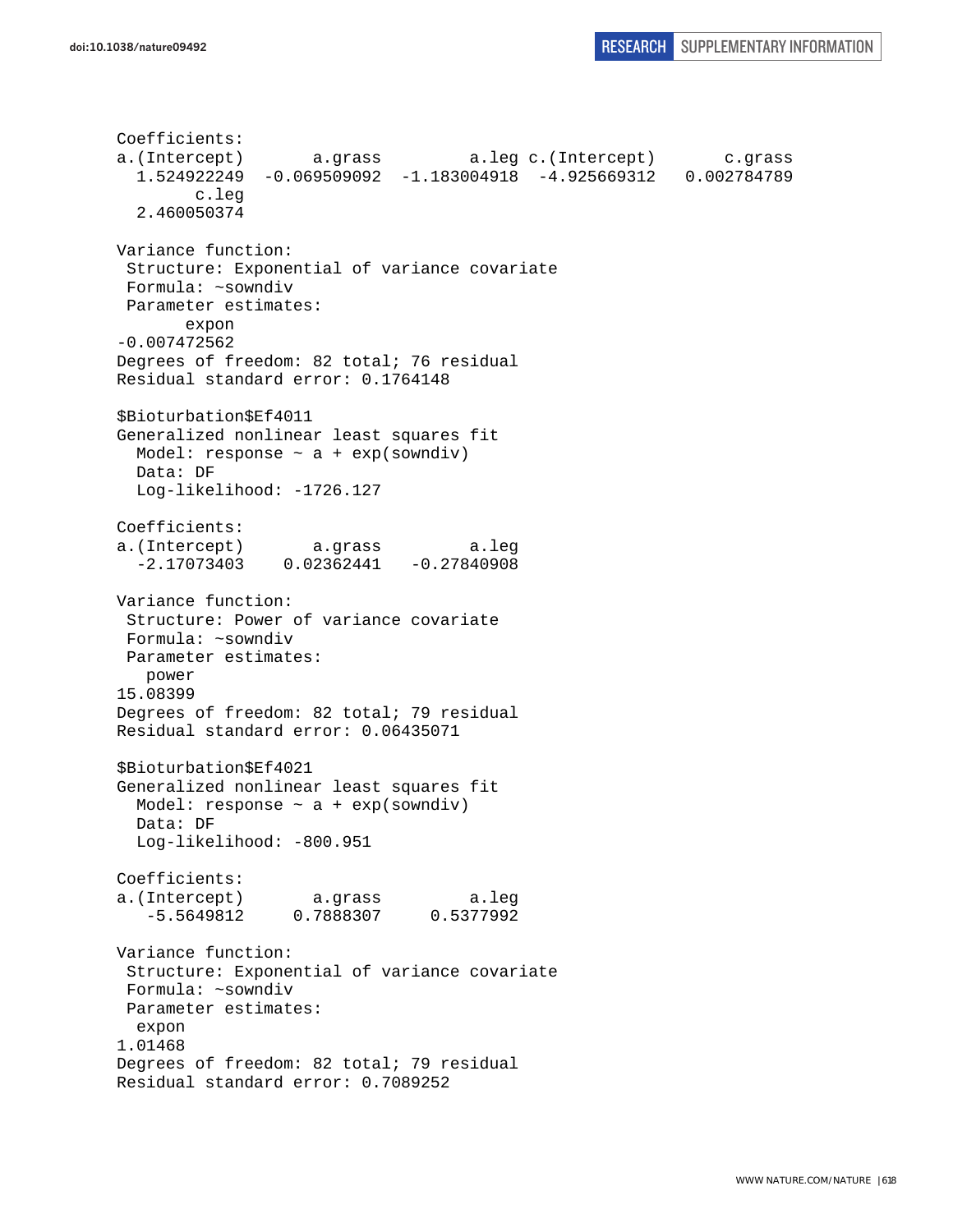\$Bioturbation\$Ef4211 Generalized nonlinear least squares fit Model: response  $\sim$  exp(c  $*$  sowndiv) Data: DF Log-likelihood: 21.1568 Coefficients: c.(Intercept) c.grass c.leg 3.4788405 -0.8482737 -2.9116410 Variance function: Structure: Power of variance covariate Formula: ~sowndiv Parameter estimates: power 0.3272253 Degrees of freedom: 82 total; 79 residual Residual standard error: 0.1171728 \$Bioturbation\$Ef4221 Generalized nonlinear least squares fit Model: response ~ exp(c \* sowndiv) Data: DF Log-likelihood: 16.33443 Coefficients: c.(Intercept) c.grass c.leg  $3.3963682 -0.8468143 -2.8206565$ Variance function: Structure: Exponential of variance covariate Formula: ~sowndiv Parameter estimates: expon 0.02704742 Degrees of freedom: 82 total; 79 residual Residual standard error: 0.1601387 \$Bioturbation\$Eg46 Generalized nonlinear least squares fit Model: response  $\sim$  a + exp(sowndiv) Data: DF Log-likelihood: -4912.516 Coefficients: a.(Intercept) a.funcgr a.grass a.leg 292091.9 -918391.4 183181.3 -199834.3 Degrees of freedom: 82 total; 78 residual Residual standard error: 2.586137e+25 \$Bioturbation\$Eg4611 Generalized nonlinear least squares fit Model: response  $\sim$  a + exp(sowndiv)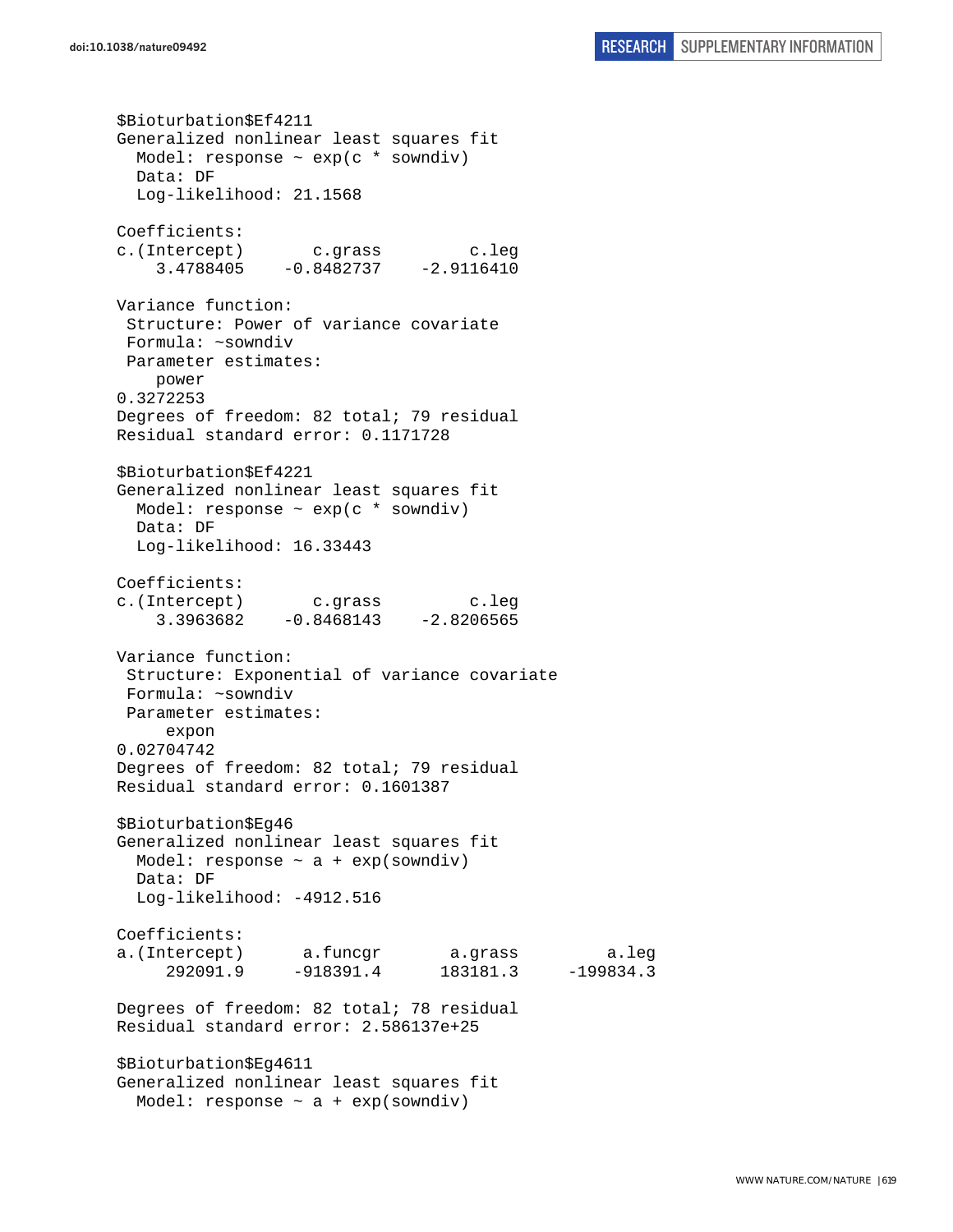Data: DF Log-likelihood: -1726.127 Coefficients: a.(Intercept) a.funcgr a.grass a.leg 2.5634377 -4.7341717 0.0236244 -0.2784091 Variance function: Structure: Power of variance covariate Formula: ~sowndiv Parameter estimates: power 15.08399 Degrees of freedom: 82 total; 78 residual Residual standard error: 0.06476188 \$Bioturbation\$Eg4621 Generalized nonlinear least squares fit Model: response  $\sim$  a + exp(sowndiv) Data: DF Log-likelihood: -794.4097 Coefficients: a.(Intercept) a.funcgr a.grass a.leg 3.919326225 -6.368099261 0.004593295 -0.247071469 Variance function: Structure: Exponential of variance covariate Formula: ~sowndiv Parameter estimates: expon 1.022049 Degrees of freedom: 82 total; 78 residual Residual standard error: 0.6183672 \$Bioturbation\$Pa1 Nonlinear regression model model: response  $\sim$  a + b \* sowndiv^c data: DF a b c -0.01253 0.10004 0.29191 residual sum-of-squares: 2.674 Number of iterations to convergence: 13 Achieved convergence tolerance: 9.707e-06 \$Bioturbation\$Pa2 Nonlinear regression model model: response ~ a + b \* sowndiv data: DF a b 0.117396 0.003851 residual sum-of-squares: 2.741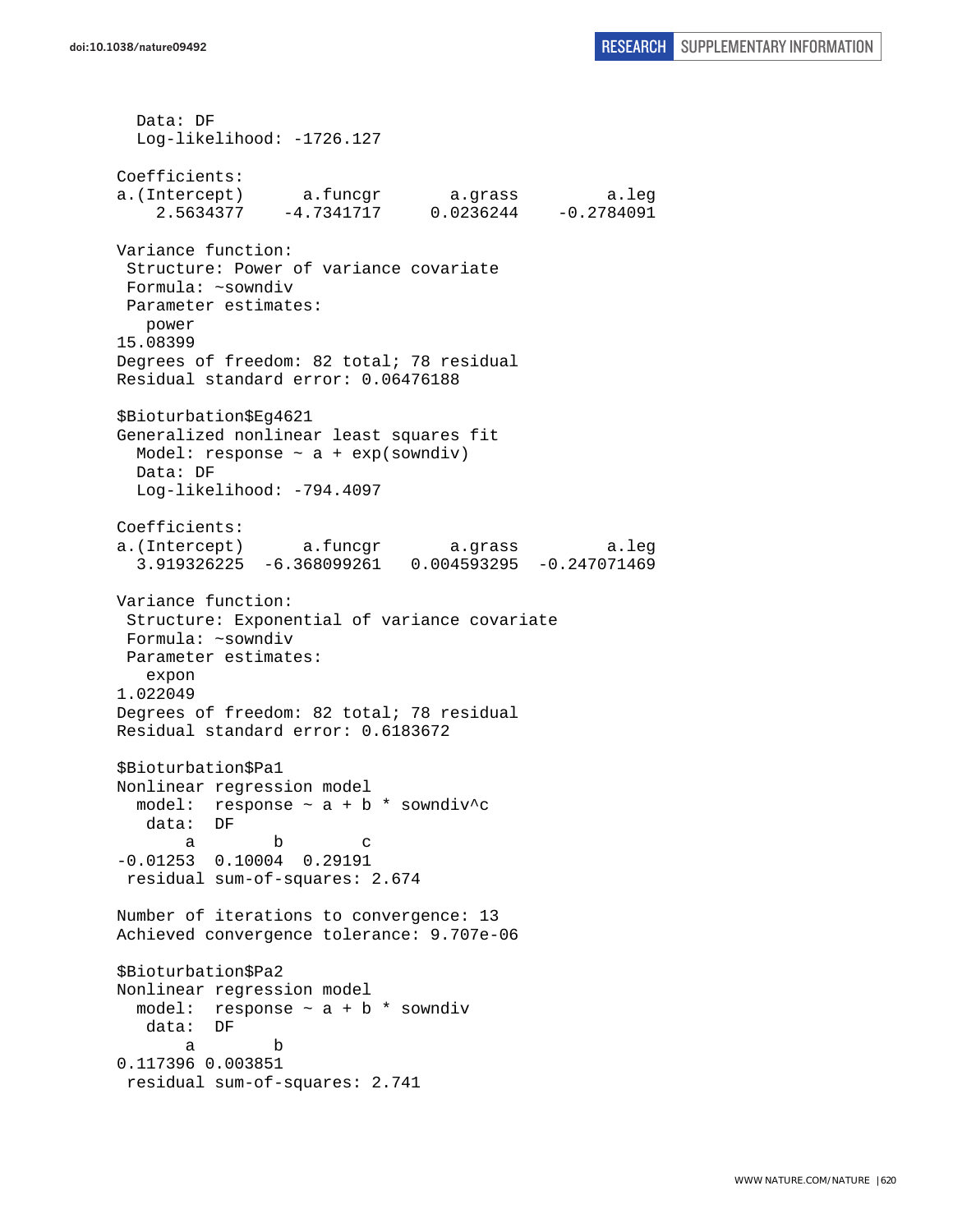```
Number of iterations to convergence: 1 
Achieved convergence tolerance: 1.288e-09 
$Bioturbation$Pa3 
Nonlinear regression model 
   model: response ~ a + sowndiv^c 
    data: DF 
       a c 
-0.92247 0.04651 
  residual sum-of-squares: 2.684 
Number of iterations to convergence: 8 
Achieved convergence tolerance: 6.969e-07 
$Bioturbation$Pa4 
Nonlinear regression model 
   model: response ~ b * sowndiv^c 
    data: DF 
 b c 
0.08883 0.31290 
 residual sum-of-squares: 2.674 
Number of iterations to convergence: 6 
Achieved convergence tolerance: 3.015e-06 
$Bioturbation$Pa5 
Nonlinear regression model 
  model: response ~ sowndiv^c 
    data: DF 
     \mathcal{C}-2.762 
  residual sum-of-squares: 17.30 
Number of iterations to convergence: 19 
Achieved convergence tolerance: 3.873e-06 
$Bioturbation$Pb11 
Generalized nonlinear least squares fit 
 Model: response \sim a + b * sowndiv<sup>^</sup>c
   Data: DF 
   Log-likelihood: 24.00040 
Coefficients: 
a b c
-0.01241529 0.09993389 0.29209681 
Degrees of freedom: 82 total; 79 residual 
Residual standard error: 0.1839685 
$Bioturbation$Pb21 
Generalized nonlinear least squares fit 
 Model: response \sim a + b * sowndiv
  Data: DF 
   Log-likelihood: 22.97626
```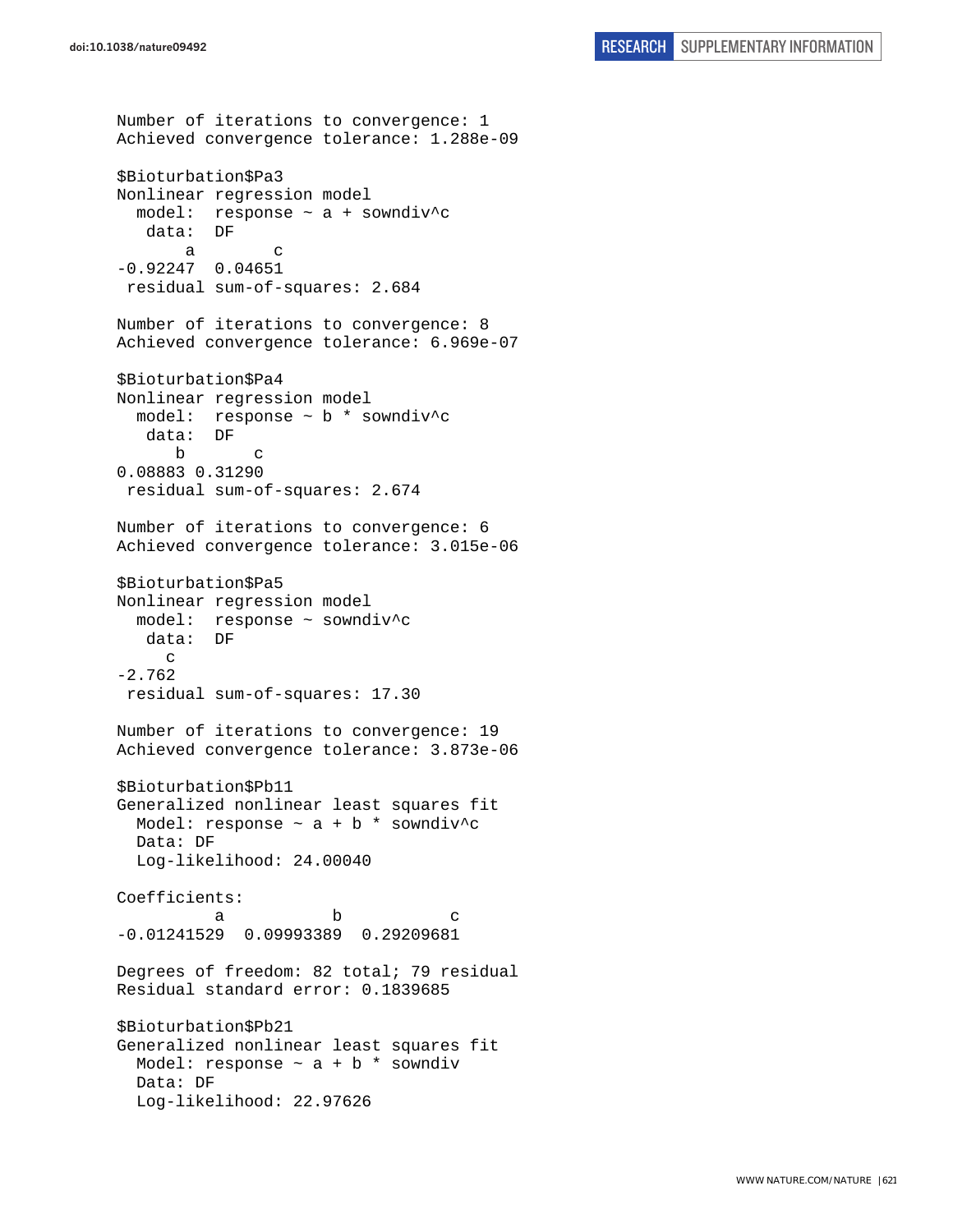Coefficients: a b 0.117395702 0.003850672 Degrees of freedom: 82 total; 80 residual Residual standard error: 0.1851127 \$Bioturbation\$Pb31 Generalized nonlinear least squares fit Model: response  $\sim$  a + sowndiv^c Data: DF Log-likelihood: 23.84666 Coefficients: a c -0.92248622 0.04651519 Degrees of freedom: 82 total; 80 residual Residual standard error: 0.1831582 \$Bioturbation\$Pb41 Generalized nonlinear least squares fit Model: response ~ b \* sowndiv^c Data: DF Log-likelihood: 23.99912 Coefficients: b c 0.08882811 0.31289910 Degrees of freedom: 82 total; 80 residual Residual standard error: 0.1828180 \$Bioturbation\$Pb51 Generalized nonlinear least squares fit Model: response ~ sowndiv^c Data: DF Log-likelihood: -52.56294 Coefficients: c -2.761908 Degrees of freedom: 82 total; 81 residual Residual standard error: 0.4621841 \$Bioturbation\$Pc121 Generalized nonlinear least squares fit Model: response  $\sim$  a + b \* sowndiv^c Data: DF Log-likelihood: 24.40538 Coefficients: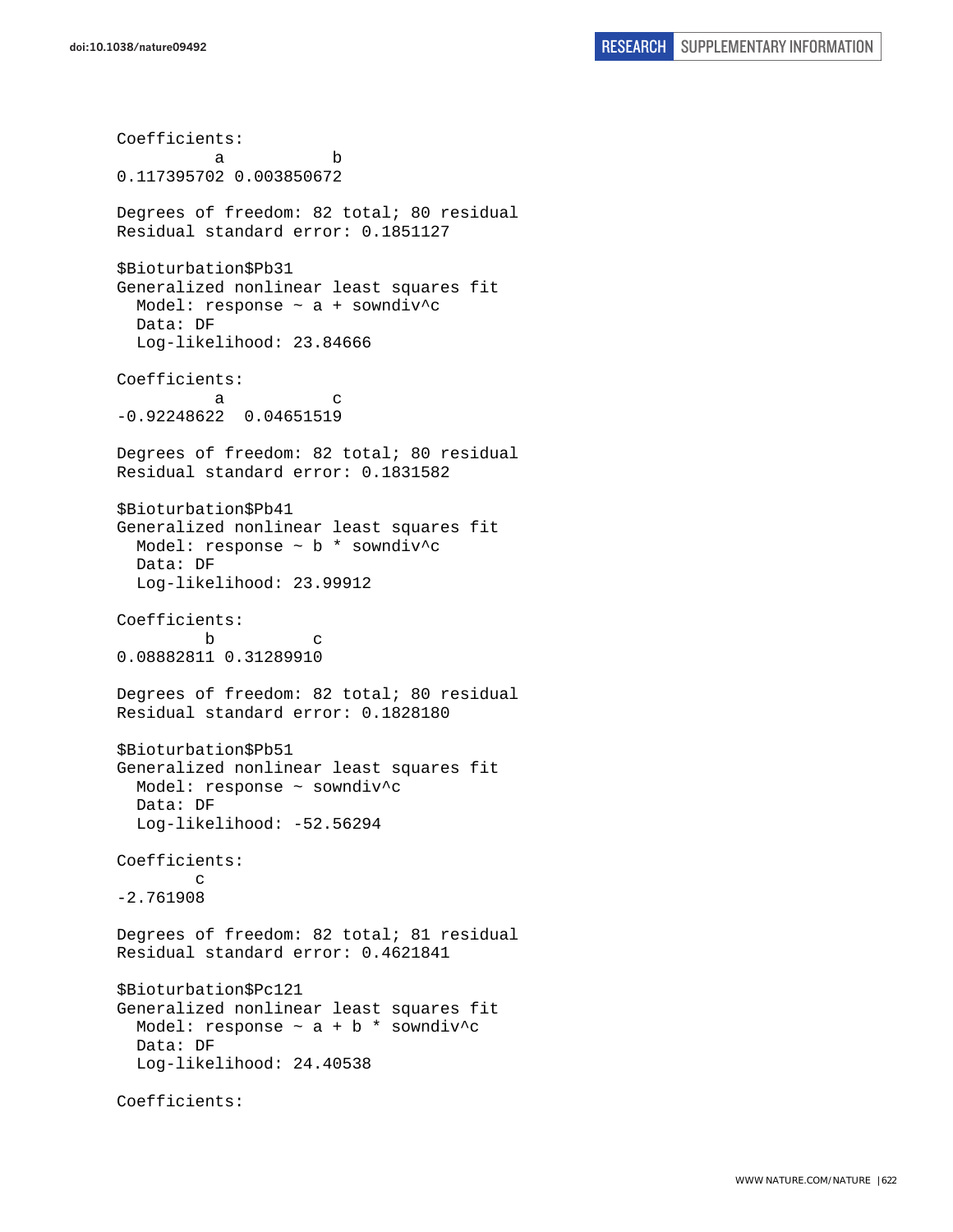a b c 0.01628969 0.07388651 0.34899243 Variance function: Structure: Power of variance covariate Formula: ~sowndiv Parameter estimates: power 0.07070471 Degrees of freedom: 82 total; 79 residual Residual standard error: 0.1648208 \$Bioturbation\$Pc221 Generalized nonlinear least squares fit Model: response  $\sim$  a + b  $*$  sowndiv Data: DF Log-likelihood: 23.59869 Coefficients: a b 0.111430210 0.004262715 Variance function: Structure: Power of variance covariate Formula: ~sowndiv Parameter estimates: power 0.08713694 Degrees of freedom: 82 total; 80 residual Residual standard error: 0.1614204 \$Bioturbation\$Pc231 Generalized nonlinear least squares fit Model: response  $\sim$  a + b  $*$  sowndiv Data: DF Log-likelihood: 23.00438 Coefficients: a b 0.119800789 0.003584724 Variance function: Structure: Exponential of variance covariate Formula: ~sowndiv Parameter estimates: expon -0.002697487 Degrees of freedom: 82 total; 80 residual Residual standard error: 0.1893848 \$Bioturbation\$Pc321 Generalized nonlinear least squares fit Model: response ~ a + sowndiv^c Data: DF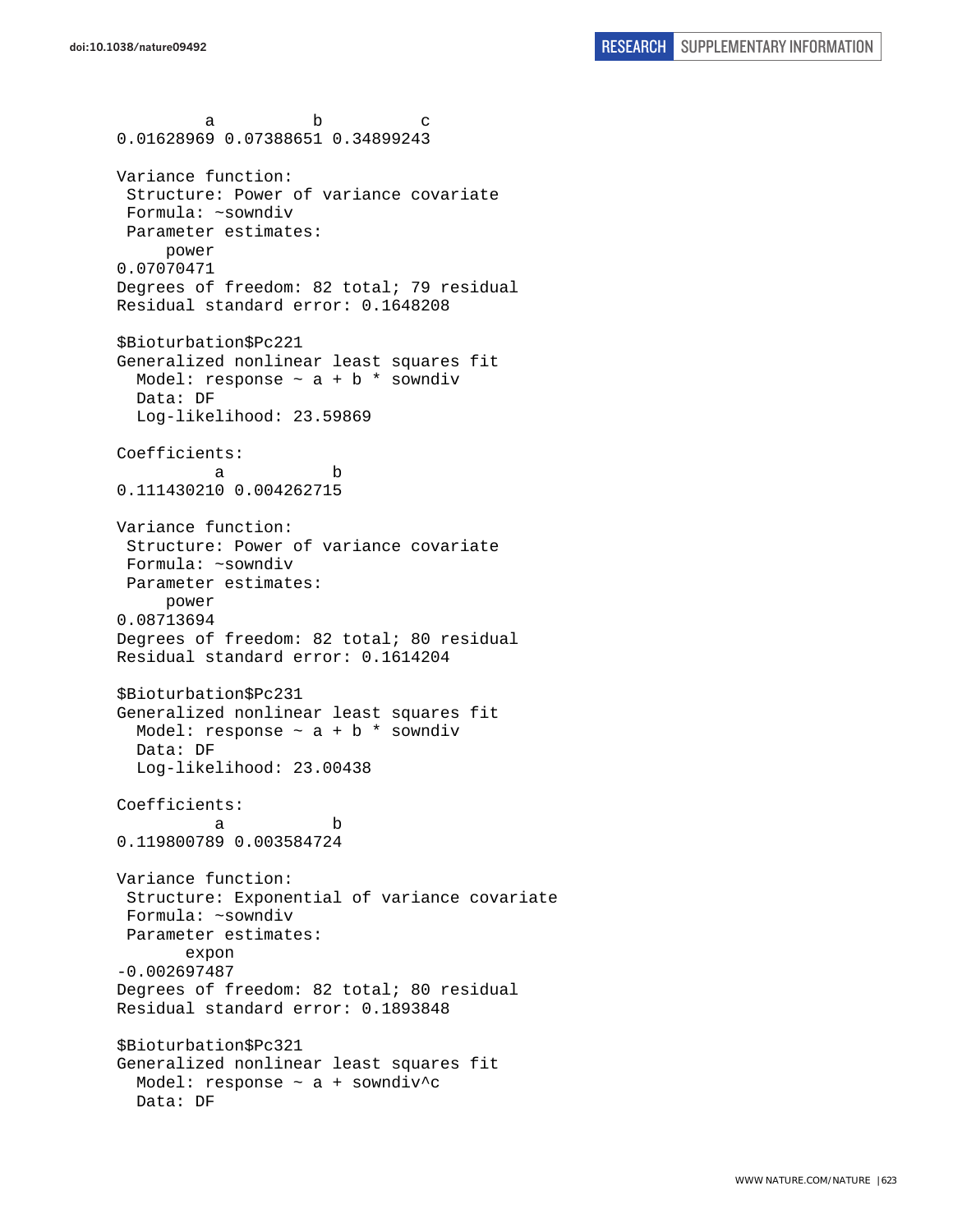Log-likelihood: 24.20479 Coefficients: a c -0.91947688 0.04465388 Variance function: Structure: Power of variance covariate Formula: ~sowndiv Parameter estimates: power 0.06698336 Degrees of freedom: 82 total; 80 residual Residual standard error: 0.1650982 \$Bioturbation\$Pc331 Generalized nonlinear least squares fit Model: response  $\sim$  a + sowndiv<sup>^</sup>c Data: DF Log-likelihood: 24.11075 Coefficients: a c -0.92258973 0.04679888 Variance function: Structure: Exponential of variance covariate Formula: ~sowndiv Parameter estimates: expon -0.007176073 Degrees of freedom: 82 total; 80 residual Residual standard error: 0.1941709 \$Bioturbation\$Pc421 Generalized nonlinear least squares fit Model: response ~ b \* sowndiv^c Data: DF Log-likelihood: 24.40240 Coefficients: b c 0.0884446 0.3148123 Variance function: Structure: Power of variance covariate Formula: ~sowndiv Parameter estimates: power 0.06989742 Degrees of freedom: 82 total; 80 residual Residual standard error: 0.1639898 \$Bioturbation\$Pc431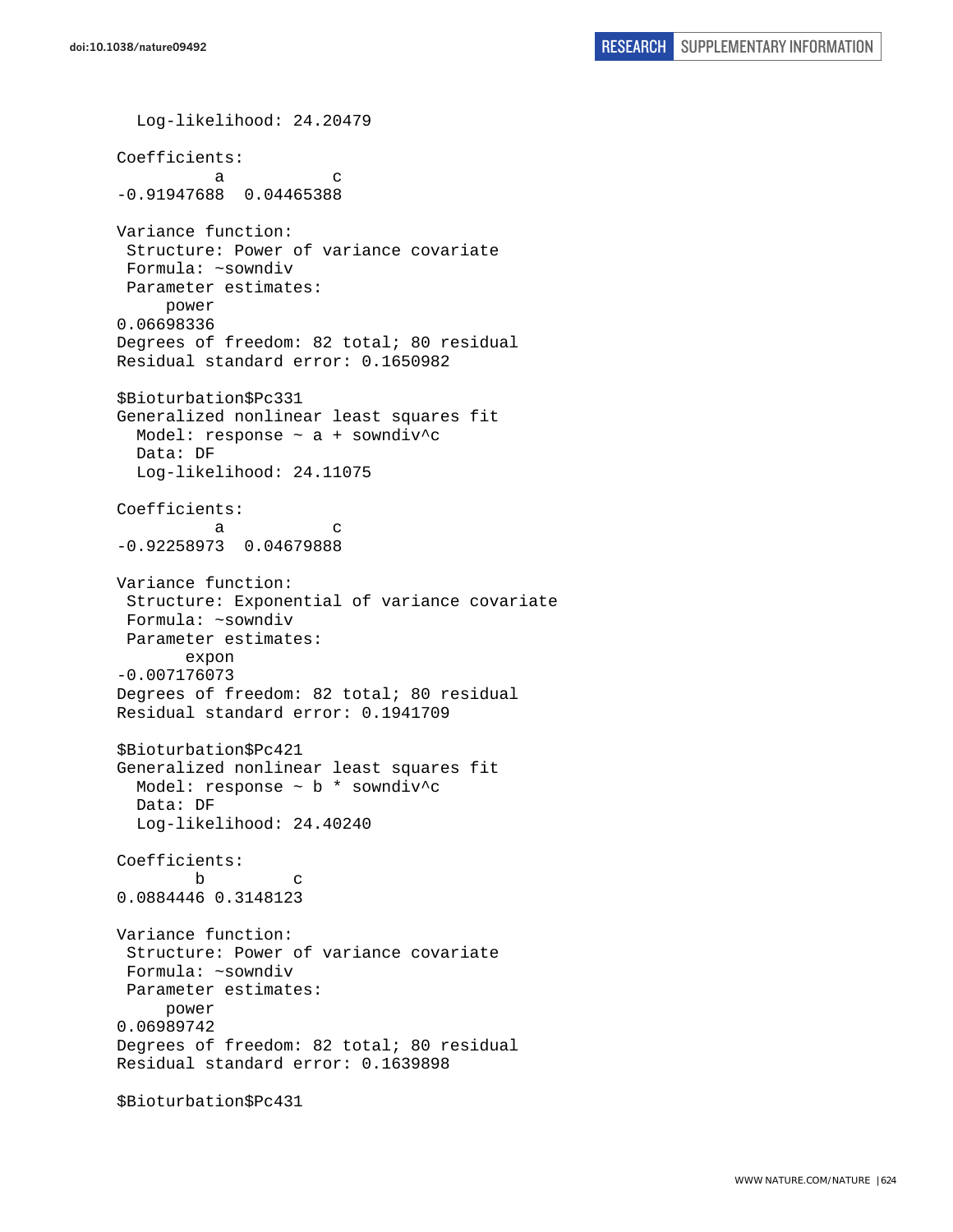```
Generalized nonlinear least squares fit 
  Model: response \sim b * sowndiv<sup>^</sup>c
   Data: DF 
   Log-likelihood: 24.1683 
Coefficients: 
 b c 
0.09161767 0.29669160 
Variance function: 
  Structure: Exponential of variance covariate 
  Formula: ~sowndiv 
  Parameter estimates: 
       expon 
-0.00582621 
Degrees of freedom: 82 total; 80 residual 
Residual standard error: 0.1917990 
$Bioturbation$Pc521 
Generalized nonlinear least squares fit 
   Model: response ~ sowndiv^c 
   Data: DF 
   Log-likelihood: -40.05222 
Coefficients: 
 c 
-1.911287 
Variance function: 
  Structure: Power of variance covariate 
  Formula: ~sowndiv 
  Parameter estimates: 
      power 
-0.2864076 
Degrees of freedom: 82 total; 81 residual 
Residual standard error: 0.6070366 
$Bioturbation$Pc531 
Generalized nonlinear least squares fit 
   Model: response ~ sowndiv^c 
   Data: DF 
   Log-likelihood: -49.41452 
Coefficients: 
 c 
-2.685284 
Variance function: 
  Structure: Exponential of variance covariate 
  Formula: ~sowndiv 
 Parameter estimates: 
       expon 
-0.01415142 
Degrees of freedom: 82 total; 81 residual
```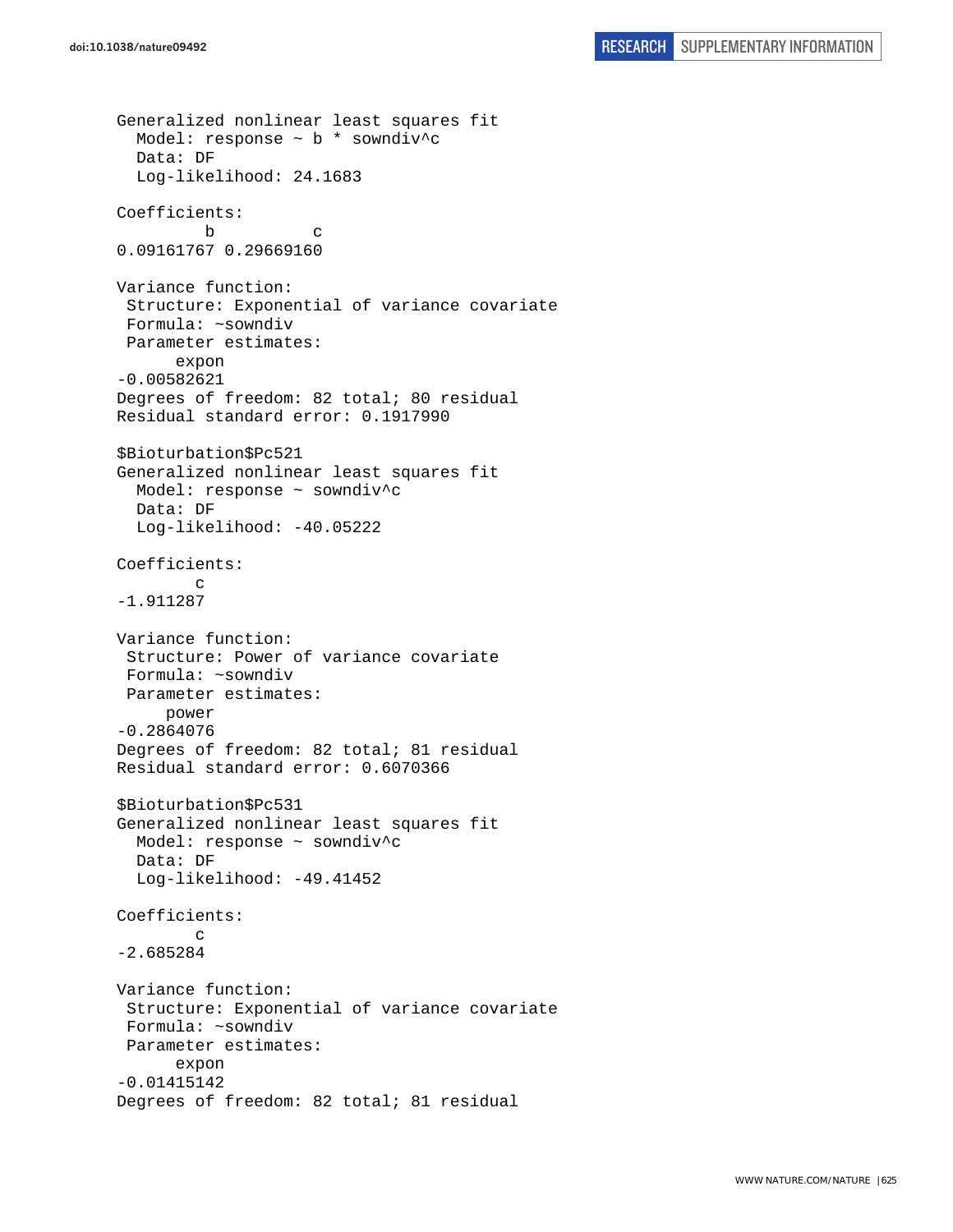Residual standard error: 0.5022324 \$Bioturbation\$Pd61 Generalized nonlinear least squares fit Model: response  $\sim$  a + b \* sowndiv^c Data: DF Log-likelihood: 27.66071 Coefficients: a.(Intercept) a.funcgr b.(Intercept) b.funcgr c.(Intercept) 0.090422745 0.006870324 -0.033541577 0.024344864 0.826115563 c.funcgr -0.130010635 Degrees of freedom: 82 total; 76 residual Residual standard error: 0.1793760 \$Bioturbation\$Pd71 Generalized nonlinear least squares fit Model: response  $\sim$  a + b  $*$  sowndiv Data: DF Log-likelihood: 26.93754 Coefficients: a.(Intercept) a.funcgr b.(Intercept) b.funcgr 2.047334e-02 5.620433e-02 1.280412e-03 -1.063256e-05 Degrees of freedom: 82 total; 78 residual Residual standard error: 0.1786298 \$Bioturbation\$Pd81 Generalized nonlinear least squares fit Model: response  $\sim$  a + sowndiv<sup>^</sup>c Data: DF Log-likelihood: 27.49939 Coefficients: a.(Intercept) a.funcgr c.(Intercept) c.funcgr -0.93532670 0.02576123 -0.02233440 0.01576871 Degrees of freedom: 82 total; 78 residual Residual standard error: 0.1774100 \$Bioturbation\$Pd91 Generalized nonlinear least squares fit Model: response ~ b \* sowndiv^c Data: DF Log-likelihood: 27.28719 Coefficients: b.(Intercept) b.funcgr c.(Intercept) c.funcgr 0.04203848 0.03847577 0.02546373 0.02667007 Degrees of freedom: 82 total; 78 residual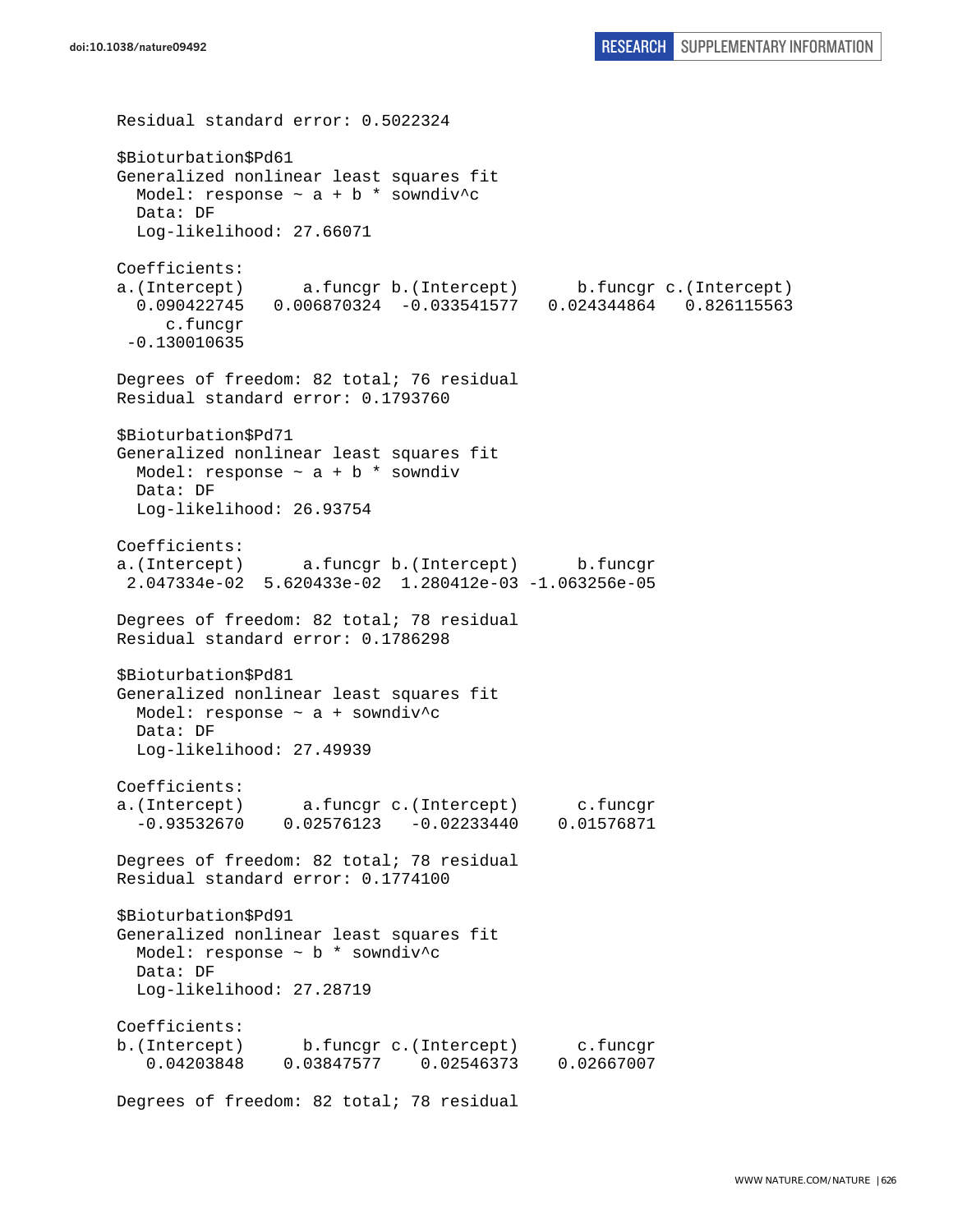Residual standard error: 0.1778697 \$Bioturbation\$Pd101 Generalized nonlinear least squares fit Model: response ~ sowndiv^c Data: DF Log-likelihood: -50.17306 Coefficients: c.(Intercept) c.funcgr -4.4580807 0.9698987 Degrees of freedom: 82 total; 80 residual Residual standard error: 0.4517052 \$Bioturbation\$Pe721 Generalized nonlinear least squares fit Model: response  $\sim$  a + b  $*$  sowndiv Data: DF Log-likelihood: 27.10298 Coefficients: a.(Intercept) a.funcgr b.(Intercept) b.funcgr 0.0260562595 0.0534350924 0.0007781034 0.0001644070 Variance function: Structure: Power of variance covariate Formula: ~sowndiv Parameter estimates: power 0.04570946 Degrees of freedom: 82 total; 78 residual Residual standard error: 0.1665738 \$Bioturbation\$Pe731 Generalized nonlinear least squares fit Model: response  $\sim$  a + b  $*$  sowndiv Data: DF Log-likelihood: 27.30641 Coefficients: a.(Intercept) a.funcgr b.(Intercept) b.funcgr 0.0124213469 0.0613230994 0.0019820244 -0.0003323379 Variance function: Structure: Exponential of variance covariate Formula: ~sowndiv Parameter estimates: expon -0.008631376 Degrees of freedom: 82 total; 78 residual Residual standard error: 0.1915062 \$Bioturbation\$Pe821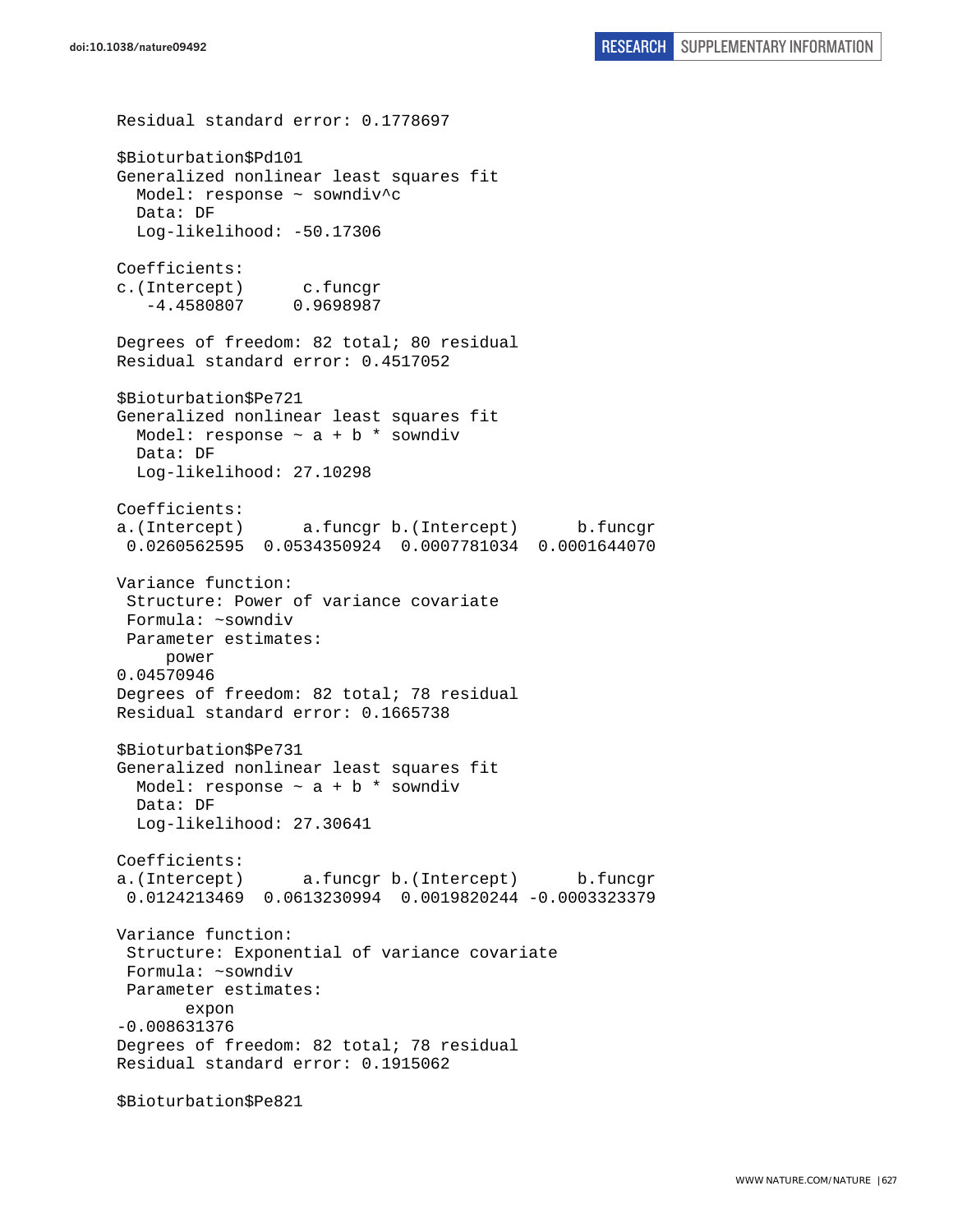Generalized nonlinear least squares fit Model: response  $\sim$  a + sowndiv<sup>^</sup>c Data: DF Log-likelihood: 27.68336 Coefficients: a.(Intercept) a.funcgr c.(Intercept) c.funcgr -0.93005092 0.02255344 -0.02575398 0.01736256 Variance function: Structure: Power of variance covariate Formula: ~sowndiv Parameter estimates: power 0.04729445 Degrees of freedom: 82 total; 78 residual Residual standard error: 0.1650102 \$Bioturbation\$Pe831 Generalized nonlinear least squares fit Model: response ~ a + sowndiv^c Data: DF Log-likelihood: 27.71025 Coefficients: a.(Intercept) a.funcgr c.(Intercept) c.funcgr -0.94654717 0.03451148 -0.01568649 0.01146816 Variance function: Structure: Exponential of variance covariate Formula: ~sowndiv Parameter estimates: expon -0.006667932 Degrees of freedom: 82 total; 78 residual Residual standard error: 0.1873800 \$Bioturbation\$Pe921 Generalized nonlinear least squares fit Model: response  $\sim$  b  $*$  sowndiv<sup>^</sup>c Data: DF Log-likelihood: 27.46146 Coefficients: b.(Intercept) b.funcgr c.(Intercept) c.funcgr 0.04893414 0.03558083 -0.01527418 0.03942979 Variance function: Structure: Power of variance covariate Formula: ~sowndiv Parameter estimates: power 0.04695037 Degrees of freedom: 82 total; 78 residual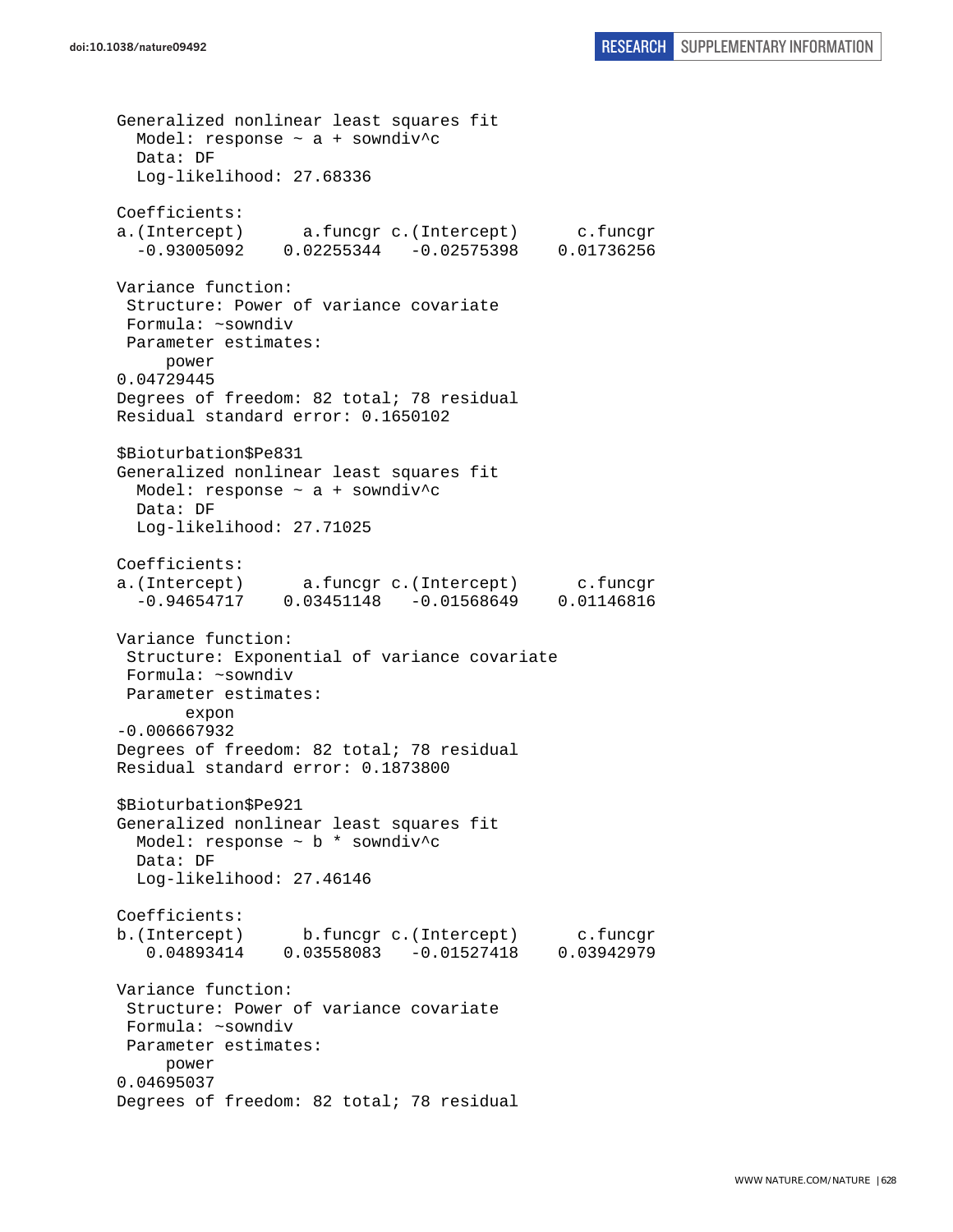```
Residual standard error: 0.1655419 
$Bioturbation$Pe931 
Generalized nonlinear least squares fit 
  Model: response ~ b * sowndiv^c 
   Data: DF 
   Log-likelihood: 27.57543 
Coefficients: 
b.(Intercept) b.funcgr c.(Intercept) c.funcgr 
   0.030621412 0.045334214 0.076371574 0.004510836 
Variance function: 
  Structure: Exponential of variance covariate 
 Formula: ~sowndiv 
 Parameter estimates: 
       expon 
-0.00775824 
Degrees of freedom: 82 total; 78 residual 
Residual standard error: 0.1894535 
$Bioturbation$Pe1021 
Generalized nonlinear least squares fit 
  Model: response ~ sowndiv^c 
  Data: DF 
 Log-likelihood: -28.74399
Coefficients: 
c.(Intercept) c.funcgr 
    -2.4400868 0.5167844 
Variance function: 
  Structure: Power of variance covariate 
  Formula: ~sowndiv 
 Parameter estimates: 
      power 
-0.4552348 
Degrees of freedom: 82 total; 80 residual 
Residual standard error: 0.6837095 
$Bioturbation$Pe1031 
Generalized nonlinear least squares fit 
  Model: response ~ sowndiv^c 
   Data: DF 
  Log-likelihood: -38.04807
Coefficients: 
c.(Intercept) c.funcgr 
    -3.5532481 0.8078551 
Variance function: 
 Structure: Exponential of variance covariate 
 Formula: ~sowndiv 
  Parameter estimates:
```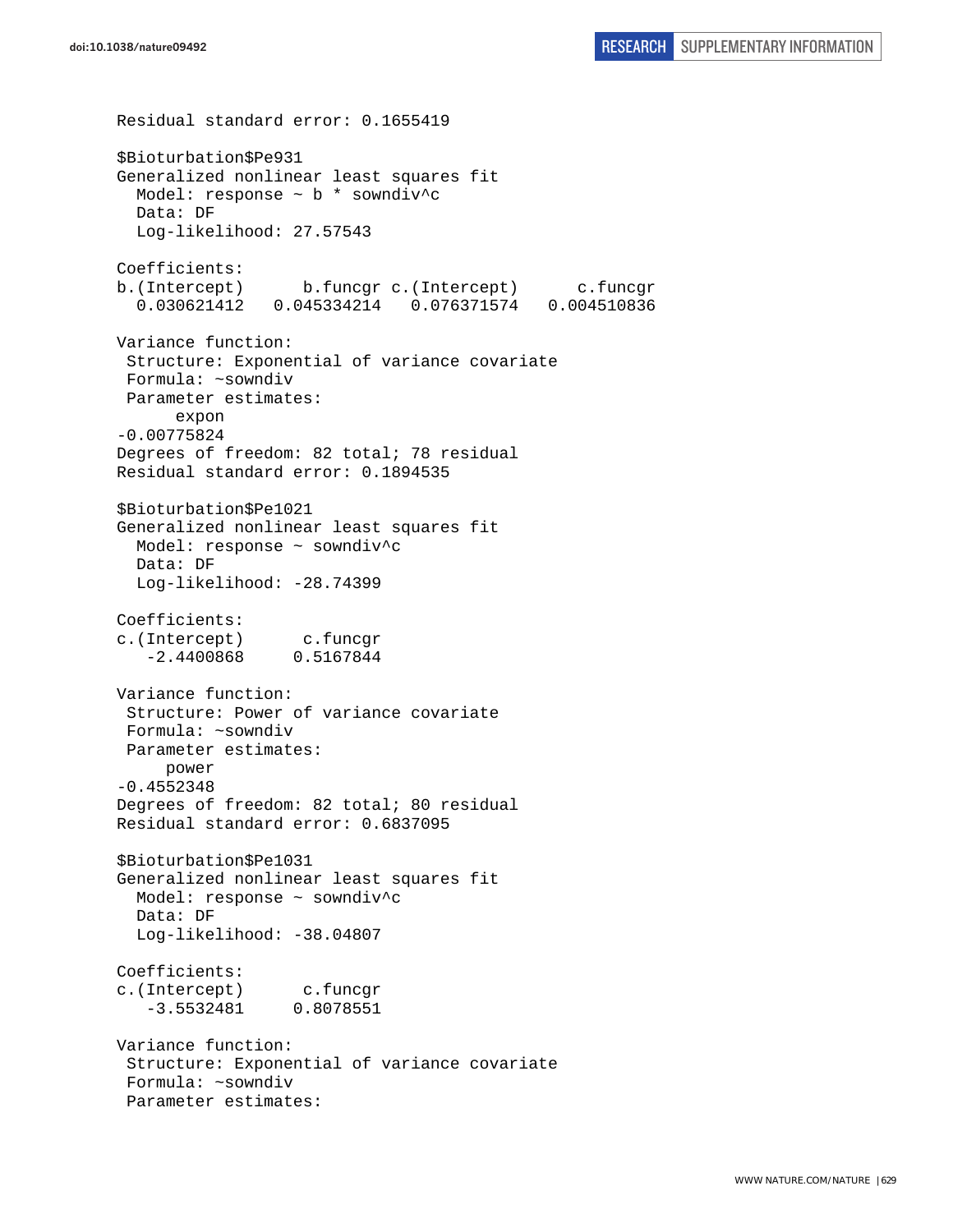expon -0.03938309 Degrees of freedom: 82 total; 80 residual Residual standard error: 0.5463622 \$Bioturbation\$Pf121 Generalized nonlinear least squares fit Model: response  $\sim$  a + b \* sowndiv Data: DF Log-likelihood: 23.61129 Coefficients: a.(Intercept) a.grass b.(Intercept) b.grass 0.177986911 -0.047795803 -0.003986296 0.007206700 Degrees of freedom: 82 total; 78 residual Residual standard error: 0.1860247 \$Bioturbation\$Pf131 Generalized nonlinear least squares fit Model: response ~ a + sowndiv^c Data: DF Log-likelihood: 24.03977 Coefficients: a.(Intercept) a.grass c.(Intercept) c.grass -0.97454636 0.03440398 0.07595446 -0.02172944 Degrees of freedom: 82 total; 78 residual Residual standard error: 0.1850552 \$Bioturbation\$Pf141 Generalized nonlinear least squares fit Model: response ~ b \* sowndiv^c Data: DF Log-likelihood: 24.00855 Coefficients: b.(Intercept) b.grass c.(Intercept) c.grass 0.09788187 -0.00698996 0.26321239 0.04151768 Degrees of freedom: 82 total; 78 residual Residual standard error: 0.1851256 \$Bioturbation\$Pf151 Generalized nonlinear least squares fit Model: response ~ sowndiv^c Data: DF Log-likelihood: -52.40454 Coefficients: c.(Intercept) c.grass  $-0.4183022 -1.3940567$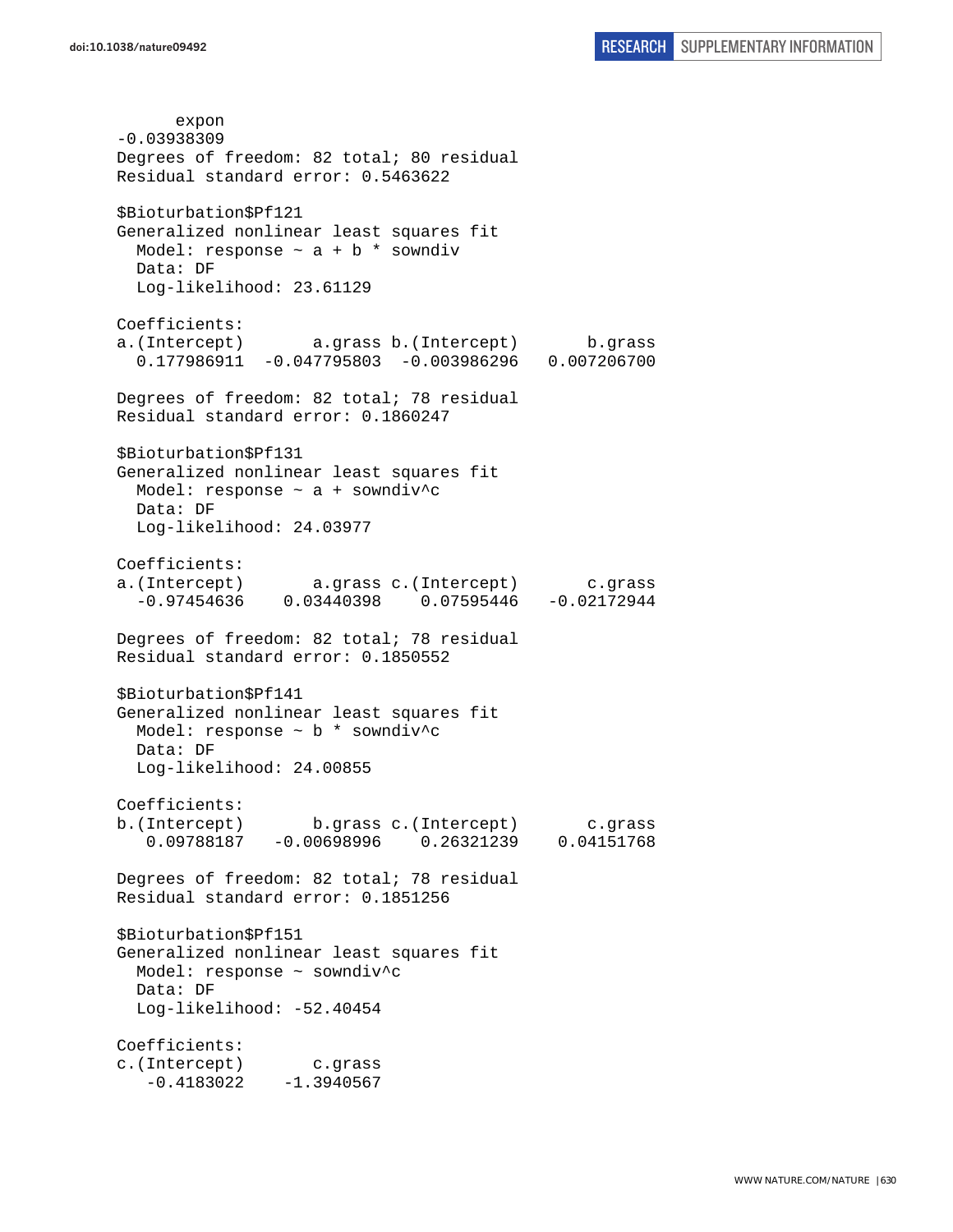Degrees of freedom: 82 total; 80 residual Residual standard error: 0.4641662 \$Bioturbation\$Pg171 Generalized nonlinear least squares fit Model: response  $\sim$  a + b \* sowndiv Data: DF Log-likelihood: 33.07242 Coefficients: a.(Intercept) a.leg b.(Intercept) b.leg 0.381032096 -0.164168934 0.004614275 -0.002580315 Degrees of freedom: 82 total; 78 residual Residual standard error: 0.1657532 \$Bioturbation\$Pg181 Generalized nonlinear least squares fit Model: response ~ a + sowndiv^c Data: DF Log-likelihood: 33.68927 Coefficients: a.(Intercept) a.leg c.(Intercept) c.leg -0.71136186 -0.11810263 0.07484050 -0.03850862 Degrees of freedom: 82 total; 78 residual Residual standard error: 0.1645110 \$Bioturbation\$Pg191 Generalized nonlinear least squares fit Model: response ~ b \* sowndiv^c Data: DF Log-likelihood: 33.74637 Coefficients: b.(Intercept) b.leg c.(Intercept) c.leg 0.2995776 -0.1236926 0.3610934 -0.1998566 Degrees of freedom: 82 total; 78 residual Residual standard error: 0.1643964 \$Bioturbation\$Pg201 Generalized nonlinear least squares fit Model: response ~ sowndiv^c Data: DF Log-likelihood: -52.12373 Coefficients: c.(Intercept) c.leg 0.7240597 -1.9993387 Degrees of freedom: 82 total; 80 residual Residual standard error: 0.4625795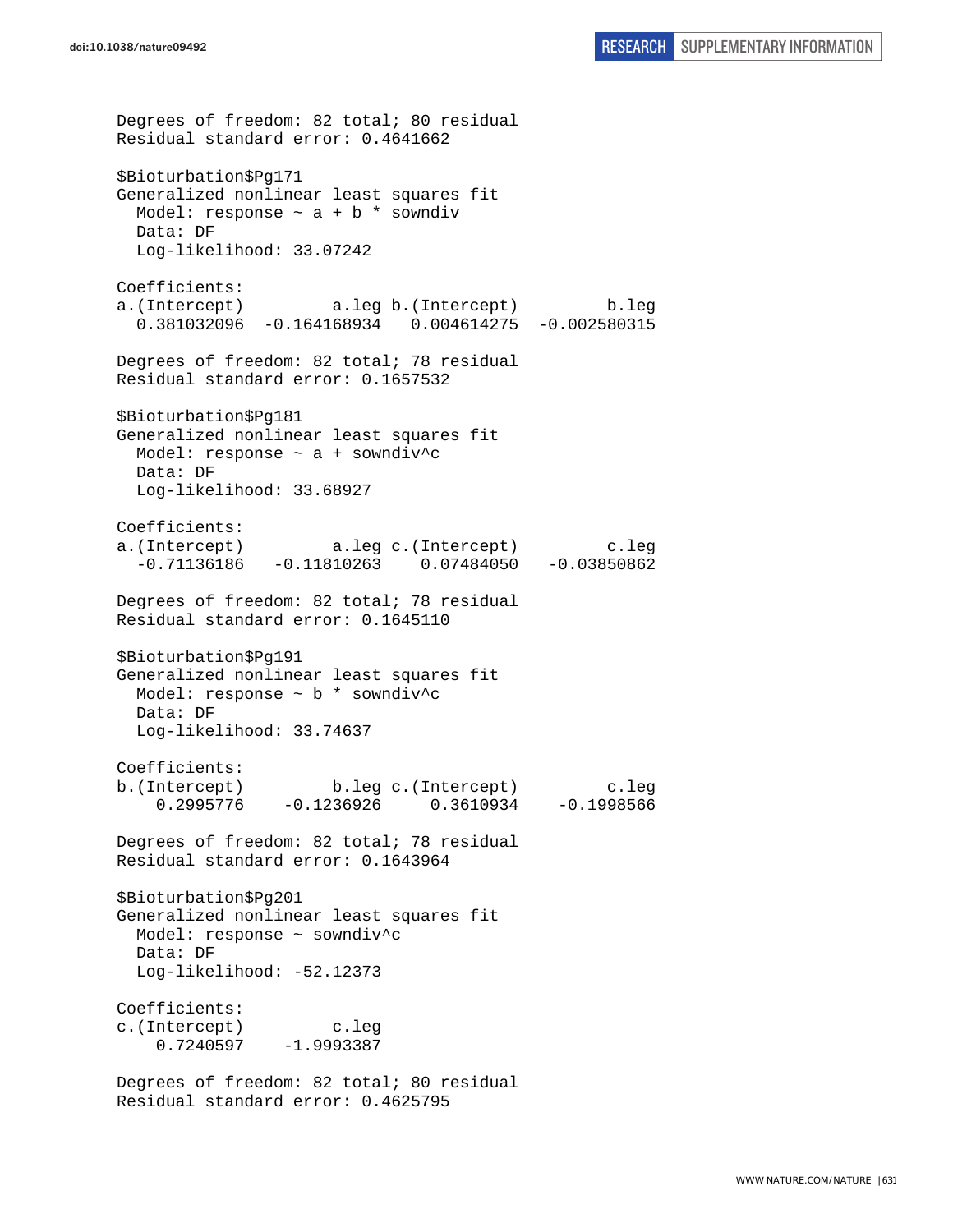\$Bioturbation\$Ph221 Generalized nonlinear least squares fit Model: response  $\sim$  a + b  $*$  sowndiv Data: DF Log-likelihood: 33.79861 Coefficients: a.(Intercept) a.funcgr a.leg b.(Intercept) b.funcgr 0.240117748 0.028364952 -0.111920141 0.023275004 -0.003059289 b.leg -0.009763383 Degrees of freedom: 82 total; 76 residual Residual standard error: 0.1664394 \$Bioturbation\$Ph231 Generalized nonlinear least squares fit Model: response ~ a + sowndiv^c Data: DF Log-likelihood: 33.87082 Coefficients: a.(Intercept) a.funcgr a.leg c.(Intercept) c.funcgr -0.664039405 -0.009220624 -0.136118062 0.024308912 0.009441823 c.leg -0.020329905 Degrees of freedom: 82 total; 76 residual Residual standard error: 0.1662929 \$Bioturbation\$Ph241 Generalized nonlinear least squares fit Model: response ~ b \* sowndiv^c Data: DF Log-likelihood: 33.79754 Coefficients: b.(Intercept) b.funcgr b.leg c.(Intercept) c.funcgr 0.306084247 0.002209656 -0.128182974 0.260905678 0.013563389 c.leg -0.166701571 Degrees of freedom: 82 total; 76 residual Residual standard error: 0.1664416 \$Bioturbation\$Ph251 Generalized nonlinear least squares fit Model: response ~ sowndiv^c Data: DF Log-likelihood: -50.10325 Coefficients: c.(Intercept) c.funcgr c.leg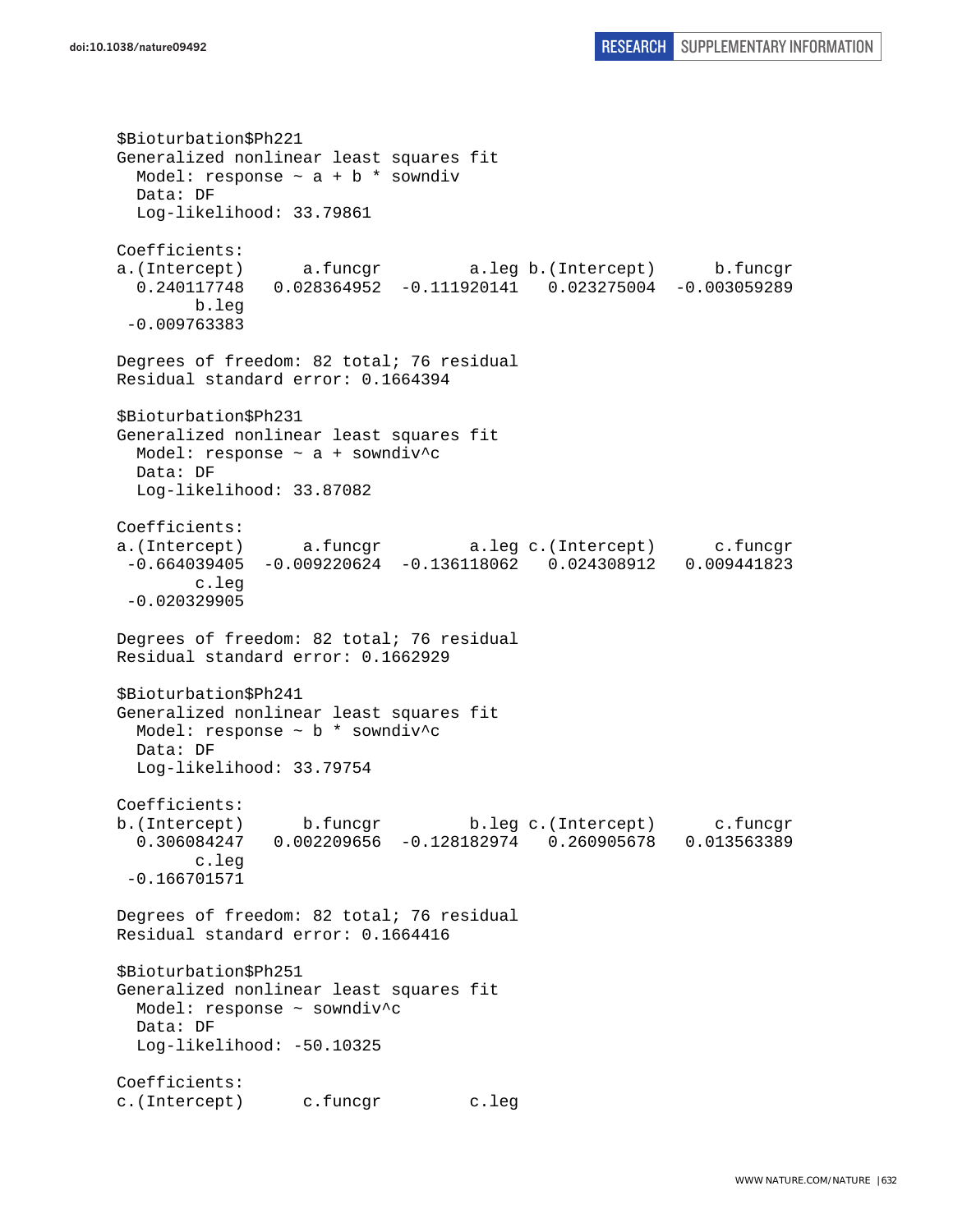$-2.8356150$  0.7626864  $-0.7879023$ Degrees of freedom: 82 total; 79 residual Residual standard error: 0.4541682 \$Bioturbation\$Pi271 Generalized nonlinear least squares fit Model: response  $\sim$  a + b \* sowndiv Data: DF Log-likelihood: 28.42850 Coefficients: a.(Intercept) a.funcgr a.grass b.(Intercept) b.funcgr 0.001918873 0.058290644 0.008003733 -0.016566622 0.002038545 b.grass 0.009672533 Degrees of freedom: 82 total; 76 residual Residual standard error: 0.1777043 \$Bioturbation\$Pi281 Generalized nonlinear least squares fit Model: response ~ a + sowndiv^c Data: DF Log-likelihood: 28.60465 Coefficients: a.(Intercept) a.funcgr a.grass c.(Intercept) c.funcgr -0.96974921 0.02889816 0.01750170 -0.08688764 0.02384061 c.grass 0.03346103 Degrees of freedom: 82 total; 76 residual Residual standard error: 0.1773229 \$Bioturbation\$Pi291 Generalized nonlinear least squares fit Model: response ~ b \* sowndiv^c Data: DF Log-likelihood: 29.352 Coefficients: b.(Intercept) b.funcgr b.grass c.(Intercept) c.funcgr 0.10606916 0.02547831 -0.02889878 -1.08829102 0.18256216 c.grass 0.51668509 Degrees of freedom: 82 total; 76 residual Residual standard error: 0.1757141 \$Bioturbation\$Pi301 Generalized nonlinear least squares fit Model: response ~ sowndiv^c Data: DF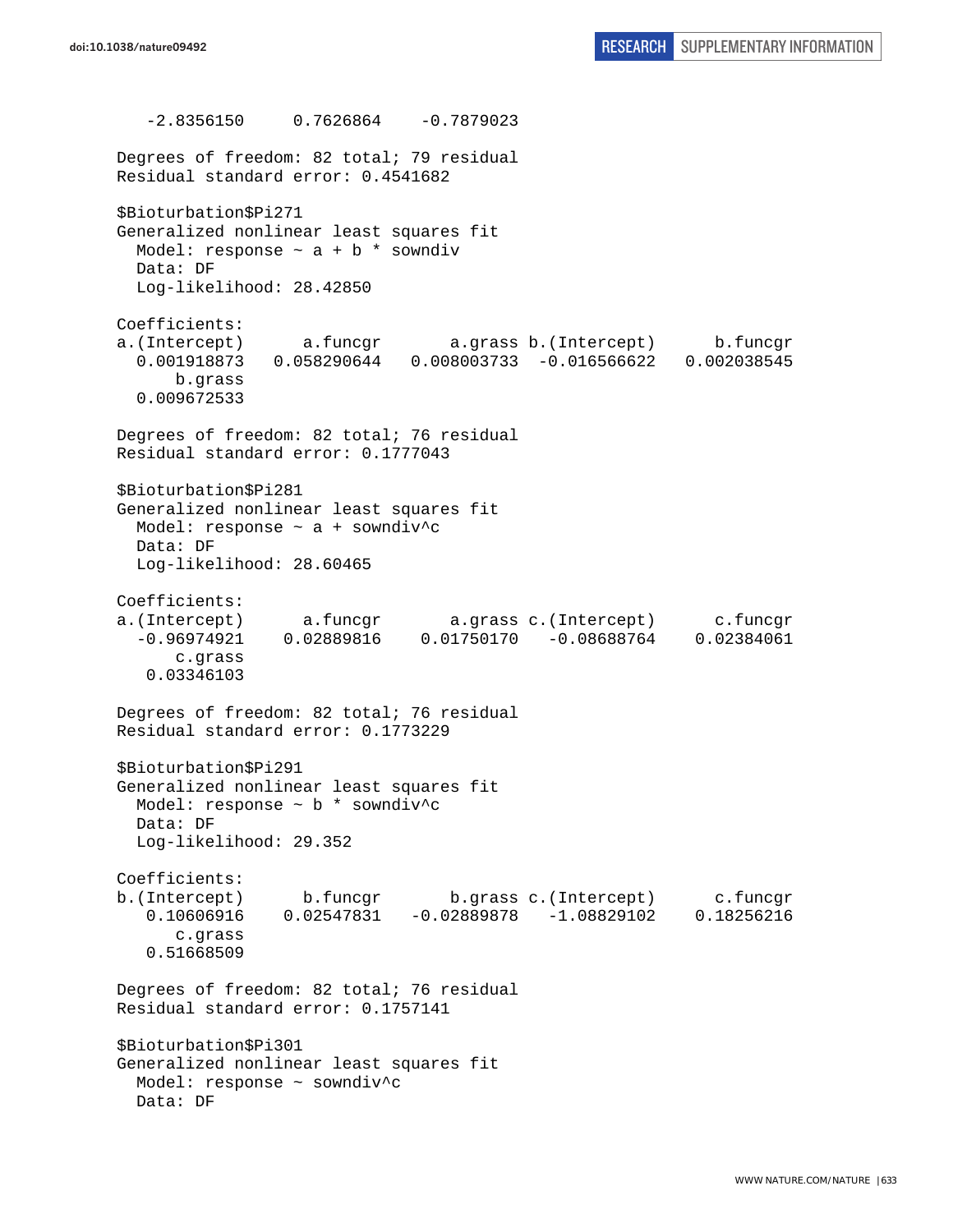Log-likelihood: -50.16532 Coefficients: c.(Intercept) c.funcgr c.grass  $-3.7790109$  0.8970458  $-0.3885011$ Degrees of freedom: 82 total; 79 residual Residual standard error: 0.4545122 \$Bioturbation\$Pj321 Generalized nonlinear least squares fit Model: response  $\sim$  a + b \* sowndiv Data: DF Log-likelihood: 34.31503 Coefficients: a.(Intercept) a.grass a.leg b.(Intercept) b.grass 0.4784603489 -0.0766578880 -0.1550877624 -0.0005561406 0.0067421916 b.leg -0.0049769486 Degrees of freedom: 82 total; 76 residual Residual standard error: 0.1653945 \$Bioturbation\$Pj331 Generalized nonlinear least squares fit Model: response ~ a + sowndiv^c Data: DF Log-likelihood: 34.07762 Coefficients: a.(Intercept) a.grass a.leg c.(Intercept) c.grass -0.648312837 -0.024220764 -0.130033650 0.073556770 -0.007021413 c.leg -0.035390603 Degrees of freedom: 82 total; 76 residual Residual standard error: 0.1658741 \$Bioturbation\$Pj341 Generalized nonlinear least squares fit Model: response ~ b \* sowndiv^c Data: DF Log-likelihood: 34.12622 Coefficients: b.(Intercept) b.grass b.leg c.(Intercept) c.grass 0.37245440 -0.04085719 -0.12815813 0.31918751 0.05430574 c.leg -0.25259056 Degrees of freedom: 82 total; 76 residual

```
Residual standard error: 0.1657758
```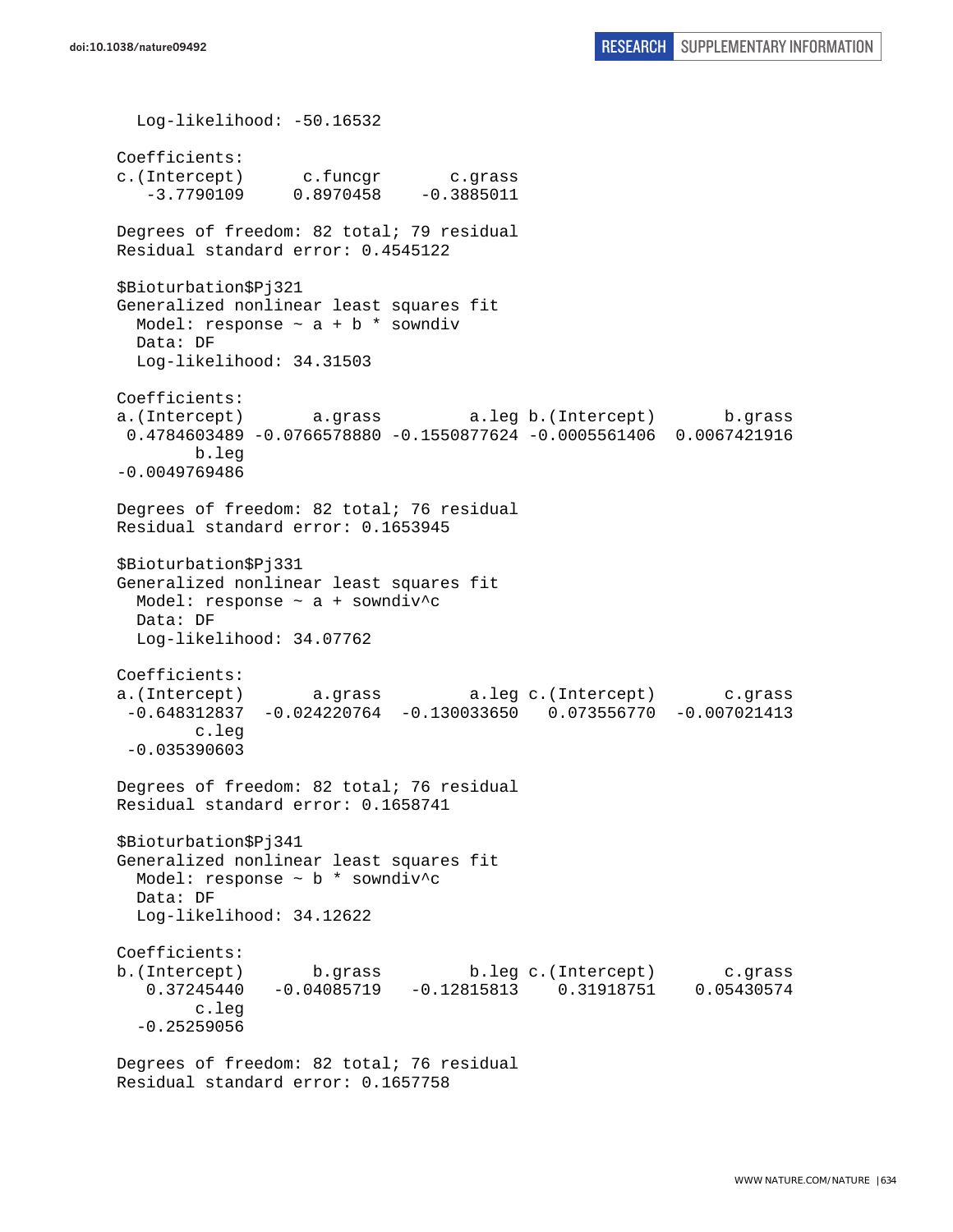\$Bioturbation\$Pj351 Generalized nonlinear least squares fit Model: response ~ sowndiv^c Data: DF Log-likelihood: -49.66763 Coefficients: c.(Intercept) c.grass c.leg  $4.064480 -2.268931 -2.410857$ Degrees of freedom: 82 total; 79 residual Residual standard error: 0.4517619 \$Bioturbation\$Pk371 Generalized nonlinear least squares fit Model: response  $\sim$  a + b \* sowndiv Data: DF Log-likelihood: 34.36648 Coefficients: a.(Intercept) a.funcgr a.grass a.leg b.(Intercept) 0.4725605157 -0.0006957403 -0.0755600610 -0.1526106880 0.0084821953 b.funcgr b.grass b.leg -0.0012143573 0.0049131891 -0.0072629798 Degrees of freedom: 82 total; 74 residual Residual standard error: 0.1675096 \$Bioturbation\$Pk381 Generalized nonlinear least squares fit Model: response ~ a + sowndiv^c Data: DF Log-likelihood: 34.32068 Coefficients: a.(Intercept) a.funcgr a.grass a.leg c.(Intercept) -0.476801490 -0.032846402 -0.063298530 -0.166216802 -0.005282417 c.funcgr c.grass c.leg 0.013269903 0.012216920 -0.018003920 Degrees of freedom: 82 total; 74 residual Residual standard error: 0.1676031 \$Bioturbation\$Pk391 Generalized nonlinear least squares fit Model: response ~ b \* sowndiv^c Data: DF Log-likelihood: 34.23534 Coefficients: b.(Intercept) b.funcgr b.grass b.leg c.(Intercept) 0.46763535 -0.01691296 -0.05867698 -0.15220321 -0.04461337 c.funcgr c.grass c.leg 0.05033639 0.12769118 -0.13942377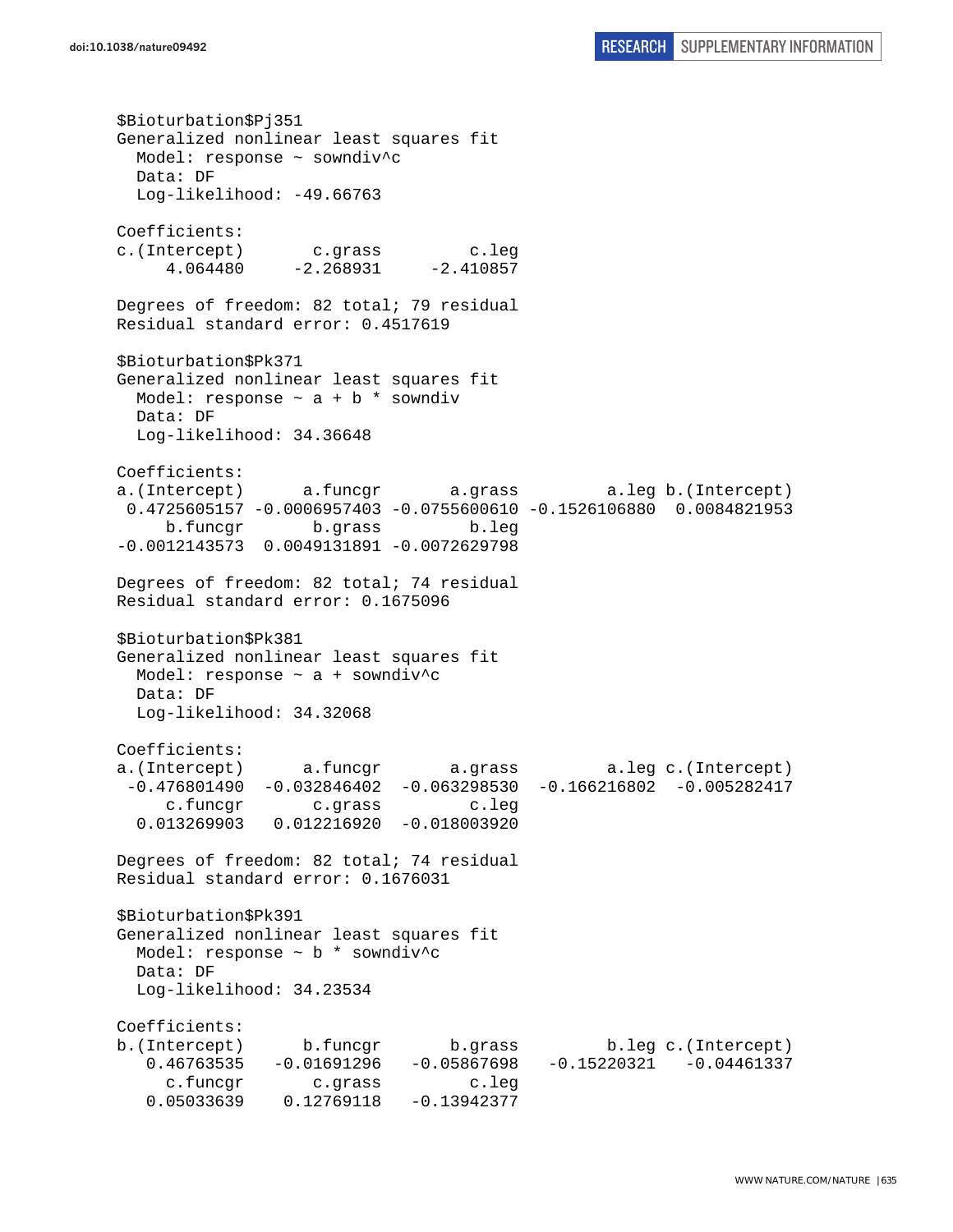Degrees of freedom: 82 total; 74 residual Residual standard error: 0.1677777 \$Bioturbation\$Pk401 Generalized nonlinear least squares fit Model: response ~ sowndiv^c Data: DF Log-likelihood: -49.65182 Coefficients: c.(Intercept) c.funcgr c.grass c.leg 3.4426091 0.0805594 -2.1217066 -2.2345531 Degrees of freedom: 82 total; 78 residual Residual standard error: 0.4545609 \$Bioturbation\$Pm1221 Generalized nonlinear least squares fit Model: response  $\sim$  a + b  $*$  sowndiv Data: DF Log-likelihood: 23.97687 Coefficients: a.(Intercept) a.grass b.(Intercept) b.grass 0.157518163 -0.035039921 -0.002498814 0.006073544 Variance function: Structure: Power of variance covariate Formula: ~sowndiv Parameter estimates: power 0.06873129 Degrees of freedom: 82 total; 78 residual Residual standard error: 0.1672323 \$Bioturbation\$Pm1231 Generalized nonlinear least squares fit Model: response  $\sim$  a + b \* sowndiv Data: DF Log-likelihood: 23.79105 Coefficients: a.(Intercept) a.grass b.(Intercept) b.grass 0.191730882 -0.055614764 -0.005252438 0.008047494 Variance function: Structure: Exponential of variance covariate Formula: ~sowndiv Parameter estimates: expon -0.006311827 Degrees of freedom: 82 total; 78 residual Residual standard error: 0.1959533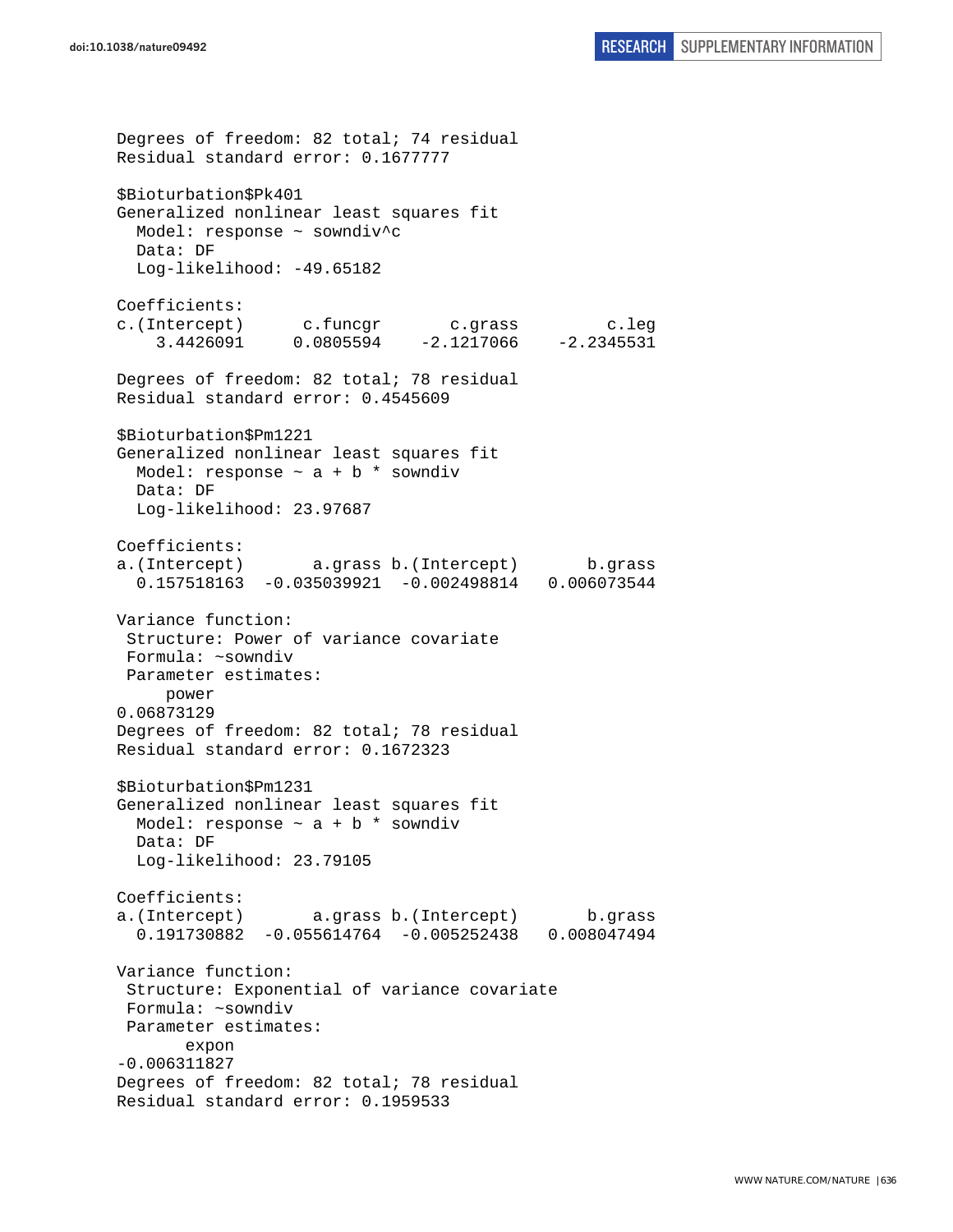```
$Bioturbation$Pm1321 
Generalized nonlinear least squares fit 
 Model: response \sim a + sowndiv<sup>^</sup>c
  Data: DF 
   Log-likelihood: 24.55167 
Coefficients: 
a.(Intercept) a.grass c.(Intercept) c.grass 
   -0.98932774 0.04531749 0.08643845 -0.03039373 
Variance function: 
  Structure: Power of variance covariate 
 Formula: ~sowndiv 
 Parameter estimates: 
      power 
0.08173598 
Degrees of freedom: 82 total; 78 residual 
Residual standard error: 0.1628888 
$Bioturbation$Pm1331 
Generalized nonlinear least squares fit 
  Model: response ~ a + sowndiv^c 
  Data: DF 
   Log-likelihood: 24.21951 
Coefficients: 
a.(Intercept) a.grass c.(Intercept) c.grass 
   -0.96314922 0.02740374 0.06774067 -0.01597323 
Variance function: 
  Structure: Exponential of variance covariate 
 Formula: ~sowndiv 
 Parameter estimates: 
        expon 
-0.006130352 
Degrees of freedom: 82 total; 78 residual 
Residual standard error: 0.1946287 
$Bioturbation$Pm1421 
Generalized nonlinear least squares fit 
  Model: response ~ b * sowndiv^c 
  Data: DF 
  Log-likelihood: 24.41109 
Coefficients: 
b.(Intercept) b.grass c.(Intercept) c.grass 
   0.080762625 0.005975706 0.364261044 -0.041348578 
Variance function: 
  Structure: Power of variance covariate 
 Formula: ~sowndiv 
  Parameter estimates: 
      power
```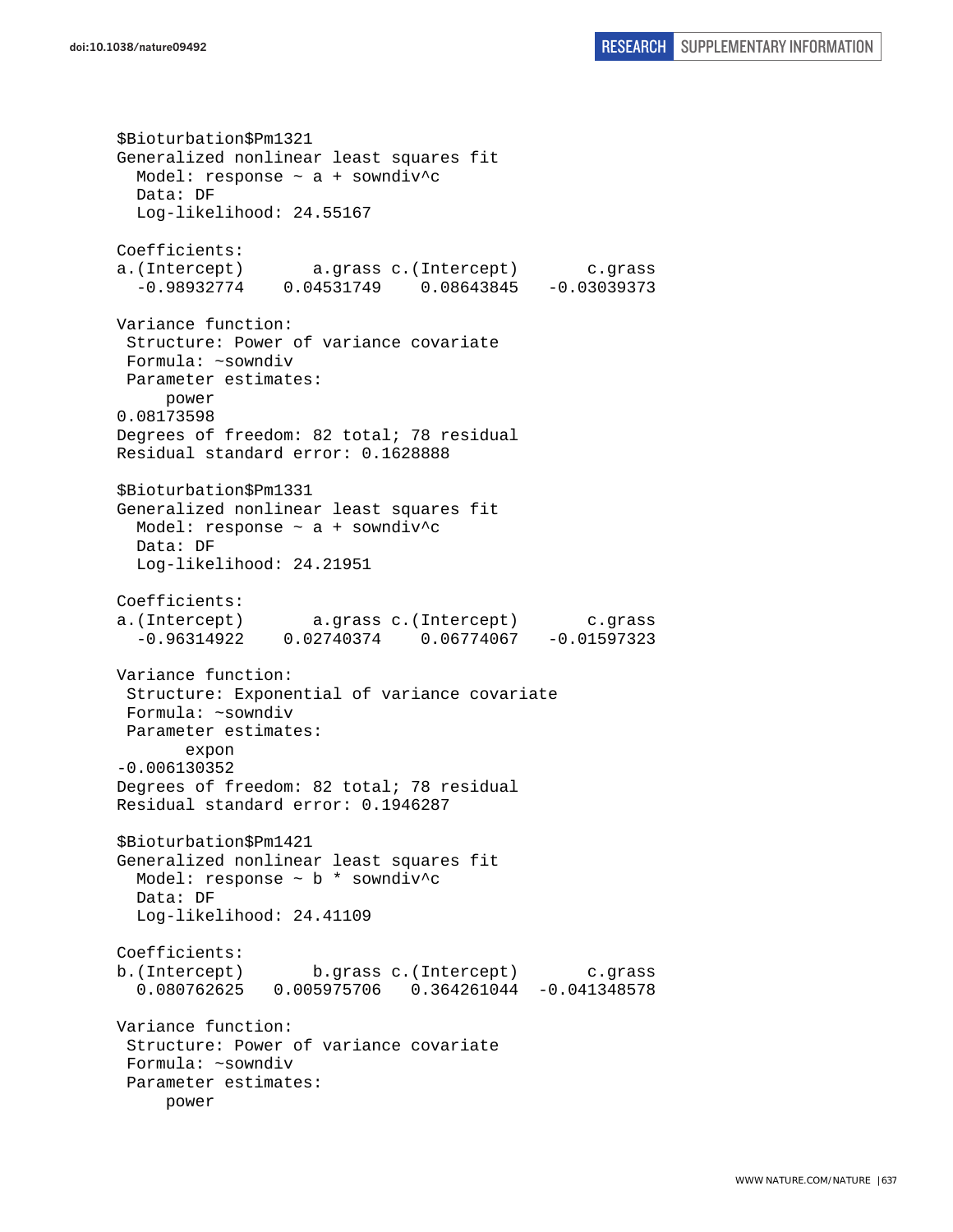0.07299947 Degrees of freedom: 82 total; 78 residual Residual standard error: 0.1652983 \$Bioturbation\$Pm1431 Generalized nonlinear least squares fit Model: response ~ b \* sowndiv^c Data: DF Log-likelihood: 24.21807 Coefficients: b.(Intercept) b.grass c.(Intercept) c.grass 0.11082719 -0.01534247 0.18461061 0.09678874 Variance function: Structure: Exponential of variance covariate Formula: ~sowndiv Parameter estimates: expon -0.006659658 Degrees of freedom: 82 total; 78 residual Residual standard error: 0.1955185 \$Bioturbation\$Pm1521 Generalized nonlinear least squares fit Model: response ~ sowndiv^c Data: DF Log-likelihood: -37.62511 Coefficients: c.(Intercept) c.grass 1.587913 -2.304960 Variance function: Structure: Power of variance covariate Formula: ~sowndiv Parameter estimates: power -0.3486845 Degrees of freedom: 82 total; 80 residual Residual standard error: 0.650445 \$Bioturbation\$Pm1531 Generalized nonlinear least squares fit Model: response ~ sowndiv^c Data: DF Log-likelihood: -49.11184 Coefficients: c.(Intercept) c.grass 0.7071402 -1.9471625 Variance function: Structure: Exponential of variance covariate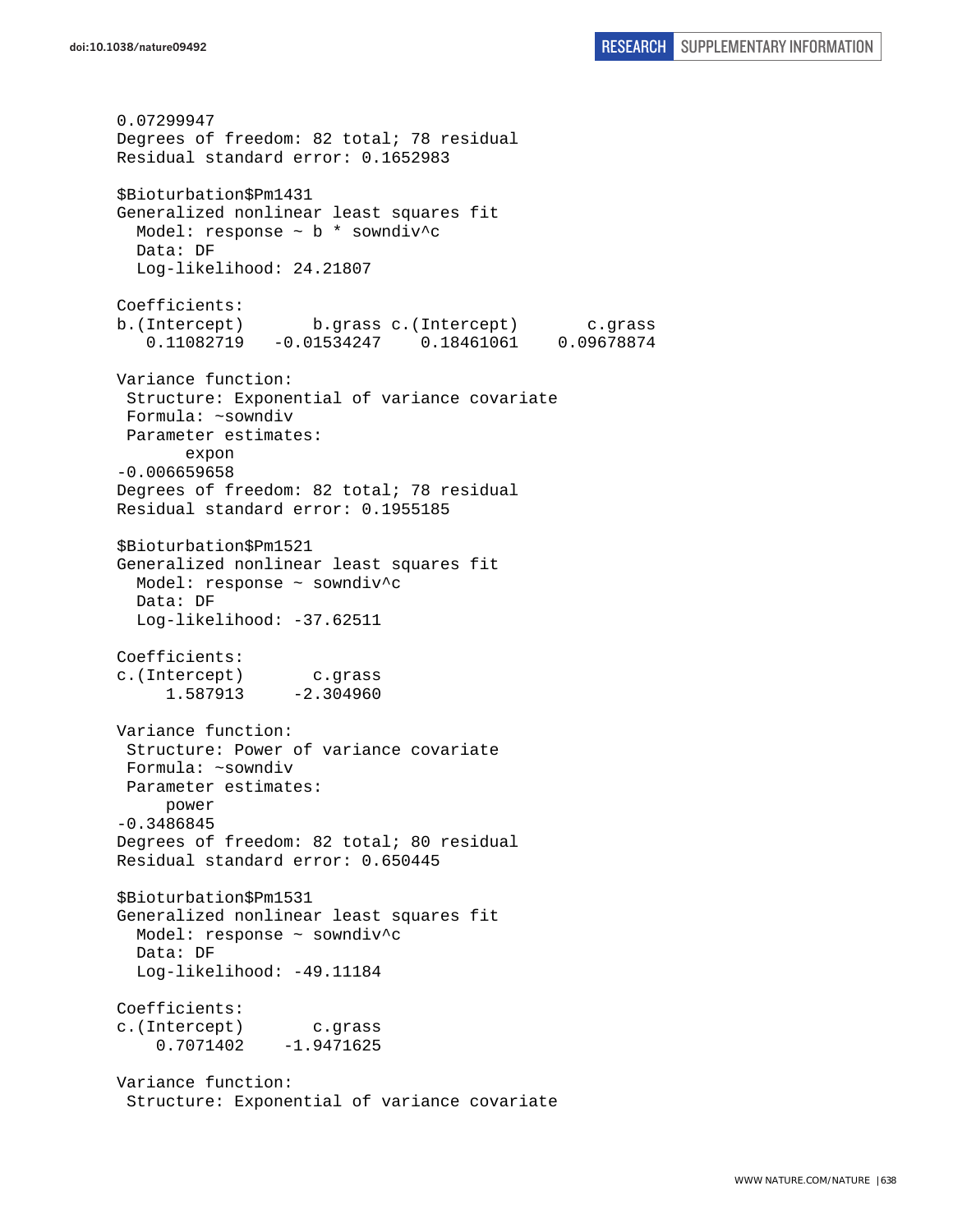Formula: ~sowndiv Parameter estimates: expon -0.01487552 Degrees of freedom: 82 total; 80 residual Residual standard error: 0.5066395 \$Bioturbation\$Pn1721 Generalized nonlinear least squares fit Model: response  $\sim$  a + b \* sowndiv Data: DF Log-likelihood: 33.47118 Coefficients: a.(Intercept) a.leg b.(Intercept) b.leg 0.370839580 -0.159109495 0.005187234 -0.002872769 Variance function: Structure: Power of variance covariate Formula: ~sowndiv Parameter estimates: power 0.07493689 Degrees of freedom: 82 total; 78 residual Residual standard error: 0.1475824 \$Bioturbation\$Pn1731 Generalized nonlinear least squares fit Model: response  $\sim$  a + b  $*$  sowndiv Data: DF Log-likelihood: 33.32823 Coefficients: a.(Intercept) a.leg b.(Intercept) b.leg 0.399144944 -0.173468453 0.003275591 -0.001861383 Variance function: Structure: Exponential of variance covariate Formula: ~sowndiv Parameter estimates: expon -0.007369728 Degrees of freedom: 82 total; 78 residual Residual standard error: 0.1760296 \$Bioturbation\$Pn1821 Generalized nonlinear least squares fit Model: response ~ a + sowndiv^c Data: DF Log-likelihood: 33.80667 Coefficients: a.(Intercept) a.leg c.(Intercept) c.leg  $-0.70464511 - 0.12177065 0.07123015 - 0.03640052$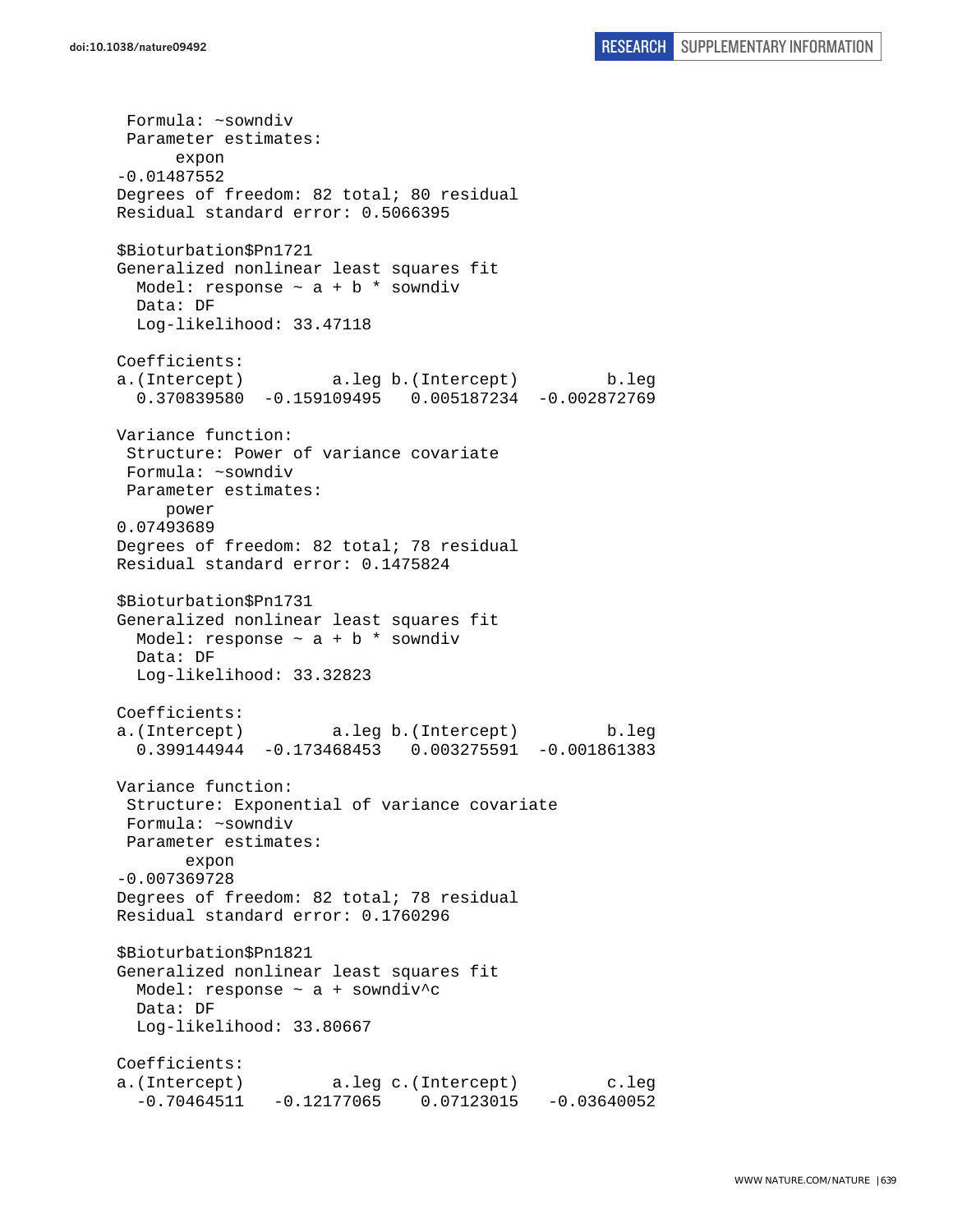Variance function: Structure: Power of variance covariate Formula: ~sowndiv Parameter estimates: power 0.04057679 Degrees of freedom: 82 total; 78 residual Residual standard error: 0.1546719 \$Bioturbation\$Pn1831 Generalized nonlinear least squares fit Model: response ~ a + sowndiv^c Data: DF Log-likelihood: 34.11719 Coefficients: a.(Intercept) a.leg c.(Intercept) c.leg  $-0.69208397 -0.12778602 0.06437164 -0.03325332$ Variance function: Structure: Exponential of variance covariate Formula: ~sowndiv Parameter estimates: expon -0.008265646 Degrees of freedom: 82 total; 78 residual Residual standard error: 0.1756902 \$Bioturbation\$Pn1921 Generalized nonlinear least squares fit Model: response ~ b \* sowndiv^c Data: DF Log-likelihood: 33.89558 Coefficients: b.(Intercept) b.leg c.(Intercept) c.leg 0.3015308 -0.1249988 0.3445728 -0.1850122 Variance function: Structure: Power of variance covariate Formula: ~sowndiv Parameter estimates: power 0.04491114 Degrees of freedom: 82 total; 78 residual Residual standard error: 0.1535133 \$Bioturbation\$Pn1931 Generalized nonlinear least squares fit Model: response  $\sim$  b  $*$  sowndiv<sup>\*</sup>c Data: DF Log-likelihood: 34.10345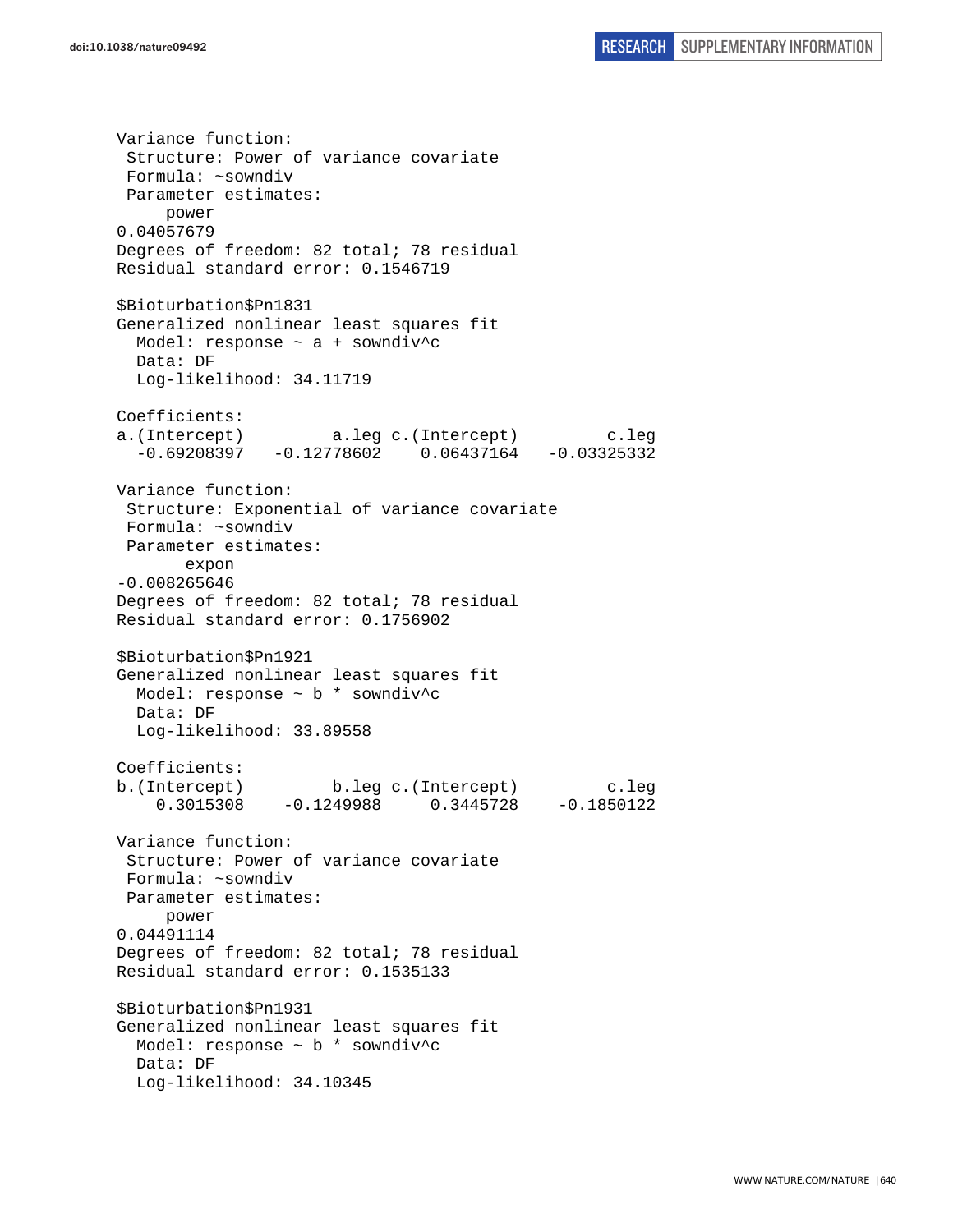```
Coefficients: 
b.(Intercept) b.leg c.(Intercept) c.leg 
     0.3205605 -0.1342101 0.3012658 -0.1700300 
Variance function: 
  Structure: Exponential of variance covariate 
 Formula: ~sowndiv 
 Parameter estimates: 
        expon 
-0.007821472 
Degrees of freedom: 82 total; 78 residual 
Residual standard error: 0.1750508 
$Bioturbation$Pn2021 
Generalized nonlinear least squares fit 
  Model: response ~ sowndiv^c 
   Data: DF 
   Log-likelihood: -29.44721 
Coefficients: 
c.(Intercept) c.leg 
      2.357618 -2.785384 
Variance function: 
  Structure: Power of variance covariate 
  Formula: ~sowndiv 
 Parameter estimates: 
     power 
-0.516523 
Degrees of freedom: 82 total; 80 residual 
Residual standard error: 0.7552858 
$Bioturbation$Pn2031 
Generalized nonlinear least squares fit 
  Model: response ~ sowndiv^c 
  Data: DF 
   Log-likelihood: -43.2218 
Coefficients: 
c.(Intercept) c.leg 
      2.595188 -2.928451 
Variance function: 
 Structure: Exponential of variance covariate 
 Formula: ~sowndiv 
 Parameter estimates: 
       expon 
-0.04218271 
Degrees of freedom: 82 total; 80 residual 
Residual standard error: 0.5961022 
$Bioturbation$Pp2221 
Generalized nonlinear least squares fit 
  Model: response \sim a + b * sowndiv
```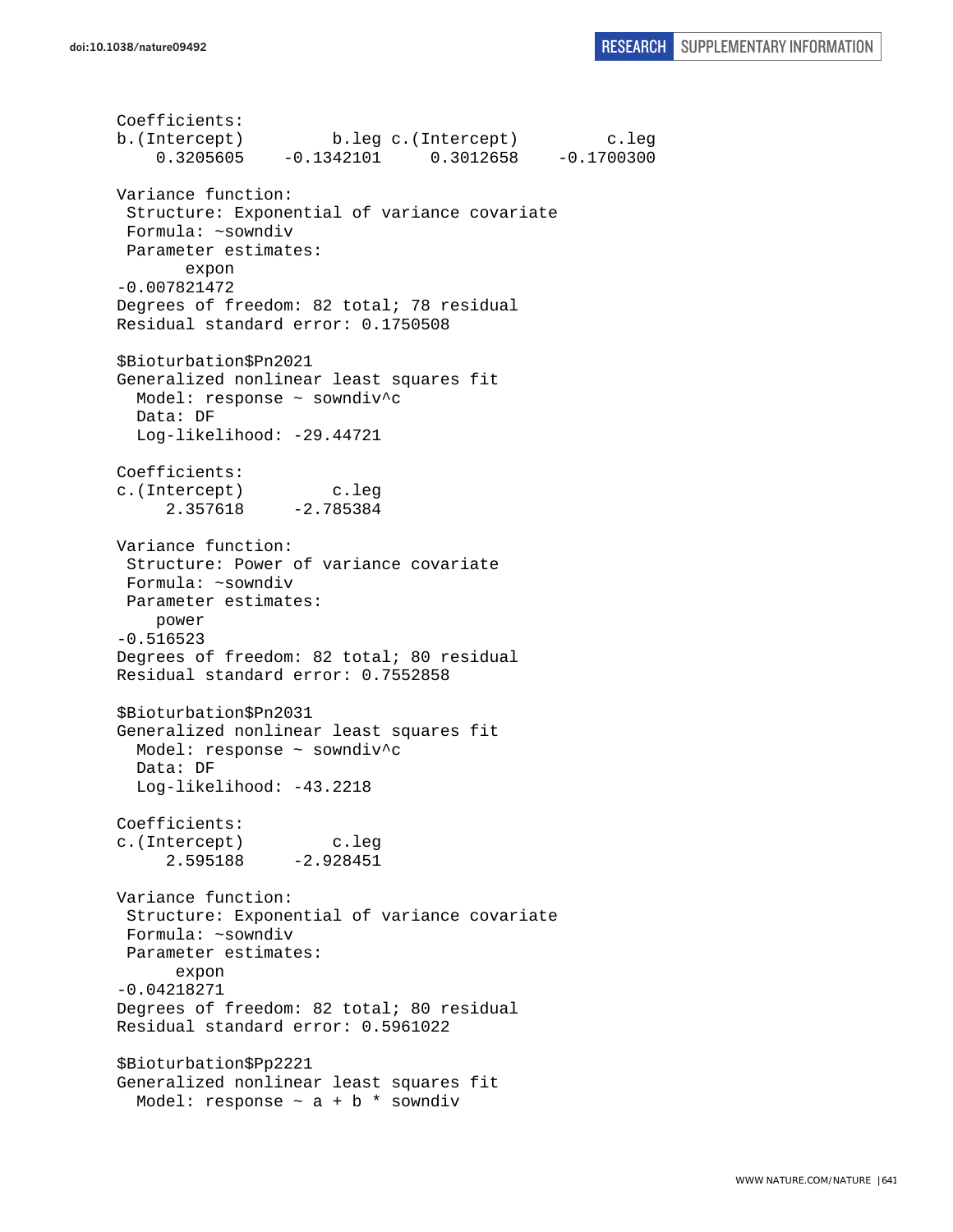```
 Data: DF 
   Log-likelihood: 33.94237 
Coefficients: 
a.(Intercept) a.funcgr a.leg b.(Intercept) b.funcgr 
   0.259520753 0.023843873 -0.118537958 0.020848350 -0.002624988 
         b.leg 
  -0.008878656 
Variance function: 
  Structure: Power of variance covariate 
 Formula: ~sowndiv 
 Parameter estimates: 
      power 
0.04694129 
Degrees of freedom: 82 total; 76 residual 
Residual standard error: 0.1549636 
$Bioturbation$Pp2231 
Generalized nonlinear least squares fit 
 Model: response \sim a + b * sowndiv
  Data: DF 
  Log-likelihood: 34.3744 
Coefficients: 
a.(Intercept) a.funcgr a.leg b.(Intercept) b.funcgr 
   0.222725163 0.035199923 -0.108112317 0.025739242 -0.003650583 
         b.leg 
 -0.010498597 
Variance function: 
  Structure: Exponential of variance covariate 
 Formula: ~sowndiv 
 Parameter estimates: 
       expon 
-0.01018459 
Degrees of freedom: 82 total; 76 residual 
Residual standard error: 0.1803768 
$Bioturbation$Pp2321 
Generalized nonlinear least squares fit 
  Model: response ~ a + sowndiv^c 
  Data: DF 
  Log-likelihood: 34.12793 
Coefficients: 
a.(Intercept) a.funcgr a.leg c.(Intercept) c.funcgr 
  -0.631748888 -0.016364190 -0.148669746 -0.002038307 0.014328145 
         c.leg 
 -0.009882523 
Variance function: 
  Structure: Power of variance covariate 
  Formula: ~sowndiv
```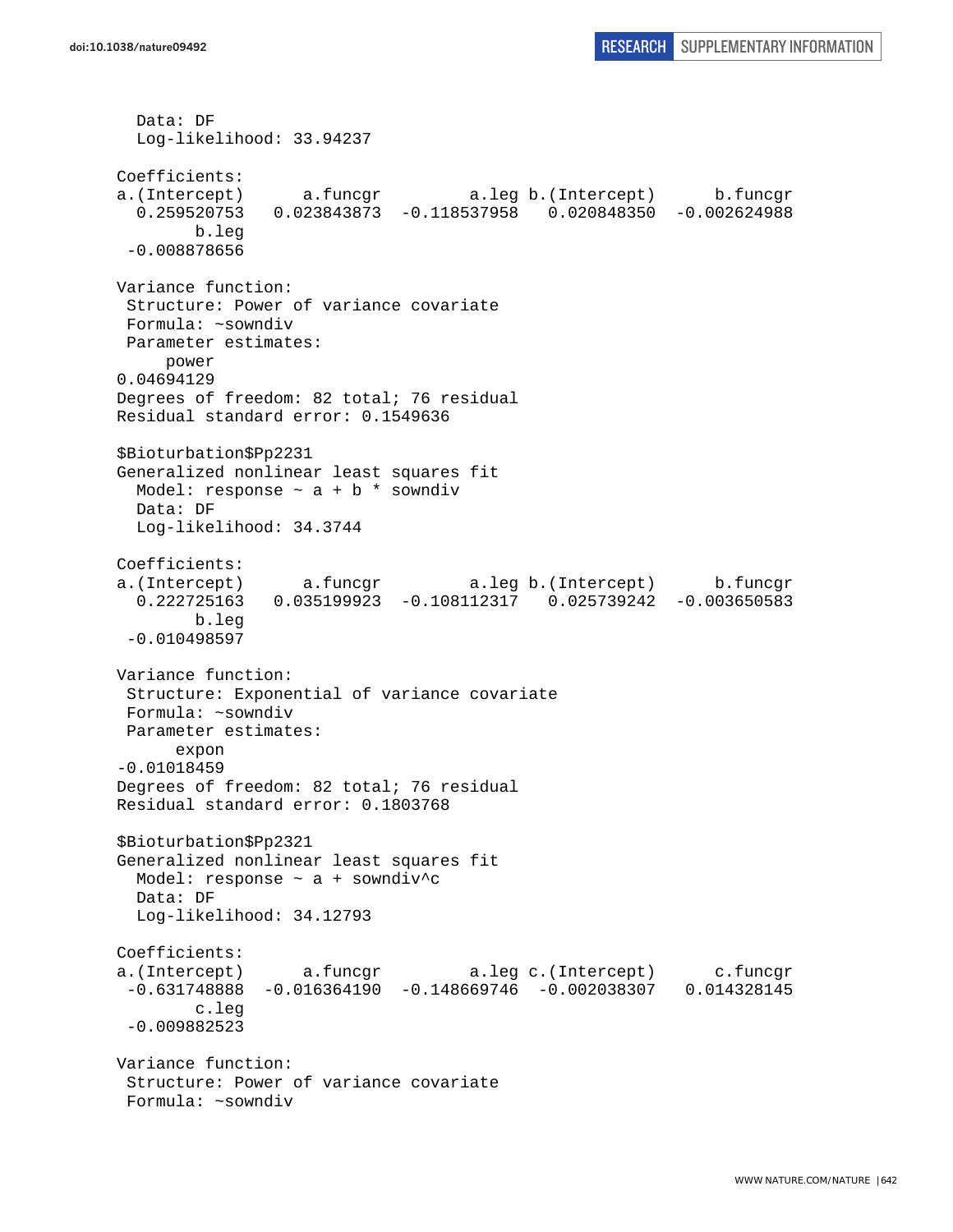Parameter estimates: power 0.06342833 Degrees of freedom: 82 total; 76 residual Residual standard error: 0.1508749 \$Bioturbation\$Pp2331 Generalized nonlinear least squares fit Model: response ~ a + sowndiv^c Data: DF Log-likelihood: 34.16786 Coefficients: a.(Intercept) a.funcgr a.leg c.(Intercept) c.funcgr -0.686642087 0.001772718 -0.131300015 0.044089480 0.002979477 c.leg -0.026028774 Variance function: Structure: Exponential of variance covariate Formula: ~sowndiv Parameter estimates: expon -0.007748569 Degrees of freedom: 82 total; 76 residual Residual standard error: 0.1770891 \$Bioturbation\$Pp2431 Generalized nonlinear least squares fit Model: response ~ b \* sowndiv^c Data: DF Log-likelihood: 34.17012 Coefficients: b.(Intercept) b.funcgr b.leg c.(Intercept) c.funcgr 0.27984895 0.01108098 -0.12012605 0.40888234 -0.01726270 c.leg -0.23456085 Variance function: Structure: Exponential of variance covariate Formula: ~sowndiv Parameter estimates: expon -0.008548835 Degrees of freedom: 82 total; 76 residual Residual standard error: 0.1783050 \$Bioturbation\$Pp2521 Generalized nonlinear least squares fit Model: response ~ sowndiv^c Data: DF Log-likelihood: -24.89573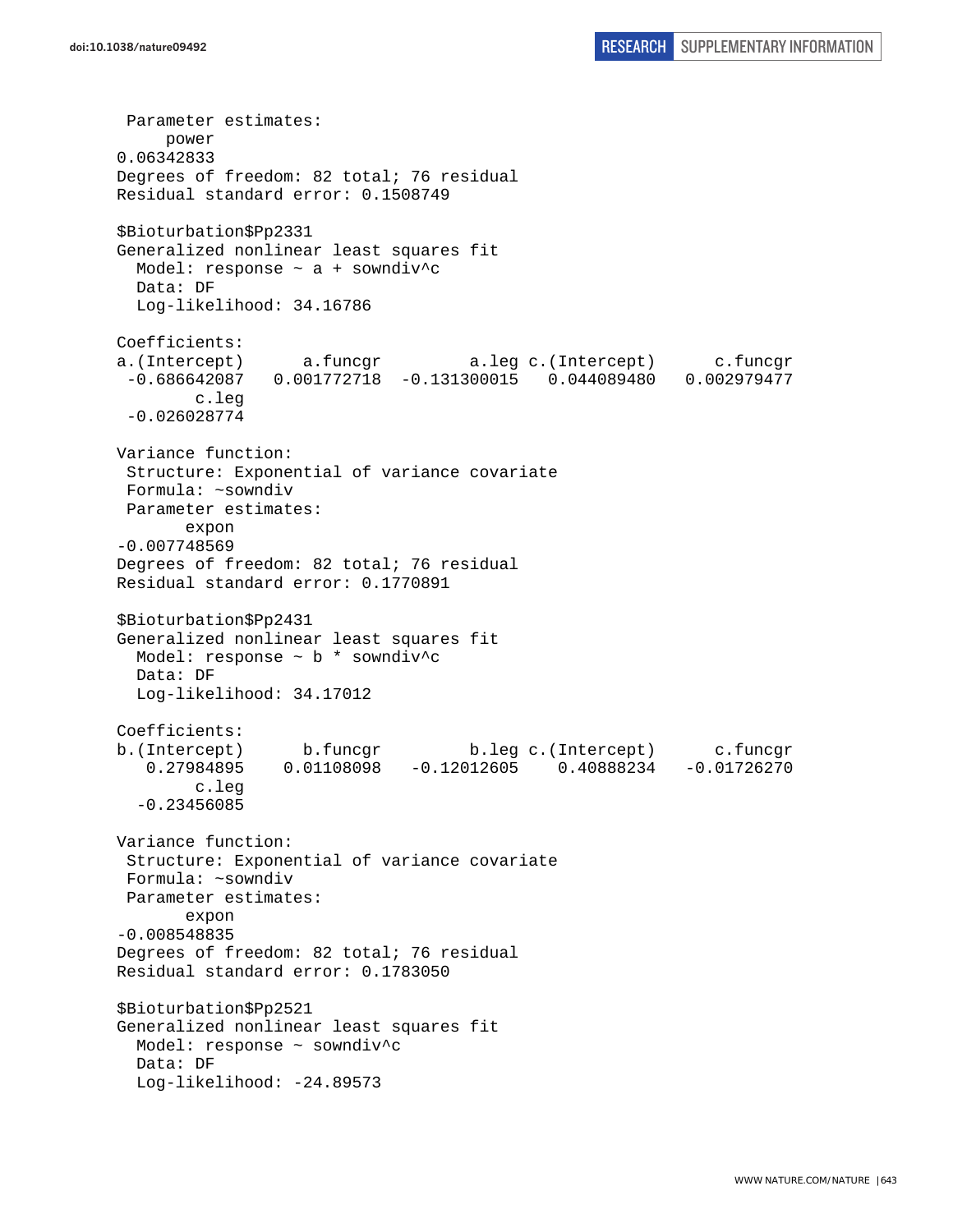Coefficients:

c.(Intercept) c.funcgr c.leg 1.2715910 0.1816573 -2.3540206 Variance function: Structure: Power of variance covariate Formula: ~sowndiv Parameter estimates: power -0.5329723 Degrees of freedom: 82 total; 79 residual Residual standard error: 0.736788 \$Bioturbation\$Pp2531 Generalized nonlinear least squares fit Model: response ~ sowndiv^c Data: DF Log-likelihood: -37.20437 Coefficients: c.(Intercept) c.funcgr c.leg  $-0.02734227$   $0.39849374$   $-1.88714463$ Variance function: Structure: Exponential of variance covariate Formula: ~sowndiv Parameter estimates: expon -0.04040393 Degrees of freedom: 82 total; 79 residual Residual standard error: 0.5489716 \$Bioturbation\$Pq2721 Generalized nonlinear least squares fit Model: response  $\sim$  a + b  $*$  sowndiv Data: DF Log-likelihood: 28.47831 Coefficients: a.(Intercept) a.funcgr a.grass b.(Intercept) b.funcgr -0.0005616369 0.0574229531 0.0109303811 -0.0161719470 0.0020582164 b.grass 0.0093075934 Variance function: Structure: Power of variance covariate Formula: ~sowndiv Parameter estimates: power 0.02586895 Degrees of freedom: 82 total; 76 residual Residual standard error: 0.1709051 \$Bioturbation\$Pq2731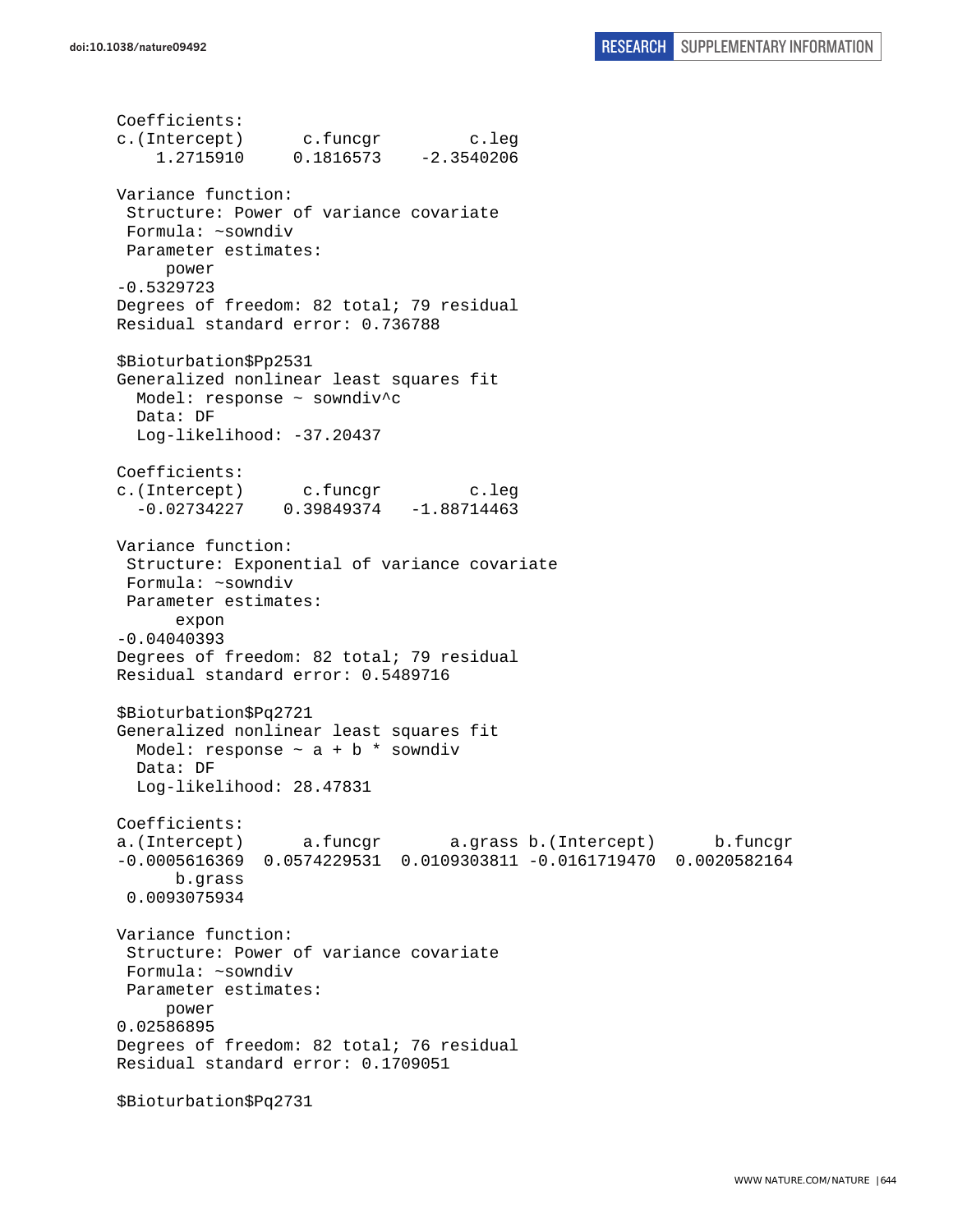```
Generalized nonlinear least squares fit 
 Model: response \sim a + b * sowndiv
  Data: DF 
  Log-likelihood: 29.05050 
Coefficients: 
a.(Intercept) a.funcgr a.grass b.(Intercept) b.funcgr 
-0.0007580935 0.0635892472 0.0042480145 -0.0169238973 0.0017927198 
       b.grass 
 0.0103410001 
Variance function: 
  Structure: Exponential of variance covariate 
 Formula: ~sowndiv 
 Parameter estimates: 
       expon 
-0.01073567 
Degrees of freedom: 82 total; 76 residual 
Residual standard error: 0.1933892 
$Bioturbation$Pq2821 
Generalized nonlinear least squares fit 
  Model: response ~ a + sowndiv^c 
  Data: DF 
   Log-likelihood: 28.68171 
Coefficients: 
a.(Intercept) a.funcgr a.grass c.(Intercept) c.funcgr 
  -0.97907198 0.02845559 0.02391696 -0.07976082 0.02372241 
       c.grass 
    0.02869500 
Variance function: 
  Structure: Power of variance covariate 
 Formula: ~sowndiv 
 Parameter estimates: 
     power 
0.03210338 
Degrees of freedom: 82 total; 76 residual 
Residual standard error: 0.1689111 
$Bioturbation$Pq2831 
Generalized nonlinear least squares fit 
  Model: response ~ a + sowndiv^c 
   Data: DF 
   Log-likelihood: 28.99412 
Coefficients: 
a.(Intercept) a.funcgr a.grass c.(Intercept) c.funcgr 
   -0.96944056 0.03816405 0.01015874 -0.09194624 0.02000233 
       c.grass 
    0.04043881
```
Variance function: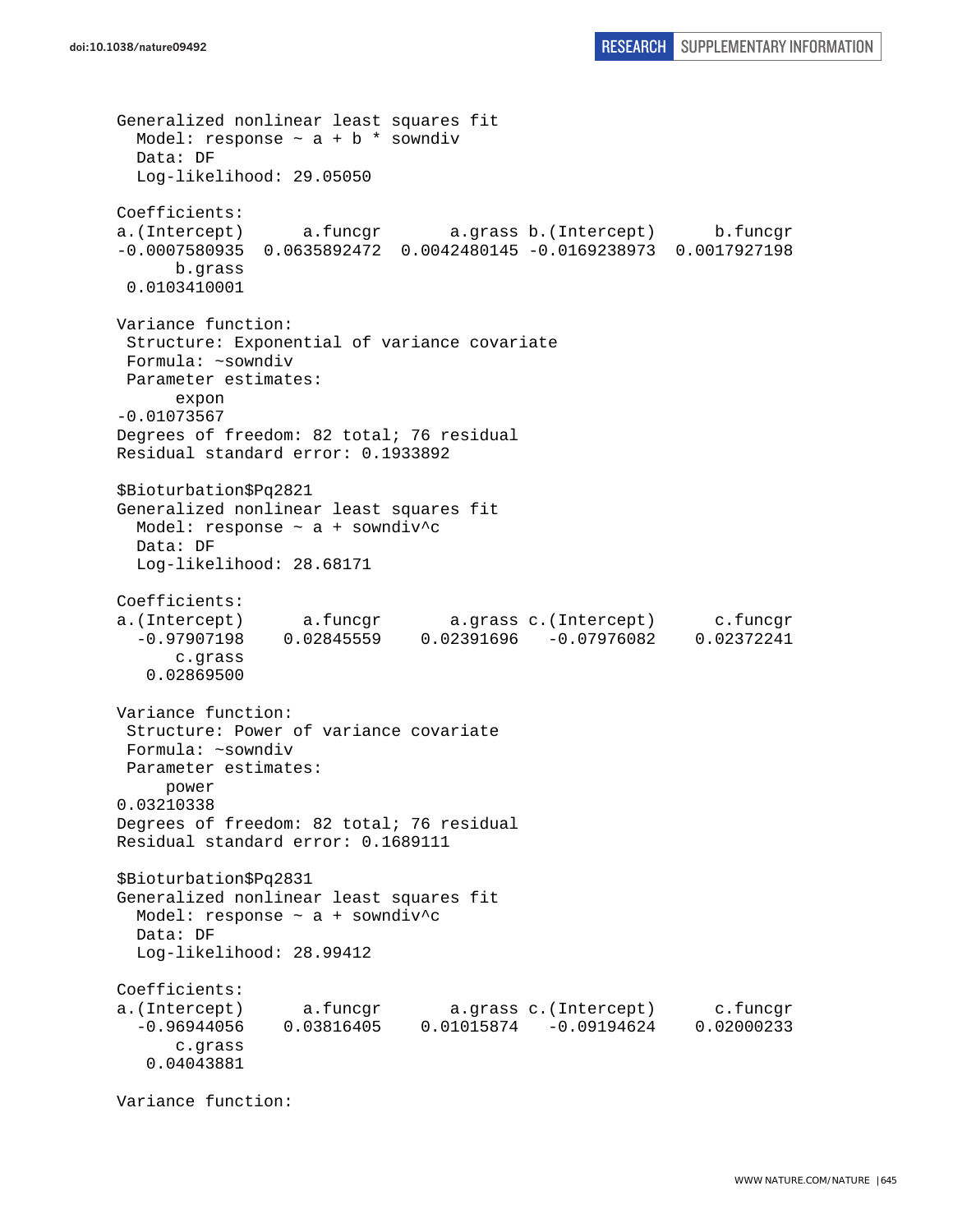```
 Structure: Exponential of variance covariate 
  Formula: ~sowndiv 
 Parameter estimates: 
        expon 
-0.008876756 
Degrees of freedom: 82 total; 76 residual 
Residual standard error: 0.1904583 
$Bioturbation$Pq2921 
Generalized nonlinear least squares fit 
  Model: response ~ b * sowndiv^c 
   Data: DF 
   Log-likelihood: 29.35581 
Coefficients: 
b.(Intercept) b.funcgr b.grass c.(Intercept) c.funcgr 
    0.11050423 0.02519128 -0.03165430 -1.10438967 0.18334537 
       c.grass 
    0.52813421 
Variance function: 
  Structure: Power of variance covariate 
 Formula: ~sowndiv 
 Parameter estimates: 
        power 
-0.007681667 
Degrees of freedom: 82 total; 76 residual 
Residual standard error: 0.1777212 
$Bioturbation$Pq2931 
Generalized nonlinear least squares fit 
  Model: response ~ b * sowndiv^c 
   Data: DF 
   Log-likelihood: 30.22263 
Coefficients: 
b.(Intercept) b.funcgr b.grass c.(Intercept) c.funcgr 
    0.13016381 0.02991060 -0.04897648 -1.17168096 0.16929743 
       c.grass 
    0.59550747 
Variance function: 
  Structure: Exponential of variance covariate 
 Formula: ~sowndiv 
 Parameter estimates: 
       expon 
-0.01255157 
Degrees of freedom: 82 total; 76 residual 
Residual standard error: 0.1936400 
$Bioturbation$Pq3021 
Generalized nonlinear least squares fit 
 Model: response ~ sowndiv^c
   Data: DF
```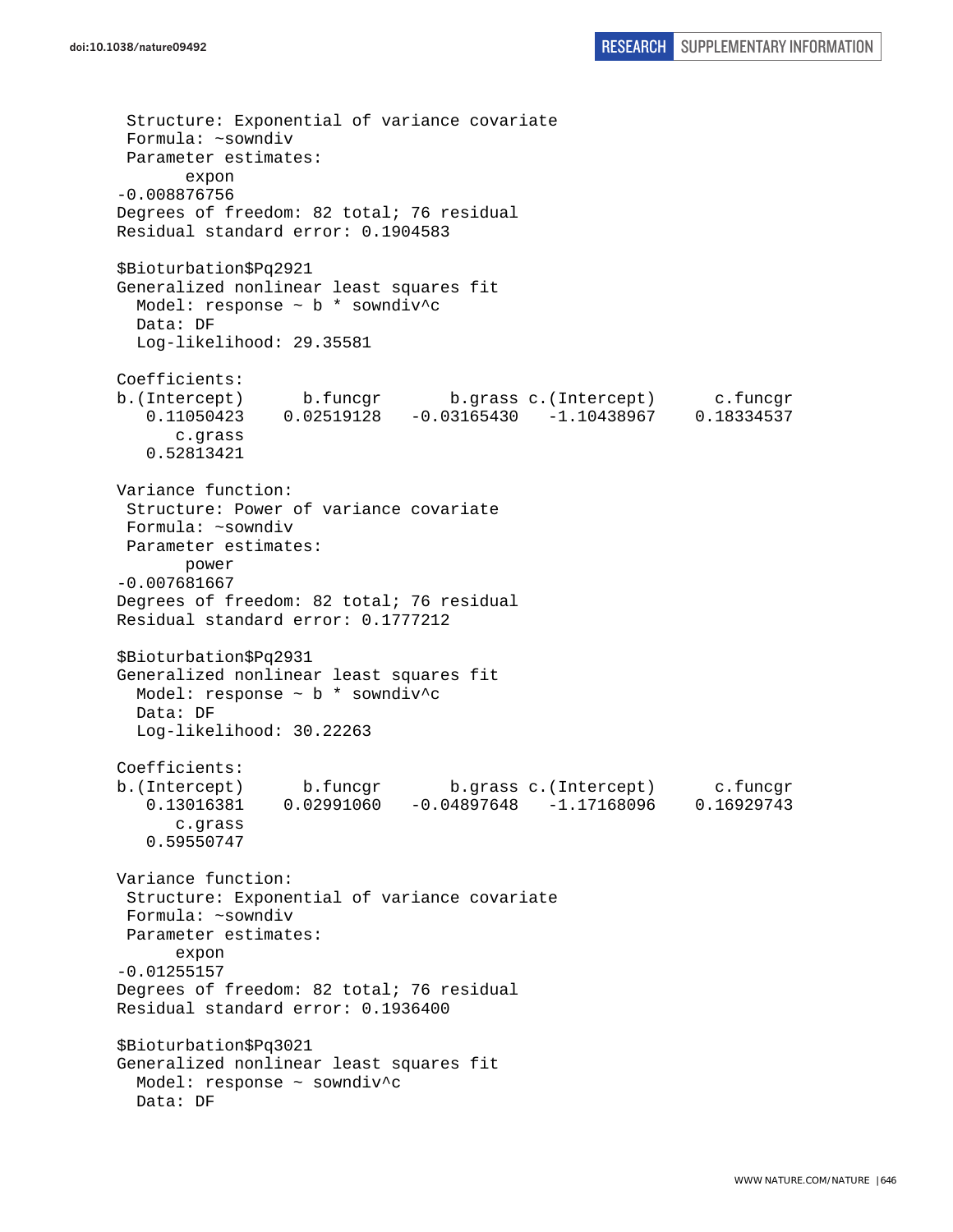Log-likelihood: -26.58377 Coefficients: c.(Intercept) c.funcgr c.grass -4.6872953 0.8517815 0.9116164 Variance function: Structure: Power of variance covariate Formula: ~sowndiv Parameter estimates: power -0.4908771 Degrees of freedom: 82 total; 79 residual Residual standard error: 0.7065488 \$Bioturbation\$Pq3031 Generalized nonlinear least squares fit Model: response ~ sowndiv^c Data: DF Log-likelihood: -37.23556 Coefficients: c.(Intercept) c.funcgr c.grass -7.369318 1.415558 1.385722 Variance function: Structure: Exponential of variance covariate Formula: ~sowndiv Parameter estimates: expon -0.04021953 Degrees of freedom: 82 total; 79 residual Residual standard error: 0.5483117 \$Bioturbation\$Pr3221 Generalized nonlinear least squares fit Model: response  $\sim$  a + b  $*$  sowndiv Data: DF Log-likelihood: 34.44572 Coefficients: a.(Intercept) a.grass a.leg b.(Intercept) b.grass 0.4664508357 -0.0686581699 -0.1547717726 0.0003362215 0.0058888736 b.leg -0.0048624232 Variance function: Structure: Power of variance covariate Formula: ~sowndiv Parameter estimates: power 0.04426243 Degrees of freedom: 82 total; 76 residual Residual standard error: 0.154629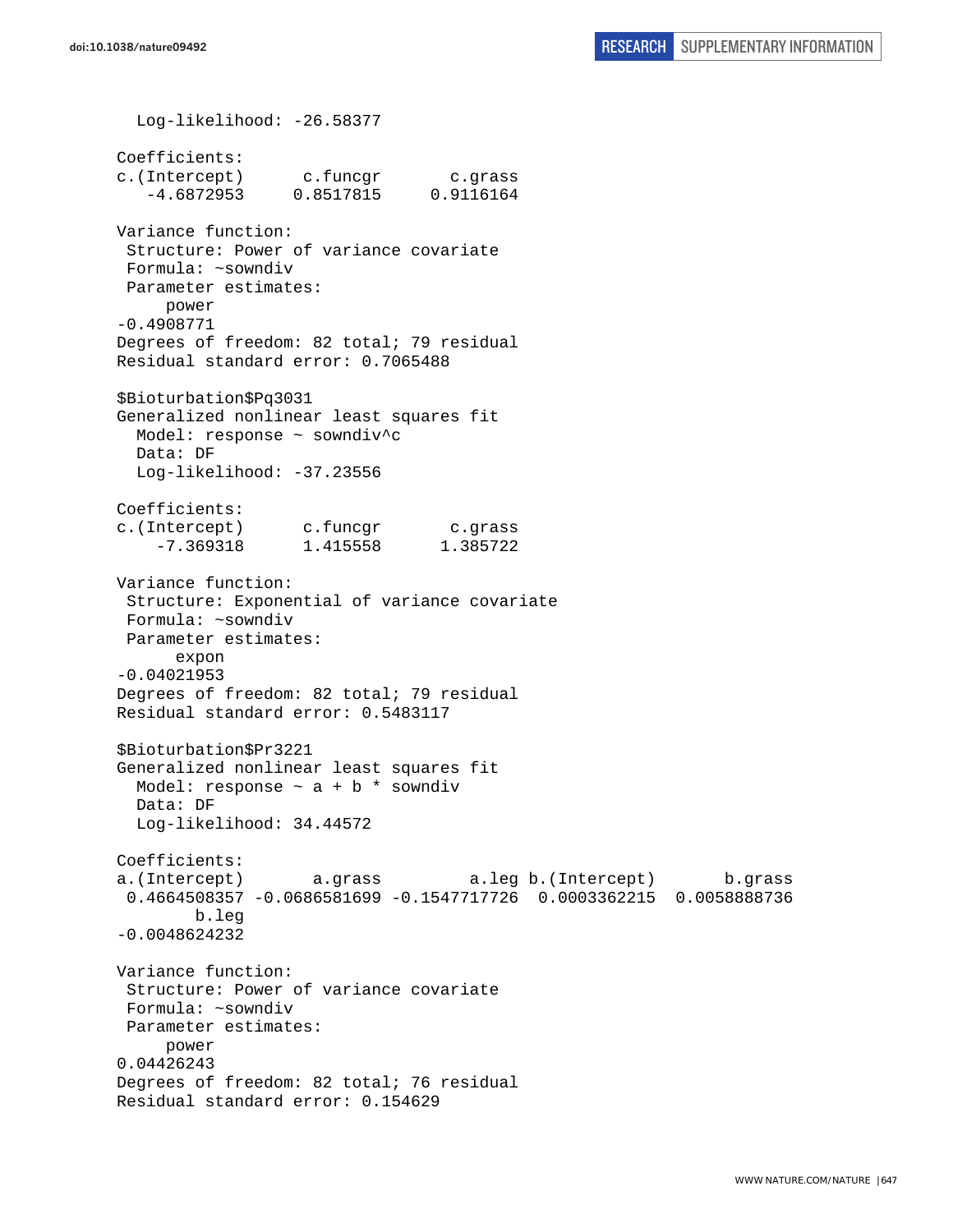```
$Bioturbation$Pr3231 
Generalized nonlinear least squares fit 
 Model: response \sim a + b * sowndiv
  Data: DF 
   Log-likelihood: 34.86083 
Coefficients: 
a.(Intercept) a.grass a.leg b.(Intercept) b.grass 
   0.507184515 -0.087926722 -0.161615324 -0.002641003 0.007917389 
         b.leg 
  -0.004653162 
Variance function: 
  Structure: Exponential of variance covariate 
 Formula: ~sowndiv 
 Parameter estimates: 
       expon 
-0.00990154 
Degrees of freedom: 82 total; 76 residual 
Residual standard error: 0.1788748 
$Bioturbation$Pr3321 
Generalized nonlinear least squares fit 
  Model: response \sim a + sowndiv<sup>^</sup>c
   Data: DF 
   Log-likelihood: 34.25963 
Coefficients: 
a.(Intercept) a.grass a.leg c.(Intercept) c.grass 
  -0.65109417 -0.01549335 -0.13581529 0.07732550 -0.01453568 
         c.leg 
   -0.03152467 
Variance function: 
  Structure: Power of variance covariate 
 Formula: ~sowndiv 
 Parameter estimates: 
     power 
0.0531182 
Degrees of freedom: 82 total; 76 residual 
Residual standard error: 0.1529561 
$Bioturbation$Pr3331 
Generalized nonlinear least squares fit 
  Model: response ~ a + sowndiv^c 
  Data: DF 
  Log-likelihood: 34.46845 
Coefficients: 
a.(Intercept) a.grass a.leg c.(Intercept) c.grass 
  -0.611129650 -0.039475637 -0.136811612 0.051503885 0.004337563 
         c.leg 
  -0.032562667
```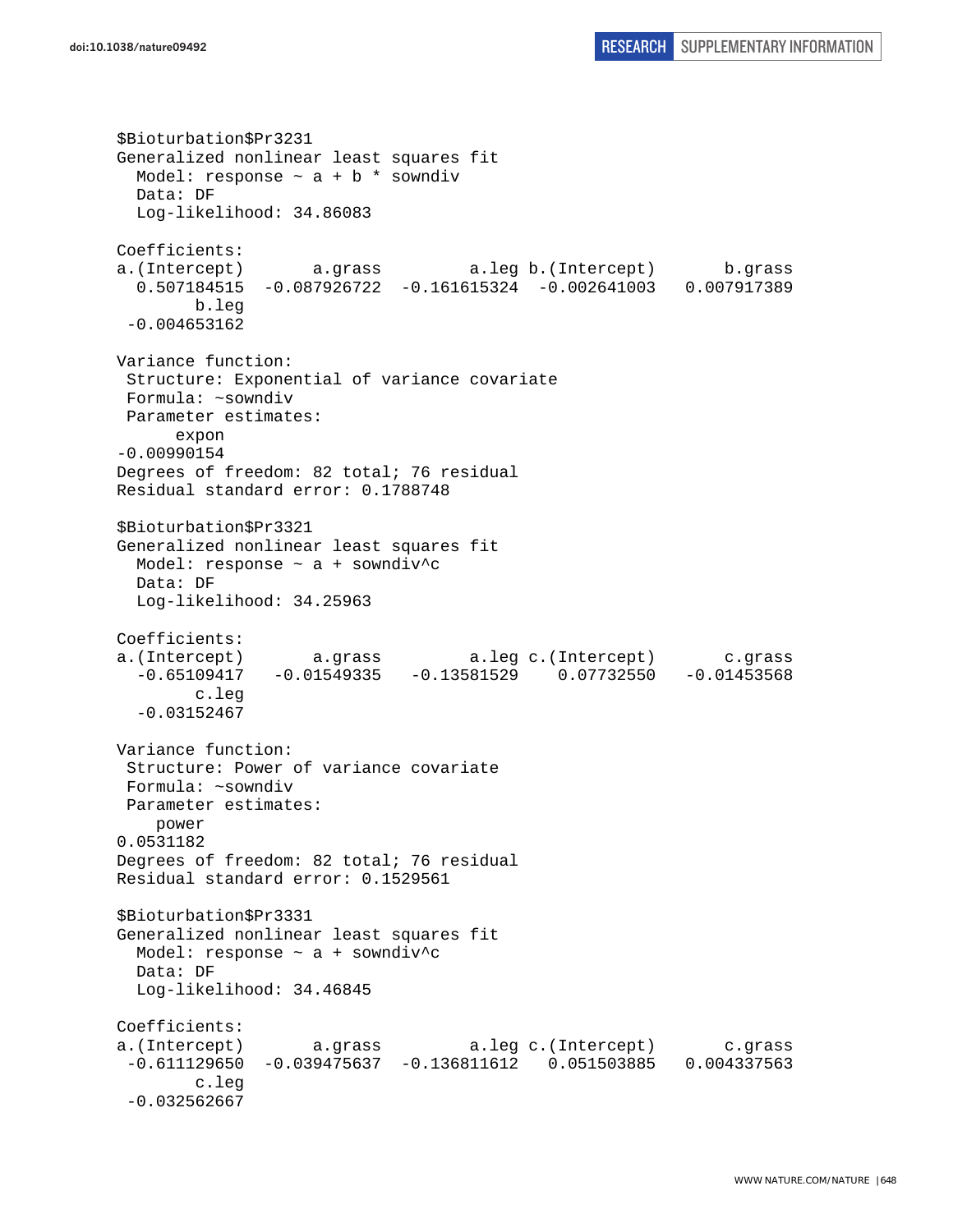Variance function: Structure: Exponential of variance covariate Formula: ~sowndiv Parameter estimates: expon -0.00840066 Degrees of freedom: 82 total; 76 residual Residual standard error: 0.1774316 \$Bioturbation\$Pr3421 Generalized nonlinear least squares fit Model: response ~ b \* sowndiv^c Data: DF Log-likelihood: 34.25591 Coefficients: b.(Intercept) b.grass b.leg c.(Intercept) c.grass 0.3722089548 -0.0304760173 -0.1365701987 0.3245319330 -0.0003614163 c.leg -0.2040730172 Variance function: Structure: Power of variance covariate Formula: ~sowndiv Parameter estimates: power 0.04734209 Degrees of freedom: 82 total; 76 residual Residual standard error: 0.1542804 \$Bioturbation\$Pr3431 Generalized nonlinear least squares fit Model: response ~ b \* sowndiv^c Data: DF Log-likelihood: 34.5987 Coefficients: b.(Intercept) b.grass b.leg c.(Intercept) c.grass 0.40039810 -0.05627665 -0.12960915 0.24286601 0.12028860 c.leg -0.27349415 Variance function: Structure: Exponential of variance covariate Formula: ~sowndiv Parameter estimates: expon -0.009261622 Degrees of freedom: 82 total; 76 residual Residual standard error: 0.1784643 \$Bioturbation\$Pr3521 Generalized nonlinear least squares fit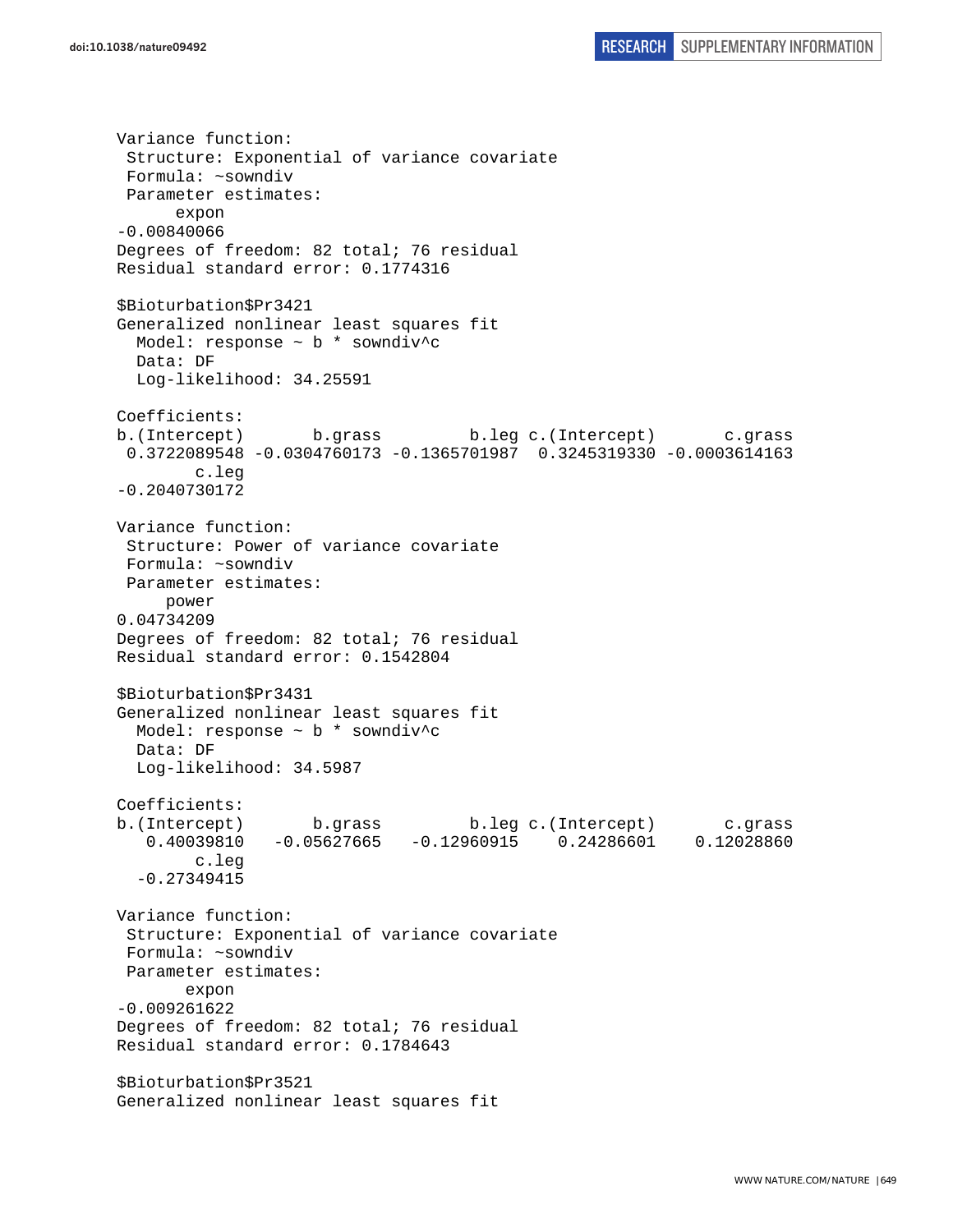Model: response ~ sowndiv^c Data: DF Log-likelihood: -26.20735 Coefficients: c.(Intercept) c.grass c.leg  $2.6739484 -0.3836014 -2.6697555$ Variance function: Structure: Power of variance covariate Formula: ~sowndiv Parameter estimates: power -0.5124061 Degrees of freedom: 82 total; 79 residual Residual standard error: 0.7261549 \$Bioturbation\$Pr3531 Generalized nonlinear least squares fit Model: response ~ sowndiv^c Data: DF Log-likelihood: -37.3807 Coefficients: c.(Intercept) c.grass c.leg 4.762819 -2.404348 -2.683563 Variance function: Structure: Exponential of variance covariate Formula: ~sowndiv Parameter estimates: expon -0.03989264 Degrees of freedom: 82 total; 79 residual Residual standard error: 0.5477437 \$Bioturbation\$Ps3721 Generalized nonlinear least squares fit Model: response  $\sim$  a + b \* sowndiv Data: DF Log-likelihood: 34.49875 Coefficients: a.(Intercept) a.funcgr a.grass a.leg b.(Intercept) 0.475471300 -0.003060448 -0.070874397 -0.155795203 0.008101759 b.funcgr b.grass b.leg -0.001040796 0.004350183 -0.006827840 Variance function: Structure: Power of variance covariate Formula: ~sowndiv Parameter estimates: power 0.04478591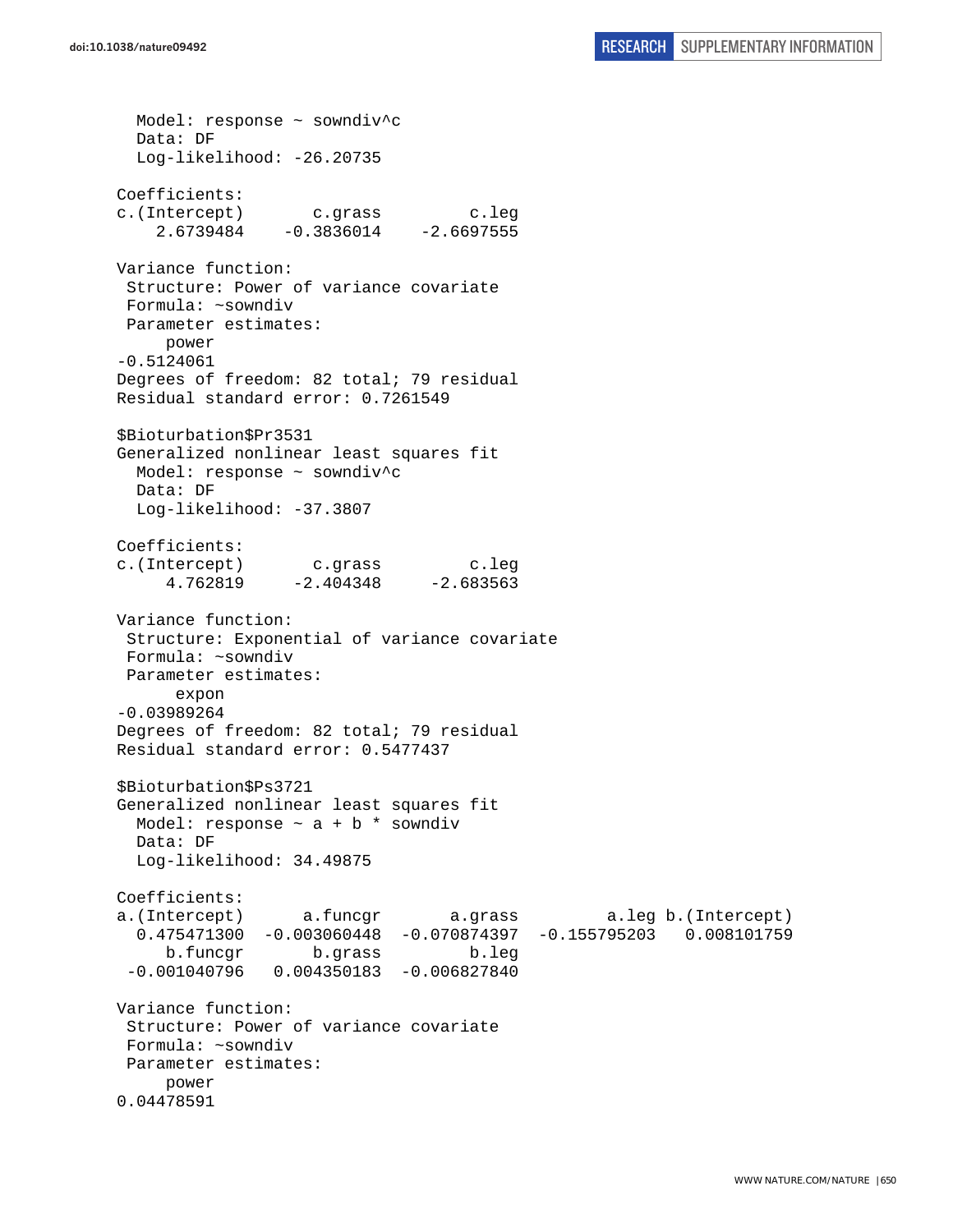Degrees of freedom: 82 total; 74 residual Residual standard error: 0.1564817 \$Bioturbation\$Ps3731 Generalized nonlinear least squares fit Model: response  $\sim$  a + b \* sowndiv Data: DF Log-likelihood: 34.91548 Coefficients: a.(Intercept) a.funcgr a.grass a.leg b.(Intercept) 0.467191034 0.004529247 -0.079051421 -0.151226095 0.008820779 b.funcgr b.grass b.leg -0.001536411 0.005513315 -0.007538081 Variance function: Structure: Exponential of variance covariate Formula: ~sowndiv Parameter estimates: expon -0.009953389 Degrees of freedom: 82 total; 74 residual Residual standard error: 0.1812358 \$Bioturbation\$Ps3821 Generalized nonlinear least squares fit Model: response  $\sim$  a + sowndiv<sup>^</sup>c Data: DF Log-likelihood: 34.56993 Coefficients: a.(Intercept) a.funcgr a.grass a.leg c.(Intercept)  $-0.475680687 -0.035944710 -0.053255225 -0.173382097 -0.007653094$  c.funcgr c.grass c.leg 0.015093637 0.004818793 -0.012037383 Variance function: Structure: Power of variance covariate Formula: ~sowndiv Parameter estimates: power 0.06261787 Degrees of freedom: 82 total; 74 residual Residual standard error: 0.1522613 \$Bioturbation\$Ps3831 Generalized nonlinear least squares fit Model: response ~ a + sowndiv^c Data: DF Log-likelihood: 34.59147 Coefficients: a.(Intercept) a.funcgr a.grass a.leg c.(Intercept) -0.4840353021 -0.0241089209 -0.0680978348 -0.1639842895 -0.0006995378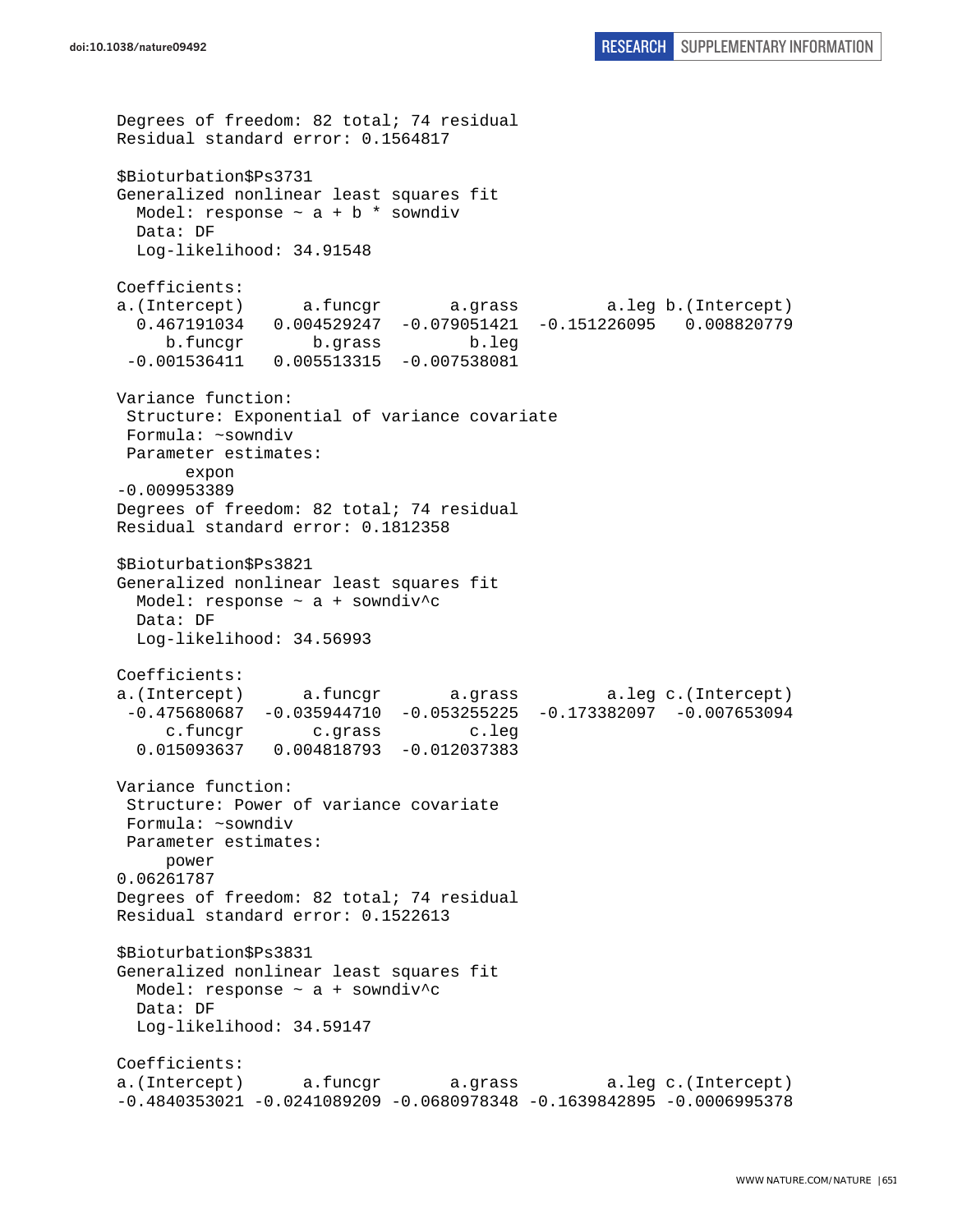c.funcgr c.grass c.leg 0.0088575924 0.0167121841 -0.0207935876 Variance function: Structure: Exponential of variance covariate Formula: ~sowndiv Parameter estimates: expon -0.007444694 Degrees of freedom: 82 total; 74 residual Residual standard error: 0.1780763 \$Bioturbation\$Ps3921 Generalized nonlinear least squares fit Model: response ~ b \* sowndiv^c Data: DF Log-likelihood: 34.42413 Coefficients: b.(Intercept) b.funcgr b.grass b.leg c.(Intercept) 0.48321727 -0.02096103 -0.05086292 -0.16416828 -0.04283231 c.funcgr c.grass c.leg 0.05306475 0.06647898 -0.08013323 Variance function: Structure: Power of variance covariate Formula: ~sowndiv Parameter estimates: power 0.0567199 Degrees of freedom: 82 total; 74 residual Residual standard error: 0.1538737 \$Bioturbation\$Ps3931 Generalized nonlinear least squares fit Model: response ~ b \* sowndiv^c Data: DF Log-likelihood: 34.62813 Coefficients: b.(Intercept) b.funcgr b.grass b.leg c.(Intercept) 0.451092073 -0.008471912 -0.065189908 -0.143143459 -0.012369136 c.funcgr c.grass c.leg 0.034410303 0.173025733 -0.199523966 Variance function: Structure: Exponential of variance covariate Formula: ~sowndiv Parameter estimates: expon -0.008853391 Degrees of freedom: 82 total; 74 residual Residual standard error: 0.1801625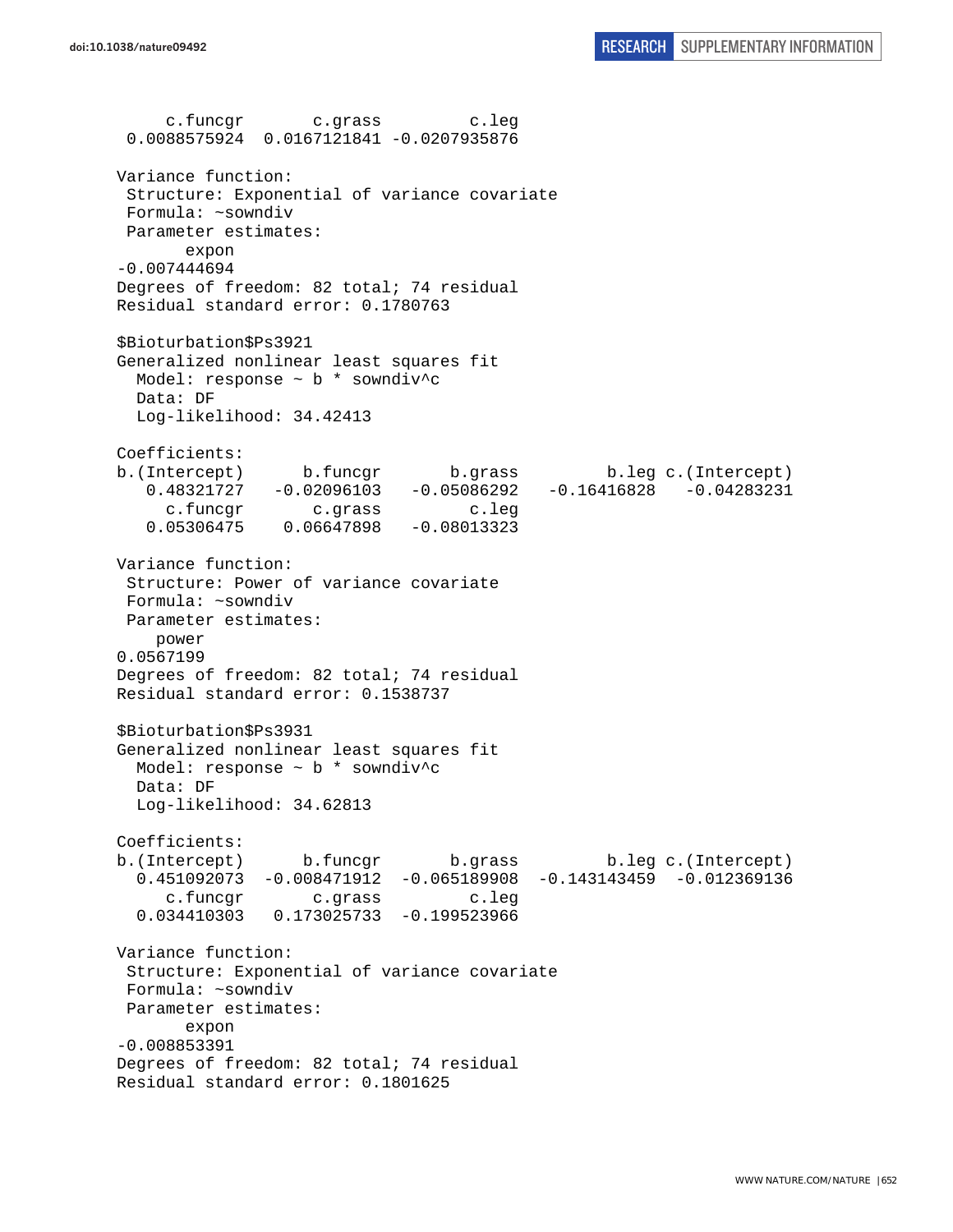\$Bioturbation\$Ps4021 Generalized nonlinear least squares fit Model: response ~ sowndiv^c Data: DF Log-likelihood: -24.70716 Coefficients: c.(Intercept) c.funcgr c.grass c.leg 0.5115089 0.2788810 0.2216273 -2.2026888 Variance function: Structure: Power of variance covariate Formula: ~sowndiv Parameter estimates: power -0.5403363 Degrees of freedom: 82 total; 78 residual Residual standard error: 0.7479248 \$Bioturbation\$Ps4031 Generalized nonlinear least squares fit Model: response ~ sowndiv^c Data: DF Log-likelihood: -37.20459 Coefficients: c.(Intercept) c.funcgr c.grass c.leg -1.7976692 0.6273966 0.4585626 -1.4909473 Variance function: Structure: Exponential of variance covariate Formula: ~sowndiv Parameter estimates: expon -0.04052005 Degrees of freedom: 82 total; 78 residual Residual standard error: 0.553032 \$Bioturbation\$AS1 Nonlinear regression model model: response ~ SSasymp(sowndiv, Asym, R0, lrc) data: DF Asym R0 lrc 0.3108 0.0742 -2.7121 residual sum-of-squares: 2.646 Number of iterations to convergence: 13 Achieved convergence tolerance: 8.964e-06 \$Bioturbation\$AS2 Nonlinear regression model model: response ~ SSasympOff(sowndiv, Asym, lrc, c0) data: DF Asym lrc c0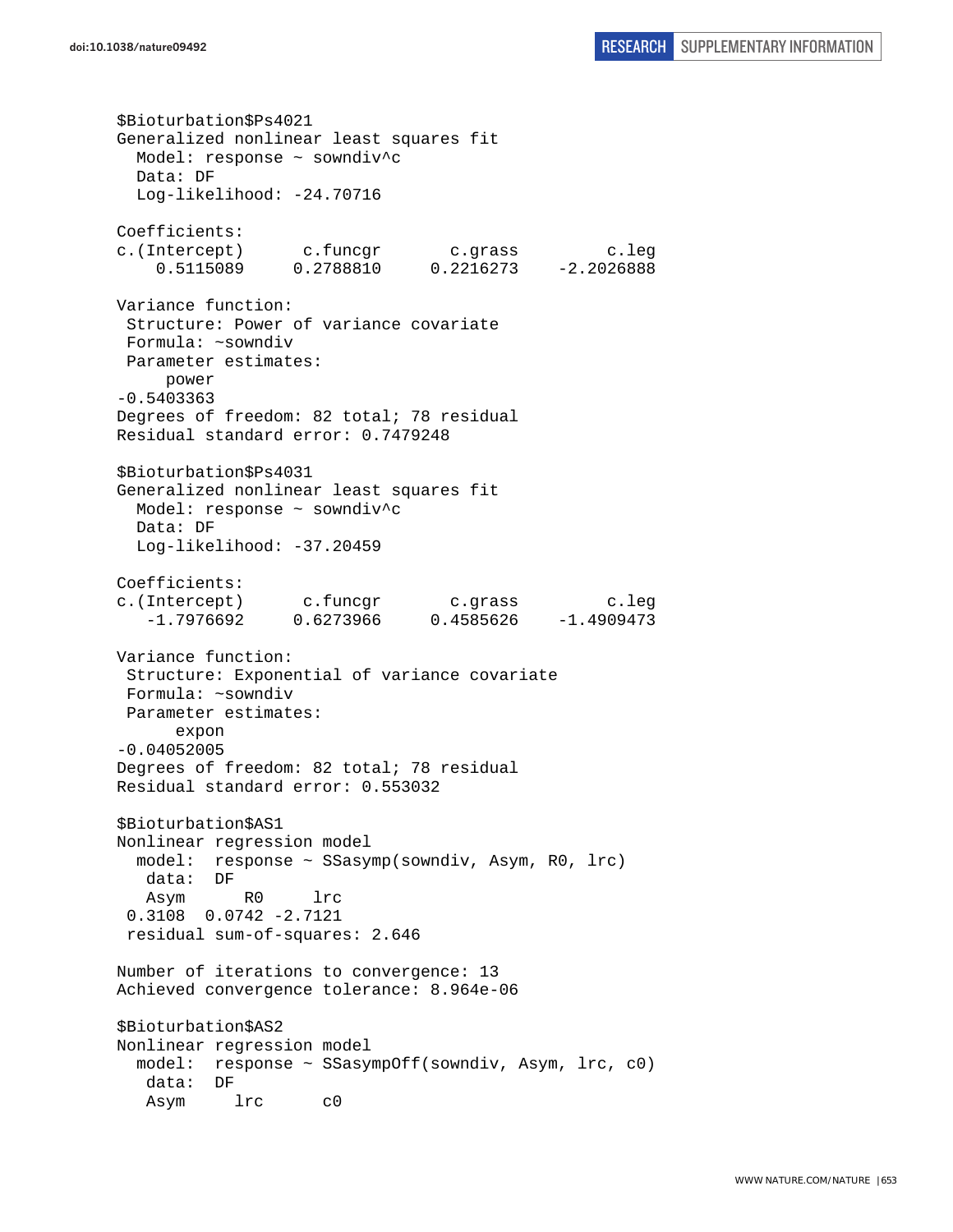```
 0.3108 -2.7121 -4.1079 
  residual sum-of-squares: 2.646 
Number of iterations to convergence: 13 
Achieved convergence tolerance: 8.592e-06 
$Bioturbation$AS3 
Nonlinear regression model 
  model: response ~ SSasympOrig(sowndiv, Asym, lrc) 
   data: DF 
   Asym lrc 
 0.2661 - 1.8517 residual sum-of-squares: 2.743 
Number of iterations to convergence: 8 
Achieved convergence tolerance: 7.667e-06 
$Bioturbation$LG1 
Nonlinear regression model 
  model: response ~ SSfpl(sowndiv, A, B, xmid, scal) 
    data: DF 
      A B xmid scal 
  0.1146 0.2780 12.0984 0.9216 
  residual sum-of-squares: 2.574 
Number of iterations to convergence: 4 
Achieved convergence tolerance: 3.830e-06 
$Bioturbation$LG2 
Nonlinear regression model 
  model: response ~ SSlogis(sowndiv, Asym, xmid, scal) 
   data: DF 
  Asym xmid scal 
0.3087 7.0248 6.8339 
 residual sum-of-squares: 2.624 
Number of iterations to convergence: 26 
Achieved convergence tolerance: 7.795e-06 
$`Ant activity` 
$`Ant activity`$L0 
Call: 
lm(formula = response ~ block + (sowndiv + funcgr + grass + leg)^2,data = DF)Coefficients: 
   (Intercept) blockB2 blockB3 blockB4
sowndiv 
     0.564023 0.081826 -0.061935 -0.0885840.017374 
        funcgr grass leg sowndiv:funcgr 
sowndiv:grass
```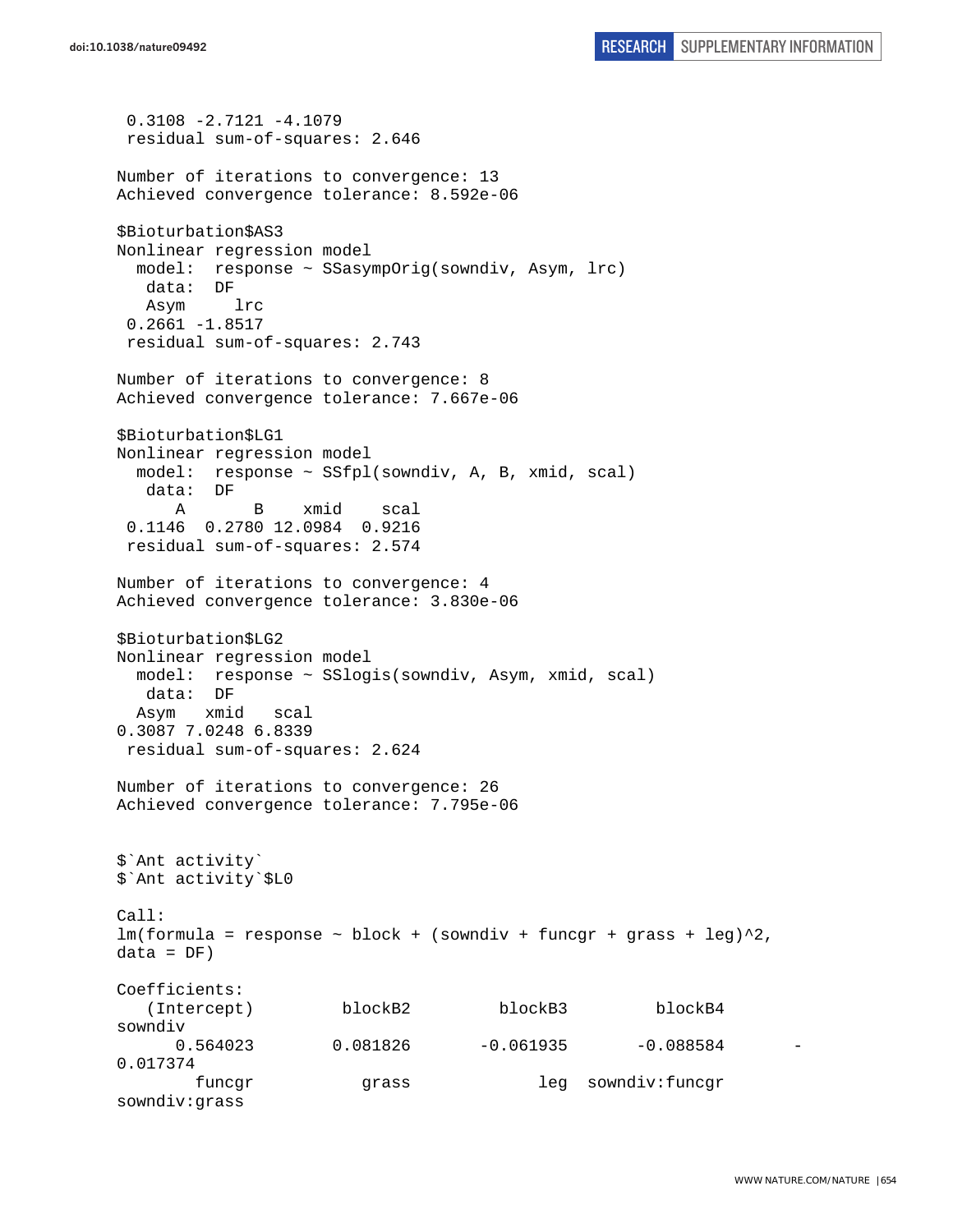-0.131640 -0.225043 0.045967 0.003315 - 0.001863 sowndiv:leg funcgr:grass funcgr:leg grass:leg 0.001845 0.074815 0.058675 0.007398 \$`Ant activity`\$L2 Call: lm(formula = response ~ sowndiv + funcgr + leg, data = DF) Coefficients: (Intercept) sowndiv funcgr leg -0.094718 -0.005478 0.080125 0.205373 \$`Ant activity`\$M1 Nonlinear regression model model: response  $\sim$  a \* sowndiv/(b + sowndiv) data: DF a b 0.3108 -0.1547 residual sum-of-squares: 4.208 Number of iterations to convergence: 8 Achieved convergence tolerance: 4.278e-06 \$`Ant activity`\$M1a Nonlinear regression model model: response ~ SSmicmen(sowndiv, Vm, k) data: DF Vm k 0.3108 -0.1547 residual sum-of-squares: 4.208 Number of iterations to convergence: 7 Achieved convergence tolerance: 3.289e-06 \$`Ant activity`\$E2 Nonlinear regression model model: response  $\sim$  a + b \* exp(sowndiv) data: DF a b 3.405e-01 -1.766e-27 residual sum-of-squares: 4.092 Number of iterations to convergence: 4 Achieved convergence tolerance: 1.546e-08 \$`Ant activity`\$E4 Nonlinear regression model model: response  $\sim$  a + exp(sowndiv) data: DF a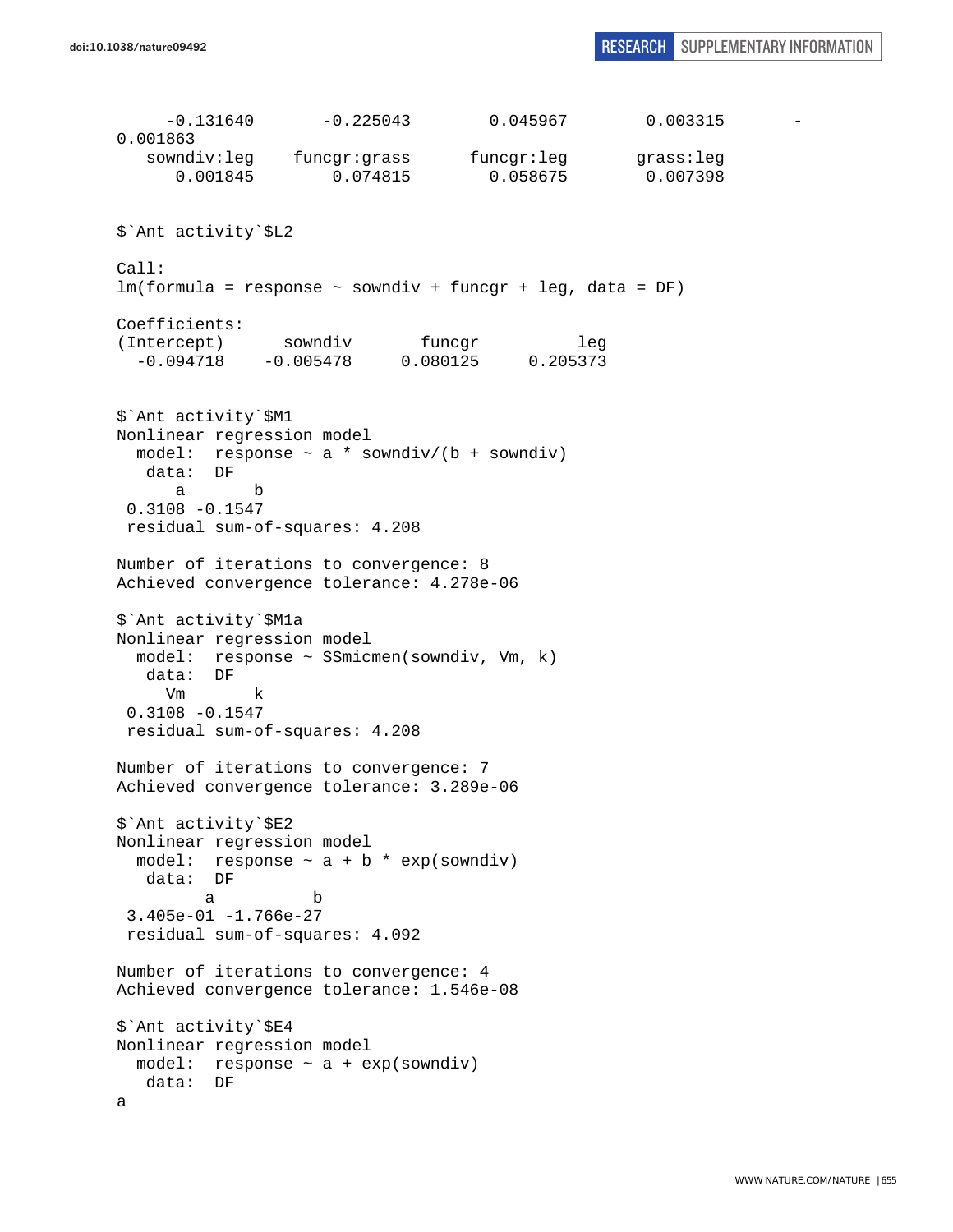```
1 
 residual sum-of-squares: 5.217e+52 
Number of iterations to convergence: 0 
Achieved convergence tolerance: 6.21e-20 
$`Ant activity`$E5 
Nonlinear regression model 
   model: response ~ b * exp(sowndiv) 
    data: DF 
        b 
1.216e-27 
  residual sum-of-squares: 13.02 
Number of iterations to convergence: 4 
Achieved convergence tolerance: 3.943e-09 
$`Ant activity`$Pa1 
Nonlinear regression model 
 model: response \sim a + b * sowndiv<sup>^</sup>c
    data: DF 
a b c
  0.38567 -0.01359 0.71096 
  residual sum-of-squares: 4.021 
Number of iterations to convergence: 7 
Achieved convergence tolerance: 1.700e-06 
$`Ant activity`$Pa2 
Nonlinear regression model 
 model: response \sim a + b * sowndiv
   data: DF 
 a b 
  0.365884 -0.004067 
  residual sum-of-squares: 4.027 
Number of iterations to convergence: 1 
Achieved convergence tolerance: 4.376e-09 
$`Ant activity`$Pa3 
Nonlinear regression model 
   model: response ~ a + sowndiv^c 
    data: DF 
 a c 
-0.60866 - 0.04243 residual sum-of-squares: 4.085 
Number of iterations to convergence: 8 
Achieved convergence tolerance: 9.944e-07 
$`Ant activity`$Pa4 
Nonlinear regression model 
  model: response ~ b * sowndiv^c 
    data: DF
```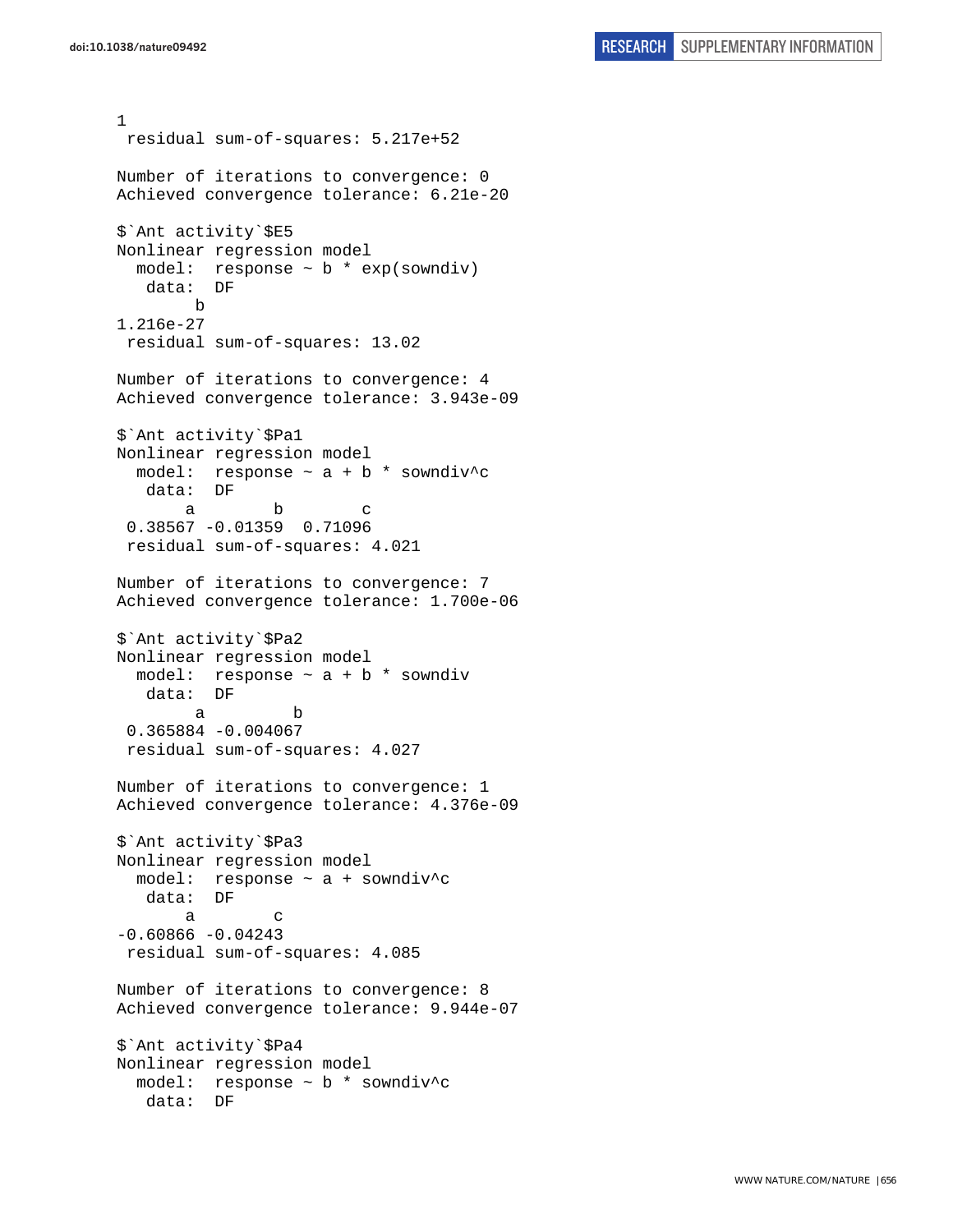b c 0.3895 -0.1138 residual sum-of-squares: 4.096 Number of iterations to convergence: 9 Achieved convergence tolerance: 6.772e-06 \$`Ant activity`\$Pa5 Nonlinear regression model model: response ~ sowndiv^c data: DF  $\Gamma$ -0.7096 residual sum-of-squares: 11.73 Number of iterations to convergence: 12 Achieved convergence tolerance: 7.087e-06 \$`Ant activity`\$AS1 Nonlinear regression model model: response ~ SSasymp(sowndiv, Asym, R0, lrc) data: DF Asym R0 lrc 0.04215 0.37798 -3.88109 residual sum-of-squares: 4.019 Number of iterations to convergence: 2 Achieved convergence tolerance: 1.179e-06 \$`Ant activity`\$BIEXP Nonlinear regression model model: response ~ SSbiexp(sowndiv, A1, lrc1, A2, lrc2) data: DF A1 lrc1 A2 lrc2 0.01625 -2.07917 0.36335 -4.14229 residual sum-of-squares: 4.019 Number of iterations to convergence: 27 Achieved convergence tolerance: 9.841e-06 \$`Vole abundance` \$`Vole abundance`\$L0 Call:  $lm(formula = response ~ block + (sowndiv + funcgr + grass + leg)^2,$  $data = DF)$ Coefficients: (Intercept) blockB2 blockB3 blockB4 sowndiv 0.951945 -0.126667 -0.105571 -0.131574 -0.035584 funcgr grass leg sowndiv:funcgr sowndiv:grass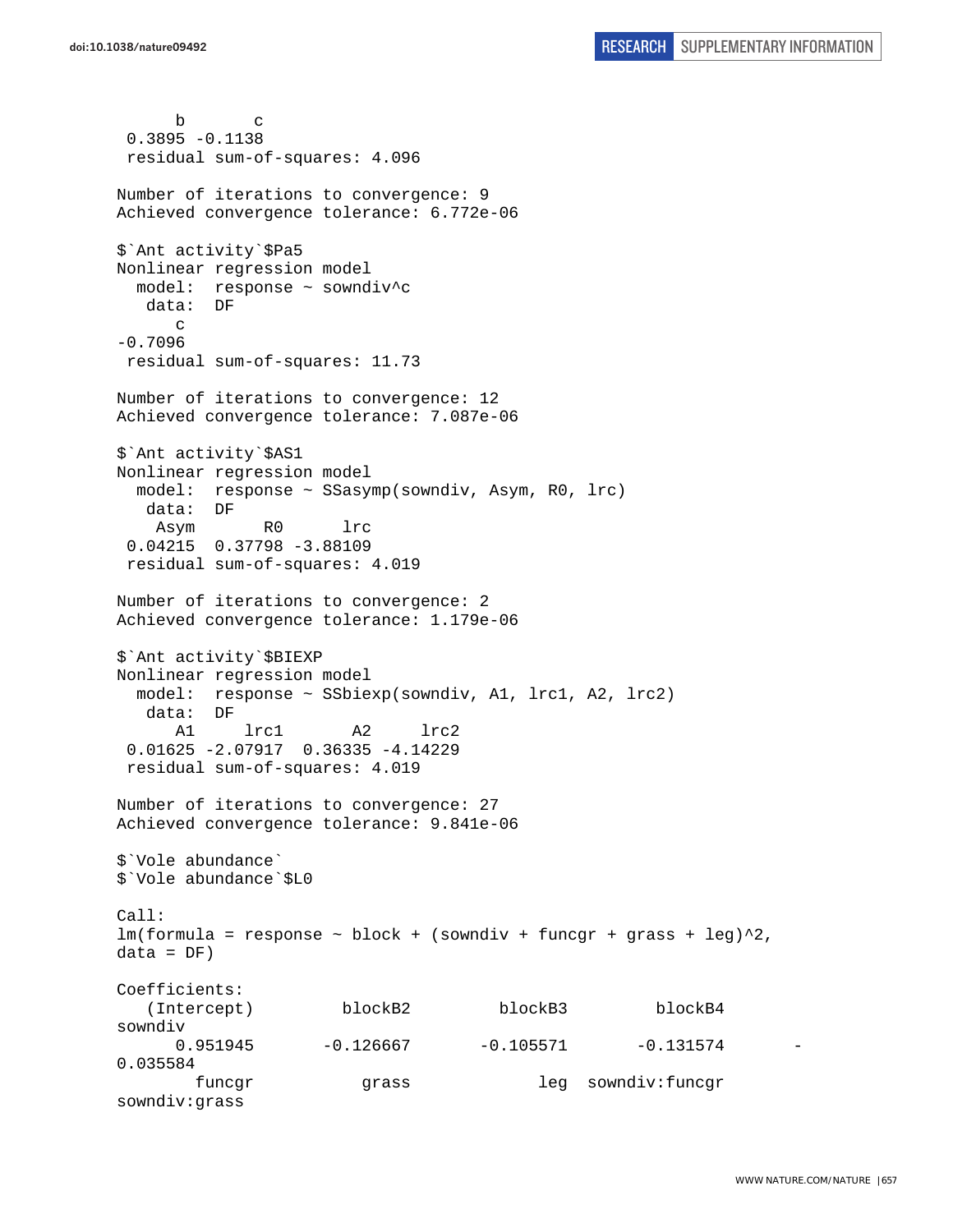-0.126848 -0.122096 -0.368441 0.005076 0.009514 sowndiv:leg funcgr:grass funcgr:leg grass:leg 0.007487 0.008390 0.035045 0.042816 \$`Vole abundance`\$L011 Generalized least squares fit by maximum likelihood Model: response  $\sim$  block + (sowndiv + funcgr + grass + leg) $^2$ 2 Data: DF Log-likelihood: 49.8624 Coefficients: (Intercept) blockB2 blockB3 blockB4 sowndiv 1.082787755 -0.124169956 -0.083019658 -0.129403829 - 0.033465757 funcgr grass leg sowndiv:funcgr sowndiv:grass -0.179969156 -0.216867527 -0.423100484 0.004935913 0.008516873 sowndiv:leg funcgr:grass funcgr:leg grass:leg 0.006985317 0.043618209 0.046672007 0.073332686 Variance function: Structure: Power of variance covariate Formula: ~sowndiv Parameter estimates: power -0.1293169 Degrees of freedom: 82 total; 68 residual Residual standard error: 0.1596079 \$`Vole abundance`\$L021 Generalized least squares fit by maximum likelihood Model: response  $\sim$  block + (sowndiv + funcgr + grass + leg) $\textdegree{}2$  Data: DF Log-likelihood: 49.26548 Coefficients: (Intercept) blockB2 blockB3 blockB4 sowndiv 1.000211772 -0.131146507 -0.094938178 -0.138135309 - 0.035157579 funcgr grass leg sowndiv:funcgr sowndiv:grass -0.146158411 -0.153345828 -0.392806048 0.005064543 0.009050814 sowndiv:leg funcgr:grass funcgr:leg grass:leg 0.007551886 0.020779955 0.040223184 0.055107985 Variance function: Structure: Exponential of variance covariate Formula: ~sowndiv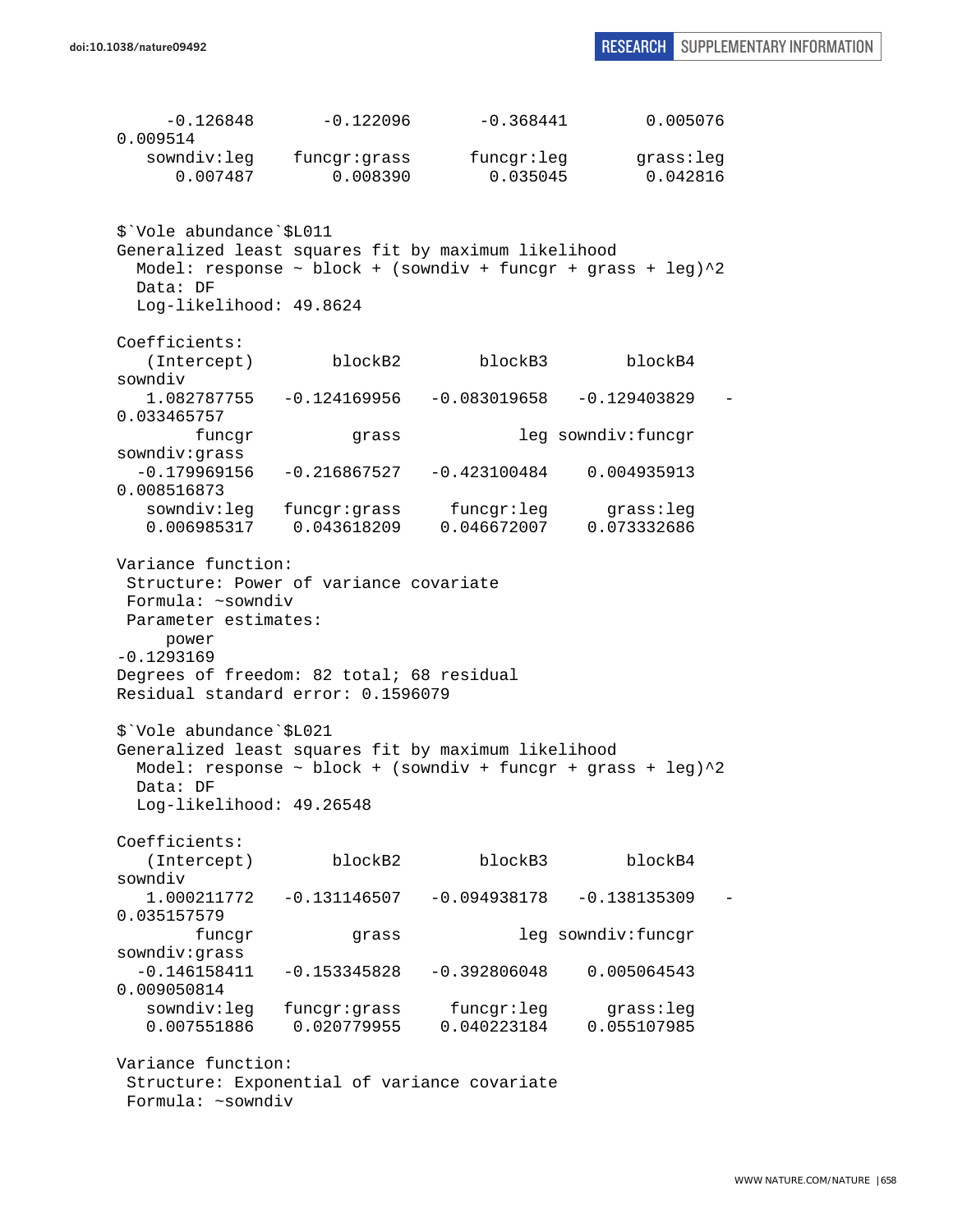Parameter estimates: expon -0.006268122 Degrees of freedom: 82 total; 68 residual Residual standard error: 0.1400266 \$`Vole abundance`\$L2 Call: lm(formula = response ~ sowndiv + funcgr + leg, data = DF) Coefficients: (Intercept) sowndiv funcgr leg 0.474582 0.001490 -0.046296 -0.202039 \$`Vole abundance`\$L22 Generalized least squares fit by maximum likelihood Model: response ~ sowndiv + funcgr + leg Data: DF Log-likelihood: 88.62515 Coefficients: (Intercept) sowndiv funcgr leg 0.3370848477 -0.0002421946 -0.0080595177 -0.1561066777 Variance function: Structure: Exponential of variance covariate Formula: ~fitted(.) Parameter estimates: expon 12.57196 Degrees of freedom: 82 total; 78 residual Residual standard error: 0.02731221 \$`Vole abundance`\$L211 Generalized least squares fit by maximum likelihood Model: response ~ sowndiv + funcgr + leg Data: DF Log-likelihood: 42.49002 Coefficients: (Intercept) sowndiv funcgr leg 0.463158807 0.001440570 -0.043717213 -0.197935026 Variance function: Structure: Power of variance covariate Formula: ~sowndiv Parameter estimates: power -0.1078284 Degrees of freedom: 82 total; 78 residual Residual standard error: 0.1691399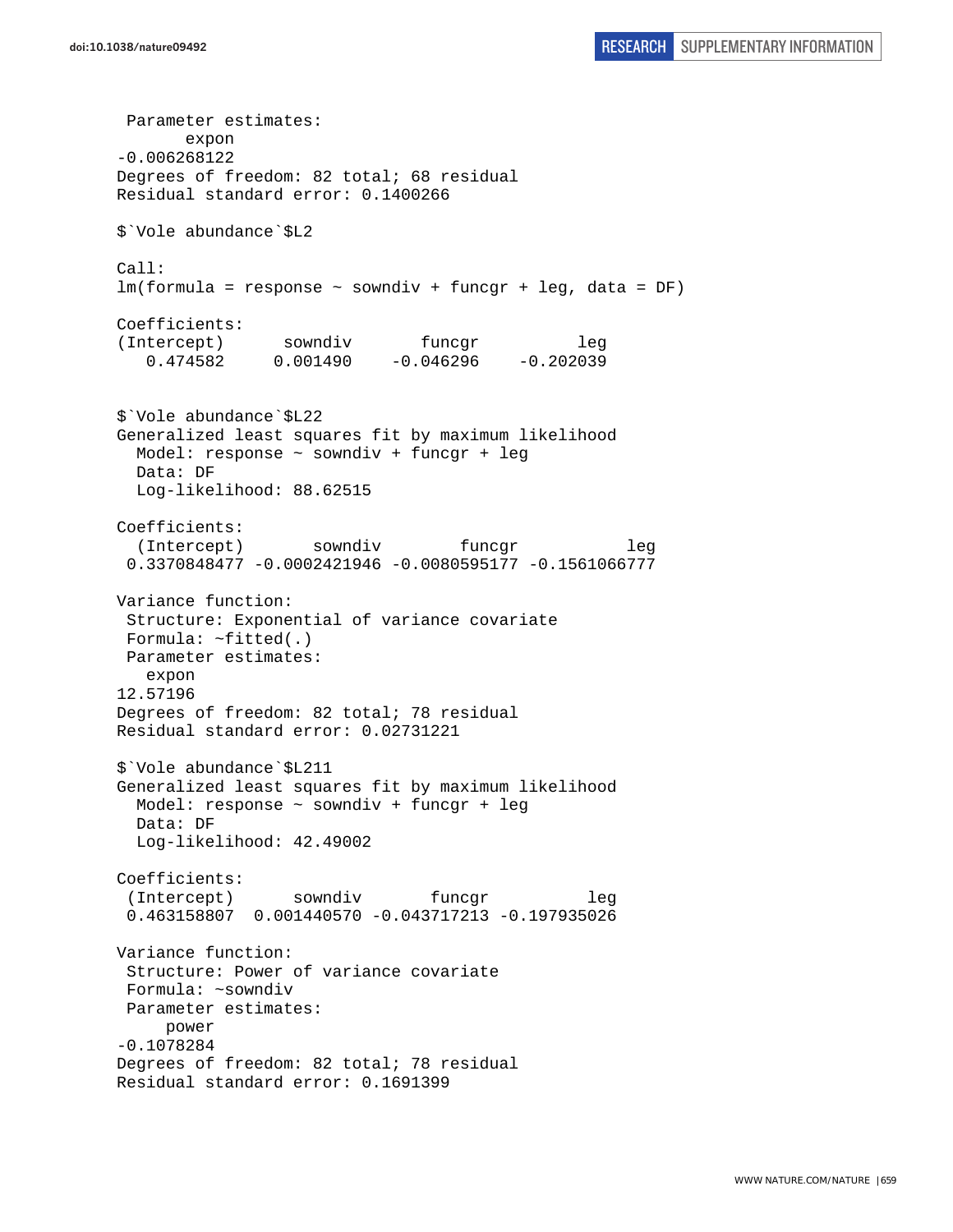\$`Vole abundance`\$L222 Generalized least squares fit by maximum likelihood Model: response ~ sowndiv + funcgr + leg Data: DF Log-likelihood: 41.63748 Coefficients: (Intercept) sowndiv funcgr leg 0.473656633 0.001477073 -0.045965634 -0.201809467 Variance function: Structure: Exponential of variance covariate Formula: ~sowndiv Parameter estimates: expon -0.003760035 Degrees of freedom: 82 total; 78 residual Residual standard error: 0.1504038 \$`Vole abundance`\$M1 Nonlinear regression model model: response ~ a \* sowndiv/(b + sowndiv) data: DF a b 0.1069 0.5273 residual sum-of-squares: 2.322 Number of iterations to convergence: 5 Achieved convergence tolerance: 3.976e-06 \$`Vole abundance`\$M1a Nonlinear regression model model: response ~ SSmicmen(sowndiv, Vm, k) data: DF Vm k 0.1069 0.5273 residual sum-of-squares: 2.322 Number of iterations to convergence: 3 Achieved convergence tolerance: 2.833e-06 \$`Vole abundance`\$M311 Generalized nonlinear least squares fit Model: response  $\sim$  a  $*$  sowndiv/(b + sowndiv) Data: DF Log-likelihood: 40.60858 Coefficients: a.(Intercept) a.leg b.(Intercept) b.leg 0.2734926 -0.1317393 -0.6116736 0.1751649 Variance function: Structure: Power of variance covariate Formula: ~sowndiv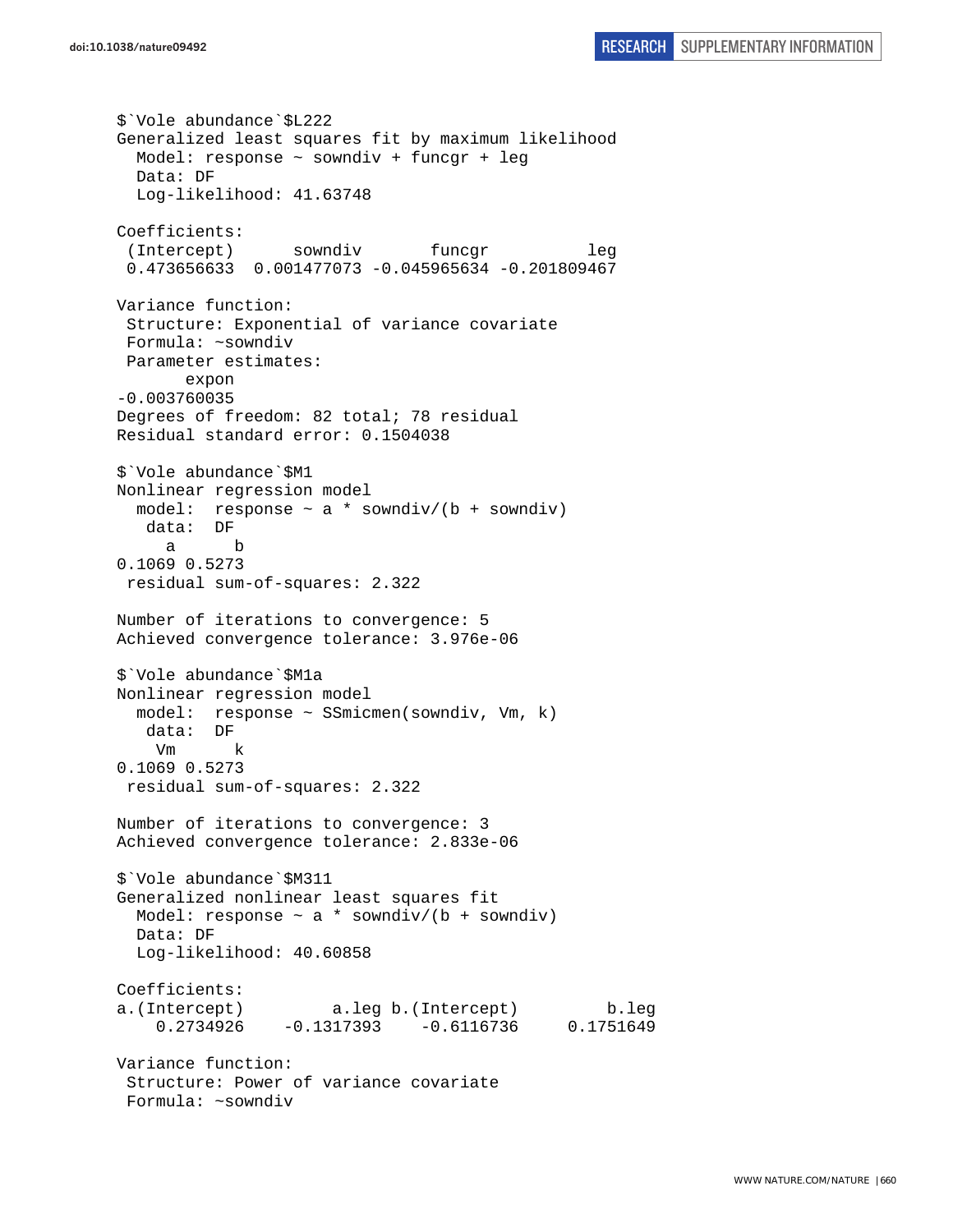Parameter estimates: power -0.1028333 Degrees of freedom: 82 total; 78 residual Residual standard error: 0.1761366 \$`Vole abundance`\$M321 Generalized nonlinear least squares fit Model: response  $\sim$  a \* sowndiv/(b + sowndiv) Data: DF Log-likelihood: 39.8467 Coefficients: a.(Intercept) a.leg b.(Intercept) b.leg 0.2814202 -0.1401830 1.0394553 -1.4805730 Variance function: Structure: Exponential of variance covariate Formula: ~sowndiv Parameter estimates: expon -0.003535839 Degrees of freedom: 82 total; 78 residual Residual standard error: 0.1573139 \$`Vole abundance`\$M4 Generalized nonlinear least squares fit Model: response  $\sim$  a \* sowndiv/(b + sowndiv) Data: DF Log-likelihood: 31.99636 Coefficients: a.(Intercept) a.grass b.(Intercept) b.grass 0.24282267 -0.04440752 35.66012829 -17.54511460 Degrees of freedom: 82 total; 78 residual Residual standard error: 0.1679426 \$`Vole abundance`\$M411 Generalized nonlinear least squares fit Model: response  $\sim$  a \* sowndiv/(b + sowndiv) Data: DF Log-likelihood: 33.59695 Coefficients: a.(Intercept) a.grass b.(Intercept) b.grass 0.3285272 -0.0831872 56.7954349 -28.0350094 Variance function: Structure: Power of variance covariate Formula: ~sowndiv Parameter estimates: power -0.1300518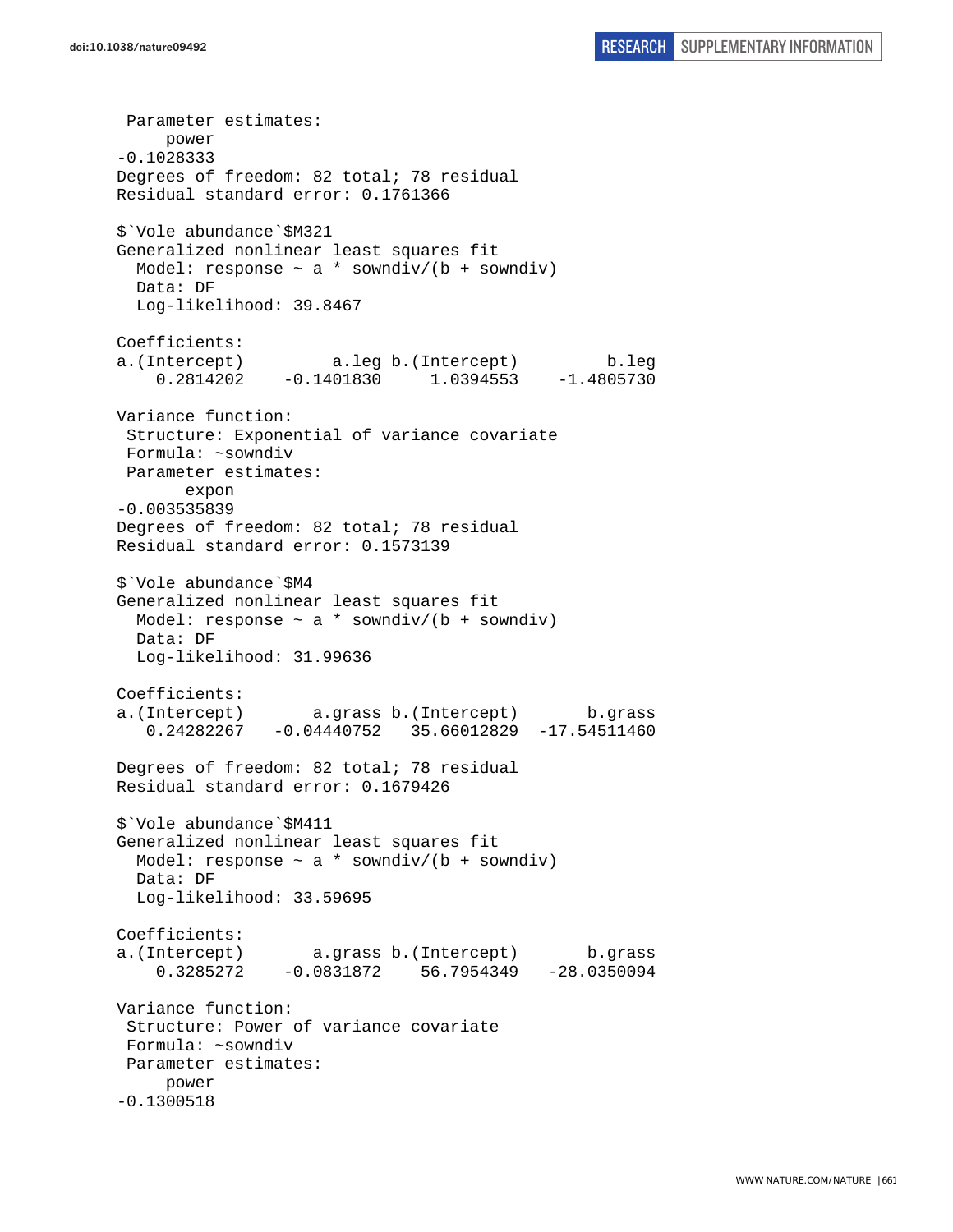```
Degrees of freedom: 82 total; 78 residual 
Residual standard error: 0.1997718 
$`Vole abundance`$M422 
Generalized nonlinear least squares fit 
  Model: response \sim a * sowndiv/(b + sowndiv)
  Data: DF 
  Log-likelihood: 32.49015 
Coefficients: 
a.(Intercept) a.grass b.(Intercept) b.grass 
    0.30982553 -0.07619422 49.43846759 -24.40803505 
Variance function: 
  Structure: Exponential of variance covariate 
 Formula: ~sowndiv 
 Parameter estimates: 
        expon 
-0.005508889 
Degrees of freedom: 82 total; 78 residual 
Residual standard error: 0.1750193 
$`Vole abundance`$M5 
Generalized nonlinear least squares fit 
  Model: response \sim a * sowndiv/(b + sowndiv)
   Data: DF 
   Log-likelihood: 27.79669 
Coefficients: 
a.(Intercept) a.funcgr b.(Intercept) b.funcgr 
  -0.10616378 0.08533021 -9.53424185 5.00684641 
Degrees of freedom: 82 total; 78 residual 
Residual standard error: 0.1767680 
$`Vole abundance`$M511 
Generalized nonlinear least squares fit 
 Model: response \sim a * sowndiv/(b + sowndiv)
  Data: DF 
  Log-likelihood: 32.25110 
Coefficients: 
a.(Intercept) a.funcgr b.(Intercept) b.funcgr 
    0.03588480 0.04172376 -2.89874994 2.79180948 
Variance function: 
  Structure: Power of variance covariate 
  Formula: ~sowndiv 
 Parameter estimates: 
      power 
-0.1294631 
Degrees of freedom: 82 total; 78 residual 
Residual standard error: 0.2029002
```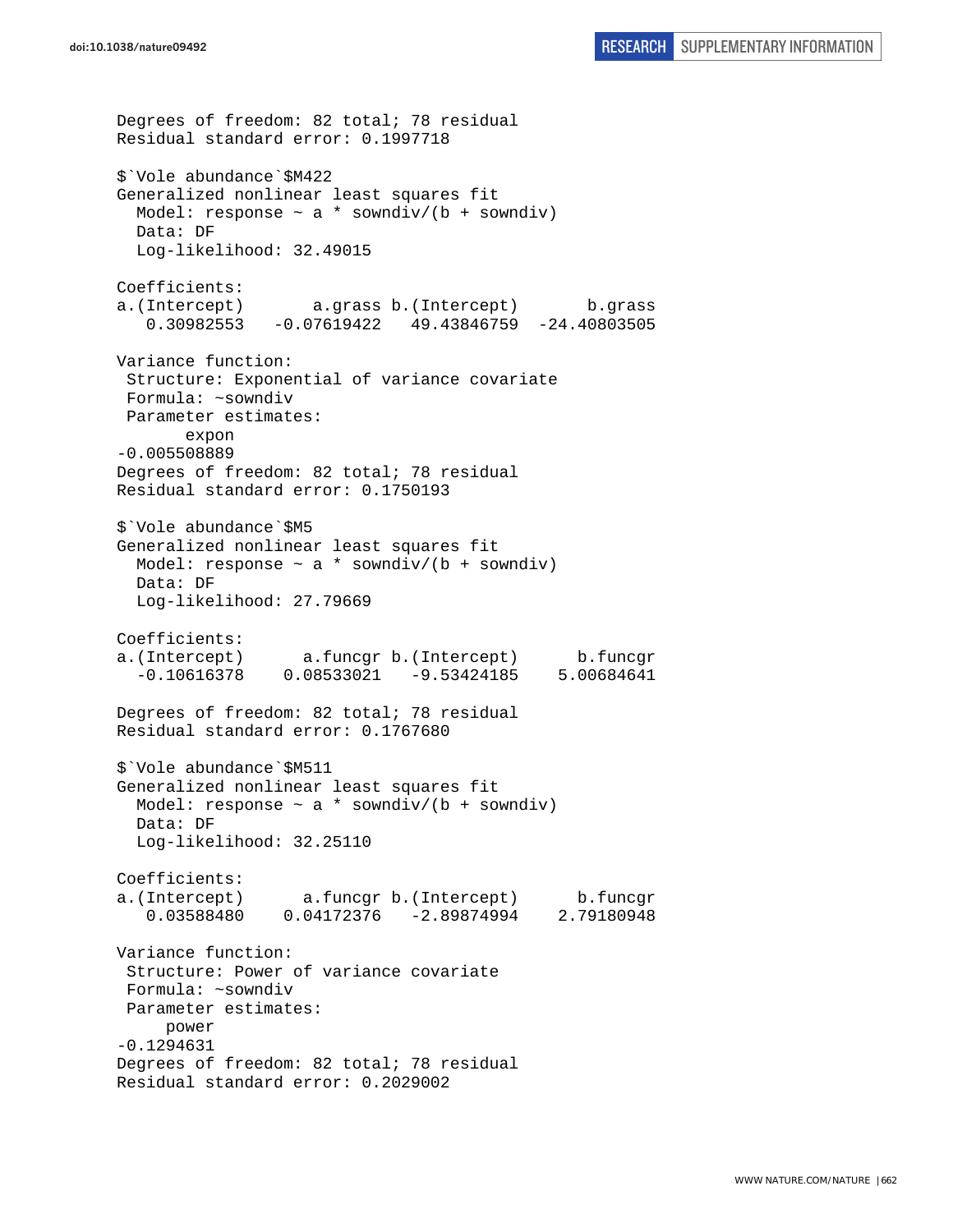\$`Vole abundance`\$M522 Generalized nonlinear least squares fit Model: response  $\sim$  a  $*$  sowndiv/(b + sowndiv) Data: DF Log-likelihood: 31.11355 Coefficients: a.(Intercept) a.funcgr b.(Intercept) b.funcgr 0.04394466 0.03990742 -2.86165741 2.84958771 Variance function: Structure: Exponential of variance covariate Formula: ~sowndiv Parameter estimates: expon -0.005582173 Degrees of freedom: 82 total; 78 residual Residual standard error: 0.1780943 \$`Vole abundance`\$M7 Generalized nonlinear least squares fit Model: response  $\sim$  a \* sowndiv/(b + sowndiv) Data: DF Log-likelihood: 34.13117 Coefficients: a.(Intercept) a.funcgr a.grass b.(Intercept) b.funcgr -0.30841402 0.09831412 0.16717467 12.13116531 2.88631678 b.grass -7.44818755 Degrees of freedom: 82 total; 76 residual Residual standard error: 0.1657658 \$`Vole abundance`\$M711 Generalized nonlinear least squares fit Model: response  $\sim$  a \* sowndiv/(b + sowndiv) Data: DF Log-likelihood: 36.71778 Coefficients: a.(Intercept) a.funcgr a.grass b.(Intercept) b.funcgr -0.4778884 0.2353747 0.1685602 210.7752506 6.6285879 b.grass -108.7890121 Variance function: Structure: Power of variance covariate Formula: ~sowndiv Parameter estimates: power -0.1701222 Degrees of freedom: 82 total; 76 residual Residual standard error: 0.2067670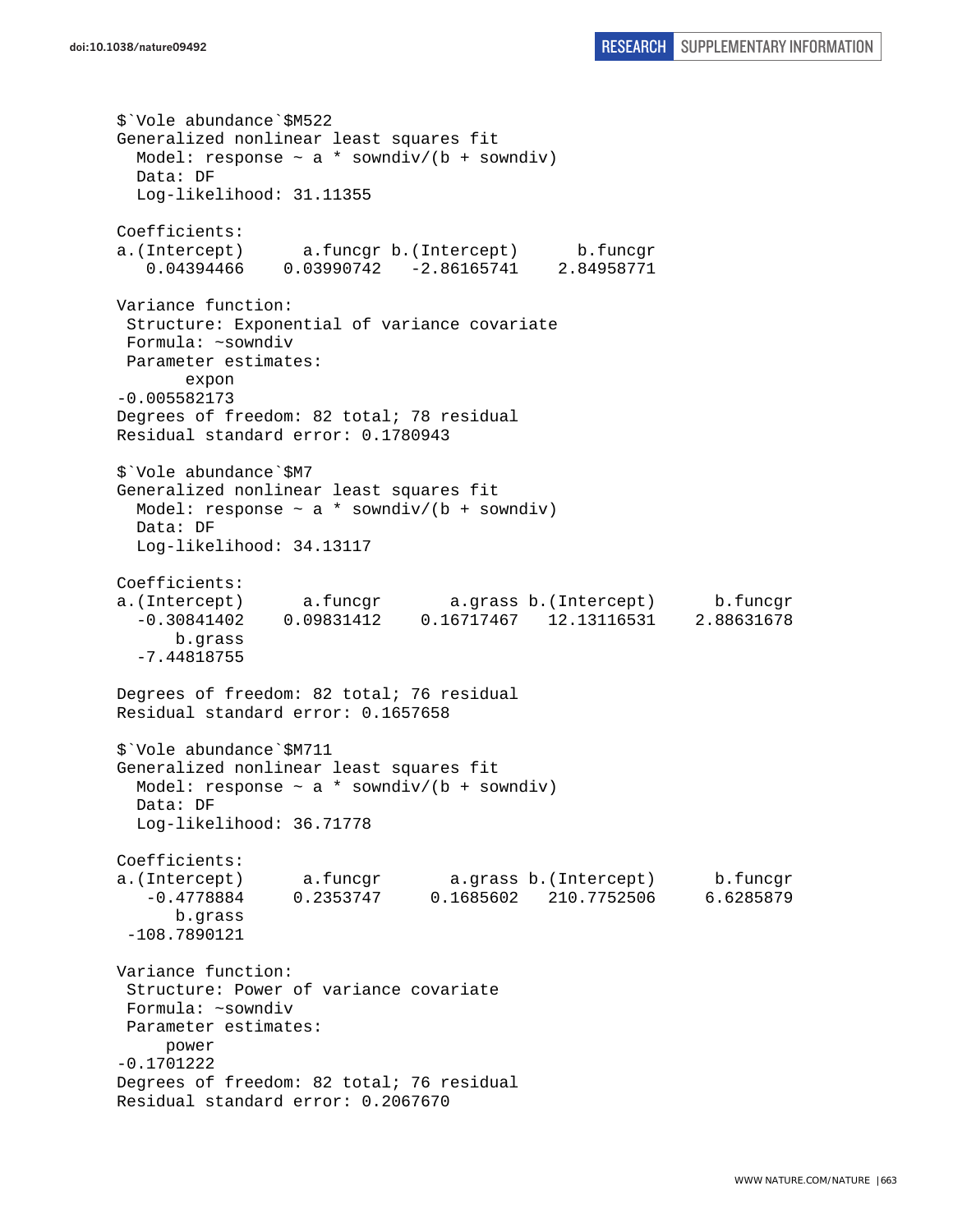```
$`Vole abundance`$M722 
Generalized nonlinear least squares fit 
 Model: response \sim a * sowndiv/(b + sowndiv)
  Data: DF 
   Log-likelihood: 34.74957 
Coefficients: 
a.(Intercept) a.funcgr a.grass b.(Intercept) b.funcgr 
    -0.3125675 0.0961427 0.1693153 13.0870667 2.6141543 
       b.grass 
    -7.7978309 
Variance function: 
  Structure: Exponential of variance covariate 
 Formula: ~sowndiv 
 Parameter estimates: 
        expon 
-0.005930703 
Degrees of freedom: 82 total; 76 residual 
Residual standard error: 0.1731142 
$`Vole abundance`$M821 
Generalized nonlinear least squares fit 
  Model: response \sim a * sowndiv/(b + sowndiv)
   Data: DF 
   Log-likelihood: 41.94184 
Coefficients: 
a.(Intercept) a.grass a.leg b.(Intercept) b.grass 
   0.31960853 0.01797969 -0.16704653 8.25378266 -4.40647315 
         b.leg 
    0.34866034 
Variance function: 
  Structure: Power of variance covariate 
  Formula: ~sowndiv 
 Parameter estimates: 
     power 
-0.1218059 
Degrees of freedom: 82 total; 76 residual 
Residual standard error: 0.1805766 
$`Vole abundance`$M832 
Generalized nonlinear least squares fit 
 Model: response \sim a * sowndiv/(b + sowndiv)
  Data: DF 
   Log-likelihood: 40.86461 
Coefficients: 
a.(Intercept) a.grass a.leg b.(Intercept) b.grass 
   0.30455382 0.01833347 -0.15875106 6.19309208 -3.48501093 
         b.leg 
    0.52387201
```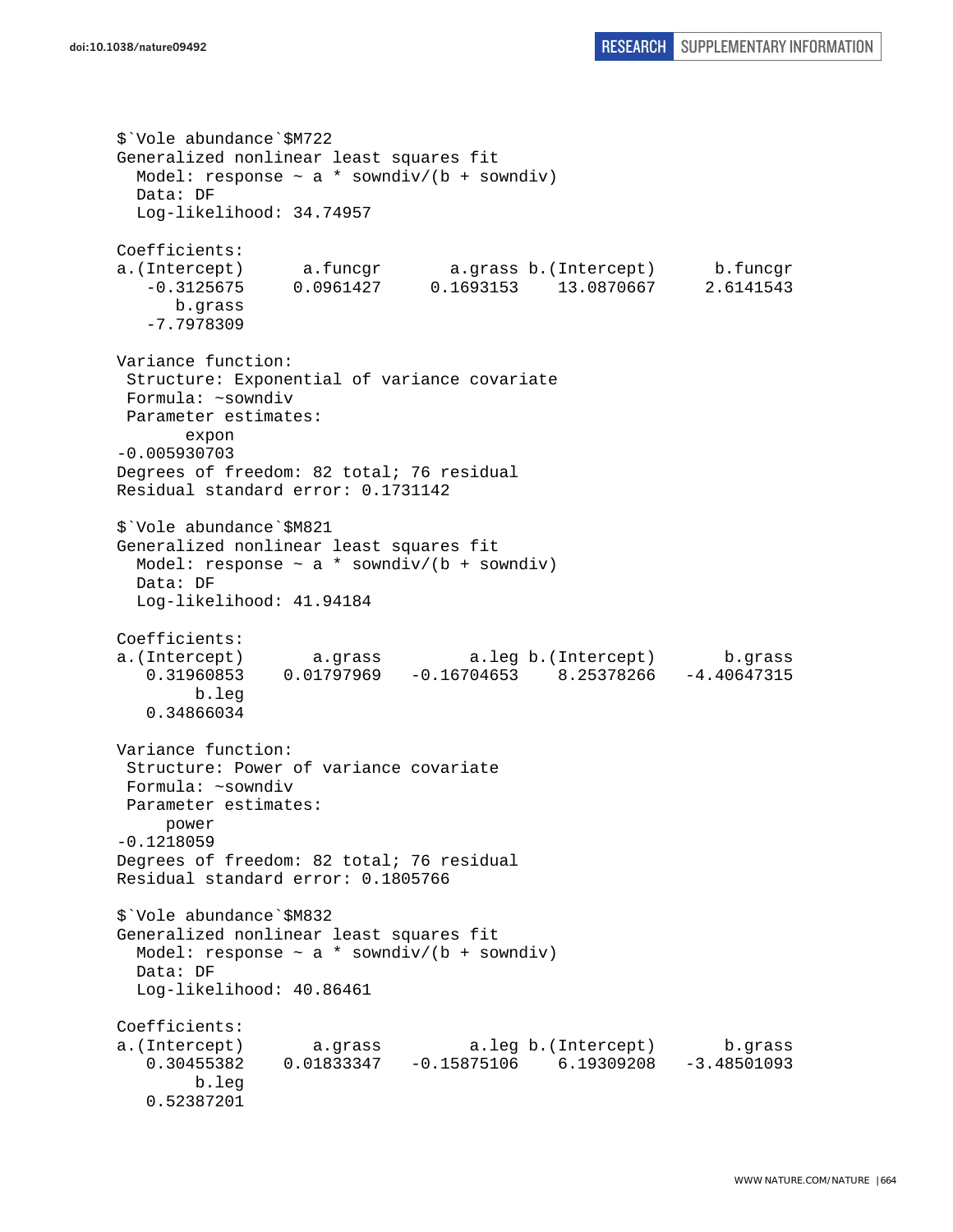Variance function: Structure: Exponential of variance covariate Formula: ~sowndiv Parameter estimates: expon -0.004108751 Degrees of freedom: 82 total; 76 residual Residual standard error: 0.1581804 \$`Vole abundance`\$M91 Generalized nonlinear least squares fit Model: response  $\sim$  a \* sowndiv/(b + sowndiv) Data: DF Log-likelihood: 38.25930 Coefficients: a.(Intercept) a.funcgr a.grass a.leg b.(Intercept) -3.171288e-01 3.215469e-01 4.624296e-03 -8.826355e-03 3.455697e+02 b.funcgr b.grass b.leg 9.516940e+00 -1.784428e+02 -1.821789e-01 Degrees of freedom: 82 total; 74 residual Residual standard error: 0.1597431 \$`Vole abundance`\$M1221 Generalized nonlinear least squares fit Model: response  $\sim d + a *$  sowndiv/(b + sowndiv) Data: DF Log-likelihood: 32.5492 Coefficients: a.(Intercept) a.funcgr b.(Intercept) b.funcgr d.(Intercept) 0.07767281 0.01668098 -9.82795683 9.79809650 -0.03980090 d.funcgr 0.03094714 Variance function: Structure: Power of variance covariate Formula: ~sowndiv Parameter estimates: power -0.1249480 Degrees of freedom: 82 total; 76 residual Residual standard error: 0.2034385 \$`Vole abundance`\$M131 Generalized nonlinear least squares fit Model: response  $\sim d + a *$  sowndiv/(b + sowndiv) Data: DF Log-likelihood: 45.40044 Coefficients: a.(Intercept) a.funcgr a.leg b.(Intercept) b.funcgr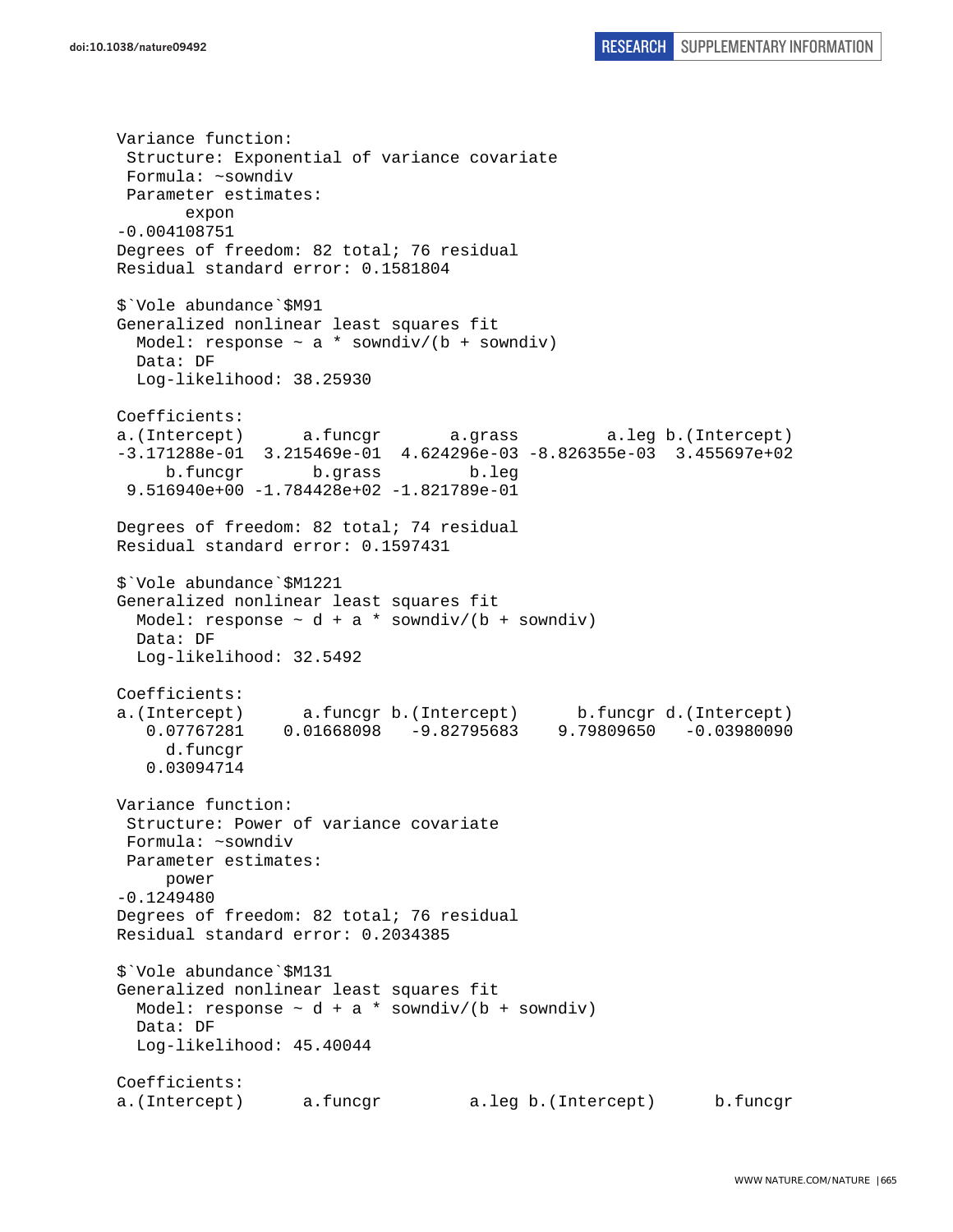-1.4775906 1.2810159 0.1793172 1.1419537 -0.1753849 b.leg d.(Intercept) d.funcgr d.leg  $-0.4141376$  2.1054205  $-1.3344369$   $-0.4506405$ Degrees of freedom: 82 total; 73 residual Residual standard error: 0.1474196 \$`Vole abundance`\$M1321 Generalized nonlinear least squares fit Model: response  $\sim d + a *$  sowndiv/(b + sowndiv) Data: DF Log-likelihood: 47.19049 Coefficients: a.(Intercept) a.funcgr a.leg b.(Intercept) b.funcgr 8.432449e-01 -8.605890e-02 -3.589947e-01 -1.061103e+01 1.090989e+01 b.leg d.(Intercept) d.funcgr d.leg -7.091420e-02 -5.552650e-02 3.647082e-02 -5.032918e-04 Variance function: Structure: Power of variance covariate Formula: ~sowndiv Parameter estimates: power -0.06942761 Degrees of freedom: 82 total; 73 residual Residual standard error: 0.1598960 \$`Vole abundance`\$M141 Generalized nonlinear least squares fit Model: response  $\sim d + a *$  sowndiv/(b + sowndiv) Data: DF Log-likelihood: 33.94516 Coefficients: a.(Intercept) a.funcgr a.grass b.(Intercept) b.funcgr -0.44770532 0.41705771 0.03275953 -224.50033132 237.56505455 b.grass d.(Intercept) d.funcgr d.grass -16.93938825 -0.15631705 0.02957062 0.11915057 Degrees of freedom: 82 total; 73 residual Residual standard error: 0.1695218 \$`Vole abundance`\$M1632 Generalized nonlinear least squares fit Model: response  $\sim d + a *$  sowndiv/(b + sowndiv) Data: DF Log-likelihood: 45.66862 Coefficients: a.(Intercept) a.funcgr a.grass a.leg b.(Intercept) -9.94477890 2.90179225 2.33078388 2.34358288 0.74125341 b.funcgr b.grass b.leg d.(Intercept) d.funcgr  $-0.10093264 -0.06497991 -0.24888993 10.47661201 -2.94270443$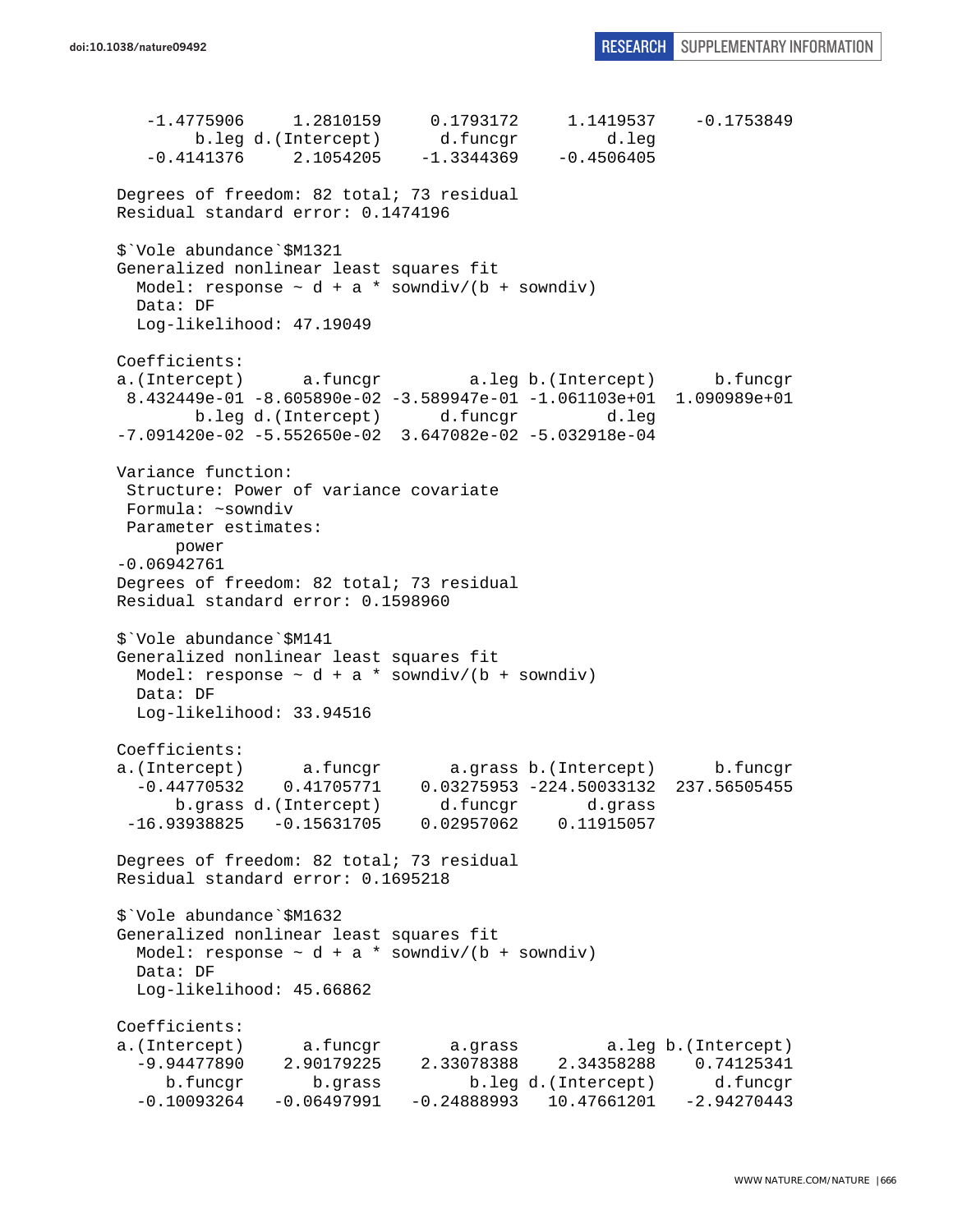d.grass d.leg  $-2.29912889 -2.60001580$ Variance function: Structure: Exponential of variance covariate Formula: ~sowndiv Parameter estimates: expon -0.002255671 Degrees of freedom: 82 total; 70 residual Residual standard error: 0.1529881 \$`Vole abundance`\$E2 Nonlinear regression model model: response  $\sim$  a + b \* exp(sowndiv) data: DF a b 8.668e-02 7.766e-28 residual sum-of-squares: 2.304 Number of iterations to convergence: 4 Achieved convergence tolerance: 2.076e-09 \$`Vole abundance`\$E4 Nonlinear regression model model: response  $\sim$  a + exp(sowndiv) data: DF a 1 residual sum-of-squares: 5.217e+52 Number of iterations to convergence: 0 Achieved convergence tolerance: 6.17e-20 \$`Vole abundance`\$E5 Nonlinear regression model model: response ~ b \* exp(sowndiv) data: DF b 1.536e-27 residual sum-of-squares: 2.890 Number of iterations to convergence: 4 Achieved convergence tolerance: 8.364e-09 \$`Vole abundance`\$E11 Generalized nonlinear least squares fit Model: response  $\sim$  a + b \* exp(c \* sowndiv) Data: DF Log-likelihood: 31.78908 Coefficients: a b c -0.816273255 0.893358489 0.001749862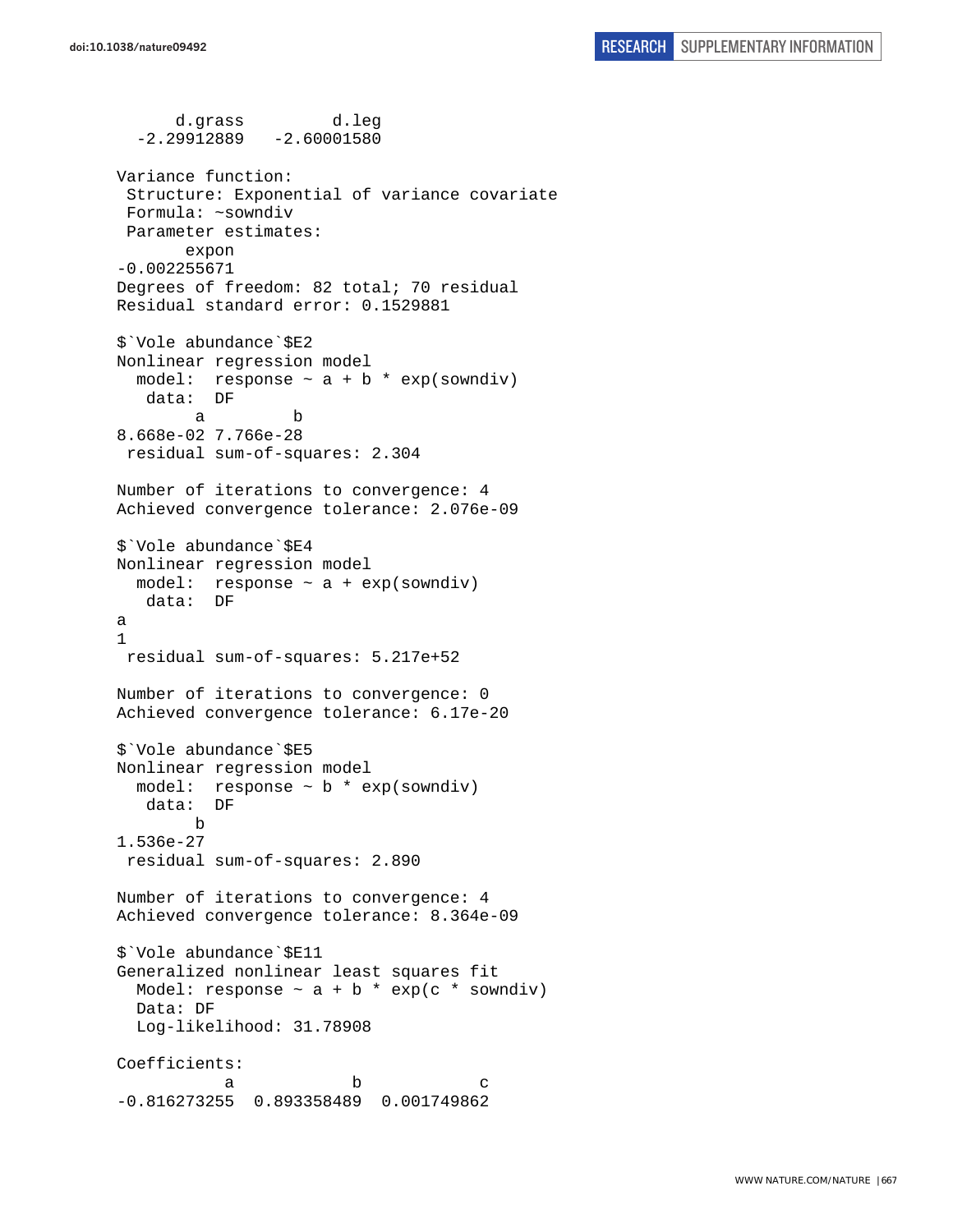Variance function: Structure: Power of variance covariate Formula: ~sowndiv Parameter estimates: power -0.1267338 Degrees of freedom: 82 total; 79 residual Residual standard error: 0.2019313 \$`Vole abundance`\$E12 Generalized nonlinear least squares fit Model: response  $\sim$  a + b \* exp(c \* sowndiv) Data: DF Log-likelihood: 30.71219 Coefficients: a b c -0.448858136 0.526439423 0.002853185 Variance function: Structure: Exponential of variance covariate Formula: ~sowndiv Parameter estimates: expon -0.005592654 Degrees of freedom: 82 total; 79 residual Residual standard error: 0.1778479 \$`Vole abundance`\$E22 Generalized nonlinear least squares fit Model: response  $\sim$  a + b  $*$  exp(sowndiv) Data: DF Log-likelihood: 30.60478 Coefficients: a b 8.719291e-02 7.721511e-28 Variance function: Structure: Exponential of variance covariate Formula: ~sowndiv Parameter estimates: expon -0.005548607 Degrees of freedom: 82 total; 80 residual Residual standard error: 0.1768976 \$`Vole abundance`\$E31 Generalized nonlinear least squares fit Model: response  $\sim$  a + exp(c  $*$  sowndiv) Data: DF Log-likelihood: 31.78908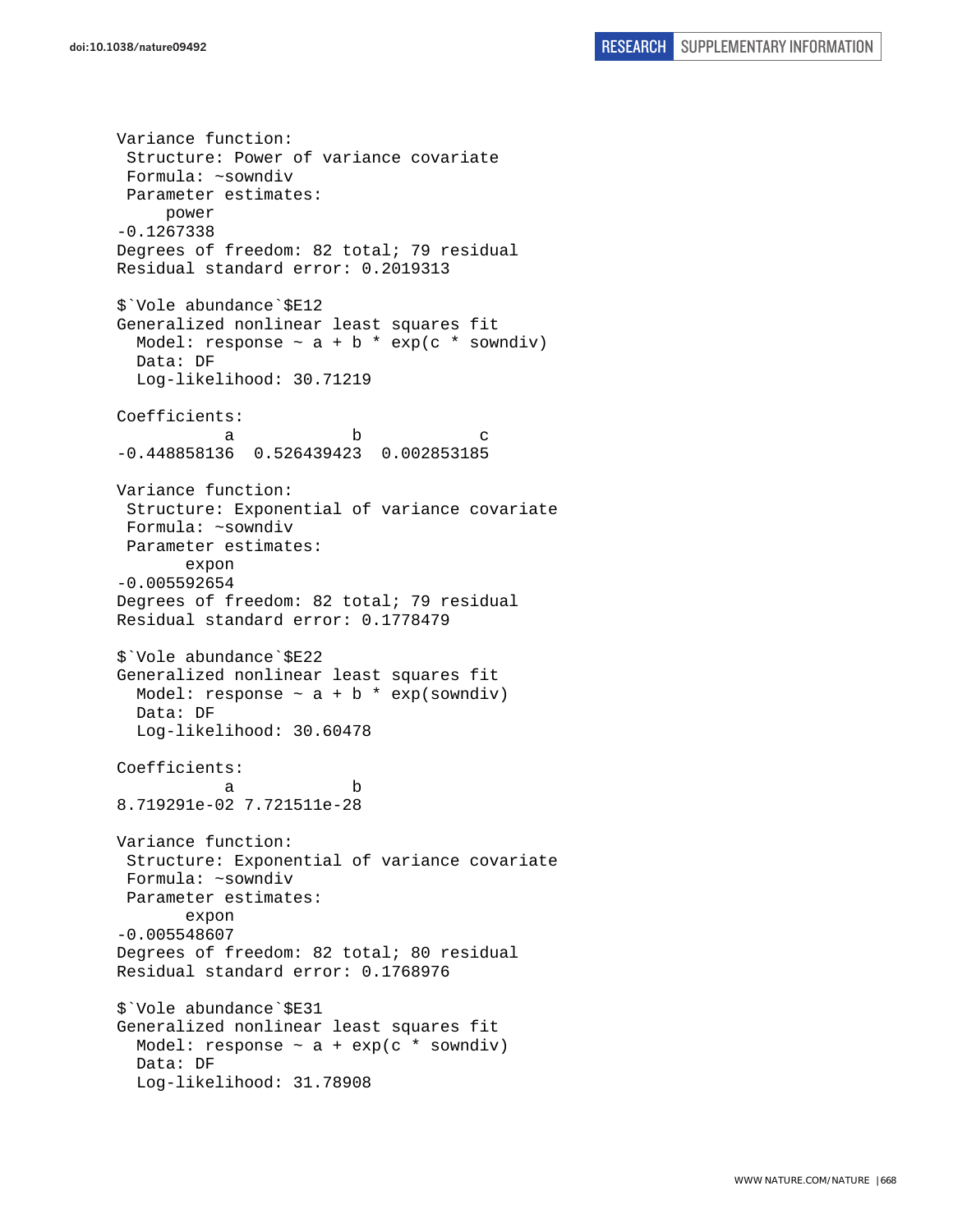Coefficients: a c -0.922963866 0.001572206 Variance function: Structure: Power of variance covariate Formula: ~sowndiv Parameter estimates: power -0.1267367 Degrees of freedom: 82 total; 80 residual Residual standard error: 0.2006661 \$`Vole abundance`\$E32 Generalized nonlinear least squares fit Model: response  $\sim$  a + exp(c \* sowndiv) Data: DF Log-likelihood: 30.71209 Coefficients: a c -0.922714163 0.001563299 Variance function: Structure: Exponential of variance covariate Formula: ~sowndiv Parameter estimates: expon -0.005593602 Degrees of freedom: 82 total; 80 residual Residual standard error: 0.1767345 \$`Vole abundance`\$E41 Generalized nonlinear least squares fit Model: response  $\sim$  a + exp(sowndiv) Data: DF Log-likelihood: -1739.972 Coefficients: a -2.650185 Variance function: Structure: Power of variance covariate Formula: ~sowndiv Parameter estimates: power 15.01930 Degrees of freedom: 82 total; 81 residual Residual standard error: 0.0828256 \$`Vole abundance`\$E42 Generalized nonlinear least squares fit Model: response  $\sim$  a + exp(sowndiv)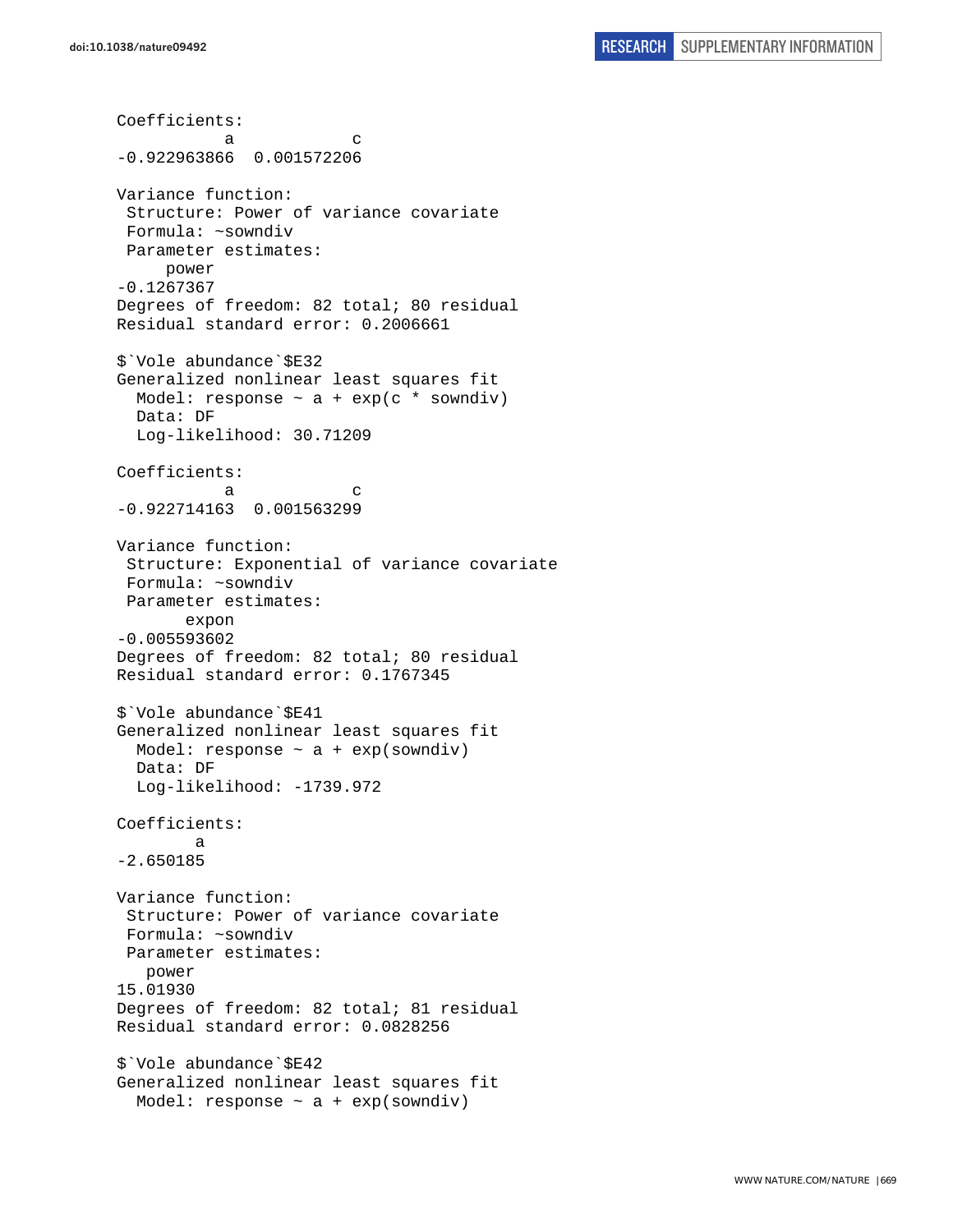```
 Data: DF 
   Log-likelihood: -801.1801 
Coefficients: 
 a 
-3.293645 
Variance function: 
  Structure: Exponential of variance covariate 
  Formula: ~sowndiv 
  Parameter estimates: 
    expon 
1.014558 
Degrees of freedom: 82 total; 81 residual 
Residual standard error: 0.7028127 
$`Vole abundance`$E51 
Generalized nonlinear least squares fit 
  Model: response \sim b * exp(sowndiv)
   Data: DF 
   Log-likelihood: 21.77960 
Coefficients: 
 b 
1.535657e-27 
Variance function: 
  Structure: Power of variance covariate 
  Formula: ~sowndiv 
 Parameter estimates: 
      power 
-0.1019726 
Degrees of freedom: 82 total; 81 residual 
Residual standard error: 0.2171815 
$`Vole abundance`$E52 
Generalized nonlinear least squares fit 
  Model: response \sim b * exp(sowndiv)
   Data: DF 
   Log-likelihood: 21.34804 
Coefficients: 
 b 
1.535709e-27 
Variance function: 
  Structure: Exponential of variance covariate 
  Formula: ~sowndiv 
  Parameter estimates: 
        expon 
-0.006176123 
Degrees of freedom: 82 total; 81 residual 
Residual standard error: 0.1978747
```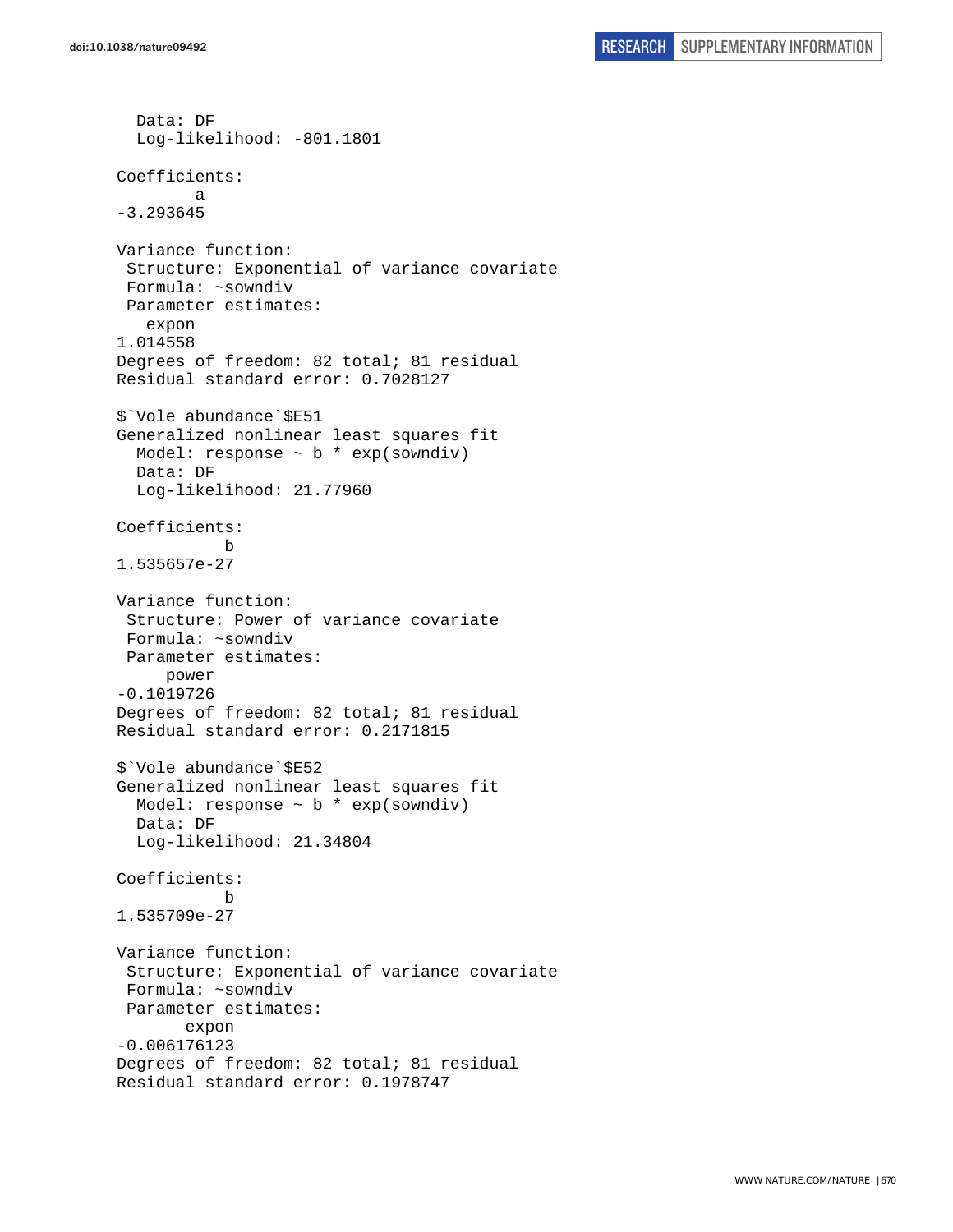```
$`Vole abundance`$E61 
Generalized nonlinear least squares fit 
  Model: response \sim exp(c * sowndiv)
   Data: DF 
   Log-likelihood: 20.45969 
Coefficients: 
         c 
-2.467515 
Variance function: 
  Structure: Power of variance covariate 
  Formula: ~sowndiv 
 Parameter estimates: 
       power 
-0.02697761 
Degrees of freedom: 82 total; 81 residual 
Residual standard error: 0.1974517 
$`Vole abundance`$E62 
Generalized nonlinear least squares fit 
  Model: response \sim exp(c * sowndiv)
   Data: DF 
   Log-likelihood: 20.40241 
Coefficients: 
 c 
-2.476849 
Variance function: 
  Structure: Exponential of variance covariate 
  Formula: ~sowndiv 
 Parameter estimates: 
       expon 
0.001092734 
Degrees of freedom: 82 total; 81 residual 
Residual standard error: 0.1880599 
$`Vole abundance`$Ea10 
Generalized nonlinear least squares fit 
  Model: response \sim a + exp(sowndiv)
   Data: DF 
   Log-likelihood: -4912.516 
Coefficients: 
a.(Intercept) a.leg 
    -2963126.3 911705.8 
Degrees of freedom: 82 total; 80 residual 
Residual standard error: 2.553606e+25 
$`Vole abundance`$Ea12 
Generalized nonlinear least squares fit 
   Model: response ~ exp(c * sowndiv)
```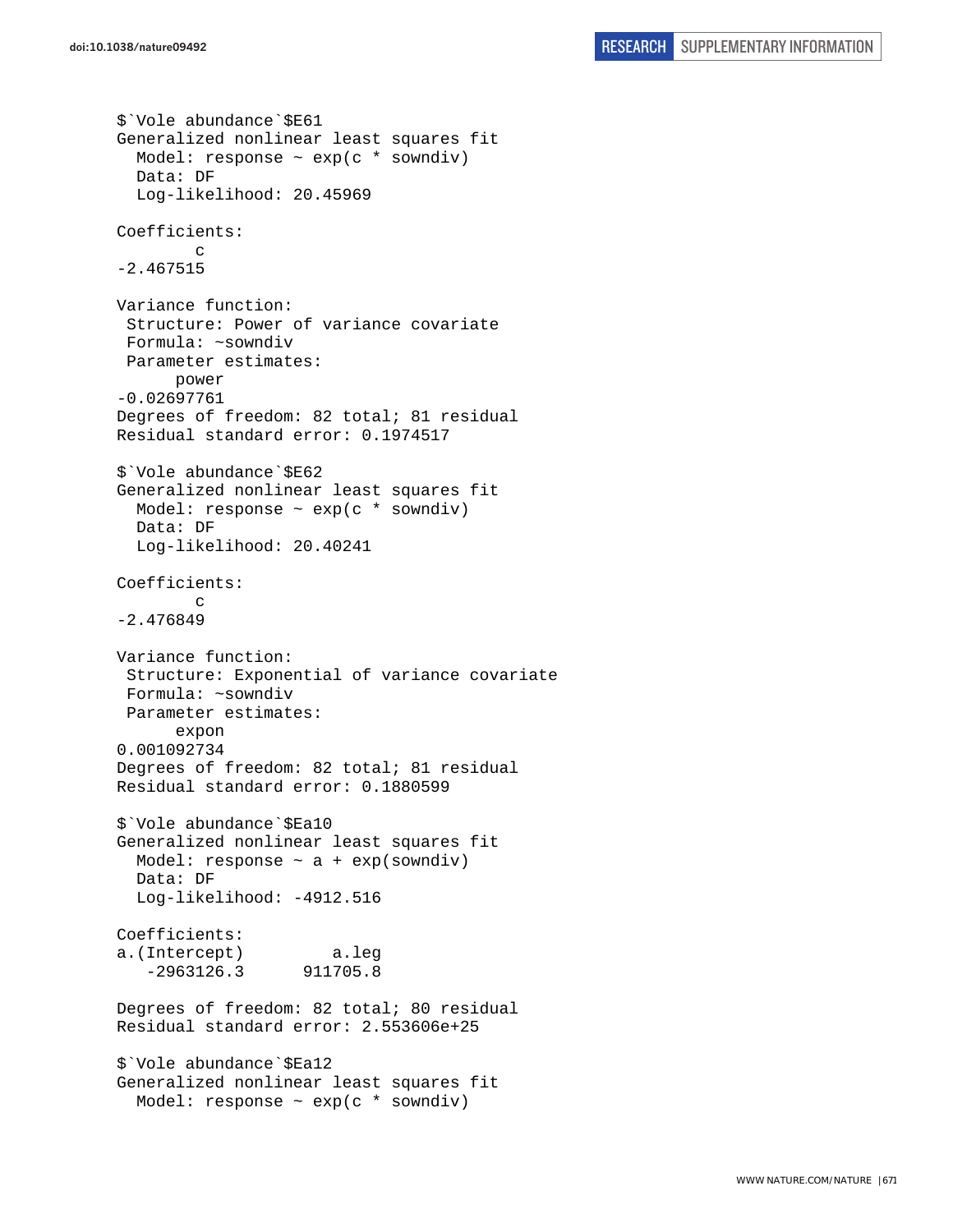Data: DF Log-likelihood: 26.32071 Coefficients: c.(Intercept) c.leg 2.837536 -3.767779 Degrees of freedom: 82 total; 80 residual Residual standard error: 0.1777146 \$`Vole abundance`\$Ea911 Generalized nonlinear least squares fit Model: response  $\sim$  a + exp(c \* sowndiv) Data: DF Log-likelihood: 39.94793 Coefficients: a.(Intercept) a.leg c.(Intercept) c.leg -0.707468603 -0.137632468 0.001568491 -0.001305327 Variance function: Structure: Power of variance covariate Formula: ~sowndiv Parameter estimates: power -0.1178584 Degrees of freedom: 82 total; 78 residual Residual standard error: 0.1815666 \$`Vole abundance`\$Ea921 Generalized nonlinear least squares fit Model: response  $\sim$  a + exp(c  $*$  sowndiv) Data: DF Log-likelihood: 38.95136 Coefficients: a.(Intercept) a.leg c.(Intercept) c.leg -0.694924700 -0.144032404 0.001225303 -0.001120110 Variance function: Structure: Exponential of variance covariate Formula: ~sowndiv Parameter estimates: expon -0.00427486 Degrees of freedom: 82 total; 78 residual Residual standard error: 0.1600532 \$`Vole abundance`\$Ea1011 Generalized nonlinear least squares fit Model: response  $\sim$  a + exp(sowndiv) Data: DF Log-likelihood: -1722.982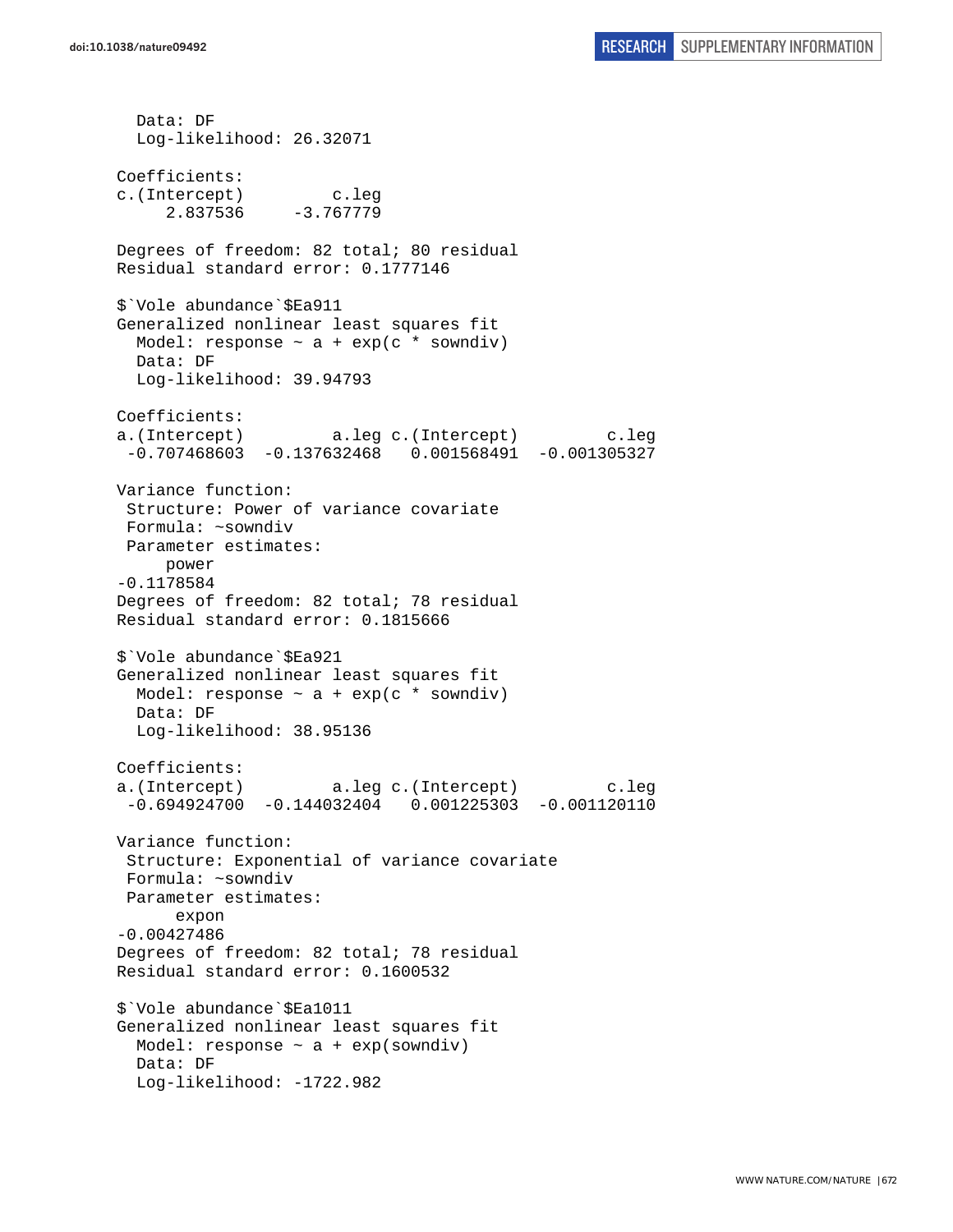Coefficients: a.(Intercept) a.leg  $-2.2344510 -0.2375622$ Variance function: Structure: Power of variance covariate Formula: ~sowndiv Parameter estimates: power 15.09869 Degrees of freedom: 82 total; 80 residual Residual standard error: 0.06021289 \$`Vole abundance`\$Ea1021 Generalized nonlinear least squares fit Model: response  $\sim$  a + exp(sowndiv) Data: DF Log-likelihood: -801.1458 Coefficients: a.(Intercept) a.leg -3.7595644 0.2685874 Variance function: Structure: Exponential of variance covariate Formula: ~sowndiv Parameter estimates: expon 1.014567 Degrees of freedom: 82 total; 80 residual Residual standard error: 0.7068375 \$`Vole abundance`\$Ea121 Generalized nonlinear least squares fit Model: response  $\sim$  exp(c  $*$  sowndiv) Data: DF Log-likelihood: 26.36015 Coefficients: c.(Intercept) c.leg 2.816248 -3.757761 Variance function: Structure: Power of variance covariate Formula: ~sowndiv Parameter estimates: power 0.01962412 Degrees of freedom: 82 total; 80 residual Residual standard error: 0.1725288 \$`Vole abundance`\$Ea1221 Generalized nonlinear least squares fit Model: response ~ exp(c \* sowndiv)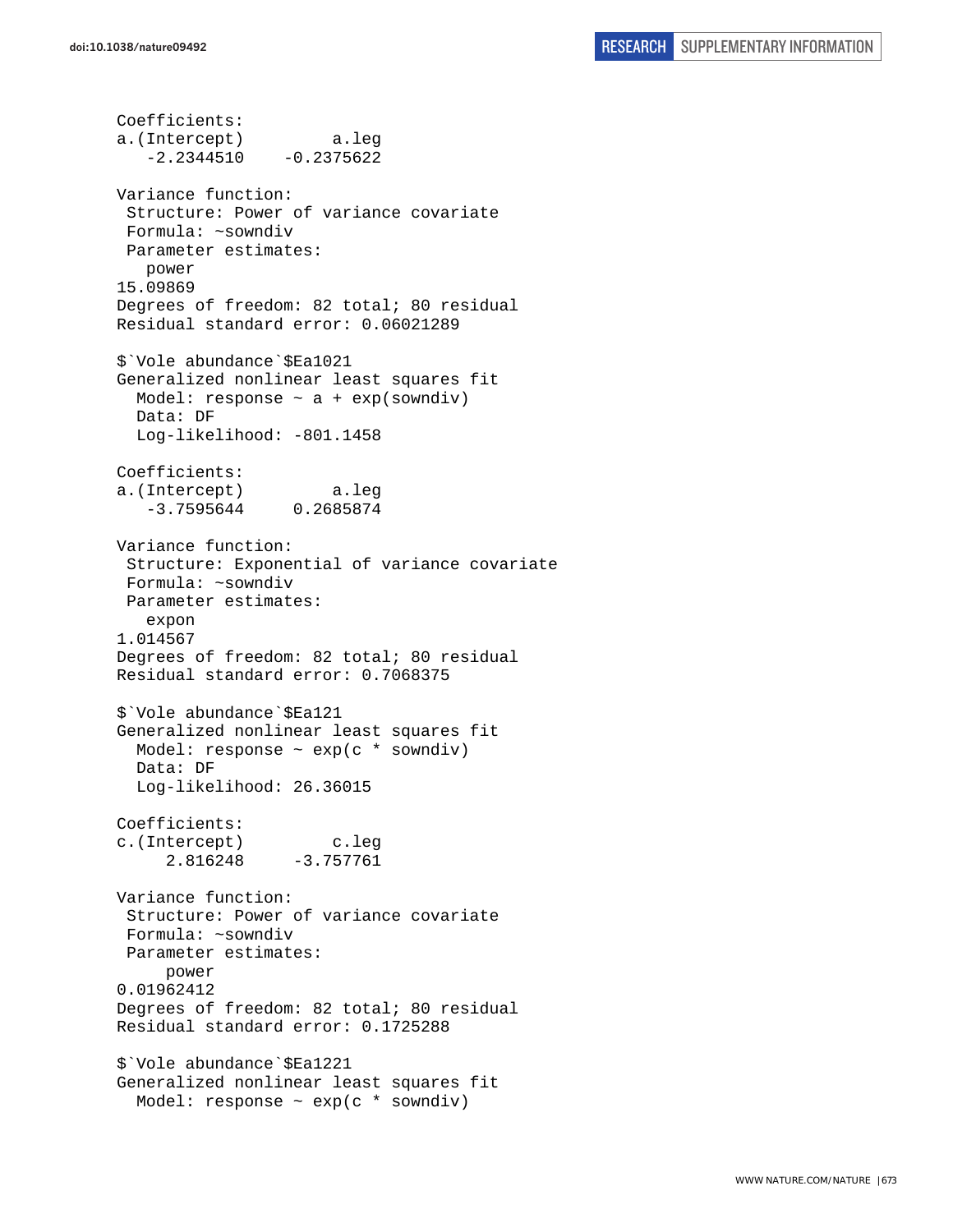Data: DF Log-likelihood: 26.53524 Coefficients: c.(Intercept) c.leg  $2.829921 -3.764135$ Variance function: Structure: Exponential of variance covariate Formula: ~sowndiv Parameter estimates: expon 0.003498243 Degrees of freedom: 82 total; 80 residual Residual standard error: 0.1720059 \$`Vole abundance`\$Eb16 Generalized nonlinear least squares fit Model: response  $\sim$  a + exp(sowndiv) Data: DF Log-likelihood: -4912.516 Coefficients: a.(Intercept) a.grass -3508714 1286426 Degrees of freedom: 82 total; 80 residual Residual standard error: 2.553606e+25 \$`Vole abundance`\$Eb18 Generalized nonlinear least squares fit Model: response  $\sim$  exp(c  $*$  sowndiv) Data: DF Log-likelihood: 20.93076 Coefficients: c.(Intercept) c.grass -17.810731 7.839853 Degrees of freedom: 82 total; 80 residual Residual standard error: 0.1897884 \$`Vole abundance`\$Eb1511 Generalized nonlinear least squares fit Model: response  $\sim$  a + exp(c \* sowndiv) Data: DF Log-likelihood: 34.42448 Coefficients: a.(Intercept) a.grass c.(Intercept) c.grass -1.013023893 0.051730191 -0.002319126 0.004423846 Variance function: Structure: Power of variance covariate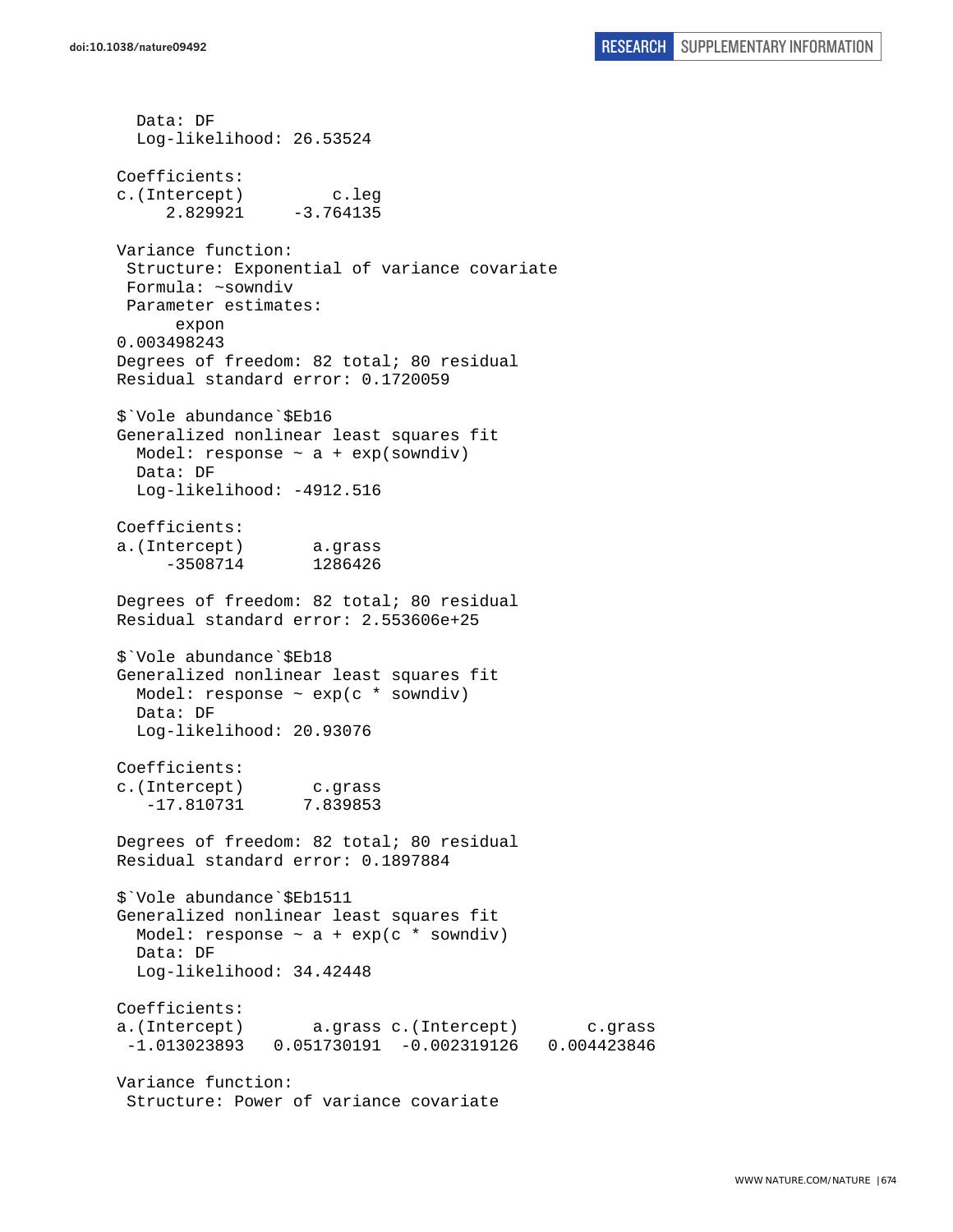Formula: ~sowndiv Parameter estimates: power -0.1414914 Degrees of freedom: 82 total; 78 residual Residual standard error: 0.2011532 \$`Vole abundance`\$Eb1521 Generalized nonlinear least squares fit Model: response  $\sim$  a + exp(c \* sowndiv) Data: DF Log-likelihood: 33.04809 Coefficients: a.(Intercept) a.grass c.(Intercept) c.grass -1.020325836 0.057280218 -0.001823701 0.003973504 Variance function: Structure: Exponential of variance covariate Formula: ~sowndiv Parameter estimates: expon -0.005804109 Degrees of freedom: 82 total; 78 residual Residual standard error: 0.1742737 \$`Vole abundance`\$Eb1611 Generalized nonlinear least squares fit Model: response  $\sim$  a + exp(sowndiv) Data: DF Log-likelihood: -1738.08 Coefficients: a.(Intercept) a.grass -2.80907787 0.09079603 Variance function: Structure: Power of variance covariate Formula: ~sowndiv Parameter estimates: power 15.02814 Degrees of freedom: 82 total; 80 residual Residual standard error: 0.08037925 \$`Vole abundance`\$Eb1621 Generalized nonlinear least squares fit Model: response  $\sim$  a + exp(sowndiv) Data: DF Log-likelihood: -801.0112 Coefficients: a.(Intercept) a.grass -4.3247248 0.5944908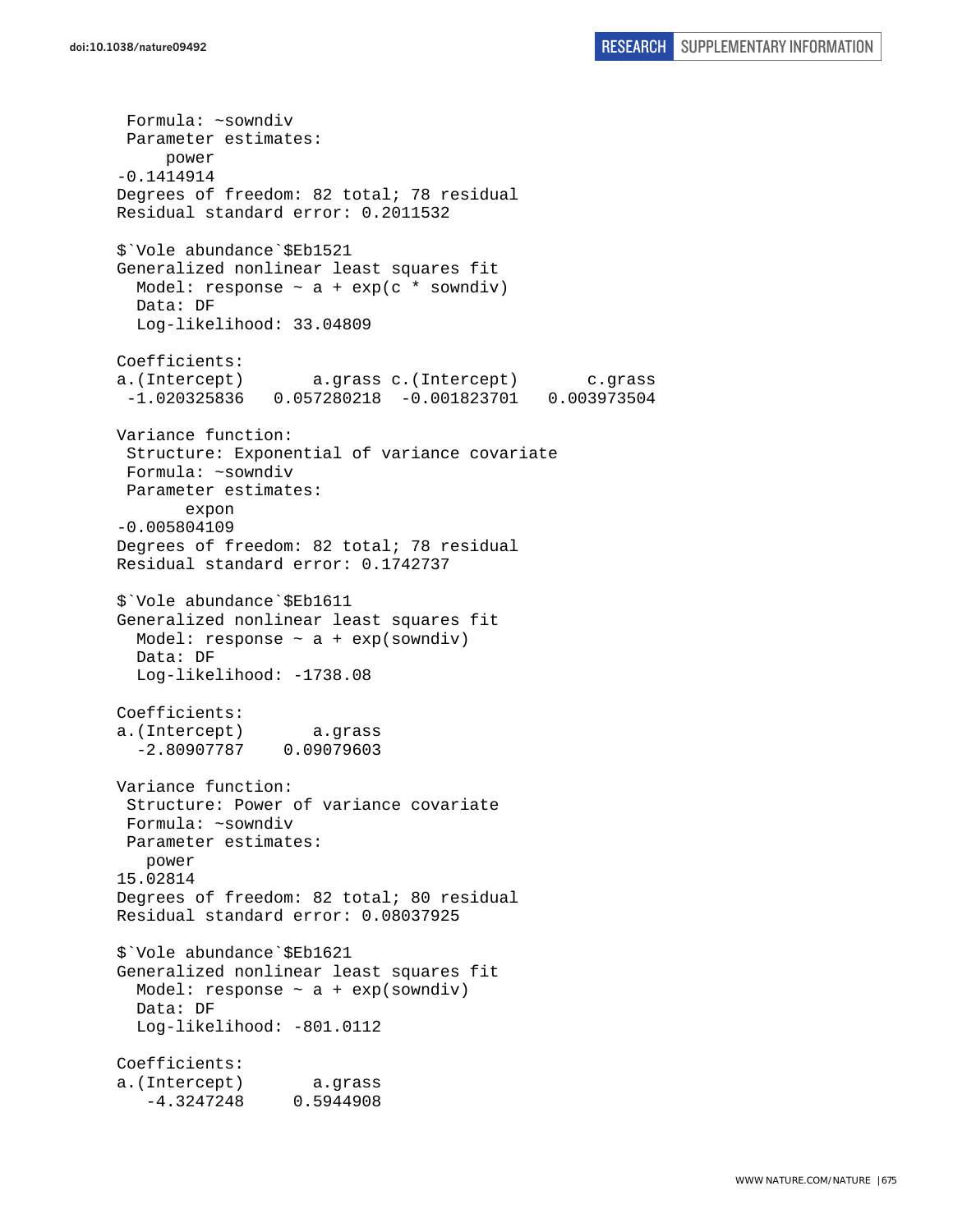Variance function: Structure: Exponential of variance covariate Formula: ~sowndiv Parameter estimates: expon 1.014698 Degrees of freedom: 82 total; 80 residual Residual standard error: 0.704887 \$`Vole abundance`\$Eb1811 Generalized nonlinear least squares fit Model: response ~ exp(c \* sowndiv) Data: DF Log-likelihood: 20.98078 Coefficients: c.(Intercept) c.grass -19.510549 8.694368 Variance function: Structure: Power of variance covariate Formula: ~sowndiv Parameter estimates: power -0.02162383 Degrees of freedom: 82 total; 80 residual Residual standard error: 0.1958604 \$`Vole abundance`\$Eb1821 Generalized nonlinear least squares fit Model: response ~ exp(c \* sowndiv) Data: DF Log-likelihood: 20.9619 Coefficients: c.(Intercept) c.grass -19.495897 8.682048 Variance function: Structure: Exponential of variance covariate Formula: ~sowndiv Parameter estimates: expon 0.001322912 Degrees of freedom: 82 total; 80 residual Residual standard error: 0.1875738 \$`Vole abundance`\$Ec22 Generalized nonlinear least squares fit Model: response  $\sim$  a + exp(sowndiv) Data: DF Log-likelihood: -4912.516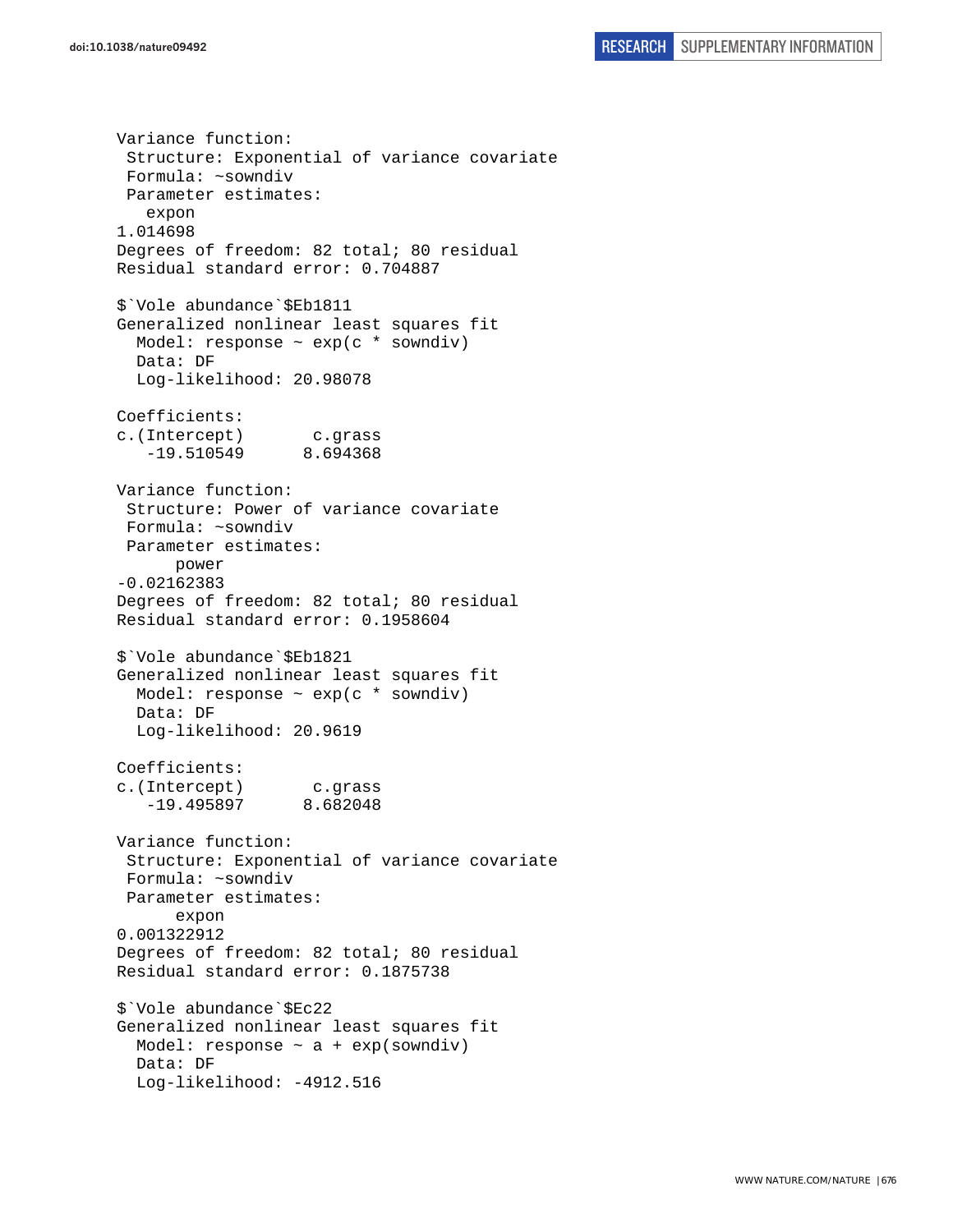Coefficients: a.(Intercept) a.funcgr 252095.6 -912137.5 Degrees of freedom: 82 total; 80 residual Residual standard error: 2.553606e+25 \$`Vole abundance`\$Ec24 Generalized nonlinear least squares fit Model: response  $\sim$  exp(c  $*$  sowndiv) Data: DF Log-likelihood: 22.11827 Coefficients: c.(Intercept) c.funcgr -3.1193576 0.6694901 Degrees of freedom: 82 total; 80 residual Residual standard error: 0.1870597 \$`Vole abundance`\$Ec1921 Generalized nonlinear least squares fit Model: response  $\sim$  a + b \* exp(c \* sowndiv) Data: DF Log-likelihood: -2892.173 Coefficients: a.(Intercept) a.funcgr b.(Intercept) b.funcgr c.(Intercept) 0.4790783847 -0.4272080730 0.0033461113 -0.0008365248 0.9997909708 c.funcgr 1.0000522573 Variance function: Structure: Exponential of variance covariate Formula: ~sowndiv Parameter estimates: expon 4.812509 Degrees of freedom: 82 total; 76 residual Residual standard error: 0.0005945556 \$`Vole abundance`\$Ec2121 Generalized nonlinear least squares fit Model: response  $\sim$  a + exp(c  $*$  sowndiv) Data: DF Log-likelihood: 30.85769 Coefficients: a.(Intercept) a.funcgr c.(Intercept) c.funcgr -0.9221932781 0.0034840587 -0.0015671817 0.0007422668 Variance function: Structure: Exponential of variance covariate Formula: ~sowndiv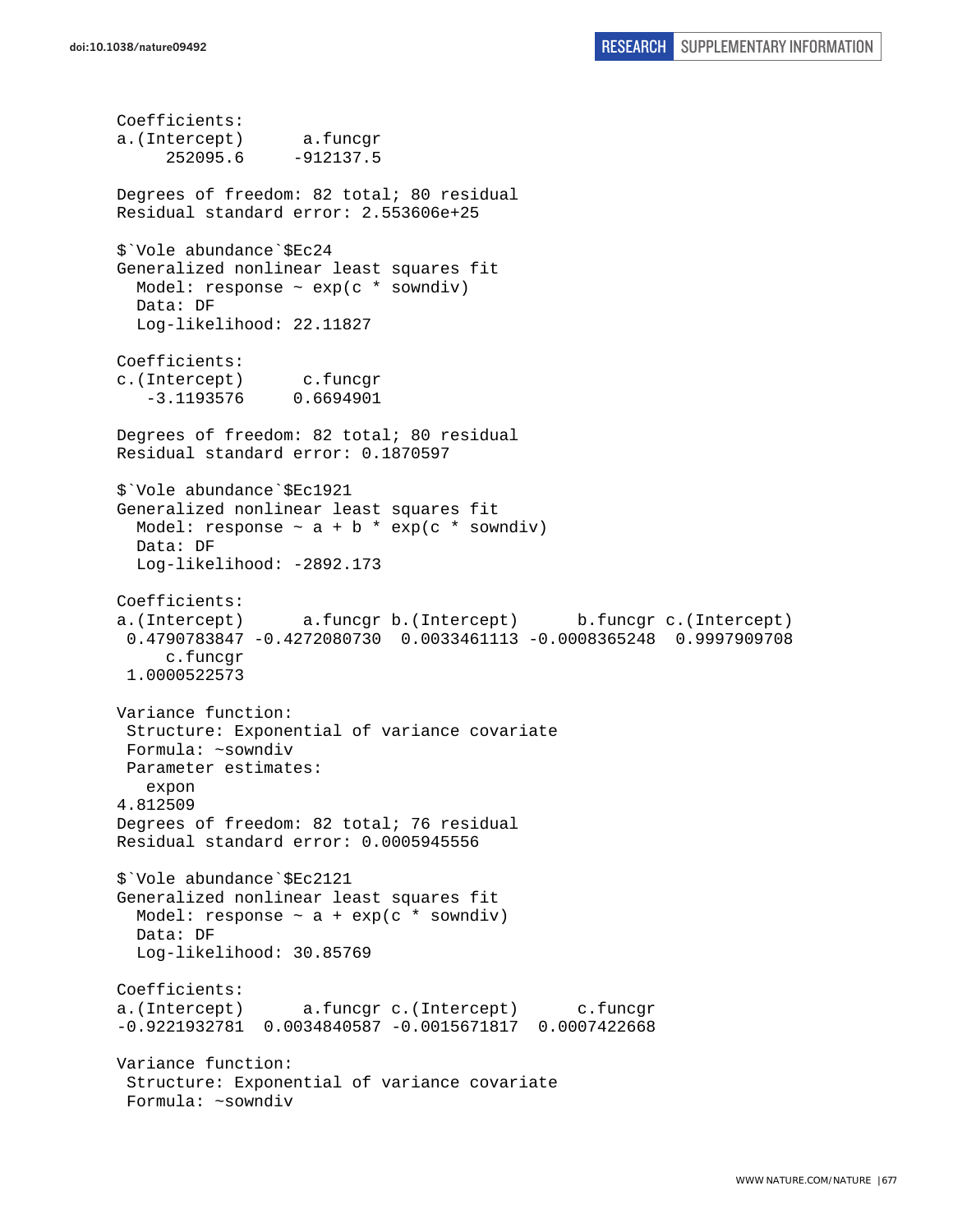Parameter estimates: expon -0.005608878 Degrees of freedom: 82 total; 78 residual Residual standard error: 0.1786919 \$`Vole abundance`\$Ec2211 Generalized nonlinear least squares fit Model: response  $\sim$  a + exp(sowndiv) Data: DF Log-likelihood: -1739.972 Coefficients: a.(Intercept) a.funcgr 2.042045 -4.692230 Variance function: Structure: Power of variance covariate Formula: ~sowndiv Parameter estimates: power 15.01930 Degrees of freedom: 82 total; 80 residual Residual standard error: 0.08334164 \$`Vole abundance`\$Ec2221 Generalized nonlinear least squares fit Model: response  $\sim$  a + exp(sowndiv) Data: DF Log-likelihood: -794.2974 Coefficients: a.(Intercept) a.funcgr 3.433087 -6.334346 Variance function: Structure: Exponential of variance covariate Formula: ~sowndiv Parameter estimates: expon 1.022225 Degrees of freedom: 82 total; 80 residual Residual standard error: 0.608831 \$`Vole abundance`\$Ec2411 Generalized nonlinear least squares fit Model: response  $\sim$  exp(c  $*$  sowndiv) Data: DF Log-likelihood: 22.19316 Coefficients: c.(Intercept) c.funcgr -3.107804 0.666768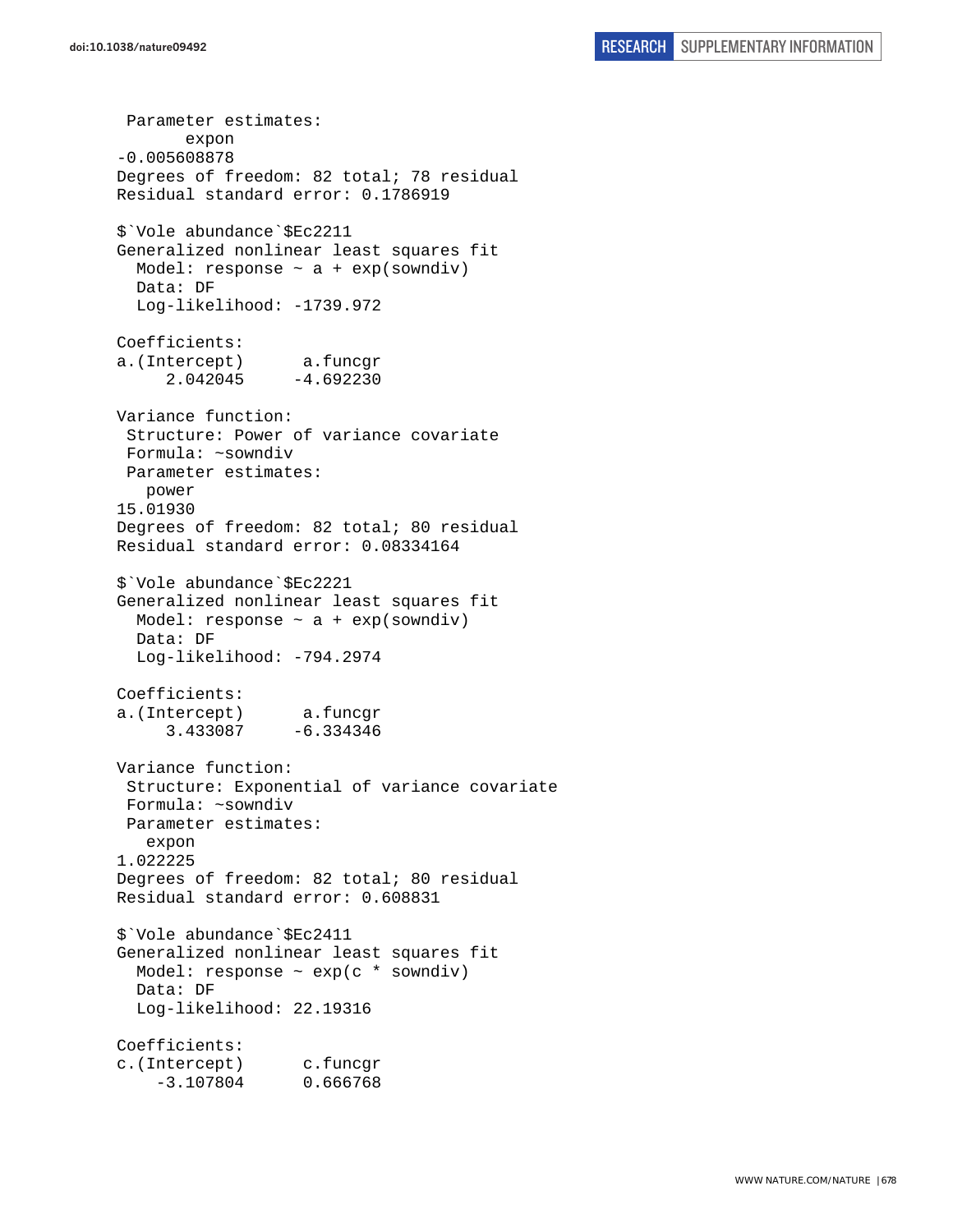Variance function: Structure: Power of variance covariate Formula: ~sowndiv Parameter estimates: power -0.02584390 Degrees of freedom: 82 total; 80 residual Residual standard error: 0.1941988 \$`Vole abundance`\$Ec2421 Generalized nonlinear least squares fit Model: response  $\sim$  exp(c  $*$  sowndiv) Data: DF Log-likelihood: 22.16077 Coefficients: c.(Intercept) c.funcgr -3.1206664 0.6697517 Variance function: Structure: Exponential of variance covariate Formula: ~sowndiv Parameter estimates: expon 0.001532718 Degrees of freedom: 82 total; 80 residual Residual standard error: 0.1845187 \$`Vole abundance`\$Ed28 Generalized nonlinear least squares fit Model: response  $\sim$  a + exp(sowndiv) Data: DF Log-likelihood: -4912.516 Coefficients: a.(Intercept) a.funcgr a.leg 872779.2 -990730.6 -307654.9 Degrees of freedom: 82 total; 79 residual Residual standard error: 2.569717e+25 \$`Vole abundance`\$Ed2811 Generalized nonlinear least squares fit Model: response  $\sim$  a + exp(sowndiv) Data: DF Log-likelihood: -1722.982 Coefficients: a.(Intercept) a.funcgr a.leg 2.5171693 -4.7516203 -0.2375622 Variance function: Structure: Power of variance covariate Formula: ~sowndiv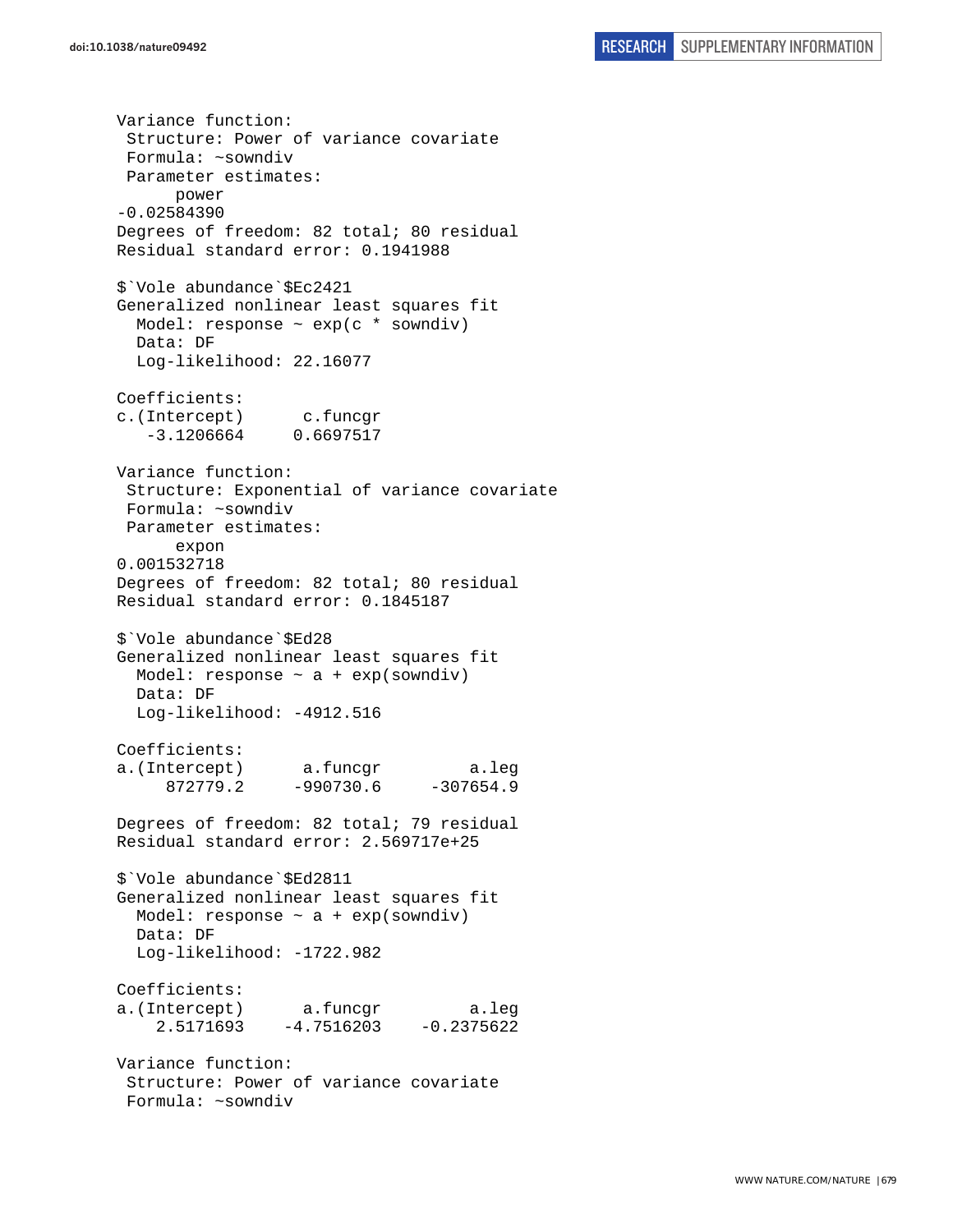Parameter estimates: power 15.09869 Degrees of freedom: 82 total; 79 residual Residual standard error: 0.06059276 \$`Vole abundance`\$Ed2821 Generalized nonlinear least squares fit Model: response  $\sim$  a + exp(sowndiv) Data: DF Log-likelihood: -794.2623 Coefficients: a.(Intercept) a.funcgr a.leg 3.908710 -6.393405 -0.238022 Variance function: Structure: Exponential of variance covariate Formula: ~sowndiv Parameter estimates: expon 1.022291 Degrees of freedom: 82 total; 79 residual Residual standard error: 0.6120607 \$`Vole abundance`\$Ed3021 Generalized nonlinear least squares fit Model: response ~ exp(c \* sowndiv) Data: DF Log-likelihood: 27.43937 Coefficients: c.(Intercept) c.funcgr c.leg 2.3063235 0.2067950 -3.6031252 Variance function: Structure: Exponential of variance covariate Formula: ~sowndiv Parameter estimates: expon 0.003707495 Degrees of freedom: 82 total; 79 residual Residual standard error: 0.1708858 \$`Vole abundance`\$Ee40 Generalized nonlinear least squares fit Model: response  $\sim$  a + exp(sowndiv) Data: DF Log-likelihood: -4912.516 Coefficients: a.(Intercept) a.funcgr a.grass -335851.0 -839615.5 296563.4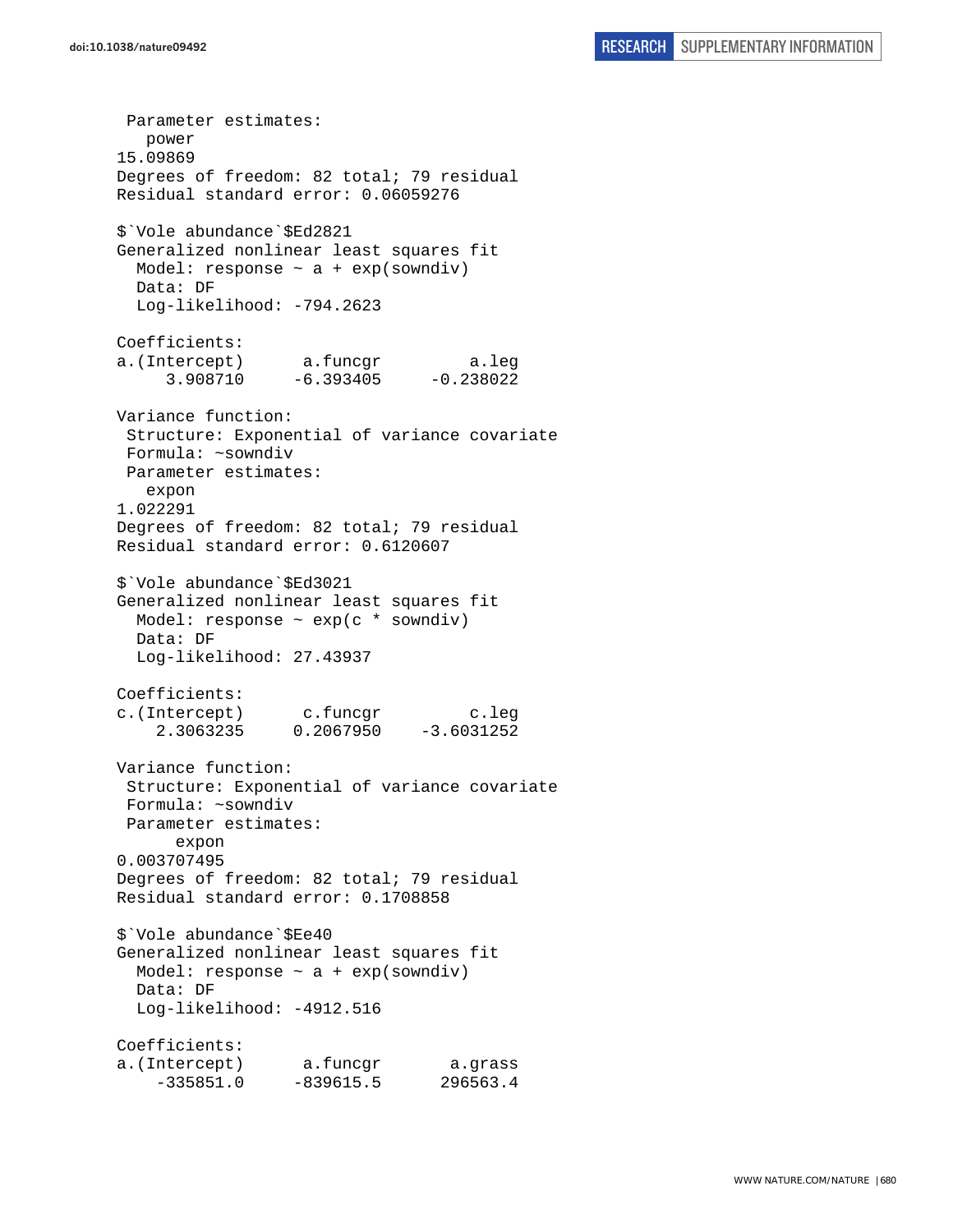```
Degrees of freedom: 82 total; 79 residual 
Residual standard error: 2.569717e+25 
$`Vole abundance`$Ee341 
Generalized nonlinear least squares fit 
  Model: response \sim a + exp(sowndiv)
  Data: DF 
 Log-likelihood: -1738.08
Coefficients: 
a.(Intercept) a.funcgr a.grass 
    1.86045293 -4.66953078 0.09079602 
Variance function: 
  Structure: Power of variance covariate 
  Formula: ~sowndiv 
 Parameter estimates: 
    power 
15.02814 
Degrees of freedom: 82 total; 79 residual 
Residual standard error: 0.08088636 
$`Vole abundance`$Ee342 
Generalized nonlinear least squares fit 
  Model: response \sim a + exp(sowndiv)
   Data: DF 
   Log-likelihood: -794.2918 
Coefficients: 
a.(Intercept) a.funcgr a.grass 
    3.24387873 -6.31063313 0.09457138 
Variance function: 
  Structure: Exponential of variance covariate 
 Formula: ~sowndiv 
 Parameter estimates: 
    expon 
1.022235 
Degrees of freedom: 82 total; 79 residual 
Residual standard error: 0.6125763 
$`Vole abundance`$Ef40 
Generalized nonlinear least squares fit 
 Model: response \sim a + exp(sowndiv)
   Data: DF 
   Log-likelihood: -4912.516 
Coefficients: 
a.(Intercept) a.grass a.leg 
      -5251826 1394676 1054750 
Degrees of freedom: 82 total; 79 residual
```
Residual standard error: 2.569717e+25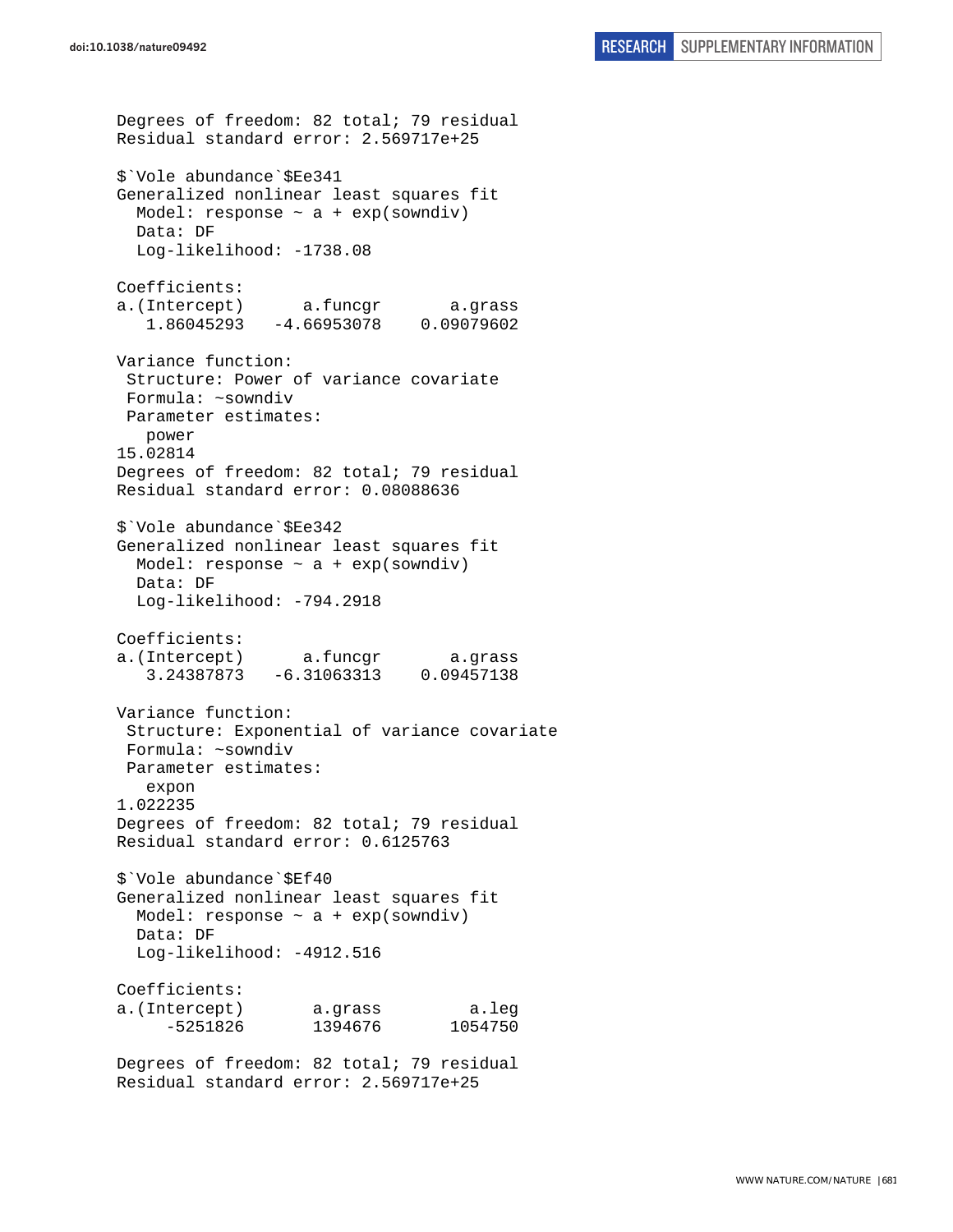```
$`Vole abundance`$Ef3721 
Generalized nonlinear least squares fit 
 Model: response \sim a + b * exp(c * sowndiv)
  Data: DF 
   Log-likelihood: -2672.509 
Coefficients: 
a.(Intercept) a.grass a.leg b.(Intercept) b.grass 
  4.543203e-01 1.327729e-02 -2.339733e-01 -1.662374e-05 -7.583310e-06 
         b.leg c.(Intercept) c.grass c.leg 
  1.637401e-05 1.000001e+00 1.000001e+00 9.999990e-01 
Variance function: 
  Structure: Exponential of variance covariate 
 Formula: ~sowndiv 
 Parameter estimates: 
    expon 
4.464989 
Degrees of freedom: 82 total; 73 residual 
Residual standard error: 0.0008228012 
$`Vole abundance`$Ef3921 
Generalized nonlinear least squares fit 
 Model: response \sim a + exp(c * sowndiv)
  Data: DF 
  Log-likelihood: 40.37047 
Coefficients: 
a.(Intercept) a.grass a.leg c.(Intercept) c.grass 
  -0.783111120 0.041861886 -0.133089755 -0.000903571 0.002870171 
         c.leg 
  -0.001270419 
Variance function: 
  Structure: Exponential of variance covariate 
 Formula: ~sowndiv 
 Parameter estimates: 
       expon 
-0.00464513 
Degrees of freedom: 82 total; 76 residual 
Residual standard error: 0.1598710 
$`Vole abundance`$Ef4011 
Generalized nonlinear least squares fit 
  Model: response \sim a + exp(sowndiv)
  Data: DF 
 Log-likelihood: -1722.917
Coefficients: 
a.(Intercept) a.grass a.leg 
  -2.26492367 0.01305971 -0.23320894 
Variance function: 
  Structure: Power of variance covariate
```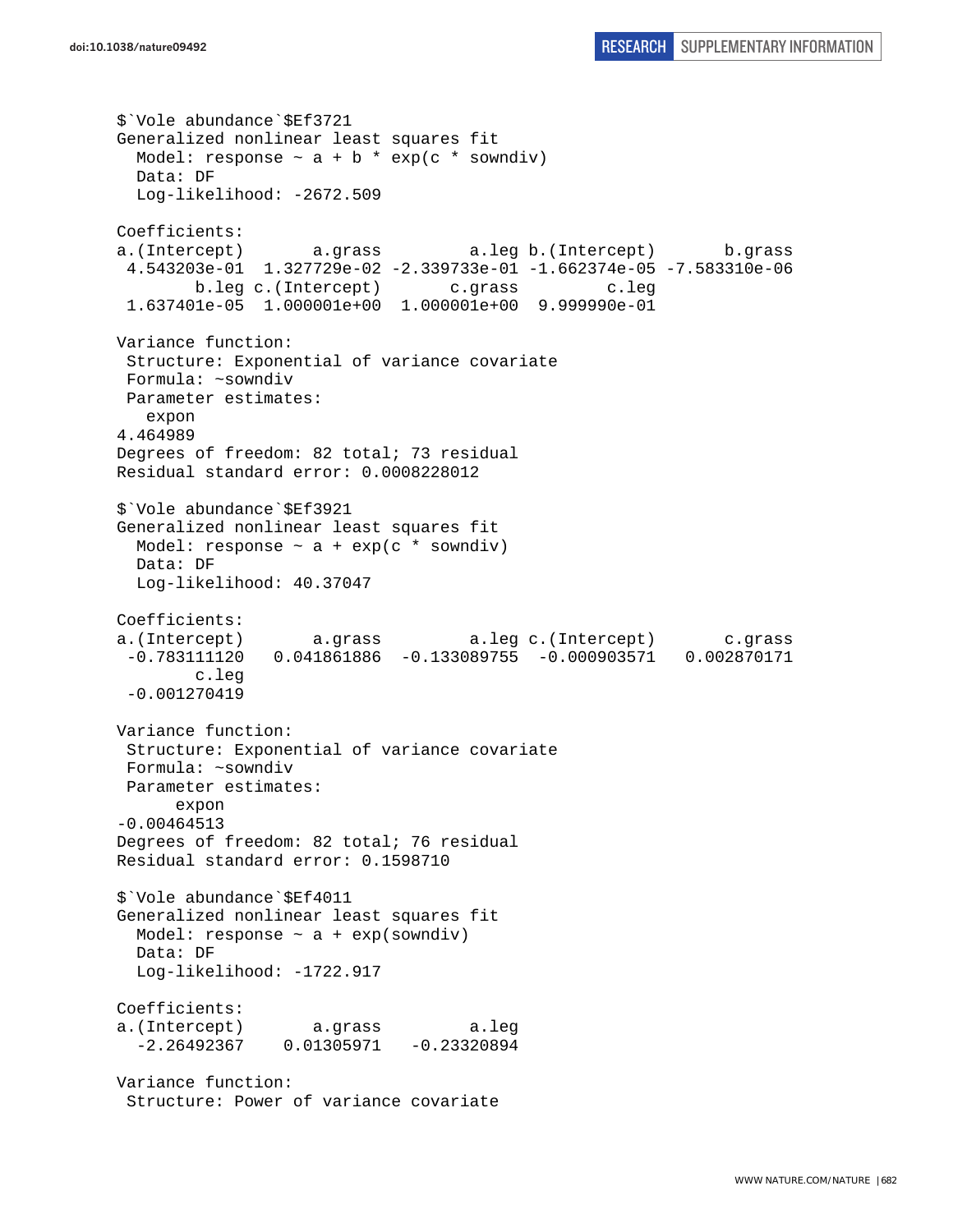Formula: ~sowndiv Parameter estimates: power 15.09899 Degrees of freedom: 82 total; 79 residual Residual standard error: 0.0605182 \$`Vole abundance`\$Ef4021 Generalized nonlinear least squares fit Model: response  $\sim$  a + exp(sowndiv) Data: DF Log-likelihood: -800.8841 Coefficients: a.(Intercept) a.grass a.leg -5.6212139 0.7911002 0.5508086 Variance function: Structure: Exponential of variance covariate Formula: ~sowndiv Parameter estimates: expon 1.014764 Degrees of freedom: 82 total; 79 residual Residual standard error: 0.7078377 \$`Vole abundance`\$Ef4211 Generalized nonlinear least squares fit Model: response ~ exp(c \* sowndiv) Data: DF Log-likelihood: 27.79898 Coefficients: c.(Intercept) c.grass c.leg 4.2421441 -0.5333544 -4.1849064 Variance function: Structure: Power of variance covariate Formula: ~sowndiv Parameter estimates: power 0.02257006 Degrees of freedom: 82 total; 79 residual Residual standard error: 0.169853 \$`Vole abundance`\$Ef4221 Generalized nonlinear least squares fit Model: response ~ exp(c \* sowndiv) Data: DF Log-likelihood: 26.05006 Coefficients: c.(Intercept) c.grass c.leg  $-17.99137$  10.13706  $-3.28580$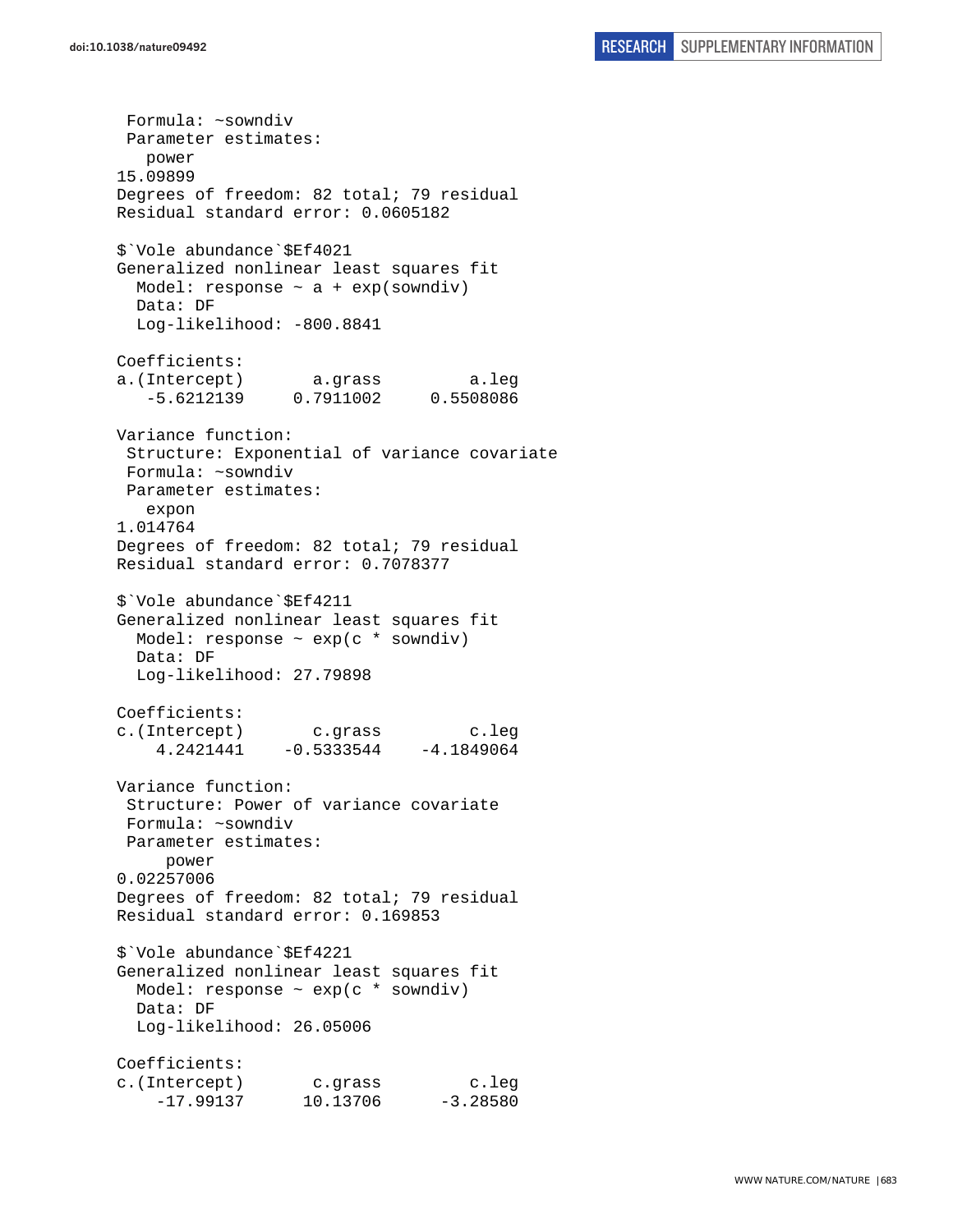Variance function: Structure: Exponential of variance covariate Formula: ~sowndiv Parameter estimates: expon 0.003413014 Degrees of freedom: 82 total; 79 residual Residual standard error: 0.1742458 \$`Vole abundance`\$Eg46 Generalized nonlinear least squares fit Model: response  $\sim$  a + exp(sowndiv) Data: DF Log-likelihood: -4912.516 Coefficients: a.(Intercept) a.funcgr a.grass a.leg 292092.0 -918391.5 183181.3 -199834.3 Degrees of freedom: 82 total; 78 residual Residual standard error: 2.586137e+25 \$`Vole abundance`\$Eg4611 Generalized nonlinear least squares fit Model: response  $\sim$  a + exp(sowndiv) Data: DF Log-likelihood: -1722.917 Coefficients: a.(Intercept) a.funcgr a.grass a.leg 2.48234347 -4.74726710 0.01305970 -0.23320896 Variance function: Structure: Power of variance covariate Formula: ~sowndiv Parameter estimates: power 15.09899 Degrees of freedom: 82 total; 78 residual Residual standard error: 0.06090489 \$`Vole abundance`\$Eg4621 Generalized nonlinear least squares fit Model: response  $\sim$  a + exp(sowndiv) Data: DF Log-likelihood: -794.2623 Coefficients: a.(Intercept) a.funcgr a.grass a.leg 3.898153176 -6.392085011 0.003814884 -0.236558433 Variance function:

```
 Structure: Exponential of variance covariate
```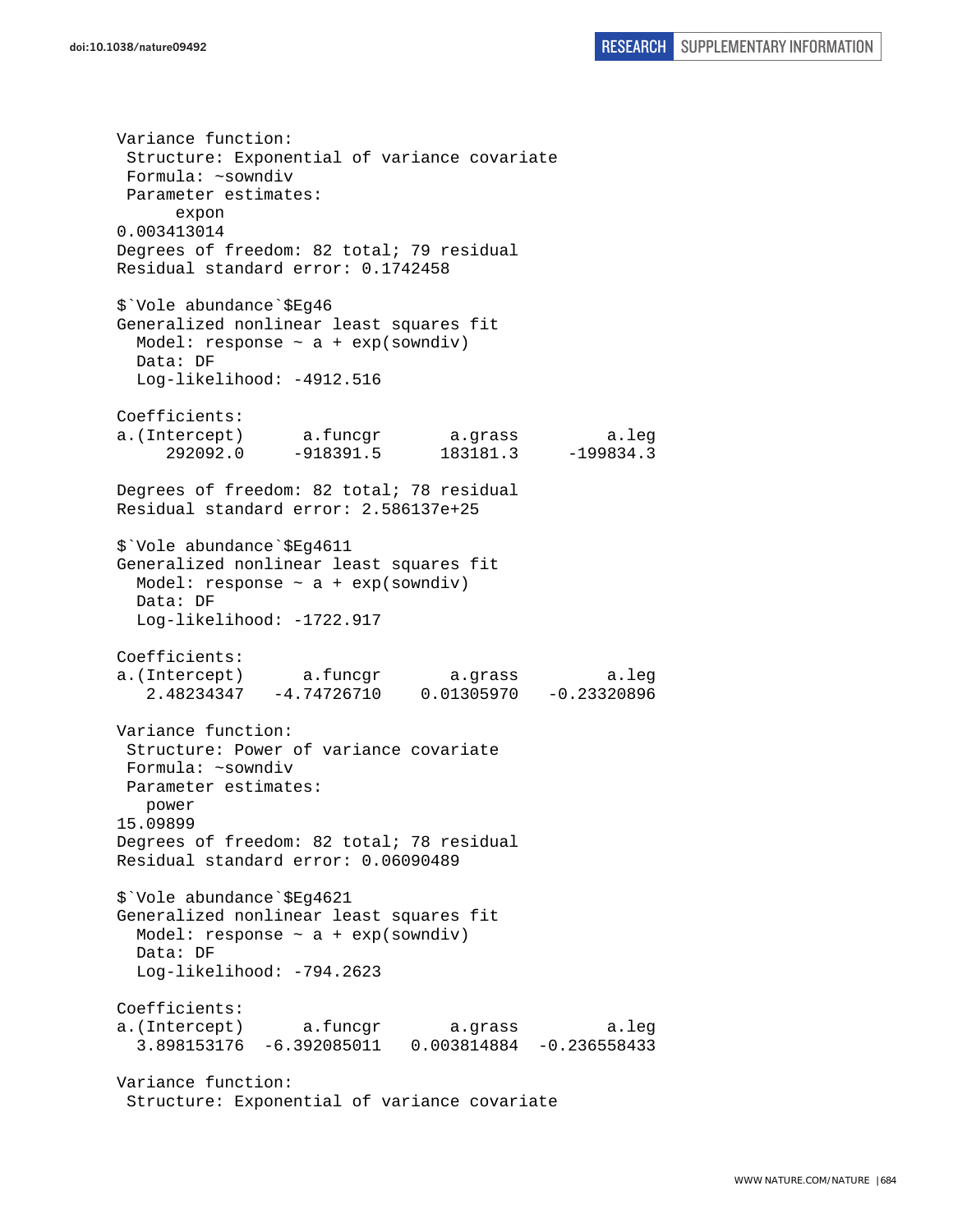Formula: ~sowndiv Parameter estimates: expon 1.022291 Degrees of freedom: 82 total; 78 residual Residual standard error: 0.6159715 \$`Vole abundance`\$Pa1 Nonlinear regression model model: response  $\sim$  a + b \* sowndiv^c data: DF a b c 0.0789408 0.0009802 1.1247634 residual sum-of-squares: 2.298 Number of iterations to convergence: 5 Achieved convergence tolerance: 9.193e-06 \$`Vole abundance`\$Pa2 Nonlinear regression model model: response  $\sim$  a + b  $*$  sowndiv data: DF a b 0.077016 0.001630 residual sum-of-squares: 2.298 Number of iterations to convergence: 1 Achieved convergence tolerance: 1.488e-11 \$`Vole abundance`\$Pa3 Nonlinear regression model model: response ~ a + sowndiv^c data: DF a c -0.93067 0.01436 residual sum-of-squares: 2.312 Number of iterations to convergence: 8 Achieved convergence tolerance: 1.148e-06 \$`Vole abundance`\$Pa4 Nonlinear regression model model: response ~ b \* sowndiv^c data: DF b c 0.06845 0.17678 residual sum-of-squares: 2.309 Number of iterations to convergence: 8 Achieved convergence tolerance: 1.599e-06 \$`Vole abundance`\$Pa5 Nonlinear regression model model: response ~ sowndiv^c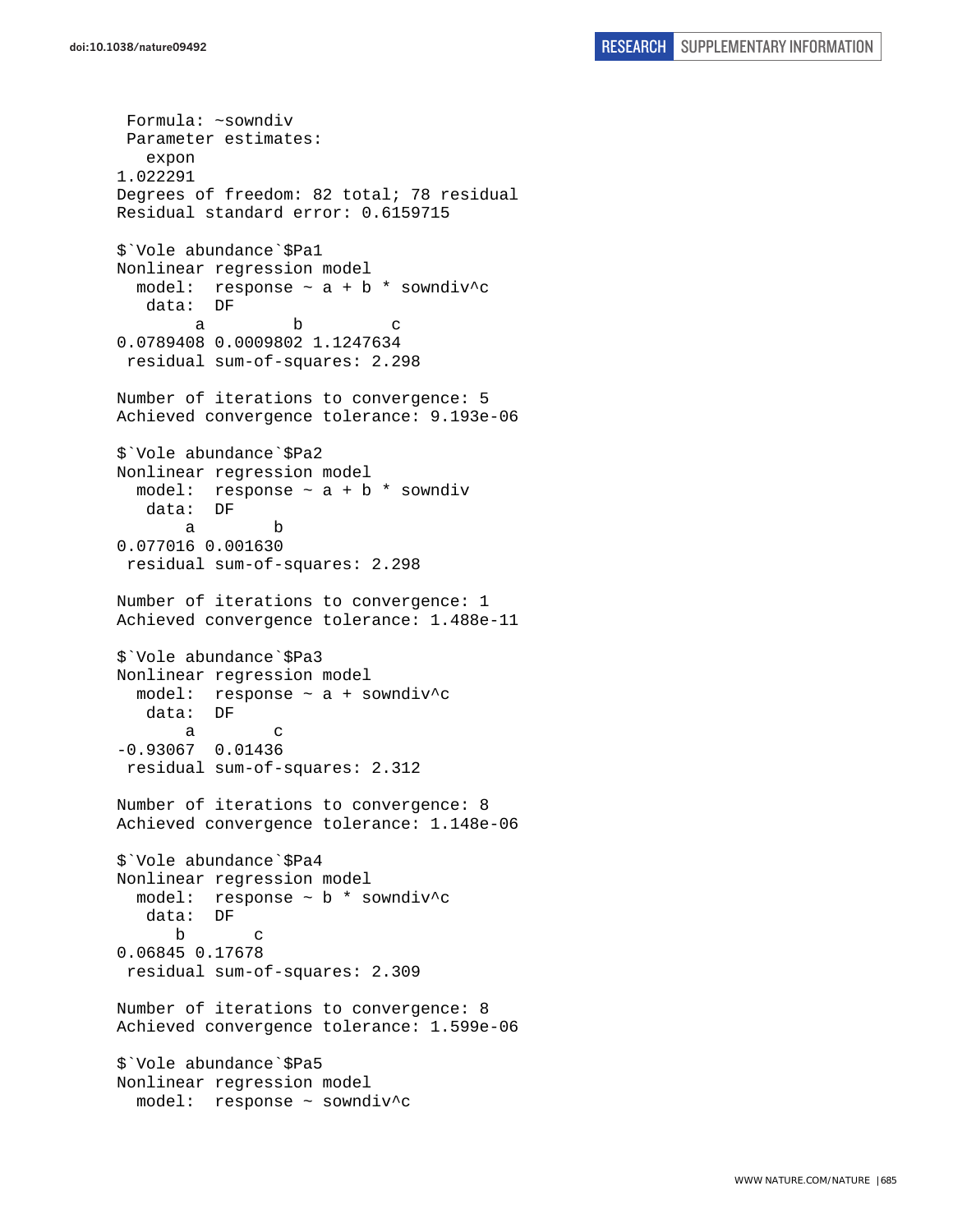data: DF c -3.039 residual sum-of-squares: 16.64 Number of iterations to convergence: 14 Achieved convergence tolerance: 8.808e-06 \$`Vole abundance`\$Pb11 Generalized nonlinear least squares fit Model: response  $\sim$  a + b \* sowndiv^c Data: DF Log-likelihood: 30.20772 Coefficients: a b c 0.0789407874 0.0009802535 1.1247620868 Degrees of freedom: 82 total; 79 residual Residual standard error: 0.1705563 \$`Vole abundance`\$Pb21 Generalized nonlinear least squares fit Model: response  $\sim$  a + b  $*$  sowndiv Data: DF Log-likelihood: 30.20531 Coefficients: a b 0.077015819 0.001629815 Degrees of freedom: 82 total; 80 residual Residual standard error: 0.1694920 \$`Vole abundance`\$Pb31 Generalized nonlinear least squares fit Model: response ~ a + sowndiv^c Data: DF Log-likelihood: 29.96347 Coefficients: a c -0.93066862 0.01435921 Degrees of freedom: 82 total; 80 residual Residual standard error: 0.1699926 \$`Vole abundance`\$Pb41 Generalized nonlinear least squares fit Model: response ~ b \* sowndiv^c Data: DF Log-likelihood: 30.01754 Coefficients: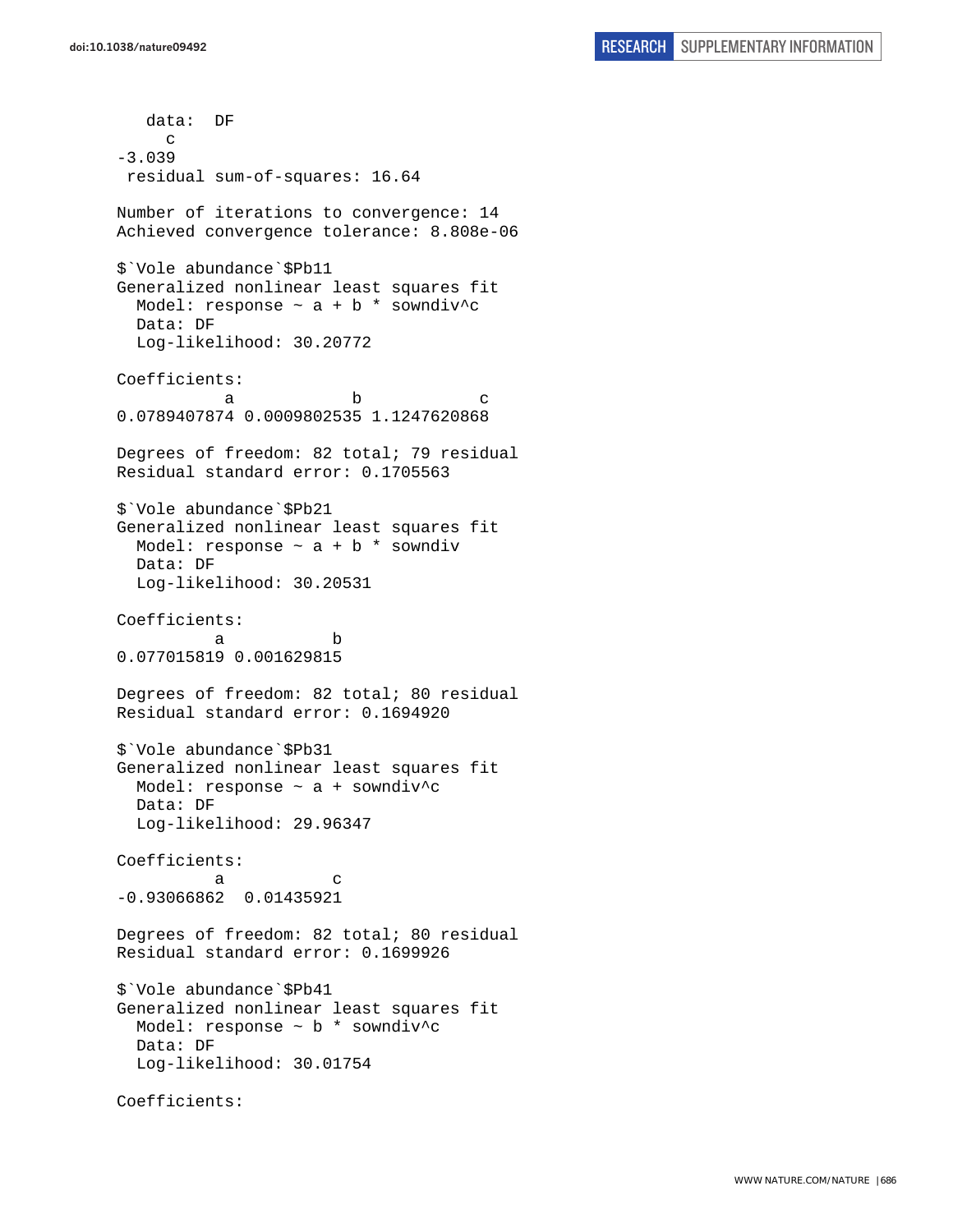```
 b c 
0.06844269 0.17679967 
Degrees of freedom: 82 total; 80 residual 
Residual standard error: 0.1698805 
$`Vole abundance`$Pb51 
Generalized nonlinear least squares fit 
  Model: response ~ sowndiv^c 
   Data: DF 
   Log-likelihood: -50.95346 
Coefficients: 
        c 
-3.03919 
Degrees of freedom: 82 total; 81 residual 
Residual standard error: 0.4532009 
$`Vole abundance`$Pc121 
Generalized nonlinear least squares fit 
 Model: response \sim a + b * sowndiv^c
  Data: DF 
  Log-likelihood: 31.79059 
Coefficients: 
a b c
0.078384127 0.001126413 1.091312173 
Variance function: 
  Structure: Power of variance covariate 
 Formula: ~sowndiv 
 Parameter estimates: 
      power 
-0.1267101 
Degrees of freedom: 82 total; 79 residual 
Residual standard error: 0.2019204 
$`Vole abundance`$Pc131 
Generalized nonlinear least squares fit 
 Model: response \sim a + b * sowndiv^c
   Data: DF 
   Log-likelihood: 30.71338 
Coefficients: 
a b c
0.078604726 0.001090269 1.098087326 
Variance function: 
  Structure: Exponential of variance covariate 
 Formula: ~sowndiv 
 Parameter estimates: 
        expon 
-0.005591308
```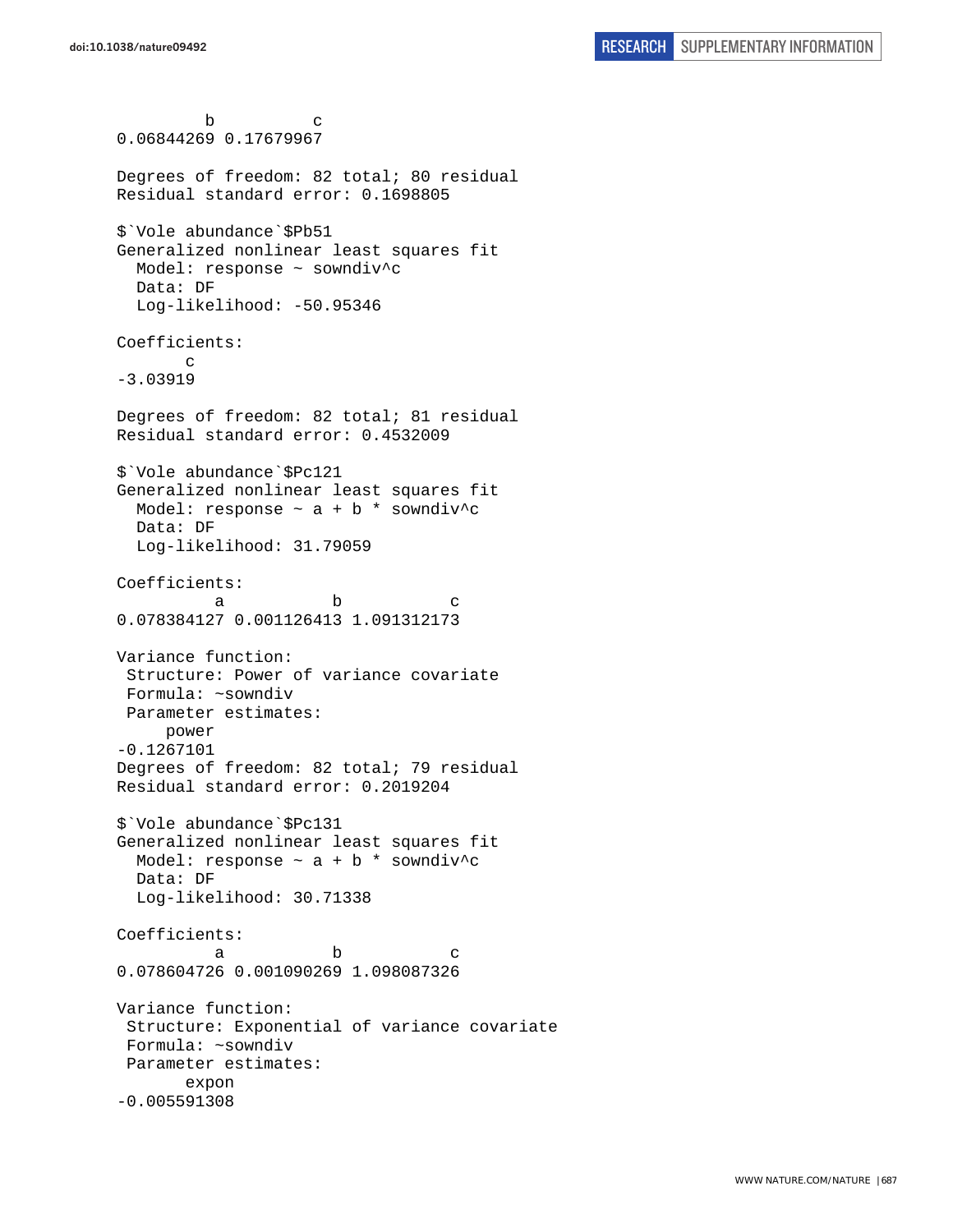```
Degrees of freedom: 82 total; 79 residual 
Residual standard error: 0.1778432 
$`Vole abundance`$Pc221 
Generalized nonlinear least squares fit 
  Model: response \sim a + b * sowndiv
  Data: DF 
  Log-likelihood: 31.78887 
Coefficients: 
 a b 
0.076613763 0.001649942 
Variance function: 
  Structure: Power of variance covariate 
  Formula: ~sowndiv 
 Parameter estimates: 
      power 
-0.1267606 
Degrees of freedom: 82 total; 80 residual 
Residual standard error: 0.2006738 
$`Vole abundance`$Pc231 
Generalized nonlinear least squares fit 
  Model: response \sim a + b * sowndiv
   Data: DF 
   Log-likelihood: 30.7117 
Coefficients: 
 a b 
0.076930403 0.001638873 
Variance function: 
  Structure: Exponential of variance covariate 
 Formula: ~sowndiv 
 Parameter estimates: 
        expon 
-0.005594652 
Degrees of freedom: 82 total; 80 residual 
Residual standard error: 0.1767369 
$`Vole abundance`$Pc321 
Generalized nonlinear least squares fit 
 Model: response \sim a + sowndiv^c
   Data: DF 
   Log-likelihood: 31.40529 
Coefficients: 
a c
-0.93667327 0.01782072 
Variance function: 
  Structure: Power of variance covariate 
  Formula: ~sowndiv
```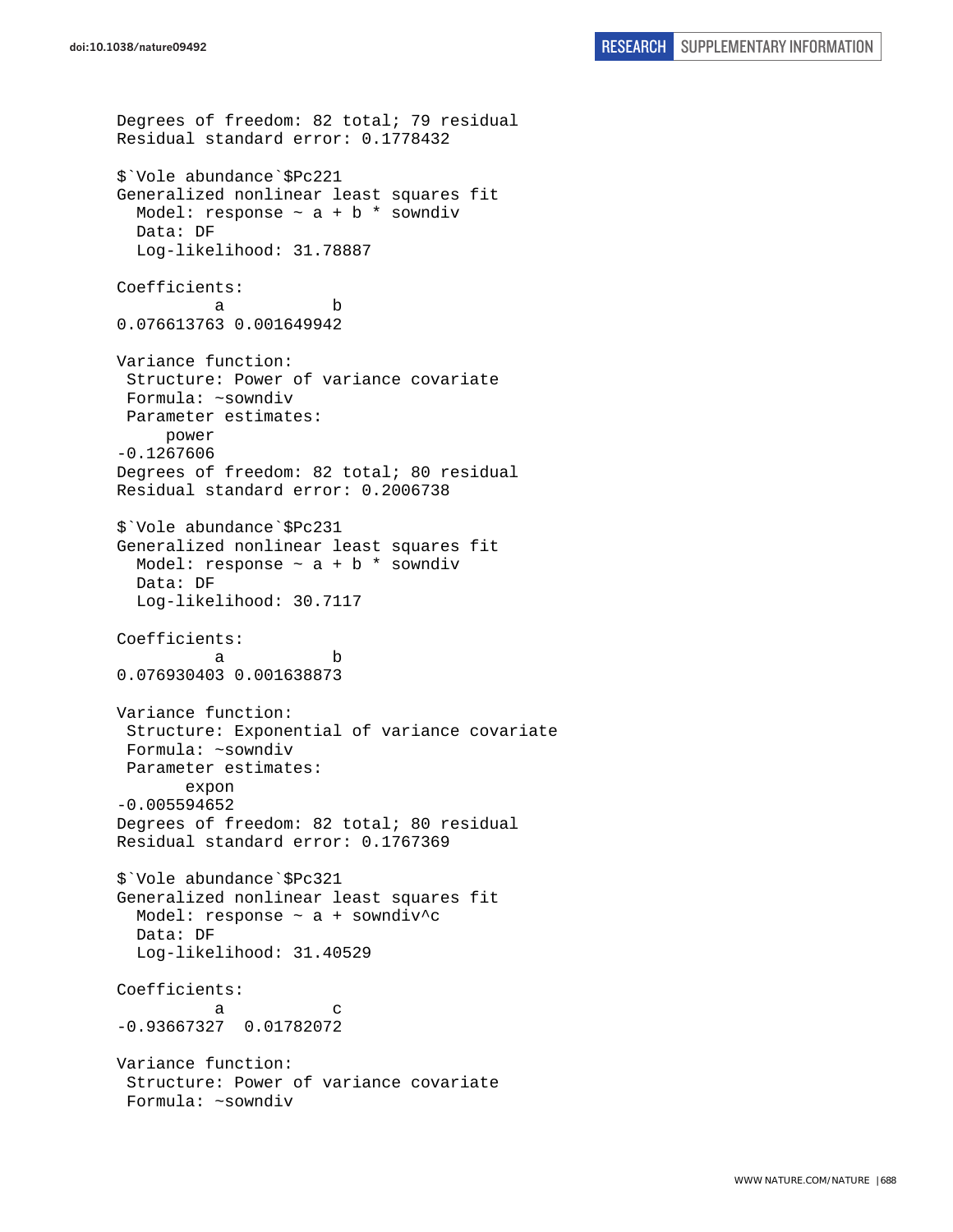Parameter estimates: power -0.1214991 Degrees of freedom: 82 total; 80 residual Residual standard error: 0.2000460 \$`Vole abundance`\$Pc331 Generalized nonlinear least squares fit Model: response ~ a + sowndiv^c Data: DF Log-likelihood: 30.38030 Coefficients: a c -0.93396730 0.01711384 Variance function: Structure: Exponential of variance covariate Formula: ~sowndiv Parameter estimates: expon -0.005142579 Degrees of freedom: 82 total; 80 residual Residual standard error: 0.1767652 \$`Vole abundance`\$Pc421 Generalized nonlinear least squares fit Model: response ~ b \* sowndiv^c Data: DF Log-likelihood: 31.52889 Coefficients: b c 0.06242188 0.21899122 Variance function: Structure: Power of variance covariate Formula: ~sowndiv Parameter estimates: power -0.1248596 Degrees of freedom: 82 total; 80 residual Residual standard error: 0.2007436 \$`Vole abundance`\$Pc431 Generalized nonlinear least squares fit Model: response  $\sim$  b  $*$  sowndiv<sup>^</sup>c Data: DF Log-likelihood: 30.47989 Coefficients: b c 0.06526755 0.20603574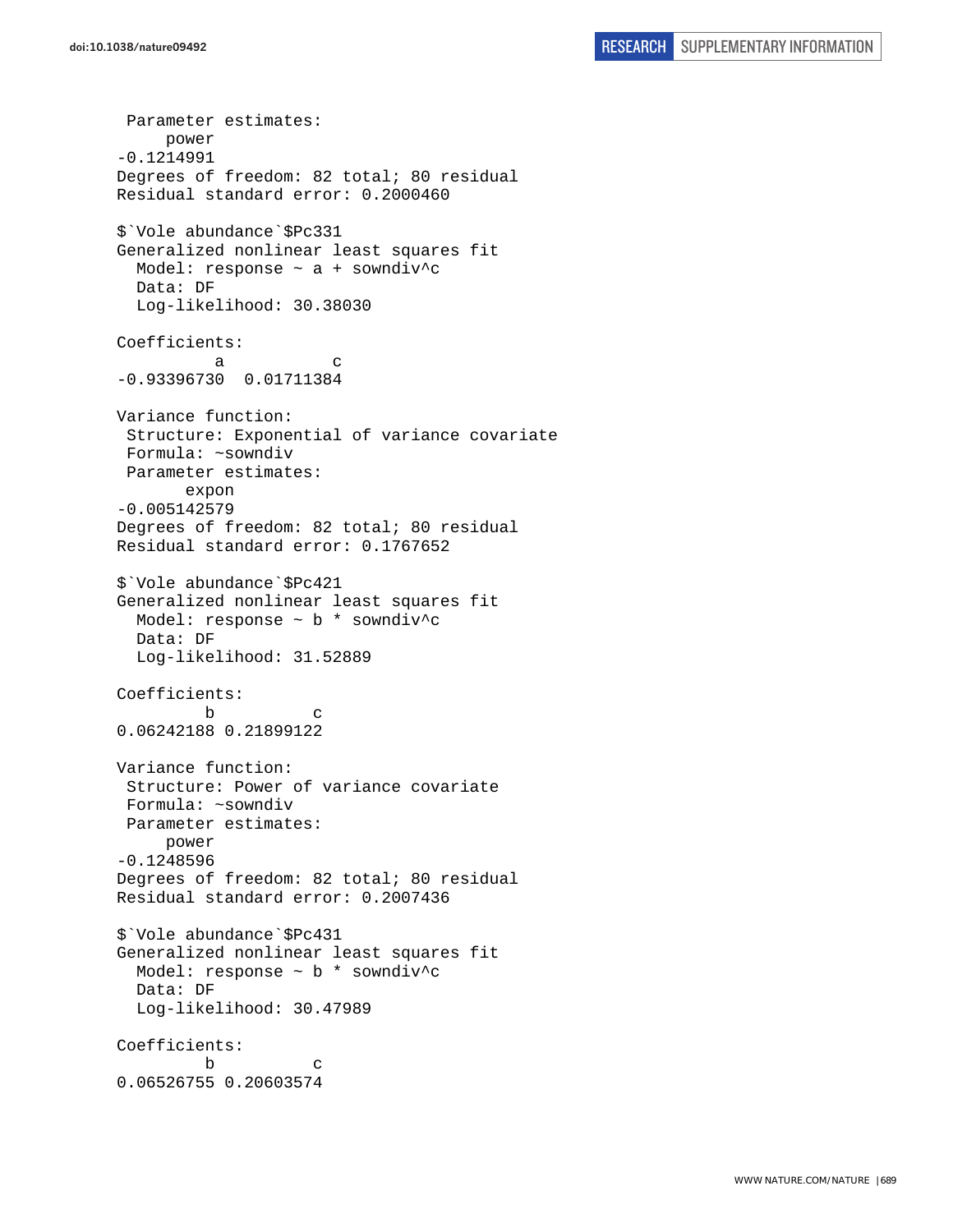```
Variance function: 
  Structure: Exponential of variance covariate 
  Formula: ~sowndiv 
  Parameter estimates: 
        expon 
-0.005417345 
Degrees of freedom: 82 total; 80 residual 
Residual standard error: 0.1769677 
$`Vole abundance`$Pc521 
Generalized nonlinear least squares fit 
   Model: response ~ sowndiv^c 
   Data: DF 
   Log-likelihood: -24.12052 
Coefficients: 
 c 
-2.639352 
Variance function: 
  Structure: Power of variance covariate 
  Formula: ~sowndiv 
  Parameter estimates: 
      power 
-0.4137499 
Degrees of freedom: 82 total; 81 residual 
Residual standard error: 0.6038647 
$`Vole abundance`$Pc531 
Generalized nonlinear least squares fit 
   Model: response ~ sowndiv^c 
   Data: DF 
   Log-likelihood: -44.47803 
Coefficients: 
 c 
-2.999267 
Variance function: 
  Structure: Exponential of variance covariate 
  Formula: ~sowndiv 
 Parameter estimates: 
      expon 
-0.0195558 
Degrees of freedom: 82 total; 81 residual 
Residual standard error: 0.495348 
$`Vole abundance`$Pd71 
Generalized nonlinear least squares fit 
  Model: response \sim a + b * sowndiv
   Data: DF 
   Log-likelihood: 30.35339 
Coefficients:
```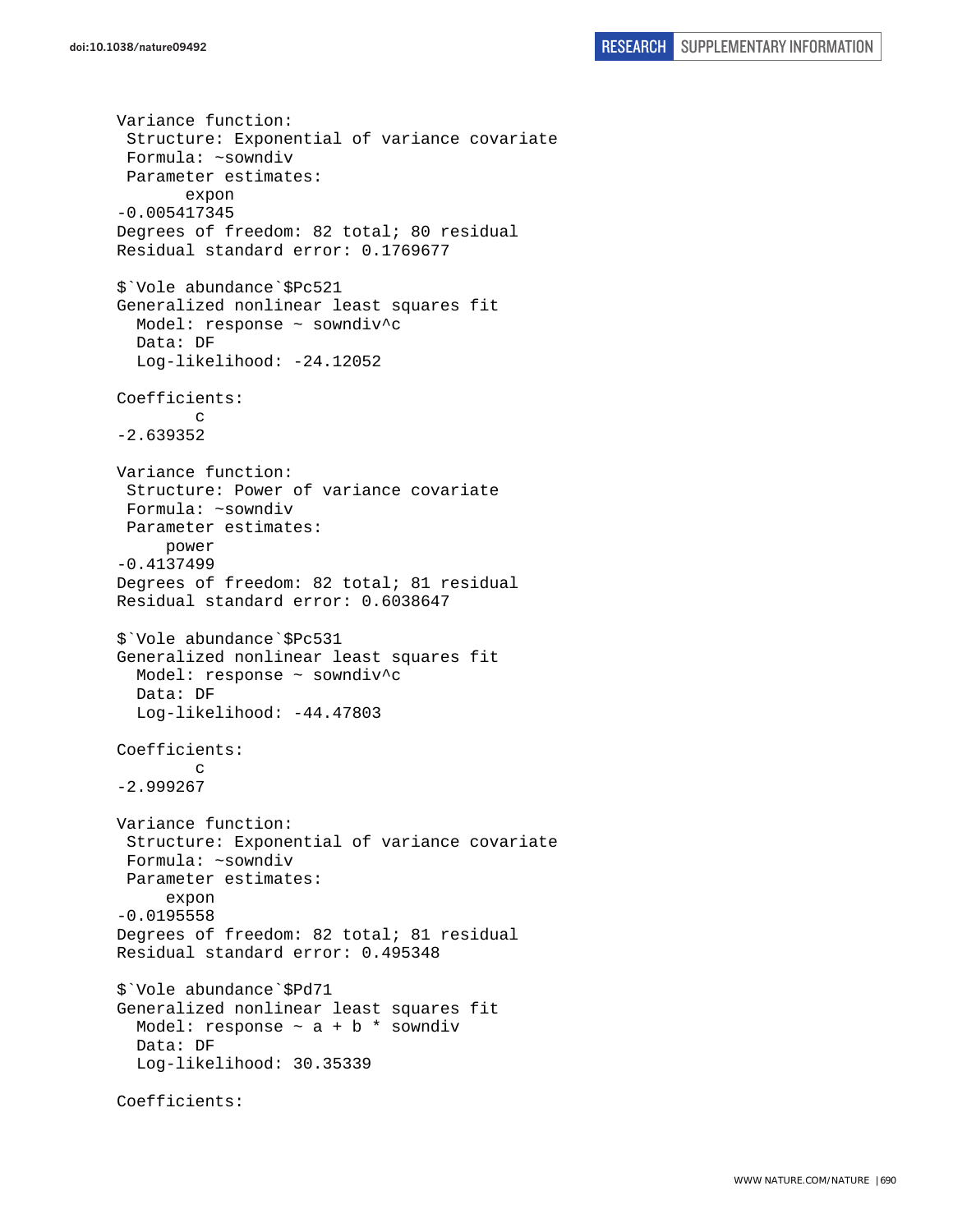a.(Intercept) a.funcgr b.(Intercept) b.funcgr 0.0798936945 0.0023909157 -0.0018755688 0.0008597466 Degrees of freedom: 82 total; 78 residual Residual standard error: 0.1713415 \$`Vole abundance`\$Pd81 Generalized nonlinear least squares fit Model: response ~ a + sowndiv^c Data: DF Log-likelihood: 30.46955 Coefficients: a.(Intercept) a.funcgr c.(Intercept) c.funcgr -0.89895464 -0.01615720 -0.01888243 0.01289533 Degrees of freedom: 82 total; 78 residual Residual standard error: 0.1710990 \$`Vole abundance`\$Pd91 Generalized nonlinear least squares fit Model: response ~ b \* sowndiv^c Data: DF Log-likelihood: 30.40186 Coefficients: b.(Intercept) b.funcgr c.(Intercept) c.funcgr 0.093230941 -0.009808833 -0.146829760 0.110422719 Degrees of freedom: 82 total; 78 residual Residual standard error: 0.1712403 \$`Vole abundance`\$Pd101 Generalized nonlinear least squares fit Model: response ~ sowndiv^c Data: DF Log-likelihood: -50.77987 Coefficients: c.(Intercept) c.funcgr -4.5152470 0.8127435 Degrees of freedom: 82 total; 80 residual Residual standard error: 0.4550602 \$`Vole abundance`\$Pe631 Generalized nonlinear least squares fit Model: response  $\sim$  a + b \* sowndiv^c Data: DF Log-likelihood: 31.49123 Coefficients: a.(Intercept) a.funcgr b.(Intercept) b.funcgr c.(Intercept) 0.095152522 -0.009078972 -0.004145131 0.002800389 1.808680157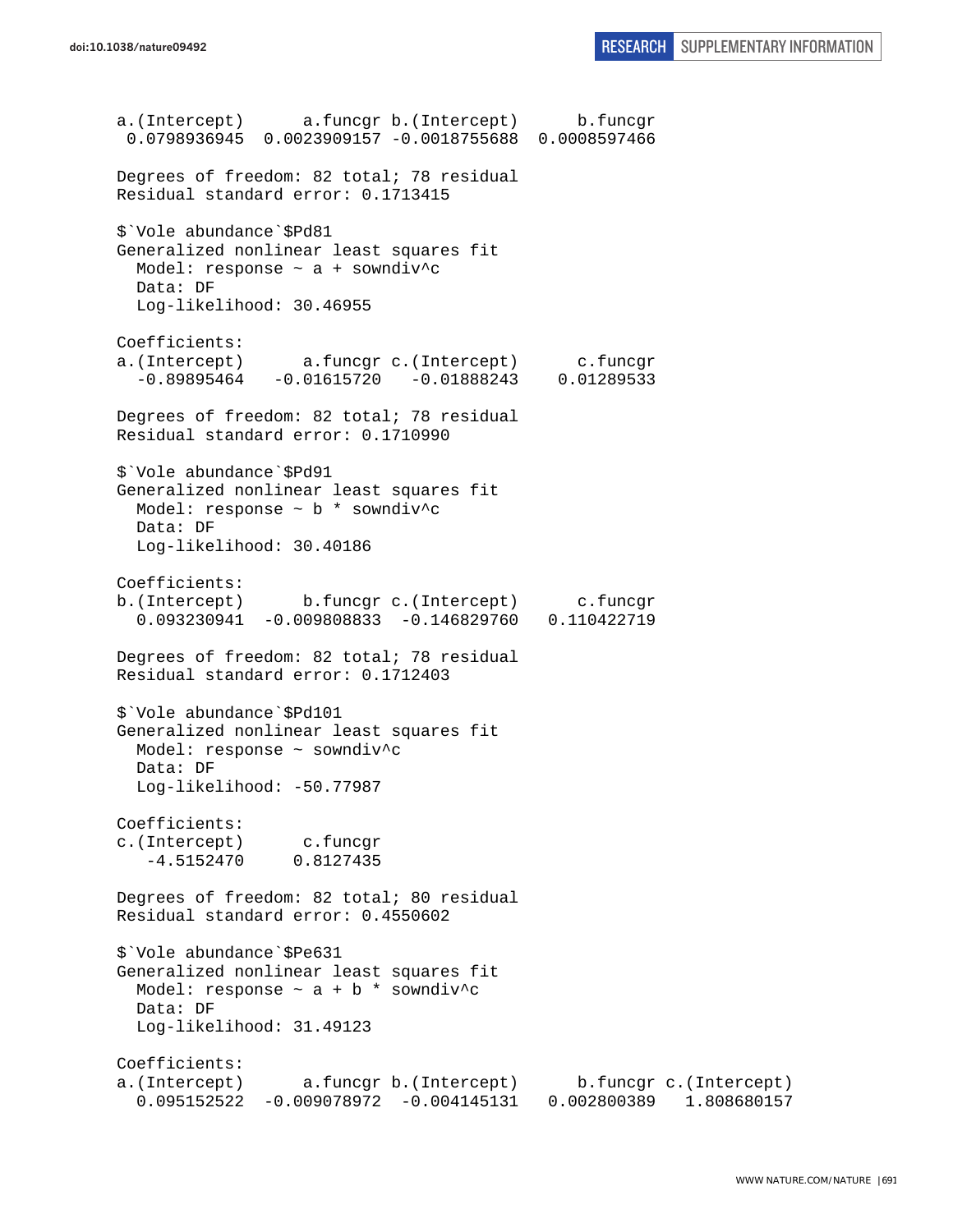c.funcgr -0.278565001 Variance function: Structure: Exponential of variance covariate Formula: ~sowndiv Parameter estimates: expon -0.00587033 Degrees of freedom: 82 total; 76 residual Residual standard error: 0.1800382 \$`Vole abundance`\$Pe721 Generalized nonlinear least squares fit Model: response  $\sim$  a + b \* sowndiv Data: DF Log-likelihood: 31.99404 Coefficients: a.(Intercept) a.funcgr b.(Intercept) b.funcgr 0.0759751150 0.0044370019 -0.0015719101 0.0007519266 Variance function: Structure: Power of variance covariate Formula: ~sowndiv Parameter estimates: power -0.1288829 Degrees of freedom: 82 total; 78 residual Residual standard error: 0.2033621 \$`Vole abundance`\$Pe731 Generalized nonlinear least squares fit Model: response  $\sim$  a + b  $*$  sowndiv Data: DF Log-likelihood: 30.86338 Coefficients: a.(Intercept) a.funcgr b.(Intercept) b.funcgr 0.0785083127 0.0031259622 -0.0016908823 0.0007931503 Variance function: Structure: Exponential of variance covariate Formula: ~sowndiv Parameter estimates: expon -0.005606957 Degrees of freedom: 82 total; 78 residual Residual standard error: 0.1786765 \$`Vole abundance`\$Pe821 Generalized nonlinear least squares fit Model: response ~ a + sowndiv^c Data: DF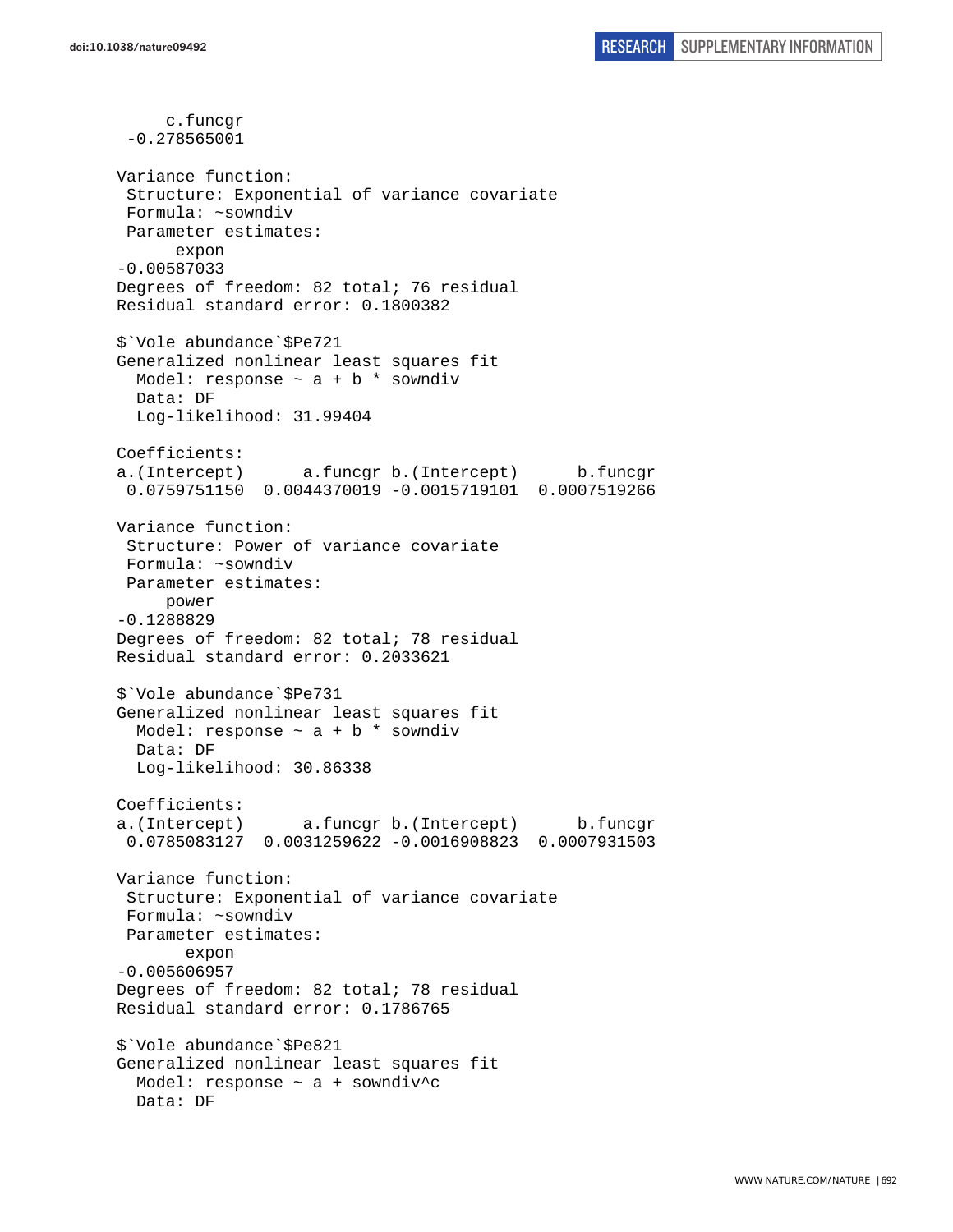Log-likelihood: 32.11842 Coefficients: a.(Intercept) a.funcgr c.(Intercept) c.funcgr  $-0.89966558 -0.01470493 -0.02004739 0.01278562$ Variance function: Structure: Power of variance covariate Formula: ~sowndiv Parameter estimates: power -0.1289414 Degrees of freedom: 82 total; 78 residual Residual standard error: 0.2030715 \$`Vole abundance`\$Pe831 Generalized nonlinear least squares fit Model: response  $\sim$  a + sowndiv^c Data: DF Log-likelihood: 30.97963 Coefficients: a.(Intercept) a.funcgr c.(Intercept) c.funcgr  $-0.89986251 -0.01546389 -0.01853382 0.01261290$ Variance function: Structure: Exponential of variance covariate Formula: ~sowndiv Parameter estimates: expon -0.005598414 Degrees of freedom: 82 total; 78 residual Residual standard error: 0.1784103 \$`Vole abundance`\$Pe921 Generalized nonlinear least squares fit Model: response ~ b \* sowndiv^c Data: DF Log-likelihood: 32.04834 Coefficients: b.(Intercept) b.funcgr c.(Intercept) c.funcgr 0.09906529 -0.01214795 -0.18238953 0.12351020 Variance function: Structure: Power of variance covariate Formula: ~sowndiv Parameter estimates: power -0.1291012 Degrees of freedom: 82 total; 78 residual Residual standard error: 0.2032933 \$`Vole abundance`\$Pe931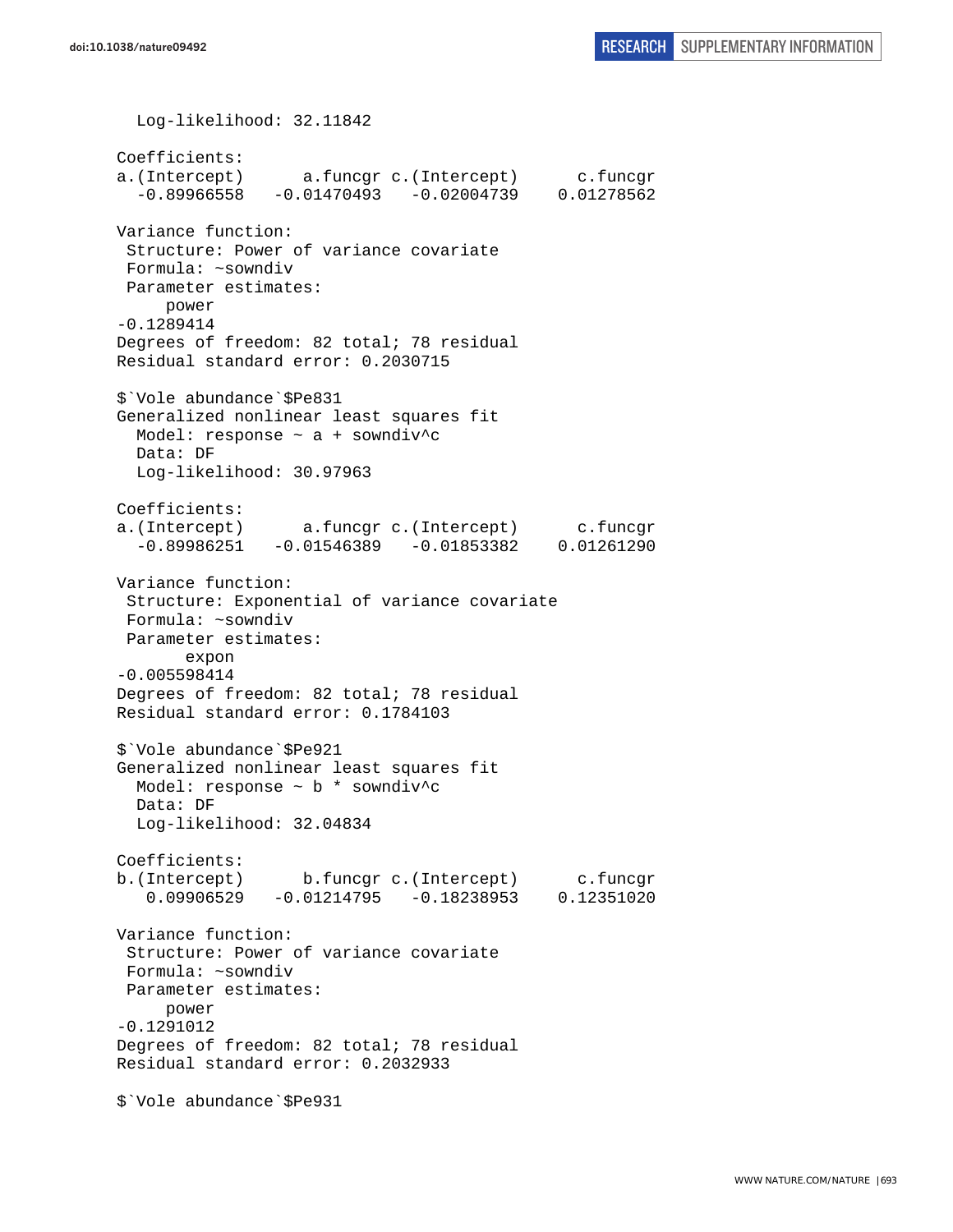Generalized nonlinear least squares fit Model: response  $\sim$  b  $*$  sowndiv<sup>^</sup>c Data: DF Log-likelihood: 30.91448 Coefficients: b.(Intercept) b.funcgr c.(Intercept) c.funcgr 0.09373521 -0.01000327 -0.14671765 0.11015871 Variance function: Structure: Exponential of variance covariate Formula: ~sowndiv Parameter estimates: expon -0.005613898 Degrees of freedom: 82 total; 78 residual Residual standard error: 0.1785759 \$`Vole abundance`\$Pe1021 Generalized nonlinear least squares fit Model: response ~ sowndiv^c Data: DF Log-likelihood: -22.02938 Coefficients: c.(Intercept) c.funcgr -3.7143127 0.7467815 Variance function: Structure: Power of variance covariate Formula: ~sowndiv Parameter estimates: power -0.4502701 Degrees of freedom: 82 total; 80 residual Residual standard error: 0.6253284 \$`Vole abundance`\$Pe1031 Generalized nonlinear least squares fit Model: response ~ sowndiv^c Data: DF Log-likelihood: -43.24639 Coefficients: c.(Intercept) c.funcgr -4.931776 1.089301 Variance function: Structure: Exponential of variance covariate Formula: ~sowndiv Parameter estimates: expon -0.02466727 Degrees of freedom: 82 total; 80 residual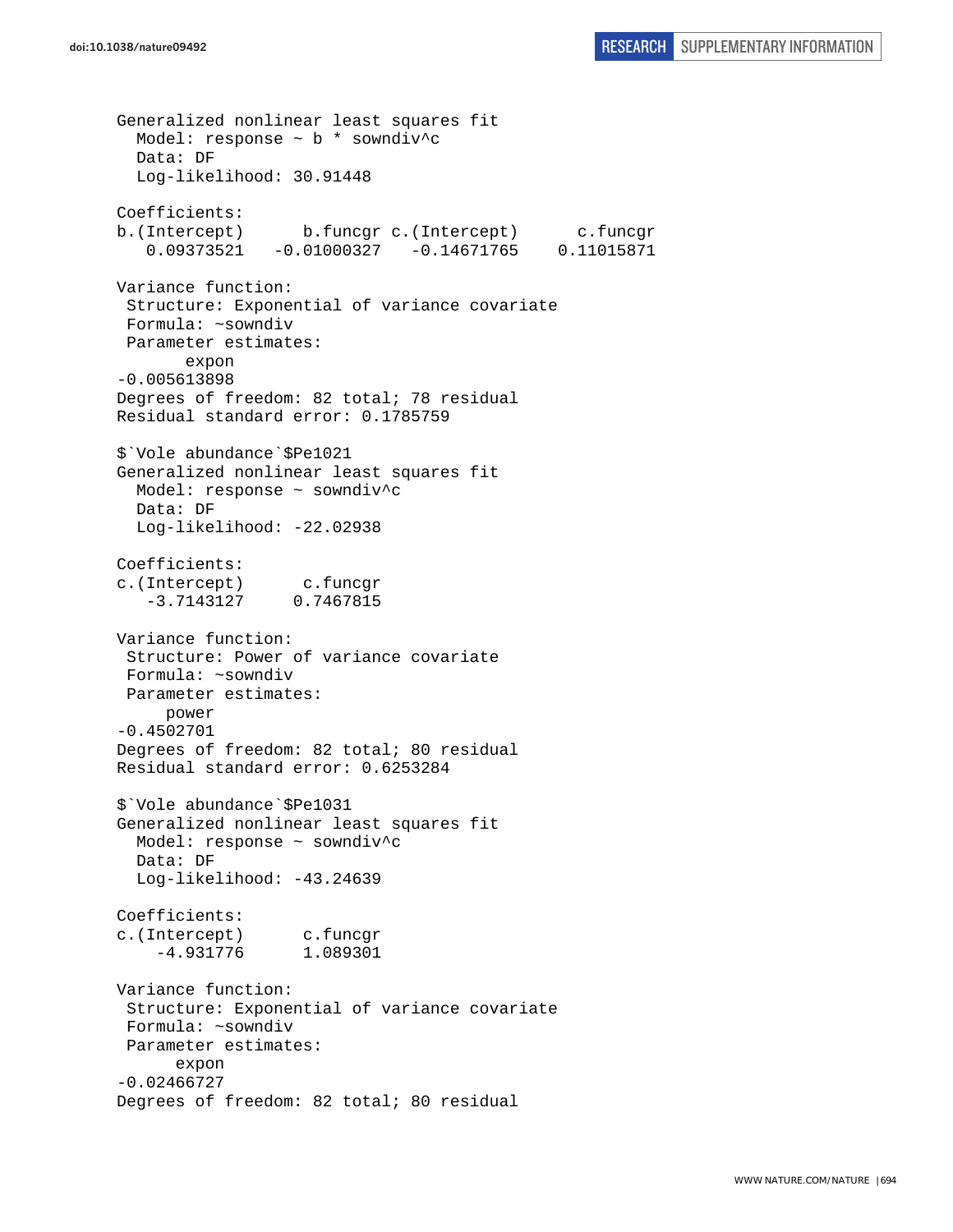Residual standard error: 0.5130306 \$`Vole abundance`\$Pf121 Generalized nonlinear least squares fit Model: response  $\sim$  a + b \* sowndiv Data: DF Log-likelihood: 32.46372 Coefficients: a.(Intercept) a.grass b.(Intercept) b.grass -0.023046861 0.059128725 -0.001492139 0.003793059 Degrees of freedom: 82 total; 78 residual Residual standard error: 0.1669882 \$`Vole abundance`\$Pf131 Generalized nonlinear least squares fit Model: response  $\sim$  a + sowndiv<sup>^</sup>c Data: DF Log-likelihood: 32.17638 Coefficients: a.(Intercept) a.grass c.(Intercept) c.grass -1.090012521 0.094059781 0.038268965 -0.007618348 Degrees of freedom: 82 total; 78 residual Residual standard error: 0.1675743 \$`Vole abundance`\$Pf141 Generalized nonlinear least squares fit Model: response ~ b \* sowndiv^c Data: DF Log-likelihood: 32.28669 Coefficients: b.(Intercept) b.grass c.(Intercept) c.grass -0.05352398 0.07536039 0.77738208 -0.28692536 Degrees of freedom: 82 total; 78 residual Residual standard error: 0.1673491 \$`Vole abundance`\$Pf151 Generalized nonlinear least squares fit Model: response ~ sowndiv^c Data: DF Log-likelihood: -50.77963 Coefficients: c.(Intercept) c.grass -9.161434 3.312493 Degrees of freedom: 82 total; 80 residual Residual standard error: 0.4550589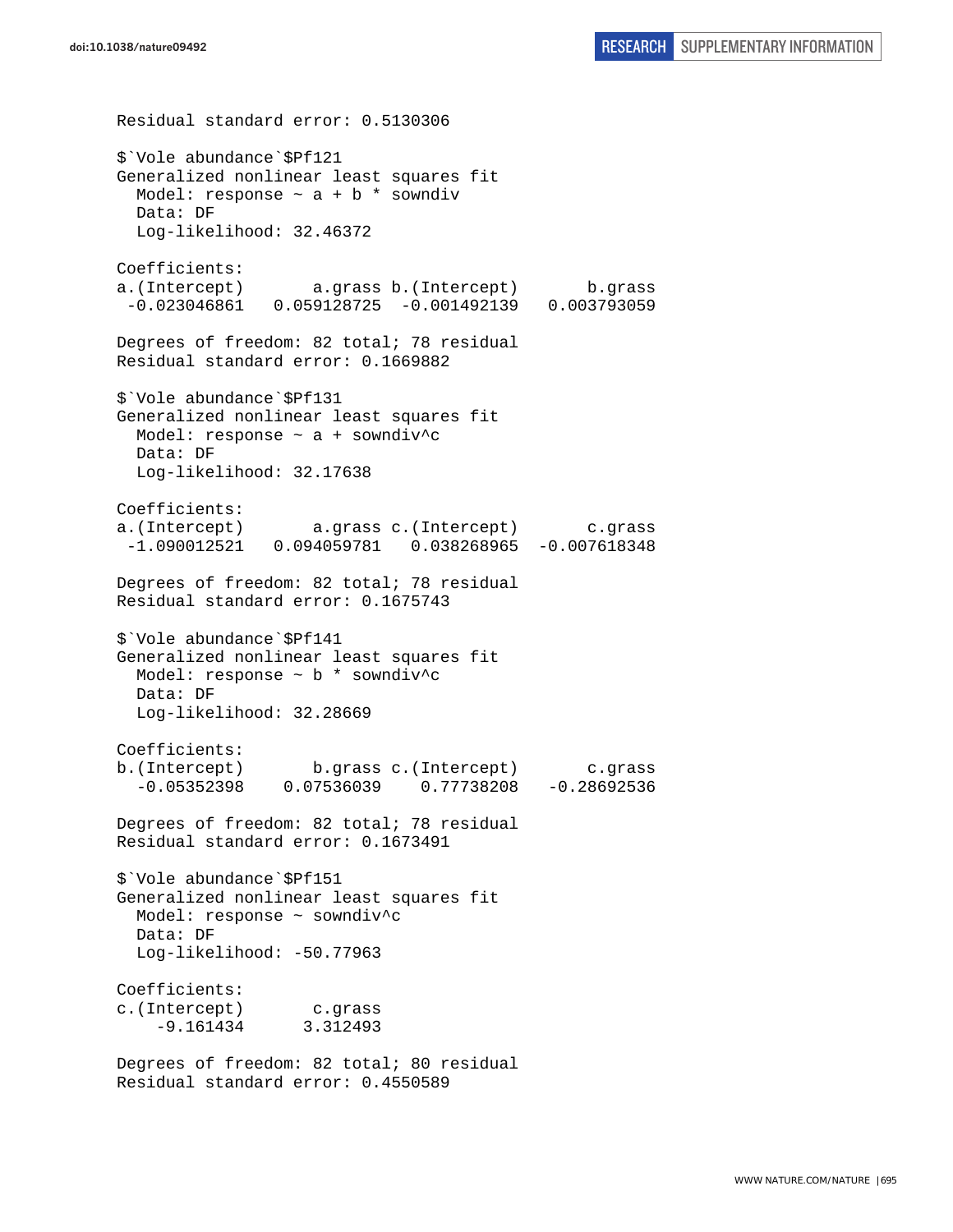\$`Vole abundance`\$Pg171 Generalized nonlinear least squares fit Model: response  $\sim$  a + b  $*$  sowndiv Data: DF Log-likelihood: 38.63271 Coefficients: a.(Intercept) a.leg b.(Intercept) b.leg 0.307917361 -0.145449126 0.001007519 -0.001009557 Degrees of freedom: 82 total; 78 residual Residual standard error: 0.1548863 \$`Vole abundance`\$Pg181 Generalized nonlinear least squares fit Model: response ~ a + sowndiv^c Data: DF Log-likelihood: 38.92439 Coefficients: a.(Intercept) a.leg c.(Intercept) c.leg -0.62936659 -0.17704150 -0.03009162 0.01301985 Degrees of freedom: 82 total; 78 residual Residual standard error: 0.1543363 \$`Vole abundance`\$Pg191 Generalized nonlinear least squares fit Model: response ~ b \* sowndiv^c Data: DF Log-likelihood: 39.00287 Coefficients: b.(Intercept) b.leg c.(Intercept) c.leg 0.39420850 -0.18929986 -0.02186961 -0.10960806 Degrees of freedom: 82 total; 78 residual Residual standard error: 0.1541887 \$`Vole abundance`\$Pg201 Generalized nonlinear least squares fit Model: response ~ sowndiv^c Data: DF Log-likelihood: -50.1793 Coefficients: c.(Intercept) c.leg 1.964560 -3.581039 Degrees of freedom: 82 total; 80 residual Residual standard error: 0.4517395 \$`Vole abundance`\$Ph221 Generalized nonlinear least squares fit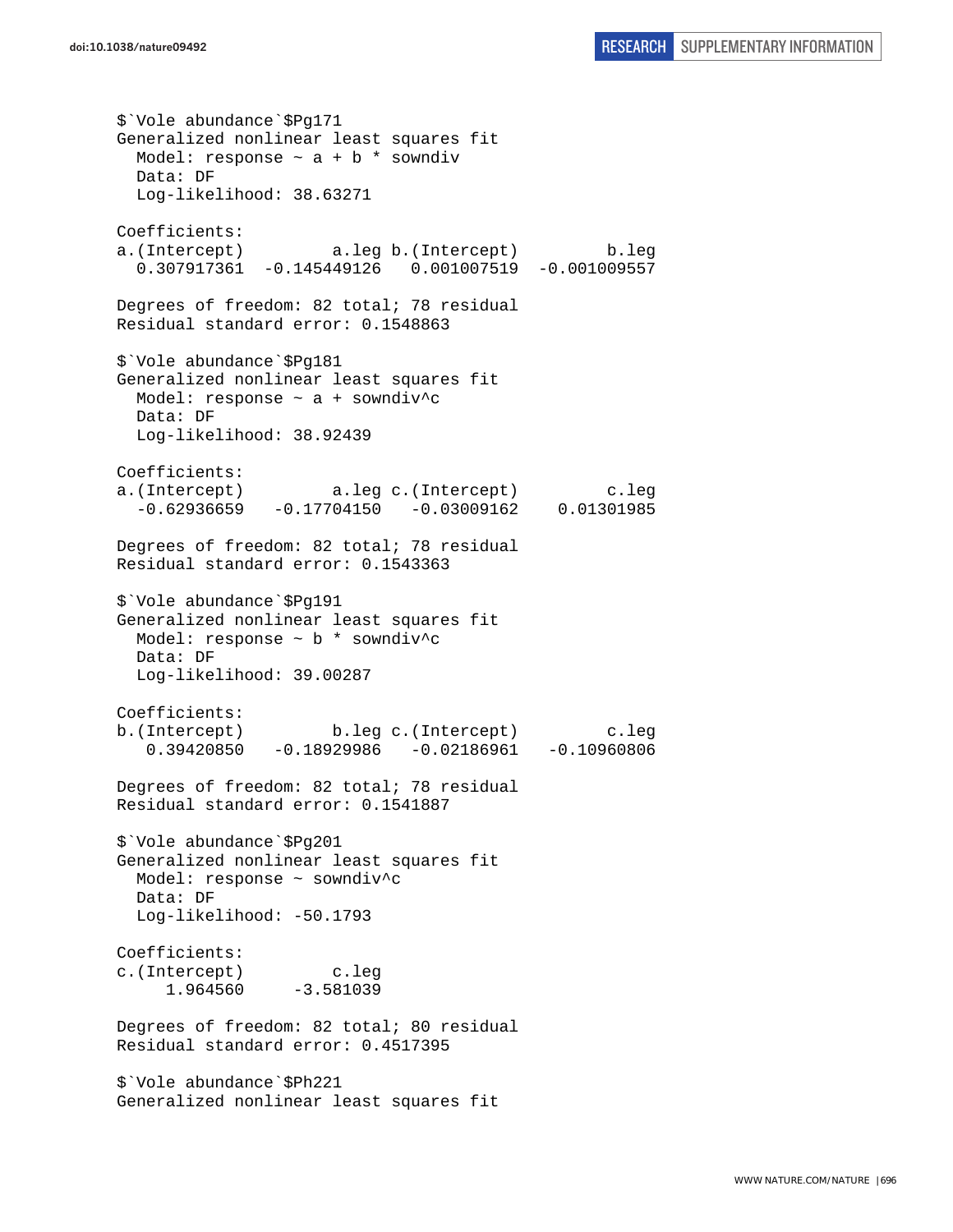```
Model: response \sim a + b * sowndiv
   Data: DF 
   Log-likelihood: 41.42962 
Coefficients: 
a.(Intercept) a.funcgr a.leg b.(Intercept) b.funcgr 
  0.4959472982 -0.0498806776 -0.2094746796 -0.0032253563 0.0008218878 
        b.leg 
 0.0015264708 
Degrees of freedom: 82 total; 76 residual 
Residual standard error: 0.1516493 
$`Vole abundance`$Ph231 
Generalized nonlinear least squares fit 
  Model: response ~ a + sowndiv^c 
   Data: DF 
   Log-likelihood: 41.72677 
Coefficients: 
a.(Intercept) a.funcgr a.leg c.(Intercept) c.funcgr 
   -0.43771992 -0.07433160 -0.23114121 -0.06196593 0.01775905 
         c.leg 
    0.02396972 
Degrees of freedom: 82 total; 76 residual 
Residual standard error: 0.1511007 
$`Vole abundance`$Ph251 
Generalized nonlinear least squares fit 
  Model: response ~ sowndiv^c 
  Data: DF 
  Log-likelihood: -49.46622 
Coefficients: 
c.(Intercept) c.funcgr c.leg 
     6.044629 -2.862539 -3.980330Degrees of freedom: 82 total; 79 residual 
Residual standard error: 0.4506536 
$`Vole abundance`$Pi271 
Generalized nonlinear least squares fit 
 Model: response \sim a + b * sowndiv
   Data: DF 
   Log-likelihood: 34.07151 
Coefficients: 
a.(Intercept) a.funcgr a.grass b.(Intercept) b.funcgr 
  -0.054197929 0.018869247 0.065498296 -0.016591142 0.002478395 
       b.grass 
   0.008267967
```
Degrees of freedom: 82 total; 76 residual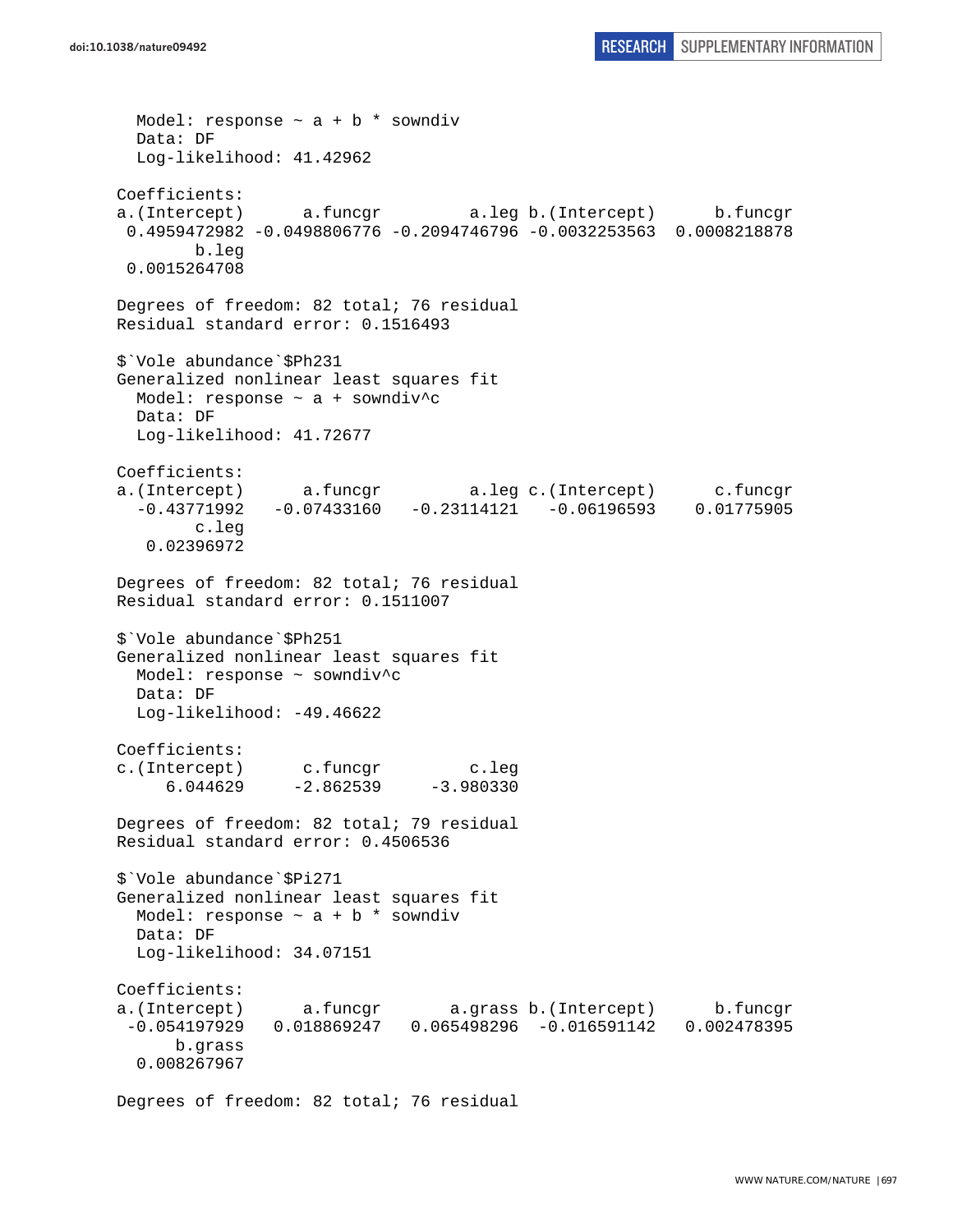Residual standard error: 0.1658864 \$`Vole abundance`\$Pi281 Generalized nonlinear least squares fit Model: response ~ a + sowndiv^c Data: DF Log-likelihood: 34.02786 Coefficients: a.(Intercept) a.funcgr a.grass c.(Intercept) c.funcgr -1.024173432 -0.001993515 0.063001522 -0.090342065 0.021769792 c.grass 0.037451023 Degrees of freedom: 82 total; 76 residual Residual standard error: 0.1659748 \$`Vole abundance`\$Pi291 Generalized nonlinear least squares fit Model: response  $\sim$  b  $*$  sowndiv<sup>^</sup>c Data: DF Log-likelihood: 35.13921 Coefficients: b.(Intercept) b.funcgr b.grass c.(Intercept) c.funcgr -0.0112032739 0.0006383142 0.0537368615 -1.3837995806 0.3044935216 c.grass 0.4969289846 Degrees of freedom: 82 total; 76 residual Residual standard error: 0.1637405 \$`Vole abundance`\$Pi301 Generalized nonlinear least squares fit Model: response ~ sowndiv^c Data: DF Log-likelihood: -50.53705 Coefficients: c.(Intercept) c.funcgr c.grass -9.310887 1.511906 2.025215 Degrees of freedom: 82 total; 79 residual Residual standard error: 0.4565772 \$`Vole abundance`\$Pj321 Generalized nonlinear least squares fit Model: response  $\sim$  a + b \* sowndiv Data: DF Log-likelihood: 39.96735 Coefficients: a.(Intercept) a.grass a.leg b.(Intercept) b.grass 0.2208274872 0.0429144322 -0.1360146876 -0.0009587644 0.0025272729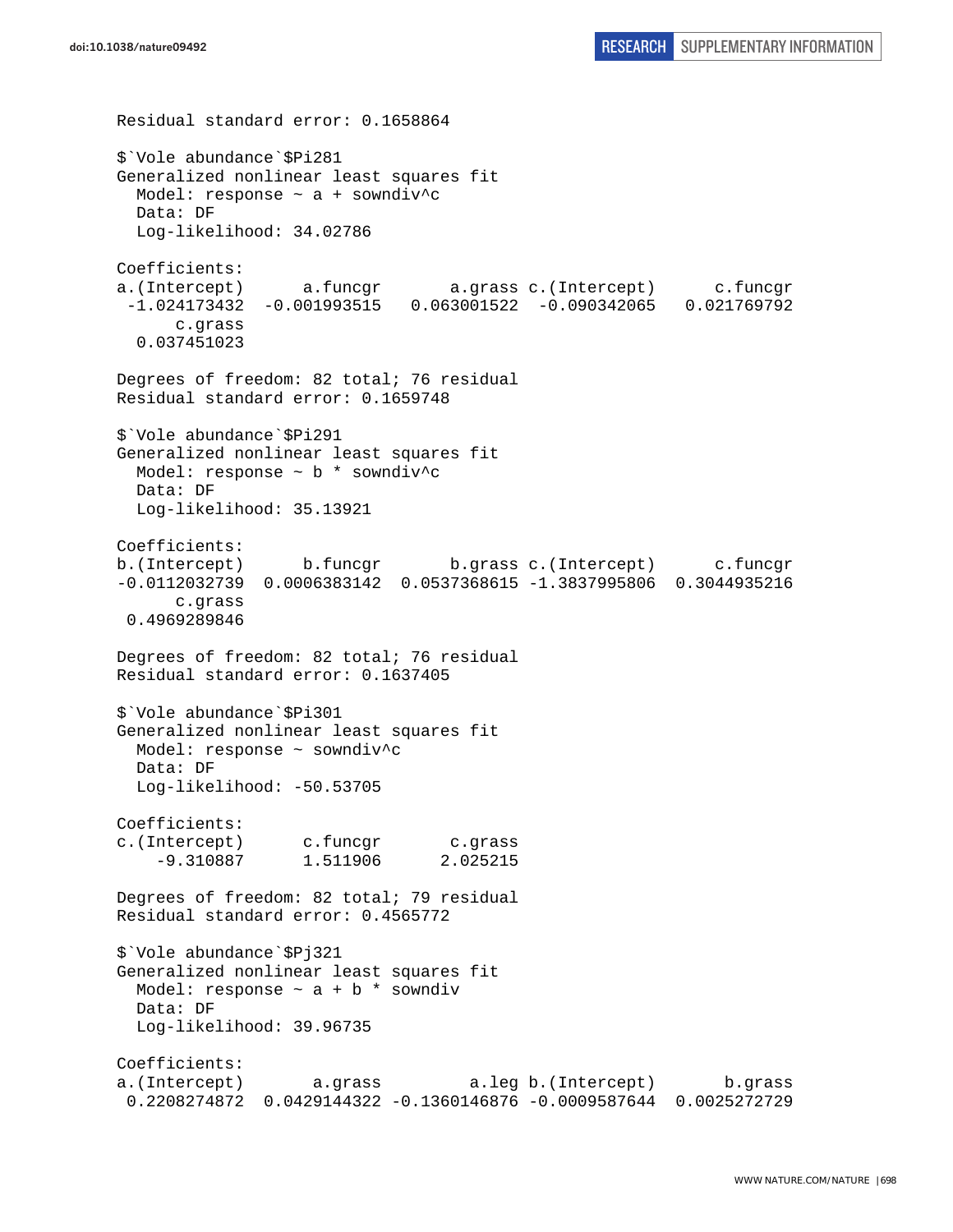b.leg -0.0009751508 Degrees of freedom: 82 total; 76 residual Residual standard error: 0.1543778 \$`Vole abundance`\$Pj331 Generalized nonlinear least squares fit Model: response ~ a + sowndiv^c Data: DF Log-likelihood: 39.78445 Coefficients: a.(Intercept) a.grass a.leg c.(Intercept) c.grass -0.737310260 0.044420199 -0.158682853 -0.015508749 0.003156306 c.leg 0.007169930 Degrees of freedom: 82 total; 76 residual Residual standard error: 0.1547225 \$`Vole abundance`\$Pj341 Generalized nonlinear least squares fit Model: response ~ b \* sowndiv^c Data: DF Log-likelihood: 40.11465 Coefficients: b.(Intercept) b.grass b.leg c.(Intercept) c.grass 0.23047684 0.05463177 -0.15092247 0.98757059 0.06823424 c.leg -1.07946390 Degrees of freedom: 82 total; 76 residual Residual standard error: 0.1541008 \$`Vole abundance`\$Pj351 Generalized nonlinear least squares fit Model: response ~ sowndiv^c Data: DF Log-likelihood: -50.06684 Coefficients: c.(Intercept) c.grass c.leg 3.3117007 -0.5966959 -3.9713695 Degrees of freedom: 82 total; 79 residual Residual standard error: 0.4539666 \$`Vole abundance`\$Pk361 Generalized nonlinear least squares fit Model: response  $\sim$  a + b \* sowndiv^c Data: DF Log-likelihood: 46.9446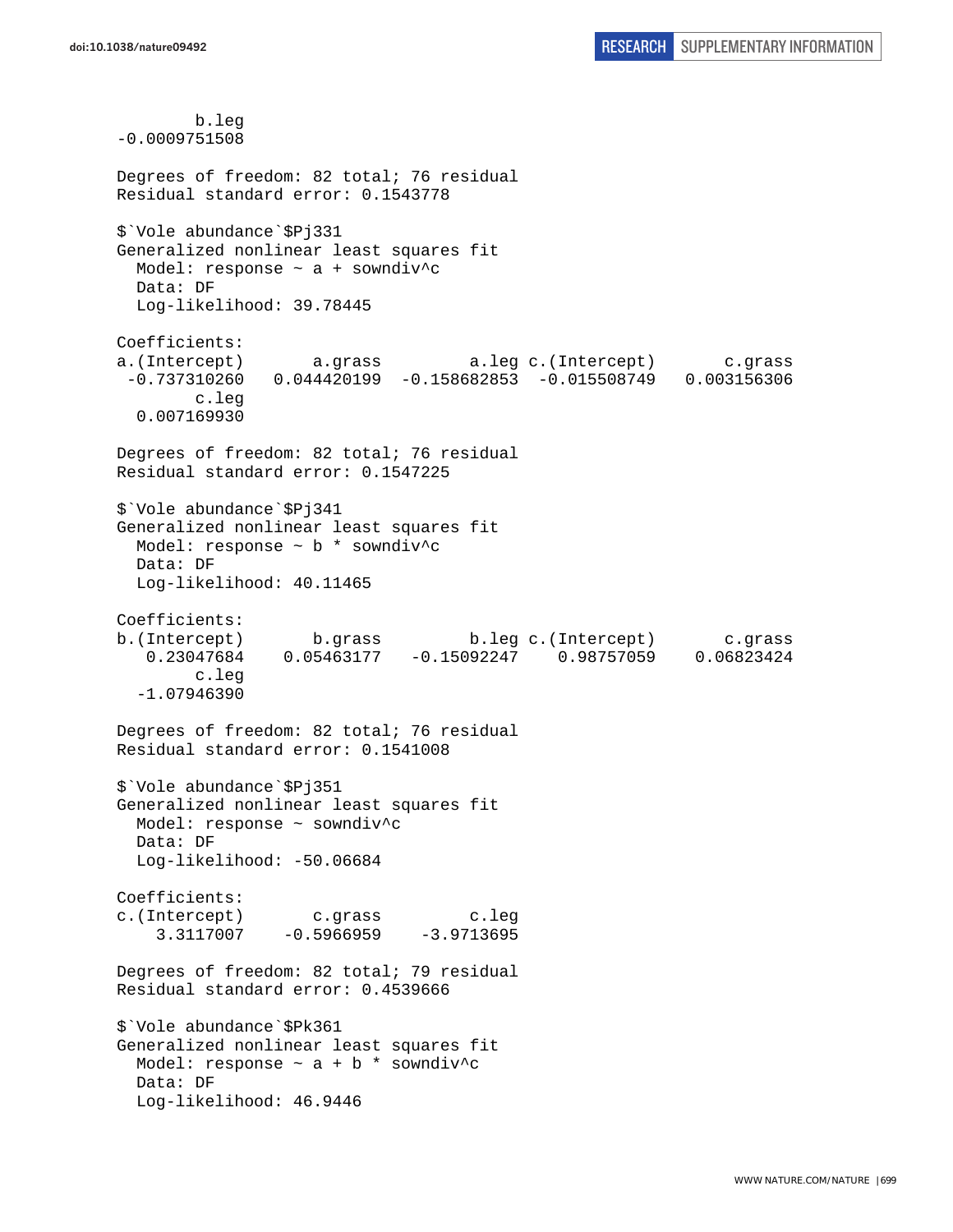```
Coefficients: 
a.(Intercept) a.funcgr a.grass a.leg b.(Intercept) 
  7.847449e-01 -1.223023e-01 -4.801509e-04 -2.863335e-01 -4.552387e-01 
     b.funcgr b.grass b.leg c.(Intercept) c.funcgr 
  9.413775e-02 2.277085e-02 1.275719e-01 -1.661144e+01 2.396583e+00 
      c.grass c.leg 
  4.778142e+00 2.408685e+00 
Degrees of freedom: 82 total; 70 residual 
Residual standard error: 0.147737 
$`Vole abundance`$Pk371 
Generalized nonlinear least squares fit 
 Model: response \sim a + b * sowndiv
  Data: DF 
  Log-likelihood: 42.40291 
Coefficients: 
a.(Intercept) a.funcgr a.grass a.leg b.(Intercept) 
   0.716424823 -0.077502805 -0.069830636 -0.250224079 -0.045582142 
     b.funcgr b.grass b.leg 
   0.006067793 0.012961395 0.009944191 
Degrees of freedom: 82 total; 74 residual 
Residual standard error: 0.1518716 
$`Vole abundance`$Pk381 
Generalized nonlinear least squares fit 
  Model: response ~ a + sowndiv^c 
  Data: DF 
  Log-likelihood: 42.34188 
Coefficients: 
a.(Intercept) a.funcgr a.grass a.leg c.(Intercept) 
 -0.24460589 -0.09985782 -0.06553000 -0.26111208 -0.22974318 c.funcgr c.grass c.leg 
   0.03921618 0.05455568 0.05291474 
Degrees of freedom: 82 total; 74 residual 
Residual standard error: 0.1519846 
$`Vole abundance`$Pk401 
Generalized nonlinear least squares fit 
  Model: response ~ sowndiv^c 
  Data: DF 
 Log-likelihood: -49.37142
Coefficients: 
c.(Intercept) c.funcgr c.grass c.leg 
    21.111250 -2.590060 -4.725122 -9.875522 
Degrees of freedom: 82 total; 78 residual
```
Residual standard error: 0.4530092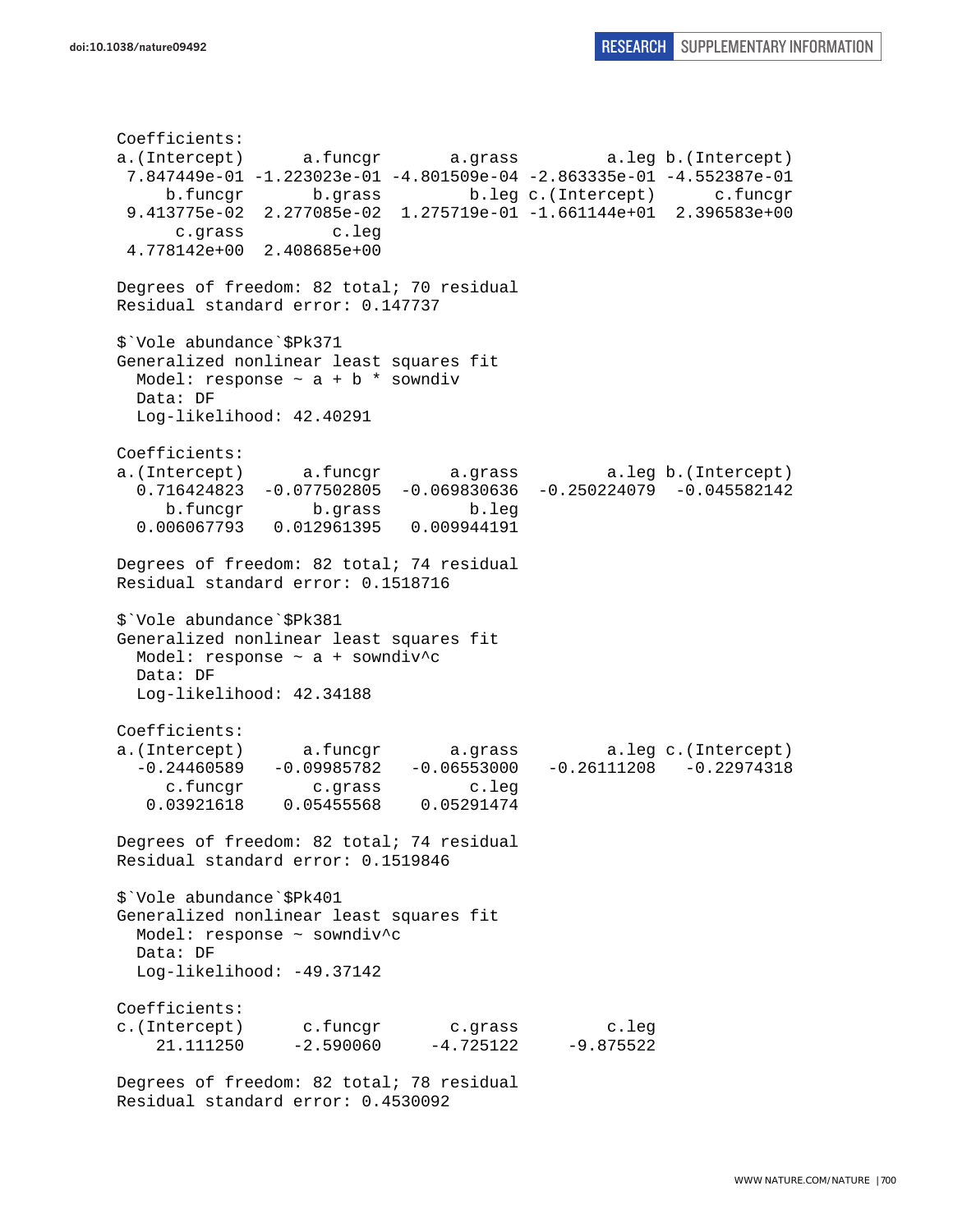\$`Vole abundance`\$Pm1221 Generalized nonlinear least squares fit Model: response  $\sim$  a + b  $*$  sowndiv Data: DF Log-likelihood: 34.40372 Coefficients: a.(Intercept) a.grass b.(Intercept) b.grass -0.014823201 0.052597787 -0.002269727 0.004520349 Variance function: Structure: Power of variance covariate Formula: ~sowndiv Parameter estimates: power -0.1411505 Degrees of freedom: 82 total; 78 residual Residual standard error: 0.2011023 \$`Vole abundance`\$Pm1231 Generalized nonlinear least squares fit Model: response  $\sim$  a + b  $*$  sowndiv Data: DF Log-likelihood: 33.03548 Coefficients: a.(Intercept) a.grass b.(Intercept) b.grass -0.022083157 0.058125573 -0.001715965 0.004019599 Variance function: Structure: Exponential of variance covariate Formula: ~sowndiv Parameter estimates: expon -0.005796744 Degrees of freedom: 82 total; 78 residual Residual standard error: 0.1742894 \$`Vole abundance`\$Pm1321 Generalized nonlinear least squares fit Model: response ~ a + sowndiv^c Data: DF Log-likelihood: 33.76109 Coefficients: a.(Intercept) a.grass c.(Intercept) c.grass -1.098037903 0.095950827 0.040187954 -0.006847478 Variance function: Structure: Power of variance covariate Formula: ~sowndiv Parameter estimates: power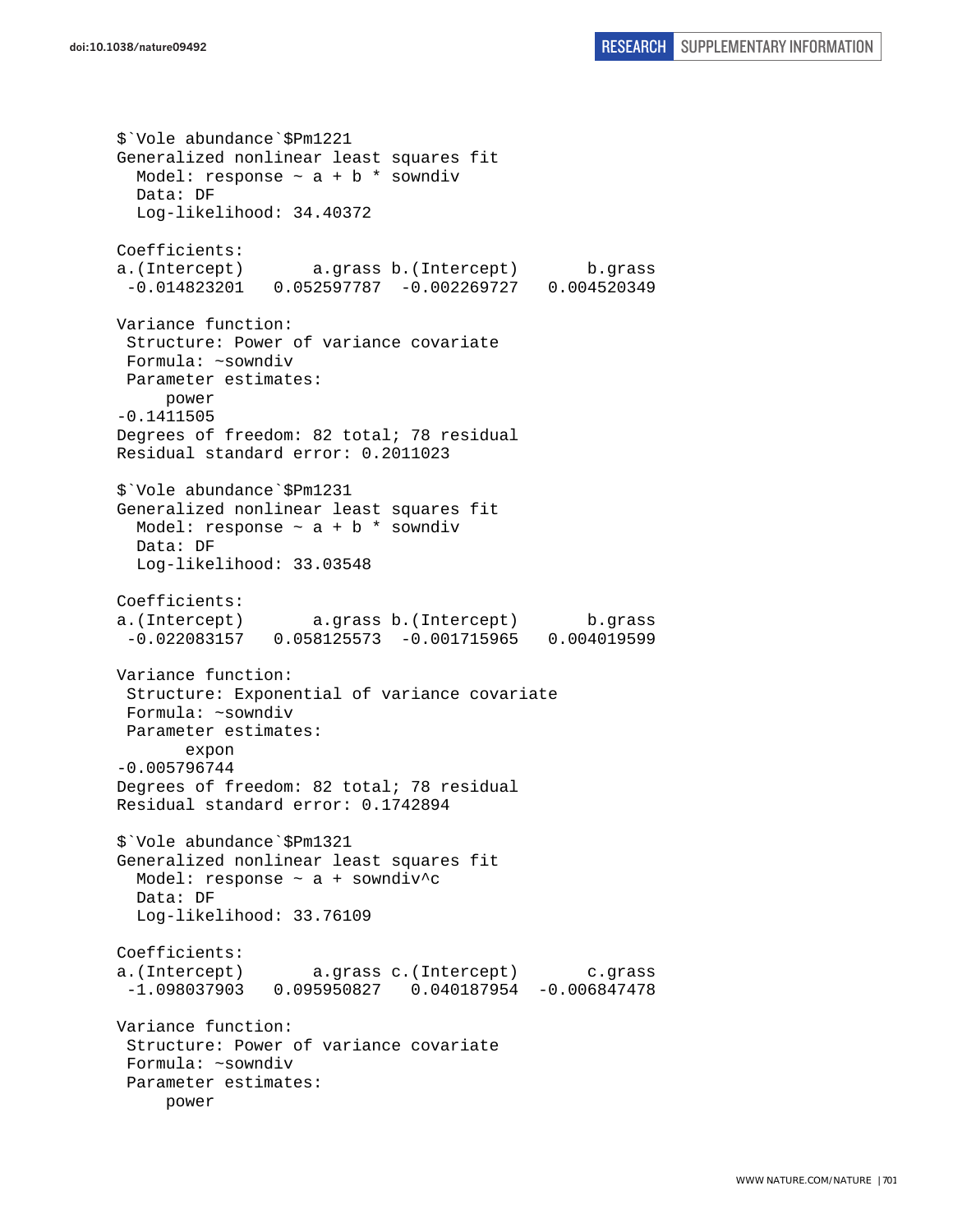-0.1279833 Degrees of freedom: 82 total; 78 residual Residual standard error: 0.1987610 \$`Vole abundance`\$Pm1331 Generalized nonlinear least squares fit Model: response ~ a + sowndiv^c Data: DF Log-likelihood: 32.62988 Coefficients: a.(Intercept) a.grass c.(Intercept) c.grass -1.098887599 0.097994234 0.042785508 -0.009240569 Variance function: Structure: Exponential of variance covariate Formula: ~sowndiv Parameter estimates: expon -0.005256648 Degrees of freedom: 82 total; 78 residual Residual standard error: 0.1743434 \$`Vole abundance`\$Pm1421 Generalized nonlinear least squares fit Model: response ~ b \* sowndiv^c Data: DF Log-likelihood: 34.05113 Coefficients: b.(Intercept) b.grass c.(Intercept) c.grass -0.05109205 0.07105312 0.79119688 -0.27304166 Variance function: Structure: Power of variance covariate Formula: ~sowndiv Parameter estimates: power -0.1355715 Degrees of freedom: 82 total; 78 residual Residual standard error: 0.200303 \$`Vole abundance`\$Pm1431 Generalized nonlinear least squares fit Model: response  $\sim$  b  $*$  sowndiv<sup>^</sup>c Data: DF Log-likelihood: 32.81991 Coefficients: b.(Intercept) b.grass c.(Intercept) c.grass -0.05477547 0.07533179 0.80910027 -0.29663420 Variance function: Structure: Exponential of variance covariate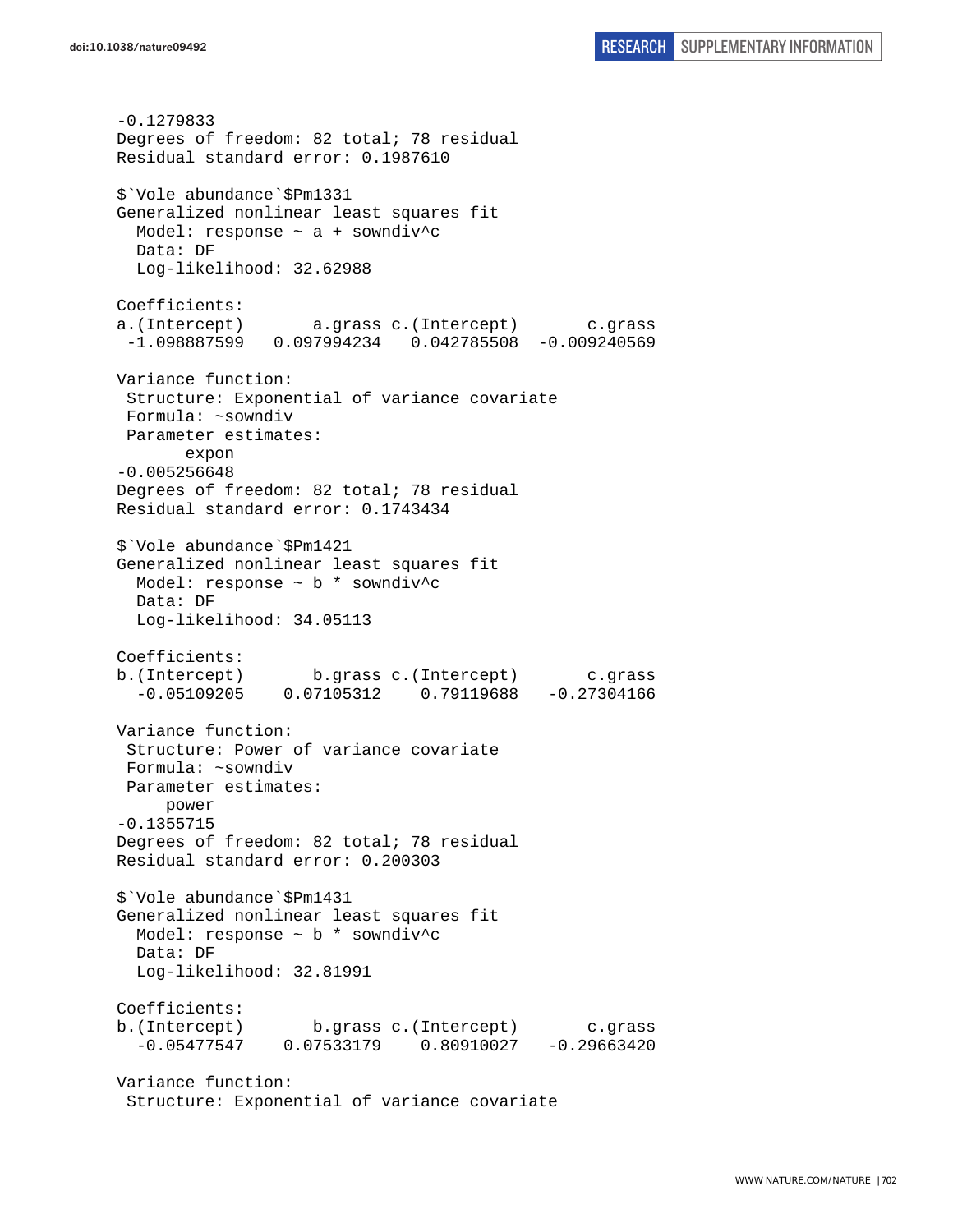Formula: ~sowndiv Parameter estimates: expon -0.005646374 Degrees of freedom: 82 total; 78 residual Residual standard error: 0.1745228 \$`Vole abundance`\$Pm1521 Generalized nonlinear least squares fit Model: response ~ sowndiv^c Data: DF Log-likelihood: -23.95272 Coefficients: c.(Intercept) c.grass -8.354208 3.069212 Variance function: Structure: Power of variance covariate Formula: ~sowndiv Parameter estimates: power -0.4131694 Degrees of freedom: 82 total; 80 residual Residual standard error: 0.6058627 \$`Vole abundance`\$Pm1531 Generalized nonlinear least squares fit Model: response ~ sowndiv^c Data: DF Log-likelihood: -44.32019 Coefficients: c.(Intercept) c.grass -9.095510 3.296466 Variance function: Structure: Exponential of variance covariate Formula: ~sowndiv Parameter estimates: expon -0.01952035 Degrees of freedom: 82 total; 80 residual Residual standard error: 0.4973244 \$`Vole abundance`\$Pn1721 Generalized nonlinear least squares fit Model: response  $\sim$  a + b  $*$  sowndiv Data: DF Log-likelihood: 39.94771 Coefficients: a.(Intercept) a.leg b.(Intercept) b.leg 0.292586136 -0.137673126 0.001559042 -0.001295385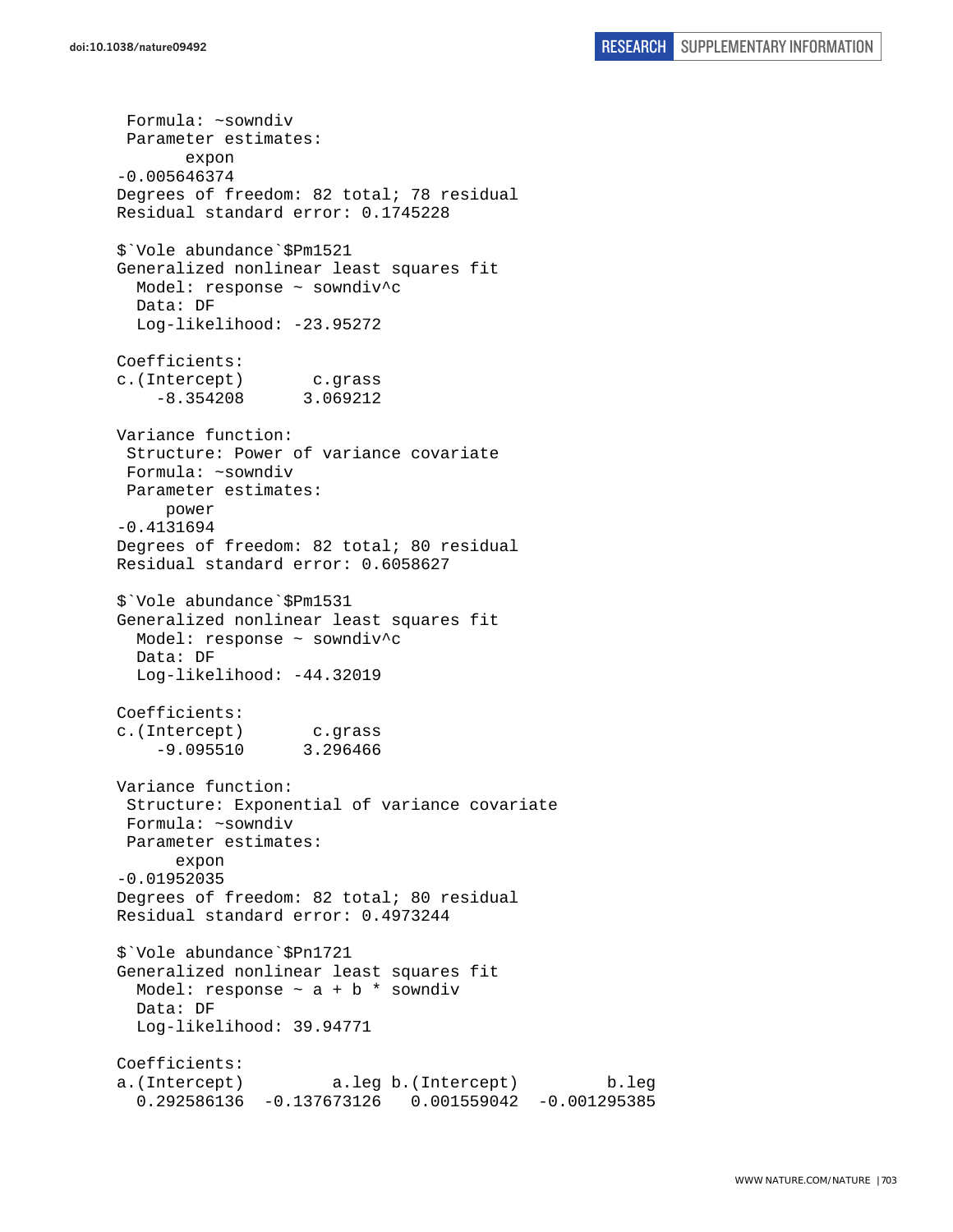Variance function: Structure: Power of variance covariate Formula: ~sowndiv Parameter estimates: power -0.1178497 Degrees of freedom: 82 total; 78 residual Residual standard error: 0.1815648 \$`Vole abundance`\$Pn1731 Generalized nonlinear least squares fit Model: response  $\sim$  a + b \* sowndiv Data: DF Log-likelihood: 38.95131 Coefficients: a.(Intercept) a.leg b.(Intercept) b.leg 0.305140670 -0.144074831 0.001213468 -0.001109618 Variance function: Structure: Exponential of variance covariate Formula: ~sowndiv Parameter estimates: expon -0.004274248 Degrees of freedom: 82 total; 78 residual Residual standard error: 0.1600525 \$`Vole abundance`\$Pn1821 Generalized nonlinear least squares fit Model: response  $\sim$  a + sowndiv<sup>^</sup>c Data: DF Log-likelihood: 39.98889 Coefficients: a.(Intercept) a.leg c.(Intercept) c.leg -0.665653030 -0.158405210 -0.010831946 0.002962058 Variance function: Structure: Power of variance covariate Formula: ~sowndiv Parameter estimates: power -0.1089451 Degrees of freedom: 82 total; 78 residual Residual standard error: 0.1790904 \$`Vole abundance`\$Pn1831 Generalized nonlinear least squares fit Model: response  $\sim$  a + sowndiv<sup>^</sup>c Data: DF Log-likelihood: 39.13389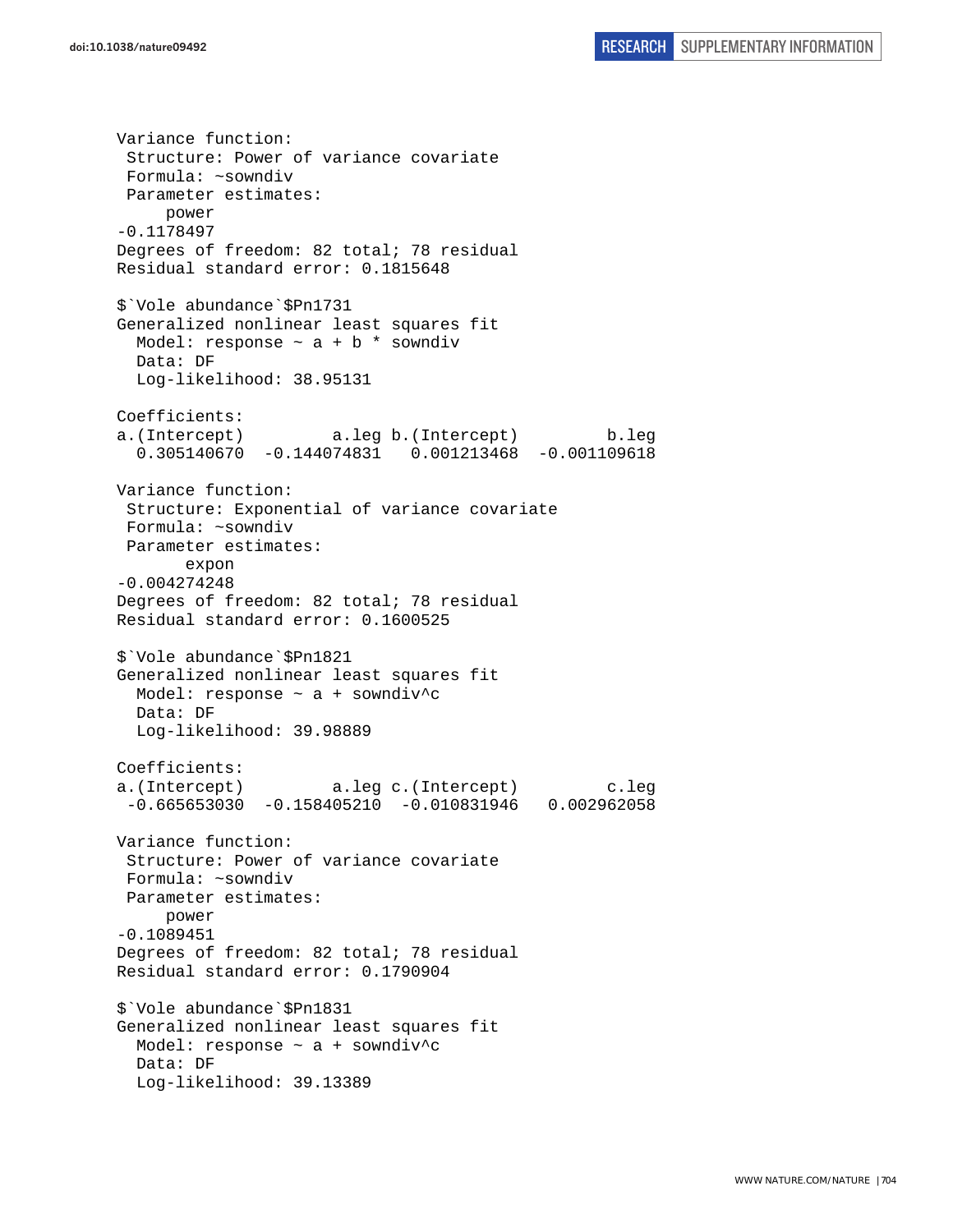Coefficients: a.(Intercept) a.leg c.(Intercept) c.leg -0.640863887 -0.171255891 -0.021836249 0.008835745 Variance function: Structure: Exponential of variance covariate Formula: ~sowndiv Parameter estimates: expon -0.003578656 Degrees of freedom: 82 total; 78 residual Residual standard error: 0.1587457 \$`Vole abundance`\$Pn1921 Generalized nonlinear least squares fit Model: response ~ b \* sowndiv^c Data: DF Log-likelihood: 40.00391 Coefficients: b.(Intercept) b.leg c.(Intercept) c.leg 0.3463813 -0.1649692 0.1911618 -0.2534415 Variance function: Structure: Power of variance covariate Formula: ~sowndiv Parameter estimates: power -0.1068579 Degrees of freedom: 82 total; 78 residual Residual standard error: 0.1785036 \$`Vole abundance`\$Pn1931 Generalized nonlinear least squares fit Model: response  $\sim$  b  $*$  sowndiv<sup>^</sup>c Data: DF Log-likelihood: 39.18293 Coefficients: b.(Intercept) b.leg c.(Intercept) c.leg 0.37794755 -0.18113704 0.05073633 -0.15188384 Variance function: Structure: Exponential of variance covariate Formula: ~sowndiv Parameter estimates: expon -0.003355335 Degrees of freedom: 82 total; 78 residual Residual standard error: 0.1583469 \$`Vole abundance`\$Pn2021 Generalized nonlinear least squares fit Model: response ~ sowndiv^c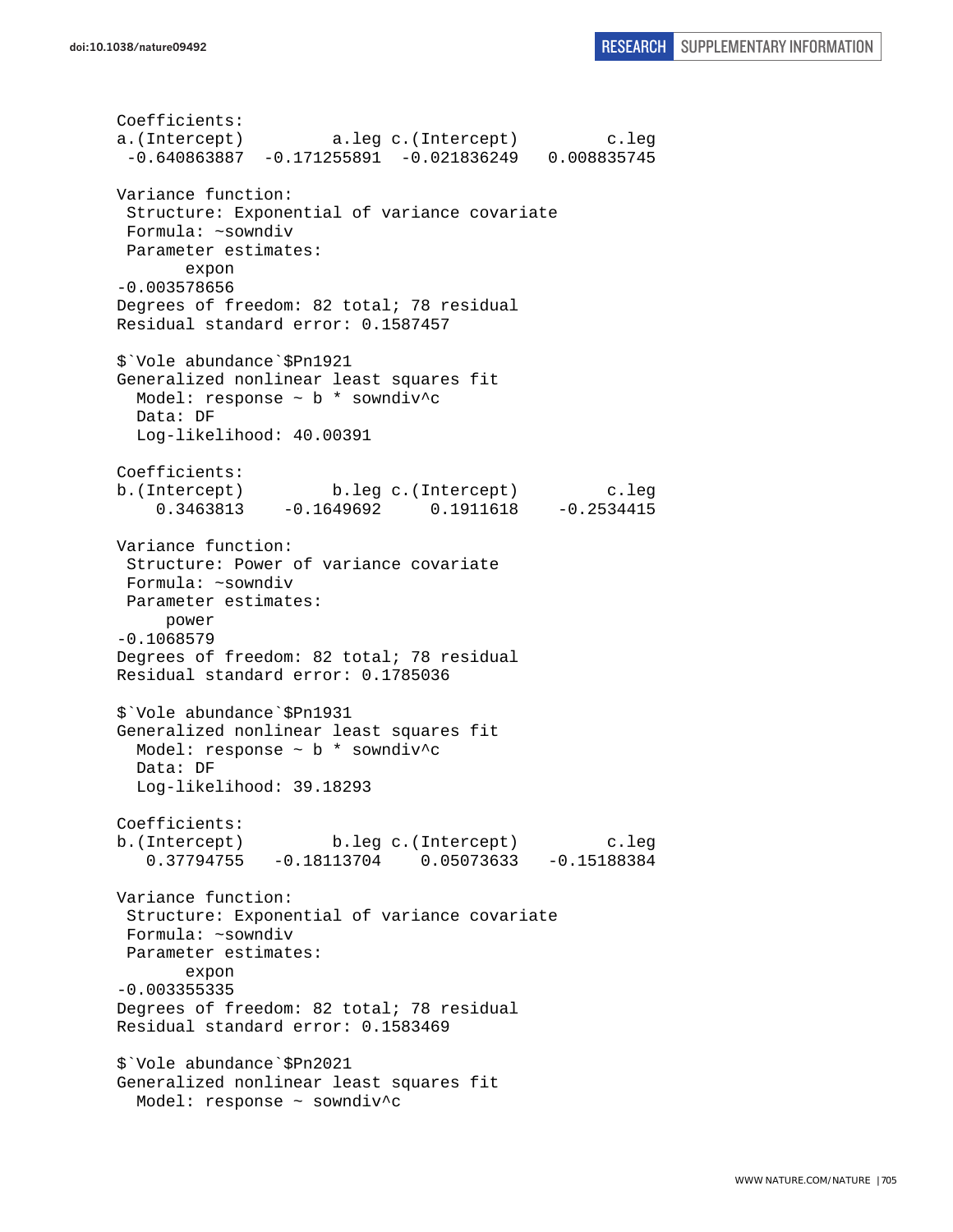Data: DF Log-likelihood: -20.44487 Coefficients: c.(Intercept) c.leg  $3.452673 -4.315749$ Variance function: Structure: Power of variance covariate Formula: ~sowndiv Parameter estimates: power -0.4566172 Degrees of freedom: 82 total; 80 residual Residual standard error: 0.619168 \$`Vole abundance`\$Pn2031 Generalized nonlinear least squares fit Model: response ~ sowndiv^c Data: DF Log-likelihood: -43.55967 Coefficients: c.(Intercept) c.leg 2.558113 -3.876942 Variance function: Structure: Exponential of variance covariate Formula: ~sowndiv Parameter estimates: expon -0.01983887 Degrees of freedom: 82 total; 80 residual Residual standard error: 0.4940825 \$`Vole abundance`\$Pp2221 Generalized nonlinear least squares fit Model: response  $\sim$  a + b  $*$  sowndiv Data: DF Log-likelihood: 42.50794 Coefficients: a.(Intercept) a.funcgr a.leg b.(Intercept) b.funcgr 4.691199e-01 -4.528620e-02 -1.980373e-01 1.201864e-04 3.211153e-04 b.leg 8.883403e-05 Variance function: Structure: Power of variance covariate Formula: ~sowndiv Parameter estimates: power -0.1071863 Degrees of freedom: 82 total; 76 residual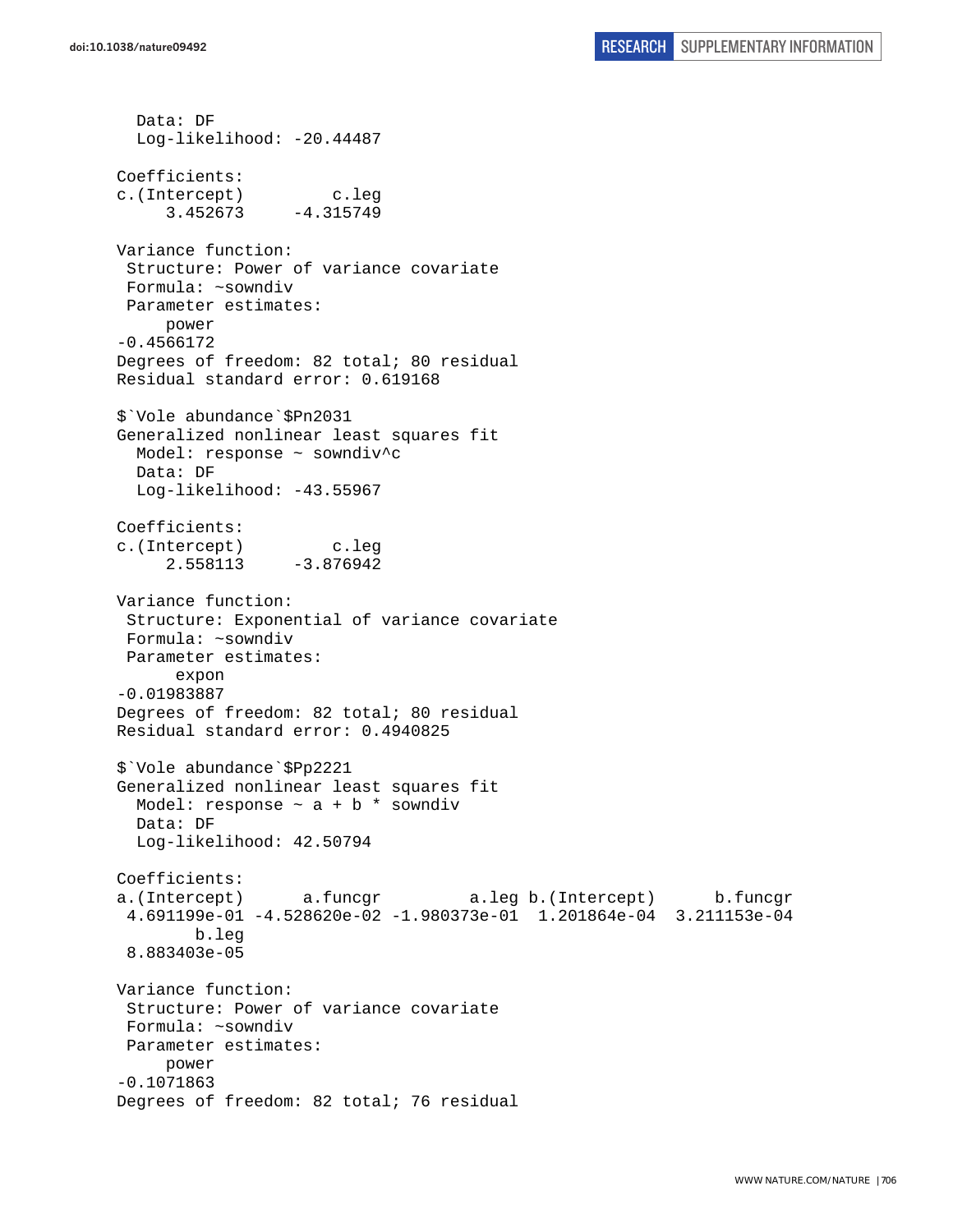```
Residual standard error: 0.1754839 
$`Vole abundance`$Pp2231 
Generalized nonlinear least squares fit 
 Model: response \sim a + b * sowndiv
   Data: DF 
   Log-likelihood: 41.67058 
Coefficients: 
a.(Intercept) a.funcgr a.leg b.(Intercept) b.funcgr 
  0.4913693942 -0.0489742282 -0.2076973444 -0.0023500675 0.0006768582 
         b.leg 
  0.0011819605 
Variance function: 
  Structure: Exponential of variance covariate 
 Formula: ~sowndiv 
 Parameter estimates: 
        expon 
-0.003684938 
Degrees of freedom: 82 total; 76 residual 
Residual standard error: 0.1560643 
$`Vole abundance`$Pp2321 
Generalized nonlinear least squares fit 
   Model: response ~ a + sowndiv^c 
  Data: DF 
  Log-likelihood: 42.73913 
Coefficients: 
a.(Intercept) a.funcgr a.leg c.(Intercept) c.funcgr 
   -0.45376943 -0.07135171 -0.22365382 -0.05082786 0.01607519 
         c.leg 
    0.01845584 
Variance function: 
  Structure: Power of variance covariate 
  Formula: ~sowndiv 
 Parameter estimates: 
      power 
-0.1030781 
Degrees of freedom: 82 total; 76 residual 
Residual standard error: 0.1739258 
$`Vole abundance`$Pp2331 
Generalized nonlinear least squares fit 
 Model: response \sim a + sowndiv<sup>^</sup>c
  Data: DF 
   Log-likelihood: 41.94920 
Coefficients: 
a.(Intercept) a.funcgr a.leg c.(Intercept) c.funcgr 
   -0.44100562 -0.07362988 -0.22980002 -0.05852121 0.01716541 
         c.leg
```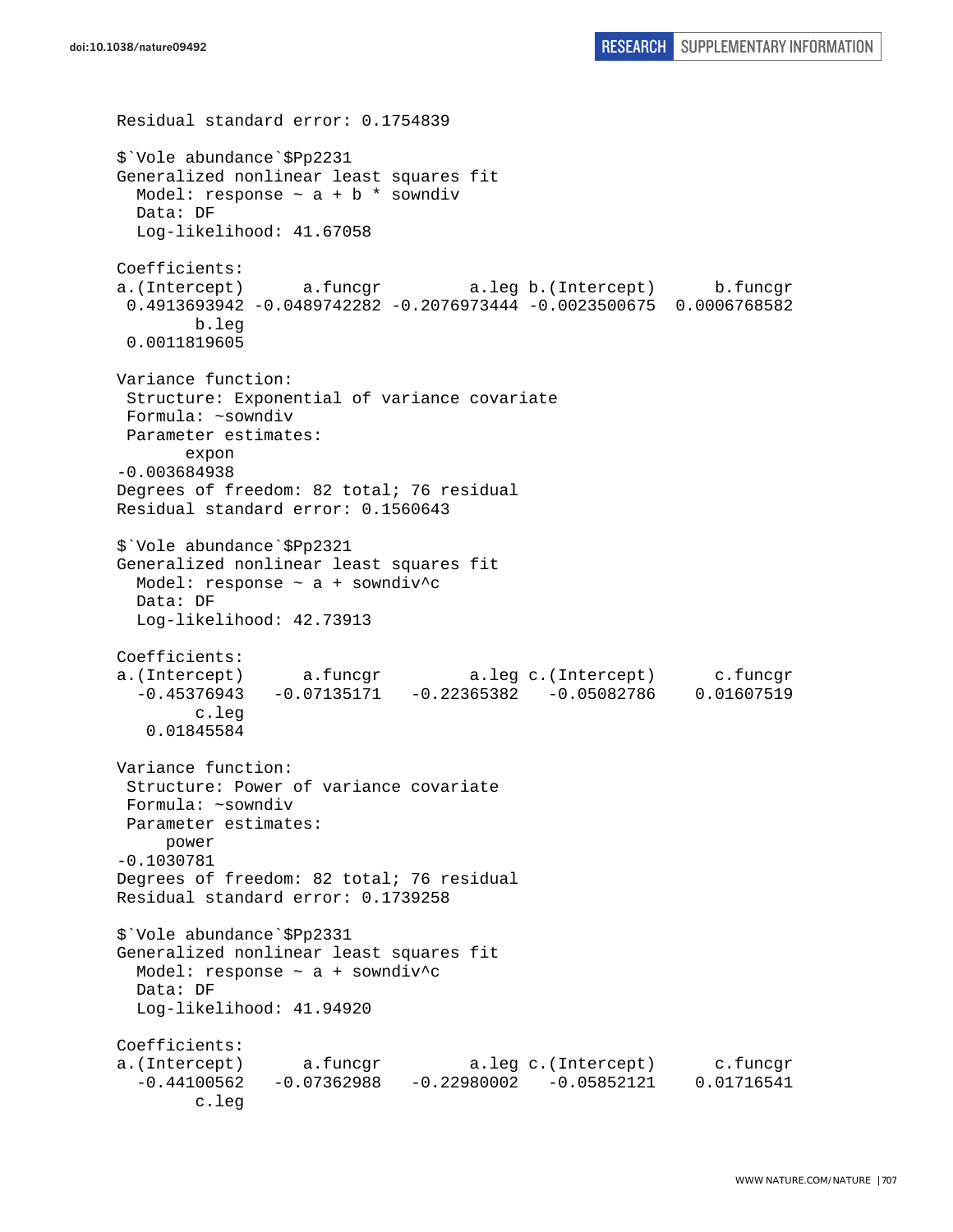0.02250007 Variance function: Structure: Exponential of variance covariate Formula: ~sowndiv Parameter estimates: expon -0.00353983 Degrees of freedom: 82 total; 76 residual Residual standard error: 0.1553413 \$`Vole abundance`\$Pp2421 Generalized nonlinear least squares fit Model: response ~ b \* sowndiv^c Data: DF Log-likelihood: 34.22236 Coefficients: b.(Intercept) b.funcgr b.leg c.(Intercept) c.funcgr 0.58611893 0.03103045 -0.30095113 2.21424738 -2.13193742 c.leg -0.02255772 Variance function: Structure: Power of variance covariate Formula: ~sowndiv Parameter estimates: power 0.07938477 Degrees of freedom: 82 total; 76 residual Residual standard error: 0.1471733 \$`Vole abundance`\$Pp2431 Generalized nonlinear least squares fit Model: response ~ b \* sowndiv^c Data: DF Log-likelihood: 34.38259 Coefficients: b.(Intercept) b.funcgr b.leg c.(Intercept) c.funcgr 0.60168935 0.02819242 -0.30707189 2.16391561 -2.10688598 c.leg -0.02525788 Variance function: Structure: Exponential of variance covariate Formula: ~sowndiv Parameter estimates: expon 0.00700676 Degrees of freedom: 82 total; 76 residual Residual standard error: 0.1556102 \$`Vole abundance`\$Pp2521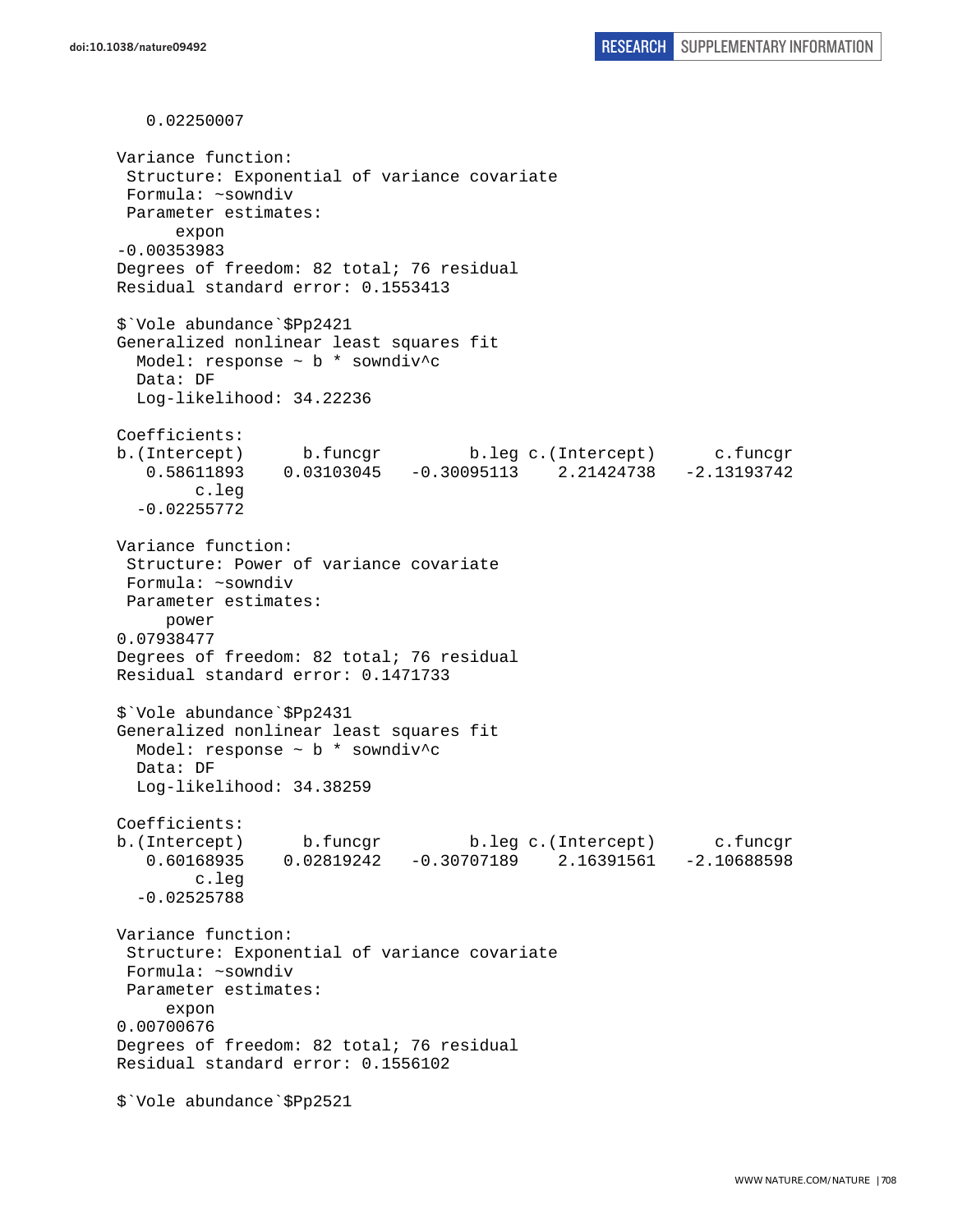Generalized nonlinear least squares fit Model: response ~ sowndiv^c Data: DF Log-likelihood: -19.80458 Coefficients: c.(Intercept) c.funcgr c.leg 2.6896497 0.1706482 -4.0724945 Variance function: Structure: Power of variance covariate Formula: ~sowndiv Parameter estimates: power -0.4691893 Degrees of freedom: 82 total; 79 residual Residual standard error: 0.6298753 \$`Vole abundance`\$Pp2531 Generalized nonlinear least squares fit Model: response ~ sowndiv^c Data: DF Log-likelihood: -42.67968 Coefficients: c.(Intercept) c.funcgr c.leg 0.9808754 0.4869266 -3.5042830 Variance function: Structure: Exponential of variance covariate Formula: ~sowndiv Parameter estimates: expon -0.02470518 Degrees of freedom: 82 total; 79 residual Residual standard error: 0.5128787 \$`Vole abundance`\$Pq2621 Generalized nonlinear least squares fit Model: response  $\sim$  a + b \* sowndiv<sup>^</sup>c Data: DF Log-likelihood: 39.7284 Coefficients: a.(Intercept) a.funcgr a.grass b.(Intercept) b.funcgr -2.926480919 -0.013162358 1.526432276 2.894745708 0.005785932 b.grass c.(Intercept) c.funcgr c.qrass -1.451830976 -1.375646908 0.011621307 1.353889499 Variance function: Structure: Power of variance covariate Formula: ~sowndiv Parameter estimates: power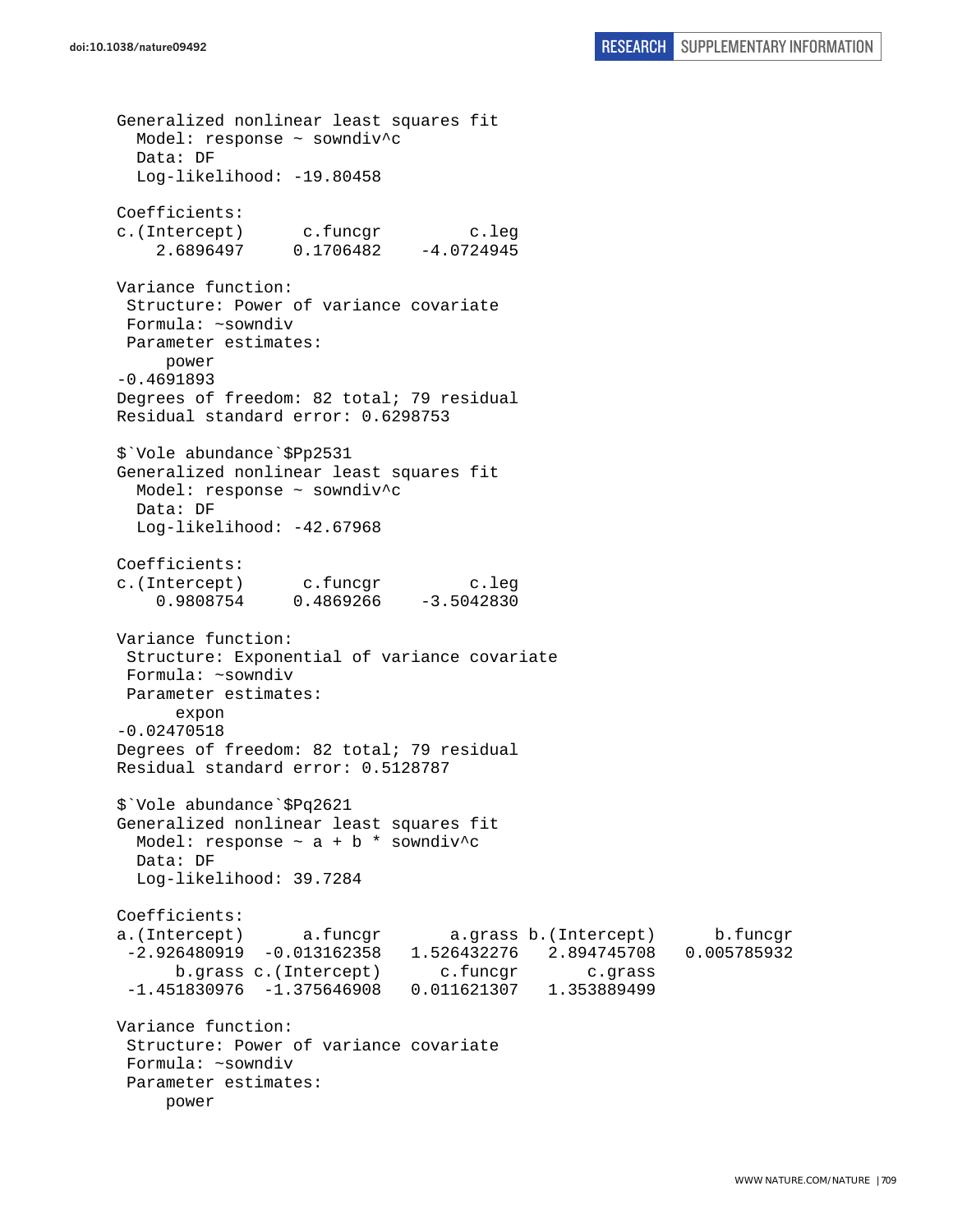-0.1862281 Degrees of freedom: 82 total; 73 residual Residual standard error: 0.2082887 \$`Vole abundance`\$Pq2721 Generalized nonlinear least squares fit Model: response  $\sim$  a + b  $*$  sowndiv Data: DF Log-likelihood: 36.6959 Coefficients: a.(Intercept) a.funcgr a.grass b.(Intercept) b.funcgr -0.041194429 0.019160936 0.055787754 -0.018100948 0.002548047 b.grass 0.009364162 Variance function: Structure: Power of variance covariate Formula: ~sowndiv Parameter estimates: power -0.1619676 Degrees of freedom: 82 total; 76 residual Residual standard error: 0.2043334 \$`Vole abundance`\$Pq2731 Generalized nonlinear least squares fit Model: response  $\sim$  a + b  $*$  sowndiv Data: DF Log-likelihood: 34.73776 Coefficients: a.(Intercept) a.funcgr a.grass b.(Intercept) b.funcgr -0.053124092 0.019275022 0.064146751 -0.016811480 0.002453020 b.grass 0.008515193 Variance function: Structure: Exponential of variance covariate Formula: ~sowndiv Parameter estimates: expon -0.006096945 Degrees of freedom: 82 total; 76 residual Residual standard error: 0.1733865 \$`Vole abundance`\$Pq2821 Generalized nonlinear least squares fit Model: response ~ a + sowndiv^c Data: DF Log-likelihood: 36.66455 Coefficients: a.(Intercept) a.funcgr a.grass c.(Intercept) c.funcgr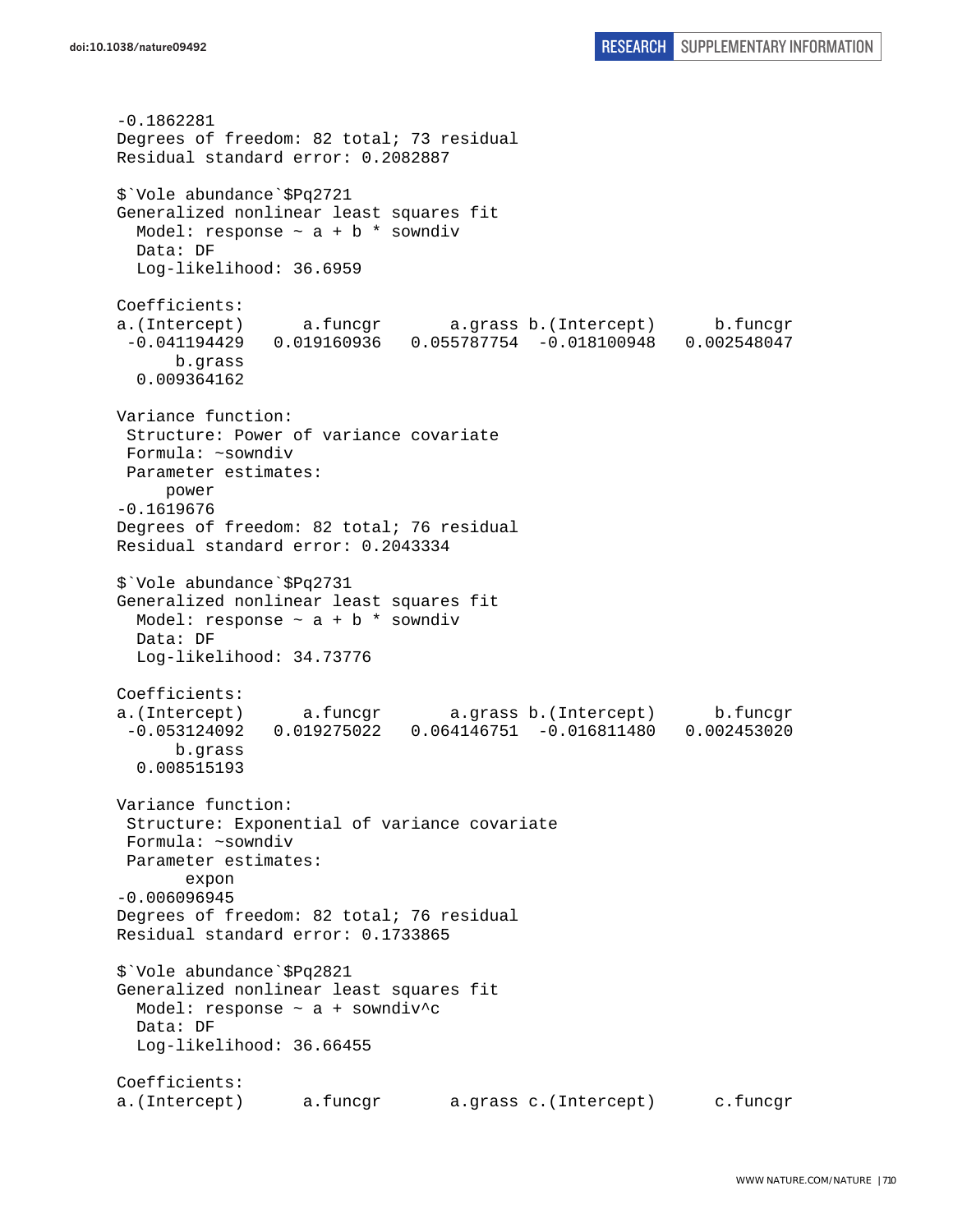```
 -0.973401379 -0.007412538 0.037646072 -0.122444728 0.025585678 
       c.grass 
   0.052892517 
Variance function: 
  Structure: Power of variance covariate 
  Formula: ~sowndiv 
 Parameter estimates: 
      power 
-0.1634284 
Degrees of freedom: 82 total; 76 residual 
Residual standard error: 0.2048553 
$`Vole abundance`$Pq2831 
Generalized nonlinear least squares fit 
  Model: response ~ a + sowndiv^c 
   Data: DF 
   Log-likelihood: 34.69199 
Coefficients: 
a.(Intercept) a.funcgr a.grass c.(Intercept) c.funcgr 
  -1.018068479 -0.002219154 0.059485739 -0.095748771 0.022145704 
       c.grass 
   0.040490393 
Variance function: 
  Structure: Exponential of variance covariate 
 Formula: ~sowndiv 
 Parameter estimates: 
        expon 
-0.006095389 
Degrees of freedom: 82 total; 76 residual 
Residual standard error: 0.1734809 
$`Vole abundance`$Pq2931 
Generalized nonlinear least squares fit 
  Model: response ~ b * sowndiv^c 
  Data: DF 
   Log-likelihood: 35.95712 
Coefficients: 
b.(Intercept) b.funcgr b.grass c.(Intercept) c.funcgr 
-0.0060985319 -0.0004308258 0.0515797528 -1.4177682139 0.3114536174 
       c.grass 
  0.5103819231 
Variance function: 
  Structure: Exponential of variance covariate 
 Formula: ~sowndiv 
 Parameter estimates: 
        expon 
-0.006572376 
Degrees of freedom: 82 total; 76 residual 
Residual standard error: 0.1715259
```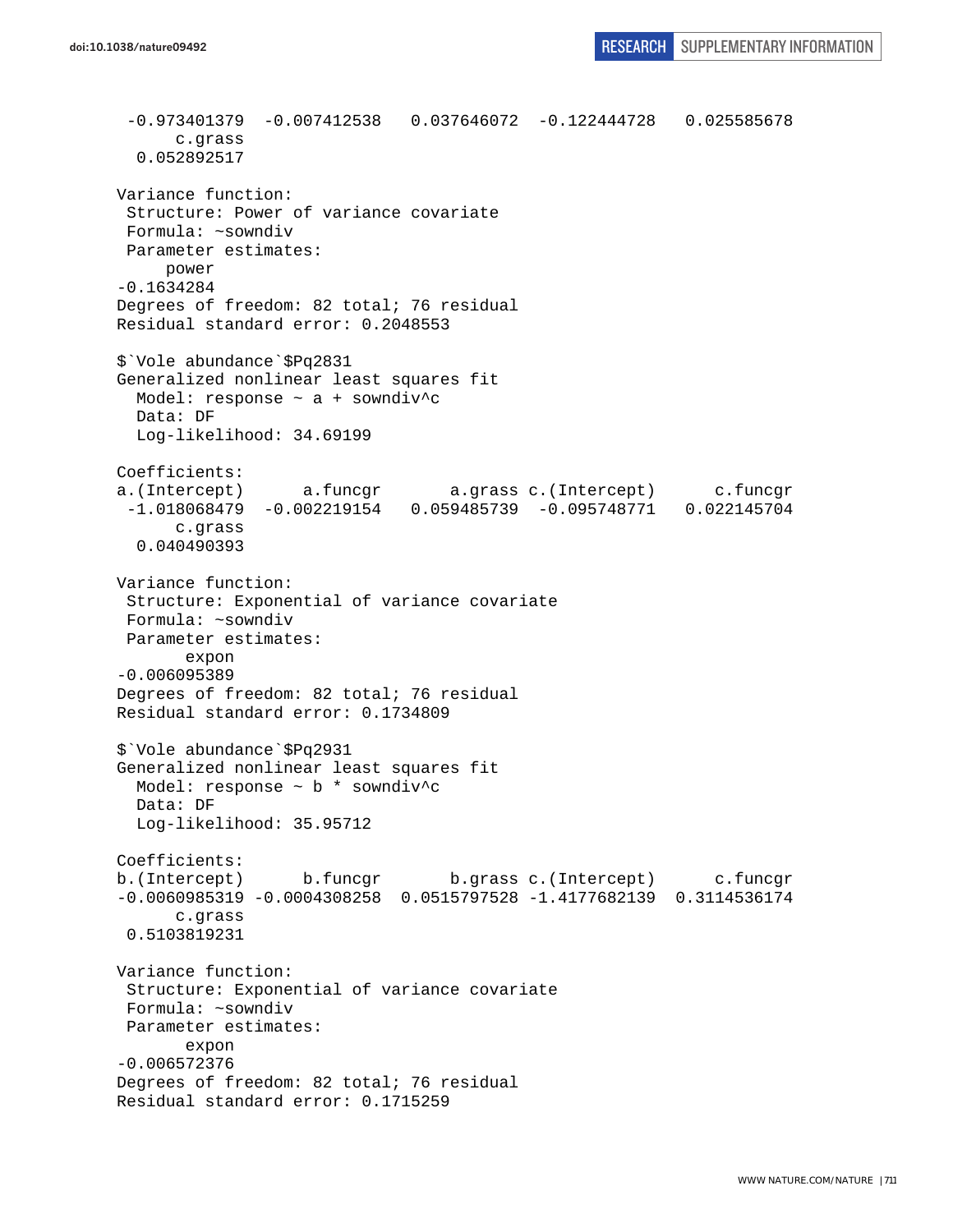```
$`Vole abundance`$Pq3021 
Generalized nonlinear least squares fit 
  Model: response ~ sowndiv^c 
  Data: DF 
  Log-likelihood: -19.31187
Coefficients: 
c.(Intercept) c.funcgr c.grass 
     -8.505518 1.499956 1.789284 
Variance function: 
  Structure: Power of variance covariate 
  Formula: ~sowndiv 
 Parameter estimates: 
     power 
-0.4691684 
Degrees of freedom: 82 total; 79 residual 
Residual standard error: 0.6260825 
$`Vole abundance`$Pq3031 
Generalized nonlinear least squares fit 
  Model: response ~ sowndiv^c 
  Data: DF 
   Log-likelihood: -42.70443 
Coefficients: 
c.(Intercept) c.funcgr c.grass 
     -9.268504 1.733189 1.765749 
Variance function: 
  Structure: Exponential of variance covariate 
 Formula: ~sowndiv 
 Parameter estimates: 
       expon 
-0.02495763 
Degrees of freedom: 82 total; 79 residual 
Residual standard error: 0.5141467 
$`Vole abundance`$Pr3221 
Generalized nonlinear least squares fit 
 Model: response \sim a + b * sowndiv
  Data: DF 
   Log-likelihood: 41.72591 
Coefficients: 
a.(Intercept) a.grass a.leg b.(Intercept) b.grass 
   0.206004348 0.037615057 -0.124395866 -0.001229467 0.003763056 
         b.leg 
  -0.001687273 
Variance function: 
  Structure: Power of variance covariate 
  Formula: ~sowndiv
```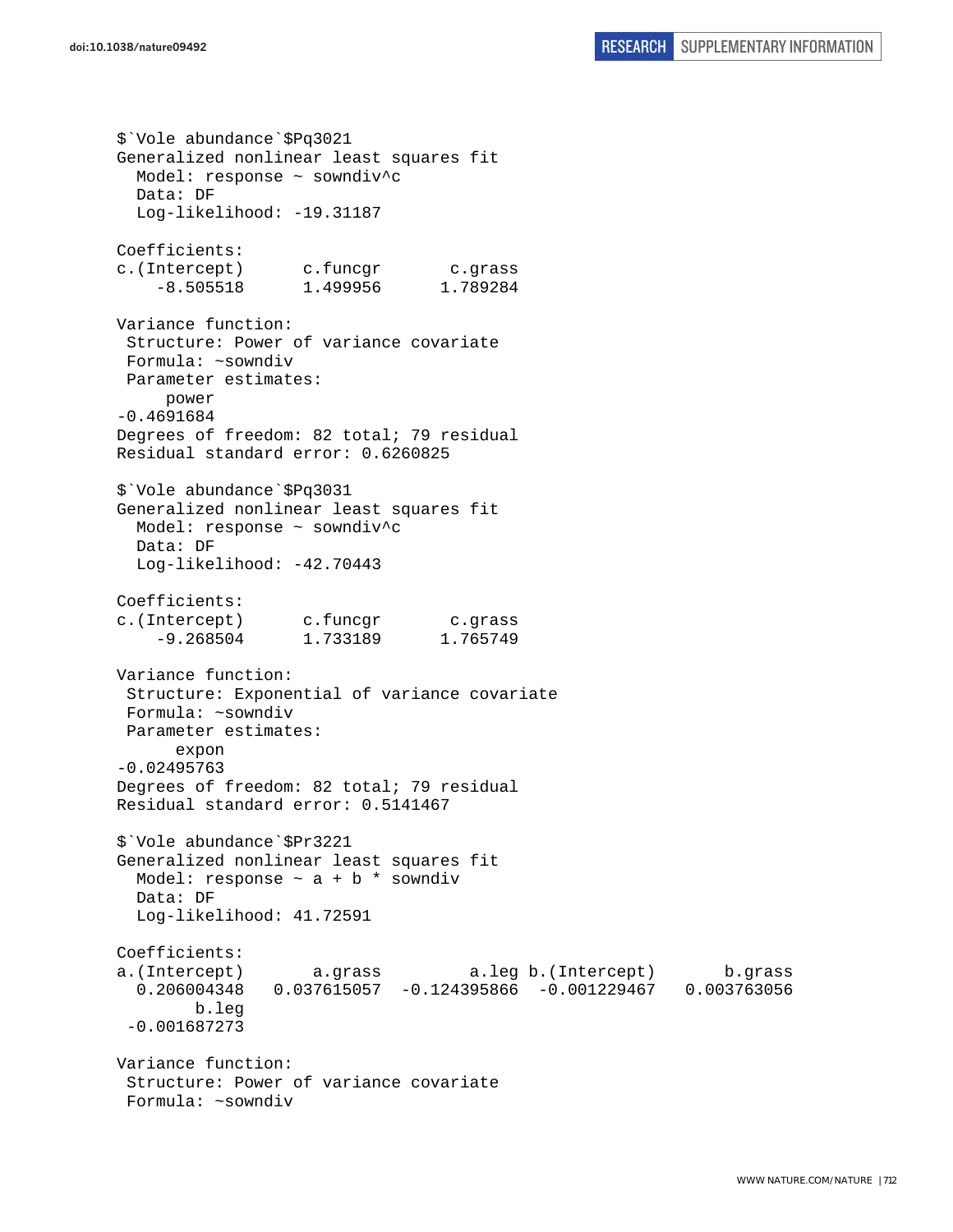Parameter estimates: power -0.1364971 Degrees of freedom: 82 total; 76 residual Residual standard error: 0.1850449 \$`Vole abundance`\$Pr3231 Generalized nonlinear least squares fit Model: response  $\sim$  a + b \* sowndiv Data: DF Log-likelihood: 40.35824 Coefficients: a.(Intercept) a.grass a.leg b.(Intercept) b.grass 0.2171837221 0.0426571810 -0.1340403795 -0.0009207816 0.0027629874 b.leg -0.0011409440 Variance function: Structure: Exponential of variance covariate Formula: ~sowndiv Parameter estimates: expon -0.004630655 Degrees of freedom: 82 total; 76 residual Residual standard error: 0.1598749 \$`Vole abundance`\$Pr3321 Generalized nonlinear least squares fit Model: response ~ a + sowndiv^c Data: DF Log-likelihood: 41.19455 Coefficients: a.(Intercept) a.grass a.leg c.(Intercept) c.grass -0.790531874 0.049318148 -0.135201912 0.005313923 0.004732596 c.leg -0.004538053 Variance function: Structure: Power of variance covariate Formula: ~sowndiv Parameter estimates: power -0.1252558 Degrees of freedom: 82 total; 76 residual Residual standard error: 0.1831654 \$`Vole abundance`\$Pr3331 Generalized nonlinear least squares fit Model: response  $\sim$  a + sowndiv<sup>^</sup>c Data: DF Log-likelihood: 40.05149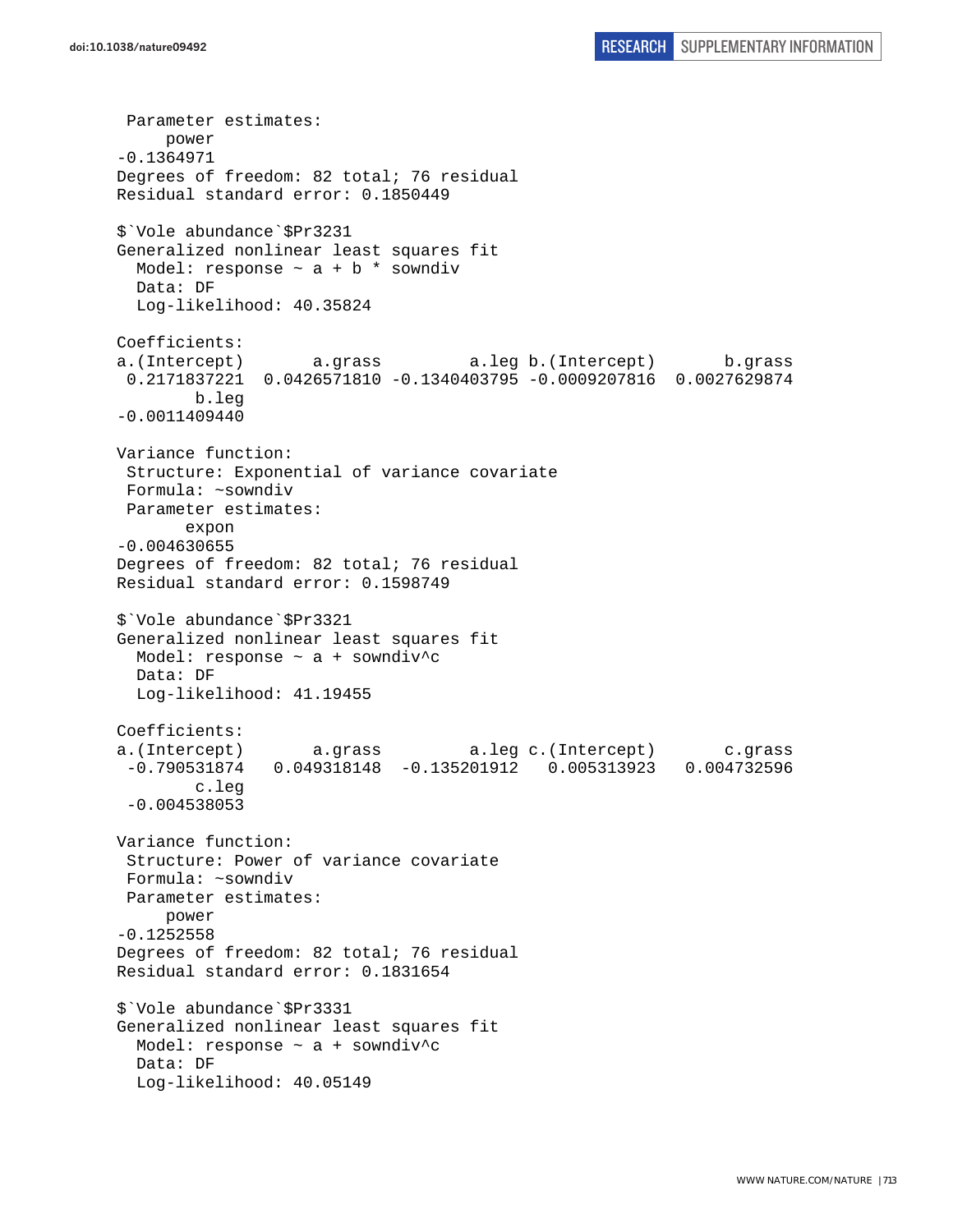Coefficients: a.(Intercept) a.grass a.leg c.(Intercept) c.grass -0.756805516 0.048389934 -0.152024633 -0.004721652 0.001704376 c.leg 0.002911354 Variance function: Structure: Exponential of variance covariate Formula: ~sowndiv Parameter estimates: expon -0.003970387 Degrees of freedom: 82 total; 76 residual Residual standard error: 0.1595670 \$`Vole abundance`\$Pr3421 Generalized nonlinear least squares fit Model: response ~ b \* sowndiv^c Data: DF Log-likelihood: 41.84573 Coefficients: b.(Intercept) b.grass b.leg c.(Intercept) c.grass 0.135078715 0.076818068 -0.123559096 2.357160041 -0.009710363 c.leg -2.210164741 Variance function: Structure: Power of variance covariate Formula: ~sowndiv Parameter estimates: power -0.1399466 Degrees of freedom: 82 total; 76 residual Residual standard error: 0.1857233 \$`Vole abundance`\$Pr3431 Generalized nonlinear least squares fit Model: response ~ b \* sowndiv^c Data: DF Log-likelihood: 40.42276 Coefficients: b.(Intercept) b.grass b.leg c.(Intercept) c.grass 0.185071097 0.070375940 -0.143140942 1.890842563 0.008824552 c.leg -1.840698625 Variance function: Structure: Exponential of variance covariate Formula: ~sowndiv Parameter estimates: expon -0.004326799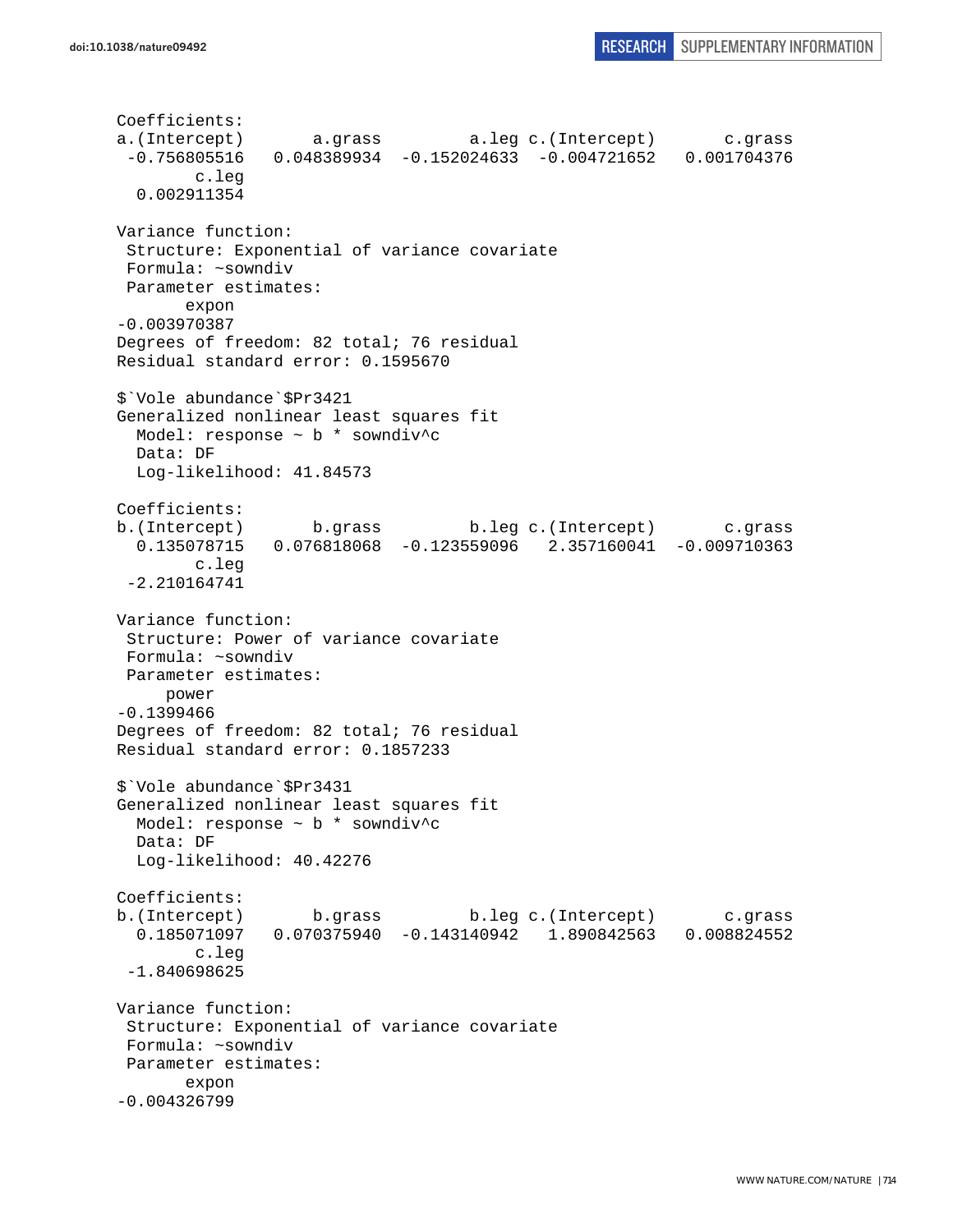```
Degrees of freedom: 82 total; 76 residual 
Residual standard error: 0.159333 
$`Vole abundance`$Pr3521 
Generalized nonlinear least squares fit 
   Model: response ~ sowndiv^c 
  Data: DF 
 Log-likelihood: -20.31241
Coefficients: 
c.(Intercept) c.grass c.leg 
    3.7415652 -0.1782686 -4.3660832Variance function: 
  Structure: Power of variance covariate 
  Formula: ~sowndiv 
 Parameter estimates: 
     power 
-0.4574991 
Degrees of freedom: 82 total; 79 residual 
Residual standard error: 0.6228837 
$`Vole abundance`$Pr3531 
Generalized nonlinear least squares fit 
   Model: response ~ sowndiv^c 
   Data: DF 
   Log-likelihood: -42.97099 
Coefficients: 
c.(Intercept) c.grass c.leg 
     4.905948 -1.017078 -4.605116 
Variance function: 
  Structure: Exponential of variance covariate 
  Formula: ~sowndiv 
 Parameter estimates: 
      expon 
-0.0225535 
Degrees of freedom: 82 total; 79 residual 
Residual standard error: 0.5052832 
$`Vole abundance`$Ps3621 
Generalized nonlinear least squares fit 
 Model: response \sim a + b * sowndiv<sup>^</sup>c
   Data: DF 
   Log-likelihood: 46.30401 
Coefficients: 
a.(Intercept) a.funcgr a.grass a.leg b.(Intercept) 
   -0.76039308 0.22436929 0.38262097 -0.08550191 1.57200865 
      b.funcgr b.grass b.leg c.(Intercept) c.funcgr 
   -0.32676752 -0.48628540 -0.17034684 1.98433650 -0.23809136 
       c.grass c.leg 
  -0.42052385 - 0.69425026
```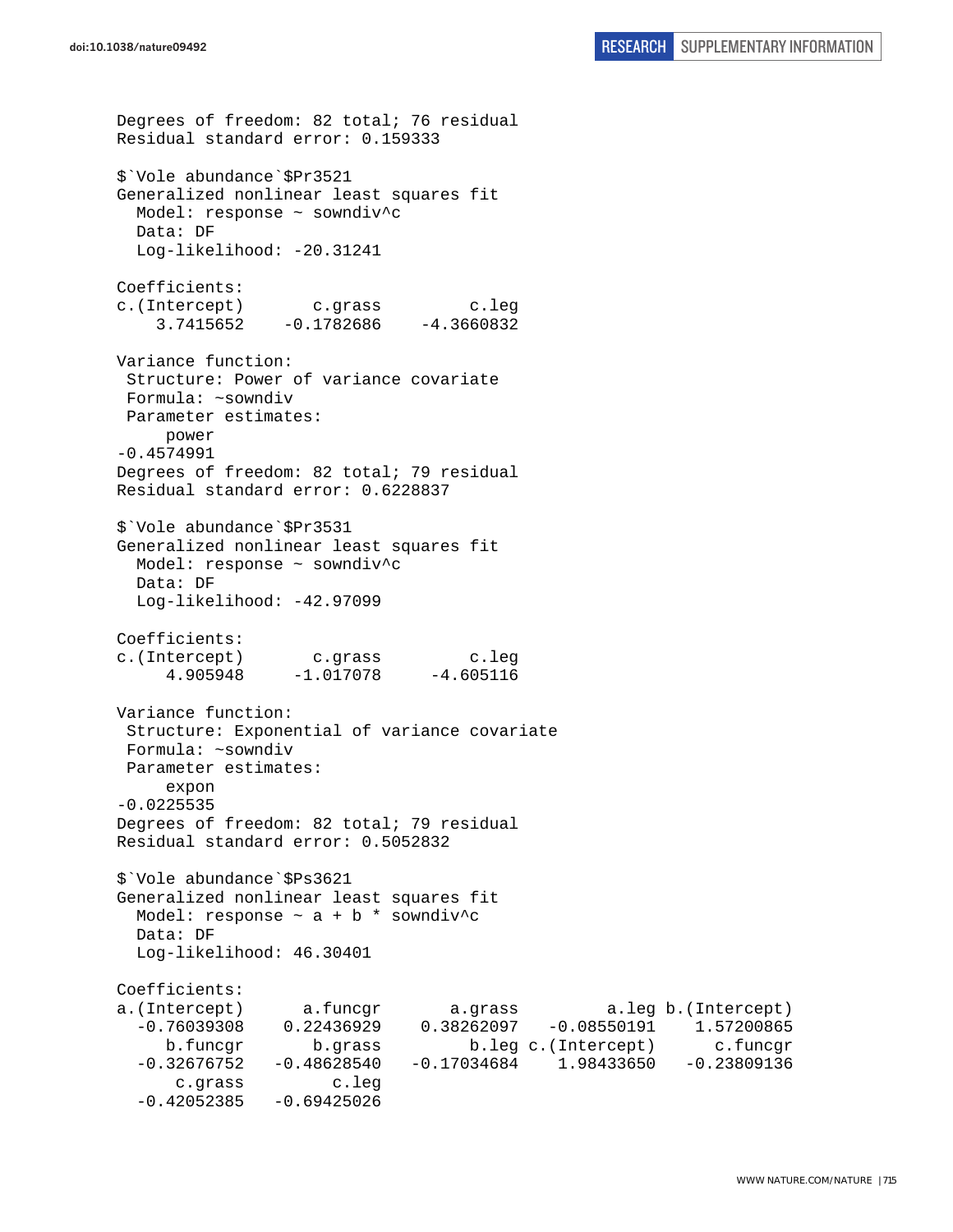Variance function: Structure: Power of variance covariate Formula: ~sowndiv Parameter estimates: power -0.1287107 Degrees of freedom: 82 total; 70 residual Residual standard error: 0.1802469 \$`Vole abundance`\$Ps3631 Generalized nonlinear least squares fit Model: response  $\sim$  a + b \* sowndiv^c Data: DF Log-likelihood: 47.06927 Coefficients: a.(Intercept) a.funcgr a.grass a.leg b.(Intercept) 0.794944514 -0.122995550 -0.006427293 -0.287810017 -0.449301456 b.funcgr b.grass b.leg c.(Intercept) c.funcgr 0.091168810 0.025734382 0.124905843 -14.928440392 2.167524360 c.grass c.leg 4.275294681 2.176129477 Variance function: Structure: Exponential of variance covariate Formula: ~sowndiv Parameter estimates: expon -0.002647236 Degrees of freedom: 82 total; 70 residual Residual standard error: 0.1509035 \$`Vole abundance`\$Ps3721 Generalized nonlinear least squares fit Model: response  $\sim$  a + b  $*$  sowndiv Data: DF Log-likelihood: 43.77621 Coefficients: a.(Intercept) a.funcgr a.grass a.leg b.(Intercept) 0.714687880 -0.075905263 -0.077827992 -0.243687619 -0.044794336 b.funcgr b.grass b.leg 0.005873409 0.013761632 0.009032228 Variance function: Structure: Power of variance covariate Formula: ~sowndiv Parameter estimates: power -0.1194679 Degrees of freedom: 82 total; 74 residual Residual standard error: 0.1783321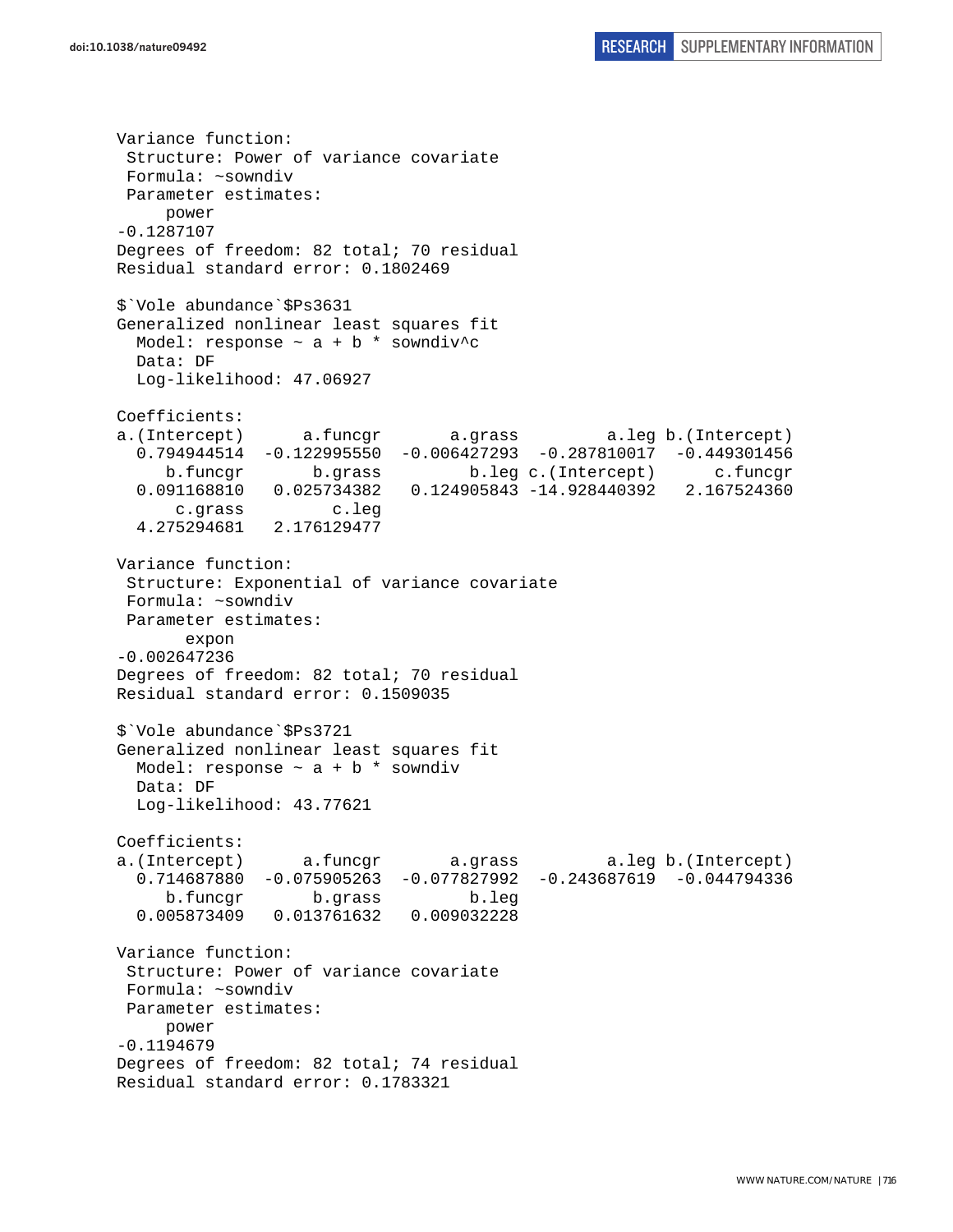\$`Vole abundance`\$Ps3731 Generalized nonlinear least squares fit Model: response  $\sim$  a + b  $*$  sowndiv Data: DF Log-likelihood: 42.67946 Coefficients: a.(Intercept) a.funcgr a.grass a.leg b.(Intercept) 0.713579451 -0.076804487 -0.070342344 -0.248832870 -0.044958020 b.funcgr b.grass b.leg 0.005952149 0.013032557 0.009661657 Variance function: Structure: Exponential of variance covariate Formula: ~sowndiv Parameter estimates: expon -0.003883419 Degrees of freedom: 82 total; 74 residual Residual standard error: 0.1564917 \$`Vole abundance`\$Ps3821 Generalized nonlinear least squares fit Model: response  $\sim$  a + sowndiv^c Data: DF Log-likelihood: 43.77068 Coefficients: a.(Intercept) a.funcgr a.grass a.leg c.(Intercept)  $-0.18399675 -0.10677176 -0.09199864 -0.26485977 -0.27231114$  c.funcgr c.grass c.leg 0.04438086 0.07213438 0.05615780 Variance function: Structure: Power of variance covariate Formula: ~sowndiv Parameter estimates: power -0.123143 Degrees of freedom: 82 total; 74 residual Residual standard error: 0.1793198 \$`Vole abundance`\$Ps3831 Generalized nonlinear least squares fit Model: response  $\sim$  a + sowndiv<sup>^</sup>c Data: DF Log-likelihood: 42.61936 Coefficients: a.(Intercept) a.funcgr a.grass a.leg c.(Intercept)  $-0.24068717 -0.09997592 -0.06809891 -0.26083185 -0.23380218$ c.funcgr c.grass c.leg<br>03950142 0.05698643 0.05278702 0.03950142 0.05698643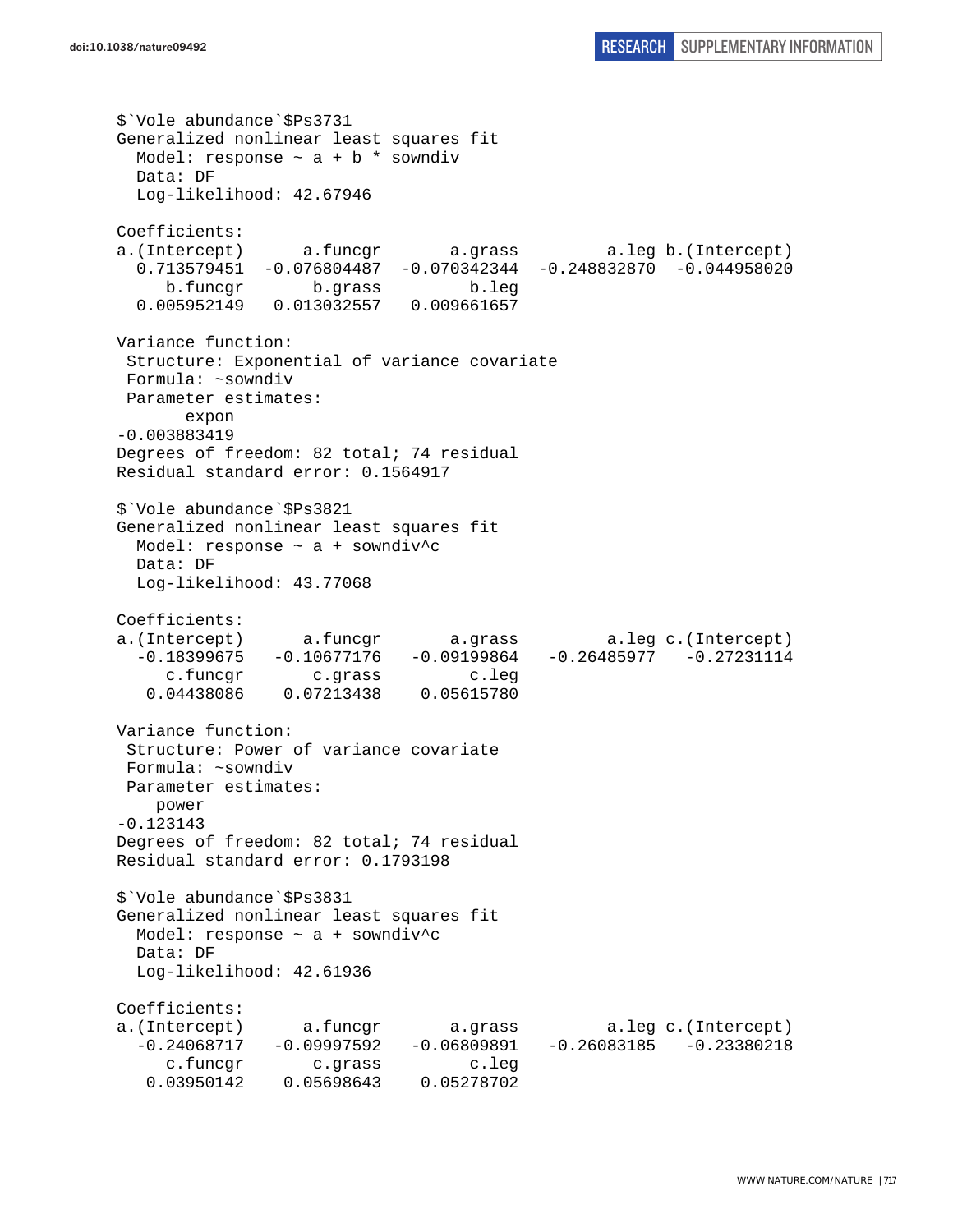Variance function: Structure: Exponential of variance covariate Formula: ~sowndiv Parameter estimates: expon -0.003894833 Degrees of freedom: 82 total; 74 residual Residual standard error: 0.1566218 \$`Vole abundance`\$Ps4021 Generalized nonlinear least squares fit Model: response ~ sowndiv^c Data: DF Log-likelihood: -18.88881 Coefficients: c.(Intercept) c.funcgr c.grass c.leg -0.6425910 0.5901654 0.8141783 -3.2245857 Variance function: Structure: Power of variance covariate Formula: ~sowndiv Parameter estimates: power -0.4789888 Degrees of freedom: 82 total; 78 residual Residual standard error: 0.6360464 \$`Vole abundance`\$Ps4031 Generalized nonlinear least squares fit Model: response ~ sowndiv^c Data: DF Log-likelihood: -42.63452 Coefficients: c.(Intercept) c.funcgr c.grass c.leg -2.9446339 0.9812844 0.9134404 -2.4618169 Variance function: Structure: Exponential of variance covariate Formula: ~sowndiv Parameter estimates: expon -0.02496867 Degrees of freedom: 82 total; 78 residual Residual standard error: 0.51704 \$`Vole abundance`\$AS3 Nonlinear regression model model: response ~ SSasympOrig(sowndiv, Asym, lrc) data: DF Asym lrc 0.09731 0.30727 residual sum-of-squares: 2.325